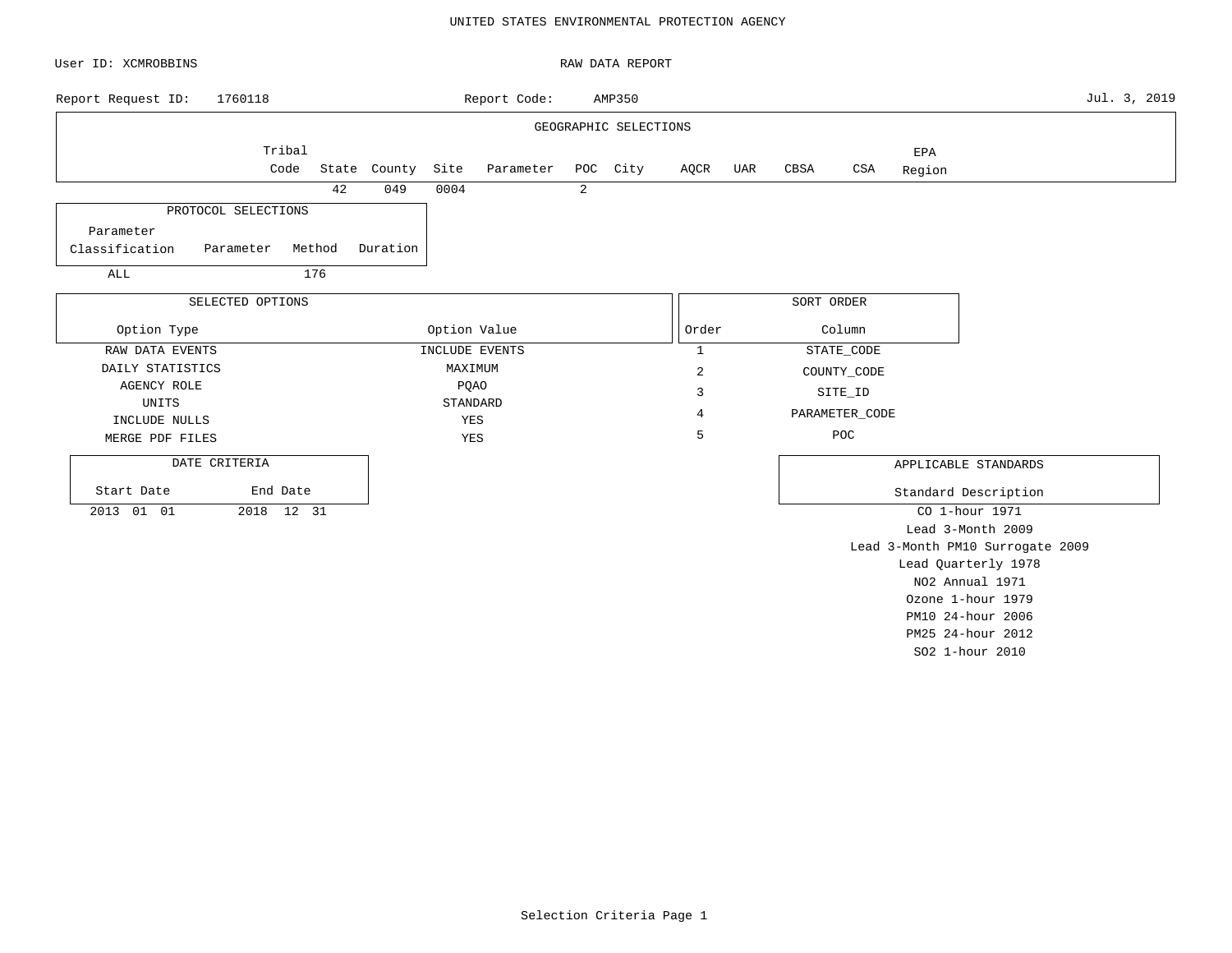|                 | (42153) Carbon disulfide                   |                   |                                                                            |                        |                   |                       |                   |                                                     |                                         |                   |                   | CAS NUMBER:                     | $75 - 15 - 0$            |
|-----------------|--------------------------------------------|-------------------|----------------------------------------------------------------------------|------------------------|-------------------|-----------------------|-------------------|-----------------------------------------------------|-----------------------------------------|-------------------|-------------------|---------------------------------|--------------------------|
|                 | SITE ID: 42-049-0004<br>COUNTY: (049) Erie | POC: 2            |                                                                            |                        |                   |                       | STATE:            | (42) Pennsylvania                                   |                                         |                   |                   | LATITUDE:<br>LONGITUDE:         | 42.155833<br>$-80.11333$ |
|                 | CITY: (24000) Erie                         |                   |                                                                            |                        |                   |                       | AQCR:             |                                                     | (178) NORTHWEST PENNSYLVANIA-YOUNGSTOWN |                   |                   | UTM ZONE:                       |                          |
|                 |                                            |                   | SITE ADDRESS: Presque Isle State Park, Erie PA 16505                       |                        |                   |                       |                   | URBANIZED AREA: (2360) ERIE, PA<br>LAND USE: FOREST |                                         |                   |                   | UTM NORTHING:<br>UTM EASTING:   |                          |
|                 | SITE COMMENTS: Toxic Site                  |                   |                                                                            |                        |                   |                       |                   | LOCATION SETTING:                                   | RURAL                                   |                   |                   | ELEVATION-MSL:                  | 170                      |
|                 | MONITOR COMMENTS:                          |                   |                                                                            |                        |                   |                       |                   |                                                     |                                         |                   |                   | PROBE HEIGHT:                   | $\overline{3}$           |
|                 | MONITOR TYPE: SPM                          |                   | SUPPORT AGENCY: (0851) Pennsylvania Department Of Environmental Protection |                        |                   |                       | REPORT FOR:       | 2013                                                |                                         |                   | DURATION: 24 HOUR |                                 |                          |
|                 |                                            |                   | COLLECTION AND ANALYSIS METHOD: (176) 6L Subatm SS Canister Entech Preco   |                        |                   |                       |                   |                                                     |                                         |                   |                   | UNITS: Parts per billion Carbon |                          |
| PQAO:           |                                            |                   | (0851) Pennsylvania Department Of Environmental Protection                 |                        |                   |                       |                   |                                                     |                                         |                   | MIN DETECTABLE:   |                                 |                          |
|                 | MONTH                                      |                   |                                                                            |                        |                   |                       |                   |                                                     |                                         |                   |                   |                                 |                          |
| Day             | <b>JANUARY</b>                             | FEBRUARY          | MARCH                                                                      | APRIL                  | MAY               | $\operatorname{JUNE}$ | JULY              | <b>AUGUST</b>                                       | SEPTEMBER                               | OCTOBER           | <b>NOVEMBER</b>   | DECEMBER                        |                          |
| $1\,$           |                                            |                   |                                                                            |                        |                   |                       |                   |                                                     | $.00$ ND                                | $.00$ ND          |                   |                                 |                          |
| $\overline{2}$  |                                            |                   |                                                                            |                        |                   |                       |                   | $.00$ ND                                            |                                         |                   |                   |                                 |                          |
| 3               |                                            | $.00$ ND          |                                                                            |                        |                   | AS                    | .26               |                                                     |                                         |                   |                   |                                 |                          |
| $\overline{4}$  | $.00$ ND                                   |                   |                                                                            | $.00$ ND               | .00 <sub>ND</sub> |                       |                   |                                                     |                                         |                   |                   |                                 |                          |
| 5               |                                            |                   | .00 <sub>ND</sub>                                                          |                        |                   |                       |                   |                                                     |                                         |                   |                   |                                 |                          |
| 6               |                                            |                   |                                                                            |                        |                   |                       |                   |                                                     |                                         |                   | .11 CC            | $.00$ ND                        |                          |
| $7\phantom{.0}$ |                                            |                   |                                                                            |                        |                   |                       |                   |                                                     | $.00$ ND                                | $.00$ ND          |                   |                                 |                          |
| 8               |                                            |                   |                                                                            |                        |                   |                       |                   | .14                                                 |                                         |                   |                   |                                 |                          |
| 9<br>$10$       | $.00$ ND                                   | .00 <sub>ND</sub> |                                                                            | $\mathbb{A}\mathbb{S}$ | $.00$ ND          | $.00$ ND              | $.00$ ND          |                                                     |                                         |                   |                   |                                 |                          |
| $1\,1$          |                                            |                   | $.00$ ND                                                                   |                        |                   |                       |                   |                                                     |                                         |                   |                   |                                 |                          |
| $1\,2$          |                                            |                   |                                                                            |                        |                   |                       |                   |                                                     |                                         |                   | AF                | $.00$ ND                        |                          |
| 13              |                                            |                   |                                                                            |                        |                   |                       |                   |                                                     | $.00$ ND                                | $.00$ ND          |                   |                                 |                          |
| 14              |                                            |                   |                                                                            |                        |                   |                       |                   | AF                                                  |                                         |                   |                   |                                 |                          |
| 15              |                                            | $.00$ ND          |                                                                            |                        |                   | $.00$ ND              | .00 <sub>ND</sub> |                                                     |                                         |                   |                   |                                 |                          |
| 16              | $.00$ ND                                   |                   |                                                                            | $.00$ ND               | $.00$ ND          |                       |                   |                                                     |                                         |                   |                   |                                 |                          |
| 17              |                                            |                   | $.00$ ND                                                                   |                        |                   |                       |                   |                                                     |                                         |                   |                   |                                 |                          |
| 18              |                                            |                   |                                                                            |                        |                   |                       |                   |                                                     |                                         |                   | $.00$ ND          | $.00$ ND                        |                          |
| 19              |                                            |                   |                                                                            |                        |                   |                       |                   |                                                     | .07S                                    | $.00$ ND          |                   |                                 |                          |
| 20              |                                            |                   |                                                                            |                        |                   |                       |                   | $.00$ ND                                            |                                         |                   |                   |                                 |                          |
| $2\sqrt{1}$     |                                            | $.00$ ND          |                                                                            |                        |                   | .00 <sub>ND</sub>     | $.00$ ND          |                                                     |                                         |                   |                   |                                 |                          |
| 22<br>23        | $.00$ ND                                   |                   | $.00$ ND                                                                   | $.00$ ND               | $.00$ ND          |                       |                   |                                                     |                                         |                   |                   |                                 |                          |
| 24              |                                            |                   |                                                                            |                        |                   |                       |                   |                                                     |                                         |                   | $.00$ ND          | $.00$ ND                        |                          |
| 25              |                                            |                   |                                                                            |                        |                   |                       |                   |                                                     | .00 <sub>ND</sub>                       | .00 <sub>ND</sub> |                   |                                 |                          |
| 26              |                                            |                   |                                                                            |                        |                   |                       |                   | .10SQ                                               |                                         |                   |                   |                                 |                          |
| 27              |                                            | .10SQ             |                                                                            |                        |                   | $.00$ ND              | .00 <sub>ND</sub> |                                                     |                                         |                   |                   |                                 |                          |
| 28              | $.00$ ND                                   |                   |                                                                            | .00 <sub>ND</sub>      | $.00$ ND          |                       |                   |                                                     |                                         |                   |                   |                                 |                          |
| 29              |                                            |                   | $.00$ ND                                                                   |                        |                   |                       |                   |                                                     |                                         |                   |                   |                                 |                          |
| 30              |                                            |                   |                                                                            |                        |                   |                       |                   |                                                     |                                         |                   | .00 <sub>ND</sub> | $.00$ ND                        |                          |
| 31              |                                            |                   |                                                                            |                        |                   |                       |                   |                                                     |                                         | $.00$ ND          |                   |                                 |                          |
| NO.:            | 5                                          | 5                 | 5                                                                          | $\overline{4}$         | 5                 | $\overline{4}$        | 5                 | $\overline{4}$                                      | 5                                       | $\epsilon$        | $\overline{4}$    | 5                               |                          |
| MAX:            | 0.00                                       | $.10$             | 0.00                                                                       | 0.00                   | 0.00              | 0.00                  | .26               | .14                                                 | .07                                     | 0.00              | .11               | 0.00                            |                          |
| MEAN:           | 0.000                                      | .020              | 0.000                                                                      | 0.000                  | 0.000             | 0.000                 | .052              | .060                                                | .014                                    | 0.000             | .028              | 0.000                           |                          |
|                 | ANNUAL OBSERVATIONS:                       | 57                | ANNUAL MEAN:                                                               | .014                   | ANNUAL MAX:       | .26                   |                   |                                                     |                                         |                   |                   |                                 |                          |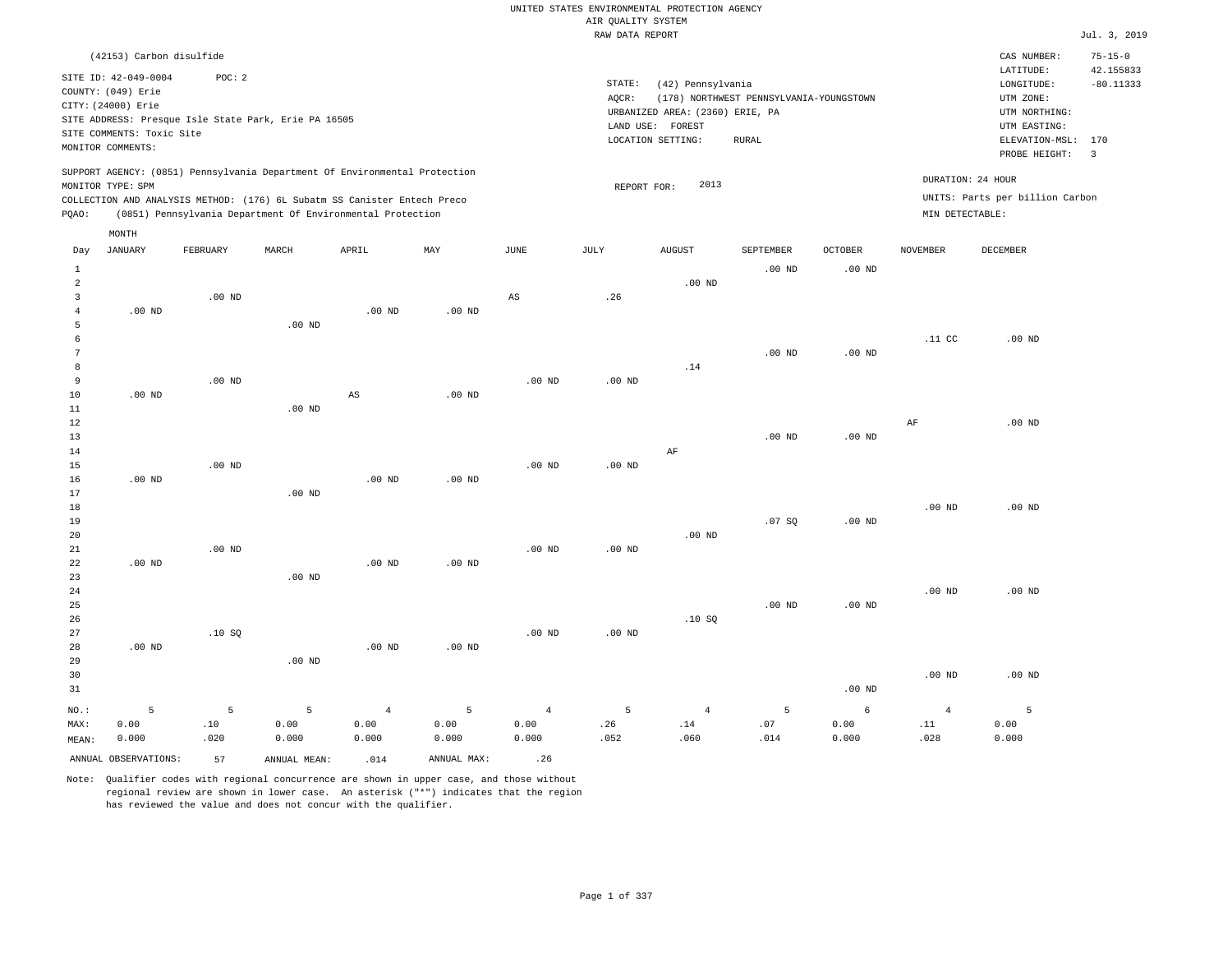|                 |                                                                                                                    |                                                                |                   |                                                                            |                |                   | RAW DATA REPORT   |                                                                                               |                                                         |                        |                        |                                                                                                          | Jul. 3, 2019                                               |
|-----------------|--------------------------------------------------------------------------------------------------------------------|----------------------------------------------------------------|-------------------|----------------------------------------------------------------------------|----------------|-------------------|-------------------|-----------------------------------------------------------------------------------------------|---------------------------------------------------------|------------------------|------------------------|----------------------------------------------------------------------------------------------------------|------------------------------------------------------------|
|                 | (42153) Carbon disulfide                                                                                           |                                                                |                   |                                                                            |                |                   |                   |                                                                                               |                                                         |                        |                        | CAS NUMBER:                                                                                              | $75 - 15 - 0$                                              |
|                 | SITE ID: 42-049-0004<br>COUNTY: (049) Erie<br>CITY: (24000) Erie<br>SITE COMMENTS: Toxic Site<br>MONITOR COMMENTS: | POC: 2<br>SITE ADDRESS: Presque Isle State Park, Erie PA 16505 |                   |                                                                            |                |                   | STATE:<br>AQCR:   | (42) Pennsylvania<br>URBANIZED AREA: (2360) ERIE, PA<br>LAND USE: FOREST<br>LOCATION SETTING: | (178) NORTHWEST PENNSYLVANIA-YOUNGSTOWN<br><b>RURAL</b> |                        |                        | LATITUDE:<br>LONGITUDE:<br>UTM ZONE:<br>UTM NORTHING:<br>UTM EASTING:<br>ELEVATION-MSL:<br>PROBE HEIGHT: | 42.155833<br>$-80.11333$<br>170<br>$\overline{\mathbf{3}}$ |
|                 |                                                                                                                    |                                                                |                   | SUPPORT AGENCY: (0851) Pennsylvania Department Of Environmental Protection |                |                   |                   |                                                                                               |                                                         |                        |                        | DURATION: 24 HOUR                                                                                        |                                                            |
|                 | MONITOR TYPE: SPM                                                                                                  |                                                                |                   |                                                                            |                |                   | REPORT FOR:       | 2014                                                                                          |                                                         |                        |                        |                                                                                                          |                                                            |
|                 |                                                                                                                    |                                                                |                   | COLLECTION AND ANALYSIS METHOD: (176) 6L Subatm SS Canister Entech Preco   |                |                   |                   |                                                                                               |                                                         |                        |                        | UNITS: Parts per billion Carbon                                                                          |                                                            |
| PQAO:           |                                                                                                                    |                                                                |                   | (0851) Pennsylvania Department Of Environmental Protection                 |                |                   |                   |                                                                                               |                                                         |                        | MIN DETECTABLE:        |                                                                                                          |                                                            |
|                 | MONTH                                                                                                              |                                                                |                   |                                                                            |                |                   |                   |                                                                                               |                                                         |                        |                        |                                                                                                          |                                                            |
| Day             | <b>JANUARY</b>                                                                                                     | FEBRUARY                                                       | MARCH             | APRIL                                                                      | MAY            | $\mathtt{JUNE}$   | $\mathtt{JULY}$   | ${\tt AUGUST}$                                                                                | SEPTEMBER                                               | OCTOBER                | <b>NOVEMBER</b>        | DECEMBER                                                                                                 |                                                            |
| $\mathbf{1}$    |                                                                                                                    |                                                                |                   |                                                                            |                |                   |                   |                                                                                               |                                                         |                        | $\mathbb{A}\mathbb{S}$ | $\mathbb{A}\mathbb{S}$                                                                                   |                                                            |
| $\overline{a}$  |                                                                                                                    |                                                                |                   |                                                                            |                |                   |                   |                                                                                               | .05 SQ                                                  | $\mathbb{A}\mathbb{S}$ |                        |                                                                                                          |                                                            |
| $\overline{3}$  |                                                                                                                    |                                                                |                   |                                                                            |                |                   |                   | $.00$ ND                                                                                      |                                                         |                        |                        |                                                                                                          |                                                            |
| $\overline{4}$  |                                                                                                                    | AF                                                             |                   |                                                                            |                | $.00$ ND          | .00 <sub>ND</sub> |                                                                                               |                                                         |                        |                        |                                                                                                          |                                                            |
| 5<br>6          | .00 <sub>ND</sub>                                                                                                  |                                                                | .00 <sub>ND</sub> | $.00$ ND                                                                   | $.00$ ND       |                   |                   |                                                                                               |                                                         |                        |                        |                                                                                                          |                                                            |
| $7\phantom{.0}$ |                                                                                                                    |                                                                |                   |                                                                            |                |                   |                   |                                                                                               |                                                         |                        | $.00$ ND               | .05 SQ                                                                                                   |                                                            |
| 8               |                                                                                                                    |                                                                |                   |                                                                            |                |                   |                   |                                                                                               | AF                                                      | $\mathbb{A}\mathbb{S}$ |                        |                                                                                                          |                                                            |
| 9               |                                                                                                                    |                                                                |                   |                                                                            |                |                   |                   | AF                                                                                            |                                                         |                        |                        |                                                                                                          |                                                            |
| $10$            |                                                                                                                    | $.00$ ND                                                       |                   |                                                                            |                | $.00$ ND          | .00 <sub>ND</sub> |                                                                                               |                                                         |                        |                        |                                                                                                          |                                                            |
| $11\,$          | .00 <sub>ND</sub>                                                                                                  |                                                                |                   | $\rm AF$                                                                   | $_{\rm AS}$    |                   |                   |                                                                                               |                                                         |                        |                        |                                                                                                          |                                                            |
| 12              |                                                                                                                    |                                                                | AM                |                                                                            |                |                   |                   |                                                                                               |                                                         |                        |                        |                                                                                                          |                                                            |
| 13              |                                                                                                                    |                                                                |                   |                                                                            |                |                   |                   |                                                                                               |                                                         |                        | AS                     | $.00$ ND                                                                                                 |                                                            |
| 14              |                                                                                                                    |                                                                |                   |                                                                            |                |                   |                   |                                                                                               | $_{\rm AS}$                                             | AM                     |                        |                                                                                                          |                                                            |
| 15              |                                                                                                                    |                                                                |                   |                                                                            |                |                   |                   | $\rm{AF}$                                                                                     |                                                         |                        |                        |                                                                                                          |                                                            |
| $16$            |                                                                                                                    | $.00$ ND                                                       |                   |                                                                            |                | .00 <sub>ND</sub> | $.00$ ND          |                                                                                               |                                                         |                        |                        |                                                                                                          |                                                            |
| 17              | $.00$ ND                                                                                                           |                                                                |                   | $.00$ ND                                                                   | $.00$ ND       |                   |                   |                                                                                               |                                                         |                        |                        |                                                                                                          |                                                            |
| 18<br>19        |                                                                                                                    |                                                                | $.00$ ND          |                                                                            |                |                   |                   |                                                                                               |                                                         |                        | $.00$ ND               | $.00$ ND                                                                                                 |                                                            |
| 20              |                                                                                                                    |                                                                |                   |                                                                            |                |                   |                   |                                                                                               | $_{\rm AS}$                                             | $\rm{AF}$              |                        |                                                                                                          |                                                            |
| $2\sqrt{1}$     |                                                                                                                    |                                                                |                   |                                                                            |                |                   |                   | AF                                                                                            |                                                         |                        |                        |                                                                                                          |                                                            |
| 22              |                                                                                                                    | .00 <sub>ND</sub>                                              |                   |                                                                            |                | .09SQ             | .22               |                                                                                               |                                                         |                        |                        |                                                                                                          |                                                            |
| 23              | $.00$ ND                                                                                                           |                                                                |                   | $.00$ ND                                                                   | $.00$ ND       |                   |                   |                                                                                               |                                                         |                        |                        |                                                                                                          |                                                            |
| 24              |                                                                                                                    |                                                                | $.00$ ND          |                                                                            |                |                   |                   |                                                                                               |                                                         |                        |                        |                                                                                                          |                                                            |
| 25              |                                                                                                                    |                                                                |                   |                                                                            |                |                   |                   |                                                                                               |                                                         |                        | $_{\rm AS}$            | $.00$ ND                                                                                                 |                                                            |
| 26              |                                                                                                                    |                                                                |                   |                                                                            |                |                   |                   |                                                                                               | AS                                                      | .03SQ                  |                        |                                                                                                          |                                                            |
| 27              |                                                                                                                    |                                                                |                   |                                                                            |                |                   |                   | $\rm{AF}$                                                                                     |                                                         |                        |                        |                                                                                                          |                                                            |
| 28              |                                                                                                                    | $.00$ ND                                                       |                   |                                                                            |                | $.00$ ND          | $_{\rm AS}$       |                                                                                               |                                                         |                        |                        |                                                                                                          |                                                            |
| 29<br>30        | .00 <sub>ND</sub>                                                                                                  |                                                                | $.00$ ND          | AS                                                                         | $.00$ ND       |                   |                   |                                                                                               |                                                         |                        |                        |                                                                                                          |                                                            |
| 31              |                                                                                                                    |                                                                |                   |                                                                            |                |                   |                   |                                                                                               |                                                         |                        |                        | $\mathbb{A}\mathbb{S}$                                                                                   |                                                            |
|                 |                                                                                                                    |                                                                |                   |                                                                            |                |                   |                   |                                                                                               |                                                         |                        |                        |                                                                                                          |                                                            |
| $NO.$ :         | 5                                                                                                                  | $\overline{4}$                                                 | $\overline{4}$    | $\overline{3}$                                                             | $\overline{4}$ | 5                 | $\overline{4}$    | $\mathbf{1}$                                                                                  | $\mathbf{1}$                                            | $\mathbf{1}$           | $\overline{a}$         | $\overline{4}$                                                                                           |                                                            |
| MAX:            | 0.00<br>0.000                                                                                                      | 0.00<br>0.000                                                  | 0.00<br>0.000     | 0.00<br>0.000                                                              | 0.00<br>0.000  | .09<br>.018       | .22<br>.055       | 0.00<br>0.000                                                                                 | .05<br>.050                                             | .03<br>.030            | 0.00<br>0.000          | .05<br>.013                                                                                              |                                                            |
| MEAN:           |                                                                                                                    |                                                                |                   |                                                                            |                |                   |                   |                                                                                               |                                                         |                        |                        |                                                                                                          |                                                            |

Note: Qualifier codes with regional concurrence are shown in upper case, and those without regional review are shown in lower case. An asterisk ("\*") indicates that the region has reviewed the value and does not concur with the qualifier.

ANNUAL OBSERVATIONS: 38 ANNUAL MEAN: .012 ANNUAL MAX: .22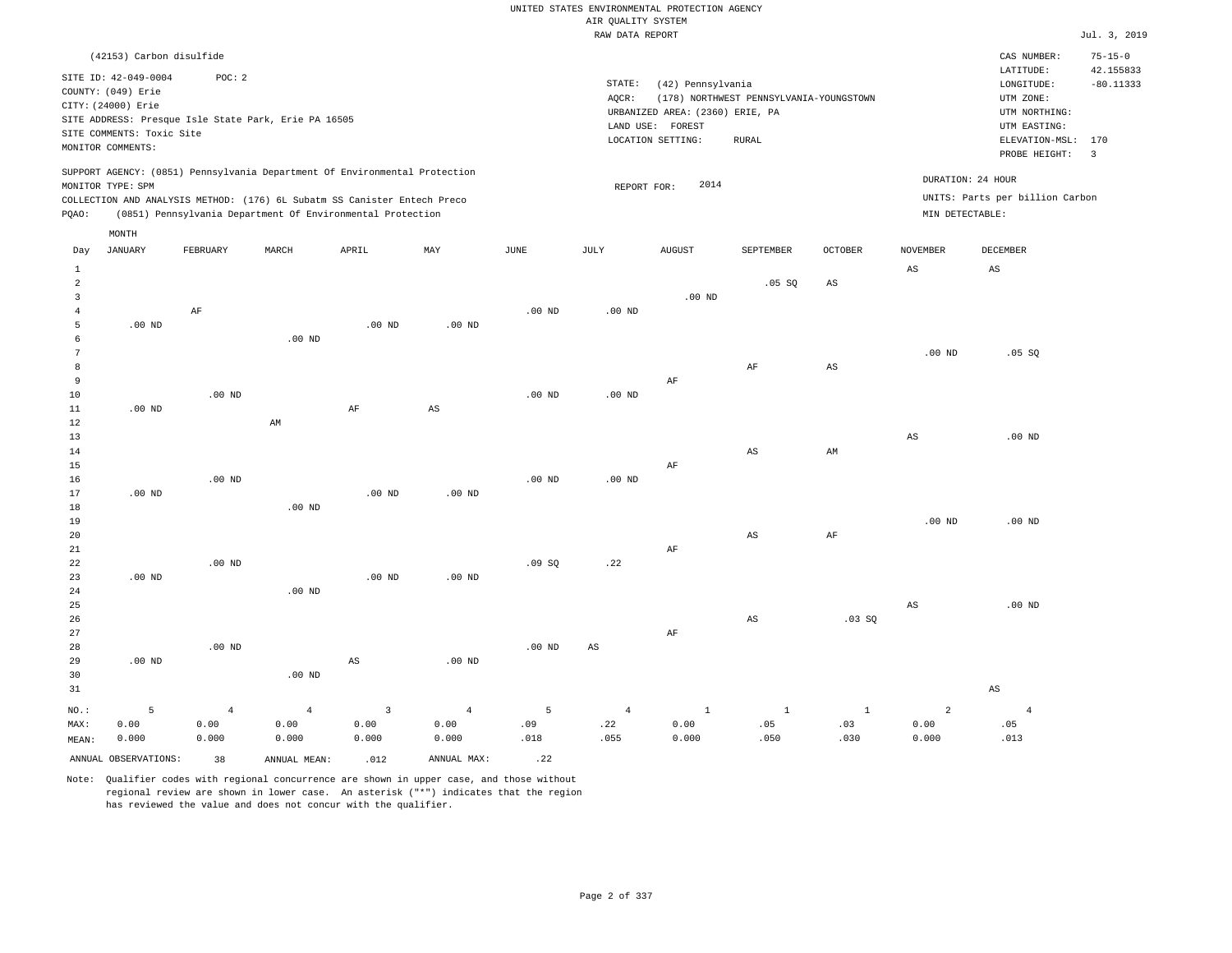| (42153) Carbon disulfide                                                   |          |          |                                                            |     |      |        |                                 |                                         |                |                 | CAS NUMBER:                     | $75 - 15 - 0$           |
|----------------------------------------------------------------------------|----------|----------|------------------------------------------------------------|-----|------|--------|---------------------------------|-----------------------------------------|----------------|-----------------|---------------------------------|-------------------------|
| SITE ID: 42-049-0004                                                       | POC: 2   |          |                                                            |     |      |        |                                 |                                         |                |                 | LATITUDE:                       | 42.155833               |
| COUNTY: (049) Erie                                                         |          |          |                                                            |     |      | STATE: | (42) Pennsylvania               |                                         |                |                 | LONGITUDE:                      | $-80.11333$             |
| CITY: (24000) Erie                                                         |          |          |                                                            |     |      | AOCR:  |                                 | (178) NORTHWEST PENNSYLVANIA-YOUNGSTOWN |                |                 | UTM ZONE:                       |                         |
| SITE ADDRESS: Presque Isle State Park, Erie PA 16505                       |          |          |                                                            |     |      |        | URBANIZED AREA: (2360) ERIE, PA |                                         |                |                 | UTM NORTHING:                   |                         |
| SITE COMMENTS: Toxic Site                                                  |          |          |                                                            |     |      |        | LAND USE: FOREST                |                                         |                |                 | UTM EASTING:                    |                         |
| MONITOR COMMENTS:                                                          |          |          |                                                            |     |      |        | LOCATION SETTING:               | RURAL                                   |                |                 | ELEVATION-MSL: 170              |                         |
|                                                                            |          |          |                                                            |     |      |        |                                 |                                         |                |                 | PROBE HEIGHT:                   | $\overline{\mathbf{3}}$ |
| SUPPORT AGENCY: (0851) Pennsylvania Department Of Environmental Protection |          |          |                                                            |     |      |        |                                 |                                         |                |                 | DURATION: 24 HOUR               |                         |
| MONITOR TYPE: SPM                                                          |          |          |                                                            |     |      |        | 2015<br>REPORT FOR:             |                                         |                |                 |                                 |                         |
| COLLECTION AND ANALYSIS METHOD: (176) 6L Subatm SS Canister Entech Preco   |          |          |                                                            |     |      |        |                                 |                                         |                |                 | UNITS: Parts per billion Carbon |                         |
| POAO:                                                                      |          |          | (0851) Pennsylvania Department Of Environmental Protection |     |      |        |                                 |                                         |                | MIN DETECTABLE: |                                 |                         |
| MONTH                                                                      |          |          |                                                            |     |      |        |                                 |                                         |                |                 |                                 |                         |
| JANUARY<br>Day                                                             | FEBRUARY | MARCH    | APRIL                                                      | MAY | JUNE | JULY   | AUGUST                          | SEPTEMBER                               | <b>OCTOBER</b> | <b>NOVEMBER</b> | DECEMBER                        |                         |
|                                                                            |          | $.00$ ND |                                                            |     |      |        |                                 |                                         |                |                 |                                 |                         |
|                                                                            |          |          |                                                            |     |      |        |                                 |                                         |                | $.00$ ND        | <b>TS</b>                       |                         |

| 3              |                         |                        |                        |          |                   |                |                         |          | .00 <sub>ND</sub> | $.00{\rm ~ND}$         |                        |                |
|----------------|-------------------------|------------------------|------------------------|----------|-------------------|----------------|-------------------------|----------|-------------------|------------------------|------------------------|----------------|
| 4              |                         |                        |                        |          |                   |                |                         | $.00$ ND |                   |                        |                        |                |
| 5              |                         | $\mathbb{A}\mathbb{S}$ |                        |          |                   | $.00$ ND       | $\mathbb{A}\mathbb{S}$  |          |                   |                        |                        |                |
| 6              | $\rm{AF}$               |                        |                        | $.00$ ND | $.00$ ND          |                |                         |          |                   |                        |                        |                |
| 7              |                         |                        | $.00$ ND               |          |                   |                |                         |          |                   |                        |                        |                |
| 8              |                         |                        |                        |          |                   |                |                         |          |                   |                        | $\mathbb{A}\mathbb{S}$ | $.00$ ND       |
| 9              |                         |                        |                        |          |                   |                |                         |          | $.00$ ND          | $\mathbb{A}\mathbb{S}$ |                        |                |
| 10             |                         |                        |                        |          |                   |                |                         | $.00$ ND |                   |                        |                        |                |
| 11             |                         | $\mathbb{A}\mathbb{S}$ |                        |          |                   | $.00$ ND       | $.00$ ND                |          |                   |                        |                        |                |
| 12             | $.00$ ND                |                        |                        | $.00$ ND | $.00$ ND          |                |                         |          |                   |                        |                        |                |
| 13             |                         |                        | $.00$ ND               |          |                   |                |                         |          |                   |                        |                        |                |
| 14             |                         |                        |                        |          |                   |                |                         |          |                   |                        | $\rm AF$               | $.00$ ND       |
| 15             |                         |                        |                        |          |                   |                |                         |          | $.00$ ND          | $\mathbb{A}\mathbb{S}$ |                        |                |
| 16             |                         |                        |                        |          |                   |                |                         | $.00$ ND |                   |                        |                        |                |
| 17             |                         | $\rm AF$               |                        |          |                   | $.00$ ND       | $.00$ ND                |          |                   |                        |                        |                |
| $18\,$         | $\rm AF$                |                        |                        | .00 $ND$ | $.00$ ND          |                |                         |          |                   |                        |                        |                |
| 19             |                         |                        | $\mathbb{A}\mathbb{S}$ |          |                   |                |                         |          |                   |                        |                        |                |
| 20             |                         |                        |                        |          |                   |                |                         |          |                   |                        | $.00$ ND               | $.00$ ND       |
| $2\sqrt{1}$    |                         |                        |                        |          |                   |                |                         |          | $.00$ ND          | .21                    |                        |                |
| 22             |                         |                        |                        |          |                   |                |                         | $.00$ ND |                   |                        |                        |                |
| 23             |                         | .00 $ND$               |                        |          |                   | $_{\rm AS}$    | AS                      |          |                   |                        |                        |                |
| 24             | $.00$ ND                |                        |                        | $.00$ ND | $.00$ ND          |                |                         |          |                   |                        |                        |                |
| 25             |                         |                        | $.00$ ND               |          |                   |                |                         |          |                   |                        |                        |                |
| 26             |                         |                        |                        |          |                   |                |                         |          |                   |                        | $_{\rm TS}$            | $.00$ ND       |
| $_{\rm 27}$    |                         |                        |                        |          |                   |                |                         |          | AS                | $.00~\mathrm{ND}$      |                        |                |
| $_{\rm 28}$    |                         |                        |                        |          |                   |                |                         | $.00$ ND |                   |                        |                        |                |
| 29             |                         |                        |                        |          |                   | $.00$ ND       | .12                     |          |                   |                        |                        |                |
| 30             | $.00$ ND                |                        |                        | .00 $ND$ | .00 <sub>ND</sub> |                |                         |          |                   |                        |                        |                |
| $31\,$         |                         |                        | .00 $ND$               |          |                   |                |                         |          |                   |                        |                        |                |
| $_{\rm NO.}$ : | $\overline{\mathbf{3}}$ | $1\,$                  | 5                      | 5        | 5                 | $\overline{4}$ | $\overline{\mathbf{3}}$ | 5        | $\overline{4}$    | $\overline{3}$         | $\overline{a}$         | $\overline{4}$ |
| MAX:           | 0.00                    | 0.00                   | 0.00                   | 0.00     | 0.00              | 0.00           | .12                     | 0.00     | 0.00              | .21                    | 0.00                   | 0.00           |
| MEAN:          | 0.000                   | 0.000                  | 0.000                  | 0.000    | 0.000             | 0.000          | .040                    | 0.000    | 0.000             | .070                   | 0.000                  | 0.000          |

Note: Qualifier codes with regional concurrence are shown in upper case, and those without regional review are shown in lower case. An asterisk ("\*") indicates that the region has reviewed the value and does not concur with the qualifier.

ANNUAL OBSERVATIONS:  $44$  ANNUAL MEAN: .008 ANNUAL MAX: .21

MEAN: 0.000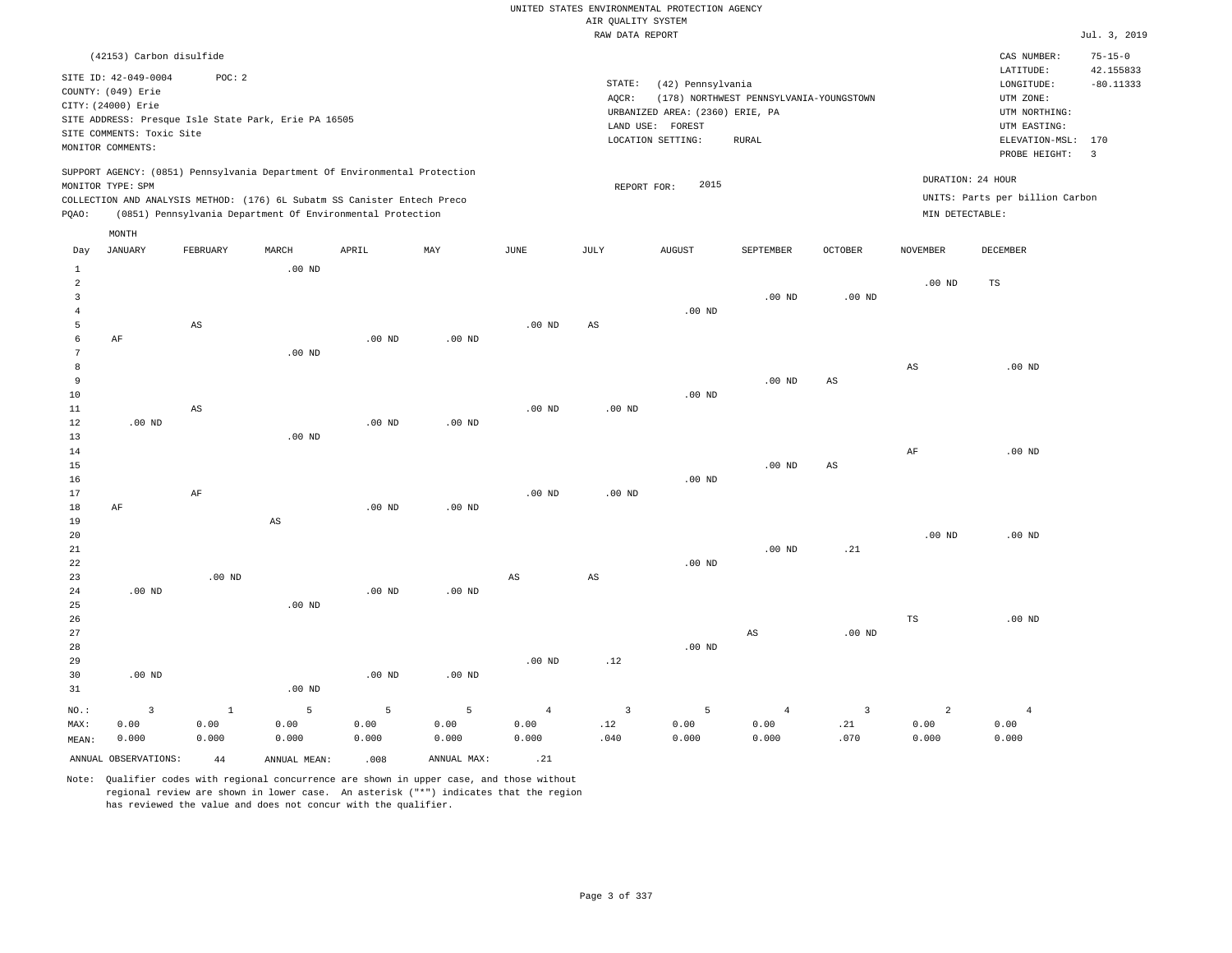|                                  |                           |                   |                                                      |                                                                            |                        |                        |           | RAW DATA REPORT                 |                                         |                |                   |                                 | Jul. 3, 2019            |
|----------------------------------|---------------------------|-------------------|------------------------------------------------------|----------------------------------------------------------------------------|------------------------|------------------------|-----------|---------------------------------|-----------------------------------------|----------------|-------------------|---------------------------------|-------------------------|
|                                  | (42153) Carbon disulfide  |                   |                                                      |                                                                            |                        |                        |           |                                 |                                         |                |                   | CAS NUMBER:                     | $75 - 15 - 0$           |
|                                  |                           |                   |                                                      |                                                                            |                        |                        |           |                                 |                                         |                |                   | LATITUDE:                       | 42.155833               |
|                                  | SITE ID: 42-049-0004      | POC: 2            |                                                      |                                                                            |                        |                        | STATE:    | (42) Pennsylvania               |                                         |                |                   | LONGITUDE:                      | $-80.11333$             |
|                                  | COUNTY: (049) Erie        |                   |                                                      |                                                                            |                        |                        | AOCR:     |                                 | (178) NORTHWEST PENNSYLVANIA-YOUNGSTOWN |                |                   | UTM ZONE:                       |                         |
|                                  | CITY: (24000) Erie        |                   |                                                      |                                                                            |                        |                        |           | URBANIZED AREA: (2360) ERIE, PA |                                         |                |                   | UTM NORTHING:                   |                         |
|                                  |                           |                   | SITE ADDRESS: Presque Isle State Park, Erie PA 16505 |                                                                            |                        |                        |           | LAND USE: FOREST                |                                         |                |                   | UTM EASTING:                    |                         |
|                                  | SITE COMMENTS: Toxic Site |                   |                                                      |                                                                            |                        |                        |           | LOCATION SETTING:               | <b>RURAL</b>                            |                |                   | ELEVATION-MSL: 170              |                         |
|                                  | MONITOR COMMENTS:         |                   |                                                      |                                                                            |                        |                        |           |                                 |                                         |                |                   | PROBE HEIGHT:                   | $\overline{\mathbf{3}}$ |
|                                  |                           |                   |                                                      | SUPPORT AGENCY: (0851) Pennsylvania Department Of Environmental Protection |                        |                        |           |                                 |                                         |                |                   |                                 |                         |
|                                  | MONITOR TYPE: SPM         |                   |                                                      |                                                                            |                        |                        |           | 2016<br>REPORT FOR:             |                                         |                |                   | DURATION: 24 HOUR               |                         |
|                                  |                           |                   |                                                      | COLLECTION AND ANALYSIS METHOD: (176) 6L Subatm SS Canister Entech Preco   |                        |                        |           |                                 |                                         |                |                   | UNITS: Parts per billion Carbon |                         |
| PQAO:                            |                           |                   |                                                      | (0851) Pennsylvania Department Of Environmental Protection                 |                        |                        |           |                                 |                                         |                | MIN DETECTABLE:   |                                 |                         |
|                                  | MONTH                     |                   |                                                      |                                                                            |                        |                        |           |                                 |                                         |                |                   |                                 |                         |
| Day                              | <b>JANUARY</b>            | FEBRUARY          | MARCH                                                | APRIL                                                                      | MAY                    | JUNE                   | JULY      | <b>AUGUST</b>                   | SEPTEMBER                               | <b>OCTOBER</b> | <b>NOVEMBER</b>   | <b>DECEMBER</b>                 |                         |
|                                  |                           |                   |                                                      |                                                                            |                        |                        |           |                                 |                                         |                |                   |                                 |                         |
| $\mathbf{1}$                     | $.00$ ND                  |                   | .00 <sub>ND</sub>                                    |                                                                            |                        |                        |           |                                 |                                         |                |                   |                                 |                         |
| $\overline{a}$<br>$\overline{3}$ |                           |                   |                                                      |                                                                            |                        |                        |           |                                 |                                         |                | TS                | TS                              |                         |
| $\overline{4}$                   |                           |                   |                                                      |                                                                            |                        |                        |           | AF                              | .00 <sub>ND</sub>                       | AF             |                   |                                 |                         |
| 5                                |                           |                   |                                                      |                                                                            |                        | .06SQ                  | $\rm{AF}$ |                                 |                                         |                |                   |                                 |                         |
| 6                                |                           | .00 <sub>ND</sub> |                                                      | AF                                                                         | $\mathbb{A}\mathbb{S}$ |                        |           |                                 |                                         |                |                   |                                 |                         |
| $\overline{7}$                   | $.00$ ND                  |                   | $\rm{AF}$                                            |                                                                            |                        |                        |           |                                 |                                         |                |                   |                                 |                         |
| 8                                |                           |                   |                                                      |                                                                            |                        |                        |           |                                 |                                         |                | $\rm{AF}$         | $_{\rm TS}$                     |                         |
| 9                                |                           |                   |                                                      |                                                                            |                        |                        |           |                                 | $_{\rm TS}$                             | AF             |                   |                                 |                         |
| 10                               |                           |                   |                                                      |                                                                            |                        |                        |           | AF                              |                                         |                |                   |                                 |                         |
| 11                               |                           |                   |                                                      |                                                                            |                        | $\mathbb{A}\mathbb{S}$ | AF        |                                 |                                         |                |                   |                                 |                         |
| 12                               |                           | $.00$ ND          |                                                      | $\mathbb{A}\mathbb{S}$                                                     | $.00$ ND               |                        |           |                                 |                                         |                |                   |                                 |                         |
| 13                               | $_{\rm TS}$               |                   | .00 <sub>ND</sub>                                    |                                                                            |                        |                        |           |                                 |                                         |                |                   |                                 |                         |
| $14\,$                           |                           |                   |                                                      |                                                                            |                        |                        |           |                                 |                                         |                | .00 <sub>ND</sub> | $.00$ ND                        |                         |
| 15                               |                           |                   |                                                      |                                                                            |                        |                        |           |                                 | $\rm AF$                                | $.00$ ND       |                   |                                 |                         |
| 16                               |                           |                   |                                                      |                                                                            |                        |                        |           | $.00$ ND                        |                                         |                |                   |                                 |                         |
| 17                               |                           |                   |                                                      |                                                                            |                        | AF                     | AF        |                                 |                                         |                |                   |                                 |                         |
| 18<br>19                         | .00 <sub>ND</sub>         | $.00$ ND          |                                                      | $\mathbb{A}\mathbb{S}$                                                     | $.00$ ND               |                        |           |                                 |                                         |                |                   |                                 |                         |
| 20                               |                           |                   | $\mathbb{A}\mathbb{S}$                               |                                                                            |                        |                        |           |                                 |                                         |                | $.00$ ND          | $.00$ ND                        |                         |
| 21                               |                           |                   |                                                      |                                                                            |                        |                        |           |                                 | $.00$ ND                                | AF             |                   |                                 |                         |
| 22                               |                           |                   |                                                      |                                                                            |                        |                        |           | $\rm{AF}$                       |                                         |                |                   |                                 |                         |
| 23                               |                           |                   |                                                      |                                                                            |                        | AS                     | AF        |                                 |                                         |                |                   |                                 |                         |
| 24                               |                           | $.00$ ND          |                                                      | $.00$ ND                                                                   | $\rm{AF}$              |                        |           |                                 |                                         |                |                   |                                 |                         |
| 25                               | $.00$ ND                  |                   | .00 <sub>ND</sub>                                    |                                                                            |                        |                        |           |                                 |                                         |                |                   |                                 |                         |
| 26                               |                           |                   |                                                      |                                                                            |                        |                        |           |                                 |                                         |                | AF                | $.00$ ND                        |                         |
| 27                               |                           |                   |                                                      |                                                                            |                        |                        |           |                                 | $.00$ ND                                | AF             |                   |                                 |                         |
| 28                               |                           |                   |                                                      |                                                                            |                        |                        |           | $.00$ ND                        |                                         |                |                   |                                 |                         |
| 29                               |                           |                   |                                                      |                                                                            |                        | AF                     | AF        |                                 |                                         |                |                   |                                 |                         |
| 30                               |                           |                   |                                                      | AS                                                                         | AF                     |                        |           |                                 |                                         |                |                   |                                 |                         |
| 31                               | $.00$ ND                  |                   | $.00$ ND                                             |                                                                            |                        |                        |           |                                 |                                         |                |                   |                                 |                         |
| NO.:                             | 5                         | $\overline{4}$    | $\overline{4}$                                       | $\mathbf{1}$                                                               | $\overline{a}$         | $\mathbf{1}$           | $\circ$   | $\overline{a}$                  | $\overline{\mathbf{3}}$                 | $\mathbf{1}$   | $\overline{a}$    | $\overline{3}$                  |                         |
| MAX:                             | 0.00                      | 0.00              | 0.00                                                 | 0.00                                                                       | 0.00                   | .06                    |           | 0.00                            | 0.00                                    | 0.00           | 0.00              | 0.00                            |                         |
| MEAN:                            | 0.000                     | 0.000             | 0.000                                                | 0.000                                                                      | 0.000                  | .060                   |           | 0.000                           | 0.000                                   | 0.000          | 0.000             | 0.000                           |                         |
|                                  | ANNUAL OBSERVATIONS:      | 28                | ANNUAL MEAN:                                         | .002                                                                       | ANNUAL MAX:            | .06                    |           |                                 |                                         |                |                   |                                 |                         |
|                                  |                           |                   |                                                      |                                                                            |                        |                        |           |                                 |                                         |                |                   |                                 |                         |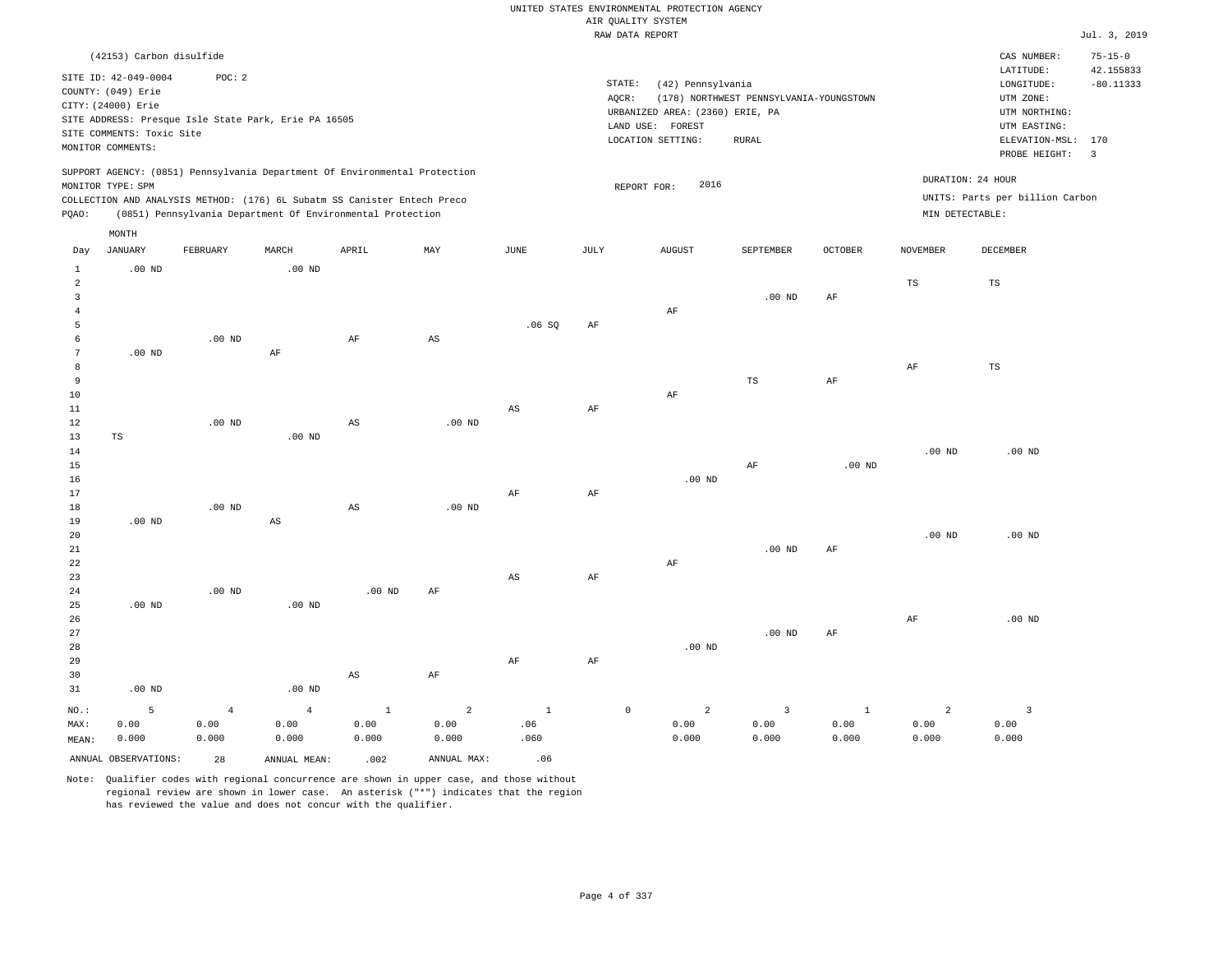|                | (42153) Carbon disulfide                             |              |              |                                                                                                                                                        |                   |                        |                        |                                 |                                         |                   |                   | CAS NUMBER:<br>LATITUDE:                             | $75 - 15 - 0$<br>42.155833 |
|----------------|------------------------------------------------------|--------------|--------------|--------------------------------------------------------------------------------------------------------------------------------------------------------|-------------------|------------------------|------------------------|---------------------------------|-----------------------------------------|-------------------|-------------------|------------------------------------------------------|----------------------------|
|                | SITE ID: 42-049-0004                                 | POC: 2       |              |                                                                                                                                                        |                   |                        | STATE:                 | (42) Pennsylvania               |                                         |                   |                   | LONGITUDE:                                           | $-80.11333$                |
|                | COUNTY: (049) Erie                                   |              |              |                                                                                                                                                        |                   |                        | AQCR:                  |                                 | (178) NORTHWEST PENNSYLVANIA-YOUNGSTOWN |                   |                   | UTM ZONE:                                            |                            |
|                | CITY: (24000) Erie                                   |              |              |                                                                                                                                                        |                   |                        |                        | URBANIZED AREA: (2360) ERIE, PA |                                         |                   |                   | UTM NORTHING:                                        |                            |
|                | SITE ADDRESS: Presque Isle State Park, Erie PA 16505 |              |              |                                                                                                                                                        |                   |                        |                        | LAND USE: FOREST                |                                         |                   |                   | UTM EASTING:                                         |                            |
|                | SITE COMMENTS: Toxic Site                            |              |              |                                                                                                                                                        |                   |                        |                        |                                 | <b>RURAL</b>                            |                   |                   | ELEVATION-MSL: 170                                   |                            |
|                | MONITOR COMMENTS:                                    |              |              |                                                                                                                                                        |                   |                        |                        | LOCATION SETTING:               |                                         |                   |                   | PROBE HEIGHT:                                        | $\overline{\mathbf{3}}$    |
|                | MONITOR TYPE: SPM                                    |              |              | SUPPORT AGENCY: (0851) Pennsylvania Department Of Environmental Protection<br>COLLECTION AND ANALYSIS METHOD: (176) 6L Subatm SS Canister Entech Preco |                   |                        | REPORT FOR:            | 2017                            |                                         |                   |                   | DURATION: 24 HOUR<br>UNITS: Parts per billion Carbon |                            |
| PQAO:          |                                                      |              |              | (0851) Pennsylvania Department Of Environmental Protection                                                                                             |                   |                        |                        |                                 |                                         |                   | MIN DETECTABLE:   |                                                      |                            |
|                | MONTH                                                |              |              |                                                                                                                                                        |                   |                        |                        |                                 |                                         |                   |                   |                                                      |                            |
| Day            | <b>JANUARY</b>                                       | FEBRUARY     | MARCH        | APRIL                                                                                                                                                  | MAY               | JUNE                   | JULY                   | <b>AUGUST</b>                   | SEPTEMBER                               | <b>OCTOBER</b>    | <b>NOVEMBER</b>   | <b>DECEMBER</b>                                      |                            |
| $\mathbf{1}$   | $\rm AF$                                             |              |              | AF                                                                                                                                                     | $\rm AF$          |                        |                        |                                 |                                         |                   |                   |                                                      |                            |
| $\overline{a}$ |                                                      |              | $.00$ ND     |                                                                                                                                                        |                   |                        |                        |                                 |                                         |                   |                   |                                                      |                            |
| $\overline{3}$ |                                                      |              |              |                                                                                                                                                        |                   |                        |                        |                                 |                                         |                   | $.00$ ND          | $.00$ ND                                             |                            |
| $\overline{4}$ |                                                      |              |              |                                                                                                                                                        |                   |                        |                        |                                 | .00 <sub>ND</sub>                       | .00 <sub>ND</sub> |                   |                                                      |                            |
| 5              |                                                      |              |              |                                                                                                                                                        |                   |                        |                        | $.00$ ND                        |                                         |                   |                   |                                                      |                            |
| 6              |                                                      | $.00$ ND     |              |                                                                                                                                                        |                   | $.00$ ND               | $_{\rm AS}$            |                                 |                                         |                   |                   |                                                      |                            |
| $\overline{7}$ | TS                                                   |              |              | AF                                                                                                                                                     | $.00$ ND          |                        |                        |                                 |                                         |                   |                   |                                                      |                            |
| 8              |                                                      |              | $.00$ ND     |                                                                                                                                                        |                   |                        |                        |                                 |                                         |                   |                   |                                                      |                            |
| 9              |                                                      |              |              |                                                                                                                                                        |                   |                        |                        |                                 |                                         |                   | .00 <sub>ND</sub> | $.00$ ND                                             |                            |
| 10             |                                                      |              |              |                                                                                                                                                        |                   |                        |                        |                                 | $.00$ ND                                | .00 <sub>ND</sub> |                   |                                                      |                            |
| 11             |                                                      |              |              |                                                                                                                                                        |                   |                        |                        | .09SQ                           |                                         |                   |                   |                                                      |                            |
| $1\,2$         |                                                      | $_{\rm TS}$  |              |                                                                                                                                                        |                   | .00 <sub>ND</sub>      | $\mathbb{A}\mathbb{S}$ |                                 |                                         |                   |                   |                                                      |                            |
| 13             | $.00$ ND                                             |              |              | $.00$ ND                                                                                                                                               | $.00$ ND          |                        |                        |                                 |                                         |                   |                   |                                                      |                            |
| 14             |                                                      |              | $.00$ ND     |                                                                                                                                                        |                   |                        |                        |                                 |                                         |                   |                   |                                                      |                            |
| 15             |                                                      |              |              |                                                                                                                                                        |                   |                        |                        |                                 |                                         |                   | $.00$ ND          | $.00$ ND                                             |                            |
| 16             |                                                      |              |              |                                                                                                                                                        |                   |                        |                        |                                 | .02 SQ                                  | $.00$ ND          |                   |                                                      |                            |
| 17             |                                                      |              |              |                                                                                                                                                        |                   |                        |                        | $.00$ ND                        |                                         |                   |                   |                                                      |                            |
| 18             |                                                      | AF           |              |                                                                                                                                                        |                   | .00 <sub>ND</sub>      | AS                     |                                 |                                         |                   |                   |                                                      |                            |
| 19             | $.00$ ND                                             |              |              | AF                                                                                                                                                     | $.00$ ND          |                        |                        |                                 |                                         |                   |                   |                                                      |                            |
| 20             |                                                      |              | $.00$ ND     |                                                                                                                                                        |                   |                        |                        |                                 |                                         |                   |                   |                                                      |                            |
| 21             |                                                      |              |              |                                                                                                                                                        |                   |                        |                        |                                 |                                         |                   | .00 <sub>ND</sub> | $_{\rm TS}$                                          |                            |
| 22             |                                                      |              |              |                                                                                                                                                        |                   |                        |                        |                                 | .00 <sub>ND</sub>                       | .00 <sub>ND</sub> |                   |                                                      |                            |
| 23             |                                                      |              |              |                                                                                                                                                        |                   |                        |                        | $.00$ ND                        |                                         |                   |                   |                                                      |                            |
| 24             |                                                      | AF           |              |                                                                                                                                                        |                   | $.00$ ND               | .00 <sub>ND</sub>      |                                 |                                         |                   |                   |                                                      |                            |
| 25             | AS                                                   |              |              | $\rm AF$                                                                                                                                               | $.00$ ND          |                        |                        |                                 |                                         |                   |                   |                                                      |                            |
| 26             |                                                      |              | $.00$ ND     |                                                                                                                                                        |                   |                        |                        |                                 |                                         |                   |                   |                                                      |                            |
| 27             |                                                      |              |              |                                                                                                                                                        |                   |                        |                        |                                 |                                         |                   | $.00$ ND          | $\rm AF$                                             |                            |
| 28             |                                                      |              |              |                                                                                                                                                        |                   |                        |                        |                                 | $.00$ ND                                | $.00$ ND          |                   |                                                      |                            |
| 29             |                                                      |              |              |                                                                                                                                                        |                   |                        |                        | $.00$ ND                        |                                         |                   |                   |                                                      |                            |
| 30             |                                                      |              |              |                                                                                                                                                        |                   | $\mathbb{A}\mathbb{S}$ | .00 <sub>ND</sub>      |                                 |                                         |                   |                   |                                                      |                            |
| 31             | $.00$ ND                                             |              |              |                                                                                                                                                        | .00 <sub>ND</sub> |                        |                        |                                 |                                         |                   |                   |                                                      |                            |
| NO.:           | $\overline{3}$                                       | $\mathbf{1}$ | 5            | $\mathbf{1}$                                                                                                                                           | 5                 | $\overline{4}$         | $\overline{2}$         | 5                               | 5                                       | 5                 | 5                 | $\overline{3}$                                       |                            |
| MAX:           | 0.00                                                 | 0.00         | 0.00         | 0.00                                                                                                                                                   | 0.00              | 0.00                   | 0.00                   | .09                             | .02                                     | 0.00              | 0.00              | 0.00                                                 |                            |
| MEAN:          | 0.000                                                | 0.000        | 0.000        | 0.000                                                                                                                                                  | 0.000             | 0.000                  | 0.000                  | .018                            | .004                                    | 0.000             | 0.000             | 0.000                                                |                            |
|                | ANNUAL OBSERVATIONS:                                 | 44           | ANNUAL MEAN: | .003                                                                                                                                                   | ANNUAL MAX:       | .09                    |                        |                                 |                                         |                   |                   |                                                      |                            |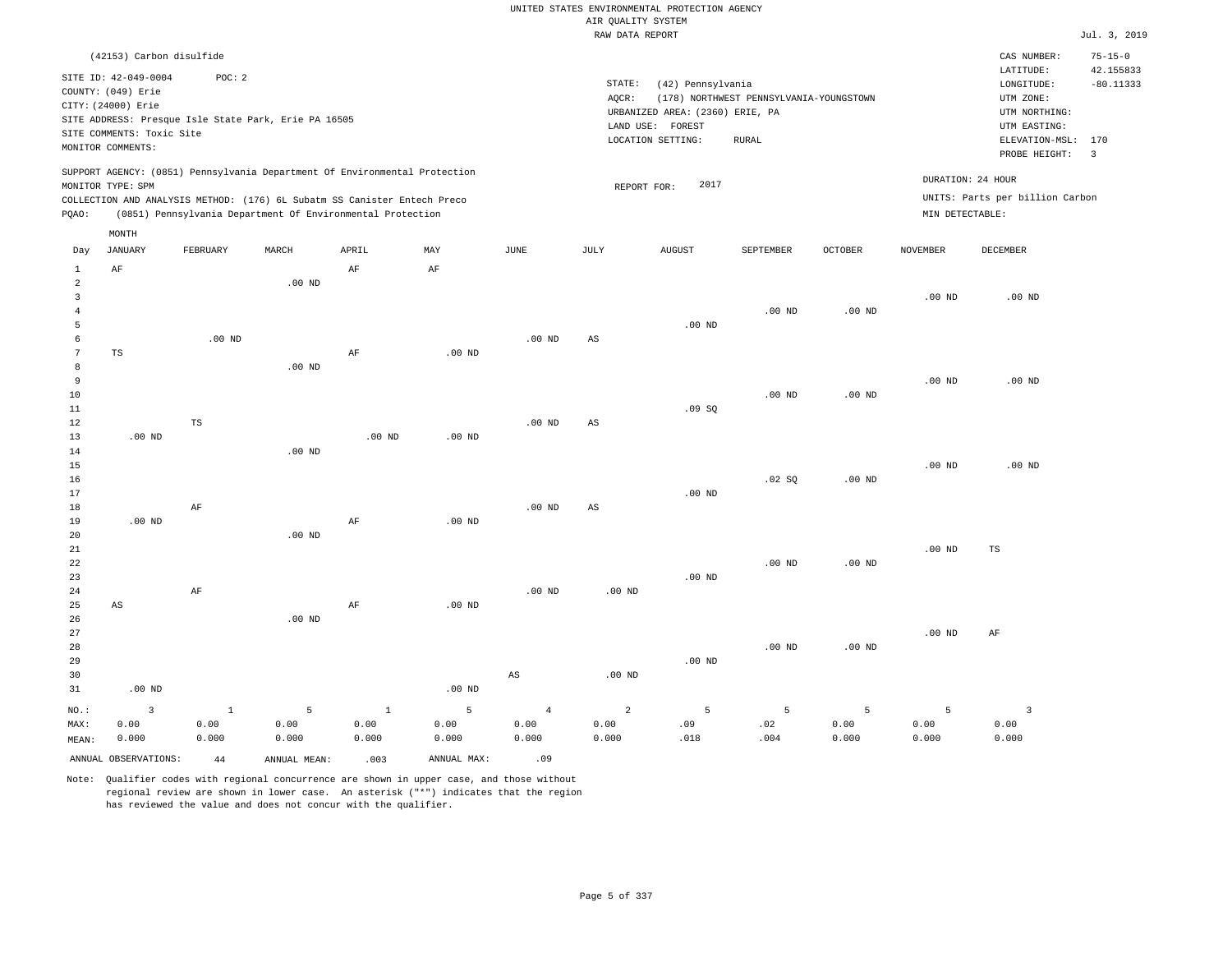|                                                                 |                                                                                       |                                                       |                                 |                                                      |                                                                                                                                                                                                                      |                               |                     |                   |                     | UNITED STATES ENVIRONMENTAL PROTECTION AGENCY                                                 |                                                          |                    |                                 |                                                                                                                         |                                                                    |
|-----------------------------------------------------------------|---------------------------------------------------------------------------------------|-------------------------------------------------------|---------------------------------|------------------------------------------------------|----------------------------------------------------------------------------------------------------------------------------------------------------------------------------------------------------------------------|-------------------------------|---------------------|-------------------|---------------------|-----------------------------------------------------------------------------------------------|----------------------------------------------------------|--------------------|---------------------------------|-------------------------------------------------------------------------------------------------------------------------|--------------------------------------------------------------------|
|                                                                 |                                                                                       |                                                       |                                 |                                                      |                                                                                                                                                                                                                      |                               |                     |                   | AIR QUALITY SYSTEM  |                                                                                               |                                                          |                    |                                 |                                                                                                                         |                                                                    |
|                                                                 |                                                                                       |                                                       |                                 |                                                      |                                                                                                                                                                                                                      |                               |                     |                   | RAW DATA REPORT     |                                                                                               |                                                          |                    |                                 |                                                                                                                         | Jul. 3, 2019                                                       |
|                                                                 | SITE ID: 42-049-0004<br>COUNTY: (049) Erie<br>CITY: (24000) Erie<br>MONITOR COMMENTS: | (42153) Carbon disulfide<br>SITE COMMENTS: Toxic Site | POC: 2                          | SITE ADDRESS: Presque Isle State Park, Erie PA 16505 |                                                                                                                                                                                                                      |                               |                     |                   | STATE:<br>AOCR:     | (42) Pennsylvania<br>URBANIZED AREA: (2360) ERIE, PA<br>LAND USE: FOREST<br>LOCATION SETTING: | (178) NORTHWEST PENNSYLVANIA-YOUNGSTOWN<br>${\tt RURAL}$ |                    |                                 | CAS NUMBER:<br>LATITUDE:<br>LONGITUDE:<br>UTM ZONE:<br>UTM NORTHING:<br>UTM EASTING:<br>ELEVATION-MSL:<br>PROBE HEIGHT: | $75 - 15 - 0$<br>42.155833<br>$-80.11333$<br>170<br>$\overline{3}$ |
| PQAO:                                                           | MONITOR TYPE: SPM                                                                     |                                                       |                                 |                                                      | SUPPORT AGENCY: (0851) Pennsylvania Department Of Environmental Protection<br>COLLECTION AND ANALYSIS METHOD: (176) 6L Subatm SS Canister Entech Preco<br>(0851) Pennsylvania Department Of Environmental Protection |                               |                     |                   |                     | 2018<br>REPORT FOR:                                                                           |                                                          |                    |                                 | DURATION: 24 HOUR<br>UNITS: Parts per billion Carbon<br>MIN DETECTABLE: . 054                                           |                                                                    |
|                                                                 |                                                                                       |                                                       |                                 |                                                      |                                                                                                                                                                                                                      |                               |                     |                   |                     |                                                                                               |                                                          |                    |                                 |                                                                                                                         |                                                                    |
| Day<br>$1\,$                                                    | MONTH<br><b>JANUARY</b>                                                               |                                                       | FEBRUARY<br>AQ                  | MARCH                                                | APRIL                                                                                                                                                                                                                | MAY                           | $_{\rm JUNE}$<br>AF | <b>JULY</b><br>AF |                     | <b>AUGUST</b>                                                                                 | SEPTEMBER                                                | <b>OCTOBER</b>     | <b>NOVEMBER</b>                 | DECEMBER                                                                                                                |                                                                    |
| $\overline{2}$<br>$\mathbf{3}$<br>$\overline{4}$<br>5<br>6<br>7 | <b>TS</b>                                                                             |                                                       | .00 <sub>ND</sub>               | $.00$ ND                                             | AF                                                                                                                                                                                                                   | $.00$ ND                      | $\rm{AF}$           | $\rm AF$          |                     | AF                                                                                            | $\rm AF$                                                 | .00 <sub>ND</sub>  | .00 <sub>ND</sub>               | $.00$ ND                                                                                                                |                                                                    |
| 8<br>$\overline{9}$<br>$10$<br>11<br>$12$<br>13                 | AF                                                                                    |                                                       | $.00$ ND                        | $.00$ ND                                             | $.00$ ND                                                                                                                                                                                                             | AS                            | AF                  | AF                |                     | AF                                                                                            | $\mathbb{A}\mathbb{S}$                                   | $.00$ ND           | .00 <sub>ND</sub>               | $.00$ ND                                                                                                                |                                                                    |
| 14<br>15<br>16<br>17<br>18<br>19                                | AF                                                                                    |                                                       | $.00$ ND                        | $.00$ ND                                             | $.00$ ND                                                                                                                                                                                                             | AF                            | AF                  | AF                |                     | AF                                                                                            | $.00$ ND                                                 | $.00$ ND           | $\mathbb{A}\mathbb{S}$          | $.00$ ND                                                                                                                |                                                                    |
| 20<br>21<br>22<br>23<br>24<br>25                                | AF                                                                                    |                                                       | .00 <sub>ND</sub>               | AF                                                   | $.00$ ND                                                                                                                                                                                                             | AF                            | AF                  | AF                |                     | .07 SQ                                                                                        | $.00$ ND                                                 | $.00$ ND           | $.00$ ND                        | $.00$ ND                                                                                                                |                                                                    |
| 26<br>27<br>28<br>29<br>30<br>31                                | AF                                                                                    |                                                       |                                 | AF                                                   | $.00$ ND                                                                                                                                                                                                             | AF                            |                     | AF                |                     | $.00$ ND                                                                                      | $.00$ ND                                                 | $.00$ ND           | .00 <sub>ND</sub>               | $\mathbb{A}\mathbb{S}$                                                                                                  |                                                                    |
| NO.:<br>MAX:<br>MEAN:                                           |                                                                                       | $\mathbb O$                                           | $\overline{4}$<br>0.00<br>0.000 | 3<br>0.00<br>0.000                                   | $\overline{4}$<br>0.00<br>0.000                                                                                                                                                                                      | $\mathbf{1}$<br>0.00<br>0.000 |                     | $\mathsf 0$       | $\mathsf{O}\xspace$ | $\overline{a}$<br>.07<br>.035                                                                 | $\overline{3}$<br>0.00<br>0.000                          | 5<br>0.00<br>0.000 | $\overline{4}$<br>0.00<br>0.000 | $\overline{4}$<br>0.00<br>0.000                                                                                         |                                                                    |
|                                                                 | ANNUAL OBSERVATIONS:                                                                  |                                                       | 30                              | ANNUAL MEAN:                                         | .002                                                                                                                                                                                                                 | ANNUAL MAX:                   |                     | .07               |                     |                                                                                               |                                                          |                    |                                 |                                                                                                                         |                                                                    |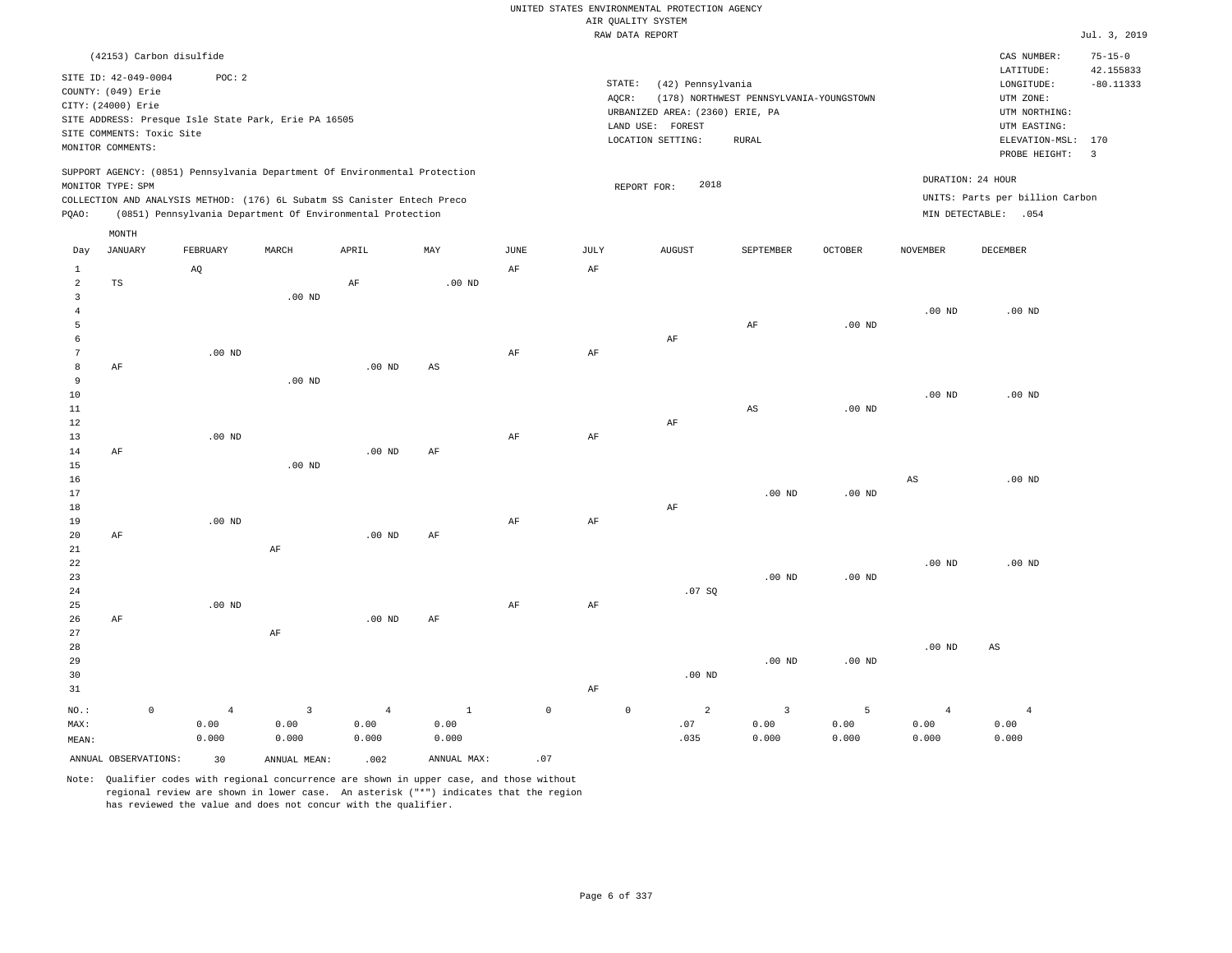|                |                           |          |                                                                            |                        |             |                | RAW DATA REPORT |                                 |                                         |         |                 |                                 | Jul. 3, 2019            |
|----------------|---------------------------|----------|----------------------------------------------------------------------------|------------------------|-------------|----------------|-----------------|---------------------------------|-----------------------------------------|---------|-----------------|---------------------------------|-------------------------|
|                | (43205) Propylene         |          |                                                                            |                        |             |                |                 |                                 |                                         |         |                 | CAS NUMBER:                     | $115 - 07 - 1$          |
|                | SITE ID: 42-049-0004      | POC: 2   |                                                                            |                        |             |                |                 |                                 |                                         |         |                 | LATITUDE:                       | 42.155833               |
|                | COUNTY: (049) Erie        |          |                                                                            |                        |             |                | STATE:          | (42) Pennsylvania               |                                         |         |                 | LONGITUDE:                      | $-80.11333$             |
|                | CITY: (24000) Erie        |          |                                                                            |                        |             |                | AQCR:           |                                 | (178) NORTHWEST PENNSYLVANIA-YOUNGSTOWN |         |                 | UTM ZONE:                       |                         |
|                |                           |          |                                                                            |                        |             |                |                 | URBANIZED AREA: (2360) ERIE, PA |                                         |         |                 | UTM NORTHING:                   |                         |
|                |                           |          | SITE ADDRESS: Presque Isle State Park, Erie PA 16505                       |                        |             |                |                 | LAND USE: FOREST                |                                         |         |                 | UTM EASTING:                    |                         |
|                | SITE COMMENTS: Toxic Site |          |                                                                            |                        |             |                |                 | LOCATION SETTING:               | ${\tt RURAL}$                           |         |                 | ELEVATION-MSL:                  | 170                     |
|                | MONITOR COMMENTS:         |          |                                                                            |                        |             |                |                 |                                 |                                         |         |                 | PROBE HEIGHT:                   | $\overline{\mathbf{3}}$ |
|                |                           |          | SUPPORT AGENCY: (0851) Pennsylvania Department Of Environmental Protection |                        |             |                |                 |                                 |                                         |         |                 |                                 |                         |
|                | MONITOR TYPE: SPM         |          |                                                                            |                        |             |                | REPORT FOR:     | 2013                            |                                         |         |                 | DURATION: 24 HOUR               |                         |
|                |                           |          | COLLECTION AND ANALYSIS METHOD: (176) 6L Subatm SS Canister Entech Preco   |                        |             |                |                 |                                 |                                         |         |                 | UNITS: Parts per billion Carbon |                         |
| PQAO:          |                           |          | (0851) Pennsylvania Department Of Environmental Protection                 |                        |             |                |                 |                                 |                                         |         | MIN DETECTABLE: |                                 |                         |
|                | MONTH                     |          |                                                                            |                        |             |                |                 |                                 |                                         |         |                 |                                 |                         |
| Day            | <b>JANUARY</b>            | FEBRUARY | MARCH                                                                      | APRIL                  | MAY         | <b>JUNE</b>    | <b>JULY</b>     | <b>AUGUST</b>                   | SEPTEMBER                               | OCTOBER | <b>NOVEMBER</b> | <b>DECEMBER</b>                 |                         |
| $\mathbf{1}$   |                           |          |                                                                            |                        |             |                |                 |                                 | 2.340                                   | 1.206   |                 |                                 |                         |
| $\overline{a}$ |                           |          |                                                                            |                        |             |                |                 | 1.230                           |                                         |         |                 |                                 |                         |
| 3              |                           | 2.628    |                                                                            |                        |             | AS             | 2.715           |                                 |                                         |         |                 |                                 |                         |
| $\overline{4}$ | 2.544                     |          |                                                                            | 1.431                  | 1.296       |                |                 |                                 |                                         |         |                 |                                 |                         |
| 5              |                           |          | 1.491                                                                      |                        |             |                |                 |                                 |                                         |         |                 |                                 |                         |
| $\epsilon$     |                           |          |                                                                            |                        |             |                |                 |                                 |                                         |         | 1.746 CC        | 1.749                           |                         |
| 7              |                           |          |                                                                            |                        |             |                |                 |                                 | 2.163                                   | .507 LL |                 |                                 |                         |
| 8              |                           |          |                                                                            |                        |             |                |                 | 2.556                           |                                         |         |                 |                                 |                         |
| 9              |                           | 1.773    |                                                                            |                        |             | 1.587 CC       | 1.629           |                                 |                                         |         |                 |                                 |                         |
| 10             | 2.541                     |          |                                                                            | $\mathbb{A}\mathbb{S}$ | 1.623       |                |                 |                                 |                                         |         |                 |                                 |                         |
| 11             |                           |          | 1.875                                                                      |                        |             |                |                 |                                 |                                         |         |                 |                                 |                         |
| $1\,2$         |                           |          |                                                                            |                        |             |                |                 |                                 |                                         |         | $\rm{AF}$       | 1.551 CC                        |                         |
| 13             |                           |          |                                                                            |                        |             |                |                 |                                 | .360                                    | .783 LL |                 |                                 |                         |
| 14             |                           |          |                                                                            |                        |             |                |                 | AF                              |                                         |         |                 |                                 |                         |
| 15             |                           | 1.761    |                                                                            |                        |             | .879           | 2.508           |                                 |                                         |         |                 |                                 |                         |
| 16             | 2.343                     |          |                                                                            | 1.539                  | 2.310       |                |                 |                                 |                                         |         |                 |                                 |                         |
| 17<br>18       |                           |          | 1.374                                                                      |                        |             |                |                 |                                 |                                         |         | 1.527 CC        |                                 |                         |
| 19             |                           |          |                                                                            |                        |             |                |                 |                                 | 1.680                                   |         |                 | 2.388                           |                         |
| 20             |                           |          |                                                                            |                        |             |                |                 | 1.512                           |                                         | 2.142   |                 |                                 |                         |
| 21             |                           | 4.440 5  |                                                                            |                        |             | 1.884          | 1.188 CC        |                                 |                                         |         |                 |                                 |                         |
| 22             | 1.188                     |          |                                                                            | 1.476                  | 1.704 CC    |                |                 |                                 |                                         |         |                 |                                 |                         |
| 23             |                           |          | 1.215                                                                      |                        |             |                |                 |                                 |                                         |         |                 |                                 |                         |
| 24             |                           |          |                                                                            |                        |             |                |                 |                                 |                                         |         | .639 CC         | 1.349 CC                        |                         |
| 25             |                           |          |                                                                            |                        |             |                |                 |                                 | .921                                    | .699 CC |                 |                                 |                         |
| 26             |                           |          |                                                                            |                        |             |                |                 | 1.590                           |                                         |         |                 |                                 |                         |
| 27             |                           | 3.132    |                                                                            |                        |             | 2.472          | 2.376           |                                 |                                         |         |                 |                                 |                         |
| 28             | 2.418                     |          |                                                                            | 1.467                  | 2.352       |                |                 |                                 |                                         |         |                 |                                 |                         |
| 29             |                           |          | 1.809                                                                      |                        |             |                |                 |                                 |                                         |         |                 |                                 |                         |
| 30             |                           |          |                                                                            |                        |             |                |                 |                                 |                                         |         | 3.609           | 1.089 CC                        |                         |
| 31             |                           |          |                                                                            |                        |             |                |                 |                                 |                                         | 3.270   |                 |                                 |                         |
|                |                           |          |                                                                            |                        |             |                |                 |                                 |                                         |         |                 |                                 |                         |
| $NO.$ :        | 5                         | 5        | 5                                                                          | $\overline{4}$         | 5           | $\overline{4}$ | 5               | $\overline{4}$                  | 5                                       | 6       | $\overline{4}$  | 5                               |                         |
| MAX:           | 2.544                     | 4.440    | 1.875                                                                      | 1.539                  | 2.352       | 2.472          | 2.715           | 2.556                           | 2.340                                   | 3.270   | 3.609           | 2.388                           |                         |
| MEAN:          | 2.2068                    | 2.7468   | 1.5528                                                                     | 1.4783                 | 1.8570      | 1.7055         | 2.0832          | 1.7220                          | 1.4928                                  | 1.4345  | 1.8803          | 1.6252                          |                         |
|                | ANNUAL OBSERVATIONS:      | 57       | ANNUAL MEAN:                                                               | 1.8171                 | ANNUAL MAX: | 4.440          |                 |                                 |                                         |         |                 |                                 |                         |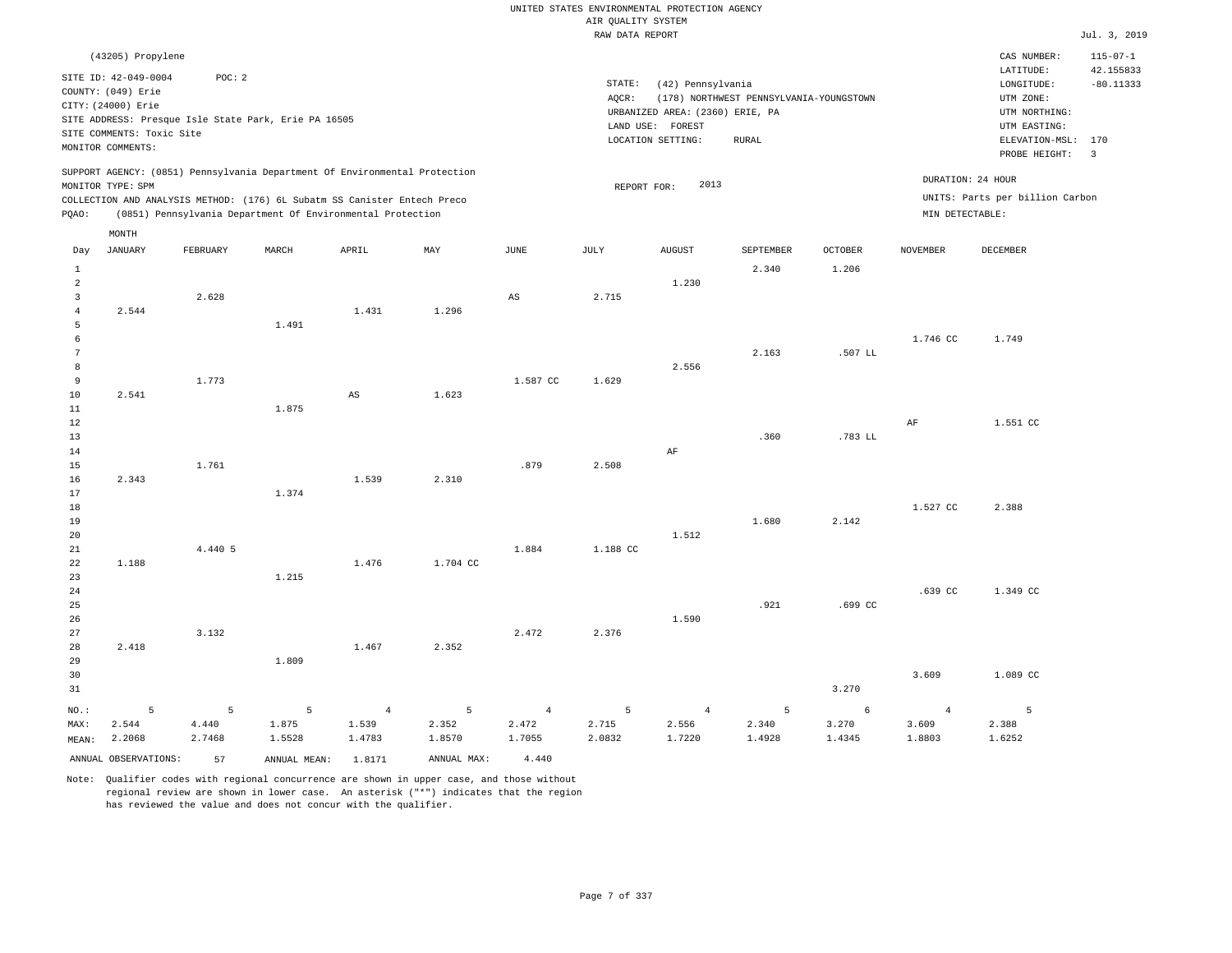|                |                           |                |                                                                            |                        |                        |             | RAW DATA REPORT |                                 |                                         |                |                 |                                 | Jul. 3, 2019   |
|----------------|---------------------------|----------------|----------------------------------------------------------------------------|------------------------|------------------------|-------------|-----------------|---------------------------------|-----------------------------------------|----------------|-----------------|---------------------------------|----------------|
|                | (43205) Propylene         |                |                                                                            |                        |                        |             |                 |                                 |                                         |                |                 | CAS NUMBER:                     | $115 - 07 - 1$ |
|                | SITE ID: 42-049-0004      | POC: 2         |                                                                            |                        |                        |             |                 |                                 |                                         |                |                 | LATITUDE:                       | 42.155833      |
|                | COUNTY: (049) Erie        |                |                                                                            |                        |                        |             | STATE:          | (42) Pennsylvania               |                                         |                |                 | LONGITUDE:                      | $-80.11333$    |
|                | CITY: (24000) Erie        |                |                                                                            |                        |                        |             | AQCR:           |                                 | (178) NORTHWEST PENNSYLVANIA-YOUNGSTOWN |                |                 | UTM ZONE:                       |                |
|                |                           |                | SITE ADDRESS: Presque Isle State Park, Erie PA 16505                       |                        |                        |             |                 | URBANIZED AREA: (2360) ERIE, PA |                                         |                |                 | UTM NORTHING:                   |                |
|                | SITE COMMENTS: Toxic Site |                |                                                                            |                        |                        |             |                 | LAND USE: FOREST                |                                         |                |                 | UTM EASTING:                    |                |
|                | MONITOR COMMENTS:         |                |                                                                            |                        |                        |             |                 | LOCATION SETTING:               | RURAL                                   |                |                 | ELEVATION-MSL: 170              |                |
|                |                           |                |                                                                            |                        |                        |             |                 |                                 |                                         |                |                 | PROBE HEIGHT:                   | $\overline{3}$ |
|                |                           |                | SUPPORT AGENCY: (0851) Pennsylvania Department Of Environmental Protection |                        |                        |             |                 |                                 |                                         |                |                 | DURATION: 24 HOUR               |                |
|                | MONITOR TYPE: SPM         |                |                                                                            |                        |                        |             | REPORT FOR:     | 2014                            |                                         |                |                 |                                 |                |
|                |                           |                | COLLECTION AND ANALYSIS METHOD: (176) 6L Subatm SS Canister Entech Preco   |                        |                        |             |                 |                                 |                                         |                |                 | UNITS: Parts per billion Carbon |                |
| PQAO:          |                           |                | (0851) Pennsylvania Department Of Environmental Protection                 |                        |                        |             |                 |                                 |                                         |                | MIN DETECTABLE: |                                 |                |
|                | MONTH                     |                |                                                                            |                        |                        |             |                 |                                 |                                         |                |                 |                                 |                |
| Day            | <b>JANUARY</b>            | FEBRUARY       | MARCH                                                                      | APRIL                  | MAY                    | <b>JUNE</b> | JULY            | <b>AUGUST</b>                   | SEPTEMBER                               | <b>OCTOBER</b> | <b>NOVEMBER</b> | DECEMBER                        |                |
| $\mathbf{1}$   |                           |                |                                                                            |                        |                        |             |                 |                                 |                                         |                | $_{\rm AS}$     | $_{\rm AS}$                     |                |
| $\overline{a}$ |                           |                |                                                                            |                        |                        |             |                 |                                 | .951 CC                                 | AS             |                 |                                 |                |
| 3<br>$\bf{4}$  |                           | $\rm{AF}$      |                                                                            |                        |                        | 1.236       | .703 CC         | 2.280 CC                        |                                         |                |                 |                                 |                |
| 5              | 3.028                     |                |                                                                            | .094S                  | .980                   |             |                 |                                 |                                         |                |                 |                                 |                |
| 6              |                           |                | 6.572 5                                                                    |                        |                        |             |                 |                                 |                                         |                |                 |                                 |                |
| 7              |                           |                |                                                                            |                        |                        |             |                 |                                 |                                         |                | 2.499           | 3.344                           |                |
| 8              |                           |                |                                                                            |                        |                        |             |                 |                                 | AF                                      | $_{\rm AS}$    |                 |                                 |                |
| 9              |                           |                |                                                                            |                        |                        |             |                 | AF                              |                                         |                |                 |                                 |                |
| 10             |                           | 2.391          |                                                                            |                        |                        | .762 CC     | 1.747 CC        |                                 |                                         |                |                 |                                 |                |
| $11\,$         | 2.807                     |                |                                                                            | $\rm AF$               | $\mathbb{A}\mathbb{S}$ |             |                 |                                 |                                         |                |                 |                                 |                |
| 12             |                           |                | AM                                                                         |                        |                        |             |                 |                                 |                                         |                |                 |                                 |                |
| 13             |                           |                |                                                                            |                        |                        |             |                 |                                 |                                         |                | $_{\rm AS}$     | 1.863                           |                |
| 14             |                           |                |                                                                            |                        |                        |             |                 |                                 | $\mathbb{A}\mathbb{S}$                  | AM             |                 |                                 |                |
| 15             |                           |                |                                                                            |                        |                        |             |                 | $\rm{AF}$                       |                                         |                |                 |                                 |                |
| 16             |                           | 2.996          |                                                                            |                        |                        | 1.499       | .723 CC         |                                 |                                         |                |                 |                                 |                |
| 17             | $.000$ ND                 |                |                                                                            | 1.388                  | .592 CC                |             |                 |                                 |                                         |                |                 |                                 |                |
| 18             |                           |                | .983 CC                                                                    |                        |                        |             |                 |                                 |                                         |                |                 |                                 |                |
| 19             |                           |                |                                                                            |                        |                        |             |                 |                                 |                                         |                | 1.093           | 2.793                           |                |
| 20             |                           |                |                                                                            |                        |                        |             |                 |                                 | $\mathbb{A}\mathbb{S}$                  | AF             |                 |                                 |                |
| 21             |                           |                |                                                                            |                        |                        |             |                 | $\rm{AF}$                       |                                         |                |                 |                                 |                |
| 22             |                           | 1.108          |                                                                            |                        |                        | 2.971       | 3.520           |                                 |                                         |                |                 |                                 |                |
| 23             | 2.495                     |                |                                                                            | .924                   | .553 CC                |             |                 |                                 |                                         |                |                 |                                 |                |
| 24             |                           |                | 2.148                                                                      |                        |                        |             |                 |                                 |                                         |                |                 |                                 |                |
| 25             |                           |                |                                                                            |                        |                        |             |                 |                                 |                                         |                | $_{\rm AS}$     | 2.364                           |                |
| 26             |                           |                |                                                                            |                        |                        |             |                 |                                 | $\mathbb{A}\mathbb{S}$                  | 2.587          |                 |                                 |                |
| 27             |                           |                |                                                                            |                        |                        |             |                 | $\rm{AF}$                       |                                         |                |                 |                                 |                |
| 28             |                           | 2.073          |                                                                            |                        |                        | 2.038       | $_{\rm AS}$     |                                 |                                         |                |                 |                                 |                |
| 29             | 3.240                     |                |                                                                            | $\mathbb{A}\mathbb{S}$ | .600 <sub>cc</sub>     |             |                 |                                 |                                         |                |                 |                                 |                |
| 30             |                           |                | .575                                                                       |                        |                        |             |                 |                                 |                                         |                |                 |                                 |                |
| 31             |                           |                |                                                                            |                        |                        |             |                 |                                 |                                         |                |                 | AS                              |                |
| NO.:           | 5                         | $\overline{4}$ | $\overline{4}$                                                             | $\overline{3}$         | $\overline{4}$         | 5           | $\overline{4}$  | $\mathbf{1}$                    | $\mathbf{1}$                            | $\mathbf{1}$   | 2               | $\overline{4}$                  |                |
| MAX:           | 3.240                     | 2.996          | 6.572                                                                      | 1.388                  | .980                   | 2.971       | 3.520           | 2.280                           | .951                                    | 2.587          | 2.499           | 3.344                           |                |
| MEAN:          | 2.3140                    | 2.1420         | 2.5695                                                                     | .8020                  | .6813                  | 1.7012      | 1.6733          | 2.2800                          | .9510                                   | 2.5870         | 1.7960          | 2.5910                          |                |
|                | ANNUAL OBSERVATIONS:      | 38             | ANNUAL MEAN:                                                               | 1.8558                 | ANNUAL MAX:            | 6.572       |                 |                                 |                                         |                |                 |                                 |                |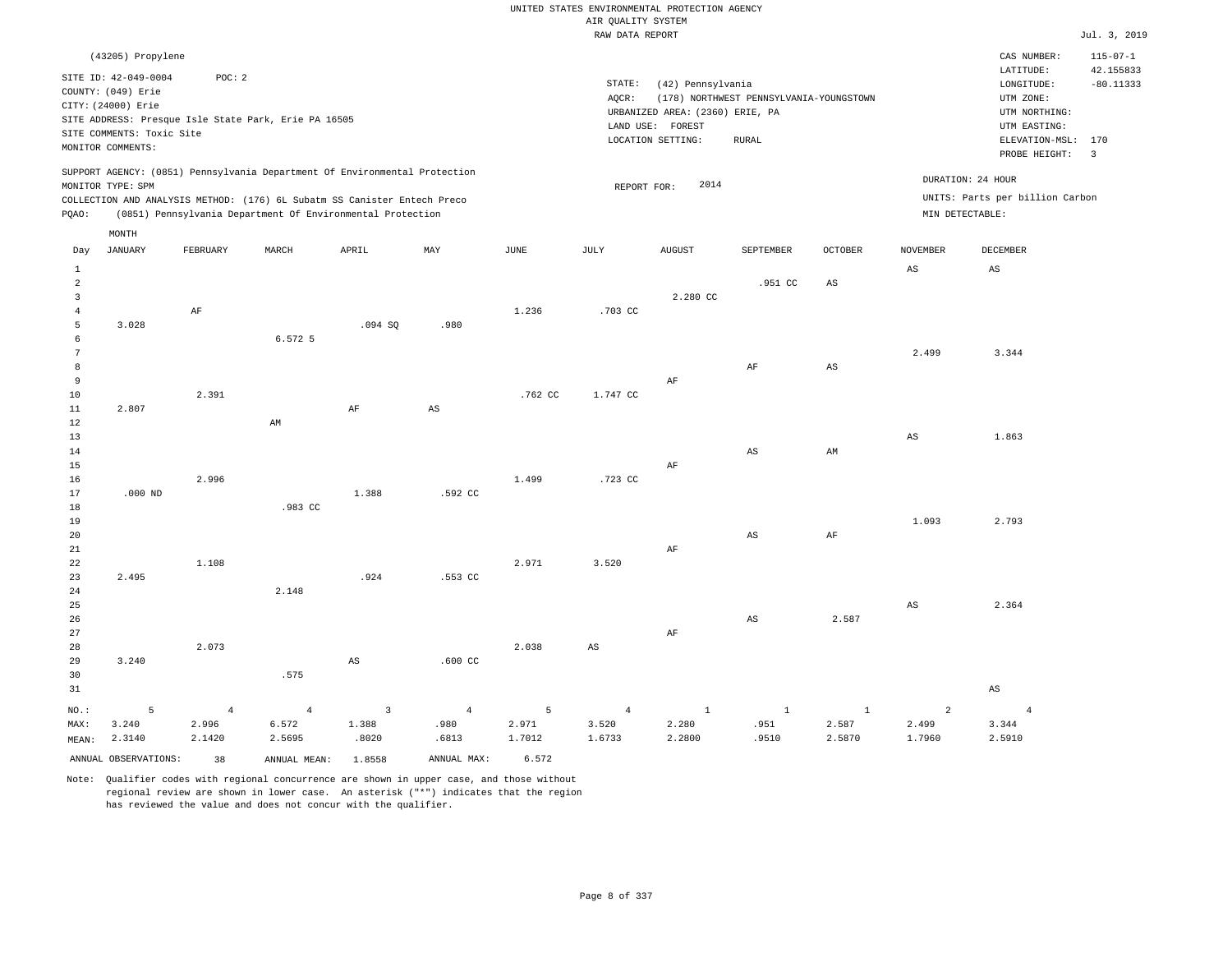|                |                           |              |                                                                            |         |             |                 | RAW DATA REPORT        |                                 |                                         |                         |                 |                                 | Jul. 3, 2019   |
|----------------|---------------------------|--------------|----------------------------------------------------------------------------|---------|-------------|-----------------|------------------------|---------------------------------|-----------------------------------------|-------------------------|-----------------|---------------------------------|----------------|
|                | (43205) Propylene         |              |                                                                            |         |             |                 |                        |                                 |                                         |                         |                 | CAS NUMBER:                     | $115 - 07 - 1$ |
|                | SITE ID: 42-049-0004      | POC: 2       |                                                                            |         |             |                 |                        |                                 |                                         |                         |                 | LATITUDE:                       | 42.155833      |
|                | COUNTY: (049) Erie        |              |                                                                            |         |             |                 | STATE:                 | (42) Pennsylvania               |                                         |                         |                 | LONGITUDE:                      | $-80.11333$    |
|                | CITY: (24000) Erie        |              |                                                                            |         |             |                 | AQCR:                  |                                 | (178) NORTHWEST PENNSYLVANIA-YOUNGSTOWN |                         |                 | UTM ZONE:                       |                |
|                |                           |              |                                                                            |         |             |                 |                        | URBANIZED AREA: (2360) ERIE, PA |                                         |                         |                 | UTM NORTHING:                   |                |
|                | SITE COMMENTS: Toxic Site |              | SITE ADDRESS: Presque Isle State Park, Erie PA 16505                       |         |             |                 |                        | LAND USE: FOREST                |                                         |                         |                 | UTM EASTING:                    |                |
|                | MONITOR COMMENTS:         |              |                                                                            |         |             |                 |                        | LOCATION SETTING:               | RURAL                                   |                         |                 | ELEVATION-MSL: 170              |                |
|                |                           |              |                                                                            |         |             |                 |                        |                                 |                                         |                         |                 | PROBE HEIGHT:                   | $\overline{3}$ |
|                |                           |              | SUPPORT AGENCY: (0851) Pennsylvania Department Of Environmental Protection |         |             |                 |                        |                                 |                                         |                         |                 | DURATION: 24 HOUR               |                |
|                | MONITOR TYPE: SPM         |              |                                                                            |         |             |                 | REPORT FOR:            | 2015                            |                                         |                         |                 |                                 |                |
|                |                           |              | COLLECTION AND ANALYSIS METHOD: (176) 6L Subatm SS Canister Entech Preco   |         |             |                 |                        |                                 |                                         |                         |                 | UNITS: Parts per billion Carbon |                |
| PQAO:          |                           |              | (0851) Pennsylvania Department Of Environmental Protection                 |         |             |                 |                        |                                 |                                         |                         |                 | MIN DETECTABLE:                 |                |
|                | MONTH                     |              |                                                                            |         |             |                 |                        |                                 |                                         |                         |                 |                                 |                |
| Day            | <b>JANUARY</b>            | FEBRUARY     | MARCH                                                                      | APRIL   | MAY         | $\mathtt{JUNE}$ | JULY                   | <b>AUGUST</b>                   | SEPTEMBER                               | OCTOBER                 | <b>NOVEMBER</b> | DECEMBER                        |                |
| $\mathbf{1}$   |                           |              | 2.561                                                                      |         |             |                 |                        |                                 |                                         |                         |                 |                                 |                |
| $\overline{a}$ |                           |              |                                                                            |         |             |                 |                        |                                 |                                         |                         | 1.800           | $_{\rm TS}$                     |                |
| $\overline{3}$ |                           |              |                                                                            |         |             |                 |                        |                                 | 1.800                                   | .420 CC                 |                 |                                 |                |
| $\bf 4$        |                           |              |                                                                            |         |             |                 |                        | .540 CC                         |                                         |                         |                 |                                 |                |
| 5              |                           | AS           |                                                                            |         |             | 1.440           | $_{\rm AS}$            |                                 |                                         |                         |                 |                                 |                |
| 6              | AF                        |              |                                                                            | 1.380   | 3.000       |                 |                        |                                 |                                         |                         |                 |                                 |                |
| 7<br>8         |                           |              | 2.187 QX                                                                   |         |             |                 |                        |                                 |                                         |                         | $_{\rm AS}$     | 7.500 5                         |                |
| 9              |                           |              |                                                                            |         |             |                 |                        |                                 | 2.100                                   | $_{\rm AS}$             |                 |                                 |                |
| 10             |                           |              |                                                                            |         |             |                 |                        | .900 CC                         |                                         |                         |                 |                                 |                |
| 11             |                           | AS           |                                                                            |         |             | 1.500           | .930 CC                |                                 |                                         |                         |                 |                                 |                |
| 12             | 4.779 5                   |              |                                                                            | 1.230   | 1.530       |                 |                        |                                 |                                         |                         |                 |                                 |                |
| 13             |                           |              | 1.410 QX                                                                   |         |             |                 |                        |                                 |                                         |                         |                 |                                 |                |
| 14             |                           |              |                                                                            |         |             |                 |                        |                                 |                                         |                         | AF              | 2.520                           |                |
| 15             |                           |              |                                                                            |         |             |                 |                        |                                 | .720 CC                                 | $_{\rm AS}$             |                 |                                 |                |
| 16             |                           |              |                                                                            |         |             |                 |                        | .990                            |                                         |                         |                 |                                 |                |
| 17             |                           | $\rm{AF}$    |                                                                            |         |             | .690            | 1.050 CC               |                                 |                                         |                         |                 |                                 |                |
| 18             | AF                        |              |                                                                            | 2.100   | 2.400       |                 |                        |                                 |                                         |                         |                 |                                 |                |
| 19             |                           |              | $\mathbb{A}\mathbb{S}$                                                     |         |             |                 |                        |                                 |                                         |                         |                 |                                 |                |
| 20             |                           |              |                                                                            |         |             |                 |                        |                                 |                                         |                         | .960            | 3.900                           |                |
| 21             |                           |              |                                                                            |         |             |                 |                        |                                 | 1.080 CC                                | 1.590                   |                 |                                 |                |
| 22             |                           |              |                                                                            |         |             |                 |                        | .930 CC                         |                                         |                         |                 |                                 |                |
| 23             |                           | 3.314        |                                                                            |         |             | AS              | $\mathbb{A}\mathbb{S}$ |                                 |                                         |                         |                 |                                 |                |
| 24             | 2.495                     |              |                                                                            | .720    | 1.560       |                 |                        |                                 |                                         |                         |                 |                                 |                |
| 25             |                           |              | 1.260                                                                      |         |             |                 |                        |                                 |                                         |                         |                 |                                 |                |
| 26<br>27       |                           |              |                                                                            |         |             |                 |                        |                                 |                                         |                         | $_{\rm TS}$     | 3.000                           |                |
| 28             |                           |              |                                                                            |         |             |                 |                        | .630 CC                         | $\mathbb{A}\mathbb{S}$                  | 1.140 CC                |                 |                                 |                |
| 29             |                           |              |                                                                            |         |             | .450            | 2.310                  |                                 |                                         |                         |                 |                                 |                |
| 30             | 3.343                     |              |                                                                            | .690 CC | 1.680       |                 |                        |                                 |                                         |                         |                 |                                 |                |
| 31             |                           |              | 1.380                                                                      |         |             |                 |                        |                                 |                                         |                         |                 |                                 |                |
|                |                           |              |                                                                            |         |             |                 |                        |                                 |                                         |                         |                 |                                 |                |
| NO.:           | $\overline{3}$            | <sup>1</sup> | 5                                                                          | 5       | 5           | $\overline{4}$  | $\overline{3}$         | 5                               | $\overline{4}$                          | $\overline{\mathbf{3}}$ | 2               | $\overline{4}$                  |                |
| MAX:           | 4.779                     | 3.314        | 2.561                                                                      | 2.100   | 3.000       | 1.500           | 2.310                  | .990                            | 2.100                                   | 1.590                   | 1.800           | 7.500                           |                |
| MEAN:          | 3.5390                    | 3.3140       | 1.7596                                                                     | 1.2240  | 2.0340      | 1.0200          | 1.4300                 | .7980                           | 1.4250                                  | 1.0500                  | 1.3800          | 4.2300                          |                |
|                | ANNUAL OBSERVATIONS:      | $4\,4$       | ANNUAL MEAN:                                                               | 1.8161  | ANNUAL MAX: | 7.500           |                        |                                 |                                         |                         |                 |                                 |                |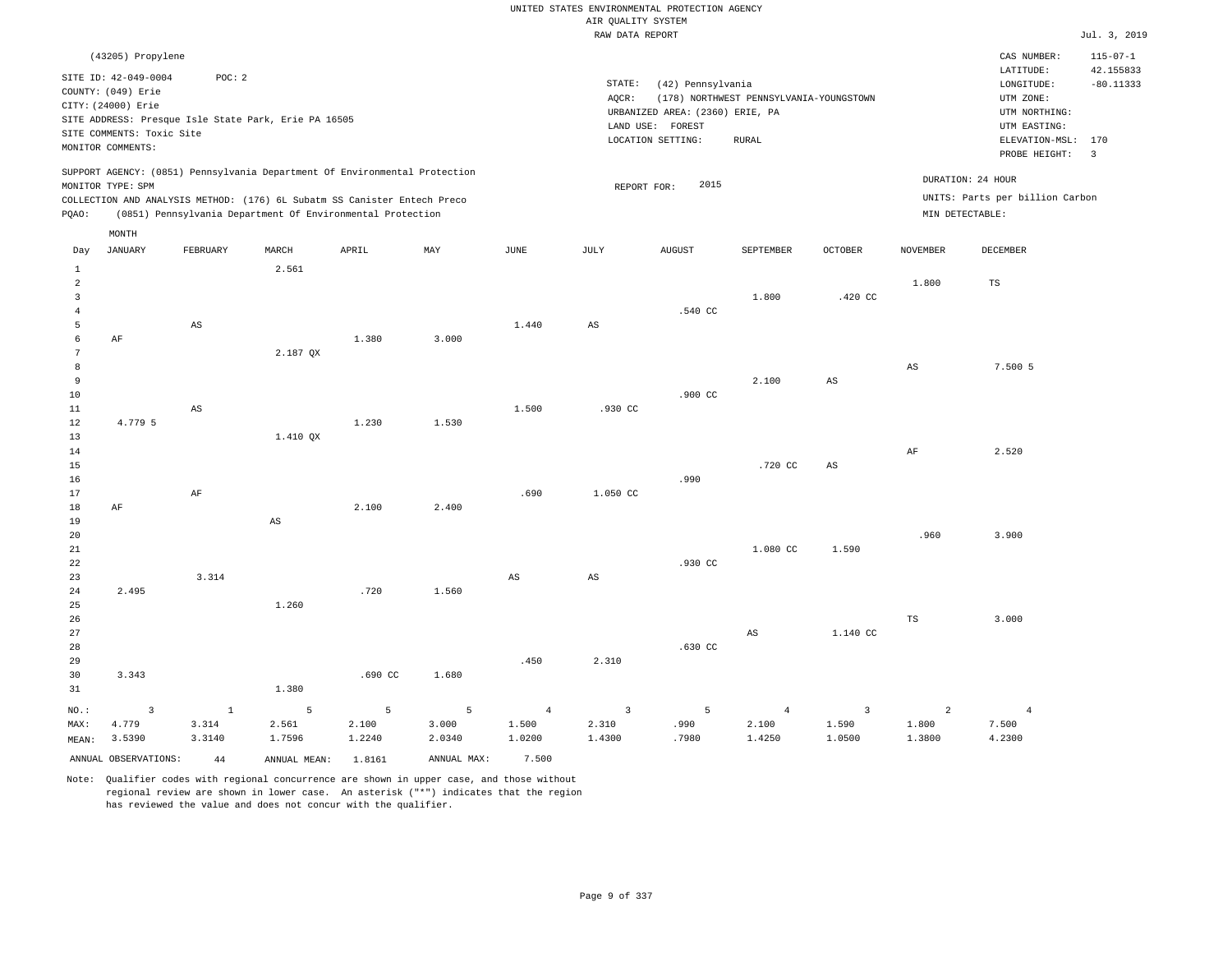|                                                              | (43205) Propylene                                                                                                  |                                   |                                                                                                                                                                                                                      |                                 |                                   |                               |           |                                                                                                                  |                                                         |                                 |                                      | CAS NUMBER:                                                                                                  | $115 - 07 - 1$                             |
|--------------------------------------------------------------|--------------------------------------------------------------------------------------------------------------------|-----------------------------------|----------------------------------------------------------------------------------------------------------------------------------------------------------------------------------------------------------------------|---------------------------------|-----------------------------------|-------------------------------|-----------|------------------------------------------------------------------------------------------------------------------|---------------------------------------------------------|---------------------------------|--------------------------------------|--------------------------------------------------------------------------------------------------------------|--------------------------------------------|
|                                                              | SITE ID: 42-049-0004<br>COUNTY: (049) Erie<br>CITY: (24000) Erie<br>SITE COMMENTS: Toxic Site<br>MONITOR COMMENTS: | POC: 2                            | SITE ADDRESS: Presque Isle State Park, Erie PA 16505                                                                                                                                                                 |                                 |                                   |                               |           | STATE:<br>(42) Pennsylvania<br>AQCR:<br>URBANIZED AREA: (2360) ERIE, PA<br>LAND USE: FOREST<br>LOCATION SETTING: | (178) NORTHWEST PENNSYLVANIA-YOUNGSTOWN<br><b>RURAL</b> |                                 |                                      | LATITUDE:<br>LONGITUDE:<br>UTM ZONE:<br>UTM NORTHING:<br>UTM EASTING:<br>ELEVATION-MSL: 170<br>PROBE HEIGHT: | 42.155833<br>$-80.11333$<br>$\overline{3}$ |
| POAO:                                                        | MONITOR TYPE: SPM                                                                                                  |                                   | SUPPORT AGENCY: (0851) Pennsylvania Department Of Environmental Protection<br>COLLECTION AND ANALYSIS METHOD: (176) 6L Subatm SS Canister Entech Preco<br>(0851) Pennsylvania Department Of Environmental Protection |                                 |                                   |                               |           | 2016<br>REPORT FOR:                                                                                              |                                                         |                                 | DURATION: 24 HOUR<br>MIN DETECTABLE: | UNITS: Parts per billion Carbon                                                                              |                                            |
| Day                                                          | MONTH<br><b>JANUARY</b>                                                                                            | FEBRUARY                          | MARCH                                                                                                                                                                                                                | APRIL                           | MAY                               | <b>JUNE</b>                   | JULY      | <b>AUGUST</b>                                                                                                    | SEPTEMBER                                               | OCTOBER                         | NOVEMBER                             | DECEMBER                                                                                                     |                                            |
| $\,$ 1<br>$\overline{a}$<br>$\overline{3}$<br>$\overline{4}$ | 2.370 QX                                                                                                           |                                   | 1.620                                                                                                                                                                                                                |                                 |                                   |                               |           | AF                                                                                                               | .870                                                    | AF                              | <b>TS</b>                            | TS                                                                                                           |                                            |
| 5<br>6<br>$\overline{7}$                                     | 7.800 5                                                                                                            | 1.560                             | AF                                                                                                                                                                                                                   | $\rm AF$                        | $\mathbb{A}\mathbb{S}$            | .780                          | $\rm{AF}$ |                                                                                                                  |                                                         |                                 |                                      |                                                                                                              |                                            |
| 8<br>$\overline{9}$<br>$10$<br>$11\,$                        |                                                                                                                    |                                   |                                                                                                                                                                                                                      |                                 | 2.040                             | $_{\rm AS}$                   | AF        | $\rm AF$                                                                                                         | $\mathbb{TS}$                                           | $\rm{AF}$                       | AF                                   | $_{\rm TS}$                                                                                                  |                                            |
| $1\,2$<br>13<br>14<br>15<br>16                               | $_{\rm TS}$                                                                                                        | 1.590                             | 2.280                                                                                                                                                                                                                | $\mathbb{A}\mathbb{S}$          |                                   |                               |           | .870                                                                                                             | AF                                                      | 2.040 LB                        | .660                                 | 1.290 LB                                                                                                     |                                            |
| 17<br>18<br>19                                               | 1.254                                                                                                              | 1.350                             | $\mathbb{A}\mathbb{S}$                                                                                                                                                                                               | $\mathbb{A}\mathbb{S}$          | .690                              | $\rm{AF}$                     | $\rm{AF}$ |                                                                                                                  |                                                         |                                 |                                      |                                                                                                              |                                            |
| 20<br>21<br>22<br>23                                         |                                                                                                                    |                                   |                                                                                                                                                                                                                      |                                 |                                   | $\mathbb{A}\mathbb{S}$        | $\rm{AF}$ | $\rm AF$                                                                                                         | 1.710                                                   | $\rm{AF}$                       | 1.140 LB                             | 2.310                                                                                                        |                                            |
| 24<br>25<br>26<br>27<br>28                                   | 3.330                                                                                                              | 2.190                             | .900                                                                                                                                                                                                                 | 1.497                           | $\rm{AF}$                         |                               |           | 1.470                                                                                                            | .870                                                    | AF                              | $\rm{AF}$                            | 1.740                                                                                                        |                                            |
| 29<br>30<br>31                                               | 2.850                                                                                                              |                                   | 1.920                                                                                                                                                                                                                | $\mathbb{A}\mathbb{S}$          | $\rm{AF}$                         | $\rm{AF}$                     | $\rm{AF}$ |                                                                                                                  |                                                         |                                 |                                      |                                                                                                              |                                            |
| $NO.$ :<br>MAX:<br>MEAN:                                     | 5<br>7.800<br>3.5208                                                                                               | $\overline{4}$<br>2.190<br>1.6725 | $\overline{4}$<br>2.280<br>1.6800                                                                                                                                                                                    | $\mathbf{1}$<br>1.497<br>1.4970 | $\overline{a}$<br>2.040<br>1.3650 | $\mathbf{1}$<br>.780<br>.7800 |           | $\mathbb O$<br>$\overline{a}$<br>1.470<br>1.1700                                                                 | $\overline{\mathbf{3}}$<br>1.710<br>1.1500              | $\mathbf{1}$<br>2.040<br>2.0400 | $\overline{2}$<br>1.140<br>.9000     | $\overline{3}$<br>2.310<br>1.7800                                                                            |                                            |
|                                                              | ANNUAL OBSERVATIONS:                                                                                               | 28                                | ANNUAL MEAN:                                                                                                                                                                                                         | 1.8211                          | ANNUAL MAX:                       | 7.800                         |           |                                                                                                                  |                                                         |                                 |                                      |                                                                                                              |                                            |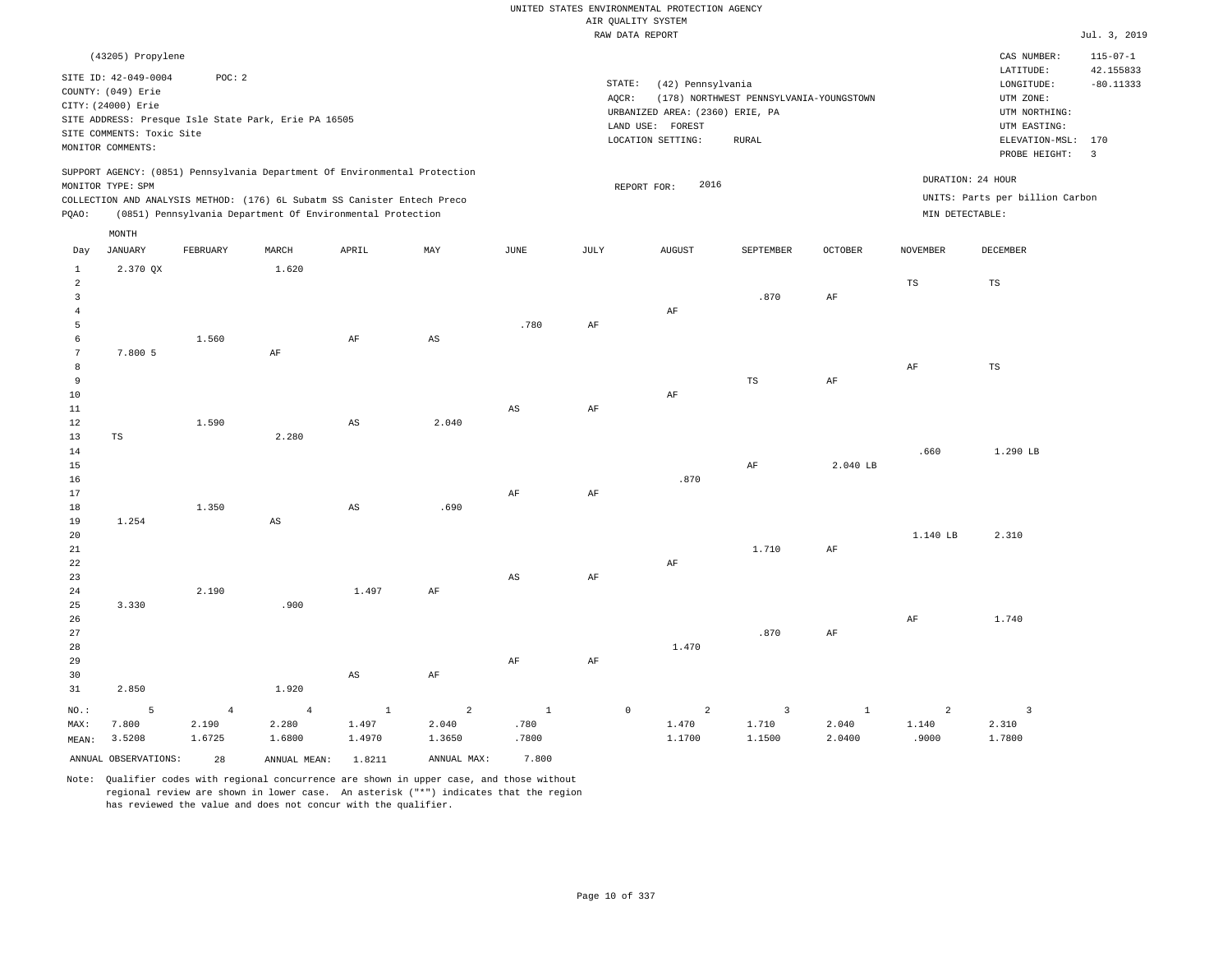|                                | (43205) Propylene                                                |          |                                                                            |           |             |                |                 |                                                      |                                         |            |          | CAS NUMBER:<br>LATITUDE:                 | $115 - 07 - 1$<br>42.155833 |
|--------------------------------|------------------------------------------------------------------|----------|----------------------------------------------------------------------------|-----------|-------------|----------------|-----------------|------------------------------------------------------|-----------------------------------------|------------|----------|------------------------------------------|-----------------------------|
|                                | SITE ID: 42-049-0004<br>COUNTY: (049) Erie<br>CITY: (24000) Erie | POC: 2   | SITE ADDRESS: Presque Isle State Park, Erie PA 16505                       |           |             |                | STATE:<br>AQCR: | (42) Pennsylvania<br>URBANIZED AREA: (2360) ERIE, PA | (178) NORTHWEST PENNSYLVANIA-YOUNGSTOWN |            |          | LONGITUDE:<br>UTM ZONE:<br>UTM NORTHING: | $-80.11333$                 |
|                                | SITE COMMENTS: Toxic Site                                        |          |                                                                            |           |             |                |                 | LAND USE: FOREST<br>LOCATION SETTING:                | RURAL                                   |            |          | UTM EASTING:<br>ELEVATION-MSL: 170       |                             |
|                                | MONITOR COMMENTS:                                                |          |                                                                            |           |             |                |                 |                                                      |                                         |            |          | PROBE HEIGHT:                            | $\overline{3}$              |
|                                | MONITOR TYPE: SPM                                                |          | SUPPORT AGENCY: (0851) Pennsylvania Department Of Environmental Protection |           |             |                | REPORT FOR:     | 2017                                                 |                                         |            |          | DURATION: 24 HOUR                        |                             |
|                                |                                                                  |          | COLLECTION AND ANALYSIS METHOD: (176) 6L Subatm SS Canister Entech Preco   |           |             |                |                 |                                                      |                                         |            |          | UNITS: Parts per billion Carbon          |                             |
| PQAO:                          |                                                                  |          | (0851) Pennsylvania Department Of Environmental Protection                 |           |             |                |                 |                                                      |                                         |            |          | MIN DETECTABLE:                          |                             |
| Day                            | MONTH<br><b>JANUARY</b>                                          | FEBRUARY | MARCH                                                                      | APRIL     | MAY         | JUNE           | JULY            | <b>AUGUST</b>                                        | SEPTEMBER                               | OCTOBER    | NOVEMBER | DECEMBER                                 |                             |
|                                |                                                                  |          |                                                                            |           |             |                |                 |                                                      |                                         |            |          |                                          |                             |
| $\mathbf{1}$<br>$\overline{a}$ | AF                                                               |          | $.660$ LB                                                                  | AF        | AF          |                |                 |                                                      |                                         |            |          |                                          |                             |
| 3                              |                                                                  |          |                                                                            |           |             |                |                 |                                                      |                                         |            | 1.410    | 3.300                                    |                             |
| $\overline{4}$                 |                                                                  |          |                                                                            |           |             |                |                 |                                                      | 1.140 LB                                | $1.500$ QX |          |                                          |                             |
| 5                              |                                                                  |          |                                                                            |           |             |                |                 | .318 LB                                              |                                         |            |          |                                          |                             |
| 6                              |                                                                  | 2.700    |                                                                            |           |             | .480           | $_{\rm AS}$     |                                                      |                                         |            |          |                                          |                             |
| 7<br>8                         | $\mathbb{TS}$                                                    |          | 1.050 LB                                                                   | $\rm{AF}$ | .750        |                |                 |                                                      |                                         |            |          |                                          |                             |
| 9                              |                                                                  |          |                                                                            |           |             |                |                 |                                                      |                                         |            | 1.890    | 2.100                                    |                             |
| 10                             |                                                                  |          |                                                                            |           |             |                |                 |                                                      | $.660$ LB                               | 1.770      |          |                                          |                             |
| 11                             |                                                                  |          |                                                                            |           |             |                |                 | 2.145                                                |                                         |            |          |                                          |                             |
| 12                             |                                                                  | TS       |                                                                            |           |             | 1.530          | $_{\rm AS}$     |                                                      |                                         |            |          |                                          |                             |
| 13                             | 1.140 LB                                                         |          |                                                                            | 1.410     | $.870$ LB   |                |                 |                                                      |                                         |            |          |                                          |                             |
| 14                             |                                                                  |          | 1.230 LB                                                                   |           |             |                |                 |                                                      |                                         |            |          |                                          |                             |
| 15                             |                                                                  |          |                                                                            |           |             |                |                 |                                                      |                                         |            | 3.300    | 1.200 LB                                 |                             |
| 16<br>17                       |                                                                  |          |                                                                            |           |             |                |                 | 2.250                                                | 2.070                                   | .480 LB    |          |                                          |                             |
| 18                             |                                                                  | $\rm AF$ |                                                                            |           |             | 1.950          | $_{\rm AS}$     |                                                      |                                         |            |          |                                          |                             |
| 19                             | 3.600                                                            |          |                                                                            | AF        | $.600$ LB   |                |                 |                                                      |                                         |            |          |                                          |                             |
| 20                             |                                                                  |          | 2.160                                                                      |           |             |                |                 |                                                      |                                         |            |          |                                          |                             |
| 21                             |                                                                  |          |                                                                            |           |             |                |                 |                                                      |                                         |            | 1.800    | TS                                       |                             |
| 22                             |                                                                  |          |                                                                            |           |             |                |                 |                                                      | 1.500                                   | 2.160      |          |                                          |                             |
| 23                             |                                                                  |          |                                                                            |           |             |                |                 | .360 LB                                              |                                         |            |          |                                          |                             |
| 24<br>25                       | AS                                                               | AF       |                                                                            | AF        | .780 LB     | 1.170 LB       | .390 LB         |                                                      |                                         |            |          |                                          |                             |
| 26                             |                                                                  |          | 2.280                                                                      |           |             |                |                 |                                                      |                                         |            |          |                                          |                             |
| 27                             |                                                                  |          |                                                                            |           |             |                |                 |                                                      |                                         |            | 1.470    | $\rm AF$                                 |                             |
| 28                             |                                                                  |          |                                                                            |           |             |                |                 |                                                      | .330 LB                                 | 1.500      |          |                                          |                             |
| 29                             |                                                                  |          |                                                                            |           |             |                |                 | .759 LB                                              |                                         |            |          |                                          |                             |
| 30                             |                                                                  |          |                                                                            |           |             | $_{\rm AS}$    | .960 LB         |                                                      |                                         |            |          |                                          |                             |
| 31                             | 2.640                                                            |          |                                                                            |           | $.690$ LB   |                |                 |                                                      |                                         |            |          |                                          |                             |
| NO.:                           | $\overline{3}$                                                   | $1\,$    | 5                                                                          | $1\,$     | 5           | $\overline{4}$ | $\overline{a}$  | 5                                                    | 5                                       | 5          | 5        | $\overline{3}$                           |                             |
| MAX:                           | 3.600                                                            | 2.700    | 2.280                                                                      | 1.410     | .870        | 1.950          | .960            | 2.250                                                | 2.070                                   | 2.160      | 3.300    | 3.300                                    |                             |
| MEAN:                          | 2.4600                                                           | 2.7000   | 1.4760                                                                     | 1.4100    | .7380       | 1.2825         | .6750           | 1.1664                                               | 1.1400                                  | 1.4820     | 1.9740   | 2.2000                                   |                             |
|                                | ANNUAL OBSERVATIONS:                                             | 44       | ANNUAL MEAN:                                                               | 1.4648    | ANNUAL MAX: | 3.600          |                 |                                                      |                                         |            |          |                                          |                             |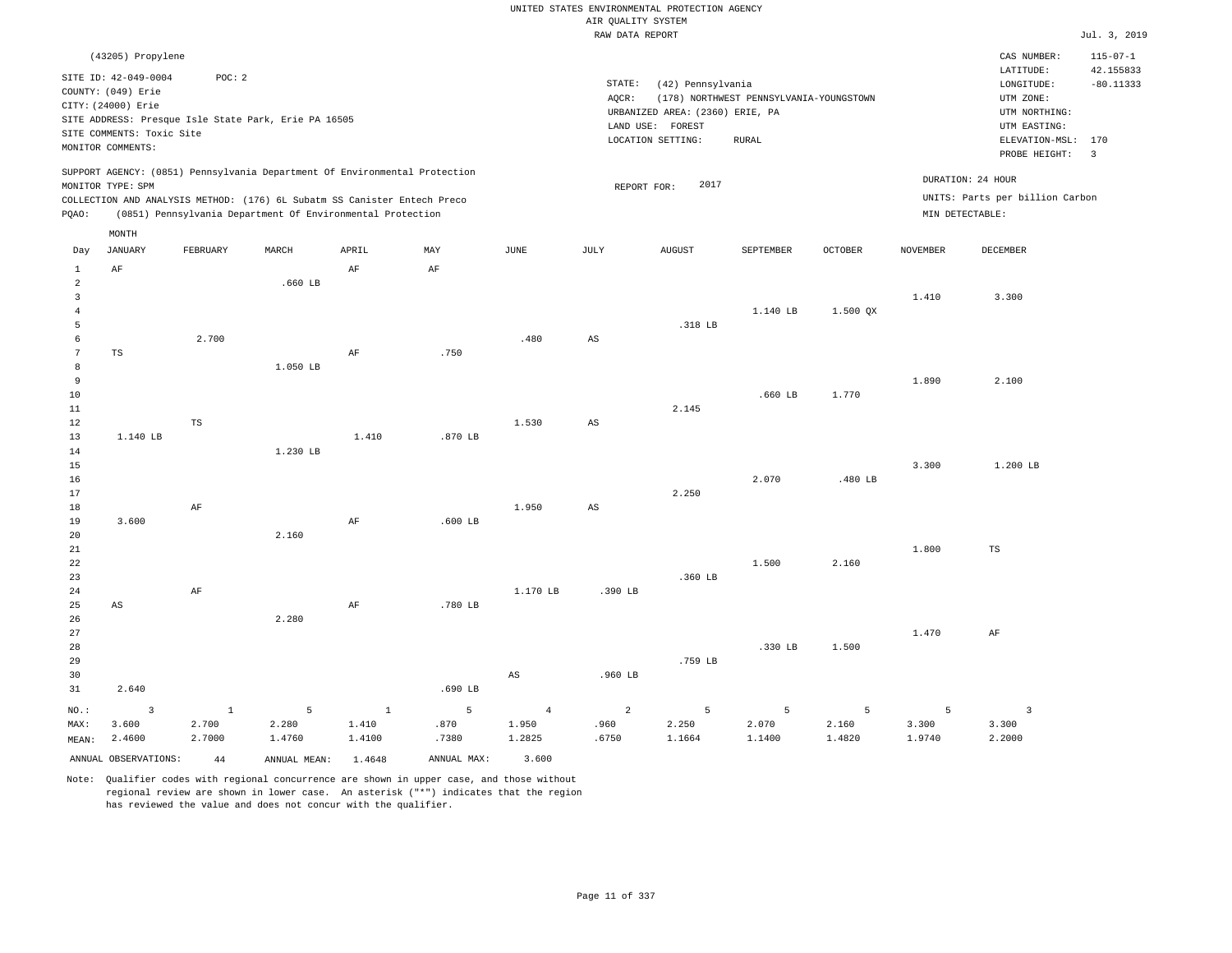|                                                  | (43205) Propylene                                                                             |                                                                                                                                                        |                                   |                                 |                               |          |                 |                                                                                               |                                                         |                |                 | CAS NUMBER:                                                                                 | $115 - 07 - 1$           |
|--------------------------------------------------|-----------------------------------------------------------------------------------------------|--------------------------------------------------------------------------------------------------------------------------------------------------------|-----------------------------------|---------------------------------|-------------------------------|----------|-----------------|-----------------------------------------------------------------------------------------------|---------------------------------------------------------|----------------|-----------------|---------------------------------------------------------------------------------------------|--------------------------|
|                                                  | SITE ID: 42-049-0004<br>COUNTY: (049) Erie<br>CITY: (24000) Erie<br>SITE COMMENTS: Toxic Site | POC: 2<br>SITE ADDRESS: Presque Isle State Park, Erie PA 16505                                                                                         |                                   |                                 |                               |          | STATE:<br>AQCR: | (42) Pennsylvania<br>URBANIZED AREA: (2360) ERIE, PA<br>LAND USE: FOREST<br>LOCATION SETTING: | (178) NORTHWEST PENNSYLVANIA-YOUNGSTOWN<br><b>RURAL</b> |                |                 | LATITUDE:<br>LONGITUDE:<br>UTM ZONE:<br>UTM NORTHING:<br>UTM EASTING:<br>ELEVATION-MSL: 170 | 42.155833<br>$-80.11333$ |
|                                                  | MONITOR COMMENTS:                                                                             |                                                                                                                                                        |                                   |                                 |                               |          |                 |                                                                                               |                                                         |                |                 | PROBE HEIGHT:                                                                               | $\overline{3}$           |
|                                                  | MONITOR TYPE: SPM                                                                             | SUPPORT AGENCY: (0851) Pennsylvania Department Of Environmental Protection<br>COLLECTION AND ANALYSIS METHOD: (176) 6L Subatm SS Canister Entech Preco |                                   |                                 |                               |          |                 | 2018<br>REPORT FOR:                                                                           |                                                         |                |                 | DURATION: 24 HOUR<br>UNITS: Parts per billion Carbon                                        |                          |
| PQAO:                                            |                                                                                               | (0851) Pennsylvania Department Of Environmental Protection                                                                                             |                                   |                                 |                               |          |                 |                                                                                               |                                                         |                |                 | MIN DETECTABLE: .19284                                                                      |                          |
|                                                  | MONTH                                                                                         |                                                                                                                                                        |                                   |                                 |                               |          |                 |                                                                                               |                                                         |                |                 |                                                                                             |                          |
| Day                                              | <b>JANUARY</b>                                                                                | FEBRUARY                                                                                                                                               | MARCH                             | APRIL                           | MAY                           | JUNE     | JULY            | <b>AUGUST</b>                                                                                 | SEPTEMBER                                               | <b>OCTOBER</b> | <b>NOVEMBER</b> | DECEMBER                                                                                    |                          |
| $\mathbf{1}$<br>$\overline{a}$<br>$\overline{3}$ | $_{\rm TS}$                                                                                   | AQ                                                                                                                                                     | 1.500                             | $\rm{AF}$                       | $.810$ LB                     | $\rm AF$ |                 |                                                                                               |                                                         |                |                 |                                                                                             |                          |
| $\overline{4}$<br>5<br>6                         |                                                                                               |                                                                                                                                                        |                                   |                                 |                               |          |                 |                                                                                               |                                                         |                |                 |                                                                                             |                          |
| $7\phantom{.0}$<br>8<br>9<br>$10$                | AF                                                                                            | 1.590                                                                                                                                                  | .930                              | .780 LB                         | $_{\rm AS}$                   | AF       |                 |                                                                                               |                                                         |                |                 |                                                                                             |                          |
| 11<br>12<br>13                                   |                                                                                               | 2.520                                                                                                                                                  |                                   |                                 |                               | $\rm AF$ |                 |                                                                                               |                                                         |                |                 |                                                                                             |                          |
| 14<br>15<br>16<br>17                             | AF                                                                                            |                                                                                                                                                        | 1.500                             | .900 LB                         | AF                            |          |                 |                                                                                               |                                                         |                |                 |                                                                                             |                          |
| 18<br>19<br>20                                   | AF                                                                                            | 2.160                                                                                                                                                  |                                   | .780 LB                         | AF                            | $\rm AF$ |                 |                                                                                               |                                                         |                |                 |                                                                                             |                          |
| 21<br>22<br>23                                   |                                                                                               |                                                                                                                                                        | $\rm AF$                          |                                 |                               |          |                 |                                                                                               |                                                         |                |                 |                                                                                             |                          |
| 24<br>25<br>26<br>27                             | AF                                                                                            | 1.680 LB                                                                                                                                               | AF                                | .870 LB                         | AF                            | AF       |                 |                                                                                               |                                                         |                |                 |                                                                                             |                          |
| 28<br>29<br>30<br>31                             |                                                                                               |                                                                                                                                                        |                                   |                                 |                               |          |                 |                                                                                               |                                                         |                |                 |                                                                                             |                          |
| NO.:<br>MAX:<br>MEAN:                            | $\mathbb O$                                                                                   | $\overline{4}$<br>2.520<br>1.9875                                                                                                                      | $\overline{3}$<br>1.500<br>1.3100 | $\overline{4}$<br>.900<br>.8325 | $\mathbf{1}$<br>.810<br>.8100 | $\circ$  | $\mathbb O$     | $\circ$                                                                                       | $\mathbb O$                                             | $\circ$        | $\mathbb O$     | $\mathbb O$                                                                                 |                          |
|                                                  | ANNUAL OBSERVATIONS:                                                                          | 12                                                                                                                                                     | ANNUAL MEAN:                      | 1.3350                          | ANNUAL MAX:                   | 2.520    |                 |                                                                                               |                                                         |                |                 |                                                                                             |                          |
|                                                  |                                                                                               |                                                                                                                                                        |                                   |                                 |                               |          |                 |                                                                                               |                                                         |                |                 |                                                                                             |                          |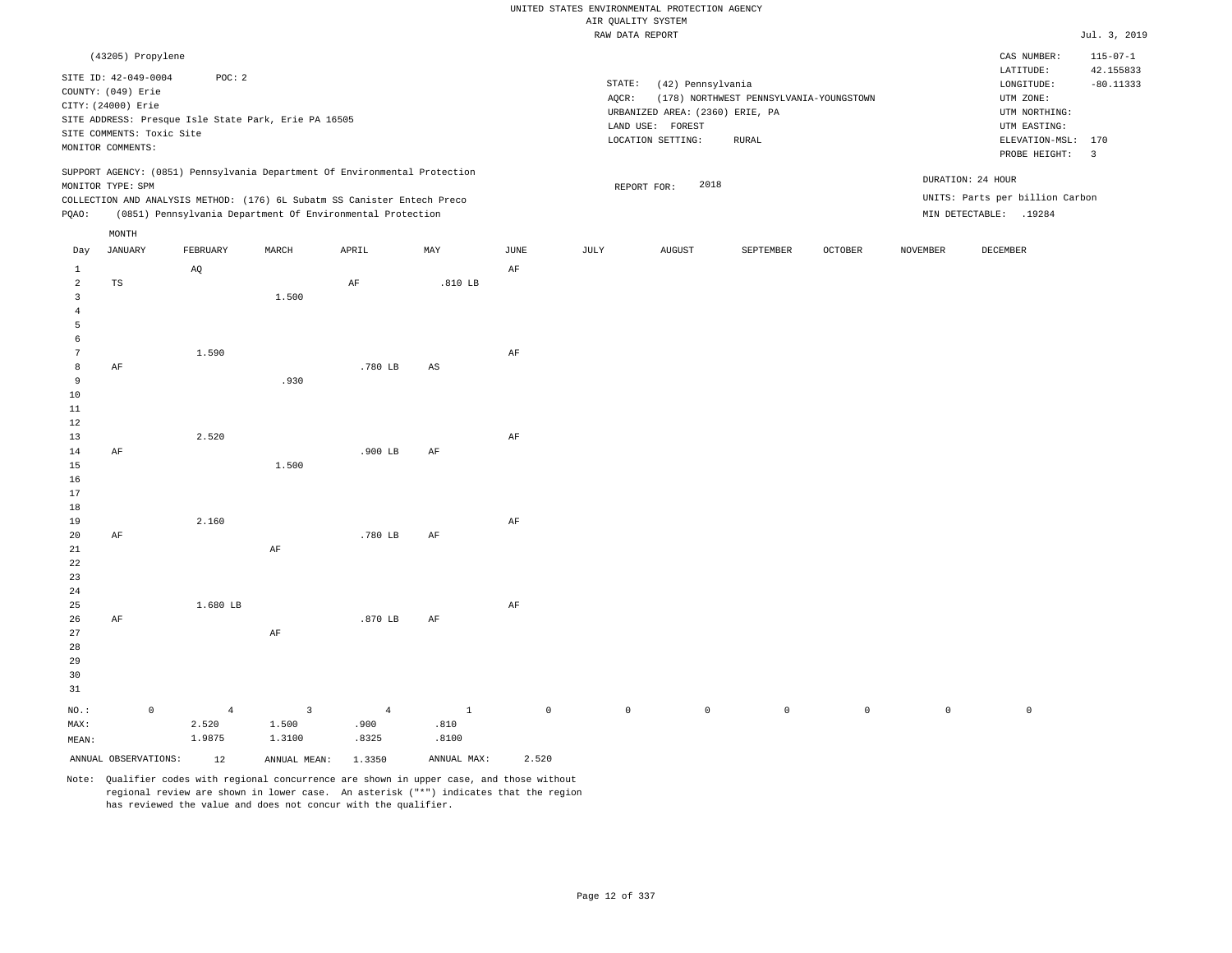|                |                           |          |                                                                            |                        |                   |                | RAW DATA REPORT   |                                 |                                         |                   |                 |                                 | Jul. 3, 2019            |
|----------------|---------------------------|----------|----------------------------------------------------------------------------|------------------------|-------------------|----------------|-------------------|---------------------------------|-----------------------------------------|-------------------|-----------------|---------------------------------|-------------------------|
|                | (43218) 1,3-Butadiene     |          |                                                                            |                        |                   |                |                   |                                 |                                         |                   |                 | CAS NUMBER:                     | $106 - 99 - 0$          |
|                |                           |          |                                                                            |                        |                   |                |                   |                                 |                                         |                   |                 | LATITUDE:                       | 42.155833               |
|                | SITE ID: 42-049-0004      | POC: 2   |                                                                            |                        |                   |                | STATE:            | (42) Pennsylvania               |                                         |                   |                 | LONGITUDE:                      | $-80.11333$             |
|                | COUNTY: (049) Erie        |          |                                                                            |                        |                   |                | AQCR:             |                                 | (178) NORTHWEST PENNSYLVANIA-YOUNGSTOWN |                   |                 | UTM ZONE:                       |                         |
|                | CITY: (24000) Erie        |          |                                                                            |                        |                   |                |                   | URBANIZED AREA: (2360) ERIE, PA |                                         |                   |                 | UTM NORTHING:                   |                         |
|                |                           |          | SITE ADDRESS: Presque Isle State Park, Erie PA 16505                       |                        |                   |                |                   | LAND USE: FOREST                |                                         |                   |                 | UTM EASTING:                    |                         |
|                | SITE COMMENTS: Toxic Site |          |                                                                            |                        |                   |                |                   | LOCATION SETTING:               | RURAL                                   |                   |                 | ELEVATION-MSL:                  | 170                     |
|                | MONITOR COMMENTS:         |          |                                                                            |                        |                   |                |                   |                                 |                                         |                   |                 | PROBE HEIGHT:                   | $\overline{\mathbf{3}}$ |
|                |                           |          | SUPPORT AGENCY: (0851) Pennsylvania Department Of Environmental Protection |                        |                   |                |                   |                                 |                                         |                   |                 |                                 |                         |
|                | MONITOR TYPE: SPM         |          |                                                                            |                        |                   |                | REPORT FOR:       | 2013                            |                                         |                   |                 | DURATION: 24 HOUR               |                         |
|                |                           |          | COLLECTION AND ANALYSIS METHOD: (176) 6L SUBATM SS CANISTER ENTECH PRECO   |                        |                   |                |                   |                                 |                                         |                   |                 | UNITS: Parts per billion Carbon |                         |
| PQAO:          |                           |          | (0851) Pennsylvania Department Of Environmental Protection                 |                        |                   |                |                   |                                 |                                         |                   | MIN DETECTABLE: |                                 |                         |
|                | MONTH                     |          |                                                                            |                        |                   |                |                   |                                 |                                         |                   |                 |                                 |                         |
| Day            | <b>JANUARY</b>            | FEBRUARY | MARCH                                                                      | APRIL                  | MAY               | JUNE           | JULY              | <b>AUGUST</b>                   | SEPTEMBER                               | <b>OCTOBER</b>    | <b>NOVEMBER</b> | DECEMBER                        |                         |
| $\mathbf{1}$   |                           |          |                                                                            |                        |                   |                |                   |                                 | $.00$ ND                                | $.00$ ND          |                 |                                 |                         |
| $\overline{a}$ |                           |          |                                                                            |                        |                   |                |                   | $.00$ ND                        |                                         |                   |                 |                                 |                         |
| 3              |                           | $.00$ ND |                                                                            |                        |                   | AS             | .00 <sub>ND</sub> |                                 |                                         |                   |                 |                                 |                         |
| $\overline{4}$ | $.00$ ND                  |          |                                                                            | $.00$ ND               | $.00$ ND          |                |                   |                                 |                                         |                   |                 |                                 |                         |
| 5              |                           |          | $.00$ ND                                                                   |                        |                   |                |                   |                                 |                                         |                   |                 |                                 |                         |
| 6              |                           |          |                                                                            |                        |                   |                |                   |                                 |                                         |                   | $.00$ ND        | $.00$ ND                        |                         |
| 7              |                           |          |                                                                            |                        |                   |                |                   |                                 | .00 <sub>ND</sub>                       | $.00$ ND          |                 |                                 |                         |
| 8              |                           |          |                                                                            |                        |                   |                |                   | $.00$ ND                        |                                         |                   |                 |                                 |                         |
| 9              |                           | $.00$ ND |                                                                            |                        |                   | $.00$ ND       | .00 <sub>ND</sub> |                                 |                                         |                   |                 |                                 |                         |
| 10             | $.00$ ND                  |          |                                                                            | $\mathbb{A}\mathbb{S}$ | $.00$ ND          |                |                   |                                 |                                         |                   |                 |                                 |                         |
| 11             |                           |          | $.00$ ND                                                                   |                        |                   |                |                   |                                 |                                         |                   |                 |                                 |                         |
| 12             |                           |          |                                                                            |                        |                   |                |                   |                                 |                                         |                   | AF              | .00 <sub>ND</sub>               |                         |
| 13             |                           |          |                                                                            |                        |                   |                |                   |                                 | $.00$ ND                                | .00 <sub>ND</sub> |                 |                                 |                         |
| 14             |                           |          |                                                                            |                        |                   |                |                   | $\rm{AF}$                       |                                         |                   |                 |                                 |                         |
| 15             |                           | $.00$ ND |                                                                            |                        |                   | $.00$ ND       | .00 <sub>ND</sub> |                                 |                                         |                   |                 |                                 |                         |
| 16             | $.00$ ND                  |          |                                                                            | $.00$ ND               | .00 <sub>ND</sub> |                |                   |                                 |                                         |                   |                 |                                 |                         |
| 17             |                           |          | $.00$ ND                                                                   |                        |                   |                |                   |                                 |                                         |                   |                 |                                 |                         |
| $18$           |                           |          |                                                                            |                        |                   |                |                   |                                 |                                         |                   | $.00$ ND        | $.00$ ND                        |                         |
| 19             |                           |          |                                                                            |                        |                   |                |                   |                                 | $.00$ ND                                | $.00$ ND          |                 |                                 |                         |
| 20             |                           |          |                                                                            |                        |                   |                |                   | $.00$ ND                        |                                         |                   |                 |                                 |                         |
| 21             |                           | $.00$ ND |                                                                            |                        |                   | $.00$ ND       | $.00$ ND          |                                 |                                         |                   |                 |                                 |                         |
| 22             | $.00$ ND                  |          |                                                                            | $.00$ ND               | .00 <sub>ND</sub> |                |                   |                                 |                                         |                   |                 |                                 |                         |
| 23             |                           |          | $.00$ ND                                                                   |                        |                   |                |                   |                                 |                                         |                   |                 |                                 |                         |
| 24<br>25       |                           |          |                                                                            |                        |                   |                |                   |                                 | $.00$ ND                                | $.00$ ND          | $.00$ ND        | $.00$ ND                        |                         |
| 26             |                           |          |                                                                            |                        |                   |                |                   | $.00$ ND                        |                                         |                   |                 |                                 |                         |
| 27             |                           | $.00$ ND |                                                                            |                        |                   | $.00$ ND       | $.00$ ND          |                                 |                                         |                   |                 |                                 |                         |
| 28             | $.00$ ND                  |          |                                                                            | $.00$ ND               | $.00$ ND          |                |                   |                                 |                                         |                   |                 |                                 |                         |
| 29             |                           |          | $.00$ ND                                                                   |                        |                   |                |                   |                                 |                                         |                   |                 |                                 |                         |
| 30             |                           |          |                                                                            |                        |                   |                |                   |                                 |                                         |                   | $.00$ ND        | $.00$ ND                        |                         |
| 31             |                           |          |                                                                            |                        |                   |                |                   |                                 |                                         | $.00$ ND          |                 |                                 |                         |
|                |                           |          |                                                                            |                        |                   |                |                   |                                 |                                         |                   |                 |                                 |                         |
| $NO.$ :        | 5                         | 5        | 5                                                                          | $\overline{4}$         | 5                 | $\overline{4}$ | 5                 | $\overline{4}$                  | 5                                       | $\epsilon$        | $\overline{4}$  | 5                               |                         |
| MAX:           | 0.00                      | 0.00     | 0.00                                                                       | 0.00                   | 0.00              | 0.00           | 0.00              | 0.00                            | 0.00                                    | 0.00              | 0.00            | 0.00                            |                         |
| MEAN:          | 0.000                     | 0.000    | 0.000                                                                      | 0.000                  | 0.000             | 0.000          | 0.000             | 0.000                           | 0.000                                   | 0.000             | 0.000           | 0.000                           |                         |
|                | ANNUAL OBSERVATIONS:      | 57       | ANNUAL MEAN:                                                               | 0.000                  | ANNUAL MAX:       | 0.00           |                   |                                 |                                         |                   |                 |                                 |                         |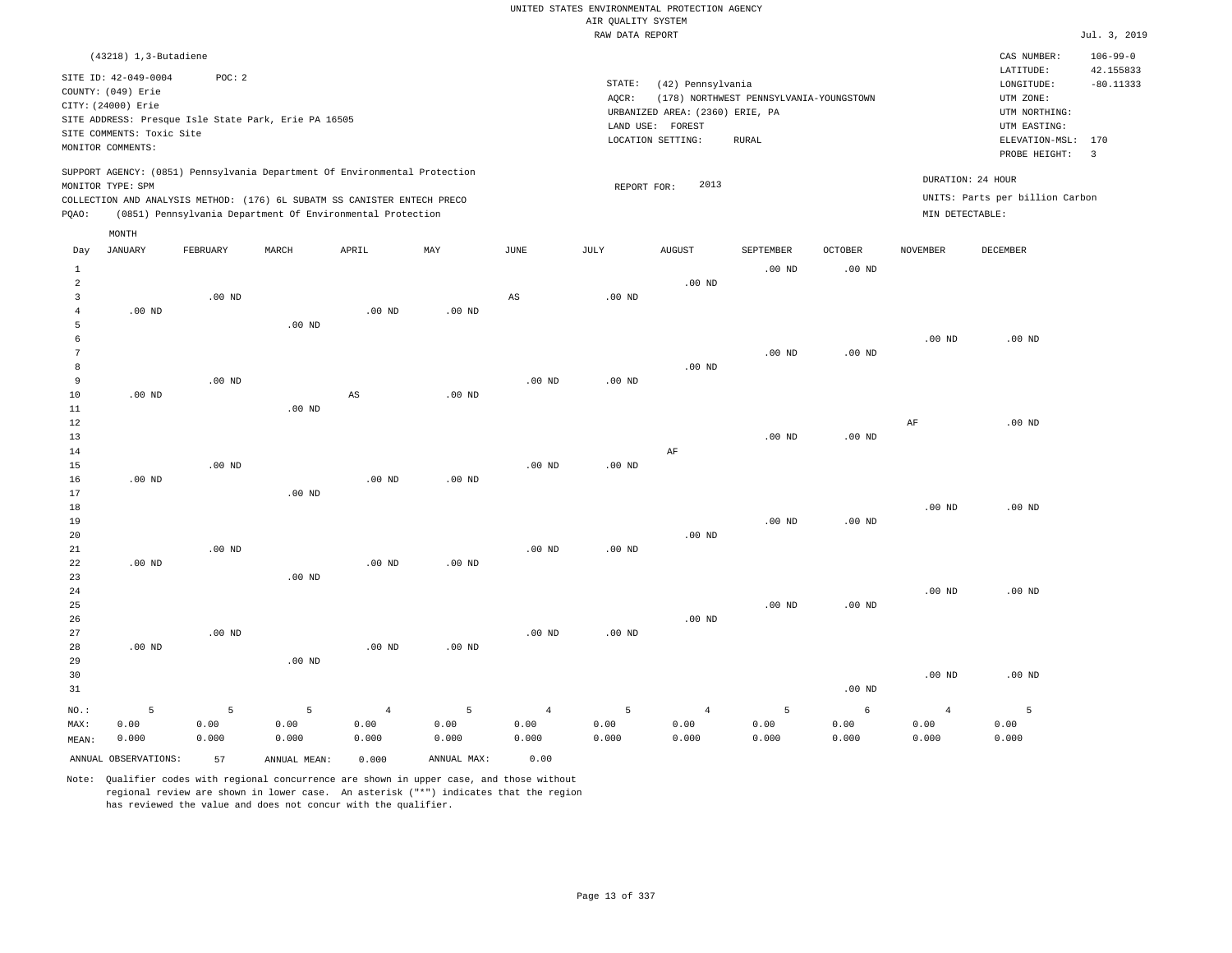|                 | (43218) 1,3-Butadiene                                            |                   |                                                                            |                         |                        |                   |                   |                                                     |                                         |                |                   | CAS NUMBER:                          | $106 - 99 - 0$           |
|-----------------|------------------------------------------------------------------|-------------------|----------------------------------------------------------------------------|-------------------------|------------------------|-------------------|-------------------|-----------------------------------------------------|-----------------------------------------|----------------|-------------------|--------------------------------------|--------------------------|
|                 | SITE ID: 42-049-0004<br>COUNTY: (049) Erie<br>CITY: (24000) Erie | POC: 2            |                                                                            |                         |                        |                   | STATE:<br>AQCR:   | (42) Pennsylvania                                   | (178) NORTHWEST PENNSYLVANIA-YOUNGSTOWN |                |                   | LATITUDE:<br>LONGITUDE:<br>UTM ZONE: | 42.155833<br>$-80.11333$ |
|                 |                                                                  |                   | SITE ADDRESS: Presque Isle State Park, Erie PA 16505                       |                         |                        |                   |                   | URBANIZED AREA: (2360) ERIE, PA<br>LAND USE: FOREST |                                         |                |                   | UTM NORTHING:<br>UTM EASTING:        |                          |
|                 | SITE COMMENTS: Toxic Site                                        |                   |                                                                            |                         |                        |                   |                   | LOCATION SETTING:                                   | <b>RURAL</b>                            |                |                   | ELEVATION-MSL: 170                   |                          |
|                 | MONITOR COMMENTS:                                                |                   |                                                                            |                         |                        |                   |                   |                                                     |                                         |                |                   | PROBE HEIGHT:                        | $\overline{3}$           |
|                 | MONITOR TYPE: SPM                                                |                   | SUPPORT AGENCY: (0851) Pennsylvania Department Of Environmental Protection |                         |                        |                   | REPORT FOR:       | 2014                                                |                                         |                | DURATION: 24 HOUR |                                      |                          |
|                 |                                                                  |                   | COLLECTION AND ANALYSIS METHOD: (176) 6L SUBATM SS CANISTER ENTECH PRECO   |                         |                        |                   |                   |                                                     |                                         |                |                   | UNITS: Parts per billion Carbon      |                          |
| PQAO:           |                                                                  |                   | (0851) Pennsylvania Department Of Environmental Protection                 |                         |                        |                   |                   |                                                     |                                         |                | MIN DETECTABLE:   |                                      |                          |
|                 | MONTH                                                            |                   |                                                                            |                         |                        |                   |                   |                                                     |                                         |                |                   |                                      |                          |
| Day             | <b>JANUARY</b>                                                   | FEBRUARY          | MARCH                                                                      | APRIL                   | MAY                    | JUNE              | JULY              | <b>AUGUST</b>                                       | SEPTEMBER                               | <b>OCTOBER</b> | <b>NOVEMBER</b>   | <b>DECEMBER</b>                      |                          |
| $\mathbf{1}$    |                                                                  |                   |                                                                            |                         |                        |                   |                   |                                                     |                                         |                | $_{\rm AS}$       | $\mathbb{A}\mathbb{S}$               |                          |
| $\overline{2}$  |                                                                  |                   |                                                                            |                         |                        |                   |                   |                                                     | $.00$ ND                                | AS             |                   |                                      |                          |
| $\overline{3}$  |                                                                  |                   |                                                                            |                         |                        |                   |                   | $.00$ ND                                            |                                         |                |                   |                                      |                          |
| $\overline{4}$  |                                                                  | AF                |                                                                            |                         |                        | $.00$ ND          | .00 <sub>ND</sub> |                                                     |                                         |                |                   |                                      |                          |
| 5               | $.00$ ND                                                         |                   |                                                                            | $.00$ ND                | $.00$ ND               |                   |                   |                                                     |                                         |                |                   |                                      |                          |
| $\epsilon$      |                                                                  |                   | .00 <sub>ND</sub>                                                          |                         |                        |                   |                   |                                                     |                                         |                |                   |                                      |                          |
| $7\phantom{.0}$ |                                                                  |                   |                                                                            |                         |                        |                   |                   |                                                     |                                         |                | $.00$ ND          | .00 <sub>ND</sub>                    |                          |
| 8               |                                                                  |                   |                                                                            |                         |                        |                   |                   |                                                     | AF                                      | $_{\rm AS}$    |                   |                                      |                          |
| $\overline{9}$  |                                                                  |                   |                                                                            |                         |                        |                   |                   | AF                                                  |                                         |                |                   |                                      |                          |
| 10              |                                                                  | $.00$ ND          |                                                                            |                         |                        | $.00$ ND          | $.00$ ND          |                                                     |                                         |                |                   |                                      |                          |
| 11              | $.00$ ND                                                         |                   |                                                                            | AF                      | $\mathbb{A}\mathbb{S}$ |                   |                   |                                                     |                                         |                |                   |                                      |                          |
| 12<br>13        |                                                                  |                   | AM                                                                         |                         |                        |                   |                   |                                                     |                                         |                | $_{\rm AS}$       | .28SQ                                |                          |
| 14              |                                                                  |                   |                                                                            |                         |                        |                   |                   |                                                     | AS                                      | AM             |                   |                                      |                          |
| 15              |                                                                  |                   |                                                                            |                         |                        |                   |                   | $\rm AF$                                            |                                         |                |                   |                                      |                          |
| 16              |                                                                  | $.00$ ND          |                                                                            |                         |                        | $.00$ ND          | $.00$ ND          |                                                     |                                         |                |                   |                                      |                          |
| 17              | $.00$ ND                                                         |                   |                                                                            | $.00$ ND                | $.00$ ND               |                   |                   |                                                     |                                         |                |                   |                                      |                          |
| 18              |                                                                  |                   | $.00$ ND                                                                   |                         |                        |                   |                   |                                                     |                                         |                |                   |                                      |                          |
| 19              |                                                                  |                   |                                                                            |                         |                        |                   |                   |                                                     |                                         |                | .00 <sub>ND</sub> | $.00$ ND                             |                          |
| 20              |                                                                  |                   |                                                                            |                         |                        |                   |                   |                                                     | $\mathbb{A}\mathbb{S}$                  | $\rm{AF}$      |                   |                                      |                          |
| 21              |                                                                  |                   |                                                                            |                         |                        |                   |                   | $\rm AF$                                            |                                         |                |                   |                                      |                          |
| 22              |                                                                  | .00 <sub>ND</sub> |                                                                            |                         |                        | .00 <sub>ND</sub> | .00 <sub>ND</sub> |                                                     |                                         |                |                   |                                      |                          |
| 23              | $.00$ ND                                                         |                   |                                                                            | $.00$ ND                | $.00$ ND               |                   |                   |                                                     |                                         |                |                   |                                      |                          |
| 24              |                                                                  |                   | $.00$ ND                                                                   |                         |                        |                   |                   |                                                     |                                         |                |                   |                                      |                          |
| 25              |                                                                  |                   |                                                                            |                         |                        |                   |                   |                                                     |                                         |                | $_{\rm AS}$       | .00 <sub>ND</sub>                    |                          |
| 26<br>27        |                                                                  |                   |                                                                            |                         |                        |                   |                   |                                                     | $\mathbb{A}\mathbb{S}$                  | $.00$ ND       |                   |                                      |                          |
| 28              |                                                                  | $.00$ ND          |                                                                            |                         |                        | $.00$ ND          | $_{\rm AS}$       | $\rm AF$                                            |                                         |                |                   |                                      |                          |
| 29              | $.00$ ND                                                         |                   |                                                                            | $\mathbb{A}\mathbb{S}$  | $.00$ ND               |                   |                   |                                                     |                                         |                |                   |                                      |                          |
| 30              |                                                                  |                   | $.00$ ND                                                                   |                         |                        |                   |                   |                                                     |                                         |                |                   |                                      |                          |
| 31              |                                                                  |                   |                                                                            |                         |                        |                   |                   |                                                     |                                         |                |                   | $\mathbb{A}\mathbb{S}$               |                          |
|                 |                                                                  |                   |                                                                            |                         |                        |                   |                   |                                                     |                                         |                |                   |                                      |                          |
| NO.:            | 5                                                                | $\overline{4}$    | $\overline{4}$                                                             | $\overline{\mathbf{3}}$ | $\overline{4}$         | 5                 | $\overline{4}$    | $\mathbf{1}$                                        | $\mathbf{1}$                            | $\mathbf{1}$   | 2                 | $\overline{4}$                       |                          |
| MAX:            | 0.00                                                             | 0.00              | 0.00                                                                       | 0.00                    | 0.00                   | 0.00              | 0.00              | 0.00                                                | 0.00                                    | 0.00           | 0.00              | .28                                  |                          |
| MEAN:           | 0.000                                                            | 0.000             | 0.000                                                                      | 0.000                   | 0.000                  | 0.000             | 0.000             | 0.000                                               | 0.000                                   | 0.000          | 0.000             | .070                                 |                          |
|                 | ANNUAL OBSERVATIONS:                                             | 38                | ANNUAL MEAN:                                                               | .007                    | ANNUAL MAX:            | .28               |                   |                                                     |                                         |                |                   |                                      |                          |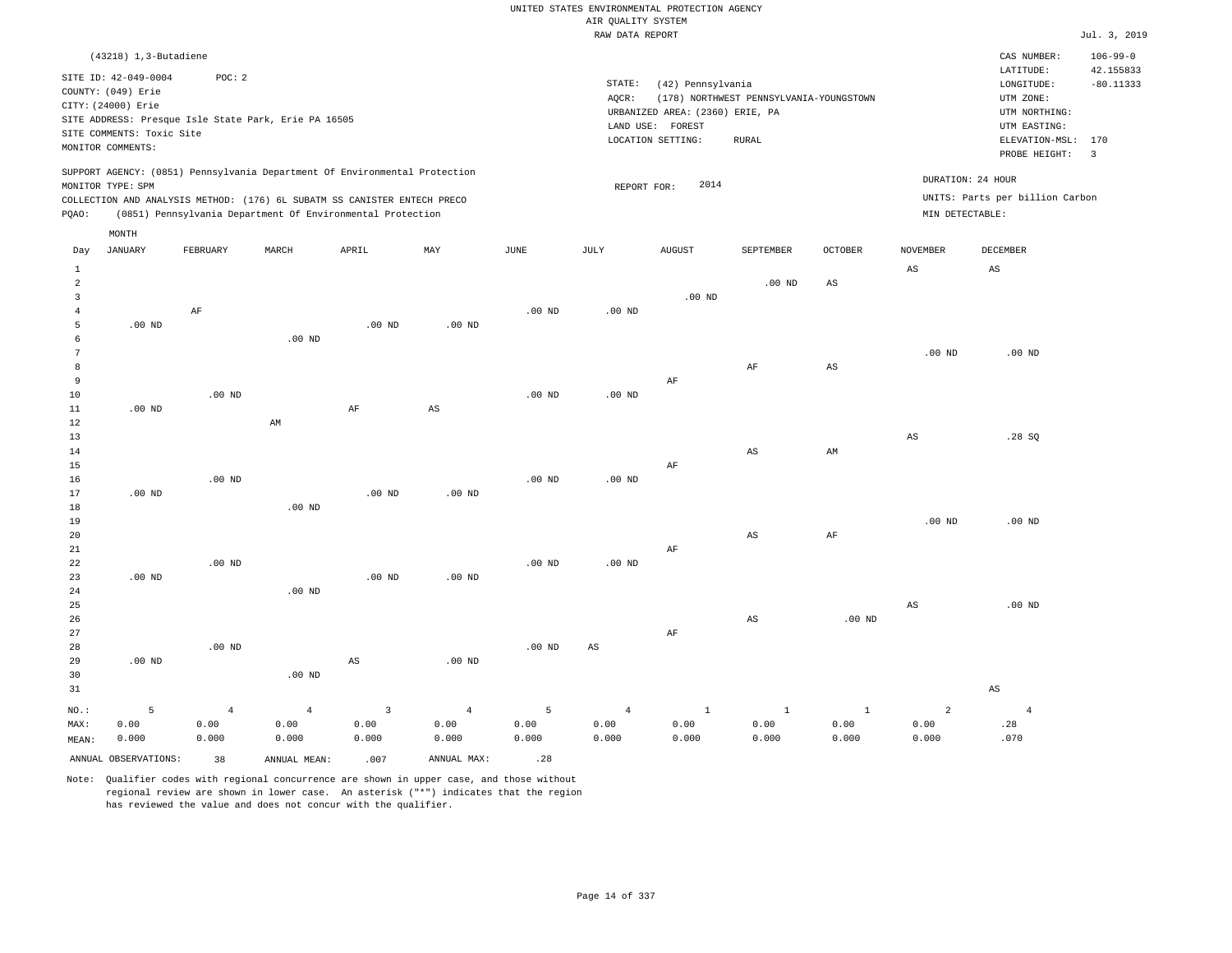|       | $(43218)$ 1, 3-Butadiene                                                                        |          |          |                                                            |     |      |                 |                                 |                                         |          |                 | CAS NUMBER:                     | $106 - 99 - 0$           |
|-------|-------------------------------------------------------------------------------------------------|----------|----------|------------------------------------------------------------|-----|------|-----------------|---------------------------------|-----------------------------------------|----------|-----------------|---------------------------------|--------------------------|
|       | SITE ID: 42-049-0004                                                                            | POC:2    |          |                                                            |     |      |                 |                                 |                                         |          |                 | LATITUDE:                       | 42.155833                |
|       | COUNTY: (049) Erie                                                                              |          |          |                                                            |     |      | STATE:<br>AOCR: | (42) Pennsylvania               | (178) NORTHWEST PENNSYLVANIA-YOUNGSTOWN |          |                 | LONGITUDE:<br>UTM ZONE:         | $-80.11333$              |
|       | CITY: (24000) Erie                                                                              |          |          |                                                            |     |      |                 | URBANIZED AREA: (2360) ERIE, PA |                                         |          |                 | UTM NORTHING:                   |                          |
|       | SITE ADDRESS: Presque Isle State Park, Erie PA 16505                                            |          |          |                                                            |     |      |                 | LAND USE: FOREST                |                                         |          |                 | UTM EASTING:                    |                          |
|       | SITE COMMENTS: Toxic Site<br>MONITOR COMMENTS:                                                  |          |          |                                                            |     |      |                 | LOCATION SETTING:               | RURAL                                   |          |                 | ELEVATION-MSL: 170              |                          |
|       |                                                                                                 |          |          |                                                            |     |      |                 |                                 |                                         |          |                 | PROBE HEIGHT:                   | $\overline{\phantom{a}}$ |
|       | SUPPORT AGENCY: (0851) Pennsylvania Department Of Environmental Protection<br>MONITOR TYPE: SPM |          |          |                                                            |     |      |                 | 2015<br>REPORT FOR:             |                                         |          |                 | DURATION: 24 HOUR               |                          |
|       | COLLECTION AND ANALYSIS METHOD: (176) 6L SUBATM SS CANISTER ENTECH PRECO                        |          |          |                                                            |     |      |                 |                                 |                                         |          |                 | UNITS: Parts per billion Carbon |                          |
| PQAO: |                                                                                                 |          |          | (0851) Pennsylvania Department Of Environmental Protection |     |      |                 |                                 |                                         |          | MIN DETECTABLE: |                                 |                          |
|       | MONTH                                                                                           |          |          |                                                            |     |      |                 |                                 |                                         |          |                 |                                 |                          |
| Day   | JANUARY                                                                                         | FEBRUARY | MARCH    | APRIL                                                      | MAY | JUNE | JULY            | AUGUST                          | SEPTEMBER                               | OCTOBER  | NOVEMBER        | DECEMBER                        |                          |
|       |                                                                                                 |          | $.00$ ND |                                                            |     |      |                 |                                 |                                         |          |                 |                                 |                          |
| 2     |                                                                                                 |          |          |                                                            |     |      |                 |                                 |                                         |          | $.00$ ND        | TS                              |                          |
|       |                                                                                                 |          |          |                                                            |     |      |                 |                                 | $.00$ ND                                | $.00$ ND |                 |                                 |                          |
|       |                                                                                                 |          |          |                                                            |     |      |                 | $.00$ ND                        |                                         |          |                 |                                 |                          |

| __              |        | $- - -$ |          |          |          | .        | $-$      |          |          |    |    |          |
|-----------------|--------|---------|----------|----------|----------|----------|----------|----------|----------|----|----|----------|
| $6\overline{6}$ | AF     |         |          | $.00$ ND | $.00$ ND |          |          |          |          |    |    |          |
| 7               |        |         | $.00$ ND |          |          |          |          |          |          |    |    |          |
| 8               |        |         |          |          |          |          |          |          |          |    | AS | $.00$ ND |
| 9               |        |         |          |          |          |          |          |          | $.00$ ND | AS |    |          |
| 10              |        |         |          |          |          |          |          | $.00$ ND |          |    |    |          |
| 11              |        | AS      |          |          |          | $.00$ ND | $.00$ ND |          |          |    |    |          |
| 12              | .44 SQ |         |          | $.00$ ND | $.00$ ND |          |          |          |          |    |    |          |
| 13              |        |         | $.00$ ND |          |          |          |          |          |          |    |    |          |
| 14              |        |         |          |          |          |          |          |          |          |    | AF | $.00$ ND |

.00 ND AS

| 14 |    |          |          |                                                             |          |           | AF | $.00$ ND |
|----|----|----------|----------|-------------------------------------------------------------|----------|-----------|----|----------|
| 15 |    |          |          |                                                             | $.00$ ND | <b>AS</b> |    |          |
| 16 |    |          |          | $.00$ ND<br>the contract of the contract of the contract of |          |           |    |          |
| 17 | ΑF | $.00$ ND | $.00$ ND |                                                             |          |           |    |          |

| 18          | AF       |          |          | $.00$ ND | $.00$ ND |    |    |          |          |          |          |          |
|-------------|----------|----------|----------|----------|----------|----|----|----------|----------|----------|----------|----------|
| 19          |          |          | AS       |          |          |    |    |          |          |          |          |          |
| 20          |          |          |          |          |          |    |    |          |          |          | $.00$ ND | $.00$ ND |
| $2\sqrt{1}$ |          |          |          |          |          |    |    |          | $.00$ ND | $.00$ ND |          |          |
| $2\sqrt{2}$ |          |          |          |          |          |    |    | $.00$ ND |          |          |          |          |
| 23          |          | $.00$ ND |          |          |          | AS | AS |          |          |          |          |          |
| 24          | $.00$ ND |          |          | $.00$ ND | $.00$ ND |    |    |          |          |          |          |          |
| 25          |          |          | $.00$ ND |          |          |    |    |          |          |          |          |          |
| 26          |          |          |          |          |          |    |    |          |          |          | TS       | $.00$ ND |

| 27 |          |          |          |          |          |          |          | AS | $.00$ ND |
|----|----------|----------|----------|----------|----------|----------|----------|----|----------|
| 28 |          |          |          |          |          |          | $.00$ ND |    |          |
| 29 |          |          |          |          | $.00$ ND | $.00$ ND |          |    |          |
| 30 | $.00$ ND |          | $.00$ ND | $.00$ ND |          |          |          |    |          |
| 31 |          | $.00$ ND |          |          |          |          |          |    |          |
|    |          |          |          |          |          |          |          |    |          |

| NO.:  |                      | $\sim$ $\sim$ $\sim$ $\sim$ $\sim$ $\sim$ $\sim$ | $-5$ $-5$    | $\overline{5}$ $\overline{5}$ |             |       | 5 4 3 5 |       | $4\overline{ }$ |       |       |       |
|-------|----------------------|--------------------------------------------------|--------------|-------------------------------|-------------|-------|---------|-------|-----------------|-------|-------|-------|
| MAX:  | .44                  | 0.00                                             | 0.00         | 0.00                          | 0.00        | 0.00  | 0.00    | 0.00  | 0.00            | 0.00  | 0.00  | 0.00  |
| MEAN: | .147                 | 0.000                                            | 0.000        | 0.000                         | 0.000       | 0.000 | 0.000   | 0.000 | 0.000           | 0.000 | 0.000 | 0.000 |
|       | ANNUAL OBSERVATIONS: | 44                                               | ANNUAL MEAN: | .010                          | ANNUAL MAX: |       |         |       |                 |       |       |       |

Note: Qualifier codes with regional concurrence are shown in upper case, and those without regional review are shown in lower case. An asterisk ("\*") indicates that the region has reviewed the value and does not concur with the qualifier.

5

AS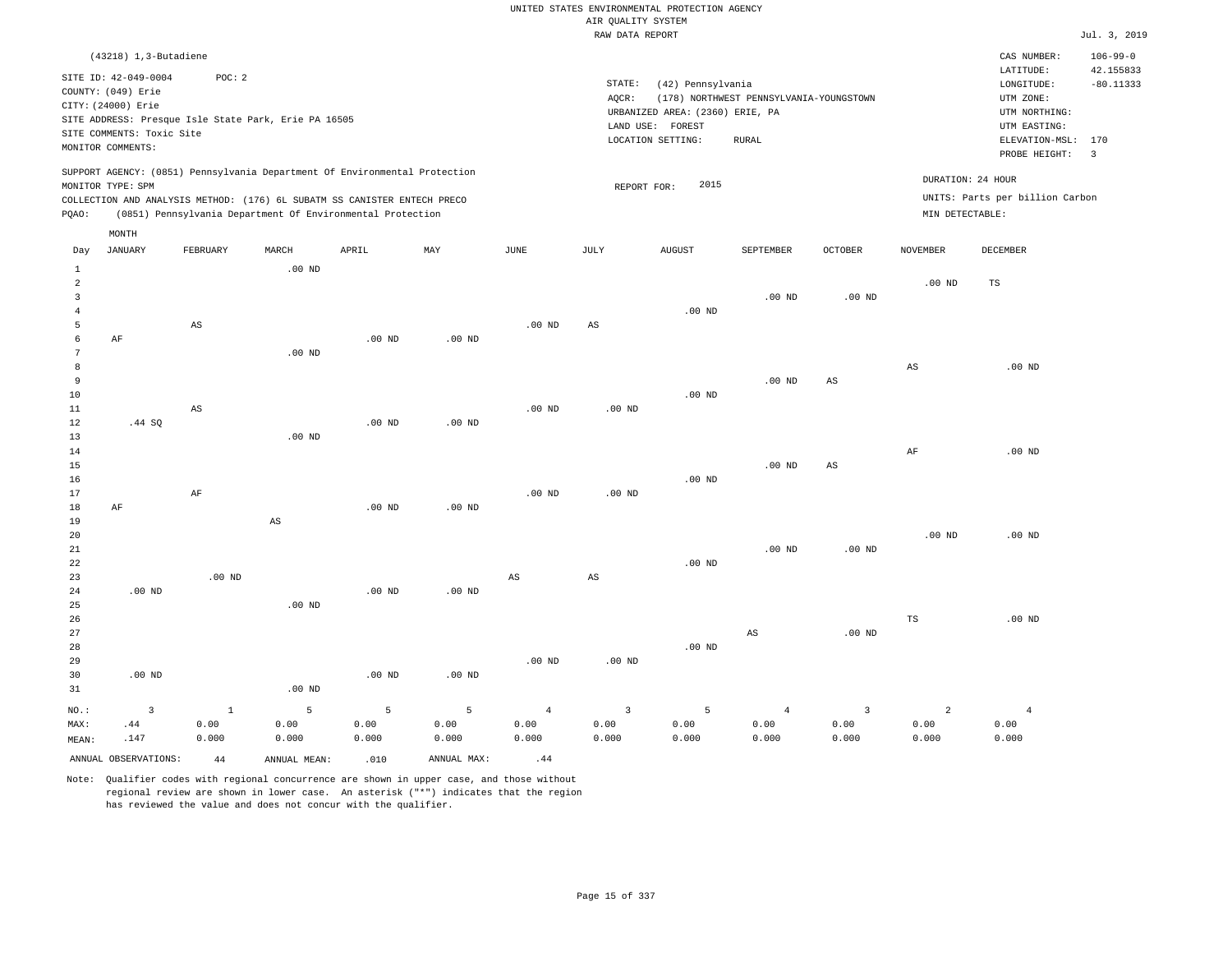|                                |                           |                                                                            |                |                        |                   |               |      | RAW DATA REPORT                 |                                         |                |                 |                                 | Jul. 3, 2019                   |
|--------------------------------|---------------------------|----------------------------------------------------------------------------|----------------|------------------------|-------------------|---------------|------|---------------------------------|-----------------------------------------|----------------|-----------------|---------------------------------|--------------------------------|
|                                | $(43218)$ 1, 3-Butadiene  |                                                                            |                |                        |                   |               |      |                                 |                                         |                |                 | CAS NUMBER:                     | $106 - 99 - 0$                 |
|                                | SITE ID: 42-049-0004      | POC: 2                                                                     |                |                        |                   |               |      |                                 |                                         |                |                 | LATITUDE:                       | 42.155833                      |
|                                | COUNTY: (049) Erie        |                                                                            |                |                        |                   |               |      | STATE:<br>(42) Pennsylvania     |                                         |                |                 | LONGITUDE:                      | $-80.11333$                    |
|                                | CITY: (24000) Erie        |                                                                            |                |                        |                   |               |      | AQCR:                           | (178) NORTHWEST PENNSYLVANIA-YOUNGSTOWN |                |                 | UTM ZONE:                       |                                |
|                                |                           | SITE ADDRESS: Presque Isle State Park, Erie PA 16505                       |                |                        |                   |               |      | URBANIZED AREA: (2360) ERIE, PA |                                         |                |                 | UTM NORTHING:                   |                                |
|                                | SITE COMMENTS: Toxic Site |                                                                            |                |                        |                   |               |      | LAND USE: FOREST                |                                         |                |                 | UTM EASTING:                    |                                |
|                                | MONITOR COMMENTS:         |                                                                            |                |                        |                   |               |      | LOCATION SETTING:               | RURAL                                   |                |                 | ELEVATION-MSL:<br>PROBE HEIGHT: | 170<br>$\overline{\mathbf{3}}$ |
|                                |                           |                                                                            |                |                        |                   |               |      |                                 |                                         |                |                 |                                 |                                |
|                                | MONITOR TYPE: SPM         | SUPPORT AGENCY: (0851) Pennsylvania Department Of Environmental Protection |                |                        |                   |               |      | 2016<br>REPORT FOR:             |                                         |                |                 | DURATION: 24 HOUR               |                                |
|                                |                           | COLLECTION AND ANALYSIS METHOD: (176) 6L SUBATM SS CANISTER ENTECH PRECO   |                |                        |                   |               |      |                                 |                                         |                |                 | UNITS: Parts per billion Carbon |                                |
| PQAO:                          |                           | (0851) Pennsylvania Department Of Environmental Protection                 |                |                        |                   |               |      |                                 |                                         |                | MIN DETECTABLE: |                                 |                                |
|                                | MONTH                     |                                                                            |                |                        |                   |               |      |                                 |                                         |                |                 |                                 |                                |
| Day                            | <b>JANUARY</b>            | FEBRUARY                                                                   | MARCH          | APRIL                  | MAY               | $_{\rm JUNE}$ | JULY | <b>AUGUST</b>                   | SEPTEMBER                               | <b>OCTOBER</b> | <b>NOVEMBER</b> | DECEMBER                        |                                |
|                                |                           |                                                                            |                |                        |                   |               |      |                                 |                                         |                |                 |                                 |                                |
| $\mathbf{1}$<br>$\overline{a}$ | $.00$ ND                  |                                                                            | $.00$ ND       |                        |                   |               |      |                                 |                                         |                | $_{\rm TS}$     | $_{\rm TS}$                     |                                |
| $\overline{3}$                 |                           |                                                                            |                |                        |                   |               |      |                                 | $.00$ ND                                | $\rm{AF}$      |                 |                                 |                                |
| $\overline{4}$                 |                           |                                                                            |                |                        |                   |               |      | AF                              |                                         |                |                 |                                 |                                |
| 5                              |                           |                                                                            |                |                        |                   | $.00$ ND      | AF   |                                 |                                         |                |                 |                                 |                                |
| 6                              |                           | $.00$ ND                                                                   |                | $\rm AF$               | $_{\rm AS}$       |               |      |                                 |                                         |                |                 |                                 |                                |
| $\overline{7}$                 | $.00$ ND                  |                                                                            | $\rm AF$       |                        |                   |               |      |                                 |                                         |                |                 |                                 |                                |
| 8                              |                           |                                                                            |                |                        |                   |               |      |                                 |                                         |                | $\rm{AF}$       | $_{\rm TS}$                     |                                |
| 9                              |                           |                                                                            |                |                        |                   |               |      |                                 | TS                                      | $\rm{AF}$      |                 |                                 |                                |
| 10                             |                           |                                                                            |                |                        |                   |               |      | AF                              |                                         |                |                 |                                 |                                |
| 11                             |                           |                                                                            |                |                        |                   | AS            | AF   |                                 |                                         |                |                 |                                 |                                |
| 12<br>13                       | $_{\rm TS}$               | $.00$ ND                                                                   | $.00$ ND       | $\mathbb{A}\mathbb{S}$ | $.00$ ND          |               |      |                                 |                                         |                |                 |                                 |                                |
| 14                             |                           |                                                                            |                |                        |                   |               |      |                                 |                                         |                | $.00$ ND        | $.00$ ND                        |                                |
| 15                             |                           |                                                                            |                |                        |                   |               |      |                                 | AF                                      | $.00$ ND       |                 |                                 |                                |
| 16                             |                           |                                                                            |                |                        |                   |               |      | $.00$ ND                        |                                         |                |                 |                                 |                                |
| 17                             |                           |                                                                            |                |                        |                   | AF            | AF   |                                 |                                         |                |                 |                                 |                                |
| 18                             |                           | $.00$ ND                                                                   |                | $\mathbb{A}\mathbb{S}$ | .00 <sub>ND</sub> |               |      |                                 |                                         |                |                 |                                 |                                |
| 19                             | $.00$ ND                  |                                                                            | $_{\rm AS}$    |                        |                   |               |      |                                 |                                         |                |                 |                                 |                                |
| 20                             |                           |                                                                            |                |                        |                   |               |      |                                 |                                         |                | $.00$ ND        | .00 <sub>ND</sub>               |                                |
| 21                             |                           |                                                                            |                |                        |                   |               |      |                                 | $.00$ ND                                | AF             |                 |                                 |                                |
| 22                             |                           |                                                                            |                |                        |                   |               |      | $\rm AF$                        |                                         |                |                 |                                 |                                |
| 23<br>24                       |                           | $.00$ ND                                                                   |                |                        |                   | AS            | AF   |                                 |                                         |                |                 |                                 |                                |
| 25                             | $.00$ ND                  |                                                                            | $.00$ ND       | .26SQ                  | AF                |               |      |                                 |                                         |                |                 |                                 |                                |
| 26                             |                           |                                                                            |                |                        |                   |               |      |                                 |                                         |                | $\rm{AF}$       | $.00$ ND                        |                                |
| 27                             |                           |                                                                            |                |                        |                   |               |      |                                 | $.00$ ND                                | AF             |                 |                                 |                                |
| 28                             |                           |                                                                            |                |                        |                   |               |      | $.00$ ND                        |                                         |                |                 |                                 |                                |
| 29                             |                           |                                                                            |                |                        |                   | AF            | AF   |                                 |                                         |                |                 |                                 |                                |
| 30                             |                           |                                                                            |                | $\mathbb{A}\mathbb{S}$ | AF                |               |      |                                 |                                         |                |                 |                                 |                                |
| 31                             | $.00$ ND                  |                                                                            | $.00$ ND       |                        |                   |               |      |                                 |                                         |                |                 |                                 |                                |
| NO.:                           | 5                         | $\overline{4}$                                                             | $\overline{4}$ | $\mathbf{1}$           | $\overline{a}$    | $\mathbf{1}$  |      | 2<br>$\mathbb O$                | $\overline{\mathbf{3}}$                 | $\,1\,$        | 2               | $\overline{3}$                  |                                |
| MAX:                           | 0.00                      | 0.00                                                                       | 0.00           | .26                    | 0.00              | 0.00          |      | 0.00                            | 0.00                                    | 0.00           | 0.00            | 0.00                            |                                |
| MEAN:                          | 0.000                     | 0.000                                                                      | 0.000          | .260                   | 0.000             | 0.000         |      | 0.000                           | 0.000                                   | 0.000          | 0.000           | 0.000                           |                                |

ANNUAL OBSERVATIONS: 28 ANNUAL MEAN: .009 ANNUAL MAX: .26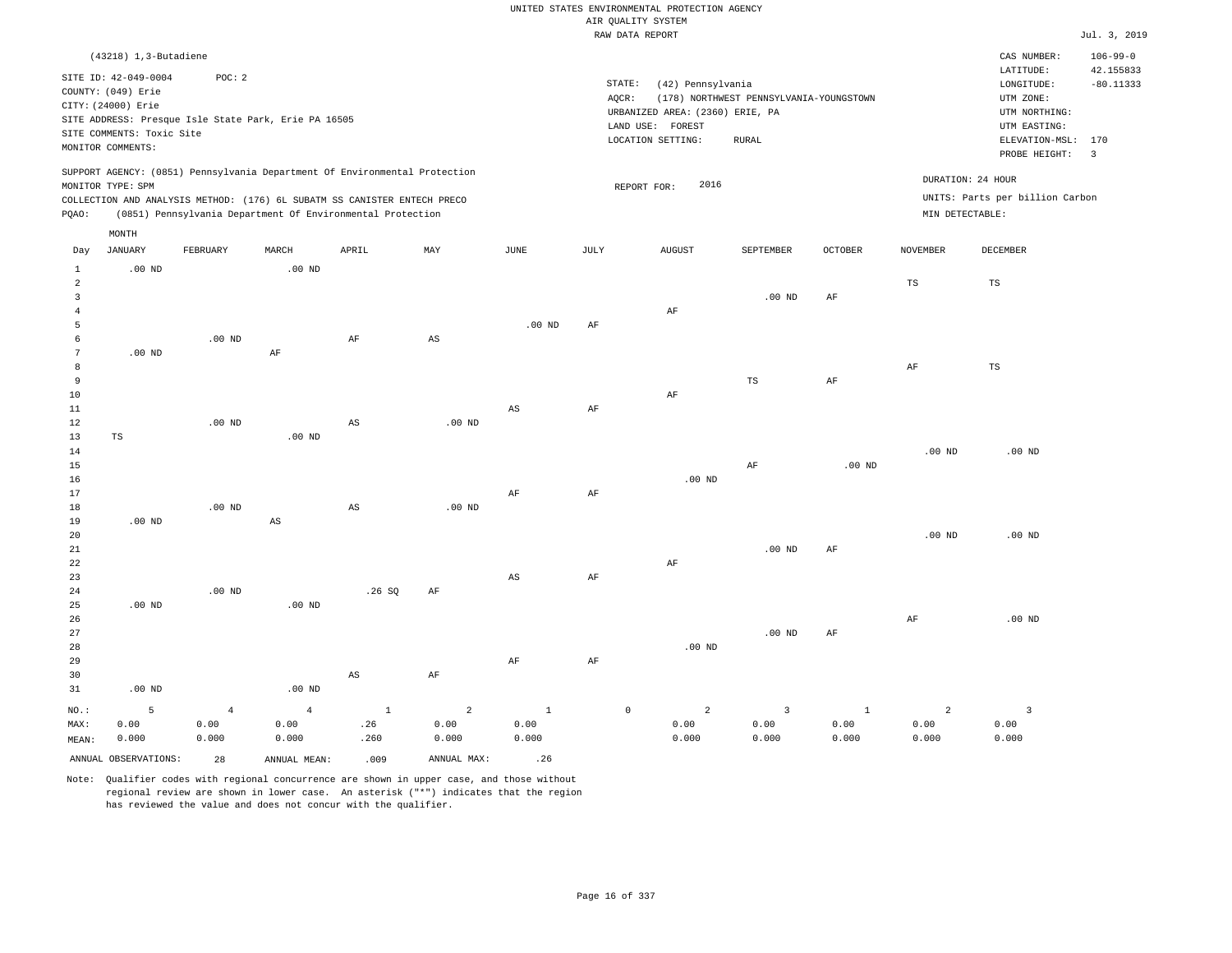|                                |                                                                            |                   |                                                            |           |                           |                   | RAW DATA REPORT |                                 |                                         |                   |                   |                                 | Jul. 3, 2019            |
|--------------------------------|----------------------------------------------------------------------------|-------------------|------------------------------------------------------------|-----------|---------------------------|-------------------|-----------------|---------------------------------|-----------------------------------------|-------------------|-------------------|---------------------------------|-------------------------|
|                                | (43218) 1,3-Butadiene                                                      |                   |                                                            |           |                           |                   |                 |                                 |                                         |                   |                   | CAS NUMBER:                     | $106 - 99 - 0$          |
|                                |                                                                            |                   |                                                            |           |                           |                   |                 |                                 |                                         |                   |                   | LATITUDE:                       | 42.155833               |
|                                | SITE ID: 42-049-0004                                                       | POC: 2            |                                                            |           |                           |                   | STATE:          | (42) Pennsylvania               |                                         |                   |                   | LONGITUDE:                      | $-80.11333$             |
|                                | COUNTY: (049) Erie                                                         |                   |                                                            |           |                           |                   | AQCR:           |                                 | (178) NORTHWEST PENNSYLVANIA-YOUNGSTOWN |                   |                   | UTM ZONE:                       |                         |
|                                | CITY: (24000) Erie                                                         |                   |                                                            |           |                           |                   |                 | URBANIZED AREA: (2360) ERIE, PA |                                         |                   |                   | UTM NORTHING:                   |                         |
|                                | SITE ADDRESS: Presque Isle State Park, Erie PA 16505                       |                   |                                                            |           |                           |                   |                 | LAND USE: FOREST                |                                         |                   |                   | UTM EASTING:                    |                         |
|                                | SITE COMMENTS: Toxic Site                                                  |                   |                                                            |           |                           |                   |                 | LOCATION SETTING:               | <b>RURAL</b>                            |                   |                   | ELEVATION-MSL:                  | 170                     |
|                                | MONITOR COMMENTS:                                                          |                   |                                                            |           |                           |                   |                 |                                 |                                         |                   |                   | PROBE HEIGHT:                   | $\overline{\mathbf{3}}$ |
|                                | SUPPORT AGENCY: (0851) Pennsylvania Department Of Environmental Protection |                   |                                                            |           |                           |                   |                 |                                 |                                         |                   |                   |                                 |                         |
|                                | MONITOR TYPE: SPM                                                          |                   |                                                            |           |                           |                   | REPORT FOR:     | 2017                            |                                         |                   |                   | DURATION: 24 HOUR               |                         |
|                                | COLLECTION AND ANALYSIS METHOD: (176) 6L SUBATM SS CANISTER ENTECH PRECO   |                   |                                                            |           |                           |                   |                 |                                 |                                         |                   |                   | UNITS: Parts per billion Carbon |                         |
| PQAO:                          |                                                                            |                   | (0851) Pennsylvania Department Of Environmental Protection |           |                           |                   |                 |                                 |                                         |                   | MIN DETECTABLE:   |                                 |                         |
|                                | MONTH                                                                      |                   |                                                            |           |                           |                   |                 |                                 |                                         |                   |                   |                                 |                         |
| Day                            | <b>JANUARY</b>                                                             | FEBRUARY          | MARCH                                                      | APRIL     | $\ensuremath{\text{MAX}}$ | JUNE              | JULY            | <b>AUGUST</b>                   | SEPTEMBER                               | OCTOBER           | <b>NOVEMBER</b>   | DECEMBER                        |                         |
|                                |                                                                            |                   |                                                            |           |                           |                   |                 |                                 |                                         |                   |                   |                                 |                         |
| $\mathbf{1}$<br>$\overline{a}$ | $\rm AF$                                                                   |                   | .00 <sub>ND</sub>                                          | $\rm{AF}$ | AF                        |                   |                 |                                 |                                         |                   |                   |                                 |                         |
| 3                              |                                                                            |                   |                                                            |           |                           |                   |                 |                                 |                                         |                   | $.00$ ND          | $.00$ ND                        |                         |
| $\overline{4}$                 |                                                                            |                   |                                                            |           |                           |                   |                 |                                 | $.00$ ND                                | .00 <sub>ND</sub> |                   |                                 |                         |
| 5                              |                                                                            |                   |                                                            |           |                           |                   |                 | $.00$ ND                        |                                         |                   |                   |                                 |                         |
| 6                              |                                                                            | .00 <sub>ND</sub> |                                                            |           |                           | .00 <sub>ND</sub> | AS              |                                 |                                         |                   |                   |                                 |                         |
| $7\phantom{.0}$                | $_{\rm TS}$                                                                |                   |                                                            | $\rm{AF}$ | $.00$ ND                  |                   |                 |                                 |                                         |                   |                   |                                 |                         |
| 8                              |                                                                            |                   | $.00$ ND                                                   |           |                           |                   |                 |                                 |                                         |                   |                   |                                 |                         |
| 9                              |                                                                            |                   |                                                            |           |                           |                   |                 |                                 |                                         |                   | $.00$ ND          | .00 <sub>ND</sub>               |                         |
| 10                             |                                                                            |                   |                                                            |           |                           |                   |                 |                                 | $.00$ ND                                | .00 <sub>ND</sub> |                   |                                 |                         |
| 11                             |                                                                            |                   |                                                            |           |                           |                   |                 | $.00$ ND                        |                                         |                   |                   |                                 |                         |
| 12                             |                                                                            | $\mathbb{TS}$     |                                                            |           |                           | $.00$ ND          | AS              |                                 |                                         |                   |                   |                                 |                         |
| 13                             | $.00$ ND                                                                   |                   |                                                            | $.00$ ND  | .00 <sub>ND</sub>         |                   |                 |                                 |                                         |                   |                   |                                 |                         |
| 14                             |                                                                            |                   | .00 <sub>ND</sub>                                          |           |                           |                   |                 |                                 |                                         |                   |                   |                                 |                         |
| 15                             |                                                                            |                   |                                                            |           |                           |                   |                 |                                 |                                         |                   | .00 <sub>ND</sub> | .00 <sub>ND</sub>               |                         |
| 16                             |                                                                            |                   |                                                            |           |                           |                   |                 |                                 | .00 <sub>ND</sub>                       | $.00$ ND          |                   |                                 |                         |
| 17                             |                                                                            |                   |                                                            |           |                           |                   |                 | $.00$ ND                        |                                         |                   |                   |                                 |                         |
| 18                             |                                                                            | AF                |                                                            |           |                           | .00 <sub>ND</sub> | AS              |                                 |                                         |                   |                   |                                 |                         |
| 19                             | $.00$ ND                                                                   |                   |                                                            | AF        | $.00$ ND                  |                   |                 |                                 |                                         |                   |                   |                                 |                         |
| 20                             |                                                                            |                   | $.00$ ND                                                   |           |                           |                   |                 |                                 |                                         |                   |                   |                                 |                         |
| 21                             |                                                                            |                   |                                                            |           |                           |                   |                 |                                 |                                         |                   | $.00$ ND          | $_{\rm TS}$                     |                         |
| 22                             |                                                                            |                   |                                                            |           |                           |                   |                 |                                 | $.00$ ND                                | .00 <sub>ND</sub> |                   |                                 |                         |
| 23                             |                                                                            |                   |                                                            |           |                           |                   |                 | $.00$ ND                        |                                         |                   |                   |                                 |                         |
| 24                             |                                                                            | $\rm AF$          |                                                            |           |                           | .00 <sub>ND</sub> | $.00$ ND        |                                 |                                         |                   |                   |                                 |                         |
| 25                             | $\mathbb{A}\mathbb{S}$                                                     |                   |                                                            | AF        | .00 <sub>ND</sub>         |                   |                 |                                 |                                         |                   |                   |                                 |                         |
| 26                             |                                                                            |                   | $.00$ ND                                                   |           |                           |                   |                 |                                 |                                         |                   |                   |                                 |                         |
| 27                             |                                                                            |                   |                                                            |           |                           |                   |                 |                                 |                                         |                   | .00 <sub>ND</sub> | AF                              |                         |
| 28                             |                                                                            |                   |                                                            |           |                           |                   |                 |                                 | $.00$ ND                                | $.00$ ND          |                   |                                 |                         |
| 29                             |                                                                            |                   |                                                            |           |                           |                   |                 | $.00$ ND                        |                                         |                   |                   |                                 |                         |
| 30                             |                                                                            |                   |                                                            |           |                           | AS                | $.00$ ND        |                                 |                                         |                   |                   |                                 |                         |
| 31                             | $.00$ ND                                                                   |                   |                                                            |           | $.00$ ND                  |                   |                 |                                 |                                         |                   |                   |                                 |                         |
| $NO.$ :                        | $\overline{3}$                                                             | $\mathbf{1}$      | 5                                                          | $\,$ 1    | 5                         | $\overline{4}$    | $\overline{a}$  | 5                               | 5                                       | 5                 | 5                 | $\overline{3}$                  |                         |
| MAX:                           | 0.00                                                                       | 0.00              | 0.00                                                       | 0.00      | 0.00                      | 0.00              | 0.00            | 0.00                            | 0.00                                    | 0.00              | 0.00              | 0.00                            |                         |
| MEAN:                          | 0.000                                                                      | 0.000             | 0.000                                                      | 0.000     | 0.000                     | 0.000             | 0.000           | 0.000                           | 0.000                                   | 0.000             | 0.000             | 0.000                           |                         |
|                                | ANNUAL OBSERVATIONS:                                                       | $4\,4$            | ANNUAL MEAN:                                               | 0.000     | ANNUAL MAX:               | 0.00              |                 |                                 |                                         |                   |                   |                                 |                         |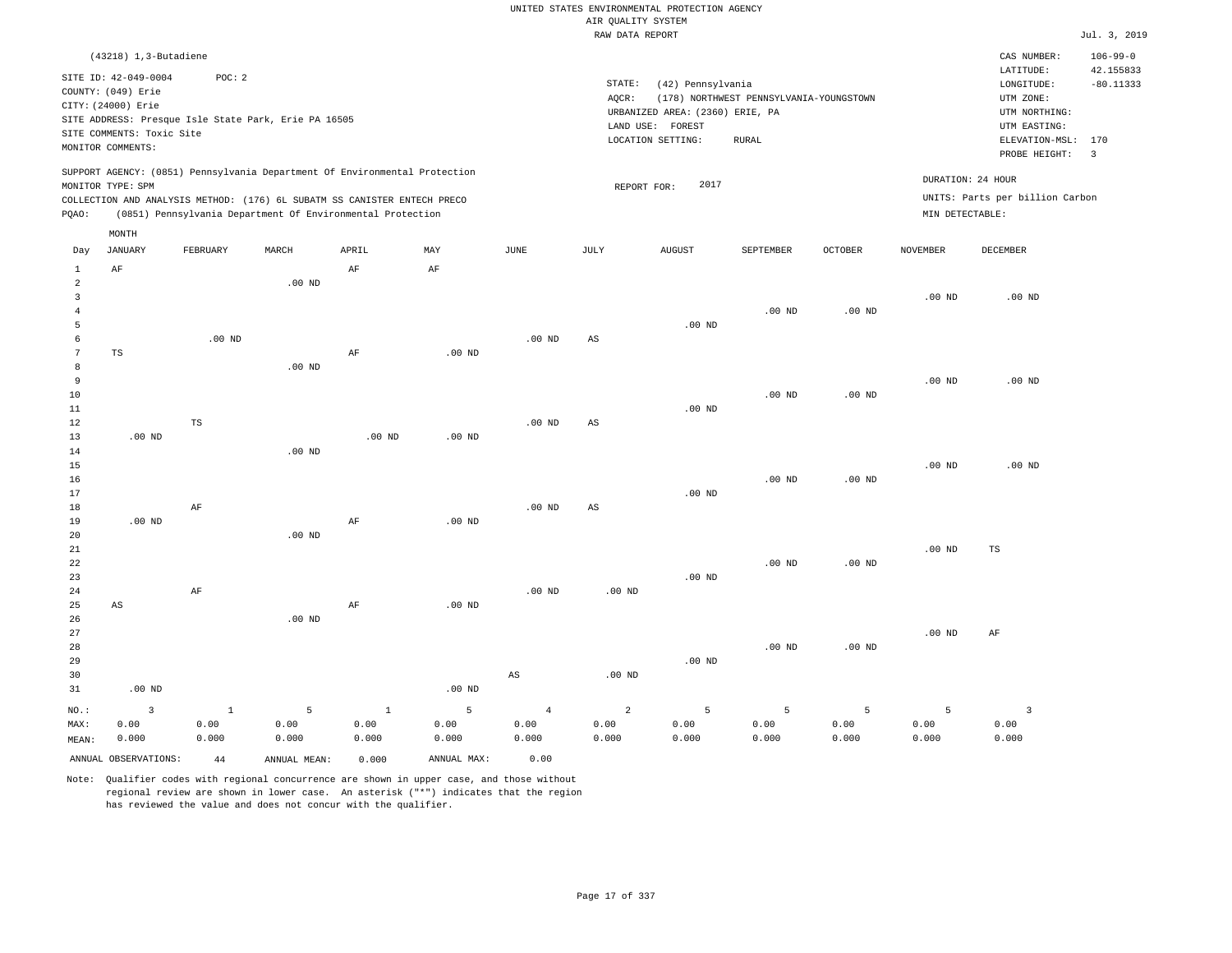|                |                                            |             |                   |                                                                            |                   |              |                     |           | UNITED STATES ENVIRONMENTAL PROTECTION AGENCY<br>AIR QUALITY SYSTEM |                                         |                   |                   |                                 |                          |
|----------------|--------------------------------------------|-------------|-------------------|----------------------------------------------------------------------------|-------------------|--------------|---------------------|-----------|---------------------------------------------------------------------|-----------------------------------------|-------------------|-------------------|---------------------------------|--------------------------|
|                |                                            |             |                   |                                                                            |                   |              |                     |           | RAW DATA REPORT                                                     |                                         |                   |                   |                                 | Jul. 3, 2019             |
|                | (43218) 1,3-Butadiene                      |             |                   |                                                                            |                   |              |                     |           |                                                                     |                                         |                   |                   | CAS NUMBER:                     | $106 - 99 - 0$           |
|                | SITE ID: 42-049-0004<br>COUNTY: (049) Erie |             | POC: 2            |                                                                            |                   |              |                     |           | STATE:<br>(42) Pennsylvania                                         |                                         |                   |                   | LATITUDE:<br>LONGITUDE:         | 42.155833<br>$-80.11333$ |
|                | CITY: (24000) Erie                         |             |                   |                                                                            |                   |              |                     |           | AQCR:                                                               | (178) NORTHWEST PENNSYLVANIA-YOUNGSTOWN |                   |                   | UTM ZONE:                       |                          |
|                |                                            |             |                   | SITE ADDRESS: Presque Isle State Park, Erie PA 16505                       |                   |              |                     |           | URBANIZED AREA: (2360) ERIE, PA<br>LAND USE: FOREST                 |                                         |                   |                   | UTM NORTHING:<br>UTM EASTING:   |                          |
|                | SITE COMMENTS: Toxic Site                  |             |                   |                                                                            |                   |              |                     |           | LOCATION SETTING:                                                   | RURAL                                   |                   |                   | ELEVATION-MSL:                  | 170                      |
|                | MONITOR COMMENTS:                          |             |                   |                                                                            |                   |              |                     |           |                                                                     |                                         |                   |                   | PROBE HEIGHT:                   | $\overline{3}$           |
|                | MONITOR TYPE: SPM                          |             |                   | SUPPORT AGENCY: (0851) Pennsylvania Department Of Environmental Protection |                   |              |                     |           | 2018                                                                |                                         |                   |                   | DURATION: 24 HOUR               |                          |
|                |                                            |             |                   | COLLECTION AND ANALYSIS METHOD: (176) 6L SUBATM SS CANISTER ENTECH PRECO   |                   |              |                     |           | REPORT FOR:                                                         |                                         |                   |                   | UNITS: Parts per billion Carbon |                          |
| PQAO:          |                                            |             |                   | (0851) Pennsylvania Department Of Environmental Protection                 |                   |              |                     |           |                                                                     |                                         |                   |                   | MIN DETECTABLE: .17484          |                          |
|                | MONTH                                      |             |                   |                                                                            |                   |              |                     |           |                                                                     |                                         |                   |                   |                                 |                          |
| Day            | <b>JANUARY</b>                             |             | FEBRUARY          | MARCH                                                                      | APRIL             | MAY          | $\mathtt{JUNE}$     | JULY      | <b>AUGUST</b>                                                       | SEPTEMBER                               | OCTOBER           | <b>NOVEMBER</b>   | DECEMBER                        |                          |
| 1              |                                            |             | AQ                |                                                                            |                   |              | AF                  | AF        |                                                                     |                                         |                   |                   |                                 |                          |
| $\overline{a}$ | $_{\rm TS}$                                |             |                   |                                                                            | AF                | $.00$ ND     |                     |           |                                                                     |                                         |                   |                   |                                 |                          |
| $\overline{3}$ |                                            |             |                   | $.00$ ND                                                                   |                   |              |                     |           |                                                                     |                                         |                   |                   |                                 |                          |
| $\overline{4}$ |                                            |             |                   |                                                                            |                   |              |                     |           |                                                                     |                                         |                   | .00 <sub>ND</sub> | $.00$ ND                        |                          |
| 5              |                                            |             |                   |                                                                            |                   |              |                     |           |                                                                     | $\rm AF$                                | .00 <sub>ND</sub> |                   |                                 |                          |
| 6              |                                            |             |                   |                                                                            |                   |              |                     |           | AF                                                                  |                                         |                   |                   |                                 |                          |
| 7              |                                            |             | $.00$ ND          |                                                                            |                   |              | AF                  | $\rm{AF}$ |                                                                     |                                         |                   |                   |                                 |                          |
| 8<br>9         | AF                                         |             |                   |                                                                            | $.00$ ND          | AS           |                     |           |                                                                     |                                         |                   |                   |                                 |                          |
| 10             |                                            |             |                   | $.00$ ND                                                                   |                   |              |                     |           |                                                                     |                                         |                   | .00 <sub>ND</sub> | $.00$ ND                        |                          |
| 11             |                                            |             |                   |                                                                            |                   |              |                     |           |                                                                     | $\mathbb{A}\mathbb{S}$                  | $.00$ ND          |                   |                                 |                          |
| $12$           |                                            |             |                   |                                                                            |                   |              |                     |           | AF                                                                  |                                         |                   |                   |                                 |                          |
| 13             |                                            |             | $.00$ ND          |                                                                            |                   |              | AF                  | $\rm AF$  |                                                                     |                                         |                   |                   |                                 |                          |
| 14             | AF                                         |             |                   |                                                                            | $.00$ ND          | AF           |                     |           |                                                                     |                                         |                   |                   |                                 |                          |
| 15             |                                            |             |                   | $.00$ ND                                                                   |                   |              |                     |           |                                                                     |                                         |                   |                   |                                 |                          |
| 16             |                                            |             |                   |                                                                            |                   |              |                     |           |                                                                     |                                         |                   | AS                | $.00$ ND                        |                          |
| 17             |                                            |             |                   |                                                                            |                   |              |                     |           |                                                                     | $.00$ ND                                | $.00$ ND          |                   |                                 |                          |
| 18             |                                            |             |                   |                                                                            |                   |              |                     |           | AF                                                                  |                                         |                   |                   |                                 |                          |
| 19             |                                            |             | .00 <sub>ND</sub> |                                                                            |                   |              | AF                  | AF        |                                                                     |                                         |                   |                   |                                 |                          |
| 20<br>21       | AF                                         |             |                   |                                                                            | $.00$ ND          | AF           |                     |           |                                                                     |                                         |                   |                   |                                 |                          |
| 22             |                                            |             |                   | $\rm AF$                                                                   |                   |              |                     |           |                                                                     |                                         |                   | $.00$ ND          | $.00$ ND                        |                          |
| 23             |                                            |             |                   |                                                                            |                   |              |                     |           |                                                                     | $.00$ ND                                | .00 <sub>ND</sub> |                   |                                 |                          |
| 24             |                                            |             |                   |                                                                            |                   |              |                     |           | $.00$ ND                                                            |                                         |                   |                   |                                 |                          |
| 25             |                                            |             | .00 <sub>ND</sub> |                                                                            |                   |              | $\rm{AF}$           | $\rm{AF}$ |                                                                     |                                         |                   |                   |                                 |                          |
| 26             | AF                                         |             |                   |                                                                            | .00 <sub>ND</sub> | AF           |                     |           |                                                                     |                                         |                   |                   |                                 |                          |
| 27             |                                            |             |                   | AF                                                                         |                   |              |                     |           |                                                                     |                                         |                   |                   |                                 |                          |
| 28             |                                            |             |                   |                                                                            |                   |              |                     |           |                                                                     |                                         |                   | .00 <sub>ND</sub> | $\mathbb{A}\mathbb{S}$          |                          |
| 29             |                                            |             |                   |                                                                            |                   |              |                     |           |                                                                     | $.00$ ND                                | $.00$ ND          |                   |                                 |                          |
| 30             |                                            |             |                   |                                                                            |                   |              |                     |           | $.00$ ND                                                            |                                         |                   |                   |                                 |                          |
| 31             |                                            |             |                   |                                                                            |                   |              |                     | AF        |                                                                     |                                         |                   |                   |                                 |                          |
| $NO.$ :        |                                            | $\mathbb O$ | $\overline{4}$    | 3                                                                          | $\overline{4}$    | $\mathbf{1}$ | $\mathsf{O}\xspace$ |           | $\mathsf{O}$<br>$\overline{a}$                                      | $\overline{3}$                          | 5                 | $\overline{4}$    | $\overline{4}$                  |                          |
| MAX:           |                                            |             | 0.00              | 0.00                                                                       | 0.00              | 0.00         |                     |           | 0.00                                                                | 0.00                                    | 0.00              | 0.00              | 0.00                            |                          |
| MEAN:          |                                            |             | 0.000             | 0.000                                                                      | 0.000             | 0.000        |                     |           | 0.000                                                               | 0.000                                   | 0.000             | 0.000             | 0.000                           |                          |
|                | ANNUAL OBSERVATIONS:                       |             | 30                | ANNUAL MEAN:                                                               | 0.000             | ANNUAL MAX:  | 0.00                |           |                                                                     |                                         |                   |                   |                                 |                          |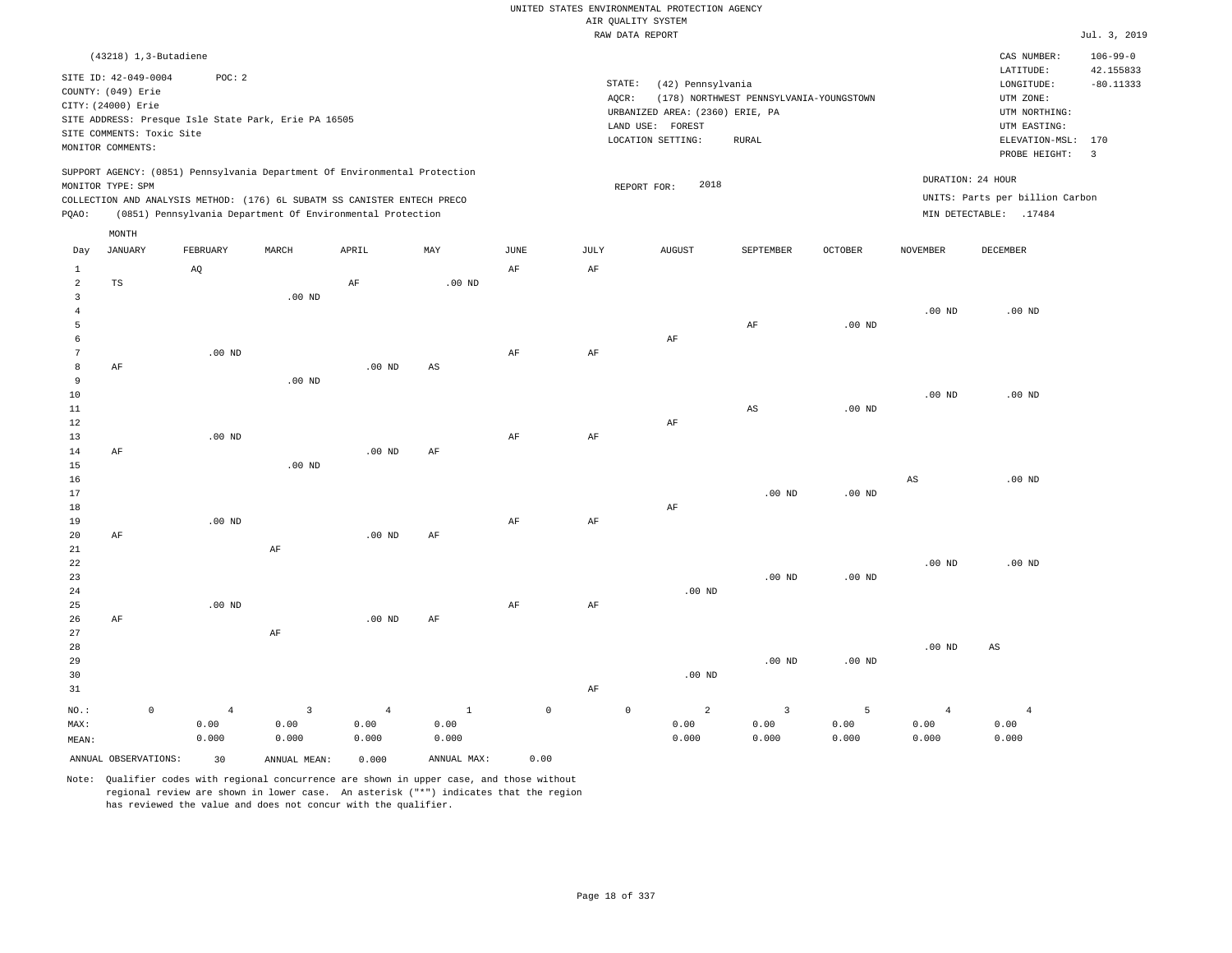|                | (43231) n-Hexane                                                                                                         |          |              |                                                                            |             |                        |                              |                                                                |                                         |            |                   | CAS NUMBER:                                                           | $110 - 54 - 3$           |
|----------------|--------------------------------------------------------------------------------------------------------------------------|----------|--------------|----------------------------------------------------------------------------|-------------|------------------------|------------------------------|----------------------------------------------------------------|-----------------------------------------|------------|-------------------|-----------------------------------------------------------------------|--------------------------|
|                | SITE ID: 42-049-0004<br>COUNTY: (049) Erie<br>CITY: (24000) Erie<br>SITE ADDRESS: Presque Isle State Park, Erie PA 16505 | POC: 2   |              |                                                                            |             |                        | STATE:<br>AQCR:<br>LAND USE: | (42) Pennsylvania<br>URBANIZED AREA: (2360) ERIE, PA<br>FOREST | (178) NORTHWEST PENNSYLVANIA-YOUNGSTOWN |            |                   | LATITUDE:<br>LONGITUDE:<br>UTM ZONE:<br>UTM NORTHING:<br>UTM EASTING: | 42.155833<br>$-80.11333$ |
|                | SITE COMMENTS: Toxic Site<br>MONITOR COMMENTS:                                                                           |          |              |                                                                            |             |                        |                              | LOCATION SETTING:                                              | <b>RURAL</b>                            |            |                   | ELEVATION-MSL: 170<br>PROBE HEIGHT:                                   | $\overline{\mathbf{3}}$  |
|                | MONITOR TYPE: SPM                                                                                                        |          |              | SUPPORT AGENCY: (0851) Pennsylvania Department Of Environmental Protection |             |                        | REPORT FOR:                  | 2013                                                           |                                         |            |                   | DURATION: 24 HOUR                                                     |                          |
|                |                                                                                                                          |          |              | COLLECTION AND ANALYSIS METHOD: (176) 6L SUBATM SS CANISTER ENTECH PRECO   |             |                        |                              |                                                                |                                         |            |                   | UNITS: Parts per billion Carbon                                       |                          |
| PQAO:          |                                                                                                                          |          |              | (0851) Pennsylvania Department Of Environmental Protection                 |             |                        |                              |                                                                |                                         |            | MIN DETECTABLE:   |                                                                       |                          |
|                | MONTH                                                                                                                    |          |              |                                                                            |             |                        |                              |                                                                |                                         |            |                   |                                                                       |                          |
| Day            | JANUARY                                                                                                                  | FEBRUARY | MARCH        | APRIL                                                                      | MAY         | $\mathtt{JUNE}$        | JULY                         | <b>AUGUST</b>                                                  | SEPTEMBER                               | OCTOBER    | NOVEMBER          | DECEMBER                                                              |                          |
| $\mathbf{1}$   |                                                                                                                          |          |              |                                                                            |             |                        |                              |                                                                | .44 SQ                                  | .42 SQ     |                   |                                                                       |                          |
| $\overline{a}$ |                                                                                                                          |          |              |                                                                            |             |                        |                              | .33SQ                                                          |                                         |            |                   |                                                                       |                          |
| 3              |                                                                                                                          | .44 SQ   |              |                                                                            |             | $\mathbb{A}\mathbb{S}$ | .42SQ                        |                                                                |                                         |            |                   |                                                                       |                          |
| $\overline{4}$ | .41 SQ                                                                                                                   |          |              | .00 <sub>ND</sub>                                                          | .30 SQ      |                        |                              |                                                                |                                         |            |                   |                                                                       |                          |
| 5              |                                                                                                                          |          | $.00$ ND     |                                                                            |             |                        |                              |                                                                |                                         |            |                   |                                                                       |                          |
| 6<br>7         |                                                                                                                          |          |              |                                                                            |             |                        |                              |                                                                |                                         |            | $.00$ ND          | .25SQ                                                                 |                          |
| 8              |                                                                                                                          |          |              |                                                                            |             |                        |                              | .34 SQ                                                         | .50S                                    | $.00$ ND   |                   |                                                                       |                          |
| $\overline{9}$ |                                                                                                                          | $.00$ ND |              |                                                                            |             | .36SQ                  | .31 SQ                       |                                                                |                                         |            |                   |                                                                       |                          |
| 10             | .47SQ                                                                                                                    |          |              | $\mathbb{A}\mathbb{S}$                                                     | .54SQ       |                        |                              |                                                                |                                         |            |                   |                                                                       |                          |
| 11             |                                                                                                                          |          | .29SQ        |                                                                            |             |                        |                              |                                                                |                                         |            |                   |                                                                       |                          |
| $1\,2$         |                                                                                                                          |          |              |                                                                            |             |                        |                              |                                                                |                                         |            | AF                | .28SQ                                                                 |                          |
| 13             |                                                                                                                          |          |              |                                                                            |             |                        |                              |                                                                | $.00$ ND                                | $.00$ ND   |                   |                                                                       |                          |
| $14\,$         |                                                                                                                          |          |              |                                                                            |             |                        |                              | AF                                                             |                                         |            |                   |                                                                       |                          |
| 15             |                                                                                                                          | $.00$ ND |              |                                                                            |             | .00 <sub>ND</sub>      | .54 SQ                       |                                                                |                                         |            |                   |                                                                       |                          |
| 16<br>17       | .39SQ                                                                                                                    |          | $.00$ ND     | .00 <sub>ND</sub>                                                          | .68SQ       |                        |                              |                                                                |                                         |            |                   |                                                                       |                          |
| 18             |                                                                                                                          |          |              |                                                                            |             |                        |                              |                                                                |                                         |            | $.00$ ND          | .40SQ                                                                 |                          |
| 19             |                                                                                                                          |          |              |                                                                            |             |                        |                              |                                                                | .40S                                    | .31 CC     |                   |                                                                       |                          |
| 20             |                                                                                                                          |          |              |                                                                            |             |                        |                              | .54S                                                           |                                         |            |                   |                                                                       |                          |
| 21             |                                                                                                                          | .53SQ    |              |                                                                            |             | .53SQ                  | .00 <sub>ND</sub>            |                                                                |                                         |            |                   |                                                                       |                          |
| 22             | $.00$ ND                                                                                                                 |          |              | $.00$ ND                                                                   | .60SQ       |                        |                              |                                                                |                                         |            |                   |                                                                       |                          |
| 23             |                                                                                                                          |          | $.00$ ND     |                                                                            |             |                        |                              |                                                                |                                         |            |                   |                                                                       |                          |
| 24             |                                                                                                                          |          |              |                                                                            |             |                        |                              |                                                                |                                         |            | .00 <sub>ND</sub> | .00 <sub>ND</sub>                                                     |                          |
| 25<br>26       |                                                                                                                          |          |              |                                                                            |             |                        |                              | .31 SQ                                                         | $.00$ ND                                | $.00$ ND   |                   |                                                                       |                          |
| 27             |                                                                                                                          | .53SQ    |              |                                                                            |             | .49SQ                  | .58S                         |                                                                |                                         |            |                   |                                                                       |                          |
| 28             | .32 SQ                                                                                                                   |          |              | .35S                                                                       | .59SQ       |                        |                              |                                                                |                                         |            |                   |                                                                       |                          |
| 29             |                                                                                                                          |          | .36SQ        |                                                                            |             |                        |                              |                                                                |                                         |            |                   |                                                                       |                          |
| 30             |                                                                                                                          |          |              |                                                                            |             |                        |                              |                                                                |                                         |            | .50S              | $.00$ ND                                                              |                          |
| 31             |                                                                                                                          |          |              |                                                                            |             |                        |                              |                                                                |                                         | .53        |                   |                                                                       |                          |
| NO.:           | 5                                                                                                                        | 5        | 5            | $\overline{4}$                                                             | 5           | $\overline{4}$         | 5                            | $\overline{4}$                                                 | 5                                       | $\epsilon$ | $\overline{4}$    | 5                                                                     |                          |
| MAX:           | .47                                                                                                                      | .53      | .36          | .35                                                                        | .68         | .53                    | .58                          | .54                                                            | .50                                     | .53        | .50               | .40                                                                   |                          |
| MEAN:          | .318                                                                                                                     | .300     | .130         | .088                                                                       | .542        | .345                   | .370                         | .380                                                           | .268                                    | .210       | .125              | .186                                                                  |                          |
|                | ANNUAL OBSERVATIONS:                                                                                                     | 57       | ANNUAL MEAN: | .273                                                                       | ANNUAL MAX: | .68                    |                              |                                                                |                                         |            |                   |                                                                       |                          |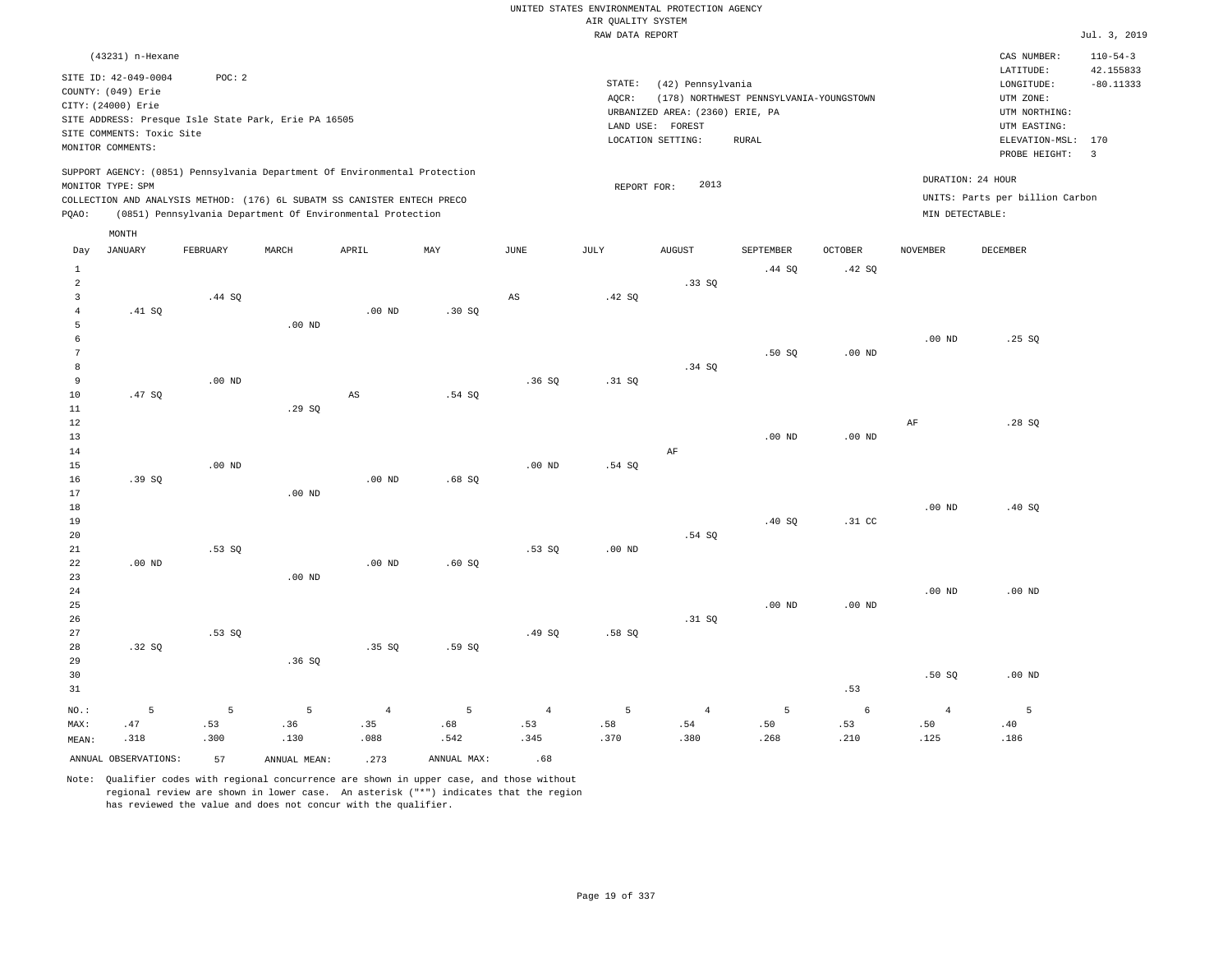|                     | (43231) n-Hexane<br>SITE ID: 42-049-0004<br>COUNTY: (049) Erie<br>CITY: (24000) Erie | POC: 2         |                                                      |                                                                            |                   |                   | STATE:<br>AQCR:   | (42) Pennsylvania<br>URBANIZED AREA: (2360) ERIE, PA | (178) NORTHWEST PENNSYLVANIA-YOUNGSTOWN |                        |                   | CAS NUMBER:<br>LATITUDE:<br>LONGITUDE:<br>UTM ZONE:<br>UTM NORTHING: | $110 - 54 - 3$<br>42.155833<br>$-80.11333$ |
|---------------------|--------------------------------------------------------------------------------------|----------------|------------------------------------------------------|----------------------------------------------------------------------------|-------------------|-------------------|-------------------|------------------------------------------------------|-----------------------------------------|------------------------|-------------------|----------------------------------------------------------------------|--------------------------------------------|
|                     | SITE COMMENTS: Toxic Site<br>MONITOR COMMENTS:                                       |                | SITE ADDRESS: Presque Isle State Park, Erie PA 16505 |                                                                            |                   |                   |                   | LAND USE: FOREST<br>LOCATION SETTING:                | <b>RURAL</b>                            |                        |                   | UTM EASTING:<br>ELEVATION-MSL: 170<br>PROBE HEIGHT:                  | $\overline{3}$                             |
|                     | MONITOR TYPE: SPM                                                                    |                |                                                      | SUPPORT AGENCY: (0851) Pennsylvania Department Of Environmental Protection |                   |                   | REPORT FOR:       | 2014                                                 |                                         |                        | DURATION: 24 HOUR |                                                                      |                                            |
|                     |                                                                                      |                |                                                      | COLLECTION AND ANALYSIS METHOD: (176) 6L SUBATM SS CANISTER ENTECH PRECO   |                   |                   |                   |                                                      |                                         |                        |                   | UNITS: Parts per billion Carbon                                      |                                            |
| PQAO:               |                                                                                      |                |                                                      | (0851) Pennsylvania Department Of Environmental Protection                 |                   |                   |                   |                                                      |                                         |                        | MIN DETECTABLE:   |                                                                      |                                            |
|                     | MONTH                                                                                |                |                                                      |                                                                            |                   |                   |                   |                                                      |                                         |                        |                   |                                                                      |                                            |
| Day                 | <b>JANUARY</b>                                                                       | FEBRUARY       | MARCH                                                | APRIL                                                                      | MAY               | <b>JUNE</b>       | JULY              | <b>AUGUST</b>                                        | SEPTEMBER                               | OCTOBER                | <b>NOVEMBER</b>   | DECEMBER                                                             |                                            |
| $\mathbf{1}$        |                                                                                      |                |                                                      |                                                                            |                   |                   |                   |                                                      |                                         |                        | $_{\rm AS}$       | $\mathbb{A}\mathbb{S}$                                               |                                            |
| $\overline{a}$      |                                                                                      |                |                                                      |                                                                            |                   |                   |                   |                                                      | $.00$ ND                                | AS                     |                   |                                                                      |                                            |
| $\overline{3}$      |                                                                                      |                |                                                      |                                                                            |                   |                   |                   | .54S                                                 |                                         |                        |                   |                                                                      |                                            |
| $\overline{4}$      |                                                                                      | AF             |                                                      |                                                                            |                   | .35SQ             | $.00$ ND          |                                                      |                                         |                        |                   |                                                                      |                                            |
| 5                   | .58S                                                                                 |                |                                                      | .00 <sub>ND</sub>                                                          | .00 <sub>ND</sub> |                   |                   |                                                      |                                         |                        |                   |                                                                      |                                            |
| 6                   |                                                                                      |                | .87 <sub>5</sub>                                     |                                                                            |                   |                   |                   |                                                      |                                         |                        |                   |                                                                      |                                            |
| $\overline{7}$<br>8 |                                                                                      |                |                                                      |                                                                            |                   |                   |                   |                                                      |                                         |                        | .37S              | .46S                                                                 |                                            |
| $\overline{9}$      |                                                                                      |                |                                                      |                                                                            |                   |                   |                   | AF                                                   | AF                                      | $\mathbb{A}\mathbb{S}$ |                   |                                                                      |                                            |
| 10                  |                                                                                      | .40S           |                                                      |                                                                            |                   | .31 SQ            | .00 <sub>ND</sub> |                                                      |                                         |                        |                   |                                                                      |                                            |
| 11                  | .38SQ                                                                                |                |                                                      | AF                                                                         | AS                |                   |                   |                                                      |                                         |                        |                   |                                                                      |                                            |
| 12                  |                                                                                      |                | AM                                                   |                                                                            |                   |                   |                   |                                                      |                                         |                        |                   |                                                                      |                                            |
| 13                  |                                                                                      |                |                                                      |                                                                            |                   |                   |                   |                                                      |                                         |                        | $_{\rm AS}$       | .23SQ                                                                |                                            |
| $14\,$              |                                                                                      |                |                                                      |                                                                            |                   |                   |                   |                                                      | $_{\rm AS}$                             | $\mathsf{AM}$          |                   |                                                                      |                                            |
| 15                  |                                                                                      |                |                                                      |                                                                            |                   |                   |                   | AF                                                   |                                         |                        |                   |                                                                      |                                            |
| 16                  |                                                                                      | .53SQ          |                                                      |                                                                            |                   | .00 <sub>ND</sub> | .00 <sub>ND</sub> |                                                      |                                         |                        |                   |                                                                      |                                            |
| 17                  | .39SQ                                                                                |                |                                                      | .00 <sub>ND</sub>                                                          | .00 <sub>ND</sub> |                   |                   |                                                      |                                         |                        |                   |                                                                      |                                            |
| 18                  |                                                                                      |                | .29SQ                                                |                                                                            |                   |                   |                   |                                                      |                                         |                        |                   |                                                                      |                                            |
| 19                  |                                                                                      |                |                                                      |                                                                            |                   |                   |                   |                                                      |                                         |                        | $.00$ ND          | .33SQ                                                                |                                            |
| 20                  |                                                                                      |                |                                                      |                                                                            |                   |                   |                   |                                                      | $\mathbb{A}\mathbb{S}$                  | AF                     |                   |                                                                      |                                            |
| 21                  |                                                                                      |                |                                                      |                                                                            |                   |                   |                   | $\rm{AF}$                                            |                                         |                        |                   |                                                                      |                                            |
| 22                  |                                                                                      | .30SQ          |                                                      |                                                                            |                   | .39SQ             | .70SQ             |                                                      |                                         |                        |                   |                                                                      |                                            |
| 23                  | .33SQ                                                                                |                |                                                      | $.00$ ND                                                                   | $.00$ ND          |                   |                   |                                                      |                                         |                        |                   |                                                                      |                                            |
| 24<br>25            |                                                                                      |                | $.00$ ND                                             |                                                                            |                   |                   |                   |                                                      |                                         |                        | $_{\rm AS}$       | .34 SQ                                                               |                                            |
| 26                  |                                                                                      |                |                                                      |                                                                            |                   |                   |                   |                                                      | AS                                      | .39SQ                  |                   |                                                                      |                                            |
| 27                  |                                                                                      |                |                                                      |                                                                            |                   |                   |                   | AF                                                   |                                         |                        |                   |                                                                      |                                            |
| 28                  |                                                                                      | $.00$ ND       |                                                      |                                                                            |                   | .43S              | AS                |                                                      |                                         |                        |                   |                                                                      |                                            |
| 29                  | .43 SQ                                                                               |                |                                                      | $_{\rm AS}$                                                                | .00 <sub>ND</sub> |                   |                   |                                                      |                                         |                        |                   |                                                                      |                                            |
| 30                  |                                                                                      |                | $.00$ ND                                             |                                                                            |                   |                   |                   |                                                      |                                         |                        |                   |                                                                      |                                            |
| 31                  |                                                                                      |                |                                                      |                                                                            |                   |                   |                   |                                                      |                                         |                        |                   | $\mathbb{A}\mathbb{S}$                                               |                                            |
| NO.:                | 5                                                                                    | $\overline{4}$ | $\overline{4}$                                       | $\overline{\mathbf{3}}$                                                    | $\overline{4}$    | 5                 | $\overline{4}$    | $\mathbf{1}$                                         | $\,$ 1                                  | $\mathbf{1}$           | $\overline{a}$    | $\overline{4}$                                                       |                                            |
| MAX:                | .58                                                                                  | .53            | .87                                                  | 0.00                                                                       | 0.00              | .43               | .70               | .54                                                  | 0.00                                    | .39                    | .37               | .46                                                                  |                                            |
| MEAN:               | .422                                                                                 | .308           | .290                                                 | 0.000                                                                      | 0.000             | .296              | .175              | .540                                                 | 0.000                                   | .390                   | .185              | .340                                                                 |                                            |
|                     |                                                                                      |                |                                                      |                                                                            |                   |                   |                   |                                                      |                                         |                        |                   |                                                                      |                                            |
|                     | ANNUAL OBSERVATIONS:                                                                 | 38             | ANNUAL MEAN:                                         | .246                                                                       | ANNUAL MAX:       | .87               |                   |                                                      |                                         |                        |                   |                                                                      |                                            |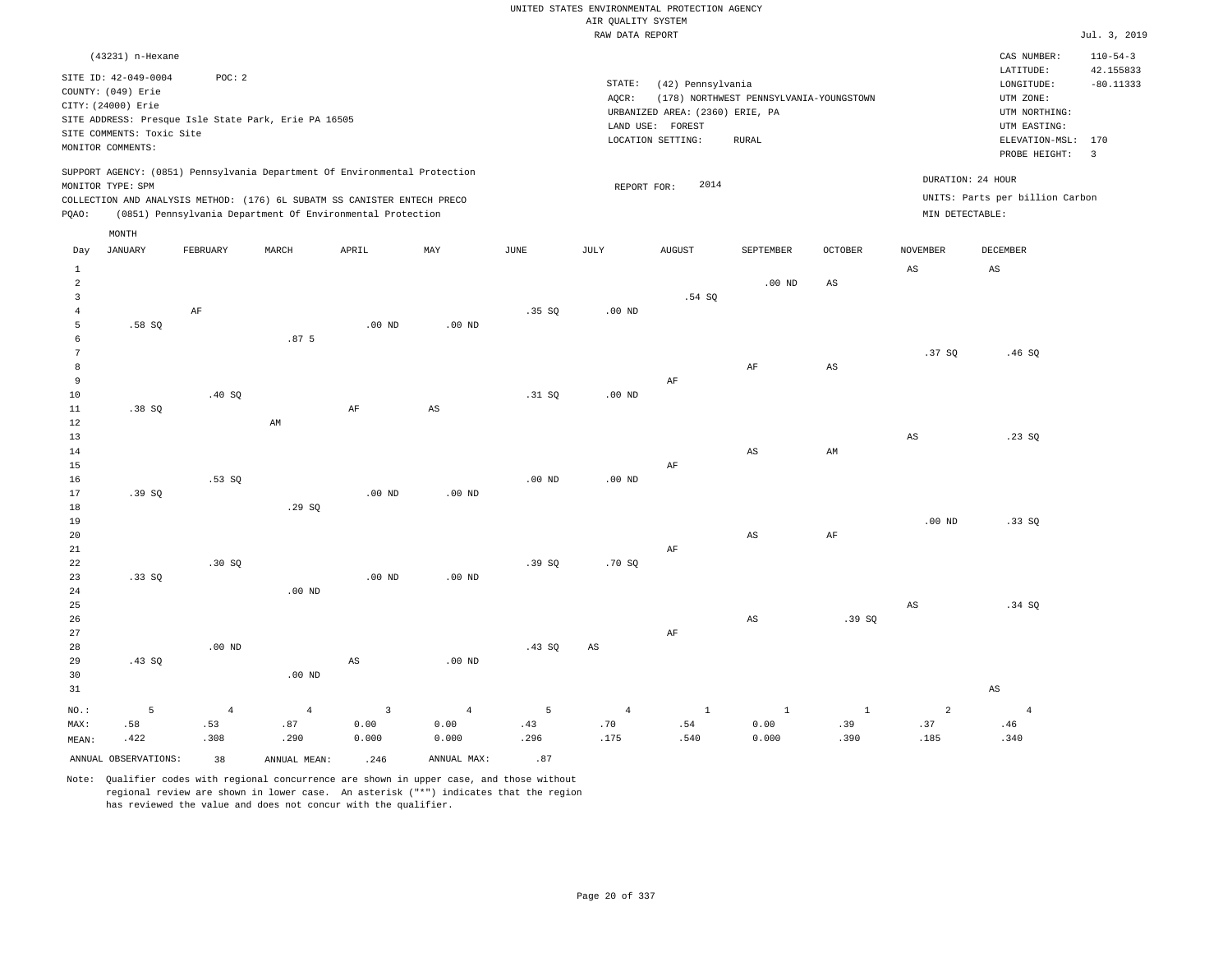|                     | (43231) n-Hexane          |              |                                                      |                                                                            |                  |                   |                         |                                 |                                         |                |                 | CAS NUMBER:                     | $110 - 54 - 3$ |
|---------------------|---------------------------|--------------|------------------------------------------------------|----------------------------------------------------------------------------|------------------|-------------------|-------------------------|---------------------------------|-----------------------------------------|----------------|-----------------|---------------------------------|----------------|
|                     | SITE ID: 42-049-0004      | POC: 2       |                                                      |                                                                            |                  |                   |                         |                                 |                                         |                |                 | LATITUDE:                       | 42.155833      |
|                     | COUNTY: (049) Erie        |              |                                                      |                                                                            |                  |                   | STATE:                  | (42) Pennsylvania               |                                         |                |                 | LONGITUDE:                      | $-80.11333$    |
|                     | CITY: (24000) Erie        |              |                                                      |                                                                            |                  |                   | AQCR:                   | URBANIZED AREA: (2360) ERIE, PA | (178) NORTHWEST PENNSYLVANIA-YOUNGSTOWN |                |                 | UTM ZONE:                       |                |
|                     |                           |              | SITE ADDRESS: Presque Isle State Park, Erie PA 16505 |                                                                            |                  |                   |                         | LAND USE: FOREST                |                                         |                |                 | UTM NORTHING:<br>UTM EASTING:   |                |
|                     | SITE COMMENTS: Toxic Site |              |                                                      |                                                                            |                  |                   |                         | LOCATION SETTING:               | RURAL                                   |                |                 | ELEVATION-MSL:                  | 170            |
|                     | MONITOR COMMENTS:         |              |                                                      |                                                                            |                  |                   |                         |                                 |                                         |                |                 | PROBE HEIGHT:                   | $\overline{3}$ |
|                     |                           |              |                                                      | SUPPORT AGENCY: (0851) Pennsylvania Department Of Environmental Protection |                  |                   |                         |                                 |                                         |                |                 |                                 |                |
|                     | MONITOR TYPE: SPM         |              |                                                      |                                                                            |                  |                   | REPORT FOR:             | 2015                            |                                         |                |                 | DURATION: 24 HOUR               |                |
|                     |                           |              |                                                      | COLLECTION AND ANALYSIS METHOD: (176) 6L SUBATM SS CANISTER ENTECH PRECO   |                  |                   |                         |                                 |                                         |                |                 | UNITS: Parts per billion Carbon |                |
| PQAO:               |                           |              |                                                      | (0851) Pennsylvania Department Of Environmental Protection                 |                  |                   |                         |                                 |                                         |                | MIN DETECTABLE: |                                 |                |
|                     | MONTH                     |              |                                                      |                                                                            |                  |                   |                         |                                 |                                         |                |                 |                                 |                |
| Day                 | JANUARY                   | FEBRUARY     | MARCH                                                | APRIL                                                                      | MAY              | JUNE              | JULY                    | <b>AUGUST</b>                   | SEPTEMBER                               | <b>OCTOBER</b> | <b>NOVEMBER</b> | DECEMBER                        |                |
| 1                   |                           |              | .40 SQ                                               |                                                                            |                  |                   |                         |                                 |                                         |                |                 |                                 |                |
| $\overline{a}$      |                           |              |                                                      |                                                                            |                  |                   |                         |                                 |                                         |                | .26SQ           | TS                              |                |
| $\overline{3}$      |                           |              |                                                      |                                                                            |                  |                   |                         |                                 | .41 SQ                                  | $.00$ ND       |                 |                                 |                |
| $\overline{4}$<br>5 |                           | AS           |                                                      |                                                                            |                  | .34 SO            | $\mathbb{A}\mathbb{S}$  | $.00$ ND                        |                                         |                |                 |                                 |                |
| $\epsilon$          | AF                        |              |                                                      | .25SQ                                                                      | .66SQ            |                   |                         |                                 |                                         |                |                 |                                 |                |
| $7\phantom{.0}$     |                           |              | .24 QX                                               |                                                                            |                  |                   |                         |                                 |                                         |                |                 |                                 |                |
| 8                   |                           |              |                                                      |                                                                            |                  |                   |                         |                                 |                                         |                | $_{\rm AS}$     | .72                             |                |
| 9                   |                           |              |                                                      |                                                                            |                  |                   |                         |                                 | .38SQ                                   | $_{\rm AS}$    |                 |                                 |                |
| 10                  |                           |              |                                                      |                                                                            |                  |                   |                         | $.00$ ND                        |                                         |                |                 |                                 |                |
| 11                  |                           | AS           |                                                      |                                                                            |                  | .34 S             | .21 SQ                  |                                 |                                         |                |                 |                                 |                |
| 12                  | .64SQ                     |              |                                                      | .00 <sub>ND</sub>                                                          | .44 SQ           |                   |                         |                                 |                                         |                |                 |                                 |                |
| 13                  |                           |              | .00 <sub>ND</sub>                                    |                                                                            |                  |                   |                         |                                 |                                         |                |                 |                                 |                |
| 14<br>15            |                           |              |                                                      |                                                                            |                  |                   |                         |                                 | .00 <sub>ND</sub>                       | AS             | AF              | .33SQ                           |                |
| 16                  |                           |              |                                                      |                                                                            |                  |                   |                         | .28S                            |                                         |                |                 |                                 |                |
| 17                  |                           | $\rm AF$     |                                                      |                                                                            |                  | $.00$ ND          | .21 SQ                  |                                 |                                         |                |                 |                                 |                |
| 18                  | AF                        |              |                                                      | .46SQ                                                                      | .96 <sub>5</sub> |                   |                         |                                 |                                         |                |                 |                                 |                |
| 19                  |                           |              | $\mathbb{A}\mathbb{S}$                               |                                                                            |                  |                   |                         |                                 |                                         |                |                 |                                 |                |
| 20                  |                           |              |                                                      |                                                                            |                  |                   |                         |                                 |                                         |                | $.00$ ND        | .40SQ                           |                |
| 21                  |                           |              |                                                      |                                                                            |                  |                   |                         |                                 | .29 SQ                                  | .31 SQ         |                 |                                 |                |
| 22                  |                           |              |                                                      |                                                                            |                  |                   |                         | $.00$ ND                        |                                         |                |                 |                                 |                |
| 23<br>24            | .47SQ                     | .45 SQ       |                                                      | $.00$ ND                                                                   | .32S             | AS                | $_{\rm AS}$             |                                 |                                         |                |                 |                                 |                |
| 25                  |                           |              | $.00$ ND                                             |                                                                            |                  |                   |                         |                                 |                                         |                |                 |                                 |                |
| 26                  |                           |              |                                                      |                                                                            |                  |                   |                         |                                 |                                         |                | TS              | .27SQ                           |                |
| 27                  |                           |              |                                                      |                                                                            |                  |                   |                         |                                 | $\mathbb{A}\mathbb{S}$                  | $.00$ ND       |                 |                                 |                |
| 28                  |                           |              |                                                      |                                                                            |                  |                   |                         | $.00$ ND                        |                                         |                |                 |                                 |                |
| 29                  |                           |              |                                                      |                                                                            |                  | .00 <sub>ND</sub> | .51 SQ                  |                                 |                                         |                |                 |                                 |                |
| 30                  | .46SQ                     |              |                                                      | $.00$ ND                                                                   | .48SQ            |                   |                         |                                 |                                         |                |                 |                                 |                |
| 31                  |                           |              | $.00$ ND                                             |                                                                            |                  |                   |                         |                                 |                                         |                |                 |                                 |                |
| NO.:                | $\overline{3}$            | $\mathbf{1}$ | 5                                                    | 5                                                                          | 5                | $\overline{4}$    | $\overline{\mathbf{3}}$ | 5                               | $\overline{4}$                          | $\overline{3}$ | $\overline{2}$  | $\overline{4}$                  |                |
| MAX:                | .64                       | .45          | .40                                                  | .46                                                                        | .96              | .34               | .51                     | .28                             | .41                                     | .31            | .26             | .72                             |                |
| MEAN:               | .523                      | .450         | .128                                                 | .142                                                                       | .572             | .170              | .310                    | .056                            | .270                                    | .103           | .130            | .430                            |                |

Note: Qualifier codes with regional concurrence are shown in upper case, and those without regional review are shown in lower case. An asterisk ("\*") indicates that the region has reviewed the value and does not concur with the qualifier.

ANNUAL OBSERVATIONS:  $44$  ANNUAL MEAN: .261 ANNUAL MAX: .96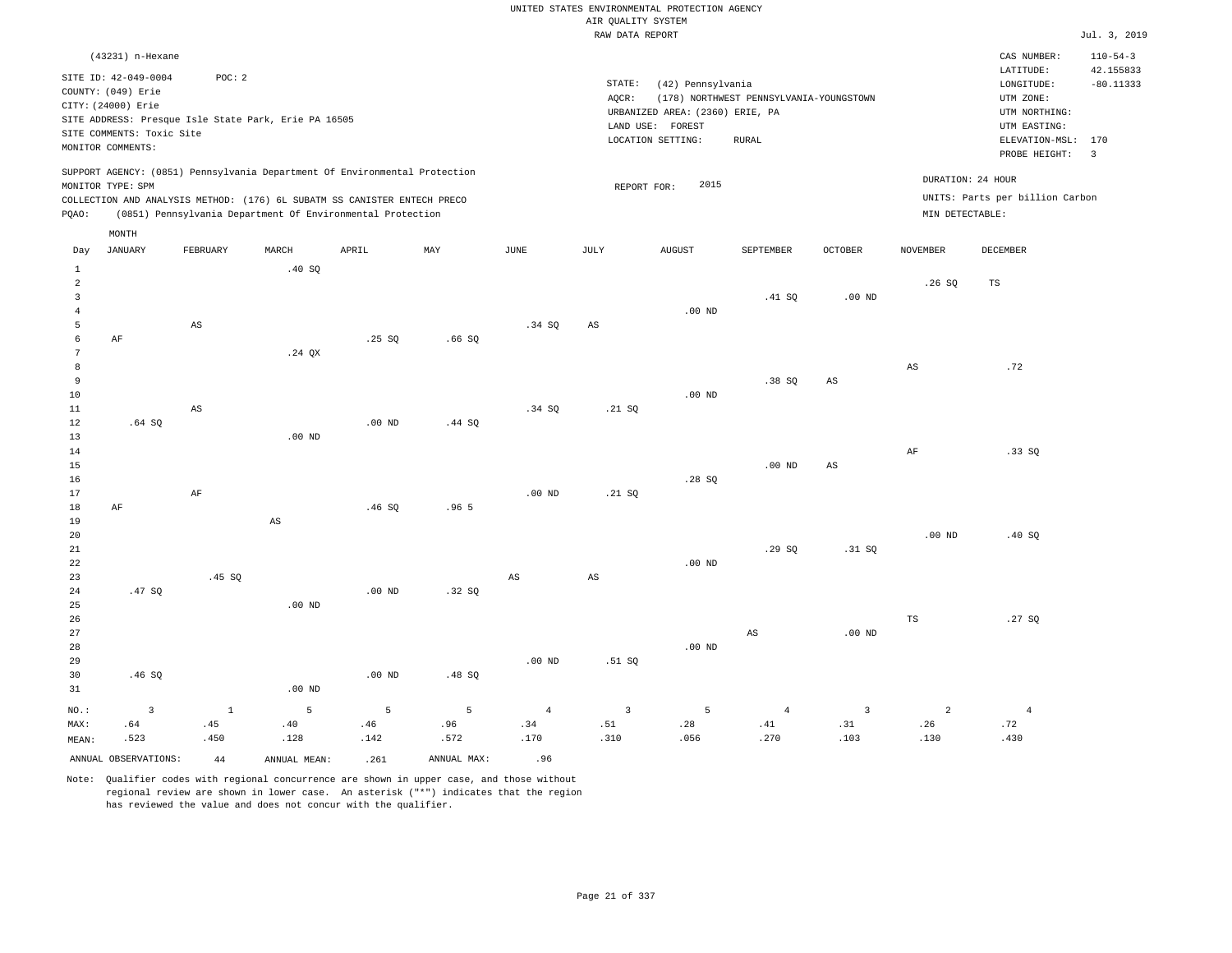|                   | (43231) n-Hexane          |                |                                                                            |                        |                        |              |           |                                         |                                         |          |                   | CAS NUMBER:                     | $110 - 54 - 3$          |
|-------------------|---------------------------|----------------|----------------------------------------------------------------------------|------------------------|------------------------|--------------|-----------|-----------------------------------------|-----------------------------------------|----------|-------------------|---------------------------------|-------------------------|
|                   | SITE ID: 42-049-0004      | POC: 2         |                                                                            |                        |                        |              |           |                                         |                                         |          |                   | LATITUDE:                       | 42.155833               |
|                   | COUNTY: (049) Erie        |                |                                                                            |                        |                        |              |           | $\texttt{STATE}$ :<br>(42) Pennsylvania |                                         |          |                   | LONGITUDE:                      | $-80.11333$             |
|                   | CITY: (24000) Erie        |                |                                                                            |                        |                        |              |           | AQCR:                                   | (178) NORTHWEST PENNSYLVANIA-YOUNGSTOWN |          |                   | UTM ZONE:                       |                         |
|                   |                           |                | SITE ADDRESS: Presque Isle State Park, Erie PA 16505                       |                        |                        |              |           | URBANIZED AREA: (2360) ERIE, PA         |                                         |          |                   | UTM NORTHING:                   |                         |
|                   | SITE COMMENTS: Toxic Site |                |                                                                            |                        |                        |              |           | LAND USE: FOREST                        |                                         |          |                   | UTM EASTING:                    |                         |
|                   | MONITOR COMMENTS:         |                |                                                                            |                        |                        |              |           | LOCATION SETTING:                       | <b>RURAL</b>                            |          |                   | ELEVATION-MSL: 170              |                         |
|                   |                           |                |                                                                            |                        |                        |              |           |                                         |                                         |          |                   | PROBE HEIGHT:                   | $\overline{\mathbf{3}}$ |
|                   |                           |                | SUPPORT AGENCY: (0851) Pennsylvania Department Of Environmental Protection |                        |                        |              |           |                                         |                                         |          |                   | DURATION: 24 HOUR               |                         |
|                   | MONITOR TYPE: SPM         |                |                                                                            |                        |                        |              |           | 2016<br>REPORT FOR:                     |                                         |          |                   |                                 |                         |
|                   |                           |                | COLLECTION AND ANALYSIS METHOD: (176) 6L SUBATM SS CANISTER ENTECH PRECO   |                        |                        |              |           |                                         |                                         |          |                   | UNITS: Parts per billion Carbon |                         |
| PQAO:             |                           |                | (0851) Pennsylvania Department Of Environmental Protection                 |                        |                        |              |           |                                         |                                         |          | MIN DETECTABLE:   |                                 |                         |
|                   | MONTH                     |                |                                                                            |                        |                        |              |           |                                         |                                         |          |                   |                                 |                         |
| Day               | JANUARY                   | FEBRUARY       | MARCH                                                                      | APRIL                  | MAY                    | JUNE         | JULY      | AUGUST                                  | SEPTEMBER                               | OCTOBER  | <b>NOVEMBER</b>   | DECEMBER                        |                         |
| $\mathbf{1}$      | .24 QX                    |                | .17SQ                                                                      |                        |                        |              |           |                                         |                                         |          |                   |                                 |                         |
| $\overline{a}$    |                           |                |                                                                            |                        |                        |              |           |                                         |                                         |          | $_{\rm TS}$       | TS                              |                         |
| $\overline{3}$    |                           |                |                                                                            |                        |                        |              |           |                                         | .00 <sub>ND</sub>                       | AF       |                   |                                 |                         |
| $\overline{4}$    |                           |                |                                                                            |                        |                        |              |           | AF                                      |                                         |          |                   |                                 |                         |
| $\overline{5}$    |                           |                |                                                                            |                        |                        | .23SQ        | AF        |                                         |                                         |          |                   |                                 |                         |
| 6                 |                           | .24 SQ         |                                                                            | $\rm{AF}$              | $\mathbb{A}\mathbb{S}$ |              |           |                                         |                                         |          |                   |                                 |                         |
| $7\phantom{.0}$   | .84 <sub>5</sub>          |                | AF                                                                         |                        |                        |              |           |                                         |                                         |          |                   |                                 |                         |
| 8                 |                           |                |                                                                            |                        |                        |              |           |                                         |                                         |          | AF                | TS                              |                         |
| 9                 |                           |                |                                                                            |                        |                        |              |           |                                         | $\mathbb{TS}$                           | $\rm AF$ |                   |                                 |                         |
| 10                |                           |                |                                                                            |                        |                        |              |           | $\rm{AF}$                               |                                         |          |                   |                                 |                         |
| 11                |                           |                |                                                                            |                        |                        | AS           | AF        |                                         |                                         |          |                   |                                 |                         |
| 12                |                           | .22SQ          |                                                                            | AS                     | .54SQ                  |              |           |                                         |                                         |          |                   |                                 |                         |
| 13                | TS                        |                | .26SQ                                                                      |                        |                        |              |           |                                         |                                         |          |                   |                                 |                         |
| 14                |                           |                |                                                                            |                        |                        |              |           |                                         |                                         |          | $.00$ ND          | $.00$ ND                        |                         |
| 15                |                           |                |                                                                            |                        |                        |              |           |                                         | AF                                      | $.00$ ND |                   |                                 |                         |
| 16                |                           |                |                                                                            |                        |                        |              |           | $.00$ ND                                |                                         |          |                   |                                 |                         |
| 17                |                           |                |                                                                            |                        |                        | $\rm AF$     | $\rm{AF}$ |                                         |                                         |          |                   |                                 |                         |
| 18                |                           | .14 SQ         |                                                                            | $\mathbb{A}\mathbb{S}$ | $.00$ ND               |              |           |                                         |                                         |          |                   |                                 |                         |
| 19                | .14 SQ                    |                | $\mathbb{A}\mathbb{S}$                                                     |                        |                        |              |           |                                         |                                         |          |                   |                                 |                         |
| 20                |                           |                |                                                                            |                        |                        |              |           |                                         |                                         |          | .00 <sub>ND</sub> | $.00$ ND                        |                         |
| $2\sqrt{1}$<br>22 |                           |                |                                                                            |                        |                        |              |           | $\rm{AF}$                               | .29SQ                                   | AF       |                   |                                 |                         |
| 23                |                           |                |                                                                            |                        |                        | AS           | AF        |                                         |                                         |          |                   |                                 |                         |
| 24                |                           | .28SQ          |                                                                            | .30S                   | AF                     |              |           |                                         |                                         |          |                   |                                 |                         |
| 25                | .40SQ                     |                | $.00$ ND                                                                   |                        |                        |              |           |                                         |                                         |          |                   |                                 |                         |
| 26                |                           |                |                                                                            |                        |                        |              |           |                                         |                                         |          | $\rm{AF}$         | $.00$ ND                        |                         |
| 27                |                           |                |                                                                            |                        |                        |              |           |                                         | .19SQ                                   | AF       |                   |                                 |                         |
| 28                |                           |                |                                                                            |                        |                        |              |           | .36SQ                                   |                                         |          |                   |                                 |                         |
| 29                |                           |                |                                                                            |                        |                        | $\rm{AF}$    | $\rm{AF}$ |                                         |                                         |          |                   |                                 |                         |
| 30                |                           |                |                                                                            | $\mathbb{A}\mathbb{S}$ | $\rm{AF}$              |              |           |                                         |                                         |          |                   |                                 |                         |
| 31                | .35 SQ                    |                | .25SQ                                                                      |                        |                        |              |           |                                         |                                         |          |                   |                                 |                         |
| NO.:              | 5                         | $\overline{4}$ | $\overline{4}$                                                             | $\mathbf{1}$           | 2                      | $\mathbf{1}$ |           | $\mathbb O$<br>$\overline{a}$           | $\overline{3}$                          | $1\,$    | 2                 | $\overline{3}$                  |                         |
| MAX:              | .84                       | .28            | .26                                                                        | .30                    | .54                    | .23          |           | .36                                     | .29                                     | 0.00     | 0.00              | 0.00                            |                         |
| MEAN:             | .394                      | .220           | .170                                                                       | .300                   | .270                   | .230         |           | .180                                    | .160                                    | 0.000    | 0.000             | 0.000                           |                         |
|                   |                           |                |                                                                            |                        |                        |              |           |                                         |                                         |          |                   |                                 |                         |
|                   | ANNUAL OBSERVATIONS:      | 28             | ANNUAL MEAN:                                                               | .194                   | ANNUAL MAX:            | .84          |           |                                         |                                         |          |                   |                                 |                         |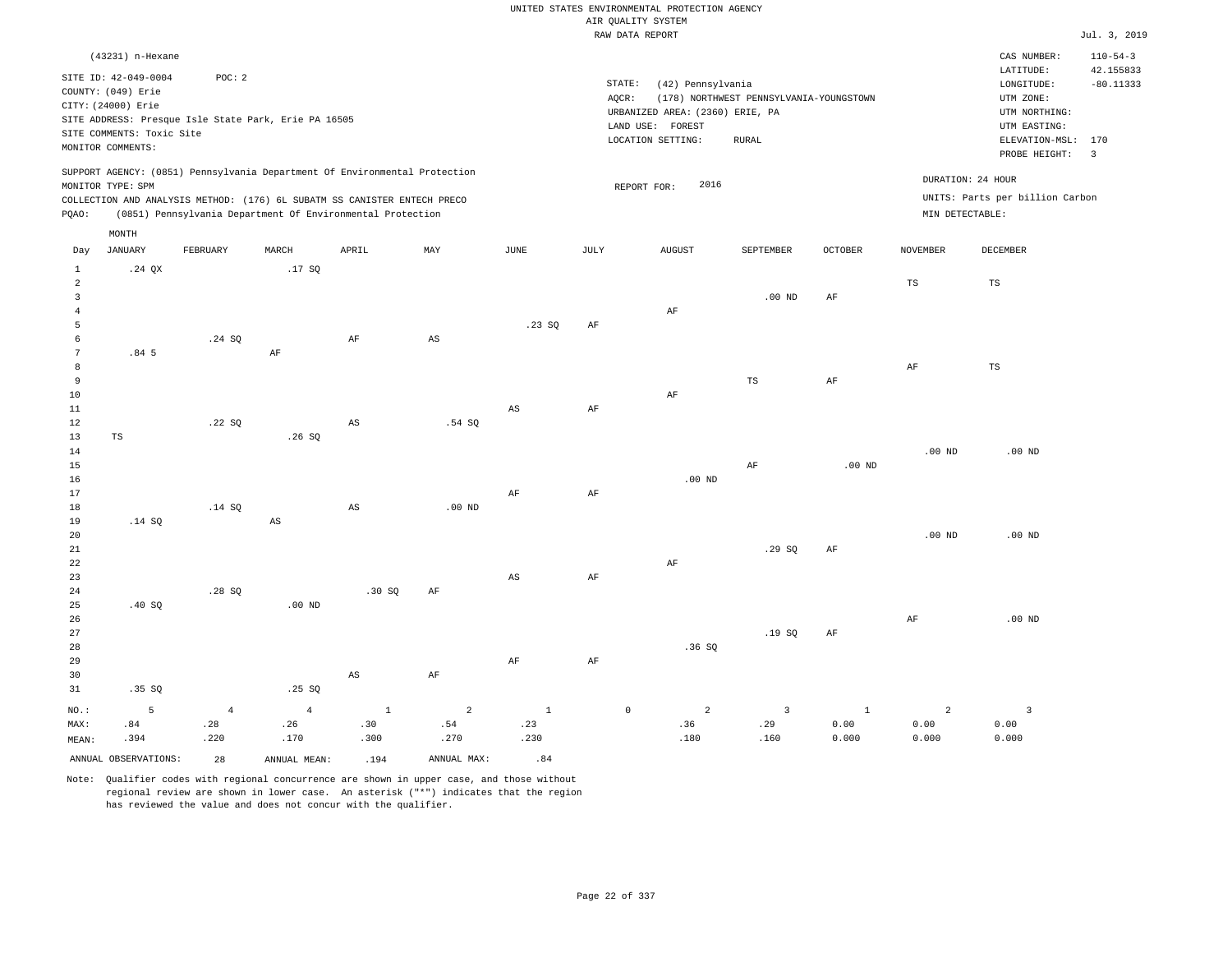|                  |                                                      |              |              |                                                                            |             |                        | RAW DATA REPORT        |                                 |                                         |                   |                 |                                 | Jul. 3, 2019   |
|------------------|------------------------------------------------------|--------------|--------------|----------------------------------------------------------------------------|-------------|------------------------|------------------------|---------------------------------|-----------------------------------------|-------------------|-----------------|---------------------------------|----------------|
|                  | (43231) n-Hexane                                     |              |              |                                                                            |             |                        |                        |                                 |                                         |                   |                 | CAS NUMBER:                     | $110 - 54 - 3$ |
|                  |                                                      |              |              |                                                                            |             |                        |                        |                                 |                                         |                   |                 | LATITUDE:                       | 42.155833      |
|                  | SITE ID: 42-049-0004                                 | POC: 2       |              |                                                                            |             |                        | STATE:                 | (42) Pennsylvania               |                                         |                   |                 | LONGITUDE:                      | $-80.11333$    |
|                  | COUNTY: (049) Erie                                   |              |              |                                                                            |             |                        | AQCR:                  |                                 | (178) NORTHWEST PENNSYLVANIA-YOUNGSTOWN |                   |                 | UTM ZONE:                       |                |
|                  | CITY: (24000) Erie                                   |              |              |                                                                            |             |                        |                        | URBANIZED AREA: (2360) ERIE, PA |                                         |                   |                 | UTM NORTHING:                   |                |
|                  | SITE ADDRESS: Presque Isle State Park, Erie PA 16505 |              |              |                                                                            |             |                        |                        | LAND USE: FOREST                |                                         |                   |                 | UTM EASTING:                    |                |
|                  | SITE COMMENTS: Toxic Site                            |              |              |                                                                            |             |                        |                        | LOCATION SETTING:               | ${\tt RURAL}$                           |                   |                 | ELEVATION-MSL: 170              |                |
|                  | MONITOR COMMENTS:                                    |              |              |                                                                            |             |                        |                        |                                 |                                         |                   |                 | PROBE HEIGHT:                   | $\overline{3}$ |
|                  |                                                      |              |              | SUPPORT AGENCY: (0851) Pennsylvania Department Of Environmental Protection |             |                        |                        |                                 |                                         |                   |                 |                                 |                |
|                  | MONITOR TYPE: SPM                                    |              |              |                                                                            |             |                        | REPORT FOR:            | 2017                            |                                         |                   |                 | DURATION: 24 HOUR               |                |
|                  |                                                      |              |              | COLLECTION AND ANALYSIS METHOD: (176) 6L SUBATM SS CANISTER ENTECH PRECO   |             |                        |                        |                                 |                                         |                   |                 | UNITS: Parts per billion Carbon |                |
| PQAO:            |                                                      |              |              | (0851) Pennsylvania Department Of Environmental Protection                 |             |                        |                        |                                 |                                         |                   | MIN DETECTABLE: |                                 |                |
|                  | MONTH                                                |              |              |                                                                            |             |                        |                        |                                 |                                         |                   |                 |                                 |                |
| Day              | <b>JANUARY</b>                                       | FEBRUARY     | MARCH        | APRIL                                                                      | MAY         | <b>JUNE</b>            | JULY                   | <b>AUGUST</b>                   | SEPTEMBER                               | <b>OCTOBER</b>    | <b>NOVEMBER</b> | <b>DECEMBER</b>                 |                |
| $\mathbf{1}$     | AF                                                   |              |              | AF                                                                         | AF          |                        |                        |                                 |                                         |                   |                 |                                 |                |
| $\overline{a}$   |                                                      |              | .12 SQ       |                                                                            |             |                        |                        |                                 |                                         |                   |                 |                                 |                |
| $\overline{3}$   |                                                      |              |              |                                                                            |             |                        |                        |                                 |                                         |                   | $.00$ ND        | .905                            |                |
| $\bf 4$          |                                                      |              |              |                                                                            |             |                        |                        |                                 | .28SQ                                   | .38 QX            |                 |                                 |                |
| 5                |                                                      |              |              |                                                                            |             |                        |                        | $.00$ ND                        |                                         |                   |                 |                                 |                |
| 6                |                                                      | .26S         |              |                                                                            |             | $.00$ ND               | $_{\rm AS}$            |                                 |                                         |                   |                 |                                 |                |
| $\boldsymbol{7}$ | $_{\rm TS}$                                          |              |              | AF                                                                         | $.00$ ND    |                        |                        |                                 |                                         |                   |                 |                                 |                |
| 8                |                                                      |              | .13SQ        |                                                                            |             |                        |                        |                                 |                                         |                   |                 |                                 |                |
| $\overline{9}$   |                                                      |              |              |                                                                            |             |                        |                        |                                 |                                         |                   | .34 SO          | .35 S                           |                |
| 10               |                                                      |              |              |                                                                            |             |                        |                        |                                 | $.00$ ND                                | .56SQ             |                 |                                 |                |
| $11\,$           |                                                      |              |              |                                                                            |             |                        |                        | .45 SQ                          |                                         |                   |                 |                                 |                |
| 12               |                                                      | $_{\rm TS}$  |              |                                                                            |             | .72                    | AS                     |                                 |                                         |                   |                 |                                 |                |
| 13               | .00 <sub>ND</sub>                                    |              |              | .00 <sub>ND</sub>                                                          | $.00$ ND    |                        |                        |                                 |                                         |                   |                 |                                 |                |
| 14               |                                                      |              | $.00$ ND     |                                                                            |             |                        |                        |                                 |                                         |                   |                 |                                 |                |
| 15               |                                                      |              |              |                                                                            |             |                        |                        |                                 |                                         |                   | $.53$ SO        | .14S                            |                |
| 16               |                                                      |              |              |                                                                            |             |                        |                        |                                 | .47SQ                                   | .00 <sub>ND</sub> |                 |                                 |                |
| 17               |                                                      |              |              |                                                                            |             |                        |                        | .33SQ                           |                                         |                   |                 |                                 |                |
| 18               |                                                      | $\rm{AF}$    |              |                                                                            |             | .23SQ                  | $\mathbb{A}\mathbb{S}$ |                                 |                                         |                   |                 |                                 |                |
| 19               | .45 SQ                                               |              |              | AF                                                                         | $.00$ ND    |                        |                        |                                 |                                         |                   |                 |                                 |                |
| 20               |                                                      |              | .32 SQ       |                                                                            |             |                        |                        |                                 |                                         |                   |                 |                                 |                |
| 21               |                                                      |              |              |                                                                            |             |                        |                        |                                 |                                         |                   | .36S            | $_{\rm TS}$                     |                |
| 22               |                                                      |              |              |                                                                            |             |                        |                        |                                 | .47S                                    | .26S              |                 |                                 |                |
| 23               |                                                      |              |              |                                                                            |             |                        |                        | $.00$ ND                        |                                         |                   |                 |                                 |                |
| 24<br>25         |                                                      | $\rm{AF}$    |              |                                                                            |             | .00 <sub>ND</sub>      | $.00$ ND               |                                 |                                         |                   |                 |                                 |                |
| 26               | AS                                                   |              | .19SQ        | AF                                                                         | $.00$ ND    |                        |                        |                                 |                                         |                   |                 |                                 |                |
| 27               |                                                      |              |              |                                                                            |             |                        |                        |                                 |                                         |                   | .20SQ           | $\rm{AF}$                       |                |
| 28               |                                                      |              |              |                                                                            |             |                        |                        |                                 | $.00$ ND                                | .25S              |                 |                                 |                |
| 29               |                                                      |              |              |                                                                            |             |                        |                        | .23SQ                           |                                         |                   |                 |                                 |                |
| 30               |                                                      |              |              |                                                                            |             | $\mathbb{A}\mathbb{S}$ | .30 SQ                 |                                 |                                         |                   |                 |                                 |                |
| 31               | .29SQ                                                |              |              |                                                                            | $.00$ ND    |                        |                        |                                 |                                         |                   |                 |                                 |                |
|                  |                                                      |              |              |                                                                            |             |                        |                        |                                 |                                         |                   |                 |                                 |                |
| $NO.$ :          | $\overline{\mathbf{3}}$                              | $\mathbf{1}$ | 5            | $\mathbf{1}$                                                               | 5           | $\overline{4}$         | 2                      | 5                               | 5                                       | 5                 | 5               | $\overline{\mathbf{3}}$         |                |
| MAX:             | .45                                                  | .26          | .32          | 0.00                                                                       | 0.00        | .72                    | .30                    | .45                             | .47                                     | .56               | .53             | .90                             |                |
| MEAN:            | .247                                                 | .260         | .152         | 0.000                                                                      | 0.000       | .238                   | .150                   | .202                            | .244                                    | .290              | .286            | .463                            |                |
|                  | ANNUAL OBSERVATIONS:                                 | $4\,4$       | ANNUAL MEAN: | .216                                                                       | ANNUAL MAX: | .90                    |                        |                                 |                                         |                   |                 |                                 |                |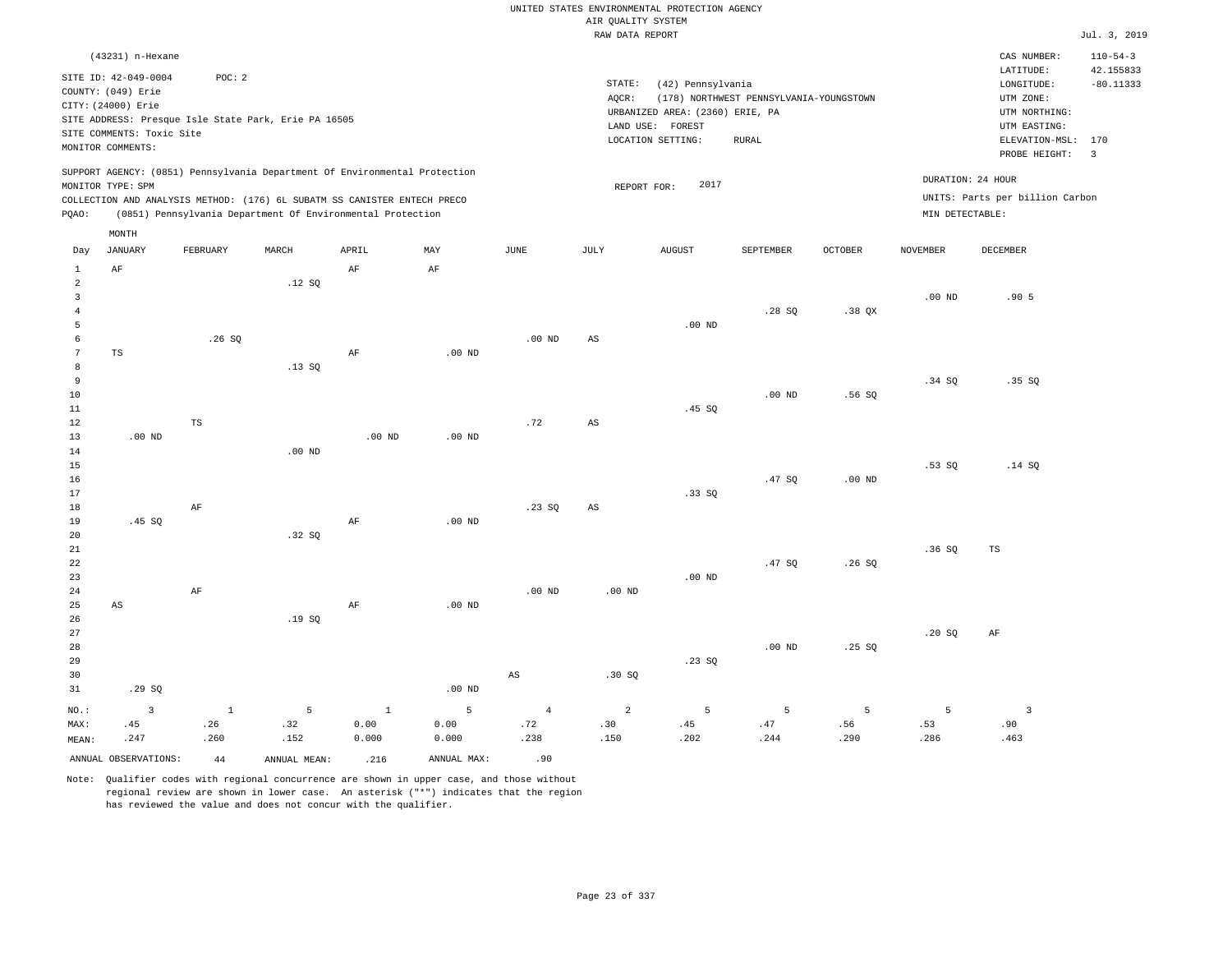|                                                     |                                                                                                                                        |                                                                                                                                                                                                                      |                               |                               |                        |                     |                   | UNITED STATES ENVIRONMENTAL PROTECTION AGENCY                                                           |                                                  |                   |                               |                                                                                                                         |                                                                     |
|-----------------------------------------------------|----------------------------------------------------------------------------------------------------------------------------------------|----------------------------------------------------------------------------------------------------------------------------------------------------------------------------------------------------------------------|-------------------------------|-------------------------------|------------------------|---------------------|-------------------|---------------------------------------------------------------------------------------------------------|--------------------------------------------------|-------------------|-------------------------------|-------------------------------------------------------------------------------------------------------------------------|---------------------------------------------------------------------|
|                                                     |                                                                                                                                        |                                                                                                                                                                                                                      |                               |                               |                        |                     |                   | AIR QUALITY SYSTEM<br>RAW DATA REPORT                                                                   |                                                  |                   |                               |                                                                                                                         | Jul. 3, 2019                                                        |
|                                                     |                                                                                                                                        |                                                                                                                                                                                                                      |                               |                               |                        |                     |                   |                                                                                                         |                                                  |                   |                               |                                                                                                                         |                                                                     |
|                                                     | (43231) n-Hexane<br>SITE ID: 42-049-0004<br>COUNTY: (049) Erie<br>CITY: (24000) Erie<br>SITE COMMENTS: Toxic Site<br>MONITOR COMMENTS: | POC: 2<br>SITE ADDRESS: Presque Isle State Park, Erie PA 16505                                                                                                                                                       |                               |                               |                        |                     | AQCR:             | STATE:<br>(42) Pennsylvania<br>URBANIZED AREA: (2360) ERIE, PA<br>LAND USE: FOREST<br>LOCATION SETTING: | (178) NORTHWEST PENNSYLVANIA-YOUNGSTOWN<br>RURAL |                   |                               | CAS NUMBER:<br>LATITUDE:<br>LONGITUDE:<br>UTM ZONE:<br>UTM NORTHING:<br>UTM EASTING:<br>ELEVATION-MSL:<br>PROBE HEIGHT: | $110 - 54 - 3$<br>42.155833<br>$-80.11333$<br>170<br>$\overline{3}$ |
| PQAO:                                               | MONITOR TYPE: SPM                                                                                                                      | SUPPORT AGENCY: (0851) Pennsylvania Department Of Environmental Protection<br>COLLECTION AND ANALYSIS METHOD: (176) 6L SUBATM SS CANISTER ENTECH PRECO<br>(0851) Pennsylvania Department Of Environmental Protection |                               |                               |                        |                     |                   | 2018<br>REPORT FOR:                                                                                     |                                                  |                   | DURATION: 24 HOUR             | UNITS: Parts per billion Carbon<br>MIN DETECTABLE: .233214                                                              |                                                                     |
|                                                     | MONTH                                                                                                                                  |                                                                                                                                                                                                                      |                               |                               |                        |                     |                   |                                                                                                         |                                                  |                   |                               |                                                                                                                         |                                                                     |
| Day<br>$1\,$<br>$\overline{2}$                      | <b>JANUARY</b><br><b>TS</b>                                                                                                            | FEBRUARY<br>AQ                                                                                                                                                                                                       | MARCH                         | APRIL<br>AF                   | MAY<br>.35 SQ          | <b>JUNE</b><br>AF   | <b>JULY</b><br>AF | <b>AUGUST</b>                                                                                           | SEPTEMBER                                        | <b>OCTOBER</b>    | <b>NOVEMBER</b>               | DECEMBER                                                                                                                |                                                                     |
| $\overline{\mathbf{3}}$<br>$\overline{4}$<br>5<br>6 |                                                                                                                                        |                                                                                                                                                                                                                      | $.00$ ND                      |                               |                        |                     |                   | AF                                                                                                      | $\rm{AF}$                                        | .00 <sub>ND</sub> | .27S                          | .23SQ                                                                                                                   |                                                                     |
| $7\phantom{.0}$<br>8<br>9<br>$10$                   | AF                                                                                                                                     | .56SQ                                                                                                                                                                                                                | .00 <sub>ND</sub>             | .00 <sub>ND</sub>             | AS                     | $\rm AF$            | $\rm{AF}$         |                                                                                                         |                                                  |                   | .35 S                         | .29SQ                                                                                                                   |                                                                     |
| $1\,1$<br>$1\,2$<br>13<br>14                        | AF                                                                                                                                     | $.00$ ND                                                                                                                                                                                                             |                               | $.00$ ND                      | AF                     | AF                  | AF                | AF                                                                                                      | $_{\rm AS}$                                      | .30 SQ            |                               |                                                                                                                         |                                                                     |
| 15<br>16<br>17<br>18                                |                                                                                                                                        |                                                                                                                                                                                                                      | .28SQ                         |                               |                        |                     |                   | AF                                                                                                      | .32S                                             | .29SQ             | $\mathbb{A}\mathbb{S}$        | .41 SQ                                                                                                                  |                                                                     |
| 19<br>20<br>21<br>22                                | AF                                                                                                                                     | .46 SQ                                                                                                                                                                                                               | AF                            | .00 <sub>ND</sub>             | AF                     | AF                  | AF                |                                                                                                         |                                                  |                   | $.00$ ND                      | .46S                                                                                                                    |                                                                     |
| 23<br>24<br>25<br>26                                | AF                                                                                                                                     | .38 SQ                                                                                                                                                                                                               |                               | .25SQ                         | AF                     | AF                  | AF                | 1.68 5                                                                                                  | .66                                              | 1.56 5            |                               |                                                                                                                         |                                                                     |
| 27<br>28<br>29<br>30<br>31                          |                                                                                                                                        |                                                                                                                                                                                                                      | AF                            |                               |                        |                     | AF                | 1.14 5                                                                                                  | $.00$ ND                                         | $.00$ ND          | .29SQ                         | $\mathbb{A}\mathbb{S}$                                                                                                  |                                                                     |
| $NO.$ :<br>MAX:<br>MEAN:                            | $\mathbb O$                                                                                                                            | $\overline{4}$<br>.56<br>.350                                                                                                                                                                                        | $\overline{3}$<br>.28<br>.093 | $\overline{4}$<br>.25<br>.063 | $\,1\,$<br>.35<br>.350 | $\mathsf{O}\xspace$ |                   | $\mathbb O$<br>2<br>1.68<br>1.410                                                                       | $\overline{\mathbf{3}}$<br>.66<br>.327           | 5<br>1.56<br>.430 | $\overline{4}$<br>.35<br>.228 | $\overline{4}$<br>.46<br>.348                                                                                           |                                                                     |
|                                                     | ANNUAL OBSERVATIONS:                                                                                                                   | 30                                                                                                                                                                                                                   | ANNUAL MEAN:                  | .351                          | ANNUAL MAX:            | 1.68                |                   |                                                                                                         |                                                  |                   |                               |                                                                                                                         |                                                                     |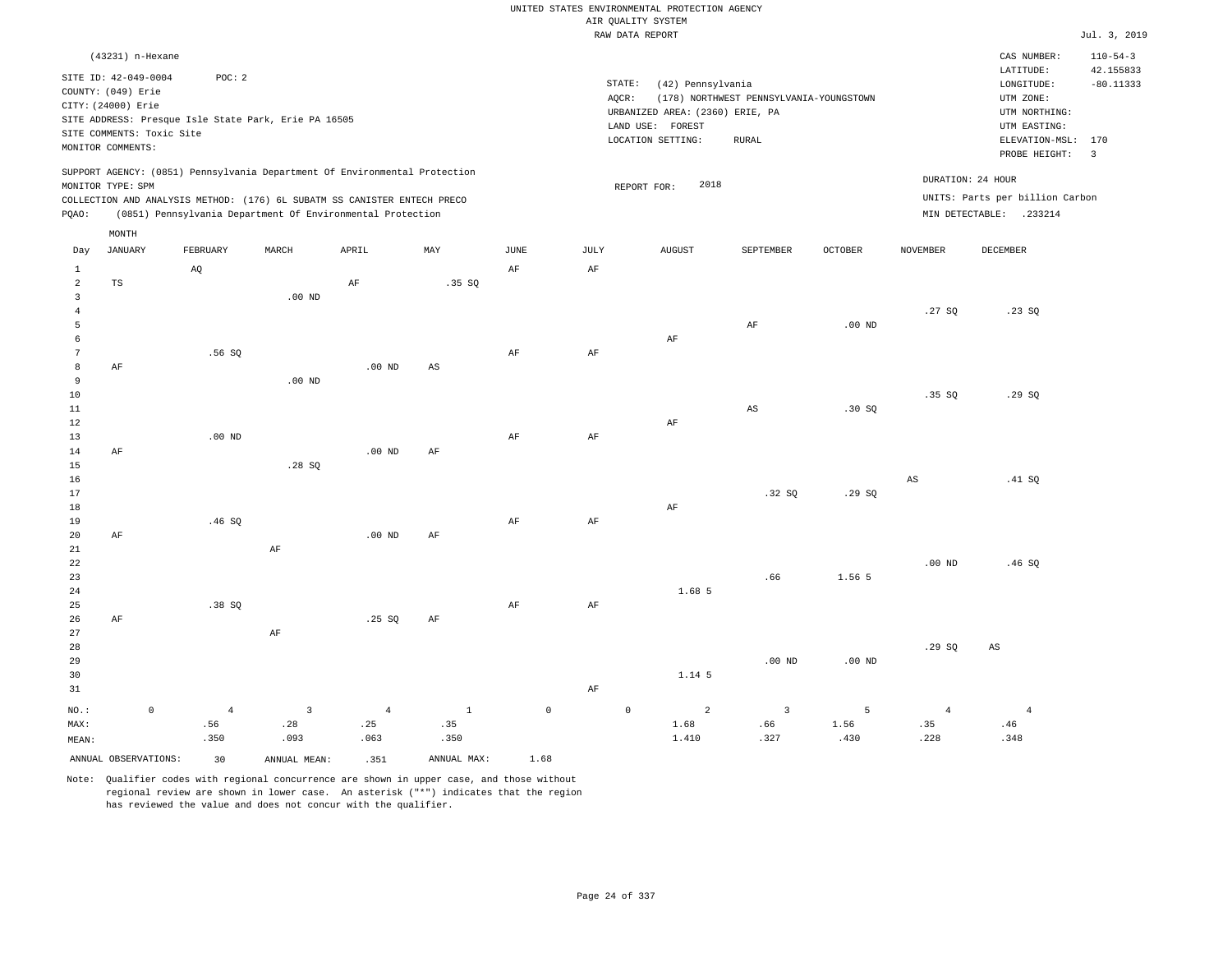|                                | (43232) n-Heptane         |          |                                                                            |                |                |                   |                   |                                 |                                         |                   |                   | CAS NUMBER:<br>LATITUDE:        | $142 - 82 - 5$<br>42.155833 |
|--------------------------------|---------------------------|----------|----------------------------------------------------------------------------|----------------|----------------|-------------------|-------------------|---------------------------------|-----------------------------------------|-------------------|-------------------|---------------------------------|-----------------------------|
|                                | SITE ID: 42-049-0004      | POC: 2   |                                                                            |                |                |                   | STATE:            | (42) Pennsylvania               |                                         |                   |                   | LONGITUDE:                      | $-80.11333$                 |
|                                | COUNTY: (049) Erie        |          |                                                                            |                |                |                   | AQCR:             |                                 | (178) NORTHWEST PENNSYLVANIA-YOUNGSTOWN |                   |                   | UTM ZONE:                       |                             |
|                                | CITY: (24000) Erie        |          |                                                                            |                |                |                   |                   | URBANIZED AREA: (2360) ERIE, PA |                                         |                   |                   | UTM NORTHING:                   |                             |
|                                |                           |          | SITE ADDRESS: Presque Isle State Park, Erie PA 16505                       |                |                |                   |                   | LAND USE: FOREST                |                                         |                   |                   | UTM EASTING:                    |                             |
|                                | SITE COMMENTS: Toxic Site |          |                                                                            |                |                |                   |                   | LOCATION SETTING:               | ${\tt RURAL}$                           |                   |                   | ELEVATION-MSL: 170              |                             |
|                                | MONITOR COMMENTS:         |          |                                                                            |                |                |                   |                   |                                 |                                         |                   |                   | PROBE HEIGHT:                   | $\overline{3}$              |
|                                | MONITOR TYPE: SPM         |          | SUPPORT AGENCY: (0851) Pennsylvania Department Of Environmental Protection |                |                |                   | REPORT FOR:       | 2013                            |                                         |                   |                   | DURATION: 24 HOUR               |                             |
|                                |                           |          | COLLECTION AND ANALYSIS METHOD: (176) 6L SUBATM SS CANISTER ENTECH PRECO   |                |                |                   |                   |                                 |                                         |                   |                   | UNITS: Parts per billion Carbon |                             |
| PQAO:                          |                           |          | (0851) Pennsylvania Department Of Environmental Protection                 |                |                |                   |                   |                                 |                                         |                   | MIN DETECTABLE:   |                                 |                             |
|                                | MONTH                     |          |                                                                            |                |                |                   |                   |                                 |                                         |                   |                   |                                 |                             |
| Day                            | <b>JANUARY</b>            | FEBRUARY | MARCH                                                                      | APRIL          | MAY            | $_{\rm JUNE}$     | JULY              | <b>AUGUST</b>                   | SEPTEMBER                               | OCTOBER           | <b>NOVEMBER</b>   | DECEMBER                        |                             |
|                                |                           |          |                                                                            |                |                |                   |                   |                                 |                                         |                   |                   |                                 |                             |
| $\mathbf{1}$<br>$\overline{a}$ |                           |          |                                                                            |                |                |                   |                   | $.00$ ND                        | .34 SQ                                  | .37SQ             |                   |                                 |                             |
| 3                              |                           | $.00$ ND |                                                                            |                |                | AS                | $.00$ ND          |                                 |                                         |                   |                   |                                 |                             |
| $\bf{4}$                       | $.00$ ND                  |          |                                                                            | $.00$ ND       | $.00$ ND       |                   |                   |                                 |                                         |                   |                   |                                 |                             |
| 5                              |                           |          | $.00$ ND                                                                   |                |                |                   |                   |                                 |                                         |                   |                   |                                 |                             |
| 6                              |                           |          |                                                                            |                |                |                   |                   |                                 |                                         |                   | $.00$ ND          | $.00$ ND                        |                             |
| 7                              |                           |          |                                                                            |                |                |                   |                   |                                 | $.00$ ND                                | $.00$ ND          |                   |                                 |                             |
| 8                              |                           |          |                                                                            |                |                |                   |                   | $.00$ ND                        |                                         |                   |                   |                                 |                             |
| 9                              |                           | $.00$ ND |                                                                            |                |                | $.00$ ND          | $.00$ ND          |                                 |                                         |                   |                   |                                 |                             |
| 10                             | $.00$ ND                  |          |                                                                            | AS             | .34 S0         |                   |                   |                                 |                                         |                   |                   |                                 |                             |
| 11                             |                           |          | $.00$ ND                                                                   |                |                |                   |                   |                                 |                                         |                   |                   |                                 |                             |
| 12                             |                           |          |                                                                            |                |                |                   |                   |                                 |                                         |                   | AF                | .00 <sub>ND</sub>               |                             |
| 13                             |                           |          |                                                                            |                |                |                   |                   |                                 | $.00$ ND                                | $.00$ ND          |                   |                                 |                             |
| 14                             |                           |          |                                                                            |                |                |                   |                   | AF                              |                                         |                   |                   |                                 |                             |
| 15<br>16                       | $.00$ ND                  | $.00$ ND |                                                                            | $.00$ ND       | .37SQ          | $.00$ ND          | $.00$ ND          |                                 |                                         |                   |                   |                                 |                             |
| 17                             |                           |          | .00 <sub>ND</sub>                                                          |                |                |                   |                   |                                 |                                         |                   |                   |                                 |                             |
| 18                             |                           |          |                                                                            |                |                |                   |                   |                                 |                                         |                   | $.00$ ND          | $.00$ ND                        |                             |
| 19                             |                           |          |                                                                            |                |                |                   |                   |                                 | $.00$ ND                                | .28 CC            |                   |                                 |                             |
| 20                             |                           |          |                                                                            |                |                |                   |                   | $.00$ ND                        |                                         |                   |                   |                                 |                             |
| $21\,$                         |                           | .44 SQ   |                                                                            |                |                | .00 <sub>ND</sub> | .00 <sub>ND</sub> |                                 |                                         |                   |                   |                                 |                             |
| 22                             | $.00$ ND                  |          |                                                                            | $.00$ ND       | .43SQ          |                   |                   |                                 |                                         |                   |                   |                                 |                             |
| 23                             |                           |          | $.00$ ND                                                                   |                |                |                   |                   |                                 |                                         |                   |                   |                                 |                             |
| 24                             |                           |          |                                                                            |                |                |                   |                   |                                 |                                         |                   | .00 <sub>ND</sub> | $.00$ ND                        |                             |
| 25                             |                           |          |                                                                            |                |                |                   |                   |                                 | $.00$ ND                                | .00 <sub>ND</sub> |                   |                                 |                             |
| 26                             |                           |          |                                                                            |                |                |                   |                   | $.00$ ND                        |                                         |                   |                   |                                 |                             |
| 27                             |                           | $.00$ ND |                                                                            |                |                | $.00$ ND          | .30 SQ            |                                 |                                         |                   |                   |                                 |                             |
| 28                             | $.00$ ND                  |          |                                                                            | $.00$ ND       | $.00$ ND       |                   |                   |                                 |                                         |                   |                   |                                 |                             |
| 29                             |                           |          | .00 <sub>ND</sub>                                                          |                |                |                   |                   |                                 |                                         |                   |                   |                                 |                             |
| 30                             |                           |          |                                                                            |                |                |                   |                   |                                 |                                         |                   | $.00$ ND          | $.00$ ND                        |                             |
| 31                             |                           |          |                                                                            |                |                |                   |                   |                                 |                                         | $.00$ ND          |                   |                                 |                             |
| NO.:                           | 5                         | 5        | 5                                                                          | $\overline{4}$ | $\overline{5}$ | $\overline{4}$    | 5                 | $\overline{4}$                  | 5                                       | $\epsilon$        | $\overline{4}$    | $\overline{5}$                  |                             |
| MAX:                           | 0.00                      | .44      | 0.00                                                                       | 0.00           | .43            | 0.00              | .30               | 0.00                            | .34                                     | .37               | 0.00              | 0.00                            |                             |
| MEAN:                          | 0.000                     | .088     | 0.000                                                                      | 0.000          | .228           | 0.000             | .060              | 0.000                           | .068                                    | .108              | 0.000             | 0.000                           |                             |
|                                | ANNUAL OBSERVATIONS:      | 57       | ANNUAL MEAN:                                                               | .050           | ANNUAL MAX:    | .44               |                   |                                 |                                         |                   |                   |                                 |                             |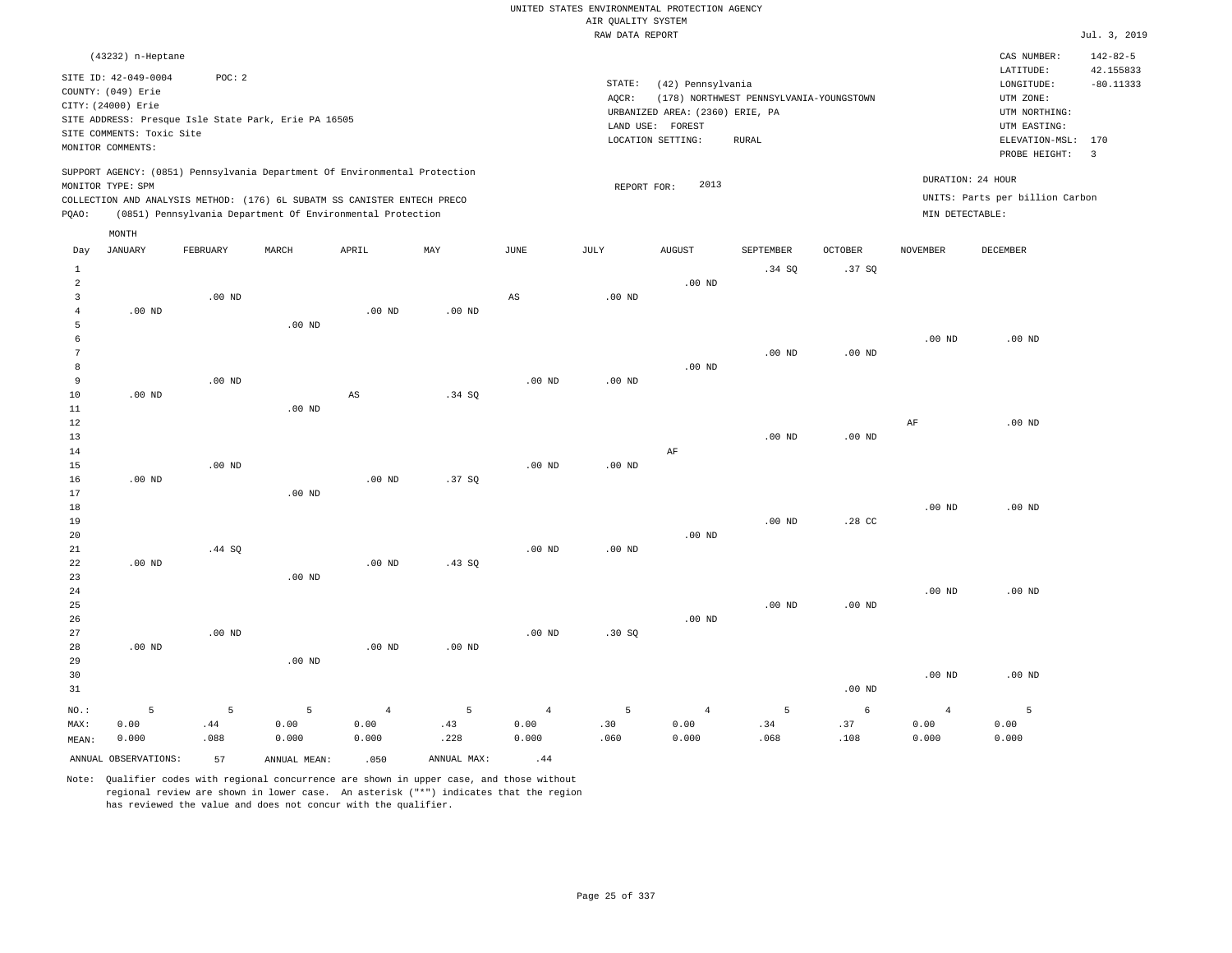|                                  | (43232) n-Heptane                                                                                                  |                |                                                                            |                        |                        |                   |                   |                                                                                               |                                                         |              |                        | CAS NUMBER:                                                                                 | $142 - 82 - 5$           |
|----------------------------------|--------------------------------------------------------------------------------------------------------------------|----------------|----------------------------------------------------------------------------|------------------------|------------------------|-------------------|-------------------|-----------------------------------------------------------------------------------------------|---------------------------------------------------------|--------------|------------------------|---------------------------------------------------------------------------------------------|--------------------------|
|                                  | SITE ID: 42-049-0004<br>COUNTY: (049) Erie<br>CITY: (24000) Erie<br>SITE COMMENTS: Toxic Site<br>MONITOR COMMENTS: | POC: 2         | SITE ADDRESS: Presque Isle State Park, Erie PA 16505                       |                        |                        |                   | STATE:<br>AQCR:   | (42) Pennsylvania<br>URBANIZED AREA: (2360) ERIE, PA<br>LAND USE: FOREST<br>LOCATION SETTING: | (178) NORTHWEST PENNSYLVANIA-YOUNGSTOWN<br><b>RURAL</b> |              |                        | LATITUDE:<br>LONGITUDE:<br>UTM ZONE:<br>UTM NORTHING:<br>UTM EASTING:<br>ELEVATION-MSL: 170 | 42.155833<br>$-80.11333$ |
|                                  |                                                                                                                    |                |                                                                            |                        |                        |                   |                   |                                                                                               |                                                         |              |                        | PROBE HEIGHT:                                                                               | $\overline{\mathbf{3}}$  |
|                                  | MONITOR TYPE: SPM                                                                                                  |                | SUPPORT AGENCY: (0851) Pennsylvania Department Of Environmental Protection |                        |                        |                   | REPORT FOR:       | 2014                                                                                          |                                                         |              | DURATION: 24 HOUR      |                                                                                             |                          |
|                                  |                                                                                                                    |                | COLLECTION AND ANALYSIS METHOD: (176) 6L SUBATM SS CANISTER ENTECH PRECO   |                        |                        |                   |                   |                                                                                               |                                                         |              |                        | UNITS: Parts per billion Carbon                                                             |                          |
| PQAO:                            |                                                                                                                    |                | (0851) Pennsylvania Department Of Environmental Protection                 |                        |                        |                   |                   |                                                                                               |                                                         |              | MIN DETECTABLE:        |                                                                                             |                          |
|                                  | MONTH                                                                                                              |                |                                                                            |                        |                        |                   |                   |                                                                                               |                                                         |              |                        |                                                                                             |                          |
| Day                              | <b>JANUARY</b>                                                                                                     | FEBRUARY       | MARCH                                                                      | APRIL                  | MAY                    | <b>JUNE</b>       | JULY              | <b>AUGUST</b>                                                                                 | SEPTEMBER                                               | OCTOBER      | <b>NOVEMBER</b>        | DECEMBER                                                                                    |                          |
| $\mathbf{1}$                     |                                                                                                                    |                |                                                                            |                        |                        |                   |                   |                                                                                               |                                                         |              | $\mathbb{A}\mathbb{S}$ | $\mathbb{A}\mathbb{S}$                                                                      |                          |
| $\overline{a}$                   |                                                                                                                    |                |                                                                            |                        |                        |                   |                   |                                                                                               | $.00$ ND                                                | $_{\rm AS}$  |                        |                                                                                             |                          |
| $\overline{3}$<br>$\overline{4}$ |                                                                                                                    | $\rm{AF}$      |                                                                            |                        |                        | $.00$ ND          | .00 <sub>ND</sub> | $.00$ ND                                                                                      |                                                         |              |                        |                                                                                             |                          |
| 5                                | .28SQ                                                                                                              |                |                                                                            | $.00$ ND               | $.00$ ND               |                   |                   |                                                                                               |                                                         |              |                        |                                                                                             |                          |
| $\epsilon$                       |                                                                                                                    |                | .63 <sub>5</sub>                                                           |                        |                        |                   |                   |                                                                                               |                                                         |              |                        |                                                                                             |                          |
| $\overline{7}$                   |                                                                                                                    |                |                                                                            |                        |                        |                   |                   |                                                                                               |                                                         |              | .23S                   | .31 S0                                                                                      |                          |
| 8<br>9                           |                                                                                                                    |                |                                                                            |                        |                        |                   |                   |                                                                                               | AF                                                      | AS           |                        |                                                                                             |                          |
| $10$                             |                                                                                                                    | $.00$ ND       |                                                                            |                        |                        | .00 <sub>ND</sub> | $.00$ ND          | AF                                                                                            |                                                         |              |                        |                                                                                             |                          |
| $11\,$                           | $.00$ ND                                                                                                           |                |                                                                            | $\rm{AF}$              | $\mathbb{A}\mathbb{S}$ |                   |                   |                                                                                               |                                                         |              |                        |                                                                                             |                          |
| 12                               |                                                                                                                    |                | AM                                                                         |                        |                        |                   |                   |                                                                                               |                                                         |              |                        |                                                                                             |                          |
| 13                               |                                                                                                                    |                |                                                                            |                        |                        |                   |                   |                                                                                               |                                                         |              | AS                     | .16S                                                                                        |                          |
| 14<br>15                         |                                                                                                                    |                |                                                                            |                        |                        |                   |                   | AF                                                                                            | AS                                                      | AM           |                        |                                                                                             |                          |
| 16                               |                                                                                                                    | $.00$ ND       |                                                                            |                        |                        | $.00$ ND          | $.00$ ND          |                                                                                               |                                                         |              |                        |                                                                                             |                          |
| 17                               | $.00$ ND                                                                                                           |                |                                                                            | $.00$ ND               | $.00$ ND               |                   |                   |                                                                                               |                                                         |              |                        |                                                                                             |                          |
| $1\,8$                           |                                                                                                                    |                | .00 <sub>ND</sub>                                                          |                        |                        |                   |                   |                                                                                               |                                                         |              |                        |                                                                                             |                          |
| 19                               |                                                                                                                    |                |                                                                            |                        |                        |                   |                   |                                                                                               |                                                         |              | $.00$ ND               | .15S                                                                                        |                          |
| 20<br>21                         |                                                                                                                    |                |                                                                            |                        |                        |                   |                   | AF                                                                                            | AS                                                      | $\rm{AF}$    |                        |                                                                                             |                          |
| 22                               |                                                                                                                    | $.00$ ND       |                                                                            |                        |                        | $.00$ ND          | .00 <sub>ND</sub> |                                                                                               |                                                         |              |                        |                                                                                             |                          |
| 23                               | $.00$ ND                                                                                                           |                |                                                                            | $.00$ ND               | .00 <sub>ND</sub>      |                   |                   |                                                                                               |                                                         |              |                        |                                                                                             |                          |
| 24                               |                                                                                                                    |                | .00 <sub>ND</sub>                                                          |                        |                        |                   |                   |                                                                                               |                                                         |              |                        |                                                                                             |                          |
| 25<br>26                         |                                                                                                                    |                |                                                                            |                        |                        |                   |                   |                                                                                               | AS                                                      | .17SQ        | $\mathbb{A}\mathbb{S}$ | .23SQ                                                                                       |                          |
| 27                               |                                                                                                                    |                |                                                                            |                        |                        |                   |                   | AF                                                                                            |                                                         |              |                        |                                                                                             |                          |
| 28                               |                                                                                                                    | $.00$ ND       |                                                                            |                        |                        | .00 <sub>ND</sub> | AS                |                                                                                               |                                                         |              |                        |                                                                                             |                          |
| 29                               | $.00$ ND                                                                                                           |                |                                                                            | $\mathbb{A}\mathbb{S}$ | $.00$ ND               |                   |                   |                                                                                               |                                                         |              |                        |                                                                                             |                          |
| 30                               |                                                                                                                    |                | .00 <sub>ND</sub>                                                          |                        |                        |                   |                   |                                                                                               |                                                         |              |                        |                                                                                             |                          |
| 31                               |                                                                                                                    |                |                                                                            |                        |                        |                   |                   |                                                                                               |                                                         |              |                        | $\mathbb{A}\mathbb{S}$                                                                      |                          |
| NO.:                             | 5                                                                                                                  | $\overline{4}$ | $\overline{4}$                                                             | $\overline{3}$         | $\overline{4}$         | 5                 | $\overline{4}$    | $\mathbf{1}$                                                                                  | $\mathbf{1}$                                            | $\mathbf{1}$ | $\overline{a}$         | $\overline{4}$                                                                              |                          |
| MAX:                             | .28<br>.056                                                                                                        | 0.00<br>0.000  | .63<br>.158                                                                | 0.00<br>0.000          | 0.00<br>0.000          | 0.00<br>0.000     | 0.00<br>0.000     | 0.00<br>0.000                                                                                 | 0.00<br>0.000                                           | .17<br>.170  | .23<br>.115            | .31<br>.213                                                                                 |                          |
| MEAN:                            |                                                                                                                    |                |                                                                            |                        |                        |                   |                   |                                                                                               |                                                         |              |                        |                                                                                             |                          |
|                                  | ANNUAL OBSERVATIONS:                                                                                               | 38             | ANNUAL MEAN:                                                               | .057                   | ANNUAL MAX:            | .63               |                   |                                                                                               |                                                         |              |                        |                                                                                             |                          |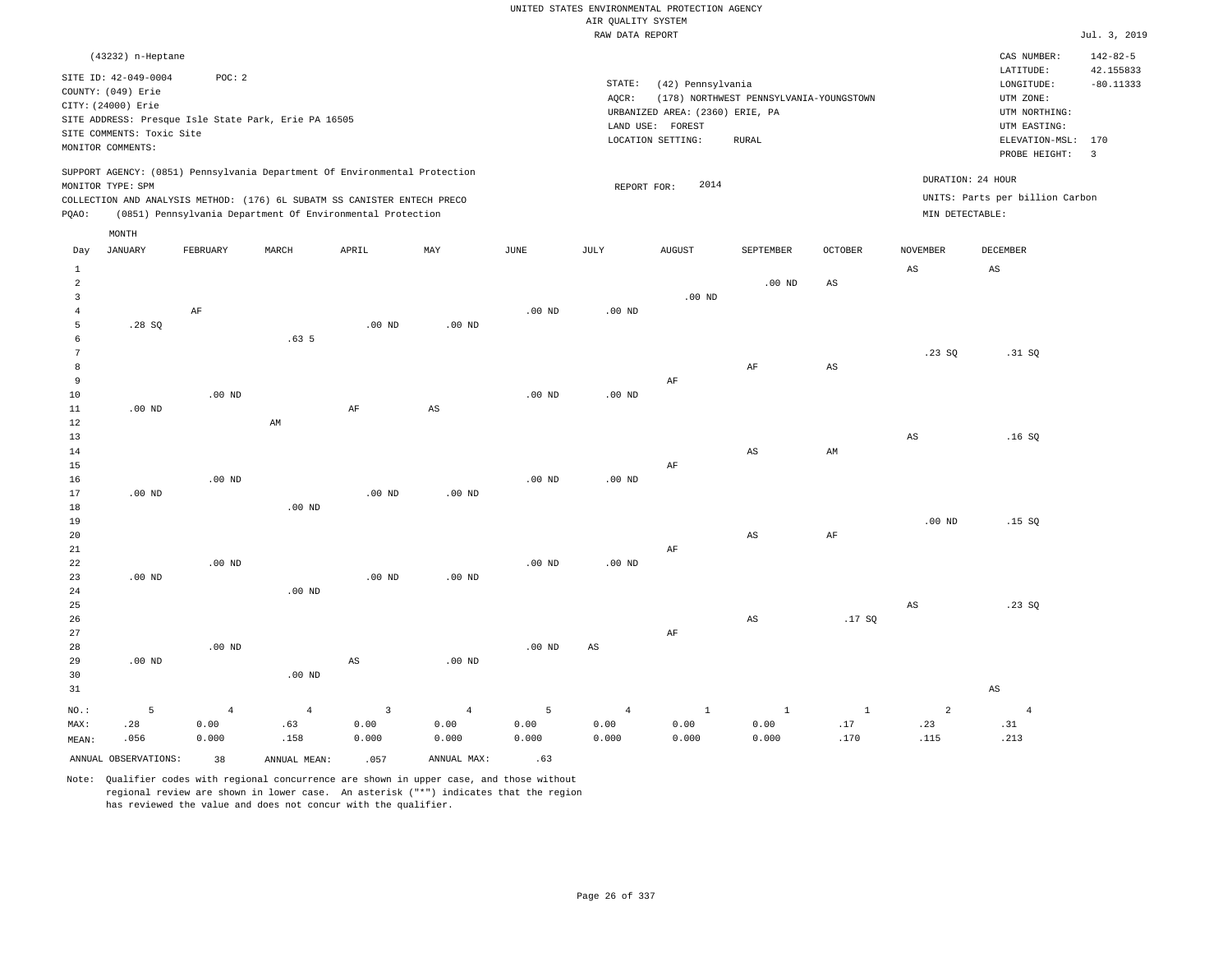|                |                                                                 |                        |                                                      |                                                                            |                  |                   | RAW DATA REPORT   |                                       |                                         |                   |                 |                                        | Jul. 3, 2019                               |
|----------------|-----------------------------------------------------------------|------------------------|------------------------------------------------------|----------------------------------------------------------------------------|------------------|-------------------|-------------------|---------------------------------------|-----------------------------------------|-------------------|-----------------|----------------------------------------|--------------------------------------------|
|                | (43232) n-Heptane<br>SITE ID: 42-049-0004<br>COUNTY: (049) Erie | POC: 2                 |                                                      |                                                                            |                  |                   | STATE:            | (42) Pennsylvania                     |                                         |                   |                 | CAS NUMBER:<br>LATITUDE:<br>LONGITUDE: | $142 - 82 - 5$<br>42.155833<br>$-80.11333$ |
|                | CITY: (24000) Erie                                              |                        |                                                      |                                                                            |                  |                   | AQCR:             |                                       | (178) NORTHWEST PENNSYLVANIA-YOUNGSTOWN |                   |                 | UTM ZONE:                              |                                            |
|                |                                                                 |                        | SITE ADDRESS: Presque Isle State Park, Erie PA 16505 |                                                                            |                  |                   |                   | URBANIZED AREA: (2360) ERIE, PA       |                                         |                   |                 | UTM NORTHING:                          |                                            |
|                | SITE COMMENTS: Toxic Site                                       |                        |                                                      |                                                                            |                  |                   |                   | LAND USE: FOREST<br>LOCATION SETTING: | <b>RURAL</b>                            |                   |                 | UTM EASTING:<br>ELEVATION-MSL:         | 170                                        |
|                | MONITOR COMMENTS:                                               |                        |                                                      |                                                                            |                  |                   |                   |                                       |                                         |                   |                 | PROBE HEIGHT:                          | $\overline{\mathbf{3}}$                    |
|                |                                                                 |                        |                                                      | SUPPORT AGENCY: (0851) Pennsylvania Department Of Environmental Protection |                  |                   |                   |                                       |                                         |                   |                 |                                        |                                            |
|                | MONITOR TYPE: SPM                                               |                        |                                                      |                                                                            |                  |                   | REPORT FOR:       | 2015                                  |                                         |                   |                 | DURATION: 24 HOUR                      |                                            |
|                |                                                                 |                        |                                                      | COLLECTION AND ANALYSIS METHOD: (176) 6L SUBATM SS CANISTER ENTECH PRECO   |                  |                   |                   |                                       |                                         |                   |                 | UNITS: Parts per billion Carbon        |                                            |
| POAO:          |                                                                 |                        |                                                      | (0851) Pennsylvania Department Of Environmental Protection                 |                  |                   |                   |                                       |                                         |                   | MIN DETECTABLE: |                                        |                                            |
|                | MONTH                                                           |                        |                                                      |                                                                            |                  |                   |                   |                                       |                                         |                   |                 |                                        |                                            |
| Day            | JANUARY                                                         | FEBRUARY               | MARCH                                                | APRIL                                                                      | MAY              | JUNE              | JULY              | <b>AUGUST</b>                         | SEPTEMBER                               | <b>OCTOBER</b>    | <b>NOVEMBER</b> | <b>DECEMBER</b>                        |                                            |
| 1              |                                                                 |                        | .26SQ                                                |                                                                            |                  |                   |                   |                                       |                                         |                   |                 |                                        |                                            |
| $\overline{a}$ |                                                                 |                        |                                                      |                                                                            |                  |                   |                   |                                       |                                         |                   | $.00$ ND        | TS                                     |                                            |
| 3              |                                                                 |                        |                                                      |                                                                            |                  |                   |                   |                                       | .25 SQ                                  | $.00$ ND          |                 |                                        |                                            |
| 4<br>5         |                                                                 | $\mathbb{A}\mathbb{S}$ |                                                      |                                                                            |                  | .23SQ             | AS                | $.00$ ND                              |                                         |                   |                 |                                        |                                            |
| -6             | AF                                                              |                        |                                                      | $.00$ ND                                                                   | .43SQ            |                   |                   |                                       |                                         |                   |                 |                                        |                                            |
| 7              |                                                                 |                        | $.00$ ND                                             |                                                                            |                  |                   |                   |                                       |                                         |                   |                 |                                        |                                            |
| 8              |                                                                 |                        |                                                      |                                                                            |                  |                   |                   |                                       |                                         |                   | $_{\rm AS}$     | .32SQ                                  |                                            |
| 9              |                                                                 |                        |                                                      |                                                                            |                  |                   |                   |                                       | .30S                                    | AS                |                 |                                        |                                            |
| 10             |                                                                 |                        |                                                      |                                                                            |                  |                   |                   | $.00$ ND                              |                                         |                   |                 |                                        |                                            |
| 11             |                                                                 | AS                     |                                                      |                                                                            |                  | .20SQ             | .00 <sub>ND</sub> |                                       |                                         |                   |                 |                                        |                                            |
| 12<br>13       | .32S                                                            |                        | .00 <sub>ND</sub>                                    | $.00$ ND                                                                   | .25SQ            |                   |                   |                                       |                                         |                   |                 |                                        |                                            |
| 14             |                                                                 |                        |                                                      |                                                                            |                  |                   |                   |                                       |                                         |                   | AF              | $.00$ ND                               |                                            |
| 15             |                                                                 |                        |                                                      |                                                                            |                  |                   |                   |                                       | $.00$ ND                                | AS                |                 |                                        |                                            |
| 16             |                                                                 |                        |                                                      |                                                                            |                  |                   |                   | .25S                                  |                                         |                   |                 |                                        |                                            |
| 17             |                                                                 | AF                     |                                                      |                                                                            |                  | .00 <sub>ND</sub> | .00 <sub>ND</sub> |                                       |                                         |                   |                 |                                        |                                            |
| 18             | AF                                                              |                        |                                                      | .20 SQ                                                                     | .67 <sub>5</sub> |                   |                   |                                       |                                         |                   |                 |                                        |                                            |
| 19             |                                                                 |                        | $\mathbb{A}\mathbb{S}$                               |                                                                            |                  |                   |                   |                                       |                                         |                   |                 |                                        |                                            |
| 20<br>21       |                                                                 |                        |                                                      |                                                                            |                  |                   |                   |                                       | $.00$ ND                                | .00 <sub>ND</sub> | $.00$ ND        | $.00$ ND                               |                                            |
| 22             |                                                                 |                        |                                                      |                                                                            |                  |                   |                   | $.00$ ND                              |                                         |                   |                 |                                        |                                            |

| 24      | $.00$ ND |      |          | $.00$ ND | .25SQ  |                   |       |          |                |          |             |          |
|---------|----------|------|----------|----------|--------|-------------------|-------|----------|----------------|----------|-------------|----------|
| 25      |          |      | $.00$ ND |          |        |                   |       |          |                |          |             |          |
| 26      |          |      |          |          |        |                   |       |          |                |          | $_{\rm TS}$ | $.00$ ND |
| 27      |          |      |          |          |        |                   |       |          | AS             | $.00$ ND |             |          |
| 28      |          |      |          |          |        |                   |       | $.00$ ND |                |          |             |          |
| 29      |          |      |          |          |        | .00 <sub>ND</sub> | .27SQ |          |                |          |             |          |
| 30      | .32SQ    |      |          | $.00$ ND | .34 SQ |                   |       |          |                |          |             |          |
| 31      |          |      | $.00$ ND |          |        |                   |       |          |                |          |             |          |
| $NO.$ : |          |      | 5        |          | 5      | $\overline{4}$    |       | 5        | $\overline{4}$ | 3        | 2           |          |
| MAX:    | .32      | .23  | .26      | .20      | .67    | .23               | .27   | .25      | .30            | 0.00     | 0.00        | .32      |
| MEAN:   | .213     | .230 | .052     | .040     | .388   | .108              | .090  | .050     | .138           | 0.000    | 0.000       | .080     |

AS

AS

ANNUAL OBSERVATIONS:  $44$  ANNUAL MEAN: .116 ANNUAL MAX: .67

.23 SQ

23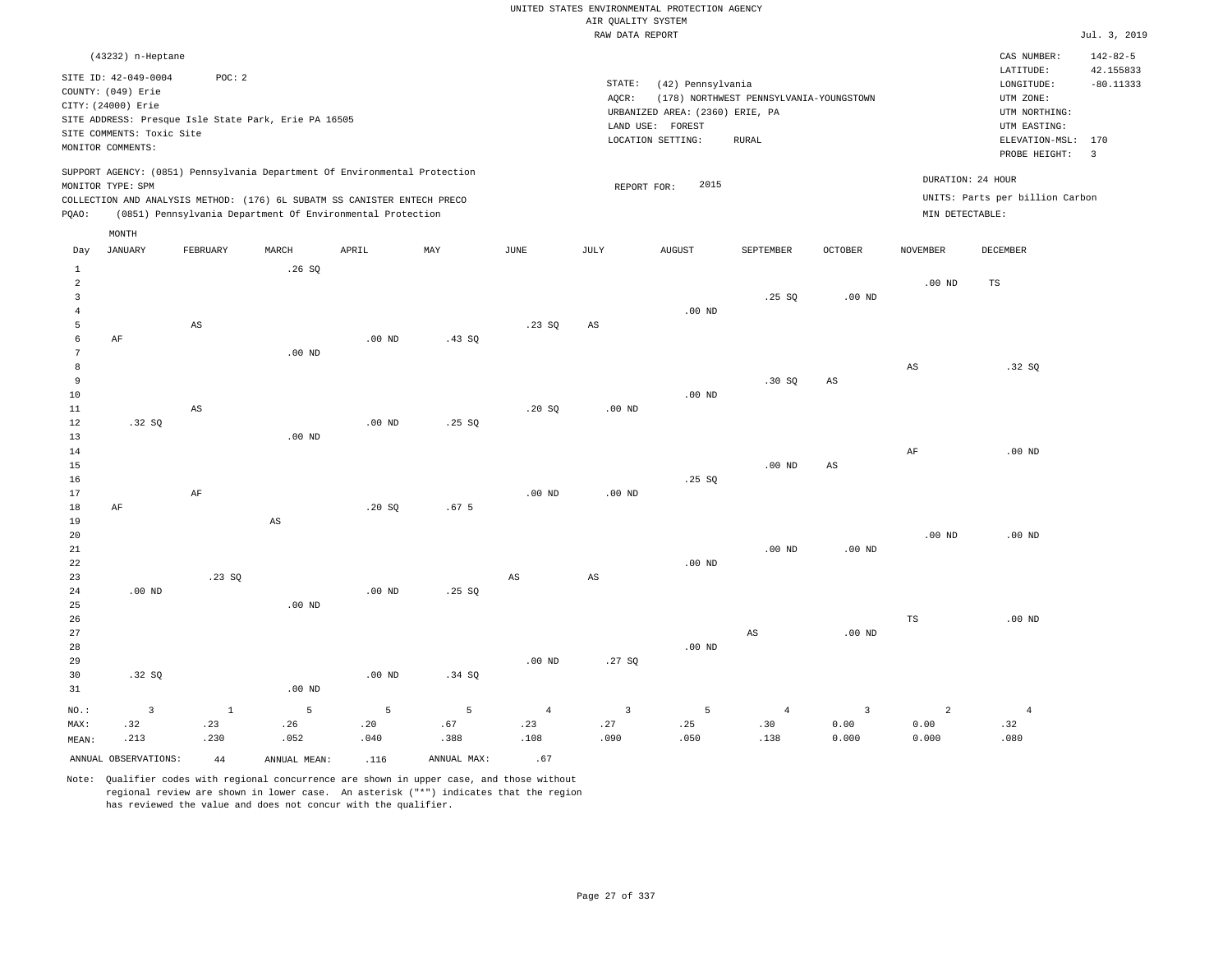|                 | (43232) n-Heptane         |                |                                                                                                                                                                                                                      |                        |                        |                        |           |                                         |                                         |              |                                      | CAS NUMBER:                         | $142 - 82 - 5$ |
|-----------------|---------------------------|----------------|----------------------------------------------------------------------------------------------------------------------------------------------------------------------------------------------------------------------|------------------------|------------------------|------------------------|-----------|-----------------------------------------|-----------------------------------------|--------------|--------------------------------------|-------------------------------------|----------------|
|                 | SITE ID: 42-049-0004      | POC: 2         |                                                                                                                                                                                                                      |                        |                        |                        |           |                                         |                                         |              |                                      | LATITUDE:                           | 42.155833      |
|                 | COUNTY: (049) Erie        |                |                                                                                                                                                                                                                      |                        |                        |                        |           | $\texttt{STATE}$ :<br>(42) Pennsylvania |                                         |              |                                      | LONGITUDE:                          | $-80.11333$    |
|                 | CITY: (24000) Erie        |                |                                                                                                                                                                                                                      |                        |                        |                        | AQCR:     |                                         | (178) NORTHWEST PENNSYLVANIA-YOUNGSTOWN |              |                                      | UTM ZONE:                           |                |
|                 |                           |                | SITE ADDRESS: Presque Isle State Park, Erie PA 16505                                                                                                                                                                 |                        |                        |                        |           | URBANIZED AREA: (2360) ERIE, PA         |                                         |              |                                      | UTM NORTHING:                       |                |
|                 | SITE COMMENTS: Toxic Site |                |                                                                                                                                                                                                                      |                        |                        |                        |           | LAND USE: FOREST                        |                                         |              |                                      | UTM EASTING:                        |                |
|                 | MONITOR COMMENTS:         |                |                                                                                                                                                                                                                      |                        |                        |                        |           | LOCATION SETTING:                       | <b>RURAL</b>                            |              |                                      | ELEVATION-MSL: 170<br>PROBE HEIGHT: | $\overline{3}$ |
| PQAO:           | MONITOR TYPE: SPM         |                | SUPPORT AGENCY: (0851) Pennsylvania Department Of Environmental Protection<br>COLLECTION AND ANALYSIS METHOD: (176) 6L SUBATM SS CANISTER ENTECH PRECO<br>(0851) Pennsylvania Department Of Environmental Protection |                        |                        |                        |           | 2016<br>REPORT FOR:                     |                                         |              | DURATION: 24 HOUR<br>MIN DETECTABLE: | UNITS: Parts per billion Carbon     |                |
|                 | MONTH                     |                |                                                                                                                                                                                                                      |                        |                        |                        |           |                                         |                                         |              |                                      |                                     |                |
| Day             | JANUARY                   | FEBRUARY       | MARCH                                                                                                                                                                                                                | APRIL                  | MAY                    | JUNE                   | JULY      | <b>AUGUST</b>                           | SEPTEMBER                               | OCTOBER      | <b>NOVEMBER</b>                      | DECEMBER                            |                |
| $\mathbf{1}$    | $.00$ ND                  |                | $.00$ ND                                                                                                                                                                                                             |                        |                        |                        |           |                                         |                                         |              |                                      |                                     |                |
| $\overline{a}$  |                           |                |                                                                                                                                                                                                                      |                        |                        |                        |           |                                         |                                         |              | $_{\rm TS}$                          | TS                                  |                |
| 3               |                           |                |                                                                                                                                                                                                                      |                        |                        |                        |           |                                         | $.00$ ND                                | $\rm{AF}$    |                                      |                                     |                |
| $\overline{4}$  |                           |                |                                                                                                                                                                                                                      |                        |                        |                        |           | AF                                      |                                         |              |                                      |                                     |                |
| 5               |                           |                |                                                                                                                                                                                                                      |                        |                        | $.00$ ND               | $\rm{AF}$ |                                         |                                         |              |                                      |                                     |                |
| 6               |                           | $.00$ ND       |                                                                                                                                                                                                                      | $\rm{AF}$              | $\mathbb{A}\mathbb{S}$ |                        |           |                                         |                                         |              |                                      |                                     |                |
| $7\phantom{.0}$ | .53SQ                     |                | AF                                                                                                                                                                                                                   |                        |                        |                        |           |                                         |                                         |              |                                      |                                     |                |
| 8               |                           |                |                                                                                                                                                                                                                      |                        |                        |                        |           |                                         |                                         |              | AF                                   | TS                                  |                |
| 9               |                           |                |                                                                                                                                                                                                                      |                        |                        |                        |           |                                         | $_{\rm TS}$                             | AF           |                                      |                                     |                |
| $10$            |                           |                |                                                                                                                                                                                                                      |                        |                        |                        |           | $\rm{AF}$                               |                                         |              |                                      |                                     |                |
| $11\,$          |                           |                |                                                                                                                                                                                                                      |                        |                        | $\mathbb{A}\mathbb{S}$ | $\rm{AF}$ |                                         |                                         |              |                                      |                                     |                |
| 12              |                           | $.00$ ND       |                                                                                                                                                                                                                      | $_{\rm AS}$            | .40SQ                  |                        |           |                                         |                                         |              |                                      |                                     |                |
| 13              | TS                        |                | .16S                                                                                                                                                                                                                 |                        |                        |                        |           |                                         |                                         |              |                                      |                                     |                |
| 14              |                           |                |                                                                                                                                                                                                                      |                        |                        |                        |           |                                         |                                         |              | $.00$ ND                             | .00 <sub>ND</sub>                   |                |
| 15              |                           |                |                                                                                                                                                                                                                      |                        |                        |                        |           |                                         | AF                                      | $.00$ ND     |                                      |                                     |                |
| 16              |                           |                |                                                                                                                                                                                                                      |                        |                        |                        |           | .00 $ND$                                |                                         |              |                                      |                                     |                |
| 17              |                           |                |                                                                                                                                                                                                                      |                        |                        | AF                     | AF        |                                         |                                         |              |                                      |                                     |                |
| 18              |                           | $.00$ ND       |                                                                                                                                                                                                                      | $\mathbb{A}\mathbb{S}$ | .00 <sub>ND</sub>      |                        |           |                                         |                                         |              |                                      |                                     |                |
| 19              | $.00$ ND                  |                | $\mathbb{A}\mathbb{S}$                                                                                                                                                                                               |                        |                        |                        |           |                                         |                                         |              |                                      |                                     |                |
| 20<br>21        |                           |                |                                                                                                                                                                                                                      |                        |                        |                        |           |                                         | $.00$ ND                                |              | .00 <sub>ND</sub>                    | $.00$ ND                            |                |
| 22              |                           |                |                                                                                                                                                                                                                      |                        |                        |                        |           | $\rm{AF}$                               |                                         | AF           |                                      |                                     |                |
| 23              |                           |                |                                                                                                                                                                                                                      |                        |                        | AS                     | AF        |                                         |                                         |              |                                      |                                     |                |
| 24              |                           | .18S           |                                                                                                                                                                                                                      | .28S                   | AF                     |                        |           |                                         |                                         |              |                                      |                                     |                |
| 25              | .25S                      |                | $.00$ ND                                                                                                                                                                                                             |                        |                        |                        |           |                                         |                                         |              |                                      |                                     |                |
| 26              |                           |                |                                                                                                                                                                                                                      |                        |                        |                        |           |                                         |                                         |              | $\rm{AF}$                            | $.00$ ND                            |                |
| 27              |                           |                |                                                                                                                                                                                                                      |                        |                        |                        |           |                                         | $.00$ ND                                | AF           |                                      |                                     |                |
| 28              |                           |                |                                                                                                                                                                                                                      |                        |                        |                        |           | .00 <sub>ND</sub>                       |                                         |              |                                      |                                     |                |
| 29              |                           |                |                                                                                                                                                                                                                      |                        |                        | AF                     | AF        |                                         |                                         |              |                                      |                                     |                |
| 30              |                           |                |                                                                                                                                                                                                                      | $\mathbb{A}\mathbb{S}$ | AF                     |                        |           |                                         |                                         |              |                                      |                                     |                |
| 31              | $.00$ ND                  |                | $.00$ ND                                                                                                                                                                                                             |                        |                        |                        |           |                                         |                                         |              |                                      |                                     |                |
| NO.:            | 5                         | $\overline{4}$ | $\overline{4}$                                                                                                                                                                                                       | $\mathbf{1}$           | $\overline{a}$         | $\,$ 1                 |           | $\overline{a}$<br>$\mathbb O$           | $\overline{3}$                          | $\mathbf{1}$ | $\overline{a}$                       | $\overline{\mathbf{3}}$             |                |
| MAX:            | .53                       | .18            | .16                                                                                                                                                                                                                  | .28                    | .40                    | 0.00                   |           | 0.00                                    | 0.00                                    | 0.00         | 0.00                                 | 0.00                                |                |
| MEAN:           | .156                      | .045           | .040                                                                                                                                                                                                                 | .280                   | .200                   | 0.000                  |           | 0.000                                   | 0.000                                   | 0.000        | 0.000                                | 0.000                               |                |
|                 | ANNUAL OBSERVATIONS:      | 28             | ANNUAL MEAN:                                                                                                                                                                                                         | .064                   | ANNUAL MAX:            | .53                    |           |                                         |                                         |              |                                      |                                     |                |
|                 |                           |                |                                                                                                                                                                                                                      |                        |                        |                        |           |                                         |                                         |              |                                      |                                     |                |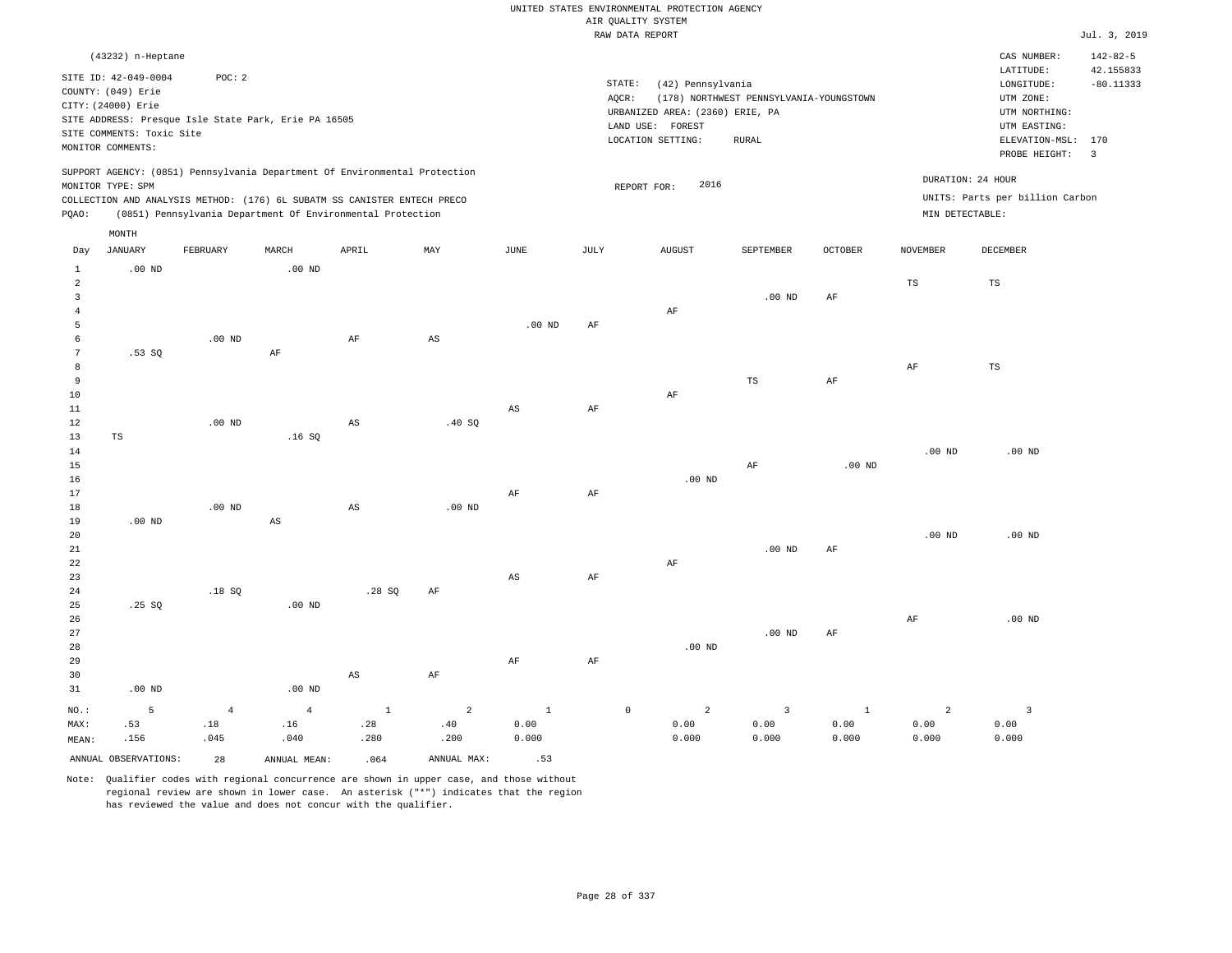|                     | (43232) n-Heptane                                    |              |              |                                                                            |                   |                        |                        |                                           |                                         |                   |                   | CAS NUMBER:<br>LATITUDE:   | $142 - 82 - 5$<br>42.155833 |  |
|---------------------|------------------------------------------------------|--------------|--------------|----------------------------------------------------------------------------|-------------------|------------------------|------------------------|-------------------------------------------|-----------------------------------------|-------------------|-------------------|----------------------------|-----------------------------|--|
|                     | SITE ID: 42-049-0004<br>COUNTY: (049) Erie           | POC: 2       |              |                                                                            |                   |                        | STATE:                 | (42) Pennsylvania                         |                                         |                   |                   | LONGITUDE:                 | $-80.11333$                 |  |
|                     | CITY: (24000) Erie                                   |              |              |                                                                            |                   |                        | AQCR:                  |                                           | (178) NORTHWEST PENNSYLVANIA-YOUNGSTOWN |                   |                   | UTM ZONE:<br>UTM NORTHING: |                             |  |
|                     | SITE ADDRESS: Presque Isle State Park, Erie PA 16505 |              |              |                                                                            |                   |                        | LAND USE:              | URBANIZED AREA: (2360) ERIE, PA<br>FOREST |                                         |                   |                   | UTM EASTING:               |                             |  |
|                     | SITE COMMENTS: Toxic Site                            |              |              |                                                                            |                   |                        |                        | LOCATION SETTING:                         | <b>RURAL</b>                            |                   |                   | ELEVATION-MSL: 170         |                             |  |
|                     | MONITOR COMMENTS:                                    |              |              |                                                                            |                   |                        |                        | PROBE HEIGHT:                             | $\overline{3}$                          |                   |                   |                            |                             |  |
|                     | MONITOR TYPE: SPM                                    |              |              | SUPPORT AGENCY: (0851) Pennsylvania Department Of Environmental Protection |                   |                        |                        | DURATION: 24 HOUR<br>2017<br>REPORT FOR:  |                                         |                   |                   |                            |                             |  |
|                     |                                                      |              |              | COLLECTION AND ANALYSIS METHOD: (176) 6L SUBATM SS CANISTER ENTECH PRECO   |                   |                        |                        | UNITS: Parts per billion Carbon           |                                         |                   |                   |                            |                             |  |
| PQAO:               |                                                      |              |              | (0851) Pennsylvania Department Of Environmental Protection                 |                   |                        |                        |                                           |                                         |                   | MIN DETECTABLE:   |                            |                             |  |
|                     | MONTH                                                |              |              |                                                                            |                   |                        |                        |                                           |                                         |                   |                   |                            |                             |  |
| Day                 | <b>JANUARY</b>                                       | FEBRUARY     | MARCH        | APRIL                                                                      | MAY               | JUNE                   | JULY                   | <b>AUGUST</b>                             | SEPTEMBER                               | OCTOBER           | <b>NOVEMBER</b>   | DECEMBER                   |                             |  |
| $\mathbf{1}$        | AF                                                   |              |              | AF                                                                         | AF                |                        |                        |                                           |                                         |                   |                   |                            |                             |  |
| $\overline{a}$      |                                                      |              | $.00$ ND     |                                                                            |                   |                        |                        |                                           |                                         |                   |                   |                            |                             |  |
| $\overline{3}$      |                                                      |              |              |                                                                            |                   |                        |                        |                                           |                                         |                   | .00 <sub>ND</sub> | .43 SQ                     |                             |  |
| $\overline{4}$      |                                                      |              |              |                                                                            |                   |                        |                        |                                           | $.00$ ND                                | .22 QX            |                   |                            |                             |  |
| 5                   |                                                      |              |              |                                                                            |                   |                        |                        | $.00$ ND                                  |                                         |                   |                   |                            |                             |  |
| 6<br>$\overline{7}$ |                                                      | $.00$ ND     |              |                                                                            |                   | $.00$ ND               | $_{\rm AS}$            |                                           |                                         |                   |                   |                            |                             |  |
| $\,8\,$             | TS                                                   |              | $.00$ ND     | AF                                                                         | .00 <sub>ND</sub> |                        |                        |                                           |                                         |                   |                   |                            |                             |  |
| 9                   |                                                      |              |              |                                                                            |                   |                        |                        |                                           |                                         |                   | .00 <sub>ND</sub> | .00 <sub>ND</sub>          |                             |  |
| 10                  |                                                      |              |              |                                                                            |                   |                        |                        |                                           | $.00$ ND                                | $.00$ ND          |                   |                            |                             |  |
| 11                  |                                                      |              |              |                                                                            |                   |                        |                        | .54S                                      |                                         |                   |                   |                            |                             |  |
| 12                  |                                                      | $_{\rm TS}$  |              |                                                                            |                   | .00 <sub>ND</sub>      | $\mathbb{A}\mathbb{S}$ |                                           |                                         |                   |                   |                            |                             |  |
| 13                  | $.00$ ND                                             |              |              | $.00$ ND                                                                   | $.00$ ND          |                        |                        |                                           |                                         |                   |                   |                            |                             |  |
| 14                  |                                                      |              | $.00$ ND     |                                                                            |                   |                        |                        |                                           |                                         |                   |                   |                            |                             |  |
| 15                  |                                                      |              |              |                                                                            |                   |                        |                        |                                           |                                         |                   | .00 <sub>ND</sub> | $.00$ ND                   |                             |  |
| 16                  |                                                      |              |              |                                                                            |                   |                        |                        |                                           | .27SQ                                   | $.00$ ND          |                   |                            |                             |  |
| 17                  |                                                      |              |              |                                                                            |                   |                        |                        | .00 <sub>ND</sub>                         |                                         |                   |                   |                            |                             |  |
| 18                  |                                                      | AF           |              |                                                                            |                   | $.00$ ND               | AS                     |                                           |                                         |                   |                   |                            |                             |  |
| 19                  | $.00$ ND                                             |              |              | $\rm AF$                                                                   | $.00$ ND          |                        |                        |                                           |                                         |                   |                   |                            |                             |  |
| 20                  |                                                      |              | $.00$ ND     |                                                                            |                   |                        |                        |                                           |                                         |                   |                   |                            |                             |  |
| 21<br>22            |                                                      |              |              |                                                                            |                   |                        |                        |                                           | .27S                                    | $.00$ ND          | $.00$ ND          | TS                         |                             |  |
| 23                  |                                                      |              |              |                                                                            |                   |                        |                        | $.00$ ND                                  |                                         |                   |                   |                            |                             |  |
| 24                  |                                                      | AF           |              |                                                                            |                   | .00 <sub>ND</sub>      | .00 <sub>ND</sub>      |                                           |                                         |                   |                   |                            |                             |  |
| 25                  | AS                                                   |              |              | AF                                                                         | $.00$ ND          |                        |                        |                                           |                                         |                   |                   |                            |                             |  |
| 26                  |                                                      |              | $.00$ ND     |                                                                            |                   |                        |                        |                                           |                                         |                   |                   |                            |                             |  |
| 27                  |                                                      |              |              |                                                                            |                   |                        |                        |                                           |                                         |                   | $.00$ ND          | AF                         |                             |  |
| 28                  |                                                      |              |              |                                                                            |                   |                        |                        |                                           | .00 <sub>ND</sub>                       | .00 <sub>ND</sub> |                   |                            |                             |  |
| 29                  |                                                      |              |              |                                                                            |                   |                        |                        | $.00$ ND                                  |                                         |                   |                   |                            |                             |  |
| 30                  |                                                      |              |              |                                                                            |                   | $\mathbb{A}\mathbb{S}$ | $.00$ ND               |                                           |                                         |                   |                   |                            |                             |  |
| 31                  | $.00$ ND                                             |              |              |                                                                            | .00 <sub>ND</sub> |                        |                        |                                           |                                         |                   |                   |                            |                             |  |
| NO.:                | $\overline{3}$                                       | <sup>1</sup> | 5            | $\mathbf{1}$                                                               | 5                 | $\overline{4}$         | 2                      | 5                                         | 5                                       | 5                 | 5                 | $\overline{3}$             |                             |  |
| MAX:                | 0.00                                                 | 0.00         | 0.00         | 0.00                                                                       | 0.00              | 0.00                   | 0.00                   | .54                                       | .27                                     | .22               | 0.00              | .43                        |                             |  |
| MEAN:               | 0.000                                                | 0.000        | 0.000        | 0.000                                                                      | 0.000             | 0.000                  | 0.000                  | .108                                      | .108                                    | .044              | 0.000             | .143                       |                             |  |
|                     | ANNUAL OBSERVATIONS:                                 | $4\,4$       | ANNUAL MEAN: | .039                                                                       | ANNUAL MAX:       | .54                    |                        |                                           |                                         |                   |                   |                            |                             |  |
|                     |                                                      |              |              |                                                                            |                   |                        |                        |                                           |                                         |                   |                   |                            |                             |  |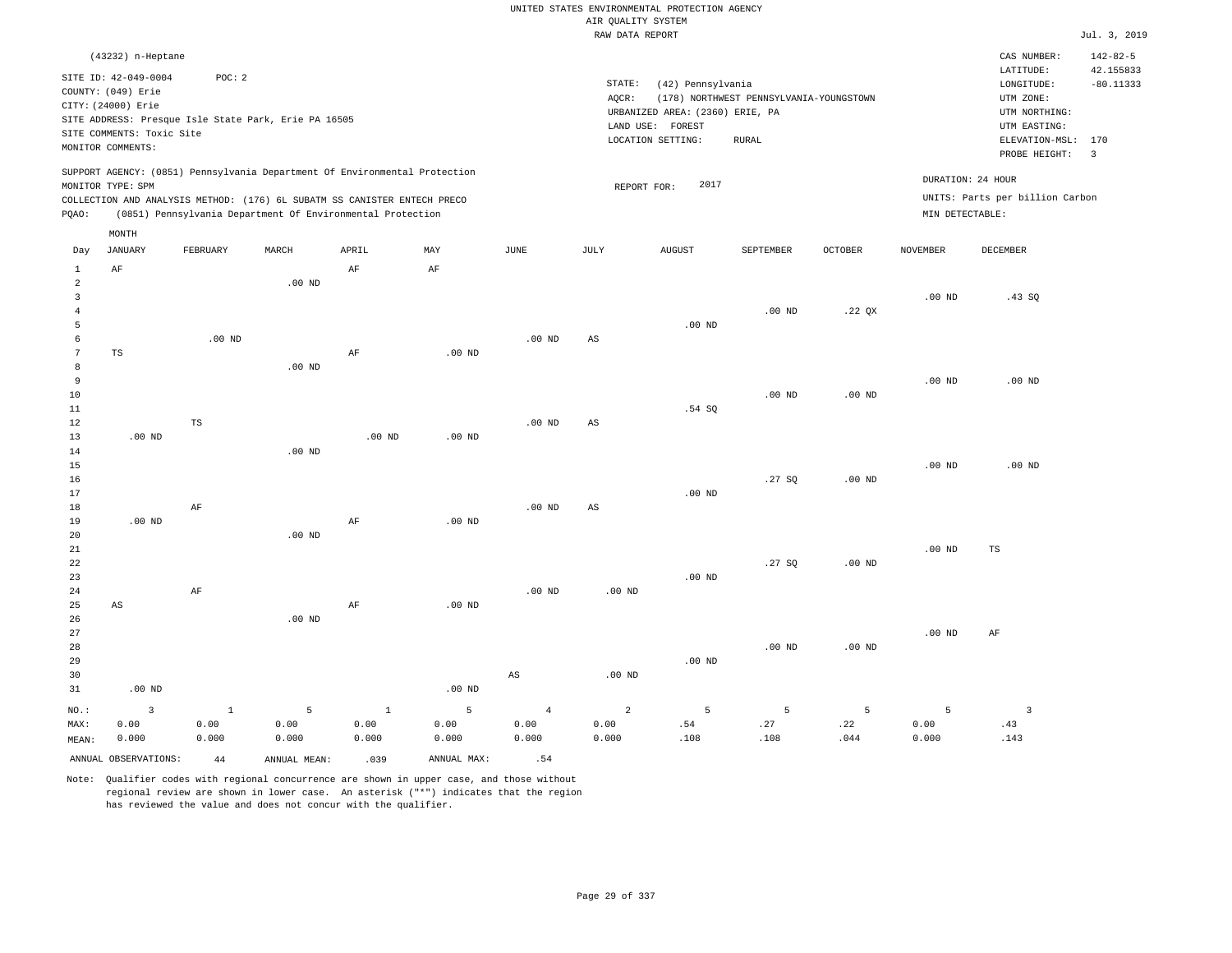| RAW DATA REPORT<br>(43232) n-Heptane<br>CAS NUMBER:<br>$142 - 82 - 5$<br>42.155833<br>LATITUDE:<br>SITE ID: 42-049-0004<br>POC: 2<br>STATE:<br>(42) Pennsylvania<br>LONGITUDE:<br>COUNTY: (049) Erie<br>(178) NORTHWEST PENNSYLVANIA-YOUNGSTOWN<br>AQCR:<br>UTM ZONE:<br>CITY: (24000) Erie<br>URBANIZED AREA: (2360) ERIE, PA<br>UTM NORTHING:<br>SITE ADDRESS: Presque Isle State Park, Erie PA 16505<br>LAND USE: FOREST<br>UTM EASTING:<br>SITE COMMENTS: Toxic Site<br>LOCATION SETTING:<br>ELEVATION-MSL:<br>170<br>RURAL<br>MONITOR COMMENTS:<br>PROBE HEIGHT:<br>$\overline{3}$<br>SUPPORT AGENCY: (0851) Pennsylvania Department Of Environmental Protection<br>DURATION: 24 HOUR<br>2018<br>MONITOR TYPE: SPM<br>REPORT FOR:<br>UNITS: Parts per billion Carbon<br>COLLECTION AND ANALYSIS METHOD: (176) 6L SUBATM SS CANISTER ENTECH PRECO<br>(0851) Pennsylvania Department Of Environmental Protection<br>MIN DETECTABLE: .306957<br>PQAO:<br>MONTH<br><b>JANUARY</b><br>FEBRUARY<br>MARCH<br>APRIL<br>MAY<br>$\operatorname{JUNE}$<br>JULY<br><b>AUGUST</b><br>SEPTEMBER<br>OCTOBER<br><b>NOVEMBER</b><br>DECEMBER<br>Day<br>1<br>AQ<br>AF<br>AF<br>$\overline{a}$<br>$_{\rm TS}$<br>AF<br>$.00$ ND<br>$\overline{3}$<br>$.00$ ND<br>.00 <sub>ND</sub><br>$.00$ ND<br>$\overline{4}$<br>5<br>$\rm AF$<br>.00 <sub>ND</sub><br>6<br>AF<br>7<br>$.00$ ND<br>$\rm{AF}$<br>$\rm{AF}$<br>8<br>AF<br>$.00$ ND<br>AS<br>9<br>$.00$ ND<br>10<br>.00 <sub>ND</sub><br>$.00$ ND<br>$\mathbb{A}\mathbb{S}$<br>$.00$ ND<br>11<br>$1\,2$<br>AF<br>13<br>.34 SQ<br>AF<br>$\rm AF$<br>.00 <sub>ND</sub><br>AF<br>14<br>AF<br>15<br>$.00$ ND<br>$.00$ ND<br>16<br>AS<br>17<br>$.00$ ND<br>$.00$ ND<br>18<br>AF<br>$.00$ ND<br>19<br>AF<br>AF<br>20<br>$.00$ ND<br>AF<br>AF<br>21<br>$\rm AF$<br>22<br>$.00$ ND<br>$.00$ ND<br>23<br>$.00$ ND<br>.77<br>.77<br>24<br>.00 <sub>ND</sub><br>25<br>$\rm{AF}$<br>$\rm{AF}$<br>26<br>AF<br>$.00$ ND<br>AF<br>27<br>AF<br>28<br>.00 <sub>ND</sub><br>$\mathbb{A}\mathbb{S}$<br>29<br>$.00$ ND<br>$.00$ ND<br>.54 QX<br>30<br>31<br>AF<br>$\mathbb O$<br>$\overline{4}$<br>3<br>$\overline{4}$<br>$\mathbf{1}$<br>$\mathsf{O}\xspace$<br>$\mathsf{O}$<br>$\overline{a}$<br>$\overline{\mathbf{3}}$<br>5<br>NO.:<br>$\overline{4}$<br>$\overline{4}$<br>.77<br>.77<br>.34<br>0.00<br>0.00<br>0.00<br>0.00<br>0.00<br>0.00<br>MAX:<br>.085<br>0.000<br>0.000<br>0.000<br>.655<br>0.000<br>.154<br>0.000<br>0.000<br>MEAN: |  |  |  |  | UNITED STATES ENVIRONMENTAL PROTECTION AGENCY<br>AIR QUALITY SYSTEM |  |  |              |
|---------------------------------------------------------------------------------------------------------------------------------------------------------------------------------------------------------------------------------------------------------------------------------------------------------------------------------------------------------------------------------------------------------------------------------------------------------------------------------------------------------------------------------------------------------------------------------------------------------------------------------------------------------------------------------------------------------------------------------------------------------------------------------------------------------------------------------------------------------------------------------------------------------------------------------------------------------------------------------------------------------------------------------------------------------------------------------------------------------------------------------------------------------------------------------------------------------------------------------------------------------------------------------------------------------------------------------------------------------------------------------------------------------------------------------------------------------------------------------------------------------------------------------------------------------------------------------------------------------------------------------------------------------------------------------------------------------------------------------------------------------------------------------------------------------------------------------------------------------------------------------------------------------------------------------------------------------------------------------------------------------------------------------------------------------------------------------------------------------------------------------------------------------------------------------------------------------------------------------------------------------------------------------------------------------------------------------------------------------------------------------------------------------------------------------------------------------------|--|--|--|--|---------------------------------------------------------------------|--|--|--------------|
|                                                                                                                                                                                                                                                                                                                                                                                                                                                                                                                                                                                                                                                                                                                                                                                                                                                                                                                                                                                                                                                                                                                                                                                                                                                                                                                                                                                                                                                                                                                                                                                                                                                                                                                                                                                                                                                                                                                                                                                                                                                                                                                                                                                                                                                                                                                                                                                                                                                               |  |  |  |  |                                                                     |  |  | Jul. 3, 2019 |
|                                                                                                                                                                                                                                                                                                                                                                                                                                                                                                                                                                                                                                                                                                                                                                                                                                                                                                                                                                                                                                                                                                                                                                                                                                                                                                                                                                                                                                                                                                                                                                                                                                                                                                                                                                                                                                                                                                                                                                                                                                                                                                                                                                                                                                                                                                                                                                                                                                                               |  |  |  |  |                                                                     |  |  |              |
|                                                                                                                                                                                                                                                                                                                                                                                                                                                                                                                                                                                                                                                                                                                                                                                                                                                                                                                                                                                                                                                                                                                                                                                                                                                                                                                                                                                                                                                                                                                                                                                                                                                                                                                                                                                                                                                                                                                                                                                                                                                                                                                                                                                                                                                                                                                                                                                                                                                               |  |  |  |  |                                                                     |  |  | $-80.11333$  |
|                                                                                                                                                                                                                                                                                                                                                                                                                                                                                                                                                                                                                                                                                                                                                                                                                                                                                                                                                                                                                                                                                                                                                                                                                                                                                                                                                                                                                                                                                                                                                                                                                                                                                                                                                                                                                                                                                                                                                                                                                                                                                                                                                                                                                                                                                                                                                                                                                                                               |  |  |  |  |                                                                     |  |  |              |
|                                                                                                                                                                                                                                                                                                                                                                                                                                                                                                                                                                                                                                                                                                                                                                                                                                                                                                                                                                                                                                                                                                                                                                                                                                                                                                                                                                                                                                                                                                                                                                                                                                                                                                                                                                                                                                                                                                                                                                                                                                                                                                                                                                                                                                                                                                                                                                                                                                                               |  |  |  |  |                                                                     |  |  |              |
|                                                                                                                                                                                                                                                                                                                                                                                                                                                                                                                                                                                                                                                                                                                                                                                                                                                                                                                                                                                                                                                                                                                                                                                                                                                                                                                                                                                                                                                                                                                                                                                                                                                                                                                                                                                                                                                                                                                                                                                                                                                                                                                                                                                                                                                                                                                                                                                                                                                               |  |  |  |  |                                                                     |  |  |              |
|                                                                                                                                                                                                                                                                                                                                                                                                                                                                                                                                                                                                                                                                                                                                                                                                                                                                                                                                                                                                                                                                                                                                                                                                                                                                                                                                                                                                                                                                                                                                                                                                                                                                                                                                                                                                                                                                                                                                                                                                                                                                                                                                                                                                                                                                                                                                                                                                                                                               |  |  |  |  |                                                                     |  |  |              |
|                                                                                                                                                                                                                                                                                                                                                                                                                                                                                                                                                                                                                                                                                                                                                                                                                                                                                                                                                                                                                                                                                                                                                                                                                                                                                                                                                                                                                                                                                                                                                                                                                                                                                                                                                                                                                                                                                                                                                                                                                                                                                                                                                                                                                                                                                                                                                                                                                                                               |  |  |  |  |                                                                     |  |  |              |
|                                                                                                                                                                                                                                                                                                                                                                                                                                                                                                                                                                                                                                                                                                                                                                                                                                                                                                                                                                                                                                                                                                                                                                                                                                                                                                                                                                                                                                                                                                                                                                                                                                                                                                                                                                                                                                                                                                                                                                                                                                                                                                                                                                                                                                                                                                                                                                                                                                                               |  |  |  |  |                                                                     |  |  |              |
|                                                                                                                                                                                                                                                                                                                                                                                                                                                                                                                                                                                                                                                                                                                                                                                                                                                                                                                                                                                                                                                                                                                                                                                                                                                                                                                                                                                                                                                                                                                                                                                                                                                                                                                                                                                                                                                                                                                                                                                                                                                                                                                                                                                                                                                                                                                                                                                                                                                               |  |  |  |  |                                                                     |  |  |              |
|                                                                                                                                                                                                                                                                                                                                                                                                                                                                                                                                                                                                                                                                                                                                                                                                                                                                                                                                                                                                                                                                                                                                                                                                                                                                                                                                                                                                                                                                                                                                                                                                                                                                                                                                                                                                                                                                                                                                                                                                                                                                                                                                                                                                                                                                                                                                                                                                                                                               |  |  |  |  |                                                                     |  |  |              |
|                                                                                                                                                                                                                                                                                                                                                                                                                                                                                                                                                                                                                                                                                                                                                                                                                                                                                                                                                                                                                                                                                                                                                                                                                                                                                                                                                                                                                                                                                                                                                                                                                                                                                                                                                                                                                                                                                                                                                                                                                                                                                                                                                                                                                                                                                                                                                                                                                                                               |  |  |  |  |                                                                     |  |  |              |
|                                                                                                                                                                                                                                                                                                                                                                                                                                                                                                                                                                                                                                                                                                                                                                                                                                                                                                                                                                                                                                                                                                                                                                                                                                                                                                                                                                                                                                                                                                                                                                                                                                                                                                                                                                                                                                                                                                                                                                                                                                                                                                                                                                                                                                                                                                                                                                                                                                                               |  |  |  |  |                                                                     |  |  |              |
|                                                                                                                                                                                                                                                                                                                                                                                                                                                                                                                                                                                                                                                                                                                                                                                                                                                                                                                                                                                                                                                                                                                                                                                                                                                                                                                                                                                                                                                                                                                                                                                                                                                                                                                                                                                                                                                                                                                                                                                                                                                                                                                                                                                                                                                                                                                                                                                                                                                               |  |  |  |  |                                                                     |  |  |              |
|                                                                                                                                                                                                                                                                                                                                                                                                                                                                                                                                                                                                                                                                                                                                                                                                                                                                                                                                                                                                                                                                                                                                                                                                                                                                                                                                                                                                                                                                                                                                                                                                                                                                                                                                                                                                                                                                                                                                                                                                                                                                                                                                                                                                                                                                                                                                                                                                                                                               |  |  |  |  |                                                                     |  |  |              |
|                                                                                                                                                                                                                                                                                                                                                                                                                                                                                                                                                                                                                                                                                                                                                                                                                                                                                                                                                                                                                                                                                                                                                                                                                                                                                                                                                                                                                                                                                                                                                                                                                                                                                                                                                                                                                                                                                                                                                                                                                                                                                                                                                                                                                                                                                                                                                                                                                                                               |  |  |  |  |                                                                     |  |  |              |
|                                                                                                                                                                                                                                                                                                                                                                                                                                                                                                                                                                                                                                                                                                                                                                                                                                                                                                                                                                                                                                                                                                                                                                                                                                                                                                                                                                                                                                                                                                                                                                                                                                                                                                                                                                                                                                                                                                                                                                                                                                                                                                                                                                                                                                                                                                                                                                                                                                                               |  |  |  |  |                                                                     |  |  |              |
|                                                                                                                                                                                                                                                                                                                                                                                                                                                                                                                                                                                                                                                                                                                                                                                                                                                                                                                                                                                                                                                                                                                                                                                                                                                                                                                                                                                                                                                                                                                                                                                                                                                                                                                                                                                                                                                                                                                                                                                                                                                                                                                                                                                                                                                                                                                                                                                                                                                               |  |  |  |  |                                                                     |  |  |              |
|                                                                                                                                                                                                                                                                                                                                                                                                                                                                                                                                                                                                                                                                                                                                                                                                                                                                                                                                                                                                                                                                                                                                                                                                                                                                                                                                                                                                                                                                                                                                                                                                                                                                                                                                                                                                                                                                                                                                                                                                                                                                                                                                                                                                                                                                                                                                                                                                                                                               |  |  |  |  |                                                                     |  |  |              |
|                                                                                                                                                                                                                                                                                                                                                                                                                                                                                                                                                                                                                                                                                                                                                                                                                                                                                                                                                                                                                                                                                                                                                                                                                                                                                                                                                                                                                                                                                                                                                                                                                                                                                                                                                                                                                                                                                                                                                                                                                                                                                                                                                                                                                                                                                                                                                                                                                                                               |  |  |  |  |                                                                     |  |  |              |
|                                                                                                                                                                                                                                                                                                                                                                                                                                                                                                                                                                                                                                                                                                                                                                                                                                                                                                                                                                                                                                                                                                                                                                                                                                                                                                                                                                                                                                                                                                                                                                                                                                                                                                                                                                                                                                                                                                                                                                                                                                                                                                                                                                                                                                                                                                                                                                                                                                                               |  |  |  |  |                                                                     |  |  |              |
|                                                                                                                                                                                                                                                                                                                                                                                                                                                                                                                                                                                                                                                                                                                                                                                                                                                                                                                                                                                                                                                                                                                                                                                                                                                                                                                                                                                                                                                                                                                                                                                                                                                                                                                                                                                                                                                                                                                                                                                                                                                                                                                                                                                                                                                                                                                                                                                                                                                               |  |  |  |  |                                                                     |  |  |              |
|                                                                                                                                                                                                                                                                                                                                                                                                                                                                                                                                                                                                                                                                                                                                                                                                                                                                                                                                                                                                                                                                                                                                                                                                                                                                                                                                                                                                                                                                                                                                                                                                                                                                                                                                                                                                                                                                                                                                                                                                                                                                                                                                                                                                                                                                                                                                                                                                                                                               |  |  |  |  |                                                                     |  |  |              |
|                                                                                                                                                                                                                                                                                                                                                                                                                                                                                                                                                                                                                                                                                                                                                                                                                                                                                                                                                                                                                                                                                                                                                                                                                                                                                                                                                                                                                                                                                                                                                                                                                                                                                                                                                                                                                                                                                                                                                                                                                                                                                                                                                                                                                                                                                                                                                                                                                                                               |  |  |  |  |                                                                     |  |  |              |
|                                                                                                                                                                                                                                                                                                                                                                                                                                                                                                                                                                                                                                                                                                                                                                                                                                                                                                                                                                                                                                                                                                                                                                                                                                                                                                                                                                                                                                                                                                                                                                                                                                                                                                                                                                                                                                                                                                                                                                                                                                                                                                                                                                                                                                                                                                                                                                                                                                                               |  |  |  |  |                                                                     |  |  |              |
|                                                                                                                                                                                                                                                                                                                                                                                                                                                                                                                                                                                                                                                                                                                                                                                                                                                                                                                                                                                                                                                                                                                                                                                                                                                                                                                                                                                                                                                                                                                                                                                                                                                                                                                                                                                                                                                                                                                                                                                                                                                                                                                                                                                                                                                                                                                                                                                                                                                               |  |  |  |  |                                                                     |  |  |              |
|                                                                                                                                                                                                                                                                                                                                                                                                                                                                                                                                                                                                                                                                                                                                                                                                                                                                                                                                                                                                                                                                                                                                                                                                                                                                                                                                                                                                                                                                                                                                                                                                                                                                                                                                                                                                                                                                                                                                                                                                                                                                                                                                                                                                                                                                                                                                                                                                                                                               |  |  |  |  |                                                                     |  |  |              |
|                                                                                                                                                                                                                                                                                                                                                                                                                                                                                                                                                                                                                                                                                                                                                                                                                                                                                                                                                                                                                                                                                                                                                                                                                                                                                                                                                                                                                                                                                                                                                                                                                                                                                                                                                                                                                                                                                                                                                                                                                                                                                                                                                                                                                                                                                                                                                                                                                                                               |  |  |  |  |                                                                     |  |  |              |
|                                                                                                                                                                                                                                                                                                                                                                                                                                                                                                                                                                                                                                                                                                                                                                                                                                                                                                                                                                                                                                                                                                                                                                                                                                                                                                                                                                                                                                                                                                                                                                                                                                                                                                                                                                                                                                                                                                                                                                                                                                                                                                                                                                                                                                                                                                                                                                                                                                                               |  |  |  |  |                                                                     |  |  |              |
|                                                                                                                                                                                                                                                                                                                                                                                                                                                                                                                                                                                                                                                                                                                                                                                                                                                                                                                                                                                                                                                                                                                                                                                                                                                                                                                                                                                                                                                                                                                                                                                                                                                                                                                                                                                                                                                                                                                                                                                                                                                                                                                                                                                                                                                                                                                                                                                                                                                               |  |  |  |  |                                                                     |  |  |              |
|                                                                                                                                                                                                                                                                                                                                                                                                                                                                                                                                                                                                                                                                                                                                                                                                                                                                                                                                                                                                                                                                                                                                                                                                                                                                                                                                                                                                                                                                                                                                                                                                                                                                                                                                                                                                                                                                                                                                                                                                                                                                                                                                                                                                                                                                                                                                                                                                                                                               |  |  |  |  |                                                                     |  |  |              |
|                                                                                                                                                                                                                                                                                                                                                                                                                                                                                                                                                                                                                                                                                                                                                                                                                                                                                                                                                                                                                                                                                                                                                                                                                                                                                                                                                                                                                                                                                                                                                                                                                                                                                                                                                                                                                                                                                                                                                                                                                                                                                                                                                                                                                                                                                                                                                                                                                                                               |  |  |  |  |                                                                     |  |  |              |
|                                                                                                                                                                                                                                                                                                                                                                                                                                                                                                                                                                                                                                                                                                                                                                                                                                                                                                                                                                                                                                                                                                                                                                                                                                                                                                                                                                                                                                                                                                                                                                                                                                                                                                                                                                                                                                                                                                                                                                                                                                                                                                                                                                                                                                                                                                                                                                                                                                                               |  |  |  |  |                                                                     |  |  |              |
|                                                                                                                                                                                                                                                                                                                                                                                                                                                                                                                                                                                                                                                                                                                                                                                                                                                                                                                                                                                                                                                                                                                                                                                                                                                                                                                                                                                                                                                                                                                                                                                                                                                                                                                                                                                                                                                                                                                                                                                                                                                                                                                                                                                                                                                                                                                                                                                                                                                               |  |  |  |  |                                                                     |  |  |              |
|                                                                                                                                                                                                                                                                                                                                                                                                                                                                                                                                                                                                                                                                                                                                                                                                                                                                                                                                                                                                                                                                                                                                                                                                                                                                                                                                                                                                                                                                                                                                                                                                                                                                                                                                                                                                                                                                                                                                                                                                                                                                                                                                                                                                                                                                                                                                                                                                                                                               |  |  |  |  |                                                                     |  |  |              |
|                                                                                                                                                                                                                                                                                                                                                                                                                                                                                                                                                                                                                                                                                                                                                                                                                                                                                                                                                                                                                                                                                                                                                                                                                                                                                                                                                                                                                                                                                                                                                                                                                                                                                                                                                                                                                                                                                                                                                                                                                                                                                                                                                                                                                                                                                                                                                                                                                                                               |  |  |  |  |                                                                     |  |  |              |
|                                                                                                                                                                                                                                                                                                                                                                                                                                                                                                                                                                                                                                                                                                                                                                                                                                                                                                                                                                                                                                                                                                                                                                                                                                                                                                                                                                                                                                                                                                                                                                                                                                                                                                                                                                                                                                                                                                                                                                                                                                                                                                                                                                                                                                                                                                                                                                                                                                                               |  |  |  |  |                                                                     |  |  |              |
|                                                                                                                                                                                                                                                                                                                                                                                                                                                                                                                                                                                                                                                                                                                                                                                                                                                                                                                                                                                                                                                                                                                                                                                                                                                                                                                                                                                                                                                                                                                                                                                                                                                                                                                                                                                                                                                                                                                                                                                                                                                                                                                                                                                                                                                                                                                                                                                                                                                               |  |  |  |  |                                                                     |  |  |              |
|                                                                                                                                                                                                                                                                                                                                                                                                                                                                                                                                                                                                                                                                                                                                                                                                                                                                                                                                                                                                                                                                                                                                                                                                                                                                                                                                                                                                                                                                                                                                                                                                                                                                                                                                                                                                                                                                                                                                                                                                                                                                                                                                                                                                                                                                                                                                                                                                                                                               |  |  |  |  |                                                                     |  |  |              |
|                                                                                                                                                                                                                                                                                                                                                                                                                                                                                                                                                                                                                                                                                                                                                                                                                                                                                                                                                                                                                                                                                                                                                                                                                                                                                                                                                                                                                                                                                                                                                                                                                                                                                                                                                                                                                                                                                                                                                                                                                                                                                                                                                                                                                                                                                                                                                                                                                                                               |  |  |  |  |                                                                     |  |  |              |
|                                                                                                                                                                                                                                                                                                                                                                                                                                                                                                                                                                                                                                                                                                                                                                                                                                                                                                                                                                                                                                                                                                                                                                                                                                                                                                                                                                                                                                                                                                                                                                                                                                                                                                                                                                                                                                                                                                                                                                                                                                                                                                                                                                                                                                                                                                                                                                                                                                                               |  |  |  |  |                                                                     |  |  |              |
|                                                                                                                                                                                                                                                                                                                                                                                                                                                                                                                                                                                                                                                                                                                                                                                                                                                                                                                                                                                                                                                                                                                                                                                                                                                                                                                                                                                                                                                                                                                                                                                                                                                                                                                                                                                                                                                                                                                                                                                                                                                                                                                                                                                                                                                                                                                                                                                                                                                               |  |  |  |  |                                                                     |  |  |              |
|                                                                                                                                                                                                                                                                                                                                                                                                                                                                                                                                                                                                                                                                                                                                                                                                                                                                                                                                                                                                                                                                                                                                                                                                                                                                                                                                                                                                                                                                                                                                                                                                                                                                                                                                                                                                                                                                                                                                                                                                                                                                                                                                                                                                                                                                                                                                                                                                                                                               |  |  |  |  |                                                                     |  |  |              |
| .77<br>ANNUAL OBSERVATIONS:<br>ANNUAL MAX:<br>30<br>ANNUAL MEAN:<br>.081                                                                                                                                                                                                                                                                                                                                                                                                                                                                                                                                                                                                                                                                                                                                                                                                                                                                                                                                                                                                                                                                                                                                                                                                                                                                                                                                                                                                                                                                                                                                                                                                                                                                                                                                                                                                                                                                                                                                                                                                                                                                                                                                                                                                                                                                                                                                                                                      |  |  |  |  |                                                                     |  |  |              |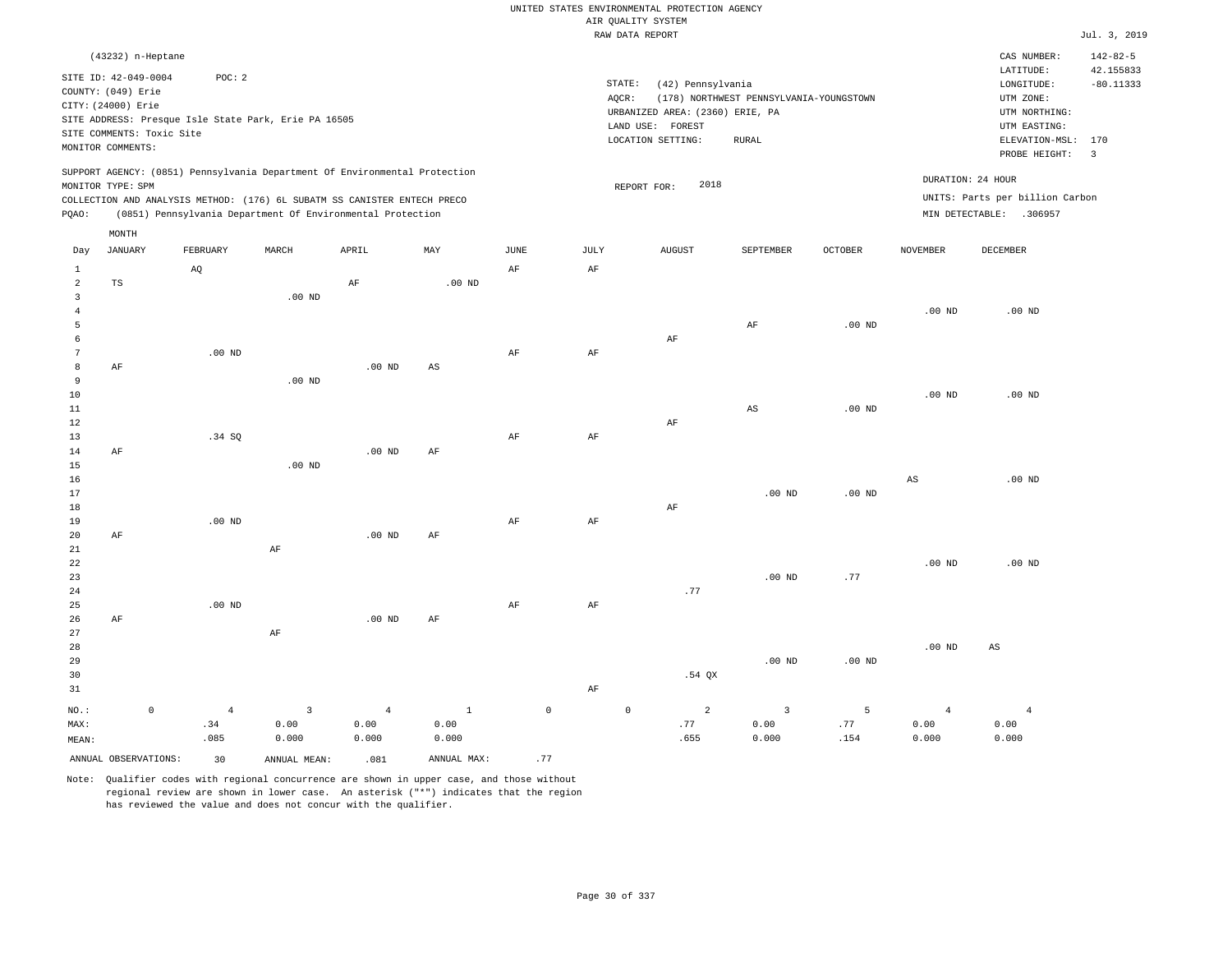|                | (43248) Cyclohexane                                                                           |          |                                                                            |                        |                   |                        |                              |                                                                                     |                                                         |                   |                 | CAS NUMBER:                                                                                 | $110 - 82 - 7$           |
|----------------|-----------------------------------------------------------------------------------------------|----------|----------------------------------------------------------------------------|------------------------|-------------------|------------------------|------------------------------|-------------------------------------------------------------------------------------|---------------------------------------------------------|-------------------|-----------------|---------------------------------------------------------------------------------------------|--------------------------|
|                | SITE ID: 42-049-0004<br>COUNTY: (049) Erie<br>CITY: (24000) Erie<br>SITE COMMENTS: Toxic Site | POC: 2   | SITE ADDRESS: Presque Isle State Park, Erie PA 16505                       |                        |                   |                        | STATE:<br>AQCR:<br>LAND USE: | (42) Pennsylvania<br>URBANIZED AREA: (2360) ERIE, PA<br>FOREST<br>LOCATION SETTING: | (178) NORTHWEST PENNSYLVANIA-YOUNGSTOWN<br><b>RURAL</b> |                   |                 | LATITUDE:<br>LONGITUDE:<br>UTM ZONE:<br>UTM NORTHING:<br>UTM EASTING:<br>ELEVATION-MSL: 170 | 42.155833<br>$-80.11333$ |
|                | MONITOR COMMENTS:                                                                             |          | SUPPORT AGENCY: (0851) Pennsylvania Department Of Environmental Protection |                        |                   |                        |                              |                                                                                     |                                                         |                   |                 | PROBE HEIGHT:                                                                               | $\overline{\mathbf{3}}$  |
|                | MONITOR TYPE: SPM                                                                             |          |                                                                            |                        |                   |                        | REPORT FOR:                  | 2013                                                                                |                                                         |                   |                 | DURATION: 24 HOUR                                                                           |                          |
|                |                                                                                               |          | COLLECTION AND ANALYSIS METHOD: (176) 6L SUBATM SS CANISTER ENTECH PRECO   |                        |                   |                        |                              |                                                                                     |                                                         |                   |                 | UNITS: Parts per billion Carbon                                                             |                          |
| PQAO:          |                                                                                               |          | (0851) Pennsylvania Department Of Environmental Protection                 |                        |                   |                        |                              |                                                                                     |                                                         |                   | MIN DETECTABLE: |                                                                                             |                          |
|                | MONTH                                                                                         |          |                                                                            |                        |                   |                        |                              |                                                                                     |                                                         |                   |                 |                                                                                             |                          |
| Day            | JANUARY                                                                                       | FEBRUARY | MARCH                                                                      | APRIL                  | MAY               | $\mathtt{JUNE}$        | JULY                         | <b>AUGUST</b>                                                                       | SEPTEMBER                                               | OCTOBER           | NOVEMBER        | DECEMBER                                                                                    |                          |
| $\mathbf{1}$   |                                                                                               |          |                                                                            |                        |                   |                        |                              |                                                                                     | $.00$ ND                                                | .00 <sub>ND</sub> |                 |                                                                                             |                          |
| $\overline{a}$ |                                                                                               |          |                                                                            |                        |                   |                        |                              | $.00$ ND                                                                            |                                                         |                   |                 |                                                                                             |                          |
| 3<br>$\bf{4}$  | .00 <sub>ND</sub>                                                                             | $.00$ ND |                                                                            | .00 <sub>ND</sub>      | .00 <sub>ND</sub> | $\mathbb{A}\mathbb{S}$ | .00 <sub>ND</sub>            |                                                                                     |                                                         |                   |                 |                                                                                             |                          |
| 5              |                                                                                               |          | $.00$ ND                                                                   |                        |                   |                        |                              |                                                                                     |                                                         |                   |                 |                                                                                             |                          |
| 6              |                                                                                               |          |                                                                            |                        |                   |                        |                              |                                                                                     |                                                         |                   | $.00$ ND        | $.00$ ND                                                                                    |                          |
| $\overline{7}$ |                                                                                               |          |                                                                            |                        |                   |                        |                              |                                                                                     | $.00$ ND                                                | $.00$ ND          |                 |                                                                                             |                          |
| 8              |                                                                                               |          |                                                                            |                        |                   |                        |                              | $.00$ ND                                                                            |                                                         |                   |                 |                                                                                             |                          |
| 9              |                                                                                               | $.00$ ND |                                                                            |                        |                   | $.00$ ND               | .00 <sub>ND</sub>            |                                                                                     |                                                         |                   |                 |                                                                                             |                          |
| 10             | $.00$ ND                                                                                      |          |                                                                            | $\mathbb{A}\mathbb{S}$ | .76               |                        |                              |                                                                                     |                                                         |                   |                 |                                                                                             |                          |
| 11             |                                                                                               |          | $.00$ ND                                                                   |                        |                   |                        |                              |                                                                                     |                                                         |                   |                 |                                                                                             |                          |
| $1\,2$<br>13   |                                                                                               |          |                                                                            |                        |                   |                        |                              |                                                                                     | $.00$ ND                                                | $.00$ ND          | AF              | $.00$ ND                                                                                    |                          |
| $14\,$         |                                                                                               |          |                                                                            |                        |                   |                        |                              | AF                                                                                  |                                                         |                   |                 |                                                                                             |                          |
| 15             |                                                                                               | $.00$ ND |                                                                            |                        |                   | .00 <sub>ND</sub>      | 1.04                         |                                                                                     |                                                         |                   |                 |                                                                                             |                          |
| 16             | .00 <sub>ND</sub>                                                                             |          |                                                                            | .00 <sub>ND</sub>      | $.00$ ND          |                        |                              |                                                                                     |                                                         |                   |                 |                                                                                             |                          |
| 17             |                                                                                               |          | $.00$ ND                                                                   |                        |                   |                        |                              |                                                                                     |                                                         |                   |                 |                                                                                             |                          |
| 18             |                                                                                               |          |                                                                            |                        |                   |                        |                              |                                                                                     |                                                         |                   | $.00$ ND        | $.00$ ND                                                                                    |                          |
| 19             |                                                                                               |          |                                                                            |                        |                   |                        |                              |                                                                                     | $.00$ ND                                                | $.00$ ND          |                 |                                                                                             |                          |
| 20<br>21       |                                                                                               | 2.17     |                                                                            |                        |                   | .00 <sub>ND</sub>      | .00 <sub>ND</sub>            | $.00$ ND                                                                            |                                                         |                   |                 |                                                                                             |                          |
| 22             | $.00$ ND                                                                                      |          |                                                                            | $.00$ ND               | $.00$ ND          |                        |                              |                                                                                     |                                                         |                   |                 |                                                                                             |                          |
| 23             |                                                                                               |          | $.00$ ND                                                                   |                        |                   |                        |                              |                                                                                     |                                                         |                   |                 |                                                                                             |                          |
| 24             |                                                                                               |          |                                                                            |                        |                   |                        |                              |                                                                                     |                                                         |                   | $.00$ ND        | $.00$ ND                                                                                    |                          |
| 25             |                                                                                               |          |                                                                            |                        |                   |                        |                              |                                                                                     | $.00$ ND                                                | $.00$ ND          |                 |                                                                                             |                          |
| 26             |                                                                                               |          |                                                                            |                        |                   |                        |                              | $.00$ ND                                                                            |                                                         |                   |                 |                                                                                             |                          |
| 27<br>28       | $.00$ ND                                                                                      | $.00$ ND |                                                                            | .00 <sub>ND</sub>      | 4.51 5            | .00 <sub>ND</sub>      | $.00$ ND                     |                                                                                     |                                                         |                   |                 |                                                                                             |                          |
| 29             |                                                                                               |          | $.00$ ND                                                                   |                        |                   |                        |                              |                                                                                     |                                                         |                   |                 |                                                                                             |                          |
| 30             |                                                                                               |          |                                                                            |                        |                   |                        |                              |                                                                                     |                                                         |                   | $.00$ ND        | $.00$ ND                                                                                    |                          |
| 31             |                                                                                               |          |                                                                            |                        |                   |                        |                              |                                                                                     |                                                         | .29SQ             |                 |                                                                                             |                          |
| NO.:           | 5                                                                                             | 5        | 5                                                                          | $\overline{4}$         | 5                 | $\overline{4}$         | 5                            | $\bf{4}$                                                                            | 5                                                       | $\epsilon$        | $\overline{4}$  | 5                                                                                           |                          |
| MAX:           | 0.00                                                                                          | 2.17     | 0.00                                                                       | 0.00                   | 4.51              | 0.00                   | 1.04                         | 0.00                                                                                | 0.00                                                    | .29               | 0.00            | 0.00                                                                                        |                          |
| MEAN:          | 0.000                                                                                         | .434     | 0.000                                                                      | 0.000                  | 1.054             | 0.000                  | .208                         | 0.000                                                                               | 0.000                                                   | .048              | 0.000           | 0.000                                                                                       |                          |
|                | ANNUAL OBSERVATIONS:                                                                          | 57       | ANNUAL MEAN:                                                               | .154                   | ANNUAL MAX:       | 4.51                   |                              |                                                                                     |                                                         |                   |                 |                                                                                             |                          |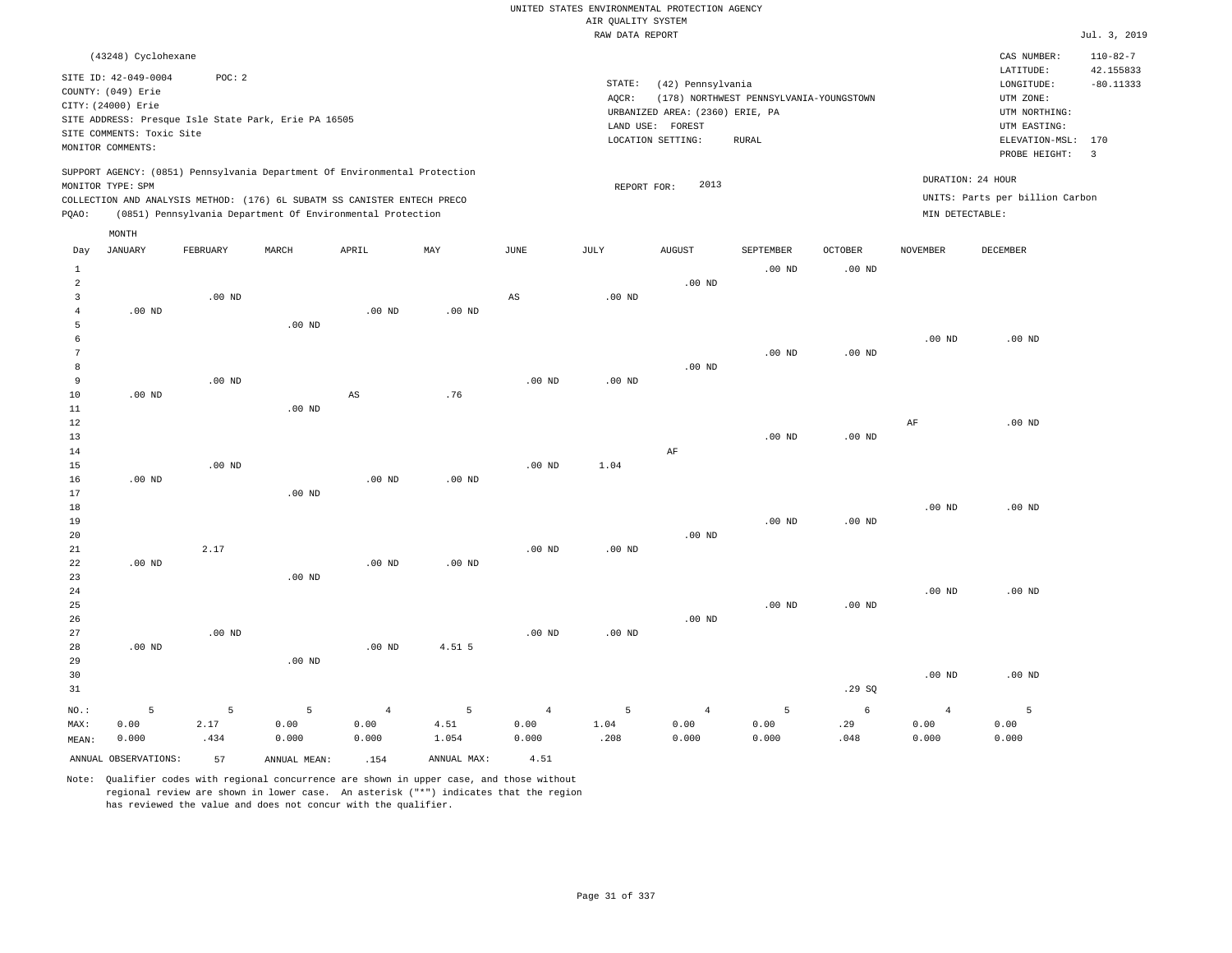|                                          | (43248) Cyclohexane                                                                                                |                   |                                                                                                                                                                                                                      |                        |                   |                   |                 |                                                                                               |                                                         |                   |                                      | CAS NUMBER:                                                                                                  | $110 - 82 - 7$                             |
|------------------------------------------|--------------------------------------------------------------------------------------------------------------------|-------------------|----------------------------------------------------------------------------------------------------------------------------------------------------------------------------------------------------------------------|------------------------|-------------------|-------------------|-----------------|-----------------------------------------------------------------------------------------------|---------------------------------------------------------|-------------------|--------------------------------------|--------------------------------------------------------------------------------------------------------------|--------------------------------------------|
|                                          | SITE ID: 42-049-0004<br>COUNTY: (049) Erie<br>CITY: (24000) Erie<br>SITE COMMENTS: Toxic Site<br>MONITOR COMMENTS: | POC: 2            | SITE ADDRESS: Presque Isle State Park, Erie PA 16505                                                                                                                                                                 |                        |                   |                   | STATE:<br>AQCR: | (42) Pennsylvania<br>URBANIZED AREA: (2360) ERIE, PA<br>LAND USE: FOREST<br>LOCATION SETTING: | (178) NORTHWEST PENNSYLVANIA-YOUNGSTOWN<br><b>RURAL</b> |                   |                                      | LATITUDE:<br>LONGITUDE:<br>UTM ZONE:<br>UTM NORTHING:<br>UTM EASTING:<br>ELEVATION-MSL: 170<br>PROBE HEIGHT: | 42.155833<br>$-80.11333$<br>$\overline{3}$ |
| PQAO:                                    | MONITOR TYPE: SPM                                                                                                  |                   | SUPPORT AGENCY: (0851) Pennsylvania Department Of Environmental Protection<br>COLLECTION AND ANALYSIS METHOD: (176) 6L SUBATM SS CANISTER ENTECH PRECO<br>(0851) Pennsylvania Department Of Environmental Protection |                        |                   |                   | REPORT FOR:     | 2014                                                                                          |                                                         |                   | DURATION: 24 HOUR<br>MIN DETECTABLE: | UNITS: Parts per billion Carbon                                                                              |                                            |
|                                          | MONTH                                                                                                              |                   | MARCH                                                                                                                                                                                                                |                        |                   |                   |                 |                                                                                               |                                                         |                   |                                      | <b>DECEMBER</b>                                                                                              |                                            |
| Day                                      | <b>JANUARY</b>                                                                                                     | FEBRUARY          |                                                                                                                                                                                                                      | APRIL                  | MAY               | $_{\rm JUNE}$     | JULY            | <b>AUGUST</b>                                                                                 | SEPTEMBER                                               | <b>OCTOBER</b>    | <b>NOVEMBER</b>                      |                                                                                                              |                                            |
| $\mathbf{1}$<br>2<br>3<br>$\overline{4}$ |                                                                                                                    |                   |                                                                                                                                                                                                                      |                        |                   |                   |                 | $.00$ ND                                                                                      | .00 <sub>ND</sub>                                       | AS                | AS                                   | $\mathbb{A}\mathbb{S}$                                                                                       |                                            |
| 5<br>6<br>7                              | .00 <sub>ND</sub>                                                                                                  | $\rm{AF}$         | .26SQ                                                                                                                                                                                                                | $.00$ ND               | .00 <sub>ND</sub> | .00 <sub>ND</sub> | $.00$ ND        |                                                                                               |                                                         |                   |                                      |                                                                                                              |                                            |
| 8<br>9                                   |                                                                                                                    | .00 <sub>ND</sub> |                                                                                                                                                                                                                      |                        |                   |                   |                 | AF                                                                                            | AF                                                      | AS                | .00 <sub>ND</sub>                    | $.00$ ND                                                                                                     |                                            |
| $10$<br>$11\,$<br>12<br>13               | $.00$ ND                                                                                                           |                   | AM                                                                                                                                                                                                                   | $\rm AF$               | $_{\rm AS}$       | $.00$ ND          | $.00$ ND        |                                                                                               |                                                         |                   | $\mathbb{A}\mathbb{S}$               | $.00$ ND                                                                                                     |                                            |
| 14<br>15<br>16                           |                                                                                                                    | $.00$ ND          |                                                                                                                                                                                                                      |                        |                   | $.00$ ND          | $.00$ ND        | AF                                                                                            | AS                                                      | AM                |                                      |                                                                                                              |                                            |
| 17<br>18<br>19                           | $.00$ ND                                                                                                           |                   | .00 <sub>ND</sub>                                                                                                                                                                                                    | $.00$ ND               | $.00$ ND          |                   |                 |                                                                                               |                                                         |                   | .00 <sub>ND</sub>                    | $.00$ ND                                                                                                     |                                            |
| 20<br>21<br>22                           |                                                                                                                    | $.00$ ND          |                                                                                                                                                                                                                      |                        |                   | $.00$ ND          | $.00$ ND        | AF                                                                                            | $_{\rm AS}$                                             | AF                |                                      |                                                                                                              |                                            |
| 23<br>24<br>25                           | $.00$ ND                                                                                                           |                   | .00 <sub>ND</sub>                                                                                                                                                                                                    | $.00$ ND               | $.00$ ND          |                   |                 |                                                                                               |                                                         |                   | $\mathbb{A}\mathbb{S}$               | $.00$ ND                                                                                                     |                                            |
| 26<br>27<br>28<br>29                     | .00 <sub>ND</sub>                                                                                                  | .00 <sub>ND</sub> |                                                                                                                                                                                                                      | $\mathbb{A}\mathbb{S}$ | .00 <sub>ND</sub> | .00 <sub>ND</sub> | $_{\rm AS}$     | AF                                                                                            | AS                                                      | .00 <sub>ND</sub> |                                      |                                                                                                              |                                            |
| 30<br>31                                 |                                                                                                                    |                   | $.00$ ND                                                                                                                                                                                                             |                        |                   |                   |                 |                                                                                               |                                                         |                   |                                      | $\mathbb{A}\mathbb{S}$                                                                                       |                                            |
| NO.:                                     | 5                                                                                                                  | $\overline{4}$    | $\overline{4}$                                                                                                                                                                                                       | $\overline{3}$         | $\overline{4}$    | 5                 | $\overline{4}$  | $\mathbf{1}$                                                                                  | $\mathbf{1}$                                            | $\mathbf{1}$      | $\overline{a}$                       | $\overline{4}$                                                                                               |                                            |
| MAX:                                     | 0.00                                                                                                               | 0.00              | .26                                                                                                                                                                                                                  | 0.00                   | 0.00              | 0.00              | 0.00            | 0.00                                                                                          | 0.00                                                    | 0.00              | 0.00                                 | 0.00                                                                                                         |                                            |
| MEAN:                                    | 0.000                                                                                                              | 0.000             | .065                                                                                                                                                                                                                 | 0.000                  | 0.000             | 0.000             | 0.000           | 0.000                                                                                         | 0.000                                                   | 0.000             | 0.000                                | 0.000                                                                                                        |                                            |
|                                          | ANNUAL OBSERVATIONS:                                                                                               | 38                | ANNUAL MEAN:                                                                                                                                                                                                         | .007                   | ANNUAL MAX:       | .26               |                 |                                                                                               |                                                         |                   |                                      |                                                                                                              |                                            |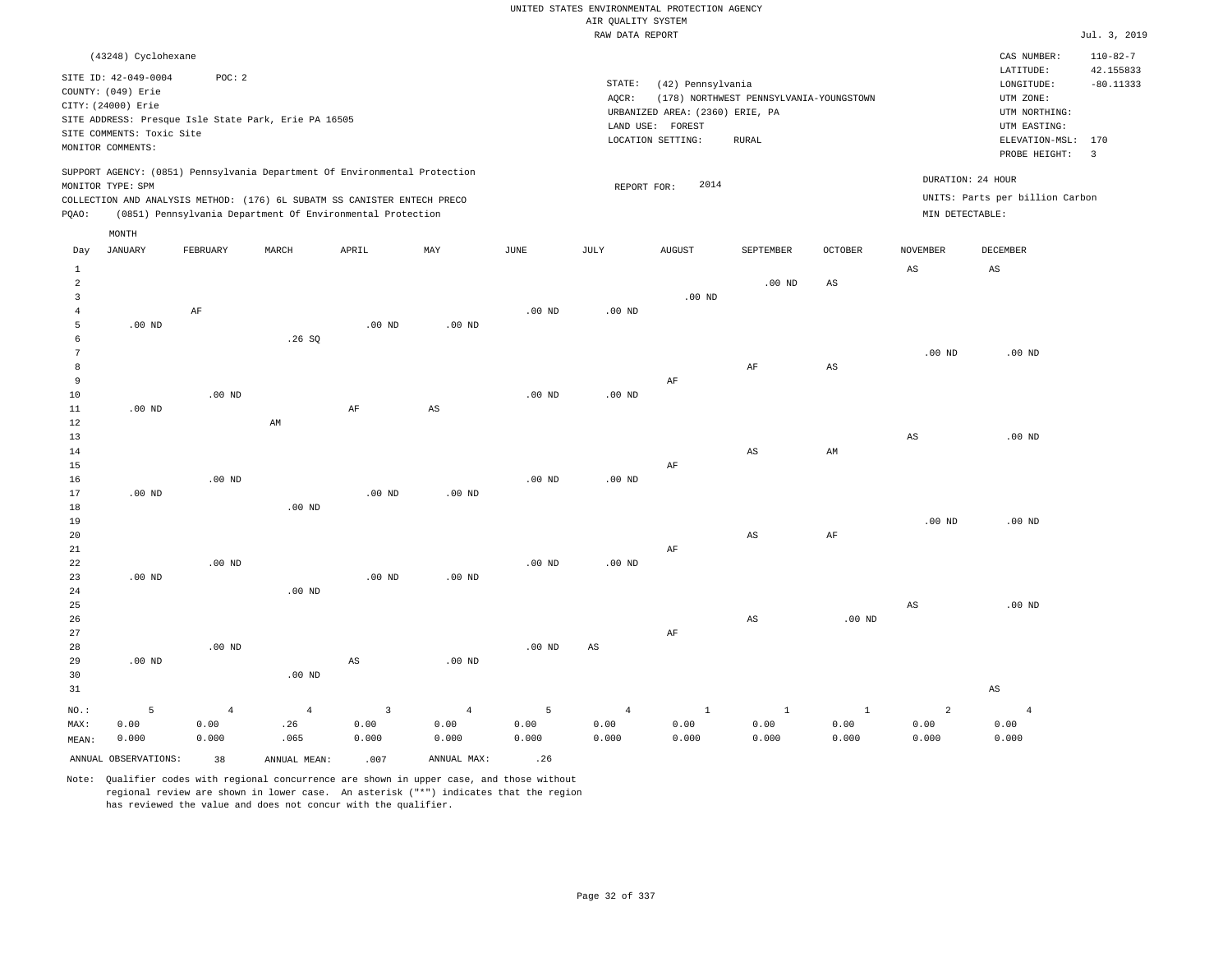|                                                                                                                                                                                      |       | (43248) Cyclohexane |          |                                                                                                                                        |       |                                                                            |      |                    |                                                                                               |                                                  |                |                 | CAS NUMBER:                                                                                                  | $110 - 82 - 7$                                        |
|--------------------------------------------------------------------------------------------------------------------------------------------------------------------------------------|-------|---------------------|----------|----------------------------------------------------------------------------------------------------------------------------------------|-------|----------------------------------------------------------------------------|------|--------------------|-----------------------------------------------------------------------------------------------|--------------------------------------------------|----------------|-----------------|--------------------------------------------------------------------------------------------------------------|-------------------------------------------------------|
| SITE ID: 42-049-0004<br>POC: 2<br>COUNTY: (049) Erie<br>CITY: (24000) Erie<br>SITE ADDRESS: Presque Isle State Park, Erie PA 16505<br>SITE COMMENTS: Toxic Site<br>MONITOR COMMENTS: |       |                     |          |                                                                                                                                        |       |                                                                            |      | STATE:<br>$AQCR$ : | (42) Pennsylvania<br>URBANIZED AREA: (2360) ERIE, PA<br>LAND USE: FOREST<br>LOCATION SETTING: | (178) NORTHWEST PENNSYLVANIA-YOUNGSTOWN<br>RURAL |                |                 | LATITUDE:<br>LONGITUDE:<br>UTM ZONE:<br>UTM NORTHING:<br>UTM EASTING:<br>ELEVATION-MSL: 170<br>PROBE HEIGHT: | 42.155833<br>$-80.11333$<br>$\overline{\phantom{a}3}$ |
|                                                                                                                                                                                      | POAO: | MONITOR TYPE: SPM   |          | COLLECTION AND ANALYSIS METHOD: (176) 6L SUBATM SS CANISTER ENTECH PRECO<br>(0851) Pennsylvania Department Of Environmental Protection |       | SUPPORT AGENCY: (0851) Pennsylvania Department Of Environmental Protection |      | REPORT FOR:        | DURATION: 24 HOUR<br>UNITS: Parts per billion Carbon<br>MIN DETECTABLE:                       |                                                  |                |                 |                                                                                                              |                                                       |
|                                                                                                                                                                                      | Day   | MONTH<br>JANUARY    | FEBRUARY | MARCH                                                                                                                                  | APRIL | MAY                                                                        | JUNE | JULY               | <b>AUGUST</b>                                                                                 | SEPTEMBER                                        | <b>OCTOBER</b> | <b>NOVEMBER</b> | DECEMBER                                                                                                     |                                                       |
|                                                                                                                                                                                      | 2     |                     |          | $.00$ ND                                                                                                                               |       |                                                                            |      |                    |                                                                                               |                                                  |                |                 | TS                                                                                                           |                                                       |
|                                                                                                                                                                                      |       |                     |          |                                                                                                                                        |       |                                                                            |      |                    |                                                                                               | $.00$ ND                                         | $.00$ ND       | $.00$ ND        |                                                                                                              |                                                       |
|                                                                                                                                                                                      |       |                     |          |                                                                                                                                        |       |                                                                            |      |                    | $.00$ ND                                                                                      |                                                  |                |                 |                                                                                                              |                                                       |

| NO.: | 3        | $\mathbf{1}$           | 5                 | 5        | 5        | $\overline{4}$         | 3                      | 5        | $\overline{4}$         | 3                      | 2                      | $\overline{4}$ |
|------|----------|------------------------|-------------------|----------|----------|------------------------|------------------------|----------|------------------------|------------------------|------------------------|----------------|
| 31   |          |                        | .00 <sub>ND</sub> |          |          |                        |                        |          |                        |                        |                        |                |
| 30   | .00 $ND$ |                        |                   | $.00$ ND | $.00$ ND |                        |                        |          |                        |                        |                        |                |
| 29   |          |                        |                   |          |          | $.00~\mathrm{ND}$      | .00 $ND$               |          |                        |                        |                        |                |
| 28   |          |                        |                   |          |          |                        |                        | $.00$ ND |                        |                        |                        |                |
| 27   |          |                        |                   |          |          |                        |                        |          | $\mathbb{A}\mathbb{S}$ | $.00$ ND               |                        |                |
| 26   |          |                        |                   |          |          |                        |                        |          |                        |                        | TS                     | .00 $ND$       |
| 25   |          |                        | $.00$ ND          |          |          |                        |                        |          |                        |                        |                        |                |
| 24   | $.00$ ND |                        |                   | $.00$ ND | $.00$ ND |                        |                        |          |                        |                        |                        |                |
| 23   |          | .00 $ND$               |                   |          |          | $\mathbb{A}\mathbb{S}$ | $\mathbb{A}\mathbb{S}$ |          |                        |                        |                        |                |
| 22   |          |                        |                   |          |          |                        |                        | $.00$ ND |                        |                        |                        |                |
| 21   |          |                        |                   |          |          |                        |                        |          | .00 $ND$               | $.00$ ND               |                        |                |
| 20   |          |                        |                   |          |          |                        |                        |          |                        |                        | .00 $ND$               | $.00$ ND       |
| 19   |          |                        | AS                |          |          |                        |                        |          |                        |                        |                        |                |
| 18   | AF       |                        |                   | $.00$ ND | $.00$ ND |                        |                        |          |                        |                        |                        |                |
| 17   |          | $\rm{AF}$              |                   |          |          | $.00$ ND               | $.00$ ND               |          |                        |                        |                        |                |
| 16   |          |                        |                   |          |          |                        |                        | $.00$ ND |                        |                        |                        |                |
| 15   |          |                        |                   |          |          |                        |                        |          | $.00$ ND               | AS                     |                        |                |
| 14   |          |                        |                   |          |          |                        |                        |          |                        |                        | $\rm{AF}$              | .15 SQ         |
| 13   |          |                        | $.00$ ND          |          |          |                        |                        |          |                        |                        |                        |                |
| 12   | $.00$ ND |                        |                   | .00 $ND$ | $.00$ ND |                        |                        |          |                        |                        |                        |                |
| 11   |          | $\mathbb{A}\mathbb{S}$ |                   |          |          | .00 $ND$               | $.00$ ND               |          |                        |                        |                        |                |
| 10   |          |                        |                   |          |          |                        |                        | .00 $ND$ |                        |                        |                        |                |
| 9    |          |                        |                   |          |          |                        |                        |          | $.00$ ND               | $\mathbb{A}\mathbb{S}$ |                        |                |
| 8    |          |                        |                   |          |          |                        |                        |          |                        |                        | $\mathbb{A}\mathbb{S}$ | .19SQ          |
| 7    |          |                        | $.00$ ND          |          |          |                        |                        |          |                        |                        |                        |                |
| 6    | AF       |                        |                   | $.00$ ND | $.00$ ND |                        |                        |          |                        |                        |                        |                |
| 5    |          | AS                     |                   |          |          | $.00$ ND               | AS                     |          |                        |                        |                        |                |

 0.00 0.000

ANNUAL OBSERVATIONS:  $44$  ANNUAL MEAN: .008 ANNUAL MAX: .19

 0.00 0.000  0.00 0.000

 0.00 0.000

MAX: MEAN:

 0.00 0.000  0.00 0.000

Note: Qualifier codes with regional concurrence are shown in upper case, and those without regional review are shown in lower case. An asterisk ("\*") indicates that the region has reviewed the value and does not concur with the qualifier.

 0.00 0.000  0.00 0.000  0.00 0.000

 0.00 0.000

 0.00 0.000  .19 .085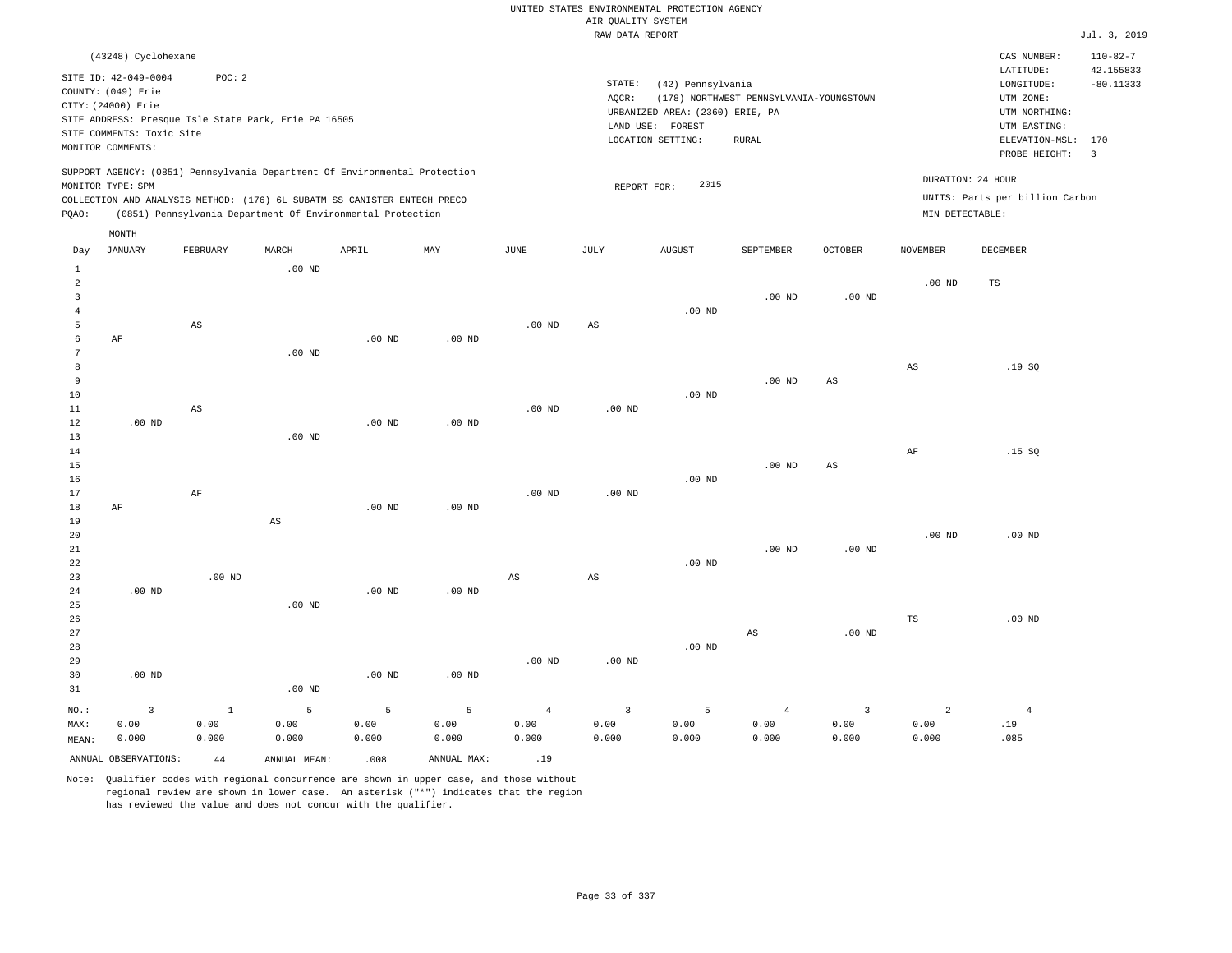|                                  |                                                      |                |                        |                                                                            |                        |                        |           | RAW DATA REPORT                 |                                         |                |                 |                                 | Jul. 3, 2019   |
|----------------------------------|------------------------------------------------------|----------------|------------------------|----------------------------------------------------------------------------|------------------------|------------------------|-----------|---------------------------------|-----------------------------------------|----------------|-----------------|---------------------------------|----------------|
|                                  | (43248) Cyclohexane                                  |                |                        |                                                                            |                        |                        |           |                                 |                                         |                |                 | CAS NUMBER:                     | $110 - 82 - 7$ |
|                                  |                                                      |                |                        |                                                                            |                        |                        |           |                                 |                                         |                |                 | LATITUDE:                       | 42.155833      |
|                                  | SITE ID: 42-049-0004                                 | POC: 2         |                        |                                                                            |                        |                        | STATE:    | (42) Pennsylvania               |                                         |                |                 | LONGITUDE:                      | $-80.11333$    |
|                                  | COUNTY: (049) Erie                                   |                |                        |                                                                            |                        |                        | AOCR:     |                                 | (178) NORTHWEST PENNSYLVANIA-YOUNGSTOWN |                |                 | UTM ZONE:                       |                |
|                                  | CITY: (24000) Erie                                   |                |                        |                                                                            |                        |                        |           | URBANIZED AREA: (2360) ERIE, PA |                                         |                |                 | UTM NORTHING:                   |                |
|                                  | SITE ADDRESS: Presque Isle State Park, Erie PA 16505 |                |                        |                                                                            |                        |                        |           | LAND USE: FOREST                |                                         |                |                 | UTM EASTING:                    |                |
|                                  | SITE COMMENTS: Toxic Site                            |                |                        |                                                                            |                        |                        |           | LOCATION SETTING:               | RURAL                                   |                |                 | ELEVATION-MSL: 170              |                |
|                                  | MONITOR COMMENTS:                                    |                |                        |                                                                            |                        |                        |           |                                 |                                         |                |                 | PROBE HEIGHT:                   | $\overline{3}$ |
|                                  |                                                      |                |                        | SUPPORT AGENCY: (0851) Pennsylvania Department Of Environmental Protection |                        |                        |           |                                 |                                         |                |                 |                                 |                |
|                                  | MONITOR TYPE: SPM                                    |                |                        |                                                                            |                        |                        |           | 2016<br>REPORT FOR:             |                                         |                |                 | DURATION: 24 HOUR               |                |
|                                  |                                                      |                |                        | COLLECTION AND ANALYSIS METHOD: (176) 6L SUBATM SS CANISTER ENTECH PRECO   |                        |                        |           |                                 |                                         |                |                 | UNITS: Parts per billion Carbon |                |
| PQAO:                            |                                                      |                |                        | (0851) Pennsylvania Department Of Environmental Protection                 |                        |                        |           |                                 |                                         |                | MIN DETECTABLE: |                                 |                |
|                                  | MONTH                                                |                |                        |                                                                            |                        |                        |           |                                 |                                         |                |                 |                                 |                |
| Day                              | <b>JANUARY</b>                                       | FEBRUARY       | MARCH                  | APRIL                                                                      | MAY                    | <b>JUNE</b>            | JULY      | <b>AUGUST</b>                   | SEPTEMBER                               | <b>OCTOBER</b> | <b>NOVEMBER</b> | <b>DECEMBER</b>                 |                |
|                                  |                                                      |                |                        |                                                                            |                        |                        |           |                                 |                                         |                |                 |                                 |                |
| $\mathbf{1}$                     | $.00$ ND                                             |                | $.00$ ND               |                                                                            |                        |                        |           |                                 |                                         |                |                 |                                 |                |
| $\overline{a}$<br>$\overline{3}$ |                                                      |                |                        |                                                                            |                        |                        |           |                                 | $.00$ ND                                |                | $_{\rm TS}$     | $\mathbb{TS}$                   |                |
| $\overline{4}$                   |                                                      |                |                        |                                                                            |                        |                        |           | $\rm AF$                        |                                         | AF             |                 |                                 |                |
| 5                                |                                                      |                |                        |                                                                            |                        | $.00$ ND               | AF        |                                 |                                         |                |                 |                                 |                |
| 6                                |                                                      | $.00$ ND       |                        | $\rm AF$                                                                   | $\mathbb{A}\mathbb{S}$ |                        |           |                                 |                                         |                |                 |                                 |                |
| $7\phantom{.0}$                  | .22SQ                                                |                | $\rm AF$               |                                                                            |                        |                        |           |                                 |                                         |                |                 |                                 |                |
| 8                                |                                                      |                |                        |                                                                            |                        |                        |           |                                 |                                         |                | $\rm{AF}$       | $\mathbb{TS}$                   |                |
| 9                                |                                                      |                |                        |                                                                            |                        |                        |           |                                 | <b>TS</b>                               | AF             |                 |                                 |                |
| 10                               |                                                      |                |                        |                                                                            |                        |                        |           | $\rm AF$                        |                                         |                |                 |                                 |                |
| $11\,$                           |                                                      |                |                        |                                                                            |                        | $\mathbb{A}\mathbb{S}$ | $\rm{AF}$ |                                 |                                         |                |                 |                                 |                |
| 12                               |                                                      | $.00$ ND       |                        | $_{\rm AS}$                                                                | $.00$ ND               |                        |           |                                 |                                         |                |                 |                                 |                |
| 13                               | $_{\rm TS}$                                          |                | .00 <sub>ND</sub>      |                                                                            |                        |                        |           |                                 |                                         |                |                 |                                 |                |
| 14                               |                                                      |                |                        |                                                                            |                        |                        |           |                                 |                                         |                | $.00$ ND        | .00 <sub>ND</sub>               |                |
| 15                               |                                                      |                |                        |                                                                            |                        |                        |           |                                 | $\rm AF$                                | $.00$ ND       |                 |                                 |                |
| 16                               |                                                      |                |                        |                                                                            |                        |                        |           | $.00$ ND                        |                                         |                |                 |                                 |                |
| $17$                             |                                                      |                |                        |                                                                            |                        | AF                     | AF        |                                 |                                         |                |                 |                                 |                |
| 18                               |                                                      | $.00$ ND       |                        | $_{\rm AS}$                                                                | $.00$ ND               |                        |           |                                 |                                         |                |                 |                                 |                |
| 19<br>20                         | $.00$ ND                                             |                | $\mathbb{A}\mathbb{S}$ |                                                                            |                        |                        |           |                                 |                                         |                | $.00$ ND        | $.00$ ND                        |                |
| 21                               |                                                      |                |                        |                                                                            |                        |                        |           |                                 | .00 <sub>ND</sub>                       | AF             |                 |                                 |                |
| 22                               |                                                      |                |                        |                                                                            |                        |                        |           | AF                              |                                         |                |                 |                                 |                |
| 23                               |                                                      |                |                        |                                                                            |                        | AS                     | AF        |                                 |                                         |                |                 |                                 |                |
| 24                               |                                                      | $.00$ ND       |                        | $.00$ ND                                                                   | AF                     |                        |           |                                 |                                         |                |                 |                                 |                |
| 25                               | $.00$ ND                                             |                | $.00$ ND               |                                                                            |                        |                        |           |                                 |                                         |                |                 |                                 |                |
| 26                               |                                                      |                |                        |                                                                            |                        |                        |           |                                 |                                         |                | AF              | $.00$ ND                        |                |
| 27                               |                                                      |                |                        |                                                                            |                        |                        |           |                                 | .00 <sub>ND</sub>                       | AF             |                 |                                 |                |
| 28                               |                                                      |                |                        |                                                                            |                        |                        |           | $.00$ ND                        |                                         |                |                 |                                 |                |
| 29                               |                                                      |                |                        |                                                                            |                        | AF                     | AF        |                                 |                                         |                |                 |                                 |                |
| 30                               |                                                      |                |                        | $\mathbb{A}\mathbb{S}$                                                     | AF                     |                        |           |                                 |                                         |                |                 |                                 |                |
| 31                               | $.00$ ND                                             |                | $.00$ ND               |                                                                            |                        |                        |           |                                 |                                         |                |                 |                                 |                |
| NO.:                             | 5                                                    | $\overline{4}$ | $\overline{4}$         | $1\,$                                                                      | $\overline{a}$         | $\mathbf{1}$           |           | $\mathbb O$<br>$\overline{a}$   | $\overline{3}$                          | $\mathbf{1}$   | $\overline{2}$  | $\overline{\mathbf{3}}$         |                |
| MAX:                             | .22                                                  | 0.00           | 0.00                   | 0.00                                                                       | 0.00                   | 0.00                   |           | 0.00                            | 0.00                                    | 0.00           | 0.00            | 0.00                            |                |
| MEAN:                            | .044                                                 | 0.000          | 0.000                  | 0.000                                                                      | 0.000                  | 0.000                  |           | 0.000                           | 0.000                                   | 0.000          | 0.000           | 0.000                           |                |
|                                  | ANNUAL OBSERVATIONS:                                 | 28             | ANNUAL MEAN:           | .008                                                                       | ANNUAL MAX:            | .22                    |           |                                 |                                         |                |                 |                                 |                |
|                                  |                                                      |                |                        |                                                                            |                        |                        |           |                                 |                                         |                |                 |                                 |                |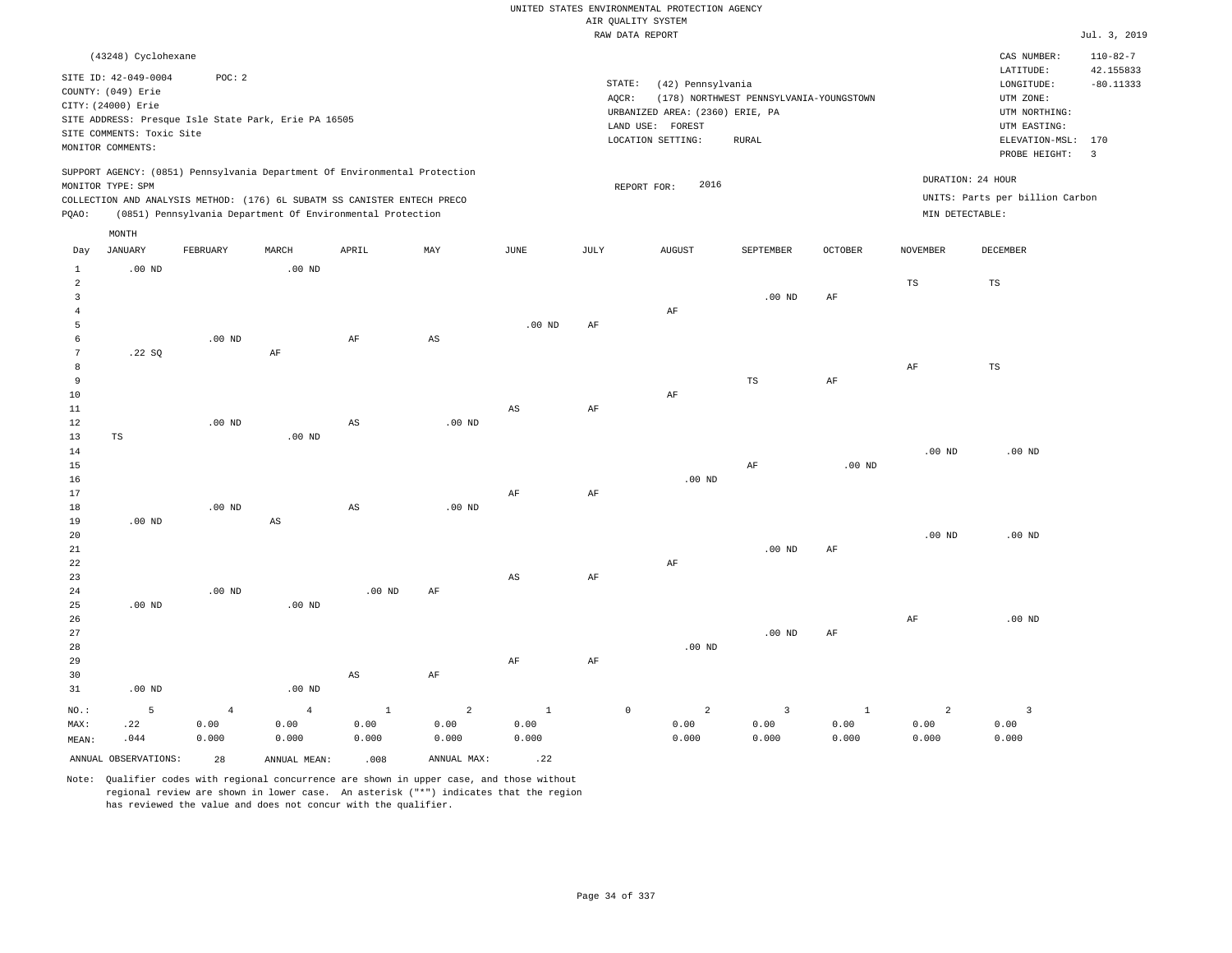|                | (43248) Cyclohexane<br>SITE ID: 42-049-0004<br>COUNTY: (049) Erie<br>CITY: (24000) Erie<br>SITE ADDRESS: Presque Isle State Park, Erie PA 16505<br>SITE COMMENTS: Toxic Site<br>MONITOR COMMENTS: | POC: 2       |                   |                                                                                                                                                        |             |                   | STATE:<br>AQCR:        | (42) Pennsylvania<br>URBANIZED AREA: (2360) ERIE, PA<br>LAND USE: FOREST<br>LOCATION SETTING: | (178) NORTHWEST PENNSYLVANIA-YOUNGSTOWN<br>RURAL |                   |                    | CAS NUMBER:<br>LATITUDE:<br>LONGITUDE:<br>UTM ZONE:<br>UTM NORTHING:<br>UTM EASTING:<br>ELEVATION-MSL: 170<br>PROBE HEIGHT: | $110 - 82 - 7$<br>42.155833<br>$-80.11333$<br>$\overline{\mathbf{3}}$ |
|----------------|---------------------------------------------------------------------------------------------------------------------------------------------------------------------------------------------------|--------------|-------------------|--------------------------------------------------------------------------------------------------------------------------------------------------------|-------------|-------------------|------------------------|-----------------------------------------------------------------------------------------------|--------------------------------------------------|-------------------|--------------------|-----------------------------------------------------------------------------------------------------------------------------|-----------------------------------------------------------------------|
|                | MONITOR TYPE: SPM                                                                                                                                                                                 |              |                   | SUPPORT AGENCY: (0851) Pennsylvania Department Of Environmental Protection<br>COLLECTION AND ANALYSIS METHOD: (176) 6L SUBATM SS CANISTER ENTECH PRECO |             |                   | REPORT FOR:            | 2017                                                                                          |                                                  |                   |                    | DURATION: 24 HOUR<br>UNITS: Parts per billion Carbon                                                                        |                                                                       |
| PQAO:          |                                                                                                                                                                                                   |              |                   | (0851) Pennsylvania Department Of Environmental Protection                                                                                             |             |                   |                        |                                                                                               |                                                  |                   | $MIN$ DETECTABLE : |                                                                                                                             |                                                                       |
| Day            | MONTH<br><b>JANUARY</b>                                                                                                                                                                           | FEBRUARY     | MARCH             | APRIL                                                                                                                                                  | MAY         | $_{\rm JUNE}$     | JULY                   | <b>AUGUST</b>                                                                                 | SEPTEMBER                                        | OCTOBER           | <b>NOVEMBER</b>    | DECEMBER                                                                                                                    |                                                                       |
| $\mathbf{1}$   | AF                                                                                                                                                                                                |              |                   | AF                                                                                                                                                     | AF          |                   |                        |                                                                                               |                                                  |                   |                    |                                                                                                                             |                                                                       |
| $\overline{a}$ |                                                                                                                                                                                                   |              | $.00$ ND          |                                                                                                                                                        |             |                   |                        |                                                                                               |                                                  |                   |                    |                                                                                                                             |                                                                       |
| 3              |                                                                                                                                                                                                   |              |                   |                                                                                                                                                        |             |                   |                        |                                                                                               |                                                  |                   | .00 <sub>ND</sub>  | .21 SQ                                                                                                                      |                                                                       |
| $\bf{4}$       |                                                                                                                                                                                                   |              |                   |                                                                                                                                                        |             |                   |                        |                                                                                               | $.00$ ND                                         | .00 <sub>ND</sub> |                    |                                                                                                                             |                                                                       |
| 5              |                                                                                                                                                                                                   |              |                   |                                                                                                                                                        |             |                   |                        | $.00$ ND                                                                                      |                                                  |                   |                    |                                                                                                                             |                                                                       |
| 6              |                                                                                                                                                                                                   | $.00$ ND     |                   |                                                                                                                                                        |             | $.00$ ND          | AS                     |                                                                                               |                                                  |                   |                    |                                                                                                                             |                                                                       |
| $\overline{7}$ | $_{\rm TS}$                                                                                                                                                                                       |              |                   | $\rm AF$                                                                                                                                               | $.00$ ND    |                   |                        |                                                                                               |                                                  |                   |                    |                                                                                                                             |                                                                       |
| 8              |                                                                                                                                                                                                   |              | $.00$ ND          |                                                                                                                                                        |             |                   |                        |                                                                                               |                                                  |                   |                    |                                                                                                                             |                                                                       |
| 9<br>10        |                                                                                                                                                                                                   |              |                   |                                                                                                                                                        |             |                   |                        |                                                                                               | $.00$ ND                                         | $.00$ ND          | $.00$ ND           | .10S                                                                                                                        |                                                                       |
| $11\,$         |                                                                                                                                                                                                   |              |                   |                                                                                                                                                        |             |                   |                        | .13 SQ                                                                                        |                                                  |                   |                    |                                                                                                                             |                                                                       |
| 12             |                                                                                                                                                                                                   | TS           |                   |                                                                                                                                                        |             | .00 <sub>ND</sub> | $\mathbb{A}\mathbb{S}$ |                                                                                               |                                                  |                   |                    |                                                                                                                             |                                                                       |
| 13             | $.00$ ND                                                                                                                                                                                          |              |                   | $.00$ ND                                                                                                                                               | $.00$ ND    |                   |                        |                                                                                               |                                                  |                   |                    |                                                                                                                             |                                                                       |
| 14             |                                                                                                                                                                                                   |              | $.00$ ND          |                                                                                                                                                        |             |                   |                        |                                                                                               |                                                  |                   |                    |                                                                                                                             |                                                                       |
| 15             |                                                                                                                                                                                                   |              |                   |                                                                                                                                                        |             |                   |                        |                                                                                               |                                                  |                   | .13SQ              | $.00$ ND                                                                                                                    |                                                                       |
| 16             |                                                                                                                                                                                                   |              |                   |                                                                                                                                                        |             |                   |                        |                                                                                               | $.00$ ND                                         | $.00$ ND          |                    |                                                                                                                             |                                                                       |
| 17             |                                                                                                                                                                                                   |              |                   |                                                                                                                                                        |             |                   |                        | $.00$ ND                                                                                      |                                                  |                   |                    |                                                                                                                             |                                                                       |
| 18             |                                                                                                                                                                                                   | AF           |                   |                                                                                                                                                        |             | .00 <sub>ND</sub> | $_{\rm AS}$            |                                                                                               |                                                  |                   |                    |                                                                                                                             |                                                                       |
| 19             | $.00$ ND                                                                                                                                                                                          |              |                   | $\rm AF$                                                                                                                                               | $.00$ ND    |                   |                        |                                                                                               |                                                  |                   |                    |                                                                                                                             |                                                                       |
| 20             |                                                                                                                                                                                                   |              | .00 <sub>ND</sub> |                                                                                                                                                        |             |                   |                        |                                                                                               |                                                  |                   |                    |                                                                                                                             |                                                                       |
| 21<br>22       |                                                                                                                                                                                                   |              |                   |                                                                                                                                                        |             |                   |                        |                                                                                               | $.00$ ND                                         | .00 $ND$          | .11 SQ             | TS                                                                                                                          |                                                                       |
| 23             |                                                                                                                                                                                                   |              |                   |                                                                                                                                                        |             |                   |                        | $.00$ ND                                                                                      |                                                  |                   |                    |                                                                                                                             |                                                                       |
| 24             |                                                                                                                                                                                                   | $\rm{AF}$    |                   |                                                                                                                                                        |             | $.00$ ND          | .00 <sub>ND</sub>      |                                                                                               |                                                  |                   |                    |                                                                                                                             |                                                                       |
| 25             | AS                                                                                                                                                                                                |              |                   | AF                                                                                                                                                     | $.00$ ND    |                   |                        |                                                                                               |                                                  |                   |                    |                                                                                                                             |                                                                       |
| 26             |                                                                                                                                                                                                   |              | $.00$ ND          |                                                                                                                                                        |             |                   |                        |                                                                                               |                                                  |                   |                    |                                                                                                                             |                                                                       |
| 27             |                                                                                                                                                                                                   |              |                   |                                                                                                                                                        |             |                   |                        |                                                                                               |                                                  |                   | .11 SQ             | AF                                                                                                                          |                                                                       |
| 28             |                                                                                                                                                                                                   |              |                   |                                                                                                                                                        |             |                   |                        |                                                                                               | $.00$ ND                                         | $.00$ ND          |                    |                                                                                                                             |                                                                       |
| 29             |                                                                                                                                                                                                   |              |                   |                                                                                                                                                        |             |                   |                        | $.00$ ND                                                                                      |                                                  |                   |                    |                                                                                                                             |                                                                       |
| 30             |                                                                                                                                                                                                   |              |                   |                                                                                                                                                        |             | AS                | $.00$ ND               |                                                                                               |                                                  |                   |                    |                                                                                                                             |                                                                       |
| 31             | $.00$ ND                                                                                                                                                                                          |              |                   |                                                                                                                                                        | $.00$ ND    |                   |                        |                                                                                               |                                                  |                   |                    |                                                                                                                             |                                                                       |
| NO.:           | $\overline{3}$                                                                                                                                                                                    | $\mathbf{1}$ | 5                 | $\mathbf{1}$                                                                                                                                           | 5           | $\overline{4}$    | 2                      | 5                                                                                             | 5                                                | 5                 | 5                  | $\overline{3}$                                                                                                              |                                                                       |
| MAX:           | 0.00                                                                                                                                                                                              | 0.00         | 0.00              | 0.00                                                                                                                                                   | 0.00        | 0.00              | 0.00                   | .13                                                                                           | 0.00                                             | 0.00              | .13                | .21                                                                                                                         |                                                                       |
| MEAN:          | 0.000                                                                                                                                                                                             | 0.000        | 0.000             | 0.000                                                                                                                                                  | 0.000       | 0.000             | 0.000                  | .026                                                                                          | 0.000                                            | 0.000             | .070               | .103                                                                                                                        |                                                                       |
|                | ANNUAL OBSERVATIONS:                                                                                                                                                                              | $4\,4$       | ANNUAL MEAN:      | .018                                                                                                                                                   | ANNUAL MAX: | .21               |                        |                                                                                               |                                                  |                   |                    |                                                                                                                             |                                                                       |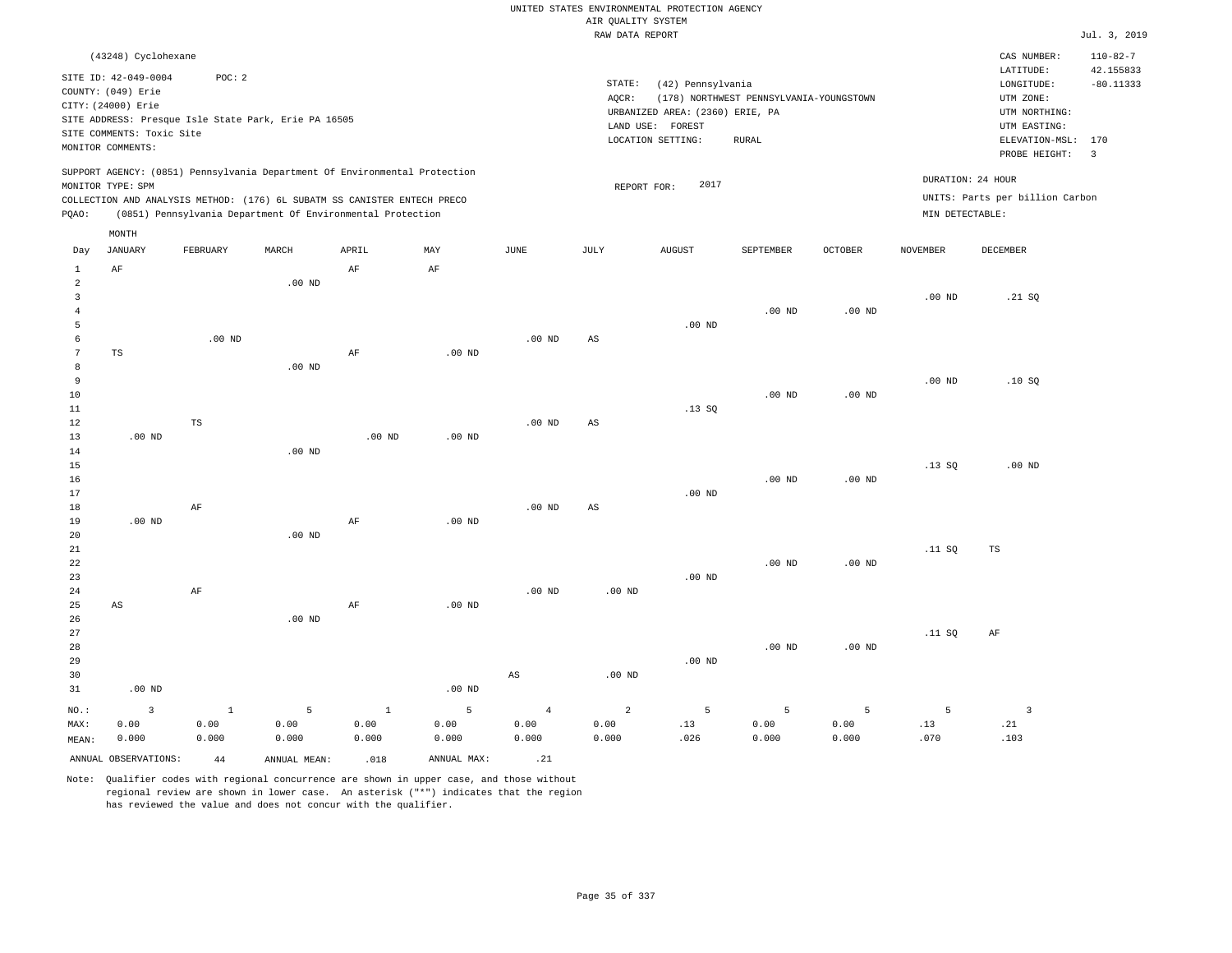|                   |                           |                                                                            |                   |                   |             |                     |           | UNITED STATES ENVIRONMENTAL PROTECTION AGENCY |                                         |                |                   |                                 |                             |
|-------------------|---------------------------|----------------------------------------------------------------------------|-------------------|-------------------|-------------|---------------------|-----------|-----------------------------------------------|-----------------------------------------|----------------|-------------------|---------------------------------|-----------------------------|
|                   |                           |                                                                            |                   |                   |             |                     |           | AIR QUALITY SYSTEM                            |                                         |                |                   |                                 |                             |
|                   |                           |                                                                            |                   |                   |             |                     |           | RAW DATA REPORT                               |                                         |                |                   |                                 | Jul. 3, 2019                |
|                   | (43248) Cyclohexane       |                                                                            |                   |                   |             |                     |           |                                               |                                         |                |                   | CAS NUMBER:<br>LATITUDE:        | $110 - 82 - 7$<br>42.155833 |
|                   | SITE ID: 42-049-0004      | POC: 2                                                                     |                   |                   |             |                     | STATE:    | (42) Pennsylvania                             |                                         |                |                   | LONGITUDE:                      | $-80.11333$                 |
|                   | COUNTY: (049) Erie        |                                                                            |                   |                   |             |                     | AQCR:     |                                               | (178) NORTHWEST PENNSYLVANIA-YOUNGSTOWN |                |                   | UTM ZONE:                       |                             |
|                   | CITY: (24000) Erie        |                                                                            |                   |                   |             |                     |           | URBANIZED AREA: (2360) ERIE, PA               |                                         |                |                   | UTM NORTHING:                   |                             |
|                   | SITE COMMENTS: Toxic Site | SITE ADDRESS: Presque Isle State Park, Erie PA 16505                       |                   |                   |             |                     |           | LAND USE: FOREST                              |                                         |                |                   | UTM EASTING:                    |                             |
|                   | MONITOR COMMENTS:         |                                                                            |                   |                   |             |                     |           | LOCATION SETTING:                             | <b>RURAL</b>                            |                |                   | ELEVATION-MSL:                  | 170                         |
|                   |                           |                                                                            |                   |                   |             |                     |           |                                               |                                         |                |                   | PROBE HEIGHT:                   | $\overline{3}$              |
|                   |                           | SUPPORT AGENCY: (0851) Pennsylvania Department Of Environmental Protection |                   |                   |             |                     |           |                                               |                                         |                |                   | DURATION: 24 HOUR               |                             |
|                   | MONITOR TYPE: SPM         |                                                                            |                   |                   |             |                     |           | 2018<br>REPORT FOR:                           |                                         |                |                   |                                 |                             |
|                   |                           | COLLECTION AND ANALYSIS METHOD: (176) 6L SUBATM SS CANISTER ENTECH PRECO   |                   |                   |             |                     |           |                                               |                                         |                |                   | UNITS: Parts per billion Carbon |                             |
| PQAO:             |                           | (0851) Pennsylvania Department Of Environmental Protection                 |                   |                   |             |                     |           |                                               |                                         |                |                   | MIN DETECTABLE: .24957          |                             |
|                   | MONTH                     |                                                                            |                   |                   |             |                     |           |                                               |                                         |                |                   |                                 |                             |
| Day               | JANUARY                   | FEBRUARY                                                                   | MARCH             | APRIL             | MAY         | $_{\rm JUNE}$       | JULY      | <b>AUGUST</b>                                 | SEPTEMBER                               | <b>OCTOBER</b> | <b>NOVEMBER</b>   | DECEMBER                        |                             |
| $\mathbf{1}$      |                           | AQ                                                                         |                   |                   |             | AF                  | AF        |                                               |                                         |                |                   |                                 |                             |
| $\overline{a}$    | $_{\rm TS}$               |                                                                            |                   | AF                | $.00$ ND    |                     |           |                                               |                                         |                |                   |                                 |                             |
| $\mathbf{3}$      |                           |                                                                            | .00 <sub>ND</sub> |                   |             |                     |           |                                               |                                         |                |                   |                                 |                             |
| $\overline{4}$    |                           |                                                                            |                   |                   |             |                     |           |                                               |                                         |                | $.00$ ND          | $.00$ ND                        |                             |
| 5                 |                           |                                                                            |                   |                   |             |                     |           |                                               | $\rm{AF}$                               | $.00$ ND       |                   |                                 |                             |
| 6                 |                           |                                                                            |                   |                   |             |                     |           | AF                                            |                                         |                |                   |                                 |                             |
| $\overline{7}$    |                           | $.00$ ND                                                                   |                   |                   |             | AF                  | AF        |                                               |                                         |                |                   |                                 |                             |
| 8<br>9            | AF                        |                                                                            | $.00$ ND          | $.00$ ND          | AS          |                     |           |                                               |                                         |                |                   |                                 |                             |
| 10                |                           |                                                                            |                   |                   |             |                     |           |                                               |                                         |                | .00 <sub>ND</sub> | $.00$ ND                        |                             |
| 11                |                           |                                                                            |                   |                   |             |                     |           |                                               | $_{\rm AS}$                             | $.00$ ND       |                   |                                 |                             |
| 12                |                           |                                                                            |                   |                   |             |                     |           | AF                                            |                                         |                |                   |                                 |                             |
| 13                |                           | $.00$ ND                                                                   |                   |                   |             | AF                  | AF        |                                               |                                         |                |                   |                                 |                             |
| 14                | AF                        |                                                                            |                   | .00 <sub>ND</sub> | AF          |                     |           |                                               |                                         |                |                   |                                 |                             |
| 15                |                           |                                                                            | .00 <sub>ND</sub> |                   |             |                     |           |                                               |                                         |                |                   |                                 |                             |
| 16                |                           |                                                                            |                   |                   |             |                     |           |                                               |                                         |                | AS                | $.00$ ND                        |                             |
| 17                |                           |                                                                            |                   |                   |             |                     |           |                                               | $.00$ ND                                | $.00$ ND       |                   |                                 |                             |
| 18                |                           |                                                                            |                   |                   |             |                     |           | AF                                            |                                         |                |                   |                                 |                             |
| 19                |                           | $.00$ ND                                                                   |                   |                   |             | AF                  | AF        |                                               |                                         |                |                   |                                 |                             |
| 20<br>$2\sqrt{1}$ | AF                        |                                                                            | AF                | $.00$ ND          | $\rm{AF}$   |                     |           |                                               |                                         |                |                   |                                 |                             |
| 22                |                           |                                                                            |                   |                   |             |                     |           |                                               |                                         |                | $.00$ ND          | .00 <sub>ND</sub>               |                             |
| 23                |                           |                                                                            |                   |                   |             |                     |           |                                               | $.00$ ND                                | .37SQ          |                   |                                 |                             |
| 24                |                           |                                                                            |                   |                   |             |                     |           | $.00$ ND                                      |                                         |                |                   |                                 |                             |
| 25                |                           | $.00$ ND                                                                   |                   |                   |             | $\rm AF$            | $\rm AF$  |                                               |                                         |                |                   |                                 |                             |
| 26                | AF                        |                                                                            |                   | $.00$ ND          | $\rm{AF}$   |                     |           |                                               |                                         |                |                   |                                 |                             |
| 27                |                           |                                                                            | AF                |                   |             |                     |           |                                               |                                         |                |                   |                                 |                             |
| 28                |                           |                                                                            |                   |                   |             |                     |           |                                               |                                         |                | $.00$ ND          | AS                              |                             |
| 29                |                           |                                                                            |                   |                   |             |                     |           |                                               | $.00$ ND                                | $.00$ ND       |                   |                                 |                             |
| 30                |                           |                                                                            |                   |                   |             |                     |           | $.00$ ND                                      |                                         |                |                   |                                 |                             |
| 31                |                           |                                                                            |                   |                   |             |                     | $\rm{AF}$ |                                               |                                         |                |                   |                                 |                             |
| NO.:              | $\mathbb O$               | $\overline{4}$                                                             | 3                 | $\overline{4}$    | $1\,$       | $\mathsf{O}\xspace$ |           | $\overline{a}$<br>$\mathbb O$                 | $\overline{\mathbf{3}}$                 | 5              | $\overline{4}$    | $\overline{4}$                  |                             |
| MAX:              |                           | 0.00                                                                       | 0.00              | 0.00              | 0.00        |                     |           | 0.00                                          | 0.00                                    | .37            | 0.00              | 0.00                            |                             |
| MEAN:             |                           | 0.000                                                                      | 0.000             | 0.000             | 0.000       |                     |           | 0.000                                         | 0.000                                   | .074           | 0.000             | 0.000                           |                             |
|                   | ANNUAL OBSERVATIONS:      | 30                                                                         | ANNUAL MEAN:      | .012              | ANNUAL MAX: | .37                 |           |                                               |                                         |                |                   |                                 |                             |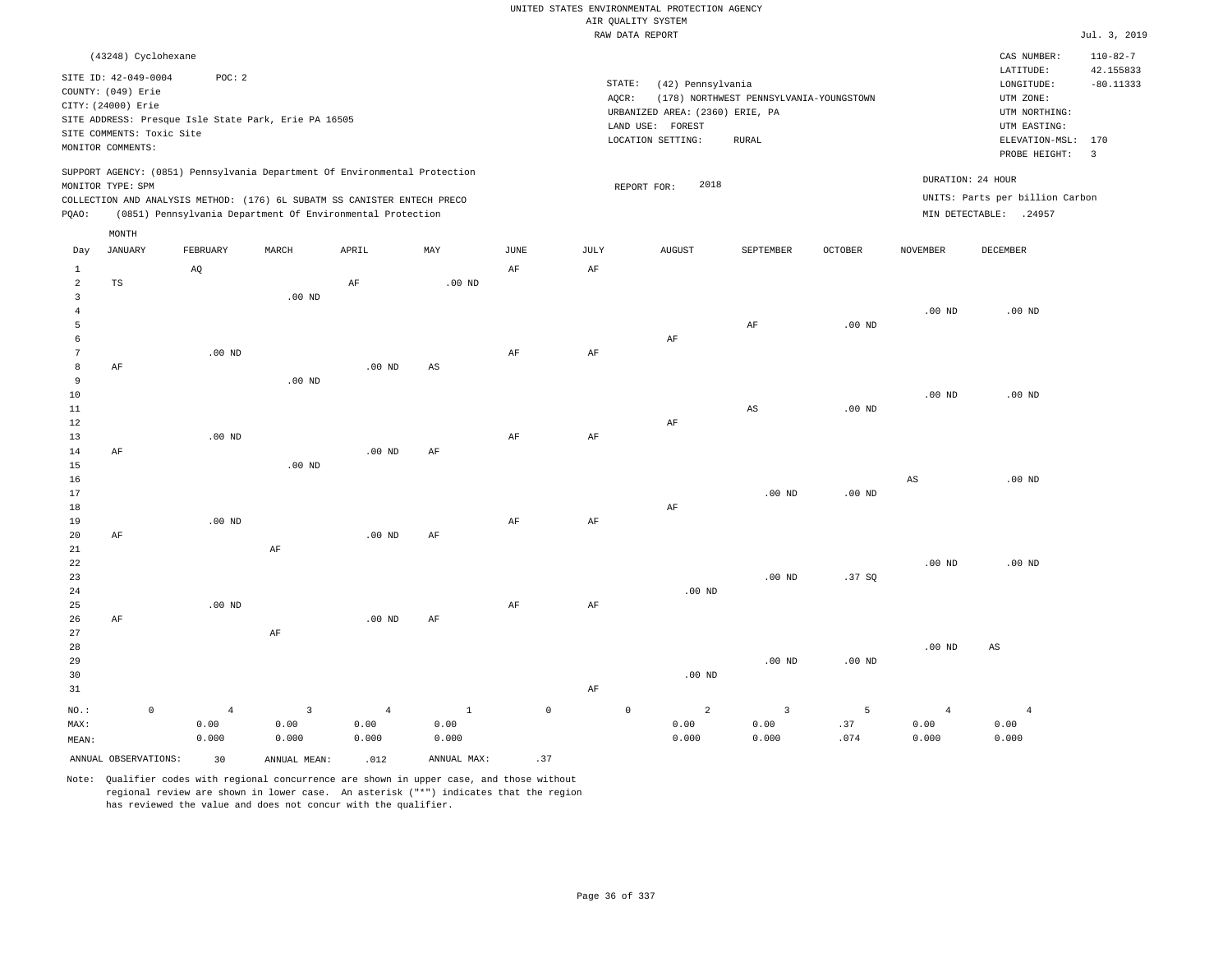|                                  |                           |                                                      |                   |                                                                            |                   |                        | AIR QUALITY SYSTEM<br>RAW DATA REPORT |                                 |                                         |                   |                   |                                 | Jul. 3, 2019                 |
|----------------------------------|---------------------------|------------------------------------------------------|-------------------|----------------------------------------------------------------------------|-------------------|------------------------|---------------------------------------|---------------------------------|-----------------------------------------|-------------------|-------------------|---------------------------------|------------------------------|
|                                  |                           | (43372) Methyl tert-butyl ether                      |                   |                                                                            |                   |                        |                                       |                                 |                                         |                   |                   | CAS NUMBER:<br>LATITUDE:        | $1634 - 04 - 4$<br>42.155833 |
|                                  | SITE ID: 42-049-0004      | POC: 2                                               |                   |                                                                            |                   |                        | STATE:                                | (42) Pennsylvania               |                                         |                   |                   | LONGITUDE:                      | $-80.11333$                  |
|                                  | COUNTY: (049) Erie        |                                                      |                   |                                                                            |                   |                        | AOCR:                                 |                                 | (178) NORTHWEST PENNSYLVANIA-YOUNGSTOWN |                   |                   | UTM ZONE:                       |                              |
|                                  | CITY: (24000) Erie        |                                                      |                   |                                                                            |                   |                        |                                       | URBANIZED AREA: (2360) ERIE, PA |                                         |                   |                   | UTM NORTHING:                   |                              |
|                                  | SITE COMMENTS: Toxic Site | SITE ADDRESS: Presque Isle State Park, Erie PA 16505 |                   |                                                                            |                   |                        |                                       | LAND USE: FOREST                |                                         |                   |                   | UTM EASTING:                    |                              |
|                                  | MONITOR COMMENTS:         |                                                      |                   |                                                                            |                   |                        |                                       | LOCATION SETTING:               | RURAL                                   |                   |                   | ELEVATION-MSL:                  | 170                          |
|                                  |                           |                                                      |                   |                                                                            |                   |                        |                                       |                                 |                                         |                   |                   | PROBE HEIGHT:                   | 3                            |
|                                  |                           |                                                      |                   | SUPPORT AGENCY: (0851) Pennsylvania Department Of Environmental Protection |                   |                        |                                       |                                 |                                         |                   |                   | DURATION: 24 HOUR               |                              |
|                                  | MONITOR TYPE: SPM         |                                                      |                   |                                                                            |                   |                        | REPORT FOR:                           | 2013                            |                                         |                   |                   |                                 |                              |
|                                  |                           |                                                      |                   | COLLECTION AND ANALYSIS METHOD: (176) 6L SUBATM SS CANISTER ENTECH PRECO   |                   |                        |                                       |                                 |                                         |                   |                   | UNITS: Parts per billion Carbon |                              |
| PQAO:                            |                           |                                                      |                   | (0851) Pennsylvania Department Of Environmental Protection                 |                   |                        |                                       |                                 |                                         |                   | MIN DETECTABLE:   |                                 |                              |
|                                  | MONTH                     |                                                      |                   |                                                                            |                   |                        |                                       |                                 |                                         |                   |                   |                                 |                              |
| Day                              | JANUARY                   | FEBRUARY                                             | MARCH             | APRIL                                                                      | MAY               | JUNE                   | JULY                                  | <b>AUGUST</b>                   | SEPTEMBER                               | OCTOBER           | <b>NOVEMBER</b>   | <b>DECEMBER</b>                 |                              |
| $\mathbf{1}$                     |                           |                                                      |                   |                                                                            |                   |                        |                                       |                                 | $.00$ ND                                | $.00$ ND          |                   |                                 |                              |
| $\overline{2}$                   |                           |                                                      |                   |                                                                            |                   |                        |                                       | $.00$ ND                        |                                         |                   |                   |                                 |                              |
| $\overline{3}$<br>$\overline{4}$ | $.00$ ND                  | $.00$ ND                                             |                   | $.00$ ND                                                                   |                   | $\mathbb{A}\mathbb{S}$ | .00 <sub>ND</sub>                     |                                 |                                         |                   |                   |                                 |                              |
| 5                                |                           |                                                      | $.00$ ND          |                                                                            | $.00$ ND          |                        |                                       |                                 |                                         |                   |                   |                                 |                              |
| 6                                |                           |                                                      |                   |                                                                            |                   |                        |                                       |                                 |                                         |                   | $.00$ ND          | $.00$ ND                        |                              |
| 7                                |                           |                                                      |                   |                                                                            |                   |                        |                                       |                                 | $.00$ ND                                | $.00$ ND          |                   |                                 |                              |
| 8                                |                           |                                                      |                   |                                                                            |                   |                        |                                       | $.00$ ND                        |                                         |                   |                   |                                 |                              |
| 9                                |                           | .00 <sub>ND</sub>                                    |                   |                                                                            |                   | $.00$ ND               | .00 <sub>ND</sub>                     |                                 |                                         |                   |                   |                                 |                              |
| 10                               | $.00$ ND                  |                                                      |                   | $\mathbb{A}\mathbb{S}$                                                     | $.00$ ND          |                        |                                       |                                 |                                         |                   |                   |                                 |                              |
| 11                               |                           |                                                      | $.00$ ND          |                                                                            |                   |                        |                                       |                                 |                                         |                   |                   |                                 |                              |
| 12                               |                           |                                                      |                   |                                                                            |                   |                        |                                       |                                 |                                         |                   | AF                | $.00$ ND                        |                              |
| 13                               |                           |                                                      |                   |                                                                            |                   |                        |                                       |                                 | .00 <sub>ND</sub>                       | .00 <sub>ND</sub> |                   |                                 |                              |
| 14<br>15                         |                           | .00 <sub>ND</sub>                                    |                   |                                                                            |                   | $.00$ ND               | .00 <sub>ND</sub>                     | AF                              |                                         |                   |                   |                                 |                              |
| 16                               | $.00$ ND                  |                                                      |                   | $.00$ ND                                                                   | .00 <sub>ND</sub> |                        |                                       |                                 |                                         |                   |                   |                                 |                              |
| 17                               |                           |                                                      | .00 <sub>ND</sub> |                                                                            |                   |                        |                                       |                                 |                                         |                   |                   |                                 |                              |
| 18                               |                           |                                                      |                   |                                                                            |                   |                        |                                       |                                 |                                         |                   | .00 <sub>ND</sub> | $.00$ ND                        |                              |
| 19                               |                           |                                                      |                   |                                                                            |                   |                        |                                       |                                 | .00 <sub>ND</sub>                       | .00 <sub>ND</sub> |                   |                                 |                              |
| 20                               |                           |                                                      |                   |                                                                            |                   |                        |                                       | $.00$ ND                        |                                         |                   |                   |                                 |                              |
| 21                               |                           | .00 <sub>ND</sub>                                    |                   |                                                                            |                   | $.00$ ND               | $.00$ ND                              |                                 |                                         |                   |                   |                                 |                              |
| 22                               | $.00$ ND                  |                                                      |                   | .00 <sub>ND</sub>                                                          | $.00$ ND          |                        |                                       |                                 |                                         |                   |                   |                                 |                              |
| 23                               |                           |                                                      | $.00$ ND          |                                                                            |                   |                        |                                       |                                 |                                         |                   |                   |                                 |                              |
| 24                               |                           |                                                      |                   |                                                                            |                   |                        |                                       |                                 |                                         |                   | .00 <sub>ND</sub> | $.00$ ND                        |                              |
| 25                               |                           |                                                      |                   |                                                                            |                   |                        |                                       |                                 | .00 <sub>ND</sub>                       | $.00$ ND          |                   |                                 |                              |
| 26<br>27                         |                           | $.00$ ND                                             |                   |                                                                            |                   | $.00$ ND               | $.00$ ND                              | $.00$ ND                        |                                         |                   |                   |                                 |                              |
| 28                               | $.00$ ND                  |                                                      |                   | .00 <sub>ND</sub>                                                          | $.00$ ND          |                        |                                       |                                 |                                         |                   |                   |                                 |                              |
| 29                               |                           |                                                      | .00 <sub>ND</sub> |                                                                            |                   |                        |                                       |                                 |                                         |                   |                   |                                 |                              |

30 31 NO.: MAX: MEAN: 5 0.00 0.000 .00 ND .00 ND .00 ND 5 0.00 0.000 5 0.00 0.000 4 0.00 0.000 5 0.00 0.000 4 0.00 0.000 5 0.00 0.000 4 0.00 0.000 5 0.00 0.000 6 0.00 0.000 4 0.00 0.000 5 0.00 0.000 ANNUAL OBSERVATIONS: 57 ANNUAL MEAN: 0.000 ANNUAL MAX: 0.00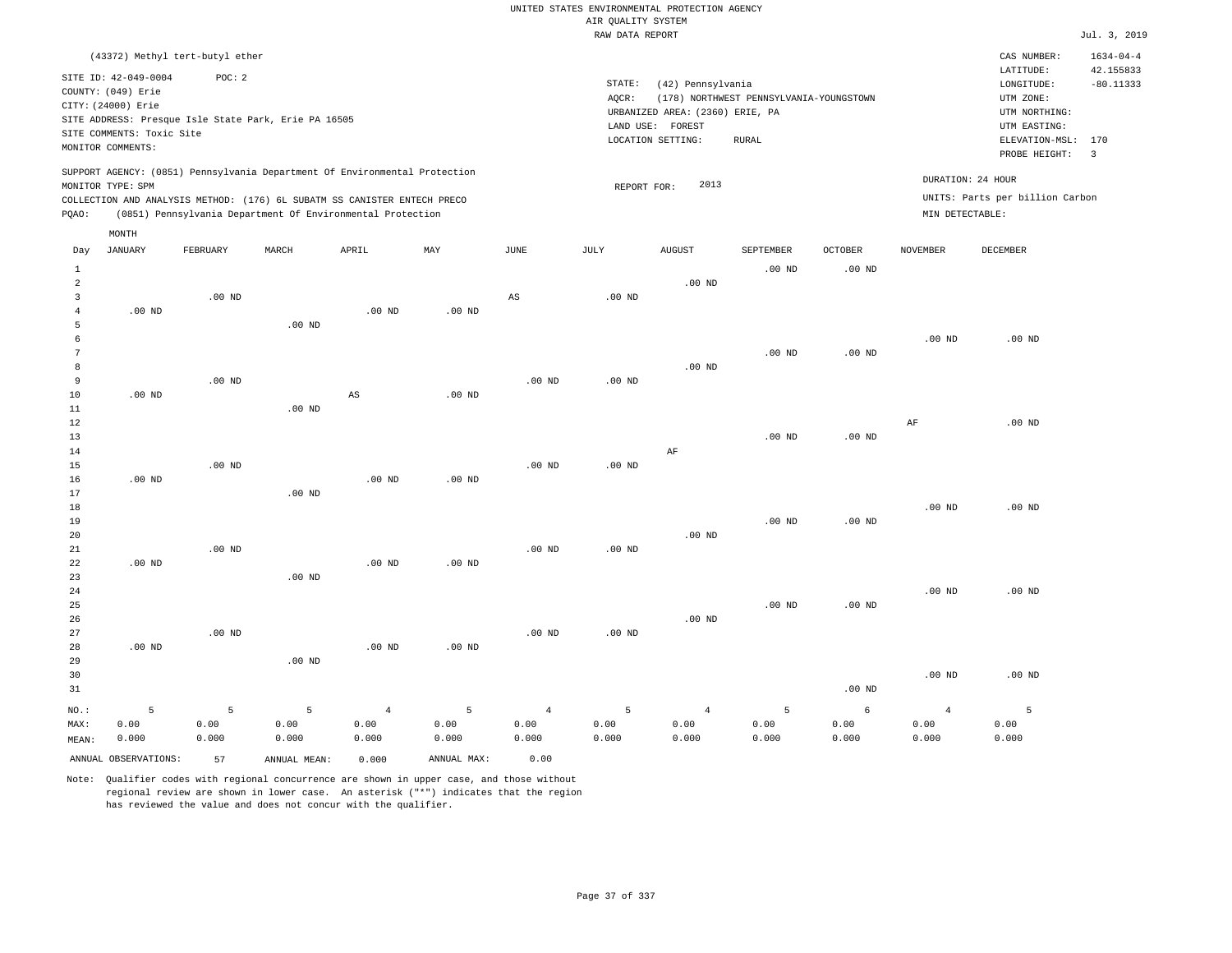RAW DATA REPORT UNITED STATES ENVIRONMENTAL PROTECTION AGENCY AIR QUALITY SYSTEM

LOCATION SETTING: RURAL

URBANIZED AREA: (2360) ERIE, PA UTM NORTHING:

LAND USE: FOREST

REPORT FOR:  $2014$ 

| WUALLII SISIEM |                                            |             |                 |
|----------------|--------------------------------------------|-------------|-----------------|
| W DATA REPORT  |                                            |             | Jul. 3, 2019    |
|                |                                            | CAS NUMBER: | $1634 - 04 - 4$ |
|                |                                            | LATITUDE:   | 42.155833       |
| STATE:         | (42) Pennsylvania                          | LONGITUDE:  | $-80.11333$     |
| AOCR:          | (178)<br>NORTHWEST PENNSYLVANIA-YOUNGSTOWN | UTM ZONE:   |                 |

PROBE HEIGHT: 3 ELEVATION-MSL: 170

UTM EASTING: UTM ZONE:

UNITS: Parts per billion Carbon

DURATION: 24 HOUR

SITE ID: 42-049-0004 POC: 2 COUNTY: (049) Erie CITY: (24000) Erie SITE ADDRESS: Presque Isle State Park, Erie PA 16505 SITE COMMENTS: Toxic Site MONITOR COMMENTS:

(43372) Methyl tert-butyl ether

MONTH

SUPPORT AGENCY: (0851) Pennsylvania Department Of Environmental Protection MONITOR TYPE: SPM

COLLECTION AND ANALYSIS METHOD: (176) 6L SUBATM SS CANISTER ENTECH PRECO PQAO: (0851) Pennsylvania Department Of Environmental Protection MIN DETECTABLE:

|                 | MONTH                |                |                        |                        |                        |                   |                |               |                        |                        |                        |                        |
|-----------------|----------------------|----------------|------------------------|------------------------|------------------------|-------------------|----------------|---------------|------------------------|------------------------|------------------------|------------------------|
| Day             | <b>JANUARY</b>       | FEBRUARY       | MARCH                  | APRIL                  | MAY                    | JUNE              | JULY           | <b>AUGUST</b> | SEPTEMBER              | OCTOBER                | <b>NOVEMBER</b>        | DECEMBER               |
| $\mathbf{1}$    |                      |                |                        |                        |                        |                   |                |               |                        |                        | $\mathbb{A}\mathbb{S}$ | AS                     |
| $\overline{c}$  |                      |                |                        |                        |                        |                   |                |               | $.00$ ND               | $\mathbb{A}\mathbb{S}$ |                        |                        |
| 3               |                      |                |                        |                        |                        |                   |                | $.00$ ND      |                        |                        |                        |                        |
| $\overline{4}$  |                      | $\rm{AF}$      |                        |                        |                        | $.00$ ND          | $.00$ ND       |               |                        |                        |                        |                        |
| 5               | .00 $ND$             |                |                        | $.00~\mathrm{ND}$      | $.00$ ND               |                   |                |               |                        |                        |                        |                        |
| 6               |                      |                | $.00$ ND               |                        |                        |                   |                |               |                        |                        |                        |                        |
| $7\phantom{.0}$ |                      |                |                        |                        |                        |                   |                |               |                        |                        | $.00$ ND               | $.00$ ND               |
| 8               |                      |                |                        |                        |                        |                   |                |               | $\rm AF$               | $\mathbb{A}\mathbb{S}$ |                        |                        |
| 9               |                      |                |                        |                        |                        |                   |                | $\rm AF$      |                        |                        |                        |                        |
| 10              |                      | $.00$ ND       |                        |                        |                        | $.00$ ND          | $.00$ ND       |               |                        |                        |                        |                        |
| $11\,$          | $.00$ ND             |                |                        | $\rm{AF}$              | $\mathbb{A}\mathbb{S}$ |                   |                |               |                        |                        |                        |                        |
| 12              |                      |                | $\mathbb{A}\mathbb{M}$ |                        |                        |                   |                |               |                        |                        |                        |                        |
| 13              |                      |                |                        |                        |                        |                   |                |               |                        |                        | $\mathbb{A}\mathbb{S}$ | $.00$ ND               |
| $14$            |                      |                |                        |                        |                        |                   |                |               | $\mathbb{A}\mathbb{S}$ | AM                     |                        |                        |
| 15              |                      |                |                        |                        |                        |                   |                | $\rm AF$      |                        |                        |                        |                        |
| $16$            |                      | $.00$ ND       |                        |                        |                        | .00 <sub>ND</sub> | $.00$ ND       |               |                        |                        |                        |                        |
| $17\,$          | $.00$ ND             |                |                        | .00 <sub>ND</sub>      | .00 $ND$               |                   |                |               |                        |                        |                        |                        |
| 18              |                      |                | $.00$ ND               |                        |                        |                   |                |               |                        |                        |                        |                        |
| $19$            |                      |                |                        |                        |                        |                   |                |               |                        |                        | $.00$ ND               | $.00$ ND               |
| 20              |                      |                |                        |                        |                        |                   |                |               | $\mathbb{A}\mathbb{S}$ | $\rm{AF}$              |                        |                        |
| $2\sqrt{1}$     |                      |                |                        |                        |                        |                   |                | $\rm{AF}$     |                        |                        |                        |                        |
| 22              |                      | $.00$ ND       |                        |                        |                        | $.00$ ND          | .00 $ND$       |               |                        |                        |                        |                        |
| 23              | $.00$ ND             |                |                        | .00 <sub>ND</sub>      | $.00$ ND               |                   |                |               |                        |                        |                        |                        |
| 24              |                      |                | $.00$ ND               |                        |                        |                   |                |               |                        |                        |                        |                        |
| 25              |                      |                |                        |                        |                        |                   |                |               |                        |                        | $_{\rm AS}$            | $.00$ ND               |
| 26              |                      |                |                        |                        |                        |                   |                |               | $\mathbb{A}\mathbb{S}$ | $.00$ ND               |                        |                        |
| 27              |                      |                |                        |                        |                        |                   |                | $\rm{AF}$     |                        |                        |                        |                        |
| 28              |                      | $.00$ ND       |                        |                        |                        | $.00$ ND          | $_{\rm AS}$    |               |                        |                        |                        |                        |
| 29              | $.00$ ND             |                |                        | $\mathbb{A}\mathbb{S}$ | $.00$ ND               |                   |                |               |                        |                        |                        |                        |
| 30              |                      |                | .00 $ND$               |                        |                        |                   |                |               |                        |                        |                        |                        |
| 31              |                      |                |                        |                        |                        |                   |                |               |                        |                        |                        | $\mathbb{A}\mathbb{S}$ |
| $_{\rm NO.}$ :  | 5                    | $\overline{4}$ | $\overline{4}$         | $\overline{3}$         | $\bf{4}$               | 5                 | $\overline{4}$ | $1\,$         | $\mathbf{1}$           | $\,$ 1                 | $\overline{a}$         | $\overline{4}$         |
| MAX:            | 0.00                 | 0.00           | 0.00                   | 0.00                   | 0.00                   | 0.00              | 0.00           | 0.00          | 0.00                   | 0.00                   | 0.00                   | 0.00                   |
| MEAN:           | 0.000                | 0.000          | 0.000                  | 0.000                  | 0.000                  | 0.000             | 0.000          | 0.000         | 0.000                  | 0.000                  | 0.000                  | 0.000                  |
|                 | ANNUAL OBSERVATIONS: | 38             | ANNUAL MEAN:           | 0.000                  | ANNUAL MAX:            | 0.00              |                |               |                        |                        |                        |                        |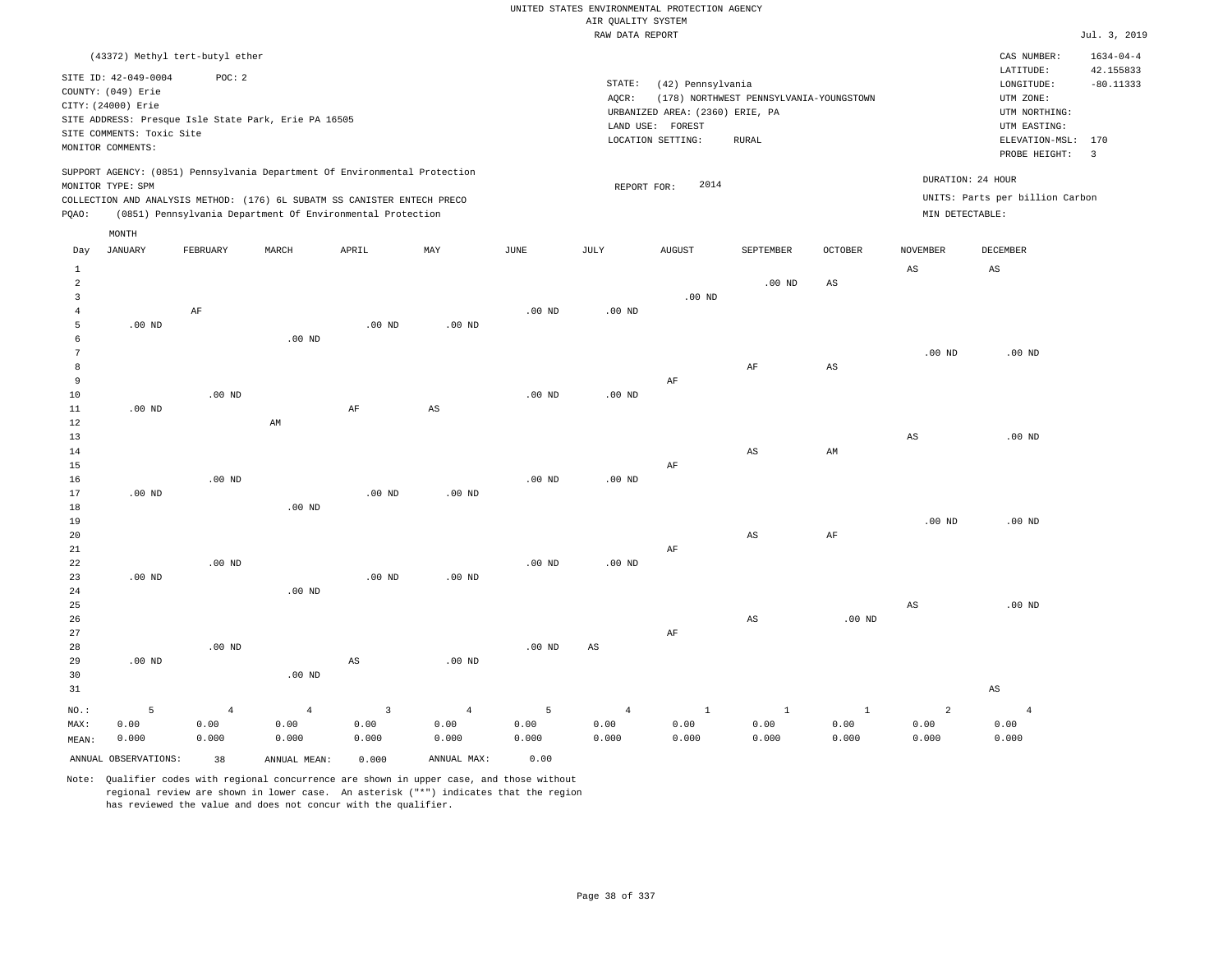|                          |                                                                                                                                                       |          |                                                                                                                                                                                                                      |                      |                      |          | RAW DATA REPORT              |                                                                                     |                                                         |                |                                      |                                                                                                                             | Jul. 3, 2019                                                            |
|--------------------------|-------------------------------------------------------------------------------------------------------------------------------------------------------|----------|----------------------------------------------------------------------------------------------------------------------------------------------------------------------------------------------------------------------|----------------------|----------------------|----------|------------------------------|-------------------------------------------------------------------------------------|---------------------------------------------------------|----------------|--------------------------------------|-----------------------------------------------------------------------------------------------------------------------------|-------------------------------------------------------------------------|
|                          | (43372) Methyl tert-butyl ether<br>SITE ID: 42-049-0004<br>COUNTY: (049) Erie<br>CITY: (24000) Erie<br>SITE COMMENTS: Toxic Site<br>MONITOR COMMENTS: | POC: 2   | SITE ADDRESS: Presque Isle State Park, Erie PA 16505                                                                                                                                                                 |                      |                      |          | STATE:<br>AQCR:<br>LAND USE: | (42) Pennsylvania<br>URBANIZED AREA: (2360) ERIE, PA<br>FOREST<br>LOCATION SETTING: | (178) NORTHWEST PENNSYLVANIA-YOUNGSTOWN<br><b>RURAL</b> |                |                                      | CAS NUMBER:<br>LATITUDE:<br>LONGITUDE:<br>UTM ZONE:<br>UTM NORTHING:<br>UTM EASTING:<br>ELEVATION-MSL: 170<br>PROBE HEIGHT: | $1634 - 04 - 4$<br>42.155833<br>$-80.11333$<br>$\overline{\phantom{a}}$ |
| POAO:                    | MONITOR TYPE: SPM<br>MONTH                                                                                                                            |          | SUPPORT AGENCY: (0851) Pennsylvania Department Of Environmental Protection<br>COLLECTION AND ANALYSIS METHOD: (176) 6L SUBATM SS CANISTER ENTECH PRECO<br>(0851) Pennsylvania Department Of Environmental Protection |                      |                      |          |                              | 2015<br>REPORT FOR:                                                                 |                                                         |                | DURATION: 24 HOUR<br>MIN DETECTABLE: | UNITS: Parts per billion Carbon                                                                                             |                                                                         |
| Day                      | <b>JANUARY</b>                                                                                                                                        | FEBRUARY | MARCH                                                                                                                                                                                                                | APRIL                | MAY                  | JUNE     | JULY                         | <b>AUGUST</b>                                                                       | SEPTEMBER                                               | <b>OCTOBER</b> | <b>NOVEMBER</b>                      | DECEMBER                                                                                                                    |                                                                         |
| 1<br>2<br>5              |                                                                                                                                                       | AS       | $.00$ ND                                                                                                                                                                                                             |                      |                      | $.00$ ND | AS                           | $.00$ ND                                                                            | $.00$ ND                                                | $.00$ ND       | .00 <sub>ND</sub>                    | TS                                                                                                                          |                                                                         |
| 6<br>9<br>10<br>11<br>12 | AF<br>$.00$ ND                                                                                                                                        | AS       | $.00$ ND                                                                                                                                                                                                             | $.00$ ND<br>$.00$ ND | $.00$ ND<br>$.00$ ND | $.00$ ND | $.00$ ND                     | $.00$ ND                                                                            | $.00$ ND                                                | AS             | AS                                   | $.00$ ND                                                                                                                    |                                                                         |
| 13<br>14<br>15           |                                                                                                                                                       |          | $.00$ ND                                                                                                                                                                                                             |                      |                      |          |                              |                                                                                     | $.00$ ND                                                | AS             | AF                                   | $.00$ ND                                                                                                                    |                                                                         |

.00 ND

17 18 19 20 21 22 23 24 25 26 AF .00 ND AF .00 ND AS .00 ND .00 ND .00 ND .00 ND .00 ND .00 ND AS .00 ND AS .00 ND .00 ND .00 ND .00 ND TS .00 ND .00 ND

| $ -$  |                      |       |              |          |             |                   |          |          |       |          | $-$         | .     |
|-------|----------------------|-------|--------------|----------|-------------|-------------------|----------|----------|-------|----------|-------------|-------|
| 27    |                      |       |              |          |             |                   |          |          | AS    | $.00$ ND |             |       |
| 28    |                      |       |              |          |             |                   |          | $.00$ ND |       |          |             |       |
| 29    |                      |       |              |          |             | .00 <sub>ND</sub> | $.00$ ND |          |       |          |             |       |
| 30    | $.00$ ND             |       |              | $.00$ ND | $.00$ ND    |                   |          |          |       |          |             |       |
| 31    |                      |       | $.00$ ND     |          |             |                   |          |          |       |          |             |       |
| NO.:  |                      |       |              |          | 5           |                   |          |          | 4     | 3        | $\sim$<br>∠ |       |
| MAX:  | 0.00                 | 0.00  | 0.00         | 0.00     | 0.00        | 0.00              | 0.00     | 0.00     | 0.00  | 0.00     | 0.00        | 0.00  |
| MEAN: | 0.000                | 0.000 | 0.000        | 0.000    | 0.000       | 0.000             | 0.000    | 0.000    | 0.000 | 0.000    | 0.000       | 0.000 |
|       | ANNUAL OBSERVATIONS: | 44    | ANNUAL MEAN: | 0.000    | ANNUAL MAX: | 0.00              |          |          |       |          |             |       |

Note: Qualifier codes with regional concurrence are shown in upper case, and those without regional review are shown in lower case. An asterisk ("\*") indicates that the region has reviewed the value and does not concur with the qualifier.

16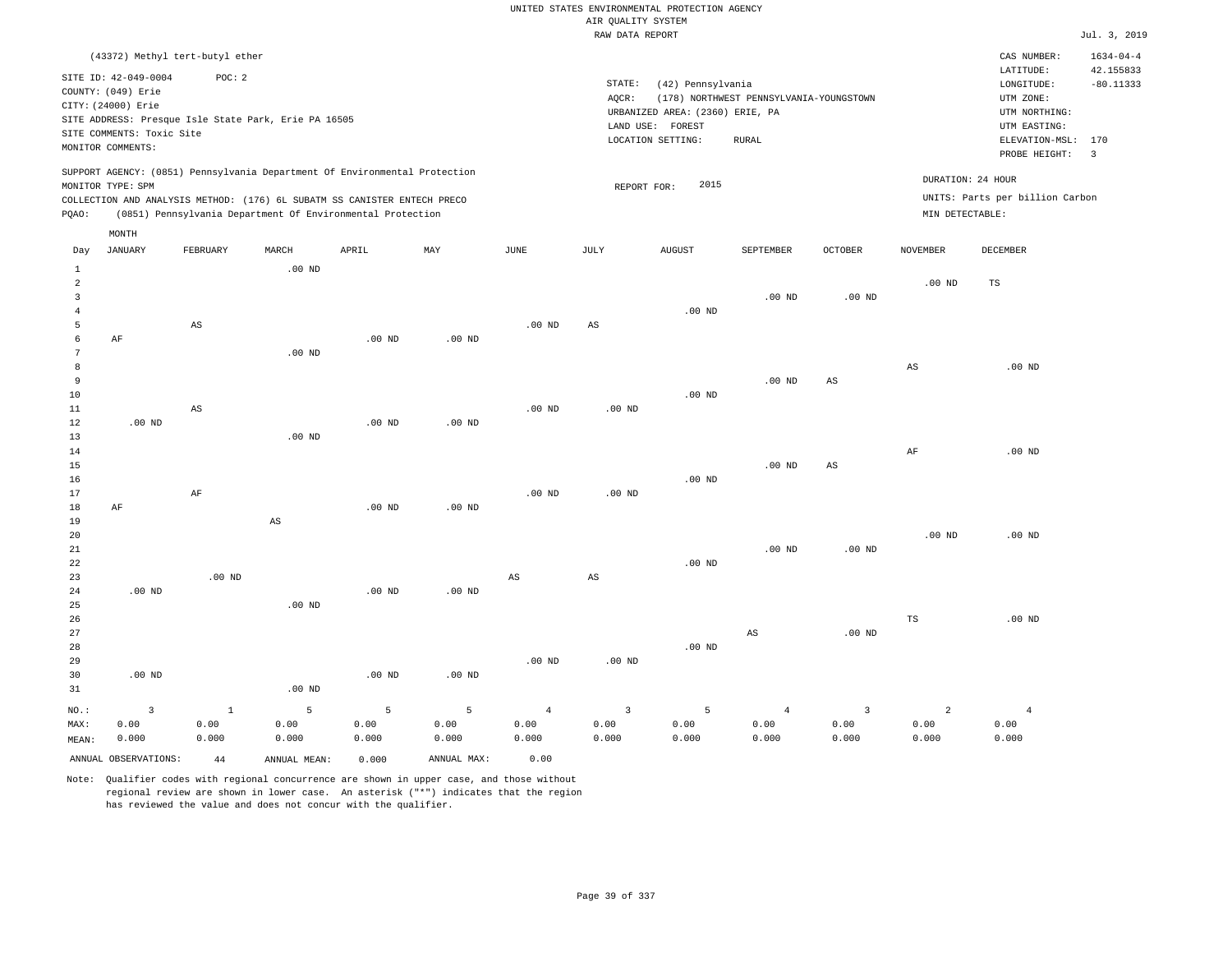|                                                       |                                                                                                                    |                |                                                                                                                                                                                                                      |                        |                   |                        |                 | RAW DATA REPORT                                                                               |                                                  |                   |                                      |                                                                                                          | Jul. 3, 2019                                               |
|-------------------------------------------------------|--------------------------------------------------------------------------------------------------------------------|----------------|----------------------------------------------------------------------------------------------------------------------------------------------------------------------------------------------------------------------|------------------------|-------------------|------------------------|-----------------|-----------------------------------------------------------------------------------------------|--------------------------------------------------|-------------------|--------------------------------------|----------------------------------------------------------------------------------------------------------|------------------------------------------------------------|
|                                                       | (43372) Methyl tert-butyl ether                                                                                    |                |                                                                                                                                                                                                                      |                        |                   |                        |                 |                                                                                               |                                                  |                   |                                      | CAS NUMBER:                                                                                              | $1634 - 04 - 4$                                            |
|                                                       | SITE ID: 42-049-0004<br>COUNTY: (049) Erie<br>CITY: (24000) Erie<br>SITE COMMENTS: Toxic Site<br>MONITOR COMMENTS: | POC: 2         | SITE ADDRESS: Presque Isle State Park, Erie PA 16505                                                                                                                                                                 |                        |                   |                        | STATE:<br>AQCR: | (42) Pennsylvania<br>URBANIZED AREA: (2360) ERIE, PA<br>LAND USE: FOREST<br>LOCATION SETTING: | (178) NORTHWEST PENNSYLVANIA-YOUNGSTOWN<br>RURAL |                   |                                      | LATITUDE:<br>LONGITUDE:<br>UTM ZONE:<br>UTM NORTHING:<br>UTM EASTING:<br>ELEVATION-MSL:<br>PROBE HEIGHT: | 42.155833<br>$-80.11333$<br>170<br>$\overline{\mathbf{3}}$ |
| PQAO:                                                 | MONITOR TYPE: SPM                                                                                                  |                | SUPPORT AGENCY: (0851) Pennsylvania Department Of Environmental Protection<br>COLLECTION AND ANALYSIS METHOD: (176) 6L SUBATM SS CANISTER ENTECH PRECO<br>(0851) Pennsylvania Department Of Environmental Protection |                        |                   |                        |                 | 2016<br>REPORT FOR:                                                                           |                                                  |                   | DURATION: 24 HOUR<br>MIN DETECTABLE: | UNITS: Parts per billion Carbon                                                                          |                                                            |
|                                                       | MONTH                                                                                                              |                |                                                                                                                                                                                                                      |                        |                   |                        |                 |                                                                                               |                                                  |                   |                                      |                                                                                                          |                                                            |
| Day                                                   | JANUARY                                                                                                            | FEBRUARY       | MARCH                                                                                                                                                                                                                | APRIL                  | MAY               | <b>JUNE</b>            | JULY            | <b>AUGUST</b>                                                                                 | SEPTEMBER                                        | <b>OCTOBER</b>    | <b>NOVEMBER</b>                      | DECEMBER                                                                                                 |                                                            |
| $\mathbf{1}$<br>$\overline{a}$<br>3<br>$\overline{4}$ | $.00$ ND                                                                                                           |                | $.00$ ND                                                                                                                                                                                                             |                        |                   |                        |                 | AF                                                                                            | $.00$ ND                                         | AF                | $_{\rm TS}$                          | TS                                                                                                       |                                                            |
| 5                                                     |                                                                                                                    |                |                                                                                                                                                                                                                      |                        |                   | .00 <sub>ND</sub>      | AF              |                                                                                               |                                                  |                   |                                      |                                                                                                          |                                                            |
| 6                                                     |                                                                                                                    | $.00$ ND       |                                                                                                                                                                                                                      | AF                     | AS                |                        |                 |                                                                                               |                                                  |                   |                                      |                                                                                                          |                                                            |
| $7\phantom{.0}$<br>8<br>9                             | $.00$ ND                                                                                                           |                | AF                                                                                                                                                                                                                   |                        |                   |                        |                 |                                                                                               | TS                                               | AF                | AF                                   | $\mathbb{TS}$                                                                                            |                                                            |
| 10                                                    |                                                                                                                    |                |                                                                                                                                                                                                                      |                        |                   |                        |                 | AF                                                                                            |                                                  |                   |                                      |                                                                                                          |                                                            |
| $11\,$                                                |                                                                                                                    |                |                                                                                                                                                                                                                      |                        |                   | $\mathbb{A}\mathbb{S}$ | $\rm{AF}$       |                                                                                               |                                                  |                   |                                      |                                                                                                          |                                                            |
| 12                                                    |                                                                                                                    | $.00$ ND       |                                                                                                                                                                                                                      | $\mathbb{A}\mathbb{S}$ | .00 <sub>ND</sub> |                        |                 |                                                                                               |                                                  |                   |                                      |                                                                                                          |                                                            |
| 13                                                    | TS                                                                                                                 |                | $.00$ ND                                                                                                                                                                                                             |                        |                   |                        |                 |                                                                                               |                                                  |                   |                                      |                                                                                                          |                                                            |
| 14<br>15                                              |                                                                                                                    |                |                                                                                                                                                                                                                      |                        |                   |                        |                 |                                                                                               | AF                                               | .00 <sub>ND</sub> | .00 <sub>ND</sub>                    | $.00$ ND                                                                                                 |                                                            |
| 16                                                    |                                                                                                                    |                |                                                                                                                                                                                                                      |                        |                   |                        |                 | $.00$ ND                                                                                      |                                                  |                   |                                      |                                                                                                          |                                                            |
| 17                                                    |                                                                                                                    |                |                                                                                                                                                                                                                      |                        |                   | $\rm AF$               | $\rm{AF}$       |                                                                                               |                                                  |                   |                                      |                                                                                                          |                                                            |
| 18                                                    |                                                                                                                    | $.00$ ND       |                                                                                                                                                                                                                      | AS                     | $.00$ ND          |                        |                 |                                                                                               |                                                  |                   |                                      |                                                                                                          |                                                            |
| 19                                                    | $.00$ ND                                                                                                           |                | $_{\rm AS}$                                                                                                                                                                                                          |                        |                   |                        |                 |                                                                                               |                                                  |                   |                                      |                                                                                                          |                                                            |
| 20<br>21                                              |                                                                                                                    |                |                                                                                                                                                                                                                      |                        |                   |                        |                 |                                                                                               | .00 <sub>ND</sub>                                | AF                | .00 <sub>ND</sub>                    | $.00$ ND                                                                                                 |                                                            |
| 22                                                    |                                                                                                                    |                |                                                                                                                                                                                                                      |                        |                   |                        |                 | AF                                                                                            |                                                  |                   |                                      |                                                                                                          |                                                            |
| 23                                                    |                                                                                                                    |                |                                                                                                                                                                                                                      |                        |                   | $\mathbb{A}\mathbb{S}$ | AF              |                                                                                               |                                                  |                   |                                      |                                                                                                          |                                                            |
| 24                                                    |                                                                                                                    | $.00$ ND       |                                                                                                                                                                                                                      | $.00$ ND               | AF                |                        |                 |                                                                                               |                                                  |                   |                                      |                                                                                                          |                                                            |
| 25                                                    | $.00$ ND                                                                                                           |                | $.00$ ND                                                                                                                                                                                                             |                        |                   |                        |                 |                                                                                               |                                                  |                   |                                      |                                                                                                          |                                                            |
| 26                                                    |                                                                                                                    |                |                                                                                                                                                                                                                      |                        |                   |                        |                 |                                                                                               |                                                  |                   | AF                                   | $.00$ ND                                                                                                 |                                                            |
| 27<br>28                                              |                                                                                                                    |                |                                                                                                                                                                                                                      |                        |                   |                        |                 | $.00$ ND                                                                                      | $.00$ ND                                         | $\rm AF$          |                                      |                                                                                                          |                                                            |
| 29                                                    |                                                                                                                    |                |                                                                                                                                                                                                                      |                        |                   | AF                     | AF              |                                                                                               |                                                  |                   |                                      |                                                                                                          |                                                            |
| 30                                                    |                                                                                                                    |                |                                                                                                                                                                                                                      | $_{\rm AS}$            | AF                |                        |                 |                                                                                               |                                                  |                   |                                      |                                                                                                          |                                                            |
| 31                                                    | $.00$ ND                                                                                                           |                | $.00$ ND                                                                                                                                                                                                             |                        |                   |                        |                 |                                                                                               |                                                  |                   |                                      |                                                                                                          |                                                            |
| $NO.$ :                                               | 5                                                                                                                  | $\overline{4}$ | $\overline{4}$                                                                                                                                                                                                       | $\mathbf{1}$           | $\overline{a}$    | $\mathbf{1}$           |                 | $\mathbb O$<br>$\overline{a}$                                                                 | $\overline{\mathbf{3}}$                          | $\,$ 1            | $\overline{a}$                       | $\overline{\mathbf{3}}$                                                                                  |                                                            |
| MAX:                                                  | 0.00                                                                                                               | 0.00           | 0.00                                                                                                                                                                                                                 | 0.00                   | 0.00              | 0.00                   |                 | 0.00                                                                                          | 0.00                                             | 0.00              | 0.00                                 | 0.00                                                                                                     |                                                            |
| MEAN:                                                 | 0.000                                                                                                              | 0.000          | 0.000                                                                                                                                                                                                                | 0.000                  | 0.000             | 0.000                  |                 | 0.000                                                                                         | 0.000                                            | 0.000             | 0.000                                | 0.000                                                                                                    |                                                            |
|                                                       | ANNUAL OBSERVATIONS:                                                                                               | 28             | ANNUAL MEAN:                                                                                                                                                                                                         | 0.000                  | ANNUAL MAX:       | 0.00                   |                 |                                                                                               |                                                  |                   |                                      |                                                                                                          |                                                            |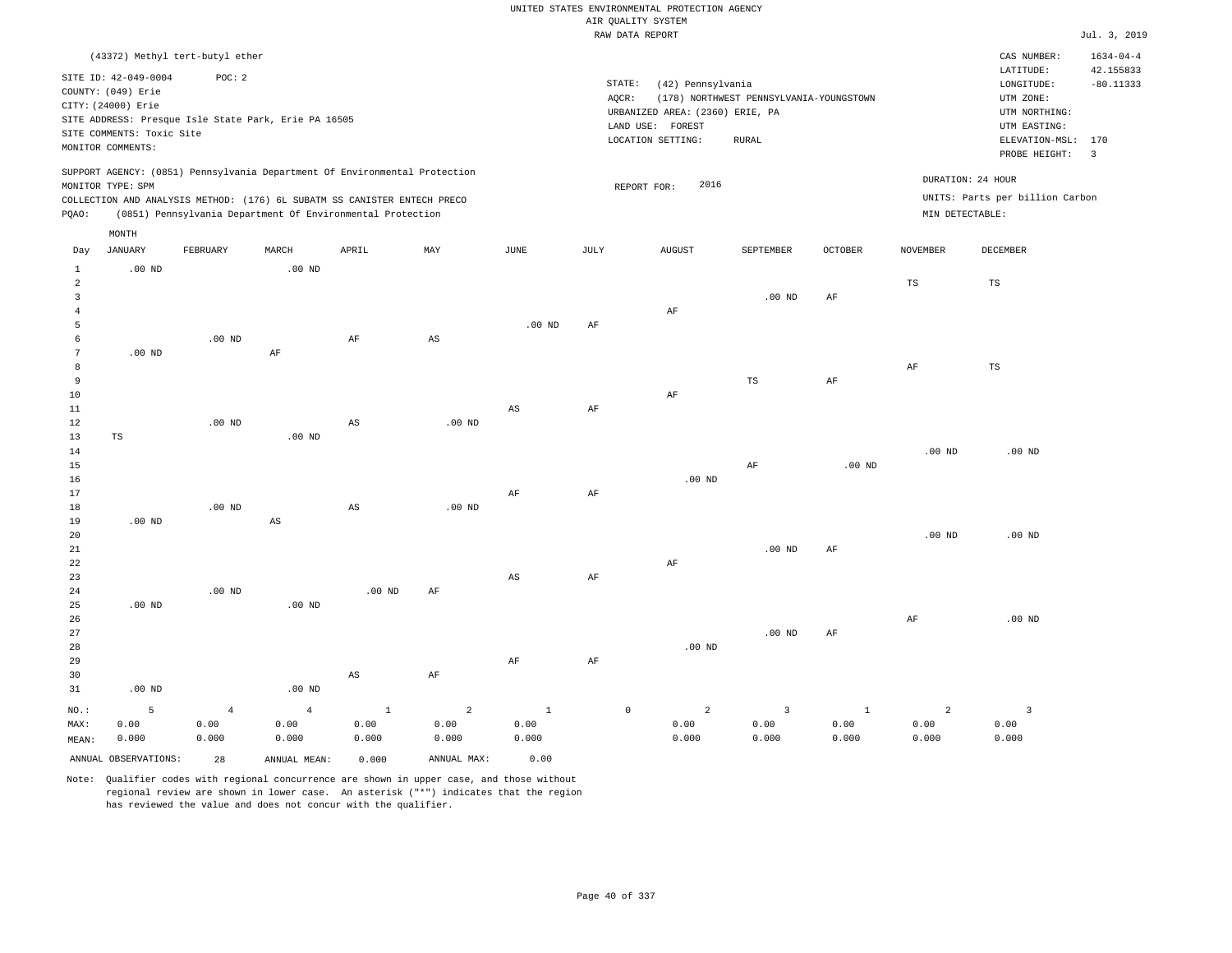|                |                                 |              |                                                                            |               |                   |                        | RAW DATA REPORT   |                                 |                                         |                   |                   |                                 | Jul. 3, 2019    |
|----------------|---------------------------------|--------------|----------------------------------------------------------------------------|---------------|-------------------|------------------------|-------------------|---------------------------------|-----------------------------------------|-------------------|-------------------|---------------------------------|-----------------|
|                | (43372) Methyl tert-butyl ether |              |                                                                            |               |                   |                        |                   |                                 |                                         |                   |                   | CAS NUMBER:                     | $1634 - 04 - 4$ |
|                |                                 |              |                                                                            |               |                   |                        |                   |                                 |                                         |                   |                   | LATITUDE:                       | 42.155833       |
|                | SITE ID: 42-049-0004            | POC: 2       |                                                                            |               |                   |                        | STATE:            | (42) Pennsylvania               |                                         |                   |                   | LONGITUDE:                      | $-80.11333$     |
|                | COUNTY: (049) Erie              |              |                                                                            |               |                   |                        | AQCR:             |                                 | (178) NORTHWEST PENNSYLVANIA-YOUNGSTOWN |                   |                   | UTM ZONE:                       |                 |
|                | CITY: (24000) Erie              |              |                                                                            |               |                   |                        |                   | URBANIZED AREA: (2360) ERIE, PA |                                         |                   |                   | UTM NORTHING:                   |                 |
|                |                                 |              | SITE ADDRESS: Presque Isle State Park, Erie PA 16505                       |               |                   |                        | LAND USE:         | FOREST                          |                                         |                   |                   | UTM EASTING:                    |                 |
|                | SITE COMMENTS: Toxic Site       |              |                                                                            |               |                   |                        |                   | LOCATION SETTING:               | RURAL                                   |                   |                   | ELEVATION-MSL: 170              |                 |
|                | MONITOR COMMENTS:               |              |                                                                            |               |                   |                        |                   |                                 |                                         |                   |                   | PROBE HEIGHT:                   | $\overline{3}$  |
|                |                                 |              | SUPPORT AGENCY: (0851) Pennsylvania Department Of Environmental Protection |               |                   |                        |                   |                                 |                                         |                   |                   |                                 |                 |
|                | MONITOR TYPE: SPM               |              |                                                                            |               |                   |                        | REPORT FOR:       | 2017                            |                                         |                   |                   | DURATION: 24 HOUR               |                 |
|                |                                 |              | COLLECTION AND ANALYSIS METHOD: (176) 6L SUBATM SS CANISTER ENTECH PRECO   |               |                   |                        |                   |                                 |                                         |                   |                   | UNITS: Parts per billion Carbon |                 |
| PQAO:          |                                 |              | (0851) Pennsylvania Department Of Environmental Protection                 |               |                   |                        |                   |                                 |                                         |                   | MIN DETECTABLE:   |                                 |                 |
|                | MONTH                           |              |                                                                            |               |                   |                        |                   |                                 |                                         |                   |                   |                                 |                 |
| Day            | JANUARY                         | FEBRUARY     | MARCH                                                                      | APRIL         | MAY               | JUNE                   | JULY              | AUGUST                          | SEPTEMBER                               | OCTOBER           | <b>NOVEMBER</b>   | DECEMBER                        |                 |
| $\mathbf{1}$   | $\rm AF$                        |              |                                                                            | $\rm AF$      | AF                |                        |                   |                                 |                                         |                   |                   |                                 |                 |
| $\overline{a}$ |                                 |              | .00 <sub>ND</sub>                                                          |               |                   |                        |                   |                                 |                                         |                   |                   |                                 |                 |
| 3              |                                 |              |                                                                            |               |                   |                        |                   |                                 |                                         |                   | .00 <sub>ND</sub> | $.00$ ND                        |                 |
| $\overline{4}$ |                                 |              |                                                                            |               |                   |                        |                   |                                 | $.00$ ND                                | $.00$ ND          |                   |                                 |                 |
| 5              |                                 |              |                                                                            |               |                   |                        |                   | $.00$ ND                        |                                         |                   |                   |                                 |                 |
| 6              |                                 | $.00$ ND     |                                                                            |               |                   | .00 <sub>ND</sub>      | $_{\rm AS}$       |                                 |                                         |                   |                   |                                 |                 |
| 7              | $\mathbb{TS}$                   |              |                                                                            | $\rm{AF}$     | $.00$ ND          |                        |                   |                                 |                                         |                   |                   |                                 |                 |
| 8              |                                 |              | 11.50                                                                      |               |                   |                        |                   |                                 |                                         |                   |                   |                                 |                 |
| $\overline{9}$ |                                 |              |                                                                            |               |                   |                        |                   |                                 |                                         |                   | .00 <sub>ND</sub> | $.00$ ND                        |                 |
| 10             |                                 |              |                                                                            |               |                   |                        |                   |                                 | .00 <sub>ND</sub>                       | .00 <sub>ND</sub> |                   |                                 |                 |
| 11             |                                 |              |                                                                            |               |                   |                        |                   | $.00$ ND                        |                                         |                   |                   |                                 |                 |
| 12             |                                 | TS           |                                                                            |               |                   | .00 <sub>ND</sub>      | AS                |                                 |                                         |                   |                   |                                 |                 |
| 13             | $.00$ ND                        |              |                                                                            | $.00$ ND      | $.00$ ND          |                        |                   |                                 |                                         |                   |                   |                                 |                 |
| 14             |                                 |              | .00 <sub>ND</sub>                                                          |               |                   |                        |                   |                                 |                                         |                   |                   |                                 |                 |
| 15             |                                 |              |                                                                            |               |                   |                        |                   |                                 |                                         |                   | .00 <sub>ND</sub> | $.00$ ND                        |                 |
| 16             |                                 |              |                                                                            |               |                   |                        |                   |                                 | $.00$ ND                                | $.00$ ND          |                   |                                 |                 |
| 17             |                                 |              |                                                                            |               |                   |                        |                   | $.00$ ND                        |                                         |                   |                   |                                 |                 |
| 18             |                                 | AF           |                                                                            |               |                   | .00 <sub>ND</sub>      | $_{\rm AS}$       |                                 |                                         |                   |                   |                                 |                 |
| 19             | $.00$ ND                        |              |                                                                            | AF            | $.00$ ND          |                        |                   |                                 |                                         |                   |                   |                                 |                 |
| 20             |                                 |              | $.00$ ND                                                                   |               |                   |                        |                   |                                 |                                         |                   |                   |                                 |                 |
| $21\,$<br>22   |                                 |              |                                                                            |               |                   |                        |                   |                                 |                                         |                   | .00 <sub>ND</sub> | $_{\rm TS}$                     |                 |
| 23             |                                 |              |                                                                            |               |                   |                        |                   | $.00$ ND                        | $.00$ ND                                | .00 <sub>ND</sub> |                   |                                 |                 |
| 24             |                                 | AF           |                                                                            |               |                   | $.00$ ND               | $.00$ ND          |                                 |                                         |                   |                   |                                 |                 |
| 25             | AS                              |              |                                                                            | AF            | .00 <sub>ND</sub> |                        |                   |                                 |                                         |                   |                   |                                 |                 |
| 26             |                                 |              | $.00$ ND                                                                   |               |                   |                        |                   |                                 |                                         |                   |                   |                                 |                 |
| 27             |                                 |              |                                                                            |               |                   |                        |                   |                                 |                                         |                   | .00 <sub>ND</sub> | AF                              |                 |
| 28             |                                 |              |                                                                            |               |                   |                        |                   |                                 | $.00$ ND                                | .00 <sub>ND</sub> |                   |                                 |                 |
| 29             |                                 |              |                                                                            |               |                   |                        |                   | $.00$ ND                        |                                         |                   |                   |                                 |                 |
| 30             |                                 |              |                                                                            |               |                   | $\mathbb{A}\mathbb{S}$ | .00 <sub>ND</sub> |                                 |                                         |                   |                   |                                 |                 |
| 31             | $.00$ ND                        |              |                                                                            |               | .00 <sub>ND</sub> |                        |                   |                                 |                                         |                   |                   |                                 |                 |
|                |                                 |              |                                                                            |               |                   |                        |                   |                                 |                                         |                   |                   |                                 |                 |
| $NO.$ :        | $\overline{3}$                  | $\mathbf{1}$ | 5                                                                          | $\mathbf 1$   | 5                 | $\overline{4}$         | $\overline{a}$    | 5                               | 5                                       | 5                 | 5                 | $\overline{\mathbf{3}}$         |                 |
| MAX:           | 0.00                            | 0.00         | 11.50                                                                      | 0.00<br>0.000 | 0.00              | 0.00<br>0.000          | 0.00<br>0.000     | 0.00<br>0.000                   | 0.00                                    | 0.00<br>0.000     | 0.00              | 0.00<br>0.000                   |                 |
| MEAN:          | 0.000                           | 0.000        | 2.300                                                                      |               | 0.000             |                        |                   |                                 | 0.000                                   |                   | 0.000             |                                 |                 |
|                | ANNUAL OBSERVATIONS:            | 44           | ANNUAL MEAN:                                                               | .261          | ANNUAL MAX:       | 11.50                  |                   |                                 |                                         |                   |                   |                                 |                 |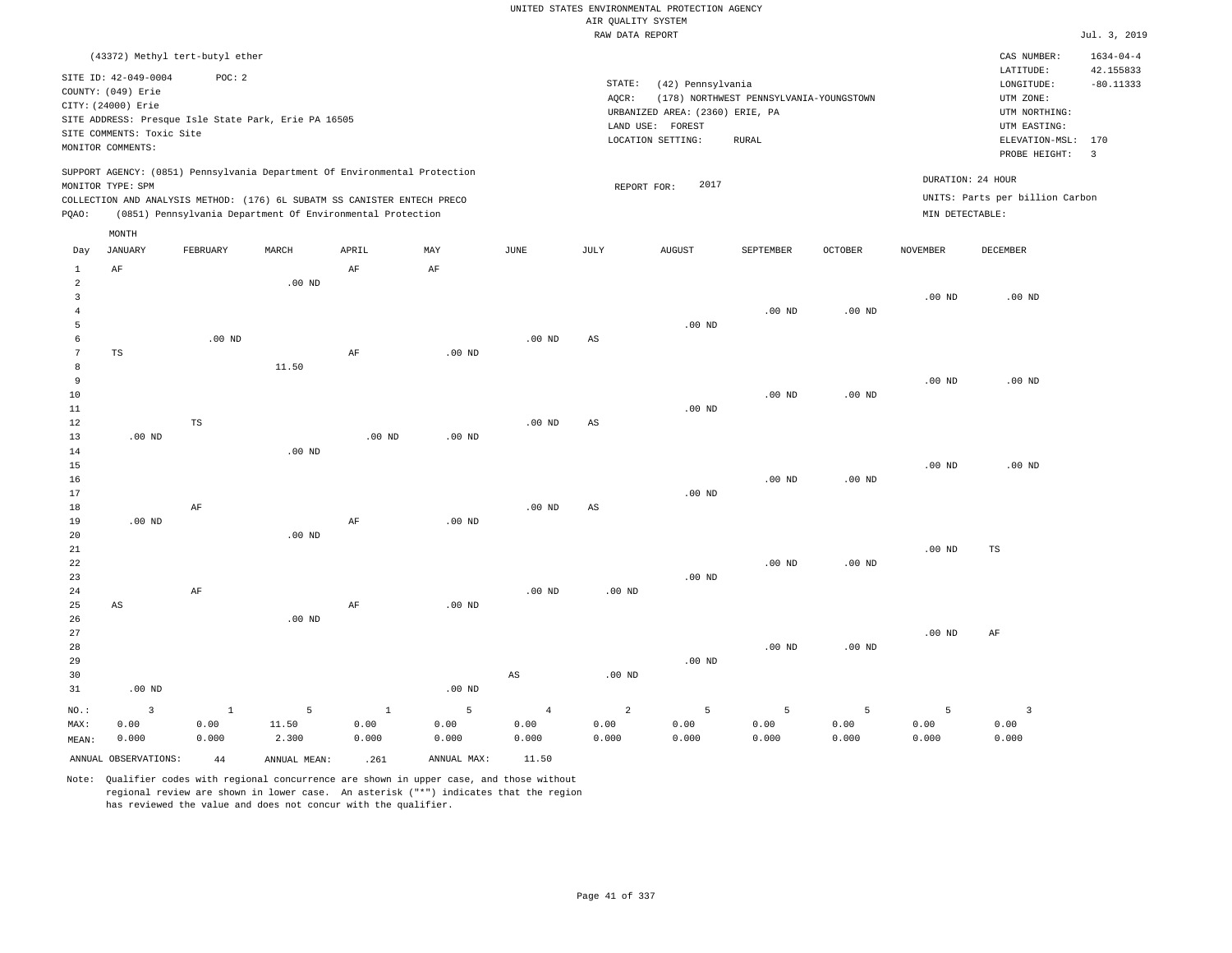|                |                                            |                                 |                   |                                                      |                                                                            |              |                 |           | UNITED STATES ENVIRONMENTAL PROTECTION AGENCY<br>AIR QUALITY SYSTEM |                                         |                   |                   |                                 |                              |
|----------------|--------------------------------------------|---------------------------------|-------------------|------------------------------------------------------|----------------------------------------------------------------------------|--------------|-----------------|-----------|---------------------------------------------------------------------|-----------------------------------------|-------------------|-------------------|---------------------------------|------------------------------|
|                |                                            |                                 |                   |                                                      |                                                                            |              |                 |           | RAW DATA REPORT                                                     |                                         |                   |                   |                                 | Jul. 3, 2019                 |
|                |                                            | (43372) Methyl tert-butyl ether |                   |                                                      |                                                                            |              |                 |           |                                                                     |                                         |                   |                   | CAS NUMBER:<br>LATITUDE:        | $1634 - 04 - 4$<br>42.155833 |
|                | SITE ID: 42-049-0004<br>COUNTY: (049) Erie |                                 | POC: 2            |                                                      |                                                                            |              |                 |           | STATE:<br>(42) Pennsylvania                                         |                                         |                   |                   | LONGITUDE:                      | $-80.11333$                  |
|                | CITY: (24000) Erie                         |                                 |                   |                                                      |                                                                            |              |                 |           | AQCR:                                                               | (178) NORTHWEST PENNSYLVANIA-YOUNGSTOWN |                   |                   | UTM ZONE:                       |                              |
|                |                                            |                                 |                   | SITE ADDRESS: Presque Isle State Park, Erie PA 16505 |                                                                            |              |                 |           | URBANIZED AREA: (2360) ERIE, PA<br>LAND USE: FOREST                 |                                         |                   |                   | UTM NORTHING:<br>UTM EASTING:   |                              |
|                | SITE COMMENTS: Toxic Site                  |                                 |                   |                                                      |                                                                            |              |                 |           | LOCATION SETTING:                                                   | RURAL                                   |                   |                   | ELEVATION-MSL:                  | 170                          |
|                | MONITOR COMMENTS:                          |                                 |                   |                                                      |                                                                            |              |                 |           |                                                                     |                                         |                   |                   | PROBE HEIGHT:                   | $\overline{3}$               |
|                | MONITOR TYPE: SPM                          |                                 |                   |                                                      | SUPPORT AGENCY: (0851) Pennsylvania Department Of Environmental Protection |              |                 |           | 2018<br>REPORT FOR:                                                 |                                         |                   |                   | DURATION: 24 HOUR               |                              |
|                |                                            |                                 |                   |                                                      | COLLECTION AND ANALYSIS METHOD: (176) 6L SUBATM SS CANISTER ENTECH PRECO   |              |                 |           |                                                                     |                                         |                   |                   | UNITS: Parts per billion Carbon |                              |
| PQAO:          |                                            |                                 |                   |                                                      | (0851) Pennsylvania Department Of Environmental Protection                 |              |                 |           |                                                                     |                                         |                   |                   | MIN DETECTABLE: .20467325       |                              |
|                | MONTH                                      |                                 |                   |                                                      |                                                                            |              |                 |           |                                                                     |                                         |                   |                   |                                 |                              |
| Day            | <b>JANUARY</b>                             | FEBRUARY                        |                   | MARCH                                                | APRIL                                                                      | MAY          | $\mathtt{JUNE}$ | JULY      | <b>AUGUST</b>                                                       | SEPTEMBER                               | OCTOBER           | <b>NOVEMBER</b>   | DECEMBER                        |                              |
| 1              |                                            | AQ                              |                   |                                                      |                                                                            |              | AF              | AF        |                                                                     |                                         |                   |                   |                                 |                              |
| $\overline{a}$ | $_{\rm TS}$                                |                                 |                   |                                                      | AF                                                                         | $.00$ ND     |                 |           |                                                                     |                                         |                   |                   |                                 |                              |
| $\overline{3}$ |                                            |                                 |                   | $.00$ ND                                             |                                                                            |              |                 |           |                                                                     |                                         |                   |                   |                                 |                              |
| $\overline{4}$ |                                            |                                 |                   |                                                      |                                                                            |              |                 |           |                                                                     |                                         |                   | .00 <sub>ND</sub> | $.00$ ND                        |                              |
| 5              |                                            |                                 |                   |                                                      |                                                                            |              |                 |           |                                                                     | $\rm AF$                                | .00 <sub>ND</sub> |                   |                                 |                              |
| 6              |                                            |                                 |                   |                                                      |                                                                            |              |                 |           | AF                                                                  |                                         |                   |                   |                                 |                              |
| 7<br>8         |                                            |                                 | $.00$ ND          |                                                      |                                                                            |              | AF              | AF        |                                                                     |                                         |                   |                   |                                 |                              |
| 9              | AF                                         |                                 |                   | $.00$ ND                                             | $.00$ ND                                                                   | $_{\rm AS}$  |                 |           |                                                                     |                                         |                   |                   |                                 |                              |
| 10             |                                            |                                 |                   |                                                      |                                                                            |              |                 |           |                                                                     |                                         |                   | .00 <sub>ND</sub> | $.00$ ND                        |                              |
| 11             |                                            |                                 |                   |                                                      |                                                                            |              |                 |           |                                                                     | $\mathbb{A}\mathbb{S}$                  | $.00$ ND          |                   |                                 |                              |
| $12$           |                                            |                                 |                   |                                                      |                                                                            |              |                 |           | AF                                                                  |                                         |                   |                   |                                 |                              |
| 13             |                                            |                                 | $.00$ ND          |                                                      |                                                                            |              | AF              | $\rm AF$  |                                                                     |                                         |                   |                   |                                 |                              |
| 14             | AF                                         |                                 |                   |                                                      | .00 <sub>ND</sub>                                                          | AF           |                 |           |                                                                     |                                         |                   |                   |                                 |                              |
| 15             |                                            |                                 |                   | $.00$ ND                                             |                                                                            |              |                 |           |                                                                     |                                         |                   |                   |                                 |                              |
| 16             |                                            |                                 |                   |                                                      |                                                                            |              |                 |           |                                                                     |                                         |                   | AS                | $.00$ ND                        |                              |
| 17             |                                            |                                 |                   |                                                      |                                                                            |              |                 |           |                                                                     | $.00$ ND                                | $.00$ ND          |                   |                                 |                              |
| 18<br>19       |                                            |                                 | .00 <sub>ND</sub> |                                                      |                                                                            |              | AF              | AF        | AF                                                                  |                                         |                   |                   |                                 |                              |
| 20             | AF                                         |                                 |                   |                                                      | $.00$ ND                                                                   | AF           |                 |           |                                                                     |                                         |                   |                   |                                 |                              |
| 21             |                                            |                                 |                   | $\rm AF$                                             |                                                                            |              |                 |           |                                                                     |                                         |                   |                   |                                 |                              |
| 22             |                                            |                                 |                   |                                                      |                                                                            |              |                 |           |                                                                     |                                         |                   | $.00$ ND          | $.00$ ND                        |                              |
| 23             |                                            |                                 |                   |                                                      |                                                                            |              |                 |           |                                                                     | $.00$ ND                                | .00 <sub>ND</sub> |                   |                                 |                              |
| 24             |                                            |                                 |                   |                                                      |                                                                            |              |                 |           | $.00$ ND                                                            |                                         |                   |                   |                                 |                              |
| 25             |                                            |                                 | .00 <sub>ND</sub> |                                                      |                                                                            |              | $\rm{AF}$       | $\rm{AF}$ |                                                                     |                                         |                   |                   |                                 |                              |
| 26             | AF                                         |                                 |                   |                                                      | $.00$ ND                                                                   | AF           |                 |           |                                                                     |                                         |                   |                   |                                 |                              |
| 27             |                                            |                                 |                   | AF                                                   |                                                                            |              |                 |           |                                                                     |                                         |                   |                   |                                 |                              |
| 28             |                                            |                                 |                   |                                                      |                                                                            |              |                 |           |                                                                     |                                         |                   | .00 <sub>ND</sub> | $\mathbb{A}\mathbb{S}$          |                              |
| 29             |                                            |                                 |                   |                                                      |                                                                            |              |                 |           |                                                                     | $.00$ ND                                | $.00$ ND          |                   |                                 |                              |
| 30<br>31       |                                            |                                 |                   |                                                      |                                                                            |              |                 | AF        | $.00$ ND                                                            |                                         |                   |                   |                                 |                              |
|                |                                            |                                 |                   |                                                      |                                                                            |              |                 |           |                                                                     |                                         |                   |                   |                                 |                              |
| NO.:           | $\mathbb O$                                |                                 | $\overline{4}$    | 3                                                    | $\overline{4}$                                                             | $\mathbf{1}$ | $\mathsf 0$     |           | $\mathsf{O}$<br>$\overline{a}$                                      | $\overline{\mathbf{3}}$                 | 5                 | $\overline{4}$    | $\overline{4}$                  |                              |
| MAX:           |                                            |                                 | 0.00              | 0.00                                                 | 0.00                                                                       | 0.00         |                 |           | 0.00                                                                | 0.00                                    | 0.00              | 0.00              | 0.00                            |                              |
| MEAN:          |                                            |                                 | 0.000             | 0.000                                                | 0.000                                                                      | 0.000        |                 |           | 0.000                                                               | 0.000                                   | 0.000             | 0.000             | 0.000                           |                              |
|                | ANNUAL OBSERVATIONS:                       |                                 | 30                | ANNUAL MEAN:                                         | 0.000                                                                      | ANNUAL MAX:  | 0.00            |           |                                                                     |                                         |                   |                   |                                 |                              |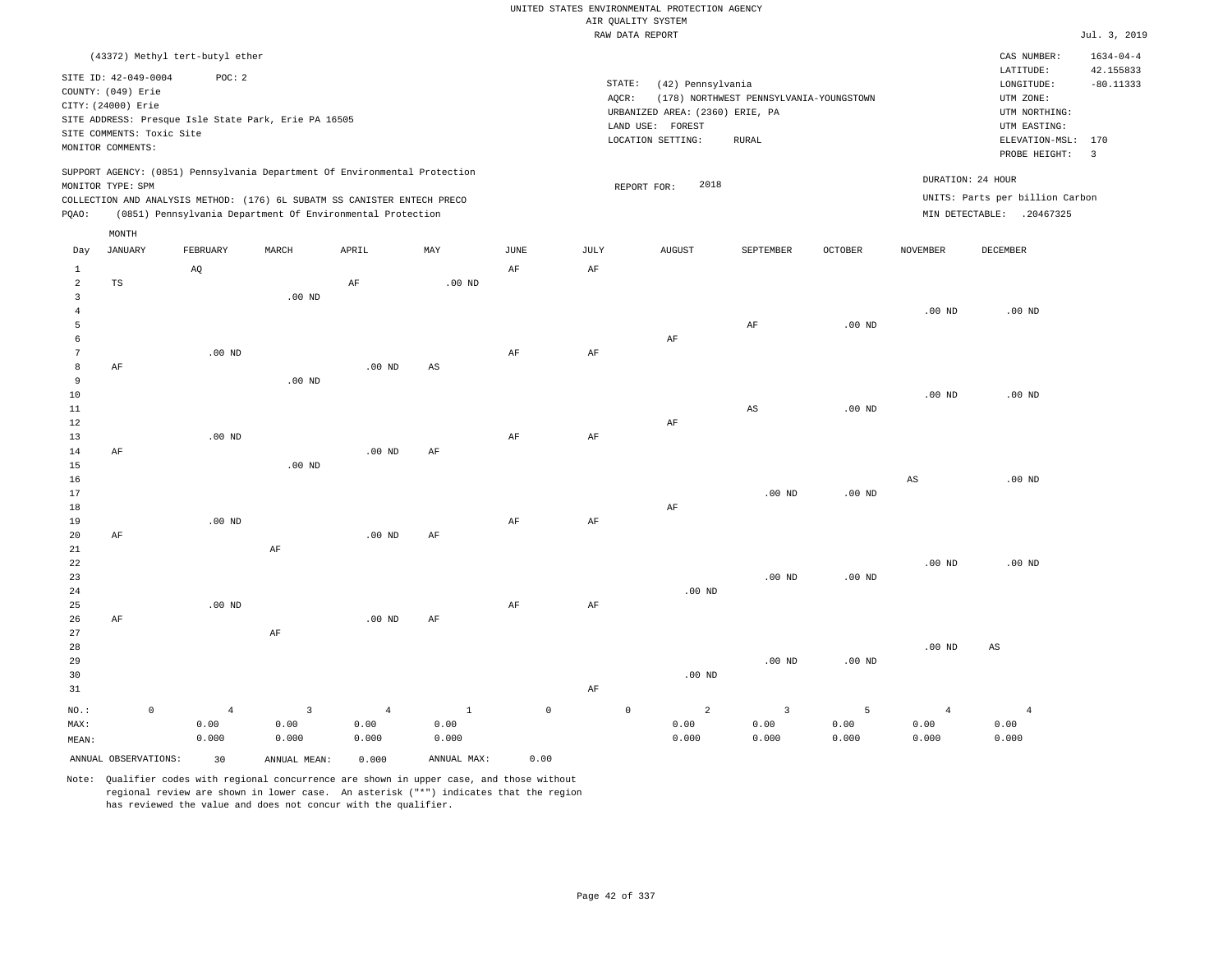#### RAW DATA REPORT Jul. 3, 2019 UNITED STATES ENVIRONMENTAL PROTECTION AGENCY AIR QUALITY SYSTEM

|                     | (43505) Acrolein - Unverified<br>SITE ID: 42-049-0004<br>COUNTY: (049) Erie<br>CITY: (24000) Erie<br>SITE COMMENTS: Toxic Site<br>MONITOR COMMENTS:<br>MONITOR TYPE: SPM | POC: 2         | SITE ADDRESS: Presque Isle State Park, Erie PA 16505<br>SUPPORT AGENCY: (0851) Pennsylvania Department Of Environmental Protection<br>COLLECTION AND ANALYSIS METHOD: (176) 6L SUBATM SS CANISTER ENTECH PRECO |                        |                |                  | STATE:<br>AQCR:<br>REPORT FOR: | (42) Pennsylvania<br>URBANIZED AREA: (2360) ERIE, PA<br>LAND USE: FOREST<br>LOCATION SETTING:<br>2013 | (178) NORTHWEST PENNSYLVANIA-YOUNGSTOWN<br><b>RURAL</b> |                  |                    | CAS NUMBER:<br>LATITUDE:<br>LONGITUDE:<br>UTM ZONE:<br>UTM NORTHING:<br>UTM EASTING:<br>ELEVATION-MSL: 170<br>PROBE HEIGHT:<br>DURATION: 24 HOUR<br>UNITS: Parts per billion Carbon | $107 - 02 - 8$<br>42.155833<br>$-80.11333$<br>$\overline{3}$ |
|---------------------|--------------------------------------------------------------------------------------------------------------------------------------------------------------------------|----------------|----------------------------------------------------------------------------------------------------------------------------------------------------------------------------------------------------------------|------------------------|----------------|------------------|--------------------------------|-------------------------------------------------------------------------------------------------------|---------------------------------------------------------|------------------|--------------------|-------------------------------------------------------------------------------------------------------------------------------------------------------------------------------------|--------------------------------------------------------------|
| PQAO:               |                                                                                                                                                                          |                | (0851) Pennsylvania Department Of Environmental Protection                                                                                                                                                     |                        |                |                  |                                |                                                                                                       |                                                         |                  | $MIN$ DETECTABLE : |                                                                                                                                                                                     |                                                              |
|                     | MONTH                                                                                                                                                                    |                |                                                                                                                                                                                                                |                        |                |                  |                                |                                                                                                       |                                                         |                  |                    |                                                                                                                                                                                     |                                                              |
| Day                 | JANUARY                                                                                                                                                                  | FEBRUARY       | MARCH                                                                                                                                                                                                          | APRIL                  | MAY            | <b>JUNE</b>      | JULY                           | <b>AUGUST</b>                                                                                         | SEPTEMBER                                               | <b>OCTOBER</b>   | <b>NOVEMBER</b>    | <b>DECEMBER</b>                                                                                                                                                                     |                                                              |
| $\mathbf{1}$        |                                                                                                                                                                          |                |                                                                                                                                                                                                                |                        |                |                  |                                |                                                                                                       | .89 <sub>cc</sub>                                       | .50 <sub>C</sub> |                    |                                                                                                                                                                                     |                                                              |
| 2<br>$\overline{3}$ |                                                                                                                                                                          |                |                                                                                                                                                                                                                |                        |                |                  | 2.26                           | 1.28                                                                                                  |                                                         |                  |                    |                                                                                                                                                                                     |                                                              |
| $\overline{4}$      | .39                                                                                                                                                                      | .56            |                                                                                                                                                                                                                | .94                    | 1.27 CC        | $_{\rm AS}$      |                                |                                                                                                       |                                                         |                  |                    |                                                                                                                                                                                     |                                                              |
| 5                   |                                                                                                                                                                          |                | .80                                                                                                                                                                                                            |                        |                |                  |                                |                                                                                                       |                                                         |                  |                    |                                                                                                                                                                                     |                                                              |
| 6                   |                                                                                                                                                                          |                |                                                                                                                                                                                                                |                        |                |                  |                                |                                                                                                       |                                                         |                  | .78 CC             | 1.21 CC                                                                                                                                                                             |                                                              |
| $7\phantom{.0}$     |                                                                                                                                                                          |                |                                                                                                                                                                                                                |                        |                |                  |                                |                                                                                                       | 1.07 CC                                                 | .57 CC           |                    |                                                                                                                                                                                     |                                                              |
| 8                   |                                                                                                                                                                          |                |                                                                                                                                                                                                                |                        |                |                  |                                | 1.56                                                                                                  |                                                         |                  |                    |                                                                                                                                                                                     |                                                              |
| $\overline{9}$      |                                                                                                                                                                          | .50            |                                                                                                                                                                                                                |                        |                | .35 <sub>c</sub> | 2.16 CC                        |                                                                                                       |                                                         |                  |                    |                                                                                                                                                                                     |                                                              |
| 10                  | .29SQ                                                                                                                                                                    |                |                                                                                                                                                                                                                | $\mathbb{A}\mathbb{S}$ | .70 CC         |                  |                                |                                                                                                       |                                                         |                  |                    |                                                                                                                                                                                     |                                                              |
| $11\,$<br>12        |                                                                                                                                                                          |                | .81                                                                                                                                                                                                            |                        |                |                  |                                |                                                                                                       |                                                         |                  | AF                 | .30 CC                                                                                                                                                                              |                                                              |
| 13                  |                                                                                                                                                                          |                |                                                                                                                                                                                                                |                        |                |                  |                                |                                                                                                       | $.50$ CC                                                | .98 CC           |                    |                                                                                                                                                                                     |                                                              |
| 14                  |                                                                                                                                                                          |                |                                                                                                                                                                                                                |                        |                |                  |                                | AF                                                                                                    |                                                         |                  |                    |                                                                                                                                                                                     |                                                              |
| 15                  |                                                                                                                                                                          | .25SQ          |                                                                                                                                                                                                                |                        |                | .38 CC           | .98 CC                         |                                                                                                       |                                                         |                  |                    |                                                                                                                                                                                     |                                                              |
| 16                  | .35 S                                                                                                                                                                    |                |                                                                                                                                                                                                                | .38                    | .51 CC         |                  |                                |                                                                                                       |                                                         |                  |                    |                                                                                                                                                                                     |                                                              |
| 17                  |                                                                                                                                                                          |                | .57                                                                                                                                                                                                            |                        |                |                  |                                |                                                                                                       |                                                         |                  |                    |                                                                                                                                                                                     |                                                              |
| 18                  |                                                                                                                                                                          |                |                                                                                                                                                                                                                |                        |                |                  |                                |                                                                                                       |                                                         |                  | .52 CC             | 1.27 CC                                                                                                                                                                             |                                                              |
| 19                  |                                                                                                                                                                          |                |                                                                                                                                                                                                                |                        |                |                  |                                |                                                                                                       | 1.41 CC                                                 | .62              |                    |                                                                                                                                                                                     |                                                              |
| 20<br>21            |                                                                                                                                                                          | 1.07           |                                                                                                                                                                                                                |                        |                | 1.40             | 1.39 CC                        | .26 <sub>c</sub>                                                                                      |                                                         |                  |                    |                                                                                                                                                                                     |                                                              |
| 22                  | .28SQ                                                                                                                                                                    |                |                                                                                                                                                                                                                | .40                    | .88            |                  |                                |                                                                                                       |                                                         |                  |                    |                                                                                                                                                                                     |                                                              |
| 23                  |                                                                                                                                                                          |                | .23 S0                                                                                                                                                                                                         |                        |                |                  |                                |                                                                                                       |                                                         |                  |                    |                                                                                                                                                                                     |                                                              |
| 24                  |                                                                                                                                                                          |                |                                                                                                                                                                                                                |                        |                |                  |                                |                                                                                                       |                                                         |                  | .47 CC             | .38 CC                                                                                                                                                                              |                                                              |
| 25                  |                                                                                                                                                                          |                |                                                                                                                                                                                                                |                        |                |                  |                                |                                                                                                       | .52 <sub>c</sub>                                        | $1.27$ CC        |                    |                                                                                                                                                                                     |                                                              |
| 26                  |                                                                                                                                                                          |                |                                                                                                                                                                                                                |                        |                |                  |                                | .81 <sub>c</sub>                                                                                      |                                                         |                  |                    |                                                                                                                                                                                     |                                                              |
| 27                  |                                                                                                                                                                          | 1.28           |                                                                                                                                                                                                                |                        |                | .93              | 1.41 CC                        |                                                                                                       |                                                         |                  |                    |                                                                                                                                                                                     |                                                              |
| 28                  | .22SQ                                                                                                                                                                    |                |                                                                                                                                                                                                                | .46 CC                 | .87            |                  |                                |                                                                                                       |                                                         |                  |                    |                                                                                                                                                                                     |                                                              |
| 29                  |                                                                                                                                                                          |                | .55                                                                                                                                                                                                            |                        |                |                  |                                |                                                                                                       |                                                         |                  |                    |                                                                                                                                                                                     |                                                              |
| 30<br>31            |                                                                                                                                                                          |                |                                                                                                                                                                                                                |                        |                |                  |                                |                                                                                                       |                                                         | 1.22             | 1.99               | .74 CC                                                                                                                                                                              |                                                              |
|                     |                                                                                                                                                                          |                |                                                                                                                                                                                                                |                        |                |                  |                                |                                                                                                       |                                                         |                  |                    |                                                                                                                                                                                     |                                                              |
| NO.:                | 5                                                                                                                                                                        | $\overline{5}$ | 5                                                                                                                                                                                                              | $\overline{4}$         | $\overline{5}$ | $\overline{4}$   | 5                              | $\sqrt{4}$                                                                                            | 5                                                       | $\epsilon$       | $\overline{4}$     | $\overline{5}$                                                                                                                                                                      |                                                              |
| MAX:                | .39                                                                                                                                                                      | 1.28           | .81                                                                                                                                                                                                            | .94                    | 1.27           | 1.40<br>.765     | 2.26                           | 1.56<br>.978                                                                                          | 1.41                                                    | 1.27             | 1.99               | 1.27<br>.780                                                                                                                                                                        |                                                              |
| MEAN:               | .306                                                                                                                                                                     | .732           | .592                                                                                                                                                                                                           | .545                   | .846           |                  | 1.640                          |                                                                                                       | .878                                                    | .860             | .940               |                                                                                                                                                                                     |                                                              |
|                     | ANNUAL OBSERVATIONS:                                                                                                                                                     | 57             | ANNUAL MEAN:                                                                                                                                                                                                   | .824                   | ANNUAL MAX:    | 2.26             |                                |                                                                                                       |                                                         |                  |                    |                                                                                                                                                                                     |                                                              |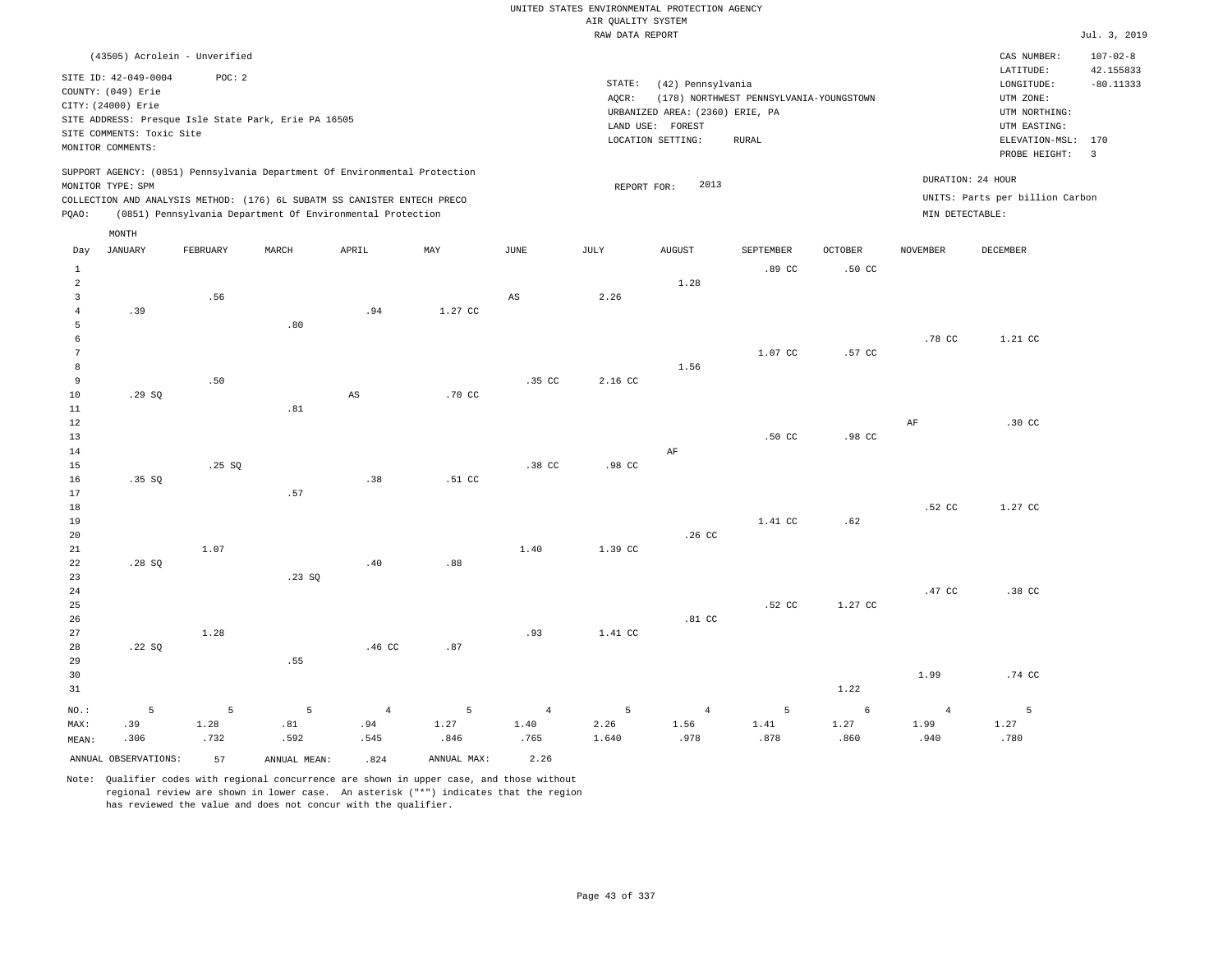|                                  |                           |                                                      |                |                                                                            |                |                       | RAW DATA REPORT  |                                 |                                         |                |                        |                                 | Jul. 3, 2019                |
|----------------------------------|---------------------------|------------------------------------------------------|----------------|----------------------------------------------------------------------------|----------------|-----------------------|------------------|---------------------------------|-----------------------------------------|----------------|------------------------|---------------------------------|-----------------------------|
|                                  |                           | (43505) Acrolein - Unverified                        |                |                                                                            |                |                       |                  |                                 |                                         |                |                        | CAS NUMBER:<br>LATITUDE:        | $107 - 02 - 8$<br>42.155833 |
|                                  | SITE ID: 42-049-0004      | POC: 2                                               |                |                                                                            |                |                       | STATE:           | (42) Pennsylvania               |                                         |                |                        | LONGITUDE:                      | $-80.11333$                 |
|                                  | COUNTY: (049) Erie        |                                                      |                |                                                                            |                |                       | AQCR:            |                                 | (178) NORTHWEST PENNSYLVANIA-YOUNGSTOWN |                |                        | UTM ZONE:                       |                             |
|                                  | CITY: (24000) Erie        |                                                      |                |                                                                            |                |                       |                  | URBANIZED AREA: (2360) ERIE, PA |                                         |                |                        | UTM NORTHING:                   |                             |
|                                  |                           | SITE ADDRESS: Presque Isle State Park, Erie PA 16505 |                |                                                                            |                |                       |                  | LAND USE: FOREST                |                                         |                |                        | UTM EASTING:                    |                             |
|                                  | SITE COMMENTS: Toxic Site |                                                      |                |                                                                            |                |                       |                  | LOCATION SETTING:               | <b>RURAL</b>                            |                |                        | ELEVATION-MSL:                  | 170                         |
|                                  | MONITOR COMMENTS:         |                                                      |                |                                                                            |                |                       |                  |                                 |                                         |                |                        | PROBE HEIGHT:                   | $\overline{3}$              |
|                                  |                           |                                                      |                | SUPPORT AGENCY: (0851) Pennsylvania Department Of Environmental Protection |                |                       |                  | 2014                            |                                         |                |                        | DURATION: 24 HOUR               |                             |
|                                  | MONITOR TYPE: SPM         |                                                      |                | COLLECTION AND ANALYSIS METHOD: (176) 6L SUBATM SS CANISTER ENTECH PRECO   |                |                       | REPORT FOR:      |                                 |                                         |                |                        | UNITS: Parts per billion Carbon |                             |
| PQAO:                            |                           |                                                      |                | (0851) Pennsylvania Department Of Environmental Protection                 |                |                       |                  |                                 |                                         |                | MIN DETECTABLE:        |                                 |                             |
|                                  | MONTH                     |                                                      |                |                                                                            |                |                       |                  |                                 |                                         |                |                        |                                 |                             |
| Day                              | <b>JANUARY</b>            | FEBRUARY                                             | MARCH          | APRIL                                                                      | MAY            | $\operatorname{JUNE}$ | $\mathtt{JULY}$  | ${\tt AUGUST}$                  | SEPTEMBER                               | <b>OCTOBER</b> | NOVEMBER               | DECEMBER                        |                             |
| $\mathbf{1}$                     |                           |                                                      |                |                                                                            |                |                       |                  |                                 |                                         |                | $\mathbb{A}\mathbb{S}$ | $\mathbb{A}\mathbb{S}$          |                             |
| $\overline{a}$<br>$\overline{3}$ |                           |                                                      |                |                                                                            |                |                       |                  | 1.64 CC                         | 1.20 CC                                 | $_{\rm AS}$    |                        |                                 |                             |
| 4                                |                           | AF                                                   |                |                                                                            |                | .88 <sub>C</sub>      | .52 CC           |                                 |                                         |                |                        |                                 |                             |
| 5                                | .61                       |                                                      |                | .60 <sub>cc</sub>                                                          | 1.07 CC        |                       |                  |                                 |                                         |                |                        |                                 |                             |
| 6                                |                           |                                                      | .47 CC         |                                                                            |                |                       |                  |                                 |                                         |                |                        |                                 |                             |
| $7\phantom{.0}$                  |                           |                                                      |                |                                                                            |                |                       |                  |                                 |                                         |                | 6.415                  | 3.695                           |                             |
| 8                                |                           |                                                      |                |                                                                            |                |                       |                  |                                 | AF                                      | $_{\rm AS}$    |                        |                                 |                             |
| 9                                |                           |                                                      |                |                                                                            |                |                       |                  | $\rm AF$                        |                                         |                |                        |                                 |                             |
| 10                               |                           | .99                                                  |                |                                                                            |                | 1.46                  | 1.41 CC          |                                 |                                         |                |                        |                                 |                             |
| 11                               | 1.12                      |                                                      |                | AF                                                                         | AS             |                       |                  |                                 |                                         |                |                        |                                 |                             |
| 12                               |                           |                                                      | AM             |                                                                            |                |                       |                  |                                 |                                         |                |                        |                                 |                             |
| $13$<br>14                       |                           |                                                      |                |                                                                            |                |                       |                  |                                 | AS                                      | AM             | $\mathbb{A}\mathbb{S}$ | 4.73 5                          |                             |
| 15                               |                           |                                                      |                |                                                                            |                |                       |                  | AF                              |                                         |                |                        |                                 |                             |
| 16                               |                           | 2.59                                                 |                |                                                                            |                | 1.43 CC               | .98 <sub>C</sub> |                                 |                                         |                |                        |                                 |                             |
| 17                               | .52 CC                    |                                                      |                | .48 CC                                                                     | 1.03           |                       |                  |                                 |                                         |                |                        |                                 |                             |
| 18                               |                           |                                                      | $.62$ CC       |                                                                            |                |                       |                  |                                 |                                         |                |                        |                                 |                             |
| 19                               |                           |                                                      |                |                                                                            |                |                       |                  |                                 |                                         |                | 3.42.5                 | 3.14                            |                             |
| 20                               |                           |                                                      |                |                                                                            |                |                       |                  |                                 | AS                                      | AF             |                        |                                 |                             |
| 21                               |                           |                                                      |                |                                                                            |                |                       |                  | AF                              |                                         |                |                        |                                 |                             |
| 22                               |                           | 1.56 CC                                              |                |                                                                            |                | 2.17                  | 3.09             |                                 |                                         |                |                        |                                 |                             |
| 23<br>24                         | .58 CC                    |                                                      | .51 CC         | 2.00                                                                       | $.61$ CC       |                       |                  |                                 |                                         |                |                        |                                 |                             |
| 25                               |                           |                                                      |                |                                                                            |                |                       |                  |                                 |                                         |                | AS                     | .75 CC                          |                             |
| 26                               |                           |                                                      |                |                                                                            |                |                       |                  |                                 | $\mathbb{A}\mathbb{S}$                  | 3.22           |                        |                                 |                             |
| 27                               |                           |                                                      |                |                                                                            |                |                       |                  | AF                              |                                         |                |                        |                                 |                             |
| 28                               |                           | .94 CC                                               |                |                                                                            |                | .96 <sub>c</sub>      | $_{\rm AS}$      |                                 |                                         |                |                        |                                 |                             |
| 29                               | 1.65                      |                                                      |                | $_{\rm AS}$                                                                | 1.01 CC        |                       |                  |                                 |                                         |                |                        |                                 |                             |
| 30                               |                           |                                                      | 1.22 CC        |                                                                            |                |                       |                  |                                 |                                         |                |                        |                                 |                             |
| 31                               |                           |                                                      |                |                                                                            |                |                       |                  |                                 |                                         |                |                        | $_{\rm AS}$                     |                             |
| NO.:                             | 5                         | $\overline{4}$                                       | $\overline{4}$ | $\mathbf{3}$                                                               | $\overline{4}$ | 5                     | $\overline{4}$   | $1\,$                           | $1\,$                                   | $1\,$          | $\overline{a}$         | $\overline{4}$                  |                             |
| MAX:                             | 1.65                      | 2.59                                                 | 1.22           | 2.00                                                                       | 1.07           | 2.17                  | 3.09             | 1.64                            | 1.20                                    | 3.22           | 6.41                   | 4.73                            |                             |
| MEAN:                            | .896                      | 1.520                                                | .705           | 1.027                                                                      | .930           | 1.380                 | 1.500            | 1.640                           | 1.200                                   | 3.220          | 4.915                  | 3.078                           |                             |

ANNUAL OBSERVATIONS: 38 ANNUAL MEAN: 1.613 ANNUAL MAX: 6.41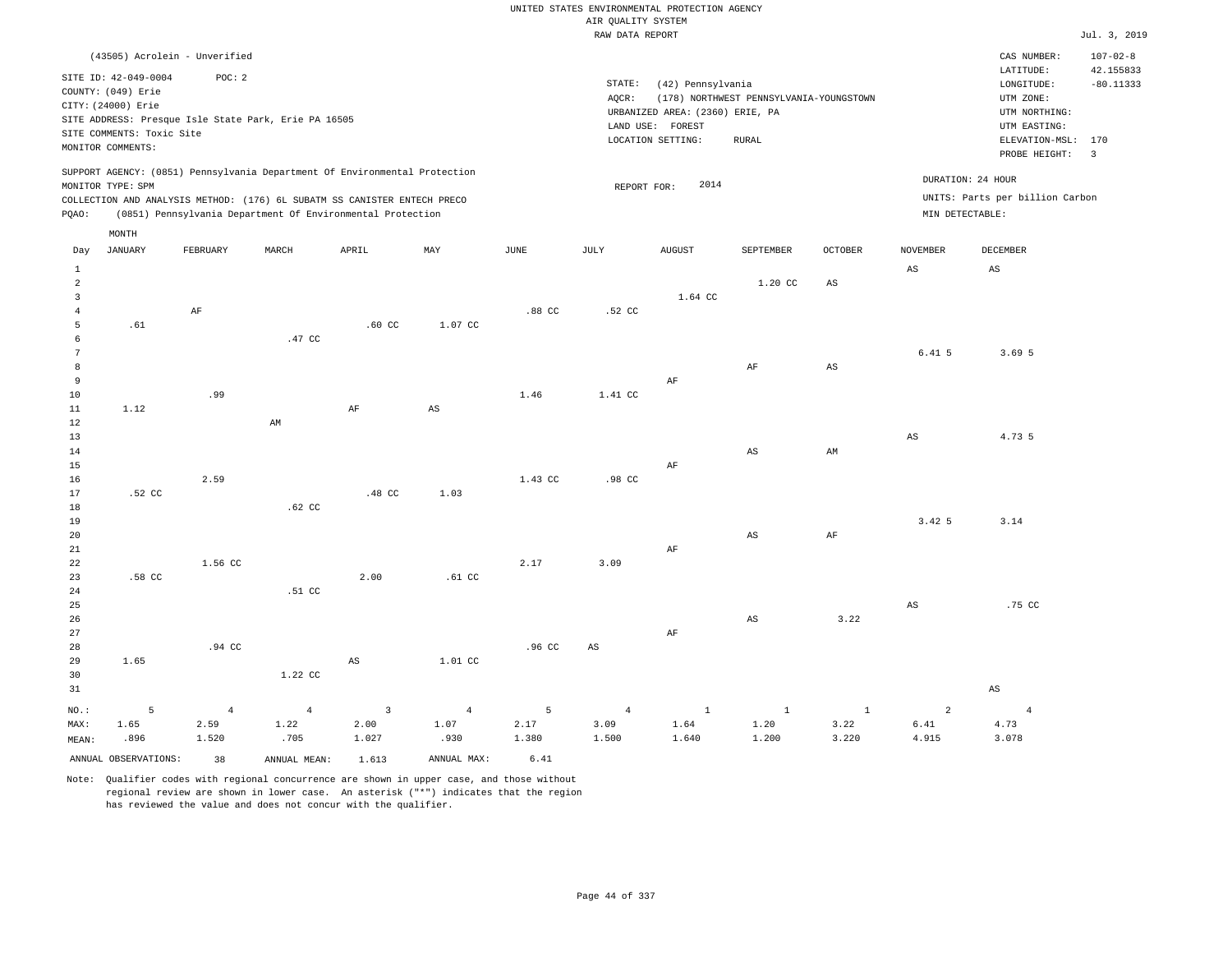|                                                                         |                                                                                                                    |                               |                                                      |                                                                                                                                                                                                                      |                   |                        | RAW DATA REPORT        |                                                                                               |                                                         |                  |                 |                                                                                                          | Jul. 3, 2019                                               |
|-------------------------------------------------------------------------|--------------------------------------------------------------------------------------------------------------------|-------------------------------|------------------------------------------------------|----------------------------------------------------------------------------------------------------------------------------------------------------------------------------------------------------------------------|-------------------|------------------------|------------------------|-----------------------------------------------------------------------------------------------|---------------------------------------------------------|------------------|-----------------|----------------------------------------------------------------------------------------------------------|------------------------------------------------------------|
|                                                                         |                                                                                                                    | (43505) Acrolein - Unverified |                                                      |                                                                                                                                                                                                                      |                   |                        |                        |                                                                                               |                                                         |                  |                 | CAS NUMBER:                                                                                              | $107 - 02 - 8$                                             |
|                                                                         | SITE ID: 42-049-0004<br>COUNTY: (049) Erie<br>CITY: (24000) Erie<br>SITE COMMENTS: Toxic Site<br>MONITOR COMMENTS: | POC: 2                        | SITE ADDRESS: Presque Isle State Park, Erie PA 16505 |                                                                                                                                                                                                                      |                   |                        | STATE:<br>AOCR:        | (42) Pennsylvania<br>URBANIZED AREA: (2360) ERIE, PA<br>LAND USE: FOREST<br>LOCATION SETTING: | (178) NORTHWEST PENNSYLVANIA-YOUNGSTOWN<br><b>RURAL</b> |                  |                 | LATITUDE:<br>LONGITUDE:<br>UTM ZONE:<br>UTM NORTHING:<br>UTM EASTING:<br>ELEVATION-MSL:<br>PROBE HEIGHT: | 42.155833<br>$-80.11333$<br>170<br>$\overline{\mathbf{3}}$ |
| PQAO:                                                                   | MONITOR TYPE: SPM                                                                                                  |                               |                                                      | SUPPORT AGENCY: (0851) Pennsylvania Department Of Environmental Protection<br>COLLECTION AND ANALYSIS METHOD: (176) 6L SUBATM SS CANISTER ENTECH PRECO<br>(0851) Pennsylvania Department Of Environmental Protection |                   |                        |                        | 2015<br>REPORT FOR:                                                                           |                                                         |                  |                 | DURATION: 24 HOUR<br>UNITS: Parts per billion Carbon<br>MIN DETECTABLE:                                  |                                                            |
|                                                                         | MONTH                                                                                                              |                               |                                                      |                                                                                                                                                                                                                      |                   |                        |                        |                                                                                               |                                                         |                  |                 |                                                                                                          |                                                            |
| Day                                                                     | <b>JANUARY</b>                                                                                                     | FEBRUARY                      | MARCH                                                | APRIL                                                                                                                                                                                                                | MAY               | <b>JUNE</b>            | JULY                   | <b>AUGUST</b>                                                                                 | SEPTEMBER                                               | <b>OCTOBER</b>   | <b>NOVEMBER</b> | <b>DECEMBER</b>                                                                                          |                                                            |
| $\mathbf{1}$<br>$\overline{2}$<br>$\overline{3}$<br>$\overline{4}$<br>5 |                                                                                                                    | $\mathbb{A}\mathbb{S}$        | 2.14                                                 |                                                                                                                                                                                                                      |                   | 3.30                   | $\mathbb{A}\mathbb{S}$ | $.63$ CC                                                                                      | 1.50                                                    | 1.35             | 2.64            | TS                                                                                                       |                                                            |
| 6<br>7<br>8<br>9                                                        | AF                                                                                                                 |                               | .47 CC                                               | 4.20 5                                                                                                                                                                                                               | 3.30              |                        |                        |                                                                                               | 2.76                                                    | AS               | $_{\rm AS}$     | .25 <sub>c</sub>                                                                                         |                                                            |
| $10$<br>11<br>12<br>13                                                  | 5.015                                                                                                              | $\mathbb{A}\mathbb{S}$        | 1.96 QX                                              | .54 CC                                                                                                                                                                                                               | 3.60 <sub>5</sub> | 2.10                   | 1.65                   | 1.92                                                                                          |                                                         |                  |                 |                                                                                                          |                                                            |
| 14<br>15<br>16<br>17                                                    |                                                                                                                    | $\rm AF$                      |                                                      |                                                                                                                                                                                                                      |                   | .72 CC                 | .81                    | .45 CC                                                                                        | 1.89                                                    | AS               | AF              | $.63$ CC                                                                                                 |                                                            |
| 18<br>19<br>20<br>21                                                    | AF                                                                                                                 |                               | $\mathbb{A}\mathbb{S}$                               | 2.88                                                                                                                                                                                                                 | .66 <sub>cc</sub> |                        |                        |                                                                                               | .96                                                     | 1.29             | 1.65            | 3.605                                                                                                    |                                                            |
| 22<br>23<br>24<br>25                                                    | .65 <sub>c</sub>                                                                                                   | .42 CC                        | 3.90 5                                               | .42 <sub>c</sub>                                                                                                                                                                                                     | .48 CC            | $\mathbb{A}\mathbb{S}$ | $\mathbb{A}\mathbb{S}$ | 2.67                                                                                          |                                                         |                  |                 |                                                                                                          |                                                            |
| 26<br>27<br>28<br>29                                                    |                                                                                                                    |                               |                                                      |                                                                                                                                                                                                                      |                   | 1.35                   | 1.65                   | 3.30                                                                                          | AS                                                      | .39 <sub>c</sub> | $_{\rm TS}$     | 5.10 <sub>5</sub>                                                                                        |                                                            |

NO.: MAX: MEAN: 3 5.01 2.110 3.90 5 1 .42 .420 5 3.90 2.474 5 4.20 1.704 5 3.60 2.328 4 3.30 1.868 3 1.65 1.370 5 3.30 1.794 4 2.76 1.778 3 1.35 1.010 2 2.64 2.145 5.10 2.395 ANNUAL OBSERVATIONS: 44 ANNUAL MEAN: 1.905 ANNUAL MAX: 5.10

Note: Qualifier codes with regional concurrence are shown in upper case, and those without regional review are shown in lower case. An asterisk ("\*") indicates that the region has reviewed the value and does not concur with the qualifier.

.48 CC

3.60 5

30 31 .67 CC

4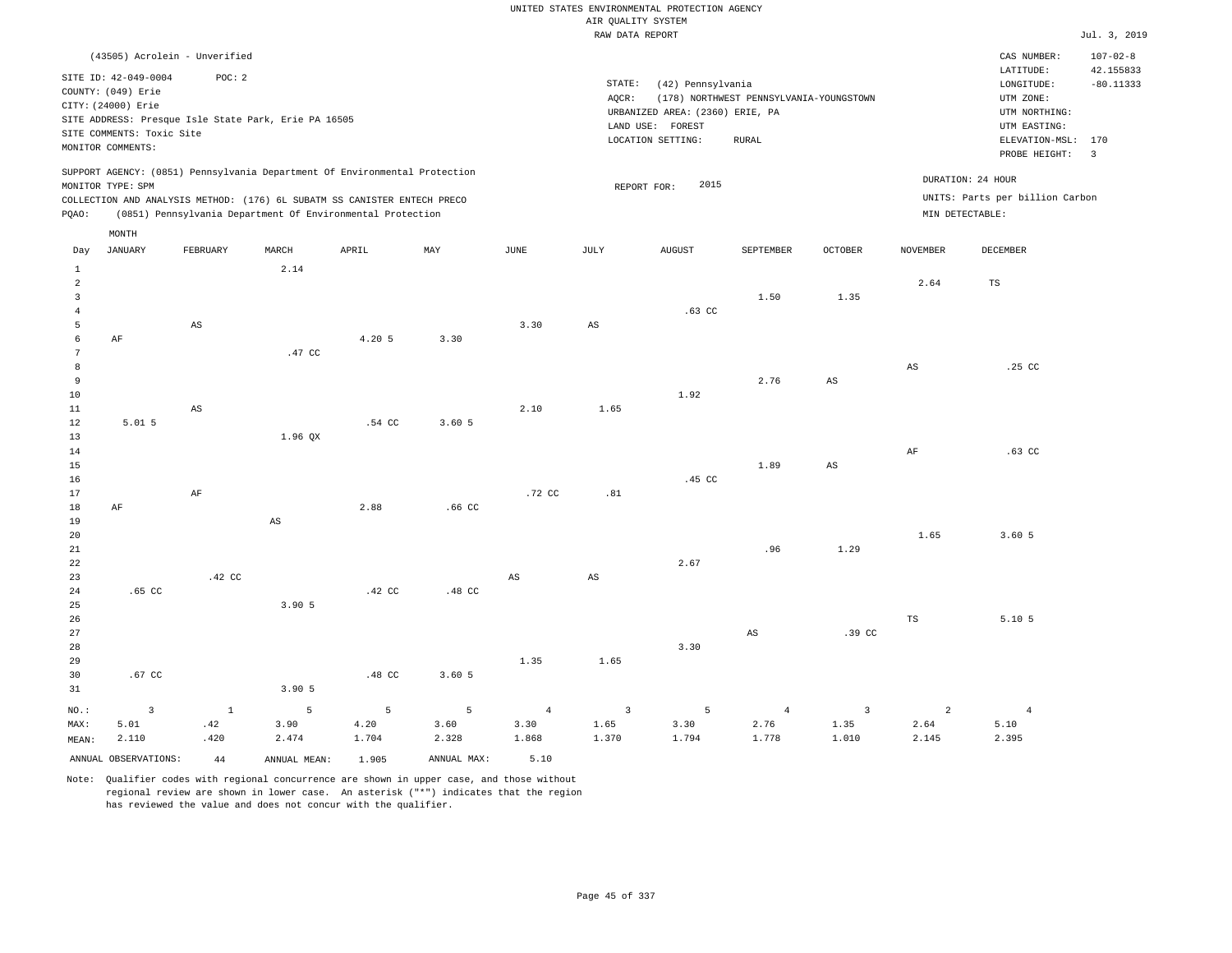|                         |                                                      |                   |                   |                                                                            |             |              |           | RAW DATA REPORT                 |                                         |                |                 |                                 | Jul. 3, 2019   |
|-------------------------|------------------------------------------------------|-------------------|-------------------|----------------------------------------------------------------------------|-------------|--------------|-----------|---------------------------------|-----------------------------------------|----------------|-----------------|---------------------------------|----------------|
|                         | (43505) Acrolein - Unverified                        |                   |                   |                                                                            |             |              |           |                                 |                                         |                |                 | CAS NUMBER:                     | $107 - 02 - 8$ |
|                         | SITE ID: 42-049-0004                                 | POC: 2            |                   |                                                                            |             |              |           |                                 |                                         |                |                 | LATITUDE:                       | 42.155833      |
|                         | COUNTY: (049) Erie                                   |                   |                   |                                                                            |             |              |           | STATE:<br>(42) Pennsylvania     |                                         |                |                 | LONGITUDE:                      | $-80.11333$    |
|                         | CITY: (24000) Erie                                   |                   |                   |                                                                            |             |              |           | AOCR:                           | (178) NORTHWEST PENNSYLVANIA-YOUNGSTOWN |                |                 | UTM ZONE:                       |                |
|                         | SITE ADDRESS: Presque Isle State Park, Erie PA 16505 |                   |                   |                                                                            |             |              |           | URBANIZED AREA: (2360) ERIE, PA |                                         |                |                 | UTM NORTHING:                   |                |
|                         | SITE COMMENTS: Toxic Site                            |                   |                   |                                                                            |             |              |           | LAND USE: FOREST                |                                         |                |                 | UTM EASTING:                    |                |
|                         | MONITOR COMMENTS:                                    |                   |                   |                                                                            |             |              |           | LOCATION SETTING:               | RURAL                                   |                |                 | ELEVATION-MSL: 170              |                |
|                         |                                                      |                   |                   |                                                                            |             |              |           |                                 |                                         |                |                 | PROBE HEIGHT:                   | $\overline{3}$ |
|                         |                                                      |                   |                   | SUPPORT AGENCY: (0851) Pennsylvania Department Of Environmental Protection |             |              |           |                                 |                                         |                |                 | DURATION: 24 HOUR               |                |
|                         | MONITOR TYPE: SPM                                    |                   |                   |                                                                            |             |              |           | 2016<br>REPORT FOR:             |                                         |                |                 |                                 |                |
|                         |                                                      |                   |                   | COLLECTION AND ANALYSIS METHOD: (176) 6L SUBATM SS CANISTER ENTECH PRECO   |             |              |           |                                 |                                         |                |                 | UNITS: Parts per billion Carbon |                |
| PQAO:                   |                                                      |                   |                   | (0851) Pennsylvania Department Of Environmental Protection                 |             |              |           |                                 |                                         |                | MIN DETECTABLE: |                                 |                |
|                         | $\texttt{MONTH}$                                     |                   |                   |                                                                            |             |              |           |                                 |                                         |                |                 |                                 |                |
| Day                     | JANUARY                                              | FEBRUARY          | MARCH             | APRIL                                                                      | MAY         | JUNE         | JULY      | <b>AUGUST</b>                   | SEPTEMBER                               | <b>OCTOBER</b> | <b>NOVEMBER</b> | DECEMBER                        |                |
| $\mathbf{1}$            | 3.30 QX                                              |                   | .45 LB            |                                                                            |             |              |           |                                 |                                         |                |                 |                                 |                |
| 2                       |                                                      |                   |                   |                                                                            |             |              |           |                                 |                                         |                | $_{\rm TS}$     | $_{\rm TS}$                     |                |
| $\overline{\mathbf{3}}$ |                                                      |                   |                   |                                                                            |             |              |           |                                 | .33 <sub>LB</sub>                       | AF             |                 |                                 |                |
| $\overline{4}$          |                                                      |                   |                   |                                                                            |             |              |           | $\rm AF$                        |                                         |                |                 |                                 |                |
| 5                       |                                                      |                   |                   |                                                                            |             | 1.62         | AF        |                                 |                                         |                |                 |                                 |                |
| 6                       |                                                      | 2.40              |                   | $\rm AF$                                                                   | $_{\rm AS}$ |              |           |                                 |                                         |                |                 |                                 |                |
| $7\phantom{.0}$         | .78 LB                                               |                   | $\rm{AF}$         |                                                                            |             |              |           |                                 |                                         |                |                 |                                 |                |
| 8                       |                                                      |                   |                   |                                                                            |             |              |           |                                 |                                         |                | AF              | TS                              |                |
| 9                       |                                                      |                   |                   |                                                                            |             |              |           |                                 | TS                                      | $\rm{AF}$      |                 |                                 |                |
| 10                      |                                                      |                   |                   |                                                                            |             |              |           | AF                              |                                         |                |                 |                                 |                |
| 11                      |                                                      |                   |                   |                                                                            |             | AS           | AF        |                                 |                                         |                |                 |                                 |                |
| 12<br>13                |                                                      | .42 <sub>LB</sub> | 1.50              | $\mathbb{A}\mathbb{S}$                                                     | 1.41 LB     |              |           |                                 |                                         |                |                 |                                 |                |
| 14                      | TS                                                   |                   |                   |                                                                            |             |              |           |                                 |                                         |                | .84 LB          | .26 <sub>LB</sub>               |                |
| 15                      |                                                      |                   |                   |                                                                            |             |              |           |                                 | AF                                      | .90 LB         |                 |                                 |                |
| 16                      |                                                      |                   |                   |                                                                            |             |              |           | 3.60                            |                                         |                |                 |                                 |                |
| 17                      |                                                      |                   |                   |                                                                            |             | AF           | AF        |                                 |                                         |                |                 |                                 |                |
| 18                      |                                                      | 2.40              |                   | $\mathbb{A}\mathbb{S}$                                                     | 1.89        |              |           |                                 |                                         |                |                 |                                 |                |
| 19                      | 2.53 LB                                              |                   | $_{\rm AS}$       |                                                                            |             |              |           |                                 |                                         |                |                 |                                 |                |
| 20                      |                                                      |                   |                   |                                                                            |             |              |           |                                 |                                         |                | .26 LB          | .36 <sub>LB</sub>               |                |
| 21                      |                                                      |                   |                   |                                                                            |             |              |           |                                 | 3.00                                    | $\rm{AF}$      |                 |                                 |                |
| 22                      |                                                      |                   |                   |                                                                            |             |              |           | AF                              |                                         |                |                 |                                 |                |
| 23                      |                                                      |                   |                   |                                                                            |             | AS           | AF        |                                 |                                         |                |                 |                                 |                |
| 24                      |                                                      | .39 <sub>LB</sub> |                   | 4.41                                                                       | $\rm{AF}$   |              |           |                                 |                                         |                |                 |                                 |                |
| 25                      | .49 LB                                               |                   | .33 <sub>LB</sub> |                                                                            |             |              |           |                                 |                                         |                |                 |                                 |                |
| 26                      |                                                      |                   |                   |                                                                            |             |              |           |                                 |                                         |                | AF              | .23 <sub>LB</sub>               |                |
| 27                      |                                                      |                   |                   |                                                                            |             |              |           |                                 | .16 <sub>LB</sub>                       | AF             |                 |                                 |                |
| 28                      |                                                      |                   |                   |                                                                            |             |              |           | 1.08                            |                                         |                |                 |                                 |                |
| 29                      |                                                      |                   |                   |                                                                            |             | $\rm{AF}$    | $\rm{AF}$ |                                 |                                         |                |                 |                                 |                |
| 30                      |                                                      |                   |                   | $\mathbb{A}\mathbb{S}$                                                     | AF          |              |           |                                 |                                         |                |                 |                                 |                |
| 31                      | 2.07                                                 |                   | 6.90 5            |                                                                            |             |              |           |                                 |                                         |                |                 |                                 |                |
| NO.:                    | -5                                                   | $\overline{4}$    | 4                 | $\mathbf{1}$                                                               | 2           | <sup>1</sup> |           | $\mathbb O$<br>2                | $\overline{\mathbf{3}}$                 | $\mathbf{1}$   | $\overline{a}$  | $\overline{\mathbf{3}}$         |                |
| MAX:                    | 3.30                                                 | 2.40              | 6.90              | 4.41                                                                       | 1.89        | 1.62         |           | 3.60                            | 3.00                                    | .90            | .84             | .36                             |                |
| MEAN:                   | 1.834                                                | 1.403             | 2.295             | 4.410                                                                      | 1.650       | 1.620        |           | 2.340                           | 1.163                                   | .900           | .550            | .283                            |                |
|                         | ANNUAL OBSERVATIONS:                                 | 28                | ANNUAL MEAN:      | 1.583                                                                      | ANNUAL MAX: | 6.90         |           |                                 |                                         |                |                 |                                 |                |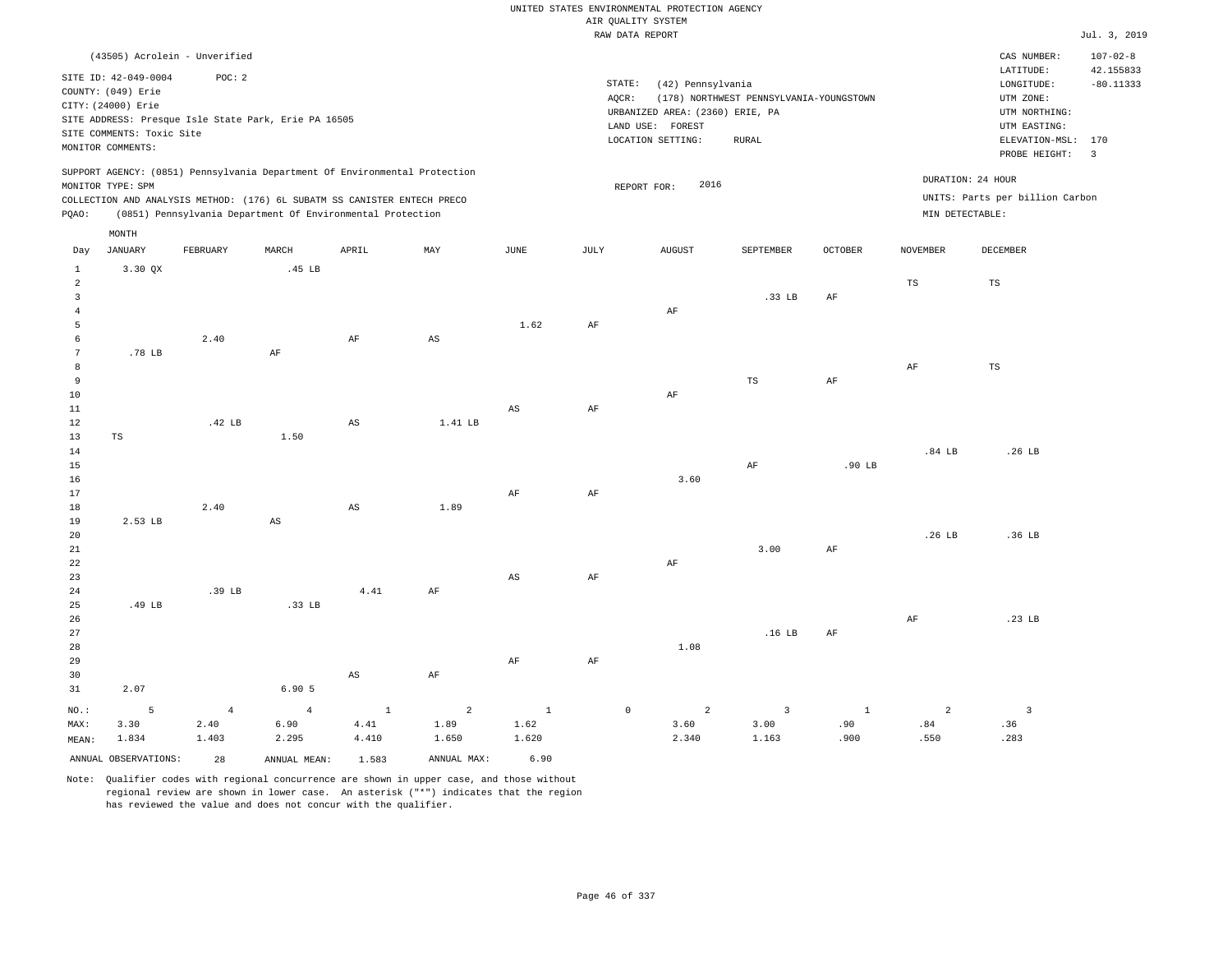| (43505) Acrolein - Unverified<br>$107 - 02 - 8$<br>CAS NUMBER:<br>42.155833<br>LATITUDE:<br>SITE ID: 42-049-0004<br>POC: 2<br>STATE:<br>(42) Pennsylvania<br>$-80.11333$<br>LONGITUDE:<br>COUNTY: (049) Erie<br>(178) NORTHWEST PENNSYLVANIA-YOUNGSTOWN<br>UTM ZONE:<br>AOCR:<br>CITY: (24000) Erie<br>URBANIZED AREA: (2360) ERIE, PA<br>UTM NORTHING:<br>SITE ADDRESS: Presque Isle State Park, Erie PA 16505<br>LAND USE: FOREST<br>UTM EASTING:<br>SITE COMMENTS: Toxic Site<br>LOCATION SETTING:<br>RURAL<br>ELEVATION-MSL: 170<br>MONITOR COMMENTS:<br>PROBE HEIGHT:<br>$\overline{3}$<br>SUPPORT AGENCY: (0851) Pennsylvania Department Of Environmental Protection<br>DURATION: 24 HOUR<br>2017<br>MONITOR TYPE: SPM<br>REPORT FOR: |
|---------------------------------------------------------------------------------------------------------------------------------------------------------------------------------------------------------------------------------------------------------------------------------------------------------------------------------------------------------------------------------------------------------------------------------------------------------------------------------------------------------------------------------------------------------------------------------------------------------------------------------------------------------------------------------------------------------------------------------------------|
|                                                                                                                                                                                                                                                                                                                                                                                                                                                                                                                                                                                                                                                                                                                                             |
|                                                                                                                                                                                                                                                                                                                                                                                                                                                                                                                                                                                                                                                                                                                                             |
|                                                                                                                                                                                                                                                                                                                                                                                                                                                                                                                                                                                                                                                                                                                                             |
|                                                                                                                                                                                                                                                                                                                                                                                                                                                                                                                                                                                                                                                                                                                                             |
|                                                                                                                                                                                                                                                                                                                                                                                                                                                                                                                                                                                                                                                                                                                                             |
|                                                                                                                                                                                                                                                                                                                                                                                                                                                                                                                                                                                                                                                                                                                                             |
|                                                                                                                                                                                                                                                                                                                                                                                                                                                                                                                                                                                                                                                                                                                                             |
|                                                                                                                                                                                                                                                                                                                                                                                                                                                                                                                                                                                                                                                                                                                                             |
|                                                                                                                                                                                                                                                                                                                                                                                                                                                                                                                                                                                                                                                                                                                                             |
| UNITS: Parts per billion Carbon                                                                                                                                                                                                                                                                                                                                                                                                                                                                                                                                                                                                                                                                                                             |
| COLLECTION AND ANALYSIS METHOD: (176) 6L SUBATM SS CANISTER ENTECH PRECO                                                                                                                                                                                                                                                                                                                                                                                                                                                                                                                                                                                                                                                                    |
| (0851) Pennsylvania Department Of Environmental Protection<br>MIN DETECTABLE:<br>PQAO:                                                                                                                                                                                                                                                                                                                                                                                                                                                                                                                                                                                                                                                      |
| MONTH<br><b>JANUARY</b><br>FEBRUARY<br>MARCH<br>APRIL<br>MAY<br>JUNE<br>JULY<br><b>AUGUST</b><br><b>SEPTEMBER</b><br><b>OCTOBER</b><br><b>NOVEMBER</b><br><b>DECEMBER</b><br>Day                                                                                                                                                                                                                                                                                                                                                                                                                                                                                                                                                            |
| $\,1\,$<br>AF<br>AF<br>$\rm AF$                                                                                                                                                                                                                                                                                                                                                                                                                                                                                                                                                                                                                                                                                                             |
| 2<br>.23 <sub>LB</sub>                                                                                                                                                                                                                                                                                                                                                                                                                                                                                                                                                                                                                                                                                                                      |
| $\overline{3}$<br>.63 <sub>LB</sub><br>.21 LB                                                                                                                                                                                                                                                                                                                                                                                                                                                                                                                                                                                                                                                                                               |
| 3.96<br>$\overline{4}$<br>.39 LB                                                                                                                                                                                                                                                                                                                                                                                                                                                                                                                                                                                                                                                                                                            |
| 5<br>.32 LB                                                                                                                                                                                                                                                                                                                                                                                                                                                                                                                                                                                                                                                                                                                                 |
| 1.29<br>6<br>$.60$ LB<br>AS                                                                                                                                                                                                                                                                                                                                                                                                                                                                                                                                                                                                                                                                                                                 |
| $7\phantom{.0}$<br>$\rm AF$<br>4.80 5<br>$_{\rm TS}$                                                                                                                                                                                                                                                                                                                                                                                                                                                                                                                                                                                                                                                                                        |
| 8<br>1.89                                                                                                                                                                                                                                                                                                                                                                                                                                                                                                                                                                                                                                                                                                                                   |
| 9<br>.72 LB<br>1.35                                                                                                                                                                                                                                                                                                                                                                                                                                                                                                                                                                                                                                                                                                                         |
| 10<br>$.00$ ND<br>$.63$ LB                                                                                                                                                                                                                                                                                                                                                                                                                                                                                                                                                                                                                                                                                                                  |
| 11<br>.34 LB                                                                                                                                                                                                                                                                                                                                                                                                                                                                                                                                                                                                                                                                                                                                |
| $1\,2$<br>$\mathbb{TS}$<br>2.34<br>$\mathbb{A}\mathbb{S}$                                                                                                                                                                                                                                                                                                                                                                                                                                                                                                                                                                                                                                                                                   |
| 13<br>.29 LB<br>4.20<br>.48 LB                                                                                                                                                                                                                                                                                                                                                                                                                                                                                                                                                                                                                                                                                                              |
| 14<br>.25 <sub>LB</sub>                                                                                                                                                                                                                                                                                                                                                                                                                                                                                                                                                                                                                                                                                                                     |
| 1.86<br>15<br>1.56                                                                                                                                                                                                                                                                                                                                                                                                                                                                                                                                                                                                                                                                                                                          |
| 5.10 <sub>5</sub><br>.42 LB<br>16                                                                                                                                                                                                                                                                                                                                                                                                                                                                                                                                                                                                                                                                                                           |
| 17<br>.51 LB                                                                                                                                                                                                                                                                                                                                                                                                                                                                                                                                                                                                                                                                                                                                |
| $1\,8$<br>.17 <sub>LB</sub><br>AF<br>$\mathbb{A}\mathbb{S}$                                                                                                                                                                                                                                                                                                                                                                                                                                                                                                                                                                                                                                                                                 |
| 19<br>2.64<br>$\rm{AF}$<br>4.20                                                                                                                                                                                                                                                                                                                                                                                                                                                                                                                                                                                                                                                                                                             |
| 20<br>.36 <sub>LB</sub>                                                                                                                                                                                                                                                                                                                                                                                                                                                                                                                                                                                                                                                                                                                     |
| 21<br>$.63$ LB<br>$_{\rm TS}$                                                                                                                                                                                                                                                                                                                                                                                                                                                                                                                                                                                                                                                                                                               |
| 22<br>4.20<br>2.85                                                                                                                                                                                                                                                                                                                                                                                                                                                                                                                                                                                                                                                                                                                          |
| 23<br>2.61                                                                                                                                                                                                                                                                                                                                                                                                                                                                                                                                                                                                                                                                                                                                  |
| 6.305<br>24<br>$\rm{AF}$<br>.42 LB                                                                                                                                                                                                                                                                                                                                                                                                                                                                                                                                                                                                                                                                                                          |
| 25<br>AS<br>AF<br>.33 LB                                                                                                                                                                                                                                                                                                                                                                                                                                                                                                                                                                                                                                                                                                                    |
| 26<br>.48 LB                                                                                                                                                                                                                                                                                                                                                                                                                                                                                                                                                                                                                                                                                                                                |
| 27<br>.66 <sub>LB</sub><br>AF                                                                                                                                                                                                                                                                                                                                                                                                                                                                                                                                                                                                                                                                                                               |
| 28<br>.48 LB<br>7.80 5                                                                                                                                                                                                                                                                                                                                                                                                                                                                                                                                                                                                                                                                                                                      |
| 29<br>2.69                                                                                                                                                                                                                                                                                                                                                                                                                                                                                                                                                                                                                                                                                                                                  |
| 30<br>$\mathbb{A}\mathbb{S}$<br>2.94                                                                                                                                                                                                                                                                                                                                                                                                                                                                                                                                                                                                                                                                                                        |
| 31<br>2.13<br>$.60$ LB                                                                                                                                                                                                                                                                                                                                                                                                                                                                                                                                                                                                                                                                                                                      |
| 5<br>$1\,$<br>5<br>$\overline{a}$<br>5<br>5<br>$\overline{\mathbf{3}}$<br>NO.:<br>$\overline{\mathbf{3}}$<br>$\mathbf{1}$<br>$\overline{4}$<br>5<br>5                                                                                                                                                                                                                                                                                                                                                                                                                                                                                                                                                                                       |
| 2.64<br>1.29<br>1.89<br>4.20<br>6.30<br>2.94<br>2.69<br>5.10<br>7.80<br>1.56<br>MAX:<br>4.80<br>1.86                                                                                                                                                                                                                                                                                                                                                                                                                                                                                                                                                                                                                                        |
| 2.748<br>.840<br>1.687<br>1.290<br>.642<br>4.200<br>2.353<br>1.680<br>1.294<br>2.418<br>1.140<br>2.082<br>MEAN:                                                                                                                                                                                                                                                                                                                                                                                                                                                                                                                                                                                                                             |
| ANNUAL OBSERVATIONS:<br>ANNUAL MAX:<br>7.80<br>44<br>ANNUAL MEAN:<br>1.747                                                                                                                                                                                                                                                                                                                                                                                                                                                                                                                                                                                                                                                                  |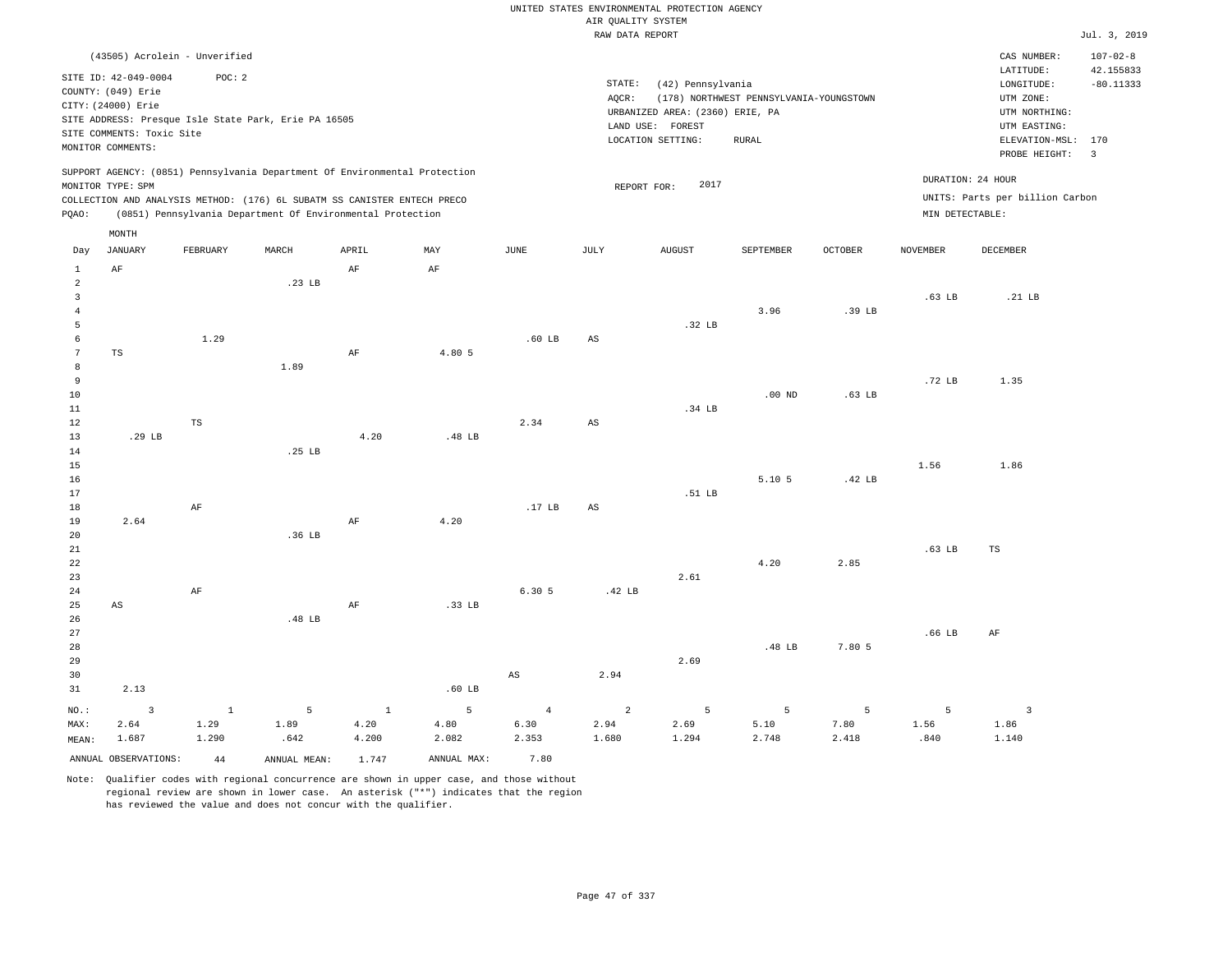|                                                     |                                                                                                                    |                               |                                                                |                                                                                                                                                        |                        |                     |                 | UNITED STATES ENVIRONMENTAL PROTECTION AGENCY<br>AIR OUALITY SYSTEM                           |                                                  |                  |                                |                                                                                                                         |                                                                     |
|-----------------------------------------------------|--------------------------------------------------------------------------------------------------------------------|-------------------------------|----------------------------------------------------------------|--------------------------------------------------------------------------------------------------------------------------------------------------------|------------------------|---------------------|-----------------|-----------------------------------------------------------------------------------------------|--------------------------------------------------|------------------|--------------------------------|-------------------------------------------------------------------------------------------------------------------------|---------------------------------------------------------------------|
|                                                     |                                                                                                                    |                               |                                                                |                                                                                                                                                        |                        |                     |                 | RAW DATA REPORT                                                                               |                                                  |                  |                                |                                                                                                                         | Jul. 3, 2019                                                        |
|                                                     | SITE ID: 42-049-0004<br>COUNTY: (049) Erie<br>CITY: (24000) Erie<br>SITE COMMENTS: Toxic Site<br>MONITOR COMMENTS: | (43505) Acrolein - Unverified | POC: 2<br>SITE ADDRESS: Presque Isle State Park, Erie PA 16505 |                                                                                                                                                        |                        |                     | STATE:<br>AOCR: | (42) Pennsylvania<br>URBANIZED AREA: (2360) ERIE, PA<br>LAND USE: FOREST<br>LOCATION SETTING: | (178) NORTHWEST PENNSYLVANIA-YOUNGSTOWN<br>RURAL |                  |                                | CAS NUMBER:<br>LATITUDE:<br>LONGITUDE:<br>UTM ZONE:<br>UTM NORTHING:<br>UTM EASTING:<br>ELEVATION-MSL:<br>PROBE HEIGHT: | $107 - 02 - 8$<br>42.155833<br>$-80.11333$<br>170<br>$\overline{3}$ |
|                                                     | MONITOR TYPE: SPM                                                                                                  |                               |                                                                | SUPPORT AGENCY: (0851) Pennsylvania Department Of Environmental Protection<br>COLLECTION AND ANALYSIS METHOD: (176) 6L SUBATM SS CANISTER ENTECH PRECO |                        |                     |                 | 2018<br>REPORT FOR:                                                                           |                                                  |                  | DURATION: 24 HOUR              | UNITS: Parts per billion Carbon                                                                                         |                                                                     |
| PQAO:                                               |                                                                                                                    |                               |                                                                | (0851) Pennsylvania Department Of Environmental Protection                                                                                             |                        |                     |                 |                                                                                               |                                                  |                  |                                | MIN DETECTABLE: .2664                                                                                                   |                                                                     |
| Day                                                 | MONTH<br><b>JANUARY</b>                                                                                            | FEBRUARY                      | MARCH                                                          | APRIL                                                                                                                                                  | MAY                    | JUNE                | JULY            | AUGUST                                                                                        | SEPTEMBER                                        | OCTOBER          | NOVEMBER                       | DECEMBER                                                                                                                |                                                                     |
| $\mathbf{1}$<br>$\overline{a}$                      | TS                                                                                                                 | AQ                            |                                                                | AF                                                                                                                                                     | .42 LB                 | AF                  | AF              |                                                                                               |                                                  |                  |                                |                                                                                                                         |                                                                     |
| $\overline{3}$<br>$\overline{4}$<br>5<br>$\epsilon$ |                                                                                                                    |                               | 1.32                                                           |                                                                                                                                                        |                        |                     |                 | $\rm{AF}$                                                                                     | AF                                               | $.00$ ND         | .91 LB                         | .75 LB                                                                                                                  |                                                                     |
| $7\phantom{.0}$<br>8<br>9<br>$10$                   | AF                                                                                                                 | $.84$ LB                      | .60 <sub>LB</sub>                                              | .99 LB                                                                                                                                                 | AS                     | $\rm{AF}$           | AF              |                                                                                               |                                                  |                  | .75 LB                         | 1.02                                                                                                                    |                                                                     |
| $1\,1$<br>12<br>13                                  |                                                                                                                    | $.81$ LB                      |                                                                |                                                                                                                                                        |                        | $\rm{AF}$           | $\rm{AF}$       | AF                                                                                            | $\mathbb{A}\mathbb{S}$                           | .39 LB           |                                |                                                                                                                         |                                                                     |
| 14<br>15<br>16<br>17                                | AF                                                                                                                 |                               | 1.41                                                           | .39 LB                                                                                                                                                 | AF                     |                     |                 |                                                                                               | .36 LB                                           | .96 LB           | AS                             | 1.92                                                                                                                    |                                                                     |
| 18<br>19<br>$20$<br>21                              | AF                                                                                                                 | .78 LB                        | AF                                                             | .36 LB                                                                                                                                                 | $\rm{AF}$              | AF                  | AF              | AF                                                                                            |                                                  |                  |                                |                                                                                                                         |                                                                     |
| 22<br>23<br>24<br>25                                |                                                                                                                    | .48 LB                        |                                                                |                                                                                                                                                        |                        | AF                  | AF              | 1.23                                                                                          | .36 <sub>LB</sub>                                | .75 LB           | 1.02 LB                        | .93 LB                                                                                                                  |                                                                     |
| 26<br>27<br>28<br>29<br>30<br>31                    | AF                                                                                                                 |                               | $\rm AF$                                                       | .42 LB                                                                                                                                                 | AF                     |                     | AF              | .39 LB                                                                                        | .30 <sub>LB</sub>                                | .33 LB           | .51 LB                         | AS                                                                                                                      |                                                                     |
| NO.:<br>MAX:<br>MEAN:                               | $\mathbb O$                                                                                                        | .84<br>.728                   | $\overline{4}$<br>$\overline{3}$<br>1.41<br>1.110              | $\overline{4}$<br>.99<br>.540                                                                                                                          | $\,1\,$<br>.42<br>.420 | $\mathsf{O}\xspace$ | $\mathbb O$     | 2<br>1.23<br>.810                                                                             | $\overline{3}$<br>.36<br>.340                    | 5<br>.96<br>.486 | $\overline{4}$<br>1.02<br>.798 | $\overline{4}$<br>1.92<br>1.155                                                                                         |                                                                     |
|                                                     | ANNUAL OBSERVATIONS:                                                                                               | 30                            | ANNUAL MEAN:                                                   | .723                                                                                                                                                   | ANNUAL MAX:            | 1.92                |                 |                                                                                               |                                                  |                  |                                |                                                                                                                         |                                                                     |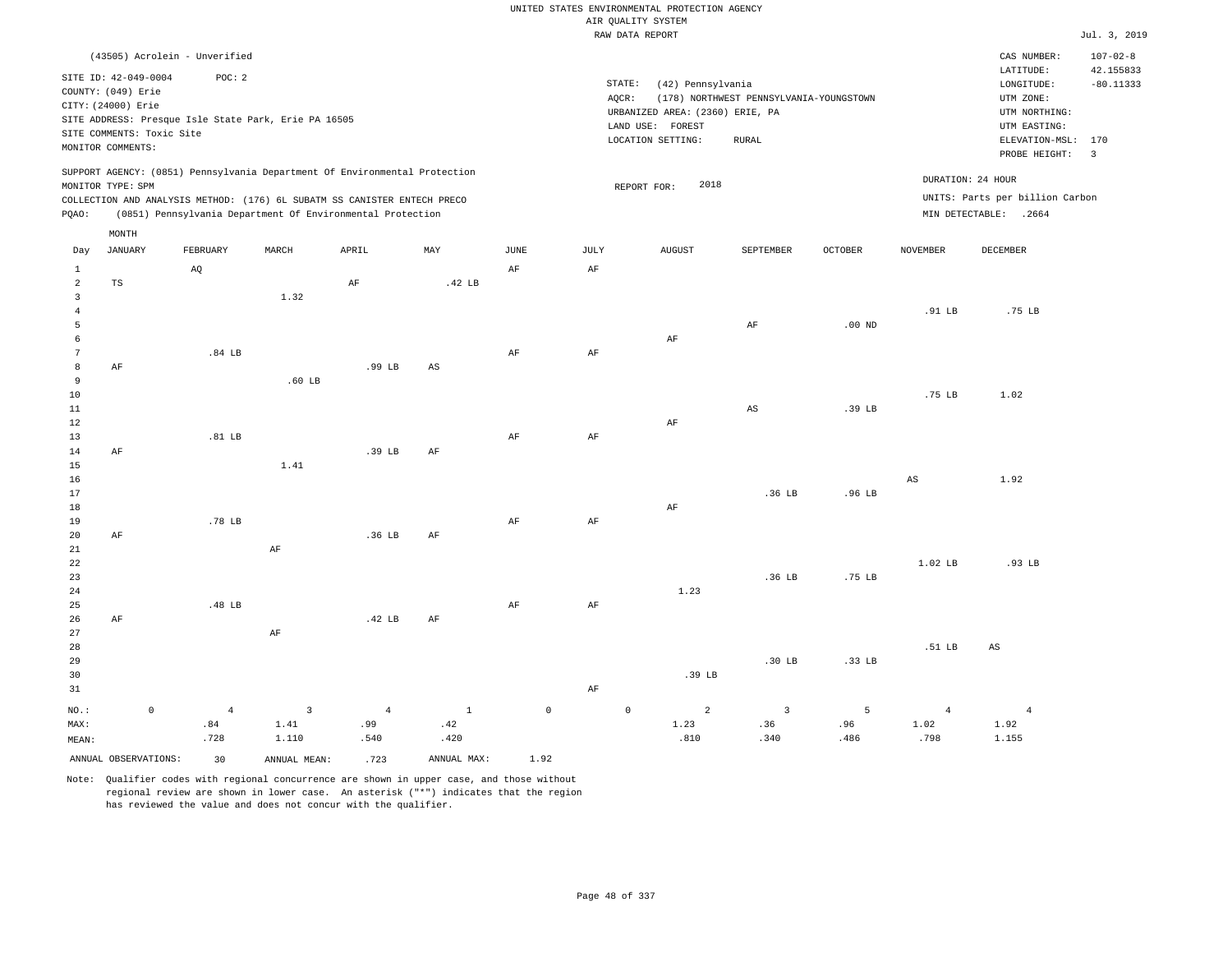#### RAW DATA REPORT Jul. 3, 2019 UNITED STATES ENVIRONMENTAL PROTECTION AGENCY AIR QUALITY SYSTEM

|                     | (43551) Acetone                                                                                                    |          |                                                                            |                |             |                |                 |                                                                                               |                                                         |                |                   | CAS NUMBER:                                                                                 | $67 - 64 - 1$            |
|---------------------|--------------------------------------------------------------------------------------------------------------------|----------|----------------------------------------------------------------------------|----------------|-------------|----------------|-----------------|-----------------------------------------------------------------------------------------------|---------------------------------------------------------|----------------|-------------------|---------------------------------------------------------------------------------------------|--------------------------|
|                     | SITE ID: 42-049-0004<br>COUNTY: (049) Erie<br>CITY: (24000) Erie<br>SITE COMMENTS: Toxic Site<br>MONITOR COMMENTS: | POC: 2   | SITE ADDRESS: Presque Isle State Park, Erie PA 16505                       |                |             |                | STATE:<br>AQCR: | (42) Pennsylvania<br>URBANIZED AREA: (2360) ERIE, PA<br>LAND USE: FOREST<br>LOCATION SETTING: | (178) NORTHWEST PENNSYLVANIA-YOUNGSTOWN<br><b>RURAL</b> |                |                   | LATITUDE:<br>LONGITUDE:<br>UTM ZONE:<br>UTM NORTHING:<br>UTM EASTING:<br>ELEVATION-MSL: 170 | 42.155833<br>$-80.11333$ |
|                     |                                                                                                                    |          | SUPPORT AGENCY: (0851) Pennsylvania Department Of Environmental Protection |                |             |                |                 |                                                                                               |                                                         |                |                   | PROBE HEIGHT:                                                                               | $\overline{3}$           |
|                     | MONITOR TYPE: SPM                                                                                                  |          |                                                                            |                |             |                | REPORT FOR:     | 2013                                                                                          |                                                         |                | DURATION: 24 HOUR |                                                                                             |                          |
|                     |                                                                                                                    |          | COLLECTION AND ANALYSIS METHOD: (176) 6L Subatm SS Canister Entech Preco   |                |             |                |                 |                                                                                               |                                                         |                |                   | UNITS: Parts per billion Carbon                                                             |                          |
| PQAO:               |                                                                                                                    |          | (0851) Pennsylvania Department Of Environmental Protection                 |                |             |                |                 |                                                                                               |                                                         |                | MIN DETECTABLE:   |                                                                                             |                          |
|                     | MONTH                                                                                                              |          |                                                                            |                |             |                |                 |                                                                                               |                                                         |                |                   |                                                                                             |                          |
| Day                 | <b>JANUARY</b>                                                                                                     | FEBRUARY | MARCH                                                                      | APRIL          | MAY         | $_{\rm JUNE}$  | <b>JULY</b>     | <b>AUGUST</b>                                                                                 | SEPTEMBER                                               | <b>OCTOBER</b> | <b>NOVEMBER</b>   | DECEMBER                                                                                    |                          |
| $\mathbf{1}$        |                                                                                                                    |          |                                                                            |                |             |                |                 |                                                                                               | 14.913 CC                                               | 11.349         |                   |                                                                                             |                          |
| $\overline{a}$<br>3 |                                                                                                                    | 7.206 CC |                                                                            |                |             | AS             | 39.693 EH       | 12.594 CC                                                                                     |                                                         |                |                   |                                                                                             |                          |
| $\overline{4}$      | 5.508 CC                                                                                                           |          |                                                                            | 9.285          | 22.122 CC   |                |                 |                                                                                               |                                                         |                |                   |                                                                                             |                          |
| 5                   |                                                                                                                    |          | 12.660                                                                     |                |             |                |                 |                                                                                               |                                                         |                |                   |                                                                                             |                          |
| 6                   |                                                                                                                    |          |                                                                            |                |             |                |                 |                                                                                               |                                                         |                | 6.213             | 9.585 CC                                                                                    |                          |
| $\overline{7}$      |                                                                                                                    |          |                                                                            |                |             |                |                 |                                                                                               | 15.819 CC                                               | 8.082 CC       |                   |                                                                                             |                          |
| 8<br>9              |                                                                                                                    | 6.441 CC |                                                                            |                |             | 8.958 CC       | 28.962 CC       | 16.041 CC                                                                                     |                                                         |                |                   |                                                                                             |                          |
| 10                  | 4.791                                                                                                              |          |                                                                            | $_{\rm AS}$    | 14.922 CC   |                |                 |                                                                                               |                                                         |                |                   |                                                                                             |                          |
| $11\,$              |                                                                                                                    |          | 12.120                                                                     |                |             |                |                 |                                                                                               |                                                         |                |                   |                                                                                             |                          |
| 12                  |                                                                                                                    |          |                                                                            |                |             |                |                 |                                                                                               |                                                         |                | $\rm{AF}$         | 6.300 CC                                                                                    |                          |
| 13                  |                                                                                                                    |          |                                                                            |                |             |                |                 |                                                                                               | 8.763 CC                                                | 10.707 CC      |                   |                                                                                             |                          |
| 14<br>15            |                                                                                                                    | 4.329 CC |                                                                            |                |             | 7.587          | 19.539 CC       | AF                                                                                            |                                                         |                |                   |                                                                                             |                          |
| 16                  | 4.854 CC                                                                                                           |          |                                                                            | 8.889          | 12.681 CC   |                |                 |                                                                                               |                                                         |                |                   |                                                                                             |                          |
| 17                  |                                                                                                                    |          | 9.399                                                                      |                |             |                |                 |                                                                                               |                                                         |                |                   |                                                                                             |                          |
| 18                  |                                                                                                                    |          |                                                                            |                |             |                |                 |                                                                                               |                                                         |                | 4.317             | 16.302 CC                                                                                   |                          |
| 19                  |                                                                                                                    |          |                                                                            |                |             |                |                 |                                                                                               | 28.008                                                  | 9.858          |                   |                                                                                             |                          |
| 20                  |                                                                                                                    | 9.522    |                                                                            |                |             | 14.562         | 21.324 CC       | 6.303 CC                                                                                      |                                                         |                |                   |                                                                                             |                          |
| 21<br>22            | 4.071 CC                                                                                                           |          |                                                                            | 8.442 CC       | 18.651 CC   |                |                 |                                                                                               |                                                         |                |                   |                                                                                             |                          |
| 23                  |                                                                                                                    |          | 4.875 CC                                                                   |                |             |                |                 |                                                                                               |                                                         |                |                   |                                                                                             |                          |
| 24                  |                                                                                                                    |          |                                                                            |                |             |                |                 |                                                                                               |                                                         |                | 4.614             | 5.055 CC                                                                                    |                          |
| 25                  |                                                                                                                    |          |                                                                            |                |             |                |                 |                                                                                               | 7.785 CC                                                | 6.711 CC       |                   |                                                                                             |                          |
| 26                  |                                                                                                                    |          |                                                                            |                |             |                |                 | 14.736 CC                                                                                     |                                                         |                |                   |                                                                                             |                          |
| 27<br>28            | 5.241 CC                                                                                                           | 25.764   |                                                                            | 12.081 CC      | 20.127      | 16.401         | 21.981 CC       |                                                                                               |                                                         |                |                   |                                                                                             |                          |
| 29                  |                                                                                                                    |          | 7.836                                                                      |                |             |                |                 |                                                                                               |                                                         |                |                   |                                                                                             |                          |
| 30                  |                                                                                                                    |          |                                                                            |                |             |                |                 |                                                                                               |                                                         |                | 14.544 CC         | 6.821 CC                                                                                    |                          |
| 31                  |                                                                                                                    |          |                                                                            |                |             |                |                 |                                                                                               |                                                         | 11.961         |                   |                                                                                             |                          |
| $NO.$ :             | 5                                                                                                                  | 5        | 5                                                                          | $\overline{4}$ | 5           | $\overline{4}$ | 5               | $\overline{4}$                                                                                | 5                                                       | 6              | $\overline{4}$    | 5                                                                                           |                          |
| MAX:                | 5.508                                                                                                              | 25.764   | 12.660                                                                     | 12.081         | 22.122      | 16.401         | 39.693          | 16.041                                                                                        | 28.008                                                  | 11.961         | 14.544            | 16.302                                                                                      |                          |
| MEAN:               | 4.8930                                                                                                             | 10.6524  | 9.3780                                                                     | 9.6743         | 17.7006     | 11.8770        | 26.2998         | 12.4185                                                                                       | 15.0576                                                 | 9.7780         | 7.4220            | 8.8126                                                                                      |                          |
|                     | ANNUAL OBSERVATIONS:                                                                                               | 57       | ANNUAL MEAN: 12.0738                                                       |                | ANNUAL MAX: | 39.693         |                 |                                                                                               |                                                         |                |                   |                                                                                             |                          |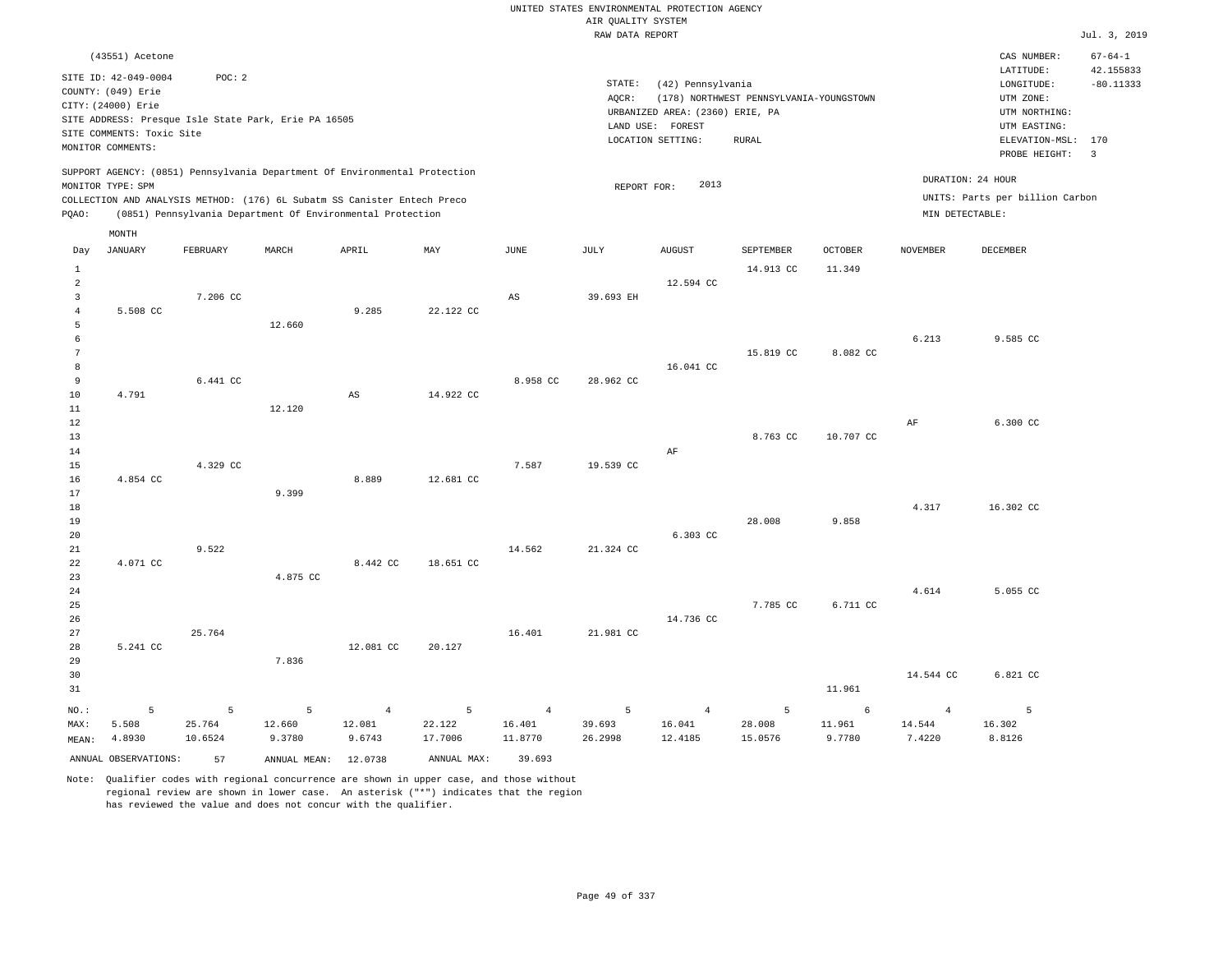|                |                           |                          |                                                                            |                                   |                          |             | RAW DATA REPORT          |                                 |                                         |                        |                          |                                 | Jul. 3, 2019            |
|----------------|---------------------------|--------------------------|----------------------------------------------------------------------------|-----------------------------------|--------------------------|-------------|--------------------------|---------------------------------|-----------------------------------------|------------------------|--------------------------|---------------------------------|-------------------------|
|                | (43551) Acetone           |                          |                                                                            |                                   |                          |             |                          |                                 |                                         |                        |                          | CAS NUMBER:                     | $67 - 64 - 1$           |
|                |                           |                          |                                                                            |                                   |                          |             |                          |                                 |                                         |                        |                          | LATITUDE:                       | 42.155833               |
|                | SITE ID: 42-049-0004      | POC: 2                   |                                                                            |                                   |                          |             | STATE:                   | (42) Pennsylvania               |                                         |                        |                          | LONGITUDE:                      | $-80.11333$             |
|                | COUNTY: (049) Erie        |                          |                                                                            |                                   |                          |             | AQCR:                    |                                 | (178) NORTHWEST PENNSYLVANIA-YOUNGSTOWN |                        |                          | UTM ZONE:                       |                         |
|                | CITY: (24000) Erie        |                          |                                                                            |                                   |                          |             |                          | URBANIZED AREA: (2360) ERIE, PA |                                         |                        |                          | UTM NORTHING:                   |                         |
|                |                           |                          | SITE ADDRESS: Presque Isle State Park, Erie PA 16505                       |                                   |                          |             |                          | LAND USE: FOREST                |                                         |                        |                          | UTM EASTING:                    |                         |
|                | SITE COMMENTS: Toxic Site |                          |                                                                            |                                   |                          |             |                          | LOCATION SETTING:               | <b>RURAL</b>                            |                        |                          | ELEVATION-MSL: 170              |                         |
|                | MONITOR COMMENTS:         |                          |                                                                            |                                   |                          |             |                          |                                 |                                         |                        |                          | PROBE HEIGHT:                   | $\overline{\mathbf{3}}$ |
|                |                           |                          | SUPPORT AGENCY: (0851) Pennsylvania Department Of Environmental Protection |                                   |                          |             |                          |                                 |                                         |                        |                          |                                 |                         |
|                | MONITOR TYPE: SPM         |                          |                                                                            |                                   |                          |             | REPORT FOR:              | 2014                            |                                         |                        | DURATION: 24 HOUR        |                                 |                         |
|                |                           |                          | COLLECTION AND ANALYSIS METHOD: (176) 6L Subatm SS Canister Entech Preco   |                                   |                          |             |                          |                                 |                                         |                        |                          | UNITS: Parts per billion Carbon |                         |
| PQAO:          |                           |                          | (0851) Pennsylvania Department Of Environmental Protection                 |                                   |                          |             |                          |                                 |                                         |                        | MIN DETECTABLE:          |                                 |                         |
|                | MONTH                     |                          |                                                                            |                                   |                          |             |                          |                                 |                                         |                        |                          |                                 |                         |
| Day            | <b>JANUARY</b>            | FEBRUARY                 | MARCH                                                                      | APRIL                             | MAY                      | <b>JUNE</b> | <b>JULY</b>              | <b>AUGUST</b>                   | SEPTEMBER                               | <b>OCTOBER</b>         | <b>NOVEMBER</b>          | DECEMBER                        |                         |
| $\mathbf{1}$   |                           |                          |                                                                            |                                   |                          |             |                          |                                 |                                         |                        | AS                       | AS                              |                         |
| 2              |                           |                          |                                                                            |                                   |                          |             |                          |                                 | 17.992 CC                               | $_{\rm AS}$            |                          |                                 |                         |
| $\overline{3}$ |                           |                          |                                                                            |                                   |                          |             |                          | 19.223 CC                       |                                         |                        |                          |                                 |                         |
| $\overline{4}$ |                           | AF                       |                                                                            |                                   |                          | 16.291      | 9.819 CC                 |                                 |                                         |                        |                          |                                 |                         |
| 5              | 4.384 CC                  |                          |                                                                            | 6.691                             | 11.056                   |             |                          |                                 |                                         |                        |                          |                                 |                         |
| 6              |                           |                          | 8.347                                                                      |                                   |                          |             |                          |                                 |                                         |                        |                          |                                 |                         |
| 7              |                           |                          |                                                                            |                                   |                          |             |                          |                                 |                                         |                        | 46.785 5                 | 33.695 EH                       |                         |
| 8              |                           |                          |                                                                            |                                   |                          |             |                          |                                 | AF                                      | $_{\rm AS}$            |                          |                                 |                         |
| $\overline{9}$ |                           |                          |                                                                            |                                   |                          |             |                          | $\rm AF$                        |                                         |                        |                          |                                 |                         |
| 10             |                           | 14.191                   |                                                                            |                                   |                          | 24.091      | 28.883 CC                |                                 |                                         |                        |                          |                                 |                         |
| $1\,1$         | 9.625                     |                          |                                                                            | AF                                | $_{\rm AS}$              |             |                          |                                 |                                         |                        |                          |                                 |                         |
| $1\,2$         |                           |                          | AM                                                                         |                                   |                          |             |                          |                                 |                                         |                        |                          |                                 |                         |
| 13             |                           |                          |                                                                            |                                   |                          |             |                          |                                 |                                         |                        | $\mathbb{A}\mathbb{S}$   | 34.502 EH                       |                         |
| 14             |                           |                          |                                                                            |                                   |                          |             |                          |                                 | AS                                      | AM                     |                          |                                 |                         |
| 15             |                           |                          |                                                                            |                                   |                          |             |                          | $\rm AF$                        |                                         |                        |                          |                                 |                         |
| 16             |                           | 38.197 EH                |                                                                            |                                   |                          | 23.216      | 14.774 CC                |                                 |                                         |                        |                          |                                 |                         |
| 17             | 6.330 CC                  |                          |                                                                            | 8.998                             | 10.793                   |             |                          |                                 |                                         |                        |                          |                                 |                         |
| $18$           |                           |                          | 9.050                                                                      |                                   |                          |             |                          |                                 |                                         |                        |                          |                                 |                         |
| 19             |                           |                          |                                                                            |                                   |                          |             |                          |                                 |                                         |                        | 41.666 5                 | 25.079                          |                         |
| 20<br>21       |                           |                          |                                                                            |                                   |                          |             |                          |                                 | AS                                      | AF                     |                          |                                 |                         |
| 22             |                           | 26.836                   |                                                                            |                                   |                          | 46.425 5    | 58.001 5                 | AF                              |                                         |                        |                          |                                 |                         |
| 23             | 6.985 CC                  |                          |                                                                            | 13.939                            | 10.217                   |             |                          |                                 |                                         |                        |                          |                                 |                         |
| 24             |                           |                          | 7.483 CC                                                                   |                                   |                          |             |                          |                                 |                                         |                        |                          |                                 |                         |
| 25             |                           |                          |                                                                            |                                   |                          |             |                          |                                 |                                         |                        | $_{\rm AS}$              | 14.137 CC                       |                         |
| 26             |                           |                          |                                                                            |                                   |                          |             |                          |                                 | AS                                      | 35.729 EH              |                          |                                 |                         |
| 27             |                           |                          |                                                                            |                                   |                          |             |                          | $\rm AF$                        |                                         |                        |                          |                                 |                         |
| 28             |                           | 13.216 CC                |                                                                            |                                   |                          | 19.466      | $\mathbb{A}\mathbb{S}$   |                                 |                                         |                        |                          |                                 |                         |
| 29             | 14.965                    |                          |                                                                            | AS                                | 15.818                   |             |                          |                                 |                                         |                        |                          |                                 |                         |
| 30             |                           |                          | 11.024                                                                     |                                   |                          |             |                          |                                 |                                         |                        |                          |                                 |                         |
| 31             |                           |                          |                                                                            |                                   |                          |             |                          |                                 |                                         |                        |                          | $\mathbb{A}\mathbb{S}$          |                         |
|                |                           |                          |                                                                            |                                   |                          |             |                          |                                 |                                         |                        |                          |                                 |                         |
| NO.:           | 5<br>14.965               | $\overline{4}$<br>38.197 | $\overline{4}$<br>11.024                                                   | $\overline{\mathbf{3}}$<br>13.939 | $\overline{4}$<br>15.818 | 5<br>46.425 | $\overline{4}$<br>58.001 | $\mathbf{1}$<br>19.223          | $\mathbf{1}$<br>17.992                  | $\mathbf{1}$<br>35.729 | $\overline{a}$<br>46.785 | $\overline{4}$<br>34.502        |                         |
| MAX:           | 8.4578                    | 23.1100                  | 8.9760                                                                     | 9.8760                            | 11.9710                  | 25.8978     | 27.8693                  | 19.2230                         | 17.9920                                 | 35.7290                | 44.2255                  | 26.8533                         |                         |
| MEAN:          |                           |                          |                                                                            |                                   |                          |             |                          |                                 |                                         |                        |                          |                                 |                         |
|                | ANNUAL OBSERVATIONS:      | 38                       | ANNUAL MEAN: 19.9452                                                       |                                   | ANNUAL MAX:              | 58.001      |                          |                                 |                                         |                        |                          |                                 |                         |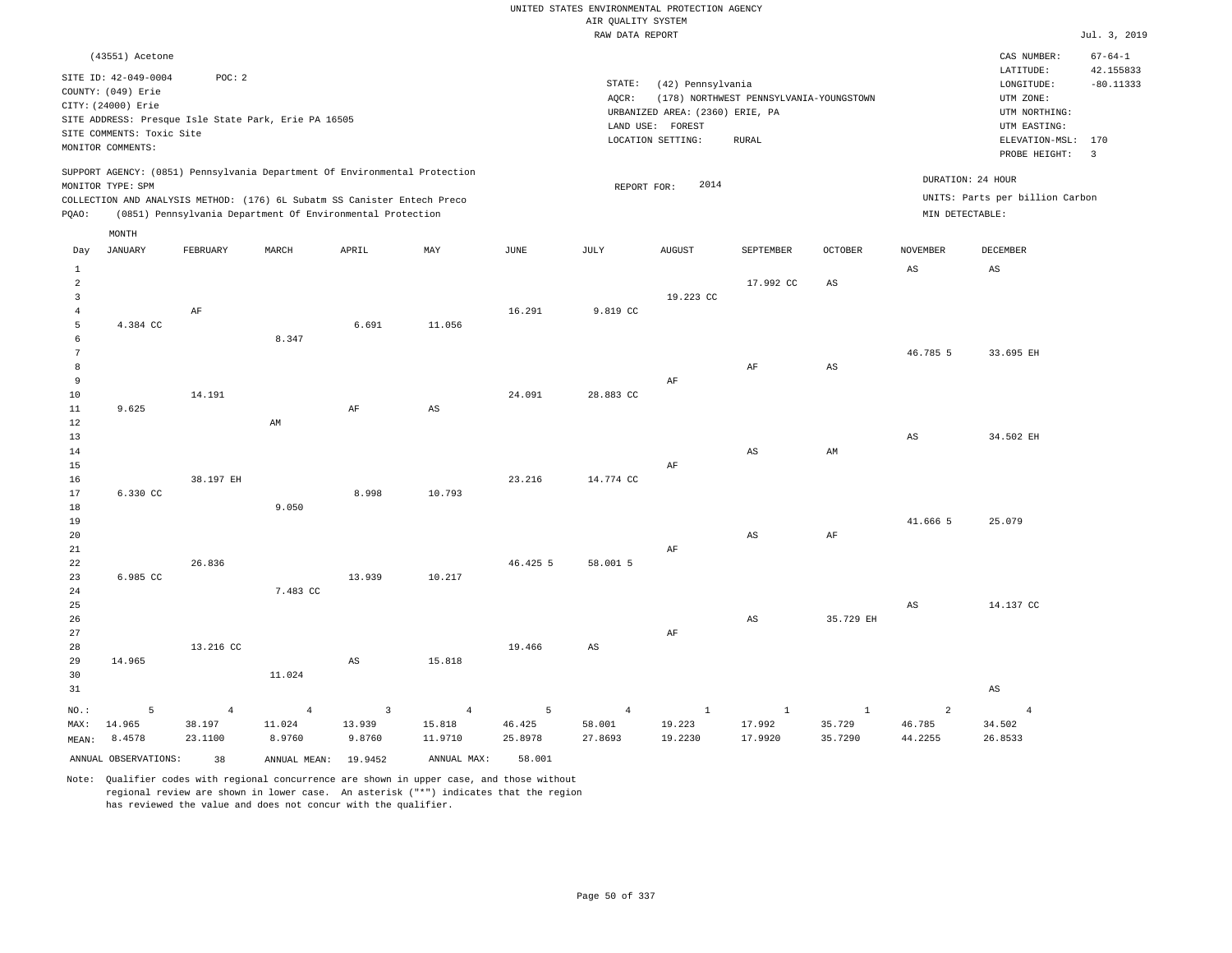|                     |                           |                                                                            |                        |           |             |                        | RAW DATA REPORT         |                                 |                                         |                         |                 |                                 | Jul. 3, 2019   |
|---------------------|---------------------------|----------------------------------------------------------------------------|------------------------|-----------|-------------|------------------------|-------------------------|---------------------------------|-----------------------------------------|-------------------------|-----------------|---------------------------------|----------------|
|                     | (43551) Acetone           |                                                                            |                        |           |             |                        |                         |                                 |                                         |                         |                 | CAS NUMBER:                     | $67 - 64 - 1$  |
|                     | SITE ID: 42-049-0004      | POC: 2                                                                     |                        |           |             |                        |                         |                                 |                                         |                         |                 | LATITUDE:                       | 42.155833      |
|                     | COUNTY: (049) Erie        |                                                                            |                        |           |             |                        | STATE:                  | (42) Pennsylvania               |                                         |                         |                 | LONGITUDE:                      | $-80.11333$    |
|                     | CITY: (24000) Erie        |                                                                            |                        |           |             |                        | AQCR:                   |                                 | (178) NORTHWEST PENNSYLVANIA-YOUNGSTOWN |                         |                 | UTM ZONE:                       |                |
|                     |                           | SITE ADDRESS: Presque Isle State Park, Erie PA 16505                       |                        |           |             |                        |                         | URBANIZED AREA: (2360) ERIE, PA |                                         |                         |                 | UTM NORTHING:                   |                |
|                     | SITE COMMENTS: Toxic Site |                                                                            |                        |           |             |                        |                         | LAND USE: FOREST                |                                         |                         |                 | UTM EASTING:                    |                |
|                     | MONITOR COMMENTS:         |                                                                            |                        |           |             |                        |                         | LOCATION SETTING:               | <b>RURAL</b>                            |                         |                 | ELEVATION-MSL: 170              |                |
|                     |                           |                                                                            |                        |           |             |                        |                         |                                 |                                         |                         |                 | PROBE HEIGHT:                   | $\overline{3}$ |
|                     |                           | SUPPORT AGENCY: (0851) Pennsylvania Department Of Environmental Protection |                        |           |             |                        |                         | 2015                            |                                         |                         |                 | DURATION: 24 HOUR               |                |
|                     | MONITOR TYPE: SPM         | COLLECTION AND ANALYSIS METHOD: (176) 6L Subatm SS Canister Entech Preco   |                        |           |             |                        | REPORT FOR:             |                                 |                                         |                         |                 | UNITS: Parts per billion Carbon |                |
| POAO:               |                           | (0851) Pennsylvania Department Of Environmental Protection                 |                        |           |             |                        |                         |                                 |                                         |                         | MIN DETECTABLE: |                                 |                |
|                     |                           |                                                                            |                        |           |             |                        |                         |                                 |                                         |                         |                 |                                 |                |
|                     | MONTH                     |                                                                            |                        |           |             |                        |                         |                                 |                                         |                         |                 |                                 |                |
| Day                 | <b>JANUARY</b>            | FEBRUARY                                                                   | MARCH                  | APRIL     | MAY         | $_{\rm JUNE}$          | JULY                    | <b>AUGUST</b>                   | SEPTEMBER                               | <b>OCTOBER</b>          | <b>NOVEMBER</b> | DECEMBER                        |                |
| $\mathbf{1}$        |                           |                                                                            | 27.147                 |           |             |                        |                         |                                 |                                         |                         |                 |                                 |                |
| $\overline{a}$      |                           |                                                                            |                        |           |             |                        |                         |                                 |                                         |                         | 19.800          | TS                              |                |
| $\mathbf{3}$        |                           |                                                                            |                        |           |             |                        |                         |                                 | 23.100                                  | 9.600 CC                |                 |                                 |                |
| $\overline{4}$<br>5 |                           | AS                                                                         |                        |           |             | 25.500                 | $\mathbb{A}\mathbb{S}$  | 12.000 CC                       |                                         |                         |                 |                                 |                |
| 6                   | $\rm AF$                  |                                                                            |                        | 15.600    | 27.300      |                        |                         |                                 |                                         |                         |                 |                                 |                |
| $7\phantom{.0}$     |                           |                                                                            | 10.982 CC              |           |             |                        |                         |                                 |                                         |                         |                 |                                 |                |
| 8                   |                           |                                                                            |                        |           |             |                        |                         |                                 |                                         |                         | $_{\rm AS}$     | 8.100 CC                        |                |
| 9                   |                           |                                                                            |                        |           |             |                        |                         |                                 | 42.600 5                                | $_{\rm AS}$             |                 |                                 |                |
| 10                  |                           |                                                                            |                        |           |             |                        |                         | 17.400                          |                                         |                         |                 |                                 |                |
| 11                  |                           | AS                                                                         |                        |           |             | 28.200                 | 15,600                  |                                 |                                         |                         |                 |                                 |                |
| 12                  | 49.962 5                  |                                                                            |                        | 7.200 CC  | 30.000      |                        |                         |                                 |                                         |                         |                 |                                 |                |
| 13                  |                           |                                                                            | 16.532 EH              |           |             |                        |                         |                                 |                                         |                         |                 |                                 |                |
| 14                  |                           |                                                                            |                        |           |             |                        |                         |                                 |                                         |                         | AF              | 6.600 CC                        |                |
| 15<br>16            |                           |                                                                            |                        |           |             |                        |                         | 9.300 CC                        | 16.500                                  | $_{\rm AS}$             |                 |                                 |                |
| 17                  |                           | AF                                                                         |                        |           |             | 9.600 CC               | 12.000 CC               |                                 |                                         |                         |                 |                                 |                |
| 18                  | AF                        |                                                                            |                        | 13.800 CC | 11.400 CC   |                        |                         |                                 |                                         |                         |                 |                                 |                |
| 19                  |                           |                                                                            | $\mathbb{A}\mathbb{S}$ |           |             |                        |                         |                                 |                                         |                         |                 |                                 |                |
| 20                  |                           |                                                                            |                        |           |             |                        |                         |                                 |                                         |                         | 15.000          | 25,200                          |                |
| 21                  |                           |                                                                            |                        |           |             |                        |                         |                                 | 13.200 CC                               | 16.800                  |                 |                                 |                |
| 22                  |                           |                                                                            |                        |           |             |                        |                         | 34.800 EH                       |                                         |                         |                 |                                 |                |
| 23                  |                           | 20.047 CC                                                                  |                        |           |             | $\mathbb{A}\mathbb{S}$ | AS                      |                                 |                                         |                         |                 |                                 |                |
| 24                  | 15.375 CC                 |                                                                            |                        | 6.600 CC  | 10.800 CC   |                        |                         |                                 |                                         |                         |                 |                                 |                |
| 25<br>26            |                           |                                                                            | 33.600 EH              |           |             |                        |                         |                                 |                                         |                         | $_{\rm TS}$     | 25.800                          |                |
| 27                  |                           |                                                                            |                        |           |             |                        |                         |                                 | AS                                      | 6.000 CC                |                 |                                 |                |
| 28                  |                           |                                                                            |                        |           |             |                        |                         | 20.700                          |                                         |                         |                 |                                 |                |
| 29                  |                           |                                                                            |                        |           |             | 12.000 CC              | 29.400                  |                                 |                                         |                         |                 |                                 |                |
| 30                  | 14.803 CC                 |                                                                            |                        | 13.500 CC | 30.600 EH   |                        |                         |                                 |                                         |                         |                 |                                 |                |
| 31                  |                           |                                                                            | 42.900 5               |           |             |                        |                         |                                 |                                         |                         |                 |                                 |                |
| NO.:                | 3                         | $\mathbf{1}$                                                               | 5                      | 5         | 5           | $\overline{4}$         | $\overline{\mathbf{3}}$ | 5                               | $\overline{4}$                          | $\overline{\mathbf{3}}$ | $\overline{a}$  | $\overline{4}$                  |                |
| MAX:                | 49.962                    | 20.047                                                                     | 42.900                 | 15.600    | 30.600      | 28.200                 | 29.400                  | 34.800                          | 42.600                                  | 16.800                  | 19.800          | 25.800                          |                |
|                     | MEAN: 26.7133             | 20.0470                                                                    | 26.2322                | 11.3400   | 22.0200     | 18.8250                | 19.0000                 | 18.8400                         | 23.8500                                 | 10.8000                 | 17.4000         | 16.4250                         |                |
|                     | ANNUAL OBSERVATIONS:      | $4\,4$                                                                     | ANNUAL MEAN: 19.3852   |           | ANNUAL MAX: | 49.962                 |                         |                                 |                                         |                         |                 |                                 |                |
|                     |                           |                                                                            |                        |           |             |                        |                         |                                 |                                         |                         |                 |                                 |                |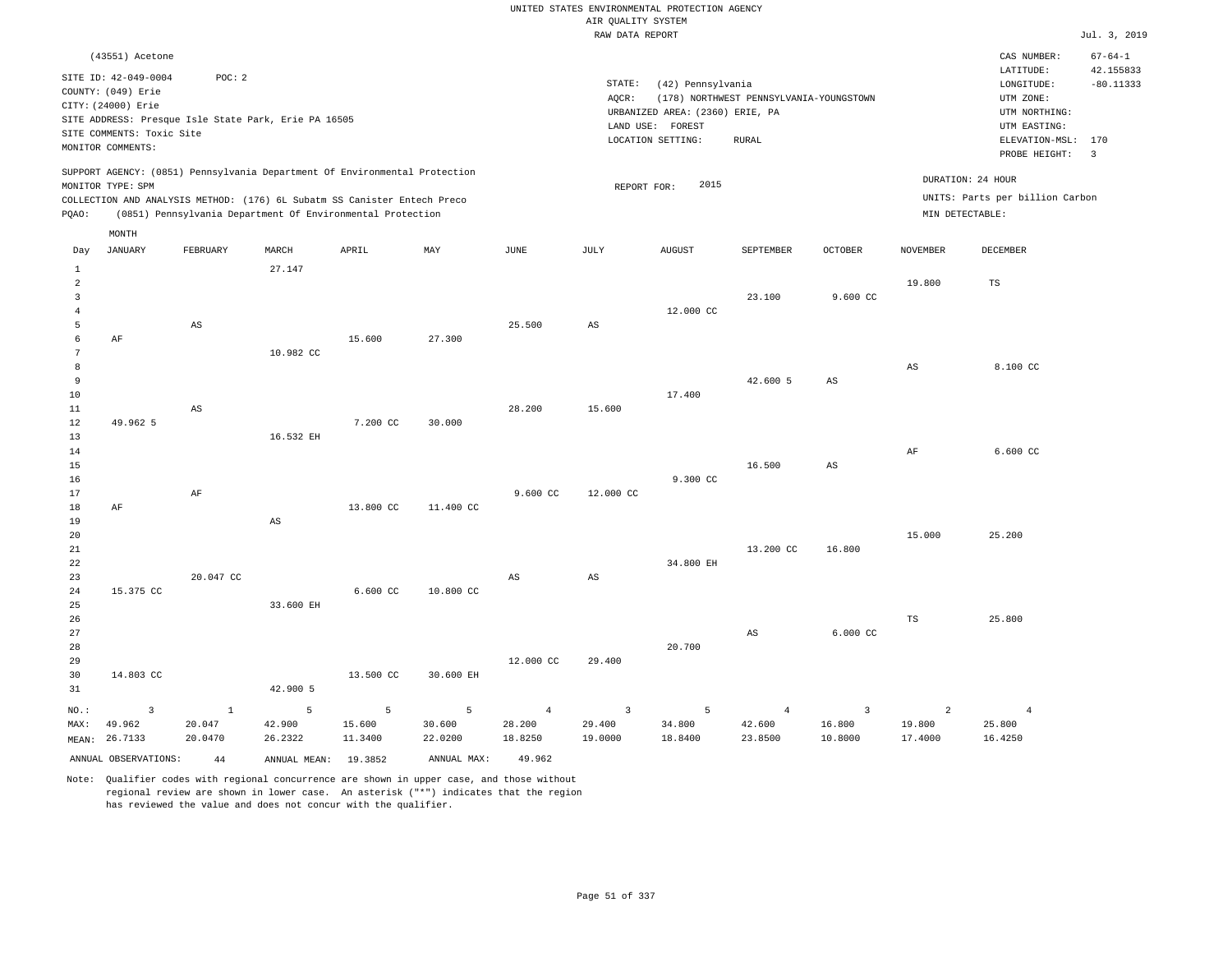|                      |                                            |                |                                                      |                                                                                                                                        |                |                        |        | RAW DATA REPORT   |                                 |                                         |              |                   |                                 | Jul. 3, 2019   |
|----------------------|--------------------------------------------|----------------|------------------------------------------------------|----------------------------------------------------------------------------------------------------------------------------------------|----------------|------------------------|--------|-------------------|---------------------------------|-----------------------------------------|--------------|-------------------|---------------------------------|----------------|
|                      | (43551) Acetone                            |                |                                                      |                                                                                                                                        |                |                        |        |                   |                                 |                                         |              |                   | CAS NUMBER:                     | $67 - 64 - 1$  |
|                      |                                            |                |                                                      |                                                                                                                                        |                |                        |        |                   |                                 |                                         |              |                   | LATITUDE:                       | 42.155833      |
|                      | SITE ID: 42-049-0004<br>COUNTY: (049) Erie | POC: 2         |                                                      |                                                                                                                                        |                |                        | STATE: |                   | (42) Pennsylvania               |                                         |              |                   | LONGITUDE:                      | $-80.11333$    |
|                      | CITY: (24000) Erie                         |                |                                                      |                                                                                                                                        |                |                        | AQCR:  |                   |                                 | (178) NORTHWEST PENNSYLVANIA-YOUNGSTOWN |              |                   | UTM ZONE:                       |                |
|                      |                                            |                | SITE ADDRESS: Presque Isle State Park, Erie PA 16505 |                                                                                                                                        |                |                        |        |                   | URBANIZED AREA: (2360) ERIE, PA |                                         |              |                   | UTM NORTHING:                   |                |
|                      | SITE COMMENTS: Toxic Site                  |                |                                                      |                                                                                                                                        |                |                        |        | LAND USE: FOREST  |                                 |                                         |              |                   | UTM EASTING:                    |                |
|                      | MONITOR COMMENTS:                          |                |                                                      |                                                                                                                                        |                |                        |        | LOCATION SETTING: |                                 | <b>RURAL</b>                            |              |                   | ELEVATION-MSL: 170              |                |
|                      |                                            |                |                                                      |                                                                                                                                        |                |                        |        |                   |                                 |                                         |              |                   | PROBE HEIGHT:                   | $\overline{3}$ |
|                      |                                            |                |                                                      | SUPPORT AGENCY: (0851) Pennsylvania Department Of Environmental Protection                                                             |                |                        |        |                   |                                 |                                         |              | DURATION: 24 HOUR |                                 |                |
|                      | MONITOR TYPE: SPM                          |                |                                                      |                                                                                                                                        |                |                        |        | REPORT FOR:       | 2016                            |                                         |              |                   | UNITS: Parts per billion Carbon |                |
| PQAO:                |                                            |                |                                                      | COLLECTION AND ANALYSIS METHOD: (176) 6L Subatm SS Canister Entech Preco<br>(0851) Pennsylvania Department Of Environmental Protection |                |                        |        |                   |                                 |                                         |              | MIN DETECTABLE:   |                                 |                |
|                      |                                            |                |                                                      |                                                                                                                                        |                |                        |        |                   |                                 |                                         |              |                   |                                 |                |
|                      | MONTH                                      |                |                                                      |                                                                                                                                        |                |                        |        |                   |                                 |                                         |              |                   |                                 |                |
| Day                  | <b>JANUARY</b>                             | FEBRUARY       | MARCH                                                | APRIL                                                                                                                                  | MAY            | JUNE                   | JULY   |                   | <b>AUGUST</b>                   | SEPTEMBER                               | OCTOBER      | <b>NOVEMBER</b>   | DECEMBER                        |                |
| $\,1\,$              | 20.400 QX                                  |                | 4.200 LB                                             |                                                                                                                                        |                |                        |        |                   |                                 |                                         |              |                   |                                 |                |
| $\overline{a}$       |                                            |                |                                                      |                                                                                                                                        |                |                        |        |                   |                                 |                                         |              | $_{\rm TS}$       | $_{\rm TS}$                     |                |
| $\overline{3}$       |                                            |                |                                                      |                                                                                                                                        |                |                        |        |                   |                                 | 7.500 LB                                | AF           |                   |                                 |                |
| $\overline{4}$       |                                            |                |                                                      |                                                                                                                                        |                |                        |        |                   | $\rm AF$                        |                                         |              |                   |                                 |                |
| 5                    |                                            |                |                                                      |                                                                                                                                        |                | 18.600 EH              | AF     |                   |                                 |                                         |              |                   |                                 |                |
| 6                    |                                            | 18.300         |                                                      | AF                                                                                                                                     | AS             |                        |        |                   |                                 |                                         |              |                   |                                 |                |
| $\overline{7}$       | 11.100 LB                                  |                | $\rm AF$                                             |                                                                                                                                        |                |                        |        |                   |                                 |                                         |              |                   |                                 |                |
| $\overline{8}$       |                                            |                |                                                      |                                                                                                                                        |                |                        |        |                   |                                 |                                         |              | $\rm{AF}$         | $_{\rm TS}$                     |                |
| $\overline{9}$<br>10 |                                            |                |                                                      |                                                                                                                                        |                |                        |        |                   | $\rm{AF}$                       | $\mathbb{TS}$                           | AF           |                   |                                 |                |
| 11                   |                                            |                |                                                      |                                                                                                                                        |                | $\mathbb{A}\mathbb{S}$ | AF     |                   |                                 |                                         |              |                   |                                 |                |
| $1\,2$               |                                            | 4.800 LB       |                                                      | $_{\rm AS}$                                                                                                                            | 20.100         |                        |        |                   |                                 |                                         |              |                   |                                 |                |
| 13                   | $_{\rm TS}$                                |                | 9.300 LB                                             |                                                                                                                                        |                |                        |        |                   |                                 |                                         |              |                   |                                 |                |
| 14                   |                                            |                |                                                      |                                                                                                                                        |                |                        |        |                   |                                 |                                         |              | $6.600$ LB        | 4.200 LB                        |                |
| 15                   |                                            |                |                                                      |                                                                                                                                        |                |                        |        |                   |                                 | AF                                      | 12.600 LB    |                   |                                 |                |
| 16                   |                                            |                |                                                      |                                                                                                                                        |                |                        |        |                   | 30.900 5                        |                                         |              |                   |                                 |                |
| 17                   |                                            |                |                                                      |                                                                                                                                        |                | AF                     | AF     |                   |                                 |                                         |              |                   |                                 |                |
| 18                   |                                            | 14.700 LB      |                                                      | $\mathbb{A}\mathbb{S}$                                                                                                                 | 12.000         |                        |        |                   |                                 |                                         |              |                   |                                 |                |
| 19                   | 17.730 LB                                  |                | $_{\rm AS}$                                          |                                                                                                                                        |                |                        |        |                   |                                 |                                         |              |                   |                                 |                |
| 20                   |                                            |                |                                                      |                                                                                                                                        |                |                        |        |                   |                                 |                                         |              | 5.100 LB          | 5.100 LB                        |                |
| 21                   |                                            |                |                                                      |                                                                                                                                        |                |                        |        |                   |                                 | 25.800                                  | $\rm{AF}$    |                   |                                 |                |
| 22<br>23             |                                            |                |                                                      |                                                                                                                                        |                | $\mathbb{A}\mathbb{S}$ | AF     |                   | $\rm AF$                        |                                         |              |                   |                                 |                |
| 24                   |                                            | 4.800 LB       |                                                      | 18.330                                                                                                                                 | $\rm{AF}$      |                        |        |                   |                                 |                                         |              |                   |                                 |                |
| 25                   | $6.360$ LB                                 |                | 4.200 LB                                             |                                                                                                                                        |                |                        |        |                   |                                 |                                         |              |                   |                                 |                |
| 26                   |                                            |                |                                                      |                                                                                                                                        |                |                        |        |                   |                                 |                                         |              | AF                | 3.300 LB                        |                |
| 27                   |                                            |                |                                                      |                                                                                                                                        |                |                        |        |                   |                                 | 6.300                                   | AF           |                   |                                 |                |
| 28                   |                                            |                |                                                      |                                                                                                                                        |                |                        |        |                   | 16.500                          |                                         |              |                   |                                 |                |
| 29                   |                                            |                |                                                      |                                                                                                                                        |                | AF                     | AF     |                   |                                 |                                         |              |                   |                                 |                |
| 30                   |                                            |                |                                                      | $\mathbb{A}\mathbb{S}$                                                                                                                 | AF             |                        |        |                   |                                 |                                         |              |                   |                                 |                |
| 31                   | 15.600                                     |                | 30.600                                               |                                                                                                                                        |                |                        |        |                   |                                 |                                         |              |                   |                                 |                |
| NO.:                 | 5                                          | $\overline{4}$ | $\overline{4}$                                       | $1\,$                                                                                                                                  | $\overline{a}$ | $\mathbf{1}$           |        | $\mathbb O$       | 2                               | $\overline{3}$                          | $\mathbf{1}$ | $\overline{a}$    | $\overline{3}$                  |                |
| MAX:                 | 20.400                                     | 18.300         | 30.600                                               | 18.330                                                                                                                                 | 20.100         | 18.600                 |        |                   | 30.900                          | 25.800                                  | 12.600       | 6.600             | 5.100                           |                |
|                      | MEAN: 14.2380                              | 10.6500        | 12.0750                                              | 18.3300                                                                                                                                | 16.0500        | 18.6000                |        |                   | 23.7000                         | 13.2000                                 | 12.6000      | 5.8500            | 4.2000                          |                |
|                      | ANNUAL OBSERVATIONS:                       | 28             | ANNUAL MEAN:                                         | 12.6793                                                                                                                                | ANNUAL MAX:    | 30.900                 |        |                   |                                 |                                         |              |                   |                                 |                |
|                      |                                            |                |                                                      |                                                                                                                                        |                |                        |        |                   |                                 |                                         |              |                   |                                 |                |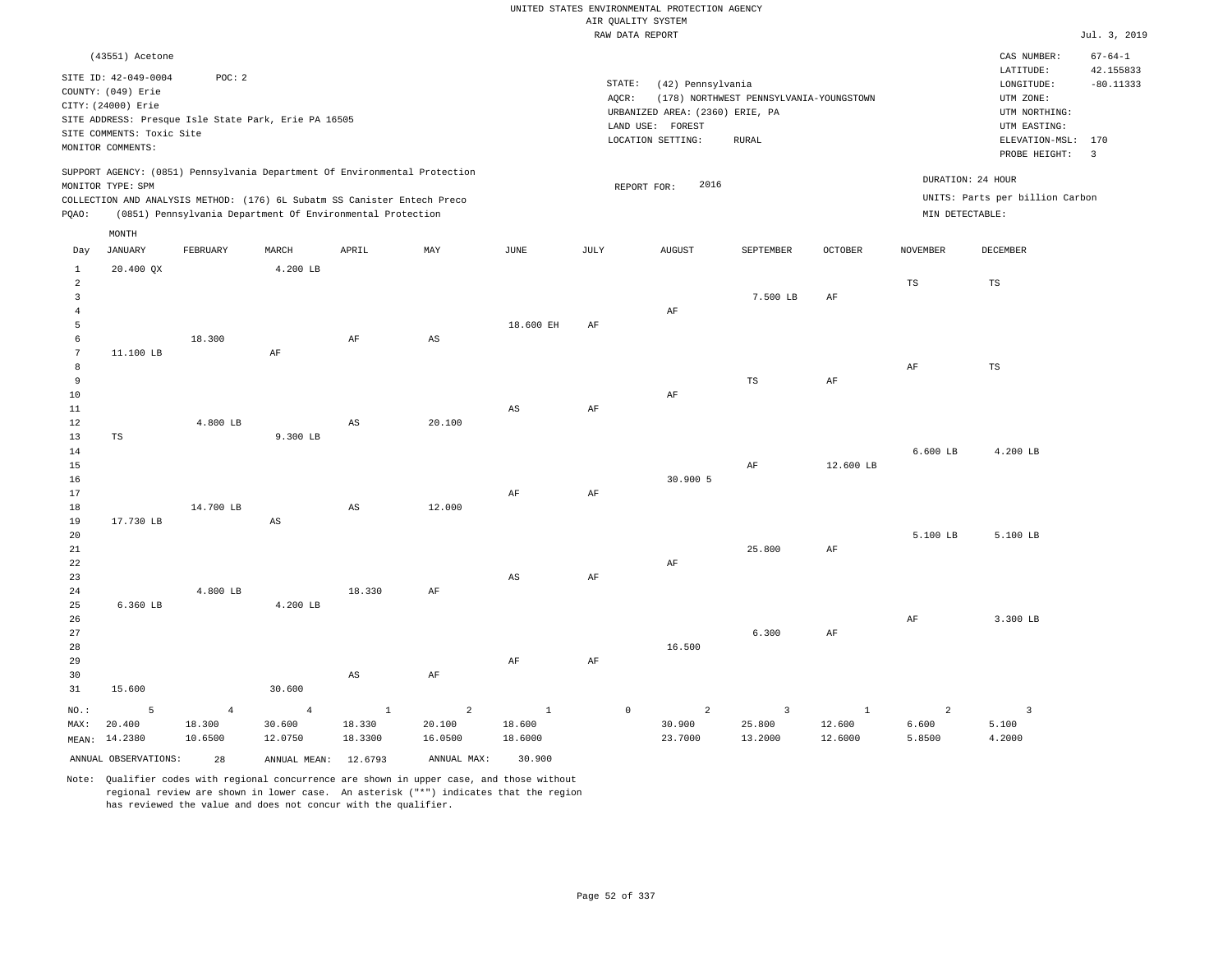|                                                            |                                                                                                                    |                                       |                                                                                                                                                        |                                  |                                                |                                               | AIR QUALITY SYSTEM                  | UNITED STATES ENVIRONMENTAL PROTECTION AGENCY                                                 |                                                  |                        |                       |                                                                                             |                                      |
|------------------------------------------------------------|--------------------------------------------------------------------------------------------------------------------|---------------------------------------|--------------------------------------------------------------------------------------------------------------------------------------------------------|----------------------------------|------------------------------------------------|-----------------------------------------------|-------------------------------------|-----------------------------------------------------------------------------------------------|--------------------------------------------------|------------------------|-----------------------|---------------------------------------------------------------------------------------------|--------------------------------------|
|                                                            |                                                                                                                    |                                       |                                                                                                                                                        |                                  |                                                |                                               | RAW DATA REPORT                     |                                                                                               |                                                  |                        |                       |                                                                                             | Jul. 3, 2019                         |
|                                                            | (43551) Acetone                                                                                                    |                                       |                                                                                                                                                        |                                  |                                                |                                               |                                     |                                                                                               |                                                  |                        |                       | CAS NUMBER:<br>LATITUDE:                                                                    | $67 - 64 - 1$<br>42.155833           |
|                                                            | SITE ID: 42-049-0004<br>COUNTY: (049) Erie<br>CITY: (24000) Erie<br>SITE COMMENTS: Toxic Site<br>MONITOR COMMENTS: | POC: 2                                | SITE ADDRESS: Presque Isle State Park, Erie PA 16505                                                                                                   |                                  |                                                |                                               | STATE:<br>AQCR:                     | (42) Pennsylvania<br>URBANIZED AREA: (2360) ERIE, PA<br>LAND USE: FOREST<br>LOCATION SETTING: | (178) NORTHWEST PENNSYLVANIA-YOUNGSTOWN<br>RURAL |                        |                       | LONGITUDE:<br>UTM ZONE:<br>UTM NORTHING:<br>UTM EASTING:<br>ELEVATION-MSL:<br>PROBE HEIGHT: | $-80.11333$<br>170<br>$\overline{3}$ |
|                                                            | MONITOR TYPE: SPM                                                                                                  |                                       | SUPPORT AGENCY: (0851) Pennsylvania Department Of Environmental Protection<br>COLLECTION AND ANALYSIS METHOD: (176) 6L Subatm SS Canister Entech Preco |                                  |                                                |                                               | REPORT FOR:                         | 2017                                                                                          |                                                  |                        | DURATION: 24 HOUR     | UNITS: Parts per billion Carbon                                                             |                                      |
| PQAO:                                                      |                                                                                                                    |                                       | (0851) Pennsylvania Department Of Environmental Protection                                                                                             |                                  |                                                |                                               |                                     |                                                                                               |                                                  |                        | MIN DETECTABLE:       |                                                                                             |                                      |
| Day                                                        | MONTH<br><b>JANUARY</b>                                                                                            | FEBRUARY                              | MARCH                                                                                                                                                  | APRIL                            | MAY                                            | JUNE                                          | JULY                                | <b>AUGUST</b>                                                                                 | SEPTEMBER                                        | <b>OCTOBER</b>         | <b>NOVEMBER</b>       | DECEMBER                                                                                    |                                      |
| $\mathbf{1}$<br>$\overline{2}$<br>$\overline{3}$<br>4<br>5 | AF                                                                                                                 |                                       | 3.600 LB                                                                                                                                               | AF                               | AF                                             |                                               |                                     | 7.050 LB                                                                                      | 23.460                                           | 8.700 LB               | 6.900 LB              | 5.100 LB                                                                                    |                                      |
| 6<br>7<br>8<br>$\overline{9}$<br>10                        | TS                                                                                                                 | 8.400                                 | 10.200 LB                                                                                                                                              | AF                               | 28.200                                         | 9.000                                         | $\mathbb{A}\mathbb{S}$              |                                                                                               | 3.300 LB                                         | 6.900 LB               | 10.200                | 12.600                                                                                      |                                      |
| $11\,$<br>12<br>13<br>14<br>15                             | 3.000 LB                                                                                                           | TS                                    | 3.600 LB                                                                                                                                               | 20.700                           | 7.500                                          | 22.800                                        | AS                                  | 11.820                                                                                        |                                                  |                        | 14.400                | 5.400 LB                                                                                    |                                      |
| 16<br>17<br>18<br>19                                       | 44.100 EH                                                                                                          | AF                                    |                                                                                                                                                        | AF                               | 23.400                                         | 12.000                                        | $_{\rm AS}$                         | 12.000                                                                                        | 26.100                                           | 4.800 LB               |                       |                                                                                             |                                      |
| 20<br>21<br>22<br>23<br>24                                 |                                                                                                                    | AF                                    | 5.100 LB                                                                                                                                               |                                  |                                                | 35.700 5                                      | 7.200                               | 15.900                                                                                        | 21.600                                           | 17.700                 | 6.900 LB              | $\mathbb{TS}$                                                                               |                                      |
| 25<br>26<br>27<br>28<br>29<br>30                           | AS                                                                                                                 |                                       | 6.900 LB                                                                                                                                               | AF                               | $6.600$ LB                                     | $\mathbb{A}\mathbb{S}$                        | 16.200                              | 16.980                                                                                        | 5.700 LB                                         | 42.600 5               | $6.000$ LB            | AF                                                                                          |                                      |
| 31<br>NO.:<br>MAX:                                         | 18.000<br>$\overline{\mathbf{3}}$<br>44.100<br>MEAN: 21.7000<br>ANNUAL OBSERVATIONS:                               | $\mathbf{1}$<br>8.400<br>8.4000<br>44 | 5<br>10.200<br>5.8800<br>ANNUAL MEAN: 13.4639                                                                                                          | $\mathbf 1$<br>20.700<br>20.7000 | 8.100<br>5<br>28.200<br>14.7600<br>ANNUAL MAX: | $\overline{4}$<br>35.700<br>19.8750<br>44.100 | $\overline{a}$<br>16.200<br>11.7000 | 5<br>16.980<br>12.7500                                                                        | 5<br>26.100<br>16.0320                           | 5<br>42.600<br>16.1400 | 5<br>14.400<br>8.8800 | $\overline{\mathbf{3}}$<br>12.600<br>7.7000                                                 |                                      |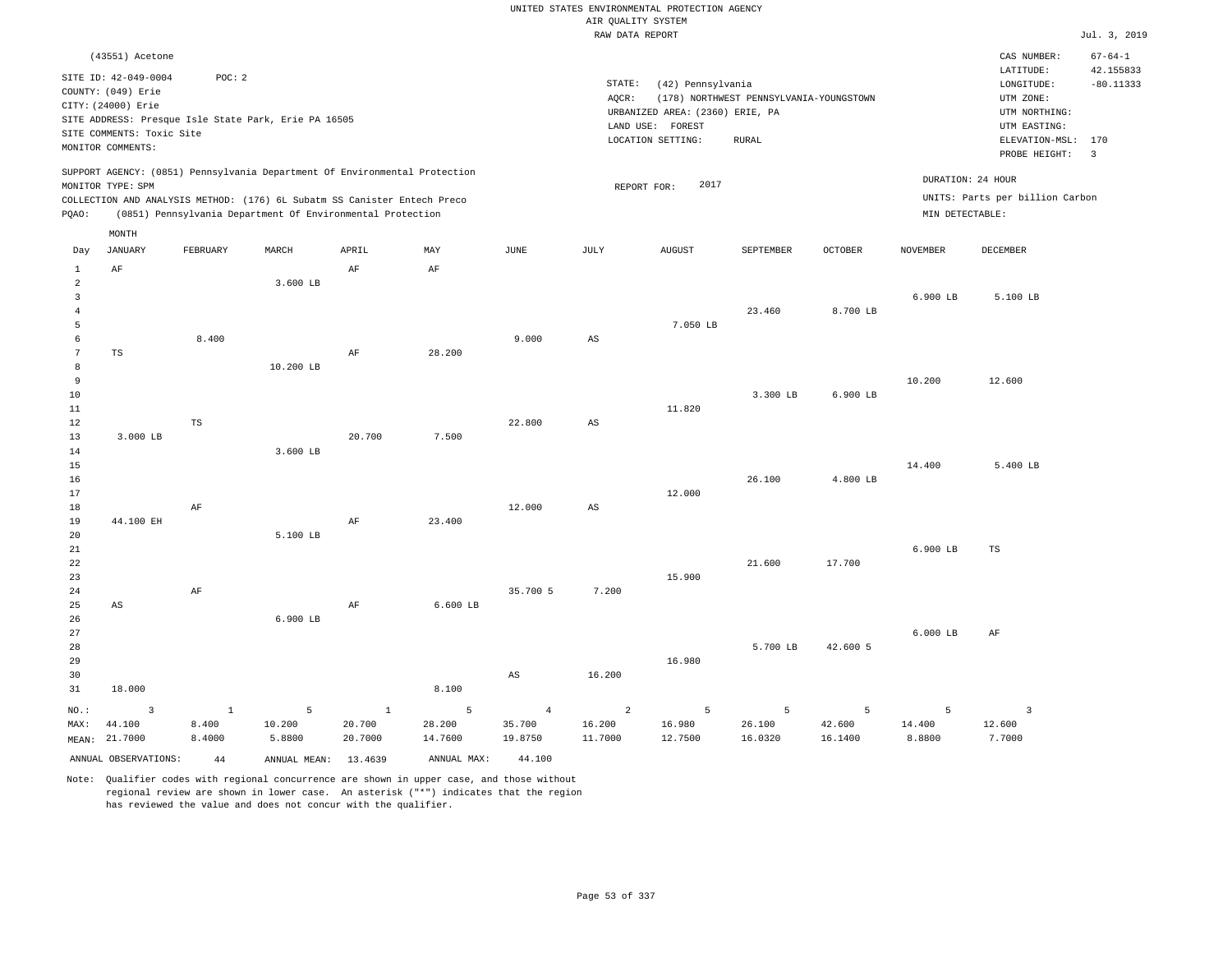|                                                |                                                                                                                                       |             |                                   |                                                                            |                                   |                                   |                     |      | UNITED STATES ENVIRONMENTAL PROTECTION AGENCY                                                                    |                                                         |                       |                                   |                                                                                                                         |                                                                             |
|------------------------------------------------|---------------------------------------------------------------------------------------------------------------------------------------|-------------|-----------------------------------|----------------------------------------------------------------------------|-----------------------------------|-----------------------------------|---------------------|------|------------------------------------------------------------------------------------------------------------------|---------------------------------------------------------|-----------------------|-----------------------------------|-------------------------------------------------------------------------------------------------------------------------|-----------------------------------------------------------------------------|
|                                                |                                                                                                                                       |             |                                   |                                                                            |                                   |                                   |                     |      | AIR OUALITY SYSTEM                                                                                               |                                                         |                       |                                   |                                                                                                                         |                                                                             |
|                                                |                                                                                                                                       |             |                                   |                                                                            |                                   |                                   |                     |      | RAW DATA REPORT                                                                                                  |                                                         |                       |                                   |                                                                                                                         | Jul. 3, 2019                                                                |
|                                                | (43551) Acetone<br>SITE ID: 42-049-0004<br>COUNTY: (049) Erie<br>CITY: (24000) Erie<br>SITE COMMENTS: Toxic Site<br>MONITOR COMMENTS: |             | POC: 2                            | SITE ADDRESS: Presque Isle State Park, Erie PA 16505                       |                                   |                                   |                     |      | STATE:<br>(42) Pennsylvania<br>AOCR:<br>URBANIZED AREA: (2360) ERIE, PA<br>LAND USE: FOREST<br>LOCATION SETTING: | (178) NORTHWEST PENNSYLVANIA-YOUNGSTOWN<br><b>RURAL</b> |                       |                                   | CAS NUMBER:<br>LATITUDE:<br>LONGITUDE:<br>UTM ZONE:<br>UTM NORTHING:<br>UTM EASTING:<br>ELEVATION-MSL:<br>PROBE HEIGHT: | $67 - 64 - 1$<br>42.155833<br>$-80.11333$<br>170<br>$\overline{\mathbf{3}}$ |
|                                                |                                                                                                                                       |             |                                   | SUPPORT AGENCY: (0851) Pennsylvania Department Of Environmental Protection |                                   |                                   |                     |      |                                                                                                                  |                                                         |                       |                                   | DURATION: 24 HOUR                                                                                                       |                                                                             |
|                                                | MONITOR TYPE: SPM                                                                                                                     |             |                                   |                                                                            |                                   |                                   |                     |      | 2018<br>REPORT FOR:                                                                                              |                                                         |                       |                                   |                                                                                                                         |                                                                             |
|                                                |                                                                                                                                       |             |                                   | COLLECTION AND ANALYSIS METHOD: (176) 6L Subatm SS Canister Entech Preco   |                                   |                                   |                     |      |                                                                                                                  |                                                         |                       |                                   | UNITS: Parts per billion Carbon                                                                                         |                                                                             |
| PQAO:                                          |                                                                                                                                       |             |                                   | (0851) Pennsylvania Department Of Environmental Protection                 |                                   |                                   |                     |      |                                                                                                                  |                                                         |                       |                                   | MIN DETECTABLE: 1.215                                                                                                   |                                                                             |
|                                                | MONTH                                                                                                                                 |             |                                   |                                                                            |                                   |                                   |                     |      |                                                                                                                  |                                                         |                       |                                   |                                                                                                                         |                                                                             |
| Day                                            | JANUARY                                                                                                                               |             | FEBRUARY                          | MARCH                                                                      | APRIL                             | MAY                               | JUNE                | JULY | <b>AUGUST</b>                                                                                                    | SEPTEMBER                                               | <b>OCTOBER</b>        | <b>NOVEMBER</b>                   | <b>DECEMBER</b>                                                                                                         |                                                                             |
| $\mathbf{1}$<br>$\overline{a}$<br>$\mathbf{3}$ | TS                                                                                                                                    |             | AQ                                | 15.600                                                                     | AF                                | 11.400                            | AF                  | AF   |                                                                                                                  |                                                         |                       |                                   |                                                                                                                         |                                                                             |
| $\overline{4}$<br>5<br>6                       |                                                                                                                                       |             |                                   |                                                                            |                                   |                                   |                     |      | AF                                                                                                               | AF                                                      | 5.400 LB              | 6.930 LB                          | 6.900 LB                                                                                                                |                                                                             |
| $\overline{7}$<br>8                            |                                                                                                                                       |             | 7.800                             |                                                                            | 7.200 LB                          |                                   | AF                  | AF   |                                                                                                                  |                                                         |                       |                                   |                                                                                                                         |                                                                             |
| 9<br>10<br>11                                  | AF                                                                                                                                    |             |                                   | 5.400 LB                                                                   |                                   | AS                                |                     |      |                                                                                                                  | AS                                                      | $6.600$ LB            | 6.300 LB                          | 8.400                                                                                                                   |                                                                             |
| 12<br>13<br>14                                 | AF                                                                                                                                    |             | 9.600                             |                                                                            | 7.800 LB                          | AF                                | AF                  | AF   | $\rm AF$                                                                                                         |                                                         |                       |                                   |                                                                                                                         |                                                                             |
| 15<br>16<br>17                                 |                                                                                                                                       |             |                                   | 11.400                                                                     |                                   |                                   |                     |      |                                                                                                                  | 8.400                                                   | 8.700                 | $\mathbb{A}\mathbb{S}$            | 9.900                                                                                                                   |                                                                             |
| 18<br>19<br>20                                 | AF                                                                                                                                    |             | 8.700                             |                                                                            | 5.100 LB                          | AF                                | AF                  | AF   | AF                                                                                                               |                                                         |                       |                                   |                                                                                                                         |                                                                             |
| 21<br>22<br>23<br>24                           |                                                                                                                                       |             |                                   | AF                                                                         |                                   |                                   |                     |      | 19.200                                                                                                           | 8.400                                                   | 10.200                | 7.800 LB                          | 8,400                                                                                                                   |                                                                             |
| 25<br>26<br>27                                 | AF                                                                                                                                    |             | 5.100 LB                          | AF                                                                         | $6.600$ LB                        | AF                                | AF                  | AF   |                                                                                                                  |                                                         |                       |                                   |                                                                                                                         |                                                                             |
| 28<br>29<br>30<br>31                           |                                                                                                                                       |             |                                   |                                                                            |                                   |                                   |                     | AF   | 9.600 QX                                                                                                         | 7.200 LB                                                | $6.000$ LB            | 7.200 LB                          | AS                                                                                                                      |                                                                             |
| NO.:<br>MAX:<br>MEAN:                          |                                                                                                                                       | $\mathbb O$ | $\overline{4}$<br>9.600<br>7.8000 | 3<br>15.600<br>10.8000                                                     | $\overline{4}$<br>7.800<br>6.6750 | $\mathbf{1}$<br>11.400<br>11.4000 | $\mathsf{O}\xspace$ |      | $\overline{a}$<br>$\mathbb O$<br>19.200<br>14.4000                                                               | $\overline{3}$<br>8.400<br>8.0000                       | 5<br>10.200<br>7.3800 | $\overline{4}$<br>7.800<br>7.0575 | $\overline{4}$<br>9.900<br>8.4000                                                                                       |                                                                             |
|                                                | ANNUAL OBSERVATIONS:                                                                                                                  |             | 30                                | ANNUAL MEAN: 8.4410                                                        |                                   | ANNUAL MAX:                       | 19.200              |      |                                                                                                                  |                                                         |                       |                                   |                                                                                                                         |                                                                             |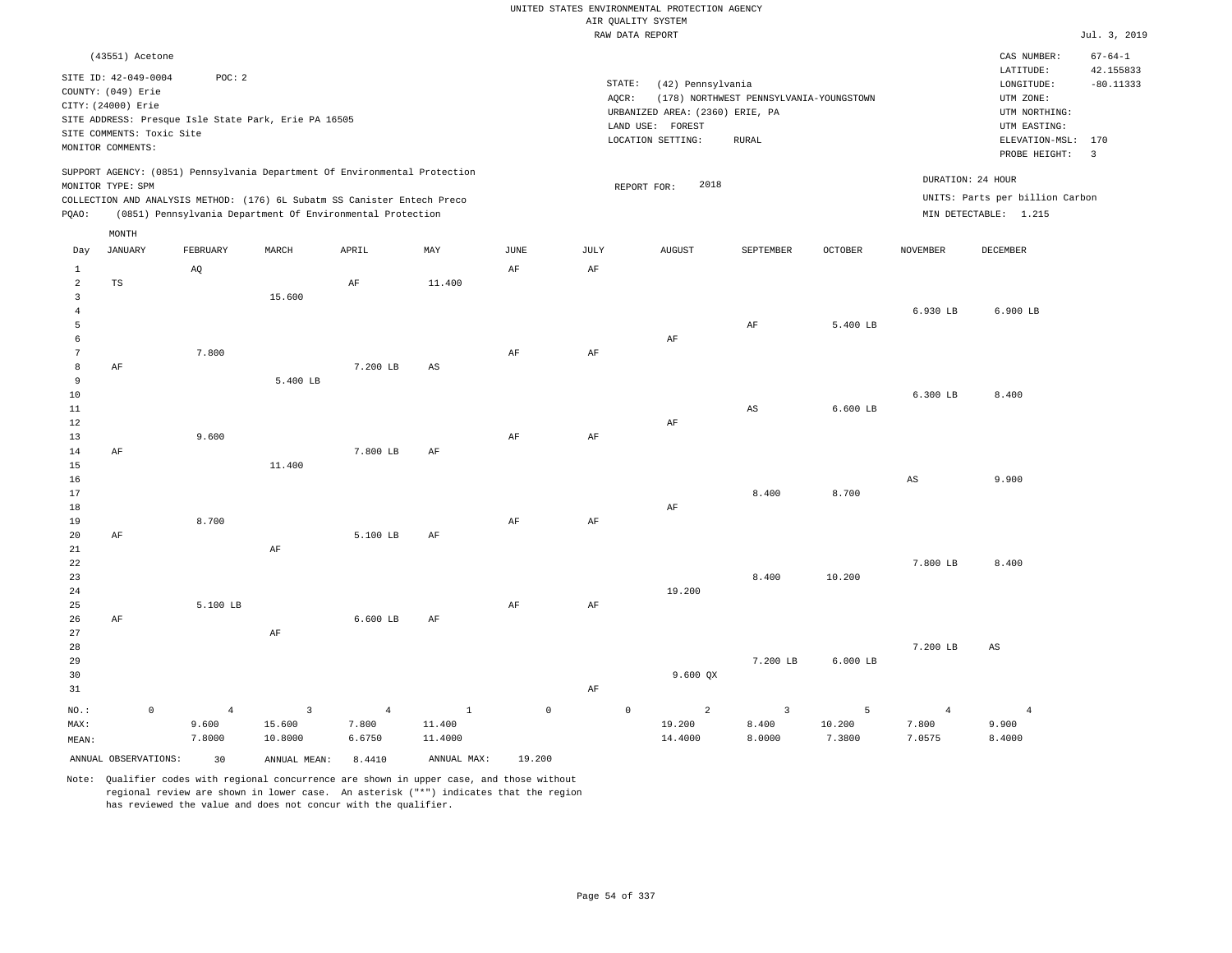|                                |                             |          |                                                      |                                                                            |             |                | RAW DATA REPORT |                                 |                                         |                |                 |                                 | Jul. 3, 2019            |
|--------------------------------|-----------------------------|----------|------------------------------------------------------|----------------------------------------------------------------------------|-------------|----------------|-----------------|---------------------------------|-----------------------------------------|----------------|-----------------|---------------------------------|-------------------------|
|                                | (43552) Methyl ethyl ketone |          |                                                      |                                                                            |             |                |                 |                                 |                                         |                |                 | CAS NUMBER:                     | $78 - 93 - 3$           |
|                                | SITE ID: 42-049-0004        | POC: 2   |                                                      |                                                                            |             |                |                 |                                 |                                         |                |                 | LATITUDE:                       | 42.155833               |
|                                | COUNTY: (049) Erie          |          |                                                      |                                                                            |             |                | STATE:          | (42) Pennsylvania               |                                         |                |                 | LONGITUDE:                      | $-80.11333$             |
|                                | CITY: (24000) Erie          |          |                                                      |                                                                            |             |                | AOCR:           |                                 | (178) NORTHWEST PENNSYLVANIA-YOUNGSTOWN |                |                 | UTM ZONE:                       |                         |
|                                |                             |          | SITE ADDRESS: Presque Isle State Park, Erie PA 16505 |                                                                            |             |                |                 | URBANIZED AREA: (2360) ERIE, PA |                                         |                |                 | UTM NORTHING:                   |                         |
|                                | SITE COMMENTS: Toxic Site   |          |                                                      |                                                                            |             |                |                 | LAND USE: FOREST                |                                         |                |                 | UTM EASTING:                    |                         |
|                                | MONITOR COMMENTS:           |          |                                                      |                                                                            |             |                |                 | LOCATION SETTING:               | RURAL                                   |                |                 | ELEVATION-MSL: 170              |                         |
|                                |                             |          |                                                      |                                                                            |             |                |                 |                                 |                                         |                |                 | PROBE HEIGHT:                   | $\overline{\mathbf{3}}$ |
|                                |                             |          |                                                      | SUPPORT AGENCY: (0851) Pennsylvania Department Of Environmental Protection |             |                |                 |                                 |                                         |                |                 | DURATION: 24 HOUR               |                         |
|                                | MONITOR TYPE: SPM           |          |                                                      |                                                                            |             |                | REPORT FOR:     | 2013                            |                                         |                |                 |                                 |                         |
|                                |                             |          |                                                      | COLLECTION AND ANALYSIS METHOD: (176) 6L Subatm SS Canister Entech Preco   |             |                |                 |                                 |                                         |                |                 | UNITS: Parts per billion Carbon |                         |
| PQAO:                          |                             |          |                                                      | (0851) Pennsylvania Department Of Environmental Protection                 |             |                |                 |                                 |                                         |                | MIN DETECTABLE: |                                 |                         |
|                                | MONTH<br><b>JANUARY</b>     | FEBRUARY | MARCH                                                | APRIL                                                                      | MAY         | <b>JUNE</b>    | <b>JULY</b>     | <b>AUGUST</b>                   | <b>SEPTEMBER</b>                        | <b>OCTOBER</b> | <b>NOVEMBER</b> | <b>DECEMBER</b>                 |                         |
| Day                            |                             |          |                                                      |                                                                            |             |                |                 |                                 |                                         |                |                 |                                 |                         |
| $\mathbf{1}$<br>$\overline{a}$ |                             |          |                                                      |                                                                            |             |                |                 | 1.692 CC                        | 2.988 CC                                | 1.672          |                 |                                 |                         |
| $\overline{3}$                 |                             | 1.716    |                                                      |                                                                            |             | AS             | 4.852 CC        |                                 |                                         |                |                 |                                 |                         |
| $\overline{4}$                 | 1.084                       |          |                                                      | 2.040                                                                      | 3.852 CC    |                |                 |                                 |                                         |                |                 |                                 |                         |
| $\overline{5}$                 |                             |          | 1.744                                                |                                                                            |             |                |                 |                                 |                                         |                |                 |                                 |                         |
| 6                              |                             |          |                                                      |                                                                            |             |                |                 |                                 |                                         |                | 1.576           | 1.600 CC                        |                         |
| $7\phantom{.0}$                |                             |          |                                                      |                                                                            |             |                |                 |                                 | 1.740 CC                                | .900 CC        |                 |                                 |                         |
| 8                              |                             |          |                                                      |                                                                            |             |                |                 | 2.924 CC                        |                                         |                |                 |                                 |                         |
| 9                              |                             | 1.364    |                                                      |                                                                            |             | .956 CC        | $6.204$ 5       |                                 |                                         |                |                 |                                 |                         |
| 10                             | 1.072                       |          |                                                      | $\mathbb{A}\mathbb{S}$                                                     | 2.956 CC    |                |                 |                                 |                                         |                |                 |                                 |                         |
| 11                             |                             |          | 1.728                                                |                                                                            |             |                |                 |                                 |                                         |                |                 |                                 |                         |
| 12                             |                             |          |                                                      |                                                                            |             |                |                 |                                 |                                         |                | AF              | .940 CC                         |                         |
| 13                             |                             |          |                                                      |                                                                            |             |                |                 |                                 | .712 CC                                 | .968 CC        |                 |                                 |                         |
| 14                             |                             |          |                                                      |                                                                            |             |                |                 | AF                              |                                         |                |                 |                                 |                         |
| 15                             |                             | 1.132    |                                                      |                                                                            |             | 1.084          | 3.076 CC        |                                 |                                         |                |                 |                                 |                         |
| 16                             | 1.024                       |          |                                                      | 2.116                                                                      | 2.408 CC    |                |                 |                                 |                                         |                |                 |                                 |                         |
| 17                             |                             |          | 1.392                                                |                                                                            |             |                |                 |                                 |                                         |                |                 |                                 |                         |
| 18                             |                             |          |                                                      |                                                                            |             |                |                 |                                 |                                         |                | .728 CC         | 2.740                           |                         |
| 19                             |                             |          |                                                      |                                                                            |             |                |                 |                                 | 3.116 CC                                | 1.024 CC       |                 |                                 |                         |
| 20                             |                             |          |                                                      |                                                                            |             |                |                 | 2.320 CC                        |                                         |                |                 |                                 |                         |
| 21                             |                             | 1.724    |                                                      |                                                                            |             | 2.340          | 2.112 CC        |                                 |                                         |                |                 |                                 |                         |
| 22                             | .896                        |          |                                                      | 1.436 CC                                                                   | 5.092 5     |                |                 |                                 |                                         |                |                 |                                 |                         |
| 23                             |                             |          | .972                                                 |                                                                            |             |                |                 |                                 |                                         |                |                 |                                 |                         |
| 24                             |                             |          |                                                      |                                                                            |             |                |                 |                                 |                                         |                | .632 CC         | .884 CC                         |                         |
| 25                             |                             |          |                                                      |                                                                            |             |                |                 |                                 | 1.160 CC                                | 1.144          |                 |                                 |                         |
| 26                             |                             |          |                                                      |                                                                            |             |                |                 | 3.428 CC                        |                                         |                |                 |                                 |                         |
| 27                             |                             | 4.128    |                                                      |                                                                            |             | 2.696          | 2.600 CC        |                                 |                                         |                |                 |                                 |                         |
| 28                             | 1.160                       |          |                                                      | 2.300 CC                                                                   | 5.848 5     |                |                 |                                 |                                         |                |                 |                                 |                         |
| 29                             |                             |          | 1.268                                                |                                                                            |             |                |                 |                                 |                                         |                |                 |                                 |                         |
| 30                             |                             |          |                                                      |                                                                            |             |                |                 |                                 |                                         |                | 2.088           | 1.020 CC                        |                         |
| 31                             |                             |          |                                                      |                                                                            |             |                |                 |                                 |                                         | 2.276          |                 |                                 |                         |
| NO.:                           | 5                           | 5        | 5                                                    | $\overline{4}$                                                             | 5           | $\overline{4}$ | 5               | $\overline{4}$                  | 5                                       | 6              | $\overline{4}$  | 5                               |                         |
| MAX:                           | 1.160                       | 4.128    | 1.744                                                | 2.300                                                                      | 5.848       | 2.696          | 6.204           | 3.428                           | 3.116                                   | 2.276          | 2.088           | 2.740                           |                         |
| MEAN:                          | 1.0472                      | 2.0128   | 1.4208                                               | 1.9730                                                                     | 4.0312      | 1.7690         | 3.7688          | 2.5910                          | 1.9432                                  | 1.3307         | 1.2560          | 1.4368                          |                         |
|                                | ANNUAL OBSERVATIONS:        | 57       | ANNUAL MEAN:                                         | 2.0464                                                                     | ANNUAL MAX: | 6.204          |                 |                                 |                                         |                |                 |                                 |                         |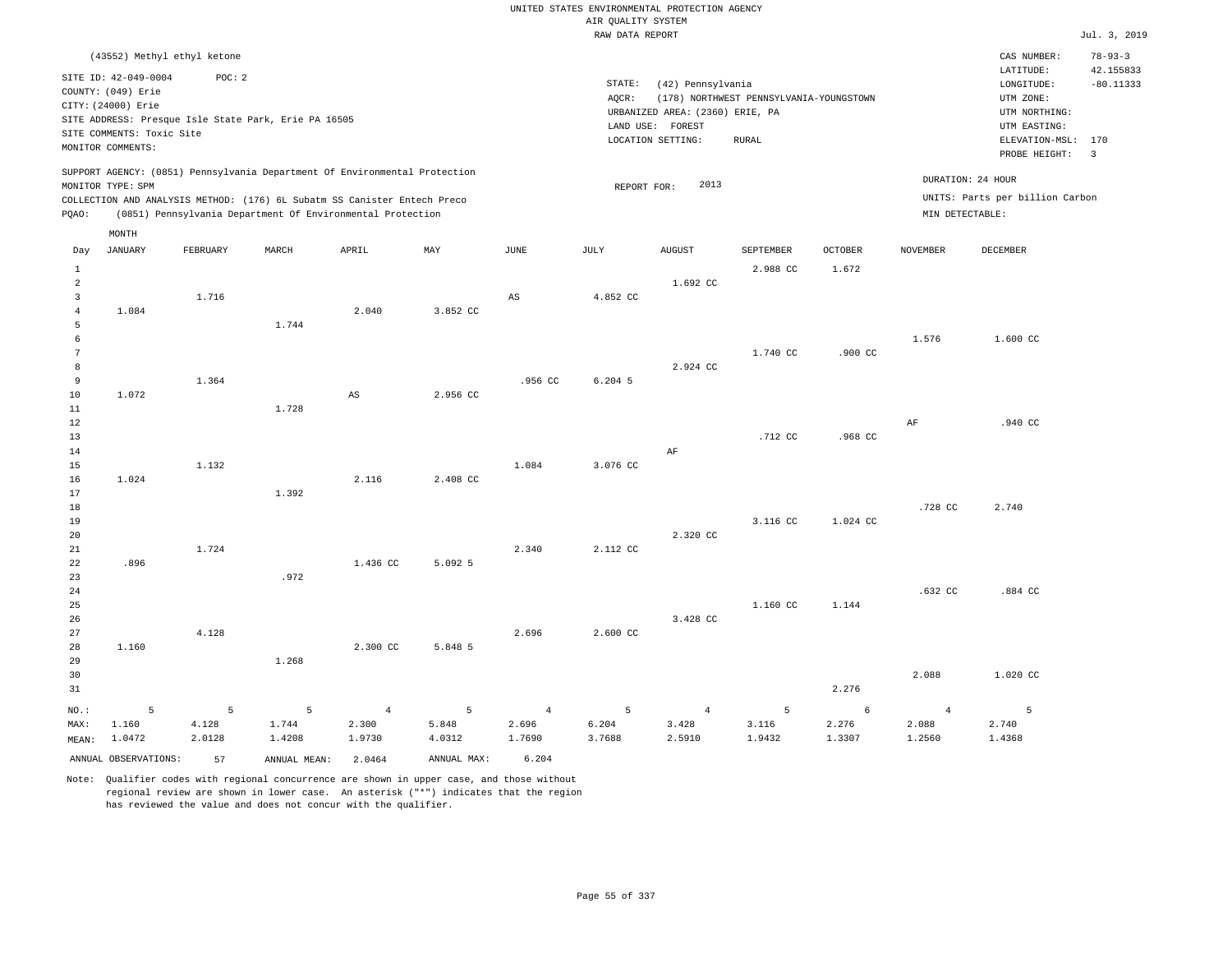|                |                             |                |                                                                            |                        |                        |             | RAW DATA REPORT        |                                 |                                         |                        |                             |                                 | Jul. 3, 2019            |
|----------------|-----------------------------|----------------|----------------------------------------------------------------------------|------------------------|------------------------|-------------|------------------------|---------------------------------|-----------------------------------------|------------------------|-----------------------------|---------------------------------|-------------------------|
|                | (43552) Methyl ethyl ketone |                |                                                                            |                        |                        |             |                        |                                 |                                         |                        |                             | CAS NUMBER:                     | $78 - 93 - 3$           |
|                | SITE ID: 42-049-0004        | POC: 2         |                                                                            |                        |                        |             |                        |                                 |                                         |                        |                             | LATITUDE:                       | 42.155833               |
|                | COUNTY: (049) Erie          |                |                                                                            |                        |                        |             | STATE:                 | (42) Pennsylvania               |                                         |                        |                             | LONGITUDE:                      | $-80.11333$             |
|                | CITY: (24000) Erie          |                |                                                                            |                        |                        |             | AOCR:                  |                                 | (178) NORTHWEST PENNSYLVANIA-YOUNGSTOWN |                        |                             | UTM ZONE:                       |                         |
|                |                             |                | SITE ADDRESS: Presque Isle State Park, Erie PA 16505                       |                        |                        |             |                        | URBANIZED AREA: (2360) ERIE, PA |                                         |                        |                             | UTM NORTHING:                   |                         |
|                | SITE COMMENTS: Toxic Site   |                |                                                                            |                        |                        |             |                        | LAND USE: FOREST                |                                         |                        |                             | UTM EASTING:                    |                         |
|                | MONITOR COMMENTS:           |                |                                                                            |                        |                        |             |                        | LOCATION SETTING:               | <b>RURAL</b>                            |                        |                             | ELEVATION-MSL: 170              |                         |
|                |                             |                |                                                                            |                        |                        |             |                        |                                 |                                         |                        |                             | PROBE HEIGHT:                   | $\overline{\mathbf{3}}$ |
|                |                             |                | SUPPORT AGENCY: (0851) Pennsylvania Department Of Environmental Protection |                        |                        |             |                        |                                 |                                         |                        |                             | DURATION: 24 HOUR               |                         |
|                | MONITOR TYPE: SPM           |                |                                                                            |                        |                        |             | REPORT FOR:            | 2014                            |                                         |                        |                             |                                 |                         |
|                |                             |                | COLLECTION AND ANALYSIS METHOD: (176) 6L Subatm SS Canister Entech Preco   |                        |                        |             |                        |                                 |                                         |                        |                             | UNITS: Parts per billion Carbon |                         |
| PQAO:          |                             |                | (0851) Pennsylvania Department Of Environmental Protection                 |                        |                        |             |                        |                                 |                                         |                        | $\texttt{MIN}$ DETECTABLE : |                                 |                         |
|                | MONTH                       |                |                                                                            |                        |                        |             |                        |                                 |                                         |                        |                             |                                 |                         |
| Day            | <b>JANUARY</b>              | FEBRUARY       | MARCH                                                                      | APRIL                  | MAY                    | <b>JUNE</b> | <b>JULY</b>            | <b>AUGUST</b>                   | SEPTEMBER                               | <b>OCTOBER</b>         | <b>NOVEMBER</b>             | DECEMBER                        |                         |
| $\,1\,$        |                             |                |                                                                            |                        |                        |             |                        |                                 |                                         |                        | $\mathbb{A}\mathbb{S}$      | $\mathbb{A}\mathbb{S}$          |                         |
| 2              |                             |                |                                                                            |                        |                        |             |                        |                                 | 2.849 CC                                | $_{\rm AS}$            |                             |                                 |                         |
| $\overline{3}$ |                             |                |                                                                            |                        |                        |             |                        | 2.850 CC                        |                                         |                        |                             |                                 |                         |
| $\overline{4}$ |                             | AF             |                                                                            |                        |                        | 2.470       | 1.724 CC               |                                 |                                         |                        |                             |                                 |                         |
| 5              | 1.443 CC                    |                |                                                                            | 1.566                  | 1.827                  |             |                        |                                 |                                         |                        |                             |                                 |                         |
| 6              |                             |                | 1.011                                                                      |                        |                        |             |                        |                                 |                                         |                        |                             |                                 |                         |
| $\overline{7}$ |                             |                |                                                                            |                        |                        |             |                        |                                 |                                         |                        | 5.914 5                     | 2.612                           |                         |
| 8              |                             |                |                                                                            |                        |                        |             |                        |                                 | $\rm AF$                                | $\mathbb{A}\mathbb{S}$ |                             |                                 |                         |
| 9              |                             |                |                                                                            |                        |                        |             |                        | AF                              |                                         |                        |                             |                                 |                         |
| $10$           |                             | 3.704          |                                                                            |                        |                        | 3.546       | 4.110                  |                                 |                                         |                        |                             |                                 |                         |
| $1\,1$<br>12   | 1.736                       |                |                                                                            | AF                     | $\mathbb{A}\mathbb{S}$ |             |                        |                                 |                                         |                        |                             |                                 |                         |
| 13             |                             |                | AM                                                                         |                        |                        |             |                        |                                 |                                         |                        | $_{\rm AS}$                 | 1.804 CC                        |                         |
| 14             |                             |                |                                                                            |                        |                        |             |                        |                                 | AS                                      | AM                     |                             |                                 |                         |
| 15             |                             |                |                                                                            |                        |                        |             |                        | $\rm AF$                        |                                         |                        |                             |                                 |                         |
| 16             |                             | 7.702 5        |                                                                            |                        |                        | 2.868       | 1.732 CC               |                                 |                                         |                        |                             |                                 |                         |
| 17             | 1.410                       |                |                                                                            | 1.601                  | 1.836                  |             |                        |                                 |                                         |                        |                             |                                 |                         |
| $1\,8$         |                             |                | 2.315                                                                      |                        |                        |             |                        |                                 |                                         |                        |                             |                                 |                         |
| 19             |                             |                |                                                                            |                        |                        |             |                        |                                 |                                         |                        | 1.483 CC                    | 1.227 CC                        |                         |
| 20             |                             |                |                                                                            |                        |                        |             |                        |                                 | AS                                      | AF                     |                             |                                 |                         |
| 21             |                             |                |                                                                            |                        |                        |             |                        | AF                              |                                         |                        |                             |                                 |                         |
| 22             |                             | 5.856 5        |                                                                            |                        |                        | $.000$ ND   | 11.587 5               |                                 |                                         |                        |                             |                                 |                         |
| 23             | 1.460 CC                    |                |                                                                            | 1.950                  | 1.920                  |             |                        |                                 |                                         |                        |                             |                                 |                         |
| 24             |                             |                | 1.622 CC                                                                   |                        |                        |             |                        |                                 |                                         |                        |                             |                                 |                         |
| 25             |                             |                |                                                                            |                        |                        |             |                        |                                 |                                         |                        | $\mathbb{A}\mathbb{S}$      | 1.616 CC                        |                         |
| 26             |                             |                |                                                                            |                        |                        |             |                        |                                 | AS                                      | 3.676                  |                             |                                 |                         |
| 27             |                             |                |                                                                            |                        |                        |             |                        | $\rm AF$                        |                                         |                        |                             |                                 |                         |
| 28             |                             | 2.456 CC       |                                                                            |                        |                        | 4.018       | $\mathbb{A}\mathbb{S}$ |                                 |                                         |                        |                             |                                 |                         |
| 29             | 3.660                       |                | 2.204                                                                      | $\mathbb{A}\mathbb{S}$ | 2.075                  |             |                        |                                 |                                         |                        |                             |                                 |                         |
| 30<br>31       |                             |                |                                                                            |                        |                        |             |                        |                                 |                                         |                        |                             | $\mathbb{A}\mathbb{S}$          |                         |
|                |                             |                |                                                                            |                        |                        |             |                        |                                 |                                         |                        |                             |                                 |                         |
| $NO.$ :        | 5                           | $\overline{4}$ | $\overline{4}$                                                             | $\overline{3}$         | $\overline{4}$         | 5           | $\overline{4}$         | $1\,$                           | $\mathbf{1}$                            | $\mathbf{1}$           | $\overline{a}$              | $\overline{4}$                  |                         |
| MAX:           | 3.660                       | 7.702          | 2.315                                                                      | 1.950                  | 2.075                  | 4.018       | 11.587                 | 2.850                           | 2.849                                   | 3.676                  | 5.914                       | 2.612                           |                         |
| MEAN:          | 1.9418                      | 4.9295         | 1.7880                                                                     | 1.7057                 | 1.9145                 | 2.5804      | 4.7883                 | 2.8500                          | 2.8490                                  | 3.6760                 | 3.6985                      | 1.8148                          |                         |
|                | ANNUAL OBSERVATIONS:        | 38             | ANNUAL MEAN:                                                               | 2.7747                 | ANNUAL MAX:            | 11.587      |                        |                                 |                                         |                        |                             |                                 |                         |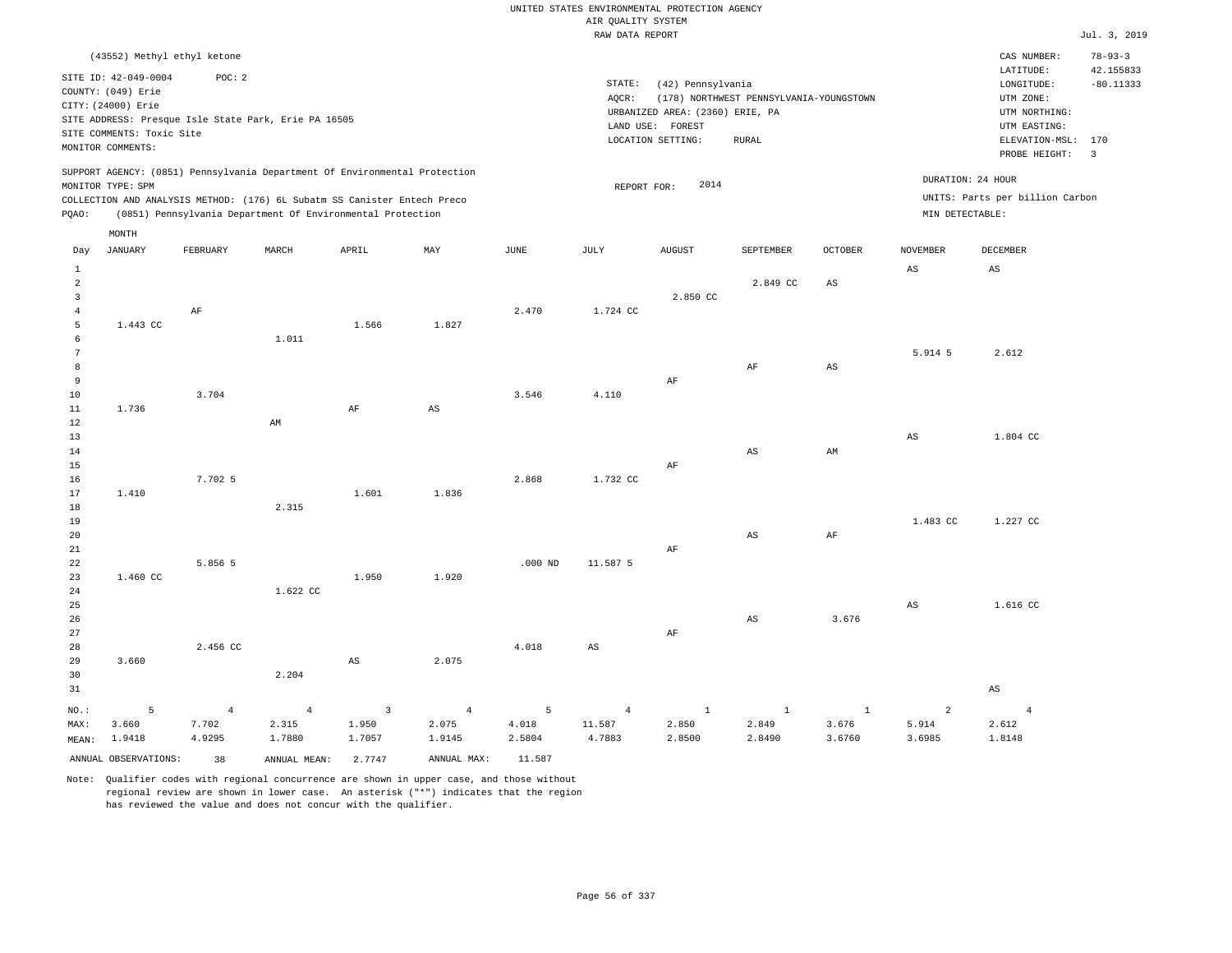#### RAW DATA REPORT JUL. 3, 2019 UNITED STATES ENVIRONMENTAL PROTECTION AGENCY AIR QUALITY SYSTEM

|                |                           | (43552) Methyl ethyl ketone                          |          |                                                                            |       |       |             |                                 |                                         |                        |                 | CAS NUMBER:                     | $78 - 93 - 3$            |
|----------------|---------------------------|------------------------------------------------------|----------|----------------------------------------------------------------------------|-------|-------|-------------|---------------------------------|-----------------------------------------|------------------------|-----------------|---------------------------------|--------------------------|
|                | SITE ID: 42-049-0004      | POC: 2                                               |          |                                                                            |       |       |             |                                 |                                         |                        |                 | LATITUDE:                       | 42.155833                |
|                | COUNTY: (049) Erie        |                                                      |          |                                                                            |       |       | STATE:      | (42) Pennsylvania               |                                         |                        |                 | LONGITUDE:                      | $-80.11333$              |
|                | CITY: (24000) Erie        |                                                      |          |                                                                            |       |       | AOCR:       |                                 | (178) NORTHWEST PENNSYLVANIA-YOUNGSTOWN |                        |                 | UTM ZONE:                       |                          |
|                |                           | SITE ADDRESS: Presque Isle State Park, Erie PA 16505 |          |                                                                            |       |       |             | URBANIZED AREA: (2360) ERIE, PA |                                         |                        |                 | UTM NORTHING:                   |                          |
|                | SITE COMMENTS: Toxic Site |                                                      |          |                                                                            |       |       |             | LAND USE: FOREST                |                                         |                        |                 | UTM EASTING:                    |                          |
|                | MONITOR COMMENTS:         |                                                      |          |                                                                            |       |       |             | LOCATION SETTING:               | RURAL                                   |                        |                 | ELEVATION-MSL: 170              |                          |
|                |                           |                                                      |          |                                                                            |       |       |             |                                 |                                         |                        |                 | PROBE HEIGHT:                   | $\overline{\phantom{a}}$ |
|                |                           |                                                      |          | SUPPORT AGENCY: (0851) Pennsylvania Department Of Environmental Protection |       |       |             |                                 |                                         |                        |                 |                                 |                          |
|                | MONITOR TYPE: SPM         |                                                      |          |                                                                            |       |       | REPORT FOR: | 2015                            |                                         |                        |                 | DURATION: 24 HOUR               |                          |
|                |                           |                                                      |          | COLLECTION AND ANALYSIS METHOD: (176) 6L Subatm SS Canister Entech Preco   |       |       |             |                                 |                                         |                        |                 | UNITS: Parts per billion Carbon |                          |
| POAO:          |                           |                                                      |          | (0851) Pennsylvania Department Of Environmental Protection                 |       |       |             |                                 |                                         |                        |                 | MIN DETECTABLE:                 |                          |
|                | MONTH                     |                                                      |          |                                                                            |       |       |             |                                 |                                         |                        |                 |                                 |                          |
| Day            | <b>JANUARY</b>            | FEBRUARY                                             | MARCH    | APRIL                                                                      | MAY   | JUNE  | JULY        | <b>AUGUST</b>                   | SEPTEMBER                               | <b>OCTOBER</b>         | <b>NOVEMBER</b> | DECEMBER                        |                          |
|                |                           |                                                      |          |                                                                            |       |       |             |                                 |                                         |                        |                 |                                 |                          |
|                |                           |                                                      | 2.073 CC |                                                                            |       |       |             |                                 |                                         |                        |                 |                                 |                          |
| $\overline{2}$ |                           |                                                      |          |                                                                            |       |       |             |                                 |                                         |                        | 2.040           | TS                              |                          |
| 3              |                           |                                                      |          |                                                                            |       |       |             |                                 | 2.720                                   | 1,200 CC               |                 |                                 |                          |
| $\overline{4}$ |                           |                                                      |          |                                                                            |       |       |             | .880 CC                         |                                         |                        |                 |                                 |                          |
| 5              |                           | AS                                                   |          |                                                                            |       | 3.240 | AS          |                                 |                                         |                        |                 |                                 |                          |
| $\epsilon$     | AF                        |                                                      |          | 2.000                                                                      | 3.320 |       |             |                                 |                                         |                        |                 |                                 |                          |
| $\overline{7}$ |                           |                                                      | 1.294 CC |                                                                            |       |       |             |                                 |                                         |                        |                 |                                 |                          |
| 8              |                           |                                                      |          |                                                                            |       |       |             |                                 |                                         |                        | AS              | 1.000 CC                        |                          |
| 9              |                           |                                                      |          |                                                                            |       |       |             |                                 | 3,800                                   | $\mathbb{A}\mathbb{S}$ |                 |                                 |                          |
| 10             |                           |                                                      |          |                                                                            |       |       |             | 1.760                           |                                         |                        |                 |                                 |                          |
| 11             |                           | AS                                                   |          |                                                                            |       | 2.320 | 1.320 CC    |                                 |                                         |                        |                 |                                 |                          |
| 12             | 3.310                     |                                                      |          | .880 <sub>C</sub>                                                          | 3.720 |       |             |                                 |                                         |                        |                 |                                 |                          |
| 13             |                           |                                                      | 1.653 QX |                                                                            |       |       |             |                                 |                                         |                        |                 |                                 |                          |
| 14             |                           |                                                      |          |                                                                            |       |       |             |                                 |                                         |                        | AF              | .880 CC                         |                          |

15 16 17 AF .960 CC 2.320 .000 ND 1.320 CC AS

18 19 20 21 22 23 24 25 AF 1.917 CC 1.547 CC AS 2.360 1.960 .640 CC 1.800 CC .640 CC AS AS 4.800 1.920 CC 1.880 1.400 CC 2.440

26 27 28 29 30 31 1.331 CC 4.000 .600 CC 3.440 1.280 CC 3.440 2.280 AS .480 CC TS 2.400

|                         |                     |        |                                 |        |        |        |             |               | NO.: 3 1 5 5 5 4 3 5 4 3 2 4 |        |
|-------------------------|---------------------|--------|---------------------------------|--------|--------|--------|-------------|---------------|------------------------------|--------|
| MAX: 3.310 1.547        | 4.000               |        | $2.000$ $3.720$ $3.240$ $3.440$ |        |        | 4.800  | 3.800 1.880 |               | 2.040                        | 2.440  |
| MEAN: 2.1860 1.5470     | 2.2760              | 1.2160 | 2.5840                          | 1.9500 | 2.3600 | 1.9440 | 2.4400      | 1.1867 1.7200 |                              | 1.6800 |
| ANNUAL OBSERVATIONS: 44 | ANNUAL MEAN: 1.9674 |        | ANNUAL MAX:                     | 4.800  |        |        |             |               |                              |        |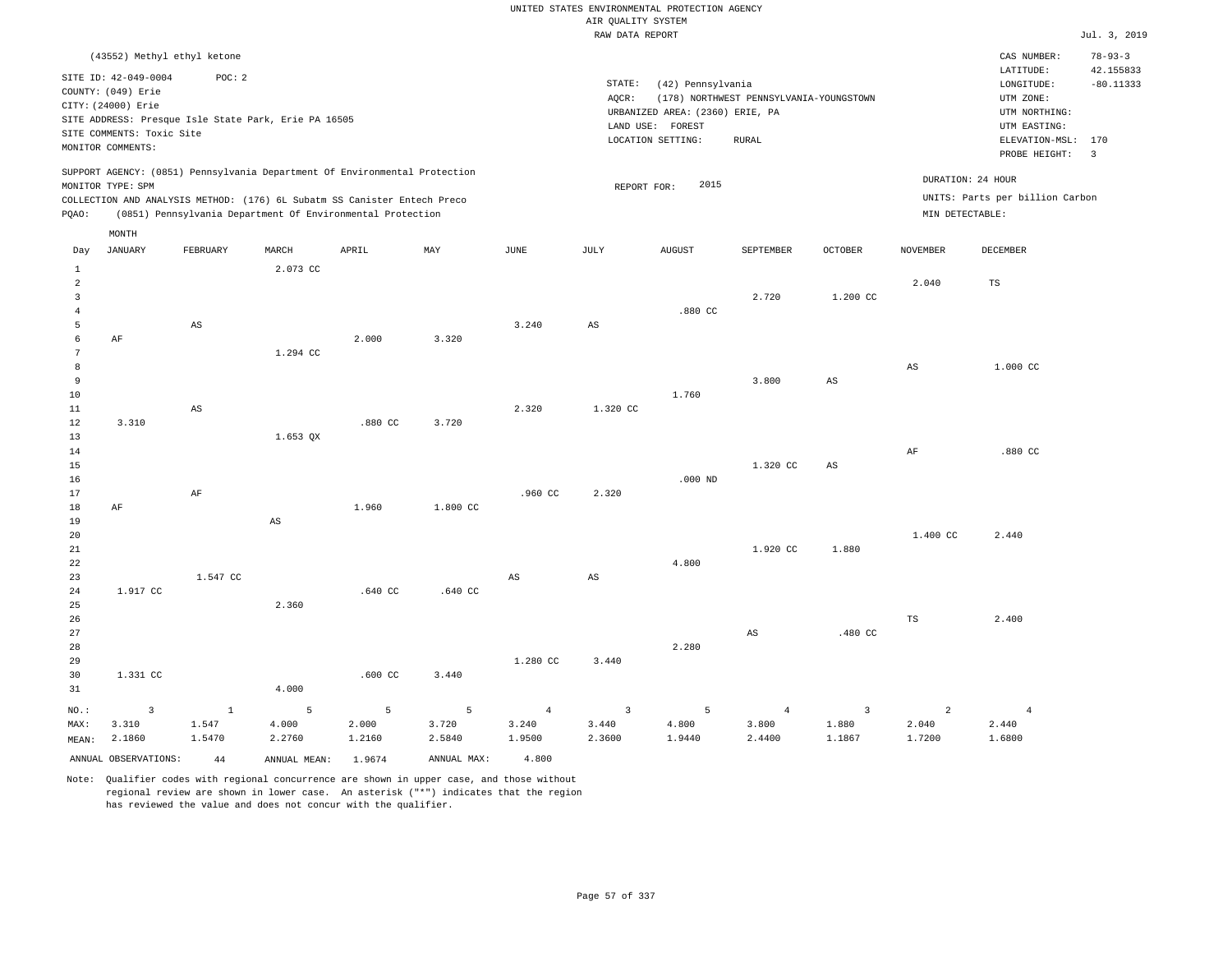|                                |                             |                |                                                                            |                        |                |                        |           | RAW DATA REPORT   |                   |                                         |                |                 |                                 | Jul. 3, 2019            |
|--------------------------------|-----------------------------|----------------|----------------------------------------------------------------------------|------------------------|----------------|------------------------|-----------|-------------------|-------------------|-----------------------------------------|----------------|-----------------|---------------------------------|-------------------------|
|                                | (43552) Methyl ethyl ketone |                |                                                                            |                        |                |                        |           |                   |                   |                                         |                |                 | CAS NUMBER:                     | $78 - 93 - 3$           |
|                                | SITE ID: 42-049-0004        | POC: 2         |                                                                            |                        |                |                        |           |                   |                   |                                         |                |                 | LATITUDE:                       | 42.155833               |
|                                | COUNTY: (049) Erie          |                |                                                                            |                        |                |                        |           | STATE:            | (42) Pennsylvania |                                         |                |                 | LONGITUDE:                      | $-80.11333$             |
|                                | CITY: (24000) Erie          |                |                                                                            |                        |                |                        |           | AOCR:             |                   | (178) NORTHWEST PENNSYLVANIA-YOUNGSTOWN |                |                 | UTM ZONE:                       |                         |
|                                |                             |                | SITE ADDRESS: Presque Isle State Park, Erie PA 16505                       |                        |                |                        |           |                   |                   | URBANIZED AREA: (2360) ERIE, PA         |                |                 | UTM NORTHING:                   |                         |
|                                | SITE COMMENTS: Toxic Site   |                |                                                                            |                        |                |                        |           | LAND USE: FOREST  |                   |                                         |                |                 | UTM EASTING:                    |                         |
|                                | MONITOR COMMENTS:           |                |                                                                            |                        |                |                        |           | LOCATION SETTING: |                   | RURAL                                   |                |                 | ELEVATION-MSL: 170              |                         |
|                                |                             |                |                                                                            |                        |                |                        |           |                   |                   |                                         |                |                 | PROBE HEIGHT:                   | $\overline{\mathbf{3}}$ |
|                                | MONITOR TYPE: SPM           |                | SUPPORT AGENCY: (0851) Pennsylvania Department Of Environmental Protection |                        |                |                        |           |                   | 2016              |                                         |                |                 | DURATION: 24 HOUR               |                         |
|                                |                             |                | COLLECTION AND ANALYSIS METHOD: (176) 6L Subatm SS Canister Entech Preco   |                        |                |                        |           | REPORT FOR:       |                   |                                         |                |                 | UNITS: Parts per billion Carbon |                         |
| PQAO:                          |                             |                | (0851) Pennsylvania Department Of Environmental Protection                 |                        |                |                        |           |                   |                   |                                         |                | MIN DETECTABLE: |                                 |                         |
|                                | MONTH                       |                |                                                                            |                        |                |                        |           |                   |                   |                                         |                |                 |                                 |                         |
| Day                            | JANUARY                     | FEBRUARY       | MARCH                                                                      | APRIL                  | MAY            | <b>JUNE</b>            | JULY      |                   | <b>AUGUST</b>     | SEPTEMBER                               | <b>OCTOBER</b> | <b>NOVEMBER</b> | <b>DECEMBER</b>                 |                         |
|                                |                             |                |                                                                            |                        |                |                        |           |                   |                   |                                         |                |                 |                                 |                         |
| $\mathbf{1}$<br>$\overline{a}$ | 2.240 QX                    |                | .640                                                                       |                        |                |                        |           |                   |                   |                                         |                | $_{\rm TS}$     | $\mathbb{TS}$                   |                         |
| $\overline{3}$                 |                             |                |                                                                            |                        |                |                        |           |                   |                   | .720 LB                                 | $\rm{AF}$      |                 |                                 |                         |
| $\overline{4}$                 |                             |                |                                                                            |                        |                |                        |           |                   | $\rm AF$          |                                         |                |                 |                                 |                         |
| $\overline{5}$                 |                             |                |                                                                            |                        |                | 4.000                  | $\rm{AF}$ |                   |                   |                                         |                |                 |                                 |                         |
| 6                              |                             | 1.840          |                                                                            | AF                     | AS             |                        |           |                   |                   |                                         |                |                 |                                 |                         |
| $\,7$                          | 1.920 LB                    |                | $\rm{AF}$                                                                  |                        |                |                        |           |                   |                   |                                         |                |                 |                                 |                         |
| 8                              |                             |                |                                                                            |                        |                |                        |           |                   |                   |                                         |                | $\rm{AF}$       | $_{\rm TS}$                     |                         |
| 9                              |                             |                |                                                                            |                        |                |                        |           |                   |                   | TS                                      | AF             |                 |                                 |                         |
| 10                             |                             |                |                                                                            |                        |                |                        |           |                   | $\rm AF$          |                                         |                |                 |                                 |                         |
| 11                             |                             |                |                                                                            |                        |                | AS                     | AF        |                   |                   |                                         |                |                 |                                 |                         |
| 12<br>13                       | TS                          | .680 LB        | 1.280                                                                      | AS                     | 1.800          |                        |           |                   |                   |                                         |                |                 |                                 |                         |
| 14                             |                             |                |                                                                            |                        |                |                        |           |                   |                   |                                         |                | .680 LB         | .480                            |                         |
| 15                             |                             |                |                                                                            |                        |                |                        |           |                   |                   | AF                                      | 1.880          |                 |                                 |                         |
| 16                             |                             |                |                                                                            |                        |                |                        |           |                   | 3.720             |                                         |                |                 |                                 |                         |
| 17                             |                             |                |                                                                            |                        |                | AF                     | $\rm{AF}$ |                   |                   |                                         |                |                 |                                 |                         |
| 18                             |                             | 1.880          |                                                                            | AS                     | 1.040          |                        |           |                   |                   |                                         |                |                 |                                 |                         |
| 19                             | 1.408                       |                | $\mathbb{A}\mathbb{S}$                                                     |                        |                |                        |           |                   |                   |                                         |                |                 |                                 |                         |
| 20                             |                             |                |                                                                            |                        |                |                        |           |                   |                   |                                         |                | .560 LB         | .640                            |                         |
| $21\,$                         |                             |                |                                                                            |                        |                |                        |           |                   |                   | 3.000                                   | AF             |                 |                                 |                         |
| 22<br>23                       |                             |                |                                                                            |                        |                | $\mathbb{A}\mathbb{S}$ | AF        | AF                |                   |                                         |                |                 |                                 |                         |
| 24                             |                             | .640           |                                                                            | 2.300 LB               | $\rm AF$       |                        |           |                   |                   |                                         |                |                 |                                 |                         |
| 25                             | 1.040                       |                | .380SQ                                                                     |                        |                |                        |           |                   |                   |                                         |                |                 |                                 |                         |
| 26                             |                             |                |                                                                            |                        |                |                        |           |                   |                   |                                         |                | AF              | .440                            |                         |
| 27                             |                             |                |                                                                            |                        |                |                        |           |                   |                   | .560                                    | AF             |                 |                                 |                         |
| 28                             |                             |                |                                                                            |                        |                |                        |           |                   | 4.800 5           |                                         |                |                 |                                 |                         |
| 29                             |                             |                |                                                                            |                        |                | AF                     | AF        |                   |                   |                                         |                |                 |                                 |                         |
| 30                             |                             |                |                                                                            | $\mathbb{A}\mathbb{S}$ | $\rm AF$       |                        |           |                   |                   |                                         |                |                 |                                 |                         |
| 31                             | 2.480                       |                | 2.800                                                                      |                        |                |                        |           |                   |                   |                                         |                |                 |                                 |                         |
| NO.:                           | 5                           | $\overline{4}$ | $\overline{4}$                                                             | $1\,$                  | $\overline{a}$ | $\,$ 1                 |           | $\mathbb O$       | $\overline{a}$    | $\mathbf{3}$                            | $\mathbf{1}$   | $\overline{a}$  | $\overline{3}$                  |                         |
| MAX:                           | 2.480                       | 1.880          | 2.800                                                                      | 2.300                  | 1.800          | 4.000                  |           |                   | 4.800             | 3.000                                   | 1.880          | .680            | .640                            |                         |
| MEAN:                          | 1.8176                      | 1.2600         | 1.2750                                                                     | 2.3000                 | 1.4200         | 4.0000                 |           |                   | 4.2600            | 1.4267                                  | 1.8800         | .6200           | .5200                           |                         |
|                                | ANNUAL OBSERVATIONS:        | 28             | ANNUAL MEAN:                                                               | 1.6374                 | ANNUAL MAX:    | 4.800                  |           |                   |                   |                                         |                |                 |                                 |                         |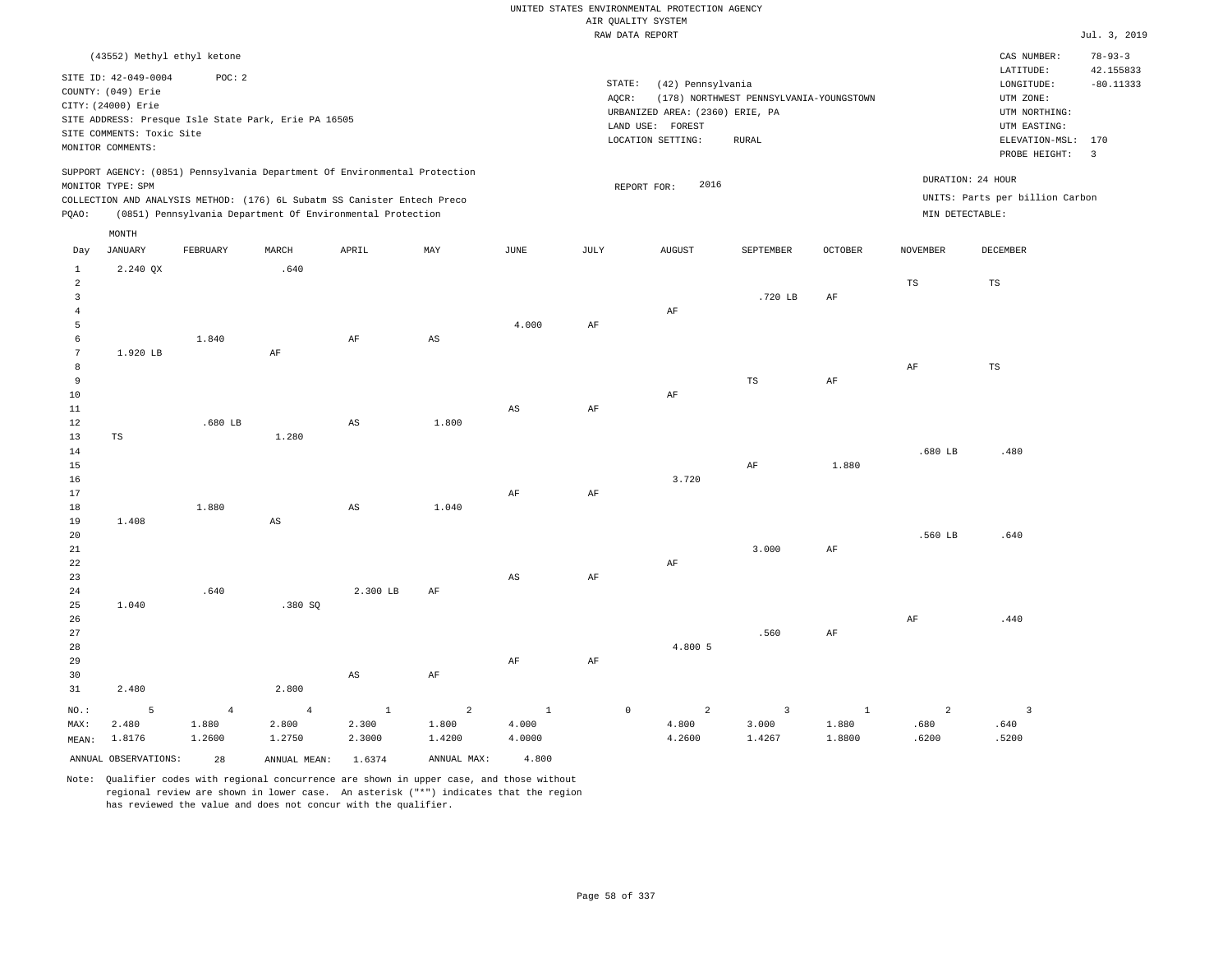|                      |                             |          |                                                                            |              |             |                | RAW DATA REPORT        |                                 |                                         |          |                 |                                 | Jul. 3, 2019            |
|----------------------|-----------------------------|----------|----------------------------------------------------------------------------|--------------|-------------|----------------|------------------------|---------------------------------|-----------------------------------------|----------|-----------------|---------------------------------|-------------------------|
|                      | (43552) Methyl ethyl ketone |          |                                                                            |              |             |                |                        |                                 |                                         |          |                 | CAS NUMBER:                     | $78 - 93 - 3$           |
|                      | SITE ID: 42-049-0004        | POC: 2   |                                                                            |              |             |                |                        |                                 |                                         |          |                 | LATITUDE:                       | 42.155833               |
|                      | COUNTY: (049) Erie          |          |                                                                            |              |             |                | STATE:                 | (42) Pennsylvania               |                                         |          |                 | LONGITUDE:                      | $-80.11333$             |
|                      | CITY: (24000) Erie          |          |                                                                            |              |             |                | AQCR:                  |                                 | (178) NORTHWEST PENNSYLVANIA-YOUNGSTOWN |          |                 | UTM ZONE:                       |                         |
|                      |                             |          | SITE ADDRESS: Presque Isle State Park, Erie PA 16505                       |              |             |                |                        | URBANIZED AREA: (2360) ERIE, PA |                                         |          |                 | UTM NORTHING:                   |                         |
|                      | SITE COMMENTS: Toxic Site   |          |                                                                            |              |             |                |                        | LAND USE: FOREST                |                                         |          |                 | UTM EASTING:                    |                         |
|                      | MONITOR COMMENTS:           |          |                                                                            |              |             |                |                        | LOCATION SETTING:               | <b>RURAL</b>                            |          |                 | ELEVATION-MSL: 170              |                         |
|                      |                             |          |                                                                            |              |             |                |                        |                                 |                                         |          |                 | PROBE HEIGHT:                   | $\overline{\mathbf{3}}$ |
|                      |                             |          | SUPPORT AGENCY: (0851) Pennsylvania Department Of Environmental Protection |              |             |                |                        |                                 |                                         |          |                 | DURATION: 24 HOUR               |                         |
|                      | MONITOR TYPE: SPM           |          |                                                                            |              |             |                |                        | 2017<br>REPORT FOR:             |                                         |          |                 |                                 |                         |
|                      |                             |          | COLLECTION AND ANALYSIS METHOD: (176) 6L Subatm SS Canister Entech Preco   |              |             |                |                        |                                 |                                         |          |                 | UNITS: Parts per billion Carbon |                         |
| PQAO:                |                             |          | (0851) Pennsylvania Department Of Environmental Protection                 |              |             |                |                        |                                 |                                         |          |                 | MIN DETECTABLE:                 |                         |
|                      | MONTH                       |          |                                                                            |              |             |                |                        |                                 |                                         |          |                 |                                 |                         |
| Day                  | <b>JANUARY</b>              | FEBRUARY | MARCH                                                                      | APRIL        | MAY         | $_{\rm JUNE}$  | $\mathtt{JULY}$        | AUGUST                          | SEPTEMBER                               | OCTOBER  | <b>NOVEMBER</b> | DECEMBER                        |                         |
| $\mathbf{1}$         | AF                          |          |                                                                            | AF           | AF          |                |                        |                                 |                                         |          |                 |                                 |                         |
| $\overline{a}$       |                             |          | .376 SQ                                                                    |              |             |                |                        |                                 |                                         |          |                 |                                 |                         |
| $\overline{3}$       |                             |          |                                                                            |              |             |                |                        |                                 |                                         |          | 1.200           | .840                            |                         |
| $\overline{4}$       |                             |          |                                                                            |              |             |                |                        |                                 | 2.692                                   | 1.360 QX |                 |                                 |                         |
| 5                    |                             |          |                                                                            |              |             |                |                        | .844                            |                                         |          |                 |                                 |                         |
| 6<br>$7\phantom{.0}$ |                             | 1.000    |                                                                            | $\rm{AF}$    |             | .440           | $\mathbb{A}\mathbb{S}$ |                                 |                                         |          |                 |                                 |                         |
| $\,8\,$              | $_{\rm TS}$                 |          | 1.880                                                                      |              | 2.120       |                |                        |                                 |                                         |          |                 |                                 |                         |
| 9                    |                             |          |                                                                            |              |             |                |                        |                                 |                                         |          | 1.160           | 3.400                           |                         |
| 10                   |                             |          |                                                                            |              |             |                |                        |                                 | .720                                    | 1.040    |                 |                                 |                         |
| 11                   |                             |          |                                                                            |              |             |                |                        | 6.440 5                         |                                         |          |                 |                                 |                         |
| 12                   |                             | TS       |                                                                            |              |             | 1.760          | $_{\rm AS}$            |                                 |                                         |          |                 |                                 |                         |
| 13                   | .400 LB                     |          |                                                                            | 1.960        | .840        |                |                        |                                 |                                         |          |                 |                                 |                         |
| 14                   |                             |          | .640                                                                       |              |             |                |                        |                                 |                                         |          |                 |                                 |                         |
| 15                   |                             |          |                                                                            |              |             |                |                        |                                 |                                         |          | 4.400 5         | 1,000                           |                         |
| 16                   |                             |          |                                                                            |              |             |                |                        |                                 | 2.720                                   | .640     |                 |                                 |                         |
| 17                   |                             |          |                                                                            |              |             |                |                        | 1.680                           |                                         |          |                 |                                 |                         |
| 18                   |                             | AF       |                                                                            |              |             | 1.840          | $\mathbb{A}\mathbb{S}$ |                                 |                                         |          |                 |                                 |                         |
| 19                   | 8.000                       |          |                                                                            | AF           | 1.920       |                |                        |                                 |                                         |          |                 |                                 |                         |
| 20                   |                             |          | .920                                                                       |              |             |                |                        |                                 |                                         |          |                 |                                 |                         |
| 21                   |                             |          |                                                                            |              |             |                |                        |                                 |                                         |          | 1.320           | TS                              |                         |
| 22                   |                             |          |                                                                            |              |             |                |                        |                                 | 2.240                                   | 2.480    |                 |                                 |                         |
| 23                   |                             |          |                                                                            |              |             |                |                        | 1.880                           |                                         |          |                 |                                 |                         |
| 24<br>25             |                             | $\rm AF$ |                                                                            |              |             | 4.800 5        | .920                   |                                 |                                         |          |                 |                                 |                         |
| 26                   | $_{\rm AS}$                 |          | .680                                                                       | AF           | .600        |                |                        |                                 |                                         |          |                 |                                 |                         |
| 27                   |                             |          |                                                                            |              |             |                |                        |                                 |                                         |          | 1.160           | $\rm AF$                        |                         |
| 28                   |                             |          |                                                                            |              |             |                |                        |                                 | .720                                    | 4.000    |                 |                                 |                         |
| 29                   |                             |          |                                                                            |              |             |                |                        | 2.012                           |                                         |          |                 |                                 |                         |
| 30                   |                             |          |                                                                            |              |             | $_{\rm AS}$    | 1.920                  |                                 |                                         |          |                 |                                 |                         |
| 31                   | 2.160                       |          |                                                                            |              | .840        |                |                        |                                 |                                         |          |                 |                                 |                         |
|                      | $\overline{3}$              | $\,$ 1   | 5                                                                          | $\mathbf{1}$ | 5           | $\overline{4}$ | $\overline{a}$         | 5                               | 5                                       | 5        | 5               | $\overline{\mathbf{3}}$         |                         |
| NO.:<br>MAX:         | 8.000                       | 1.000    | 1.880                                                                      | 1.960        | 2.120       | 4.800          | 1.920                  | 6.440                           | 2.720                                   | 4.000    | 4.400           | 3.400                           |                         |
| MEAN:                | 3.5200                      | 1.0000   | .8992                                                                      | 1.9600       | 1.2640      | 2.2100         | 1.4200                 | 2.5712                          | 1.8184                                  | 1.9040   | 1.8480          | 1.7467                          |                         |
|                      |                             |          |                                                                            |              |             |                |                        |                                 |                                         |          |                 |                                 |                         |
|                      | ANNUAL OBSERVATIONS:        | $4\,4$   | ANNUAL MEAN:                                                               | 1.8628       | ANNUAL MAX: | 8.000          |                        |                                 |                                         |          |                 |                                 |                         |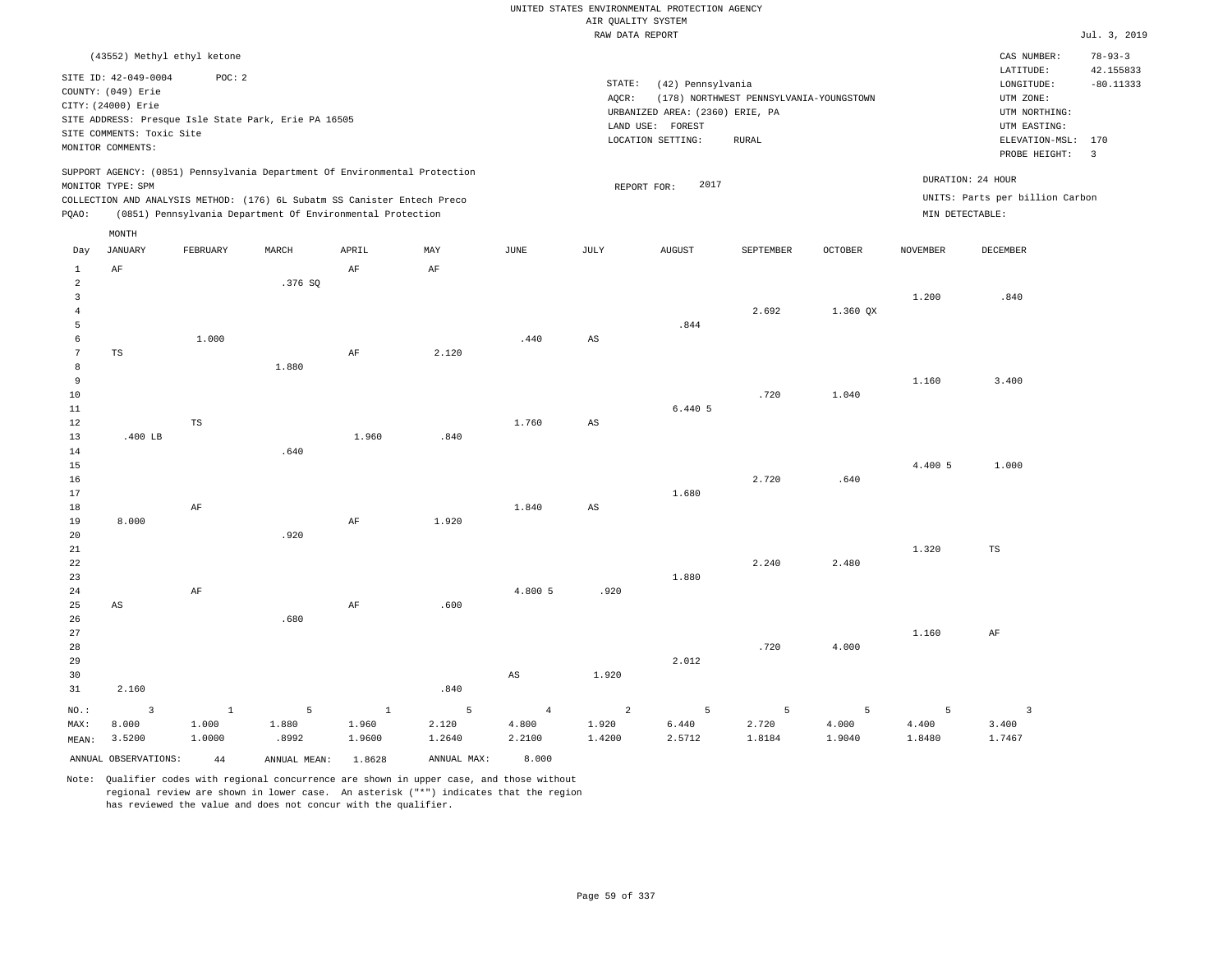|                                |                                                                  |             |                             |                                                                                                                                        |                |                        |                     |           | UNITED STATES ENVIRONMENTAL PROTECTION AGENCY<br>AIR QUALITY SYSTEM     |                                         |                |                 |                                                           |                            |
|--------------------------------|------------------------------------------------------------------|-------------|-----------------------------|----------------------------------------------------------------------------------------------------------------------------------------|----------------|------------------------|---------------------|-----------|-------------------------------------------------------------------------|-----------------------------------------|----------------|-----------------|-----------------------------------------------------------|----------------------------|
|                                |                                                                  |             |                             |                                                                                                                                        |                |                        |                     |           | RAW DATA REPORT                                                         |                                         |                |                 |                                                           | Jul. 3, 2019               |
|                                |                                                                  |             | (43552) Methyl ethyl ketone |                                                                                                                                        |                |                        |                     |           |                                                                         |                                         |                |                 | CAS NUMBER:<br>LATITUDE:                                  | $78 - 93 - 3$<br>42.155833 |
|                                | SITE ID: 42-049-0004<br>COUNTY: (049) Erie<br>CITY: (24000) Erie |             | POC: 2                      | SITE ADDRESS: Presque Isle State Park, Erie PA 16505                                                                                   |                |                        |                     |           | STATE:<br>(42) Pennsylvania<br>AQCR:<br>URBANIZED AREA: (2360) ERIE, PA | (178) NORTHWEST PENNSYLVANIA-YOUNGSTOWN |                |                 | LONGITUDE:<br>UTM ZONE:<br>UTM NORTHING:                  | $-80.11333$                |
|                                | SITE COMMENTS: Toxic Site                                        |             |                             |                                                                                                                                        |                |                        |                     |           | LAND USE: FOREST                                                        |                                         |                |                 | UTM EASTING:                                              |                            |
|                                | MONITOR COMMENTS:                                                |             |                             |                                                                                                                                        |                |                        |                     |           | LOCATION SETTING:                                                       | RURAL                                   |                |                 | ELEVATION-MSL:<br>PROBE HEIGHT:                           | 170<br>$\overline{3}$      |
|                                | MONITOR TYPE: SPM                                                |             |                             | SUPPORT AGENCY: (0851) Pennsylvania Department Of Environmental Protection                                                             |                |                        |                     |           | 2018<br>REPORT FOR:                                                     |                                         |                |                 | DURATION: 24 HOUR                                         |                            |
| PQAO:                          |                                                                  |             |                             | COLLECTION AND ANALYSIS METHOD: (176) 6L Subatm SS Canister Entech Preco<br>(0851) Pennsylvania Department Of Environmental Protection |                |                        |                     |           |                                                                         |                                         |                |                 | UNITS: Parts per billion Carbon<br>MIN DETECTABLE: .34912 |                            |
|                                | MONTH                                                            |             |                             |                                                                                                                                        |                |                        |                     |           |                                                                         |                                         |                |                 |                                                           |                            |
| Day                            | <b>JANUARY</b>                                                   |             | FEBRUARY                    | MARCH                                                                                                                                  | APRIL          | MAY                    | $_{\rm JUNE}$       | JULY      | <b>AUGUST</b>                                                           | SEPTEMBER                               | <b>OCTOBER</b> | <b>NOVEMBER</b> | <b>DECEMBER</b>                                           |                            |
| $1\,$<br>$\overline{a}$        | $_{\rm TS}$                                                      |             | AQ                          |                                                                                                                                        | AF             | 1.360                  | AF                  | AF        |                                                                         |                                         |                |                 |                                                           |                            |
| $\mathbf{3}$<br>$\overline{4}$ |                                                                  |             |                             | 2.400                                                                                                                                  |                |                        |                     |           |                                                                         |                                         |                | 1.420           | 2.080 LB                                                  |                            |
| 5<br>6                         |                                                                  |             |                             |                                                                                                                                        |                |                        |                     |           | AF                                                                      | AF                                      | $.680$ LB      |                 |                                                           |                            |
| 7                              |                                                                  |             | 1.840                       |                                                                                                                                        |                |                        | AF                  | $\rm{AF}$ |                                                                         |                                         |                |                 |                                                           |                            |
| 8                              | $\rm AF$                                                         |             |                             |                                                                                                                                        | 1.440          | $\mathbb{A}\mathbb{S}$ |                     |           |                                                                         |                                         |                |                 |                                                           |                            |
| $\overline{9}$                 |                                                                  |             |                             | .920                                                                                                                                   |                |                        |                     |           |                                                                         |                                         |                |                 |                                                           |                            |
| 10                             |                                                                  |             |                             |                                                                                                                                        |                |                        |                     |           |                                                                         |                                         |                | 1.040 LB        | 1.760 LB                                                  |                            |
| 11                             |                                                                  |             |                             |                                                                                                                                        |                |                        |                     |           |                                                                         | $\mathbb{A}\mathbb{S}$                  | 1.760          |                 |                                                           |                            |
| 12<br>13                       |                                                                  |             | 2.280                       |                                                                                                                                        |                |                        | AF                  | AF        | AF                                                                      |                                         |                |                 |                                                           |                            |
| 14                             | ΑF                                                               |             |                             |                                                                                                                                        | 4.000          | $\rm AF$               |                     |           |                                                                         |                                         |                |                 |                                                           |                            |
| 15                             |                                                                  |             |                             | 2.440                                                                                                                                  |                |                        |                     |           |                                                                         |                                         |                |                 |                                                           |                            |
| 16                             |                                                                  |             |                             |                                                                                                                                        |                |                        |                     |           |                                                                         |                                         |                | $_{\rm AS}$     | 1.480 LB                                                  |                            |
| 17                             |                                                                  |             |                             |                                                                                                                                        |                |                        |                     |           |                                                                         | 1.160                                   | 1.240          |                 |                                                           |                            |
| 18                             |                                                                  |             |                             |                                                                                                                                        |                |                        |                     |           | AF                                                                      |                                         |                |                 |                                                           |                            |
| 19                             |                                                                  |             | 1.480                       |                                                                                                                                        |                |                        | $\rm{AF}$           | AF        |                                                                         |                                         |                |                 |                                                           |                            |
| 20<br>21                       | AF                                                               |             |                             | AF                                                                                                                                     | .920           | $\rm AF$               |                     |           |                                                                         |                                         |                |                 |                                                           |                            |
| 22                             |                                                                  |             |                             |                                                                                                                                        |                |                        |                     |           |                                                                         |                                         |                | 1.040 LB        | 1.400 LB                                                  |                            |
| 23                             |                                                                  |             |                             |                                                                                                                                        |                |                        |                     |           |                                                                         | 1.000                                   | 1.240          |                 |                                                           |                            |
| 24                             |                                                                  |             |                             |                                                                                                                                        |                |                        |                     |           | 3.880                                                                   |                                         |                |                 |                                                           |                            |
| 25                             |                                                                  |             | .960                        |                                                                                                                                        |                |                        | $\rm{AF}$           | $\rm{AF}$ |                                                                         |                                         |                |                 |                                                           |                            |
| 26                             | AF                                                               |             |                             |                                                                                                                                        | .960           | AF                     |                     |           |                                                                         |                                         |                |                 |                                                           |                            |
| 27                             |                                                                  |             |                             | AF                                                                                                                                     |                |                        |                     |           |                                                                         |                                         |                |                 |                                                           |                            |
| 28<br>29                       |                                                                  |             |                             |                                                                                                                                        |                |                        |                     |           |                                                                         | 1.720                                   | 1.680          | 2.360           | AS                                                        |                            |
| 30                             |                                                                  |             |                             |                                                                                                                                        |                |                        |                     |           | 1.120 QX                                                                |                                         |                |                 |                                                           |                            |
| 31                             |                                                                  |             |                             |                                                                                                                                        |                |                        |                     | $\rm{AF}$ |                                                                         |                                         |                |                 |                                                           |                            |
| NO.:                           |                                                                  | $\mathbb O$ | $\overline{4}$              | $\mathbf{3}$                                                                                                                           | $\overline{4}$ | $\mathbf{1}$           | $\mathsf{O}\xspace$ |           | $\overline{a}$<br>$\mathsf{O}$                                          | $\overline{\mathbf{3}}$                 | 5              | $\overline{4}$  | $\overline{4}$                                            |                            |
| MAX:                           |                                                                  |             | 2.280                       | 2.440                                                                                                                                  | 4.000          | 1.360                  |                     |           | 3.880                                                                   | 1.720                                   | 1.760          | 2.360           | 2.080                                                     |                            |
| MEAN:                          |                                                                  |             | 1.6400                      | 1.9200                                                                                                                                 | 1.8300         | 1.3600                 |                     |           | 2.5000                                                                  | 1.2933                                  | 1.3200         | 1.4650          | 1.6800                                                    |                            |
|                                | ANNUAL OBSERVATIONS:                                             |             | 30                          | ANNUAL MEAN: 1.6353                                                                                                                    |                | ANNUAL MAX:            | 4.000               |           |                                                                         |                                         |                |                 |                                                           |                            |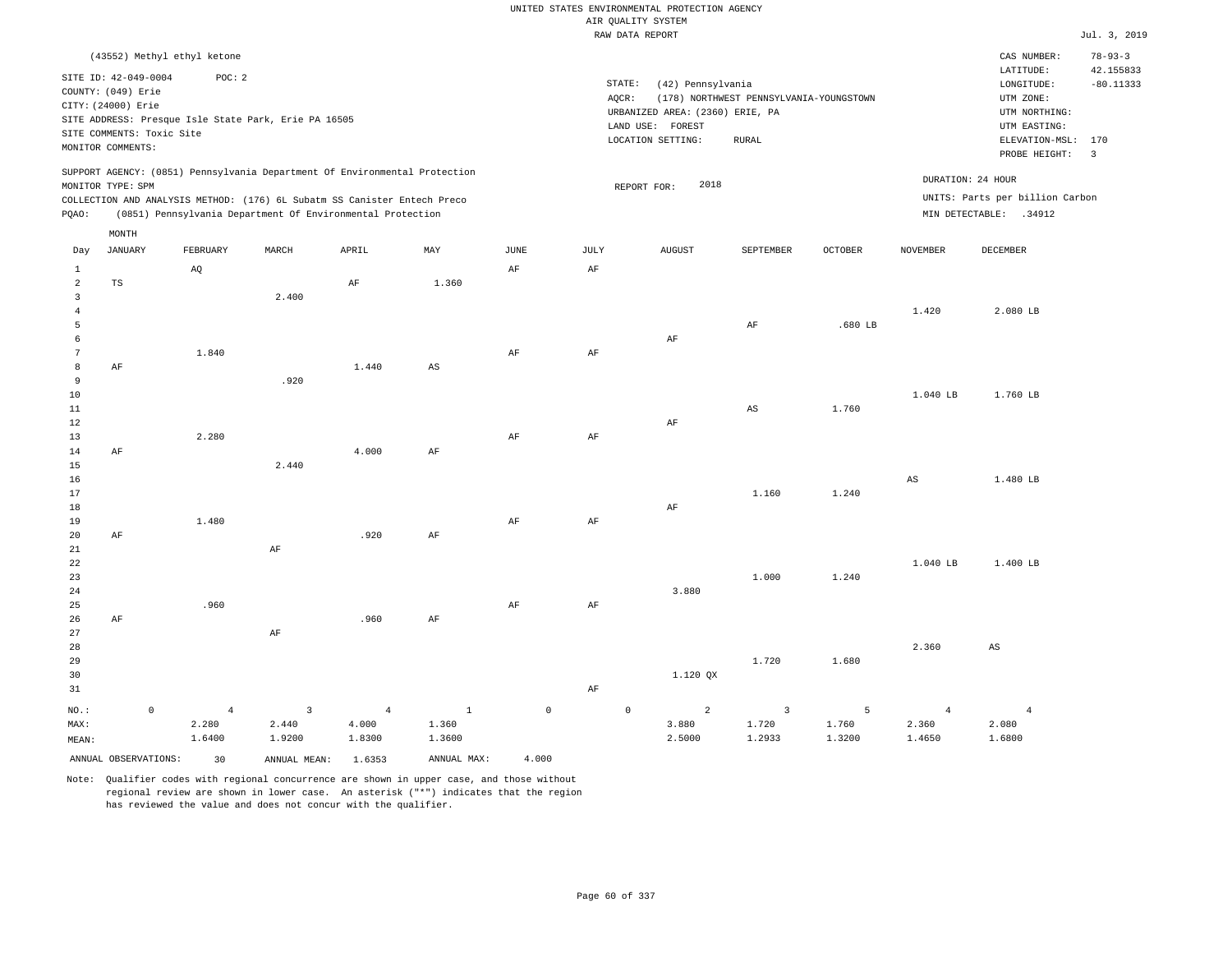|                |                                                                                                                                                                            |                 |                 |                                                            |                 |                        | RAW DATA REPORT |                                                                                               |                                                         |                 |                 |                                                                                                          | Jul. 3, 2019                                      |
|----------------|----------------------------------------------------------------------------------------------------------------------------------------------------------------------------|-----------------|-----------------|------------------------------------------------------------|-----------------|------------------------|-----------------|-----------------------------------------------------------------------------------------------|---------------------------------------------------------|-----------------|-----------------|----------------------------------------------------------------------------------------------------------|---------------------------------------------------|
|                | (43559) Methyl Butyl Ketone                                                                                                                                                |                 |                 |                                                            |                 |                        |                 |                                                                                               |                                                         |                 |                 | CAS NUMBER:                                                                                              | $591 - 78 - 6$                                    |
|                | SITE ID: 42-049-0004<br>COUNTY: (049) Erie<br>CITY: (24000) Erie<br>SITE ADDRESS: Presque Isle State Park, Erie PA 16505<br>SITE COMMENTS: Toxic Site<br>MONITOR COMMENTS: | POC: 2          |                 |                                                            |                 |                        | STATE:<br>AQCR: | (42) Pennsylvania<br>URBANIZED AREA: (2360) ERIE, PA<br>LAND USE: FOREST<br>LOCATION SETTING: | (178) NORTHWEST PENNSYLVANIA-YOUNGSTOWN<br><b>RURAL</b> |                 |                 | LATITUDE:<br>LONGITUDE:<br>UTM ZONE:<br>UTM NORTHING:<br>UTM EASTING:<br>ELEVATION-MSL:<br>PROBE HEIGHT: | 42.155833<br>$-80.11333$<br>170<br>$\overline{3}$ |
|                | SUPPORT AGENCY: (0851) Pennsylvania Department Of Environmental Protection                                                                                                 |                 |                 |                                                            |                 |                        |                 |                                                                                               |                                                         |                 |                 | DURATION: 24 HOUR                                                                                        |                                                   |
|                | MONITOR TYPE: SPM                                                                                                                                                          |                 |                 |                                                            |                 |                        | REPORT FOR:     | 2013                                                                                          |                                                         |                 |                 | UNITS: Parts per billion Carbon                                                                          |                                                   |
| PQAO:          | COLLECTION AND ANALYSIS METHOD: (176) 6L Subatm SS Canister Entech Preco                                                                                                   |                 |                 | (0851) Pennsylvania Department Of Environmental Protection |                 |                        |                 |                                                                                               |                                                         |                 | MIN DETECTABLE: |                                                                                                          |                                                   |
|                | MONTH                                                                                                                                                                      |                 |                 |                                                            |                 |                        |                 |                                                                                               |                                                         |                 |                 |                                                                                                          |                                                   |
| Day            | JANUARY                                                                                                                                                                    | FEBRUARY        | MARCH           | APRIL                                                      | MAY             | $\mathtt{JUNE}$        | JULY            | AUGUST                                                                                        | SEPTEMBER                                               | OCTOBER         | <b>NOVEMBER</b> | DECEMBER                                                                                                 |                                                   |
| 1              |                                                                                                                                                                            |                 |                 |                                                            |                 |                        |                 |                                                                                               | .306 SO                                                 | $.000$ ND       |                 |                                                                                                          |                                                   |
| $\overline{a}$ |                                                                                                                                                                            |                 |                 |                                                            |                 |                        |                 | $.000$ ND                                                                                     |                                                         |                 |                 |                                                                                                          |                                                   |
| 3              |                                                                                                                                                                            | $.000$ ND       |                 |                                                            |                 | $\mathbb{A}\mathbb{S}$ | $.000$ ND       |                                                                                               |                                                         |                 |                 |                                                                                                          |                                                   |
| $\overline{4}$ | $.000$ ND                                                                                                                                                                  |                 |                 | $.000$ ND                                                  | $.000$ ND       |                        |                 |                                                                                               |                                                         |                 |                 |                                                                                                          |                                                   |
| 5<br>6         |                                                                                                                                                                            |                 | $.000$ ND       |                                                            |                 |                        |                 |                                                                                               |                                                         |                 |                 |                                                                                                          |                                                   |
| 7              |                                                                                                                                                                            |                 |                 |                                                            |                 |                        |                 |                                                                                               | $.000$ ND                                               | $.000$ ND       | $.000$ ND       | $.000$ ND                                                                                                |                                                   |
| 8              |                                                                                                                                                                            |                 |                 |                                                            |                 |                        |                 | $.000$ ND                                                                                     |                                                         |                 |                 |                                                                                                          |                                                   |
| 9              |                                                                                                                                                                            | $.000$ ND       |                 |                                                            |                 | $.000$ ND              | $.000$ ND       |                                                                                               |                                                         |                 |                 |                                                                                                          |                                                   |
| 10             | $.000$ ND                                                                                                                                                                  |                 |                 | AS                                                         | $.000$ ND       |                        |                 |                                                                                               |                                                         |                 |                 |                                                                                                          |                                                   |
| $1\,1$         |                                                                                                                                                                            |                 | $.000$ ND       |                                                            |                 |                        |                 |                                                                                               |                                                         |                 |                 |                                                                                                          |                                                   |
| $1\,2$         |                                                                                                                                                                            |                 |                 |                                                            |                 |                        |                 |                                                                                               |                                                         |                 | $\rm{AF}$       | $.000$ ND                                                                                                |                                                   |
| 13             |                                                                                                                                                                            |                 |                 |                                                            |                 |                        |                 |                                                                                               | .000 <sub>ND</sub>                                      | $.000$ ND       |                 |                                                                                                          |                                                   |
| $1\,4$         |                                                                                                                                                                            |                 |                 |                                                            |                 |                        |                 | AF                                                                                            |                                                         |                 |                 |                                                                                                          |                                                   |
| 15             |                                                                                                                                                                            | $.000$ ND       |                 |                                                            |                 | $.000$ ND              | $.000$ ND       |                                                                                               |                                                         |                 |                 |                                                                                                          |                                                   |
| 16             | $.000$ ND                                                                                                                                                                  |                 |                 | $.000$ ND                                                  | $.000$ ND       |                        |                 |                                                                                               |                                                         |                 |                 |                                                                                                          |                                                   |
| $17$           |                                                                                                                                                                            |                 | $.000$ ND       |                                                            |                 |                        |                 |                                                                                               |                                                         |                 |                 |                                                                                                          |                                                   |
| $1\,8$<br>19   |                                                                                                                                                                            |                 |                 |                                                            |                 |                        |                 |                                                                                               | $.000$ ND                                               | $.000$ ND       | $.000$ ND       | .336 SQ                                                                                                  |                                                   |
| 20             |                                                                                                                                                                            |                 |                 |                                                            |                 |                        |                 | $.000$ ND                                                                                     |                                                         |                 |                 |                                                                                                          |                                                   |
| 21             |                                                                                                                                                                            | $.000$ ND       |                 |                                                            |                 | $.000$ ND              | $.000$ ND       |                                                                                               |                                                         |                 |                 |                                                                                                          |                                                   |
| 22             | $.000$ ND                                                                                                                                                                  |                 |                 | $.000$ ND                                                  | $.000$ ND       |                        |                 |                                                                                               |                                                         |                 |                 |                                                                                                          |                                                   |
| 23             |                                                                                                                                                                            |                 | $.000$ ND       |                                                            |                 |                        |                 |                                                                                               |                                                         |                 |                 |                                                                                                          |                                                   |
| 24             |                                                                                                                                                                            |                 |                 |                                                            |                 |                        |                 |                                                                                               |                                                         |                 | $.000$ ND       | $.000$ ND                                                                                                |                                                   |
| 25             |                                                                                                                                                                            |                 |                 |                                                            |                 |                        |                 |                                                                                               | .000 <sub>ND</sub>                                      | $.000$ ND       |                 |                                                                                                          |                                                   |
| 26             |                                                                                                                                                                            |                 |                 |                                                            |                 |                        |                 | $.000$ ND                                                                                     |                                                         |                 |                 |                                                                                                          |                                                   |
| 27             |                                                                                                                                                                            | $.000$ ND       |                 |                                                            |                 | $.000$ ND              | $.000$ ND       |                                                                                               |                                                         |                 |                 |                                                                                                          |                                                   |
| 28<br>29       | $.000$ ND                                                                                                                                                                  |                 | $.000$ ND       | $.000$ ND                                                  | $.000$ ND       |                        |                 |                                                                                               |                                                         |                 |                 |                                                                                                          |                                                   |
| 30             |                                                                                                                                                                            |                 |                 |                                                            |                 |                        |                 |                                                                                               |                                                         |                 | $.000$ ND       | $.000$ ND                                                                                                |                                                   |
| 31             |                                                                                                                                                                            |                 |                 |                                                            |                 |                        |                 |                                                                                               |                                                         | $.000$ ND       |                 |                                                                                                          |                                                   |
|                |                                                                                                                                                                            |                 |                 |                                                            |                 |                        |                 |                                                                                               |                                                         |                 |                 |                                                                                                          |                                                   |
| NO.:           | 5                                                                                                                                                                          | 5               | 5               | $\overline{4}$                                             | $\overline{5}$  | $\overline{4}$         | 5               | $\overline{4}$                                                                                | 5                                                       | 6               | $\overline{4}$  | 5                                                                                                        |                                                   |
| MAX:           | 0.000<br>0.0000                                                                                                                                                            | 0.000<br>0.0000 | 0.000<br>0.0000 | 0.000<br>0.0000                                            | 0.000<br>0.0000 | 0.000<br>0.0000        | 0.000<br>0.0000 | 0.000<br>0.0000                                                                               | .306<br>.0612                                           | 0.000<br>0.0000 | 0.000<br>0.0000 | .336<br>.0672                                                                                            |                                                   |
| MEAN:          |                                                                                                                                                                            |                 |                 |                                                            |                 |                        |                 |                                                                                               |                                                         |                 |                 |                                                                                                          |                                                   |
|                | ANNUAL OBSERVATIONS:                                                                                                                                                       | 57              | ANNUAL MEAN:    | .0113                                                      | ANNUAL MAX:     | .336                   |                 |                                                                                               |                                                         |                 |                 |                                                                                                          |                                                   |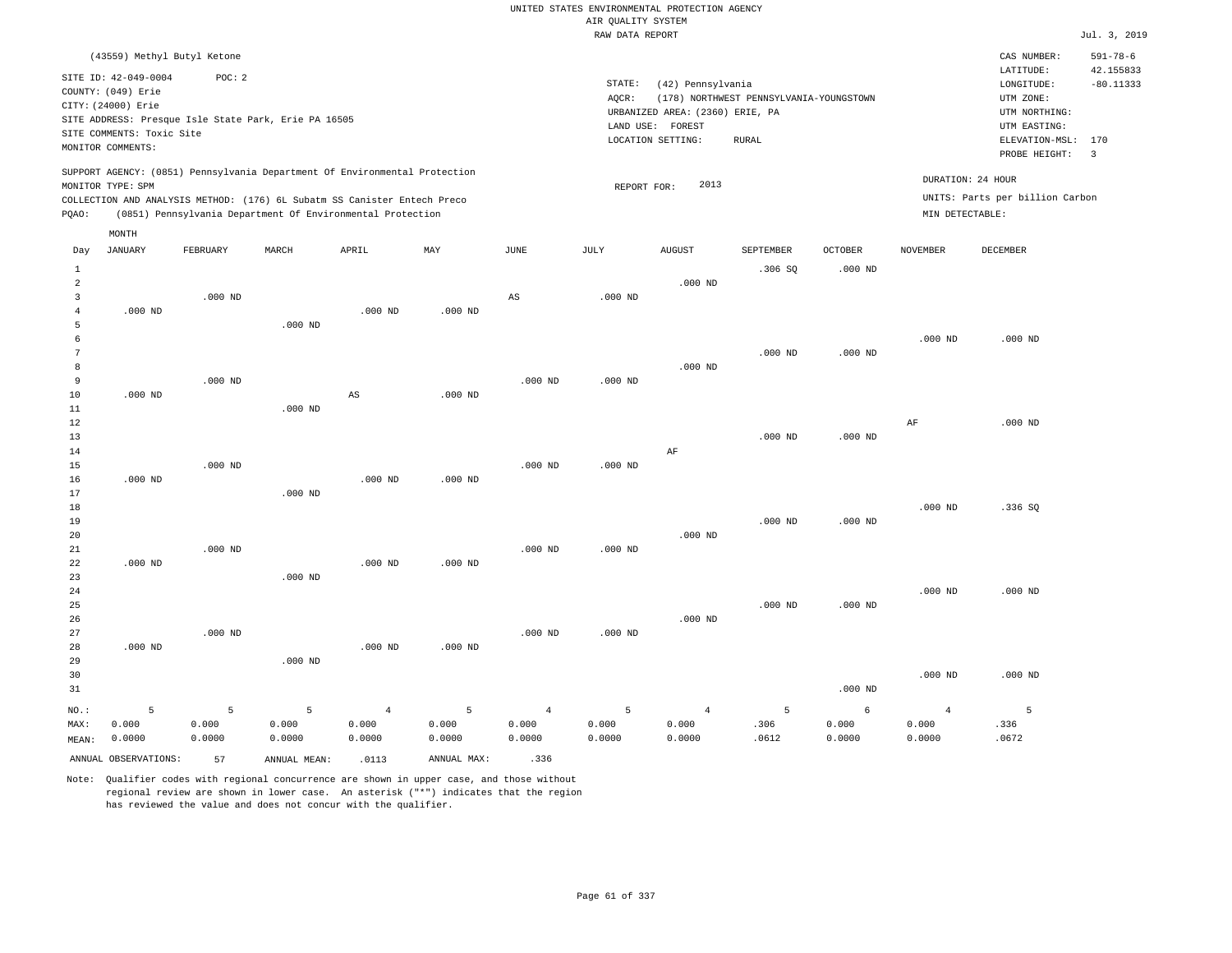|                 |                             |                |                                                                                                                                        |                        |                |                       | RAW DATA REPORT |                                 |                                         |                        |                        |                                 | Jul. 3, 2019   |
|-----------------|-----------------------------|----------------|----------------------------------------------------------------------------------------------------------------------------------------|------------------------|----------------|-----------------------|-----------------|---------------------------------|-----------------------------------------|------------------------|------------------------|---------------------------------|----------------|
|                 | (43559) Methyl Butyl Ketone |                |                                                                                                                                        |                        |                |                       |                 |                                 |                                         |                        |                        | CAS NUMBER:                     | $591 - 78 - 6$ |
|                 | SITE ID: 42-049-0004        | POC: 2         |                                                                                                                                        |                        |                |                       |                 |                                 |                                         |                        |                        | LATITUDE:                       | 42.155833      |
|                 | COUNTY: (049) Erie          |                |                                                                                                                                        |                        |                |                       | STATE:          | (42) Pennsylvania               |                                         |                        |                        | LONGITUDE:                      | $-80.11333$    |
|                 | CITY: (24000) Erie          |                |                                                                                                                                        |                        |                |                       | AQCR:           |                                 | (178) NORTHWEST PENNSYLVANIA-YOUNGSTOWN |                        |                        | UTM ZONE:                       |                |
|                 |                             |                | SITE ADDRESS: Presque Isle State Park, Erie PA 16505                                                                                   |                        |                |                       |                 | URBANIZED AREA: (2360) ERIE, PA |                                         |                        |                        | UTM NORTHING:                   |                |
|                 | SITE COMMENTS: Toxic Site   |                |                                                                                                                                        |                        |                |                       |                 | LAND USE: FOREST                |                                         |                        |                        | UTM EASTING:                    |                |
|                 | MONITOR COMMENTS:           |                |                                                                                                                                        |                        |                |                       |                 | LOCATION SETTING:               | <b>RURAL</b>                            |                        |                        | ELEVATION-MSL: 170              |                |
|                 |                             |                |                                                                                                                                        |                        |                |                       |                 |                                 |                                         |                        |                        | PROBE HEIGHT:                   | $\overline{3}$ |
|                 |                             |                | SUPPORT AGENCY: (0851) Pennsylvania Department Of Environmental Protection                                                             |                        |                |                       |                 | 2014                            |                                         |                        |                        | DURATION: 24 HOUR               |                |
|                 | MONITOR TYPE: SPM           |                |                                                                                                                                        |                        |                |                       | REPORT FOR:     |                                 |                                         |                        |                        | UNITS: Parts per billion Carbon |                |
| POAO:           |                             |                | COLLECTION AND ANALYSIS METHOD: (176) 6L Subatm SS Canister Entech Preco<br>(0851) Pennsylvania Department Of Environmental Protection |                        |                |                       |                 |                                 |                                         |                        | MIN DETECTABLE:        |                                 |                |
|                 | MONTH                       |                |                                                                                                                                        |                        |                |                       |                 |                                 |                                         |                        |                        |                                 |                |
| Day             | <b>JANUARY</b>              | FEBRUARY       | MARCH                                                                                                                                  | APRIL                  | MAX            | $\operatorname{JUNE}$ | JULY            | AUGUST                          | SEPTEMBER                               | OCTOBER                | <b>NOVEMBER</b>        | DECEMBER                        |                |
| $\mathbf{1}$    |                             |                |                                                                                                                                        |                        |                |                       |                 |                                 |                                         |                        | $\mathbb{A}\mathbb{S}$ | $_{\rm AS}$                     |                |
| $\overline{a}$  |                             |                |                                                                                                                                        |                        |                |                       |                 |                                 | $.000$ ND                               | $\mathbb{A}\mathbb{S}$ |                        |                                 |                |
| 3               |                             |                |                                                                                                                                        |                        |                |                       |                 | .584 SQ                         |                                         |                        |                        |                                 |                |
| $\overline{4}$  |                             | AF             |                                                                                                                                        |                        |                | .479 SQ               | $.000$ ND       |                                 |                                         |                        |                        |                                 |                |
| 5               | $.000$ ND                   |                |                                                                                                                                        | .358 SO                | $.000$ ND      |                       |                 |                                 |                                         |                        |                        |                                 |                |
| 6               |                             |                | $.000$ ND                                                                                                                              |                        |                |                       |                 |                                 |                                         |                        |                        |                                 |                |
| $7\phantom{.0}$ |                             |                |                                                                                                                                        |                        |                |                       |                 |                                 |                                         |                        | $.000$ ND              | $.000$ ND                       |                |
| 8               |                             |                |                                                                                                                                        |                        |                |                       |                 |                                 | AF                                      | $\mathbb{A}\mathbb{S}$ |                        |                                 |                |
| 9               |                             |                |                                                                                                                                        |                        |                |                       |                 | AF                              |                                         |                        |                        |                                 |                |
| $10$            |                             | .246S          |                                                                                                                                        |                        |                | .537 SQ               | 1.218           |                                 |                                         |                        |                        |                                 |                |
| 11              | $.000$ ND                   |                |                                                                                                                                        | AF                     | AS             |                       |                 |                                 |                                         |                        |                        |                                 |                |
| $1\,2$          |                             |                | AM                                                                                                                                     |                        |                |                       |                 |                                 |                                         |                        |                        |                                 |                |
| 13              |                             |                |                                                                                                                                        |                        |                |                       |                 |                                 |                                         |                        | $\mathbb{A}\mathbb{S}$ | $.000$ ND                       |                |
| 14              |                             |                |                                                                                                                                        |                        |                |                       |                 |                                 | AS                                      | AM                     |                        |                                 |                |
| 15              |                             |                |                                                                                                                                        |                        |                |                       |                 | AF                              |                                         |                        |                        |                                 |                |
| 16              |                             | 1.174          |                                                                                                                                        |                        |                | .619SQ                | .824            |                                 |                                         |                        |                        |                                 |                |
| 17              | $.000$ ND                   |                |                                                                                                                                        | $.000$ ND              | .315 SO        |                       |                 |                                 |                                         |                        |                        |                                 |                |
| 18              |                             |                | .406SQ                                                                                                                                 |                        |                |                       |                 |                                 |                                         |                        |                        |                                 |                |
| 19              |                             |                |                                                                                                                                        |                        |                |                       |                 |                                 |                                         |                        | $.000$ ND              | $.000$ ND                       |                |
| 20              |                             |                |                                                                                                                                        |                        |                |                       |                 |                                 | AS                                      | AF                     |                        |                                 |                |
| $2\sqrt{1}$     |                             |                |                                                                                                                                        |                        |                |                       |                 | AF                              |                                         |                        |                        |                                 |                |
| 22              |                             | 1.011          |                                                                                                                                        |                        |                | .950                  | 1.466           |                                 |                                         |                        |                        |                                 |                |
| 23              | .232SQ                      |                |                                                                                                                                        | .272 SO                | .387 SO        |                       |                 |                                 |                                         |                        |                        |                                 |                |
| 24              |                             |                | .254 SQ                                                                                                                                |                        |                |                       |                 |                                 |                                         |                        |                        |                                 |                |
| 25              |                             |                |                                                                                                                                        |                        |                |                       |                 |                                 |                                         |                        | $\mathbb{A}\mathbb{S}$ | $.000$ ND                       |                |
| 26              |                             |                |                                                                                                                                        |                        |                |                       |                 |                                 | $_{\rm AS}$                             | $.000$ ND              |                        |                                 |                |
| 27              |                             |                |                                                                                                                                        |                        |                |                       |                 | AF                              |                                         |                        |                        |                                 |                |
| 28              |                             | $.000$ ND      |                                                                                                                                        |                        |                | .866                  | $_{\rm AS}$     |                                 |                                         |                        |                        |                                 |                |
| 29              | .280SQ                      |                |                                                                                                                                        | $\mathbb{A}\mathbb{S}$ | .292SQ         |                       |                 |                                 |                                         |                        |                        |                                 |                |
| 30              |                             |                | $.000$ ND                                                                                                                              |                        |                |                       |                 |                                 |                                         |                        |                        |                                 |                |
| 31              |                             |                |                                                                                                                                        |                        |                |                       |                 |                                 |                                         |                        |                        | $\mathbb{A}\mathbb{S}$          |                |
| NO.:            | 5                           | $\overline{4}$ | $\overline{4}$                                                                                                                         | $\overline{3}$         | $\overline{4}$ | 5                     | $\overline{4}$  | $\mathbf{1}$                    | $\mathbf{1}$                            | $\mathbf{1}$           | $\overline{a}$         | $\overline{4}$                  |                |
|                 | .280                        | 1.174          | .406                                                                                                                                   | .358                   | .387           | .950                  | 1.466           | .584                            | 0.000                                   | 0.000                  | 0.000                  | 0.000                           |                |
| MAX:            | .1024                       | .6078          | .1650                                                                                                                                  | .2100                  | .2485          | .6902                 | .8770           | .5840                           | 0.0000                                  | 0.0000                 | 0.0000                 | 0.0000                          |                |
| MEAN:           |                             |                |                                                                                                                                        |                        |                |                       |                 |                                 |                                         |                        |                        |                                 |                |
|                 | ANNUAL OBSERVATIONS:        | 38             | ANNUAL MEAN:                                                                                                                           | .3361                  | ANNUAL MAX:    | 1.466                 |                 |                                 |                                         |                        |                        |                                 |                |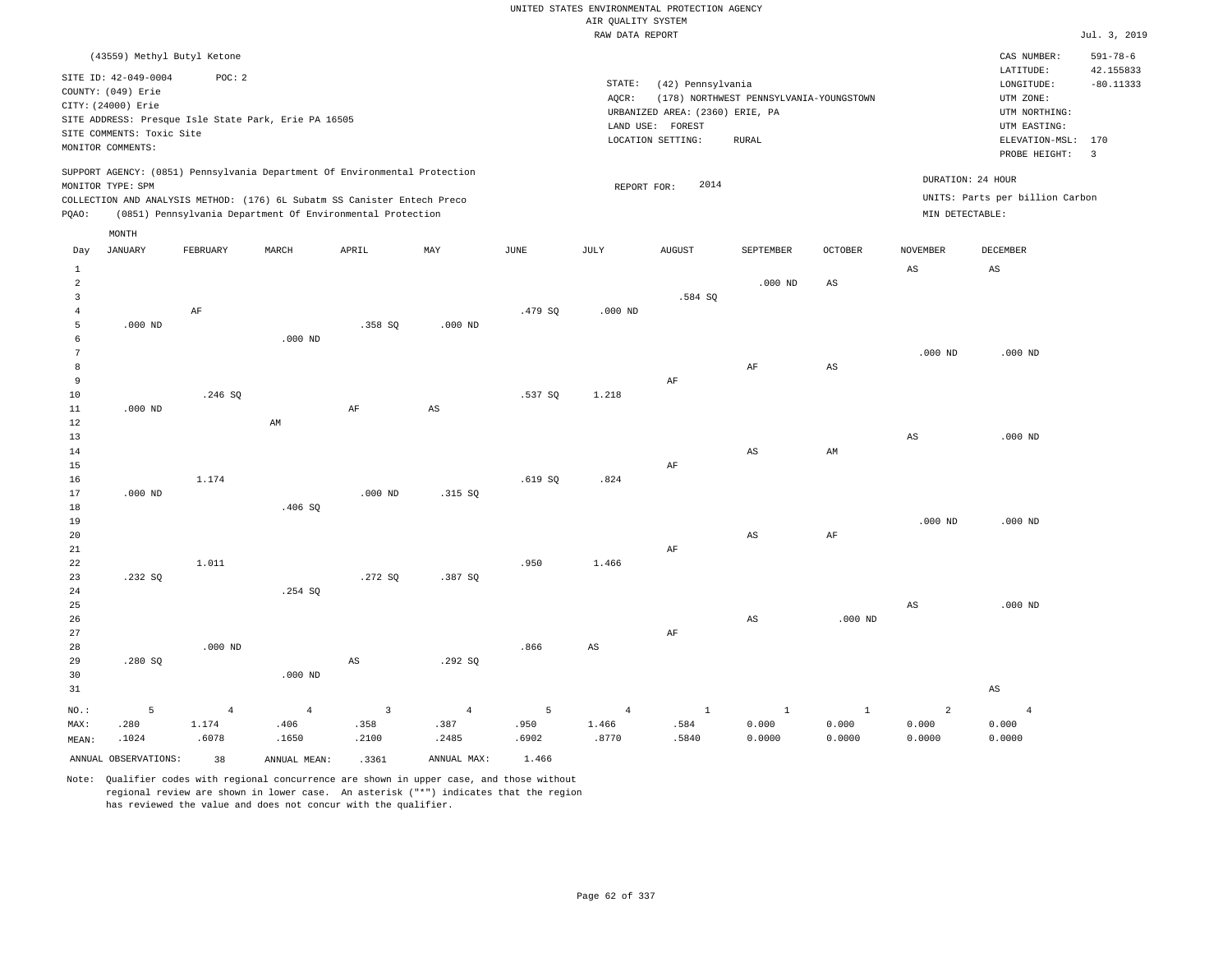|                          |                                                                                                                    |                             |                                                                                                                                        |           |           |                | RAW DATA REPORT         |                                                                                               |                                                         |                |                 |                                                                                                          | Jul. 3, 2019                                      |
|--------------------------|--------------------------------------------------------------------------------------------------------------------|-----------------------------|----------------------------------------------------------------------------------------------------------------------------------------|-----------|-----------|----------------|-------------------------|-----------------------------------------------------------------------------------------------|---------------------------------------------------------|----------------|-----------------|----------------------------------------------------------------------------------------------------------|---------------------------------------------------|
|                          |                                                                                                                    | (43559) Methyl Butyl Ketone |                                                                                                                                        |           |           |                |                         |                                                                                               |                                                         |                |                 | CAS NUMBER:                                                                                              | $591 - 78 - 6$                                    |
|                          | SITE ID: 42-049-0004<br>COUNTY: (049) Erie<br>CITY: (24000) Erie<br>SITE COMMENTS: Toxic Site<br>MONITOR COMMENTS: | POC: 2                      | SITE ADDRESS: Presque Isle State Park, Erie PA 16505                                                                                   |           |           |                | STATE:<br>AQCR:         | (42) Pennsylvania<br>URBANIZED AREA: (2360) ERIE, PA<br>LAND USE: FOREST<br>LOCATION SETTING: | (178) NORTHWEST PENNSYLVANIA-YOUNGSTOWN<br><b>RURAL</b> |                |                 | LATITUDE:<br>LONGITUDE:<br>UTM ZONE:<br>UTM NORTHING:<br>UTM EASTING:<br>ELEVATION-MSL:<br>PROBE HEIGHT: | 42.155833<br>$-80.11333$<br>170<br>$\overline{3}$ |
|                          | MONITOR TYPE: SPM                                                                                                  |                             | SUPPORT AGENCY: (0851) Pennsylvania Department Of Environmental Protection                                                             |           |           |                |                         | 2015                                                                                          |                                                         |                |                 | DURATION: 24 HOUR                                                                                        |                                                   |
| PQAO:                    |                                                                                                                    |                             | COLLECTION AND ANALYSIS METHOD: (176) 6L Subatm SS Canister Entech Preco<br>(0851) Pennsylvania Department Of Environmental Protection |           |           |                | REPORT FOR:             |                                                                                               |                                                         |                | MIN DETECTABLE: | UNITS: Parts per billion Carbon                                                                          |                                                   |
| Day                      | MONTH<br><b>JANUARY</b>                                                                                            | FEBRUARY                    | MARCH                                                                                                                                  | APRIL     | MAY       | JUNE           | JULY                    | <b>AUGUST</b>                                                                                 | SEPTEMBER                                               | <b>OCTOBER</b> | <b>NOVEMBER</b> | DECEMBER                                                                                                 |                                                   |
| $\mathbf{1}$             |                                                                                                                    |                             | $.000$ ND                                                                                                                              |           |           |                |                         |                                                                                               |                                                         |                |                 |                                                                                                          |                                                   |
| 2<br>3<br>$\overline{4}$ |                                                                                                                    |                             |                                                                                                                                        |           |           |                |                         | $.000$ ND                                                                                     | $.000$ ND                                               | $.000$ ND      | $.000$ ND       | $_{\rm TS}$                                                                                              |                                                   |
| 5<br>6<br>7              | AF                                                                                                                 | AS                          | $.000$ ND                                                                                                                              | $.000$ ND | $.000$ ND | $.000$ ND      | $_{\rm AS}$             |                                                                                               |                                                         |                |                 |                                                                                                          |                                                   |
| 8<br>9<br>10             |                                                                                                                    |                             |                                                                                                                                        |           |           |                |                         | $.000$ ND                                                                                     | $.000$ ND                                               | $_{\rm AS}$    | $_{\rm AS}$     | $.000$ ND                                                                                                |                                                   |
| 11<br>12<br>13           | $.000$ ND                                                                                                          | $\mathbb{A}\mathbb{S}$      | $.000$ ND                                                                                                                              | $.000$ ND | $.000$ ND | $.000$ ND      | $.000$ ND               |                                                                                               |                                                         |                |                 |                                                                                                          |                                                   |
| 14<br>15<br>16           |                                                                                                                    |                             |                                                                                                                                        |           |           |                |                         | $.000$ ND                                                                                     | $.000$ ND                                               | $_{\rm AS}$    | $\rm{AF}$       | $.000$ ND                                                                                                |                                                   |
| 17<br>18<br>19           | AF                                                                                                                 | AF                          | AS                                                                                                                                     | $.000$ ND | $.000$ ND | $.000$ ND      | $.000$ ND               |                                                                                               |                                                         |                |                 |                                                                                                          |                                                   |
| 20<br>21<br>22           |                                                                                                                    |                             |                                                                                                                                        |           |           |                |                         | $.000$ ND                                                                                     | $.000$ ND                                               | $.000$ ND      | $.000$ ND       | $.000$ ND                                                                                                |                                                   |
| 23<br>24<br>25           | $.000$ ND                                                                                                          | $.000$ ND                   | $.000$ ND                                                                                                                              | $.000$ ND | $.000$ ND | $_{\rm AS}$    | $_{\rm AS}$             |                                                                                               |                                                         |                |                 |                                                                                                          |                                                   |
| 26<br>27<br>28           |                                                                                                                    |                             |                                                                                                                                        |           |           |                |                         | $.000$ ND                                                                                     | $_{\rm AS}$                                             | $.000$ ND      | $_{\rm TS}$     | $.000$ ND                                                                                                |                                                   |
| 29<br>30<br>31           | $.000$ ND                                                                                                          |                             | .372S                                                                                                                                  | $.000$ ND | $.000$ ND | $.000$ ND      | $.000$ ND               |                                                                                               |                                                         |                |                 |                                                                                                          |                                                   |
| NO.:                     | $\overline{\mathbf{3}}$                                                                                            | $\mathbf{1}$                | 5                                                                                                                                      | 5         | 5         | $\overline{4}$ | $\overline{\mathbf{3}}$ | 5                                                                                             | $\overline{4}$                                          | $\overline{3}$ | $\overline{a}$  | $\overline{4}$                                                                                           |                                                   |

MAX: MEAN: 0.0000 0.000 0.000 0.0000 .372 .0744 0.000 0.0000 0.000 0.0000 0.000 0.0000 0.000 0.0000 0.000 0.0000 0.000 0.0000 0.000 0.0000 0.000 0.0000 0.000 0.0000 ANNUAL OBSERVATIONS:  $44$  ANNUAL MEAN: .0085 ANNUAL MAX: .372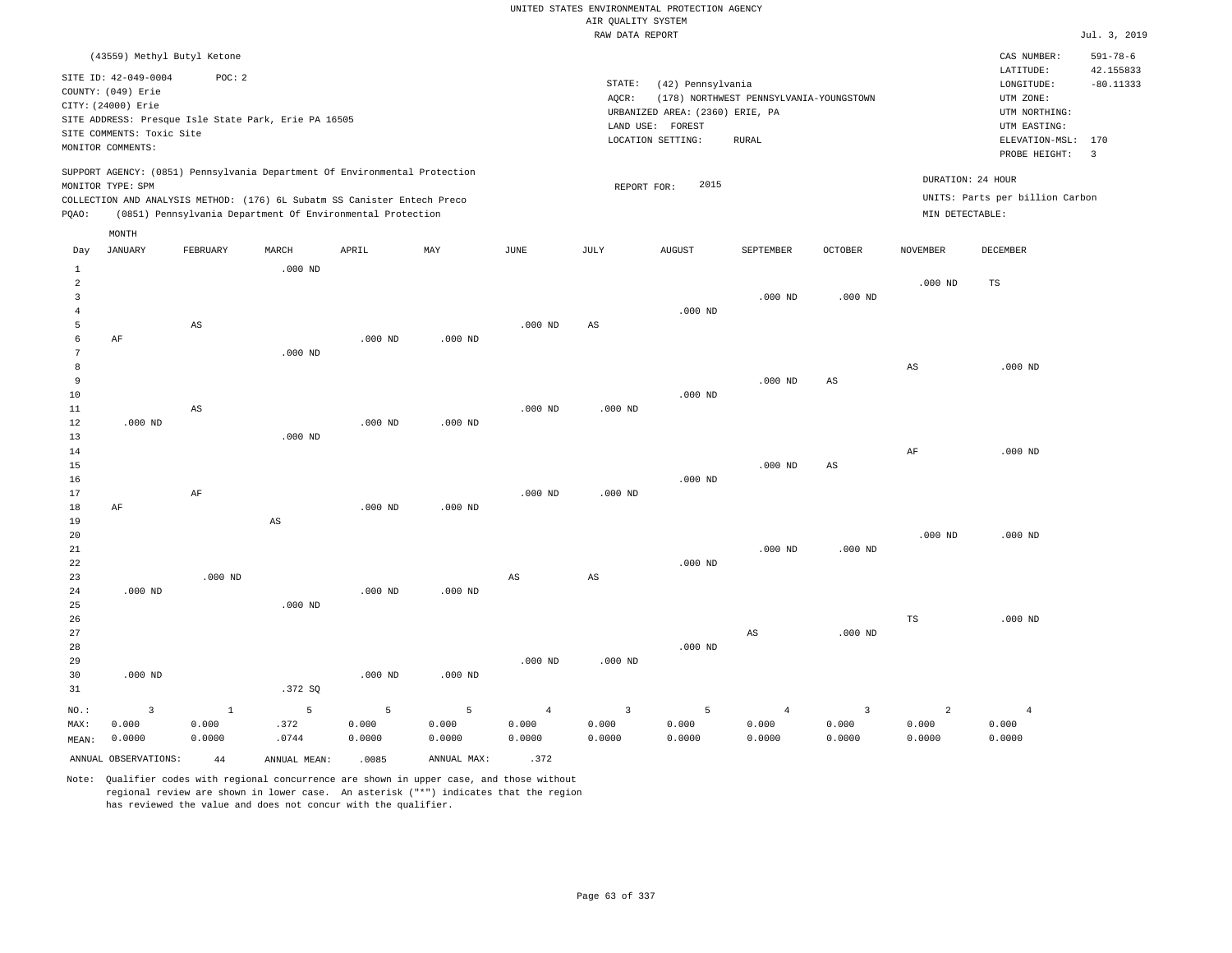|                |                             |                |                                                      |                                                                            |                        |                        |           | RAW DATA REPORT   |                                 |                                         |              |                   |                                 | Jul. 3, 2019            |
|----------------|-----------------------------|----------------|------------------------------------------------------|----------------------------------------------------------------------------|------------------------|------------------------|-----------|-------------------|---------------------------------|-----------------------------------------|--------------|-------------------|---------------------------------|-------------------------|
|                | (43559) Methyl Butyl Ketone |                |                                                      |                                                                            |                        |                        |           |                   |                                 |                                         |              |                   | CAS NUMBER:                     | $591 - 78 - 6$          |
|                |                             |                |                                                      |                                                                            |                        |                        |           |                   |                                 |                                         |              |                   | LATITUDE:                       | 42.155833               |
|                | SITE ID: 42-049-0004        | POC: 2         |                                                      |                                                                            |                        |                        |           | STATE:            | (42) Pennsylvania               |                                         |              |                   | LONGITUDE:                      | $-80.11333$             |
|                | COUNTY: (049) Erie          |                |                                                      |                                                                            |                        |                        |           | AQCR:             |                                 | (178) NORTHWEST PENNSYLVANIA-YOUNGSTOWN |              |                   | UTM ZONE:                       |                         |
|                | CITY: (24000) Erie          |                |                                                      |                                                                            |                        |                        |           |                   | URBANIZED AREA: (2360) ERIE, PA |                                         |              |                   | UTM NORTHING:                   |                         |
|                |                             |                | SITE ADDRESS: Presque Isle State Park, Erie PA 16505 |                                                                            |                        |                        |           | LAND USE: FOREST  |                                 |                                         |              |                   | UTM EASTING:                    |                         |
|                | SITE COMMENTS: Toxic Site   |                |                                                      |                                                                            |                        |                        |           | LOCATION SETTING: |                                 | <b>RURAL</b>                            |              |                   | ELEVATION-MSL: 170              |                         |
|                | MONITOR COMMENTS:           |                |                                                      |                                                                            |                        |                        |           |                   |                                 |                                         |              |                   | PROBE HEIGHT:                   | $\overline{\mathbf{3}}$ |
|                |                             |                |                                                      | SUPPORT AGENCY: (0851) Pennsylvania Department Of Environmental Protection |                        |                        |           |                   |                                 |                                         |              |                   |                                 |                         |
|                | MONITOR TYPE: SPM           |                |                                                      |                                                                            |                        |                        |           | REPORT FOR:       | 2016                            |                                         |              | DURATION: 24 HOUR |                                 |                         |
|                |                             |                |                                                      | COLLECTION AND ANALYSIS METHOD: (176) 6L Subatm SS Canister Entech Preco   |                        |                        |           |                   |                                 |                                         |              |                   | UNITS: Parts per billion Carbon |                         |
| PQAO:          |                             |                |                                                      | (0851) Pennsylvania Department Of Environmental Protection                 |                        |                        |           |                   |                                 |                                         |              | MIN DETECTABLE:   |                                 |                         |
|                | MONTH                       |                |                                                      |                                                                            |                        |                        |           |                   |                                 |                                         |              |                   |                                 |                         |
| Day            | JANUARY                     | FEBRUARY       | MARCH                                                | APRIL                                                                      | MAY                    | $\operatorname{JUNE}$  | JULY      |                   | AUGUST                          | SEPTEMBER                               | OCTOBER      | <b>NOVEMBER</b>   | DECEMBER                        |                         |
| $\mathbf{1}$   | $.000$ ND                   |                | $.000$ ND                                            |                                                                            |                        |                        |           |                   |                                 |                                         |              |                   |                                 |                         |
| $\overline{a}$ |                             |                |                                                      |                                                                            |                        |                        |           |                   |                                 |                                         |              | $_{\rm TS}$       | TS                              |                         |
| $\overline{3}$ |                             |                |                                                      |                                                                            |                        |                        |           |                   |                                 | $.000$ ND                               | $\rm{AF}$    |                   |                                 |                         |
| $\overline{4}$ |                             |                |                                                      |                                                                            |                        |                        |           |                   | $\rm AF$                        |                                         |              |                   |                                 |                         |
| 5              |                             |                |                                                      |                                                                            |                        | .378 SQ                | AF        |                   |                                 |                                         |              |                   |                                 |                         |
| 6              |                             | $.000$ ND      |                                                      | $\rm AF$                                                                   | $\mathbb{A}\mathbb{S}$ |                        |           |                   |                                 |                                         |              |                   |                                 |                         |
| 7              | $.000$ ND                   |                | AF                                                   |                                                                            |                        |                        |           |                   |                                 |                                         |              |                   |                                 |                         |
| 8              |                             |                |                                                      |                                                                            |                        |                        |           |                   |                                 |                                         |              | $\rm{AF}$         | $\mathbb{TS}$                   |                         |
| 9              |                             |                |                                                      |                                                                            |                        |                        |           |                   |                                 | TS                                      | AF           |                   |                                 |                         |
| 10             |                             |                |                                                      |                                                                            |                        |                        |           |                   | AF                              |                                         |              |                   |                                 |                         |
| 11<br>12       |                             | $.000$ ND      |                                                      |                                                                            | $.000$ ND              | $\mathbb{A}\mathbb{S}$ | AF        |                   |                                 |                                         |              |                   |                                 |                         |
| 13             | $_{\rm TS}$                 |                | $.000$ ND                                            | $\mathbb{A}\mathbb{S}$                                                     |                        |                        |           |                   |                                 |                                         |              |                   |                                 |                         |
| 14             |                             |                |                                                      |                                                                            |                        |                        |           |                   |                                 |                                         |              | $.000$ ND         | $.000$ ND                       |                         |
| 15             |                             |                |                                                      |                                                                            |                        |                        |           |                   |                                 | AF                                      | $.000$ ND    |                   |                                 |                         |
| 16             |                             |                |                                                      |                                                                            |                        |                        |           |                   | .264 SQ                         |                                         |              |                   |                                 |                         |
| 17             |                             |                |                                                      |                                                                            |                        | $\rm{AF}$              | $\rm{AF}$ |                   |                                 |                                         |              |                   |                                 |                         |
| 18             |                             | $.000$ ND      |                                                      | $\mathbb{A}\mathbb{S}$                                                     | $.000$ ND              |                        |           |                   |                                 |                                         |              |                   |                                 |                         |
| 19             | $.000$ ND                   |                | AS                                                   |                                                                            |                        |                        |           |                   |                                 |                                         |              |                   |                                 |                         |
| 20             |                             |                |                                                      |                                                                            |                        |                        |           |                   |                                 |                                         |              | $.000$ ND         | $.000$ ND                       |                         |
| 21             |                             |                |                                                      |                                                                            |                        |                        |           |                   |                                 | $.000$ ND                               | AF           |                   |                                 |                         |
| 22             |                             |                |                                                      |                                                                            |                        |                        |           |                   | AF                              |                                         |              |                   |                                 |                         |
| 23             |                             |                |                                                      |                                                                            |                        | AS                     | AF        |                   |                                 |                                         |              |                   |                                 |                         |
| 24             |                             | $.000$ ND      |                                                      | $.000$ ND                                                                  | AF                     |                        |           |                   |                                 |                                         |              |                   |                                 |                         |
| 25             | $.000$ ND                   |                | $.000$ ND                                            |                                                                            |                        |                        |           |                   |                                 |                                         |              |                   |                                 |                         |
| 26             |                             |                |                                                      |                                                                            |                        |                        |           |                   |                                 |                                         |              | AF                | $.000$ ND                       |                         |
| 27             |                             |                |                                                      |                                                                            |                        |                        |           |                   |                                 | $.000$ ND                               | AF           |                   |                                 |                         |
| 28             |                             |                |                                                      |                                                                            |                        |                        |           |                   | $.000$ ND                       |                                         |              |                   |                                 |                         |
| 29             |                             |                |                                                      |                                                                            |                        | $\rm{AF}$              | $\rm AF$  |                   |                                 |                                         |              |                   |                                 |                         |
| 30             |                             |                |                                                      | AS                                                                         | AF                     |                        |           |                   |                                 |                                         |              |                   |                                 |                         |
| 31             | .540 SO                     |                | $.000$ ND                                            |                                                                            |                        |                        |           |                   |                                 |                                         |              |                   |                                 |                         |
| NO.:           | 5                           | $\overline{4}$ | $\overline{4}$                                       | $1\,$                                                                      | $\overline{a}$         | $\mathbf{1}$           |           | $\circ$           | 2                               | $\overline{3}$                          | $\mathbf{1}$ | $\overline{a}$    | $\mathbf{3}$                    |                         |
| MAX:           | .540                        | 0.000          | 0.000                                                | 0.000                                                                      | 0.000                  | .378                   |           |                   | .264                            | 0.000                                   | 0.000        | 0.000             | 0.000                           |                         |
| MEAN:          | .1080                       | 0.0000         | 0.0000                                               | 0.0000                                                                     | 0.0000                 | .3780                  |           |                   | .1320                           | 0.0000                                  | 0.0000       | 0.0000            | 0.0000                          |                         |
|                | ANNUAL OBSERVATIONS:        | 28             | ANNUAL MEAN:                                         | .0422                                                                      | ANNUAL MAX:            | .540                   |           |                   |                                 |                                         |              |                   |                                 |                         |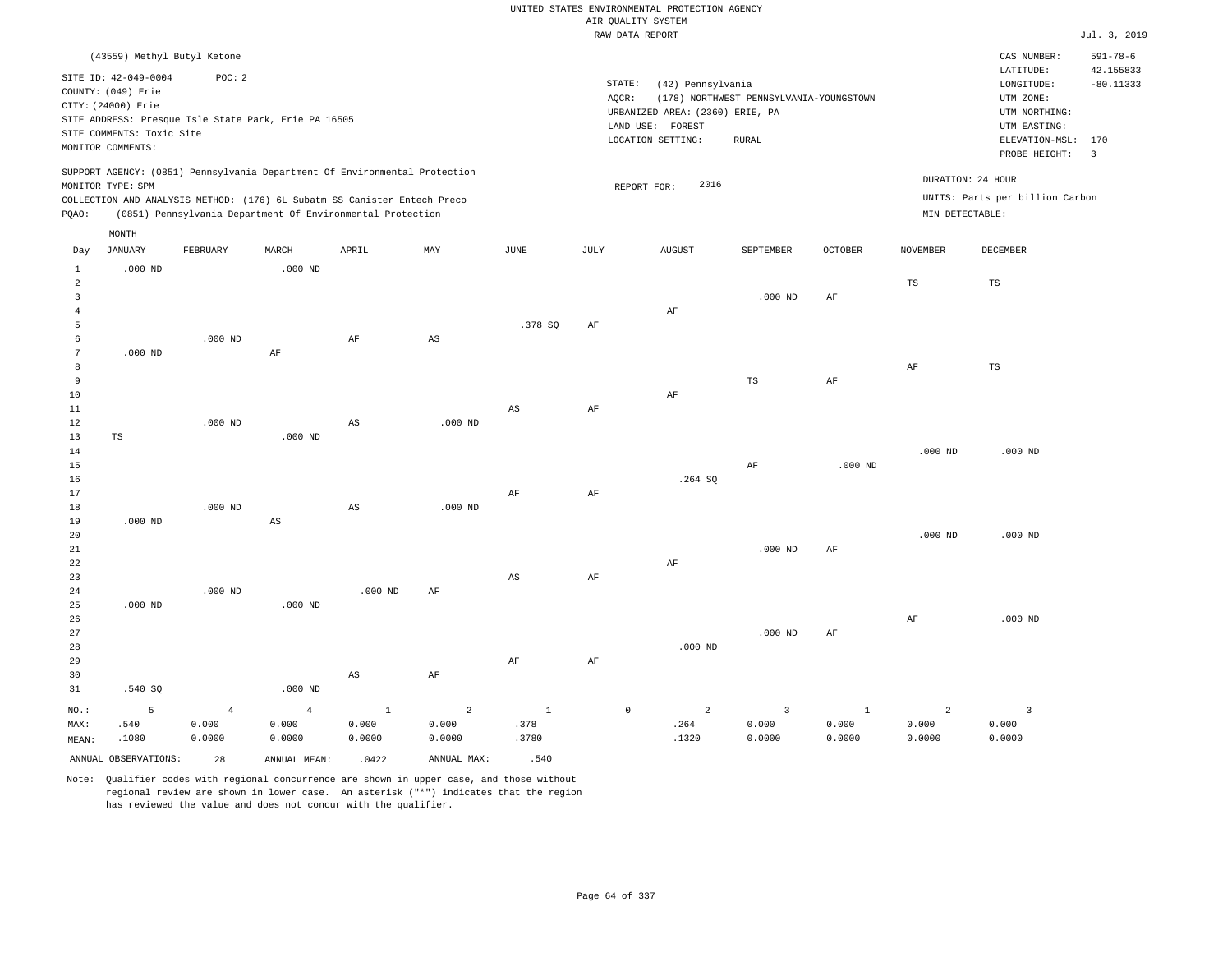|                     |                             |              |                                                      |                                                                            |             |                | RAW DATA REPORT |                                 |                                         |           |                 |                                 | Jul. 3, 2019   |
|---------------------|-----------------------------|--------------|------------------------------------------------------|----------------------------------------------------------------------------|-------------|----------------|-----------------|---------------------------------|-----------------------------------------|-----------|-----------------|---------------------------------|----------------|
|                     | (43559) Methyl Butyl Ketone |              |                                                      |                                                                            |             |                |                 |                                 |                                         |           |                 | CAS NUMBER:                     | $591 - 78 - 6$ |
|                     | SITE ID: 42-049-0004        | POC: 2       |                                                      |                                                                            |             |                |                 |                                 |                                         |           |                 | LATITUDE:                       | 42.155833      |
|                     | COUNTY: (049) Erie          |              |                                                      |                                                                            |             |                | STATE:          | (42) Pennsylvania               |                                         |           |                 | LONGITUDE:                      | $-80.11333$    |
|                     | CITY: (24000) Erie          |              |                                                      |                                                                            |             |                | AQCR:           |                                 | (178) NORTHWEST PENNSYLVANIA-YOUNGSTOWN |           |                 | UTM ZONE:                       |                |
|                     |                             |              |                                                      |                                                                            |             |                |                 | URBANIZED AREA: (2360) ERIE, PA |                                         |           |                 | UTM NORTHING:                   |                |
|                     |                             |              | SITE ADDRESS: Presque Isle State Park, Erie PA 16505 |                                                                            |             |                |                 | LAND USE: FOREST                |                                         |           |                 | UTM EASTING:                    |                |
|                     | SITE COMMENTS: Toxic Site   |              |                                                      |                                                                            |             |                |                 | LOCATION SETTING:               | <b>RURAL</b>                            |           |                 | ELEVATION-MSL: 170              |                |
|                     | MONITOR COMMENTS:           |              |                                                      |                                                                            |             |                |                 |                                 |                                         |           |                 | PROBE HEIGHT:                   | $\overline{3}$ |
|                     |                             |              |                                                      | SUPPORT AGENCY: (0851) Pennsylvania Department Of Environmental Protection |             |                |                 |                                 |                                         |           |                 | DURATION: 24 HOUR               |                |
|                     | MONITOR TYPE: SPM           |              |                                                      |                                                                            |             |                | REPORT FOR:     | 2017                            |                                         |           |                 |                                 |                |
|                     |                             |              |                                                      | COLLECTION AND ANALYSIS METHOD: (176) 6L Subatm SS Canister Entech Preco   |             |                |                 |                                 |                                         |           |                 | UNITS: Parts per billion Carbon |                |
| PQAO:               |                             |              |                                                      | (0851) Pennsylvania Department Of Environmental Protection                 |             |                |                 |                                 |                                         |           | MIN DETECTABLE: |                                 |                |
|                     | MONTH                       |              |                                                      |                                                                            |             |                |                 |                                 |                                         |           |                 |                                 |                |
| Day                 | <b>JANUARY</b>              | FEBRUARY     | MARCH                                                | APRIL                                                                      | MAY         | $_{\rm JUNE}$  | $\mathtt{JULY}$ | <b>AUGUST</b>                   | SEPTEMBER                               | OCTOBER   | <b>NOVEMBER</b> | DECEMBER                        |                |
| $\mathbf{1}$        | $\rm AF$                    |              |                                                      | $\rm AF$                                                                   | AF          |                |                 |                                 |                                         |           |                 |                                 |                |
| $\overline{a}$      |                             |              | $.000$ ND                                            |                                                                            |             |                |                 |                                 |                                         |           |                 |                                 |                |
| $\overline{3}$      |                             |              |                                                      |                                                                            |             |                |                 |                                 | $.000$ ND                               |           | $.000$ ND       | $.000$ ND                       |                |
| $\overline{4}$<br>5 |                             |              |                                                      |                                                                            |             |                |                 | $.000$ ND                       |                                         | $.402$ QX |                 |                                 |                |
| 6                   |                             | $.000$ ND    |                                                      |                                                                            |             | $.000$ ND      | AS              |                                 |                                         |           |                 |                                 |                |
| $7\phantom{.0}$     | TS                          |              |                                                      | AF                                                                         | $.000$ ND   |                |                 |                                 |                                         |           |                 |                                 |                |
| 8                   |                             |              | $.000$ ND                                            |                                                                            |             |                |                 |                                 |                                         |           |                 |                                 |                |
| 9                   |                             |              |                                                      |                                                                            |             |                |                 |                                 |                                         |           | $.000$ ND       | $.000$ ND                       |                |
| 10                  |                             |              |                                                      |                                                                            |             |                |                 |                                 | $.000$ ND                               | $.000$ ND |                 |                                 |                |
| 11                  |                             |              |                                                      |                                                                            |             |                |                 | $.000$ ND                       |                                         |           |                 |                                 |                |
| 12                  |                             | TS           |                                                      |                                                                            |             | $.000$ ND      | AS              |                                 |                                         |           |                 |                                 |                |
| 13                  | $.000$ ND                   |              |                                                      | .552 SQ                                                                    | $.000$ ND   |                |                 |                                 |                                         |           |                 |                                 |                |
| 14                  |                             |              | $.000$ ND                                            |                                                                            |             |                |                 |                                 |                                         |           |                 |                                 |                |
| 15                  |                             |              |                                                      |                                                                            |             |                |                 |                                 |                                         |           | $.000$ ND       | $.000$ ND                       |                |
| 16                  |                             |              |                                                      |                                                                            |             |                |                 |                                 | 1.080 SQ                                | $.000$ ND |                 |                                 |                |
| 17                  |                             |              |                                                      |                                                                            |             |                |                 | $.000$ ND                       |                                         |           |                 |                                 |                |
| 18                  |                             | AF           |                                                      |                                                                            |             | $.000$ ND      | AS              |                                 |                                         |           |                 |                                 |                |
| 19                  | .780                        |              |                                                      | $\rm AF$                                                                   | $.000$ ND   |                |                 |                                 |                                         |           |                 |                                 |                |
| 20                  |                             |              | $.000$ ND                                            |                                                                            |             |                |                 |                                 |                                         |           |                 |                                 |                |
| 21                  |                             |              |                                                      |                                                                            |             |                |                 |                                 |                                         |           | $.000$ ND       | TS                              |                |
| 22<br>23            |                             |              |                                                      |                                                                            |             |                |                 | $.000$ ND                       | .468SQ                                  | $.000$ ND |                 |                                 |                |
| 24                  |                             | AF           |                                                      |                                                                            |             | $.000$ ND      | $.000$ ND       |                                 |                                         |           |                 |                                 |                |
| 25                  | $\mathbb{A}\mathbb{S}$      |              |                                                      | AF                                                                         | $.000$ ND   |                |                 |                                 |                                         |           |                 |                                 |                |
| 26                  |                             |              | $.000$ ND                                            |                                                                            |             |                |                 |                                 |                                         |           |                 |                                 |                |
| 27                  |                             |              |                                                      |                                                                            |             |                |                 |                                 |                                         |           | $.000$ ND       | AF                              |                |
| 28                  |                             |              |                                                      |                                                                            |             |                |                 |                                 | $.000$ ND                               | $.000$ ND |                 |                                 |                |
| 29                  |                             |              |                                                      |                                                                            |             |                |                 | $.000$ ND                       |                                         |           |                 |                                 |                |
| 30                  |                             |              |                                                      |                                                                            |             | $_{\rm AS}$    | $.000$ ND       |                                 |                                         |           |                 |                                 |                |
| 31                  | $.000$ ND                   |              |                                                      |                                                                            | $.000$ ND   |                |                 |                                 |                                         |           |                 |                                 |                |
| NO.:                | $\overline{3}$              | <sup>1</sup> | 5                                                    | $\mathbf{1}$                                                               | 5           | $\overline{4}$ | 2               | 5                               | 5                                       | 5         | 5               | $\overline{\mathbf{3}}$         |                |
| MAX:                | .780                        | 0.000        | 0.000                                                | .552                                                                       | 0.000       | 0.000          | 0.000           | 0.000                           | 1.080                                   | .402      | 0.000           | 0.000                           |                |
| MEAN:               | .2600                       | 0.0000       | 0.0000                                               | .5520                                                                      | 0.0000      | 0.0000         | 0.0000          | 0.0000                          | .3096                                   | .0804     | 0.0000          | 0.0000                          |                |
|                     | ANNUAL OBSERVATIONS:        | $4\,4$       | ANNUAL MEAN:                                         | .0746                                                                      | ANNUAL MAX: | 1.080          |                 |                                 |                                         |           |                 |                                 |                |
|                     |                             |              |                                                      |                                                                            |             |                |                 |                                 |                                         |           |                 |                                 |                |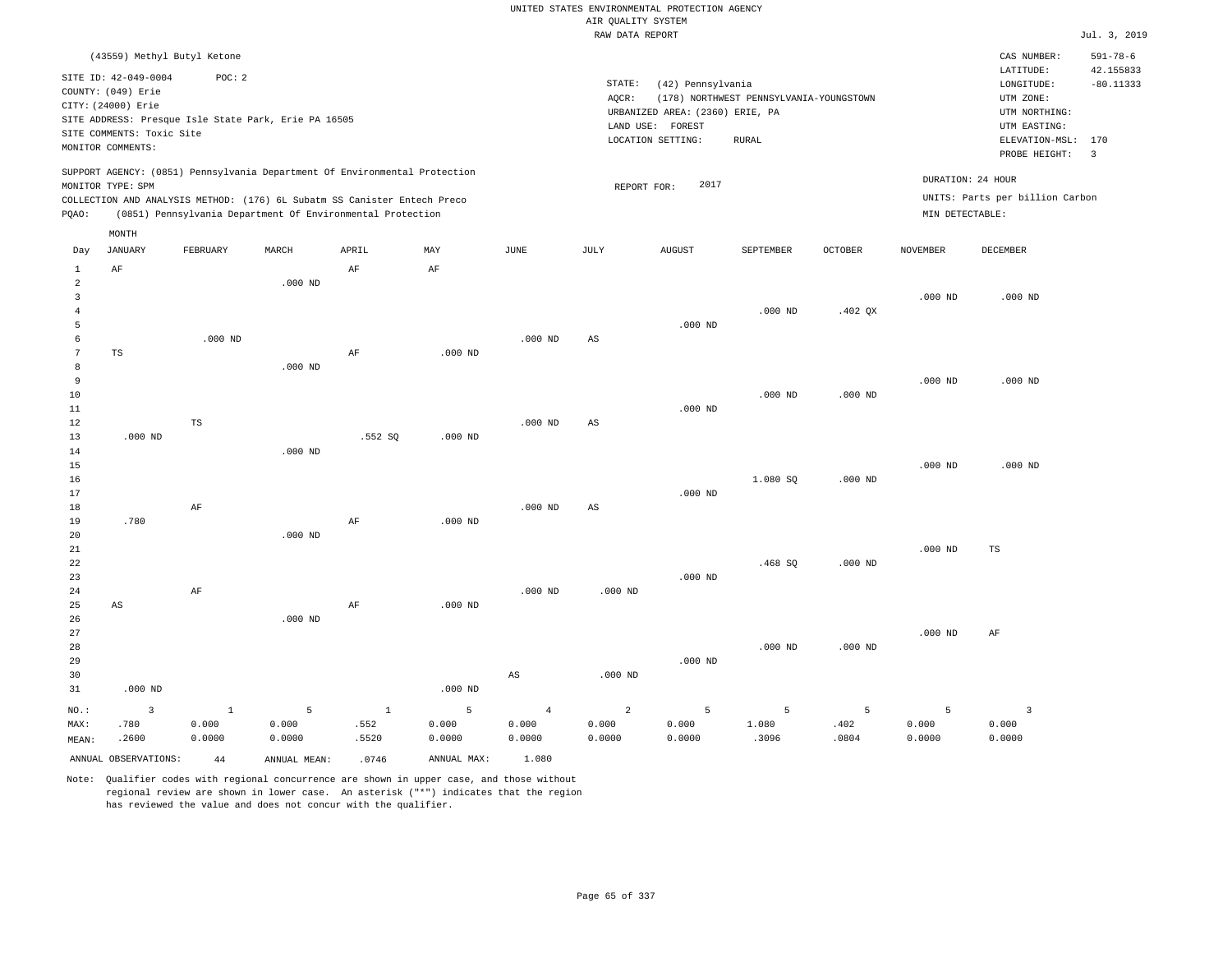|                                                  |                                                                                                                    |                     |                                       |                                                      |                                                                                                                                                        |                        |                     |      | UNITED STATES ENVIRONMENTAL PROTECTION AGENCY<br>AIR QUALITY SYSTEM<br>RAW DATA REPORT                           |                                                         |                      |                                   |                                                                                                                         | Jul. 3, 2019                                      |
|--------------------------------------------------|--------------------------------------------------------------------------------------------------------------------|---------------------|---------------------------------------|------------------------------------------------------|--------------------------------------------------------------------------------------------------------------------------------------------------------|------------------------|---------------------|------|------------------------------------------------------------------------------------------------------------------|---------------------------------------------------------|----------------------|-----------------------------------|-------------------------------------------------------------------------------------------------------------------------|---------------------------------------------------|
|                                                  |                                                                                                                    |                     |                                       |                                                      |                                                                                                                                                        |                        |                     |      |                                                                                                                  |                                                         |                      |                                   |                                                                                                                         | $591 - 78 - 6$                                    |
|                                                  | SITE ID: 42-049-0004<br>COUNTY: (049) Erie<br>CITY: (24000) Erie<br>SITE COMMENTS: Toxic Site<br>MONITOR COMMENTS: |                     | (43559) Methyl Butyl Ketone<br>POC: 2 | SITE ADDRESS: Presque Isle State Park, Erie PA 16505 |                                                                                                                                                        |                        |                     |      | STATE:<br>(42) Pennsylvania<br>AOCR:<br>URBANIZED AREA: (2360) ERIE, PA<br>LAND USE: FOREST<br>LOCATION SETTING: | (178) NORTHWEST PENNSYLVANIA-YOUNGSTOWN<br><b>RURAL</b> |                      |                                   | CAS NUMBER:<br>LATITUDE:<br>LONGITUDE:<br>UTM ZONE:<br>UTM NORTHING:<br>UTM EASTING:<br>ELEVATION-MSL:<br>PROBE HEIGHT: | 42.155833<br>$-80.11333$<br>170<br>$\overline{3}$ |
|                                                  | MONITOR TYPE: SPM                                                                                                  |                     |                                       |                                                      | SUPPORT AGENCY: (0851) Pennsylvania Department Of Environmental Protection<br>COLLECTION AND ANALYSIS METHOD: (176) 6L Subatm SS Canister Entech Preco |                        |                     |      | 2018<br>REPORT FOR:                                                                                              |                                                         |                      | DURATION: 24 HOUR                 | UNITS: Parts per billion Carbon                                                                                         |                                                   |
| PQAO:                                            |                                                                                                                    |                     |                                       |                                                      | (0851) Pennsylvania Department Of Environmental Protection                                                                                             |                        |                     |      |                                                                                                                  |                                                         |                      |                                   | MIN DETECTABLE: .3844083                                                                                                |                                                   |
| Day                                              | MONTH<br><b>JANUARY</b>                                                                                            |                     | FEBRUARY                              | MARCH                                                | APRIL                                                                                                                                                  | MAY                    | JUNE                | JULY | AUGUST                                                                                                           | SEPTEMBER                                               | <b>OCTOBER</b>       | NOVEMBER                          | DECEMBER                                                                                                                |                                                   |
| $\mathbf{1}$<br>$\overline{a}$<br>$\overline{3}$ | $\operatorname{TS}$                                                                                                |                     | AQ                                    | $.000$ ND                                            | AF                                                                                                                                                     | $.000$ ND              | AF                  | AF   |                                                                                                                  |                                                         |                      |                                   |                                                                                                                         |                                                   |
| $\overline{4}$<br>5<br>6                         |                                                                                                                    |                     |                                       |                                                      |                                                                                                                                                        |                        |                     |      | AF                                                                                                               | AF                                                      | .000 LL              | $.000$ ND                         | $.000$ ND                                                                                                               |                                                   |
| $7\phantom{.0}$<br>8<br>9                        | AF                                                                                                                 |                     | $.000$ ND                             | .432SQ                                               | $.000$ ND                                                                                                                                              | $\mathbb{A}\mathbb{S}$ | AF                  | AF   |                                                                                                                  |                                                         |                      |                                   |                                                                                                                         |                                                   |
| $10$<br>$1\,1$<br>12<br>13                       |                                                                                                                    |                     | $.000$ ND                             |                                                      |                                                                                                                                                        |                        | AF                  | AF   | $\rm{AF}$                                                                                                        | $_{\rm AS}$                                             | $.000$ ND            | $.000$ ND                         | $.000$ ND                                                                                                               |                                                   |
| 14<br>15<br>16                                   | AF                                                                                                                 |                     |                                       | $.000$ ND                                            | $.000$ ND                                                                                                                                              | AF                     |                     |      |                                                                                                                  |                                                         |                      | $_{\rm AS}$                       | $.000$ ND                                                                                                               |                                                   |
| 17<br>18<br>19<br>$20$                           | $\rm AF$                                                                                                           |                     | $.000$ ND                             |                                                      | $.000$ ND                                                                                                                                              | AF                     | AF                  | AF   | AF                                                                                                               | .000 $LL$                                               | $.000$ ND            |                                   |                                                                                                                         |                                                   |
| $2\sqrt{1}$<br>22<br>23<br>24                    |                                                                                                                    |                     |                                       | AF                                                   |                                                                                                                                                        |                        |                     |      | $.000$ ND                                                                                                        | .000 LL                                                 | $.000$ ND            | $.000$ ND                         | $.000$ ND                                                                                                               |                                                   |
| 25<br>26<br>27                                   | AF                                                                                                                 |                     | $.000$ ND                             | AF                                                   | $.000$ ND                                                                                                                                              | AF                     | AF                  | AF   |                                                                                                                  |                                                         |                      |                                   |                                                                                                                         |                                                   |
| 28<br>29<br>30<br>31                             |                                                                                                                    |                     |                                       |                                                      |                                                                                                                                                        |                        |                     | AF   | $.000$ ND                                                                                                        | .000 LL                                                 | $.000$ ND            | $.000$ ND                         | $_{\rm AS}$                                                                                                             |                                                   |
| NO.:<br>MAX:<br>MEAN:                            |                                                                                                                    | $\mathsf{O}\xspace$ | $\,4$<br>0.000<br>0.0000              | $\overline{\mathbf{3}}$<br>.432<br>.1440             | $\overline{4}$<br>0.000<br>0.0000                                                                                                                      | 1<br>0.000<br>0.0000   | $\mathsf{O}\xspace$ |      | $\mathbb O$<br>$\overline{a}$<br>0.000<br>0.0000                                                                 | $\overline{\mathbf{3}}$<br>0.000<br>0.0000              | 5<br>0.000<br>0.0000 | $\overline{4}$<br>0.000<br>0.0000 | $\overline{4}$<br>0.000<br>0.0000                                                                                       |                                                   |
|                                                  | ANNUAL OBSERVATIONS:                                                                                               |                     | 30                                    | ANNUAL MEAN:                                         | .0144                                                                                                                                                  | ANNUAL MAX:            | .432                |      |                                                                                                                  |                                                         |                      |                                   |                                                                                                                         |                                                   |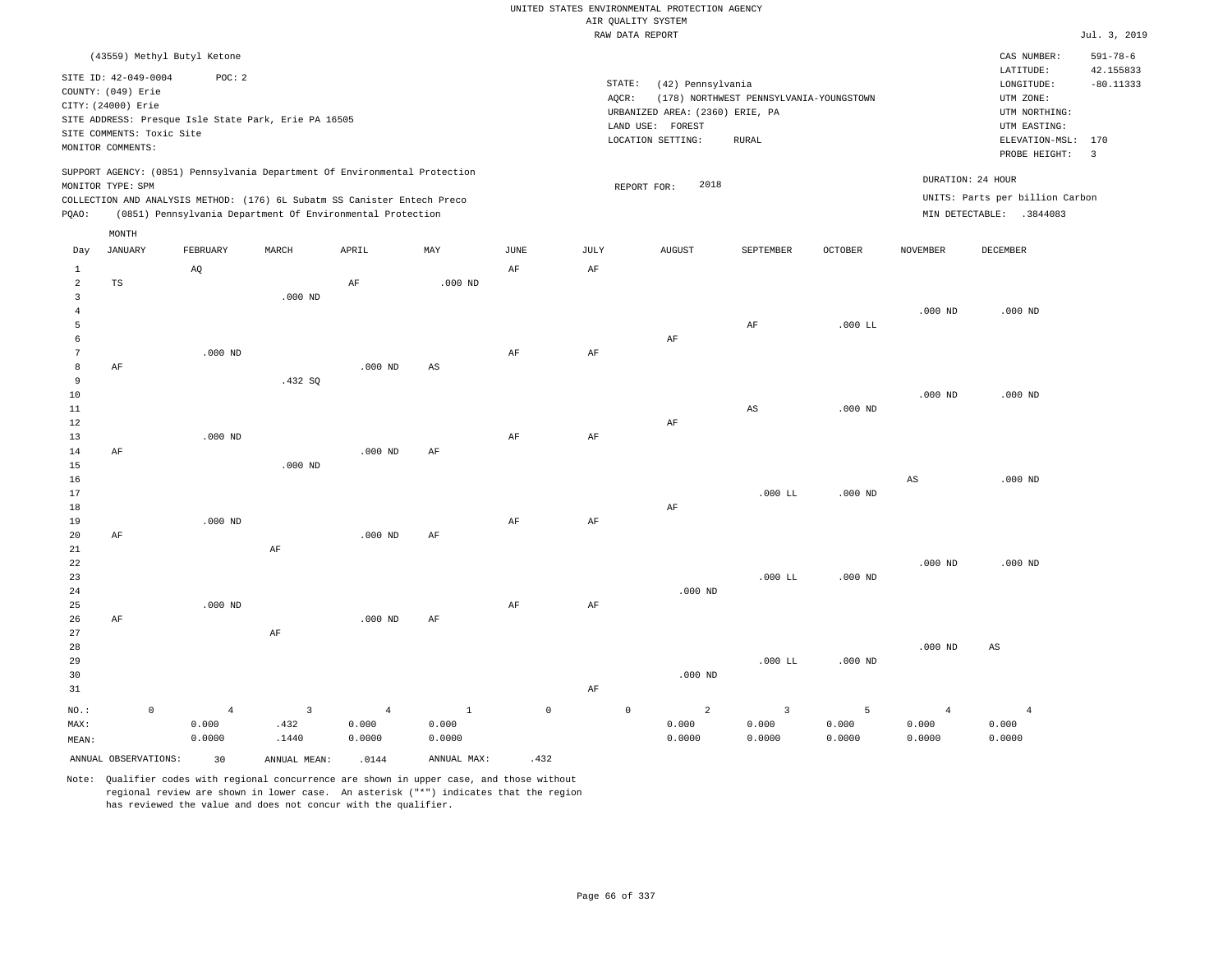|                         |                                |          |                                                                            |                        |                   |                   | RAW DATA REPORT |                                 |                                         |                |                 |                                 | Jul. 3, 2019   |
|-------------------------|--------------------------------|----------|----------------------------------------------------------------------------|------------------------|-------------------|-------------------|-----------------|---------------------------------|-----------------------------------------|----------------|-----------------|---------------------------------|----------------|
|                         | (43560) Methyl isobutyl ketone |          |                                                                            |                        |                   |                   |                 |                                 |                                         |                |                 | CAS NUMBER:                     | $108 - 10 - 1$ |
|                         |                                |          |                                                                            |                        |                   |                   |                 |                                 |                                         |                |                 | LATITUDE:                       | 42.155833      |
|                         | SITE ID: 42-049-0004           | POC: 2   |                                                                            |                        |                   |                   | STATE:          | (42) Pennsylvania               |                                         |                |                 | LONGITUDE:                      | $-80.11333$    |
|                         | COUNTY: (049) Erie             |          |                                                                            |                        |                   |                   | AQCR:           |                                 | (178) NORTHWEST PENNSYLVANIA-YOUNGSTOWN |                |                 | UTM ZONE:                       |                |
|                         | CITY: (24000) Erie             |          |                                                                            |                        |                   |                   |                 | URBANIZED AREA: (2360) ERIE, PA |                                         |                |                 | UTM NORTHING:                   |                |
|                         |                                |          | SITE ADDRESS: Presque Isle State Park, Erie PA 16505                       |                        |                   |                   |                 |                                 |                                         |                |                 |                                 |                |
|                         | SITE COMMENTS: Toxic Site      |          |                                                                            |                        |                   |                   | LAND USE:       | FOREST                          |                                         |                |                 | UTM EASTING:                    |                |
|                         | MONITOR COMMENTS:              |          |                                                                            |                        |                   |                   |                 | LOCATION SETTING:               | <b>RURAL</b>                            |                |                 | ELEVATION-MSL:                  | 170            |
|                         |                                |          |                                                                            |                        |                   |                   |                 |                                 |                                         |                |                 | PROBE HEIGHT:                   | $\overline{3}$ |
|                         |                                |          | SUPPORT AGENCY: (0851) Pennsylvania Department Of Environmental Protection |                        |                   |                   |                 |                                 |                                         |                |                 | DURATION: 24 HOUR               |                |
|                         | MONITOR TYPE: SPM              |          |                                                                            |                        |                   |                   | REPORT FOR:     | 2013                            |                                         |                |                 |                                 |                |
|                         |                                |          | COLLECTION AND ANALYSIS METHOD: (176) 6L SUBATM SS CANISTER ENTECH PRECO   |                        |                   |                   |                 |                                 |                                         |                |                 | UNITS: Parts per billion Carbon |                |
| PQAO:                   |                                |          | (0851) Pennsylvania Department Of Environmental Protection                 |                        |                   |                   |                 |                                 |                                         |                | MIN DETECTABLE: |                                 |                |
|                         | MONTH                          |          |                                                                            |                        |                   |                   |                 |                                 |                                         |                |                 |                                 |                |
| Day                     | <b>JANUARY</b>                 | FEBRUARY | MARCH                                                                      | APRIL                  | MAY               | JUNE              | JULY            | <b>AUGUST</b>                   | SEPTEMBER                               | <b>OCTOBER</b> | <b>NOVEMBER</b> | <b>DECEMBER</b>                 |                |
| $\mathbf{1}$            |                                |          |                                                                            |                        |                   |                   |                 |                                 | $.00$ ND                                | $.00$ ND       |                 |                                 |                |
| $\overline{a}$          |                                |          |                                                                            |                        |                   |                   |                 | $.00$ ND                        |                                         |                |                 |                                 |                |
| $\overline{\mathbf{3}}$ |                                | $.00$ ND |                                                                            |                        |                   | AS                | $.00$ ND        |                                 |                                         |                |                 |                                 |                |
| $\overline{4}$          | $.00$ ND                       |          |                                                                            | .00 <sub>ND</sub>      | .00 <sub>ND</sub> |                   |                 |                                 |                                         |                |                 |                                 |                |
| 5                       |                                |          | $.00$ ND                                                                   |                        |                   |                   |                 |                                 |                                         |                |                 |                                 |                |
| 6                       |                                |          |                                                                            |                        |                   |                   |                 |                                 |                                         |                | $.00$ ND        | $.00$ ND                        |                |
| $\overline{7}$          |                                |          |                                                                            |                        |                   |                   |                 |                                 | .00 <sub>ND</sub>                       | $.00$ ND       |                 |                                 |                |
| 8                       |                                |          |                                                                            |                        |                   |                   |                 | $.00$ ND                        |                                         |                |                 |                                 |                |
| 9                       |                                | $.00$ ND |                                                                            |                        |                   | $.00$ ND          | $.00$ ND        |                                 |                                         |                |                 |                                 |                |
| 10                      | $.00$ ND                       |          |                                                                            | $\mathbb{A}\mathbb{S}$ | $.00$ ND          |                   |                 |                                 |                                         |                |                 |                                 |                |
| $11\,$                  |                                |          | $.00$ ND                                                                   |                        |                   |                   |                 |                                 |                                         |                |                 |                                 |                |
| 12                      |                                |          |                                                                            |                        |                   |                   |                 |                                 |                                         |                | AF              | .00 <sub>ND</sub>               |                |
| 13                      |                                |          |                                                                            |                        |                   |                   |                 |                                 | $.00$ ND                                | $.00$ ND       |                 |                                 |                |
| 14                      |                                |          |                                                                            |                        |                   |                   |                 | $\rm{AF}$                       |                                         |                |                 |                                 |                |
| 15                      |                                | $.00$ ND |                                                                            |                        |                   | .00 <sub>ND</sub> | $.00$ ND        |                                 |                                         |                |                 |                                 |                |
| 16                      | $.00$ ND                       |          |                                                                            | .00 <sub>ND</sub>      | .00 <sub>ND</sub> |                   |                 |                                 |                                         |                |                 |                                 |                |
| $17$                    |                                |          | .00 <sub>ND</sub>                                                          |                        |                   |                   |                 |                                 |                                         |                |                 |                                 |                |
| $18\,$                  |                                |          |                                                                            |                        |                   |                   |                 |                                 |                                         |                | $.00$ ND        | $.00$ ND                        |                |
| 19                      |                                |          |                                                                            |                        |                   |                   |                 |                                 | $.00$ ND                                | $.00$ ND       |                 |                                 |                |
| 20                      |                                |          |                                                                            |                        |                   |                   |                 | $.00$ ND                        |                                         |                |                 |                                 |                |
| 21                      |                                | $.00$ ND |                                                                            |                        |                   | $.00$ ND          | $.00$ ND        |                                 |                                         |                |                 |                                 |                |
| 22                      | $.00$ ND                       |          |                                                                            | $.00$ ND               | $.00$ ND          |                   |                 |                                 |                                         |                |                 |                                 |                |
| 23                      |                                |          | $.00$ ND                                                                   |                        |                   |                   |                 |                                 |                                         |                |                 |                                 |                |
| 24                      |                                |          |                                                                            |                        |                   |                   |                 |                                 |                                         |                | $.00$ ND        | .00 <sub>ND</sub>               |                |
| 25                      |                                |          |                                                                            |                        |                   |                   |                 |                                 | $.00$ ND                                | $.00$ ND       |                 |                                 |                |
| 26                      |                                |          |                                                                            |                        |                   |                   |                 | $.00$ ND                        |                                         |                |                 |                                 |                |
| 27                      |                                | $.00$ ND |                                                                            |                        |                   | $.00$ ND          | $.00$ ND        |                                 |                                         |                |                 |                                 |                |
| 28                      | $.00$ ND                       |          |                                                                            | $.00$ ND               | $.00$ ND          |                   |                 |                                 |                                         |                |                 |                                 |                |
| 29                      |                                |          | $.00$ ND                                                                   |                        |                   |                   |                 |                                 |                                         |                |                 |                                 |                |
| 30                      |                                |          |                                                                            |                        |                   |                   |                 |                                 |                                         |                | $.00$ ND        | $.00$ ND                        |                |
| 31                      |                                |          |                                                                            |                        |                   |                   |                 |                                 |                                         | $.00$ ND       |                 |                                 |                |
| NO.:                    | 5                              | 5        | 5                                                                          | $\overline{4}$         | 5                 | $\overline{4}$    | 5               | $\overline{4}$                  | 5                                       | 6              | $\overline{4}$  | 5                               |                |
| MAX:                    | 0.00                           | 0.00     | 0.00                                                                       | 0.00                   | 0.00              | 0.00              | 0.00            | 0.00                            | 0.00                                    | 0.00           | 0.00            | 0.00                            |                |
| MEAN:                   | 0.000                          | 0.000    | 0.000                                                                      | 0.000                  | 0.000             | 0.000             | 0.000           | 0.000                           | 0.000                                   | 0.000          | 0.000           | 0.000                           |                |
|                         |                                |          |                                                                            |                        |                   |                   |                 |                                 |                                         |                |                 |                                 |                |
|                         | ANNUAL OBSERVATIONS:           | 57       | ANNUAL MEAN:                                                               | 0.000                  | ANNUAL MAX:       | 0.00              |                 |                                 |                                         |                |                 |                                 |                |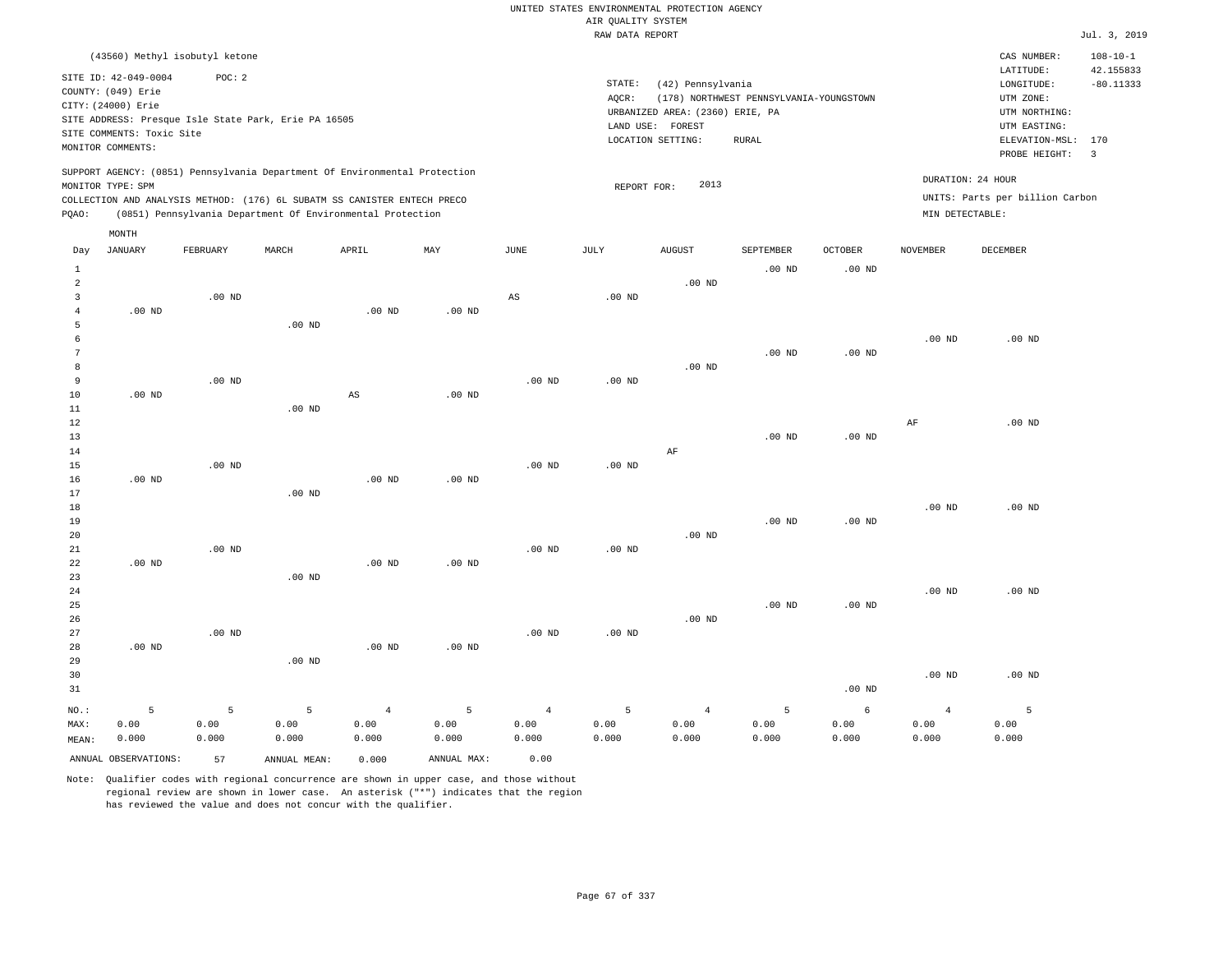#### RAW DATA REPORT Jul. 3, 2019 UNITED STATES ENVIRONMENTAL PROTECTION AGENCY AIR QUALITY SYSTEM

|                | (43560) Methyl isobutyl ketone             |                       |                                                                            |                        |                        |                   |                       |                                 |                                         |                        |                        | CAS NUMBER:                          | $108 - 10 - 1$<br>42.155833 |
|----------------|--------------------------------------------|-----------------------|----------------------------------------------------------------------------|------------------------|------------------------|-------------------|-----------------------|---------------------------------|-----------------------------------------|------------------------|------------------------|--------------------------------------|-----------------------------|
|                | SITE ID: 42-049-0004<br>COUNTY: (049) Erie | POC: 2                |                                                                            |                        |                        |                   | STATE:<br>AQCR:       | (42) Pennsylvania               | (178) NORTHWEST PENNSYLVANIA-YOUNGSTOWN |                        |                        | LATITUDE:<br>LONGITUDE:<br>UTM ZONE: | $-80.11333$                 |
|                | CITY: (24000) Erie                         |                       |                                                                            |                        |                        |                   |                       | URBANIZED AREA: (2360) ERIE, PA |                                         |                        |                        | UTM NORTHING:                        |                             |
|                |                                            |                       | SITE ADDRESS: Presque Isle State Park, Erie PA 16505                       |                        |                        |                   |                       | LAND USE: FOREST                |                                         |                        |                        | UTM EASTING:                         |                             |
|                | SITE COMMENTS: Toxic Site                  |                       |                                                                            |                        |                        |                   |                       | LOCATION SETTING:               | <b>RURAL</b>                            |                        |                        | ELEVATION-MSL:                       | 170                         |
|                | MONITOR COMMENTS:                          |                       |                                                                            |                        |                        |                   |                       |                                 |                                         |                        |                        | PROBE HEIGHT:                        | $\overline{3}$              |
|                | MONITOR TYPE: SPM                          |                       | SUPPORT AGENCY: (0851) Pennsylvania Department Of Environmental Protection |                        |                        |                   | REPORT FOR:           | 2014                            |                                         |                        | DURATION: 24 HOUR      |                                      |                             |
|                |                                            |                       | COLLECTION AND ANALYSIS METHOD: (176) 6L SUBATM SS CANISTER ENTECH PRECO   |                        |                        |                   |                       |                                 |                                         |                        |                        | UNITS: Parts per billion Carbon      |                             |
| PQAO:          |                                            |                       | (0851) Pennsylvania Department Of Environmental Protection                 |                        |                        |                   |                       |                                 |                                         |                        | MIN DETECTABLE:        |                                      |                             |
|                | MONTH                                      |                       |                                                                            |                        |                        |                   |                       |                                 |                                         |                        |                        |                                      |                             |
| Day            | <b>JANUARY</b>                             | FEBRUARY              | MARCH                                                                      | APRIL                  | MAY                    | <b>JUNE</b>       | $\mathtt{JULY}$       | <b>AUGUST</b>                   | SEPTEMBER                               | OCTOBER                | <b>NOVEMBER</b>        | <b>DECEMBER</b>                      |                             |
| $\,1\,$        |                                            |                       |                                                                            |                        |                        |                   |                       |                                 |                                         |                        | $\mathbb{A}\mathbb{S}$ | $\mathbb{A}\mathbb{S}$               |                             |
| $\overline{2}$ |                                            |                       |                                                                            |                        |                        |                   |                       |                                 | $.00$ ND                                | $\mathbb{A}\mathbb{S}$ |                        |                                      |                             |
| 3              |                                            |                       |                                                                            |                        |                        |                   |                       | $.00$ ND                        |                                         |                        |                        |                                      |                             |
| $\overline{4}$ |                                            | AF                    |                                                                            |                        |                        | .00 <sub>ND</sub> | $.00$ ND              |                                 |                                         |                        |                        |                                      |                             |
| 5              | $.00$ ND                                   |                       |                                                                            | .00 <sub>ND</sub>      | $.00$ ND               |                   |                       |                                 |                                         |                        |                        |                                      |                             |
| 6              |                                            |                       | $.00$ ND                                                                   |                        |                        |                   |                       |                                 |                                         |                        |                        |                                      |                             |
| $\overline{7}$ |                                            |                       |                                                                            |                        |                        |                   |                       |                                 |                                         |                        | $.00$ ND               | .00 <sub>ND</sub>                    |                             |
| 8              |                                            |                       |                                                                            |                        |                        |                   |                       |                                 | AF                                      | $\mathbb{A}\mathbb{S}$ |                        |                                      |                             |
| $\overline{9}$ |                                            |                       |                                                                            |                        |                        |                   |                       | AF                              |                                         |                        |                        |                                      |                             |
| 10             |                                            | $.00$ ND              |                                                                            |                        |                        | .00 <sub>ND</sub> | $.00$ ND              |                                 |                                         |                        |                        |                                      |                             |
| $11\,$         | $.00$ ND                                   |                       |                                                                            | AF                     | $\mathbb{A}\mathbb{S}$ |                   |                       |                                 |                                         |                        |                        |                                      |                             |
| $1\,2$<br>13   |                                            |                       | $\mathbb{A}\mathbb{M}$                                                     |                        |                        |                   |                       |                                 |                                         |                        | AS                     | $.00$ ND                             |                             |
| 14             |                                            |                       |                                                                            |                        |                        |                   |                       |                                 | $\mathbb{A}\mathbb{S}$                  | $\mathbb{A}\mathbb{M}$ |                        |                                      |                             |
| 15             |                                            |                       |                                                                            |                        |                        |                   |                       | AF                              |                                         |                        |                        |                                      |                             |
| 16             |                                            | .29SQ                 |                                                                            |                        |                        | .00 <sub>ND</sub> | .00 $ND$              |                                 |                                         |                        |                        |                                      |                             |
| 17             | $.00$ ND                                   |                       |                                                                            | .00 <sub>ND</sub>      | $.00$ ND               |                   |                       |                                 |                                         |                        |                        |                                      |                             |
| 18             |                                            |                       | $.00$ ND                                                                   |                        |                        |                   |                       |                                 |                                         |                        |                        |                                      |                             |
| 19             |                                            |                       |                                                                            |                        |                        |                   |                       |                                 |                                         |                        | $.00$ ND               | $.00$ ND                             |                             |
| 20             |                                            |                       |                                                                            |                        |                        |                   |                       |                                 | AS                                      | AF                     |                        |                                      |                             |
| 21             |                                            |                       |                                                                            |                        |                        |                   |                       | AF                              |                                         |                        |                        |                                      |                             |
| 22             |                                            | $.00$ ND              |                                                                            |                        |                        | .23SQ             | .34S                  |                                 |                                         |                        |                        |                                      |                             |
| 23             | $.00$ ND                                   |                       |                                                                            | $.00$ ND               | .00 <sub>ND</sub>      |                   |                       |                                 |                                         |                        |                        |                                      |                             |
| 24             |                                            |                       | .00 <sub>ND</sub>                                                          |                        |                        |                   |                       |                                 |                                         |                        |                        |                                      |                             |
| 25             |                                            |                       |                                                                            |                        |                        |                   |                       |                                 |                                         | $.00$ ND               | AS                     | $.00$ ND                             |                             |
| 26<br>27       |                                            |                       |                                                                            |                        |                        |                   |                       | AF                              | AS                                      |                        |                        |                                      |                             |
| 28             |                                            | $.00$ ND              |                                                                            |                        |                        | .00 <sub>ND</sub> | AS                    |                                 |                                         |                        |                        |                                      |                             |
| 29             | .00 <sub>ND</sub>                          |                       |                                                                            | $_{\rm AS}$            | .00 <sub>ND</sub>      |                   |                       |                                 |                                         |                        |                        |                                      |                             |
| 30             |                                            |                       | $.00$ ND                                                                   |                        |                        |                   |                       |                                 |                                         |                        |                        |                                      |                             |
| 31             |                                            |                       |                                                                            |                        |                        |                   |                       |                                 |                                         |                        |                        | $\mathbb{A}\mathbb{S}$               |                             |
|                |                                            |                       |                                                                            |                        |                        |                   |                       |                                 |                                         |                        |                        |                                      |                             |
| NO.:<br>MAX:   | 5<br>0.00                                  | $\overline{4}$<br>.29 | $\overline{4}$<br>0.00                                                     | $\overline{3}$<br>0.00 | $\overline{4}$<br>0.00 | 5<br>.23          | $\overline{4}$<br>.34 | $\mathbf{1}$<br>0.00            | $\mathbf{1}$<br>0.00                    | $\mathbf{1}$<br>0.00   | $\overline{a}$<br>0.00 | $\overline{4}$<br>0.00               |                             |
| MEAN:          | 0.000                                      | .073                  | 0.000                                                                      | 0.000                  | 0.000                  | .046              | .085                  | 0.000                           | 0.000                                   | 0.000                  | 0.000                  | 0.000                                |                             |
|                |                                            |                       |                                                                            |                        |                        |                   |                       |                                 |                                         |                        |                        |                                      |                             |
|                | ANNUAL OBSERVATIONS:                       | 38                    | ANNUAL MEAN:                                                               | .023                   | ANNUAL MAX:            | .34               |                       |                                 |                                         |                        |                        |                                      |                             |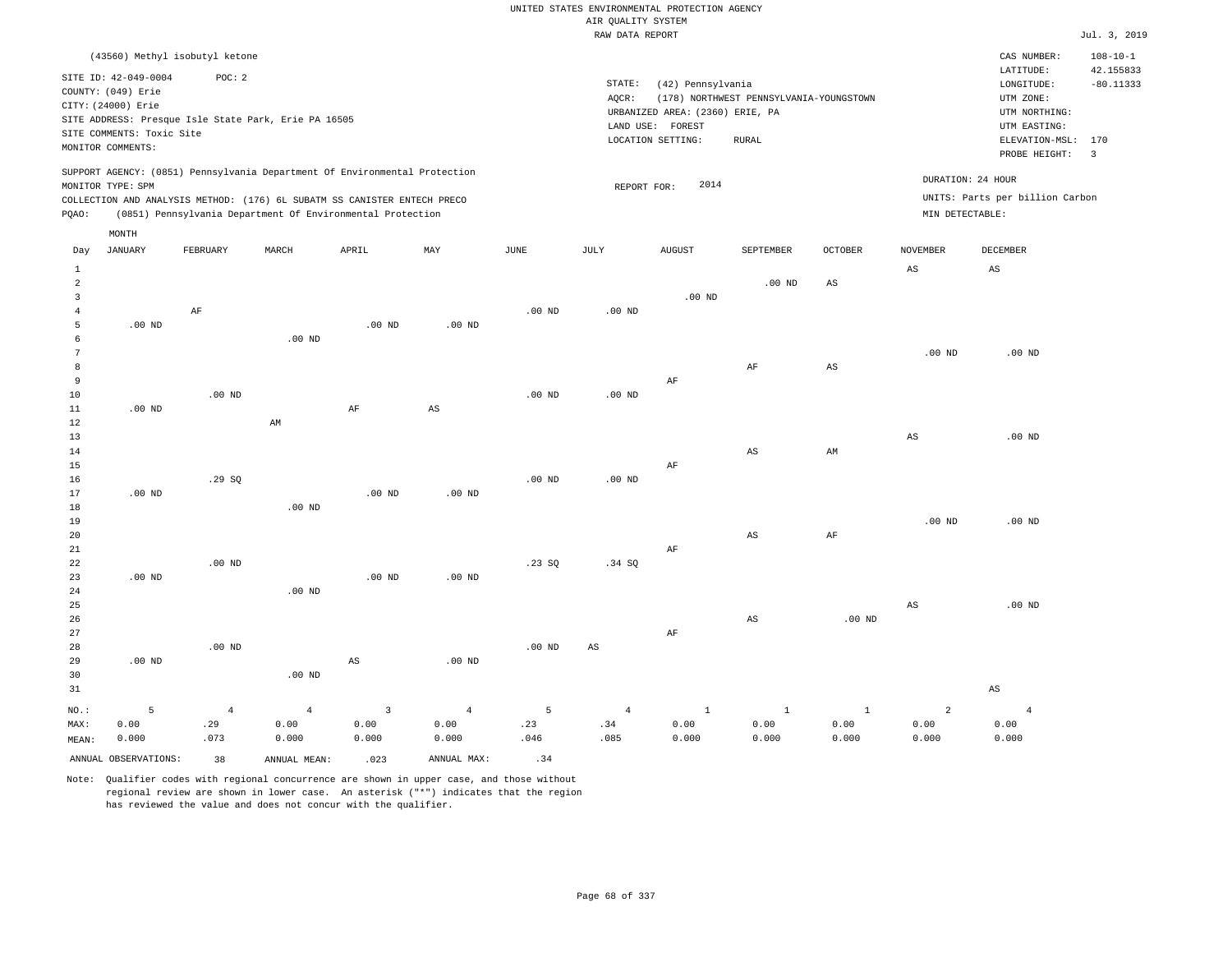|                                                                                                                                                                                                                                                             |         |                                |          |       |     |          |      | RAW DATA REPORT                                                                                                                                             |                                                                                                          |                                                              |                                      |                                 | Jul. 3, 2019   |
|-------------------------------------------------------------------------------------------------------------------------------------------------------------------------------------------------------------------------------------------------------------|---------|--------------------------------|----------|-------|-----|----------|------|-------------------------------------------------------------------------------------------------------------------------------------------------------------|----------------------------------------------------------------------------------------------------------|--------------------------------------------------------------|--------------------------------------|---------------------------------|----------------|
|                                                                                                                                                                                                                                                             |         | (43560) Methyl isobutyl ketone |          |       |     |          |      |                                                                                                                                                             |                                                                                                          |                                                              |                                      | CAS NUMBER:                     | $108 - 10 - 1$ |
| SITE ID: 42-049-0004<br>POC:2<br>COUNTY: (049) Erie<br>CITY: (24000) Erie<br>SITE ADDRESS: Presque Isle State Park, Erie PA 16505<br>SITE COMMENTS: Toxic Site<br>MONITOR COMMENTS:                                                                         |         |                                |          |       |     |          |      | STATE:<br>(42) Pennsylvania<br>AQCR:<br>(178) NORTHWEST PENNSYLVANIA-YOUNGSTOWN<br>URBANIZED AREA: (2360) ERIE, PA<br>LAND USE: FOREST<br>LOCATION SETTING: | LATITUDE:<br>LONGITUDE:<br>UTM ZONE:<br>UTM NORTHING:<br>UTM EASTING:<br>ELEVATION-MSL:<br>PROBE HEIGHT: | 42.155833<br>$-80.11333$<br>170<br>$\overline{\phantom{a}3}$ |                                      |                                 |                |
| SUPPORT AGENCY: (0851) Pennsylvania Department Of Environmental Protection<br>MONITOR TYPE: SPM<br>COLLECTION AND ANALYSIS METHOD: (176) 6L SUBATM SS CANISTER ENTECH PRECO<br>(0851) Pennsylvania Department Of Environmental Protection<br>POAO:<br>MONTH |         |                                |          |       |     |          |      | 2015<br>REPORT FOR:                                                                                                                                         |                                                                                                          |                                                              | DURATION: 24 HOUR<br>MIN DETECTABLE: | UNITS: Parts per billion Carbon |                |
| Day                                                                                                                                                                                                                                                         | JANUARY | FEBRUARY                       | MARCH    | APRIL | MAY | JUNE     | JULY | AUGUST                                                                                                                                                      | SEPTEMBER                                                                                                | <b>OCTOBER</b>                                               | NOVEMBER                             | DECEMBER                        |                |
|                                                                                                                                                                                                                                                             |         |                                | $.00$ ND |       |     |          |      | $.00$ ND                                                                                                                                                    | $.00$ ND                                                                                                 | $.00$ ND                                                     | $.00$ ND                             | TS                              |                |
|                                                                                                                                                                                                                                                             |         | AS                             |          |       |     | $.00$ ND | AS   |                                                                                                                                                             |                                                                                                          |                                                              |                                      |                                 |                |

| ್               |          | A.O      |          |          |                   | שום טט.  | no.      |          |          |          |          |          |
|-----------------|----------|----------|----------|----------|-------------------|----------|----------|----------|----------|----------|----------|----------|
| 6               | AF       |          |          | $.00$ ND | $.00$ ND          |          |          |          |          |          |          |          |
| $7\phantom{.0}$ |          |          | $.00$ ND |          |                   |          |          |          |          |          |          |          |
| $^{\rm 8}$      |          |          |          |          |                   |          |          |          |          |          | AS       | $.00$ ND |
| $\overline{9}$  |          |          |          |          |                   |          |          |          | $.00$ ND | AS       |          |          |
| $10$            |          |          |          |          |                   |          |          | $.00$ ND |          |          |          |          |
| $1\,1$          |          | AS       |          |          |                   | .00 $ND$ | $.00$ ND |          |          |          |          |          |
| $1\,2$          | $.00$ ND |          |          | $.00$ ND | $.00$ ND          |          |          |          |          |          |          |          |
| 13              |          |          | .00 $ND$ |          |                   |          |          |          |          |          |          |          |
| $1\,4$          |          |          |          |          |                   |          |          |          |          |          | AF       | $.00$ ND |
| $15\,$          |          |          |          |          |                   |          |          |          | $.00$ ND | AS       |          |          |
| 16              |          |          |          |          |                   |          |          | $.00$ ND |          |          |          |          |
| 17              |          | AF       |          |          |                   | $.00$ ND | $.00$ ND |          |          |          |          |          |
| $18\,$          | AF       |          |          | $.00$ ND | $.00$ ND          |          |          |          |          |          |          |          |
| 19              |          |          | AS       |          |                   |          |          |          |          |          |          |          |
| $20\,$          |          |          |          |          |                   |          |          |          |          |          | $.00$ ND | $.00$ ND |
| $2\sqrt{1}$     |          |          |          |          |                   |          |          |          | $.00$ ND | $.00$ ND |          |          |
| 22              |          |          |          |          |                   |          |          | $.00$ ND |          |          |          |          |
| 23              |          | $.00$ ND |          |          |                   | AS       | AS       |          |          |          |          |          |
| 24              | $.00$ ND |          |          | $.00$ ND | .00 <sub>ND</sub> |          |          |          |          |          |          |          |

| 25   |          | $.00$ ND |          |          |                |              |          |    |          |               |          |
|------|----------|----------|----------|----------|----------------|--------------|----------|----|----------|---------------|----------|
| 26   |          |          |          |          |                |              |          |    |          | TS            | $.00$ ND |
| 27   |          |          |          |          |                |              |          | AS | $.00$ ND |               |          |
| 28   |          |          |          |          |                |              | $.00$ ND |    |          |               |          |
| 29   |          |          |          |          | $.00$ ND       | $.00$ ND     |          |    |          |               |          |
| 30   | $.00$ ND |          | $.00$ ND | $.00$ ND |                |              |          |    |          |               |          |
| 31   |          | $.00$ ND |          |          |                |              |          |    |          |               |          |
| NO.: |          | -5       | -5.      | 5.       | $\overline{4}$ | $\mathbf{R}$ |          | 4  |          | $\mathcal{L}$ | -4       |

|       | ANNUAL OBSERVATIONS: |       | ANNUAL MEAN: | 0.000 | MAX:<br>ANNUAL | 0.00 |      |      |       |
|-------|----------------------|-------|--------------|-------|----------------|------|------|------|-------|
| MEAN: | 0.000                | J.000 | .000         | 0.000 | .000           | .000 | .000 | .000 | .000  |
| MAX   | J.00                 | 00.ر  | .00          | 0.00  | .00 د          | .00  | .00  | .00  | 00. ( |

Note: Qualifier codes with regional concurrence are shown in upper case, and those without regional review are shown in lower case. An asterisk ("\*") indicates that the region has reviewed the value and does not concur with the qualifier.

 0.00 0.000  0.00 0.000  0.00 0.000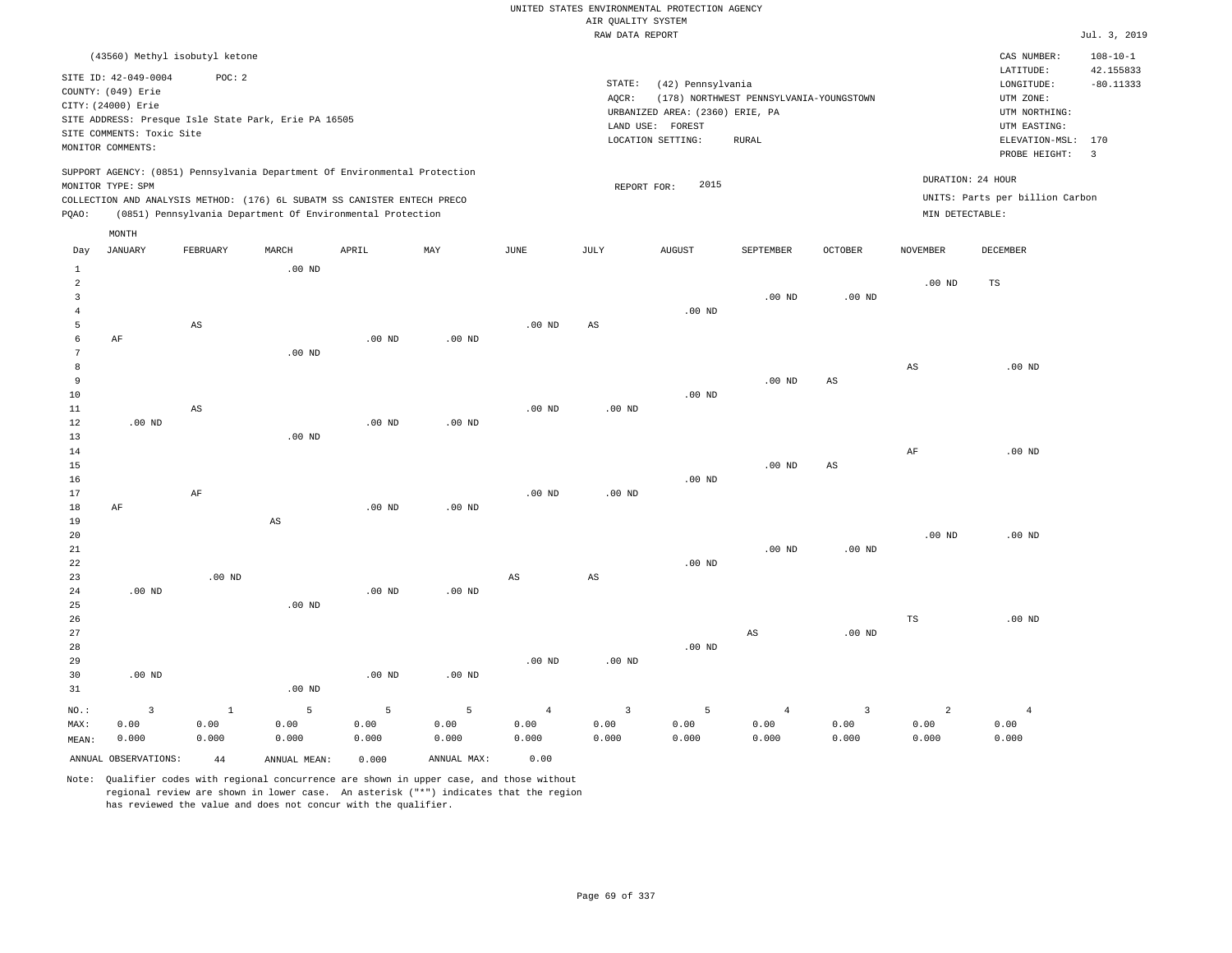| $108 - 10 - 1$<br>(43560) Methyl isobutyl ketone<br>CAS NUMBER:<br>42.155833<br>LATITUDE:<br>SITE ID: 42-049-0004<br>POC: 2<br>STATE:<br>(42) Pennsylvania<br>$-80.11333$<br>LONGITUDE:<br>COUNTY: (049) Erie<br>(178) NORTHWEST PENNSYLVANIA-YOUNGSTOWN<br>UTM ZONE:<br>AQCR:<br>CITY: (24000) Erie<br>URBANIZED AREA: (2360) ERIE, PA<br>UTM NORTHING:<br>SITE ADDRESS: Presque Isle State Park, Erie PA 16505<br>LAND USE: FOREST<br>UTM EASTING:<br>SITE COMMENTS: Toxic Site<br>LOCATION SETTING:<br><b>RURAL</b><br>ELEVATION-MSL: 170<br>MONITOR COMMENTS:<br>PROBE HEIGHT:<br>$\overline{\mathbf{3}}$<br>SUPPORT AGENCY: (0851) Pennsylvania Department Of Environmental Protection<br>DURATION: 24 HOUR<br>2016<br>MONITOR TYPE: SPM<br>REPORT FOR:<br>UNITS: Parts per billion Carbon<br>COLLECTION AND ANALYSIS METHOD: (176) 6L SUBATM SS CANISTER ENTECH PRECO<br>(0851) Pennsylvania Department Of Environmental Protection<br>MIN DETECTABLE:<br>PQAO:<br>MONTH<br><b>JANUARY</b><br>FEBRUARY<br>MARCH<br>APRIL<br>MAY<br>JUNE<br>JULY<br><b>AUGUST</b><br>SEPTEMBER<br><b>OCTOBER</b><br><b>NOVEMBER</b><br><b>DECEMBER</b><br>Day<br>$.00$ ND<br>$.00$ ND<br>1<br>TS<br>2<br>TS<br>$\overline{3}$<br>$.00$ ND<br>AF<br>AF<br>$\overline{4}$<br>$.00$ ND<br>$\rm{AF}$<br>5<br>$.00$ ND<br>$\rm{AF}$<br>$\mathbb{A}\mathbb{S}$<br>6<br>7<br>$.00$ ND<br>AF<br>8<br>AF<br>$_{\rm TS}$<br>9<br>$_{\rm TS}$<br>$\rm{AF}$<br>10<br>$\rm{AF}$<br>11<br>AS<br>AF<br>12<br>$.00$ ND<br>.00 <sub>ND</sub><br>AS<br>13<br>$.00$ ND<br>TS<br>14<br>.00 <sub>ND</sub><br>$.00$ ND<br>15<br>AF<br>.00 <sub>ND</sub><br>16<br>$.00$ ND<br>17<br>AF<br>AF<br>18<br>$.00$ ND<br>AS<br>$.00$ ND<br>19<br>$.00~$ ND<br>$\mathbb{A}\mathbb{S}$<br>20<br>$.00$ ND<br>$.00$ ND<br>21<br>$.00$ ND<br>AF<br>22<br>$\rm{AF}$<br>23<br>$_{\rm AS}$<br>AF<br>24<br>.00 <sub>ND</sub><br>$.00$ ND<br>AF<br>25<br>.00 <sub>ND</sub><br>.00 <sub>ND</sub><br>26<br>$\rm{AF}$<br>$.00$ ND<br>27<br>$.00$ ND<br>$\rm{AF}$<br>28<br>$.00$ ND<br>29<br>AF<br>AF<br>30<br>AS<br>AF<br>31<br>$.00$ ND<br>.00 <sub>ND</sub><br>$\overline{4}$<br>$\overline{4}$<br>$\mathbf{1}$<br>$\overline{a}$<br>$\mathbb O$<br>2<br>$\overline{3}$<br>$\overline{a}$<br>$\overline{3}$<br>NO.:<br>5<br>$\mathbf{1}$<br><sup>1</sup> |      |      |      |      |      |      |      | RAW DATA REPORT |      |      |      |      | Jul. 3, 2019 |
|------------------------------------------------------------------------------------------------------------------------------------------------------------------------------------------------------------------------------------------------------------------------------------------------------------------------------------------------------------------------------------------------------------------------------------------------------------------------------------------------------------------------------------------------------------------------------------------------------------------------------------------------------------------------------------------------------------------------------------------------------------------------------------------------------------------------------------------------------------------------------------------------------------------------------------------------------------------------------------------------------------------------------------------------------------------------------------------------------------------------------------------------------------------------------------------------------------------------------------------------------------------------------------------------------------------------------------------------------------------------------------------------------------------------------------------------------------------------------------------------------------------------------------------------------------------------------------------------------------------------------------------------------------------------------------------------------------------------------------------------------------------------------------------------------------------------------------------------------------------------------------------------------------------------------------------------------------------------------------------------------------------------------------------------------------------------------------------------------------------------------------------------------------------------------------------------------------------------------------------------------------------------------------------------------|------|------|------|------|------|------|------|-----------------|------|------|------|------|--------------|
|                                                                                                                                                                                                                                                                                                                                                                                                                                                                                                                                                                                                                                                                                                                                                                                                                                                                                                                                                                                                                                                                                                                                                                                                                                                                                                                                                                                                                                                                                                                                                                                                                                                                                                                                                                                                                                                                                                                                                                                                                                                                                                                                                                                                                                                                                                      |      |      |      |      |      |      |      |                 |      |      |      |      |              |
|                                                                                                                                                                                                                                                                                                                                                                                                                                                                                                                                                                                                                                                                                                                                                                                                                                                                                                                                                                                                                                                                                                                                                                                                                                                                                                                                                                                                                                                                                                                                                                                                                                                                                                                                                                                                                                                                                                                                                                                                                                                                                                                                                                                                                                                                                                      |      |      |      |      |      |      |      |                 |      |      |      |      |              |
|                                                                                                                                                                                                                                                                                                                                                                                                                                                                                                                                                                                                                                                                                                                                                                                                                                                                                                                                                                                                                                                                                                                                                                                                                                                                                                                                                                                                                                                                                                                                                                                                                                                                                                                                                                                                                                                                                                                                                                                                                                                                                                                                                                                                                                                                                                      |      |      |      |      |      |      |      |                 |      |      |      |      |              |
|                                                                                                                                                                                                                                                                                                                                                                                                                                                                                                                                                                                                                                                                                                                                                                                                                                                                                                                                                                                                                                                                                                                                                                                                                                                                                                                                                                                                                                                                                                                                                                                                                                                                                                                                                                                                                                                                                                                                                                                                                                                                                                                                                                                                                                                                                                      |      |      |      |      |      |      |      |                 |      |      |      |      |              |
|                                                                                                                                                                                                                                                                                                                                                                                                                                                                                                                                                                                                                                                                                                                                                                                                                                                                                                                                                                                                                                                                                                                                                                                                                                                                                                                                                                                                                                                                                                                                                                                                                                                                                                                                                                                                                                                                                                                                                                                                                                                                                                                                                                                                                                                                                                      |      |      |      |      |      |      |      |                 |      |      |      |      |              |
|                                                                                                                                                                                                                                                                                                                                                                                                                                                                                                                                                                                                                                                                                                                                                                                                                                                                                                                                                                                                                                                                                                                                                                                                                                                                                                                                                                                                                                                                                                                                                                                                                                                                                                                                                                                                                                                                                                                                                                                                                                                                                                                                                                                                                                                                                                      |      |      |      |      |      |      |      |                 |      |      |      |      |              |
|                                                                                                                                                                                                                                                                                                                                                                                                                                                                                                                                                                                                                                                                                                                                                                                                                                                                                                                                                                                                                                                                                                                                                                                                                                                                                                                                                                                                                                                                                                                                                                                                                                                                                                                                                                                                                                                                                                                                                                                                                                                                                                                                                                                                                                                                                                      |      |      |      |      |      |      |      |                 |      |      |      |      |              |
|                                                                                                                                                                                                                                                                                                                                                                                                                                                                                                                                                                                                                                                                                                                                                                                                                                                                                                                                                                                                                                                                                                                                                                                                                                                                                                                                                                                                                                                                                                                                                                                                                                                                                                                                                                                                                                                                                                                                                                                                                                                                                                                                                                                                                                                                                                      |      |      |      |      |      |      |      |                 |      |      |      |      |              |
|                                                                                                                                                                                                                                                                                                                                                                                                                                                                                                                                                                                                                                                                                                                                                                                                                                                                                                                                                                                                                                                                                                                                                                                                                                                                                                                                                                                                                                                                                                                                                                                                                                                                                                                                                                                                                                                                                                                                                                                                                                                                                                                                                                                                                                                                                                      |      |      |      |      |      |      |      |                 |      |      |      |      |              |
|                                                                                                                                                                                                                                                                                                                                                                                                                                                                                                                                                                                                                                                                                                                                                                                                                                                                                                                                                                                                                                                                                                                                                                                                                                                                                                                                                                                                                                                                                                                                                                                                                                                                                                                                                                                                                                                                                                                                                                                                                                                                                                                                                                                                                                                                                                      |      |      |      |      |      |      |      |                 |      |      |      |      |              |
|                                                                                                                                                                                                                                                                                                                                                                                                                                                                                                                                                                                                                                                                                                                                                                                                                                                                                                                                                                                                                                                                                                                                                                                                                                                                                                                                                                                                                                                                                                                                                                                                                                                                                                                                                                                                                                                                                                                                                                                                                                                                                                                                                                                                                                                                                                      |      |      |      |      |      |      |      |                 |      |      |      |      |              |
|                                                                                                                                                                                                                                                                                                                                                                                                                                                                                                                                                                                                                                                                                                                                                                                                                                                                                                                                                                                                                                                                                                                                                                                                                                                                                                                                                                                                                                                                                                                                                                                                                                                                                                                                                                                                                                                                                                                                                                                                                                                                                                                                                                                                                                                                                                      |      |      |      |      |      |      |      |                 |      |      |      |      |              |
|                                                                                                                                                                                                                                                                                                                                                                                                                                                                                                                                                                                                                                                                                                                                                                                                                                                                                                                                                                                                                                                                                                                                                                                                                                                                                                                                                                                                                                                                                                                                                                                                                                                                                                                                                                                                                                                                                                                                                                                                                                                                                                                                                                                                                                                                                                      |      |      |      |      |      |      |      |                 |      |      |      |      |              |
|                                                                                                                                                                                                                                                                                                                                                                                                                                                                                                                                                                                                                                                                                                                                                                                                                                                                                                                                                                                                                                                                                                                                                                                                                                                                                                                                                                                                                                                                                                                                                                                                                                                                                                                                                                                                                                                                                                                                                                                                                                                                                                                                                                                                                                                                                                      |      |      |      |      |      |      |      |                 |      |      |      |      |              |
|                                                                                                                                                                                                                                                                                                                                                                                                                                                                                                                                                                                                                                                                                                                                                                                                                                                                                                                                                                                                                                                                                                                                                                                                                                                                                                                                                                                                                                                                                                                                                                                                                                                                                                                                                                                                                                                                                                                                                                                                                                                                                                                                                                                                                                                                                                      |      |      |      |      |      |      |      |                 |      |      |      |      |              |
|                                                                                                                                                                                                                                                                                                                                                                                                                                                                                                                                                                                                                                                                                                                                                                                                                                                                                                                                                                                                                                                                                                                                                                                                                                                                                                                                                                                                                                                                                                                                                                                                                                                                                                                                                                                                                                                                                                                                                                                                                                                                                                                                                                                                                                                                                                      |      |      |      |      |      |      |      |                 |      |      |      |      |              |
|                                                                                                                                                                                                                                                                                                                                                                                                                                                                                                                                                                                                                                                                                                                                                                                                                                                                                                                                                                                                                                                                                                                                                                                                                                                                                                                                                                                                                                                                                                                                                                                                                                                                                                                                                                                                                                                                                                                                                                                                                                                                                                                                                                                                                                                                                                      |      |      |      |      |      |      |      |                 |      |      |      |      |              |
|                                                                                                                                                                                                                                                                                                                                                                                                                                                                                                                                                                                                                                                                                                                                                                                                                                                                                                                                                                                                                                                                                                                                                                                                                                                                                                                                                                                                                                                                                                                                                                                                                                                                                                                                                                                                                                                                                                                                                                                                                                                                                                                                                                                                                                                                                                      |      |      |      |      |      |      |      |                 |      |      |      |      |              |
|                                                                                                                                                                                                                                                                                                                                                                                                                                                                                                                                                                                                                                                                                                                                                                                                                                                                                                                                                                                                                                                                                                                                                                                                                                                                                                                                                                                                                                                                                                                                                                                                                                                                                                                                                                                                                                                                                                                                                                                                                                                                                                                                                                                                                                                                                                      |      |      |      |      |      |      |      |                 |      |      |      |      |              |
|                                                                                                                                                                                                                                                                                                                                                                                                                                                                                                                                                                                                                                                                                                                                                                                                                                                                                                                                                                                                                                                                                                                                                                                                                                                                                                                                                                                                                                                                                                                                                                                                                                                                                                                                                                                                                                                                                                                                                                                                                                                                                                                                                                                                                                                                                                      |      |      |      |      |      |      |      |                 |      |      |      |      |              |
|                                                                                                                                                                                                                                                                                                                                                                                                                                                                                                                                                                                                                                                                                                                                                                                                                                                                                                                                                                                                                                                                                                                                                                                                                                                                                                                                                                                                                                                                                                                                                                                                                                                                                                                                                                                                                                                                                                                                                                                                                                                                                                                                                                                                                                                                                                      |      |      |      |      |      |      |      |                 |      |      |      |      |              |
|                                                                                                                                                                                                                                                                                                                                                                                                                                                                                                                                                                                                                                                                                                                                                                                                                                                                                                                                                                                                                                                                                                                                                                                                                                                                                                                                                                                                                                                                                                                                                                                                                                                                                                                                                                                                                                                                                                                                                                                                                                                                                                                                                                                                                                                                                                      |      |      |      |      |      |      |      |                 |      |      |      |      |              |
|                                                                                                                                                                                                                                                                                                                                                                                                                                                                                                                                                                                                                                                                                                                                                                                                                                                                                                                                                                                                                                                                                                                                                                                                                                                                                                                                                                                                                                                                                                                                                                                                                                                                                                                                                                                                                                                                                                                                                                                                                                                                                                                                                                                                                                                                                                      |      |      |      |      |      |      |      |                 |      |      |      |      |              |
|                                                                                                                                                                                                                                                                                                                                                                                                                                                                                                                                                                                                                                                                                                                                                                                                                                                                                                                                                                                                                                                                                                                                                                                                                                                                                                                                                                                                                                                                                                                                                                                                                                                                                                                                                                                                                                                                                                                                                                                                                                                                                                                                                                                                                                                                                                      |      |      |      |      |      |      |      |                 |      |      |      |      |              |
|                                                                                                                                                                                                                                                                                                                                                                                                                                                                                                                                                                                                                                                                                                                                                                                                                                                                                                                                                                                                                                                                                                                                                                                                                                                                                                                                                                                                                                                                                                                                                                                                                                                                                                                                                                                                                                                                                                                                                                                                                                                                                                                                                                                                                                                                                                      |      |      |      |      |      |      |      |                 |      |      |      |      |              |
|                                                                                                                                                                                                                                                                                                                                                                                                                                                                                                                                                                                                                                                                                                                                                                                                                                                                                                                                                                                                                                                                                                                                                                                                                                                                                                                                                                                                                                                                                                                                                                                                                                                                                                                                                                                                                                                                                                                                                                                                                                                                                                                                                                                                                                                                                                      |      |      |      |      |      |      |      |                 |      |      |      |      |              |
|                                                                                                                                                                                                                                                                                                                                                                                                                                                                                                                                                                                                                                                                                                                                                                                                                                                                                                                                                                                                                                                                                                                                                                                                                                                                                                                                                                                                                                                                                                                                                                                                                                                                                                                                                                                                                                                                                                                                                                                                                                                                                                                                                                                                                                                                                                      |      |      |      |      |      |      |      |                 |      |      |      |      |              |
|                                                                                                                                                                                                                                                                                                                                                                                                                                                                                                                                                                                                                                                                                                                                                                                                                                                                                                                                                                                                                                                                                                                                                                                                                                                                                                                                                                                                                                                                                                                                                                                                                                                                                                                                                                                                                                                                                                                                                                                                                                                                                                                                                                                                                                                                                                      |      |      |      |      |      |      |      |                 |      |      |      |      |              |
|                                                                                                                                                                                                                                                                                                                                                                                                                                                                                                                                                                                                                                                                                                                                                                                                                                                                                                                                                                                                                                                                                                                                                                                                                                                                                                                                                                                                                                                                                                                                                                                                                                                                                                                                                                                                                                                                                                                                                                                                                                                                                                                                                                                                                                                                                                      |      |      |      |      |      |      |      |                 |      |      |      |      |              |
|                                                                                                                                                                                                                                                                                                                                                                                                                                                                                                                                                                                                                                                                                                                                                                                                                                                                                                                                                                                                                                                                                                                                                                                                                                                                                                                                                                                                                                                                                                                                                                                                                                                                                                                                                                                                                                                                                                                                                                                                                                                                                                                                                                                                                                                                                                      |      |      |      |      |      |      |      |                 |      |      |      |      |              |
|                                                                                                                                                                                                                                                                                                                                                                                                                                                                                                                                                                                                                                                                                                                                                                                                                                                                                                                                                                                                                                                                                                                                                                                                                                                                                                                                                                                                                                                                                                                                                                                                                                                                                                                                                                                                                                                                                                                                                                                                                                                                                                                                                                                                                                                                                                      |      |      |      |      |      |      |      |                 |      |      |      |      |              |
|                                                                                                                                                                                                                                                                                                                                                                                                                                                                                                                                                                                                                                                                                                                                                                                                                                                                                                                                                                                                                                                                                                                                                                                                                                                                                                                                                                                                                                                                                                                                                                                                                                                                                                                                                                                                                                                                                                                                                                                                                                                                                                                                                                                                                                                                                                      |      |      |      |      |      |      |      |                 |      |      |      |      |              |
|                                                                                                                                                                                                                                                                                                                                                                                                                                                                                                                                                                                                                                                                                                                                                                                                                                                                                                                                                                                                                                                                                                                                                                                                                                                                                                                                                                                                                                                                                                                                                                                                                                                                                                                                                                                                                                                                                                                                                                                                                                                                                                                                                                                                                                                                                                      |      |      |      |      |      |      |      |                 |      |      |      |      |              |
|                                                                                                                                                                                                                                                                                                                                                                                                                                                                                                                                                                                                                                                                                                                                                                                                                                                                                                                                                                                                                                                                                                                                                                                                                                                                                                                                                                                                                                                                                                                                                                                                                                                                                                                                                                                                                                                                                                                                                                                                                                                                                                                                                                                                                                                                                                      |      |      |      |      |      |      |      |                 |      |      |      |      |              |
|                                                                                                                                                                                                                                                                                                                                                                                                                                                                                                                                                                                                                                                                                                                                                                                                                                                                                                                                                                                                                                                                                                                                                                                                                                                                                                                                                                                                                                                                                                                                                                                                                                                                                                                                                                                                                                                                                                                                                                                                                                                                                                                                                                                                                                                                                                      |      |      |      |      |      |      |      |                 |      |      |      |      |              |
|                                                                                                                                                                                                                                                                                                                                                                                                                                                                                                                                                                                                                                                                                                                                                                                                                                                                                                                                                                                                                                                                                                                                                                                                                                                                                                                                                                                                                                                                                                                                                                                                                                                                                                                                                                                                                                                                                                                                                                                                                                                                                                                                                                                                                                                                                                      |      |      |      |      |      |      |      |                 |      |      |      |      |              |
|                                                                                                                                                                                                                                                                                                                                                                                                                                                                                                                                                                                                                                                                                                                                                                                                                                                                                                                                                                                                                                                                                                                                                                                                                                                                                                                                                                                                                                                                                                                                                                                                                                                                                                                                                                                                                                                                                                                                                                                                                                                                                                                                                                                                                                                                                                      |      |      |      |      |      |      |      |                 |      |      |      |      |              |
|                                                                                                                                                                                                                                                                                                                                                                                                                                                                                                                                                                                                                                                                                                                                                                                                                                                                                                                                                                                                                                                                                                                                                                                                                                                                                                                                                                                                                                                                                                                                                                                                                                                                                                                                                                                                                                                                                                                                                                                                                                                                                                                                                                                                                                                                                                      |      |      |      |      |      |      |      |                 |      |      |      |      |              |
|                                                                                                                                                                                                                                                                                                                                                                                                                                                                                                                                                                                                                                                                                                                                                                                                                                                                                                                                                                                                                                                                                                                                                                                                                                                                                                                                                                                                                                                                                                                                                                                                                                                                                                                                                                                                                                                                                                                                                                                                                                                                                                                                                                                                                                                                                                      |      |      |      |      |      |      |      |                 |      |      |      |      |              |
|                                                                                                                                                                                                                                                                                                                                                                                                                                                                                                                                                                                                                                                                                                                                                                                                                                                                                                                                                                                                                                                                                                                                                                                                                                                                                                                                                                                                                                                                                                                                                                                                                                                                                                                                                                                                                                                                                                                                                                                                                                                                                                                                                                                                                                                                                                      |      |      |      |      |      |      |      |                 |      |      |      |      |              |
|                                                                                                                                                                                                                                                                                                                                                                                                                                                                                                                                                                                                                                                                                                                                                                                                                                                                                                                                                                                                                                                                                                                                                                                                                                                                                                                                                                                                                                                                                                                                                                                                                                                                                                                                                                                                                                                                                                                                                                                                                                                                                                                                                                                                                                                                                                      |      |      |      |      |      |      |      |                 |      |      |      |      |              |
|                                                                                                                                                                                                                                                                                                                                                                                                                                                                                                                                                                                                                                                                                                                                                                                                                                                                                                                                                                                                                                                                                                                                                                                                                                                                                                                                                                                                                                                                                                                                                                                                                                                                                                                                                                                                                                                                                                                                                                                                                                                                                                                                                                                                                                                                                                      |      |      |      |      |      |      |      |                 |      |      |      |      |              |
|                                                                                                                                                                                                                                                                                                                                                                                                                                                                                                                                                                                                                                                                                                                                                                                                                                                                                                                                                                                                                                                                                                                                                                                                                                                                                                                                                                                                                                                                                                                                                                                                                                                                                                                                                                                                                                                                                                                                                                                                                                                                                                                                                                                                                                                                                                      |      |      |      |      |      |      |      |                 |      |      |      |      |              |
|                                                                                                                                                                                                                                                                                                                                                                                                                                                                                                                                                                                                                                                                                                                                                                                                                                                                                                                                                                                                                                                                                                                                                                                                                                                                                                                                                                                                                                                                                                                                                                                                                                                                                                                                                                                                                                                                                                                                                                                                                                                                                                                                                                                                                                                                                                      |      |      |      |      |      |      |      |                 |      |      |      |      |              |
| 0.00                                                                                                                                                                                                                                                                                                                                                                                                                                                                                                                                                                                                                                                                                                                                                                                                                                                                                                                                                                                                                                                                                                                                                                                                                                                                                                                                                                                                                                                                                                                                                                                                                                                                                                                                                                                                                                                                                                                                                                                                                                                                                                                                                                                                                                                                                                 | MAX: | 0.00 | 0.00 | 0.00 | 0.00 | 0.00 | 0.00 |                 | 0.00 | 0.00 | 0.00 | 0.00 |              |
| 0.000<br>0.000<br>0.000<br>0.000<br>0.000<br>0.000<br>0.000<br>0.000<br>0.000<br>0.000<br>0.000<br>MEAN:                                                                                                                                                                                                                                                                                                                                                                                                                                                                                                                                                                                                                                                                                                                                                                                                                                                                                                                                                                                                                                                                                                                                                                                                                                                                                                                                                                                                                                                                                                                                                                                                                                                                                                                                                                                                                                                                                                                                                                                                                                                                                                                                                                                             |      |      |      |      |      |      |      |                 |      |      |      |      |              |
| ANNUAL OBSERVATIONS:<br>ANNUAL MAX:<br>0.00<br>ANNUAL, MEAN:<br>0.000<br>28                                                                                                                                                                                                                                                                                                                                                                                                                                                                                                                                                                                                                                                                                                                                                                                                                                                                                                                                                                                                                                                                                                                                                                                                                                                                                                                                                                                                                                                                                                                                                                                                                                                                                                                                                                                                                                                                                                                                                                                                                                                                                                                                                                                                                          |      |      |      |      |      |      |      |                 |      |      |      |      |              |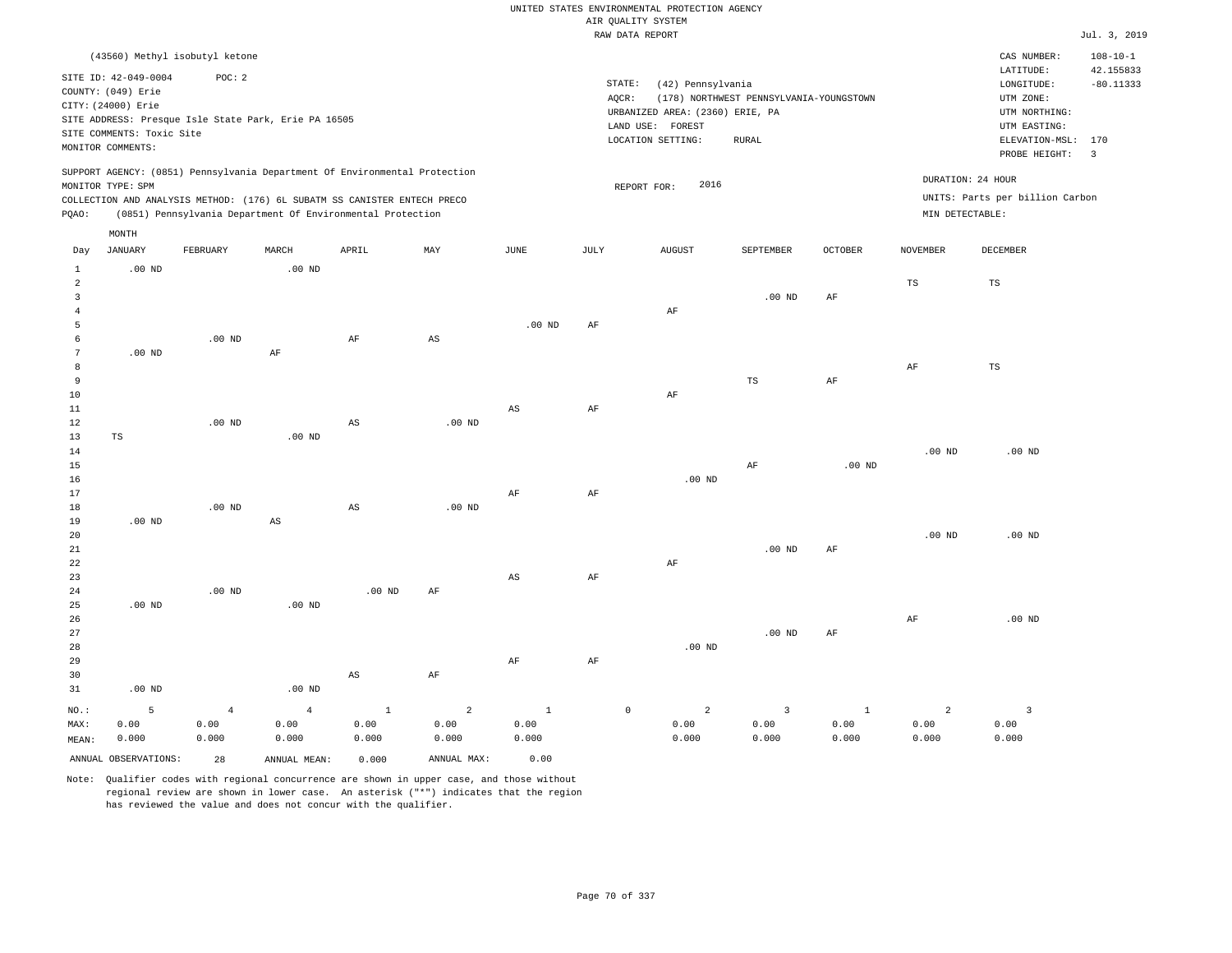|                     |                                |              |                                                                            |              |                   |                   | RAW DATA REPORT        |                                 |                   |                   |                   |                                 | Jul. 3, 2019   |
|---------------------|--------------------------------|--------------|----------------------------------------------------------------------------|--------------|-------------------|-------------------|------------------------|---------------------------------|-------------------|-------------------|-------------------|---------------------------------|----------------|
|                     | (43560) Methyl isobutyl ketone |              |                                                                            |              |                   |                   |                        |                                 |                   |                   |                   | CAS NUMBER:                     | $108 - 10 - 1$ |
|                     |                                |              |                                                                            |              |                   |                   |                        |                                 |                   |                   |                   | LATITUDE:                       | 42.155833      |
|                     | SITE ID: 42-049-0004           | POC: 2       |                                                                            |              |                   |                   | STATE:                 | LONGITUDE:                      | $-80.11333$       |                   |                   |                                 |                |
|                     | COUNTY: (049) Erie             |              |                                                                            |              |                   |                   | AQCR:                  | UTM ZONE:                       |                   |                   |                   |                                 |                |
|                     | CITY: (24000) Erie             |              |                                                                            |              |                   |                   |                        | URBANIZED AREA: (2360) ERIE, PA |                   |                   |                   | UTM NORTHING:                   |                |
|                     |                                |              | SITE ADDRESS: Presque Isle State Park, Erie PA 16505                       |              |                   |                   |                        | LAND USE: FOREST                |                   |                   |                   | UTM EASTING:                    |                |
|                     | SITE COMMENTS: Toxic Site      |              |                                                                            |              |                   |                   |                        | LOCATION SETTING:               | RURAL             |                   |                   | ELEVATION-MSL: 170              |                |
|                     | MONITOR COMMENTS:              |              |                                                                            |              |                   |                   |                        |                                 |                   |                   |                   | PROBE HEIGHT:                   | $\overline{3}$ |
|                     |                                |              | SUPPORT AGENCY: (0851) Pennsylvania Department Of Environmental Protection |              |                   |                   |                        |                                 |                   |                   |                   |                                 |                |
|                     | MONITOR TYPE: SPM              |              |                                                                            |              |                   |                   | REPORT FOR:            | 2017                            |                   |                   |                   | DURATION: 24 HOUR               |                |
|                     |                                |              | COLLECTION AND ANALYSIS METHOD: (176) 6L SUBATM SS CANISTER ENTECH PRECO   |              |                   |                   |                        |                                 |                   |                   |                   | UNITS: Parts per billion Carbon |                |
| PQAO:               |                                |              | (0851) Pennsylvania Department Of Environmental Protection                 |              |                   |                   |                        |                                 |                   |                   | MIN DETECTABLE:   |                                 |                |
|                     | MONTH                          |              |                                                                            |              |                   |                   |                        |                                 |                   |                   |                   |                                 |                |
| Day                 | <b>JANUARY</b>                 | FEBRUARY     | MARCH                                                                      | APRIL        | MAY               | JUNE              | JULY                   | <b>AUGUST</b>                   | SEPTEMBER         | <b>OCTOBER</b>    | <b>NOVEMBER</b>   | DECEMBER                        |                |
| $\mathbf{1}$        | $\rm AF$                       |              |                                                                            | AF           | AF                |                   |                        |                                 |                   |                   |                   |                                 |                |
| $\overline{a}$      |                                |              | $.00$ ND                                                                   |              |                   |                   |                        |                                 |                   |                   |                   |                                 |                |
| $\mathbf{3}$        |                                |              |                                                                            |              |                   |                   |                        |                                 |                   |                   | .00 <sub>ND</sub> | $.00$ ND                        |                |
| $\overline{4}$      |                                |              |                                                                            |              |                   |                   |                        |                                 | $.00$ ND          | .22 QX            |                   |                                 |                |
| 5                   |                                |              |                                                                            |              |                   |                   |                        | $.00$ ND                        |                   |                   |                   |                                 |                |
| 6                   |                                | $.00$ ND     |                                                                            |              |                   | $.00$ ND          | $\mathbb{A}\mathbb{S}$ |                                 |                   |                   |                   |                                 |                |
| $7\phantom{.0}$     | TS                             |              |                                                                            | $\rm AF$     | $.00$ ND          |                   |                        |                                 |                   |                   |                   |                                 |                |
| 8<br>$\overline{9}$ |                                |              | .00 <sub>ND</sub>                                                          |              |                   |                   |                        |                                 |                   |                   | .00 <sub>ND</sub> | $.00$ ND                        |                |
| 10                  |                                |              |                                                                            |              |                   |                   |                        |                                 | .00 <sub>ND</sub> | .00 <sub>ND</sub> |                   |                                 |                |
| 11                  |                                |              |                                                                            |              |                   |                   |                        | $.00$ ND                        |                   |                   |                   |                                 |                |
| 12                  |                                | TS           |                                                                            |              |                   | .00 <sub>ND</sub> | $\mathbb{A}\mathbb{S}$ |                                 |                   |                   |                   |                                 |                |
| 13                  | $.00$ ND                       |              |                                                                            | $.00$ ND     | $.00$ ND          |                   |                        |                                 |                   |                   |                   |                                 |                |
| 14                  |                                |              | $.00$ ND                                                                   |              |                   |                   |                        |                                 |                   |                   |                   |                                 |                |
| 15                  |                                |              |                                                                            |              |                   |                   |                        |                                 |                   |                   | .00 <sub>ND</sub> | $.00$ ND                        |                |
| 16                  |                                |              |                                                                            |              |                   |                   |                        |                                 | .20S              | $.00$ ND          |                   |                                 |                |
| 17                  |                                |              |                                                                            |              |                   |                   |                        | $.00$ ND                        |                   |                   |                   |                                 |                |
| 18                  |                                | AF           |                                                                            |              |                   | $.00$ ND          | $\mathbb{A}\mathbb{S}$ |                                 |                   |                   |                   |                                 |                |
| 19                  | $.00$ ND                       |              |                                                                            | AF           | $.00$ ND          |                   |                        |                                 |                   |                   |                   |                                 |                |
| 20                  |                                |              | .00 <sub>ND</sub>                                                          |              |                   |                   |                        |                                 |                   |                   |                   |                                 |                |
| 21                  |                                |              |                                                                            |              |                   |                   |                        |                                 |                   |                   | .00 <sub>ND</sub> | TS                              |                |
| 22                  |                                |              |                                                                            |              |                   |                   |                        |                                 | $.00$ ND          | .00 <sub>ND</sub> |                   |                                 |                |
| 23                  |                                |              |                                                                            |              |                   |                   |                        | $.00$ ND                        |                   |                   |                   |                                 |                |
| 24                  |                                | AF           |                                                                            |              |                   | .00 <sub>ND</sub> | $.00$ ND               |                                 |                   |                   |                   |                                 |                |
| 25                  | AS                             |              | $.00$ ND                                                                   | AF           | .00 <sub>ND</sub> |                   |                        |                                 |                   |                   |                   |                                 |                |
| 26<br>27            |                                |              |                                                                            |              |                   |                   |                        |                                 |                   |                   | .00 <sub>ND</sub> | AF                              |                |
| 28                  |                                |              |                                                                            |              |                   |                   |                        |                                 | .00 <sub>ND</sub> | .00 <sub>ND</sub> |                   |                                 |                |
| 29                  |                                |              |                                                                            |              |                   |                   |                        | $.00$ ND                        |                   |                   |                   |                                 |                |
| 30                  |                                |              |                                                                            |              |                   | $_{\rm AS}$       | $.00$ ND               |                                 |                   |                   |                   |                                 |                |
| 31                  | $.00$ ND                       |              |                                                                            |              | $.00$ ND          |                   |                        |                                 |                   |                   |                   |                                 |                |
|                     |                                |              |                                                                            |              |                   |                   |                        |                                 |                   |                   |                   |                                 |                |
| NO.:                | 3                              | $\mathbf{1}$ | 5                                                                          | $\mathbf{1}$ | 5                 | $\overline{4}$    | $\overline{a}$         | 5                               | 5                 | 5                 | 5                 | $\overline{3}$                  |                |
| MAX:                | 0.00                           | 0.00         | 0.00                                                                       | 0.00         | 0.00              | 0.00              | 0.00                   | 0.00                            | .20               | .22               | 0.00              | 0.00                            |                |
| MEAN:               | 0.000                          | 0.000        | 0.000                                                                      | 0.000        | 0.000             | 0.000             | 0.000                  | 0.000                           | .040              | .044              | 0.000             | 0.000                           |                |
|                     | ANNUAL OBSERVATIONS:           | 44           | ANNUAL MEAN:                                                               | .010         | ANNUAL MAX:       | .22               |                        |                                 |                   |                   |                   |                                 |                |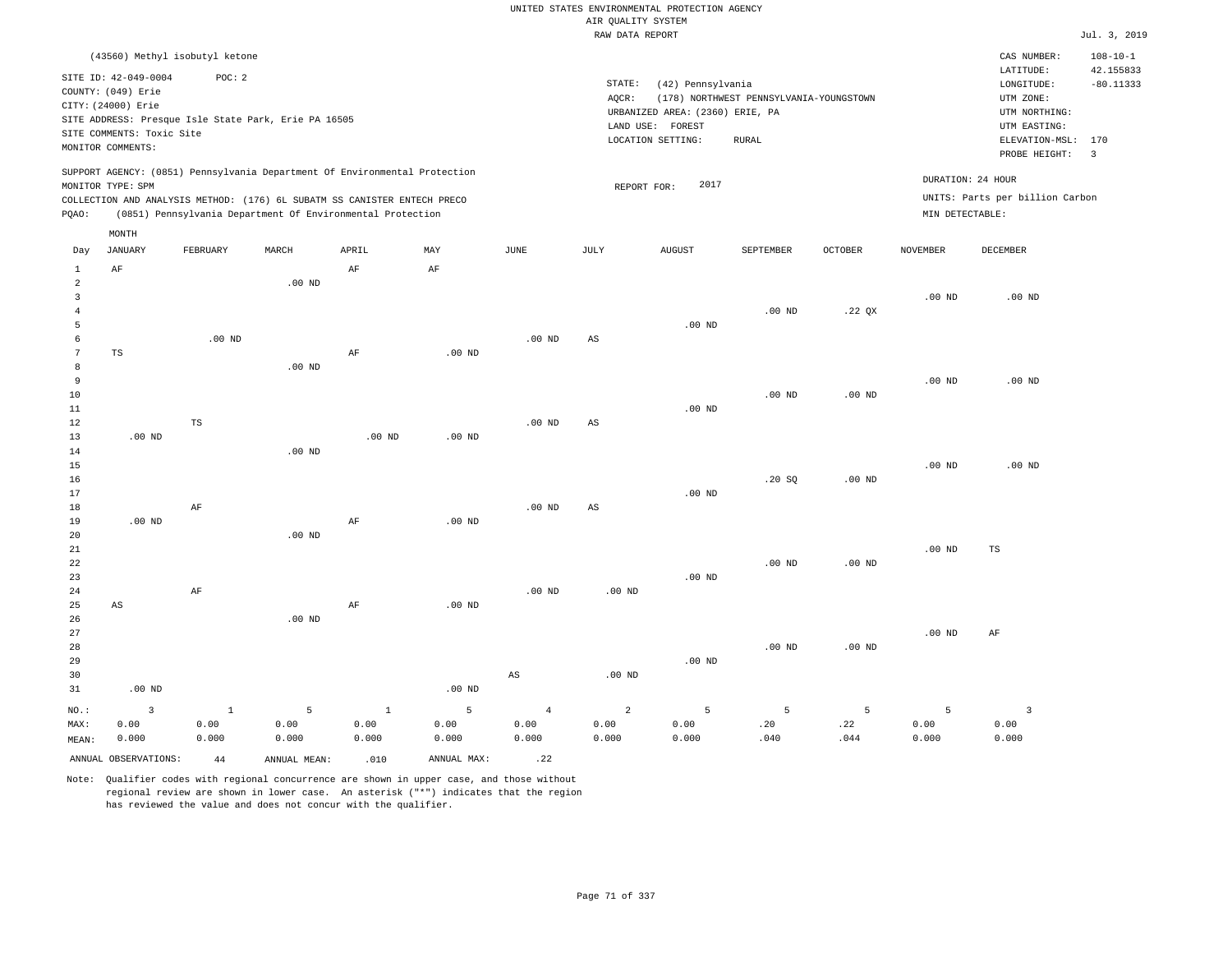|                     |                      |                           |                                          |                                                      |                                                                            |              |                     |           | UNITED STATES ENVIRONMENTAL PROTECTION AGENCY |                                         |                   |                   |                                 |                             |
|---------------------|----------------------|---------------------------|------------------------------------------|------------------------------------------------------|----------------------------------------------------------------------------|--------------|---------------------|-----------|-----------------------------------------------|-----------------------------------------|-------------------|-------------------|---------------------------------|-----------------------------|
|                     |                      |                           |                                          |                                                      |                                                                            |              |                     |           | AIR QUALITY SYSTEM                            |                                         |                   |                   |                                 |                             |
|                     |                      |                           |                                          |                                                      |                                                                            |              |                     |           | RAW DATA REPORT                               |                                         |                   |                   |                                 | Jul. 3, 2019                |
|                     | SITE ID: 42-049-0004 |                           | (43560) Methyl isobutyl ketone<br>POC: 2 |                                                      |                                                                            |              |                     |           |                                               |                                         |                   |                   | CAS NUMBER:<br>LATITUDE:        | $108 - 10 - 1$<br>42.155833 |
|                     | COUNTY: (049) Erie   |                           |                                          |                                                      |                                                                            |              |                     |           | STATE:<br>(42) Pennsylvania                   |                                         |                   |                   | LONGITUDE:                      | $-80.11333$                 |
|                     | CITY: (24000) Erie   |                           |                                          |                                                      |                                                                            |              |                     | AQCR:     | URBANIZED AREA: (2360) ERIE, PA               | (178) NORTHWEST PENNSYLVANIA-YOUNGSTOWN |                   |                   | UTM ZONE:<br>UTM NORTHING:      |                             |
|                     |                      |                           |                                          | SITE ADDRESS: Presque Isle State Park, Erie PA 16505 |                                                                            |              |                     |           | LAND USE: FOREST                              |                                         |                   |                   | UTM EASTING:                    |                             |
|                     |                      | SITE COMMENTS: Toxic Site |                                          |                                                      |                                                                            |              |                     |           | LOCATION SETTING:                             | <b>RURAL</b>                            |                   |                   | ELEVATION-MSL:                  | 170                         |
|                     | MONITOR COMMENTS:    |                           |                                          |                                                      |                                                                            |              |                     |           |                                               |                                         |                   |                   | PROBE HEIGHT:                   | $\overline{3}$              |
|                     | MONITOR TYPE: SPM    |                           |                                          |                                                      | SUPPORT AGENCY: (0851) Pennsylvania Department Of Environmental Protection |              |                     |           | 2018<br>REPORT FOR:                           |                                         |                   | DURATION: 24 HOUR |                                 |                             |
|                     |                      |                           |                                          |                                                      | COLLECTION AND ANALYSIS METHOD: (176) 6L SUBATM SS CANISTER ENTECH PRECO   |              |                     |           |                                               |                                         |                   |                   | UNITS: Parts per billion Carbon |                             |
| PQAO:               |                      |                           |                                          |                                                      | (0851) Pennsylvania Department Of Environmental Protection                 |              |                     |           |                                               |                                         |                   |                   | MIN DETECTABLE: .4653           |                             |
|                     | MONTH                |                           |                                          |                                                      |                                                                            |              |                     |           |                                               |                                         |                   |                   |                                 |                             |
| Day                 | <b>JANUARY</b>       |                           | FEBRUARY                                 | MARCH                                                | APRIL                                                                      | MAY          | JUNE                | JULY      | <b>AUGUST</b>                                 | SEPTEMBER                               | <b>OCTOBER</b>    | NOVEMBER          | DECEMBER                        |                             |
| $\mathbf{1}$        |                      |                           | AQ                                       |                                                      |                                                                            |              | AF                  | AF        |                                               |                                         |                   |                   |                                 |                             |
| $\overline{a}$      | TS                   |                           |                                          |                                                      | $\rm AF$                                                                   | $.00$ ND     |                     |           |                                               |                                         |                   |                   |                                 |                             |
| $\overline{3}$      |                      |                           |                                          | $.00$ ND                                             |                                                                            |              |                     |           |                                               |                                         |                   |                   |                                 |                             |
| $\overline{4}$<br>5 |                      |                           |                                          |                                                      |                                                                            |              |                     |           |                                               |                                         |                   | .00 <sub>ND</sub> | $.00$ ND                        |                             |
| 6                   |                      |                           |                                          |                                                      |                                                                            |              |                     |           | AF                                            | AF                                      | $.00$ ND          |                   |                                 |                             |
| $7\phantom{.0}$     |                      |                           | $.00$ ND                                 |                                                      |                                                                            |              | $\rm{AF}$           | $\rm{AF}$ |                                               |                                         |                   |                   |                                 |                             |
| 8                   | AF                   |                           |                                          |                                                      | $.00$ ND                                                                   | AS           |                     |           |                                               |                                         |                   |                   |                                 |                             |
| 9                   |                      |                           |                                          | $.00$ ND                                             |                                                                            |              |                     |           |                                               |                                         |                   |                   |                                 |                             |
| $10$                |                      |                           |                                          |                                                      |                                                                            |              |                     |           |                                               |                                         |                   | .00 <sub>ND</sub> | $.00$ ND                        |                             |
| $1\,1$              |                      |                           |                                          |                                                      |                                                                            |              |                     |           |                                               | $\mathbb{A}\mathbb{S}$                  | .00 <sub>ND</sub> |                   |                                 |                             |
| 12                  |                      |                           |                                          |                                                      |                                                                            |              |                     |           | AF                                            |                                         |                   |                   |                                 |                             |
| 13                  |                      |                           | $.00$ ND                                 |                                                      |                                                                            |              | AF                  | AF        |                                               |                                         |                   |                   |                                 |                             |
| $1\,4$              | AF                   |                           |                                          |                                                      | $.00$ ND                                                                   | AF           |                     |           |                                               |                                         |                   |                   |                                 |                             |
| 15<br>16            |                      |                           |                                          | $.00$ ND                                             |                                                                            |              |                     |           |                                               |                                         |                   | $_{\rm AS}$       | $.00$ ND                        |                             |
| 17                  |                      |                           |                                          |                                                      |                                                                            |              |                     |           |                                               | $.00$ ND                                | $.00$ ND          |                   |                                 |                             |
| $1\,8$              |                      |                           |                                          |                                                      |                                                                            |              |                     |           | AF                                            |                                         |                   |                   |                                 |                             |
| 19                  |                      |                           | $.00$ ND                                 |                                                      |                                                                            |              | AF                  | AF        |                                               |                                         |                   |                   |                                 |                             |
| 20                  | AF                   |                           |                                          |                                                      | $.00$ ND                                                                   | AF           |                     |           |                                               |                                         |                   |                   |                                 |                             |
| 21                  |                      |                           |                                          | AF                                                   |                                                                            |              |                     |           |                                               |                                         |                   |                   |                                 |                             |
| 22                  |                      |                           |                                          |                                                      |                                                                            |              |                     |           |                                               |                                         |                   | $.00$ ND          | $.00$ ND                        |                             |
| 23                  |                      |                           |                                          |                                                      |                                                                            |              |                     |           |                                               | $.00$ ND                                | $.00$ ND          |                   |                                 |                             |
| 24                  |                      |                           | $.00$ ND                                 |                                                      |                                                                            |              |                     |           | $.00$ ND                                      |                                         |                   |                   |                                 |                             |
| 25<br>26            | AF                   |                           |                                          |                                                      | .00 <sub>ND</sub>                                                          | AF           | $\rm{AF}$           | AF        |                                               |                                         |                   |                   |                                 |                             |
| 27                  |                      |                           |                                          | AF                                                   |                                                                            |              |                     |           |                                               |                                         |                   |                   |                                 |                             |
| 28                  |                      |                           |                                          |                                                      |                                                                            |              |                     |           |                                               |                                         |                   | .00 <sub>ND</sub> | AS                              |                             |
| 29                  |                      |                           |                                          |                                                      |                                                                            |              |                     |           |                                               | $.00$ ND                                | .00 <sub>ND</sub> |                   |                                 |                             |
| 30                  |                      |                           |                                          |                                                      |                                                                            |              |                     |           | $.00$ ND                                      |                                         |                   |                   |                                 |                             |
| 31                  |                      |                           |                                          |                                                      |                                                                            |              |                     | AF        |                                               |                                         |                   |                   |                                 |                             |
| NO.:                |                      | $\mathsf 0$               | $\overline{4}$                           | $\overline{3}$                                       | $\overline{4}$                                                             | $\mathbf{1}$ | $\mathsf{O}\xspace$ |           | $\mathbb O$<br>2                              | $\overline{3}$                          | 5                 | $\overline{4}$    | $\overline{4}$                  |                             |
| MAX:                |                      |                           | 0.00                                     | 0.00                                                 | 0.00                                                                       | 0.00         |                     |           | 0.00                                          | 0.00                                    | 0.00              | 0.00              | 0.00                            |                             |
| MEAN:               |                      |                           | 0.000                                    | 0.000                                                | 0.000                                                                      | 0.000        |                     |           | 0.000                                         | 0.000                                   | 0.000             | 0.000             | 0.000                           |                             |
|                     | ANNUAL OBSERVATIONS: |                           | 30                                       | ANNUAL MEAN:                                         | 0.000                                                                      | ANNUAL MAX:  | 0.00                |           |                                               |                                         |                   |                   |                                 |                             |
|                     |                      |                           |                                          |                                                      |                                                                            |              |                     |           |                                               |                                         |                   |                   |                                 |                             |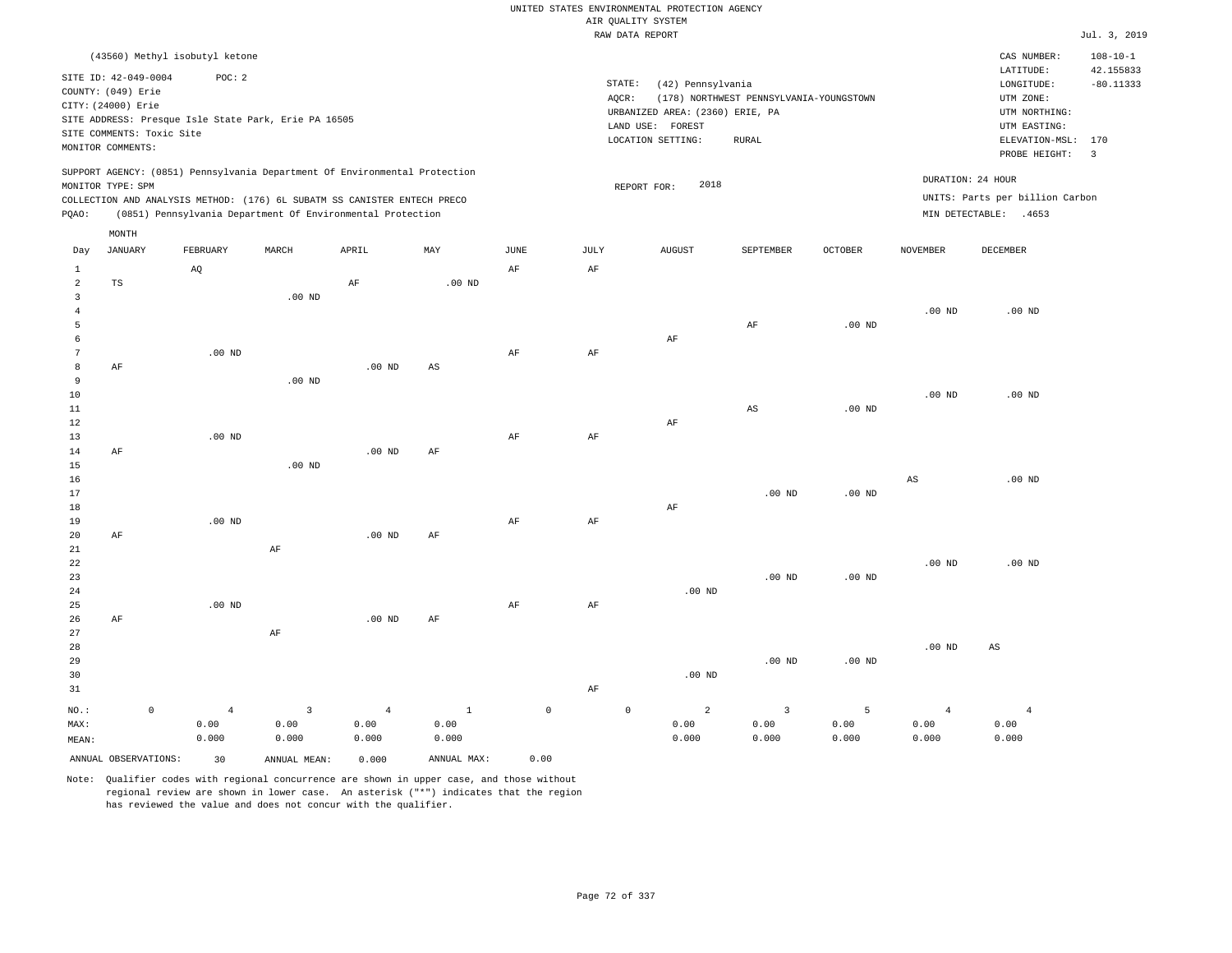|              |                           |                                                      |       |                                                                            |     |                        | RAW DATA REPORT |                                 |                                         |         |                 |                                 | Jul. 3, 2019  |
|--------------|---------------------------|------------------------------------------------------|-------|----------------------------------------------------------------------------|-----|------------------------|-----------------|---------------------------------|-----------------------------------------|---------|-----------------|---------------------------------|---------------|
|              | (43801) Chloromethane     |                                                      |       |                                                                            |     |                        |                 |                                 |                                         |         |                 | CAS NUMBER:                     | $74 - 87 - 3$ |
|              | SITE ID: 42-049-0004      | POC: 2                                               |       |                                                                            |     |                        |                 |                                 |                                         |         |                 | LATITUDE:                       | 42.155833     |
|              | COUNTY: (049) Erie        |                                                      |       |                                                                            |     |                        | STATE:          | (42) Pennsylvania               |                                         |         |                 | LONGITUDE:                      | $-80.11333$   |
|              | CITY: (24000) Erie        |                                                      |       |                                                                            |     |                        | AQCR:           |                                 | (178) NORTHWEST PENNSYLVANIA-YOUNGSTOWN |         |                 | UTM ZONE:                       |               |
|              |                           | SITE ADDRESS: Presque Isle State Park, Erie PA 16505 |       |                                                                            |     |                        |                 | URBANIZED AREA: (2360) ERIE, PA |                                         |         |                 | UTM NORTHING:                   |               |
|              | SITE COMMENTS: Toxic Site |                                                      |       |                                                                            |     |                        |                 | LAND USE: FOREST                |                                         |         |                 | UTM EASTING:                    |               |
|              | MONITOR COMMENTS:         |                                                      |       |                                                                            |     |                        |                 | LOCATION SETTING:               | <b>RURAL</b>                            |         |                 | ELEVATION-MSL: 170              |               |
|              |                           |                                                      |       |                                                                            |     |                        |                 |                                 |                                         |         |                 | PROBE HEIGHT: 3                 |               |
|              | MONITOR TYPE: SPM         |                                                      |       | SUPPORT AGENCY: (0851) Pennsylvania Department Of Environmental Protection |     |                        |                 | 2013<br>REPORT FOR:             |                                         |         |                 | DURATION: 24 HOUR               |               |
|              |                           |                                                      |       | COLLECTION AND ANALYSIS METHOD: (176) 6L SUBATM SS CANISTER ENTECH PRECO   |     |                        |                 |                                 |                                         |         |                 | UNITS: Parts per billion Carbon |               |
| PQAO:        |                           |                                                      |       | (0851) Pennsylvania Department Of Environmental Protection                 |     |                        |                 |                                 |                                         |         |                 | MIN DETECTABLE:                 |               |
|              |                           |                                                      |       |                                                                            |     |                        |                 |                                 |                                         |         |                 |                                 |               |
| Day          | MONTH<br>JANUARY          | FEBRUARY                                             | MARCH | APRIL                                                                      | MAY | JUNE                   | JULY            | AUGUST                          | SEPTEMBER                               | OCTOBER | <b>NOVEMBER</b> | DECEMBER                        |               |
| $\mathbf{1}$ |                           |                                                      |       |                                                                            |     |                        |                 |                                 | .59                                     | .51     |                 |                                 |               |
| 2            |                           |                                                      |       |                                                                            |     |                        |                 | .50 CC                          |                                         |         |                 |                                 |               |
| 3            |                           | .65                                                  |       |                                                                            |     | $\mathbb{A}\mathbb{S}$ | .66             |                                 |                                         |         |                 |                                 |               |
| 4            | .56                       |                                                      |       | .60                                                                        | .68 |                        |                 |                                 |                                         |         |                 |                                 |               |
| 5            |                           |                                                      | .75   |                                                                            |     |                        |                 |                                 |                                         |         |                 |                                 |               |
| 6            |                           |                                                      |       |                                                                            |     |                        |                 |                                 |                                         |         | .59             | .63                             |               |
| 7            |                           |                                                      |       |                                                                            |     |                        |                 |                                 | .67                                     | .365    |                 |                                 |               |
| 8            |                           |                                                      |       |                                                                            |     |                        |                 | .60 <sub>cc</sub>               |                                         |         |                 |                                 |               |
| 9            |                           | .64                                                  |       |                                                                            |     | .67                    | .64             |                                 |                                         |         |                 |                                 |               |
| 10           | .58                       |                                                      |       | AS                                                                         | .68 |                        |                 |                                 |                                         |         |                 |                                 |               |
| 11           |                           |                                                      | .65   |                                                                            |     |                        |                 |                                 |                                         |         |                 |                                 |               |
| 12           |                           |                                                      |       |                                                                            |     |                        |                 |                                 |                                         |         | $\rm{AF}$       | .59                             |               |
| 13           |                           |                                                      |       |                                                                            |     |                        |                 |                                 | .65                                     | .50 LL  |                 |                                 |               |
| 14           |                           |                                                      |       |                                                                            |     |                        |                 | $\rm AF$                        |                                         |         |                 |                                 |               |
| 15           |                           | .64                                                  |       |                                                                            |     | .58                    | .66             |                                 |                                         |         |                 |                                 |               |
| 16           | .46                       |                                                      |       | .62                                                                        | .72 |                        |                 |                                 |                                         |         |                 |                                 |               |
| 17           |                           |                                                      | .77   |                                                                            |     |                        |                 |                                 |                                         |         |                 |                                 |               |
| 18           |                           |                                                      |       |                                                                            |     |                        |                 |                                 |                                         |         | .49             | .58                             |               |
| 19           |                           |                                                      |       |                                                                            |     |                        |                 |                                 | .59                                     | .56     |                 |                                 |               |
| 20           |                           |                                                      |       |                                                                            |     |                        |                 | .295                            |                                         |         |                 |                                 |               |
| 21           |                           | .65                                                  |       |                                                                            |     | .60                    | .61             |                                 |                                         |         |                 |                                 |               |
| 22           | .50                       |                                                      |       | .65                                                                        | .69 |                        |                 |                                 |                                         |         |                 |                                 |               |
| 23           |                           |                                                      | .64   |                                                                            |     |                        |                 |                                 |                                         |         |                 |                                 |               |
|              |                           |                                                      |       |                                                                            |     |                        |                 |                                 |                                         |         |                 |                                 |               |

24 25 26 27 28 29 30 .48 .63 .64 .68 .78 .77 .58 .61 .48 .53 .49 .63 .59 .55

31 NO.: MAX: MEAN: 5 .58 .516 .63 5 .65 .642 5 .77 .690 4 .68 .638 5 .78 .710 4 .77 .655 5 .66 .630 4 .61 .500 5 .67 .596 6 .63 .515 4 .63 .550 5 .63 .588 ANNUAL OBSERVATIONS: 57 ANNUAL MEAN: .602 ANNUAL MAX: .78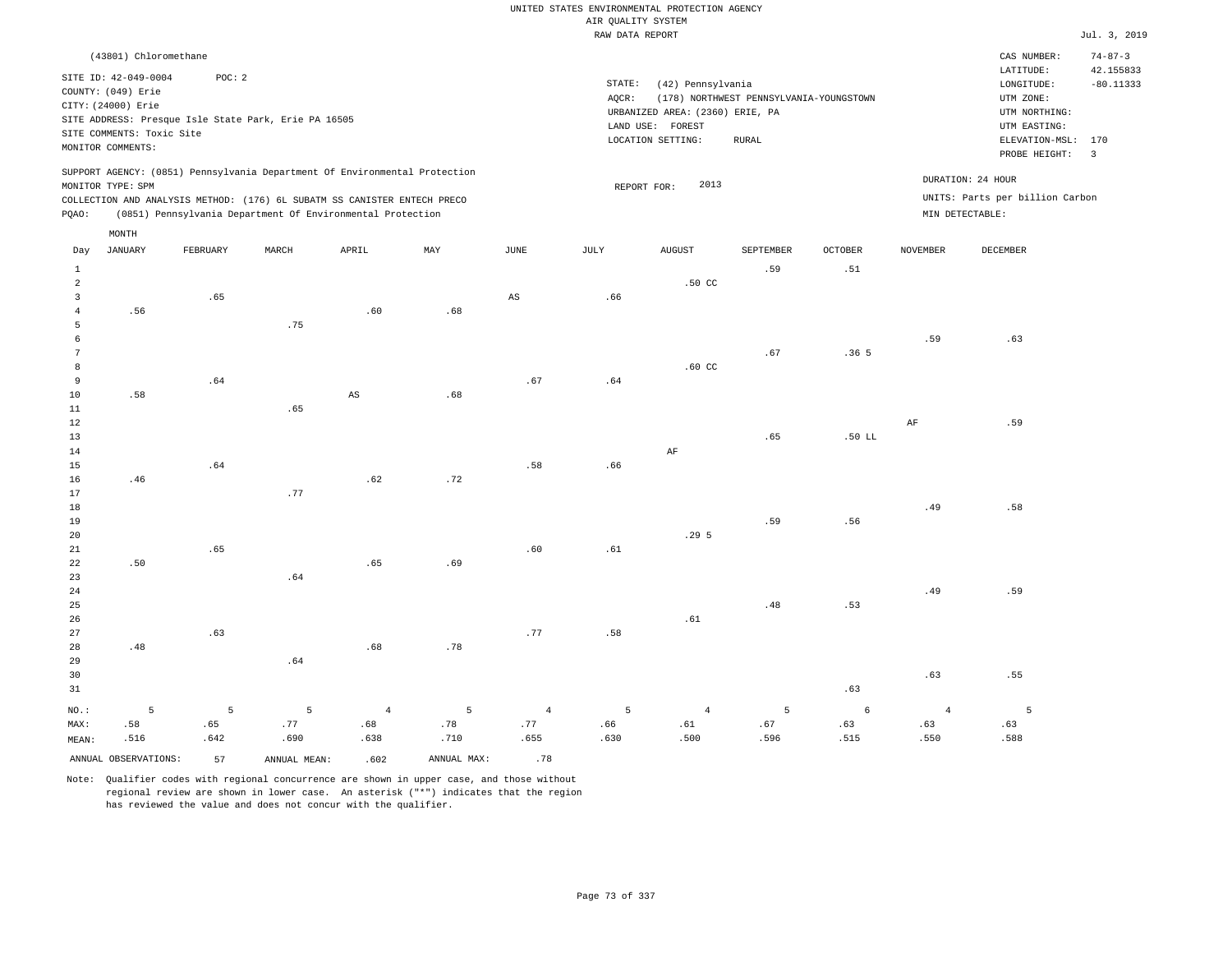|                                  |                           |                                                      |                  |                                                                                                                                        |                        |      | RAW DATA REPORT        |                                 |                                         |                        |                 |                                 | Jul. 3, 2019            |
|----------------------------------|---------------------------|------------------------------------------------------|------------------|----------------------------------------------------------------------------------------------------------------------------------------|------------------------|------|------------------------|---------------------------------|-----------------------------------------|------------------------|-----------------|---------------------------------|-------------------------|
|                                  | (43801) Chloromethane     |                                                      |                  |                                                                                                                                        |                        |      |                        |                                 |                                         |                        |                 | CAS NUMBER:                     | $74 - 87 - 3$           |
|                                  | SITE ID: 42-049-0004      | POC: 2                                               |                  |                                                                                                                                        |                        |      |                        |                                 |                                         |                        |                 | LATITUDE:                       | 42.155833               |
|                                  | COUNTY: (049) Erie        |                                                      |                  |                                                                                                                                        |                        |      | STATE:                 | (42) Pennsylvania               |                                         |                        |                 | LONGITUDE:                      | $-80.11333$             |
|                                  | CITY: (24000) Erie        |                                                      |                  |                                                                                                                                        |                        |      | AQCR:                  |                                 | (178) NORTHWEST PENNSYLVANIA-YOUNGSTOWN |                        |                 | UTM ZONE:                       |                         |
|                                  |                           | SITE ADDRESS: Presque Isle State Park, Erie PA 16505 |                  |                                                                                                                                        |                        |      |                        | URBANIZED AREA: (2360) ERIE, PA |                                         |                        |                 | UTM NORTHING:                   |                         |
|                                  | SITE COMMENTS: Toxic Site |                                                      |                  |                                                                                                                                        |                        |      |                        | LAND USE: FOREST                |                                         |                        |                 | UTM EASTING:                    |                         |
|                                  | MONITOR COMMENTS:         |                                                      |                  |                                                                                                                                        |                        |      |                        | LOCATION SETTING:               | RURAL                                   |                        |                 | ELEVATION-MSL: 170              |                         |
|                                  |                           |                                                      |                  |                                                                                                                                        |                        |      |                        |                                 |                                         |                        |                 | PROBE HEIGHT:                   | $\overline{\mathbf{3}}$ |
|                                  |                           |                                                      |                  | SUPPORT AGENCY: (0851) Pennsylvania Department Of Environmental Protection                                                             |                        |      |                        |                                 |                                         |                        |                 | DURATION: 24 HOUR               |                         |
|                                  | MONITOR TYPE: SPM         |                                                      |                  |                                                                                                                                        |                        |      |                        | 2014<br>REPORT FOR:             |                                         |                        |                 | UNITS: Parts per billion Carbon |                         |
| PQAO:                            |                           |                                                      |                  | COLLECTION AND ANALYSIS METHOD: (176) 6L SUBATM SS CANISTER ENTECH PRECO<br>(0851) Pennsylvania Department Of Environmental Protection |                        |      |                        |                                 |                                         |                        |                 | MIN DETECTABLE:                 |                         |
|                                  |                           |                                                      |                  |                                                                                                                                        |                        |      |                        |                                 |                                         |                        |                 |                                 |                         |
|                                  | MONTH                     | FEBRUARY                                             | MARCH            | APRIL                                                                                                                                  | MAY                    | JUNE |                        | <b>AUGUST</b>                   | SEPTEMBER                               | <b>OCTOBER</b>         | <b>NOVEMBER</b> | <b>DECEMBER</b>                 |                         |
| Day                              | <b>JANUARY</b>            |                                                      |                  |                                                                                                                                        |                        |      | JULY                   |                                 |                                         |                        |                 |                                 |                         |
| $\mathbf{1}$                     |                           |                                                      |                  |                                                                                                                                        |                        |      |                        |                                 |                                         |                        | AS              | AS                              |                         |
| $\overline{a}$                   |                           |                                                      |                  |                                                                                                                                        |                        |      |                        |                                 | .54                                     | $\mathbb{A}\mathbb{S}$ |                 |                                 |                         |
| $\overline{3}$<br>$\overline{4}$ |                           | $\rm{AF}$                                            |                  |                                                                                                                                        |                        | .57  | .55                    | .69                             |                                         |                        |                 |                                 |                         |
| 5                                | .55                       |                                                      |                  | .15 <sub>5</sub>                                                                                                                       | .79                    |      |                        |                                 |                                         |                        |                 |                                 |                         |
| 6                                |                           |                                                      | .63              |                                                                                                                                        |                        |      |                        |                                 |                                         |                        |                 |                                 |                         |
| $\overline{7}$                   |                           |                                                      |                  |                                                                                                                                        |                        |      |                        |                                 |                                         |                        | .49             | .59                             |                         |
| 8                                |                           |                                                      |                  |                                                                                                                                        |                        |      |                        |                                 | AF                                      | $\mathbb{A}\mathbb{S}$ |                 |                                 |                         |
| 9                                |                           |                                                      |                  |                                                                                                                                        |                        |      |                        | $\rm{AF}$                       |                                         |                        |                 |                                 |                         |
| 10                               |                           | .885                                                 |                  |                                                                                                                                        |                        | .43  | .68                    |                                 |                                         |                        |                 |                                 |                         |
| 11                               | .59                       |                                                      |                  | $\rm{AF}$                                                                                                                              | $\mathbb{A}\mathbb{S}$ |      |                        |                                 |                                         |                        |                 |                                 |                         |
| $1\,2$                           |                           |                                                      | AM               |                                                                                                                                        |                        |      |                        |                                 |                                         |                        |                 |                                 |                         |
| 13                               |                           |                                                      |                  |                                                                                                                                        |                        |      |                        |                                 |                                         |                        | AS              | .63                             |                         |
| 14                               |                           |                                                      |                  |                                                                                                                                        |                        |      |                        |                                 | $\mathbb{A}\mathbb{S}$                  | AM                     |                 |                                 |                         |
| 15                               |                           |                                                      |                  |                                                                                                                                        |                        |      |                        | $\rm AF$                        |                                         |                        |                 |                                 |                         |
| 16<br>17                         | .55                       | .77                                                  |                  | .66                                                                                                                                    | .45                    | .74  | .60                    |                                 |                                         |                        |                 |                                 |                         |
| 18                               |                           |                                                      | .36 <sub>5</sub> |                                                                                                                                        |                        |      |                        |                                 |                                         |                        |                 |                                 |                         |
| 19                               |                           |                                                      |                  |                                                                                                                                        |                        |      |                        |                                 |                                         |                        | .60             | .57                             |                         |
| 20                               |                           |                                                      |                  |                                                                                                                                        |                        |      |                        |                                 | $\mathbb{A}\mathbb{S}$                  | $\rm AF$               |                 |                                 |                         |
| 21                               |                           |                                                      |                  |                                                                                                                                        |                        |      |                        | AF                              |                                         |                        |                 |                                 |                         |
| 22                               |                           | .58                                                  |                  |                                                                                                                                        |                        | .80  | .87 <sub>5</sub>       |                                 |                                         |                        |                 |                                 |                         |
| 23                               | .56                       |                                                      |                  | .56                                                                                                                                    | .59                    |      |                        |                                 |                                         |                        |                 |                                 |                         |
| 24                               |                           |                                                      | .63              |                                                                                                                                        |                        |      |                        |                                 |                                         |                        |                 |                                 |                         |
| 25                               |                           |                                                      |                  |                                                                                                                                        |                        |      |                        |                                 |                                         |                        | $_{\rm AS}$     | .55                             |                         |
| 26                               |                           |                                                      |                  |                                                                                                                                        |                        |      |                        |                                 | $_{\rm AS}$                             | .54                    |                 |                                 |                         |
| 27                               |                           |                                                      |                  |                                                                                                                                        |                        |      |                        | AF                              |                                         |                        |                 |                                 |                         |
| 28                               |                           | .50                                                  |                  |                                                                                                                                        |                        | .54  | $\mathbb{A}\mathbb{S}$ |                                 |                                         |                        |                 |                                 |                         |
| 29                               | .99 5                     |                                                      |                  | $\mathbb{A}\mathbb{S}$                                                                                                                 | .54                    |      |                        |                                 |                                         |                        |                 |                                 |                         |
| 30<br>31                         |                           |                                                      | .62              |                                                                                                                                        |                        |      |                        |                                 |                                         |                        |                 | $\mathbb{A}\mathbb{S}$          |                         |
|                                  |                           |                                                      |                  |                                                                                                                                        |                        |      |                        |                                 |                                         |                        |                 |                                 |                         |
| NO.:                             | 5                         | $\overline{4}$                                       | $\overline{4}$   | $\overline{3}$                                                                                                                         | $\overline{4}$         | 5    | $\overline{4}$         | $\mathbf{1}$                    | $\mathbf{1}$                            | <sup>1</sup>           | $\overline{a}$  | $\overline{4}$                  |                         |
| MAX:                             | .99                       | .88                                                  | .63              | .66                                                                                                                                    | .79                    | .80  | .87                    | .69                             | .54                                     | .54                    | .60             | .63                             |                         |
| MEAN:                            | .648                      | .683                                                 | .560             | .457                                                                                                                                   | .593                   | .616 | .675                   | .690                            | .540                                    | .540                   | .545            | .585                            |                         |

ANNUAL OBSERVATIONS: 38 ANNUAL MEAN: .603 ANNUAL MAX: .99 Note: Qualifier codes with regional concurrence are shown in upper case, and those without

regional review are shown in lower case. An asterisk ("\*") indicates that the region

has reviewed the value and does not concur with the qualifier.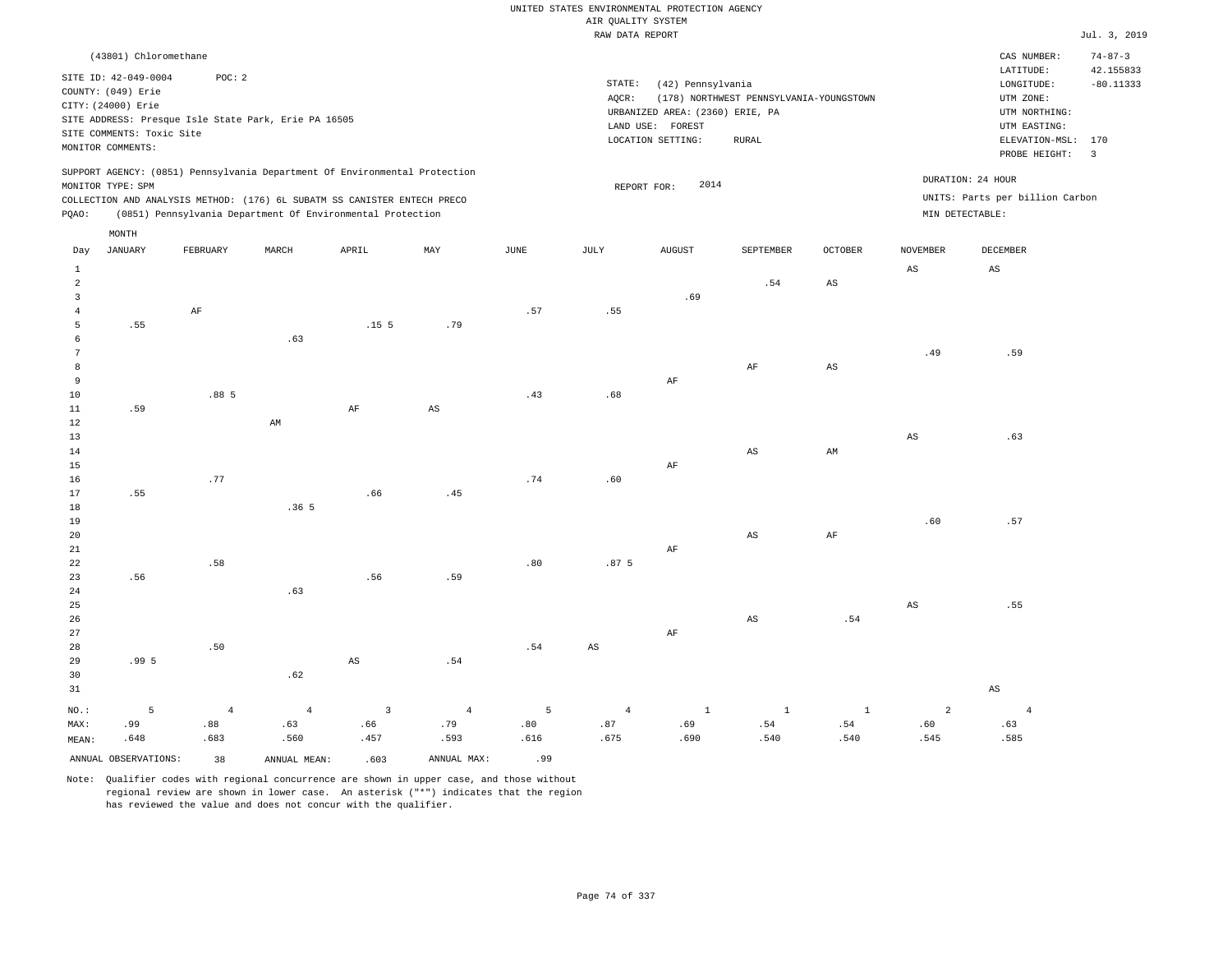|                                |                           |                        |                                                                            |       |             |                | RAW DATA REPORT        |                                 |                                         |                        |                        |                                     | Jul. 3, 2019   |
|--------------------------------|---------------------------|------------------------|----------------------------------------------------------------------------|-------|-------------|----------------|------------------------|---------------------------------|-----------------------------------------|------------------------|------------------------|-------------------------------------|----------------|
|                                | (43801) Chloromethane     |                        |                                                                            |       |             |                |                        |                                 |                                         |                        |                        | CAS NUMBER:                         | $74 - 87 - 3$  |
|                                | SITE ID: 42-049-0004      | POC: 2                 |                                                                            |       |             |                |                        |                                 |                                         |                        |                        | LATITUDE:                           | 42.155833      |
|                                | COUNTY: (049) Erie        |                        |                                                                            |       |             |                | STATE:                 | (42) Pennsylvania               |                                         |                        |                        | LONGITUDE:                          | $-80.11333$    |
|                                | CITY: (24000) Erie        |                        |                                                                            |       |             |                | AQCR:                  |                                 | (178) NORTHWEST PENNSYLVANIA-YOUNGSTOWN |                        |                        | UTM ZONE:                           |                |
|                                |                           |                        | SITE ADDRESS: Presque Isle State Park, Erie PA 16505                       |       |             |                |                        | URBANIZED AREA: (2360) ERIE, PA |                                         |                        |                        | UTM NORTHING:                       |                |
|                                | SITE COMMENTS: Toxic Site |                        |                                                                            |       |             |                |                        | LAND USE: FOREST                |                                         |                        |                        | UTM EASTING:                        |                |
|                                | MONITOR COMMENTS:         |                        |                                                                            |       |             |                |                        | LOCATION SETTING:               | <b>RURAL</b>                            |                        |                        | ELEVATION-MSL: 170<br>PROBE HEIGHT: | $\overline{3}$ |
|                                |                           |                        | SUPPORT AGENCY: (0851) Pennsylvania Department Of Environmental Protection |       |             |                |                        |                                 |                                         |                        |                        | DURATION: 24 HOUR                   |                |
|                                | MONITOR TYPE: SPM         |                        |                                                                            |       |             |                |                        | 2015<br>REPORT FOR:             |                                         |                        |                        |                                     |                |
|                                |                           |                        | COLLECTION AND ANALYSIS METHOD: (176) 6L SUBATM SS CANISTER ENTECH PRECO   |       |             |                |                        |                                 |                                         |                        |                        | UNITS: Parts per billion Carbon     |                |
| PQAO:                          |                           |                        | (0851) Pennsylvania Department Of Environmental Protection                 |       |             |                |                        |                                 |                                         |                        |                        | MIN DETECTABLE:                     |                |
|                                | MONTH                     |                        |                                                                            |       |             |                |                        |                                 |                                         |                        |                        |                                     |                |
| Day                            | JANUARY                   | FEBRUARY               | MARCH                                                                      | APRIL | MAY         | <b>JUNE</b>    | JULY                   | <b>AUGUST</b>                   | SEPTEMBER                               | <b>OCTOBER</b>         | <b>NOVEMBER</b>        | <b>DECEMBER</b>                     |                |
| $\mathbf{1}$<br>$\overline{a}$ |                           |                        | .66                                                                        |       |             |                |                        |                                 |                                         |                        | .60                    | TS                                  |                |
| $\overline{3}$                 |                           |                        |                                                                            |       |             |                |                        |                                 | .65                                     | .48                    |                        |                                     |                |
| $\overline{4}$                 |                           |                        |                                                                            |       |             |                |                        | .67                             |                                         |                        |                        |                                     |                |
| 5                              |                           | $\mathbb{A}\mathbb{S}$ |                                                                            |       |             | .65            | $\mathbb{A}\mathbb{S}$ |                                 |                                         |                        |                        |                                     |                |
| 6                              | AF                        |                        |                                                                            | .64   | .69         |                |                        |                                 |                                         |                        |                        |                                     |                |
| 7                              |                           |                        | $.53$ QX                                                                   |       |             |                |                        |                                 |                                         |                        |                        |                                     |                |
| 8                              |                           |                        |                                                                            |       |             |                |                        |                                 |                                         |                        | $\mathbb{A}\mathbb{S}$ | .76                                 |                |
| 9                              |                           |                        |                                                                            |       |             |                |                        |                                 | .72                                     | $_{\rm AS}$            |                        |                                     |                |
| 10                             |                           |                        |                                                                            |       |             |                |                        | .63                             |                                         |                        |                        |                                     |                |
| 11                             |                           | $_{\rm AS}$            |                                                                            |       |             | .65            | .60                    |                                 |                                         |                        |                        |                                     |                |
| 12                             | 1.12.5                    |                        |                                                                            | .60   | .82         |                |                        |                                 |                                         |                        |                        |                                     |                |
| 13                             |                           |                        | $.47$ QX                                                                   |       |             |                |                        |                                 |                                         |                        |                        |                                     |                |
| 14                             |                           |                        |                                                                            |       |             |                |                        |                                 |                                         |                        | $\rm AF$               | .75                                 |                |
| 15                             |                           |                        |                                                                            |       |             |                |                        |                                 | .50                                     | $\mathbb{A}\mathbb{S}$ |                        |                                     |                |
| 16                             |                           |                        |                                                                            |       |             |                |                        | .68                             |                                         |                        |                        |                                     |                |
| 17                             |                           | $\rm{AF}$              |                                                                            |       |             | .65            | .67                    |                                 |                                         |                        |                        |                                     |                |
| 18                             | AF                        |                        |                                                                            | .64   | .77         |                |                        |                                 |                                         |                        |                        |                                     |                |
| 19<br>20                       |                           |                        | AS                                                                         |       |             |                |                        |                                 |                                         |                        | .67                    | .865                                |                |
| 21                             |                           |                        |                                                                            |       |             |                |                        |                                 | .49                                     | .64                    |                        |                                     |                |
| 22                             |                           |                        |                                                                            |       |             |                |                        | .66                             |                                         |                        |                        |                                     |                |
| 23                             |                           | .70                    |                                                                            |       |             | $_{\rm AS}$    | $_{\rm AS}$            |                                 |                                         |                        |                        |                                     |                |
| 24                             | .64                       |                        |                                                                            | .65   | .67         |                |                        |                                 |                                         |                        |                        |                                     |                |
| 25                             |                           |                        | .66                                                                        |       |             |                |                        |                                 |                                         |                        |                        |                                     |                |
| 26                             |                           |                        |                                                                            |       |             |                |                        |                                 |                                         |                        | $\mathbb{TS}$          | .885                                |                |
| 27                             |                           |                        |                                                                            |       |             |                |                        |                                 | $\mathbb{A}\mathbb{S}$                  | .61                    |                        |                                     |                |
| 28                             |                           |                        |                                                                            |       |             |                |                        | .55                             |                                         |                        |                        |                                     |                |
| 29                             |                           |                        |                                                                            |       |             | .42            | .80                    |                                 |                                         |                        |                        |                                     |                |
| 30                             | .66                       |                        |                                                                            | .67   | .66         |                |                        |                                 |                                         |                        |                        |                                     |                |
| 31                             |                           |                        | .63                                                                        |       |             |                |                        |                                 |                                         |                        |                        |                                     |                |
| NO.:                           | $\overline{3}$            | $\mathbf{1}$           | 5                                                                          | 5     | 5           | $\overline{4}$ | $\overline{3}$         | 5                               | $\overline{4}$                          | $\overline{3}$         | 2                      | $\overline{4}$                      |                |
| MAX:                           | 1.12                      | .70                    | .66                                                                        | .67   | .82         | .65            | .80                    | .68                             | .72                                     | .64                    | .67                    | .88                                 |                |
| MEAN:                          | .807                      | .700                   | .590                                                                       | .640  | .722        | .593           | .690                   | .638                            | .590                                    | .577                   | .635                   | .813                                |                |
|                                | ANNUAL OBSERVATIONS:      | 44                     | ANNUAL, MEAN:                                                              | .662  | ANNUAL MAX: | 1.12           |                        |                                 |                                         |                        |                        |                                     |                |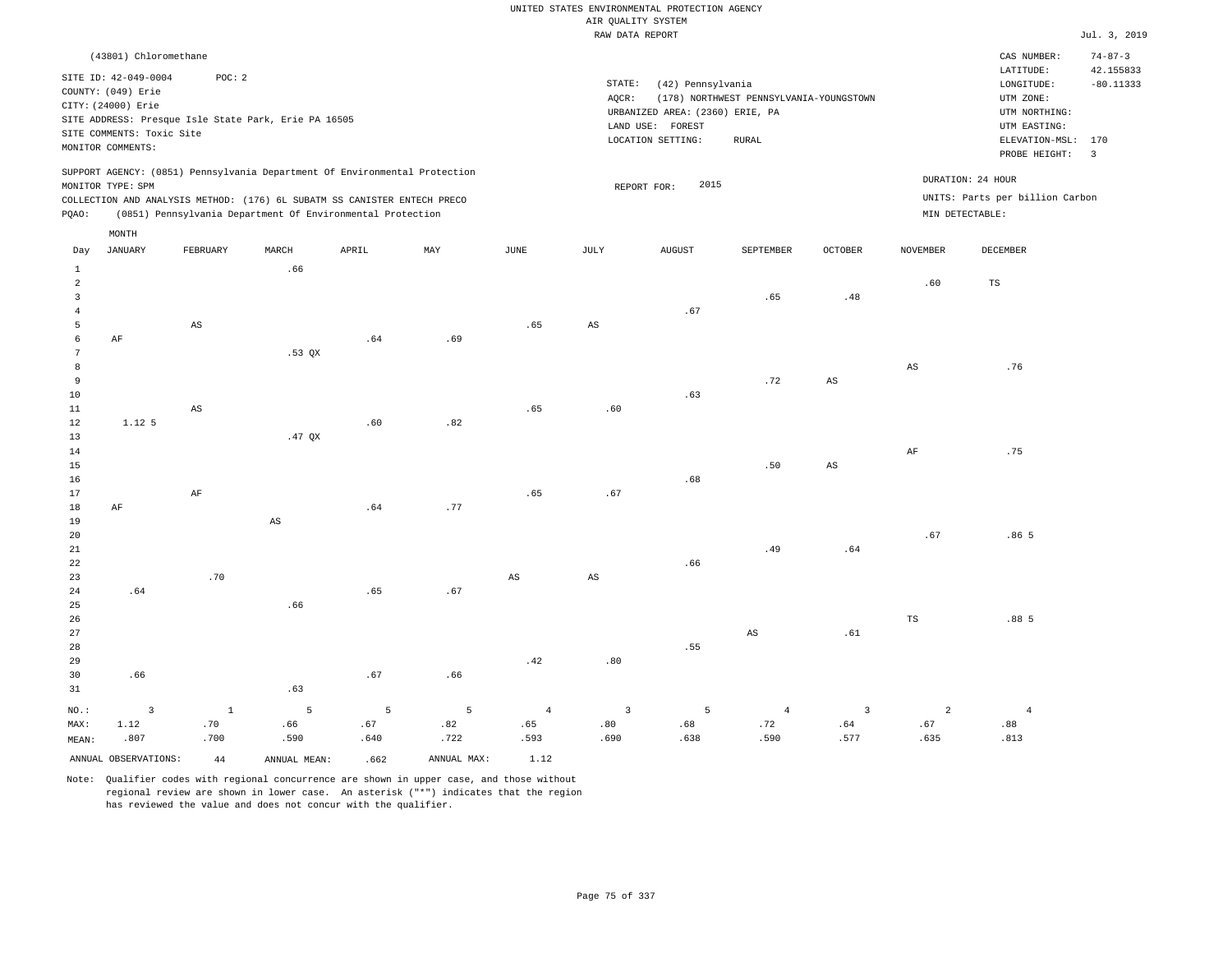|                |                           |                |                                                                            |                        |                        |                        |          | RAW DATA REPORT                 |                                         |           |                |                                 | Jul. 3, 2019            |
|----------------|---------------------------|----------------|----------------------------------------------------------------------------|------------------------|------------------------|------------------------|----------|---------------------------------|-----------------------------------------|-----------|----------------|---------------------------------|-------------------------|
|                | (43801) Chloromethane     |                |                                                                            |                        |                        |                        |          |                                 |                                         |           |                | CAS NUMBER:                     | $74 - 87 - 3$           |
|                | SITE ID: 42-049-0004      | POC: 2         |                                                                            |                        |                        |                        |          |                                 |                                         |           |                | LATITUDE:                       | 42.155833               |
|                | COUNTY: (049) Erie        |                |                                                                            |                        |                        |                        | STATE:   | (42) Pennsylvania               |                                         |           |                | LONGITUDE:                      | $-80.11333$             |
|                | CITY: (24000) Erie        |                |                                                                            |                        |                        |                        | AQCR:    |                                 | (178) NORTHWEST PENNSYLVANIA-YOUNGSTOWN |           |                | UTM ZONE:                       |                         |
|                |                           |                | SITE ADDRESS: Presque Isle State Park, Erie PA 16505                       |                        |                        |                        |          | URBANIZED AREA: (2360) ERIE, PA |                                         |           |                | UTM NORTHING:                   |                         |
|                | SITE COMMENTS: Toxic Site |                |                                                                            |                        |                        |                        |          | LAND USE: FOREST                |                                         |           |                | UTM EASTING:                    |                         |
|                | MONITOR COMMENTS:         |                |                                                                            |                        |                        |                        |          | LOCATION SETTING:               | RURAL                                   |           |                | ELEVATION-MSL: 170              |                         |
|                |                           |                |                                                                            |                        |                        |                        |          |                                 |                                         |           |                | PROBE HEIGHT:                   | $\overline{\mathbf{3}}$ |
|                |                           |                | SUPPORT AGENCY: (0851) Pennsylvania Department Of Environmental Protection |                        |                        |                        |          |                                 |                                         |           |                | DURATION: 24 HOUR               |                         |
|                | MONITOR TYPE: SPM         |                |                                                                            |                        |                        |                        |          | 2016<br>REPORT FOR:             |                                         |           |                |                                 |                         |
|                |                           |                | COLLECTION AND ANALYSIS METHOD: (176) 6L SUBATM SS CANISTER ENTECH PRECO   |                        |                        |                        |          |                                 |                                         |           |                | UNITS: Parts per billion Carbon |                         |
| PQAO:          |                           |                | (0851) Pennsylvania Department Of Environmental Protection                 |                        |                        |                        |          |                                 |                                         |           |                | MIN DETECTABLE:                 |                         |
|                | MONTH                     |                |                                                                            |                        |                        |                        |          |                                 |                                         |           |                |                                 |                         |
| Day            | <b>JANUARY</b>            | FEBRUARY       | MARCH                                                                      | APRIL                  | MAY                    | JUNE                   | JULY     | AUGUST                          | SEPTEMBER                               | OCTOBER   | NOVEMBER       | DECEMBER                        |                         |
| $\,1\,$        | $.65$ QX                  |                | .63                                                                        |                        |                        |                        |          |                                 |                                         |           |                |                                 |                         |
| $\overline{2}$ |                           |                |                                                                            |                        |                        |                        |          |                                 |                                         |           | $_{\rm TS}$    | $_{\rm TS}$                     |                         |
| $\overline{3}$ |                           |                |                                                                            |                        |                        |                        |          |                                 | .62                                     | AF        |                |                                 |                         |
| $\overline{4}$ |                           |                |                                                                            |                        |                        |                        |          | AF                              |                                         |           |                |                                 |                         |
| -5             |                           |                |                                                                            |                        |                        | .43                    | AF       |                                 |                                         |           |                |                                 |                         |
| 6              |                           | .55            |                                                                            | $\rm AF$               | $\mathbb{A}\mathbb{S}$ |                        |          |                                 |                                         |           |                |                                 |                         |
| $\overline{7}$ | .89                       |                | AF                                                                         |                        |                        |                        |          |                                 |                                         |           |                |                                 |                         |
| 8              |                           |                |                                                                            |                        |                        |                        |          |                                 |                                         |           | AF             | TS                              |                         |
| $\overline{9}$ |                           |                |                                                                            |                        |                        |                        |          |                                 | TS                                      | AF        |                |                                 |                         |
| 10             |                           |                |                                                                            |                        |                        |                        |          | $\rm{AF}$                       |                                         |           |                |                                 |                         |
| 11             |                           |                |                                                                            |                        |                        | AS                     | AF       |                                 |                                         |           |                |                                 |                         |
| $1\,2$         |                           | .68            |                                                                            | AS                     | .90                    |                        |          |                                 |                                         |           |                |                                 |                         |
| 13<br>14       | TS                        |                | .66                                                                        |                        |                        |                        |          |                                 |                                         |           | .51            | .64                             |                         |
| 15             |                           |                |                                                                            |                        |                        |                        |          |                                 | AF                                      | .66       |                |                                 |                         |
| 16             |                           |                |                                                                            |                        |                        |                        |          | .57                             |                                         |           |                |                                 |                         |
| 17             |                           |                |                                                                            |                        |                        | $\rm{AF}$              | $\rm AF$ |                                 |                                         |           |                |                                 |                         |
| 18             |                           | .60            |                                                                            | $\mathbb{A}\mathbb{S}$ | .69                    |                        |          |                                 |                                         |           |                |                                 |                         |
| 19             | .64                       |                | $\mathbb{A}\mathbb{S}$                                                     |                        |                        |                        |          |                                 |                                         |           |                |                                 |                         |
| 20             |                           |                |                                                                            |                        |                        |                        |          |                                 |                                         |           | .59            | .67                             |                         |
| 21             |                           |                |                                                                            |                        |                        |                        |          |                                 | .64                                     | $\rm{AF}$ |                |                                 |                         |
| 22             |                           |                |                                                                            |                        |                        |                        |          | AF                              |                                         |           |                |                                 |                         |
| 23             |                           |                |                                                                            |                        |                        | $\mathbb{A}\mathbb{S}$ | $\rm AF$ |                                 |                                         |           |                |                                 |                         |
| 24             |                           | .69            |                                                                            | .68                    | AF                     |                        |          |                                 |                                         |           |                |                                 |                         |
| 25             | .68                       |                | .73                                                                        |                        |                        |                        |          |                                 |                                         |           |                |                                 |                         |
| 26             |                           |                |                                                                            |                        |                        |                        |          |                                 |                                         |           | AF             | .66                             |                         |
| 27             |                           |                |                                                                            |                        |                        |                        |          |                                 | .48                                     | AF        |                |                                 |                         |
| 28             |                           |                |                                                                            |                        |                        |                        |          | .70                             |                                         |           |                |                                 |                         |
| 29             |                           |                |                                                                            |                        |                        | $\rm{AF}$              | $\rm AF$ |                                 |                                         |           |                |                                 |                         |
| 30<br>31       | .60                       |                | .79                                                                        | AS                     | AF                     |                        |          |                                 |                                         |           |                |                                 |                         |
|                |                           |                |                                                                            |                        |                        |                        |          |                                 |                                         |           |                |                                 |                         |
| NO.:           | 5                         | $\overline{4}$ | $\overline{4}$                                                             | $\mathbf{1}$           | $\overline{a}$         | $\mathbf{1}$           |          | $\mathbb O$<br>$\overline{a}$   | $\overline{3}$                          | $\,1\,$   | $\overline{a}$ | $\overline{3}$                  |                         |
| MAX:           | .89                       | .69            | .79                                                                        | .68                    | .90                    | .43                    |          | .70                             | .64                                     | .66       | .59            | .67                             |                         |
| MEAN:          | .692                      | .630           | .703                                                                       | .680                   | .795                   | .430                   |          | .635                            | .580                                    | .660      | .550           | .657                            |                         |
|                | ANNUAL OBSERVATIONS:      | 28             | ANNUAL MEAN:                                                               | .651                   | ANNUAL MAX:            | .90                    |          |                                 |                                         |           |                |                                 |                         |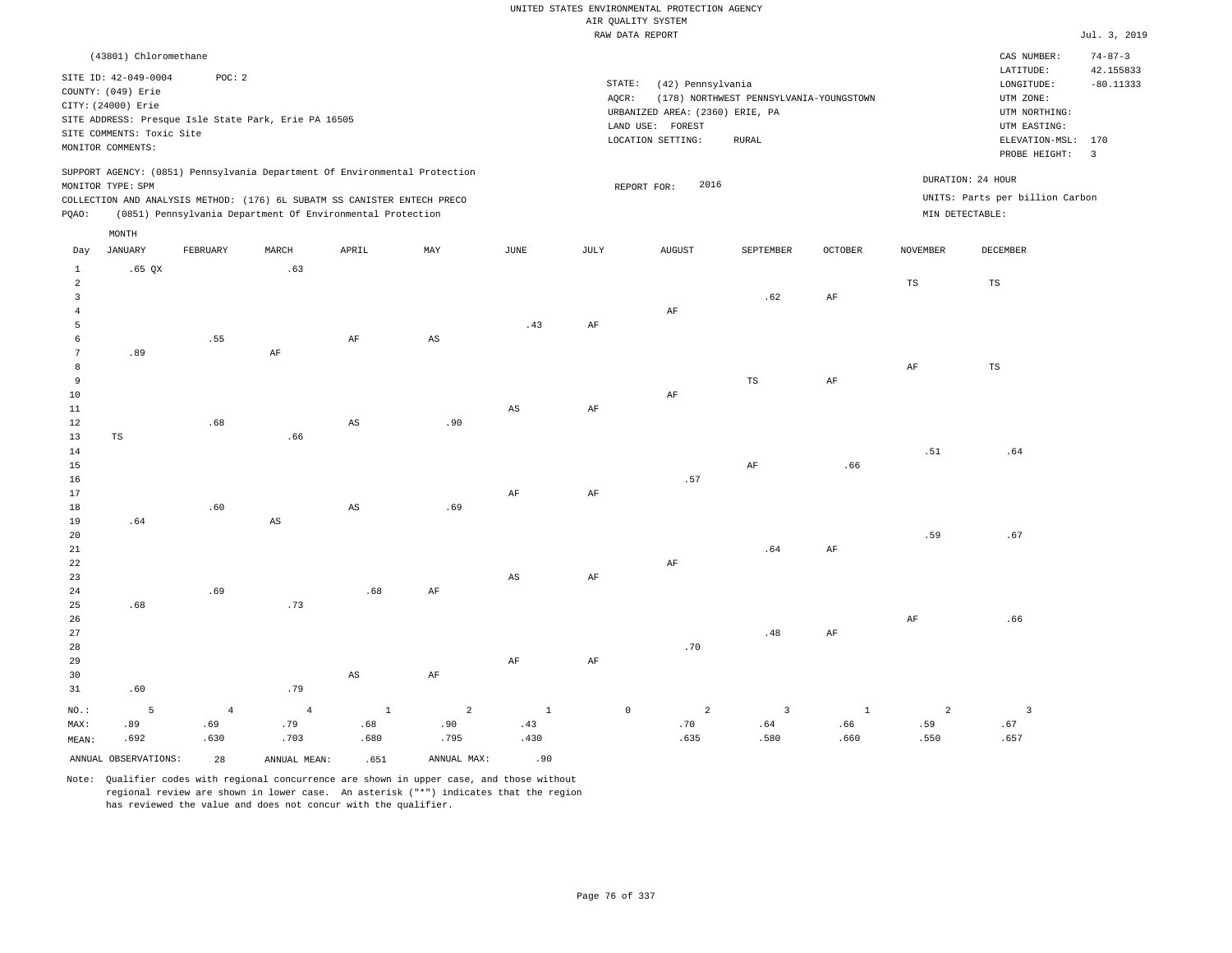|                         |                           |              |                                                                            |              |             |                        | RAW DATA REPORT |                                 |                                         |          |          |                                 | Jul. 3, 2019            |
|-------------------------|---------------------------|--------------|----------------------------------------------------------------------------|--------------|-------------|------------------------|-----------------|---------------------------------|-----------------------------------------|----------|----------|---------------------------------|-------------------------|
|                         | (43801) Chloromethane     |              |                                                                            |              |             |                        |                 |                                 |                                         |          |          | CAS NUMBER:                     | $74 - 87 - 3$           |
|                         |                           |              |                                                                            |              |             |                        |                 |                                 |                                         |          |          | LATITUDE:                       | 42.155833               |
|                         | SITE ID: 42-049-0004      | POC: 2       |                                                                            |              |             |                        | STATE:          | (42) Pennsylvania               |                                         |          |          | LONGITUDE:                      | $-80.11333$             |
|                         | COUNTY: (049) Erie        |              |                                                                            |              |             |                        | AQCR:           |                                 | (178) NORTHWEST PENNSYLVANIA-YOUNGSTOWN |          |          | UTM ZONE:                       |                         |
|                         | CITY: (24000) Erie        |              |                                                                            |              |             |                        |                 | URBANIZED AREA: (2360) ERIE, PA |                                         |          |          | UTM NORTHING:                   |                         |
|                         |                           |              | SITE ADDRESS: Presque Isle State Park, Erie PA 16505                       |              |             |                        |                 | LAND USE: FOREST                |                                         |          |          | UTM EASTING:                    |                         |
|                         | SITE COMMENTS: Toxic Site |              |                                                                            |              |             |                        |                 | LOCATION SETTING:               | RURAL                                   |          |          | ELEVATION-MSL:                  | 170                     |
|                         | MONITOR COMMENTS:         |              |                                                                            |              |             |                        |                 |                                 |                                         |          |          | PROBE HEIGHT:                   | $\overline{\mathbf{3}}$ |
|                         |                           |              | SUPPORT AGENCY: (0851) Pennsylvania Department Of Environmental Protection |              |             |                        |                 |                                 |                                         |          |          |                                 |                         |
|                         | MONITOR TYPE: SPM         |              |                                                                            |              |             |                        |                 | 2017<br>REPORT FOR:             |                                         |          |          | DURATION: 24 HOUR               |                         |
|                         |                           |              | COLLECTION AND ANALYSIS METHOD: (176) 6L SUBATM SS CANISTER ENTECH PRECO   |              |             |                        |                 |                                 |                                         |          |          | UNITS: Parts per billion Carbon |                         |
| PQAO:                   |                           |              | (0851) Pennsylvania Department Of Environmental Protection                 |              |             |                        |                 |                                 |                                         |          |          | MIN DETECTABLE:                 |                         |
|                         | MONTH                     |              |                                                                            |              |             |                        |                 |                                 |                                         |          |          |                                 |                         |
| Day                     | JANUARY                   | FEBRUARY     | MARCH                                                                      | APRIL        | MAY         | JUNE                   | JULY            | <b>AUGUST</b>                   | SEPTEMBER                               | OCTOBER  | NOVEMBER | DECEMBER                        |                         |
| $\mathbf{1}$            | AF                        |              |                                                                            | AF           | AF          |                        |                 |                                 |                                         |          |          |                                 |                         |
| $\overline{a}$          |                           |              | .66                                                                        |              |             |                        |                 |                                 |                                         |          |          |                                 |                         |
| $\overline{\mathbf{3}}$ |                           |              |                                                                            |              |             |                        |                 |                                 |                                         |          | .58      | .58                             |                         |
| $\overline{4}$          |                           |              |                                                                            |              |             |                        |                 |                                 | .57                                     | $.54$ QX |          |                                 |                         |
| $\overline{5}$          |                           |              |                                                                            |              |             |                        |                 | .51                             |                                         |          |          |                                 |                         |
| 6                       |                           | .60          |                                                                            |              |             | .82                    | AS              |                                 |                                         |          |          |                                 |                         |
| $7\phantom{.0}$         | TS                        |              |                                                                            | AF           | .66         |                        |                 |                                 |                                         |          |          |                                 |                         |
| $^{\rm 8}$              |                           |              | .64                                                                        |              |             |                        |                 |                                 |                                         |          |          |                                 |                         |
| 9                       |                           |              |                                                                            |              |             |                        |                 |                                 |                                         |          | .62      | .67                             |                         |
| 10                      |                           |              |                                                                            |              |             |                        |                 |                                 | .36                                     | .62      |          |                                 |                         |
| $11\,$                  |                           |              |                                                                            |              |             |                        |                 | .53                             |                                         |          |          |                                 |                         |
| 12                      |                           | $_{\rm TS}$  |                                                                            |              |             | .76                    | AS              |                                 |                                         |          |          |                                 |                         |
| 13                      | .66                       |              |                                                                            | .79          | .70         |                        |                 |                                 |                                         |          |          |                                 |                         |
| $14$                    |                           |              | .69                                                                        |              |             |                        |                 |                                 |                                         |          |          |                                 |                         |
| 15                      |                           |              |                                                                            |              |             |                        |                 |                                 |                                         |          | .65      | .58                             |                         |
| 16                      |                           |              |                                                                            |              |             |                        |                 |                                 | .72                                     | .49      |          |                                 |                         |
| 17                      |                           |              |                                                                            |              |             |                        |                 | .65                             |                                         |          |          |                                 |                         |
| 18                      |                           | $\rm AF$     |                                                                            |              |             | .77                    | AS              |                                 |                                         |          |          |                                 |                         |
| 19                      | .66                       |              |                                                                            | $\rm AF$     | .73         |                        |                 |                                 |                                         |          |          |                                 |                         |
| 20                      |                           |              | .67                                                                        |              |             |                        |                 |                                 |                                         |          |          |                                 |                         |
| $2\sqrt{1}$<br>22       |                           |              |                                                                            |              |             |                        |                 |                                 | .69                                     | .52      | .63      | $\mathbb{TS}$                   |                         |
| 23                      |                           |              |                                                                            |              |             |                        |                 | .54                             |                                         |          |          |                                 |                         |
| 24                      |                           | $\rm AF$     |                                                                            |              |             | .76                    | .56             |                                 |                                         |          |          |                                 |                         |
| 25                      | AS                        |              |                                                                            | AF           | .66         |                        |                 |                                 |                                         |          |          |                                 |                         |
| 26                      |                           |              | .80                                                                        |              |             |                        |                 |                                 |                                         |          |          |                                 |                         |
| $2\,7$                  |                           |              |                                                                            |              |             |                        |                 |                                 |                                         |          | .60      | $\rm AF$                        |                         |
| 28                      |                           |              |                                                                            |              |             |                        |                 |                                 | .47                                     | .61      |          |                                 |                         |
| 29                      |                           |              |                                                                            |              |             |                        |                 | .52                             |                                         |          |          |                                 |                         |
| 30                      |                           |              |                                                                            |              |             | $\mathbb{A}\mathbb{S}$ | .66             |                                 |                                         |          |          |                                 |                         |
| 31                      | .75                       |              |                                                                            |              | .71         |                        |                 |                                 |                                         |          |          |                                 |                         |
| NO.:                    | $\overline{3}$            | $\mathbf{1}$ | 5                                                                          | $\mathbf{1}$ | 5           | $\overline{4}$         | 2               | 5                               | 5                                       | 5        | 5        | $\overline{3}$                  |                         |
| MAX:                    | .75                       | .60          | .80                                                                        | .79          | .73         | .82                    | .66             | .65                             | .72                                     | .62      | .65      | .67                             |                         |
| MEAN:                   | .690                      | .600         | .692                                                                       | .790         | .692        | .778                   | .610            | .550                            | .562                                    | .556     | .616     | .610                            |                         |
|                         | ANNUAL OBSERVATIONS:      | $4\,4$       | ANNUAL MEAN:                                                               | .635         | ANNUAL MAX: | .82                    |                 |                                 |                                         |          |          |                                 |                         |
|                         |                           |              |                                                                            |              |             |                        |                 |                                 |                                         |          |          |                                 |                         |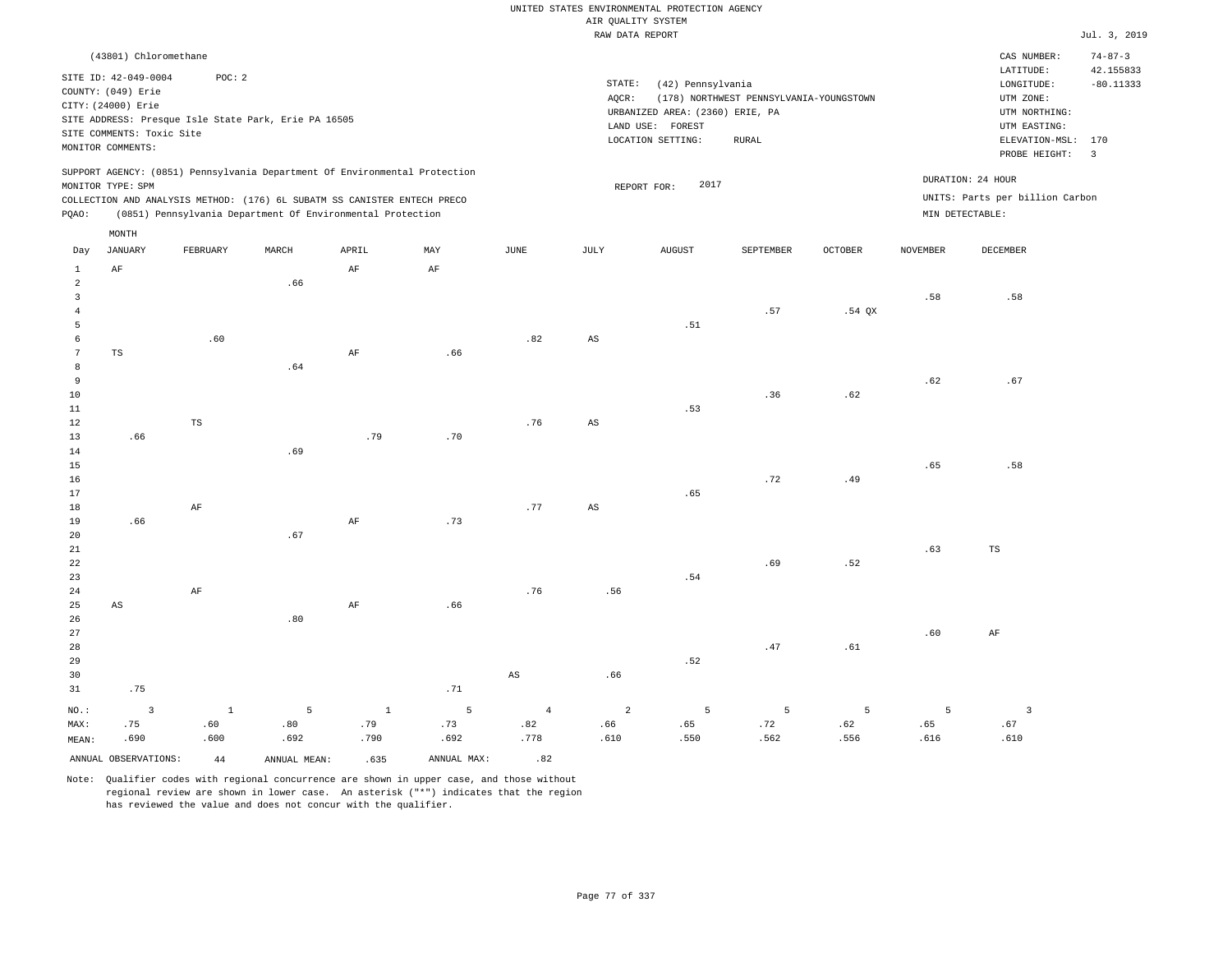|                                |                                            |                                                      |                |                               |                                                                            |             |               |                     |                                       | UNITED STATES ENVIRONMENTAL PROTECTION AGENCY |                                         |                |                        |                                 |                          |
|--------------------------------|--------------------------------------------|------------------------------------------------------|----------------|-------------------------------|----------------------------------------------------------------------------|-------------|---------------|---------------------|---------------------------------------|-----------------------------------------------|-----------------------------------------|----------------|------------------------|---------------------------------|--------------------------|
|                                |                                            |                                                      |                |                               |                                                                            |             |               |                     | AIR QUALITY SYSTEM<br>RAW DATA REPORT |                                               |                                         |                |                        |                                 | Jul. 3, 2019             |
|                                |                                            | (43801) Chloromethane                                |                |                               |                                                                            |             |               |                     |                                       |                                               |                                         |                |                        | CAS NUMBER:                     | $74 - 87 - 3$            |
|                                | SITE ID: 42-049-0004<br>COUNTY: (049) Erie |                                                      | POC: 2         |                               |                                                                            |             |               |                     | STATE:                                | (42) Pennsylvania                             |                                         |                |                        | LATITUDE:<br>LONGITUDE:         | 42.155833<br>$-80.11333$ |
|                                | CITY: (24000) Erie                         |                                                      |                |                               |                                                                            |             |               |                     | AQCR:                                 |                                               | (178) NORTHWEST PENNSYLVANIA-YOUNGSTOWN |                |                        | UTM ZONE:                       |                          |
|                                |                                            | SITE ADDRESS: Presque Isle State Park, Erie PA 16505 |                |                               |                                                                            |             |               |                     |                                       | URBANIZED AREA: (2360) ERIE, PA               |                                         |                |                        | UTM NORTHING:                   |                          |
|                                | SITE COMMENTS: Toxic Site                  |                                                      |                |                               |                                                                            |             |               |                     |                                       | LAND USE: FOREST                              |                                         |                |                        | UTM EASTING:                    |                          |
|                                | MONITOR COMMENTS:                          |                                                      |                |                               |                                                                            |             |               |                     |                                       | LOCATION SETTING:                             | RURAL                                   |                |                        | ELEVATION-MSL:<br>PROBE HEIGHT: | 170<br>$\overline{3}$    |
|                                |                                            |                                                      |                |                               | SUPPORT AGENCY: (0851) Pennsylvania Department Of Environmental Protection |             |               |                     |                                       |                                               |                                         |                |                        | DURATION: 24 HOUR               |                          |
|                                | MONITOR TYPE: SPM                          |                                                      |                |                               |                                                                            |             |               |                     |                                       | 2018<br>REPORT FOR:                           |                                         |                |                        | UNITS: Parts per billion Carbon |                          |
|                                |                                            |                                                      |                |                               | COLLECTION AND ANALYSIS METHOD: (176) 6L SUBATM SS CANISTER ENTECH PRECO   |             |               |                     |                                       |                                               |                                         |                |                        |                                 |                          |
| PQAO:                          |                                            |                                                      |                |                               | (0851) Pennsylvania Department Of Environmental Protection                 |             |               |                     |                                       |                                               |                                         |                |                        | MIN DETECTABLE: .087            |                          |
|                                | MONTH<br>JANUARY                           | FEBRUARY                                             |                | MARCH                         | APRIL                                                                      | MAX         | $_{\rm JUNE}$ |                     | $\mathtt{JULY}$                       | ${\tt AUGUST}$                                | SEPTEMBER                               | <b>OCTOBER</b> | <b>NOVEMBER</b>        | DECEMBER                        |                          |
| Day                            |                                            |                                                      |                |                               |                                                                            |             |               |                     |                                       |                                               |                                         |                |                        |                                 |                          |
| $\mathbf{1}$<br>$\overline{a}$ |                                            | AQ                                                   |                |                               |                                                                            | .76         | $\rm{AF}$     |                     | $\rm{AF}$                             |                                               |                                         |                |                        |                                 |                          |
| $\overline{3}$                 | TS                                         |                                                      |                | .67                           | AF                                                                         |             |               |                     |                                       |                                               |                                         |                |                        |                                 |                          |
| $\overline{4}$                 |                                            |                                                      |                |                               |                                                                            |             |               |                     |                                       |                                               |                                         |                | .49                    | .63                             |                          |
| 5                              |                                            |                                                      |                |                               |                                                                            |             |               |                     |                                       |                                               | $\rm{AF}$                               | .50            |                        |                                 |                          |
| 6                              |                                            |                                                      |                |                               |                                                                            |             |               |                     |                                       | AF                                            |                                         |                |                        |                                 |                          |
| $7\phantom{.0}$                |                                            | .70                                                  |                |                               |                                                                            |             | $\rm{AF}$     |                     | $\rm{AF}$                             |                                               |                                         |                |                        |                                 |                          |
| 8                              | AF                                         |                                                      |                |                               | .58                                                                        | AS          |               |                     |                                       |                                               |                                         |                |                        |                                 |                          |
| $\overline{9}$                 |                                            |                                                      |                | .80                           |                                                                            |             |               |                     |                                       |                                               |                                         |                |                        |                                 |                          |
| $10$                           |                                            |                                                      |                |                               |                                                                            |             |               |                     |                                       |                                               |                                         |                | .49                    | .56                             |                          |
| 11                             |                                            |                                                      |                |                               |                                                                            |             |               |                     |                                       |                                               | $\mathbb{A}\mathbb{S}$                  | .46            |                        |                                 |                          |
| $1\,2$<br>13                   |                                            |                                                      | .98 5          |                               |                                                                            |             | AF            |                     | AF                                    | AF                                            |                                         |                |                        |                                 |                          |
| 14                             | AF                                         |                                                      |                |                               | .58                                                                        | AF          |               |                     |                                       |                                               |                                         |                |                        |                                 |                          |
| 15                             |                                            |                                                      |                | .81                           |                                                                            |             |               |                     |                                       |                                               |                                         |                |                        |                                 |                          |
| 16                             |                                            |                                                      |                |                               |                                                                            |             |               |                     |                                       |                                               |                                         |                | $\mathbb{A}\mathbb{S}$ | .53                             |                          |
| 17                             |                                            |                                                      |                |                               |                                                                            |             |               |                     |                                       |                                               | .63                                     | .49            |                        |                                 |                          |
| 18                             |                                            |                                                      |                |                               |                                                                            |             |               |                     |                                       | AF                                            |                                         |                |                        |                                 |                          |
| 19                             |                                            | .69                                                  |                |                               |                                                                            |             | AF            |                     | AF                                    |                                               |                                         |                |                        |                                 |                          |
| $20$                           | AF                                         |                                                      |                |                               | .74                                                                        | $\rm{AF}$   |               |                     |                                       |                                               |                                         |                |                        |                                 |                          |
| $2\sqrt{1}$                    |                                            |                                                      |                | $\rm AF$                      |                                                                            |             |               |                     |                                       |                                               |                                         |                |                        |                                 |                          |
| 22<br>23                       |                                            |                                                      |                |                               |                                                                            |             |               |                     |                                       |                                               | .46                                     | .48            | .51                    | .61                             |                          |
| 24                             |                                            |                                                      |                |                               |                                                                            |             |               |                     |                                       | .53                                           |                                         |                |                        |                                 |                          |
| 25                             |                                            | .58                                                  |                |                               |                                                                            |             | $\rm{AF}$     |                     | $\rm{AF}$                             |                                               |                                         |                |                        |                                 |                          |
| 26                             | AF                                         |                                                      |                |                               | .77                                                                        | AF          |               |                     |                                       |                                               |                                         |                |                        |                                 |                          |
| 27                             |                                            |                                                      |                | AF                            |                                                                            |             |               |                     |                                       |                                               |                                         |                |                        |                                 |                          |
| 28                             |                                            |                                                      |                |                               |                                                                            |             |               |                     |                                       |                                               |                                         |                | .52                    | $_{\rm AS}$                     |                          |
| 29                             |                                            |                                                      |                |                               |                                                                            |             |               |                     |                                       |                                               | .50                                     | .40            |                        |                                 |                          |
| 30                             |                                            |                                                      |                |                               |                                                                            |             |               |                     |                                       | .71 <sub>QX</sub>                             |                                         |                |                        |                                 |                          |
| 31                             |                                            |                                                      |                |                               |                                                                            |             |               |                     | AF                                    |                                               |                                         |                |                        |                                 |                          |
| NO.:                           | $\mathbb O$                                |                                                      | $\overline{4}$ | $\overline{3}$                | $\overline{4}$                                                             | $\,$ 1      |               | $\mathsf{O}\xspace$ | $\mathbb O$                           | 2                                             | $\overline{3}$                          | 5              | $\sqrt{4}$             | $\overline{4}$                  |                          |
| MAX:                           |                                            | .98                                                  |                | $\footnotesize{\textbf{.81}}$ | .77                                                                        | .76         |               |                     |                                       | .71                                           | .63                                     | .50            | .52                    | .63                             |                          |
| MEAN:                          |                                            | .738                                                 |                | .760                          | .668                                                                       | .760        |               |                     |                                       | .620                                          | .530                                    | .466           | .503                   | .583                            |                          |
|                                | ANNUAL OBSERVATIONS:                       |                                                      | 30             | ANNUAL MEAN:                  | .605                                                                       | ANNUAL MAX: |               | .98                 |                                       |                                               |                                         |                |                        |                                 |                          |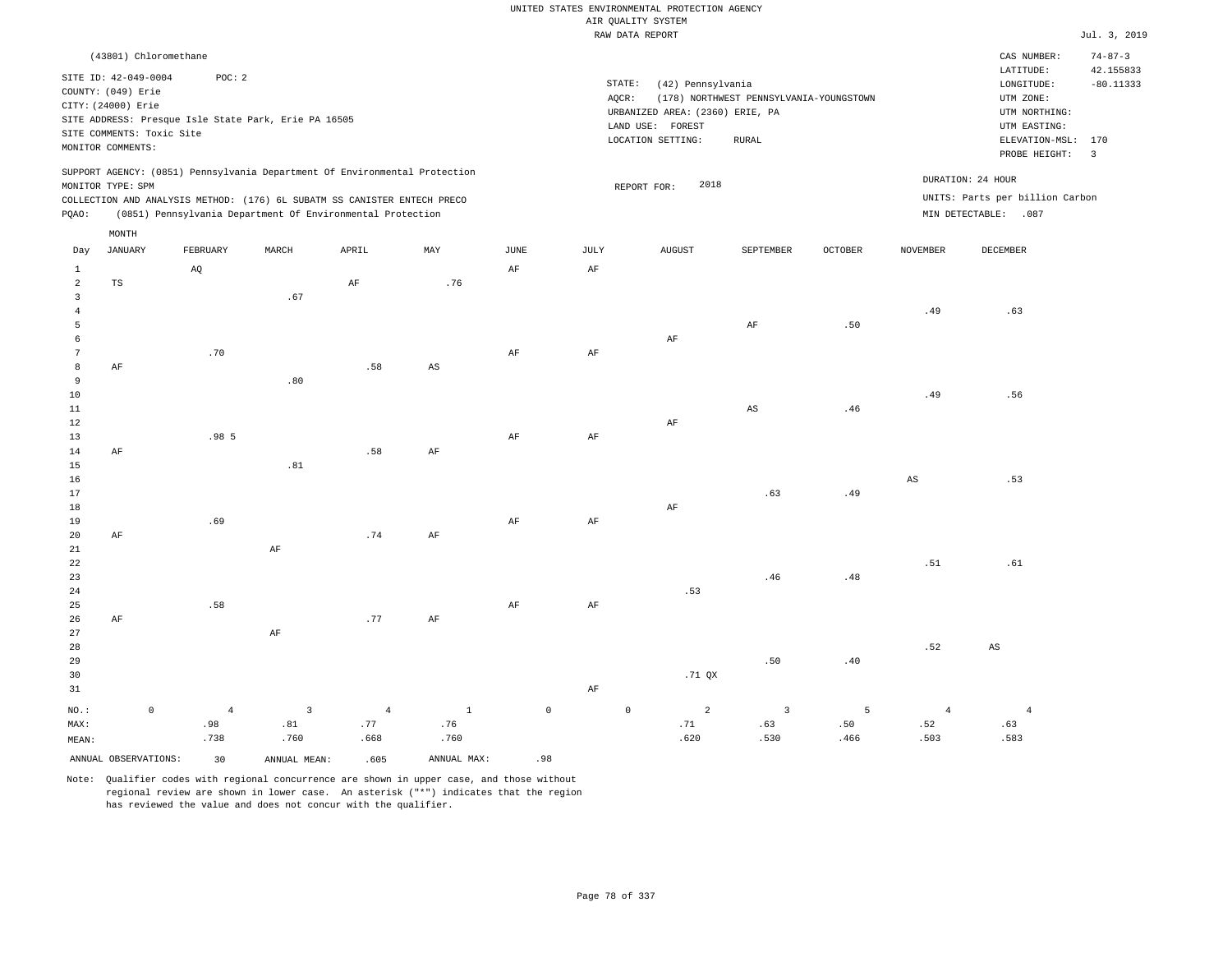|                         | (43802) Dichloromethane   |                  |                                                      |                                                                            |                |                  |                   |                                 |                                         |                   |                  | CAS NUMBER:<br>LATITUDE:           | $75 - 09 - 2$<br>42.155833     |
|-------------------------|---------------------------|------------------|------------------------------------------------------|----------------------------------------------------------------------------|----------------|------------------|-------------------|---------------------------------|-----------------------------------------|-------------------|------------------|------------------------------------|--------------------------------|
|                         | SITE ID: 42-049-0004      | POC: 2           |                                                      |                                                                            |                |                  | STATE:            | (42) Pennsylvania               |                                         |                   |                  | LONGITUDE:                         | $-80.11333$                    |
|                         | COUNTY: (049) Erie        |                  |                                                      |                                                                            |                |                  | AQCR:             |                                 | (178) NORTHWEST PENNSYLVANIA-YOUNGSTOWN |                   |                  | UTM ZONE:                          |                                |
|                         | CITY: (24000) Erie        |                  |                                                      |                                                                            |                |                  |                   | URBANIZED AREA: (2360) ERIE, PA |                                         |                   |                  | UTM NORTHING:                      |                                |
|                         |                           |                  | SITE ADDRESS: Presque Isle State Park, Erie PA 16505 |                                                                            |                |                  |                   |                                 |                                         |                   |                  |                                    |                                |
|                         | SITE COMMENTS: Toxic Site |                  |                                                      |                                                                            |                |                  |                   | LAND USE: FOREST                |                                         |                   |                  | UTM EASTING:                       |                                |
|                         | MONITOR COMMENTS:         |                  |                                                      |                                                                            |                |                  |                   | LOCATION SETTING:               | <b>RURAL</b>                            |                   |                  | ELEVATION-MSL:                     | 170<br>$\overline{\mathbf{3}}$ |
|                         | MONITOR TYPE: SPM         |                  |                                                      | SUPPORT AGENCY: (0851) Pennsylvania Department Of Environmental Protection |                |                  | REPORT FOR:       | 2013                            |                                         |                   |                  | PROBE HEIGHT:<br>DURATION: 24 HOUR |                                |
|                         |                           |                  |                                                      | COLLECTION AND ANALYSIS METHOD: (176) 6L SUBATM SS CANISTER ENTECH PRECO   |                |                  |                   |                                 |                                         |                   |                  | UNITS: Parts per billion Carbon    |                                |
| PQAO:                   |                           |                  |                                                      | (0851) Pennsylvania Department Of Environmental Protection                 |                |                  |                   |                                 |                                         |                   | MIN DETECTABLE:  |                                    |                                |
|                         |                           |                  |                                                      |                                                                            |                |                  |                   |                                 |                                         |                   |                  |                                    |                                |
|                         | MONTH                     |                  |                                                      |                                                                            |                |                  |                   |                                 |                                         |                   |                  |                                    |                                |
| Day                     | <b>JANUARY</b>            | FEBRUARY         | MARCH                                                | APRIL                                                                      | MAY            | <b>JUNE</b>      | JULY              | <b>AUGUST</b>                   | <b>SEPTEMBER</b>                        | <b>OCTOBER</b>    | <b>NOVEMBER</b>  | <b>DECEMBER</b>                    |                                |
| $\mathbf{1}$            |                           |                  |                                                      |                                                                            |                |                  |                   |                                 | .08 <sub>cc</sub>                       | $.00$ ND          |                  |                                    |                                |
| $\overline{a}$          |                           |                  |                                                      |                                                                            |                |                  |                   | $.00$ ND                        |                                         |                   |                  |                                    |                                |
| $\overline{\mathbf{3}}$ |                           | .08SQ            |                                                      |                                                                            |                | AS               | $.09$ CC          |                                 |                                         |                   |                  |                                    |                                |
| $\overline{4}$          | .09SQ                     |                  |                                                      | .14 <sub>5</sub>                                                           | .09SQ          |                  |                   |                                 |                                         |                   |                  |                                    |                                |
| 5                       |                           |                  | .10S                                                 |                                                                            |                |                  |                   |                                 |                                         |                   |                  |                                    |                                |
| 6                       |                           |                  |                                                      |                                                                            |                |                  |                   |                                 |                                         |                   | .07 <sub>c</sub> | $.08$ CC                           |                                |
| $\boldsymbol{7}$        |                           |                  |                                                      |                                                                            |                |                  |                   |                                 | .09 <sub>c</sub>                        | .00 <sub>ND</sub> |                  |                                    |                                |
| 8                       |                           |                  |                                                      |                                                                            |                |                  |                   | .08SQ                           |                                         |                   |                  |                                    |                                |
| 9                       |                           | .08SQ            |                                                      |                                                                            |                | .10 <sub>C</sub> | $.07$ CC          |                                 |                                         |                   |                  |                                    |                                |
| 10                      | .12                       |                  |                                                      | AS                                                                         | .10SQ          |                  |                   |                                 |                                         |                   |                  |                                    |                                |
| $11\,$                  |                           |                  | $.08$ CC                                             |                                                                            |                |                  |                   |                                 |                                         |                   |                  |                                    |                                |
| 12                      |                           |                  |                                                      |                                                                            |                |                  |                   |                                 |                                         |                   | $\rm{AF}$        | $.08$ CC                           |                                |
| 13                      |                           |                  |                                                      |                                                                            |                |                  |                   |                                 | .09 <sub>c</sub>                        | .08 <sub>c</sub>  |                  |                                    |                                |
| 14                      |                           |                  |                                                      |                                                                            |                |                  |                   | AF                              |                                         |                   |                  |                                    |                                |
| 15                      |                           | .08S             |                                                      |                                                                            |                | $.00$ ND         | .08 <sub>cc</sub> |                                 |                                         |                   |                  |                                    |                                |
| 16                      | .00 <sub>ND</sub>         |                  |                                                      | .15 <sub>5</sub>                                                           | .10S           |                  |                   |                                 |                                         |                   |                  |                                    |                                |
| 17                      |                           |                  | .08S                                                 |                                                                            |                |                  |                   |                                 |                                         |                   |                  |                                    |                                |
| 18                      |                           |                  |                                                      |                                                                            |                |                  |                   |                                 |                                         |                   | .07 <sub>c</sub> | .08 <sub>C</sub>                   |                                |
| 19                      |                           |                  |                                                      |                                                                            |                |                  |                   |                                 | .08 <sub>c</sub>                        | .10 <sub>c</sub>  |                  |                                    |                                |
| 20                      |                           |                  |                                                      |                                                                            |                |                  |                   | $.00$ ND                        |                                         |                   |                  |                                    |                                |
| 21                      |                           | .10S             |                                                      |                                                                            |                | .10S             | .00 <sub>ND</sub> |                                 |                                         |                   |                  |                                    |                                |
| 22                      | $.00$ ND                  |                  |                                                      | .09S                                                                       | .09S           |                  |                   |                                 |                                         |                   |                  |                                    |                                |
| 23                      |                           |                  | .08SQ                                                |                                                                            |                |                  |                   |                                 |                                         |                   |                  |                                    |                                |
| 24                      |                           |                  |                                                      |                                                                            |                |                  |                   |                                 |                                         |                   | .07 <sub>c</sub> | $.08$ CC                           |                                |
| 25                      |                           |                  |                                                      |                                                                            |                |                  |                   |                                 | .00 <sub>ND</sub>                       | .08 <sub>C</sub>  |                  |                                    |                                |
| 26                      |                           |                  |                                                      |                                                                            |                |                  |                   | .05 <sub>c</sub>                |                                         |                   |                  |                                    |                                |
| 27                      |                           | .14 <sub>5</sub> |                                                      |                                                                            |                | .08SQ            | $.12$ CC          |                                 |                                         |                   |                  |                                    |                                |
| 28                      | $.00$ ND                  |                  |                                                      | .21.5                                                                      | .11 CC         |                  |                   |                                 |                                         |                   |                  |                                    |                                |
| 29                      |                           |                  | .09SQ                                                |                                                                            |                |                  |                   |                                 |                                         |                   |                  |                                    |                                |
| 30                      |                           |                  |                                                      |                                                                            |                |                  |                   |                                 |                                         |                   | .10 <sub>C</sub> | .06 <sub>cc</sub>                  |                                |
| 31                      |                           |                  |                                                      |                                                                            |                |                  |                   |                                 |                                         | .10 <sub>C</sub>  |                  |                                    |                                |
| $NO.$ :                 | 5                         | 5                | 5                                                    | $\overline{4}$                                                             | $\overline{5}$ | $\overline{4}$   | 5                 | $\overline{4}$                  | 5                                       | $\epsilon$        | $\overline{4}$   | $\overline{5}$                     |                                |
| MAX:                    | .12                       | .14              | .10                                                  | .21                                                                        | .11            | .10              | .12               | .08                             | .09                                     | .10               | .10              | .08                                |                                |
| MEAN:                   | .042                      | .096             | .086                                                 | .148                                                                       | .098           | .070             | .072              | .033                            | .068                                    | .060              | .078             | .076                               |                                |
|                         | ANNUAL OBSERVATIONS:      | 57               | ANNUAL MEAN:                                         | .076                                                                       | ANNUAL MAX:    | .21              |                   |                                 |                                         |                   |                  |                                    |                                |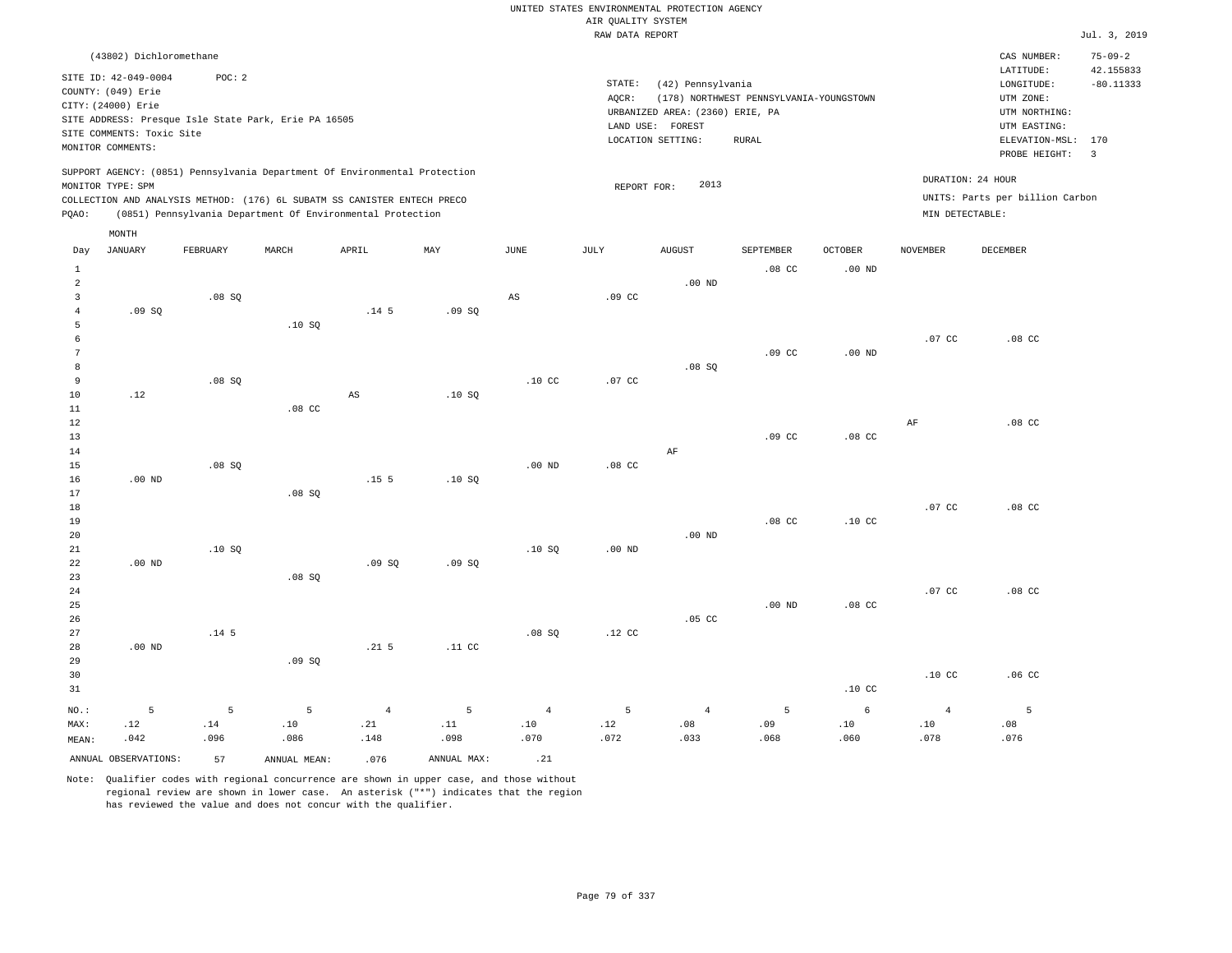|                      | (43802) Dichloromethane                        |                              |                                                      |                                                                            |                        |                  |                   |                                 |                                         |                            |                        | CAS NUMBER:                        | $75 - 09 - 2$            |
|----------------------|------------------------------------------------|------------------------------|------------------------------------------------------|----------------------------------------------------------------------------|------------------------|------------------|-------------------|---------------------------------|-----------------------------------------|----------------------------|------------------------|------------------------------------|--------------------------|
|                      | SITE ID: 42-049-0004                           | POC: 2                       |                                                      |                                                                            |                        |                  | STATE:            | (42) Pennsylvania               |                                         |                            |                        | LATITUDE:<br>$\texttt{LONGITUDE}:$ | 42.155833<br>$-80.11333$ |
|                      | COUNTY: (049) Erie                             |                              |                                                      |                                                                            |                        |                  | AQCR:             |                                 | (178) NORTHWEST PENNSYLVANIA-YOUNGSTOWN |                            |                        | UTM ZONE:                          |                          |
|                      | CITY: (24000) Erie                             |                              |                                                      |                                                                            |                        |                  |                   | URBANIZED AREA: (2360) ERIE, PA |                                         |                            |                        | UTM NORTHING:                      |                          |
|                      |                                                |                              | SITE ADDRESS: Presque Isle State Park, Erie PA 16505 |                                                                            |                        |                  |                   | LAND USE: FOREST                |                                         |                            |                        | UTM EASTING:                       |                          |
|                      | SITE COMMENTS: Toxic Site<br>MONITOR COMMENTS: |                              |                                                      |                                                                            |                        |                  |                   | LOCATION SETTING:               | RURAL                                   |                            |                        | ELEVATION-MSL: 170                 |                          |
|                      |                                                |                              |                                                      |                                                                            |                        |                  |                   |                                 |                                         |                            |                        | PROBE HEIGHT:                      | $\overline{3}$           |
|                      | MONITOR TYPE: SPM                              |                              |                                                      | SUPPORT AGENCY: (0851) Pennsylvania Department Of Environmental Protection |                        |                  |                   | 2014                            |                                         |                            |                        | DURATION: 24 HOUR                  |                          |
|                      |                                                |                              |                                                      | COLLECTION AND ANALYSIS METHOD: (176) 6L SUBATM SS CANISTER ENTECH PRECO   |                        |                  | REPORT FOR:       |                                 |                                         |                            |                        | UNITS: Parts per billion Carbon    |                          |
| PQAO:                |                                                |                              |                                                      | (0851) Pennsylvania Department Of Environmental Protection                 |                        |                  |                   |                                 |                                         |                            | MIN DETECTABLE:        |                                    |                          |
|                      | MONTH                                          |                              |                                                      |                                                                            |                        |                  |                   |                                 |                                         |                            |                        |                                    |                          |
| Day                  | JANUARY                                        | FEBRUARY                     | MARCH                                                | APRIL                                                                      | MAY                    | JUNE             | JULY              | <b>AUGUST</b>                   | SEPTEMBER                               | <b>OCTOBER</b>             | <b>NOVEMBER</b>        | <b>DECEMBER</b>                    |                          |
| $\mathbf{1}$         |                                                |                              |                                                      |                                                                            |                        |                  |                   |                                 |                                         |                            | $_{\rm AS}$            | $\mathbb{A}\mathbb{S}$             |                          |
| $\overline{a}$       |                                                |                              |                                                      |                                                                            |                        |                  |                   |                                 | .07 <sub>c</sub>                        | $\mathbb{A}\mathbb{S}$     |                        |                                    |                          |
| $\overline{3}$       |                                                |                              |                                                      |                                                                            |                        |                  |                   | .08 <sub>c</sub>                |                                         |                            |                        |                                    |                          |
| $\overline{4}$       |                                                | AF                           |                                                      |                                                                            |                        | .09 <sub>c</sub> | .06 <sub>C</sub>  |                                 |                                         |                            |                        |                                    |                          |
| 5                    | .07 <sub>c</sub>                               |                              |                                                      | .07 <sub>c</sub>                                                           | .11 <sub>c</sub>       |                  |                   |                                 |                                         |                            |                        |                                    |                          |
| 6<br>$7\phantom{.0}$ |                                                |                              | .14 <sub>5</sub>                                     |                                                                            |                        |                  |                   |                                 |                                         |                            | .07 <sub>c</sub>       | .11 SQ                             |                          |
| 8                    |                                                |                              |                                                      |                                                                            |                        |                  |                   |                                 | AF                                      | AS                         |                        |                                    |                          |
| $\overline{9}$       |                                                |                              |                                                      |                                                                            |                        |                  |                   | AF                              |                                         |                            |                        |                                    |                          |
| 10                   |                                                | $.08$ CC                     |                                                      |                                                                            |                        | .11 <sub>c</sub> | .10 <sub>c</sub>  |                                 |                                         |                            |                        |                                    |                          |
| 11                   | .13 <sub>5</sub>                               |                              |                                                      | $\rm{AF}$                                                                  | $\mathbb{A}\mathbb{S}$ |                  |                   |                                 |                                         |                            |                        |                                    |                          |
| 12                   |                                                |                              | AM                                                   |                                                                            |                        |                  |                   |                                 |                                         |                            |                        |                                    |                          |
| 13<br>14             |                                                |                              |                                                      |                                                                            |                        |                  |                   |                                 | $_{\rm AS}$                             | $\mathop{\rm AM}\nolimits$ | $\mathbb{A}\mathbb{S}$ | .09SQ                              |                          |
| 15                   |                                                |                              |                                                      |                                                                            |                        |                  |                   | AF                              |                                         |                            |                        |                                    |                          |
| 16                   |                                                | .11 <sub>c</sub>             |                                                      |                                                                            |                        | .10 <sub>C</sub> | .08 <sub>cc</sub> |                                 |                                         |                            |                        |                                    |                          |
| 17                   | $.07$ CC                                       |                              |                                                      | .10 <sub>c</sub>                                                           | .09 <sub>c</sub>       |                  |                   |                                 |                                         |                            |                        |                                    |                          |
| 18                   |                                                |                              | .09 <sub>c</sub>                                     |                                                                            |                        |                  |                   |                                 |                                         |                            |                        |                                    |                          |
| 19                   |                                                |                              |                                                      |                                                                            |                        |                  |                   |                                 |                                         |                            | $.08$ CC               | .08SQ                              |                          |
| 20<br>21             |                                                |                              |                                                      |                                                                            |                        |                  |                   | $\rm AF$                        | AS                                      | AF                         |                        |                                    |                          |
| 22                   |                                                | .11 <sub>c</sub>             |                                                      |                                                                            |                        | .10 <sub>C</sub> | .10SQ             |                                 |                                         |                            |                        |                                    |                          |
| 23                   | $.08$ CC                                       |                              |                                                      | .13 <sub>c</sub>                                                           | .08 <sub>c</sub>       |                  |                   |                                 |                                         |                            |                        |                                    |                          |
| 24                   |                                                |                              | .09 <sub>c</sub>                                     |                                                                            |                        |                  |                   |                                 |                                         |                            |                        |                                    |                          |
| 25                   |                                                |                              |                                                      |                                                                            |                        |                  |                   |                                 |                                         |                            | AS                     | .09S                               |                          |
| 26                   |                                                |                              |                                                      |                                                                            |                        |                  |                   |                                 | $_{\rm AS}$                             | $.08$ CC                   |                        |                                    |                          |
| 27<br>28             |                                                | .09 <sub>c</sub>             |                                                      |                                                                            |                        | $.00$ ND         | AS                | AF                              |                                         |                            |                        |                                    |                          |
| 29                   | .09 <sub>c</sub>                               |                              |                                                      | AS                                                                         | .09 <sub>c</sub>       |                  |                   |                                 |                                         |                            |                        |                                    |                          |
| 30                   |                                                |                              | .09 <sub>c</sub>                                     |                                                                            |                        |                  |                   |                                 |                                         |                            |                        |                                    |                          |
| 31                   |                                                |                              |                                                      |                                                                            |                        |                  |                   |                                 |                                         |                            |                        | $\mathbb{A}\mathbb{S}$             |                          |
| NO.:                 | 5                                              | $\overline{4}$               | $\overline{4}$                                       | $\overline{3}$                                                             | $\overline{4}$         | 5                | $\overline{4}$    | $\mathbf{1}$                    | $\mathbf{1}$                            | $\mathbf{1}$               | $\overline{2}$         | $\overline{4}$                     |                          |
| MAX:                 | .13                                            | $\footnotesize\substack{11}$ | .14                                                  | .13                                                                        | .11                    | .11              | .10               | .08                             | .07                                     | .08                        | .08                    | .11                                |                          |
| MEAN:                | .088                                           | .098                         | .103                                                 | .100                                                                       | .093                   | .080             | .085              | .080                            | .070                                    | .080                       | .075                   | .093                               |                          |
|                      | ANNUAL OBSERVATIONS:                           | 38                           | ANNUAL MEAN:                                         | .089                                                                       | ANNUAL MAX:            | .14              |                   |                                 |                                         |                            |                        |                                    |                          |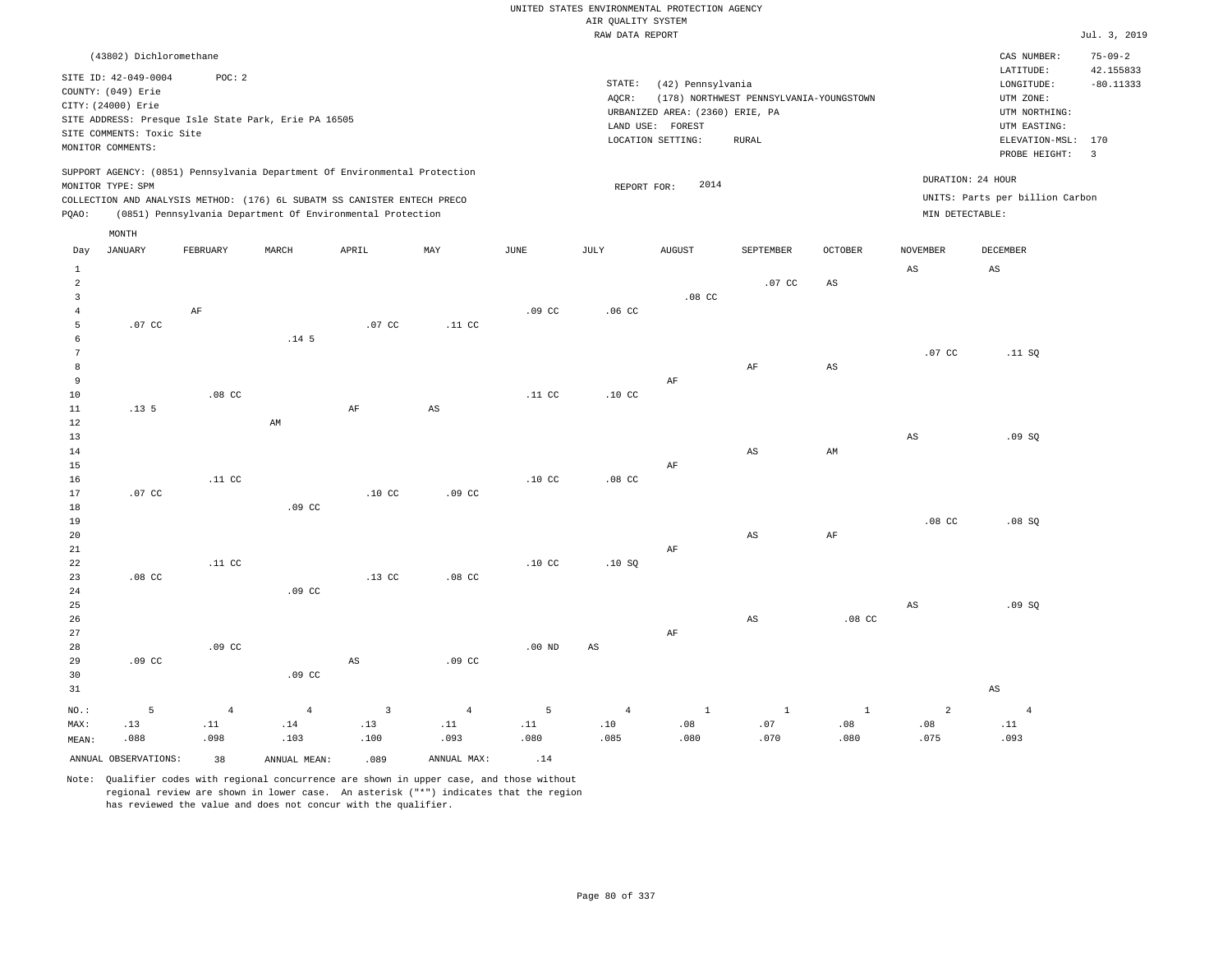|       | (43802) Dichloromethane                              |          |       |                                                                          |                                                                            |             |           |                                 |                                         |         |                 | CAS NUMBER:                     | $75 - 09 - 2$           |
|-------|------------------------------------------------------|----------|-------|--------------------------------------------------------------------------|----------------------------------------------------------------------------|-------------|-----------|---------------------------------|-----------------------------------------|---------|-----------------|---------------------------------|-------------------------|
|       | SITE ID: 42-049-0004                                 | POC:2    |       |                                                                          |                                                                            |             |           |                                 |                                         |         |                 | LATITUDE:                       | 42.155833               |
|       | COUNTY: (049) Erie                                   |          |       |                                                                          |                                                                            |             | STATE:    | (42) Pennsylvania               |                                         |         |                 | LONGITUDE:                      | $-80.11333$             |
|       | CITY: (24000) Erie                                   |          |       |                                                                          |                                                                            |             | AOCR:     |                                 | (178) NORTHWEST PENNSYLVANIA-YOUNGSTOWN |         |                 | UTM ZONE:                       |                         |
|       | SITE ADDRESS: Presque Isle State Park, Erie PA 16505 |          |       |                                                                          |                                                                            |             |           | URBANIZED AREA: (2360) ERIE, PA |                                         |         |                 | UTM NORTHING:                   |                         |
|       | SITE COMMENTS: Toxic Site                            |          |       |                                                                          |                                                                            |             | LAND USE: | FOREST                          |                                         |         |                 | UTM EASTING:                    |                         |
|       | MONITOR COMMENTS:                                    |          |       |                                                                          |                                                                            |             |           | LOCATION SETTING:               | RURAL                                   |         |                 | ELEVATION-MSL: 170              |                         |
|       |                                                      |          |       |                                                                          |                                                                            |             |           |                                 |                                         |         |                 | PROBE HEIGHT:                   | $\overline{\mathbf{3}}$ |
|       |                                                      |          |       |                                                                          | SUPPORT AGENCY: (0851) Pennsylvania Department Of Environmental Protection |             |           |                                 |                                         |         |                 |                                 |                         |
|       | MONITOR TYPE: SPM                                    |          |       |                                                                          |                                                                            |             |           | 2015<br>REPORT FOR:             |                                         |         |                 | DURATION: 24 HOUR               |                         |
|       |                                                      |          |       | COLLECTION AND ANALYSIS METHOD: (176) 6L SUBATM SS CANISTER ENTECH PRECO |                                                                            |             |           |                                 |                                         |         |                 | UNITS: Parts per billion Carbon |                         |
| POAO: |                                                      |          |       | (0851) Pennsylvania Department Of Environmental Protection               |                                                                            |             |           |                                 |                                         |         | MIN DETECTABLE: |                                 |                         |
|       | MONTH                                                |          |       |                                                                          |                                                                            |             |           |                                 |                                         |         |                 |                                 |                         |
| Day   | JANUARY                                              | FEBRUARY | MARCH | APRIL                                                                    | MAY                                                                        | <b>JUNE</b> | JULY      | <b>AUGUST</b>                   | SEPTEMBER                               | OCTOBER | NOVEMBER        | DECEMBER                        |                         |

| $\mathbf{1}$<br>$\sqrt{2}$ |                              |                        | .10 <sub>C</sub>             |          |                  |                |                              |                              |                               |                        | .07 SQ                 | TS             |
|----------------------------|------------------------------|------------------------|------------------------------|----------|------------------|----------------|------------------------------|------------------------------|-------------------------------|------------------------|------------------------|----------------|
| 3                          |                              |                        |                              |          |                  |                |                              |                              | $.07$ CC                      | $.00$ ND               |                        |                |
| $\overline{4}$             |                              |                        |                              |          |                  |                |                              | $.08$ CC                     |                               |                        |                        |                |
| 5                          |                              | $\mathbb{A}\mathbb{S}$ |                              |          |                  | $.12$ CC       | $\mathbb{A}\mathbb{S}$       |                              |                               |                        |                        |                |
| 6                          | $\rm AF$                     |                        |                              | .08SQ    | $.13$ CC         |                |                              |                              |                               |                        |                        |                |
| 7                          |                              |                        | $.07$ CC                     |          |                  |                |                              |                              |                               |                        |                        |                |
| 8                          |                              |                        |                              |          |                  |                |                              |                              |                               |                        | $\mathbb{A}\mathbb{S}$ | .285           |
| 9                          |                              |                        |                              |          |                  |                |                              |                              | $.00$ ND                      | $\mathbb{A}\mathbb{S}$ |                        |                |
| 10<br>11                   |                              | $\mathbb{A}\mathbb{S}$ |                              |          |                  | $.13$ CC       | $.07$ CC                     | $.11$ CC                     |                               |                        |                        |                |
| 12                         | .10 $CC$                     |                        |                              | .07 SQ   | .11 <sub>C</sub> |                |                              |                              |                               |                        |                        |                |
| 13                         |                              |                        | $.08$ QX                     |          |                  |                |                              |                              |                               |                        |                        |                |
| $14\,$                     |                              |                        |                              |          |                  |                |                              |                              |                               |                        | AF                     | .09 SQ         |
| 15                         |                              |                        |                              |          |                  |                |                              |                              | $.07$ CC                      | $\mathbb{A}\mathbb{S}$ |                        |                |
| 16                         |                              |                        |                              |          |                  |                |                              | $.07$ CC                     |                               |                        |                        |                |
| 17                         |                              | $\rm{AF}$              |                              |          |                  | .06SQ          | $.08$ CC                     |                              |                               |                        |                        |                |
| 18                         | AF                           |                        |                              | .09SQ    | .10 <sub>C</sub> |                |                              |                              |                               |                        |                        |                |
| 19                         |                              |                        | $\mathbb{A}\mathbb{S}$       |          |                  |                |                              |                              |                               |                        |                        |                |
| 20                         |                              |                        |                              |          |                  |                |                              |                              |                               |                        | .07 SQ                 | .10SQ          |
| 21                         |                              |                        |                              |          |                  |                |                              |                              | .06 <sub>C</sub>              | .09 <sub>c</sub>       |                        |                |
| 22<br>23                   |                              | .10 <sub>C</sub>       |                              |          |                  | $_{\rm AS}$    | $_{\rm AS}$                  | $.08$ CC                     |                               |                        |                        |                |
| $2\,4$                     | .11 $cc$                     |                        |                              | .07 SQ   | .10 <sub>C</sub> |                |                              |                              |                               |                        |                        |                |
| 25                         |                              |                        | $.12$ CC                     |          |                  |                |                              |                              |                               |                        |                        |                |
| 26                         |                              |                        |                              |          |                  |                |                              |                              |                               |                        | $_{\rm TS}$            | .09SQ          |
| 27                         |                              |                        |                              |          |                  |                |                              |                              | $\mathbb{A}\mathbb{S}$        | .07 SQ                 |                        |                |
| 28                         |                              |                        |                              |          |                  |                |                              | $.00$ ND                     |                               |                        |                        |                |
| 29                         |                              |                        |                              |          |                  | $.12$ CC       | $.11$ CC                     |                              |                               |                        |                        |                |
| 30                         | $.10$ CC                     |                        |                              | $.12$ CC | $.12$ CC         |                |                              |                              |                               |                        |                        |                |
| 31                         |                              |                        | $.07$ CC                     |          |                  |                |                              |                              |                               |                        |                        |                |
| $_{\rm NO.}$ :             | $\overline{\mathbf{3}}$      | $\,$ 1                 | $5\phantom{.0}$              | 5        | $5\phantom{.0}$  | $\overline{4}$ | $\overline{\mathbf{3}}$      | $\overline{5}$               | $\overline{4}$                | $\overline{3}$         | $\overline{a}$         | $\overline{4}$ |
| MAX:                       | $\footnotesize\substack{11}$ | $.10\,$                | $\footnotesize\substack{12}$ | .12      | .13              | .13            | $\footnotesize\substack{11}$ | $\footnotesize\substack{11}$ | $\footnotesize{\textbf{.07}}$ | .09                    | .07                    | .28            |
| MEAN:                      | .103                         | .100                   | .088                         | .086     | .112             | .108           | .087                         | .068                         | .050                          | .053                   | .070                   | .140           |
|                            | ANNUAL OBSERVATIONS:         | 44                     | ANNUAL MEAN:                 | .089     | ANNUAL MAX:      | .28            |                              |                              |                               |                        |                        |                |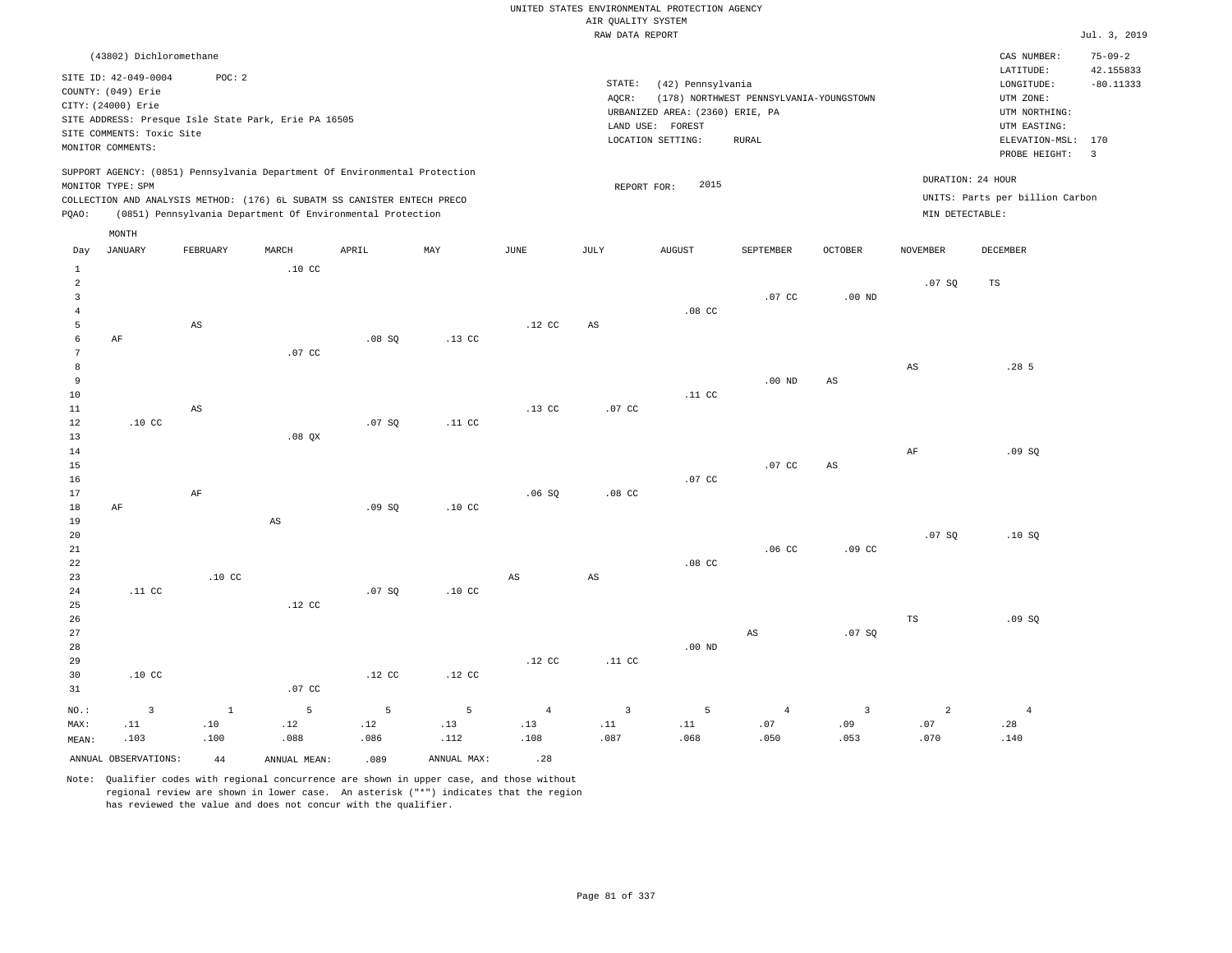|                |                           |                |                                                      |                                                                            |                        |             |           | RAW DATA REPORT                 |                                         |                   |                   |                                 | Jul. 3, 2019   |
|----------------|---------------------------|----------------|------------------------------------------------------|----------------------------------------------------------------------------|------------------------|-------------|-----------|---------------------------------|-----------------------------------------|-------------------|-------------------|---------------------------------|----------------|
|                | (43802) Dichloromethane   |                |                                                      |                                                                            |                        |             |           |                                 |                                         |                   |                   | CAS NUMBER:                     | $75 - 09 - 2$  |
|                |                           |                |                                                      |                                                                            |                        |             |           |                                 |                                         |                   |                   | LATITUDE:                       | 42.155833      |
|                | SITE ID: 42-049-0004      | POC: 2         |                                                      |                                                                            |                        |             |           | STATE:<br>(42) Pennsylvania     |                                         |                   |                   | LONGITUDE:                      | $-80.11333$    |
|                | COUNTY: (049) Erie        |                |                                                      |                                                                            |                        |             | AQCR:     |                                 | (178) NORTHWEST PENNSYLVANIA-YOUNGSTOWN |                   |                   | UTM ZONE:                       |                |
|                | CITY: (24000) Erie        |                |                                                      |                                                                            |                        |             |           | URBANIZED AREA: (2360) ERIE, PA |                                         |                   |                   | UTM NORTHING:                   |                |
|                |                           |                | SITE ADDRESS: Presque Isle State Park, Erie PA 16505 |                                                                            |                        |             |           | LAND USE: FOREST                |                                         |                   |                   | UTM EASTING:                    |                |
|                | SITE COMMENTS: Toxic Site |                |                                                      |                                                                            |                        |             |           | LOCATION SETTING:               | <b>RURAL</b>                            |                   |                   | ELEVATION-MSL:                  | 170            |
|                | MONITOR COMMENTS:         |                |                                                      |                                                                            |                        |             |           |                                 |                                         |                   |                   | PROBE HEIGHT:                   | $\overline{3}$ |
|                |                           |                |                                                      | SUPPORT AGENCY: (0851) Pennsylvania Department Of Environmental Protection |                        |             |           |                                 |                                         |                   |                   |                                 |                |
|                | MONITOR TYPE: SPM         |                |                                                      |                                                                            |                        |             |           | 2016<br>REPORT FOR:             |                                         |                   |                   | DURATION: 24 HOUR               |                |
|                |                           |                |                                                      | COLLECTION AND ANALYSIS METHOD: (176) 6L SUBATM SS CANISTER ENTECH PRECO   |                        |             |           |                                 |                                         |                   |                   | UNITS: Parts per billion Carbon |                |
| PQAO:          |                           |                |                                                      | (0851) Pennsylvania Department Of Environmental Protection                 |                        |             |           |                                 |                                         |                   | MIN DETECTABLE:   |                                 |                |
|                | MONTH                     |                |                                                      |                                                                            |                        |             |           |                                 |                                         |                   |                   |                                 |                |
| Day            | JANUARY                   | FEBRUARY       | MARCH                                                | APRIL                                                                      | MAY                    | <b>JUNE</b> | JULY      | <b>AUGUST</b>                   | SEPTEMBER                               | <b>OCTOBER</b>    | <b>NOVEMBER</b>   | DECEMBER                        |                |
| $\mathbf{1}$   | $.08$ $OX$                |                | .09S                                                 |                                                                            |                        |             |           |                                 |                                         |                   |                   |                                 |                |
| 2              |                           |                |                                                      |                                                                            |                        |             |           |                                 |                                         |                   | $_{\rm TS}$       | $_{\rm TS}$                     |                |
| $\overline{3}$ |                           |                |                                                      |                                                                            |                        |             |           |                                 | .07 SQ                                  | AF                |                   |                                 |                |
| $\overline{4}$ |                           |                |                                                      |                                                                            |                        |             |           | $\rm AF$                        |                                         |                   |                   |                                 |                |
| 5              |                           |                |                                                      |                                                                            |                        | .07 SQ      | AF        |                                 |                                         |                   |                   |                                 |                |
| 6              |                           | .07SQ          |                                                      | $\rm{AF}$                                                                  | $\mathbb{A}\mathbb{S}$ |             |           |                                 |                                         |                   |                   |                                 |                |
| 7              | .15                       |                | $\rm{AF}$                                            |                                                                            |                        |             |           |                                 |                                         |                   |                   |                                 |                |
| 8              |                           |                |                                                      |                                                                            |                        |             |           |                                 |                                         |                   | $\rm{AF}$         | $_{\rm TS}$                     |                |
| 9              |                           |                |                                                      |                                                                            |                        |             |           |                                 | $\mathbb{TS}$                           | $\rm{AF}$         |                   |                                 |                |
| 10             |                           |                |                                                      |                                                                            |                        |             |           | AF                              |                                         |                   |                   |                                 |                |
| 11             |                           |                |                                                      |                                                                            |                        | AS          | AF        |                                 |                                         |                   |                   |                                 |                |
| $12$           |                           | .10S           |                                                      | AS                                                                         | .12 <sub>LB</sub>      |             |           |                                 |                                         |                   |                   |                                 |                |
| $13$           | $_{\rm TS}$               |                | .10SQ                                                |                                                                            |                        |             |           |                                 |                                         |                   |                   |                                 |                |
| 14             |                           |                |                                                      |                                                                            |                        |             |           |                                 |                                         |                   | .04 <sub>LB</sub> | .10                             |                |
| 15             |                           |                |                                                      |                                                                            |                        |             |           |                                 | AF                                      | .06 <sub>LB</sub> |                   |                                 |                |
| 16             |                           |                |                                                      |                                                                            |                        |             |           | .09SQ                           |                                         |                   |                   |                                 |                |
| 17             |                           |                |                                                      |                                                                            |                        | AF          | $\rm{AF}$ |                                 |                                         |                   |                   |                                 |                |
| 18             |                           | .08S           |                                                      | $_{\rm AS}$                                                                | .10SQ                  |             |           |                                 |                                         |                   |                   |                                 |                |
| 19             | .08 SQ                    |                | $\mathbb{A}\mathbb{S}$                               |                                                                            |                        |             |           |                                 |                                         |                   |                   |                                 |                |
| 20<br>21       |                           |                |                                                      |                                                                            |                        |             |           |                                 | .08SQ                                   | AF                | .07 <sub>LB</sub> | .07SQ                           |                |
| 22             |                           |                |                                                      |                                                                            |                        |             |           | $\rm AF$                        |                                         |                   |                   |                                 |                |
| 23             |                           |                |                                                      |                                                                            |                        | $_{\rm AS}$ | AF        |                                 |                                         |                   |                   |                                 |                |
| 24             |                           | .14            |                                                      | .10S                                                                       | AF                     |             |           |                                 |                                         |                   |                   |                                 |                |
| 25             | .09SQ                     |                | .10S                                                 |                                                                            |                        |             |           |                                 |                                         |                   |                   |                                 |                |
| 26             |                           |                |                                                      |                                                                            |                        |             |           |                                 |                                         |                   | $\rm{AF}$         | .08SQ                           |                |
| 27             |                           |                |                                                      |                                                                            |                        |             |           |                                 | .05 SQ                                  | $\rm{AF}$         |                   |                                 |                |
| 28             |                           |                |                                                      |                                                                            |                        |             |           | .06S                            |                                         |                   |                   |                                 |                |
| 29             |                           |                |                                                      |                                                                            |                        | $\rm AF$    | AF        |                                 |                                         |                   |                   |                                 |                |
| 30             |                           |                |                                                      | $\mathbb{A}\mathbb{S}$                                                     | $\rm AF$               |             |           |                                 |                                         |                   |                   |                                 |                |
| 31             | .08S                      |                | .17 <sub>5</sub>                                     |                                                                            |                        |             |           |                                 |                                         |                   |                   |                                 |                |
| NO.:           | 5                         | $\overline{4}$ | $\bf{4}$                                             | $\mathbf{1}$                                                               | $\overline{a}$         | $1\,$       |           | $\mathbb O$<br>2                | $\overline{3}$                          | $\mathbf{1}$      | $\overline{a}$    | $\overline{3}$                  |                |
| MAX:           | .15                       | .14            | .17                                                  | .10                                                                        | .12                    | .07         |           | .09                             | .08                                     | .06               | .07               | .10                             |                |
| MEAN:          | .096                      | .098           | .115                                                 | .100                                                                       | .110                   | .070        |           | .075                            | .067                                    | .060              | .055              | .083                            |                |
|                |                           |                |                                                      |                                                                            |                        |             |           |                                 |                                         |                   |                   |                                 |                |
|                | ANNUAL OBSERVATIONS:      | 28             | ANNUAL MEAN:                                         | .089                                                                       | ANNUAL MAX:            | .17         |           |                                 |                                         |                   |                   |                                 |                |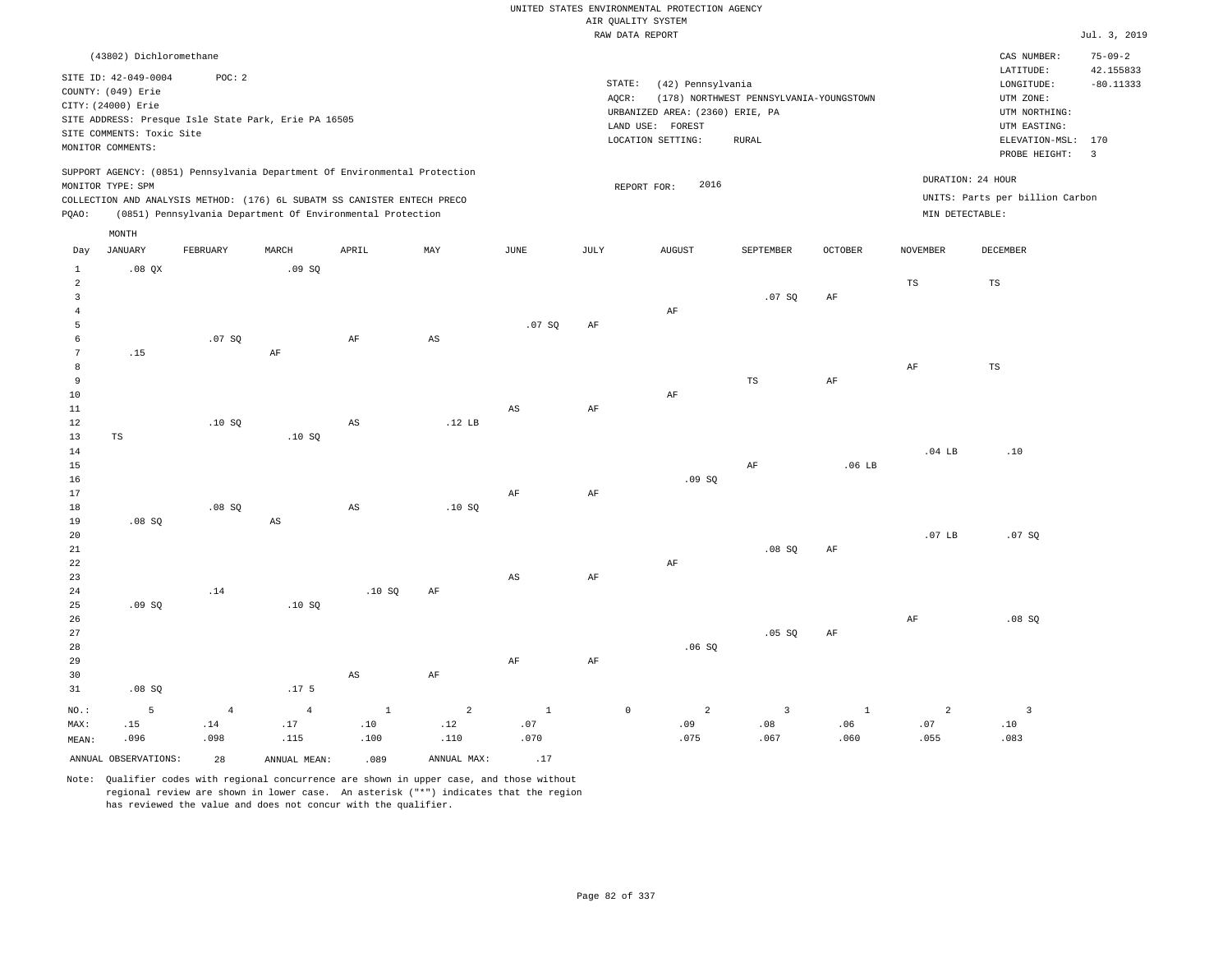|  |  |                    | UNITED STATES ENVIRONMENTAL PROTECTION AGENCY |  |
|--|--|--------------------|-----------------------------------------------|--|
|  |  | AIR OUALITY SYSTEM |                                               |  |

|                      |                                                                                                                    |              |                                                      |                                                                            |             |                        | RAW DATA REPORT        |                                                                                               |                                                         |                   |                   |                                                                                                              | Jul. 3, 2019                                        |
|----------------------|--------------------------------------------------------------------------------------------------------------------|--------------|------------------------------------------------------|----------------------------------------------------------------------------|-------------|------------------------|------------------------|-----------------------------------------------------------------------------------------------|---------------------------------------------------------|-------------------|-------------------|--------------------------------------------------------------------------------------------------------------|-----------------------------------------------------|
|                      | (43802) Dichloromethane                                                                                            |              |                                                      |                                                                            |             |                        |                        |                                                                                               |                                                         |                   |                   | CAS NUMBER:                                                                                                  | $75 - 09 - 2$                                       |
|                      | SITE ID: 42-049-0004<br>COUNTY: (049) Erie<br>CITY: (24000) Erie<br>SITE COMMENTS: Toxic Site<br>MONITOR COMMENTS: | POC: 2       | SITE ADDRESS: Presque Isle State Park, Erie PA 16505 |                                                                            |             |                        | STATE:<br>AQCR:        | (42) Pennsylvania<br>URBANIZED AREA: (2360) ERIE, PA<br>LAND USE: FOREST<br>LOCATION SETTING: | (178) NORTHWEST PENNSYLVANIA-YOUNGSTOWN<br><b>RURAL</b> |                   |                   | LATITUDE:<br>LONGITUDE:<br>UTM ZONE:<br>UTM NORTHING:<br>UTM EASTING:<br>ELEVATION-MSL: 170<br>PROBE HEIGHT: | 42.155833<br>$-80.11333$<br>$\overline{\mathbf{3}}$ |
|                      |                                                                                                                    |              |                                                      | SUPPORT AGENCY: (0851) Pennsylvania Department Of Environmental Protection |             |                        |                        | 2017                                                                                          |                                                         |                   |                   | DURATION: 24 HOUR                                                                                            |                                                     |
|                      | MONITOR TYPE: SPM                                                                                                  |              |                                                      | COLLECTION AND ANALYSIS METHOD: (176) 6L SUBATM SS CANISTER ENTECH PRECO   |             |                        | REPORT FOR:            |                                                                                               |                                                         |                   |                   | UNITS: Parts per billion Carbon                                                                              |                                                     |
| PQAO:                |                                                                                                                    |              |                                                      | (0851) Pennsylvania Department Of Environmental Protection                 |             |                        |                        |                                                                                               |                                                         |                   | MIN DETECTABLE:   |                                                                                                              |                                                     |
|                      | MONTH                                                                                                              |              |                                                      |                                                                            |             |                        |                        |                                                                                               |                                                         |                   |                   |                                                                                                              |                                                     |
| Day                  | <b>JANUARY</b>                                                                                                     | FEBRUARY     | MARCH                                                | APRIL                                                                      | MAY         | $\operatorname{JUNE}$  | JULY                   | <b>AUGUST</b>                                                                                 | SEPTEMBER                                               | OCTOBER           | <b>NOVEMBER</b>   | DECEMBER                                                                                                     |                                                     |
| $\mathbf{1}$         | $\rm{AF}$                                                                                                          |              |                                                      | $\rm AF$                                                                   | AF          |                        |                        |                                                                                               |                                                         |                   |                   |                                                                                                              |                                                     |
| $\overline{a}$       |                                                                                                                    |              | .10                                                  |                                                                            |             |                        |                        |                                                                                               |                                                         |                   |                   |                                                                                                              |                                                     |
| 3                    |                                                                                                                    |              |                                                      |                                                                            |             |                        |                        |                                                                                               |                                                         |                   | .18 <sub>5</sub>  | $.09$ LB                                                                                                     |                                                     |
| $\,4\,$              |                                                                                                                    |              |                                                      |                                                                            |             |                        |                        |                                                                                               | .06SQ                                                   | .07QX             |                   |                                                                                                              |                                                     |
| 5                    |                                                                                                                    |              |                                                      |                                                                            |             |                        |                        | .10S                                                                                          |                                                         |                   |                   |                                                                                                              |                                                     |
| 6                    |                                                                                                                    | .05 SQ       |                                                      |                                                                            |             | .11                    | $\mathbb{A}\mathbb{S}$ |                                                                                               |                                                         |                   |                   |                                                                                                              |                                                     |
| $7\phantom{.0}$<br>8 | TS                                                                                                                 |              |                                                      | AF                                                                         | .255        |                        |                        |                                                                                               |                                                         |                   |                   |                                                                                                              |                                                     |
| 9                    |                                                                                                                    |              | .09SQ                                                |                                                                            |             |                        |                        |                                                                                               |                                                         |                   | .09SQ             | $.09$ LB                                                                                                     |                                                     |
| 10                   |                                                                                                                    |              |                                                      |                                                                            |             |                        |                        |                                                                                               | .07 SQ                                                  | $.08$ LB          |                   |                                                                                                              |                                                     |
| 11                   |                                                                                                                    |              |                                                      |                                                                            |             |                        |                        | .10S                                                                                          |                                                         |                   |                   |                                                                                                              |                                                     |
| 12                   |                                                                                                                    | TS           |                                                      |                                                                            |             | .12                    | $_{\rm AS}$            |                                                                                               |                                                         |                   |                   |                                                                                                              |                                                     |
| 13                   | .07SQ                                                                                                              |              |                                                      | .12 LB                                                                     | $.11$ LB    |                        |                        |                                                                                               |                                                         |                   |                   |                                                                                                              |                                                     |
| 14                   |                                                                                                                    |              | .09SQ                                                |                                                                            |             |                        |                        |                                                                                               |                                                         |                   |                   |                                                                                                              |                                                     |
| 15                   |                                                                                                                    |              |                                                      |                                                                            |             |                        |                        |                                                                                               |                                                         |                   | .08SQ             | .18 <sub>5</sub>                                                                                             |                                                     |
| 16                   |                                                                                                                    |              |                                                      |                                                                            |             |                        |                        |                                                                                               | .10                                                     | .07 <sub>LB</sub> |                   |                                                                                                              |                                                     |
| 17                   |                                                                                                                    |              |                                                      |                                                                            |             |                        |                        | .08SQ                                                                                         |                                                         |                   |                   |                                                                                                              |                                                     |
| $18\,$<br>19         | .08SQ                                                                                                              | AF           |                                                      | AF                                                                         | $.10$ LB    | .09SQ                  | AS                     |                                                                                               |                                                         |                   |                   |                                                                                                              |                                                     |
| 20                   |                                                                                                                    |              | .09SQ                                                |                                                                            |             |                        |                        |                                                                                               |                                                         |                   |                   |                                                                                                              |                                                     |
| 21                   |                                                                                                                    |              |                                                      |                                                                            |             |                        |                        |                                                                                               |                                                         |                   | .10 <sub>LB</sub> | TS                                                                                                           |                                                     |
| 22                   |                                                                                                                    |              |                                                      |                                                                            |             |                        |                        |                                                                                               | .09SQ                                                   | .10 LB            |                   |                                                                                                              |                                                     |
| 23                   |                                                                                                                    |              |                                                      |                                                                            |             |                        |                        | .07SQ                                                                                         |                                                         |                   |                   |                                                                                                              |                                                     |
| 24                   |                                                                                                                    | AF           |                                                      |                                                                            |             | .11                    | .07SQ                  |                                                                                               |                                                         |                   |                   |                                                                                                              |                                                     |
| 25                   | AS                                                                                                                 |              |                                                      | $\rm{AF}$                                                                  | .15 LB      |                        |                        |                                                                                               |                                                         |                   |                   |                                                                                                              |                                                     |
| 26                   |                                                                                                                    |              | .14                                                  |                                                                            |             |                        |                        |                                                                                               |                                                         |                   |                   |                                                                                                              |                                                     |
| 27<br>28             |                                                                                                                    |              |                                                      |                                                                            |             |                        |                        |                                                                                               | .19 <sub>5</sub>                                        | .19 <sub>5</sub>  | .07 <sub>LB</sub> | AF                                                                                                           |                                                     |
| 29                   |                                                                                                                    |              |                                                      |                                                                            |             |                        |                        | .07SQ                                                                                         |                                                         |                   |                   |                                                                                                              |                                                     |
| 30                   |                                                                                                                    |              |                                                      |                                                                            |             | $\mathbb{A}\mathbb{S}$ | $.10$                  |                                                                                               |                                                         |                   |                   |                                                                                                              |                                                     |
| 31                   | .08SQ                                                                                                              |              |                                                      |                                                                            | .12         |                        |                        |                                                                                               |                                                         |                   |                   |                                                                                                              |                                                     |
| $NO.$ :              | $\overline{3}$                                                                                                     | $\mathbf{1}$ | 5                                                    | $1\,$                                                                      | 5           | $\overline{4}$         | $\overline{a}$         | 5                                                                                             | 5                                                       | 5                 | 5                 | $\overline{3}$                                                                                               |                                                     |
| MAX:                 | .08                                                                                                                | .05          | .14                                                  | .12                                                                        | .25         | .12                    | .10                    | .10                                                                                           | .19                                                     | .19               | .18               | $.18\,$                                                                                                      |                                                     |
| MEAN:                | .077                                                                                                               | .050         | .102                                                 | .120                                                                       | .146        | .108                   | .085                   | .084                                                                                          | .102                                                    | .102              | .104              | .120                                                                                                         |                                                     |
|                      | ANNUAL OBSERVATIONS:                                                                                               | 44           | ANNUAL MEAN:                                         | .104                                                                       | ANNUAL MAX: | .25                    |                        |                                                                                               |                                                         |                   |                   |                                                                                                              |                                                     |
|                      |                                                                                                                    |              |                                                      |                                                                            |             |                        |                        |                                                                                               |                                                         |                   |                   |                                                                                                              |                                                     |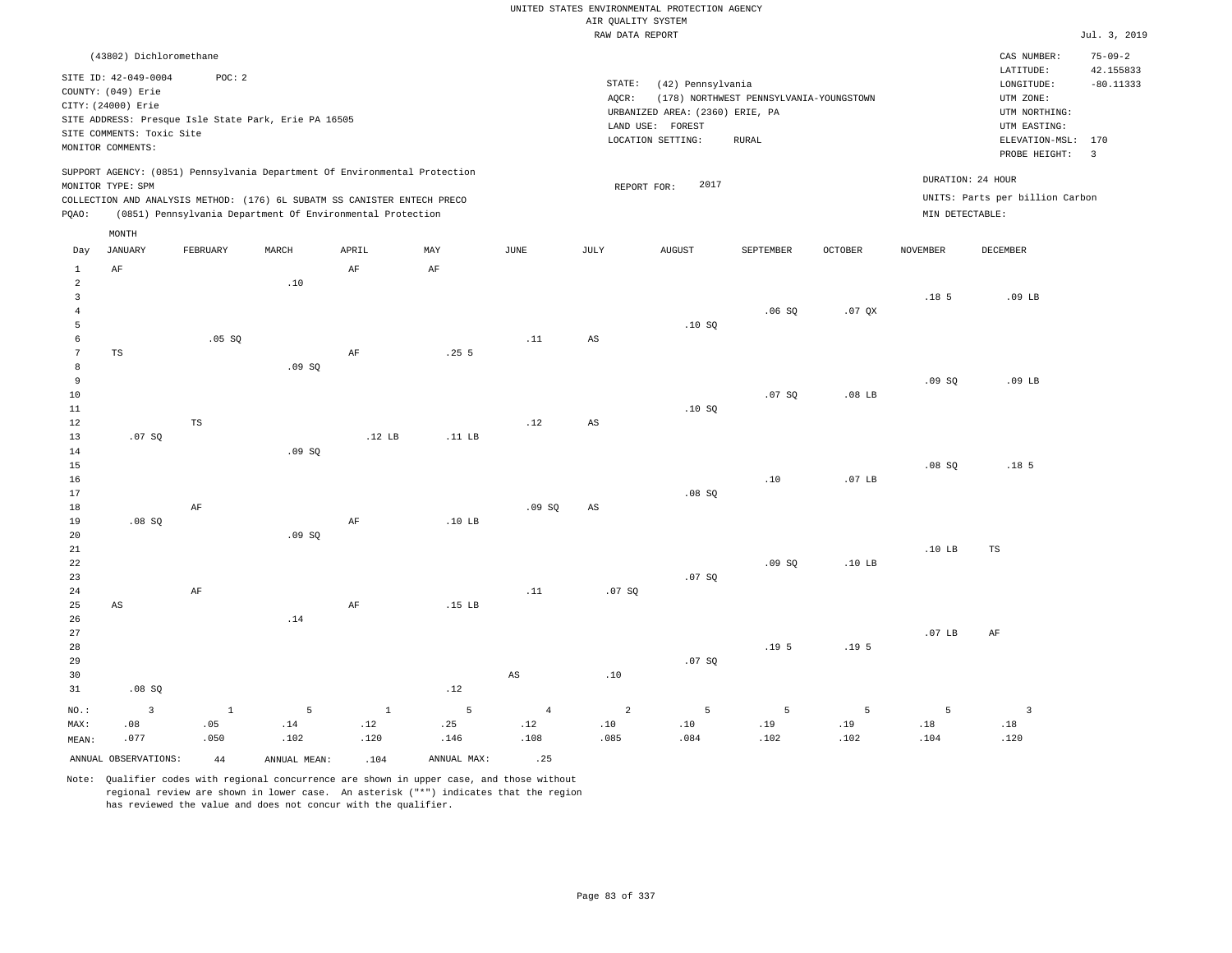|                                  |                                                 |                         |                                                      |                                                                            |              |                     |             | UNITED STATES ENVIRONMENTAL PROTECTION AGENCY<br>AIR QUALITY SYSTEM |                                         |                   |                   |                                      |                          |
|----------------------------------|-------------------------------------------------|-------------------------|------------------------------------------------------|----------------------------------------------------------------------------|--------------|---------------------|-------------|---------------------------------------------------------------------|-----------------------------------------|-------------------|-------------------|--------------------------------------|--------------------------|
|                                  |                                                 |                         |                                                      |                                                                            |              |                     |             | RAW DATA REPORT                                                     |                                         |                   |                   |                                      | Jul. 3, 2019             |
|                                  |                                                 | (43802) Dichloromethane |                                                      |                                                                            |              |                     |             |                                                                     |                                         |                   |                   | CAS NUMBER:                          | $75 - 09 - 2$            |
|                                  | SITE ID: 42-049-0004<br>COUNTY: (049) Erie      | POC: 2                  |                                                      |                                                                            |              |                     | AQCR:       | STATE:<br>(42) Pennsylvania                                         | (178) NORTHWEST PENNSYLVANIA-YOUNGSTOWN |                   |                   | LATITUDE:<br>LONGITUDE:<br>UTM ZONE: | 42.155833<br>$-80.11333$ |
|                                  | CITY: (24000) Erie<br>SITE COMMENTS: Toxic Site |                         | SITE ADDRESS: Presque Isle State Park, Erie PA 16505 |                                                                            |              |                     |             | URBANIZED AREA: (2360) ERIE, PA<br>LAND USE: FOREST                 |                                         |                   |                   | UTM NORTHING:<br>UTM EASTING:        |                          |
|                                  | MONITOR COMMENTS:                               |                         |                                                      |                                                                            |              |                     |             | LOCATION SETTING:                                                   | <b>RURAL</b>                            |                   |                   | ELEVATION-MSL:<br>PROBE HEIGHT:      | 170<br>3                 |
|                                  | MONITOR TYPE: SPM                               |                         |                                                      | SUPPORT AGENCY: (0851) Pennsylvania Department Of Environmental Protection |              |                     |             | 2018                                                                |                                         |                   |                   | DURATION: 24 HOUR                    |                          |
|                                  |                                                 |                         |                                                      | COLLECTION AND ANALYSIS METHOD: (176) 6L SUBATM SS CANISTER ENTECH PRECO   |              |                     |             | REPORT FOR:                                                         |                                         |                   |                   | UNITS: Parts per billion Carbon      |                          |
| PQAO:                            |                                                 |                         |                                                      | (0851) Pennsylvania Department Of Environmental Protection                 |              |                     |             |                                                                     |                                         |                   |                   | MIN DETECTABLE: .0913                |                          |
|                                  | MONTH                                           |                         |                                                      |                                                                            |              |                     |             |                                                                     |                                         |                   |                   |                                      |                          |
| Day                              | <b>JANUARY</b>                                  | FEBRUARY                | MARCH                                                | APRIL                                                                      | MAY          | JUNE                | <b>JULY</b> | <b>AUGUST</b>                                                       | SEPTEMBER                               | <b>OCTOBER</b>    | <b>NOVEMBER</b>   | <b>DECEMBER</b>                      |                          |
| 1<br>$\overline{a}$              | $_{\rm TS}$                                     | AQ                      |                                                      | AF                                                                         | .10          | AF                  | AF          |                                                                     |                                         |                   |                   |                                      |                          |
| $\overline{3}$<br>$\overline{4}$ |                                                 |                         | $.00$ ND                                             |                                                                            |              |                     |             |                                                                     |                                         |                   | .00 <sub>ND</sub> | $.00$ ND                             |                          |
| 5                                |                                                 |                         |                                                      |                                                                            |              |                     |             |                                                                     | $\rm AF$                                | $.00$ ND          |                   |                                      |                          |
| 6                                |                                                 |                         |                                                      |                                                                            |              |                     |             | AF                                                                  |                                         |                   |                   |                                      |                          |
| 7<br>8                           | AF                                              | .12                     |                                                      | $.00$ ND                                                                   | AS           | AF                  | $\rm AF$    |                                                                     |                                         |                   |                   |                                      |                          |
| $\mathbf{q}$                     |                                                 |                         | $.00$ ND                                             |                                                                            |              |                     |             |                                                                     |                                         |                   |                   |                                      |                          |
| $10$                             |                                                 |                         |                                                      |                                                                            |              |                     |             |                                                                     |                                         |                   | .00 <sub>ND</sub> | $.00$ ND                             |                          |
| 11<br>$12$                       |                                                 |                         |                                                      |                                                                            |              |                     |             | AF                                                                  | AS                                      | $.00$ ND          |                   |                                      |                          |
| 13                               |                                                 | .16                     |                                                      |                                                                            |              | AF                  | AF          |                                                                     |                                         |                   |                   |                                      |                          |
| 14                               | AF                                              |                         |                                                      | $.00$ ND                                                                   | $\rm AF$     |                     |             |                                                                     |                                         |                   |                   |                                      |                          |
| 15                               |                                                 |                         | .10                                                  |                                                                            |              |                     |             |                                                                     |                                         |                   |                   |                                      |                          |
| 16<br>17                         |                                                 |                         |                                                      |                                                                            |              |                     |             |                                                                     | $.00$ ND                                | $.00$ ND          | $_{\rm AS}$       | $.00$ ND                             |                          |
| 18                               |                                                 |                         |                                                      |                                                                            |              |                     |             | AF                                                                  |                                         |                   |                   |                                      |                          |
| 19                               |                                                 | .09SQ                   |                                                      |                                                                            |              | $\rm{AF}$           | $\rm{AF}$   |                                                                     |                                         |                   |                   |                                      |                          |
| 20                               | AF                                              |                         |                                                      | .10S                                                                       | AF           |                     |             |                                                                     |                                         |                   |                   |                                      |                          |
| 21<br>22                         |                                                 |                         | AF                                                   |                                                                            |              |                     |             |                                                                     |                                         |                   | .09S              | .10S                                 |                          |
| 23                               |                                                 |                         |                                                      |                                                                            |              |                     |             |                                                                     | $.00$ ND                                | .00 <sub>ND</sub> |                   |                                      |                          |
| 24                               |                                                 |                         |                                                      |                                                                            |              |                     |             | $.00$ ND                                                            |                                         |                   |                   |                                      |                          |
| 25                               |                                                 | $.00$ ND                |                                                      |                                                                            |              | AF                  | AF          |                                                                     |                                         |                   |                   |                                      |                          |
| 26<br>27                         | AF                                              |                         | AF                                                   | .10                                                                        | AF           |                     |             |                                                                     |                                         |                   |                   |                                      |                          |
| 28                               |                                                 |                         |                                                      |                                                                            |              |                     |             |                                                                     |                                         |                   | .00 <sub>ND</sub> | $\mathbb{A}\mathbb{S}$               |                          |
| 29                               |                                                 |                         |                                                      |                                                                            |              |                     |             |                                                                     | $.00$ ND                                | $.00$ ND          |                   |                                      |                          |
| 30                               |                                                 |                         |                                                      |                                                                            |              |                     |             | $.00$ ND                                                            |                                         |                   |                   |                                      |                          |
| 31                               |                                                 |                         |                                                      |                                                                            |              |                     | AF          |                                                                     |                                         |                   |                   |                                      |                          |
| NO.:                             | $\mathsf{O}\xspace$                             | $\overline{4}$          | $\overline{3}$                                       | $\overline{4}$                                                             | $\mathbf{1}$ | $\mathsf{O}\xspace$ |             | $\mathsf{O}$<br>$\overline{a}$                                      | $\overline{3}$                          | 5                 | $\overline{4}$    | $\overline{4}$                       |                          |
| MAX:                             |                                                 | .16                     | .10                                                  | .10                                                                        | .10          |                     |             | 0.00                                                                | 0.00                                    | 0.00              | .09               | .10                                  |                          |
| MEAN:                            |                                                 | .093                    | .033                                                 | .050                                                                       | .100         |                     |             | 0.000                                                               | 0.000                                   | 0.000             | .023              | .025                                 |                          |
|                                  | ANNUAL OBSERVATIONS:                            | 30                      | ANNUAL MEAN:                                         | .032                                                                       | ANNUAL MAX:  | .16                 |             |                                                                     |                                         |                   |                   |                                      |                          |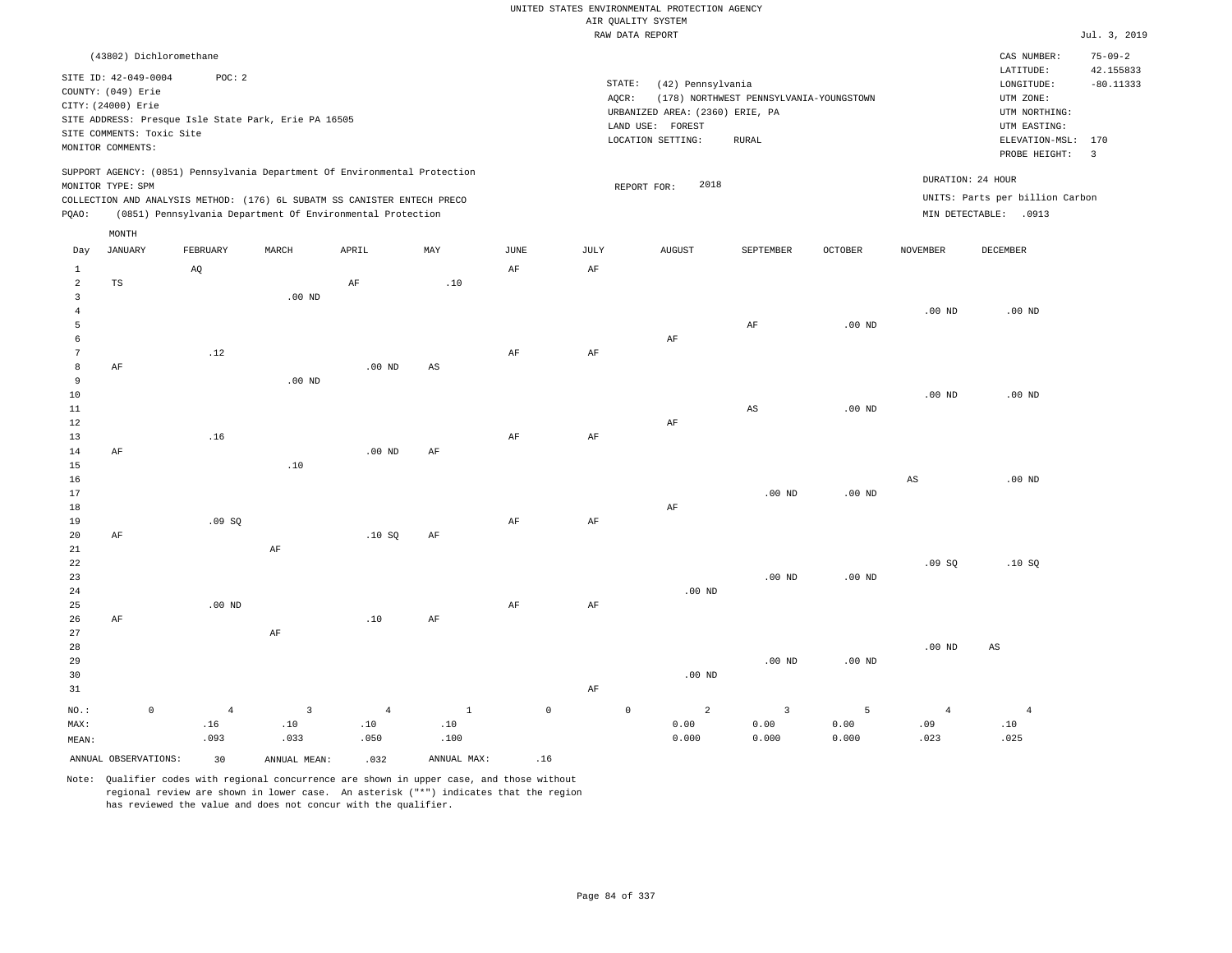|                | (43803) Chloroform<br>SITE ID: 42-049-0004<br>COUNTY: (049) Erie<br>CITY: (24000) Erie<br>SITE COMMENTS: Toxic Site<br>MONITOR COMMENTS: | POC: 2   | SITE ADDRESS: Presque Isle State Park, Erie PA 16505<br>SUPPORT AGENCY: (0851) Pennsylvania Department Of Environmental Protection |                   |                   |                       | STATE:<br>AQCR:   | (42) Pennsylvania<br>URBANIZED AREA: (2360) ERIE, PA<br>LAND USE: FOREST<br>LOCATION SETTING: | (178) NORTHWEST PENNSYLVANIA-YOUNGSTOWN<br><b>RURAL</b> |                   |                   | CAS NUMBER:<br>LATITUDE:<br>LONGITUDE:<br>UTM ZONE:<br>UTM NORTHING:<br>UTM EASTING:<br>ELEVATION-MSL:<br>PROBE HEIGHT: | $67 - 66 - 3$<br>42.155833<br>$-80.11333$<br>170<br>$\overline{3}$ |
|----------------|------------------------------------------------------------------------------------------------------------------------------------------|----------|------------------------------------------------------------------------------------------------------------------------------------|-------------------|-------------------|-----------------------|-------------------|-----------------------------------------------------------------------------------------------|---------------------------------------------------------|-------------------|-------------------|-------------------------------------------------------------------------------------------------------------------------|--------------------------------------------------------------------|
|                | MONITOR TYPE: SPM                                                                                                                        |          |                                                                                                                                    |                   |                   |                       | REPORT FOR:       | 2013                                                                                          |                                                         |                   |                   | DURATION: 24 HOUR                                                                                                       |                                                                    |
|                |                                                                                                                                          |          | COLLECTION AND ANALYSIS METHOD: (176) 6L SUBATM SS CANISTER ENTECH PRECO                                                           |                   |                   |                       |                   |                                                                                               |                                                         |                   |                   | UNITS: Parts per billion Carbon                                                                                         |                                                                    |
| PQAO:          |                                                                                                                                          |          | (0851) Pennsylvania Department Of Environmental Protection                                                                         |                   |                   |                       |                   |                                                                                               |                                                         |                   | MIN DETECTABLE:   |                                                                                                                         |                                                                    |
|                | MONTH                                                                                                                                    |          |                                                                                                                                    |                   |                   |                       |                   |                                                                                               |                                                         |                   |                   |                                                                                                                         |                                                                    |
| Day            | <b>JANUARY</b>                                                                                                                           | FEBRUARY | MARCH                                                                                                                              | APRIL             | MAY               | $\operatorname{JUNE}$ | $\mathtt{JULY}$   | <b>AUGUST</b>                                                                                 | SEPTEMBER                                               | OCTOBER           | <b>NOVEMBER</b>   | DECEMBER                                                                                                                |                                                                    |
| $\mathbf{1}$   |                                                                                                                                          |          |                                                                                                                                    |                   |                   |                       |                   |                                                                                               | $.00$ ND                                                | $.00$ ND          |                   |                                                                                                                         |                                                                    |
| $\sqrt{2}$     |                                                                                                                                          |          |                                                                                                                                    |                   |                   |                       |                   | $.00$ ND                                                                                      |                                                         |                   |                   |                                                                                                                         |                                                                    |
| 3              |                                                                                                                                          | $.00$ ND |                                                                                                                                    |                   |                   | AS                    | .00 <sub>ND</sub> |                                                                                               |                                                         |                   |                   |                                                                                                                         |                                                                    |
| 4              | $.00$ ND                                                                                                                                 |          |                                                                                                                                    | .00 <sub>ND</sub> | $.00$ ND          |                       |                   |                                                                                               |                                                         |                   |                   |                                                                                                                         |                                                                    |
| 5              |                                                                                                                                          |          | $.00$ ND                                                                                                                           |                   |                   |                       |                   |                                                                                               |                                                         |                   |                   |                                                                                                                         |                                                                    |
| 6              |                                                                                                                                          |          |                                                                                                                                    |                   |                   |                       |                   |                                                                                               |                                                         |                   | .00 <sub>ND</sub> | $.00$ ND                                                                                                                |                                                                    |
| $\overline{7}$ |                                                                                                                                          |          |                                                                                                                                    |                   |                   |                       |                   |                                                                                               | $.00$ ND                                                | .00 <sub>ND</sub> |                   |                                                                                                                         |                                                                    |
| 8<br>9         |                                                                                                                                          | $.00$ ND |                                                                                                                                    |                   |                   |                       | .00 <sub>ND</sub> | $.00$ ND                                                                                      |                                                         |                   |                   |                                                                                                                         |                                                                    |
| 10             | $.00$ ND                                                                                                                                 |          |                                                                                                                                    |                   | $.00$ ND          | .00 <sub>ND</sub>     |                   |                                                                                               |                                                         |                   |                   |                                                                                                                         |                                                                    |
| 11             |                                                                                                                                          |          | $.00$ ND                                                                                                                           | AS                |                   |                       |                   |                                                                                               |                                                         |                   |                   |                                                                                                                         |                                                                    |
| $1\,2$         |                                                                                                                                          |          |                                                                                                                                    |                   |                   |                       |                   |                                                                                               |                                                         |                   | $\rm{AF}$         | $.00$ ND                                                                                                                |                                                                    |
| 13             |                                                                                                                                          |          |                                                                                                                                    |                   |                   |                       |                   |                                                                                               | $.00$ ND                                                | $.00$ ND          |                   |                                                                                                                         |                                                                    |
| 14             |                                                                                                                                          |          |                                                                                                                                    |                   |                   |                       |                   | AF                                                                                            |                                                         |                   |                   |                                                                                                                         |                                                                    |
| 15             |                                                                                                                                          | $.00$ ND |                                                                                                                                    |                   |                   | $.00$ ND              | .00 <sub>ND</sub> |                                                                                               |                                                         |                   |                   |                                                                                                                         |                                                                    |
| 16             | $.00$ ND                                                                                                                                 |          |                                                                                                                                    | $.00$ ND          | .00 <sub>ND</sub> |                       |                   |                                                                                               |                                                         |                   |                   |                                                                                                                         |                                                                    |
| 17             |                                                                                                                                          |          | $.00$ ND                                                                                                                           |                   |                   |                       |                   |                                                                                               |                                                         |                   |                   |                                                                                                                         |                                                                    |
| 18             |                                                                                                                                          |          |                                                                                                                                    |                   |                   |                       |                   |                                                                                               |                                                         |                   | .00 <sub>ND</sub> | $.00$ ND                                                                                                                |                                                                    |
| 19             |                                                                                                                                          |          |                                                                                                                                    |                   |                   |                       |                   |                                                                                               | $.00$ ND                                                | $.00$ ND          |                   |                                                                                                                         |                                                                    |
| 20             |                                                                                                                                          |          |                                                                                                                                    |                   |                   |                       |                   | .03 SQ                                                                                        |                                                         |                   |                   |                                                                                                                         |                                                                    |
| 21             |                                                                                                                                          | $.00$ ND |                                                                                                                                    |                   |                   | .00 <sub>ND</sub>     | $.00$ ND          |                                                                                               |                                                         |                   |                   |                                                                                                                         |                                                                    |
| 22             | $.00$ ND                                                                                                                                 |          |                                                                                                                                    | .00 <sub>ND</sub> | $.00$ ND          |                       |                   |                                                                                               |                                                         |                   |                   |                                                                                                                         |                                                                    |
| 23             |                                                                                                                                          |          | $.00$ ND                                                                                                                           |                   |                   |                       |                   |                                                                                               |                                                         |                   |                   |                                                                                                                         |                                                                    |
| 24             |                                                                                                                                          |          |                                                                                                                                    |                   |                   |                       |                   |                                                                                               |                                                         |                   | $.00$ ND          | $.00$ ND                                                                                                                |                                                                    |
| 25             |                                                                                                                                          |          |                                                                                                                                    |                   |                   |                       |                   |                                                                                               | $.00$ ND                                                | $.00$ ND          |                   |                                                                                                                         |                                                                    |
| 26             |                                                                                                                                          |          |                                                                                                                                    |                   |                   |                       |                   | $.00$ ND                                                                                      |                                                         |                   |                   |                                                                                                                         |                                                                    |
| 27             |                                                                                                                                          | $.00$ ND |                                                                                                                                    |                   |                   | .00 <sub>ND</sub>     | .00 <sub>ND</sub> |                                                                                               |                                                         |                   |                   |                                                                                                                         |                                                                    |
| 28             | $.00$ ND                                                                                                                                 |          |                                                                                                                                    | .00 <sub>ND</sub> | .00 <sub>ND</sub> |                       |                   |                                                                                               |                                                         |                   |                   |                                                                                                                         |                                                                    |
| 29             |                                                                                                                                          |          | $.00$ ND                                                                                                                           |                   |                   |                       |                   |                                                                                               |                                                         |                   |                   |                                                                                                                         |                                                                    |
| 30<br>31       |                                                                                                                                          |          |                                                                                                                                    |                   |                   |                       |                   |                                                                                               |                                                         | $.00$ ND          | $.00$ ND          | $.00$ ND                                                                                                                |                                                                    |
|                |                                                                                                                                          |          |                                                                                                                                    |                   |                   |                       |                   |                                                                                               |                                                         |                   |                   |                                                                                                                         |                                                                    |
| NO.:           | 5                                                                                                                                        | 5        | 5                                                                                                                                  | $\overline{4}$    | 5                 | $\overline{4}$        | 5                 | $\overline{4}$                                                                                | 5                                                       | 6                 | $\overline{4}$    | 5                                                                                                                       |                                                                    |
| MAX:           | 0.00                                                                                                                                     | 0.00     | 0.00                                                                                                                               | 0.00              | 0.00              | 0.00                  | 0.00              | .03                                                                                           | 0.00                                                    | 0.00              | 0.00              | 0.00                                                                                                                    |                                                                    |
| MEAN:          | 0.000                                                                                                                                    | 0.000    | 0.000                                                                                                                              | 0.000             | 0.000             | 0.000                 | 0.000             | .008                                                                                          | 0.000                                                   | 0.000             | 0.000             | 0.000                                                                                                                   |                                                                    |
|                | ANNUAL OBSERVATIONS:                                                                                                                     | 57       | ANNUAL MEAN:                                                                                                                       | .001              | ANNUAL MAX:       | .03                   |                   |                                                                                               |                                                         |                   |                   |                                                                                                                         |                                                                    |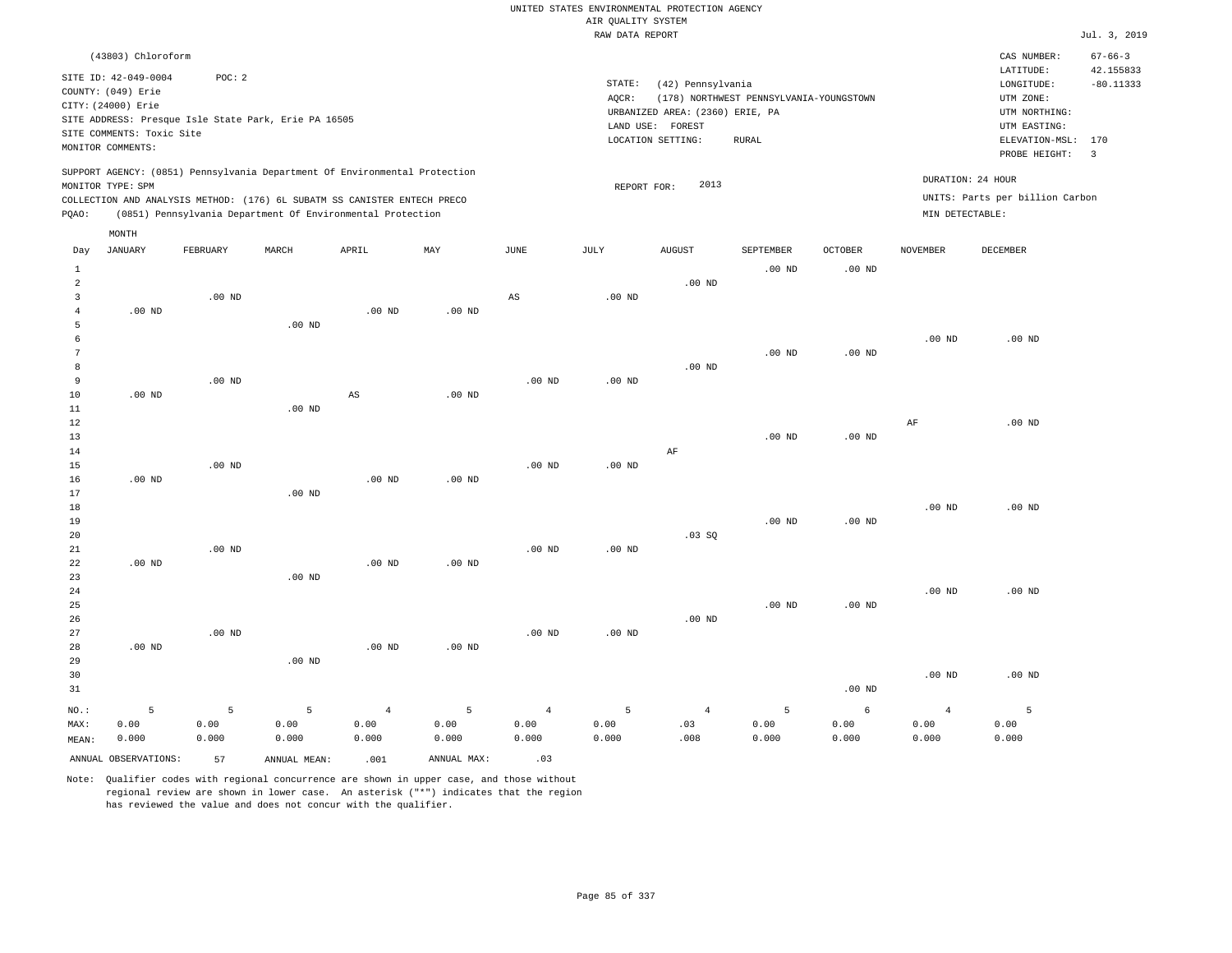|                                           |                                            |                |                                                                            |                        |                   |          | RAW DATA REPORT   |                                 |                                         |                |                        |                                 | Jul. 3, 2019            |
|-------------------------------------------|--------------------------------------------|----------------|----------------------------------------------------------------------------|------------------------|-------------------|----------|-------------------|---------------------------------|-----------------------------------------|----------------|------------------------|---------------------------------|-------------------------|
|                                           | (43803) Chloroform                         |                |                                                                            |                        |                   |          |                   |                                 |                                         |                |                        | CAS NUMBER:                     | $67 - 66 - 3$           |
|                                           |                                            | POC: 2         |                                                                            |                        |                   |          |                   |                                 |                                         |                |                        | LATITUDE:                       | 42.155833               |
|                                           | SITE ID: 42-049-0004<br>COUNTY: (049) Erie |                |                                                                            |                        |                   |          | STATE:            | (42) Pennsylvania               |                                         |                |                        | LONGITUDE:                      | $-80.11333$             |
|                                           | CITY: (24000) Erie                         |                |                                                                            |                        |                   |          | AQCR:             |                                 | (178) NORTHWEST PENNSYLVANIA-YOUNGSTOWN |                |                        | UTM ZONE:                       |                         |
|                                           |                                            |                | SITE ADDRESS: Presque Isle State Park, Erie PA 16505                       |                        |                   |          |                   | URBANIZED AREA: (2360) ERIE, PA |                                         |                |                        | UTM NORTHING:                   |                         |
|                                           | SITE COMMENTS: Toxic Site                  |                |                                                                            |                        |                   |          |                   | LAND USE: FOREST                |                                         |                |                        | UTM EASTING:                    |                         |
|                                           | MONITOR COMMENTS:                          |                |                                                                            |                        |                   |          |                   | LOCATION SETTING:               | <b>RURAL</b>                            |                |                        | ELEVATION-MSL: 170              |                         |
|                                           |                                            |                |                                                                            |                        |                   |          |                   |                                 |                                         |                |                        | PROBE HEIGHT:                   | $\overline{\mathbf{3}}$ |
|                                           |                                            |                | SUPPORT AGENCY: (0851) Pennsylvania Department Of Environmental Protection |                        |                   |          |                   | 2014                            |                                         |                |                        | DURATION: 24 HOUR               |                         |
|                                           | MONITOR TYPE: SPM                          |                | COLLECTION AND ANALYSIS METHOD: (176) 6L SUBATM SS CANISTER ENTECH PRECO   |                        |                   |          | REPORT FOR:       |                                 |                                         |                |                        | UNITS: Parts per billion Carbon |                         |
| PQAO:                                     |                                            |                | (0851) Pennsylvania Department Of Environmental Protection                 |                        |                   |          |                   |                                 |                                         |                | MIN DETECTABLE:        |                                 |                         |
|                                           |                                            |                |                                                                            |                        |                   |          |                   |                                 |                                         |                |                        |                                 |                         |
|                                           | MONTH                                      |                |                                                                            |                        |                   |          |                   |                                 |                                         |                |                        |                                 |                         |
| Day                                       | <b>JANUARY</b>                             | FEBRUARY       | MARCH                                                                      | APRIL                  | MAY               | JUNE     | JULY              | <b>AUGUST</b>                   | SEPTEMBER                               | <b>OCTOBER</b> | <b>NOVEMBER</b>        | <b>DECEMBER</b>                 |                         |
| $\mathbf{1}$                              |                                            |                |                                                                            |                        |                   |          |                   |                                 |                                         |                | AS                     | AS                              |                         |
| $\overline{a}$                            |                                            |                |                                                                            |                        |                   |          |                   |                                 | $.00$ ND                                | $_{\rm AS}$    |                        |                                 |                         |
| $\overline{\mathbf{3}}$<br>$\overline{4}$ |                                            | $\rm AF$       |                                                                            |                        |                   | $.00$ ND | $.00$ ND          | $.00$ ND                        |                                         |                |                        |                                 |                         |
| 5                                         | $.00$ ND                                   |                |                                                                            | $.00$ ND               | $.00$ ND          |          |                   |                                 |                                         |                |                        |                                 |                         |
| 6                                         |                                            |                | $.00$ ND                                                                   |                        |                   |          |                   |                                 |                                         |                |                        |                                 |                         |
| 7                                         |                                            |                |                                                                            |                        |                   |          |                   |                                 |                                         |                | $.00$ ND               | $.00$ ND                        |                         |
| 8                                         |                                            |                |                                                                            |                        |                   |          |                   |                                 | $\rm AF$                                | $_{\rm AS}$    |                        |                                 |                         |
| 9                                         |                                            |                |                                                                            |                        |                   |          |                   | AF                              |                                         |                |                        |                                 |                         |
| 10                                        |                                            | $.00$ ND       |                                                                            |                        |                   | $.00$ ND | .00 <sub>ND</sub> |                                 |                                         |                |                        |                                 |                         |
| $1\,1$                                    | $.00$ ND                                   |                |                                                                            | $\rm{AF}$              | AS                |          |                   |                                 |                                         |                |                        |                                 |                         |
| 12                                        |                                            |                | AM                                                                         |                        |                   |          |                   |                                 |                                         |                |                        |                                 |                         |
| 13                                        |                                            |                |                                                                            |                        |                   |          |                   |                                 |                                         |                | $\mathbb{A}\mathbb{S}$ | $.00$ ND                        |                         |
| 14                                        |                                            |                |                                                                            |                        |                   |          |                   |                                 | AS                                      | AM             |                        |                                 |                         |
| 15<br>16                                  |                                            | $.00$ ND       |                                                                            |                        |                   | $.00$ ND | $.00$ ND          | AF                              |                                         |                |                        |                                 |                         |
| 17                                        | $.00$ ND                                   |                |                                                                            | $.00$ ND               | $.00$ ND          |          |                   |                                 |                                         |                |                        |                                 |                         |
| $18$                                      |                                            |                | $.00$ ND                                                                   |                        |                   |          |                   |                                 |                                         |                |                        |                                 |                         |
| 19                                        |                                            |                |                                                                            |                        |                   |          |                   |                                 |                                         |                | $.00$ ND               | $.00$ ND                        |                         |
| 20                                        |                                            |                |                                                                            |                        |                   |          |                   |                                 | AS                                      | $\rm{AF}$      |                        |                                 |                         |
| 21                                        |                                            |                |                                                                            |                        |                   |          |                   | AF                              |                                         |                |                        |                                 |                         |
| 22                                        |                                            | .00 $ND$       |                                                                            |                        |                   | $.00$ ND | $.00$ ND          |                                 |                                         |                |                        |                                 |                         |
| 23                                        | $.00$ ND                                   |                |                                                                            | $.00$ ND               | $.00$ ND          |          |                   |                                 |                                         |                |                        |                                 |                         |
| 24                                        |                                            |                | $.00$ ND                                                                   |                        |                   |          |                   |                                 |                                         |                |                        |                                 |                         |
| 25                                        |                                            |                |                                                                            |                        |                   |          |                   |                                 |                                         |                | $\mathbb{A}\mathbb{S}$ | $.00$ ND                        |                         |
| 26                                        |                                            |                |                                                                            |                        |                   |          |                   |                                 | $\mathbb{A}\mathbb{S}$                  | $.00$ ND       |                        |                                 |                         |
| 27                                        |                                            |                |                                                                            |                        |                   |          |                   | $\rm AF$                        |                                         |                |                        |                                 |                         |
| 28                                        |                                            | $.00$ ND       |                                                                            |                        |                   | $.00$ ND | $_{\rm AS}$       |                                 |                                         |                |                        |                                 |                         |
| 29<br>30                                  | $.00$ ND                                   |                | $.00$ ND                                                                   | $\mathbb{A}\mathbb{S}$ | .00 <sub>ND</sub> |          |                   |                                 |                                         |                |                        |                                 |                         |
| 31                                        |                                            |                |                                                                            |                        |                   |          |                   |                                 |                                         |                |                        | $\mathbb{A}\mathbb{S}$          |                         |
|                                           |                                            |                |                                                                            |                        |                   |          |                   |                                 |                                         |                |                        |                                 |                         |
| NO.:                                      | 5                                          | $\overline{4}$ | $\overline{4}$                                                             | $\overline{3}$         | $\overline{4}$    | 5        | $\overline{4}$    | <sup>1</sup>                    | $\mathbf{1}$                            | <sup>1</sup>   | $\overline{a}$         | $\overline{4}$                  |                         |
| MAX:                                      | 0.00                                       | 0.00           | 0.00                                                                       | 0.00                   | 0.00              | 0.00     | 0.00              | 0.00                            | 0.00                                    | 0.00           | 0.00                   | 0.00                            |                         |
| MEAN:                                     | 0.000                                      | 0.000          | 0.000                                                                      | 0.000                  | 0.000             | 0.000    | 0.000             | 0.000                           | 0.000                                   | 0.000          | 0.000                  | 0.000                           |                         |
|                                           | ANNUAL OBSERVATIONS:                       | 38             | ANNUAL, MEAN:                                                              | 0.000                  | ANNUAL MAX:       | 0.00     |                   |                                 |                                         |                |                        |                                 |                         |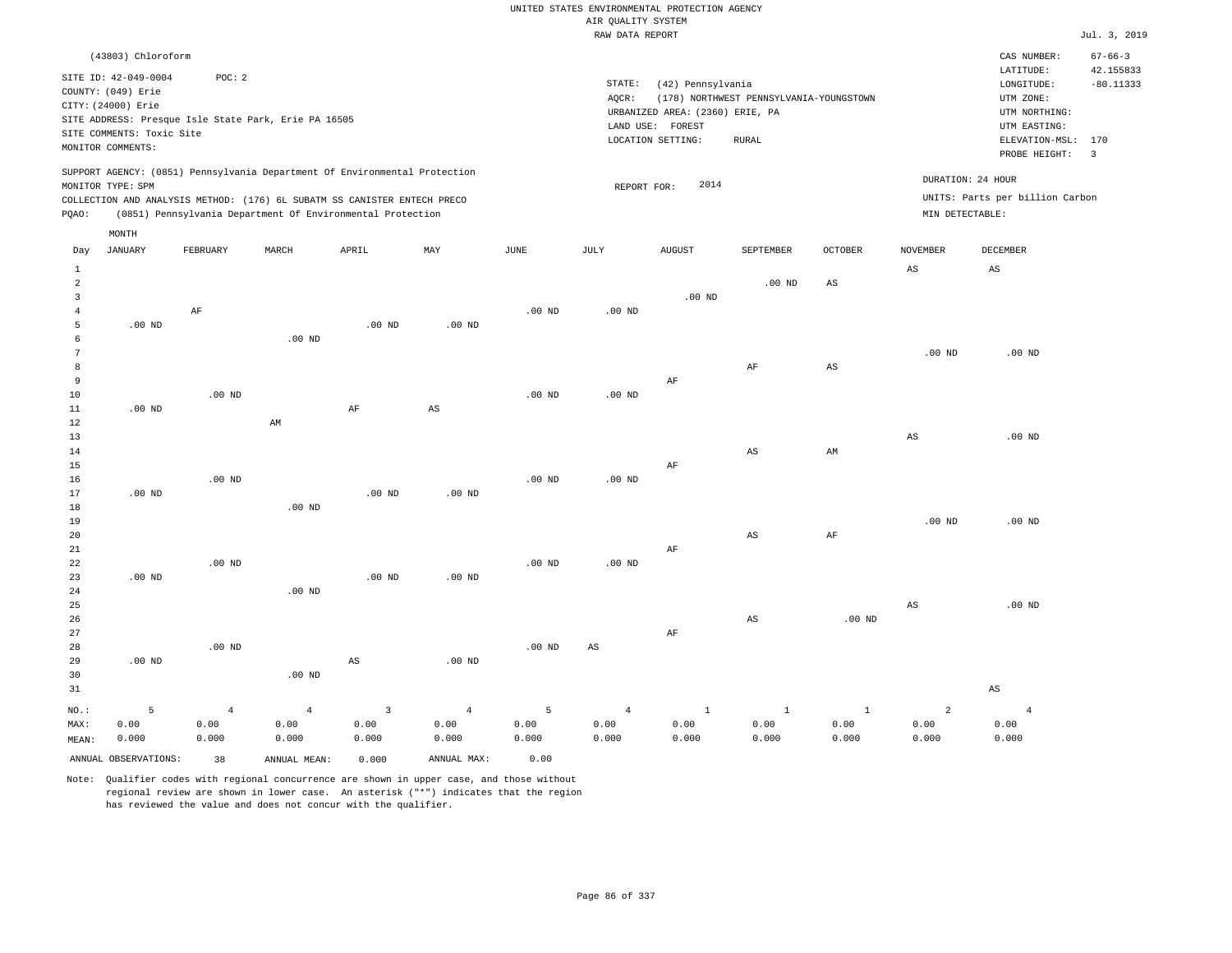|                |                           |          |                                                      |                                                                            |                   |          | RAW DATA REPORT   |                                 |                                         |                |                   |                                 | Jul. 3, 2019             |
|----------------|---------------------------|----------|------------------------------------------------------|----------------------------------------------------------------------------|-------------------|----------|-------------------|---------------------------------|-----------------------------------------|----------------|-------------------|---------------------------------|--------------------------|
|                | (43803) Chloroform        |          |                                                      |                                                                            |                   |          |                   |                                 |                                         |                |                   | CAS NUMBER:                     | $67 - 66 - 3$            |
|                | SITE ID: 42-049-0004      | POC: 2   |                                                      |                                                                            |                   |          |                   |                                 |                                         |                |                   | LATITUDE:                       | 42.155833                |
|                | COUNTY: (049) Erie        |          |                                                      |                                                                            |                   |          | STATE:            | (42) Pennsylvania               |                                         |                |                   | LONGITUDE:                      | $-80.11333$              |
|                | CITY: (24000) Erie        |          |                                                      |                                                                            |                   |          | AQCR:             |                                 | (178) NORTHWEST PENNSYLVANIA-YOUNGSTOWN |                |                   | UTM ZONE:                       |                          |
|                |                           |          | SITE ADDRESS: Presque Isle State Park, Erie PA 16505 |                                                                            |                   |          |                   | URBANIZED AREA: (2360) ERIE, PA |                                         |                |                   | UTM NORTHING:                   |                          |
|                | SITE COMMENTS: Toxic Site |          |                                                      |                                                                            |                   |          |                   | LAND USE: FOREST                |                                         |                |                   | UTM EASTING:                    |                          |
|                | MONITOR COMMENTS:         |          |                                                      |                                                                            |                   |          |                   | LOCATION SETTING:               | RURAL                                   |                |                   | ELEVATION-MSL:                  | 170                      |
|                |                           |          |                                                      |                                                                            |                   |          |                   |                                 |                                         |                |                   | PROBE HEIGHT:                   | $\overline{\phantom{a}}$ |
|                |                           |          |                                                      | SUPPORT AGENCY: (0851) Pennsylvania Department Of Environmental Protection |                   |          |                   |                                 |                                         |                |                   | DURATION: 24 HOUR               |                          |
|                | MONITOR TYPE: SPM         |          |                                                      |                                                                            |                   |          | REPORT FOR:       | 2015                            |                                         |                |                   |                                 |                          |
|                |                           |          |                                                      | COLLECTION AND ANALYSIS METHOD: (176) 6L SUBATM SS CANISTER ENTECH PRECO   |                   |          |                   |                                 |                                         |                |                   | UNITS: Parts per billion Carbon |                          |
| PQAO:          |                           |          |                                                      | (0851) Pennsylvania Department Of Environmental Protection                 |                   |          |                   |                                 |                                         |                | MIN DETECTABLE:   |                                 |                          |
|                | MONTH                     |          |                                                      |                                                                            |                   |          |                   |                                 |                                         |                |                   |                                 |                          |
| Day            | JANUARY                   | FEBRUARY | MARCH                                                | APRIL                                                                      | MAY               | JUNE     | JULY              | AUGUST                          | SEPTEMBER                               | <b>OCTOBER</b> | <b>NOVEMBER</b>   | DECEMBER                        |                          |
| 1              |                           |          | $.00$ ND                                             |                                                                            |                   |          |                   |                                 |                                         |                |                   |                                 |                          |
| $\overline{a}$ |                           |          |                                                      |                                                                            |                   |          |                   |                                 |                                         |                | .00 <sub>ND</sub> | TS                              |                          |
| 3              |                           |          |                                                      |                                                                            |                   |          |                   |                                 | $.00$ ND                                | $.00$ ND       |                   |                                 |                          |
| 4              |                           |          |                                                      |                                                                            |                   |          |                   | $.00$ ND                        |                                         |                |                   |                                 |                          |
| 5              |                           | AS       |                                                      |                                                                            |                   | $.00$ ND | AS                |                                 |                                         |                |                   |                                 |                          |
| 6              | AF                        |          |                                                      | $.00$ ND                                                                   | .00 <sub>ND</sub> |          |                   |                                 |                                         |                |                   |                                 |                          |
|                |                           |          | $.00$ ND                                             |                                                                            |                   |          |                   |                                 |                                         |                |                   |                                 |                          |
| 8              |                           |          |                                                      |                                                                            |                   |          |                   |                                 |                                         |                | AS                | $.00$ ND                        |                          |
| 9              |                           |          |                                                      |                                                                            |                   |          |                   |                                 | $.00$ ND                                | $_{\rm AS}$    |                   |                                 |                          |
| 10             |                           |          |                                                      |                                                                            |                   |          |                   | $.00$ ND                        |                                         |                |                   |                                 |                          |
| 11             |                           | AS       |                                                      |                                                                            |                   | $.00$ ND | .00 <sub>ND</sub> |                                 |                                         |                |                   |                                 |                          |
| 12             | $.00$ ND                  |          |                                                      | .00 <sub>ND</sub>                                                          | $.00$ ND          |          |                   |                                 |                                         |                |                   |                                 |                          |
| 13             |                           |          | $.00$ ND                                             |                                                                            |                   |          |                   |                                 |                                         |                |                   |                                 |                          |
| 14             |                           |          |                                                      |                                                                            |                   |          |                   |                                 |                                         |                | AF                | $.00$ ND                        |                          |
| 15             |                           |          |                                                      |                                                                            |                   |          |                   |                                 | $.00$ ND                                | AS             |                   |                                 |                          |
| 16             |                           |          |                                                      |                                                                            |                   |          |                   | $.00$ ND                        |                                         |                |                   |                                 |                          |
| 17             |                           | AF       |                                                      |                                                                            |                   | $.00$ ND | $.00$ ND          |                                 |                                         |                |                   |                                 |                          |
| 18             | AF                        |          |                                                      | $.00$ ND                                                                   | $.00$ ND          |          |                   |                                 |                                         |                |                   |                                 |                          |
| 19             |                           |          | AS                                                   |                                                                            |                   |          |                   |                                 |                                         |                |                   |                                 |                          |
| 20             |                           |          |                                                      |                                                                            |                   |          |                   |                                 |                                         |                | $.00$ ND          | $.00$ ND                        |                          |

20 21 22 23 24 25 26 .00 ND .00 ND .00 ND .00 ND .00 ND AS AS .00 ND .00 ND .00 ND TS .00 ND

| 27      |          |       |          |          |          |          |        |          | AS    | $.00$ ND |       |       |
|---------|----------|-------|----------|----------|----------|----------|--------|----------|-------|----------|-------|-------|
| 28      |          |       |          |          |          |          |        | $.00$ ND |       |          |       |       |
| 29      |          |       |          |          |          | $.00$ ND | .04 SQ |          |       |          |       |       |
| 30      | $.00$ ND |       |          | $.00$ ND | $.00$ ND |          |        |          |       |          |       |       |
| 31      |          |       | $.00$ ND |          |          |          |        |          |       |          |       |       |
| $NO.$ : |          |       |          |          |          | 4        |        |          |       |          |       |       |
| MAX:    | 0.00     | 0.00  | 0.00     | 0.00     | 0.00     | 0.00     | .04    | 0.00     | 0.00  | 0.00     | 0.00  | 0.00  |
| MEAN:   | 0.000    | 0.000 | 0.000    | 0.000    | 0.000    | 0.000    | .013   | 0.000    | 0.000 | 0.000    | 0.000 | 0.000 |

ANNUAL OBSERVATIONS:  $44$  ANNUAL MEAN: .001 ANNUAL MAX: .04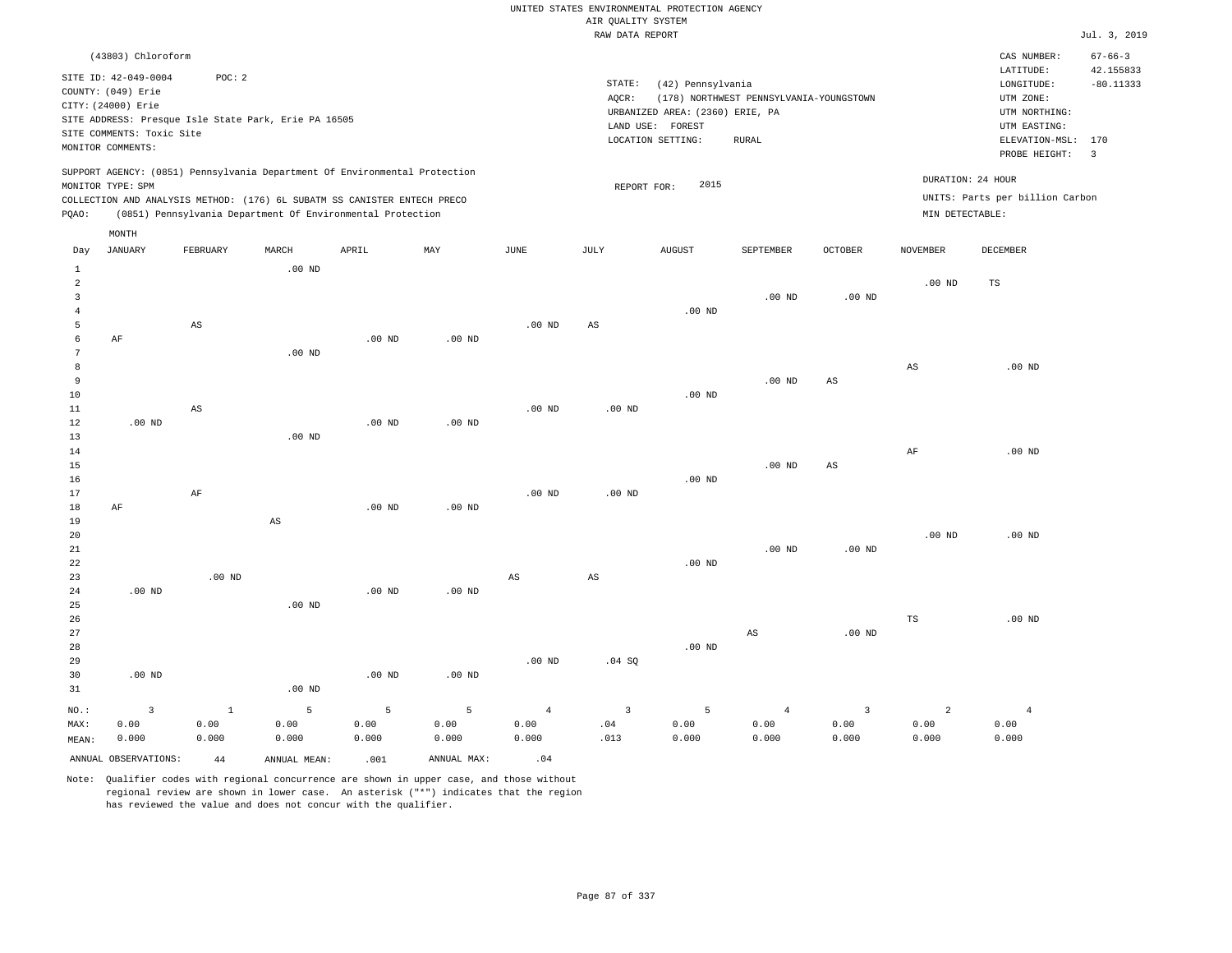|                         | (43803) Chloroform        |                   |                                                                            |                        |                           |                        |           |                                 |                                         |              |                   | CAS NUMBER:                     | $67 - 66 - 3$            |
|-------------------------|---------------------------|-------------------|----------------------------------------------------------------------------|------------------------|---------------------------|------------------------|-----------|---------------------------------|-----------------------------------------|--------------|-------------------|---------------------------------|--------------------------|
|                         | SITE ID: 42-049-0004      | POC: 2            |                                                                            |                        |                           |                        | STATE:    | (42) Pennsylvania               |                                         |              |                   | LATITUDE:<br>LONGITUDE:         | 42.155833<br>$-80.11333$ |
|                         | COUNTY: (049) Erie        |                   |                                                                            |                        |                           |                        | AQCR:     |                                 | (178) NORTHWEST PENNSYLVANIA-YOUNGSTOWN |              |                   | UTM ZONE:                       |                          |
|                         | CITY: (24000) Erie        |                   |                                                                            |                        |                           |                        |           | URBANIZED AREA: (2360) ERIE, PA |                                         |              |                   | UTM NORTHING:                   |                          |
|                         |                           |                   | SITE ADDRESS: Presque Isle State Park, Erie PA 16505                       |                        |                           |                        |           | LAND USE: FOREST                |                                         |              |                   | UTM EASTING:                    |                          |
|                         | SITE COMMENTS: Toxic Site |                   |                                                                            |                        |                           |                        |           | LOCATION SETTING:               | RURAL                                   |              |                   | ELEVATION-MSL: 170              |                          |
|                         | MONITOR COMMENTS:         |                   |                                                                            |                        |                           |                        |           |                                 |                                         |              |                   | PROBE HEIGHT:                   | $\overline{3}$           |
|                         |                           |                   | SUPPORT AGENCY: (0851) Pennsylvania Department Of Environmental Protection |                        |                           |                        |           |                                 |                                         |              | DURATION: 24 HOUR |                                 |                          |
|                         | MONITOR TYPE: SPM         |                   |                                                                            |                        |                           |                        |           | 2016<br>REPORT FOR:             |                                         |              |                   |                                 |                          |
|                         |                           |                   | COLLECTION AND ANALYSIS METHOD: (176) 6L SUBATM SS CANISTER ENTECH PRECO   |                        |                           |                        |           |                                 |                                         |              |                   | UNITS: Parts per billion Carbon |                          |
| PQAO:                   |                           |                   | (0851) Pennsylvania Department Of Environmental Protection                 |                        |                           |                        |           |                                 |                                         |              | MIN DETECTABLE:   |                                 |                          |
|                         | MONTH                     |                   |                                                                            |                        |                           |                        |           |                                 |                                         |              |                   |                                 |                          |
| Day                     | <b>JANUARY</b>            | FEBRUARY          | MARCH                                                                      | APRIL                  | $\ensuremath{\text{MAX}}$ | <b>JUNE</b>            | JULY      | <b>AUGUST</b>                   | SEPTEMBER                               | OCTOBER      | <b>NOVEMBER</b>   | DECEMBER                        |                          |
| $\mathbf{1}$            | $.00$ ND                  |                   | $.00$ ND                                                                   |                        |                           |                        |           |                                 |                                         |              |                   |                                 |                          |
| $\overline{a}$          |                           |                   |                                                                            |                        |                           |                        |           |                                 |                                         |              | TS                | <b>TS</b>                       |                          |
| $\overline{\mathbf{3}}$ |                           |                   |                                                                            |                        |                           |                        |           |                                 | .03SQ                                   | AF           |                   |                                 |                          |
| $\overline{4}$          |                           |                   |                                                                            |                        |                           |                        |           | AF                              |                                         |              |                   |                                 |                          |
| 5                       |                           |                   |                                                                            |                        |                           | .02 SQ                 | $\rm{AF}$ |                                 |                                         |              |                   |                                 |                          |
| 6<br>$7\phantom{.0}$    |                           | .02 SQ            |                                                                            | AF                     | $_{\rm AS}$               |                        |           |                                 |                                         |              |                   |                                 |                          |
| 8                       | .00 <sub>ND</sub>         |                   | $\rm AF$                                                                   |                        |                           |                        |           |                                 |                                         |              | $\rm{AF}$         | $\mathbb{TS}$                   |                          |
| 9                       |                           |                   |                                                                            |                        |                           |                        |           |                                 | <b>TS</b>                               | $\rm{AF}$    |                   |                                 |                          |
| 10                      |                           |                   |                                                                            |                        |                           |                        |           | $\rm AF$                        |                                         |              |                   |                                 |                          |
| 11                      |                           |                   |                                                                            |                        |                           | AS                     | AF        |                                 |                                         |              |                   |                                 |                          |
| 12                      |                           | $.00$ ND          |                                                                            | $_{\rm AS}$            | .03 SQ                    |                        |           |                                 |                                         |              |                   |                                 |                          |
| 13                      | TS                        |                   | $.00$ ND                                                                   |                        |                           |                        |           |                                 |                                         |              |                   |                                 |                          |
| 14                      |                           |                   |                                                                            |                        |                           |                        |           |                                 |                                         |              | .00 <sub>ND</sub> | $.00$ ND                        |                          |
| 15                      |                           |                   |                                                                            |                        |                           |                        |           |                                 | AF                                      | $.00$ ND     |                   |                                 |                          |
| 16                      |                           |                   |                                                                            |                        |                           |                        |           | .02S                            |                                         |              |                   |                                 |                          |
| 17                      |                           |                   |                                                                            |                        |                           | AF                     | AF        |                                 |                                         |              |                   |                                 |                          |
| 18                      |                           | .00 <sub>ND</sub> |                                                                            | $\mathbb{A}\mathbb{S}$ | .02 SQ                    |                        |           |                                 |                                         |              |                   |                                 |                          |
| 19                      | $.00$ ND                  |                   | $_{\rm AS}$                                                                |                        |                           |                        |           |                                 |                                         |              |                   |                                 |                          |
| 20                      |                           |                   |                                                                            |                        |                           |                        |           |                                 |                                         |              | .00 <sub>ND</sub> | .00 <sub>ND</sub>               |                          |
| 21                      |                           |                   |                                                                            |                        |                           |                        |           |                                 | $.00$ ND                                | AF           |                   |                                 |                          |
| 22                      |                           |                   |                                                                            |                        |                           |                        |           | $\rm AF$                        |                                         |              |                   |                                 |                          |
| 23                      |                           |                   |                                                                            |                        |                           | $\mathbb{A}\mathbb{S}$ | $\rm{AF}$ |                                 |                                         |              |                   |                                 |                          |
| 24                      |                           | $.00$ ND          |                                                                            | .05 SQ                 | $\rm{AF}$                 |                        |           |                                 |                                         |              |                   |                                 |                          |
| 25                      | $.00$ ND                  |                   | .00 <sub>ND</sub>                                                          |                        |                           |                        |           |                                 |                                         |              |                   |                                 |                          |
| 26                      |                           |                   |                                                                            |                        |                           |                        |           |                                 |                                         |              | AF                | $.00$ ND                        |                          |
| 27<br>28                |                           |                   |                                                                            |                        |                           |                        |           | .02 S                           | $.00$ ND                                | AF           |                   |                                 |                          |
| 29                      |                           |                   |                                                                            |                        |                           | AF                     | AF        |                                 |                                         |              |                   |                                 |                          |
| 30                      |                           |                   |                                                                            | $_{\rm AS}$            | $\rm{AF}$                 |                        |           |                                 |                                         |              |                   |                                 |                          |
| 31                      | .02 SQ                    |                   | $.00$ ND                                                                   |                        |                           |                        |           |                                 |                                         |              |                   |                                 |                          |
|                         |                           |                   |                                                                            |                        |                           |                        |           |                                 |                                         |              |                   |                                 |                          |
| NO.:                    | 5                         | $\overline{4}$    | $\overline{4}$                                                             | $\mathbf{1}$           | 2                         | $\mathbf{1}$           |           | $\mathbb O$<br>$\overline{a}$   | $\overline{3}$                          | $\mathbf{1}$ | 2                 | $\overline{3}$                  |                          |
| MAX:                    | .02                       | .02               | 0.00                                                                       | .05                    | .03                       | .02                    |           | .02                             | .03<br>.010                             | 0.00         | 0.00<br>0.000     | 0.00                            |                          |
| MEAN:                   | .004                      | .005              | 0.000                                                                      | .050                   | .025                      | .020                   |           | .020                            |                                         | 0.000        |                   | 0.000                           |                          |
|                         | ANNUAL OBSERVATIONS:      | 28                | ANNUAL MEAN:                                                               | .008                   | ANNUAL MAX:               | .05                    |           |                                 |                                         |              |                   |                                 |                          |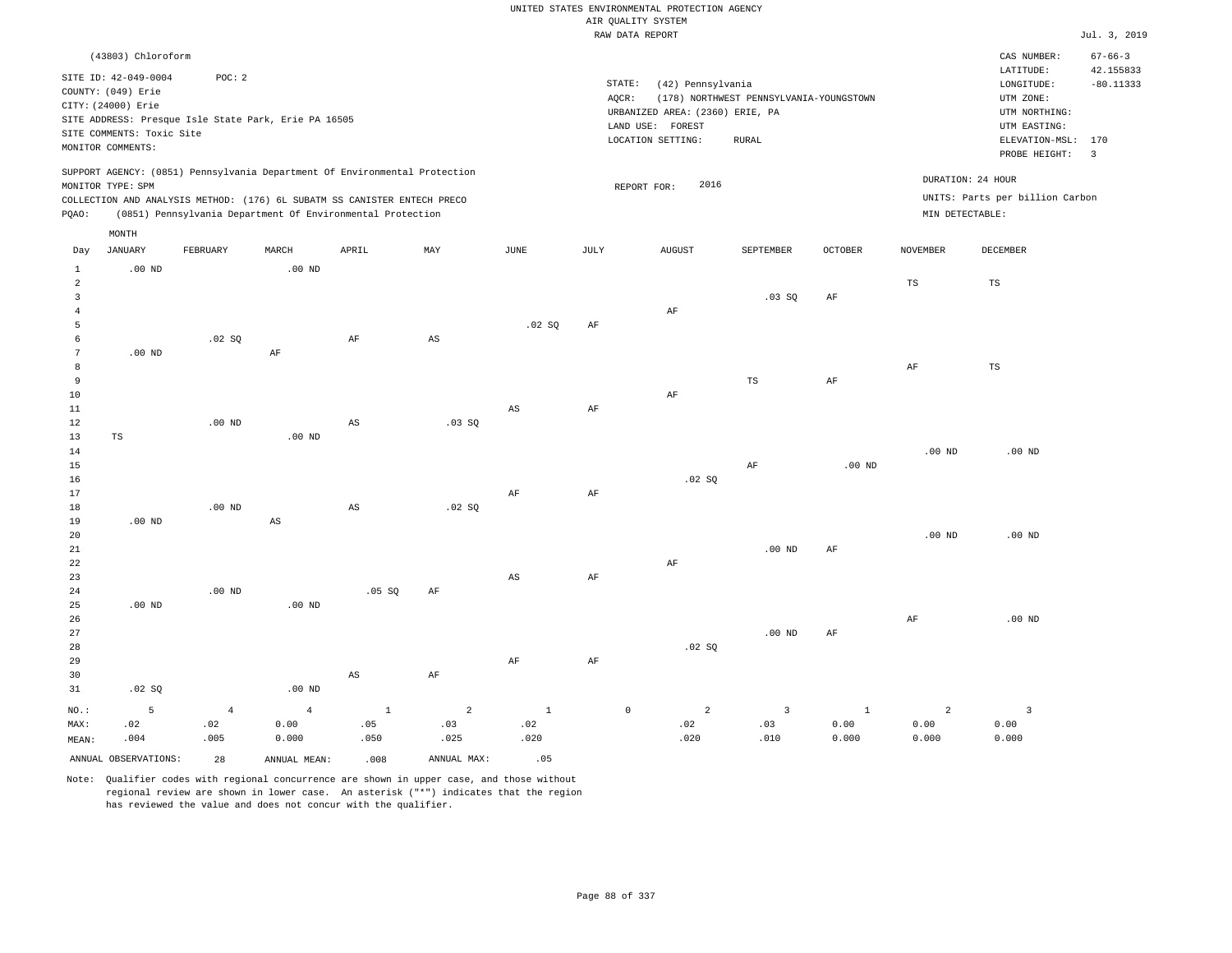| SUPPORT AGENCY: (0851) Pennsylvania Department Of Environmental Protection<br>DURATION: 24 HOUR<br>2017<br>MONITOR TYPE: SPM<br>REPORT FOR:<br>UNITS: Parts per billion Carbon<br>COLLECTION AND ANALYSIS METHOD: (176) 6L SUBATM SS CANISTER ENTECH PRECO<br>(0851) Pennsylvania Department Of Environmental Protection<br>MIN DETECTABLE:<br>PQAO:<br>MONTH<br><b>JANUARY</b><br>FEBRUARY<br>MARCH<br>APRIL<br>MAY<br><b>JUNE</b><br>JULY<br><b>AUGUST</b><br>SEPTEMBER<br><b>OCTOBER</b><br><b>NOVEMBER</b><br><b>DECEMBER</b><br>Day<br>$\mathbf{1}$<br>AF<br>AF<br>AF<br>$\overline{a}$<br>$.00$ ND<br>3<br>.00 <sub>ND</sub><br>.03SQ<br>$.00$ ND<br>$\bf 4$<br>$.00$ ND<br>5<br>$.00$ ND<br>6<br>$.00$ ND<br>.00 <sub>ND</sub><br>$_{\rm AS}$<br>$7\phantom{.}$<br>$_{\rm TS}$<br>$\rm AF$<br>$.00$ ND<br>8<br>$.00$ ND<br>9<br>.00 <sub>ND</sub><br>$.00$ ND<br>10<br>$.00$ ND<br>.03 SQ<br>11<br>$.00$ ND<br>12<br>TS<br>$.00$ ND<br>$\mathbb{A}\mathbb{S}$<br>13<br>$.00$ ND<br>$.00$ ND<br>$.00$ ND<br>14<br>$.00$ ND<br>15<br>$.00$ ND<br>.00 <sub>ND</sub><br>16<br>.03S<br>.00 <sub>ND</sub><br>17<br>.03SQ<br>18<br>AF<br>.04 SQ<br>$\mathbb{A}\mathbb{S}$<br>19<br>$.00$ ND<br>$\rm AF$<br>$.00$ ND<br>20<br>.03 SQ<br>21<br>.00 <sub>ND</sub><br>$_{\rm TS}$<br>22<br>.03SQ<br>.00 <sub>ND</sub><br>23<br>$.00$ ND<br>24<br>$\rm{AF}$<br>$.00$ ND<br>$.00$ ND<br>25<br>.03 SQ<br>$\mathbb{A}\mathbb{S}$<br>AF<br>26<br>.03SQ<br>27<br>$.00$ ND<br>AF<br>28<br>$.00$ ND<br>$.00$ ND<br>29<br>.04 SQ<br>30<br>.03SQ<br>AS<br>31<br>$.00$ ND<br>$.00$ ND<br>5<br>$\overline{a}$<br>5<br>5<br>5<br>$\overline{3}$<br>$\mathbf{1}$<br>$\mathbf{1}$<br>5<br>5<br>$\overline{3}$<br>NO.:<br>$\overline{4}$<br>0.00<br>0.00<br>.03<br>0.00<br>.03<br>.04<br>.03<br>$.04$<br>.03<br>.03<br>.03<br>0.00<br>MAX:<br>.010<br>0.000<br>0.000<br>.012<br>0.000<br>.006<br>.015<br>.014<br>.012<br>.006<br>0.000<br>.010<br>MEAN:<br>ANNUAL OBSERVATIONS:<br>.04<br>ANNUAL MAX:<br>.008<br>44<br>ANNUAL MEAN: | (43803) Chloroform<br>SITE ID: 42-049-0004<br>COUNTY: (049) Erie<br>CITY: (24000) Erie<br>SITE ADDRESS: Presque Isle State Park, Erie PA 16505<br>SITE COMMENTS: Toxic Site<br>MONITOR COMMENTS: | POC: 2 |  |  | STATE:<br>AOCR: | (42) Pennsylvania<br>URBANIZED AREA: (2360) ERIE, PA<br>LAND USE: FOREST<br>LOCATION SETTING: | (178) NORTHWEST PENNSYLVANIA-YOUNGSTOWN<br>RURAL |  | CAS NUMBER:<br>LATITUDE:<br>LONGITUDE:<br>UTM ZONE:<br>UTM NORTHING:<br>UTM EASTING:<br>ELEVATION-MSL: 170<br>PROBE HEIGHT: | $67 - 66 - 3$<br>42.155833<br>$-80.11333$<br>$\overline{3}$ |
|-----------------------------------------------------------------------------------------------------------------------------------------------------------------------------------------------------------------------------------------------------------------------------------------------------------------------------------------------------------------------------------------------------------------------------------------------------------------------------------------------------------------------------------------------------------------------------------------------------------------------------------------------------------------------------------------------------------------------------------------------------------------------------------------------------------------------------------------------------------------------------------------------------------------------------------------------------------------------------------------------------------------------------------------------------------------------------------------------------------------------------------------------------------------------------------------------------------------------------------------------------------------------------------------------------------------------------------------------------------------------------------------------------------------------------------------------------------------------------------------------------------------------------------------------------------------------------------------------------------------------------------------------------------------------------------------------------------------------------------------------------------------------------------------------------------------------------------------------------------------------------------------------------------------------------------------------------------------------------------------------------------------|--------------------------------------------------------------------------------------------------------------------------------------------------------------------------------------------------|--------|--|--|-----------------|-----------------------------------------------------------------------------------------------|--------------------------------------------------|--|-----------------------------------------------------------------------------------------------------------------------------|-------------------------------------------------------------|
|                                                                                                                                                                                                                                                                                                                                                                                                                                                                                                                                                                                                                                                                                                                                                                                                                                                                                                                                                                                                                                                                                                                                                                                                                                                                                                                                                                                                                                                                                                                                                                                                                                                                                                                                                                                                                                                                                                                                                                                                                 |                                                                                                                                                                                                  |        |  |  |                 |                                                                                               |                                                  |  |                                                                                                                             |                                                             |
|                                                                                                                                                                                                                                                                                                                                                                                                                                                                                                                                                                                                                                                                                                                                                                                                                                                                                                                                                                                                                                                                                                                                                                                                                                                                                                                                                                                                                                                                                                                                                                                                                                                                                                                                                                                                                                                                                                                                                                                                                 |                                                                                                                                                                                                  |        |  |  |                 |                                                                                               |                                                  |  |                                                                                                                             |                                                             |
|                                                                                                                                                                                                                                                                                                                                                                                                                                                                                                                                                                                                                                                                                                                                                                                                                                                                                                                                                                                                                                                                                                                                                                                                                                                                                                                                                                                                                                                                                                                                                                                                                                                                                                                                                                                                                                                                                                                                                                                                                 |                                                                                                                                                                                                  |        |  |  |                 |                                                                                               |                                                  |  |                                                                                                                             |                                                             |
|                                                                                                                                                                                                                                                                                                                                                                                                                                                                                                                                                                                                                                                                                                                                                                                                                                                                                                                                                                                                                                                                                                                                                                                                                                                                                                                                                                                                                                                                                                                                                                                                                                                                                                                                                                                                                                                                                                                                                                                                                 |                                                                                                                                                                                                  |        |  |  |                 |                                                                                               |                                                  |  |                                                                                                                             |                                                             |
|                                                                                                                                                                                                                                                                                                                                                                                                                                                                                                                                                                                                                                                                                                                                                                                                                                                                                                                                                                                                                                                                                                                                                                                                                                                                                                                                                                                                                                                                                                                                                                                                                                                                                                                                                                                                                                                                                                                                                                                                                 |                                                                                                                                                                                                  |        |  |  |                 |                                                                                               |                                                  |  |                                                                                                                             |                                                             |
|                                                                                                                                                                                                                                                                                                                                                                                                                                                                                                                                                                                                                                                                                                                                                                                                                                                                                                                                                                                                                                                                                                                                                                                                                                                                                                                                                                                                                                                                                                                                                                                                                                                                                                                                                                                                                                                                                                                                                                                                                 |                                                                                                                                                                                                  |        |  |  |                 |                                                                                               |                                                  |  |                                                                                                                             |                                                             |
|                                                                                                                                                                                                                                                                                                                                                                                                                                                                                                                                                                                                                                                                                                                                                                                                                                                                                                                                                                                                                                                                                                                                                                                                                                                                                                                                                                                                                                                                                                                                                                                                                                                                                                                                                                                                                                                                                                                                                                                                                 |                                                                                                                                                                                                  |        |  |  |                 |                                                                                               |                                                  |  |                                                                                                                             |                                                             |
|                                                                                                                                                                                                                                                                                                                                                                                                                                                                                                                                                                                                                                                                                                                                                                                                                                                                                                                                                                                                                                                                                                                                                                                                                                                                                                                                                                                                                                                                                                                                                                                                                                                                                                                                                                                                                                                                                                                                                                                                                 |                                                                                                                                                                                                  |        |  |  |                 |                                                                                               |                                                  |  |                                                                                                                             |                                                             |
|                                                                                                                                                                                                                                                                                                                                                                                                                                                                                                                                                                                                                                                                                                                                                                                                                                                                                                                                                                                                                                                                                                                                                                                                                                                                                                                                                                                                                                                                                                                                                                                                                                                                                                                                                                                                                                                                                                                                                                                                                 |                                                                                                                                                                                                  |        |  |  |                 |                                                                                               |                                                  |  |                                                                                                                             |                                                             |
|                                                                                                                                                                                                                                                                                                                                                                                                                                                                                                                                                                                                                                                                                                                                                                                                                                                                                                                                                                                                                                                                                                                                                                                                                                                                                                                                                                                                                                                                                                                                                                                                                                                                                                                                                                                                                                                                                                                                                                                                                 |                                                                                                                                                                                                  |        |  |  |                 |                                                                                               |                                                  |  |                                                                                                                             |                                                             |
|                                                                                                                                                                                                                                                                                                                                                                                                                                                                                                                                                                                                                                                                                                                                                                                                                                                                                                                                                                                                                                                                                                                                                                                                                                                                                                                                                                                                                                                                                                                                                                                                                                                                                                                                                                                                                                                                                                                                                                                                                 |                                                                                                                                                                                                  |        |  |  |                 |                                                                                               |                                                  |  |                                                                                                                             |                                                             |
|                                                                                                                                                                                                                                                                                                                                                                                                                                                                                                                                                                                                                                                                                                                                                                                                                                                                                                                                                                                                                                                                                                                                                                                                                                                                                                                                                                                                                                                                                                                                                                                                                                                                                                                                                                                                                                                                                                                                                                                                                 |                                                                                                                                                                                                  |        |  |  |                 |                                                                                               |                                                  |  |                                                                                                                             |                                                             |
|                                                                                                                                                                                                                                                                                                                                                                                                                                                                                                                                                                                                                                                                                                                                                                                                                                                                                                                                                                                                                                                                                                                                                                                                                                                                                                                                                                                                                                                                                                                                                                                                                                                                                                                                                                                                                                                                                                                                                                                                                 |                                                                                                                                                                                                  |        |  |  |                 |                                                                                               |                                                  |  |                                                                                                                             |                                                             |
|                                                                                                                                                                                                                                                                                                                                                                                                                                                                                                                                                                                                                                                                                                                                                                                                                                                                                                                                                                                                                                                                                                                                                                                                                                                                                                                                                                                                                                                                                                                                                                                                                                                                                                                                                                                                                                                                                                                                                                                                                 |                                                                                                                                                                                                  |        |  |  |                 |                                                                                               |                                                  |  |                                                                                                                             |                                                             |
|                                                                                                                                                                                                                                                                                                                                                                                                                                                                                                                                                                                                                                                                                                                                                                                                                                                                                                                                                                                                                                                                                                                                                                                                                                                                                                                                                                                                                                                                                                                                                                                                                                                                                                                                                                                                                                                                                                                                                                                                                 |                                                                                                                                                                                                  |        |  |  |                 |                                                                                               |                                                  |  |                                                                                                                             |                                                             |
|                                                                                                                                                                                                                                                                                                                                                                                                                                                                                                                                                                                                                                                                                                                                                                                                                                                                                                                                                                                                                                                                                                                                                                                                                                                                                                                                                                                                                                                                                                                                                                                                                                                                                                                                                                                                                                                                                                                                                                                                                 |                                                                                                                                                                                                  |        |  |  |                 |                                                                                               |                                                  |  |                                                                                                                             |                                                             |
|                                                                                                                                                                                                                                                                                                                                                                                                                                                                                                                                                                                                                                                                                                                                                                                                                                                                                                                                                                                                                                                                                                                                                                                                                                                                                                                                                                                                                                                                                                                                                                                                                                                                                                                                                                                                                                                                                                                                                                                                                 |                                                                                                                                                                                                  |        |  |  |                 |                                                                                               |                                                  |  |                                                                                                                             |                                                             |
|                                                                                                                                                                                                                                                                                                                                                                                                                                                                                                                                                                                                                                                                                                                                                                                                                                                                                                                                                                                                                                                                                                                                                                                                                                                                                                                                                                                                                                                                                                                                                                                                                                                                                                                                                                                                                                                                                                                                                                                                                 |                                                                                                                                                                                                  |        |  |  |                 |                                                                                               |                                                  |  |                                                                                                                             |                                                             |
|                                                                                                                                                                                                                                                                                                                                                                                                                                                                                                                                                                                                                                                                                                                                                                                                                                                                                                                                                                                                                                                                                                                                                                                                                                                                                                                                                                                                                                                                                                                                                                                                                                                                                                                                                                                                                                                                                                                                                                                                                 |                                                                                                                                                                                                  |        |  |  |                 |                                                                                               |                                                  |  |                                                                                                                             |                                                             |
|                                                                                                                                                                                                                                                                                                                                                                                                                                                                                                                                                                                                                                                                                                                                                                                                                                                                                                                                                                                                                                                                                                                                                                                                                                                                                                                                                                                                                                                                                                                                                                                                                                                                                                                                                                                                                                                                                                                                                                                                                 |                                                                                                                                                                                                  |        |  |  |                 |                                                                                               |                                                  |  |                                                                                                                             |                                                             |
|                                                                                                                                                                                                                                                                                                                                                                                                                                                                                                                                                                                                                                                                                                                                                                                                                                                                                                                                                                                                                                                                                                                                                                                                                                                                                                                                                                                                                                                                                                                                                                                                                                                                                                                                                                                                                                                                                                                                                                                                                 |                                                                                                                                                                                                  |        |  |  |                 |                                                                                               |                                                  |  |                                                                                                                             |                                                             |
|                                                                                                                                                                                                                                                                                                                                                                                                                                                                                                                                                                                                                                                                                                                                                                                                                                                                                                                                                                                                                                                                                                                                                                                                                                                                                                                                                                                                                                                                                                                                                                                                                                                                                                                                                                                                                                                                                                                                                                                                                 |                                                                                                                                                                                                  |        |  |  |                 |                                                                                               |                                                  |  |                                                                                                                             |                                                             |
|                                                                                                                                                                                                                                                                                                                                                                                                                                                                                                                                                                                                                                                                                                                                                                                                                                                                                                                                                                                                                                                                                                                                                                                                                                                                                                                                                                                                                                                                                                                                                                                                                                                                                                                                                                                                                                                                                                                                                                                                                 |                                                                                                                                                                                                  |        |  |  |                 |                                                                                               |                                                  |  |                                                                                                                             |                                                             |
|                                                                                                                                                                                                                                                                                                                                                                                                                                                                                                                                                                                                                                                                                                                                                                                                                                                                                                                                                                                                                                                                                                                                                                                                                                                                                                                                                                                                                                                                                                                                                                                                                                                                                                                                                                                                                                                                                                                                                                                                                 |                                                                                                                                                                                                  |        |  |  |                 |                                                                                               |                                                  |  |                                                                                                                             |                                                             |
|                                                                                                                                                                                                                                                                                                                                                                                                                                                                                                                                                                                                                                                                                                                                                                                                                                                                                                                                                                                                                                                                                                                                                                                                                                                                                                                                                                                                                                                                                                                                                                                                                                                                                                                                                                                                                                                                                                                                                                                                                 |                                                                                                                                                                                                  |        |  |  |                 |                                                                                               |                                                  |  |                                                                                                                             |                                                             |
|                                                                                                                                                                                                                                                                                                                                                                                                                                                                                                                                                                                                                                                                                                                                                                                                                                                                                                                                                                                                                                                                                                                                                                                                                                                                                                                                                                                                                                                                                                                                                                                                                                                                                                                                                                                                                                                                                                                                                                                                                 |                                                                                                                                                                                                  |        |  |  |                 |                                                                                               |                                                  |  |                                                                                                                             |                                                             |
|                                                                                                                                                                                                                                                                                                                                                                                                                                                                                                                                                                                                                                                                                                                                                                                                                                                                                                                                                                                                                                                                                                                                                                                                                                                                                                                                                                                                                                                                                                                                                                                                                                                                                                                                                                                                                                                                                                                                                                                                                 |                                                                                                                                                                                                  |        |  |  |                 |                                                                                               |                                                  |  |                                                                                                                             |                                                             |
|                                                                                                                                                                                                                                                                                                                                                                                                                                                                                                                                                                                                                                                                                                                                                                                                                                                                                                                                                                                                                                                                                                                                                                                                                                                                                                                                                                                                                                                                                                                                                                                                                                                                                                                                                                                                                                                                                                                                                                                                                 |                                                                                                                                                                                                  |        |  |  |                 |                                                                                               |                                                  |  |                                                                                                                             |                                                             |
|                                                                                                                                                                                                                                                                                                                                                                                                                                                                                                                                                                                                                                                                                                                                                                                                                                                                                                                                                                                                                                                                                                                                                                                                                                                                                                                                                                                                                                                                                                                                                                                                                                                                                                                                                                                                                                                                                                                                                                                                                 |                                                                                                                                                                                                  |        |  |  |                 |                                                                                               |                                                  |  |                                                                                                                             |                                                             |
|                                                                                                                                                                                                                                                                                                                                                                                                                                                                                                                                                                                                                                                                                                                                                                                                                                                                                                                                                                                                                                                                                                                                                                                                                                                                                                                                                                                                                                                                                                                                                                                                                                                                                                                                                                                                                                                                                                                                                                                                                 |                                                                                                                                                                                                  |        |  |  |                 |                                                                                               |                                                  |  |                                                                                                                             |                                                             |
|                                                                                                                                                                                                                                                                                                                                                                                                                                                                                                                                                                                                                                                                                                                                                                                                                                                                                                                                                                                                                                                                                                                                                                                                                                                                                                                                                                                                                                                                                                                                                                                                                                                                                                                                                                                                                                                                                                                                                                                                                 |                                                                                                                                                                                                  |        |  |  |                 |                                                                                               |                                                  |  |                                                                                                                             |                                                             |
|                                                                                                                                                                                                                                                                                                                                                                                                                                                                                                                                                                                                                                                                                                                                                                                                                                                                                                                                                                                                                                                                                                                                                                                                                                                                                                                                                                                                                                                                                                                                                                                                                                                                                                                                                                                                                                                                                                                                                                                                                 |                                                                                                                                                                                                  |        |  |  |                 |                                                                                               |                                                  |  |                                                                                                                             |                                                             |
|                                                                                                                                                                                                                                                                                                                                                                                                                                                                                                                                                                                                                                                                                                                                                                                                                                                                                                                                                                                                                                                                                                                                                                                                                                                                                                                                                                                                                                                                                                                                                                                                                                                                                                                                                                                                                                                                                                                                                                                                                 |                                                                                                                                                                                                  |        |  |  |                 |                                                                                               |                                                  |  |                                                                                                                             |                                                             |
|                                                                                                                                                                                                                                                                                                                                                                                                                                                                                                                                                                                                                                                                                                                                                                                                                                                                                                                                                                                                                                                                                                                                                                                                                                                                                                                                                                                                                                                                                                                                                                                                                                                                                                                                                                                                                                                                                                                                                                                                                 |                                                                                                                                                                                                  |        |  |  |                 |                                                                                               |                                                  |  |                                                                                                                             |                                                             |
|                                                                                                                                                                                                                                                                                                                                                                                                                                                                                                                                                                                                                                                                                                                                                                                                                                                                                                                                                                                                                                                                                                                                                                                                                                                                                                                                                                                                                                                                                                                                                                                                                                                                                                                                                                                                                                                                                                                                                                                                                 |                                                                                                                                                                                                  |        |  |  |                 |                                                                                               |                                                  |  |                                                                                                                             |                                                             |
|                                                                                                                                                                                                                                                                                                                                                                                                                                                                                                                                                                                                                                                                                                                                                                                                                                                                                                                                                                                                                                                                                                                                                                                                                                                                                                                                                                                                                                                                                                                                                                                                                                                                                                                                                                                                                                                                                                                                                                                                                 |                                                                                                                                                                                                  |        |  |  |                 |                                                                                               |                                                  |  |                                                                                                                             |                                                             |
|                                                                                                                                                                                                                                                                                                                                                                                                                                                                                                                                                                                                                                                                                                                                                                                                                                                                                                                                                                                                                                                                                                                                                                                                                                                                                                                                                                                                                                                                                                                                                                                                                                                                                                                                                                                                                                                                                                                                                                                                                 |                                                                                                                                                                                                  |        |  |  |                 |                                                                                               |                                                  |  |                                                                                                                             |                                                             |
|                                                                                                                                                                                                                                                                                                                                                                                                                                                                                                                                                                                                                                                                                                                                                                                                                                                                                                                                                                                                                                                                                                                                                                                                                                                                                                                                                                                                                                                                                                                                                                                                                                                                                                                                                                                                                                                                                                                                                                                                                 |                                                                                                                                                                                                  |        |  |  |                 |                                                                                               |                                                  |  |                                                                                                                             |                                                             |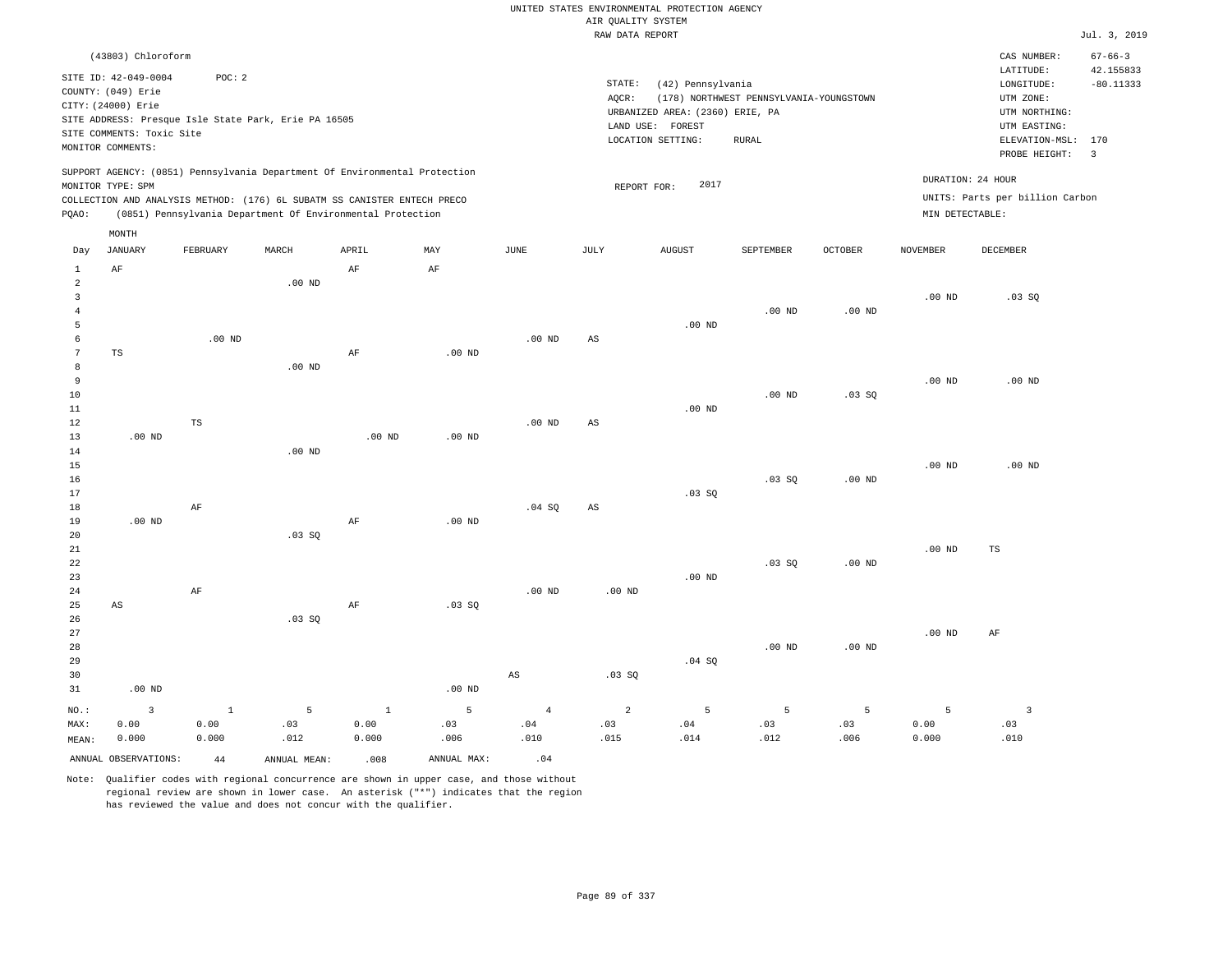|                                                                 |                                                                                                                                          |             |                                 |                                                      |                                                                                                                                                                                                                      |                               |                     |                     |                     | UNITED STATES ENVIRONMENTAL PROTECTION AGENCY                                                 |                                                          |                   |                                 |                                                                                                                         |                                                                    |
|-----------------------------------------------------------------|------------------------------------------------------------------------------------------------------------------------------------------|-------------|---------------------------------|------------------------------------------------------|----------------------------------------------------------------------------------------------------------------------------------------------------------------------------------------------------------------------|-------------------------------|---------------------|---------------------|---------------------|-----------------------------------------------------------------------------------------------|----------------------------------------------------------|-------------------|---------------------------------|-------------------------------------------------------------------------------------------------------------------------|--------------------------------------------------------------------|
|                                                                 |                                                                                                                                          |             |                                 |                                                      |                                                                                                                                                                                                                      |                               |                     |                     | AIR QUALITY SYSTEM  |                                                                                               |                                                          |                   |                                 |                                                                                                                         |                                                                    |
|                                                                 |                                                                                                                                          |             |                                 |                                                      |                                                                                                                                                                                                                      |                               |                     |                     | RAW DATA REPORT     |                                                                                               |                                                          |                   |                                 |                                                                                                                         | Jul. 3, 2019                                                       |
|                                                                 | (43803) Chloroform<br>SITE ID: 42-049-0004<br>COUNTY: (049) Erie<br>CITY: (24000) Erie<br>SITE COMMENTS: Toxic Site<br>MONITOR COMMENTS: |             | POC: 2                          | SITE ADDRESS: Presque Isle State Park, Erie PA 16505 |                                                                                                                                                                                                                      |                               |                     |                     | STATE:<br>AQCR:     | (42) Pennsylvania<br>URBANIZED AREA: (2360) ERIE, PA<br>LAND USE: FOREST<br>LOCATION SETTING: | (178) NORTHWEST PENNSYLVANIA-YOUNGSTOWN<br>${\tt RURAL}$ |                   |                                 | CAS NUMBER:<br>LATITUDE:<br>LONGITUDE:<br>UTM ZONE:<br>UTM NORTHING:<br>UTM EASTING:<br>ELEVATION-MSL:<br>PROBE HEIGHT: | $67 - 66 - 3$<br>42.155833<br>$-80.11333$<br>170<br>$\overline{3}$ |
| PQAO:                                                           | MONITOR TYPE: SPM                                                                                                                        |             |                                 |                                                      | SUPPORT AGENCY: (0851) Pennsylvania Department Of Environmental Protection<br>COLLECTION AND ANALYSIS METHOD: (176) 6L SUBATM SS CANISTER ENTECH PRECO<br>(0851) Pennsylvania Department Of Environmental Protection |                               |                     |                     |                     | 2018<br>REPORT FOR:                                                                           |                                                          |                   |                                 | DURATION: 24 HOUR<br>UNITS: Parts per billion Carbon<br>MIN DETECTABLE: .0316075                                        |                                                                    |
|                                                                 |                                                                                                                                          |             |                                 |                                                      |                                                                                                                                                                                                                      |                               |                     |                     |                     |                                                                                               |                                                          |                   |                                 |                                                                                                                         |                                                                    |
| Day<br>$1\,$                                                    | MONTH<br><b>JANUARY</b>                                                                                                                  |             | FEBRUARY<br>AQ                  | MARCH                                                | APRIL                                                                                                                                                                                                                | MAY                           | $_{\rm JUNE}$<br>AF |                     | <b>JULY</b><br>AF   | <b>AUGUST</b>                                                                                 | SEPTEMBER                                                | <b>OCTOBER</b>    | <b>NOVEMBER</b>                 | DECEMBER                                                                                                                |                                                                    |
| $\overline{2}$<br>$\mathbf{3}$<br>$\overline{4}$<br>5<br>6<br>7 | <b>TS</b>                                                                                                                                |             | .00 <sub>ND</sub>               | $.00$ ND                                             | AF                                                                                                                                                                                                                   | $.00$ ND                      | $\rm{AF}$           |                     | $\rm AF$            | AF                                                                                            | $\rm AF$                                                 | .00 <sub>ND</sub> | .00 <sub>ND</sub>               | $.00$ ND                                                                                                                |                                                                    |
| 8<br>$\overline{9}$<br>$10$<br>$11\,$<br>$12$<br>13             | AF                                                                                                                                       |             | $.00$ ND                        | $.00$ ND                                             | $.00$ ND                                                                                                                                                                                                             | AS                            | AF                  |                     | AF                  | AF                                                                                            | $\mathbb{A}\mathbb{S}$                                   | $.00$ ND          | .00 <sub>ND</sub>               | $.00$ ND                                                                                                                |                                                                    |
| 14<br>15<br>16<br>17<br>18<br>19                                | AF                                                                                                                                       |             | $.00$ ND                        | $.00$ ND                                             | $.00$ ND                                                                                                                                                                                                             | AF                            | AF                  |                     | AF                  | AF                                                                                            | $.00$ ND                                                 | .03SQ             | $\mathbb{A}\mathbb{S}$          | $.00$ ND                                                                                                                |                                                                    |
| 20<br>21<br>22<br>23<br>24<br>25                                | AF                                                                                                                                       |             | .00 <sub>ND</sub>               | AF                                                   | $.00$ ND                                                                                                                                                                                                             | AF                            | AF                  |                     | AF                  | .04 SQ                                                                                        | $.00$ ND                                                 | .03 SQ            | $.00$ ND                        | $.00$ ND                                                                                                                |                                                                    |
| 26<br>27<br>28<br>29<br>30<br>31                                | AF                                                                                                                                       |             |                                 | AF                                                   | $.00$ ND                                                                                                                                                                                                             | AF                            |                     |                     | AF                  | $.00$ ND                                                                                      | $.00$ ND                                                 | $.00$ ND          | .00 <sub>ND</sub>               | $\mathbb{A}\mathbb{S}$                                                                                                  |                                                                    |
| NO.:<br>MAX:<br>MEAN:                                           |                                                                                                                                          | $\mathbb O$ | $\overline{4}$<br>0.00<br>0.000 | 3<br>0.00<br>0.000                                   | $\overline{4}$<br>0.00<br>0.000                                                                                                                                                                                      | $\mathbf{1}$<br>0.00<br>0.000 |                     | $\mathsf{O}\xspace$ | $\mathsf{O}\xspace$ | $\overline{a}$<br>.04<br>.020                                                                 | $\overline{\mathbf{3}}$<br>0.00<br>0.000                 | 5<br>.03<br>.012  | $\overline{4}$<br>0.00<br>0.000 | $\overline{4}$<br>0.00<br>0.000                                                                                         |                                                                    |
|                                                                 | ANNUAL OBSERVATIONS:                                                                                                                     |             | 30                              | ANNUAL MEAN:                                         | .003                                                                                                                                                                                                                 | ANNUAL MAX:                   |                     | .04                 |                     |                                                                                               |                                                          |                   |                                 |                                                                                                                         |                                                                    |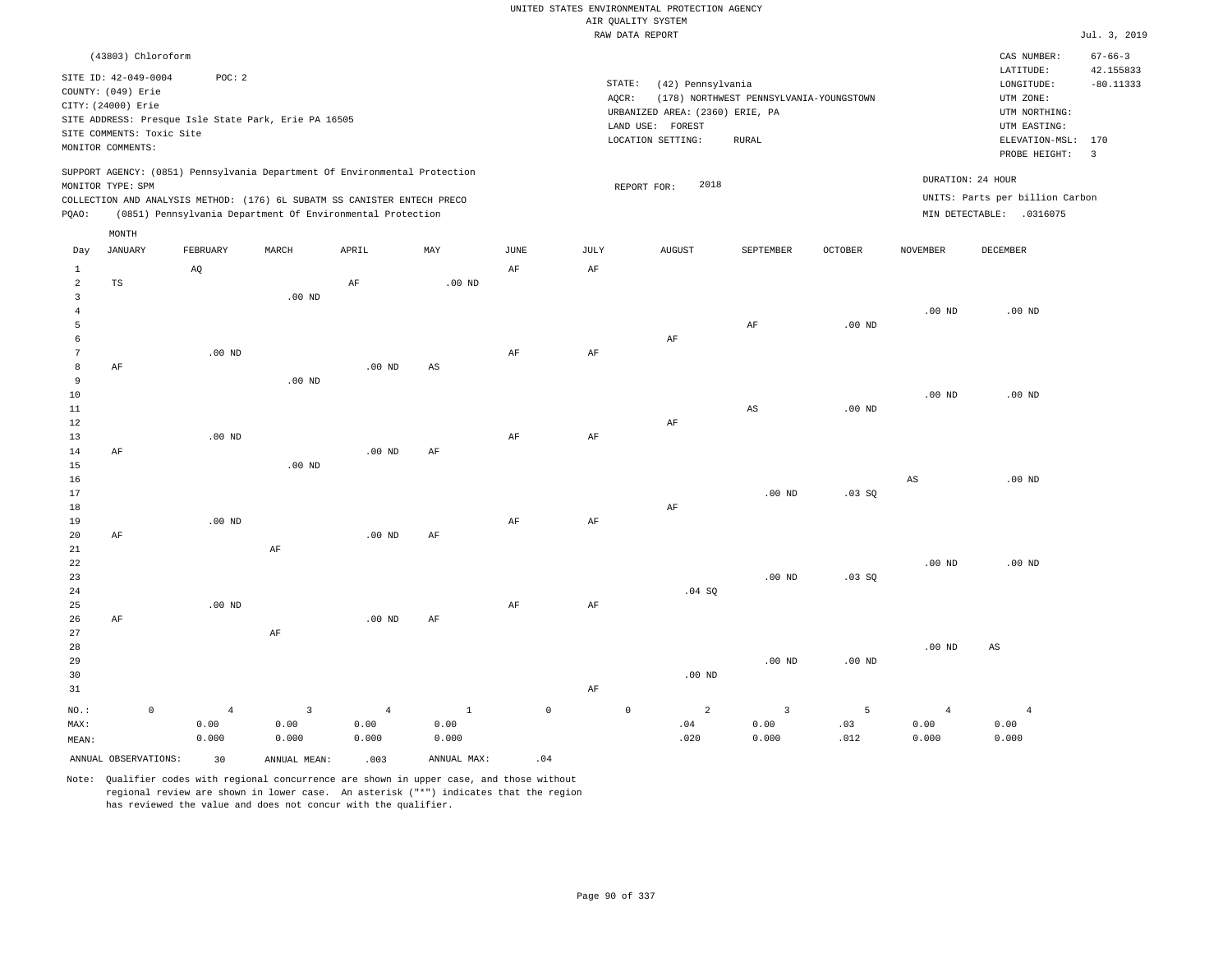|                 |                           |                                                                            |              |                        |             |                        | RAW DATA REPORT |                                 |                                         |                |                 |                                 | Jul. 3, 2019   |
|-----------------|---------------------------|----------------------------------------------------------------------------|--------------|------------------------|-------------|------------------------|-----------------|---------------------------------|-----------------------------------------|----------------|-----------------|---------------------------------|----------------|
|                 |                           | (43804) Carbon tetrachloride                                               |              |                        |             |                        |                 |                                 |                                         |                |                 | CAS NUMBER:                     | $56 - 23 - 5$  |
|                 |                           |                                                                            |              |                        |             |                        |                 |                                 |                                         |                |                 | LATITUDE:                       | 42.155833      |
|                 | SITE ID: 42-049-0004      | POC: 2                                                                     |              |                        |             |                        | STATE:          | (42) Pennsylvania               |                                         |                |                 | LONGITUDE:                      | $-80.11333$    |
|                 | COUNTY: (049) Erie        |                                                                            |              |                        |             |                        | AOCR:           |                                 | (178) NORTHWEST PENNSYLVANIA-YOUNGSTOWN |                |                 | UTM ZONE:                       |                |
|                 | CITY: (24000) Erie        |                                                                            |              |                        |             |                        |                 | URBANIZED AREA: (2360) ERIE, PA |                                         |                |                 | UTM NORTHING:                   |                |
|                 |                           | SITE ADDRESS: Presque Isle State Park, Erie PA 16505                       |              |                        |             |                        |                 | LAND USE: FOREST                |                                         |                |                 | UTM EASTING:                    |                |
|                 | SITE COMMENTS: Toxic Site |                                                                            |              |                        |             |                        |                 | LOCATION SETTING:               | <b>RURAL</b>                            |                |                 | ELEVATION-MSL: 170              |                |
|                 | MONITOR COMMENTS:         |                                                                            |              |                        |             |                        |                 |                                 |                                         |                |                 | PROBE HEIGHT:                   | $\overline{3}$ |
|                 |                           | SUPPORT AGENCY: (0851) Pennsylvania Department Of Environmental Protection |              |                        |             |                        |                 |                                 |                                         |                |                 |                                 |                |
|                 | MONITOR TYPE: SPM         |                                                                            |              |                        |             |                        | REPORT FOR:     | 2013                            |                                         |                |                 | DURATION: 24 HOUR               |                |
|                 |                           | COLLECTION AND ANALYSIS METHOD: (176) 6L SUBATM SS CANISTER ENTECH PRECO   |              |                        |             |                        |                 |                                 |                                         |                |                 | UNITS: Parts per billion Carbon |                |
| PQAO:           |                           | (0851) Pennsylvania Department Of Environmental Protection                 |              |                        |             |                        |                 |                                 |                                         |                |                 | MIN DETECTABLE:                 |                |
|                 | MONTH                     |                                                                            |              |                        |             |                        |                 |                                 |                                         |                |                 |                                 |                |
| Day             | <b>JANUARY</b>            | FEBRUARY                                                                   | MARCH        | APRIL                  | MAY         | <b>JUNE</b>            | <b>JULY</b>     | <b>AUGUST</b>                   | SEPTEMBER                               | <b>OCTOBER</b> | <b>NOVEMBER</b> | DECEMBER                        |                |
| $\mathbf{1}$    |                           |                                                                            |              |                        |             |                        |                 |                                 | .09S                                    | .09S           |                 |                                 |                |
| $\overline{2}$  |                           |                                                                            |              |                        |             |                        |                 | .08SQ                           |                                         |                |                 |                                 |                |
| $\overline{3}$  |                           | .10SQ                                                                      |              |                        |             | $\mathbb{A}\mathbb{S}$ | .08SQ           |                                 |                                         |                |                 |                                 |                |
| $\overline{4}$  | .09S                      |                                                                            |              | .09S                   | .09S        |                        |                 |                                 |                                         |                |                 |                                 |                |
| 5               |                           |                                                                            | .11 SQ       |                        |             |                        |                 |                                 |                                         |                |                 |                                 |                |
| 6               |                           |                                                                            |              |                        |             |                        |                 |                                 |                                         |                | .09SQ           | .09S                            |                |
| $7\phantom{.0}$ |                           |                                                                            |              |                        |             |                        |                 |                                 | .10S                                    | .09S           |                 |                                 |                |
| 8               |                           |                                                                            |              |                        |             |                        |                 | .08SQ                           |                                         |                |                 |                                 |                |
| 9               |                           | .10S                                                                       |              |                        |             | .10S                   | $.08$ SO        |                                 |                                         |                |                 |                                 |                |
| 10              | .09SQ                     |                                                                            |              | $\mathbb{A}\mathbb{S}$ | .10S        |                        |                 |                                 |                                         |                |                 |                                 |                |
| 11              |                           |                                                                            | .11 SQ       |                        |             |                        |                 |                                 |                                         |                |                 |                                 |                |
| 12              |                           |                                                                            |              |                        |             |                        |                 |                                 |                                         |                | AF              | .09S                            |                |
| 13              |                           |                                                                            |              |                        |             |                        |                 |                                 | .10S                                    | .11 SQ         |                 |                                 |                |
| $14\,$          |                           |                                                                            |              |                        |             |                        |                 | $\rm AF$                        |                                         |                |                 |                                 |                |
| 15              |                           | .10S                                                                       |              |                        |             | .08SQ                  | .09SQ           |                                 |                                         |                |                 |                                 |                |
| 16              | .07SQ                     |                                                                            |              | .10S                   | .10S        |                        |                 |                                 |                                         |                |                 |                                 |                |
| 17              |                           |                                                                            | .09S         |                        |             |                        |                 |                                 |                                         |                |                 |                                 |                |
| 18<br>19        |                           |                                                                            |              |                        |             |                        |                 |                                 | .10S                                    | .10S           | .09SQ           | .09S                            |                |
| $20\,$          |                           |                                                                            |              |                        |             |                        |                 | .08SQ                           |                                         |                |                 |                                 |                |
| 21              |                           | .10S                                                                       |              |                        |             | .09S                   | .09S            |                                 |                                         |                |                 |                                 |                |
| 22              | .08SQ                     |                                                                            |              | .10S                   | .10SQ       |                        |                 |                                 |                                         |                |                 |                                 |                |
| 23              |                           |                                                                            | .09SQ        |                        |             |                        |                 |                                 |                                         |                |                 |                                 |                |
| 24              |                           |                                                                            |              |                        |             |                        |                 |                                 |                                         |                | .09S            | .10S                            |                |
| 25              |                           |                                                                            |              |                        |             |                        |                 |                                 | .09SQ                                   | .10S           |                 |                                 |                |
| 26              |                           |                                                                            |              |                        |             |                        |                 | .08SQ                           |                                         |                |                 |                                 |                |
| 27              |                           | .10S                                                                       |              |                        |             | .10S                   | .09S            |                                 |                                         |                |                 |                                 |                |
| 28              | .07SQ                     |                                                                            |              | .09SQ                  | .11 SQ      |                        |                 |                                 |                                         |                |                 |                                 |                |
| 29              |                           |                                                                            | .09SQ        |                        |             |                        |                 |                                 |                                         |                |                 |                                 |                |
| 30              |                           |                                                                            |              |                        |             |                        |                 |                                 |                                         |                | .11 S0          | .09S                            |                |
| 31              |                           |                                                                            |              |                        |             |                        |                 |                                 |                                         | .11 SQ         |                 |                                 |                |
| NO.:            | 5                         | 5                                                                          | 5            | $\overline{4}$         | 5           | $\overline{4}$         | 5               | $\overline{4}$                  | 5                                       | 6              | $\overline{4}$  | 5                               |                |
| MAX:            | .09                       | .10                                                                        | .11          | .10                    | .11         | .10                    | .09             | .08                             | .10                                     | .11            | .11             | .10                             |                |
| MEAN:           | .080                      | .100                                                                       | .098         | .095                   | .100        | .093                   | .086            | .080                            | .096                                    | .100           | .095            | .092                            |                |
|                 |                           |                                                                            |              |                        |             |                        |                 |                                 |                                         |                |                 |                                 |                |
|                 | ANNUAL OBSERVATIONS:      | 57                                                                         | ANNUAL MEAN: | .093                   | ANNUAL MAX: | .11                    |                 |                                 |                                         |                |                 |                                 |                |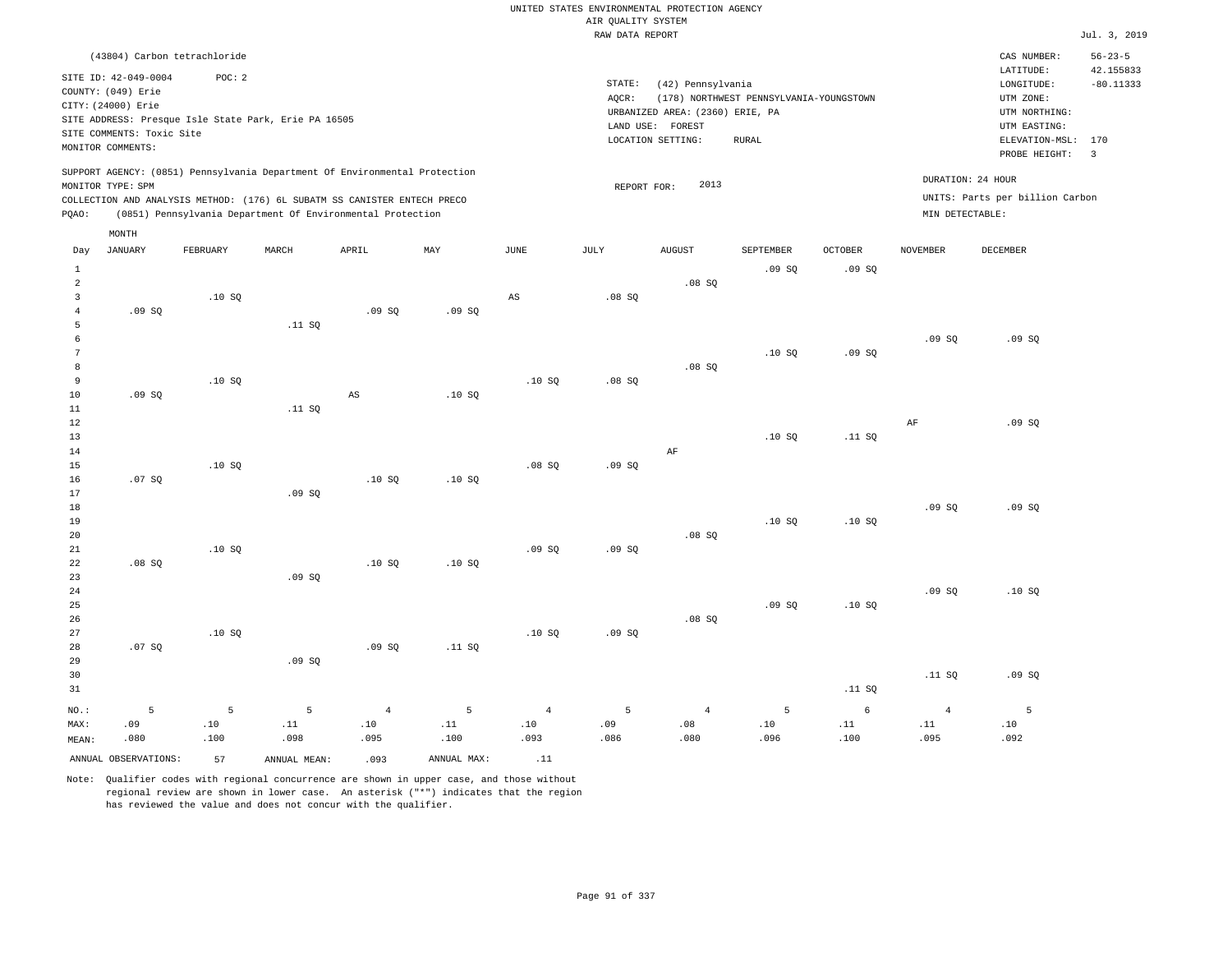|                |                              |                  |                                                                            |                         |                        |       | RAW DATA REPORT        |                                 |                                         |                        |                        |                                 | Jul. 3, 2019   |
|----------------|------------------------------|------------------|----------------------------------------------------------------------------|-------------------------|------------------------|-------|------------------------|---------------------------------|-----------------------------------------|------------------------|------------------------|---------------------------------|----------------|
|                | (43804) Carbon tetrachloride |                  |                                                                            |                         |                        |       |                        |                                 |                                         |                        |                        | CAS NUMBER:                     | $56 - 23 - 5$  |
|                |                              |                  |                                                                            |                         |                        |       |                        |                                 |                                         |                        |                        | LATITUDE:                       | 42.155833      |
|                | SITE ID: 42-049-0004         | POC: 2           |                                                                            |                         |                        |       | STATE:                 | (42) Pennsylvania               |                                         |                        |                        | LONGITUDE:                      | $-80.11333$    |
|                | COUNTY: (049) Erie           |                  |                                                                            |                         |                        |       | AOCR:                  |                                 | (178) NORTHWEST PENNSYLVANIA-YOUNGSTOWN |                        |                        | UTM ZONE:                       |                |
|                | CITY: (24000) Erie           |                  |                                                                            |                         |                        |       |                        | URBANIZED AREA: (2360) ERIE, PA |                                         |                        |                        | UTM NORTHING:                   |                |
|                |                              |                  | SITE ADDRESS: Presque Isle State Park, Erie PA 16505                       |                         |                        |       |                        | LAND USE: FOREST                |                                         |                        |                        | UTM EASTING:                    |                |
|                | SITE COMMENTS: Toxic Site    |                  |                                                                            |                         |                        |       |                        | LOCATION SETTING:               | <b>RURAL</b>                            |                        |                        | ELEVATION-MSL: 170              |                |
|                | MONITOR COMMENTS:            |                  |                                                                            |                         |                        |       |                        |                                 |                                         |                        |                        | PROBE HEIGHT:                   | $\overline{3}$ |
|                |                              |                  | SUPPORT AGENCY: (0851) Pennsylvania Department Of Environmental Protection |                         |                        |       |                        |                                 |                                         |                        |                        |                                 |                |
|                | MONITOR TYPE: SPM            |                  |                                                                            |                         |                        |       | REPORT FOR:            | 2014                            |                                         |                        |                        | DURATION: 24 HOUR               |                |
|                |                              |                  | COLLECTION AND ANALYSIS METHOD: (176) 6L SUBATM SS CANISTER ENTECH PRECO   |                         |                        |       |                        |                                 |                                         |                        |                        | UNITS: Parts per billion Carbon |                |
| PQAO:          |                              |                  | (0851) Pennsylvania Department Of Environmental Protection                 |                         |                        |       |                        |                                 |                                         |                        | MIN DETECTABLE:        |                                 |                |
|                | MONTH                        |                  |                                                                            |                         |                        |       |                        |                                 |                                         |                        |                        |                                 |                |
| Day            | <b>JANUARY</b>               | FEBRUARY         | MARCH                                                                      | APRIL                   | MAY                    | JUNE  | JULY                   | <b>AUGUST</b>                   | SEPTEMBER                               | <b>OCTOBER</b>         | <b>NOVEMBER</b>        | DECEMBER                        |                |
| $\mathbf{1}$   |                              |                  |                                                                            |                         |                        |       |                        |                                 |                                         |                        | $_{\rm AS}$            | AS                              |                |
| $\overline{a}$ |                              |                  |                                                                            |                         |                        |       |                        |                                 | .08 SQ                                  | $\mathbb{A}\mathbb{S}$ |                        |                                 |                |
| $\overline{3}$ |                              |                  |                                                                            |                         |                        |       |                        | .11 SQ                          |                                         |                        |                        |                                 |                |
| $\overline{4}$ |                              | AF               |                                                                            |                         |                        | .09SQ | .09SQ                  |                                 |                                         |                        |                        |                                 |                |
| 5              | .10S                         |                  |                                                                            | .09SQ                   | .11 SQ                 |       |                        |                                 |                                         |                        |                        |                                 |                |
| 6              |                              |                  | .10S                                                                       |                         |                        |       |                        |                                 |                                         |                        |                        |                                 |                |
| $\overline{7}$ |                              |                  |                                                                            |                         |                        |       |                        |                                 |                                         |                        | .08SQ                  | .10S                            |                |
| 8              |                              |                  |                                                                            |                         |                        |       |                        |                                 | $\rm AF$                                | $\mathbb{A}\mathbb{S}$ |                        |                                 |                |
| 9              |                              |                  |                                                                            |                         |                        |       |                        | AF                              |                                         |                        |                        |                                 |                |
| 10             |                              | .08SQ            |                                                                            |                         |                        | .09SQ | .09SQ                  |                                 |                                         |                        |                        |                                 |                |
| 11             | .09SQ                        |                  |                                                                            | $\rm AF$                | $\mathbb{A}\mathbb{S}$ |       |                        |                                 |                                         |                        |                        |                                 |                |
| 12             |                              |                  | AM                                                                         |                         |                        |       |                        |                                 |                                         |                        |                        |                                 |                |
| 13             |                              |                  |                                                                            |                         |                        |       |                        |                                 |                                         |                        | $\mathbb{A}\mathbb{S}$ | .09SQ                           |                |
| 14             |                              |                  |                                                                            |                         |                        |       |                        |                                 | $_{\rm AS}$                             | AM                     |                        |                                 |                |
| 15             |                              |                  |                                                                            |                         |                        |       |                        | AF                              |                                         |                        |                        |                                 |                |
| 16             |                              | .13.5            |                                                                            |                         |                        | .10S  | .09SQ                  |                                 |                                         |                        |                        |                                 |                |
| 17             | .09SQ                        |                  |                                                                            | .11 SQ                  | .09SQ                  |       |                        |                                 |                                         |                        |                        |                                 |                |
| $18\,$         |                              |                  | .12 <sub>5</sub>                                                           |                         |                        |       |                        |                                 |                                         |                        |                        |                                 |                |
| 19             |                              |                  |                                                                            |                         |                        |       |                        |                                 |                                         |                        | .07 SQ                 | .08SQ                           |                |
| 20             |                              |                  |                                                                            |                         |                        |       |                        |                                 | AS                                      | AF                     |                        |                                 |                |
| 21             |                              |                  |                                                                            |                         |                        |       |                        | AF                              |                                         |                        |                        |                                 |                |
| 22             |                              | .12 <sub>5</sub> |                                                                            |                         |                        | .10SQ | .15 <sub>5</sub>       |                                 |                                         |                        |                        |                                 |                |
| 23             | .09S                         |                  |                                                                            | .10S                    | .09S                   |       |                        |                                 |                                         |                        |                        |                                 |                |
| 24             |                              |                  | .10SQ                                                                      |                         |                        |       |                        |                                 |                                         |                        |                        |                                 |                |
| 25             |                              |                  |                                                                            |                         |                        |       |                        |                                 |                                         |                        | $\mathbb{A}\mathbb{S}$ | .09SQ                           |                |
| 26             |                              |                  |                                                                            |                         |                        |       |                        |                                 | AS                                      | .09S                   |                        |                                 |                |
| 27             |                              |                  |                                                                            |                         |                        |       |                        | AF                              |                                         |                        |                        |                                 |                |
| 28             |                              | .10S             |                                                                            |                         |                        | .08SQ | $\mathbb{A}\mathbb{S}$ |                                 |                                         |                        |                        |                                 |                |
| 29             | .09SQ                        |                  |                                                                            | $\mathbb{A}\mathbb{S}$  | .09SQ                  |       |                        |                                 |                                         |                        |                        |                                 |                |
| 30             |                              |                  | .11 SQ                                                                     |                         |                        |       |                        |                                 |                                         |                        |                        |                                 |                |
| 31             |                              |                  |                                                                            |                         |                        |       |                        |                                 |                                         |                        |                        | AS                              |                |
| NO.:           | 5                            | $\overline{4}$   | $\overline{4}$                                                             | $\overline{\mathbf{3}}$ | $\overline{4}$         | 5     | $\sqrt{4}$             | $\mathbf{1}$                    | $\mathbf{1}$                            | $\,$ 1                 | $\overline{a}$         | $\overline{4}$                  |                |
| MAX:           | .10                          | .13              | .12                                                                        | .11                     | .11                    | .10   | .15                    | .11                             | .08                                     | .09                    | .08                    | .10                             |                |
| MEAN:          | .092                         | .108             | .108                                                                       | .100                    | .095                   | .092  | .105                   | .110                            | .080                                    | .090                   | .075                   | .090                            |                |
|                | ANNUAL OBSERVATIONS:         | 38               | ANNUAL MEAN:                                                               | .097                    | ANNUAL MAX:            | .15   |                        |                                 |                                         |                        |                        |                                 |                |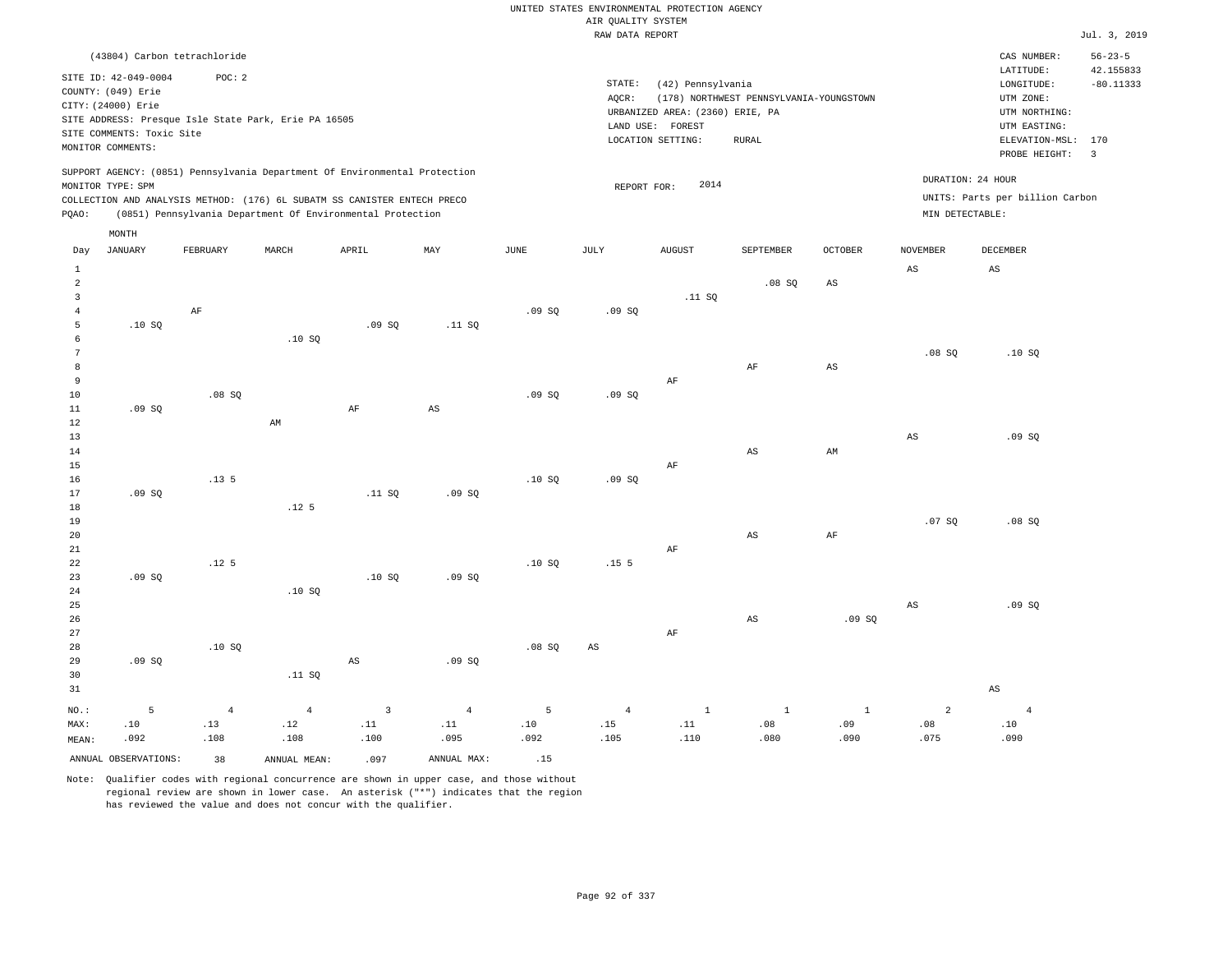|                |                           | (43804) Carbon tetrachloride |                                                      |                                                                            |       |       |             |                                 |                                         |                |                 | CAS NUMBER:                     | $56 - 23 - 5$           |
|----------------|---------------------------|------------------------------|------------------------------------------------------|----------------------------------------------------------------------------|-------|-------|-------------|---------------------------------|-----------------------------------------|----------------|-----------------|---------------------------------|-------------------------|
|                | SITE ID: 42-049-0004      | POC: 2                       |                                                      |                                                                            |       |       |             |                                 |                                         |                |                 | LATITUDE:                       | 42.155833               |
|                | COUNTY: (049) Erie        |                              |                                                      |                                                                            |       |       | STATE:      | (42) Pennsylvania               |                                         |                |                 | LONGITUDE:                      | $-80.11333$             |
|                | CITY: (24000) Erie        |                              |                                                      |                                                                            |       |       | AOCR:       |                                 | (178) NORTHWEST PENNSYLVANIA-YOUNGSTOWN |                |                 | UTM ZONE:                       |                         |
|                |                           |                              | SITE ADDRESS: Presque Isle State Park, Erie PA 16505 |                                                                            |       |       |             | URBANIZED AREA: (2360) ERIE, PA |                                         |                |                 | UTM NORTHING:                   |                         |
|                | SITE COMMENTS: Toxic Site |                              |                                                      |                                                                            |       |       | LAND USE:   | FOREST                          |                                         |                |                 | UTM EASTING:                    |                         |
|                | MONITOR COMMENTS:         |                              |                                                      |                                                                            |       |       |             | LOCATION SETTING:               | RURAL                                   |                |                 | ELEVATION-MSL: 170              |                         |
|                |                           |                              |                                                      |                                                                            |       |       |             |                                 |                                         |                |                 | PROBE HEIGHT:                   | $\overline{\mathbf{3}}$ |
|                |                           |                              |                                                      | SUPPORT AGENCY: (0851) Pennsylvania Department Of Environmental Protection |       |       |             |                                 |                                         |                |                 |                                 |                         |
|                | MONITOR TYPE: SPM         |                              |                                                      |                                                                            |       |       | REPORT FOR: | 2015                            |                                         |                |                 | DURATION: 24 HOUR               |                         |
|                |                           |                              |                                                      | COLLECTION AND ANALYSIS METHOD: (176) 6L SUBATM SS CANISTER ENTECH PRECO   |       |       |             |                                 |                                         |                |                 | UNITS: Parts per billion Carbon |                         |
| PQAO:          |                           |                              |                                                      | (0851) Pennsylvania Department Of Environmental Protection                 |       |       |             |                                 |                                         |                | MIN DETECTABLE: |                                 |                         |
|                | MONTH                     |                              |                                                      |                                                                            |       |       |             |                                 |                                         |                |                 |                                 |                         |
| Day            | <b>JANUARY</b>            | FEBRUARY                     | MARCH                                                | APRIL                                                                      | MAY   | JUNE  | JULY        | <b>AUGUST</b>                   | SEPTEMBER                               | <b>OCTOBER</b> | <b>NOVEMBER</b> | DECEMBER                        |                         |
| $\overline{1}$ |                           |                              | .065                                                 |                                                                            |       |       |             |                                 |                                         |                |                 |                                 |                         |
| 2              |                           |                              |                                                      |                                                                            |       |       |             |                                 |                                         |                | .09SQ           | TS                              |                         |
| 3              |                           |                              |                                                      |                                                                            |       |       |             |                                 | .10S                                    | .09S           |                 |                                 |                         |
|                |                           |                              |                                                      |                                                                            |       |       |             | .10S                            |                                         |                |                 |                                 |                         |
| 5              |                           | AS                           |                                                      |                                                                            |       | .09SQ | AS          |                                 |                                         |                |                 |                                 |                         |
|                | AF                        |                              |                                                      | .07SQ                                                                      | .08SQ |       |             |                                 |                                         |                |                 |                                 |                         |
|                |                           |                              | $.08$ QX                                             |                                                                            |       |       |             |                                 |                                         |                |                 |                                 |                         |
| 8              |                           |                              |                                                      |                                                                            |       |       |             |                                 |                                         |                | AS              | .10S                            |                         |
| 9              |                           |                              |                                                      |                                                                            |       |       |             |                                 | .09SQ                                   | AS             |                 |                                 |                         |
| 10             |                           |                              |                                                      |                                                                            |       |       |             | .10S                            |                                         |                |                 |                                 |                         |
| 11             |                           | AS                           |                                                      |                                                                            |       | .09SQ | .08SQ       |                                 |                                         |                |                 |                                 |                         |
| 12             | $.00$ ND                  |                              |                                                      | .09S                                                                       | .08S  |       |             |                                 |                                         |                |                 |                                 |                         |
| 13             |                           |                              | $.08$ QX                                             |                                                                            |       |       |             |                                 |                                         |                |                 |                                 |                         |
| 14             |                           |                              |                                                      |                                                                            |       |       |             |                                 |                                         |                | AF              | .09SQ                           |                         |
| 15             |                           |                              |                                                      |                                                                            |       |       |             |                                 | .09S                                    | AS             |                 |                                 |                         |
| 16             |                           |                              |                                                      |                                                                            |       |       |             | .10S                            |                                         |                |                 |                                 |                         |

17 18 19 20 21 22 23 24 25 AF .10 SQ AF .11 SQ AS .07 SQ .08 SQ .08 SQ .09 SQ .08 SQ .09 SQ AS .09 SQ AS .10 SQ .09 SQ .10 SQ .04 5 .10 SQ

| 26      |       |      |        |       |        |                  |      |      |                |       | TS   | .09SQ |
|---------|-------|------|--------|-------|--------|------------------|------|------|----------------|-------|------|-------|
| 27      |       |      |        |       |        |                  |      |      | AS             | .09SQ |      |       |
| 28      |       |      |        |       |        |                  |      | .10S |                |       |      |       |
| 29      |       |      |        |       |        | .07 <sub>5</sub> | .10S |      |                |       |      |       |
| 30      | .09SQ |      |        | .09SQ | .07 SQ |                  |      |      |                |       |      |       |
| 31      |       |      | .07 SQ |       |        |                  |      |      |                |       |      |       |
| $NO.$ : |       |      | 5      | -5    | 5      | 4                | 3    | 5    | $\overline{4}$ | 3     | 2    |       |
| MAX:    | .10   | .11  | .08    | .09   | .09    | .09              | .10  | .10  | .10            | .10   | .09  | .10   |
| MEAN:   | .063  | .110 | .072   | .082  | .080   | .085             | .090 | .100 | .093           | .093  | .065 | .095  |
|         |       |      |        |       |        |                  |      |      |                |       |      |       |

ANNUAL OBSERVATIONS:  $44$  ANNUAL MEAN: .085 ANNUAL MAX: .11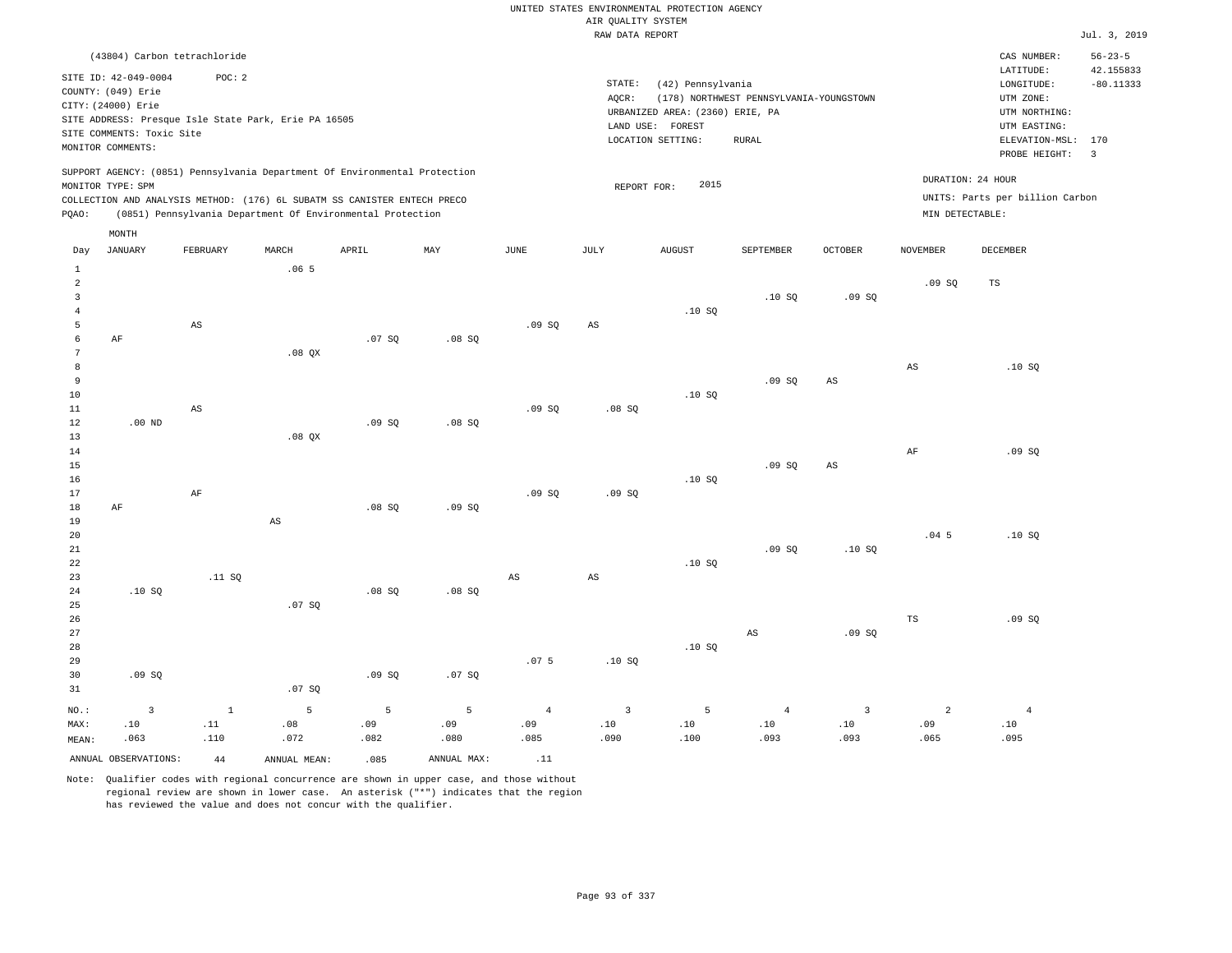|                      |                              |                |                                                      |                                                                            |                |              | RAW DATA REPORT |                                 |                                         |                |                 |                                     | Jul. 3, 2019            |
|----------------------|------------------------------|----------------|------------------------------------------------------|----------------------------------------------------------------------------|----------------|--------------|-----------------|---------------------------------|-----------------------------------------|----------------|-----------------|-------------------------------------|-------------------------|
|                      | (43804) Carbon tetrachloride |                |                                                      |                                                                            |                |              |                 |                                 |                                         |                |                 | CAS NUMBER:                         | $56 - 23 - 5$           |
|                      | SITE ID: 42-049-0004         | POC: 2         |                                                      |                                                                            |                |              |                 |                                 |                                         |                |                 | LATITUDE:                           | 42.155833               |
|                      | COUNTY: (049) Erie           |                |                                                      |                                                                            |                |              | STATE:          | (42) Pennsylvania               |                                         |                |                 | LONGITUDE:                          | $-80.11333$             |
|                      | CITY: (24000) Erie           |                |                                                      |                                                                            |                |              | AOCR:           |                                 | (178) NORTHWEST PENNSYLVANIA-YOUNGSTOWN |                |                 | UTM ZONE:                           |                         |
|                      |                              |                | SITE ADDRESS: Presque Isle State Park, Erie PA 16505 |                                                                            |                |              |                 | URBANIZED AREA: (2360) ERIE, PA |                                         |                |                 | UTM NORTHING:                       |                         |
|                      | SITE COMMENTS: Toxic Site    |                |                                                      |                                                                            |                |              |                 | LAND USE: FOREST                |                                         |                |                 | UTM EASTING:                        |                         |
|                      | MONITOR COMMENTS:            |                |                                                      |                                                                            |                |              |                 | LOCATION SETTING:               | <b>RURAL</b>                            |                |                 | ELEVATION-MSL: 170<br>PROBE HEIGHT: | $\overline{\mathbf{3}}$ |
|                      |                              |                |                                                      | SUPPORT AGENCY: (0851) Pennsylvania Department Of Environmental Protection |                |              |                 |                                 |                                         |                |                 |                                     |                         |
|                      | MONITOR TYPE: SPM            |                |                                                      |                                                                            |                |              |                 | 2016<br>REPORT FOR:             |                                         |                |                 | DURATION: 24 HOUR                   |                         |
|                      |                              |                |                                                      | COLLECTION AND ANALYSIS METHOD: (176) 6L SUBATM SS CANISTER ENTECH PRECO   |                |              |                 |                                 |                                         |                |                 | UNITS: Parts per billion Carbon     |                         |
| PQAO:                |                              |                |                                                      | (0851) Pennsylvania Department Of Environmental Protection                 |                |              |                 |                                 |                                         |                | MIN DETECTABLE: |                                     |                         |
|                      | $\texttt{MONTH}$             |                |                                                      |                                                                            |                |              |                 |                                 |                                         |                |                 |                                     |                         |
| Day                  | <b>JANUARY</b>               | FEBRUARY       | MARCH                                                | APRIL                                                                      | MAY            | JUNE         | JULY            | <b>AUGUST</b>                   | SEPTEMBER                               | <b>OCTOBER</b> | <b>NOVEMBER</b> | DECEMBER                            |                         |
| $\,$ 1               | .08 QX                       |                | .07 SQ                                               |                                                                            |                |              |                 |                                 |                                         |                |                 |                                     |                         |
| $\overline{2}$       |                              |                |                                                      |                                                                            |                |              |                 |                                 |                                         |                | TS              | TS                                  |                         |
| $\overline{3}$       |                              |                |                                                      |                                                                            |                |              |                 |                                 | .09SQ                                   | AF             |                 |                                     |                         |
| $\overline{4}$       |                              |                |                                                      |                                                                            |                |              |                 | AF                              |                                         |                |                 |                                     |                         |
| $\overline{5}$       |                              |                |                                                      |                                                                            |                | .08SQ        | AF              |                                 |                                         |                |                 |                                     |                         |
| 6<br>$7\phantom{.0}$ | .14 <sub>5</sub>             | .08S           | $\rm AF$                                             | AF                                                                         | AS             |              |                 |                                 |                                         |                |                 |                                     |                         |
| 8                    |                              |                |                                                      |                                                                            |                |              |                 |                                 |                                         |                | $\rm{AF}$       | TS                                  |                         |
| 9                    |                              |                |                                                      |                                                                            |                |              |                 |                                 | TS                                      | AF             |                 |                                     |                         |
| 10                   |                              |                |                                                      |                                                                            |                |              |                 | $\rm AF$                        |                                         |                |                 |                                     |                         |
| 11                   |                              |                |                                                      |                                                                            |                | AS           | AF              |                                 |                                         |                |                 |                                     |                         |
| $1\,2$               |                              | .08SQ          |                                                      | AS                                                                         | .10S           |              |                 |                                 |                                         |                |                 |                                     |                         |
| 13                   | TS                           |                | .07 SQ                                               |                                                                            |                |              |                 |                                 |                                         |                |                 |                                     |                         |
| $14$                 |                              |                |                                                      |                                                                            |                |              |                 |                                 |                                         |                | .07SQ           | .08SQ                               |                         |
| 15<br>16             |                              |                |                                                      |                                                                            |                |              |                 | .08 SQ                          | $\rm AF$                                | .09SQ          |                 |                                     |                         |
| 17                   |                              |                |                                                      |                                                                            |                | AF           | AF              |                                 |                                         |                |                 |                                     |                         |
| $1\,8$               |                              | .07SQ          |                                                      | $\mathbb{A}\mathbb{S}$                                                     | .09 SQ         |              |                 |                                 |                                         |                |                 |                                     |                         |
| 19                   | .06SQ                        |                | $\mathbb{A}\mathbb{S}$                               |                                                                            |                |              |                 |                                 |                                         |                |                 |                                     |                         |
| 20                   |                              |                |                                                      |                                                                            |                |              |                 |                                 |                                         |                | .07SQ           | .08SQ                               |                         |
| 21                   |                              |                |                                                      |                                                                            |                |              |                 |                                 | .08 SQ                                  | $\rm{AF}$      |                 |                                     |                         |
| 22                   |                              |                |                                                      |                                                                            |                |              |                 | AF                              |                                         |                |                 |                                     |                         |
| 23                   |                              |                |                                                      |                                                                            |                | $_{\rm AS}$  | AF              |                                 |                                         |                |                 |                                     |                         |
| 24<br>25             | .10S                         | .07SQ          | .07SQ                                                | .09SQ                                                                      | AF             |              |                 |                                 |                                         |                |                 |                                     |                         |
| 26                   |                              |                |                                                      |                                                                            |                |              |                 |                                 |                                         |                | $\rm{AF}$       | .08 SQ                              |                         |
| 27                   |                              |                |                                                      |                                                                            |                |              |                 |                                 | .08SQ                                   | AF             |                 |                                     |                         |
| 28                   |                              |                |                                                      |                                                                            |                |              |                 | .08S                            |                                         |                |                 |                                     |                         |
| 29                   |                              |                |                                                      |                                                                            |                | AF           | AF              |                                 |                                         |                |                 |                                     |                         |
| 30                   |                              |                |                                                      | $\mathbb{A}\mathbb{S}$                                                     | $\rm AF$       |              |                 |                                 |                                         |                |                 |                                     |                         |
| 31                   | .08 SQ                       |                | .06SQ                                                |                                                                            |                |              |                 |                                 |                                         |                |                 |                                     |                         |
| $NO.$ :              | 5                            | $\overline{4}$ | $\overline{4}$                                       | $\mathbf{1}$                                                               | $\overline{a}$ | $\mathbf{1}$ | $\mathbb O$     | $\overline{a}$                  | $\overline{\mathbf{3}}$                 | $\mathbf{1}$   | $\overline{a}$  | $\mathbf{3}$                        |                         |
| MAX:                 | .14                          | .08            | .07                                                  | .09                                                                        | .10            | .08          |                 | .08                             | .09                                     | .09            | .07             | .08                                 |                         |
| MEAN:                | .092                         | .075           | .068                                                 | .090                                                                       | .095           | .080         |                 | .080                            | .083                                    | .090           | .070            | .080                                |                         |
|                      | ANNUAL OBSERVATIONS:         | 28             | ANNUAL MEAN:                                         | .081                                                                       | ANNUAL MAX:    | .14          |                 |                                 |                                         |                |                 |                                     |                         |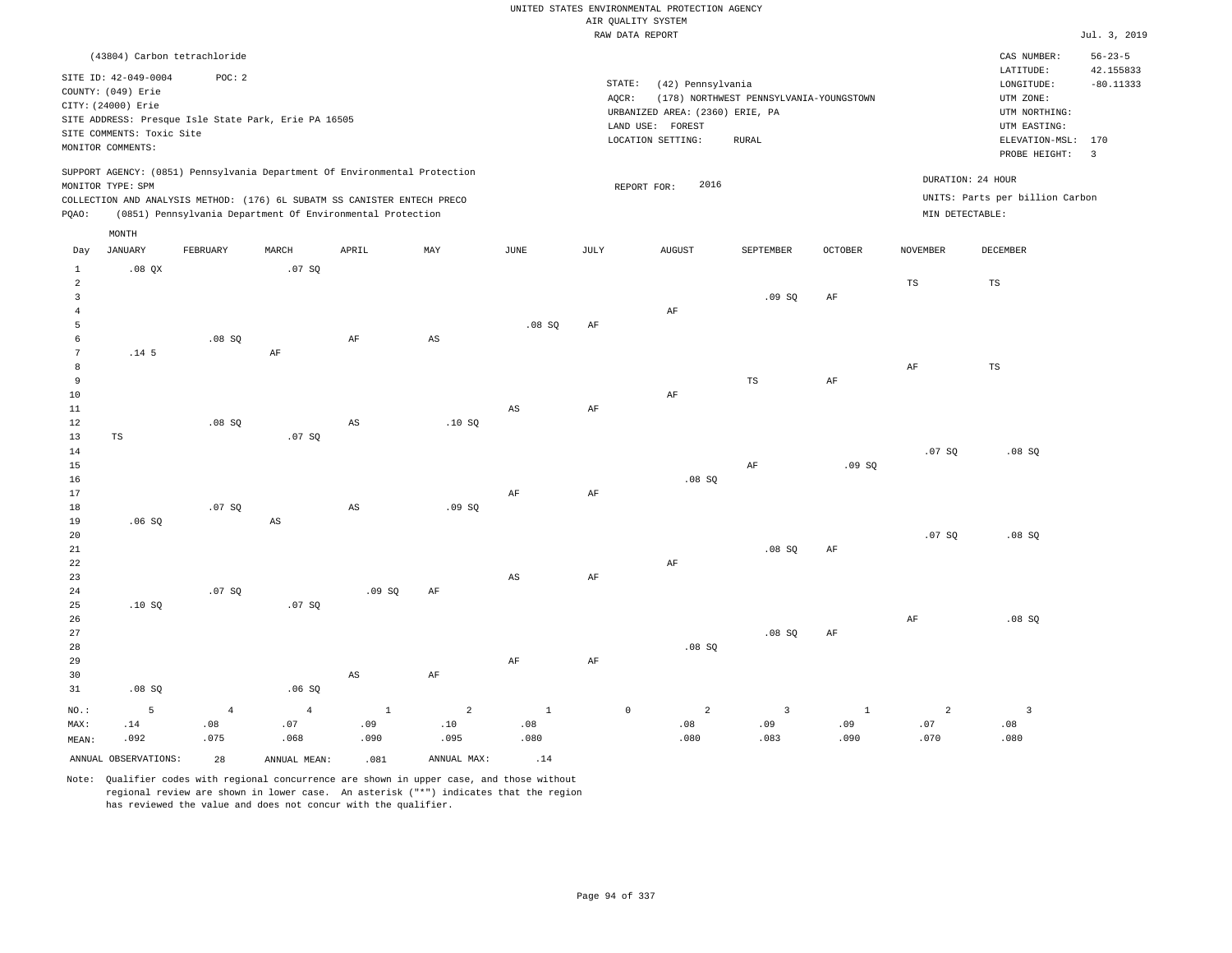|                     |                              |           |                                                      |                                                                            |             |                  | RAW DATA REPORT        |                                 |                                         |                |                 |                                 | Jul. 3, 2019   |
|---------------------|------------------------------|-----------|------------------------------------------------------|----------------------------------------------------------------------------|-------------|------------------|------------------------|---------------------------------|-----------------------------------------|----------------|-----------------|---------------------------------|----------------|
|                     | (43804) Carbon tetrachloride |           |                                                      |                                                                            |             |                  |                        |                                 |                                         |                |                 | CAS NUMBER:                     | $56 - 23 - 5$  |
|                     | SITE ID: 42-049-0004         | POC: 2    |                                                      |                                                                            |             |                  |                        |                                 |                                         |                |                 | LATITUDE:                       | 42.155833      |
|                     | COUNTY: (049) Erie           |           |                                                      |                                                                            |             |                  | STATE:                 | (42) Pennsylvania               |                                         |                |                 | LONGITUDE:                      | $-80.11333$    |
|                     | CITY: (24000) Erie           |           |                                                      |                                                                            |             |                  | AOCR:                  |                                 | (178) NORTHWEST PENNSYLVANIA-YOUNGSTOWN |                |                 | UTM ZONE:                       |                |
|                     |                              |           | SITE ADDRESS: Presque Isle State Park, Erie PA 16505 |                                                                            |             |                  |                        | URBANIZED AREA: (2360) ERIE, PA |                                         |                |                 | UTM NORTHING:                   |                |
|                     | SITE COMMENTS: Toxic Site    |           |                                                      |                                                                            |             |                  |                        | LAND USE: FOREST                |                                         |                |                 | UTM EASTING:                    |                |
|                     | MONITOR COMMENTS:            |           |                                                      |                                                                            |             |                  |                        | LOCATION SETTING:               | <b>RURAL</b>                            |                |                 | ELEVATION-MSL: 170              |                |
|                     |                              |           |                                                      |                                                                            |             |                  |                        |                                 |                                         |                |                 | PROBE HEIGHT:                   | $\overline{3}$ |
|                     |                              |           |                                                      | SUPPORT AGENCY: (0851) Pennsylvania Department Of Environmental Protection |             |                  |                        |                                 |                                         |                |                 | DURATION: 24 HOUR               |                |
|                     | MONITOR TYPE: SPM            |           |                                                      |                                                                            |             |                  | REPORT FOR:            | 2017                            |                                         |                |                 |                                 |                |
|                     |                              |           |                                                      | COLLECTION AND ANALYSIS METHOD: (176) 6L SUBATM SS CANISTER ENTECH PRECO   |             |                  |                        |                                 |                                         |                |                 | UNITS: Parts per billion Carbon |                |
| PQAO:               |                              |           |                                                      | (0851) Pennsylvania Department Of Environmental Protection                 |             |                  |                        |                                 |                                         |                | MIN DETECTABLE: |                                 |                |
|                     | MONTH                        |           |                                                      |                                                                            |             |                  |                        |                                 |                                         |                |                 |                                 |                |
| Day                 | <b>JANUARY</b>               | FEBRUARY  | MARCH                                                | APRIL                                                                      | MAY         | JUNE             | <b>JULY</b>            | <b>AUGUST</b>                   | SEPTEMBER                               | <b>OCTOBER</b> | <b>NOVEMBER</b> | <b>DECEMBER</b>                 |                |
| $\mathbf{1}$        | AF                           |           |                                                      | $\rm{AF}$                                                                  | AF          |                  |                        |                                 |                                         |                |                 |                                 |                |
| $\overline{a}$      |                              |           | .09SQ                                                |                                                                            |             |                  |                        |                                 |                                         |                |                 |                                 |                |
| $\overline{3}$      |                              |           |                                                      |                                                                            |             |                  |                        |                                 |                                         |                | .08SQ           | .08SQ                           |                |
| $\overline{4}$      |                              |           |                                                      |                                                                            |             |                  |                        |                                 | .08S                                    | .08QX          |                 |                                 |                |
| 5                   |                              |           |                                                      |                                                                            |             |                  |                        | .08SQ                           |                                         |                |                 |                                 |                |
| 6                   |                              | .07SQ     |                                                      |                                                                            |             | .10              | $_{\rm AS}$            |                                 |                                         |                |                 |                                 |                |
| $\overline{7}$      | TS                           |           |                                                      | AF                                                                         | .07S        |                  |                        |                                 |                                         |                |                 |                                 |                |
| 8<br>$\overline{9}$ |                              |           | .08SQ                                                |                                                                            |             |                  |                        |                                 |                                         |                | .08SQ           | .08S                            |                |
| 10                  |                              |           |                                                      |                                                                            |             |                  |                        |                                 | .07SQ                                   | .09SQ          |                 |                                 |                |
| $11\,$              |                              |           |                                                      |                                                                            |             |                  |                        | .08SQ                           |                                         |                |                 |                                 |                |
| 12                  |                              | TS        |                                                      |                                                                            |             | .09SQ            | AS                     |                                 |                                         |                |                 |                                 |                |
| 13                  | .07 SQ                       |           |                                                      | .09SQ                                                                      | .10S        |                  |                        |                                 |                                         |                |                 |                                 |                |
| 14                  |                              |           | .08SQ                                                |                                                                            |             |                  |                        |                                 |                                         |                |                 |                                 |                |
| 15                  |                              |           |                                                      |                                                                            |             |                  |                        |                                 |                                         |                | .08SQ           | .08SQ                           |                |
| 16                  |                              |           |                                                      |                                                                            |             |                  |                        |                                 | .07SQ                                   | .08SQ          |                 |                                 |                |
| 17                  |                              |           |                                                      |                                                                            |             |                  |                        | .09SQ                           |                                         |                |                 |                                 |                |
| 18                  |                              | AF        |                                                      |                                                                            |             | .11 <sub>5</sub> | $\mathbb{A}\mathbb{S}$ |                                 |                                         |                |                 |                                 |                |
| 19                  | .09SQ                        |           |                                                      | $\rm{AF}$                                                                  | .09SQ       |                  |                        |                                 |                                         |                |                 |                                 |                |
| 20                  |                              |           | .09SQ                                                |                                                                            |             |                  |                        |                                 |                                         |                |                 |                                 |                |
| 21                  |                              |           |                                                      |                                                                            |             |                  |                        |                                 |                                         |                | .07S            | TS                              |                |
| 22                  |                              |           |                                                      |                                                                            |             |                  |                        |                                 | .06SQ                                   | .07S           |                 |                                 |                |
| 23<br>24            |                              | $\rm{AF}$ |                                                      |                                                                            |             | .09SQ            | .08S                   | .03 SQ                          |                                         |                |                 |                                 |                |
| 25                  | $_{\rm AS}$                  |           |                                                      | $\rm{AF}$                                                                  | .07SQ       |                  |                        |                                 |                                         |                |                 |                                 |                |
| 26                  |                              |           | .11                                                  |                                                                            |             |                  |                        |                                 |                                         |                |                 |                                 |                |
| 27                  |                              |           |                                                      |                                                                            |             |                  |                        |                                 |                                         |                | .07S            | AF                              |                |
| 28                  |                              |           |                                                      |                                                                            |             |                  |                        |                                 | .07SQ                                   | .05SQ          |                 |                                 |                |
| 29                  |                              |           |                                                      |                                                                            |             |                  |                        | .08S                            |                                         |                |                 |                                 |                |
| 30                  |                              |           |                                                      |                                                                            |             | AS               | .09S                   |                                 |                                         |                |                 |                                 |                |
| 31                  | .08SQ                        |           |                                                      |                                                                            | .08SQ       |                  |                        |                                 |                                         |                |                 |                                 |                |
| NO.:                | $\overline{3}$               | $\,$ 1    | 5                                                    | $\,$ 1                                                                     | 5           | $\overline{4}$   | 2                      | 5                               | 5                                       | 5              | 5               | $\overline{3}$                  |                |
| MAX:                | .09                          | .07       | .11                                                  | .09                                                                        | .10         | .11              | .09                    | .09                             | .08                                     | .09            | .08             | .08                             |                |
| MEAN:               | .080                         | .070      | .090                                                 | .090                                                                       | .082        | .098             | .085                   | .072                            | .070                                    | .074           | .076            | .080                            |                |
|                     |                              |           |                                                      |                                                                            |             |                  |                        |                                 |                                         |                |                 |                                 |                |
|                     | ANNUAL OBSERVATIONS:         | 44        | ANNUAL MEAN:                                         | .080                                                                       | ANNUAL MAX: | .11              |                        |                                 |                                         |                |                 |                                 |                |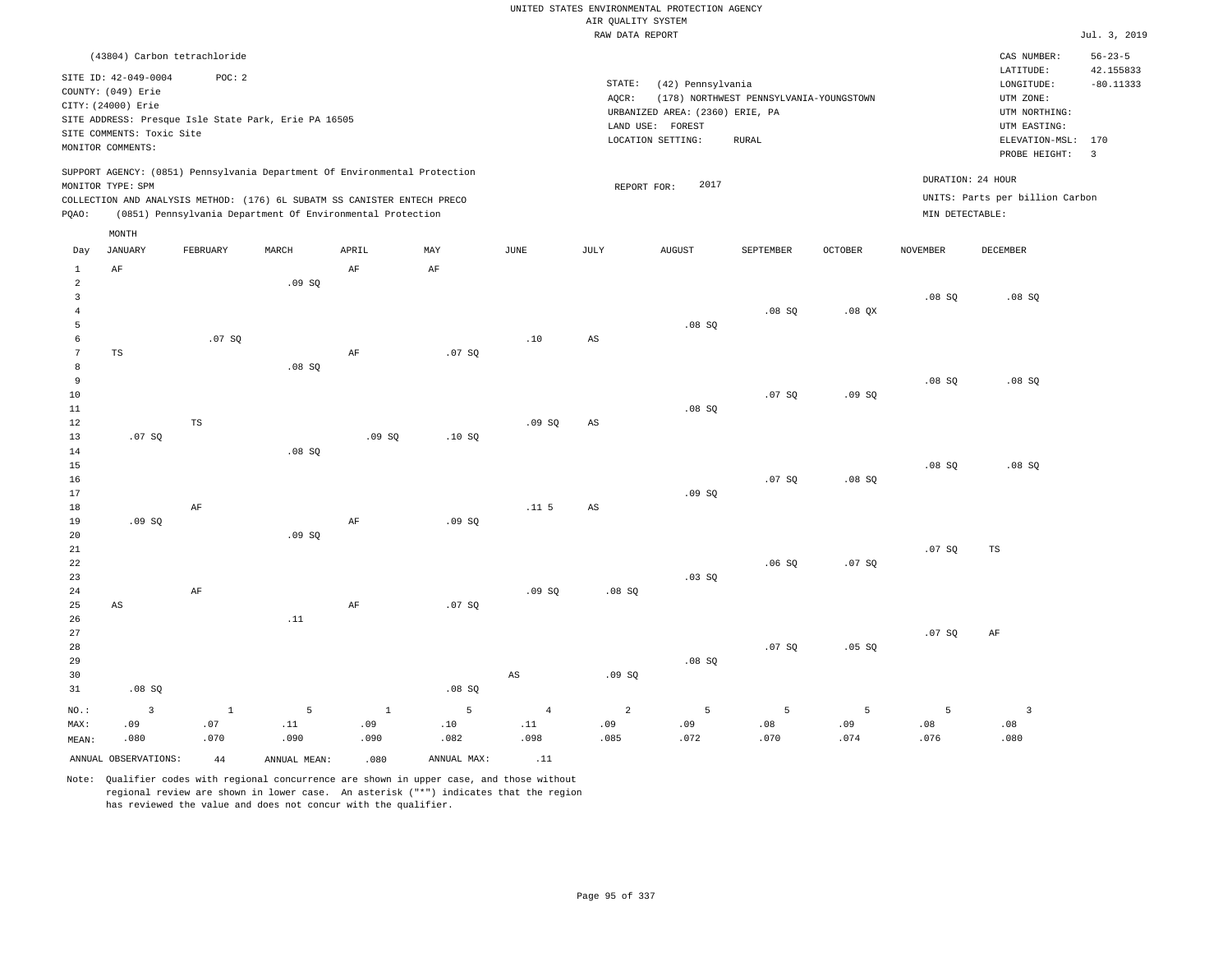|                                               |                                                                                                                    |                                                                                                                                                                                                                      |                               |                               |                             |                     |                   | UNITED STATES ENVIRONMENTAL PROTECTION AGENCY                                                                    |                                                          |                  |                               |                                                                                                                         |                                                                    |
|-----------------------------------------------|--------------------------------------------------------------------------------------------------------------------|----------------------------------------------------------------------------------------------------------------------------------------------------------------------------------------------------------------------|-------------------------------|-------------------------------|-----------------------------|---------------------|-------------------|------------------------------------------------------------------------------------------------------------------|----------------------------------------------------------|------------------|-------------------------------|-------------------------------------------------------------------------------------------------------------------------|--------------------------------------------------------------------|
|                                               |                                                                                                                    |                                                                                                                                                                                                                      |                               |                               |                             |                     |                   | AIR QUALITY SYSTEM                                                                                               |                                                          |                  |                               |                                                                                                                         |                                                                    |
|                                               |                                                                                                                    |                                                                                                                                                                                                                      |                               |                               |                             |                     |                   | RAW DATA REPORT                                                                                                  |                                                          |                  |                               |                                                                                                                         | Jul. 3, 2019                                                       |
|                                               | SITE ID: 42-049-0004<br>COUNTY: (049) Erie<br>CITY: (24000) Erie<br>SITE COMMENTS: Toxic Site<br>MONITOR COMMENTS: | (43804) Carbon tetrachloride<br>POC: 2<br>SITE ADDRESS: Presque Isle State Park, Erie PA 16505                                                                                                                       |                               |                               |                             |                     |                   | STATE:<br>(42) Pennsylvania<br>AQCR:<br>URBANIZED AREA: (2360) ERIE, PA<br>LAND USE: FOREST<br>LOCATION SETTING: | (178) NORTHWEST PENNSYLVANIA-YOUNGSTOWN<br>${\tt RURAL}$ |                  |                               | CAS NUMBER:<br>LATITUDE:<br>LONGITUDE:<br>UTM ZONE:<br>UTM NORTHING:<br>UTM EASTING:<br>ELEVATION-MSL:<br>PROBE HEIGHT: | $56 - 23 - 5$<br>42.155833<br>$-80.11333$<br>170<br>$\overline{3}$ |
| PQAO:                                         | MONITOR TYPE: SPM                                                                                                  | SUPPORT AGENCY: (0851) Pennsylvania Department Of Environmental Protection<br>COLLECTION AND ANALYSIS METHOD: (176) 6L SUBATM SS CANISTER ENTECH PRECO<br>(0851) Pennsylvania Department Of Environmental Protection |                               |                               |                             |                     |                   | 2018<br>REPORT FOR:                                                                                              |                                                          |                  |                               | DURATION: 24 HOUR<br>UNITS: Parts per billion Carbon<br>MIN DETECTABLE: .03160045                                       |                                                                    |
|                                               | MONTH                                                                                                              |                                                                                                                                                                                                                      |                               |                               |                             |                     |                   |                                                                                                                  |                                                          |                  |                               |                                                                                                                         |                                                                    |
| Day<br>$1\,$<br>$\mathfrak{D}$                | <b>JANUARY</b><br><b>TS</b>                                                                                        | FEBRUARY<br>AQ                                                                                                                                                                                                       | MARCH                         | APRIL<br>AF                   | MAY<br>.09SQ                | $_{\rm JUNE}$<br>AF | <b>JULY</b><br>AF | <b>AUGUST</b>                                                                                                    | SEPTEMBER                                                | <b>OCTOBER</b>   | <b>NOVEMBER</b>               | <b>DECEMBER</b>                                                                                                         |                                                                    |
| $\mathbf{3}$<br>$\overline{4}$<br>5<br>6<br>7 |                                                                                                                    | .10SQ                                                                                                                                                                                                                | .08SQ                         |                               |                             | $\rm{AF}$           | $\rm AF$          | AF                                                                                                               | $\rm AF$                                                 | .07 SQ           | .08S                          | .08SQ                                                                                                                   |                                                                    |
| 8<br>9<br>10<br>11<br>$12$<br>13              | AF                                                                                                                 | .09S                                                                                                                                                                                                                 | .09SQ                         | .09SQ                         | AS                          | AF                  | AF                | AF                                                                                                               | $\mathbb{A}\mathbb{S}$                                   | .09SQ            | .08SQ                         | .08SQ                                                                                                                   |                                                                    |
| 14<br>15<br>16<br>17<br>18<br>19              | AF                                                                                                                 | .08SQ                                                                                                                                                                                                                | .09SQ                         | .09SQ                         | AF                          | AF                  | AF                | AF                                                                                                               | .08 SQ                                                   | .09SQ            | $\mathbb{A}\mathbb{S}$        | .08SQ                                                                                                                   |                                                                    |
| 20<br>21<br>22<br>23<br>24<br>25              | AF                                                                                                                 | .08 SQ                                                                                                                                                                                                               | AF                            | .09SQ                         | AF                          | AF                  | AF                | .08SQ                                                                                                            | .08SQ                                                    | .08SQ            | .08S                          | .08S                                                                                                                    |                                                                    |
| 26<br>27<br>28<br>29<br>30<br>31              | AF                                                                                                                 |                                                                                                                                                                                                                      | AF                            | .09SQ                         | AF                          |                     | AF                | .10 QX                                                                                                           | .08SQ                                                    | .07 SQ           | .08SQ                         | $\mathbb{A}\mathbb{S}$                                                                                                  |                                                                    |
| NO.:<br>MAX:<br>MEAN:                         | $\mathbb O$                                                                                                        | $\overline{4}$<br>.10<br>.088                                                                                                                                                                                        | $\overline{3}$<br>.09<br>.087 | $\overline{4}$<br>.09<br>.090 | $\mathbf{1}$<br>.09<br>.090 | $\mathsf{O}\xspace$ |                   | $\mathsf{O}\xspace$<br>$\mathfrak{D}$<br>.10<br>.090                                                             | $\overline{\mathbf{3}}$<br>.08<br>.080                   | 5<br>.09<br>.080 | $\overline{4}$<br>.08<br>.080 | $\overline{4}$<br>.08<br>.080                                                                                           |                                                                    |
|                                               | ANNUAL OBSERVATIONS:                                                                                               | 30                                                                                                                                                                                                                   | ANNUAL MEAN:                  | .084                          | ANNUAL MAX:                 | .10                 |                   |                                                                                                                  |                                                          |                  |                               |                                                                                                                         |                                                                    |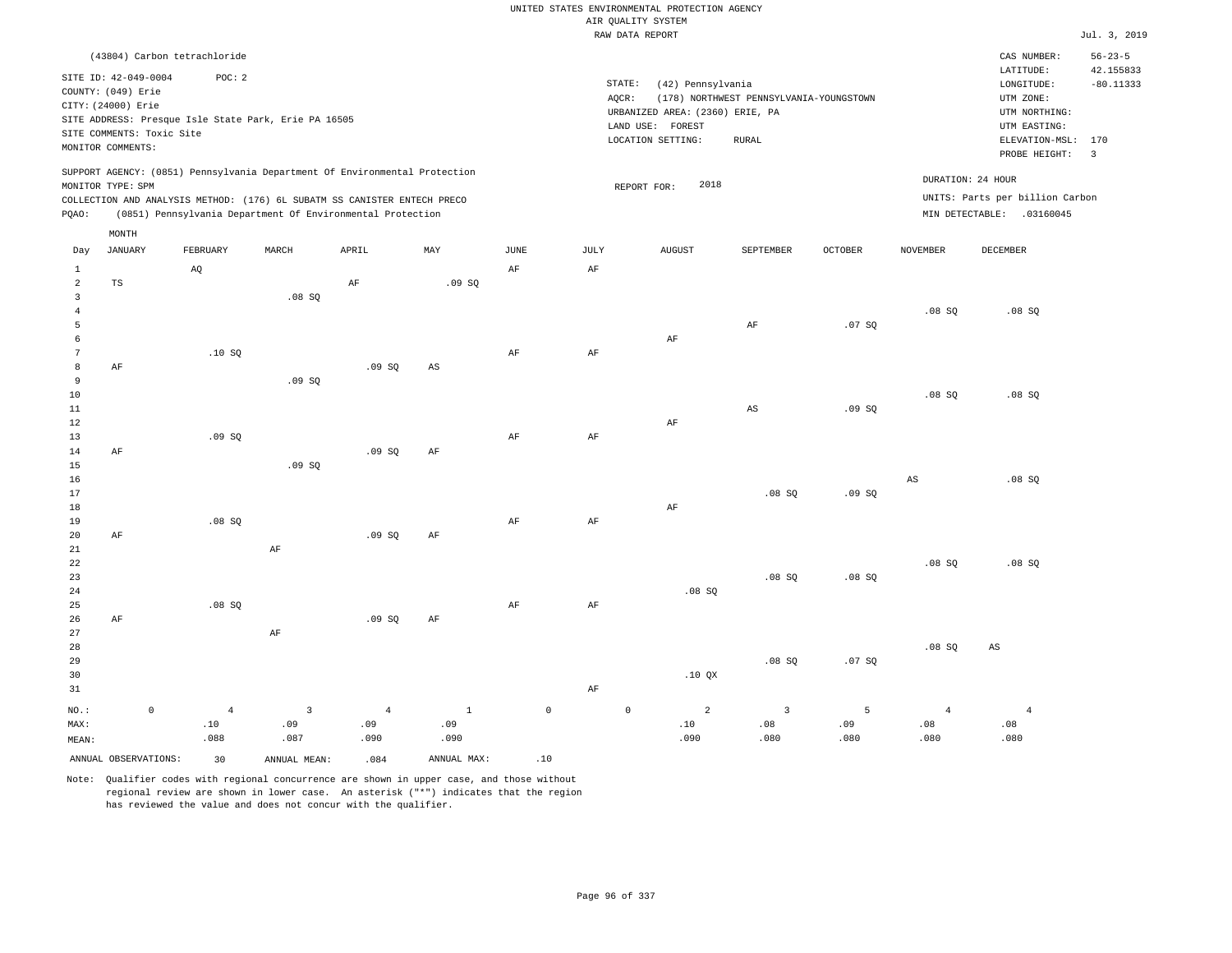|                     | (43806) Bromoform<br>SITE ID: 42-049-0004<br>COUNTY: (049) Erie<br>CITY: (24000) Erie<br>SITE COMMENTS: Toxic Site<br>MONITOR COMMENTS:<br>MONITOR TYPE: SPM | POC: 2            | SITE ADDRESS: Presque Isle State Park, Erie PA 16505<br>SUPPORT AGENCY: (0851) Pennsylvania Department Of Environmental Protection |                   |                   |                   | STATE:<br>AQCR:<br>REPORT FOR: | (42) Pennsylvania<br>URBANIZED AREA: (2360) ERIE, PA<br>LAND USE: FOREST<br>LOCATION SETTING:<br>2013 | (178) NORTHWEST PENNSYLVANIA-YOUNGSTOWN<br><b>RURAL</b> |                   |                   | CAS NUMBER:<br>LATITUDE:<br>LONGITUDE:<br>UTM ZONE:<br>UTM NORTHING:<br>UTM EASTING:<br>ELEVATION-MSL: 170<br>PROBE HEIGHT:<br>DURATION: 24 HOUR | $75 - 25 - 2$<br>42.155833<br>$-80.11333$<br>$\overline{3}$ |
|---------------------|--------------------------------------------------------------------------------------------------------------------------------------------------------------|-------------------|------------------------------------------------------------------------------------------------------------------------------------|-------------------|-------------------|-------------------|--------------------------------|-------------------------------------------------------------------------------------------------------|---------------------------------------------------------|-------------------|-------------------|--------------------------------------------------------------------------------------------------------------------------------------------------|-------------------------------------------------------------|
|                     |                                                                                                                                                              |                   | COLLECTION AND ANALYSIS METHOD: (176) 6L SUBATM SS CANISTER ENTECH PRECO                                                           |                   |                   |                   |                                |                                                                                                       |                                                         |                   |                   | UNITS: Parts per billion Carbon                                                                                                                  |                                                             |
| PQAO:               |                                                                                                                                                              |                   | (0851) Pennsylvania Department Of Environmental Protection                                                                         |                   |                   |                   |                                |                                                                                                       |                                                         |                   | MIN DETECTABLE:   |                                                                                                                                                  |                                                             |
|                     | MONTH                                                                                                                                                        |                   |                                                                                                                                    |                   |                   |                   |                                |                                                                                                       |                                                         |                   |                   |                                                                                                                                                  |                                                             |
| Day                 | <b>JANUARY</b>                                                                                                                                               | FEBRUARY          | MARCH                                                                                                                              | APRIL             | MAY               | <b>JUNE</b>       | JULY                           | <b>AUGUST</b>                                                                                         | SEPTEMBER                                               | <b>OCTOBER</b>    | <b>NOVEMBER</b>   | <b>DECEMBER</b>                                                                                                                                  |                                                             |
| $\mathbf{1}$        |                                                                                                                                                              |                   |                                                                                                                                    |                   |                   |                   |                                |                                                                                                       | $.00$ ND                                                | $.00$ ND          |                   |                                                                                                                                                  |                                                             |
| $\overline{a}$      |                                                                                                                                                              |                   |                                                                                                                                    |                   |                   |                   |                                | $.00$ ND                                                                                              |                                                         |                   |                   |                                                                                                                                                  |                                                             |
| $\overline{3}$      |                                                                                                                                                              | .00 <sub>ND</sub> |                                                                                                                                    |                   |                   | AS                | .00 <sub>ND</sub>              |                                                                                                       |                                                         |                   |                   |                                                                                                                                                  |                                                             |
| $\overline{4}$      | $.00$ ND                                                                                                                                                     |                   |                                                                                                                                    | $.00$ ND          | .00 <sub>ND</sub> |                   |                                |                                                                                                       |                                                         |                   |                   |                                                                                                                                                  |                                                             |
| 5                   |                                                                                                                                                              |                   | $.00$ ND                                                                                                                           |                   |                   |                   |                                |                                                                                                       |                                                         |                   |                   |                                                                                                                                                  |                                                             |
| 6<br>$\overline{7}$ |                                                                                                                                                              |                   |                                                                                                                                    |                   |                   |                   |                                |                                                                                                       |                                                         |                   | .00 <sub>ND</sub> | $.00$ ND                                                                                                                                         |                                                             |
| 8                   |                                                                                                                                                              |                   |                                                                                                                                    |                   |                   |                   |                                | $.00$ ND                                                                                              | $.00$ ND                                                | $.00$ ND          |                   |                                                                                                                                                  |                                                             |
| 9                   |                                                                                                                                                              | $.00$ ND          |                                                                                                                                    |                   |                   | $.00$ ND          | $.00$ ND                       |                                                                                                       |                                                         |                   |                   |                                                                                                                                                  |                                                             |
| 10                  | $.00$ ND                                                                                                                                                     |                   |                                                                                                                                    | AS                | $.00$ ND          |                   |                                |                                                                                                       |                                                         |                   |                   |                                                                                                                                                  |                                                             |
| 11                  |                                                                                                                                                              |                   | $.00$ ND                                                                                                                           |                   |                   |                   |                                |                                                                                                       |                                                         |                   |                   |                                                                                                                                                  |                                                             |
| 12                  |                                                                                                                                                              |                   |                                                                                                                                    |                   |                   |                   |                                |                                                                                                       |                                                         |                   | $\rm{AF}$         | $.00$ ND                                                                                                                                         |                                                             |
| 13                  |                                                                                                                                                              |                   |                                                                                                                                    |                   |                   |                   |                                |                                                                                                       | $.00$ ND                                                | $.00$ ND          |                   |                                                                                                                                                  |                                                             |
| 14                  |                                                                                                                                                              |                   |                                                                                                                                    |                   |                   |                   |                                | AF                                                                                                    |                                                         |                   |                   |                                                                                                                                                  |                                                             |
| 15                  |                                                                                                                                                              | $.00$ ND          |                                                                                                                                    |                   |                   | $.00$ ND          | $.00$ ND                       |                                                                                                       |                                                         |                   |                   |                                                                                                                                                  |                                                             |
| 16                  | $.00$ ND                                                                                                                                                     |                   |                                                                                                                                    | $.00$ ND          | $.00$ ND          |                   |                                |                                                                                                       |                                                         |                   |                   |                                                                                                                                                  |                                                             |
| 17                  |                                                                                                                                                              |                   | $.00$ ND                                                                                                                           |                   |                   |                   |                                |                                                                                                       |                                                         |                   |                   |                                                                                                                                                  |                                                             |
| 18                  |                                                                                                                                                              |                   |                                                                                                                                    |                   |                   |                   |                                |                                                                                                       |                                                         |                   | .00 <sub>ND</sub> | $.00$ ND                                                                                                                                         |                                                             |
| 19                  |                                                                                                                                                              |                   |                                                                                                                                    |                   |                   |                   |                                |                                                                                                       | $.00$ ND                                                | .00 <sub>ND</sub> |                   |                                                                                                                                                  |                                                             |
| 20                  |                                                                                                                                                              |                   |                                                                                                                                    |                   |                   |                   |                                | $.00$ ND                                                                                              |                                                         |                   |                   |                                                                                                                                                  |                                                             |
| 21                  |                                                                                                                                                              | $.00$ ND          |                                                                                                                                    |                   |                   | $.00$ ND          | $.00$ ND                       |                                                                                                       |                                                         |                   |                   |                                                                                                                                                  |                                                             |
| 22                  | $.00$ ND                                                                                                                                                     |                   |                                                                                                                                    | $.00$ ND          | $.00$ ND          |                   |                                |                                                                                                       |                                                         |                   |                   |                                                                                                                                                  |                                                             |
| 23                  |                                                                                                                                                              |                   | .00 <sub>ND</sub>                                                                                                                  |                   |                   |                   |                                |                                                                                                       |                                                         |                   |                   |                                                                                                                                                  |                                                             |
| 24                  |                                                                                                                                                              |                   |                                                                                                                                    |                   |                   |                   |                                |                                                                                                       |                                                         |                   | $.00$ ND          | $.00$ ND                                                                                                                                         |                                                             |
| 25                  |                                                                                                                                                              |                   |                                                                                                                                    |                   |                   |                   |                                |                                                                                                       | $.00$ ND                                                | $.00$ ND          |                   |                                                                                                                                                  |                                                             |
| 26                  |                                                                                                                                                              |                   |                                                                                                                                    |                   |                   |                   |                                | $.00$ ND                                                                                              |                                                         |                   |                   |                                                                                                                                                  |                                                             |
| 27                  |                                                                                                                                                              | $.00$ ND          |                                                                                                                                    |                   |                   | .00 <sub>ND</sub> | .00 <sub>ND</sub>              |                                                                                                       |                                                         |                   |                   |                                                                                                                                                  |                                                             |
| 28                  | .00 <sub>ND</sub>                                                                                                                                            |                   |                                                                                                                                    | .00 <sub>ND</sub> | $.00$ ND          |                   |                                |                                                                                                       |                                                         |                   |                   |                                                                                                                                                  |                                                             |
| 29<br>30            |                                                                                                                                                              |                   | $.00$ ND                                                                                                                           |                   |                   |                   |                                |                                                                                                       |                                                         |                   |                   |                                                                                                                                                  |                                                             |
| 31                  |                                                                                                                                                              |                   |                                                                                                                                    |                   |                   |                   |                                |                                                                                                       |                                                         | $.00$ ND          | $.00$ ND          | $.00$ ND                                                                                                                                         |                                                             |
|                     |                                                                                                                                                              |                   |                                                                                                                                    |                   |                   |                   |                                |                                                                                                       |                                                         |                   |                   |                                                                                                                                                  |                                                             |
| $NO.$ :             | 5                                                                                                                                                            | 5                 | 5                                                                                                                                  | $\overline{4}$    | $\overline{5}$    | $\overline{4}$    | 5                              | $\overline{4}$                                                                                        | 5                                                       | 6                 | $\overline{4}$    | 5                                                                                                                                                |                                                             |
| MAX:                | 0.00                                                                                                                                                         | 0.00              | 0.00                                                                                                                               | 0.00              | 0.00              | 0.00              | 0.00                           | 0.00                                                                                                  | 0.00                                                    | 0.00              | 0.00              | 0.00                                                                                                                                             |                                                             |
| MEAN:               | 0.000                                                                                                                                                        | 0.000             | 0.000                                                                                                                              | 0.000             | 0.000             | 0.000             | 0.000                          | 0.000                                                                                                 | 0.000                                                   | 0.000             | 0.000             | 0.000                                                                                                                                            |                                                             |
|                     | ANNUAL OBSERVATIONS:                                                                                                                                         | 57                | ANNUAL MEAN:                                                                                                                       | 0.000             | ANNUAL MAX:       | 0.00              |                                |                                                                                                       |                                                         |                   |                   |                                                                                                                                                  |                                                             |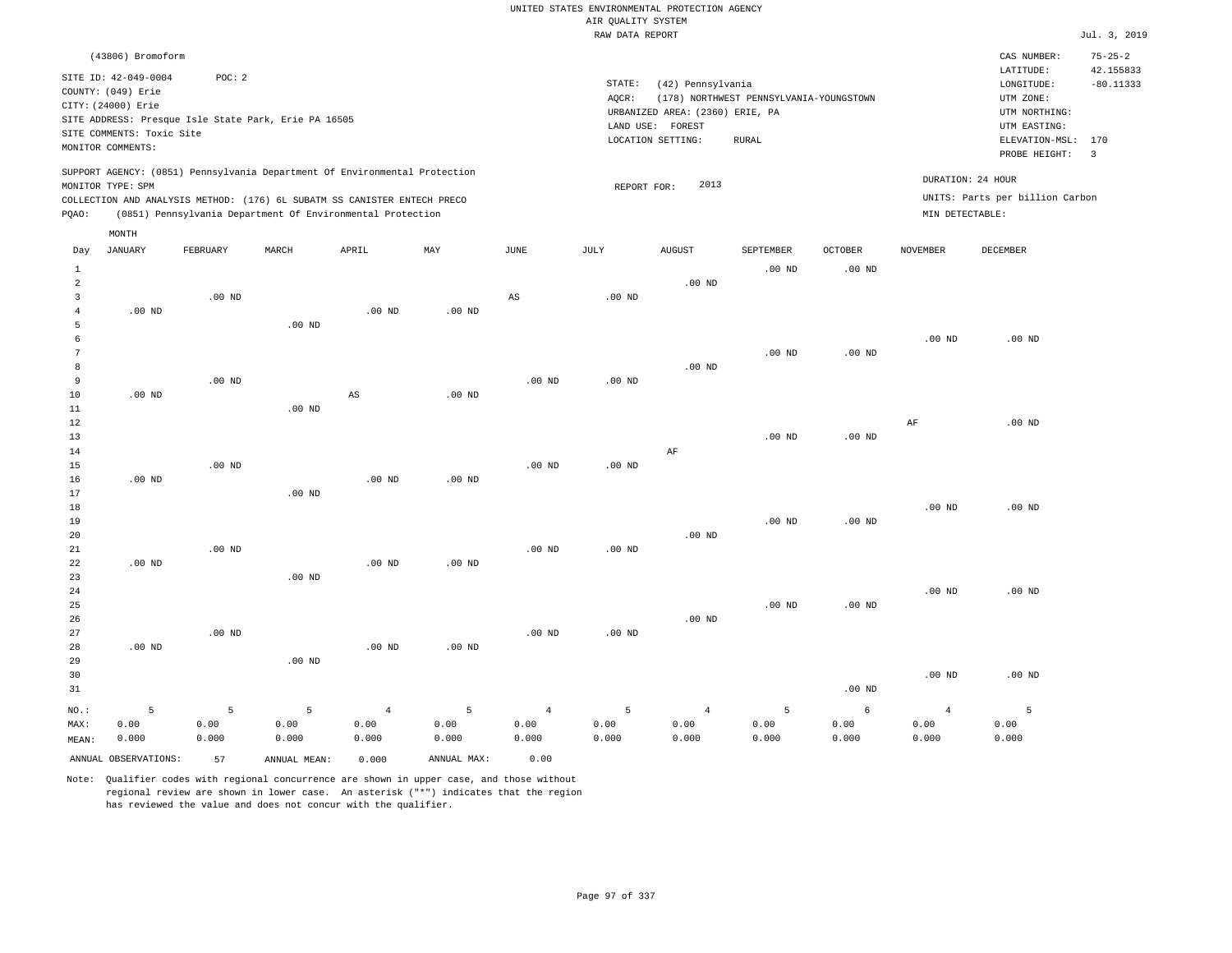|                |                           |                |                                                                            |                |                        |          | RAW DATA REPORT   |                                 |                                         |                   |                        |                                 | Jul. 3, 2019            |
|----------------|---------------------------|----------------|----------------------------------------------------------------------------|----------------|------------------------|----------|-------------------|---------------------------------|-----------------------------------------|-------------------|------------------------|---------------------------------|-------------------------|
|                | (43806) Bromoform         |                |                                                                            |                |                        |          |                   |                                 |                                         |                   |                        | CAS NUMBER:                     | $75 - 25 - 2$           |
|                |                           |                |                                                                            |                |                        |          |                   |                                 |                                         |                   |                        | LATITUDE:                       | 42.155833               |
|                | SITE ID: 42-049-0004      | POC: 2         |                                                                            |                |                        |          | STATE:            | (42) Pennsylvania               |                                         |                   |                        | LONGITUDE:                      | $-80.11333$             |
|                | COUNTY: (049) Erie        |                |                                                                            |                |                        |          | AQCR:             |                                 | (178) NORTHWEST PENNSYLVANIA-YOUNGSTOWN |                   |                        | UTM ZONE:                       |                         |
|                | CITY: (24000) Erie        |                |                                                                            |                |                        |          |                   | URBANIZED AREA: (2360) ERIE, PA |                                         |                   |                        | UTM NORTHING:                   |                         |
|                |                           |                | SITE ADDRESS: Presque Isle State Park, Erie PA 16505                       |                |                        |          |                   | LAND USE: FOREST                |                                         |                   |                        | UTM EASTING:                    |                         |
|                | SITE COMMENTS: Toxic Site |                |                                                                            |                |                        |          |                   | LOCATION SETTING:               | <b>RURAL</b>                            |                   |                        | ELEVATION-MSL:                  | 170                     |
|                | MONITOR COMMENTS:         |                |                                                                            |                |                        |          |                   |                                 |                                         |                   |                        | PROBE HEIGHT:                   | $\overline{\mathbf{3}}$ |
|                |                           |                | SUPPORT AGENCY: (0851) Pennsylvania Department Of Environmental Protection |                |                        |          |                   |                                 |                                         |                   |                        |                                 |                         |
|                | MONITOR TYPE: SPM         |                |                                                                            |                |                        |          | REPORT FOR:       | 2014                            |                                         |                   |                        | DURATION: 24 HOUR               |                         |
|                |                           |                | COLLECTION AND ANALYSIS METHOD: (176) 6L SUBATM SS CANISTER ENTECH PRECO   |                |                        |          |                   |                                 |                                         |                   |                        | UNITS: Parts per billion Carbon |                         |
| PQAO:          |                           |                | (0851) Pennsylvania Department Of Environmental Protection                 |                |                        |          |                   |                                 |                                         |                   | MIN DETECTABLE:        |                                 |                         |
|                | MONTH                     |                |                                                                            |                |                        |          |                   |                                 |                                         |                   |                        |                                 |                         |
| Day            | JANUARY                   | FEBRUARY       | MARCH                                                                      | APRIL          | MAY                    | JUNE     | JULY              | AUGUST                          | SEPTEMBER                               | <b>OCTOBER</b>    | <b>NOVEMBER</b>        | DECEMBER                        |                         |
| <sup>1</sup>   |                           |                |                                                                            |                |                        |          |                   |                                 |                                         |                   | $\mathbb{A}\mathbb{S}$ | $\mathbb{A}\mathbb{S}$          |                         |
| 2              |                           |                |                                                                            |                |                        |          |                   |                                 | $.00$ ND                                | $_{\rm AS}$       |                        |                                 |                         |
| 3              |                           |                |                                                                            |                |                        |          |                   | $.00$ ND                        |                                         |                   |                        |                                 |                         |
| $\overline{4}$ |                           | AF             |                                                                            |                |                        | $.00$ ND | .00 <sub>ND</sub> |                                 |                                         |                   |                        |                                 |                         |
| 5              | $.00$ ND                  |                |                                                                            | $.00$ ND       | $.00$ ND               |          |                   |                                 |                                         |                   |                        |                                 |                         |
| 6              |                           |                | $.00$ ND                                                                   |                |                        |          |                   |                                 |                                         |                   |                        |                                 |                         |
| 7              |                           |                |                                                                            |                |                        |          |                   |                                 |                                         |                   | .00 <sub>ND</sub>      | .00 <sub>ND</sub>               |                         |
| 8              |                           |                |                                                                            |                |                        |          |                   |                                 | AF                                      | $_{\rm AS}$       |                        |                                 |                         |
| 9              |                           |                |                                                                            |                |                        |          |                   | AF                              |                                         |                   |                        |                                 |                         |
| $10$           |                           | $.00$ ND       |                                                                            |                |                        | $.00$ ND | .00 <sub>ND</sub> |                                 |                                         |                   |                        |                                 |                         |
| $11\,$         | .00 <sub>ND</sub>         |                |                                                                            | $\rm AF$       | $\mathbb{A}\mathbb{S}$ |          |                   |                                 |                                         |                   |                        |                                 |                         |
| 12             |                           |                | $\mathop{\rm AM}\nolimits$                                                 |                |                        |          |                   |                                 |                                         |                   |                        |                                 |                         |
| 13             |                           |                |                                                                            |                |                        |          |                   |                                 |                                         |                   | AS                     | $.00$ ND                        |                         |
| 14             |                           |                |                                                                            |                |                        |          |                   |                                 | AS                                      | AM                |                        |                                 |                         |
| 15             |                           |                |                                                                            |                |                        |          |                   | $\rm AF$                        |                                         |                   |                        |                                 |                         |
| 16             |                           | $.00$ ND       |                                                                            |                |                        | $.00$ ND | .00 <sub>ND</sub> |                                 |                                         |                   |                        |                                 |                         |
| 17             | .00 <sub>ND</sub>         |                |                                                                            | $.00$ ND       | .00 <sub>ND</sub>      |          |                   |                                 |                                         |                   |                        |                                 |                         |
| 18             |                           |                | $.00$ ND                                                                   |                |                        |          |                   |                                 |                                         |                   |                        |                                 |                         |
| 19             |                           |                |                                                                            |                |                        |          |                   |                                 |                                         |                   | $.00$ ND               | $.00$ ND                        |                         |
| 20             |                           |                |                                                                            |                |                        |          |                   |                                 | AS                                      | $\rm AF$          |                        |                                 |                         |
| $2\sqrt{1}$    |                           |                |                                                                            |                |                        |          |                   | $\rm AF$                        |                                         |                   |                        |                                 |                         |
| 22             |                           | $.00$ ND       |                                                                            |                |                        | $.00$ ND | $.00$ ND          |                                 |                                         |                   |                        |                                 |                         |
| 23             | $.00$ ND                  |                |                                                                            | $.00$ ND       | $.00$ ND               |          |                   |                                 |                                         |                   |                        |                                 |                         |
| 24<br>25       |                           |                | $.00$ ND                                                                   |                |                        |          |                   |                                 |                                         |                   |                        | $.00$ ND                        |                         |
| 26             |                           |                |                                                                            |                |                        |          |                   |                                 | AS                                      | .00 <sub>ND</sub> | AS                     |                                 |                         |
| 27             |                           |                |                                                                            |                |                        |          |                   | AF                              |                                         |                   |                        |                                 |                         |
| 28             |                           | $.00$ ND       |                                                                            |                |                        | $.00$ ND | $_{\rm AS}$       |                                 |                                         |                   |                        |                                 |                         |
| 29             | $.00$ ND                  |                |                                                                            | $_{\rm AS}$    | $.00$ ND               |          |                   |                                 |                                         |                   |                        |                                 |                         |
| 30             |                           |                | $.00$ ND                                                                   |                |                        |          |                   |                                 |                                         |                   |                        |                                 |                         |
| 31             |                           |                |                                                                            |                |                        |          |                   |                                 |                                         |                   |                        | $\mathbb{A}\mathbb{S}$          |                         |
|                |                           |                |                                                                            |                |                        |          |                   |                                 |                                         |                   |                        |                                 |                         |
| NO.:           | - 5                       | $\overline{4}$ | $\overline{4}$                                                             | $\overline{3}$ | $4\overline{ }$        | 5        | $\overline{4}$    | $\mathbf{1}$                    | <sup>1</sup>                            | $\mathbf{1}$      | 2                      | $\overline{4}$                  |                         |
| MAX:           | 0.00                      | 0.00           | 0.00                                                                       | 0.00           | 0.00                   | 0.00     | 0.00              | 0.00                            | 0.00                                    | 0.00              | 0.00                   | 0.00                            |                         |
| MEAN:          | 0.000                     | 0.000          | 0.000                                                                      | 0.000          | 0.000                  | 0.000    | 0.000             | 0.000                           | 0.000                                   | 0.000             | 0.000                  | 0.000                           |                         |
|                | ANNUAL OBSERVATIONS:      | 38             | ANNUAL MEAN:                                                               | 0.000          | ANNUAL MAX:            | 0.00     |                   |                                 |                                         |                   |                        |                                 |                         |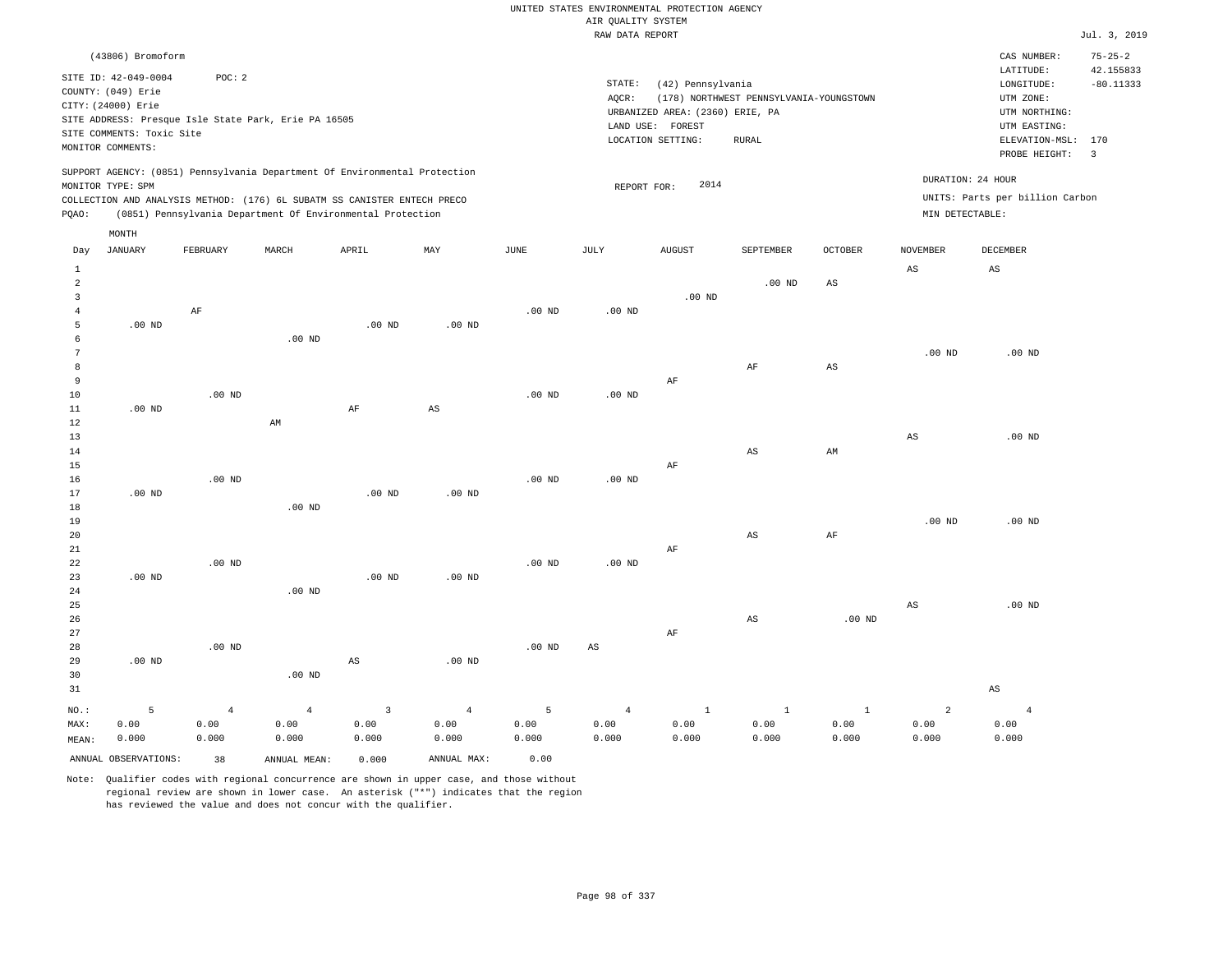|                     |                           |          |                                                      |                                                                                                                                        |                   |                        | RAW DATA REPORT        |                                 |                                         |                        |                        |                                 | Jul. 3, 2019               |
|---------------------|---------------------------|----------|------------------------------------------------------|----------------------------------------------------------------------------------------------------------------------------------------|-------------------|------------------------|------------------------|---------------------------------|-----------------------------------------|------------------------|------------------------|---------------------------------|----------------------------|
|                     | (43806) Bromoform         |          |                                                      |                                                                                                                                        |                   |                        |                        |                                 |                                         |                        |                        | CAS NUMBER:<br>LATITUDE:        | $75 - 25 - 2$<br>42.155833 |
|                     | SITE ID: 42-049-0004      | POC: 2   |                                                      |                                                                                                                                        |                   |                        | STATE:                 | (42) Pennsylvania               |                                         |                        |                        | LONGITUDE:                      | $-80.11333$                |
|                     | COUNTY: (049) Erie        |          |                                                      |                                                                                                                                        |                   |                        | $AQCR$ :               |                                 | (178) NORTHWEST PENNSYLVANIA-YOUNGSTOWN |                        |                        | UTM ZONE:                       |                            |
|                     | CITY: (24000) Erie        |          |                                                      |                                                                                                                                        |                   |                        |                        | URBANIZED AREA: (2360) ERIE, PA |                                         |                        |                        | UTM NORTHING:                   |                            |
|                     |                           |          | SITE ADDRESS: Presque Isle State Park, Erie PA 16505 |                                                                                                                                        |                   |                        |                        | LAND USE: FOREST                |                                         |                        |                        | UTM EASTING:                    |                            |
|                     | SITE COMMENTS: Toxic Site |          |                                                      |                                                                                                                                        |                   |                        |                        | LOCATION SETTING:               | RURAL                                   |                        |                        | ELEVATION-MSL:                  | 170                        |
|                     | MONITOR COMMENTS:         |          |                                                      |                                                                                                                                        |                   |                        |                        |                                 |                                         |                        |                        | PROBE HEIGHT: 3                 |                            |
|                     |                           |          |                                                      | SUPPORT AGENCY: (0851) Pennsylvania Department Of Environmental Protection                                                             |                   |                        |                        |                                 |                                         |                        |                        | DURATION: 24 HOUR               |                            |
|                     | MONITOR TYPE: SPM         |          |                                                      |                                                                                                                                        |                   |                        | REPORT FOR:            | 2015                            |                                         |                        |                        | UNITS: Parts per billion Carbon |                            |
| PQAO:               |                           |          |                                                      | COLLECTION AND ANALYSIS METHOD: (176) 6L SUBATM SS CANISTER ENTECH PRECO<br>(0851) Pennsylvania Department Of Environmental Protection |                   |                        |                        |                                 |                                         |                        | MIN DETECTABLE:        |                                 |                            |
|                     |                           |          |                                                      |                                                                                                                                        |                   |                        |                        |                                 |                                         |                        |                        |                                 |                            |
|                     | MONTH<br><b>JANUARY</b>   | FEBRUARY | MARCH                                                | APRIL                                                                                                                                  | MAY               | JUNE                   | JULY                   | <b>AUGUST</b>                   | SEPTEMBER                               | <b>OCTOBER</b>         | NOVEMBER               | DECEMBER                        |                            |
| Day                 |                           |          |                                                      |                                                                                                                                        |                   |                        |                        |                                 |                                         |                        |                        |                                 |                            |
| $\mathbf{1}$        |                           |          | $.00$ ND                                             |                                                                                                                                        |                   |                        |                        |                                 |                                         |                        |                        |                                 |                            |
| $\overline{a}$<br>3 |                           |          |                                                      |                                                                                                                                        |                   |                        |                        |                                 | $.00$ ND                                | $.00$ ND               | $.00$ ND               | TS                              |                            |
| 4                   |                           |          |                                                      |                                                                                                                                        |                   |                        |                        | $.00$ ND                        |                                         |                        |                        |                                 |                            |
| 5                   |                           | AS       |                                                      |                                                                                                                                        |                   | .00 <sub>ND</sub>      | AS                     |                                 |                                         |                        |                        |                                 |                            |
| 6                   | $\rm AF$                  |          |                                                      | .00 <sub>ND</sub>                                                                                                                      | .00 <sub>ND</sub> |                        |                        |                                 |                                         |                        |                        |                                 |                            |
| 7                   |                           |          | $.00$ ND                                             |                                                                                                                                        |                   |                        |                        |                                 |                                         |                        |                        |                                 |                            |
| 8                   |                           |          |                                                      |                                                                                                                                        |                   |                        |                        |                                 |                                         |                        | $\mathbb{A}\mathbb{S}$ | $.00$ ND                        |                            |
| 9                   |                           |          |                                                      |                                                                                                                                        |                   |                        |                        |                                 | .00 <sub>ND</sub>                       | AS                     |                        |                                 |                            |
| 10                  |                           |          |                                                      |                                                                                                                                        |                   |                        |                        | $.00$ ND                        |                                         |                        |                        |                                 |                            |
| 11                  |                           | AS       |                                                      |                                                                                                                                        |                   | .00 <sub>ND</sub>      | $.00$ ND               |                                 |                                         |                        |                        |                                 |                            |
| 12                  | $.00$ ND                  |          |                                                      | $.00$ ND                                                                                                                               | $.00$ ND          |                        |                        |                                 |                                         |                        |                        |                                 |                            |
| 13                  |                           |          | $.00$ ND                                             |                                                                                                                                        |                   |                        |                        |                                 |                                         |                        |                        |                                 |                            |
| 14                  |                           |          |                                                      |                                                                                                                                        |                   |                        |                        |                                 |                                         |                        | AF                     | $.00$ ND                        |                            |
| 15                  |                           |          |                                                      |                                                                                                                                        |                   |                        |                        |                                 | .00 <sub>ND</sub>                       | $\mathbb{A}\mathbb{S}$ |                        |                                 |                            |
| 16                  |                           |          |                                                      |                                                                                                                                        |                   |                        |                        | $.00$ ND                        |                                         |                        |                        |                                 |                            |
| 17                  |                           | AF       |                                                      |                                                                                                                                        |                   | .00 <sub>ND</sub>      | $.00$ ND               |                                 |                                         |                        |                        |                                 |                            |
| 18                  | AF                        |          |                                                      | .00 <sub>ND</sub>                                                                                                                      | .00 <sub>ND</sub> |                        |                        |                                 |                                         |                        |                        |                                 |                            |
| 19                  |                           |          | AS                                                   |                                                                                                                                        |                   |                        |                        |                                 |                                         |                        |                        |                                 |                            |
| 20                  |                           |          |                                                      |                                                                                                                                        |                   |                        |                        |                                 |                                         |                        | $.00$ ND               | $.00$ ND                        |                            |
| 21                  |                           |          |                                                      |                                                                                                                                        |                   |                        |                        |                                 | .00 <sub>ND</sub>                       | .00 <sub>ND</sub>      |                        |                                 |                            |
| 22                  |                           |          |                                                      |                                                                                                                                        |                   |                        |                        | $.00$ ND                        |                                         |                        |                        |                                 |                            |
| 23                  |                           | $.00$ ND |                                                      |                                                                                                                                        |                   | $\mathbb{A}\mathbb{S}$ | $\mathbb{A}\mathbb{S}$ |                                 |                                         |                        |                        |                                 |                            |
| 24                  | $.00$ ND                  |          |                                                      | $.00$ ND                                                                                                                               | .00 <sub>ND</sub> |                        |                        |                                 |                                         |                        |                        |                                 |                            |
| 25                  |                           |          | $.00$ ND                                             |                                                                                                                                        |                   |                        |                        |                                 |                                         |                        |                        |                                 |                            |

26 27 28 29 30 31 .00 ND NO.: 3 .00 ND .00 ND .00 ND .00 ND .00 ND .00 ND AS .00 ND TS .00 ND 1 5 5 5 4 3 5 4 3 2 4

MAX: MEAN: 0.00 0.000 0.00 0.000 0.00 0.000 0.00 0.000 0.00 0.000 0.00 0.000 0.00 0.000 0.00 0.000 0.00 0.000 0.00 0.000 0.00 0.000 0.00 0.000 ANNUAL OBSERVATIONS: 44 ANNUAL MEAN: 0.000 ANNUAL MAX: 0.00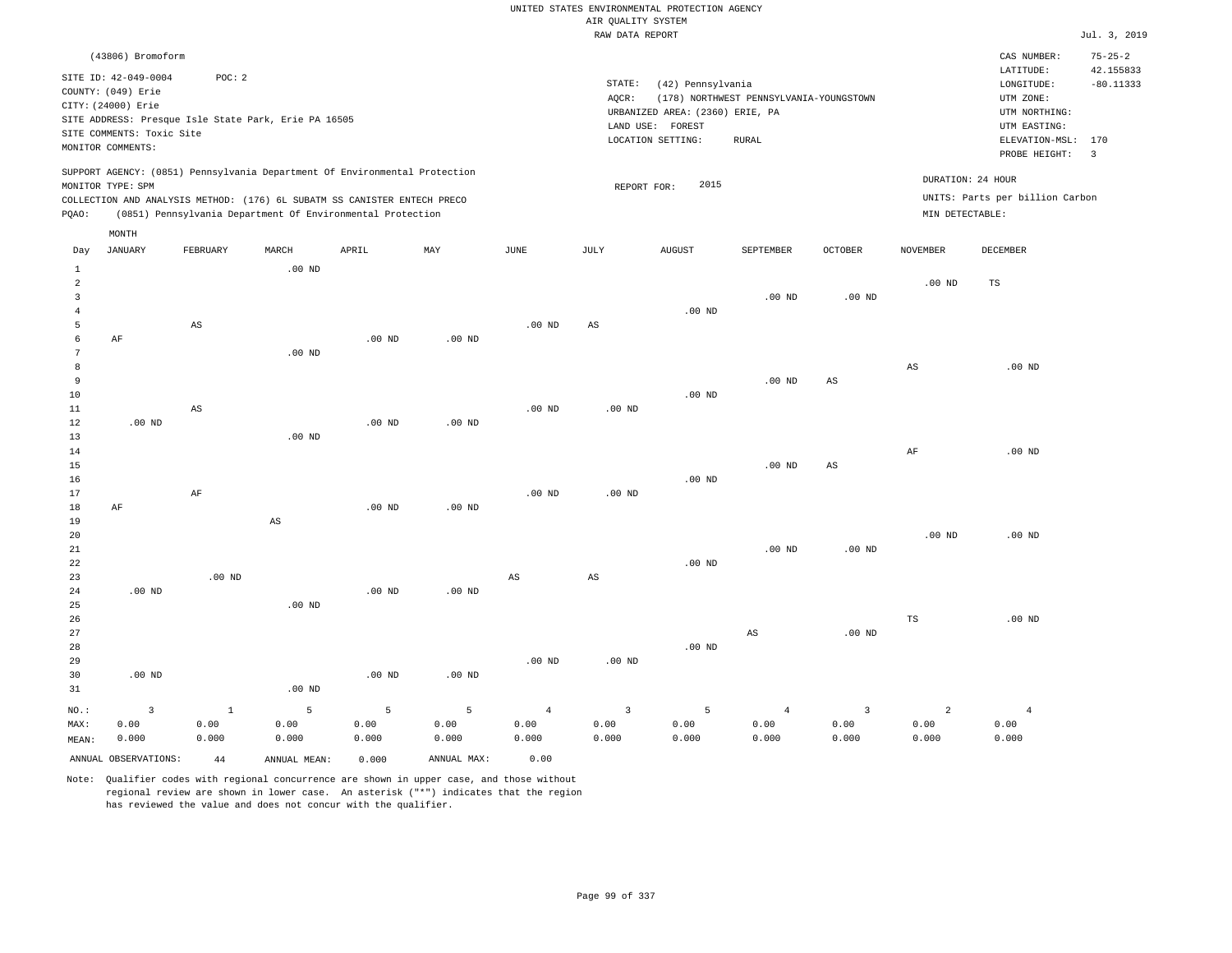|                 | (43806) Bromoform         |                |                                                                            |                        |                   |                        |          |                   |                                 |                                         |                   |                    | CAS NUMBER:                     | $75 - 25 - 2$  |
|-----------------|---------------------------|----------------|----------------------------------------------------------------------------|------------------------|-------------------|------------------------|----------|-------------------|---------------------------------|-----------------------------------------|-------------------|--------------------|---------------------------------|----------------|
|                 | SITE ID: 42-049-0004      | POC: 2         |                                                                            |                        |                   |                        |          |                   |                                 |                                         |                   |                    | LATITUDE:                       | 42.155833      |
|                 | COUNTY: (049) Erie        |                |                                                                            |                        |                   |                        |          | STATE:            | (42) Pennsylvania               |                                         |                   |                    | LONGITUDE:                      | $-80.11333$    |
|                 | CITY: (24000) Erie        |                |                                                                            |                        |                   |                        |          | AQCR:             |                                 | (178) NORTHWEST PENNSYLVANIA-YOUNGSTOWN |                   |                    | UTM ZONE:                       |                |
|                 |                           |                | SITE ADDRESS: Presque Isle State Park, Erie PA 16505                       |                        |                   |                        |          |                   | URBANIZED AREA: (2360) ERIE, PA |                                         |                   |                    | UTM NORTHING:                   |                |
|                 | SITE COMMENTS: Toxic Site |                |                                                                            |                        |                   |                        |          | LAND USE: FOREST  |                                 |                                         |                   |                    | UTM EASTING:                    |                |
|                 | MONITOR COMMENTS:         |                |                                                                            |                        |                   |                        |          | LOCATION SETTING: |                                 | <b>RURAL</b>                            |                   |                    | ELEVATION-MSL: 170              |                |
|                 |                           |                |                                                                            |                        |                   |                        |          |                   |                                 |                                         |                   |                    | PROBE HEIGHT:                   | $\overline{3}$ |
|                 |                           |                | SUPPORT AGENCY: (0851) Pennsylvania Department Of Environmental Protection |                        |                   |                        |          |                   |                                 |                                         |                   | DURATION: 24 HOUR  |                                 |                |
|                 | MONITOR TYPE: SPM         |                |                                                                            |                        |                   |                        |          | REPORT FOR:       | 2016                            |                                         |                   |                    | UNITS: Parts per billion Carbon |                |
|                 |                           |                | COLLECTION AND ANALYSIS METHOD: (176) 6L SUBATM SS CANISTER ENTECH PRECO   |                        |                   |                        |          |                   |                                 |                                         |                   |                    |                                 |                |
| PQAO:           |                           |                | (0851) Pennsylvania Department Of Environmental Protection                 |                        |                   |                        |          |                   |                                 |                                         |                   | $MIN$ DETECTABLE : |                                 |                |
|                 | MONTH                     |                |                                                                            |                        |                   |                        |          |                   |                                 |                                         |                   |                    |                                 |                |
| Day             | <b>JANUARY</b>            | FEBRUARY       | MARCH                                                                      | APRIL                  | MAY               | JUNE                   | JULY     |                   | <b>AUGUST</b>                   | SEPTEMBER                               | OCTOBER           | <b>NOVEMBER</b>    | DECEMBER                        |                |
| $\mathbf{1}$    | $.00$ ND                  |                | $.00$ ND                                                                   |                        |                   |                        |          |                   |                                 |                                         |                   |                    |                                 |                |
| $\overline{a}$  |                           |                |                                                                            |                        |                   |                        |          |                   |                                 |                                         |                   | $_{\rm TS}$        | TS                              |                |
| $\mathbf{3}$    |                           |                |                                                                            |                        |                   |                        |          |                   |                                 | $.00$ ND                                | AF                |                    |                                 |                |
| $\overline{4}$  |                           |                |                                                                            |                        |                   |                        |          |                   | $\rm AF$                        |                                         |                   |                    |                                 |                |
| 5               |                           |                |                                                                            |                        |                   | $.00$ ND               | AF       |                   |                                 |                                         |                   |                    |                                 |                |
| 6               |                           | $.00$ ND       |                                                                            | AF                     | AS                |                        |          |                   |                                 |                                         |                   |                    |                                 |                |
| $7\phantom{.0}$ | $.00$ ND                  |                | AF                                                                         |                        |                   |                        |          |                   |                                 |                                         |                   |                    |                                 |                |
| 8               |                           |                |                                                                            |                        |                   |                        |          |                   |                                 |                                         |                   | AF                 | TS                              |                |
| 9               |                           |                |                                                                            |                        |                   |                        |          |                   |                                 | TS                                      | AF                |                    |                                 |                |
| 10              |                           |                |                                                                            |                        |                   |                        |          |                   | AF                              |                                         |                   |                    |                                 |                |
| 11              |                           |                |                                                                            |                        |                   | $_{\rm AS}$            | $\rm AF$ |                   |                                 |                                         |                   |                    |                                 |                |
| 12              |                           | $.00$ ND       |                                                                            | $\mathbb{A}\mathbb{S}$ | $.00$ ND          |                        |          |                   |                                 |                                         |                   |                    |                                 |                |
| 13              | TS                        |                | $.00$ ND                                                                   |                        |                   |                        |          |                   |                                 |                                         |                   |                    |                                 |                |
| 14              |                           |                |                                                                            |                        |                   |                        |          |                   |                                 |                                         |                   | .00 <sub>ND</sub>  | $.00$ ND                        |                |
| 15              |                           |                |                                                                            |                        |                   |                        |          |                   |                                 | AF                                      | .00 <sub>ND</sub> |                    |                                 |                |
| 16<br>$17$      |                           |                |                                                                            |                        |                   |                        |          |                   | $.00$ ND                        |                                         |                   |                    |                                 |                |
| 18              |                           | $.00$ ND       |                                                                            | AS                     | .00 <sub>ND</sub> | AF                     | AF       |                   |                                 |                                         |                   |                    |                                 |                |
| 19              | $.00$ ND                  |                | $\mathbb{A}\mathbb{S}$                                                     |                        |                   |                        |          |                   |                                 |                                         |                   |                    |                                 |                |
| 20              |                           |                |                                                                            |                        |                   |                        |          |                   |                                 |                                         |                   | .00 <sub>ND</sub>  | $.00$ ND                        |                |
| 21              |                           |                |                                                                            |                        |                   |                        |          |                   |                                 | $.00$ ND                                | AF                |                    |                                 |                |
| 22              |                           |                |                                                                            |                        |                   |                        |          |                   | $\rm AF$                        |                                         |                   |                    |                                 |                |
| 23              |                           |                |                                                                            |                        |                   | $\mathbb{A}\mathbb{S}$ | AF       |                   |                                 |                                         |                   |                    |                                 |                |
| 24              |                           | $.00$ ND       |                                                                            | $.00$ ND               | AF                |                        |          |                   |                                 |                                         |                   |                    |                                 |                |
| 25              | $.00$ ND                  |                | $.00$ ND                                                                   |                        |                   |                        |          |                   |                                 |                                         |                   |                    |                                 |                |
| 26              |                           |                |                                                                            |                        |                   |                        |          |                   |                                 |                                         |                   | $\rm{AF}$          | $.00$ ND                        |                |
| 27              |                           |                |                                                                            |                        |                   |                        |          |                   |                                 | $.00$ ND                                | $\rm{AF}$         |                    |                                 |                |
| 28              |                           |                |                                                                            |                        |                   |                        |          |                   | $.00$ ND                        |                                         |                   |                    |                                 |                |
| 29              |                           |                |                                                                            |                        |                   | AF                     | AF       |                   |                                 |                                         |                   |                    |                                 |                |
| 30              |                           |                |                                                                            | $\mathbb{A}\mathbb{S}$ | AF                |                        |          |                   |                                 |                                         |                   |                    |                                 |                |
| 31              | $.00$ ND                  |                | $.00$ ND                                                                   |                        |                   |                        |          |                   |                                 |                                         |                   |                    |                                 |                |
| NO.:            | 5                         | $\overline{4}$ | $\overline{4}$                                                             | $\mathbf{1}$           | $\overline{2}$    | $\mathbf{1}$           |          | $\mathbb O$       | $\overline{a}$                  | $\mathbf{3}$                            | $\mathbf{1}$      | $\overline{2}$     | $\overline{\mathbf{3}}$         |                |
| MAX:            | 0.00                      | 0.00           | 0.00                                                                       | 0.00                   | 0.00              | 0.00                   |          |                   | 0.00                            | 0.00                                    | 0.00              | 0.00               | 0.00                            |                |
| MEAN:           | 0.000                     | 0.000          | 0.000                                                                      | 0.000                  | 0.000             | 0.000                  |          |                   | 0.000                           | 0.000                                   | 0.000             | 0.000              | 0.000                           |                |
|                 | ANNUAL OBSERVATIONS:      |                |                                                                            |                        | ANNUAL MAX:       | 0.00                   |          |                   |                                 |                                         |                   |                    |                                 |                |
|                 |                           | 28             | ANNUAL MEAN:                                                               | 0.000                  |                   |                        |          |                   |                                 |                                         |                   |                    |                                 |                |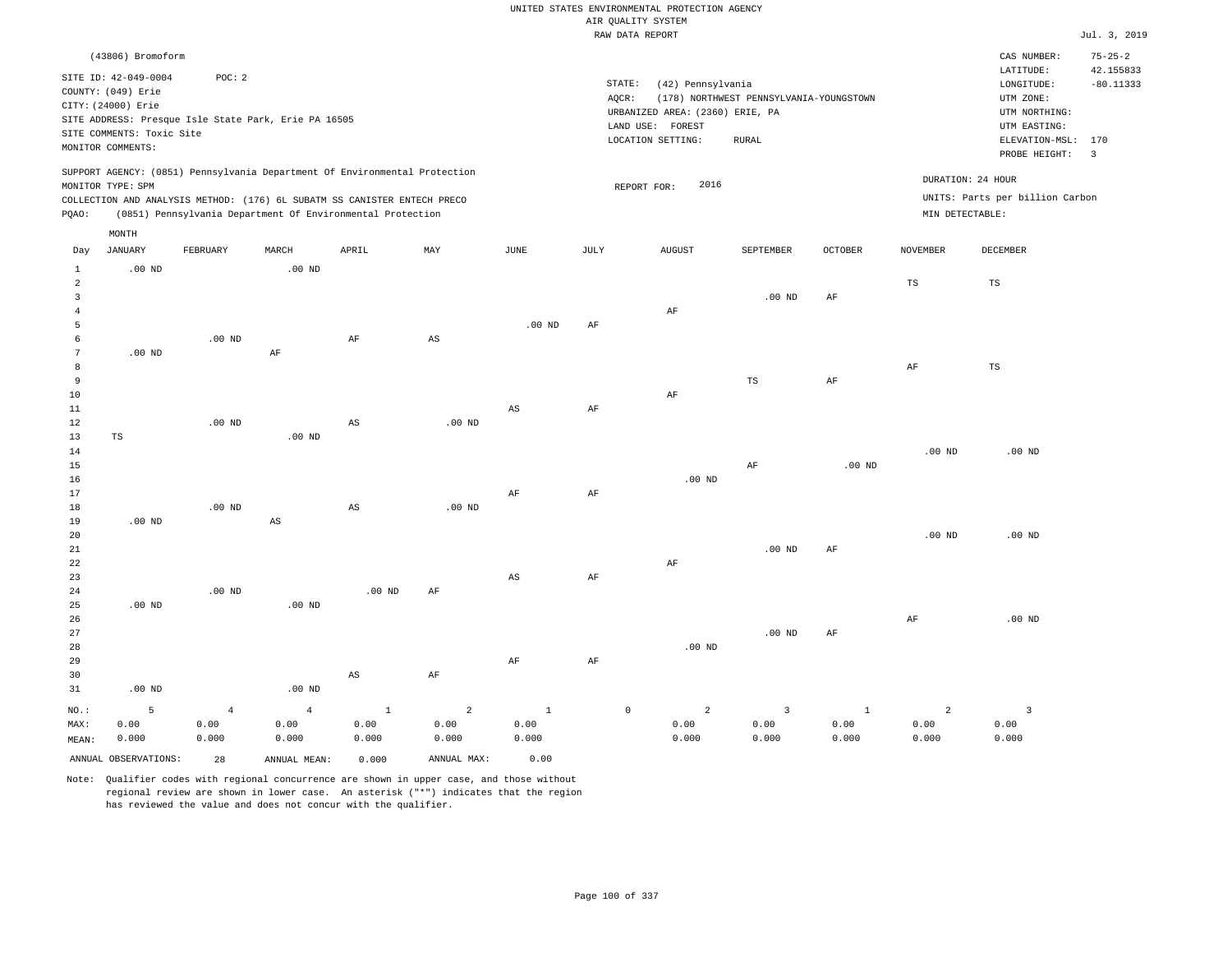| RAW DATA REPORT                                                                                                                               | Jul. 3, 2019   |
|-----------------------------------------------------------------------------------------------------------------------------------------------|----------------|
| CAS NUMBER:<br>(43806) Bromoform                                                                                                              | $75 - 25 - 2$  |
| LATITUDE:                                                                                                                                     | 42.155833      |
| SITE ID: 42-049-0004<br>POC: 2<br>STATE:<br>(42) Pennsylvania<br>LONGITUDE:                                                                   | $-80.11333$    |
| COUNTY: (049) Erie<br>(178) NORTHWEST PENNSYLVANIA-YOUNGSTOWN<br>UTM ZONE:<br>AQCR:                                                           |                |
| CITY: (24000) Erie<br>URBANIZED AREA: (2360) ERIE, PA<br>UTM NORTHING:<br>SITE ADDRESS: Presque Isle State Park, Erie PA 16505                |                |
| LAND USE: FOREST<br>UTM EASTING:<br>SITE COMMENTS: Toxic Site                                                                                 |                |
| LOCATION SETTING:<br>${\tt RURAL}$<br>ELEVATION-MSL: 170<br>MONITOR COMMENTS:                                                                 |                |
| PROBE HEIGHT:                                                                                                                                 | $\overline{3}$ |
| SUPPORT AGENCY: (0851) Pennsylvania Department Of Environmental Protection                                                                    |                |
| DURATION: 24 HOUR<br>2017<br>MONITOR TYPE: SPM<br>REPORT FOR:                                                                                 |                |
| UNITS: Parts per billion Carbon<br>COLLECTION AND ANALYSIS METHOD: (176) 6L SUBATM SS CANISTER ENTECH PRECO                                   |                |
| PQAO:<br>(0851) Pennsylvania Department Of Environmental Protection<br>MIN DETECTABLE:                                                        |                |
| MONTH                                                                                                                                         |                |
| JUNE<br>JANUARY<br>FEBRUARY<br>MARCH<br>APRIL<br>MAY<br>JULY<br><b>AUGUST</b><br>SEPTEMBER<br><b>OCTOBER</b><br>NOVEMBER<br>DECEMBER<br>Day   |                |
| $1\,$<br>$\rm AF$<br>$\rm AF$<br>AF                                                                                                           |                |
| $\overline{a}$<br>$.00$ ND                                                                                                                    |                |
| $\overline{3}$<br>.00 <sub>ND</sub><br>$.00$ ND                                                                                               |                |
| $\overline{4}$<br>$.00$ ND<br>$.00$ ND                                                                                                        |                |
| 5<br>$.00$ ND                                                                                                                                 |                |
| 6<br>$.00$ ND<br>.00 <sub>ND</sub><br>AS                                                                                                      |                |
| $7\phantom{.0}$<br>$_{\rm TS}$<br>AF<br>$.00$ ND                                                                                              |                |
| 8<br>$.00$ ND                                                                                                                                 |                |
| 9<br>.00 <sub>ND</sub><br>$.00$ ND                                                                                                            |                |
| 10<br>$.00$ ND<br>.00 <sub>ND</sub>                                                                                                           |                |
| 11<br>$.00$ ND                                                                                                                                |                |
| 12<br>$\mathbb{TS}$<br>.00 <sub>ND</sub><br>$_{\rm AS}$                                                                                       |                |
| 13<br>$.00$ ND<br>$.00$ ND<br>$.00$ ND                                                                                                        |                |
| 14<br>$.00$ ND                                                                                                                                |                |
| 15<br>.00 <sub>ND</sub><br>$.00$ ND                                                                                                           |                |
| 16<br>$.00$ ND<br>$.00$ ND<br>17<br>$.00$ ND                                                                                                  |                |
| 18<br>$\rm AF$<br>.00 <sub>ND</sub><br>$\mathbb{A}\mathbb{S}$                                                                                 |                |
| 19<br>$.00$ ND<br>AF<br>$.00$ ND                                                                                                              |                |
| 20<br>$.00$ ND                                                                                                                                |                |
| 21<br>.00 <sub>ND</sub><br>TS                                                                                                                 |                |
| 22<br>$.00$ ND<br>$.00$ ND                                                                                                                    |                |
| 23<br>$.00$ ND                                                                                                                                |                |
| $.00$ ND<br>.00 <sub>ND</sub><br>24<br>AF                                                                                                     |                |
| 25<br>$.00$ ND<br>AS<br>AF                                                                                                                    |                |
| 26<br>.00 <sub>ND</sub>                                                                                                                       |                |
| 27<br>.00 <sub>ND</sub><br>AF                                                                                                                 |                |
| 28<br>$.00$ ND<br>.00 <sub>ND</sub>                                                                                                           |                |
| 29<br>$.00$ ND                                                                                                                                |                |
| 30<br>$_{\rm AS}$<br>$.00$ ND                                                                                                                 |                |
| 31<br>$.00$ ND<br>$.00$ ND                                                                                                                    |                |
| $\mathbf{1}$<br>5<br>$\overline{a}$<br>5<br>$\overline{3}$<br>$NO.$ :<br>$\overline{3}$<br>$\mathbf{1}$<br>5<br>$\overline{4}$<br>5<br>5<br>5 |                |
| 0.00<br>0.00<br>0.00<br>0.00<br>0.00<br>0.00<br>MAX:<br>0.00<br>0.00<br>0.00<br>0.00<br>0.00<br>0.00                                          |                |
|                                                                                                                                               |                |
| 0.000<br>0.000<br>0.000<br>0.000<br>0.000<br>0.000<br>0.000<br>0.000<br>0.000<br>0.000<br>0.000<br>0.000<br>MEAN:                             |                |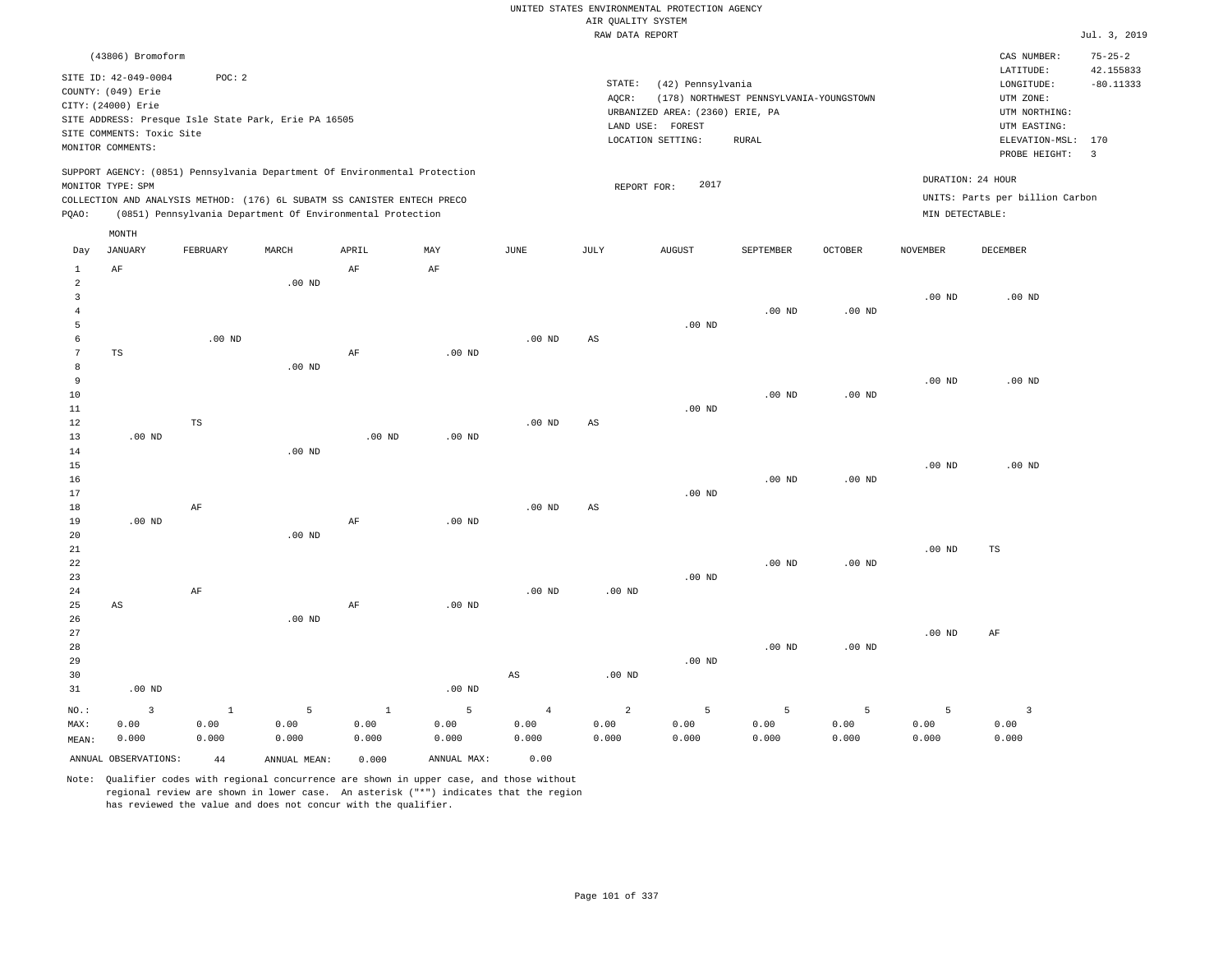|                                |                                                |                        |                                                      |                                                                                                                                        |                        |                     |                 | UNITED STATES ENVIRONMENTAL PROTECTION AGENCY       |                                         |                   |                        |                                                              |                          |
|--------------------------------|------------------------------------------------|------------------------|------------------------------------------------------|----------------------------------------------------------------------------------------------------------------------------------------|------------------------|---------------------|-----------------|-----------------------------------------------------|-----------------------------------------|-------------------|------------------------|--------------------------------------------------------------|--------------------------|
|                                |                                                |                        |                                                      |                                                                                                                                        |                        |                     |                 | AIR QUALITY SYSTEM<br>RAW DATA REPORT               |                                         |                   |                        |                                                              | Jul. 3, 2019             |
|                                | (43806) Bromoform                              |                        |                                                      |                                                                                                                                        |                        |                     |                 |                                                     |                                         |                   |                        | CAS NUMBER:                                                  | $75 - 25 - 2$            |
|                                | SITE ID: 42-049-0004<br>COUNTY: (049) Erie     | POC: 2                 |                                                      |                                                                                                                                        |                        |                     | STATE:<br>AQCR: | (42) Pennsylvania                                   | (178) NORTHWEST PENNSYLVANIA-YOUNGSTOWN |                   |                        | LATITUDE:<br>LONGITUDE:<br>UTM ZONE:                         | 42.155833<br>$-80.11333$ |
|                                | CITY: (24000) Erie                             |                        | SITE ADDRESS: Presque Isle State Park, Erie PA 16505 |                                                                                                                                        |                        |                     |                 | URBANIZED AREA: (2360) ERIE, PA<br>LAND USE: FOREST |                                         |                   |                        | UTM NORTHING:<br>UTM EASTING:                                |                          |
|                                | SITE COMMENTS: Toxic Site<br>MONITOR COMMENTS: |                        |                                                      |                                                                                                                                        |                        |                     |                 | LOCATION SETTING:                                   | <b>RURAL</b>                            |                   |                        | ELEVATION-MSL:<br>PROBE HEIGHT:                              | 170<br>$\overline{3}$    |
|                                | MONITOR TYPE: SPM                              |                        |                                                      | SUPPORT AGENCY: (0851) Pennsylvania Department Of Environmental Protection                                                             |                        |                     |                 | 2018<br>REPORT FOR:                                 |                                         |                   | DURATION: 24 HOUR      |                                                              |                          |
| PQAO:                          |                                                |                        |                                                      | COLLECTION AND ANALYSIS METHOD: (176) 6L SUBATM SS CANISTER ENTECH PRECO<br>(0851) Pennsylvania Department Of Environmental Protection |                        |                     |                 |                                                     |                                         |                   |                        | UNITS: Parts per billion Carbon<br>MIN DETECTABLE: .03497035 |                          |
| Day                            | $\texttt{MONTH}$<br><b>JANUARY</b>             | FEBRUARY               | MARCH                                                | APRIL                                                                                                                                  | MAY                    | JUNE                | JULY            | <b>AUGUST</b>                                       | SEPTEMBER                               | OCTOBER           | <b>NOVEMBER</b>        | DECEMBER                                                     |                          |
| $\mathbf{1}$<br>$\overline{a}$ | $_{\rm TS}$                                    | AQ                     |                                                      | AF                                                                                                                                     | $.00$ ND               | AF                  | AF              |                                                     |                                         |                   |                        |                                                              |                          |
| $\mathbf{3}$<br>$\bf 4$        |                                                |                        | $.00$ ND                                             |                                                                                                                                        |                        |                     |                 |                                                     |                                         |                   | $.00$ ND               | $.00$ ND                                                     |                          |
| 5<br>6                         |                                                |                        |                                                      |                                                                                                                                        |                        |                     |                 | AF                                                  | AF                                      | $.00$ ND          |                        |                                                              |                          |
| $\overline{7}$<br>$\mathbf{a}$ | $\rm AF$                                       | $.00$ ND               |                                                      | .00 <sub>ND</sub>                                                                                                                      | $\mathbb{A}\mathbb{S}$ | AF                  | AF              |                                                     |                                         |                   |                        |                                                              |                          |
| $\overline{9}$<br>10           |                                                |                        | $.00$ ND                                             |                                                                                                                                        |                        |                     |                 |                                                     |                                         |                   | .00 <sub>ND</sub>      | $.00$ ND                                                     |                          |
| $11\,$<br>12<br>13             |                                                | $.00$ ND               |                                                      |                                                                                                                                        |                        | $\rm{AF}$           | $\rm{AF}$       | AF                                                  | $_{\rm AS}$                             | $.00$ ND          |                        |                                                              |                          |
| 14<br>15                       | AF                                             |                        | $.00$ ND                                             | $.00$ ND                                                                                                                               | AF                     |                     |                 |                                                     |                                         |                   |                        |                                                              |                          |
| 16<br>17                       |                                                |                        |                                                      |                                                                                                                                        |                        |                     |                 |                                                     | $.00$ ND                                | $.00$ ND          | $_{\rm AS}$            | $.00$ ND                                                     |                          |
| 18<br>19<br>20                 |                                                | $.00$ ND               |                                                      | .00 $ND$                                                                                                                               | AF                     | AF                  | AF              | AF                                                  |                                         |                   |                        |                                                              |                          |
| 21<br>22                       | AF                                             |                        | AF                                                   |                                                                                                                                        |                        |                     |                 |                                                     |                                         |                   | .00 <sub>ND</sub>      | .00 <sub>ND</sub>                                            |                          |
| 23<br>24                       |                                                |                        |                                                      |                                                                                                                                        |                        |                     |                 | $.00$ ND                                            | $.00$ ND                                | $.00$ ND          |                        |                                                              |                          |
| 25<br>26                       | AF                                             | $.00$ ND               |                                                      | $.00$ ND                                                                                                                               | AF                     | AF                  | AF              |                                                     |                                         |                   |                        |                                                              |                          |
| 27<br>28                       |                                                |                        | $\rm AF$                                             |                                                                                                                                        |                        |                     |                 |                                                     | $.00$ ND                                |                   | .00 <sub>ND</sub>      | $_{\rm AS}$                                                  |                          |
| 29<br>30<br>31                 |                                                |                        |                                                      |                                                                                                                                        |                        |                     | $\rm{AF}$       | $.00$ ND                                            |                                         | .00 <sub>ND</sub> |                        |                                                              |                          |
| NO.:<br>MAX:                   | $\mathbb O$                                    | $\overline{4}$<br>0.00 | 3<br>0.00                                            | $\overline{4}$<br>0.00                                                                                                                 | $\mathbf{1}$<br>0.00   | $\mathsf{O}\xspace$ |                 | $\mathbf 2$<br>$\mathsf{O}$<br>0.00                 | $\overline{\mathbf{3}}$<br>0.00         | 5<br>0.00         | $\overline{4}$<br>0.00 | $\overline{4}$<br>0.00                                       |                          |
| MEAN:                          |                                                | 0.000                  | 0.000                                                | 0.000                                                                                                                                  | 0.000                  |                     |                 | 0.000                                               | 0.000                                   | 0.000             | 0.000                  | 0.000                                                        |                          |
|                                | ANNUAL OBSERVATIONS:                           | 30                     | ANNUAL, MEAN:                                        | 0.000                                                                                                                                  | ANNUAL MAX:            | 0.00                |                 |                                                     |                                         |                   |                        |                                                              |                          |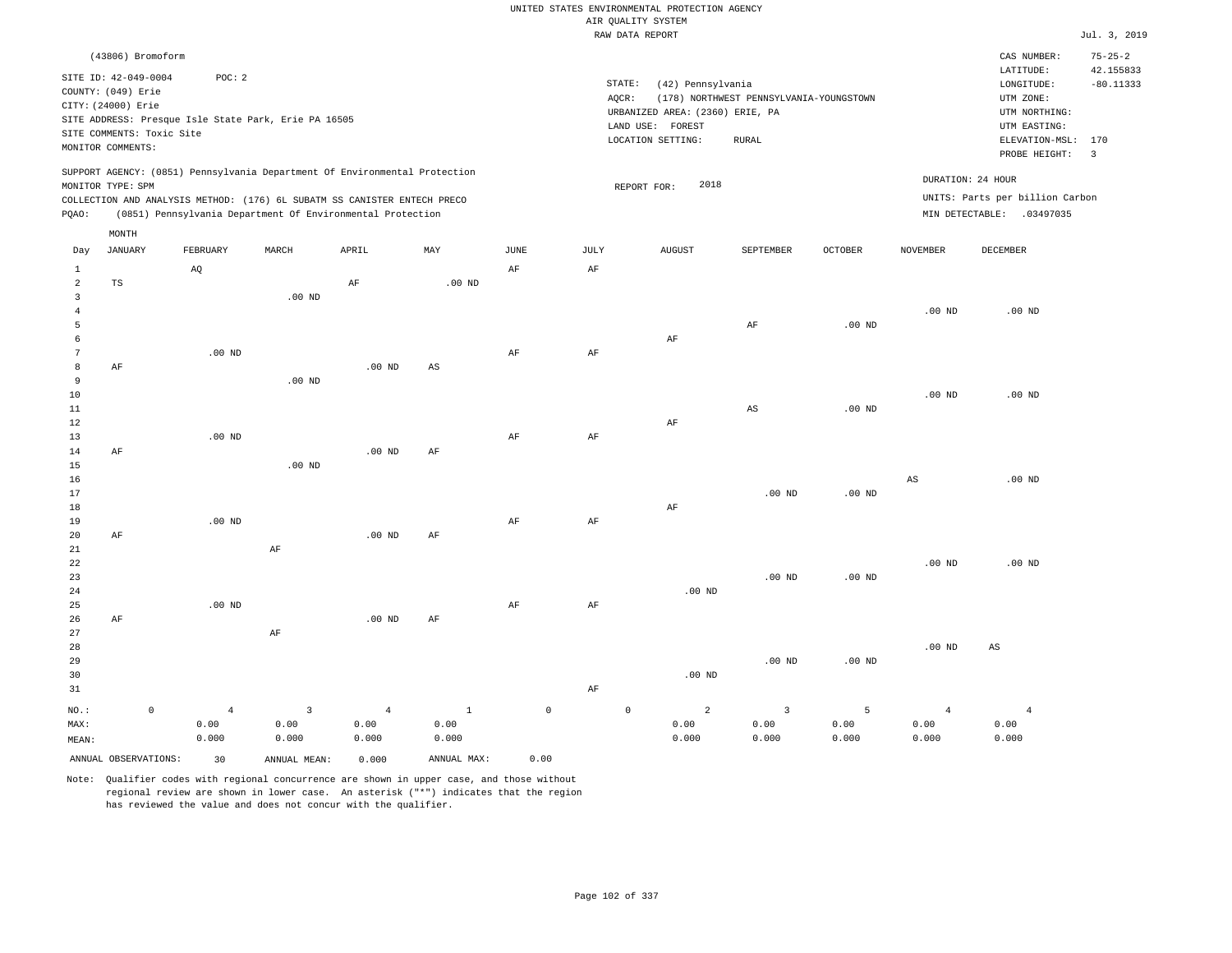|                         |                                |          |                                                                            |                        |             |                | RAW DATA REPORT |                                 |                                         |                |                |                                 | Jul. 3, 2019   |
|-------------------------|--------------------------------|----------|----------------------------------------------------------------------------|------------------------|-------------|----------------|-----------------|---------------------------------|-----------------------------------------|----------------|----------------|---------------------------------|----------------|
|                         | (43811) Trichlorofluoromethane |          |                                                                            |                        |             |                |                 |                                 |                                         |                |                | CAS NUMBER:                     | $75 - 69 - 4$  |
|                         | SITE ID: 42-049-0004           | POC: 2   |                                                                            |                        |             |                |                 |                                 |                                         |                |                | LATITUDE:                       | 42.155833      |
|                         | COUNTY: (049) Erie             |          |                                                                            |                        |             |                | STATE:          | (42) Pennsylvania               |                                         |                |                | LONGITUDE:                      | $-80.11333$    |
|                         |                                |          |                                                                            |                        |             |                | AQCR:           |                                 | (178) NORTHWEST PENNSYLVANIA-YOUNGSTOWN |                |                | UTM ZONE:                       |                |
|                         | CITY: (24000) Erie             |          |                                                                            |                        |             |                |                 | URBANIZED AREA: (2360) ERIE, PA |                                         |                |                | UTM NORTHING:                   |                |
|                         |                                |          | SITE ADDRESS: Presque Isle State Park, Erie PA 16505                       |                        |             |                |                 | LAND USE: FOREST                |                                         |                |                | UTM EASTING:                    |                |
|                         | SITE COMMENTS: Toxic Site      |          |                                                                            |                        |             |                |                 | LOCATION SETTING:               | RURAL                                   |                |                | ELEVATION-MSL: 170              |                |
|                         | MONITOR COMMENTS:              |          |                                                                            |                        |             |                |                 |                                 |                                         |                |                | PROBE HEIGHT:                   | $\overline{3}$ |
|                         |                                |          | SUPPORT AGENCY: (0851) Pennsylvania Department Of Environmental Protection |                        |             |                |                 |                                 |                                         |                |                | DURATION: 24 HOUR               |                |
|                         | MONITOR TYPE: SPM              |          |                                                                            |                        |             |                |                 | 2013<br>REPORT FOR:             |                                         |                |                |                                 |                |
|                         |                                |          | COLLECTION AND ANALYSIS METHOD: (176) 6L SUBATM SS CANISTER ENTECH PRECO   |                        |             |                |                 |                                 |                                         |                |                | UNITS: Parts per billion Carbon |                |
| PQAO:                   |                                |          | (0851) Pennsylvania Department Of Environmental Protection                 |                        |             |                |                 |                                 |                                         |                |                | MIN DETECTABLE:                 |                |
|                         | MONTH                          |          |                                                                            |                        |             |                |                 |                                 |                                         |                |                |                                 |                |
| Day                     | JANUARY                        | FEBRUARY | MARCH                                                                      | APRIL                  | MAY         | JUNE           | JULY            | ${\tt AUGUST}$                  | SEPTEMBER                               | <b>OCTOBER</b> | NOVEMBER       | DECEMBER                        |                |
| $\mathbf{1}$            |                                |          |                                                                            |                        |             |                |                 |                                 | .26                                     | .24            |                |                                 |                |
| $\overline{a}$          |                                |          |                                                                            |                        |             |                |                 | .24                             |                                         |                |                |                                 |                |
| $\overline{\mathbf{3}}$ |                                | .27      |                                                                            |                        |             | $_{\rm AS}$    | .23             |                                 |                                         |                |                |                                 |                |
| $\overline{4}$          | .25                            |          |                                                                            | .24                    | .26         |                |                 |                                 |                                         |                |                |                                 |                |
| 5                       |                                |          | .27                                                                        |                        |             |                |                 |                                 |                                         |                |                |                                 |                |
| 6                       |                                |          |                                                                            |                        |             |                |                 |                                 |                                         |                | .24            | .28                             |                |
| $\overline{7}$          |                                |          |                                                                            |                        |             |                |                 |                                 | .28                                     | .26            |                |                                 |                |
| 8                       |                                |          |                                                                            |                        |             |                |                 | .21                             |                                         |                |                |                                 |                |
| 9                       |                                | .27      |                                                                            |                        |             | .28            | .22             |                                 |                                         |                |                |                                 |                |
| 10                      | .24                            |          |                                                                            | $\mathbb{A}\mathbb{S}$ | .27         |                |                 |                                 |                                         |                |                |                                 |                |
| $11\,$                  |                                |          | .26                                                                        |                        |             |                |                 |                                 |                                         |                |                |                                 |                |
| 12                      |                                |          |                                                                            |                        |             |                |                 |                                 |                                         |                | $\rm AF$       | .25                             |                |
| 13                      |                                |          |                                                                            |                        |             |                |                 |                                 | .28                                     | .28            |                |                                 |                |
| 14                      |                                |          |                                                                            |                        |             |                |                 | $\rm AF$                        |                                         |                |                |                                 |                |
| 15                      |                                | .27      |                                                                            |                        |             | .24            | .23             |                                 |                                         |                |                |                                 |                |
| 16                      | .18 <sub>5</sub>               |          |                                                                            | .26                    | .27         |                |                 |                                 |                                         |                |                |                                 |                |
| 17                      |                                |          | .26                                                                        |                        |             |                |                 |                                 |                                         |                |                |                                 |                |
| 18                      |                                |          |                                                                            |                        |             |                |                 |                                 |                                         |                | .24            | .25                             |                |
| 19                      |                                |          |                                                                            |                        |             |                |                 |                                 | .27                                     | .28            |                |                                 |                |
| 20                      |                                |          |                                                                            |                        |             |                |                 | .14 <sub>5</sub>                |                                         |                |                |                                 |                |
| 21                      |                                | .28      |                                                                            |                        |             | .26            | .23             |                                 |                                         |                |                |                                 |                |
| 22                      | .20                            |          |                                                                            | .27                    | .25         |                |                 |                                 |                                         |                |                |                                 |                |
| 23                      |                                |          | .26                                                                        |                        |             |                |                 |                                 |                                         |                |                |                                 |                |
| 24                      |                                |          |                                                                            |                        |             |                |                 |                                 |                                         |                | .26            | .27                             |                |
| 25                      |                                |          |                                                                            |                        |             |                |                 |                                 | .26                                     | .27            |                |                                 |                |
| 26                      |                                |          |                                                                            |                        |             |                |                 | .23                             |                                         |                |                |                                 |                |
| 27                      |                                | .26      |                                                                            |                        |             | .27            | .26             |                                 |                                         |                |                |                                 |                |
| 28                      | .19 <sub>5</sub>               |          |                                                                            | .26                    | .28         |                |                 |                                 |                                         |                |                |                                 |                |
| 29                      |                                |          | .26                                                                        |                        |             |                |                 |                                 |                                         |                |                |                                 |                |
| 30                      |                                |          |                                                                            |                        |             |                |                 |                                 |                                         |                | .30            | .24                             |                |
| 31                      |                                |          |                                                                            |                        |             |                |                 |                                 |                                         | .29            |                |                                 |                |
| NO.:                    | 5                              | 5        | 5                                                                          | $\overline{4}$         | 5           | $\overline{4}$ | 5               | $\overline{4}$                  | 5                                       | 6              | $\overline{4}$ | 5                               |                |
| MAX:                    | .25                            | .28      | .27                                                                        | .27                    | .28         | .28            | .26             | .24                             | .28                                     | .29            | .30            | .28                             |                |
| MEAN:                   | .212                           | .270     | .262                                                                       | .258                   | .266        | .263           | .234            | .205                            | .270                                    | .270           | .260           | .258                            |                |
|                         | ANNUAL OBSERVATIONS:           | 57       | ANNUAL MEAN:                                                               | .253                   | ANNUAL MAX: | .30            |                 |                                 |                                         |                |                |                                 |                |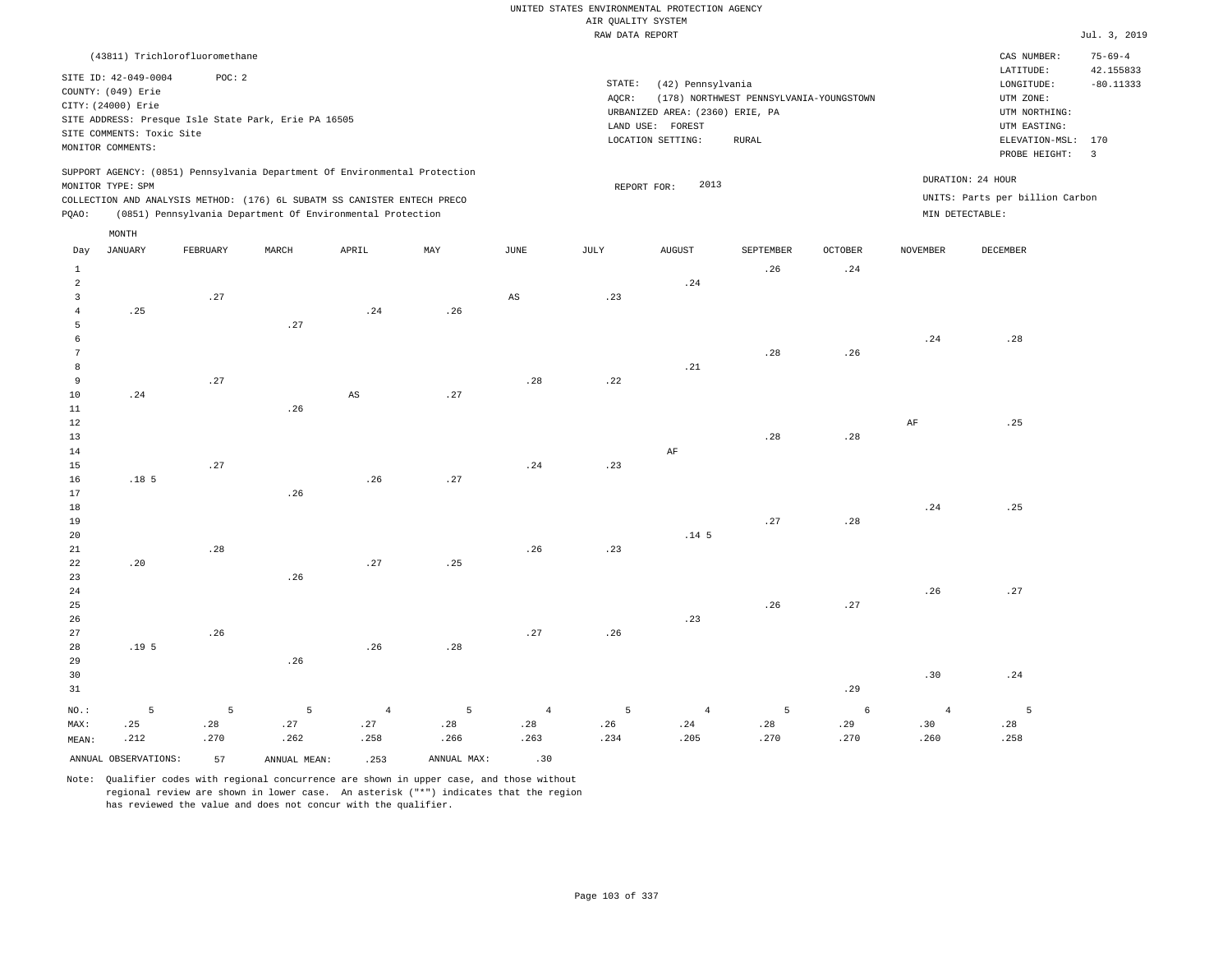|                                                                                                                                                                                      |                   |                                                                            |          |                        |                        |          | RAW DATA REPORT |                                                                                                                                                    |                                                                                                              |                                                     |                        |                                 | Jul. 3, 2019  |
|--------------------------------------------------------------------------------------------------------------------------------------------------------------------------------------|-------------------|----------------------------------------------------------------------------|----------|------------------------|------------------------|----------|-----------------|----------------------------------------------------------------------------------------------------------------------------------------------------|--------------------------------------------------------------------------------------------------------------|-----------------------------------------------------|------------------------|---------------------------------|---------------|
|                                                                                                                                                                                      |                   | (43811) Trichlorofluoromethane                                             |          |                        |                        |          |                 |                                                                                                                                                    |                                                                                                              |                                                     |                        | CAS NUMBER:                     | $75 - 69 - 4$ |
| SITE ID: 42-049-0004<br>POC: 2<br>COUNTY: (049) Erie<br>CITY: (24000) Erie<br>SITE ADDRESS: Presque Isle State Park, Erie PA 16505<br>SITE COMMENTS: Toxic Site<br>MONITOR COMMENTS: |                   |                                                                            |          |                        |                        |          |                 | STATE:<br>(42) Pennsylvania<br>(178) NORTHWEST PENNSYLVANIA-YOUNGSTOWN<br>URBANIZED AREA: (2360) ERIE, PA<br>LAND USE: FOREST<br>LOCATION SETTING: | LATITUDE:<br>LONGITUDE:<br>UTM ZONE:<br>UTM NORTHING:<br>UTM EASTING:<br>ELEVATION-MSL: 170<br>PROBE HEIGHT: | 42.155833<br>$-80.11333$<br>$\overline{\mathbf{3}}$ |                        |                                 |               |
|                                                                                                                                                                                      |                   | SUPPORT AGENCY: (0851) Pennsylvania Department Of Environmental Protection |          |                        |                        |          |                 |                                                                                                                                                    |                                                                                                              |                                                     |                        | DURATION: 24 HOUR               |               |
|                                                                                                                                                                                      | MONITOR TYPE: SPM |                                                                            |          |                        |                        |          |                 | 2014<br>REPORT FOR:                                                                                                                                |                                                                                                              |                                                     |                        | UNITS: Parts per billion Carbon |               |
|                                                                                                                                                                                      |                   | COLLECTION AND ANALYSIS METHOD: (176) 6L SUBATM SS CANISTER ENTECH PRECO   |          |                        |                        |          |                 |                                                                                                                                                    |                                                                                                              |                                                     |                        |                                 |               |
| PQAO:                                                                                                                                                                                |                   | (0851) Pennsylvania Department Of Environmental Protection                 |          |                        |                        |          |                 |                                                                                                                                                    |                                                                                                              |                                                     |                        | MIN DETECTABLE:                 |               |
|                                                                                                                                                                                      | MONTH             |                                                                            |          |                        |                        |          |                 |                                                                                                                                                    |                                                                                                              |                                                     |                        |                                 |               |
| Day                                                                                                                                                                                  | JANUARY           | FEBRUARY                                                                   | MARCH    | APRIL                  | MAY                    | JUNE     | JULY            | <b>AUGUST</b>                                                                                                                                      | SEPTEMBER                                                                                                    | <b>OCTOBER</b>                                      | NOVEMBER               | DECEMBER                        |               |
| $1\,$<br>$\overline{a}$                                                                                                                                                              |                   |                                                                            |          |                        |                        |          |                 |                                                                                                                                                    | .22                                                                                                          | $\mathbb{A}\mathbb{S}$                              | $_{\rm AS}$            | $\mathbb{A}\mathbb{S}$          |               |
| 3                                                                                                                                                                                    |                   |                                                                            |          |                        |                        |          |                 | .28                                                                                                                                                |                                                                                                              |                                                     |                        |                                 |               |
| $\overline{4}$                                                                                                                                                                       |                   | AF                                                                         |          |                        |                        | .24      | .25             |                                                                                                                                                    |                                                                                                              |                                                     |                        |                                 |               |
| 5                                                                                                                                                                                    | .26               |                                                                            |          | $.00$ ND               | .31                    |          |                 |                                                                                                                                                    |                                                                                                              |                                                     |                        |                                 |               |
| 6                                                                                                                                                                                    |                   |                                                                            | .27      |                        |                        |          |                 |                                                                                                                                                    |                                                                                                              |                                                     |                        |                                 |               |
| $7\phantom{.0}$                                                                                                                                                                      |                   |                                                                            |          |                        |                        |          |                 |                                                                                                                                                    |                                                                                                              |                                                     | .21                    | .26                             |               |
| 8                                                                                                                                                                                    |                   |                                                                            |          |                        |                        |          |                 |                                                                                                                                                    | $\rm AF$                                                                                                     | $\mathbb{A}\mathcal{S}$                             |                        |                                 |               |
| 9                                                                                                                                                                                    |                   |                                                                            |          |                        |                        |          |                 | $\rm AF$                                                                                                                                           |                                                                                                              |                                                     |                        |                                 |               |
| $10$                                                                                                                                                                                 |                   | .23                                                                        |          |                        |                        | $.00$ ND | .27             |                                                                                                                                                    |                                                                                                              |                                                     |                        |                                 |               |
| $11\,$                                                                                                                                                                               | .24               |                                                                            |          | AF                     | $\mathbb{A}\mathbb{S}$ |          |                 |                                                                                                                                                    |                                                                                                              |                                                     |                        |                                 |               |
| 12                                                                                                                                                                                   |                   |                                                                            | AM       |                        |                        |          |                 |                                                                                                                                                    |                                                                                                              |                                                     |                        |                                 |               |
| 13                                                                                                                                                                                   |                   |                                                                            |          |                        |                        |          |                 |                                                                                                                                                    |                                                                                                              |                                                     | $\mathbb{A}\mathbb{S}$ | .25                             |               |
| 14                                                                                                                                                                                   |                   |                                                                            |          |                        |                        |          |                 |                                                                                                                                                    | $\mathbb{A}\mathbb{S}$                                                                                       | AM                                                  |                        |                                 |               |
| 15                                                                                                                                                                                   |                   |                                                                            |          |                        |                        |          |                 | $\rm{AF}$                                                                                                                                          |                                                                                                              |                                                     |                        |                                 |               |
| 16                                                                                                                                                                                   |                   | .355                                                                       |          |                        |                        | .31      | .26             |                                                                                                                                                    |                                                                                                              |                                                     |                        |                                 |               |
| 17                                                                                                                                                                                   | .25               |                                                                            |          | $.00$ ND               | $.00$ ND               |          |                 |                                                                                                                                                    |                                                                                                              |                                                     |                        |                                 |               |
| 18                                                                                                                                                                                   |                   |                                                                            | $.00$ ND |                        |                        |          |                 |                                                                                                                                                    |                                                                                                              |                                                     |                        |                                 |               |
| 19                                                                                                                                                                                   |                   |                                                                            |          |                        |                        |          |                 |                                                                                                                                                    |                                                                                                              |                                                     | .25                    | .27                             |               |
| 20<br>21                                                                                                                                                                             |                   |                                                                            |          |                        |                        |          |                 |                                                                                                                                                    | AS                                                                                                           | AF                                                  |                        |                                 |               |
| 22                                                                                                                                                                                   |                   | .335                                                                       |          |                        |                        | .31      | .30             | AF                                                                                                                                                 |                                                                                                              |                                                     |                        |                                 |               |
|                                                                                                                                                                                      |                   |                                                                            |          |                        |                        |          |                 |                                                                                                                                                    |                                                                                                              |                                                     |                        |                                 |               |
| 23                                                                                                                                                                                   | .25               |                                                                            |          | .29                    | .25                    |          |                 |                                                                                                                                                    |                                                                                                              |                                                     |                        |                                 |               |
| 24                                                                                                                                                                                   |                   |                                                                            | .27      |                        |                        |          |                 |                                                                                                                                                    |                                                                                                              |                                                     |                        |                                 |               |
| 25                                                                                                                                                                                   |                   |                                                                            |          |                        |                        |          |                 |                                                                                                                                                    |                                                                                                              |                                                     | $_{\rm AS}$            | .26                             |               |
| 26                                                                                                                                                                                   |                   |                                                                            |          |                        |                        |          |                 |                                                                                                                                                    | AS                                                                                                           | .24                                                 |                        |                                 |               |
| 27                                                                                                                                                                                   |                   |                                                                            |          |                        |                        |          |                 | AF                                                                                                                                                 |                                                                                                              |                                                     |                        |                                 |               |
| 28                                                                                                                                                                                   |                   | .27                                                                        |          |                        |                        | .23      | AS              |                                                                                                                                                    |                                                                                                              |                                                     |                        |                                 |               |
| 29                                                                                                                                                                                   | .24               |                                                                            |          | $\mathbb{A}\mathbb{S}$ | .24                    |          |                 |                                                                                                                                                    |                                                                                                              |                                                     |                        |                                 |               |
| 30                                                                                                                                                                                   |                   |                                                                            | .27      |                        |                        |          |                 |                                                                                                                                                    |                                                                                                              |                                                     |                        |                                 |               |
| 31                                                                                                                                                                                   |                   |                                                                            |          |                        |                        |          |                 |                                                                                                                                                    |                                                                                                              |                                                     |                        | $\mathbb{A}\mathbb{S}$          |               |

NO.: MAX: MEAN: 5 .26 .248 4 .35 .295 4 .27 .203 3 .29 .097 4 .31 .200 5 .31 .218 4 .30 .270 1 .28 .280 1 .22 .220 1 .24 .240 2 .25 .230 4 .27 .260 ANNUAL OBSERVATIONS: 38 ANNUAL MEAN: .230 ANNUAL MAX: .35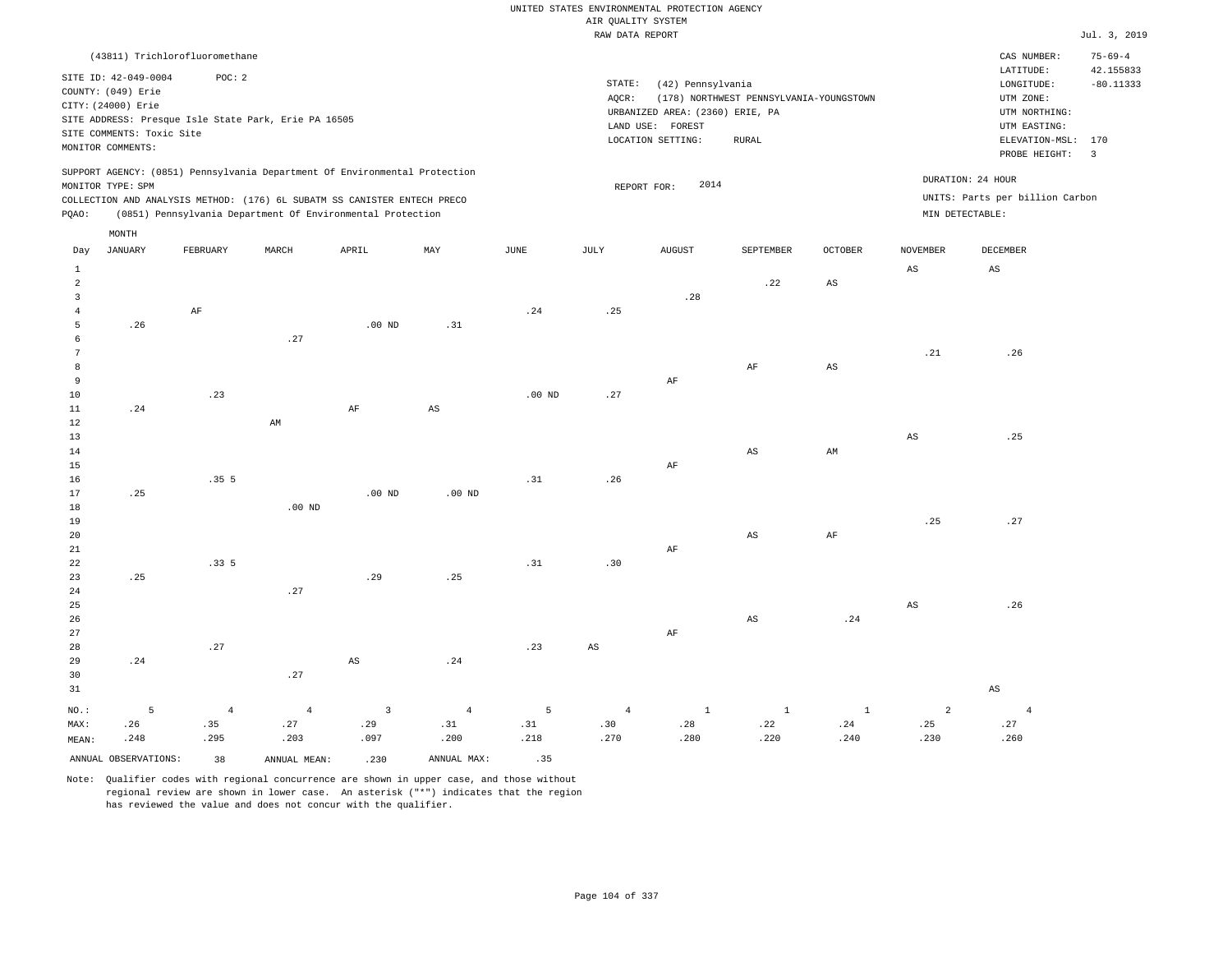|                                                                                                                                                                                      |                   |                                                                            |                        |       |     |                        | RAW DATA REPORT                                                                                                                                                                                                        |                     |           |             |                 |                                 | Jul. 3, 2019                                                                                                   |
|--------------------------------------------------------------------------------------------------------------------------------------------------------------------------------------|-------------------|----------------------------------------------------------------------------|------------------------|-------|-----|------------------------|------------------------------------------------------------------------------------------------------------------------------------------------------------------------------------------------------------------------|---------------------|-----------|-------------|-----------------|---------------------------------|----------------------------------------------------------------------------------------------------------------|
|                                                                                                                                                                                      |                   | (43811) Trichlorofluoromethane                                             |                        |       |     |                        |                                                                                                                                                                                                                        |                     |           |             |                 | CAS NUMBER:<br>LATITUDE:        | $75 - 69 - 4$                                                                                                  |
| POC: 2<br>SITE ID: 42-049-0004<br>COUNTY: (049) Erie<br>CITY: (24000) Erie<br>SITE ADDRESS: Presque Isle State Park, Erie PA 16505<br>SITE COMMENTS: Toxic Site<br>MONITOR COMMENTS: |                   |                                                                            |                        |       |     |                        | STATE:<br>(42) Pennsylvania<br>LONGITUDE:<br>AQCR:<br>(178) NORTHWEST PENNSYLVANIA-YOUNGSTOWN<br>UTM ZONE:<br>URBANIZED AREA: (2360) ERIE, PA<br>LAND USE: FOREST<br>UTM EASTING:<br>LOCATION SETTING:<br><b>RURAL</b> |                     |           |             |                 |                                 | 42.155833<br>$-80.11333$<br>UTM NORTHING:<br>170<br>ELEVATION-MSL:<br>PROBE HEIGHT:<br>$\overline{\mathbf{3}}$ |
|                                                                                                                                                                                      | MONITOR TYPE: SPM | SUPPORT AGENCY: (0851) Pennsylvania Department Of Environmental Protection |                        |       |     |                        |                                                                                                                                                                                                                        | 2015<br>REPORT FOR: |           |             |                 | DURATION: 24 HOUR               |                                                                                                                |
|                                                                                                                                                                                      |                   | COLLECTION AND ANALYSIS METHOD: (176) 6L SUBATM SS CANISTER ENTECH PRECO   |                        |       |     |                        |                                                                                                                                                                                                                        |                     |           |             |                 | UNITS: Parts per billion Carbon |                                                                                                                |
| PQAO:                                                                                                                                                                                |                   | (0851) Pennsylvania Department Of Environmental Protection                 |                        |       |     |                        |                                                                                                                                                                                                                        |                     |           |             |                 | MIN DETECTABLE:                 |                                                                                                                |
|                                                                                                                                                                                      | MONTH             |                                                                            |                        |       |     |                        |                                                                                                                                                                                                                        |                     |           |             |                 |                                 |                                                                                                                |
| Day                                                                                                                                                                                  | JANUARY           | FEBRUARY                                                                   | MARCH                  | APRIL | MAY | JUNE                   | JULY                                                                                                                                                                                                                   | AUGUST              | SEPTEMBER | OCTOBER     | <b>NOVEMBER</b> | DECEMBER                        |                                                                                                                |
| $\mathbf{1}$<br>$\overline{2}$<br>$\overline{3}$                                                                                                                                     |                   |                                                                            | .26                    |       |     |                        |                                                                                                                                                                                                                        |                     | .28       | .23         | .23             | $_{\rm TS}$                     |                                                                                                                |
| 4<br>5                                                                                                                                                                               |                   | AS                                                                         |                        |       |     | .25                    | AS                                                                                                                                                                                                                     | .28                 |           |             |                 |                                 |                                                                                                                |
| 6                                                                                                                                                                                    | AF                |                                                                            |                        | .26   | .26 |                        |                                                                                                                                                                                                                        |                     |           |             |                 |                                 |                                                                                                                |
| $\overline{7}$<br>8                                                                                                                                                                  |                   |                                                                            | $.24$ QX               |       |     |                        |                                                                                                                                                                                                                        |                     |           |             | $_{\rm AS}$     | .28                             |                                                                                                                |
| 9<br>10                                                                                                                                                                              |                   |                                                                            |                        |       |     |                        |                                                                                                                                                                                                                        | .26                 | .26       | $_{\rm AS}$ |                 |                                 |                                                                                                                |
| $11\,$                                                                                                                                                                               |                   | $\mathbb{A}\mathbb{S}$                                                     |                        |       |     | .27                    | .25                                                                                                                                                                                                                    |                     |           |             |                 |                                 |                                                                                                                |
| $1\,2$<br>13                                                                                                                                                                         | .28               |                                                                            | $.27$ QX               | .24   | .25 |                        |                                                                                                                                                                                                                        |                     |           |             |                 |                                 |                                                                                                                |
| 14<br>15                                                                                                                                                                             |                   |                                                                            |                        |       |     |                        |                                                                                                                                                                                                                        |                     | .23       | $_{\rm AS}$ | AF              | .23                             |                                                                                                                |
| 16                                                                                                                                                                                   |                   |                                                                            |                        |       |     |                        |                                                                                                                                                                                                                        | .29                 |           |             |                 |                                 |                                                                                                                |
| 17                                                                                                                                                                                   |                   | AF                                                                         |                        |       |     | .25                    | .27                                                                                                                                                                                                                    |                     |           |             |                 |                                 |                                                                                                                |
| 18                                                                                                                                                                                   | AF                |                                                                            |                        | .24   | .26 |                        |                                                                                                                                                                                                                        |                     |           |             |                 |                                 |                                                                                                                |
| 19                                                                                                                                                                                   |                   |                                                                            | $\mathbb{A}\mathbb{S}$ |       |     |                        |                                                                                                                                                                                                                        |                     |           |             |                 |                                 |                                                                                                                |
| 20                                                                                                                                                                                   |                   |                                                                            |                        |       |     |                        |                                                                                                                                                                                                                        |                     |           |             | .27             | .32                             |                                                                                                                |
| 21                                                                                                                                                                                   |                   |                                                                            |                        |       |     |                        |                                                                                                                                                                                                                        |                     | .23       | .26         |                 |                                 |                                                                                                                |
| 22                                                                                                                                                                                   |                   |                                                                            |                        |       |     |                        |                                                                                                                                                                                                                        | .29                 |           |             |                 |                                 |                                                                                                                |
| 23                                                                                                                                                                                   |                   | .28                                                                        |                        |       |     | $\mathbb{A}\mathbb{S}$ | $_{\rm AS}$                                                                                                                                                                                                            |                     |           |             |                 |                                 |                                                                                                                |
| 24<br>25                                                                                                                                                                             | .25               |                                                                            | .23                    | .27   | .24 |                        |                                                                                                                                                                                                                        |                     |           |             |                 |                                 |                                                                                                                |
| 26                                                                                                                                                                                   |                   |                                                                            |                        |       |     |                        |                                                                                                                                                                                                                        |                     |           |             | TS 5            | .30                             |                                                                                                                |

| 27   |            |                   |      |                                                                      |      |               |      |      | AS   | .25  |      |                |
|------|------------|-------------------|------|----------------------------------------------------------------------|------|---------------|------|------|------|------|------|----------------|
| 28   |            |                   |      |                                                                      |      |               |      | .25  |      |      |      |                |
| 29   |            |                   |      |                                                                      |      | .195          | .31  |      |      |      |      |                |
| 30   | .26        |                   |      | .24                                                                  | .24  |               |      |      |      |      |      |                |
| 31   |            |                   | .22  |                                                                      |      |               |      |      |      |      |      |                |
| NO.: |            |                   |      | $\begin{array}{ccccccccccccccccc} 3 & 1 & 5 & 5 & 5 & 5 \end{array}$ |      | $4$ 3 5 4 3 2 |      |      |      |      |      | $\overline{4}$ |
| max: |            | $.28$ $.28$ $.27$ |      | .27                                                                  | .26  | .27           | .31  | .29  | .28  | .26  | .27  | .32            |
|      | MEAN: .263 | .280              | .244 | .250                                                                 | .250 | .240          | .277 | .274 | .250 | .247 | .250 | .283           |

.240

Note: Qualifier codes with regional concurrence are shown in upper case, and those without regional review are shown in lower case. An asterisk ("\*") indicates that the region has reviewed the value and does not concur with the qualifier.

ANNUAL OBSERVATIONS:  $44$  ANNUAL MEAN: .257 ANNUAL MAX: .32

MEAN:

.263

.274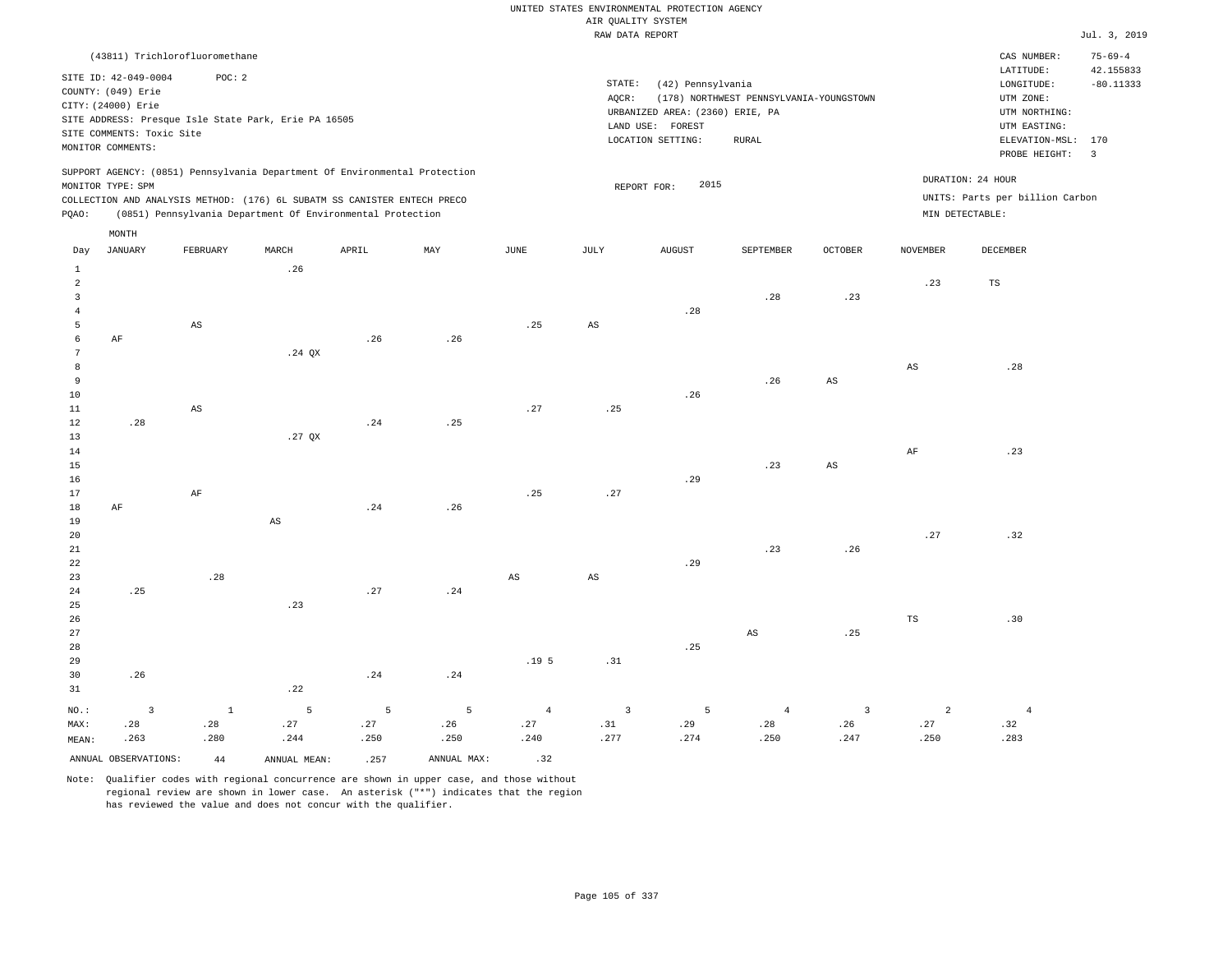|                 |                                |                |                                                                            |                        |                  |                        |             | RAW DATA REPORT                 |                         |              |                 |                                 | Jul. 3, 2019            |
|-----------------|--------------------------------|----------------|----------------------------------------------------------------------------|------------------------|------------------|------------------------|-------------|---------------------------------|-------------------------|--------------|-----------------|---------------------------------|-------------------------|
|                 | (43811) Trichlorofluoromethane |                |                                                                            |                        |                  |                        |             |                                 |                         |              |                 | CAS NUMBER:                     | $75 - 69 - 4$           |
|                 |                                |                |                                                                            |                        |                  |                        |             |                                 |                         |              |                 | LATITUDE:                       | 42.155833               |
|                 | SITE ID: 42-049-0004           | POC: 2         |                                                                            |                        |                  |                        | LONGITUDE:  | $-80.11333$                     |                         |              |                 |                                 |                         |
|                 | COUNTY: (049) Erie             |                |                                                                            |                        |                  |                        | UTM ZONE:   |                                 |                         |              |                 |                                 |                         |
|                 | CITY: (24000) Erie             |                | SITE ADDRESS: Presque Isle State Park, Erie PA 16505                       |                        |                  |                        |             | URBANIZED AREA: (2360) ERIE, PA |                         |              |                 | UTM NORTHING:                   |                         |
|                 | SITE COMMENTS: Toxic Site      |                |                                                                            |                        |                  |                        |             | LAND USE: FOREST                |                         |              |                 | UTM EASTING:                    |                         |
|                 | MONITOR COMMENTS:              |                |                                                                            |                        |                  |                        |             | LOCATION SETTING:               | <b>RURAL</b>            |              |                 | ELEVATION-MSL: 170              |                         |
|                 |                                |                |                                                                            |                        |                  |                        |             |                                 |                         |              |                 | PROBE HEIGHT:                   | $\overline{\mathbf{3}}$ |
|                 |                                |                | SUPPORT AGENCY: (0851) Pennsylvania Department Of Environmental Protection |                        |                  |                        |             |                                 |                         |              |                 |                                 |                         |
|                 | MONITOR TYPE: SPM              |                |                                                                            |                        |                  |                        |             | 2016<br>REPORT FOR:             |                         |              |                 | DURATION: 24 HOUR               |                         |
|                 |                                |                | COLLECTION AND ANALYSIS METHOD: (176) 6L SUBATM SS CANISTER ENTECH PRECO   |                        |                  |                        |             |                                 |                         |              |                 | UNITS: Parts per billion Carbon |                         |
| PQAO:           |                                |                | (0851) Pennsylvania Department Of Environmental Protection                 |                        |                  |                        |             |                                 |                         |              |                 | MIN DETECTABLE:                 |                         |
|                 | MONTH                          |                |                                                                            |                        |                  |                        |             |                                 |                         |              |                 |                                 |                         |
| Day             | <b>JANUARY</b>                 | FEBRUARY       | MARCH                                                                      | APRIL                  | MAY              | JUNE                   | JULY        | <b>AUGUST</b>                   | SEPTEMBER               | OCTOBER      | <b>NOVEMBER</b> | DECEMBER                        |                         |
| $\mathbf{1}$    | $.28$ QX                       |                | .17 <sub>5</sub>                                                           |                        |                  |                        |             |                                 |                         |              |                 |                                 |                         |
| $\overline{a}$  |                                |                |                                                                            |                        |                  |                        |             |                                 |                         |              | TS              | $_{\rm TS}$                     |                         |
| $\overline{3}$  |                                |                |                                                                            |                        |                  |                        |             |                                 | .25                     | $\rm{AF}$    |                 |                                 |                         |
| $\overline{4}$  |                                |                |                                                                            |                        |                  |                        |             | $\rm AF$                        |                         |              |                 |                                 |                         |
| 5               |                                |                |                                                                            |                        |                  | .18 <sub>5</sub>       | AF          |                                 |                         |              |                 |                                 |                         |
| $\epsilon$      |                                | .26            |                                                                            | AF                     | AS               |                        |             |                                 |                         |              |                 |                                 |                         |
| $7\phantom{.0}$ | .425                           |                | $\rm AF$                                                                   |                        |                  |                        |             |                                 |                         |              |                 |                                 |                         |
| 8               |                                |                |                                                                            |                        |                  |                        |             |                                 |                         |              | AF              | TS                              |                         |
| 9               |                                |                |                                                                            |                        |                  |                        |             |                                 | TS                      | AF           |                 |                                 |                         |
| $10$            |                                |                |                                                                            |                        |                  |                        |             | AF                              |                         |              |                 |                                 |                         |
| 11              |                                |                |                                                                            |                        |                  | $\mathbb{A}\mathbb{S}$ | AF          |                                 |                         |              |                 |                                 |                         |
| $1\,2$          |                                | .22            |                                                                            | $_{\rm AS}$            | .36 <sub>5</sub> |                        |             |                                 |                         |              |                 |                                 |                         |
| 13<br>14        | $\mathbb{TS}$                  |                | .18 <sub>5</sub>                                                           |                        |                  |                        |             |                                 |                         |              |                 | .24                             |                         |
| 15              |                                |                |                                                                            |                        |                  |                        |             |                                 | $\rm AF$                | .25          | .20             |                                 |                         |
| 16              |                                |                |                                                                            |                        |                  |                        |             | .34 <sub>5</sub>                |                         |              |                 |                                 |                         |
| 17              |                                |                |                                                                            |                        |                  | AF                     | AF          |                                 |                         |              |                 |                                 |                         |
| $1\,8$          |                                | .20            |                                                                            | $\mathbb{A}\mathbb{S}$ | .28              |                        |             |                                 |                         |              |                 |                                 |                         |
| 19              | .29                            |                | $_{\rm AS}$                                                                |                        |                  |                        |             |                                 |                         |              |                 |                                 |                         |
| 20              |                                |                |                                                                            |                        |                  |                        |             |                                 |                         |              | .23             | .24                             |                         |
| 21              |                                |                |                                                                            |                        |                  |                        |             |                                 | .23                     | AF           |                 |                                 |                         |
| 22              |                                |                |                                                                            |                        |                  |                        |             | AF                              |                         |              |                 |                                 |                         |
| 23              |                                |                |                                                                            |                        |                  | $\mathbb{A}\mathbb{S}$ | AF          |                                 |                         |              |                 |                                 |                         |
| 24              |                                | .22            |                                                                            | .25                    | $\rm{AF}$        |                        |             |                                 |                         |              |                 |                                 |                         |
| 25              | .31 <sub>5</sub>               |                | .20                                                                        |                        |                  |                        |             |                                 |                         |              |                 |                                 |                         |
| 26              |                                |                |                                                                            |                        |                  |                        |             |                                 |                         |              | $\rm{AF}$       | .23                             |                         |
| 27<br>28        |                                |                |                                                                            |                        |                  |                        |             | .23                             | .24                     | AF           |                 |                                 |                         |
| 29              |                                |                |                                                                            |                        |                  | $\rm{AF}$              | AF          |                                 |                         |              |                 |                                 |                         |
| 30              |                                |                |                                                                            | $\mathbb{A}\mathbb{S}$ | $\rm{AF}$        |                        |             |                                 |                         |              |                 |                                 |                         |
| 31              | .25                            |                | .20                                                                        |                        |                  |                        |             |                                 |                         |              |                 |                                 |                         |
|                 |                                |                |                                                                            |                        |                  |                        |             |                                 |                         |              |                 |                                 |                         |
| NO.:            | 5                              | $\overline{4}$ | $\overline{4}$                                                             | $\mathbf{1}$           | $\overline{a}$   | $\mathbf{1}$           | $\mathbb O$ | 2                               | $\overline{\mathbf{3}}$ | $\mathbf{1}$ | 2               | $\overline{3}$                  |                         |
| MAX:            | .42<br>.310                    | .26<br>.225    | .20<br>.188                                                                | .25<br>.250            | .36<br>.320      | $.18\,$<br>.180        |             | .34<br>.285                     | .25<br>.240             | .25<br>.250  | .23<br>.215     | .24<br>.237                     |                         |
| MEAN:           |                                |                |                                                                            |                        |                  |                        |             |                                 |                         |              |                 |                                 |                         |
|                 | ANNUAL OBSERVATIONS:           | 28             | ANNUAL MEAN:                                                               | .248                   | ANNUAL MAX:      | .42                    |             |                                 |                         |              |                 |                                 |                         |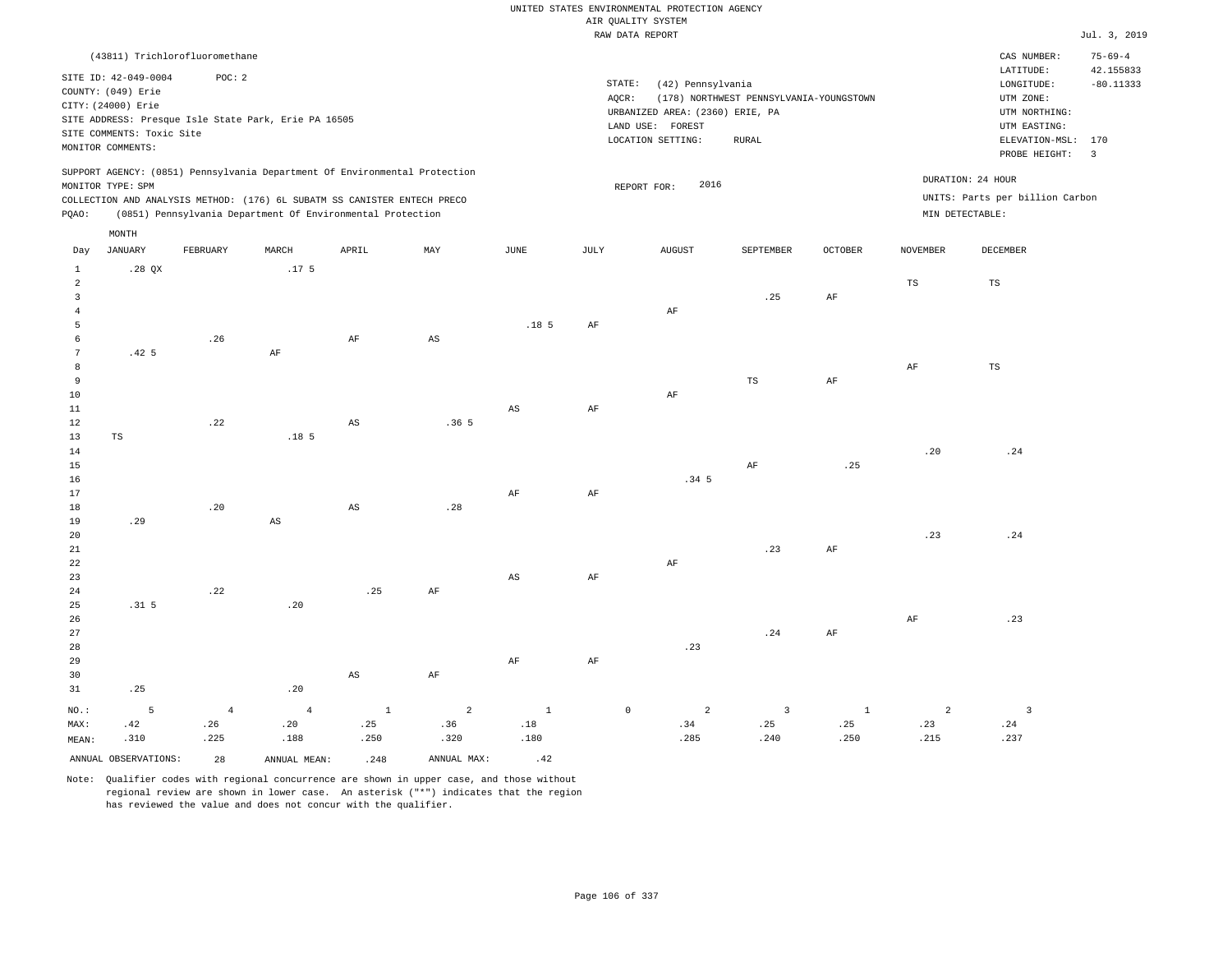|                    | (43811) Trichlorofluoromethane                       |             |              |                                                                            |                  |                  |                        |                                 |                                         |                |                 | CAS NUMBER:                              | $75 - 69 - 4$ |  |
|--------------------|------------------------------------------------------|-------------|--------------|----------------------------------------------------------------------------|------------------|------------------|------------------------|---------------------------------|-----------------------------------------|----------------|-----------------|------------------------------------------|---------------|--|
|                    | SITE ID: 42-049-0004                                 | POC: 2      |              |                                                                            |                  |                  | STATE:                 |                                 | LATITUDE:<br>$\texttt{LONGITUDE}$ :     | 42.155833      |                 |                                          |               |  |
| COUNTY: (049) Erie |                                                      |             |              |                                                                            |                  |                  |                        | (42) Pennsylvania               | (178) NORTHWEST PENNSYLVANIA-YOUNGSTOWN |                |                 | UTM ZONE:                                | $-80.11333$   |  |
|                    | CITY: (24000) Erie                                   |             |              |                                                                            |                  |                  | AOCR:                  | URBANIZED AREA: (2360) ERIE, PA |                                         |                |                 | UTM NORTHING:                            |               |  |
|                    | SITE ADDRESS: Presque Isle State Park, Erie PA 16505 |             |              |                                                                            |                  |                  |                        | LAND USE: FOREST                |                                         |                |                 | UTM EASTING:                             |               |  |
|                    | SITE COMMENTS: Toxic Site                            |             |              |                                                                            |                  |                  |                        | LOCATION SETTING:               | RURAL                                   |                |                 | ELEVATION-MSL: 170                       |               |  |
|                    | MONITOR COMMENTS:                                    |             |              |                                                                            |                  |                  |                        |                                 |                                         |                |                 | PROBE HEIGHT:<br>$\overline{\mathbf{3}}$ |               |  |
|                    |                                                      |             |              | SUPPORT AGENCY: (0851) Pennsylvania Department Of Environmental Protection |                  |                  |                        | 2017                            |                                         |                |                 | DURATION: 24 HOUR                        |               |  |
|                    | MONITOR TYPE: SPM                                    |             |              | COLLECTION AND ANALYSIS METHOD: (176) 6L SUBATM SS CANISTER ENTECH PRECO   |                  |                  | REPORT FOR:            |                                 |                                         |                |                 | UNITS: Parts per billion Carbon          |               |  |
| PQAO:              |                                                      |             |              | (0851) Pennsylvania Department Of Environmental Protection                 |                  |                  |                        |                                 |                                         |                | MIN DETECTABLE: |                                          |               |  |
|                    |                                                      |             |              |                                                                            |                  |                  |                        |                                 |                                         |                |                 |                                          |               |  |
| Day                | MONTH<br><b>JANUARY</b>                              | FEBRUARY    | $\tt MARCH$  | APRIL                                                                      | MAY              | $_{\rm JUNE}$    | JULY                   | <b>AUGUST</b>                   | SEPTEMBER                               | <b>OCTOBER</b> | <b>NOVEMBER</b> | <b>DECEMBER</b>                          |               |  |
| $1\,$              | $\rm AF$                                             |             |              | $\rm{AF}$                                                                  | $\rm{AF}$        |                  |                        |                                 |                                         |                |                 |                                          |               |  |
| $\overline{a}$     |                                                      |             | .23          |                                                                            |                  |                  |                        |                                 |                                         |                |                 |                                          |               |  |
| $\overline{3}$     |                                                      |             |              |                                                                            |                  |                  |                        |                                 |                                         |                | .26             | .25                                      |               |  |
| $\overline{4}$     |                                                      |             |              |                                                                            |                  |                  |                        |                                 | .25                                     | $.22$ QX       |                 |                                          |               |  |
| 5                  |                                                      |             |              |                                                                            |                  |                  |                        | .24                             |                                         |                |                 |                                          |               |  |
| 6                  |                                                      | .25         |              |                                                                            |                  | .395             | $\mathbb{A}\mathbb{S}$ |                                 |                                         |                |                 |                                          |               |  |
| $\overline{7}$     | TS                                                   |             |              | AF                                                                         | .24              |                  |                        |                                 |                                         |                |                 |                                          |               |  |
| 8                  |                                                      |             | .23          |                                                                            |                  |                  |                        |                                 |                                         |                |                 |                                          |               |  |
| 9                  |                                                      |             |              |                                                                            |                  |                  |                        |                                 |                                         |                | .23             | .26                                      |               |  |
| 10                 |                                                      |             |              |                                                                            |                  |                  |                        |                                 | .20                                     | .23            |                 |                                          |               |  |
| $1\,1$<br>12       |                                                      | $_{\rm TS}$ |              |                                                                            |                  | .28              | AS                     | .24                             |                                         |                |                 |                                          |               |  |
| 13                 | .23                                                  |             |              | .31 <sub>5</sub>                                                           | .30              |                  |                        |                                 |                                         |                |                 |                                          |               |  |
| $1\,4$             |                                                      |             | .25          |                                                                            |                  |                  |                        |                                 |                                         |                |                 |                                          |               |  |
| 15                 |                                                      |             |              |                                                                            |                  |                  |                        |                                 |                                         |                | .24             | .30                                      |               |  |
| 16                 |                                                      |             |              |                                                                            |                  |                  |                        |                                 | .23                                     | .22            |                 |                                          |               |  |
| $17$               |                                                      |             |              |                                                                            |                  |                  |                        | .28                             |                                         |                |                 |                                          |               |  |
| 18                 |                                                      | AF          |              |                                                                            |                  | .31 <sub>5</sub> | $_{\rm AS}$            |                                 |                                         |                |                 |                                          |               |  |
| 19                 | .26                                                  |             |              | AF                                                                         | .31 <sub>5</sub> |                  |                        |                                 |                                         |                |                 |                                          |               |  |
| 20                 |                                                      |             | .25          |                                                                            |                  |                  |                        |                                 |                                         |                |                 |                                          |               |  |
| 21<br>22           |                                                      |             |              |                                                                            |                  |                  |                        |                                 | .20                                     | .22            | .25             | $_{\rm TS}$                              |               |  |
| 23                 |                                                      |             |              |                                                                            |                  |                  |                        | .26                             |                                         |                |                 |                                          |               |  |
| 24                 |                                                      | AF          |              |                                                                            |                  | .28              | .25                    |                                 |                                         |                |                 |                                          |               |  |
| 25                 | AS                                                   |             |              | $\rm{AF}$                                                                  | .25              |                  |                        |                                 |                                         |                |                 |                                          |               |  |
| 26                 |                                                      |             | .31          |                                                                            |                  |                  |                        |                                 |                                         |                |                 |                                          |               |  |
| 27                 |                                                      |             |              |                                                                            |                  |                  |                        |                                 |                                         |                | .25             | $\rm AF$                                 |               |  |
| 28                 |                                                      |             |              |                                                                            |                  |                  |                        |                                 | .21                                     | .25            |                 |                                          |               |  |
| 29                 |                                                      |             |              |                                                                            |                  |                  |                        | .23                             |                                         |                |                 |                                          |               |  |
| 30                 |                                                      |             |              |                                                                            |                  | $_{\rm AS}$      | .27                    |                                 |                                         |                |                 |                                          |               |  |
| 31                 | .28                                                  |             |              |                                                                            | .25              |                  |                        |                                 |                                         |                |                 |                                          |               |  |
| $NO.$ :            | $\overline{3}$                                       | $\,$ 1      | 5            | $\mathbf{1}$                                                               | 5                | $\overline{4}$   | $\overline{a}$         | 5                               | 5                                       | 5              | 5               | $\overline{\mathbf{3}}$                  |               |  |
| MAX:               | .28                                                  | .25         | .31          | .31                                                                        | .31              | .39              | .27                    | .28                             | .25                                     | .25            | .26             | .30                                      |               |  |
| MEAN:              | .257                                                 | .250        | .254         | .310                                                                       | .270             | .315             | .260                   | .250                            | .218                                    | .228           | .246            | .270                                     |               |  |
|                    | ANNUAL OBSERVATIONS:                                 | 44          | ANNUAL MEAN: | .256                                                                       | ANNUAL MAX:      | .39              |                        |                                 |                                         |                |                 |                                          |               |  |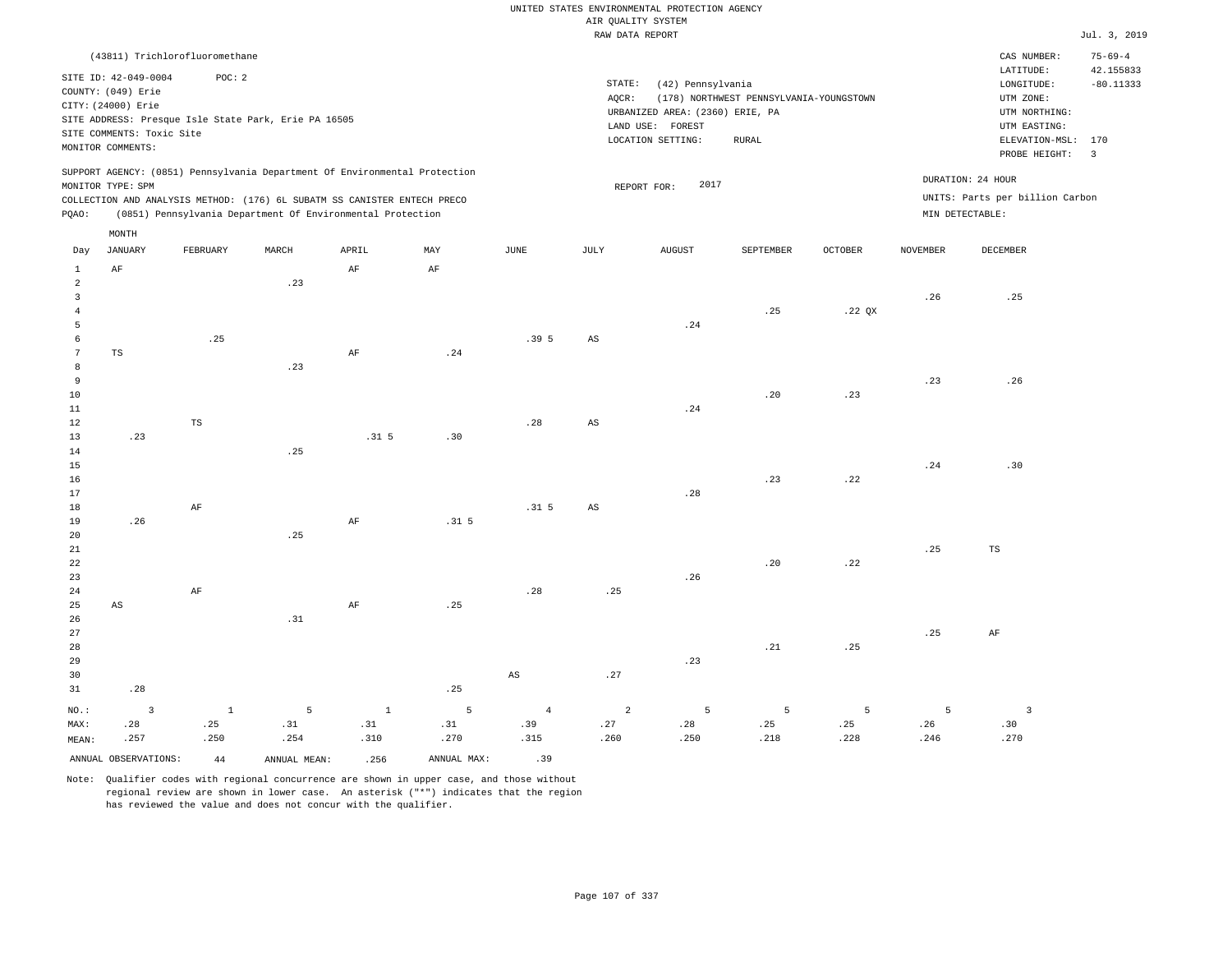|                    |  |  |  |  | UNITED STATES ENVIRONMENTAL PROTECTION AGENCY |  |  |  |  |  |  |  |  |
|--------------------|--|--|--|--|-----------------------------------------------|--|--|--|--|--|--|--|--|
| AIR OUALITY SYSTEM |  |  |  |  |                                               |  |  |  |  |  |  |  |  |
|                    |  |  |  |  |                                               |  |  |  |  |  |  |  |  |

|                |                           |                                                      |                         |                                                                            |             |             |           | RAW DATA REPORT                 |                                         |                |                 |                                 | Jul. 3, 2019          |
|----------------|---------------------------|------------------------------------------------------|-------------------------|----------------------------------------------------------------------------|-------------|-------------|-----------|---------------------------------|-----------------------------------------|----------------|-----------------|---------------------------------|-----------------------|
|                |                           | (43811) Trichlorofluoromethane                       |                         |                                                                            |             |             |           |                                 |                                         |                |                 | CAS NUMBER:                     | $75 - 69 - 4$         |
|                | SITE ID: 42-049-0004      | POC: 2                                               |                         |                                                                            |             |             |           |                                 |                                         |                |                 | LATITUDE:                       | 42.155833             |
|                | COUNTY: (049) Erie        |                                                      |                         |                                                                            |             |             |           | STATE:<br>(42) Pennsylvania     |                                         |                |                 | LONGITUDE:                      | $-80.11333$           |
|                | CITY: (24000) Erie        |                                                      |                         |                                                                            |             |             |           | AQCR:                           | (178) NORTHWEST PENNSYLVANIA-YOUNGSTOWN |                |                 | UTM ZONE:                       |                       |
|                |                           | SITE ADDRESS: Presque Isle State Park, Erie PA 16505 |                         |                                                                            |             |             |           | URBANIZED AREA: (2360) ERIE, PA |                                         |                |                 | UTM NORTHING:                   |                       |
|                | SITE COMMENTS: Toxic Site |                                                      |                         |                                                                            |             |             |           | LAND USE: FOREST                |                                         |                |                 | UTM EASTING:                    |                       |
|                | MONITOR COMMENTS:         |                                                      |                         |                                                                            |             |             |           | LOCATION SETTING:               | ${\tt RURAL}$                           |                |                 | ELEVATION-MSL:<br>PROBE HEIGHT: | 170<br>$\overline{3}$ |
|                |                           |                                                      |                         | SUPPORT AGENCY: (0851) Pennsylvania Department Of Environmental Protection |             |             |           |                                 |                                         |                |                 |                                 |                       |
|                | MONITOR TYPE: SPM         |                                                      |                         |                                                                            |             |             |           | 2018<br>REPORT FOR:             |                                         |                |                 | DURATION: 24 HOUR               |                       |
|                |                           |                                                      |                         | COLLECTION AND ANALYSIS METHOD: (176) 6L SUBATM SS CANISTER ENTECH PRECO   |             |             |           |                                 |                                         |                |                 | UNITS: Parts per billion Carbon |                       |
| PQAO:          |                           |                                                      |                         | (0851) Pennsylvania Department Of Environmental Protection                 |             |             |           |                                 |                                         |                |                 | MIN DETECTABLE: .034545         |                       |
|                | MONTH                     |                                                      |                         |                                                                            |             |             |           |                                 |                                         |                |                 |                                 |                       |
| Day            | <b>JANUARY</b>            | FEBRUARY                                             | MARCH                   | APRIL                                                                      | MAY         | <b>JUNE</b> | JULY      | <b>AUGUST</b>                   | SEPTEMBER                               | <b>OCTOBER</b> | <b>NOVEMBER</b> | <b>DECEMBER</b>                 |                       |
| $\mathbf{1}$   |                           | AQ                                                   |                         |                                                                            |             | AF          | AF        |                                 |                                         |                |                 |                                 |                       |
| $\overline{a}$ | TS                        |                                                      |                         | AF                                                                         | .27         |             |           |                                 |                                         |                |                 |                                 |                       |
| 3              |                           |                                                      | .24                     |                                                                            |             |             |           |                                 |                                         |                |                 |                                 |                       |
| $\overline{4}$ |                           |                                                      |                         |                                                                            |             |             |           |                                 |                                         |                | .23             | .24                             |                       |
| 5              |                           |                                                      |                         |                                                                            |             |             |           |                                 | AF                                      | .24            |                 |                                 |                       |
| 6              |                           |                                                      |                         |                                                                            |             |             |           | $\rm{AF}$                       |                                         |                |                 |                                 |                       |
| $\overline{7}$ |                           | .28                                                  |                         |                                                                            |             | AF          | AF        |                                 |                                         |                |                 |                                 |                       |
| 8              | AF                        |                                                      |                         | .23                                                                        | AS          |             |           |                                 |                                         |                |                 |                                 |                       |
| 9              |                           |                                                      | .24                     |                                                                            |             |             |           |                                 |                                         |                |                 |                                 |                       |
| $10$           |                           |                                                      |                         |                                                                            |             |             |           |                                 |                                         |                | .24             | .23                             |                       |
| $11\,$         |                           |                                                      |                         |                                                                            |             |             |           |                                 | AS                                      | .25            |                 |                                 |                       |
| $1\,2$         |                           |                                                      |                         |                                                                            |             |             |           | AF                              |                                         |                |                 |                                 |                       |
| 13             |                           | .25                                                  |                         |                                                                            |             | $\rm AF$    | $\rm{AF}$ |                                 |                                         |                |                 |                                 |                       |
| 14             | AF                        |                                                      |                         | .24                                                                        | AF          |             |           |                                 |                                         |                |                 |                                 |                       |
| 15             |                           |                                                      | .26                     |                                                                            |             |             |           |                                 |                                         |                |                 | .23                             |                       |
| 16<br>17       |                           |                                                      |                         |                                                                            |             |             |           |                                 | .25                                     | .25            | AS              |                                 |                       |
| 18             |                           |                                                      |                         |                                                                            |             |             |           | AF                              |                                         |                |                 |                                 |                       |
| 19             |                           | .24                                                  |                         |                                                                            |             | $\rm AF$    | $\rm AF$  |                                 |                                         |                |                 |                                 |                       |
| 20             | AF                        |                                                      |                         | .26                                                                        | AF          |             |           |                                 |                                         |                |                 |                                 |                       |
| 21             |                           |                                                      | AF                      |                                                                            |             |             |           |                                 |                                         |                |                 |                                 |                       |
| 22             |                           |                                                      |                         |                                                                            |             |             |           |                                 |                                         |                | .24             | .24                             |                       |
| 23             |                           |                                                      |                         |                                                                            |             |             |           |                                 | .24                                     | .24            |                 |                                 |                       |
| 24             |                           |                                                      |                         |                                                                            |             |             |           | .22                             |                                         |                |                 |                                 |                       |
| 25             |                           | .22                                                  |                         |                                                                            |             | $\rm{AF}$   | AF        |                                 |                                         |                |                 |                                 |                       |
| 26             | AF                        |                                                      |                         | .26                                                                        | AF          |             |           |                                 |                                         |                |                 |                                 |                       |
| 27             |                           |                                                      | $\rm{AF}$               |                                                                            |             |             |           |                                 |                                         |                |                 |                                 |                       |
| 28             |                           |                                                      |                         |                                                                            |             |             |           |                                 |                                         |                | .23             | $\mathbb{A}\mathbb{S}$          |                       |
| 29             |                           |                                                      |                         |                                                                            |             |             |           |                                 | .24                                     | .23            |                 |                                 |                       |
| 30             |                           |                                                      |                         |                                                                            |             |             |           | .30 QX                          |                                         |                |                 |                                 |                       |
| 31             |                           |                                                      |                         |                                                                            |             |             | AF        |                                 |                                         |                |                 |                                 |                       |
| NO.:           | $\mathsf{O}\xspace$       | $\overline{4}$                                       | $\overline{\mathbf{3}}$ | $\overline{4}$                                                             | $1\,$       | $\mathbb O$ |           | $\mathbb O$<br>$\overline{a}$   | $\overline{\mathbf{3}}$                 | 5              | $\overline{4}$  | $\overline{4}$                  |                       |
| MAX:           |                           | .28                                                  | .26                     | .26                                                                        | .27         |             |           | .30                             | .25                                     | .25            | .24             | .24                             |                       |
| MEAN:          |                           | .248                                                 | .247                    | .248                                                                       | .270        |             |           | .260                            | .243                                    | .242           | .235            | .235                            |                       |
|                | ANNUAL OBSERVATIONS:      | 30                                                   | ANNUAL MEAN:            | .244                                                                       | ANNUAL MAX: | .30         |           |                                 |                                         |                |                 |                                 |                       |
|                |                           |                                                      |                         |                                                                            |             |             |           |                                 |                                         |                |                 |                                 |                       |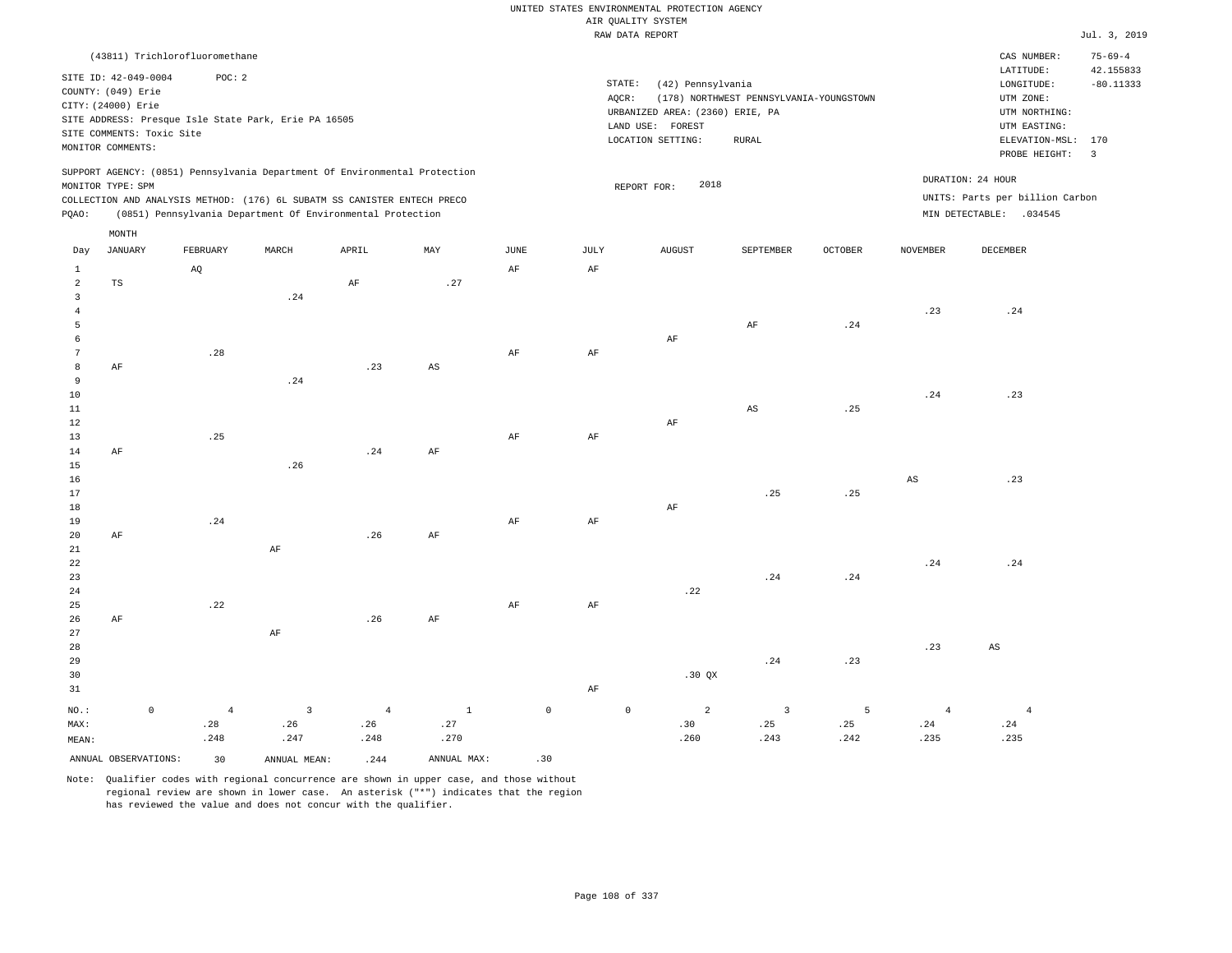### RAW DATA REPORT Jul. 3, 2019 UNITED STATES ENVIRONMENTAL PROTECTION AGENCY AIR QUALITY SYSTEM

|                     | (43812) Chloroethane                                             |          |                                                                            |                   |                   |                        |                   |                                                      |                                         |                   |                   | CAS NUMBER:<br>LATITUDE:                            | $75 - 00 - 3$<br>42.155833 |
|---------------------|------------------------------------------------------------------|----------|----------------------------------------------------------------------------|-------------------|-------------------|------------------------|-------------------|------------------------------------------------------|-----------------------------------------|-------------------|-------------------|-----------------------------------------------------|----------------------------|
|                     | SITE ID: 42-049-0004<br>COUNTY: (049) Erie<br>CITY: (24000) Erie | POC: 2   | SITE ADDRESS: Presque Isle State Park, Erie PA 16505                       |                   |                   |                        | STATE:<br>AQCR:   | (42) Pennsylvania<br>URBANIZED AREA: (2360) ERIE, PA | (178) NORTHWEST PENNSYLVANIA-YOUNGSTOWN |                   |                   | LONGITUDE:<br>UTM ZONE:<br>UTM NORTHING:            | $-80.11333$                |
|                     | SITE COMMENTS: Toxic Site<br>MONITOR COMMENTS:                   |          |                                                                            |                   |                   |                        | LAND USE:         | FOREST<br>LOCATION SETTING:                          | <b>RURAL</b>                            |                   |                   | UTM EASTING:<br>ELEVATION-MSL: 170<br>PROBE HEIGHT: | $\overline{\mathbf{3}}$    |
|                     | MONITOR TYPE: SPM                                                |          | SUPPORT AGENCY: (0851) Pennsylvania Department Of Environmental Protection |                   |                   |                        | REPORT FOR:       | 2013                                                 |                                         |                   |                   | DURATION: 24 HOUR                                   |                            |
|                     |                                                                  |          | COLLECTION AND ANALYSIS METHOD: (176) 6L SUBATM SS CANISTER ENTECH PRECO   |                   |                   |                        |                   |                                                      |                                         |                   |                   | UNITS: Parts per billion Carbon                     |                            |
| PQAO:               |                                                                  |          | (0851) Pennsylvania Department Of Environmental Protection                 |                   |                   |                        |                   |                                                      |                                         |                   | MIN DETECTABLE:   |                                                     |                            |
|                     | MONTH                                                            |          |                                                                            |                   |                   |                        |                   |                                                      |                                         |                   |                   |                                                     |                            |
| Day                 | <b>JANUARY</b>                                                   | FEBRUARY | MARCH                                                                      | APRIL             | MAY               | <b>JUNE</b>            | JULY              | <b>AUGUST</b>                                        | SEPTEMBER                               | OCTOBER           | <b>NOVEMBER</b>   | DECEMBER                                            |                            |
| $\,1\,$             |                                                                  |          |                                                                            |                   |                   |                        |                   |                                                      | $.00$ ND                                | $.00$ ND          |                   |                                                     |                            |
| $\sqrt{2}$          |                                                                  |          |                                                                            |                   |                   |                        |                   | $.00$ ND                                             |                                         |                   |                   |                                                     |                            |
| $\overline{3}$      |                                                                  | $.00$ ND |                                                                            |                   |                   | $\mathbb{A}\mathbb{S}$ | $.00$ ND          |                                                      |                                         |                   |                   |                                                     |                            |
| $\overline{4}$      | $.00$ ND                                                         |          |                                                                            | .00 <sub>ND</sub> | .00 <sub>ND</sub> |                        |                   |                                                      |                                         |                   |                   |                                                     |                            |
| 5                   |                                                                  |          | $.00$ ND                                                                   |                   |                   |                        |                   |                                                      |                                         |                   |                   |                                                     |                            |
| 6<br>$\overline{7}$ |                                                                  |          |                                                                            |                   |                   |                        |                   |                                                      |                                         |                   | $.00$ ND          | $.00$ ND                                            |                            |
| 8                   |                                                                  |          |                                                                            |                   |                   |                        |                   | $.00$ ND                                             | $.00$ ND                                | .00 <sub>ND</sub> |                   |                                                     |                            |
| $\overline{9}$      |                                                                  | $.00$ ND |                                                                            |                   |                   | .00 <sub>ND</sub>      | $.00$ ND          |                                                      |                                         |                   |                   |                                                     |                            |
| 10                  | $.00$ ND                                                         |          |                                                                            | $_{\rm AS}$       | $.00$ ND          |                        |                   |                                                      |                                         |                   |                   |                                                     |                            |
| 11                  |                                                                  |          | $.00$ ND                                                                   |                   |                   |                        |                   |                                                      |                                         |                   |                   |                                                     |                            |
| 12                  |                                                                  |          |                                                                            |                   |                   |                        |                   |                                                      |                                         |                   | AF                | $.00$ ND                                            |                            |
| 13                  |                                                                  |          |                                                                            |                   |                   |                        |                   |                                                      | $.00$ ND                                | .00 <sub>ND</sub> |                   |                                                     |                            |
| 14                  |                                                                  |          |                                                                            |                   |                   |                        |                   | AF                                                   |                                         |                   |                   |                                                     |                            |
| 15                  |                                                                  | $.00$ ND |                                                                            |                   |                   | .00 <sub>ND</sub>      | $.00$ ND          |                                                      |                                         |                   |                   |                                                     |                            |
| 16                  | $.00$ ND                                                         |          |                                                                            | $.00$ ND          | $.00$ ND          |                        |                   |                                                      |                                         |                   |                   |                                                     |                            |
| 17                  |                                                                  |          | $.00$ ND                                                                   |                   |                   |                        |                   |                                                      |                                         |                   |                   |                                                     |                            |
| 18                  |                                                                  |          |                                                                            |                   |                   |                        |                   |                                                      |                                         |                   | .00 <sub>ND</sub> | $.00$ ND                                            |                            |
| 19                  |                                                                  |          |                                                                            |                   |                   |                        |                   |                                                      | $.00$ ND                                | .00 <sub>ND</sub> |                   |                                                     |                            |
| 20<br>21            |                                                                  | $.00$ ND |                                                                            |                   |                   | .00 <sub>ND</sub>      | $.00$ ND          | $.00$ ND                                             |                                         |                   |                   |                                                     |                            |
| 22                  | $.00$ ND                                                         |          |                                                                            | .00 <sub>ND</sub> | .00 <sub>ND</sub> |                        |                   |                                                      |                                         |                   |                   |                                                     |                            |
| 23                  |                                                                  |          | .00 <sub>ND</sub>                                                          |                   |                   |                        |                   |                                                      |                                         |                   |                   |                                                     |                            |
| 24                  |                                                                  |          |                                                                            |                   |                   |                        |                   |                                                      |                                         |                   | $.00$ ND          | $.00$ ND                                            |                            |
| 25                  |                                                                  |          |                                                                            |                   |                   |                        |                   |                                                      | $.00$ ND                                | $.00$ ND          |                   |                                                     |                            |
| 26                  |                                                                  |          |                                                                            |                   |                   |                        |                   | $.00$ ND                                             |                                         |                   |                   |                                                     |                            |
| 27                  |                                                                  | $.00$ ND |                                                                            |                   |                   | .00 <sub>ND</sub>      | .00 <sub>ND</sub> |                                                      |                                         |                   |                   |                                                     |                            |
| 28                  | $.00$ ND                                                         |          |                                                                            | .00 <sub>ND</sub> | .00 <sub>ND</sub> |                        |                   |                                                      |                                         |                   |                   |                                                     |                            |
| 29                  |                                                                  |          | $.00$ ND                                                                   |                   |                   |                        |                   |                                                      |                                         |                   |                   |                                                     |                            |
| 30                  |                                                                  |          |                                                                            |                   |                   |                        |                   |                                                      |                                         |                   | $.00$ ND          | $.00$ ND                                            |                            |
| 31                  |                                                                  |          |                                                                            |                   |                   |                        |                   |                                                      |                                         | $.00$ ND          |                   |                                                     |                            |
| NO.:                | 5                                                                | 5        | 5                                                                          | $\overline{4}$    | 5                 | $\overline{4}$         | 5                 | $\overline{4}$                                       | 5                                       | 6                 | $\overline{4}$    | 5                                                   |                            |
| MAX:                | 0.00                                                             | 0.00     | 0.00                                                                       | 0.00              | 0.00              | 0.00                   | 0.00              | 0.00                                                 | 0.00                                    | 0.00              | 0.00              | 0.00                                                |                            |
| MEAN:               | 0.000                                                            | 0.000    | 0.000                                                                      | 0.000             | 0.000             | 0.000                  | 0.000             | 0.000                                                | 0.000                                   | 0.000             | 0.000             | 0.000                                               |                            |
|                     | ANNUAL OBSERVATIONS:                                             | 57       | ANNUAL MEAN:                                                               | 0.000             | ANNUAL MAX:       | 0.00                   |                   |                                                      |                                         |                   |                   |                                                     |                            |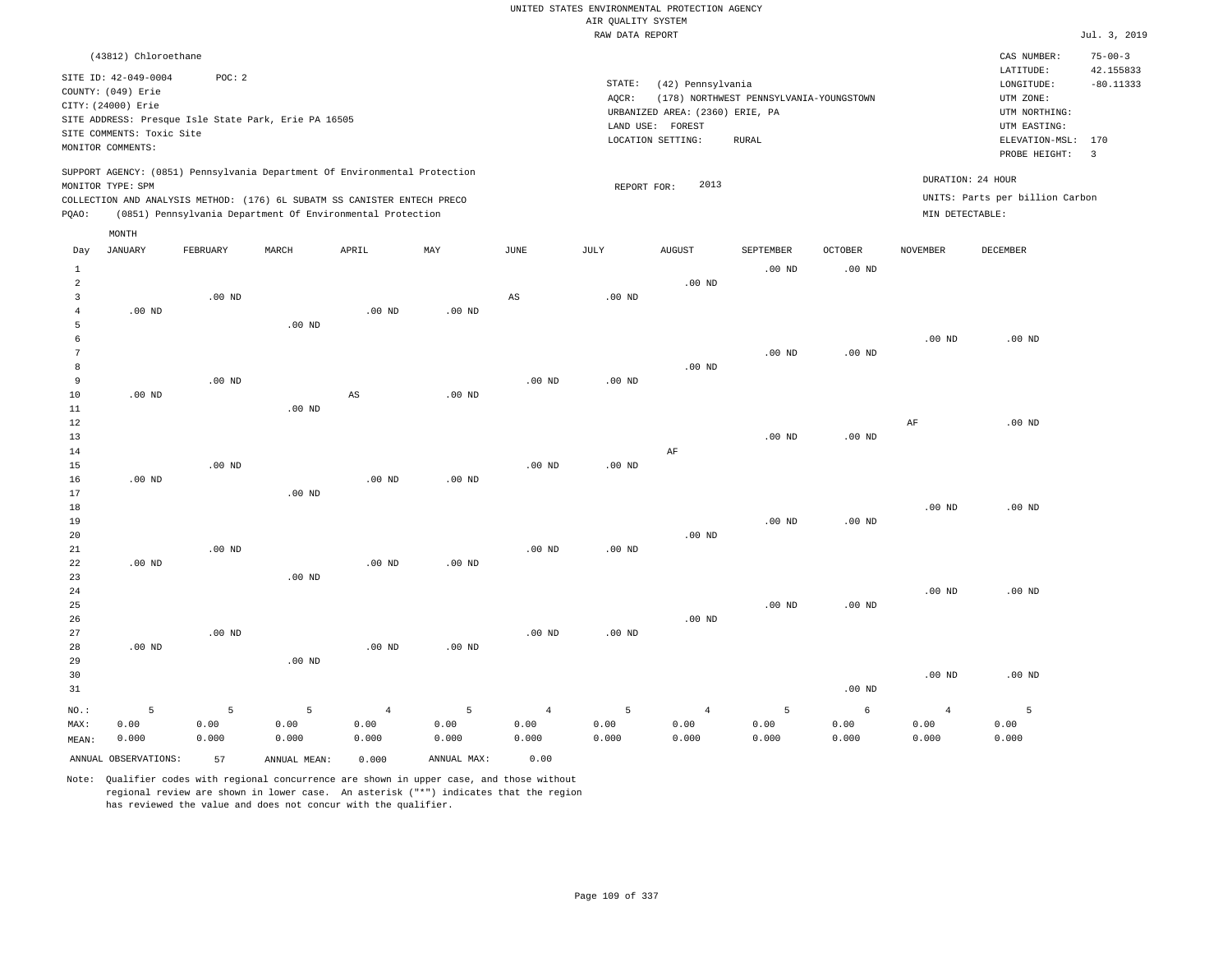|                     |                           |                                                                                                                                        |                   |                        |                        |                   | RAW DATA REPORT   |                                 |                                         |                        |                        |                                 | Jul. 3, 2019               |
|---------------------|---------------------------|----------------------------------------------------------------------------------------------------------------------------------------|-------------------|------------------------|------------------------|-------------------|-------------------|---------------------------------|-----------------------------------------|------------------------|------------------------|---------------------------------|----------------------------|
|                     | (43812) Chloroethane      |                                                                                                                                        |                   |                        |                        |                   |                   |                                 |                                         |                        |                        | CAS NUMBER:<br>LATITUDE:        | $75 - 00 - 3$<br>42.155833 |
|                     | SITE ID: 42-049-0004      | POC: 2                                                                                                                                 |                   |                        |                        |                   | STATE:            | (42) Pennsylvania               |                                         |                        |                        | LONGITUDE:                      | $-80.11333$                |
|                     | COUNTY: (049) Erie        |                                                                                                                                        |                   |                        |                        |                   | AQCR:             |                                 | (178) NORTHWEST PENNSYLVANIA-YOUNGSTOWN |                        |                        | UTM ZONE:                       |                            |
|                     | CITY: (24000) Erie        | SITE ADDRESS: Presque Isle State Park, Erie PA 16505                                                                                   |                   |                        |                        |                   |                   | URBANIZED AREA: (2360) ERIE, PA |                                         |                        |                        | UTM NORTHING:                   |                            |
|                     | SITE COMMENTS: Toxic Site |                                                                                                                                        |                   |                        |                        |                   |                   | LAND USE: FOREST                |                                         |                        |                        | UTM EASTING:                    |                            |
|                     | MONITOR COMMENTS:         |                                                                                                                                        |                   |                        |                        |                   |                   | LOCATION SETTING:               | <b>RURAL</b>                            |                        |                        | ELEVATION-MSL:                  | 170                        |
|                     |                           |                                                                                                                                        |                   |                        |                        |                   |                   |                                 |                                         |                        |                        | PROBE HEIGHT:                   | $\overline{\mathbf{3}}$    |
|                     |                           | SUPPORT AGENCY: (0851) Pennsylvania Department Of Environmental Protection                                                             |                   |                        |                        |                   |                   |                                 |                                         |                        |                        | DURATION: 24 HOUR               |                            |
|                     | MONITOR TYPE: SPM         |                                                                                                                                        |                   |                        |                        |                   | REPORT FOR:       | 2014                            |                                         |                        |                        | UNITS: Parts per billion Carbon |                            |
| PQAO:               |                           | COLLECTION AND ANALYSIS METHOD: (176) 6L SUBATM SS CANISTER ENTECH PRECO<br>(0851) Pennsylvania Department Of Environmental Protection |                   |                        |                        |                   |                   |                                 |                                         |                        | MIN DETECTABLE:        |                                 |                            |
|                     |                           |                                                                                                                                        |                   |                        |                        |                   |                   |                                 |                                         |                        |                        |                                 |                            |
|                     | MONTH                     |                                                                                                                                        |                   |                        |                        |                   |                   |                                 |                                         |                        |                        |                                 |                            |
| Day                 | <b>JANUARY</b>            | FEBRUARY                                                                                                                               | MARCH             | APRIL                  | MAY                    | JUNE              | JULY              | <b>AUGUST</b>                   | <b>SEPTEMBER</b>                        | <b>OCTOBER</b>         | <b>NOVEMBER</b>        | <b>DECEMBER</b>                 |                            |
| $\mathbf{1}$        |                           |                                                                                                                                        |                   |                        |                        |                   |                   |                                 |                                         |                        | $\mathbb{A}\mathbb{S}$ | AS                              |                            |
| $\overline{a}$      |                           |                                                                                                                                        |                   |                        |                        |                   |                   |                                 | $.00$ ND                                | $_{\rm AS}$            |                        |                                 |                            |
| $\overline{3}$      |                           |                                                                                                                                        |                   |                        |                        |                   |                   | $.00$ ND                        |                                         |                        |                        |                                 |                            |
| $\overline{4}$<br>5 |                           | AF                                                                                                                                     |                   |                        |                        | $.00$ ND          | $.00$ ND          |                                 |                                         |                        |                        |                                 |                            |
| 6                   | $.00$ ND                  |                                                                                                                                        | $.00$ ND          | .00 <sub>ND</sub>      | $.00$ ND               |                   |                   |                                 |                                         |                        |                        |                                 |                            |
| 7                   |                           |                                                                                                                                        |                   |                        |                        |                   |                   |                                 |                                         |                        | $.00$ ND               | $.00$ ND                        |                            |
| 8                   |                           |                                                                                                                                        |                   |                        |                        |                   |                   |                                 | $\rm{AF}$                               | $\mathbb{A}\mathbb{S}$ |                        |                                 |                            |
| $\overline{9}$      |                           |                                                                                                                                        |                   |                        |                        |                   |                   | $\rm{AF}$                       |                                         |                        |                        |                                 |                            |
| 10                  |                           | .34                                                                                                                                    |                   |                        |                        | $.00$ ND          | .00 <sub>ND</sub> |                                 |                                         |                        |                        |                                 |                            |
| $11\,$              | $.00$ ND                  |                                                                                                                                        |                   | $\rm AF$               | $\mathbb{A}\mathbb{S}$ |                   |                   |                                 |                                         |                        |                        |                                 |                            |
| 12                  |                           |                                                                                                                                        | AM                |                        |                        |                   |                   |                                 |                                         |                        |                        |                                 |                            |
| 13<br>14            |                           |                                                                                                                                        |                   |                        |                        |                   |                   |                                 | $\mathbb{A}\mathbb{S}$                  |                        | $\mathbb{A}\mathbb{S}$ | $.00$ ND                        |                            |
| 15                  |                           |                                                                                                                                        |                   |                        |                        |                   |                   | AF                              |                                         | AM                     |                        |                                 |                            |
| 16                  |                           | $.00$ ND                                                                                                                               |                   |                        |                        | .00 <sub>ND</sub> | $.00$ ND          |                                 |                                         |                        |                        |                                 |                            |
| 17                  | $.00$ ND                  |                                                                                                                                        |                   | $.00$ ND               | $.00$ ND               |                   |                   |                                 |                                         |                        |                        |                                 |                            |
| 18                  |                           |                                                                                                                                        | $.00$ ND          |                        |                        |                   |                   |                                 |                                         |                        |                        |                                 |                            |
| 19                  |                           |                                                                                                                                        |                   |                        |                        |                   |                   |                                 |                                         |                        | $.00$ ND               | $.00$ ND                        |                            |
| 20                  |                           |                                                                                                                                        |                   |                        |                        |                   |                   |                                 | $_{\rm AS}$                             | AF                     |                        |                                 |                            |
| 21                  |                           |                                                                                                                                        |                   |                        |                        |                   |                   | AF                              |                                         |                        |                        |                                 |                            |
| 22<br>23            | $.00$ ND                  | $.00$ ND                                                                                                                               |                   | $.00$ ND               | $.00$ ND               | .00 <sub>ND</sub> | $.00~\mathrm{ND}$ |                                 |                                         |                        |                        |                                 |                            |
| 24                  |                           |                                                                                                                                        | $.00$ ND          |                        |                        |                   |                   |                                 |                                         |                        |                        |                                 |                            |
| 25                  |                           |                                                                                                                                        |                   |                        |                        |                   |                   |                                 |                                         |                        | $\mathbb{A}\mathbb{S}$ | $.00$ ND                        |                            |
| 26                  |                           |                                                                                                                                        |                   |                        |                        |                   |                   |                                 | $\mathbb{A}\mathbb{S}$                  | .00 <sub>ND</sub>      |                        |                                 |                            |
| 27                  |                           |                                                                                                                                        |                   |                        |                        |                   |                   | $\rm{AF}$                       |                                         |                        |                        |                                 |                            |
| 28                  |                           | $.00$ ND                                                                                                                               |                   |                        |                        | .00 <sub>ND</sub> | $_{\rm AS}$       |                                 |                                         |                        |                        |                                 |                            |
| 29                  | .40                       |                                                                                                                                        |                   | $\mathbb{A}\mathbb{S}$ | $.00$ ND               |                   |                   |                                 |                                         |                        |                        |                                 |                            |
| 30<br>31            |                           |                                                                                                                                        | .00 <sub>ND</sub> |                        |                        |                   |                   |                                 |                                         |                        |                        | AS                              |                            |
| NO.:                | 5                         | $\overline{4}$                                                                                                                         | $\overline{4}$    | 3                      | 4                      | 5                 | $\overline{4}$    | $\mathbf{1}$                    | $\mathbf{1}$                            | $\mathbf{1}$           | $\overline{a}$         | $\overline{4}$                  |                            |
| MAX:                | .40                       | .34                                                                                                                                    | 0.00              | 0.00                   | 0.00                   | 0.00              | 0.00              | 0.00                            | 0.00                                    | 0.00                   | 0.00                   | 0.00                            |                            |
| MEAN:               | .080                      | .085                                                                                                                                   | 0.000             | 0.000                  | 0.000                  | 0.000             | 0.000             | 0.000                           | 0.000                                   | 0.000                  | 0.000                  | 0.000                           |                            |

ANNUAL OBSERVATIONS:  $38$  ANNUAL MEAN: .019 ANNUAL MAX: .40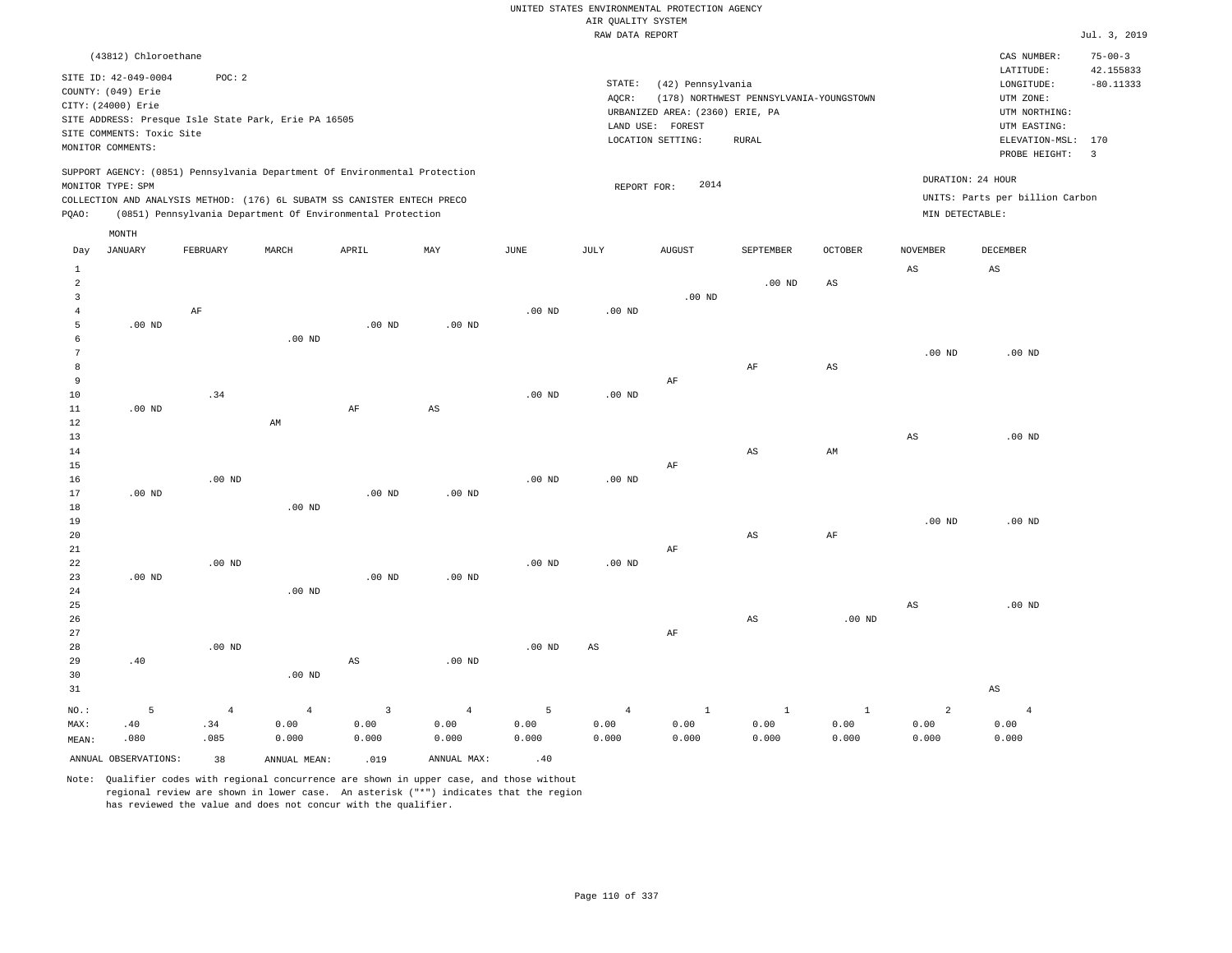|        |                                                                                            |          |                                                      |                                                                                                                                                                                                                      |          |          |                 | RAW DATA REPORT                                                                                  |                                                         |          |                 |                                                                                             | Jul. 3, 2019                                   |
|--------|--------------------------------------------------------------------------------------------|----------|------------------------------------------------------|----------------------------------------------------------------------------------------------------------------------------------------------------------------------------------------------------------------------|----------|----------|-----------------|--------------------------------------------------------------------------------------------------|---------------------------------------------------------|----------|-----------------|---------------------------------------------------------------------------------------------|------------------------------------------------|
|        | (43812) Chloroethane<br>SITE ID: 42-049-0004                                               | POC: 2   |                                                      |                                                                                                                                                                                                                      |          |          |                 |                                                                                                  |                                                         |          |                 | CAS NUMBER:<br>LATITUDE:                                                                    | $75 - 00 - 3$<br>42.155833                     |
|        | COUNTY: (049) Erie<br>CITY: (24000) Erie<br>SITE COMMENTS: Toxic Site<br>MONITOR COMMENTS: |          | SITE ADDRESS: Presque Isle State Park, Erie PA 16505 |                                                                                                                                                                                                                      |          |          | STATE:<br>AOCR: | (42) Pennsylvania<br>URBANIZED AREA: (2360) ERIE, PA<br>FOREST<br>LAND USE:<br>LOCATION SETTING: | (178) NORTHWEST PENNSYLVANIA-YOUNGSTOWN<br><b>RURAL</b> |          |                 | LONGITUDE:<br>UTM ZONE:<br>UTM NORTHING:<br>UTM EASTING:<br>ELEVATION-MSL:<br>PROBE HEIGHT: | $-80.11333$<br>170<br>$\overline{\phantom{a}}$ |
| POAO:  | MONITOR TYPE: SPM                                                                          |          |                                                      | SUPPORT AGENCY: (0851) Pennsylvania Department Of Environmental Protection<br>COLLECTION AND ANALYSIS METHOD: (176) 6L SUBATM SS CANISTER ENTECH PRECO<br>(0851) Pennsylvania Department Of Environmental Protection |          |          |                 | 2015<br>REPORT FOR:                                                                              |                                                         |          | MIN DETECTABLE: | DURATION: 24 HOUR<br>UNITS: Parts per billion Carbon                                        |                                                |
| Day    | MONTH<br>JANUARY                                                                           | FEBRUARY | MARCH                                                | APRIL                                                                                                                                                                                                                | MAY      | JUNE     | JULY            | AUGUST                                                                                           | <b>SEPTEMBER</b>                                        | OCTOBER  | <b>NOVEMBER</b> | DECEMBER                                                                                    |                                                |
| 2      |                                                                                            |          | $.00$ ND                                             |                                                                                                                                                                                                                      |          |          |                 | $.00$ ND                                                                                         | $.00$ ND                                                | $.00$ ND | $.00$ ND        | TS                                                                                          |                                                |
| 5<br>6 | AF                                                                                         | AS       | $.00$ ND                                             | $.00$ ND                                                                                                                                                                                                             | $.00$ ND | $.00$ ND | AS              |                                                                                                  |                                                         |          |                 |                                                                                             |                                                |
| 8<br>9 |                                                                                            |          |                                                      |                                                                                                                                                                                                                      |          |          |                 |                                                                                                  | .00 <sub>ND</sub>                                       | AS       | AS              | $.00$ ND                                                                                    |                                                |

10 11 12 13 14 15 16 17 18 .00 ND AF AS AF .00 ND .00 ND .00 ND .00 ND .00 ND .00 ND .00 ND .00 ND .00 ND .00 ND .00 ND .00 ND AS AF .00 ND

| 19          |          |          | $\mathbb{A}\mathbb{S}$ |          |          |          |          |          |          |          |          |          |
|-------------|----------|----------|------------------------|----------|----------|----------|----------|----------|----------|----------|----------|----------|
| 20          |          |          |                        |          |          |          |          |          |          |          | $.00$ ND | $.00$ ND |
| $2\sqrt{1}$ |          |          |                        |          |          |          |          |          | $.00$ ND | $.00$ ND |          |          |
| ${\bf 22}$  |          |          |                        |          |          |          |          | $.00$ ND |          |          |          |          |
| 23          |          | $.00$ ND |                        |          |          | AS       | AS       |          |          |          |          |          |
| 24          | $.00$ ND |          |                        | $.00$ ND | $.00$ ND |          |          |          |          |          |          |          |
| $25\,$      |          |          | $.00$ ND               |          |          |          |          |          |          |          |          |          |
| $26\,$      |          |          |                        |          |          |          |          |          |          |          | TS       | $.00$ ND |
| 27          |          |          |                        |          |          |          |          |          | AS       | $.00$ ND |          |          |
| $2\,8$      |          |          |                        |          |          |          |          | $.00$ ND |          |          |          |          |
| 29          |          |          |                        |          |          | $.00$ ND | $.00$ ND |          |          |          |          |          |
| 30          | $.00$ ND |          |                        | $.00$ ND | $.00$ ND |          |          |          |          |          |          |          |
| 31          |          |          | $.00$ ND               |          |          |          |          |          |          |          |          |          |
|             |          |          |                        |          |          |          |          |          |          |          |          |          |

| MAX:  | 0.00                 | 0.00  | 0.00         | 0.00  | 0.00        | 0.00  | 0.00  | 0.00  | 0.00  | 0.00  | 0.00  | 0.00  |
|-------|----------------------|-------|--------------|-------|-------------|-------|-------|-------|-------|-------|-------|-------|
| MEAN: | 0.000                | 0.000 | 0.000        | 0.000 | 0.000       | 0.000 | 0.000 | 0.000 | 0.000 | 0.000 | 0.000 | 0.000 |
|       | ANNUAL OBSERVATIONS: | 44    | ANNUAL MEAN: | 0.000 | ANNUAL MAX: | 0.00  |       |       |       |       |       |       |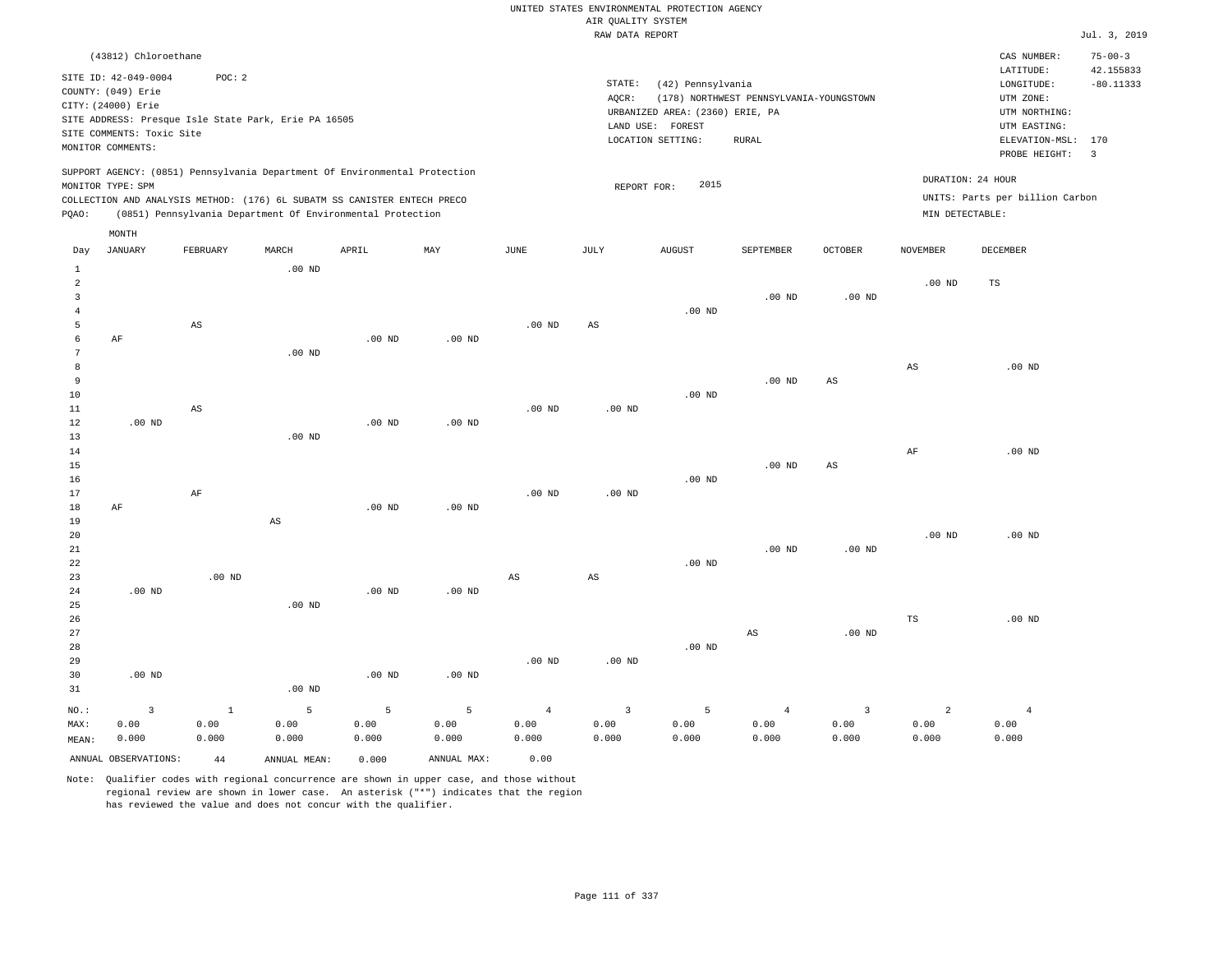| CAS NUMBER:<br>$75 - 00 - 3$<br>(43812) Chloroethane<br>LATITUDE:<br>42.155833<br>POC: 2<br>SITE ID: 42-049-0004<br>STATE:<br>$-80.11333$<br>(42) Pennsylvania<br>LONGITUDE:<br>COUNTY: (049) Erie<br>(178) NORTHWEST PENNSYLVANIA-YOUNGSTOWN<br>UTM ZONE:<br>AQCR:<br>CITY: (24000) Erie<br>URBANIZED AREA: (2360) ERIE, PA<br>UTM NORTHING:<br>SITE ADDRESS: Presque Isle State Park, Erie PA 16505<br>LAND USE: FOREST<br>UTM EASTING:<br>SITE COMMENTS: Toxic Site<br>LOCATION SETTING:<br>RURAL<br>ELEVATION-MSL: 170<br>MONITOR COMMENTS:<br>PROBE HEIGHT:<br>$\overline{\mathbf{3}}$<br>SUPPORT AGENCY: (0851) Pennsylvania Department Of Environmental Protection<br>DURATION: 24 HOUR<br>2016<br>MONITOR TYPE: SPM<br>REPORT FOR:<br>UNITS: Parts per billion Carbon<br>COLLECTION AND ANALYSIS METHOD: (176) 6L SUBATM SS CANISTER ENTECH PRECO<br>(0851) Pennsylvania Department Of Environmental Protection<br>PQAO:<br>MIN DETECTABLE:<br>MONTH<br>$_{\rm JUNE}$<br>JANUARY<br>FEBRUARY<br>MARCH<br>APRIL<br>MAY<br>JULY<br><b>AUGUST</b><br>SEPTEMBER<br>OCTOBER<br>NOVEMBER<br>DECEMBER<br>Day<br>.00 $ND$<br>$\mathbf{1}$<br>$.00$ ND<br>$\overline{a}$<br>TS<br>TS<br>$\overline{3}$<br>$.00$ ND<br>AF<br>$\rm{AF}$<br>$\overline{4}$<br>5<br>.00 <sub>ND</sub><br>AF<br>.00 <sub>ND</sub><br>6<br>AF<br>$\mathbb{A}\mathbb{S}$<br>$\overline{7}$<br>$.00$ ND<br>$\rm{AF}$<br>8<br>AF<br>TS<br>9<br>$\mathbb{TS}$<br>$\rm{AF}$<br>10<br>AF<br>$11\,$<br>$\mathbb{A}\mathbb{S}$<br>AF<br>12<br>$.00$ ND<br>$\mathbb{A}\mathbb{S}$<br>.00 <sub>ND</sub><br>13<br>TS<br>.00 <sub>ND</sub><br>14<br>$.00$ ND<br>.00 <sub>ND</sub><br>15<br>$.00$ ND<br>AF<br>16<br>$.00$ ND<br>17<br>AF<br>AF<br>18<br>.00 <sub>ND</sub><br>.00 <sub>ND</sub><br>$_{\rm AS}$<br>19<br>$.00$ ND<br>$_{\rm AS}$<br>$.00$ ND<br>20<br>$.00$ ND<br>21<br>.00 <sub>ND</sub><br>$\rm{AF}$<br>22<br>AF<br>23<br>$\mathbb{A}\mathbb{S}$<br>$\rm{AF}$<br>24<br>$.00$ ND<br>.00 <sub>ND</sub><br>AF<br>25<br>$.00$ ND<br>.00 <sub>ND</sub><br>$.00$ ND<br>26<br>$\rm{AF}$<br>27<br>$.00$ ND<br>AF<br>28<br>.00 <sub>ND</sub> |  |  |  |  | RAW DATA REPORT |  |  | Jul. 3, 2019 |
|-----------------------------------------------------------------------------------------------------------------------------------------------------------------------------------------------------------------------------------------------------------------------------------------------------------------------------------------------------------------------------------------------------------------------------------------------------------------------------------------------------------------------------------------------------------------------------------------------------------------------------------------------------------------------------------------------------------------------------------------------------------------------------------------------------------------------------------------------------------------------------------------------------------------------------------------------------------------------------------------------------------------------------------------------------------------------------------------------------------------------------------------------------------------------------------------------------------------------------------------------------------------------------------------------------------------------------------------------------------------------------------------------------------------------------------------------------------------------------------------------------------------------------------------------------------------------------------------------------------------------------------------------------------------------------------------------------------------------------------------------------------------------------------------------------------------------------------------------------------------------------------------------------------------------------------------------------------------------------------------------------------------------------------------------------------------------------------------------------------------|--|--|--|--|-----------------|--|--|--------------|
|                                                                                                                                                                                                                                                                                                                                                                                                                                                                                                                                                                                                                                                                                                                                                                                                                                                                                                                                                                                                                                                                                                                                                                                                                                                                                                                                                                                                                                                                                                                                                                                                                                                                                                                                                                                                                                                                                                                                                                                                                                                                                                                 |  |  |  |  |                 |  |  |              |
|                                                                                                                                                                                                                                                                                                                                                                                                                                                                                                                                                                                                                                                                                                                                                                                                                                                                                                                                                                                                                                                                                                                                                                                                                                                                                                                                                                                                                                                                                                                                                                                                                                                                                                                                                                                                                                                                                                                                                                                                                                                                                                                 |  |  |  |  |                 |  |  |              |
|                                                                                                                                                                                                                                                                                                                                                                                                                                                                                                                                                                                                                                                                                                                                                                                                                                                                                                                                                                                                                                                                                                                                                                                                                                                                                                                                                                                                                                                                                                                                                                                                                                                                                                                                                                                                                                                                                                                                                                                                                                                                                                                 |  |  |  |  |                 |  |  |              |
|                                                                                                                                                                                                                                                                                                                                                                                                                                                                                                                                                                                                                                                                                                                                                                                                                                                                                                                                                                                                                                                                                                                                                                                                                                                                                                                                                                                                                                                                                                                                                                                                                                                                                                                                                                                                                                                                                                                                                                                                                                                                                                                 |  |  |  |  |                 |  |  |              |
|                                                                                                                                                                                                                                                                                                                                                                                                                                                                                                                                                                                                                                                                                                                                                                                                                                                                                                                                                                                                                                                                                                                                                                                                                                                                                                                                                                                                                                                                                                                                                                                                                                                                                                                                                                                                                                                                                                                                                                                                                                                                                                                 |  |  |  |  |                 |  |  |              |
|                                                                                                                                                                                                                                                                                                                                                                                                                                                                                                                                                                                                                                                                                                                                                                                                                                                                                                                                                                                                                                                                                                                                                                                                                                                                                                                                                                                                                                                                                                                                                                                                                                                                                                                                                                                                                                                                                                                                                                                                                                                                                                                 |  |  |  |  |                 |  |  |              |
|                                                                                                                                                                                                                                                                                                                                                                                                                                                                                                                                                                                                                                                                                                                                                                                                                                                                                                                                                                                                                                                                                                                                                                                                                                                                                                                                                                                                                                                                                                                                                                                                                                                                                                                                                                                                                                                                                                                                                                                                                                                                                                                 |  |  |  |  |                 |  |  |              |
|                                                                                                                                                                                                                                                                                                                                                                                                                                                                                                                                                                                                                                                                                                                                                                                                                                                                                                                                                                                                                                                                                                                                                                                                                                                                                                                                                                                                                                                                                                                                                                                                                                                                                                                                                                                                                                                                                                                                                                                                                                                                                                                 |  |  |  |  |                 |  |  |              |
|                                                                                                                                                                                                                                                                                                                                                                                                                                                                                                                                                                                                                                                                                                                                                                                                                                                                                                                                                                                                                                                                                                                                                                                                                                                                                                                                                                                                                                                                                                                                                                                                                                                                                                                                                                                                                                                                                                                                                                                                                                                                                                                 |  |  |  |  |                 |  |  |              |
|                                                                                                                                                                                                                                                                                                                                                                                                                                                                                                                                                                                                                                                                                                                                                                                                                                                                                                                                                                                                                                                                                                                                                                                                                                                                                                                                                                                                                                                                                                                                                                                                                                                                                                                                                                                                                                                                                                                                                                                                                                                                                                                 |  |  |  |  |                 |  |  |              |
|                                                                                                                                                                                                                                                                                                                                                                                                                                                                                                                                                                                                                                                                                                                                                                                                                                                                                                                                                                                                                                                                                                                                                                                                                                                                                                                                                                                                                                                                                                                                                                                                                                                                                                                                                                                                                                                                                                                                                                                                                                                                                                                 |  |  |  |  |                 |  |  |              |
|                                                                                                                                                                                                                                                                                                                                                                                                                                                                                                                                                                                                                                                                                                                                                                                                                                                                                                                                                                                                                                                                                                                                                                                                                                                                                                                                                                                                                                                                                                                                                                                                                                                                                                                                                                                                                                                                                                                                                                                                                                                                                                                 |  |  |  |  |                 |  |  |              |
|                                                                                                                                                                                                                                                                                                                                                                                                                                                                                                                                                                                                                                                                                                                                                                                                                                                                                                                                                                                                                                                                                                                                                                                                                                                                                                                                                                                                                                                                                                                                                                                                                                                                                                                                                                                                                                                                                                                                                                                                                                                                                                                 |  |  |  |  |                 |  |  |              |
|                                                                                                                                                                                                                                                                                                                                                                                                                                                                                                                                                                                                                                                                                                                                                                                                                                                                                                                                                                                                                                                                                                                                                                                                                                                                                                                                                                                                                                                                                                                                                                                                                                                                                                                                                                                                                                                                                                                                                                                                                                                                                                                 |  |  |  |  |                 |  |  |              |
|                                                                                                                                                                                                                                                                                                                                                                                                                                                                                                                                                                                                                                                                                                                                                                                                                                                                                                                                                                                                                                                                                                                                                                                                                                                                                                                                                                                                                                                                                                                                                                                                                                                                                                                                                                                                                                                                                                                                                                                                                                                                                                                 |  |  |  |  |                 |  |  |              |
|                                                                                                                                                                                                                                                                                                                                                                                                                                                                                                                                                                                                                                                                                                                                                                                                                                                                                                                                                                                                                                                                                                                                                                                                                                                                                                                                                                                                                                                                                                                                                                                                                                                                                                                                                                                                                                                                                                                                                                                                                                                                                                                 |  |  |  |  |                 |  |  |              |
|                                                                                                                                                                                                                                                                                                                                                                                                                                                                                                                                                                                                                                                                                                                                                                                                                                                                                                                                                                                                                                                                                                                                                                                                                                                                                                                                                                                                                                                                                                                                                                                                                                                                                                                                                                                                                                                                                                                                                                                                                                                                                                                 |  |  |  |  |                 |  |  |              |
|                                                                                                                                                                                                                                                                                                                                                                                                                                                                                                                                                                                                                                                                                                                                                                                                                                                                                                                                                                                                                                                                                                                                                                                                                                                                                                                                                                                                                                                                                                                                                                                                                                                                                                                                                                                                                                                                                                                                                                                                                                                                                                                 |  |  |  |  |                 |  |  |              |
|                                                                                                                                                                                                                                                                                                                                                                                                                                                                                                                                                                                                                                                                                                                                                                                                                                                                                                                                                                                                                                                                                                                                                                                                                                                                                                                                                                                                                                                                                                                                                                                                                                                                                                                                                                                                                                                                                                                                                                                                                                                                                                                 |  |  |  |  |                 |  |  |              |
|                                                                                                                                                                                                                                                                                                                                                                                                                                                                                                                                                                                                                                                                                                                                                                                                                                                                                                                                                                                                                                                                                                                                                                                                                                                                                                                                                                                                                                                                                                                                                                                                                                                                                                                                                                                                                                                                                                                                                                                                                                                                                                                 |  |  |  |  |                 |  |  |              |
|                                                                                                                                                                                                                                                                                                                                                                                                                                                                                                                                                                                                                                                                                                                                                                                                                                                                                                                                                                                                                                                                                                                                                                                                                                                                                                                                                                                                                                                                                                                                                                                                                                                                                                                                                                                                                                                                                                                                                                                                                                                                                                                 |  |  |  |  |                 |  |  |              |
|                                                                                                                                                                                                                                                                                                                                                                                                                                                                                                                                                                                                                                                                                                                                                                                                                                                                                                                                                                                                                                                                                                                                                                                                                                                                                                                                                                                                                                                                                                                                                                                                                                                                                                                                                                                                                                                                                                                                                                                                                                                                                                                 |  |  |  |  |                 |  |  |              |
|                                                                                                                                                                                                                                                                                                                                                                                                                                                                                                                                                                                                                                                                                                                                                                                                                                                                                                                                                                                                                                                                                                                                                                                                                                                                                                                                                                                                                                                                                                                                                                                                                                                                                                                                                                                                                                                                                                                                                                                                                                                                                                                 |  |  |  |  |                 |  |  |              |
|                                                                                                                                                                                                                                                                                                                                                                                                                                                                                                                                                                                                                                                                                                                                                                                                                                                                                                                                                                                                                                                                                                                                                                                                                                                                                                                                                                                                                                                                                                                                                                                                                                                                                                                                                                                                                                                                                                                                                                                                                                                                                                                 |  |  |  |  |                 |  |  |              |
|                                                                                                                                                                                                                                                                                                                                                                                                                                                                                                                                                                                                                                                                                                                                                                                                                                                                                                                                                                                                                                                                                                                                                                                                                                                                                                                                                                                                                                                                                                                                                                                                                                                                                                                                                                                                                                                                                                                                                                                                                                                                                                                 |  |  |  |  |                 |  |  |              |
|                                                                                                                                                                                                                                                                                                                                                                                                                                                                                                                                                                                                                                                                                                                                                                                                                                                                                                                                                                                                                                                                                                                                                                                                                                                                                                                                                                                                                                                                                                                                                                                                                                                                                                                                                                                                                                                                                                                                                                                                                                                                                                                 |  |  |  |  |                 |  |  |              |
|                                                                                                                                                                                                                                                                                                                                                                                                                                                                                                                                                                                                                                                                                                                                                                                                                                                                                                                                                                                                                                                                                                                                                                                                                                                                                                                                                                                                                                                                                                                                                                                                                                                                                                                                                                                                                                                                                                                                                                                                                                                                                                                 |  |  |  |  |                 |  |  |              |
|                                                                                                                                                                                                                                                                                                                                                                                                                                                                                                                                                                                                                                                                                                                                                                                                                                                                                                                                                                                                                                                                                                                                                                                                                                                                                                                                                                                                                                                                                                                                                                                                                                                                                                                                                                                                                                                                                                                                                                                                                                                                                                                 |  |  |  |  |                 |  |  |              |
|                                                                                                                                                                                                                                                                                                                                                                                                                                                                                                                                                                                                                                                                                                                                                                                                                                                                                                                                                                                                                                                                                                                                                                                                                                                                                                                                                                                                                                                                                                                                                                                                                                                                                                                                                                                                                                                                                                                                                                                                                                                                                                                 |  |  |  |  |                 |  |  |              |
|                                                                                                                                                                                                                                                                                                                                                                                                                                                                                                                                                                                                                                                                                                                                                                                                                                                                                                                                                                                                                                                                                                                                                                                                                                                                                                                                                                                                                                                                                                                                                                                                                                                                                                                                                                                                                                                                                                                                                                                                                                                                                                                 |  |  |  |  |                 |  |  |              |
|                                                                                                                                                                                                                                                                                                                                                                                                                                                                                                                                                                                                                                                                                                                                                                                                                                                                                                                                                                                                                                                                                                                                                                                                                                                                                                                                                                                                                                                                                                                                                                                                                                                                                                                                                                                                                                                                                                                                                                                                                                                                                                                 |  |  |  |  |                 |  |  |              |
|                                                                                                                                                                                                                                                                                                                                                                                                                                                                                                                                                                                                                                                                                                                                                                                                                                                                                                                                                                                                                                                                                                                                                                                                                                                                                                                                                                                                                                                                                                                                                                                                                                                                                                                                                                                                                                                                                                                                                                                                                                                                                                                 |  |  |  |  |                 |  |  |              |
|                                                                                                                                                                                                                                                                                                                                                                                                                                                                                                                                                                                                                                                                                                                                                                                                                                                                                                                                                                                                                                                                                                                                                                                                                                                                                                                                                                                                                                                                                                                                                                                                                                                                                                                                                                                                                                                                                                                                                                                                                                                                                                                 |  |  |  |  |                 |  |  |              |
|                                                                                                                                                                                                                                                                                                                                                                                                                                                                                                                                                                                                                                                                                                                                                                                                                                                                                                                                                                                                                                                                                                                                                                                                                                                                                                                                                                                                                                                                                                                                                                                                                                                                                                                                                                                                                                                                                                                                                                                                                                                                                                                 |  |  |  |  |                 |  |  |              |
|                                                                                                                                                                                                                                                                                                                                                                                                                                                                                                                                                                                                                                                                                                                                                                                                                                                                                                                                                                                                                                                                                                                                                                                                                                                                                                                                                                                                                                                                                                                                                                                                                                                                                                                                                                                                                                                                                                                                                                                                                                                                                                                 |  |  |  |  |                 |  |  |              |
|                                                                                                                                                                                                                                                                                                                                                                                                                                                                                                                                                                                                                                                                                                                                                                                                                                                                                                                                                                                                                                                                                                                                                                                                                                                                                                                                                                                                                                                                                                                                                                                                                                                                                                                                                                                                                                                                                                                                                                                                                                                                                                                 |  |  |  |  |                 |  |  |              |
|                                                                                                                                                                                                                                                                                                                                                                                                                                                                                                                                                                                                                                                                                                                                                                                                                                                                                                                                                                                                                                                                                                                                                                                                                                                                                                                                                                                                                                                                                                                                                                                                                                                                                                                                                                                                                                                                                                                                                                                                                                                                                                                 |  |  |  |  |                 |  |  |              |
|                                                                                                                                                                                                                                                                                                                                                                                                                                                                                                                                                                                                                                                                                                                                                                                                                                                                                                                                                                                                                                                                                                                                                                                                                                                                                                                                                                                                                                                                                                                                                                                                                                                                                                                                                                                                                                                                                                                                                                                                                                                                                                                 |  |  |  |  |                 |  |  |              |
|                                                                                                                                                                                                                                                                                                                                                                                                                                                                                                                                                                                                                                                                                                                                                                                                                                                                                                                                                                                                                                                                                                                                                                                                                                                                                                                                                                                                                                                                                                                                                                                                                                                                                                                                                                                                                                                                                                                                                                                                                                                                                                                 |  |  |  |  |                 |  |  |              |
|                                                                                                                                                                                                                                                                                                                                                                                                                                                                                                                                                                                                                                                                                                                                                                                                                                                                                                                                                                                                                                                                                                                                                                                                                                                                                                                                                                                                                                                                                                                                                                                                                                                                                                                                                                                                                                                                                                                                                                                                                                                                                                                 |  |  |  |  |                 |  |  |              |
|                                                                                                                                                                                                                                                                                                                                                                                                                                                                                                                                                                                                                                                                                                                                                                                                                                                                                                                                                                                                                                                                                                                                                                                                                                                                                                                                                                                                                                                                                                                                                                                                                                                                                                                                                                                                                                                                                                                                                                                                                                                                                                                 |  |  |  |  |                 |  |  |              |
| 29<br>$\rm AF$<br>AF                                                                                                                                                                                                                                                                                                                                                                                                                                                                                                                                                                                                                                                                                                                                                                                                                                                                                                                                                                                                                                                                                                                                                                                                                                                                                                                                                                                                                                                                                                                                                                                                                                                                                                                                                                                                                                                                                                                                                                                                                                                                                            |  |  |  |  |                 |  |  |              |
| 30<br>$_{\rm AS}$<br>AF                                                                                                                                                                                                                                                                                                                                                                                                                                                                                                                                                                                                                                                                                                                                                                                                                                                                                                                                                                                                                                                                                                                                                                                                                                                                                                                                                                                                                                                                                                                                                                                                                                                                                                                                                                                                                                                                                                                                                                                                                                                                                         |  |  |  |  |                 |  |  |              |
| 31<br>$.00$ ND<br>$.00$ ND                                                                                                                                                                                                                                                                                                                                                                                                                                                                                                                                                                                                                                                                                                                                                                                                                                                                                                                                                                                                                                                                                                                                                                                                                                                                                                                                                                                                                                                                                                                                                                                                                                                                                                                                                                                                                                                                                                                                                                                                                                                                                      |  |  |  |  |                 |  |  |              |
| 5<br>$\mathbb O$<br>$\overline{3}$<br>NO.:<br>$\overline{4}$<br>$\overline{4}$<br>$\mathbf{1}$<br>$\overline{a}$<br>$\mathbf{1}$<br>$\overline{a}$<br>$\overline{3}$<br>$\mathbf{1}$<br>$\overline{a}$                                                                                                                                                                                                                                                                                                                                                                                                                                                                                                                                                                                                                                                                                                                                                                                                                                                                                                                                                                                                                                                                                                                                                                                                                                                                                                                                                                                                                                                                                                                                                                                                                                                                                                                                                                                                                                                                                                          |  |  |  |  |                 |  |  |              |
| 0.00<br>0.00<br>0.00<br>0.00<br>0.00<br>0.00<br>0.00<br>0.00<br>MAX:<br>0.00<br>0.00<br>0.00                                                                                                                                                                                                                                                                                                                                                                                                                                                                                                                                                                                                                                                                                                                                                                                                                                                                                                                                                                                                                                                                                                                                                                                                                                                                                                                                                                                                                                                                                                                                                                                                                                                                                                                                                                                                                                                                                                                                                                                                                    |  |  |  |  |                 |  |  |              |
| 0.000<br>0.000<br>0.000<br>0.000<br>0.000<br>0.000<br>0.000<br>0.000<br>0.000<br>0.000<br>0.000<br>MEAN:                                                                                                                                                                                                                                                                                                                                                                                                                                                                                                                                                                                                                                                                                                                                                                                                                                                                                                                                                                                                                                                                                                                                                                                                                                                                                                                                                                                                                                                                                                                                                                                                                                                                                                                                                                                                                                                                                                                                                                                                        |  |  |  |  |                 |  |  |              |
| ANNUAL OBSERVATIONS:<br>ANNUAL MAX:<br>0.00<br>28<br>ANNUAL MEAN:<br>0.000                                                                                                                                                                                                                                                                                                                                                                                                                                                                                                                                                                                                                                                                                                                                                                                                                                                                                                                                                                                                                                                                                                                                                                                                                                                                                                                                                                                                                                                                                                                                                                                                                                                                                                                                                                                                                                                                                                                                                                                                                                      |  |  |  |  |                 |  |  |              |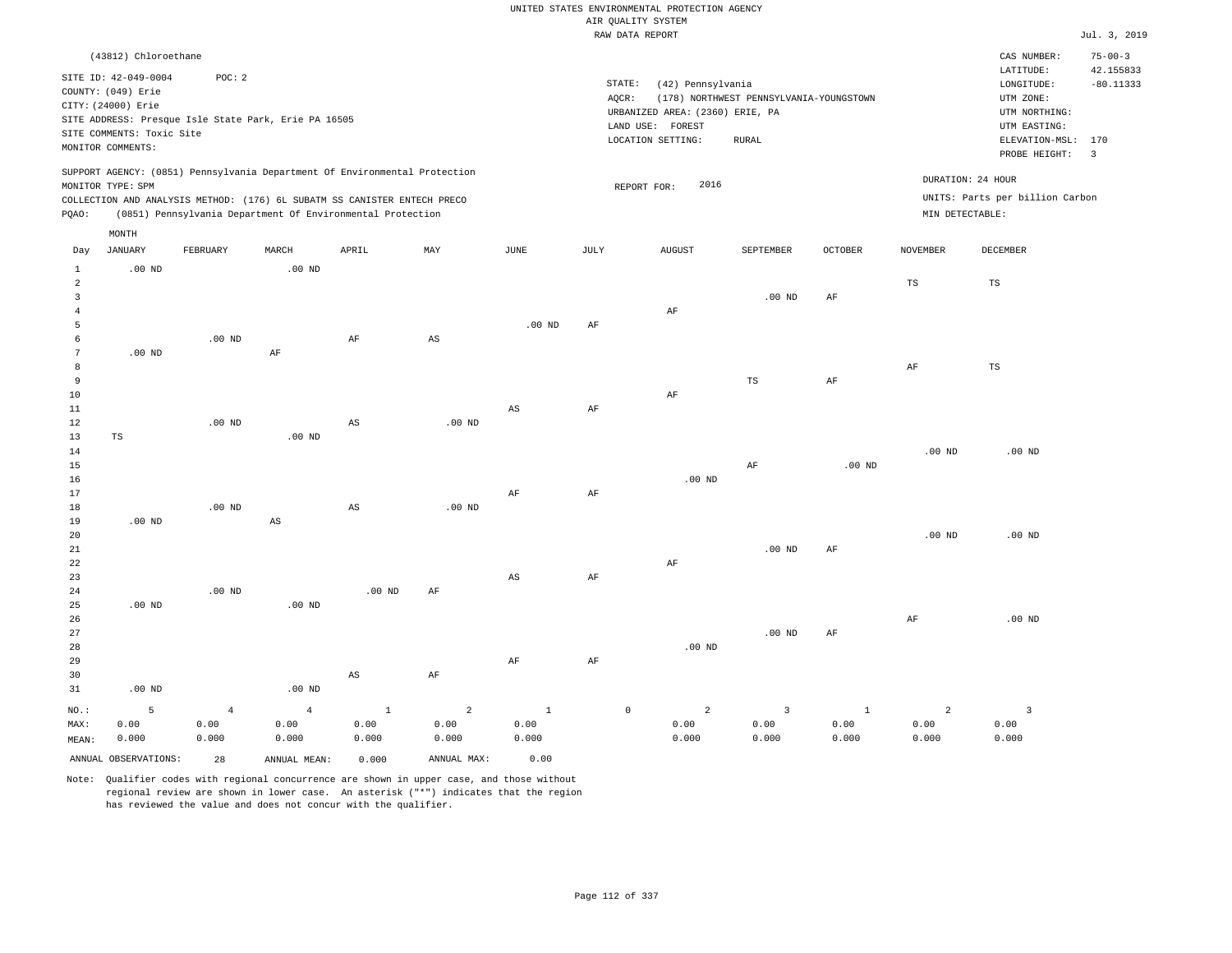### RAW DATA REPORT Jul. 3, 2019 UNITED STATES ENVIRONMENTAL PROTECTION AGENCY AIR QUALITY SYSTEM

|                  | (43812) Chloroethane                                 |               |              |                                                                            |                   |                        |                        |                                 |                                         |                   |                   | CAS NUMBER:                     | $75 - 00 - 3$  |
|------------------|------------------------------------------------------|---------------|--------------|----------------------------------------------------------------------------|-------------------|------------------------|------------------------|---------------------------------|-----------------------------------------|-------------------|-------------------|---------------------------------|----------------|
|                  | SITE ID: 42-049-0004                                 | POC: 2        |              |                                                                            |                   |                        |                        |                                 |                                         |                   |                   | LATITUDE:                       | 42.155833      |
|                  | COUNTY: (049) Erie                                   |               |              |                                                                            |                   |                        | STATE:                 | (42) Pennsylvania               |                                         |                   |                   | LONGITUDE:                      | $-80.11333$    |
|                  | CITY: (24000) Erie                                   |               |              |                                                                            |                   |                        | AQCR:                  |                                 | (178) NORTHWEST PENNSYLVANIA-YOUNGSTOWN |                   |                   | UTM ZONE:                       |                |
|                  | SITE ADDRESS: Presque Isle State Park, Erie PA 16505 |               |              |                                                                            |                   |                        |                        | URBANIZED AREA: (2360) ERIE, PA |                                         |                   |                   | UTM NORTHING:                   |                |
|                  | SITE COMMENTS: Toxic Site                            |               |              |                                                                            |                   |                        |                        | LAND USE: FOREST                |                                         |                   |                   | UTM EASTING:                    |                |
|                  | MONITOR COMMENTS:                                    |               |              |                                                                            |                   |                        |                        | LOCATION SETTING:               | <b>RURAL</b>                            |                   |                   | ELEVATION-MSL: 170              |                |
|                  |                                                      |               |              |                                                                            |                   |                        |                        |                                 |                                         |                   |                   | PROBE HEIGHT:                   | $\overline{3}$ |
|                  |                                                      |               |              | SUPPORT AGENCY: (0851) Pennsylvania Department Of Environmental Protection |                   |                        |                        |                                 |                                         |                   |                   | DURATION: 24 HOUR               |                |
|                  | MONITOR TYPE: SPM                                    |               |              |                                                                            |                   |                        | REPORT FOR:            | 2017                            |                                         |                   |                   |                                 |                |
|                  |                                                      |               |              | COLLECTION AND ANALYSIS METHOD: (176) 6L SUBATM SS CANISTER ENTECH PRECO   |                   |                        |                        |                                 |                                         |                   |                   | UNITS: Parts per billion Carbon |                |
| PQAO:            |                                                      |               |              | (0851) Pennsylvania Department Of Environmental Protection                 |                   |                        |                        |                                 |                                         |                   | MIN DETECTABLE:   |                                 |                |
|                  | MONTH                                                |               |              |                                                                            |                   |                        |                        |                                 |                                         |                   |                   |                                 |                |
| Day              | <b>JANUARY</b>                                       | FEBRUARY      | MARCH        | APRIL                                                                      | MAY               | JUNE                   | JULY                   | AUGUST                          | SEPTEMBER                               | OCTOBER           | <b>NOVEMBER</b>   | DECEMBER                        |                |
| $\mathbf{1}$     | $\rm AF$                                             |               |              | AF                                                                         | $\rm AF$          |                        |                        |                                 |                                         |                   |                   |                                 |                |
| $\overline{a}$   |                                                      |               | $.00$ ND     |                                                                            |                   |                        |                        |                                 |                                         |                   |                   |                                 |                |
| $\overline{3}$   |                                                      |               |              |                                                                            |                   |                        |                        |                                 |                                         |                   | $.00$ ND          | $.00$ ND                        |                |
| $\overline{4}$   |                                                      |               |              |                                                                            |                   |                        |                        |                                 | .00 <sub>ND</sub>                       | $.00$ ND          |                   |                                 |                |
| 5                |                                                      |               |              |                                                                            |                   |                        |                        | $.00$ ND                        |                                         |                   |                   |                                 |                |
| 6                |                                                      | $.00$ ND      |              |                                                                            |                   | .00 <sub>ND</sub>      | $\mathbb{A}\mathbb{S}$ |                                 |                                         |                   |                   |                                 |                |
| $\boldsymbol{7}$ | TS                                                   |               |              | AF                                                                         | .00 <sub>ND</sub> |                        |                        |                                 |                                         |                   |                   |                                 |                |
| 8                |                                                      |               | $.00$ ND     |                                                                            |                   |                        |                        |                                 |                                         |                   |                   |                                 |                |
| 9                |                                                      |               |              |                                                                            |                   |                        |                        |                                 |                                         |                   | .00 <sub>ND</sub> | $.00$ ND                        |                |
| 10               |                                                      |               |              |                                                                            |                   |                        |                        |                                 | .00 <sub>ND</sub>                       | $.00$ ND          |                   |                                 |                |
| 11               |                                                      |               |              |                                                                            |                   |                        |                        | .00 <sub>ND</sub>               |                                         |                   |                   |                                 |                |
| 12               |                                                      | $\mathbb{TS}$ |              |                                                                            |                   | .00 <sub>ND</sub>      | $\mathbb{A}\mathbb{S}$ |                                 |                                         |                   |                   |                                 |                |
| 13               | $.00$ ND                                             |               |              | $.00$ ND                                                                   | $.00$ ND          |                        |                        |                                 |                                         |                   |                   |                                 |                |
| 14               |                                                      |               | $.00$ ND     |                                                                            |                   |                        |                        |                                 |                                         |                   |                   |                                 |                |
| 15               |                                                      |               |              |                                                                            |                   |                        |                        |                                 |                                         |                   | .00 <sub>ND</sub> | $.00$ ND                        |                |
| 16               |                                                      |               |              |                                                                            |                   |                        |                        |                                 | .00 <sub>ND</sub>                       | $.00$ ND          |                   |                                 |                |
| 17               |                                                      |               |              |                                                                            |                   |                        |                        | $.00$ ND                        |                                         |                   |                   |                                 |                |
| 18               |                                                      | $\rm AF$      |              |                                                                            |                   | .00 <sub>ND</sub>      | $\mathbb{A}\mathbb{S}$ |                                 |                                         |                   |                   |                                 |                |
| 19               | $.00$ ND                                             |               |              | $\rm AF$                                                                   | .00 <sub>ND</sub> |                        |                        |                                 |                                         |                   |                   |                                 |                |
| 20               |                                                      |               | $.00$ ND     |                                                                            |                   |                        |                        |                                 |                                         |                   |                   |                                 |                |
| 21               |                                                      |               |              |                                                                            |                   |                        |                        |                                 |                                         |                   | .00 <sub>ND</sub> | TS                              |                |
| 22<br>23         |                                                      |               |              |                                                                            |                   |                        |                        | $.00$ ND                        | $.00$ ND                                | .00 <sub>ND</sub> |                   |                                 |                |
| 24               |                                                      | $\rm AF$      |              |                                                                            |                   | .00 <sub>ND</sub>      | .00 <sub>ND</sub>      |                                 |                                         |                   |                   |                                 |                |
| 25               | AS                                                   |               |              | AF                                                                         | .00 <sub>ND</sub> |                        |                        |                                 |                                         |                   |                   |                                 |                |
| 26               |                                                      |               | $.00$ ND     |                                                                            |                   |                        |                        |                                 |                                         |                   |                   |                                 |                |
| 27               |                                                      |               |              |                                                                            |                   |                        |                        |                                 |                                         |                   | $.00$ ND          | AF                              |                |
| 28               |                                                      |               |              |                                                                            |                   |                        |                        |                                 | .00 <sub>ND</sub>                       | $.00$ ND          |                   |                                 |                |
| 29               |                                                      |               |              |                                                                            |                   |                        |                        | .00 <sub>ND</sub>               |                                         |                   |                   |                                 |                |
| 30               |                                                      |               |              |                                                                            |                   | $\mathbb{A}\mathbb{S}$ | $.00$ ND               |                                 |                                         |                   |                   |                                 |                |
| 31               | $.00$ ND                                             |               |              |                                                                            | $.00$ ND          |                        |                        |                                 |                                         |                   |                   |                                 |                |
|                  |                                                      |               |              |                                                                            |                   |                        |                        |                                 |                                         |                   |                   |                                 |                |
| NO.:             | $\overline{3}$                                       | $\mathbf{1}$  | 5            | $\mathbf{1}$                                                               | 5                 | $\overline{4}$         | $\overline{a}$         | 5                               | 5                                       | 5                 | 5                 | $\overline{\mathbf{3}}$         |                |
| MAX:             | 0.00                                                 | 0.00          | 0.00         | 0.00                                                                       | 0.00              | 0.00                   | 0.00                   | 0.00                            | 0.00                                    | 0.00              | 0.00              | 0.00                            |                |
| MEAN:            | 0.000                                                | 0.000         | 0.000        | 0.000                                                                      | 0.000             | 0.000                  | 0.000                  | 0.000                           | 0.000                                   | 0.000             | 0.000             | 0.000                           |                |
|                  | ANNUAL OBSERVATIONS:                                 | 44            | ANNUAL MEAN: | 0.000                                                                      | ANNUAL MAX:       | 0.00                   |                        |                                 |                                         |                   |                   |                                 |                |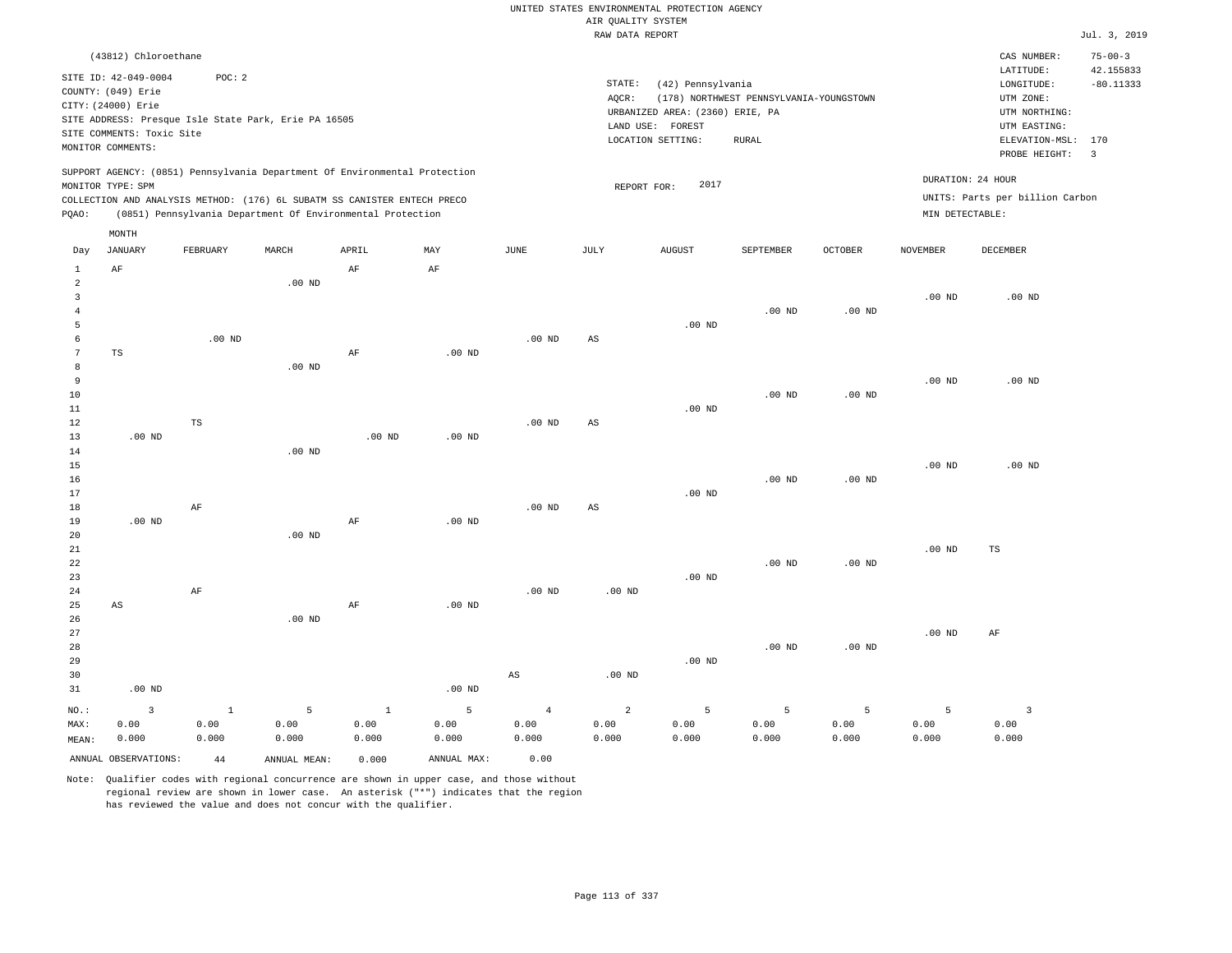|                                  |                                              |                   |                                                      |                                                                            |              |                     |           | UNITED STATES ENVIRONMENTAL PROTECTION AGENCY |                                         |                   |                   |                                 |                            |
|----------------------------------|----------------------------------------------|-------------------|------------------------------------------------------|----------------------------------------------------------------------------|--------------|---------------------|-----------|-----------------------------------------------|-----------------------------------------|-------------------|-------------------|---------------------------------|----------------------------|
|                                  |                                              |                   |                                                      |                                                                            |              |                     |           | AIR QUALITY SYSTEM                            |                                         |                   |                   |                                 |                            |
|                                  |                                              |                   |                                                      |                                                                            |              |                     |           | RAW DATA REPORT                               |                                         |                   |                   |                                 | Jul. 3, 2019               |
|                                  | (43812) Chloroethane<br>SITE ID: 42-049-0004 | POC: 2            |                                                      |                                                                            |              |                     |           |                                               |                                         |                   |                   | CAS NUMBER:<br>LATITUDE:        | $75 - 00 - 3$<br>42.155833 |
|                                  | COUNTY: (049) Erie                           |                   |                                                      |                                                                            |              |                     | STATE:    | (42) Pennsylvania                             |                                         |                   |                   | LONGITUDE:                      | $-80.11333$                |
|                                  | CITY: (24000) Erie                           |                   |                                                      |                                                                            |              |                     | AQCR:     |                                               | (178) NORTHWEST PENNSYLVANIA-YOUNGSTOWN |                   |                   | UTM ZONE:                       |                            |
|                                  |                                              |                   | SITE ADDRESS: Presque Isle State Park, Erie PA 16505 |                                                                            |              |                     |           | URBANIZED AREA: (2360) ERIE, PA               |                                         |                   |                   | UTM NORTHING:                   |                            |
|                                  | SITE COMMENTS: Toxic Site                    |                   |                                                      |                                                                            |              |                     |           | LAND USE: FOREST<br>LOCATION SETTING:         | <b>RURAL</b>                            |                   |                   | UTM EASTING:<br>ELEVATION-MSL:  | 170                        |
|                                  | MONITOR COMMENTS:                            |                   |                                                      |                                                                            |              |                     |           |                                               |                                         |                   |                   | PROBE HEIGHT:                   | $\overline{3}$             |
|                                  | MONITOR TYPE: SPM                            |                   |                                                      | SUPPORT AGENCY: (0851) Pennsylvania Department Of Environmental Protection |              |                     |           | 2018                                          |                                         |                   | DURATION: 24 HOUR |                                 |                            |
|                                  |                                              |                   |                                                      | COLLECTION AND ANALYSIS METHOD: (176) 6L SUBATM SS CANISTER ENTECH PRECO   |              |                     |           | REPORT FOR:                                   |                                         |                   |                   | UNITS: Parts per billion Carbon |                            |
| PQAO:                            |                                              |                   |                                                      | (0851) Pennsylvania Department Of Environmental Protection                 |              |                     |           |                                               |                                         |                   |                   | MIN DETECTABLE: .088125         |                            |
|                                  | $\texttt{MONTH}$                             |                   |                                                      |                                                                            |              |                     |           |                                               |                                         |                   |                   |                                 |                            |
| Day                              | <b>JANUARY</b>                               | FEBRUARY          | MARCH                                                | APRIL                                                                      | MAY          | $_{\rm JUNE}$       | JULY      | <b>AUGUST</b>                                 | SEPTEMBER                               | OCTOBER           | <b>NOVEMBER</b>   | DECEMBER                        |                            |
| $\mathbf{1}$                     |                                              | AQ                |                                                      |                                                                            |              | AF                  | AF        |                                               |                                         |                   |                   |                                 |                            |
| $\overline{a}$                   | TS                                           |                   |                                                      | $\rm AF$                                                                   | $.00$ ND     |                     |           |                                               |                                         |                   |                   |                                 |                            |
| $\overline{3}$<br>$\overline{4}$ |                                              |                   | $.00$ ND                                             |                                                                            |              |                     |           |                                               |                                         |                   | $.00$ ND          | $.00$ ND                        |                            |
| 5                                |                                              |                   |                                                      |                                                                            |              |                     |           |                                               | AF                                      | .00 <sub>ND</sub> |                   |                                 |                            |
| 6                                |                                              |                   |                                                      |                                                                            |              |                     |           | $\rm{AF}$                                     |                                         |                   |                   |                                 |                            |
| $\,7$                            |                                              | .00 <sub>ND</sub> |                                                      |                                                                            |              | $\rm AF$            | $\rm{AF}$ |                                               |                                         |                   |                   |                                 |                            |
| 8                                | AF                                           |                   |                                                      | $.00$ ND                                                                   | AS           |                     |           |                                               |                                         |                   |                   |                                 |                            |
| 9                                |                                              |                   | $.00$ ND                                             |                                                                            |              |                     |           |                                               |                                         |                   |                   |                                 |                            |
| $10$                             |                                              |                   |                                                      |                                                                            |              |                     |           |                                               |                                         |                   | .00 <sub>ND</sub> | $.00$ ND                        |                            |
| 11                               |                                              |                   |                                                      |                                                                            |              |                     |           |                                               | $_{\rm AS}$                             | $.00$ ND          |                   |                                 |                            |
| 12                               |                                              |                   |                                                      |                                                                            |              |                     |           | AF                                            |                                         |                   |                   |                                 |                            |
| 13<br>14                         | AF                                           | $.00$ ND          |                                                      | $.00$ ND                                                                   | AF           | AF                  | AF        |                                               |                                         |                   |                   |                                 |                            |
| 15                               |                                              |                   | $.00$ ND                                             |                                                                            |              |                     |           |                                               |                                         |                   |                   |                                 |                            |
| 16                               |                                              |                   |                                                      |                                                                            |              |                     |           |                                               |                                         |                   | $_{\rm AS}$       | $.00$ ND                        |                            |
| 17                               |                                              |                   |                                                      |                                                                            |              |                     |           |                                               | $.00$ ND                                | $.00$ ND          |                   |                                 |                            |
| 18                               |                                              |                   |                                                      |                                                                            |              |                     |           | AF                                            |                                         |                   |                   |                                 |                            |
| 19                               |                                              | $.00$ ND          |                                                      |                                                                            |              | AF                  | AF        |                                               |                                         |                   |                   |                                 |                            |
| 20                               | AF                                           |                   |                                                      | .00 <sub>ND</sub>                                                          | AF           |                     |           |                                               |                                         |                   |                   |                                 |                            |
| $2\sqrt{1}$                      |                                              |                   | $\rm AF$                                             |                                                                            |              |                     |           |                                               |                                         |                   |                   |                                 |                            |
| 22                               |                                              |                   |                                                      |                                                                            |              |                     |           |                                               | $.00$ ND                                |                   | $.00$ ND          | $.00$ ND                        |                            |
| 23<br>24                         |                                              |                   |                                                      |                                                                            |              |                     |           | $.00$ ND                                      |                                         | .00 <sub>ND</sub> |                   |                                 |                            |
| 25                               |                                              | $.00$ ND          |                                                      |                                                                            |              | $\rm AF$            | $\rm{AF}$ |                                               |                                         |                   |                   |                                 |                            |
| 26                               | AF                                           |                   |                                                      | .00 <sub>ND</sub>                                                          | AF           |                     |           |                                               |                                         |                   |                   |                                 |                            |
| 27                               |                                              |                   | AF                                                   |                                                                            |              |                     |           |                                               |                                         |                   |                   |                                 |                            |
| 28                               |                                              |                   |                                                      |                                                                            |              |                     |           |                                               |                                         |                   | .00 <sub>ND</sub> | $\mathbb{A}\mathbb{S}$          |                            |
| 29                               |                                              |                   |                                                      |                                                                            |              |                     |           |                                               | .00 <sub>ND</sub>                       | $.00$ ND          |                   |                                 |                            |
| 30                               |                                              |                   |                                                      |                                                                            |              |                     |           | $.00$ ND                                      |                                         |                   |                   |                                 |                            |
| 31                               |                                              |                   |                                                      |                                                                            |              |                     | AF        |                                               |                                         |                   |                   |                                 |                            |
| NO.:                             | $\mathbb O$                                  | $\overline{4}$    | $\overline{3}$                                       | $\overline{4}$                                                             | $\mathbf{1}$ | $\mathsf{O}\xspace$ |           | $\mathsf{O}\xspace$<br>$\overline{a}$         | $\overline{3}$                          | 5                 | $\overline{4}$    | $\overline{4}$                  |                            |
| MAX:                             |                                              | 0.00              | 0.00                                                 | 0.00                                                                       | 0.00         |                     |           | 0.00                                          | 0.00                                    | 0.00              | 0.00              | 0.00                            |                            |
| MEAN:                            |                                              | 0.000             | 0.000                                                | 0.000                                                                      | 0.000        |                     |           | 0.000                                         | 0.000                                   | 0.000             | 0.000             | 0.000                           |                            |
|                                  | ANNUAL OBSERVATIONS:                         | 30                | ANNUAL MEAN:                                         | 0.000                                                                      | ANNUAL MAX:  | 0.00                |           |                                               |                                         |                   |                   |                                 |                            |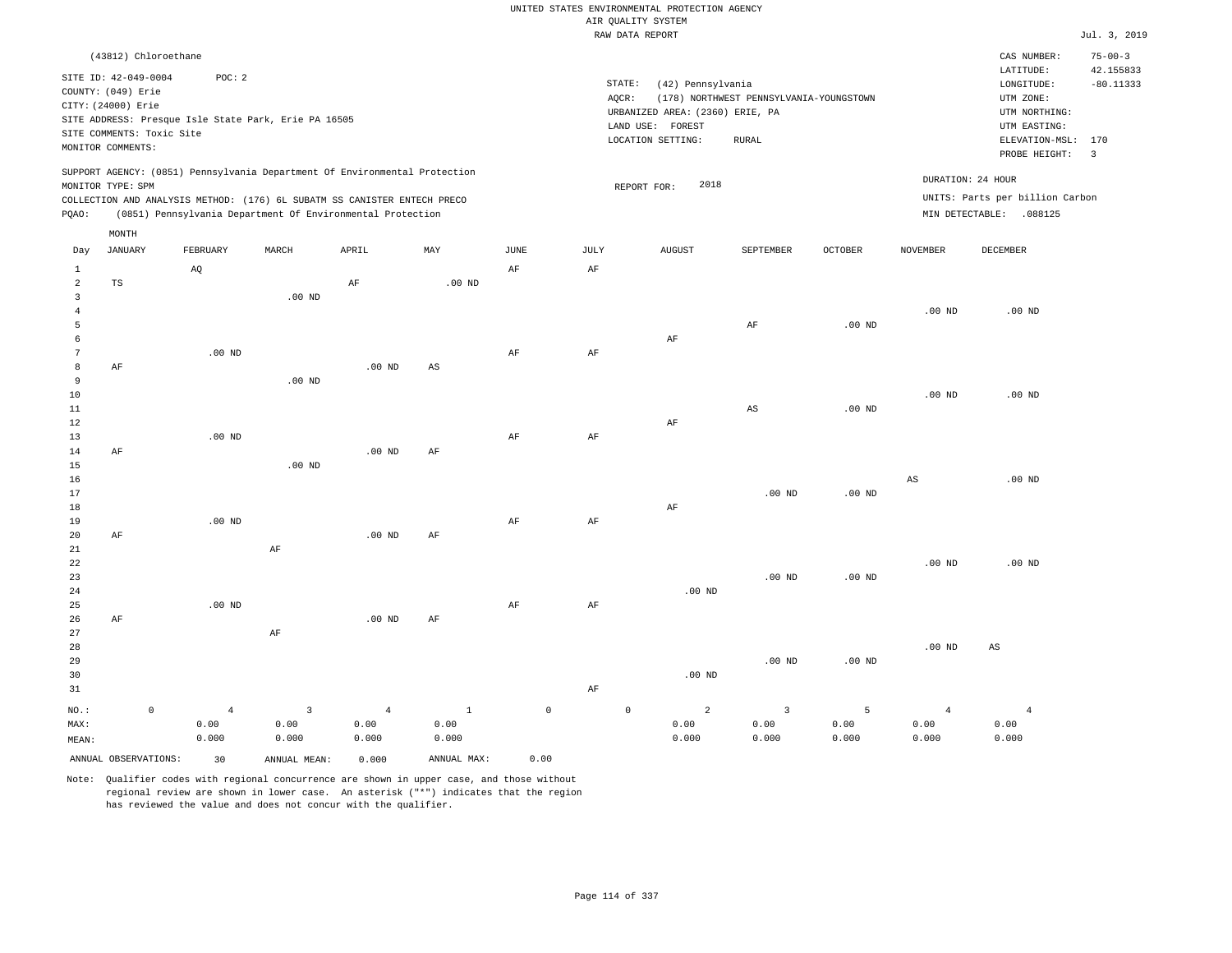### RAW DATA REPORT Jul. 3, 2019 UNITED STATES ENVIRONMENTAL PROTECTION AGENCY AIR QUALITY SYSTEM

|                                     | (43813) 1,1-Dichloroethane                                                                                         |                   |                                                                                                                                                                                                                      |                |                |                   |                              |                                                                                     |                                                  |                |                   | CAS NUMBER:                                                                                                  | $75 - 34 - 3$                              |
|-------------------------------------|--------------------------------------------------------------------------------------------------------------------|-------------------|----------------------------------------------------------------------------------------------------------------------------------------------------------------------------------------------------------------------|----------------|----------------|-------------------|------------------------------|-------------------------------------------------------------------------------------|--------------------------------------------------|----------------|-------------------|--------------------------------------------------------------------------------------------------------------|--------------------------------------------|
|                                     | SITE ID: 42-049-0004<br>COUNTY: (049) Erie<br>CITY: (24000) Erie<br>SITE COMMENTS: Toxic Site<br>MONITOR COMMENTS: | POC: 2            | SITE ADDRESS: Presque Isle State Park, Erie PA 16505                                                                                                                                                                 |                |                |                   | STATE:<br>AQCR:<br>LAND USE: | (42) Pennsylvania<br>URBANIZED AREA: (2360) ERIE, PA<br>FOREST<br>LOCATION SETTING: | (178) NORTHWEST PENNSYLVANIA-YOUNGSTOWN<br>RURAL |                |                   | LATITUDE:<br>LONGITUDE:<br>UTM ZONE:<br>UTM NORTHING:<br>UTM EASTING:<br>ELEVATION-MSL: 170<br>PROBE HEIGHT: | 42.155833<br>$-80.11333$<br>$\overline{3}$ |
| PQAO:                               | MONITOR TYPE: SPM                                                                                                  |                   | SUPPORT AGENCY: (0851) Pennsylvania Department Of Environmental Protection<br>COLLECTION AND ANALYSIS METHOD: (176) 6L SUBATM SS CANISTER ENTECH PRECO<br>(0851) Pennsylvania Department Of Environmental Protection |                |                |                   | REPORT FOR:                  | 2013                                                                                |                                                  |                | MIN DETECTABLE:   | DURATION: 24 HOUR<br>UNITS: Parts per billion Carbon                                                         |                                            |
|                                     | MONTH                                                                                                              |                   |                                                                                                                                                                                                                      |                |                |                   |                              |                                                                                     |                                                  |                |                   |                                                                                                              |                                            |
| Day                                 | <b>JANUARY</b>                                                                                                     | FEBRUARY          | MARCH                                                                                                                                                                                                                | APRIL          | MAY            | JUNE              | JULY                         | <b>AUGUST</b>                                                                       | SEPTEMBER                                        | <b>OCTOBER</b> | <b>NOVEMBER</b>   | DECEMBER                                                                                                     |                                            |
| $\mathbf{1}$<br>$\overline{a}$<br>3 |                                                                                                                    |                   |                                                                                                                                                                                                                      |                |                |                   |                              | $.00$ ND                                                                            | $.00$ ND                                         | $.00$ ND       |                   |                                                                                                              |                                            |
| $\overline{4}$<br>5                 | $.00$ ND                                                                                                           | $.00$ ND          | $.00$ ND                                                                                                                                                                                                             | $.00$ ND       | $.00$ ND       | AS                | .00 <sub>ND</sub>            |                                                                                     |                                                  |                |                   |                                                                                                              |                                            |
| 6<br>$\overline{7}$                 |                                                                                                                    |                   |                                                                                                                                                                                                                      |                |                |                   |                              |                                                                                     | .00 <sub>ND</sub>                                | $.00$ ND       | $.00$ ND          | $.00$ ND                                                                                                     |                                            |
| 8<br>9                              |                                                                                                                    | $.00$ ND          |                                                                                                                                                                                                                      |                |                | $.00$ ND          | $.00$ ND                     | $.00$ ND                                                                            |                                                  |                |                   |                                                                                                              |                                            |
| 10                                  | $.00$ ND                                                                                                           |                   |                                                                                                                                                                                                                      | AS             | $.00$ ND       |                   |                              |                                                                                     |                                                  |                |                   |                                                                                                              |                                            |
| 11                                  |                                                                                                                    |                   | $.00$ ND                                                                                                                                                                                                             |                |                |                   |                              |                                                                                     |                                                  |                |                   |                                                                                                              |                                            |
| 12<br>13                            |                                                                                                                    |                   |                                                                                                                                                                                                                      |                |                |                   |                              |                                                                                     | $.00$ ND                                         | $.00$ ND       | AF                | $.00$ ND                                                                                                     |                                            |
| 14                                  |                                                                                                                    |                   |                                                                                                                                                                                                                      |                |                |                   |                              | AF                                                                                  |                                                  |                |                   |                                                                                                              |                                            |
| 15                                  |                                                                                                                    | .00 <sub>ND</sub> |                                                                                                                                                                                                                      |                |                | $.00$ ND          | $.00$ ND                     |                                                                                     |                                                  |                |                   |                                                                                                              |                                            |
| 16                                  | $.00$ ND                                                                                                           |                   |                                                                                                                                                                                                                      | $.00$ ND       | $.00$ ND       |                   |                              |                                                                                     |                                                  |                |                   |                                                                                                              |                                            |
| 17                                  |                                                                                                                    |                   | $.00$ ND                                                                                                                                                                                                             |                |                |                   |                              |                                                                                     |                                                  |                |                   |                                                                                                              |                                            |
| 18<br>19                            |                                                                                                                    |                   |                                                                                                                                                                                                                      |                |                |                   |                              |                                                                                     | $.00$ ND                                         | $.00$ ND       | .00 <sub>ND</sub> | $.00$ ND                                                                                                     |                                            |
| 20                                  |                                                                                                                    |                   |                                                                                                                                                                                                                      |                |                |                   |                              | $.00$ ND                                                                            |                                                  |                |                   |                                                                                                              |                                            |
| 21                                  |                                                                                                                    | .00 <sub>ND</sub> |                                                                                                                                                                                                                      |                |                | .00 <sub>ND</sub> | .00 <sub>ND</sub>            |                                                                                     |                                                  |                |                   |                                                                                                              |                                            |
| 22                                  | $.00$ ND                                                                                                           |                   |                                                                                                                                                                                                                      | $.00$ ND       | $.00$ ND       |                   |                              |                                                                                     |                                                  |                |                   |                                                                                                              |                                            |
| 23                                  |                                                                                                                    |                   | $.00$ ND                                                                                                                                                                                                             |                |                |                   |                              |                                                                                     |                                                  |                |                   |                                                                                                              |                                            |
| 24<br>25                            |                                                                                                                    |                   |                                                                                                                                                                                                                      |                |                |                   |                              |                                                                                     | $.00$ ND                                         | $.00$ ND       | .00 <sub>ND</sub> | $.00$ ND                                                                                                     |                                            |
| 26                                  |                                                                                                                    |                   |                                                                                                                                                                                                                      |                |                |                   |                              | $.00$ ND                                                                            |                                                  |                |                   |                                                                                                              |                                            |
| 27                                  |                                                                                                                    | .00 <sub>ND</sub> |                                                                                                                                                                                                                      |                |                | $.00$ ND          | $.00$ ND                     |                                                                                     |                                                  |                |                   |                                                                                                              |                                            |
| 28                                  | $.00$ ND                                                                                                           |                   |                                                                                                                                                                                                                      | $.00$ ND       | $.00$ ND       |                   |                              |                                                                                     |                                                  |                |                   |                                                                                                              |                                            |
| 29                                  |                                                                                                                    |                   | .00 <sub>ND</sub>                                                                                                                                                                                                    |                |                |                   |                              |                                                                                     |                                                  |                |                   |                                                                                                              |                                            |
| 30                                  |                                                                                                                    |                   |                                                                                                                                                                                                                      |                |                |                   |                              |                                                                                     |                                                  |                | $.00$ ND          | $.00$ ND                                                                                                     |                                            |
| 31                                  |                                                                                                                    |                   |                                                                                                                                                                                                                      |                |                |                   |                              |                                                                                     |                                                  | $.00$ ND       |                   |                                                                                                              |                                            |
| NO.:                                | 5                                                                                                                  | 5                 | 5                                                                                                                                                                                                                    | $\overline{4}$ | $\overline{5}$ | $\overline{4}$    | 5                            | $\overline{4}$                                                                      | 5                                                | 6              | $\overline{4}$    | 5                                                                                                            |                                            |
| MAX:                                | 0.00                                                                                                               | 0.00              | 0.00                                                                                                                                                                                                                 | 0.00           | 0.00           | 0.00              | 0.00                         | 0.00                                                                                | 0.00                                             | 0.00           | 0.00              | 0.00                                                                                                         |                                            |
| MEAN:                               | 0.000                                                                                                              | 0.000             | 0.000                                                                                                                                                                                                                | 0.000          | 0.000          | 0.000             | 0.000                        | 0.000                                                                               | 0.000                                            | 0.000          | 0.000             | 0.000                                                                                                        |                                            |
|                                     | ANNUAL OBSERVATIONS:                                                                                               | 57                | ANNUAL MEAN:                                                                                                                                                                                                         | 0.000          | ANNUAL MAX:    | 0.00              |                              |                                                                                     |                                                  |                |                   |                                                                                                              |                                            |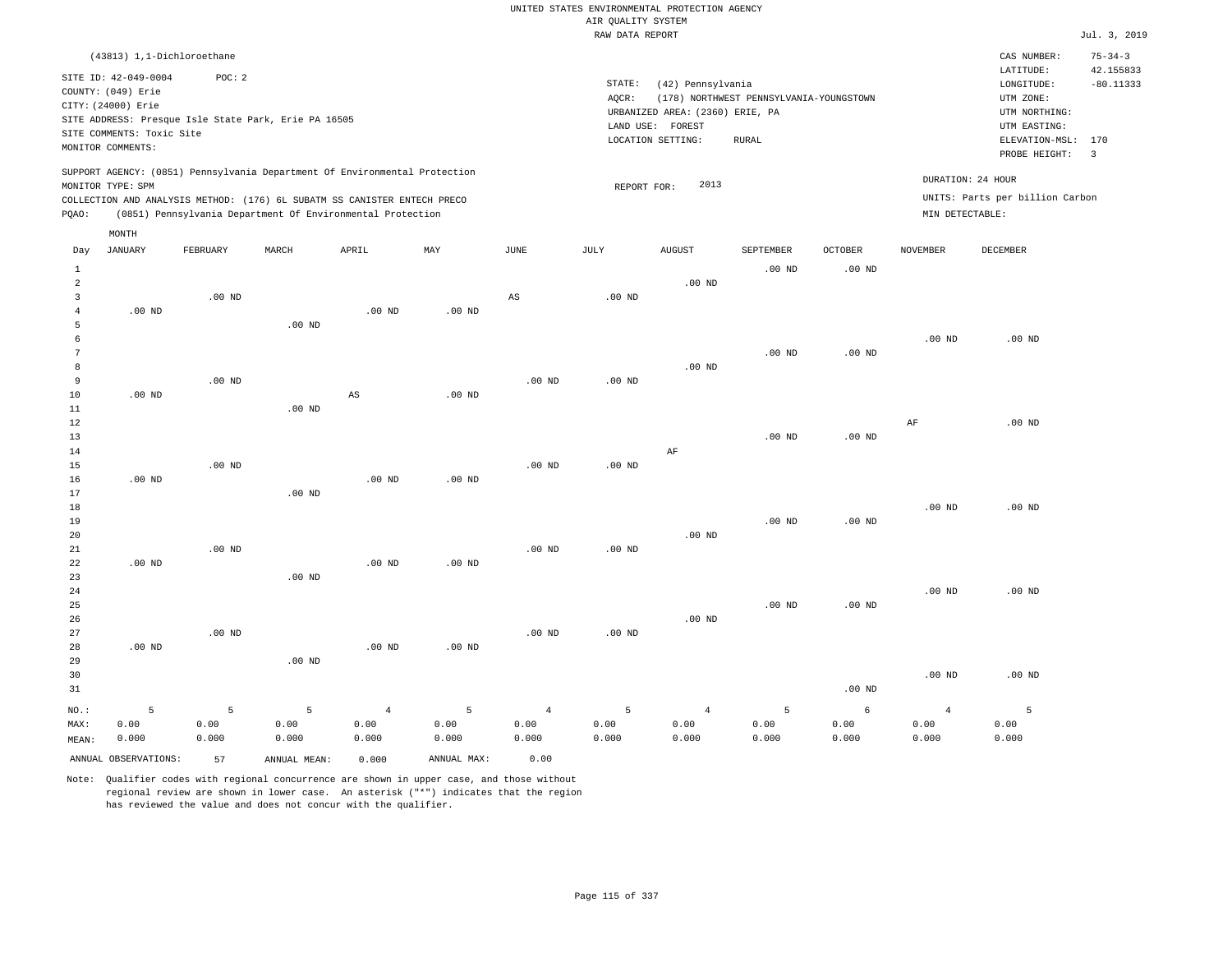|                |                            |                   |                                                                            |                        |                        |                   | RAW DATA REPORT   |                                 |                                         |              |                        |                                 | Jul. 3, 2019            |
|----------------|----------------------------|-------------------|----------------------------------------------------------------------------|------------------------|------------------------|-------------------|-------------------|---------------------------------|-----------------------------------------|--------------|------------------------|---------------------------------|-------------------------|
|                | (43813) 1,1-Dichloroethane |                   |                                                                            |                        |                        |                   |                   |                                 |                                         |              |                        | CAS NUMBER:                     | $75 - 34 - 3$           |
|                |                            |                   |                                                                            |                        |                        |                   |                   |                                 |                                         |              |                        | LATITUDE:                       | 42.155833               |
|                | SITE ID: 42-049-0004       | POC: 2            |                                                                            |                        |                        |                   | STATE:            | (42) Pennsylvania               |                                         |              |                        | LONGITUDE:                      | $-80.11333$             |
|                | COUNTY: (049) Erie         |                   |                                                                            |                        |                        |                   | AQCR:             |                                 | (178) NORTHWEST PENNSYLVANIA-YOUNGSTOWN |              |                        | UTM ZONE:                       |                         |
|                | CITY: (24000) Erie         |                   |                                                                            |                        |                        |                   |                   | URBANIZED AREA: (2360) ERIE, PA |                                         |              |                        | UTM NORTHING:                   |                         |
|                |                            |                   | SITE ADDRESS: Presque Isle State Park, Erie PA 16505                       |                        |                        |                   |                   | LAND USE: FOREST                |                                         |              |                        | UTM EASTING:                    |                         |
|                | SITE COMMENTS: Toxic Site  |                   |                                                                            |                        |                        |                   |                   | LOCATION SETTING:               | <b>RURAL</b>                            |              |                        | ELEVATION-MSL:                  | 170                     |
|                | MONITOR COMMENTS:          |                   |                                                                            |                        |                        |                   |                   |                                 |                                         |              |                        | PROBE HEIGHT:                   | $\overline{\mathbf{3}}$ |
|                |                            |                   | SUPPORT AGENCY: (0851) Pennsylvania Department Of Environmental Protection |                        |                        |                   |                   |                                 |                                         |              |                        | DURATION: 24 HOUR               |                         |
|                | MONITOR TYPE: SPM          |                   |                                                                            |                        |                        |                   | REPORT FOR:       | 2014                            |                                         |              |                        |                                 |                         |
|                |                            |                   | COLLECTION AND ANALYSIS METHOD: (176) 6L SUBATM SS CANISTER ENTECH PRECO   |                        |                        |                   |                   |                                 |                                         |              |                        | UNITS: Parts per billion Carbon |                         |
| PQAO:          |                            |                   | (0851) Pennsylvania Department Of Environmental Protection                 |                        |                        |                   |                   |                                 |                                         |              | MIN DETECTABLE:        |                                 |                         |
|                | MONTH                      |                   |                                                                            |                        |                        |                   |                   |                                 |                                         |              |                        |                                 |                         |
| Day            | <b>JANUARY</b>             | FEBRUARY          | MARCH                                                                      | APRIL                  | MAY                    | JUNE              | JULY              | <b>AUGUST</b>                   | SEPTEMBER                               | OCTOBER      | <b>NOVEMBER</b>        | DECEMBER                        |                         |
| $\mathbf{1}$   |                            |                   |                                                                            |                        |                        |                   |                   |                                 |                                         |              | AS                     | $\mathbb{A}\mathbb{S}$          |                         |
| $\overline{a}$ |                            |                   |                                                                            |                        |                        |                   |                   |                                 | $.00$ ND                                | $_{\rm AS}$  |                        |                                 |                         |
| $\overline{3}$ |                            |                   |                                                                            |                        |                        |                   |                   | $.00$ ND                        |                                         |              |                        |                                 |                         |
| $\overline{4}$ |                            | AF                |                                                                            |                        |                        | $.00$ ND          | $.00$ ND          |                                 |                                         |              |                        |                                 |                         |
| 5              | $.00$ ND                   |                   |                                                                            | $.00$ ND               | $.00$ ND               |                   |                   |                                 |                                         |              |                        |                                 |                         |
| 6              |                            |                   | $.00$ ND                                                                   |                        |                        |                   |                   |                                 |                                         |              |                        |                                 |                         |
| $\overline{7}$ |                            |                   |                                                                            |                        |                        |                   |                   |                                 |                                         |              | $.00$ ND               | $.00$ ND                        |                         |
| 8              |                            |                   |                                                                            |                        |                        |                   |                   |                                 | $\rm AF$                                | $_{\rm AS}$  |                        |                                 |                         |
| $\overline{9}$ |                            |                   |                                                                            |                        |                        |                   |                   | $\rm AF$                        |                                         |              |                        |                                 |                         |
| 10             |                            | $.00$ ND          |                                                                            |                        |                        | $.00$ ND          | .00 <sub>ND</sub> |                                 |                                         |              |                        |                                 |                         |
| $11\,$         | $.00$ ND                   |                   |                                                                            | $\rm{AF}$              | $\mathbb{A}\mathbb{S}$ |                   |                   |                                 |                                         |              |                        |                                 |                         |
| 12<br>13       |                            |                   | $\mathbb{A}\mathbb{M}$                                                     |                        |                        |                   |                   |                                 |                                         |              | $\mathbb{A}\mathbb{S}$ | $.00$ ND                        |                         |
| 14             |                            |                   |                                                                            |                        |                        |                   |                   |                                 | AS                                      | AM           |                        |                                 |                         |
| 15             |                            |                   |                                                                            |                        |                        |                   |                   | $\rm AF$                        |                                         |              |                        |                                 |                         |
| 16             |                            | .00 <sub>ND</sub> |                                                                            |                        |                        | $.00$ ND          | $.00$ ND          |                                 |                                         |              |                        |                                 |                         |
| 17             | $.00$ ND                   |                   |                                                                            | $.00$ ND               | $.00$ ND               |                   |                   |                                 |                                         |              |                        |                                 |                         |
| 18             |                            |                   | $.00$ ND                                                                   |                        |                        |                   |                   |                                 |                                         |              |                        |                                 |                         |
| 19             |                            |                   |                                                                            |                        |                        |                   |                   |                                 |                                         |              | $.00$ ND               | $.00$ ND                        |                         |
| 20             |                            |                   |                                                                            |                        |                        |                   |                   |                                 | AS                                      | AF           |                        |                                 |                         |
| 21             |                            |                   |                                                                            |                        |                        |                   |                   | AF                              |                                         |              |                        |                                 |                         |
| 22             |                            | $.00$ ND          |                                                                            |                        |                        | $.00$ ND          | $.00$ ND          |                                 |                                         |              |                        |                                 |                         |
| 23             | $.00$ ND                   |                   |                                                                            | $.00$ ND               | $.00$ ND               |                   |                   |                                 |                                         |              |                        |                                 |                         |
| 24             |                            |                   | $.00$ ND                                                                   |                        |                        |                   |                   |                                 |                                         |              |                        |                                 |                         |
| 25             |                            |                   |                                                                            |                        |                        |                   |                   |                                 |                                         |              | $\mathbb{A}\mathbb{S}$ | $.00$ ND                        |                         |
| 26             |                            |                   |                                                                            |                        |                        |                   |                   |                                 | $\mathbb{A}\mathbb{S}$                  | $.00$ ND     |                        |                                 |                         |
| 27             |                            |                   |                                                                            |                        |                        |                   |                   | AF                              |                                         |              |                        |                                 |                         |
| 28             |                            | $.00$ ND          |                                                                            |                        |                        | .00 <sub>ND</sub> | AS                |                                 |                                         |              |                        |                                 |                         |
| 29             | $.00$ ND                   |                   |                                                                            | $\mathbb{A}\mathbb{S}$ | $.00$ ND               |                   |                   |                                 |                                         |              |                        |                                 |                         |
| 30             |                            |                   | .00 <sub>ND</sub>                                                          |                        |                        |                   |                   |                                 |                                         |              |                        |                                 |                         |
| 31             |                            |                   |                                                                            |                        |                        |                   |                   |                                 |                                         |              |                        | $\mathbb{A}\mathbb{S}$          |                         |
| NO.:           | 5                          | $\overline{4}$    | $\overline{4}$                                                             | $\mathbf{3}$           | $\overline{4}$         | 5                 | $\overline{4}$    | $\mathbf{1}$                    | $\mathbf{1}$                            | $\mathbf{1}$ | $\overline{a}$         | $\overline{4}$                  |                         |
| MAX:           | 0.00                       | 0.00              | 0.00                                                                       | 0.00                   | 0.00                   | 0.00              | 0.00              | 0.00                            | 0.00                                    | 0.00         | 0.00                   | 0.00                            |                         |
| MEAN:          | 0.000                      | 0.000             | 0.000                                                                      | 0.000                  | 0.000                  | 0.000             | 0.000             | 0.000                           | 0.000                                   | 0.000        | 0.000                  | 0.000                           |                         |
|                | ANNUAL OBSERVATIONS:       | 38                | ANNUAL, MEAN:                                                              | 0.000                  | ANNUAL MAX:            | 0.00              |                   |                                 |                                         |              |                        |                                 |                         |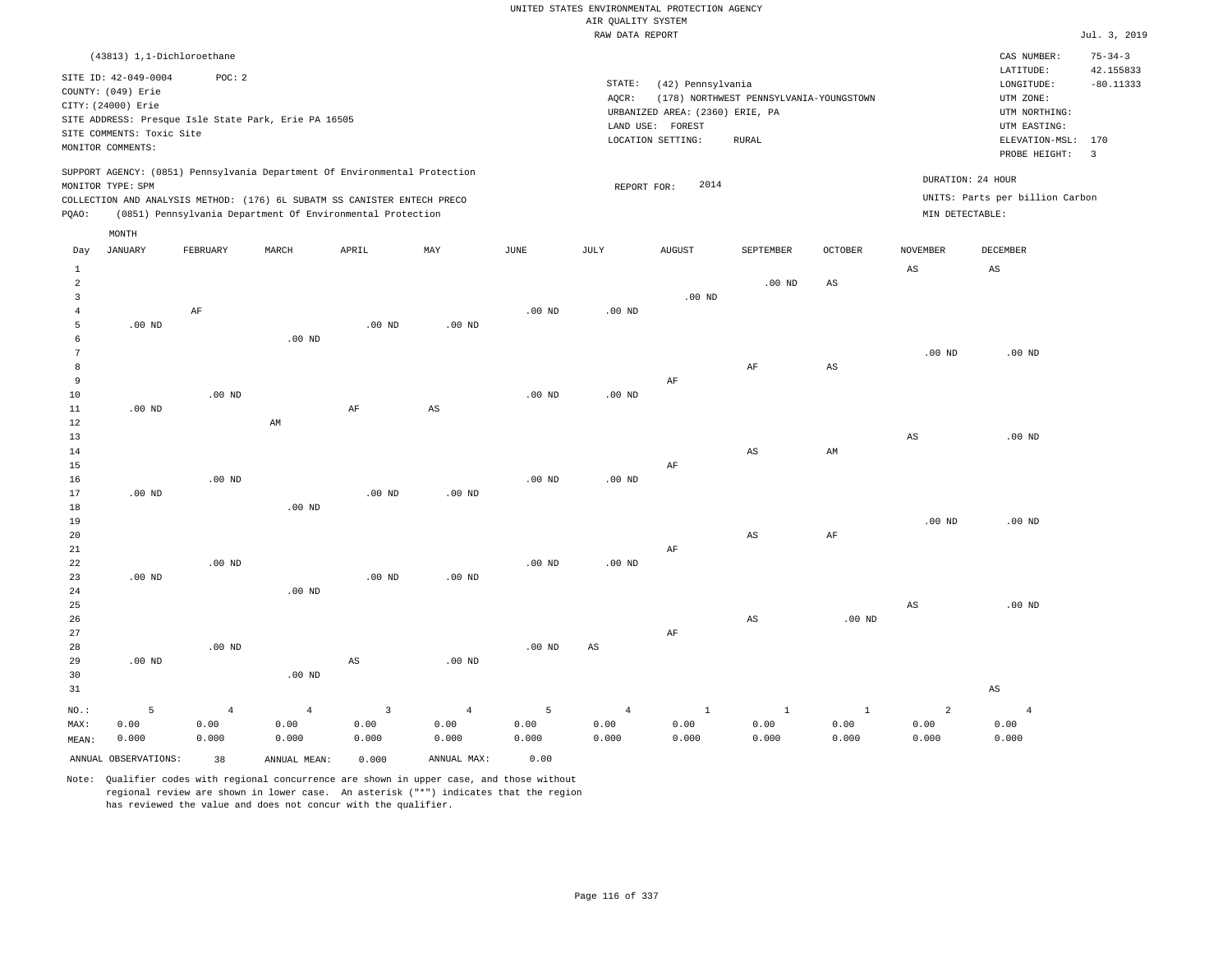### RAW DATA REPORT JUL. 3, 2019 UNITED STATES ENVIRONMENTAL PROTECTION AGENCY AIR QUALITY SYSTEM

|       | (43813) 1,1-Dichloroethane                           |          |          |                                                                          |                                                                            |      |        |                                 |                                         |          |                 | CAS NUMBER:                                          | $75 - 34 - 3$ |
|-------|------------------------------------------------------|----------|----------|--------------------------------------------------------------------------|----------------------------------------------------------------------------|------|--------|---------------------------------|-----------------------------------------|----------|-----------------|------------------------------------------------------|---------------|
|       | SITE ID: 42-049-0004                                 | POC:2    |          |                                                                          |                                                                            |      |        |                                 |                                         |          |                 | LATITUDE:                                            | 42.155833     |
|       | COUNTY: (049) Erie                                   |          |          |                                                                          |                                                                            |      | STATE: | (42) Pennsylvania               |                                         |          |                 | LONGITUDE:                                           | $-80.11333$   |
|       | CITY: (24000) Erie                                   |          |          |                                                                          |                                                                            |      | AOCR:  |                                 | (178) NORTHWEST PENNSYLVANIA-YOUNGSTOWN |          |                 | UTM ZONE:                                            |               |
|       | SITE ADDRESS: Presque Isle State Park, Erie PA 16505 |          |          |                                                                          |                                                                            |      |        | URBANIZED AREA: (2360) ERIE, PA |                                         |          |                 | UTM NORTHING:                                        |               |
|       | SITE COMMENTS: Toxic Site                            |          |          |                                                                          |                                                                            |      |        | LAND USE:<br>FOREST             |                                         |          |                 | UTM EASTING:                                         |               |
|       | MONITOR COMMENTS:                                    |          |          |                                                                          |                                                                            |      |        | LOCATION SETTING:               | RURAL                                   |          |                 | ELEVATION-MSL: 170                                   |               |
|       |                                                      |          |          |                                                                          |                                                                            |      |        |                                 |                                         |          |                 | PROBE HEIGHT:                                        | $_{3}$        |
|       | MONITOR TYPE: SPM                                    |          |          | COLLECTION AND ANALYSIS METHOD: (176) 6L SUBATM SS CANISTER ENTECH PRECO | SUPPORT AGENCY: (0851) Pennsylvania Department Of Environmental Protection |      |        | 2015<br>REPORT FOR:             |                                         |          |                 | DURATION: 24 HOUR<br>UNITS: Parts per billion Carbon |               |
| POAO: |                                                      |          |          | (0851) Pennsylvania Department Of Environmental Protection               |                                                                            |      |        |                                 |                                         |          | MIN DETECTABLE: |                                                      |               |
|       | MONTH                                                |          |          |                                                                          |                                                                            |      |        |                                 |                                         |          |                 |                                                      |               |
| Day   | JANUARY                                              | FEBRUARY | MARCH    | APRIL                                                                    | MAY                                                                        | JUNE | JULY   | AUGUST                          | SEPTEMBER                               | OCTOBER  | <b>NOVEMBER</b> | DECEMBER                                             |               |
|       |                                                      |          | $.00$ ND |                                                                          |                                                                            |      |        |                                 |                                         |          |                 |                                                      |               |
|       |                                                      |          |          |                                                                          |                                                                            |      |        |                                 |                                         |          | $.00$ ND        | <b>TS</b>                                            |               |
|       |                                                      |          |          |                                                                          |                                                                            |      |        |                                 | $.00$ ND                                | $.00$ ND |                 |                                                      |               |

AS

.00 ND

| 8              |                   |              |                        |          |          |                |                         |          |                        |                        | $_{\rm AS}$    | .00 $ND$ |
|----------------|-------------------|--------------|------------------------|----------|----------|----------------|-------------------------|----------|------------------------|------------------------|----------------|----------|
| 9              |                   |              |                        |          |          |                |                         |          | $.00$ ND               | $\mathbb{A}\mathbb{S}$ |                |          |
| 10             |                   |              |                        |          |          |                |                         | $.00$ ND |                        |                        |                |          |
| $11\,$         |                   | AS           |                        |          |          | $.00$ ND       | .00 $ND$                |          |                        |                        |                |          |
| 12             | .00 $ND$          |              |                        | $.00$ ND | $.00$ ND |                |                         |          |                        |                        |                |          |
| 13             |                   |              | .00 $ND$               |          |          |                |                         |          |                        |                        |                |          |
| $14\,$         |                   |              |                        |          |          |                |                         |          |                        |                        | $\rm{AF}$      | $.00$ ND |
| 15             |                   |              |                        |          |          |                |                         |          | $.00$ ND               | $\mathbb{A}\mathbb{S}$ |                |          |
| 16             |                   |              |                        |          |          |                |                         | $.00$ ND |                        |                        |                |          |
| 17             |                   | AF           |                        |          |          | $.00$ ND       | .00 $ND$                |          |                        |                        |                |          |
| 18             | AF                |              |                        | .00 $ND$ | $.00$ ND |                |                         |          |                        |                        |                |          |
| 19             |                   |              | $\mathbb{A}\mathbb{S}$ |          |          |                |                         |          |                        |                        |                |          |
| 20             |                   |              |                        |          |          |                |                         |          |                        |                        | .00 $ND$       | .00 $ND$ |
| 21             |                   |              |                        |          |          |                |                         |          | $.00$ ND               | $.00$ ND               |                |          |
| $^{\rm 22}$    |                   |              |                        |          |          |                |                         | $.00$ ND |                        |                        |                |          |
| 23             |                   | .00 $ND$     |                        |          |          | AS             | $\mathbb{A}\mathbb{S}$  |          |                        |                        |                |          |
| 24             | $.00~\mathrm{ND}$ |              |                        | $.00$ ND | $.00$ ND |                |                         |          |                        |                        |                |          |
| $25\,$         |                   |              | .00 $ND$               |          |          |                |                         |          |                        |                        |                |          |
| 26             |                   |              |                        |          |          |                |                         |          |                        |                        | $_{\rm TS}$    | $.00$ ND |
| 27             |                   |              |                        |          |          |                |                         |          | $\mathbb{A}\mathbb{S}$ | .00 $ND$               |                |          |
| $28\,$         |                   |              |                        |          |          |                |                         | $.00$ ND |                        |                        |                |          |
| 29             |                   |              |                        |          |          | $.00$ ND       | $.00$ ND                |          |                        |                        |                |          |
| 30             | $.00~\mathrm{ND}$ |              |                        | .00 $ND$ | .00 $ND$ |                |                         |          |                        |                        |                |          |
| 31             |                   |              | .00 $ND$               |          |          |                |                         |          |                        |                        |                |          |
| $_{\rm NO.}$ : | $\overline{3}$    | $\mathbf{1}$ | $\,$ 5                 | 5        | 5        | $\overline{4}$ | $\overline{\mathbf{3}}$ | 5        | $\overline{4}$         | $\overline{3}$         | $\overline{a}$ | 4        |
| MAX:           | 0.00              | 0.00         | 0.00                   | 0.00     | 0.00     | 0.00           | 0.00                    | 0.00     | 0.00                   | 0.00                   | 0.00           | 0.00     |
| MEAN:          | 0.000             | 0.000        | 0.000                  | 0.000    | 0.000    | 0.000          | 0.000                   | 0.000    | 0.000                  | 0.000                  | 0.000          | 0.000    |

.00 ND

ANNUAL OBSERVATIONS: 44 ANNUAL MEAN: 0.000 ANNUAL MAX: 0.00

.00 ND

.00 ND

.00 ND

AF

AS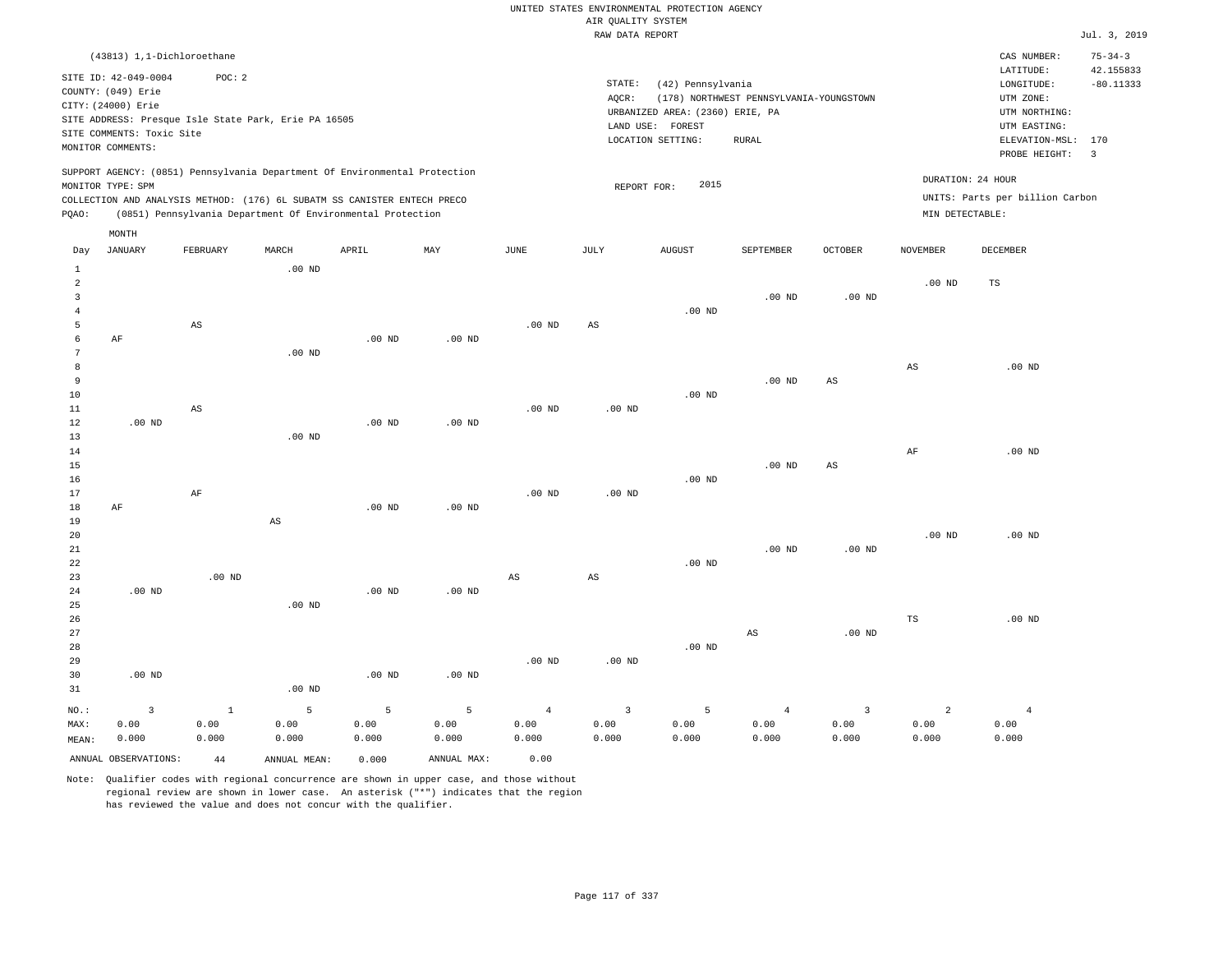|                         |                            |                   |                                                      |                                                                            |                |                        |           | RAW DATA REPORT   |                                 |                                         |                |                 |                                 | Jul. 3, 2019            |
|-------------------------|----------------------------|-------------------|------------------------------------------------------|----------------------------------------------------------------------------|----------------|------------------------|-----------|-------------------|---------------------------------|-----------------------------------------|----------------|-----------------|---------------------------------|-------------------------|
|                         | (43813) 1,1-Dichloroethane |                   |                                                      |                                                                            |                |                        |           |                   |                                 |                                         |                |                 | CAS NUMBER:                     | $75 - 34 - 3$           |
|                         |                            |                   |                                                      |                                                                            |                |                        |           |                   |                                 |                                         |                |                 | LATITUDE:                       | 42.155833               |
|                         | SITE ID: 42-049-0004       | POC: 2            |                                                      |                                                                            |                |                        |           | STATE:            | (42) Pennsylvania               |                                         |                |                 | LONGITUDE:                      | $-80.11333$             |
|                         | COUNTY: (049) Erie         |                   |                                                      |                                                                            |                |                        |           | AQCR:             |                                 | (178) NORTHWEST PENNSYLVANIA-YOUNGSTOWN |                |                 | UTM ZONE:                       |                         |
|                         | CITY: (24000) Erie         |                   |                                                      |                                                                            |                |                        |           |                   | URBANIZED AREA: (2360) ERIE, PA |                                         |                |                 | UTM NORTHING:                   |                         |
|                         |                            |                   | SITE ADDRESS: Presque Isle State Park, Erie PA 16505 |                                                                            |                |                        |           | LAND USE: FOREST  |                                 |                                         |                |                 | UTM EASTING:                    |                         |
|                         | SITE COMMENTS: Toxic Site  |                   |                                                      |                                                                            |                |                        |           | LOCATION SETTING: |                                 | RURAL                                   |                |                 | ELEVATION-MSL: 170              |                         |
|                         | MONITOR COMMENTS:          |                   |                                                      |                                                                            |                |                        |           |                   |                                 |                                         |                |                 | PROBE HEIGHT:                   | $\overline{\mathbf{3}}$ |
|                         |                            |                   |                                                      | SUPPORT AGENCY: (0851) Pennsylvania Department Of Environmental Protection |                |                        |           |                   |                                 |                                         |                |                 |                                 |                         |
|                         | MONITOR TYPE: SPM          |                   |                                                      |                                                                            |                |                        |           | REPORT FOR:       | 2016                            |                                         |                |                 | DURATION: 24 HOUR               |                         |
|                         |                            |                   |                                                      | COLLECTION AND ANALYSIS METHOD: (176) 6L SUBATM SS CANISTER ENTECH PRECO   |                |                        |           |                   |                                 |                                         |                |                 | UNITS: Parts per billion Carbon |                         |
| PQAO:                   |                            |                   |                                                      | (0851) Pennsylvania Department Of Environmental Protection                 |                |                        |           |                   |                                 |                                         |                | MIN DETECTABLE: |                                 |                         |
|                         | MONTH                      |                   |                                                      |                                                                            |                |                        |           |                   |                                 |                                         |                |                 |                                 |                         |
| Day                     | <b>JANUARY</b>             | FEBRUARY          | MARCH                                                | APRIL                                                                      | MAY            | <b>JUNE</b>            | JULY      |                   | <b>AUGUST</b>                   | SEPTEMBER                               | <b>OCTOBER</b> | <b>NOVEMBER</b> | <b>DECEMBER</b>                 |                         |
|                         |                            |                   |                                                      |                                                                            |                |                        |           |                   |                                 |                                         |                |                 |                                 |                         |
| $1\,$                   | $.00$ ND                   |                   | $.00$ ND                                             |                                                                            |                |                        |           |                   |                                 |                                         |                |                 |                                 |                         |
| $\overline{a}$          |                            |                   |                                                      |                                                                            |                |                        |           |                   |                                 |                                         |                | $_{\rm TS}$     | $\mathbb{TS}$                   |                         |
| $\overline{\mathbf{3}}$ |                            |                   |                                                      |                                                                            |                |                        |           |                   |                                 | $.00$ ND                                | AF             |                 |                                 |                         |
| $\overline{4}$<br>5     |                            |                   |                                                      |                                                                            |                | .00 <sub>ND</sub>      | AF        |                   | AF                              |                                         |                |                 |                                 |                         |
| 6                       |                            | .00 <sub>ND</sub> |                                                      | AF                                                                         | AS             |                        |           |                   |                                 |                                         |                |                 |                                 |                         |
| $7\phantom{.0}$         | $.00$ ND                   |                   | $\rm AF$                                             |                                                                            |                |                        |           |                   |                                 |                                         |                |                 |                                 |                         |
| 8                       |                            |                   |                                                      |                                                                            |                |                        |           |                   |                                 |                                         |                | $\rm{AF}$       | $\mathbb{TS}$                   |                         |
| 9                       |                            |                   |                                                      |                                                                            |                |                        |           |                   |                                 | TS                                      | AF             |                 |                                 |                         |
| 10                      |                            |                   |                                                      |                                                                            |                |                        |           |                   | $\rm AF$                        |                                         |                |                 |                                 |                         |
| $11\,$                  |                            |                   |                                                      |                                                                            |                | $\mathbb{A}\mathbb{S}$ | $\rm{AF}$ |                   |                                 |                                         |                |                 |                                 |                         |
| 12                      |                            | $.00$ ND          |                                                      | $_{\rm AS}$                                                                | $.00$ ND       |                        |           |                   |                                 |                                         |                |                 |                                 |                         |
| 13                      | $_{\rm TS}$                |                   | $.00$ ND                                             |                                                                            |                |                        |           |                   |                                 |                                         |                |                 |                                 |                         |
| 14                      |                            |                   |                                                      |                                                                            |                |                        |           |                   |                                 |                                         |                | $.00$ ND        | $.00$ ND                        |                         |
| 15                      |                            |                   |                                                      |                                                                            |                |                        |           |                   |                                 | $\rm{AF}$                               | $.00$ ND       |                 |                                 |                         |
| 16                      |                            |                   |                                                      |                                                                            |                |                        |           |                   | $.00$ ND                        |                                         |                |                 |                                 |                         |
| 17                      |                            |                   |                                                      |                                                                            |                | $\rm{AF}$              | $\rm{AF}$ |                   |                                 |                                         |                |                 |                                 |                         |
| 18                      |                            | $.00$ ND          |                                                      | $\mathbb{A}\mathbb{S}$                                                     | $.00$ ND       |                        |           |                   |                                 |                                         |                |                 |                                 |                         |
| 19                      | $.00$ ND                   |                   | $\mathbb{A}\mathbb{S}$                               |                                                                            |                |                        |           |                   |                                 |                                         |                |                 |                                 |                         |
| 20                      |                            |                   |                                                      |                                                                            |                |                        |           |                   |                                 |                                         |                | $.00$ ND        | $.00$ ND                        |                         |
| 21                      |                            |                   |                                                      |                                                                            |                |                        |           |                   |                                 | $.00$ ND                                | $\rm{AF}$      |                 |                                 |                         |
| 22                      |                            |                   |                                                      |                                                                            |                |                        |           |                   | AF                              |                                         |                |                 |                                 |                         |
| 23<br>24                |                            | $.00$ ND          |                                                      | $.00$ ND                                                                   | $\rm{AF}$      | $\mathbb{A}\mathbb{S}$ | $\rm{AF}$ |                   |                                 |                                         |                |                 |                                 |                         |
| 25                      | $.00$ ND                   |                   | $.00$ ND                                             |                                                                            |                |                        |           |                   |                                 |                                         |                |                 |                                 |                         |
| 26                      |                            |                   |                                                      |                                                                            |                |                        |           |                   |                                 |                                         |                | $\rm{AF}$       | $.00$ ND                        |                         |
| 27                      |                            |                   |                                                      |                                                                            |                |                        |           |                   |                                 | $.00$ ND                                | $\rm{AF}$      |                 |                                 |                         |
| 28                      |                            |                   |                                                      |                                                                            |                |                        |           |                   | $.00$ ND                        |                                         |                |                 |                                 |                         |
| 29                      |                            |                   |                                                      |                                                                            |                | $\rm{AF}$              | $\rm{AF}$ |                   |                                 |                                         |                |                 |                                 |                         |
| 30                      |                            |                   |                                                      | $_{\rm AS}$                                                                | AF             |                        |           |                   |                                 |                                         |                |                 |                                 |                         |
| 31                      | $.00$ ND                   |                   | $.00$ ND                                             |                                                                            |                |                        |           |                   |                                 |                                         |                |                 |                                 |                         |
|                         |                            |                   |                                                      |                                                                            |                |                        |           |                   |                                 |                                         |                |                 |                                 |                         |
| NO.:                    | 5                          | $\overline{4}$    | $\overline{4}$                                       | $\mathbf{1}$                                                               | $\overline{a}$ | $\mathbf{1}$           |           | $\circ$           | 2                               | $\overline{3}$                          | $\mathbf{1}$   | $\overline{2}$  | $\overline{\mathbf{3}}$         |                         |
| MAX:                    | 0.00                       | 0.00              | 0.00                                                 | 0.00                                                                       | 0.00           | 0.00                   |           |                   | 0.00                            | 0.00                                    | 0.00           | 0.00            | 0.00                            |                         |
| MEAN:                   | 0.000                      | 0.000             | 0.000                                                | 0.000                                                                      | 0.000          | 0.000                  |           |                   | 0.000                           | 0.000                                   | 0.000          | 0.000           | 0.000                           |                         |
|                         | ANNUAL OBSERVATIONS:       | 28                | ANNUAL MEAN:                                         | 0.000                                                                      | ANNUAL MAX:    | 0.00                   |           |                   |                                 |                                         |                |                 |                                 |                         |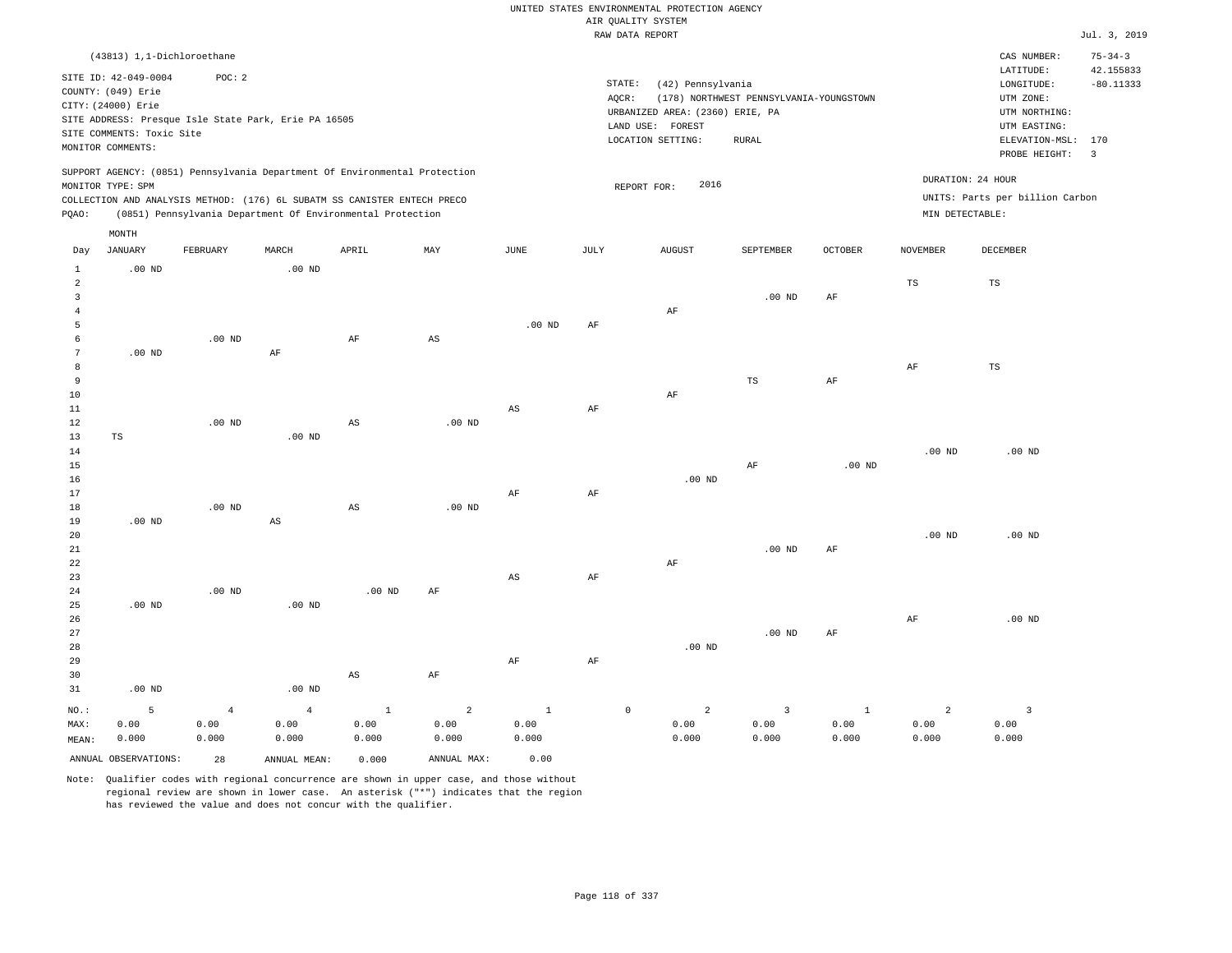|                     |                            |              |                                                                            |              |                   |                        | RAW DATA REPORT        |                                 |                                         |                   |                   |                                 | Jul. 3, 2019            |
|---------------------|----------------------------|--------------|----------------------------------------------------------------------------|--------------|-------------------|------------------------|------------------------|---------------------------------|-----------------------------------------|-------------------|-------------------|---------------------------------|-------------------------|
|                     | (43813) 1,1-Dichloroethane |              |                                                                            |              |                   |                        |                        |                                 |                                         |                   |                   | CAS NUMBER:                     | $75 - 34 - 3$           |
|                     |                            |              |                                                                            |              |                   |                        |                        |                                 |                                         |                   |                   | LATITUDE:                       | 42.155833               |
|                     | SITE ID: 42-049-0004       | POC: 2       |                                                                            |              |                   |                        | STATE:                 | (42) Pennsylvania               |                                         |                   |                   | LONGITUDE:                      | $-80.11333$             |
|                     | COUNTY: (049) Erie         |              |                                                                            |              |                   |                        | AQCR:                  |                                 | (178) NORTHWEST PENNSYLVANIA-YOUNGSTOWN |                   |                   | UTM ZONE:                       |                         |
|                     | CITY: (24000) Erie         |              |                                                                            |              |                   |                        |                        | URBANIZED AREA: (2360) ERIE, PA |                                         |                   |                   | UTM NORTHING:                   |                         |
|                     |                            |              | SITE ADDRESS: Presque Isle State Park, Erie PA 16505                       |              |                   |                        |                        | LAND USE: FOREST                |                                         |                   |                   | UTM EASTING:                    |                         |
|                     | SITE COMMENTS: Toxic Site  |              |                                                                            |              |                   |                        |                        | LOCATION SETTING:               | <b>RURAL</b>                            |                   |                   | ELEVATION-MSL:                  | 170                     |
|                     | MONITOR COMMENTS:          |              |                                                                            |              |                   |                        |                        |                                 |                                         |                   |                   | PROBE HEIGHT:                   | $\overline{\mathbf{3}}$ |
|                     |                            |              | SUPPORT AGENCY: (0851) Pennsylvania Department Of Environmental Protection |              |                   |                        |                        |                                 |                                         |                   |                   |                                 |                         |
|                     | MONITOR TYPE: SPM          |              |                                                                            |              |                   |                        | REPORT FOR:            | 2017                            |                                         |                   |                   | DURATION: 24 HOUR               |                         |
|                     |                            |              | COLLECTION AND ANALYSIS METHOD: (176) 6L SUBATM SS CANISTER ENTECH PRECO   |              |                   |                        |                        |                                 |                                         |                   |                   | UNITS: Parts per billion Carbon |                         |
| PQAO:               |                            |              | (0851) Pennsylvania Department Of Environmental Protection                 |              |                   |                        |                        |                                 |                                         |                   | MIN DETECTABLE:   |                                 |                         |
|                     | MONTH                      |              |                                                                            |              |                   |                        |                        |                                 |                                         |                   |                   |                                 |                         |
| Day                 | JANUARY                    | FEBRUARY     | MARCH                                                                      | APRIL        | MAY               | JUNE                   | JULY                   | AUGUST                          | SEPTEMBER                               | <b>OCTOBER</b>    | <b>NOVEMBER</b>   | <b>DECEMBER</b>                 |                         |
| $1\,$               | $\rm{AF}$                  |              |                                                                            | $\rm AF$     | $\rm{AF}$         |                        |                        |                                 |                                         |                   |                   |                                 |                         |
| $\overline{a}$      |                            |              | $.00$ ND                                                                   |              |                   |                        |                        |                                 |                                         |                   |                   |                                 |                         |
| $\overline{3}$      |                            |              |                                                                            |              |                   |                        |                        |                                 |                                         |                   | $.00$ ND          | .00 <sub>ND</sub>               |                         |
| $\overline{4}$<br>5 |                            |              |                                                                            |              |                   |                        |                        | $.00$ ND                        | .00 <sub>ND</sub>                       | .00 <sub>ND</sub> |                   |                                 |                         |
| 6                   |                            | $.00$ ND     |                                                                            |              |                   | $.00$ ND               | AS                     |                                 |                                         |                   |                   |                                 |                         |
| $7\phantom{.0}$     | TS                         |              |                                                                            | $\rm AF$     | $.00$ ND          |                        |                        |                                 |                                         |                   |                   |                                 |                         |
| 8                   |                            |              | $.00$ ND                                                                   |              |                   |                        |                        |                                 |                                         |                   |                   |                                 |                         |
| $\overline{9}$      |                            |              |                                                                            |              |                   |                        |                        |                                 |                                         |                   | .00 <sub>ND</sub> | $.00$ ND                        |                         |
| 10                  |                            |              |                                                                            |              |                   |                        |                        |                                 | $.00$ ND                                | $.00$ ND          |                   |                                 |                         |
| 11                  |                            |              |                                                                            |              |                   |                        |                        | $.00$ ND                        |                                         |                   |                   |                                 |                         |
| $12\,$              |                            | $_{\rm TS}$  |                                                                            |              |                   | $.00$ ND               | AS                     |                                 |                                         |                   |                   |                                 |                         |
| 13                  | $.00$ ND                   |              |                                                                            | $.00$ ND     | $.00$ ND          |                        |                        |                                 |                                         |                   |                   |                                 |                         |
| 14                  |                            |              | .00 <sub>ND</sub>                                                          |              |                   |                        |                        |                                 |                                         |                   |                   |                                 |                         |
| 15                  |                            |              |                                                                            |              |                   |                        |                        |                                 |                                         |                   | .00 <sub>ND</sub> | $.00$ ND                        |                         |
| 16                  |                            |              |                                                                            |              |                   |                        |                        |                                 | $.00$ ND                                | .00 <sub>ND</sub> |                   |                                 |                         |
| 17                  |                            |              |                                                                            |              |                   |                        |                        | $.00$ ND                        |                                         |                   |                   |                                 |                         |
| $18\,$              |                            | $\rm{AF}$    |                                                                            |              |                   | $.00$ ND               | $\mathbb{A}\mathbb{S}$ |                                 |                                         |                   |                   |                                 |                         |
| 19                  | $.00$ ND                   |              |                                                                            | AF           | $.00$ ND          |                        |                        |                                 |                                         |                   |                   |                                 |                         |
| 20                  |                            |              | $.00$ ND                                                                   |              |                   |                        |                        |                                 |                                         |                   |                   |                                 |                         |
| 21                  |                            |              |                                                                            |              |                   |                        |                        |                                 |                                         |                   | $.00$ ND          | $_{\rm TS}$                     |                         |
| 22                  |                            |              |                                                                            |              |                   |                        |                        |                                 | $.00$ ND                                | $.00$ ND          |                   |                                 |                         |
| 23                  |                            |              |                                                                            |              |                   |                        |                        | $.00$ ND                        |                                         |                   |                   |                                 |                         |
| 24                  |                            | AF           |                                                                            |              |                   | .00 <sub>ND</sub>      | $.00$ ND               |                                 |                                         |                   |                   |                                 |                         |
| 25                  | AS                         |              |                                                                            | AF           | $.00$ ND          |                        |                        |                                 |                                         |                   |                   |                                 |                         |
| 26                  |                            |              | $.00$ ND                                                                   |              |                   |                        |                        |                                 |                                         |                   |                   |                                 |                         |
| 27                  |                            |              |                                                                            |              |                   |                        |                        |                                 |                                         |                   | $.00$ ND          | AF                              |                         |
| 28                  |                            |              |                                                                            |              |                   |                        |                        |                                 | $.00$ ND                                | $.00$ ND          |                   |                                 |                         |
| 29                  |                            |              |                                                                            |              |                   |                        |                        | $.00$ ND                        |                                         |                   |                   |                                 |                         |
| 30                  |                            |              |                                                                            |              |                   | $\mathbb{A}\mathbb{S}$ | $.00$ ND               |                                 |                                         |                   |                   |                                 |                         |
| 31                  | $.00$ ND                   |              |                                                                            |              | .00 <sub>ND</sub> |                        |                        |                                 |                                         |                   |                   |                                 |                         |
| NO.:                | $\overline{\mathbf{3}}$    | $\mathbf{1}$ | 5                                                                          | $\mathbf{1}$ | 5                 | $\overline{4}$         | $\overline{a}$         | 5                               | 5                                       | 5                 | 5                 | $\overline{3}$                  |                         |
| MAX:                | 0.00                       | 0.00         | 0.00                                                                       | 0.00         | 0.00              | 0.00                   | 0.00                   | 0.00                            | 0.00                                    | 0.00              | 0.00              | 0.00                            |                         |
| MEAN:               | 0.000                      | 0.000        | 0.000                                                                      | 0.000        | 0.000             | 0.000                  | 0.000                  | 0.000                           | 0.000                                   | 0.000             | 0.000             | 0.000                           |                         |
|                     | ANNUAL OBSERVATIONS:       | 44           | ANNUAL MEAN:                                                               | 0.000        | ANNUAL MAX:       | 0.00                   |                        |                                 |                                         |                   |                   |                                 |                         |
|                     |                            |              |                                                                            |              |                   |                        |                        |                                 |                                         |                   |                   |                                 |                         |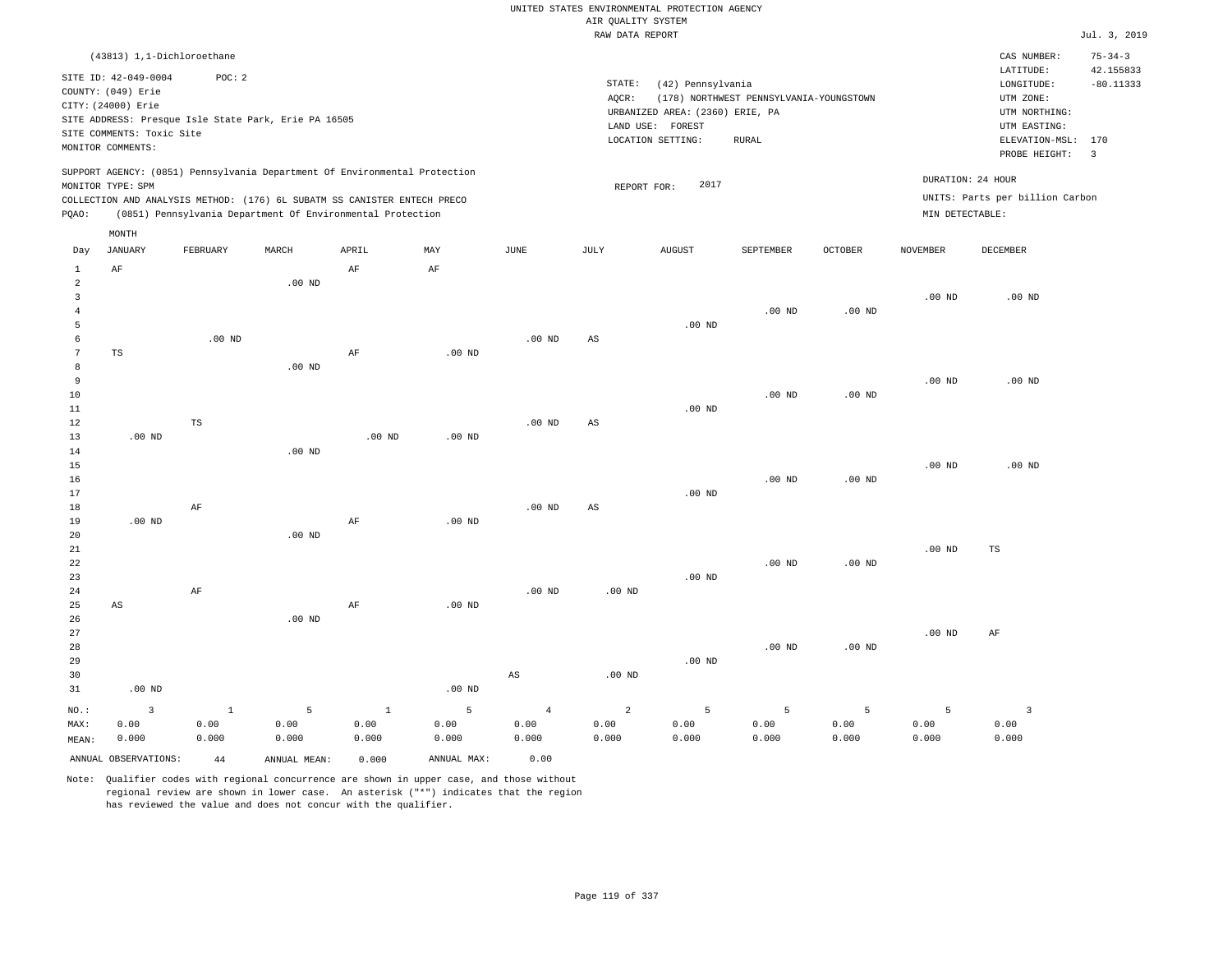|                                     |                                          |                                      |                                                                                                                                        |                |              |               |           | UNITED STATES ENVIRONMENTAL PROTECTION AGENCY<br>AIR QUALITY SYSTEM      |                                         |                   |                 |                                                             |                            |
|-------------------------------------|------------------------------------------|--------------------------------------|----------------------------------------------------------------------------------------------------------------------------------------|----------------|--------------|---------------|-----------|--------------------------------------------------------------------------|-----------------------------------------|-------------------|-----------------|-------------------------------------------------------------|----------------------------|
|                                     |                                          |                                      |                                                                                                                                        |                |              |               |           | RAW DATA REPORT                                                          |                                         |                   |                 |                                                             | Jul. 3, 2019               |
|                                     | SITE ID: 42-049-0004                     | (43813) 1,1-Dichloroethane<br>POC: 2 |                                                                                                                                        |                |              |               |           |                                                                          |                                         |                   |                 | CAS NUMBER:<br>LATITUDE:                                    | $75 - 34 - 3$<br>42.155833 |
|                                     | COUNTY: (049) Erie<br>CITY: (24000) Erie |                                      |                                                                                                                                        |                |              |               | AQCR:     | STATE:<br>(42) Pennsylvania                                              | (178) NORTHWEST PENNSYLVANIA-YOUNGSTOWN |                   |                 | LONGITUDE:<br>UTM ZONE:                                     | $-80.11333$                |
|                                     | SITE COMMENTS: Toxic Site                |                                      | SITE ADDRESS: Presque Isle State Park, Erie PA 16505                                                                                   |                |              |               |           | URBANIZED AREA: (2360) ERIE, PA<br>LAND USE: FOREST<br>LOCATION SETTING: | RURAL                                   |                   |                 | UTM NORTHING:<br>UTM EASTING:<br>ELEVATION-MSL:             | 170                        |
|                                     | MONITOR COMMENTS:                        |                                      |                                                                                                                                        |                |              |               |           |                                                                          |                                         |                   |                 | PROBE HEIGHT:                                               | $\overline{3}$             |
|                                     | MONITOR TYPE: SPM                        |                                      | SUPPORT AGENCY: (0851) Pennsylvania Department Of Environmental Protection                                                             |                |              |               |           | 2018<br>REPORT FOR:                                                      |                                         |                   |                 | DURATION: 24 HOUR                                           |                            |
| PQAO:                               |                                          |                                      | COLLECTION AND ANALYSIS METHOD: (176) 6L SUBATM SS CANISTER ENTECH PRECO<br>(0851) Pennsylvania Department Of Environmental Protection |                |              |               |           |                                                                          |                                         |                   |                 | UNITS: Parts per billion Carbon<br>MIN DETECTABLE: .0538103 |                            |
|                                     | MONTH                                    |                                      |                                                                                                                                        |                |              |               |           |                                                                          |                                         |                   |                 |                                                             |                            |
| Day                                 | <b>JANUARY</b>                           | FEBRUARY                             | MARCH                                                                                                                                  | APRIL          | $_{\rm MAY}$ | $_{\rm JUNE}$ | JULY      | <b>AUGUST</b>                                                            | SEPTEMBER                               | OCTOBER           | <b>NOVEMBER</b> | DECEMBER                                                    |                            |
| $\mathbf{1}$<br>$\overline{a}$      | $_{\rm TS}$                              | AQ                                   |                                                                                                                                        | AF             | $.00$ ND     | AF            | AF        |                                                                          |                                         |                   |                 |                                                             |                            |
| $\mathbf{3}$<br>$\overline{4}$<br>5 |                                          |                                      | .00 <sub>ND</sub>                                                                                                                      |                |              |               |           |                                                                          | $\rm AF$                                | $.00$ ND          | $.00$ ND        | $.00$ ND                                                    |                            |
| 6                                   |                                          |                                      |                                                                                                                                        |                |              |               |           | AF                                                                       |                                         |                   |                 |                                                             |                            |
| 7                                   |                                          | $.00$ ND                             |                                                                                                                                        |                |              | AF            | AF        |                                                                          |                                         |                   |                 |                                                             |                            |
| 8<br>$\overline{9}$                 | AF                                       |                                      | $.00$ ND                                                                                                                               | $.00$ ND       | AS           |               |           |                                                                          |                                         |                   |                 |                                                             |                            |
| 10                                  |                                          |                                      |                                                                                                                                        |                |              |               |           |                                                                          |                                         |                   | $.00$ ND        | $.00$ ND                                                    |                            |
| 11                                  |                                          |                                      |                                                                                                                                        |                |              |               |           |                                                                          | $\mathbb{A}\mathbb{S}$                  | $.00$ ND          |                 |                                                             |                            |
| 12                                  |                                          |                                      |                                                                                                                                        |                |              |               |           | AF                                                                       |                                         |                   |                 |                                                             |                            |
| 13<br>14                            | AF                                       | $.00$ ND                             |                                                                                                                                        | $.00$ ND       | AF           | AF            | $\rm{AF}$ |                                                                          |                                         |                   |                 |                                                             |                            |
| 15                                  |                                          |                                      | $.00$ ND                                                                                                                               |                |              |               |           |                                                                          |                                         |                   |                 |                                                             |                            |
| 16                                  |                                          |                                      |                                                                                                                                        |                |              |               |           |                                                                          |                                         |                   | AS              | $.00$ ND                                                    |                            |
| 17                                  |                                          |                                      |                                                                                                                                        |                |              |               |           |                                                                          | $.00$ ND                                | $.00$ ND          |                 |                                                             |                            |
| 18<br>19                            |                                          | $.00$ ND                             |                                                                                                                                        |                |              | AF            | AF        | AF                                                                       |                                         |                   |                 |                                                             |                            |
| 20                                  | AF                                       |                                      |                                                                                                                                        | $.00$ ND       | AF           |               |           |                                                                          |                                         |                   |                 |                                                             |                            |
| $2\sqrt{1}$                         |                                          |                                      | AF                                                                                                                                     |                |              |               |           |                                                                          |                                         |                   |                 |                                                             |                            |
| 22                                  |                                          |                                      |                                                                                                                                        |                |              |               |           |                                                                          |                                         |                   | $.00$ ND        | $.00$ ND                                                    |                            |
| 23<br>24                            |                                          |                                      |                                                                                                                                        |                |              |               |           | $.00$ ND                                                                 | $.00$ ND                                | .00 <sub>ND</sub> |                 |                                                             |                            |
| 25                                  |                                          | $.00$ ND                             |                                                                                                                                        |                |              | $\rm{AF}$     | $\rm{AF}$ |                                                                          |                                         |                   |                 |                                                             |                            |
| 26                                  | AF                                       |                                      |                                                                                                                                        | $.00$ ND       | AF           |               |           |                                                                          |                                         |                   |                 |                                                             |                            |
| 27                                  |                                          |                                      | AF                                                                                                                                     |                |              |               |           |                                                                          |                                         |                   |                 |                                                             |                            |
| 28<br>29                            |                                          |                                      |                                                                                                                                        |                |              |               |           |                                                                          | $.00$ ND                                | $.00$ ND          | $.00$ ND        | $\mathbb{A}\mathbb{S}$                                      |                            |
| 30                                  |                                          |                                      |                                                                                                                                        |                |              |               |           | $.00$ ND                                                                 |                                         |                   |                 |                                                             |                            |
| 31                                  |                                          |                                      |                                                                                                                                        |                |              |               | AF        |                                                                          |                                         |                   |                 |                                                             |                            |
| $NO.$ :                             | $\mathbb O$                              | $\overline{4}$                       | 3                                                                                                                                      | $\overline{4}$ | $\mathbf{1}$ | $\mathbb O$   |           | $\mathsf{O}\xspace$<br>$\overline{a}$                                    | $\overline{3}$                          | 5                 | $\overline{4}$  | $\overline{4}$                                              |                            |
| MAX:                                |                                          | 0.00                                 | 0.00                                                                                                                                   | 0.00           | 0.00         |               |           | 0.00                                                                     | 0.00                                    | 0.00              | 0.00            | 0.00                                                        |                            |
| MEAN:                               |                                          | 0.000                                | 0.000                                                                                                                                  | 0.000          | 0.000        |               |           | 0.000                                                                    | 0.000                                   | 0.000             | 0.000           | 0.000                                                       |                            |
|                                     | ANNUAL OBSERVATIONS:                     | 30                                   | ANNUAL MEAN:                                                                                                                           | 0.000          | ANNUAL MAX:  | 0.00          |           |                                                                          |                                         |                   |                 |                                                             |                            |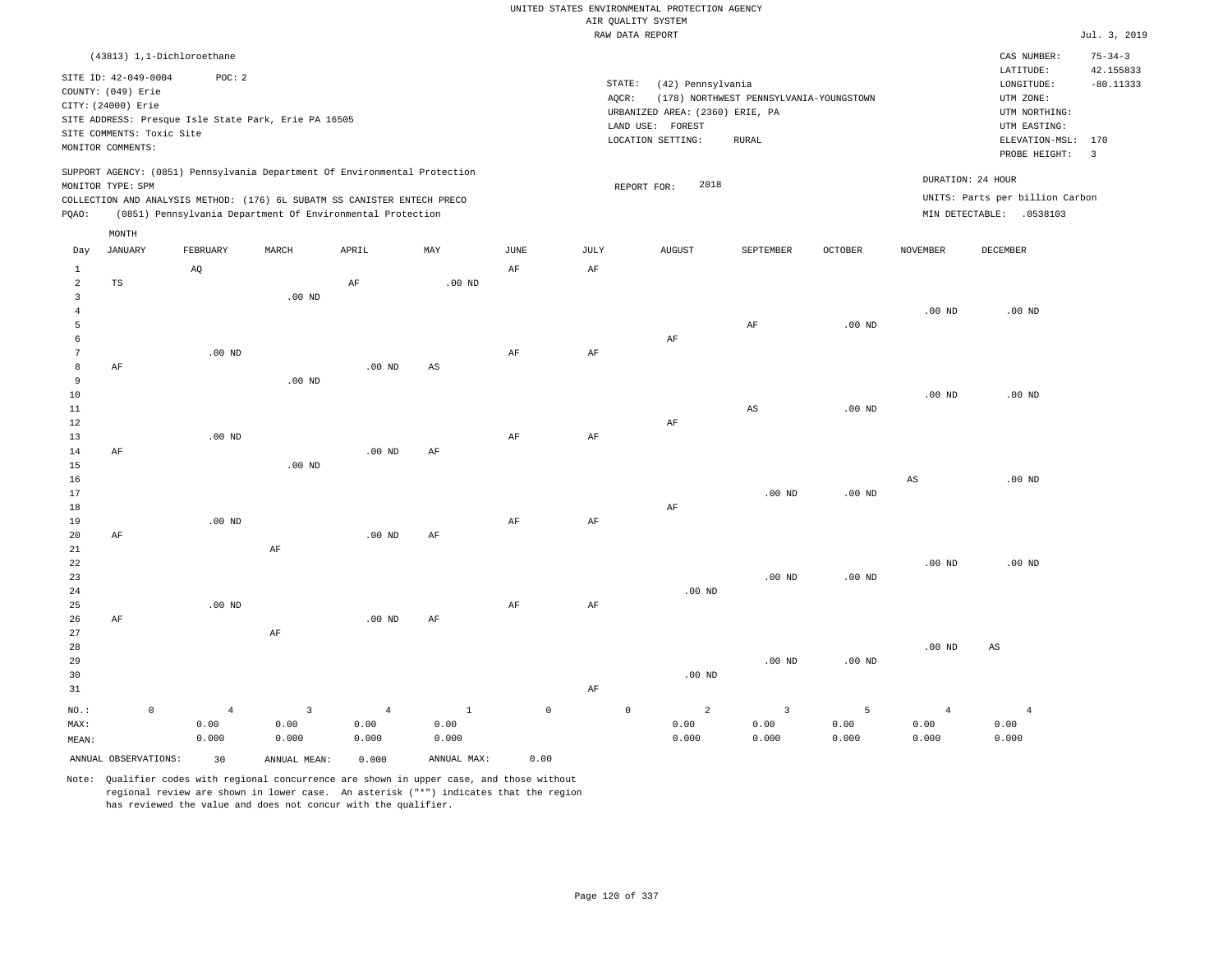### RAW DATA REPORT Jul. 3, 2019 UNITED STATES ENVIRONMENTAL PROTECTION AGENCY AIR QUALITY SYSTEM

|                | (43814) Methyl chloroform                  |          |                                                                            |                |                   |                   |                   |                                 |                                         |                   |                   | CAS NUMBER:                          | $71 - 55 - 6$            |
|----------------|--------------------------------------------|----------|----------------------------------------------------------------------------|----------------|-------------------|-------------------|-------------------|---------------------------------|-----------------------------------------|-------------------|-------------------|--------------------------------------|--------------------------|
|                | SITE ID: 42-049-0004<br>COUNTY: (049) Erie | POC: 2   |                                                                            |                |                   |                   | STATE:<br>AQCR:   | (42) Pennsylvania               | (178) NORTHWEST PENNSYLVANIA-YOUNGSTOWN |                   |                   | LATITUDE:<br>LONGITUDE:<br>UTM ZONE: | 42.155833<br>$-80.11333$ |
|                | CITY: (24000) Erie                         |          |                                                                            |                |                   |                   |                   | URBANIZED AREA: (2360) ERIE, PA |                                         |                   |                   | UTM NORTHING:                        |                          |
|                |                                            |          | SITE ADDRESS: Presque Isle State Park, Erie PA 16505                       |                |                   |                   | LAND USE:         | FOREST                          |                                         |                   |                   | UTM EASTING:                         |                          |
|                | SITE COMMENTS: Toxic Site                  |          |                                                                            |                |                   |                   |                   | LOCATION SETTING:               | ${\tt RURAL}$                           |                   |                   | ELEVATION-MSL: 170                   |                          |
|                | MONITOR COMMENTS:                          |          |                                                                            |                |                   |                   |                   |                                 |                                         |                   |                   | PROBE HEIGHT:                        | $\overline{\mathbf{3}}$  |
|                | MONITOR TYPE: SPM                          |          | SUPPORT AGENCY: (0851) Pennsylvania Department Of Environmental Protection |                |                   |                   | REPORT FOR:       | 2013                            |                                         |                   |                   | DURATION: 24 HOUR                    |                          |
|                |                                            |          | COLLECTION AND ANALYSIS METHOD: (176) 6L SUBATM SS CANISTER ENTECH PRECO   |                |                   |                   |                   |                                 |                                         |                   |                   | UNITS: Parts per billion Carbon      |                          |
| PQAO:          |                                            |          | (0851) Pennsylvania Department Of Environmental Protection                 |                |                   |                   |                   |                                 |                                         |                   | MIN DETECTABLE:   |                                      |                          |
|                | MONTH                                      |          |                                                                            |                |                   |                   |                   |                                 |                                         |                   |                   |                                      |                          |
| Day            | <b>JANUARY</b>                             | FEBRUARY | MARCH                                                                      | APRIL          | MAY               | JUNE              | JULY              | <b>AUGUST</b>                   | SEPTEMBER                               | OCTOBER           | <b>NOVEMBER</b>   | DECEMBER                             |                          |
| $\mathbf{1}$   |                                            |          |                                                                            |                |                   |                   |                   |                                 | $.00$ ND                                | $.00$ ND          |                   |                                      |                          |
| $\overline{a}$ |                                            |          |                                                                            |                |                   |                   |                   | $.00$ ND                        |                                         |                   |                   |                                      |                          |
| $\overline{3}$ |                                            | $.00$ ND |                                                                            |                |                   | AS                | $.00$ ND          |                                 |                                         |                   |                   |                                      |                          |
| $\bf{4}$       | $.00$ ND                                   |          |                                                                            | $.00$ ND       | .00 <sub>ND</sub> |                   |                   |                                 |                                         |                   |                   |                                      |                          |
| 5              |                                            |          | $.00$ ND                                                                   |                |                   |                   |                   |                                 |                                         |                   |                   |                                      |                          |
| 6<br>7         |                                            |          |                                                                            |                |                   |                   |                   |                                 |                                         |                   | $.00$ ND          | $.00$ ND                             |                          |
| 8              |                                            |          |                                                                            |                |                   |                   |                   | $.00$ ND                        | $.00$ ND                                | $.00$ ND          |                   |                                      |                          |
| 9              |                                            | $.00$ ND |                                                                            |                |                   | $.00$ ND          | $.00$ ND          |                                 |                                         |                   |                   |                                      |                          |
| 10             | $.00$ ND                                   |          |                                                                            | AS             | $.00$ ND          |                   |                   |                                 |                                         |                   |                   |                                      |                          |
| 11             |                                            |          | $.00$ ND                                                                   |                |                   |                   |                   |                                 |                                         |                   |                   |                                      |                          |
| 12             |                                            |          |                                                                            |                |                   |                   |                   |                                 |                                         |                   | AF                | $.00$ ND                             |                          |
| 13             |                                            |          |                                                                            |                |                   |                   |                   |                                 | $.00$ ND                                | $.00$ ND          |                   |                                      |                          |
| 14             |                                            |          |                                                                            |                |                   |                   |                   | AF                              |                                         |                   |                   |                                      |                          |
| 15             |                                            | $.00$ ND |                                                                            |                |                   | $.00$ ND          | $.00$ ND          |                                 |                                         |                   |                   |                                      |                          |
| 16             | $.00$ ND                                   |          |                                                                            | $.00$ ND       | $.00$ ND          |                   |                   |                                 |                                         |                   |                   |                                      |                          |
| 17             |                                            |          | $.00$ ND                                                                   |                |                   |                   |                   |                                 |                                         |                   |                   |                                      |                          |
| 18             |                                            |          |                                                                            |                |                   |                   |                   |                                 |                                         |                   | $.00$ ND          | $.00$ ND                             |                          |
| 19             |                                            |          |                                                                            |                |                   |                   |                   |                                 | $.00$ ND                                | $.00$ ND          |                   |                                      |                          |
| 20             |                                            |          |                                                                            |                |                   |                   |                   | $.00$ ND                        |                                         |                   |                   |                                      |                          |
| $21\,$         |                                            | $.00$ ND |                                                                            |                |                   | .00 <sub>ND</sub> | .00 <sub>ND</sub> |                                 |                                         |                   |                   |                                      |                          |
| 22<br>23       | $.00$ ND                                   |          |                                                                            | $.00$ ND       | $.00$ ND          |                   |                   |                                 |                                         |                   |                   |                                      |                          |
| 24             |                                            |          | $.00$ ND                                                                   |                |                   |                   |                   |                                 |                                         |                   | .00 <sub>ND</sub> | $.00$ ND                             |                          |
| 25             |                                            |          |                                                                            |                |                   |                   |                   |                                 | $.00$ ND                                | .00 <sub>ND</sub> |                   |                                      |                          |
| 26             |                                            |          |                                                                            |                |                   |                   |                   | $.00$ ND                        |                                         |                   |                   |                                      |                          |
| 27             |                                            | $.00$ ND |                                                                            |                |                   | $.00$ ND          | $.00$ ND          |                                 |                                         |                   |                   |                                      |                          |
| 28             | $.00$ ND                                   |          |                                                                            | $.00$ ND       | $.00$ ND          |                   |                   |                                 |                                         |                   |                   |                                      |                          |
| 29             |                                            |          | .00 <sub>ND</sub>                                                          |                |                   |                   |                   |                                 |                                         |                   |                   |                                      |                          |
| 30             |                                            |          |                                                                            |                |                   |                   |                   |                                 |                                         |                   | $.00$ ND          | $.00$ ND                             |                          |
| 31             |                                            |          |                                                                            |                |                   |                   |                   |                                 |                                         | $.00$ ND          |                   |                                      |                          |
| NO.:           | 5                                          | 5        | 5                                                                          | $\overline{4}$ | $\overline{5}$    | $\overline{4}$    | 5                 | $\overline{4}$                  | 5                                       | $\epsilon$        | $\overline{4}$    | $\overline{5}$                       |                          |
| MAX:           | 0.00                                       | 0.00     | 0.00                                                                       | 0.00           | 0.00              | 0.00              | 0.00              | 0.00                            | 0.00                                    | 0.00              | 0.00              | 0.00                                 |                          |
| MEAN:          | 0.000                                      | 0.000    | 0.000                                                                      | 0.000          | 0.000             | 0.000             | 0.000             | 0.000                           | 0.000                                   | 0.000             | 0.000             | 0.000                                |                          |
|                | ANNUAL OBSERVATIONS:                       | 57       | ANNUAL MEAN:                                                               | 0.000          | ANNUAL MAX:       | 0.00              |                   |                                 |                                         |                   |                   |                                      |                          |
|                |                                            |          |                                                                            |                |                   |                   |                   |                                 |                                         |                   |                   |                                      |                          |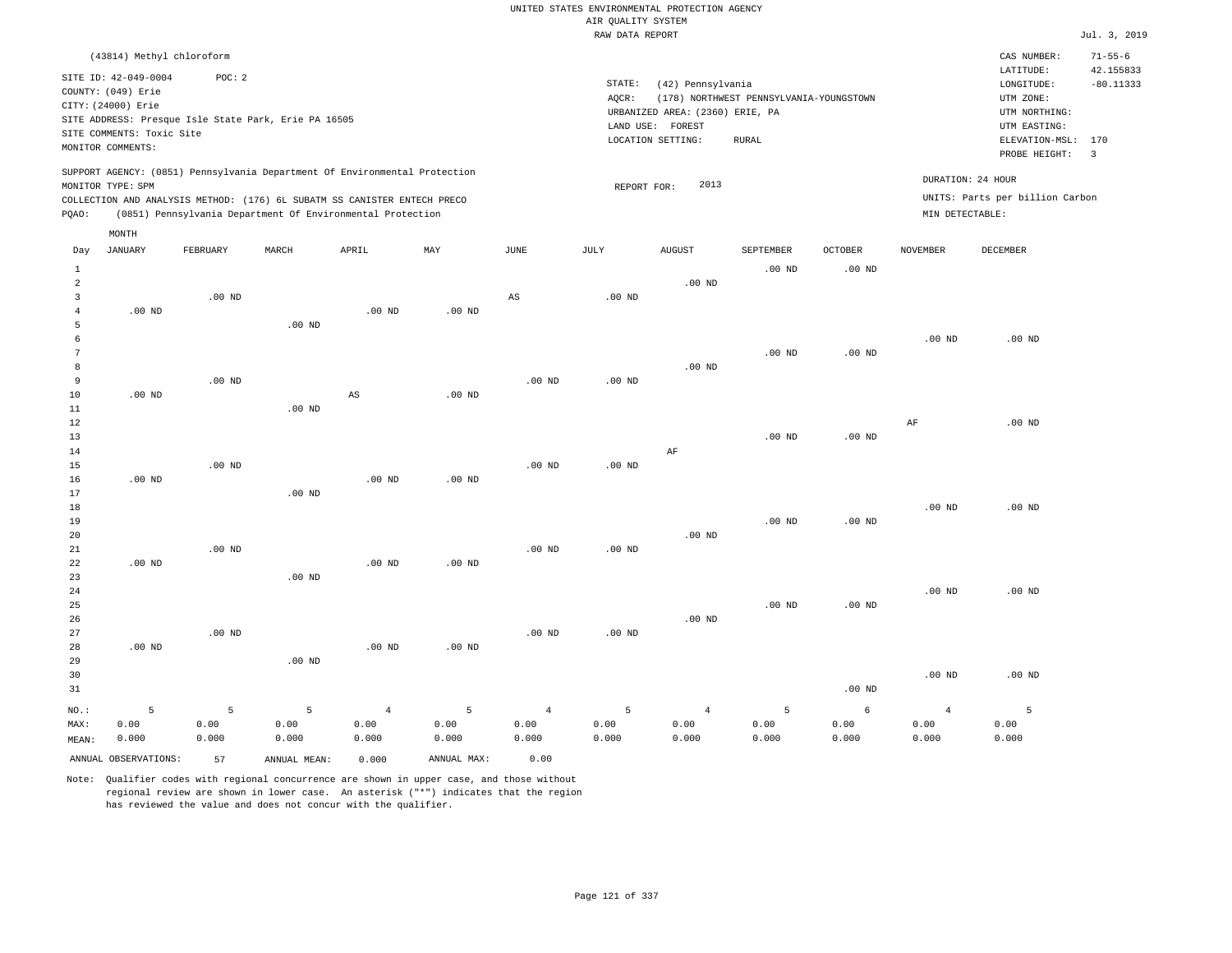|                |                           |                |                                                                            |                        |                        |                   | RAW DATA REPORT        |                                 |                                         |                        |                        |                                 | Jul. 3, 2019            |
|----------------|---------------------------|----------------|----------------------------------------------------------------------------|------------------------|------------------------|-------------------|------------------------|---------------------------------|-----------------------------------------|------------------------|------------------------|---------------------------------|-------------------------|
|                | (43814) Methyl chloroform |                |                                                                            |                        |                        |                   |                        |                                 |                                         |                        |                        | CAS NUMBER:                     | $71 - 55 - 6$           |
|                |                           |                |                                                                            |                        |                        |                   |                        |                                 |                                         |                        |                        | LATITUDE:                       | 42.155833               |
|                | SITE ID: 42-049-0004      | POC: 2         |                                                                            |                        |                        |                   | STATE:                 | (42) Pennsylvania               |                                         |                        |                        | LONGITUDE:                      | $-80.11333$             |
|                | COUNTY: (049) Erie        |                |                                                                            |                        |                        |                   | AQCR:                  |                                 | (178) NORTHWEST PENNSYLVANIA-YOUNGSTOWN |                        |                        | UTM ZONE:                       |                         |
|                | CITY: (24000) Erie        |                |                                                                            |                        |                        |                   |                        | URBANIZED AREA: (2360) ERIE, PA |                                         |                        |                        | UTM NORTHING:                   |                         |
|                | SITE COMMENTS: Toxic Site |                | SITE ADDRESS: Presque Isle State Park, Erie PA 16505                       |                        |                        |                   |                        | LAND USE: FOREST                |                                         |                        |                        | UTM EASTING:                    |                         |
|                | MONITOR COMMENTS:         |                |                                                                            |                        |                        |                   |                        | LOCATION SETTING:               | <b>RURAL</b>                            |                        |                        | ELEVATION-MSL:                  | 170                     |
|                |                           |                |                                                                            |                        |                        |                   |                        |                                 |                                         |                        |                        | PROBE HEIGHT:                   | $\overline{\mathbf{3}}$ |
|                |                           |                | SUPPORT AGENCY: (0851) Pennsylvania Department Of Environmental Protection |                        |                        |                   |                        |                                 |                                         |                        |                        | DURATION: 24 HOUR               |                         |
|                | MONITOR TYPE: SPM         |                |                                                                            |                        |                        |                   | REPORT FOR:            | 2014                            |                                         |                        |                        |                                 |                         |
|                |                           |                | COLLECTION AND ANALYSIS METHOD: (176) 6L SUBATM SS CANISTER ENTECH PRECO   |                        |                        |                   |                        |                                 |                                         |                        |                        | UNITS: Parts per billion Carbon |                         |
| PQAO:          |                           |                | (0851) Pennsylvania Department Of Environmental Protection                 |                        |                        |                   |                        |                                 |                                         |                        | MIN DETECTABLE:        |                                 |                         |
|                | MONTH                     |                |                                                                            |                        |                        |                   |                        |                                 |                                         |                        |                        |                                 |                         |
| Day            | <b>JANUARY</b>            | FEBRUARY       | MARCH                                                                      | APRIL                  | MAY                    | JUNE              | JULY                   | <b>AUGUST</b>                   | SEPTEMBER                               | OCTOBER                | <b>NOVEMBER</b>        | DECEMBER                        |                         |
| $1\,$          |                           |                |                                                                            |                        |                        |                   |                        |                                 |                                         |                        | AS                     | $\mathbb{A}\mathbb{S}$          |                         |
| $\overline{a}$ |                           |                |                                                                            |                        |                        |                   |                        |                                 | $.00$ ND                                | $_{\rm AS}$            |                        |                                 |                         |
| 3              |                           |                |                                                                            |                        |                        |                   |                        | $.00$ ND                        |                                         |                        |                        |                                 |                         |
| $\overline{4}$ |                           | $\rm AF$       |                                                                            |                        |                        | .00 <sub>ND</sub> | .00 <sub>ND</sub>      |                                 |                                         |                        |                        |                                 |                         |
| 5              | $.00$ ND                  |                |                                                                            | .00 <sub>ND</sub>      | $.00$ ND               |                   |                        |                                 |                                         |                        |                        |                                 |                         |
| 6              |                           |                | $.00$ ND                                                                   |                        |                        |                   |                        |                                 |                                         |                        |                        |                                 |                         |
| 7              |                           |                |                                                                            |                        |                        |                   |                        |                                 |                                         |                        | $.00$ ND               | $.00$ ND                        |                         |
| 8              |                           |                |                                                                            |                        |                        |                   |                        |                                 | $\rm AF$                                | $\mathbb{A}\mathbb{S}$ |                        |                                 |                         |
| 9<br>10        |                           | $.00$ ND       |                                                                            |                        |                        | $.00$ ND          | .00 <sub>ND</sub>      | $\rm{AF}$                       |                                         |                        |                        |                                 |                         |
| $1\,1$         | $.00$ ND                  |                |                                                                            | $\rm{AF}$              | $\mathbb{A}\mathbb{S}$ |                   |                        |                                 |                                         |                        |                        |                                 |                         |
| 12             |                           |                | $\mathbb{A}\mathbb{M}$                                                     |                        |                        |                   |                        |                                 |                                         |                        |                        |                                 |                         |
| 13             |                           |                |                                                                            |                        |                        |                   |                        |                                 |                                         |                        | $_{\rm AS}$            | $.00$ ND                        |                         |
| 14             |                           |                |                                                                            |                        |                        |                   |                        |                                 | AS                                      | AM                     |                        |                                 |                         |
| 15             |                           |                |                                                                            |                        |                        |                   |                        | AF                              |                                         |                        |                        |                                 |                         |
| 16             |                           | $.00$ ND       |                                                                            |                        |                        | $.00$ ND          | .00 <sub>ND</sub>      |                                 |                                         |                        |                        |                                 |                         |
| 17             | $.00$ ND                  |                |                                                                            | $.00$ ND               | $.00$ ND               |                   |                        |                                 |                                         |                        |                        |                                 |                         |
| $1\,8$         |                           |                | $.00$ ND                                                                   |                        |                        |                   |                        |                                 |                                         |                        |                        |                                 |                         |
| 19             |                           |                |                                                                            |                        |                        |                   |                        |                                 |                                         |                        | $.00$ ND               | $.00$ ND                        |                         |
| 20             |                           |                |                                                                            |                        |                        |                   |                        |                                 | AS                                      | AF                     |                        |                                 |                         |
| 21             |                           |                |                                                                            |                        |                        |                   |                        | AF                              |                                         |                        |                        |                                 |                         |
| 22             |                           | $.00$ ND       |                                                                            |                        |                        | .00 <sub>ND</sub> | .00 <sub>ND</sub>      |                                 |                                         |                        |                        |                                 |                         |
| 23             | $.00$ ND                  |                |                                                                            | $.00$ ND               | $.00$ ND               |                   |                        |                                 |                                         |                        |                        |                                 |                         |
| 24             |                           |                | $.00$ ND                                                                   |                        |                        |                   |                        |                                 |                                         |                        |                        |                                 |                         |
| 25             |                           |                |                                                                            |                        |                        |                   |                        |                                 |                                         |                        | $_{\rm AS}$            | $.00$ ND                        |                         |
| 26             |                           |                |                                                                            |                        |                        |                   |                        |                                 | $\mathbb{A}\mathbb{S}$                  | $.00$ ND               |                        |                                 |                         |
| 27<br>28       |                           | $.00$ ND       |                                                                            |                        |                        | $.00$ ND          |                        | AF                              |                                         |                        |                        |                                 |                         |
| 29             | $.00$ ND                  |                |                                                                            | $\mathbb{A}\mathbb{S}$ | $.00$ ND               |                   | AS                     |                                 |                                         |                        |                        |                                 |                         |
| 30             |                           |                | $.00$ ND                                                                   |                        |                        |                   |                        |                                 |                                         |                        |                        |                                 |                         |
| 31             |                           |                |                                                                            |                        |                        |                   |                        |                                 |                                         |                        |                        | $\mathbb{A}\mathbb{S}$          |                         |
|                |                           |                |                                                                            |                        |                        |                   |                        |                                 |                                         |                        |                        |                                 |                         |
| NO.:           | $\overline{5}$<br>0.00    | $\overline{4}$ | $\overline{4}$                                                             | $\overline{3}$<br>0.00 | $\overline{4}$         | 5                 | $\overline{4}$<br>0.00 | $\,$ 1<br>0.00                  | $\mathbf{1}$                            | $\mathbf{1}$           | $\overline{a}$<br>0.00 | $\overline{4}$                  |                         |
| MAX:<br>MEAN:  | 0.000                     | 0.00<br>0.000  | 0.00<br>0.000                                                              | 0.000                  | 0.00<br>0.000          | 0.00<br>0.000     | 0.000                  | 0.000                           | 0.00<br>0.000                           | 0.00<br>0.000          | 0.000                  | 0.00<br>0.000                   |                         |
|                |                           |                |                                                                            |                        |                        |                   |                        |                                 |                                         |                        |                        |                                 |                         |
|                | ANNUAL OBSERVATIONS:      | 38             | ANNUAL, MEAN:                                                              | 0.000                  | ANNUAL MAX:            | 0.00              |                        |                                 |                                         |                        |                        |                                 |                         |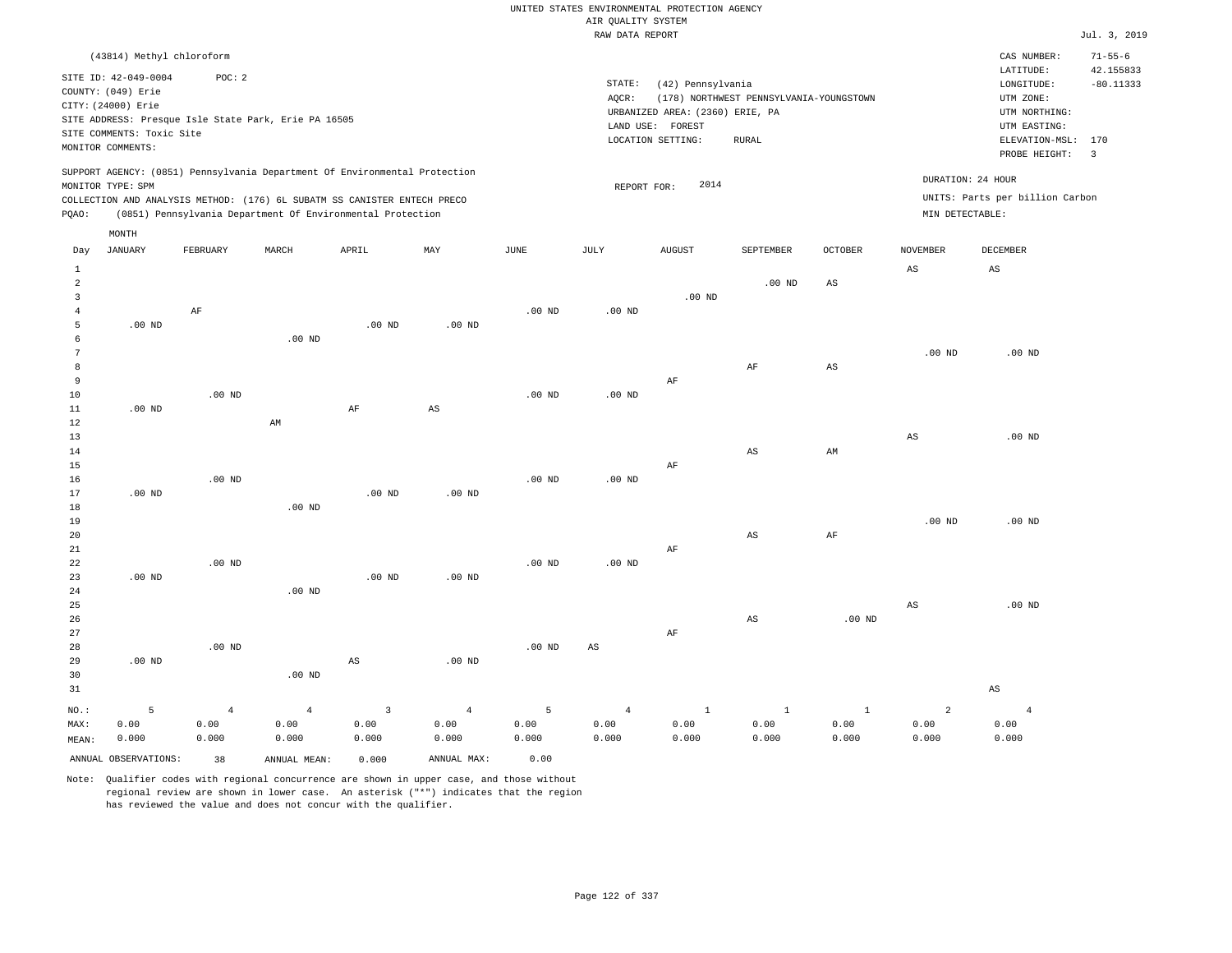### RAW DATA REPORT Jul. 3, 2019 UNITED STATES ENVIRONMENTAL PROTECTION AGENCY AIR QUALITY SYSTEM

|       | (43814) Methyl chloroform |                                                      |          |                                                                                                                                                                                                                      |     |      |        |                                 |                                         |                |                 | CAS NUMBER:                                          | $71 - 55 - 6$            |
|-------|---------------------------|------------------------------------------------------|----------|----------------------------------------------------------------------------------------------------------------------------------------------------------------------------------------------------------------------|-----|------|--------|---------------------------------|-----------------------------------------|----------------|-----------------|------------------------------------------------------|--------------------------|
|       | SITE ID: 42-049-0004      | POC: 2                                               |          |                                                                                                                                                                                                                      |     |      |        |                                 |                                         |                |                 | LATITUDE:                                            | 42.155833                |
|       | COUNTY: (049) Erie        |                                                      |          |                                                                                                                                                                                                                      |     |      | STATE: | (42) Pennsylvania               |                                         |                |                 | LONGITUDE:                                           | $-80.11333$              |
|       | CITY: (24000) Erie        |                                                      |          |                                                                                                                                                                                                                      |     |      | AOCR:  |                                 | (178) NORTHWEST PENNSYLVANIA-YOUNGSTOWN |                |                 | UTM ZONE:                                            |                          |
|       |                           | SITE ADDRESS: Presque Isle State Park, Erie PA 16505 |          |                                                                                                                                                                                                                      |     |      |        | URBANIZED AREA: (2360) ERIE, PA |                                         |                |                 | UTM NORTHING:                                        |                          |
|       | SITE COMMENTS: Toxic Site |                                                      |          |                                                                                                                                                                                                                      |     |      |        | LAND USE: FOREST                |                                         |                |                 | UTM EASTING:                                         |                          |
|       | MONITOR COMMENTS:         |                                                      |          |                                                                                                                                                                                                                      |     |      |        | LOCATION SETTING:               | RURAL                                   |                |                 | ELEVATION-MSL: 170<br>PROBE HEIGHT:                  | $\overline{\phantom{a}}$ |
| PQAO: | MONITOR TYPE: SPM         |                                                      |          | SUPPORT AGENCY: (0851) Pennsylvania Department Of Environmental Protection<br>COLLECTION AND ANALYSIS METHOD: (176) 6L SUBATM SS CANISTER ENTECH PRECO<br>(0851) Pennsylvania Department Of Environmental Protection |     |      |        | 2015<br>REPORT FOR:             |                                         |                | MIN DETECTABLE: | DURATION: 24 HOUR<br>UNITS: Parts per billion Carbon |                          |
|       | MONTH                     |                                                      |          |                                                                                                                                                                                                                      |     |      |        |                                 |                                         |                |                 |                                                      |                          |
| Day   | JANUARY                   | FEBRUARY                                             | MARCH    | APRIL                                                                                                                                                                                                                | MAY | JUNE | JULY   | AUGUST                          | SEPTEMBER                               | <b>OCTOBER</b> | NOVEMBER        | DECEMBER                                             |                          |
|       |                           |                                                      | $.00$ ND |                                                                                                                                                                                                                      |     |      |        |                                 |                                         |                |                 |                                                      |                          |
|       |                           |                                                      |          |                                                                                                                                                                                                                      |     |      |        |                                 |                                         |                | 00 ND           | тs                                                   |                          |

| $\overline{a}$ |          |                        |                        |          |          |          |                        |          |                        |                         | $.00{\rm ~ND}$ | $_{\rm TS}$    |
|----------------|----------|------------------------|------------------------|----------|----------|----------|------------------------|----------|------------------------|-------------------------|----------------|----------------|
| 3              |          |                        |                        |          |          |          |                        |          | .00 <sub>ND</sub>      | $.00$ ND                |                |                |
| $\overline{4}$ |          |                        |                        |          |          |          |                        | $.00$ ND |                        |                         |                |                |
| 5              |          | $\mathbb{A}\mathbb{S}$ |                        |          |          | $.00$ ND | $\mathbb{A}\mathbb{S}$ |          |                        |                         |                |                |
| 6              | $\rm AF$ |                        |                        | $.00$ ND | $.00$ ND |          |                        |          |                        |                         |                |                |
| 7              |          |                        | $.00$ ND               |          |          |          |                        |          |                        |                         |                |                |
| 8              |          |                        |                        |          |          |          |                        |          |                        |                         | $_{\rm AS}$    | $.00$ ND       |
| 9              |          |                        |                        |          |          |          |                        |          | $.00$ ND               | AS                      |                |                |
| 10             |          |                        |                        |          |          |          |                        | $.00$ ND |                        |                         |                |                |
| 11             |          | $\mathbb{A}\mathbb{S}$ |                        |          |          | $.00$ ND | $.00$ ND               |          |                        |                         |                |                |
| 12             | $.00$ ND |                        |                        | $.00$ ND | $.00$ ND |          |                        |          |                        |                         |                |                |
| 13             |          |                        | $.00$ ND               |          |          |          |                        |          |                        |                         |                |                |
| 14             |          |                        |                        |          |          |          |                        |          |                        |                         | $\rm{AF}$      | $.00$ ND       |
| 15             |          |                        |                        |          |          |          |                        |          | $.00$ ND               | $\mathbb{A}\mathbb{S}$  |                |                |
| 16             |          |                        |                        |          |          |          |                        | $.00$ ND |                        |                         |                |                |
| 17             |          | $\rm{AF}$              |                        |          |          | $.00$ ND | $.00$ ND               |          |                        |                         |                |                |
| 18             | $\rm AF$ |                        |                        | $.00$ ND | $.00$ ND |          |                        |          |                        |                         |                |                |
| 19             |          |                        | $\mathbb{A}\mathbb{S}$ |          |          |          |                        |          |                        |                         |                |                |
| 20             |          |                        |                        |          |          |          |                        |          |                        |                         | .00 $ND$       | .00 $ND$       |
| 21             |          |                        |                        |          |          |          |                        |          | $.00$ ND               | .00 <sub>ND</sub>       |                |                |
| 22             |          |                        |                        |          |          |          |                        | $.00$ ND |                        |                         |                |                |
| 23             |          | $.00$ ND               |                        |          |          | AS       | AS                     |          |                        |                         |                |                |
| 24             | $.00$ ND |                        |                        | $.00$ ND | $.00$ ND |          |                        |          |                        |                         |                |                |
| 25             |          |                        | $.00$ ND               |          |          |          |                        |          |                        |                         |                |                |
| 26             |          |                        |                        |          |          |          |                        |          | $\mathbb{A}\mathbb{S}$ |                         | $_{\rm TS}$    | $.00$ ND       |
| 27<br>28       |          |                        |                        |          |          |          |                        | .00 $ND$ |                        | .00 <sub>ND</sub>       |                |                |
| 29             |          |                        |                        |          |          | $.00$ ND | $.00$ ND               |          |                        |                         |                |                |
| 30             | $.00$ ND |                        |                        | $.00$ ND | $.00$ ND |          |                        |          |                        |                         |                |                |
| 31             |          |                        | $.00$ ND               |          |          |          |                        |          |                        |                         |                |                |
|                |          |                        |                        |          |          |          |                        |          |                        |                         |                |                |
| $_{\rm NO.}$ : | 3        | $\mathbf{1}$           | $5\phantom{.0}$        | 5        | 5        | $\,4$    | $\mathsf 3$            | 5        | $\overline{4}$         | $\overline{\mathbf{3}}$ | $\overline{2}$ | $\overline{4}$ |
| MAX:           | 0.00     | 0.00                   | 0.00                   | 0.00     | 0.00     | 0.00     | 0.00                   | 0.00     | 0.00                   | 0.00                    | 0.00           | 0.00           |
| MEAN:          | 0.000    | 0.000                  | 0.000                  | 0.000    | 0.000    | 0.000    | 0.000                  | 0.000    | 0.000                  | 0.000                   | 0.000          | 0.000          |

ANNUAL OBSERVATIONS: 44 ANNUAL MEAN: 0.000 ANNUAL MAX: 0.00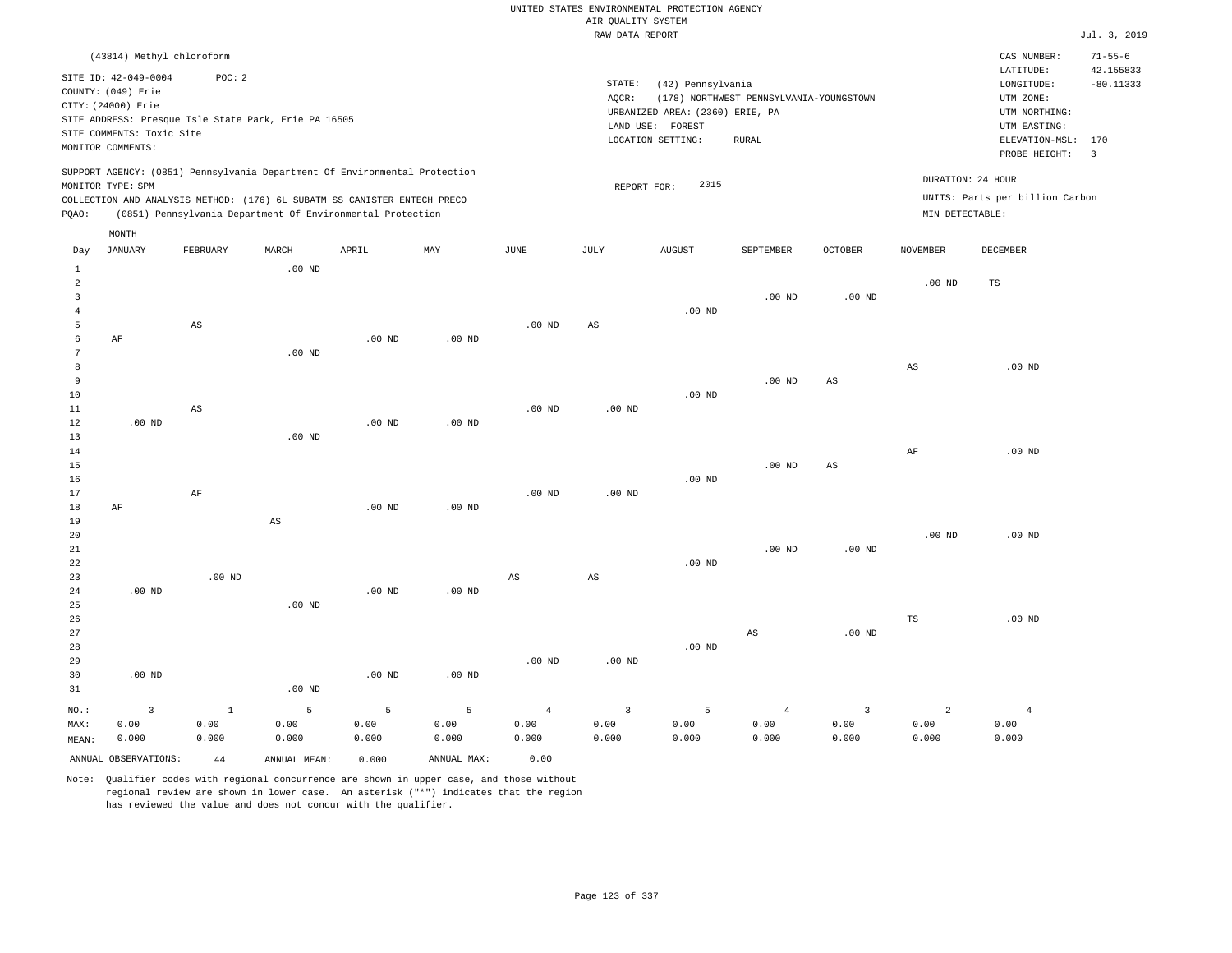|                                           |                                                      |                |                        |                                                                            |               |               |           | RAW DATA REPORT                 |                                         |               |                 |                                 | Jul. 3, 2019            |
|-------------------------------------------|------------------------------------------------------|----------------|------------------------|----------------------------------------------------------------------------|---------------|---------------|-----------|---------------------------------|-----------------------------------------|---------------|-----------------|---------------------------------|-------------------------|
|                                           | (43814) Methyl chloroform                            |                |                        |                                                                            |               |               |           |                                 |                                         |               |                 | CAS NUMBER:                     | $71 - 55 - 6$           |
|                                           | SITE ID: 42-049-0004                                 | POC: 2         |                        |                                                                            |               |               |           |                                 |                                         |               |                 | LATITUDE:                       | 42.155833               |
|                                           | COUNTY: (049) Erie                                   |                |                        |                                                                            |               |               | STATE:    | (42) Pennsylvania               |                                         |               |                 | LONGITUDE:                      | $-80.11333$             |
|                                           | CITY: (24000) Erie                                   |                |                        |                                                                            |               |               | $AQCR$ :  |                                 | (178) NORTHWEST PENNSYLVANIA-YOUNGSTOWN |               |                 | UTM ZONE:                       |                         |
|                                           | SITE ADDRESS: Presque Isle State Park, Erie PA 16505 |                |                        |                                                                            |               |               |           | URBANIZED AREA: (2360) ERIE, PA |                                         |               |                 | UTM NORTHING:                   |                         |
|                                           | SITE COMMENTS: Toxic Site                            |                |                        |                                                                            |               |               |           | LAND USE: FOREST                |                                         |               |                 | UTM EASTING:                    |                         |
|                                           | MONITOR COMMENTS:                                    |                |                        |                                                                            |               |               |           | LOCATION SETTING:               | <b>RURAL</b>                            |               |                 | ELEVATION-MSL: 170              |                         |
|                                           |                                                      |                |                        |                                                                            |               |               |           |                                 |                                         |               |                 | PROBE HEIGHT:                   | $\overline{\mathbf{3}}$ |
|                                           | MONITOR TYPE: SPM                                    |                |                        | SUPPORT AGENCY: (0851) Pennsylvania Department Of Environmental Protection |               |               |           | 2016<br>REPORT FOR:             |                                         |               |                 | DURATION: 24 HOUR               |                         |
|                                           |                                                      |                |                        | COLLECTION AND ANALYSIS METHOD: (176) 6L SUBATM SS CANISTER ENTECH PRECO   |               |               |           |                                 |                                         |               |                 | UNITS: Parts per billion Carbon |                         |
| PQAO:                                     |                                                      |                |                        | (0851) Pennsylvania Department Of Environmental Protection                 |               |               |           |                                 |                                         |               | MIN DETECTABLE: |                                 |                         |
|                                           |                                                      |                |                        |                                                                            |               |               |           |                                 |                                         |               |                 |                                 |                         |
|                                           | MONTH                                                |                |                        |                                                                            |               |               |           |                                 |                                         |               |                 |                                 |                         |
| Day                                       | JANUARY                                              | FEBRUARY       | MARCH                  | APRIL                                                                      | MAY           | JUNE          | JULY      | <b>AUGUST</b>                   | SEPTEMBER                               | OCTOBER       | NOVEMBER        | DECEMBER                        |                         |
| $\,$ 1                                    | $.00$ ND                                             |                | $.00$ ND               |                                                                            |               |               |           |                                 |                                         |               |                 |                                 |                         |
| 2                                         |                                                      |                |                        |                                                                            |               |               |           |                                 |                                         |               | TS              | TS                              |                         |
| $\overline{\mathbf{3}}$<br>$\overline{4}$ |                                                      |                |                        |                                                                            |               |               |           | $\rm AF$                        | .00 <sub>ND</sub>                       | AF            |                 |                                 |                         |
| 5                                         |                                                      |                |                        |                                                                            |               | $.00$ ND      | AF        |                                 |                                         |               |                 |                                 |                         |
| 6                                         |                                                      | $.00$ ND       |                        | AF                                                                         | AS            |               |           |                                 |                                         |               |                 |                                 |                         |
| 7                                         | $.00$ ND                                             |                | $\rm AF$               |                                                                            |               |               |           |                                 |                                         |               |                 |                                 |                         |
| 8                                         |                                                      |                |                        |                                                                            |               |               |           |                                 |                                         |               | AF              | TS                              |                         |
| 9                                         |                                                      |                |                        |                                                                            |               |               |           |                                 | $_{\rm TS}$                             | AF            |                 |                                 |                         |
| 10                                        |                                                      |                |                        |                                                                            |               |               |           | AF                              |                                         |               |                 |                                 |                         |
| 11                                        |                                                      |                |                        |                                                                            |               | $_{\rm AS}$   | AF        |                                 |                                         |               |                 |                                 |                         |
| 12                                        |                                                      | $.00$ ND       |                        | $\mathbb{A}\mathbb{S}$                                                     | $.00$ ND      |               |           |                                 |                                         |               |                 |                                 |                         |
| 13                                        | TS                                                   |                | $.00$ ND               |                                                                            |               |               |           |                                 |                                         |               |                 |                                 |                         |
| $1\,4$                                    |                                                      |                |                        |                                                                            |               |               |           |                                 |                                         |               | $.00$ ND        | $.00$ ND                        |                         |
| 15<br>16                                  |                                                      |                |                        |                                                                            |               |               |           | $.00$ ND                        | AF                                      | $.00$ ND      |                 |                                 |                         |
| 17                                        |                                                      |                |                        |                                                                            |               | AF            | $\rm{AF}$ |                                 |                                         |               |                 |                                 |                         |
| 18                                        |                                                      | $.00$ ND       |                        | AS                                                                         | $.00$ ND      |               |           |                                 |                                         |               |                 |                                 |                         |
| 19                                        | $.00$ ND                                             |                | $\mathbb{A}\mathbb{S}$ |                                                                            |               |               |           |                                 |                                         |               |                 |                                 |                         |
| 20                                        |                                                      |                |                        |                                                                            |               |               |           |                                 |                                         |               | $.00$ ND        | $.00$ ND                        |                         |
| 21                                        |                                                      |                |                        |                                                                            |               |               |           |                                 | $.00$ ND                                | AF            |                 |                                 |                         |
| 22                                        |                                                      |                |                        |                                                                            |               |               |           | $\rm AF$                        |                                         |               |                 |                                 |                         |
| 23                                        |                                                      |                |                        |                                                                            |               | AS            | $\rm{AF}$ |                                 |                                         |               |                 |                                 |                         |
| 24                                        |                                                      | $.00$ ND       |                        | .05S                                                                       | AF            |               |           |                                 |                                         |               |                 |                                 |                         |
| 25                                        | $.00$ ND                                             |                | .00 <sub>ND</sub>      |                                                                            |               |               |           |                                 |                                         |               |                 |                                 |                         |
| 26                                        |                                                      |                |                        |                                                                            |               |               |           |                                 |                                         |               | AF              | $.00$ ND                        |                         |
| 27                                        |                                                      |                |                        |                                                                            |               |               |           |                                 | $.00$ ND                                | AF            |                 |                                 |                         |
| 28<br>29                                  |                                                      |                |                        |                                                                            |               | AF            | AF        | $.00$ ND                        |                                         |               |                 |                                 |                         |
| 30                                        |                                                      |                |                        | AS                                                                         | AF            |               |           |                                 |                                         |               |                 |                                 |                         |
| 31                                        | $.00$ ND                                             |                | $.00$ ND               |                                                                            |               |               |           |                                 |                                         |               |                 |                                 |                         |
|                                           |                                                      |                |                        |                                                                            |               |               |           |                                 |                                         |               |                 |                                 |                         |
| $NO.$ :                                   | 5                                                    | $\overline{4}$ | $\overline{4}$         | $\mathbf{1}$                                                               | 2             | <sup>1</sup>  |           | $\circ$<br>2                    | $\overline{3}$                          | $\mathbf{1}$  | $\overline{a}$  | $\overline{3}$                  |                         |
| MAX:<br>MEAN:                             | 0.00<br>0.000                                        | 0.00<br>0.000  | 0.00<br>0.000          | .05<br>.050                                                                | 0.00<br>0.000 | 0.00<br>0.000 |           | 0.00<br>0.000                   | 0.00<br>0.000                           | 0.00<br>0.000 | 0.00<br>0.000   | 0.00<br>0.000                   |                         |
|                                           |                                                      |                |                        |                                                                            |               |               |           |                                 |                                         |               |                 |                                 |                         |
|                                           | ANNUAL OBSERVATIONS:                                 | 28             | ANNUAL MEAN:           | .002                                                                       | ANNUAL MAX:   | .05           |           |                                 |                                         |               |                 |                                 |                         |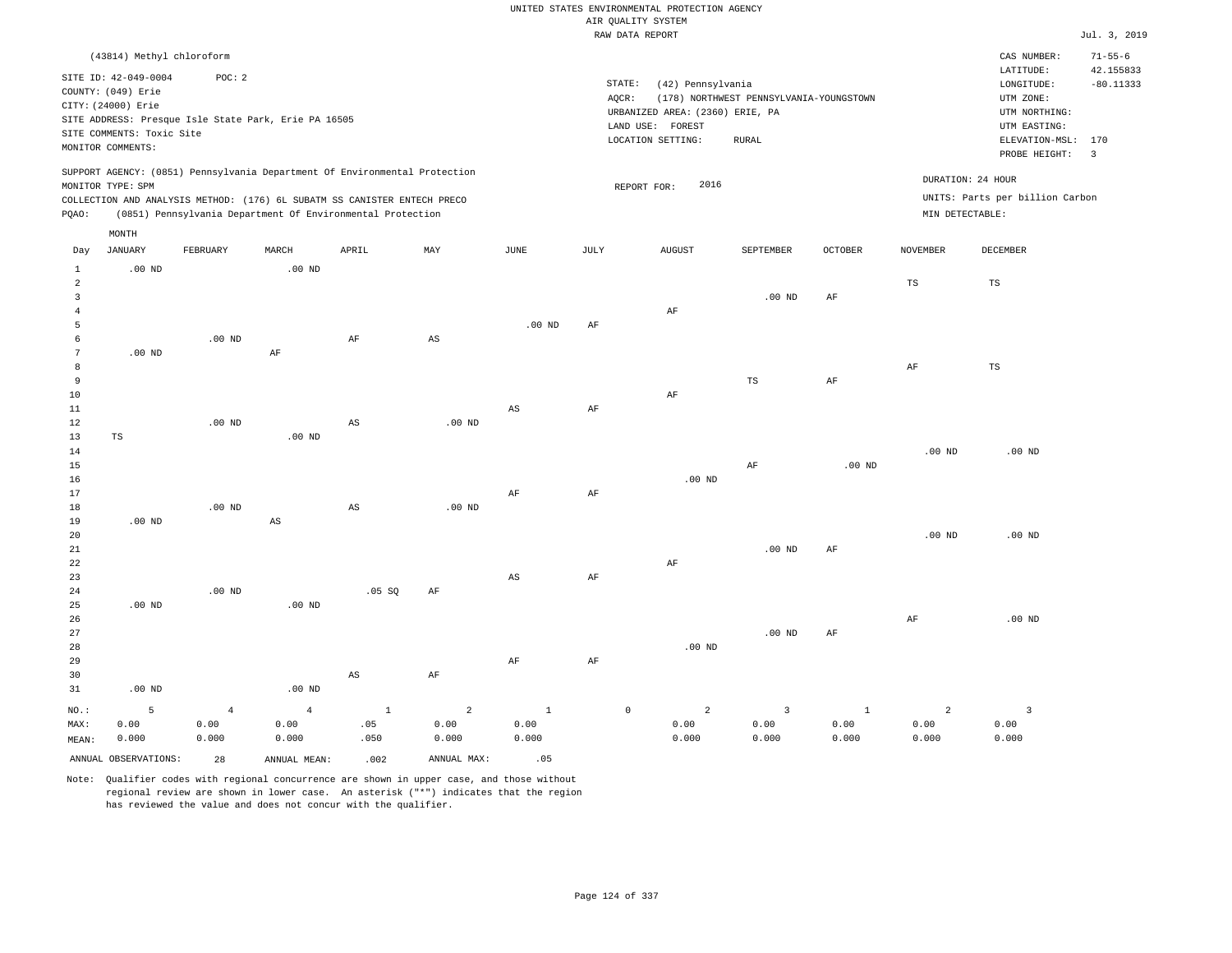| (43814) Methyl chloroform<br>$71 - 55 - 6$<br>CAS NUMBER:<br>42.155833<br>LATITUDE:<br>SITE ID: 42-049-0004<br>POC: 2<br>STATE:<br>(42) Pennsylvania<br>$-80.11333$<br>LONGITUDE:<br>COUNTY: (049) Erie<br>(178) NORTHWEST PENNSYLVANIA-YOUNGSTOWN<br>UTM ZONE:<br>AOCR:<br>CITY: (24000) Erie<br>URBANIZED AREA: (2360) ERIE, PA<br>UTM NORTHING:<br>SITE ADDRESS: Presque Isle State Park, Erie PA 16505<br>LAND USE: FOREST<br>UTM EASTING:<br>SITE COMMENTS: Toxic Site<br>LOCATION SETTING:<br><b>RURAL</b><br>ELEVATION-MSL: 170<br>MONITOR COMMENTS:<br>PROBE HEIGHT:<br>$\overline{3}$<br>SUPPORT AGENCY: (0851) Pennsylvania Department Of Environmental Protection<br>DURATION: 24 HOUR<br>2017<br>MONITOR TYPE: SPM<br>REPORT FOR:<br>UNITS: Parts per billion Carbon<br>COLLECTION AND ANALYSIS METHOD: (176) 6L SUBATM SS CANISTER ENTECH PRECO<br>(0851) Pennsylvania Department Of Environmental Protection<br>MIN DETECTABLE:<br>PQAO:<br>MONTH<br>DECEMBER<br>Day<br><b>JANUARY</b><br>FEBRUARY<br>MARCH<br>APRIL<br>MAY<br>JUNE<br>JULY<br><b>AUGUST</b><br>SEPTEMBER<br><b>OCTOBER</b><br><b>NOVEMBER</b><br>$\,1\,$<br>$\rm AF$<br>$\rm{AF}$<br>AF<br>$\overline{a}$<br>.00 <sub>ND</sub><br>$\overline{3}$<br>$.00$ ND<br>$.00$ ND<br>$.00$ ND<br>$\overline{4}$<br>.00 <sub>ND</sub><br>5<br>$.00$ ND<br>$.00$ ND<br>6<br>$.00$ ND<br>AS<br>$\overline{7}$<br>$\rm AF$<br>$.00$ ND<br>TS<br>8<br>.00 <sub>ND</sub><br>9<br>.00 <sub>ND</sub><br>$.00$ ND<br>10<br>.00 <sub>ND</sub><br>.00 <sub>ND</sub><br>$.00$ ND<br>11<br>12<br>TS<br>$.00$ ND<br>AS<br>13<br>$.00$ ND<br>$.00$ ND<br>$.00$ ND<br>14<br>$.00$ ND<br>15<br>.00 <sub>ND</sub><br>$.00$ ND<br>16<br>$.00$ ND<br>$.00$ ND<br>17<br>$.00$ ND<br>18<br>$\rm AF$<br>.00 <sub>ND</sub><br>$\mathbb{A}\mathbb{S}$<br>19<br>$.00$ ND<br>AF<br>$.00$ ND<br>20<br>.00 <sub>ND</sub><br>21<br>.00 <sub>ND</sub><br>TS<br>22<br>$.00$ ND<br>.00 <sub>ND</sub><br>.00 $ND$<br>23<br>24<br>$.00$ ND<br>.00 <sub>ND</sub><br>AF<br>25<br>$.00$ ND<br>AS<br>AF<br>26<br>$.00$ ND<br>27<br>.00 <sub>ND</sub><br>AF<br>28<br>.00 <sub>ND</sub><br>.00 <sub>ND</sub><br>29<br>$.00$ ND<br>30<br>$_{\rm AS}$<br>$.00$ ND<br>31<br>$.00$ ND<br>.00 <sub>ND</sub><br>NO.:<br>3<br>$\mathbf{1}$<br>5<br><sup>1</sup><br>-5<br>$\overline{4}$<br>2<br>5<br>5<br>5<br>5<br>$\overline{3}$<br>0.00<br>0.00<br>0.00<br>0.00<br>0.00<br>0.00<br>0.00<br>0.00<br>0.00<br>0.00<br>0.00<br>0.00<br>MAX:<br>0.000<br>0.000<br>0.000<br>0.000<br>0.000<br>0.000<br>0.000<br>0.000<br>0.000<br>0.000<br>0.000<br>0.000<br>MEAN: |  |  |             |      | RAW DATA REPORT |  |  | Jul. 3, 2019 |
|---------------------------------------------------------------------------------------------------------------------------------------------------------------------------------------------------------------------------------------------------------------------------------------------------------------------------------------------------------------------------------------------------------------------------------------------------------------------------------------------------------------------------------------------------------------------------------------------------------------------------------------------------------------------------------------------------------------------------------------------------------------------------------------------------------------------------------------------------------------------------------------------------------------------------------------------------------------------------------------------------------------------------------------------------------------------------------------------------------------------------------------------------------------------------------------------------------------------------------------------------------------------------------------------------------------------------------------------------------------------------------------------------------------------------------------------------------------------------------------------------------------------------------------------------------------------------------------------------------------------------------------------------------------------------------------------------------------------------------------------------------------------------------------------------------------------------------------------------------------------------------------------------------------------------------------------------------------------------------------------------------------------------------------------------------------------------------------------------------------------------------------------------------------------------------------------------------------------------------------------------------------------------------------------------------------------------------------------------------------------------------------------------------------------------------------------------------------------------------------------------------------------------------------------------------------------------------------|--|--|-------------|------|-----------------|--|--|--------------|
|                                                                                                                                                                                                                                                                                                                                                                                                                                                                                                                                                                                                                                                                                                                                                                                                                                                                                                                                                                                                                                                                                                                                                                                                                                                                                                                                                                                                                                                                                                                                                                                                                                                                                                                                                                                                                                                                                                                                                                                                                                                                                                                                                                                                                                                                                                                                                                                                                                                                                                                                                                                       |  |  |             |      |                 |  |  |              |
|                                                                                                                                                                                                                                                                                                                                                                                                                                                                                                                                                                                                                                                                                                                                                                                                                                                                                                                                                                                                                                                                                                                                                                                                                                                                                                                                                                                                                                                                                                                                                                                                                                                                                                                                                                                                                                                                                                                                                                                                                                                                                                                                                                                                                                                                                                                                                                                                                                                                                                                                                                                       |  |  |             |      |                 |  |  |              |
|                                                                                                                                                                                                                                                                                                                                                                                                                                                                                                                                                                                                                                                                                                                                                                                                                                                                                                                                                                                                                                                                                                                                                                                                                                                                                                                                                                                                                                                                                                                                                                                                                                                                                                                                                                                                                                                                                                                                                                                                                                                                                                                                                                                                                                                                                                                                                                                                                                                                                                                                                                                       |  |  |             |      |                 |  |  |              |
|                                                                                                                                                                                                                                                                                                                                                                                                                                                                                                                                                                                                                                                                                                                                                                                                                                                                                                                                                                                                                                                                                                                                                                                                                                                                                                                                                                                                                                                                                                                                                                                                                                                                                                                                                                                                                                                                                                                                                                                                                                                                                                                                                                                                                                                                                                                                                                                                                                                                                                                                                                                       |  |  |             |      |                 |  |  |              |
|                                                                                                                                                                                                                                                                                                                                                                                                                                                                                                                                                                                                                                                                                                                                                                                                                                                                                                                                                                                                                                                                                                                                                                                                                                                                                                                                                                                                                                                                                                                                                                                                                                                                                                                                                                                                                                                                                                                                                                                                                                                                                                                                                                                                                                                                                                                                                                                                                                                                                                                                                                                       |  |  |             |      |                 |  |  |              |
|                                                                                                                                                                                                                                                                                                                                                                                                                                                                                                                                                                                                                                                                                                                                                                                                                                                                                                                                                                                                                                                                                                                                                                                                                                                                                                                                                                                                                                                                                                                                                                                                                                                                                                                                                                                                                                                                                                                                                                                                                                                                                                                                                                                                                                                                                                                                                                                                                                                                                                                                                                                       |  |  |             |      |                 |  |  |              |
|                                                                                                                                                                                                                                                                                                                                                                                                                                                                                                                                                                                                                                                                                                                                                                                                                                                                                                                                                                                                                                                                                                                                                                                                                                                                                                                                                                                                                                                                                                                                                                                                                                                                                                                                                                                                                                                                                                                                                                                                                                                                                                                                                                                                                                                                                                                                                                                                                                                                                                                                                                                       |  |  |             |      |                 |  |  |              |
|                                                                                                                                                                                                                                                                                                                                                                                                                                                                                                                                                                                                                                                                                                                                                                                                                                                                                                                                                                                                                                                                                                                                                                                                                                                                                                                                                                                                                                                                                                                                                                                                                                                                                                                                                                                                                                                                                                                                                                                                                                                                                                                                                                                                                                                                                                                                                                                                                                                                                                                                                                                       |  |  |             |      |                 |  |  |              |
|                                                                                                                                                                                                                                                                                                                                                                                                                                                                                                                                                                                                                                                                                                                                                                                                                                                                                                                                                                                                                                                                                                                                                                                                                                                                                                                                                                                                                                                                                                                                                                                                                                                                                                                                                                                                                                                                                                                                                                                                                                                                                                                                                                                                                                                                                                                                                                                                                                                                                                                                                                                       |  |  |             |      |                 |  |  |              |
|                                                                                                                                                                                                                                                                                                                                                                                                                                                                                                                                                                                                                                                                                                                                                                                                                                                                                                                                                                                                                                                                                                                                                                                                                                                                                                                                                                                                                                                                                                                                                                                                                                                                                                                                                                                                                                                                                                                                                                                                                                                                                                                                                                                                                                                                                                                                                                                                                                                                                                                                                                                       |  |  |             |      |                 |  |  |              |
|                                                                                                                                                                                                                                                                                                                                                                                                                                                                                                                                                                                                                                                                                                                                                                                                                                                                                                                                                                                                                                                                                                                                                                                                                                                                                                                                                                                                                                                                                                                                                                                                                                                                                                                                                                                                                                                                                                                                                                                                                                                                                                                                                                                                                                                                                                                                                                                                                                                                                                                                                                                       |  |  |             |      |                 |  |  |              |
|                                                                                                                                                                                                                                                                                                                                                                                                                                                                                                                                                                                                                                                                                                                                                                                                                                                                                                                                                                                                                                                                                                                                                                                                                                                                                                                                                                                                                                                                                                                                                                                                                                                                                                                                                                                                                                                                                                                                                                                                                                                                                                                                                                                                                                                                                                                                                                                                                                                                                                                                                                                       |  |  |             |      |                 |  |  |              |
|                                                                                                                                                                                                                                                                                                                                                                                                                                                                                                                                                                                                                                                                                                                                                                                                                                                                                                                                                                                                                                                                                                                                                                                                                                                                                                                                                                                                                                                                                                                                                                                                                                                                                                                                                                                                                                                                                                                                                                                                                                                                                                                                                                                                                                                                                                                                                                                                                                                                                                                                                                                       |  |  |             |      |                 |  |  |              |
|                                                                                                                                                                                                                                                                                                                                                                                                                                                                                                                                                                                                                                                                                                                                                                                                                                                                                                                                                                                                                                                                                                                                                                                                                                                                                                                                                                                                                                                                                                                                                                                                                                                                                                                                                                                                                                                                                                                                                                                                                                                                                                                                                                                                                                                                                                                                                                                                                                                                                                                                                                                       |  |  |             |      |                 |  |  |              |
|                                                                                                                                                                                                                                                                                                                                                                                                                                                                                                                                                                                                                                                                                                                                                                                                                                                                                                                                                                                                                                                                                                                                                                                                                                                                                                                                                                                                                                                                                                                                                                                                                                                                                                                                                                                                                                                                                                                                                                                                                                                                                                                                                                                                                                                                                                                                                                                                                                                                                                                                                                                       |  |  |             |      |                 |  |  |              |
|                                                                                                                                                                                                                                                                                                                                                                                                                                                                                                                                                                                                                                                                                                                                                                                                                                                                                                                                                                                                                                                                                                                                                                                                                                                                                                                                                                                                                                                                                                                                                                                                                                                                                                                                                                                                                                                                                                                                                                                                                                                                                                                                                                                                                                                                                                                                                                                                                                                                                                                                                                                       |  |  |             |      |                 |  |  |              |
|                                                                                                                                                                                                                                                                                                                                                                                                                                                                                                                                                                                                                                                                                                                                                                                                                                                                                                                                                                                                                                                                                                                                                                                                                                                                                                                                                                                                                                                                                                                                                                                                                                                                                                                                                                                                                                                                                                                                                                                                                                                                                                                                                                                                                                                                                                                                                                                                                                                                                                                                                                                       |  |  |             |      |                 |  |  |              |
|                                                                                                                                                                                                                                                                                                                                                                                                                                                                                                                                                                                                                                                                                                                                                                                                                                                                                                                                                                                                                                                                                                                                                                                                                                                                                                                                                                                                                                                                                                                                                                                                                                                                                                                                                                                                                                                                                                                                                                                                                                                                                                                                                                                                                                                                                                                                                                                                                                                                                                                                                                                       |  |  |             |      |                 |  |  |              |
|                                                                                                                                                                                                                                                                                                                                                                                                                                                                                                                                                                                                                                                                                                                                                                                                                                                                                                                                                                                                                                                                                                                                                                                                                                                                                                                                                                                                                                                                                                                                                                                                                                                                                                                                                                                                                                                                                                                                                                                                                                                                                                                                                                                                                                                                                                                                                                                                                                                                                                                                                                                       |  |  |             |      |                 |  |  |              |
|                                                                                                                                                                                                                                                                                                                                                                                                                                                                                                                                                                                                                                                                                                                                                                                                                                                                                                                                                                                                                                                                                                                                                                                                                                                                                                                                                                                                                                                                                                                                                                                                                                                                                                                                                                                                                                                                                                                                                                                                                                                                                                                                                                                                                                                                                                                                                                                                                                                                                                                                                                                       |  |  |             |      |                 |  |  |              |
|                                                                                                                                                                                                                                                                                                                                                                                                                                                                                                                                                                                                                                                                                                                                                                                                                                                                                                                                                                                                                                                                                                                                                                                                                                                                                                                                                                                                                                                                                                                                                                                                                                                                                                                                                                                                                                                                                                                                                                                                                                                                                                                                                                                                                                                                                                                                                                                                                                                                                                                                                                                       |  |  |             |      |                 |  |  |              |
|                                                                                                                                                                                                                                                                                                                                                                                                                                                                                                                                                                                                                                                                                                                                                                                                                                                                                                                                                                                                                                                                                                                                                                                                                                                                                                                                                                                                                                                                                                                                                                                                                                                                                                                                                                                                                                                                                                                                                                                                                                                                                                                                                                                                                                                                                                                                                                                                                                                                                                                                                                                       |  |  |             |      |                 |  |  |              |
|                                                                                                                                                                                                                                                                                                                                                                                                                                                                                                                                                                                                                                                                                                                                                                                                                                                                                                                                                                                                                                                                                                                                                                                                                                                                                                                                                                                                                                                                                                                                                                                                                                                                                                                                                                                                                                                                                                                                                                                                                                                                                                                                                                                                                                                                                                                                                                                                                                                                                                                                                                                       |  |  |             |      |                 |  |  |              |
|                                                                                                                                                                                                                                                                                                                                                                                                                                                                                                                                                                                                                                                                                                                                                                                                                                                                                                                                                                                                                                                                                                                                                                                                                                                                                                                                                                                                                                                                                                                                                                                                                                                                                                                                                                                                                                                                                                                                                                                                                                                                                                                                                                                                                                                                                                                                                                                                                                                                                                                                                                                       |  |  |             |      |                 |  |  |              |
|                                                                                                                                                                                                                                                                                                                                                                                                                                                                                                                                                                                                                                                                                                                                                                                                                                                                                                                                                                                                                                                                                                                                                                                                                                                                                                                                                                                                                                                                                                                                                                                                                                                                                                                                                                                                                                                                                                                                                                                                                                                                                                                                                                                                                                                                                                                                                                                                                                                                                                                                                                                       |  |  |             |      |                 |  |  |              |
|                                                                                                                                                                                                                                                                                                                                                                                                                                                                                                                                                                                                                                                                                                                                                                                                                                                                                                                                                                                                                                                                                                                                                                                                                                                                                                                                                                                                                                                                                                                                                                                                                                                                                                                                                                                                                                                                                                                                                                                                                                                                                                                                                                                                                                                                                                                                                                                                                                                                                                                                                                                       |  |  |             |      |                 |  |  |              |
|                                                                                                                                                                                                                                                                                                                                                                                                                                                                                                                                                                                                                                                                                                                                                                                                                                                                                                                                                                                                                                                                                                                                                                                                                                                                                                                                                                                                                                                                                                                                                                                                                                                                                                                                                                                                                                                                                                                                                                                                                                                                                                                                                                                                                                                                                                                                                                                                                                                                                                                                                                                       |  |  |             |      |                 |  |  |              |
|                                                                                                                                                                                                                                                                                                                                                                                                                                                                                                                                                                                                                                                                                                                                                                                                                                                                                                                                                                                                                                                                                                                                                                                                                                                                                                                                                                                                                                                                                                                                                                                                                                                                                                                                                                                                                                                                                                                                                                                                                                                                                                                                                                                                                                                                                                                                                                                                                                                                                                                                                                                       |  |  |             |      |                 |  |  |              |
|                                                                                                                                                                                                                                                                                                                                                                                                                                                                                                                                                                                                                                                                                                                                                                                                                                                                                                                                                                                                                                                                                                                                                                                                                                                                                                                                                                                                                                                                                                                                                                                                                                                                                                                                                                                                                                                                                                                                                                                                                                                                                                                                                                                                                                                                                                                                                                                                                                                                                                                                                                                       |  |  |             |      |                 |  |  |              |
|                                                                                                                                                                                                                                                                                                                                                                                                                                                                                                                                                                                                                                                                                                                                                                                                                                                                                                                                                                                                                                                                                                                                                                                                                                                                                                                                                                                                                                                                                                                                                                                                                                                                                                                                                                                                                                                                                                                                                                                                                                                                                                                                                                                                                                                                                                                                                                                                                                                                                                                                                                                       |  |  |             |      |                 |  |  |              |
|                                                                                                                                                                                                                                                                                                                                                                                                                                                                                                                                                                                                                                                                                                                                                                                                                                                                                                                                                                                                                                                                                                                                                                                                                                                                                                                                                                                                                                                                                                                                                                                                                                                                                                                                                                                                                                                                                                                                                                                                                                                                                                                                                                                                                                                                                                                                                                                                                                                                                                                                                                                       |  |  |             |      |                 |  |  |              |
|                                                                                                                                                                                                                                                                                                                                                                                                                                                                                                                                                                                                                                                                                                                                                                                                                                                                                                                                                                                                                                                                                                                                                                                                                                                                                                                                                                                                                                                                                                                                                                                                                                                                                                                                                                                                                                                                                                                                                                                                                                                                                                                                                                                                                                                                                                                                                                                                                                                                                                                                                                                       |  |  |             |      |                 |  |  |              |
|                                                                                                                                                                                                                                                                                                                                                                                                                                                                                                                                                                                                                                                                                                                                                                                                                                                                                                                                                                                                                                                                                                                                                                                                                                                                                                                                                                                                                                                                                                                                                                                                                                                                                                                                                                                                                                                                                                                                                                                                                                                                                                                                                                                                                                                                                                                                                                                                                                                                                                                                                                                       |  |  |             |      |                 |  |  |              |
|                                                                                                                                                                                                                                                                                                                                                                                                                                                                                                                                                                                                                                                                                                                                                                                                                                                                                                                                                                                                                                                                                                                                                                                                                                                                                                                                                                                                                                                                                                                                                                                                                                                                                                                                                                                                                                                                                                                                                                                                                                                                                                                                                                                                                                                                                                                                                                                                                                                                                                                                                                                       |  |  |             |      |                 |  |  |              |
|                                                                                                                                                                                                                                                                                                                                                                                                                                                                                                                                                                                                                                                                                                                                                                                                                                                                                                                                                                                                                                                                                                                                                                                                                                                                                                                                                                                                                                                                                                                                                                                                                                                                                                                                                                                                                                                                                                                                                                                                                                                                                                                                                                                                                                                                                                                                                                                                                                                                                                                                                                                       |  |  |             |      |                 |  |  |              |
|                                                                                                                                                                                                                                                                                                                                                                                                                                                                                                                                                                                                                                                                                                                                                                                                                                                                                                                                                                                                                                                                                                                                                                                                                                                                                                                                                                                                                                                                                                                                                                                                                                                                                                                                                                                                                                                                                                                                                                                                                                                                                                                                                                                                                                                                                                                                                                                                                                                                                                                                                                                       |  |  |             |      |                 |  |  |              |
|                                                                                                                                                                                                                                                                                                                                                                                                                                                                                                                                                                                                                                                                                                                                                                                                                                                                                                                                                                                                                                                                                                                                                                                                                                                                                                                                                                                                                                                                                                                                                                                                                                                                                                                                                                                                                                                                                                                                                                                                                                                                                                                                                                                                                                                                                                                                                                                                                                                                                                                                                                                       |  |  |             |      |                 |  |  |              |
|                                                                                                                                                                                                                                                                                                                                                                                                                                                                                                                                                                                                                                                                                                                                                                                                                                                                                                                                                                                                                                                                                                                                                                                                                                                                                                                                                                                                                                                                                                                                                                                                                                                                                                                                                                                                                                                                                                                                                                                                                                                                                                                                                                                                                                                                                                                                                                                                                                                                                                                                                                                       |  |  |             |      |                 |  |  |              |
|                                                                                                                                                                                                                                                                                                                                                                                                                                                                                                                                                                                                                                                                                                                                                                                                                                                                                                                                                                                                                                                                                                                                                                                                                                                                                                                                                                                                                                                                                                                                                                                                                                                                                                                                                                                                                                                                                                                                                                                                                                                                                                                                                                                                                                                                                                                                                                                                                                                                                                                                                                                       |  |  |             |      |                 |  |  |              |
|                                                                                                                                                                                                                                                                                                                                                                                                                                                                                                                                                                                                                                                                                                                                                                                                                                                                                                                                                                                                                                                                                                                                                                                                                                                                                                                                                                                                                                                                                                                                                                                                                                                                                                                                                                                                                                                                                                                                                                                                                                                                                                                                                                                                                                                                                                                                                                                                                                                                                                                                                                                       |  |  |             |      |                 |  |  |              |
|                                                                                                                                                                                                                                                                                                                                                                                                                                                                                                                                                                                                                                                                                                                                                                                                                                                                                                                                                                                                                                                                                                                                                                                                                                                                                                                                                                                                                                                                                                                                                                                                                                                                                                                                                                                                                                                                                                                                                                                                                                                                                                                                                                                                                                                                                                                                                                                                                                                                                                                                                                                       |  |  |             |      |                 |  |  |              |
|                                                                                                                                                                                                                                                                                                                                                                                                                                                                                                                                                                                                                                                                                                                                                                                                                                                                                                                                                                                                                                                                                                                                                                                                                                                                                                                                                                                                                                                                                                                                                                                                                                                                                                                                                                                                                                                                                                                                                                                                                                                                                                                                                                                                                                                                                                                                                                                                                                                                                                                                                                                       |  |  |             |      |                 |  |  |              |
|                                                                                                                                                                                                                                                                                                                                                                                                                                                                                                                                                                                                                                                                                                                                                                                                                                                                                                                                                                                                                                                                                                                                                                                                                                                                                                                                                                                                                                                                                                                                                                                                                                                                                                                                                                                                                                                                                                                                                                                                                                                                                                                                                                                                                                                                                                                                                                                                                                                                                                                                                                                       |  |  |             |      |                 |  |  |              |
|                                                                                                                                                                                                                                                                                                                                                                                                                                                                                                                                                                                                                                                                                                                                                                                                                                                                                                                                                                                                                                                                                                                                                                                                                                                                                                                                                                                                                                                                                                                                                                                                                                                                                                                                                                                                                                                                                                                                                                                                                                                                                                                                                                                                                                                                                                                                                                                                                                                                                                                                                                                       |  |  |             |      |                 |  |  |              |
|                                                                                                                                                                                                                                                                                                                                                                                                                                                                                                                                                                                                                                                                                                                                                                                                                                                                                                                                                                                                                                                                                                                                                                                                                                                                                                                                                                                                                                                                                                                                                                                                                                                                                                                                                                                                                                                                                                                                                                                                                                                                                                                                                                                                                                                                                                                                                                                                                                                                                                                                                                                       |  |  |             |      |                 |  |  |              |
|                                                                                                                                                                                                                                                                                                                                                                                                                                                                                                                                                                                                                                                                                                                                                                                                                                                                                                                                                                                                                                                                                                                                                                                                                                                                                                                                                                                                                                                                                                                                                                                                                                                                                                                                                                                                                                                                                                                                                                                                                                                                                                                                                                                                                                                                                                                                                                                                                                                                                                                                                                                       |  |  |             |      |                 |  |  |              |
|                                                                                                                                                                                                                                                                                                                                                                                                                                                                                                                                                                                                                                                                                                                                                                                                                                                                                                                                                                                                                                                                                                                                                                                                                                                                                                                                                                                                                                                                                                                                                                                                                                                                                                                                                                                                                                                                                                                                                                                                                                                                                                                                                                                                                                                                                                                                                                                                                                                                                                                                                                                       |  |  |             |      |                 |  |  |              |
|                                                                                                                                                                                                                                                                                                                                                                                                                                                                                                                                                                                                                                                                                                                                                                                                                                                                                                                                                                                                                                                                                                                                                                                                                                                                                                                                                                                                                                                                                                                                                                                                                                                                                                                                                                                                                                                                                                                                                                                                                                                                                                                                                                                                                                                                                                                                                                                                                                                                                                                                                                                       |  |  |             |      |                 |  |  |              |
| ANNUAL OBSERVATIONS:<br>44<br>ANNUAL MEAN:<br>0.000                                                                                                                                                                                                                                                                                                                                                                                                                                                                                                                                                                                                                                                                                                                                                                                                                                                                                                                                                                                                                                                                                                                                                                                                                                                                                                                                                                                                                                                                                                                                                                                                                                                                                                                                                                                                                                                                                                                                                                                                                                                                                                                                                                                                                                                                                                                                                                                                                                                                                                                                   |  |  | ANNUAL MAX: | 0.00 |                 |  |  |              |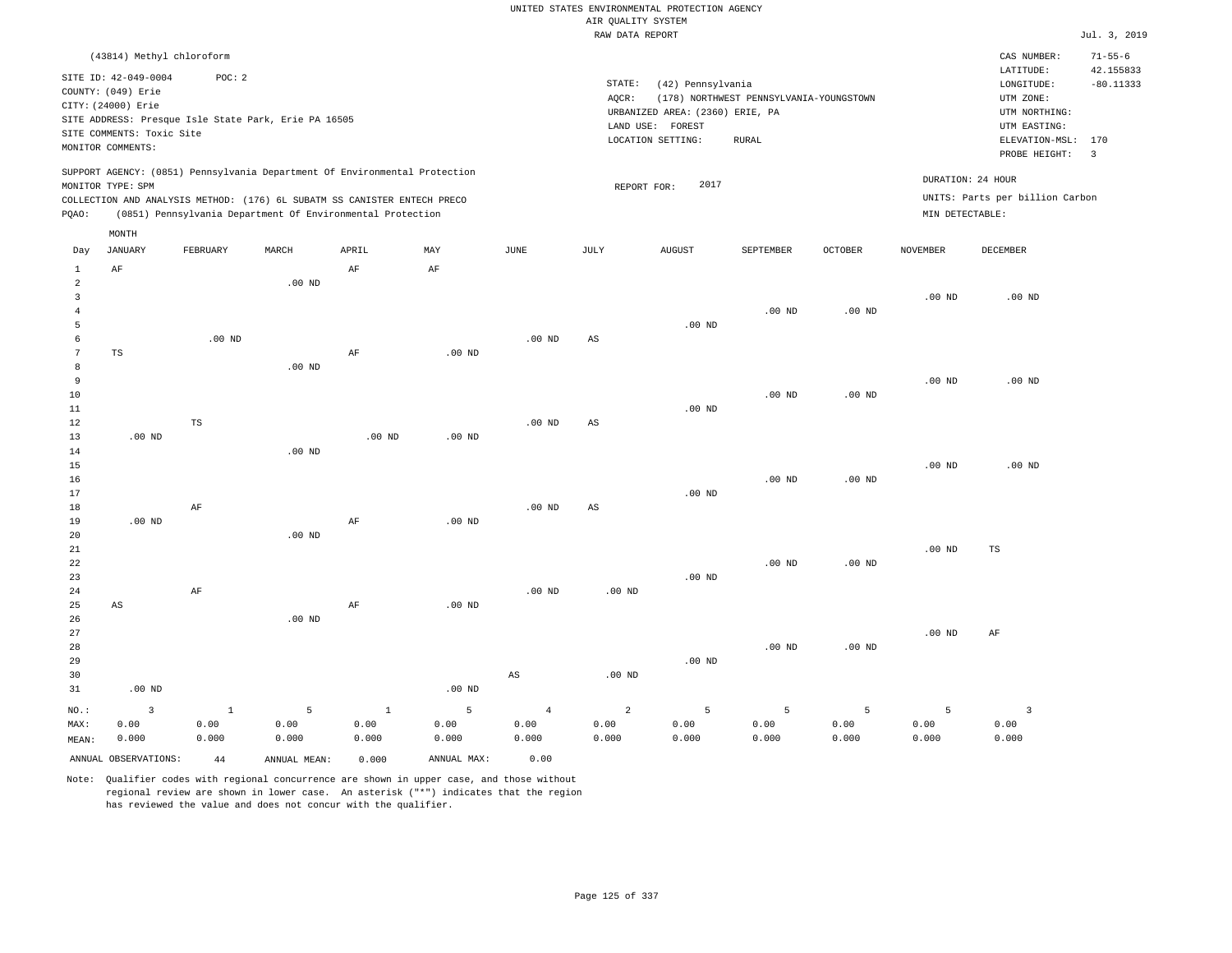|                |                                            |                           |                   |                                                      |                                                                            |              |                     |           | UNITED STATES ENVIRONMENTAL PROTECTION AGENCY<br>AIR QUALITY SYSTEM |                                         |                   |                   |                                 |                            |
|----------------|--------------------------------------------|---------------------------|-------------------|------------------------------------------------------|----------------------------------------------------------------------------|--------------|---------------------|-----------|---------------------------------------------------------------------|-----------------------------------------|-------------------|-------------------|---------------------------------|----------------------------|
|                |                                            |                           |                   |                                                      |                                                                            |              |                     |           | RAW DATA REPORT                                                     |                                         |                   |                   |                                 | Jul. 3, 2019               |
|                |                                            | (43814) Methyl chloroform |                   |                                                      |                                                                            |              |                     |           |                                                                     |                                         |                   |                   | CAS NUMBER:<br>LATITUDE:        | $71 - 55 - 6$<br>42.155833 |
|                | SITE ID: 42-049-0004<br>COUNTY: (049) Erie |                           | POC: 2            |                                                      |                                                                            |              |                     |           | STATE:<br>(42) Pennsylvania                                         |                                         |                   |                   | LONGITUDE:                      | $-80.11333$                |
|                | CITY: (24000) Erie                         |                           |                   |                                                      |                                                                            |              |                     |           | AQCR:                                                               | (178) NORTHWEST PENNSYLVANIA-YOUNGSTOWN |                   |                   | UTM ZONE:                       |                            |
|                |                                            |                           |                   | SITE ADDRESS: Presque Isle State Park, Erie PA 16505 |                                                                            |              |                     |           | URBANIZED AREA: (2360) ERIE, PA<br>LAND USE: FOREST                 |                                         |                   |                   | UTM NORTHING:<br>UTM EASTING:   |                            |
|                | SITE COMMENTS: Toxic Site                  |                           |                   |                                                      |                                                                            |              |                     |           | LOCATION SETTING:                                                   | RURAL                                   |                   |                   | ELEVATION-MSL:                  | 170                        |
|                | MONITOR COMMENTS:                          |                           |                   |                                                      |                                                                            |              |                     |           |                                                                     |                                         |                   |                   | PROBE HEIGHT:                   | $\overline{3}$             |
|                | MONITOR TYPE: SPM                          |                           |                   |                                                      | SUPPORT AGENCY: (0851) Pennsylvania Department Of Environmental Protection |              |                     |           | 2018<br>REPORT FOR:                                                 |                                         |                   |                   | DURATION: 24 HOUR               |                            |
|                |                                            |                           |                   |                                                      | COLLECTION AND ANALYSIS METHOD: (176) 6L SUBATM SS CANISTER ENTECH PRECO   |              |                     |           |                                                                     |                                         |                   |                   | UNITS: Parts per billion Carbon |                            |
| PQAO:          |                                            |                           |                   |                                                      | (0851) Pennsylvania Department Of Environmental Protection                 |              |                     |           |                                                                     |                                         |                   |                   | MIN DETECTABLE: . 0671019       |                            |
|                | MONTH                                      |                           |                   |                                                      |                                                                            |              |                     |           |                                                                     |                                         |                   |                   |                                 |                            |
| Day            | <b>JANUARY</b>                             | FEBRUARY                  |                   | MARCH                                                | APRIL                                                                      | MAY          | $\mathtt{JUNE}$     | JULY      | <b>AUGUST</b>                                                       | SEPTEMBER                               | OCTOBER           | <b>NOVEMBER</b>   | DECEMBER                        |                            |
| 1              |                                            | AQ                        |                   |                                                      |                                                                            |              | AF                  | AF        |                                                                     |                                         |                   |                   |                                 |                            |
| $\overline{a}$ | $_{\rm TS}$                                |                           |                   |                                                      | AF                                                                         | $.00$ ND     |                     |           |                                                                     |                                         |                   |                   |                                 |                            |
| $\overline{3}$ |                                            |                           |                   | $.00$ ND                                             |                                                                            |              |                     |           |                                                                     |                                         |                   |                   |                                 |                            |
| $\overline{4}$ |                                            |                           |                   |                                                      |                                                                            |              |                     |           |                                                                     |                                         |                   | .00 <sub>ND</sub> | $.00$ ND                        |                            |
| 5              |                                            |                           |                   |                                                      |                                                                            |              |                     |           |                                                                     | $\rm AF$                                | .00 <sub>ND</sub> |                   |                                 |                            |
| 6              |                                            |                           |                   |                                                      |                                                                            |              |                     |           | AF                                                                  |                                         |                   |                   |                                 |                            |
| 7<br>8         | AF                                         |                           | $.00$ ND          |                                                      | $.00$ ND                                                                   | AS           | AF                  | $\rm{AF}$ |                                                                     |                                         |                   |                   |                                 |                            |
| 9              |                                            |                           |                   | $.00$ ND                                             |                                                                            |              |                     |           |                                                                     |                                         |                   |                   |                                 |                            |
| 10             |                                            |                           |                   |                                                      |                                                                            |              |                     |           |                                                                     |                                         |                   | .00 <sub>ND</sub> | $.00$ ND                        |                            |
| 11             |                                            |                           |                   |                                                      |                                                                            |              |                     |           |                                                                     | $\mathbb{A}\mathbb{S}$                  | $.00$ ND          |                   |                                 |                            |
| $12$           |                                            |                           |                   |                                                      |                                                                            |              |                     |           | AF                                                                  |                                         |                   |                   |                                 |                            |
| 13             |                                            |                           | $.00$ ND          |                                                      |                                                                            |              | AF                  | $\rm AF$  |                                                                     |                                         |                   |                   |                                 |                            |
| 14             | AF                                         |                           |                   |                                                      | $.00$ ND                                                                   | AF           |                     |           |                                                                     |                                         |                   |                   |                                 |                            |
| 15             |                                            |                           |                   | $.00$ ND                                             |                                                                            |              |                     |           |                                                                     |                                         |                   |                   |                                 |                            |
| 16             |                                            |                           |                   |                                                      |                                                                            |              |                     |           |                                                                     |                                         |                   | AS                | $.00$ ND                        |                            |
| 17             |                                            |                           |                   |                                                      |                                                                            |              |                     |           |                                                                     | $.00$ ND                                | $.00$ ND          |                   |                                 |                            |
| 18<br>19       |                                            |                           | .00 <sub>ND</sub> |                                                      |                                                                            |              | AF                  | AF        | AF                                                                  |                                         |                   |                   |                                 |                            |
| 20             | AF                                         |                           |                   |                                                      | $.00$ ND                                                                   | AF           |                     |           |                                                                     |                                         |                   |                   |                                 |                            |
| 21             |                                            |                           |                   | $\rm AF$                                             |                                                                            |              |                     |           |                                                                     |                                         |                   |                   |                                 |                            |
| 22             |                                            |                           |                   |                                                      |                                                                            |              |                     |           |                                                                     |                                         |                   | $.00$ ND          | $.00$ ND                        |                            |
| 23             |                                            |                           |                   |                                                      |                                                                            |              |                     |           |                                                                     | $.00$ ND                                | .00 <sub>ND</sub> |                   |                                 |                            |
| 24             |                                            |                           |                   |                                                      |                                                                            |              |                     |           | $.00$ ND                                                            |                                         |                   |                   |                                 |                            |
| 25             |                                            |                           | .00 <sub>ND</sub> |                                                      |                                                                            |              | $\rm{AF}$           | $\rm{AF}$ |                                                                     |                                         |                   |                   |                                 |                            |
| 26             | AF                                         |                           |                   |                                                      | $.00$ ND                                                                   | AF           |                     |           |                                                                     |                                         |                   |                   |                                 |                            |
| 27             |                                            |                           |                   | AF                                                   |                                                                            |              |                     |           |                                                                     |                                         |                   |                   |                                 |                            |
| 28             |                                            |                           |                   |                                                      |                                                                            |              |                     |           |                                                                     |                                         |                   | .00 <sub>ND</sub> | $\mathbb{A}\mathbb{S}$          |                            |
| 29<br>30       |                                            |                           |                   |                                                      |                                                                            |              |                     |           | $.00$ ND                                                            | $.00$ ND                                | $.00$ ND          |                   |                                 |                            |
| 31             |                                            |                           |                   |                                                      |                                                                            |              |                     | AF        |                                                                     |                                         |                   |                   |                                 |                            |
|                |                                            |                           |                   |                                                      |                                                                            |              |                     |           |                                                                     |                                         |                   |                   |                                 |                            |
| $NO.$ :        | $\mathbb O$                                |                           | $\overline{4}$    | 3                                                    | $\overline{4}$                                                             | $\mathbf{1}$ | $\mathsf{O}\xspace$ |           | $\mathsf{O}$<br>$\overline{a}$                                      | $\overline{3}$                          | 5                 | $\overline{4}$    | $\overline{4}$                  |                            |
| MAX:           |                                            | 0.00                      |                   | 0.00                                                 | 0.00                                                                       | 0.00         |                     |           | 0.00                                                                | 0.00                                    | 0.00              | 0.00              | 0.00                            |                            |
| MEAN:          |                                            | 0.000                     |                   | 0.000                                                | 0.000                                                                      | 0.000        |                     |           | 0.000                                                               | 0.000                                   | 0.000             | 0.000             | 0.000                           |                            |
|                | ANNUAL OBSERVATIONS:                       |                           | 30                | ANNUAL MEAN:                                         | 0.000                                                                      | ANNUAL MAX:  | 0.00                |           |                                                                     |                                         |                   |                   |                                 |                            |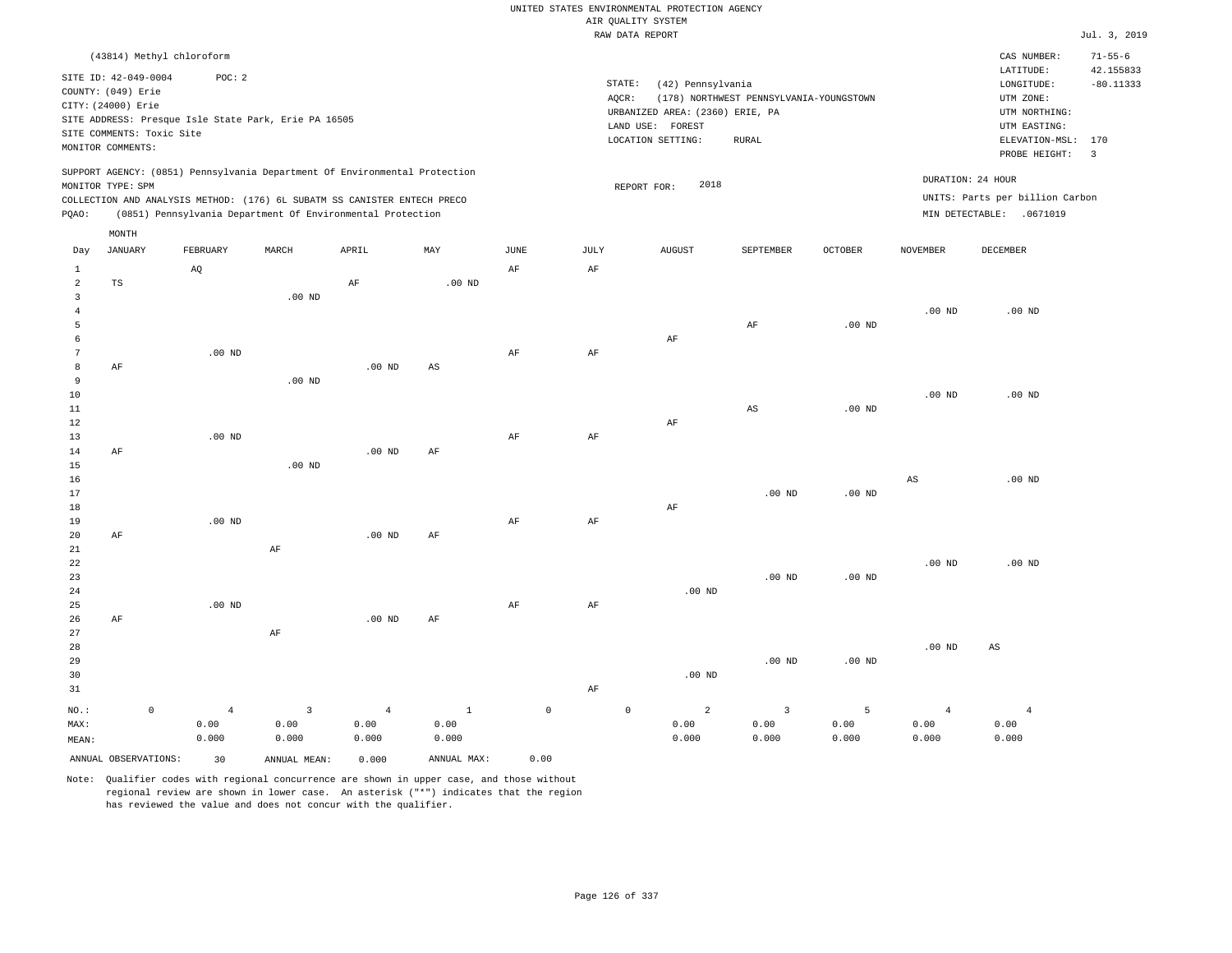|                |                                                                  |          |                                                      |                                                                            |                   |                        | RAW DATA REPORT   |                                                      |                                         |                   |                   |                                                       | Jul. 3, 2019             |
|----------------|------------------------------------------------------------------|----------|------------------------------------------------------|----------------------------------------------------------------------------|-------------------|------------------------|-------------------|------------------------------------------------------|-----------------------------------------|-------------------|-------------------|-------------------------------------------------------|--------------------------|
|                | (43815) Ethylene dichloride                                      |          |                                                      |                                                                            |                   |                        |                   |                                                      |                                         |                   |                   | CAS NUMBER:                                           | $107 - 06 - 2$           |
|                | SITE ID: 42-049-0004<br>COUNTY: (049) Erie<br>CITY: (24000) Erie | POC: 2   | SITE ADDRESS: Presque Isle State Park, Erie PA 16505 |                                                                            |                   |                        | STATE:<br>AOCR:   | (42) Pennsylvania<br>URBANIZED AREA: (2360) ERIE, PA | (178) NORTHWEST PENNSYLVANIA-YOUNGSTOWN |                   |                   | LATITUDE:<br>LONGITUDE:<br>UTM ZONE:<br>UTM NORTHING: | 42.155833<br>$-80.11333$ |
|                | SITE COMMENTS: Toxic Site                                        |          |                                                      |                                                                            |                   |                        |                   | LAND USE: FOREST                                     |                                         |                   |                   | UTM EASTING:                                          |                          |
|                | MONITOR COMMENTS:                                                |          |                                                      |                                                                            |                   |                        |                   | LOCATION SETTING:                                    | RURAL                                   |                   |                   | ELEVATION-MSL: 170                                    |                          |
|                |                                                                  |          |                                                      |                                                                            |                   |                        |                   |                                                      |                                         |                   |                   | PROBE HEIGHT:                                         | $\overline{3}$           |
|                | MONITOR TYPE: SPM                                                |          |                                                      | SUPPORT AGENCY: (0851) Pennsylvania Department Of Environmental Protection |                   |                        |                   | 2013                                                 |                                         |                   |                   | DURATION: 24 HOUR                                     |                          |
|                |                                                                  |          |                                                      | COLLECTION AND ANALYSIS METHOD: (176) 6L SUBATM SS CANISTER ENTECH PRECO   |                   |                        | REPORT FOR:       |                                                      |                                         |                   |                   | UNITS: Parts per billion Carbon                       |                          |
| PQAO:          |                                                                  |          |                                                      | (0851) Pennsylvania Department Of Environmental Protection                 |                   |                        |                   |                                                      |                                         |                   | MIN DETECTABLE:   |                                                       |                          |
|                | MONTH                                                            |          |                                                      |                                                                            |                   |                        |                   |                                                      |                                         |                   |                   |                                                       |                          |
| Day            | <b>JANUARY</b>                                                   | FEBRUARY | MARCH                                                | APRIL                                                                      | MAY               | <b>JUNE</b>            | JULY              | <b>AUGUST</b>                                        | SEPTEMBER                               | <b>OCTOBER</b>    | <b>NOVEMBER</b>   | DECEMBER                                              |                          |
| $\mathbf{1}$   |                                                                  |          |                                                      |                                                                            |                   |                        |                   |                                                      | $.00$ ND                                | .00 <sub>ND</sub> |                   |                                                       |                          |
| $\overline{a}$ |                                                                  |          |                                                      |                                                                            |                   |                        |                   | $.00$ ND                                             |                                         |                   |                   |                                                       |                          |
| 3              |                                                                  | $.00$ ND |                                                      |                                                                            |                   | $\mathbb{A}\mathbb{S}$ | $.00$ ND          |                                                      |                                         |                   |                   |                                                       |                          |
| $\overline{4}$ | $.00$ ND                                                         |          |                                                      | $.00$ ND                                                                   | $.00$ ND          |                        |                   |                                                      |                                         |                   |                   |                                                       |                          |
| 5              |                                                                  |          | .00 <sub>ND</sub>                                    |                                                                            |                   |                        |                   |                                                      |                                         |                   |                   |                                                       |                          |
| 6              |                                                                  |          |                                                      |                                                                            |                   |                        |                   |                                                      |                                         |                   | $.00$ ND          | $.00$ ND                                              |                          |
| 7              |                                                                  |          |                                                      |                                                                            |                   |                        |                   |                                                      | $.00$ ND                                | .00 <sub>ND</sub> |                   |                                                       |                          |
| 8              |                                                                  |          |                                                      |                                                                            |                   |                        |                   | $.00$ ND                                             |                                         |                   |                   |                                                       |                          |
| 9              |                                                                  | $.00$ ND |                                                      |                                                                            |                   | .00 <sub>ND</sub>      | .00 <sub>ND</sub> |                                                      |                                         |                   |                   |                                                       |                          |
| 10             | $.00$ ND                                                         |          |                                                      | AS                                                                         | .00 <sub>ND</sub> |                        |                   |                                                      |                                         |                   |                   |                                                       |                          |
| 11             |                                                                  |          | $.00$ ND                                             |                                                                            |                   |                        |                   |                                                      |                                         |                   |                   |                                                       |                          |
| 12             |                                                                  |          |                                                      |                                                                            |                   |                        |                   |                                                      |                                         |                   | $\rm AF$          | $.00$ ND                                              |                          |
| 13<br>14       |                                                                  |          |                                                      |                                                                            |                   |                        |                   | AF                                                   | $.00$ ND                                | .00 <sub>ND</sub> |                   |                                                       |                          |
| 15             |                                                                  | $.00$ ND |                                                      |                                                                            |                   | $.00$ ND               | $.00$ ND          |                                                      |                                         |                   |                   |                                                       |                          |
| 16             | $.00$ ND                                                         |          |                                                      | $.00$ ND                                                                   | .00 <sub>ND</sub> |                        |                   |                                                      |                                         |                   |                   |                                                       |                          |
| 17             |                                                                  |          | .00 <sub>ND</sub>                                    |                                                                            |                   |                        |                   |                                                      |                                         |                   |                   |                                                       |                          |
| 18             |                                                                  |          |                                                      |                                                                            |                   |                        |                   |                                                      |                                         |                   | .00 <sub>ND</sub> | $.00$ ND                                              |                          |
| 19             |                                                                  |          |                                                      |                                                                            |                   |                        |                   |                                                      | $.00$ ND                                | $.00$ ND          |                   |                                                       |                          |
| 20             |                                                                  |          |                                                      |                                                                            |                   |                        |                   | $.00$ ND                                             |                                         |                   |                   |                                                       |                          |
| 21             |                                                                  | $.00$ ND |                                                      |                                                                            |                   | $.00$ ND               | $.00$ ND          |                                                      |                                         |                   |                   |                                                       |                          |
| 22             | $.00$ ND                                                         |          |                                                      | .00 <sub>ND</sub>                                                          | $.00$ ND          |                        |                   |                                                      |                                         |                   |                   |                                                       |                          |
| 23             |                                                                  |          | $.00$ ND                                             |                                                                            |                   |                        |                   |                                                      |                                         |                   |                   |                                                       |                          |
| 24             |                                                                  |          |                                                      |                                                                            |                   |                        |                   |                                                      |                                         |                   | .00 <sub>ND</sub> | $.00$ ND                                              |                          |
| 25             |                                                                  |          |                                                      |                                                                            |                   |                        |                   |                                                      | .00 <sub>ND</sub>                       | .00 <sub>ND</sub> |                   |                                                       |                          |
| 26             |                                                                  |          |                                                      |                                                                            |                   |                        |                   | .00 <sub>ND</sub>                                    |                                         |                   |                   |                                                       |                          |
| 27             |                                                                  | $.00$ ND |                                                      |                                                                            |                   | .00 <sub>ND</sub>      | $.00$ ND          |                                                      |                                         |                   |                   |                                                       |                          |
| 28<br>29       | $.00$ ND                                                         |          | $.00$ ND                                             | $.00$ ND                                                                   | $.00$ ND          |                        |                   |                                                      |                                         |                   |                   |                                                       |                          |
| 30             |                                                                  |          |                                                      |                                                                            |                   |                        |                   |                                                      |                                         |                   | $.00$ ND          | $.00$ ND                                              |                          |
| 31             |                                                                  |          |                                                      |                                                                            |                   |                        |                   |                                                      |                                         | .00 <sub>ND</sub> |                   |                                                       |                          |
|                |                                                                  |          |                                                      |                                                                            |                   |                        |                   |                                                      |                                         |                   |                   |                                                       |                          |
| NO.:           | 5                                                                | 5        | 5                                                    | $\overline{4}$                                                             | 5                 | $\overline{4}$         | 5                 | $\overline{4}$                                       | 5                                       | 6                 | $\overline{4}$    | 5                                                     |                          |
| MAX:           | 0.00                                                             | 0.00     | 0.00                                                 | 0.00                                                                       | 0.00              | 0.00                   | 0.00              | 0.00                                                 | 0.00                                    | 0.00              | 0.00              | 0.00                                                  |                          |
| MEAN:          | 0.000                                                            | 0.000    | 0.000                                                | 0.000                                                                      | 0.000             | 0.000                  | 0.000             | 0.000                                                | 0.000                                   | 0.000             | 0.000             | 0.000                                                 |                          |
|                | ANNUAL OBSERVATIONS:                                             | 57       | ANNUAL MEAN:                                         | 0.000                                                                      | ANNUAL MAX:       | 0.00                   |                   |                                                      |                                         |                   |                   |                                                       |                          |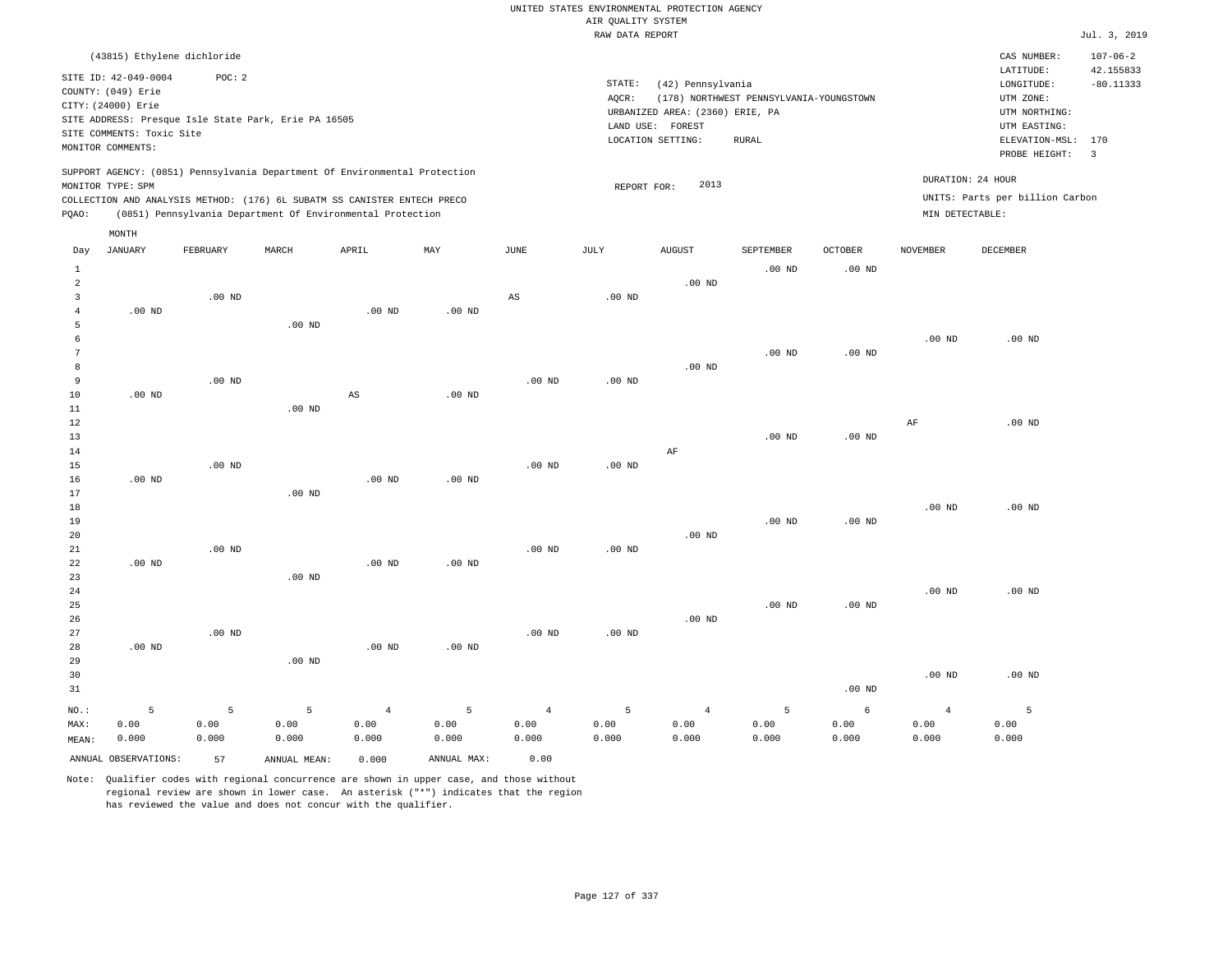### RAW DATA REPORT Jul. 3, 2019 UNITED STATES ENVIRONMENTAL PROTECTION AGENCY AIR QUALITY SYSTEM

|                                       | (43815) Ethylene dichloride                                      |                   |                                                                            |                        |                   |                   |                        |                                                      |                                         |                            |                        | CAS NUMBER:                                                       | $107 - 06 - 2$           |
|---------------------------------------|------------------------------------------------------------------|-------------------|----------------------------------------------------------------------------|------------------------|-------------------|-------------------|------------------------|------------------------------------------------------|-----------------------------------------|----------------------------|------------------------|-------------------------------------------------------------------|--------------------------|
|                                       | SITE ID: 42-049-0004<br>COUNTY: (049) Erie<br>CITY: (24000) Erie | POC: 2            |                                                                            |                        |                   |                   | STATE:<br>AQCR:        | (42) Pennsylvania<br>URBANIZED AREA: (2360) ERIE, PA | (178) NORTHWEST PENNSYLVANIA-YOUNGSTOWN |                            |                        | LATITUDE:<br>$\texttt{LONGITUDE}$ :<br>UTM ZONE:<br>UTM NORTHING: | 42.155833<br>$-80.11333$ |
|                                       | SITE COMMENTS: Toxic Site                                        |                   | SITE ADDRESS: Presque Isle State Park, Erie PA 16505                       |                        |                   |                   | LAND USE:              | FOREST<br>LOCATION SETTING:                          | <b>RURAL</b>                            |                            |                        | UTM EASTING:<br>ELEVATION-MSL: 170                                |                          |
|                                       | MONITOR COMMENTS:                                                |                   |                                                                            |                        |                   |                   |                        |                                                      |                                         |                            |                        | PROBE HEIGHT:                                                     | $\overline{3}$           |
|                                       | MONITOR TYPE: SPM                                                |                   | SUPPORT AGENCY: (0851) Pennsylvania Department Of Environmental Protection |                        |                   |                   | REPORT FOR:            | 2014                                                 |                                         |                            | DURATION: 24 HOUR      |                                                                   |                          |
|                                       |                                                                  |                   | COLLECTION AND ANALYSIS METHOD: (176) 6L SUBATM SS CANISTER ENTECH PRECO   |                        |                   |                   |                        |                                                      |                                         |                            |                        | UNITS: Parts per billion Carbon                                   |                          |
| PQAO:                                 |                                                                  |                   | (0851) Pennsylvania Department Of Environmental Protection                 |                        |                   |                   |                        |                                                      |                                         |                            | MIN DETECTABLE:        |                                                                   |                          |
|                                       | MONTH                                                            |                   |                                                                            |                        |                   |                   |                        |                                                      |                                         |                            |                        |                                                                   |                          |
| Day                                   | <b>JANUARY</b>                                                   | FEBRUARY          | MARCH                                                                      | APRIL                  | MAY               | $_{\rm JUNE}$     | JULY                   | <b>AUGUST</b>                                        | SEPTEMBER                               | OCTOBER                    | <b>NOVEMBER</b>        | DECEMBER                                                          |                          |
| $1\,$                                 |                                                                  |                   |                                                                            |                        |                   |                   |                        |                                                      |                                         |                            | $\mathbb{A}\mathbb{S}$ | $\mathbb{A}\mathbb{S}$                                            |                          |
| $\sqrt{2}$<br>$\overline{\mathbf{3}}$ |                                                                  |                   |                                                                            |                        |                   |                   |                        | $.00$ ND                                             | $.00$ ND                                | $\mathbb{A}\mathbb{S}$     |                        |                                                                   |                          |
| $\overline{4}$                        |                                                                  | AF                |                                                                            |                        |                   | $.00$ ND          | .00 <sub>ND</sub>      |                                                      |                                         |                            |                        |                                                                   |                          |
| 5                                     | $.00$ ND                                                         |                   |                                                                            | $.00$ ND               | .00 <sub>ND</sub> |                   |                        |                                                      |                                         |                            |                        |                                                                   |                          |
| $\epsilon$<br>$\overline{7}$          |                                                                  |                   | .00 <sub>ND</sub>                                                          |                        |                   |                   |                        |                                                      |                                         |                            | $.00$ ND               | .07S                                                              |                          |
| 8                                     |                                                                  |                   |                                                                            |                        |                   |                   |                        |                                                      | AF                                      | AS                         |                        |                                                                   |                          |
| 9                                     |                                                                  |                   |                                                                            |                        |                   |                   |                        | AF                                                   |                                         |                            |                        |                                                                   |                          |
| 10                                    |                                                                  | $.00$ ND          |                                                                            |                        |                   | $.00$ ND          | .00 <sub>ND</sub>      |                                                      |                                         |                            |                        |                                                                   |                          |
| $11\,$                                | $.00$ ND                                                         |                   |                                                                            | AF                     | AS                |                   |                        |                                                      |                                         |                            |                        |                                                                   |                          |
| 12<br>13                              |                                                                  |                   | AM                                                                         |                        |                   |                   |                        |                                                      |                                         |                            | $\mathbb{A}\mathbb{S}$ | $.00$ ND                                                          |                          |
| $1\,4$                                |                                                                  |                   |                                                                            |                        |                   |                   |                        |                                                      | $\mathbb{A}\mathbb{S}$                  | $\mathop{\rm AM}\nolimits$ |                        |                                                                   |                          |
| 15                                    |                                                                  |                   |                                                                            |                        |                   |                   |                        | $\rm AF$                                             |                                         |                            |                        |                                                                   |                          |
| 16                                    |                                                                  | $.00$ ND          |                                                                            |                        |                   | .00 <sub>ND</sub> | $.00$ ND               |                                                      |                                         |                            |                        |                                                                   |                          |
| 17                                    | $.00$ ND                                                         |                   |                                                                            | $.00$ ND               | $.00$ ND          |                   |                        |                                                      |                                         |                            |                        |                                                                   |                          |
| $1\,8$                                |                                                                  |                   | $.00$ ND                                                                   |                        |                   |                   |                        |                                                      |                                         |                            |                        |                                                                   |                          |
| 19<br>20                              |                                                                  |                   |                                                                            |                        |                   |                   |                        |                                                      | $\mathbb{A}\mathbb{S}$                  | $\rm{AF}$                  | .00 <sub>ND</sub>      | .00 <sub>ND</sub>                                                 |                          |
| 21                                    |                                                                  |                   |                                                                            |                        |                   |                   |                        | AF                                                   |                                         |                            |                        |                                                                   |                          |
| 22                                    |                                                                  | $.00$ ND          |                                                                            |                        |                   | $.00$ ND          | .00 <sub>ND</sub>      |                                                      |                                         |                            |                        |                                                                   |                          |
| 23                                    | $.00$ ND                                                         |                   |                                                                            | $.00$ ND               | $.00$ ND          |                   |                        |                                                      |                                         |                            |                        |                                                                   |                          |
| 24                                    |                                                                  |                   | $.00$ ND                                                                   |                        |                   |                   |                        |                                                      |                                         |                            |                        |                                                                   |                          |
| 25<br>26                              |                                                                  |                   |                                                                            |                        |                   |                   |                        |                                                      | AS                                      | $.00$ ND                   | $\mathbb{A}\mathbb{S}$ | $.00$ ND                                                          |                          |
| 27                                    |                                                                  |                   |                                                                            |                        |                   |                   |                        | $\rm AF$                                             |                                         |                            |                        |                                                                   |                          |
| 28                                    |                                                                  | .00 <sub>ND</sub> |                                                                            |                        |                   | $.00$ ND          | $\mathbb{A}\mathbb{S}$ |                                                      |                                         |                            |                        |                                                                   |                          |
| 29                                    | $.00$ ND                                                         |                   |                                                                            | $\mathbb{A}\mathbb{S}$ | $.00$ ND          |                   |                        |                                                      |                                         |                            |                        |                                                                   |                          |
| 30                                    |                                                                  |                   | $.00$ ND                                                                   |                        |                   |                   |                        |                                                      |                                         |                            |                        |                                                                   |                          |
| 31                                    |                                                                  |                   |                                                                            |                        |                   |                   |                        |                                                      |                                         |                            |                        | $\mathbb{A}\mathbb{S}$                                            |                          |
| NO.:                                  | 5                                                                | $\overline{4}$    | $\overline{4}$                                                             | 3                      | $\overline{4}$    | 5                 | $\overline{4}$         | $\mathbf{1}$                                         | $\,1\,$                                 | $\mathbf{1}$               | $\overline{a}$         | $\overline{4}$                                                    |                          |
| MAX:                                  | 0.00<br>0.000                                                    | 0.00<br>0.000     | 0.00<br>0.000                                                              | 0.00<br>0.000          | 0.00<br>0.000     | 0.00<br>0.000     | 0.00<br>0.000          | 0.00<br>0.000                                        | 0.00<br>0.000                           | 0.00<br>0.000              | 0.00<br>0.000          | .07<br>.018                                                       |                          |
| MEAN:                                 |                                                                  |                   |                                                                            |                        |                   |                   |                        |                                                      |                                         |                            |                        |                                                                   |                          |
|                                       | ANNUAL OBSERVATIONS:                                             | 38                | ANNUAL MEAN:                                                               | .002                   | ANNUAL MAX:       | .07               |                        |                                                      |                                         |                            |                        |                                                                   |                          |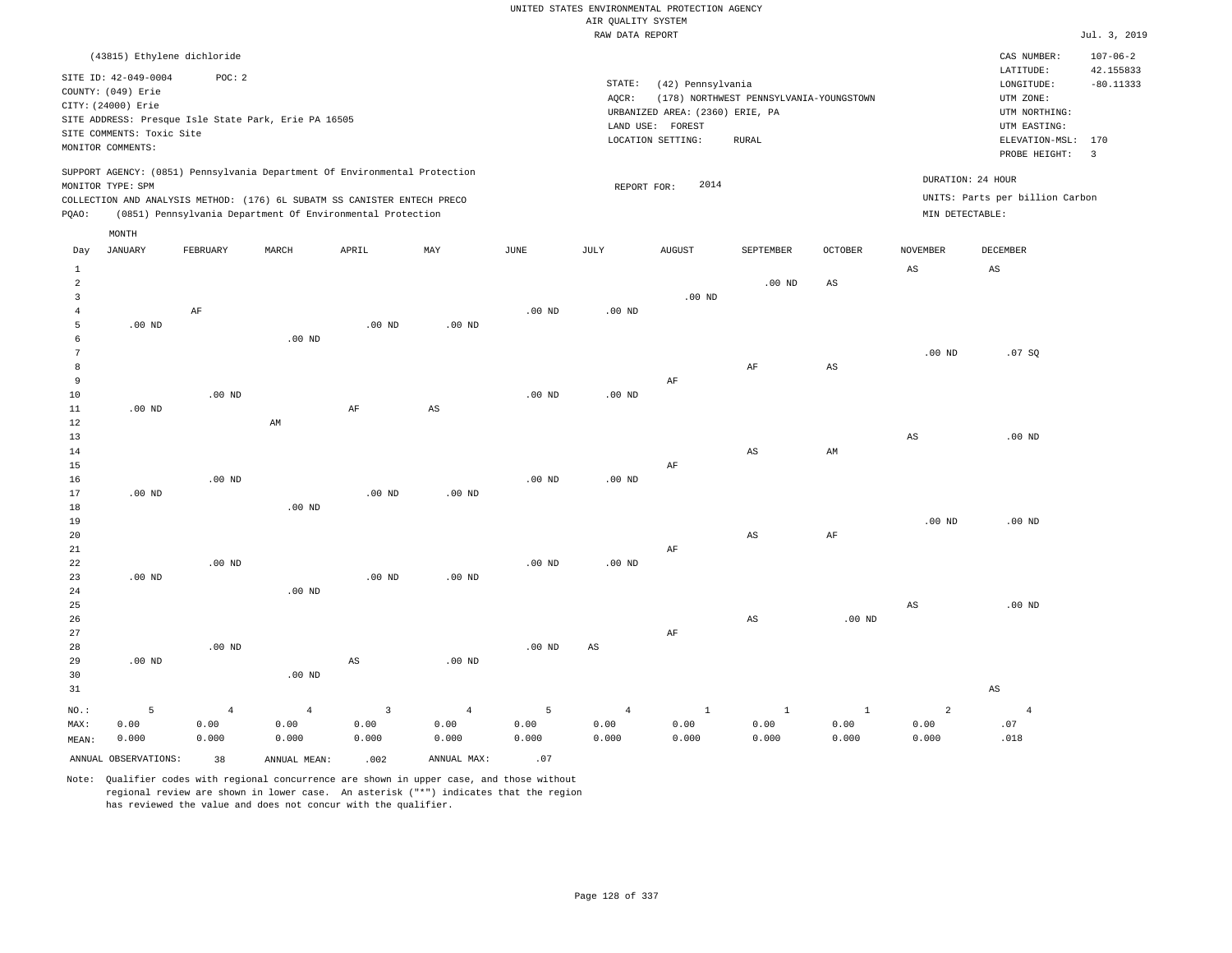### RAW DATA REPORT Jul. 3, 2019 UNITED STATES ENVIRONMENTAL PROTECTION AGENCY AIR QUALITY SYSTEM

|       |                                                                                                                    | (43815) Ethylene dichloride |                                                      |                                                                                                                                        |                                                                            |      |                 |                                                                                                  |                                                  |          |                             | CAS NUMBER:                                                                                 | $107 - 06 - 2$           |
|-------|--------------------------------------------------------------------------------------------------------------------|-----------------------------|------------------------------------------------------|----------------------------------------------------------------------------------------------------------------------------------------|----------------------------------------------------------------------------|------|-----------------|--------------------------------------------------------------------------------------------------|--------------------------------------------------|----------|-----------------------------|---------------------------------------------------------------------------------------------|--------------------------|
|       | SITE ID: 42-049-0004<br>COUNTY: (049) Erie<br>CITY: (24000) Erie<br>SITE COMMENTS: Toxic Site<br>MONITOR COMMENTS: | POC: 2                      | SITE ADDRESS: Presque Isle State Park, Erie PA 16505 |                                                                                                                                        |                                                                            |      | STATE:<br>AQCR: | (42) Pennsylvania<br>URBANIZED AREA: (2360) ERIE, PA<br>LAND USE:<br>FOREST<br>LOCATION SETTING: | (178) NORTHWEST PENNSYLVANIA-YOUNGSTOWN<br>RURAL |          |                             | LATITUDE:<br>LONGITUDE:<br>UTM ZONE:<br>UTM NORTHING:<br>UTM EASTING:<br>ELEVATION-MSL: 170 | 42.155833<br>$-80.11333$ |
| POAO: | MONITOR TYPE: SPM                                                                                                  |                             |                                                      | COLLECTION AND ANALYSIS METHOD: (176) 6L SUBATM SS CANISTER ENTECH PRECO<br>(0851) Pennsylvania Department Of Environmental Protection | SUPPORT AGENCY: (0851) Pennsylvania Department Of Environmental Protection |      |                 | 2015<br>REPORT FOR:                                                                              |                                                  |          | MIN DETECTABLE:             | PROBE HEIGHT:<br>DURATION: 24 HOUR<br>UNITS: Parts per billion Carbon                       | $\overline{\mathbf{3}}$  |
| Day   | MONTH<br>JANUARY                                                                                                   | FEBRUARY                    | MARCH<br>$.00$ ND                                    | APRIL                                                                                                                                  | MAY                                                                        | JUNE | JULY            | AUGUST                                                                                           | SEPTEMBER                                        | OCTOBER  | <b>NOVEMBER</b><br>$.00$ ND | DECEMBER<br>TS                                                                              |                          |
|       |                                                                                                                    |                             |                                                      |                                                                                                                                        |                                                                            |      |                 | .00 <sub>ND</sub>                                                                                | $.00$ ND                                         | $.00$ ND |                             |                                                                                             |                          |

| 5              |          | AS       |                        |          |          | .00 $ND$ | $\mathbb{A}\mathbb{S}$ |          |                        |                        |          |          |
|----------------|----------|----------|------------------------|----------|----------|----------|------------------------|----------|------------------------|------------------------|----------|----------|
| 6              | AF       |          |                        | $.00$ ND | $.00$ ND |          |                        |          |                        |                        |          |          |
| 7              |          |          | $.00$ ND               |          |          |          |                        |          |                        |                        |          |          |
| 8              |          |          |                        |          |          |          |                        |          |                        |                        | AS       | $.00$ ND |
| $\overline{9}$ |          |          |                        |          |          |          |                        |          | $.00$ ND               | $\mathbb{A}\mathbb{S}$ |          |          |
| 10             |          |          |                        |          |          |          |                        | .00 $ND$ |                        |                        |          |          |
| 11             |          | AS       |                        |          |          | $.00$ ND | .00 $ND$               |          |                        |                        |          |          |
| 12             | .00 $ND$ |          |                        | $.00$ ND | $.00$ ND |          |                        |          |                        |                        |          |          |
| 13             |          |          | $.00$ ND               |          |          |          |                        |          |                        |                        |          |          |
| 14             |          |          |                        |          |          |          |                        |          |                        |                        | AF       | $.00$ ND |
| 15             |          |          |                        |          |          |          |                        |          | $.00$ ND               | $\mathbb{A}\mathbb{S}$ |          |          |
| 16             |          |          |                        |          |          |          |                        | $.00$ ND |                        |                        |          |          |
| 17<br>18       | AF       | $\rm AF$ |                        | $.00$ ND | $.00$ ND | $.00$ ND | $.00$ ND               |          |                        |                        |          |          |
| 19             |          |          | $\mathbb{A}\mathbb{S}$ |          |          |          |                        |          |                        |                        |          |          |
| 20             |          |          |                        |          |          |          |                        |          |                        |                        | $.00$ ND | $.00$ ND |
| $21\,$         |          |          |                        |          |          |          |                        |          | $.00$ ND               | .00 $ND$               |          |          |
| 22             |          |          |                        |          |          |          |                        | $.00$ ND |                        |                        |          |          |
| 23             |          | $.00$ ND |                        |          |          | AS       | $\mathbb{A}\mathbb{S}$ |          |                        |                        |          |          |
| 24             | .00 $ND$ |          |                        | $.00$ ND | $.00$ ND |          |                        |          |                        |                        |          |          |
| 25             |          |          | $.00$ ND               |          |          |          |                        |          |                        |                        |          |          |
| 26             |          |          |                        |          |          |          |                        |          |                        |                        | TS       | $.00$ ND |
| 27             |          |          |                        |          |          |          |                        |          | $\mathbb{A}\mathbb{S}$ | $.00$ ND               |          |          |
| 28             |          |          |                        |          |          |          |                        | $.00$ ND |                        |                        |          |          |
| 29             |          |          |                        |          |          | $.00$ ND | .00 <sub>ND</sub>      |          |                        |                        |          |          |
| 30             | .00 $ND$ |          |                        | $.00$ ND | $.00$ ND |          |                        |          |                        |                        |          |          |
| 31             |          |          | $.00$ ND               |          |          |          |                        |          |                        |                        |          |          |

| MAX:  | 0.00                    | 0.00  | 0.00         | 0.00  | 0.00        | 0.00  | 0.00  | 0.00  | 0.00  | 0.00  | 0.00  | 0.00  |
|-------|-------------------------|-------|--------------|-------|-------------|-------|-------|-------|-------|-------|-------|-------|
| MEAN: | 0.000                   | 0.000 | 0.000        | 0.000 | 0.000       | 0.000 | 0.000 | 0.000 | 0.000 | 0.000 | 0.000 | 0.000 |
|       | ANNUAL OBSERVATIONS: 44 |       | ANNUAL MEAN: | 0.000 | ANNUAL MAX: | 0.00  |       |       |       |       |       |       |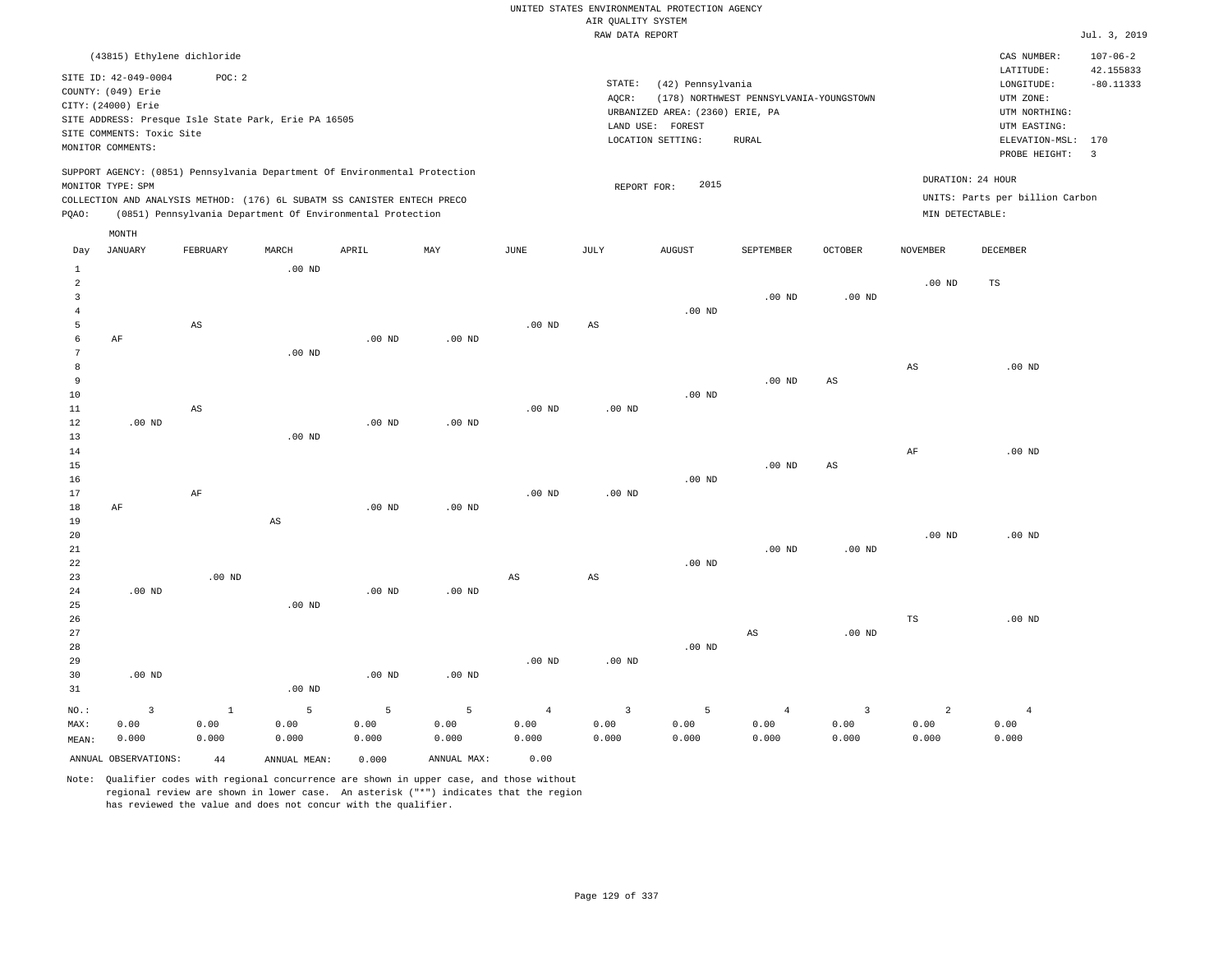|                 |                             |                |                                                                            |                        |                |                        |           | RAW DATA REPORT                 |                                         |                |                 |                                 | Jul. 3, 2019            |
|-----------------|-----------------------------|----------------|----------------------------------------------------------------------------|------------------------|----------------|------------------------|-----------|---------------------------------|-----------------------------------------|----------------|-----------------|---------------------------------|-------------------------|
|                 | (43815) Ethylene dichloride |                |                                                                            |                        |                |                        |           |                                 |                                         |                |                 | CAS NUMBER:                     | $107 - 06 - 2$          |
|                 |                             |                |                                                                            |                        |                |                        |           |                                 |                                         |                |                 | LATITUDE:                       | 42.155833               |
|                 | SITE ID: 42-049-0004        | POC: 2         |                                                                            |                        |                |                        | STATE:    | (42) Pennsylvania               |                                         |                |                 | LONGITUDE:                      | $-80.11333$             |
|                 | COUNTY: (049) Erie          |                |                                                                            |                        |                |                        | AQCR:     |                                 | (178) NORTHWEST PENNSYLVANIA-YOUNGSTOWN |                |                 | UTM ZONE:                       |                         |
|                 | CITY: (24000) Erie          |                |                                                                            |                        |                |                        |           | URBANIZED AREA: (2360) ERIE, PA |                                         |                |                 | UTM NORTHING:                   |                         |
|                 |                             |                | SITE ADDRESS: Presque Isle State Park, Erie PA 16505                       |                        |                |                        |           | LAND USE: FOREST                |                                         |                |                 | UTM EASTING:                    |                         |
|                 | SITE COMMENTS: Toxic Site   |                |                                                                            |                        |                |                        |           | LOCATION SETTING:               | RURAL                                   |                |                 | ELEVATION-MSL:                  | 170                     |
|                 | MONITOR COMMENTS:           |                |                                                                            |                        |                |                        |           |                                 |                                         |                |                 | PROBE HEIGHT:                   | $\overline{\mathbf{3}}$ |
|                 |                             |                | SUPPORT AGENCY: (0851) Pennsylvania Department Of Environmental Protection |                        |                |                        |           |                                 |                                         |                |                 |                                 |                         |
|                 | MONITOR TYPE: SPM           |                |                                                                            |                        |                |                        |           | 2016<br>REPORT FOR:             |                                         |                |                 | DURATION: 24 HOUR               |                         |
|                 |                             |                | COLLECTION AND ANALYSIS METHOD: (176) 6L SUBATM SS CANISTER ENTECH PRECO   |                        |                |                        |           |                                 |                                         |                |                 | UNITS: Parts per billion Carbon |                         |
| PQAO:           |                             |                | (0851) Pennsylvania Department Of Environmental Protection                 |                        |                |                        |           |                                 |                                         |                | MIN DETECTABLE: |                                 |                         |
|                 | MONTH                       |                |                                                                            |                        |                |                        |           |                                 |                                         |                |                 |                                 |                         |
| Day             | JANUARY                     | FEBRUARY       | MARCH                                                                      | APRIL                  | MAY            | JUNE                   | JULY      | AUGUST                          | SEPTEMBER                               | <b>OCTOBER</b> | <b>NOVEMBER</b> | DECEMBER                        |                         |
| 1               | $.00$ ND                    |                | .00 <sub>ND</sub>                                                          |                        |                |                        |           |                                 |                                         |                |                 |                                 |                         |
| $\overline{2}$  |                             |                |                                                                            |                        |                |                        |           |                                 |                                         |                | TS              | <b>TS</b>                       |                         |
| $\overline{3}$  |                             |                |                                                                            |                        |                |                        |           |                                 | .00 <sub>ND</sub>                       | AF             |                 |                                 |                         |
| $\overline{4}$  |                             |                |                                                                            |                        |                |                        |           | $\rm{AF}$                       |                                         |                |                 |                                 |                         |
| 5               |                             |                |                                                                            |                        |                | .00 <sub>ND</sub>      | $\rm{AF}$ |                                 |                                         |                |                 |                                 |                         |
| 6               |                             | $.00$ ND       |                                                                            | AF                     | AS             |                        |           |                                 |                                         |                |                 |                                 |                         |
| $7\phantom{.0}$ | $.00$ ND                    |                | AF                                                                         |                        |                |                        |           |                                 |                                         |                |                 |                                 |                         |
| 8               |                             |                |                                                                            |                        |                |                        |           |                                 |                                         |                | $\rm{AF}$       | $_{\rm TS}$                     |                         |
| 9               |                             |                |                                                                            |                        |                |                        |           |                                 | $_{\rm TS}$                             | AF             |                 |                                 |                         |
| $10$<br>11      |                             |                |                                                                            |                        |                | $\mathbb{A}\mathbb{S}$ | $\rm{AF}$ | AF                              |                                         |                |                 |                                 |                         |
| 12              |                             | $.00$ ND       |                                                                            | $_{\rm AS}$            | .04 SQ         |                        |           |                                 |                                         |                |                 |                                 |                         |
| 13              | TS                          |                | $.00$ ND                                                                   |                        |                |                        |           |                                 |                                         |                |                 |                                 |                         |
| 14              |                             |                |                                                                            |                        |                |                        |           |                                 |                                         |                | $.00$ ND        | .00 <sub>ND</sub>               |                         |
| 15              |                             |                |                                                                            |                        |                |                        |           |                                 | AF                                      | $.00$ ND       |                 |                                 |                         |
| 16              |                             |                |                                                                            |                        |                |                        |           | $.00$ ND                        |                                         |                |                 |                                 |                         |
| 17              |                             |                |                                                                            |                        |                | $\rm AF$               | AF        |                                 |                                         |                |                 |                                 |                         |
| 18              |                             | $.00$ ND       |                                                                            | $\mathbb{A}\mathbb{S}$ | $.00$ ND       |                        |           |                                 |                                         |                |                 |                                 |                         |
| 19              | $.00$ ND                    |                | AS                                                                         |                        |                |                        |           |                                 |                                         |                |                 |                                 |                         |
| 20              |                             |                |                                                                            |                        |                |                        |           |                                 |                                         |                | $.00$ ND        | .00 <sub>ND</sub>               |                         |
| $2\sqrt{1}$     |                             |                |                                                                            |                        |                |                        |           |                                 | .00 <sub>ND</sub>                       | AF             |                 |                                 |                         |
| 22              |                             |                |                                                                            |                        |                |                        |           | $\rm{AF}$                       |                                         |                |                 |                                 |                         |
| 23              |                             |                |                                                                            |                        |                | $\mathbb{A}\mathbb{S}$ | AF        |                                 |                                         |                |                 |                                 |                         |
| 24              |                             | $.00$ ND       |                                                                            | .06SQ                  | AF             |                        |           |                                 |                                         |                |                 |                                 |                         |
| 25              | $.00$ ND                    |                | $.00$ ND                                                                   |                        |                |                        |           |                                 |                                         |                |                 |                                 |                         |
| 26              |                             |                |                                                                            |                        |                |                        |           |                                 |                                         |                | AF              | $.00$ ND                        |                         |
| 27              |                             |                |                                                                            |                        |                |                        |           |                                 | $.00$ ND                                | AF             |                 |                                 |                         |
| 28              |                             |                |                                                                            |                        |                |                        |           | $.00$ ND                        |                                         |                |                 |                                 |                         |
| 29<br>30        |                             |                |                                                                            |                        |                | AF                     | AF        |                                 |                                         |                |                 |                                 |                         |
| 31              |                             |                | $.00$ ND                                                                   | AS                     | AF             |                        |           |                                 |                                         |                |                 |                                 |                         |
|                 | .04 SQ                      |                |                                                                            |                        |                |                        |           |                                 |                                         |                |                 |                                 |                         |
| NO.:            | 5                           | $\overline{4}$ | $\overline{4}$                                                             | $\mathbf{1}$           | $\overline{2}$ | $\mathbf{1}$           |           | 2<br>$\mathbb O$                | 3                                       | $\mathbf{1}$   | $\overline{a}$  | $\overline{3}$                  |                         |
| MAX:            | .04                         | 0.00           | 0.00                                                                       | .06                    | .04            | 0.00                   |           | 0.00                            | 0.00                                    | 0.00           | 0.00            | 0.00                            |                         |
| MEAN:           | .008                        | 0.000          | 0.000                                                                      | .060                   | .020           | 0.000                  |           | 0.000                           | 0.000                                   | 0.000          | 0.000           | 0.000                           |                         |
|                 | ANNUAL OBSERVATIONS:        | 28             | ANNUAL MEAN:                                                               | .005                   | ANNUAL MAX:    | .06                    |           |                                 |                                         |                |                 |                                 |                         |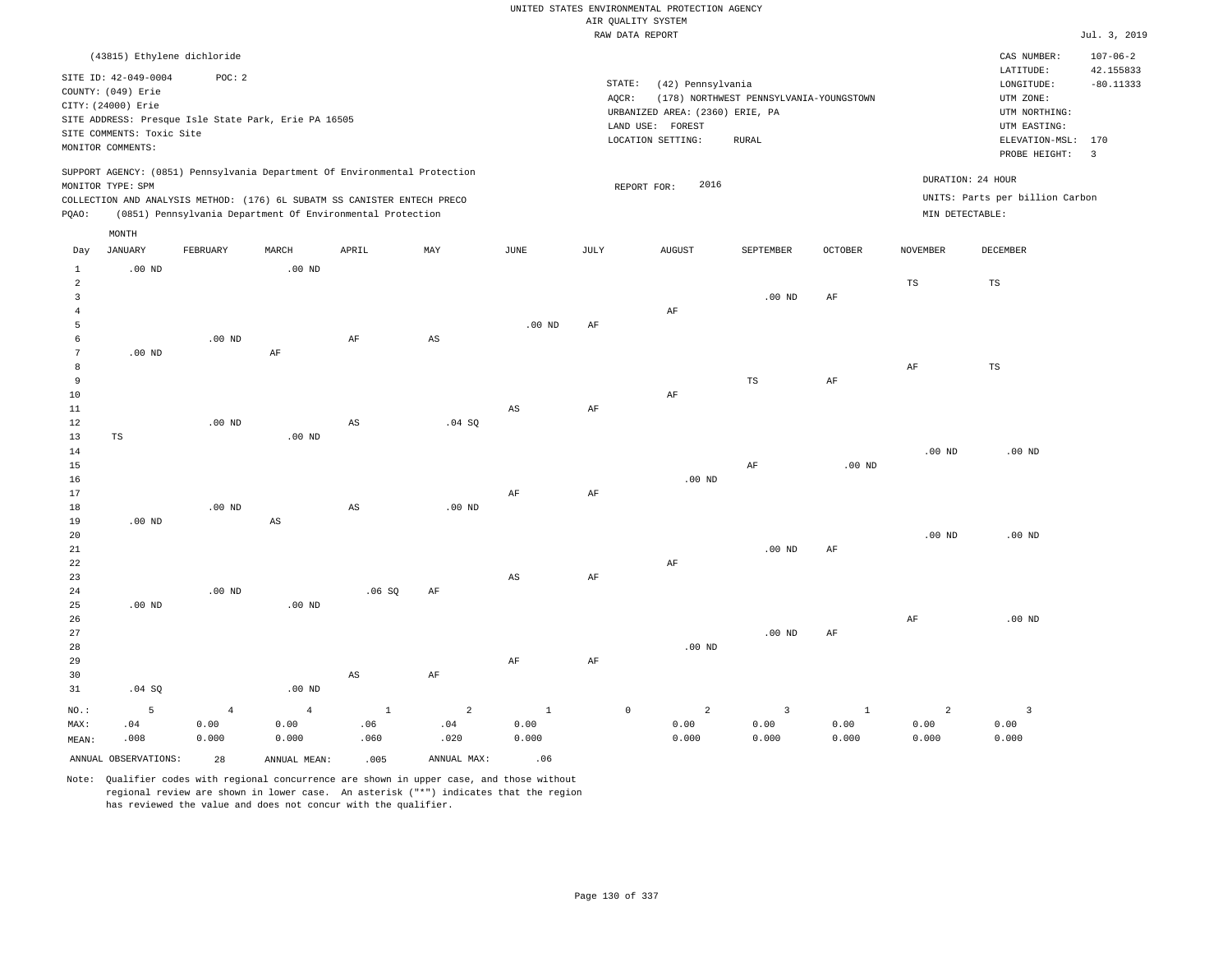|                 |                             |                                                      |                   |                                                                            |             |                   | RAW DATA REPORT |                                 |                                         |                   |                   |                                 | Jul. 3, 2019            |
|-----------------|-----------------------------|------------------------------------------------------|-------------------|----------------------------------------------------------------------------|-------------|-------------------|-----------------|---------------------------------|-----------------------------------------|-------------------|-------------------|---------------------------------|-------------------------|
|                 | (43815) Ethylene dichloride |                                                      |                   |                                                                            |             |                   |                 |                                 |                                         |                   |                   | CAS NUMBER:                     | $107 - 06 - 2$          |
|                 |                             |                                                      |                   |                                                                            |             |                   |                 |                                 |                                         |                   |                   | LATITUDE:                       | 42.155833               |
|                 | SITE ID: 42-049-0004        | POC: 2                                               |                   |                                                                            |             |                   | STATE:          | (42) Pennsylvania               |                                         |                   |                   | LONGITUDE:                      | $-80.11333$             |
|                 | COUNTY: (049) Erie          |                                                      |                   |                                                                            |             |                   | AQCR:           |                                 | (178) NORTHWEST PENNSYLVANIA-YOUNGSTOWN |                   |                   | UTM ZONE:                       |                         |
|                 | CITY: (24000) Erie          |                                                      |                   |                                                                            |             |                   |                 | URBANIZED AREA: (2360) ERIE, PA |                                         |                   |                   | UTM NORTHING:                   |                         |
|                 |                             | SITE ADDRESS: Presque Isle State Park, Erie PA 16505 |                   |                                                                            |             |                   |                 | LAND USE: FOREST                |                                         |                   |                   | UTM EASTING:                    |                         |
|                 | SITE COMMENTS: Toxic Site   |                                                      |                   |                                                                            |             |                   |                 | LOCATION SETTING:               | <b>RURAL</b>                            |                   |                   | ELEVATION-MSL:                  | 170                     |
|                 | MONITOR COMMENTS:           |                                                      |                   |                                                                            |             |                   |                 |                                 |                                         |                   |                   | PROBE HEIGHT:                   | $\overline{\mathbf{3}}$ |
|                 |                             |                                                      |                   | SUPPORT AGENCY: (0851) Pennsylvania Department Of Environmental Protection |             |                   |                 |                                 |                                         |                   |                   |                                 |                         |
|                 | MONITOR TYPE: SPM           |                                                      |                   |                                                                            |             |                   | REPORT FOR:     | 2017                            |                                         |                   |                   | DURATION: 24 HOUR               |                         |
|                 |                             |                                                      |                   | COLLECTION AND ANALYSIS METHOD: (176) 6L SUBATM SS CANISTER ENTECH PRECO   |             |                   |                 |                                 |                                         |                   |                   | UNITS: Parts per billion Carbon |                         |
| PQAO:           |                             |                                                      |                   | (0851) Pennsylvania Department Of Environmental Protection                 |             |                   |                 |                                 |                                         |                   | MIN DETECTABLE:   |                                 |                         |
|                 | MONTH                       |                                                      |                   |                                                                            |             |                   |                 |                                 |                                         |                   |                   |                                 |                         |
| Day             | <b>JANUARY</b>              | FEBRUARY                                             | MARCH             | APRIL                                                                      | MAY         | JUNE              | JULY            | <b>AUGUST</b>                   | SEPTEMBER                               | OCTOBER           | <b>NOVEMBER</b>   | DECEMBER                        |                         |
| $\mathbf{1}$    | $\rm AF$                    |                                                      |                   | $\rm AF$                                                                   | AF          |                   |                 |                                 |                                         |                   |                   |                                 |                         |
| $\overline{a}$  |                             |                                                      | .00 <sub>ND</sub> |                                                                            |             |                   |                 |                                 |                                         |                   |                   |                                 |                         |
| 3               |                             |                                                      |                   |                                                                            |             |                   |                 |                                 |                                         |                   | $.00$ ND          | $.00$ ND                        |                         |
| $\overline{4}$  |                             |                                                      |                   |                                                                            |             |                   |                 |                                 | $.00$ ND                                | .00 <sub>ND</sub> |                   |                                 |                         |
| 5               |                             |                                                      |                   |                                                                            |             |                   |                 | $.00$ ND                        |                                         |                   |                   |                                 |                         |
| 6               |                             | .00 <sub>ND</sub>                                    |                   |                                                                            |             | .00 <sub>ND</sub> | AS              |                                 |                                         |                   |                   |                                 |                         |
| $7\phantom{.0}$ | $_{\rm TS}$                 |                                                      |                   | $\rm AF$                                                                   | $.00$ ND    |                   |                 |                                 |                                         |                   |                   |                                 |                         |
| 8               |                             |                                                      | $.00$ ND          |                                                                            |             |                   |                 |                                 |                                         |                   |                   |                                 |                         |
| 9               |                             |                                                      |                   |                                                                            |             |                   |                 |                                 |                                         |                   | $.00$ ND          | .00 <sub>ND</sub>               |                         |
| 10              |                             |                                                      |                   |                                                                            |             |                   |                 |                                 | $.00$ ND                                | .00 <sub>ND</sub> |                   |                                 |                         |
| 11              |                             |                                                      |                   |                                                                            |             |                   |                 | $.00$ ND                        |                                         |                   |                   |                                 |                         |
| 12              |                             | $\mathbb{TS}$                                        |                   |                                                                            |             | .00 <sub>ND</sub> | AS              |                                 |                                         |                   |                   |                                 |                         |
| 13              | $.00$ ND                    |                                                      |                   | $.00$ ND                                                                   | .04 SQ      |                   |                 |                                 |                                         |                   |                   |                                 |                         |
| 14              |                             |                                                      | .00 <sub>ND</sub> |                                                                            |             |                   |                 |                                 |                                         |                   |                   |                                 |                         |
| 15              |                             |                                                      |                   |                                                                            |             |                   |                 |                                 |                                         |                   | .00 <sub>ND</sub> | .00 <sub>ND</sub>               |                         |
| 16              |                             |                                                      |                   |                                                                            |             |                   |                 |                                 | .00 <sub>ND</sub>                       | $.00$ ND          |                   |                                 |                         |
| 17              |                             |                                                      |                   |                                                                            |             |                   |                 | $.00$ ND                        |                                         |                   |                   |                                 |                         |
| 18<br>19        | $.00$ ND                    | AF                                                   |                   |                                                                            |             | .07SQ             | AS              |                                 |                                         |                   |                   |                                 |                         |
| 20              |                             |                                                      | $.00$ ND          | AF                                                                         | .05 SQ      |                   |                 |                                 |                                         |                   |                   |                                 |                         |
| 21              |                             |                                                      |                   |                                                                            |             |                   |                 |                                 |                                         |                   | .00 <sub>ND</sub> | $_{\rm TS}$                     |                         |
| 22              |                             |                                                      |                   |                                                                            |             |                   |                 |                                 | $.00$ ND                                | .00 <sub>ND</sub> |                   |                                 |                         |
| 23              |                             |                                                      |                   |                                                                            |             |                   |                 | $.00$ ND                        |                                         |                   |                   |                                 |                         |
| 24              |                             | $\rm AF$                                             |                   |                                                                            |             | .00 <sub>ND</sub> | $.00$ ND        |                                 |                                         |                   |                   |                                 |                         |
| 25              | $\mathbb{A}\mathbb{S}$      |                                                      |                   | AF                                                                         | .03 SQ      |                   |                 |                                 |                                         |                   |                   |                                 |                         |
| 26              |                             |                                                      | .05 SQ            |                                                                            |             |                   |                 |                                 |                                         |                   |                   |                                 |                         |
| 27              |                             |                                                      |                   |                                                                            |             |                   |                 |                                 |                                         |                   | .00 <sub>ND</sub> | AF                              |                         |
| 28              |                             |                                                      |                   |                                                                            |             |                   |                 |                                 | .00 <sub>ND</sub>                       | $.00$ ND          |                   |                                 |                         |
| 29              |                             |                                                      |                   |                                                                            |             |                   |                 | $.00$ ND                        |                                         |                   |                   |                                 |                         |
| 30              |                             |                                                      |                   |                                                                            |             | AS                | $.00$ ND        |                                 |                                         |                   |                   |                                 |                         |
| 31              | $.00$ ND                    |                                                      |                   |                                                                            | .03SQ       |                   |                 |                                 |                                         |                   |                   |                                 |                         |
| NO.:            | $\overline{3}$              | $1\,$                                                | 5                 | $\,$ 1                                                                     | 5           | $\overline{4}$    | $\overline{a}$  | 5                               | 5                                       | 5                 | 5                 | $\overline{3}$                  |                         |
| MAX:            | 0.00                        | 0.00                                                 | .05               | 0.00                                                                       | .05         | .07               | 0.00            | 0.00                            | 0.00                                    | 0.00              | 0.00              | 0.00                            |                         |
| MEAN:           | 0.000                       | 0.000                                                | .010              | 0.000                                                                      | .030        | .018              | 0.000           | 0.000                           | 0.000                                   | 0.000             | 0.000             | 0.000                           |                         |
|                 | ANNUAL OBSERVATIONS:        | $4\,4$                                               | ANNUAL MEAN:      | .006                                                                       | ANNUAL MAX: | .07               |                 |                                 |                                         |                   |                   |                                 |                         |
|                 |                             |                                                      |                   |                                                                            |             |                   |                 |                                 |                                         |                   |                   |                                 |                         |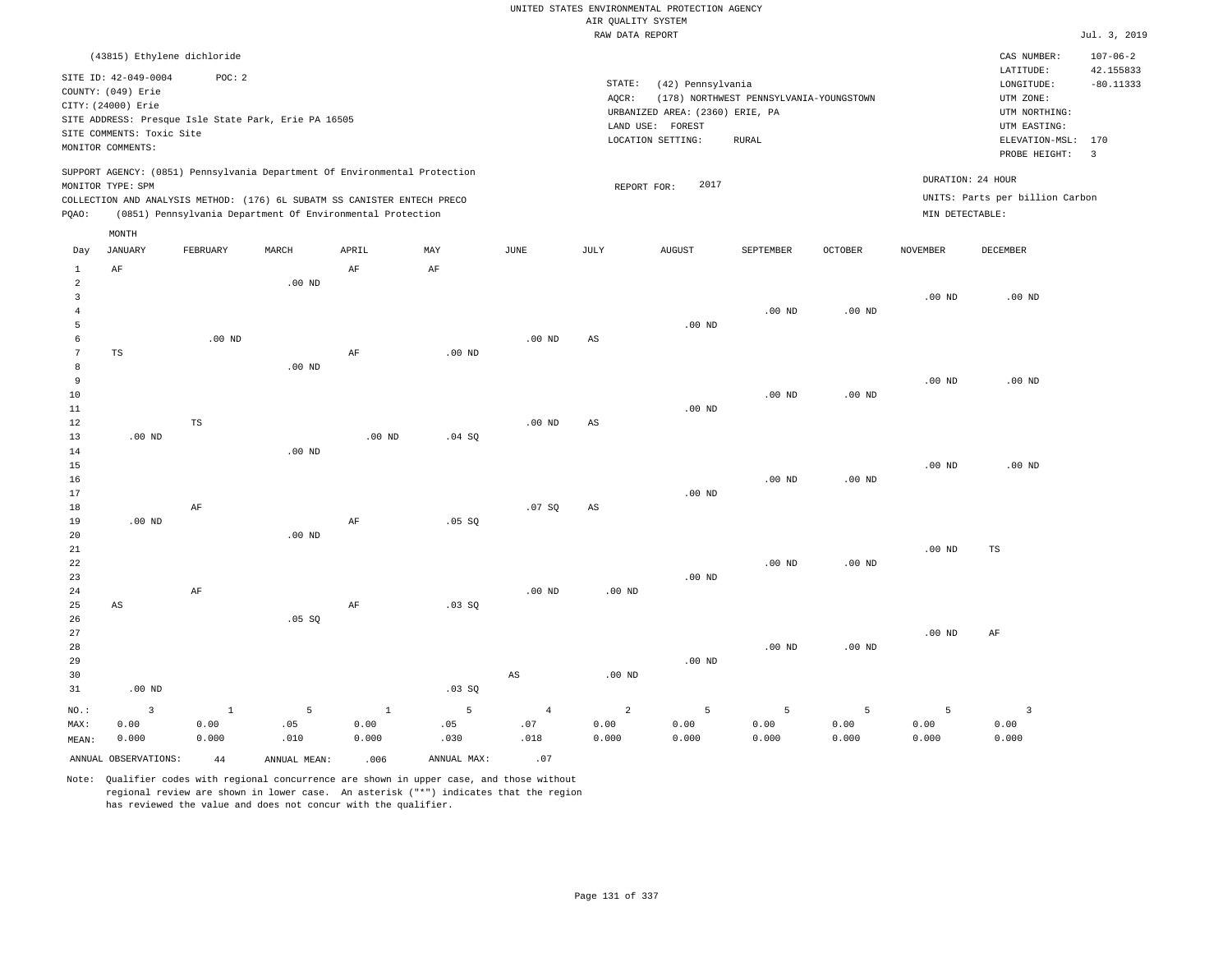|                                                           |                                                                  |                                                      |                               |                                                                                                                                                        |                      |                     |                 | UNITED STATES ENVIRONMENTAL PROTECTION AGENCY<br>AIR QUALITY SYSTEM |                                          |                                |                               |                                                       |                          |
|-----------------------------------------------------------|------------------------------------------------------------------|------------------------------------------------------|-------------------------------|--------------------------------------------------------------------------------------------------------------------------------------------------------|----------------------|---------------------|-----------------|---------------------------------------------------------------------|------------------------------------------|--------------------------------|-------------------------------|-------------------------------------------------------|--------------------------|
|                                                           |                                                                  |                                                      |                               |                                                                                                                                                        |                      |                     |                 | RAW DATA REPORT                                                     |                                          |                                |                               |                                                       | Jul. 3, 2019             |
|                                                           |                                                                  | (43815) Ethylene dichloride                          |                               |                                                                                                                                                        |                      |                     |                 |                                                                     |                                          |                                |                               | CAS NUMBER:                                           | $107 - 06 - 2$           |
|                                                           | SITE ID: 42-049-0004<br>COUNTY: (049) Erie<br>CITY: (24000) Erie | POC: 2                                               |                               |                                                                                                                                                        |                      |                     | STATE:<br>AOCR: | (42) Pennsylvania<br>URBANIZED AREA: (2360) ERIE, PA                | (178) NORTHWEST PENNSYLVANIA-YOUNGSTOWN  |                                |                               | LATITUDE:<br>LONGITUDE:<br>UTM ZONE:<br>UTM NORTHING: | 42.155833<br>$-80.11333$ |
|                                                           | SITE COMMENTS: Toxic Site<br>MONITOR COMMENTS:                   | SITE ADDRESS: Presque Isle State Park, Erie PA 16505 |                               |                                                                                                                                                        |                      |                     |                 | LAND USE: FOREST<br>LOCATION SETTING:                               | <b>RURAL</b>                             |                                |                               | UTM EASTING:<br>ELEVATION-MSL:<br>PROBE HEIGHT:       | 170<br>$\overline{3}$    |
|                                                           | MONITOR TYPE: SPM                                                |                                                      |                               | SUPPORT AGENCY: (0851) Pennsylvania Department Of Environmental Protection<br>COLLECTION AND ANALYSIS METHOD: (176) 6L SUBATM SS CANISTER ENTECH PRECO |                      |                     |                 | 2018<br>REPORT FOR:                                                 |                                          |                                | DURATION: 24 HOUR             | UNITS: Parts per billion Carbon                       |                          |
| PQAO:                                                     | MONTH                                                            |                                                      |                               | (0851) Pennsylvania Department Of Environmental Protection                                                                                             |                      |                     |                 |                                                                     |                                          |                                |                               | MIN DETECTABLE: .0697057                              |                          |
| Day                                                       | JANUARY                                                          | FEBRUARY                                             | MARCH                         | APRIL                                                                                                                                                  | MAY                  | $_{\rm JUNE}$       | $\mathtt{JULY}$ | ${\tt AUGUST}$                                                      | SEPTEMBER                                | <b>OCTOBER</b>                 | <b>NOVEMBER</b>               | DECEMBER                                              |                          |
| $\mathbf{1}$<br>$\overline{a}$<br>$\overline{\mathbf{3}}$ | $\operatorname{TS}$                                              | AQ                                                   | $.00$ ND                      | AF                                                                                                                                                     | .05 SQ               | AF                  | AF              |                                                                     |                                          |                                |                               |                                                       |                          |
| $\overline{4}$<br>5<br>6                                  |                                                                  |                                                      |                               |                                                                                                                                                        |                      |                     |                 | AF                                                                  | AF                                       | $.00$ ND                       | .05 SQ                        | $.00$ ND                                              |                          |
| $\overline{7}$<br>8<br>9                                  | AF                                                               | .06SQ                                                |                               | .00 <sub>ND</sub>                                                                                                                                      | AS                   | $\rm{AF}$           | $\rm{AF}$       |                                                                     |                                          |                                |                               |                                                       |                          |
| $10$<br>$1\,1$<br>12                                      |                                                                  |                                                      | $.00$ ND                      |                                                                                                                                                        |                      |                     |                 | AF                                                                  | $_{\rm AS}$                              | $.00$ ND                       | $.00~\mathrm{ND}$             | .06SQ                                                 |                          |
| 13<br>14<br>15                                            | AF                                                               | .07S                                                 | .05 SQ                        | .00 <sub>ND</sub>                                                                                                                                      | $\rm AF$             | AF                  | AF              |                                                                     |                                          |                                |                               |                                                       |                          |
| 16<br>17<br>18                                            |                                                                  |                                                      |                               |                                                                                                                                                        |                      |                     |                 | AF                                                                  | $.00$ ND                                 | .06SQ                          | $\mathbb{A}\mathbb{S}$        | .06S                                                  |                          |
| 19<br>20<br>21                                            | AF                                                               | $.00$ ND                                             | AF                            | .05 SQ                                                                                                                                                 | AF                   | $\rm{AF}$           | $\rm{AF}$       |                                                                     |                                          |                                |                               |                                                       |                          |
| 22<br>23<br>24                                            |                                                                  |                                                      |                               |                                                                                                                                                        |                      |                     |                 | .00 <sub>ND</sub>                                                   | $.00$ ND                                 | .05 SQ                         | .05SQ                         | .06SQ                                                 |                          |
| 25<br>26<br>27                                            | AF                                                               | $.00$ ND                                             | AF                            | .05 SQ                                                                                                                                                 | AF                   | AF                  | AF              |                                                                     |                                          |                                |                               |                                                       |                          |
| 28<br>29<br>30<br>31                                      |                                                                  |                                                      |                               |                                                                                                                                                        |                      |                     | AF              | $.00$ ND                                                            | $.00$ ND                                 | $.00$ ND                       | .05SQ                         | $_{\rm AS}$                                           |                          |
| $NO.$ :<br>MAX:<br>MEAN:                                  | $\mathsf{O}\xspace$                                              | $\overline{4}$<br>.07<br>.033                        | $\overline{3}$<br>.05<br>.017 | $\overline{4}$<br>.05<br>.025                                                                                                                          | $1\,$<br>.05<br>.050 | $\mathsf{O}\xspace$ |                 | $\overline{a}$<br>$\mathsf{O}\xspace$<br>0.00<br>0.000              | $\overline{\mathbf{3}}$<br>0.00<br>0.000 | $5\phantom{.0}$<br>.06<br>.022 | $\overline{4}$<br>.05<br>.038 | $\sqrt{4}$<br>.06<br>.045                             |                          |
|                                                           | ANNUAL OBSERVATIONS:                                             | 30                                                   | ANNUAL MEAN:                  | .026                                                                                                                                                   | ANNUAL MAX:          | .07                 |                 |                                                                     |                                          |                                |                               |                                                       |                          |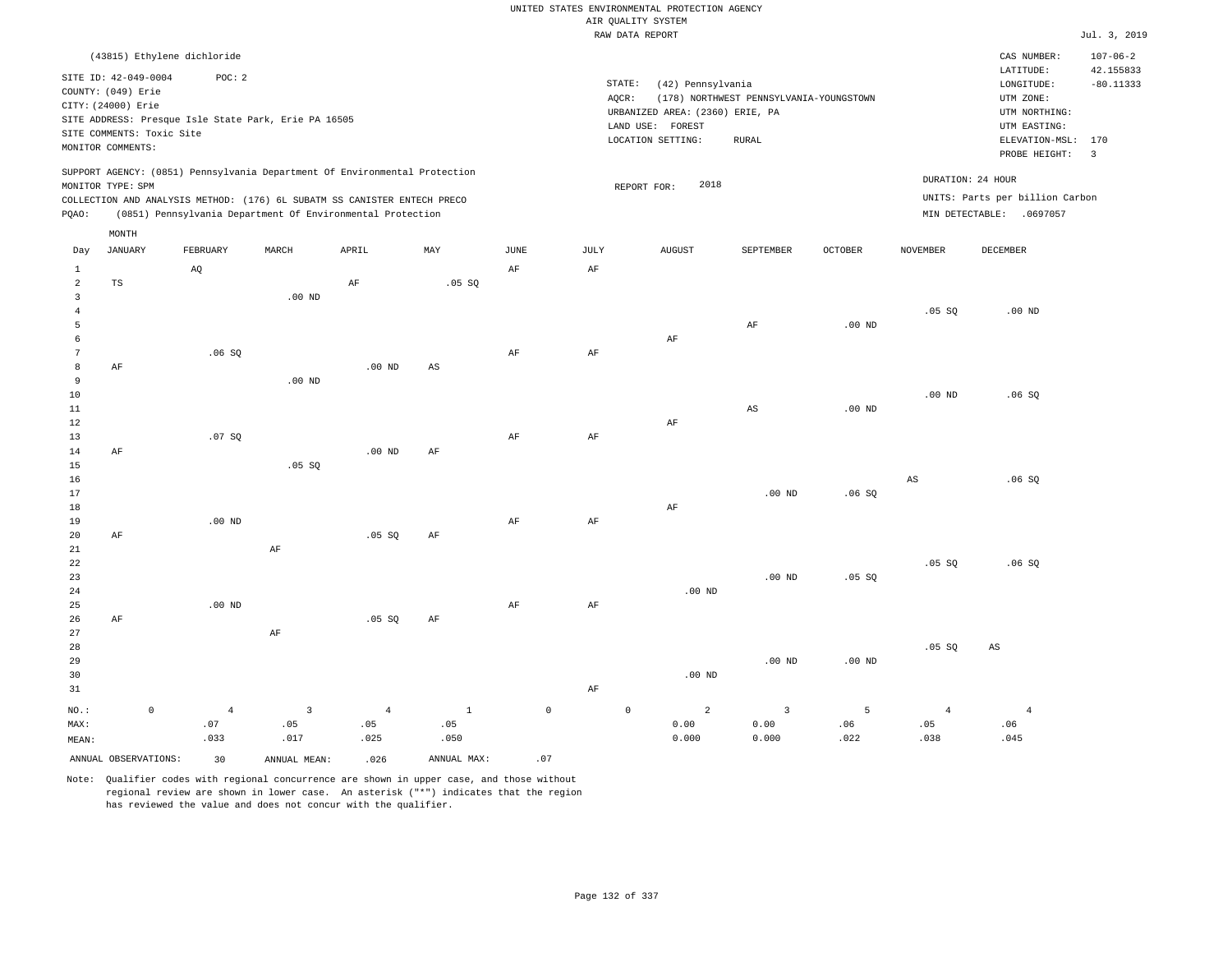|                |                             |                   |                                                                            |                |                   |                   | RAW DATA REPORT   |                                 |                                         |                   |                 |                                 | Jul. 3, 2019   |
|----------------|-----------------------------|-------------------|----------------------------------------------------------------------------|----------------|-------------------|-------------------|-------------------|---------------------------------|-----------------------------------------|-------------------|-----------------|---------------------------------|----------------|
|                | (43817) Tetrachloroethylene |                   |                                                                            |                |                   |                   |                   |                                 |                                         |                   |                 | CAS NUMBER:                     | $127 - 18 - 4$ |
|                |                             |                   |                                                                            |                |                   |                   |                   |                                 |                                         |                   |                 | LATITUDE:                       | 42.155833      |
|                | SITE ID: 42-049-0004        | POC: 2            |                                                                            |                |                   |                   | STATE:            | (42) Pennsylvania               |                                         |                   |                 | LONGITUDE:                      | $-80.11333$    |
|                | COUNTY: (049) Erie          |                   |                                                                            |                |                   |                   | AQCR:             |                                 | (178) NORTHWEST PENNSYLVANIA-YOUNGSTOWN |                   |                 | UTM ZONE:                       |                |
|                | CITY: (24000) Erie          |                   |                                                                            |                |                   |                   |                   | URBANIZED AREA: (2360) ERIE, PA |                                         |                   |                 | UTM NORTHING:                   |                |
|                |                             |                   | SITE ADDRESS: Presque Isle State Park, Erie PA 16505                       |                |                   |                   |                   | LAND USE: FOREST                |                                         |                   |                 | UTM EASTING:                    |                |
|                | SITE COMMENTS: Toxic Site   |                   |                                                                            |                |                   |                   |                   | LOCATION SETTING:               | RURAL                                   |                   |                 | ELEVATION-MSL:                  | 170            |
|                | MONITOR COMMENTS:           |                   |                                                                            |                |                   |                   |                   |                                 |                                         |                   |                 | PROBE HEIGHT:                   | $\overline{3}$ |
|                |                             |                   | SUPPORT AGENCY: (0851) Pennsylvania Department Of Environmental Protection |                |                   |                   |                   |                                 |                                         |                   |                 |                                 |                |
|                | MONITOR TYPE: SPM           |                   |                                                                            |                |                   |                   | REPORT FOR:       | 2013                            |                                         |                   |                 | DURATION: 24 HOUR               |                |
|                |                             |                   | COLLECTION AND ANALYSIS METHOD: (176) 6L SUBATM SS CANISTER ENTECH PRECO   |                |                   |                   |                   |                                 |                                         |                   |                 | UNITS: Parts per billion Carbon |                |
| PQAO:          |                             |                   | (0851) Pennsylvania Department Of Environmental Protection                 |                |                   |                   |                   |                                 |                                         |                   | MIN DETECTABLE: |                                 |                |
|                |                             |                   |                                                                            |                |                   |                   |                   |                                 |                                         |                   |                 |                                 |                |
|                | MONTH                       |                   |                                                                            |                |                   |                   |                   |                                 |                                         |                   |                 |                                 |                |
| Day            | <b>JANUARY</b>              | FEBRUARY          | MARCH                                                                      | APRIL          | MAY               | JUNE              | JULY              | <b>AUGUST</b>                   | SEPTEMBER                               | <b>OCTOBER</b>    | <b>NOVEMBER</b> | <b>DECEMBER</b>                 |                |
| $\mathbf{1}$   |                             |                   |                                                                            |                |                   |                   |                   |                                 | $.00$ ND                                | .00 $ND$          |                 |                                 |                |
| $\overline{a}$ |                             |                   |                                                                            |                |                   |                   |                   | $.00$ ND                        |                                         |                   |                 |                                 |                |
| 3              |                             | $.00$ ND          |                                                                            |                |                   | AS                | $.00$ ND          |                                 |                                         |                   |                 |                                 |                |
| $\overline{4}$ | $.00$ ND                    |                   |                                                                            | $.00$ ND       | $.00$ ND          |                   |                   |                                 |                                         |                   |                 |                                 |                |
| 5              |                             |                   | $.00$ ND                                                                   |                |                   |                   |                   |                                 |                                         |                   |                 |                                 |                |
| 6              |                             |                   |                                                                            |                |                   |                   |                   |                                 |                                         |                   | $.00$ ND        | $.00$ ND                        |                |
| 7              |                             |                   |                                                                            |                |                   |                   |                   |                                 | $.00$ ND                                | $.00$ ND          |                 |                                 |                |
| 8              |                             |                   |                                                                            |                |                   |                   |                   | $.00$ ND                        |                                         |                   |                 |                                 |                |
| 9              |                             | $.00$ ND          |                                                                            |                |                   | $.00$ ND          | $.00$ ND          |                                 |                                         |                   |                 |                                 |                |
| 10             | $.00$ ND                    |                   |                                                                            | $_{\rm AS}$    | .00 <sub>ND</sub> |                   |                   |                                 |                                         |                   |                 |                                 |                |
| 11             |                             |                   | $.00$ ND                                                                   |                |                   |                   |                   |                                 |                                         |                   |                 |                                 |                |
| 12             |                             |                   |                                                                            |                |                   |                   |                   |                                 |                                         |                   | AF              | $.00$ ND                        |                |
| 13             |                             |                   |                                                                            |                |                   |                   |                   |                                 | $.00$ ND                                | .00 <sub>ND</sub> |                 |                                 |                |
| 14             |                             |                   |                                                                            |                |                   |                   |                   | AF                              |                                         |                   |                 |                                 |                |
| 15             |                             | $.00$ ND          |                                                                            |                |                   | $.00$ ND          | $.00$ ND          |                                 |                                         |                   |                 |                                 |                |
| 16             | $.00$ ND                    |                   |                                                                            | $.00$ ND       | .00 <sub>ND</sub> |                   |                   |                                 |                                         |                   |                 |                                 |                |
| 17             |                             |                   | $.00$ ND                                                                   |                |                   |                   |                   |                                 |                                         |                   |                 |                                 |                |
| 18             |                             |                   |                                                                            |                |                   |                   |                   |                                 |                                         |                   | $.00$ ND        | $.00$ ND                        |                |
| 19             |                             |                   |                                                                            |                |                   |                   |                   |                                 | $.00$ ND                                | $.00$ ND          |                 |                                 |                |
| 20             |                             |                   |                                                                            |                |                   |                   |                   | $.00$ ND                        |                                         |                   |                 |                                 |                |
| 21             |                             | .00 <sub>ND</sub> |                                                                            |                |                   | .00 <sub>ND</sub> | .00 <sub>ND</sub> |                                 |                                         |                   |                 |                                 |                |
| 22             | $.00$ ND                    |                   |                                                                            | $.00$ ND       | .00 <sub>ND</sub> |                   |                   |                                 |                                         |                   |                 |                                 |                |
| 23             |                             |                   | $.00$ ND                                                                   |                |                   |                   |                   |                                 |                                         |                   |                 |                                 |                |
| 24             |                             |                   |                                                                            |                |                   |                   |                   |                                 |                                         |                   | $.00$ ND        | .00 <sub>ND</sub>               |                |
| 25             |                             |                   |                                                                            |                |                   |                   |                   |                                 | $.00$ ND                                | .00 <sub>ND</sub> |                 |                                 |                |
| 26             |                             |                   |                                                                            |                |                   |                   |                   | $.00$ ND                        |                                         |                   |                 |                                 |                |
| 27             |                             | $.00$ ND          |                                                                            |                |                   | $.00$ ND          | .00 <sub>ND</sub> |                                 |                                         |                   |                 |                                 |                |
| 28             | $.00$ ND                    |                   |                                                                            | $.00$ ND       | .00 <sub>ND</sub> |                   |                   |                                 |                                         |                   |                 |                                 |                |
| 29             |                             |                   | $.00$ ND                                                                   |                |                   |                   |                   |                                 |                                         |                   |                 |                                 |                |
| 30             |                             |                   |                                                                            |                |                   |                   |                   |                                 |                                         |                   | $.00$ ND        | .00 <sub>ND</sub>               |                |
| 31             |                             |                   |                                                                            |                |                   |                   |                   |                                 |                                         | .00 <sub>ND</sub> |                 |                                 |                |
| NO.:           | 5                           | 5                 | 5                                                                          | $\overline{4}$ | 5                 | $\overline{4}$    | 5                 | $\overline{4}$                  | 5                                       | 6                 | $\overline{4}$  | 5                               |                |
| MAX:           | 0.00                        | 0.00              | 0.00                                                                       | 0.00           | 0.00              | 0.00              | 0.00              | 0.00                            | 0.00                                    | 0.00              | 0.00            | 0.00                            |                |
| MEAN:          | 0.000                       | 0.000             | 0.000                                                                      | 0.000          | 0.000             | 0.000             | 0.000             | 0.000                           | 0.000                                   | 0.000             | 0.000           | 0.000                           |                |
|                | ANNUAL OBSERVATIONS:        | 57                | ANNUAL MEAN:                                                               | 0.000          | ANNUAL MAX:       | 0.00              |                   |                                 |                                         |                   |                 |                                 |                |
|                |                             |                   |                                                                            |                |                   |                   |                   |                                 |                                         |                   |                 |                                 |                |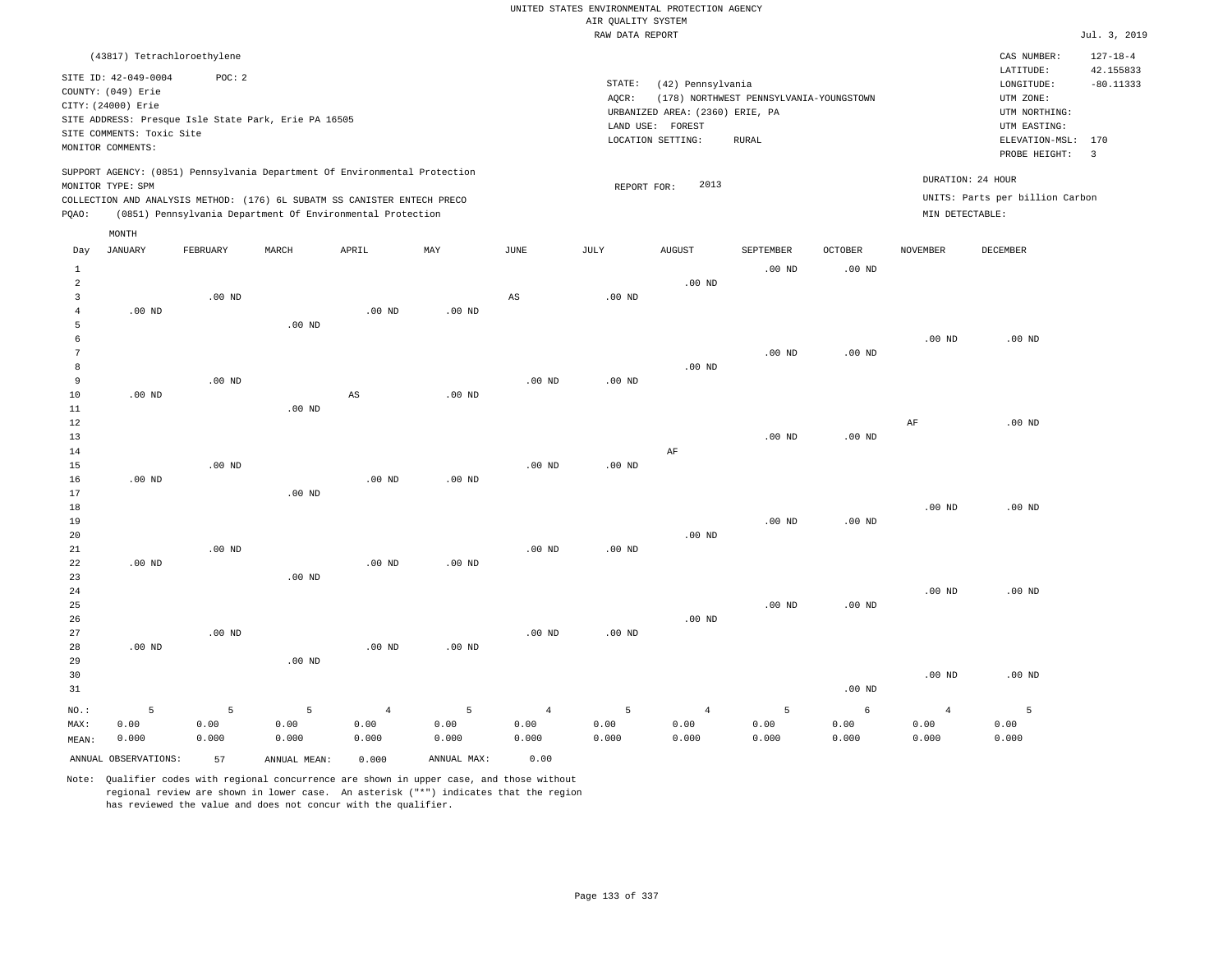|                |                             |                   |                                                                            |                   |                   |                | RAW DATA REPORT   |                                 |                                         |                |                   |                                 | Jul. 3, 2019            |
|----------------|-----------------------------|-------------------|----------------------------------------------------------------------------|-------------------|-------------------|----------------|-------------------|---------------------------------|-----------------------------------------|----------------|-------------------|---------------------------------|-------------------------|
|                | (43817) Tetrachloroethylene |                   |                                                                            |                   |                   |                |                   |                                 |                                         |                |                   | CAS NUMBER:                     | $127 - 18 - 4$          |
|                |                             |                   |                                                                            |                   |                   |                |                   |                                 |                                         |                |                   | LATITUDE:                       | 42.155833               |
|                | SITE ID: 42-049-0004        | POC: 2            |                                                                            |                   |                   |                | STATE:            | (42) Pennsylvania               |                                         |                |                   | LONGITUDE:                      | $-80.11333$             |
|                | COUNTY: (049) Erie          |                   |                                                                            |                   |                   |                | AQCR:             |                                 | (178) NORTHWEST PENNSYLVANIA-YOUNGSTOWN |                |                   | UTM ZONE:                       |                         |
|                | CITY: (24000) Erie          |                   |                                                                            |                   |                   |                |                   | URBANIZED AREA: (2360) ERIE, PA |                                         |                |                   | UTM NORTHING:                   |                         |
|                |                             |                   | SITE ADDRESS: Presque Isle State Park, Erie PA 16505                       |                   |                   |                |                   | LAND USE: FOREST                |                                         |                |                   | UTM EASTING:                    |                         |
|                | SITE COMMENTS: Toxic Site   |                   |                                                                            |                   |                   |                |                   | LOCATION SETTING:               | <b>RURAL</b>                            |                |                   | ELEVATION-MSL:                  | 170                     |
|                | MONITOR COMMENTS:           |                   |                                                                            |                   |                   |                |                   |                                 |                                         |                |                   | PROBE HEIGHT:                   | $\overline{\mathbf{3}}$ |
|                |                             |                   | SUPPORT AGENCY: (0851) Pennsylvania Department Of Environmental Protection |                   |                   |                |                   |                                 |                                         |                |                   |                                 |                         |
|                | MONITOR TYPE: SPM           |                   |                                                                            |                   |                   |                | REPORT FOR:       | 2014                            |                                         |                |                   | DURATION: 24 HOUR               |                         |
|                |                             |                   | COLLECTION AND ANALYSIS METHOD: (176) 6L SUBATM SS CANISTER ENTECH PRECO   |                   |                   |                |                   |                                 |                                         |                |                   | UNITS: Parts per billion Carbon |                         |
| PQAO:          |                             |                   | (0851) Pennsylvania Department Of Environmental Protection                 |                   |                   |                |                   |                                 |                                         |                | MIN DETECTABLE:   |                                 |                         |
|                | MONTH                       |                   |                                                                            |                   |                   |                |                   |                                 |                                         |                |                   |                                 |                         |
| Day            | <b>JANUARY</b>              | FEBRUARY          | MARCH                                                                      | APRIL             | MAY               | JUNE           | JULY              | <b>AUGUST</b>                   | SEPTEMBER                               | <b>OCTOBER</b> | <b>NOVEMBER</b>   | DECEMBER                        |                         |
| $\mathbf{1}$   |                             |                   |                                                                            |                   |                   |                |                   |                                 |                                         |                | AS                | AS                              |                         |
| $\overline{a}$ |                             |                   |                                                                            |                   |                   |                |                   |                                 | .00 <sub>ND</sub>                       | $_{\rm AS}$    |                   |                                 |                         |
| 3              |                             |                   |                                                                            |                   |                   |                |                   | $.00$ ND                        |                                         |                |                   |                                 |                         |
| $\overline{4}$ |                             | AF                |                                                                            |                   |                   | $.00$ ND       | .00 <sub>ND</sub> |                                 |                                         |                |                   |                                 |                         |
| 5              | $.00$ ND                    |                   |                                                                            | .00 <sub>ND</sub> | .00 <sub>ND</sub> |                |                   |                                 |                                         |                |                   |                                 |                         |
| 6              |                             |                   | $.00$ ND                                                                   |                   |                   |                |                   |                                 |                                         |                |                   |                                 |                         |
| 7              |                             |                   |                                                                            |                   |                   |                |                   |                                 |                                         |                | .00 <sub>ND</sub> | $.00$ ND                        |                         |
| 8              |                             |                   |                                                                            |                   |                   |                |                   |                                 | AF                                      | $_{\rm AS}$    |                   |                                 |                         |
| 9              |                             |                   |                                                                            |                   |                   |                |                   | $\rm AF$                        |                                         |                |                   |                                 |                         |
| 10             |                             | $.00$ ND          |                                                                            |                   |                   | $.00$ ND       | $.00$ ND          |                                 |                                         |                |                   |                                 |                         |
| $1\,1$         | $.00$ ND                    |                   |                                                                            | $\rm AF$          | $_{\rm AS}$       |                |                   |                                 |                                         |                |                   |                                 |                         |
| 12<br>13       |                             |                   | $\mathop{\rm AM}\nolimits$                                                 |                   |                   |                |                   |                                 |                                         |                | AS                | $.00$ ND                        |                         |
| 14             |                             |                   |                                                                            |                   |                   |                |                   |                                 | AS                                      | AM             |                   |                                 |                         |
| 15             |                             |                   |                                                                            |                   |                   |                |                   | $\rm{AF}$                       |                                         |                |                   |                                 |                         |
| 16             |                             | .00 <sub>ND</sub> |                                                                            |                   |                   | $.00$ ND       | .00 <sub>ND</sub> |                                 |                                         |                |                   |                                 |                         |
| 17             | $.00$ ND                    |                   |                                                                            | $.00$ ND          | $.00$ ND          |                |                   |                                 |                                         |                |                   |                                 |                         |
| $18\,$         |                             |                   | $.00$ ND                                                                   |                   |                   |                |                   |                                 |                                         |                |                   |                                 |                         |
| 19             |                             |                   |                                                                            |                   |                   |                |                   |                                 |                                         |                | .00 <sub>ND</sub> | .00 <sub>ND</sub>               |                         |
| 20             |                             |                   |                                                                            |                   |                   |                |                   |                                 | AS                                      | AF             |                   |                                 |                         |
| 21             |                             |                   |                                                                            |                   |                   |                |                   | AF                              |                                         |                |                   |                                 |                         |
| 22             |                             | $.00$ ND          |                                                                            |                   |                   | $.00$ ND       | .00 <sub>ND</sub> |                                 |                                         |                |                   |                                 |                         |
| 23             | $.00$ ND                    |                   |                                                                            | $.00$ ND          | $.00$ ND          |                |                   |                                 |                                         |                |                   |                                 |                         |
| 24             |                             |                   | $.00$ ND                                                                   |                   |                   |                |                   |                                 |                                         |                |                   |                                 |                         |
| 25             |                             |                   |                                                                            |                   |                   |                |                   |                                 |                                         |                | $_{\rm AS}$       | .00 <sub>ND</sub>               |                         |
| 26             |                             |                   |                                                                            |                   |                   |                |                   |                                 | $\mathbb{A}\mathbb{S}$                  | .00 $ND$       |                   |                                 |                         |
| 27             |                             |                   |                                                                            |                   |                   |                |                   | AF                              |                                         |                |                   |                                 |                         |
| 28             |                             | $.00$ ND          |                                                                            |                   |                   | $.00$ ND       | AS                |                                 |                                         |                |                   |                                 |                         |
| 29             | $.00$ ND                    |                   |                                                                            | $_{\rm AS}$       | $.00$ ND          |                |                   |                                 |                                         |                |                   |                                 |                         |
| 30             |                             |                   | .00 <sub>ND</sub>                                                          |                   |                   |                |                   |                                 |                                         |                |                   |                                 |                         |
| 31             |                             |                   |                                                                            |                   |                   |                |                   |                                 |                                         |                |                   | $\mathbb{A}\mathbb{S}$          |                         |
| NO.:           | 5                           | $\overline{4}$    | $\overline{4}$                                                             | $\overline{3}$    | $\overline{4}$    | $\overline{5}$ | $\overline{4}$    | $\,$ 1                          | $\mathbf{1}$                            | $1\,$          | $\overline{a}$    | $\overline{4}$                  |                         |
| MAX:           | 0.00                        | 0.00              | 0.00                                                                       | 0.00              | 0.00              | 0.00           | 0.00              | 0.00                            | 0.00                                    | 0.00           | 0.00              | 0.00                            |                         |
| MEAN:          | 0.000                       | 0.000             | 0.000                                                                      | 0.000             | 0.000             | 0.000          | 0.000             | 0.000                           | 0.000                                   | 0.000          | 0.000             | 0.000                           |                         |
|                | ANNUAL OBSERVATIONS:        | 38                | ANNUAL, MEAN:                                                              | 0.000             | ANNUAL MAX:       | 0.00           |                   |                                 |                                         |                |                   |                                 |                         |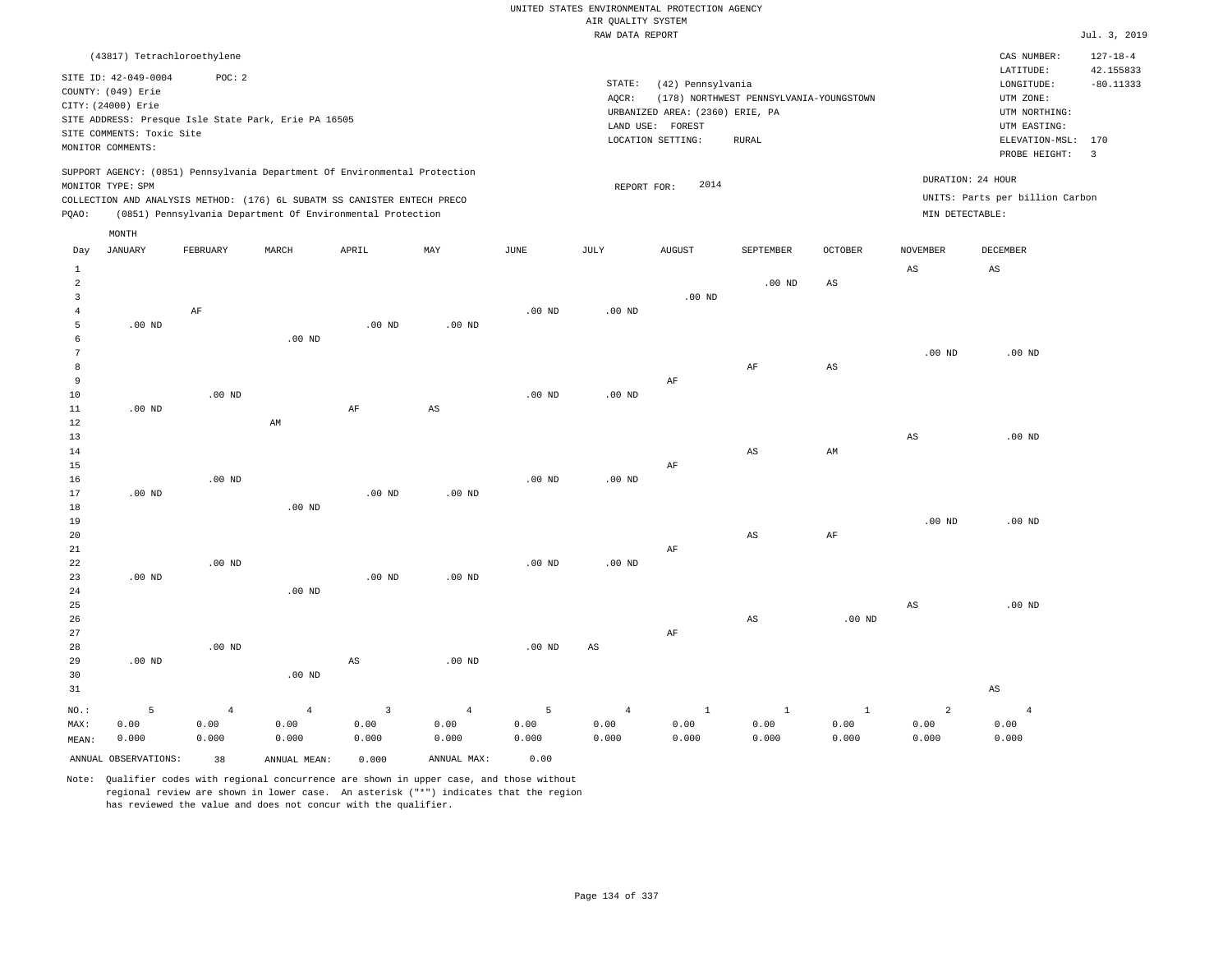### RAW DATA REPORT JUL. 3, 2019 UNITED STATES ENVIRONMENTAL PROTECTION AGENCY AIR QUALITY SYSTEM

|       | (43817) Tetrachloroethylene                                                                   |          |          |                                                            |                                                                            |      |        |                                 |                                         |          |                 | CAS NUMBER:                                          | $127 - 18 - 4$ |
|-------|-----------------------------------------------------------------------------------------------|----------|----------|------------------------------------------------------------|----------------------------------------------------------------------------|------|--------|---------------------------------|-----------------------------------------|----------|-----------------|------------------------------------------------------|----------------|
|       | SITE ID: 42-049-0004                                                                          | POC:2    |          |                                                            |                                                                            |      |        |                                 |                                         |          |                 | LATITUDE:                                            | 42.155833      |
|       | COUNTY: (049) Erie                                                                            |          |          |                                                            |                                                                            |      | STATE: | (42) Pennsylvania               |                                         |          |                 | LONGITUDE:                                           | $-80.11333$    |
|       | CITY: (24000) Erie                                                                            |          |          |                                                            |                                                                            |      | AOCR:  |                                 | (178) NORTHWEST PENNSYLVANIA-YOUNGSTOWN |          |                 | UTM ZONE:                                            |                |
|       | SITE ADDRESS: Presque Isle State Park, Erie PA 16505                                          |          |          |                                                            |                                                                            |      |        | URBANIZED AREA: (2360) ERIE, PA |                                         |          |                 | UTM NORTHING:                                        |                |
|       | SITE COMMENTS: Toxic Site                                                                     |          |          |                                                            |                                                                            |      |        | LAND USE:<br>FOREST             |                                         |          |                 | UTM EASTING:                                         |                |
|       | MONITOR COMMENTS:                                                                             |          |          |                                                            |                                                                            |      |        | LOCATION SETTING:               | RURAL                                   |          |                 | ELEVATION-MSL: 170                                   |                |
|       |                                                                                               |          |          |                                                            |                                                                            |      |        |                                 |                                         |          |                 | PROBE HEIGHT:                                        | $_{3}$         |
| POAO: | MONITOR TYPE: SPM<br>COLLECTION AND ANALYSIS METHOD: (176) 6L SUBATM SS CANISTER ENTECH PRECO |          |          | (0851) Pennsylvania Department Of Environmental Protection | SUPPORT AGENCY: (0851) Pennsylvania Department Of Environmental Protection |      |        | 2015<br>REPORT FOR:             |                                         |          | MIN DETECTABLE: | DURATION: 24 HOUR<br>UNITS: Parts per billion Carbon |                |
|       | MONTH                                                                                         |          |          |                                                            |                                                                            |      |        |                                 |                                         |          |                 |                                                      |                |
| Day   | JANUARY                                                                                       | FEBRUARY | MARCH    | APRIL                                                      | MAY                                                                        | JUNE | JULY   | AUGUST                          | SEPTEMBER                               | OCTOBER  | <b>NOVEMBER</b> | DECEMBER                                             |                |
|       |                                                                                               |          | $.00$ ND |                                                            |                                                                            |      |        |                                 |                                         |          |                 |                                                      |                |
|       |                                                                                               |          |          |                                                            |                                                                            |      |        |                                 |                                         |          | $.00$ ND        | <b>TS</b>                                            |                |
|       |                                                                                               |          |          |                                                            |                                                                            |      |        |                                 | $.00$ ND                                | $.00$ ND |                 |                                                      |                |

| NO.:           | 3              | <sup>1</sup>           | 5                      | 5        | 5        | $\overline{4}$         | $\overline{3}$         | 5        | $\overline{4}$         | $\overline{3}$         | 2                      | $\overline{4}$ |
|----------------|----------------|------------------------|------------------------|----------|----------|------------------------|------------------------|----------|------------------------|------------------------|------------------------|----------------|
| 31             |                |                        | $.00$ ND               |          |          |                        |                        |          |                        |                        |                        |                |
| 30             | $.00{\rm ~ND}$ |                        |                        | $.00$ ND | $.00$ ND |                        |                        |          |                        |                        |                        |                |
| 29             |                |                        |                        |          |          | $.00$ ND               | $.00$ ND               |          |                        |                        |                        |                |
| 28             |                |                        |                        |          |          |                        |                        | .00 $ND$ |                        |                        |                        |                |
| 27             |                |                        |                        |          |          |                        |                        |          | $\mathbb{A}\mathbb{S}$ | .00 $ND$               |                        |                |
| 26             |                |                        |                        |          |          |                        |                        |          |                        |                        | TS                     | .00 $ND$       |
| 25             |                |                        | $.00$ ND               |          |          |                        |                        |          |                        |                        |                        |                |
| 24             | $.00$ ND       |                        |                        | $.00$ ND | $.00$ ND |                        |                        |          |                        |                        |                        |                |
| 23             |                | .00 $ND$               |                        |          |          | $\mathbb{A}\mathbb{S}$ | $\mathbb{A}\mathbb{S}$ |          |                        |                        |                        |                |
| 22             |                |                        |                        |          |          |                        |                        | .00 $ND$ |                        |                        |                        |                |
| 21             |                |                        |                        |          |          |                        |                        |          | $.00$ ND               | .00 $ND$               |                        |                |
| 20             |                |                        |                        |          |          |                        |                        |          |                        |                        | .00 $ND$               | $.00$ ND       |
| 19             |                |                        | $\mathbb{A}\mathbb{S}$ |          |          |                        |                        |          |                        |                        |                        |                |
| 18             | AF             |                        |                        | $.00$ ND | $.00$ ND |                        |                        |          |                        |                        |                        |                |
| 17             |                | $\rm AF$               |                        |          |          | $.00$ ND               | .00 $ND$               |          |                        |                        |                        |                |
| 16             |                |                        |                        |          |          |                        |                        | $.00$ ND |                        |                        |                        |                |
| 15             |                |                        |                        |          |          |                        |                        |          | $.00$ ND               | AS                     |                        |                |
| 14             |                |                        |                        |          |          |                        |                        |          |                        |                        | AF                     | $.00$ ND       |
| 13             |                |                        | $.00$ ND               |          |          |                        |                        |          |                        |                        |                        |                |
| 12             | .00 $ND$       |                        |                        | $.00$ ND | $.00$ ND |                        |                        |          |                        |                        |                        |                |
| 11             |                | AS                     |                        |          |          | $.00$ ND               | .00 $ND$               |          |                        |                        |                        |                |
| 10             |                |                        |                        |          |          |                        |                        | .00 $ND$ |                        |                        |                        |                |
| $\overline{9}$ |                |                        |                        |          |          |                        |                        |          | $.00$ ND               | $\mathbb{A}\mathbb{S}$ |                        |                |
| 8              |                |                        |                        |          |          |                        |                        |          |                        |                        | $\mathbb{A}\mathbb{S}$ | .00 $ND$       |
| 6<br>7         | $\rm AF$       |                        | .00 $ND$               | $.00$ ND | $.00$ ND |                        |                        |          |                        |                        |                        |                |
| 5              |                | $\mathbb{A}\mathbb{S}$ |                        |          |          | $.00$ ND               | $\mathbb{A}\mathbb{S}$ |          |                        |                        |                        |                |
| 4              |                |                        |                        |          |          |                        |                        | $.00$ ND |                        |                        |                        |                |
|                |                |                        |                        |          |          |                        |                        |          |                        |                        |                        |                |

 0.00 0.000

ANNUAL OBSERVATIONS: 44 ANNUAL MEAN: 0.000 ANNUAL MAX: 0.00

 0.00 0.000

MAX: MEAN:

 0.00 0.000

 0.00 0.000

Note: Qualifier codes with regional concurrence are shown in upper case, and those without regional review are shown in lower case. An asterisk ("\*") indicates that the region has reviewed the value and does not concur with the qualifier.

 0.00 0.000  0.00 0.000  0.00 0.000  0.00 0.000  0.00 0.000  0.00 0.000

 0.00 0.000  0.00 0.000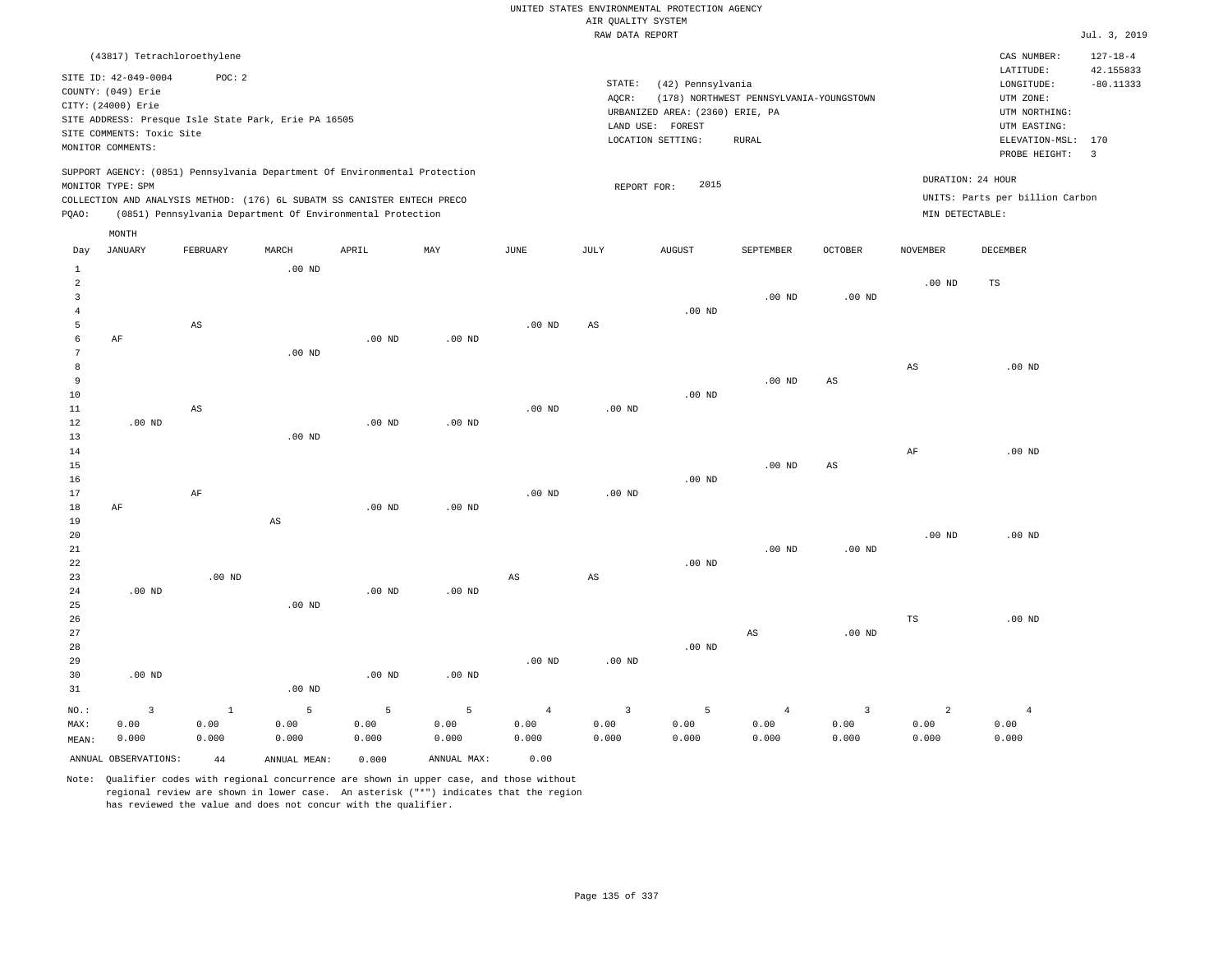|                 |                             |                        |                                                                            |                        |                        |                        |           | RAW DATA REPORT                 |                                         |                      |                        |                                 | Jul. 3, 2019   |
|-----------------|-----------------------------|------------------------|----------------------------------------------------------------------------|------------------------|------------------------|------------------------|-----------|---------------------------------|-----------------------------------------|----------------------|------------------------|---------------------------------|----------------|
|                 | (43817) Tetrachloroethylene |                        |                                                                            |                        |                        |                        |           |                                 |                                         |                      |                        | CAS NUMBER:                     | $127 - 18 - 4$ |
|                 |                             |                        |                                                                            |                        |                        |                        |           |                                 |                                         |                      |                        | LATITUDE:                       | 42.155833      |
|                 | SITE ID: 42-049-0004        | POC: 2                 |                                                                            |                        |                        |                        |           | STATE:<br>(42) Pennsylvania     |                                         |                      |                        | $\texttt{LONGITUDE}$ :          | $-80.11333$    |
|                 | COUNTY: (049) Erie          |                        |                                                                            |                        |                        |                        |           | AQCR:                           | (178) NORTHWEST PENNSYLVANIA-YOUNGSTOWN |                      |                        | UTM ZONE:                       |                |
|                 | CITY: (24000) Erie          |                        | SITE ADDRESS: Presque Isle State Park, Erie PA 16505                       |                        |                        |                        |           | URBANIZED AREA: (2360) ERIE, PA |                                         |                      |                        | UTM NORTHING:                   |                |
|                 | SITE COMMENTS: Toxic Site   |                        |                                                                            |                        |                        |                        |           | LAND USE: FOREST                |                                         |                      |                        | UTM EASTING:                    |                |
|                 | MONITOR COMMENTS:           |                        |                                                                            |                        |                        |                        |           | LOCATION SETTING:               | <b>RURAL</b>                            |                      |                        | ELEVATION-MSL: 170              |                |
|                 |                             |                        |                                                                            |                        |                        |                        |           |                                 |                                         |                      |                        | PROBE HEIGHT:                   | $\overline{3}$ |
|                 |                             |                        | SUPPORT AGENCY: (0851) Pennsylvania Department Of Environmental Protection |                        |                        |                        |           |                                 |                                         |                      |                        | DURATION: 24 HOUR               |                |
|                 | MONITOR TYPE: SPM           |                        |                                                                            |                        |                        |                        |           | 2016<br>REPORT FOR:             |                                         |                      |                        |                                 |                |
|                 |                             |                        | COLLECTION AND ANALYSIS METHOD: (176) 6L SUBATM SS CANISTER ENTECH PRECO   |                        |                        |                        |           |                                 |                                         |                      |                        | UNITS: Parts per billion Carbon |                |
| POAO:           |                             |                        | (0851) Pennsylvania Department Of Environmental Protection                 |                        |                        |                        |           |                                 |                                         |                      | MIN DETECTABLE:        |                                 |                |
|                 | MONTH                       |                        |                                                                            |                        |                        |                        |           |                                 |                                         |                      |                        |                                 |                |
| Day             | JANUARY                     | FEBRUARY               | MARCH                                                                      | APRIL                  | MAY                    | JUNE                   | JULY      | <b>AUGUST</b>                   | SEPTEMBER                               | <b>OCTOBER</b>       | <b>NOVEMBER</b>        | <b>DECEMBER</b>                 |                |
| $\mathbf{1}$    | $.00$ ND                    |                        | $.00$ ND                                                                   |                        |                        |                        |           |                                 |                                         |                      |                        |                                 |                |
| $\overline{a}$  |                             |                        |                                                                            |                        |                        |                        |           |                                 |                                         |                      | $_{\rm TS}$            | $\mathbb{TS}$                   |                |
| $\overline{3}$  |                             |                        |                                                                            |                        |                        |                        |           |                                 | $.00$ ND                                | AF                   |                        |                                 |                |
| $\overline{4}$  |                             |                        |                                                                            |                        |                        |                        |           | AF                              |                                         |                      |                        |                                 |                |
| 5               |                             |                        |                                                                            |                        |                        | .00 <sub>ND</sub>      | $\rm{AF}$ |                                 |                                         |                      |                        |                                 |                |
| 6               |                             | $.00$ ND               |                                                                            | $\rm AF$               | $\mathbb{A}\mathbb{S}$ |                        |           |                                 |                                         |                      |                        |                                 |                |
| $7\phantom{.0}$ | $.00$ ND                    |                        | AF                                                                         |                        |                        |                        |           |                                 |                                         |                      |                        |                                 |                |
| 8               |                             |                        |                                                                            |                        |                        |                        |           |                                 |                                         |                      | $\rm{AF}$              | TS                              |                |
| 9<br>10         |                             |                        |                                                                            |                        |                        |                        |           | AF                              | $\mathbb{TS}$                           | AF                   |                        |                                 |                |
| $1\,1$          |                             |                        |                                                                            |                        |                        | $\mathbb{A}\mathbb{S}$ | $\rm{AF}$ |                                 |                                         |                      |                        |                                 |                |
| 12              |                             | $.00$ ND               |                                                                            | $\mathbb{A}\mathbb{S}$ | $.00$ ND               |                        |           |                                 |                                         |                      |                        |                                 |                |
| 13              | TS                          |                        | $.00$ ND                                                                   |                        |                        |                        |           |                                 |                                         |                      |                        |                                 |                |
| 14              |                             |                        |                                                                            |                        |                        |                        |           |                                 |                                         |                      | .00 <sub>ND</sub>      | $.00$ ND                        |                |
| 15              |                             |                        |                                                                            |                        |                        |                        |           |                                 | $\rm AF$                                | $.00$ ND             |                        |                                 |                |
| 16              |                             |                        |                                                                            |                        |                        |                        |           | .06SQ                           |                                         |                      |                        |                                 |                |
| 17              |                             |                        |                                                                            |                        |                        | AF                     | AF        |                                 |                                         |                      |                        |                                 |                |
| 18              |                             | $.00$ ND               |                                                                            | $\mathbb{A}\mathbb{S}$ | $.00$ ND               |                        |           |                                 |                                         |                      |                        |                                 |                |
| 19              | $.00$ ND                    |                        | $\mathbb{A}\mathbb{S}$                                                     |                        |                        |                        |           |                                 |                                         |                      |                        |                                 |                |
| 20              |                             |                        |                                                                            |                        |                        |                        |           |                                 |                                         |                      | $.00$ ND               | $.00$ ND                        |                |
| 21              |                             |                        |                                                                            |                        |                        |                        |           |                                 | $.00$ ND                                | AF                   |                        |                                 |                |
| 22              |                             |                        |                                                                            |                        |                        |                        |           | AF                              |                                         |                      |                        |                                 |                |
| 23              |                             |                        |                                                                            |                        |                        | $\mathbb{A}\mathbb{S}$ | AF        |                                 |                                         |                      |                        |                                 |                |
| 24              |                             | $.00$ ND               |                                                                            | .06SQ                  | AF                     |                        |           |                                 |                                         |                      |                        |                                 |                |
| 25<br>26        | $.00$ ND                    |                        | .00 <sub>ND</sub>                                                          |                        |                        |                        |           |                                 |                                         |                      | AF                     | $.00$ ND                        |                |
| 27              |                             |                        |                                                                            |                        |                        |                        |           |                                 | $.00$ ND                                | AF                   |                        |                                 |                |
| 28              |                             |                        |                                                                            |                        |                        |                        |           | $.00$ ND                        |                                         |                      |                        |                                 |                |
| 29              |                             |                        |                                                                            |                        |                        | $\rm AF$               | $\rm{AF}$ |                                 |                                         |                      |                        |                                 |                |
| 30              |                             |                        |                                                                            | AS                     | AF                     |                        |           |                                 |                                         |                      |                        |                                 |                |
| 31              | $.00$ ND                    |                        | .00 <sub>ND</sub>                                                          |                        |                        |                        |           |                                 |                                         |                      |                        |                                 |                |
|                 |                             |                        |                                                                            |                        |                        |                        |           |                                 |                                         |                      |                        |                                 |                |
| NO.:<br>MAX:    | 5<br>0.00                   | $\overline{4}$<br>0.00 | $\overline{4}$<br>0.00                                                     | $1\,$<br>.06           | 2<br>0.00              | $\mathbf{1}$<br>0.00   |           | 2<br>$\mathbb O$<br>.06         | $\overline{3}$<br>0.00                  | $\mathbf{1}$<br>0.00 | $\overline{a}$<br>0.00 | $\overline{3}$<br>0.00          |                |
| MEAN:           | 0.000                       | 0.000                  | 0.000                                                                      | .060                   | 0.000                  | 0.000                  |           | .030                            | 0.000                                   | 0.000                | 0.000                  | 0.000                           |                |
|                 |                             |                        |                                                                            |                        |                        |                        |           |                                 |                                         |                      |                        |                                 |                |
|                 | ANNUAL OBSERVATIONS:        | 28                     | ANNUAL MEAN:                                                               | .004                   | ANNUAL MAX:            | .06                    |           |                                 |                                         |                      |                        |                                 |                |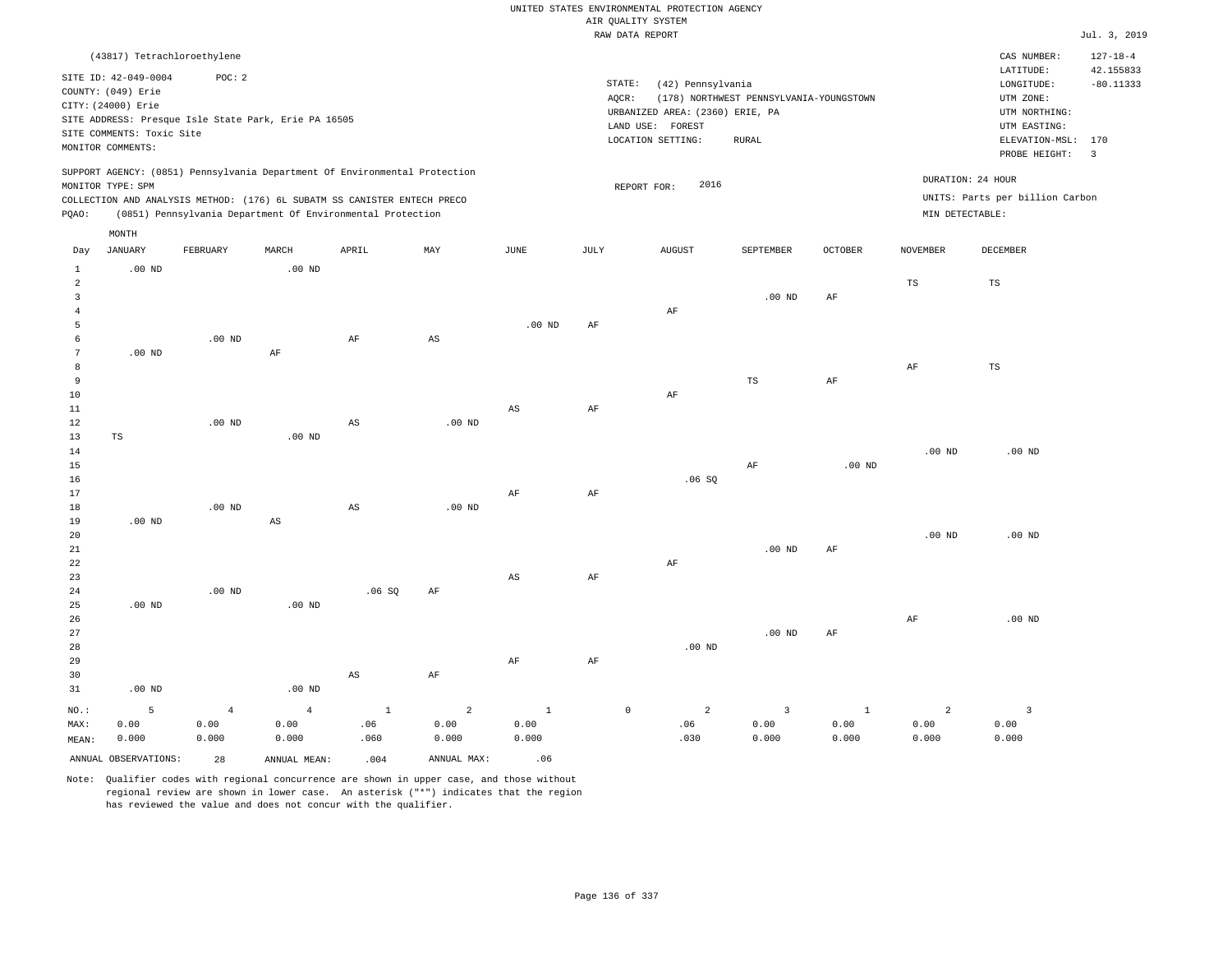|                 |                             |              |                                                                            |              |                           |                        | RAW DATA REPORT |                                 |                                         |                   |                   |                                 | Jul. 3, 2019            |
|-----------------|-----------------------------|--------------|----------------------------------------------------------------------------|--------------|---------------------------|------------------------|-----------------|---------------------------------|-----------------------------------------|-------------------|-------------------|---------------------------------|-------------------------|
|                 | (43817) Tetrachloroethylene |              |                                                                            |              |                           |                        |                 |                                 |                                         |                   |                   | CAS NUMBER:                     | $127 - 18 - 4$          |
|                 |                             |              |                                                                            |              |                           |                        |                 |                                 |                                         |                   |                   | LATITUDE:                       | 42.155833               |
|                 | SITE ID: 42-049-0004        | POC: 2       |                                                                            |              |                           |                        | STATE:          | (42) Pennsylvania               |                                         |                   |                   | LONGITUDE:                      | $-80.11333$             |
|                 | COUNTY: (049) Erie          |              |                                                                            |              |                           |                        | AQCR:           |                                 | (178) NORTHWEST PENNSYLVANIA-YOUNGSTOWN |                   |                   | UTM ZONE:                       |                         |
|                 | CITY: (24000) Erie          |              |                                                                            |              |                           |                        |                 | URBANIZED AREA: (2360) ERIE, PA |                                         |                   |                   | UTM NORTHING:                   |                         |
|                 |                             |              | SITE ADDRESS: Presque Isle State Park, Erie PA 16505                       |              |                           |                        |                 | LAND USE: FOREST                |                                         |                   |                   | UTM EASTING:                    |                         |
|                 | SITE COMMENTS: Toxic Site   |              |                                                                            |              |                           |                        |                 |                                 |                                         |                   |                   |                                 |                         |
|                 | MONITOR COMMENTS:           |              |                                                                            |              |                           |                        |                 | LOCATION SETTING:               | <b>RURAL</b>                            |                   |                   | ELEVATION-MSL:                  | 170                     |
|                 |                             |              | SUPPORT AGENCY: (0851) Pennsylvania Department Of Environmental Protection |              |                           |                        |                 |                                 |                                         |                   |                   | PROBE HEIGHT:                   | $\overline{\mathbf{3}}$ |
|                 | MONITOR TYPE: SPM           |              |                                                                            |              |                           |                        | REPORT FOR:     | 2017                            |                                         |                   |                   | DURATION: 24 HOUR               |                         |
|                 |                             |              | COLLECTION AND ANALYSIS METHOD: (176) 6L SUBATM SS CANISTER ENTECH PRECO   |              |                           |                        |                 |                                 |                                         |                   |                   | UNITS: Parts per billion Carbon |                         |
| PQAO:           |                             |              | (0851) Pennsylvania Department Of Environmental Protection                 |              |                           |                        |                 |                                 |                                         |                   | MIN DETECTABLE:   |                                 |                         |
|                 | MONTH                       |              |                                                                            |              |                           |                        |                 |                                 |                                         |                   |                   |                                 |                         |
| Day             | JANUARY                     | FEBRUARY     | MARCH                                                                      | APRIL        | $\ensuremath{\text{MAX}}$ | $\operatorname{JUNE}$  | JULY            | AUGUST                          | SEPTEMBER                               | OCTOBER           | <b>NOVEMBER</b>   | DECEMBER                        |                         |
| $\mathbf{1}$    | $\rm AF$                    |              |                                                                            | AF           | AF                        |                        |                 |                                 |                                         |                   |                   |                                 |                         |
| $\overline{a}$  |                             |              | $.00$ ND                                                                   |              |                           |                        |                 |                                 |                                         |                   |                   |                                 |                         |
| $\overline{3}$  |                             |              |                                                                            |              |                           |                        |                 |                                 |                                         |                   | .00 <sub>ND</sub> | $.00$ ND                        |                         |
| $\overline{4}$  |                             |              |                                                                            |              |                           |                        |                 |                                 | $.00$ ND                                | $.00$ ND          |                   |                                 |                         |
| 5               |                             |              |                                                                            |              |                           |                        |                 | $.00$ ND                        |                                         |                   |                   |                                 |                         |
| 6               |                             | $.00$ ND     |                                                                            |              |                           | .00 <sub>ND</sub>      | AS              |                                 |                                         |                   |                   |                                 |                         |
| $7\phantom{.0}$ | TS                          |              |                                                                            | AF           | $.00$ ND                  |                        |                 |                                 |                                         |                   |                   |                                 |                         |
| 8               |                             |              | $.00$ ND                                                                   |              |                           |                        |                 |                                 |                                         |                   |                   |                                 |                         |
| 9               |                             |              |                                                                            |              |                           |                        |                 |                                 |                                         |                   | .00 <sub>ND</sub> | $.00$ ND                        |                         |
| 10              |                             |              |                                                                            |              |                           |                        |                 |                                 | $.00$ ND                                | .00 <sub>ND</sub> |                   |                                 |                         |
| 11              |                             |              |                                                                            |              |                           |                        |                 | .00 <sub>ND</sub>               |                                         |                   |                   |                                 |                         |
| 12              |                             | $_{\rm TS}$  |                                                                            |              |                           | $.00$ ND               | AS              |                                 |                                         |                   |                   |                                 |                         |
| 13              | $.00$ ND                    |              |                                                                            | $.00$ ND     | $.00$ ND                  |                        |                 |                                 |                                         |                   |                   |                                 |                         |
| 14              |                             |              | $.00$ ND                                                                   |              |                           |                        |                 |                                 |                                         |                   |                   |                                 |                         |
| 15              |                             |              |                                                                            |              |                           |                        |                 |                                 |                                         |                   | $.00$ ND          | $.00$ ND                        |                         |
| 16              |                             |              |                                                                            |              |                           |                        |                 |                                 | $.00$ ND                                | $.00$ ND          |                   |                                 |                         |
| 17              |                             |              |                                                                            |              |                           |                        |                 | $.00$ ND                        |                                         |                   |                   |                                 |                         |
| 18              |                             | AF           |                                                                            |              |                           | .00 <sub>ND</sub>      | $_{\rm AS}$     |                                 |                                         |                   |                   |                                 |                         |
| 19              |                             |              |                                                                            |              |                           |                        |                 |                                 |                                         |                   |                   |                                 |                         |
|                 | $.00$ ND                    |              | .00 <sub>ND</sub>                                                          | AF           | $.00$ ND                  |                        |                 |                                 |                                         |                   |                   |                                 |                         |
| 20<br>21        |                             |              |                                                                            |              |                           |                        |                 |                                 |                                         |                   | .00 <sub>ND</sub> | TS                              |                         |
|                 |                             |              |                                                                            |              |                           |                        |                 |                                 |                                         |                   |                   |                                 |                         |
| 22              |                             |              |                                                                            |              |                           |                        |                 |                                 | $.00$ ND                                | $.00$ ND          |                   |                                 |                         |
| 23              |                             |              |                                                                            |              |                           |                        |                 | $.00$ ND                        |                                         |                   |                   |                                 |                         |
| 24              |                             | AF           |                                                                            |              |                           | $.00$ ND               | $.00$ ND        |                                 |                                         |                   |                   |                                 |                         |
| 25              | AS                          |              |                                                                            | $\rm AF$     | $.00$ ND                  |                        |                 |                                 |                                         |                   |                   |                                 |                         |
| 26              |                             |              | $.00$ ND                                                                   |              |                           |                        |                 |                                 |                                         |                   |                   |                                 |                         |
| 27              |                             |              |                                                                            |              |                           |                        |                 |                                 |                                         |                   | .00 <sub>ND</sub> | AF                              |                         |
| 28              |                             |              |                                                                            |              |                           |                        |                 |                                 | .00 <sub>ND</sub>                       | $.00$ ND          |                   |                                 |                         |
| 29              |                             |              |                                                                            |              |                           |                        |                 | $.00~\mathrm{ND}$               |                                         |                   |                   |                                 |                         |
| 30              |                             |              |                                                                            |              |                           | $\mathbb{A}\mathbb{S}$ | $.00$ ND        |                                 |                                         |                   |                   |                                 |                         |
| 31              | $.00$ ND                    |              |                                                                            |              | .00 <sub>ND</sub>         |                        |                 |                                 |                                         |                   |                   |                                 |                         |
| NO.:            | $\overline{3}$              | $\mathbf{1}$ | 5                                                                          | <sup>1</sup> | 5                         | $\overline{4}$         | $\overline{a}$  | 5                               | 5                                       | 5                 | 5                 | $\overline{3}$                  |                         |
| MAX:            | 0.00                        | 0.00         | 0.00                                                                       | 0.00         | 0.00                      | 0.00                   | 0.00            | 0.00                            | 0.00                                    | 0.00              | 0.00              | 0.00                            |                         |
| MEAN:           | 0.000                       | 0.000        | 0.000                                                                      | 0.000        | 0.000                     | 0.000                  | 0.000           | 0.000                           | 0.000                                   | 0.000             | 0.000             | 0.000                           |                         |
|                 | ANNUAL OBSERVATIONS:        | 44           | ANNUAL MEAN:                                                               | 0.000        | ANNUAL MAX:               | 0.00                   |                 |                                 |                                         |                   |                   |                                 |                         |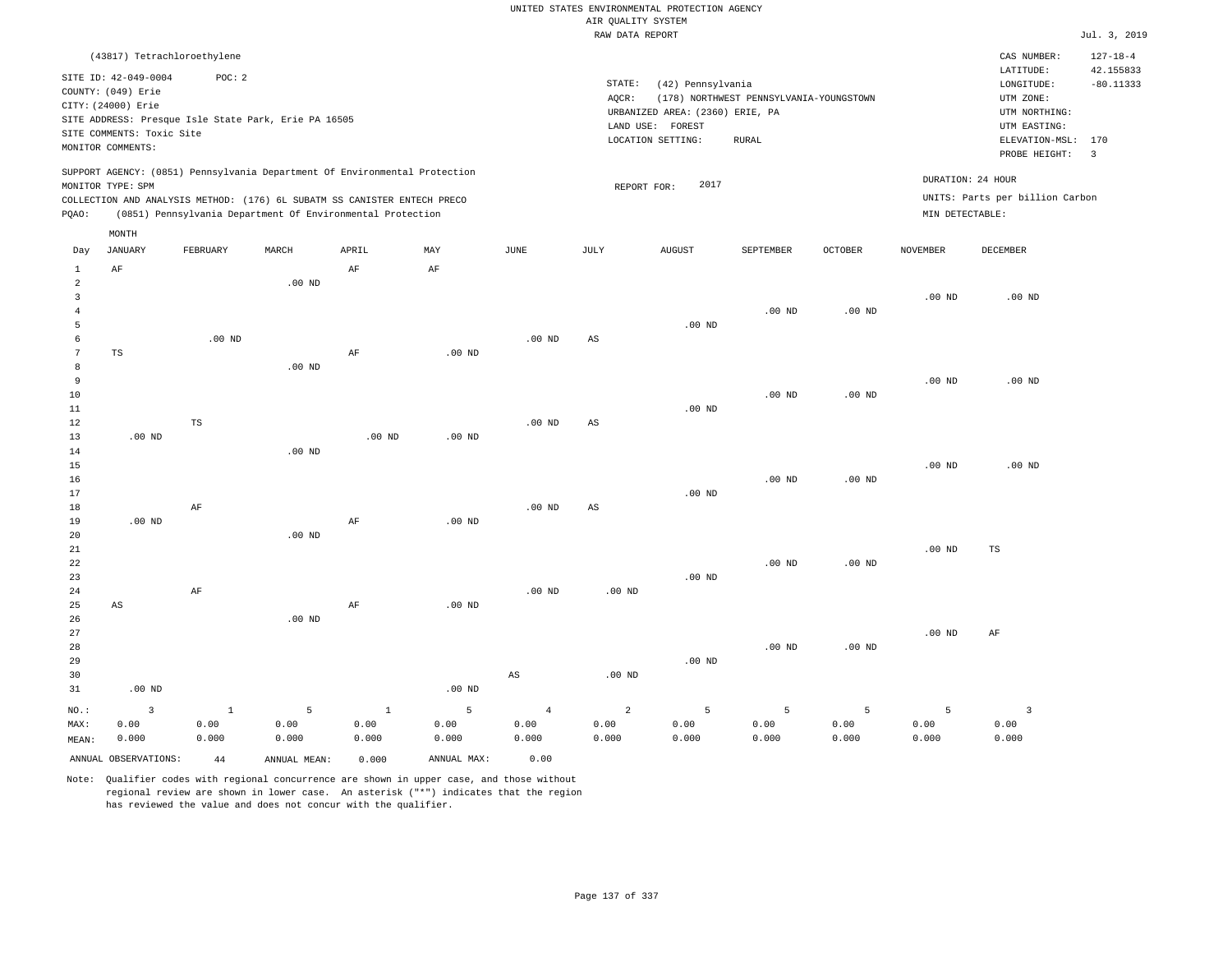|                                                |                                                                           |             |                                 |                                                      |                                                                                                                                        |                               |                                                                                                                                                                                                                                      |           | UNITED STATES ENVIRONMENTAL PROTECTION AGENCY |                                 |                    |                                 |                                                            |                                            |  |
|------------------------------------------------|---------------------------------------------------------------------------|-------------|---------------------------------|------------------------------------------------------|----------------------------------------------------------------------------------------------------------------------------------------|-------------------------------|--------------------------------------------------------------------------------------------------------------------------------------------------------------------------------------------------------------------------------------|-----------|-----------------------------------------------|---------------------------------|--------------------|---------------------------------|------------------------------------------------------------|--------------------------------------------|--|
|                                                |                                                                           |             |                                 |                                                      |                                                                                                                                        |                               |                                                                                                                                                                                                                                      |           | AIR QUALITY SYSTEM<br>RAW DATA REPORT         |                                 |                    |                                 |                                                            | Jul. 3, 2019                               |  |
|                                                |                                                                           |             |                                 |                                                      |                                                                                                                                        |                               |                                                                                                                                                                                                                                      |           |                                               |                                 |                    |                                 |                                                            |                                            |  |
|                                                | (43817) Tetrachloroethylene<br>SITE ID: 42-049-0004<br>COUNTY: (049) Erie |             | POC: 2                          |                                                      |                                                                                                                                        |                               |                                                                                                                                                                                                                                      |           | STATE:<br>(42) Pennsylvania                   |                                 |                    |                                 | CAS NUMBER:<br>LATITUDE:<br>LONGITUDE:                     | $127 - 18 - 4$<br>42.155833<br>$-80.11333$ |  |
|                                                | CITY: (24000) Erie<br>SITE COMMENTS: Toxic Site<br>MONITOR COMMENTS:      |             |                                 | SITE ADDRESS: Presque Isle State Park, Erie PA 16505 |                                                                                                                                        |                               | (178) NORTHWEST PENNSYLVANIA-YOUNGSTOWN<br>AQCR:<br>UTM ZONE:<br>URBANIZED AREA: (2360) ERIE, PA<br>UTM NORTHING:<br>LAND USE: FOREST<br>UTM EASTING:<br>LOCATION SETTING:<br><b>RURAL</b><br>ELEVATION-MSL:<br>170<br>PROBE HEIGHT: |           |                                               |                                 |                    |                                 |                                                            |                                            |  |
|                                                | MONITOR TYPE: SPM                                                         |             |                                 |                                                      | SUPPORT AGENCY: (0851) Pennsylvania Department Of Environmental Protection                                                             |                               |                                                                                                                                                                                                                                      |           | 2018<br>REPORT FOR:                           |                                 |                    | DURATION: 24 HOUR               |                                                            | $\overline{3}$                             |  |
| PQAO:                                          |                                                                           |             |                                 |                                                      | COLLECTION AND ANALYSIS METHOD: (176) 6L SUBATM SS CANISTER ENTECH PRECO<br>(0851) Pennsylvania Department Of Environmental Protection |                               |                                                                                                                                                                                                                                      |           |                                               |                                 |                    |                                 | UNITS: Parts per billion Carbon<br>MIN DETECTABLE: . 06439 |                                            |  |
| Day                                            | MONTH<br><b>JANUARY</b>                                                   |             | FEBRUARY                        | MARCH                                                | APRIL                                                                                                                                  | MAY                           | JUNE                                                                                                                                                                                                                                 | JULY      | <b>AUGUST</b>                                 | SEPTEMBER                       | OCTOBER            | <b>NOVEMBER</b>                 | DECEMBER                                                   |                                            |  |
| $\mathbf{1}$<br>$\overline{a}$<br>$\mathbf{3}$ | $_{\rm TS}$                                                               |             | AQ                              | $.00$ ND                                             | AF                                                                                                                                     | $.00$ ND                      | AF                                                                                                                                                                                                                                   | AF        |                                               |                                 |                    |                                 |                                                            |                                            |  |
| $\overline{4}$<br>5<br>6                       |                                                                           |             |                                 |                                                      |                                                                                                                                        |                               |                                                                                                                                                                                                                                      |           | AF                                            | AF                              | $.00$ ND           | .00 <sub>ND</sub>               | $.00$ ND                                                   |                                            |  |
| $\overline{7}$<br>8<br>9                       | AF                                                                        |             | .00 <sub>ND</sub>               | $.00$ ND                                             | $.00$ ND                                                                                                                               | AS                            | $\rm{AF}$                                                                                                                                                                                                                            | $\rm{AF}$ |                                               |                                 |                    |                                 |                                                            |                                            |  |
| $10$<br>$11\,$<br>12                           |                                                                           |             |                                 |                                                      |                                                                                                                                        |                               |                                                                                                                                                                                                                                      |           | AF                                            | $\mathbb{A}\mathbb{S}$          | $.00$ ND           | .00 <sub>ND</sub>               | $.00$ ND                                                   |                                            |  |
| 13<br>14<br>15                                 | $\rm AF$                                                                  |             | $.00$ ND                        | $.00$ ND                                             | $.00$ ND                                                                                                                               | AF                            | AF                                                                                                                                                                                                                                   | AF        |                                               |                                 |                    |                                 |                                                            |                                            |  |
| 16<br>17<br>18<br>19                           |                                                                           |             | $.00$ ND                        |                                                      |                                                                                                                                        |                               | AF                                                                                                                                                                                                                                   | AF        | AF                                            | $.00$ ND                        | $.00$ ND           | AS                              | $.00$ ND                                                   |                                            |  |
| 20<br>21<br>22                                 | $\rm AF$                                                                  |             |                                 | $\rm AF$                                             | $.00$ ND                                                                                                                               | AF                            |                                                                                                                                                                                                                                      |           |                                               |                                 |                    | $.00$ ND                        | $.00$ ND                                                   |                                            |  |
| 23<br>24<br>25<br>26                           | AF                                                                        |             | $.00$ ND                        |                                                      | $.00$ ND                                                                                                                               | AF                            | $\rm{AF}$                                                                                                                                                                                                                            | $\rm{AF}$ | $.00$ ND                                      | $.00$ ND                        | $.00$ ND           |                                 |                                                            |                                            |  |
| 27<br>28<br>29<br>30<br>31                     |                                                                           |             |                                 | AF                                                   |                                                                                                                                        |                               |                                                                                                                                                                                                                                      | AF        | $.00$ ND                                      | $.00$ ND                        | .00 <sub>ND</sub>  | .00 <sub>ND</sub>               | AS                                                         |                                            |  |
| $NO.$ :<br>MAX:<br>MEAN:                       |                                                                           | $\mathbb O$ | $\overline{4}$<br>0.00<br>0.000 | 3<br>0.00<br>0.000                                   | $\overline{4}$<br>0.00<br>0.000                                                                                                        | $\mathbf{1}$<br>0.00<br>0.000 | $\mathsf{O}\xspace$                                                                                                                                                                                                                  |           | $\mathsf{O}\xspace$<br>2<br>0.00<br>0.000     | $\overline{3}$<br>0.00<br>0.000 | 5<br>0.00<br>0.000 | $\overline{4}$<br>0.00<br>0.000 | $\overline{4}$<br>0.00<br>0.000                            |                                            |  |
|                                                | ANNUAL OBSERVATIONS:                                                      |             | 30                              | ANNUAL MEAN:                                         | 0.000                                                                                                                                  | ANNUAL MAX:                   | 0.00                                                                                                                                                                                                                                 |           |                                               |                                 |                    |                                 |                                                            |                                            |  |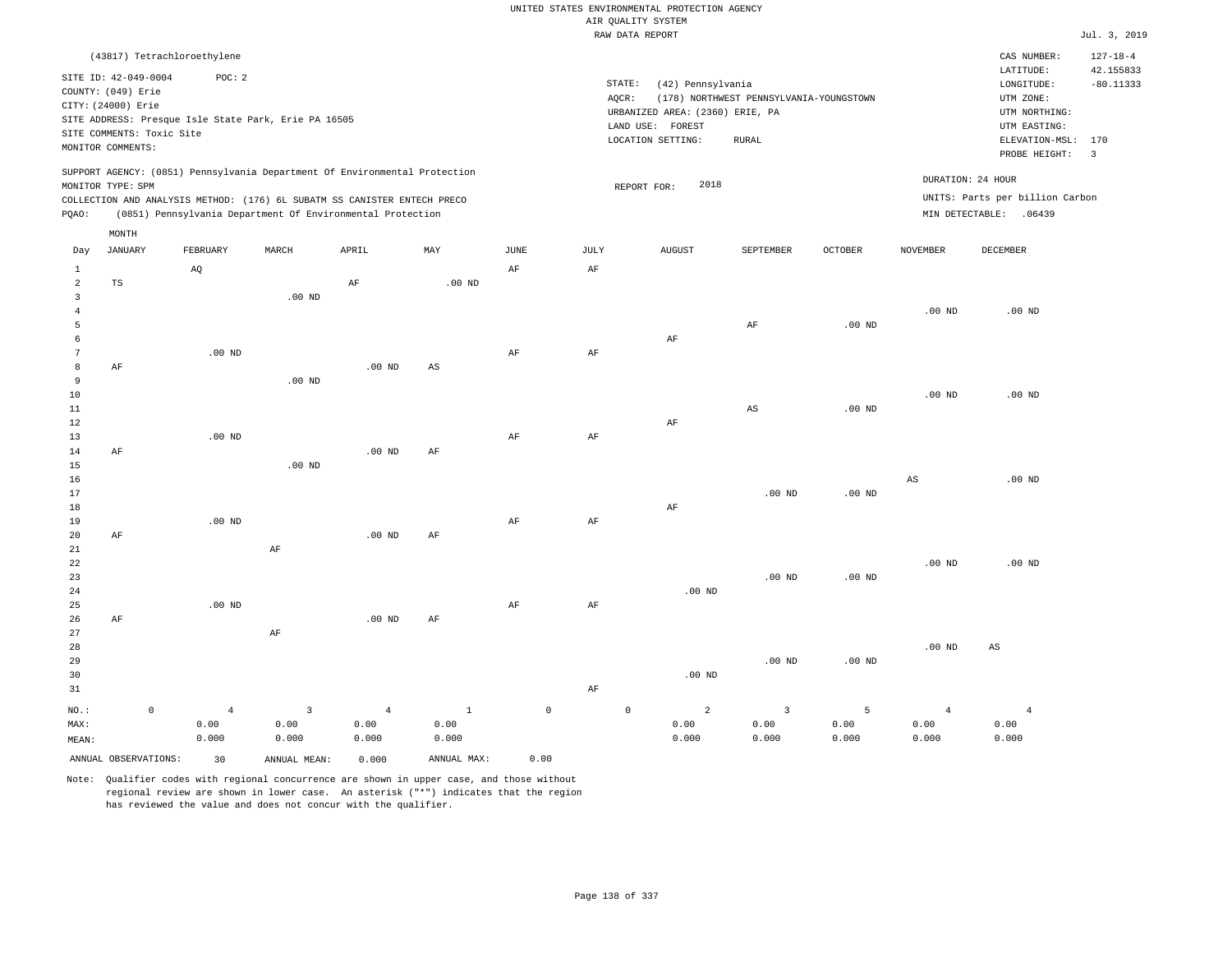|                     |                                                                                                                                                                            |                   |                                                            |                |                   |                   | RAW DATA REPORT                                                                                                                                                                |                   |                   |                   |                   |                                    | Jul. 3, 2019   |
|---------------------|----------------------------------------------------------------------------------------------------------------------------------------------------------------------------|-------------------|------------------------------------------------------------|----------------|-------------------|-------------------|--------------------------------------------------------------------------------------------------------------------------------------------------------------------------------|-------------------|-------------------|-------------------|-------------------|------------------------------------|----------------|
|                     | (43818) 1, 1, 2, 2-Tetrachloroethane                                                                                                                                       |                   |                                                            |                |                   |                   |                                                                                                                                                                                |                   |                   |                   |                   | CAS NUMBER:                        | $79 - 34 - 5$  |
|                     | SITE ID: 42-049-0004<br>COUNTY: (049) Erie<br>CITY: (24000) Erie<br>SITE ADDRESS: Presque Isle State Park, Erie PA 16505<br>SITE COMMENTS: Toxic Site<br>MONITOR COMMENTS: | POC: 2            |                                                            |                |                   |                   | STATE:<br>(42) Pennsylvania<br>AQCR:<br>(178) NORTHWEST PENNSYLVANIA-YOUNGSTOWN<br>URBANIZED AREA: (2360) ERIE, PA<br>LAND USE:<br>FOREST<br>LOCATION SETTING:<br><b>RURAL</b> |                   |                   |                   |                   |                                    |                |
|                     | SUPPORT AGENCY: (0851) Pennsylvania Department Of Environmental Protection                                                                                                 |                   |                                                            |                |                   |                   |                                                                                                                                                                                |                   |                   |                   |                   | PROBE HEIGHT:<br>DURATION: 24 HOUR | $\overline{3}$ |
|                     | MONITOR TYPE: SPM                                                                                                                                                          |                   |                                                            |                |                   |                   | REPORT FOR:                                                                                                                                                                    | 2013              |                   |                   |                   | UNITS: Parts per billion Carbon    |                |
|                     | COLLECTION AND ANALYSIS METHOD: (176) 6L SUBATM SS CANISTER ENTECH PRECO                                                                                                   |                   |                                                            |                |                   |                   |                                                                                                                                                                                |                   |                   |                   |                   |                                    |                |
| PQAO:               |                                                                                                                                                                            |                   | (0851) Pennsylvania Department Of Environmental Protection |                |                   |                   |                                                                                                                                                                                |                   |                   |                   | MIN DETECTABLE:   |                                    |                |
|                     | $\texttt{MONTH}$                                                                                                                                                           |                   |                                                            |                |                   |                   |                                                                                                                                                                                |                   |                   |                   |                   |                                    |                |
| Day                 | <b>JANUARY</b>                                                                                                                                                             | FEBRUARY          | MARCH                                                      | APRIL          | MAY               | JUNE              | JULY                                                                                                                                                                           | <b>AUGUST</b>     | SEPTEMBER         | <b>OCTOBER</b>    | <b>NOVEMBER</b>   | DECEMBER                           |                |
| $\mathbf{1}$        |                                                                                                                                                                            |                   |                                                            |                |                   |                   |                                                                                                                                                                                |                   | .00 <sub>ND</sub> | .00 <sub>ND</sub> |                   |                                    |                |
| $\overline{a}$      |                                                                                                                                                                            |                   |                                                            |                |                   |                   |                                                                                                                                                                                | $.00$ ND          |                   |                   |                   |                                    |                |
| 3                   |                                                                                                                                                                            | $.00$ ND          |                                                            |                |                   | AS                | $.00$ ND                                                                                                                                                                       |                   |                   |                   |                   |                                    |                |
| $\overline{4}$      | $.00$ ND                                                                                                                                                                   |                   |                                                            | $.00$ ND       | $.00$ ND          |                   |                                                                                                                                                                                |                   |                   |                   |                   |                                    |                |
| 5                   |                                                                                                                                                                            |                   | $.00$ ND                                                   |                |                   |                   |                                                                                                                                                                                |                   |                   |                   |                   |                                    |                |
| 6<br>$\overline{7}$ |                                                                                                                                                                            |                   |                                                            |                |                   |                   |                                                                                                                                                                                |                   |                   |                   | .00 <sub>ND</sub> | $.00$ ND                           |                |
| 8                   |                                                                                                                                                                            |                   |                                                            |                |                   |                   |                                                                                                                                                                                |                   | $.00$ ND          | .00 <sub>ND</sub> |                   |                                    |                |
| 9                   |                                                                                                                                                                            | $.00$ ND          |                                                            |                |                   | .00 <sub>ND</sub> | $.00$ ND                                                                                                                                                                       | .00 <sub>ND</sub> |                   |                   |                   |                                    |                |
| 10                  | $.00$ ND                                                                                                                                                                   |                   |                                                            | $_{\rm AS}$    | .00 <sub>ND</sub> |                   |                                                                                                                                                                                |                   |                   |                   |                   |                                    |                |
| $11\,$              |                                                                                                                                                                            |                   | .00 <sub>ND</sub>                                          |                |                   |                   |                                                                                                                                                                                |                   |                   |                   |                   |                                    |                |
| 12                  |                                                                                                                                                                            |                   |                                                            |                |                   |                   |                                                                                                                                                                                |                   |                   |                   | AF                | .00 <sub>ND</sub>                  |                |
| 13                  |                                                                                                                                                                            |                   |                                                            |                |                   |                   |                                                                                                                                                                                |                   | $.00$ ND          | .00 <sub>ND</sub> |                   |                                    |                |
| 14                  |                                                                                                                                                                            |                   |                                                            |                |                   |                   |                                                                                                                                                                                | AF                |                   |                   |                   |                                    |                |
| 15                  |                                                                                                                                                                            | $.00$ ND          |                                                            |                |                   | $.00$ ND          | $.00$ ND                                                                                                                                                                       |                   |                   |                   |                   |                                    |                |
| 16                  | $.00$ ND                                                                                                                                                                   |                   |                                                            | $.00$ ND       | $.00$ ND          |                   |                                                                                                                                                                                |                   |                   |                   |                   |                                    |                |
| 17                  |                                                                                                                                                                            |                   | .00 <sub>ND</sub>                                          |                |                   |                   |                                                                                                                                                                                |                   |                   |                   |                   |                                    |                |
| 18                  |                                                                                                                                                                            |                   |                                                            |                |                   |                   |                                                                                                                                                                                |                   |                   |                   | .00 <sub>ND</sub> | $.00$ ND                           |                |
| 19                  |                                                                                                                                                                            |                   |                                                            |                |                   |                   |                                                                                                                                                                                |                   | $.00$ ND          | .00 <sub>ND</sub> |                   |                                    |                |
| 20                  |                                                                                                                                                                            |                   |                                                            |                |                   |                   |                                                                                                                                                                                | $.00$ ND          |                   |                   |                   |                                    |                |
| $2\sqrt{1}$         |                                                                                                                                                                            | .00 <sub>ND</sub> |                                                            |                |                   | $.00$ ND          | .00 <sub>ND</sub>                                                                                                                                                              |                   |                   |                   |                   |                                    |                |
| 22                  | $.00$ ND                                                                                                                                                                   |                   |                                                            | $.00$ ND       | $.00$ ND          |                   |                                                                                                                                                                                |                   |                   |                   |                   |                                    |                |
| 23                  |                                                                                                                                                                            |                   | $.00$ ND                                                   |                |                   |                   |                                                                                                                                                                                |                   |                   |                   |                   |                                    |                |
| 24                  |                                                                                                                                                                            |                   |                                                            |                |                   |                   |                                                                                                                                                                                |                   |                   |                   | .00 <sub>ND</sub> | $.00$ ND                           |                |
| 25                  |                                                                                                                                                                            |                   |                                                            |                |                   |                   |                                                                                                                                                                                |                   | $.00$ ND          | .00 <sub>ND</sub> |                   |                                    |                |
| 26                  |                                                                                                                                                                            |                   |                                                            |                |                   |                   |                                                                                                                                                                                | $.00$ ND          |                   |                   |                   |                                    |                |
| 27                  |                                                                                                                                                                            | $.00$ ND          |                                                            |                |                   | .00 <sub>ND</sub> | $.00$ ND                                                                                                                                                                       |                   |                   |                   |                   |                                    |                |
| 28                  | $.00$ ND                                                                                                                                                                   |                   |                                                            | $.00$ ND       | $.00$ ND          |                   |                                                                                                                                                                                |                   |                   |                   |                   |                                    |                |
| 29                  |                                                                                                                                                                            |                   | .00 <sub>ND</sub>                                          |                |                   |                   |                                                                                                                                                                                |                   |                   |                   |                   |                                    |                |
| 30                  |                                                                                                                                                                            |                   |                                                            |                |                   |                   |                                                                                                                                                                                |                   |                   |                   | .00 <sub>ND</sub> | $.00$ ND                           |                |
| 31                  |                                                                                                                                                                            |                   |                                                            |                |                   |                   |                                                                                                                                                                                |                   |                   | .00 <sub>ND</sub> |                   |                                    |                |
| NO.:                | 5                                                                                                                                                                          | 5                 | 5                                                          | $\overline{4}$ | $\overline{5}$    | $\overline{4}$    | $\overline{5}$                                                                                                                                                                 | $\overline{4}$    | 5                 | 6                 | $\overline{4}$    | 5                                  |                |
| MAX:                | 0.00                                                                                                                                                                       | 0.00              | 0.00                                                       | 0.00           | 0.00              | 0.00              | 0.00                                                                                                                                                                           | 0.00              | 0.00              | 0.00              | 0.00              | 0.00                               |                |
| MEAN:               | 0.000                                                                                                                                                                      | 0.000             | 0.000                                                      | 0.000          | 0.000             | 0.000             | 0.000                                                                                                                                                                          | 0.000             | 0.000             | 0.000             | 0.000             | 0.000                              |                |
|                     | ANNUAL OBSERVATIONS:                                                                                                                                                       | 57                | ANNUAL MEAN:                                               | 0.000          | ANNUAL MAX:       | 0.00              |                                                                                                                                                                                |                   |                   |                   |                   |                                    |                |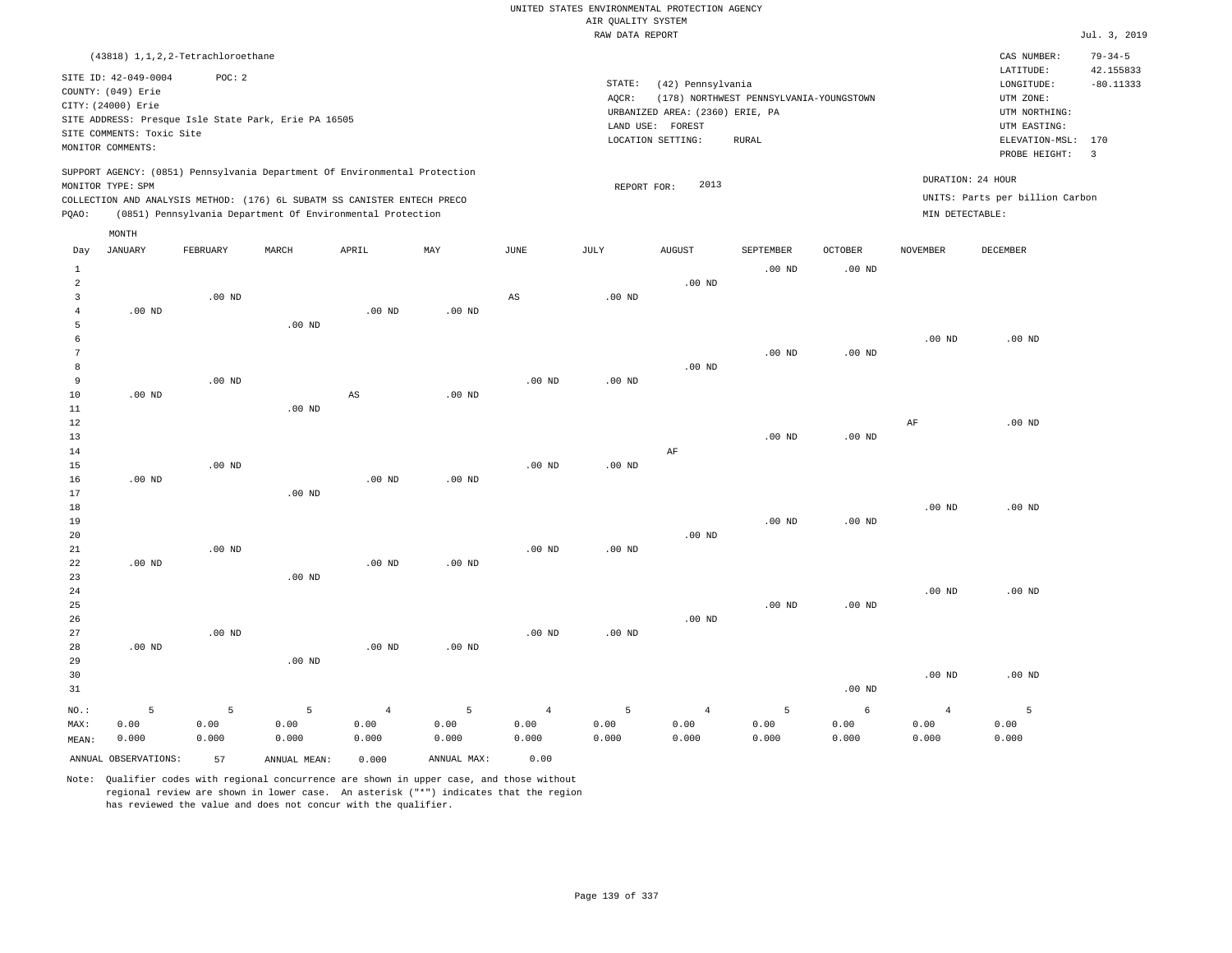|                                                                             |                                                                                                                    |                                 |                                                                                                                                                                                                                      |                                          |                                 |                    | RAW DATA REPORT                 |                                                                                               |                                                         |                         |                                      |                                                                                                          | Jul. 3, 2019                                      |
|-----------------------------------------------------------------------------|--------------------------------------------------------------------------------------------------------------------|---------------------------------|----------------------------------------------------------------------------------------------------------------------------------------------------------------------------------------------------------------------|------------------------------------------|---------------------------------|--------------------|---------------------------------|-----------------------------------------------------------------------------------------------|---------------------------------------------------------|-------------------------|--------------------------------------|----------------------------------------------------------------------------------------------------------|---------------------------------------------------|
|                                                                             | (43818) 1, 1, 2, 2-Tetrachloroethane                                                                               |                                 |                                                                                                                                                                                                                      |                                          |                                 |                    |                                 |                                                                                               |                                                         |                         |                                      | CAS NUMBER:                                                                                              | $79 - 34 - 5$                                     |
|                                                                             | SITE ID: 42-049-0004<br>COUNTY: (049) Erie<br>CITY: (24000) Erie<br>SITE COMMENTS: Toxic Site<br>MONITOR COMMENTS: | POC: 2                          | SITE ADDRESS: Presque Isle State Park, Erie PA 16505                                                                                                                                                                 |                                          |                                 |                    | STATE:<br>AQCR:                 | (42) Pennsylvania<br>URBANIZED AREA: (2360) ERIE, PA<br>LAND USE: FOREST<br>LOCATION SETTING: | (178) NORTHWEST PENNSYLVANIA-YOUNGSTOWN<br><b>RURAL</b> |                         |                                      | LATITUDE:<br>LONGITUDE:<br>UTM ZONE:<br>UTM NORTHING:<br>UTM EASTING:<br>ELEVATION-MSL:<br>PROBE HEIGHT: | 42.155833<br>$-80.11333$<br>170<br>$\overline{3}$ |
| PQAO:                                                                       | MONITOR TYPE: SPM                                                                                                  |                                 | SUPPORT AGENCY: (0851) Pennsylvania Department Of Environmental Protection<br>COLLECTION AND ANALYSIS METHOD: (176) 6L SUBATM SS CANISTER ENTECH PRECO<br>(0851) Pennsylvania Department Of Environmental Protection |                                          |                                 |                    | REPORT FOR:                     | 2014                                                                                          |                                                         |                         | DURATION: 24 HOUR<br>MIN DETECTABLE: | UNITS: Parts per billion Carbon                                                                          |                                                   |
|                                                                             | $\texttt{MONTH}$                                                                                                   |                                 |                                                                                                                                                                                                                      |                                          |                                 |                    |                                 |                                                                                               |                                                         |                         |                                      |                                                                                                          |                                                   |
| Day                                                                         | <b>JANUARY</b>                                                                                                     | FEBRUARY                        | MARCH                                                                                                                                                                                                                | APRIL                                    | MAY                             | <b>JUNE</b>        | JULY                            | <b>AUGUST</b>                                                                                 | SEPTEMBER                                               | <b>OCTOBER</b>          | <b>NOVEMBER</b>                      | DECEMBER                                                                                                 |                                                   |
| $\mathbf{1}$<br>$\overline{a}$<br>$\overline{\mathbf{3}}$<br>$\overline{4}$ |                                                                                                                    | AF                              |                                                                                                                                                                                                                      |                                          |                                 | $.00$ ND           | $.00$ ND                        | $.00$ ND                                                                                      | $.00$ ND                                                | $\mathbb{A}\mathbb{S}$  | AS                                   | $\mathbb{A}\mathbb{S}$                                                                                   |                                                   |
| 5<br>$\epsilon$<br>$7\phantom{.0}$                                          | $.00$ ND                                                                                                           |                                 | $.00$ ND                                                                                                                                                                                                             | $.00$ ND                                 | $.00$ ND                        |                    |                                 |                                                                                               |                                                         |                         | .00 <sub>ND</sub>                    | $.00$ ND                                                                                                 |                                                   |
| $\boldsymbol{8}$<br>9<br>10                                                 |                                                                                                                    | $.00$ ND                        |                                                                                                                                                                                                                      |                                          |                                 | $.00$ ND           | $.00$ ND                        | AF                                                                                            | AF                                                      | $_{\rm AS}$             |                                      |                                                                                                          |                                                   |
| $11\,$<br>$1\,2$<br>13                                                      | .00 <sub>ND</sub>                                                                                                  |                                 | AM                                                                                                                                                                                                                   | AF                                       | $\mathbb{A}\mathbb{S}$          |                    |                                 |                                                                                               |                                                         |                         | $\mathbb{A}\mathbb{S}$               | $.00$ ND                                                                                                 |                                                   |
| 14<br>15<br>16                                                              |                                                                                                                    | $.00$ ND                        |                                                                                                                                                                                                                      |                                          |                                 | .00 <sub>ND</sub>  | .00 <sub>ND</sub>               | $\rm{AF}$                                                                                     | AS                                                      | AM                      |                                      |                                                                                                          |                                                   |
| 17<br>$1\,8$<br>19<br>20                                                    | $.00$ ND                                                                                                           |                                 | $.00$ ND                                                                                                                                                                                                             | $.00$ ND                                 | $.00$ ND                        |                    |                                 |                                                                                               | AS                                                      | AF                      | .00 <sub>ND</sub>                    | $.00$ ND                                                                                                 |                                                   |
| 21<br>22<br>23                                                              | $.00$ ND                                                                                                           | $.00$ ND                        |                                                                                                                                                                                                                      | $.00$ ND                                 | $.00$ ND                        | .00 <sub>ND</sub>  | .00 <sub>ND</sub>               | AF                                                                                            |                                                         |                         |                                      |                                                                                                          |                                                   |
| 24<br>25<br>26                                                              |                                                                                                                    |                                 | $.00$ ND                                                                                                                                                                                                             |                                          |                                 |                    |                                 |                                                                                               | $\mathbb{A}\mathbb{S}$                                  | $.00$ ND                | $\mathbb{A}\mathbb{S}$               | $.00$ ND                                                                                                 |                                                   |
| 27<br>28<br>29<br>30                                                        | $.00$ ND                                                                                                           | $.00$ ND                        | $.00$ ND                                                                                                                                                                                                             | $\mathbb{A}\mathbb{S}$                   | .00 <sub>ND</sub>               | .00 <sub>ND</sub>  | $\mathbb{A}\mathbb{S}$          | AF                                                                                            |                                                         |                         |                                      |                                                                                                          |                                                   |
| 31                                                                          |                                                                                                                    |                                 |                                                                                                                                                                                                                      |                                          |                                 |                    |                                 |                                                                                               |                                                         |                         |                                      | $\mathbb{A}\mathbb{S}$                                                                                   |                                                   |
| NO.:<br>MAX:<br>MEAN:                                                       | 5<br>0.00<br>0.000                                                                                                 | $\overline{4}$<br>0.00<br>0.000 | $\overline{4}$<br>0.00<br>0.000                                                                                                                                                                                      | $\overline{\mathbf{3}}$<br>0.00<br>0.000 | $\overline{4}$<br>0.00<br>0.000 | 5<br>0.00<br>0.000 | $\overline{4}$<br>0.00<br>0.000 | $\mathbf{1}$<br>0.00<br>0.000                                                                 | $\,$ 1<br>0.00<br>0.000                                 | $\,$ 1<br>0.00<br>0.000 | $\overline{a}$<br>0.00<br>0.000      | $\overline{4}$<br>0.00<br>0.000                                                                          |                                                   |
|                                                                             | ANNUAL OBSERVATIONS:                                                                                               | 38                              | ANNUAL MEAN:                                                                                                                                                                                                         | 0.000                                    | ANNUAL MAX:                     | 0.00               |                                 |                                                                                               |                                                         |                         |                                      |                                                                                                          |                                                   |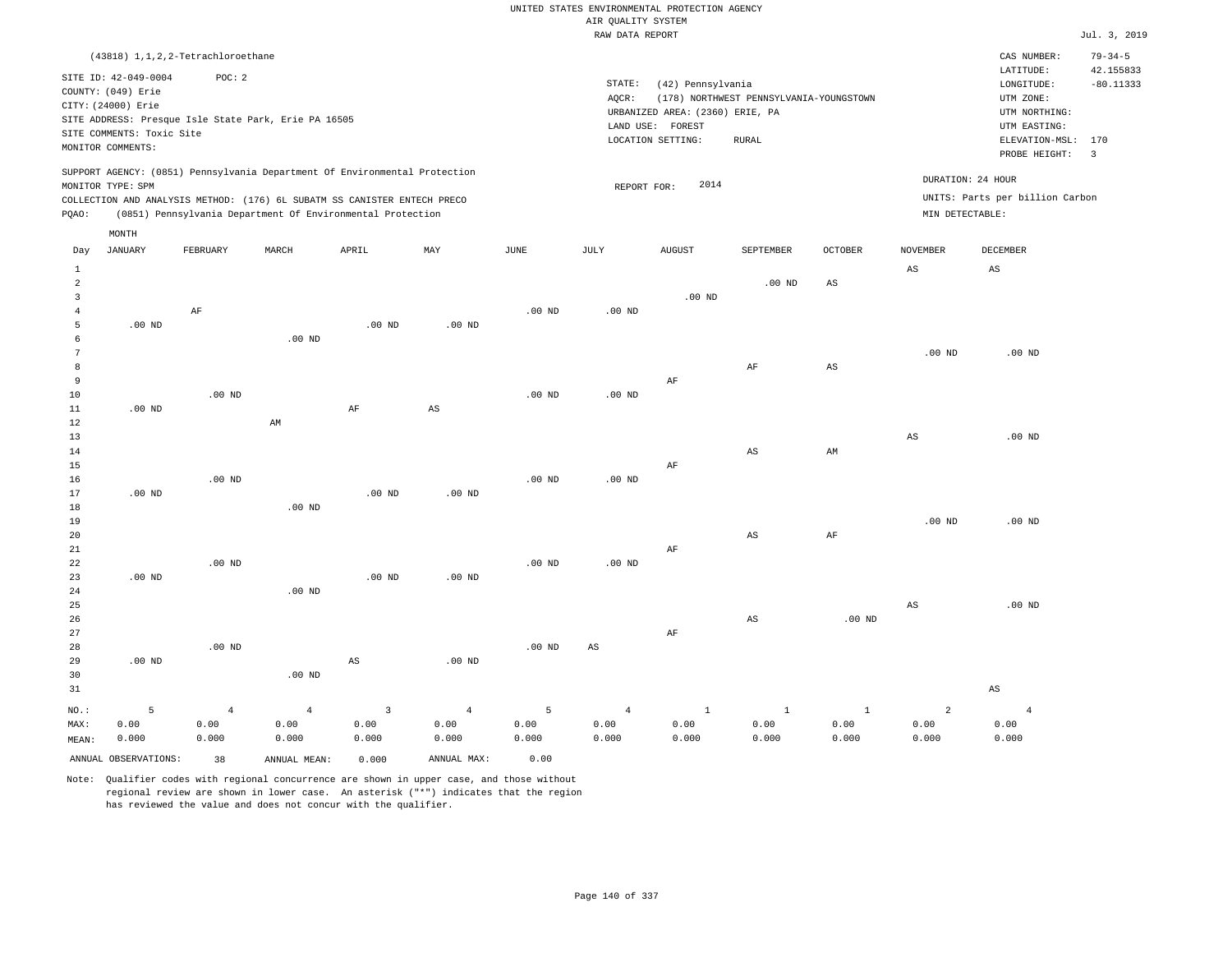|                |                                                                            |                        |                                                            |                   |             |                   | RAW DATA REPORT |                                 |                                         |                        |                        |                                 | Jul. 3, 2019   |
|----------------|----------------------------------------------------------------------------|------------------------|------------------------------------------------------------|-------------------|-------------|-------------------|-----------------|---------------------------------|-----------------------------------------|------------------------|------------------------|---------------------------------|----------------|
|                | (43818) 1, 1, 2, 2-Tetrachloroethane                                       |                        |                                                            |                   |             |                   |                 |                                 |                                         |                        |                        | CAS NUMBER:                     | $79 - 34 - 5$  |
|                | SITE ID: 42-049-0004                                                       | POC: 2                 |                                                            |                   |             |                   |                 |                                 |                                         |                        |                        | LATITUDE:                       | 42.155833      |
|                | COUNTY: (049) Erie                                                         |                        |                                                            |                   |             |                   | STATE:          | (42) Pennsylvania               |                                         |                        |                        | LONGITUDE:                      | $-80.11333$    |
|                | CITY: (24000) Erie                                                         |                        |                                                            |                   |             |                   | AQCR:           |                                 | (178) NORTHWEST PENNSYLVANIA-YOUNGSTOWN |                        |                        | UTM ZONE:                       |                |
|                | SITE ADDRESS: Presque Isle State Park, Erie PA 16505                       |                        |                                                            |                   |             |                   |                 | URBANIZED AREA: (2360) ERIE, PA |                                         |                        |                        | UTM NORTHING:                   |                |
|                |                                                                            |                        |                                                            |                   |             |                   |                 | LAND USE: FOREST                |                                         |                        |                        | UTM EASTING:                    |                |
|                | SITE COMMENTS: Toxic Site                                                  |                        |                                                            |                   |             |                   |                 | LOCATION SETTING:               | RURAL                                   |                        |                        | ELEVATION-MSL:                  | 170            |
|                | MONITOR COMMENTS:                                                          |                        |                                                            |                   |             |                   |                 |                                 |                                         |                        |                        | PROBE HEIGHT:                   | $\overline{3}$ |
|                | SUPPORT AGENCY: (0851) Pennsylvania Department Of Environmental Protection |                        |                                                            |                   |             |                   |                 |                                 |                                         |                        |                        | DURATION: 24 HOUR               |                |
|                | MONITOR TYPE: SPM                                                          |                        |                                                            |                   |             |                   | REPORT FOR:     | 2015                            |                                         |                        |                        |                                 |                |
|                | COLLECTION AND ANALYSIS METHOD: (176) 6L SUBATM SS CANISTER ENTECH PRECO   |                        |                                                            |                   |             |                   |                 |                                 |                                         |                        |                        | UNITS: Parts per billion Carbon |                |
| PQAO:          |                                                                            |                        | (0851) Pennsylvania Department Of Environmental Protection |                   |             |                   |                 |                                 |                                         |                        | MIN DETECTABLE:        |                                 |                |
|                | MONTH                                                                      |                        |                                                            |                   |             |                   |                 |                                 |                                         |                        |                        |                                 |                |
| Day            | JANUARY                                                                    | FEBRUARY               | MARCH                                                      | APRIL             | MAY         | $_{\rm JUNE}$     | JULY            | AUGUST                          | SEPTEMBER                               | OCTOBER                | <b>NOVEMBER</b>        | DECEMBER                        |                |
| $\mathbf{1}$   |                                                                            |                        | $.00$ ND                                                   |                   |             |                   |                 |                                 |                                         |                        |                        |                                 |                |
| $\overline{2}$ |                                                                            |                        |                                                            |                   |             |                   |                 |                                 |                                         |                        | .00 <sub>ND</sub>      | TS                              |                |
| 3              |                                                                            |                        |                                                            |                   |             |                   |                 |                                 | $.00$ ND                                | $.00$ ND               |                        |                                 |                |
| $\overline{4}$ |                                                                            |                        |                                                            |                   |             |                   |                 | $.00$ ND                        |                                         |                        |                        |                                 |                |
| 5              |                                                                            | $\mathbb{A}\mathbb{S}$ |                                                            |                   |             | .00 <sub>ND</sub> | $_{\rm AS}$     |                                 |                                         |                        |                        |                                 |                |
| 6              | AF                                                                         |                        |                                                            | $.00$ ND          | $.00$ ND    |                   |                 |                                 |                                         |                        |                        |                                 |                |
| 7              |                                                                            |                        | $.00$ ND                                                   |                   |             |                   |                 |                                 |                                         |                        |                        |                                 |                |
| 8              |                                                                            |                        |                                                            |                   |             |                   |                 |                                 |                                         |                        | $\mathbb{A}\mathbb{S}$ | $.00$ ND                        |                |
| 9<br>10        |                                                                            |                        |                                                            |                   |             |                   |                 | $.00$ ND                        | $.00$ ND                                | $\mathbb{A}\mathbb{S}$ |                        |                                 |                |
| $11\,$         |                                                                            | $\mathbb{A}\mathbb{S}$ |                                                            |                   |             | $.00$ ND          | $.00$ ND        |                                 |                                         |                        |                        |                                 |                |
| 12             | $.00$ ND                                                                   |                        |                                                            | $.00$ ND          | $.00$ ND    |                   |                 |                                 |                                         |                        |                        |                                 |                |
| 13             |                                                                            |                        | $.00$ ND                                                   |                   |             |                   |                 |                                 |                                         |                        |                        |                                 |                |
| 14             |                                                                            |                        |                                                            |                   |             |                   |                 |                                 |                                         |                        | $\rm AF$               | $.00$ ND                        |                |
| 15             |                                                                            |                        |                                                            |                   |             |                   |                 |                                 | $.00$ ND                                | $\mathbb{A}\mathbb{S}$ |                        |                                 |                |
| 16             |                                                                            |                        |                                                            |                   |             |                   |                 | $.00$ ND                        |                                         |                        |                        |                                 |                |
| $17$           |                                                                            | $\rm AF$               |                                                            |                   |             | .00 <sub>ND</sub> | $.00$ ND        |                                 |                                         |                        |                        |                                 |                |
| 18             | AF                                                                         |                        |                                                            | $.00$ ND          | $.00$ ND    |                   |                 |                                 |                                         |                        |                        |                                 |                |
| 19             |                                                                            |                        | AS                                                         |                   |             |                   |                 |                                 |                                         |                        |                        |                                 |                |
| 20             |                                                                            |                        |                                                            |                   |             |                   |                 |                                 |                                         |                        | $.00$ ND               | $.00$ ND                        |                |
| $2\sqrt{1}$    |                                                                            |                        |                                                            |                   |             |                   |                 |                                 | .00 <sub>ND</sub>                       | .00 <sub>ND</sub>      |                        |                                 |                |
| 22             |                                                                            |                        |                                                            |                   |             |                   |                 | $.00$ ND                        |                                         |                        |                        |                                 |                |
| 23             |                                                                            | $.00$ ND               |                                                            |                   |             | AS                | AS              |                                 |                                         |                        |                        |                                 |                |
| 24             | $.00$ ND                                                                   |                        |                                                            | .00 <sub>ND</sub> | $.00$ ND    |                   |                 |                                 |                                         |                        |                        |                                 |                |
| 25             |                                                                            |                        | $.00$ ND                                                   |                   |             |                   |                 |                                 |                                         |                        |                        |                                 |                |
| 26             |                                                                            |                        |                                                            |                   |             |                   |                 |                                 |                                         |                        | $\mathbb{TS}$          | $.00$ ND                        |                |
| 27             |                                                                            |                        |                                                            |                   |             |                   |                 |                                 | $_{\rm AS}$                             | $.00$ ND               |                        |                                 |                |
| 28             |                                                                            |                        |                                                            |                   |             |                   |                 | $.00$ ND                        |                                         |                        |                        |                                 |                |
| 29             |                                                                            |                        |                                                            |                   |             | .00 <sub>ND</sub> | $.00$ ND        |                                 |                                         |                        |                        |                                 |                |
| 30             | $.00$ ND                                                                   |                        |                                                            | $.00$ ND          | $.00$ ND    |                   |                 |                                 |                                         |                        |                        |                                 |                |
| 31             |                                                                            |                        | $.00$ ND                                                   |                   |             |                   |                 |                                 |                                         |                        |                        |                                 |                |
| NO.:           | $\overline{\mathbf{3}}$                                                    | $\mathbf{1}$           | 5                                                          | 5                 | 5           | $\overline{4}$    | $\overline{3}$  | 5                               | $\overline{4}$                          | $\overline{3}$         | $\overline{c}$         | $\overline{4}$                  |                |
| MAX:           | 0.00                                                                       | 0.00                   | 0.00                                                       | 0.00              | 0.00        | 0.00              | 0.00            | 0.00                            | 0.00                                    | 0.00                   | 0.00                   | 0.00                            |                |
| MEAN:          | 0.000                                                                      | 0.000                  | 0.000                                                      | 0.000             | 0.000       | 0.000             | 0.000           | 0.000                           | 0.000                                   | 0.000                  | 0.000                  | 0.000                           |                |
|                | ANNUAL OBSERVATIONS:                                                       | 44                     | ANNUAL MEAN:                                               | 0.000             | ANNUAL MAX: | 0.00              |                 |                                 |                                         |                        |                        |                                 |                |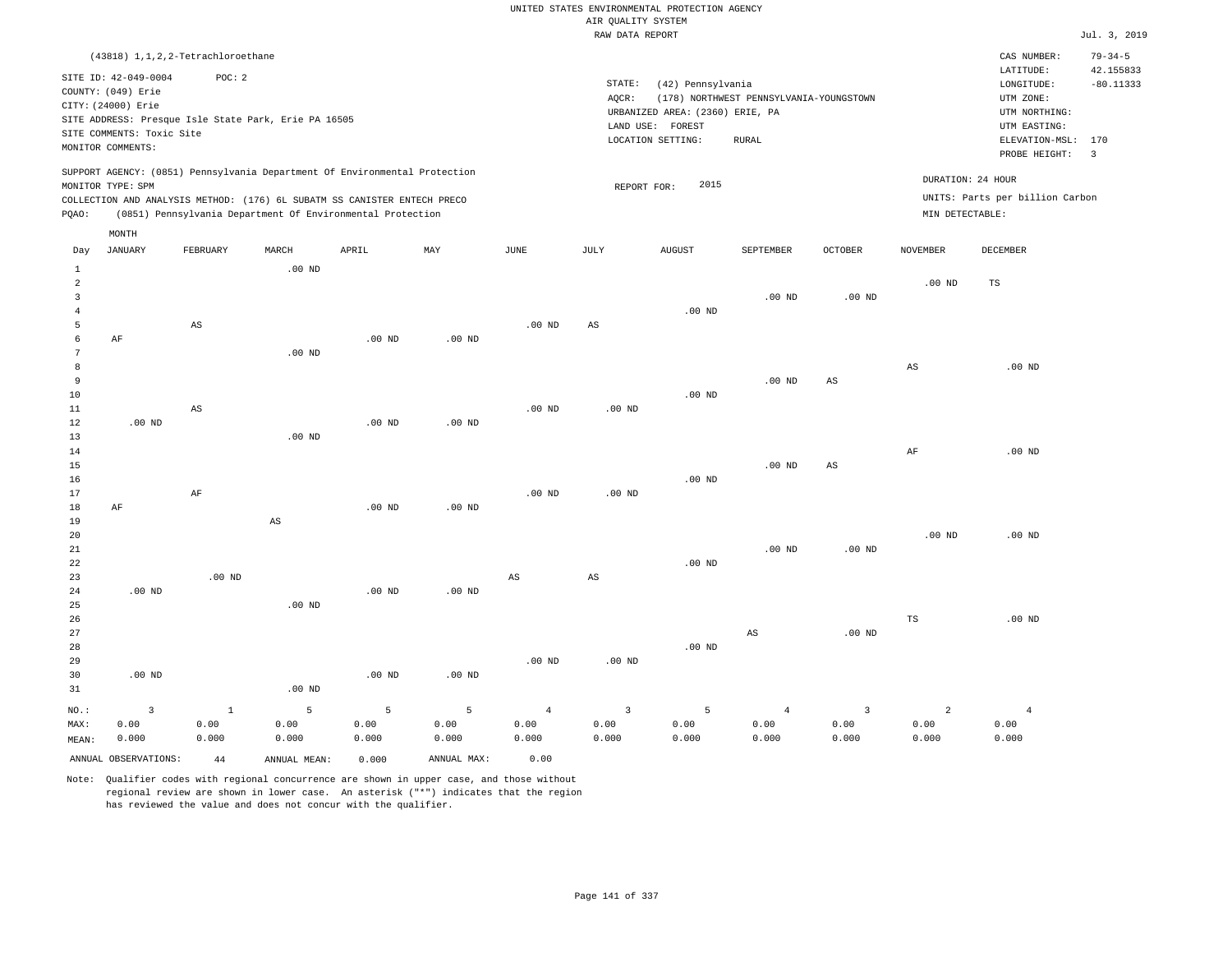|                                                    |                                                                                                                                                                             |                                 |                                 |                                                            |                        |                               |                     | RAW DATA REPORT                                                                               |                                                  |                               |                    |                                                                                                          | Jul. 3, 2019                                               |
|----------------------------------------------------|-----------------------------------------------------------------------------------------------------------------------------------------------------------------------------|---------------------------------|---------------------------------|------------------------------------------------------------|------------------------|-------------------------------|---------------------|-----------------------------------------------------------------------------------------------|--------------------------------------------------|-------------------------------|--------------------|----------------------------------------------------------------------------------------------------------|------------------------------------------------------------|
|                                                    | (43818) 1, 1, 2, 2-Tetrachloroethane                                                                                                                                        |                                 |                                 |                                                            |                        |                               |                     |                                                                                               |                                                  |                               |                    | CAS NUMBER:                                                                                              | $79 - 34 - 5$                                              |
|                                                    | SITE ID: 42-049-0004<br>COUNTY: (049) Erie<br>CITY: (24000) Erie<br>SITE ADDRESS: Presque Isle State Park, Erie PA 16505<br>SITE COMMENTS: Toxic Site<br>MONITOR COMMENTS:  | POC: 2                          |                                 |                                                            |                        |                               | STATE:<br>AQCR:     | (42) Pennsylvania<br>URBANIZED AREA: (2360) ERIE, PA<br>LAND USE: FOREST<br>LOCATION SETTING: | (178) NORTHWEST PENNSYLVANIA-YOUNGSTOWN<br>RURAL |                               |                    | LATITUDE:<br>LONGITUDE:<br>UTM ZONE:<br>UTM NORTHING:<br>UTM EASTING:<br>ELEVATION-MSL:<br>PROBE HEIGHT: | 42.155833<br>$-80.11333$<br>170<br>$\overline{\mathbf{3}}$ |
| PQAO:                                              | SUPPORT AGENCY: (0851) Pennsylvania Department Of Environmental Protection<br>MONITOR TYPE: SPM<br>COLLECTION AND ANALYSIS METHOD: (176) 6L SUBATM SS CANISTER ENTECH PRECO |                                 |                                 | (0851) Pennsylvania Department Of Environmental Protection |                        |                               |                     | 2016<br>REPORT FOR:                                                                           |                                                  |                               | MIN DETECTABLE:    | DURATION: 24 HOUR<br>UNITS: Parts per billion Carbon                                                     |                                                            |
| Day                                                | MONTH<br>JANUARY                                                                                                                                                            | FEBRUARY                        | MARCH                           | APRIL                                                      | MAY                    | JUNE                          | JULY                | <b>AUGUST</b>                                                                                 | SEPTEMBER                                        | <b>OCTOBER</b>                | NOVEMBER           | DECEMBER                                                                                                 |                                                            |
| $\mathbf{1}$<br>2                                  | $.00$ ND                                                                                                                                                                    |                                 | .00 <sub>ND</sub>               |                                                            |                        |                               |                     |                                                                                               |                                                  |                               | $_{\rm TS}$        | $_{\rm TS}$                                                                                              |                                                            |
| $\overline{3}$<br>$\overline{4}$<br>$\overline{5}$ |                                                                                                                                                                             |                                 |                                 |                                                            |                        | .00 <sub>ND</sub>             | AF                  | AF                                                                                            | $.00$ ND                                         | AF                            |                    |                                                                                                          |                                                            |
| $\epsilon$<br>$7\phantom{.0}$<br>8<br>9            | $.00$ ND                                                                                                                                                                    | $.00$ ND                        | $\rm{AF}$                       | AF                                                         | $\mathbb{A}\mathbb{S}$ |                               |                     |                                                                                               | TS                                               | AF                            | AF                 | TS                                                                                                       |                                                            |
| $10$<br>11<br>12                                   |                                                                                                                                                                             | $.00$ ND                        |                                 | $_{\rm AS}$                                                | $.00$ ND               | AS                            | $\rm{AF}$           | AF                                                                                            |                                                  |                               |                    |                                                                                                          |                                                            |
| 13<br>14<br>15<br>16                               | TS                                                                                                                                                                          |                                 | $.00$ ND                        |                                                            |                        |                               |                     | $.00$ ND                                                                                      | $\rm{AF}$                                        | .00 <sub>ND</sub>             | .00 <sub>ND</sub>  | $.00$ ND                                                                                                 |                                                            |
| 17<br>18<br>19                                     | $.00$ ND                                                                                                                                                                    | $.00$ ND                        | AS                              | $\mathbb{A}\mathbb{S}$                                     | $.00$ ND               | AF                            | $\rm{AF}$           |                                                                                               |                                                  |                               |                    |                                                                                                          |                                                            |
| 20<br>21<br>22<br>23                               |                                                                                                                                                                             |                                 |                                 |                                                            |                        | $_{\rm AS}$                   | AF                  | AF                                                                                            | $.00$ ND                                         | $\rm{AF}$                     | .00 <sub>ND</sub>  | $.00$ ND                                                                                                 |                                                            |
| 24<br>25<br>26                                     | $.00$ ND                                                                                                                                                                    | $.00$ ND                        | $.00$ ND                        | $.00$ ND                                                   | AF                     |                               |                     |                                                                                               |                                                  |                               | AF                 | $.00$ ND                                                                                                 |                                                            |
| 27<br>28<br>29<br>30                               |                                                                                                                                                                             |                                 |                                 | $\mathbb{A}\mathbb{S}$                                     | AF                     | AF                            | $\rm{AF}$           | $.00$ ND                                                                                      | $.00$ ND                                         | AF                            |                    |                                                                                                          |                                                            |
| 31                                                 | $.00$ ND                                                                                                                                                                    |                                 | $.00$ ND                        |                                                            |                        |                               |                     |                                                                                               |                                                  |                               |                    |                                                                                                          |                                                            |
| NO.:<br>MAX:<br>MEAN:                              | 5<br>0.00<br>0.000                                                                                                                                                          | $\overline{4}$<br>0.00<br>0.000 | $\overline{4}$<br>0.00<br>0.000 | $\mathbf{1}$<br>0.00<br>0.000                              | 2<br>0.00<br>0.000     | $\mathbf{1}$<br>0.00<br>0.000 | $\mathsf{O}\xspace$ | $\overline{a}$<br>0.00<br>0.000                                                               | $\overline{\mathbf{3}}$<br>0.00<br>0.000         | $\mathbf{1}$<br>0.00<br>0.000 | 2<br>0.00<br>0.000 | $\overline{\mathbf{3}}$<br>0.00<br>0.000                                                                 |                                                            |
|                                                    | ANNUAL OBSERVATIONS:                                                                                                                                                        | 28                              | ANNUAL MEAN:                    | 0.000                                                      | ANNUAL MAX:            | 0.00                          |                     |                                                                                               |                                                  |                               |                    |                                                                                                          |                                                            |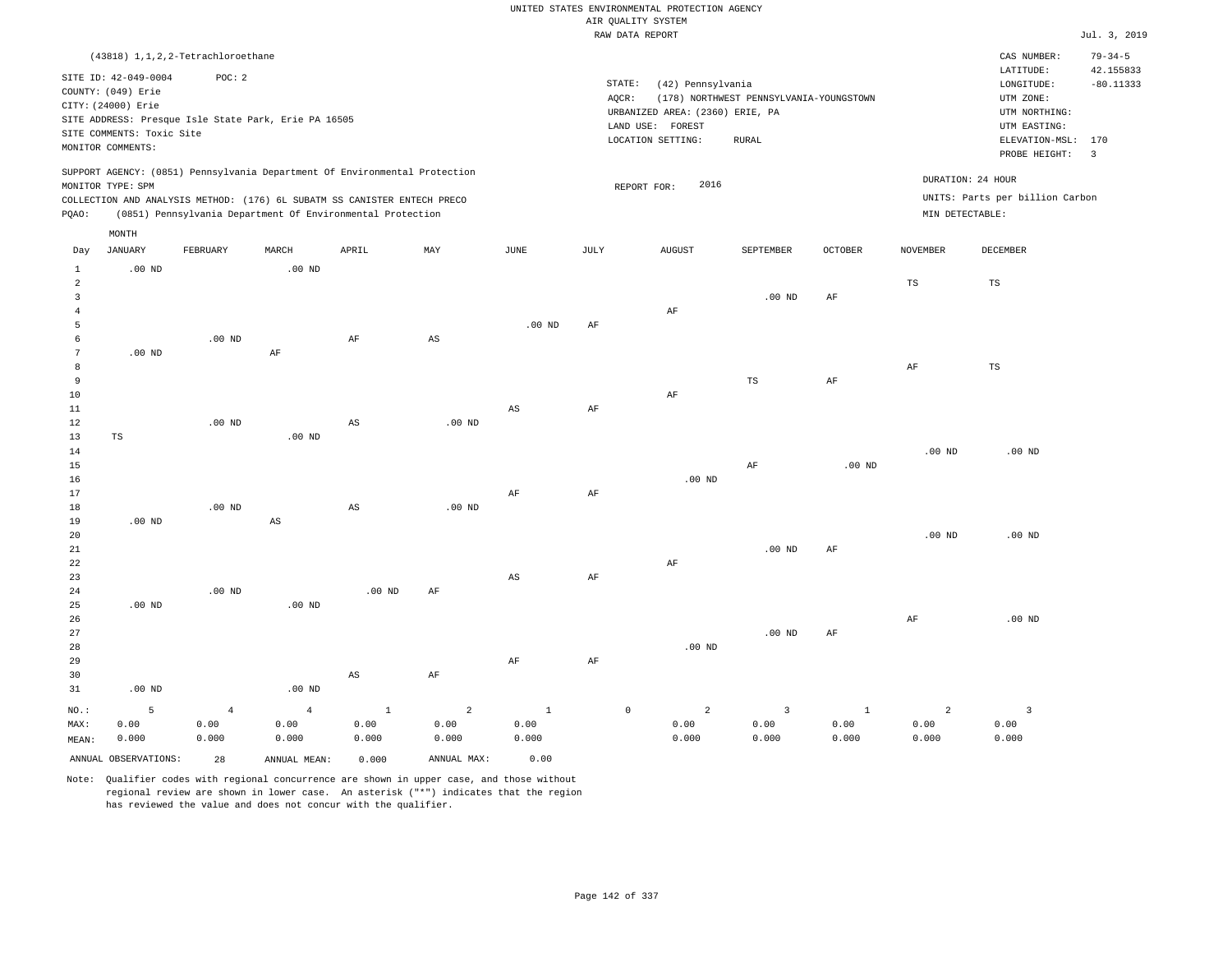|                 |                                      |               |                                                      |                                                                            |                   |                   | RAW DATA REPORT        |                                 |                                         |                   |                   |                                     | Jul. 3, 2019            |
|-----------------|--------------------------------------|---------------|------------------------------------------------------|----------------------------------------------------------------------------|-------------------|-------------------|------------------------|---------------------------------|-----------------------------------------|-------------------|-------------------|-------------------------------------|-------------------------|
|                 | (43818) 1, 1, 2, 2-Tetrachloroethane |               |                                                      |                                                                            |                   |                   |                        |                                 |                                         |                   |                   | CAS NUMBER:                         | $79 - 34 - 5$           |
|                 | SITE ID: 42-049-0004                 | POC: 2        |                                                      |                                                                            |                   |                   |                        |                                 |                                         |                   |                   | LATITUDE:                           | 42.155833               |
|                 | COUNTY: (049) Erie                   |               |                                                      |                                                                            |                   |                   | STATE:                 | (42) Pennsylvania               |                                         |                   |                   | LONGITUDE:                          | $-80.11333$             |
|                 | CITY: (24000) Erie                   |               |                                                      |                                                                            |                   |                   | AQCR:                  |                                 | (178) NORTHWEST PENNSYLVANIA-YOUNGSTOWN |                   |                   | UTM ZONE:                           |                         |
|                 |                                      |               | SITE ADDRESS: Presque Isle State Park, Erie PA 16505 |                                                                            |                   |                   |                        | URBANIZED AREA: (2360) ERIE, PA |                                         |                   |                   | UTM NORTHING:                       |                         |
|                 | SITE COMMENTS: Toxic Site            |               |                                                      |                                                                            |                   |                   |                        | LAND USE: FOREST                |                                         |                   |                   | UTM EASTING:                        |                         |
|                 | MONITOR COMMENTS:                    |               |                                                      |                                                                            |                   |                   |                        | LOCATION SETTING:               | <b>RURAL</b>                            |                   |                   | ELEVATION-MSL: 170<br>PROBE HEIGHT: | $\overline{\mathbf{3}}$ |
|                 |                                      |               |                                                      | SUPPORT AGENCY: (0851) Pennsylvania Department Of Environmental Protection |                   |                   |                        |                                 |                                         |                   |                   |                                     |                         |
|                 | MONITOR TYPE: SPM                    |               |                                                      |                                                                            |                   |                   | REPORT FOR:            | 2017                            |                                         |                   |                   | DURATION: 24 HOUR                   |                         |
|                 |                                      |               |                                                      | COLLECTION AND ANALYSIS METHOD: (176) 6L SUBATM SS CANISTER ENTECH PRECO   |                   |                   |                        |                                 |                                         |                   |                   | UNITS: Parts per billion Carbon     |                         |
| PQAO:           |                                      |               |                                                      | (0851) Pennsylvania Department Of Environmental Protection                 |                   |                   |                        |                                 |                                         |                   | MIN DETECTABLE:   |                                     |                         |
|                 | MONTH                                |               |                                                      |                                                                            |                   |                   |                        |                                 |                                         |                   |                   |                                     |                         |
| Day             | <b>JANUARY</b>                       | FEBRUARY      | MARCH                                                | APRIL                                                                      | MAY               | <b>JUNE</b>       | <b>JULY</b>            | ${\tt AUGUST}$                  | SEPTEMBER                               | <b>OCTOBER</b>    | <b>NOVEMBER</b>   | DECEMBER                            |                         |
| $\mathbf{1}$    | AF                                   |               |                                                      | AF                                                                         | AF                |                   |                        |                                 |                                         |                   |                   |                                     |                         |
| $\overline{a}$  |                                      |               | $.00$ ND                                             |                                                                            |                   |                   |                        |                                 |                                         |                   |                   |                                     |                         |
| $\mathbf{3}$    |                                      |               |                                                      |                                                                            |                   |                   |                        |                                 |                                         |                   | .00 <sub>ND</sub> | $.00$ ND                            |                         |
| $\overline{4}$  |                                      |               |                                                      |                                                                            |                   |                   |                        |                                 | $.00$ ND                                | .00 <sub>ND</sub> |                   |                                     |                         |
| 5               |                                      |               |                                                      |                                                                            |                   |                   |                        | $.00$ ND                        |                                         |                   |                   |                                     |                         |
| 6               |                                      | $.00$ ND      |                                                      |                                                                            |                   | .00 <sub>ND</sub> | AS                     |                                 |                                         |                   |                   |                                     |                         |
| $7\phantom{.0}$ | TS                                   |               |                                                      | $\rm{AF}$                                                                  | $.00$ ND          |                   |                        |                                 |                                         |                   |                   |                                     |                         |
| 8<br>9          |                                      |               | $.00$ ND                                             |                                                                            |                   |                   |                        |                                 |                                         |                   | .00 <sub>ND</sub> | $.00$ ND                            |                         |
| 10              |                                      |               |                                                      |                                                                            |                   |                   |                        |                                 | .00 <sub>ND</sub>                       | .00 <sub>ND</sub> |                   |                                     |                         |
| 11              |                                      |               |                                                      |                                                                            |                   |                   |                        | $.00$ ND                        |                                         |                   |                   |                                     |                         |
| 12              |                                      | $\mathbb{TS}$ |                                                      |                                                                            |                   | .00 <sub>ND</sub> | $\mathbb{A}\mathbb{S}$ |                                 |                                         |                   |                   |                                     |                         |
| 13              | $.00$ ND                             |               |                                                      | $.00$ ND                                                                   | $.00$ ND          |                   |                        |                                 |                                         |                   |                   |                                     |                         |
| 14              |                                      |               | $.00$ ND                                             |                                                                            |                   |                   |                        |                                 |                                         |                   |                   |                                     |                         |
| 15              |                                      |               |                                                      |                                                                            |                   |                   |                        |                                 |                                         |                   | .00 <sub>ND</sub> | $.00$ ND                            |                         |
| 16              |                                      |               |                                                      |                                                                            |                   |                   |                        |                                 | $.00$ ND                                | .00 <sub>ND</sub> |                   |                                     |                         |
| 17              |                                      |               |                                                      |                                                                            |                   |                   |                        | $.00$ ND                        |                                         |                   |                   |                                     |                         |
| 18              |                                      | AF            |                                                      |                                                                            |                   | .00 <sub>ND</sub> | AS                     |                                 |                                         |                   |                   |                                     |                         |
| 19              | $.00$ ND                             |               |                                                      | $\rm AF$                                                                   | $.00$ ND          |                   |                        |                                 |                                         |                   |                   |                                     |                         |
| 20              |                                      |               | $.00$ ND                                             |                                                                            |                   |                   |                        |                                 |                                         |                   |                   |                                     |                         |
| 21<br>22        |                                      |               |                                                      |                                                                            |                   |                   |                        |                                 | $.00$ ND                                | $.00$ ND          | .00 <sub>ND</sub> | TS                                  |                         |
| 23              |                                      |               |                                                      |                                                                            |                   |                   |                        | $.00$ ND                        |                                         |                   |                   |                                     |                         |
| 24              |                                      | AF            |                                                      |                                                                            |                   | $.00$ ND          | $.00$ ND               |                                 |                                         |                   |                   |                                     |                         |
| 25              | AS                                   |               |                                                      | AF                                                                         | .00 <sub>ND</sub> |                   |                        |                                 |                                         |                   |                   |                                     |                         |
| 26              |                                      |               | $.00$ ND                                             |                                                                            |                   |                   |                        |                                 |                                         |                   |                   |                                     |                         |
| 27              |                                      |               |                                                      |                                                                            |                   |                   |                        |                                 |                                         |                   | .00 <sub>ND</sub> | AF                                  |                         |
| 28              |                                      |               |                                                      |                                                                            |                   |                   |                        |                                 | $.00$ ND                                | .00 <sub>ND</sub> |                   |                                     |                         |
| 29              |                                      |               |                                                      |                                                                            |                   |                   |                        | $.00$ ND                        |                                         |                   |                   |                                     |                         |
| 30              |                                      |               |                                                      |                                                                            |                   | AS                | $.00$ ND               |                                 |                                         |                   |                   |                                     |                         |
| 31              | $.00$ ND                             |               |                                                      |                                                                            | .00 <sub>ND</sub> |                   |                        |                                 |                                         |                   |                   |                                     |                         |
| $NO.$ :         | $\overline{3}$                       | $\mathbf{1}$  | 5                                                    | $\overline{1}$                                                             | 5                 | $\overline{4}$    | $\overline{a}$         | 5                               | $\overline{5}$                          | $\overline{5}$    | 5                 | $\overline{\mathbf{3}}$             |                         |
| MAX:            | 0.00                                 | 0.00          | 0.00                                                 | 0.00                                                                       | 0.00              | 0.00              | 0.00                   | 0.00                            | 0.00                                    | 0.00              | 0.00              | 0.00                                |                         |
| MEAN:           | 0.000                                | 0.000         | 0.000                                                | 0.000                                                                      | 0.000             | 0.000             | 0.000                  | 0.000                           | 0.000                                   | 0.000             | 0.000             | 0.000                               |                         |
|                 | ANNUAL OBSERVATIONS:                 | 44            | ANNUAL MEAN:                                         | 0.000                                                                      | ANNUAL MAX:       | 0.00              |                        |                                 |                                         |                   |                   |                                     |                         |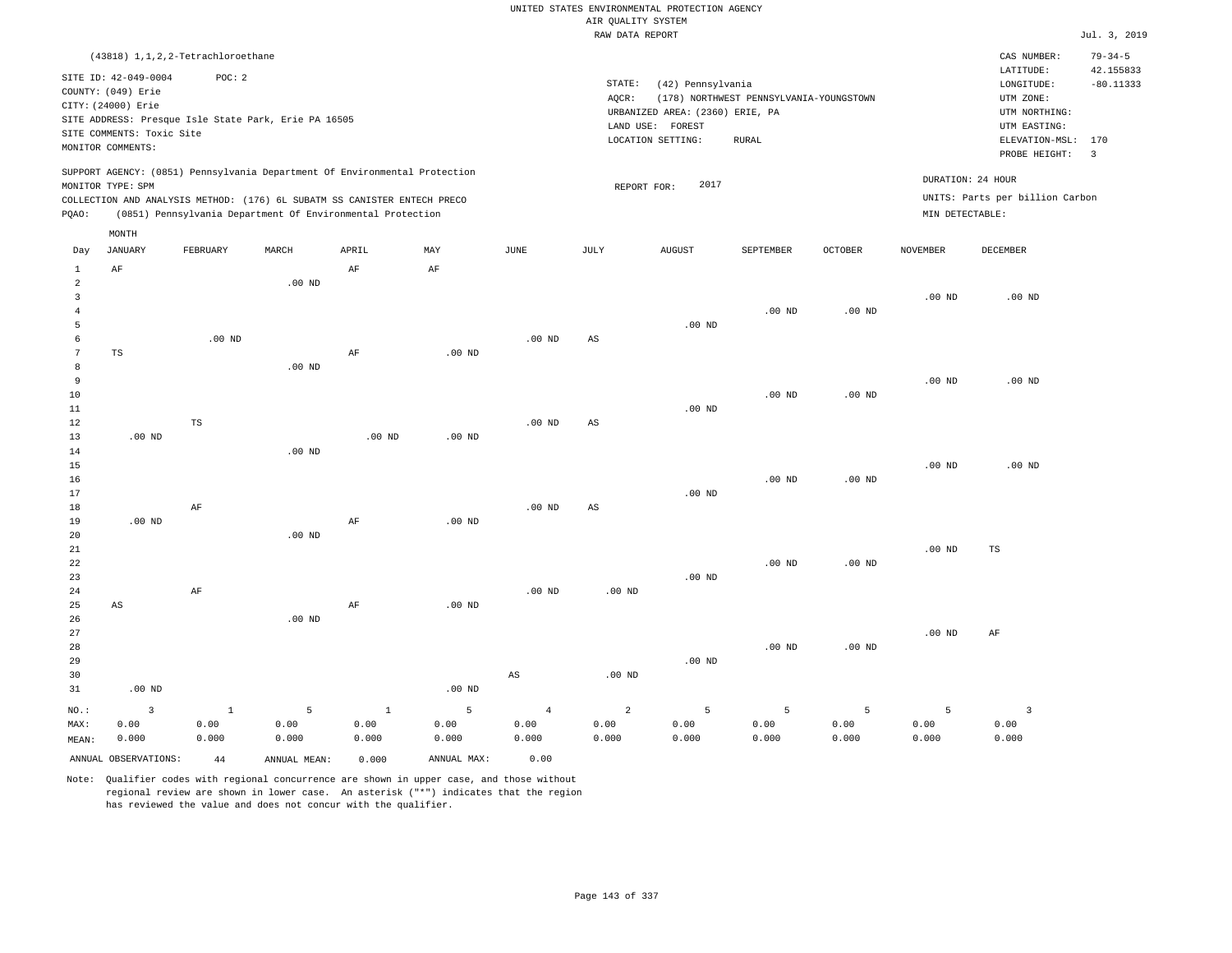|                                                         |                                                                                                                    |             |                                      |                                                      |                                                                                                                                                                                                                      |                               |                     |               | UNITED STATES ENVIRONMENTAL PROTECTION AGENCY<br>AIR OUALITY SYSTEM<br>RAW DATA REPORT                  |                                                         |                    |                                 |                                                                                         | Jul. 3, 2019                    |
|---------------------------------------------------------|--------------------------------------------------------------------------------------------------------------------|-------------|--------------------------------------|------------------------------------------------------|----------------------------------------------------------------------------------------------------------------------------------------------------------------------------------------------------------------------|-------------------------------|---------------------|---------------|---------------------------------------------------------------------------------------------------------|---------------------------------------------------------|--------------------|---------------------------------|-----------------------------------------------------------------------------------------|---------------------------------|
|                                                         |                                                                                                                    |             | (43818) 1, 1, 2, 2-Tetrachloroethane |                                                      |                                                                                                                                                                                                                      |                               |                     |               |                                                                                                         |                                                         |                    |                                 | CAS NUMBER:                                                                             | $79 - 34 - 5$                   |
|                                                         | SITE ID: 42-049-0004<br>COUNTY: (049) Erie<br>CITY: (24000) Erie<br>SITE COMMENTS: Toxic Site<br>MONITOR COMMENTS: |             | POC: 2                               | SITE ADDRESS: Presque Isle State Park, Erie PA 16505 |                                                                                                                                                                                                                      |                               |                     | $AQCR$ :      | STATE:<br>(42) Pennsylvania<br>URBANIZED AREA: (2360) ERIE, PA<br>LAND USE: FOREST<br>LOCATION SETTING: | (178) NORTHWEST PENNSYLVANIA-YOUNGSTOWN<br><b>RURAL</b> |                    |                                 | LATITUDE:<br>LONGITUDE:<br>UTM ZONE:<br>UTM NORTHING:<br>UTM EASTING:<br>ELEVATION-MSL: | 42.155833<br>$-80.11333$<br>170 |
| PQAO:                                                   | MONITOR TYPE: SPM                                                                                                  |             |                                      |                                                      | SUPPORT AGENCY: (0851) Pennsylvania Department Of Environmental Protection<br>COLLECTION AND ANALYSIS METHOD: (176) 6L SUBATM SS CANISTER ENTECH PRECO<br>(0851) Pennsylvania Department Of Environmental Protection |                               |                     |               | 2018<br>REPORT FOR:                                                                                     |                                                         |                    | DURATION: 24 HOUR               | PROBE HEIGHT:<br>UNITS: Parts per billion Carbon<br>MIN DETECTABLE: .0805016            | $\overline{3}$                  |
| Day                                                     | MONTH<br>JANUARY                                                                                                   |             | FEBRUARY                             | MARCH                                                | APRIL                                                                                                                                                                                                                | MAY                           | JUNE                | $_{\rm JULY}$ | AUGUST                                                                                                  | <b>SEPTEMBER</b>                                        | <b>OCTOBER</b>     | <b>NOVEMBER</b>                 | DECEMBER                                                                                |                                 |
| $\mathbf{1}$<br>$\sqrt{2}$<br>$\overline{3}$            | $\operatorname{TS}$                                                                                                |             | AQ                                   | $.00$ ND                                             | AF                                                                                                                                                                                                                   | .00 <sub>ND</sub>             | AF                  | AF            |                                                                                                         |                                                         |                    |                                 |                                                                                         |                                 |
| $\sqrt{4}$<br>5<br>6                                    |                                                                                                                    |             |                                      |                                                      |                                                                                                                                                                                                                      |                               |                     |               | AF                                                                                                      | $\rm{AF}$                                               | $.00$ ND           | .00 <sub>ND</sub>               | $.00$ ND                                                                                |                                 |
| $7\phantom{.0}$<br>$\mathbf{a}$<br>$\overline{9}$<br>10 | AF                                                                                                                 |             | $.00$ ND                             | $.00$ ND                                             | $.00$ ND                                                                                                                                                                                                             | AS                            | AF                  | AF            |                                                                                                         |                                                         |                    | $.00$ ND                        | $.00$ ND                                                                                |                                 |
| $1\,1$<br>$1\,2$<br>13<br>14                            | AF                                                                                                                 |             | $.00$ ND                             |                                                      | .00 <sub>ND</sub>                                                                                                                                                                                                    | AF                            | AF                  | AF            | AF                                                                                                      | $_{\rm AS}$                                             | $.00$ ND           |                                 |                                                                                         |                                 |
| 15<br>16<br>17<br>18                                    |                                                                                                                    |             |                                      | .00 <sub>ND</sub>                                    |                                                                                                                                                                                                                      |                               |                     |               | AF                                                                                                      | $.00$ ND                                                | $.00$ ND           | AS                              | $.00$ ND                                                                                |                                 |
| 19<br>20<br>$2\sqrt{1}$                                 | AF                                                                                                                 |             | $.00$ ND                             | AF                                                   | .00 <sub>ND</sub>                                                                                                                                                                                                    | AF                            | AF                  | AF            |                                                                                                         |                                                         |                    |                                 |                                                                                         |                                 |
| 22<br>23<br>24<br>25                                    |                                                                                                                    |             | $.00$ ND                             |                                                      |                                                                                                                                                                                                                      |                               | AF                  | AF            | $.00$ ND                                                                                                | $.00$ ND                                                | .00 <sub>ND</sub>  | .00 <sub>ND</sub>               | $.00$ ND                                                                                |                                 |
| 26<br>27<br>28<br>29<br>30<br>31                        | AF                                                                                                                 |             |                                      | AF                                                   | .00 <sub>ND</sub>                                                                                                                                                                                                    | AF                            |                     | AF            | $.00$ ND                                                                                                | $.00$ ND                                                | $.00$ ND           | .00 <sub>ND</sub>               | AS                                                                                      |                                 |
| NO.:<br>MAX:<br>MEAN:                                   |                                                                                                                    | $\mathbb O$ | $\overline{4}$<br>0.00<br>0.000      | $\overline{3}$<br>0.00<br>0.000                      | $\overline{4}$<br>0.00<br>0.000                                                                                                                                                                                      | $\mathbf{1}$<br>0.00<br>0.000 | $\mathsf{O}\xspace$ |               | $\mathbb O$<br>$\overline{2}$<br>0.00<br>0.000                                                          | $\overline{3}$<br>0.00<br>0.000                         | 5<br>0.00<br>0.000 | $\overline{4}$<br>0.00<br>0.000 | $\overline{4}$<br>0.00<br>0.000                                                         |                                 |
|                                                         | ANNUAL OBSERVATIONS:                                                                                               |             | 30                                   | ANNUAL MEAN:                                         | 0.000                                                                                                                                                                                                                | ANNUAL MAX:                   | 0.00                |               |                                                                                                         |                                                         |                    |                                 |                                                                                         |                                 |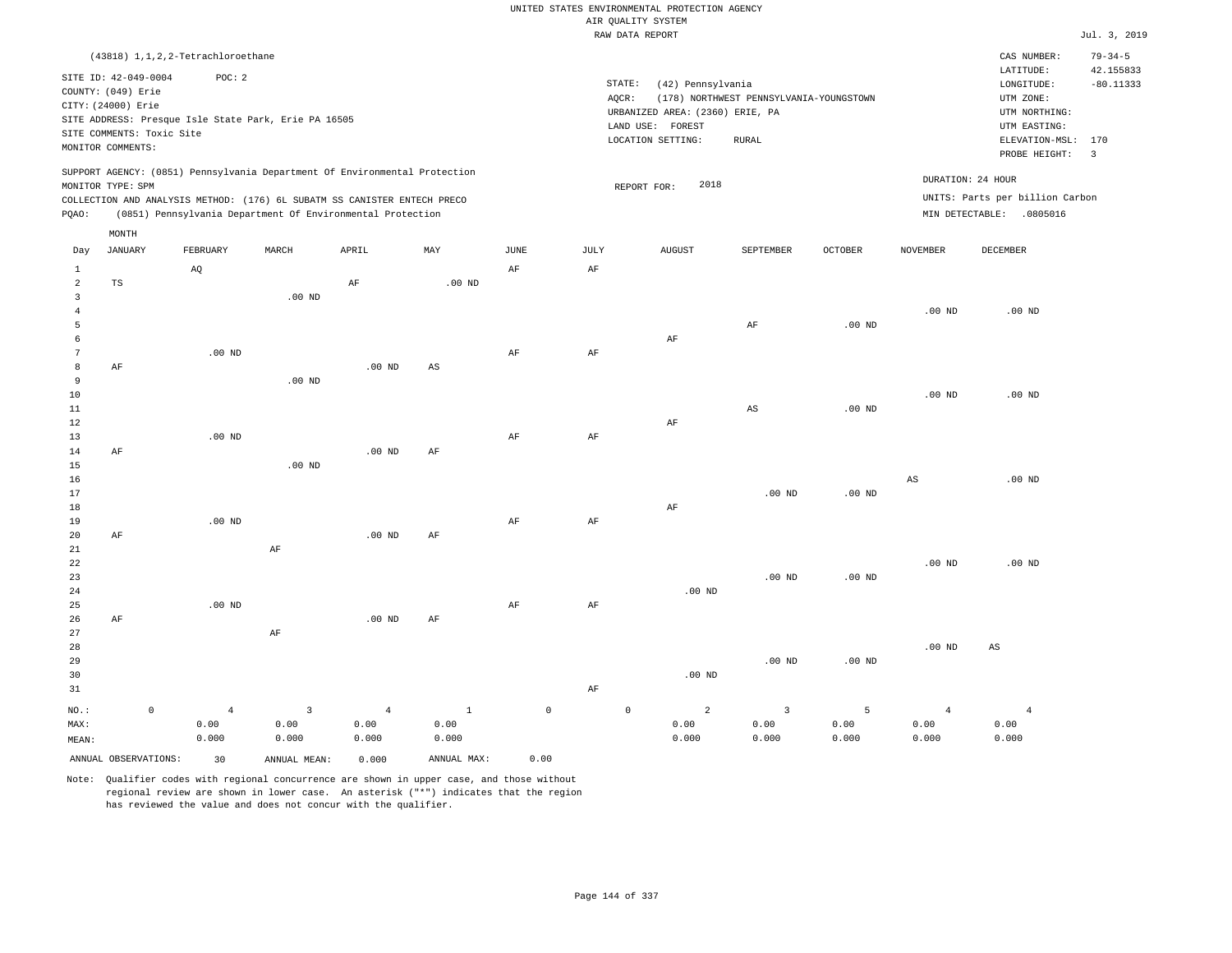|                                  | (43819) Bromomethane                                                                          |          |                                                                            |                   |                   |                   |                              |                                                                |                                         |                   |                 | CAS NUMBER:                                                           | $74 - 83 - 9$            |
|----------------------------------|-----------------------------------------------------------------------------------------------|----------|----------------------------------------------------------------------------|-------------------|-------------------|-------------------|------------------------------|----------------------------------------------------------------|-----------------------------------------|-------------------|-----------------|-----------------------------------------------------------------------|--------------------------|
|                                  | SITE ID: 42-049-0004<br>COUNTY: (049) Erie<br>CITY: (24000) Erie<br>SITE COMMENTS: Toxic Site | POC: 2   | SITE ADDRESS: Presque Isle State Park, Erie PA 16505                       |                   |                   |                   | STATE:<br>AQCR:<br>LAND USE: | (42) Pennsylvania<br>URBANIZED AREA: (2360) ERIE, PA<br>FOREST | (178) NORTHWEST PENNSYLVANIA-YOUNGSTOWN |                   |                 | LATITUDE:<br>LONGITUDE:<br>UTM ZONE:<br>UTM NORTHING:<br>UTM EASTING: | 42.155833<br>$-80.11333$ |
|                                  | MONITOR COMMENTS:                                                                             |          |                                                                            |                   |                   |                   |                              | LOCATION SETTING:                                              | <b>RURAL</b>                            |                   |                 | ELEVATION-MSL: 170<br>PROBE HEIGHT:                                   | $\overline{\mathbf{3}}$  |
|                                  | MONITOR TYPE: SPM                                                                             |          | SUPPORT AGENCY: (0851) Pennsylvania Department Of Environmental Protection |                   |                   |                   | REPORT FOR:                  | 2013                                                           |                                         |                   |                 | DURATION: 24 HOUR                                                     |                          |
|                                  |                                                                                               |          | COLLECTION AND ANALYSIS METHOD: (176) 6L SUBATM SS CANISTER ENTECH PRECO   |                   |                   |                   |                              |                                                                |                                         |                   |                 | UNITS: Parts per billion Carbon                                       |                          |
| PQAO:                            |                                                                                               |          | (0851) Pennsylvania Department Of Environmental Protection                 |                   |                   |                   |                              |                                                                |                                         |                   | MIN DETECTABLE: |                                                                       |                          |
|                                  | MONTH                                                                                         |          |                                                                            |                   |                   |                   |                              |                                                                |                                         |                   |                 |                                                                       |                          |
| Day                              | <b>JANUARY</b>                                                                                | FEBRUARY | MARCH                                                                      | APRIL             | MAY               | <b>JUNE</b>       | JULY                         | <b>AUGUST</b>                                                  | SEPTEMBER                               | <b>OCTOBER</b>    | <b>NOVEMBER</b> | <b>DECEMBER</b>                                                       |                          |
|                                  |                                                                                               |          |                                                                            |                   |                   |                   |                              |                                                                |                                         |                   |                 |                                                                       |                          |
| $1\,$                            |                                                                                               |          |                                                                            |                   |                   |                   |                              |                                                                | .00 <sub>ND</sub>                       | .00 <sub>ND</sub> |                 |                                                                       |                          |
| $\overline{a}$<br>$\overline{3}$ |                                                                                               |          |                                                                            |                   |                   |                   |                              | $.00$ ND                                                       |                                         |                   |                 |                                                                       |                          |
| $\bf{4}$                         |                                                                                               | $.00$ ND |                                                                            |                   |                   | AS                | .00 <sub>ND</sub>            |                                                                |                                         |                   |                 |                                                                       |                          |
| 5                                | $.00$ ND                                                                                      |          | .00 <sub>ND</sub>                                                          | .00 <sub>ND</sub> | .00 <sub>ND</sub> |                   |                              |                                                                |                                         |                   |                 |                                                                       |                          |
| $\epsilon$                       |                                                                                               |          |                                                                            |                   |                   |                   |                              |                                                                |                                         |                   | $.00$ ND        | $.00$ ND                                                              |                          |
| $7\phantom{.0}$                  |                                                                                               |          |                                                                            |                   |                   |                   |                              |                                                                | $.00$ ND                                | $.00$ ND          |                 |                                                                       |                          |
| 8                                |                                                                                               |          |                                                                            |                   |                   |                   |                              | $.00$ ND                                                       |                                         |                   |                 |                                                                       |                          |
| 9                                |                                                                                               | $.00$ ND |                                                                            |                   |                   | $.00$ ND          | $.00$ ND                     |                                                                |                                         |                   |                 |                                                                       |                          |
| 10                               | $.00$ ND                                                                                      |          |                                                                            | AS                | $.00$ ND          |                   |                              |                                                                |                                         |                   |                 |                                                                       |                          |
| 11                               |                                                                                               |          | $.00$ ND                                                                   |                   |                   |                   |                              |                                                                |                                         |                   |                 |                                                                       |                          |
| 12                               |                                                                                               |          |                                                                            |                   |                   |                   |                              |                                                                |                                         |                   | AF              | $.00$ ND                                                              |                          |
| 13                               |                                                                                               |          |                                                                            |                   |                   |                   |                              |                                                                | $.00$ ND                                | .00 <sub>ND</sub> |                 |                                                                       |                          |
| 14                               |                                                                                               |          |                                                                            |                   |                   |                   |                              | AF                                                             |                                         |                   |                 |                                                                       |                          |
| 15                               |                                                                                               | $.00$ ND |                                                                            |                   |                   | $.00$ ND          | .00 <sub>ND</sub>            |                                                                |                                         |                   |                 |                                                                       |                          |
| 16                               | $.00$ ND                                                                                      |          |                                                                            | $.00$ ND          | $.00$ ND          |                   |                              |                                                                |                                         |                   |                 |                                                                       |                          |
| 17                               |                                                                                               |          | $.00$ ND                                                                   |                   |                   |                   |                              |                                                                |                                         |                   |                 |                                                                       |                          |
| 18                               |                                                                                               |          |                                                                            |                   |                   |                   |                              |                                                                |                                         |                   | $.00$ ND        | $.00$ ND                                                              |                          |
| 19                               |                                                                                               |          |                                                                            |                   |                   |                   |                              |                                                                | $.00$ ND                                | $.00$ ND          |                 |                                                                       |                          |
| 20                               |                                                                                               |          |                                                                            |                   |                   |                   |                              | $.00$ ND                                                       |                                         |                   |                 |                                                                       |                          |
| $2\sqrt{1}$                      |                                                                                               | $.00$ ND |                                                                            |                   |                   | $.00$ ND          | .00 <sub>ND</sub>            |                                                                |                                         |                   |                 |                                                                       |                          |
| 22                               | $.00$ ND                                                                                      |          |                                                                            | .00 <sub>ND</sub> | .00 <sub>ND</sub> |                   |                              |                                                                |                                         |                   |                 |                                                                       |                          |
| 23                               |                                                                                               |          | $.00$ ND                                                                   |                   |                   |                   |                              |                                                                |                                         |                   |                 |                                                                       |                          |
| 24                               |                                                                                               |          |                                                                            |                   |                   |                   |                              |                                                                |                                         |                   | $.00$ ND        | $.00$ ND                                                              |                          |
| 25                               |                                                                                               |          |                                                                            |                   |                   |                   |                              |                                                                | $.00$ ND                                | $.00$ ND          |                 |                                                                       |                          |
| 26                               |                                                                                               |          |                                                                            |                   |                   |                   |                              | .00 <sub>ND</sub>                                              |                                         |                   |                 |                                                                       |                          |
| 27                               |                                                                                               | $.00$ ND |                                                                            |                   |                   | .00 <sub>ND</sub> | .00 <sub>ND</sub>            |                                                                |                                         |                   |                 |                                                                       |                          |
| 28                               | $.00$ ND                                                                                      |          |                                                                            | $.00$ ND          | $.00$ ND          |                   |                              |                                                                |                                         |                   |                 |                                                                       |                          |
| 29                               |                                                                                               |          | $.00$ ND                                                                   |                   |                   |                   |                              |                                                                |                                         |                   |                 |                                                                       |                          |
| 30                               |                                                                                               |          |                                                                            |                   |                   |                   |                              |                                                                |                                         |                   | $.00$ ND        | $.00$ ND                                                              |                          |
| 31                               |                                                                                               |          |                                                                            |                   |                   |                   |                              |                                                                |                                         | $.00$ ND          |                 |                                                                       |                          |
| NO.:                             | 5                                                                                             | 5        | 5                                                                          | $\overline{4}$    | 5                 | $\overline{4}$    | 5                            | $\overline{4}$                                                 | 5                                       | 6                 | $\overline{4}$  | 5                                                                     |                          |
| MAX:                             | 0.00                                                                                          | 0.00     | 0.00                                                                       | 0.00              | 0.00              | 0.00              | 0.00                         | 0.00                                                           | 0.00                                    | 0.00              | 0.00            | 0.00                                                                  |                          |
| MEAN:                            | 0.000                                                                                         | 0.000    | 0.000                                                                      | 0.000             | 0.000             | 0.000             | 0.000                        | 0.000                                                          | 0.000                                   | 0.000             | 0.000           | 0.000                                                                 |                          |
|                                  |                                                                                               |          |                                                                            |                   |                   |                   |                              |                                                                |                                         |                   |                 |                                                                       |                          |
|                                  | ANNUAL OBSERVATIONS:                                                                          | 57       | ANNUAL MEAN:                                                               | 0.000             | ANNUAL MAX:       | 0.00              |                              |                                                                |                                         |                   |                 |                                                                       |                          |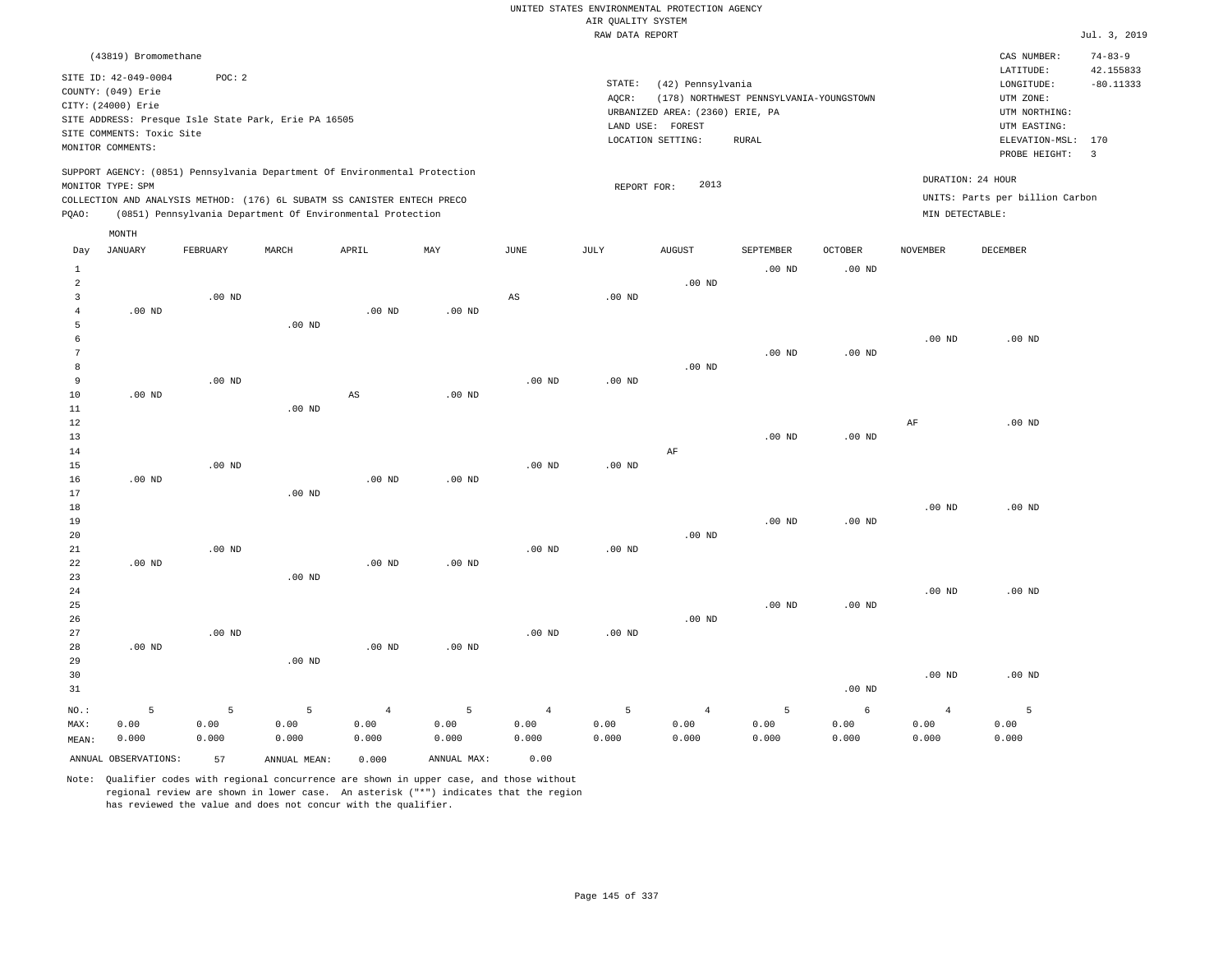|                     |                           |                   |                                                                            |                |                        |                   | RAW DATA REPORT |                                 |                                         |                        |                   |                                 | Jul. 3, 2019   |
|---------------------|---------------------------|-------------------|----------------------------------------------------------------------------|----------------|------------------------|-------------------|-----------------|---------------------------------|-----------------------------------------|------------------------|-------------------|---------------------------------|----------------|
|                     | (43819) Bromomethane      |                   |                                                                            |                |                        |                   |                 |                                 |                                         |                        |                   | CAS NUMBER:                     | $74 - 83 - 9$  |
|                     |                           |                   |                                                                            |                |                        |                   |                 |                                 |                                         |                        |                   | LATITUDE:                       | 42.155833      |
|                     | SITE ID: 42-049-0004      | POC: 2            |                                                                            |                |                        |                   | STATE:          | (42) Pennsylvania               |                                         |                        |                   | $\texttt{LONGITUDE}$ :          | $-80.11333$    |
|                     | COUNTY: (049) Erie        |                   |                                                                            |                |                        |                   | AQCR:           |                                 | (178) NORTHWEST PENNSYLVANIA-YOUNGSTOWN |                        |                   | UTM ZONE:                       |                |
|                     | CITY: (24000) Erie        |                   | SITE ADDRESS: Presque Isle State Park, Erie PA 16505                       |                |                        |                   |                 | URBANIZED AREA: (2360) ERIE, PA |                                         |                        |                   | UTM NORTHING:                   |                |
|                     | SITE COMMENTS: Toxic Site |                   |                                                                            |                |                        |                   |                 | LAND USE: FOREST                |                                         |                        |                   | UTM EASTING:                    |                |
|                     | MONITOR COMMENTS:         |                   |                                                                            |                |                        |                   |                 | LOCATION SETTING:               | <b>RURAL</b>                            |                        |                   | ELEVATION-MSL: 170              |                |
|                     |                           |                   |                                                                            |                |                        |                   |                 |                                 |                                         |                        |                   | PROBE HEIGHT:                   | $\overline{3}$ |
|                     |                           |                   | SUPPORT AGENCY: (0851) Pennsylvania Department Of Environmental Protection |                |                        |                   |                 |                                 |                                         |                        |                   | DURATION: 24 HOUR               |                |
|                     | MONITOR TYPE: SPM         |                   | COLLECTION AND ANALYSIS METHOD: (176) 6L SUBATM SS CANISTER ENTECH PRECO   |                |                        |                   | REPORT FOR:     | 2014                            |                                         |                        |                   | UNITS: Parts per billion Carbon |                |
| POAO:               |                           |                   | (0851) Pennsylvania Department Of Environmental Protection                 |                |                        |                   |                 |                                 |                                         |                        | MIN DETECTABLE:   |                                 |                |
|                     |                           |                   |                                                                            |                |                        |                   |                 |                                 |                                         |                        |                   |                                 |                |
|                     | MONTH                     |                   |                                                                            |                |                        |                   |                 |                                 |                                         |                        |                   |                                 |                |
| Day                 | JANUARY                   | FEBRUARY          | MARCH                                                                      | APRIL          | MAY                    | JUNE              | JULY            | <b>AUGUST</b>                   | SEPTEMBER                               | <b>OCTOBER</b>         | <b>NOVEMBER</b>   | <b>DECEMBER</b>                 |                |
| $\mathbf{1}$        |                           |                   |                                                                            |                |                        |                   |                 |                                 |                                         |                        | AS                | $\mathbb{A}\mathbb{S}$          |                |
| $\overline{a}$      |                           |                   |                                                                            |                |                        |                   |                 |                                 | $.00$ ND                                | $\mathbb{A}\mathbb{S}$ |                   |                                 |                |
| $\overline{3}$      |                           |                   |                                                                            |                |                        |                   |                 | $.00$ ND                        |                                         |                        |                   |                                 |                |
| $\overline{4}$<br>5 | $.00$ ND                  | AF                |                                                                            | $.00$ ND       | $.00$ ND               | .00 <sub>ND</sub> | $.00$ ND        |                                 |                                         |                        |                   |                                 |                |
| 6                   |                           |                   | $.00$ ND                                                                   |                |                        |                   |                 |                                 |                                         |                        |                   |                                 |                |
| 7                   |                           |                   |                                                                            |                |                        |                   |                 |                                 |                                         |                        | $.00$ ND          | $.00$ ND                        |                |
| 8                   |                           |                   |                                                                            |                |                        |                   |                 |                                 | AF                                      | AS                     |                   |                                 |                |
| 9                   |                           |                   |                                                                            |                |                        |                   |                 | AF                              |                                         |                        |                   |                                 |                |
| 10                  |                           | $.00$ ND          |                                                                            |                |                        | $.00$ ND          | $.00$ ND        |                                 |                                         |                        |                   |                                 |                |
| $11\,$              | $.00$ ND                  |                   |                                                                            | $\rm AF$       | $\mathbb{A}\mathbb{S}$ |                   |                 |                                 |                                         |                        |                   |                                 |                |
| 12                  |                           |                   | AM                                                                         |                |                        |                   |                 |                                 |                                         |                        |                   |                                 |                |
| 13                  |                           |                   |                                                                            |                |                        |                   |                 |                                 |                                         |                        | AS                | $.00$ ND                        |                |
| 14                  |                           |                   |                                                                            |                |                        |                   |                 |                                 | $\mathbb{A}\mathbb{S}$                  | AM                     |                   |                                 |                |
| 15                  |                           |                   |                                                                            |                |                        |                   |                 | $\rm AF$                        |                                         |                        |                   |                                 |                |
| 16                  |                           | $.00$ ND          |                                                                            |                |                        | $.00$ ND          | $.00$ ND        |                                 |                                         |                        |                   |                                 |                |
| 17                  | $.00$ ND                  |                   |                                                                            | $.00$ ND       | $.00$ ND               |                   |                 |                                 |                                         |                        |                   |                                 |                |
| 18                  |                           |                   | .00 <sub>ND</sub>                                                          |                |                        |                   |                 |                                 |                                         |                        |                   |                                 |                |
| 19<br>20            |                           |                   |                                                                            |                |                        |                   |                 |                                 | AS                                      | AF                     | .00 <sub>ND</sub> | $.00$ ND                        |                |
| 21                  |                           |                   |                                                                            |                |                        |                   |                 | AF                              |                                         |                        |                   |                                 |                |
| 22                  |                           | .00 <sub>ND</sub> |                                                                            |                |                        | .00 <sub>ND</sub> | $.00$ ND        |                                 |                                         |                        |                   |                                 |                |
| 23                  | $.00$ ND                  |                   |                                                                            | $.00$ ND       | $.00$ ND               |                   |                 |                                 |                                         |                        |                   |                                 |                |
| 24                  |                           |                   | .00 <sub>ND</sub>                                                          |                |                        |                   |                 |                                 |                                         |                        |                   |                                 |                |
| 25                  |                           |                   |                                                                            |                |                        |                   |                 |                                 |                                         |                        | $_{\rm AS}$       | $.00$ ND                        |                |
| 26                  |                           |                   |                                                                            |                |                        |                   |                 |                                 | AS                                      | $.00$ ND               |                   |                                 |                |
| 27                  |                           |                   |                                                                            |                |                        |                   |                 | AF                              |                                         |                        |                   |                                 |                |
| 28                  |                           | $.00$ ND          |                                                                            |                |                        | .00 <sub>ND</sub> | $_{\rm AS}$     |                                 |                                         |                        |                   |                                 |                |
| 29                  | $.00$ ND                  |                   |                                                                            | $_{\rm AS}$    | $.00$ ND               |                   |                 |                                 |                                         |                        |                   |                                 |                |
| 30                  |                           |                   | $.00$ ND                                                                   |                |                        |                   |                 |                                 |                                         |                        |                   |                                 |                |
| 31                  |                           |                   |                                                                            |                |                        |                   |                 |                                 |                                         |                        |                   | $\mathbb{A}\mathbb{S}$          |                |
| NO.:                | 5                         | $\overline{4}$    | $\overline{4}$                                                             | $\overline{3}$ | $\overline{4}$         | 5                 | $\overline{4}$  | $\mathbf{1}$                    | $\mathbf{1}$                            | $\mathbf{1}$           | $\overline{a}$    | $\overline{4}$                  |                |
| MAX:                | 0.00                      | 0.00              | 0.00                                                                       | 0.00           | 0.00                   | 0.00              | 0.00            | 0.00                            | 0.00                                    | 0.00                   | 0.00              | 0.00                            |                |
| MEAN:               | 0.000                     | 0.000             | 0.000                                                                      | 0.000          | 0.000                  | 0.000             | 0.000           | 0.000                           | 0.000                                   | 0.000                  | 0.000             | 0.000                           |                |
|                     | ANNUAL OBSERVATIONS:      | 38                | ANNUAL MEAN:                                                               | 0.000          | ANNUAL MAX:            | 0.00              |                 |                                 |                                         |                        |                   |                                 |                |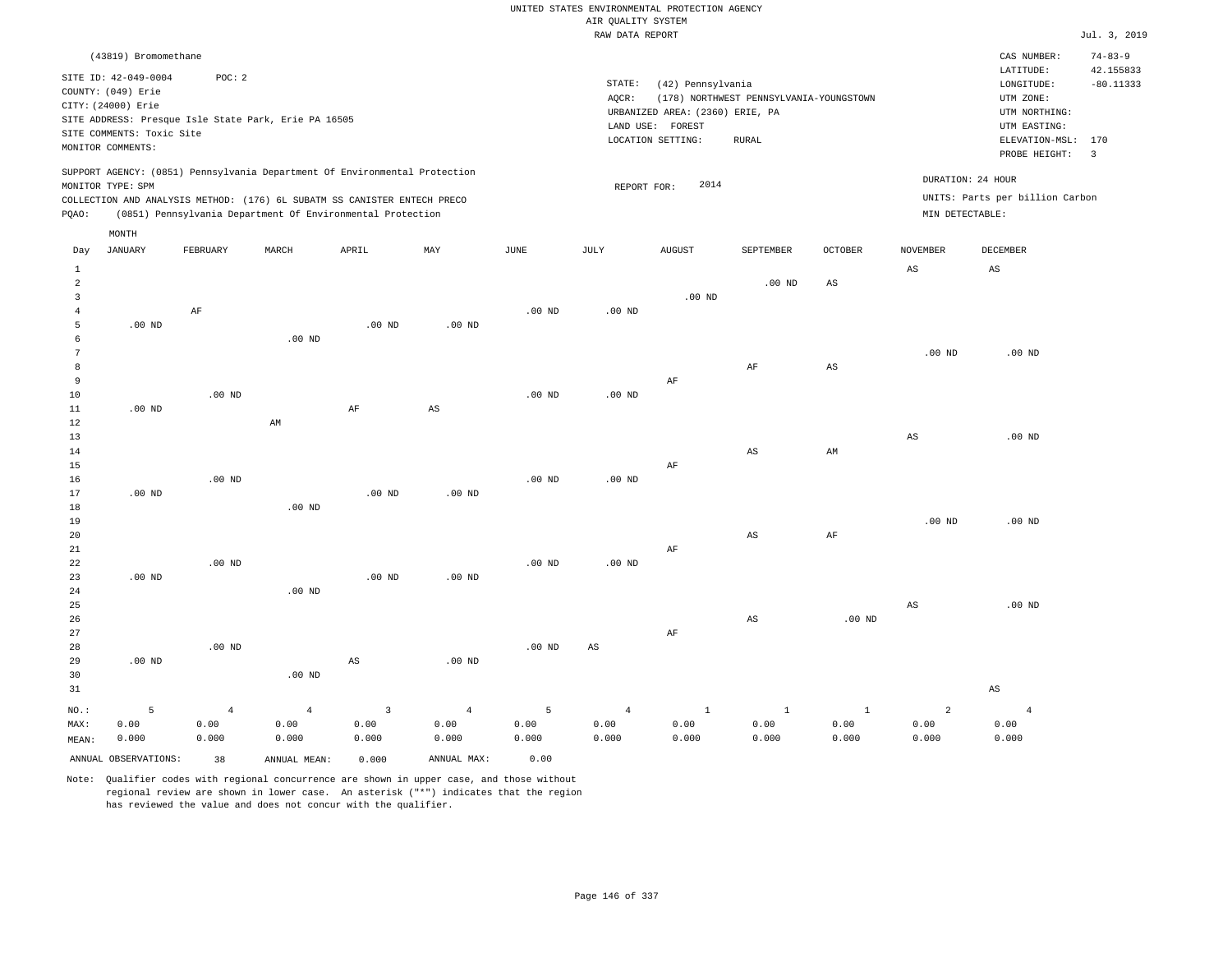|                         | (43819) Bromomethane      |                                                                            |          |       |     |      |        |                                 |                                         |                 |                 | CAS NUMBER:                     | $74 - 83 - 9$           |
|-------------------------|---------------------------|----------------------------------------------------------------------------|----------|-------|-----|------|--------|---------------------------------|-----------------------------------------|-----------------|-----------------|---------------------------------|-------------------------|
|                         | SITE ID: 42-049-0004      | POC: 2                                                                     |          |       |     |      |        |                                 |                                         |                 |                 | LATITUDE:                       | 42.155833               |
|                         | COUNTY: (049) Erie        |                                                                            |          |       |     |      | STATE: | (42) Pennsylvania               |                                         |                 |                 | LONGITUDE:                      | $-80.11333$             |
|                         | CITY: (24000) Erie        |                                                                            |          |       |     |      | AOCR:  |                                 | (178) NORTHWEST PENNSYLVANIA-YOUNGSTOWN |                 |                 | UTM ZONE:                       |                         |
|                         |                           | SITE ADDRESS: Presque Isle State Park, Erie PA 16505                       |          |       |     |      |        | URBANIZED AREA: (2360) ERIE, PA |                                         |                 |                 | UTM NORTHING:                   |                         |
|                         | SITE COMMENTS: Toxic Site |                                                                            |          |       |     |      |        | LAND USE: FOREST                |                                         |                 |                 | UTM EASTING:                    |                         |
|                         | MONITOR COMMENTS:         |                                                                            |          |       |     |      |        | LOCATION SETTING:               | RURAL                                   |                 |                 | ELEVATION-MSL: 170              |                         |
|                         |                           |                                                                            |          |       |     |      |        |                                 |                                         |                 |                 | PROBE HEIGHT:                   | $\overline{\mathbf{3}}$ |
|                         |                           | SUPPORT AGENCY: (0851) Pennsylvania Department Of Environmental Protection |          |       |     |      |        |                                 |                                         |                 |                 |                                 |                         |
|                         | MONITOR TYPE: SPM         |                                                                            |          |       |     |      |        | 2015<br>REPORT FOR:             |                                         |                 |                 | DURATION: 24 HOUR               |                         |
|                         |                           | COLLECTION AND ANALYSIS METHOD: (176) 6L SUBATM SS CANISTER ENTECH PRECO   |          |       |     |      |        |                                 |                                         |                 |                 | UNITS: Parts per billion Carbon |                         |
| POAO:                   |                           | (0851) Pennsylvania Department Of Environmental Protection                 |          |       |     |      |        |                                 |                                         |                 | MIN DETECTABLE: |                                 |                         |
|                         | MONTH                     |                                                                            |          |       |     |      |        |                                 |                                         |                 |                 |                                 |                         |
| Day                     | JANUARY                   | FEBRUARY                                                                   | MARCH    | APRIL | MAY | JUNE | JULY   | <b>AUGUST</b>                   | SEPTEMBER                               | OCTOBER         | NOVEMBER        | DECEMBER                        |                         |
|                         |                           |                                                                            | $.00$ ND |       |     |      |        |                                 |                                         |                 |                 |                                 |                         |
| $\overline{\mathbf{c}}$ |                           |                                                                            |          |       |     |      |        |                                 |                                         |                 | $.00$ ND        | <b>TS</b>                       |                         |
|                         |                           |                                                                            |          |       |     |      |        |                                 | 00. ND                                  | $00 \text{ nm}$ |                 |                                 |                         |

| $\overline{\mathbf{3}}$ |                |                        |                        |          |          |                |                        |          | .00 <sub>ND</sub>      | $.00~\mathrm{ND}$       |                        |                |
|-------------------------|----------------|------------------------|------------------------|----------|----------|----------------|------------------------|----------|------------------------|-------------------------|------------------------|----------------|
| $\overline{4}$          |                |                        |                        |          |          |                |                        | .00 $ND$ |                        |                         |                        |                |
| 5                       |                | $\mathbb{A}\mathbb{S}$ |                        |          |          | .00 $ND$       | $\mathbb{A}\mathbb{S}$ |          |                        |                         |                        |                |
| 6                       | AF             |                        |                        | $.00$ ND | $.00$ ND |                |                        |          |                        |                         |                        |                |
| $\overline{7}$          |                |                        | .00 $ND$               |          |          |                |                        |          |                        |                         |                        |                |
| 8                       |                |                        |                        |          |          |                |                        |          |                        |                         | $\mathbb{A}\mathbb{S}$ | $.00$ ND       |
| 9                       |                |                        |                        |          |          |                |                        |          | $.00$ ND               | $\mathbb{A}\mathbb{S}$  |                        |                |
| $10\,$                  |                |                        |                        |          |          |                |                        | .00 $ND$ |                        |                         |                        |                |
| $11$                    |                | $\mathbb{A}\mathbb{S}$ |                        |          |          | .00 $ND$       | .00 <sub>ND</sub>      |          |                        |                         |                        |                |
| $1\,2$                  | .00 $ND$       |                        |                        | $.00$ ND | .00 $ND$ |                |                        |          |                        |                         |                        |                |
| 13                      |                |                        | $.00$ ND               |          |          |                |                        |          |                        |                         |                        |                |
| $14$                    |                |                        |                        |          |          |                |                        |          |                        |                         | $\rm{AF}$              | $.00$ ND       |
| $15\,$                  |                |                        |                        |          |          |                |                        |          | $.00$ ND               | $\mathbb{A}\mathbb{S}$  |                        |                |
| 16                      |                |                        |                        |          |          |                |                        | $.00$ ND |                        |                         |                        |                |
| 17                      |                | $\rm AF$               |                        |          |          | $.00$ ND       | $.00$ ND               |          |                        |                         |                        |                |
| $18\,$                  | AF             |                        |                        | $.00$ ND | $.00$ ND |                |                        |          |                        |                         |                        |                |
| 19                      |                |                        | $\mathbb{A}\mathbb{S}$ |          |          |                |                        |          |                        |                         |                        |                |
| 20                      |                |                        |                        |          |          |                |                        |          |                        |                         | $.00$ ND               | $.00$ ND       |
| 21                      |                |                        |                        |          |          |                |                        |          | $.00$ ND               | $.00$ ND                |                        |                |
| 22                      |                |                        |                        |          |          |                |                        | $.00$ ND |                        |                         |                        |                |
| 23                      |                | $.00$ ND               |                        |          |          | $_{\rm AS}$    | $\mathbb{A}\mathbb{S}$ |          |                        |                         |                        |                |
| 24                      | .00 $ND$       |                        |                        | $.00$ ND | $.00$ ND |                |                        |          |                        |                         |                        |                |
| 25                      |                |                        | $.00$ ND               |          |          |                |                        |          |                        |                         |                        |                |
| 26                      |                |                        |                        |          |          |                |                        |          |                        |                         | TS                     | $.00$ ND       |
| $2\,7$                  |                |                        |                        |          |          |                |                        |          | $\mathbb{A}\mathbb{S}$ | $.00$ ND                |                        |                |
| 28                      |                |                        |                        |          |          |                |                        | .00 $ND$ |                        |                         |                        |                |
| 29                      |                |                        |                        |          |          | $.00$ ND       | $.00$ ND               |          |                        |                         |                        |                |
| 30                      | $.00$ ND       |                        |                        | $.00$ ND | $.00$ ND |                |                        |          |                        |                         |                        |                |
| 31                      |                |                        | $.00$ ND               |          |          |                |                        |          |                        |                         |                        |                |
| $NO.$ :                 | $\overline{3}$ | $\mathbf{1}$           | 5                      | 5        | 5        | $\overline{4}$ | $\overline{3}$         | 5        | $\overline{4}$         | $\overline{\mathbf{3}}$ | $\overline{a}$         | $\overline{4}$ |
| MAX:                    | 0.00           | 0.00                   | 0.00                   | 0.00     | 0.00     | 0.00           | 0.00                   | 0.00     | 0.00                   | 0.00                    | 0.00                   | 0.00           |
| MEAN:                   | 0.000          | 0.000                  | 0.000                  | 0.000    | 0.000    | 0.000          | 0.000                  | 0.000    | 0.000                  | 0.000                   | 0.000                  | 0.000          |

Note: Qualifier codes with regional concurrence are shown in upper case, and those without regional review are shown in lower case. An asterisk ("\*") indicates that the region has reviewed the value and does not concur with the qualifier.

ANNUAL OBSERVATIONS: 44 ANNUAL MEAN: 0.000 ANNUAL MAX: 0.00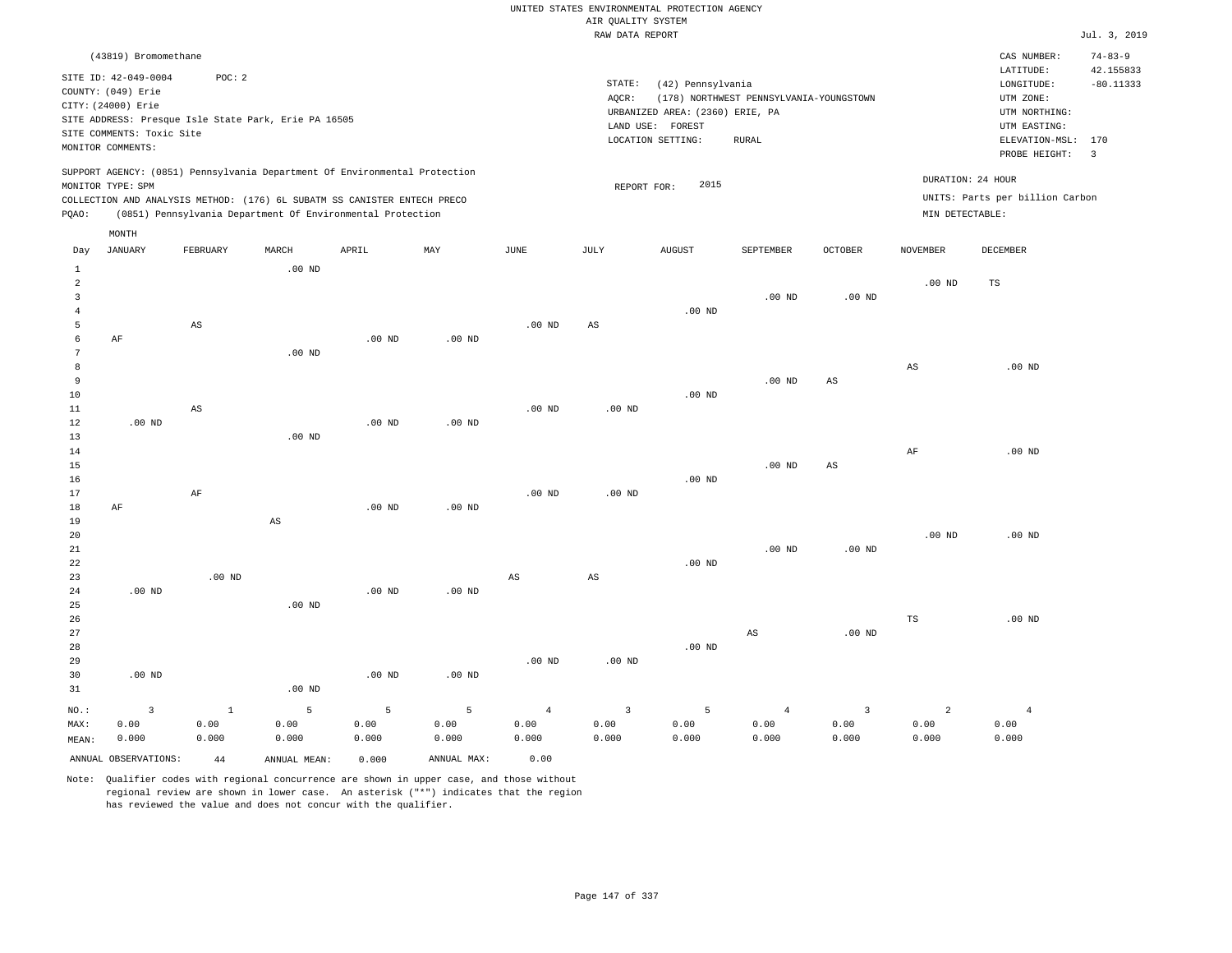|                     |                                                |                   |                                                      |                                                                            |                |                       |           | RAW DATA REPORT                 |                                         |              |                 |                                 | Jul. 3, 2019            |
|---------------------|------------------------------------------------|-------------------|------------------------------------------------------|----------------------------------------------------------------------------|----------------|-----------------------|-----------|---------------------------------|-----------------------------------------|--------------|-----------------|---------------------------------|-------------------------|
|                     | (43819) Bromomethane                           |                   |                                                      |                                                                            |                |                       |           |                                 |                                         |              |                 | CAS NUMBER:                     | $74 - 83 - 9$           |
|                     |                                                |                   |                                                      |                                                                            |                |                       |           |                                 |                                         |              |                 | LATITUDE:                       | 42.155833               |
|                     | SITE ID: 42-049-0004                           | POC: 2            |                                                      |                                                                            |                |                       |           | STATE:<br>(42) Pennsylvania     |                                         |              |                 | LONGITUDE:                      | $-80.11333$             |
|                     | COUNTY: (049) Erie                             |                   |                                                      |                                                                            |                |                       |           | AQCR:                           | (178) NORTHWEST PENNSYLVANIA-YOUNGSTOWN |              |                 | UTM ZONE:                       |                         |
|                     | CITY: (24000) Erie                             |                   | SITE ADDRESS: Presque Isle State Park, Erie PA 16505 |                                                                            |                |                       |           | URBANIZED AREA: (2360) ERIE, PA |                                         |              |                 | UTM NORTHING:                   |                         |
|                     |                                                |                   |                                                      |                                                                            |                |                       |           | LAND USE: FOREST                |                                         |              |                 | UTM EASTING:                    |                         |
|                     | SITE COMMENTS: Toxic Site<br>MONITOR COMMENTS: |                   |                                                      |                                                                            |                |                       |           | LOCATION SETTING:               | <b>RURAL</b>                            |              |                 | ELEVATION-MSL: 170              |                         |
|                     |                                                |                   |                                                      |                                                                            |                |                       |           |                                 |                                         |              |                 | PROBE HEIGHT:                   | $\overline{\mathbf{3}}$ |
|                     |                                                |                   |                                                      | SUPPORT AGENCY: (0851) Pennsylvania Department Of Environmental Protection |                |                       |           |                                 |                                         |              |                 |                                 |                         |
|                     | MONITOR TYPE: SPM                              |                   |                                                      |                                                                            |                |                       |           | 2016<br>REPORT FOR:             |                                         |              |                 | DURATION: 24 HOUR               |                         |
|                     |                                                |                   |                                                      | COLLECTION AND ANALYSIS METHOD: (176) 6L SUBATM SS CANISTER ENTECH PRECO   |                |                       |           |                                 |                                         |              |                 | UNITS: Parts per billion Carbon |                         |
| PQAO:               |                                                |                   |                                                      | (0851) Pennsylvania Department Of Environmental Protection                 |                |                       |           |                                 |                                         |              | MIN DETECTABLE: |                                 |                         |
|                     | MONTH                                          |                   |                                                      |                                                                            |                |                       |           |                                 |                                         |              |                 |                                 |                         |
| Day                 | JANUARY                                        | FEBRUARY          | MARCH                                                | APRIL                                                                      | MAY            | $\operatorname{JUNE}$ | JULY      | <b>AUGUST</b>                   | SEPTEMBER                               | OCTOBER      | NOVEMBER        | DECEMBER                        |                         |
|                     |                                                |                   |                                                      |                                                                            |                |                       |           |                                 |                                         |              |                 |                                 |                         |
| $\mathbf{1}$        | $.00$ ND                                       |                   | $.00$ ND                                             |                                                                            |                |                       |           |                                 |                                         |              |                 |                                 |                         |
| 2<br>$\overline{3}$ |                                                |                   |                                                      |                                                                            |                |                       |           |                                 |                                         |              | TS              | TS                              |                         |
| $\overline{4}$      |                                                |                   |                                                      |                                                                            |                |                       |           | $\rm AF$                        | .00 <sub>ND</sub>                       | AF           |                 |                                 |                         |
| 5                   |                                                |                   |                                                      |                                                                            |                | .00 <sub>ND</sub>     | AF        |                                 |                                         |              |                 |                                 |                         |
| $\epsilon$          |                                                | $.00$ ND          |                                                      | AF                                                                         | AS             |                       |           |                                 |                                         |              |                 |                                 |                         |
| 7                   | $.00$ ND                                       |                   | AF                                                   |                                                                            |                |                       |           |                                 |                                         |              |                 |                                 |                         |
| 8                   |                                                |                   |                                                      |                                                                            |                |                       |           |                                 |                                         |              | AF              | TS                              |                         |
| 9                   |                                                |                   |                                                      |                                                                            |                |                       |           |                                 | $_{\rm TS}$                             | $\rm{AF}$    |                 |                                 |                         |
| 10                  |                                                |                   |                                                      |                                                                            |                |                       |           | AF                              |                                         |              |                 |                                 |                         |
| $1\,1$              |                                                |                   |                                                      |                                                                            |                | $_{\rm AS}$           | AF        |                                 |                                         |              |                 |                                 |                         |
| 12                  |                                                | $.00$ ND          |                                                      | $\mathbb{A}\mathbb{S}$                                                     | $.00$ ND       |                       |           |                                 |                                         |              |                 |                                 |                         |
| 13                  | TS                                             |                   | $.00$ ND                                             |                                                                            |                |                       |           |                                 |                                         |              |                 |                                 |                         |
| $1\,4$              |                                                |                   |                                                      |                                                                            |                |                       |           |                                 |                                         |              | $.00$ ND        | $.00$ ND                        |                         |
| 15                  |                                                |                   |                                                      |                                                                            |                |                       |           |                                 | AF                                      | $.00$ ND     |                 |                                 |                         |
| 16                  |                                                |                   |                                                      |                                                                            |                |                       |           | $.00$ ND                        |                                         |              |                 |                                 |                         |
| 17                  |                                                |                   |                                                      |                                                                            |                | AF                    | AF        |                                 |                                         |              |                 |                                 |                         |
| $1\,8$              |                                                | $.00$ ND          |                                                      | AS                                                                         | $.00$ ND       |                       |           |                                 |                                         |              |                 |                                 |                         |
| 19                  | $.00$ ND                                       |                   | $\mathbb{A}\mathbb{S}$                               |                                                                            |                |                       |           |                                 |                                         |              |                 |                                 |                         |
| 20                  |                                                |                   |                                                      |                                                                            |                |                       |           |                                 |                                         |              | $.00$ ND        | $.00$ ND                        |                         |
| 21                  |                                                |                   |                                                      |                                                                            |                |                       |           |                                 | $.00$ ND                                | $\rm{AF}$    |                 |                                 |                         |
| 22<br>23            |                                                |                   |                                                      |                                                                            |                | $_{\rm AS}$           | $\rm{AF}$ | AF                              |                                         |              |                 |                                 |                         |
| 24                  |                                                | .00 <sub>ND</sub> |                                                      | $.03$ SO                                                                   | AF             |                       |           |                                 |                                         |              |                 |                                 |                         |
| 25                  | .00 <sub>ND</sub>                              |                   | $.00$ ND                                             |                                                                            |                |                       |           |                                 |                                         |              |                 |                                 |                         |
| 26                  |                                                |                   |                                                      |                                                                            |                |                       |           |                                 |                                         |              | $\rm{AF}$       | $.00$ ND                        |                         |
| 27                  |                                                |                   |                                                      |                                                                            |                |                       |           |                                 | .00 <sub>ND</sub>                       | AF           |                 |                                 |                         |
| 28                  |                                                |                   |                                                      |                                                                            |                |                       |           | $.00$ ND                        |                                         |              |                 |                                 |                         |
| 29                  |                                                |                   |                                                      |                                                                            |                | AF                    | AF        |                                 |                                         |              |                 |                                 |                         |
| 30                  |                                                |                   |                                                      | $\mathbb{A}\mathbb{S}$                                                     | AF             |                       |           |                                 |                                         |              |                 |                                 |                         |
| 31                  | $.00$ ND                                       |                   | $.00$ ND                                             |                                                                            |                |                       |           |                                 |                                         |              |                 |                                 |                         |
| NO.:                | 5                                              | $\overline{4}$    | $\overline{4}$                                       | $\mathbf{1}$                                                               | $\overline{c}$ | $\mathbf{1}$          |           | $\circ$<br>$\overline{a}$       | $\overline{3}$                          | $\mathbf{1}$ | $\overline{a}$  | $\overline{3}$                  |                         |
| MAX:                | 0.00                                           | 0.00              | 0.00                                                 | .03                                                                        | 0.00           | 0.00                  |           | 0.00                            | 0.00                                    | 0.00         | 0.00            | 0.00                            |                         |
| MEAN:               | 0.000                                          | 0.000             | 0.000                                                | .030                                                                       | 0.000          | 0.000                 |           | 0.000                           | 0.000                                   | 0.000        | 0.000           | 0.000                           |                         |
|                     |                                                |                   |                                                      |                                                                            |                |                       |           |                                 |                                         |              |                 |                                 |                         |
|                     | ANNUAL OBSERVATIONS:                           | 28                | ANNUAL MEAN:                                         | .001                                                                       | ANNUAL MAX:    | .03                   |           |                                 |                                         |              |                 |                                 |                         |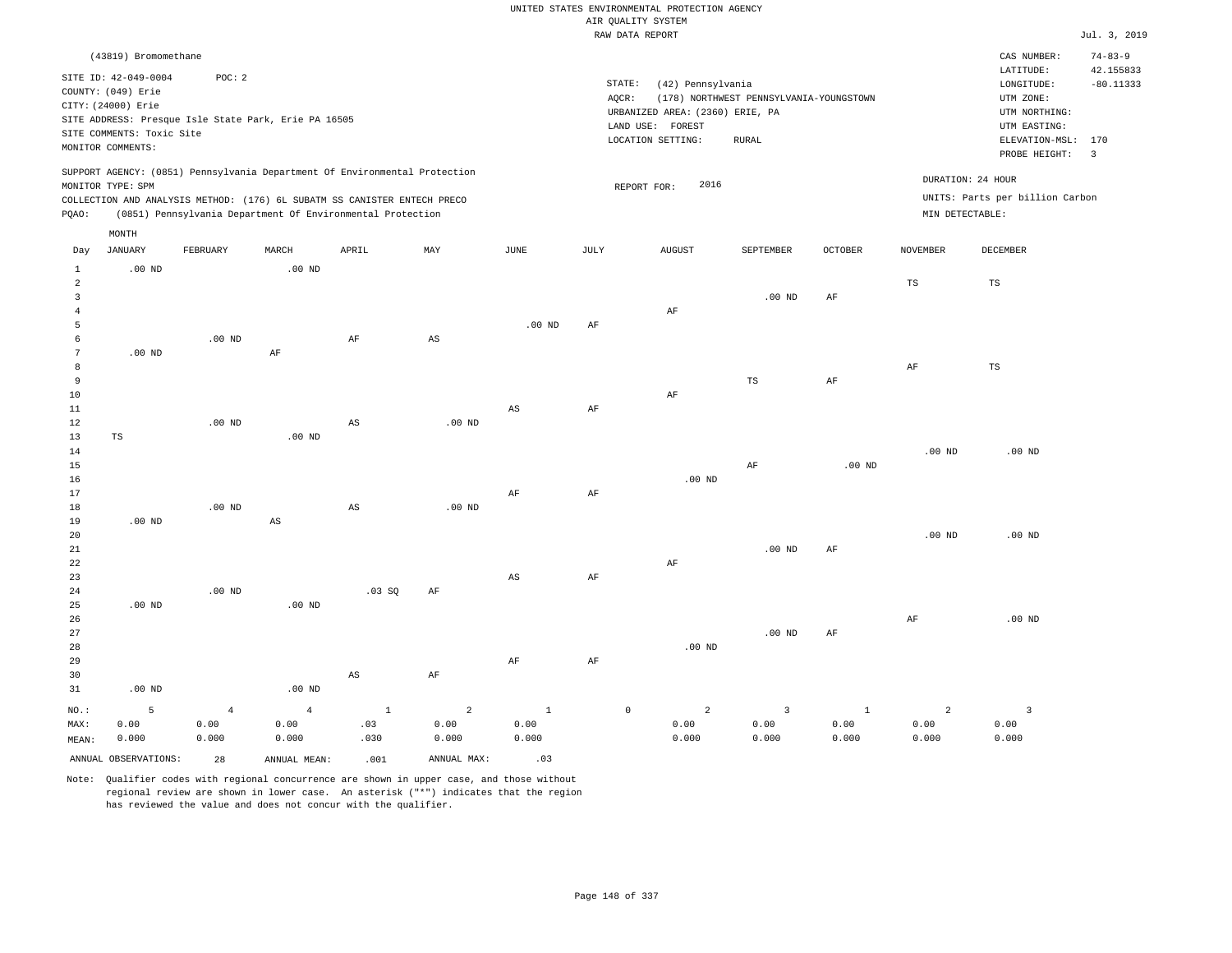|                           |                           |              |                                                                            |             |                   |                        | RAW DATA REPORT   |                                 |                                         |                   |                   |                                 | Jul. 3, 2019   |
|---------------------------|---------------------------|--------------|----------------------------------------------------------------------------|-------------|-------------------|------------------------|-------------------|---------------------------------|-----------------------------------------|-------------------|-------------------|---------------------------------|----------------|
|                           | (43819) Bromomethane      |              |                                                                            |             |                   |                        |                   |                                 |                                         |                   |                   | CAS NUMBER:                     | $74 - 83 - 9$  |
|                           | SITE ID: 42-049-0004      | POC: 2       |                                                                            |             |                   |                        |                   |                                 |                                         |                   |                   | LATITUDE:                       | 42.155833      |
|                           | COUNTY: (049) Erie        |              |                                                                            |             |                   |                        | STATE:            | (42) Pennsylvania               |                                         |                   |                   | LONGITUDE:                      | $-80.11333$    |
|                           | CITY: (24000) Erie        |              |                                                                            |             |                   |                        | AOCR:             |                                 | (178) NORTHWEST PENNSYLVANIA-YOUNGSTOWN |                   |                   | UTM ZONE:                       |                |
|                           |                           |              |                                                                            |             |                   |                        |                   | URBANIZED AREA: (2360) ERIE, PA |                                         |                   |                   | UTM NORTHING:                   |                |
|                           | SITE COMMENTS: Toxic Site |              | SITE ADDRESS: Presque Isle State Park, Erie PA 16505                       |             |                   |                        |                   | LAND USE: FOREST                |                                         |                   |                   | UTM EASTING:                    |                |
|                           |                           |              |                                                                            |             |                   |                        |                   | LOCATION SETTING:               | <b>RURAL</b>                            |                   |                   | ELEVATION-MSL: 170              |                |
|                           | MONITOR COMMENTS:         |              |                                                                            |             |                   |                        |                   |                                 |                                         |                   |                   | PROBE HEIGHT:                   | $\overline{3}$ |
|                           |                           |              | SUPPORT AGENCY: (0851) Pennsylvania Department Of Environmental Protection |             |                   |                        |                   |                                 |                                         |                   |                   | DURATION: 24 HOUR               |                |
|                           | MONITOR TYPE: SPM         |              |                                                                            |             |                   |                        | REPORT FOR:       | 2017                            |                                         |                   |                   | UNITS: Parts per billion Carbon |                |
|                           |                           |              | COLLECTION AND ANALYSIS METHOD: (176) 6L SUBATM SS CANISTER ENTECH PRECO   |             |                   |                        |                   |                                 |                                         |                   |                   |                                 |                |
| PQAO:                     |                           |              | (0851) Pennsylvania Department Of Environmental Protection                 |             |                   |                        |                   |                                 |                                         |                   | MIN DETECTABLE:   |                                 |                |
|                           | MONTH                     |              |                                                                            |             |                   |                        |                   |                                 |                                         |                   |                   | <b>DECEMBER</b>                 |                |
| Day                       | JANUARY                   | FEBRUARY     | MARCH                                                                      | APRIL       | MAY               | JUNE                   | JULY              | <b>AUGUST</b>                   | SEPTEMBER                               | <b>OCTOBER</b>    | NOVEMBER          |                                 |                |
| $\,1\,$<br>$\overline{a}$ | AF                        |              | $.00$ ND                                                                   | $\rm AF$    | $\rm{AF}$         |                        |                   |                                 |                                         |                   |                   |                                 |                |
| $\overline{3}$            |                           |              |                                                                            |             |                   |                        |                   |                                 |                                         |                   | $.00$ ND          | $.00$ ND                        |                |
|                           |                           |              |                                                                            |             |                   |                        |                   |                                 |                                         |                   |                   |                                 |                |
| $\overline{4}$            |                           |              |                                                                            |             |                   |                        |                   |                                 | $.00$ ND                                | .00 <sub>ND</sub> |                   |                                 |                |
| 5                         |                           |              |                                                                            |             |                   |                        |                   | $.00$ ND                        |                                         |                   |                   |                                 |                |
| 6                         |                           | $.00$ ND     |                                                                            |             |                   | .00 <sub>ND</sub>      | AS                |                                 |                                         |                   |                   |                                 |                |
| $\overline{7}$            | $\mathbb{TS}$             |              |                                                                            | $\rm AF$    | .00 <sub>ND</sub> |                        |                   |                                 |                                         |                   |                   |                                 |                |
| 8                         |                           |              | .00 <sub>ND</sub>                                                          |             |                   |                        |                   |                                 |                                         |                   |                   |                                 |                |
| $\overline{9}$            |                           |              |                                                                            |             |                   |                        |                   |                                 |                                         |                   | .00 <sub>ND</sub> | $.00$ ND                        |                |
| 10                        |                           |              |                                                                            |             |                   |                        |                   |                                 | $.00$ ND                                | $.00$ ND          |                   |                                 |                |
| 11                        |                           |              |                                                                            |             |                   |                        |                   | $.00$ ND                        |                                         |                   |                   |                                 |                |
| 12                        |                           | TS           |                                                                            |             |                   | .00 <sub>ND</sub>      | AS                |                                 |                                         |                   |                   |                                 |                |
| 13                        | $.00$ ND                  |              |                                                                            | $.00$ ND    | $.00$ ND          |                        |                   |                                 |                                         |                   |                   |                                 |                |
| 14                        |                           |              | $.00$ ND                                                                   |             |                   |                        |                   |                                 |                                         |                   |                   |                                 |                |
| 15                        |                           |              |                                                                            |             |                   |                        |                   |                                 |                                         |                   | .00 <sub>ND</sub> | $.00$ ND                        |                |
| 16                        |                           |              |                                                                            |             |                   |                        |                   |                                 | $.00$ ND                                | $.00$ ND          |                   |                                 |                |
| 17                        |                           |              |                                                                            |             |                   |                        |                   | $.00$ ND                        |                                         |                   |                   |                                 |                |
| 18                        |                           | AF           |                                                                            |             |                   | .00 <sub>ND</sub>      | $_{\rm AS}$       |                                 |                                         |                   |                   |                                 |                |
| 19                        | $.00$ ND                  |              |                                                                            | AF          | $.00$ ND          |                        |                   |                                 |                                         |                   |                   |                                 |                |
| 20                        |                           |              | .00 <sub>ND</sub>                                                          |             |                   |                        |                   |                                 |                                         |                   |                   |                                 |                |
| 21                        |                           |              |                                                                            |             |                   |                        |                   |                                 |                                         |                   | .00 <sub>ND</sub> | TS                              |                |
| 22                        |                           |              |                                                                            |             |                   |                        |                   |                                 | $.00$ ND                                | .00 <sub>ND</sub> |                   |                                 |                |
| 23                        |                           |              |                                                                            |             |                   |                        |                   | .00 <sub>ND</sub>               |                                         |                   |                   |                                 |                |
| 24                        |                           | $\rm{AF}$    |                                                                            |             |                   | $.00$ ND               | $.00$ ND          |                                 |                                         |                   |                   |                                 |                |
| 25                        | AS                        |              |                                                                            | AF          | $.00$ ND          |                        |                   |                                 |                                         |                   |                   |                                 |                |
| 26                        |                           |              | $.00$ ND                                                                   |             |                   |                        |                   |                                 |                                         |                   |                   |                                 |                |
| 27                        |                           |              |                                                                            |             |                   |                        |                   |                                 |                                         |                   | .00 <sub>ND</sub> | AF                              |                |
| 28                        |                           |              |                                                                            |             |                   |                        |                   |                                 | $.00$ ND                                | .00 <sub>ND</sub> |                   |                                 |                |
| 29                        |                           |              |                                                                            |             |                   |                        |                   | $.00$ ND                        |                                         |                   |                   |                                 |                |
| 30                        |                           |              |                                                                            |             |                   | $\mathbb{A}\mathbb{S}$ | .00 <sub>ND</sub> |                                 |                                         |                   |                   |                                 |                |
| 31                        | $.00$ ND                  |              |                                                                            |             | $.00$ ND          |                        |                   |                                 |                                         |                   |                   |                                 |                |
|                           |                           |              |                                                                            |             |                   |                        |                   |                                 |                                         |                   |                   |                                 |                |
| NO.:                      | $\overline{3}$            | $\mathbf{1}$ | 5                                                                          | $\mathbf 1$ | 5                 | $\overline{4}$         | 2                 | 5                               | 5                                       | 5                 | 5                 | $\overline{3}$                  |                |
| MAX:                      | 0.00                      | 0.00         | 0.00                                                                       | 0.00        | 0.00              | 0.00                   | 0.00              | 0.00                            | 0.00                                    | 0.00              | 0.00              | 0.00                            |                |
| MEAN:                     | 0.000                     | 0.000        | 0.000                                                                      | 0.000       | 0.000             | 0.000                  | 0.000             | 0.000                           | 0.000                                   | 0.000             | 0.000             | 0.000                           |                |
|                           | ANNUAL OBSERVATIONS:      | 44           | ANNUAL MEAN:                                                               | 0.000       | ANNUAL MAX:       | 0.00                   |                   |                                 |                                         |                   |                   |                                 |                |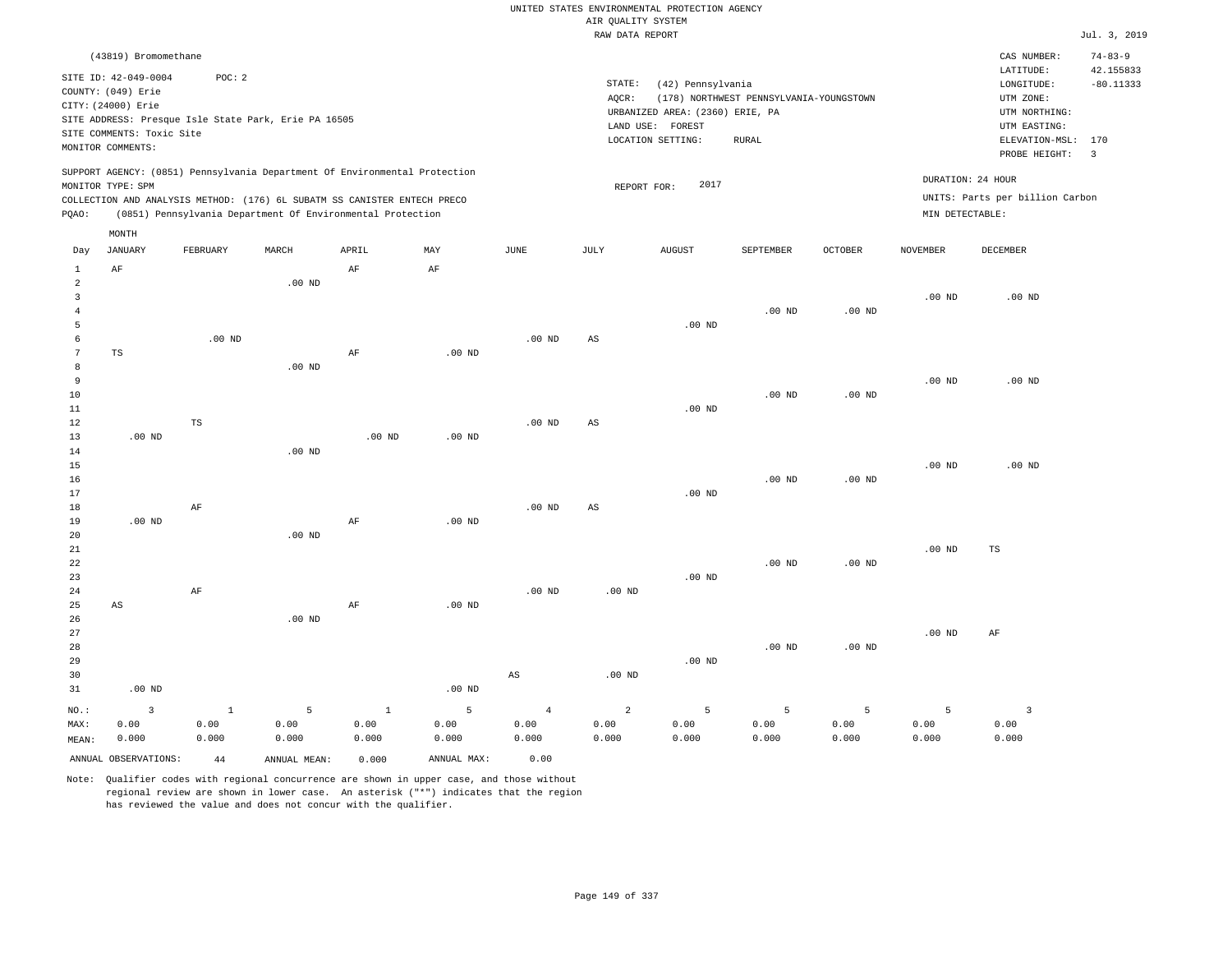|                                          |                                                                                                                                            |    |                                 |                                                      |                                                                                                                                                                                                                      |                               |               |           | UNITED STATES ENVIRONMENTAL PROTECTION AGENCY<br>AIR QUALITY SYSTEM                                              |                                                         |                    |                                 |                                                                                                                         |                                                                    |
|------------------------------------------|--------------------------------------------------------------------------------------------------------------------------------------------|----|---------------------------------|------------------------------------------------------|----------------------------------------------------------------------------------------------------------------------------------------------------------------------------------------------------------------------|-------------------------------|---------------|-----------|------------------------------------------------------------------------------------------------------------------|---------------------------------------------------------|--------------------|---------------------------------|-------------------------------------------------------------------------------------------------------------------------|--------------------------------------------------------------------|
|                                          |                                                                                                                                            |    |                                 |                                                      |                                                                                                                                                                                                                      |                               |               |           | RAW DATA REPORT                                                                                                  |                                                         |                    |                                 |                                                                                                                         | Jul. 3, 2019                                                       |
|                                          | (43819) Bromomethane<br>SITE ID: 42-049-0004<br>COUNTY: (049) Erie<br>CITY: (24000) Erie<br>SITE COMMENTS: Toxic Site<br>MONITOR COMMENTS: |    | POC: 2                          | SITE ADDRESS: Presque Isle State Park, Erie PA 16505 |                                                                                                                                                                                                                      |                               |               |           | STATE:<br>(42) Pennsylvania<br>AQCR:<br>URBANIZED AREA: (2360) ERIE, PA<br>LAND USE: FOREST<br>LOCATION SETTING: | (178) NORTHWEST PENNSYLVANIA-YOUNGSTOWN<br><b>RURAL</b> |                    |                                 | CAS NUMBER:<br>LATITUDE:<br>LONGITUDE:<br>UTM ZONE:<br>UTM NORTHING:<br>UTM EASTING:<br>ELEVATION-MSL:<br>PROBE HEIGHT: | $74 - 83 - 9$<br>42.155833<br>$-80.11333$<br>170<br>$\overline{3}$ |
| PQAO:                                    | MONITOR TYPE: SPM                                                                                                                          |    |                                 |                                                      | SUPPORT AGENCY: (0851) Pennsylvania Department Of Environmental Protection<br>COLLECTION AND ANALYSIS METHOD: (176) 6L SUBATM SS CANISTER ENTECH PRECO<br>(0851) Pennsylvania Department Of Environmental Protection |                               |               |           | 2018<br>REPORT FOR:                                                                                              |                                                         |                    |                                 | DURATION: 24 HOUR<br>UNITS: Parts per billion Carbon<br>MIN DETECTABLE: .0390523                                        |                                                                    |
| Day                                      | MONTH<br><b>JANUARY</b>                                                                                                                    |    | FEBRUARY                        | MARCH                                                | APRIL                                                                                                                                                                                                                | $_{\rm MAY}$                  | $_{\rm JUNE}$ | JULY      | <b>AUGUST</b>                                                                                                    | SEPTEMBER                                               | OCTOBER            | <b>NOVEMBER</b>                 | DECEMBER                                                                                                                |                                                                    |
| $\mathbf{1}$<br>$\overline{a}$           | $_{\rm TS}$                                                                                                                                | AQ |                                 |                                                      | AF                                                                                                                                                                                                                   | $.00$ ND                      | AF            | AF        |                                                                                                                  |                                                         |                    |                                 |                                                                                                                         |                                                                    |
| $\mathbf{3}$<br>$\overline{4}$<br>5<br>6 |                                                                                                                                            |    |                                 | .00 <sub>ND</sub>                                    |                                                                                                                                                                                                                      |                               |               |           | AF                                                                                                               | $\rm AF$                                                | $.00$ ND           | $.00$ ND                        | $.00$ ND                                                                                                                |                                                                    |
| 7<br>8<br>$\overline{9}$<br>10           | AF                                                                                                                                         |    | $.00$ ND                        | $.00$ ND                                             | $.00$ ND                                                                                                                                                                                                             | AS                            | AF            | AF        |                                                                                                                  |                                                         |                    | $.00$ ND                        | $.00$ ND                                                                                                                |                                                                    |
| 11<br>12<br>13<br>14                     | AF                                                                                                                                         |    | $.00$ ND                        |                                                      | $.00$ ND                                                                                                                                                                                                             | AF                            | AF            | $\rm{AF}$ | AF                                                                                                               | $\mathbb{A}\mathbb{S}$                                  | $.00$ ND           |                                 |                                                                                                                         |                                                                    |
| 15<br>16<br>17<br>18                     |                                                                                                                                            |    |                                 | $.00$ ND                                             |                                                                                                                                                                                                                      |                               |               |           | AF                                                                                                               | $.00$ ND                                                | $.00$ ND           | AS                              | $.00$ ND                                                                                                                |                                                                    |
| 19<br>20<br>$2\sqrt{1}$<br>22            | AF                                                                                                                                         |    | $.00$ ND                        | AF                                                   | $.00$ ND                                                                                                                                                                                                             | AF                            | AF            | AF        |                                                                                                                  |                                                         |                    | $.00$ ND                        | $.00$ ND                                                                                                                |                                                                    |
| 23<br>24<br>25<br>26                     | AF                                                                                                                                         |    | $.00$ ND                        |                                                      | $.00$ ND                                                                                                                                                                                                             | AF                            | $\rm{AF}$     | $\rm{AF}$ | $.00$ ND                                                                                                         | $.00$ ND                                                | .00 <sub>ND</sub>  |                                 |                                                                                                                         |                                                                    |
| 27<br>28<br>29<br>30<br>31               |                                                                                                                                            |    |                                 | AF                                                   |                                                                                                                                                                                                                      |                               |               | AF        | $.00$ ND                                                                                                         | $.00$ ND                                                | $.00$ ND           | $.00$ ND                        | $\mathbb{A}\mathbb{S}$                                                                                                  |                                                                    |
| $NO.$ :<br>MAX:<br>MEAN:                 | $\mathbb O$                                                                                                                                |    | $\overline{4}$<br>0.00<br>0.000 | 3<br>0.00<br>0.000                                   | $\overline{4}$<br>0.00<br>0.000                                                                                                                                                                                      | $\mathbf{1}$<br>0.00<br>0.000 | $\mathbb O$   |           | $\mathsf{O}\xspace$<br>$\overline{a}$<br>0.00<br>0.000                                                           | $\overline{3}$<br>0.00<br>0.000                         | 5<br>0.00<br>0.000 | $\overline{4}$<br>0.00<br>0.000 | $\overline{4}$<br>0.00<br>0.000                                                                                         |                                                                    |
|                                          | ANNUAL OBSERVATIONS:                                                                                                                       |    | 30                              | ANNUAL MEAN:                                         | 0.000                                                                                                                                                                                                                | ANNUAL MAX:                   | 0.00          |           |                                                                                                                  |                                                         |                    |                                 |                                                                                                                         |                                                                    |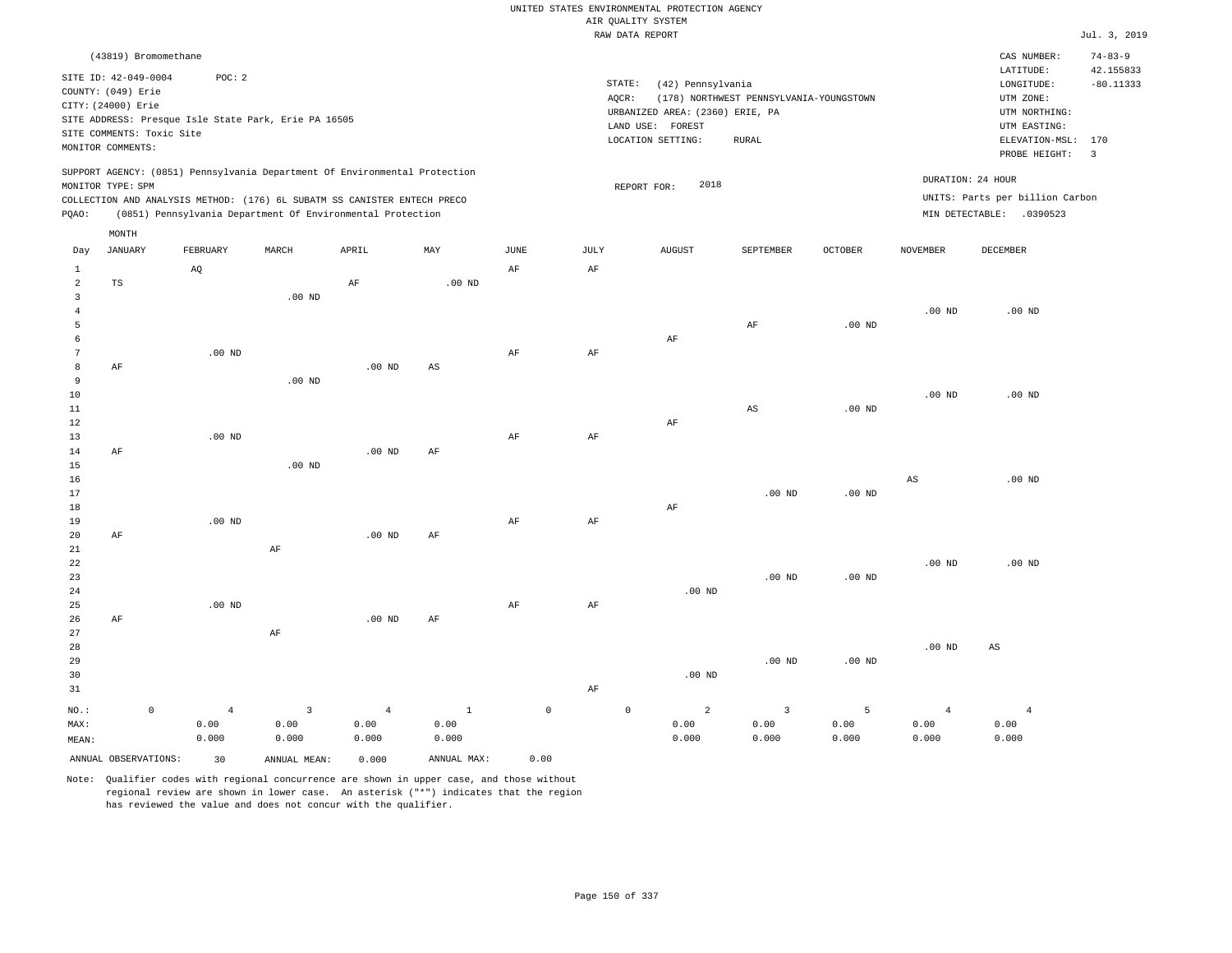|                                              | $(43820)$ 1, 1, 2-Trichloroethane                                                                                                                                           |                    |                                                            |                                 |                    |                                 |                              |                                                                                     |                                                  |                             |                                      | CAS NUMBER:                                                                                                  | $79 - 00 - 5$                                       |
|----------------------------------------------|-----------------------------------------------------------------------------------------------------------------------------------------------------------------------------|--------------------|------------------------------------------------------------|---------------------------------|--------------------|---------------------------------|------------------------------|-------------------------------------------------------------------------------------|--------------------------------------------------|-----------------------------|--------------------------------------|--------------------------------------------------------------------------------------------------------------|-----------------------------------------------------|
|                                              | SITE ID: 42-049-0004<br>COUNTY: (049) Erie<br>CITY: (24000) Erie<br>SITE ADDRESS: Presque Isle State Park, Erie PA 16505<br>SITE COMMENTS: Toxic Site<br>MONITOR COMMENTS:  | POC: 2             |                                                            |                                 |                    |                                 | STATE:<br>AQCR:<br>LAND USE: | (42) Pennsylvania<br>URBANIZED AREA: (2360) ERIE, PA<br>FOREST<br>LOCATION SETTING: | (178) NORTHWEST PENNSYLVANIA-YOUNGSTOWN<br>RURAL |                             |                                      | LATITUDE:<br>LONGITUDE:<br>UTM ZONE:<br>UTM NORTHING:<br>UTM EASTING:<br>ELEVATION-MSL: 170<br>PROBE HEIGHT: | 42.155833<br>$-80.11333$<br>$\overline{\mathbf{3}}$ |
| PQAO:                                        | SUPPORT AGENCY: (0851) Pennsylvania Department Of Environmental Protection<br>MONITOR TYPE: SPM<br>COLLECTION AND ANALYSIS METHOD: (176) 6L SUBATM SS CANISTER ENTECH PRECO |                    | (0851) Pennsylvania Department Of Environmental Protection |                                 |                    |                                 | REPORT FOR:                  | 2013                                                                                |                                                  |                             | DURATION: 24 HOUR<br>MIN DETECTABLE: | UNITS: Parts per billion Carbon                                                                              |                                                     |
|                                              | MONTH                                                                                                                                                                       |                    |                                                            |                                 |                    |                                 |                              |                                                                                     |                                                  |                             |                                      |                                                                                                              |                                                     |
| Day                                          | <b>JANUARY</b>                                                                                                                                                              | FEBRUARY           | MARCH                                                      | APRIL                           | MAY                | $\mathtt{JUNE}$                 | JULY                         | <b>AUGUST</b>                                                                       | SEPTEMBER                                        | <b>OCTOBER</b>              | NOVEMBER                             | DECEMBER                                                                                                     |                                                     |
| $\mathbf{1}$<br>$\sqrt{2}$<br>$\overline{3}$ |                                                                                                                                                                             | $.00$ ND           |                                                            |                                 |                    | $\mathbb{A}\mathbb{S}$          | .00 <sub>ND</sub>            | $.00$ ND                                                                            | $.00$ ND                                         | $.00$ ND                    |                                      |                                                                                                              |                                                     |
| $\overline{4}$<br>5                          | $.00$ ND                                                                                                                                                                    |                    | $.00$ ND                                                   | $.00$ ND                        | $.00$ ND           |                                 |                              |                                                                                     |                                                  |                             |                                      |                                                                                                              |                                                     |
| 6<br>$\overline{7}$<br>8                     |                                                                                                                                                                             |                    |                                                            |                                 |                    |                                 |                              | $.00$ ND                                                                            | $.00$ ND                                         | $.00$ ND                    | $.00$ ND                             | .00 <sub>ND</sub>                                                                                            |                                                     |
| $\overline{9}$<br>10                         | $.00$ ND                                                                                                                                                                    | $.00$ ND           |                                                            | $\mathbb{A}\mathbb{S}$          | .00 <sub>ND</sub>  | $.00$ ND                        | .00 <sub>ND</sub>            |                                                                                     |                                                  |                             |                                      |                                                                                                              |                                                     |
| 11<br>12<br>13                               |                                                                                                                                                                             |                    | $.00$ ND                                                   |                                 |                    |                                 |                              |                                                                                     | $.00$ ND                                         | .00 <sub>ND</sub>           | AF                                   | $.00$ ND                                                                                                     |                                                     |
| $14\,$<br>15<br>16                           | $.00$ ND                                                                                                                                                                    | $.00$ ND           |                                                            | $.00$ ND                        | $.00$ ND           | .00 <sub>ND</sub>               | .00 $ND$                     | AF                                                                                  |                                                  |                             |                                      |                                                                                                              |                                                     |
| 17<br>18                                     |                                                                                                                                                                             |                    | .00 <sub>ND</sub>                                          |                                 |                    |                                 |                              |                                                                                     |                                                  |                             | .00 <sub>ND</sub>                    | $.00$ ND                                                                                                     |                                                     |
| 19<br>20<br>21                               |                                                                                                                                                                             | $.00$ ND           |                                                            |                                 |                    | .00 <sub>ND</sub>               | $.00$ ND                     | $.00$ ND                                                                            | .00 <sub>ND</sub>                                | $.00$ ND                    |                                      |                                                                                                              |                                                     |
| 22<br>23<br>24                               | $.00$ ND                                                                                                                                                                    |                    | $.00$ ND                                                   | $.00$ ND                        | $.00$ ND           |                                 |                              |                                                                                     |                                                  |                             | .00 <sub>ND</sub>                    | $.00$ ND                                                                                                     |                                                     |
| 25<br>26<br>27                               |                                                                                                                                                                             | $.00$ ND           |                                                            |                                 |                    | .00 <sub>ND</sub>               | $.00$ ND                     | $.00$ ND                                                                            | $.00$ ND                                         | .00 <sub>ND</sub>           |                                      |                                                                                                              |                                                     |
| 28<br>29<br>30                               | $.00$ ND                                                                                                                                                                    |                    | $.00$ ND                                                   | $.00$ ND                        | $.00$ ND           |                                 |                              |                                                                                     |                                                  |                             | $.00$ ND                             | $.00$ ND                                                                                                     |                                                     |
| 31                                           |                                                                                                                                                                             |                    |                                                            |                                 |                    |                                 |                              |                                                                                     |                                                  | $.00$ ND                    |                                      |                                                                                                              |                                                     |
| NO.:<br>MAX:<br>MEAN:                        | 5<br>0.00<br>0.000                                                                                                                                                          | 5<br>0.00<br>0.000 | 5<br>0.00<br>0.000                                         | $\overline{4}$<br>0.00<br>0.000 | 5<br>0.00<br>0.000 | $\overline{4}$<br>0.00<br>0.000 | 5<br>0.00<br>0.000           | $\overline{4}$<br>0.00<br>0.000                                                     | 5<br>0.00<br>0.000                               | $\epsilon$<br>0.00<br>0.000 | $\overline{4}$<br>0.00<br>0.000      | 5<br>0.00<br>0.000                                                                                           |                                                     |
|                                              | ANNUAL OBSERVATIONS:                                                                                                                                                        | 57                 | ANNUAL MEAN:                                               | 0.000                           | ANNUAL MAX:        | 0.00                            |                              |                                                                                     |                                                  |                             |                                      |                                                                                                              |                                                     |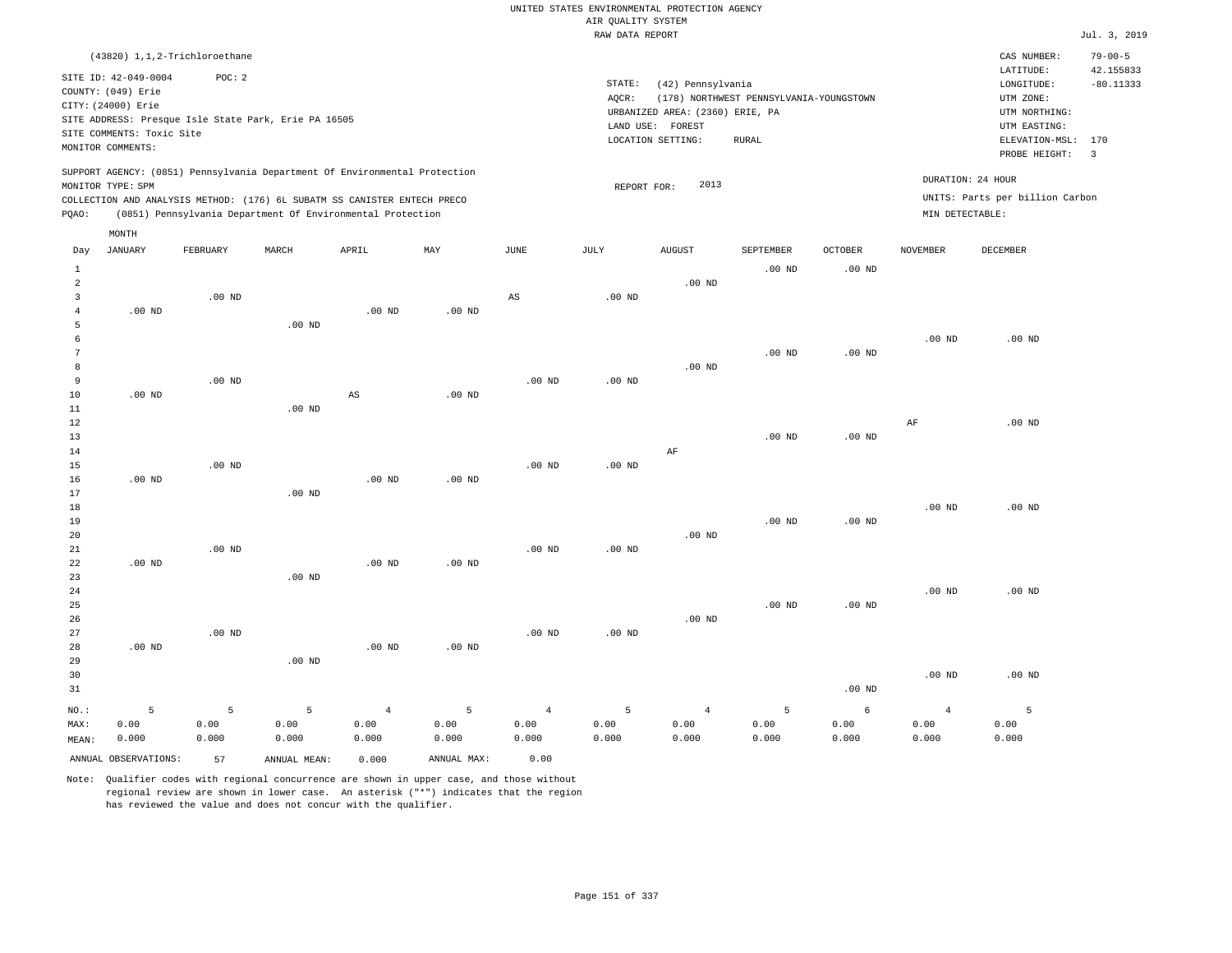|                |                                                |                                                                            |                        |          |                |                   | RAW DATA REPORT        |                                 |                                         |                |                        |                                 | Jul. 3, 2019            |
|----------------|------------------------------------------------|----------------------------------------------------------------------------|------------------------|----------|----------------|-------------------|------------------------|---------------------------------|-----------------------------------------|----------------|------------------------|---------------------------------|-------------------------|
|                |                                                | (43820) 1,1,2-Trichloroethane                                              |                        |          |                |                   |                        |                                 |                                         |                |                        | CAS NUMBER:                     | $79 - 00 - 5$           |
|                |                                                |                                                                            |                        |          |                |                   |                        |                                 |                                         |                |                        | LATITUDE:                       | 42.155833               |
|                | SITE ID: 42-049-0004                           | POC: 2                                                                     |                        |          |                |                   | STATE:                 | (42) Pennsylvania               |                                         |                |                        | LONGITUDE:                      | $-80.11333$             |
|                | COUNTY: (049) Erie                             |                                                                            |                        |          |                |                   | AQCR:                  |                                 | (178) NORTHWEST PENNSYLVANIA-YOUNGSTOWN |                |                        | UTM ZONE:                       |                         |
|                | CITY: (24000) Erie                             |                                                                            |                        |          |                |                   |                        | URBANIZED AREA: (2360) ERIE, PA |                                         |                |                        | UTM NORTHING:                   |                         |
|                |                                                | SITE ADDRESS: Presque Isle State Park, Erie PA 16505                       |                        |          |                |                   |                        | LAND USE: FOREST                |                                         |                |                        | UTM EASTING:                    |                         |
|                | SITE COMMENTS: Toxic Site<br>MONITOR COMMENTS: |                                                                            |                        |          |                |                   |                        | LOCATION SETTING:               | <b>RURAL</b>                            |                |                        | ELEVATION-MSL: 170              |                         |
|                |                                                |                                                                            |                        |          |                |                   |                        |                                 |                                         |                |                        | PROBE HEIGHT:                   | $\overline{\mathbf{3}}$ |
|                |                                                | SUPPORT AGENCY: (0851) Pennsylvania Department Of Environmental Protection |                        |          |                |                   |                        |                                 |                                         |                |                        |                                 |                         |
|                | MONITOR TYPE: SPM                              |                                                                            |                        |          |                |                   | REPORT FOR:            | 2014                            |                                         |                |                        | DURATION: 24 HOUR               |                         |
|                |                                                | COLLECTION AND ANALYSIS METHOD: (176) 6L SUBATM SS CANISTER ENTECH PRECO   |                        |          |                |                   |                        |                                 |                                         |                |                        | UNITS: Parts per billion Carbon |                         |
| PQAO:          |                                                | (0851) Pennsylvania Department Of Environmental Protection                 |                        |          |                |                   |                        |                                 |                                         |                | MIN DETECTABLE:        |                                 |                         |
|                | MONTH                                          |                                                                            |                        |          |                |                   |                        |                                 |                                         |                |                        |                                 |                         |
| Day            | <b>JANUARY</b>                                 | FEBRUARY                                                                   | MARCH                  | APRIL    | MAY            | <b>JUNE</b>       | JULY                   | <b>AUGUST</b>                   | SEPTEMBER                               | <b>OCTOBER</b> | <b>NOVEMBER</b>        | DECEMBER                        |                         |
| $\mathbf{1}$   |                                                |                                                                            |                        |          |                |                   |                        |                                 |                                         |                | $\mathbb{A}\mathbb{S}$ | AS                              |                         |
| $\overline{a}$ |                                                |                                                                            |                        |          |                |                   |                        |                                 | $.00$ ND                                | $_{\rm AS}$    |                        |                                 |                         |
| $\overline{3}$ |                                                |                                                                            |                        |          |                |                   |                        | $.00$ ND                        |                                         |                |                        |                                 |                         |
| $\overline{4}$ |                                                | AF                                                                         |                        |          |                | $.00$ ND          | $.00$ ND               |                                 |                                         |                |                        |                                 |                         |
| 5              | $.00$ ND                                       |                                                                            |                        | $.00$ ND | $.00$ ND       |                   |                        |                                 |                                         |                |                        |                                 |                         |
| 6              |                                                |                                                                            | $.00$ ND               |          |                |                   |                        |                                 |                                         |                |                        |                                 |                         |
| 7              |                                                |                                                                            |                        |          |                |                   |                        |                                 |                                         |                | .00 <sub>ND</sub>      | $.00$ ND                        |                         |
| 8              |                                                |                                                                            |                        |          |                |                   |                        |                                 | AF                                      | $_{\rm AS}$    |                        |                                 |                         |
| $\overline{9}$ |                                                |                                                                            |                        |          |                |                   |                        | AF                              |                                         |                |                        |                                 |                         |
| 10             |                                                | $.00$ ND                                                                   |                        |          |                | .00 <sub>ND</sub> | .00 <sub>ND</sub>      |                                 |                                         |                |                        |                                 |                         |
| $11\,$<br>12   | $.00$ ND                                       |                                                                            | $\mathbb{A}\mathbb{M}$ | $\rm AF$ | $_{\rm AS}$    |                   |                        |                                 |                                         |                |                        |                                 |                         |
| 13             |                                                |                                                                            |                        |          |                |                   |                        |                                 |                                         |                | $\mathbb{A}\mathbb{S}$ | .00 <sub>ND</sub>               |                         |
| 14             |                                                |                                                                            |                        |          |                |                   |                        |                                 | AS                                      | AM             |                        |                                 |                         |
| 15             |                                                |                                                                            |                        |          |                |                   |                        | $\rm AF$                        |                                         |                |                        |                                 |                         |
| 16             |                                                | $.00$ ND                                                                   |                        |          |                | .00 <sub>ND</sub> | $.00~\mathrm{ND}$      |                                 |                                         |                |                        |                                 |                         |
| 17             | $.00$ ND                                       |                                                                            |                        | $.00$ ND | $.00$ ND       |                   |                        |                                 |                                         |                |                        |                                 |                         |
| 18             |                                                |                                                                            | $.00$ ND               |          |                |                   |                        |                                 |                                         |                |                        |                                 |                         |
| 19             |                                                |                                                                            |                        |          |                |                   |                        |                                 |                                         |                | $.00$ ND               | $.00$ ND                        |                         |
| 20             |                                                |                                                                            |                        |          |                |                   |                        |                                 | AS                                      | $\rm{AF}$      |                        |                                 |                         |
| 21             |                                                |                                                                            |                        |          |                |                   |                        | $\rm AF$                        |                                         |                |                        |                                 |                         |
| 22             |                                                | $.00$ ND                                                                   |                        |          |                | $.00$ ND          | $.00$ ND               |                                 |                                         |                |                        |                                 |                         |
| 23             | $.00$ ND                                       |                                                                            |                        | $.00$ ND | $.00$ ND       |                   |                        |                                 |                                         |                |                        |                                 |                         |
| 24<br>25       |                                                |                                                                            | $.00$ ND               |          |                |                   |                        |                                 |                                         |                |                        |                                 |                         |
| 26             |                                                |                                                                            |                        |          |                |                   |                        |                                 | $\mathbb{A}\mathbb{S}$                  | $.00$ ND       | $\mathbb{A}\mathbb{S}$ | $.00$ ND                        |                         |
| 27             |                                                |                                                                            |                        |          |                |                   |                        | $\rm AF$                        |                                         |                |                        |                                 |                         |
| 28             |                                                | $.00$ ND                                                                   |                        |          |                | $.00$ ND          | $\mathbb{A}\mathbb{S}$ |                                 |                                         |                |                        |                                 |                         |
| 29             | $.00$ ND                                       |                                                                            |                        | AS       | $.00$ ND       |                   |                        |                                 |                                         |                |                        |                                 |                         |
| 30             |                                                |                                                                            | $.00$ ND               |          |                |                   |                        |                                 |                                         |                |                        |                                 |                         |
| 31             |                                                |                                                                            |                        |          |                |                   |                        |                                 |                                         |                |                        | $\mathbb{A}\mathbb{S}$          |                         |
| $NO.$ :        | 5                                              | $\overline{4}$                                                             | $\overline{4}$         | 3        | $\overline{4}$ | 5                 | $\overline{4}$         | $\mathbf{1}$                    | $\,1\,$                                 | $1\,$          | $\overline{a}$         | $\overline{4}$                  |                         |
| MAX:           | 0.00                                           | 0.00                                                                       | 0.00                   | 0.00     | 0.00           | 0.00              | 0.00                   | 0.00                            | 0.00                                    | 0.00           | 0.00                   | 0.00                            |                         |
| MEAN:          | 0.000                                          | 0.000                                                                      | 0.000                  | 0.000    | 0.000          | 0.000             | 0.000                  | 0.000                           | 0.000                                   | 0.000          | 0.000                  | 0.000                           |                         |
|                |                                                |                                                                            |                        |          |                |                   |                        |                                 |                                         |                |                        |                                 |                         |

Note: Qualifier codes with regional concurrence are shown in upper case, and those without regional review are shown in lower case. An asterisk ("\*") indicates that the region has reviewed the value and does not concur with the qualifier.

ANNUAL OBSERVATIONS: 38 ANNUAL MEAN: 0.000 ANNUAL MAX: 0.00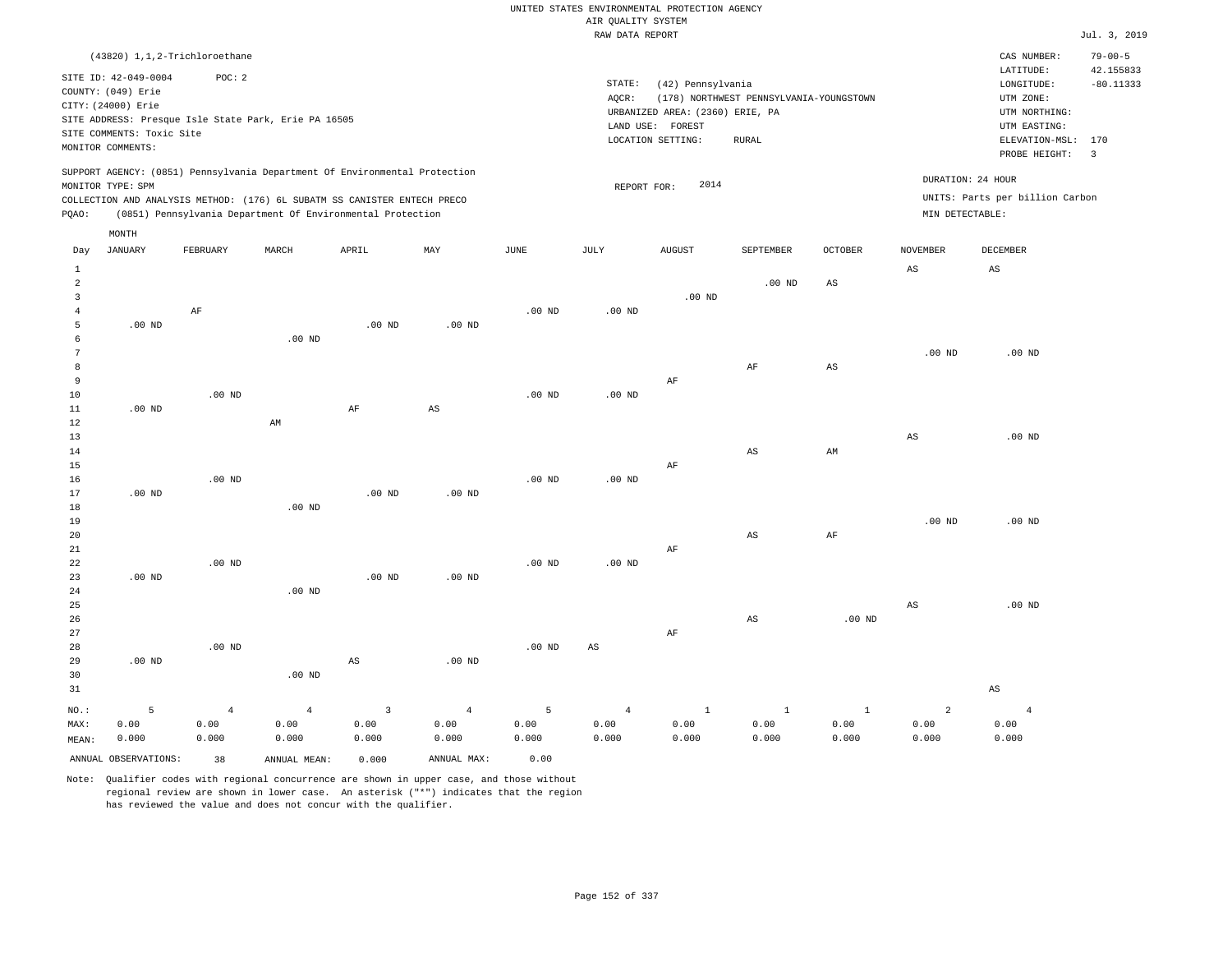|       |                           | (43820) 1,1,2-Trichloroethane                        |                   |                                                                          |                                                                            |      |        |                                 |                                         |         |                    | CAS NUMBER:                     | $79 - 00 - 5$           |
|-------|---------------------------|------------------------------------------------------|-------------------|--------------------------------------------------------------------------|----------------------------------------------------------------------------|------|--------|---------------------------------|-----------------------------------------|---------|--------------------|---------------------------------|-------------------------|
|       | SITE ID: 42-049-0004      | POC: 2                                               |                   |                                                                          |                                                                            |      |        |                                 |                                         |         |                    | LATITUDE:                       | 42.155833               |
|       | COUNTY: (049) Erie        |                                                      |                   |                                                                          |                                                                            |      | STATE: | (42) Pennsylvania               |                                         |         |                    | LONGITUDE:                      | $-80.11333$             |
|       | CITY: (24000) Erie        |                                                      |                   |                                                                          |                                                                            |      | AOCR:  |                                 | (178) NORTHWEST PENNSYLVANIA-YOUNGSTOWN |         |                    | UTM ZONE:                       |                         |
|       |                           | SITE ADDRESS: Presque Isle State Park, Erie PA 16505 |                   |                                                                          |                                                                            |      |        | URBANIZED AREA: (2360) ERIE, PA |                                         |         |                    | UTM NORTHING:                   |                         |
|       | SITE COMMENTS: Toxic Site |                                                      |                   |                                                                          |                                                                            |      |        | LAND USE: FOREST                |                                         |         |                    | UTM EASTING:                    |                         |
|       | MONITOR COMMENTS:         |                                                      |                   |                                                                          |                                                                            |      |        | LOCATION SETTING:               | RURAL                                   |         |                    | ELEVATION-MSL: 170              |                         |
|       |                           |                                                      |                   |                                                                          |                                                                            |      |        |                                 |                                         |         |                    | PROBE HEIGHT:                   | $\overline{\mathbf{3}}$ |
|       | MONITOR TYPE: SPM         |                                                      |                   |                                                                          | SUPPORT AGENCY: (0851) Pennsylvania Department Of Environmental Protection |      |        | 2015<br>REPORT FOR:             |                                         |         |                    | DURATION: 24 HOUR               |                         |
|       |                           |                                                      |                   | COLLECTION AND ANALYSIS METHOD: (176) 6L SUBATM SS CANISTER ENTECH PRECO |                                                                            |      |        |                                 |                                         |         |                    | UNITS: Parts per billion Carbon |                         |
| POAO: |                           |                                                      |                   | (0851) Pennsylvania Department Of Environmental Protection               |                                                                            |      |        |                                 |                                         |         | MIN DETECTABLE:    |                                 |                         |
|       | MONTH                     |                                                      |                   |                                                                          |                                                                            |      |        |                                 |                                         |         |                    |                                 |                         |
| Day   | JANUARY                   | FEBRUARY                                             | MARCH             | APRIL                                                                    | MAY                                                                        | JUNE | JULY   | <b>AUGUST</b>                   | SEPTEMBER                               | OCTOBER | <b>NOVEMBER</b>    | DECEMBER                        |                         |
|       |                           |                                                      | .00 <sub>ND</sub> |                                                                          |                                                                            |      |        |                                 |                                         |         |                    |                                 |                         |
|       |                           |                                                      |                   |                                                                          |                                                                            |      |        |                                 |                                         |         | $0.0 \, \text{nm}$ | m <sub>0</sub>                  |                         |

| $\overline{\mathbf{c}}$ |                         |                        |                        |          |          |                |                        |          |                        |                        | .00 $ND$               | $_{\rm TS}$    |
|-------------------------|-------------------------|------------------------|------------------------|----------|----------|----------------|------------------------|----------|------------------------|------------------------|------------------------|----------------|
| 3                       |                         |                        |                        |          |          |                |                        |          | $.00$ ND               | .00 <sub>ND</sub>      |                        |                |
| 4                       |                         |                        |                        |          |          |                |                        | $.00$ ND |                        |                        |                        |                |
| 5                       |                         | AS                     |                        |          |          | $.00$ ND       | $\mathbb{A}\mathbb{S}$ |          |                        |                        |                        |                |
| 6                       | $\rm AF$                |                        |                        | $.00$ ND | $.00$ ND |                |                        |          |                        |                        |                        |                |
| 7                       |                         |                        | $.00$ ND               |          |          |                |                        |          |                        |                        |                        |                |
| 8                       |                         |                        |                        |          |          |                |                        |          |                        |                        | $\mathbb{A}\mathbb{S}$ | $.00$ ND       |
| 9                       |                         |                        |                        |          |          |                |                        |          | .00 <sub>ND</sub>      | $\mathbb{A}\mathbb{S}$ |                        |                |
| 10                      |                         |                        |                        |          |          |                |                        | $.00$ ND |                        |                        |                        |                |
| 11                      |                         | $\mathbb{A}\mathbb{S}$ |                        |          |          | $.00$ ND       | $.00$ ND               |          |                        |                        |                        |                |
| 12                      | .00 $ND$                |                        |                        | .00 $ND$ | $.00$ ND |                |                        |          |                        |                        |                        |                |
| 13                      |                         |                        | .00 $ND$               |          |          |                |                        |          |                        |                        |                        |                |
| 14                      |                         |                        |                        |          |          |                |                        |          |                        |                        | $\rm{AF}$              | $.00$ ND       |
| 15                      |                         |                        |                        |          |          |                |                        |          | .00 <sub>ND</sub>      | $\mathbb{A}\mathbb{S}$ |                        |                |
| 16                      |                         |                        |                        |          |          |                |                        | $.00$ ND |                        |                        |                        |                |
| 17                      |                         | $\rm AF$               |                        |          |          | $.00$ ND       | $.00$ ND               |          |                        |                        |                        |                |
| 18<br>19                | $\rm AF$                |                        | $\mathbb{A}\mathbb{S}$ | .00 $ND$ | $.00$ ND |                |                        |          |                        |                        |                        |                |
| 20                      |                         |                        |                        |          |          |                |                        |          |                        |                        | $.00$ ND               | $.00$ ND       |
| 21                      |                         |                        |                        |          |          |                |                        |          | $.00$ ND               | .00 <sub>ND</sub>      |                        |                |
| $2\sqrt{2}$             |                         |                        |                        |          |          |                |                        | $.00$ ND |                        |                        |                        |                |
| 23                      |                         | $.00$ ND               |                        |          |          | AS             | $\mathbb{A}\mathbb{S}$ |          |                        |                        |                        |                |
| 24                      | $.00$ ND                |                        |                        | .00 $ND$ | .00 $ND$ |                |                        |          |                        |                        |                        |                |
| 25                      |                         |                        | $.00$ ND               |          |          |                |                        |          |                        |                        |                        |                |
| $26\,$                  |                         |                        |                        |          |          |                |                        |          |                        |                        | $_{\rm TS}$            | $.00$ ND       |
| 27                      |                         |                        |                        |          |          |                |                        |          | $\mathbb{A}\mathbb{S}$ | $.00$ ND               |                        |                |
| 28                      |                         |                        |                        |          |          |                |                        | .00 $ND$ |                        |                        |                        |                |
| 29                      |                         |                        |                        |          |          | $.00$ ND       | $.00$ ND               |          |                        |                        |                        |                |
| 30                      | $.00$ ND                |                        |                        | .00 $ND$ | $.00$ ND |                |                        |          |                        |                        |                        |                |
| $31\,$                  |                         |                        | $.00\,$ ND             |          |          |                |                        |          |                        |                        |                        |                |
| $_{\rm NO.}$ :          | $\overline{\mathbf{3}}$ | $\mathbf{1}$           | 5                      | 5        | 5        | $\overline{4}$ | $\mathsf 3$            | 5        | $\overline{4}$         | $\overline{3}$         | $\overline{2}$         | $\overline{4}$ |
| MAX:                    | 0.00                    | 0.00                   | 0.00                   | 0.00     | 0.00     | 0.00           | 0.00                   | 0.00     | 0.00                   | 0.00                   | 0.00                   | 0.00           |
| MEAN:                   | 0.000                   | 0.000                  | 0.000                  | 0.000    | 0.000    | 0.000          | 0.000                  | 0.000    | 0.000                  | 0.000                  | 0.000                  | 0.000          |

ANNUAL OBSERVATIONS: 44 ANNUAL MEAN: 0.000 ANNUAL MAX: 0.00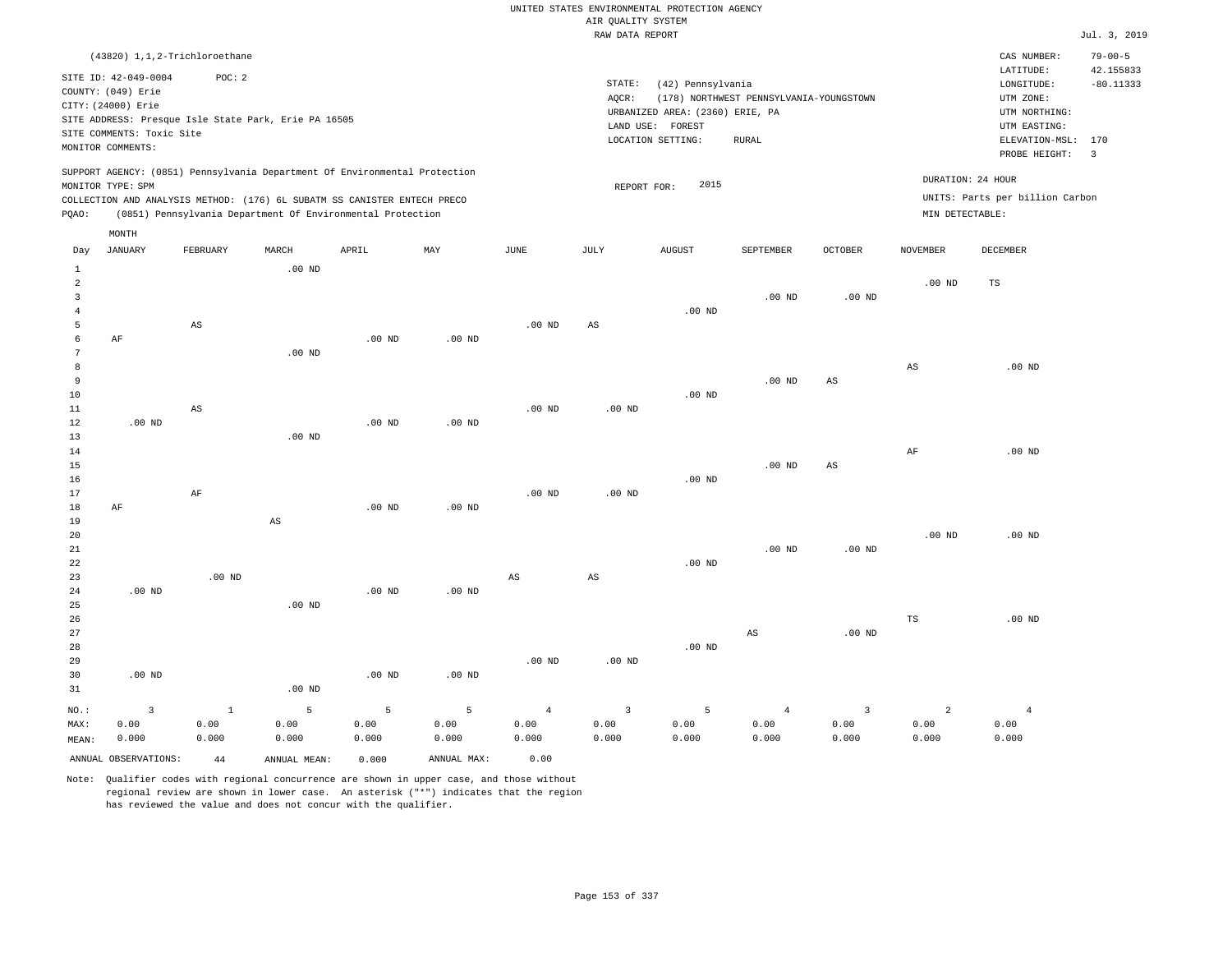|                     |                               |                   |                                                      |                                                                            |                        |                        |           | RAW DATA REPORT                 |                                         |                |                   |                                 | Jul. 3, 2019            |
|---------------------|-------------------------------|-------------------|------------------------------------------------------|----------------------------------------------------------------------------|------------------------|------------------------|-----------|---------------------------------|-----------------------------------------|----------------|-------------------|---------------------------------|-------------------------|
|                     | (43820) 1,1,2-Trichloroethane |                   |                                                      |                                                                            |                        |                        |           |                                 |                                         |                |                   | CAS NUMBER:                     | $79 - 00 - 5$           |
|                     |                               |                   |                                                      |                                                                            |                        |                        |           |                                 |                                         |                |                   | LATITUDE:                       | 42.155833               |
|                     | SITE ID: 42-049-0004          | POC: 2            |                                                      |                                                                            |                        |                        | STATE:    | (42) Pennsylvania               |                                         |                |                   | LONGITUDE:                      | $-80.11333$             |
|                     | COUNTY: (049) Erie            |                   |                                                      |                                                                            |                        |                        | AOCR:     |                                 | (178) NORTHWEST PENNSYLVANIA-YOUNGSTOWN |                |                   | UTM ZONE:                       |                         |
|                     | CITY: (24000) Erie            |                   |                                                      |                                                                            |                        |                        |           | URBANIZED AREA: (2360) ERIE, PA |                                         |                |                   | UTM NORTHING:                   |                         |
|                     |                               |                   | SITE ADDRESS: Presque Isle State Park, Erie PA 16505 |                                                                            |                        |                        |           | LAND USE: FOREST                |                                         |                |                   | UTM EASTING:                    |                         |
|                     | SITE COMMENTS: Toxic Site     |                   |                                                      |                                                                            |                        |                        |           | LOCATION SETTING:               | RURAL                                   |                |                   | ELEVATION-MSL: 170              |                         |
|                     | MONITOR COMMENTS:             |                   |                                                      |                                                                            |                        |                        |           |                                 |                                         |                |                   | PROBE HEIGHT:                   | $\overline{\mathbf{3}}$ |
|                     |                               |                   |                                                      | SUPPORT AGENCY: (0851) Pennsylvania Department Of Environmental Protection |                        |                        |           |                                 |                                         |                |                   |                                 |                         |
|                     | MONITOR TYPE: SPM             |                   |                                                      |                                                                            |                        |                        |           | 2016<br>REPORT FOR:             |                                         |                |                   | DURATION: 24 HOUR               |                         |
|                     |                               |                   |                                                      | COLLECTION AND ANALYSIS METHOD: (176) 6L SUBATM SS CANISTER ENTECH PRECO   |                        |                        |           |                                 |                                         |                |                   | UNITS: Parts per billion Carbon |                         |
| PQAO:               |                               |                   |                                                      | (0851) Pennsylvania Department Of Environmental Protection                 |                        |                        |           |                                 |                                         |                | MIN DETECTABLE:   |                                 |                         |
|                     | MONTH                         |                   |                                                      |                                                                            |                        |                        |           |                                 |                                         |                |                   |                                 |                         |
| Day                 | <b>JANUARY</b>                | FEBRUARY          | MARCH                                                | APRIL                                                                      | MAY                    | JUNE                   | JULY      | <b>AUGUST</b>                   | SEPTEMBER                               | <b>OCTOBER</b> | <b>NOVEMBER</b>   | <b>DECEMBER</b>                 |                         |
|                     |                               |                   |                                                      |                                                                            |                        |                        |           |                                 |                                         |                |                   |                                 |                         |
| $\mathbf{1}$        | $.00$ ND                      |                   | $.00$ ND                                             |                                                                            |                        |                        |           |                                 |                                         |                |                   |                                 |                         |
| $\overline{a}$      |                               |                   |                                                      |                                                                            |                        |                        |           |                                 |                                         |                | TS                | TS                              |                         |
| $\overline{3}$      |                               |                   |                                                      |                                                                            |                        |                        |           |                                 | .00 <sub>ND</sub>                       | AF             |                   |                                 |                         |
| $\overline{4}$<br>5 |                               |                   |                                                      |                                                                            |                        |                        |           | AF                              |                                         |                |                   |                                 |                         |
| 6                   |                               | .00 <sub>ND</sub> |                                                      | AF                                                                         | $\mathbb{A}\mathbb{S}$ | .00 <sub>ND</sub>      | $\rm{AF}$ |                                 |                                         |                |                   |                                 |                         |
| $\overline{7}$      | $.00$ ND                      |                   | AF                                                   |                                                                            |                        |                        |           |                                 |                                         |                |                   |                                 |                         |
| 8                   |                               |                   |                                                      |                                                                            |                        |                        |           |                                 |                                         |                | $\rm{AF}$         | $_{\rm TS}$                     |                         |
| 9                   |                               |                   |                                                      |                                                                            |                        |                        |           |                                 | TS                                      | AF             |                   |                                 |                         |
| 10                  |                               |                   |                                                      |                                                                            |                        |                        |           | AF                              |                                         |                |                   |                                 |                         |
| 11                  |                               |                   |                                                      |                                                                            |                        | $\mathbb{A}\mathbb{S}$ | AF        |                                 |                                         |                |                   |                                 |                         |
| 12                  |                               | $.00$ ND          |                                                      | $\mathbb{A}\mathbb{S}$                                                     | $.00$ ND               |                        |           |                                 |                                         |                |                   |                                 |                         |
| 13                  | $_{\rm TS}$                   |                   | .00 <sub>ND</sub>                                    |                                                                            |                        |                        |           |                                 |                                         |                |                   |                                 |                         |
| $14\,$              |                               |                   |                                                      |                                                                            |                        |                        |           |                                 |                                         |                | .00 <sub>ND</sub> | $.00$ ND                        |                         |
| 15                  |                               |                   |                                                      |                                                                            |                        |                        |           |                                 | $\rm AF$                                | $.00$ ND       |                   |                                 |                         |
| 16                  |                               |                   |                                                      |                                                                            |                        |                        |           | $.00$ ND                        |                                         |                |                   |                                 |                         |
| 17                  |                               |                   |                                                      |                                                                            |                        | AF                     | AF        |                                 |                                         |                |                   |                                 |                         |
| 18                  |                               | $.00$ ND          |                                                      | $\mathbb{A}\mathbb{S}$                                                     | $.00$ ND               |                        |           |                                 |                                         |                |                   |                                 |                         |
| 19                  | .00 <sub>ND</sub>             |                   | $\mathbb{A}\mathbb{S}$                               |                                                                            |                        |                        |           |                                 |                                         |                |                   |                                 |                         |
| 20                  |                               |                   |                                                      |                                                                            |                        |                        |           |                                 |                                         |                | $.00$ ND          | $.00$ ND                        |                         |
| 21                  |                               |                   |                                                      |                                                                            |                        |                        |           |                                 | $.00$ ND                                | AF             |                   |                                 |                         |
| 22                  |                               |                   |                                                      |                                                                            |                        |                        |           | $\rm{AF}$                       |                                         |                |                   |                                 |                         |
| 23                  |                               |                   |                                                      |                                                                            |                        | AS                     | AF        |                                 |                                         |                |                   |                                 |                         |
| 24<br>25            | $.00$ ND                      | $.00$ ND          | $.00$ ND                                             | $.00$ ND                                                                   | $\rm AF$               |                        |           |                                 |                                         |                |                   |                                 |                         |
| 26                  |                               |                   |                                                      |                                                                            |                        |                        |           |                                 |                                         |                | AF                | $.00$ ND                        |                         |
| 27                  |                               |                   |                                                      |                                                                            |                        |                        |           |                                 | $.00$ ND                                | AF             |                   |                                 |                         |
| 28                  |                               |                   |                                                      |                                                                            |                        |                        |           | $.00$ ND                        |                                         |                |                   |                                 |                         |
| 29                  |                               |                   |                                                      |                                                                            |                        | AF                     | AF        |                                 |                                         |                |                   |                                 |                         |
| 30                  |                               |                   |                                                      | AS                                                                         | AF                     |                        |           |                                 |                                         |                |                   |                                 |                         |
| 31                  | $.00$ ND                      |                   | $.00$ ND                                             |                                                                            |                        |                        |           |                                 |                                         |                |                   |                                 |                         |
|                     |                               |                   |                                                      |                                                                            |                        |                        |           |                                 |                                         |                |                   |                                 |                         |
| NO.:                | 5                             | $\overline{4}$    | $\overline{4}$                                       | $\mathbf{1}$                                                               | $\overline{a}$         | $\mathbf{1}$           |           | $\circ$<br>$\overline{a}$       | $\overline{\mathbf{3}}$                 | $\mathbf{1}$   | $\overline{a}$    | $\overline{3}$                  |                         |
| MAX:                | 0.00<br>0.000                 | 0.00              | 0.00<br>0.000                                        | 0.00                                                                       | 0.00                   | 0.00                   |           | 0.00<br>0.000                   | 0.00<br>0.000                           | 0.00<br>0.000  | 0.00<br>0.000     | 0.00<br>0.000                   |                         |
| MEAN:               |                               | 0.000             |                                                      | 0.000                                                                      | 0.000                  | 0.000                  |           |                                 |                                         |                |                   |                                 |                         |
|                     | ANNUAL OBSERVATIONS:          | 28                | ANNUAL MEAN:                                         | 0.000                                                                      | ANNUAL MAX:            | 0.00                   |           |                                 |                                         |                |                   |                                 |                         |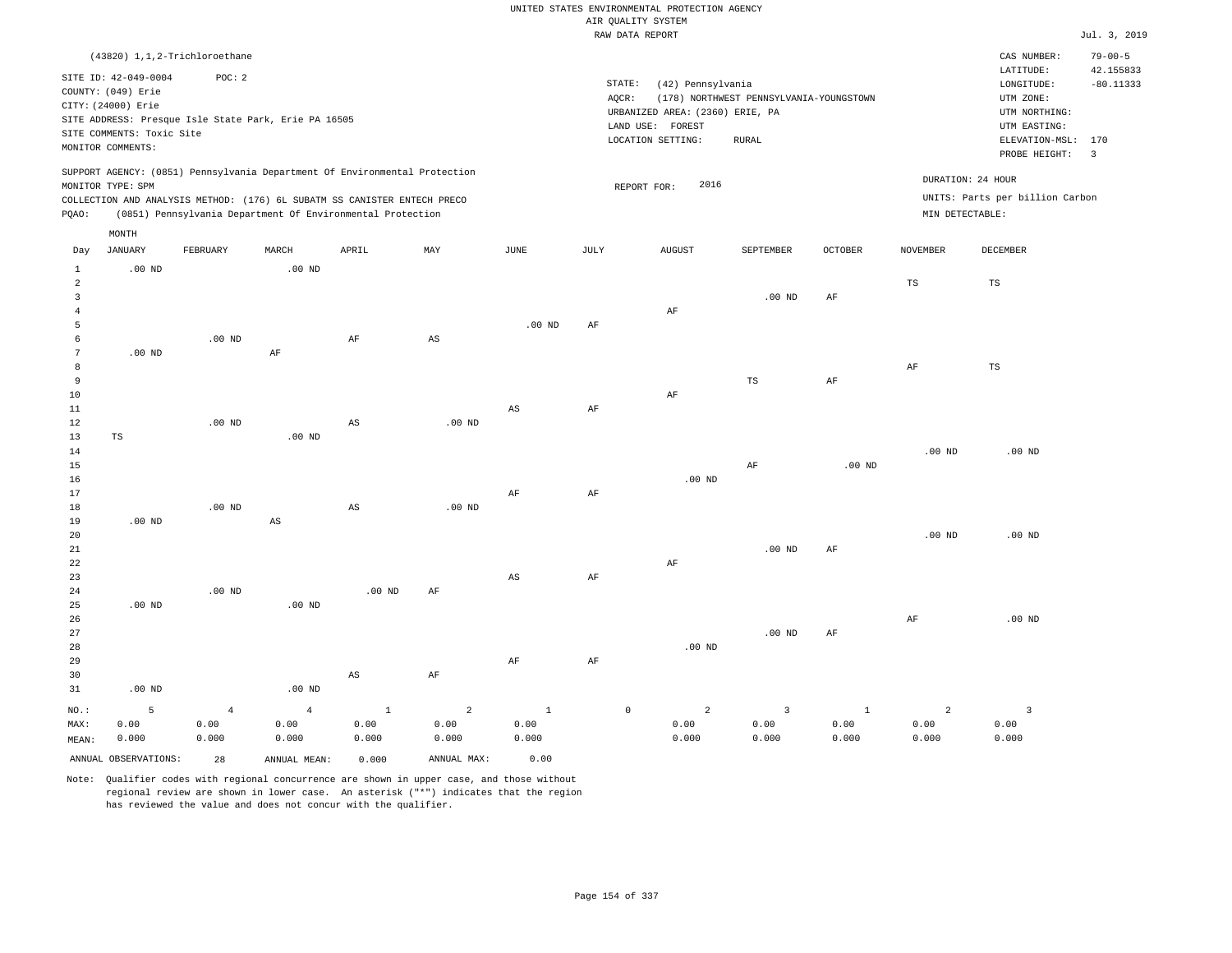|                 |                               |               |                                                                            |              |                   |                        | RAW DATA REPORT |                                 |                                         |                   |                   |                                 | Jul. 3, 2019            |
|-----------------|-------------------------------|---------------|----------------------------------------------------------------------------|--------------|-------------------|------------------------|-----------------|---------------------------------|-----------------------------------------|-------------------|-------------------|---------------------------------|-------------------------|
|                 | (43820) 1,1,2-Trichloroethane |               |                                                                            |              |                   |                        |                 |                                 |                                         |                   |                   | CAS NUMBER:                     | $79 - 00 - 5$           |
|                 |                               |               |                                                                            |              |                   |                        |                 |                                 |                                         |                   |                   | LATITUDE:                       | 42.155833               |
|                 | SITE ID: 42-049-0004          | POC: 2        |                                                                            |              |                   |                        | STATE:          | (42) Pennsylvania               |                                         |                   |                   | LONGITUDE:                      | $-80.11333$             |
|                 | COUNTY: (049) Erie            |               |                                                                            |              |                   |                        | AQCR:           |                                 | (178) NORTHWEST PENNSYLVANIA-YOUNGSTOWN |                   |                   | UTM ZONE:                       |                         |
|                 | CITY: (24000) Erie            |               |                                                                            |              |                   |                        |                 | URBANIZED AREA: (2360) ERIE, PA |                                         |                   |                   | UTM NORTHING:                   |                         |
|                 |                               |               | SITE ADDRESS: Presque Isle State Park, Erie PA 16505                       |              |                   |                        |                 | LAND USE: FOREST                |                                         |                   |                   | UTM EASTING:                    |                         |
|                 | SITE COMMENTS: Toxic Site     |               |                                                                            |              |                   |                        |                 | LOCATION SETTING:               | <b>RURAL</b>                            |                   |                   | ELEVATION-MSL:                  | 170                     |
|                 | MONITOR COMMENTS:             |               |                                                                            |              |                   |                        |                 |                                 |                                         |                   |                   | PROBE HEIGHT:                   | $\overline{\mathbf{3}}$ |
|                 |                               |               | SUPPORT AGENCY: (0851) Pennsylvania Department Of Environmental Protection |              |                   |                        |                 |                                 |                                         |                   |                   |                                 |                         |
|                 | MONITOR TYPE: SPM             |               |                                                                            |              |                   |                        | REPORT FOR:     | 2017                            |                                         |                   |                   | DURATION: 24 HOUR               |                         |
|                 |                               |               | COLLECTION AND ANALYSIS METHOD: (176) 6L SUBATM SS CANISTER ENTECH PRECO   |              |                   |                        |                 |                                 |                                         |                   |                   | UNITS: Parts per billion Carbon |                         |
| PQAO:           |                               |               | (0851) Pennsylvania Department Of Environmental Protection                 |              |                   |                        |                 |                                 |                                         |                   | MIN DETECTABLE:   |                                 |                         |
|                 | $\texttt{MONTH}$              |               |                                                                            |              |                   |                        |                 |                                 |                                         |                   |                   |                                 |                         |
| Day             | JANUARY                       | FEBRUARY      | MARCH                                                                      | APRIL        | MAY               | JUNE                   | JULY            | <b>AUGUST</b>                   | SEPTEMBER                               | <b>OCTOBER</b>    | <b>NOVEMBER</b>   | <b>DECEMBER</b>                 |                         |
| $1\,$           | $\rm AF$                      |               |                                                                            | $\rm{AF}$    | AF                |                        |                 |                                 |                                         |                   |                   |                                 |                         |
| 2               |                               |               | $.00$ ND                                                                   |              |                   |                        |                 |                                 |                                         |                   |                   |                                 |                         |
| $\overline{3}$  |                               |               |                                                                            |              |                   |                        |                 |                                 |                                         |                   | .00 <sub>ND</sub> | .00 <sub>ND</sub>               |                         |
| $\overline{4}$  |                               |               |                                                                            |              |                   |                        |                 |                                 | .00 <sub>ND</sub>                       | .00 <sub>ND</sub> |                   |                                 |                         |
| 5               |                               |               |                                                                            |              |                   |                        |                 | $.00$ ND                        |                                         |                   |                   |                                 |                         |
| 6               |                               | $.00$ ND      |                                                                            |              |                   | .00 <sub>ND</sub>      | AS              |                                 |                                         |                   |                   |                                 |                         |
| $7\phantom{.0}$ | $_{\rm TS}$                   |               |                                                                            | AF           | $.00$ ND          |                        |                 |                                 |                                         |                   |                   |                                 |                         |
| 8               |                               |               | $.00$ ND                                                                   |              |                   |                        |                 |                                 |                                         |                   |                   |                                 |                         |
| 9               |                               |               |                                                                            |              |                   |                        |                 |                                 |                                         |                   | .00 <sub>ND</sub> | $.00$ ND                        |                         |
| 10              |                               |               |                                                                            |              |                   |                        |                 |                                 | $.00$ ND                                | $.00$ ND          |                   |                                 |                         |
| 11              |                               |               |                                                                            |              |                   |                        |                 | $.00$ ND                        |                                         |                   |                   |                                 |                         |
| 12              |                               | $\mathbb{TS}$ |                                                                            |              |                   | $.00$ ND               | AS              |                                 |                                         |                   |                   |                                 |                         |
| 13              | $.00$ ND                      |               |                                                                            | $.00$ ND     | $.00$ ND          |                        |                 |                                 |                                         |                   |                   |                                 |                         |
| 14              |                               |               | $.00$ ND                                                                   |              |                   |                        |                 |                                 |                                         |                   |                   |                                 |                         |
| 15              |                               |               |                                                                            |              |                   |                        |                 |                                 |                                         |                   | .00 <sub>ND</sub> | $.00$ ND                        |                         |
| 16              |                               |               |                                                                            |              |                   |                        |                 |                                 | $.00$ ND                                | .00 <sub>ND</sub> |                   |                                 |                         |
| 17              |                               |               |                                                                            |              |                   |                        |                 | .00 <sub>ND</sub>               |                                         |                   |                   |                                 |                         |
| 18              |                               | $\rm AF$      |                                                                            |              |                   | .00 <sub>ND</sub>      | $_{\rm AS}$     |                                 |                                         |                   |                   |                                 |                         |
| 19              | $.00$ ND                      |               |                                                                            | AF           | $.00$ ND          |                        |                 |                                 |                                         |                   |                   |                                 |                         |
| 20              |                               |               | $.00$ ND                                                                   |              |                   |                        |                 |                                 |                                         |                   |                   |                                 |                         |
| 21<br>22        |                               |               |                                                                            |              |                   |                        |                 |                                 | $.00$ ND                                | $.00$ ND          | .00 <sub>ND</sub> | $_{\rm TS}$                     |                         |
| 23              |                               |               |                                                                            |              |                   |                        |                 | .00 <sub>ND</sub>               |                                         |                   |                   |                                 |                         |
| 24              |                               | AF            |                                                                            |              |                   | $.00$ ND               | $.00$ ND        |                                 |                                         |                   |                   |                                 |                         |
| 25              | $_{\rm AS}$                   |               |                                                                            | $\rm AF$     | .00 <sub>ND</sub> |                        |                 |                                 |                                         |                   |                   |                                 |                         |
| 26              |                               |               | $.00$ ND                                                                   |              |                   |                        |                 |                                 |                                         |                   |                   |                                 |                         |
| 27              |                               |               |                                                                            |              |                   |                        |                 |                                 |                                         |                   | $.00$ ND          | AF                              |                         |
| 28              |                               |               |                                                                            |              |                   |                        |                 |                                 | $.00$ ND                                | .00 <sub>ND</sub> |                   |                                 |                         |
| 29              |                               |               |                                                                            |              |                   |                        |                 | .00 <sub>ND</sub>               |                                         |                   |                   |                                 |                         |
| 30              |                               |               |                                                                            |              |                   | $\mathbb{A}\mathbb{S}$ | $.00$ ND        |                                 |                                         |                   |                   |                                 |                         |
| 31              | $.00$ ND                      |               |                                                                            |              | $.00$ ND          |                        |                 |                                 |                                         |                   |                   |                                 |                         |
| $NO.$ :         | $\overline{3}$                | $\mathbf{1}$  | 5                                                                          | $\mathbf{1}$ | 5                 | $\overline{4}$         | $\overline{a}$  | 5                               | 5                                       | 5                 | 5                 | $\overline{3}$                  |                         |
| MAX:            | 0.00                          | 0.00          | 0.00                                                                       | 0.00         | 0.00              | 0.00                   | 0.00            | 0.00                            | 0.00                                    | 0.00              | 0.00              | 0.00                            |                         |
| MEAN:           | 0.000                         | 0.000         | 0.000                                                                      | 0.000        | 0.000             | 0.000                  | 0.000           | 0.000                           | 0.000                                   | 0.000             | 0.000             | 0.000                           |                         |
|                 |                               |               |                                                                            |              |                   |                        |                 |                                 |                                         |                   |                   |                                 |                         |
|                 | ANNUAL OBSERVATIONS:          | 44            | ANNUAL MEAN:                                                               | 0.000        | ANNUAL MAX:       | 0.00                   |                 |                                 |                                         |                   |                   |                                 |                         |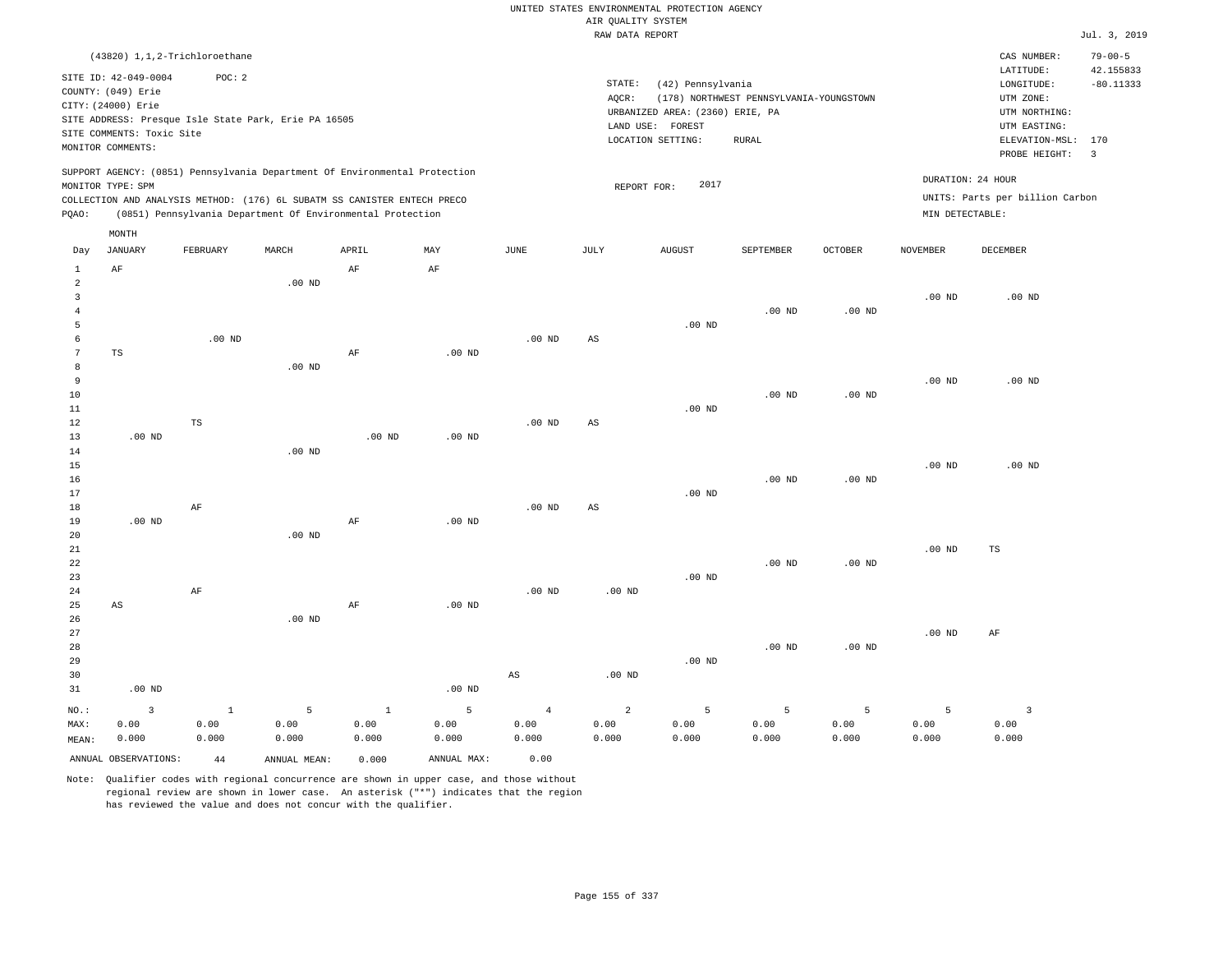|                                              |                                                                                                                    |             |                                           |                                                      |                                                                                                                                                                                                                      |                               |                     |               | UNITED STATES ENVIRONMENTAL PROTECTION AGENCY<br>AIR OUALITY SYSTEM<br>RAW DATA REPORT                              |                                                         |                    |                                 |                                                                                                                         | Jul. 3, 2019                                                       |
|----------------------------------------------|--------------------------------------------------------------------------------------------------------------------|-------------|-------------------------------------------|------------------------------------------------------|----------------------------------------------------------------------------------------------------------------------------------------------------------------------------------------------------------------------|-------------------------------|---------------------|---------------|---------------------------------------------------------------------------------------------------------------------|---------------------------------------------------------|--------------------|---------------------------------|-------------------------------------------------------------------------------------------------------------------------|--------------------------------------------------------------------|
|                                              |                                                                                                                    |             |                                           |                                                      |                                                                                                                                                                                                                      |                               |                     |               |                                                                                                                     |                                                         |                    |                                 |                                                                                                                         |                                                                    |
|                                              | SITE ID: 42-049-0004<br>COUNTY: (049) Erie<br>CITY: (24000) Erie<br>SITE COMMENTS: Toxic Site<br>MONITOR COMMENTS: |             | (43820) 1, 1, 2-Trichloroethane<br>POC: 2 | SITE ADDRESS: Presque Isle State Park, Erie PA 16505 |                                                                                                                                                                                                                      |                               |                     |               | STATE:<br>(42) Pennsylvania<br>$AQCR$ :<br>URBANIZED AREA: (2360) ERIE, PA<br>LAND USE: FOREST<br>LOCATION SETTING: | (178) NORTHWEST PENNSYLVANIA-YOUNGSTOWN<br><b>RURAL</b> |                    |                                 | CAS NUMBER:<br>LATITUDE:<br>LONGITUDE:<br>UTM ZONE:<br>UTM NORTHING:<br>UTM EASTING:<br>ELEVATION-MSL:<br>PROBE HEIGHT: | $79 - 00 - 5$<br>42.155833<br>$-80.11333$<br>170<br>$\overline{3}$ |
| PQAO:                                        | MONITOR TYPE: SPM                                                                                                  |             |                                           |                                                      | SUPPORT AGENCY: (0851) Pennsylvania Department Of Environmental Protection<br>COLLECTION AND ANALYSIS METHOD: (176) 6L SUBATM SS CANISTER ENTECH PRECO<br>(0851) Pennsylvania Department Of Environmental Protection |                               |                     |               | 2018<br>REPORT FOR:                                                                                                 |                                                         |                    | DURATION: 24 HOUR               | UNITS: Parts per billion Carbon<br>MIN DETECTABLE: . 064813                                                             |                                                                    |
| Day                                          | MONTH<br>JANUARY                                                                                                   |             | FEBRUARY                                  | MARCH                                                | APRIL                                                                                                                                                                                                                | MAY                           | JUNE                | $_{\rm JULY}$ | AUGUST                                                                                                              | SEPTEMBER                                               | <b>OCTOBER</b>     | <b>NOVEMBER</b>                 | DECEMBER                                                                                                                |                                                                    |
| $\mathbf{1}$<br>$\sqrt{2}$<br>$\overline{3}$ | $\operatorname{TS}$                                                                                                |             | AQ                                        | $.00$ ND                                             | AF                                                                                                                                                                                                                   | $.00$ ND                      | AF                  | AF            |                                                                                                                     |                                                         |                    |                                 |                                                                                                                         |                                                                    |
| $\sqrt{4}$<br>5<br>6                         |                                                                                                                    |             |                                           |                                                      |                                                                                                                                                                                                                      |                               |                     |               | AF                                                                                                                  | $\rm{AF}$                                               | $.00$ ND           | .00 <sub>ND</sub>               | $.00$ ND                                                                                                                |                                                                    |
| $7\phantom{.0}$<br>8<br>$\overline{9}$<br>10 | AF                                                                                                                 |             | $.00$ ND                                  | $.00$ ND                                             | .00 <sub>ND</sub>                                                                                                                                                                                                    | AS                            | $\rm{AF}$           | AF            |                                                                                                                     |                                                         |                    | $.00$ ND                        | $.00$ ND                                                                                                                |                                                                    |
| $1\,1$<br>$1\,2$<br>13<br>14                 | AF                                                                                                                 |             | $.00$ ND                                  |                                                      | .00 <sub>ND</sub>                                                                                                                                                                                                    | AF                            | AF                  | AF            | AF                                                                                                                  | $_{\rm AS}$                                             | $.00$ ND           |                                 |                                                                                                                         |                                                                    |
| 15<br>16<br>17<br>18                         |                                                                                                                    |             |                                           | .00 <sub>ND</sub>                                    |                                                                                                                                                                                                                      |                               |                     |               | AF                                                                                                                  | $.00$ ND                                                | $.00$ ND           | AS                              | $.00$ ND                                                                                                                |                                                                    |
| 19<br>20<br>$2\sqrt{1}$                      | AF                                                                                                                 |             | $.00$ ND                                  | AF                                                   | .00 <sub>ND</sub>                                                                                                                                                                                                    | AF                            | AF                  | AF            |                                                                                                                     |                                                         |                    |                                 |                                                                                                                         |                                                                    |
| 22<br>23<br>24<br>25<br>26                   | AF                                                                                                                 |             | $.00$ ND                                  |                                                      | .00 <sub>ND</sub>                                                                                                                                                                                                    | AF                            | AF                  | AF            | $.00$ ND                                                                                                            | $.00$ ND                                                | .00 <sub>ND</sub>  | $.00$ ND                        | $.00$ ND                                                                                                                |                                                                    |
| 27<br>28<br>29<br>30<br>31                   |                                                                                                                    |             |                                           | AF                                                   |                                                                                                                                                                                                                      |                               |                     | AF            | $.00$ ND                                                                                                            | $.00$ ND                                                | $.00$ ND           | .00 <sub>ND</sub>               | AS                                                                                                                      |                                                                    |
| NO.:<br>MAX:<br>MEAN:                        |                                                                                                                    | $\mathsf 0$ | $\overline{4}$<br>0.00<br>0.000           | $\overline{3}$<br>0.00<br>0.000                      | $\overline{4}$<br>0.00<br>0.000                                                                                                                                                                                      | $\mathbf{1}$<br>0.00<br>0.000 | $\mathsf{O}\xspace$ |               | $\mathbb O$<br>2<br>0.00<br>0.000                                                                                   | $\overline{3}$<br>0.00<br>0.000                         | 5<br>0.00<br>0.000 | $\overline{4}$<br>0.00<br>0.000 | $\overline{4}$<br>0.00<br>0.000                                                                                         |                                                                    |
|                                              | ANNUAL OBSERVATIONS:                                                                                               |             | 30                                        | ANNUAL MEAN:                                         | 0.000                                                                                                                                                                                                                | ANNUAL MAX:                   | 0.00                |               |                                                                                                                     |                                                         |                    |                                 |                                                                                                                         |                                                                    |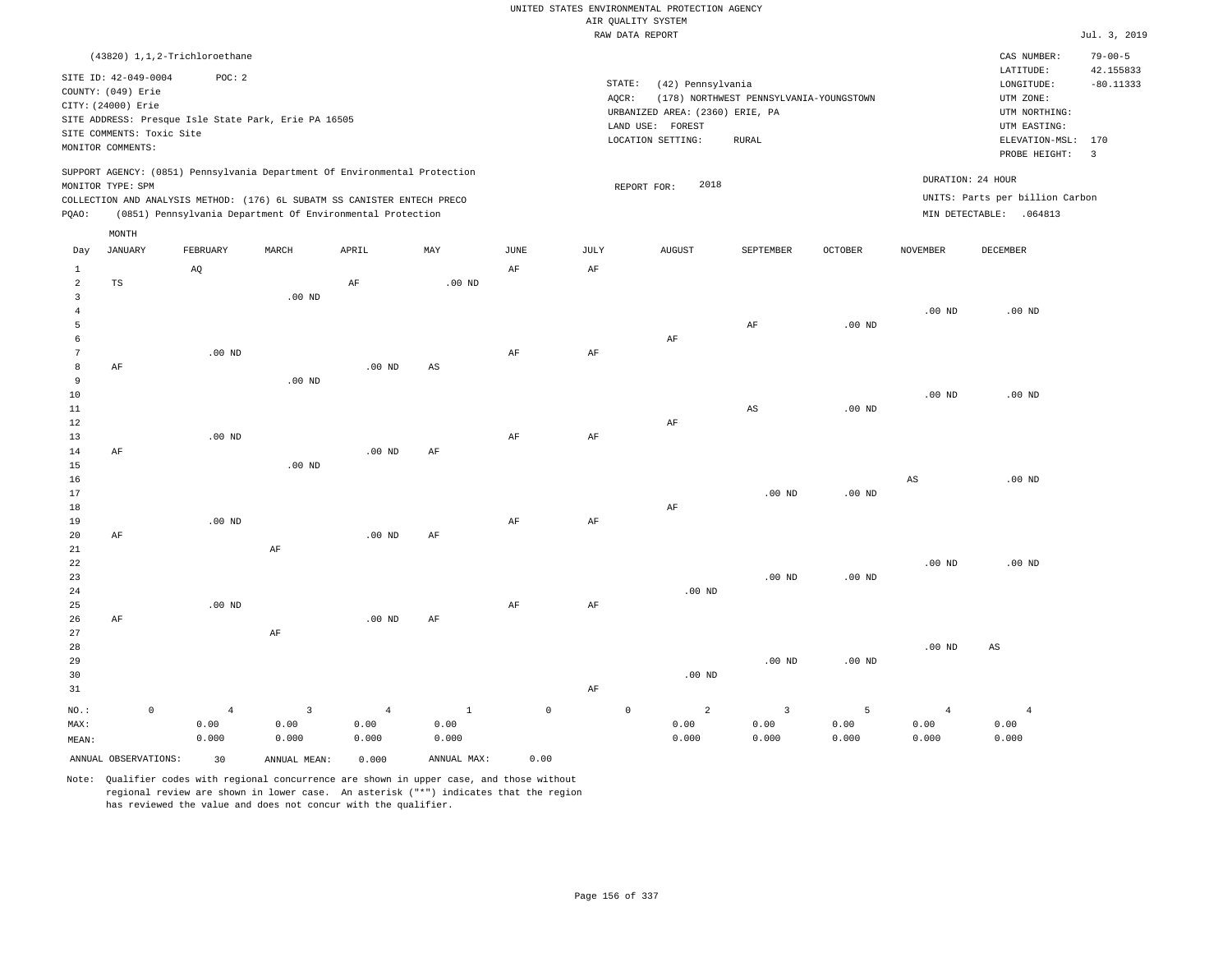|                 |                                                      |          |              |                                                                            |             |                        | RAW DATA REPORT |                                 |                                         |            |                 |                                 | Jul. 3, 2019   |
|-----------------|------------------------------------------------------|----------|--------------|----------------------------------------------------------------------------|-------------|------------------------|-----------------|---------------------------------|-----------------------------------------|------------|-----------------|---------------------------------|----------------|
|                 | (43821) 1, 1, 2-Trichloro-1, 2, 2-trifluoroe         |          |              |                                                                            |             |                        |                 |                                 |                                         |            |                 | CAS NUMBER:                     | $76 - 13 - 1$  |
|                 |                                                      |          |              |                                                                            |             |                        |                 |                                 |                                         |            |                 | LATITUDE:                       | 42.155833      |
|                 | SITE ID: 42-049-0004                                 | POC: 2   |              |                                                                            |             |                        | STATE:          | (42) Pennsylvania               |                                         |            |                 | $\texttt{LONGITUDE}$ :          | $-80.11333$    |
|                 | COUNTY: (049) Erie                                   |          |              |                                                                            |             |                        | AOCR:           |                                 | (178) NORTHWEST PENNSYLVANIA-YOUNGSTOWN |            |                 | UTM ZONE:                       |                |
|                 | CITY: (24000) Erie                                   |          |              |                                                                            |             |                        |                 | URBANIZED AREA: (2360) ERIE, PA |                                         |            |                 | UTM NORTHING:                   |                |
|                 | SITE ADDRESS: Presque Isle State Park, Erie PA 16505 |          |              |                                                                            |             |                        |                 | LAND USE: FOREST                |                                         |            |                 | UTM EASTING:                    |                |
|                 | SITE COMMENTS: Toxic Site                            |          |              |                                                                            |             |                        |                 | LOCATION SETTING:               | <b>RURAL</b>                            |            |                 | ELEVATION-MSL:                  | 170            |
|                 | MONITOR COMMENTS:                                    |          |              |                                                                            |             |                        |                 |                                 |                                         |            |                 | PROBE HEIGHT:                   | $\overline{3}$ |
|                 |                                                      |          |              | SUPPORT AGENCY: (0851) Pennsylvania Department Of Environmental Protection |             |                        |                 |                                 |                                         |            |                 | DURATION: 24 HOUR               |                |
|                 | MONITOR TYPE: SPM                                    |          |              |                                                                            |             |                        | REPORT FOR:     | 2013                            |                                         |            |                 |                                 |                |
|                 |                                                      |          |              | COLLECTION AND ANALYSIS METHOD: (176) 6L Subatm SS Canister Entech Preco   |             |                        |                 |                                 |                                         |            |                 | UNITS: Parts per billion Carbon |                |
| PQAO:           |                                                      |          |              | (0851) Pennsylvania Department Of Environmental Protection                 |             |                        |                 |                                 |                                         |            |                 | MIN DETECTABLE:                 |                |
|                 | MONTH                                                |          |              |                                                                            |             |                        |                 |                                 |                                         |            |                 |                                 |                |
| Day             | <b>JANUARY</b>                                       | FEBRUARY | MARCH        | APRIL                                                                      | MAY         | JUNE                   | JULY            | <b>AUGUST</b>                   | SEPTEMBER                               | OCTOBER    | <b>NOVEMBER</b> | DECEMBER                        |                |
| $\mathbf{1}$    |                                                      |          |              |                                                                            |             |                        |                 |                                 | .15S                                    | .16S       |                 |                                 |                |
| $\overline{2}$  |                                                      |          |              |                                                                            |             |                        |                 | .17SQ                           |                                         |            |                 |                                 |                |
| $\overline{3}$  |                                                      | .20S     |              |                                                                            |             | $\mathbb{A}\mathbb{S}$ | .16S            |                                 |                                         |            |                 |                                 |                |
| $\overline{4}$  | .19SQ                                                |          |              | .17SQ                                                                      | .18SQ       |                        |                 |                                 |                                         |            |                 |                                 |                |
| 5               |                                                      |          | .21 SQ       |                                                                            |             |                        |                 |                                 |                                         |            |                 |                                 |                |
| 6               |                                                      |          |              |                                                                            |             |                        |                 |                                 |                                         |            | .17SQ           | .17SQ                           |                |
| $7\phantom{.0}$ |                                                      |          |              |                                                                            |             |                        |                 |                                 | .18SQ                                   | .17SQ      |                 |                                 |                |
| 8               |                                                      |          |              |                                                                            |             |                        |                 | .16S                            |                                         |            |                 |                                 |                |
| 9               |                                                      | .19S     |              |                                                                            |             | .19S                   | .15S            |                                 |                                         |            |                 |                                 |                |
| 10              | .17SQ                                                |          |              | $\mathbb{A}\mathbb{S}$                                                     | .19SQ       |                        |                 |                                 |                                         |            |                 |                                 |                |
| $11\,$          |                                                      |          | .20 SQ       |                                                                            |             |                        |                 |                                 |                                         |            |                 |                                 |                |
| 12              |                                                      |          |              |                                                                            |             |                        |                 |                                 |                                         |            | $\rm AF$        | .18S                            |                |
| 13              |                                                      |          |              |                                                                            |             |                        |                 |                                 | .19S                                    | .19S       |                 |                                 |                |
| 14              |                                                      |          |              |                                                                            |             |                        |                 | AF                              |                                         |            |                 |                                 |                |
| 15              |                                                      | .19SQ    |              |                                                                            |             | .17SQ                  | .15SQ           |                                 |                                         |            |                 |                                 |                |
| 16              | .13 S0                                               |          |              | .17S                                                                       | .19S        |                        |                 |                                 |                                         |            |                 |                                 |                |
| 17              |                                                      |          | .18SQ        |                                                                            |             |                        |                 |                                 |                                         |            |                 |                                 |                |
| 18              |                                                      |          |              |                                                                            |             |                        |                 |                                 |                                         |            | .16SQ           | .18S                            |                |
| 19              |                                                      |          |              |                                                                            |             |                        |                 |                                 | .18S                                    | .21 CC     |                 |                                 |                |
| 20              |                                                      |          |              |                                                                            |             |                        |                 | $.00$ ND                        |                                         |            |                 |                                 |                |
| 21              |                                                      | .20SQ    |              |                                                                            |             | .18SQ                  | .16S            |                                 |                                         |            |                 |                                 |                |
| 22              | .15S                                                 |          |              | .19SQ                                                                      | .18S        |                        |                 |                                 |                                         |            |                 |                                 |                |
| 23              |                                                      |          | .18SQ        |                                                                            |             |                        |                 |                                 |                                         |            |                 |                                 |                |
| 24              |                                                      |          |              |                                                                            |             |                        |                 |                                 |                                         |            | .18SQ           | .17SQ                           |                |
| 25              |                                                      |          |              |                                                                            |             |                        |                 |                                 | .17S                                    | .18S       |                 |                                 |                |
| 26              |                                                      |          |              |                                                                            |             |                        |                 | .16S                            |                                         |            |                 |                                 |                |
| 27              |                                                      | .19SQ    |              |                                                                            |             | .20 SQ                 | .19SQ           |                                 |                                         |            |                 |                                 |                |
| 28              | $.00$ ND                                             |          |              | .19S                                                                       | .20S        |                        |                 |                                 |                                         |            |                 |                                 |                |
| 29              |                                                      |          | .17S         |                                                                            |             |                        |                 |                                 |                                         |            |                 |                                 |                |
| 30              |                                                      |          |              |                                                                            |             |                        |                 |                                 |                                         |            | .21 SQ          | .16S                            |                |
| 31              |                                                      |          |              |                                                                            |             |                        |                 |                                 |                                         | .19SQ      |                 |                                 |                |
| NO.:            | 5                                                    | 5        | 5            | $\overline{4}$                                                             | 5           | $\overline{4}$         | 5               | $\overline{4}$                  | 5                                       | $\epsilon$ | $\overline{4}$  | $\overline{5}$                  |                |
| MAX:            | .19                                                  | .20      | .21          | .19                                                                        | .20         | .20                    | .19             | .17                             | .19                                     | .21        | .21             | $.18\,$                         |                |
| MEAN:           | .128                                                 | .194     | .188         | .180                                                                       | .188        | .185                   | .162            | .123                            | .174                                    | .183       | .180            | .172                            |                |
|                 | ANNUAL OBSERVATIONS:                                 | 57       | ANNUAL MEAN: | .172                                                                       | ANNUAL MAX: | .21                    |                 |                                 |                                         |            |                 |                                 |                |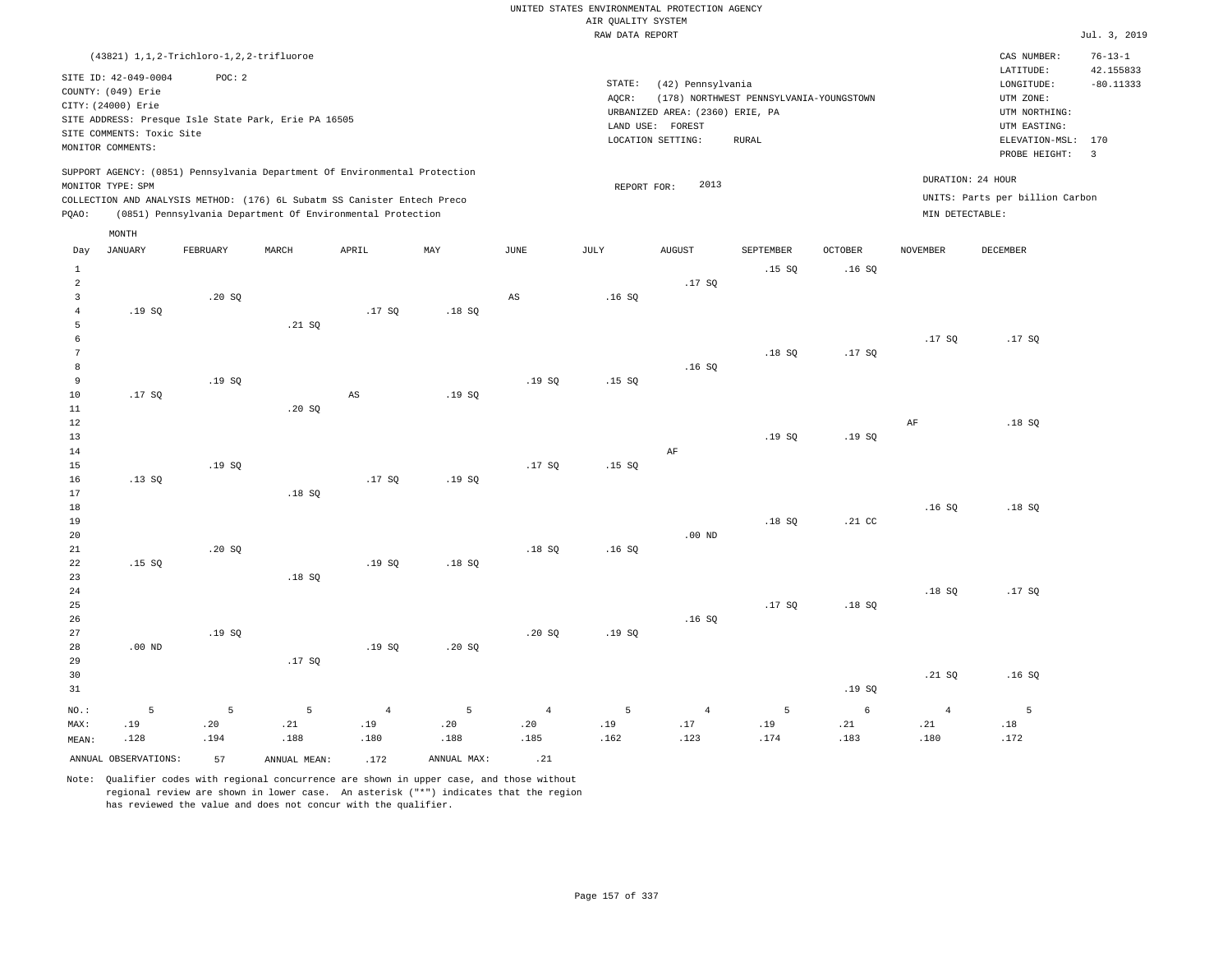|                |                                                                                                                    |                       |                                                                            |                         |                       |                                   | RAW DATA REPORT        |                                                                                               |                                                  |                     |                        |                                                                                                          | Jul. 3, 2019                                      |
|----------------|--------------------------------------------------------------------------------------------------------------------|-----------------------|----------------------------------------------------------------------------|-------------------------|-----------------------|-----------------------------------|------------------------|-----------------------------------------------------------------------------------------------|--------------------------------------------------|---------------------|------------------------|----------------------------------------------------------------------------------------------------------|---------------------------------------------------|
|                | (43821) 1, 1, 2-Trichloro-1, 2, 2-trifluoroe                                                                       |                       |                                                                            |                         |                       |                                   |                        |                                                                                               |                                                  |                     |                        | CAS NUMBER:                                                                                              | $76 - 13 - 1$                                     |
|                | SITE ID: 42-049-0004<br>COUNTY: (049) Erie<br>CITY: (24000) Erie<br>SITE COMMENTS: Toxic Site<br>MONITOR COMMENTS: | POC: 2                | SITE ADDRESS: Presque Isle State Park, Erie PA 16505                       |                         |                       |                                   | STATE:<br>AQCR:        | (42) Pennsylvania<br>URBANIZED AREA: (2360) ERIE, PA<br>LAND USE: FOREST<br>LOCATION SETTING: | (178) NORTHWEST PENNSYLVANIA-YOUNGSTOWN<br>RURAL |                     |                        | LATITUDE:<br>LONGITUDE:<br>UTM ZONE:<br>UTM NORTHING:<br>UTM EASTING:<br>ELEVATION-MSL:<br>PROBE HEIGHT: | 42.155833<br>$-80.11333$<br>170<br>$\overline{3}$ |
|                |                                                                                                                    |                       | SUPPORT AGENCY: (0851) Pennsylvania Department Of Environmental Protection |                         |                       |                                   |                        |                                                                                               |                                                  |                     |                        | DURATION: 24 HOUR                                                                                        |                                                   |
|                | MONITOR TYPE: SPM                                                                                                  |                       |                                                                            |                         |                       |                                   | REPORT FOR:            | 2014                                                                                          |                                                  |                     |                        |                                                                                                          |                                                   |
|                |                                                                                                                    |                       | COLLECTION AND ANALYSIS METHOD: (176) 6L Subatm SS Canister Entech Preco   |                         |                       |                                   |                        |                                                                                               |                                                  |                     |                        | UNITS: Parts per billion Carbon                                                                          |                                                   |
| PQAO:          |                                                                                                                    |                       | (0851) Pennsylvania Department Of Environmental Protection                 |                         |                       |                                   |                        |                                                                                               |                                                  |                     | MIN DETECTABLE:        |                                                                                                          |                                                   |
|                | MONTH                                                                                                              |                       |                                                                            |                         |                       |                                   |                        |                                                                                               |                                                  |                     |                        |                                                                                                          |                                                   |
| Day            | <b>JANUARY</b>                                                                                                     | <b>FEBRUARY</b>       | MARCH                                                                      | APRIL                   | MAY                   | JUNE                              | JULY                   | <b>AUGUST</b>                                                                                 | SEPTEMBER                                        | <b>OCTOBER</b>      | <b>NOVEMBER</b>        | <b>DECEMBER</b>                                                                                          |                                                   |
| 1              |                                                                                                                    |                       |                                                                            |                         |                       |                                   |                        |                                                                                               |                                                  |                     | AS                     | AS                                                                                                       |                                                   |
| $\overline{a}$ |                                                                                                                    |                       |                                                                            |                         |                       |                                   |                        |                                                                                               | .14 SQ                                           | AS                  |                        |                                                                                                          |                                                   |
| 3              |                                                                                                                    |                       |                                                                            |                         |                       |                                   |                        | .18SQ                                                                                         |                                                  |                     |                        |                                                                                                          |                                                   |
| $\overline{4}$ |                                                                                                                    | AF                    |                                                                            |                         |                       | .15S                              | .15S                   |                                                                                               |                                                  |                     |                        |                                                                                                          |                                                   |
| 5              | .18SQ                                                                                                              |                       |                                                                            | .14 SQ                  | .18S                  |                                   |                        |                                                                                               |                                                  |                     |                        |                                                                                                          |                                                   |
| 6              |                                                                                                                    |                       | .17SQ                                                                      |                         |                       |                                   |                        |                                                                                               |                                                  |                     |                        |                                                                                                          |                                                   |
| 7              |                                                                                                                    |                       |                                                                            |                         |                       |                                   |                        |                                                                                               |                                                  |                     | .14 SQ                 | .17SQ                                                                                                    |                                                   |
| 8              |                                                                                                                    |                       |                                                                            |                         |                       |                                   |                        |                                                                                               | $\rm AF$                                         | $_{\rm AS}$         |                        |                                                                                                          |                                                   |
| 9              |                                                                                                                    |                       |                                                                            |                         |                       |                                   |                        | AF                                                                                            |                                                  |                     |                        |                                                                                                          |                                                   |
| 10             |                                                                                                                    | .17SQ                 |                                                                            |                         |                       | .17S                              | .17S                   |                                                                                               |                                                  |                     |                        |                                                                                                          |                                                   |
| 11             | .16S                                                                                                               |                       |                                                                            | AF                      | AS                    |                                   |                        |                                                                                               |                                                  |                     |                        |                                                                                                          |                                                   |
| $1\,2$         |                                                                                                                    |                       | $\mathop{\rm AM}\nolimits$                                                 |                         |                       |                                   |                        |                                                                                               |                                                  |                     |                        |                                                                                                          |                                                   |
| 13             |                                                                                                                    |                       |                                                                            |                         |                       |                                   |                        |                                                                                               |                                                  |                     | $\mathbb{A}\mathbb{S}$ | .16SQ                                                                                                    |                                                   |
| 14             |                                                                                                                    |                       |                                                                            |                         |                       |                                   |                        |                                                                                               | AS                                               | AM                  |                        |                                                                                                          |                                                   |
| 15             |                                                                                                                    |                       |                                                                            |                         |                       |                                   |                        | $\rm AF$                                                                                      |                                                  |                     |                        |                                                                                                          |                                                   |
| 16             |                                                                                                                    | .22SQ                 |                                                                            |                         |                       | .18S                              | .17SQ                  |                                                                                               |                                                  |                     |                        |                                                                                                          |                                                   |
| 17             | .15S                                                                                                               |                       |                                                                            | .18S                    | .16S                  |                                   |                        |                                                                                               |                                                  |                     |                        |                                                                                                          |                                                   |
| $18\,$         |                                                                                                                    |                       | .19 SQ                                                                     |                         |                       |                                   |                        |                                                                                               |                                                  |                     |                        |                                                                                                          |                                                   |
| 19             |                                                                                                                    |                       |                                                                            |                         |                       |                                   |                        |                                                                                               |                                                  |                     | .16SQ                  | .16SQ                                                                                                    |                                                   |
| 20             |                                                                                                                    |                       |                                                                            |                         |                       |                                   |                        |                                                                                               | AS                                               | AF                  |                        |                                                                                                          |                                                   |
| $21\,$<br>22   |                                                                                                                    | .235                  |                                                                            |                         |                       | .18SQ                             | .19SQ                  | $\rm AF$                                                                                      |                                                  |                     |                        |                                                                                                          |                                                   |
| 23             | .15S                                                                                                               |                       |                                                                            | .17SQ                   | .17SQ                 |                                   |                        |                                                                                               |                                                  |                     |                        |                                                                                                          |                                                   |
| 24             |                                                                                                                    |                       | .16S                                                                       |                         |                       |                                   |                        |                                                                                               |                                                  |                     |                        |                                                                                                          |                                                   |
| 25             |                                                                                                                    |                       |                                                                            |                         |                       |                                   |                        |                                                                                               |                                                  |                     | $\mathbb{A}\mathbb{S}$ | .15S                                                                                                     |                                                   |
| 26             |                                                                                                                    |                       |                                                                            |                         |                       |                                   |                        |                                                                                               | AS                                               | .15S                |                        |                                                                                                          |                                                   |
| 27             |                                                                                                                    |                       |                                                                            |                         |                       |                                   |                        | AF                                                                                            |                                                  |                     |                        |                                                                                                          |                                                   |
| 28             |                                                                                                                    | .00 <sub>ND</sub>     |                                                                            |                         |                       | .14 SQ                            | $\mathbb{A}\mathbb{S}$ |                                                                                               |                                                  |                     |                        |                                                                                                          |                                                   |
| 29             | .18S                                                                                                               |                       |                                                                            | $\mathbb{A}\mathbb{S}$  | .16S                  |                                   |                        |                                                                                               |                                                  |                     |                        |                                                                                                          |                                                   |
| 30             |                                                                                                                    |                       | .17S                                                                       |                         |                       |                                   |                        |                                                                                               |                                                  |                     |                        |                                                                                                          |                                                   |
| 31             |                                                                                                                    |                       |                                                                            |                         |                       |                                   |                        |                                                                                               |                                                  |                     |                        | $\mathbb{A}\mathbb{S}$                                                                                   |                                                   |
|                | 5                                                                                                                  |                       |                                                                            | $\overline{\mathbf{3}}$ |                       |                                   |                        | $1\,$                                                                                         |                                                  |                     | $\overline{a}$         |                                                                                                          |                                                   |
| NO.:<br>MAX:   | $.18\,$                                                                                                            | $\overline{4}$<br>.23 | $\overline{4}$<br>.19                                                      | .18                     | $\overline{4}$<br>.18 | 5<br>$\footnotesize\substack{18}$ | $\overline{4}$<br>.19  | .18                                                                                           | $\mathbf{1}$<br>.14                              | $\mathbf{1}$<br>.15 | .16                    | $\overline{4}$<br>.17                                                                                    |                                                   |
|                | .164                                                                                                               | .155                  | .173                                                                       | .163                    | .168                  | .164                              | .170                   | .180                                                                                          | .140                                             | .150                | .150                   | .160                                                                                                     |                                                   |
| MEAN:          |                                                                                                                    |                       |                                                                            |                         |                       |                                   |                        |                                                                                               |                                                  |                     |                        |                                                                                                          |                                                   |
|                | ANNUAL OBSERVATIONS:                                                                                               | 38                    | ANNUAL MEAN:                                                               | .163                    | ANNUAL MAX:           | .23                               |                        |                                                                                               |                                                  |                     |                        |                                                                                                          |                                                   |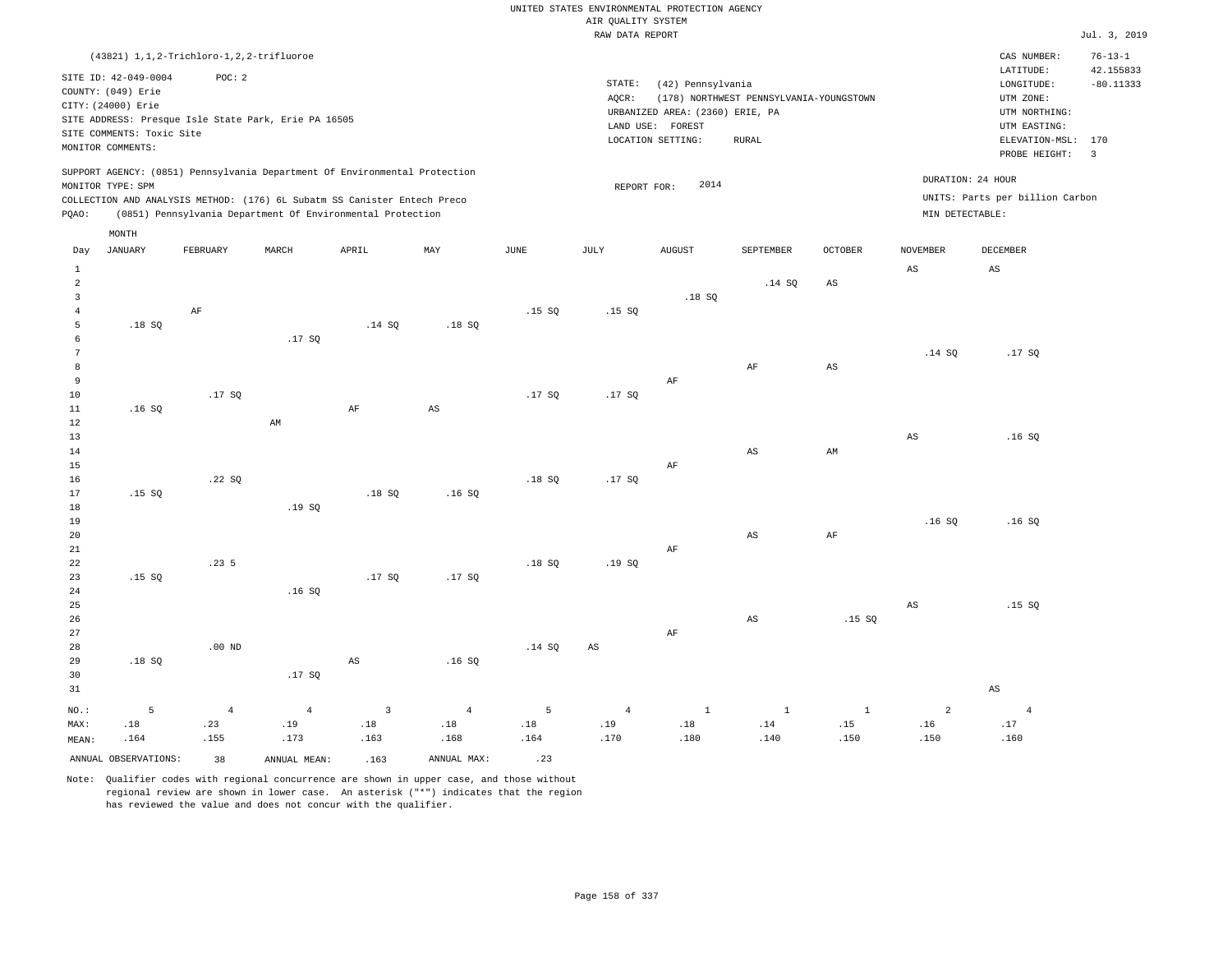|                         |                                              |                        |                                                                            |        |             |                | RAW DATA REPORT |                                 |                                         |                |                 |                                 | Jul. 3, 2019   |
|-------------------------|----------------------------------------------|------------------------|----------------------------------------------------------------------------|--------|-------------|----------------|-----------------|---------------------------------|-----------------------------------------|----------------|-----------------|---------------------------------|----------------|
|                         | (43821) 1, 1, 2-Trichloro-1, 2, 2-trifluoroe |                        |                                                                            |        |             |                |                 |                                 |                                         |                |                 | CAS NUMBER:                     | $76 - 13 - 1$  |
|                         |                                              |                        |                                                                            |        |             |                |                 |                                 |                                         |                |                 | LATITUDE:                       | 42.155833      |
|                         | SITE ID: 42-049-0004                         | POC: 2                 |                                                                            |        |             |                | STATE:          | (42) Pennsylvania               |                                         |                |                 | LONGITUDE:                      | $-80.11333$    |
|                         | COUNTY: (049) Erie                           |                        |                                                                            |        |             |                | AOCR:           |                                 | (178) NORTHWEST PENNSYLVANIA-YOUNGSTOWN |                |                 | UTM ZONE:                       |                |
|                         | CITY: (24000) Erie                           |                        |                                                                            |        |             |                |                 | URBANIZED AREA: (2360) ERIE, PA |                                         |                |                 | UTM NORTHING:                   |                |
|                         |                                              |                        | SITE ADDRESS: Presque Isle State Park, Erie PA 16505                       |        |             |                |                 | LAND USE: FOREST                |                                         |                |                 | UTM EASTING:                    |                |
|                         | SITE COMMENTS: Toxic Site                    |                        |                                                                            |        |             |                |                 | LOCATION SETTING:               | <b>RURAL</b>                            |                |                 | ELEVATION-MSL:                  | 170            |
|                         | MONITOR COMMENTS:                            |                        |                                                                            |        |             |                |                 |                                 |                                         |                |                 | PROBE HEIGHT:                   | $\overline{3}$ |
|                         |                                              |                        | SUPPORT AGENCY: (0851) Pennsylvania Department Of Environmental Protection |        |             |                |                 |                                 |                                         |                |                 |                                 |                |
|                         | MONITOR TYPE: SPM                            |                        |                                                                            |        |             |                | REPORT FOR:     | 2015                            |                                         |                |                 | DURATION: 24 HOUR               |                |
|                         |                                              |                        | COLLECTION AND ANALYSIS METHOD: (176) 6L Subatm SS Canister Entech Preco   |        |             |                |                 |                                 |                                         |                |                 | UNITS: Parts per billion Carbon |                |
| PQAO:                   |                                              |                        | (0851) Pennsylvania Department Of Environmental Protection                 |        |             |                |                 |                                 |                                         |                | MIN DETECTABLE: |                                 |                |
|                         | MONTH                                        |                        |                                                                            |        |             |                |                 |                                 |                                         |                |                 |                                 |                |
| Day                     | <b>JANUARY</b>                               | FEBRUARY               | MARCH                                                                      | APRIL  | MAY         | $_{\rm JUNE}$  | JULY            | <b>AUGUST</b>                   | SEPTEMBER                               | OCTOBER        | <b>NOVEMBER</b> | DECEMBER                        |                |
| $\mathbf{1}$            |                                              |                        | .17SQ                                                                      |        |             |                |                 |                                 |                                         |                |                 |                                 |                |
| $\overline{a}$          |                                              |                        |                                                                            |        |             |                |                 |                                 |                                         |                | .15S            | TS                              |                |
| $\overline{\mathbf{3}}$ |                                              |                        |                                                                            |        |             |                |                 |                                 | .16S                                    | .15S           |                 |                                 |                |
| $\overline{4}$          |                                              |                        |                                                                            |        |             |                |                 | .18S                            |                                         |                |                 |                                 |                |
| 5                       |                                              | $\mathbb{A}\mathbb{S}$ |                                                                            |        |             | .14 SQ         | AS              |                                 |                                         |                |                 |                                 |                |
| $\epsilon$              | AF                                           |                        |                                                                            | .16S   | .16S        |                |                 |                                 |                                         |                |                 |                                 |                |
| $7\phantom{.0}$         |                                              |                        | $.15$ QX                                                                   |        |             |                |                 |                                 |                                         |                |                 |                                 |                |
| 8                       |                                              |                        |                                                                            |        |             |                |                 |                                 |                                         |                | $_{\rm AS}$     | .18S                            |                |
| 9                       |                                              |                        |                                                                            |        |             |                |                 |                                 | .16S                                    | AS             |                 |                                 |                |
| 10                      |                                              |                        |                                                                            |        |             |                |                 | .16S                            |                                         |                |                 |                                 |                |
| 11                      |                                              | $\mathbb{A}\mathbb{S}$ |                                                                            |        |             | .17SQ          | .14 SQ          |                                 |                                         |                |                 |                                 |                |
| 12                      | .18SQ                                        |                        |                                                                            | .14 S0 | .15S        |                |                 |                                 |                                         |                |                 |                                 |                |
| 13                      |                                              |                        | $.16$ QX                                                                   |        |             |                |                 |                                 |                                         |                |                 |                                 |                |
| 14                      |                                              |                        |                                                                            |        |             |                |                 |                                 |                                         |                | AF              | .17SQ                           |                |
| 15                      |                                              |                        |                                                                            |        |             |                |                 |                                 | .14 SQ                                  | AS             |                 |                                 |                |
| 16                      |                                              |                        |                                                                            |        |             |                |                 | .18SQ                           |                                         |                |                 |                                 |                |
| 17                      |                                              | $\rm{AF}$              |                                                                            |        |             | .15S           | .15S            |                                 |                                         |                |                 |                                 |                |
| 18                      | AF                                           |                        |                                                                            | .16S   | .15S        |                |                 |                                 |                                         |                |                 |                                 |                |
| 19                      |                                              |                        | $_{\rm AS}$                                                                |        |             |                |                 |                                 |                                         |                |                 |                                 |                |
| 20                      |                                              |                        |                                                                            |        |             |                |                 |                                 |                                         |                | .17SQ           | .20 SQ                          |                |
| 21                      |                                              |                        |                                                                            |        |             |                |                 |                                 | .14 S0                                  | .16S           |                 |                                 |                |
| 22                      |                                              |                        |                                                                            |        |             |                |                 | .18SQ                           |                                         |                |                 |                                 |                |
| 23                      |                                              | .18S                   |                                                                            |        |             | AS             | AS              |                                 |                                         |                |                 |                                 |                |
| 24                      | .16S                                         |                        |                                                                            | .15SQ  | .15S        |                |                 |                                 |                                         |                |                 |                                 |                |
| 25                      |                                              |                        | .16SQ                                                                      |        |             |                |                 |                                 |                                         |                |                 |                                 |                |
| 26                      |                                              |                        |                                                                            |        |             |                |                 |                                 |                                         |                | TS              | .20S                            |                |
| 27                      |                                              |                        |                                                                            |        |             |                |                 |                                 | AS                                      | .16SQ          |                 |                                 |                |
|                         |                                              |                        |                                                                            |        |             |                |                 | .17SQ                           |                                         |                |                 |                                 |                |
| 28                      |                                              |                        |                                                                            |        |             | $.00$ ND       |                 |                                 |                                         |                |                 |                                 |                |
| 29                      |                                              |                        |                                                                            |        |             |                | .18S            |                                 |                                         |                |                 |                                 |                |
| 30                      | .17SQ                                        |                        |                                                                            | .16S   | .14 SQ      |                |                 |                                 |                                         |                |                 |                                 |                |
| 31                      |                                              |                        | .13SQ                                                                      |        |             |                |                 |                                 |                                         |                |                 |                                 |                |
| NO.:                    | $\overline{\mathbf{3}}$                      | $1\,$                  | 5                                                                          | 5      | 5           | $\overline{4}$ | $\overline{3}$  | 5                               | $\overline{4}$                          | $\overline{3}$ | $\overline{a}$  | $\overline{4}$                  |                |
| MAX:                    | $.18\,$                                      | $.18\,$                | .17                                                                        | .16    | .16         | .17            | .18             | .18                             | .16                                     | .16            | .17             | .20                             |                |
| MEAN:                   | .170                                         | .180                   | .154                                                                       | .154   | .150        | .115           | .157            | .174                            | .150                                    | .157           | .160            | .188                            |                |
|                         | ANNUAL OBSERVATIONS:                         | 44                     | ANNUAL MEAN:                                                               | .157   | ANNUAL MAX: | .20            |                 |                                 |                                         |                |                 |                                 |                |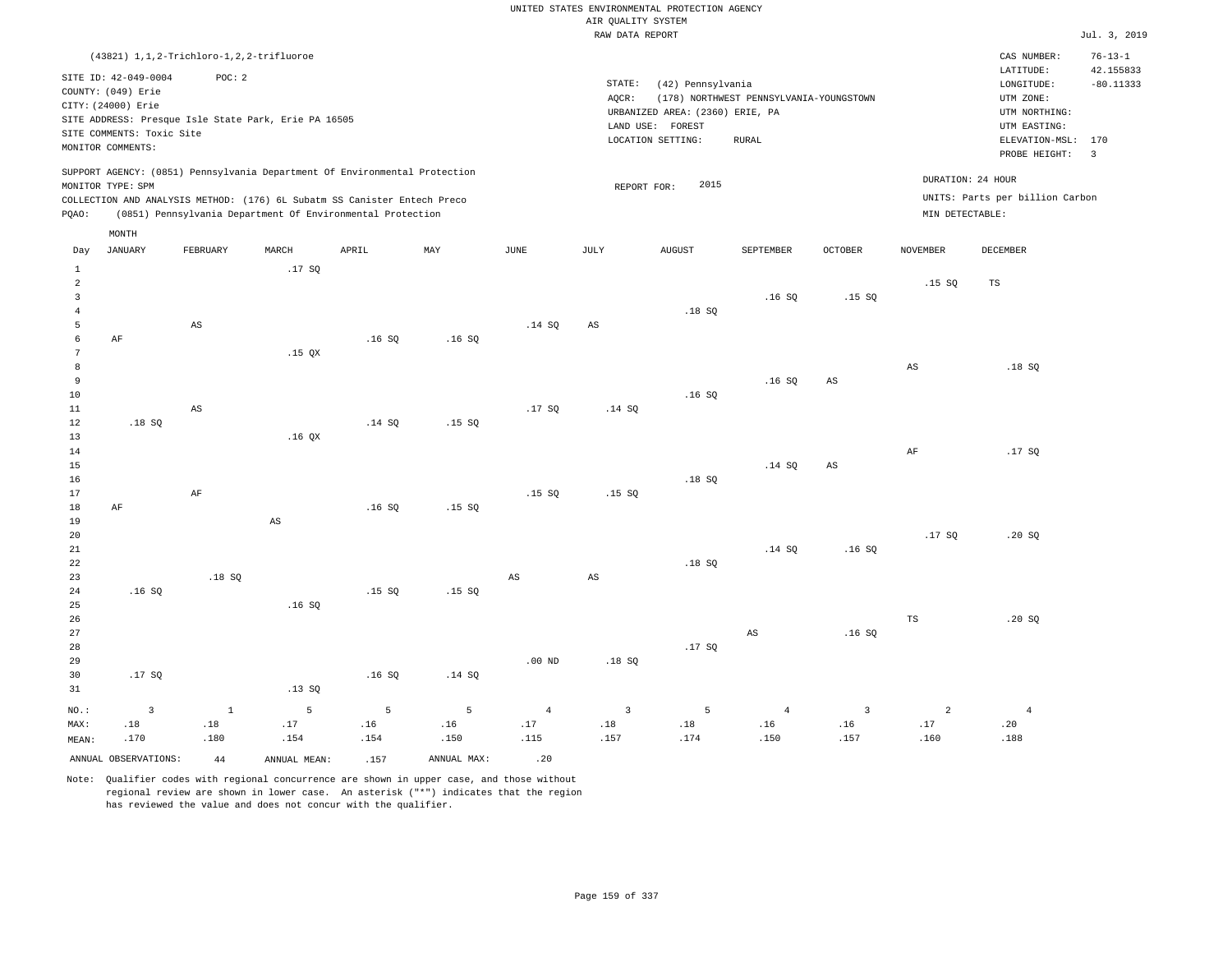|                         |                                          |                                                      |                |                                                                            |                        |                        |             | RAW DATA REPORT                 |                                         |                |                 |                                 | Jul. 3, 2019            |
|-------------------------|------------------------------------------|------------------------------------------------------|----------------|----------------------------------------------------------------------------|------------------------|------------------------|-------------|---------------------------------|-----------------------------------------|----------------|-----------------|---------------------------------|-------------------------|
|                         |                                          | (43821) 1, 1, 2-Trichloro-1, 2, 2-trifluoroe         |                |                                                                            |                        |                        |             |                                 |                                         |                |                 | CAS NUMBER:                     | $76 - 13 - 1$           |
|                         |                                          |                                                      |                |                                                                            |                        |                        |             |                                 |                                         |                |                 | LATITUDE:                       | 42.155833               |
|                         | SITE ID: 42-049-0004                     | POC: 2                                               |                |                                                                            |                        |                        | STATE:      | (42) Pennsylvania               |                                         |                |                 | LONGITUDE:                      | $-80.11333$             |
|                         | COUNTY: (049) Erie<br>CITY: (24000) Erie |                                                      |                |                                                                            |                        |                        | AOCR:       |                                 | (178) NORTHWEST PENNSYLVANIA-YOUNGSTOWN |                |                 | UTM ZONE:                       |                         |
|                         |                                          | SITE ADDRESS: Presque Isle State Park, Erie PA 16505 |                |                                                                            |                        |                        |             | URBANIZED AREA: (2360) ERIE, PA |                                         |                |                 | UTM NORTHING:                   |                         |
|                         | SITE COMMENTS: Toxic Site                |                                                      |                |                                                                            |                        |                        |             | LAND USE: FOREST                |                                         |                |                 | UTM EASTING:                    |                         |
|                         | MONITOR COMMENTS:                        |                                                      |                |                                                                            |                        |                        |             | LOCATION SETTING:               | RURAL                                   |                |                 | ELEVATION-MSL: 170              |                         |
|                         |                                          |                                                      |                |                                                                            |                        |                        |             |                                 |                                         |                |                 | PROBE HEIGHT:                   | $\overline{\mathbf{3}}$ |
|                         |                                          |                                                      |                | SUPPORT AGENCY: (0851) Pennsylvania Department Of Environmental Protection |                        |                        |             |                                 |                                         |                |                 | DURATION: 24 HOUR               |                         |
|                         | MONITOR TYPE: SPM                        |                                                      |                |                                                                            |                        |                        |             | 2016<br>REPORT FOR:             |                                         |                |                 |                                 |                         |
|                         |                                          |                                                      |                | COLLECTION AND ANALYSIS METHOD: (176) 6L Subatm SS Canister Entech Preco   |                        |                        |             |                                 |                                         |                |                 | UNITS: Parts per billion Carbon |                         |
| PQAO:                   |                                          |                                                      |                | (0851) Pennsylvania Department Of Environmental Protection                 |                        |                        |             |                                 |                                         |                | MIN DETECTABLE: |                                 |                         |
|                         | MONTH                                    |                                                      |                |                                                                            |                        |                        |             |                                 |                                         |                |                 |                                 |                         |
| Day                     | <b>JANUARY</b>                           | FEBRUARY                                             | MARCH          | APRIL                                                                      | MAY                    | $_{\rm JUNE}$          | JULY        | ${\tt AUGUST}$                  | SEPTEMBER                               | <b>OCTOBER</b> | <b>NOVEMBER</b> | <b>DECEMBER</b>                 |                         |
| $\mathbf{1}$            | $.18$ QX                                 |                                                      | .16S           |                                                                            |                        |                        |             |                                 |                                         |                |                 |                                 |                         |
| $\overline{a}$          |                                          |                                                      |                |                                                                            |                        |                        |             |                                 |                                         |                | $_{\rm TS}$     | TS                              |                         |
| $\overline{\mathbf{3}}$ |                                          |                                                      |                |                                                                            |                        |                        |             |                                 | .16SQ                                   | $\rm{AF}$      |                 |                                 |                         |
| $\overline{4}$          |                                          |                                                      |                |                                                                            |                        |                        |             | $\rm AF$                        |                                         |                |                 |                                 |                         |
| $\overline{5}$          |                                          |                                                      |                |                                                                            |                        | .14 SQ                 | AF          |                                 |                                         |                |                 |                                 |                         |
| 6                       |                                          | .14 SQ                                               |                | $\rm AF$                                                                   | $\mathbb{A}\mathbb{S}$ |                        |             |                                 |                                         |                |                 |                                 |                         |
| $7\phantom{.0}$         | .26 <sub>5</sub>                         |                                                      | AF             |                                                                            |                        |                        |             |                                 |                                         |                |                 |                                 |                         |
| 8                       |                                          |                                                      |                |                                                                            |                        |                        |             |                                 |                                         |                | $\rm AF$        | $_{\rm TS}$                     |                         |
| 9                       |                                          |                                                      |                |                                                                            |                        |                        |             |                                 | $\mathbb{TS}$                           | $\rm{AF}$      |                 |                                 |                         |
| 10                      |                                          |                                                      |                |                                                                            |                        |                        |             | AF                              |                                         |                |                 |                                 |                         |
| $11\,$                  |                                          |                                                      |                |                                                                            |                        | $\mathbb{A}\mathbb{S}$ | AF          |                                 |                                         |                |                 |                                 |                         |
| $1\,2$                  |                                          | .16S                                                 |                | $\mathbb{A}\mathbb{S}$                                                     | .17SQ                  |                        |             |                                 |                                         |                |                 |                                 |                         |
| 13                      | TS                                       |                                                      | .18S           |                                                                            |                        |                        |             |                                 |                                         |                |                 |                                 |                         |
| $14\,$                  |                                          |                                                      |                |                                                                            |                        |                        |             |                                 |                                         |                | .12S            | .13S                            |                         |
| 15                      |                                          |                                                      |                |                                                                            |                        |                        |             |                                 | $\rm AF$                                | .16S           |                 |                                 |                         |
| 16<br>17                |                                          |                                                      |                |                                                                            |                        |                        |             | .16S                            |                                         |                |                 |                                 |                         |
| $1\,8$                  |                                          | .14 SQ                                               |                | $\mathbb{A}\mathbb{S}$                                                     | .16SQ                  | AF                     | AF          |                                 |                                         |                |                 |                                 |                         |
| 19                      | .16S                                     |                                                      | AS             |                                                                            |                        |                        |             |                                 |                                         |                |                 |                                 |                         |
| 20                      |                                          |                                                      |                |                                                                            |                        |                        |             |                                 |                                         |                | .13SQ           | .16S                            |                         |
| 21                      |                                          |                                                      |                |                                                                            |                        |                        |             |                                 | .14 SQ                                  | $\rm{AF}$      |                 |                                 |                         |
| 22                      |                                          |                                                      |                |                                                                            |                        |                        |             | AF                              |                                         |                |                 |                                 |                         |
| 23                      |                                          |                                                      |                |                                                                            |                        | $\mathbb{A}\mathbb{S}$ | AF          |                                 |                                         |                |                 |                                 |                         |
| 24                      |                                          | .16SQ                                                |                | .19SQ                                                                      | $\rm AF$               |                        |             |                                 |                                         |                |                 |                                 |                         |
| 25                      | .17S                                     |                                                      | .16S           |                                                                            |                        |                        |             |                                 |                                         |                |                 |                                 |                         |
| 26                      |                                          |                                                      |                |                                                                            |                        |                        |             |                                 |                                         |                | AF              | .15SQ                           |                         |
| 27                      |                                          |                                                      |                |                                                                            |                        |                        |             |                                 | .14 SQ                                  | $\rm AF$       |                 |                                 |                         |
| 28                      |                                          |                                                      |                |                                                                            |                        |                        |             | .15S                            |                                         |                |                 |                                 |                         |
| 29                      |                                          |                                                      |                |                                                                            |                        | $\rm{AF}$              | AF          |                                 |                                         |                |                 |                                 |                         |
| 30                      |                                          |                                                      |                | $\mathbb{A}\mathbb{S}$                                                     | $\rm AF$               |                        |             |                                 |                                         |                |                 |                                 |                         |
| 31                      | .14 SQ                                   |                                                      | .16SQ          |                                                                            |                        |                        |             |                                 |                                         |                |                 |                                 |                         |
| NO.:                    | 5                                        | $\overline{4}$                                       | $\overline{4}$ | $\,$ 1                                                                     | $\overline{a}$         | $\,$ 1                 | $\mathbb O$ | 2                               | $\overline{3}$                          | $\mathbf{1}$   | $\overline{a}$  | $\overline{3}$                  |                         |
| MAX:                    | .26                                      | .16                                                  | .18            | .19                                                                        | .17                    | .14                    |             | .16                             | .16                                     | .16            | .13             | .16                             |                         |
| MEAN:                   | .182                                     | .150                                                 | .165           | .190                                                                       | .165                   | .140                   |             | .155                            | .147                                    | .160           | .125            | .147                            |                         |
|                         | ANNUAL OBSERVATIONS:                     | 28                                                   | ANNUAL MEAN:   | .158                                                                       | ANNUAL MAX:            | .26                    |             |                                 |                                         |                |                 |                                 |                         |
|                         |                                          |                                                      |                |                                                                            |                        |                        |             |                                 |                                         |                |                 |                                 |                         |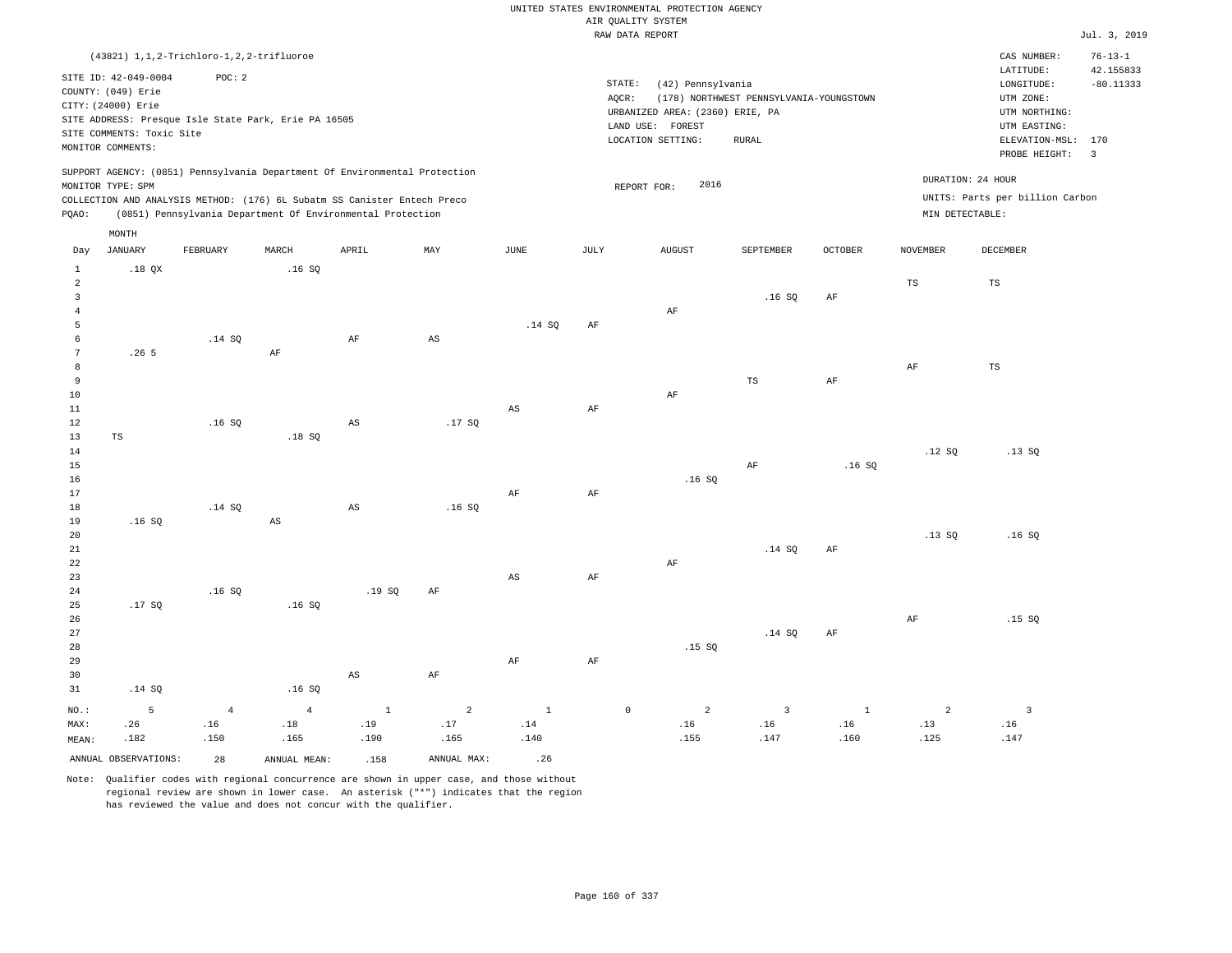|  |  |                    | UNITED STATES ENVIRONMENTAL PROTECTION AGENCY |  |
|--|--|--------------------|-----------------------------------------------|--|
|  |  | AIR OUALITY SYSTEM |                                               |  |

|                     |                                                                                                                                                                            |              |                 |                                                                            |             |                        | RAW DATA REPORT        |                                                                                               |                                                          |                |                 |                                                                                                                      | Jul. 3, 2019                                               |
|---------------------|----------------------------------------------------------------------------------------------------------------------------------------------------------------------------|--------------|-----------------|----------------------------------------------------------------------------|-------------|------------------------|------------------------|-----------------------------------------------------------------------------------------------|----------------------------------------------------------|----------------|-----------------|----------------------------------------------------------------------------------------------------------------------|------------------------------------------------------------|
|                     | (43821) 1, 1, 2-Trichloro-1, 2, 2-trifluoroe                                                                                                                               |              |                 |                                                                            |             |                        |                        |                                                                                               |                                                          |                |                 | CAS NUMBER:                                                                                                          | $76 - 13 - 1$                                              |
|                     | SITE ID: 42-049-0004<br>COUNTY: (049) Erie<br>CITY: (24000) Erie<br>SITE ADDRESS: Presque Isle State Park, Erie PA 16505<br>SITE COMMENTS: Toxic Site<br>MONITOR COMMENTS: | POC: 2       |                 |                                                                            |             |                        | STATE:<br>AQCR:        | (42) Pennsylvania<br>URBANIZED AREA: (2360) ERIE, PA<br>LAND USE: FOREST<br>LOCATION SETTING: | (178) NORTHWEST PENNSYLVANIA-YOUNGSTOWN<br>${\tt RURAL}$ |                |                 | LATITUDE:<br>$\texttt{LONGITUDE}$ :<br>UTM ZONE:<br>UTM NORTHING:<br>UTM EASTING:<br>ELEVATION-MSL:<br>PROBE HEIGHT: | 42.155833<br>$-80.11333$<br>170<br>$\overline{\mathbf{3}}$ |
|                     | MONITOR TYPE: SPM                                                                                                                                                          |              |                 | SUPPORT AGENCY: (0851) Pennsylvania Department Of Environmental Protection |             |                        |                        | 2017                                                                                          |                                                          |                |                 | DURATION: 24 HOUR                                                                                                    |                                                            |
|                     |                                                                                                                                                                            |              |                 | COLLECTION AND ANALYSIS METHOD: (176) 6L Subatm SS Canister Entech Preco   |             |                        | REPORT FOR:            |                                                                                               |                                                          |                |                 | UNITS: Parts per billion Carbon                                                                                      |                                                            |
| PQAO:               |                                                                                                                                                                            |              |                 | (0851) Pennsylvania Department Of Environmental Protection                 |             |                        |                        |                                                                                               |                                                          |                | MIN DETECTABLE: |                                                                                                                      |                                                            |
|                     | MONTH                                                                                                                                                                      |              |                 |                                                                            |             |                        |                        |                                                                                               |                                                          |                |                 |                                                                                                                      |                                                            |
| Day                 | <b>JANUARY</b>                                                                                                                                                             | FEBRUARY     | MARCH           | APRIL                                                                      | MAY         | <b>JUNE</b>            | JULY                   | <b>AUGUST</b>                                                                                 | SEPTEMBER                                                | <b>OCTOBER</b> | <b>NOVEMBER</b> | <b>DECEMBER</b>                                                                                                      |                                                            |
| $\mathbf{1}$        | AF                                                                                                                                                                         |              |                 | AF                                                                         | AF          |                        |                        |                                                                                               |                                                          |                |                 |                                                                                                                      |                                                            |
| $\overline{c}$      |                                                                                                                                                                            |              | .17SQ           |                                                                            |             |                        |                        |                                                                                               |                                                          |                |                 |                                                                                                                      |                                                            |
| $\overline{3}$<br>4 |                                                                                                                                                                            |              |                 |                                                                            |             |                        |                        |                                                                                               | .15S                                                     | $.14$ QX       | .16S            | .15S                                                                                                                 |                                                            |
| $\overline{5}$      |                                                                                                                                                                            |              |                 |                                                                            |             |                        |                        | .16S                                                                                          |                                                          |                |                 |                                                                                                                      |                                                            |
| 6                   |                                                                                                                                                                            | .14 SQ       |                 |                                                                            |             | .15S                   | $\mathbb{A}\mathbb{S}$ |                                                                                               |                                                          |                |                 |                                                                                                                      |                                                            |
| $7\phantom{.0}$     | TS                                                                                                                                                                         |              |                 | $\rm AF$                                                                   | .16S        |                        |                        |                                                                                               |                                                          |                |                 |                                                                                                                      |                                                            |
| 8                   |                                                                                                                                                                            |              | .16S            |                                                                            |             |                        |                        |                                                                                               |                                                          |                |                 |                                                                                                                      |                                                            |
| 9                   |                                                                                                                                                                            |              |                 |                                                                            |             |                        |                        |                                                                                               |                                                          |                | .15S            | .16S                                                                                                                 |                                                            |
| 10                  |                                                                                                                                                                            |              |                 |                                                                            |             |                        |                        |                                                                                               | .13S                                                     | .17SQ          |                 |                                                                                                                      |                                                            |
| $1\,1$              |                                                                                                                                                                            | $_{\rm TS}$  |                 |                                                                            |             |                        |                        | .16S                                                                                          |                                                          |                |                 |                                                                                                                      |                                                            |
| $1\,2$<br>13        | .15S                                                                                                                                                                       |              |                 | .17SQ                                                                      | .14 SQ      | .11 SQ                 | $\mathbb{A}\mathbb{S}$ |                                                                                               |                                                          |                |                 |                                                                                                                      |                                                            |
| 14                  |                                                                                                                                                                            |              | .15S            |                                                                            |             |                        |                        |                                                                                               |                                                          |                |                 |                                                                                                                      |                                                            |
| 15                  |                                                                                                                                                                            |              |                 |                                                                            |             |                        |                        |                                                                                               |                                                          |                | .15S            | .16S                                                                                                                 |                                                            |
| 16                  |                                                                                                                                                                            |              |                 |                                                                            |             |                        |                        |                                                                                               | .13SQ                                                    | .14 SQ         |                 |                                                                                                                      |                                                            |
| 17                  |                                                                                                                                                                            |              |                 |                                                                            |             |                        |                        | .17SQ                                                                                         |                                                          |                |                 |                                                                                                                      |                                                            |
| $1\,8$              |                                                                                                                                                                            | $\rm AF$     |                 |                                                                            |             | .20S                   | $\mathbb{A}\mathbb{S}$ |                                                                                               |                                                          |                |                 |                                                                                                                      |                                                            |
| 19                  | .15S                                                                                                                                                                       |              |                 | AF                                                                         | .15S        |                        |                        |                                                                                               |                                                          |                |                 |                                                                                                                      |                                                            |
| 20                  |                                                                                                                                                                            |              | .14 SQ          |                                                                            |             |                        |                        |                                                                                               |                                                          |                |                 |                                                                                                                      |                                                            |
| 21                  |                                                                                                                                                                            |              |                 |                                                                            |             |                        |                        |                                                                                               |                                                          |                | .15S            | $_{\rm TS}$                                                                                                          |                                                            |
| 22                  |                                                                                                                                                                            |              |                 |                                                                            |             |                        |                        |                                                                                               | .13S                                                     | .15S           |                 |                                                                                                                      |                                                            |
| 23                  |                                                                                                                                                                            |              |                 |                                                                            |             |                        |                        | .15SQ                                                                                         |                                                          |                |                 |                                                                                                                      |                                                            |
| 24                  |                                                                                                                                                                            | $\rm{AF}$    |                 |                                                                            |             | .15S                   | .16S                   |                                                                                               |                                                          |                |                 |                                                                                                                      |                                                            |
| 25                  | AS                                                                                                                                                                         |              | .18S            | AF                                                                         | .15SQ       |                        |                        |                                                                                               |                                                          |                |                 |                                                                                                                      |                                                            |
| 26<br>27            |                                                                                                                                                                            |              |                 |                                                                            |             |                        |                        |                                                                                               |                                                          |                | .15S            | AF                                                                                                                   |                                                            |
| 28                  |                                                                                                                                                                            |              |                 |                                                                            |             |                        |                        |                                                                                               | .13S                                                     | .16S           |                 |                                                                                                                      |                                                            |
| 29                  |                                                                                                                                                                            |              |                 |                                                                            |             |                        |                        | .15S                                                                                          |                                                          |                |                 |                                                                                                                      |                                                            |
| 30                  |                                                                                                                                                                            |              |                 |                                                                            |             | $\mathbb{A}\mathbb{S}$ | .17SQ                  |                                                                                               |                                                          |                |                 |                                                                                                                      |                                                            |
| 31                  | .12S                                                                                                                                                                       |              |                 |                                                                            | .15S        |                        |                        |                                                                                               |                                                          |                |                 |                                                                                                                      |                                                            |
|                     |                                                                                                                                                                            |              |                 |                                                                            |             |                        |                        |                                                                                               |                                                          |                |                 |                                                                                                                      |                                                            |
| NO.:                | $\overline{3}$                                                                                                                                                             | $\mathbf{1}$ | 5               | $\mathbf{1}$                                                               | 5           | $\overline{4}$         | 2                      | 5                                                                                             | 5                                                        | 5              | 5               | $\overline{3}$                                                                                                       |                                                            |
| MAX:                | .15<br>.140                                                                                                                                                                | .14<br>.140  | $.18\,$<br>.160 | .17<br>.170                                                                | .16<br>.150 | .20<br>.153            | .17<br>.165            | .17<br>.158                                                                                   | .15<br>.134                                              | .17<br>.152    | .16<br>.152     | .16<br>.157                                                                                                          |                                                            |
| MEAN:               |                                                                                                                                                                            |              |                 |                                                                            |             |                        |                        |                                                                                               |                                                          |                |                 |                                                                                                                      |                                                            |
|                     | ANNUAL OBSERVATIONS:                                                                                                                                                       | 44           | ANNUAL MEAN:    | .152                                                                       | ANNUAL MAX: | .20                    |                        |                                                                                               |                                                          |                |                 |                                                                                                                      |                                                            |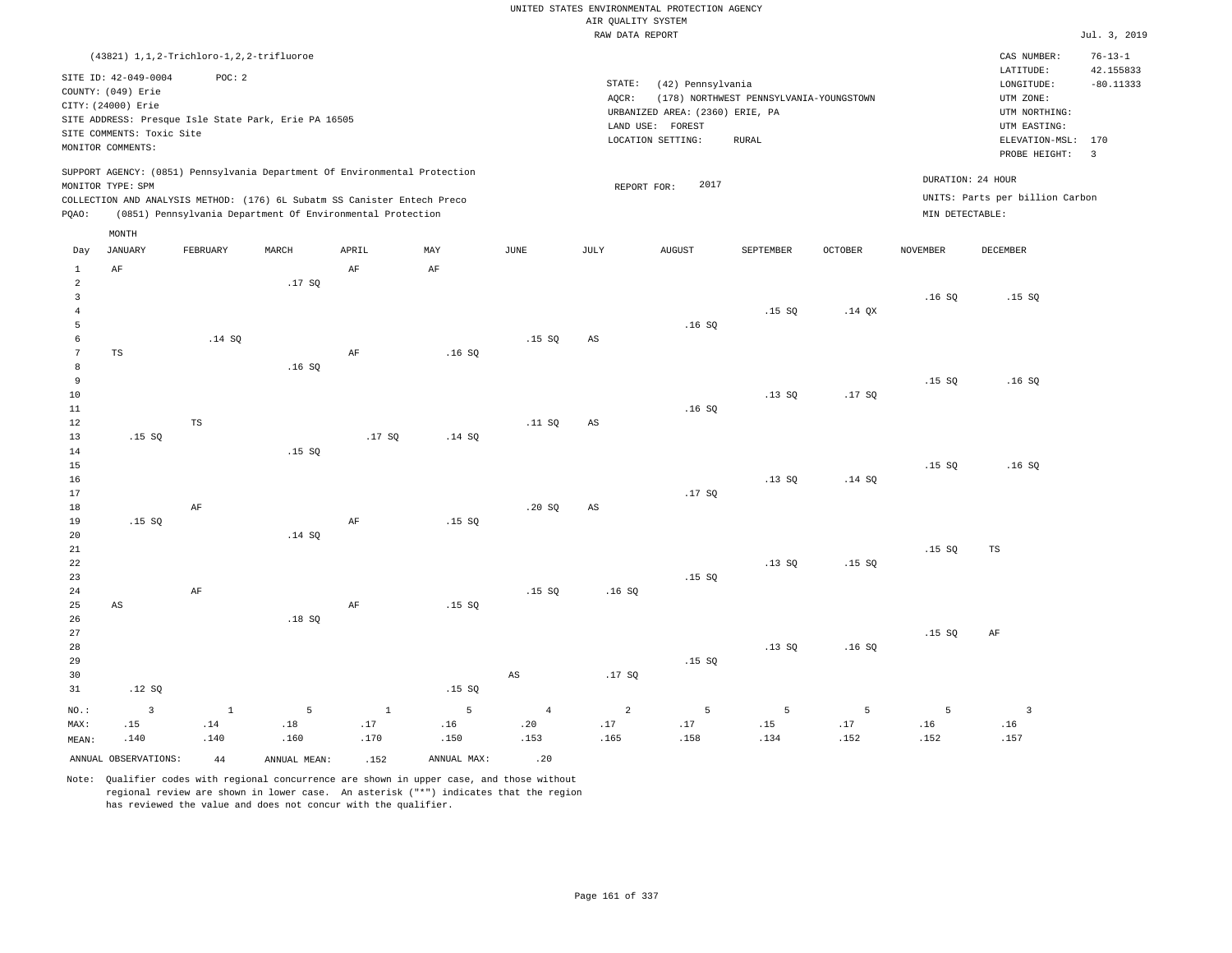|                                  |                                            |                           |                               |                                                      |                                                                                                                                        |                             |                          |                              | UNITED STATES ENVIRONMENTAL PROTECTION AGENCY       |                                         |                  |                                                        |                                                            |                          |
|----------------------------------|--------------------------------------------|---------------------------|-------------------------------|------------------------------------------------------|----------------------------------------------------------------------------------------------------------------------------------------|-----------------------------|--------------------------|------------------------------|-----------------------------------------------------|-----------------------------------------|------------------|--------------------------------------------------------|------------------------------------------------------------|--------------------------|
|                                  |                                            |                           |                               |                                                      |                                                                                                                                        |                             |                          |                              | AIR QUALITY SYSTEM<br>RAW DATA REPORT               |                                         |                  |                                                        |                                                            | Jul. 3, 2019             |
|                                  |                                            |                           |                               | (43821) 1, 1, 2-Trichloro-1, 2, 2-trifluoroe         |                                                                                                                                        |                             |                          |                              |                                                     |                                         |                  |                                                        | CAS NUMBER:                                                | $76 - 13 - 1$            |
|                                  | SITE ID: 42-049-0004<br>COUNTY: (049) Erie |                           | POC: 2                        |                                                      |                                                                                                                                        |                             |                          |                              | STATE:<br>(42) Pennsylvania<br>AQCR:                | (178) NORTHWEST PENNSYLVANIA-YOUNGSTOWN |                  |                                                        | LATITUDE:<br>LONGITUDE:<br>UTM ZONE:                       | 42.155833<br>$-80.11333$ |
|                                  | CITY: (24000) Erie                         | SITE COMMENTS: Toxic Site |                               | SITE ADDRESS: Presque Isle State Park, Erie PA 16505 |                                                                                                                                        |                             |                          |                              | URBANIZED AREA: (2360) ERIE, PA<br>LAND USE: FOREST |                                         |                  |                                                        | UTM NORTHING:<br>UTM EASTING:                              |                          |
|                                  | MONITOR COMMENTS:                          |                           |                               |                                                      |                                                                                                                                        |                             |                          |                              | LOCATION SETTING:                                   | RURAL                                   |                  |                                                        | ELEVATION-MSL:<br>PROBE HEIGHT:                            | 170<br>$\overline{3}$    |
|                                  | MONITOR TYPE: SPM                          |                           |                               |                                                      | SUPPORT AGENCY: (0851) Pennsylvania Department Of Environmental Protection                                                             |                             |                          |                              | 2018<br>REPORT FOR:                                 |                                         |                  |                                                        | DURATION: 24 HOUR                                          |                          |
| PQAO:                            |                                            |                           |                               |                                                      | COLLECTION AND ANALYSIS METHOD: (176) 6L Subatm SS Canister Entech Preco<br>(0851) Pennsylvania Department Of Environmental Protection |                             |                          |                              |                                                     |                                         |                  |                                                        | UNITS: Parts per billion Carbon<br>MIN DETECTABLE: .063967 |                          |
|                                  | MONTH                                      |                           |                               |                                                      |                                                                                                                                        |                             |                          |                              |                                                     |                                         |                  |                                                        |                                                            |                          |
| Day<br>1                         | <b>JANUARY</b>                             |                           | FEBRUARY<br>AQ                | MARCH                                                | APRIL                                                                                                                                  | MAY                         | <b>JUNE</b><br>$\rm{AF}$ | $\mathtt{JULY}$<br>$\rm{AF}$ | ${\tt AUGUST}$                                      | SEPTEMBER                               | <b>OCTOBER</b>   | <b>NOVEMBER</b>                                        | DECEMBER                                                   |                          |
| $\overline{a}$<br>$\overline{3}$ | TS                                         |                           |                               | .16S                                                 | AF                                                                                                                                     | .17SQ                       |                          |                              |                                                     |                                         |                  |                                                        |                                                            |                          |
| $\overline{4}$<br>5              |                                            |                           |                               |                                                      |                                                                                                                                        |                             |                          |                              |                                                     | $\rm{AF}$                               | .15SQ            | .13S                                                   | .15S                                                       |                          |
| 6<br>$7\phantom{.0}$             |                                            |                           | .19SQ                         |                                                      |                                                                                                                                        |                             | AF                       | $\rm{AF}$                    | AF                                                  |                                         |                  |                                                        |                                                            |                          |
| 8<br>$\overline{9}$              | AF                                         |                           |                               | .16SQ                                                | .16S                                                                                                                                   | AS                          |                          |                              |                                                     |                                         |                  |                                                        |                                                            |                          |
| $10$<br>$1\,1$                   |                                            |                           |                               |                                                      |                                                                                                                                        |                             |                          |                              |                                                     | $_{\rm AS}$                             | .17S             | .18S                                                   | .14 SQ                                                     |                          |
| $1\,2$<br>13                     |                                            |                           | .17SQ                         |                                                      |                                                                                                                                        |                             | AF                       | AF                           | AF                                                  |                                         |                  |                                                        |                                                            |                          |
| 14<br>15<br>16                   | AF                                         |                           |                               | .16S                                                 | .16S                                                                                                                                   | AF                          |                          |                              |                                                     |                                         |                  | $\mathbb{A}\mathbb{S}$                                 | .16SQ                                                      |                          |
| $17$<br>18                       |                                            |                           |                               |                                                      |                                                                                                                                        |                             |                          |                              | AF                                                  | .16S                                    | .18S             |                                                        |                                                            |                          |
| 19<br>20                         | AF                                         |                           | .15S                          |                                                      | .16SQ                                                                                                                                  | AF                          | AF                       | AF                           |                                                     |                                         |                  |                                                        |                                                            |                          |
| $2\sqrt{1}$<br>22<br>23          |                                            |                           |                               | $\rm AF$                                             |                                                                                                                                        |                             |                          |                              |                                                     | .15S                                    | .14SQ            | .16S                                                   | .15S                                                       |                          |
| 24<br>25<br>26                   | AF                                         |                           | .16S                          |                                                      | .16S                                                                                                                                   | AF                          | $\rm{AF}$                | $\rm{AF}$                    | .14 S0                                              |                                         |                  |                                                        |                                                            |                          |
| 27<br>28<br>29                   |                                            |                           |                               | AF                                                   |                                                                                                                                        |                             |                          |                              |                                                     | .15S                                    | .16S             | .15SQ                                                  | $\mathbb{A}\mathbb{S}$                                     |                          |
| 30<br>31                         |                                            |                           |                               |                                                      |                                                                                                                                        |                             |                          | AF                           | .205                                                |                                         |                  |                                                        |                                                            |                          |
| NO.:<br>MAX:<br>MEAN:            |                                            | $\mathbb O$               | $\overline{4}$<br>.19<br>.168 | $\overline{3}$<br>.16<br>.160                        | $\overline{4}$<br>.16<br>.160                                                                                                          | $\mathbf{1}$<br>.17<br>.170 |                          | $\mathsf{O}\xspace$          | $\mathbb O$<br>2<br>.20<br>.170                     | $\overline{\mathbf{3}}$<br>.16<br>.153  | 5<br>.18<br>.160 | $\overline{4}$<br>$\footnotesize\substack{18}$<br>.155 | $\overline{4}$<br>.16<br>.150                              |                          |
|                                  | ANNUAL OBSERVATIONS:                       |                           | 30                            | ANNUAL MEAN:                                         | .159                                                                                                                                   | ANNUAL MAX:                 | .20                      |                              |                                                     |                                         |                  |                                                        |                                                            |                          |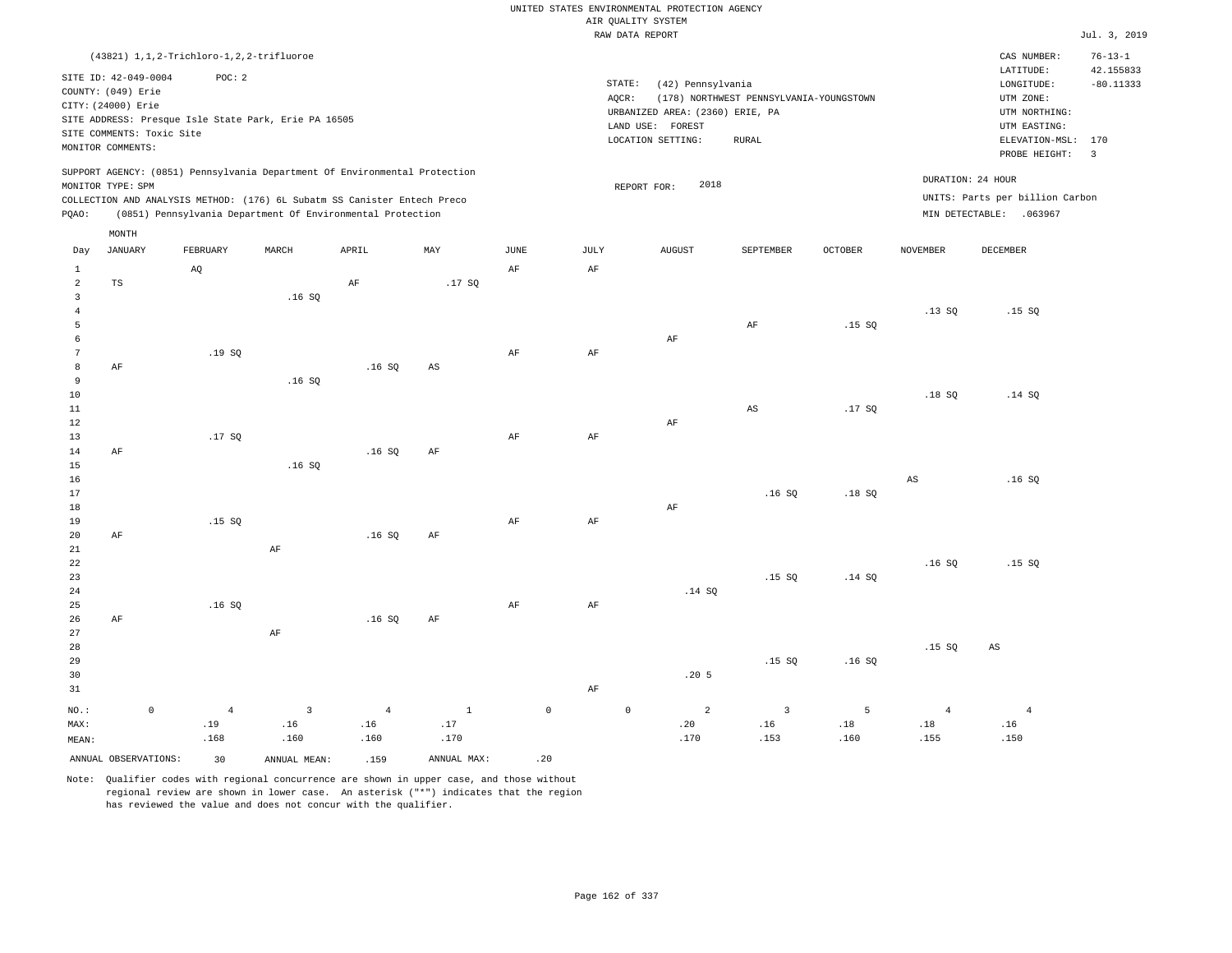|                |                                                                                                                    | (43823) Dichlorodifluoromethane |                                                                                                                                        |                        |                           |                 |                 |                                                                                               |                                                         |                  |                 | CAS NUMBER:                                                                                                  | $75 - 71 - 8$                 |
|----------------|--------------------------------------------------------------------------------------------------------------------|---------------------------------|----------------------------------------------------------------------------------------------------------------------------------------|------------------------|---------------------------|-----------------|-----------------|-----------------------------------------------------------------------------------------------|---------------------------------------------------------|------------------|-----------------|--------------------------------------------------------------------------------------------------------------|-------------------------------|
|                | SITE ID: 42-049-0004<br>COUNTY: (049) Erie<br>CITY: (24000) Erie<br>SITE COMMENTS: Toxic Site<br>MONITOR COMMENTS: | POC: 2                          | SITE ADDRESS: Presque Isle State Park, Erie PA 16505                                                                                   |                        |                           |                 | STATE:<br>AQCR: | (42) Pennsylvania<br>URBANIZED AREA: (2360) ERIE, PA<br>LAND USE: FOREST<br>LOCATION SETTING: | (178) NORTHWEST PENNSYLVANIA-YOUNGSTOWN<br><b>RURAL</b> |                  |                 | LATITUDE:<br>LONGITUDE:<br>UTM ZONE:<br>UTM NORTHING:<br>UTM EASTING:<br>ELEVATION-MSL: 170<br>PROBE HEIGHT: | 42.155833<br>$-80.11333$<br>3 |
|                | MONITOR TYPE: SPM                                                                                                  |                                 | SUPPORT AGENCY: (0851) Pennsylvania Department Of Environmental Protection                                                             |                        |                           |                 | REPORT FOR:     | 2013                                                                                          |                                                         |                  |                 | DURATION: 24 HOUR                                                                                            |                               |
| PQAO:          |                                                                                                                    |                                 | COLLECTION AND ANALYSIS METHOD: (176) 6L SUBATM SS CANISTER ENTECH PRECO<br>(0851) Pennsylvania Department Of Environmental Protection |                        |                           |                 |                 |                                                                                               |                                                         |                  |                 | UNITS: Parts per billion Carbon<br>MIN DETECTABLE:                                                           |                               |
|                | MONTH                                                                                                              |                                 |                                                                                                                                        |                        |                           |                 |                 |                                                                                               |                                                         |                  |                 |                                                                                                              |                               |
| Day            | <b>JANUARY</b>                                                                                                     | FEBRUARY                        | MARCH                                                                                                                                  | ${\tt APRIL}$          | $\ensuremath{\text{MAX}}$ | $\mathtt{JUNE}$ | $_{\rm JULY}$   | ${\tt AUGUST}$                                                                                | SEPTEMBER                                               | OCTOBER          | <b>NOVEMBER</b> | DECEMBER                                                                                                     |                               |
| $\,1\,$        |                                                                                                                    |                                 |                                                                                                                                        |                        |                           |                 |                 |                                                                                               | .58                                                     | .31 <sub>5</sub> |                 |                                                                                                              |                               |
| $\overline{a}$ |                                                                                                                    |                                 |                                                                                                                                        |                        |                           |                 |                 | .45                                                                                           |                                                         |                  |                 |                                                                                                              |                               |
| $\overline{3}$ |                                                                                                                    | .62                             |                                                                                                                                        |                        |                           | AS              | .53             |                                                                                               |                                                         |                  |                 |                                                                                                              |                               |
| $\overline{4}$ | .57                                                                                                                |                                 |                                                                                                                                        | .53                    | .59                       |                 |                 |                                                                                               |                                                         |                  |                 |                                                                                                              |                               |
| 5              |                                                                                                                    |                                 | .60                                                                                                                                    |                        |                           |                 |                 |                                                                                               |                                                         |                  |                 |                                                                                                              |                               |
| 6              |                                                                                                                    |                                 |                                                                                                                                        |                        |                           |                 |                 |                                                                                               |                                                         |                  | .49             | .60                                                                                                          |                               |
| 7              |                                                                                                                    |                                 |                                                                                                                                        |                        |                           |                 |                 |                                                                                               | .64                                                     | .295             |                 |                                                                                                              |                               |
| 8              |                                                                                                                    |                                 |                                                                                                                                        |                        |                           |                 |                 | .48                                                                                           |                                                         |                  |                 |                                                                                                              |                               |
| 9              |                                                                                                                    | .59                             |                                                                                                                                        |                        |                           | .62             | .51             |                                                                                               |                                                         |                  |                 |                                                                                                              |                               |
| $10$           | .56                                                                                                                |                                 |                                                                                                                                        | $\mathbb{A}\mathbb{S}$ | .61                       |                 |                 |                                                                                               |                                                         |                  |                 |                                                                                                              |                               |
| $1\,1$         |                                                                                                                    |                                 | .59                                                                                                                                    |                        |                           |                 |                 |                                                                                               |                                                         |                  |                 |                                                                                                              |                               |
| $12\,$         |                                                                                                                    |                                 |                                                                                                                                        |                        |                           |                 |                 |                                                                                               |                                                         |                  | $\rm{AF}$       | .56                                                                                                          |                               |
| 13<br>$14$     |                                                                                                                    |                                 |                                                                                                                                        |                        |                           |                 |                 | AF                                                                                            | .66                                                     | .32 <sub>5</sub> |                 |                                                                                                              |                               |
| 15             |                                                                                                                    | .61                             |                                                                                                                                        |                        |                           | .53             | .53             |                                                                                               |                                                         |                  |                 |                                                                                                              |                               |
| 16             | .45                                                                                                                |                                 |                                                                                                                                        | .58                    | .61                       |                 |                 |                                                                                               |                                                         |                  |                 |                                                                                                              |                               |
| 17             |                                                                                                                    |                                 | .59                                                                                                                                    |                        |                           |                 |                 |                                                                                               |                                                         |                  |                 |                                                                                                              |                               |
| 18             |                                                                                                                    |                                 |                                                                                                                                        |                        |                           |                 |                 |                                                                                               |                                                         |                  | .52             | .57                                                                                                          |                               |
| 19             |                                                                                                                    |                                 |                                                                                                                                        |                        |                           |                 |                 |                                                                                               | .255                                                    | .59              |                 |                                                                                                              |                               |
| 20             |                                                                                                                    |                                 |                                                                                                                                        |                        |                           |                 |                 | .45                                                                                           |                                                         |                  |                 |                                                                                                              |                               |
| 21             |                                                                                                                    | .59                             |                                                                                                                                        |                        |                           | .58             | .56             |                                                                                               |                                                         |                  |                 |                                                                                                              |                               |
| 22             | .47                                                                                                                |                                 |                                                                                                                                        | .61                    | .58                       |                 |                 |                                                                                               |                                                         |                  |                 |                                                                                                              |                               |
| 23             |                                                                                                                    |                                 | .59                                                                                                                                    |                        |                           |                 |                 |                                                                                               |                                                         |                  |                 |                                                                                                              |                               |
| 24             |                                                                                                                    |                                 |                                                                                                                                        |                        |                           |                 |                 |                                                                                               |                                                         |                  | .57             | .62                                                                                                          |                               |
| 25             |                                                                                                                    |                                 |                                                                                                                                        |                        |                           |                 |                 |                                                                                               | .335                                                    | .58              |                 |                                                                                                              |                               |
| 26             |                                                                                                                    |                                 |                                                                                                                                        |                        |                           |                 |                 | .55                                                                                           |                                                         |                  |                 |                                                                                                              |                               |
| 27             |                                                                                                                    | .59                             |                                                                                                                                        |                        |                           | .62             | .60             |                                                                                               |                                                         |                  |                 |                                                                                                              |                               |
| 28             | .45                                                                                                                |                                 |                                                                                                                                        | .60                    | .63                       |                 |                 |                                                                                               |                                                         |                  |                 |                                                                                                              |                               |
| 29             |                                                                                                                    |                                 | .59                                                                                                                                    |                        |                           |                 |                 |                                                                                               |                                                         |                  |                 |                                                                                                              |                               |
| 30             |                                                                                                                    |                                 |                                                                                                                                        |                        |                           |                 |                 |                                                                                               |                                                         |                  | .64             | .58                                                                                                          |                               |
| 31             |                                                                                                                    |                                 |                                                                                                                                        |                        |                           |                 |                 |                                                                                               |                                                         | .60              |                 |                                                                                                              |                               |
| NO.:           | 5                                                                                                                  | 5                               | 5                                                                                                                                      | $\overline{4}$         | $\overline{5}$            | $\overline{4}$  | 5               | $\overline{4}$                                                                                | 5                                                       | $\epsilon$       | $\overline{4}$  | 5                                                                                                            |                               |
| MAX:           | .57                                                                                                                | .62                             | .60                                                                                                                                    | .61                    | .63                       | .62             | .60             | .55                                                                                           | .66                                                     | .60              | .64             | .62                                                                                                          |                               |
| MEAN:          | .500                                                                                                               | .600                            | .592                                                                                                                                   | .580                   | .604                      | .588            | .546            | .483                                                                                          | .492                                                    | .448             | .555            | .586                                                                                                         |                               |
|                | ANNUAL OBSERVATIONS:                                                                                               | 57                              | ANNUAL MEAN:                                                                                                                           | .546                   | ANNUAL MAX:               | .66             |                 |                                                                                               |                                                         |                  |                 |                                                                                                              |                               |
|                |                                                                                                                    |                                 |                                                                                                                                        |                        |                           |                 |                 |                                                                                               |                                                         |                  |                 |                                                                                                              |                               |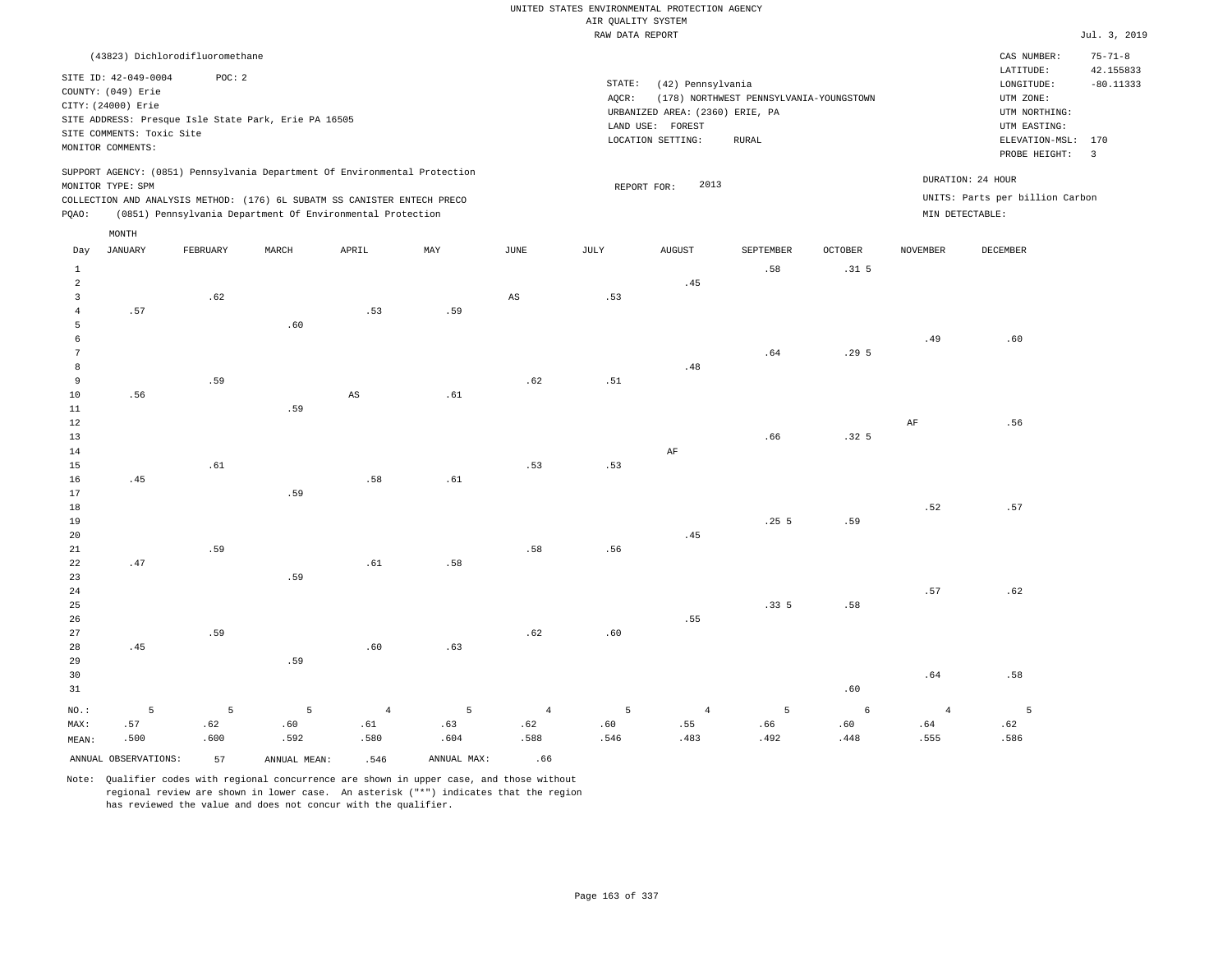|                |                           |                                                      |                |                                                                            |                        |                  | RAW DATA REPORT     |                                 |                                         |                        |                        |                                 | Jul. 3, 2019               |
|----------------|---------------------------|------------------------------------------------------|----------------|----------------------------------------------------------------------------|------------------------|------------------|---------------------|---------------------------------|-----------------------------------------|------------------------|------------------------|---------------------------------|----------------------------|
|                |                           | (43823) Dichlorodifluoromethane                      |                |                                                                            |                        |                  |                     |                                 |                                         |                        |                        | CAS NUMBER:<br>LATITUDE:        | $75 - 71 - 8$<br>42.155833 |
|                | SITE ID: 42-049-0004      | POC: 2                                               |                |                                                                            |                        |                  | $\texttt{STATE}{}:$ | (42) Pennsylvania               |                                         |                        |                        | LONGITUDE:                      | $-80.11333$                |
|                | COUNTY: (049) Erie        |                                                      |                |                                                                            |                        |                  | AQCR:               |                                 | (178) NORTHWEST PENNSYLVANIA-YOUNGSTOWN |                        |                        | UTM ZONE:                       |                            |
|                | CITY: (24000) Erie        |                                                      |                |                                                                            |                        |                  |                     | URBANIZED AREA: (2360) ERIE, PA |                                         |                        |                        | UTM NORTHING:                   |                            |
|                |                           | SITE ADDRESS: Presque Isle State Park, Erie PA 16505 |                |                                                                            |                        |                  |                     | LAND USE: FOREST                |                                         |                        |                        | UTM EASTING:                    |                            |
|                | SITE COMMENTS: Toxic Site |                                                      |                |                                                                            |                        |                  |                     | LOCATION SETTING:               | <b>RURAL</b>                            |                        |                        | ELEVATION-MSL: 170              |                            |
|                | MONITOR COMMENTS:         |                                                      |                |                                                                            |                        |                  |                     |                                 |                                         |                        |                        | PROBE HEIGHT:                   | $\overline{\mathbf{3}}$    |
|                |                           |                                                      |                | SUPPORT AGENCY: (0851) Pennsylvania Department Of Environmental Protection |                        |                  |                     | 2014                            |                                         |                        |                        | DURATION: 24 HOUR               |                            |
|                | MONITOR TYPE: SPM         |                                                      |                | COLLECTION AND ANALYSIS METHOD: (176) 6L SUBATM SS CANISTER ENTECH PRECO   |                        |                  |                     | REPORT FOR:                     |                                         |                        |                        | UNITS: Parts per billion Carbon |                            |
| PQAO:          |                           |                                                      |                | (0851) Pennsylvania Department Of Environmental Protection                 |                        |                  |                     |                                 |                                         |                        |                        | MIN DETECTABLE:                 |                            |
|                | MONTH                     |                                                      |                |                                                                            |                        |                  |                     |                                 |                                         |                        |                        |                                 |                            |
| Day            | <b>JANUARY</b>            | FEBRUARY                                             | MARCH          | APRIL                                                                      | MAY                    | <b>JUNE</b>      | JULY                | <b>AUGUST</b>                   | SEPTEMBER                               | OCTOBER                | <b>NOVEMBER</b>        | DECEMBER                        |                            |
| $\mathbf{1}$   |                           |                                                      |                |                                                                            |                        |                  |                     |                                 |                                         |                        | $\mathbb{A}\mathbb{S}$ | $_{\rm AS}$                     |                            |
| $\overline{a}$ |                           |                                                      |                |                                                                            |                        |                  |                     |                                 | .48                                     | $\mathbb{A}\mathbb{S}$ |                        |                                 |                            |
| 3              |                           |                                                      |                |                                                                            |                        |                  |                     | .61                             |                                         |                        |                        |                                 |                            |
| $\overline{4}$ |                           | $\rm AF$                                             |                |                                                                            |                        | .54              | .59                 |                                 |                                         |                        |                        |                                 |                            |
| 5              | .53                       |                                                      |                | .17 <sub>5</sub>                                                           | .71                    |                  |                     |                                 |                                         |                        |                        |                                 |                            |
| 6              |                           |                                                      | .59            |                                                                            |                        |                  |                     |                                 |                                         |                        |                        |                                 |                            |
| 7              |                           |                                                      |                |                                                                            |                        |                  |                     |                                 |                                         |                        | .47                    | .57                             |                            |
| 8              |                           |                                                      |                |                                                                            |                        |                  |                     |                                 | AF                                      | AS                     |                        |                                 |                            |
| 9              |                           |                                                      |                |                                                                            |                        |                  |                     | AF                              |                                         |                        |                        |                                 |                            |
| 10             |                           | .50                                                  |                |                                                                            |                        | .43              | .64                 |                                 |                                         |                        |                        |                                 |                            |
| $11\,$<br>12   | .56                       |                                                      | AM             | $\rm AF$                                                                   | $\mathbb{A}\mathbb{S}$ |                  |                     |                                 |                                         |                        |                        |                                 |                            |
| 13             |                           |                                                      |                |                                                                            |                        |                  |                     |                                 |                                         |                        | $\mathbb{A}\mathbb{S}$ | .57                             |                            |
| 14             |                           |                                                      |                |                                                                            |                        |                  |                     |                                 | AS                                      | AM                     |                        |                                 |                            |
| 15             |                           |                                                      |                |                                                                            |                        |                  |                     | AF                              |                                         |                        |                        |                                 |                            |
| 16             |                           | .77.5                                                |                |                                                                            |                        | .74 <sub>5</sub> | .32 <sub>5</sub>    |                                 |                                         |                        |                        |                                 |                            |
| 17             | .56                       |                                                      |                | .51                                                                        | .40                    |                  |                     |                                 |                                         |                        |                        |                                 |                            |
| 18             |                           |                                                      | .355           |                                                                            |                        |                  |                     |                                 |                                         |                        |                        |                                 |                            |
| 19             |                           |                                                      |                |                                                                            |                        |                  |                     |                                 |                                         |                        | .56                    | .58                             |                            |
| 20             |                           |                                                      |                |                                                                            |                        |                  |                     |                                 | AS                                      | AF                     |                        |                                 |                            |
| 21             |                           |                                                      |                |                                                                            |                        |                  |                     | AF                              |                                         |                        |                        |                                 |                            |
| 22             |                           | .56                                                  |                |                                                                            |                        | .57              | .64                 |                                 |                                         |                        |                        |                                 |                            |
| 23             | .57                       |                                                      |                | .47                                                                        | .56                    |                  |                     |                                 |                                         |                        |                        |                                 |                            |
| 24             |                           |                                                      | .60            |                                                                            |                        |                  |                     |                                 |                                         |                        |                        |                                 |                            |
| 25             |                           |                                                      |                |                                                                            |                        |                  |                     |                                 |                                         |                        | $\mathbb{A}\mathbb{S}$ | .57                             |                            |
| 26             |                           |                                                      |                |                                                                            |                        |                  |                     |                                 | $\mathbb{A}\mathbb{S}$                  | .53                    |                        |                                 |                            |
| 27             |                           |                                                      |                |                                                                            |                        |                  |                     | AF                              |                                         |                        |                        |                                 |                            |
| 28             |                           | .51                                                  |                |                                                                            |                        | .51              | $_{\rm AS}$         |                                 |                                         |                        |                        |                                 |                            |
| 29             | .61                       |                                                      |                | AS                                                                         | .49                    |                  |                     |                                 |                                         |                        |                        |                                 |                            |
| 30<br>31       |                           |                                                      | .40            |                                                                            |                        |                  |                     |                                 |                                         |                        |                        | $\mathbb{A}\mathbb{S}$          |                            |
|                |                           |                                                      |                |                                                                            |                        |                  |                     |                                 |                                         |                        |                        |                                 |                            |
| NO.:           | 5                         | $\overline{4}$                                       | $\overline{4}$ | $\overline{3}$                                                             | $\overline{4}$         | 5                | $\overline{4}$      | $\mathbf{1}$                    | $\mathbf{1}$                            | $\mathbf{1}$           | 2                      | $\overline{4}$                  |                            |
| MAX:<br>MEAN:  | .61<br>.566               | .77<br>.585                                          | .60<br>.485    | .51<br>.383                                                                | .71<br>.540            | .74<br>.558      | .64<br>.548         | .61<br>.610                     | .48<br>.480                             | .53<br>.530            | .56<br>.515            | .58<br>.573                     |                            |
|                |                           |                                                      |                |                                                                            |                        |                  |                     |                                 |                                         |                        |                        |                                 |                            |

ANNUAL OBSERVATIONS: 38 ANNUAL MEAN: .535 ANNUAL MAX: .77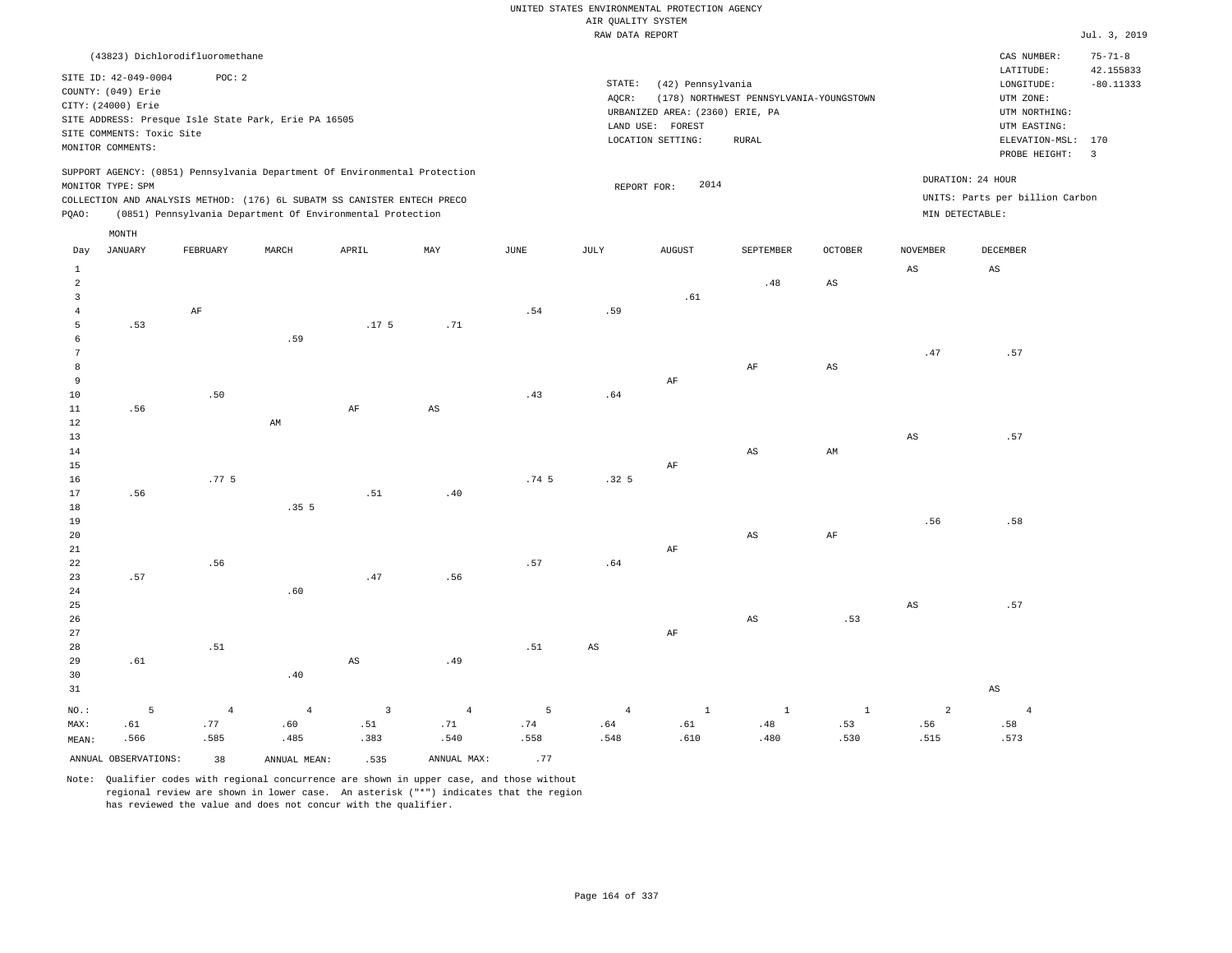|                                           |                                                                                               |                                                                                                                                        |                        |       |      |                | RAW DATA REPORT        |                                                                          |                                         |                        |                 |                                                                       | Jul. 3, 2019               |
|-------------------------------------------|-----------------------------------------------------------------------------------------------|----------------------------------------------------------------------------------------------------------------------------------------|------------------------|-------|------|----------------|------------------------|--------------------------------------------------------------------------|-----------------------------------------|------------------------|-----------------|-----------------------------------------------------------------------|----------------------------|
|                                           |                                                                                               | (43823) Dichlorodifluoromethane                                                                                                        |                        |       |      |                |                        |                                                                          |                                         |                        |                 | CAS NUMBER:                                                           | $75 - 71 - 8$<br>42.155833 |
|                                           | SITE ID: 42-049-0004<br>COUNTY: (049) Erie<br>CITY: (24000) Erie<br>SITE COMMENTS: Toxic Site | POC: 2<br>SITE ADDRESS: Presque Isle State Park, Erie PA 16505                                                                         |                        |       |      |                | STATE:<br>AQCR:        | (42) Pennsylvania<br>URBANIZED AREA: (2360) ERIE, PA<br>LAND USE: FOREST | (178) NORTHWEST PENNSYLVANIA-YOUNGSTOWN |                        |                 | LATITUDE:<br>LONGITUDE:<br>UTM ZONE:<br>UTM NORTHING:<br>UTM EASTING: | $-80.11333$                |
|                                           | MONITOR COMMENTS:                                                                             |                                                                                                                                        |                        |       |      |                |                        | LOCATION SETTING:                                                        | ${\tt RURAL}$                           |                        |                 | ELEVATION-MSL:                                                        | 170<br>$\overline{3}$      |
|                                           |                                                                                               | SUPPORT AGENCY: (0851) Pennsylvania Department Of Environmental Protection                                                             |                        |       |      |                |                        |                                                                          |                                         |                        |                 | PROBE HEIGHT:                                                         |                            |
|                                           | MONITOR TYPE: SPM                                                                             |                                                                                                                                        |                        |       |      |                |                        | 2015<br>REPORT FOR:                                                      |                                         |                        |                 | DURATION: 24 HOUR                                                     |                            |
| PQAO:                                     |                                                                                               | COLLECTION AND ANALYSIS METHOD: (176) 6L SUBATM SS CANISTER ENTECH PRECO<br>(0851) Pennsylvania Department Of Environmental Protection |                        |       |      |                |                        |                                                                          |                                         |                        |                 | UNITS: Parts per billion Carbon<br>MIN DETECTABLE:                    |                            |
|                                           | $\texttt{MONTH}$                                                                              |                                                                                                                                        |                        |       |      |                |                        |                                                                          |                                         |                        |                 |                                                                       |                            |
| Day                                       | <b>JANUARY</b>                                                                                | FEBRUARY                                                                                                                               | MARCH                  | APRIL | MAY  | JUNE           | JULY                   | <b>AUGUST</b>                                                            | SEPTEMBER                               | <b>OCTOBER</b>         | <b>NOVEMBER</b> | <b>DECEMBER</b>                                                       |                            |
| $\mathbf{1}$                              |                                                                                               |                                                                                                                                        | .61                    |       |      |                |                        |                                                                          |                                         |                        |                 |                                                                       |                            |
| $\overline{a}$<br>$\overline{\mathbf{3}}$ |                                                                                               |                                                                                                                                        |                        |       |      |                |                        |                                                                          | .58                                     | .52                    | .52             | TS                                                                    |                            |
| $\overline{4}$                            |                                                                                               |                                                                                                                                        |                        |       |      |                |                        | .60                                                                      |                                         |                        |                 |                                                                       |                            |
| 5                                         |                                                                                               | AS                                                                                                                                     |                        |       |      | .59            | $\mathbb{A}\mathbb{S}$ |                                                                          |                                         |                        |                 |                                                                       |                            |
| 6<br>$\overline{7}$                       | AF                                                                                            |                                                                                                                                        | $.42$ QX               | .59   | .60  |                |                        |                                                                          |                                         |                        |                 |                                                                       |                            |
| 8                                         |                                                                                               |                                                                                                                                        |                        |       |      |                |                        |                                                                          |                                         |                        | AS              | .57                                                                   |                            |
| 9                                         |                                                                                               |                                                                                                                                        |                        |       |      |                |                        |                                                                          | .57                                     | $\mathbb{A}\mathbb{S}$ |                 |                                                                       |                            |
| 10                                        |                                                                                               |                                                                                                                                        |                        |       |      |                |                        | .60                                                                      |                                         |                        |                 |                                                                       |                            |
| 11<br>12                                  | .62                                                                                           | $_{\rm AS}$                                                                                                                            |                        | .52   | .58  | .62            | .53                    |                                                                          |                                         |                        |                 |                                                                       |                            |
| 13                                        |                                                                                               |                                                                                                                                        | $.45$ QX               |       |      |                |                        |                                                                          |                                         |                        |                 |                                                                       |                            |
| 14                                        |                                                                                               |                                                                                                                                        |                        |       |      |                |                        |                                                                          |                                         |                        | $\rm{AF}$       | .48                                                                   |                            |
| 15<br>16                                  |                                                                                               |                                                                                                                                        |                        |       |      |                |                        | .61                                                                      | .50                                     | $\mathbb{A}\mathbb{S}$ |                 |                                                                       |                            |
| 17                                        |                                                                                               | $\rm AF$                                                                                                                               |                        |       |      | .57            | .59                    |                                                                          |                                         |                        |                 |                                                                       |                            |
| 18                                        | AF                                                                                            |                                                                                                                                        |                        | .53   | .59  |                |                        |                                                                          |                                         |                        |                 |                                                                       |                            |
| 19                                        |                                                                                               |                                                                                                                                        | $\mathbb{A}\mathbb{S}$ |       |      |                |                        |                                                                          |                                         |                        |                 |                                                                       |                            |
| 20<br>21                                  |                                                                                               |                                                                                                                                        |                        |       |      |                |                        |                                                                          | .49                                     | .58                    | .62             | .68                                                                   |                            |
| 22                                        |                                                                                               |                                                                                                                                        |                        |       |      |                |                        | .63                                                                      |                                         |                        |                 |                                                                       |                            |
| 23                                        |                                                                                               | .64                                                                                                                                    |                        |       |      | $_{\rm AS}$    | AS                     |                                                                          |                                         |                        |                 |                                                                       |                            |
| 24                                        | .57                                                                                           |                                                                                                                                        |                        | .58   | .59  |                |                        |                                                                          |                                         |                        |                 |                                                                       |                            |
| 25<br>26                                  |                                                                                               |                                                                                                                                        | $.22-5$                |       |      |                |                        |                                                                          |                                         |                        | $_{\rm TS}$     | .67                                                                   |                            |
| 27                                        |                                                                                               |                                                                                                                                        |                        |       |      |                |                        |                                                                          | $_{\rm AS}$                             | .54                    |                 |                                                                       |                            |
| 28                                        |                                                                                               |                                                                                                                                        |                        |       |      |                |                        | .56                                                                      |                                         |                        |                 |                                                                       |                            |
| 29                                        |                                                                                               |                                                                                                                                        |                        |       |      | .42            | .66                    |                                                                          |                                         |                        |                 |                                                                       |                            |
| 30<br>31                                  | .59                                                                                           |                                                                                                                                        | $.22-5$                | .58   | .57  |                |                        |                                                                          |                                         |                        |                 |                                                                       |                            |
| NO.:                                      | $\overline{\mathbf{3}}$                                                                       | $\,$ 1                                                                                                                                 | 5                      | 5     | 5    | $\overline{4}$ | $\overline{3}$         | 5                                                                        | $\overline{4}$                          | $\overline{3}$         | $\overline{2}$  | $\overline{4}$                                                        |                            |
| MAX:                                      | .62                                                                                           | .64                                                                                                                                    | .61                    | .59   | .60  | .62            | .66                    | .63                                                                      | .58                                     | .58                    | .62             | .68                                                                   |                            |
| MEAN:                                     | .593                                                                                          | .640                                                                                                                                   | .384                   | .560  | .586 | .550           | .593                   | .600                                                                     | .535                                    | .547                   | .570            | .600                                                                  |                            |

ANNUAL OBSERVATIONS:  $44$  ANNUAL MEAN: .554 ANNUAL MAX: .68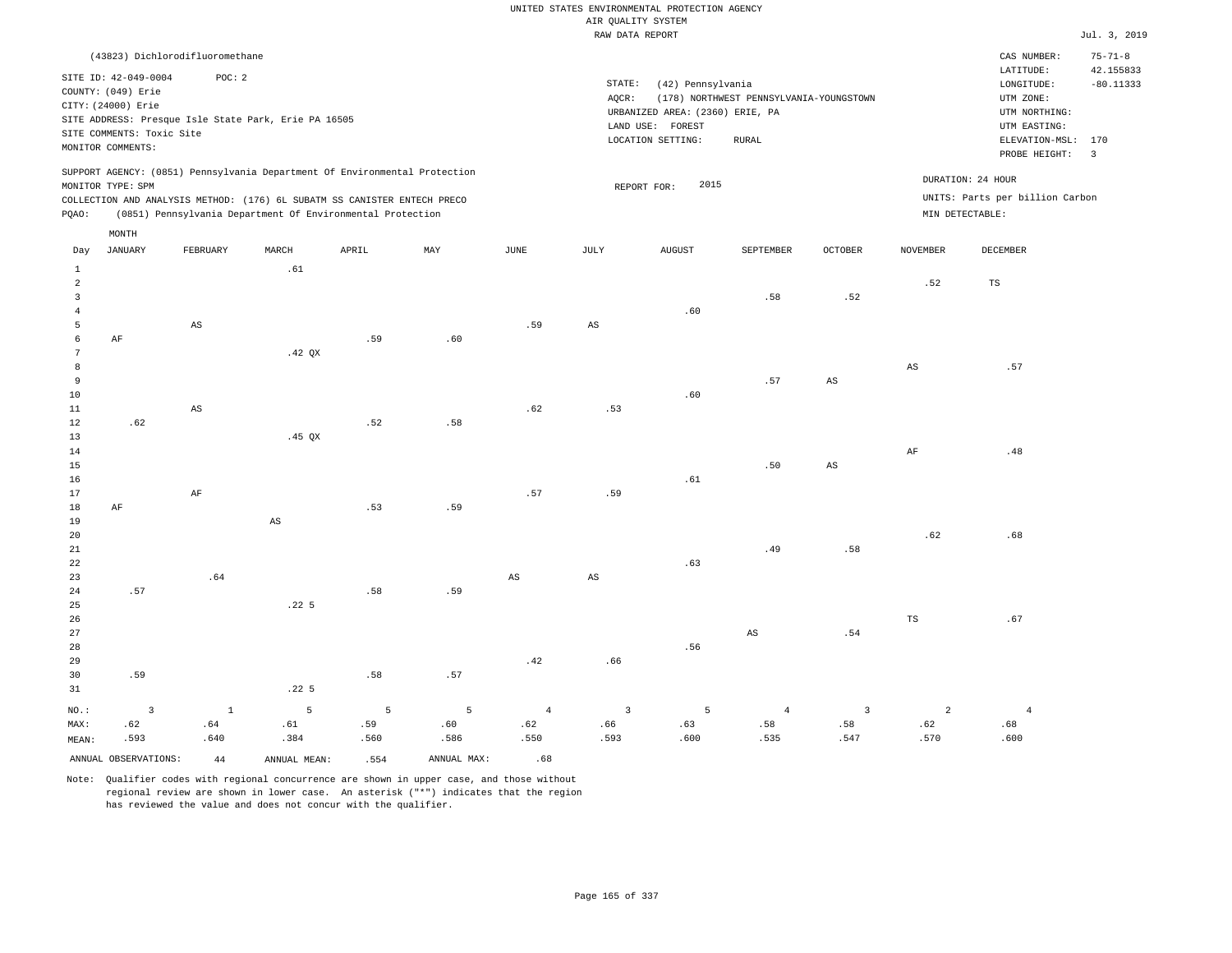|                                             |                                                                                               |                                 |                                                                                                                                                        |                             |                               |                             |           | RAW DATA REPORT                                                                             |                                         |                             |                  |                                                                       | Jul. 3, 2019             |
|---------------------------------------------|-----------------------------------------------------------------------------------------------|---------------------------------|--------------------------------------------------------------------------------------------------------------------------------------------------------|-----------------------------|-------------------------------|-----------------------------|-----------|---------------------------------------------------------------------------------------------|-----------------------------------------|-----------------------------|------------------|-----------------------------------------------------------------------|--------------------------|
|                                             |                                                                                               | (43823) Dichlorodifluoromethane |                                                                                                                                                        |                             |                               |                             |           |                                                                                             |                                         |                             |                  | CAS NUMBER:                                                           | $75 - 71 - 8$            |
|                                             | SITE ID: 42-049-0004<br>COUNTY: (049) Erie<br>CITY: (24000) Erie<br>SITE COMMENTS: Toxic Site | POC: 2                          | SITE ADDRESS: Presque Isle State Park, Erie PA 16505                                                                                                   |                             |                               |                             |           | STATE:<br>(42) Pennsylvania<br>AQCR:<br>URBANIZED AREA: (2360) ERIE, PA<br>LAND USE: FOREST | (178) NORTHWEST PENNSYLVANIA-YOUNGSTOWN |                             |                  | LATITUDE:<br>LONGITUDE:<br>UTM ZONE:<br>UTM NORTHING:<br>UTM EASTING: | 42.155833<br>$-80.11333$ |
|                                             | MONITOR COMMENTS:                                                                             |                                 |                                                                                                                                                        |                             |                               |                             |           | LOCATION SETTING:                                                                           | <b>RURAL</b>                            |                             |                  | ELEVATION-MSL: 170<br>PROBE HEIGHT:                                   | $\overline{\mathbf{3}}$  |
|                                             | MONITOR TYPE: SPM                                                                             |                                 | SUPPORT AGENCY: (0851) Pennsylvania Department Of Environmental Protection<br>COLLECTION AND ANALYSIS METHOD: (176) 6L SUBATM SS CANISTER ENTECH PRECO |                             |                               |                             |           | 2016<br>REPORT FOR:                                                                         |                                         |                             |                  | DURATION: 24 HOUR<br>UNITS: Parts per billion Carbon                  |                          |
| PQAO:                                       |                                                                                               |                                 | (0851) Pennsylvania Department Of Environmental Protection                                                                                             |                             |                               |                             |           |                                                                                             |                                         |                             | MIN DETECTABLE:  |                                                                       |                          |
|                                             | MONTH                                                                                         |                                 |                                                                                                                                                        |                             |                               |                             |           |                                                                                             |                                         |                             |                  |                                                                       |                          |
| Day                                         | <b>JANUARY</b>                                                                                | FEBRUARY                        | MARCH                                                                                                                                                  | APRIL                       | MAY                           | JUNE                        | JULY      | <b>AUGUST</b>                                                                               | SEPTEMBER                               | <b>OCTOBER</b>              | <b>NOVEMBER</b>  | <b>DECEMBER</b>                                                       |                          |
| $1\,$<br>$\overline{a}$                     | .52 QX                                                                                        |                                 | .64                                                                                                                                                    |                             |                               |                             |           |                                                                                             |                                         |                             | $_{\rm TS}$      | TS                                                                    |                          |
| $\overline{3}$<br>$\overline{4}$<br>5<br>6  |                                                                                               | .52                             |                                                                                                                                                        | AF                          | $\mathbb{A}\mathbb{S}$        | .40                         | $\rm{AF}$ | AF                                                                                          | .55                                     | AF                          |                  |                                                                       |                          |
| $\overline{7}$<br>8<br>$\overline{9}$<br>10 | .47                                                                                           |                                 | AF                                                                                                                                                     |                             |                               |                             |           | $\rm AF$                                                                                    | $_{\rm TS}$                             | $\rm{AF}$                   | $\rm{AF}$        | TS                                                                    |                          |
| 11<br>12<br>13                              | $\operatorname{TS}$                                                                           | .62                             | .63                                                                                                                                                    | AS                          | .65                           | $_{\rm AS}$                 | AF        |                                                                                             |                                         |                             |                  |                                                                       |                          |
| $14\,$<br>15<br>16<br>17                    |                                                                                               |                                 |                                                                                                                                                        |                             |                               | AF                          | AF        | .52                                                                                         | AF                                      | .55                         | .45              | .34                                                                   |                          |
| 18<br>19                                    | .63                                                                                           | .53                             | $\mathbb{A}\mathbb{S}$                                                                                                                                 | $\mathbb{A}\mathbb{S}$      | .64                           |                             |           |                                                                                             |                                         |                             |                  |                                                                       |                          |
| 20<br>21<br>22<br>23                        |                                                                                               |                                 |                                                                                                                                                        |                             |                               | $_{\rm AS}$                 | AF        | $\rm AF$                                                                                    | .48                                     | $\rm{AF}$                   | .52              | .35                                                                   |                          |
| 24<br>25<br>26                              | .69                                                                                           | .62                             | .64                                                                                                                                                    | .56                         | AF                            |                             |           |                                                                                             |                                         |                             | $\rm AF$         | .33                                                                   |                          |
| 27<br>28<br>29<br>30<br>31                  | .52                                                                                           |                                 | .66                                                                                                                                                    | AS                          | AF                            | AF                          | AF        | .50                                                                                         | .57                                     | AF                          |                  |                                                                       |                          |
|                                             |                                                                                               |                                 |                                                                                                                                                        |                             |                               |                             |           |                                                                                             |                                         |                             |                  |                                                                       |                          |
| $NO.$ :<br>MAX:<br>MEAN:                    | 5<br>.69<br>.566                                                                              | $\overline{4}$<br>.62<br>.573   | $\overline{4}$<br>.66<br>.643                                                                                                                          | $\mathbf{1}$<br>.56<br>.560 | $\overline{a}$<br>.65<br>.645 | $\mathbf{1}$<br>.40<br>.400 |           | $\mathbb O$<br>2<br>.52<br>.510                                                             | $\overline{\mathbf{3}}$<br>.57<br>.533  | $\mathbf{1}$<br>.55<br>.550 | 2<br>.52<br>.485 | $\overline{\mathbf{3}}$<br>.35<br>.340                                |                          |
|                                             | ANNUAL OBSERVATIONS:                                                                          | 28                              | ANNUAL MEAN:                                                                                                                                           | .539                        | ANNUAL MAX:                   | .69                         |           |                                                                                             |                                         |                             |                  |                                                                       |                          |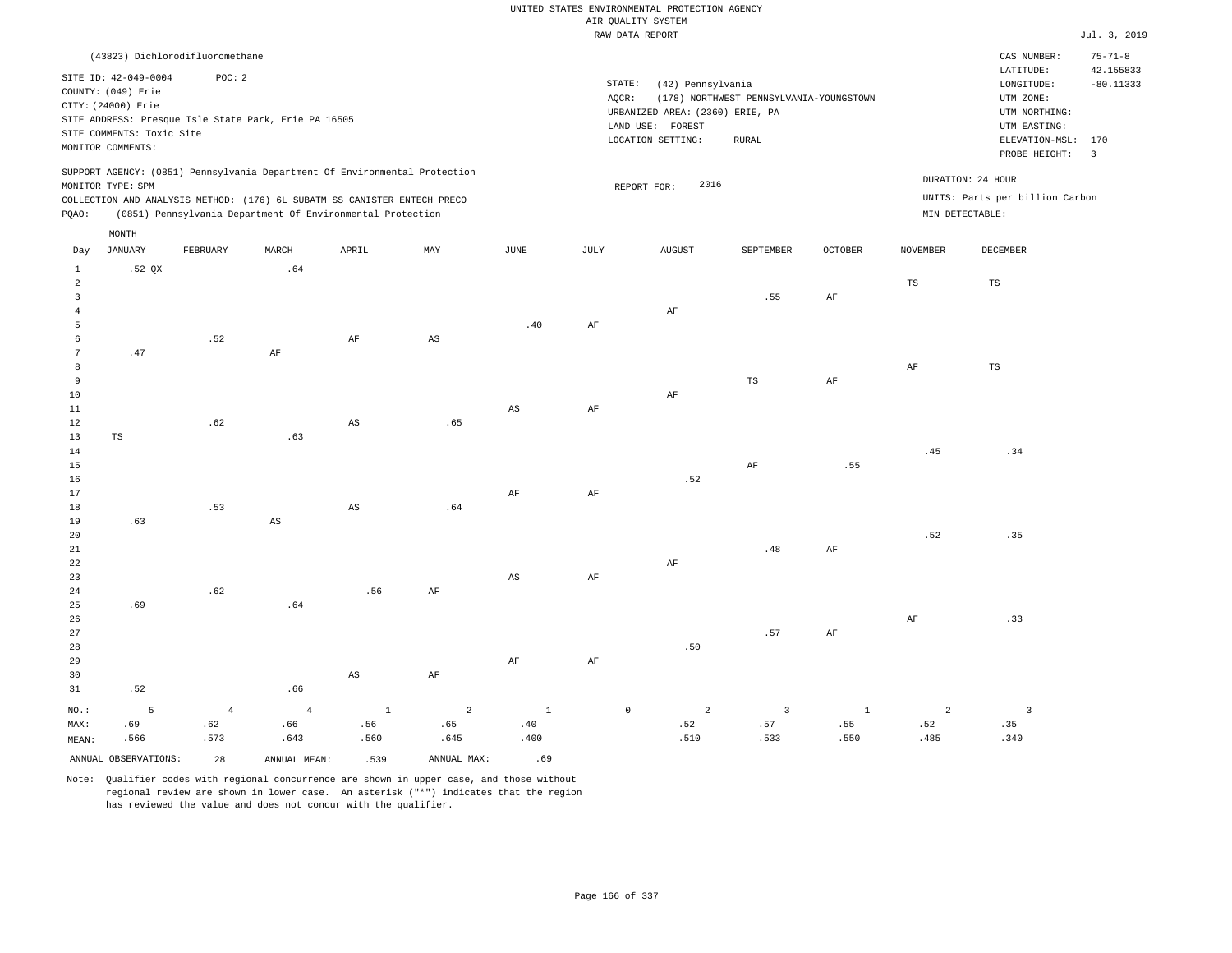|                                  |                                                                  | (43823) Dichlorodifluoromethane |                                                                            |              |                |                        |                        |                                                      |                                         |          |                 | CAS NUMBER:<br>LATITUDE:                 | $75 - 71 - 8$<br>42.155833 |
|----------------------------------|------------------------------------------------------------------|---------------------------------|----------------------------------------------------------------------------|--------------|----------------|------------------------|------------------------|------------------------------------------------------|-----------------------------------------|----------|-----------------|------------------------------------------|----------------------------|
|                                  | SITE ID: 42-049-0004<br>COUNTY: (049) Erie<br>CITY: (24000) Erie | POC: 2                          |                                                                            |              |                |                        | STATE:<br>AQCR:        | (42) Pennsylvania<br>URBANIZED AREA: (2360) ERIE, PA | (178) NORTHWEST PENNSYLVANIA-YOUNGSTOWN |          |                 | LONGITUDE:<br>UTM ZONE:<br>UTM NORTHING: | $-80.11333$                |
|                                  |                                                                  |                                 | SITE ADDRESS: Presque Isle State Park, Erie PA 16505                       |              |                |                        |                        | LAND USE: FOREST                                     |                                         |          |                 | UTM EASTING:                             |                            |
|                                  | SITE COMMENTS: Toxic Site<br>MONITOR COMMENTS:                   |                                 |                                                                            |              |                |                        |                        | LOCATION SETTING:                                    | <b>RURAL</b>                            |          |                 | ELEVATION-MSL: 170                       |                            |
|                                  |                                                                  |                                 |                                                                            |              |                |                        |                        |                                                      |                                         |          |                 | PROBE HEIGHT:                            | $\overline{\mathbf{3}}$    |
|                                  | MONITOR TYPE: SPM                                                |                                 | SUPPORT AGENCY: (0851) Pennsylvania Department Of Environmental Protection |              |                |                        |                        | 2017<br>REPORT FOR:                                  |                                         |          |                 | DURATION: 24 HOUR                        |                            |
|                                  |                                                                  |                                 | COLLECTION AND ANALYSIS METHOD: (176) 6L SUBATM SS CANISTER ENTECH PRECO   |              |                |                        |                        |                                                      |                                         |          |                 | UNITS: Parts per billion Carbon          |                            |
| PQAO:                            |                                                                  |                                 | (0851) Pennsylvania Department Of Environmental Protection                 |              |                |                        |                        |                                                      |                                         |          | MIN DETECTABLE: |                                          |                            |
|                                  | MONTH                                                            |                                 |                                                                            |              |                |                        |                        |                                                      |                                         |          |                 |                                          |                            |
| Day                              | <b>JANUARY</b>                                                   | FEBRUARY                        | MARCH                                                                      | APRIL        | MAY            | $_{\rm JUNE}$          | JULY                   | <b>AUGUST</b>                                        | SEPTEMBER                               | OCTOBER  | NOVEMBER        | DECEMBER                                 |                            |
| $\mathbf{1}$                     | $\rm AF$                                                         |                                 |                                                                            | $\rm AF$     | $\rm AF$       |                        |                        |                                                      |                                         |          |                 |                                          |                            |
| $\overline{a}$                   |                                                                  |                                 | .59                                                                        |              |                |                        |                        |                                                      |                                         |          |                 |                                          |                            |
| $\overline{3}$<br>$\overline{4}$ |                                                                  |                                 |                                                                            |              |                |                        |                        |                                                      | .52                                     | $.51$ QX | .53             | .53                                      |                            |
| $\overline{5}$                   |                                                                  |                                 |                                                                            |              |                |                        |                        | $\footnotesize\substack{+54}$                        |                                         |          |                 |                                          |                            |
| 6                                |                                                                  | .52                             |                                                                            |              |                | .805                   | $\mathbb{A}\mathbb{S}$ |                                                      |                                         |          |                 |                                          |                            |
| $7\phantom{.0}$                  | TS                                                               |                                 |                                                                            | AF           | .54            |                        |                        |                                                      |                                         |          |                 |                                          |                            |
| 8                                |                                                                  |                                 | .56                                                                        |              |                |                        |                        |                                                      |                                         |          |                 |                                          |                            |
| 9                                |                                                                  |                                 |                                                                            |              |                |                        |                        |                                                      |                                         |          | .56             | .51                                      |                            |
| $10$                             |                                                                  |                                 |                                                                            |              |                |                        |                        |                                                      | .37                                     | .51      |                 |                                          |                            |
| 11                               |                                                                  |                                 |                                                                            |              |                |                        |                        | .55                                                  |                                         |          |                 |                                          |                            |
| 12                               | .32                                                              | $\mathbb{TS}$                   |                                                                            |              |                | .57                    | $\mathbb{A}\mathbb{S}$ |                                                      |                                         |          |                 |                                          |                            |
| 13<br>14                         |                                                                  |                                 | .58                                                                        | .62          | .61            |                        |                        |                                                      |                                         |          |                 |                                          |                            |
| 15                               |                                                                  |                                 |                                                                            |              |                |                        |                        |                                                      |                                         |          | .52             | .51                                      |                            |
| 16                               |                                                                  |                                 |                                                                            |              |                |                        |                        |                                                      | .49                                     | .50      |                 |                                          |                            |
| 17                               |                                                                  |                                 |                                                                            |              |                |                        |                        | .54                                                  |                                         |          |                 |                                          |                            |
| 18                               |                                                                  | $\rm AF$                        |                                                                            |              |                | .62                    | $_{\rm AS}$            |                                                      |                                         |          |                 |                                          |                            |
| 19                               | .55                                                              |                                 |                                                                            | $\rm AF$     | .66            |                        |                        |                                                      |                                         |          |                 |                                          |                            |
| 20                               |                                                                  |                                 | .56                                                                        |              |                |                        |                        |                                                      |                                         |          |                 |                                          |                            |
| 21                               |                                                                  |                                 |                                                                            |              |                |                        |                        |                                                      |                                         |          | .53             | $_{\rm TS}$                              |                            |
| $2\sqrt{2}$                      |                                                                  |                                 |                                                                            |              |                |                        |                        |                                                      | .46                                     | .52      |                 |                                          |                            |
| 23<br>24                         |                                                                  | $\rm AF$                        |                                                                            |              |                | .58                    | .53                    | .51                                                  |                                         |          |                 |                                          |                            |
| 25                               | AS                                                               |                                 |                                                                            | AF           | .55            |                        |                        |                                                      |                                         |          |                 |                                          |                            |
| 26                               |                                                                  |                                 | .74                                                                        |              |                |                        |                        |                                                      |                                         |          |                 |                                          |                            |
| 27                               |                                                                  |                                 |                                                                            |              |                |                        |                        |                                                      |                                         |          | .52             | AF                                       |                            |
| 28                               |                                                                  |                                 |                                                                            |              |                |                        |                        |                                                      | .46                                     | .54      |                 |                                          |                            |
| 29                               |                                                                  |                                 |                                                                            |              |                |                        |                        | .49                                                  |                                         |          |                 |                                          |                            |
| 30                               |                                                                  |                                 |                                                                            |              |                | $\mathbb{A}\mathbb{S}$ | .59                    |                                                      |                                         |          |                 |                                          |                            |
| 31                               | .60                                                              |                                 |                                                                            |              | .59            |                        |                        |                                                      |                                         |          |                 |                                          |                            |
| $NO.$ :                          | $\overline{\mathbf{3}}$                                          | $\mathbf{1}$                    | 5                                                                          | $\mathbf{1}$ | $\overline{5}$ | $\overline{4}$         | $\overline{a}$         | 5                                                    | $\overline{5}$                          | 5        | 5               | $\overline{3}$                           |                            |
| MAX:                             | .60                                                              | .52                             | .74                                                                        | .62          | .66            | .80                    | .59                    | .55                                                  | .52                                     | .54      | .56             | .53                                      |                            |
| MEAN:                            | .490                                                             | .520                            | .606                                                                       | .620         | .590           | .643                   | .560                   | .526                                                 | .460                                    | .516     | .532            | .517                                     |                            |
|                                  | ANNUAL OBSERVATIONS:                                             | $4\,4$                          | ANNUAL MEAN:                                                               | .545         | ANNUAL MAX:    | .80                    |                        |                                                      |                                         |          |                 |                                          |                            |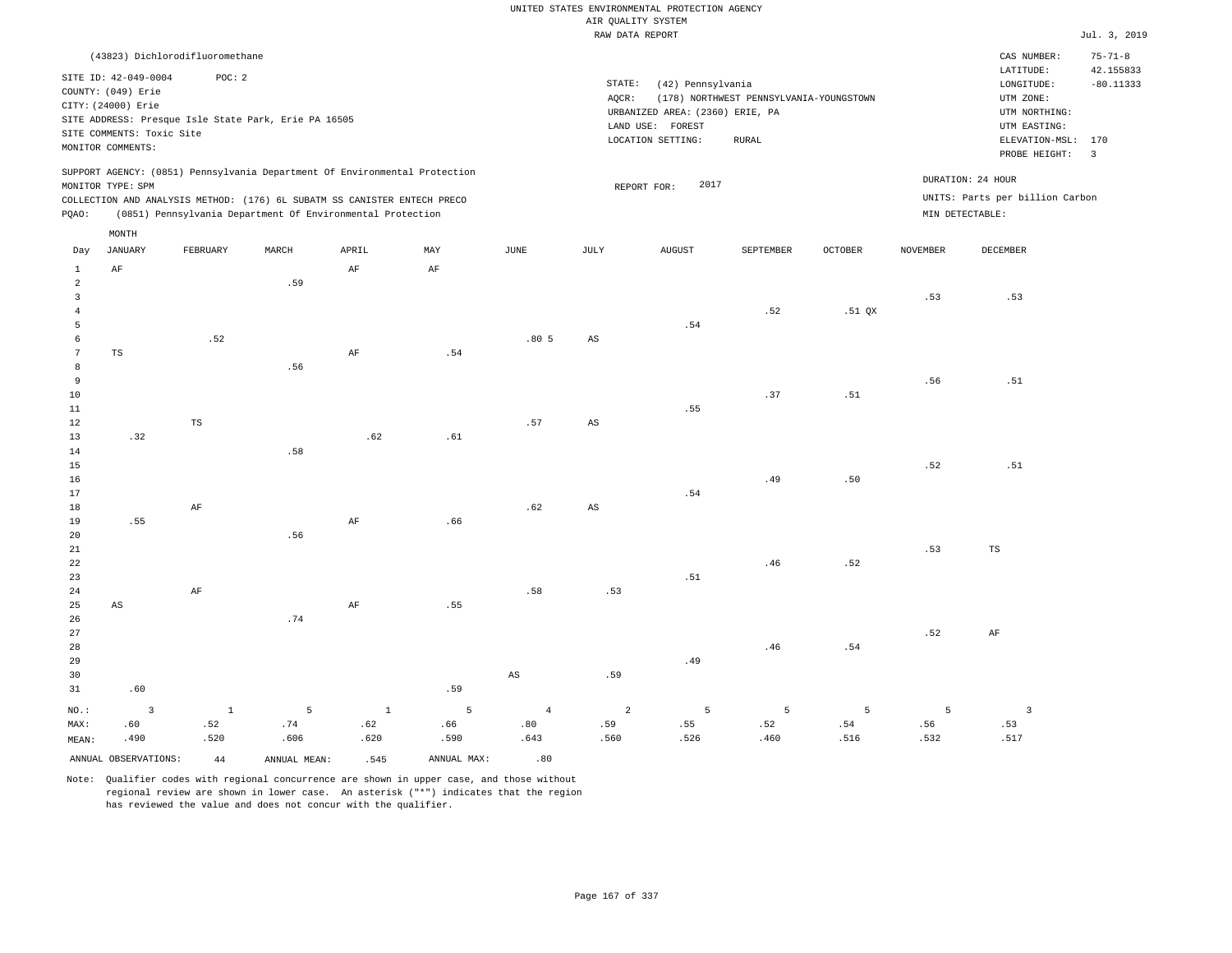|                                     |                                                                                               |                                 |                                                                                                                                                                                                                      |                           |                       |             |                 | UNITED STATES ENVIRONMENTAL PROTECTION AGENCY                                                 |                                                         |                  |                           |                                                                                 |                            |
|-------------------------------------|-----------------------------------------------------------------------------------------------|---------------------------------|----------------------------------------------------------------------------------------------------------------------------------------------------------------------------------------------------------------------|---------------------------|-----------------------|-------------|-----------------|-----------------------------------------------------------------------------------------------|---------------------------------------------------------|------------------|---------------------------|---------------------------------------------------------------------------------|----------------------------|
|                                     |                                                                                               |                                 |                                                                                                                                                                                                                      |                           |                       |             |                 | AIR OUALITY SYSTEM<br>RAW DATA REPORT                                                         |                                                         |                  |                           |                                                                                 | Jul. 3, 2019               |
|                                     |                                                                                               | (43823) Dichlorodifluoromethane |                                                                                                                                                                                                                      |                           |                       |             |                 |                                                                                               |                                                         |                  |                           | CAS NUMBER:<br>LATITUDE:                                                        | $75 - 71 - 8$<br>42.155833 |
|                                     | SITE ID: 42-049-0004<br>COUNTY: (049) Erie<br>CITY: (24000) Erie<br>SITE COMMENTS: Toxic Site | POC: 2                          | SITE ADDRESS: Presque Isle State Park, Erie PA 16505                                                                                                                                                                 |                           |                       |             | STATE:<br>AOCR: | (42) Pennsylvania<br>URBANIZED AREA: (2360) ERIE, PA<br>LAND USE: FOREST<br>LOCATION SETTING: | (178) NORTHWEST PENNSYLVANIA-YOUNGSTOWN<br><b>RURAL</b> |                  |                           | LONGITUDE:<br>UTM ZONE:<br>UTM NORTHING:<br>UTM EASTING:<br>ELEVATION-MSL: 170  | $-80.11333$                |
|                                     | MONITOR COMMENTS:                                                                             |                                 |                                                                                                                                                                                                                      |                           |                       |             |                 |                                                                                               |                                                         |                  |                           | PROBE HEIGHT:                                                                   | $\overline{3}$             |
| PQAO:                               | MONITOR TYPE: SPM                                                                             |                                 | SUPPORT AGENCY: (0851) Pennsylvania Department Of Environmental Protection<br>COLLECTION AND ANALYSIS METHOD: (176) 6L SUBATM SS CANISTER ENTECH PRECO<br>(0851) Pennsylvania Department Of Environmental Protection |                           |                       |             |                 | 2018<br>REPORT FOR:                                                                           |                                                         |                  |                           | DURATION: 24 HOUR<br>UNITS: Parts per billion Carbon<br>MIN DETECTABLE: .034263 |                            |
| Day                                 | MONTH<br><b>JANUARY</b>                                                                       | FEBRUARY                        | MARCH                                                                                                                                                                                                                | APRIL                     | MAY                   | JUNE        | JULY            | <b>AUGUST</b>                                                                                 | SEPTEMBER                                               | <b>OCTOBER</b>   | <b>NOVEMBER</b>           | DECEMBER                                                                        |                            |
| $\mathbf{1}$<br>$\overline{a}$      | $_{\rm TS}$                                                                                   | AQ                              |                                                                                                                                                                                                                      | AF                        | .36                   | AF          | AF              |                                                                                               |                                                         |                  |                           |                                                                                 |                            |
| $\overline{3}$<br>$\,4\,$<br>5<br>6 |                                                                                               |                                 | .35                                                                                                                                                                                                                  |                           |                       |             |                 | AF                                                                                            | AF                                                      | .51              | .35                       | .40                                                                             |                            |
| $7\phantom{.0}$<br>8<br>9           | AF                                                                                            | .51                             | .37                                                                                                                                                                                                                  | .52                       | $_{\rm AS}$           | AF          | AF              |                                                                                               |                                                         |                  |                           |                                                                                 |                            |
| 10<br>11<br>12                      |                                                                                               |                                 |                                                                                                                                                                                                                      |                           |                       |             |                 | $\rm{AF}$                                                                                     | $_{\rm AS}$                                             | .43              | .42                       | .32                                                                             |                            |
| $13$<br>14<br>15<br>16              | AF                                                                                            | .53                             | .57                                                                                                                                                                                                                  | .54                       | AF                    | $\rm AF$    | $\rm AF$        |                                                                                               |                                                         |                  | $\mathbb{A}\mathbb{S}$    | .50                                                                             |                            |
| 17<br>18<br>19                      |                                                                                               | .34                             |                                                                                                                                                                                                                      |                           |                       | AF          | AF              | AF                                                                                            | .43                                                     | .35              |                           |                                                                                 |                            |
| 20<br>21<br>22<br>23                | AF                                                                                            |                                 | AF                                                                                                                                                                                                                   | .36                       | $\rm AF$              |             |                 | .31                                                                                           | .44                                                     | .35              | .54                       | .51                                                                             |                            |
| $2\,4$<br>25<br>26<br>27            | AF                                                                                            | .41                             | AF                                                                                                                                                                                                                   | .36                       | $\rm{AF}$             | AF          | AF              |                                                                                               |                                                         |                  |                           |                                                                                 |                            |
| 28<br>29<br>30<br>31                |                                                                                               |                                 |                                                                                                                                                                                                                      |                           |                       |             | $\rm{AF}$       | $.69$ QX                                                                                      | .49                                                     | .43              | .35                       | $_{\rm AS}$                                                                     |                            |
| NO.:<br>MAX:<br>MEAN:               | $\mathsf{O}\xspace$                                                                           | $\overline{4}$<br>.53<br>.448   | $\overline{\mathbf{3}}$<br>.57<br>.430                                                                                                                                                                               | $\sqrt{4}$<br>.54<br>.445 | $\,$ 1<br>.36<br>.360 | $\mathbb O$ | $\mathbb O$     | $\overline{a}$<br>.69<br>.500                                                                 | $\overline{3}$<br>.49<br>.453                           | 5<br>.51<br>.414 | $\sqrt{4}$<br>.54<br>.415 | $\overline{4}$<br>.51<br>.433                                                   |                            |
|                                     | ANNUAL OBSERVATIONS:                                                                          | 30                              | ANNUAL, MEAN:                                                                                                                                                                                                        | .435                      | ANNUAL MAX:           | .69         |                 |                                                                                               |                                                         |                  |                           |                                                                                 |                            |

Note: Qualifier codes with regional concurrence are shown in upper case, and those without regional review are shown in lower case. An asterisk ("\*") indicates that the region has reviewed the value and does not concur with the qualifier.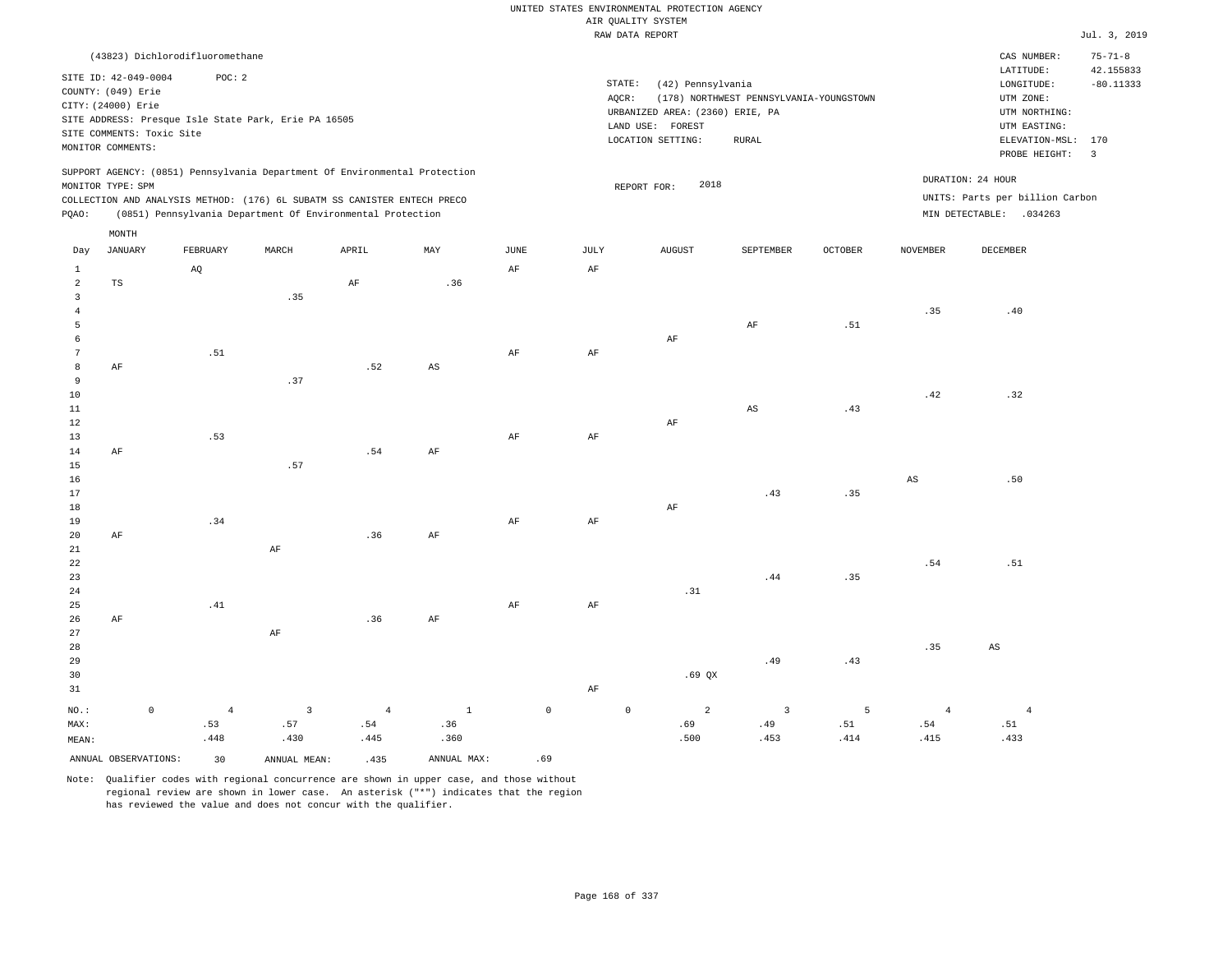|                                | (43824) Trichloroethylene                                        |                   |                                                                            |                   |                   |                       |                   |                                                                |                                         |                   |                             | CAS NUMBER:                                           | $79 - 01 - 6$            |
|--------------------------------|------------------------------------------------------------------|-------------------|----------------------------------------------------------------------------|-------------------|-------------------|-----------------------|-------------------|----------------------------------------------------------------|-----------------------------------------|-------------------|-----------------------------|-------------------------------------------------------|--------------------------|
|                                | SITE ID: 42-049-0004<br>COUNTY: (049) Erie<br>CITY: (24000) Erie | POC: 2            | SITE ADDRESS: Presque Isle State Park, Erie PA 16505                       |                   |                   |                       | STATE:<br>AQCR:   | (42) Pennsylvania<br>URBANIZED AREA: (2360) ERIE, PA<br>FOREST | (178) NORTHWEST PENNSYLVANIA-YOUNGSTOWN |                   |                             | LATITUDE:<br>LONGITUDE:<br>UTM ZONE:<br>UTM NORTHING: | 42.155833<br>$-80.11333$ |
|                                | SITE COMMENTS: Toxic Site<br>MONITOR COMMENTS:                   |                   |                                                                            |                   |                   |                       | LAND USE:         | LOCATION SETTING:                                              | <b>RURAL</b>                            |                   |                             | UTM EASTING:<br>ELEVATION-MSL: 170<br>PROBE HEIGHT:   | $\overline{3}$           |
|                                | MONITOR TYPE: SPM                                                |                   | SUPPORT AGENCY: (0851) Pennsylvania Department Of Environmental Protection |                   |                   |                       | REPORT FOR:       | 2013                                                           |                                         |                   |                             | DURATION: 24 HOUR                                     |                          |
|                                |                                                                  |                   | COLLECTION AND ANALYSIS METHOD: (176) 6L SUBATM SS CANISTER ENTECH PRECO   |                   |                   |                       |                   |                                                                |                                         |                   |                             | UNITS: Parts per billion Carbon                       |                          |
| PQAO:                          |                                                                  |                   | (0851) Pennsylvania Department Of Environmental Protection                 |                   |                   |                       |                   |                                                                |                                         |                   | $\texttt{MIN}$ DETECTABLE : |                                                       |                          |
|                                | MONTH                                                            |                   |                                                                            |                   |                   |                       |                   |                                                                |                                         |                   |                             |                                                       |                          |
| Day                            | <b>JANUARY</b>                                                   | FEBRUARY          | MARCH                                                                      | APRIL             | MAY               | $\operatorname{JUNE}$ | JULY              | <b>AUGUST</b>                                                  | SEPTEMBER                               | OCTOBER           | <b>NOVEMBER</b>             | DECEMBER                                              |                          |
|                                |                                                                  |                   |                                                                            |                   |                   |                       |                   |                                                                |                                         |                   |                             |                                                       |                          |
| $\mathbf{1}$<br>$\overline{a}$ |                                                                  |                   |                                                                            |                   |                   |                       |                   | $.00$ ND                                                       | $.00$ ND                                | .00 <sub>ND</sub> |                             |                                                       |                          |
| 3                              |                                                                  | $.00$ ND          |                                                                            |                   |                   | AS                    | $.00$ ND          |                                                                |                                         |                   |                             |                                                       |                          |
| $\overline{4}$                 | $.00$ ND                                                         |                   |                                                                            | .00 <sub>ND</sub> | $.00$ ND          |                       |                   |                                                                |                                         |                   |                             |                                                       |                          |
| 5                              |                                                                  |                   | .00 <sub>ND</sub>                                                          |                   |                   |                       |                   |                                                                |                                         |                   |                             |                                                       |                          |
| 6                              |                                                                  |                   |                                                                            |                   |                   |                       |                   |                                                                |                                         |                   | $.00$ ND                    | $.00$ ND                                              |                          |
| $\overline{7}$                 |                                                                  |                   |                                                                            |                   |                   |                       |                   |                                                                | $.00$ ND                                | .00 <sub>ND</sub> |                             |                                                       |                          |
| 8                              |                                                                  |                   |                                                                            |                   |                   |                       |                   | $.00$ ND                                                       |                                         |                   |                             |                                                       |                          |
| $\overline{9}$                 |                                                                  | $.00$ ND          |                                                                            |                   |                   | .00 <sub>ND</sub>     | .00 <sub>ND</sub> |                                                                |                                         |                   |                             |                                                       |                          |
| 10                             | $.00$ ND                                                         |                   |                                                                            | AS                | $.00$ ND          |                       |                   |                                                                |                                         |                   |                             |                                                       |                          |
| 11                             |                                                                  |                   | $.00$ ND                                                                   |                   |                   |                       |                   |                                                                |                                         |                   |                             |                                                       |                          |
| $1\,2$                         |                                                                  |                   |                                                                            |                   |                   |                       |                   |                                                                |                                         |                   | AF                          | $.00$ ND                                              |                          |
| 13                             |                                                                  |                   |                                                                            |                   |                   |                       |                   |                                                                | $.00$ ND                                | .00 <sub>ND</sub> |                             |                                                       |                          |
| 14                             |                                                                  |                   |                                                                            |                   |                   |                       |                   | AF                                                             |                                         |                   |                             |                                                       |                          |
| 15                             |                                                                  | $.00$ ND          |                                                                            |                   |                   | .00 <sub>ND</sub>     | $.00$ ND          |                                                                |                                         |                   |                             |                                                       |                          |
| 16                             | .00 <sub>ND</sub>                                                |                   |                                                                            | .00 <sub>ND</sub> | .00 $ND$          |                       |                   |                                                                |                                         |                   |                             |                                                       |                          |
| 17                             |                                                                  |                   | $.00$ ND                                                                   |                   |                   |                       |                   |                                                                |                                         |                   |                             |                                                       |                          |
| 18                             |                                                                  |                   |                                                                            |                   |                   |                       |                   |                                                                |                                         |                   | $.00$ ND                    | $.00$ ND                                              |                          |
| 19                             |                                                                  |                   |                                                                            |                   |                   |                       |                   |                                                                | .07S                                    | .00 <sub>ND</sub> |                             |                                                       |                          |
| 20                             |                                                                  |                   |                                                                            |                   |                   |                       |                   | $.00$ ND                                                       |                                         |                   |                             |                                                       |                          |
| 21                             |                                                                  | .00 <sub>ND</sub> |                                                                            |                   |                   | .00 <sub>ND</sub>     | .00 <sub>ND</sub> |                                                                |                                         |                   |                             |                                                       |                          |
| 22                             | $.00$ ND                                                         |                   |                                                                            | $.00$ ND          | $.00$ ND          |                       |                   |                                                                |                                         |                   |                             |                                                       |                          |
| 23                             |                                                                  |                   | $.00$ ND                                                                   |                   |                   |                       |                   |                                                                |                                         |                   |                             |                                                       |                          |
| 24                             |                                                                  |                   |                                                                            |                   |                   |                       |                   |                                                                |                                         |                   | .00 <sub>ND</sub>           | $.00$ ND                                              |                          |
| 25                             |                                                                  |                   |                                                                            |                   |                   |                       |                   |                                                                | $.00$ ND                                | .00 <sub>ND</sub> |                             |                                                       |                          |
| 26                             |                                                                  |                   |                                                                            |                   |                   |                       |                   | $.00$ ND                                                       |                                         |                   |                             |                                                       |                          |
| 27                             |                                                                  | $.00$ ND          |                                                                            |                   |                   | .00 <sub>ND</sub>     | $.00$ ND          |                                                                |                                         |                   |                             |                                                       |                          |
| 28                             | $.00$ ND                                                         |                   |                                                                            | .00 <sub>ND</sub> | .00 <sub>ND</sub> |                       |                   |                                                                |                                         |                   |                             |                                                       |                          |
| 29                             |                                                                  |                   | $.00$ ND                                                                   |                   |                   |                       |                   |                                                                |                                         |                   |                             |                                                       |                          |
| 30                             |                                                                  |                   |                                                                            |                   |                   |                       |                   |                                                                |                                         |                   | $.00$ ND                    | $.00$ ND                                              |                          |
| 31                             |                                                                  |                   |                                                                            |                   |                   |                       |                   |                                                                |                                         | $.00$ ND          |                             |                                                       |                          |
|                                | 5                                                                | 5                 | 5                                                                          | $\overline{4}$    | $\overline{5}$    | $\overline{4}$        | 5                 | $\overline{4}$                                                 | $\overline{5}$                          | $\epsilon$        | $\overline{4}$              | $\overline{5}$                                        |                          |
| NO.:<br>MAX:                   | 0.00                                                             | 0.00              | 0.00                                                                       | 0.00              | 0.00              | 0.00                  | 0.00              | 0.00                                                           | .07                                     | 0.00              | 0.00                        | 0.00                                                  |                          |
| MEAN:                          | 0.000                                                            | 0.000             | 0.000                                                                      | 0.000             | 0.000             | 0.000                 | 0.000             | 0.000                                                          | .014                                    | 0.000             | 0.000                       | 0.000                                                 |                          |
|                                |                                                                  |                   |                                                                            |                   |                   |                       |                   |                                                                |                                         |                   |                             |                                                       |                          |
|                                | ANNUAL OBSERVATIONS:                                             | 57                | ANNUAL MEAN:                                                               | .001              | ANNUAL MAX:       | .07                   |                   |                                                                |                                         |                   |                             |                                                       |                          |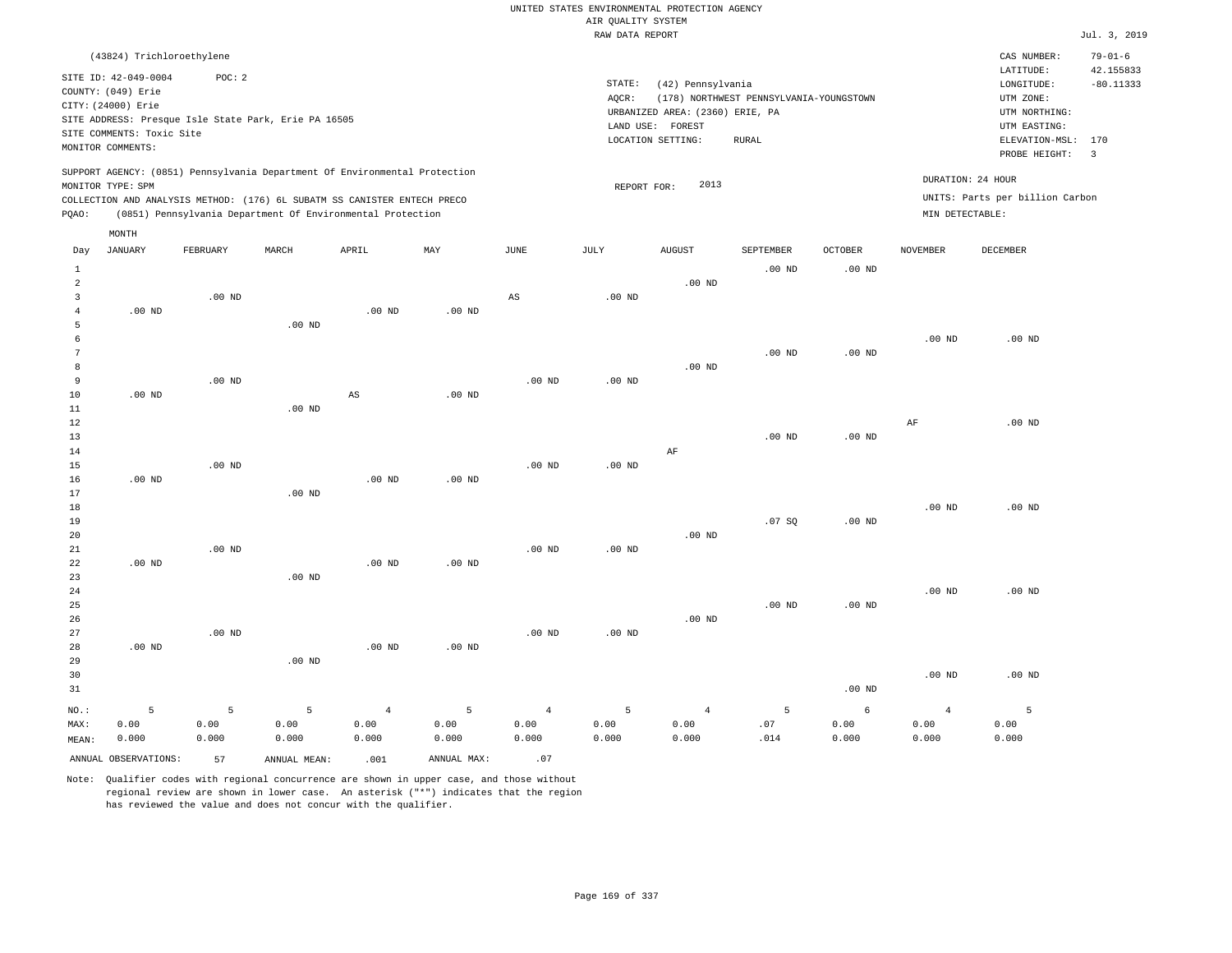|                |                                          |                                                      |                |                                                                            |                        |                   | RAW DATA REPORT        |                                 |                                         |                        |                        |                                 | Jul. 3, 2019            |
|----------------|------------------------------------------|------------------------------------------------------|----------------|----------------------------------------------------------------------------|------------------------|-------------------|------------------------|---------------------------------|-----------------------------------------|------------------------|------------------------|---------------------------------|-------------------------|
|                | (43824) Trichloroethylene                |                                                      |                |                                                                            |                        |                   |                        |                                 |                                         |                        |                        | CAS NUMBER:                     | $79 - 01 - 6$           |
|                |                                          |                                                      |                |                                                                            |                        |                   |                        |                                 |                                         |                        |                        | LATITUDE:                       | 42.155833               |
|                | SITE ID: 42-049-0004                     | POC: 2                                               |                |                                                                            |                        |                   | STATE:                 | (42) Pennsylvania               |                                         |                        |                        | LONGITUDE:                      | $-80.11333$             |
|                | COUNTY: (049) Erie<br>CITY: (24000) Erie |                                                      |                |                                                                            |                        |                   | AQCR:                  |                                 | (178) NORTHWEST PENNSYLVANIA-YOUNGSTOWN |                        |                        | UTM ZONE:                       |                         |
|                |                                          | SITE ADDRESS: Presque Isle State Park, Erie PA 16505 |                |                                                                            |                        |                   |                        | URBANIZED AREA: (2360) ERIE, PA |                                         |                        |                        | UTM NORTHING:                   |                         |
|                | SITE COMMENTS: Toxic Site                |                                                      |                |                                                                            |                        |                   |                        | LAND USE: FOREST                |                                         |                        |                        | UTM EASTING:                    |                         |
|                | MONITOR COMMENTS:                        |                                                      |                |                                                                            |                        |                   |                        | LOCATION SETTING:               | RURAL                                   |                        |                        | ELEVATION-MSL: 170              |                         |
|                |                                          |                                                      |                |                                                                            |                        |                   |                        |                                 |                                         |                        |                        | PROBE HEIGHT:                   | $\overline{\mathbf{3}}$ |
|                |                                          |                                                      |                | SUPPORT AGENCY: (0851) Pennsylvania Department Of Environmental Protection |                        |                   |                        |                                 |                                         |                        |                        |                                 |                         |
|                | MONITOR TYPE: SPM                        |                                                      |                |                                                                            |                        |                   | REPORT FOR:            | 2014                            |                                         |                        |                        | DURATION: 24 HOUR               |                         |
|                |                                          |                                                      |                | COLLECTION AND ANALYSIS METHOD: (176) 6L SUBATM SS CANISTER ENTECH PRECO   |                        |                   |                        |                                 |                                         |                        |                        | UNITS: Parts per billion Carbon |                         |
| PQAO:          |                                          |                                                      |                | (0851) Pennsylvania Department Of Environmental Protection                 |                        |                   |                        |                                 |                                         |                        | MIN DETECTABLE:        |                                 |                         |
|                | MONTH                                    |                                                      |                |                                                                            |                        |                   |                        |                                 |                                         |                        |                        |                                 |                         |
| Day            | <b>JANUARY</b>                           | FEBRUARY                                             | MARCH          | APRIL                                                                      | MAY                    | JUNE              | JULY                   | <b>AUGUST</b>                   | SEPTEMBER                               | <b>OCTOBER</b>         | <b>NOVEMBER</b>        | DECEMBER                        |                         |
| $\mathbf{1}$   |                                          |                                                      |                |                                                                            |                        |                   |                        |                                 |                                         |                        | $\mathbb{A}\mathbb{S}$ | AS                              |                         |
| $\overline{a}$ |                                          |                                                      |                |                                                                            |                        |                   |                        |                                 | $.00$ ND                                | $_{\rm AS}$            |                        |                                 |                         |
| $\overline{3}$ |                                          |                                                      |                |                                                                            |                        |                   |                        | $.00$ ND                        |                                         |                        |                        |                                 |                         |
| $\overline{4}$ |                                          | $\rm AF$                                             |                |                                                                            |                        | $.00$ ND          | $.00$ ND               |                                 |                                         |                        |                        |                                 |                         |
| 5              | $.00$ ND                                 |                                                      |                | .00 <sub>ND</sub>                                                          | $.00$ ND               |                   |                        |                                 |                                         |                        |                        |                                 |                         |
| 6              |                                          |                                                      | $.00$ ND       |                                                                            |                        |                   |                        |                                 |                                         |                        |                        |                                 |                         |
| $\overline{7}$ |                                          |                                                      |                |                                                                            |                        |                   |                        |                                 |                                         |                        | .00 <sub>ND</sub>      | $.00$ ND                        |                         |
| 8              |                                          |                                                      |                |                                                                            |                        |                   |                        |                                 | $\rm AF$                                | $\mathbb{A}\mathbb{S}$ |                        |                                 |                         |
| 9              |                                          |                                                      |                |                                                                            |                        |                   |                        | $\rm AF$                        |                                         |                        |                        |                                 |                         |
| 10             |                                          | $.00$ ND                                             |                |                                                                            |                        | $.00$ ND          | .00 <sub>ND</sub>      |                                 |                                         |                        |                        |                                 |                         |
| 11             | $.00$ ND                                 |                                                      |                | $\rm AF$                                                                   | $\mathbb{A}\mathbb{S}$ |                   |                        |                                 |                                         |                        |                        |                                 |                         |
| 12             |                                          |                                                      | AM             |                                                                            |                        |                   |                        |                                 |                                         |                        |                        |                                 |                         |
| 13             |                                          |                                                      |                |                                                                            |                        |                   |                        |                                 |                                         |                        | $_{\rm AS}$            | $.00$ ND                        |                         |
| 14<br>15       |                                          |                                                      |                |                                                                            |                        |                   |                        | $\rm{AF}$                       | AS                                      | AM                     |                        |                                 |                         |
| 16             |                                          | $.00$ ND                                             |                |                                                                            |                        | $.00$ ND          | $.00$ ND               |                                 |                                         |                        |                        |                                 |                         |
| 17             | $.00$ ND                                 |                                                      |                | .00 <sub>ND</sub>                                                          | $.00$ ND               |                   |                        |                                 |                                         |                        |                        |                                 |                         |
| 18             |                                          |                                                      | $.00$ ND       |                                                                            |                        |                   |                        |                                 |                                         |                        |                        |                                 |                         |
| 19             |                                          |                                                      |                |                                                                            |                        |                   |                        |                                 |                                         |                        | $.00$ ND               | .00 <sub>ND</sub>               |                         |
| 20             |                                          |                                                      |                |                                                                            |                        |                   |                        |                                 | $\mathbb{A}\mathbb{S}$                  | $\rm{AF}$              |                        |                                 |                         |
| 21             |                                          |                                                      |                |                                                                            |                        |                   |                        | $\rm AF$                        |                                         |                        |                        |                                 |                         |
| 22             |                                          | .00 <sub>ND</sub>                                    |                |                                                                            |                        | .00 <sub>ND</sub> | $.00$ ND               |                                 |                                         |                        |                        |                                 |                         |
| 23             | $.00$ ND                                 |                                                      |                | $.00$ ND                                                                   | $.00$ ND               |                   |                        |                                 |                                         |                        |                        |                                 |                         |
| 24             |                                          |                                                      | $.00$ ND       |                                                                            |                        |                   |                        |                                 |                                         |                        |                        |                                 |                         |
| 25             |                                          |                                                      |                |                                                                            |                        |                   |                        |                                 |                                         |                        | $_{\rm AS}$            | .00 <sub>ND</sub>               |                         |
| 26             |                                          |                                                      |                |                                                                            |                        |                   |                        |                                 | $\mathbb{A}\mathbb{S}$                  | $.00$ ND               |                        |                                 |                         |
| 27             |                                          |                                                      |                |                                                                            |                        |                   |                        | AF                              |                                         |                        |                        |                                 |                         |
| 28             |                                          | $.00$ ND                                             |                |                                                                            |                        | $.00$ ND          | $\mathbb{A}\mathbb{S}$ |                                 |                                         |                        |                        |                                 |                         |
| 29             | $.00$ ND                                 |                                                      |                | $\mathbb{A}\mathbb{S}$                                                     | .00 <sub>ND</sub>      |                   |                        |                                 |                                         |                        |                        |                                 |                         |
| 30             |                                          |                                                      | $.00$ ND       |                                                                            |                        |                   |                        |                                 |                                         |                        |                        |                                 |                         |
| 31             |                                          |                                                      |                |                                                                            |                        |                   |                        |                                 |                                         |                        |                        | $\mathbb{A}\mathbb{S}$          |                         |
| NO.:           | 5                                        | $\overline{4}$                                       | $\overline{4}$ | 3                                                                          | $\overline{4}$         | $5\overline{5}$   | $\overline{4}$         | $\mathbf{1}$                    | <sup>1</sup>                            | <sup>1</sup>           | 2                      | $\overline{4}$                  |                         |
| MAX:           | 0.00                                     | 0.00                                                 | 0.00           | 0.00                                                                       | 0.00                   | 0.00              | 0.00                   | 0.00                            | 0.00                                    | 0.00                   | 0.00                   | 0.00                            |                         |
| MEAN:          | 0.000                                    | 0.000                                                | 0.000          | 0.000                                                                      | 0.000                  | 0.000             | 0.000                  | 0.000                           | 0.000                                   | 0.000                  | 0.000                  | 0.000                           |                         |

Note: Qualifier codes with regional concurrence are shown in upper case, and those without regional review are shown in lower case. An asterisk ("\*") indicates that the region has reviewed the value and does not concur with the qualifier.

ANNUAL OBSERVATIONS: 38 ANNUAL MEAN: 0.000 ANNUAL MAX: 0.00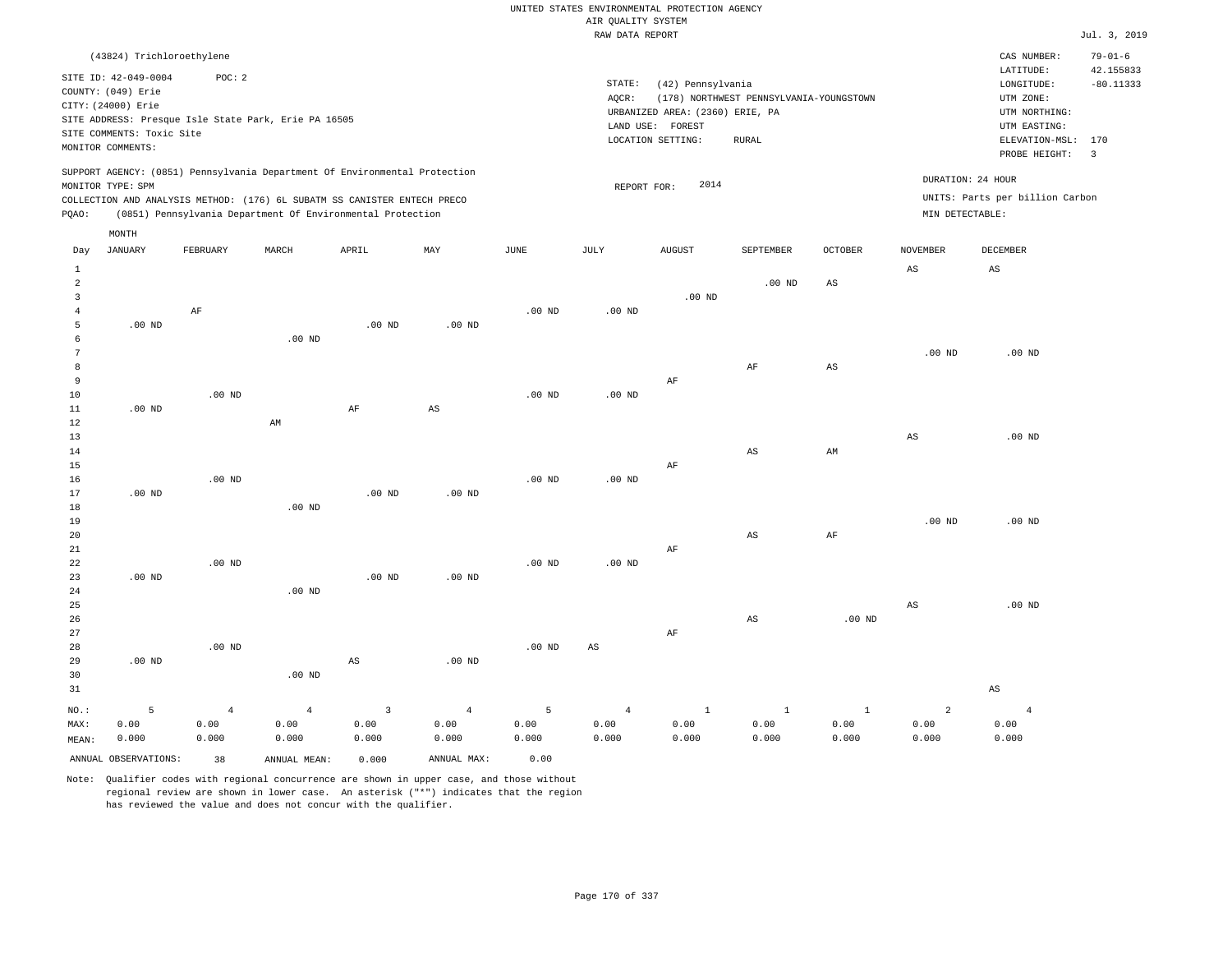|       | (43824) Trichloroethylene |                                                                          |          |       |                                                                            |      |        |                                 |                                         |                |                 | CAS NUMBER:                     | $79 - 01 - 6$           |
|-------|---------------------------|--------------------------------------------------------------------------|----------|-------|----------------------------------------------------------------------------|------|--------|---------------------------------|-----------------------------------------|----------------|-----------------|---------------------------------|-------------------------|
|       | SITE ID: 42-049-0004      | POC: 2                                                                   |          |       |                                                                            |      |        |                                 |                                         |                |                 | LATITUDE:                       | 42.155833               |
|       | COUNTY: (049) Erie        |                                                                          |          |       |                                                                            |      | STATE: | (42) Pennsylvania               |                                         |                |                 | LONGITUDE:                      | $-80.11333$             |
|       | CITY: (24000) Erie        |                                                                          |          |       |                                                                            |      | AOCR:  |                                 | (178) NORTHWEST PENNSYLVANIA-YOUNGSTOWN |                |                 | UTM ZONE:                       |                         |
|       |                           | SITE ADDRESS: Presque Isle State Park, Erie PA 16505                     |          |       |                                                                            |      |        | URBANIZED AREA: (2360) ERIE, PA |                                         |                |                 | UTM NORTHING:                   |                         |
|       | SITE COMMENTS: Toxic Site |                                                                          |          |       |                                                                            |      |        | LAND USE: FOREST                |                                         |                |                 | UTM EASTING:                    |                         |
|       | MONITOR COMMENTS:         |                                                                          |          |       |                                                                            |      |        | LOCATION SETTING:               | RURAL                                   |                |                 | ELEVATION-MSL: 170              |                         |
|       |                           |                                                                          |          |       |                                                                            |      |        |                                 |                                         |                |                 | PROBE HEIGHT:                   | $\overline{\mathbf{3}}$ |
|       |                           |                                                                          |          |       | SUPPORT AGENCY: (0851) Pennsylvania Department Of Environmental Protection |      |        |                                 |                                         |                |                 |                                 |                         |
|       | MONITOR TYPE: SPM         |                                                                          |          |       |                                                                            |      |        | 2015<br>REPORT FOR:             |                                         |                |                 | DURATION: 24 HOUR               |                         |
|       |                           | COLLECTION AND ANALYSIS METHOD: (176) 6L SUBATM SS CANISTER ENTECH PRECO |          |       |                                                                            |      |        |                                 |                                         |                |                 | UNITS: Parts per billion Carbon |                         |
| POAO: |                           | (0851) Pennsylvania Department Of Environmental Protection               |          |       |                                                                            |      |        |                                 |                                         |                | MIN DETECTABLE: |                                 |                         |
|       | MONTH                     |                                                                          |          |       |                                                                            |      |        |                                 |                                         |                |                 |                                 |                         |
| Day   | JANUARY                   | FEBRUARY                                                                 | MARCH    | APRIL | MAY                                                                        | JUNE | JULY   | <b>AUGUST</b>                   | SEPTEMBER                               | <b>OCTOBER</b> | <b>NOVEMBER</b> | DECEMBER                        |                         |
|       |                           |                                                                          | $.00$ ND |       |                                                                            |      |        |                                 |                                         |                |                 |                                 |                         |
|       |                           |                                                                          |          |       |                                                                            |      |        |                                 |                                         |                | $.00$ ND        | <b>TS</b>                       |                         |

| 3       |                   |                        |                        |          |          |                |                   |          | .00 <sub>ND</sub> | .00 <sub>ND</sub>       |                        |                |
|---------|-------------------|------------------------|------------------------|----------|----------|----------------|-------------------|----------|-------------------|-------------------------|------------------------|----------------|
| 4       |                   |                        |                        |          |          |                |                   | .00 $ND$ |                   |                         |                        |                |
| 5       |                   | $\mathbb{A}\mathbb{S}$ |                        |          |          | .00 $ND$       | AS                |          |                   |                         |                        |                |
| 6       | $\rm AF$          |                        |                        | .00 $ND$ | $.00$ ND |                |                   |          |                   |                         |                        |                |
| 7       |                   |                        | $.00$ ND               |          |          |                |                   |          |                   |                         |                        |                |
| 8       |                   |                        |                        |          |          |                |                   |          |                   |                         | $\mathbb{A}\mathbb{S}$ | $.00$ ND       |
| 9       |                   |                        |                        |          |          |                |                   |          | $.00$ ND          | $\mathbb{A}\mathbb{S}$  |                        |                |
| 10      |                   |                        |                        |          |          |                |                   | $.00$ ND |                   |                         |                        |                |
| 11      |                   | $\mathbb{A}\mathbb{S}$ |                        |          |          | $.00$ ND       | $.00$ ND          |          |                   |                         |                        |                |
| 12      | $.00$ ND          |                        |                        | $.00$ ND | $.00$ ND |                |                   |          |                   |                         |                        |                |
| 13      |                   |                        | $.00$ ND               |          |          |                |                   |          |                   |                         |                        |                |
| 14      |                   |                        |                        |          |          |                |                   |          |                   |                         | AF                     | $.00$ ND       |
| 15      |                   |                        |                        |          |          |                |                   |          | $.00$ ND          | $\mathbb{A}\mathbb{S}$  |                        |                |
| 16      |                   |                        |                        |          |          |                |                   | .00 $ND$ |                   |                         |                        |                |
| 17      |                   | $\rm AF$               |                        |          |          | $.00$ ND       | .00 <sub>ND</sub> |          |                   |                         |                        |                |
| 18      | $\rm AF$          |                        |                        | .00 $ND$ | $.00$ ND |                |                   |          |                   |                         |                        |                |
| 19      |                   |                        | $\mathbb{A}\mathbb{S}$ |          |          |                |                   |          |                   |                         |                        |                |
| 20      |                   |                        |                        |          |          |                |                   |          |                   |                         | .00 $ND$               | .00 $ND$       |
| 21      |                   |                        |                        |          |          |                |                   |          | $.00$ ND          | .00 <sub>ND</sub>       |                        |                |
| 22      |                   |                        |                        |          |          |                |                   | $.00$ ND |                   |                         |                        |                |
| 23      |                   | $.00$ ND               |                        |          |          | $_{\rm AS}$    | AS                |          |                   |                         |                        |                |
| 24      | $.00$ ND          |                        |                        | $.00$ ND | $.00$ ND |                |                   |          |                   |                         |                        |                |
| 25      |                   |                        | $.00$ ND               |          |          |                |                   |          |                   |                         |                        |                |
| 26      |                   |                        |                        |          |          |                |                   |          |                   |                         | $_{\rm TS}$            | $.00$ ND       |
| 27      |                   |                        |                        |          |          |                |                   |          | AS                | $.00$ ND                |                        |                |
| 28      |                   |                        |                        |          |          |                |                   | .00 $ND$ |                   |                         |                        |                |
| 29      |                   |                        |                        |          |          | $.00$ ND       | $.00$ ND          |          |                   |                         |                        |                |
| 30      | .00 <sub>ND</sub> |                        |                        | .00 $ND$ | .00 $ND$ |                |                   |          |                   |                         |                        |                |
| 31      |                   |                        | .00 $ND$               |          |          |                |                   |          |                   |                         |                        |                |
| $NO.$ : | 3                 | $1\,$                  | 5                      | 5        | 5        | $\overline{4}$ | 3                 | 5        | $\overline{4}$    | $\overline{\mathbf{3}}$ | $\overline{a}$         | $\overline{4}$ |
| MAX:    | 0.00              | 0.00                   | 0.00                   | 0.00     | 0.00     | 0.00           | 0.00              | 0.00     | 0.00              | 0.00                    | 0.00                   | 0.00           |
| MEAN:   | 0.000             | 0.000                  | 0.000                  | 0.000    | 0.000    | 0.000          | 0.000             | 0.000    | 0.000             | 0.000                   | 0.000                  | 0.000          |

Note: Qualifier codes with regional concurrence are shown in upper case, and those without regional review are shown in lower case. An asterisk ("\*") indicates that the region has reviewed the value and does not concur with the qualifier.

ANNUAL OBSERVATIONS: 44 ANNUAL MEAN: 0.000 ANNUAL MAX: 0.00

MEAN: 0.000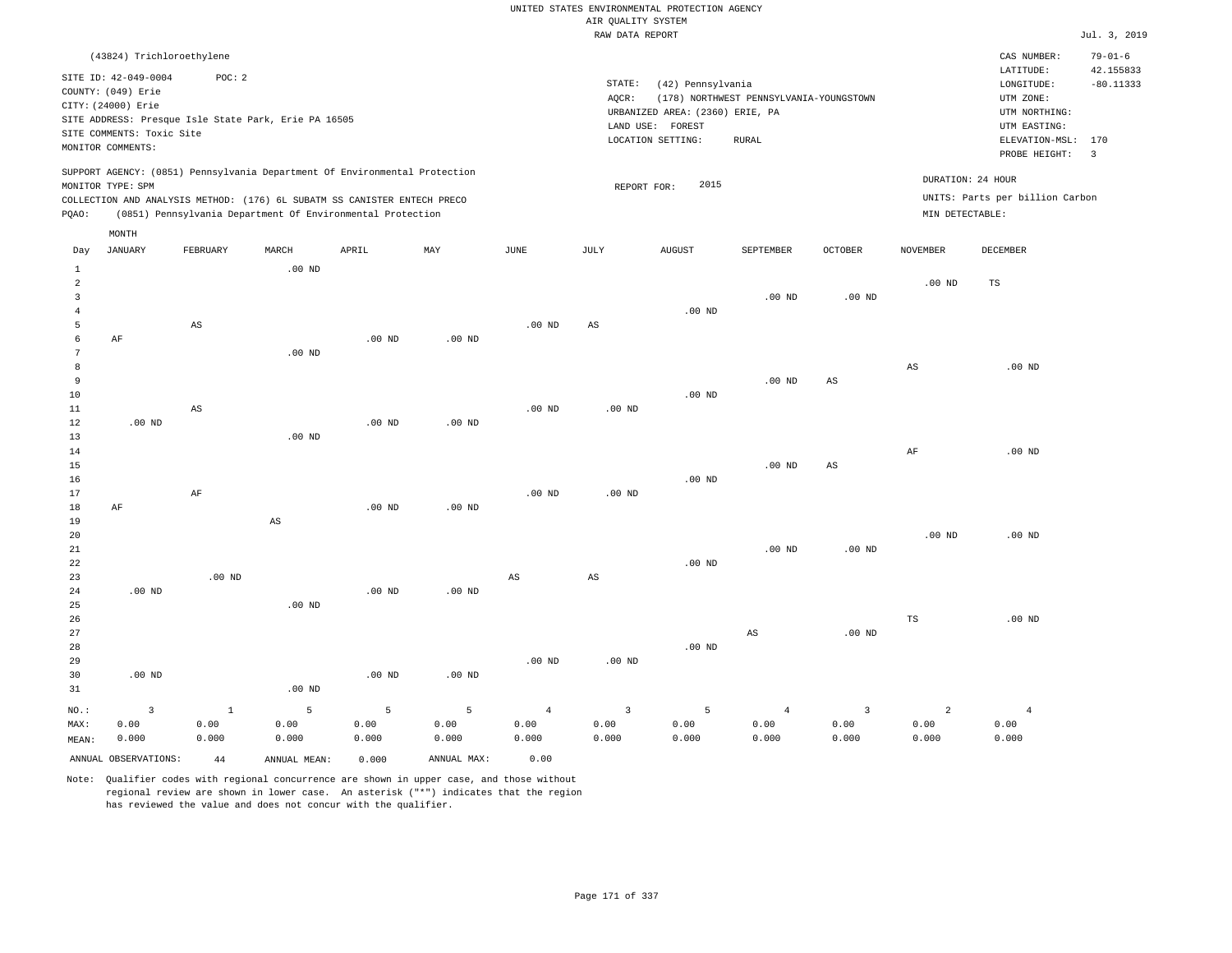|                      |                                            |                   |                                                                                                                                        |                        |                |                   |             | RAW DATA REPORT                 |                                         |                |                 |                                 | Jul. 3, 2019            |
|----------------------|--------------------------------------------|-------------------|----------------------------------------------------------------------------------------------------------------------------------------|------------------------|----------------|-------------------|-------------|---------------------------------|-----------------------------------------|----------------|-----------------|---------------------------------|-------------------------|
|                      | (43824) Trichloroethylene                  |                   |                                                                                                                                        |                        |                |                   |             |                                 |                                         |                |                 | CAS NUMBER:                     | $79 - 01 - 6$           |
|                      |                                            |                   |                                                                                                                                        |                        |                |                   |             |                                 |                                         |                |                 | LATITUDE:                       | 42.155833               |
|                      | SITE ID: 42-049-0004<br>COUNTY: (049) Erie | POC: 2            |                                                                                                                                        |                        |                |                   |             | STATE:<br>(42) Pennsylvania     |                                         |                |                 | LONGITUDE:                      | $-80.11333$             |
|                      | CITY: (24000) Erie                         |                   |                                                                                                                                        |                        |                |                   | AQCR:       |                                 | (178) NORTHWEST PENNSYLVANIA-YOUNGSTOWN |                |                 | UTM ZONE:                       |                         |
|                      |                                            |                   | SITE ADDRESS: Presque Isle State Park, Erie PA 16505                                                                                   |                        |                |                   |             | URBANIZED AREA: (2360) ERIE, PA |                                         |                |                 | UTM NORTHING:                   |                         |
|                      | SITE COMMENTS: Toxic Site                  |                   |                                                                                                                                        |                        |                |                   |             | LAND USE: FOREST                |                                         |                |                 | UTM EASTING:                    |                         |
|                      | MONITOR COMMENTS:                          |                   |                                                                                                                                        |                        |                |                   |             | LOCATION SETTING:               | <b>RURAL</b>                            |                |                 | ELEVATION-MSL: 170              |                         |
|                      |                                            |                   |                                                                                                                                        |                        |                |                   |             |                                 |                                         |                |                 | PROBE HEIGHT:                   | $\overline{\mathbf{3}}$ |
|                      |                                            |                   | SUPPORT AGENCY: (0851) Pennsylvania Department Of Environmental Protection                                                             |                        |                |                   |             | 2016                            |                                         |                |                 | DURATION: 24 HOUR               |                         |
|                      | MONITOR TYPE: SPM                          |                   |                                                                                                                                        |                        |                |                   |             | REPORT FOR:                     |                                         |                |                 | UNITS: Parts per billion Carbon |                         |
| PQAO:                |                                            |                   | COLLECTION AND ANALYSIS METHOD: (176) 6L SUBATM SS CANISTER ENTECH PRECO<br>(0851) Pennsylvania Department Of Environmental Protection |                        |                |                   |             |                                 |                                         |                | MIN DETECTABLE: |                                 |                         |
|                      |                                            |                   |                                                                                                                                        |                        |                |                   |             |                                 |                                         |                |                 |                                 |                         |
|                      | MONTH                                      |                   |                                                                                                                                        |                        |                |                   |             |                                 |                                         |                |                 |                                 |                         |
| Day                  | <b>JANUARY</b>                             | FEBRUARY          | MARCH                                                                                                                                  | APRIL                  | MAY            | JUNE              | <b>JULY</b> | <b>AUGUST</b>                   | SEPTEMBER                               | <b>OCTOBER</b> | <b>NOVEMBER</b> | <b>DECEMBER</b>                 |                         |
| $\mathbf{1}$         | $.00$ ND                                   |                   | $.00$ ND                                                                                                                               |                        |                |                   |             |                                 |                                         |                |                 |                                 |                         |
| 2                    |                                            |                   |                                                                                                                                        |                        |                |                   |             |                                 |                                         |                | TS              | TS                              |                         |
| 3                    |                                            |                   |                                                                                                                                        |                        |                |                   |             |                                 | .00 <sub>ND</sub>                       | AF             |                 |                                 |                         |
| $\overline{4}$       |                                            |                   |                                                                                                                                        |                        |                |                   |             | AF                              |                                         |                |                 |                                 |                         |
| 5                    |                                            |                   |                                                                                                                                        |                        |                | .00 <sub>ND</sub> | $\rm{AF}$   |                                 |                                         |                |                 |                                 |                         |
| 6                    |                                            | $.00$ ND          |                                                                                                                                        | $\rm AF$               | $_{\rm AS}$    |                   |             |                                 |                                         |                |                 |                                 |                         |
| $7\phantom{.0}$<br>8 | $.00$ ND                                   |                   | AF                                                                                                                                     |                        |                |                   |             |                                 |                                         |                | $\rm{AF}$       | $\mathbb{TS}$                   |                         |
| 9                    |                                            |                   |                                                                                                                                        |                        |                |                   |             |                                 | $_{\rm TS}$                             | $\rm{AF}$      |                 |                                 |                         |
| 10                   |                                            |                   |                                                                                                                                        |                        |                |                   |             | $\rm{AF}$                       |                                         |                |                 |                                 |                         |
| $1\,1$               |                                            |                   |                                                                                                                                        |                        |                | $_{\rm AS}$       | AF          |                                 |                                         |                |                 |                                 |                         |
| 12                   |                                            | .00 <sub>ND</sub> |                                                                                                                                        | $\mathbb{A}\mathbb{S}$ | $.00$ ND       |                   |             |                                 |                                         |                |                 |                                 |                         |
| 13                   | TS                                         |                   | .00 <sub>ND</sub>                                                                                                                      |                        |                |                   |             |                                 |                                         |                |                 |                                 |                         |
| 14                   |                                            |                   |                                                                                                                                        |                        |                |                   |             |                                 |                                         |                | $.00$ ND        | $.00$ ND                        |                         |
| $15$                 |                                            |                   |                                                                                                                                        |                        |                |                   |             |                                 | AF                                      | $.00$ ND       |                 |                                 |                         |
| 16                   |                                            |                   |                                                                                                                                        |                        |                |                   |             | $.00$ ND                        |                                         |                |                 |                                 |                         |
| 17                   |                                            |                   |                                                                                                                                        |                        |                | AF                | AF          |                                 |                                         |                |                 |                                 |                         |
| $18\,$               |                                            | $.00$ ND          |                                                                                                                                        | AS                     | $.00$ ND       |                   |             |                                 |                                         |                |                 |                                 |                         |
| 19                   | .00 <sub>ND</sub>                          |                   | $\mathbb{A}\mathbb{S}$                                                                                                                 |                        |                |                   |             |                                 |                                         |                |                 |                                 |                         |
| 20                   |                                            |                   |                                                                                                                                        |                        |                |                   |             |                                 |                                         |                | $.00$ ND        | $.00$ ND                        |                         |
| 21                   |                                            |                   |                                                                                                                                        |                        |                |                   |             |                                 | $.00$ ND                                | AF             |                 |                                 |                         |
| 22<br>23             |                                            |                   |                                                                                                                                        |                        |                | $_{\rm AS}$       | AF          | $\rm AF$                        |                                         |                |                 |                                 |                         |
| 24                   |                                            | .00 <sub>ND</sub> |                                                                                                                                        | .05S                   | AF             |                   |             |                                 |                                         |                |                 |                                 |                         |
| 25                   | .00 <sub>ND</sub>                          |                   | .00 <sub>ND</sub>                                                                                                                      |                        |                |                   |             |                                 |                                         |                |                 |                                 |                         |
| 26                   |                                            |                   |                                                                                                                                        |                        |                |                   |             |                                 |                                         |                | $\rm{AF}$       | $.00$ ND                        |                         |
| 27                   |                                            |                   |                                                                                                                                        |                        |                |                   |             |                                 | $.00$ ND                                | AF             |                 |                                 |                         |
| 28                   |                                            |                   |                                                                                                                                        |                        |                |                   |             | $.00$ ND                        |                                         |                |                 |                                 |                         |
| 29                   |                                            |                   |                                                                                                                                        |                        |                | AF                | AF          |                                 |                                         |                |                 |                                 |                         |
| 30                   |                                            |                   |                                                                                                                                        | AS                     | AF             |                   |             |                                 |                                         |                |                 |                                 |                         |
| 31                   | $.00$ ND                                   |                   | $.00$ ND                                                                                                                               |                        |                |                   |             |                                 |                                         |                |                 |                                 |                         |
| NO.:                 | 5                                          | $\overline{4}$    | $\overline{4}$                                                                                                                         | $\mathbf{1}$           | $\overline{a}$ | $\mathbf{1}$      |             | $\mathbb O$<br>2                | $\overline{3}$                          | $\mathbf{1}$   | $\overline{a}$  | $\overline{3}$                  |                         |
| MAX:                 | 0.00                                       | 0.00              | 0.00                                                                                                                                   | .05                    | 0.00           | 0.00              |             | 0.00                            | 0.00                                    | 0.00           | 0.00            | 0.00                            |                         |
| MEAN:                | 0.000                                      | 0.000             | 0.000                                                                                                                                  | .050                   | 0.000          | 0.000             |             | 0.000                           | 0.000                                   | 0.000          | 0.000           | 0.000                           |                         |
|                      | ANNUAL OBSERVATIONS:                       | 2.8               | ANNUAL, MEAN:                                                                                                                          | .002                   | ANNUAL MAX:    | .05               |             |                                 |                                         |                |                 |                                 |                         |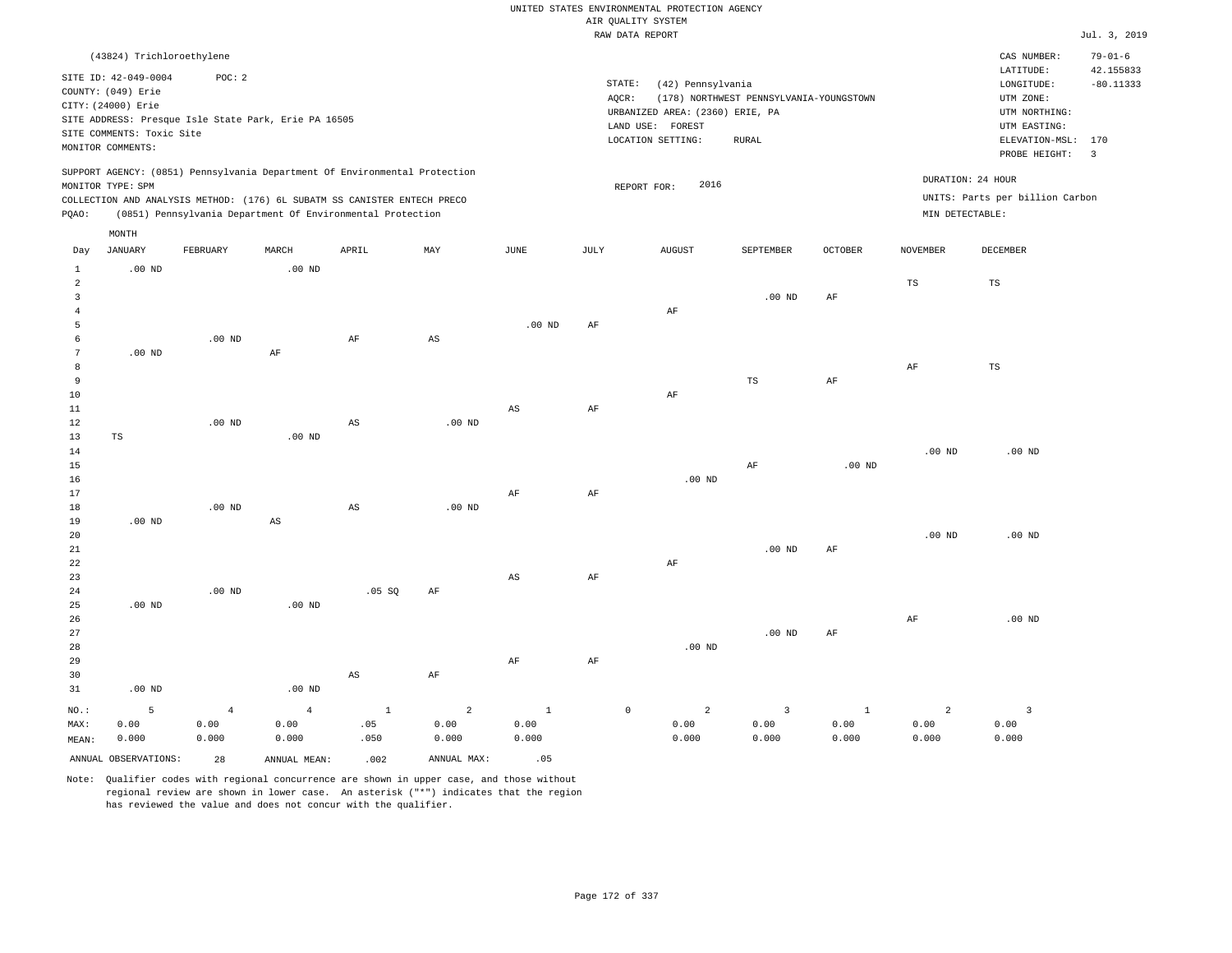|                                | (43824) Trichloroethylene                                                                                          |              |                                                      |                                                                                                                                                        |                   |                        |                                           |                                                                                     |                                                         |                   |                   | CAS NUMBER:                                                                                                  | $79 - 01 - 6$                                       |
|--------------------------------|--------------------------------------------------------------------------------------------------------------------|--------------|------------------------------------------------------|--------------------------------------------------------------------------------------------------------------------------------------------------------|-------------------|------------------------|-------------------------------------------|-------------------------------------------------------------------------------------|---------------------------------------------------------|-------------------|-------------------|--------------------------------------------------------------------------------------------------------------|-----------------------------------------------------|
|                                | SITE ID: 42-049-0004<br>COUNTY: (049) Erie<br>CITY: (24000) Erie<br>SITE COMMENTS: Toxic Site<br>MONITOR COMMENTS: | POC: 2       | SITE ADDRESS: Presque Isle State Park, Erie PA 16505 |                                                                                                                                                        |                   |                        | $\texttt{STATE}{}:$<br>AQCR:<br>LAND USE: | (42) Pennsylvania<br>URBANIZED AREA: (2360) ERIE, PA<br>FOREST<br>LOCATION SETTING: | (178) NORTHWEST PENNSYLVANIA-YOUNGSTOWN<br><b>RURAL</b> |                   |                   | LATITUDE:<br>LONGITUDE:<br>UTM ZONE:<br>UTM NORTHING:<br>UTM EASTING:<br>ELEVATION-MSL: 170<br>PROBE HEIGHT: | 42.155833<br>$-80.11333$<br>$\overline{\mathbf{3}}$ |
|                                | MONITOR TYPE: SPM                                                                                                  |              |                                                      | SUPPORT AGENCY: (0851) Pennsylvania Department Of Environmental Protection<br>COLLECTION AND ANALYSIS METHOD: (176) 6L SUBATM SS CANISTER ENTECH PRECO |                   |                        | REPORT FOR:                               | 2017                                                                                |                                                         |                   |                   | DURATION: 24 HOUR<br>UNITS: Parts per billion Carbon                                                         |                                                     |
| PQAO:                          |                                                                                                                    |              |                                                      | (0851) Pennsylvania Department Of Environmental Protection                                                                                             |                   |                        |                                           |                                                                                     |                                                         |                   | MIN DETECTABLE:   |                                                                                                              |                                                     |
|                                | MONTH                                                                                                              |              |                                                      |                                                                                                                                                        |                   |                        |                                           |                                                                                     |                                                         |                   |                   |                                                                                                              |                                                     |
| Day                            | <b>JANUARY</b>                                                                                                     | FEBRUARY     | MARCH                                                | APRIL                                                                                                                                                  | MAY               | $_{\rm JUNE}$          | $\mathtt{JULY}$                           | <b>AUGUST</b>                                                                       | SEPTEMBER                                               | OCTOBER           | <b>NOVEMBER</b>   | DECEMBER                                                                                                     |                                                     |
| $\mathbf{1}$                   | AF                                                                                                                 |              |                                                      | AF                                                                                                                                                     | AF                |                        |                                           |                                                                                     |                                                         |                   |                   |                                                                                                              |                                                     |
| $\overline{2}$                 |                                                                                                                    |              | .00 <sub>ND</sub>                                    |                                                                                                                                                        |                   |                        |                                           |                                                                                     |                                                         |                   |                   |                                                                                                              |                                                     |
| $\mathbf{3}$<br>$\overline{4}$ |                                                                                                                    |              |                                                      |                                                                                                                                                        |                   |                        |                                           |                                                                                     | $.00$ ND                                                | .00 <sub>ND</sub> | .00 <sub>ND</sub> | $.00$ ND                                                                                                     |                                                     |
| 5                              |                                                                                                                    |              |                                                      |                                                                                                                                                        |                   |                        |                                           | $.00$ ND                                                                            |                                                         |                   |                   |                                                                                                              |                                                     |
| 6                              |                                                                                                                    | $.00$ ND     |                                                      |                                                                                                                                                        |                   | $.00$ ND               | $_{\rm AS}$                               |                                                                                     |                                                         |                   |                   |                                                                                                              |                                                     |
| $\overline{7}$                 | TS                                                                                                                 |              |                                                      | $\rm AF$                                                                                                                                               | .00 <sub>ND</sub> |                        |                                           |                                                                                     |                                                         |                   |                   |                                                                                                              |                                                     |
| 8                              |                                                                                                                    |              | .22                                                  |                                                                                                                                                        |                   |                        |                                           |                                                                                     |                                                         |                   |                   |                                                                                                              |                                                     |
| 9<br>10                        |                                                                                                                    |              |                                                      |                                                                                                                                                        |                   |                        |                                           |                                                                                     | .00 <sub>ND</sub>                                       | $.00$ ND          | .00 <sub>ND</sub> | $.00$ ND                                                                                                     |                                                     |
| 11                             |                                                                                                                    |              |                                                      |                                                                                                                                                        |                   |                        |                                           | .00 <sub>ND</sub>                                                                   |                                                         |                   |                   |                                                                                                              |                                                     |
| 12                             |                                                                                                                    | $_{\rm TS}$  |                                                      |                                                                                                                                                        |                   | .00 <sub>ND</sub>      | $\mathbb{A}\mathbb{S}$                    |                                                                                     |                                                         |                   |                   |                                                                                                              |                                                     |
| 13                             | $.00$ ND                                                                                                           |              |                                                      | $.00$ ND                                                                                                                                               | $.00$ ND          |                        |                                           |                                                                                     |                                                         |                   |                   |                                                                                                              |                                                     |
| 14                             |                                                                                                                    |              | $.00$ ND                                             |                                                                                                                                                        |                   |                        |                                           |                                                                                     |                                                         |                   |                   |                                                                                                              |                                                     |
| 15                             |                                                                                                                    |              |                                                      |                                                                                                                                                        |                   |                        |                                           |                                                                                     |                                                         |                   | .00 <sub>ND</sub> | $.00$ ND                                                                                                     |                                                     |
| 16                             |                                                                                                                    |              |                                                      |                                                                                                                                                        |                   |                        |                                           |                                                                                     | .00 <sub>ND</sub>                                       | $.00$ ND          |                   |                                                                                                              |                                                     |
| 17<br>18                       |                                                                                                                    | $\rm AF$     |                                                      |                                                                                                                                                        |                   | .00 <sub>ND</sub>      | AS                                        | $.00$ ND                                                                            |                                                         |                   |                   |                                                                                                              |                                                     |
| 19                             | $.00$ ND                                                                                                           |              |                                                      | AF                                                                                                                                                     | .00 <sub>ND</sub> |                        |                                           |                                                                                     |                                                         |                   |                   |                                                                                                              |                                                     |
| 20                             |                                                                                                                    |              | $.00$ ND                                             |                                                                                                                                                        |                   |                        |                                           |                                                                                     |                                                         |                   |                   |                                                                                                              |                                                     |
| 21                             |                                                                                                                    |              |                                                      |                                                                                                                                                        |                   |                        |                                           |                                                                                     |                                                         |                   | $.00$ ND          | TS                                                                                                           |                                                     |
| 22                             |                                                                                                                    |              |                                                      |                                                                                                                                                        |                   |                        |                                           |                                                                                     | $.00$ ND                                                | $.00$ ND          |                   |                                                                                                              |                                                     |
| 23                             |                                                                                                                    |              |                                                      |                                                                                                                                                        |                   |                        |                                           | $.00$ ND                                                                            |                                                         |                   |                   |                                                                                                              |                                                     |
| 24<br>25                       | AS                                                                                                                 | $\rm{AF}$    |                                                      | AF                                                                                                                                                     | $.00$ ND          | $.00$ ND               | .00 <sub>ND</sub>                         |                                                                                     |                                                         |                   |                   |                                                                                                              |                                                     |
| 26                             |                                                                                                                    |              | $.00$ ND                                             |                                                                                                                                                        |                   |                        |                                           |                                                                                     |                                                         |                   |                   |                                                                                                              |                                                     |
| 27                             |                                                                                                                    |              |                                                      |                                                                                                                                                        |                   |                        |                                           |                                                                                     |                                                         |                   | .00 <sub>ND</sub> | AF                                                                                                           |                                                     |
| 28                             |                                                                                                                    |              |                                                      |                                                                                                                                                        |                   |                        |                                           |                                                                                     | $.00$ ND                                                | $.00$ ND          |                   |                                                                                                              |                                                     |
| 29                             |                                                                                                                    |              |                                                      |                                                                                                                                                        |                   |                        |                                           | $.00$ ND                                                                            |                                                         |                   |                   |                                                                                                              |                                                     |
| 30                             |                                                                                                                    |              |                                                      |                                                                                                                                                        |                   | $\mathbb{A}\mathbb{S}$ | .00 <sub>ND</sub>                         |                                                                                     |                                                         |                   |                   |                                                                                                              |                                                     |
| 31                             | $.00$ ND                                                                                                           |              |                                                      |                                                                                                                                                        | .00 <sub>ND</sub> |                        |                                           |                                                                                     |                                                         |                   |                   |                                                                                                              |                                                     |
| NO.:                           | $\overline{3}$                                                                                                     | $\mathbf{1}$ | 5                                                    | $\mathbf{1}$                                                                                                                                           | 5                 | $\overline{4}$         | 2                                         | 5                                                                                   | 5                                                       | 5                 | 5                 | $\overline{3}$                                                                                               |                                                     |
| MAX:                           | 0.00                                                                                                               | 0.00         | .22                                                  | 0.00                                                                                                                                                   | 0.00              | 0.00                   | 0.00                                      | 0.00                                                                                | 0.00                                                    | 0.00              | 0.00              | 0.00                                                                                                         |                                                     |
| MEAN:                          | 0.000                                                                                                              | 0.000        | .044                                                 | 0.000                                                                                                                                                  | 0.000             | 0.000                  | 0.000                                     | 0.000                                                                               | 0.000                                                   | 0.000             | 0.000             | 0.000                                                                                                        |                                                     |
|                                | ANNUAL OBSERVATIONS:                                                                                               | 44           | ANNUAL MEAN:                                         | .005                                                                                                                                                   | ANNUAL MAX:       | .22                    |                                           |                                                                                     |                                                         |                   |                   |                                                                                                              |                                                     |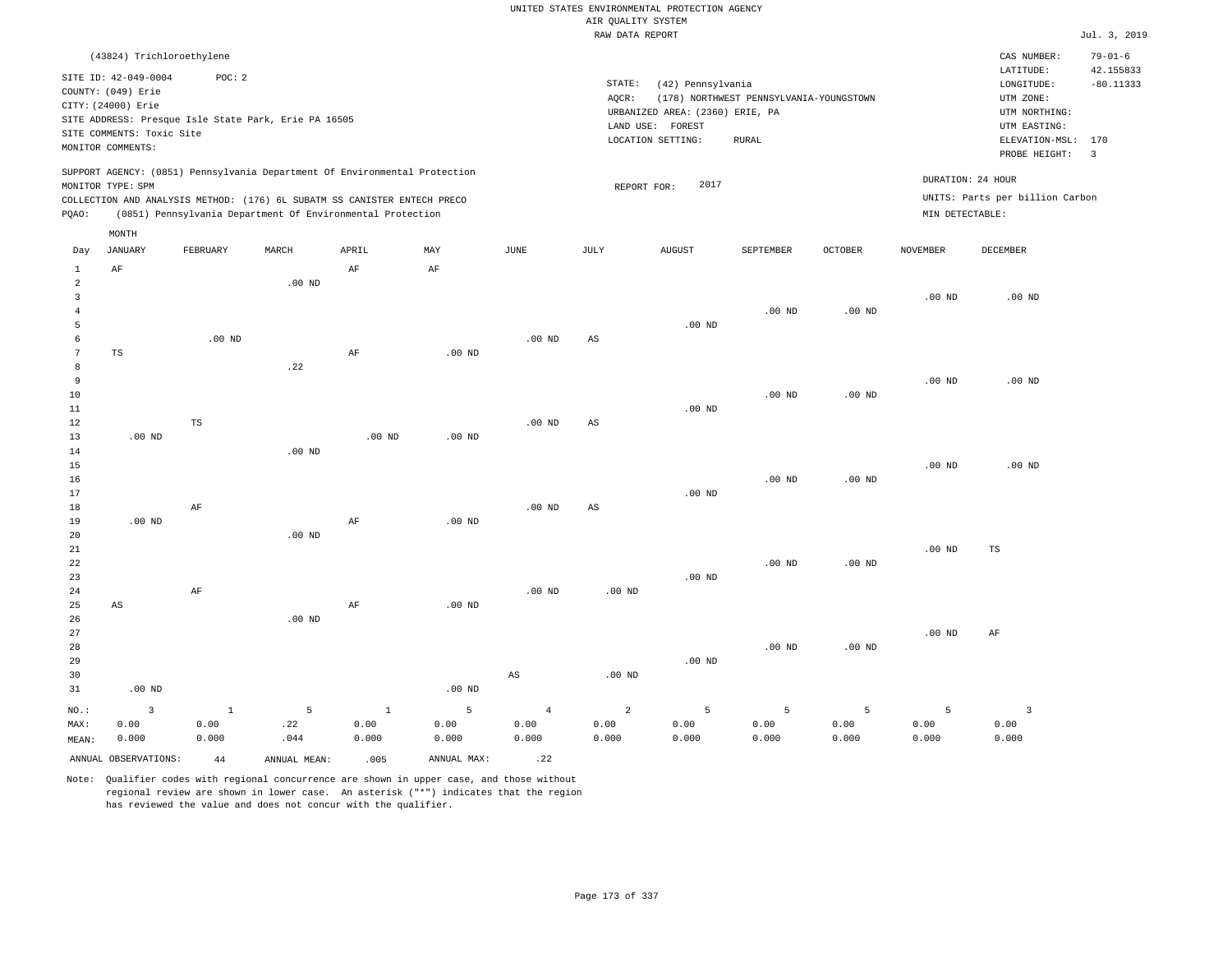|                                     |                                                   |             |                                 |                                                      |                                                                                                                                        |                               |               |           | UNITED STATES ENVIRONMENTAL PROTECTION AGENCY<br>AIR QUALITY SYSTEM     |                                         |                    |                                 |                                                             |                            |
|-------------------------------------|---------------------------------------------------|-------------|---------------------------------|------------------------------------------------------|----------------------------------------------------------------------------------------------------------------------------------------|-------------------------------|---------------|-----------|-------------------------------------------------------------------------|-----------------------------------------|--------------------|---------------------------------|-------------------------------------------------------------|----------------------------|
|                                     |                                                   |             |                                 |                                                      |                                                                                                                                        |                               |               |           | RAW DATA REPORT                                                         |                                         |                    |                                 |                                                             | Jul. 3, 2019               |
|                                     | (43824) Trichloroethylene<br>SITE ID: 42-049-0004 |             | POC: 2                          |                                                      |                                                                                                                                        |                               |               |           |                                                                         |                                         |                    |                                 | CAS NUMBER:<br>LATITUDE:                                    | $79 - 01 - 6$<br>42.155833 |
|                                     | COUNTY: (049) Erie<br>CITY: (24000) Erie          |             |                                 |                                                      |                                                                                                                                        |                               |               |           | STATE:<br>(42) Pennsylvania<br>AQCR:<br>URBANIZED AREA: (2360) ERIE, PA | (178) NORTHWEST PENNSYLVANIA-YOUNGSTOWN |                    |                                 | LONGITUDE:<br>UTM ZONE:<br>UTM NORTHING:                    | $-80.11333$                |
|                                     | SITE COMMENTS: Toxic Site<br>MONITOR COMMENTS:    |             |                                 | SITE ADDRESS: Presque Isle State Park, Erie PA 16505 |                                                                                                                                        |                               |               |           | LAND USE: FOREST<br>LOCATION SETTING:                                   | RURAL                                   |                    |                                 | UTM EASTING:<br>ELEVATION-MSL:<br>PROBE HEIGHT:             | 170<br>$\overline{3}$      |
|                                     | MONITOR TYPE: SPM                                 |             |                                 |                                                      | SUPPORT AGENCY: (0851) Pennsylvania Department Of Environmental Protection                                                             |                               |               |           | 2018<br>REPORT FOR:                                                     |                                         |                    |                                 | DURATION: 24 HOUR                                           |                            |
| PQAO:                               |                                                   |             |                                 |                                                      | COLLECTION AND ANALYSIS METHOD: (176) 6L SUBATM SS CANISTER ENTECH PRECO<br>(0851) Pennsylvania Department Of Environmental Protection |                               |               |           |                                                                         |                                         |                    |                                 | UNITS: Parts per billion Carbon<br>MIN DETECTABLE: .0581202 |                            |
| Day                                 | MONTH<br><b>JANUARY</b>                           |             | FEBRUARY                        | MARCH                                                | APRIL                                                                                                                                  | $_{\rm MAY}$                  | $_{\rm JUNE}$ | JULY      | <b>AUGUST</b>                                                           | SEPTEMBER                               | OCTOBER            | <b>NOVEMBER</b>                 | DECEMBER                                                    |                            |
| $\mathbf{1}$<br>$\overline{a}$      | $_{\rm TS}$                                       |             | AQ                              |                                                      | AF                                                                                                                                     | $.00$ ND                      | AF            | AF        |                                                                         |                                         |                    |                                 |                                                             |                            |
| $\mathbf{3}$<br>$\overline{4}$<br>5 |                                                   |             |                                 | .00 <sub>ND</sub>                                    |                                                                                                                                        |                               |               |           |                                                                         | $\rm AF$                                | $.00$ ND           | $.00$ ND                        | $.00$ ND                                                    |                            |
| 6<br>7                              |                                                   |             | $.00$ ND                        |                                                      |                                                                                                                                        |                               | AF            | AF        | AF                                                                      |                                         |                    |                                 |                                                             |                            |
| 8<br>$\overline{9}$<br>10           | AF                                                |             |                                 | $.00$ ND                                             | $.00$ ND                                                                                                                               | AS                            |               |           |                                                                         |                                         |                    | $.00$ ND                        | $.00$ ND                                                    |                            |
| 11<br>12                            |                                                   |             |                                 |                                                      |                                                                                                                                        |                               |               |           | AF                                                                      | $\mathbb{A}\mathbb{S}$                  | $.00$ ND           |                                 |                                                             |                            |
| 13<br>14<br>15                      | AF                                                |             | $.00$ ND                        | $.00$ ND                                             | $.00$ ND                                                                                                                               | AF                            | AF            | $\rm{AF}$ |                                                                         |                                         |                    |                                 |                                                             |                            |
| 16<br>17                            |                                                   |             |                                 |                                                      |                                                                                                                                        |                               |               |           |                                                                         | $.00$ ND                                | $.00$ ND           | AS                              | $.00$ ND                                                    |                            |
| 18<br>19<br>20                      | AF                                                |             | $.00$ ND                        |                                                      | $.00$ ND                                                                                                                               | AF                            | AF            | AF        | AF                                                                      |                                         |                    |                                 |                                                             |                            |
| $21\,$<br>22<br>23                  |                                                   |             |                                 | AF                                                   |                                                                                                                                        |                               |               |           |                                                                         | $.00$ ND                                | .00 <sub>ND</sub>  | $.00$ ND                        | $.00$ ND                                                    |                            |
| 24<br>25                            |                                                   |             | $.00$ ND                        |                                                      |                                                                                                                                        |                               | $\rm{AF}$     | $\rm{AF}$ | $.00$ ND                                                                |                                         |                    |                                 |                                                             |                            |
| 26<br>27<br>28                      | AF                                                |             |                                 | AF                                                   | $.00$ ND                                                                                                                               | AF                            |               |           |                                                                         |                                         |                    | $.00$ ND                        | $\mathbb{A}\mathbb{S}$                                      |                            |
| 29<br>30<br>31                      |                                                   |             |                                 |                                                      |                                                                                                                                        |                               |               | AF        | $.00$ ND                                                                | $.00$ ND                                | $.00$ ND           |                                 |                                                             |                            |
| $NO.$ :<br>MAX:<br>MEAN:            |                                                   | $\mathbb O$ | $\overline{4}$<br>0.00<br>0.000 | 3<br>0.00<br>0.000                                   | $\overline{4}$<br>0.00<br>0.000                                                                                                        | $\mathbf{1}$<br>0.00<br>0.000 | $\mathbb O$   |           | $\mathsf{O}\xspace$<br>$\overline{a}$<br>0.00<br>0.000                  | $\overline{3}$<br>0.00<br>0.000         | 5<br>0.00<br>0.000 | $\overline{4}$<br>0.00<br>0.000 | $\overline{4}$<br>0.00<br>0.000                             |                            |
|                                     | ANNUAL OBSERVATIONS:                              |             | 30                              | ANNUAL MEAN:                                         | 0.000                                                                                                                                  | ANNUAL MAX:                   | 0.00          |           |                                                                         |                                         |                    |                                 |                                                             |                            |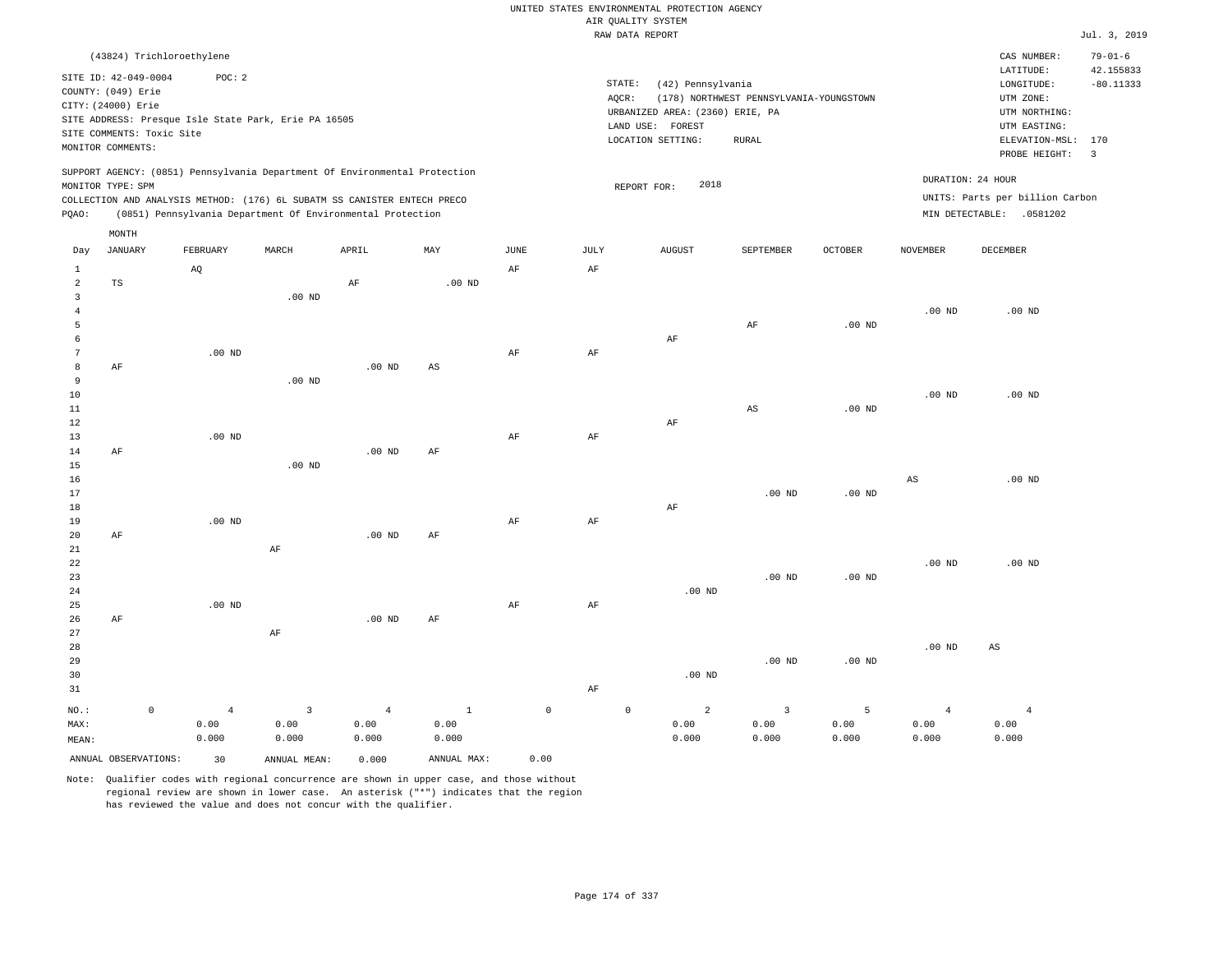|                |                              |                   |                                                                            |                |                   |                   | RAW DATA REPORT   |                                 |                                         |                   |                 |                                 | Jul. 3, 2019   |
|----------------|------------------------------|-------------------|----------------------------------------------------------------------------|----------------|-------------------|-------------------|-------------------|---------------------------------|-----------------------------------------|-------------------|-----------------|---------------------------------|----------------|
|                | (43826) 1,1-Dichloroethylene |                   |                                                                            |                |                   |                   |                   |                                 |                                         |                   |                 | CAS NUMBER:                     | $75 - 35 - 4$  |
|                |                              |                   |                                                                            |                |                   |                   |                   |                                 |                                         |                   |                 | LATITUDE:                       | 42.155833      |
|                | SITE ID: 42-049-0004         | POC: 2            |                                                                            |                |                   |                   | STATE:            | (42) Pennsylvania               |                                         |                   |                 | LONGITUDE:                      | $-80.11333$    |
|                | COUNTY: (049) Erie           |                   |                                                                            |                |                   |                   | AQCR:             |                                 | (178) NORTHWEST PENNSYLVANIA-YOUNGSTOWN |                   |                 | UTM ZONE:                       |                |
|                | CITY: (24000) Erie           |                   |                                                                            |                |                   |                   |                   | URBANIZED AREA: (2360) ERIE, PA |                                         |                   |                 | UTM NORTHING:                   |                |
|                |                              |                   | SITE ADDRESS: Presque Isle State Park, Erie PA 16505                       |                |                   |                   |                   | LAND USE: FOREST                |                                         |                   |                 | UTM EASTING:                    |                |
|                | SITE COMMENTS: Toxic Site    |                   |                                                                            |                |                   |                   |                   | LOCATION SETTING:               | RURAL                                   |                   |                 | ELEVATION-MSL:                  | 170            |
|                | MONITOR COMMENTS:            |                   |                                                                            |                |                   |                   |                   |                                 |                                         |                   |                 | PROBE HEIGHT:                   | $\overline{3}$ |
|                |                              |                   | SUPPORT AGENCY: (0851) Pennsylvania Department Of Environmental Protection |                |                   |                   |                   |                                 |                                         |                   |                 |                                 |                |
|                | MONITOR TYPE: SPM            |                   |                                                                            |                |                   |                   | REPORT FOR:       | 2013                            |                                         |                   |                 | DURATION: 24 HOUR               |                |
|                |                              |                   | COLLECTION AND ANALYSIS METHOD: (176) 6L SUBATM SS CANISTER ENTECH PRECO   |                |                   |                   |                   |                                 |                                         |                   |                 | UNITS: Parts per billion Carbon |                |
| PQAO:          |                              |                   | (0851) Pennsylvania Department Of Environmental Protection                 |                |                   |                   |                   |                                 |                                         |                   | MIN DETECTABLE: |                                 |                |
|                |                              |                   |                                                                            |                |                   |                   |                   |                                 |                                         |                   |                 |                                 |                |
|                | MONTH                        |                   |                                                                            |                |                   |                   |                   |                                 |                                         |                   |                 |                                 |                |
| Day            | <b>JANUARY</b>               | FEBRUARY          | MARCH                                                                      | APRIL          | MAY               | JUNE              | JULY              | <b>AUGUST</b>                   | SEPTEMBER                               | OCTOBER           | <b>NOVEMBER</b> | <b>DECEMBER</b>                 |                |
| $\mathbf{1}$   |                              |                   |                                                                            |                |                   |                   |                   |                                 | $.00$ ND                                | .00 <sub>ND</sub> |                 |                                 |                |
| $\overline{a}$ |                              |                   |                                                                            |                |                   |                   |                   | $.00$ ND                        |                                         |                   |                 |                                 |                |
| 3              |                              | $.00$ ND          |                                                                            |                |                   | AS                | $.00$ ND          |                                 |                                         |                   |                 |                                 |                |
| $\overline{4}$ | $.00$ ND                     |                   |                                                                            | $.00$ ND       | $.00$ ND          |                   |                   |                                 |                                         |                   |                 |                                 |                |
| 5              |                              |                   | $.00$ ND                                                                   |                |                   |                   |                   |                                 |                                         |                   |                 |                                 |                |
| 6              |                              |                   |                                                                            |                |                   |                   |                   |                                 |                                         |                   | $.00$ ND        | $.00$ ND                        |                |
| 7              |                              |                   |                                                                            |                |                   |                   |                   |                                 | $.00$ ND                                | $.00$ ND          |                 |                                 |                |
| 8              |                              |                   |                                                                            |                |                   |                   |                   | $.00$ ND                        |                                         |                   |                 |                                 |                |
| 9              |                              | $.00$ ND          |                                                                            |                |                   | $.00$ ND          | $.00$ ND          |                                 |                                         |                   |                 |                                 |                |
| 10             | $.00$ ND                     |                   |                                                                            | $_{\rm AS}$    | .00 <sub>ND</sub> |                   |                   |                                 |                                         |                   |                 |                                 |                |
| 11             |                              |                   | $.00$ ND                                                                   |                |                   |                   |                   |                                 |                                         |                   |                 |                                 |                |
| 12             |                              |                   |                                                                            |                |                   |                   |                   |                                 |                                         |                   | AF              | $.00$ ND                        |                |
| 13             |                              |                   |                                                                            |                |                   |                   |                   |                                 | $.00$ ND                                | .00 <sub>ND</sub> |                 |                                 |                |
| 14             |                              |                   |                                                                            |                |                   |                   |                   | AF                              |                                         |                   |                 |                                 |                |
| 15             |                              | $.00$ ND          |                                                                            |                |                   | $.00$ ND          | $.00$ ND          |                                 |                                         |                   |                 |                                 |                |
| 16             | $.00$ ND                     |                   |                                                                            | $.00$ ND       | .00 <sub>ND</sub> |                   |                   |                                 |                                         |                   |                 |                                 |                |
| 17             |                              |                   | $.00$ ND                                                                   |                |                   |                   |                   |                                 |                                         |                   |                 |                                 |                |
| 18             |                              |                   |                                                                            |                |                   |                   |                   |                                 |                                         |                   | $.00$ ND        | $.00$ ND                        |                |
| 19             |                              |                   |                                                                            |                |                   |                   |                   |                                 | $.00$ ND                                | $.00$ ND          |                 |                                 |                |
| 20             |                              |                   |                                                                            |                |                   |                   |                   | $.00$ ND                        |                                         |                   |                 |                                 |                |
| 21             |                              | .00 <sub>ND</sub> |                                                                            |                |                   | .00 <sub>ND</sub> | .00 <sub>ND</sub> |                                 |                                         |                   |                 |                                 |                |
| 22             | $.00$ ND                     |                   |                                                                            | $.00$ ND       | .00 <sub>ND</sub> |                   |                   |                                 |                                         |                   |                 |                                 |                |
| 23             |                              |                   | $.00$ ND                                                                   |                |                   |                   |                   |                                 |                                         |                   |                 |                                 |                |
| 24             |                              |                   |                                                                            |                |                   |                   |                   |                                 |                                         |                   | $.00$ ND        | .00 <sub>ND</sub>               |                |
| 25             |                              |                   |                                                                            |                |                   |                   |                   |                                 | $.00$ ND                                | .00 <sub>ND</sub> |                 |                                 |                |
| 26             |                              |                   |                                                                            |                |                   |                   |                   | $.00$ ND                        |                                         |                   |                 |                                 |                |
| 27             |                              | $.00$ ND          |                                                                            |                |                   | $.00$ ND          | .00 <sub>ND</sub> |                                 |                                         |                   |                 |                                 |                |
| 28             | $.00$ ND                     |                   |                                                                            | $.00$ ND       | .00 <sub>ND</sub> |                   |                   |                                 |                                         |                   |                 |                                 |                |
| 29             |                              |                   | $.00$ ND                                                                   |                |                   |                   |                   |                                 |                                         |                   |                 |                                 |                |
| 30             |                              |                   |                                                                            |                |                   |                   |                   |                                 |                                         |                   | $.00$ ND        | .00 <sub>ND</sub>               |                |
| 31             |                              |                   |                                                                            |                |                   |                   |                   |                                 |                                         | .00 <sub>ND</sub> |                 |                                 |                |
| NO.:           | 5                            | 5                 | 5                                                                          | $\overline{4}$ | 5                 | $\overline{4}$    | 5                 | $\overline{4}$                  | 5                                       | 6                 | $\overline{4}$  | 5                               |                |
| MAX:           | 0.00                         | 0.00              | 0.00                                                                       | 0.00           | 0.00              | 0.00              | 0.00              | 0.00                            | 0.00                                    | 0.00              | 0.00            | 0.00                            |                |
| MEAN:          | 0.000                        | 0.000             | 0.000                                                                      | 0.000          | 0.000             | 0.000             | 0.000             | 0.000                           | 0.000                                   | 0.000             | 0.000           | 0.000                           |                |
|                | ANNUAL OBSERVATIONS:         | 57                | ANNUAL MEAN:                                                               | 0.000          | ANNUAL MAX:       | 0.00              |                   |                                 |                                         |                   |                 |                                 |                |
|                |                              |                   |                                                                            |                |                   |                   |                   |                                 |                                         |                   |                 |                                 |                |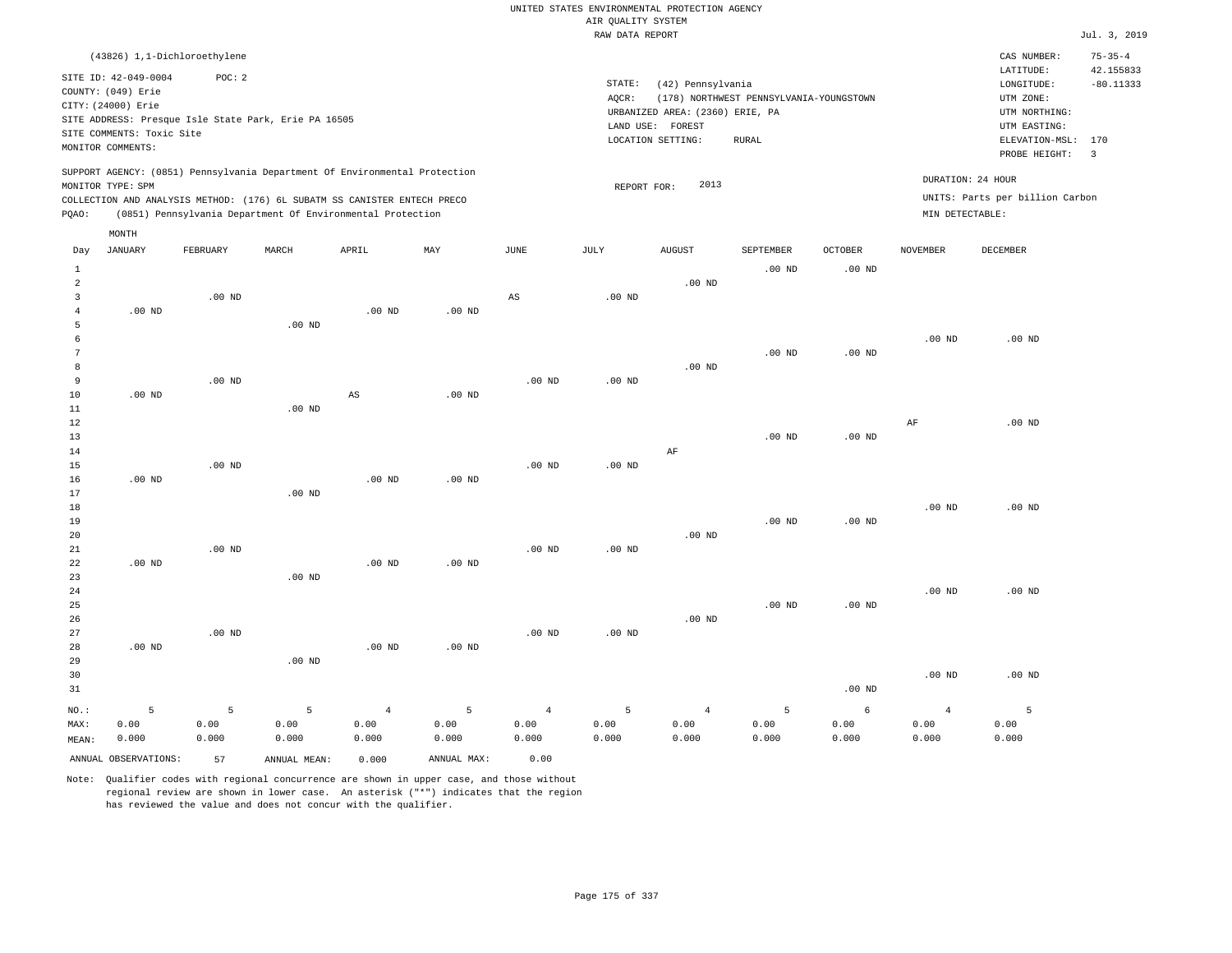|                |                                            |                   |                                                                            |             |                   |          | RAW DATA REPORT |                                 |                                         |                |                 |                                 | Jul. 3, 2019            |
|----------------|--------------------------------------------|-------------------|----------------------------------------------------------------------------|-------------|-------------------|----------|-----------------|---------------------------------|-----------------------------------------|----------------|-----------------|---------------------------------|-------------------------|
|                | (43826) 1,1-Dichloroethylene               |                   |                                                                            |             |                   |          |                 |                                 |                                         |                |                 | CAS NUMBER:                     | $75 - 35 - 4$           |
|                |                                            |                   |                                                                            |             |                   |          |                 |                                 |                                         |                |                 | LATITUDE:                       | 42.155833               |
|                | SITE ID: 42-049-0004<br>COUNTY: (049) Erie | POC: 2            |                                                                            |             |                   |          | STATE:          | (42) Pennsylvania               |                                         |                |                 | LONGITUDE:                      | $-80.11333$             |
|                | CITY: (24000) Erie                         |                   |                                                                            |             |                   |          | AQCR:           |                                 | (178) NORTHWEST PENNSYLVANIA-YOUNGSTOWN |                |                 | UTM ZONE:                       |                         |
|                |                                            |                   | SITE ADDRESS: Presque Isle State Park, Erie PA 16505                       |             |                   |          |                 | URBANIZED AREA: (2360) ERIE, PA |                                         |                |                 | UTM NORTHING:                   |                         |
|                | SITE COMMENTS: Toxic Site                  |                   |                                                                            |             |                   |          |                 | LAND USE: FOREST                |                                         |                |                 | UTM EASTING:                    |                         |
|                | MONITOR COMMENTS:                          |                   |                                                                            |             |                   |          |                 | LOCATION SETTING:               | <b>RURAL</b>                            |                |                 | ELEVATION-MSL: 170              |                         |
|                |                                            |                   |                                                                            |             |                   |          |                 |                                 |                                         |                |                 | PROBE HEIGHT:                   | $\overline{\mathbf{3}}$ |
|                |                                            |                   | SUPPORT AGENCY: (0851) Pennsylvania Department Of Environmental Protection |             |                   |          |                 |                                 |                                         |                |                 | DURATION: 24 HOUR               |                         |
|                | MONITOR TYPE: SPM                          |                   |                                                                            |             |                   |          | REPORT FOR:     | 2014                            |                                         |                |                 | UNITS: Parts per billion Carbon |                         |
|                |                                            |                   | COLLECTION AND ANALYSIS METHOD: (176) 6L SUBATM SS CANISTER ENTECH PRECO   |             |                   |          |                 |                                 |                                         |                |                 |                                 |                         |
| PQAO:          |                                            |                   | (0851) Pennsylvania Department Of Environmental Protection                 |             |                   |          |                 |                                 |                                         |                | MIN DETECTABLE: |                                 |                         |
|                | MONTH                                      |                   |                                                                            |             |                   |          |                 |                                 |                                         |                |                 |                                 |                         |
| Day            | <b>JANUARY</b>                             | FEBRUARY          | MARCH                                                                      | APRIL       | MAY               | JUNE     | JULY            | <b>AUGUST</b>                   | SEPTEMBER                               | <b>OCTOBER</b> | <b>NOVEMBER</b> | <b>DECEMBER</b>                 |                         |
| $\mathbf{1}$   |                                            |                   |                                                                            |             |                   |          |                 |                                 |                                         |                | AS              | AS                              |                         |
| $\overline{2}$ |                                            |                   |                                                                            |             |                   |          |                 |                                 | $.00$ ND                                | $_{\rm AS}$    |                 |                                 |                         |
| 3              |                                            |                   |                                                                            |             |                   |          |                 | $.00$ ND                        |                                         |                |                 |                                 |                         |
| $\overline{4}$ |                                            | AF                |                                                                            |             |                   | $.00$ ND | $.00$ ND        |                                 |                                         |                |                 |                                 |                         |
| 5              | $.00$ ND                                   |                   |                                                                            | $.00$ ND    | $.00$ ND          |          |                 |                                 |                                         |                |                 |                                 |                         |
| 6              |                                            |                   | .00 <sub>ND</sub>                                                          |             |                   |          |                 |                                 |                                         |                |                 |                                 |                         |
| 7              |                                            |                   |                                                                            |             |                   |          |                 |                                 |                                         |                | $.00$ ND        | $.00$ ND                        |                         |
| 8<br>9         |                                            |                   |                                                                            |             |                   |          |                 |                                 | $\rm AF$                                | $_{\rm AS}$    |                 |                                 |                         |
| 10             |                                            | $.00$ ND          |                                                                            |             |                   | $.00$ ND | $.00$ ND        | $\rm AF$                        |                                         |                |                 |                                 |                         |
| 11             | $.00$ ND                                   |                   |                                                                            | $\rm{AF}$   | AS                |          |                 |                                 |                                         |                |                 |                                 |                         |
| 12             |                                            |                   | AM                                                                         |             |                   |          |                 |                                 |                                         |                |                 |                                 |                         |
| 13             |                                            |                   |                                                                            |             |                   |          |                 |                                 |                                         |                | $_{\rm AS}$     | $.00$ ND                        |                         |
| 14             |                                            |                   |                                                                            |             |                   |          |                 |                                 | AS                                      | AM             |                 |                                 |                         |
| 15             |                                            |                   |                                                                            |             |                   |          |                 | AF                              |                                         |                |                 |                                 |                         |
| 16             |                                            | $.00$ ND          |                                                                            |             |                   | $.00$ ND | $.00$ ND        |                                 |                                         |                |                 |                                 |                         |
| 17             | $.00$ ND                                   |                   |                                                                            | $.00$ ND    | $.00$ ND          |          |                 |                                 |                                         |                |                 |                                 |                         |
| 18             |                                            |                   | $.00$ ND                                                                   |             |                   |          |                 |                                 |                                         |                |                 |                                 |                         |
| 19             |                                            |                   |                                                                            |             |                   |          |                 |                                 |                                         |                | $.00$ ND        | $.00$ ND                        |                         |
| 20             |                                            |                   |                                                                            |             |                   |          |                 |                                 | AS                                      | $\rm AF$       |                 |                                 |                         |
| 21             |                                            |                   |                                                                            |             |                   |          |                 | AF                              |                                         |                |                 |                                 |                         |
| 22<br>23       | $.00$ ND                                   | .00 <sub>ND</sub> |                                                                            | $.00$ ND    | $.00$ ND          | $.00$ ND | $.00$ ND        |                                 |                                         |                |                 |                                 |                         |
| 24             |                                            |                   | $.00$ ND                                                                   |             |                   |          |                 |                                 |                                         |                |                 |                                 |                         |
| 25             |                                            |                   |                                                                            |             |                   |          |                 |                                 |                                         |                | $_{\rm AS}$     | $.00$ ND                        |                         |
| 26             |                                            |                   |                                                                            |             |                   |          |                 |                                 | $\mathbb{A}\mathbb{S}$                  | $.00$ ND       |                 |                                 |                         |
| 27             |                                            |                   |                                                                            |             |                   |          |                 | $\rm AF$                        |                                         |                |                 |                                 |                         |
| 28             |                                            | $.00$ ND          |                                                                            |             |                   | $.00$ ND | $_{\rm AS}$     |                                 |                                         |                |                 |                                 |                         |
| 29             | $.00$ ND                                   |                   |                                                                            | $_{\rm AS}$ | .00 <sub>ND</sub> |          |                 |                                 |                                         |                |                 |                                 |                         |
| 30             |                                            |                   | $.00$ ND                                                                   |             |                   |          |                 |                                 |                                         |                |                 |                                 |                         |
| 31             |                                            |                   |                                                                            |             |                   |          |                 |                                 |                                         |                |                 | $\mathbb{A}\mathbb{S}$          |                         |
| NO.:           | 5                                          | $\overline{4}$    | $\overline{4}$                                                             | 3           | $\overline{4}$    | 5        | $\overline{4}$  | $\mathbf{1}$                    | $\mathbf{1}$                            | $\mathbf{1}$   | $\overline{a}$  | $\overline{4}$                  |                         |
| MAX:           | 0.00                                       | 0.00              | 0.00                                                                       | 0.00        | 0.00              | 0.00     | 0.00            | 0.00                            | 0.00                                    | 0.00           | 0.00            | 0.00                            |                         |
| MEAN:          | 0.000                                      | 0.000             | 0.000                                                                      | 0.000       | 0.000             | 0.000    | 0.000           | 0.000                           | 0.000                                   | 0.000          | 0.000           | 0.000                           |                         |
|                | ANNUAL OBSERVATIONS:                       | 38                | ANNUAL, MEAN:                                                              | 0.000       | ANNUAL MAX:       | 0.00     |                 |                                 |                                         |                |                 |                                 |                         |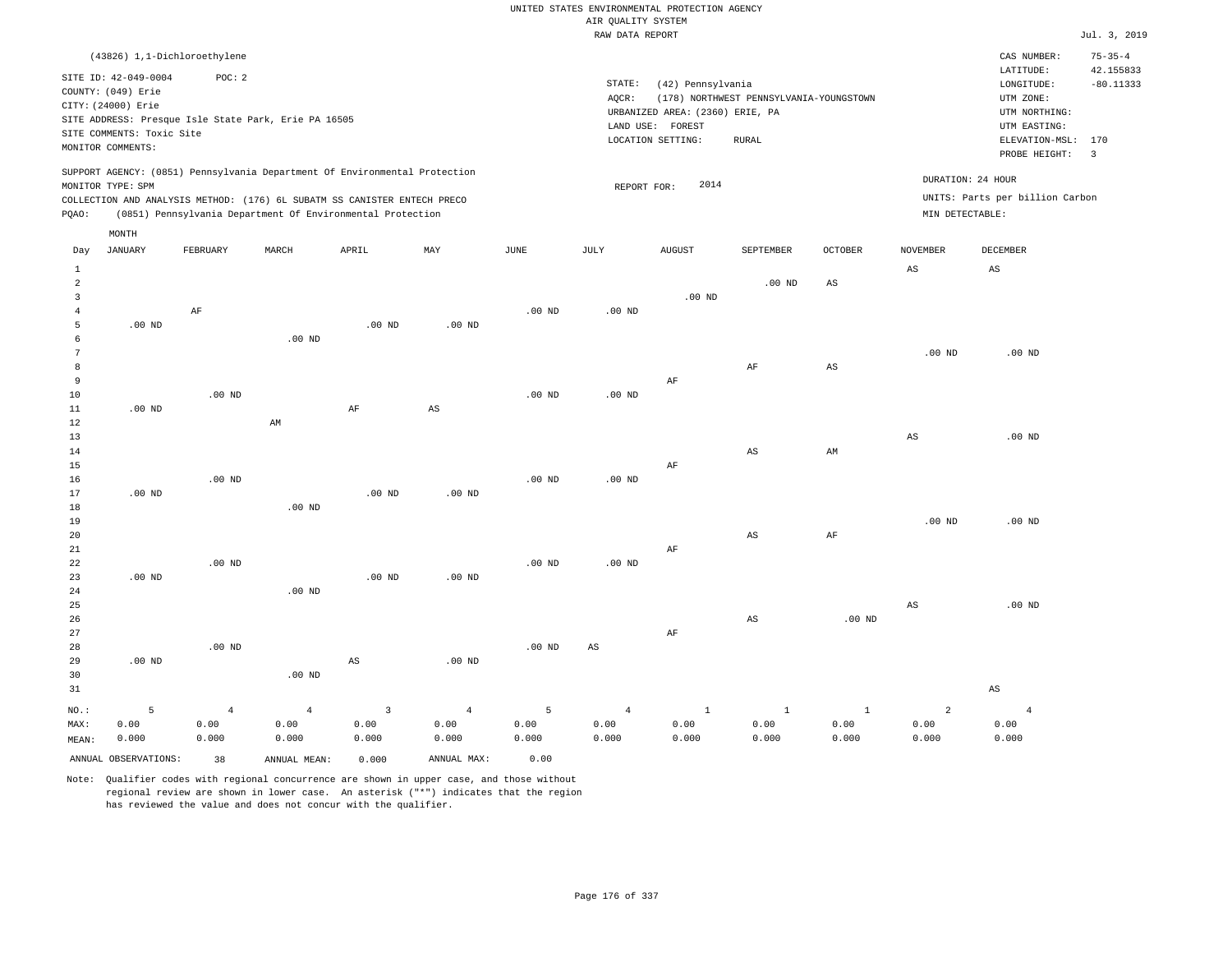|                    |                                                                                                         |                      | (43826) 1,1-Dichloroethylene |          |                                                                                                                                        |     |      |                 |                                                                                                   |                                                      |                         |                 | CAS NUMBER: | $75 - 35 - 4$ |  |
|--------------------|---------------------------------------------------------------------------------------------------------|----------------------|------------------------------|----------|----------------------------------------------------------------------------------------------------------------------------------------|-----|------|-----------------|---------------------------------------------------------------------------------------------------|------------------------------------------------------|-------------------------|-----------------|-------------|---------------|--|
|                    |                                                                                                         | SITE ID: 42-049-0004 | POC: 2                       |          |                                                                                                                                        |     |      |                 |                                                                                                   |                                                      |                         |                 | LATITUDE:   | 42.155833     |  |
| COUNTY: (049) Erie |                                                                                                         |                      |                              |          |                                                                                                                                        |     |      | STATE:<br>AOCR: | LONGITUDE:<br>UTM ZONE:                                                                           | $-80.11333$                                          |                         |                 |             |               |  |
|                    | CITY: (24000) Erie<br>SITE ADDRESS: Presque Isle State Park, Erie PA 16505<br>SITE COMMENTS: Toxic Site |                      |                              |          |                                                                                                                                        |     |      |                 | (178) NORTHWEST PENNSYLVANIA-YOUNGSTOWN<br>URBANIZED AREA: (2360) ERIE, PA<br>FOREST<br>LAND USE: |                                                      |                         |                 |             |               |  |
|                    |                                                                                                         | MONITOR COMMENTS:    |                              |          |                                                                                                                                        |     |      |                 | LOCATION SETTING:                                                                                 | ELEVATION-MSL: 170<br>PROBE HEIGHT:                  | $\overline{\mathbf{3}}$ |                 |             |               |  |
|                    |                                                                                                         | MONITOR TYPE: SPM    |                              |          | SUPPORT AGENCY: (0851) Pennsylvania Department Of Environmental Protection                                                             |     |      |                 | 2015<br>REPORT FOR:                                                                               | DURATION: 24 HOUR<br>UNITS: Parts per billion Carbon |                         |                 |             |               |  |
|                    | POAO:                                                                                                   |                      |                              |          | COLLECTION AND ANALYSIS METHOD: (176) 6L SUBATM SS CANISTER ENTECH PRECO<br>(0851) Pennsylvania Department Of Environmental Protection |     |      |                 |                                                                                                   |                                                      |                         | MIN DETECTABLE: |             |               |  |
|                    | Day                                                                                                     | MONTH<br>JANUARY     | FEBRUARY                     | MARCH    | APRIL                                                                                                                                  | MAY | JUNE | JULY            | <b>AUGUST</b>                                                                                     | SEPTEMBER                                            | OCTOBER                 | <b>NOVEMBER</b> | DECEMBER    |               |  |
|                    |                                                                                                         |                      |                              | $.00$ ND |                                                                                                                                        |     |      |                 |                                                                                                   |                                                      |                         | 00 MD           | <b>TPC</b>  |               |  |

|                |          |                        |                        |          |          |                        |                        |          |                        |                         | .0011                  | $\overline{\phantom{0}}$ |
|----------------|----------|------------------------|------------------------|----------|----------|------------------------|------------------------|----------|------------------------|-------------------------|------------------------|--------------------------|
| 3              |          |                        |                        |          |          |                        |                        |          | .00 $ND$               | .00 $ND$                |                        |                          |
| $\overline{4}$ |          |                        |                        |          |          |                        |                        | $.00$ ND |                        |                         |                        |                          |
| 5              |          | $\mathbb{A}\mathbb{S}$ |                        |          |          | $.00$ ND               | $_{\rm AS}$            |          |                        |                         |                        |                          |
| 6              | $\rm AF$ |                        |                        | .00 $ND$ | $.00$ ND |                        |                        |          |                        |                         |                        |                          |
| 7              |          |                        | $.00$ ND               |          |          |                        |                        |          |                        |                         |                        |                          |
| 8              |          |                        |                        |          |          |                        |                        |          |                        |                         | $\mathbb{A}\mathbb{S}$ | $.00$ ND                 |
| 9              |          |                        |                        |          |          |                        |                        |          | .00 $ND$               | $\mathbb{A}\mathbb{S}$  |                        |                          |
| $10$           |          |                        |                        |          |          |                        |                        | .00 $ND$ |                        |                         |                        |                          |
| $11\,$         |          | AS                     |                        |          |          | .00 $ND$               | .00 $ND$               |          |                        |                         |                        |                          |
| 12             | $.00$ ND |                        |                        | .00 $ND$ | $.00$ ND |                        |                        |          |                        |                         |                        |                          |
| 13             |          |                        | $.00$ ND               |          |          |                        |                        |          |                        |                         |                        |                          |
| 14             |          |                        |                        |          |          |                        |                        |          |                        |                         | $\rm{AF}$              | $.00$ ND                 |
| 15             |          |                        |                        |          |          |                        |                        |          | $.00$ ND               | $\mathbb{A}\mathbb{S}$  |                        |                          |
| 16             |          |                        |                        |          |          |                        |                        | $.00$ ND |                        |                         |                        |                          |
| 17             |          | $\rm AF$               |                        |          |          | $.00$ ND               | .00 $ND$               |          |                        |                         |                        |                          |
| 18             | $\rm AF$ |                        |                        | .00 $ND$ | $.00$ ND |                        |                        |          |                        |                         |                        |                          |
| 19             |          |                        | $\mathbb{A}\mathbb{S}$ |          |          |                        |                        |          |                        |                         |                        |                          |
| 20             |          |                        |                        |          |          |                        |                        |          |                        |                         | .00 <sub>ND</sub>      | $.00~\mathrm{ND}$        |
| 21             |          |                        |                        |          |          |                        |                        |          | $.00$ ND               | .00 $ND$                |                        |                          |
| 22             |          |                        |                        |          |          |                        |                        | .00 $ND$ |                        |                         |                        |                          |
| 23             |          | .00 $ND$               |                        |          |          | $\mathbb{A}\mathbb{S}$ | $\mathbb{A}\mathbb{S}$ |          |                        |                         |                        |                          |
| 24             | $.00$ ND |                        |                        | .00 $ND$ | $.00$ ND |                        |                        |          |                        |                         |                        |                          |
| 25             |          |                        | $.00$ ND               |          |          |                        |                        |          |                        |                         |                        |                          |
| 26             |          |                        |                        |          |          |                        |                        |          |                        |                         | $_{\rm TS}$            | $.00$ ND                 |
| 27             |          |                        |                        |          |          |                        |                        |          | $\mathbb{A}\mathbb{S}$ | $.00$ ND                |                        |                          |
| 28             |          |                        |                        |          |          |                        |                        | .00 $ND$ |                        |                         |                        |                          |
| 29             |          |                        |                        |          |          | $.00$ ND               | $.00$ ND               |          |                        |                         |                        |                          |
| 30             | $.00$ ND |                        |                        | $.00$ ND | $.00$ ND |                        |                        |          |                        |                         |                        |                          |
| 31             |          |                        | .00 $ND$               |          |          |                        |                        |          |                        |                         |                        |                          |
| $_{\rm NO.}$ : | 3        | $\mathbf{1}$           | $\overline{5}$         | 5        | 5        | $\overline{4}$         | $\mathsf 3$            | 5        | $\overline{4}$         | $\overline{\mathbf{3}}$ | $\overline{a}$         | $\overline{4}$           |
| MAX:           | 0.00     | 0.00                   | 0.00                   | 0.00     | 0.00     | 0.00                   | 0.00                   | 0.00     | 0.00                   | 0.00                    | 0.00                   | 0.00                     |
| MEAN:          | 0.000    | 0.000                  | 0.000                  | 0.000    | 0.000    | 0.000                  | 0.000                  | 0.000    | 0.000                  | 0.000                   | 0.000                  | 0.000                    |

ANNUAL OBSERVATIONS: 44 ANNUAL MEAN: 0.000 ANNUAL MAX: 0.00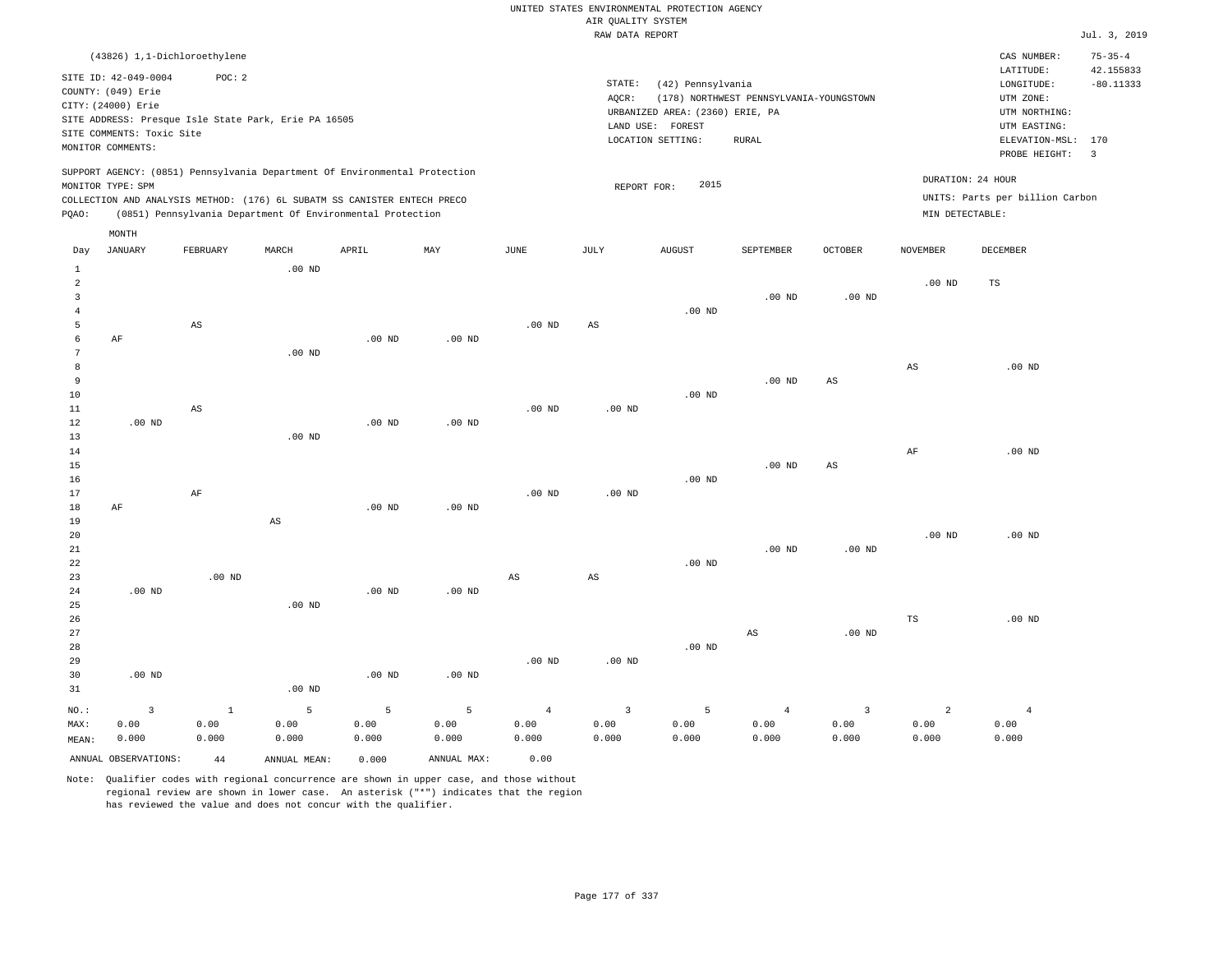|                 |                              |                |                                                      |                                                                            |                |                        |           | RAW DATA REPORT                 |                                         |                |                 |                                 | Jul. 3, 2019   |
|-----------------|------------------------------|----------------|------------------------------------------------------|----------------------------------------------------------------------------|----------------|------------------------|-----------|---------------------------------|-----------------------------------------|----------------|-----------------|---------------------------------|----------------|
|                 | (43826) 1,1-Dichloroethylene |                |                                                      |                                                                            |                |                        |           |                                 |                                         |                |                 | CAS NUMBER:                     | $75 - 35 - 4$  |
|                 |                              |                |                                                      |                                                                            |                |                        |           |                                 |                                         |                |                 | LATITUDE:                       | 42.155833      |
|                 | SITE ID: 42-049-0004         | POC: 2         |                                                      |                                                                            |                |                        |           | STATE:<br>(42) Pennsylvania     |                                         |                |                 | LONGITUDE:                      | $-80.11333$    |
|                 | COUNTY: (049) Erie           |                |                                                      |                                                                            |                |                        |           | AQCR:                           | (178) NORTHWEST PENNSYLVANIA-YOUNGSTOWN |                |                 | UTM ZONE:                       |                |
|                 | CITY: (24000) Erie           |                |                                                      |                                                                            |                |                        |           | URBANIZED AREA: (2360) ERIE, PA |                                         |                |                 | UTM NORTHING:                   |                |
|                 |                              |                | SITE ADDRESS: Presque Isle State Park, Erie PA 16505 |                                                                            |                |                        |           | LAND USE: FOREST                |                                         |                |                 | UTM EASTING:                    |                |
|                 | SITE COMMENTS: Toxic Site    |                |                                                      |                                                                            |                |                        |           | LOCATION SETTING:               | RURAL                                   |                |                 | ELEVATION-MSL: 170              |                |
|                 | MONITOR COMMENTS:            |                |                                                      |                                                                            |                |                        |           |                                 |                                         |                |                 | PROBE HEIGHT:                   | $\overline{3}$ |
|                 |                              |                |                                                      | SUPPORT AGENCY: (0851) Pennsylvania Department Of Environmental Protection |                |                        |           |                                 |                                         |                |                 |                                 |                |
|                 | MONITOR TYPE: SPM            |                |                                                      |                                                                            |                |                        |           | 2016<br>REPORT FOR:             |                                         |                |                 | DURATION: 24 HOUR               |                |
|                 |                              |                |                                                      | COLLECTION AND ANALYSIS METHOD: (176) 6L SUBATM SS CANISTER ENTECH PRECO   |                |                        |           |                                 |                                         |                |                 | UNITS: Parts per billion Carbon |                |
| PQAO:           |                              |                |                                                      | (0851) Pennsylvania Department Of Environmental Protection                 |                |                        |           |                                 |                                         |                | MIN DETECTABLE: |                                 |                |
|                 | MONTH                        |                |                                                      |                                                                            |                |                        |           |                                 |                                         |                |                 |                                 |                |
| Day             | <b>JANUARY</b>               | FEBRUARY       | MARCH                                                | APRIL                                                                      | MAY            | <b>JUNE</b>            | JULY      | <b>AUGUST</b>                   | SEPTEMBER                               | <b>OCTOBER</b> | <b>NOVEMBER</b> | <b>DECEMBER</b>                 |                |
|                 |                              |                |                                                      |                                                                            |                |                        |           |                                 |                                         |                |                 |                                 |                |
| $\mathbf{1}$    | $.00$ ND                     |                | $.00$ ND                                             |                                                                            |                |                        |           |                                 |                                         |                |                 |                                 |                |
| $\overline{a}$  |                              |                |                                                      |                                                                            |                |                        |           |                                 |                                         |                | $_{\rm TS}$     | $\mathbb{TS}$                   |                |
| $\overline{3}$  |                              |                |                                                      |                                                                            |                |                        |           |                                 | $.00$ ND                                | AF             |                 |                                 |                |
| $\overline{4}$  |                              |                |                                                      |                                                                            |                |                        |           | AF                              |                                         |                |                 |                                 |                |
| 5<br>6          |                              | $.00$ ND       |                                                      | $\rm{AF}$                                                                  | AS             | $.00$ ND               | AF        |                                 |                                         |                |                 |                                 |                |
| $7\phantom{.0}$ | $.00$ ND                     |                | $\rm{AF}$                                            |                                                                            |                |                        |           |                                 |                                         |                |                 |                                 |                |
| 8               |                              |                |                                                      |                                                                            |                |                        |           |                                 |                                         |                | $\rm{AF}$       | $_{\rm TS}$                     |                |
| $\overline{9}$  |                              |                |                                                      |                                                                            |                |                        |           |                                 | $_{\rm TS}$                             | $\rm{AF}$      |                 |                                 |                |
| 10              |                              |                |                                                      |                                                                            |                |                        |           | $\rm AF$                        |                                         |                |                 |                                 |                |
| $11\,$          |                              |                |                                                      |                                                                            |                | $\mathbb{A}\mathbb{S}$ | $\rm{AF}$ |                                 |                                         |                |                 |                                 |                |
| 12              |                              | $.00$ ND       |                                                      | $\mathbb{A}\mathbb{S}$                                                     | $.00$ ND       |                        |           |                                 |                                         |                |                 |                                 |                |
| 13              | $_{\rm TS}$                  |                | $.00$ ND                                             |                                                                            |                |                        |           |                                 |                                         |                |                 |                                 |                |
| 14              |                              |                |                                                      |                                                                            |                |                        |           |                                 |                                         |                | $.00$ ND        | $.00$ ND                        |                |
| 15              |                              |                |                                                      |                                                                            |                |                        |           |                                 | AF                                      | $.00$ ND       |                 |                                 |                |
| 16              |                              |                |                                                      |                                                                            |                |                        |           | $.00$ ND                        |                                         |                |                 |                                 |                |
| 17              |                              |                |                                                      |                                                                            |                | AF                     | AF        |                                 |                                         |                |                 |                                 |                |
| 18              |                              | $.00$ ND       |                                                      | AS                                                                         | $.00$ ND       |                        |           |                                 |                                         |                |                 |                                 |                |
| 19              | $.00$ ND                     |                | $\mathbb{A}\mathbb{S}$                               |                                                                            |                |                        |           |                                 |                                         |                |                 |                                 |                |
| 20              |                              |                |                                                      |                                                                            |                |                        |           |                                 |                                         |                | $.00$ ND        | $.00$ ND                        |                |
| 21              |                              |                |                                                      |                                                                            |                |                        |           |                                 | .00 <sub>ND</sub>                       | AF             |                 |                                 |                |
| 22              |                              |                |                                                      |                                                                            |                |                        |           | $\rm AF$                        |                                         |                |                 |                                 |                |
| 23              |                              |                |                                                      |                                                                            |                | AS                     | AF        |                                 |                                         |                |                 |                                 |                |
| 24<br>25        | $.00$ ND                     | $.00$ ND       | .07 SQ                                               | $.00$ ND                                                                   | AF             |                        |           |                                 |                                         |                |                 |                                 |                |
| 26              |                              |                |                                                      |                                                                            |                |                        |           |                                 |                                         |                | AF              | $.00$ ND                        |                |
| 27              |                              |                |                                                      |                                                                            |                |                        |           |                                 | .00 <sub>ND</sub>                       | AF             |                 |                                 |                |
| 28              |                              |                |                                                      |                                                                            |                |                        |           | $.00$ ND                        |                                         |                |                 |                                 |                |
| 29              |                              |                |                                                      |                                                                            |                | AF                     | AF        |                                 |                                         |                |                 |                                 |                |
| 30              |                              |                |                                                      | $\mathbb{A}\mathbb{S}$                                                     | AF             |                        |           |                                 |                                         |                |                 |                                 |                |
| 31              | $.00$ ND                     |                | $.00$ ND                                             |                                                                            |                |                        |           |                                 |                                         |                |                 |                                 |                |
|                 |                              |                |                                                      |                                                                            |                |                        |           |                                 |                                         |                |                 |                                 |                |
| NO.:            | 5                            | $\overline{4}$ | $\overline{4}$                                       | $\,$ 1                                                                     | $\overline{a}$ | $\mathbf{1}$           |           | 2<br>$\mathsf{O}\xspace$        | $\overline{3}$                          | $\mathbf{1}$   | $\overline{a}$  | $\overline{\mathbf{3}}$         |                |
| MAX:            | 0.00                         | 0.00           | .07                                                  | 0.00                                                                       | 0.00           | 0.00                   |           | 0.00                            | 0.00                                    | 0.00           | 0.00            | 0.00                            |                |
| MEAN:           | 0.000                        | 0.000          | .018                                                 | 0.000                                                                      | 0.000          | 0.000                  |           | 0.000                           | 0.000                                   | 0.000          | 0.000           | 0.000                           |                |
|                 | ANNUAL OBSERVATIONS:         | 28             | ANNUAL MEAN:                                         | .003                                                                       | ANNUAL MAX:    | .07                    |           |                                 |                                         |                |                 |                                 |                |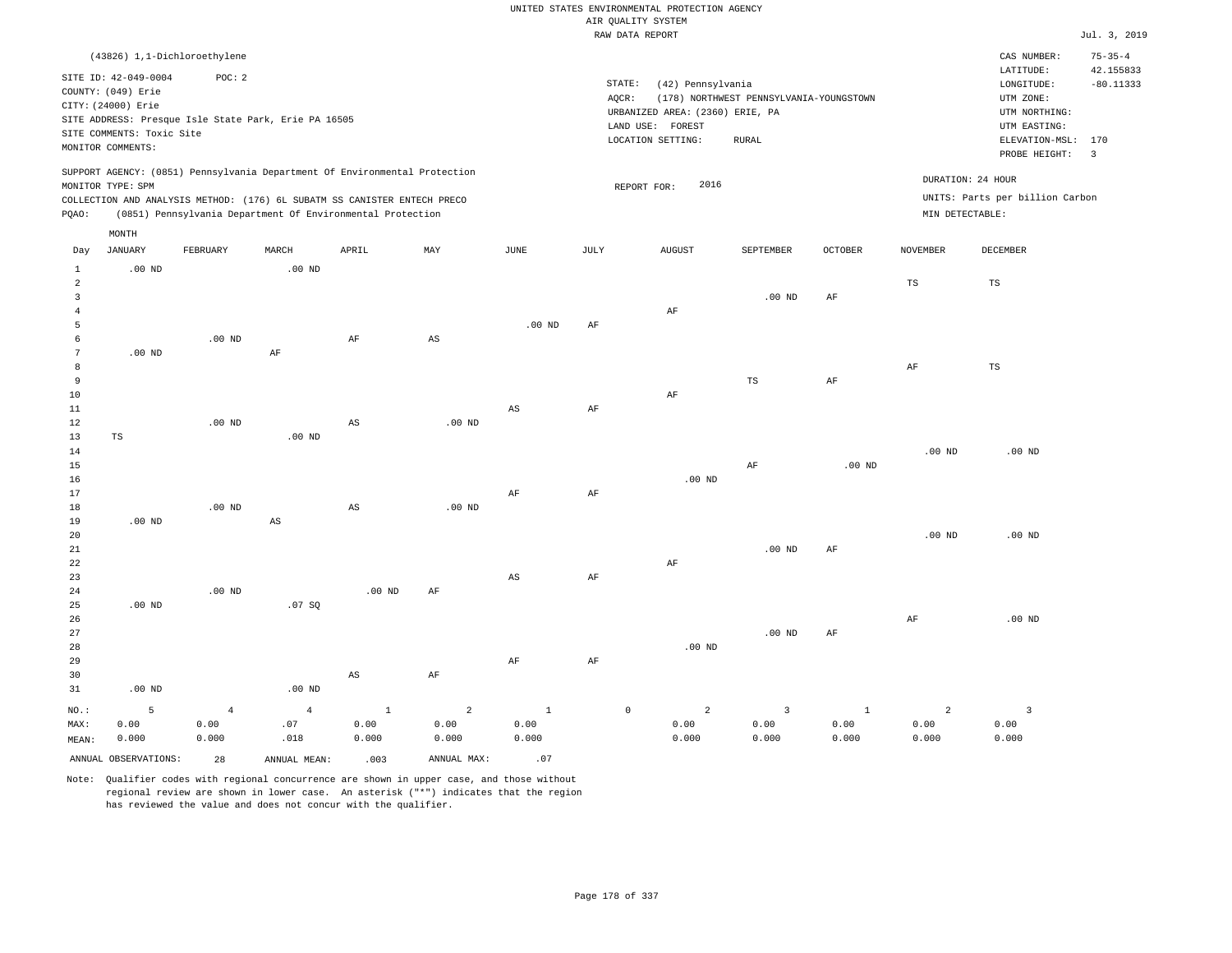|                     |                              |               |                                                      |                                                                            |                   |                   | RAW DATA REPORT |                                 |                                         |                   |                   |                                 | Jul. 3, 2019   |
|---------------------|------------------------------|---------------|------------------------------------------------------|----------------------------------------------------------------------------|-------------------|-------------------|-----------------|---------------------------------|-----------------------------------------|-------------------|-------------------|---------------------------------|----------------|
|                     | (43826) 1,1-Dichloroethylene |               |                                                      |                                                                            |                   |                   |                 |                                 |                                         |                   |                   | CAS NUMBER:                     | $75 - 35 - 4$  |
|                     |                              |               |                                                      |                                                                            |                   |                   |                 |                                 |                                         |                   |                   | LATITUDE:                       | 42.155833      |
|                     | SITE ID: 42-049-0004         | POC: 2        |                                                      |                                                                            |                   |                   | STATE:          | (42) Pennsylvania               |                                         |                   |                   | LONGITUDE:                      | $-80.11333$    |
|                     | COUNTY: (049) Erie           |               |                                                      |                                                                            |                   |                   | AQCR:           |                                 | (178) NORTHWEST PENNSYLVANIA-YOUNGSTOWN |                   |                   | UTM ZONE:                       |                |
|                     | CITY: (24000) Erie           |               |                                                      |                                                                            |                   |                   |                 | URBANIZED AREA: (2360) ERIE, PA |                                         |                   |                   | UTM NORTHING:                   |                |
|                     |                              |               | SITE ADDRESS: Presque Isle State Park, Erie PA 16505 |                                                                            |                   |                   |                 | LAND USE: FOREST                |                                         |                   |                   | UTM EASTING:                    |                |
|                     | SITE COMMENTS: Toxic Site    |               |                                                      |                                                                            |                   |                   |                 | LOCATION SETTING:               | <b>RURAL</b>                            |                   |                   | ELEVATION-MSL:                  | 170            |
|                     | MONITOR COMMENTS:            |               |                                                      |                                                                            |                   |                   |                 |                                 |                                         |                   |                   | PROBE HEIGHT:                   | $\overline{3}$ |
|                     |                              |               |                                                      | SUPPORT AGENCY: (0851) Pennsylvania Department Of Environmental Protection |                   |                   |                 |                                 |                                         |                   |                   |                                 |                |
|                     | MONITOR TYPE: SPM            |               |                                                      |                                                                            |                   |                   | REPORT FOR:     | 2017                            |                                         |                   |                   | DURATION: 24 HOUR               |                |
|                     |                              |               |                                                      | COLLECTION AND ANALYSIS METHOD: (176) 6L SUBATM SS CANISTER ENTECH PRECO   |                   |                   |                 |                                 |                                         |                   |                   | UNITS: Parts per billion Carbon |                |
| PQAO:               |                              |               |                                                      | (0851) Pennsylvania Department Of Environmental Protection                 |                   |                   |                 |                                 |                                         |                   | MIN DETECTABLE:   |                                 |                |
| MONTH               |                              |               |                                                      |                                                                            |                   |                   |                 |                                 |                                         |                   |                   |                                 |                |
| Day                 | <b>JANUARY</b>               | FEBRUARY      | MARCH                                                | APRIL                                                                      | MAY               | JUNE              | JULY            | <b>AUGUST</b>                   | SEPTEMBER                               | <b>OCTOBER</b>    | <b>NOVEMBER</b>   | DECEMBER                        |                |
| $\,1\,$             | AF                           |               |                                                      | $\rm AF$                                                                   | $\rm{AF}$         |                   |                 |                                 |                                         |                   |                   |                                 |                |
| 2                   |                              |               | .00 <sub>ND</sub>                                    |                                                                            |                   |                   |                 |                                 |                                         |                   |                   |                                 |                |
| $\overline{3}$      |                              |               |                                                      |                                                                            |                   |                   |                 |                                 |                                         |                   | $.00$ ND          | .00 <sub>ND</sub>               |                |
| $\overline{4}$      |                              |               |                                                      |                                                                            |                   |                   |                 |                                 | $.00$ ND                                | $.00$ ND          |                   |                                 |                |
| -5                  |                              |               |                                                      |                                                                            |                   |                   |                 | $.00$ ND                        |                                         |                   |                   |                                 |                |
| 6<br>$\overline{7}$ |                              | $.00$ ND      |                                                      |                                                                            |                   | $.00$ ND          | AS              |                                 |                                         |                   |                   |                                 |                |
|                     | TS                           |               |                                                      | AF                                                                         | $.00$ ND          |                   |                 |                                 |                                         |                   |                   |                                 |                |
| 8<br>$\overline{9}$ |                              |               | $.00$ ND                                             |                                                                            |                   |                   |                 |                                 |                                         |                   | .00 <sub>ND</sub> | .00 <sub>ND</sub>               |                |
| 10                  |                              |               |                                                      |                                                                            |                   |                   |                 |                                 | $.00$ ND                                | .00 <sub>ND</sub> |                   |                                 |                |
| 11                  |                              |               |                                                      |                                                                            |                   |                   |                 | $.00$ ND                        |                                         |                   |                   |                                 |                |
| 12                  |                              | $\mathbb{TS}$ |                                                      |                                                                            |                   | $.00$ ND          | AS              |                                 |                                         |                   |                   |                                 |                |
| 13                  | $.00$ ND                     |               |                                                      | .00 <sub>ND</sub>                                                          | .00 <sub>ND</sub> |                   |                 |                                 |                                         |                   |                   |                                 |                |
| 14                  |                              |               | $.00$ ND                                             |                                                                            |                   |                   |                 |                                 |                                         |                   |                   |                                 |                |
| 15                  |                              |               |                                                      |                                                                            |                   |                   |                 |                                 |                                         |                   | .00 <sub>ND</sub> | $.00$ ND                        |                |
| 16                  |                              |               |                                                      |                                                                            |                   |                   |                 |                                 | $.00$ ND                                | $.00$ ND          |                   |                                 |                |
| 17                  |                              |               |                                                      |                                                                            |                   |                   |                 | $.00$ ND                        |                                         |                   |                   |                                 |                |
| 18                  |                              | $\rm AF$      |                                                      |                                                                            |                   | .00 <sub>ND</sub> | AS              |                                 |                                         |                   |                   |                                 |                |
| 19                  | $.00$ ND                     |               |                                                      | $\rm AF$                                                                   | $.00$ ND          |                   |                 |                                 |                                         |                   |                   |                                 |                |
| 20                  |                              |               | .00 <sub>ND</sub>                                    |                                                                            |                   |                   |                 |                                 |                                         |                   |                   |                                 |                |
| 21                  |                              |               |                                                      |                                                                            |                   |                   |                 |                                 |                                         |                   | .00 <sub>ND</sub> | $_{\rm TS}$                     |                |
| 22                  |                              |               |                                                      |                                                                            |                   |                   |                 |                                 | $.00$ ND                                | $.00$ ND          |                   |                                 |                |
| 23<br>24            |                              | $\rm AF$      |                                                      |                                                                            |                   | .00 <sub>ND</sub> | $.00$ ND        | $.00$ ND                        |                                         |                   |                   |                                 |                |
| 25                  | AS                           |               |                                                      | AF                                                                         | $.00$ ND          |                   |                 |                                 |                                         |                   |                   |                                 |                |
| 26                  |                              |               | $.00$ ND                                             |                                                                            |                   |                   |                 |                                 |                                         |                   |                   |                                 |                |
| 27                  |                              |               |                                                      |                                                                            |                   |                   |                 |                                 |                                         |                   | .00 <sub>ND</sub> | AF                              |                |
| 28                  |                              |               |                                                      |                                                                            |                   |                   |                 |                                 | $.00$ ND                                | $.00$ ND          |                   |                                 |                |
| 29                  |                              |               |                                                      |                                                                            |                   |                   |                 | $.00$ ND                        |                                         |                   |                   |                                 |                |
| 30                  |                              |               |                                                      |                                                                            |                   | AS                | $.00$ ND        |                                 |                                         |                   |                   |                                 |                |
| 31                  | $.00$ ND                     |               |                                                      |                                                                            | .00 <sub>ND</sub> |                   |                 |                                 |                                         |                   |                   |                                 |                |
| NO.:                | $\overline{\mathbf{3}}$      | $1\,$         | 5                                                    | $\mathbf{1}$                                                               | 5                 | $\overline{4}$    | $\overline{a}$  | 5                               | 5                                       | 5                 | 5                 | $\overline{3}$                  |                |
| MAX:                | 0.00                         | 0.00          | 0.00                                                 | 0.00                                                                       | 0.00              | 0.00              | 0.00            | 0.00                            | 0.00                                    | 0.00              | 0.00              | 0.00                            |                |
| MEAN:               | 0.000                        | 0.000         | 0.000                                                | 0.000                                                                      | 0.000             | 0.000             | 0.000           | 0.000                           | 0.000                                   | 0.000             | 0.000             | 0.000                           |                |
|                     | ANNUAL OBSERVATIONS:         | $4\,4$        | ANNUAL MEAN:                                         | 0.000                                                                      | ANNUAL MAX:       | 0.00              |                 |                                 |                                         |                   |                   |                                 |                |
|                     |                              |               |                                                      |                                                                            |                   |                   |                 |                                 |                                         |                   |                   |                                 |                |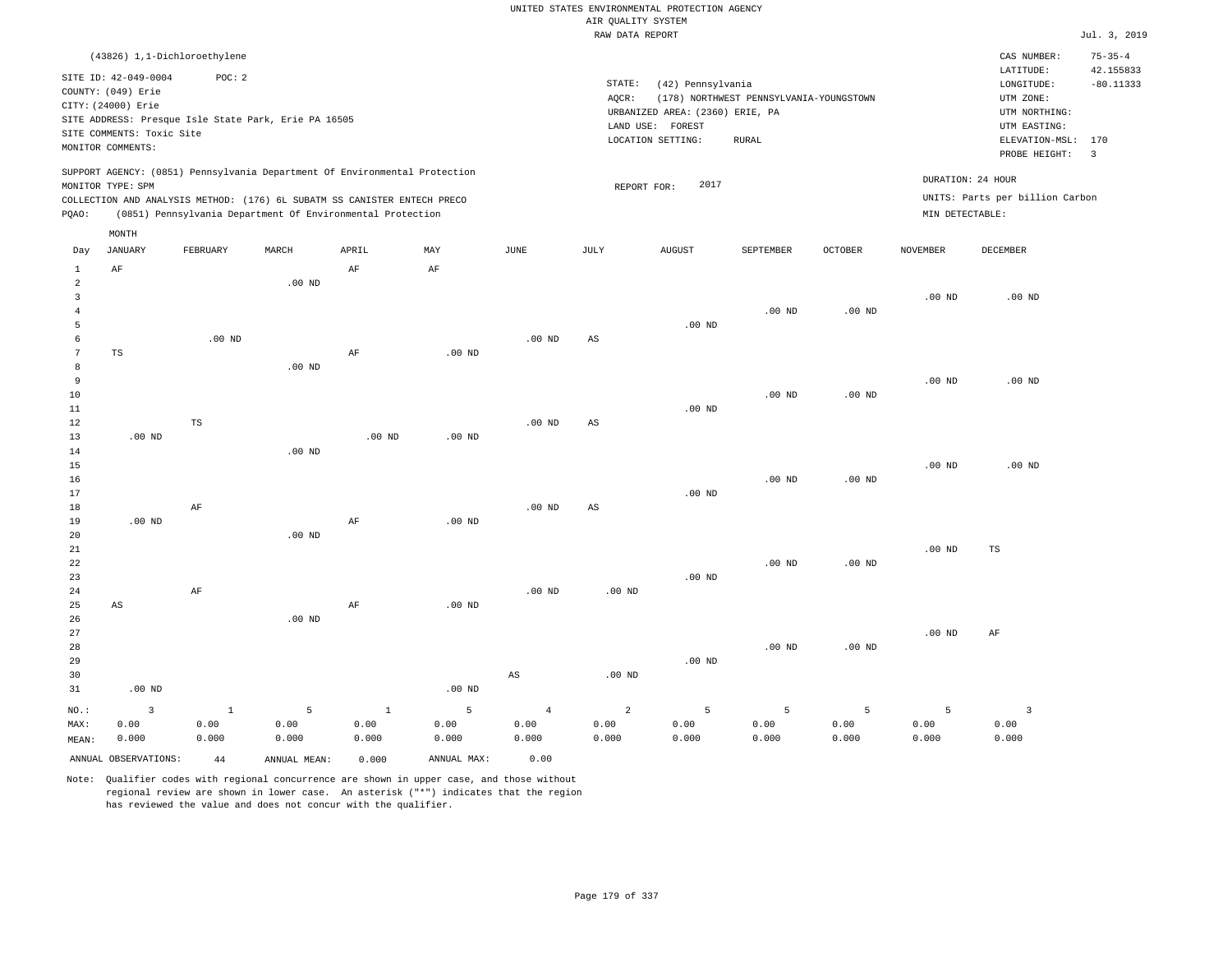|                |                           |                                        |                                                      |                                                                            |               |                     |           | UNITED STATES ENVIRONMENTAL PROTECTION AGENCY |                                         |                   |                   |                                 |                                           |
|----------------|---------------------------|----------------------------------------|------------------------------------------------------|----------------------------------------------------------------------------|---------------|---------------------|-----------|-----------------------------------------------|-----------------------------------------|-------------------|-------------------|---------------------------------|-------------------------------------------|
|                |                           |                                        |                                                      |                                                                            |               |                     |           | AIR QUALITY SYSTEM<br>RAW DATA REPORT         |                                         |                   |                   |                                 | Jul. 3, 2019                              |
|                |                           |                                        |                                                      |                                                                            |               |                     |           |                                               |                                         |                   |                   |                                 |                                           |
|                | SITE ID: 42-049-0004      | (43826) 1,1-Dichloroethylene<br>POC: 2 |                                                      |                                                                            |               |                     | STATE:    |                                               |                                         |                   |                   | CAS NUMBER:<br>LATITUDE:        | $75 - 35 - 4$<br>42.155833<br>$-80.11333$ |
|                | COUNTY: (049) Erie        |                                        |                                                      |                                                                            |               |                     | AQCR:     | (42) Pennsylvania                             | (178) NORTHWEST PENNSYLVANIA-YOUNGSTOWN |                   |                   | LONGITUDE:<br>UTM ZONE:         |                                           |
|                | CITY: (24000) Erie        |                                        |                                                      |                                                                            |               |                     |           | URBANIZED AREA: (2360) ERIE, PA               |                                         |                   |                   | UTM NORTHING:                   |                                           |
|                |                           |                                        | SITE ADDRESS: Presque Isle State Park, Erie PA 16505 |                                                                            |               |                     |           | LAND USE: FOREST                              |                                         |                   |                   | UTM EASTING:                    |                                           |
|                | SITE COMMENTS: Toxic Site |                                        |                                                      |                                                                            |               |                     |           | LOCATION SETTING:                             | <b>RURAL</b>                            |                   |                   | ELEVATION-MSL:                  | 170                                       |
|                | MONITOR COMMENTS:         |                                        |                                                      |                                                                            |               |                     |           |                                               |                                         |                   |                   | PROBE HEIGHT:                   | $\overline{3}$                            |
|                | MONITOR TYPE: SPM         |                                        |                                                      | SUPPORT AGENCY: (0851) Pennsylvania Department Of Environmental Protection |               |                     |           | 2018<br>REPORT FOR:                           |                                         |                   | DURATION: 24 HOUR |                                 |                                           |
|                |                           |                                        |                                                      | COLLECTION AND ANALYSIS METHOD: (176) 6L SUBATM SS CANISTER ENTECH PRECO   |               |                     |           |                                               |                                         |                   |                   | UNITS: Parts per billion Carbon |                                           |
| PQAO:          |                           |                                        |                                                      | (0851) Pennsylvania Department Of Environmental Protection                 |               |                     |           |                                               |                                         |                   |                   | MIN DETECTABLE: .05546          |                                           |
|                | MONTH                     |                                        |                                                      |                                                                            |               |                     |           |                                               |                                         |                   |                   |                                 |                                           |
| Day            | <b>JANUARY</b>            | FEBRUARY                               | MARCH                                                | APRIL                                                                      | MAY           | JUNE                | JULY      | <b>AUGUST</b>                                 | SEPTEMBER                               | OCTOBER           | <b>NOVEMBER</b>   | DECEMBER                        |                                           |
| $\mathbf{1}$   |                           | AQ                                     |                                                      |                                                                            |               | AF                  | AF        |                                               |                                         |                   |                   |                                 |                                           |
| $\overline{a}$ | $_{\rm TS}$               |                                        |                                                      | AF                                                                         | $.00$ ND      |                     |           |                                               |                                         |                   |                   |                                 |                                           |
| $\mathbf{3}$   |                           |                                        | $.00$ ND                                             |                                                                            |               |                     |           |                                               |                                         |                   |                   |                                 |                                           |
| $\overline{4}$ |                           |                                        |                                                      |                                                                            |               |                     |           |                                               |                                         |                   | .00 <sub>ND</sub> | $.00$ ND                        |                                           |
| 5<br>6         |                           |                                        |                                                      |                                                                            |               |                     |           | AF                                            | AF                                      | $.00$ ND          |                   |                                 |                                           |
| $\overline{7}$ |                           | .00 <sub>ND</sub>                      |                                                      |                                                                            |               | $\rm{AF}$           | $\rm{AF}$ |                                               |                                         |                   |                   |                                 |                                           |
| 8              | AF                        |                                        |                                                      | $.00$ ND                                                                   | AS            |                     |           |                                               |                                         |                   |                   |                                 |                                           |
| 9              |                           |                                        | $.00$ ND                                             |                                                                            |               |                     |           |                                               |                                         |                   |                   |                                 |                                           |
| $10$           |                           |                                        |                                                      |                                                                            |               |                     |           |                                               |                                         |                   | .00 <sub>ND</sub> | $.00$ ND                        |                                           |
| $11\,$         |                           |                                        |                                                      |                                                                            |               |                     |           |                                               | $_{\rm AS}$                             | $.00$ ND          |                   |                                 |                                           |
| 12             |                           |                                        |                                                      |                                                                            |               |                     |           | AF                                            |                                         |                   |                   |                                 |                                           |
| 13             |                           | $.00$ ND                               |                                                      |                                                                            |               | AF                  | AF        |                                               |                                         |                   |                   |                                 |                                           |
| 14<br>15       | $\rm AF$                  |                                        | $.00$ ND                                             | $.00$ ND                                                                   | AF            |                     |           |                                               |                                         |                   |                   |                                 |                                           |
| 16             |                           |                                        |                                                      |                                                                            |               |                     |           |                                               |                                         |                   | AS                | $.00$ ND                        |                                           |
| 17             |                           |                                        |                                                      |                                                                            |               |                     |           |                                               | $.00$ ND                                | $.00$ ND          |                   |                                 |                                           |
| 18             |                           |                                        |                                                      |                                                                            |               |                     |           | AF                                            |                                         |                   |                   |                                 |                                           |
| 19             |                           | $.00$ ND                               |                                                      |                                                                            |               | AF                  | AF        |                                               |                                         |                   |                   |                                 |                                           |
| 20             | $\rm AF$                  |                                        |                                                      | $.00$ ND                                                                   | AF            |                     |           |                                               |                                         |                   |                   |                                 |                                           |
| 21<br>22       |                           |                                        | $\rm AF$                                             |                                                                            |               |                     |           |                                               |                                         |                   | $.00$ ND          | $.00$ ND                        |                                           |
| 23             |                           |                                        |                                                      |                                                                            |               |                     |           |                                               | $.00$ ND                                | $.00$ ND          |                   |                                 |                                           |
| 24             |                           |                                        |                                                      |                                                                            |               |                     |           | $.00$ ND                                      |                                         |                   |                   |                                 |                                           |
| 25             |                           | $.00$ ND                               |                                                      |                                                                            |               | $\rm{AF}$           | $\rm{AF}$ |                                               |                                         |                   |                   |                                 |                                           |
| 26             | AF                        |                                        |                                                      | $.00$ ND                                                                   | AF            |                     |           |                                               |                                         |                   |                   |                                 |                                           |
| 27             |                           |                                        | AF                                                   |                                                                            |               |                     |           |                                               |                                         |                   |                   |                                 |                                           |
| 28             |                           |                                        |                                                      |                                                                            |               |                     |           |                                               |                                         |                   | .00 <sub>ND</sub> | AS                              |                                           |
| 29             |                           |                                        |                                                      |                                                                            |               |                     |           |                                               | $.00$ ND                                | .00 <sub>ND</sub> |                   |                                 |                                           |
| 30<br>31       |                           |                                        |                                                      |                                                                            |               |                     | AF        | $.00$ ND                                      |                                         |                   |                   |                                 |                                           |
|                |                           |                                        |                                                      |                                                                            |               |                     |           |                                               |                                         |                   |                   |                                 |                                           |
| $NO.$ :        | $\mathbb O$               | $\overline{4}$                         | $\overline{3}$                                       | $\overline{4}$                                                             | $\mathbf{1}$  | $\mathsf{O}\xspace$ |           | $\mathsf{O}\xspace$<br>2                      | $\overline{3}$                          | 5                 | $\overline{4}$    | $\overline{4}$                  |                                           |
| MAX:           |                           | 0.00<br>0.000                          | 0.00<br>0.000                                        | 0.00<br>0.000                                                              | 0.00<br>0.000 |                     |           | 0.00<br>0.000                                 | 0.00<br>0.000                           | 0.00<br>0.000     | 0.00<br>0.000     | 0.00<br>0.000                   |                                           |
| MEAN:          |                           |                                        |                                                      |                                                                            |               |                     |           |                                               |                                         |                   |                   |                                 |                                           |
|                | ANNUAL OBSERVATIONS:      | 30                                     | ANNUAL MEAN:                                         | 0.000                                                                      | ANNUAL MAX:   | 0.00                |           |                                               |                                         |                   |                   |                                 |                                           |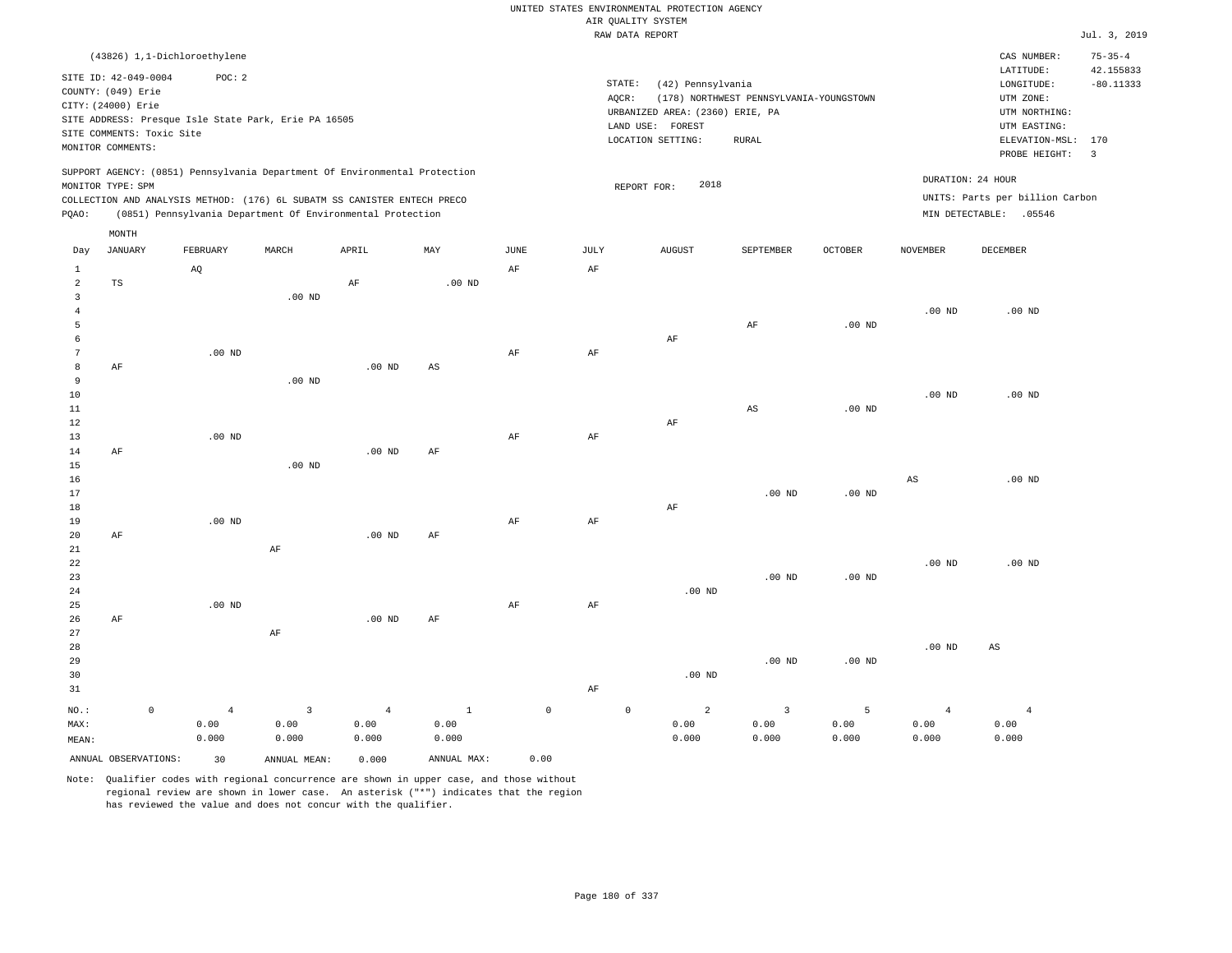### RAW DATA REPORT Jul. 3, 2019 UNITED STATES ENVIRONMENTAL PROTECTION AGENCY AIR QUALITY SYSTEM

|                | (43828) Bromodichloromethane |          |                                                                            |                   |                   |                        |                    |                                 |                                         |                   |                   | CAS NUMBER:                     | $75 - 27 - 4$           |
|----------------|------------------------------|----------|----------------------------------------------------------------------------|-------------------|-------------------|------------------------|--------------------|---------------------------------|-----------------------------------------|-------------------|-------------------|---------------------------------|-------------------------|
|                | SITE ID: 42-049-0004         | POC: 2   |                                                                            |                   |                   |                        |                    |                                 |                                         |                   |                   | LATITUDE:                       | 42.155833               |
|                | COUNTY: (049) Erie           |          |                                                                            |                   |                   |                        | $\texttt{STATE}$ : | (42) Pennsylvania               |                                         |                   |                   | LONGITUDE:                      | $-80.11333$             |
|                | CITY: (24000) Erie           |          |                                                                            |                   |                   |                        | AQCR:              |                                 | (178) NORTHWEST PENNSYLVANIA-YOUNGSTOWN |                   |                   | UTM ZONE:                       |                         |
|                |                              |          | SITE ADDRESS: Presque Isle State Park, Erie PA 16505                       |                   |                   |                        |                    | URBANIZED AREA: (2360) ERIE, PA |                                         |                   |                   | UTM NORTHING:                   |                         |
|                | SITE COMMENTS: Toxic Site    |          |                                                                            |                   |                   |                        |                    | LAND USE: FOREST                |                                         |                   |                   | UTM EASTING:                    |                         |
|                | MONITOR COMMENTS:            |          |                                                                            |                   |                   |                        |                    | LOCATION SETTING:               | RURAL                                   |                   |                   | ELEVATION-MSL: 170              |                         |
|                |                              |          |                                                                            |                   |                   |                        |                    |                                 |                                         |                   |                   | PROBE HEIGHT:                   | $\overline{\mathbf{3}}$ |
|                |                              |          | SUPPORT AGENCY: (0851) Pennsylvania Department Of Environmental Protection |                   |                   |                        |                    |                                 |                                         |                   | DURATION: 24 HOUR |                                 |                         |
|                | MONITOR TYPE: SPM            |          |                                                                            |                   |                   |                        | REPORT FOR:        | 2013                            |                                         |                   |                   | UNITS: Parts per billion Carbon |                         |
|                |                              |          | COLLECTION AND ANALYSIS METHOD: (176) 6L SUBATM SS CANISTER ENTECH PRECO   |                   |                   |                        |                    |                                 |                                         |                   | MIN DETECTABLE:   |                                 |                         |
| PQAO:          |                              |          | (0851) Pennsylvania Department Of Environmental Protection                 |                   |                   |                        |                    |                                 |                                         |                   |                   |                                 |                         |
|                | MONTH                        |          |                                                                            |                   |                   |                        |                    |                                 |                                         |                   |                   |                                 |                         |
| Day            | <b>JANUARY</b>               | FEBRUARY | MARCH                                                                      | APRIL             | MAY               | <b>JUNE</b>            | <b>JULY</b>        | <b>AUGUST</b>                   | SEPTEMBER                               | <b>OCTOBER</b>    | <b>NOVEMBER</b>   | DECEMBER                        |                         |
| $\mathbf{1}$   |                              |          |                                                                            |                   |                   |                        |                    |                                 | $.00$ ND                                | $.00$ ND          |                   |                                 |                         |
| $\sqrt{2}$     |                              |          |                                                                            |                   |                   |                        |                    | $.00$ ND                        |                                         |                   |                   |                                 |                         |
| 3              |                              | $.00$ ND |                                                                            |                   |                   | $\mathbb{A}\mathbb{S}$ | .00 <sub>ND</sub>  |                                 |                                         |                   |                   |                                 |                         |
| $\overline{4}$ | $.00$ ND                     |          |                                                                            | .00 <sub>ND</sub> | $.00$ ND          |                        |                    |                                 |                                         |                   |                   |                                 |                         |
| 5              |                              |          | $.00$ ND                                                                   |                   |                   |                        |                    |                                 |                                         |                   |                   |                                 |                         |
| 6              |                              |          |                                                                            |                   |                   |                        |                    |                                 |                                         |                   | $.00$ ND          | $.00$ ND                        |                         |
| 7              |                              |          |                                                                            |                   |                   |                        |                    |                                 | $.00$ ND                                | $.00$ ND          |                   |                                 |                         |
| 8              |                              |          |                                                                            |                   |                   |                        |                    | $.00$ ND                        |                                         |                   |                   |                                 |                         |
| $\overline{9}$ |                              | $.00$ ND |                                                                            |                   |                   | .00 <sub>ND</sub>      | .00 <sub>ND</sub>  |                                 |                                         |                   |                   |                                 |                         |
| 10             | $.00$ ND                     |          |                                                                            | $_{\rm AS}$       | $.00$ ND          |                        |                    |                                 |                                         |                   |                   |                                 |                         |
| 11             |                              |          | $.00$ ND                                                                   |                   |                   |                        |                    |                                 |                                         |                   |                   |                                 |                         |
| 12             |                              |          |                                                                            |                   |                   |                        |                    |                                 |                                         |                   | AF                | $.00$ ND                        |                         |
| 13             |                              |          |                                                                            |                   |                   |                        |                    |                                 | $.00$ ND                                | .00 <sub>ND</sub> |                   |                                 |                         |
| 14             |                              |          |                                                                            |                   |                   |                        |                    | AF                              |                                         |                   |                   |                                 |                         |
| 15             |                              | $.00$ ND |                                                                            |                   |                   | .00 <sub>ND</sub>      | $.00$ ND           |                                 |                                         |                   |                   |                                 |                         |
| 16<br>17       | $.00$ ND                     |          | $.00$ ND                                                                   | $.00$ ND          | $.00$ ND          |                        |                    |                                 |                                         |                   |                   |                                 |                         |
| 18             |                              |          |                                                                            |                   |                   |                        |                    |                                 |                                         |                   | $.00$ ND          | $.00$ ND                        |                         |
| 19             |                              |          |                                                                            |                   |                   |                        |                    |                                 | $.00$ ND                                | $.00$ ND          |                   |                                 |                         |
| 20             |                              |          |                                                                            |                   |                   |                        |                    | $.00$ ND                        |                                         |                   |                   |                                 |                         |
| 21             |                              | $.00$ ND |                                                                            |                   |                   | .00 <sub>ND</sub>      | .00 <sub>ND</sub>  |                                 |                                         |                   |                   |                                 |                         |
| 22             | $.00$ ND                     |          |                                                                            | .00 <sub>ND</sub> | .00 <sub>ND</sub> |                        |                    |                                 |                                         |                   |                   |                                 |                         |
| 23             |                              |          | .00 <sub>ND</sub>                                                          |                   |                   |                        |                    |                                 |                                         |                   |                   |                                 |                         |
| 24             |                              |          |                                                                            |                   |                   |                        |                    |                                 |                                         |                   | $.00$ ND          | $.00$ ND                        |                         |
| 25             |                              |          |                                                                            |                   |                   |                        |                    |                                 | $.00$ ND                                | $.00$ ND          |                   |                                 |                         |
| 26             |                              |          |                                                                            |                   |                   |                        |                    | $.00$ ND                        |                                         |                   |                   |                                 |                         |
| 27             |                              | $.00$ ND |                                                                            |                   |                   | .00 <sub>ND</sub>      | $.00$ ND           |                                 |                                         |                   |                   |                                 |                         |
| 28             | .00 <sub>ND</sub>            |          |                                                                            | .00 <sub>ND</sub> | .00 <sub>ND</sub> |                        |                    |                                 |                                         |                   |                   |                                 |                         |
| 29             |                              |          | $.00$ ND                                                                   |                   |                   |                        |                    |                                 |                                         |                   |                   |                                 |                         |
| 30             |                              |          |                                                                            |                   |                   |                        |                    |                                 |                                         |                   | $.00$ ND          | $.00$ ND                        |                         |
| 31             |                              |          |                                                                            |                   |                   |                        |                    |                                 |                                         | $.00$ ND          |                   |                                 |                         |
| NO.:           | 5                            | 5        | 5                                                                          | $\overline{4}$    | 5                 | $\overline{4}$         | 5                  | $\overline{4}$                  | 5                                       | 6                 | $\overline{4}$    | 5                               |                         |
| MAX:           | 0.00                         | 0.00     | 0.00                                                                       | 0.00              | 0.00              | 0.00                   | 0.00               | 0.00                            | 0.00                                    | 0.00              | 0.00              | 0.00                            |                         |
| MEAN:          | 0.000                        | 0.000    | 0.000                                                                      | 0.000             | 0.000             | 0.000                  | 0.000              | 0.000                           | 0.000                                   | 0.000             | 0.000             | 0.000                           |                         |
|                | ANNUAL OBSERVATIONS:         |          |                                                                            |                   | ANNUAL MAX:       | 0.00                   |                    |                                 |                                         |                   |                   |                                 |                         |
|                |                              | 57       | ANNUAL MEAN:                                                               | 0.000             |                   |                        |                    |                                 |                                         |                   |                   |                                 |                         |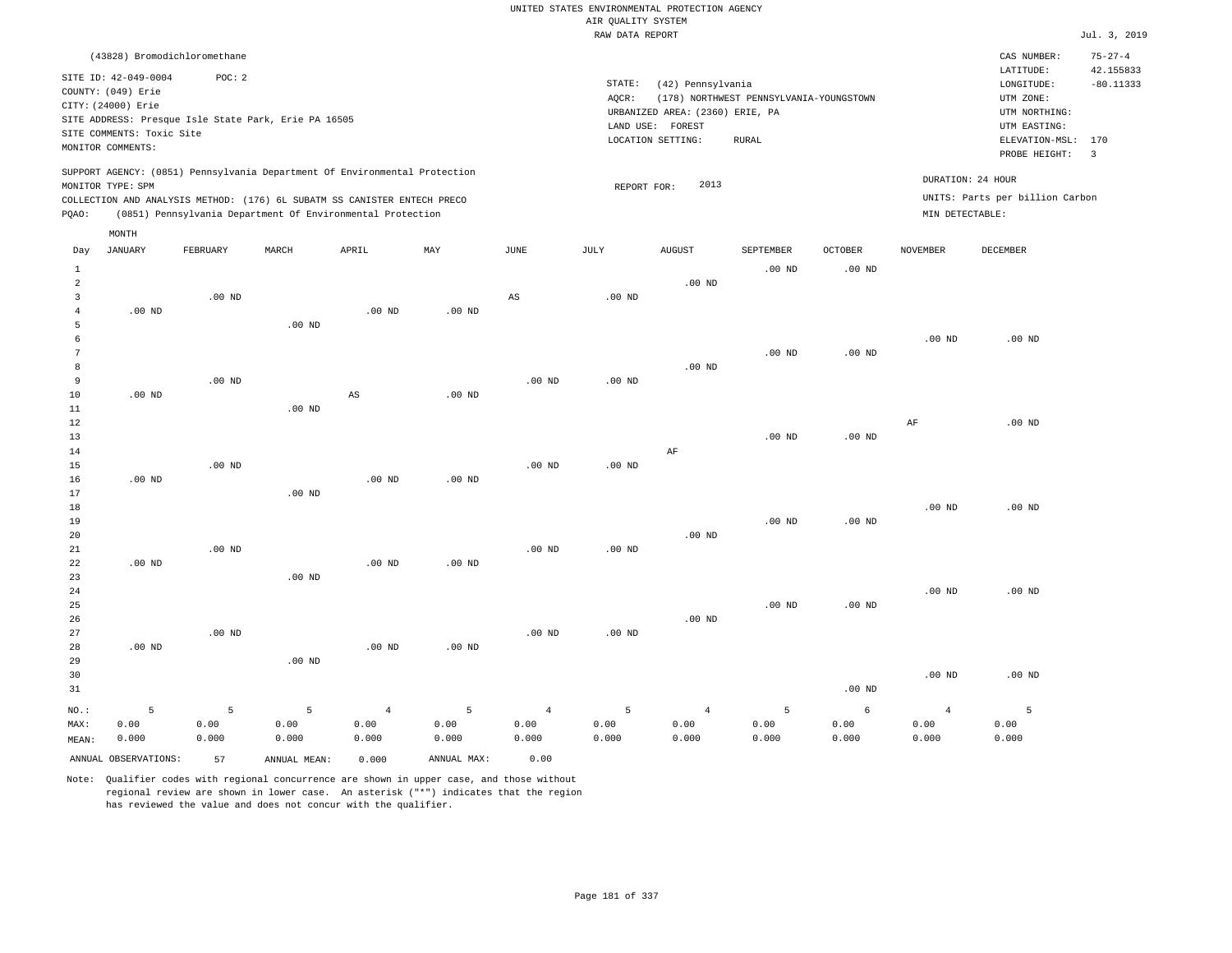|                                           |                                            |                |                                                                            |                        |                   |                   | RAW DATA REPORT   |                                 |                                         |                |                        |                                 | Jul. 3, 2019            |
|-------------------------------------------|--------------------------------------------|----------------|----------------------------------------------------------------------------|------------------------|-------------------|-------------------|-------------------|---------------------------------|-----------------------------------------|----------------|------------------------|---------------------------------|-------------------------|
|                                           | (43828) Bromodichloromethane               |                |                                                                            |                        |                   |                   |                   |                                 |                                         |                |                        | CAS NUMBER:                     | $75 - 27 - 4$           |
|                                           |                                            | POC: 2         |                                                                            |                        |                   |                   |                   |                                 |                                         |                |                        | LATITUDE:                       | 42.155833               |
|                                           | SITE ID: 42-049-0004<br>COUNTY: (049) Erie |                |                                                                            |                        |                   |                   | STATE:            | (42) Pennsylvania               |                                         |                |                        | LONGITUDE:                      | $-80.11333$             |
|                                           | CITY: (24000) Erie                         |                |                                                                            |                        |                   |                   | AQCR:             |                                 | (178) NORTHWEST PENNSYLVANIA-YOUNGSTOWN |                |                        | UTM ZONE:                       |                         |
|                                           |                                            |                | SITE ADDRESS: Presque Isle State Park, Erie PA 16505                       |                        |                   |                   |                   | URBANIZED AREA: (2360) ERIE, PA |                                         |                |                        | UTM NORTHING:                   |                         |
|                                           | SITE COMMENTS: Toxic Site                  |                |                                                                            |                        |                   |                   |                   | LAND USE: FOREST                |                                         |                |                        | UTM EASTING:                    |                         |
|                                           | MONITOR COMMENTS:                          |                |                                                                            |                        |                   |                   |                   | LOCATION SETTING:               | <b>RURAL</b>                            |                |                        | ELEVATION-MSL: 170              |                         |
|                                           |                                            |                |                                                                            |                        |                   |                   |                   |                                 |                                         |                |                        | PROBE HEIGHT:                   | $\overline{\mathbf{3}}$ |
|                                           |                                            |                | SUPPORT AGENCY: (0851) Pennsylvania Department Of Environmental Protection |                        |                   |                   |                   | 2014                            |                                         |                |                        | DURATION: 24 HOUR               |                         |
|                                           | MONITOR TYPE: SPM                          |                | COLLECTION AND ANALYSIS METHOD: (176) 6L SUBATM SS CANISTER ENTECH PRECO   |                        |                   |                   | REPORT FOR:       |                                 |                                         |                |                        | UNITS: Parts per billion Carbon |                         |
| PQAO:                                     |                                            |                | (0851) Pennsylvania Department Of Environmental Protection                 |                        |                   |                   |                   |                                 |                                         |                | MIN DETECTABLE:        |                                 |                         |
|                                           |                                            |                |                                                                            |                        |                   |                   |                   |                                 |                                         |                |                        |                                 |                         |
|                                           | MONTH                                      |                |                                                                            |                        |                   |                   |                   |                                 |                                         |                |                        |                                 |                         |
| Day                                       | <b>JANUARY</b>                             | FEBRUARY       | MARCH                                                                      | APRIL                  | MAY               | JUNE              | JULY              | <b>AUGUST</b>                   | SEPTEMBER                               | <b>OCTOBER</b> | <b>NOVEMBER</b>        | <b>DECEMBER</b>                 |                         |
| $\mathbf{1}$                              |                                            |                |                                                                            |                        |                   |                   |                   |                                 |                                         |                | AS                     | AS                              |                         |
| $\overline{a}$                            |                                            |                |                                                                            |                        |                   |                   |                   |                                 | $.00$ ND                                | $_{\rm AS}$    |                        |                                 |                         |
| $\overline{\mathbf{3}}$<br>$\overline{4}$ |                                            | $\rm AF$       |                                                                            |                        |                   | $.00$ ND          | $.00$ ND          | $.00$ ND                        |                                         |                |                        |                                 |                         |
| 5                                         | $.00$ ND                                   |                |                                                                            | $.00$ ND               | $.00$ ND          |                   |                   |                                 |                                         |                |                        |                                 |                         |
| $\epsilon$                                |                                            |                | $.00$ ND                                                                   |                        |                   |                   |                   |                                 |                                         |                |                        |                                 |                         |
| 7                                         |                                            |                |                                                                            |                        |                   |                   |                   |                                 |                                         |                | $.00$ ND               | $.00$ ND                        |                         |
| 8                                         |                                            |                |                                                                            |                        |                   |                   |                   |                                 | $\rm AF$                                | $_{\rm AS}$    |                        |                                 |                         |
| 9                                         |                                            |                |                                                                            |                        |                   |                   |                   | AF                              |                                         |                |                        |                                 |                         |
| 10                                        |                                            | $.00$ ND       |                                                                            |                        |                   | $.00$ ND          | .00 <sub>ND</sub> |                                 |                                         |                |                        |                                 |                         |
| $1\,1$                                    | $.00$ ND                                   |                |                                                                            | $\rm{AF}$              | AS                |                   |                   |                                 |                                         |                |                        |                                 |                         |
| 12                                        |                                            |                | AM                                                                         |                        |                   |                   |                   |                                 |                                         |                |                        |                                 |                         |
| 13                                        |                                            |                |                                                                            |                        |                   |                   |                   |                                 |                                         |                | $\mathbb{A}\mathbb{S}$ | $.00$ ND                        |                         |
| 14                                        |                                            |                |                                                                            |                        |                   |                   |                   |                                 | AS                                      | AM             |                        |                                 |                         |
| 15<br>16                                  |                                            | $.00$ ND       |                                                                            |                        |                   | $.00$ ND          | $.00$ ND          | AF                              |                                         |                |                        |                                 |                         |
| 17                                        | $.00$ ND                                   |                |                                                                            | $.00$ ND               | $.00$ ND          |                   |                   |                                 |                                         |                |                        |                                 |                         |
| $18$                                      |                                            |                | $.00$ ND                                                                   |                        |                   |                   |                   |                                 |                                         |                |                        |                                 |                         |
| 19                                        |                                            |                |                                                                            |                        |                   |                   |                   |                                 |                                         |                | $.00$ ND               | $.00$ ND                        |                         |
| 20                                        |                                            |                |                                                                            |                        |                   |                   |                   |                                 | AS                                      | $\rm{AF}$      |                        |                                 |                         |
| 21                                        |                                            |                |                                                                            |                        |                   |                   |                   | AF                              |                                         |                |                        |                                 |                         |
| 22                                        |                                            | .00 $ND$       |                                                                            |                        |                   | .00 <sub>ND</sub> | $.00$ ND          |                                 |                                         |                |                        |                                 |                         |
| 23                                        | $.00$ ND                                   |                |                                                                            | $.00$ ND               | .00 <sub>ND</sub> |                   |                   |                                 |                                         |                |                        |                                 |                         |
| 24                                        |                                            |                | $.00$ ND                                                                   |                        |                   |                   |                   |                                 |                                         |                |                        |                                 |                         |
| 25                                        |                                            |                |                                                                            |                        |                   |                   |                   |                                 |                                         |                | $\mathbb{A}\mathbb{S}$ | $.00$ ND                        |                         |
| 26                                        |                                            |                |                                                                            |                        |                   |                   |                   |                                 | $\mathbb{A}\mathbb{S}$                  | $.00$ ND       |                        |                                 |                         |
| 27                                        |                                            |                |                                                                            |                        |                   |                   |                   | $\rm AF$                        |                                         |                |                        |                                 |                         |
| 28                                        |                                            | $.00$ ND       |                                                                            |                        |                   | $.00$ ND          | $_{\rm AS}$       |                                 |                                         |                |                        |                                 |                         |
| 29<br>30                                  | $.00$ ND                                   |                | $.00$ ND                                                                   | $\mathbb{A}\mathbb{S}$ | .00 <sub>ND</sub> |                   |                   |                                 |                                         |                |                        |                                 |                         |
| 31                                        |                                            |                |                                                                            |                        |                   |                   |                   |                                 |                                         |                |                        | $\mathbb{A}\mathbb{S}$          |                         |
|                                           |                                            |                |                                                                            |                        |                   |                   |                   |                                 |                                         |                |                        |                                 |                         |
| NO.:                                      | 5                                          | $\overline{4}$ | $\overline{4}$                                                             | $\overline{3}$         | $\overline{4}$    | 5                 | $\overline{4}$    | <sup>1</sup>                    | $\mathbf{1}$                            | $\mathbf{1}$   | $\overline{a}$         | $\overline{4}$                  |                         |
| MAX:                                      | 0.00                                       | 0.00           | 0.00                                                                       | 0.00                   | 0.00              | 0.00              | 0.00              | 0.00                            | 0.00                                    | 0.00           | 0.00                   | 0.00                            |                         |
| MEAN:                                     | 0.000                                      | 0.000          | 0.000                                                                      | 0.000                  | 0.000             | 0.000             | 0.000             | 0.000                           | 0.000                                   | 0.000          | 0.000                  | 0.000                           |                         |
|                                           | ANNUAL OBSERVATIONS:                       | 38             | ANNUAL, MEAN:                                                              | 0.000                  | ANNUAL MAX:       | 0.00              |                   |                                 |                                         |                |                        |                                 |                         |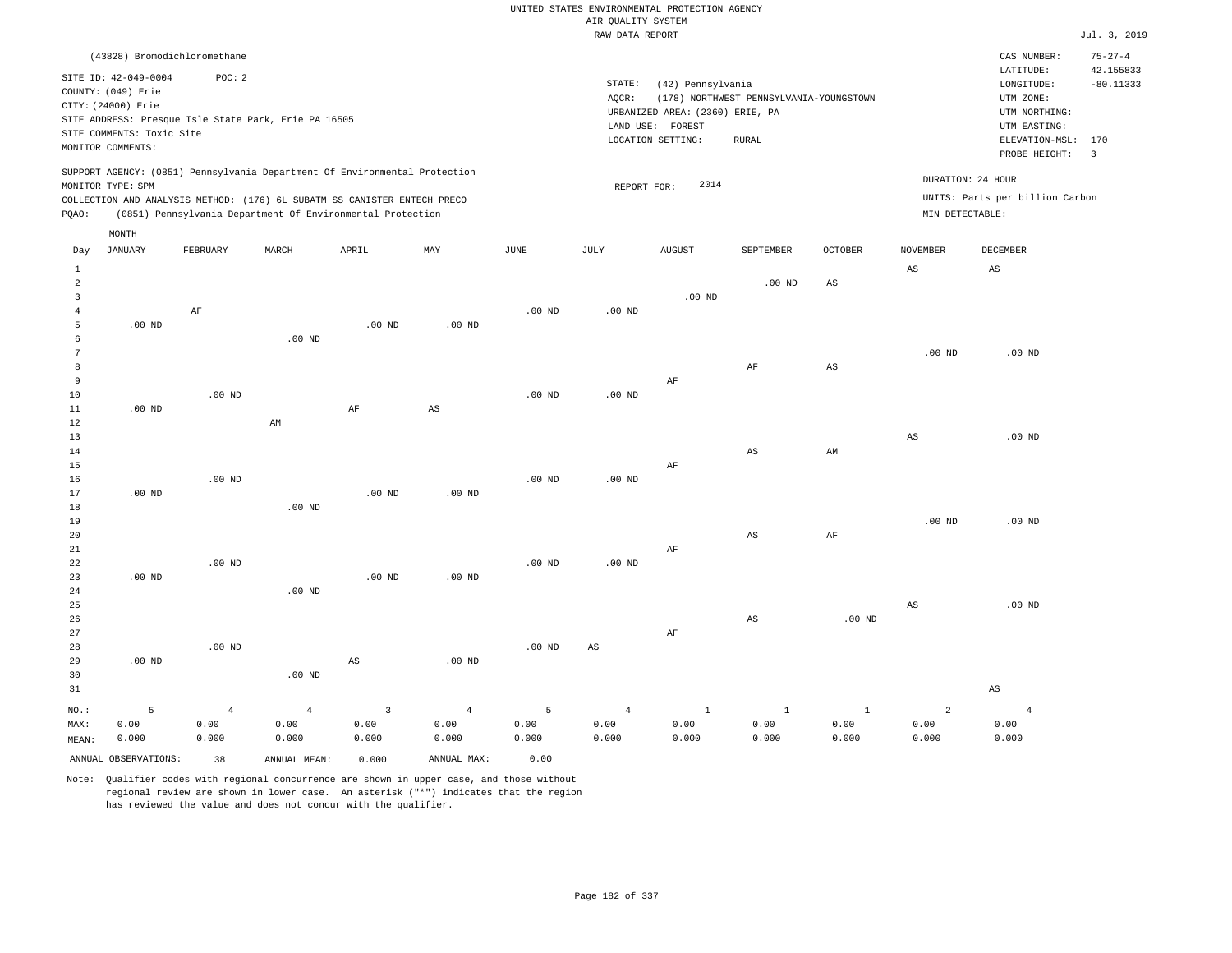### RAW DATA REPORT Jul. 3, 2019 UNITED STATES ENVIRONMENTAL PROTECTION AGENCY AIR QUALITY SYSTEM

| (43828) Bromodichloromethane                                                                                                                                                         |                                                            |          |     |      |                 |                                                                             |                                         |                |                 | CAS NUMBER:                                                           | $75 - 27 - 4$             |
|--------------------------------------------------------------------------------------------------------------------------------------------------------------------------------------|------------------------------------------------------------|----------|-----|------|-----------------|-----------------------------------------------------------------------------|-----------------------------------------|----------------|-----------------|-----------------------------------------------------------------------|---------------------------|
| SITE ID: 42-049-0004<br>COUNTY: (049) Erie<br>CITY: (24000) Erie<br>SITE ADDRESS: Presque Isle State Park, Erie PA 16505                                                             | POC: 2                                                     |          |     |      | STATE:<br>AOCR: | (42) Pennsylvania<br>URBANIZED AREA: (2360) ERIE, PA<br>FOREST<br>LAND USE: | (178) NORTHWEST PENNSYLVANIA-YOUNGSTOWN |                |                 | LATITUDE:<br>LONGITUDE:<br>UTM ZONE:<br>UTM NORTHING:<br>UTM EASTING: | 42.155833<br>$-80.11333$  |
| SITE COMMENTS: Toxic Site<br>MONITOR COMMENTS:                                                                                                                                       |                                                            |          |     |      |                 | LOCATION SETTING:                                                           | RURAL                                   |                |                 | ELEVATION-MSL: 170<br>PROBE HEIGHT:                                   | $\overline{\phantom{a}3}$ |
| SUPPORT AGENCY: (0851) Pennsylvania Department Of Environmental Protection<br>MONITOR TYPE: SPM<br>COLLECTION AND ANALYSIS METHOD: (176) 6L SUBATM SS CANISTER ENTECH PRECO<br>POAO: | (0851) Pennsylvania Department Of Environmental Protection |          |     |      |                 | 2015<br>REPORT FOR:                                                         |                                         |                | MIN DETECTABLE: | DURATION: 24 HOUR<br>UNITS: Parts per billion Carbon                  |                           |
| MONTH<br>JANUARY<br>Day                                                                                                                                                              | FEBRUARY<br>MARCH                                          | APRIL    | MAY | JUNE | JULY            | AUGUST                                                                      | SEPTEMBER                               | <b>OCTOBER</b> | NOVEMBER        | DECEMBER                                                              |                           |
|                                                                                                                                                                                      |                                                            | $.00$ ND |     |      |                 |                                                                             | $\sim$ $\sim$ $\sim$                    |                | $.00$ ND        | <b>TS</b>                                                             |                           |

| 3               |                         |                        |                        |          |          |                |                         |          | $.00$ ND               | $.00$ ND               |                        |                |
|-----------------|-------------------------|------------------------|------------------------|----------|----------|----------------|-------------------------|----------|------------------------|------------------------|------------------------|----------------|
| $\overline{4}$  |                         |                        |                        |          |          |                |                         | .00 $ND$ |                        |                        |                        |                |
| 5               |                         | $\mathbb{A}\mathbb{S}$ |                        |          |          | $.00$ ND       | AS                      |          |                        |                        |                        |                |
| 6               | $\rm AF$                |                        |                        | $.00$ ND | $.00$ ND |                |                         |          |                        |                        |                        |                |
| $7\phantom{.0}$ |                         |                        | .00 $ND$               |          |          |                |                         |          |                        |                        |                        |                |
| 8               |                         |                        |                        |          |          |                |                         |          |                        |                        | $\mathbb{A}\mathbb{S}$ | $.00$ ND       |
| 9               |                         |                        |                        |          |          |                |                         |          | $.00$ ND               | $\mathbb{A}\mathbb{S}$ |                        |                |
| $1\,0$          |                         |                        |                        |          |          |                |                         | .00 $ND$ |                        |                        |                        |                |
| $1\,1$          |                         | $\mathbb{A}\mathbb{S}$ |                        |          |          | $.00$ ND       | $.00$ ND                |          |                        |                        |                        |                |
| $1\,2$          | $.00$ ND                |                        |                        | $.00$ ND | $.00$ ND |                |                         |          |                        |                        |                        |                |
| $13$            |                         |                        | .00 $ND$               |          |          |                |                         |          |                        |                        |                        |                |
| $1\,4$          |                         |                        |                        |          |          |                |                         |          |                        |                        | $\rm AF$               | $.00$ ND       |
| $15\,$          |                         |                        |                        |          |          |                |                         |          | $.00$ ND               | $_{\rm AS}$            |                        |                |
| $16\,$          |                         |                        |                        |          |          |                |                         | $.00$ ND |                        |                        |                        |                |
| 17              |                         | $\rm AF$               |                        |          |          | $.00$ ND       | $.00$ ND                |          |                        |                        |                        |                |
| 18              | AF                      |                        |                        | $.00$ ND | $.00$ ND |                |                         |          |                        |                        |                        |                |
| 19              |                         |                        | $\mathbb{A}\mathbb{S}$ |          |          |                |                         |          |                        |                        |                        |                |
| $20\,$          |                         |                        |                        |          |          |                |                         |          |                        |                        | $.00$ ND               | $.00$ ND       |
| $2\sqrt{1}$     |                         |                        |                        |          |          |                |                         |          | $.00$ ND               | .00 $ND$               |                        |                |
| $\bf{^{22}}$    |                         |                        |                        |          |          |                |                         | .00 $ND$ |                        |                        |                        |                |
| 23              |                         | $.00~\mathrm{ND}$      |                        |          |          | $_{\rm AS}$    | AS                      |          |                        |                        |                        |                |
| 24              | $.00$ ND                |                        |                        | $.00$ ND | $.00$ ND |                |                         |          |                        |                        |                        |                |
| $2\sqrt{5}$     |                         |                        | $.00$ ND               |          |          |                |                         |          |                        |                        |                        |                |
| 26              |                         |                        |                        |          |          |                |                         |          |                        |                        | TS                     | $.00$ ND       |
| $2\,7$          |                         |                        |                        |          |          |                |                         |          | $\mathbb{A}\mathbb{S}$ | $.00$ ND               |                        |                |
| $2\,8$          |                         |                        |                        |          |          |                |                         | .00 $ND$ |                        |                        |                        |                |
| 29              |                         |                        |                        |          |          | .00 $ND$       | .00 $ND$                |          |                        |                        |                        |                |
| 30              | $.00$ ND                |                        |                        | $.00$ ND | $.00$ ND |                |                         |          |                        |                        |                        |                |
| 31              |                         |                        | $.00$ ND               |          |          |                |                         |          |                        |                        |                        |                |
| NO.:            | $\overline{\mathbf{3}}$ | $\overline{1}$         | 5                      | 5        | 5        | $\overline{4}$ | $\overline{\mathbf{3}}$ | 5        | $\overline{4}$         | 3                      | $\overline{c}$         | $\overline{4}$ |
| HAX:            | 0.00                    | 0.00                   | 0.00                   | 0.00     | 0.00     | 0.00           | 0.00                    | 0.00     | 0.00                   | 0.00                   | 0.00                   | 0.00           |
| MEAN:           | 0.000                   | 0.000                  | 0.000                  | 0.000    | 0.000    | 0.000          | 0.000                   | 0.000    | 0.000                  | 0.000                  | 0.000                  | 0.000          |

Note: Qualifier codes with regional concurrence are shown in upper case, and those without regional review are shown in lower case. An asterisk ("\*") indicates that the region has reviewed the value and does not concur with the qualifier.

ANNUAL OBSERVATIONS: 44 ANNUAL MEAN: 0.000 ANNUAL MAX: 0.00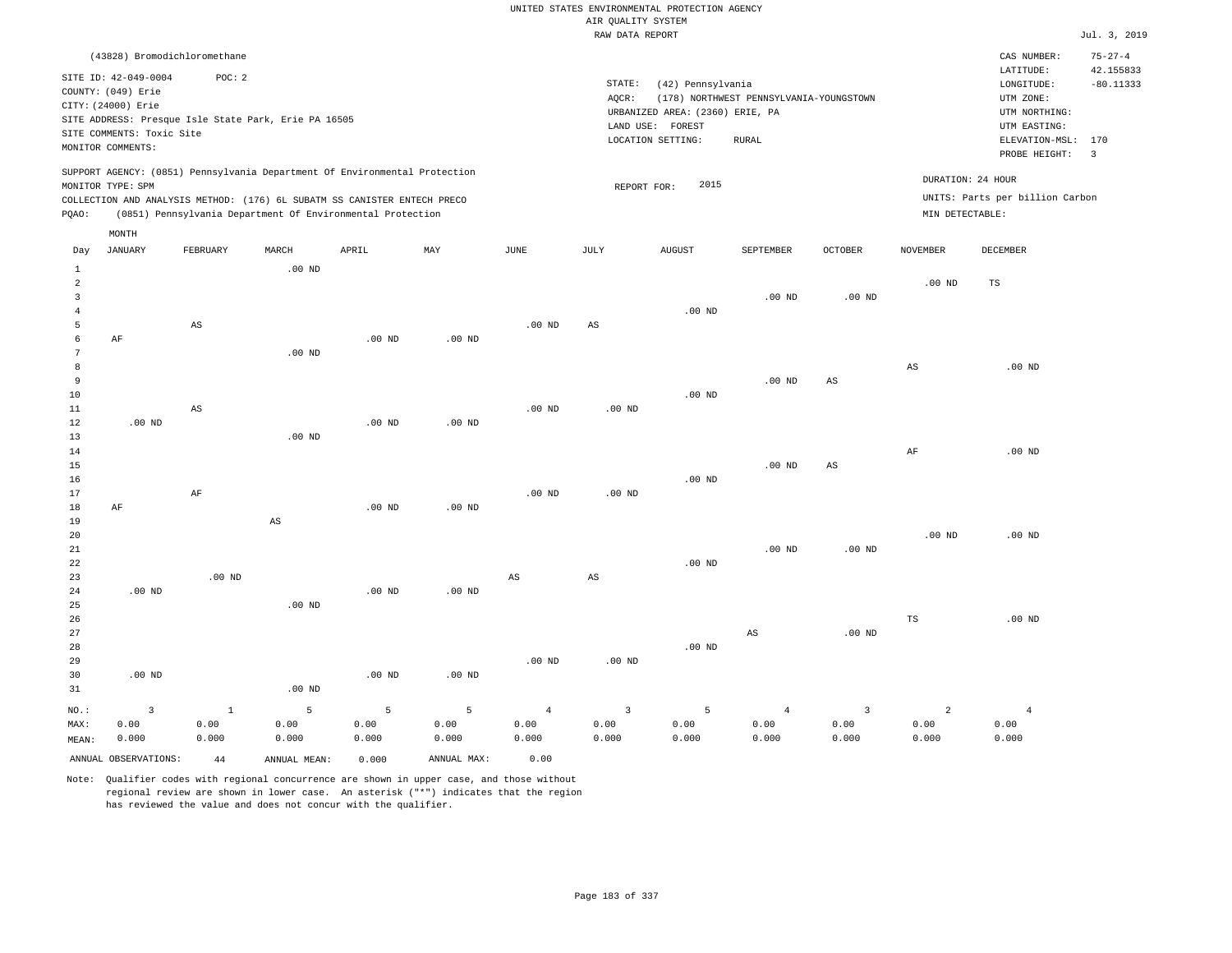|                     |                              |                |                                                      |                                                                            |                   |                        |             | RAW DATA REPORT                 |                                         |                |                 |                                 | Jul. 3, 2019   |
|---------------------|------------------------------|----------------|------------------------------------------------------|----------------------------------------------------------------------------|-------------------|------------------------|-------------|---------------------------------|-----------------------------------------|----------------|-----------------|---------------------------------|----------------|
|                     | (43828) Bromodichloromethane |                |                                                      |                                                                            |                   |                        |             |                                 |                                         |                |                 | CAS NUMBER:                     | $75 - 27 - 4$  |
|                     |                              |                |                                                      |                                                                            |                   |                        |             |                                 |                                         |                |                 | LATITUDE:                       | 42.155833      |
|                     | SITE ID: 42-049-0004         | POC: 2         |                                                      |                                                                            |                   |                        | STATE:      | (42) Pennsylvania               |                                         |                |                 | LONGITUDE:                      | $-80.11333$    |
|                     | COUNTY: (049) Erie           |                |                                                      |                                                                            |                   |                        | AQCR:       |                                 | (178) NORTHWEST PENNSYLVANIA-YOUNGSTOWN |                |                 | UTM ZONE:                       |                |
|                     | CITY: (24000) Erie           |                |                                                      |                                                                            |                   |                        |             | URBANIZED AREA: (2360) ERIE, PA |                                         |                |                 | UTM NORTHING:                   |                |
|                     |                              |                | SITE ADDRESS: Presque Isle State Park, Erie PA 16505 |                                                                            |                   |                        |             | LAND USE: FOREST                |                                         |                |                 | UTM EASTING:                    |                |
|                     | SITE COMMENTS: Toxic Site    |                |                                                      |                                                                            |                   |                        |             | LOCATION SETTING:               | <b>RURAL</b>                            |                |                 | ELEVATION-MSL: 170              |                |
|                     | MONITOR COMMENTS:            |                |                                                      |                                                                            |                   |                        |             |                                 |                                         |                |                 | PROBE HEIGHT:                   | $\overline{3}$ |
|                     |                              |                |                                                      | SUPPORT AGENCY: (0851) Pennsylvania Department Of Environmental Protection |                   |                        |             |                                 |                                         |                |                 |                                 |                |
|                     | MONITOR TYPE: SPM            |                |                                                      |                                                                            |                   |                        |             | 2016<br>REPORT FOR:             |                                         |                |                 | DURATION: 24 HOUR               |                |
|                     |                              |                |                                                      | COLLECTION AND ANALYSIS METHOD: (176) 6L SUBATM SS CANISTER ENTECH PRECO   |                   |                        |             |                                 |                                         |                |                 | UNITS: Parts per billion Carbon |                |
| PQAO:               |                              |                |                                                      | (0851) Pennsylvania Department Of Environmental Protection                 |                   |                        |             |                                 |                                         |                | MIN DETECTABLE: |                                 |                |
|                     | MONTH                        |                |                                                      |                                                                            |                   |                        |             |                                 |                                         |                |                 |                                 |                |
|                     | <b>JANUARY</b>               | FEBRUARY       | MARCH                                                | APRIL                                                                      | MAY               | JUNE                   | <b>JULY</b> | <b>AUGUST</b>                   | SEPTEMBER                               | <b>OCTOBER</b> | <b>NOVEMBER</b> | <b>DECEMBER</b>                 |                |
| Day                 |                              |                |                                                      |                                                                            |                   |                        |             |                                 |                                         |                |                 |                                 |                |
| $\mathbf{1}$        | $.00$ ND                     |                | .00 <sub>ND</sub>                                    |                                                                            |                   |                        |             |                                 |                                         |                |                 |                                 |                |
| $\overline{a}$      |                              |                |                                                      |                                                                            |                   |                        |             |                                 |                                         |                | $_{\rm TS}$     | $_{\rm TS}$                     |                |
| $\overline{3}$      |                              |                |                                                      |                                                                            |                   |                        |             |                                 | .00 <sub>ND</sub>                       | AF             |                 |                                 |                |
| $\overline{4}$      |                              |                |                                                      |                                                                            |                   |                        |             | $\rm AF$                        |                                         |                |                 |                                 |                |
| 5                   |                              |                |                                                      |                                                                            |                   | $.00$ ND               | AF          |                                 |                                         |                |                 |                                 |                |
| 6<br>$\overline{7}$ |                              | $.00$ ND       | $\rm{AF}$                                            | AF                                                                         | $_{\rm AS}$       |                        |             |                                 |                                         |                |                 |                                 |                |
| 8                   | $.00$ ND                     |                |                                                      |                                                                            |                   |                        |             |                                 |                                         |                | $\rm{AF}$       | TS                              |                |
| 9                   |                              |                |                                                      |                                                                            |                   |                        |             |                                 | $_{\rm TS}$                             | $\rm{AF}$      |                 |                                 |                |
| 10                  |                              |                |                                                      |                                                                            |                   |                        |             | $\rm{AF}$                       |                                         |                |                 |                                 |                |
| $11\,$              |                              |                |                                                      |                                                                            |                   | $\mathbb{A}\mathbb{S}$ | $\rm{AF}$   |                                 |                                         |                |                 |                                 |                |
| 12                  |                              | $.00$ ND       |                                                      | AS                                                                         | .00 <sub>ND</sub> |                        |             |                                 |                                         |                |                 |                                 |                |
| 13                  | $_{\rm TS}$                  |                | $.00$ ND                                             |                                                                            |                   |                        |             |                                 |                                         |                |                 |                                 |                |
| 14                  |                              |                |                                                      |                                                                            |                   |                        |             |                                 |                                         |                | $.00$ ND        | $.00$ ND                        |                |
| 15                  |                              |                |                                                      |                                                                            |                   |                        |             |                                 | AF                                      | $.00$ ND       |                 |                                 |                |
| 16                  |                              |                |                                                      |                                                                            |                   |                        |             | $.00$ ND                        |                                         |                |                 |                                 |                |
| 17                  |                              |                |                                                      |                                                                            |                   | AF                     | AF          |                                 |                                         |                |                 |                                 |                |
| 18                  |                              | $.00$ ND       |                                                      | AS                                                                         | $.00$ ND          |                        |             |                                 |                                         |                |                 |                                 |                |
| 19                  | $.00$ ND                     |                | $\mathbb{A}\mathbb{S}$                               |                                                                            |                   |                        |             |                                 |                                         |                |                 |                                 |                |
| 20                  |                              |                |                                                      |                                                                            |                   |                        |             |                                 |                                         |                | $.00$ ND        | $.00$ ND                        |                |
| 21                  |                              |                |                                                      |                                                                            |                   |                        |             |                                 | $.00$ ND                                | AF             |                 |                                 |                |
| 22                  |                              |                |                                                      |                                                                            |                   |                        |             | $\rm{AF}$                       |                                         |                |                 |                                 |                |
| 23                  |                              |                |                                                      |                                                                            |                   | $\mathbb{A}\mathbb{S}$ | $\rm{AF}$   |                                 |                                         |                |                 |                                 |                |
| 24<br>25            | $.00$ ND                     | $.00$ ND       | $.00$ ND                                             | .02 SQ                                                                     | AF                |                        |             |                                 |                                         |                |                 |                                 |                |
| 26                  |                              |                |                                                      |                                                                            |                   |                        |             |                                 |                                         |                | AF              | $.00$ ND                        |                |
| 27                  |                              |                |                                                      |                                                                            |                   |                        |             |                                 | $.00$ ND                                | AF             |                 |                                 |                |
| 28                  |                              |                |                                                      |                                                                            |                   |                        |             | .00 <sub>ND</sub>               |                                         |                |                 |                                 |                |
| 29                  |                              |                |                                                      |                                                                            |                   | AF                     | AF          |                                 |                                         |                |                 |                                 |                |
| 30                  |                              |                |                                                      | $\mathbb{A}\mathbb{S}$                                                     | AF                |                        |             |                                 |                                         |                |                 |                                 |                |
| 31                  | $.00$ ND                     |                | $.00$ ND                                             |                                                                            |                   |                        |             |                                 |                                         |                |                 |                                 |                |
|                     |                              |                |                                                      |                                                                            |                   |                        |             |                                 |                                         |                |                 |                                 |                |
| NO.:                | 5                            | $\overline{4}$ | $\overline{4}$                                       | $\mathbf{1}$                                                               | $\overline{a}$    | $1\,$                  |             | $\mathbb O$<br>2                | $\overline{3}$                          | $\mathbf{1}$   | $\overline{a}$  | $\overline{3}$                  |                |
| MAX:                | 0.00                         | 0.00           | 0.00                                                 | .02                                                                        | 0.00              | 0.00                   |             | 0.00                            | 0.00                                    | 0.00           | 0.00            | 0.00                            |                |
| MEAN:               | 0.000                        | 0.000          | 0.000                                                | .020                                                                       | 0.000             | 0.000                  |             | 0.000                           | 0.000                                   | 0.000          | 0.000           | 0.000                           |                |
|                     | ANNUAL OBSERVATIONS:         | 28             | ANNUAL MEAN:                                         | .001                                                                       | ANNUAL MAX:       | .02                    |             |                                 |                                         |                |                 |                                 |                |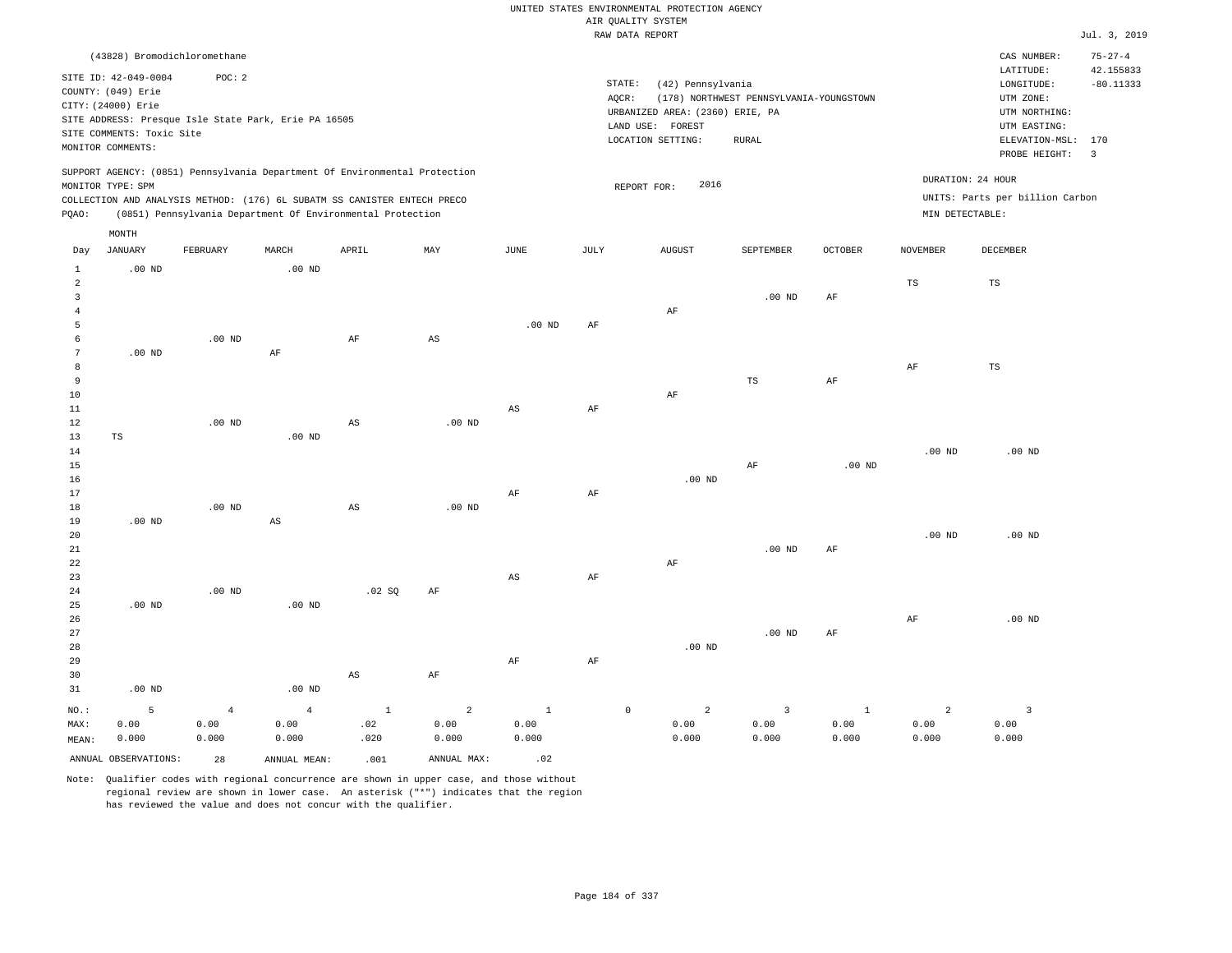|                 |                              |               |                                                                            |              |                   |                        | RAW DATA REPORT |                                 |                                         |                   |                   |                                 | Jul. 3, 2019            |
|-----------------|------------------------------|---------------|----------------------------------------------------------------------------|--------------|-------------------|------------------------|-----------------|---------------------------------|-----------------------------------------|-------------------|-------------------|---------------------------------|-------------------------|
|                 | (43828) Bromodichloromethane |               |                                                                            |              |                   |                        |                 |                                 |                                         |                   |                   | CAS NUMBER:                     | $75 - 27 - 4$           |
|                 |                              |               |                                                                            |              |                   |                        |                 |                                 |                                         |                   |                   | LATITUDE:                       | 42.155833               |
|                 | SITE ID: 42-049-0004         | POC: 2        |                                                                            |              |                   |                        | STATE:          | (42) Pennsylvania               |                                         |                   |                   | LONGITUDE:                      | $-80.11333$             |
|                 | COUNTY: (049) Erie           |               |                                                                            |              |                   |                        | AQCR:           |                                 | (178) NORTHWEST PENNSYLVANIA-YOUNGSTOWN |                   |                   | UTM ZONE:                       |                         |
|                 | CITY: (24000) Erie           |               |                                                                            |              |                   |                        |                 | URBANIZED AREA: (2360) ERIE, PA |                                         |                   |                   | UTM NORTHING:                   |                         |
|                 |                              |               | SITE ADDRESS: Presque Isle State Park, Erie PA 16505                       |              |                   |                        |                 | LAND USE: FOREST                |                                         |                   |                   | UTM EASTING:                    |                         |
|                 | SITE COMMENTS: Toxic Site    |               |                                                                            |              |                   |                        |                 | LOCATION SETTING:               | <b>RURAL</b>                            |                   |                   | ELEVATION-MSL:                  | 170                     |
|                 | MONITOR COMMENTS:            |               |                                                                            |              |                   |                        |                 |                                 |                                         |                   |                   | PROBE HEIGHT:                   | $\overline{\mathbf{3}}$ |
|                 |                              |               | SUPPORT AGENCY: (0851) Pennsylvania Department Of Environmental Protection |              |                   |                        |                 |                                 |                                         |                   |                   |                                 |                         |
|                 | MONITOR TYPE: SPM            |               |                                                                            |              |                   |                        | REPORT FOR:     | 2017                            |                                         |                   |                   | DURATION: 24 HOUR               |                         |
|                 |                              |               | COLLECTION AND ANALYSIS METHOD: (176) 6L SUBATM SS CANISTER ENTECH PRECO   |              |                   |                        |                 |                                 |                                         |                   |                   | UNITS: Parts per billion Carbon |                         |
| PQAO:           |                              |               | (0851) Pennsylvania Department Of Environmental Protection                 |              |                   |                        |                 |                                 |                                         |                   | MIN DETECTABLE:   |                                 |                         |
|                 | $\texttt{MONTH}$             |               |                                                                            |              |                   |                        |                 |                                 |                                         |                   |                   |                                 |                         |
| Day             | JANUARY                      | FEBRUARY      | MARCH                                                                      | APRIL        | MAY               | JUNE                   | JULY            | <b>AUGUST</b>                   | SEPTEMBER                               | OCTOBER           | <b>NOVEMBER</b>   | <b>DECEMBER</b>                 |                         |
| $1\,$           | $\rm AF$                     |               |                                                                            | $\rm AF$     | AF                |                        |                 |                                 |                                         |                   |                   |                                 |                         |
| $\overline{a}$  |                              |               | $.00$ ND                                                                   |              |                   |                        |                 |                                 |                                         |                   |                   |                                 |                         |
| $\overline{3}$  |                              |               |                                                                            |              |                   |                        |                 |                                 |                                         |                   | .00 <sub>ND</sub> | .00 <sub>ND</sub>               |                         |
| $\overline{4}$  |                              |               |                                                                            |              |                   |                        |                 |                                 | .00 <sub>ND</sub>                       | $.00$ ND          |                   |                                 |                         |
| 5               |                              |               |                                                                            |              |                   |                        |                 | $.00$ ND                        |                                         |                   |                   |                                 |                         |
| 6               |                              | $.00$ ND      |                                                                            |              |                   | .00 <sub>ND</sub>      | AS              |                                 |                                         |                   |                   |                                 |                         |
| $7\phantom{.0}$ | $_{\rm TS}$                  |               |                                                                            | AF           | $.00$ ND          |                        |                 |                                 |                                         |                   |                   |                                 |                         |
| 8               |                              |               | $.00$ ND                                                                   |              |                   |                        |                 |                                 |                                         |                   |                   |                                 |                         |
| 9               |                              |               |                                                                            |              |                   |                        |                 |                                 |                                         |                   | .00 <sub>ND</sub> | $.00$ ND                        |                         |
| 10              |                              |               |                                                                            |              |                   |                        |                 |                                 | $.00$ ND                                | $.00$ ND          |                   |                                 |                         |
| 11              |                              |               |                                                                            |              |                   |                        |                 | $.00$ ND                        |                                         |                   |                   |                                 |                         |
| 12              |                              | $\mathbb{TS}$ |                                                                            |              |                   | $.00$ ND               | AS              |                                 |                                         |                   |                   |                                 |                         |
| 13              | $.00$ ND                     |               |                                                                            | $.00$ ND     | $.00$ ND          |                        |                 |                                 |                                         |                   |                   |                                 |                         |
| 14              |                              |               | $.00$ ND                                                                   |              |                   |                        |                 |                                 |                                         |                   |                   |                                 |                         |
| 15              |                              |               |                                                                            |              |                   |                        |                 |                                 |                                         |                   | .00 <sub>ND</sub> | $.00$ ND                        |                         |
| 16              |                              |               |                                                                            |              |                   |                        |                 |                                 | $.00$ ND                                | .00 <sub>ND</sub> |                   |                                 |                         |
| 17              |                              |               |                                                                            |              |                   |                        |                 | .00 <sub>ND</sub>               |                                         |                   |                   |                                 |                         |
| 18              |                              | $\rm AF$      |                                                                            |              |                   | .00 <sub>ND</sub>      | $_{\rm AS}$     |                                 |                                         |                   |                   |                                 |                         |
| 19              | $.00$ ND                     |               |                                                                            | AF           | $.00$ ND          |                        |                 |                                 |                                         |                   |                   |                                 |                         |
| 20              |                              |               | $.00$ ND                                                                   |              |                   |                        |                 |                                 |                                         |                   |                   |                                 |                         |
| 21              |                              |               |                                                                            |              |                   |                        |                 |                                 |                                         |                   | .00 <sub>ND</sub> | $_{\rm TS}$                     |                         |
| 22              |                              |               |                                                                            |              |                   |                        |                 |                                 | $.00$ ND                                | $.00$ ND          |                   |                                 |                         |
| 23              |                              |               |                                                                            |              |                   |                        |                 | .00 <sub>ND</sub>               |                                         |                   |                   |                                 |                         |
| 24              |                              | AF            |                                                                            |              |                   | $.00$ ND               | $.00$ ND        |                                 |                                         |                   |                   |                                 |                         |
| 25              | $_{\rm AS}$                  |               |                                                                            | $\rm AF$     | .00 <sub>ND</sub> |                        |                 |                                 |                                         |                   |                   |                                 |                         |
| 26              |                              |               | $.00$ ND                                                                   |              |                   |                        |                 |                                 |                                         |                   |                   |                                 |                         |
| 27              |                              |               |                                                                            |              |                   |                        |                 |                                 |                                         |                   | $.00$ ND          | AF                              |                         |
| 28              |                              |               |                                                                            |              |                   |                        |                 |                                 | $.00$ ND                                | .00 <sub>ND</sub> |                   |                                 |                         |
| 29              |                              |               |                                                                            |              |                   |                        |                 | .00 <sub>ND</sub>               |                                         |                   |                   |                                 |                         |
| 30              |                              |               |                                                                            |              |                   | $\mathbb{A}\mathbb{S}$ | $.00$ ND        |                                 |                                         |                   |                   |                                 |                         |
| 31              | $.00$ ND                     |               |                                                                            |              | $.00$ ND          |                        |                 |                                 |                                         |                   |                   |                                 |                         |
|                 |                              |               |                                                                            |              |                   |                        |                 |                                 |                                         |                   |                   |                                 |                         |
| $NO.$ :         | $\overline{3}$<br>0.00       | $\mathbf{1}$  | 5                                                                          | $\mathbf{1}$ | 5                 | $\overline{4}$         | $\overline{a}$  | 5<br>0.00                       | 5                                       | 5<br>0.00         | 5                 | $\overline{3}$<br>0.00          |                         |
| MAX:            |                              | 0.00          | 0.00                                                                       | 0.00         | 0.00              | 0.00                   | 0.00            |                                 | 0.00                                    |                   | 0.00              |                                 |                         |
| MEAN:           | 0.000                        | 0.000         | 0.000                                                                      | 0.000        | 0.000             | 0.000                  | 0.000           | 0.000                           | 0.000                                   | 0.000             | 0.000             | 0.000                           |                         |
|                 | ANNUAL OBSERVATIONS:         | 44            | ANNUAL MEAN:                                                               | 0.000        | ANNUAL MAX:       | 0.00                   |                 |                                 |                                         |                   |                   |                                 |                         |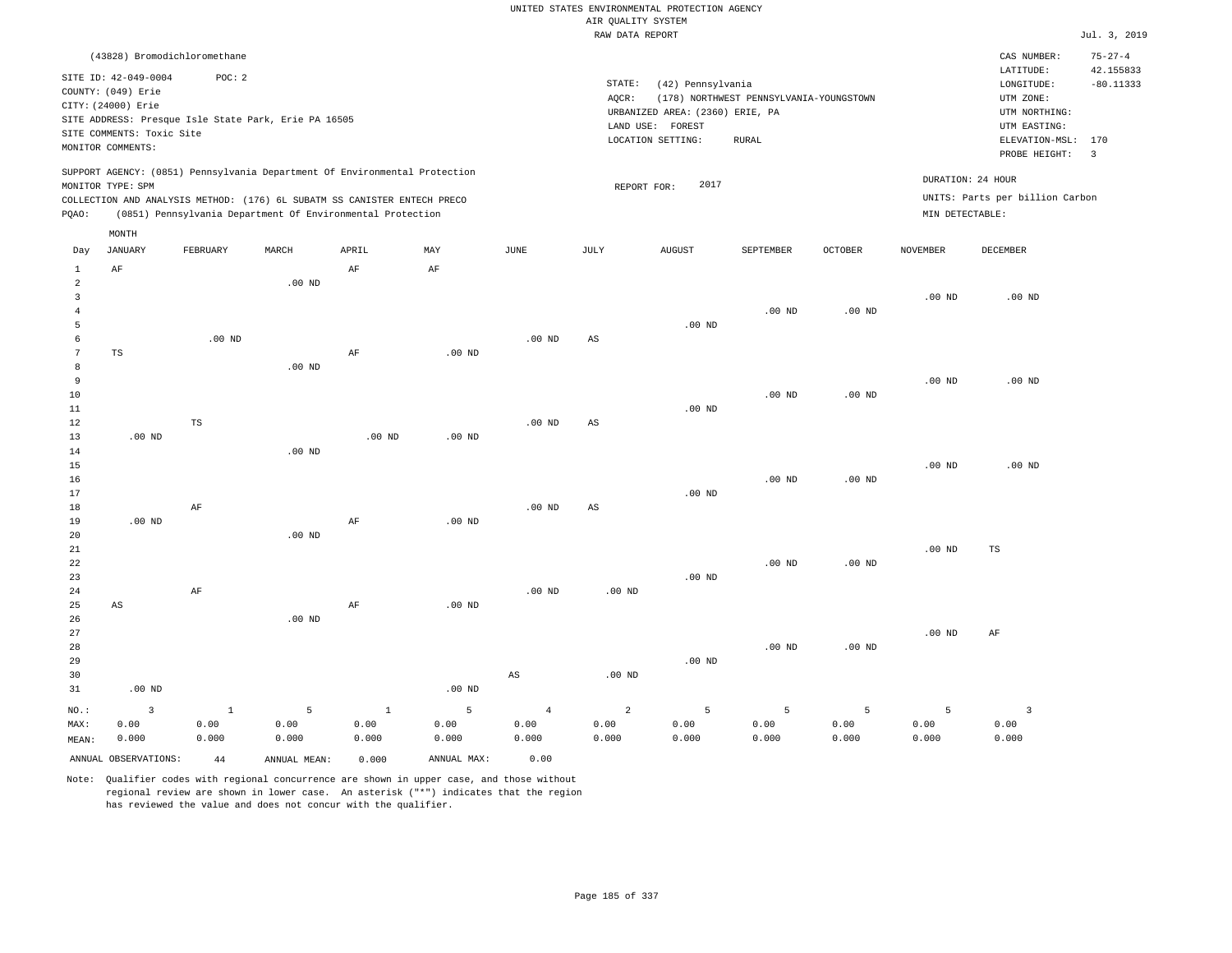|                                                                  |                                                                  |                                                                                                                                                                                                                      |                    |                                 |                               |                     |                 | UNITED STATES ENVIRONMENTAL PROTECTION AGENCY        |                                         |                    |                                 |                                                                      |                                           |
|------------------------------------------------------------------|------------------------------------------------------------------|----------------------------------------------------------------------------------------------------------------------------------------------------------------------------------------------------------------------|--------------------|---------------------------------|-------------------------------|---------------------|-----------------|------------------------------------------------------|-----------------------------------------|--------------------|---------------------------------|----------------------------------------------------------------------|-------------------------------------------|
|                                                                  |                                                                  |                                                                                                                                                                                                                      |                    |                                 |                               |                     |                 | AIR QUALITY SYSTEM<br>RAW DATA REPORT                |                                         |                    |                                 |                                                                      | Jul. 3, 2019                              |
|                                                                  |                                                                  |                                                                                                                                                                                                                      |                    |                                 |                               |                     |                 |                                                      |                                         |                    |                                 |                                                                      |                                           |
|                                                                  | SITE ID: 42-049-0004<br>COUNTY: (049) Erie<br>CITY: (24000) Erie | (43828) Bromodichloromethane<br>POC: 2<br>SITE ADDRESS: Presque Isle State Park, Erie PA 16505                                                                                                                       |                    |                                 |                               |                     | STATE:<br>AQCR: | (42) Pennsylvania<br>URBANIZED AREA: (2360) ERIE, PA | (178) NORTHWEST PENNSYLVANIA-YOUNGSTOWN |                    |                                 | CAS NUMBER:<br>LATITUDE:<br>LONGITUDE:<br>UTM ZONE:<br>UTM NORTHING: | $75 - 27 - 4$<br>42.155833<br>$-80.11333$ |
|                                                                  | SITE COMMENTS: Toxic Site<br>MONITOR COMMENTS:                   |                                                                                                                                                                                                                      |                    |                                 |                               |                     |                 | LAND USE: FOREST<br>LOCATION SETTING:                | <b>RURAL</b>                            |                    |                                 | UTM EASTING:<br>ELEVATION-MSL:<br>PROBE HEIGHT:                      | 170<br>$\overline{3}$                     |
| PQAO:                                                            | MONITOR TYPE: SPM                                                | SUPPORT AGENCY: (0851) Pennsylvania Department Of Environmental Protection<br>COLLECTION AND ANALYSIS METHOD: (176) 6L SUBATM SS CANISTER ENTECH PRECO<br>(0851) Pennsylvania Department Of Environmental Protection |                    |                                 |                               |                     |                 | 2018<br>REPORT FOR:                                  |                                         |                    | DURATION: 24 HOUR               | UNITS: Parts per billion Carbon<br>MIN DETECTABLE: .034263           |                                           |
| Day                                                              | MONTH<br><b>JANUARY</b>                                          | FEBRUARY                                                                                                                                                                                                             | MARCH              | APRIL                           | MAY                           | JUNE                | JULY            | <b>AUGUST</b>                                        | SEPTEMBER                               | OCTOBER            | <b>NOVEMBER</b>                 | DECEMBER                                                             |                                           |
| $\mathbf{1}$<br>$\overline{a}$<br>$\mathbf{3}$<br>$\overline{4}$ | $_{\rm TS}$                                                      | AQ                                                                                                                                                                                                                   | $.00$ ND           | AF                              | $.00$ ND                      | AF                  | AF              |                                                      |                                         |                    | .00 <sub>ND</sub>               | $.00$ ND                                                             |                                           |
| 5<br>6<br>$\overline{7}$<br>8                                    | AF                                                               | .00 <sub>ND</sub>                                                                                                                                                                                                    |                    | $.00$ ND                        | AS                            | $\rm{AF}$           | $\rm{AF}$       | AF                                                   | AF                                      | $.00$ ND           |                                 |                                                                      |                                           |
| 9<br>$10$<br>$11\,$<br>12<br>13                                  |                                                                  | $.00$ ND                                                                                                                                                                                                             | $.00$ ND           |                                 |                               | AF                  | AF              | AF                                                   | $_{\rm AS}$                             | $.00$ ND           | .00 <sub>ND</sub>               | $.00$ ND                                                             |                                           |
| 14<br>15<br>16<br>17                                             | $\rm AF$                                                         |                                                                                                                                                                                                                      | $.00$ ND           | $.00$ ND                        | AF                            |                     |                 |                                                      | $.00$ ND                                | $.00$ ND           | AS                              | $.00$ ND                                                             |                                           |
| 18<br>19<br>20<br>21                                             | $\rm AF$                                                         | $.00$ ND                                                                                                                                                                                                             | $\rm AF$           | $.00$ ND                        | AF                            | AF                  | AF              | AF                                                   |                                         |                    |                                 |                                                                      |                                           |
| 22<br>23<br>24<br>25<br>26                                       |                                                                  | $.00$ ND                                                                                                                                                                                                             |                    |                                 |                               | $\rm{AF}$           | $\rm{AF}$       | $.00$ ND                                             | $.00$ ND                                | $.00$ ND           | $.00$ ND                        | $.00$ ND                                                             |                                           |
| 27<br>28<br>29<br>30<br>31                                       | AF                                                               |                                                                                                                                                                                                                      | AF                 | $.00$ ND                        | AF                            |                     | AF              | $.00$ ND                                             | $.00$ ND                                | .00 <sub>ND</sub>  | .00 <sub>ND</sub>               | AS                                                                   |                                           |
| $NO.$ :<br>MAX:<br>MEAN:                                         | $\mathbb O$                                                      | $\overline{4}$<br>0.00<br>0.000                                                                                                                                                                                      | 3<br>0.00<br>0.000 | $\overline{4}$<br>0.00<br>0.000 | $\mathbf{1}$<br>0.00<br>0.000 | $\mathsf{O}\xspace$ |                 | $\mathsf{O}\xspace$<br>2<br>0.00<br>0.000            | $\overline{3}$<br>0.00<br>0.000         | 5<br>0.00<br>0.000 | $\overline{4}$<br>0.00<br>0.000 | $\overline{4}$<br>0.00<br>0.000                                      |                                           |
|                                                                  | ANNUAL OBSERVATIONS:                                             | 30                                                                                                                                                                                                                   | ANNUAL MEAN:       | 0.000                           | ANNUAL MAX:                   | 0.00                |                 |                                                      |                                         |                    |                                 |                                                                      |                                           |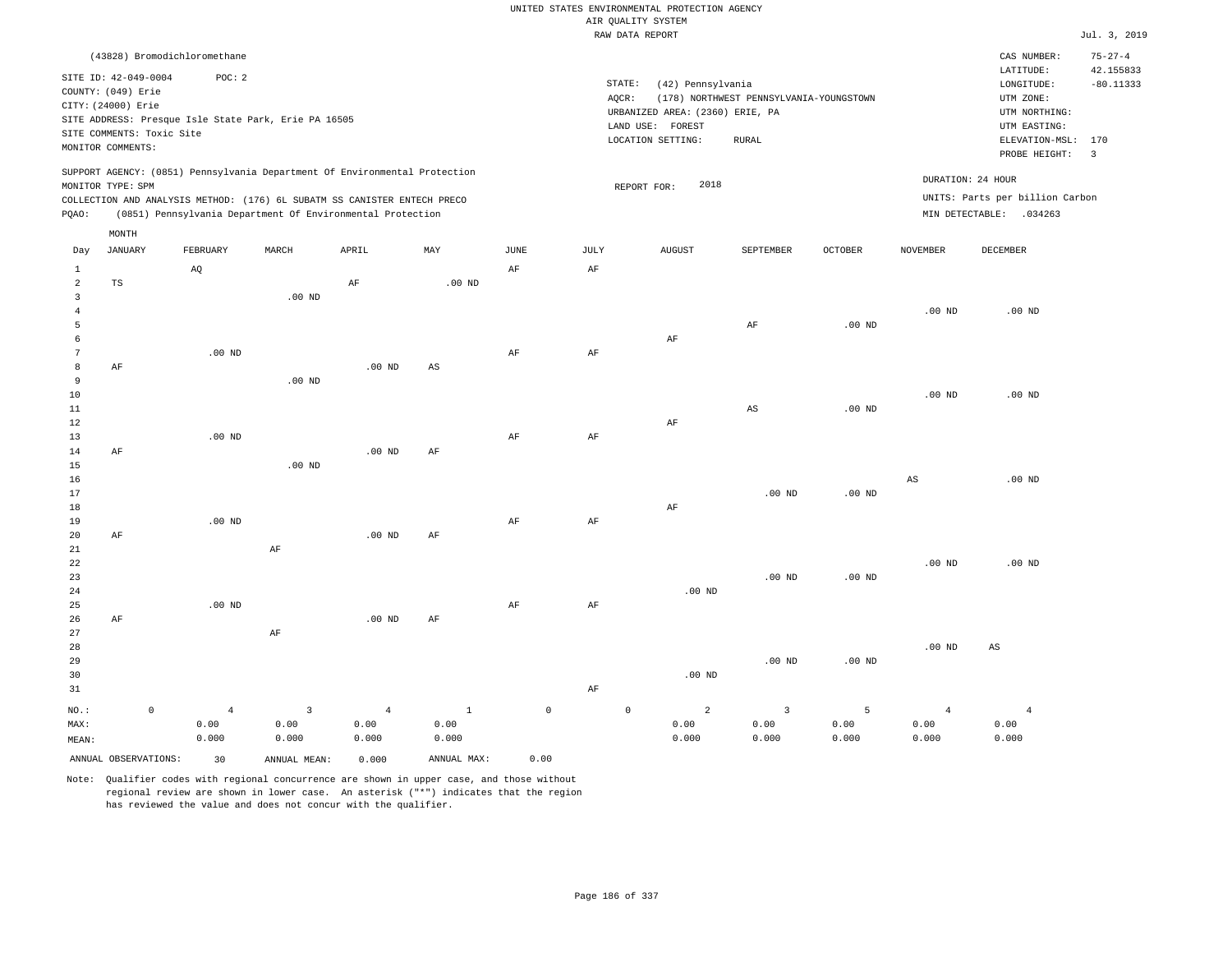|                     |                                                                            |                   |                   |                                                            |                |                   | <br>Rothers nemeter<br>RAW DATA REPORT |                                 |                                         |                   |                   |                                 | Jul. 3, 2019   |
|---------------------|----------------------------------------------------------------------------|-------------------|-------------------|------------------------------------------------------------|----------------|-------------------|----------------------------------------|---------------------------------|-----------------------------------------|-------------------|-------------------|---------------------------------|----------------|
|                     | (43829) 1,2-Dichloropropane                                                |                   |                   |                                                            |                |                   |                                        |                                 |                                         |                   |                   | CAS NUMBER:                     | $78 - 87 - 5$  |
|                     | SITE ID: 42-049-0004                                                       | POC: 2            |                   |                                                            |                |                   |                                        |                                 |                                         |                   |                   | LATITUDE:                       | 42.155833      |
|                     | COUNTY: (049) Erie                                                         |                   |                   |                                                            |                |                   | STATE:                                 | (42) Pennsylvania               |                                         |                   |                   | LONGITUDE:                      | $-80.11333$    |
|                     | CITY: (24000) Erie                                                         |                   |                   |                                                            |                |                   | AQCR:                                  | URBANIZED AREA: (2360) ERIE, PA | (178) NORTHWEST PENNSYLVANIA-YOUNGSTOWN |                   |                   | UTM ZONE:<br>UTM NORTHING:      |                |
|                     | SITE ADDRESS: Presque Isle State Park, Erie PA 16505                       |                   |                   |                                                            |                |                   |                                        | LAND USE: FOREST                |                                         |                   |                   | UTM EASTING:                    |                |
|                     | SITE COMMENTS: Toxic Site                                                  |                   |                   |                                                            |                |                   |                                        | LOCATION SETTING:               | <b>RURAL</b>                            |                   |                   | ELEVATION-MSL:                  | 170            |
|                     | MONITOR COMMENTS:                                                          |                   |                   |                                                            |                |                   |                                        |                                 |                                         |                   |                   | PROBE HEIGHT:                   | $\overline{3}$ |
|                     | SUPPORT AGENCY: (0851) Pennsylvania Department Of Environmental Protection |                   |                   |                                                            |                |                   |                                        |                                 |                                         |                   |                   | DURATION: 24 HOUR               |                |
|                     | MONITOR TYPE: SPM                                                          |                   |                   |                                                            |                |                   | REPORT FOR:                            | 2013                            |                                         |                   |                   |                                 |                |
|                     | COLLECTION AND ANALYSIS METHOD: (176) 6L SUBATM SS CANISTER ENTECH PRECO   |                   |                   |                                                            |                |                   |                                        |                                 |                                         |                   |                   | UNITS: Parts per billion Carbon |                |
| PQAO:               |                                                                            |                   |                   | (0851) Pennsylvania Department Of Environmental Protection |                |                   |                                        |                                 |                                         |                   | MIN DETECTABLE:   |                                 |                |
|                     | MONTH                                                                      |                   |                   |                                                            |                |                   |                                        |                                 |                                         |                   |                   |                                 |                |
| Day                 | JANUARY                                                                    | FEBRUARY          | MARCH             | APRIL                                                      | MAY            | $\mathtt{JUNE}$   | JULY                                   | <b>AUGUST</b>                   | SEPTEMBER                               | <b>OCTOBER</b>    | NOVEMBER          | DECEMBER                        |                |
| $\mathbf{1}$        |                                                                            |                   |                   |                                                            |                |                   |                                        |                                 | $.00$ ND                                | .00 <sub>ND</sub> |                   |                                 |                |
| $\overline{2}$      |                                                                            |                   |                   |                                                            |                |                   |                                        | $.00$ ND                        |                                         |                   |                   |                                 |                |
| 3                   |                                                                            | .00 <sub>ND</sub> |                   |                                                            |                | AS                | $.00$ ND                               |                                 |                                         |                   |                   |                                 |                |
| $\overline{4}$      | $.00$ ND                                                                   |                   |                   | $.00$ ND                                                   | $.00$ ND       |                   |                                        |                                 |                                         |                   |                   |                                 |                |
| 5                   |                                                                            |                   | $.00$ ND          |                                                            |                |                   |                                        |                                 |                                         |                   |                   |                                 |                |
| 6<br>$\overline{7}$ |                                                                            |                   |                   |                                                            |                |                   |                                        |                                 | $.00$ ND                                | .00 <sub>ND</sub> | $.00$ ND          | $.00$ ND                        |                |
| 8                   |                                                                            |                   |                   |                                                            |                |                   |                                        | $.00$ ND                        |                                         |                   |                   |                                 |                |
| 9                   |                                                                            | .00 <sub>ND</sub> |                   |                                                            |                | .00 <sub>ND</sub> | $.00$ ND                               |                                 |                                         |                   |                   |                                 |                |
| 10                  | $.00$ ND                                                                   |                   |                   | AS                                                         | $.00$ ND       |                   |                                        |                                 |                                         |                   |                   |                                 |                |
| 11                  |                                                                            |                   | .00 <sub>ND</sub> |                                                            |                |                   |                                        |                                 |                                         |                   |                   |                                 |                |
| 12                  |                                                                            |                   |                   |                                                            |                |                   |                                        |                                 |                                         |                   | $\rm{AF}$         | $.00$ ND                        |                |
| 13                  |                                                                            |                   |                   |                                                            |                |                   |                                        |                                 | $.00$ ND                                | .00 <sub>ND</sub> |                   |                                 |                |
| 14                  |                                                                            |                   |                   |                                                            |                |                   |                                        | AF                              |                                         |                   |                   |                                 |                |
| 15                  |                                                                            | $.00$ ND          |                   |                                                            |                | .00 <sub>ND</sub> | $.00$ ND                               |                                 |                                         |                   |                   |                                 |                |
| 16                  | $.00$ ND                                                                   |                   |                   | $.00$ ND                                                   | $.00$ ND       |                   |                                        |                                 |                                         |                   |                   |                                 |                |
| 17                  |                                                                            |                   | .00 <sub>ND</sub> |                                                            |                |                   |                                        |                                 |                                         |                   |                   |                                 |                |
| 18                  |                                                                            |                   |                   |                                                            |                |                   |                                        |                                 |                                         |                   | .00 <sub>ND</sub> | $.00$ ND                        |                |
| 19                  |                                                                            |                   |                   |                                                            |                |                   |                                        |                                 | $.00$ ND                                | $.00$ ND          |                   |                                 |                |
| 20<br>21            |                                                                            | $.00$ ND          |                   |                                                            |                | $.00$ ND          | $.00$ ND                               | $.00$ ND                        |                                         |                   |                   |                                 |                |
| 22                  | $.00$ ND                                                                   |                   |                   | $.00$ ND                                                   | $.00$ ND       |                   |                                        |                                 |                                         |                   |                   |                                 |                |
| 23                  |                                                                            |                   | .00 <sub>ND</sub> |                                                            |                |                   |                                        |                                 |                                         |                   |                   |                                 |                |
| 24                  |                                                                            |                   |                   |                                                            |                |                   |                                        |                                 |                                         |                   | .00 <sub>ND</sub> | $.00$ ND                        |                |
| 25                  |                                                                            |                   |                   |                                                            |                |                   |                                        |                                 | $.00$ ND                                | .00 <sub>ND</sub> |                   |                                 |                |
| 26                  |                                                                            |                   |                   |                                                            |                |                   |                                        | $.00$ ND                        |                                         |                   |                   |                                 |                |
| 27                  |                                                                            | $.00$ ND          |                   |                                                            |                | .00 <sub>ND</sub> | $.00$ ND                               |                                 |                                         |                   |                   |                                 |                |
| 28                  | $.00$ ND                                                                   |                   |                   | .00 <sub>ND</sub>                                          | $.00$ ND       |                   |                                        |                                 |                                         |                   |                   |                                 |                |
| 29                  |                                                                            |                   | .00 <sub>ND</sub> |                                                            |                |                   |                                        |                                 |                                         |                   |                   |                                 |                |
| 30                  |                                                                            |                   |                   |                                                            |                |                   |                                        |                                 |                                         |                   | $.00$ ND          | $.00$ ND                        |                |
| 31                  |                                                                            |                   |                   |                                                            |                |                   |                                        |                                 |                                         | .00 <sub>ND</sub> |                   |                                 |                |
| NO.:                | 5                                                                          | 5                 | 5                 | $\overline{4}$                                             | $\overline{5}$ | $\overline{4}$    | 5                                      | $\overline{4}$                  | 5                                       | 6                 | $\overline{4}$    | 5                               |                |
| MAX:                | 0.00                                                                       | 0.00              | 0.00              | 0.00                                                       | 0.00           | 0.00              | 0.00                                   | 0.00                            | 0.00                                    | 0.00              | 0.00              | 0.00                            |                |
| MEAN:               | 0.000                                                                      | 0.000             | 0.000             | 0.000                                                      | 0.000          | 0.000             | 0.000                                  | 0.000                           | 0.000                                   | 0.000             | 0.000             | 0.000                           |                |
|                     | ANNUAL OBSERVATIONS:                                                       | 57                | ANNUAL MEAN:      | 0.000                                                      | ANNUAL MAX:    | 0.00              |                                        |                                 |                                         |                   |                   |                                 |                |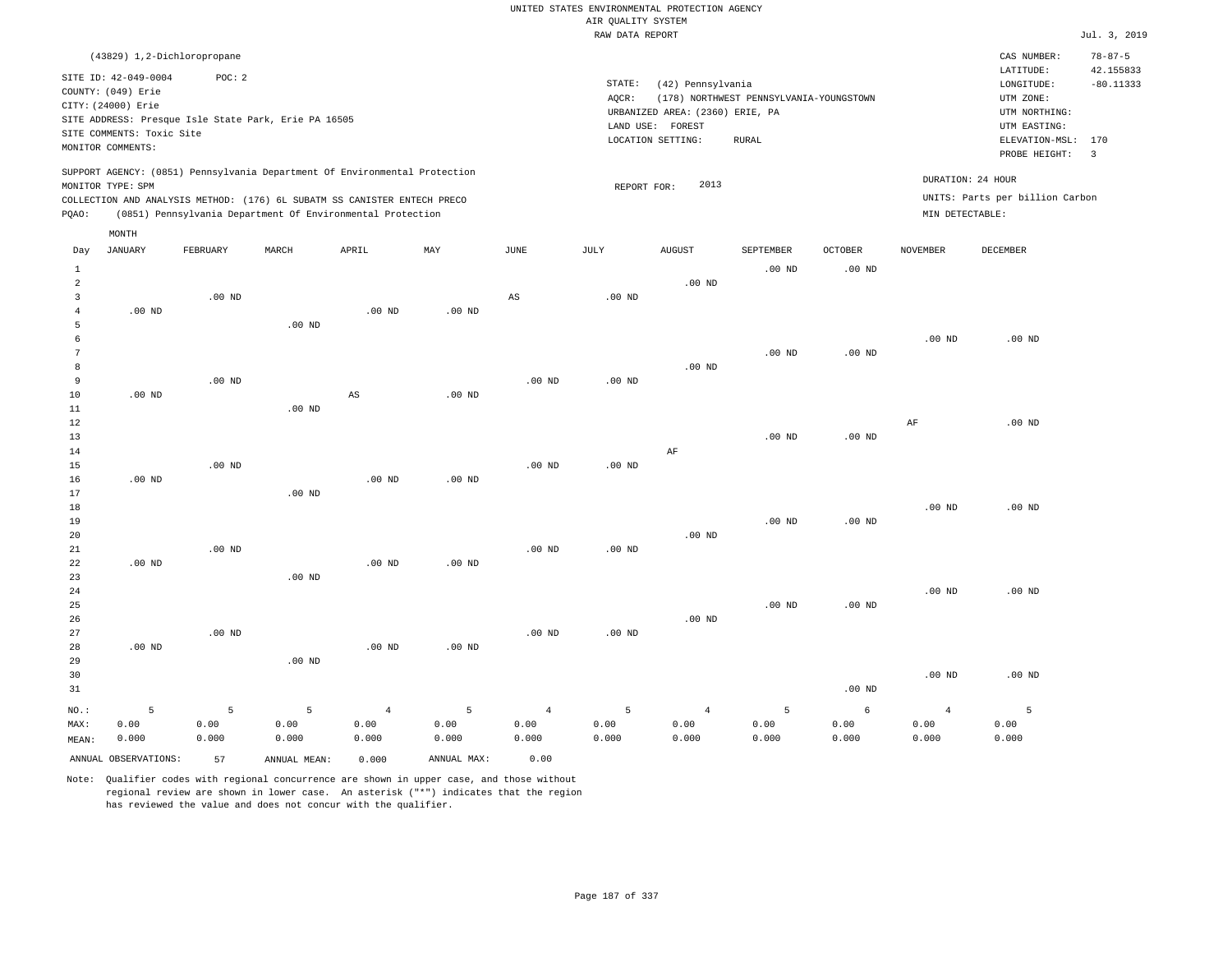### RAW DATA REPORT Jul. 3, 2019 UNITED STATES ENVIRONMENTAL PROTECTION AGENCY AIR QUALITY SYSTEM

|                                     | (43829) 1,2-Dichloropropane                                                                                        |                             |                                                                                                                                                                                                                      |                                 |                                 |                    |                                 |                                                                                     |                                                         |                               |                                      | CAS NUMBER:                                                                                                  | $78 - 87 - 5$                                       |
|-------------------------------------|--------------------------------------------------------------------------------------------------------------------|-----------------------------|----------------------------------------------------------------------------------------------------------------------------------------------------------------------------------------------------------------------|---------------------------------|---------------------------------|--------------------|---------------------------------|-------------------------------------------------------------------------------------|---------------------------------------------------------|-------------------------------|--------------------------------------|--------------------------------------------------------------------------------------------------------------|-----------------------------------------------------|
|                                     | SITE ID: 42-049-0004<br>COUNTY: (049) Erie<br>CITY: (24000) Erie<br>SITE COMMENTS: Toxic Site<br>MONITOR COMMENTS: | POC: 2                      | SITE ADDRESS: Presque Isle State Park, Erie PA 16505                                                                                                                                                                 |                                 |                                 |                    | STATE:<br>AQCR:<br>LAND USE:    | (42) Pennsylvania<br>URBANIZED AREA: (2360) ERIE, PA<br>FOREST<br>LOCATION SETTING: | (178) NORTHWEST PENNSYLVANIA-YOUNGSTOWN<br><b>RURAL</b> |                               |                                      | LATITUDE:<br>LONGITUDE:<br>UTM ZONE:<br>UTM NORTHING:<br>UTM EASTING:<br>ELEVATION-MSL: 170<br>PROBE HEIGHT: | 42.155833<br>$-80.11333$<br>$\overline{\mathbf{3}}$ |
| PQAO:                               | MONITOR TYPE: SPM                                                                                                  |                             | SUPPORT AGENCY: (0851) Pennsylvania Department Of Environmental Protection<br>COLLECTION AND ANALYSIS METHOD: (176) 6L SUBATM SS CANISTER ENTECH PRECO<br>(0851) Pennsylvania Department Of Environmental Protection |                                 |                                 |                    | REPORT FOR:                     | 2014                                                                                |                                                         |                               | DURATION: 24 HOUR<br>MIN DETECTABLE: | UNITS: Parts per billion Carbon                                                                              |                                                     |
|                                     | MONTH                                                                                                              |                             |                                                                                                                                                                                                                      |                                 |                                 |                    |                                 |                                                                                     |                                                         |                               |                                      |                                                                                                              |                                                     |
| Day                                 | <b>JANUARY</b>                                                                                                     | FEBRUARY                    | MARCH                                                                                                                                                                                                                | APRIL                           | MAY                             | JUNE               | JULY                            | <b>AUGUST</b>                                                                       | SEPTEMBER                                               | <b>OCTOBER</b>                | <b>NOVEMBER</b>                      | <b>DECEMBER</b>                                                                                              |                                                     |
| $\mathbf{1}$<br>$\overline{a}$<br>3 |                                                                                                                    |                             |                                                                                                                                                                                                                      |                                 |                                 |                    |                                 | $.00$ ND                                                                            | $.00$ ND                                                | AS                            | AS                                   | AS                                                                                                           |                                                     |
| $\overline{4}$<br>5<br>6            | $.00$ ND                                                                                                           | AF                          | .00 <sub>ND</sub>                                                                                                                                                                                                    | $.00$ ND                        | $.00$ ND                        | $.00$ ND           | $.00$ ND                        |                                                                                     |                                                         |                               |                                      |                                                                                                              |                                                     |
| $\overline{7}$<br>8<br>9<br>10      |                                                                                                                    | $.00$ ND                    |                                                                                                                                                                                                                      |                                 |                                 | .00 <sub>ND</sub>  | .00 <sub>ND</sub>               | AF                                                                                  | $\rm{AF}$                                               | $_{\rm AS}$                   | $.00$ ND                             | $.00$ ND                                                                                                     |                                                     |
| $11\,$<br>12<br>13                  | $.00$ ND                                                                                                           |                             | AM                                                                                                                                                                                                                   | $\rm AF$                        | $\mathbb{A}\mathbb{S}$          |                    |                                 |                                                                                     |                                                         |                               | $_{\rm AS}$                          | $.00$ ND                                                                                                     |                                                     |
| 14<br>15<br>16                      |                                                                                                                    | $.00$ ND                    |                                                                                                                                                                                                                      |                                 |                                 | .00 <sub>ND</sub>  | .00 <sub>ND</sub>               | AF                                                                                  | $\mathbb{A}\mathbb{S}$                                  | AM                            |                                      |                                                                                                              |                                                     |
| 17<br>18<br>19                      | $.00$ ND                                                                                                           |                             | $.00$ ND                                                                                                                                                                                                             | $.00$ ND                        | .00 <sub>ND</sub>               |                    |                                 |                                                                                     |                                                         |                               | $.00$ ND                             | $.00$ ND                                                                                                     |                                                     |
| 20<br>21<br>22                      |                                                                                                                    | $.00$ ND                    |                                                                                                                                                                                                                      |                                 |                                 | $.00$ ND           | $.00$ ND                        | AF                                                                                  | AS                                                      | AF                            |                                      |                                                                                                              |                                                     |
| 23<br>24<br>25<br>26                | $.00$ ND                                                                                                           |                             | $.00$ ND                                                                                                                                                                                                             | $.00$ ND                        | $.00$ ND                        |                    |                                 |                                                                                     | AS                                                      | $.00$ ND                      | $\mathbb{A}\mathbb{S}$               | $.00$ ND                                                                                                     |                                                     |
| 27<br>28<br>29                      | .00 <sub>ND</sub>                                                                                                  | $.00$ ND                    |                                                                                                                                                                                                                      | $\mathbb{A}\mathbb{S}$          | $.00$ ND                        | .00 <sub>ND</sub>  | $_{\rm AS}$                     | AF                                                                                  |                                                         |                               |                                      |                                                                                                              |                                                     |
| 30<br>31                            |                                                                                                                    |                             | .00 <sub>ND</sub>                                                                                                                                                                                                    |                                 |                                 |                    |                                 |                                                                                     |                                                         |                               |                                      | $\mathbb{A}\mathbb{S}$                                                                                       |                                                     |
| NO.:<br>MAX:<br>MEAN:               | 5<br>0.00<br>0.000                                                                                                 | $\sqrt{4}$<br>0.00<br>0.000 | $\overline{4}$<br>0.00<br>0.000                                                                                                                                                                                      | $\overline{3}$<br>0.00<br>0.000 | $\overline{4}$<br>0.00<br>0.000 | 5<br>0.00<br>0.000 | $\overline{4}$<br>0.00<br>0.000 | $\mathbf{1}$<br>0.00<br>0.000                                                       | $\,1\,$<br>0.00<br>0.000                                | $\mathbf{1}$<br>0.00<br>0.000 | $\overline{a}$<br>0.00<br>0.000      | $\overline{4}$<br>0.00<br>0.000                                                                              |                                                     |
|                                     | ANNUAL OBSERVATIONS:                                                                                               | 38                          | ANNUAL MEAN:                                                                                                                                                                                                         | 0.000                           | ANNUAL MAX:                     | 0.00               |                                 |                                                                                     |                                                         |                               |                                      |                                                                                                              |                                                     |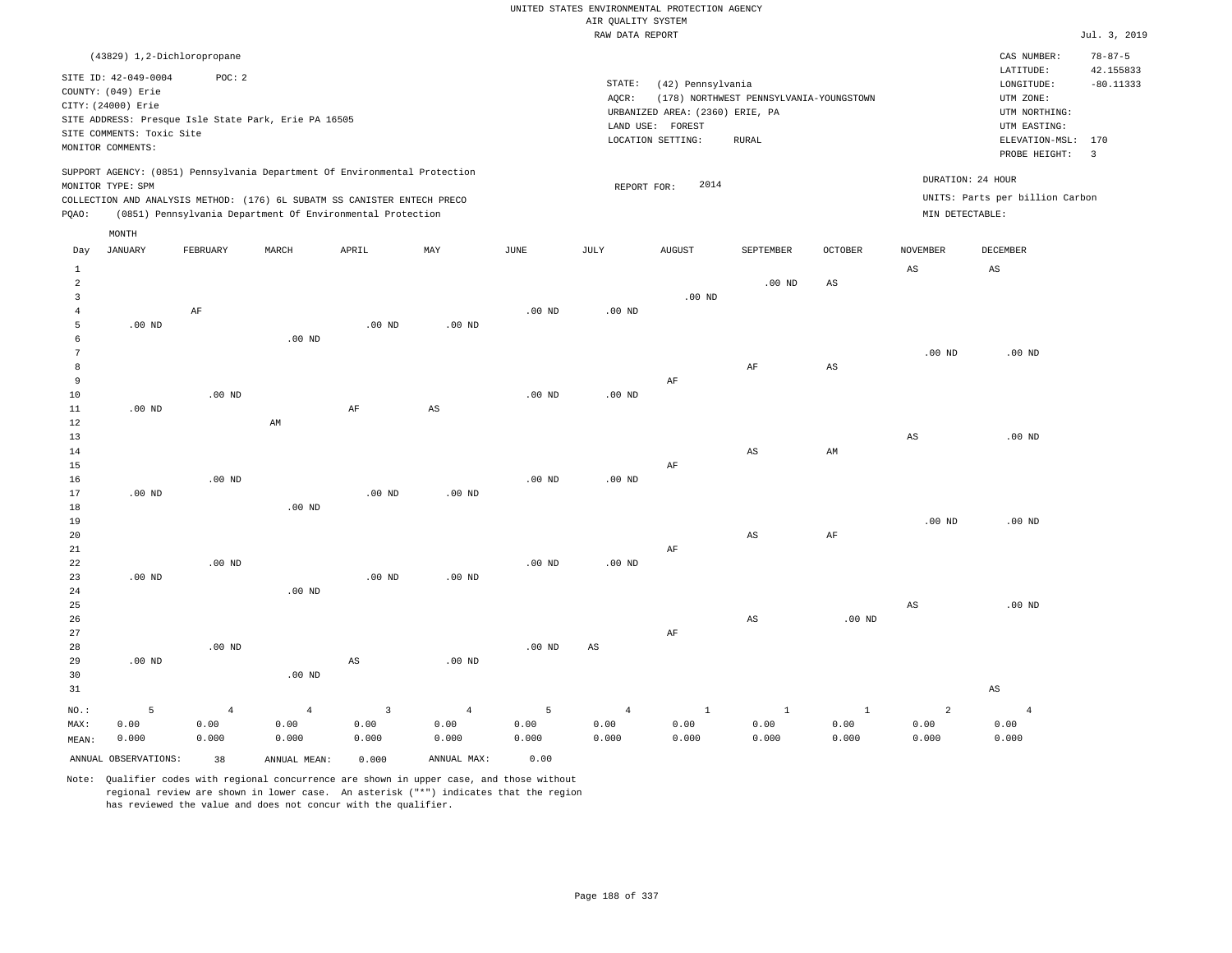### RAW DATA REPORT Jul. 3, 2019 UNITED STATES ENVIRONMENTAL PROTECTION AGENCY AIR QUALITY SYSTEM

|        | (43829) 1,2-Dichloropropane                                                                                                                                                                                                                        |          |          |       |     |          |       |                                                                                                            |                                                  |          |                                      | CAS NUMBER:                                                                                                  | $78 - 87 - 5$                                       |
|--------|----------------------------------------------------------------------------------------------------------------------------------------------------------------------------------------------------------------------------------------------------|----------|----------|-------|-----|----------|-------|------------------------------------------------------------------------------------------------------------|--------------------------------------------------|----------|--------------------------------------|--------------------------------------------------------------------------------------------------------------|-----------------------------------------------------|
|        | SITE ID: 42-049-0004<br>COUNTY: (049) Erie<br>CITY: (24000) Erie<br>SITE ADDRESS: Presque Isle State Park, Erie PA 16505<br>SITE COMMENTS: Toxic Site<br>MONITOR COMMENTS:                                                                         | POC: 2   |          |       |     |          | AOCR: | STATE:<br>(42) Pennsylvania<br>URBANIZED AREA: (2360) ERIE, PA<br>LAND USE:<br>FOREST<br>LOCATION SETTING: | (178) NORTHWEST PENNSYLVANIA-YOUNGSTOWN<br>RURAL |          |                                      | LATITUDE:<br>LONGITUDE:<br>UTM ZONE:<br>UTM NORTHING:<br>UTM EASTING:<br>ELEVATION-MSL: 170<br>PROBE HEIGHT: | 42.155833<br>$-80.11333$<br>$\overline{\mathbf{3}}$ |
| PQAO:  | SUPPORT AGENCY: (0851) Pennsylvania Department Of Environmental Protection<br>MONITOR TYPE: SPM<br>COLLECTION AND ANALYSIS METHOD: (176) 6L SUBATM SS CANISTER ENTECH PRECO<br>(0851) Pennsylvania Department Of Environmental Protection<br>MONTH |          |          |       |     |          |       | 2015<br>REPORT FOR:                                                                                        |                                                  |          | DURATION: 24 HOUR<br>MIN DETECTABLE: | UNITS: Parts per billion Carbon                                                                              |                                                     |
| Day    | JANUARY                                                                                                                                                                                                                                            | FEBRUARY | MARCH    | APRIL | MAY | JUNE     | JULY  | AUGUST                                                                                                     | SEPTEMBER                                        | OCTOBER  | <b>NOVEMBER</b>                      | DECEMBER                                                                                                     |                                                     |
| $\sim$ |                                                                                                                                                                                                                                                    |          | $.00$ ND |       |     |          |       | $.00$ ND                                                                                                   | $.00$ ND                                         | $.00$ ND | $.00$ ND                             | TS                                                                                                           |                                                     |
|        |                                                                                                                                                                                                                                                    | AS       |          |       |     | $.00$ ND | AS    |                                                                                                            |                                                  |          |                                      |                                                                                                              |                                                     |

 .00 ND AS .00 ND .00 ND .00 ND .00 ND .00 ND .00 ND .00 ND .00 ND .00 ND AS AS AS AF .00 ND .00 ND

17 18 19 20 21 22 23 24 25 26 27 28 29 30 AF .00 ND .00 ND AF .00 ND AS .00 ND .00 ND .00 ND .00 ND .00 ND .00 ND .00 ND .00 ND AS .00 ND .00 ND AS .00 ND .00 ND .00 ND .00 ND AS .00 ND .00 ND .00 ND TS .00 ND .00 ND

31 NO.: MAX: MEAN: 3 0.00 0.000 .00 ND 1 0.00 0.000 5 0.00 0.000 5 0.00 0.000 5 0.00 0.000 4 0.00 0.000 3 0.00 0.000 5 0.00 0.000 4 0.00 0.000 3 0.00 0.000 2 0.00 0.000 4 0.00 0.000 ANNUAL OBSERVATIONS: 44 ANNUAL MEAN: 0.000 ANNUAL MAX: 0.00

Note: Qualifier codes with regional concurrence are shown in upper case, and those without regional review are shown in lower case. An asterisk ("\*") indicates that the region has reviewed the value and does not concur with the qualifier.

.00 ND

.00 ND

.00 ND

AF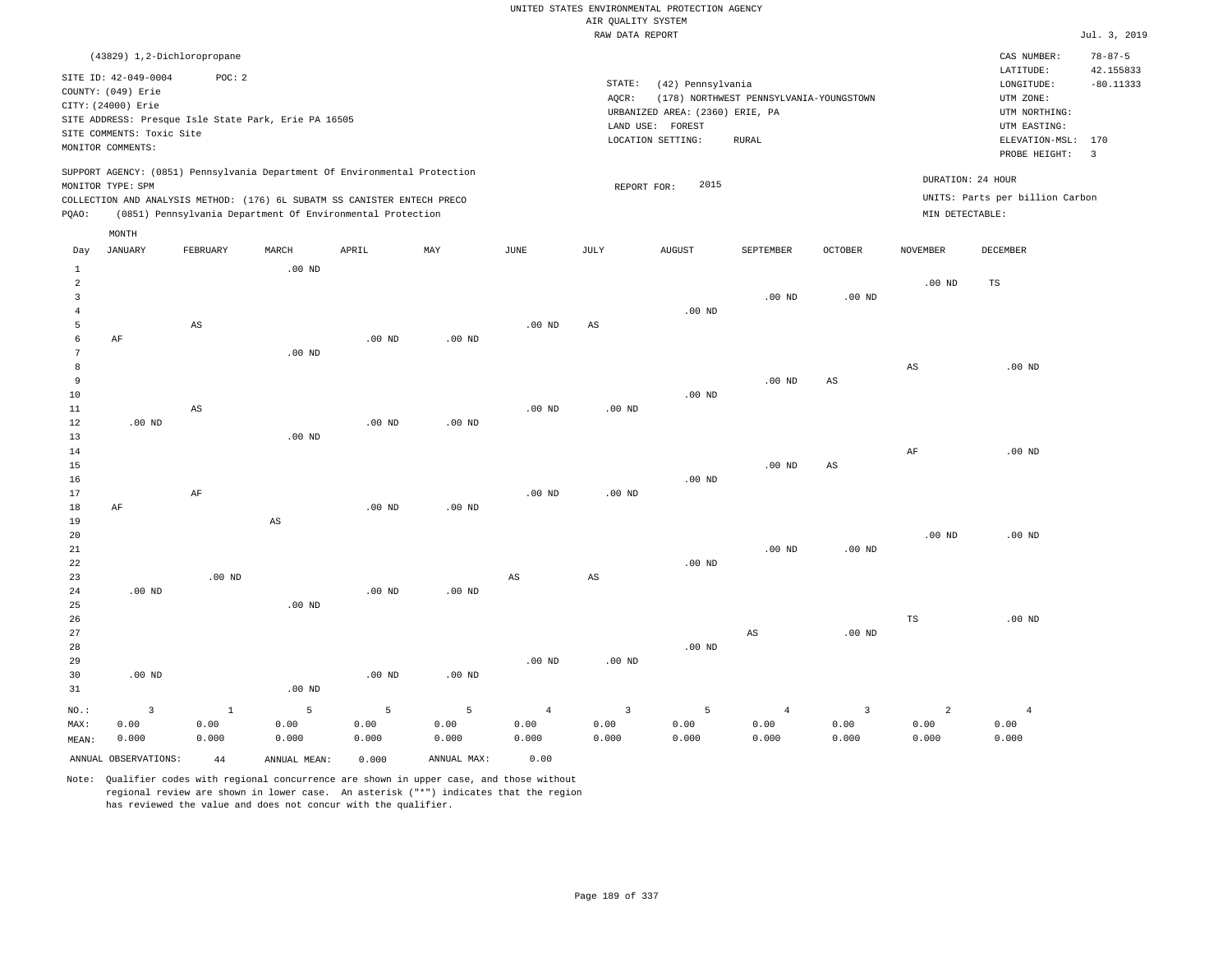|                   |                             |                   |                                                      |                                                                            |                        |                   |           | RAW DATA REPORT                 |                                         |                |                   |                                 | Jul. 3, 2019            |
|-------------------|-----------------------------|-------------------|------------------------------------------------------|----------------------------------------------------------------------------|------------------------|-------------------|-----------|---------------------------------|-----------------------------------------|----------------|-------------------|---------------------------------|-------------------------|
|                   | (43829) 1,2-Dichloropropane |                   |                                                      |                                                                            |                        |                   |           |                                 |                                         |                |                   | CAS NUMBER:                     | $78 - 87 - 5$           |
|                   |                             |                   |                                                      |                                                                            |                        |                   |           |                                 |                                         |                |                   | LATITUDE:                       | 42.155833               |
|                   | SITE ID: 42-049-0004        | POC: 2            |                                                      |                                                                            |                        |                   |           | STATE:<br>(42) Pennsylvania     |                                         |                |                   | LONGITUDE:                      | $-80.11333$             |
|                   | COUNTY: (049) Erie          |                   |                                                      |                                                                            |                        |                   |           | AQCR:                           | (178) NORTHWEST PENNSYLVANIA-YOUNGSTOWN |                |                   | UTM ZONE:                       |                         |
|                   | CITY: (24000) Erie          |                   |                                                      |                                                                            |                        |                   |           | URBANIZED AREA: (2360) ERIE, PA |                                         |                |                   | UTM NORTHING:                   |                         |
|                   |                             |                   | SITE ADDRESS: Presque Isle State Park, Erie PA 16505 |                                                                            |                        |                   |           | LAND USE: FOREST                |                                         |                |                   | UTM EASTING:                    |                         |
|                   | SITE COMMENTS: Toxic Site   |                   |                                                      |                                                                            |                        |                   |           | LOCATION SETTING:               | <b>RURAL</b>                            |                |                   | ELEVATION-MSL:                  | 170                     |
|                   | MONITOR COMMENTS:           |                   |                                                      |                                                                            |                        |                   |           |                                 |                                         |                |                   | PROBE HEIGHT:                   | $\overline{\mathbf{3}}$ |
|                   |                             |                   |                                                      | SUPPORT AGENCY: (0851) Pennsylvania Department Of Environmental Protection |                        |                   |           |                                 |                                         |                |                   |                                 |                         |
|                   | MONITOR TYPE: SPM           |                   |                                                      |                                                                            |                        |                   |           | 2016<br>REPORT FOR:             |                                         |                |                   | DURATION: 24 HOUR               |                         |
|                   |                             |                   |                                                      | COLLECTION AND ANALYSIS METHOD: (176) 6L SUBATM SS CANISTER ENTECH PRECO   |                        |                   |           |                                 |                                         |                |                   | UNITS: Parts per billion Carbon |                         |
| PQAO:             |                             |                   |                                                      | (0851) Pennsylvania Department Of Environmental Protection                 |                        |                   |           |                                 |                                         |                | MIN DETECTABLE:   |                                 |                         |
|                   | MONTH                       |                   |                                                      |                                                                            |                        |                   |           |                                 |                                         |                |                   |                                 |                         |
| Day               | JANUARY                     | FEBRUARY          | MARCH                                                | APRIL                                                                      | MAY                    | JUNE              | JULY      | AUGUST                          | SEPTEMBER                               | <b>OCTOBER</b> | <b>NOVEMBER</b>   | <b>DECEMBER</b>                 |                         |
| $\mathbf{1}$      | $.00$ ND                    |                   | $.00$ ND                                             |                                                                            |                        |                   |           |                                 |                                         |                |                   |                                 |                         |
| $\overline{2}$    |                             |                   |                                                      |                                                                            |                        |                   |           |                                 |                                         |                | $_{\rm TS}$       | TS                              |                         |
| $\overline{3}$    |                             |                   |                                                      |                                                                            |                        |                   |           |                                 | .00 <sub>ND</sub>                       | $\rm{AF}$      |                   |                                 |                         |
| $\overline{4}$    |                             |                   |                                                      |                                                                            |                        |                   |           | $\rm AF$                        |                                         |                |                   |                                 |                         |
| 5                 |                             |                   |                                                      |                                                                            |                        | .00 <sub>ND</sub> | AF        |                                 |                                         |                |                   |                                 |                         |
| 6                 |                             | $.00$ ND          |                                                      | AF                                                                         | $\mathbb{A}\mathbb{S}$ |                   |           |                                 |                                         |                |                   |                                 |                         |
| $7\phantom{.0}$   | $.00$ ND                    |                   | $\rm AF$                                             |                                                                            |                        |                   |           |                                 |                                         |                |                   |                                 |                         |
| 8                 |                             |                   |                                                      |                                                                            |                        |                   |           |                                 |                                         |                | $\rm{AF}$         | $_{\rm TS}$                     |                         |
| 9                 |                             |                   |                                                      |                                                                            |                        |                   |           |                                 | $_{\rm TS}$                             | AF             |                   |                                 |                         |
| 10                |                             |                   |                                                      |                                                                            |                        |                   |           | $\rm{AF}$                       |                                         |                |                   |                                 |                         |
| 11                |                             |                   |                                                      |                                                                            |                        | AS                | AF        |                                 |                                         |                |                   |                                 |                         |
| 12                |                             | .00 <sub>ND</sub> |                                                      | AS                                                                         | .00 <sub>ND</sub>      |                   |           |                                 |                                         |                |                   |                                 |                         |
| 13                | $\mathbb{TS}$               |                   | $.00$ ND                                             |                                                                            |                        |                   |           |                                 |                                         |                |                   |                                 |                         |
| 14                |                             |                   |                                                      |                                                                            |                        |                   |           |                                 |                                         |                | $.00$ ND          | .00 <sub>ND</sub>               |                         |
| 15                |                             |                   |                                                      |                                                                            |                        |                   |           |                                 | $\rm AF$                                | $.00$ ND       |                   |                                 |                         |
| 16                |                             |                   |                                                      |                                                                            |                        |                   |           | $.00$ ND                        |                                         |                |                   |                                 |                         |
| 17                |                             |                   |                                                      |                                                                            |                        | AF                | AF        |                                 |                                         |                |                   |                                 |                         |
| 18                |                             | $.00$ ND          |                                                      | $\mathbb{A}\mathbb{S}$                                                     | .00 <sub>ND</sub>      |                   |           |                                 |                                         |                |                   |                                 |                         |
| 19<br>20          | $.00$ ND                    |                   | $\mathbb{A}\mathbb{S}$                               |                                                                            |                        |                   |           |                                 |                                         |                |                   |                                 |                         |
|                   |                             |                   |                                                      |                                                                            |                        |                   |           |                                 |                                         |                | .00 <sub>ND</sub> | .00 <sub>ND</sub>               |                         |
| $2\sqrt{1}$<br>22 |                             |                   |                                                      |                                                                            |                        |                   |           | AF                              | $.00$ ND                                | AF             |                   |                                 |                         |
| 23                |                             |                   |                                                      |                                                                            |                        | $_{\rm AS}$       | AF        |                                 |                                         |                |                   |                                 |                         |
| 24                |                             | $.00$ ND          |                                                      | $.00$ ND                                                                   | AF                     |                   |           |                                 |                                         |                |                   |                                 |                         |
| 25                | $.00$ ND                    |                   | $.00$ ND                                             |                                                                            |                        |                   |           |                                 |                                         |                |                   |                                 |                         |
| 26                |                             |                   |                                                      |                                                                            |                        |                   |           |                                 |                                         |                | AF                | $.00$ ND                        |                         |
| 27                |                             |                   |                                                      |                                                                            |                        |                   |           |                                 | $.00$ ND                                | AF             |                   |                                 |                         |
| 28                |                             |                   |                                                      |                                                                            |                        |                   |           | $.00$ ND                        |                                         |                |                   |                                 |                         |
| 29                |                             |                   |                                                      |                                                                            |                        | $\rm AF$          | $\rm{AF}$ |                                 |                                         |                |                   |                                 |                         |
| 30                |                             |                   |                                                      | $\mathbb{A}\mathbb{S}$                                                     | $\rm{AF}$              |                   |           |                                 |                                         |                |                   |                                 |                         |
| 31                | $.00$ ND                    |                   | $.00$ ND                                             |                                                                            |                        |                   |           |                                 |                                         |                |                   |                                 |                         |
| NO.:              | 5                           | $\overline{4}$    | $\overline{4}$                                       | $\mathbf{1}$                                                               | $\overline{a}$         | $\mathbf{1}$      |           | $\mathbb O$<br>$\overline{a}$   | $\overline{3}$                          | $\mathbf{1}$   | $\overline{a}$    | $\mathbf{3}$                    |                         |
| MAX:              | 0.00                        | 0.00              | 0.00                                                 | 0.00                                                                       | 0.00                   | 0.00              |           | 0.00                            | 0.00                                    | 0.00           | 0.00              | 0.00                            |                         |
| MEAN:             | 0.000                       | 0.000             | 0.000                                                | 0.000                                                                      | 0.000                  | 0.000             |           | 0.000                           | 0.000                                   | 0.000          | 0.000             | 0.000                           |                         |
|                   |                             |                   |                                                      |                                                                            |                        |                   |           |                                 |                                         |                |                   |                                 |                         |
|                   | ANNUAL OBSERVATIONS:        | 28                | ANNUAL MEAN:                                         | 0.000                                                                      | ANNUAL MAX:            | 0.00              |           |                                 |                                         |                |                   |                                 |                         |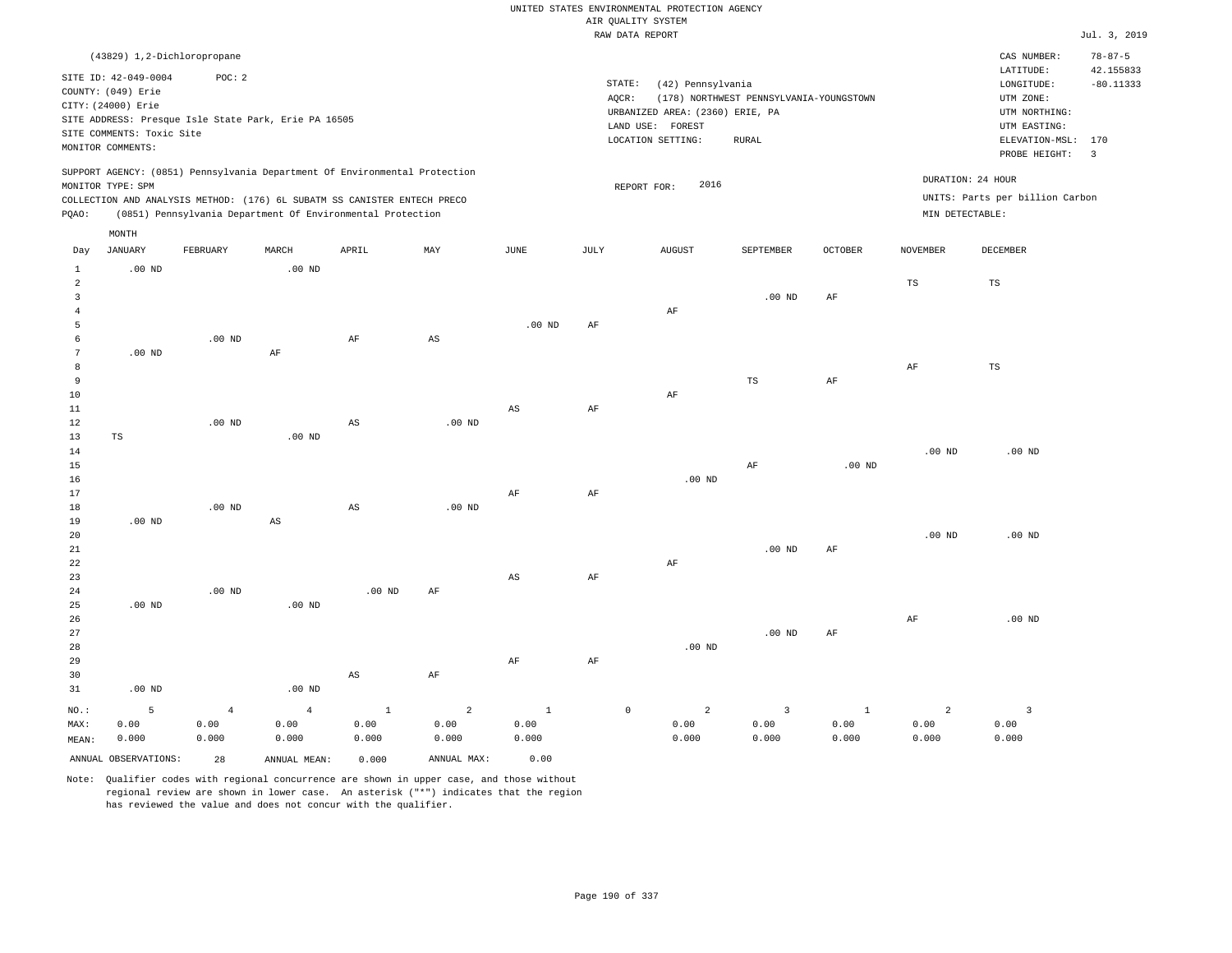|                 |                             |             |                                                      |                                                                            |             |                   | RAW DATA REPORT        |                                 |                                         |                   |                   |                                 | Jul. 3, 2019            |
|-----------------|-----------------------------|-------------|------------------------------------------------------|----------------------------------------------------------------------------|-------------|-------------------|------------------------|---------------------------------|-----------------------------------------|-------------------|-------------------|---------------------------------|-------------------------|
|                 | (43829) 1,2-Dichloropropane |             |                                                      |                                                                            |             |                   |                        |                                 |                                         |                   |                   | CAS NUMBER:                     | $78 - 87 - 5$           |
|                 |                             |             |                                                      |                                                                            |             |                   |                        |                                 |                                         |                   |                   | LATITUDE:                       | 42.155833               |
|                 | SITE ID: 42-049-0004        | POC: 2      |                                                      |                                                                            |             |                   | STATE:                 | (42) Pennsylvania               |                                         |                   |                   | LONGITUDE:                      | $-80.11333$             |
|                 | COUNTY: (049) Erie          |             |                                                      |                                                                            |             |                   | AQCR:                  |                                 | (178) NORTHWEST PENNSYLVANIA-YOUNGSTOWN |                   |                   | UTM ZONE:                       |                         |
|                 | CITY: (24000) Erie          |             |                                                      |                                                                            |             |                   |                        | URBANIZED AREA: (2360) ERIE, PA |                                         |                   |                   | UTM NORTHING:                   |                         |
|                 |                             |             | SITE ADDRESS: Presque Isle State Park, Erie PA 16505 |                                                                            |             |                   |                        | LAND USE: FOREST                |                                         |                   |                   | UTM EASTING:                    |                         |
|                 | SITE COMMENTS: Toxic Site   |             |                                                      |                                                                            |             |                   |                        | LOCATION SETTING:               | <b>RURAL</b>                            |                   |                   | ELEVATION-MSL:                  | 170                     |
|                 | MONITOR COMMENTS:           |             |                                                      |                                                                            |             |                   |                        |                                 |                                         |                   |                   | PROBE HEIGHT:                   | $\overline{\mathbf{3}}$ |
|                 |                             |             |                                                      | SUPPORT AGENCY: (0851) Pennsylvania Department Of Environmental Protection |             |                   |                        |                                 |                                         |                   |                   |                                 |                         |
|                 | MONITOR TYPE: SPM           |             |                                                      |                                                                            |             |                   | REPORT FOR:            | 2017                            |                                         |                   |                   | DURATION: 24 HOUR               |                         |
|                 |                             |             |                                                      | COLLECTION AND ANALYSIS METHOD: (176) 6L SUBATM SS CANISTER ENTECH PRECO   |             |                   |                        |                                 |                                         |                   |                   | UNITS: Parts per billion Carbon |                         |
| PQAO:           |                             |             |                                                      | (0851) Pennsylvania Department Of Environmental Protection                 |             |                   |                        |                                 |                                         |                   | MIN DETECTABLE:   |                                 |                         |
|                 | MONTH                       |             |                                                      |                                                                            |             |                   |                        |                                 |                                         |                   |                   |                                 |                         |
| Day             | JANUARY                     | FEBRUARY    | MARCH                                                | APRIL                                                                      | MAY         | JUNE              | JULY                   | <b>AUGUST</b>                   | SEPTEMBER                               | <b>OCTOBER</b>    | <b>NOVEMBER</b>   | DECEMBER                        |                         |
| $\mathbf{1}$    | AF                          |             |                                                      | AF                                                                         | AF          |                   |                        |                                 |                                         |                   |                   |                                 |                         |
| $\overline{2}$  |                             |             | .00 <sub>ND</sub>                                    |                                                                            |             |                   |                        |                                 |                                         |                   |                   |                                 |                         |
| $\overline{3}$  |                             |             |                                                      |                                                                            |             |                   |                        |                                 |                                         |                   | .00 <sub>ND</sub> | $.00$ ND                        |                         |
| $\overline{4}$  |                             |             |                                                      |                                                                            |             |                   |                        |                                 | $.00$ ND                                | .00 <sub>ND</sub> |                   |                                 |                         |
| 5               |                             |             |                                                      |                                                                            |             |                   |                        | $.00$ ND                        |                                         |                   |                   |                                 |                         |
| 6               |                             | $.00$ ND    |                                                      |                                                                            |             | $.00$ ND          | AS                     |                                 |                                         |                   |                   |                                 |                         |
| $7\phantom{.0}$ | TS                          |             |                                                      | $\rm AF$                                                                   | $.00$ ND    |                   |                        |                                 |                                         |                   |                   |                                 |                         |
| 8               |                             |             | $.00$ ND                                             |                                                                            |             |                   |                        |                                 |                                         |                   |                   |                                 |                         |
| $\overline{9}$  |                             |             |                                                      |                                                                            |             |                   |                        |                                 |                                         |                   | $.00$ ND          | .00 <sub>ND</sub>               |                         |
| 10              |                             |             |                                                      |                                                                            |             |                   |                        |                                 | $.00$ ND                                | $.00$ ND          |                   |                                 |                         |
| 11              |                             |             |                                                      |                                                                            |             |                   |                        | $.00$ ND                        |                                         |                   |                   |                                 |                         |
| $12\,$          |                             | $_{\rm TS}$ |                                                      |                                                                            |             | $.00$ ND          | AS                     |                                 |                                         |                   |                   |                                 |                         |
| 13              | .00 <sub>ND</sub>           |             |                                                      | .00 <sub>ND</sub>                                                          | $.00$ ND    |                   |                        |                                 |                                         |                   |                   |                                 |                         |
| 14              |                             |             | .00 <sub>ND</sub>                                    |                                                                            |             |                   |                        |                                 |                                         |                   |                   |                                 |                         |
| 15              |                             |             |                                                      |                                                                            |             |                   |                        |                                 | $.00$ ND                                | $.00$ ND          | .00 <sub>ND</sub> | .00 <sub>ND</sub>               |                         |
| 16<br>17        |                             |             |                                                      |                                                                            |             |                   |                        | $.00$ ND                        |                                         |                   |                   |                                 |                         |
| 18              |                             | $\rm AF$    |                                                      |                                                                            |             | .07SQ             | $\mathbb{A}\mathbb{S}$ |                                 |                                         |                   |                   |                                 |                         |
| 19              | $.00$ ND                    |             |                                                      | AF                                                                         | $.00$ ND    |                   |                        |                                 |                                         |                   |                   |                                 |                         |
| 20              |                             |             | $.00$ ND                                             |                                                                            |             |                   |                        |                                 |                                         |                   |                   |                                 |                         |
| 21              |                             |             |                                                      |                                                                            |             |                   |                        |                                 |                                         |                   | .00 <sub>ND</sub> | $_{\rm TS}$                     |                         |
| 22              |                             |             |                                                      |                                                                            |             |                   |                        |                                 | $.00$ ND                                | $.00$ ND          |                   |                                 |                         |
| 23              |                             |             |                                                      |                                                                            |             |                   |                        | $.00$ ND                        |                                         |                   |                   |                                 |                         |
| 24              |                             | $\rm{AF}$   |                                                      |                                                                            |             | .00 <sub>ND</sub> | $.00$ ND               |                                 |                                         |                   |                   |                                 |                         |
| 25              | $\mathbb{A}\mathbb{S}$      |             |                                                      | $\rm AF$                                                                   | $.00$ ND    |                   |                        |                                 |                                         |                   |                   |                                 |                         |
| 26              |                             |             | $.00$ ND                                             |                                                                            |             |                   |                        |                                 |                                         |                   |                   |                                 |                         |
| 27              |                             |             |                                                      |                                                                            |             |                   |                        |                                 |                                         |                   | .00 <sub>ND</sub> | AF                              |                         |
| 28              |                             |             |                                                      |                                                                            |             |                   |                        |                                 | $.00$ ND                                | $.00$ ND          |                   |                                 |                         |
| 29              |                             |             |                                                      |                                                                            |             |                   |                        | $.00$ ND                        |                                         |                   |                   |                                 |                         |
| 30              |                             |             |                                                      |                                                                            |             | AS                | $.00$ ND               |                                 |                                         |                   |                   |                                 |                         |
| 31              | $.00$ ND                    |             |                                                      |                                                                            | $.00$ ND    |                   |                        |                                 |                                         |                   |                   |                                 |                         |
| NO.:            | $\overline{\mathbf{3}}$     | $1\,$       | 5                                                    | $\mathbf{1}$                                                               | 5           | $\overline{4}$    | $\overline{a}$         | 5                               | 5                                       | 5                 | 5                 | $\overline{3}$                  |                         |
| MAX:            | 0.00                        | 0.00        | 0.00                                                 | 0.00                                                                       | 0.00        | .07               | 0.00                   | 0.00                            | 0.00                                    | 0.00              | 0.00              | 0.00                            |                         |
| MEAN:           | 0.000                       | 0.000       | 0.000                                                | 0.000                                                                      | 0.000       | .018              | 0.000                  | 0.000                           | 0.000                                   | 0.000             | 0.000             | 0.000                           |                         |
|                 | ANNUAL OBSERVATIONS:        | $4\,4$      | ANNUAL MEAN:                                         | .002                                                                       | ANNUAL MAX: | .07               |                        |                                 |                                         |                   |                   |                                 |                         |
|                 |                             |             |                                                      |                                                                            |             |                   |                        |                                 |                                         |                   |                   |                                 |                         |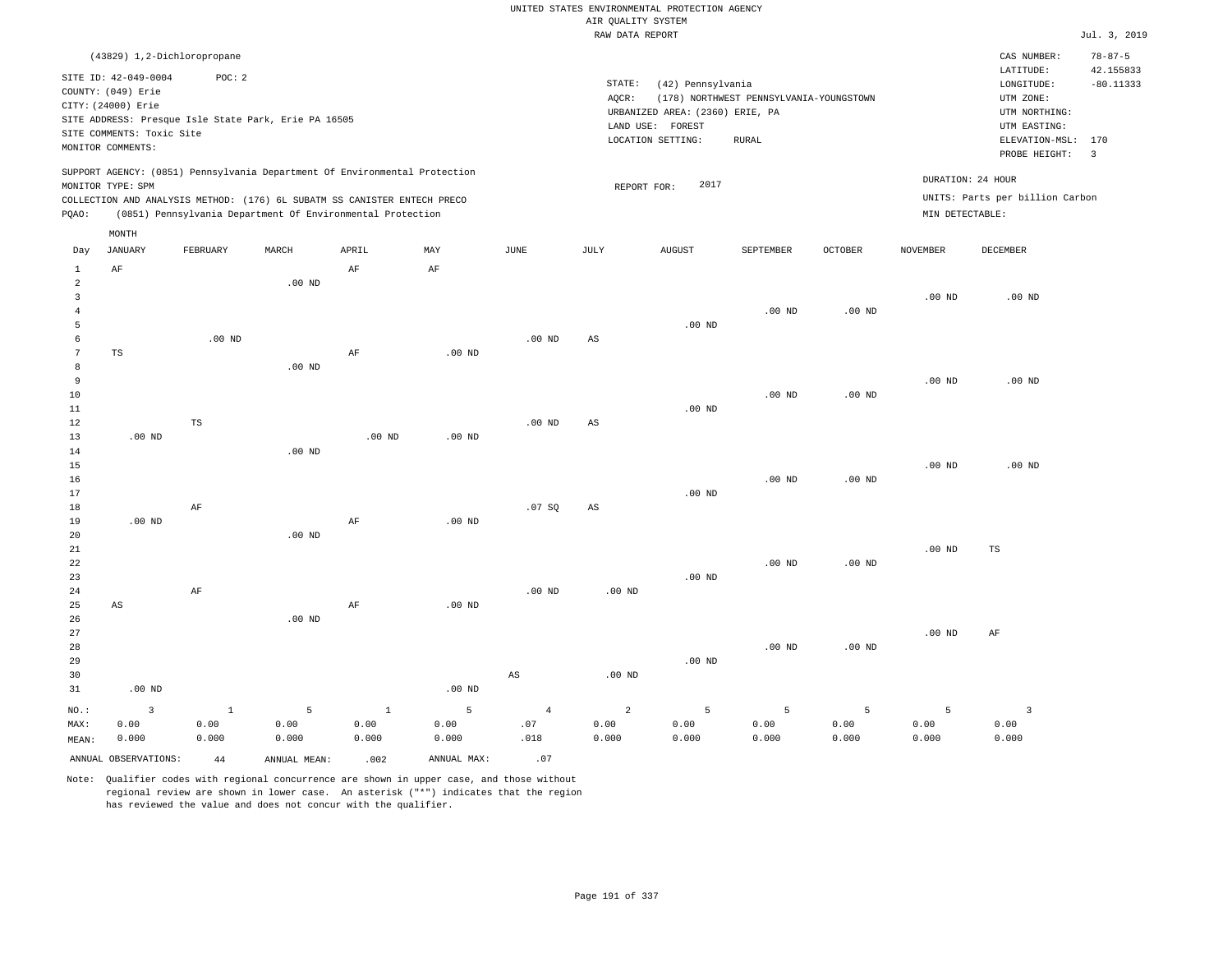|                                           |                                                                                               |             |                                 |                                                      |                                                                                                                                                                                                                      |                               |                     |                 | UNITED STATES ENVIRONMENTAL PROTECTION AGENCY<br>AIR OUALITY SYSTEM<br>RAW DATA REPORT |                                         |                    |                                 |                                                                       | Jul. 3, 2019             |
|-------------------------------------------|-----------------------------------------------------------------------------------------------|-------------|---------------------------------|------------------------------------------------------|----------------------------------------------------------------------------------------------------------------------------------------------------------------------------------------------------------------------|-------------------------------|---------------------|-----------------|----------------------------------------------------------------------------------------|-----------------------------------------|--------------------|---------------------------------|-----------------------------------------------------------------------|--------------------------|
|                                           |                                                                                               |             | (43829) 1,2-Dichloropropane     |                                                      |                                                                                                                                                                                                                      |                               |                     |                 |                                                                                        |                                         |                    |                                 | CAS NUMBER:                                                           | $78 - 87 - 5$            |
|                                           | SITE ID: 42-049-0004<br>COUNTY: (049) Erie<br>CITY: (24000) Erie<br>SITE COMMENTS: Toxic Site |             | POC: 2                          | SITE ADDRESS: Presque Isle State Park, Erie PA 16505 |                                                                                                                                                                                                                      |                               |                     | STATE:<br>AQCR: | (42) Pennsylvania<br>URBANIZED AREA: (2360) ERIE, PA<br>LAND USE: FOREST               | (178) NORTHWEST PENNSYLVANIA-YOUNGSTOWN |                    |                                 | LATITUDE:<br>LONGITUDE:<br>UTM ZONE:<br>UTM NORTHING:<br>UTM EASTING: | 42.155833<br>$-80.11333$ |
|                                           | MONITOR COMMENTS:                                                                             |             |                                 |                                                      |                                                                                                                                                                                                                      |                               |                     |                 | LOCATION SETTING:                                                                      | <b>RURAL</b>                            |                    |                                 | ELEVATION-MSL:<br>PROBE HEIGHT:                                       | 170<br>$\overline{3}$    |
| PQAO:                                     | MONITOR TYPE: SPM                                                                             |             |                                 |                                                      | SUPPORT AGENCY: (0851) Pennsylvania Department Of Environmental Protection<br>COLLECTION AND ANALYSIS METHOD: (176) 6L SUBATM SS CANISTER ENTECH PRECO<br>(0851) Pennsylvania Department Of Environmental Protection |                               |                     |                 | 2018<br>REPORT FOR:                                                                    |                                         |                    | DURATION: 24 HOUR               | UNITS: Parts per billion Carbon<br>MIN DETECTABLE: .1364175           |                          |
| Day                                       | MONTH<br>JANUARY                                                                              |             | FEBRUARY                        | MARCH                                                | APRIL                                                                                                                                                                                                                | MAY                           | JUNE                | JULY            | <b>AUGUST</b>                                                                          | SEPTEMBER                               | <b>OCTOBER</b>     | <b>NOVEMBER</b>                 | DECEMBER                                                              |                          |
| $\mathbf{1}$<br>$\overline{a}$            | TS                                                                                            |             | AQ                              |                                                      | AF                                                                                                                                                                                                                   | .00 <sub>ND</sub>             | AF                  | AF              |                                                                                        |                                         |                    |                                 |                                                                       |                          |
| 3<br>$\,4$<br>5<br>6                      |                                                                                               |             |                                 | $.00$ ND                                             |                                                                                                                                                                                                                      |                               |                     |                 | AF                                                                                     | $\rm AF$                                | $.00$ ND           | .00 <sub>ND</sub>               | $.00$ ND                                                              |                          |
| $\overline{7}$<br>$\mathbf{a}$<br>9<br>10 | AF                                                                                            |             | $.00$ ND                        | $.00$ ND                                             | .00 <sub>ND</sub>                                                                                                                                                                                                    | AS                            | AF                  | AF              |                                                                                        |                                         |                    | .00 <sub>ND</sub>               | $.00$ ND                                                              |                          |
| 11<br>12<br>13                            |                                                                                               |             | $.00$ ND                        |                                                      |                                                                                                                                                                                                                      |                               | AF                  | AF              | AF                                                                                     | $\mathbb{A}\mathbb{S}$                  | $.00$ ND           |                                 |                                                                       |                          |
| 14<br>15<br>16<br>17                      | AF                                                                                            |             |                                 | .00 <sub>ND</sub>                                    | $.00$ ND                                                                                                                                                                                                             | AF                            |                     |                 |                                                                                        | $.00$ ND                                | $.00$ ND           | AS                              | $.00$ ND                                                              |                          |
| 18<br>19<br>20<br>21                      | $\rm AF$                                                                                      |             | .00 <sub>ND</sub>               | AF                                                   | $.00$ ND                                                                                                                                                                                                             | AF                            | AF                  | AF              | AF                                                                                     |                                         |                    |                                 |                                                                       |                          |
| 22<br>23<br>24<br>25                      |                                                                                               |             | $.00$ ND                        |                                                      |                                                                                                                                                                                                                      |                               | $\rm{AF}$           | AF              | $.00$ ND                                                                               | $.00$ ND                                | .00 <sub>ND</sub>  | .00 <sub>ND</sub>               | $.00$ ND                                                              |                          |
| 26<br>27<br>28<br>29<br>30<br>31          | $\rm AF$                                                                                      |             |                                 | AF                                                   | $.00$ ND                                                                                                                                                                                                             | AF                            |                     | AF              | $.00$ ND                                                                               | $.00$ ND                                | .00 <sub>ND</sub>  | .00 <sub>ND</sub>               | AS                                                                    |                          |
| $NO.$ :<br>MAX:<br>MEAN:                  |                                                                                               | $\mathbb O$ | $\overline{4}$<br>0.00<br>0.000 | 3<br>0.00<br>0.000                                   | $\overline{4}$<br>0.00<br>0.000                                                                                                                                                                                      | $\mathbf{1}$<br>0.00<br>0.000 | $\mathsf{O}\xspace$ |                 | $\mathsf{O}\xspace$<br>2<br>0.00<br>0.000                                              | $\overline{3}$<br>0.00<br>0.000         | 5<br>0.00<br>0.000 | $\overline{4}$<br>0.00<br>0.000 | $\overline{4}$<br>0.00<br>0.000                                       |                          |
|                                           | ANNUAL OBSERVATIONS:                                                                          |             | 30                              | ANNUAL MEAN:                                         | 0.000                                                                                                                                                                                                                | ANNUAL MAX:                   | 0.00                |                 |                                                                                        |                                         |                    |                                 |                                                                       |                          |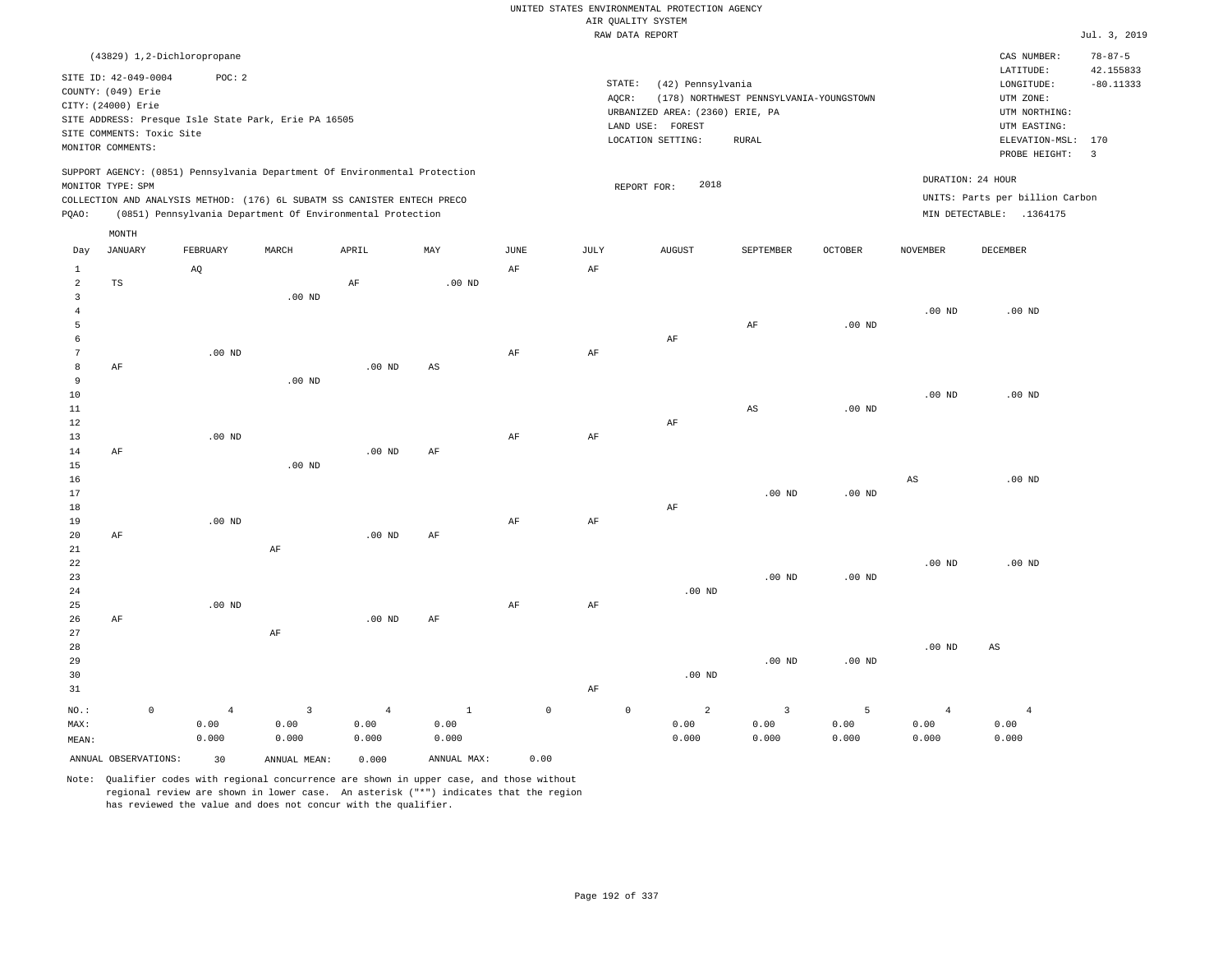|                         |                                   |          |                                                                            |                        |                |                   | RAW DATA REPORT   |                                 |                                         |                   |                   |                                 | Jul. 3, 2019                   |
|-------------------------|-----------------------------------|----------|----------------------------------------------------------------------------|------------------------|----------------|-------------------|-------------------|---------------------------------|-----------------------------------------|-------------------|-------------------|---------------------------------|--------------------------------|
|                         | (43830) trans-1,3-Dichloropropene |          |                                                                            |                        |                |                   |                   |                                 |                                         |                   |                   | CAS NUMBER:                     | $10061 - 02 - 6$               |
|                         | SITE ID: 42-049-0004              | POC: 2   |                                                                            |                        |                |                   |                   |                                 |                                         |                   |                   | LATITUDE:                       | 42.155833                      |
|                         | COUNTY: (049) Erie                |          |                                                                            |                        |                |                   | STATE:            | (42) Pennsylvania               |                                         |                   |                   | LONGITUDE:                      | $-80.11333$                    |
|                         | CITY: (24000) Erie                |          |                                                                            |                        |                |                   | AOCR:             |                                 | (178) NORTHWEST PENNSYLVANIA-YOUNGSTOWN |                   |                   | UTM ZONE:                       |                                |
|                         |                                   |          | SITE ADDRESS: Presque Isle State Park, Erie PA 16505                       |                        |                |                   |                   | URBANIZED AREA: (2360) ERIE, PA |                                         |                   |                   | UTM NORTHING:                   |                                |
|                         | SITE COMMENTS: Toxic Site         |          |                                                                            |                        |                |                   |                   | LAND USE: FOREST                |                                         |                   |                   | UTM EASTING:                    |                                |
|                         | MONITOR COMMENTS:                 |          |                                                                            |                        |                |                   |                   | LOCATION SETTING:               | <b>RURAL</b>                            |                   |                   | ELEVATION-MSL:                  | 170<br>$\overline{\mathbf{3}}$ |
|                         |                                   |          | SUPPORT AGENCY: (0851) Pennsylvania Department Of Environmental Protection |                        |                |                   |                   |                                 |                                         |                   |                   | PROBE HEIGHT:                   |                                |
|                         | MONITOR TYPE: SPM                 |          |                                                                            |                        |                |                   | REPORT FOR:       | 2013                            |                                         |                   |                   | DURATION: 24 HOUR               |                                |
|                         |                                   |          | COLLECTION AND ANALYSIS METHOD: (176) 6L SUBATM SS CANISTER ENTECH PRECO   |                        |                |                   |                   |                                 |                                         |                   |                   | UNITS: Parts per billion Carbon |                                |
| PQAO:                   |                                   |          | (0851) Pennsylvania Department Of Environmental Protection                 |                        |                |                   |                   |                                 |                                         |                   | MIN DETECTABLE:   |                                 |                                |
|                         | MONTH                             |          |                                                                            |                        |                |                   |                   |                                 |                                         |                   |                   |                                 |                                |
| Day                     | <b>JANUARY</b>                    | FEBRUARY | MARCH                                                                      | APRIL                  | MAY            | $_{\rm JUNE}$     | JULY              | <b>AUGUST</b>                   | SEPTEMBER                               | <b>OCTOBER</b>    | <b>NOVEMBER</b>   | DECEMBER                        |                                |
| $\mathbf{1}$            |                                   |          |                                                                            |                        |                |                   |                   |                                 | $.00$ ND                                | $.00$ ND          |                   |                                 |                                |
| 2                       |                                   |          |                                                                            |                        |                |                   |                   | $.00$ ND                        |                                         |                   |                   |                                 |                                |
| $\overline{\mathbf{3}}$ |                                   | $.00$ ND |                                                                            |                        |                | AS                | .00 <sub>ND</sub> |                                 |                                         |                   |                   |                                 |                                |
| $\overline{4}$          | $.00$ ND                          |          |                                                                            | $.00$ ND               | $.00$ ND       |                   |                   |                                 |                                         |                   |                   |                                 |                                |
| 5                       |                                   |          | $.00$ ND                                                                   |                        |                |                   |                   |                                 |                                         |                   |                   |                                 |                                |
| 6                       |                                   |          |                                                                            |                        |                |                   |                   |                                 |                                         |                   | .00 <sub>ND</sub> | $.00$ ND                        |                                |
| 7                       |                                   |          |                                                                            |                        |                |                   |                   |                                 | .00 <sub>ND</sub>                       | $.00$ ND          |                   |                                 |                                |
| 8                       |                                   |          |                                                                            |                        |                |                   |                   | $.00$ ND                        |                                         |                   |                   |                                 |                                |
| 9                       |                                   | $.00$ ND |                                                                            |                        |                | $.00$ ND          | $.00$ ND          |                                 |                                         |                   |                   |                                 |                                |
| 10                      | $.00$ ND                          |          |                                                                            | $\mathbb{A}\mathbb{S}$ | $.00$ ND       |                   |                   |                                 |                                         |                   |                   |                                 |                                |
| 11                      |                                   |          | $.00$ ND                                                                   |                        |                |                   |                   |                                 |                                         |                   |                   |                                 |                                |
| 12                      |                                   |          |                                                                            |                        |                |                   |                   |                                 |                                         |                   | AF                | $.00$ ND                        |                                |
| 13                      |                                   |          |                                                                            |                        |                |                   |                   |                                 | $.00$ ND                                | .00 <sub>ND</sub> |                   |                                 |                                |
| $1\,4$                  |                                   |          |                                                                            |                        |                |                   |                   | AF                              |                                         |                   |                   |                                 |                                |
| 15                      | $.00$ ND                          | $.00$ ND |                                                                            | $.00$ ND               | $.00$ ND       | $.00$ ND          | $.00$ ND          |                                 |                                         |                   |                   |                                 |                                |
| 16<br>17                |                                   |          | $.00$ ND                                                                   |                        |                |                   |                   |                                 |                                         |                   |                   |                                 |                                |
| 18                      |                                   |          |                                                                            |                        |                |                   |                   |                                 |                                         |                   | .00 <sub>ND</sub> | $.00$ ND                        |                                |
| 19                      |                                   |          |                                                                            |                        |                |                   |                   |                                 | .00 <sub>ND</sub>                       | .00 <sub>ND</sub> |                   |                                 |                                |
| 20                      |                                   |          |                                                                            |                        |                |                   |                   | .00 <sub>ND</sub>               |                                         |                   |                   |                                 |                                |
| 21                      |                                   | $.00$ ND |                                                                            |                        |                | .00 <sub>ND</sub> | .00 <sub>ND</sub> |                                 |                                         |                   |                   |                                 |                                |
| 22                      | $.00$ ND                          |          |                                                                            | $.00$ ND               | $.00$ ND       |                   |                   |                                 |                                         |                   |                   |                                 |                                |
| 23                      |                                   |          | $.00$ ND                                                                   |                        |                |                   |                   |                                 |                                         |                   |                   |                                 |                                |
| 24                      |                                   |          |                                                                            |                        |                |                   |                   |                                 |                                         |                   | .00 <sub>ND</sub> | $.00$ ND                        |                                |
| 25                      |                                   |          |                                                                            |                        |                |                   |                   |                                 | $.00$ ND                                | $.00$ ND          |                   |                                 |                                |
| 26                      |                                   |          |                                                                            |                        |                |                   |                   | $.00$ ND                        |                                         |                   |                   |                                 |                                |
| 27                      |                                   | $.00$ ND |                                                                            |                        |                | $.00$ ND          | $.00$ ND          |                                 |                                         |                   |                   |                                 |                                |
| 28                      | $.00$ ND                          |          |                                                                            | $.00$ ND               | $.00$ ND       |                   |                   |                                 |                                         |                   |                   |                                 |                                |
| 29                      |                                   |          | $.00$ ND                                                                   |                        |                |                   |                   |                                 |                                         |                   |                   |                                 |                                |
| 30                      |                                   |          |                                                                            |                        |                |                   |                   |                                 |                                         |                   | .00 <sub>ND</sub> | $.00$ ND                        |                                |
| 31                      |                                   |          |                                                                            |                        |                |                   |                   |                                 |                                         | $.00$ ND          |                   |                                 |                                |
| NO.:                    | 5                                 | 5        | 5                                                                          | $\overline{4}$         | $\overline{5}$ | $\overline{4}$    | 5                 | $\overline{4}$                  | 5                                       | $\epsilon$        | $\overline{4}$    | 5                               |                                |
| MAX:                    | 0.00                              | 0.00     | 0.00                                                                       | 0.00                   | 0.00           | 0.00              | 0.00              | 0.00                            | 0.00                                    | 0.00              | 0.00              | 0.00                            |                                |
| MEAN:                   | 0.000                             | 0.000    | 0.000                                                                      | 0.000                  | 0.000          | 0.000             | 0.000             | 0.000                           | 0.000                                   | 0.000             | 0.000             | 0.000                           |                                |
|                         |                                   |          |                                                                            |                        |                |                   |                   |                                 |                                         |                   |                   |                                 |                                |
|                         | ANNUAL OBSERVATIONS:              | 57       | ANNUAL MEAN:                                                               | 0.000                  | ANNUAL MAX:    | 0.00              |                   |                                 |                                         |                   |                   |                                 |                                |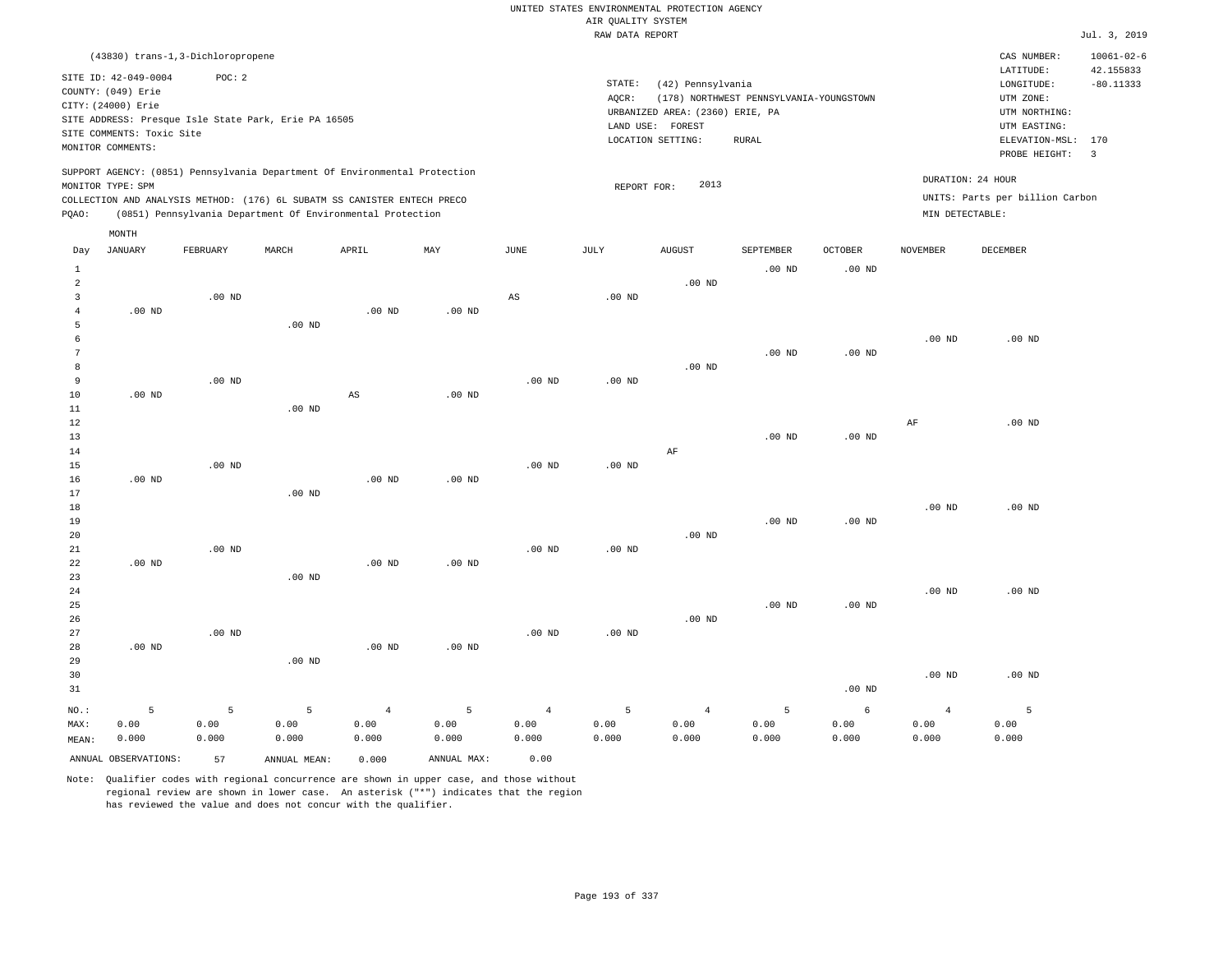|                         |                                                                                                 |                   |                |                                                            |                   |                   | RAW DATA REPORT        |                                 |                                         |                        |                        |                                 | Jul. 3, 2019             |
|-------------------------|-------------------------------------------------------------------------------------------------|-------------------|----------------|------------------------------------------------------------|-------------------|-------------------|------------------------|---------------------------------|-----------------------------------------|------------------------|------------------------|---------------------------------|--------------------------|
|                         | (43830) trans-1,3-Dichloropropene                                                               |                   |                |                                                            |                   |                   |                        |                                 |                                         |                        |                        | CAS NUMBER:                     | $10061 - 02 - 6$         |
|                         | SITE ID: 42-049-0004                                                                            | POC: 2            |                |                                                            |                   |                   | STATE:                 | (42) Pennsylvania               |                                         |                        |                        | LATITUDE:<br>LONGITUDE:         | 42.155833<br>$-80.11333$ |
|                         | COUNTY: (049) Erie                                                                              |                   |                |                                                            |                   |                   | AOCR:                  |                                 | (178) NORTHWEST PENNSYLVANIA-YOUNGSTOWN |                        |                        | UTM ZONE:                       |                          |
|                         | CITY: (24000) Erie                                                                              |                   |                |                                                            |                   |                   |                        | URBANIZED AREA: (2360) ERIE, PA |                                         |                        |                        | UTM NORTHING:                   |                          |
|                         | SITE ADDRESS: Presque Isle State Park, Erie PA 16505                                            |                   |                |                                                            |                   |                   |                        | LAND USE: FOREST                |                                         |                        |                        | UTM EASTING:                    |                          |
|                         | SITE COMMENTS: Toxic Site<br>MONITOR COMMENTS:                                                  |                   |                |                                                            |                   |                   |                        | LOCATION SETTING:               | <b>RURAL</b>                            |                        |                        | ELEVATION-MSL:                  | 170                      |
|                         |                                                                                                 |                   |                |                                                            |                   |                   |                        |                                 |                                         |                        |                        | PROBE HEIGHT:                   | $\overline{\mathbf{3}}$  |
|                         | SUPPORT AGENCY: (0851) Pennsylvania Department Of Environmental Protection<br>MONITOR TYPE: SPM |                   |                |                                                            |                   |                   | REPORT FOR:            | 2014                            |                                         |                        |                        | DURATION: 24 HOUR               |                          |
|                         | COLLECTION AND ANALYSIS METHOD: (176) 6L SUBATM SS CANISTER ENTECH PRECO                        |                   |                |                                                            |                   |                   |                        |                                 |                                         |                        |                        | UNITS: Parts per billion Carbon |                          |
| PQAO:                   |                                                                                                 |                   |                | (0851) Pennsylvania Department Of Environmental Protection |                   |                   |                        |                                 |                                         |                        | MIN DETECTABLE:        |                                 |                          |
|                         | MONTH                                                                                           |                   |                |                                                            |                   |                   |                        |                                 |                                         |                        |                        |                                 |                          |
| Day                     | <b>JANUARY</b>                                                                                  | FEBRUARY          | MARCH          | APRIL                                                      | MAY               | JUNE              | JULY                   | AUGUST                          | SEPTEMBER                               | OCTOBER                | <b>NOVEMBER</b>        | DECEMBER                        |                          |
| $\mathbf{1}$            |                                                                                                 |                   |                |                                                            |                   |                   |                        |                                 |                                         |                        | $_{\rm AS}$            | AS                              |                          |
| $\overline{a}$          |                                                                                                 |                   |                |                                                            |                   |                   |                        |                                 | $.00$ ND                                | $\mathbb{A}\mathbb{S}$ |                        |                                 |                          |
| $\overline{\mathbf{3}}$ |                                                                                                 |                   |                |                                                            |                   |                   |                        | $.00$ ND                        |                                         |                        |                        |                                 |                          |
| $\overline{4}$<br>5     |                                                                                                 | AF                |                |                                                            |                   | .00 <sub>ND</sub> | $.00$ ND               |                                 |                                         |                        |                        |                                 |                          |
| 6                       | $.00$ ND                                                                                        |                   | $.00$ ND       | $.00$ ND                                                   | $.00$ ND          |                   |                        |                                 |                                         |                        |                        |                                 |                          |
| 7                       |                                                                                                 |                   |                |                                                            |                   |                   |                        |                                 |                                         |                        | .00 <sub>ND</sub>      | .00 <sub>ND</sub>               |                          |
| 8                       |                                                                                                 |                   |                |                                                            |                   |                   |                        |                                 | AF                                      | $\mathbb{A}\mathbb{S}$ |                        |                                 |                          |
| 9                       |                                                                                                 |                   |                |                                                            |                   |                   |                        | AF                              |                                         |                        |                        |                                 |                          |
| 10                      |                                                                                                 | $.00$ ND          |                |                                                            |                   | .00 <sub>ND</sub> | .00 <sub>ND</sub>      |                                 |                                         |                        |                        |                                 |                          |
| 11                      | $.00$ ND                                                                                        |                   |                | AF                                                         | $_{\rm AS}$       |                   |                        |                                 |                                         |                        |                        |                                 |                          |
| 12                      |                                                                                                 |                   | AM             |                                                            |                   |                   |                        |                                 |                                         |                        |                        |                                 |                          |
| 13                      |                                                                                                 |                   |                |                                                            |                   |                   |                        |                                 |                                         |                        | $\mathbb{A}\mathbb{S}$ | $.00$ ND                        |                          |
| 14                      |                                                                                                 |                   |                |                                                            |                   |                   |                        |                                 | AS                                      | AM                     |                        |                                 |                          |
| 15                      |                                                                                                 |                   |                |                                                            |                   |                   |                        | AF                              |                                         |                        |                        |                                 |                          |
| 16<br>17                | .00 <sub>ND</sub>                                                                               | .00 <sub>ND</sub> |                | .00 <sub>ND</sub>                                          | .00 <sub>ND</sub> | $.00$ ND          | .00 <sub>ND</sub>      |                                 |                                         |                        |                        |                                 |                          |
| 18                      |                                                                                                 |                   | $.00$ ND       |                                                            |                   |                   |                        |                                 |                                         |                        |                        |                                 |                          |
| 19                      |                                                                                                 |                   |                |                                                            |                   |                   |                        |                                 |                                         |                        | .00 <sub>ND</sub>      | $.00$ ND                        |                          |
| 20                      |                                                                                                 |                   |                |                                                            |                   |                   |                        |                                 | AS                                      | AF                     |                        |                                 |                          |
| 21                      |                                                                                                 |                   |                |                                                            |                   |                   |                        | AF                              |                                         |                        |                        |                                 |                          |
| 22                      |                                                                                                 | $.00$ ND          |                |                                                            |                   | .00 <sub>ND</sub> | $.00$ ND               |                                 |                                         |                        |                        |                                 |                          |
| 23                      | .00 <sub>ND</sub>                                                                               |                   |                | .00 <sub>ND</sub>                                          | .00 <sub>ND</sub> |                   |                        |                                 |                                         |                        |                        |                                 |                          |
| 24                      |                                                                                                 |                   | $.00$ ND       |                                                            |                   |                   |                        |                                 |                                         |                        |                        |                                 |                          |
| 25                      |                                                                                                 |                   |                |                                                            |                   |                   |                        |                                 |                                         |                        | $\mathbb{A}\mathbb{S}$ | $.00$ ND                        |                          |
| 26                      |                                                                                                 |                   |                |                                                            |                   |                   |                        |                                 | AS                                      | $.00$ ND               |                        |                                 |                          |
| 27                      |                                                                                                 |                   |                |                                                            |                   |                   |                        | AF                              |                                         |                        |                        |                                 |                          |
| 28                      |                                                                                                 | $.00$ ND          |                |                                                            |                   | .00 <sub>ND</sub> | $\mathbb{A}\mathbb{S}$ |                                 |                                         |                        |                        |                                 |                          |
| 29<br>30                | $.00$ ND                                                                                        |                   | $.00$ ND       | AS                                                         | $.00$ ND          |                   |                        |                                 |                                         |                        |                        |                                 |                          |
| 31                      |                                                                                                 |                   |                |                                                            |                   |                   |                        |                                 |                                         |                        |                        | $\mathbb{A}\mathbb{S}$          |                          |
| NO.:                    | 5                                                                                               | $\overline{4}$    | $\overline{4}$ | 3                                                          | $\overline{4}$    | 5                 | $\overline{4}$         | $\mathbf{1}$                    | $\mathbf{1}$                            | $\mathbf{1}$           | $\overline{a}$         | $\overline{4}$                  |                          |
| MAX:                    | 0.00                                                                                            | 0.00              | 0.00           | 0.00                                                       | 0.00              | 0.00              | 0.00                   | 0.00                            | 0.00                                    | 0.00                   | 0.00                   | 0.00                            |                          |
| MEAN:                   | 0.000                                                                                           | 0.000             | 0.000          | 0.000                                                      | 0.000             | 0.000             | 0.000                  | 0.000                           | 0.000                                   | 0.000                  | 0.000                  | 0.000                           |                          |
|                         | ANNUAL OBSERVATIONS:                                                                            | 38                | ANNUAL MEAN:   | 0.000                                                      | ANNUAL MAX:       | 0.00              |                        |                                 |                                         |                        |                        |                                 |                          |
|                         |                                                                                                 |                   |                |                                                            |                   |                   |                        |                                 |                                         |                        |                        |                                 |                          |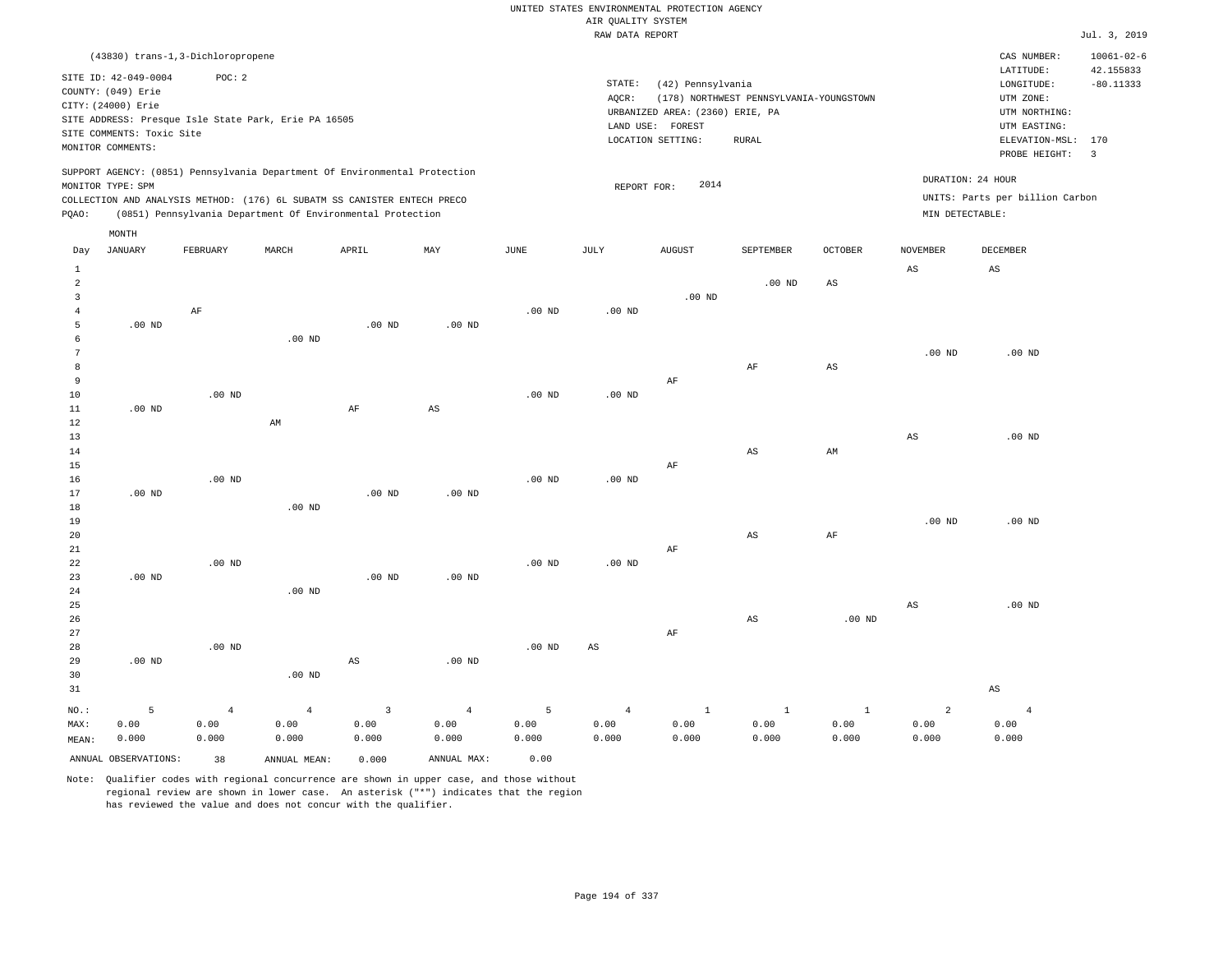RAW DATA REPORT Jul. 3, 2019 UNITED STATES ENVIRONMENTAL PROTECTION AGENCY AIR QUALITY SYSTEM

|                | (43830) trans-1,3-Dichloropropene                                                                                                                                           |                        |                        |                                                            |             |                        |                   |                                           |                                         |                        |                 | CAS NUMBER:                                          | $10061 - 02 - 6$        |
|----------------|-----------------------------------------------------------------------------------------------------------------------------------------------------------------------------|------------------------|------------------------|------------------------------------------------------------|-------------|------------------------|-------------------|-------------------------------------------|-----------------------------------------|------------------------|-----------------|------------------------------------------------------|-------------------------|
|                | SITE ID: 42-049-0004                                                                                                                                                        | POC: 2                 |                        |                                                            |             |                        |                   |                                           |                                         |                        |                 | LATITUDE:                                            | 42.155833               |
|                | COUNTY: (049) Erie                                                                                                                                                          |                        |                        |                                                            |             |                        | STATE:            | (42) Pennsylvania                         |                                         |                        |                 | LONGITUDE:                                           | $-80.11333$             |
|                | CITY: (24000) Erie                                                                                                                                                          |                        |                        |                                                            |             |                        | $AQCR$ :          |                                           | (178) NORTHWEST PENNSYLVANIA-YOUNGSTOWN |                        |                 | UTM ZONE:                                            |                         |
|                | SITE ADDRESS: Presque Isle State Park, Erie PA 16505                                                                                                                        |                        |                        |                                                            |             |                        |                   | URBANIZED AREA: (2360) ERIE, PA<br>FOREST |                                         |                        |                 | UTM NORTHING:                                        |                         |
|                | SITE COMMENTS: Toxic Site                                                                                                                                                   |                        |                        |                                                            |             |                        | LAND USE:         | LOCATION SETTING:                         | RURAL                                   |                        |                 | UTM EASTING:<br>ELEVATION-MSL:                       | 170                     |
|                | MONITOR COMMENTS:                                                                                                                                                           |                        |                        |                                                            |             |                        |                   |                                           |                                         |                        |                 | PROBE HEIGHT:                                        | $\overline{\mathbf{3}}$ |
| PQAO:          | SUPPORT AGENCY: (0851) Pennsylvania Department Of Environmental Protection<br>MONITOR TYPE: SPM<br>COLLECTION AND ANALYSIS METHOD: (176) 6L SUBATM SS CANISTER ENTECH PRECO |                        |                        | (0851) Pennsylvania Department Of Environmental Protection |             |                        | REPORT FOR:       | 2015                                      |                                         |                        | MIN DETECTABLE: | DURATION: 24 HOUR<br>UNITS: Parts per billion Carbon |                         |
|                | MONTH                                                                                                                                                                       |                        |                        |                                                            |             |                        |                   |                                           |                                         |                        |                 |                                                      |                         |
| Day            | <b>JANUARY</b>                                                                                                                                                              | FEBRUARY               | MARCH                  | APRIL                                                      | MAY         | <b>JUNE</b>            | JULY              | <b>AUGUST</b>                             | SEPTEMBER                               | <b>OCTOBER</b>         | <b>NOVEMBER</b> | DECEMBER                                             |                         |
| $\mathbf{1}$   |                                                                                                                                                                             |                        | $.00$ ND               |                                                            |             |                        |                   |                                           |                                         |                        |                 |                                                      |                         |
| $\overline{2}$ |                                                                                                                                                                             |                        |                        |                                                            |             |                        |                   |                                           |                                         |                        | $.00$ ND        | $\operatorname{TS}$                                  |                         |
| 3              |                                                                                                                                                                             |                        |                        |                                                            |             |                        |                   |                                           | $.00$ ND                                | .00 <sub>ND</sub>      |                 |                                                      |                         |
| $\overline{4}$ |                                                                                                                                                                             |                        |                        |                                                            |             |                        |                   | $.00$ ND                                  |                                         |                        |                 |                                                      |                         |
| 5              |                                                                                                                                                                             | AS                     |                        |                                                            |             | .00 <sub>ND</sub>      | AS                |                                           |                                         |                        |                 |                                                      |                         |
| 6              | AF                                                                                                                                                                          |                        |                        | $.00$ ND                                                   | $.00$ ND    |                        |                   |                                           |                                         |                        |                 |                                                      |                         |
| 7              |                                                                                                                                                                             |                        | .00 <sub>ND</sub>      |                                                            |             |                        |                   |                                           |                                         |                        |                 |                                                      |                         |
| 8              |                                                                                                                                                                             |                        |                        |                                                            |             |                        |                   |                                           |                                         |                        | $_{\rm AS}$     | $.00$ ND                                             |                         |
| 9              |                                                                                                                                                                             |                        |                        |                                                            |             |                        |                   |                                           | $.00$ ND                                | $\mathbb{A}\mathbb{S}$ |                 |                                                      |                         |
| 10             |                                                                                                                                                                             |                        |                        |                                                            |             |                        |                   | $.00$ ND                                  |                                         |                        |                 |                                                      |                         |
| 11             |                                                                                                                                                                             | $\mathbb{A}\mathbb{S}$ |                        |                                                            |             | .00 <sub>ND</sub>      | .00 <sub>ND</sub> |                                           |                                         |                        |                 |                                                      |                         |
| 12             | .00 <sub>ND</sub>                                                                                                                                                           |                        |                        | .00 <sub>ND</sub>                                          | $.00$ ND    |                        |                   |                                           |                                         |                        |                 |                                                      |                         |
| 13             |                                                                                                                                                                             |                        | $.00$ ND               |                                                            |             |                        |                   |                                           |                                         |                        |                 |                                                      |                         |
| 14<br>15       |                                                                                                                                                                             |                        |                        |                                                            |             |                        |                   |                                           | $.00$ ND                                | $_{\rm AS}$            | $\rm AF$        | $.00$ ND                                             |                         |
| 16             |                                                                                                                                                                             |                        |                        |                                                            |             |                        |                   | $.00$ ND                                  |                                         |                        |                 |                                                      |                         |
| 17             |                                                                                                                                                                             | $\rm AF$               |                        |                                                            |             | $.00$ ND               | .00 <sub>ND</sub> |                                           |                                         |                        |                 |                                                      |                         |
| 18             | AF                                                                                                                                                                          |                        |                        | .00 <sub>ND</sub>                                          | $.00$ ND    |                        |                   |                                           |                                         |                        |                 |                                                      |                         |
| 19             |                                                                                                                                                                             |                        | $\mathbb{A}\mathbb{S}$ |                                                            |             |                        |                   |                                           |                                         |                        |                 |                                                      |                         |
| 20             |                                                                                                                                                                             |                        |                        |                                                            |             |                        |                   |                                           |                                         |                        | $.00$ ND        | $.00$ ND                                             |                         |
| 21             |                                                                                                                                                                             |                        |                        |                                                            |             |                        |                   |                                           | $.00$ ND                                | .00 <sub>ND</sub>      |                 |                                                      |                         |
| 22             |                                                                                                                                                                             |                        |                        |                                                            |             |                        |                   | $.00$ ND                                  |                                         |                        |                 |                                                      |                         |
| 23             |                                                                                                                                                                             | $.00$ ND               |                        |                                                            |             | $\mathbb{A}\mathbb{S}$ | $_{\rm AS}$       |                                           |                                         |                        |                 |                                                      |                         |
| 24             | $.00$ ND                                                                                                                                                                    |                        |                        | $.00$ ND                                                   | $.00$ ND    |                        |                   |                                           |                                         |                        |                 |                                                      |                         |
| 25             |                                                                                                                                                                             |                        | $.00$ ND               |                                                            |             |                        |                   |                                           |                                         |                        |                 |                                                      |                         |
| 26             |                                                                                                                                                                             |                        |                        |                                                            |             |                        |                   |                                           |                                         |                        | TS              | $.00$ ND                                             |                         |
| 27             |                                                                                                                                                                             |                        |                        |                                                            |             |                        |                   |                                           | $\mathbb{A}\mathbb{S}$                  | .00 <sub>ND</sub>      |                 |                                                      |                         |
| 28             |                                                                                                                                                                             |                        |                        |                                                            |             |                        |                   | $.00$ ND                                  |                                         |                        |                 |                                                      |                         |
| 29             |                                                                                                                                                                             |                        |                        |                                                            |             | .00 <sub>ND</sub>      | .00 <sub>ND</sub> |                                           |                                         |                        |                 |                                                      |                         |
| 30             | $.00$ ND                                                                                                                                                                    |                        |                        | $.00$ ND                                                   | $.00$ ND    |                        |                   |                                           |                                         |                        |                 |                                                      |                         |
| 31             |                                                                                                                                                                             |                        | $.00$ ND               |                                                            |             |                        |                   |                                           |                                         |                        |                 |                                                      |                         |
| $NO.$ :        | $\overline{\mathbf{3}}$                                                                                                                                                     | $\mathbf{1}$           | 5                      | 5                                                          | 5           | $\overline{4}$         | $\mathbf{3}$      | 5                                         | $\overline{4}$                          | $\overline{3}$         | $\overline{a}$  | $\overline{4}$                                       |                         |
| MAX:           | 0.00                                                                                                                                                                        | 0.00                   | 0.00                   | 0.00                                                       | 0.00        | 0.00                   | 0.00              | 0.00                                      | 0.00                                    | 0.00                   | 0.00            | 0.00                                                 |                         |
| MEAN:          | 0.000                                                                                                                                                                       | 0.000                  | 0.000                  | 0.000                                                      | 0.000       | 0.000                  | 0.000             | 0.000                                     | 0.000                                   | 0.000                  | 0.000           | 0.000                                                |                         |
|                | ANNUAL OBSERVATIONS:                                                                                                                                                        | 44                     | ANNUAL MEAN:           | 0.000                                                      | ANNUAL MAX: | 0.00                   |                   |                                           |                                         |                        |                 |                                                      |                         |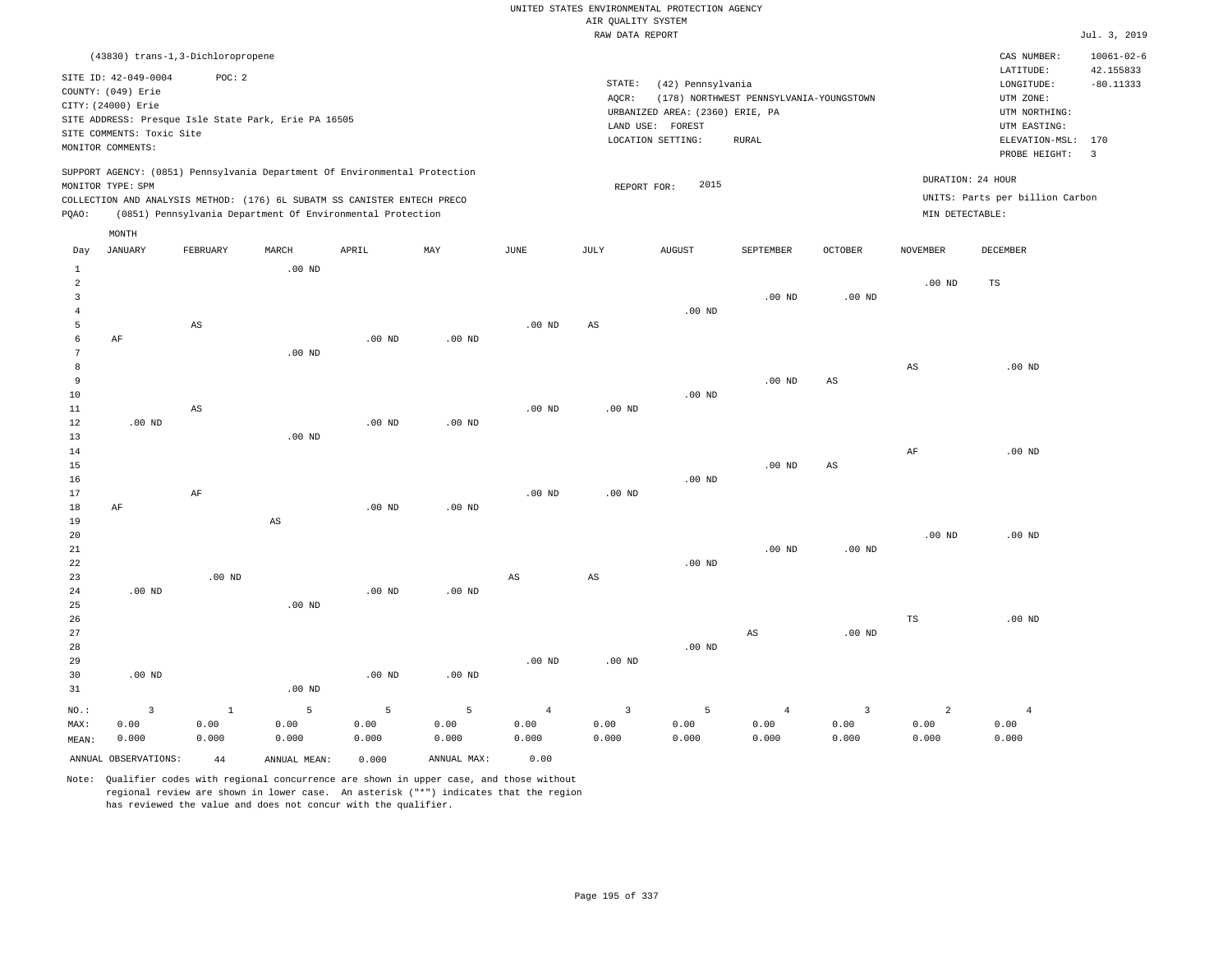|                                |                                   |                |                                                                            |                        |                           |                        |          | RAW DATA REPORT                 |                                         |                   |                   |                                 | Jul. 3, 2019     |
|--------------------------------|-----------------------------------|----------------|----------------------------------------------------------------------------|------------------------|---------------------------|------------------------|----------|---------------------------------|-----------------------------------------|-------------------|-------------------|---------------------------------|------------------|
|                                | (43830) trans-1,3-Dichloropropene |                |                                                                            |                        |                           |                        |          |                                 |                                         |                   |                   | CAS NUMBER:                     | $10061 - 02 - 6$ |
|                                |                                   |                |                                                                            |                        |                           |                        |          |                                 |                                         |                   |                   | LATITUDE:                       | 42.155833        |
|                                | SITE ID: 42-049-0004              | POC: 2         |                                                                            |                        |                           |                        |          | STATE:<br>(42) Pennsylvania     |                                         |                   |                   | LONGITUDE:                      | $-80.11333$      |
|                                | COUNTY: (049) Erie                |                |                                                                            |                        |                           |                        | AQCR:    |                                 | (178) NORTHWEST PENNSYLVANIA-YOUNGSTOWN |                   |                   | UTM ZONE:                       |                  |
|                                | CITY: (24000) Erie                |                |                                                                            |                        |                           |                        |          | URBANIZED AREA: (2360) ERIE, PA |                                         |                   |                   | UTM NORTHING:                   |                  |
|                                |                                   |                | SITE ADDRESS: Presque Isle State Park, Erie PA 16505                       |                        |                           |                        |          | LAND USE: FOREST                |                                         |                   |                   | UTM EASTING:                    |                  |
|                                | SITE COMMENTS: Toxic Site         |                |                                                                            |                        |                           |                        |          | LOCATION SETTING:               | RURAL                                   |                   |                   | ELEVATION-MSL:                  | 170              |
|                                | MONITOR COMMENTS:                 |                |                                                                            |                        |                           |                        |          |                                 |                                         |                   |                   | PROBE HEIGHT:                   | $\overline{3}$   |
|                                |                                   |                | SUPPORT AGENCY: (0851) Pennsylvania Department Of Environmental Protection |                        |                           |                        |          |                                 |                                         |                   |                   |                                 |                  |
|                                | MONITOR TYPE: SPM                 |                |                                                                            |                        |                           |                        |          | 2016<br>REPORT FOR:             |                                         |                   |                   | DURATION: 24 HOUR               |                  |
|                                |                                   |                | COLLECTION AND ANALYSIS METHOD: (176) 6L SUBATM SS CANISTER ENTECH PRECO   |                        |                           |                        |          |                                 |                                         |                   |                   | UNITS: Parts per billion Carbon |                  |
| PQAO:                          |                                   |                | (0851) Pennsylvania Department Of Environmental Protection                 |                        |                           |                        |          |                                 |                                         |                   | MIN DETECTABLE:   |                                 |                  |
|                                | MONTH                             |                |                                                                            |                        |                           |                        |          |                                 |                                         |                   |                   |                                 |                  |
| Day                            | <b>JANUARY</b>                    | FEBRUARY       | MARCH                                                                      | APRIL                  | $\ensuremath{\text{MAX}}$ | JUNE                   | JULY     | <b>AUGUST</b>                   | SEPTEMBER                               | OCTOBER           | NOVEMBER          | DECEMBER                        |                  |
|                                |                                   |                |                                                                            |                        |                           |                        |          |                                 |                                         |                   |                   |                                 |                  |
| $\mathbf{1}$<br>$\overline{a}$ | $.00$ ND                          |                | $.00$ ND                                                                   |                        |                           |                        |          |                                 |                                         |                   | $_{\rm TS}$       | $_{\rm TS}$                     |                  |
| $\overline{3}$                 |                                   |                |                                                                            |                        |                           |                        |          |                                 | $.00$ ND                                | AF                |                   |                                 |                  |
| $\overline{4}$                 |                                   |                |                                                                            |                        |                           |                        |          | AF                              |                                         |                   |                   |                                 |                  |
| 5                              |                                   |                |                                                                            |                        |                           | .00 <sub>ND</sub>      | $\rm AF$ |                                 |                                         |                   |                   |                                 |                  |
| 6                              |                                   | $.00$ ND       |                                                                            | AF                     | AS                        |                        |          |                                 |                                         |                   |                   |                                 |                  |
| $7\phantom{.0}$                | $.00$ ND                          |                | $\rm AF$                                                                   |                        |                           |                        |          |                                 |                                         |                   |                   |                                 |                  |
| 8                              |                                   |                |                                                                            |                        |                           |                        |          |                                 |                                         |                   | AF                | <b>TS</b>                       |                  |
| 9                              |                                   |                |                                                                            |                        |                           |                        |          |                                 | TS                                      | AF                |                   |                                 |                  |
| 10                             |                                   |                |                                                                            |                        |                           |                        |          | $\rm AF$                        |                                         |                   |                   |                                 |                  |
| 11                             |                                   |                |                                                                            |                        |                           | $\mathbb{A}\mathbb{S}$ | $\rm AF$ |                                 |                                         |                   |                   |                                 |                  |
| 12                             |                                   | $.00$ ND       |                                                                            | AS                     | $.00$ ND                  |                        |          |                                 |                                         |                   |                   |                                 |                  |
| 13                             | TS                                |                | $.00$ ND                                                                   |                        |                           |                        |          |                                 |                                         |                   |                   |                                 |                  |
| 14                             |                                   |                |                                                                            |                        |                           |                        |          |                                 |                                         |                   | .00 <sub>ND</sub> | $.00$ ND                        |                  |
| 15                             |                                   |                |                                                                            |                        |                           |                        |          |                                 | AF                                      | .00 <sub>ND</sub> |                   |                                 |                  |
| 16                             |                                   |                |                                                                            |                        |                           |                        |          | $.00$ ND                        |                                         |                   |                   |                                 |                  |
| 17                             |                                   |                |                                                                            |                        |                           | $\rm{AF}$              | $\rm AF$ |                                 |                                         |                   |                   |                                 |                  |
| 18                             |                                   | $.00$ ND       |                                                                            | $\mathbb{A}\mathbb{S}$ | $.00$ ND                  |                        |          |                                 |                                         |                   |                   |                                 |                  |
| 19                             | $.00$ ND                          |                | AS                                                                         |                        |                           |                        |          |                                 |                                         |                   |                   |                                 |                  |
| 20                             |                                   |                |                                                                            |                        |                           |                        |          |                                 |                                         |                   | $.00$ ND          | $.00$ ND                        |                  |
| 21                             |                                   |                |                                                                            |                        |                           |                        |          |                                 | $.00$ ND                                | AF                |                   |                                 |                  |
| 22                             |                                   |                |                                                                            |                        |                           |                        |          | AF                              |                                         |                   |                   |                                 |                  |
| 23                             |                                   |                |                                                                            |                        |                           | $\mathbb{A}\mathbb{S}$ | AF       |                                 |                                         |                   |                   |                                 |                  |
| 24<br>25                       | $.00$ ND                          | $.00$ ND       | $.00$ ND                                                                   | .00 <sub>ND</sub>      | AF                        |                        |          |                                 |                                         |                   |                   |                                 |                  |
| 26                             |                                   |                |                                                                            |                        |                           |                        |          |                                 |                                         |                   | $\rm{AF}$         | $.00$ ND                        |                  |
| 27                             |                                   |                |                                                                            |                        |                           |                        |          |                                 | $.00$ ND                                | AF                |                   |                                 |                  |
| 28                             |                                   |                |                                                                            |                        |                           |                        |          | $.00$ ND                        |                                         |                   |                   |                                 |                  |
| 29                             |                                   |                |                                                                            |                        |                           | $\rm{AF}$              | AF       |                                 |                                         |                   |                   |                                 |                  |
| 30                             |                                   |                |                                                                            | $\mathbb{A}\mathbb{S}$ | AF                        |                        |          |                                 |                                         |                   |                   |                                 |                  |
| 31                             | $.00$ ND                          |                | $.00$ ND                                                                   |                        |                           |                        |          |                                 |                                         |                   |                   |                                 |                  |
|                                |                                   |                |                                                                            |                        |                           |                        |          |                                 |                                         |                   |                   |                                 |                  |
| NO.:                           | 5                                 | $\overline{4}$ | $\overline{4}$                                                             | $\mathbf{1}$           | $\overline{a}$            | $\mathbf{1}$           |          | $\mathbb O$<br>$\overline{a}$   | $\overline{3}$                          | $\mathbf{1}$      | $\overline{a}$    | $\overline{3}$                  |                  |
| MAX:                           | 0.00                              | 0.00           | 0.00                                                                       | 0.00                   | 0.00                      | 0.00                   |          | 0.00                            | 0.00                                    | 0.00              | 0.00              | 0.00                            |                  |
| MEAN:                          | 0.000                             | 0.000          | 0.000                                                                      | 0.000                  | 0.000                     | 0.000                  |          | 0.000                           | 0.000                                   | 0.000             | 0.000             | 0.000                           |                  |
|                                | ANNUAL OBSERVATIONS:              | 28             | ANNUAL MEAN:                                                               | 0.000                  | ANNUAL MAX:               | 0.00                   |          |                                 |                                         |                   |                   |                                 |                  |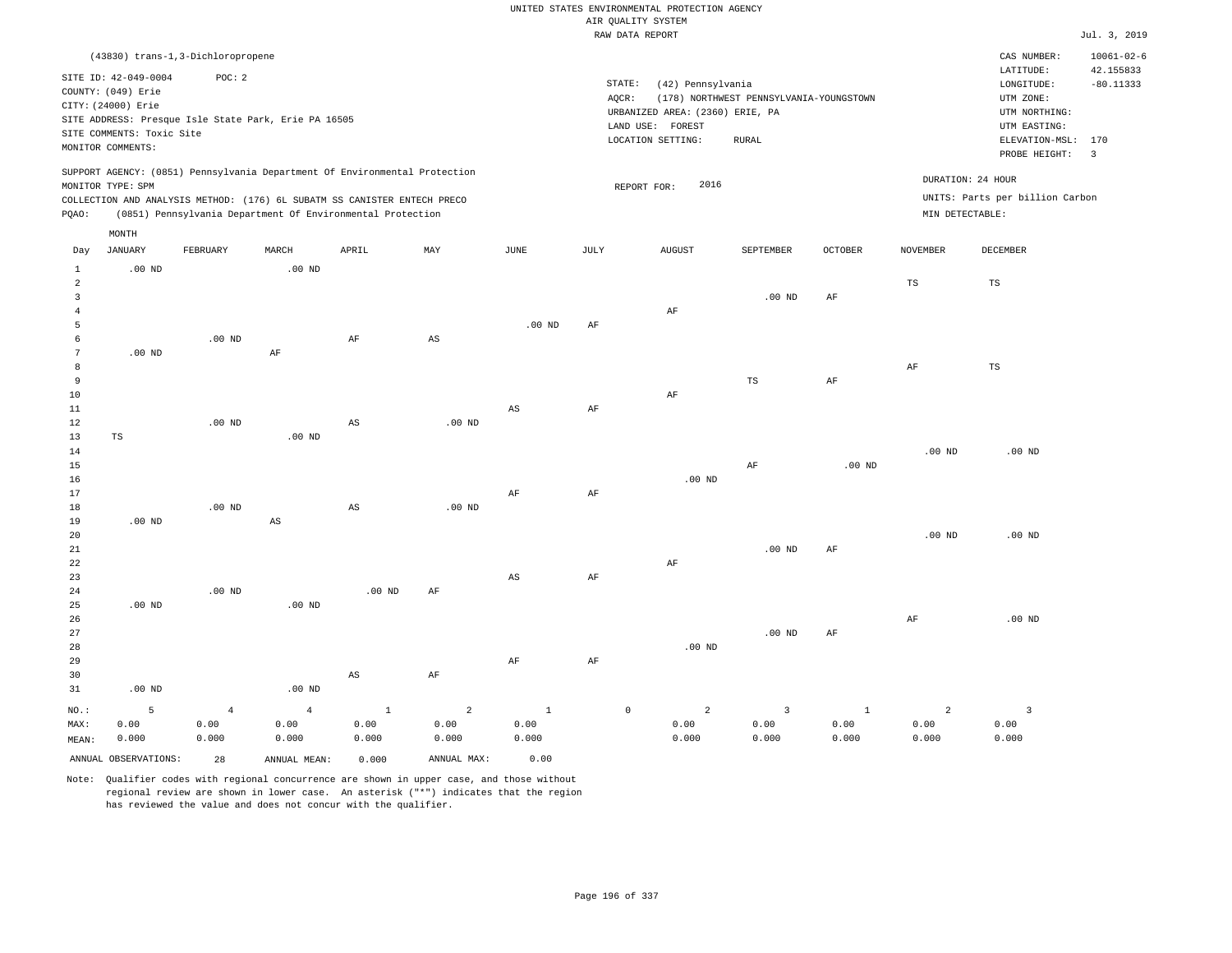|                |                                   |               |                                                                            |              |             |                   | RAW DATA REPORT        |                                 |                                         |                   |                   |                                 | Jul. 3, 2019     |
|----------------|-----------------------------------|---------------|----------------------------------------------------------------------------|--------------|-------------|-------------------|------------------------|---------------------------------|-----------------------------------------|-------------------|-------------------|---------------------------------|------------------|
|                | (43830) trans-1,3-Dichloropropene |               |                                                                            |              |             |                   |                        |                                 |                                         |                   |                   | CAS NUMBER:                     | $10061 - 02 - 6$ |
|                | SITE ID: 42-049-0004              | POC: 2        |                                                                            |              |             |                   |                        |                                 |                                         |                   |                   | LATITUDE:                       | 42.155833        |
|                | COUNTY: (049) Erie                |               |                                                                            |              |             |                   | STATE:                 | (42) Pennsylvania               |                                         |                   |                   | LONGITUDE:                      | $-80.11333$      |
|                | CITY: (24000) Erie                |               |                                                                            |              |             |                   | AQCR:                  |                                 | (178) NORTHWEST PENNSYLVANIA-YOUNGSTOWN |                   |                   | UTM ZONE:                       |                  |
|                |                                   |               | SITE ADDRESS: Presque Isle State Park, Erie PA 16505                       |              |             |                   |                        | URBANIZED AREA: (2360) ERIE, PA |                                         |                   |                   | UTM NORTHING:                   |                  |
|                | SITE COMMENTS: Toxic Site         |               |                                                                            |              |             |                   |                        | LAND USE: FOREST                |                                         |                   |                   | UTM EASTING:                    |                  |
|                | MONITOR COMMENTS:                 |               |                                                                            |              |             |                   |                        | LOCATION SETTING:               | RURAL                                   |                   |                   | ELEVATION-MSL: 170              |                  |
|                |                                   |               |                                                                            |              |             |                   |                        |                                 |                                         |                   |                   | PROBE HEIGHT:                   | $\overline{3}$   |
|                |                                   |               | SUPPORT AGENCY: (0851) Pennsylvania Department Of Environmental Protection |              |             |                   |                        | 2017                            |                                         |                   |                   | DURATION: 24 HOUR               |                  |
|                | MONITOR TYPE: SPM                 |               | COLLECTION AND ANALYSIS METHOD: (176) 6L SUBATM SS CANISTER ENTECH PRECO   |              |             |                   | REPORT FOR:            |                                 |                                         |                   |                   | UNITS: Parts per billion Carbon |                  |
| PQAO:          |                                   |               | (0851) Pennsylvania Department Of Environmental Protection                 |              |             |                   |                        |                                 |                                         |                   | MIN DETECTABLE:   |                                 |                  |
|                | MONTH                             |               |                                                                            |              |             |                   |                        |                                 |                                         |                   |                   |                                 |                  |
| Day            | JANUARY                           | FEBRUARY      | MARCH                                                                      | APRIL        | MAY         | JUNE              | JULY                   | <b>AUGUST</b>                   | SEPTEMBER                               | OCTOBER           | <b>NOVEMBER</b>   | DECEMBER                        |                  |
| $\mathbf{1}$   | $\rm AF$                          |               |                                                                            | AF           | AF          |                   |                        |                                 |                                         |                   |                   |                                 |                  |
| $\overline{a}$ |                                   |               | $.00$ ND                                                                   |              |             |                   |                        |                                 |                                         |                   |                   |                                 |                  |
| 3              |                                   |               |                                                                            |              |             |                   |                        |                                 |                                         |                   | .00 <sub>ND</sub> | $.00$ ND                        |                  |
| $\bf 4$        |                                   |               |                                                                            |              |             |                   |                        |                                 | $.00$ ND                                | .00 <sub>ND</sub> |                   |                                 |                  |
| 5              |                                   |               |                                                                            |              |             |                   |                        | $.00$ ND                        |                                         |                   |                   |                                 |                  |
| 6              |                                   | $.00$ ND      |                                                                            |              |             | .00 <sub>ND</sub> | $\mathbb{A}\mathbb{S}$ |                                 |                                         |                   |                   |                                 |                  |
| 7              | $_{\rm TS}$                       |               |                                                                            | $\rm{AF}$    | $.00$ ND    |                   |                        |                                 |                                         |                   |                   |                                 |                  |
| 8              |                                   |               | $.00$ ND                                                                   |              |             |                   |                        |                                 |                                         |                   |                   |                                 |                  |
| 9              |                                   |               |                                                                            |              |             |                   |                        |                                 |                                         |                   | .00 <sub>ND</sub> | $.00$ ND                        |                  |
| 10             |                                   |               |                                                                            |              |             |                   |                        |                                 | $.00$ ND                                | $.00$ ND          |                   |                                 |                  |
| 11             |                                   |               |                                                                            |              |             |                   |                        | $.00$ ND                        |                                         |                   |                   |                                 |                  |
| 12             |                                   | $\mathbb{TS}$ |                                                                            |              |             | $.00$ ND          | $\mathbb{A}\mathbb{S}$ |                                 |                                         |                   |                   |                                 |                  |
| 13<br>14       | $.00$ ND                          |               | $.00$ ND                                                                   | $.00$ ND     | $.00$ ND    |                   |                        |                                 |                                         |                   |                   |                                 |                  |
| 15             |                                   |               |                                                                            |              |             |                   |                        |                                 |                                         |                   | .00 <sub>ND</sub> | $.00$ ND                        |                  |
| 16             |                                   |               |                                                                            |              |             |                   |                        |                                 | $.00$ ND                                | $.00$ ND          |                   |                                 |                  |
| 17             |                                   |               |                                                                            |              |             |                   |                        | $.00$ ND                        |                                         |                   |                   |                                 |                  |
| 18             |                                   | $\rm AF$      |                                                                            |              |             | $.00$ ND          | $\mathbb{A}\mathbb{S}$ |                                 |                                         |                   |                   |                                 |                  |
| 19             | $.00$ ND                          |               |                                                                            | AF           | $.00$ ND    |                   |                        |                                 |                                         |                   |                   |                                 |                  |
| 20             |                                   |               | .00 <sub>ND</sub>                                                          |              |             |                   |                        |                                 |                                         |                   |                   |                                 |                  |
| 21             |                                   |               |                                                                            |              |             |                   |                        |                                 |                                         |                   | .00 <sub>ND</sub> | <b>TS</b>                       |                  |
| 22             |                                   |               |                                                                            |              |             |                   |                        |                                 | $.00$ ND                                | .00 <sub>ND</sub> |                   |                                 |                  |
| 23             |                                   |               |                                                                            |              |             |                   |                        | $.00$ ND                        |                                         |                   |                   |                                 |                  |
| 24             |                                   | AF            |                                                                            |              |             | $.00$ ND          | $.00$ ND               |                                 |                                         |                   |                   |                                 |                  |
| 25             | $\mathbb{A}\mathbb{S}$            |               |                                                                            | $\rm{AF}$    | $.00$ ND    |                   |                        |                                 |                                         |                   |                   |                                 |                  |
| 26             |                                   |               | .00 <sub>ND</sub>                                                          |              |             |                   |                        |                                 |                                         |                   |                   |                                 |                  |
| 27             |                                   |               |                                                                            |              |             |                   |                        |                                 |                                         |                   | .00 <sub>ND</sub> | AF                              |                  |
| 28             |                                   |               |                                                                            |              |             |                   |                        |                                 | $.00$ ND                                | .00 <sub>ND</sub> |                   |                                 |                  |
| 29             |                                   |               |                                                                            |              |             |                   |                        | $.00$ ND                        |                                         |                   |                   |                                 |                  |
| 30             |                                   |               |                                                                            |              |             | AS                | .00 <sub>ND</sub>      |                                 |                                         |                   |                   |                                 |                  |
| 31             | $.00$ ND                          |               |                                                                            |              | $.00$ ND    |                   |                        |                                 |                                         |                   |                   |                                 |                  |
| NO.:           | $\overline{3}$                    | $\mathbf{1}$  | 5                                                                          | $\mathbf{1}$ | 5           | $\overline{4}$    | 2                      | 5                               | 5                                       | 5                 | 5                 | $\overline{3}$                  |                  |
| MAX:           | 0.00                              | 0.00          | 0.00                                                                       | 0.00         | 0.00        | 0.00              | 0.00                   | 0.00                            | 0.00                                    | 0.00              | 0.00              | 0.00                            |                  |
| MEAN:          | 0.000                             | 0.000         | 0.000                                                                      | 0.000        | 0.000       | 0.000             | 0.000                  | 0.000                           | 0.000                                   | 0.000             | 0.000             | 0.000                           |                  |
|                | ANNUAL OBSERVATIONS:              | 44            | ANNUAL MEAN:                                                               | 0.000        | ANNUAL MAX: | 0.00              |                        |                                 |                                         |                   |                   |                                 |                  |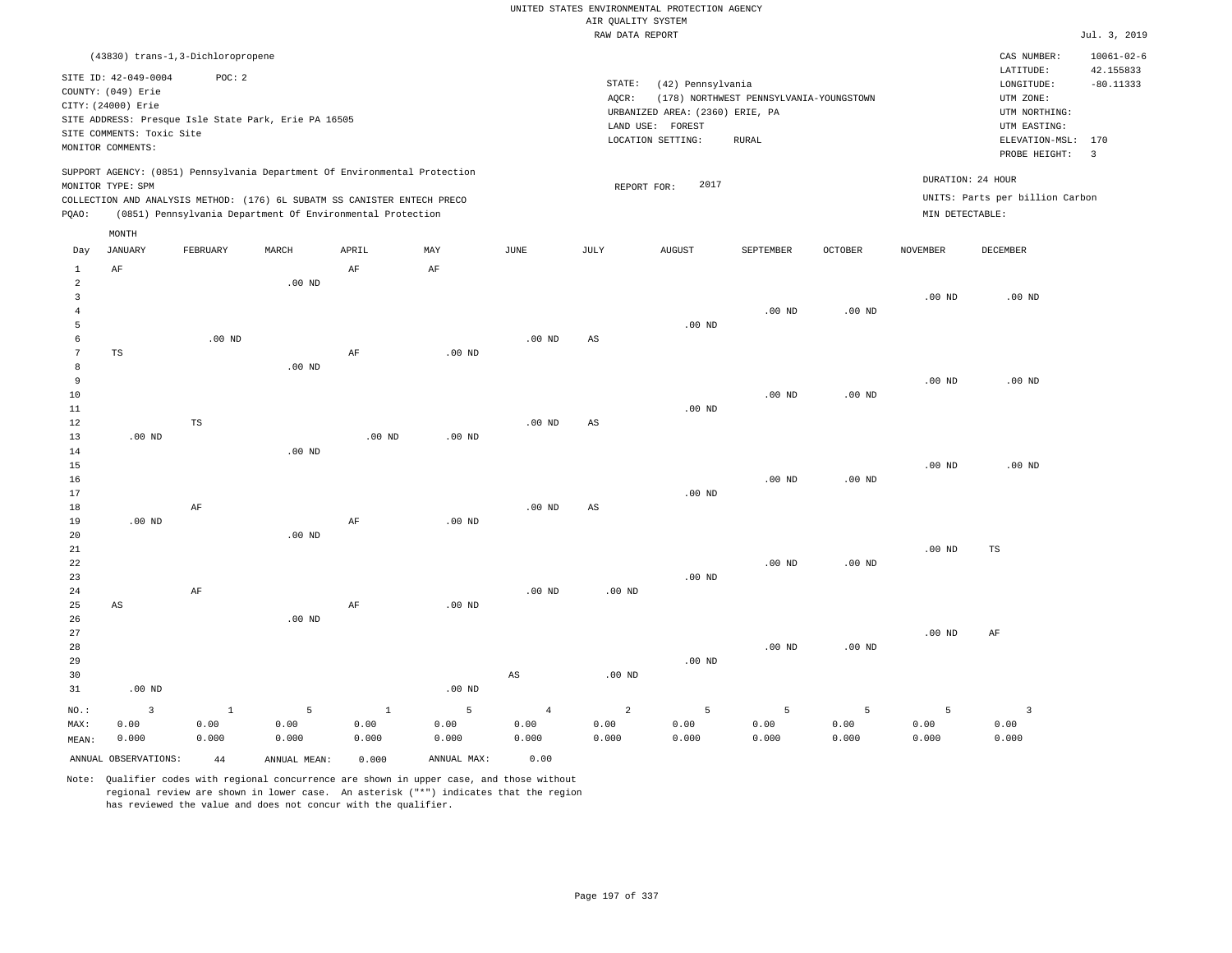|                         |                |                           |                                   |                                                      |                                                                            |              |             |           | UNITED STATES ENVIRONMENTAL PROTECTION AGENCY<br>AIR QUALITY SYSTEM |                                         |          |                   |                                 |                               |
|-------------------------|----------------|---------------------------|-----------------------------------|------------------------------------------------------|----------------------------------------------------------------------------|--------------|-------------|-----------|---------------------------------------------------------------------|-----------------------------------------|----------|-------------------|---------------------------------|-------------------------------|
|                         |                |                           |                                   |                                                      |                                                                            |              |             |           | RAW DATA REPORT                                                     |                                         |          |                   |                                 | Jul. 3, 2019                  |
|                         |                |                           | (43830) trans-1,3-Dichloropropene |                                                      |                                                                            |              |             |           |                                                                     |                                         |          |                   | CAS NUMBER:                     | $10061 - 02 - 6$<br>42.155833 |
| COUNTY: (049) Erie      |                | SITE ID: 42-049-0004      | POC: 2                            |                                                      |                                                                            |              |             |           | STATE:<br>(42) Pennsylvania                                         |                                         |          |                   | LATITUDE:<br>LONGITUDE:         | $-80.11333$                   |
| CITY: (24000) Erie      |                |                           |                                   |                                                      |                                                                            |              |             |           | AQCR:                                                               | (178) NORTHWEST PENNSYLVANIA-YOUNGSTOWN |          |                   | UTM ZONE:                       |                               |
|                         |                |                           |                                   | SITE ADDRESS: Presque Isle State Park, Erie PA 16505 |                                                                            |              |             |           | URBANIZED AREA: (2360) ERIE, PA<br>LAND USE: FOREST                 |                                         |          |                   | UTM NORTHING:<br>UTM EASTING:   |                               |
|                         |                | SITE COMMENTS: Toxic Site |                                   |                                                      |                                                                            |              |             |           | LOCATION SETTING:                                                   | RURAL                                   |          |                   | ELEVATION-MSL: 170              |                               |
| MONITOR COMMENTS:       |                |                           |                                   |                                                      |                                                                            |              |             |           |                                                                     |                                         |          |                   | PROBE HEIGHT:                   | $\overline{3}$                |
|                         |                |                           |                                   |                                                      | SUPPORT AGENCY: (0851) Pennsylvania Department Of Environmental Protection |              |             |           | 2018                                                                |                                         |          |                   | DURATION: 24 HOUR               |                               |
| MONITOR TYPE: SPM       |                |                           |                                   |                                                      | COLLECTION AND ANALYSIS METHOD: (176) 6L SUBATM SS CANISTER ENTECH PRECO   |              |             |           | REPORT FOR:                                                         |                                         |          |                   | UNITS: Parts per billion Carbon |                               |
| PQAO:                   |                |                           |                                   |                                                      | (0851) Pennsylvania Department Of Environmental Protection                 |              |             |           |                                                                     |                                         |          |                   | MIN DETECTABLE: .1197654        |                               |
|                         | MONTH          |                           |                                   |                                                      |                                                                            |              |             |           |                                                                     |                                         |          |                   |                                 |                               |
| Day                     | <b>JANUARY</b> |                           | FEBRUARY                          | MARCH                                                | APRIL                                                                      | MAY          | <b>JUNE</b> | JULY      | <b>AUGUST</b>                                                       | SEPTEMBER                               | OCTOBER  | <b>NOVEMBER</b>   | DECEMBER                        |                               |
| 1                       |                |                           | AQ                                |                                                      |                                                                            |              | $\rm AF$    | $\rm{AF}$ |                                                                     |                                         |          |                   |                                 |                               |
| $\overline{a}$          | TS             |                           |                                   |                                                      | AF                                                                         | $.00$ ND     |             |           |                                                                     |                                         |          |                   |                                 |                               |
| $\overline{\mathbf{3}}$ |                |                           |                                   | .00 <sub>ND</sub>                                    |                                                                            |              |             |           |                                                                     |                                         |          |                   |                                 |                               |
| $\overline{4}$          |                |                           |                                   |                                                      |                                                                            |              |             |           |                                                                     |                                         |          | .00 <sub>ND</sub> | .00 <sub>ND</sub>               |                               |
| 5                       |                |                           |                                   |                                                      |                                                                            |              |             |           |                                                                     | $\rm AF$                                | $.00$ ND |                   |                                 |                               |
| 6<br>$7\phantom{.0}$    |                |                           | $.00$ ND                          |                                                      |                                                                            |              | AF          | AF        | AF                                                                  |                                         |          |                   |                                 |                               |
| 8                       | AF             |                           |                                   |                                                      | $.00$ ND                                                                   | $_{\rm AS}$  |             |           |                                                                     |                                         |          |                   |                                 |                               |
| $\overline{9}$          |                |                           |                                   | $.00$ ND                                             |                                                                            |              |             |           |                                                                     |                                         |          |                   |                                 |                               |
| $10$                    |                |                           |                                   |                                                      |                                                                            |              |             |           |                                                                     |                                         |          | .00 <sub>ND</sub> | $.00$ ND                        |                               |
| $1\,1$                  |                |                           |                                   |                                                      |                                                                            |              |             |           |                                                                     | $_{\rm AS}$                             | $.00$ ND |                   |                                 |                               |
| $1\,2$                  |                |                           |                                   |                                                      |                                                                            |              |             |           | AF                                                                  |                                         |          |                   |                                 |                               |
| 13                      |                |                           | $.00$ ND                          |                                                      |                                                                            |              | AF          | $\rm{AF}$ |                                                                     |                                         |          |                   |                                 |                               |
| 14                      | AF             |                           |                                   |                                                      | .00 <sub>ND</sub>                                                          | AF           |             |           |                                                                     |                                         |          |                   |                                 |                               |
| 15                      |                |                           |                                   | $.00$ ND                                             |                                                                            |              |             |           |                                                                     |                                         |          |                   |                                 |                               |
| 16                      |                |                           |                                   |                                                      |                                                                            |              |             |           |                                                                     |                                         |          | AS                | $.00$ ND                        |                               |
| $17$                    |                |                           |                                   |                                                      |                                                                            |              |             |           |                                                                     | $.00$ ND                                | $.00$ ND |                   |                                 |                               |
| 18<br>19                |                |                           | $.00$ ND                          |                                                      |                                                                            |              | AF          | AF        | AF                                                                  |                                         |          |                   |                                 |                               |
| $20$                    | AF             |                           |                                   |                                                      | $.00$ ND                                                                   | AF           |             |           |                                                                     |                                         |          |                   |                                 |                               |
| $2\sqrt{1}$             |                |                           |                                   | $\rm AF$                                             |                                                                            |              |             |           |                                                                     |                                         |          |                   |                                 |                               |
| 22                      |                |                           |                                   |                                                      |                                                                            |              |             |           |                                                                     |                                         |          | $.00$ ND          | $.00$ ND                        |                               |
| 23                      |                |                           |                                   |                                                      |                                                                            |              |             |           |                                                                     | $.00$ ND                                | $.00$ ND |                   |                                 |                               |
| 24                      |                |                           |                                   |                                                      |                                                                            |              |             |           | $.00$ ND                                                            |                                         |          |                   |                                 |                               |
| 25                      |                |                           | $.00$ ND                          |                                                      |                                                                            |              | $\rm AF$    | $\rm{AF}$ |                                                                     |                                         |          |                   |                                 |                               |
| 26                      | AF             |                           |                                   |                                                      | .00 <sub>ND</sub>                                                          | AF           |             |           |                                                                     |                                         |          |                   |                                 |                               |
| 27                      |                |                           |                                   | AF                                                   |                                                                            |              |             |           |                                                                     |                                         |          |                   |                                 |                               |
| 28                      |                |                           |                                   |                                                      |                                                                            |              |             |           |                                                                     |                                         |          | .00 <sub>ND</sub> | AS                              |                               |
| 29<br>30                |                |                           |                                   |                                                      |                                                                            |              |             |           | $.00$ ND                                                            | $.00$ ND                                | $.00$ ND |                   |                                 |                               |
| 31                      |                |                           |                                   |                                                      |                                                                            |              |             | AF        |                                                                     |                                         |          |                   |                                 |                               |
|                         |                |                           |                                   |                                                      |                                                                            |              |             |           |                                                                     |                                         |          |                   |                                 |                               |
| NO.:                    |                | $\mathbb O$               | $\overline{4}$                    | $\overline{3}$                                       | $\overline{4}$                                                             | $\mathbf{1}$ | $\mathbb O$ |           | $\mathbb O$<br>$\overline{a}$                                       | $\overline{\mathbf{3}}$                 | 5        | $\overline{4}$    | $\overline{4}$                  |                               |
| MAX:                    |                |                           | 0.00                              | 0.00                                                 | 0.00                                                                       | 0.00         |             |           | 0.00                                                                | 0.00                                    | 0.00     | 0.00              | 0.00                            |                               |
| MEAN:                   |                |                           | 0.000                             | 0.000                                                | 0.000                                                                      | 0.000        |             |           | 0.000                                                               | 0.000                                   | 0.000    | 0.000             | 0.000                           |                               |
|                         |                | ANNUAL OBSERVATIONS:      | 30                                | ANNUAL MEAN:                                         | 0.000                                                                      | ANNUAL MAX:  | 0.00        |           |                                                                     |                                         |          |                   |                                 |                               |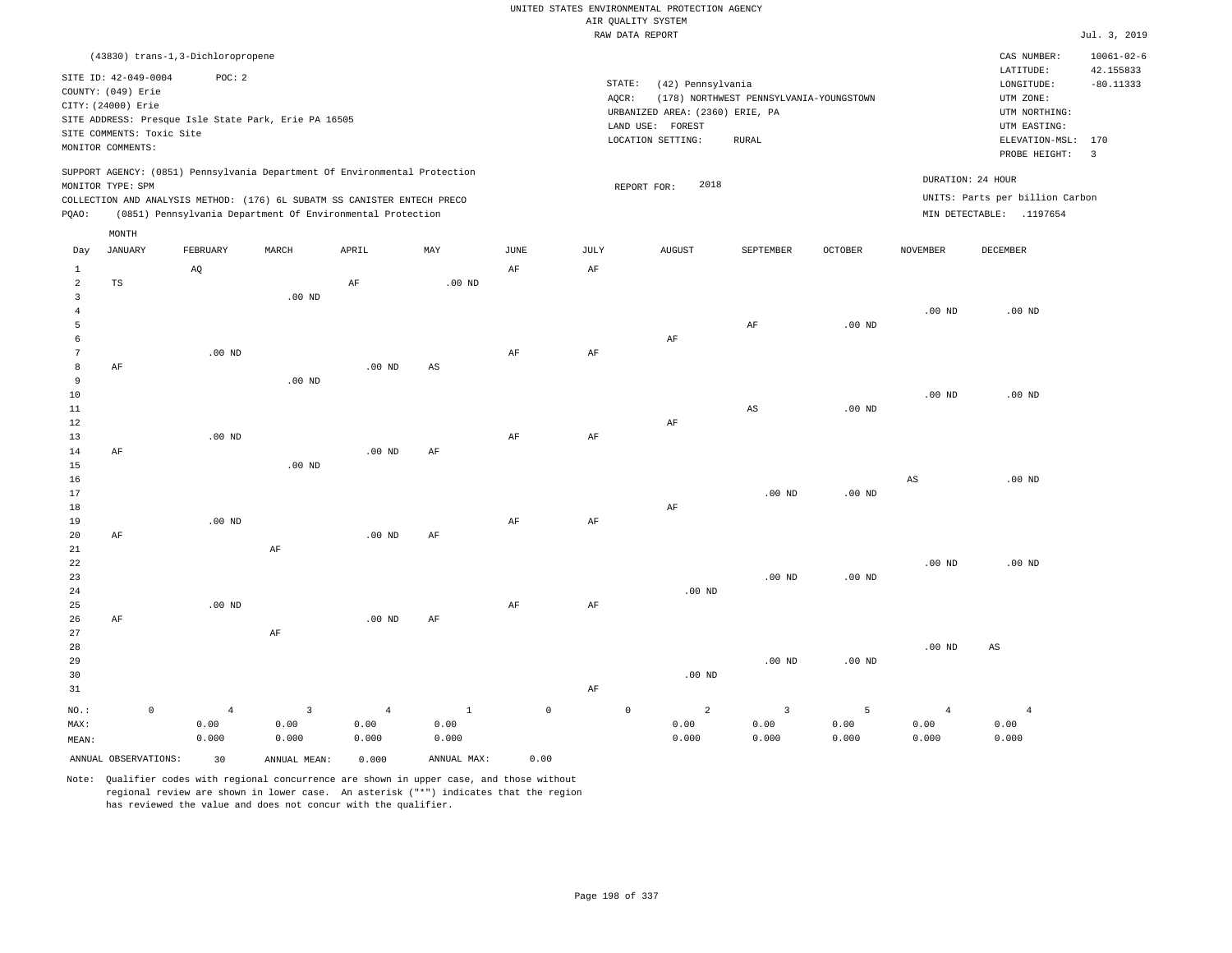|                |                                                                            |                   |              |                                                            |                   |                        | RAW DATA REPORT   |                                 |                                         |                   |                        |                                 | Jul. 3, 2019     |
|----------------|----------------------------------------------------------------------------|-------------------|--------------|------------------------------------------------------------|-------------------|------------------------|-------------------|---------------------------------|-----------------------------------------|-------------------|------------------------|---------------------------------|------------------|
|                | (43831) cis-1,3-Dichloropropene                                            |                   |              |                                                            |                   |                        |                   |                                 |                                         |                   |                        | CAS NUMBER:                     | $10061 - 01 - 5$ |
|                |                                                                            | POC: 2            |              |                                                            |                   |                        |                   |                                 |                                         |                   |                        | LATITUDE:                       | 42.155833        |
|                | SITE ID: 42-049-0004<br>COUNTY: (049) Erie                                 |                   |              |                                                            |                   |                        | STATE:            | (42) Pennsylvania               |                                         |                   |                        | LONGITUDE:                      | $-80.11333$      |
|                | CITY: (24000) Erie                                                         |                   |              |                                                            |                   |                        | AQCR:             |                                 | (178) NORTHWEST PENNSYLVANIA-YOUNGSTOWN |                   |                        | UTM ZONE:                       |                  |
|                | SITE ADDRESS: Presque Isle State Park, Erie PA 16505                       |                   |              |                                                            |                   |                        |                   | URBANIZED AREA: (2360) ERIE, PA |                                         |                   |                        | UTM NORTHING:                   |                  |
|                | SITE COMMENTS: Toxic Site                                                  |                   |              |                                                            |                   |                        |                   | LAND USE: FOREST                |                                         |                   |                        | UTM EASTING:                    |                  |
|                | MONITOR COMMENTS:                                                          |                   |              |                                                            |                   |                        |                   | LOCATION SETTING:               | RURAL                                   |                   |                        | ELEVATION-MSL:                  | 170              |
|                |                                                                            |                   |              |                                                            |                   |                        |                   |                                 |                                         |                   |                        | PROBE HEIGHT:                   | $\overline{3}$   |
|                | SUPPORT AGENCY: (0851) Pennsylvania Department Of Environmental Protection |                   |              |                                                            |                   |                        |                   |                                 |                                         |                   |                        |                                 |                  |
|                | MONITOR TYPE: SPM                                                          |                   |              |                                                            |                   |                        | REPORT FOR:       | 2013                            |                                         |                   |                        | DURATION: 24 HOUR               |                  |
|                | COLLECTION AND ANALYSIS METHOD: (176) 6L SUBATM SS CANISTER ENTECH PRECO   |                   |              |                                                            |                   |                        |                   |                                 |                                         |                   |                        | UNITS: Parts per billion Carbon |                  |
| PQAO:          |                                                                            |                   |              | (0851) Pennsylvania Department Of Environmental Protection |                   |                        |                   |                                 |                                         |                   | MIN DETECTABLE:        |                                 |                  |
|                | MONTH                                                                      |                   |              |                                                            |                   |                        |                   |                                 |                                         |                   |                        |                                 |                  |
| Day            | <b>JANUARY</b>                                                             | FEBRUARY          | MARCH        | APRIL                                                      | MAY               | $\operatorname{JUNE}$  | JULY              | <b>AUGUST</b>                   | SEPTEMBER                               | OCTOBER           | <b>NOVEMBER</b>        | DECEMBER                        |                  |
| $\mathbf{1}$   |                                                                            |                   |              |                                                            |                   |                        |                   |                                 | $.00$ ND                                | .00 <sub>ND</sub> |                        |                                 |                  |
| $\overline{a}$ |                                                                            |                   |              |                                                            |                   |                        |                   | $.00$ ND                        |                                         |                   |                        |                                 |                  |
| 3              |                                                                            | .00 <sub>ND</sub> |              |                                                            |                   | $_{\rm AS}$            | .00 <sub>ND</sub> |                                 |                                         |                   |                        |                                 |                  |
| $\overline{4}$ | $.00$ ND                                                                   |                   |              | $.00$ ND                                                   | $.00$ ND          |                        |                   |                                 |                                         |                   |                        |                                 |                  |
| 5              |                                                                            |                   | $.00$ ND     |                                                            |                   |                        |                   |                                 |                                         |                   |                        |                                 |                  |
| 6              |                                                                            |                   |              |                                                            |                   |                        |                   |                                 |                                         |                   | .00 <sub>ND</sub>      | $.00$ ND                        |                  |
| $\overline{7}$ |                                                                            |                   |              |                                                            |                   |                        |                   |                                 | $.00$ ND                                | $.00$ ND          |                        |                                 |                  |
| 8              |                                                                            |                   |              |                                                            |                   |                        |                   | $.00$ ND                        |                                         |                   |                        |                                 |                  |
| 9              |                                                                            | $.00$ ND          |              |                                                            |                   | .00 <sub>ND</sub>      | $.00$ ND          |                                 |                                         |                   |                        |                                 |                  |
| $10$           | .00 <sub>ND</sub>                                                          |                   |              | $\mathbb{A}\mathbb{S}$                                     | $.00$ ND          |                        |                   |                                 |                                         |                   |                        |                                 |                  |
| 11             |                                                                            |                   | $.00$ ND     |                                                            |                   |                        |                   |                                 |                                         |                   |                        |                                 |                  |
| 12             |                                                                            |                   |              |                                                            |                   |                        |                   |                                 |                                         |                   | AF                     | $.00$ ND                        |                  |
| 13             |                                                                            |                   |              |                                                            |                   |                        |                   |                                 | $.00$ ND                                | .00 <sub>ND</sub> |                        |                                 |                  |
| 14             |                                                                            |                   |              |                                                            |                   |                        |                   | AF                              |                                         |                   |                        |                                 |                  |
| 15             |                                                                            | $.00$ ND          |              |                                                            |                   | $.00$ ND               | $.00$ ND          |                                 |                                         |                   |                        |                                 |                  |
| 16             | $.00$ ND                                                                   |                   |              | $.00$ ND                                                   | $.00$ ND          |                        |                   |                                 |                                         |                   |                        |                                 |                  |
| 17             |                                                                            |                   | $.00$ ND     |                                                            |                   |                        |                   |                                 |                                         |                   |                        |                                 |                  |
| 18             |                                                                            |                   |              |                                                            |                   |                        |                   |                                 |                                         |                   | .00 <sub>ND</sub>      | $.00$ ND                        |                  |
| 19             |                                                                            |                   |              |                                                            |                   |                        |                   |                                 | .00 <sub>ND</sub>                       | .00 <sub>ND</sub> |                        |                                 |                  |
| 20<br>21       |                                                                            | $.00$ ND          |              |                                                            |                   | $.00$ ND               | $.00$ ND          | $.00$ ND                        |                                         |                   |                        |                                 |                  |
| 22             | $.00$ ND                                                                   |                   |              | $.00$ ND                                                   | .00 <sub>ND</sub> |                        |                   |                                 |                                         |                   |                        |                                 |                  |
| 23             |                                                                            |                   | $.00$ ND     |                                                            |                   |                        |                   |                                 |                                         |                   |                        |                                 |                  |
| 24             |                                                                            |                   |              |                                                            |                   |                        |                   |                                 |                                         |                   | .00 <sub>ND</sub>      | $.00$ ND                        |                  |
| 25             |                                                                            |                   |              |                                                            |                   |                        |                   |                                 | $.00$ ND                                | $.00$ ND          |                        |                                 |                  |
| 26             |                                                                            |                   |              |                                                            |                   |                        |                   | $.00$ ND                        |                                         |                   |                        |                                 |                  |
| 27             |                                                                            | $.00$ ND          |              |                                                            |                   | $.00$ ND               | $.00$ ND          |                                 |                                         |                   |                        |                                 |                  |
| 28             | $.00$ ND                                                                   |                   |              | $.00$ ND                                                   | $.00$ ND          |                        |                   |                                 |                                         |                   |                        |                                 |                  |
| 29             |                                                                            |                   | $.00$ ND     |                                                            |                   |                        |                   |                                 |                                         |                   |                        |                                 |                  |
| 30             |                                                                            |                   |              |                                                            |                   |                        |                   |                                 |                                         |                   | .00 <sub>ND</sub>      | $.00$ ND                        |                  |
| 31             |                                                                            |                   |              |                                                            |                   |                        |                   |                                 |                                         | .00 $ND$          |                        |                                 |                  |
|                |                                                                            |                   |              |                                                            |                   |                        |                   |                                 |                                         |                   |                        |                                 |                  |
| NO.:           | 5<br>0.00                                                                  | 5<br>0.00         | 5<br>0.00    | $\overline{4}$<br>0.00                                     | 5<br>0.00         | $\overline{4}$<br>0.00 | 5<br>0.00         | $\overline{4}$<br>0.00          | 5<br>0.00                               | 6<br>0.00         | $\overline{4}$<br>0.00 | 5<br>0.00                       |                  |
| MAX:           | 0.000                                                                      | 0.000             | 0.000        | 0.000                                                      | 0.000             | 0.000                  | 0.000             | 0.000                           | 0.000                                   | 0.000             | 0.000                  | 0.000                           |                  |
| MEAN:          |                                                                            |                   |              |                                                            |                   |                        |                   |                                 |                                         |                   |                        |                                 |                  |
|                | ANNUAL OBSERVATIONS:                                                       | 57                | ANNUAL MEAN: | 0.000                                                      | ANNUAL MAX:       | 0.00                   |                   |                                 |                                         |                   |                        |                                 |                  |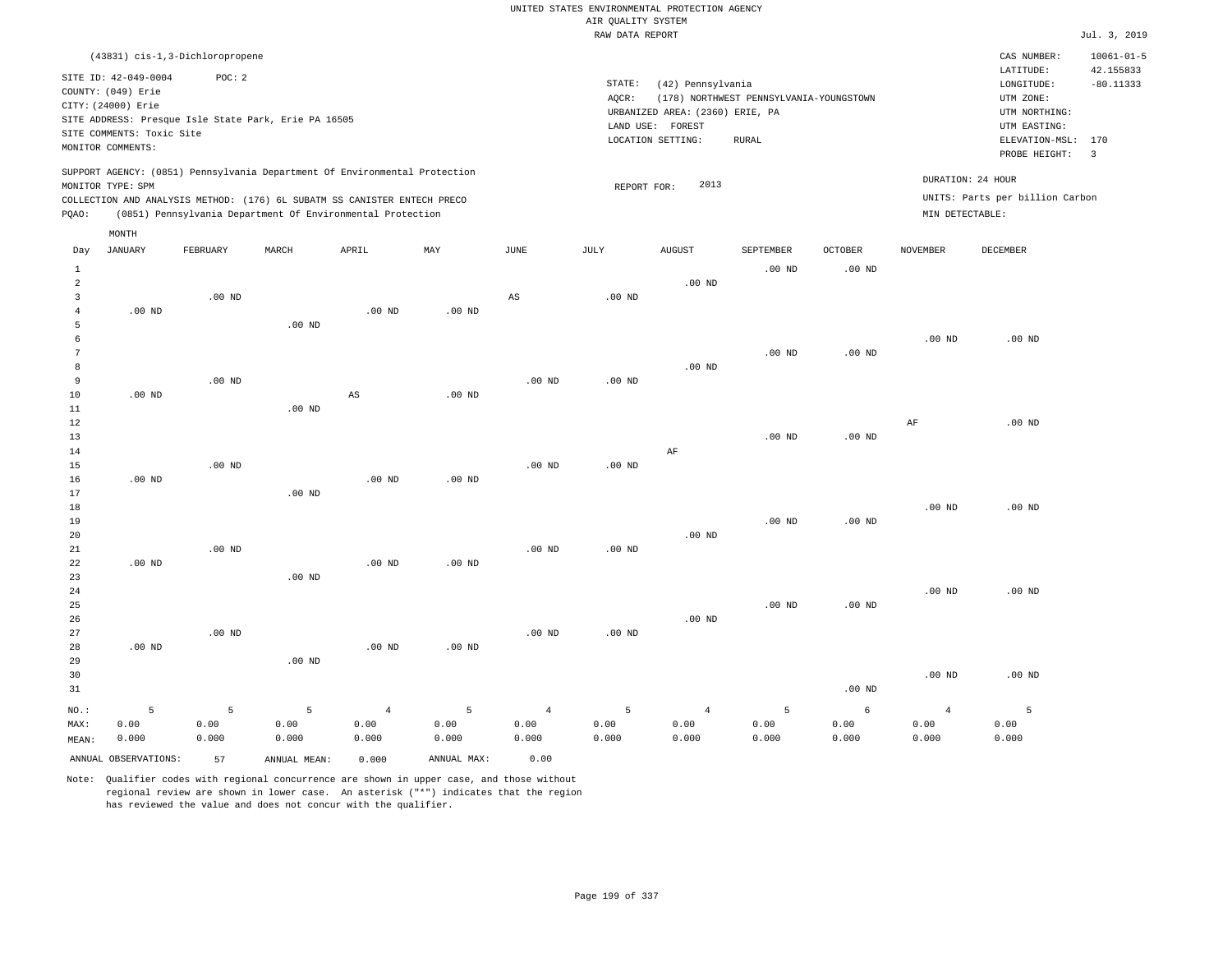|                               |                                            |                   |                                                                                                                                        |          |                        |                   | RAW DATA REPORT        |                                 |                                         |                        |                        |                                 | Jul. 3, 2019             |
|-------------------------------|--------------------------------------------|-------------------|----------------------------------------------------------------------------------------------------------------------------------------|----------|------------------------|-------------------|------------------------|---------------------------------|-----------------------------------------|------------------------|------------------------|---------------------------------|--------------------------|
|                               | (43831) cis-1,3-Dichloropropene            |                   |                                                                                                                                        |          |                        |                   |                        |                                 |                                         |                        |                        | CAS NUMBER:                     | $10061 - 01 - 5$         |
|                               | SITE ID: 42-049-0004<br>COUNTY: (049) Erie | POC: 2            |                                                                                                                                        |          |                        |                   | STATE:                 | (42) Pennsylvania               |                                         |                        |                        | LATITUDE:<br>LONGITUDE:         | 42.155833<br>$-80.11333$ |
|                               | CITY: (24000) Erie                         |                   |                                                                                                                                        |          |                        |                   | AOCR:                  |                                 | (178) NORTHWEST PENNSYLVANIA-YOUNGSTOWN |                        |                        | UTM ZONE:                       |                          |
|                               |                                            |                   | SITE ADDRESS: Presque Isle State Park, Erie PA 16505                                                                                   |          |                        |                   |                        | URBANIZED AREA: (2360) ERIE, PA |                                         |                        |                        | UTM NORTHING:                   |                          |
|                               | SITE COMMENTS: Toxic Site                  |                   |                                                                                                                                        |          |                        |                   |                        | LAND USE: FOREST                | <b>RURAL</b>                            |                        |                        | UTM EASTING:<br>ELEVATION-MSL:  | 170                      |
|                               | MONITOR COMMENTS:                          |                   |                                                                                                                                        |          |                        |                   |                        | LOCATION SETTING:               |                                         |                        |                        | PROBE HEIGHT:                   | $\overline{\mathbf{3}}$  |
|                               |                                            |                   | SUPPORT AGENCY: (0851) Pennsylvania Department Of Environmental Protection                                                             |          |                        |                   |                        |                                 |                                         |                        |                        | DURATION: 24 HOUR               |                          |
|                               | MONITOR TYPE: SPM                          |                   |                                                                                                                                        |          |                        |                   | REPORT FOR:            | 2014                            |                                         |                        |                        | UNITS: Parts per billion Carbon |                          |
| PQAO:                         |                                            |                   | COLLECTION AND ANALYSIS METHOD: (176) 6L SUBATM SS CANISTER ENTECH PRECO<br>(0851) Pennsylvania Department Of Environmental Protection |          |                        |                   |                        |                                 |                                         |                        | MIN DETECTABLE:        |                                 |                          |
|                               |                                            |                   |                                                                                                                                        |          |                        |                   |                        |                                 |                                         |                        |                        |                                 |                          |
|                               | MONTH                                      |                   |                                                                                                                                        |          |                        |                   |                        |                                 |                                         |                        |                        |                                 |                          |
| Day                           | <b>JANUARY</b>                             | FEBRUARY          | MARCH                                                                                                                                  | APRIL    | MAY                    | JUNE              | JULY                   | AUGUST                          | SEPTEMBER                               | OCTOBER                | <b>NOVEMBER</b>        | DECEMBER                        |                          |
| $\mathbf{1}$                  |                                            |                   |                                                                                                                                        |          |                        |                   |                        |                                 |                                         |                        | $_{\rm AS}$            | AS                              |                          |
| $\overline{a}$<br>$\mathsf 3$ |                                            |                   |                                                                                                                                        |          |                        |                   |                        | $.00$ ND                        | .00 <sub>ND</sub>                       | $\mathbb{A}\mathbb{S}$ |                        |                                 |                          |
| $\overline{4}$                |                                            | AF                |                                                                                                                                        |          |                        | $.00$ ND          | .00 <sub>ND</sub>      |                                 |                                         |                        |                        |                                 |                          |
| 5                             | $.00$ ND                                   |                   |                                                                                                                                        | $.00$ ND | .00 <sub>ND</sub>      |                   |                        |                                 |                                         |                        |                        |                                 |                          |
| 6                             |                                            |                   | $.00$ ND                                                                                                                               |          |                        |                   |                        |                                 |                                         |                        |                        |                                 |                          |
| 7                             |                                            |                   |                                                                                                                                        |          |                        |                   |                        |                                 |                                         |                        | $.00$ ND               | $.00$ ND                        |                          |
| 8                             |                                            |                   |                                                                                                                                        |          |                        |                   |                        |                                 | AF                                      | $\mathbb{A}\mathbb{S}$ |                        |                                 |                          |
| 9                             |                                            | $.00$ ND          |                                                                                                                                        |          |                        |                   |                        | $\rm AF$                        |                                         |                        |                        |                                 |                          |
| 10<br>11                      | $.00$ ND                                   |                   |                                                                                                                                        | AF       | $\mathbb{A}\mathbb{S}$ | .00 <sub>ND</sub> | .00 <sub>ND</sub>      |                                 |                                         |                        |                        |                                 |                          |
| $1\,2$                        |                                            |                   | AM                                                                                                                                     |          |                        |                   |                        |                                 |                                         |                        |                        |                                 |                          |
| 13                            |                                            |                   |                                                                                                                                        |          |                        |                   |                        |                                 |                                         |                        | $\mathbb{A}\mathbb{S}$ | $.00$ ND                        |                          |
| 14                            |                                            |                   |                                                                                                                                        |          |                        |                   |                        |                                 | AS                                      | AM                     |                        |                                 |                          |
| 15                            |                                            |                   |                                                                                                                                        |          |                        |                   |                        | $\rm AF$                        |                                         |                        |                        |                                 |                          |
| 16                            |                                            | $.00$ ND          |                                                                                                                                        |          |                        | $.00$ ND          | .00 <sub>ND</sub>      |                                 |                                         |                        |                        |                                 |                          |
| 17<br>18                      | $.00$ ND                                   |                   | $.00$ ND                                                                                                                               | $.00$ ND | .00 <sub>ND</sub>      |                   |                        |                                 |                                         |                        |                        |                                 |                          |
| 19                            |                                            |                   |                                                                                                                                        |          |                        |                   |                        |                                 |                                         |                        | $.00$ ND               | $.00$ ND                        |                          |
| 20                            |                                            |                   |                                                                                                                                        |          |                        |                   |                        |                                 | AS                                      | AF                     |                        |                                 |                          |
| 21                            |                                            |                   |                                                                                                                                        |          |                        |                   |                        | $\rm AF$                        |                                         |                        |                        |                                 |                          |
| 22                            |                                            | $.00$ ND          |                                                                                                                                        |          |                        | $.00$ ND          | $.00$ ND               |                                 |                                         |                        |                        |                                 |                          |
| 23                            | $.00$ ND                                   |                   |                                                                                                                                        | $.00$ ND | $.00$ ND               |                   |                        |                                 |                                         |                        |                        |                                 |                          |
| 24<br>25                      |                                            |                   | $.00$ ND                                                                                                                               |          |                        |                   |                        |                                 |                                         |                        | $\mathbb{A}\mathbb{S}$ | $.00$ ND                        |                          |
| 26                            |                                            |                   |                                                                                                                                        |          |                        |                   |                        |                                 | AS                                      | $.00$ ND               |                        |                                 |                          |
| 27                            |                                            |                   |                                                                                                                                        |          |                        |                   |                        | $\rm AF$                        |                                         |                        |                        |                                 |                          |
| 28                            |                                            | .00 <sub>ND</sub> |                                                                                                                                        |          |                        | .00 <sub>ND</sub> | $\mathbb{A}\mathbb{S}$ |                                 |                                         |                        |                        |                                 |                          |
| 29                            | $.00$ ND                                   |                   |                                                                                                                                        | AS       | $.00$ ND               |                   |                        |                                 |                                         |                        |                        |                                 |                          |
| 30                            |                                            |                   | $.00$ ND                                                                                                                               |          |                        |                   |                        |                                 |                                         |                        |                        |                                 |                          |
| 31                            |                                            |                   |                                                                                                                                        |          |                        |                   |                        |                                 |                                         |                        |                        | $\mathbb{A}\mathbb{S}$          |                          |
| NO.:                          | 5                                          | $\overline{4}$    | $\overline{4}$                                                                                                                         | 3        | $\overline{4}$         | 5                 | $\overline{4}$         | $\mathbf{1}$                    | $\mathbf{1}$                            | $\mathbf{1}$           | $\overline{a}$         | $\overline{4}$                  |                          |
| MAX:                          | 0.00                                       | 0.00              | 0.00                                                                                                                                   | 0.00     | 0.00                   | 0.00              | 0.00                   | 0.00                            | 0.00                                    | 0.00                   | 0.00                   | 0.00                            |                          |
| MEAN:                         | 0.000                                      | 0.000             | 0.000                                                                                                                                  | 0.000    | 0.000                  | 0.000             | 0.000                  | 0.000                           | 0.000                                   | 0.000                  | 0.000                  | 0.000                           |                          |
|                               | ANNUAL OBSERVATIONS:                       | 38                | ANNUAL MEAN:                                                                                                                           | 0.000    | ANNUAL MAX:            | 0.00              |                        |                                 |                                         |                        |                        |                                 |                          |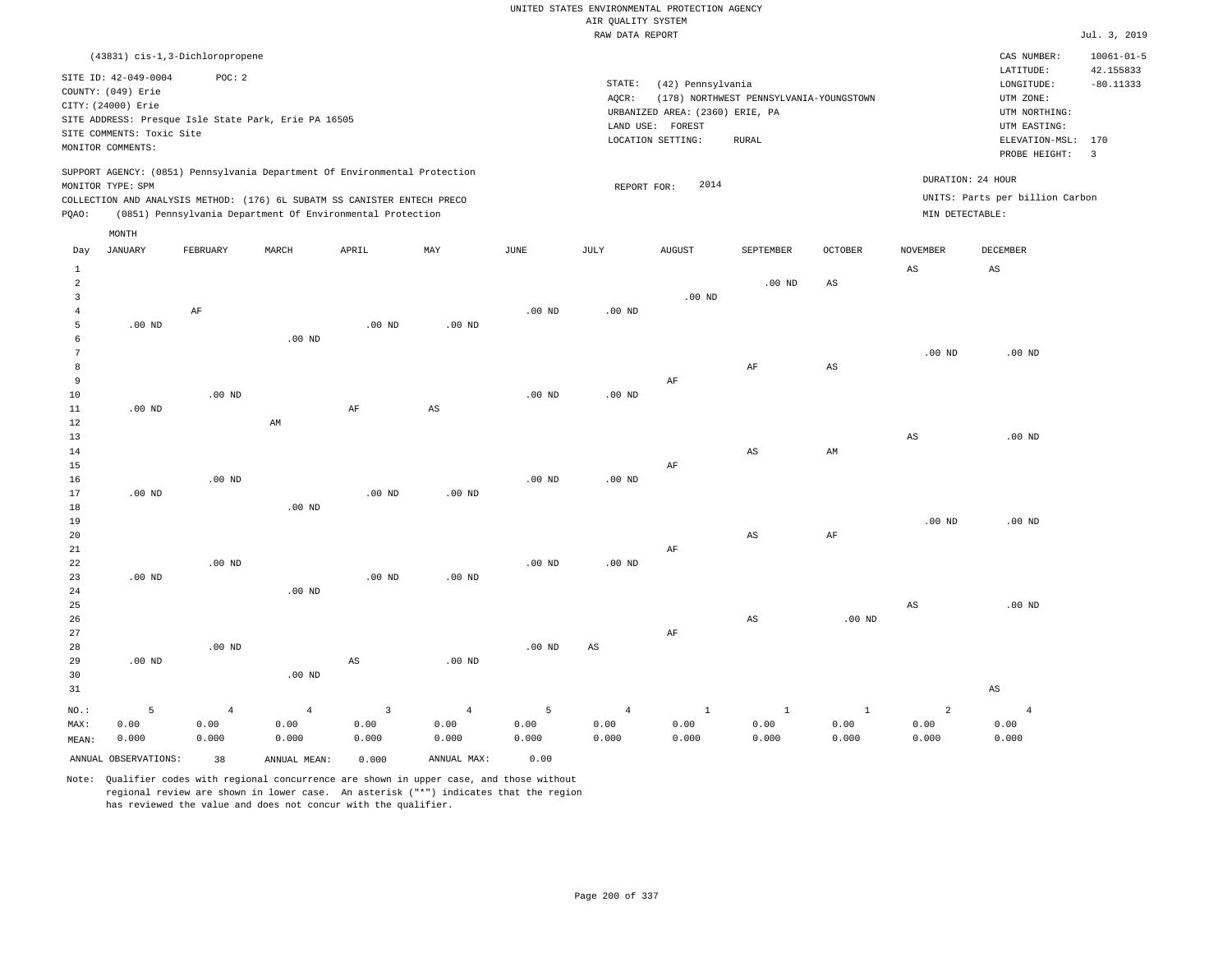| (43831) cis-1,3-Dichloropropene<br>$10061 - 01 - 5$<br>CAS NUMBER:<br>42.155833<br>LATITUDE:<br>POC: 2<br>SITE ID: 42-049-0004<br>STATE:<br>$-80.11333$<br>(42) Pennsylvania<br>LONGITUDE:<br>COUNTY: (049) Erie<br>AQCR:<br>(178) NORTHWEST PENNSYLVANIA-YOUNGSTOWN<br>UTM ZONE:<br>CITY: (24000) Erie<br>URBANIZED AREA: (2360) ERIE, PA<br>UTM NORTHING:<br>SITE ADDRESS: Presque Isle State Park, Erie PA 16505<br>LAND USE: FOREST<br>UTM EASTING:<br>SITE COMMENTS: Toxic Site<br>LOCATION SETTING:<br><b>RURAL</b><br>ELEVATION-MSL:<br>170<br>MONITOR COMMENTS:<br>PROBE HEIGHT:<br>$\overline{3}$<br>SUPPORT AGENCY: (0851) Pennsylvania Department Of Environmental Protection<br>DURATION: 24 HOUR<br>2015<br>MONITOR TYPE: SPM<br>REPORT FOR:<br>UNITS: Parts per billion Carbon<br>COLLECTION AND ANALYSIS METHOD: (176) 6L SUBATM SS CANISTER ENTECH PRECO<br>(0851) Pennsylvania Department Of Environmental Protection<br>MIN DETECTABLE:<br>PQAO:<br>MONTH<br>FEBRUARY<br>APRIL<br>MAY<br>$_{\rm JUNE}$<br>JULY<br><b>AUGUST</b><br>SEPTEMBER<br>OCTOBER<br><b>NOVEMBER</b><br>DECEMBER<br><b>JANUARY</b><br>MARCH<br>Day<br>$\mathbf{1}$<br>$.00$ ND<br>$\overline{a}$<br>$.00$ ND<br>$_{\rm TS}$<br>$\overline{\mathbf{3}}$<br>$.00$ ND<br>$.00$ ND<br>$\overline{4}$<br>$.00$ ND<br>5<br>AS<br>$.00$ ND<br>$_{\rm AS}$<br>$\epsilon$<br>$.00$ ND<br>AF<br>$.00$ ND<br>$7\phantom{.0}$<br>$.00$ ND<br>8<br>$.00$ ND<br>$_{\rm AS}$<br>9<br>.00 <sub>ND</sub><br>$\mathbb{A}\mathbb{S}$<br>$.00$ ND<br>10<br>11<br>AS<br>$.00$ ND<br>$.00$ ND<br>12<br>$.00$ ND<br>$.00$ ND<br>$.00$ ND<br>13<br>$.00$ ND<br>$14\,$<br>$.00$ ND<br>AF<br>15<br>.00 <sub>ND</sub><br>$\mathbb{A}\mathbb{S}$<br>$.00$ ND<br>16<br>17<br>$\rm AF$<br>$.00$ ND<br>.00 <sub>ND</sub><br>18<br>AF<br>$.00$ ND<br>$.00$ ND<br>19<br>$\mathbb{A}\mathbb{S}$<br>20<br>$.00$ ND<br>$.00$ ND<br>21<br>.00 <sub>ND</sub><br>.00 <sub>ND</sub><br>22<br>$.00$ ND<br>23<br>.00 <sub>ND</sub><br>AS<br>AS<br>24<br>$.00$ ND<br>$.00$ ND<br>$.00$ ND<br>25<br>$.00$ ND<br>26<br>TS<br>$.00$ ND<br>27<br>$.00$ ND<br>AS<br>28<br>$.00$ ND<br>.00 <sub>ND</sub><br>29<br>$.00$ ND<br>30<br>$.00$ ND<br>.00 <sub>ND</sub><br>$.00$ ND<br>31<br>$.00$ ND<br>5<br>$\overline{\mathbf{3}}$<br>$\mathbf{1}$<br>5<br>5<br>$\overline{3}$<br>5<br>$\overline{3}$<br>$\overline{a}$<br>NO.:<br>$\overline{4}$<br>$\overline{4}$<br>$\overline{4}$<br>0.00<br>0.00<br>0.00<br>0.00<br>0.00<br>0.00<br>0.00<br>0.00<br>0.00<br>0.00<br>0.00<br>0.00<br>MAX:<br>0.000<br>0.000<br>0.000<br>0.000<br>0.000<br>0.000<br>0.000<br>0.000<br>0.000<br>0.000<br>0.000<br>0.000<br>MEAN: |  |  |  | RAW DATA REPORT |  |  | Jul. 3, 2019 |
|--------------------------------------------------------------------------------------------------------------------------------------------------------------------------------------------------------------------------------------------------------------------------------------------------------------------------------------------------------------------------------------------------------------------------------------------------------------------------------------------------------------------------------------------------------------------------------------------------------------------------------------------------------------------------------------------------------------------------------------------------------------------------------------------------------------------------------------------------------------------------------------------------------------------------------------------------------------------------------------------------------------------------------------------------------------------------------------------------------------------------------------------------------------------------------------------------------------------------------------------------------------------------------------------------------------------------------------------------------------------------------------------------------------------------------------------------------------------------------------------------------------------------------------------------------------------------------------------------------------------------------------------------------------------------------------------------------------------------------------------------------------------------------------------------------------------------------------------------------------------------------------------------------------------------------------------------------------------------------------------------------------------------------------------------------------------------------------------------------------------------------------------------------------------------------------------------------------------------------------------------------------------------------------------------------------------------------------------------------------------------------------------------------------------------------------------------------------------------------------------------------------------------------------------------------------------------------------------------------------------------------------------------------|--|--|--|-----------------|--|--|--------------|
|                                                                                                                                                                                                                                                                                                                                                                                                                                                                                                                                                                                                                                                                                                                                                                                                                                                                                                                                                                                                                                                                                                                                                                                                                                                                                                                                                                                                                                                                                                                                                                                                                                                                                                                                                                                                                                                                                                                                                                                                                                                                                                                                                                                                                                                                                                                                                                                                                                                                                                                                                                                                                                                        |  |  |  |                 |  |  |              |
|                                                                                                                                                                                                                                                                                                                                                                                                                                                                                                                                                                                                                                                                                                                                                                                                                                                                                                                                                                                                                                                                                                                                                                                                                                                                                                                                                                                                                                                                                                                                                                                                                                                                                                                                                                                                                                                                                                                                                                                                                                                                                                                                                                                                                                                                                                                                                                                                                                                                                                                                                                                                                                                        |  |  |  |                 |  |  |              |
|                                                                                                                                                                                                                                                                                                                                                                                                                                                                                                                                                                                                                                                                                                                                                                                                                                                                                                                                                                                                                                                                                                                                                                                                                                                                                                                                                                                                                                                                                                                                                                                                                                                                                                                                                                                                                                                                                                                                                                                                                                                                                                                                                                                                                                                                                                                                                                                                                                                                                                                                                                                                                                                        |  |  |  |                 |  |  |              |
|                                                                                                                                                                                                                                                                                                                                                                                                                                                                                                                                                                                                                                                                                                                                                                                                                                                                                                                                                                                                                                                                                                                                                                                                                                                                                                                                                                                                                                                                                                                                                                                                                                                                                                                                                                                                                                                                                                                                                                                                                                                                                                                                                                                                                                                                                                                                                                                                                                                                                                                                                                                                                                                        |  |  |  |                 |  |  |              |
|                                                                                                                                                                                                                                                                                                                                                                                                                                                                                                                                                                                                                                                                                                                                                                                                                                                                                                                                                                                                                                                                                                                                                                                                                                                                                                                                                                                                                                                                                                                                                                                                                                                                                                                                                                                                                                                                                                                                                                                                                                                                                                                                                                                                                                                                                                                                                                                                                                                                                                                                                                                                                                                        |  |  |  |                 |  |  |              |
|                                                                                                                                                                                                                                                                                                                                                                                                                                                                                                                                                                                                                                                                                                                                                                                                                                                                                                                                                                                                                                                                                                                                                                                                                                                                                                                                                                                                                                                                                                                                                                                                                                                                                                                                                                                                                                                                                                                                                                                                                                                                                                                                                                                                                                                                                                                                                                                                                                                                                                                                                                                                                                                        |  |  |  |                 |  |  |              |
|                                                                                                                                                                                                                                                                                                                                                                                                                                                                                                                                                                                                                                                                                                                                                                                                                                                                                                                                                                                                                                                                                                                                                                                                                                                                                                                                                                                                                                                                                                                                                                                                                                                                                                                                                                                                                                                                                                                                                                                                                                                                                                                                                                                                                                                                                                                                                                                                                                                                                                                                                                                                                                                        |  |  |  |                 |  |  |              |
|                                                                                                                                                                                                                                                                                                                                                                                                                                                                                                                                                                                                                                                                                                                                                                                                                                                                                                                                                                                                                                                                                                                                                                                                                                                                                                                                                                                                                                                                                                                                                                                                                                                                                                                                                                                                                                                                                                                                                                                                                                                                                                                                                                                                                                                                                                                                                                                                                                                                                                                                                                                                                                                        |  |  |  |                 |  |  |              |
|                                                                                                                                                                                                                                                                                                                                                                                                                                                                                                                                                                                                                                                                                                                                                                                                                                                                                                                                                                                                                                                                                                                                                                                                                                                                                                                                                                                                                                                                                                                                                                                                                                                                                                                                                                                                                                                                                                                                                                                                                                                                                                                                                                                                                                                                                                                                                                                                                                                                                                                                                                                                                                                        |  |  |  |                 |  |  |              |
|                                                                                                                                                                                                                                                                                                                                                                                                                                                                                                                                                                                                                                                                                                                                                                                                                                                                                                                                                                                                                                                                                                                                                                                                                                                                                                                                                                                                                                                                                                                                                                                                                                                                                                                                                                                                                                                                                                                                                                                                                                                                                                                                                                                                                                                                                                                                                                                                                                                                                                                                                                                                                                                        |  |  |  |                 |  |  |              |
|                                                                                                                                                                                                                                                                                                                                                                                                                                                                                                                                                                                                                                                                                                                                                                                                                                                                                                                                                                                                                                                                                                                                                                                                                                                                                                                                                                                                                                                                                                                                                                                                                                                                                                                                                                                                                                                                                                                                                                                                                                                                                                                                                                                                                                                                                                                                                                                                                                                                                                                                                                                                                                                        |  |  |  |                 |  |  |              |
|                                                                                                                                                                                                                                                                                                                                                                                                                                                                                                                                                                                                                                                                                                                                                                                                                                                                                                                                                                                                                                                                                                                                                                                                                                                                                                                                                                                                                                                                                                                                                                                                                                                                                                                                                                                                                                                                                                                                                                                                                                                                                                                                                                                                                                                                                                                                                                                                                                                                                                                                                                                                                                                        |  |  |  |                 |  |  |              |
|                                                                                                                                                                                                                                                                                                                                                                                                                                                                                                                                                                                                                                                                                                                                                                                                                                                                                                                                                                                                                                                                                                                                                                                                                                                                                                                                                                                                                                                                                                                                                                                                                                                                                                                                                                                                                                                                                                                                                                                                                                                                                                                                                                                                                                                                                                                                                                                                                                                                                                                                                                                                                                                        |  |  |  |                 |  |  |              |
|                                                                                                                                                                                                                                                                                                                                                                                                                                                                                                                                                                                                                                                                                                                                                                                                                                                                                                                                                                                                                                                                                                                                                                                                                                                                                                                                                                                                                                                                                                                                                                                                                                                                                                                                                                                                                                                                                                                                                                                                                                                                                                                                                                                                                                                                                                                                                                                                                                                                                                                                                                                                                                                        |  |  |  |                 |  |  |              |
|                                                                                                                                                                                                                                                                                                                                                                                                                                                                                                                                                                                                                                                                                                                                                                                                                                                                                                                                                                                                                                                                                                                                                                                                                                                                                                                                                                                                                                                                                                                                                                                                                                                                                                                                                                                                                                                                                                                                                                                                                                                                                                                                                                                                                                                                                                                                                                                                                                                                                                                                                                                                                                                        |  |  |  |                 |  |  |              |
|                                                                                                                                                                                                                                                                                                                                                                                                                                                                                                                                                                                                                                                                                                                                                                                                                                                                                                                                                                                                                                                                                                                                                                                                                                                                                                                                                                                                                                                                                                                                                                                                                                                                                                                                                                                                                                                                                                                                                                                                                                                                                                                                                                                                                                                                                                                                                                                                                                                                                                                                                                                                                                                        |  |  |  |                 |  |  |              |
|                                                                                                                                                                                                                                                                                                                                                                                                                                                                                                                                                                                                                                                                                                                                                                                                                                                                                                                                                                                                                                                                                                                                                                                                                                                                                                                                                                                                                                                                                                                                                                                                                                                                                                                                                                                                                                                                                                                                                                                                                                                                                                                                                                                                                                                                                                                                                                                                                                                                                                                                                                                                                                                        |  |  |  |                 |  |  |              |
|                                                                                                                                                                                                                                                                                                                                                                                                                                                                                                                                                                                                                                                                                                                                                                                                                                                                                                                                                                                                                                                                                                                                                                                                                                                                                                                                                                                                                                                                                                                                                                                                                                                                                                                                                                                                                                                                                                                                                                                                                                                                                                                                                                                                                                                                                                                                                                                                                                                                                                                                                                                                                                                        |  |  |  |                 |  |  |              |
|                                                                                                                                                                                                                                                                                                                                                                                                                                                                                                                                                                                                                                                                                                                                                                                                                                                                                                                                                                                                                                                                                                                                                                                                                                                                                                                                                                                                                                                                                                                                                                                                                                                                                                                                                                                                                                                                                                                                                                                                                                                                                                                                                                                                                                                                                                                                                                                                                                                                                                                                                                                                                                                        |  |  |  |                 |  |  |              |
|                                                                                                                                                                                                                                                                                                                                                                                                                                                                                                                                                                                                                                                                                                                                                                                                                                                                                                                                                                                                                                                                                                                                                                                                                                                                                                                                                                                                                                                                                                                                                                                                                                                                                                                                                                                                                                                                                                                                                                                                                                                                                                                                                                                                                                                                                                                                                                                                                                                                                                                                                                                                                                                        |  |  |  |                 |  |  |              |
|                                                                                                                                                                                                                                                                                                                                                                                                                                                                                                                                                                                                                                                                                                                                                                                                                                                                                                                                                                                                                                                                                                                                                                                                                                                                                                                                                                                                                                                                                                                                                                                                                                                                                                                                                                                                                                                                                                                                                                                                                                                                                                                                                                                                                                                                                                                                                                                                                                                                                                                                                                                                                                                        |  |  |  |                 |  |  |              |
|                                                                                                                                                                                                                                                                                                                                                                                                                                                                                                                                                                                                                                                                                                                                                                                                                                                                                                                                                                                                                                                                                                                                                                                                                                                                                                                                                                                                                                                                                                                                                                                                                                                                                                                                                                                                                                                                                                                                                                                                                                                                                                                                                                                                                                                                                                                                                                                                                                                                                                                                                                                                                                                        |  |  |  |                 |  |  |              |
|                                                                                                                                                                                                                                                                                                                                                                                                                                                                                                                                                                                                                                                                                                                                                                                                                                                                                                                                                                                                                                                                                                                                                                                                                                                                                                                                                                                                                                                                                                                                                                                                                                                                                                                                                                                                                                                                                                                                                                                                                                                                                                                                                                                                                                                                                                                                                                                                                                                                                                                                                                                                                                                        |  |  |  |                 |  |  |              |
|                                                                                                                                                                                                                                                                                                                                                                                                                                                                                                                                                                                                                                                                                                                                                                                                                                                                                                                                                                                                                                                                                                                                                                                                                                                                                                                                                                                                                                                                                                                                                                                                                                                                                                                                                                                                                                                                                                                                                                                                                                                                                                                                                                                                                                                                                                                                                                                                                                                                                                                                                                                                                                                        |  |  |  |                 |  |  |              |
|                                                                                                                                                                                                                                                                                                                                                                                                                                                                                                                                                                                                                                                                                                                                                                                                                                                                                                                                                                                                                                                                                                                                                                                                                                                                                                                                                                                                                                                                                                                                                                                                                                                                                                                                                                                                                                                                                                                                                                                                                                                                                                                                                                                                                                                                                                                                                                                                                                                                                                                                                                                                                                                        |  |  |  |                 |  |  |              |
|                                                                                                                                                                                                                                                                                                                                                                                                                                                                                                                                                                                                                                                                                                                                                                                                                                                                                                                                                                                                                                                                                                                                                                                                                                                                                                                                                                                                                                                                                                                                                                                                                                                                                                                                                                                                                                                                                                                                                                                                                                                                                                                                                                                                                                                                                                                                                                                                                                                                                                                                                                                                                                                        |  |  |  |                 |  |  |              |
|                                                                                                                                                                                                                                                                                                                                                                                                                                                                                                                                                                                                                                                                                                                                                                                                                                                                                                                                                                                                                                                                                                                                                                                                                                                                                                                                                                                                                                                                                                                                                                                                                                                                                                                                                                                                                                                                                                                                                                                                                                                                                                                                                                                                                                                                                                                                                                                                                                                                                                                                                                                                                                                        |  |  |  |                 |  |  |              |
|                                                                                                                                                                                                                                                                                                                                                                                                                                                                                                                                                                                                                                                                                                                                                                                                                                                                                                                                                                                                                                                                                                                                                                                                                                                                                                                                                                                                                                                                                                                                                                                                                                                                                                                                                                                                                                                                                                                                                                                                                                                                                                                                                                                                                                                                                                                                                                                                                                                                                                                                                                                                                                                        |  |  |  |                 |  |  |              |
|                                                                                                                                                                                                                                                                                                                                                                                                                                                                                                                                                                                                                                                                                                                                                                                                                                                                                                                                                                                                                                                                                                                                                                                                                                                                                                                                                                                                                                                                                                                                                                                                                                                                                                                                                                                                                                                                                                                                                                                                                                                                                                                                                                                                                                                                                                                                                                                                                                                                                                                                                                                                                                                        |  |  |  |                 |  |  |              |
|                                                                                                                                                                                                                                                                                                                                                                                                                                                                                                                                                                                                                                                                                                                                                                                                                                                                                                                                                                                                                                                                                                                                                                                                                                                                                                                                                                                                                                                                                                                                                                                                                                                                                                                                                                                                                                                                                                                                                                                                                                                                                                                                                                                                                                                                                                                                                                                                                                                                                                                                                                                                                                                        |  |  |  |                 |  |  |              |
|                                                                                                                                                                                                                                                                                                                                                                                                                                                                                                                                                                                                                                                                                                                                                                                                                                                                                                                                                                                                                                                                                                                                                                                                                                                                                                                                                                                                                                                                                                                                                                                                                                                                                                                                                                                                                                                                                                                                                                                                                                                                                                                                                                                                                                                                                                                                                                                                                                                                                                                                                                                                                                                        |  |  |  |                 |  |  |              |
|                                                                                                                                                                                                                                                                                                                                                                                                                                                                                                                                                                                                                                                                                                                                                                                                                                                                                                                                                                                                                                                                                                                                                                                                                                                                                                                                                                                                                                                                                                                                                                                                                                                                                                                                                                                                                                                                                                                                                                                                                                                                                                                                                                                                                                                                                                                                                                                                                                                                                                                                                                                                                                                        |  |  |  |                 |  |  |              |
|                                                                                                                                                                                                                                                                                                                                                                                                                                                                                                                                                                                                                                                                                                                                                                                                                                                                                                                                                                                                                                                                                                                                                                                                                                                                                                                                                                                                                                                                                                                                                                                                                                                                                                                                                                                                                                                                                                                                                                                                                                                                                                                                                                                                                                                                                                                                                                                                                                                                                                                                                                                                                                                        |  |  |  |                 |  |  |              |
|                                                                                                                                                                                                                                                                                                                                                                                                                                                                                                                                                                                                                                                                                                                                                                                                                                                                                                                                                                                                                                                                                                                                                                                                                                                                                                                                                                                                                                                                                                                                                                                                                                                                                                                                                                                                                                                                                                                                                                                                                                                                                                                                                                                                                                                                                                                                                                                                                                                                                                                                                                                                                                                        |  |  |  |                 |  |  |              |
|                                                                                                                                                                                                                                                                                                                                                                                                                                                                                                                                                                                                                                                                                                                                                                                                                                                                                                                                                                                                                                                                                                                                                                                                                                                                                                                                                                                                                                                                                                                                                                                                                                                                                                                                                                                                                                                                                                                                                                                                                                                                                                                                                                                                                                                                                                                                                                                                                                                                                                                                                                                                                                                        |  |  |  |                 |  |  |              |

Note: Qualifier codes with regional concurrence are shown in upper case, and those without regional review are shown in lower case. An asterisk ("\*") indicates that the region has reviewed the value and does not concur with the qualifier.

ANNUAL OBSERVATIONS: 44 ANNUAL MEAN: 0.000 ANNUAL MAX: 0.00

MEAN: 0.000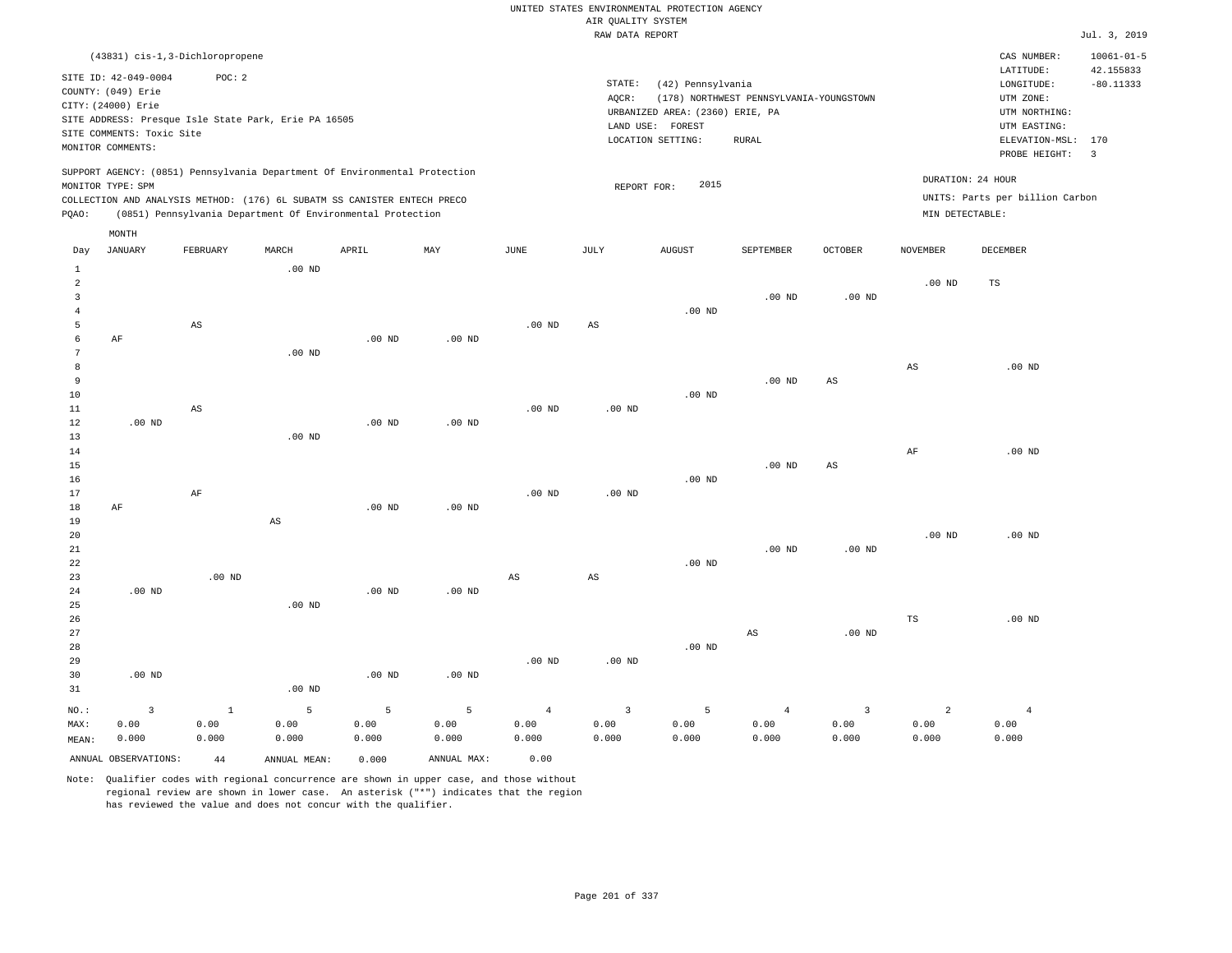|                     |                                          |                |                                                      |                                                                            |                |                        |          | RAW DATA REPORT                 |                                         |                |                 |                                 | Jul. 3, 2019             |
|---------------------|------------------------------------------|----------------|------------------------------------------------------|----------------------------------------------------------------------------|----------------|------------------------|----------|---------------------------------|-----------------------------------------|----------------|-----------------|---------------------------------|--------------------------|
|                     | (43831) cis-1, 3-Dichloropropene         |                |                                                      |                                                                            |                |                        |          |                                 |                                         |                |                 | CAS NUMBER:                     | $10061 - 01 - 5$         |
|                     | SITE ID: 42-049-0004                     | POC: 2         |                                                      |                                                                            |                |                        | STATE:   | (42) Pennsylvania               |                                         |                |                 | LATITUDE:<br>LONGITUDE:         | 42.155833<br>$-80.11333$ |
|                     | COUNTY: (049) Erie<br>CITY: (24000) Erie |                |                                                      |                                                                            |                |                        | AQCR:    |                                 | (178) NORTHWEST PENNSYLVANIA-YOUNGSTOWN |                |                 | UTM ZONE:                       |                          |
|                     |                                          |                | SITE ADDRESS: Presque Isle State Park, Erie PA 16505 |                                                                            |                |                        |          | URBANIZED AREA: (2360) ERIE, PA |                                         |                |                 | UTM NORTHING:                   |                          |
|                     | SITE COMMENTS: Toxic Site                |                |                                                      |                                                                            |                |                        |          | LAND USE: FOREST                |                                         |                |                 | UTM EASTING:                    |                          |
|                     | MONITOR COMMENTS:                        |                |                                                      |                                                                            |                |                        |          | LOCATION SETTING:               | RURAL                                   |                |                 | ELEVATION-MSL:<br>PROBE HEIGHT: | 170<br>$\overline{3}$    |
|                     | MONITOR TYPE: SPM                        |                |                                                      | SUPPORT AGENCY: (0851) Pennsylvania Department Of Environmental Protection |                |                        |          | 2016<br>REPORT FOR:             |                                         |                |                 | DURATION: 24 HOUR               |                          |
|                     |                                          |                |                                                      | COLLECTION AND ANALYSIS METHOD: (176) 6L SUBATM SS CANISTER ENTECH PRECO   |                |                        |          |                                 |                                         |                |                 | UNITS: Parts per billion Carbon |                          |
| PQAO:               |                                          |                |                                                      | (0851) Pennsylvania Department Of Environmental Protection                 |                |                        |          |                                 |                                         |                | MIN DETECTABLE: |                                 |                          |
|                     | MONTH                                    |                |                                                      |                                                                            |                |                        |          |                                 |                                         |                |                 |                                 |                          |
| Day                 | <b>JANUARY</b>                           | FEBRUARY       | MARCH                                                | APRIL                                                                      | MAY            | JUNE                   | JULY     | <b>AUGUST</b>                   | SEPTEMBER                               | <b>OCTOBER</b> | <b>NOVEMBER</b> | DECEMBER                        |                          |
| $1\,$<br>2          | $.00$ ND                                 |                | $.00$ ND                                             |                                                                            |                |                        |          |                                 |                                         |                | TS              | TS                              |                          |
| $\overline{3}$      |                                          |                |                                                      |                                                                            |                |                        |          |                                 | $.00$ ND                                | AF             |                 |                                 |                          |
| $\overline{4}$      |                                          |                |                                                      |                                                                            |                |                        |          | $\rm AF$                        |                                         |                |                 |                                 |                          |
| 5                   |                                          |                |                                                      |                                                                            |                | .00 <sub>ND</sub>      | $\rm AF$ |                                 |                                         |                |                 |                                 |                          |
| 6                   |                                          | $.00$ ND       |                                                      | AF                                                                         | AS             |                        |          |                                 |                                         |                |                 |                                 |                          |
| $7\phantom{.0}$     | $.00$ ND                                 |                | AF                                                   |                                                                            |                |                        |          |                                 |                                         |                |                 |                                 |                          |
| 8<br>$\overline{9}$ |                                          |                |                                                      |                                                                            |                |                        |          |                                 |                                         |                | $\rm{AF}$       | TS                              |                          |
| 10                  |                                          |                |                                                      |                                                                            |                |                        |          | AF                              | TS                                      | $\rm{AF}$      |                 |                                 |                          |
| 11                  |                                          |                |                                                      |                                                                            |                | $\mathbb{A}\mathbb{S}$ | AF       |                                 |                                         |                |                 |                                 |                          |
| 12                  |                                          | $.00$ ND       |                                                      | AS                                                                         | $.00$ ND       |                        |          |                                 |                                         |                |                 |                                 |                          |
| 13                  | TS                                       |                | $.00$ ND                                             |                                                                            |                |                        |          |                                 |                                         |                |                 |                                 |                          |
| 14                  |                                          |                |                                                      |                                                                            |                |                        |          |                                 |                                         |                | $.00$ ND        | $.00$ ND                        |                          |
| 15                  |                                          |                |                                                      |                                                                            |                |                        |          |                                 | AF                                      | $.00$ ND       |                 |                                 |                          |
| 16                  |                                          |                |                                                      |                                                                            |                |                        |          | $.00$ ND                        |                                         |                |                 |                                 |                          |
| 17<br>18            |                                          | $.00$ ND       |                                                      | AS                                                                         | $.00$ ND       | $\rm{AF}$              | $\rm AF$ |                                 |                                         |                |                 |                                 |                          |
| 19                  | $.00$ ND                                 |                | $\mathbb{A}\mathbb{S}$                               |                                                                            |                |                        |          |                                 |                                         |                |                 |                                 |                          |
| 20                  |                                          |                |                                                      |                                                                            |                |                        |          |                                 |                                         |                | $.00$ ND        | $.00$ ND                        |                          |
| $2\sqrt{1}$         |                                          |                |                                                      |                                                                            |                |                        |          |                                 | $.00$ ND                                | $\rm{AF}$      |                 |                                 |                          |
| 22                  |                                          |                |                                                      |                                                                            |                |                        |          | AF                              |                                         |                |                 |                                 |                          |
| 23                  |                                          |                |                                                      |                                                                            |                | AS                     | AF       |                                 |                                         |                |                 |                                 |                          |
| 24                  |                                          | $.00$ ND       |                                                      | $.00$ ND                                                                   | AF             |                        |          |                                 |                                         |                |                 |                                 |                          |
| 25<br>26            | $.00$ ND                                 |                | $.00$ ND                                             |                                                                            |                |                        |          |                                 |                                         |                | AF              | $.00$ ND                        |                          |
| 27                  |                                          |                |                                                      |                                                                            |                |                        |          |                                 | $.00$ ND                                | $\rm{AF}$      |                 |                                 |                          |
| 28                  |                                          |                |                                                      |                                                                            |                |                        |          | $.00$ ND                        |                                         |                |                 |                                 |                          |
| 29                  |                                          |                |                                                      |                                                                            |                | AF                     | AF       |                                 |                                         |                |                 |                                 |                          |
| 30                  |                                          |                |                                                      | $\mathbb{A}\mathbb{S}$                                                     | AF             |                        |          |                                 |                                         |                |                 |                                 |                          |
| 31                  | $.00$ ND                                 |                | $.00$ ND                                             |                                                                            |                |                        |          |                                 |                                         |                |                 |                                 |                          |
| NO.:                | 5                                        | $\overline{4}$ | $\overline{4}$                                       | $\mathbf{1}$                                                               | $\overline{a}$ | $\mathbf{1}$           |          | $\mathbb O$<br>$\overline{a}$   | $\overline{3}$                          | $\mathbf{1}$   | $\overline{a}$  | $\overline{\mathbf{3}}$         |                          |
| MAX:                | 0.00                                     | 0.00           | 0.00                                                 | 0.00                                                                       | 0.00           | 0.00                   |          | 0.00                            | 0.00                                    | 0.00           | 0.00            | 0.00                            |                          |
| MEAN:               | 0.000                                    | 0.000          | 0.000                                                | 0.000                                                                      | 0.000          | 0.000                  |          | 0.000                           | 0.000                                   | 0.000          | 0.000           | 0.000                           |                          |
|                     | ANNUAL OBSERVATIONS:                     | 28             | ANNUAL MEAN:                                         | 0.000                                                                      | ANNUAL MAX:    | 0.00                   |          |                                 |                                         |                |                 |                                 |                          |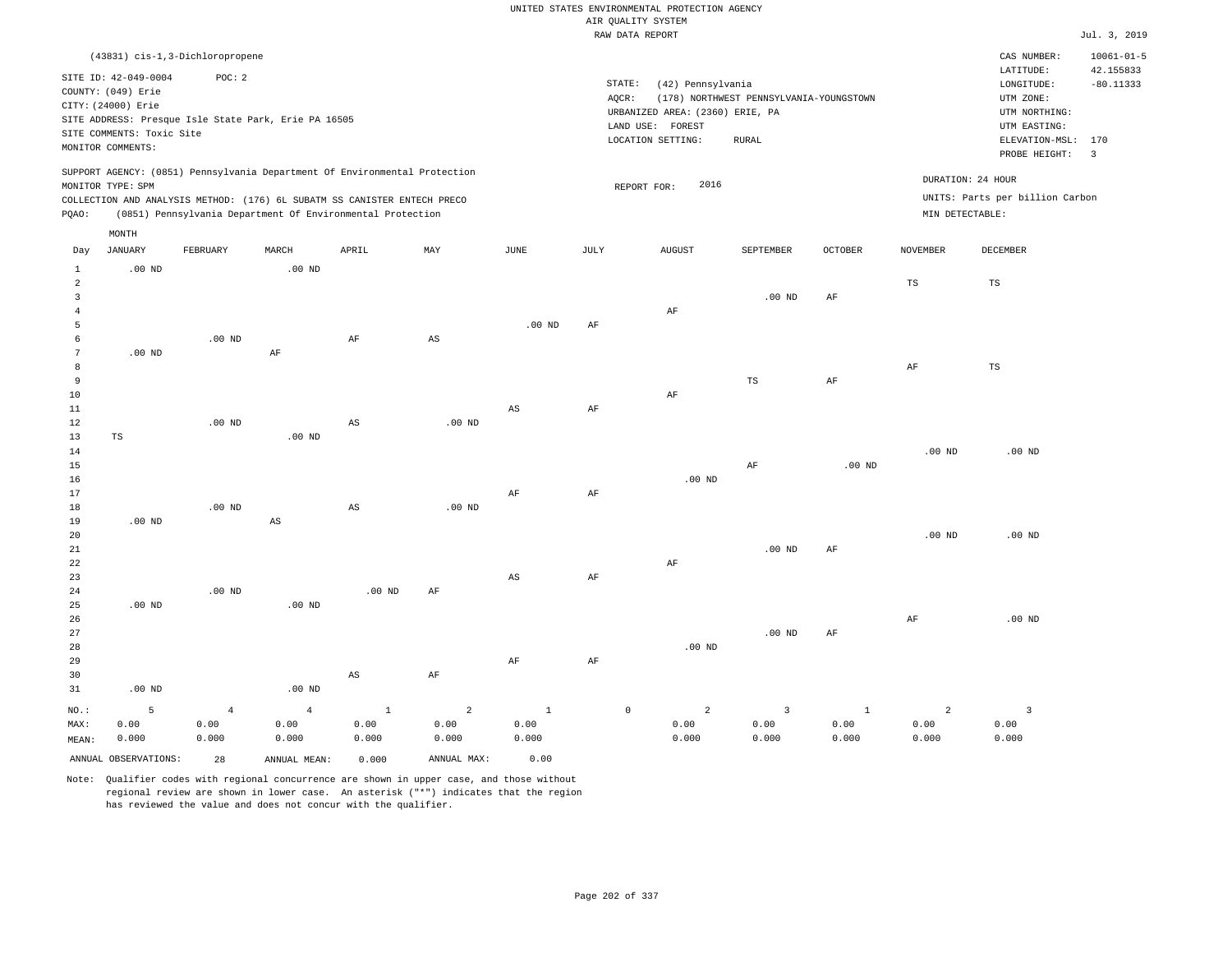|                                |                                 |                 |                                                                            |                   |             |                   | RAW DATA REPORT   |                                 |                                         |                   |                   |                                 | Jul. 3, 2019     |
|--------------------------------|---------------------------------|-----------------|----------------------------------------------------------------------------|-------------------|-------------|-------------------|-------------------|---------------------------------|-----------------------------------------|-------------------|-------------------|---------------------------------|------------------|
|                                | (43831) cis-1,3-Dichloropropene |                 |                                                                            |                   |             |                   |                   |                                 |                                         |                   |                   | CAS NUMBER:                     | $10061 - 01 - 5$ |
|                                | SITE ID: 42-049-0004            | POC: 2          |                                                                            |                   |             |                   |                   |                                 |                                         |                   |                   | LATITUDE:                       | 42.155833        |
|                                | COUNTY: (049) Erie              |                 |                                                                            |                   |             |                   | STATE:            | (42) Pennsylvania               |                                         |                   |                   | LONGITUDE:                      | $-80.11333$      |
|                                | CITY: (24000) Erie              |                 |                                                                            |                   |             |                   | AOCR:             |                                 | (178) NORTHWEST PENNSYLVANIA-YOUNGSTOWN |                   |                   | UTM ZONE:                       |                  |
|                                |                                 |                 | SITE ADDRESS: Presque Isle State Park, Erie PA 16505                       |                   |             |                   |                   | URBANIZED AREA: (2360) ERIE, PA |                                         |                   |                   | UTM NORTHING:                   |                  |
|                                | SITE COMMENTS: Toxic Site       |                 |                                                                            |                   |             |                   |                   | LAND USE: FOREST                |                                         |                   |                   | UTM EASTING:                    |                  |
|                                | MONITOR COMMENTS:               |                 |                                                                            |                   |             |                   |                   | LOCATION SETTING:               | RURAL                                   |                   |                   | ELEVATION-MSL: 170              |                  |
|                                |                                 |                 |                                                                            |                   |             |                   |                   |                                 |                                         |                   |                   | PROBE HEIGHT:                   | $\overline{3}$   |
|                                |                                 |                 | SUPPORT AGENCY: (0851) Pennsylvania Department Of Environmental Protection |                   |             |                   |                   |                                 |                                         |                   |                   | DURATION: 24 HOUR               |                  |
|                                | MONITOR TYPE: SPM               |                 |                                                                            |                   |             |                   | REPORT FOR:       | 2017                            |                                         |                   |                   |                                 |                  |
|                                |                                 |                 | COLLECTION AND ANALYSIS METHOD: (176) 6L SUBATM SS CANISTER ENTECH PRECO   |                   |             |                   |                   |                                 |                                         |                   |                   | UNITS: Parts per billion Carbon |                  |
| PQAO:                          |                                 |                 | (0851) Pennsylvania Department Of Environmental Protection                 |                   |             |                   |                   |                                 |                                         |                   | MIN DETECTABLE:   |                                 |                  |
|                                | MONTH                           |                 |                                                                            |                   |             |                   |                   |                                 |                                         |                   |                   |                                 |                  |
| Day                            | <b>JANUARY</b>                  | <b>FEBRUARY</b> | MARCH                                                                      | APRIL             | MAY         | JUNE              | JULY              | <b>AUGUST</b>                   | SEPTEMBER                               | <b>OCTOBER</b>    | <b>NOVEMBER</b>   | <b>DECEMBER</b>                 |                  |
| $\mathbf{1}$<br>$\overline{a}$ | $\rm AF$                        |                 | $.00$ ND                                                                   | $\rm{AF}$         | AF          |                   |                   |                                 |                                         |                   |                   |                                 |                  |
| $\overline{3}$                 |                                 |                 |                                                                            |                   |             |                   |                   |                                 |                                         |                   | $.00$ ND          | $.00$ ND                        |                  |
| $\overline{4}$                 |                                 |                 |                                                                            |                   |             |                   |                   |                                 | .00 <sub>ND</sub>                       | $.00$ ND          |                   |                                 |                  |
| 5                              |                                 |                 |                                                                            |                   |             |                   |                   | $.00$ ND                        |                                         |                   |                   |                                 |                  |
| 6                              |                                 | $.00$ ND        |                                                                            |                   |             | $.00$ ND          | AS                |                                 |                                         |                   |                   |                                 |                  |
| $7\phantom{.0}$                | $_{\rm TS}$                     |                 |                                                                            | $\rm{AF}$         | $.00$ ND    |                   |                   |                                 |                                         |                   |                   |                                 |                  |
| 8                              |                                 |                 | $.00$ ND                                                                   |                   |             |                   |                   |                                 |                                         |                   |                   |                                 |                  |
| 9                              |                                 |                 |                                                                            |                   |             |                   |                   |                                 |                                         |                   | .00 <sub>ND</sub> | $.00$ ND                        |                  |
| 10                             |                                 |                 |                                                                            |                   |             |                   |                   |                                 | $.00$ ND                                | .00 <sub>ND</sub> |                   |                                 |                  |
| 11                             |                                 |                 |                                                                            |                   |             |                   |                   | $.00$ ND                        |                                         |                   |                   |                                 |                  |
| 12                             |                                 | $\mathbb{TS}$   |                                                                            |                   |             | $.00$ ND          | AS                |                                 |                                         |                   |                   |                                 |                  |
| 13                             | .00 <sub>ND</sub>               |                 |                                                                            | .00 <sub>ND</sub> | $.00$ ND    |                   |                   |                                 |                                         |                   |                   |                                 |                  |
| 14                             |                                 |                 | $.00$ ND                                                                   |                   |             |                   |                   |                                 |                                         |                   |                   |                                 |                  |
| 15                             |                                 |                 |                                                                            |                   |             |                   |                   |                                 |                                         |                   | .00 <sub>ND</sub> | $.00$ ND                        |                  |
| 16                             |                                 |                 |                                                                            |                   |             |                   |                   |                                 | $.00$ ND                                | $.00$ ND          |                   |                                 |                  |
| 17                             |                                 |                 |                                                                            |                   |             |                   |                   | $.00$ ND                        |                                         |                   |                   |                                 |                  |
| 18<br>19                       | $.00$ ND                        | $\rm AF$        |                                                                            | $\rm{AF}$         | $.00$ ND    | .00 <sub>ND</sub> | AS                |                                 |                                         |                   |                   |                                 |                  |
| 20                             |                                 |                 | $.00$ ND                                                                   |                   |             |                   |                   |                                 |                                         |                   |                   |                                 |                  |
| 21                             |                                 |                 |                                                                            |                   |             |                   |                   |                                 |                                         |                   | .00 <sub>ND</sub> | $_{\rm TS}$                     |                  |
| 22                             |                                 |                 |                                                                            |                   |             |                   |                   |                                 | $.00$ ND                                | .00 <sub>ND</sub> |                   |                                 |                  |
| 23                             |                                 |                 |                                                                            |                   |             |                   |                   | $.00$ ND                        |                                         |                   |                   |                                 |                  |
| 24                             |                                 | $\rm AF$        |                                                                            |                   |             | .00 <sub>ND</sub> | .00 <sub>ND</sub> |                                 |                                         |                   |                   |                                 |                  |
| 25                             | AS                              |                 |                                                                            | AF                | $.00$ ND    |                   |                   |                                 |                                         |                   |                   |                                 |                  |
| 26                             |                                 |                 | .00 <sub>ND</sub>                                                          |                   |             |                   |                   |                                 |                                         |                   |                   |                                 |                  |
| 27                             |                                 |                 |                                                                            |                   |             |                   |                   |                                 |                                         |                   | .00 <sub>ND</sub> | AF                              |                  |
| 28                             |                                 |                 |                                                                            |                   |             |                   |                   |                                 | $.00$ ND                                | $.00$ ND          |                   |                                 |                  |
| 29                             |                                 |                 |                                                                            |                   |             |                   |                   | $.00$ ND                        |                                         |                   |                   |                                 |                  |
| 30                             |                                 |                 |                                                                            |                   |             | $_{\rm AS}$       | $.00$ ND          |                                 |                                         |                   |                   |                                 |                  |
| 31                             | $.00$ ND                        |                 |                                                                            |                   | $.00$ ND    |                   |                   |                                 |                                         |                   |                   |                                 |                  |
| $NO.$ :                        | $\overline{3}$                  | $\mathbf{1}$    | 5                                                                          | $\mathbf{1}$      | 5           | $\overline{4}$    | $\overline{a}$    | 5                               | 5                                       | 5                 | 5                 | $\overline{3}$                  |                  |
| MAX:                           | 0.00                            | 0.00            | 0.00                                                                       | 0.00              | 0.00        | 0.00              | 0.00              | 0.00                            | 0.00                                    | 0.00              | 0.00              | 0.00                            |                  |
| MEAN:                          | 0.000                           | 0.000           | 0.000                                                                      | 0.000             | 0.000       | 0.000             | 0.000             | 0.000                           | 0.000                                   | 0.000             | 0.000             | 0.000                           |                  |
|                                | ANNUAL OBSERVATIONS:            | 44              | ANNUAL MEAN:                                                               | 0.000             | ANNUAL MAX: | 0.00              |                   |                                 |                                         |                   |                   |                                 |                  |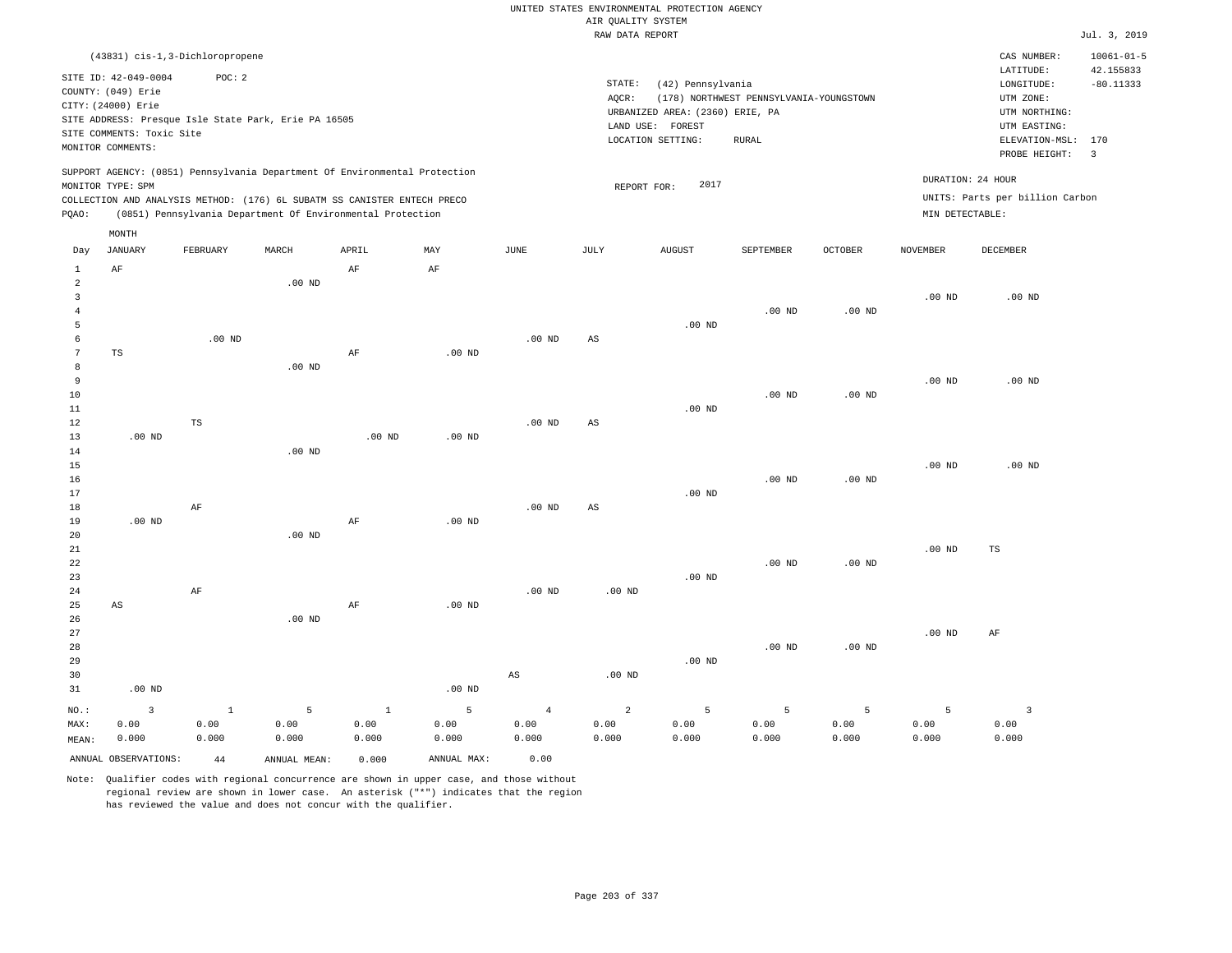|                         |                |                           |                                  |                                                      |                                                                            |              |             |           | UNITED STATES ENVIRONMENTAL PROTECTION AGENCY<br>AIR QUALITY SYSTEM |                                         |          |                   |                                 |                          |
|-------------------------|----------------|---------------------------|----------------------------------|------------------------------------------------------|----------------------------------------------------------------------------|--------------|-------------|-----------|---------------------------------------------------------------------|-----------------------------------------|----------|-------------------|---------------------------------|--------------------------|
|                         |                |                           |                                  |                                                      |                                                                            |              |             |           | RAW DATA REPORT                                                     |                                         |          |                   |                                 | Jul. 3, 2019             |
|                         |                |                           | (43831) cis-1, 3-Dichloropropene |                                                      |                                                                            |              |             |           |                                                                     |                                         |          |                   | CAS NUMBER:                     | $10061 - 01 - 5$         |
| COUNTY: (049) Erie      |                | SITE ID: 42-049-0004      | POC: 2                           |                                                      |                                                                            |              |             |           | STATE:<br>(42) Pennsylvania                                         |                                         |          |                   | LATITUDE:<br>LONGITUDE:         | 42.155833<br>$-80.11333$ |
| CITY: (24000) Erie      |                |                           |                                  |                                                      |                                                                            |              |             |           | AQCR:<br>URBANIZED AREA: (2360) ERIE, PA                            | (178) NORTHWEST PENNSYLVANIA-YOUNGSTOWN |          |                   | UTM ZONE:<br>UTM NORTHING:      |                          |
|                         |                |                           |                                  | SITE ADDRESS: Presque Isle State Park, Erie PA 16505 |                                                                            |              |             |           | LAND USE: FOREST                                                    |                                         |          |                   | UTM EASTING:                    |                          |
|                         |                | SITE COMMENTS: Toxic Site |                                  |                                                      |                                                                            |              |             |           | LOCATION SETTING:                                                   | RURAL                                   |          |                   | ELEVATION-MSL: 170              |                          |
| MONITOR COMMENTS:       |                |                           |                                  |                                                      |                                                                            |              |             |           |                                                                     |                                         |          |                   | PROBE HEIGHT:                   | $\overline{3}$           |
| MONITOR TYPE: SPM       |                |                           |                                  |                                                      | SUPPORT AGENCY: (0851) Pennsylvania Department Of Environmental Protection |              |             |           | 2018<br>REPORT FOR:                                                 |                                         |          |                   | DURATION: 24 HOUR               |                          |
|                         |                |                           |                                  |                                                      | COLLECTION AND ANALYSIS METHOD: (176) 6L SUBATM SS CANISTER ENTECH PRECO   |              |             |           |                                                                     |                                         |          |                   | UNITS: Parts per billion Carbon |                          |
| PQAO:                   |                |                           |                                  |                                                      | (0851) Pennsylvania Department Of Environmental Protection                 |              |             |           |                                                                     |                                         |          |                   | MIN DETECTABLE: .1187925        |                          |
|                         | MONTH          |                           |                                  |                                                      |                                                                            |              |             |           |                                                                     |                                         |          |                   |                                 |                          |
| Day                     | <b>JANUARY</b> |                           | FEBRUARY                         | MARCH                                                | APRIL                                                                      | MAY          | <b>JUNE</b> | JULY      | <b>AUGUST</b>                                                       | SEPTEMBER                               | OCTOBER  | <b>NOVEMBER</b>   | DECEMBER                        |                          |
| 1                       |                |                           | AQ                               |                                                      |                                                                            |              | $\rm AF$    | $\rm{AF}$ |                                                                     |                                         |          |                   |                                 |                          |
| $\overline{a}$          | TS             |                           |                                  |                                                      | AF                                                                         | $.00$ ND     |             |           |                                                                     |                                         |          |                   |                                 |                          |
| $\overline{\mathbf{3}}$ |                |                           |                                  | .00 <sub>ND</sub>                                    |                                                                            |              |             |           |                                                                     |                                         |          |                   |                                 |                          |
| $\overline{4}$          |                |                           |                                  |                                                      |                                                                            |              |             |           |                                                                     |                                         |          | .00 <sub>ND</sub> | .00 <sub>ND</sub>               |                          |
| 5                       |                |                           |                                  |                                                      |                                                                            |              |             |           |                                                                     | $\rm AF$                                | $.00$ ND |                   |                                 |                          |
| 6<br>$7\phantom{.0}$    |                |                           | $.00$ ND                         |                                                      |                                                                            |              | AF          | AF        | AF                                                                  |                                         |          |                   |                                 |                          |
| 8                       | AF             |                           |                                  |                                                      | $.00$ ND                                                                   | $_{\rm AS}$  |             |           |                                                                     |                                         |          |                   |                                 |                          |
| $\overline{9}$          |                |                           |                                  | $.00$ ND                                             |                                                                            |              |             |           |                                                                     |                                         |          |                   |                                 |                          |
| $10$                    |                |                           |                                  |                                                      |                                                                            |              |             |           |                                                                     |                                         |          | .00 <sub>ND</sub> | $.00$ ND                        |                          |
| $1\,1$                  |                |                           |                                  |                                                      |                                                                            |              |             |           |                                                                     | $_{\rm AS}$                             | $.00$ ND |                   |                                 |                          |
| $1\,2$                  |                |                           |                                  |                                                      |                                                                            |              |             |           | AF                                                                  |                                         |          |                   |                                 |                          |
| 13                      |                |                           | $.00$ ND                         |                                                      |                                                                            |              | AF          | $\rm{AF}$ |                                                                     |                                         |          |                   |                                 |                          |
| 14                      | AF             |                           |                                  |                                                      | .00 <sub>ND</sub>                                                          | AF           |             |           |                                                                     |                                         |          |                   |                                 |                          |
| 15                      |                |                           |                                  | $.00$ ND                                             |                                                                            |              |             |           |                                                                     |                                         |          |                   |                                 |                          |
| 16                      |                |                           |                                  |                                                      |                                                                            |              |             |           |                                                                     |                                         |          | AS                | $.00$ ND                        |                          |
| $17$                    |                |                           |                                  |                                                      |                                                                            |              |             |           |                                                                     | $.00$ ND                                | $.00$ ND |                   |                                 |                          |
| 18<br>19                |                |                           | $.00$ ND                         |                                                      |                                                                            |              | AF          | AF        | AF                                                                  |                                         |          |                   |                                 |                          |
| 20                      | AF             |                           |                                  |                                                      | $.00$ ND                                                                   | AF           |             |           |                                                                     |                                         |          |                   |                                 |                          |
| $2\sqrt{1}$             |                |                           |                                  | $\rm AF$                                             |                                                                            |              |             |           |                                                                     |                                         |          |                   |                                 |                          |
| 22                      |                |                           |                                  |                                                      |                                                                            |              |             |           |                                                                     |                                         |          | $.00$ ND          | $.00$ ND                        |                          |
| 23                      |                |                           |                                  |                                                      |                                                                            |              |             |           |                                                                     | $.00$ ND                                | $.00$ ND |                   |                                 |                          |
| 24                      |                |                           |                                  |                                                      |                                                                            |              |             |           | $.00$ ND                                                            |                                         |          |                   |                                 |                          |
| 25                      |                |                           | $.00$ ND                         |                                                      |                                                                            |              | $\rm AF$    | $\rm{AF}$ |                                                                     |                                         |          |                   |                                 |                          |
| 26                      | AF             |                           |                                  |                                                      | .00 <sub>ND</sub>                                                          | AF           |             |           |                                                                     |                                         |          |                   |                                 |                          |
| 27                      |                |                           |                                  | AF                                                   |                                                                            |              |             |           |                                                                     |                                         |          |                   |                                 |                          |
| 28                      |                |                           |                                  |                                                      |                                                                            |              |             |           |                                                                     |                                         |          | $.00$ ND          | AS                              |                          |
| 29<br>30                |                |                           |                                  |                                                      |                                                                            |              |             |           | $.00$ ND                                                            | $.00$ ND                                | $.00$ ND |                   |                                 |                          |
| 31                      |                |                           |                                  |                                                      |                                                                            |              |             | AF        |                                                                     |                                         |          |                   |                                 |                          |
|                         |                |                           |                                  |                                                      |                                                                            |              |             |           |                                                                     |                                         |          |                   |                                 |                          |
| NO.:                    |                | $\mathbb O$               | $\overline{4}$                   | $\overline{3}$                                       | $\overline{4}$                                                             | $\mathbf{1}$ | $\mathbb O$ |           | $\mathbb O$<br>$\overline{a}$                                       | $\overline{\mathbf{3}}$                 | 5        | $\overline{4}$    | $\overline{4}$                  |                          |
| MAX:                    |                |                           | 0.00                             | 0.00                                                 | 0.00                                                                       | 0.00         |             |           | 0.00                                                                | 0.00                                    | 0.00     | 0.00              | 0.00                            |                          |
| MEAN:                   |                |                           | 0.000                            | 0.000                                                | 0.000                                                                      | 0.000        |             |           | 0.000                                                               | 0.000                                   | 0.000    | 0.000             | 0.000                           |                          |
|                         |                | ANNUAL OBSERVATIONS:      | 30                               | ANNUAL MEAN:                                         | 0.000                                                                      | ANNUAL MAX:  | 0.00        |           |                                                                     |                                         |          |                   |                                 |                          |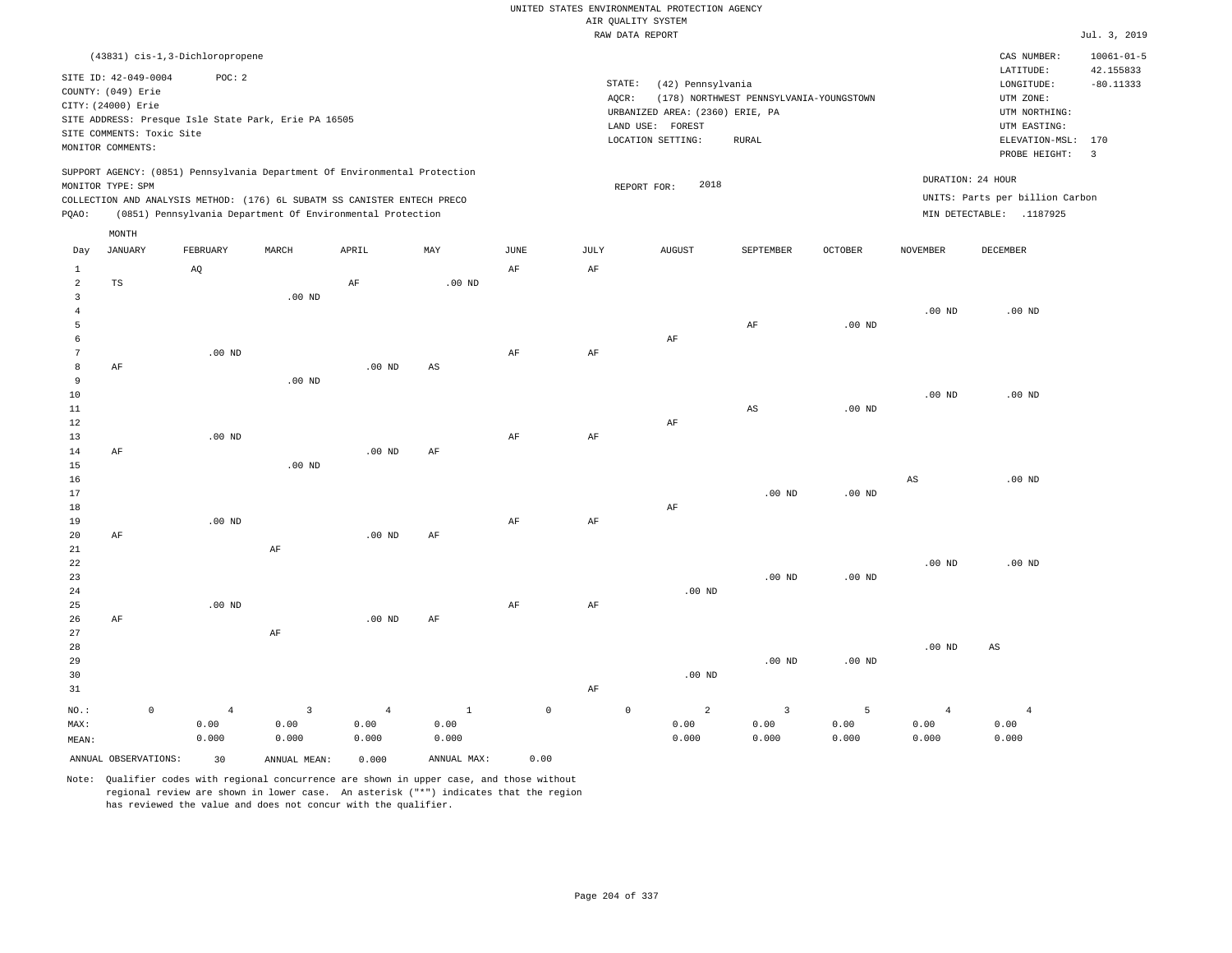|                     |                              |          |                                                                            |                        |                   |                        | RAW DATA REPORT   |                                 |                                         |                   |                   |                                 | Jul. 3, 2019   |
|---------------------|------------------------------|----------|----------------------------------------------------------------------------|------------------------|-------------------|------------------------|-------------------|---------------------------------|-----------------------------------------|-------------------|-------------------|---------------------------------|----------------|
|                     | (43832) Dibromochloromethane |          |                                                                            |                        |                   |                        |                   |                                 |                                         |                   |                   | CAS NUMBER:                     | $124 - 48 - 1$ |
|                     | SITE ID: 42-049-0004         | POC: 2   |                                                                            |                        |                   |                        |                   |                                 |                                         |                   |                   | LATITUDE:                       | 42.155833      |
|                     | COUNTY: (049) Erie           |          |                                                                            |                        |                   |                        | STATE:            | (42) Pennsylvania               |                                         |                   |                   | LONGITUDE:                      | $-80.11333$    |
|                     | CITY: (24000) Erie           |          |                                                                            |                        |                   |                        | AQCR:             |                                 | (178) NORTHWEST PENNSYLVANIA-YOUNGSTOWN |                   |                   | UTM ZONE:                       |                |
|                     |                              |          |                                                                            |                        |                   |                        |                   | URBANIZED AREA: (2360) ERIE, PA |                                         |                   |                   | UTM NORTHING:                   |                |
|                     | SITE COMMENTS: Toxic Site    |          | SITE ADDRESS: Presque Isle State Park, Erie PA 16505                       |                        |                   |                        |                   | LAND USE: FOREST                |                                         |                   |                   | UTM EASTING:                    |                |
|                     | MONITOR COMMENTS:            |          |                                                                            |                        |                   |                        |                   | LOCATION SETTING:               | RURAL                                   |                   |                   | ELEVATION-MSL: 170              |                |
|                     |                              |          |                                                                            |                        |                   |                        |                   |                                 |                                         |                   |                   | PROBE HEIGHT:                   | $\overline{3}$ |
|                     |                              |          | SUPPORT AGENCY: (0851) Pennsylvania Department Of Environmental Protection |                        |                   |                        |                   |                                 |                                         |                   |                   | DURATION: 24 HOUR               |                |
|                     | MONITOR TYPE: SPM            |          |                                                                            |                        |                   |                        | REPORT FOR:       | 2013                            |                                         |                   |                   |                                 |                |
|                     |                              |          | COLLECTION AND ANALYSIS METHOD: (176) 6L SUBATM SS CANISTER ENTECH PRECO   |                        |                   |                        |                   |                                 |                                         |                   |                   | UNITS: Parts per billion Carbon |                |
| PQAO:               |                              |          | (0851) Pennsylvania Department Of Environmental Protection                 |                        |                   |                        |                   |                                 |                                         |                   | MIN DETECTABLE:   |                                 |                |
|                     | MONTH                        |          |                                                                            |                        |                   |                        |                   |                                 |                                         |                   |                   |                                 |                |
| Day                 | <b>JANUARY</b>               | FEBRUARY | MARCH                                                                      | APRIL                  | MAY               | $_{\rm JUNE}$          | JULY              | <b>AUGUST</b>                   | SEPTEMBER                               | OCTOBER           | <b>NOVEMBER</b>   | DECEMBER                        |                |
| $\mathbf{1}$        |                              |          |                                                                            |                        |                   |                        |                   |                                 | $.00$ ND                                | $.00$ ND          |                   |                                 |                |
| 2                   |                              |          |                                                                            |                        |                   |                        |                   | $.00$ ND                        |                                         |                   |                   |                                 |                |
| $\overline{3}$      |                              | $.00$ ND |                                                                            |                        |                   | $\mathbb{A}\mathbb{S}$ | .00 <sub>ND</sub> |                                 |                                         |                   |                   |                                 |                |
| $\overline{4}$<br>5 | $.00$ ND                     |          |                                                                            | $.00$ ND               | $.00$ ND          |                        |                   |                                 |                                         |                   |                   |                                 |                |
| 6                   |                              |          | $.00$ ND                                                                   |                        |                   |                        |                   |                                 |                                         |                   | .00 <sub>ND</sub> | $.00$ ND                        |                |
| 7                   |                              |          |                                                                            |                        |                   |                        |                   |                                 | $.00$ ND                                | .00 <sub>ND</sub> |                   |                                 |                |
| 8                   |                              |          |                                                                            |                        |                   |                        |                   | $.00$ ND                        |                                         |                   |                   |                                 |                |
| 9                   |                              | $.00$ ND |                                                                            |                        |                   | .00 <sub>ND</sub>      | .00 <sub>ND</sub> |                                 |                                         |                   |                   |                                 |                |
| 10                  | $.00$ ND                     |          |                                                                            | $\mathbb{A}\mathbb{S}$ | $.00$ ND          |                        |                   |                                 |                                         |                   |                   |                                 |                |
| 11                  |                              |          | $.00$ ND                                                                   |                        |                   |                        |                   |                                 |                                         |                   |                   |                                 |                |
| 12                  |                              |          |                                                                            |                        |                   |                        |                   |                                 |                                         |                   | AF                | $.00$ ND                        |                |
| 13                  |                              |          |                                                                            |                        |                   |                        |                   |                                 | $.00$ ND                                | $.00$ ND          |                   |                                 |                |
| 14                  |                              |          |                                                                            |                        |                   |                        |                   | AF                              |                                         |                   |                   |                                 |                |
| 15                  |                              | $.00$ ND |                                                                            |                        |                   | .00 <sub>ND</sub>      | $.00$ ND          |                                 |                                         |                   |                   |                                 |                |
| 16                  | $.00$ ND                     |          |                                                                            | .00 <sub>ND</sub>      | .00 <sub>ND</sub> |                        |                   |                                 |                                         |                   |                   |                                 |                |
| 17                  |                              |          | $.00$ ND                                                                   |                        |                   |                        |                   |                                 |                                         |                   |                   |                                 |                |
| 18                  |                              |          |                                                                            |                        |                   |                        |                   |                                 |                                         |                   | .00 <sub>ND</sub> | $.00$ ND                        |                |
| 19                  |                              |          |                                                                            |                        |                   |                        |                   |                                 | $.00$ ND                                | .00 <sub>ND</sub> |                   |                                 |                |
| 20                  |                              |          |                                                                            |                        |                   |                        |                   | $.00$ ND                        |                                         |                   |                   |                                 |                |
| 21                  |                              | $.00$ ND |                                                                            |                        |                   | .00 <sub>ND</sub>      | .00 <sub>ND</sub> |                                 |                                         |                   |                   |                                 |                |
| $2\sqrt{2}$         | $.00$ ND                     |          |                                                                            | .00 <sub>ND</sub>      | $.00$ ND          |                        |                   |                                 |                                         |                   |                   |                                 |                |
| 23                  |                              |          | $.00$ ND                                                                   |                        |                   |                        |                   |                                 |                                         |                   |                   |                                 |                |
| 24                  |                              |          |                                                                            |                        |                   |                        |                   |                                 |                                         |                   | .00 <sub>ND</sub> | $.00$ ND                        |                |
| 25                  |                              |          |                                                                            |                        |                   |                        |                   |                                 | $.00$ ND                                | .00 <sub>ND</sub> |                   |                                 |                |
| 26                  |                              |          |                                                                            |                        |                   |                        |                   | $.00$ ND                        |                                         |                   |                   |                                 |                |
| 27                  |                              | $.00$ ND |                                                                            |                        |                   | .00 <sub>ND</sub>      | $.00$ ND          |                                 |                                         |                   |                   |                                 |                |
| 28<br>29            | $.00$ ND                     |          | $.00$ ND                                                                   | .00 <sub>ND</sub>      | .00 <sub>ND</sub> |                        |                   |                                 |                                         |                   |                   |                                 |                |
| 30                  |                              |          |                                                                            |                        |                   |                        |                   |                                 |                                         |                   | .00 <sub>ND</sub> | $.00$ ND                        |                |
|                     |                              |          |                                                                            |                        |                   |                        |                   |                                 |                                         | $.00$ ND          |                   |                                 |                |
| 31                  |                              |          |                                                                            |                        |                   |                        |                   |                                 |                                         |                   |                   |                                 |                |
| NO.:                | 5                            | 5        | 5                                                                          | $\overline{4}$         | 5                 | $\overline{4}$         | 5                 | $\overline{4}$                  | 5                                       | 6                 | $\overline{4}$    | 5                               |                |
| MAX:                | 0.00                         | 0.00     | 0.00                                                                       | 0.00                   | 0.00              | 0.00                   | 0.00              | 0.00                            | 0.00                                    | 0.00              | 0.00              | 0.00                            |                |
| MEAN:               | 0.000                        | 0.000    | 0.000                                                                      | 0.000                  | 0.000             | 0.000                  | 0.000             | 0.000                           | 0.000                                   | 0.000             | 0.000             | 0.000                           |                |
|                     | ANNUAL OBSERVATIONS:         | 57       | ANNUAL MEAN:                                                               | 0.000                  | ANNUAL MAX:       | 0.00                   |                   |                                 |                                         |                   |                   |                                 |                |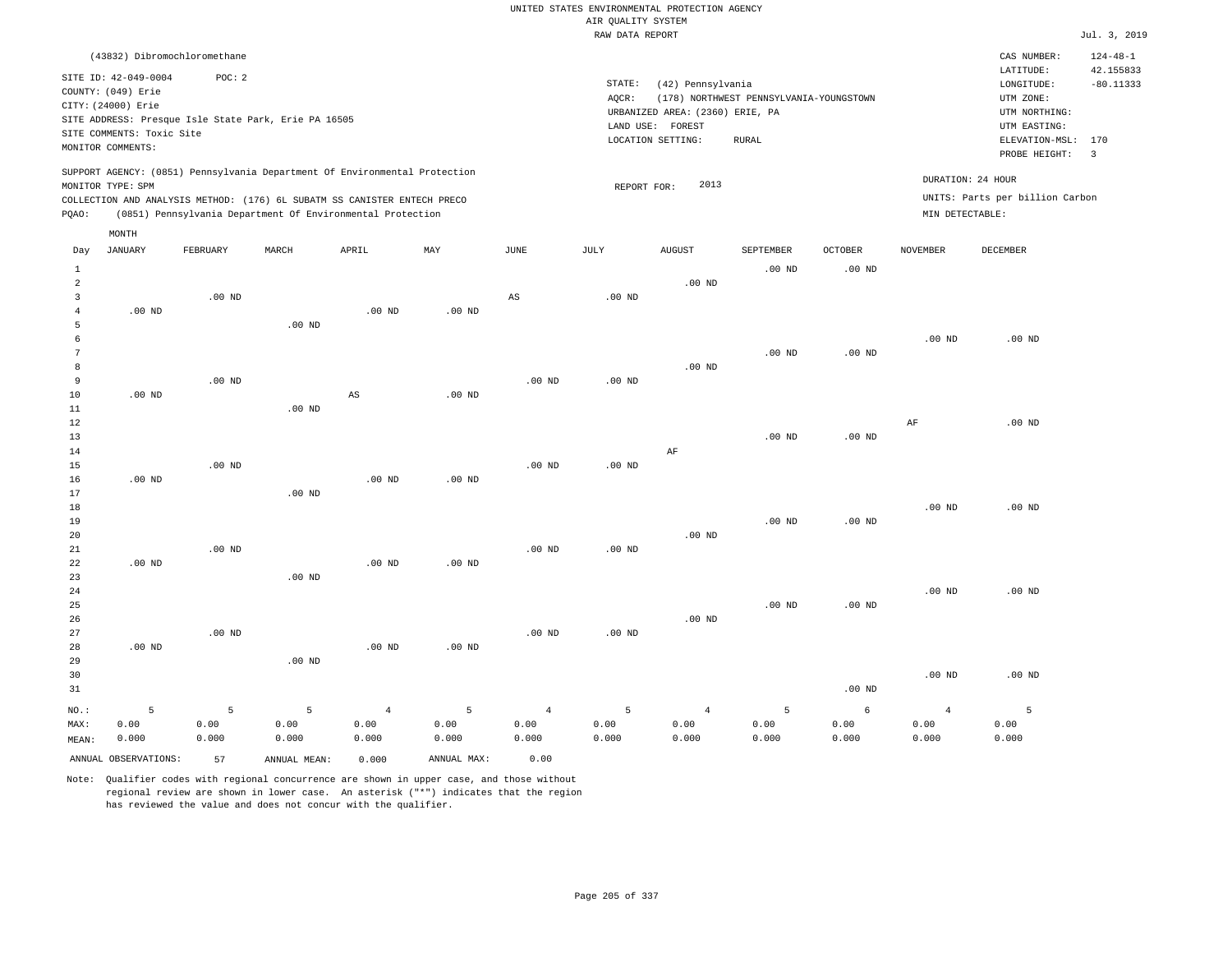|                 |                                                                                                                    |                   |                                                                            |                         |                   |                   | RAW DATA REPORT   |                                                                                               |                                                  |                        |                        |                                                                                                          | Jul. 3, 2019                                      |
|-----------------|--------------------------------------------------------------------------------------------------------------------|-------------------|----------------------------------------------------------------------------|-------------------------|-------------------|-------------------|-------------------|-----------------------------------------------------------------------------------------------|--------------------------------------------------|------------------------|------------------------|----------------------------------------------------------------------------------------------------------|---------------------------------------------------|
|                 | (43832) Dibromochloromethane                                                                                       |                   |                                                                            |                         |                   |                   |                   |                                                                                               |                                                  |                        |                        | CAS NUMBER:                                                                                              | $124 - 48 - 1$                                    |
|                 | SITE ID: 42-049-0004<br>COUNTY: (049) Erie<br>CITY: (24000) Erie<br>SITE COMMENTS: Toxic Site<br>MONITOR COMMENTS: | POC: 2            | SITE ADDRESS: Presque Isle State Park, Erie PA 16505                       |                         |                   |                   | STATE:<br>AQCR:   | (42) Pennsylvania<br>URBANIZED AREA: (2360) ERIE, PA<br>LAND USE: FOREST<br>LOCATION SETTING: | (178) NORTHWEST PENNSYLVANIA-YOUNGSTOWN<br>RURAL |                        |                        | LATITUDE:<br>LONGITUDE:<br>UTM ZONE:<br>UTM NORTHING:<br>UTM EASTING:<br>ELEVATION-MSL:<br>PROBE HEIGHT: | 42.155833<br>$-80.11333$<br>170<br>$\overline{3}$ |
|                 |                                                                                                                    |                   | SUPPORT AGENCY: (0851) Pennsylvania Department Of Environmental Protection |                         |                   |                   |                   |                                                                                               |                                                  |                        |                        | DURATION: 24 HOUR                                                                                        |                                                   |
|                 | MONITOR TYPE: SPM                                                                                                  |                   |                                                                            |                         |                   |                   | REPORT FOR:       | 2014                                                                                          |                                                  |                        |                        |                                                                                                          |                                                   |
|                 |                                                                                                                    |                   | COLLECTION AND ANALYSIS METHOD: (176) 6L SUBATM SS CANISTER ENTECH PRECO   |                         |                   |                   |                   |                                                                                               |                                                  |                        |                        | UNITS: Parts per billion Carbon                                                                          |                                                   |
| PQAO:           |                                                                                                                    |                   | (0851) Pennsylvania Department Of Environmental Protection                 |                         |                   |                   |                   |                                                                                               |                                                  |                        | MIN DETECTABLE:        |                                                                                                          |                                                   |
|                 | MONTH                                                                                                              |                   |                                                                            |                         |                   |                   |                   |                                                                                               |                                                  |                        |                        |                                                                                                          |                                                   |
| Day             | <b>JANUARY</b>                                                                                                     | <b>FEBRUARY</b>   | MARCH                                                                      | APRIL                   | MAY               | <b>JUNE</b>       | JULY              | <b>AUGUST</b>                                                                                 | SEPTEMBER                                        | <b>OCTOBER</b>         | <b>NOVEMBER</b>        | <b>DECEMBER</b>                                                                                          |                                                   |
| $1\,$           |                                                                                                                    |                   |                                                                            |                         |                   |                   |                   |                                                                                               |                                                  |                        | $\mathbb{A}\mathbb{S}$ | $_{\rm AS}$                                                                                              |                                                   |
| 2               |                                                                                                                    |                   |                                                                            |                         |                   |                   |                   |                                                                                               | $.00$ ND                                         | $_{\rm AS}$            |                        |                                                                                                          |                                                   |
| 3               |                                                                                                                    |                   |                                                                            |                         |                   |                   |                   | $.00$ ND                                                                                      |                                                  |                        |                        |                                                                                                          |                                                   |
| 4               |                                                                                                                    | AF                |                                                                            |                         |                   | $.00$ ND          | $.00$ ND          |                                                                                               |                                                  |                        |                        |                                                                                                          |                                                   |
| 5               | .00 <sub>ND</sub>                                                                                                  |                   |                                                                            | $.00$ ND                | $.00$ ND          |                   |                   |                                                                                               |                                                  |                        |                        |                                                                                                          |                                                   |
| 6               |                                                                                                                    |                   | $.00$ ND                                                                   |                         |                   |                   |                   |                                                                                               |                                                  |                        |                        |                                                                                                          |                                                   |
| $7\phantom{.0}$ |                                                                                                                    |                   |                                                                            |                         |                   |                   |                   |                                                                                               |                                                  |                        | .00 <sub>ND</sub>      | $.00$ ND                                                                                                 |                                                   |
| 8               |                                                                                                                    |                   |                                                                            |                         |                   |                   |                   |                                                                                               | AF                                               | $\mathbb{A}\mathbb{S}$ |                        |                                                                                                          |                                                   |
| 9               |                                                                                                                    |                   |                                                                            |                         |                   |                   |                   | AF                                                                                            |                                                  |                        |                        |                                                                                                          |                                                   |
| 10              |                                                                                                                    | .00 <sub>ND</sub> |                                                                            |                         |                   | .00 <sub>ND</sub> | .00 <sub>ND</sub> |                                                                                               |                                                  |                        |                        |                                                                                                          |                                                   |
| 11              | $.00$ ND                                                                                                           |                   |                                                                            | AF                      | AS                |                   |                   |                                                                                               |                                                  |                        |                        |                                                                                                          |                                                   |
| 12              |                                                                                                                    |                   | AM                                                                         |                         |                   |                   |                   |                                                                                               |                                                  |                        |                        |                                                                                                          |                                                   |
| 13              |                                                                                                                    |                   |                                                                            |                         |                   |                   |                   |                                                                                               |                                                  |                        | $_{\rm AS}$            | $.00$ ND                                                                                                 |                                                   |
| 14              |                                                                                                                    |                   |                                                                            |                         |                   |                   |                   |                                                                                               | $\mathbb{A}\mathbb{S}$                           | AM                     |                        |                                                                                                          |                                                   |
| 15              |                                                                                                                    |                   |                                                                            |                         |                   |                   |                   | AF                                                                                            |                                                  |                        |                        |                                                                                                          |                                                   |
| 16              |                                                                                                                    | $.00$ ND          |                                                                            |                         |                   | $.00$ ND          | $.00$ ND          |                                                                                               |                                                  |                        |                        |                                                                                                          |                                                   |
| 17              | $.00$ ND                                                                                                           |                   |                                                                            | .00 <sub>ND</sub>       | .00 <sub>ND</sub> |                   |                   |                                                                                               |                                                  |                        |                        |                                                                                                          |                                                   |
| 18<br>19        |                                                                                                                    |                   | $.00$ ND                                                                   |                         |                   |                   |                   |                                                                                               |                                                  |                        | .00 <sub>ND</sub>      | $.00$ ND                                                                                                 |                                                   |
| 20              |                                                                                                                    |                   |                                                                            |                         |                   |                   |                   |                                                                                               | AS                                               | AF                     |                        |                                                                                                          |                                                   |
| 21              |                                                                                                                    |                   |                                                                            |                         |                   |                   |                   | AF                                                                                            |                                                  |                        |                        |                                                                                                          |                                                   |
| 22              |                                                                                                                    | $.00$ ND          |                                                                            |                         |                   | $.00$ ND          | .00 <sub>ND</sub> |                                                                                               |                                                  |                        |                        |                                                                                                          |                                                   |
| 23              | $.00$ ND                                                                                                           |                   |                                                                            | $.00$ ND                | $.00$ ND          |                   |                   |                                                                                               |                                                  |                        |                        |                                                                                                          |                                                   |
| 24              |                                                                                                                    |                   | $.00$ ND                                                                   |                         |                   |                   |                   |                                                                                               |                                                  |                        |                        |                                                                                                          |                                                   |
| 25              |                                                                                                                    |                   |                                                                            |                         |                   |                   |                   |                                                                                               |                                                  |                        | $_{\rm AS}$            | $.00$ ND                                                                                                 |                                                   |
| 26              |                                                                                                                    |                   |                                                                            |                         |                   |                   |                   |                                                                                               | $\mathbb{A}\mathbb{S}$                           | $.00$ ND               |                        |                                                                                                          |                                                   |
| 27              |                                                                                                                    |                   |                                                                            |                         |                   |                   |                   | AF                                                                                            |                                                  |                        |                        |                                                                                                          |                                                   |
| 28              |                                                                                                                    | $.00$ ND          |                                                                            |                         |                   | $.00$ ND          | AS                |                                                                                               |                                                  |                        |                        |                                                                                                          |                                                   |
| 29              | $.00$ ND                                                                                                           |                   |                                                                            | $_{\rm AS}$             | $.00$ ND          |                   |                   |                                                                                               |                                                  |                        |                        |                                                                                                          |                                                   |
| 30              |                                                                                                                    |                   | $.00$ ND                                                                   |                         |                   |                   |                   |                                                                                               |                                                  |                        |                        |                                                                                                          |                                                   |
| 31              |                                                                                                                    |                   |                                                                            |                         |                   |                   |                   |                                                                                               |                                                  |                        |                        | $\mathbb{A}\mathbb{S}$                                                                                   |                                                   |
| NO.:            | 5                                                                                                                  | $\overline{4}$    | $\overline{4}$                                                             | $\overline{\mathbf{3}}$ | $\overline{4}$    | 5                 | $\overline{4}$    | $\mathbf{1}$                                                                                  | $\mathbf{1}$                                     | $\mathbf{1}$           | $\overline{a}$         | $\overline{4}$                                                                                           |                                                   |
| MAX:            | 0.00                                                                                                               | 0.00              | 0.00                                                                       | 0.00                    | 0.00              | 0.00              | 0.00              | 0.00                                                                                          | 0.00                                             | 0.00                   | 0.00                   | 0.00                                                                                                     |                                                   |
| MEAN:           | 0.000                                                                                                              | 0.000             | 0.000                                                                      | 0.000                   | 0.000             | 0.000             | 0.000             | 0.000                                                                                         | 0.000                                            | 0.000                  | 0.000                  | 0.000                                                                                                    |                                                   |
|                 |                                                                                                                    |                   |                                                                            |                         |                   |                   |                   |                                                                                               |                                                  |                        |                        |                                                                                                          |                                                   |
|                 | ANNUAL OBSERVATIONS:                                                                                               | 38                | ANNUAL MEAN:                                                               | 0.000                   | ANNUAL MAX:       | 0.00              |                   |                                                                                               |                                                  |                        |                        |                                                                                                          |                                                   |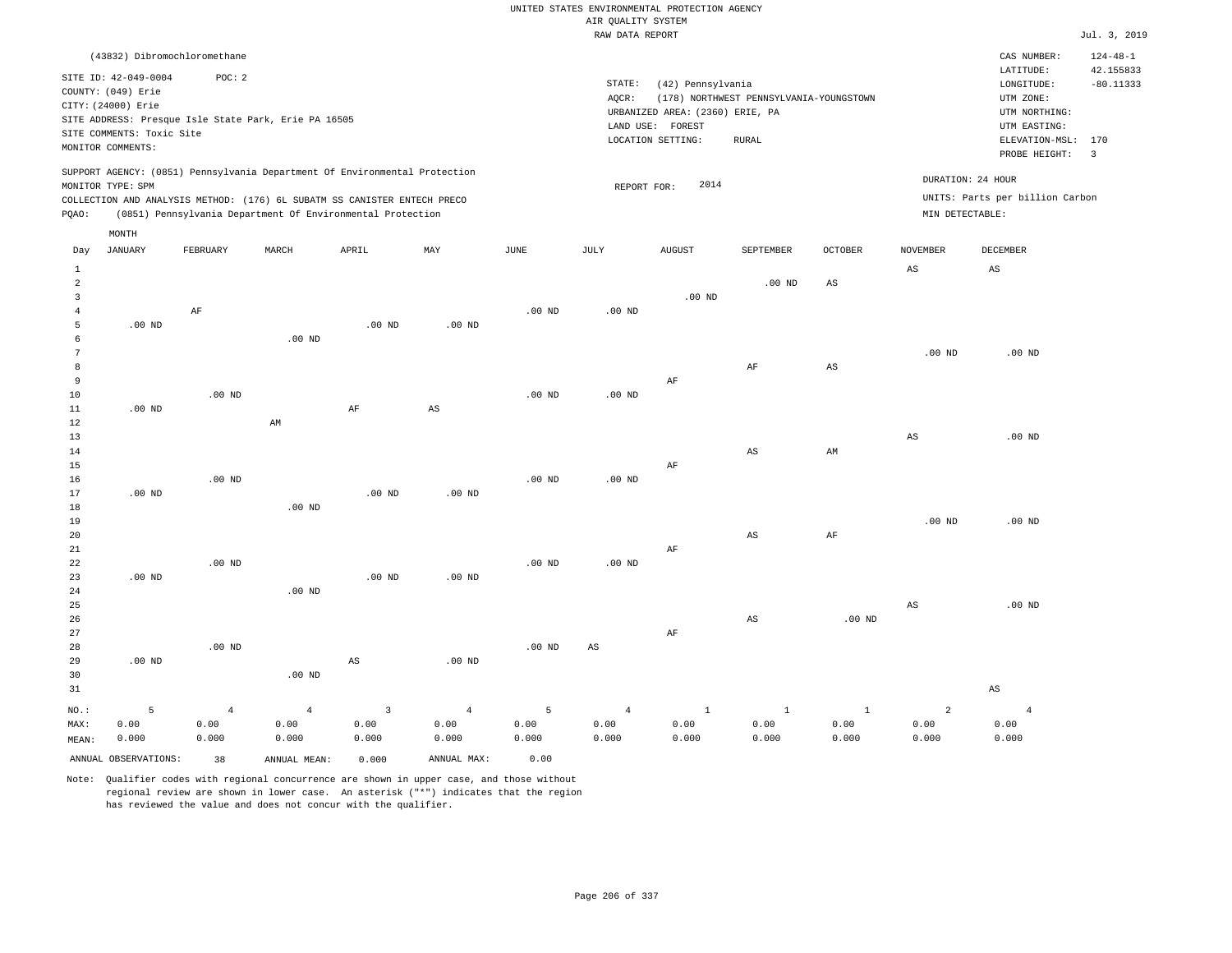|                |                                                                  |                              |                                                                                                                                                                                                                      |                   |          |                   | RAW DATA REPORT   |                                                                          |                                         |                |                   |                                                                       | Jul. 3, 2019             |
|----------------|------------------------------------------------------------------|------------------------------|----------------------------------------------------------------------------------------------------------------------------------------------------------------------------------------------------------------------|-------------------|----------|-------------------|-------------------|--------------------------------------------------------------------------|-----------------------------------------|----------------|-------------------|-----------------------------------------------------------------------|--------------------------|
|                |                                                                  | (43832) Dibromochloromethane |                                                                                                                                                                                                                      |                   |          |                   |                   |                                                                          |                                         |                |                   | CAS NUMBER:                                                           | $124 - 48 - 1$           |
|                | SITE ID: 42-049-0004<br>COUNTY: (049) Erie<br>CITY: (24000) Erie | POC: 2                       | SITE ADDRESS: Presque Isle State Park, Erie PA 16505                                                                                                                                                                 |                   |          |                   | STATE:<br>AQCR:   | (42) Pennsylvania<br>URBANIZED AREA: (2360) ERIE, PA<br>LAND USE: FOREST | (178) NORTHWEST PENNSYLVANIA-YOUNGSTOWN |                |                   | LATITUDE:<br>LONGITUDE:<br>UTM ZONE:<br>UTM NORTHING:<br>UTM EASTING: | 42.155833<br>$-80.11333$ |
|                | SITE COMMENTS: Toxic Site                                        |                              |                                                                                                                                                                                                                      |                   |          |                   |                   | LOCATION SETTING:                                                        | RURAL                                   |                |                   | ELEVATION-MSL:                                                        | 170                      |
|                | MONITOR COMMENTS:                                                |                              |                                                                                                                                                                                                                      |                   |          |                   |                   |                                                                          |                                         |                |                   | PROBE HEIGHT:                                                         | $\overline{\mathbf{3}}$  |
| PQAO:          | MONITOR TYPE: SPM                                                |                              | SUPPORT AGENCY: (0851) Pennsylvania Department Of Environmental Protection<br>COLLECTION AND ANALYSIS METHOD: (176) 6L SUBATM SS CANISTER ENTECH PRECO<br>(0851) Pennsylvania Department Of Environmental Protection |                   |          |                   | REPORT FOR:       | 2015                                                                     |                                         |                | MIN DETECTABLE:   | DURATION: 24 HOUR<br>UNITS: Parts per billion Carbon                  |                          |
|                | MONTH                                                            |                              |                                                                                                                                                                                                                      |                   |          |                   |                   |                                                                          |                                         |                |                   |                                                                       |                          |
| Day            | JANUARY                                                          | FEBRUARY                     | MARCH                                                                                                                                                                                                                | APRIL             | MAY      | JUNE              | JULY              | AUGUST                                                                   | SEPTEMBER                               | <b>OCTOBER</b> | NOVEMBER          | DECEMBER                                                              |                          |
| $\mathbf{1}$   |                                                                  |                              | .00 <sub>ND</sub>                                                                                                                                                                                                    |                   |          |                   |                   |                                                                          |                                         |                |                   |                                                                       |                          |
| $\overline{2}$ |                                                                  |                              |                                                                                                                                                                                                                      |                   |          |                   |                   |                                                                          |                                         |                | .00 <sub>ND</sub> | TS                                                                    |                          |
| 3              |                                                                  |                              |                                                                                                                                                                                                                      |                   |          |                   |                   |                                                                          | $.00$ ND                                | $.00$ ND       |                   |                                                                       |                          |
| 4<br>5         |                                                                  | AS                           |                                                                                                                                                                                                                      |                   |          | $.00$ ND          | AS                | $.00$ ND                                                                 |                                         |                |                   |                                                                       |                          |
| 6              | AF                                                               |                              |                                                                                                                                                                                                                      | .00 <sub>ND</sub> | $.00$ ND |                   |                   |                                                                          |                                         |                |                   |                                                                       |                          |
| 7              |                                                                  |                              | $.00$ ND                                                                                                                                                                                                             |                   |          |                   |                   |                                                                          |                                         |                |                   |                                                                       |                          |
| 8              |                                                                  |                              |                                                                                                                                                                                                                      |                   |          |                   |                   |                                                                          |                                         |                | AS                | $.00$ ND                                                              |                          |
| 9              |                                                                  |                              |                                                                                                                                                                                                                      |                   |          |                   |                   |                                                                          | $.00$ ND                                | $_{\rm AS}$    |                   |                                                                       |                          |
| 10<br>11       |                                                                  |                              |                                                                                                                                                                                                                      |                   |          | .00 <sub>ND</sub> | .00 <sub>ND</sub> | $.00$ ND                                                                 |                                         |                |                   |                                                                       |                          |
| 12             | $.00$ ND                                                         | AS                           |                                                                                                                                                                                                                      | $.00$ ND          | $.00$ ND |                   |                   |                                                                          |                                         |                |                   |                                                                       |                          |
| 13             |                                                                  |                              | $.00$ ND                                                                                                                                                                                                             |                   |          |                   |                   |                                                                          |                                         |                |                   |                                                                       |                          |
| 14             |                                                                  |                              |                                                                                                                                                                                                                      |                   |          |                   |                   |                                                                          |                                         |                | AF                | $.00$ ND                                                              |                          |
| 15             |                                                                  |                              |                                                                                                                                                                                                                      |                   |          |                   |                   |                                                                          | $.00$ ND                                | AS             |                   |                                                                       |                          |
| 16             |                                                                  |                              |                                                                                                                                                                                                                      |                   |          |                   |                   | $.00$ ND                                                                 |                                         |                |                   |                                                                       |                          |
| 17             |                                                                  | AF                           |                                                                                                                                                                                                                      |                   |          | $.00$ ND          | $.00$ ND          |                                                                          |                                         |                |                   |                                                                       |                          |
| 18<br>19       | AF                                                               |                              | $_{\rm AS}$                                                                                                                                                                                                          | $.00$ ND          | $.00$ ND |                   |                   |                                                                          |                                         |                |                   |                                                                       |                          |
| 20             |                                                                  |                              |                                                                                                                                                                                                                      |                   |          |                   |                   |                                                                          |                                         |                | .00 <sub>ND</sub> | $.00$ ND                                                              |                          |
| 21             |                                                                  |                              |                                                                                                                                                                                                                      |                   |          |                   |                   |                                                                          | $.00$ ND                                | $.00$ ND       |                   |                                                                       |                          |
| 22             |                                                                  |                              |                                                                                                                                                                                                                      |                   |          |                   |                   | $.00$ ND                                                                 |                                         |                |                   |                                                                       |                          |
| 23             |                                                                  | $.00$ ND                     |                                                                                                                                                                                                                      |                   |          | AS                | $_{\rm AS}$       |                                                                          |                                         |                |                   |                                                                       |                          |

| 24      | $.00$ ND |       |          | $.00$ ND | .00 <sub>ND</sub> |                |          |          |       |          |       |                   |
|---------|----------|-------|----------|----------|-------------------|----------------|----------|----------|-------|----------|-------|-------------------|
| 25      |          |       | $.00$ ND |          |                   |                |          |          |       |          |       |                   |
| 26      |          |       |          |          |                   |                |          |          |       |          | TS    | .00 <sub>ND</sub> |
| 27      |          |       |          |          |                   |                |          |          | AS    | $.00$ ND |       |                   |
| 28      |          |       |          |          |                   |                |          | $.00$ ND |       |          |       |                   |
| 29      |          |       |          |          |                   | $.00$ ND       | $.00$ ND |          |       |          |       |                   |
| 30      | $.00$ ND |       |          | $.00$ ND | $.00$ ND          |                |          |          |       |          |       |                   |
| 31      |          |       | $.00$ ND |          |                   |                |          |          |       |          |       |                   |
| $NO.$ : | 3        |       | 5        | 5        | 5                 | $\overline{4}$ | 3        | 5        | 4     |          | 2     | 4                 |
| MAX:    | 0.00     | 0.00  | 0.00     | 0.00     | 0.00              | 0.00           | 0.00     | 0.00     | 0.00  | 0.00     | 0.00  | 0.00              |
| MEAN:   | 0.000    | 0.000 | 0.000    | 0.000    | 0.000             | 0.000          | 0.000    | 0.000    | 0.000 | 0.000    | 0.000 | 0.000             |

Note: Qualifier codes with regional concurrence are shown in upper case, and those without regional review are shown in lower case. An asterisk ("\*") indicates that the region has reviewed the value and does not concur with the qualifier.

ANNUAL OBSERVATIONS: 44 ANNUAL MEAN: 0.000 ANNUAL MAX: 0.00

MEAN: 0.000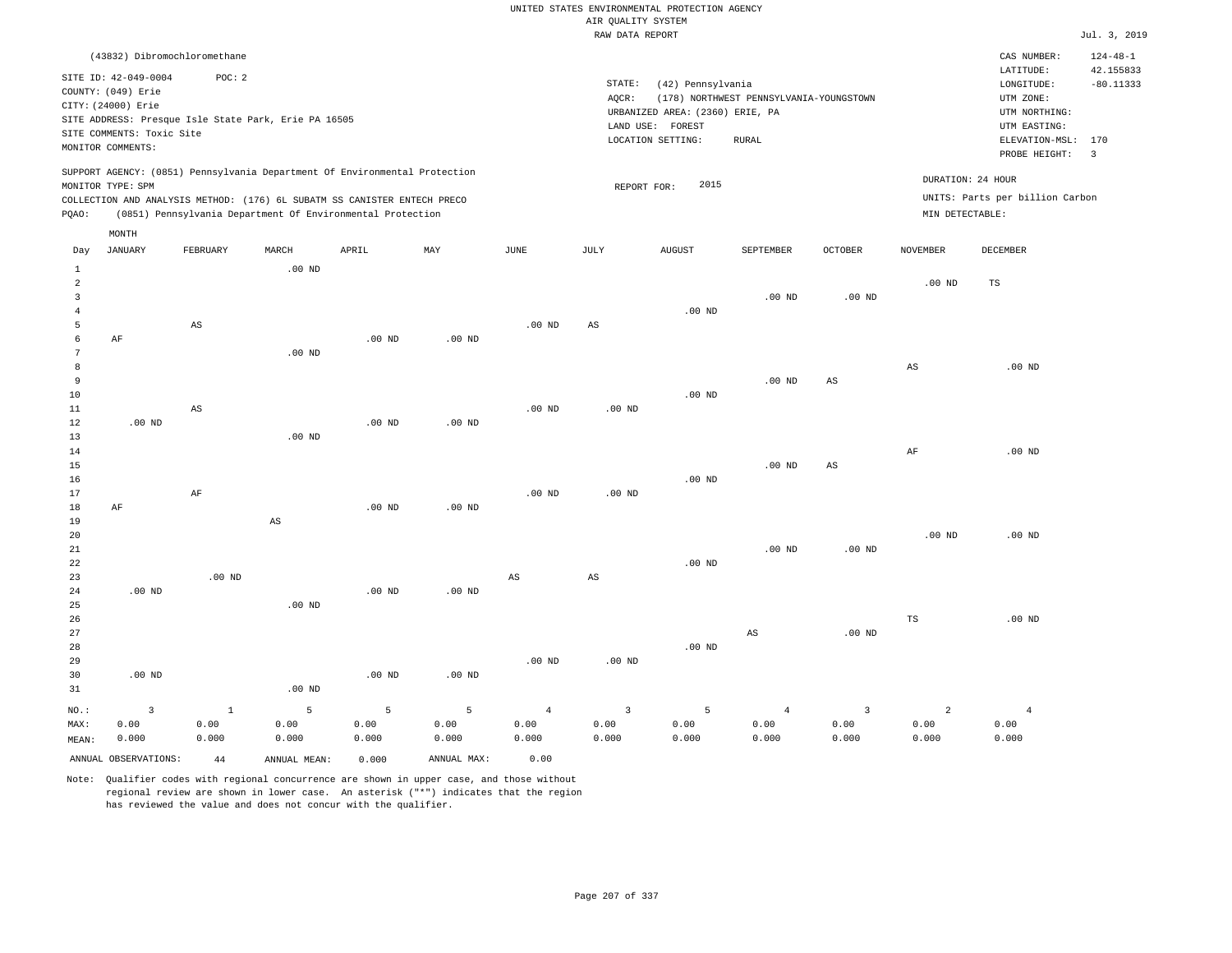### RAW DATA REPORT Jul. 3, 2019 UNITED STATES ENVIRONMENTAL PROTECTION AGENCY AIR QUALITY SYSTEM

|                | (43832) Dibromochloromethane |                |                                                                            |                        |                        |                   |           |                                 |                                         |                   |                   | CAS NUMBER:                     | $124 - 48 - 1$ |
|----------------|------------------------------|----------------|----------------------------------------------------------------------------|------------------------|------------------------|-------------------|-----------|---------------------------------|-----------------------------------------|-------------------|-------------------|---------------------------------|----------------|
|                | SITE ID: 42-049-0004         | POC: 2         |                                                                            |                        |                        |                   |           |                                 |                                         |                   |                   | LATITUDE:                       | 42.155833      |
|                | COUNTY: (049) Erie           |                |                                                                            |                        |                        |                   |           | STATE:<br>(42) Pennsylvania     |                                         |                   |                   | LONGITUDE:                      | $-80.11333$    |
|                | CITY: (24000) Erie           |                |                                                                            |                        |                        |                   |           | $AQCR$ :                        | (178) NORTHWEST PENNSYLVANIA-YOUNGSTOWN |                   |                   | UTM ZONE:                       |                |
|                |                              |                | SITE ADDRESS: Presque Isle State Park, Erie PA 16505                       |                        |                        |                   |           | URBANIZED AREA: (2360) ERIE, PA |                                         |                   |                   | UTM NORTHING:                   |                |
|                |                              |                |                                                                            |                        |                        |                   |           | LAND USE: FOREST                |                                         |                   |                   | UTM EASTING:                    |                |
|                | SITE COMMENTS: Toxic Site    |                |                                                                            |                        |                        |                   |           | LOCATION SETTING:               | <b>RURAL</b>                            |                   |                   | ELEVATION-MSL: 170              |                |
|                | MONITOR COMMENTS:            |                |                                                                            |                        |                        |                   |           |                                 |                                         |                   |                   | PROBE HEIGHT:                   | $\overline{3}$ |
|                | MONITOR TYPE: SPM            |                | SUPPORT AGENCY: (0851) Pennsylvania Department Of Environmental Protection |                        |                        |                   |           | 2016<br>REPORT FOR:             |                                         |                   | DURATION: 24 HOUR |                                 |                |
|                |                              |                | COLLECTION AND ANALYSIS METHOD: (176) 6L SUBATM SS CANISTER ENTECH PRECO   |                        |                        |                   |           |                                 |                                         |                   |                   | UNITS: Parts per billion Carbon |                |
| PQAO:          |                              |                | (0851) Pennsylvania Department Of Environmental Protection                 |                        |                        |                   |           |                                 |                                         |                   | MIN DETECTABLE:   |                                 |                |
|                | MONTH                        |                |                                                                            |                        |                        |                   |           |                                 |                                         |                   |                   |                                 |                |
| Day            | <b>JANUARY</b>               | FEBRUARY       | MARCH                                                                      | APRIL                  | MAY                    | JUNE              | JULY      | <b>AUGUST</b>                   | <b>SEPTEMBER</b>                        | OCTOBER           | NOVEMBER          | DECEMBER                        |                |
| $\mathbf{1}$   | $.00$ ND                     |                | $.00$ ND                                                                   |                        |                        |                   |           |                                 |                                         |                   |                   |                                 |                |
| $\overline{a}$ |                              |                |                                                                            |                        |                        |                   |           |                                 |                                         |                   | TS                | TS                              |                |
| $\overline{3}$ |                              |                |                                                                            |                        |                        |                   |           |                                 | $.00$ ND                                | AF                |                   |                                 |                |
| $\overline{4}$ |                              |                |                                                                            |                        |                        |                   |           | $\rm AF$                        |                                         |                   |                   |                                 |                |
| $\overline{5}$ |                              |                |                                                                            |                        |                        | .00 <sub>ND</sub> | $\rm{AF}$ |                                 |                                         |                   |                   |                                 |                |
| $\epsilon$     |                              | $.00$ ND       |                                                                            | $\rm{AF}$              | $\mathbb{A}\mathbb{S}$ |                   |           |                                 |                                         |                   |                   |                                 |                |
| $\overline{7}$ | $.00$ ND                     |                | AF                                                                         |                        |                        |                   |           |                                 |                                         |                   |                   |                                 |                |
| 8              |                              |                |                                                                            |                        |                        |                   |           |                                 |                                         |                   | AF                | TS                              |                |
| 9              |                              |                |                                                                            |                        |                        |                   |           |                                 | TS                                      | $\rm{AF}$         |                   |                                 |                |
| $10$           |                              |                |                                                                            |                        |                        |                   |           | $\rm AF$                        |                                         |                   |                   |                                 |                |
| $11\,$         |                              |                |                                                                            |                        |                        | AS                | $\rm{AF}$ |                                 |                                         |                   |                   |                                 |                |
| 12             |                              | $.00$ ND       |                                                                            | $\mathbb{A}\mathbb{S}$ | $.00$ ND               |                   |           |                                 |                                         |                   |                   |                                 |                |
| 13             | TS                           |                | $.00$ ND                                                                   |                        |                        |                   |           |                                 |                                         |                   |                   |                                 |                |
| 14             |                              |                |                                                                            |                        |                        |                   |           |                                 |                                         |                   | .00 <sub>ND</sub> | $.00$ ND                        |                |
| 15             |                              |                |                                                                            |                        |                        |                   |           |                                 | AF                                      | .00 <sub>ND</sub> |                   |                                 |                |
| 16             |                              |                |                                                                            |                        |                        |                   |           | $.00$ ND                        |                                         |                   |                   |                                 |                |
| 17             |                              |                |                                                                            |                        |                        | AF                | $\rm{AF}$ |                                 |                                         |                   |                   |                                 |                |
| $1\,8$         |                              | $.00$ ND       |                                                                            | $\mathbb{A}\mathbb{S}$ | $.00$ ND               |                   |           |                                 |                                         |                   |                   |                                 |                |
| 19             | $.00$ ND                     |                | AS                                                                         |                        |                        |                   |           |                                 |                                         |                   |                   |                                 |                |
| 20             |                              |                |                                                                            |                        |                        |                   |           |                                 |                                         |                   | $.00$ ND          | $.00$ ND                        |                |
| 21             |                              |                |                                                                            |                        |                        |                   |           |                                 | $.00$ ND                                | AF                |                   |                                 |                |
| 22             |                              |                |                                                                            |                        |                        |                   |           | AF                              |                                         |                   |                   |                                 |                |
| 23             |                              |                |                                                                            |                        |                        | $_{\rm AS}$       | AF        |                                 |                                         |                   |                   |                                 |                |
| 24             |                              | $.00$ ND       |                                                                            | .00 <sub>ND</sub>      | $\rm AF$               |                   |           |                                 |                                         |                   |                   |                                 |                |
| 25             | $.00$ ND                     |                | $.00$ ND                                                                   |                        |                        |                   |           |                                 |                                         |                   |                   |                                 |                |
| 26             |                              |                |                                                                            |                        |                        |                   |           |                                 |                                         |                   | AF                | $.00$ ND                        |                |
| 27             |                              |                |                                                                            |                        |                        |                   |           |                                 | $.00$ ND                                | AF                |                   |                                 |                |
| 28             |                              |                |                                                                            |                        |                        |                   |           | $.00$ ND                        |                                         |                   |                   |                                 |                |
| 29             |                              |                |                                                                            |                        |                        | $\rm AF$          | $\rm{AF}$ |                                 |                                         |                   |                   |                                 |                |
| 30             |                              |                |                                                                            | $_{\rm AS}$            | $\rm{AF}$              |                   |           |                                 |                                         |                   |                   |                                 |                |
| 31             | $.00$ ND                     |                | .00 <sub>ND</sub>                                                          |                        |                        |                   |           |                                 |                                         |                   |                   |                                 |                |
| $NO.$ :        | 5                            | $\overline{4}$ | $\overline{4}$                                                             | $\,$ 1                 | $\overline{a}$         | $1\,$             |           | $\mathsf{O}$<br>$\overline{a}$  | $\overline{\mathbf{3}}$                 | $\mathbf{1}$      | $\overline{2}$    | $\overline{3}$                  |                |
| MAX:           | 0.00                         | 0.00           | 0.00                                                                       | 0.00                   | 0.00                   | 0.00              |           | 0.00                            | 0.00                                    | 0.00              | 0.00              | 0.00                            |                |
| MEAN:          | 0.000                        | 0.000          | 0.000                                                                      | 0.000                  | 0.000                  | 0.000             |           | 0.000                           | 0.000                                   | 0.000             | 0.000             | 0.000                           |                |
|                |                              |                |                                                                            |                        |                        |                   |           |                                 |                                         |                   |                   |                                 |                |
|                | ANNUAL OBSERVATIONS:         | 28             | ANNUAL MEAN:                                                               | 0.000                  | ANNUAL MAX:            | 0.00              |           |                                 |                                         |                   |                   |                                 |                |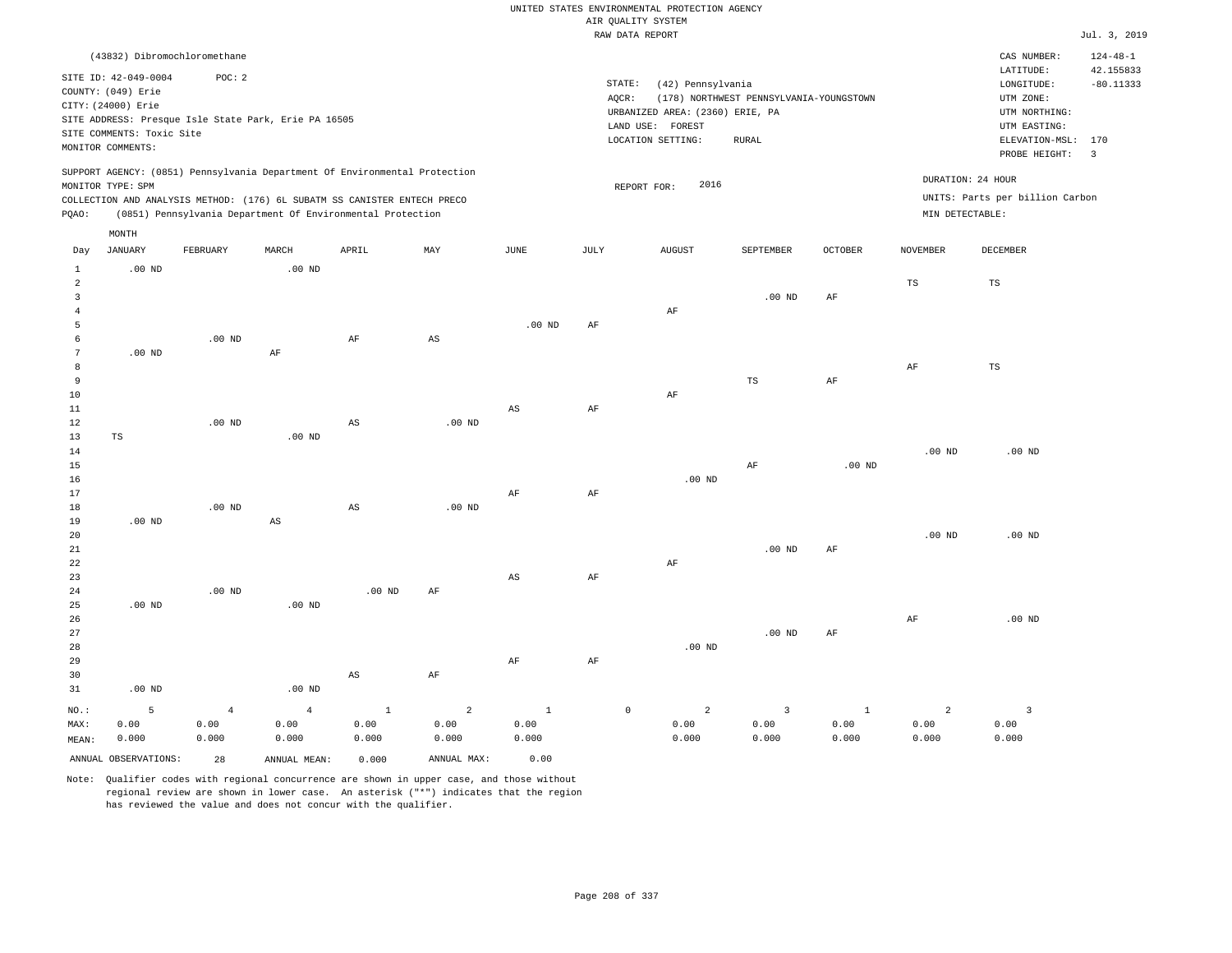|                 |                              |               |                                                                            |              |                   |                        | RAW DATA REPORT |                                 |                                         |                   |                   |                                 | Jul. 3, 2019            |
|-----------------|------------------------------|---------------|----------------------------------------------------------------------------|--------------|-------------------|------------------------|-----------------|---------------------------------|-----------------------------------------|-------------------|-------------------|---------------------------------|-------------------------|
|                 | (43832) Dibromochloromethane |               |                                                                            |              |                   |                        |                 |                                 |                                         |                   |                   | CAS NUMBER:                     | $124 - 48 - 1$          |
|                 |                              |               |                                                                            |              |                   |                        |                 |                                 |                                         |                   |                   | LATITUDE:                       | 42.155833               |
|                 | SITE ID: 42-049-0004         | POC: 2        |                                                                            |              |                   |                        | STATE:          | (42) Pennsylvania               |                                         |                   |                   | LONGITUDE:                      | $-80.11333$             |
|                 | COUNTY: (049) Erie           |               |                                                                            |              |                   |                        | AQCR:           |                                 | (178) NORTHWEST PENNSYLVANIA-YOUNGSTOWN |                   |                   | UTM ZONE:                       |                         |
|                 | CITY: (24000) Erie           |               |                                                                            |              |                   |                        |                 | URBANIZED AREA: (2360) ERIE, PA |                                         |                   |                   | UTM NORTHING:                   |                         |
|                 |                              |               | SITE ADDRESS: Presque Isle State Park, Erie PA 16505                       |              |                   |                        |                 | LAND USE: FOREST                |                                         |                   |                   | UTM EASTING:                    |                         |
|                 | SITE COMMENTS: Toxic Site    |               |                                                                            |              |                   |                        |                 | LOCATION SETTING:               | <b>RURAL</b>                            |                   |                   | ELEVATION-MSL:                  | 170                     |
|                 | MONITOR COMMENTS:            |               |                                                                            |              |                   |                        |                 |                                 |                                         |                   |                   | PROBE HEIGHT:                   | $\overline{\mathbf{3}}$ |
|                 |                              |               | SUPPORT AGENCY: (0851) Pennsylvania Department Of Environmental Protection |              |                   |                        |                 |                                 |                                         |                   |                   |                                 |                         |
|                 | MONITOR TYPE: SPM            |               |                                                                            |              |                   |                        | REPORT FOR:     | 2017                            |                                         |                   |                   | DURATION: 24 HOUR               |                         |
|                 |                              |               | COLLECTION AND ANALYSIS METHOD: (176) 6L SUBATM SS CANISTER ENTECH PRECO   |              |                   |                        |                 |                                 |                                         |                   |                   | UNITS: Parts per billion Carbon |                         |
| PQAO:           |                              |               | (0851) Pennsylvania Department Of Environmental Protection                 |              |                   |                        |                 |                                 |                                         |                   | MIN DETECTABLE:   |                                 |                         |
|                 | $\texttt{MONTH}$             |               |                                                                            |              |                   |                        |                 |                                 |                                         |                   |                   |                                 |                         |
| Day             | JANUARY                      | FEBRUARY      | MARCH                                                                      | APRIL        | MAY               | JUNE                   | JULY            | <b>AUGUST</b>                   | SEPTEMBER                               | OCTOBER           | <b>NOVEMBER</b>   | <b>DECEMBER</b>                 |                         |
| $1\,$           | $\rm AF$                     |               |                                                                            | $\rm AF$     | AF                |                        |                 |                                 |                                         |                   |                   |                                 |                         |
| $\overline{a}$  |                              |               | $.00$ ND                                                                   |              |                   |                        |                 |                                 |                                         |                   |                   |                                 |                         |
| $\overline{3}$  |                              |               |                                                                            |              |                   |                        |                 |                                 |                                         |                   | .00 <sub>ND</sub> | .00 <sub>ND</sub>               |                         |
| $\overline{4}$  |                              |               |                                                                            |              |                   |                        |                 |                                 | .00 <sub>ND</sub>                       | $.00$ ND          |                   |                                 |                         |
| 5               |                              |               |                                                                            |              |                   |                        |                 | $.00$ ND                        |                                         |                   |                   |                                 |                         |
| 6               |                              | $.00$ ND      |                                                                            |              |                   | .00 <sub>ND</sub>      | AS              |                                 |                                         |                   |                   |                                 |                         |
| $7\phantom{.0}$ | $_{\rm TS}$                  |               |                                                                            | AF           | .00 <sub>ND</sub> |                        |                 |                                 |                                         |                   |                   |                                 |                         |
| 8               |                              |               | $.00$ ND                                                                   |              |                   |                        |                 |                                 |                                         |                   |                   |                                 |                         |
| 9               |                              |               |                                                                            |              |                   |                        |                 |                                 |                                         |                   | .00 <sub>ND</sub> | $.00$ ND                        |                         |
| 10              |                              |               |                                                                            |              |                   |                        |                 |                                 | $.00$ ND                                | $.00$ ND          |                   |                                 |                         |
| 11              |                              |               |                                                                            |              |                   |                        |                 | $.00$ ND                        |                                         |                   |                   |                                 |                         |
| 12              |                              | $\mathbb{TS}$ |                                                                            |              |                   | $.00$ ND               | AS              |                                 |                                         |                   |                   |                                 |                         |
| 13              | $.00$ ND                     |               |                                                                            | $.00$ ND     | $.00$ ND          |                        |                 |                                 |                                         |                   |                   |                                 |                         |
| 14              |                              |               | $.00$ ND                                                                   |              |                   |                        |                 |                                 |                                         |                   |                   |                                 |                         |
| 15              |                              |               |                                                                            |              |                   |                        |                 |                                 |                                         |                   | .00 <sub>ND</sub> | $.00$ ND                        |                         |
| 16              |                              |               |                                                                            |              |                   |                        |                 |                                 | $.00$ ND                                | .00 <sub>ND</sub> |                   |                                 |                         |
| 17              |                              |               |                                                                            |              |                   |                        |                 | .00 <sub>ND</sub>               |                                         |                   |                   |                                 |                         |
| 18              |                              | $\rm AF$      |                                                                            |              |                   | .00 <sub>ND</sub>      | $_{\rm AS}$     |                                 |                                         |                   |                   |                                 |                         |
| 19              | $.00$ ND                     |               |                                                                            | AF           | $.00$ ND          |                        |                 |                                 |                                         |                   |                   |                                 |                         |
| 20              |                              |               | $.00$ ND                                                                   |              |                   |                        |                 |                                 |                                         |                   |                   |                                 |                         |
| 21              |                              |               |                                                                            |              |                   |                        |                 |                                 |                                         |                   | .00 <sub>ND</sub> | $_{\rm TS}$                     |                         |
| 22              |                              |               |                                                                            |              |                   |                        |                 |                                 | $.00$ ND                                | $.00$ ND          |                   |                                 |                         |
| 23              |                              |               |                                                                            |              |                   |                        |                 | .00 <sub>ND</sub>               |                                         |                   |                   |                                 |                         |
| 24              |                              | AF            |                                                                            |              |                   | $.00$ ND               | $.00$ ND        |                                 |                                         |                   |                   |                                 |                         |
| 25              | $_{\rm AS}$                  |               |                                                                            | $\rm AF$     | .00 <sub>ND</sub> |                        |                 |                                 |                                         |                   |                   |                                 |                         |
| 26              |                              |               | $.00$ ND                                                                   |              |                   |                        |                 |                                 |                                         |                   |                   |                                 |                         |
| 27              |                              |               |                                                                            |              |                   |                        |                 |                                 |                                         |                   | $.00$ ND          | AF                              |                         |
| 28              |                              |               |                                                                            |              |                   |                        |                 |                                 | $.00$ ND                                | .00 <sub>ND</sub> |                   |                                 |                         |
| 29              |                              |               |                                                                            |              |                   |                        |                 | .00 <sub>ND</sub>               |                                         |                   |                   |                                 |                         |
| 30              |                              |               |                                                                            |              |                   | $\mathbb{A}\mathbb{S}$ | $.00$ ND        |                                 |                                         |                   |                   |                                 |                         |
| 31              | $.00$ ND                     |               |                                                                            |              | .00 <sub>ND</sub> |                        |                 |                                 |                                         |                   |                   |                                 |                         |
| $NO.$ :         | $\overline{3}$               | $\mathbf{1}$  | 5                                                                          | $\mathbf{1}$ | 5                 | $\overline{4}$         | $\overline{a}$  | 5                               | 5                                       | 5                 | 5                 | $\overline{3}$                  |                         |
| MAX:            | 0.00                         | 0.00          | 0.00                                                                       | 0.00         | 0.00              | 0.00                   | 0.00            | 0.00                            | 0.00                                    | 0.00              | 0.00              | 0.00                            |                         |
| MEAN:           | 0.000                        | 0.000         | 0.000                                                                      | 0.000        | 0.000             | 0.000                  | 0.000           | 0.000                           | 0.000                                   | 0.000             | 0.000             | 0.000                           |                         |
|                 | ANNUAL OBSERVATIONS:         | 44            | ANNUAL MEAN:                                                               | 0.000        | ANNUAL MAX:       | 0.00                   |                 |                                 |                                         |                   |                   |                                 |                         |
|                 |                              |               |                                                                            |              |                   |                        |                 |                                 |                                         |                   |                   |                                 |                         |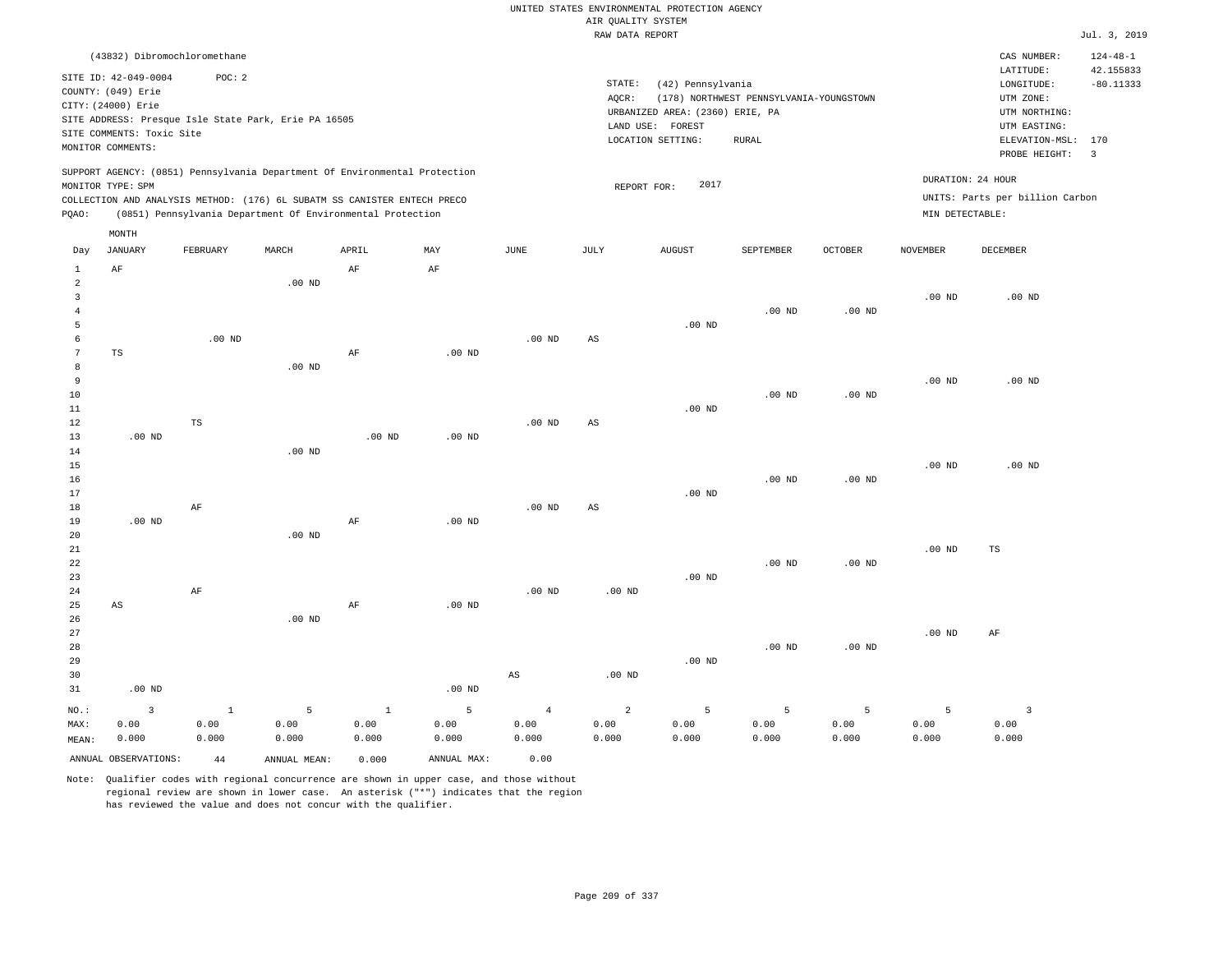|  | UNITED STATES ENVIRONMENTAL PROTECTION AGENCY |  |
|--|-----------------------------------------------|--|
|  | AIR OUALITY SYSTEM                            |  |
|  | RAW DATA REPORT                               |  |

|                 |                           |                                                                            |                   |                   |              |             |           | RAW DATA REPORT                 |                                         |                   |                   |                                 | Jul. 3, 2019   |
|-----------------|---------------------------|----------------------------------------------------------------------------|-------------------|-------------------|--------------|-------------|-----------|---------------------------------|-----------------------------------------|-------------------|-------------------|---------------------------------|----------------|
|                 |                           | (43832) Dibromochloromethane                                               |                   |                   |              |             |           |                                 |                                         |                   |                   | CAS NUMBER:                     | $124 - 48 - 1$ |
|                 | SITE ID: 42-049-0004      | POC: 2                                                                     |                   |                   |              |             |           |                                 |                                         |                   |                   | LATITUDE:                       | 42.155833      |
|                 | COUNTY: (049) Erie        |                                                                            |                   |                   |              |             | STATE:    | (42) Pennsylvania               |                                         |                   |                   | LONGITUDE:                      | $-80.11333$    |
|                 | CITY: (24000) Erie        |                                                                            |                   |                   |              |             | AQCR:     |                                 | (178) NORTHWEST PENNSYLVANIA-YOUNGSTOWN |                   |                   | UTM ZONE:                       |                |
|                 |                           | SITE ADDRESS: Presque Isle State Park, Erie PA 16505                       |                   |                   |              |             |           | URBANIZED AREA: (2360) ERIE, PA |                                         |                   |                   | UTM NORTHING:                   |                |
|                 | SITE COMMENTS: Toxic Site |                                                                            |                   |                   |              |             |           | LAND USE: FOREST                |                                         |                   |                   | UTM EASTING:                    |                |
|                 | MONITOR COMMENTS:         |                                                                            |                   |                   |              |             |           | LOCATION SETTING:               | RURAL                                   |                   |                   | ELEVATION-MSL:                  | 170            |
|                 |                           |                                                                            |                   |                   |              |             |           |                                 |                                         |                   |                   | PROBE HEIGHT:                   | 3              |
|                 | MONITOR TYPE: SPM         | SUPPORT AGENCY: (0851) Pennsylvania Department Of Environmental Protection |                   |                   |              |             |           | 2018<br>REPORT FOR:             |                                         |                   |                   | DURATION: 24 HOUR               |                |
|                 |                           | COLLECTION AND ANALYSIS METHOD: (176) 6L SUBATM SS CANISTER ENTECH PRECO   |                   |                   |              |             |           |                                 |                                         |                   |                   | UNITS: Parts per billion Carbon |                |
| PQAO:           |                           | (0851) Pennsylvania Department Of Environmental Protection                 |                   |                   |              |             |           |                                 |                                         |                   |                   | MIN DETECTABLE: .031725         |                |
|                 | MONTH                     |                                                                            |                   |                   |              |             |           |                                 |                                         |                   |                   |                                 |                |
| Day             | JANUARY                   | FEBRUARY                                                                   | MARCH             | APRIL             | MAY          | JUNE        | JULY      | <b>AUGUST</b>                   | SEPTEMBER                               | <b>OCTOBER</b>    | <b>NOVEMBER</b>   | DECEMBER                        |                |
| $\,1\,$         |                           | AQ                                                                         |                   |                   |              | $\rm{AF}$   | $\rm AF$  |                                 |                                         |                   |                   |                                 |                |
| $\overline{a}$  | $\mathbb{TS}$             |                                                                            |                   | $\rm AF$          | $.00$ ND     |             |           |                                 |                                         |                   |                   |                                 |                |
| 3               |                           |                                                                            | .00 <sub>ND</sub> |                   |              |             |           |                                 |                                         |                   |                   |                                 |                |
| $\overline{4}$  |                           |                                                                            |                   |                   |              |             |           |                                 |                                         |                   | .00 <sub>ND</sub> | $.00$ ND                        |                |
| 5               |                           |                                                                            |                   |                   |              |             |           |                                 | AF                                      | .00 <sub>ND</sub> |                   |                                 |                |
| 6               |                           |                                                                            |                   |                   |              |             |           | AF                              |                                         |                   |                   |                                 |                |
| $7\phantom{.0}$ |                           | $.00$ ND                                                                   |                   |                   |              | AF          | AF        |                                 |                                         |                   |                   |                                 |                |
| 8<br>9          | $\rm AF$                  |                                                                            | .00 <sub>ND</sub> | .00 <sub>ND</sub> | $_{\rm AS}$  |             |           |                                 |                                         |                   |                   |                                 |                |
| 10              |                           |                                                                            |                   |                   |              |             |           |                                 |                                         |                   | .00 <sub>ND</sub> | $.00$ ND                        |                |
| $1\,1$          |                           |                                                                            |                   |                   |              |             |           |                                 | $_{\rm AS}$                             | .00 <sub>ND</sub> |                   |                                 |                |
| $1\,2$          |                           |                                                                            |                   |                   |              |             |           | $\rm{AF}$                       |                                         |                   |                   |                                 |                |
| 13              |                           | $.00$ ND                                                                   |                   |                   |              | $\rm{AF}$   | $\rm{AF}$ |                                 |                                         |                   |                   |                                 |                |
| 14              | AF                        |                                                                            |                   | $.00$ ND          | AF           |             |           |                                 |                                         |                   |                   |                                 |                |
| 15              |                           |                                                                            | $.00$ ND          |                   |              |             |           |                                 |                                         |                   |                   |                                 |                |
| 16              |                           |                                                                            |                   |                   |              |             |           |                                 |                                         |                   | $_{\rm AS}$       | $.00$ ND                        |                |
| 17              |                           |                                                                            |                   |                   |              |             |           |                                 | $.00$ ND                                | $.00$ ND          |                   |                                 |                |
| 18              |                           |                                                                            |                   |                   |              |             |           | AF                              |                                         |                   |                   |                                 |                |
| 19              |                           | $.00$ ND                                                                   |                   |                   |              | AF          | AF        |                                 |                                         |                   |                   |                                 |                |
| 20<br>21        | AF                        |                                                                            | AF                | $.00$ ND          | AF           |             |           |                                 |                                         |                   |                   |                                 |                |
| 22              |                           |                                                                            |                   |                   |              |             |           |                                 |                                         |                   | .00 <sub>ND</sub> | $.00$ ND                        |                |
| 23              |                           |                                                                            |                   |                   |              |             |           |                                 | .00 <sub>ND</sub>                       | .00 <sub>ND</sub> |                   |                                 |                |
| $2\,4$          |                           |                                                                            |                   |                   |              |             |           | .00 <sub>ND</sub>               |                                         |                   |                   |                                 |                |
| 25              |                           | $.00$ ND                                                                   |                   |                   |              | AF          | AF        |                                 |                                         |                   |                   |                                 |                |
| 26              | AF                        |                                                                            |                   | .00 <sub>ND</sub> | AF           |             |           |                                 |                                         |                   |                   |                                 |                |
| 27              |                           |                                                                            | $\rm AF$          |                   |              |             |           |                                 |                                         |                   |                   |                                 |                |
| 28              |                           |                                                                            |                   |                   |              |             |           |                                 |                                         |                   | .00 <sub>ND</sub> | AS                              |                |
| 29              |                           |                                                                            |                   |                   |              |             |           |                                 | .00 <sub>ND</sub>                       | .00 <sub>ND</sub> |                   |                                 |                |
| 30              |                           |                                                                            |                   |                   |              |             |           | $.00$ ND                        |                                         |                   |                   |                                 |                |
| 31              |                           |                                                                            |                   |                   |              |             | $\rm{AF}$ |                                 |                                         |                   |                   |                                 |                |
| NO.:            | $\mathsf{O}\xspace$       | $\overline{4}$                                                             | 3                 | $\overline{4}$    | $\mathbf{1}$ | $\mathbb O$ |           | $\mathbb O$<br>$\overline{a}$   | $\overline{3}$                          | 5                 | $\overline{4}$    | $\overline{4}$                  |                |
| MAX:            |                           | 0.00                                                                       | 0.00              | 0.00              | 0.00         |             |           | 0.00                            | 0.00                                    | 0.00              | 0.00              | 0.00                            |                |
| MEAN:           |                           | 0.000                                                                      | 0.000             | 0.000             | 0.000        |             |           | 0.000                           | 0.000                                   | 0.000             | 0.000             | 0.000                           |                |
|                 | ANNUAL OBSERVATIONS:      | 30                                                                         | ANNUAL MEAN:      | 0.000             | ANNUAL MAX:  | 0.00        |           |                                 |                                         |                   |                   |                                 |                |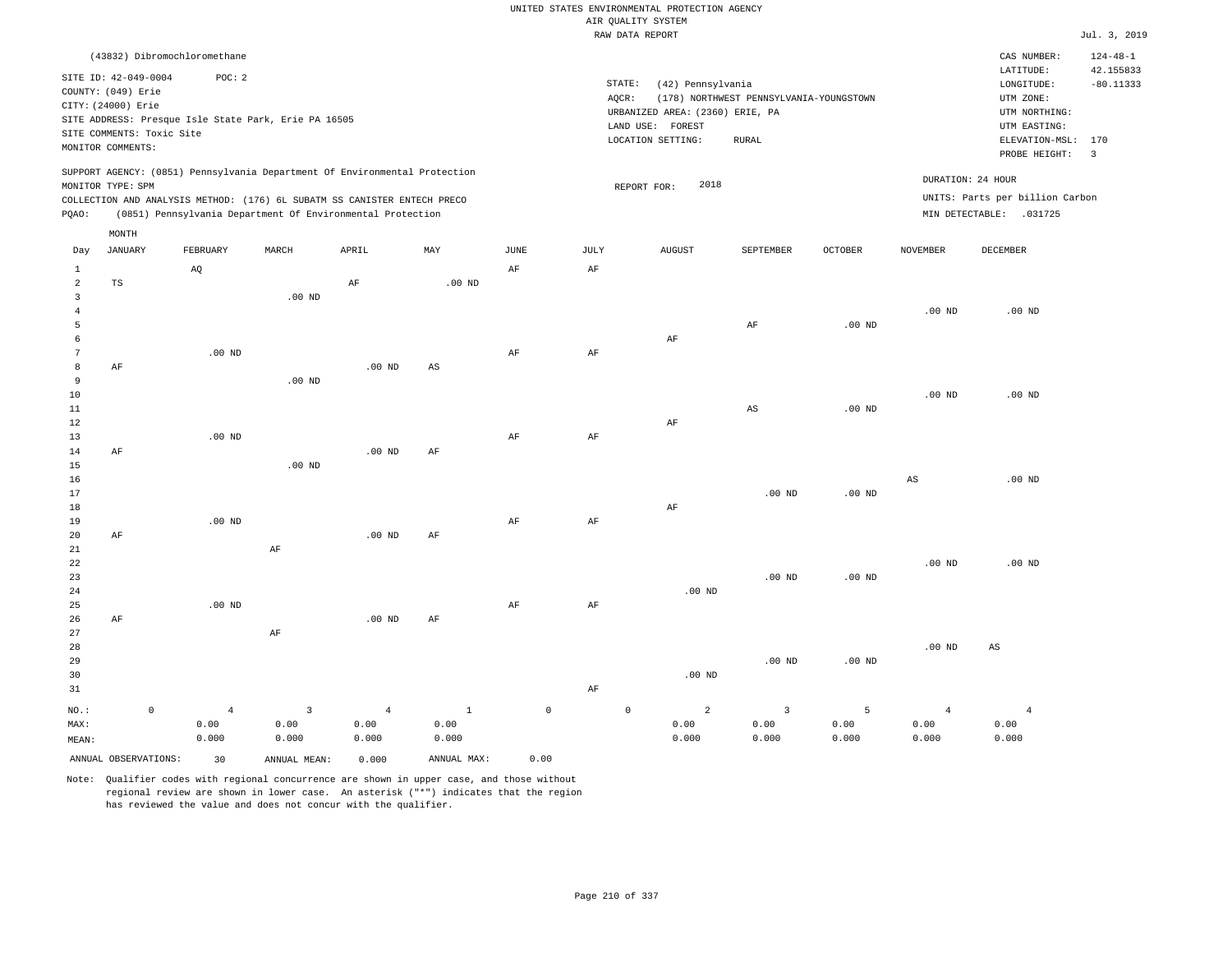|                |                                                                                                                    |                   |                                                                            |                        |                   |                    | RAW DATA REPORT   |                                                                                               |                                                         |                   |                    |                                                                                         | Jul. 3, 2019                    |
|----------------|--------------------------------------------------------------------------------------------------------------------|-------------------|----------------------------------------------------------------------------|------------------------|-------------------|--------------------|-------------------|-----------------------------------------------------------------------------------------------|---------------------------------------------------------|-------------------|--------------------|-----------------------------------------------------------------------------------------|---------------------------------|
|                | (43838) trans-1,2-Dichloroethylene                                                                                 |                   |                                                                            |                        |                   |                    |                   |                                                                                               |                                                         |                   |                    | CAS NUMBER:                                                                             | $156 - 60 - 5$                  |
|                | SITE ID: 42-049-0004<br>COUNTY: (049) Erie<br>CITY: (24000) Erie<br>SITE COMMENTS: Toxic Site<br>MONITOR COMMENTS: | POC: 2            | SITE ADDRESS: Presque Isle State Park, Erie PA 16505                       |                        |                   |                    | STATE:<br>AQCR:   | (42) Pennsylvania<br>URBANIZED AREA: (2360) ERIE, PA<br>LAND USE: FOREST<br>LOCATION SETTING: | (178) NORTHWEST PENNSYLVANIA-YOUNGSTOWN<br><b>RURAL</b> |                   |                    | LATITUDE:<br>LONGITUDE:<br>UTM ZONE:<br>UTM NORTHING:<br>UTM EASTING:<br>ELEVATION-MSL: | 42.155833<br>$-80.11333$<br>170 |
|                |                                                                                                                    |                   |                                                                            |                        |                   |                    |                   |                                                                                               |                                                         |                   |                    | PROBE HEIGHT:                                                                           | $\overline{3}$                  |
|                | MONITOR TYPE: SPM                                                                                                  |                   | SUPPORT AGENCY: (0851) Pennsylvania Department Of Environmental Protection |                        |                   |                    | REPORT FOR:       | 2013                                                                                          |                                                         |                   |                    | DURATION: 24 HOUR                                                                       |                                 |
|                |                                                                                                                    |                   | COLLECTION AND ANALYSIS METHOD: (176) 6L SUBATM SS CANISTER ENTECH PRECO   |                        |                   |                    |                   |                                                                                               |                                                         |                   |                    | UNITS: Parts per billion Carbon                                                         |                                 |
| PQAO:          |                                                                                                                    |                   | (0851) Pennsylvania Department Of Environmental Protection                 |                        |                   |                    |                   |                                                                                               |                                                         |                   | MIN DETECTABLE:    |                                                                                         |                                 |
|                | MONTH                                                                                                              |                   |                                                                            |                        |                   |                    |                   |                                                                                               |                                                         |                   |                    |                                                                                         |                                 |
| Day            | <b>JANUARY</b>                                                                                                     | FEBRUARY          | MARCH                                                                      | APRIL                  | MAY               | JUNE               | JULY              | <b>AUGUST</b>                                                                                 | SEPTEMBER                                               | <b>OCTOBER</b>    | <b>NOVEMBER</b>    | DECEMBER                                                                                |                                 |
| $\mathbf{1}$   |                                                                                                                    |                   |                                                                            |                        |                   |                    |                   |                                                                                               | $.00$ ND                                                | .00 <sub>ND</sub> |                    |                                                                                         |                                 |
| $\overline{a}$ |                                                                                                                    |                   |                                                                            |                        |                   |                    |                   | $.00$ ND                                                                                      |                                                         |                   |                    |                                                                                         |                                 |
| $\overline{3}$ |                                                                                                                    | $.00$ ND          |                                                                            |                        |                   | $_{\rm AS}$        | $.00$ ND          |                                                                                               |                                                         |                   |                    |                                                                                         |                                 |
| $\overline{4}$ | $.00$ ND                                                                                                           |                   |                                                                            | $.00$ ND               | $.00$ ND          |                    |                   |                                                                                               |                                                         |                   |                    |                                                                                         |                                 |
| 5              |                                                                                                                    |                   | $.00$ ND                                                                   |                        |                   |                    |                   |                                                                                               |                                                         |                   |                    |                                                                                         |                                 |
| 6              |                                                                                                                    |                   |                                                                            |                        |                   |                    |                   |                                                                                               |                                                         |                   | .00 <sub>ND</sub>  | $.00$ ND                                                                                |                                 |
| 7<br>8         |                                                                                                                    |                   |                                                                            |                        |                   |                    |                   |                                                                                               | $.00$ ND                                                | .00 <sub>ND</sub> |                    |                                                                                         |                                 |
| 9              |                                                                                                                    | $.00$ ND          |                                                                            |                        |                   | $.00$ ND           | $.00$ ND          | $.00$ ND                                                                                      |                                                         |                   |                    |                                                                                         |                                 |
| 10             | $.00$ ND                                                                                                           |                   |                                                                            | AS                     | $.00$ ND          |                    |                   |                                                                                               |                                                         |                   |                    |                                                                                         |                                 |
| $1\,1$         |                                                                                                                    |                   | .00 <sub>ND</sub>                                                          |                        |                   |                    |                   |                                                                                               |                                                         |                   |                    |                                                                                         |                                 |
| $1\,2$         |                                                                                                                    |                   |                                                                            |                        |                   |                    |                   |                                                                                               |                                                         |                   | AF                 | .00 <sub>ND</sub>                                                                       |                                 |
| 13             |                                                                                                                    |                   |                                                                            |                        |                   |                    |                   |                                                                                               | .00 <sub>ND</sub>                                       | .00 <sub>ND</sub> |                    |                                                                                         |                                 |
| 14             |                                                                                                                    |                   |                                                                            |                        |                   |                    |                   | AF                                                                                            |                                                         |                   |                    |                                                                                         |                                 |
| 15             |                                                                                                                    | .00 <sub>ND</sub> |                                                                            |                        |                   | $.00$ ND           | .00 <sub>ND</sub> |                                                                                               |                                                         |                   |                    |                                                                                         |                                 |
| 16             | $.00$ ND                                                                                                           |                   |                                                                            | .00 <sub>ND</sub>      | $.00$ ND          |                    |                   |                                                                                               |                                                         |                   |                    |                                                                                         |                                 |
| 17             |                                                                                                                    |                   | $.00$ ND                                                                   |                        |                   |                    |                   |                                                                                               |                                                         |                   |                    |                                                                                         |                                 |
| 18             |                                                                                                                    |                   |                                                                            |                        |                   |                    |                   |                                                                                               |                                                         |                   | .00 <sub>ND</sub>  | .00 <sub>ND</sub>                                                                       |                                 |
| 19             |                                                                                                                    |                   |                                                                            |                        |                   |                    |                   |                                                                                               | $.00$ ND                                                | .00 <sub>ND</sub> |                    |                                                                                         |                                 |
| 20             |                                                                                                                    |                   |                                                                            |                        |                   |                    |                   | $.00$ ND                                                                                      |                                                         |                   |                    |                                                                                         |                                 |
| $2\sqrt{1}$    |                                                                                                                    | .00 <sub>ND</sub> |                                                                            |                        |                   | $.00$ ND           | .00 <sub>ND</sub> |                                                                                               |                                                         |                   |                    |                                                                                         |                                 |
| 22             | $.00$ ND                                                                                                           |                   |                                                                            | .00 <sub>ND</sub>      | .00 <sub>ND</sub> |                    |                   |                                                                                               |                                                         |                   |                    |                                                                                         |                                 |
| 23             |                                                                                                                    |                   | .00 <sub>ND</sub>                                                          |                        |                   |                    |                   |                                                                                               |                                                         |                   |                    |                                                                                         |                                 |
| 24<br>25       |                                                                                                                    |                   |                                                                            |                        |                   |                    |                   |                                                                                               | .00 <sub>ND</sub>                                       | .00 <sub>ND</sub> | .00 <sub>ND</sub>  | $.00$ ND                                                                                |                                 |
| 26             |                                                                                                                    |                   |                                                                            |                        |                   |                    |                   | $.00$ ND                                                                                      |                                                         |                   |                    |                                                                                         |                                 |
| 27             |                                                                                                                    | $.00$ ND          |                                                                            |                        |                   | $.00$ ND           | $.00$ ND          |                                                                                               |                                                         |                   |                    |                                                                                         |                                 |
| 28             | $.00$ ND                                                                                                           |                   |                                                                            | $.00$ ND               | $.00$ ND          |                    |                   |                                                                                               |                                                         |                   |                    |                                                                                         |                                 |
| 29             |                                                                                                                    |                   | .00 <sub>ND</sub>                                                          |                        |                   |                    |                   |                                                                                               |                                                         |                   |                    |                                                                                         |                                 |
| 30             |                                                                                                                    |                   |                                                                            |                        |                   |                    |                   |                                                                                               |                                                         |                   | .00 <sub>ND</sub>  | $.00$ ND                                                                                |                                 |
| 31             |                                                                                                                    |                   |                                                                            |                        |                   |                    |                   |                                                                                               |                                                         | $.00$ ND          |                    |                                                                                         |                                 |
|                |                                                                                                                    |                   |                                                                            |                        |                   |                    |                   |                                                                                               |                                                         |                   |                    |                                                                                         |                                 |
| NO.:<br>MAX:   | 5<br>0.00                                                                                                          | 5<br>0.00         | 5<br>0.00                                                                  | $\overline{4}$<br>0.00 | 5<br>0.00         | $\sqrt{4}$<br>0.00 | 5<br>0.00         | $\overline{4}$<br>0.00                                                                        | 5<br>0.00                                               | 6<br>0.00         | $\sqrt{4}$<br>0.00 | 5<br>0.00                                                                               |                                 |
| MEAN:          | 0.000                                                                                                              | 0.000             | 0.000                                                                      | 0.000                  | 0.000             | 0.000              | 0.000             | 0.000                                                                                         | 0.000                                                   | 0.000             | 0.000              | 0.000                                                                                   |                                 |
|                | ANNUAL OBSERVATIONS:                                                                                               | 57                | ANNUAL MEAN:                                                               | 0.000                  | ANNUAL MAX:       | 0.00               |                   |                                                                                               |                                                         |                   |                    |                                                                                         |                                 |
|                |                                                                                                                    |                   |                                                                            |                        |                   |                    |                   |                                                                                               |                                                         |                   |                    |                                                                                         |                                 |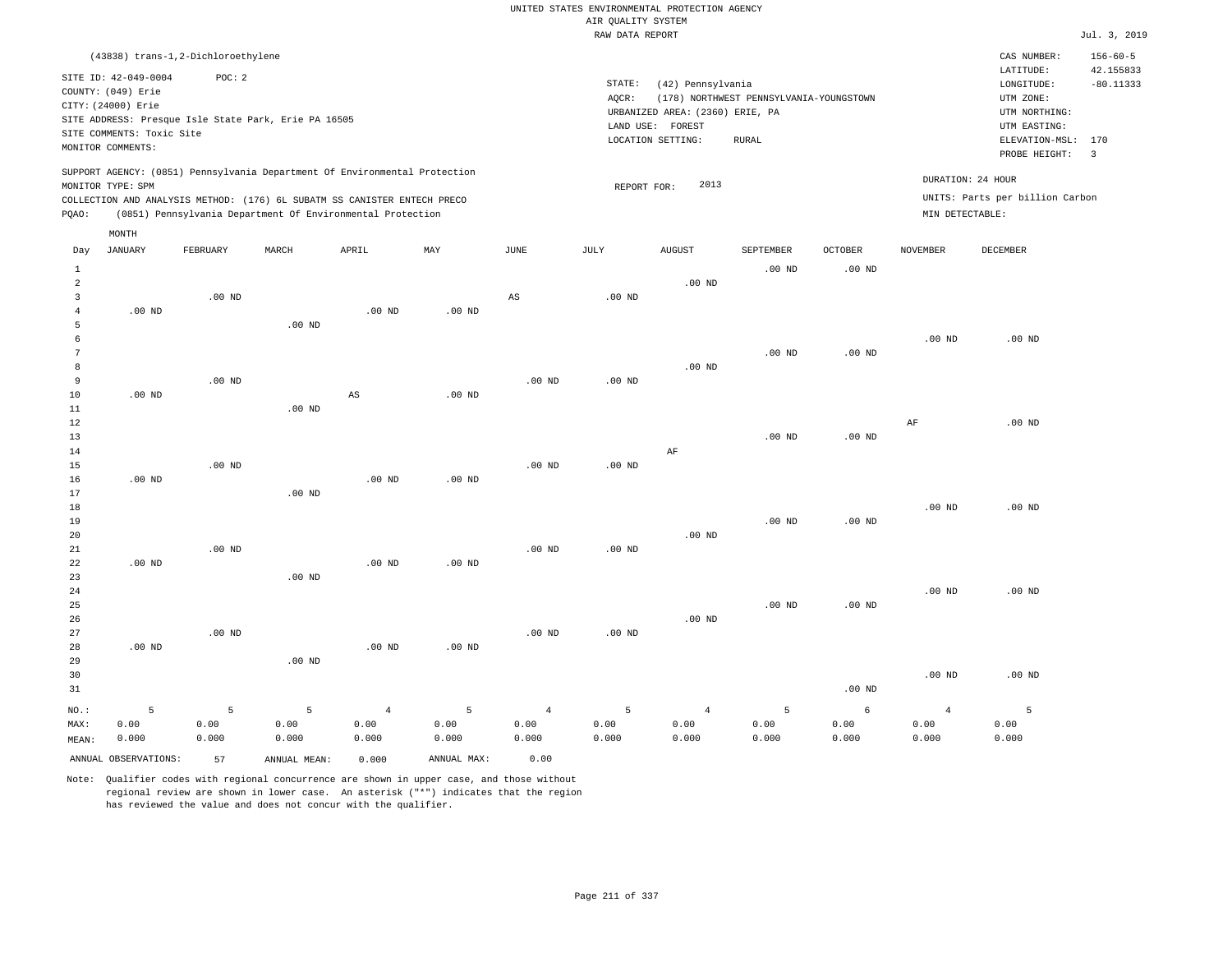|                                                    |                                                                                                                    |                   |                                                                                                                                                                                                                      |                        |                   |                   | RAW DATA REPORT |                                                                                               |                                                  |                        |                                      |                                                                                                          | Jul. 3, 2019                                               |
|----------------------------------------------------|--------------------------------------------------------------------------------------------------------------------|-------------------|----------------------------------------------------------------------------------------------------------------------------------------------------------------------------------------------------------------------|------------------------|-------------------|-------------------|-----------------|-----------------------------------------------------------------------------------------------|--------------------------------------------------|------------------------|--------------------------------------|----------------------------------------------------------------------------------------------------------|------------------------------------------------------------|
|                                                    | (43838) trans-1,2-Dichloroethylene                                                                                 |                   |                                                                                                                                                                                                                      |                        |                   |                   |                 |                                                                                               |                                                  |                        |                                      | CAS NUMBER:                                                                                              | $156 - 60 - 5$                                             |
|                                                    | SITE ID: 42-049-0004<br>COUNTY: (049) Erie<br>CITY: (24000) Erie<br>SITE COMMENTS: Toxic Site<br>MONITOR COMMENTS: | POC: 2            | SITE ADDRESS: Presque Isle State Park, Erie PA 16505                                                                                                                                                                 |                        |                   |                   | STATE:<br>AQCR: | (42) Pennsylvania<br>URBANIZED AREA: (2360) ERIE, PA<br>LAND USE: FOREST<br>LOCATION SETTING: | (178) NORTHWEST PENNSYLVANIA-YOUNGSTOWN<br>RURAL |                        |                                      | LATITUDE:<br>LONGITUDE:<br>UTM ZONE:<br>UTM NORTHING:<br>UTM EASTING:<br>ELEVATION-MSL:<br>PROBE HEIGHT: | 42.155833<br>$-80.11333$<br>170<br>$\overline{\mathbf{3}}$ |
| PQAO:                                              | MONITOR TYPE: SPM                                                                                                  |                   | SUPPORT AGENCY: (0851) Pennsylvania Department Of Environmental Protection<br>COLLECTION AND ANALYSIS METHOD: (176) 6L SUBATM SS CANISTER ENTECH PRECO<br>(0851) Pennsylvania Department Of Environmental Protection |                        |                   |                   | REPORT FOR:     | 2014                                                                                          |                                                  |                        | DURATION: 24 HOUR<br>MIN DETECTABLE: | UNITS: Parts per billion Carbon                                                                          |                                                            |
| Day                                                | MONTH<br>JANUARY                                                                                                   | FEBRUARY          | MARCH                                                                                                                                                                                                                | APRIL                  | MAY               | JUNE              | JULY            | <b>AUGUST</b>                                                                                 | SEPTEMBER                                        | <b>OCTOBER</b>         | <b>NOVEMBER</b>                      | DECEMBER                                                                                                 |                                                            |
| $\mathbf{1}$                                       |                                                                                                                    |                   |                                                                                                                                                                                                                      |                        |                   |                   |                 |                                                                                               |                                                  |                        | $\mathbb{A}\mathbb{S}$               | $\mathbb{A}\mathbb{S}$                                                                                   |                                                            |
| $\overline{a}$<br>$\overline{3}$<br>$\overline{4}$ |                                                                                                                    | $\rm AF$          |                                                                                                                                                                                                                      |                        |                   | .00 <sub>ND</sub> | $.00$ ND        | $.00$ ND                                                                                      | $.00$ ND                                         | $_{\rm AS}$            |                                      |                                                                                                          |                                                            |
| 5                                                  | $.00$ ND                                                                                                           |                   |                                                                                                                                                                                                                      | $.00$ ND               | $.00$ ND          |                   |                 |                                                                                               |                                                  |                        |                                      |                                                                                                          |                                                            |
| 6<br>7<br>8                                        |                                                                                                                    |                   | $.00$ ND                                                                                                                                                                                                             |                        |                   |                   |                 |                                                                                               | $\rm AF$                                         | $\mathbb{A}\mathbb{S}$ | .00 <sub>ND</sub>                    | $.00$ ND                                                                                                 |                                                            |
| 9                                                  |                                                                                                                    |                   |                                                                                                                                                                                                                      |                        |                   |                   |                 | $\rm{AF}$                                                                                     |                                                  |                        |                                      |                                                                                                          |                                                            |
| 10                                                 |                                                                                                                    | $.00$ ND          |                                                                                                                                                                                                                      |                        |                   | .00 <sub>ND</sub> | $.00$ ND        |                                                                                               |                                                  |                        |                                      |                                                                                                          |                                                            |
| 11<br>12                                           | .00 <sub>ND</sub>                                                                                                  |                   |                                                                                                                                                                                                                      | $\rm AF$               | $_{\rm AS}$       |                   |                 |                                                                                               |                                                  |                        |                                      |                                                                                                          |                                                            |
| 13                                                 |                                                                                                                    |                   | AM                                                                                                                                                                                                                   |                        |                   |                   |                 |                                                                                               |                                                  |                        | $\mathbb{A}\mathbb{S}$               | $.00$ ND                                                                                                 |                                                            |
| 14                                                 |                                                                                                                    |                   |                                                                                                                                                                                                                      |                        |                   |                   |                 |                                                                                               | AS                                               | AM                     |                                      |                                                                                                          |                                                            |
| 15                                                 |                                                                                                                    |                   |                                                                                                                                                                                                                      |                        |                   |                   |                 | AF                                                                                            |                                                  |                        |                                      |                                                                                                          |                                                            |
| 16                                                 |                                                                                                                    | $.00$ ND          |                                                                                                                                                                                                                      |                        |                   | .00 <sub>ND</sub> | $.00$ ND        |                                                                                               |                                                  |                        |                                      |                                                                                                          |                                                            |
| 17<br>18                                           | $.00$ ND                                                                                                           |                   | $.00$ ND                                                                                                                                                                                                             | $.00$ ND               | $.00$ ND          |                   |                 |                                                                                               |                                                  |                        |                                      |                                                                                                          |                                                            |
| 19                                                 |                                                                                                                    |                   |                                                                                                                                                                                                                      |                        |                   |                   |                 |                                                                                               |                                                  |                        | $.00$ ND                             | $.00$ ND                                                                                                 |                                                            |
| 20                                                 |                                                                                                                    |                   |                                                                                                                                                                                                                      |                        |                   |                   |                 |                                                                                               | $\mathbb{A}\mathbb{S}$                           | $\rm AF$               |                                      |                                                                                                          |                                                            |
| 21                                                 |                                                                                                                    |                   |                                                                                                                                                                                                                      |                        |                   |                   |                 | AF                                                                                            |                                                  |                        |                                      |                                                                                                          |                                                            |
| 22<br>23                                           | .00 <sub>ND</sub>                                                                                                  | .00 <sub>ND</sub> |                                                                                                                                                                                                                      | .00 <sub>ND</sub>      | .00 <sub>ND</sub> | $.00$ ND          | $.00$ ND        |                                                                                               |                                                  |                        |                                      |                                                                                                          |                                                            |
| 24                                                 |                                                                                                                    |                   | .00 <sub>ND</sub>                                                                                                                                                                                                    |                        |                   |                   |                 |                                                                                               |                                                  |                        |                                      |                                                                                                          |                                                            |
| 25                                                 |                                                                                                                    |                   |                                                                                                                                                                                                                      |                        |                   |                   |                 |                                                                                               |                                                  |                        | $\mathbb{A}\mathbb{S}$               | $.00$ ND                                                                                                 |                                                            |
| 26                                                 |                                                                                                                    |                   |                                                                                                                                                                                                                      |                        |                   |                   |                 |                                                                                               | AS                                               | .00 <sub>ND</sub>      |                                      |                                                                                                          |                                                            |
| 27<br>28                                           |                                                                                                                    | $.00$ ND          |                                                                                                                                                                                                                      |                        |                   | .00 <sub>ND</sub> | AS              | AF                                                                                            |                                                  |                        |                                      |                                                                                                          |                                                            |
| 29                                                 | $.00$ ND                                                                                                           |                   |                                                                                                                                                                                                                      | $\mathbb{A}\mathbb{S}$ | $.00$ ND          |                   |                 |                                                                                               |                                                  |                        |                                      |                                                                                                          |                                                            |
| 30                                                 |                                                                                                                    |                   | $.00$ ND                                                                                                                                                                                                             |                        |                   |                   |                 |                                                                                               |                                                  |                        |                                      |                                                                                                          |                                                            |
| 31                                                 |                                                                                                                    |                   |                                                                                                                                                                                                                      |                        |                   |                   |                 |                                                                                               |                                                  |                        |                                      | $_{\rm AS}$                                                                                              |                                                            |
| NO.:                                               | 5                                                                                                                  | $\overline{4}$    | $\overline{4}$                                                                                                                                                                                                       | $\overline{3}$         | $\overline{4}$    | 5                 | $\sqrt{4}$      | $\,$ 1                                                                                        | $\mathbf{1}$                                     | $\mathbf{1}$           | $\overline{a}$                       | $\overline{4}$                                                                                           |                                                            |
| MAX:                                               | 0.00                                                                                                               | 0.00              | 0.00                                                                                                                                                                                                                 | 0.00                   | 0.00              | 0.00              | 0.00            | 0.00                                                                                          | 0.00                                             | 0.00                   | 0.00                                 | 0.00                                                                                                     |                                                            |
| MEAN:                                              | 0.000                                                                                                              | 0.000             | 0.000                                                                                                                                                                                                                | 0.000                  | 0.000             | 0.000             | 0.000           | 0.000                                                                                         | 0.000                                            | 0.000                  | 0.000                                | 0.000                                                                                                    |                                                            |
|                                                    | ANNUAL OBSERVATIONS:                                                                                               | 38                | ANNUAL MEAN:                                                                                                                                                                                                         | 0.000                  | ANNUAL MAX:       | 0.00              |                 |                                                                                               |                                                  |                        |                                      |                                                                                                          |                                                            |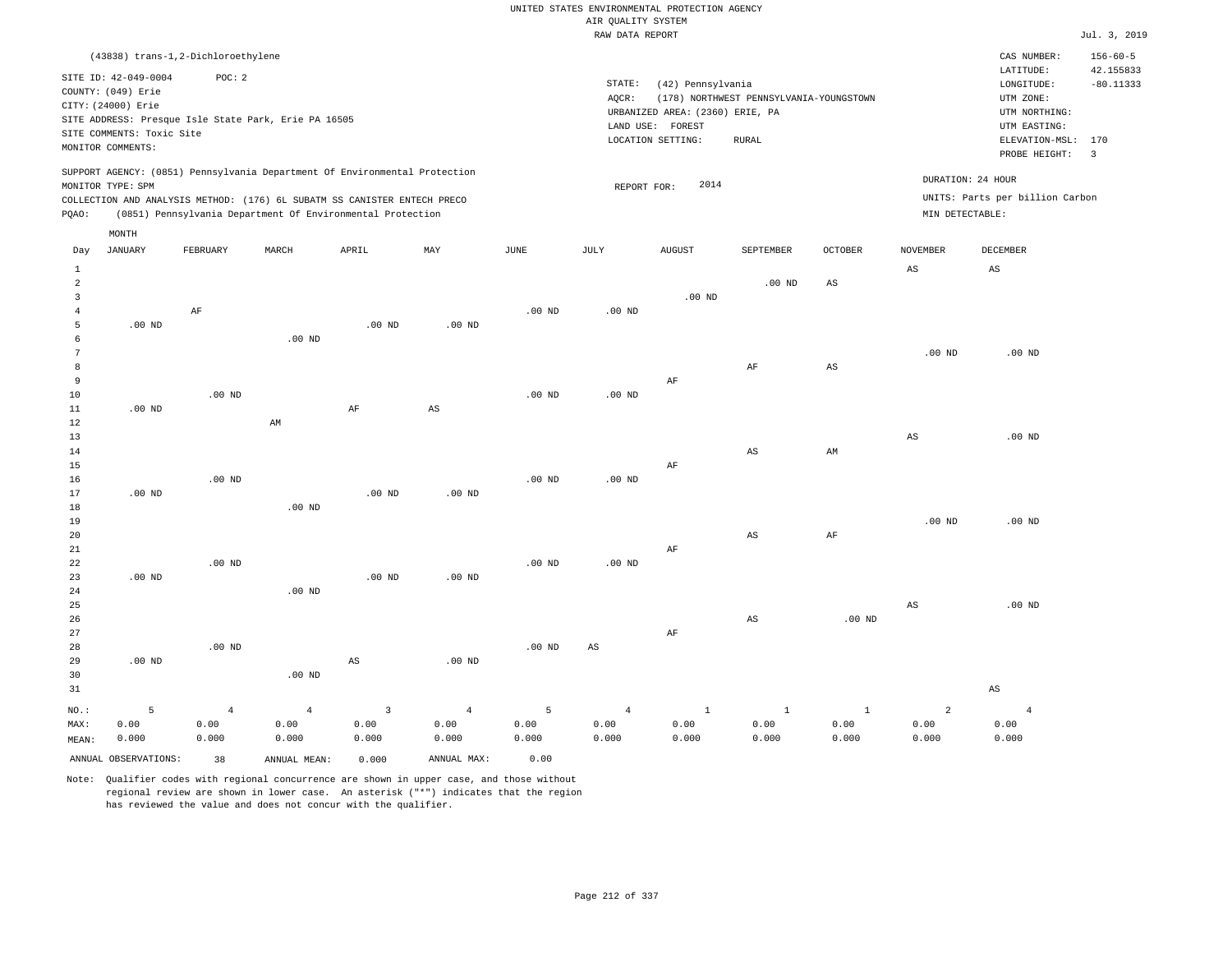|                                  |                                                                  |                                    |                                                      |                                                                                                                                                        |                   |          | RAW DATA REPORT        |                                                                          |                                         |                   |                   |                                                                       | Jul. 3, 2019             |
|----------------------------------|------------------------------------------------------------------|------------------------------------|------------------------------------------------------|--------------------------------------------------------------------------------------------------------------------------------------------------------|-------------------|----------|------------------------|--------------------------------------------------------------------------|-----------------------------------------|-------------------|-------------------|-----------------------------------------------------------------------|--------------------------|
|                                  |                                                                  | (43838) trans-1,2-Dichloroethylene |                                                      |                                                                                                                                                        |                   |          |                        |                                                                          |                                         |                   |                   | CAS NUMBER:                                                           | $156 - 60 - 5$           |
|                                  | SITE ID: 42-049-0004<br>COUNTY: (049) Erie<br>CITY: (24000) Erie | POC: 2                             | SITE ADDRESS: Presque Isle State Park, Erie PA 16505 |                                                                                                                                                        |                   |          | STATE:<br>AQCR:        | (42) Pennsylvania<br>URBANIZED AREA: (2360) ERIE, PA<br>LAND USE: FOREST | (178) NORTHWEST PENNSYLVANIA-YOUNGSTOWN |                   |                   | LATITUDE:<br>LONGITUDE:<br>UTM ZONE:<br>UTM NORTHING:<br>UTM EASTING: | 42.155833<br>$-80.11333$ |
|                                  | SITE COMMENTS: Toxic Site                                        |                                    |                                                      |                                                                                                                                                        |                   |          |                        | LOCATION SETTING:                                                        | <b>RURAL</b>                            |                   |                   | ELEVATION-MSL: 170                                                    |                          |
|                                  | MONITOR COMMENTS:                                                |                                    |                                                      |                                                                                                                                                        |                   |          |                        |                                                                          |                                         |                   |                   | PROBE HEIGHT: 3                                                       |                          |
|                                  | MONITOR TYPE: SPM                                                |                                    |                                                      | SUPPORT AGENCY: (0851) Pennsylvania Department Of Environmental Protection<br>COLLECTION AND ANALYSIS METHOD: (176) 6L SUBATM SS CANISTER ENTECH PRECO |                   |          | REPORT FOR:            | 2015                                                                     |                                         |                   |                   | DURATION: 24 HOUR<br>UNITS: Parts per billion Carbon                  |                          |
| PQAO:                            |                                                                  |                                    |                                                      | (0851) Pennsylvania Department Of Environmental Protection                                                                                             |                   |          |                        |                                                                          |                                         |                   | MIN DETECTABLE:   |                                                                       |                          |
|                                  | MONTH                                                            |                                    |                                                      |                                                                                                                                                        |                   |          |                        |                                                                          |                                         |                   |                   |                                                                       |                          |
| Day                              | <b>JANUARY</b>                                                   | FEBRUARY                           | MARCH                                                | APRIL                                                                                                                                                  | MAY               | JUNE     | JULY                   | <b>AUGUST</b>                                                            | SEPTEMBER                               | OCTOBER           | <b>NOVEMBER</b>   | <b>DECEMBER</b>                                                       |                          |
| $\mathbf{1}$                     |                                                                  |                                    | $.00$ ND                                             |                                                                                                                                                        |                   |          |                        |                                                                          |                                         |                   |                   |                                                                       |                          |
| 2                                |                                                                  |                                    |                                                      |                                                                                                                                                        |                   |          |                        |                                                                          |                                         |                   | .00 <sub>ND</sub> | $_{\rm TS}$                                                           |                          |
| $\overline{3}$<br>$\overline{4}$ |                                                                  |                                    |                                                      |                                                                                                                                                        |                   |          |                        | $.00$ ND                                                                 | $.00$ ND                                | .00 <sub>ND</sub> |                   |                                                                       |                          |
| 5                                |                                                                  | $\mathbb{A}\mathbb{S}$             |                                                      |                                                                                                                                                        |                   | $.00$ ND | $_{\rm AS}$            |                                                                          |                                         |                   |                   |                                                                       |                          |
| 6                                | $\rm AF$                                                         |                                    |                                                      | .00 <sub>ND</sub>                                                                                                                                      | .00 <sub>ND</sub> |          |                        |                                                                          |                                         |                   |                   |                                                                       |                          |
| 7<br>8                           |                                                                  |                                    | $.00$ ND                                             |                                                                                                                                                        |                   |          |                        |                                                                          |                                         |                   | AS                | $.00$ ND                                                              |                          |
| 9                                |                                                                  |                                    |                                                      |                                                                                                                                                        |                   |          |                        |                                                                          | $.00$ ND                                | $_{\rm AS}$       |                   |                                                                       |                          |
| 10                               |                                                                  |                                    |                                                      |                                                                                                                                                        |                   |          |                        | $.00$ ND                                                                 |                                         |                   |                   |                                                                       |                          |
| 11                               |                                                                  | AS                                 |                                                      |                                                                                                                                                        |                   | $.00$ ND | $.00$ ND               |                                                                          |                                         |                   |                   |                                                                       |                          |
| 12<br>13                         | .00 <sub>ND</sub>                                                |                                    | $.00$ ND                                             | .00 <sub>ND</sub>                                                                                                                                      | .00 <sub>ND</sub> |          |                        |                                                                          |                                         |                   |                   |                                                                       |                          |
| 14                               |                                                                  |                                    |                                                      |                                                                                                                                                        |                   |          |                        |                                                                          |                                         |                   | AF                | .00 <sub>ND</sub>                                                     |                          |
| 15                               |                                                                  |                                    |                                                      |                                                                                                                                                        |                   |          |                        |                                                                          | $.00$ ND                                | $_{\rm AS}$       |                   |                                                                       |                          |
| 16<br>17                         |                                                                  |                                    |                                                      |                                                                                                                                                        |                   | $.00$ ND | $.00$ ND               | $.00$ ND                                                                 |                                         |                   |                   |                                                                       |                          |
| 18                               | AF                                                               | AF                                 |                                                      | $.00$ ND                                                                                                                                               | $.00$ ND          |          |                        |                                                                          |                                         |                   |                   |                                                                       |                          |
| 19                               |                                                                  |                                    | AS                                                   |                                                                                                                                                        |                   |          |                        |                                                                          |                                         |                   |                   |                                                                       |                          |
| 20                               |                                                                  |                                    |                                                      |                                                                                                                                                        |                   |          |                        |                                                                          |                                         |                   | $.00$ ND          | .00 <sub>ND</sub>                                                     |                          |
| 21<br>22                         |                                                                  |                                    |                                                      |                                                                                                                                                        |                   |          |                        | $.00$ ND                                                                 | $.00$ ND                                | .00 <sub>ND</sub> |                   |                                                                       |                          |
| 23                               |                                                                  | $.00$ ND                           |                                                      |                                                                                                                                                        |                   | AS       | $\mathbb{A}\mathbb{S}$ |                                                                          |                                         |                   |                   |                                                                       |                          |
| 24                               | .00 <sub>ND</sub>                                                |                                    |                                                      | .00 <sub>ND</sub>                                                                                                                                      | $.00$ ND          |          |                        |                                                                          |                                         |                   |                   |                                                                       |                          |
| 25                               |                                                                  |                                    | $.00$ ND                                             |                                                                                                                                                        |                   |          |                        |                                                                          |                                         |                   |                   |                                                                       |                          |
| 26                               |                                                                  |                                    |                                                      |                                                                                                                                                        |                   |          |                        |                                                                          |                                         |                   | $_{\rm TS}$       | .00 <sub>ND</sub>                                                     |                          |

27 28 29 30 31 .00 ND NO.: MAX: MEAN: 3 0.00 0.000 .00 ND .00 ND .00 ND .00 ND .00 ND .00 ND AS .00 ND 1 0.00 0.000 5 0.00 0.000 5 0.00 0.000 5 0.00 0.000 4 0.00 0.000 3 0.00 0.000 5 0.00 0.000 4 0.00 0.000 3 0.00 0.000 2 0.00 0.000 4 0.00 0.000 ANNUAL OBSERVATIONS: 44 ANNUAL MEAN: 0.000 ANNUAL MAX: 0.00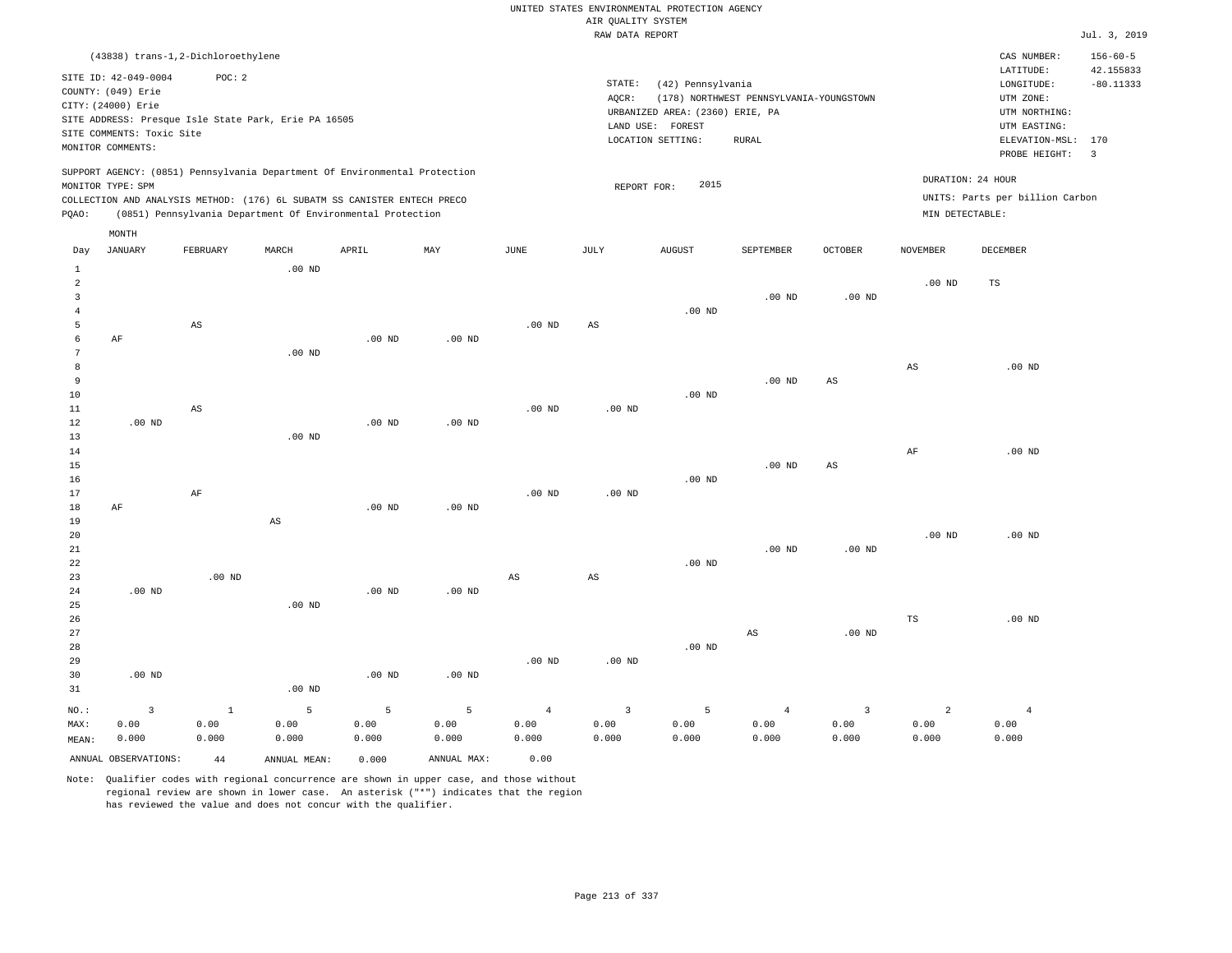RAW DATA REPORT Jul. 3, 2019 UNITED STATES ENVIRONMENTAL PROTECTION AGENCY AIR QUALITY SYSTEM

|                |                           | (43838) trans-1,2-Dichloroethylene |                                                                            |              |                   |               |                 |                                 |                                         |                   |                   | CAS NUMBER:                         | $156 - 60 - 5$          |
|----------------|---------------------------|------------------------------------|----------------------------------------------------------------------------|--------------|-------------------|---------------|-----------------|---------------------------------|-----------------------------------------|-------------------|-------------------|-------------------------------------|-------------------------|
|                | SITE ID: 42-049-0004      | POC: 2                             |                                                                            |              |                   |               |                 |                                 |                                         |                   |                   | LATITUDE:                           | 42.155833               |
|                | COUNTY: (049) Erie        |                                    |                                                                            |              |                   |               | STATE:          | (42) Pennsylvania               |                                         |                   |                   | LONGITUDE:                          | $-80.11333$             |
|                | CITY: (24000) Erie        |                                    |                                                                            |              |                   |               | AQCR:           |                                 | (178) NORTHWEST PENNSYLVANIA-YOUNGSTOWN |                   |                   | UTM ZONE:                           |                         |
|                |                           |                                    | SITE ADDRESS: Presque Isle State Park, Erie PA 16505                       |              |                   |               |                 | URBANIZED AREA: (2360) ERIE, PA |                                         |                   |                   | UTM NORTHING:                       |                         |
|                | SITE COMMENTS: Toxic Site |                                    |                                                                            |              |                   |               |                 | LAND USE: FOREST                |                                         |                   |                   | UTM EASTING:                        |                         |
|                | MONITOR COMMENTS:         |                                    |                                                                            |              |                   |               |                 | LOCATION SETTING:               | RURAL                                   |                   |                   | ELEVATION-MSL: 170<br>PROBE HEIGHT: | $\overline{\mathbf{3}}$ |
|                |                           |                                    | SUPPORT AGENCY: (0851) Pennsylvania Department Of Environmental Protection |              |                   |               |                 |                                 |                                         |                   |                   |                                     |                         |
|                | MONITOR TYPE: SPM         |                                    |                                                                            |              |                   |               |                 | 2016<br>REPORT FOR:             |                                         |                   |                   | DURATION: 24 HOUR                   |                         |
|                |                           |                                    | COLLECTION AND ANALYSIS METHOD: (176) 6L SUBATM SS CANISTER ENTECH PRECO   |              |                   |               |                 |                                 |                                         |                   |                   | UNITS: Parts per billion Carbon     |                         |
| PQAO:          |                           |                                    | (0851) Pennsylvania Department Of Environmental Protection                 |              |                   |               |                 |                                 |                                         |                   | MIN DETECTABLE:   |                                     |                         |
|                | MONTH                     |                                    |                                                                            |              |                   |               |                 |                                 |                                         |                   |                   |                                     |                         |
| Day            | <b>JANUARY</b>            | FEBRUARY                           | MARCH                                                                      | APRIL        | MAY               | $_{\rm JUNE}$ | $\mathtt{JULY}$ | <b>AUGUST</b>                   | SEPTEMBER                               | OCTOBER           | <b>NOVEMBER</b>   | DECEMBER                            |                         |
| $\mathbf{1}$   | $.00$ ND                  |                                    | $.00$ ND                                                                   |              |                   |               |                 |                                 |                                         |                   |                   |                                     |                         |
| $\overline{a}$ |                           |                                    |                                                                            |              |                   |               |                 |                                 |                                         |                   | TS                | TS                                  |                         |
| $\mathbf{3}$   |                           |                                    |                                                                            |              |                   |               |                 |                                 | $.00$ ND                                | AF                |                   |                                     |                         |
| $\overline{4}$ |                           |                                    |                                                                            |              |                   |               |                 | AF                              |                                         |                   |                   |                                     |                         |
| 5              |                           |                                    |                                                                            |              |                   | $.00$ ND      | AF              |                                 |                                         |                   |                   |                                     |                         |
| 6              |                           | $.00$ ND                           |                                                                            | AF           | $_{\rm AS}$       |               |                 |                                 |                                         |                   |                   |                                     |                         |
| $\overline{7}$ | $.00$ ND                  |                                    | AF                                                                         |              |                   |               |                 |                                 |                                         |                   |                   | $_{\rm TS}$                         |                         |
| 8<br>9         |                           |                                    |                                                                            |              |                   |               |                 |                                 | TS                                      | AF                | AF                |                                     |                         |
| 10             |                           |                                    |                                                                            |              |                   |               |                 | AF                              |                                         |                   |                   |                                     |                         |
| 11             |                           |                                    |                                                                            |              |                   | AS            | AF              |                                 |                                         |                   |                   |                                     |                         |
| 12             |                           | $.00$ ND                           |                                                                            | $_{\rm AS}$  | .00 <sub>ND</sub> |               |                 |                                 |                                         |                   |                   |                                     |                         |
| 13             | $_{\rm TS}$               |                                    | .00 <sub>ND</sub>                                                          |              |                   |               |                 |                                 |                                         |                   |                   |                                     |                         |
| 14             |                           |                                    |                                                                            |              |                   |               |                 |                                 |                                         |                   | .00 <sub>ND</sub> | $.00$ ND                            |                         |
| 15             |                           |                                    |                                                                            |              |                   |               |                 |                                 | $\rm AF$                                | .00 <sub>ND</sub> |                   |                                     |                         |
| 16             |                           |                                    |                                                                            |              |                   |               |                 | $.00$ ND                        |                                         |                   |                   |                                     |                         |
| 17             |                           |                                    |                                                                            |              |                   | AF            | AF              |                                 |                                         |                   |                   |                                     |                         |
| 18             |                           | $.00$ ND                           |                                                                            | AS           | $.00$ ND          |               |                 |                                 |                                         |                   |                   |                                     |                         |
| 19             | $.00$ ND                  |                                    | $_{\rm AS}$                                                                |              |                   |               |                 |                                 |                                         |                   |                   |                                     |                         |
| 20<br>21       |                           |                                    |                                                                            |              |                   |               |                 |                                 |                                         |                   | $.00$ ND          | $.00$ ND                            |                         |
| 22             |                           |                                    |                                                                            |              |                   |               |                 | $\rm{AF}$                       | $.00$ ND                                | AF                |                   |                                     |                         |
| 23             |                           |                                    |                                                                            |              |                   | $_{\rm AS}$   | AF              |                                 |                                         |                   |                   |                                     |                         |
| 24             |                           | $.00$ ND                           |                                                                            | .08S         | AF                |               |                 |                                 |                                         |                   |                   |                                     |                         |
| 25             | $.00$ ND                  |                                    | $.00$ ND                                                                   |              |                   |               |                 |                                 |                                         |                   |                   |                                     |                         |
| 26             |                           |                                    |                                                                            |              |                   |               |                 |                                 |                                         |                   | AF                | $.00$ ND                            |                         |
| 27             |                           |                                    |                                                                            |              |                   |               |                 |                                 | $.00$ ND                                | AF                |                   |                                     |                         |
| 28             |                           |                                    |                                                                            |              |                   |               |                 | $.00$ ND                        |                                         |                   |                   |                                     |                         |
| 29             |                           |                                    |                                                                            |              |                   | $\rm{AF}$     | $\rm{AF}$       |                                 |                                         |                   |                   |                                     |                         |
| 30             |                           |                                    |                                                                            | $_{\rm AS}$  | $\rm{AF}$         |               |                 |                                 |                                         |                   |                   |                                     |                         |
| 31             | $.00$ ND                  |                                    | .00 <sub>ND</sub>                                                          |              |                   |               |                 |                                 |                                         |                   |                   |                                     |                         |
| $NO.$ :        | 5                         | $\overline{4}$                     | $\overline{4}$                                                             | $\mathbf{1}$ | $\overline{2}$    | $\mathbf{1}$  |                 | $\mathbb O$<br>$\overline{a}$   | $\overline{3}$                          | <sup>1</sup>      | $\overline{2}$    | $\overline{\mathbf{3}}$             |                         |
| MAX:           | 0.00                      | 0.00                               | 0.00                                                                       | .08          | 0.00              | 0.00          |                 | 0.00                            | 0.00                                    | 0.00              | 0.00              | 0.00                                |                         |
| MEAN:          | 0.000                     | 0.000                              | 0.000                                                                      | .080         | 0.000             | 0.000         |                 | 0.000                           | 0.000                                   | 0.000             | 0.000             | 0.000                               |                         |
|                | ANNUAL OBSERVATIONS:      | 28                                 | ANNUAL MEAN:                                                               | .003         | ANNUAL MAX:       | .08           |                 |                                 |                                         |                   |                   |                                     |                         |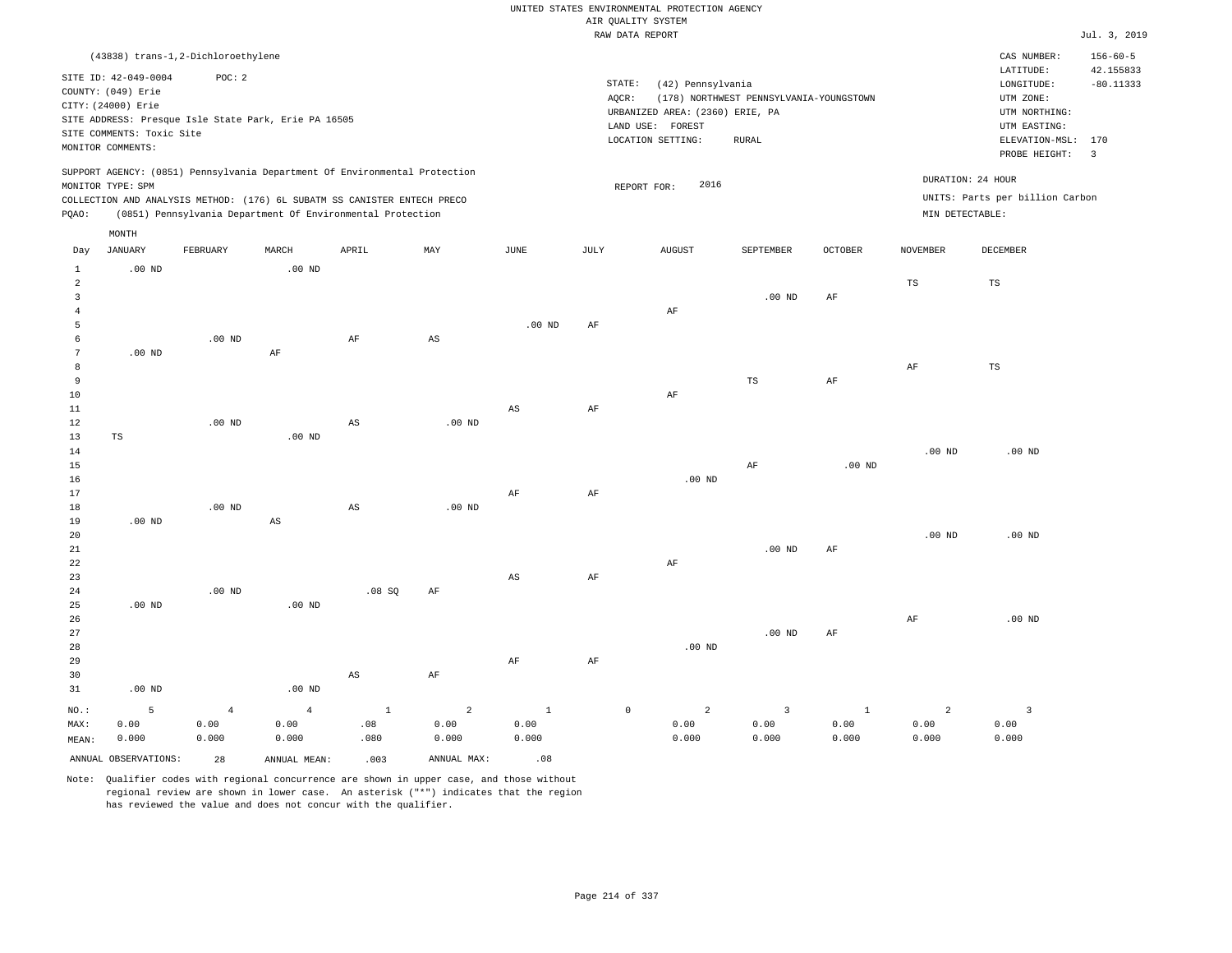|                 |                                                      |               |              |                                                                            |                   |                        | RAW DATA REPORT |                                 |                                         |                   |                   |                                 | Jul. 3, 2019            |
|-----------------|------------------------------------------------------|---------------|--------------|----------------------------------------------------------------------------|-------------------|------------------------|-----------------|---------------------------------|-----------------------------------------|-------------------|-------------------|---------------------------------|-------------------------|
|                 | (43838) trans-1,2-Dichloroethylene                   |               |              |                                                                            |                   |                        |                 |                                 |                                         |                   |                   | CAS NUMBER:                     | $156 - 60 - 5$          |
|                 |                                                      |               |              |                                                                            |                   |                        |                 |                                 |                                         |                   |                   | LATITUDE:                       | 42.155833               |
|                 | SITE ID: 42-049-0004                                 | POC: 2        |              |                                                                            |                   |                        | STATE:          | (42) Pennsylvania               |                                         |                   |                   | LONGITUDE:                      | $-80.11333$             |
|                 | COUNTY: (049) Erie                                   |               |              |                                                                            |                   |                        | AOCR:           |                                 | (178) NORTHWEST PENNSYLVANIA-YOUNGSTOWN |                   |                   | UTM ZONE:                       |                         |
|                 | CITY: (24000) Erie                                   |               |              |                                                                            |                   |                        |                 | URBANIZED AREA: (2360) ERIE, PA |                                         |                   |                   | UTM NORTHING:                   |                         |
|                 | SITE ADDRESS: Presque Isle State Park, Erie PA 16505 |               |              |                                                                            |                   |                        |                 | LAND USE: FOREST                |                                         |                   |                   | UTM EASTING:                    |                         |
|                 | SITE COMMENTS: Toxic Site                            |               |              |                                                                            |                   |                        |                 | LOCATION SETTING:               | RURAL                                   |                   |                   | ELEVATION-MSL:                  | 170                     |
|                 | MONITOR COMMENTS:                                    |               |              |                                                                            |                   |                        |                 |                                 |                                         |                   |                   | PROBE HEIGHT:                   | $\overline{\mathbf{3}}$ |
|                 |                                                      |               |              | SUPPORT AGENCY: (0851) Pennsylvania Department Of Environmental Protection |                   |                        |                 |                                 |                                         |                   |                   |                                 |                         |
|                 | MONITOR TYPE: SPM                                    |               |              |                                                                            |                   |                        | REPORT FOR:     | 2017                            |                                         |                   |                   | DURATION: 24 HOUR               |                         |
|                 |                                                      |               |              | COLLECTION AND ANALYSIS METHOD: (176) 6L SUBATM SS CANISTER ENTECH PRECO   |                   |                        |                 |                                 |                                         |                   |                   | UNITS: Parts per billion Carbon |                         |
| PQAO:           |                                                      |               |              | (0851) Pennsylvania Department Of Environmental Protection                 |                   |                        |                 |                                 |                                         |                   | MIN DETECTABLE:   |                                 |                         |
|                 | MONTH                                                |               |              |                                                                            |                   |                        |                 |                                 |                                         |                   |                   |                                 |                         |
| Day             | <b>JANUARY</b>                                       | FEBRUARY      | MARCH        | APRIL                                                                      | MAY               | JUNE                   | JULY            | <b>AUGUST</b>                   | SEPTEMBER                               | <b>OCTOBER</b>    | <b>NOVEMBER</b>   | DECEMBER                        |                         |
| 1               | $\rm AF$                                             |               |              | $\rm{AF}$                                                                  | $\rm{AF}$         |                        |                 |                                 |                                         |                   |                   |                                 |                         |
| $\overline{a}$  |                                                      |               | $.00$ ND     |                                                                            |                   |                        |                 |                                 |                                         |                   |                   |                                 |                         |
| $\mathbf{3}$    |                                                      |               |              |                                                                            |                   |                        |                 |                                 |                                         |                   | .00 <sub>ND</sub> | $.00$ ND                        |                         |
| $\overline{4}$  |                                                      |               |              |                                                                            |                   |                        |                 |                                 | $.00$ ND                                | .00 <sub>ND</sub> |                   |                                 |                         |
| 5               |                                                      |               |              |                                                                            |                   |                        |                 | $.00$ ND                        |                                         |                   |                   |                                 |                         |
| 6               |                                                      | $.00$ ND      |              |                                                                            |                   | .00 <sub>ND</sub>      | AS              |                                 |                                         |                   |                   |                                 |                         |
| $7\phantom{.0}$ | $_{\rm TS}$                                          |               |              | $\rm AF$                                                                   | $.00$ ND          |                        |                 |                                 |                                         |                   |                   |                                 |                         |
| 8               |                                                      |               | $.00$ ND     |                                                                            |                   |                        |                 |                                 |                                         |                   |                   |                                 |                         |
| 9               |                                                      |               |              |                                                                            |                   |                        |                 |                                 |                                         |                   | .00 <sub>ND</sub> | $.00$ ND                        |                         |
| 10              |                                                      |               |              |                                                                            |                   |                        |                 |                                 | $.00$ ND                                | .00 <sub>ND</sub> |                   |                                 |                         |
| 11              |                                                      |               |              |                                                                            |                   |                        |                 | $.00$ ND                        |                                         |                   |                   |                                 |                         |
| $1\,2$          |                                                      | $\mathbb{TS}$ |              |                                                                            |                   | $.00$ ND               | $_{\rm AS}$     |                                 |                                         |                   |                   |                                 |                         |
| 13              | $.00$ ND                                             |               |              | .00 <sub>ND</sub>                                                          | .00 <sub>ND</sub> |                        |                 |                                 |                                         |                   |                   |                                 |                         |
| 14              |                                                      |               | $.00$ ND     |                                                                            |                   |                        |                 |                                 |                                         |                   |                   |                                 |                         |
| 15              |                                                      |               |              |                                                                            |                   |                        |                 |                                 |                                         |                   | .00 <sub>ND</sub> | $.00$ ND                        |                         |
| 16              |                                                      |               |              |                                                                            |                   |                        |                 |                                 | $.00$ ND                                | .00 <sub>ND</sub> |                   |                                 |                         |
| 17              |                                                      |               |              |                                                                            |                   |                        |                 | $.00$ ND                        |                                         |                   |                   |                                 |                         |
| 18              |                                                      | AF            |              |                                                                            |                   | .05 SQ                 | $_{\rm AS}$     |                                 |                                         |                   |                   |                                 |                         |
| 19              | $.00$ ND                                             |               |              | AF                                                                         | $.00$ ND          |                        |                 |                                 |                                         |                   |                   |                                 |                         |
| 20              |                                                      |               | $.00$ ND     |                                                                            |                   |                        |                 |                                 |                                         |                   |                   |                                 |                         |
| 21              |                                                      |               |              |                                                                            |                   |                        |                 |                                 |                                         |                   | .00 <sub>ND</sub> | $_{\rm TS}$                     |                         |
| 22              |                                                      |               |              |                                                                            |                   |                        |                 |                                 | $.00$ ND                                | $.00$ ND          |                   |                                 |                         |
| 23              |                                                      |               |              |                                                                            |                   |                        |                 | $.00$ ND                        |                                         |                   |                   |                                 |                         |
| 24              |                                                      | $\rm AF$      |              |                                                                            |                   | .00 <sub>ND</sub>      | $.00$ ND        |                                 |                                         |                   |                   |                                 |                         |
| 25              | AS                                                   |               |              | $\rm AF$                                                                   | $.00$ ND          |                        |                 |                                 |                                         |                   |                   |                                 |                         |
| 26              |                                                      |               | $.00$ ND     |                                                                            |                   |                        |                 |                                 |                                         |                   |                   |                                 |                         |
| 27              |                                                      |               |              |                                                                            |                   |                        |                 |                                 |                                         |                   | .00 <sub>ND</sub> | AF                              |                         |
| 28              |                                                      |               |              |                                                                            |                   |                        |                 |                                 | $.00$ ND                                | .00 <sub>ND</sub> |                   |                                 |                         |
| 29              |                                                      |               |              |                                                                            |                   |                        |                 | $.00$ ND                        |                                         |                   |                   |                                 |                         |
| 30              |                                                      |               |              |                                                                            |                   | $\mathbb{A}\mathbb{S}$ | $.00$ ND        |                                 |                                         |                   |                   |                                 |                         |
| 31              | $.00$ ND                                             |               |              |                                                                            | .00 <sub>ND</sub> |                        |                 |                                 |                                         |                   |                   |                                 |                         |
| NO.:            | $\overline{3}$                                       | $\mathbf{1}$  | 5            | $\mathbf{1}$                                                               | 5                 | $\overline{4}$         | $\overline{a}$  | 5                               | 5                                       | 5                 | 5                 | $\overline{\mathbf{3}}$         |                         |
| MAX:            | 0.00                                                 | 0.00          | 0.00         | 0.00                                                                       | 0.00              | .05                    | 0.00            | 0.00                            | 0.00                                    | 0.00              | 0.00              | 0.00                            |                         |
| MEAN:           | 0.000                                                | 0.000         | 0.000        | 0.000                                                                      | 0.000             | .013                   | 0.000           | 0.000                           | 0.000                                   | 0.000             | 0.000             | 0.000                           |                         |
|                 | ANNUAL OBSERVATIONS:                                 | 44            | ANNUAL MEAN: | .001                                                                       | ANNUAL MAX:       | .05                    |                 |                                 |                                         |                   |                   |                                 |                         |
|                 |                                                      |               |              |                                                                            |                   |                        |                 |                                 |                                         |                   |                   |                                 |                         |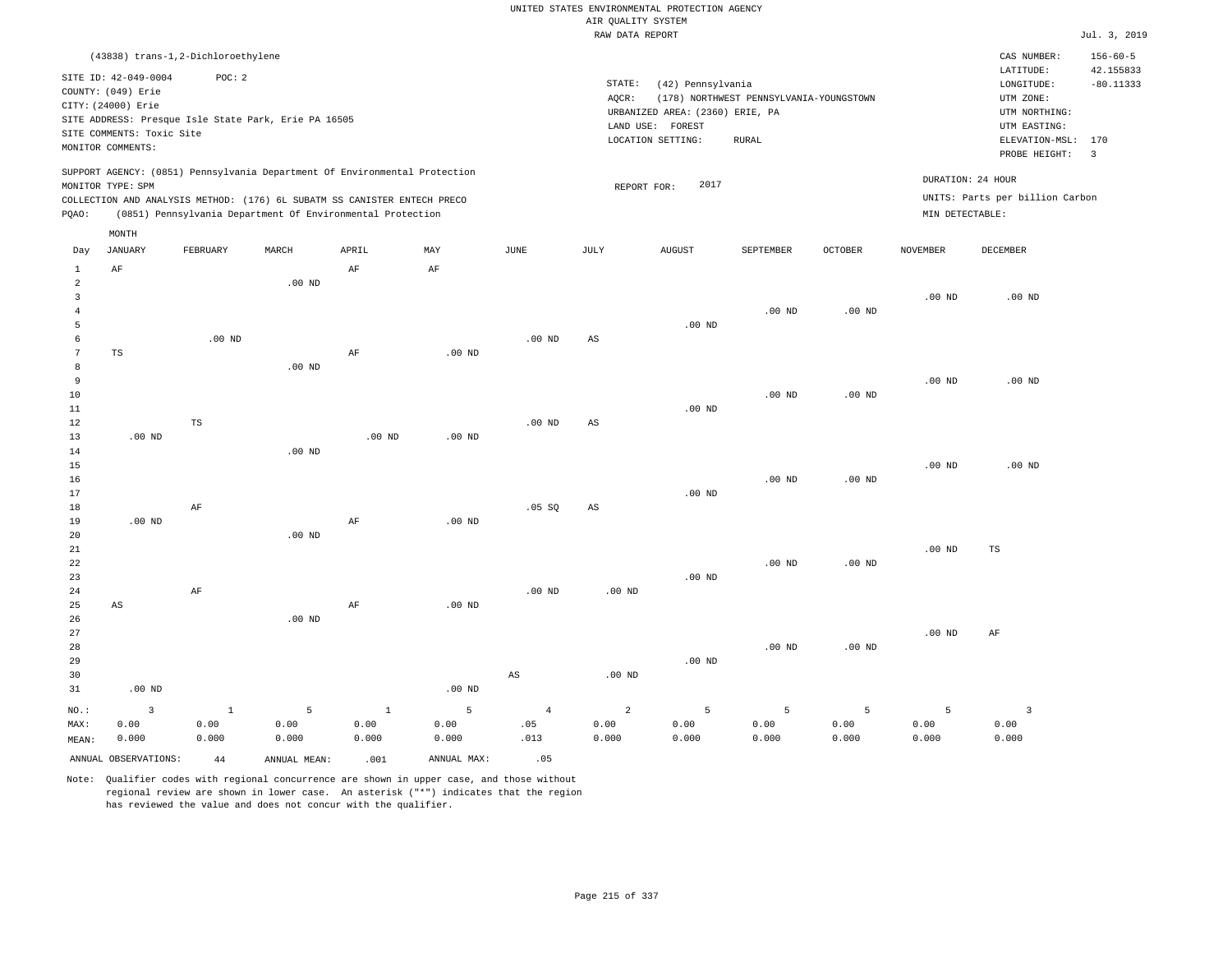|                                  |                                                                  |                                                                                                                                        |                    |                                 |                               |                   |                   | UNITED STATES ENVIRONMENTAL PROTECTION AGENCY<br>AIR QUALITY SYSTEM     |                                         |                    |                                 |                                                           |                                |
|----------------------------------|------------------------------------------------------------------|----------------------------------------------------------------------------------------------------------------------------------------|--------------------|---------------------------------|-------------------------------|-------------------|-------------------|-------------------------------------------------------------------------|-----------------------------------------|--------------------|---------------------------------|-----------------------------------------------------------|--------------------------------|
|                                  |                                                                  |                                                                                                                                        |                    |                                 |                               |                   |                   | RAW DATA REPORT                                                         |                                         |                    |                                 |                                                           | Jul. 3, 2019                   |
|                                  |                                                                  | (43838) trans-1,2-Dichloroethylene                                                                                                     |                    |                                 |                               |                   |                   |                                                                         |                                         |                    |                                 | CAS NUMBER:                                               | $156 - 60 - 5$                 |
|                                  | SITE ID: 42-049-0004<br>COUNTY: (049) Erie<br>CITY: (24000) Erie | POC: 2<br>SITE ADDRESS: Presque Isle State Park, Erie PA 16505                                                                         |                    |                                 |                               |                   |                   | STATE:<br>(42) Pennsylvania<br>AQCR:<br>URBANIZED AREA: (2360) ERIE, PA | (178) NORTHWEST PENNSYLVANIA-YOUNGSTOWN |                    |                                 | LATITUDE:<br>LONGITUDE:<br>UTM ZONE:<br>UTM NORTHING:     | 42.155833<br>$-80.11333$       |
|                                  | SITE COMMENTS: Toxic Site<br>MONITOR COMMENTS:                   |                                                                                                                                        |                    |                                 |                               |                   |                   | LAND USE: FOREST<br>LOCATION SETTING:                                   | ${\tt RURAL}$                           |                    |                                 | UTM EASTING:<br>ELEVATION-MSL:<br>PROBE HEIGHT:           | 170<br>$\overline{\mathbf{3}}$ |
|                                  | MONITOR TYPE: SPM                                                | SUPPORT AGENCY: (0851) Pennsylvania Department Of Environmental Protection                                                             |                    |                                 |                               |                   |                   | 2018<br>REPORT FOR:                                                     |                                         |                    |                                 | DURATION: 24 HOUR                                         |                                |
| PQAO:                            |                                                                  | COLLECTION AND ANALYSIS METHOD: (176) 6L SUBATM SS CANISTER ENTECH PRECO<br>(0851) Pennsylvania Department Of Environmental Protection |                    |                                 |                               |                   |                   |                                                                         |                                         |                    |                                 | UNITS: Parts per billion Carbon<br>MIN DETECTABLE: .07379 |                                |
|                                  | MONTH                                                            |                                                                                                                                        |                    |                                 |                               |                   |                   |                                                                         |                                         |                    |                                 |                                                           |                                |
| Day<br>$\mathbf{1}$              | <b>JANUARY</b>                                                   | FEBRUARY<br>AQ                                                                                                                         | MARCH              | APRIL                           | MAY                           | <b>JUNE</b><br>AF | <b>JULY</b><br>AF | <b>AUGUST</b>                                                           | SEPTEMBER                               | <b>OCTOBER</b>     | <b>NOVEMBER</b>                 | <b>DECEMBER</b>                                           |                                |
| $\overline{2}$<br>$\overline{3}$ | TS                                                               |                                                                                                                                        | $.00$ ND           | $\rm{AF}$                       | $.00$ ND                      |                   |                   |                                                                         |                                         |                    |                                 |                                                           |                                |
| $\overline{4}$<br>5<br>6         |                                                                  |                                                                                                                                        |                    |                                 |                               |                   |                   | AF                                                                      | AF                                      | $.00$ ND           | .00 <sub>ND</sub>               | $.00$ ND                                                  |                                |
| 7<br>8<br>9                      | AF                                                               | $.00$ ND                                                                                                                               | .00 <sub>ND</sub>  | $.00$ ND                        | AS                            | $\rm{AF}$         | AF                |                                                                         |                                         |                    |                                 |                                                           |                                |
| 10<br>11<br>12                   |                                                                  |                                                                                                                                        |                    |                                 |                               |                   |                   | AF                                                                      | $\mathbb{A}\mathbb{S}$                  | .00 <sub>ND</sub>  | $.00$ ND                        | $.00$ ND                                                  |                                |
| 13<br>$1\,4$<br>15               | AF                                                               | $.00$ ND                                                                                                                               | $.00$ ND           | .00 <sub>ND</sub>               | AF                            | $\rm{AF}$         | AF                |                                                                         |                                         |                    |                                 |                                                           |                                |
| 16<br>17<br>$1\,8$               |                                                                  |                                                                                                                                        |                    |                                 |                               |                   |                   | AF                                                                      | $.00$ ND                                | $.00$ ND           | $\mathbb{A}\mathbb{S}$          | $.00$ ND                                                  |                                |
| 19<br>20<br>$2\sqrt{1}$          | AF                                                               | $.00$ ND                                                                                                                               | $\rm AF$           | .00 <sub>ND</sub>               | AF                            | AF                | $\rm{AF}$         |                                                                         |                                         |                    |                                 |                                                           |                                |
| 22<br>23<br>24                   |                                                                  |                                                                                                                                        |                    |                                 |                               |                   |                   | .00 <sub>ND</sub>                                                       | $.00$ ND                                | $.00$ ND           | $.00$ ND                        | $.00$ ND                                                  |                                |
| 25<br>26<br>27                   | AF                                                               | $.00$ ND                                                                                                                               | AF                 | $.00$ ND                        | AF                            | $\rm{AF}$         | AF                |                                                                         |                                         |                    |                                 |                                                           |                                |
| 28<br>29<br>30<br>31             |                                                                  |                                                                                                                                        |                    |                                 |                               |                   | AF                | $.00$ ND                                                                | $.00$ ND                                | $.00$ ND           | .00 <sub>ND</sub>               | $\mathbb{A}\mathbb{S}$                                    |                                |
| NO.:<br>MAX:<br>MEAN:            | $\mathbb O$                                                      | $\overline{4}$<br>0.00<br>0.000                                                                                                        | 3<br>0.00<br>0.000 | $\overline{4}$<br>0.00<br>0.000 | <sup>1</sup><br>0.00<br>0.000 |                   | $\mathbb O$       | $\mathbb O$<br>$\overline{a}$<br>0.00<br>0.000                          | $\mathbf{3}$<br>0.00<br>0.000           | 5<br>0.00<br>0.000 | $\overline{4}$<br>0.00<br>0.000 | $\overline{4}$<br>0.00<br>0.000                           |                                |

Note: Qualifier codes with regional concurrence are shown in upper case, and those without regional review are shown in lower case. An asterisk ("\*") indicates that the region has reviewed the value and does not concur with the qualifier.

ANNUAL OBSERVATIONS: 30 ANNUAL MEAN: 0.000 ANNUAL MAX: 0.00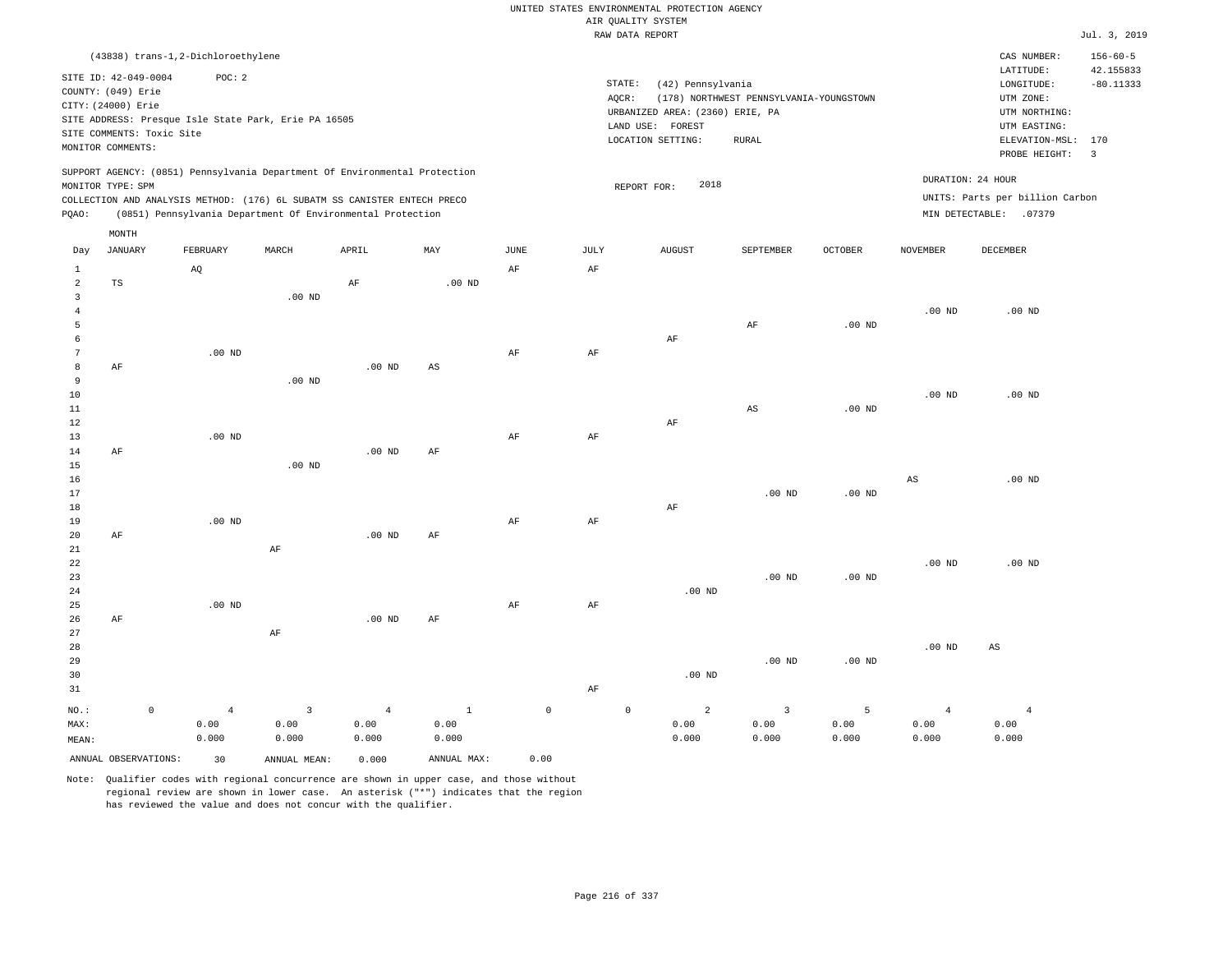| $156 - 59 - 2$<br>(43839) cis-1,2-Dichloroethene<br>CAS NUMBER:<br>42.155833<br>LATITUDE:<br>POC: 2<br>SITE ID: 42-049-0004<br>STATE:<br>$-80.11333$<br>(42) Pennsylvania<br>LONGITUDE:<br>COUNTY: (049) Erie<br>AQCR:<br>(178) NORTHWEST PENNSYLVANIA-YOUNGSTOWN<br>UTM ZONE:<br>CITY: (24000) Erie<br>URBANIZED AREA: (2360) ERIE, PA<br>UTM NORTHING:<br>SITE ADDRESS: Presque Isle State Park, Erie PA 16505<br>LAND USE: FOREST<br>UTM EASTING:<br>SITE COMMENTS: Toxic Site<br>LOCATION SETTING:<br><b>RURAL</b><br>ELEVATION-MSL: 170<br>MONITOR COMMENTS:<br>PROBE HEIGHT:<br>$\overline{3}$<br>SUPPORT AGENCY: (0851) Pennsylvania Department Of Environmental Protection<br>DURATION: 24 HOUR<br>2013<br>MONITOR TYPE: SPM<br>REPORT FOR:<br>UNITS: Parts per billion Carbon<br>COLLECTION AND ANALYSIS METHOD: (176) 6L SUBATM SS CANISTER ENTECH PRECO<br>(0851) Pennsylvania Department Of Environmental Protection<br>MIN DETECTABLE:<br>MONTH<br><b>JANUARY</b><br>MARCH<br>APRIL<br>MAY<br><b>JUNE</b><br>JULY<br><b>AUGUST</b><br>SEPTEMBER<br><b>OCTOBER</b><br><b>NOVEMBER</b><br><b>DECEMBER</b><br>FEBRUARY<br>Day<br>$.00$ ND<br>.00 <sub>ND</sub><br>$\mathbf{1}$<br>2<br>$.00$ ND |       |  |  |  | RAW DATA REPORT |  |  | Jul. 3, 2019 |
|-----------------------------------------------------------------------------------------------------------------------------------------------------------------------------------------------------------------------------------------------------------------------------------------------------------------------------------------------------------------------------------------------------------------------------------------------------------------------------------------------------------------------------------------------------------------------------------------------------------------------------------------------------------------------------------------------------------------------------------------------------------------------------------------------------------------------------------------------------------------------------------------------------------------------------------------------------------------------------------------------------------------------------------------------------------------------------------------------------------------------------------------------------------------------------------------------------------|-------|--|--|--|-----------------|--|--|--------------|
|                                                                                                                                                                                                                                                                                                                                                                                                                                                                                                                                                                                                                                                                                                                                                                                                                                                                                                                                                                                                                                                                                                                                                                                                           |       |  |  |  |                 |  |  |              |
|                                                                                                                                                                                                                                                                                                                                                                                                                                                                                                                                                                                                                                                                                                                                                                                                                                                                                                                                                                                                                                                                                                                                                                                                           |       |  |  |  |                 |  |  |              |
|                                                                                                                                                                                                                                                                                                                                                                                                                                                                                                                                                                                                                                                                                                                                                                                                                                                                                                                                                                                                                                                                                                                                                                                                           |       |  |  |  |                 |  |  |              |
|                                                                                                                                                                                                                                                                                                                                                                                                                                                                                                                                                                                                                                                                                                                                                                                                                                                                                                                                                                                                                                                                                                                                                                                                           |       |  |  |  |                 |  |  |              |
|                                                                                                                                                                                                                                                                                                                                                                                                                                                                                                                                                                                                                                                                                                                                                                                                                                                                                                                                                                                                                                                                                                                                                                                                           |       |  |  |  |                 |  |  |              |
|                                                                                                                                                                                                                                                                                                                                                                                                                                                                                                                                                                                                                                                                                                                                                                                                                                                                                                                                                                                                                                                                                                                                                                                                           |       |  |  |  |                 |  |  |              |
|                                                                                                                                                                                                                                                                                                                                                                                                                                                                                                                                                                                                                                                                                                                                                                                                                                                                                                                                                                                                                                                                                                                                                                                                           |       |  |  |  |                 |  |  |              |
|                                                                                                                                                                                                                                                                                                                                                                                                                                                                                                                                                                                                                                                                                                                                                                                                                                                                                                                                                                                                                                                                                                                                                                                                           |       |  |  |  |                 |  |  |              |
|                                                                                                                                                                                                                                                                                                                                                                                                                                                                                                                                                                                                                                                                                                                                                                                                                                                                                                                                                                                                                                                                                                                                                                                                           |       |  |  |  |                 |  |  |              |
|                                                                                                                                                                                                                                                                                                                                                                                                                                                                                                                                                                                                                                                                                                                                                                                                                                                                                                                                                                                                                                                                                                                                                                                                           |       |  |  |  |                 |  |  |              |
|                                                                                                                                                                                                                                                                                                                                                                                                                                                                                                                                                                                                                                                                                                                                                                                                                                                                                                                                                                                                                                                                                                                                                                                                           |       |  |  |  |                 |  |  |              |
|                                                                                                                                                                                                                                                                                                                                                                                                                                                                                                                                                                                                                                                                                                                                                                                                                                                                                                                                                                                                                                                                                                                                                                                                           | PQAO: |  |  |  |                 |  |  |              |
|                                                                                                                                                                                                                                                                                                                                                                                                                                                                                                                                                                                                                                                                                                                                                                                                                                                                                                                                                                                                                                                                                                                                                                                                           |       |  |  |  |                 |  |  |              |
|                                                                                                                                                                                                                                                                                                                                                                                                                                                                                                                                                                                                                                                                                                                                                                                                                                                                                                                                                                                                                                                                                                                                                                                                           |       |  |  |  |                 |  |  |              |
|                                                                                                                                                                                                                                                                                                                                                                                                                                                                                                                                                                                                                                                                                                                                                                                                                                                                                                                                                                                                                                                                                                                                                                                                           |       |  |  |  |                 |  |  |              |
|                                                                                                                                                                                                                                                                                                                                                                                                                                                                                                                                                                                                                                                                                                                                                                                                                                                                                                                                                                                                                                                                                                                                                                                                           |       |  |  |  |                 |  |  |              |
| $.00$ ND<br>$.00$ ND<br>3<br>$_{\rm AS}$                                                                                                                                                                                                                                                                                                                                                                                                                                                                                                                                                                                                                                                                                                                                                                                                                                                                                                                                                                                                                                                                                                                                                                  |       |  |  |  |                 |  |  |              |
| $.00$ ND<br>$.00$ ND<br>.00 <sub>ND</sub><br>$\overline{4}$                                                                                                                                                                                                                                                                                                                                                                                                                                                                                                                                                                                                                                                                                                                                                                                                                                                                                                                                                                                                                                                                                                                                               |       |  |  |  |                 |  |  |              |
| 5<br>$.00$ ND                                                                                                                                                                                                                                                                                                                                                                                                                                                                                                                                                                                                                                                                                                                                                                                                                                                                                                                                                                                                                                                                                                                                                                                             |       |  |  |  |                 |  |  |              |
| $.00$ ND<br>$.00$ ND<br>6                                                                                                                                                                                                                                                                                                                                                                                                                                                                                                                                                                                                                                                                                                                                                                                                                                                                                                                                                                                                                                                                                                                                                                                 |       |  |  |  |                 |  |  |              |
| $\overline{7}$<br>$.00$ ND<br>.00 <sub>ND</sub>                                                                                                                                                                                                                                                                                                                                                                                                                                                                                                                                                                                                                                                                                                                                                                                                                                                                                                                                                                                                                                                                                                                                                           |       |  |  |  |                 |  |  |              |
| $.00$ ND<br>8                                                                                                                                                                                                                                                                                                                                                                                                                                                                                                                                                                                                                                                                                                                                                                                                                                                                                                                                                                                                                                                                                                                                                                                             |       |  |  |  |                 |  |  |              |
| 9<br>$.00$ ND<br>.00 <sub>ND</sub><br>$.00$ ND                                                                                                                                                                                                                                                                                                                                                                                                                                                                                                                                                                                                                                                                                                                                                                                                                                                                                                                                                                                                                                                                                                                                                            |       |  |  |  |                 |  |  |              |
| 10<br>$.00$ ND<br>AS<br>.00 <sub>ND</sub>                                                                                                                                                                                                                                                                                                                                                                                                                                                                                                                                                                                                                                                                                                                                                                                                                                                                                                                                                                                                                                                                                                                                                                 |       |  |  |  |                 |  |  |              |
| 11<br>.00 <sub>ND</sub>                                                                                                                                                                                                                                                                                                                                                                                                                                                                                                                                                                                                                                                                                                                                                                                                                                                                                                                                                                                                                                                                                                                                                                                   |       |  |  |  |                 |  |  |              |
| 12<br>$.00$ ND<br>$\rm AF$                                                                                                                                                                                                                                                                                                                                                                                                                                                                                                                                                                                                                                                                                                                                                                                                                                                                                                                                                                                                                                                                                                                                                                                |       |  |  |  |                 |  |  |              |
| 13<br>$.00$ ND<br>.00 <sub>ND</sub>                                                                                                                                                                                                                                                                                                                                                                                                                                                                                                                                                                                                                                                                                                                                                                                                                                                                                                                                                                                                                                                                                                                                                                       |       |  |  |  |                 |  |  |              |
| 14<br>AF                                                                                                                                                                                                                                                                                                                                                                                                                                                                                                                                                                                                                                                                                                                                                                                                                                                                                                                                                                                                                                                                                                                                                                                                  |       |  |  |  |                 |  |  |              |
| 15<br>$.00$ ND<br>.00 <sub>ND</sub><br>.00 <sub>ND</sub>                                                                                                                                                                                                                                                                                                                                                                                                                                                                                                                                                                                                                                                                                                                                                                                                                                                                                                                                                                                                                                                                                                                                                  |       |  |  |  |                 |  |  |              |
| 16<br>$.00$ ND<br>$.00$ ND<br>.00 <sub>ND</sub>                                                                                                                                                                                                                                                                                                                                                                                                                                                                                                                                                                                                                                                                                                                                                                                                                                                                                                                                                                                                                                                                                                                                                           |       |  |  |  |                 |  |  |              |
| 17<br>.00 <sub>ND</sub>                                                                                                                                                                                                                                                                                                                                                                                                                                                                                                                                                                                                                                                                                                                                                                                                                                                                                                                                                                                                                                                                                                                                                                                   |       |  |  |  |                 |  |  |              |
| 18<br>.00 <sub>ND</sub><br>$.00$ ND                                                                                                                                                                                                                                                                                                                                                                                                                                                                                                                                                                                                                                                                                                                                                                                                                                                                                                                                                                                                                                                                                                                                                                       |       |  |  |  |                 |  |  |              |
| 19<br>$.00$ ND<br>.00 <sub>ND</sub>                                                                                                                                                                                                                                                                                                                                                                                                                                                                                                                                                                                                                                                                                                                                                                                                                                                                                                                                                                                                                                                                                                                                                                       |       |  |  |  |                 |  |  |              |
| 20<br>$.00$ ND                                                                                                                                                                                                                                                                                                                                                                                                                                                                                                                                                                                                                                                                                                                                                                                                                                                                                                                                                                                                                                                                                                                                                                                            |       |  |  |  |                 |  |  |              |
| 21<br>$.00$ ND<br>.00 <sub>ND</sub><br>$.00$ ND                                                                                                                                                                                                                                                                                                                                                                                                                                                                                                                                                                                                                                                                                                                                                                                                                                                                                                                                                                                                                                                                                                                                                           |       |  |  |  |                 |  |  |              |
| 22<br>$.00$ ND<br>$.00$ ND<br>$.00$ ND                                                                                                                                                                                                                                                                                                                                                                                                                                                                                                                                                                                                                                                                                                                                                                                                                                                                                                                                                                                                                                                                                                                                                                    |       |  |  |  |                 |  |  |              |
| 23<br>.00 <sub>ND</sub>                                                                                                                                                                                                                                                                                                                                                                                                                                                                                                                                                                                                                                                                                                                                                                                                                                                                                                                                                                                                                                                                                                                                                                                   |       |  |  |  |                 |  |  |              |
| 24<br>.00 <sub>ND</sub><br>$.00$ ND                                                                                                                                                                                                                                                                                                                                                                                                                                                                                                                                                                                                                                                                                                                                                                                                                                                                                                                                                                                                                                                                                                                                                                       |       |  |  |  |                 |  |  |              |
| 25<br>$.00$ ND<br>.00 <sub>ND</sub>                                                                                                                                                                                                                                                                                                                                                                                                                                                                                                                                                                                                                                                                                                                                                                                                                                                                                                                                                                                                                                                                                                                                                                       |       |  |  |  |                 |  |  |              |
| 26<br>$.00$ ND                                                                                                                                                                                                                                                                                                                                                                                                                                                                                                                                                                                                                                                                                                                                                                                                                                                                                                                                                                                                                                                                                                                                                                                            |       |  |  |  |                 |  |  |              |
| 27<br>$.00$ ND<br>.00 <sub>ND</sub><br>$.00$ ND                                                                                                                                                                                                                                                                                                                                                                                                                                                                                                                                                                                                                                                                                                                                                                                                                                                                                                                                                                                                                                                                                                                                                           |       |  |  |  |                 |  |  |              |
| 28<br>$.00$ ND<br>.00 <sub>ND</sub><br>.00 <sub>ND</sub>                                                                                                                                                                                                                                                                                                                                                                                                                                                                                                                                                                                                                                                                                                                                                                                                                                                                                                                                                                                                                                                                                                                                                  |       |  |  |  |                 |  |  |              |
| 29<br>.00 <sub>ND</sub>                                                                                                                                                                                                                                                                                                                                                                                                                                                                                                                                                                                                                                                                                                                                                                                                                                                                                                                                                                                                                                                                                                                                                                                   |       |  |  |  |                 |  |  |              |
| 30<br>$.00$ ND<br>$.00$ ND                                                                                                                                                                                                                                                                                                                                                                                                                                                                                                                                                                                                                                                                                                                                                                                                                                                                                                                                                                                                                                                                                                                                                                                |       |  |  |  |                 |  |  |              |
| 31<br>.00 <sub>ND</sub>                                                                                                                                                                                                                                                                                                                                                                                                                                                                                                                                                                                                                                                                                                                                                                                                                                                                                                                                                                                                                                                                                                                                                                                   |       |  |  |  |                 |  |  |              |
| 5<br>5<br>5<br>5<br>5<br>$\overline{4}$<br>5<br>$\overline{4}$<br>$\overline{4}$<br>5<br>6<br>$\overline{4}$<br>NO.:                                                                                                                                                                                                                                                                                                                                                                                                                                                                                                                                                                                                                                                                                                                                                                                                                                                                                                                                                                                                                                                                                      |       |  |  |  |                 |  |  |              |
| 0.00<br>0.00<br>0.00<br>0.00<br>0.00<br>0.00<br>0.00<br>0.00<br>0.00<br>0.00<br>0.00<br>0.00<br>MAX:                                                                                                                                                                                                                                                                                                                                                                                                                                                                                                                                                                                                                                                                                                                                                                                                                                                                                                                                                                                                                                                                                                      |       |  |  |  |                 |  |  |              |
| 0.000<br>0.000<br>0.000<br>0.000<br>0.000<br>0.000<br>0.000<br>0.000<br>0.000<br>0.000<br>0.000<br>0.000<br>MEAN:                                                                                                                                                                                                                                                                                                                                                                                                                                                                                                                                                                                                                                                                                                                                                                                                                                                                                                                                                                                                                                                                                         |       |  |  |  |                 |  |  |              |
| ANNUAL OBSERVATIONS:<br>ANNUAL MAX:<br>0.00<br>57<br>ANNUAL MEAN:<br>0.000                                                                                                                                                                                                                                                                                                                                                                                                                                                                                                                                                                                                                                                                                                                                                                                                                                                                                                                                                                                                                                                                                                                                |       |  |  |  |                 |  |  |              |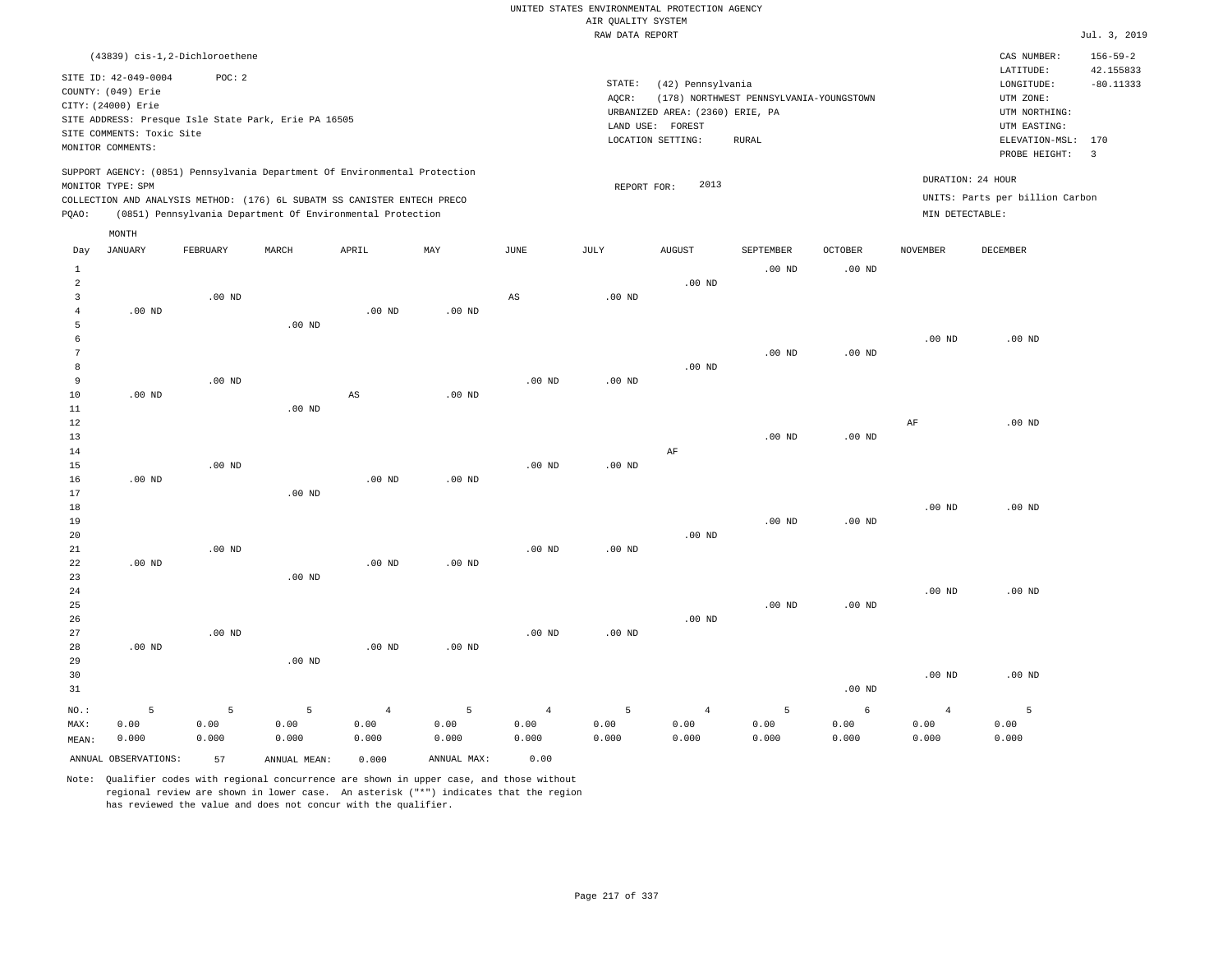|                | (43839) cis-1,2-Dichloroethene |                   |                                                                            |                   |                   |             |                        |                                 |                                         |                |                   | CAS NUMBER:                     | $156 - 59 - 2$           |
|----------------|--------------------------------|-------------------|----------------------------------------------------------------------------|-------------------|-------------------|-------------|------------------------|---------------------------------|-----------------------------------------|----------------|-------------------|---------------------------------|--------------------------|
|                | SITE ID: 42-049-0004           | POC: 2            |                                                                            |                   |                   |             | STATE:                 | (42) Pennsylvania               |                                         |                |                   | LATITUDE:<br>LONGITUDE:         | 42.155833<br>$-80.11333$ |
|                | COUNTY: (049) Erie             |                   |                                                                            |                   |                   |             | AQCR:                  |                                 | (178) NORTHWEST PENNSYLVANIA-YOUNGSTOWN |                |                   | UTM ZONE:                       |                          |
|                | CITY: (24000) Erie             |                   |                                                                            |                   |                   |             |                        | URBANIZED AREA: (2360) ERIE, PA |                                         |                |                   | UTM NORTHING:                   |                          |
|                |                                |                   | SITE ADDRESS: Presque Isle State Park, Erie PA 16505                       |                   |                   |             |                        | LAND USE: FOREST                |                                         |                |                   | UTM EASTING:                    |                          |
|                | SITE COMMENTS: Toxic Site      |                   |                                                                            |                   |                   |             |                        | LOCATION SETTING:               | <b>RURAL</b>                            |                |                   | ELEVATION-MSL:                  | 170                      |
|                | MONITOR COMMENTS:              |                   |                                                                            |                   |                   |             |                        |                                 |                                         |                |                   | PROBE HEIGHT:                   | $\overline{\mathbf{3}}$  |
|                | MONITOR TYPE: SPM              |                   | SUPPORT AGENCY: (0851) Pennsylvania Department Of Environmental Protection |                   |                   |             | REPORT FOR:            | 2014                            |                                         |                |                   | DURATION: 24 HOUR               |                          |
|                |                                |                   | COLLECTION AND ANALYSIS METHOD: (176) 6L SUBATM SS CANISTER ENTECH PRECO   |                   |                   |             |                        |                                 |                                         |                |                   | UNITS: Parts per billion Carbon |                          |
| PQAO:          |                                |                   | (0851) Pennsylvania Department Of Environmental Protection                 |                   |                   |             |                        |                                 |                                         |                | MIN DETECTABLE:   |                                 |                          |
|                | MONTH                          |                   |                                                                            |                   |                   |             |                        |                                 |                                         |                |                   |                                 |                          |
| Day            | <b>JANUARY</b>                 | FEBRUARY          | MARCH                                                                      | APRIL             | MAY               | <b>JUNE</b> | JULY                   | <b>AUGUST</b>                   | SEPTEMBER                               | <b>OCTOBER</b> | <b>NOVEMBER</b>   | <b>DECEMBER</b>                 |                          |
| $\mathbf{1}$   |                                |                   |                                                                            |                   |                   |             |                        |                                 |                                         |                | AS                | $_{\rm AS}$                     |                          |
| $\overline{a}$ |                                |                   |                                                                            |                   |                   |             |                        |                                 | $.00$ ND                                | AS             |                   |                                 |                          |
| 3              |                                |                   |                                                                            |                   |                   |             |                        | $.00$ ND                        |                                         |                |                   |                                 |                          |
| $\overline{4}$ |                                | AF                |                                                                            |                   |                   | $.00$ ND    | .00 <sub>ND</sub>      |                                 |                                         |                |                   |                                 |                          |
| 5              | $.00$ ND                       |                   |                                                                            | $.00$ ND          | $.00$ ND          |             |                        |                                 |                                         |                |                   |                                 |                          |
| 6              |                                |                   | $.00$ ND                                                                   |                   |                   |             |                        |                                 |                                         |                |                   |                                 |                          |
| $\overline{7}$ |                                |                   |                                                                            |                   |                   |             |                        |                                 |                                         |                | .00 <sub>ND</sub> | $.00$ ND                        |                          |
| 8              |                                |                   |                                                                            |                   |                   |             |                        |                                 | $\rm{AF}$                               | $_{\rm AS}$    |                   |                                 |                          |
| 9              |                                |                   |                                                                            |                   |                   |             |                        | $\rm AF$                        |                                         |                |                   |                                 |                          |
| 10             |                                | $.00$ ND          |                                                                            |                   |                   | $.00$ ND    | .00 <sub>ND</sub>      |                                 |                                         |                |                   |                                 |                          |
| $11\,$<br>12   | $.00$ ND                       |                   |                                                                            | AF                | AS                |             |                        |                                 |                                         |                |                   |                                 |                          |
| 13             |                                |                   | AM                                                                         |                   |                   |             |                        |                                 |                                         |                | AS                | $.00$ ND                        |                          |
| 14             |                                |                   |                                                                            |                   |                   |             |                        |                                 | AS                                      | AM             |                   |                                 |                          |
| 15             |                                |                   |                                                                            |                   |                   |             |                        | AF                              |                                         |                |                   |                                 |                          |
| 16             |                                | $.00$ ND          |                                                                            |                   |                   | $.00$ ND    | $.00$ ND               |                                 |                                         |                |                   |                                 |                          |
| 17             | $.00$ ND                       |                   |                                                                            | .00 <sub>ND</sub> | $.00$ ND          |             |                        |                                 |                                         |                |                   |                                 |                          |
| 18             |                                |                   | $.00$ ND                                                                   |                   |                   |             |                        |                                 |                                         |                |                   |                                 |                          |
| 19             |                                |                   |                                                                            |                   |                   |             |                        |                                 |                                         |                | .00 <sub>ND</sub> | $.00$ ND                        |                          |
| 20             |                                |                   |                                                                            |                   |                   |             |                        |                                 | $\mathbb{A}\mathbb{S}$                  | AF             |                   |                                 |                          |
| 21             |                                |                   |                                                                            |                   |                   |             |                        | AF                              |                                         |                |                   |                                 |                          |
| 22             |                                | .00 <sub>ND</sub> |                                                                            |                   |                   | $.00$ ND    | .00 <sub>ND</sub>      |                                 |                                         |                |                   |                                 |                          |
| 23<br>24       | $.00$ ND                       |                   | $.00$ ND                                                                   | $.00$ ND          | .00 <sub>ND</sub> |             |                        |                                 |                                         |                |                   |                                 |                          |
| 25             |                                |                   |                                                                            |                   |                   |             |                        |                                 |                                         |                | $_{\rm AS}$       | $.00$ ND                        |                          |
| 26             |                                |                   |                                                                            |                   |                   |             |                        |                                 | AS                                      | $.00$ ND       |                   |                                 |                          |
| 27             |                                |                   |                                                                            |                   |                   |             |                        | $\rm AF$                        |                                         |                |                   |                                 |                          |
| 28             |                                | $.00$ ND          |                                                                            |                   |                   | $.00$ ND    | $\mathbb{A}\mathbb{S}$ |                                 |                                         |                |                   |                                 |                          |
| 29             | $.00$ ND                       |                   |                                                                            | AS                | $.00$ ND          |             |                        |                                 |                                         |                |                   |                                 |                          |
| 30             |                                |                   | $.00$ ND                                                                   |                   |                   |             |                        |                                 |                                         |                |                   |                                 |                          |
| 31             |                                |                   |                                                                            |                   |                   |             |                        |                                 |                                         |                |                   | $\mathbb{A}\mathbb{S}$          |                          |
| NO.:           | 5                              | $\overline{4}$    | $\overline{4}$                                                             | $\overline{3}$    | $\overline{4}$    | 5           | $\overline{4}$         | $1\,$                           | $1\,$                                   | $\mathbf{1}$   | $\overline{a}$    | $\overline{4}$                  |                          |
| MAX:           | 0.00                           | 0.00              | 0.00                                                                       | 0.00              | 0.00              | 0.00        | 0.00                   | 0.00                            | 0.00                                    | 0.00           | 0.00              | 0.00                            |                          |
| MEAN:          | 0.000                          | 0.000             | 0.000                                                                      | 0.000             | 0.000             | 0.000       | 0.000                  | 0.000                           | 0.000                                   | 0.000          | 0.000             | 0.000                           |                          |
|                | ANNUAL OBSERVATIONS:           | 38                | ANNUAL MEAN:                                                               | 0.000             | ANNUAL MAX:       | 0.00        |                        |                                 |                                         |                |                   |                                 |                          |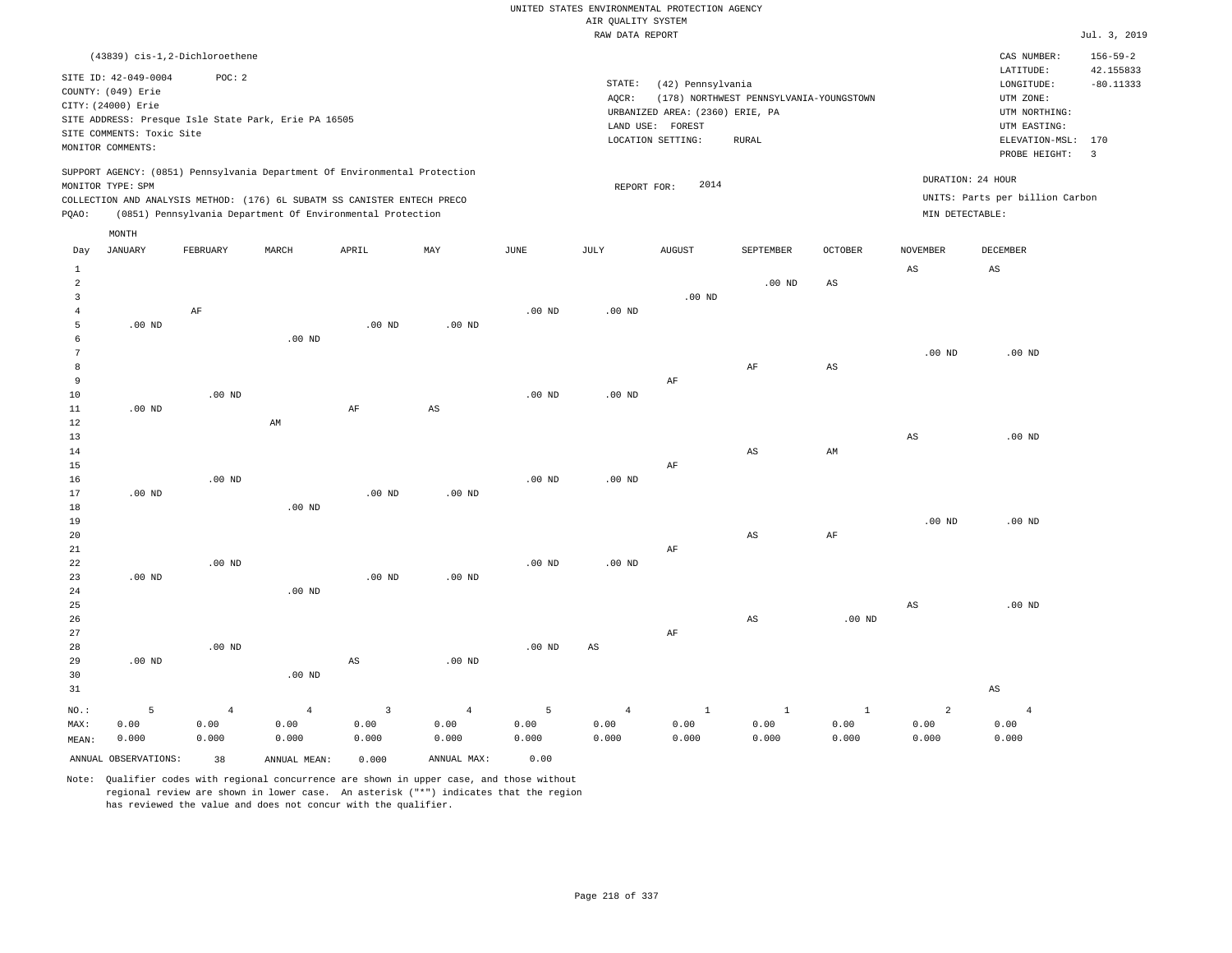|       |                           | (43839) cis-1,2-Dichloroethene |                                                                          |       |                                                                            |          |                 |                                 |                                         |                |                   | CAS NUMBER:                     | $156 - 59 - 2$ |
|-------|---------------------------|--------------------------------|--------------------------------------------------------------------------|-------|----------------------------------------------------------------------------|----------|-----------------|---------------------------------|-----------------------------------------|----------------|-------------------|---------------------------------|----------------|
|       | SITE ID: 42-049-0004      | POC: 2                         |                                                                          |       |                                                                            |          |                 |                                 |                                         |                |                   | LATITUDE:                       | 42.155833      |
|       | COUNTY: (049) Erie        |                                |                                                                          |       |                                                                            |          | STATE:<br>AQCR: | (42) Pennsylvania               | (178) NORTHWEST PENNSYLVANIA-YOUNGSTOWN |                |                   | LONGITUDE:<br>UTM ZONE:         | $-80.11333$    |
|       | CITY: (24000) Erie        |                                |                                                                          |       |                                                                            |          |                 | URBANIZED AREA: (2360) ERIE, PA |                                         |                |                   | UTM NORTHING:                   |                |
|       | SITE COMMENTS: Toxic Site |                                | SITE ADDRESS: Presque Isle State Park, Erie PA 16505                     |       |                                                                            |          |                 | LAND USE:<br>FOREST             |                                         |                |                   | UTM EASTING:                    |                |
|       | MONITOR COMMENTS:         |                                |                                                                          |       |                                                                            |          |                 | LOCATION SETTING:               | RURAL                                   |                |                   | ELEVATION-MSL:                  | 170            |
|       |                           |                                |                                                                          |       |                                                                            |          |                 |                                 |                                         |                |                   | PROBE HEIGHT:                   | -3             |
|       |                           |                                |                                                                          |       | SUPPORT AGENCY: (0851) Pennsylvania Department Of Environmental Protection |          |                 | 2015                            |                                         |                |                   | DURATION: 24 HOUR               |                |
|       | MONITOR TYPE: SPM         |                                | COLLECTION AND ANALYSIS METHOD: (176) 6L SUBATM SS CANISTER ENTECH PRECO |       |                                                                            |          |                 | REPORT FOR:                     |                                         |                |                   | UNITS: Parts per billion Carbon |                |
| POAO: |                           |                                | (0851) Pennsylvania Department Of Environmental Protection               |       |                                                                            |          |                 |                                 |                                         |                | MIN DETECTABLE:   |                                 |                |
|       | MONTH                     |                                |                                                                          |       |                                                                            |          |                 |                                 |                                         |                |                   |                                 |                |
| Day   | JANUARY                   | FEBRUARY                       | MARCH                                                                    | APRIL | MAY                                                                        | JUNE     | JULY            | AUGUST                          | SEPTEMBER                               | <b>OCTOBER</b> | <b>NOVEMBER</b>   | DECEMBER                        |                |
|       |                           |                                | $.00$ ND                                                                 |       |                                                                            |          |                 |                                 |                                         |                |                   |                                 |                |
|       |                           |                                |                                                                          |       |                                                                            |          |                 |                                 |                                         |                | .00 <sub>ND</sub> | <b>TS</b>                       |                |
|       |                           |                                |                                                                          |       |                                                                            |          |                 |                                 | $.00$ ND                                | $.00$ ND       |                   |                                 |                |
|       |                           |                                |                                                                          |       |                                                                            |          |                 | $.00$ ND                        |                                         |                |                   |                                 |                |
|       |                           | AS                             |                                                                          |       |                                                                            | $.00$ ND | AS              |                                 |                                         |                |                   |                                 |                |

| 6           | AF       |                        |                        | $.00$ ND | $.00$ ND |                        |                        |          |          |          |             |          |
|-------------|----------|------------------------|------------------------|----------|----------|------------------------|------------------------|----------|----------|----------|-------------|----------|
| 7           |          |                        | $.00$ ND               |          |          |                        |                        |          |          |          |             |          |
| 8           |          |                        |                        |          |          |                        |                        |          |          |          | AS          | $.00$ ND |
| 9           |          |                        |                        |          |          |                        |                        |          | $.00$ ND | AS       |             |          |
| 10          |          |                        |                        |          |          |                        |                        | $.00$ ND |          |          |             |          |
| $11\,$      |          | $\mathbb{A}\mathbb{S}$ |                        |          |          | .00 $ND$               | $.00$ ND               |          |          |          |             |          |
| 12          | $.00$ ND |                        |                        | $.00$ ND | $.00$ ND |                        |                        |          |          |          |             |          |
| 13          |          |                        | $.00$ ND               |          |          |                        |                        |          |          |          |             |          |
| 14          |          |                        |                        |          |          |                        |                        |          |          |          | AF          | .00 $ND$ |
| 15          |          |                        |                        |          |          |                        |                        |          | $.00$ ND | AS       |             |          |
| 16          |          |                        |                        |          |          |                        |                        | $.00$ ND |          |          |             |          |
| 17          |          | $\rm{AF}$              |                        |          |          | $.00$ ND               | $.00$ ND               |          |          |          |             |          |
| 18          | AF       |                        |                        | $.00$ ND | $.00$ ND |                        |                        |          |          |          |             |          |
| 19          |          |                        | $\mathbb{A}\mathbb{S}$ |          |          |                        |                        |          |          |          |             |          |
| 20          |          |                        |                        |          |          |                        |                        |          |          |          | $.00$ ND    | .00 $ND$ |
| $21\,$      |          |                        |                        |          |          |                        |                        |          | .00 $ND$ | $.00$ ND |             |          |
| $^{\rm 22}$ |          |                        |                        |          |          |                        |                        | .00 $ND$ |          |          |             |          |
| 23          |          | $.00$ ND               |                        |          |          | $\mathbb{A}\mathbb{S}$ | $\mathbb{A}\mathbb{S}$ |          |          |          |             |          |
| 24          | $.00$ ND |                        |                        | $.00$ ND | $.00$ ND |                        |                        |          |          |          |             |          |
| $25\,$      |          |                        | $.00$ ND               |          |          |                        |                        |          |          |          |             |          |
| $26\,$      |          |                        |                        |          |          |                        |                        |          |          |          | $_{\rm TS}$ | $.00$ ND |
| $27\,$      |          |                        |                        |          |          |                        |                        |          | AS       | .00 $ND$ |             |          |
| 28          |          |                        |                        |          |          |                        |                        | $.00$ ND |          |          |             |          |
| 29          |          |                        |                        |          |          | $.00$ ND               | $.00$ ND               |          |          |          |             |          |
| 30          | $.00$ ND |                        |                        | $.00$ ND | $.00$ ND |                        |                        |          |          |          |             |          |
| 31          |          |                        | $.00$ ND               |          |          |                        |                        |          |          |          |             |          |

| NO.:  |                      |       |              |       |             |       |       |       |       |       |       |       |
|-------|----------------------|-------|--------------|-------|-------------|-------|-------|-------|-------|-------|-------|-------|
| MAX:  | 0.00                 | 0.00  | 0.00         | 0.00  | 0.00        | 0.00  | 0.00  | 0.00  | 0.00  | 0.00  | 0.00  | 0.00  |
| MEAN: | 0.000                | 0.000 | 0.000        | 0.000 | 0.000       | 0.000 | 0.000 | 0.000 | 0.000 | 0.000 | 0.000 | 0.000 |
|       | ANNUAL OBSERVATIONS: | 44    | ANNUAL MEAN: | 0.000 | ANNUAL MAX: | 0.00  |       |       |       |       |       |       |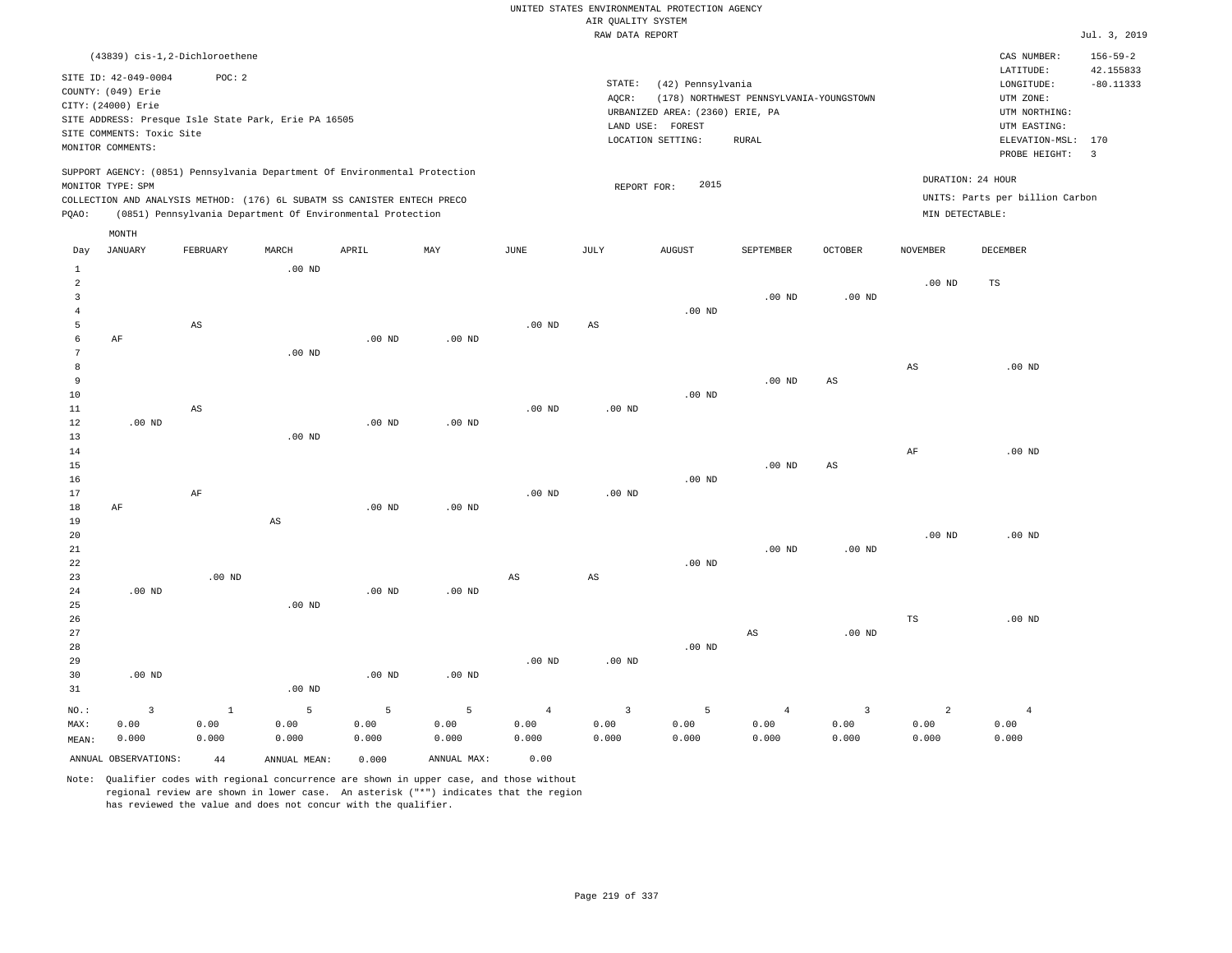|                                  |                                                                                                                    |                                                                            |                   |                        |                        |                        |          | RAW DATA REPORT                                                                             |                   |                                                         |                |                   |                                                                                         | Jul. 3, 2019                    |
|----------------------------------|--------------------------------------------------------------------------------------------------------------------|----------------------------------------------------------------------------|-------------------|------------------------|------------------------|------------------------|----------|---------------------------------------------------------------------------------------------|-------------------|---------------------------------------------------------|----------------|-------------------|-----------------------------------------------------------------------------------------|---------------------------------|
|                                  |                                                                                                                    | (43839) cis-1,2-Dichloroethene                                             |                   |                        |                        |                        |          |                                                                                             |                   |                                                         |                |                   | CAS NUMBER:                                                                             | $156 - 59 - 2$                  |
|                                  | SITE ID: 42-049-0004<br>COUNTY: (049) Erie<br>CITY: (24000) Erie<br>SITE COMMENTS: Toxic Site<br>MONITOR COMMENTS: | POC: 2<br>SITE ADDRESS: Presque Isle State Park, Erie PA 16505             |                   |                        |                        |                        |          | STATE:<br>AOCR:<br>URBANIZED AREA: (2360) ERIE, PA<br>LAND USE: FOREST<br>LOCATION SETTING: | (42) Pennsylvania | (178) NORTHWEST PENNSYLVANIA-YOUNGSTOWN<br><b>RURAL</b> |                |                   | LATITUDE:<br>LONGITUDE:<br>UTM ZONE:<br>UTM NORTHING:<br>UTM EASTING:<br>ELEVATION-MSL: | 42.155833<br>$-80.11333$<br>170 |
|                                  |                                                                                                                    |                                                                            |                   |                        |                        |                        |          |                                                                                             |                   |                                                         |                |                   | PROBE HEIGHT:                                                                           | $\overline{\mathbf{3}}$         |
|                                  | MONITOR TYPE: SPM                                                                                                  | SUPPORT AGENCY: (0851) Pennsylvania Department Of Environmental Protection |                   |                        |                        |                        |          | REPORT FOR:                                                                                 | 2016              |                                                         |                | DURATION: 24 HOUR |                                                                                         |                                 |
|                                  |                                                                                                                    | COLLECTION AND ANALYSIS METHOD: (176) 6L SUBATM SS CANISTER ENTECH PRECO   |                   |                        |                        |                        |          |                                                                                             |                   |                                                         |                |                   | UNITS: Parts per billion Carbon                                                         |                                 |
| PQAO:                            |                                                                                                                    | (0851) Pennsylvania Department Of Environmental Protection                 |                   |                        |                        |                        |          |                                                                                             |                   |                                                         |                | MIN DETECTABLE:   |                                                                                         |                                 |
|                                  | MONTH                                                                                                              |                                                                            |                   |                        |                        |                        |          |                                                                                             |                   |                                                         |                |                   |                                                                                         |                                 |
| Day                              | <b>JANUARY</b>                                                                                                     | FEBRUARY                                                                   | MARCH             | APRIL                  | MAY                    | JUNE                   | JULY     |                                                                                             | <b>AUGUST</b>     | SEPTEMBER                                               | <b>OCTOBER</b> | <b>NOVEMBER</b>   | <b>DECEMBER</b>                                                                         |                                 |
| $\mathbf{1}$                     | $.00$ ND                                                                                                           |                                                                            | .00 <sub>ND</sub> |                        |                        |                        |          |                                                                                             |                   |                                                         |                |                   |                                                                                         |                                 |
| $\overline{a}$                   |                                                                                                                    |                                                                            |                   |                        |                        |                        |          |                                                                                             |                   |                                                         |                | TS                | TS                                                                                      |                                 |
| $\overline{3}$<br>$\overline{4}$ |                                                                                                                    |                                                                            |                   |                        |                        |                        |          | $\rm AF$                                                                                    |                   | $.00$ ND                                                | $\rm{AF}$      |                   |                                                                                         |                                 |
| 5                                |                                                                                                                    |                                                                            |                   |                        |                        | .00 <sub>ND</sub>      | AF       |                                                                                             |                   |                                                         |                |                   |                                                                                         |                                 |
| 6                                |                                                                                                                    | $.00$ ND                                                                   |                   | $\rm{AF}$              | $\mathbb{A}\mathbb{S}$ |                        |          |                                                                                             |                   |                                                         |                |                   |                                                                                         |                                 |
| $\overline{7}$                   | $.00$ ND                                                                                                           |                                                                            | AF                |                        |                        |                        |          |                                                                                             |                   |                                                         |                |                   |                                                                                         |                                 |
| 8<br>9                           |                                                                                                                    |                                                                            |                   |                        |                        |                        |          |                                                                                             |                   | TS                                                      | $\rm{AF}$      | AF                | $_{\rm TS}$                                                                             |                                 |
| 10                               |                                                                                                                    |                                                                            |                   |                        |                        |                        |          | $\rm{AF}$                                                                                   |                   |                                                         |                |                   |                                                                                         |                                 |
| 11                               |                                                                                                                    |                                                                            |                   |                        |                        | $\mathbb{A}\mathbb{S}$ | AF       |                                                                                             |                   |                                                         |                |                   |                                                                                         |                                 |
| 12                               |                                                                                                                    | $.00$ ND                                                                   |                   | $_{\rm AS}$            | $.00$ ND               |                        |          |                                                                                             |                   |                                                         |                |                   |                                                                                         |                                 |
| 13                               | TS                                                                                                                 |                                                                            | .00 <sub>ND</sub> |                        |                        |                        |          |                                                                                             |                   |                                                         |                |                   |                                                                                         |                                 |
| 14<br>15                         |                                                                                                                    |                                                                            |                   |                        |                        |                        |          |                                                                                             |                   | AF                                                      | $.00$ ND       | .00 <sub>ND</sub> | $.00$ ND                                                                                |                                 |
| 16                               |                                                                                                                    |                                                                            |                   |                        |                        |                        |          |                                                                                             | .00 <sub>ND</sub> |                                                         |                |                   |                                                                                         |                                 |
| 17                               |                                                                                                                    |                                                                            |                   |                        |                        | AF                     | AF       |                                                                                             |                   |                                                         |                |                   |                                                                                         |                                 |
| 18                               |                                                                                                                    | $.00$ ND                                                                   |                   | AS                     | $.00$ ND               |                        |          |                                                                                             |                   |                                                         |                |                   |                                                                                         |                                 |
| 19<br>20                         | $.00$ ND                                                                                                           |                                                                            | $_{\rm AS}$       |                        |                        |                        |          |                                                                                             |                   |                                                         |                | .00 <sub>ND</sub> | $.00$ ND                                                                                |                                 |
| 21                               |                                                                                                                    |                                                                            |                   |                        |                        |                        |          |                                                                                             |                   | $.00$ ND                                                | $\rm{AF}$      |                   |                                                                                         |                                 |
| 22                               |                                                                                                                    |                                                                            |                   |                        |                        |                        |          | $\rm AF$                                                                                    |                   |                                                         |                |                   |                                                                                         |                                 |
| 23                               |                                                                                                                    |                                                                            |                   |                        |                        | $_{\rm AS}$            | AF       |                                                                                             |                   |                                                         |                |                   |                                                                                         |                                 |
| 24<br>25                         | $.00$ ND                                                                                                           | $.00$ ND                                                                   | .00 <sub>ND</sub> | $.00$ ND               | AF                     |                        |          |                                                                                             |                   |                                                         |                |                   |                                                                                         |                                 |
| 26                               |                                                                                                                    |                                                                            |                   |                        |                        |                        |          |                                                                                             |                   |                                                         |                | AF                | $.00$ ND                                                                                |                                 |
| 27                               |                                                                                                                    |                                                                            |                   |                        |                        |                        |          |                                                                                             |                   | $.00$ ND                                                | AF             |                   |                                                                                         |                                 |
| 28                               |                                                                                                                    |                                                                            |                   |                        |                        |                        |          |                                                                                             | $.00$ ND          |                                                         |                |                   |                                                                                         |                                 |
| 29                               |                                                                                                                    |                                                                            |                   |                        |                        | AF                     | $\rm AF$ |                                                                                             |                   |                                                         |                |                   |                                                                                         |                                 |
| 30<br>31                         | $.00$ ND                                                                                                           |                                                                            | $.00$ ND          | $\mathbb{A}\mathbb{S}$ | AF                     |                        |          |                                                                                             |                   |                                                         |                |                   |                                                                                         |                                 |
| NO.:                             | 5                                                                                                                  | $\overline{4}$                                                             | $\overline{4}$    | $\mathbf{1}$           | $\overline{a}$         | $\mathbf{1}$           |          | $\mathbb O$                                                                                 | 2                 | $\overline{\mathbf{3}}$                                 | <sup>1</sup>   | 2                 | $\overline{3}$                                                                          |                                 |
| MAX:                             | 0.00                                                                                                               | 0.00                                                                       | 0.00              | 0.00                   | 0.00                   | 0.00                   |          |                                                                                             | 0.00              | 0.00                                                    | 0.00           | 0.00              | 0.00                                                                                    |                                 |
| MEAN:                            | 0.000                                                                                                              | 0.000                                                                      | 0.000             | 0.000                  | 0.000                  | 0.000                  |          |                                                                                             | 0.000             | 0.000                                                   | 0.000          | 0.000             | 0.000                                                                                   |                                 |

ANNUAL OBSERVATIONS: 28 ANNUAL MEAN: 0.000 ANNUAL MAX: 0.00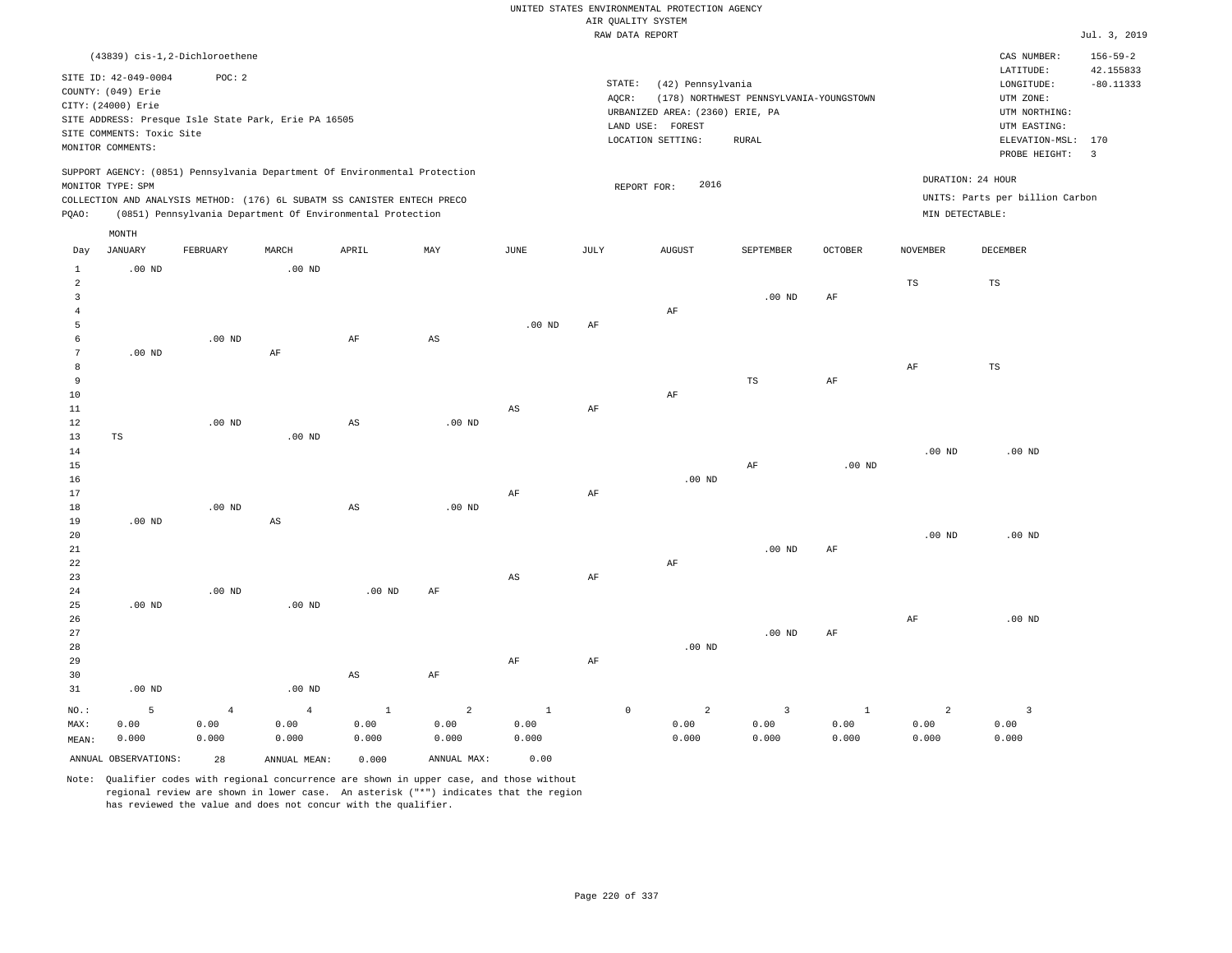|                 |                                |             |                                                      |                                                                            |             |                   | RAW DATA REPORT        |                                 |                                         |                   |                   |                                 | Jul. 3, 2019            |
|-----------------|--------------------------------|-------------|------------------------------------------------------|----------------------------------------------------------------------------|-------------|-------------------|------------------------|---------------------------------|-----------------------------------------|-------------------|-------------------|---------------------------------|-------------------------|
|                 | (43839) cis-1,2-Dichloroethene |             |                                                      |                                                                            |             |                   |                        |                                 |                                         |                   |                   | CAS NUMBER:                     | $156 - 59 - 2$          |
|                 |                                |             |                                                      |                                                                            |             |                   |                        |                                 |                                         |                   |                   | LATITUDE:                       | 42.155833               |
|                 | SITE ID: 42-049-0004           | POC: 2      |                                                      |                                                                            |             |                   | STATE:                 | (42) Pennsylvania               |                                         |                   |                   | LONGITUDE:                      | $-80.11333$             |
|                 | COUNTY: (049) Erie             |             |                                                      |                                                                            |             |                   | AQCR:                  |                                 | (178) NORTHWEST PENNSYLVANIA-YOUNGSTOWN |                   |                   | UTM ZONE:                       |                         |
|                 | CITY: (24000) Erie             |             |                                                      |                                                                            |             |                   |                        | URBANIZED AREA: (2360) ERIE, PA |                                         |                   |                   | UTM NORTHING:                   |                         |
|                 |                                |             | SITE ADDRESS: Presque Isle State Park, Erie PA 16505 |                                                                            |             |                   |                        | LAND USE: FOREST                |                                         |                   |                   | UTM EASTING:                    |                         |
|                 | SITE COMMENTS: Toxic Site      |             |                                                      |                                                                            |             |                   |                        | LOCATION SETTING:               | <b>RURAL</b>                            |                   |                   | ELEVATION-MSL:                  | 170                     |
|                 | MONITOR COMMENTS:              |             |                                                      |                                                                            |             |                   |                        |                                 |                                         |                   |                   | PROBE HEIGHT:                   | $\overline{\mathbf{3}}$ |
|                 |                                |             |                                                      | SUPPORT AGENCY: (0851) Pennsylvania Department Of Environmental Protection |             |                   |                        |                                 |                                         |                   |                   |                                 |                         |
|                 | MONITOR TYPE: SPM              |             |                                                      |                                                                            |             |                   | REPORT FOR:            | 2017                            |                                         |                   |                   | DURATION: 24 HOUR               |                         |
|                 |                                |             |                                                      | COLLECTION AND ANALYSIS METHOD: (176) 6L SUBATM SS CANISTER ENTECH PRECO   |             |                   |                        |                                 |                                         |                   |                   | UNITS: Parts per billion Carbon |                         |
| PQAO:           |                                |             |                                                      | (0851) Pennsylvania Department Of Environmental Protection                 |             |                   |                        |                                 |                                         |                   | MIN DETECTABLE:   |                                 |                         |
|                 | MONTH                          |             |                                                      |                                                                            |             |                   |                        |                                 |                                         |                   |                   |                                 |                         |
| Day             | JANUARY                        | FEBRUARY    | MARCH                                                | APRIL                                                                      | MAY         | JUNE              | JULY                   | <b>AUGUST</b>                   | SEPTEMBER                               | <b>OCTOBER</b>    | <b>NOVEMBER</b>   | DECEMBER                        |                         |
| $\mathbf{1}$    | AF                             |             |                                                      | AF                                                                         | AF          |                   |                        |                                 |                                         |                   |                   |                                 |                         |
| $\overline{2}$  |                                |             | .00 <sub>ND</sub>                                    |                                                                            |             |                   |                        |                                 |                                         |                   |                   |                                 |                         |
| $\overline{3}$  |                                |             |                                                      |                                                                            |             |                   |                        |                                 |                                         |                   | .00 <sub>ND</sub> | $.00$ ND                        |                         |
| $\overline{4}$  |                                |             |                                                      |                                                                            |             |                   |                        |                                 | $.00$ ND                                | .00 <sub>ND</sub> |                   |                                 |                         |
| 5               |                                |             |                                                      |                                                                            |             |                   |                        | $.00$ ND                        |                                         |                   |                   |                                 |                         |
| 6               |                                | $.00$ ND    |                                                      |                                                                            |             | $.00$ ND          | AS                     |                                 |                                         |                   |                   |                                 |                         |
| $7\phantom{.0}$ | TS                             |             |                                                      | $\rm AF$                                                                   | $.00$ ND    |                   |                        |                                 |                                         |                   |                   |                                 |                         |
| 8               |                                |             | $.00$ ND                                             |                                                                            |             |                   |                        |                                 |                                         |                   |                   |                                 |                         |
| $\overline{9}$  |                                |             |                                                      |                                                                            |             |                   |                        |                                 |                                         |                   | $.00$ ND          | $.00$ ND                        |                         |
| 10              |                                |             |                                                      |                                                                            |             |                   |                        |                                 | $.00$ ND                                | $.00$ ND          |                   |                                 |                         |
| 11<br>$12\,$    |                                |             |                                                      |                                                                            |             |                   |                        | $.00$ ND                        |                                         |                   |                   |                                 |                         |
| 13              | .00 <sub>ND</sub>              | $_{\rm TS}$ |                                                      | .00 <sub>ND</sub>                                                          | $.00$ ND    | $.00$ ND          | AS                     |                                 |                                         |                   |                   |                                 |                         |
| 14              |                                |             | .00 <sub>ND</sub>                                    |                                                                            |             |                   |                        |                                 |                                         |                   |                   |                                 |                         |
| 15              |                                |             |                                                      |                                                                            |             |                   |                        |                                 |                                         |                   | .00 <sub>ND</sub> | .00 <sub>ND</sub>               |                         |
| 16              |                                |             |                                                      |                                                                            |             |                   |                        |                                 | $.00$ ND                                | $.00$ ND          |                   |                                 |                         |
| 17              |                                |             |                                                      |                                                                            |             |                   |                        | $.00$ ND                        |                                         |                   |                   |                                 |                         |
| 18              |                                | $\rm AF$    |                                                      |                                                                            |             | $.00$ ND          | $\mathbb{A}\mathbb{S}$ |                                 |                                         |                   |                   |                                 |                         |
| 19              | $.00$ ND                       |             |                                                      | AF                                                                         | $.00$ ND    |                   |                        |                                 |                                         |                   |                   |                                 |                         |
| 20              |                                |             | $.00$ ND                                             |                                                                            |             |                   |                        |                                 |                                         |                   |                   |                                 |                         |
| 21              |                                |             |                                                      |                                                                            |             |                   |                        |                                 |                                         |                   | .00 <sub>ND</sub> | $_{\rm TS}$                     |                         |
| 22              |                                |             |                                                      |                                                                            |             |                   |                        |                                 | $.00$ ND                                | $.00$ ND          |                   |                                 |                         |
| 23              |                                |             |                                                      |                                                                            |             |                   |                        | $.00$ ND                        |                                         |                   |                   |                                 |                         |
| 24              |                                | $\rm{AF}$   |                                                      |                                                                            |             | .00 <sub>ND</sub> | $.00$ ND               |                                 |                                         |                   |                   |                                 |                         |
| 25              | $\mathbb{A}\mathbb{S}$         |             |                                                      | $\rm AF$                                                                   | $.00$ ND    |                   |                        |                                 |                                         |                   |                   |                                 |                         |
| 26              |                                |             | $.00$ ND                                             |                                                                            |             |                   |                        |                                 |                                         |                   |                   |                                 |                         |
| 27              |                                |             |                                                      |                                                                            |             |                   |                        |                                 |                                         |                   | .00 <sub>ND</sub> | AF                              |                         |
| 28<br>29        |                                |             |                                                      |                                                                            |             |                   |                        |                                 | $.00$ ND                                | $.00$ ND          |                   |                                 |                         |
|                 |                                |             |                                                      |                                                                            |             |                   |                        | $.00$ ND                        |                                         |                   |                   |                                 |                         |
| 30<br>31        | $.00$ ND                       |             |                                                      |                                                                            | $.00$ ND    | AS                | $.00$ ND               |                                 |                                         |                   |                   |                                 |                         |
|                 |                                |             |                                                      |                                                                            |             |                   |                        |                                 |                                         |                   |                   |                                 |                         |
| NO.:            | $\overline{\mathbf{3}}$        | $1\,$       | 5                                                    | $\mathbf{1}$                                                               | 5           | $\overline{4}$    | $\overline{a}$         | 5                               | 5                                       | 5                 | 5                 | $\overline{3}$                  |                         |
| MAX:            | 0.00                           | 0.00        | 0.00                                                 | 0.00                                                                       | 0.00        | 0.00              | 0.00                   | 0.00                            | 0.00                                    | 0.00              | 0.00              | 0.00                            |                         |
| MEAN:           | 0.000                          | 0.000       | 0.000                                                | 0.000                                                                      | 0.000       | 0.000             | 0.000                  | 0.000                           | 0.000                                   | 0.000             | 0.000             | 0.000                           |                         |
|                 | ANNUAL OBSERVATIONS:           | $4\,4$      | ANNUAL MEAN:                                         | 0.000                                                                      | ANNUAL MAX: | 0.00              |                        |                                 |                                         |                   |                   |                                 |                         |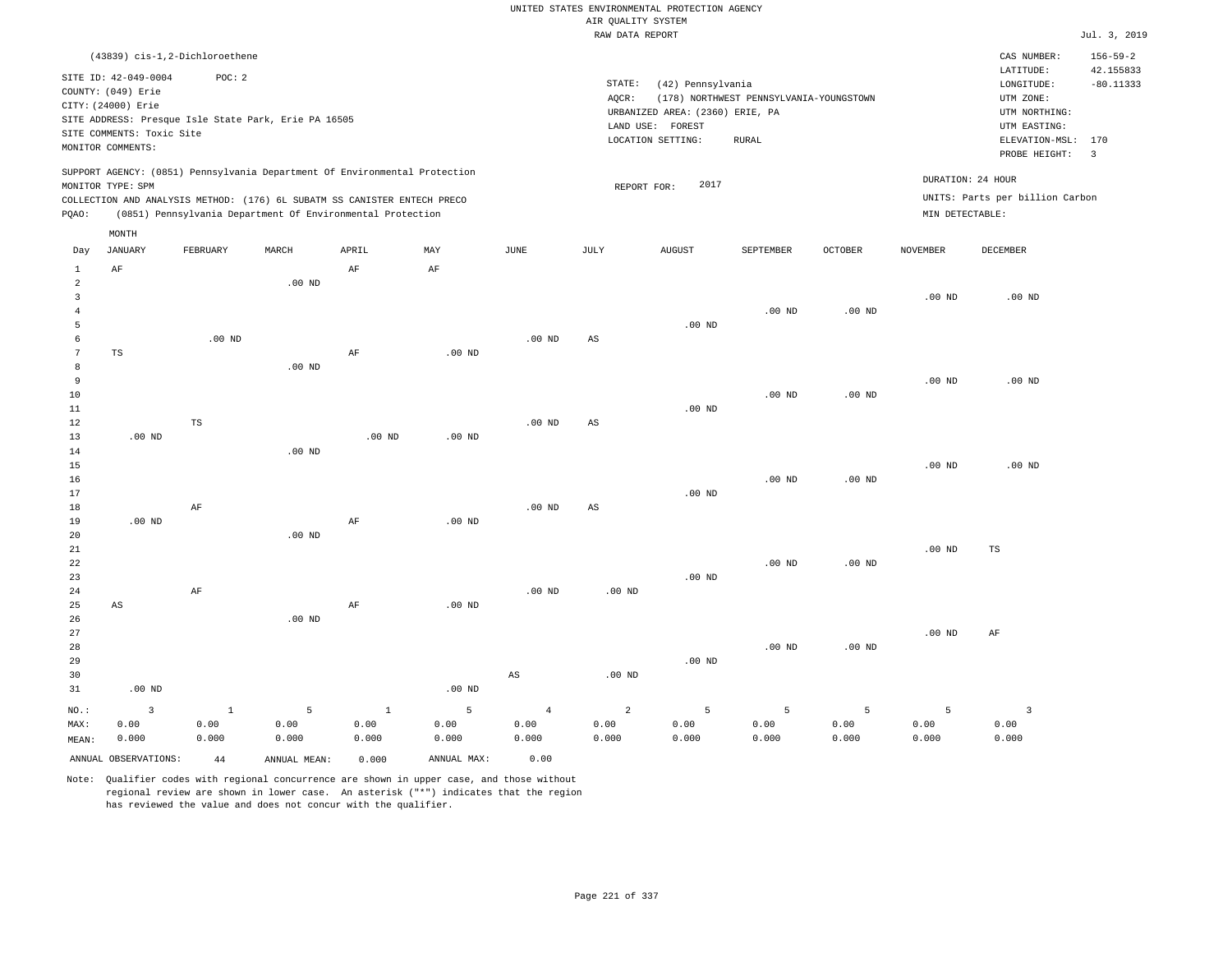|  | UNITED STATES ENVIRONMENTAL PROTECTION AGENCY |  |
|--|-----------------------------------------------|--|
|  | AIR OUALITY SYSTEM                            |  |
|  | RAW DATA REPORT                               |  |

|                      |                           |                                                                            |                   |                   |              |             |           | RAW DATA REPORT                 |                                         |                   |                   |                                 | Jul. 3, 2019   |
|----------------------|---------------------------|----------------------------------------------------------------------------|-------------------|-------------------|--------------|-------------|-----------|---------------------------------|-----------------------------------------|-------------------|-------------------|---------------------------------|----------------|
|                      |                           | (43839) cis-1,2-Dichloroethene                                             |                   |                   |              |             |           |                                 |                                         |                   |                   | CAS NUMBER:                     | $156 - 59 - 2$ |
|                      | SITE ID: 42-049-0004      | POC: 2                                                                     |                   |                   |              |             |           |                                 |                                         |                   |                   | LATITUDE:                       | 42.155833      |
|                      | COUNTY: (049) Erie        |                                                                            |                   |                   |              |             | STATE:    | (42) Pennsylvania               |                                         |                   |                   | LONGITUDE:                      | $-80.11333$    |
|                      | CITY: (24000) Erie        |                                                                            |                   |                   |              |             | AQCR:     |                                 | (178) NORTHWEST PENNSYLVANIA-YOUNGSTOWN |                   |                   | UTM ZONE:                       |                |
|                      |                           | SITE ADDRESS: Presque Isle State Park, Erie PA 16505                       |                   |                   |              |             |           | URBANIZED AREA: (2360) ERIE, PA |                                         |                   |                   | UTM NORTHING:                   |                |
|                      | SITE COMMENTS: Toxic Site |                                                                            |                   |                   |              |             |           | LAND USE: FOREST                |                                         |                   |                   | UTM EASTING:                    |                |
|                      | MONITOR COMMENTS:         |                                                                            |                   |                   |              |             |           | LOCATION SETTING:               | RURAL                                   |                   |                   | ELEVATION-MSL:                  | 170            |
|                      |                           |                                                                            |                   |                   |              |             |           |                                 |                                         |                   |                   | PROBE HEIGHT:                   | 3              |
|                      | MONITOR TYPE: SPM         | SUPPORT AGENCY: (0851) Pennsylvania Department Of Environmental Protection |                   |                   |              |             |           | 2018<br>REPORT FOR:             |                                         |                   |                   | DURATION: 24 HOUR               |                |
|                      |                           | COLLECTION AND ANALYSIS METHOD: (176) 6L SUBATM SS CANISTER ENTECH PRECO   |                   |                   |              |             |           |                                 |                                         |                   |                   | UNITS: Parts per billion Carbon |                |
| PQAO:                |                           | (0851) Pennsylvania Department Of Environmental Protection                 |                   |                   |              |             |           |                                 |                                         |                   |                   | MIN DETECTABLE: .0643853        |                |
|                      | MONTH                     |                                                                            |                   |                   |              |             |           |                                 |                                         |                   |                   |                                 |                |
| Day                  | JANUARY                   | FEBRUARY                                                                   | MARCH             | APRIL             | MAY          | JUNE        | JULY      | <b>AUGUST</b>                   | SEPTEMBER                               | <b>OCTOBER</b>    | <b>NOVEMBER</b>   | DECEMBER                        |                |
| $\mathbf{1}$         |                           | AQ                                                                         |                   |                   |              | $\rm{AF}$   | $\rm AF$  |                                 |                                         |                   |                   |                                 |                |
| $\overline{a}$       | $\mathbb{TS}$             |                                                                            |                   | $\rm{AF}$         | $.00$ ND     |             |           |                                 |                                         |                   |                   |                                 |                |
| 3                    |                           |                                                                            | .00 <sub>ND</sub> |                   |              |             |           |                                 |                                         |                   |                   |                                 |                |
| $\overline{4}$       |                           |                                                                            |                   |                   |              |             |           |                                 |                                         |                   | .00 <sub>ND</sub> | $.00$ ND                        |                |
| 5                    |                           |                                                                            |                   |                   |              |             |           |                                 | AF                                      | .00 <sub>ND</sub> |                   |                                 |                |
| 6                    |                           |                                                                            |                   |                   |              |             |           | AF                              |                                         |                   |                   |                                 |                |
| $7\phantom{.0}$<br>8 |                           | $.00$ ND                                                                   |                   |                   |              | AF          | AF        |                                 |                                         |                   |                   |                                 |                |
| 9                    | $\rm AF$                  |                                                                            | .00 <sub>ND</sub> | .00 <sub>ND</sub> | $_{\rm AS}$  |             |           |                                 |                                         |                   |                   |                                 |                |
| 10                   |                           |                                                                            |                   |                   |              |             |           |                                 |                                         |                   | .00 <sub>ND</sub> | $.00$ ND                        |                |
| $1\,1$               |                           |                                                                            |                   |                   |              |             |           |                                 | $_{\rm AS}$                             | .00 <sub>ND</sub> |                   |                                 |                |
| $1\,2$               |                           |                                                                            |                   |                   |              |             |           | $\rm{AF}$                       |                                         |                   |                   |                                 |                |
| 13                   |                           | $.00$ ND                                                                   |                   |                   |              | $\rm{AF}$   | $\rm{AF}$ |                                 |                                         |                   |                   |                                 |                |
| 14                   | AF                        |                                                                            |                   | $.00$ ND          | AF           |             |           |                                 |                                         |                   |                   |                                 |                |
| 15                   |                           |                                                                            | $.00$ ND          |                   |              |             |           |                                 |                                         |                   |                   |                                 |                |
| 16                   |                           |                                                                            |                   |                   |              |             |           |                                 |                                         |                   | $_{\rm AS}$       | $.00$ ND                        |                |
| 17                   |                           |                                                                            |                   |                   |              |             |           |                                 | $.00$ ND                                | $.00$ ND          |                   |                                 |                |
| 18                   |                           |                                                                            |                   |                   |              |             |           | AF                              |                                         |                   |                   |                                 |                |
| 19<br>20             | AF                        | $.00$ ND                                                                   |                   | $.00$ ND          | AF           | AF          | AF        |                                 |                                         |                   |                   |                                 |                |
| 21                   |                           |                                                                            | AF                |                   |              |             |           |                                 |                                         |                   |                   |                                 |                |
| 22                   |                           |                                                                            |                   |                   |              |             |           |                                 |                                         |                   | .00 <sub>ND</sub> | $.00$ ND                        |                |
| 23                   |                           |                                                                            |                   |                   |              |             |           |                                 | $.00$ ND                                | .00 <sub>ND</sub> |                   |                                 |                |
| $2\,4$               |                           |                                                                            |                   |                   |              |             |           | $.00$ ND                        |                                         |                   |                   |                                 |                |
| 25                   |                           | $.00$ ND                                                                   |                   |                   |              | AF          | AF        |                                 |                                         |                   |                   |                                 |                |
| 26                   | AF                        |                                                                            |                   | .00 <sub>ND</sub> | AF           |             |           |                                 |                                         |                   |                   |                                 |                |
| 27                   |                           |                                                                            | $\rm AF$          |                   |              |             |           |                                 |                                         |                   |                   |                                 |                |
| 28                   |                           |                                                                            |                   |                   |              |             |           |                                 |                                         |                   | .00 <sub>ND</sub> | AS                              |                |
| 29                   |                           |                                                                            |                   |                   |              |             |           |                                 | .00 <sub>ND</sub>                       | .00 <sub>ND</sub> |                   |                                 |                |
| 30                   |                           |                                                                            |                   |                   |              |             |           | $.00$ ND                        |                                         |                   |                   |                                 |                |
| 31                   |                           |                                                                            |                   |                   |              |             | $\rm{AF}$ |                                 |                                         |                   |                   |                                 |                |
| NO.:                 | $\mathsf{O}\xspace$       | $\overline{4}$                                                             | 3                 | $\overline{4}$    | $\mathbf{1}$ | $\mathbb O$ |           | $\mathbb O$<br>$\overline{a}$   | $\overline{3}$                          | 5                 | $\overline{4}$    | $\overline{4}$                  |                |
| MAX:                 |                           | 0.00                                                                       | 0.00              | 0.00              | 0.00         |             |           | 0.00                            | 0.00                                    | 0.00              | 0.00              | 0.00                            |                |
| MEAN:                |                           | 0.000                                                                      | 0.000             | 0.000             | 0.000        |             |           | 0.000                           | 0.000                                   | 0.000             | 0.000             | 0.000                           |                |
|                      | ANNUAL OBSERVATIONS:      | 30                                                                         | ANNUAL MEAN:      | 0.000             | ANNUAL MAX:  | 0.00        |           |                                 |                                         |                   |                   |                                 |                |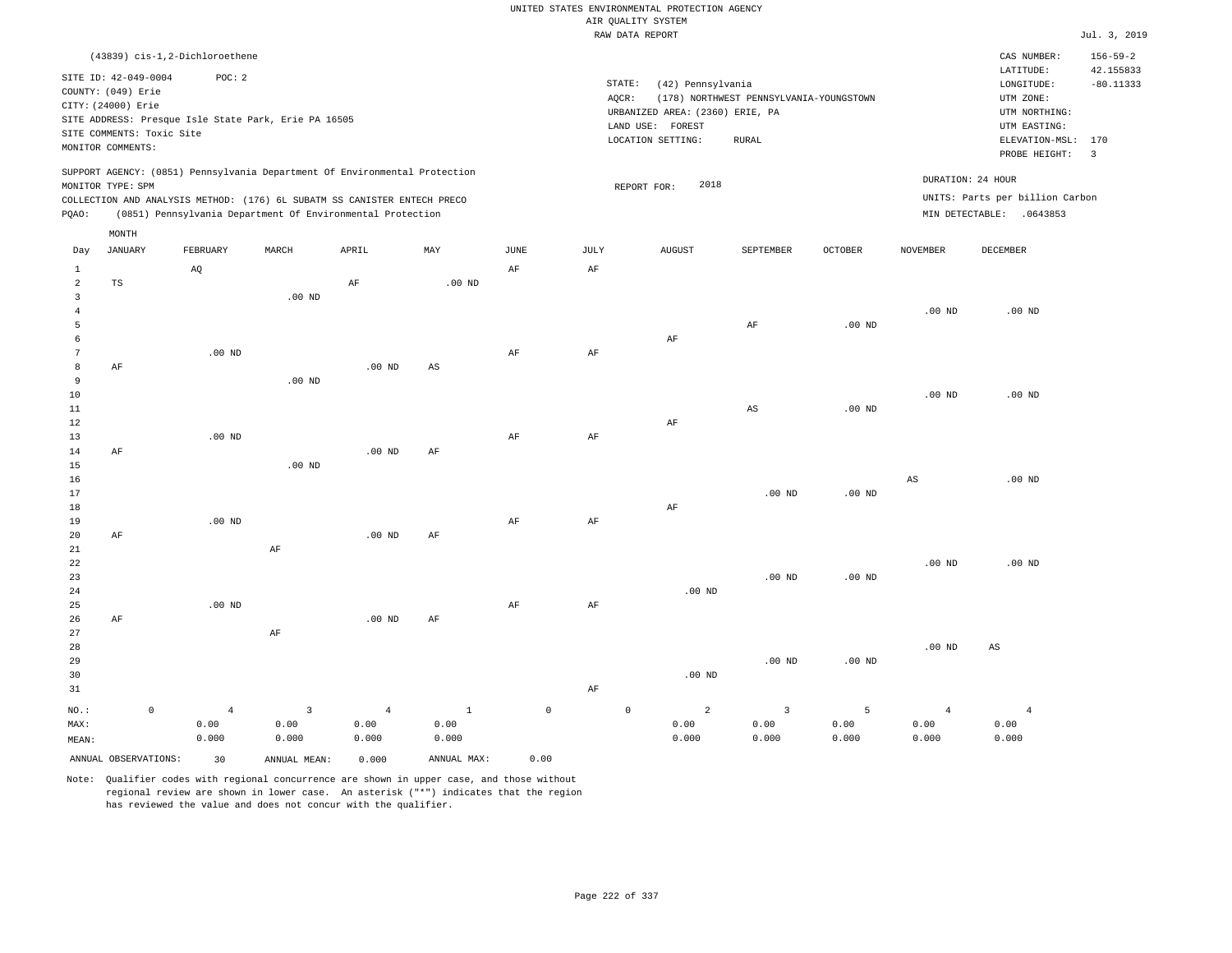|                         | (43843) Ethylene dibromide |          |                                                                            |                        |             |                        |                   |                                 |                                         |                   |                   | CAS NUMBER:                     | $106 - 93 - 4$          |
|-------------------------|----------------------------|----------|----------------------------------------------------------------------------|------------------------|-------------|------------------------|-------------------|---------------------------------|-----------------------------------------|-------------------|-------------------|---------------------------------|-------------------------|
|                         | SITE ID: 42-049-0004       | POC: 2   |                                                                            |                        |             |                        |                   |                                 |                                         |                   |                   | LATITUDE:                       | 42.155833               |
|                         | COUNTY: (049) Erie         |          |                                                                            |                        |             |                        | STATE:            | (42) Pennsylvania               |                                         |                   |                   | LONGITUDE:                      | $-80.11333$             |
|                         | CITY: (24000) Erie         |          |                                                                            |                        |             |                        | AQCR:             |                                 | (178) NORTHWEST PENNSYLVANIA-YOUNGSTOWN |                   |                   | UTM ZONE:                       |                         |
|                         |                            |          | SITE ADDRESS: Presque Isle State Park, Erie PA 16505                       |                        |             |                        |                   | URBANIZED AREA: (2360) ERIE, PA |                                         |                   |                   | UTM NORTHING:                   |                         |
|                         | SITE COMMENTS: Toxic Site  |          |                                                                            |                        |             |                        |                   | LAND USE: FOREST                |                                         |                   |                   | UTM EASTING:                    |                         |
|                         | MONITOR COMMENTS:          |          |                                                                            |                        |             |                        |                   | LOCATION SETTING:               | <b>RURAL</b>                            |                   |                   | ELEVATION-MSL: 170              |                         |
|                         |                            |          |                                                                            |                        |             |                        |                   |                                 |                                         |                   |                   | PROBE HEIGHT:                   | $\overline{\mathbf{3}}$ |
|                         |                            |          | SUPPORT AGENCY: (0851) Pennsylvania Department Of Environmental Protection |                        |             |                        |                   |                                 |                                         |                   |                   | DURATION: 24 HOUR               |                         |
|                         | MONITOR TYPE: SPM          |          |                                                                            |                        |             |                        | REPORT FOR:       | 2013                            |                                         |                   |                   |                                 |                         |
|                         |                            |          | COLLECTION AND ANALYSIS METHOD: (176) 6L SUBATM SS CANISTER ENTECH PRECO   |                        |             |                        |                   |                                 |                                         |                   |                   | UNITS: Parts per billion Carbon |                         |
| PQAO:                   |                            |          | (0851) Pennsylvania Department Of Environmental Protection                 |                        |             |                        |                   |                                 |                                         |                   | MIN DETECTABLE:   |                                 |                         |
|                         | MONTH                      |          |                                                                            |                        |             |                        |                   |                                 |                                         |                   |                   |                                 |                         |
| Day                     | JANUARY                    | FEBRUARY | MARCH                                                                      | APRIL                  | MAY         | JUNE                   | JULY              | <b>AUGUST</b>                   | SEPTEMBER                               | <b>OCTOBER</b>    | <b>NOVEMBER</b>   | DECEMBER                        |                         |
| $\mathbf{1}$            |                            |          |                                                                            |                        |             |                        |                   |                                 | .00 <sub>ND</sub>                       | $.00$ ND          |                   |                                 |                         |
| $\overline{a}$          |                            |          |                                                                            |                        |             |                        |                   | $.00$ ND                        |                                         |                   |                   |                                 |                         |
| $\overline{\mathbf{3}}$ |                            | $.00$ ND |                                                                            |                        |             | $\mathbb{A}\mathbb{S}$ | $.00$ ND          |                                 |                                         |                   |                   |                                 |                         |
| $\overline{4}$          | $.00$ ND                   |          |                                                                            | $.00$ ND               | $.00$ ND    |                        |                   |                                 |                                         |                   |                   |                                 |                         |
| 5                       |                            |          | $.00$ ND                                                                   |                        |             |                        |                   |                                 |                                         |                   |                   |                                 |                         |
| 6                       |                            |          |                                                                            |                        |             |                        |                   |                                 |                                         |                   | $.00$ ND          | $.00$ ND                        |                         |
| $\overline{7}$          |                            |          |                                                                            |                        |             |                        |                   |                                 | $.00$ ND                                | $.00$ ND          |                   |                                 |                         |
| 8                       |                            |          |                                                                            |                        |             |                        |                   | $.00$ ND                        |                                         |                   |                   |                                 |                         |
| 9                       |                            | $.00$ ND |                                                                            |                        |             | .00 <sub>ND</sub>      | .00 <sub>ND</sub> |                                 |                                         |                   |                   |                                 |                         |
| $10$                    | $.00$ ND                   |          |                                                                            | $\mathbb{A}\mathbb{S}$ | $.00$ ND    |                        |                   |                                 |                                         |                   |                   |                                 |                         |
| $1\,1$                  |                            |          | $.00$ ND                                                                   |                        |             |                        |                   |                                 |                                         |                   |                   |                                 |                         |
| 12                      |                            |          |                                                                            |                        |             |                        |                   |                                 |                                         |                   | AF                | $.00$ ND                        |                         |
| 13                      |                            |          |                                                                            |                        |             |                        |                   |                                 | .00 <sub>ND</sub>                       | $.00$ ND          |                   |                                 |                         |
| 14                      |                            |          |                                                                            |                        |             |                        |                   | $\rm AF$                        |                                         |                   |                   |                                 |                         |
| 15                      |                            | $.00$ ND |                                                                            |                        |             | $.00$ ND               | $.00$ ND          |                                 |                                         |                   |                   |                                 |                         |
| 16                      | $.00$ ND                   |          |                                                                            | $.00$ ND               | $.00$ ND    |                        |                   |                                 |                                         |                   |                   |                                 |                         |
| 17                      |                            |          | $.00$ ND                                                                   |                        |             |                        |                   |                                 |                                         |                   |                   |                                 |                         |
| $1\,8$                  |                            |          |                                                                            |                        |             |                        |                   |                                 |                                         |                   | .00 <sub>ND</sub> | $.00$ ND                        |                         |
| 19                      |                            |          |                                                                            |                        |             |                        |                   |                                 | $.00$ ND                                | $.00$ ND          |                   |                                 |                         |
| 20                      |                            |          |                                                                            |                        |             |                        |                   | $.00$ ND                        |                                         |                   |                   |                                 |                         |
| 21                      |                            | $.00$ ND |                                                                            |                        |             | .00 <sub>ND</sub>      | .00 <sub>ND</sub> |                                 |                                         |                   |                   |                                 |                         |
| 22                      | $.00$ ND                   |          |                                                                            | $.00$ ND               | $.00$ ND    |                        |                   |                                 |                                         |                   |                   |                                 |                         |
| 23                      |                            |          | $.00$ ND                                                                   |                        |             |                        |                   |                                 |                                         |                   |                   |                                 |                         |
| 24                      |                            |          |                                                                            |                        |             |                        |                   |                                 |                                         |                   | $.00$ ND          | $.00$ ND                        |                         |
| 25                      |                            |          |                                                                            |                        |             |                        |                   |                                 | .00 <sub>ND</sub>                       | .00 <sub>ND</sub> |                   |                                 |                         |
| 26                      |                            |          |                                                                            |                        |             |                        |                   | $.00$ ND                        |                                         |                   |                   |                                 |                         |
| 27                      |                            | $.00$ ND |                                                                            |                        |             | $.00$ ND               | .00 <sub>ND</sub> |                                 |                                         |                   |                   |                                 |                         |
| 28                      | $.00$ ND                   |          |                                                                            | $.00$ ND               | $.00$ ND    |                        |                   |                                 |                                         |                   |                   |                                 |                         |
| 29                      |                            |          | $.00$ ND                                                                   |                        |             |                        |                   |                                 |                                         |                   |                   |                                 |                         |
| 30                      |                            |          |                                                                            |                        |             |                        |                   |                                 |                                         |                   | .00 <sub>ND</sub> | $.00$ ND                        |                         |
| 31                      |                            |          |                                                                            |                        |             |                        |                   |                                 |                                         | $.00$ ND          |                   |                                 |                         |
| NO.:                    | 5                          | 5        | 5                                                                          | $\overline{4}$         | 5           | $\overline{4}$         | 5                 | $\overline{4}$                  | 5                                       | 6                 | $\overline{4}$    | 5                               |                         |
| MAX:                    | 0.00                       | 0.00     | 0.00                                                                       | 0.00                   | 0.00        | 0.00                   | 0.00              | 0.00                            | 0.00                                    | 0.00              | 0.00              | 0.00                            |                         |
| MEAN:                   | 0.000                      | 0.000    | 0.000                                                                      | 0.000                  | 0.000       | 0.000                  | 0.000             | 0.000                           | 0.000                                   | 0.000             | 0.000             | 0.000                           |                         |
|                         | ANNUAL OBSERVATIONS:       | 57       | ANNUAL MEAN:                                                               | 0.000                  | ANNUAL MAX: | 0.00                   |                   |                                 |                                         |                   |                   |                                 |                         |
|                         |                            |          |                                                                            |                        |             |                        |                   |                                 |                                         |                   |                   |                                 |                         |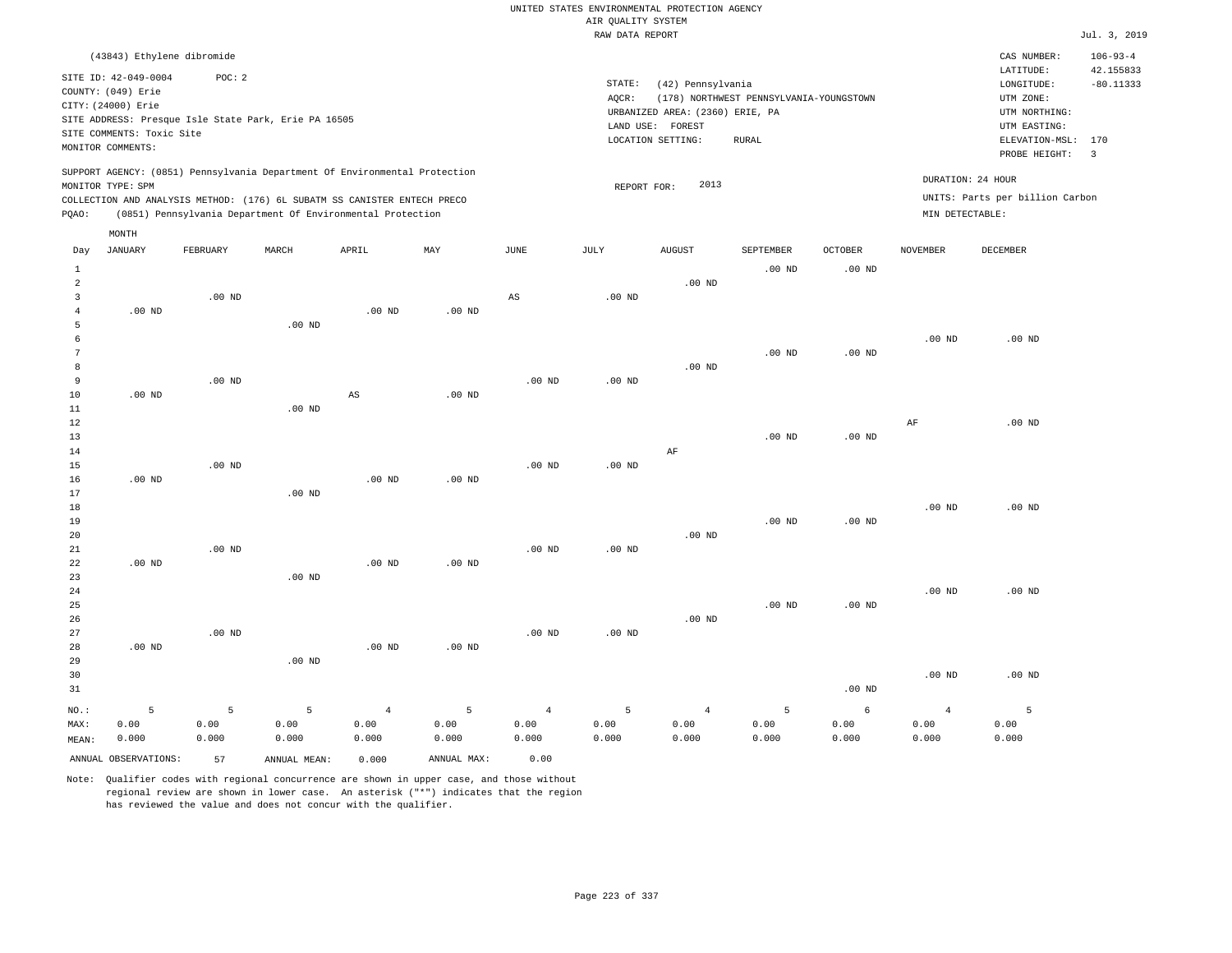|                                | (43843) Ethylene dibromide                                                                    |          |                                                                            |                        |                   |                   |                   |                                                                          |                                         |                        |                   | CAS NUMBER:                                                           | $106 - 93 - 4$           |
|--------------------------------|-----------------------------------------------------------------------------------------------|----------|----------------------------------------------------------------------------|------------------------|-------------------|-------------------|-------------------|--------------------------------------------------------------------------|-----------------------------------------|------------------------|-------------------|-----------------------------------------------------------------------|--------------------------|
|                                | SITE ID: 42-049-0004<br>COUNTY: (049) Erie<br>CITY: (24000) Erie<br>SITE COMMENTS: Toxic Site | POC: 2   | SITE ADDRESS: Presque Isle State Park, Erie PA 16505                       |                        |                   |                   | STATE:<br>AQCR:   | (42) Pennsylvania<br>URBANIZED AREA: (2360) ERIE, PA<br>LAND USE: FOREST | (178) NORTHWEST PENNSYLVANIA-YOUNGSTOWN |                        |                   | LATITUDE:<br>LONGITUDE:<br>UTM ZONE:<br>UTM NORTHING:<br>UTM EASTING: | 42.155833<br>$-80.11333$ |
|                                | MONITOR COMMENTS:                                                                             |          |                                                                            |                        |                   |                   |                   | LOCATION SETTING:                                                        | <b>RURAL</b>                            |                        |                   | ELEVATION-MSL:<br>PROBE HEIGHT:                                       | 170<br>$\overline{3}$    |
|                                | MONITOR TYPE: SPM                                                                             |          | SUPPORT AGENCY: (0851) Pennsylvania Department Of Environmental Protection |                        |                   |                   | REPORT FOR:       | 2014                                                                     |                                         |                        | DURATION: 24 HOUR |                                                                       |                          |
|                                |                                                                                               |          | COLLECTION AND ANALYSIS METHOD: (176) 6L SUBATM SS CANISTER ENTECH PRECO   |                        |                   |                   |                   |                                                                          |                                         |                        |                   | UNITS: Parts per billion Carbon                                       |                          |
| PQAO:                          |                                                                                               |          | (0851) Pennsylvania Department Of Environmental Protection                 |                        |                   |                   |                   |                                                                          |                                         |                        | MIN DETECTABLE:   |                                                                       |                          |
|                                | MONTH                                                                                         |          |                                                                            |                        |                   |                   |                   |                                                                          |                                         |                        |                   |                                                                       |                          |
| Day                            | <b>JANUARY</b>                                                                                | FEBRUARY | MARCH                                                                      | APRIL                  | MAY               | <b>JUNE</b>       | JULY              | <b>AUGUST</b>                                                            | SEPTEMBER                               | OCTOBER                | <b>NOVEMBER</b>   | DECEMBER                                                              |                          |
|                                |                                                                                               |          |                                                                            |                        |                   |                   |                   |                                                                          |                                         |                        |                   |                                                                       |                          |
| $\mathbf{1}$<br>$\overline{a}$ |                                                                                               |          |                                                                            |                        |                   |                   |                   |                                                                          | $.00$ ND                                | $_{\rm AS}$            | $_{\rm AS}$       | $\mathbb{A}\mathbb{S}$                                                |                          |
| 3                              |                                                                                               |          |                                                                            |                        |                   |                   |                   | $.00$ ND                                                                 |                                         |                        |                   |                                                                       |                          |
| $\overline{4}$                 |                                                                                               | AF       |                                                                            |                        |                   | .00 <sub>ND</sub> | $.00$ ND          |                                                                          |                                         |                        |                   |                                                                       |                          |
| 5                              | $.00$ ND                                                                                      |          |                                                                            | .00 <sub>ND</sub>      | .00 <sub>ND</sub> |                   |                   |                                                                          |                                         |                        |                   |                                                                       |                          |
| 6                              |                                                                                               |          | $.00$ ND                                                                   |                        |                   |                   |                   |                                                                          |                                         |                        |                   |                                                                       |                          |
| $\overline{7}$                 |                                                                                               |          |                                                                            |                        |                   |                   |                   |                                                                          |                                         |                        | .00 <sub>ND</sub> | $.00$ ND                                                              |                          |
| 8                              |                                                                                               |          |                                                                            |                        |                   |                   |                   |                                                                          | AF                                      | $\mathbb{A}\mathbb{S}$ |                   |                                                                       |                          |
| $\overline{9}$                 |                                                                                               |          |                                                                            |                        |                   |                   |                   | AF                                                                       |                                         |                        |                   |                                                                       |                          |
| 10                             |                                                                                               | $.00$ ND |                                                                            |                        |                   | .00 <sub>ND</sub> | .00 <sub>ND</sub> |                                                                          |                                         |                        |                   |                                                                       |                          |
| 11                             | $.00$ ND                                                                                      |          |                                                                            | AF                     | AS                |                   |                   |                                                                          |                                         |                        |                   |                                                                       |                          |
| 12                             |                                                                                               |          | AM                                                                         |                        |                   |                   |                   |                                                                          |                                         |                        |                   |                                                                       |                          |
| 13                             |                                                                                               |          |                                                                            |                        |                   |                   |                   |                                                                          |                                         |                        | $_{\rm AS}$       | $.00$ ND                                                              |                          |
| $14\,$                         |                                                                                               |          |                                                                            |                        |                   |                   |                   |                                                                          | $_{\rm AS}$                             | $\mathsf{AM}$          |                   |                                                                       |                          |
| 15                             |                                                                                               |          |                                                                            |                        |                   |                   |                   | AF                                                                       |                                         |                        |                   |                                                                       |                          |
| 16                             |                                                                                               | $.00$ ND |                                                                            |                        |                   | $.00$ ND          | .00 <sub>ND</sub> |                                                                          |                                         |                        |                   |                                                                       |                          |
| 17                             | $.00$ ND                                                                                      |          |                                                                            | .00 <sub>ND</sub>      | .00 <sub>ND</sub> |                   |                   |                                                                          |                                         |                        |                   |                                                                       |                          |
| 18                             |                                                                                               |          | $.00$ ND                                                                   |                        |                   |                   |                   |                                                                          |                                         |                        |                   |                                                                       |                          |
| 19                             |                                                                                               |          |                                                                            |                        |                   |                   |                   |                                                                          |                                         |                        | $.00$ ND          | $.00$ ND                                                              |                          |
| 20                             |                                                                                               |          |                                                                            |                        |                   |                   |                   |                                                                          | $\mathbb{A}\mathbb{S}$                  | AF                     |                   |                                                                       |                          |
| 21                             |                                                                                               |          |                                                                            |                        |                   |                   |                   | $\rm{AF}$                                                                |                                         |                        |                   |                                                                       |                          |
| 22                             |                                                                                               | $.00$ ND |                                                                            |                        |                   | $.00$ ND          | .00 $ND$          |                                                                          |                                         |                        |                   |                                                                       |                          |
| 23                             | $.00$ ND                                                                                      |          |                                                                            | $.00$ ND               | $.00$ ND          |                   |                   |                                                                          |                                         |                        |                   |                                                                       |                          |
| 24                             |                                                                                               |          | $.00$ ND                                                                   |                        |                   |                   |                   |                                                                          |                                         |                        |                   |                                                                       |                          |
| 25                             |                                                                                               |          |                                                                            |                        |                   |                   |                   |                                                                          |                                         |                        | $_{\rm AS}$       | .00 <sub>ND</sub>                                                     |                          |
| 26                             |                                                                                               |          |                                                                            |                        |                   |                   |                   |                                                                          | AS                                      | $.00$ ND               |                   |                                                                       |                          |
| 27                             |                                                                                               |          |                                                                            |                        |                   |                   |                   | AF                                                                       |                                         |                        |                   |                                                                       |                          |
| 28                             |                                                                                               | $.00$ ND |                                                                            |                        |                   | .00 <sub>ND</sub> | AS                |                                                                          |                                         |                        |                   |                                                                       |                          |
| 29                             | .00 <sub>ND</sub>                                                                             |          |                                                                            | $\mathbb{A}\mathbb{S}$ | .00 <sub>ND</sub> |                   |                   |                                                                          |                                         |                        |                   |                                                                       |                          |
| 30<br>31                       |                                                                                               |          | .00 <sub>ND</sub>                                                          |                        |                   |                   |                   |                                                                          |                                         |                        |                   | $\mathbb{A}\mathbb{S}$                                                |                          |
|                                |                                                                                               |          |                                                                            |                        |                   |                   |                   |                                                                          |                                         |                        |                   |                                                                       |                          |
| NO.:                           | 5                                                                                             | $\bf{4}$ | $\overline{4}$                                                             | $\overline{3}$         | $\overline{4}$    | 5                 | $\overline{4}$    | $\mathbf{1}$                                                             | $\,$ 1                                  | $\mathbf{1}$           | $\overline{a}$    | $\overline{4}$                                                        |                          |
| MAX:                           | 0.00                                                                                          | 0.00     | 0.00                                                                       | 0.00                   | 0.00              | 0.00              | 0.00              | 0.00                                                                     | 0.00                                    | 0.00                   | 0.00              | 0.00                                                                  |                          |
| MEAN:                          | 0.000                                                                                         | 0.000    | 0.000                                                                      | 0.000                  | 0.000             | 0.000             | 0.000             | 0.000                                                                    | 0.000                                   | 0.000                  | 0.000             | 0.000                                                                 |                          |
|                                | ANNUAL OBSERVATIONS:                                                                          | 38       | ANNUAL MEAN:                                                               | 0.000                  | ANNUAL MAX:       | 0.00              |                   |                                                                          |                                         |                        |                   |                                                                       |                          |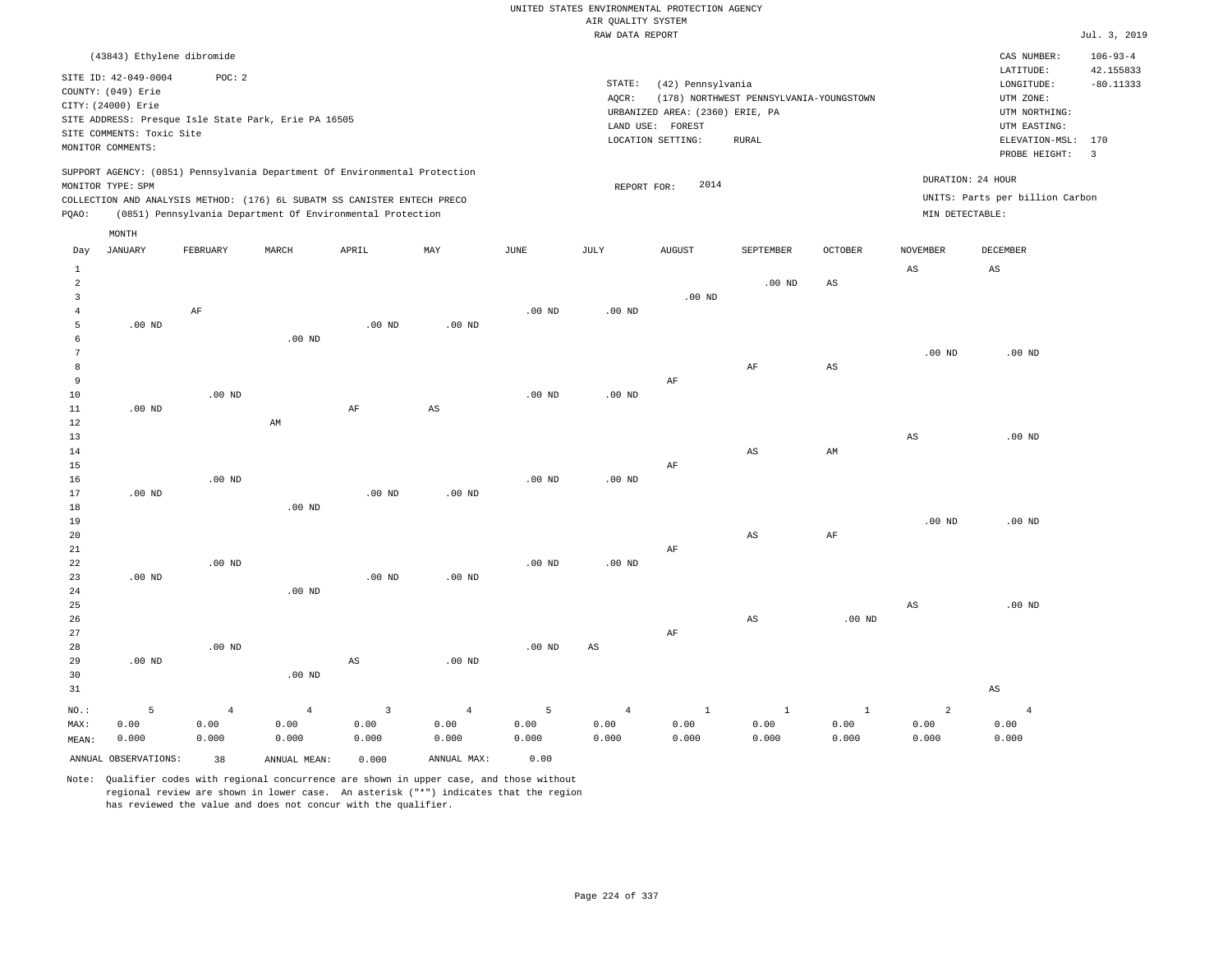|       | (43843) Ethylene dibromide                                                                                                                                                  |          |                   |                                                            |     |      |                 |                                                                                               |                                                  |          |                 | CAS NUMBER:                                                                                                  | $106 - 93 - 4$                                       |
|-------|-----------------------------------------------------------------------------------------------------------------------------------------------------------------------------|----------|-------------------|------------------------------------------------------------|-----|------|-----------------|-----------------------------------------------------------------------------------------------|--------------------------------------------------|----------|-----------------|--------------------------------------------------------------------------------------------------------------|------------------------------------------------------|
|       | SITE ID: 42-049-0004<br>COUNTY: (049) Erie<br>CITY: (24000) Erie<br>SITE ADDRESS: Presque Isle State Park, Erie PA 16505<br>SITE COMMENTS: Toxic Site<br>MONITOR COMMENTS:  | POC: 2   |                   |                                                            |     |      | STATE:<br>AOCR: | (42) Pennsylvania<br>URBANIZED AREA: (2360) ERIE, PA<br>LAND USE: FOREST<br>LOCATION SETTING: | (178) NORTHWEST PENNSYLVANIA-YOUNGSTOWN<br>RURAL |          |                 | LATITUDE:<br>LONGITUDE:<br>UTM ZONE:<br>UTM NORTHING:<br>UTM EASTING:<br>ELEVATION-MSL: 170<br>PROBE HEIGHT: | 42.155833<br>$-80.11333$<br>$\overline{\phantom{a}}$ |
| PQAO: | SUPPORT AGENCY: (0851) Pennsylvania Department Of Environmental Protection<br>MONITOR TYPE: SPM<br>COLLECTION AND ANALYSIS METHOD: (176) 6L SUBATM SS CANISTER ENTECH PRECO |          |                   | (0851) Pennsylvania Department Of Environmental Protection |     |      |                 | 2015<br>REPORT FOR:                                                                           |                                                  |          | MIN DETECTABLE: | DURATION: 24 HOUR<br>UNITS: Parts per billion Carbon                                                         |                                                      |
| Day   | MONTH<br>JANUARY                                                                                                                                                            | FEBRUARY | MARCH<br>$.00$ ND | APRIL                                                      | MAY | JUNE | JULY            | AUGUST                                                                                        | SEPTEMBER                                        | OCTOBER  | NOVEMBER        | DECEMBER                                                                                                     |                                                      |
|       |                                                                                                                                                                             |          |                   |                                                            |     |      |                 | $.00$ ND                                                                                      | $.00$ ND                                         | $.00$ ND | $.00$ ND        | TS                                                                                                           |                                                      |

| 5           |          | $\mathbb{A}\mathbb{S}$ |                        |          |          | .00 $ND$ | AS       |          |          |             |                        |          |
|-------------|----------|------------------------|------------------------|----------|----------|----------|----------|----------|----------|-------------|------------------------|----------|
| 6           | AF       |                        |                        | $.00$ ND | $.00$ ND |          |          |          |          |             |                        |          |
| 7           |          |                        | $.00$ ND               |          |          |          |          |          |          |             |                        |          |
| 8           |          |                        |                        |          |          |          |          |          |          |             | $\mathbb{A}\mathbb{S}$ | $.00$ ND |
| 9           |          |                        |                        |          |          |          |          |          | $.00$ ND | $_{\rm AS}$ |                        |          |
| 10          |          |                        |                        |          |          |          |          | $.00$ ND |          |             |                        |          |
| $11\,$      |          | $_{\rm AS}$            |                        |          |          | $.00$ ND | $.00$ ND |          |          |             |                        |          |
| 12          | .00 $ND$ |                        |                        | $.00$ ND | $.00$ ND |          |          |          |          |             |                        |          |
| $13\,$      |          |                        | $.00$ ND               |          |          |          |          |          |          |             |                        |          |
| $14\,$      |          |                        |                        |          |          |          |          |          |          |             | AF                     | $.00$ ND |
| $15\,$      |          |                        |                        |          |          |          |          |          | $.00$ ND | $_{\rm AS}$ |                        |          |
| 16          |          |                        |                        |          |          |          |          | $.00$ ND |          |             |                        |          |
| 17          |          | AF                     |                        |          |          | $.00$ ND | $.00$ ND |          |          |             |                        |          |
| 18          | $\rm AF$ |                        |                        | .00 $ND$ | $.00$ ND |          |          |          |          |             |                        |          |
| 19          |          |                        | $\mathbb{A}\mathbb{S}$ |          |          |          |          |          |          |             |                        |          |
| 20          |          |                        |                        |          |          |          |          |          |          |             | .00 $ND$               | $.00$ ND |
| $21\,$      |          |                        |                        |          |          |          |          |          | $.00$ ND | $.00$ ND    |                        |          |
| $^{\rm 22}$ |          |                        |                        |          |          |          |          | $.00$ ND |          |             |                        |          |
| 23          |          | .00 $ND$               |                        |          |          | AS       | AS       |          |          |             |                        |          |
| 24          | $.00$ ND |                        |                        | $.00$ ND | $.00$ ND |          |          |          |          |             |                        |          |
| 25          |          |                        | $.00$ ND               |          |          |          |          |          |          |             |                        |          |
| 26          |          |                        |                        |          |          |          |          |          |          |             | TS                     | .00 $ND$ |
| 27          |          |                        |                        |          |          |          |          |          | AS       | $.00$ ND    |                        |          |
| 28          |          |                        |                        |          |          |          |          | $.00$ ND |          |             |                        |          |
| 29          |          |                        |                        |          |          | $.00$ ND | $.00$ ND |          |          |             |                        |          |

31 NO.: MAX: MEAN: 3 0.00 0.000 .00 ND 1 0.00 0.000 5 0.00 0.000 5 0.00 0.000 5 0.00 0.000 4 0.00 0.000 3 0.00 0.000 5 0.00 0.000 4 0.00 0.000 3 0.00 0.000 2 0.00 0.000 4 0.00 0.000 ANNUAL OBSERVATIONS: 44 ANNUAL MEAN: 0.000 ANNUAL MAX: 0.00

Note: Qualifier codes with regional concurrence are shown in upper case, and those without regional review are shown in lower case. An asterisk ("\*") indicates that the region has reviewed the value and does not concur with the qualifier.

.00 ND

.00 ND

30

.00 ND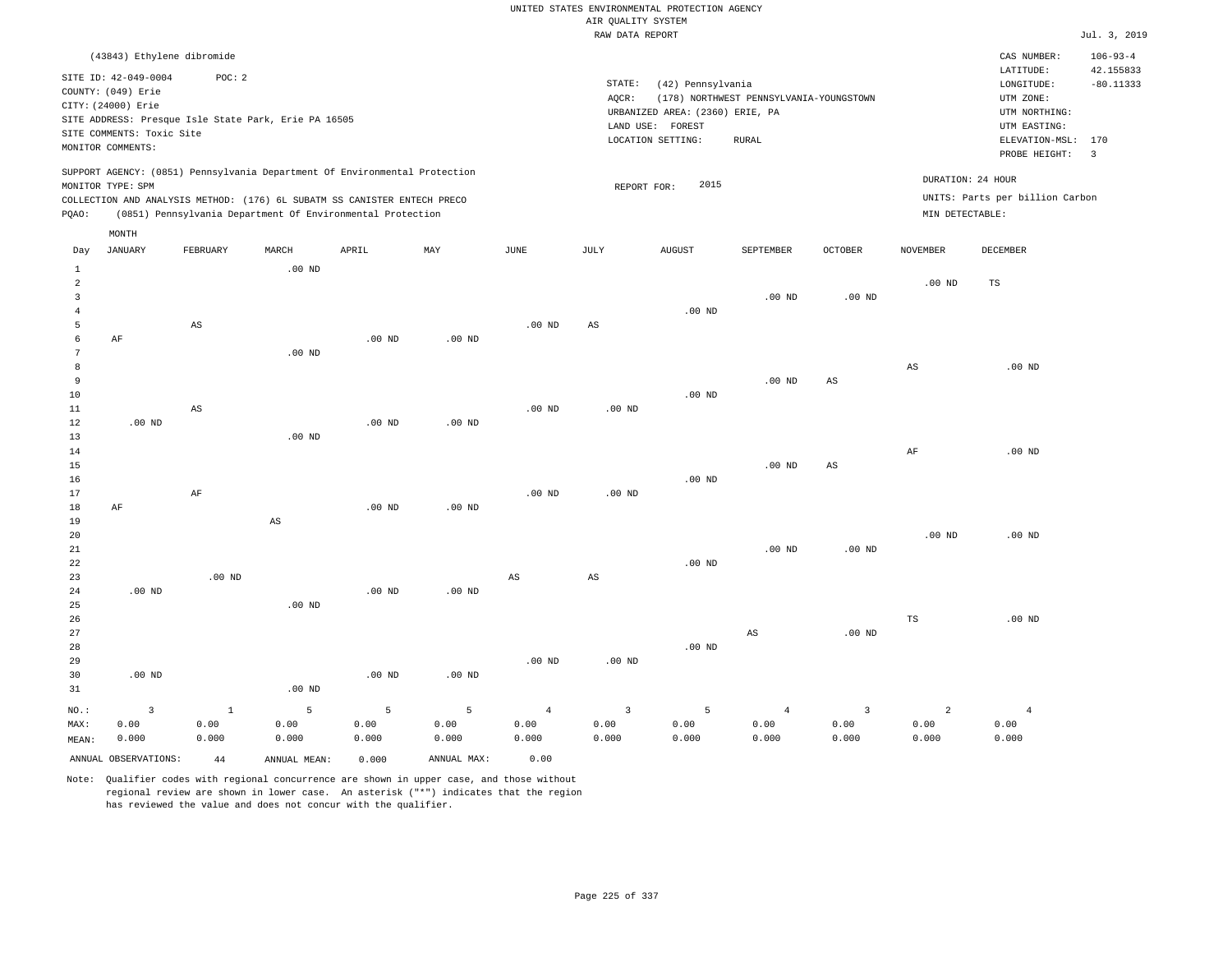|                 |                            |                   |                                                                            |                        |                |              |           | RAW DATA REPORT                 |                                         |              |                 |                                 | Jul. 3, 2019            |
|-----------------|----------------------------|-------------------|----------------------------------------------------------------------------|------------------------|----------------|--------------|-----------|---------------------------------|-----------------------------------------|--------------|-----------------|---------------------------------|-------------------------|
|                 | (43843) Ethylene dibromide |                   |                                                                            |                        |                |              |           |                                 |                                         |              |                 | CAS NUMBER:                     | $106 - 93 - 4$          |
|                 |                            |                   |                                                                            |                        |                |              |           |                                 |                                         |              |                 | LATITUDE:                       | 42.155833               |
|                 | SITE ID: 42-049-0004       | POC: 2            |                                                                            |                        |                |              | STATE:    | (42) Pennsylvania               |                                         |              |                 | LONGITUDE:                      | $-80.11333$             |
|                 | COUNTY: (049) Erie         |                   |                                                                            |                        |                |              | AQCR:     |                                 | (178) NORTHWEST PENNSYLVANIA-YOUNGSTOWN |              |                 | UTM ZONE:                       |                         |
|                 | CITY: (24000) Erie         |                   |                                                                            |                        |                |              |           | URBANIZED AREA: (2360) ERIE, PA |                                         |              |                 | UTM NORTHING:                   |                         |
|                 |                            |                   | SITE ADDRESS: Presque Isle State Park, Erie PA 16505                       |                        |                |              |           | LAND USE: FOREST                |                                         |              |                 | UTM EASTING:                    |                         |
|                 | SITE COMMENTS: Toxic Site  |                   |                                                                            |                        |                |              |           | LOCATION SETTING:               | <b>RURAL</b>                            |              |                 | ELEVATION-MSL:                  | 170                     |
|                 | MONITOR COMMENTS:          |                   |                                                                            |                        |                |              |           |                                 |                                         |              |                 | PROBE HEIGHT:                   | $\overline{\mathbf{3}}$ |
|                 |                            |                   | SUPPORT AGENCY: (0851) Pennsylvania Department Of Environmental Protection |                        |                |              |           |                                 |                                         |              |                 |                                 |                         |
|                 | MONITOR TYPE: SPM          |                   |                                                                            |                        |                |              |           | 2016<br>REPORT FOR:             |                                         |              |                 | DURATION: 24 HOUR               |                         |
|                 |                            |                   | COLLECTION AND ANALYSIS METHOD: (176) 6L SUBATM SS CANISTER ENTECH PRECO   |                        |                |              |           |                                 |                                         |              |                 | UNITS: Parts per billion Carbon |                         |
| PQAO:           |                            |                   | (0851) Pennsylvania Department Of Environmental Protection                 |                        |                |              |           |                                 |                                         |              | MIN DETECTABLE: |                                 |                         |
|                 | $\texttt{MONTH}$           |                   |                                                                            |                        |                |              |           |                                 |                                         |              |                 |                                 |                         |
| Day             | <b>JANUARY</b>             | FEBRUARY          | MARCH                                                                      | APRIL                  | MAY            | JUNE         | JULY      | <b>AUGUST</b>                   | SEPTEMBER                               | OCTOBER      | <b>NOVEMBER</b> | DECEMBER                        |                         |
| $\mathbf{1}$    | $.00$ ND                   |                   | .00 <sub>ND</sub>                                                          |                        |                |              |           |                                 |                                         |              |                 |                                 |                         |
| $\overline{2}$  |                            |                   |                                                                            |                        |                |              |           |                                 |                                         |              | TS              | TS                              |                         |
| $\overline{3}$  |                            |                   |                                                                            |                        |                |              |           |                                 | $.00$ ND                                | AF           |                 |                                 |                         |
| $\overline{4}$  |                            |                   |                                                                            |                        |                |              |           | $\rm AF$                        |                                         |              |                 |                                 |                         |
| 5               |                            |                   |                                                                            |                        |                | $.00$ ND     | $\rm{AF}$ |                                 |                                         |              |                 |                                 |                         |
| 6               |                            | $.00$ ND          |                                                                            | AF                     | AS             |              |           |                                 |                                         |              |                 |                                 |                         |
| $7\phantom{.0}$ | $.00$ ND                   |                   | AF                                                                         |                        |                |              |           |                                 |                                         |              |                 |                                 |                         |
| 8               |                            |                   |                                                                            |                        |                |              |           |                                 |                                         |              | $\rm{AF}$       | TS                              |                         |
| $\overline{9}$  |                            |                   |                                                                            |                        |                |              |           |                                 | $_{\rm TS}$                             | $\rm{AF}$    |                 |                                 |                         |
| 10              |                            |                   |                                                                            |                        |                |              |           | AF                              |                                         |              |                 |                                 |                         |
| $11\,$          |                            |                   |                                                                            |                        |                | $_{\rm AS}$  | $\rm{AF}$ |                                 |                                         |              |                 |                                 |                         |
| 12<br>13        | TS                         | .00 <sub>ND</sub> | $.00$ ND                                                                   | $\mathbb{A}\mathbb{S}$ | $.00$ ND       |              |           |                                 |                                         |              |                 |                                 |                         |
| 14              |                            |                   |                                                                            |                        |                |              |           |                                 |                                         |              | $.00$ ND        | $.00$ ND                        |                         |
| 15              |                            |                   |                                                                            |                        |                |              |           |                                 | $\rm AF$                                | $.00$ ND     |                 |                                 |                         |
| 16              |                            |                   |                                                                            |                        |                |              |           | .00 <sub>ND</sub>               |                                         |              |                 |                                 |                         |
| 17              |                            |                   |                                                                            |                        |                | AF           | AF        |                                 |                                         |              |                 |                                 |                         |
| 18              |                            | .00 <sub>ND</sub> |                                                                            | $\mathbb{A}\mathbb{S}$ | $.00$ ND       |              |           |                                 |                                         |              |                 |                                 |                         |
| 19              | $.00$ ND                   |                   | $\mathbb{A}\mathbb{S}$                                                     |                        |                |              |           |                                 |                                         |              |                 |                                 |                         |
| 20              |                            |                   |                                                                            |                        |                |              |           |                                 |                                         |              | $.00$ ND        | $.00$ ND                        |                         |
| 21              |                            |                   |                                                                            |                        |                |              |           |                                 | $.00$ ND                                | AF           |                 |                                 |                         |
| 22              |                            |                   |                                                                            |                        |                |              |           | $\rm AF$                        |                                         |              |                 |                                 |                         |
| 23              |                            |                   |                                                                            |                        |                | $_{\rm AS}$  | AF        |                                 |                                         |              |                 |                                 |                         |
| 24              |                            | $.00$ ND          |                                                                            | $.00$ ND               | AF             |              |           |                                 |                                         |              |                 |                                 |                         |
| 25              | $.00$ ND                   |                   | $.00$ ND                                                                   |                        |                |              |           |                                 |                                         |              |                 |                                 |                         |
| 26              |                            |                   |                                                                            |                        |                |              |           |                                 |                                         |              | $\rm{AF}$       | $.00$ ND                        |                         |
| 27              |                            |                   |                                                                            |                        |                |              |           |                                 | $.00$ ND                                | AF           |                 |                                 |                         |
| 28              |                            |                   |                                                                            |                        |                |              |           | $.00$ ND                        |                                         |              |                 |                                 |                         |
| 29              |                            |                   |                                                                            |                        |                | $\rm{AF}$    | AF        |                                 |                                         |              |                 |                                 |                         |
| 30              |                            |                   |                                                                            | $\mathbb{A}\mathbb{S}$ | AF             |              |           |                                 |                                         |              |                 |                                 |                         |
| 31              | $.00$ ND                   |                   | .00 <sub>ND</sub>                                                          |                        |                |              |           |                                 |                                         |              |                 |                                 |                         |
| NO.:            | $5\phantom{.0}$            | $\overline{4}$    | $\overline{4}$                                                             | $\mathbf{1}$           | $\overline{a}$ | $\mathbf{1}$ |           | $\mathsf{O}$<br>$\overline{a}$  | $\overline{3}$                          | $\mathbf{1}$ | $\overline{a}$  | $\mathbf{3}$                    |                         |
| MAX:            | 0.00                       | 0.00              | 0.00                                                                       | 0.00                   | 0.00           | 0.00         |           | 0.00                            | 0.00                                    | 0.00         | 0.00            | 0.00                            |                         |
| MEAN:           | 0.000                      | 0.000             | 0.000                                                                      | 0.000                  | 0.000          | 0.000        |           | 0.000                           | 0.000                                   | 0.000        | 0.000           | 0.000                           |                         |
|                 | ANNUAL OBSERVATIONS:       | 2.8               | ANNUAL, MEAN:                                                              | 0.000                  | ANNUAL MAX:    | 0.00         |           |                                 |                                         |              |                 |                                 |                         |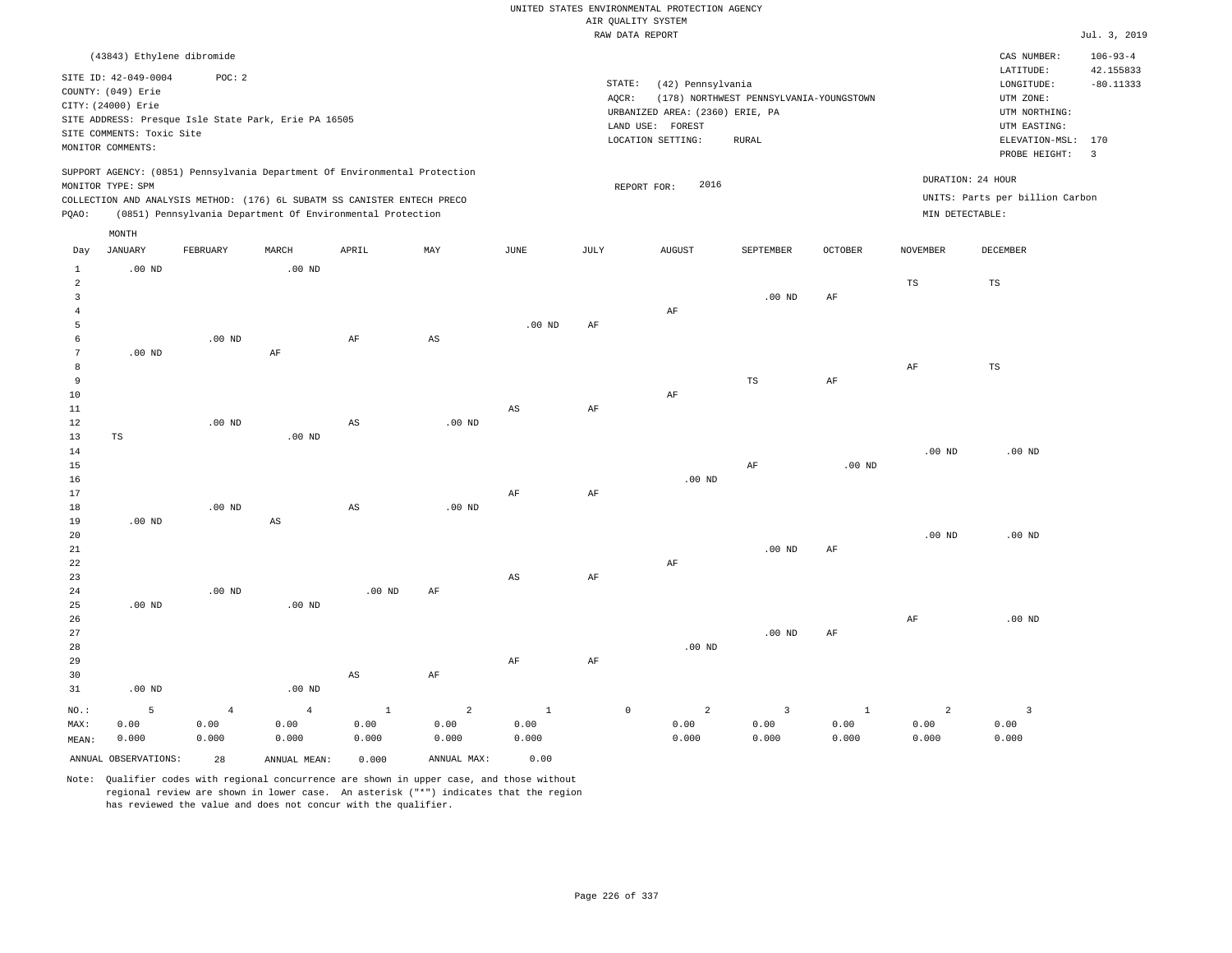|                 |                            |                   |                                                                            |           |                           |                   | RAW DATA REPORT |                                 |                                         |                   |                   |                                 | Jul. 3, 2019            |
|-----------------|----------------------------|-------------------|----------------------------------------------------------------------------|-----------|---------------------------|-------------------|-----------------|---------------------------------|-----------------------------------------|-------------------|-------------------|---------------------------------|-------------------------|
|                 | (43843) Ethylene dibromide |                   |                                                                            |           |                           |                   |                 |                                 |                                         |                   |                   | CAS NUMBER:                     | $106 - 93 - 4$          |
|                 |                            |                   |                                                                            |           |                           |                   |                 |                                 |                                         |                   |                   | LATITUDE:                       | 42.155833               |
|                 | SITE ID: 42-049-0004       | POC: 2            |                                                                            |           |                           |                   | STATE:          | (42) Pennsylvania               |                                         |                   |                   | LONGITUDE:                      | $-80.11333$             |
|                 | COUNTY: (049) Erie         |                   |                                                                            |           |                           |                   | AQCR:           |                                 | (178) NORTHWEST PENNSYLVANIA-YOUNGSTOWN |                   |                   | UTM ZONE:                       |                         |
|                 | CITY: (24000) Erie         |                   |                                                                            |           |                           |                   |                 | URBANIZED AREA: (2360) ERIE, PA |                                         |                   |                   | UTM NORTHING:                   |                         |
|                 |                            |                   | SITE ADDRESS: Presque Isle State Park, Erie PA 16505                       |           |                           |                   |                 | LAND USE: FOREST                |                                         |                   |                   | UTM EASTING:                    |                         |
|                 | SITE COMMENTS: Toxic Site  |                   |                                                                            |           |                           |                   |                 | LOCATION SETTING:               | <b>RURAL</b>                            |                   |                   | ELEVATION-MSL:                  | 170                     |
|                 | MONITOR COMMENTS:          |                   |                                                                            |           |                           |                   |                 |                                 |                                         |                   |                   | PROBE HEIGHT:                   | $\overline{\mathbf{3}}$ |
|                 |                            |                   | SUPPORT AGENCY: (0851) Pennsylvania Department Of Environmental Protection |           |                           |                   |                 |                                 |                                         |                   |                   |                                 |                         |
|                 | MONITOR TYPE: SPM          |                   |                                                                            |           |                           |                   | REPORT FOR:     | 2017                            |                                         |                   |                   | DURATION: 24 HOUR               |                         |
|                 |                            |                   | COLLECTION AND ANALYSIS METHOD: (176) 6L SUBATM SS CANISTER ENTECH PRECO   |           |                           |                   |                 |                                 |                                         |                   |                   | UNITS: Parts per billion Carbon |                         |
| PQAO:           |                            |                   | (0851) Pennsylvania Department Of Environmental Protection                 |           |                           |                   |                 |                                 |                                         |                   | MIN DETECTABLE:   |                                 |                         |
|                 | MONTH                      |                   |                                                                            |           |                           |                   |                 |                                 |                                         |                   |                   |                                 |                         |
| Day             | <b>JANUARY</b>             | FEBRUARY          | MARCH                                                                      | APRIL     | $\ensuremath{\text{MAX}}$ | JUNE              | JULY            | <b>AUGUST</b>                   | SEPTEMBER                               | OCTOBER           | <b>NOVEMBER</b>   | DECEMBER                        |                         |
| $\mathbf{1}$    | $\rm AF$                   |                   |                                                                            | $\rm{AF}$ | AF                        |                   |                 |                                 |                                         |                   |                   |                                 |                         |
| $\overline{a}$  |                            |                   | .00 <sub>ND</sub>                                                          |           |                           |                   |                 |                                 |                                         |                   |                   |                                 |                         |
| 3               |                            |                   |                                                                            |           |                           |                   |                 |                                 |                                         |                   | $.00$ ND          | $.00$ ND                        |                         |
| $\overline{4}$  |                            |                   |                                                                            |           |                           |                   |                 |                                 | $.00$ ND                                | .00 <sub>ND</sub> |                   |                                 |                         |
| 5               |                            |                   |                                                                            |           |                           |                   |                 | $.00$ ND                        |                                         |                   |                   |                                 |                         |
| 6               |                            | .00 <sub>ND</sub> |                                                                            |           |                           | .00 <sub>ND</sub> | AS              |                                 |                                         |                   |                   |                                 |                         |
| $7\phantom{.0}$ | $_{\rm TS}$                |                   |                                                                            | $\rm{AF}$ | $.00$ ND                  |                   |                 |                                 |                                         |                   |                   |                                 |                         |
| 8               |                            |                   | $.00$ ND                                                                   |           |                           |                   |                 |                                 |                                         |                   |                   |                                 |                         |
| 9               |                            |                   |                                                                            |           |                           |                   |                 |                                 |                                         |                   | $.00$ ND          | .00 <sub>ND</sub>               |                         |
| 10              |                            |                   |                                                                            |           |                           |                   |                 |                                 | $.00$ ND                                | .00 <sub>ND</sub> |                   |                                 |                         |
| 11              |                            |                   |                                                                            |           |                           |                   |                 | $.00$ ND                        |                                         |                   |                   |                                 |                         |
| 12              |                            | $\mathbb{TS}$     |                                                                            |           |                           | .00 <sub>ND</sub> | AS              |                                 |                                         |                   |                   |                                 |                         |
| 13              | $.00$ ND                   |                   |                                                                            | $.00$ ND  | $.00$ ND                  |                   |                 |                                 |                                         |                   |                   |                                 |                         |
| 14              |                            |                   | .00 <sub>ND</sub>                                                          |           |                           |                   |                 |                                 |                                         |                   |                   |                                 |                         |
| 15              |                            |                   |                                                                            |           |                           |                   |                 |                                 |                                         |                   | .00 <sub>ND</sub> | .00 <sub>ND</sub>               |                         |
| 16              |                            |                   |                                                                            |           |                           |                   |                 |                                 | .00 <sub>ND</sub>                       | $.00$ ND          |                   |                                 |                         |
| 17              |                            |                   |                                                                            |           |                           |                   |                 | $.00$ ND                        |                                         |                   |                   |                                 |                         |
| 18              |                            | AF                |                                                                            |           |                           | .00 <sub>ND</sub> | $_{\rm AS}$     |                                 |                                         |                   |                   |                                 |                         |
| 19              | $.00$ ND                   |                   |                                                                            | AF        | $.00$ ND                  |                   |                 |                                 |                                         |                   |                   |                                 |                         |
| 20<br>21        |                            |                   | $.00$ ND                                                                   |           |                           |                   |                 |                                 |                                         |                   | $.00$ ND          | $_{\rm TS}$                     |                         |
| 22              |                            |                   |                                                                            |           |                           |                   |                 |                                 | $.00$ ND                                | .00 <sub>ND</sub> |                   |                                 |                         |
| 23              |                            |                   |                                                                            |           |                           |                   |                 | $.00$ ND                        |                                         |                   |                   |                                 |                         |
| 24              |                            | $\rm AF$          |                                                                            |           |                           | $.00$ ND          | $.00$ ND        |                                 |                                         |                   |                   |                                 |                         |
| 25              | $\mathbb{A}\mathbb{S}$     |                   |                                                                            | AF        | .00 <sub>ND</sub>         |                   |                 |                                 |                                         |                   |                   |                                 |                         |
| 26              |                            |                   | $.00$ ND                                                                   |           |                           |                   |                 |                                 |                                         |                   |                   |                                 |                         |
| 27              |                            |                   |                                                                            |           |                           |                   |                 |                                 |                                         |                   | .00 <sub>ND</sub> | AF                              |                         |
| 28              |                            |                   |                                                                            |           |                           |                   |                 |                                 | $.00$ ND                                | $.00$ ND          |                   |                                 |                         |
| 29              |                            |                   |                                                                            |           |                           |                   |                 | $.00$ ND                        |                                         |                   |                   |                                 |                         |
| 30              |                            |                   |                                                                            |           |                           | AS                | $.00$ ND        |                                 |                                         |                   |                   |                                 |                         |
| 31              | $.00$ ND                   |                   |                                                                            |           | .00 <sub>ND</sub>         |                   |                 |                                 |                                         |                   |                   |                                 |                         |
| NO.:            | $\overline{3}$             | $1\,$             | 5                                                                          | $\,$ 1    | 5                         | $\overline{4}$    | $\overline{a}$  | 5                               | 5                                       | 5                 | 5                 | $\overline{3}$                  |                         |
| MAX:            | 0.00                       | 0.00              | 0.00                                                                       | 0.00      | 0.00                      | 0.00              | 0.00            | 0.00                            | 0.00                                    | 0.00              | 0.00              | 0.00                            |                         |
| MEAN:           | 0.000                      | 0.000             | 0.000                                                                      | 0.000     | 0.000                     | 0.000             | 0.000           | 0.000                           | 0.000                                   | 0.000             | 0.000             | 0.000                           |                         |
|                 |                            |                   |                                                                            |           | ANNUAL MAX:               | 0.00              |                 |                                 |                                         |                   |                   |                                 |                         |
|                 | ANNUAL OBSERVATIONS:       | $4\,4$            | ANNUAL MEAN:                                                               | 0.000     |                           |                   |                 |                                 |                                         |                   |                   |                                 |                         |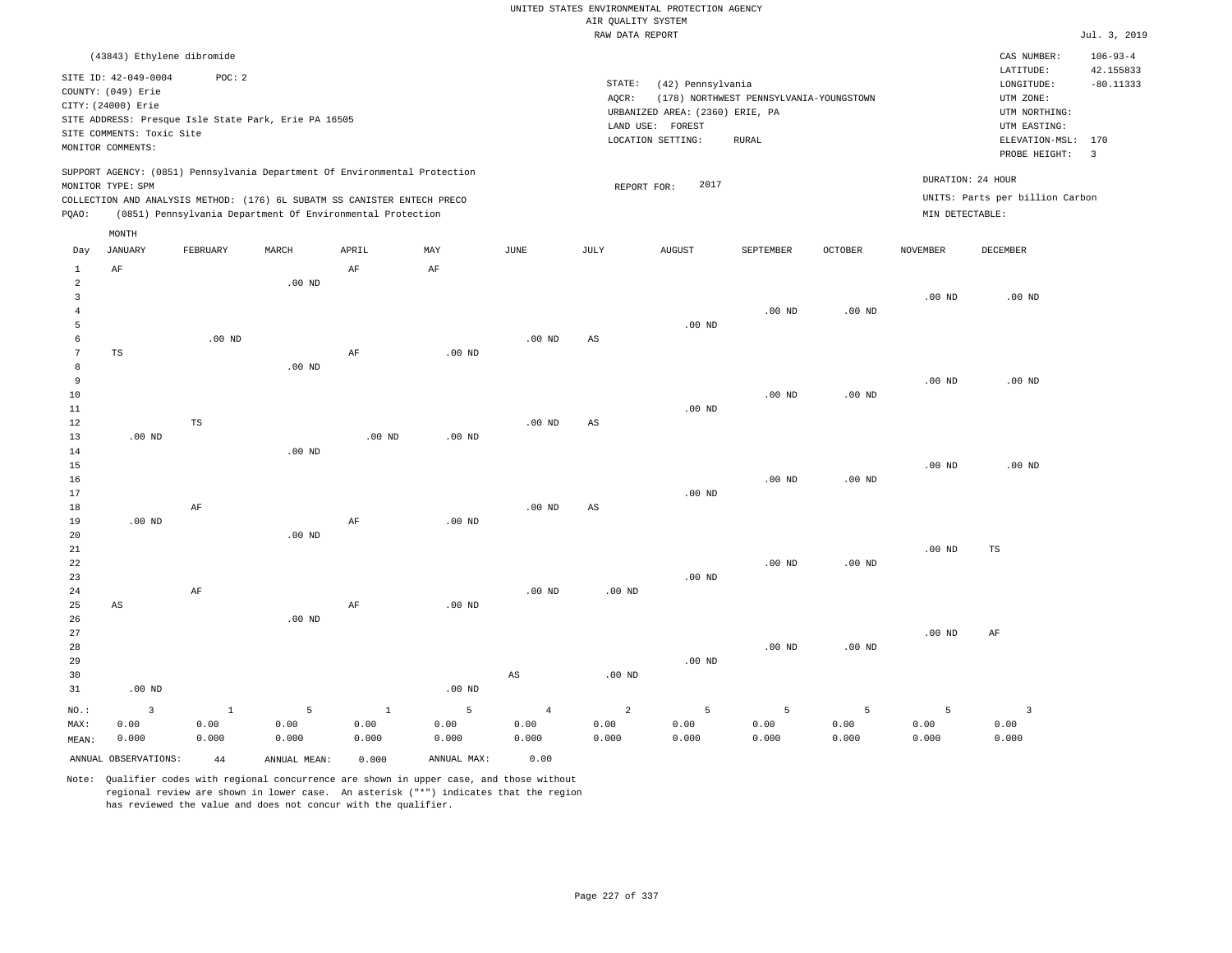|                                  |                                                                                                                    |             |                            |                                                                            |                   |                        |                     |           | UNITED STATES ENVIRONMENTAL PROTECTION AGENCY<br>AIR QUALITY SYSTEM<br>RAW DATA REPORT                  |                                                         |                |                   |                                                                                                          | Jul. 3, 2019                                      |
|----------------------------------|--------------------------------------------------------------------------------------------------------------------|-------------|----------------------------|----------------------------------------------------------------------------|-------------------|------------------------|---------------------|-----------|---------------------------------------------------------------------------------------------------------|---------------------------------------------------------|----------------|-------------------|----------------------------------------------------------------------------------------------------------|---------------------------------------------------|
|                                  |                                                                                                                    |             | (43843) Ethylene dibromide |                                                                            |                   |                        |                     |           |                                                                                                         |                                                         |                |                   | CAS NUMBER:                                                                                              | $106 - 93 - 4$                                    |
|                                  | SITE ID: 42-049-0004<br>COUNTY: (049) Erie<br>CITY: (24000) Erie<br>SITE COMMENTS: Toxic Site<br>MONITOR COMMENTS: |             | POC: 2                     | SITE ADDRESS: Presque Isle State Park, Erie PA 16505                       |                   |                        |                     | AOCR:     | STATE:<br>(42) Pennsylvania<br>URBANIZED AREA: (2360) ERIE, PA<br>LAND USE: FOREST<br>LOCATION SETTING: | (178) NORTHWEST PENNSYLVANIA-YOUNGSTOWN<br><b>RURAL</b> |                |                   | LATITUDE:<br>LONGITUDE:<br>UTM ZONE:<br>UTM NORTHING:<br>UTM EASTING:<br>ELEVATION-MSL:<br>PROBE HEIGHT: | 42.155833<br>$-80.11333$<br>170<br>$\overline{3}$ |
|                                  |                                                                                                                    |             |                            | SUPPORT AGENCY: (0851) Pennsylvania Department Of Environmental Protection |                   |                        |                     |           |                                                                                                         |                                                         |                | DURATION: 24 HOUR |                                                                                                          |                                                   |
|                                  | MONITOR TYPE: SPM                                                                                                  |             |                            | COLLECTION AND ANALYSIS METHOD: (176) 6L SUBATM SS CANISTER ENTECH PRECO   |                   |                        |                     |           | 2018<br>REPORT FOR:                                                                                     |                                                         |                |                   | UNITS: Parts per billion Carbon                                                                          |                                                   |
| PQAO:                            |                                                                                                                    |             |                            | (0851) Pennsylvania Department Of Environmental Protection                 |                   |                        |                     |           |                                                                                                         |                                                         |                |                   | MIN DETECTABLE: .0671254                                                                                 |                                                   |
|                                  | MONTH                                                                                                              |             |                            |                                                                            |                   |                        |                     |           |                                                                                                         |                                                         |                |                   |                                                                                                          |                                                   |
| Day                              | <b>JANUARY</b>                                                                                                     |             | FEBRUARY                   | MARCH                                                                      | APRIL             | MAY                    | <b>JUNE</b>         | JULY      | <b>AUGUST</b>                                                                                           | SEPTEMBER                                               | <b>OCTOBER</b> | <b>NOVEMBER</b>   | <b>DECEMBER</b>                                                                                          |                                                   |
| $\mathbf{1}$                     |                                                                                                                    |             | AQ                         |                                                                            |                   |                        | AF                  | AF        |                                                                                                         |                                                         |                |                   |                                                                                                          |                                                   |
| $\sqrt{2}$                       | TS                                                                                                                 |             |                            |                                                                            | AF                | $.00$ ND               |                     |           |                                                                                                         |                                                         |                |                   |                                                                                                          |                                                   |
| $\overline{3}$<br>$\overline{4}$ |                                                                                                                    |             |                            | $.00$ ND                                                                   |                   |                        |                     |           |                                                                                                         |                                                         |                | .00 <sub>ND</sub> | $.00$ ND                                                                                                 |                                                   |
| 5                                |                                                                                                                    |             |                            |                                                                            |                   |                        |                     |           |                                                                                                         | $\rm{AF}$                                               | $.00$ ND       |                   |                                                                                                          |                                                   |
| 6                                |                                                                                                                    |             |                            |                                                                            |                   |                        |                     |           | AF                                                                                                      |                                                         |                |                   |                                                                                                          |                                                   |
| 7                                |                                                                                                                    |             | $.00$ ND                   |                                                                            |                   |                        | AF                  | AF        |                                                                                                         |                                                         |                |                   |                                                                                                          |                                                   |
| 8                                | AF                                                                                                                 |             |                            |                                                                            | $.00$ ND          | $\mathbb{A}\mathbb{S}$ |                     |           |                                                                                                         |                                                         |                |                   |                                                                                                          |                                                   |
| 9<br>$10$                        |                                                                                                                    |             |                            | $.00$ ND                                                                   |                   |                        |                     |           |                                                                                                         |                                                         |                | $.00$ ND          | $.00$ ND                                                                                                 |                                                   |
| $1\,1$                           |                                                                                                                    |             |                            |                                                                            |                   |                        |                     |           |                                                                                                         | $\mathbb{A}\mathbb{S}$                                  | $.00$ ND       |                   |                                                                                                          |                                                   |
| 12                               |                                                                                                                    |             |                            |                                                                            |                   |                        |                     |           | AF                                                                                                      |                                                         |                |                   |                                                                                                          |                                                   |
| 13                               |                                                                                                                    |             | $.00$ ND                   |                                                                            |                   |                        | $\rm{AF}$           | $\rm{AF}$ |                                                                                                         |                                                         |                |                   |                                                                                                          |                                                   |
| 14                               | AF                                                                                                                 |             |                            |                                                                            | .00 <sub>ND</sub> | AF                     |                     |           |                                                                                                         |                                                         |                |                   |                                                                                                          |                                                   |
| 15                               |                                                                                                                    |             |                            | $.00$ ND                                                                   |                   |                        |                     |           |                                                                                                         |                                                         |                |                   |                                                                                                          |                                                   |
| 16<br>17                         |                                                                                                                    |             |                            |                                                                            |                   |                        |                     |           |                                                                                                         | $.00$ ND                                                | $.00$ ND       | AS                | $.00$ ND                                                                                                 |                                                   |
| $1\,8$                           |                                                                                                                    |             |                            |                                                                            |                   |                        |                     |           | AF                                                                                                      |                                                         |                |                   |                                                                                                          |                                                   |
| 19                               |                                                                                                                    |             | $.00$ ND                   |                                                                            |                   |                        | AF                  | AF        |                                                                                                         |                                                         |                |                   |                                                                                                          |                                                   |
| 20                               | AF                                                                                                                 |             |                            |                                                                            | .00 <sub>ND</sub> | AF                     |                     |           |                                                                                                         |                                                         |                |                   |                                                                                                          |                                                   |
| $2\sqrt{1}$                      |                                                                                                                    |             |                            | AF                                                                         |                   |                        |                     |           |                                                                                                         |                                                         |                |                   |                                                                                                          |                                                   |
| 22                               |                                                                                                                    |             |                            |                                                                            |                   |                        |                     |           |                                                                                                         |                                                         |                | $.00$ ND          | $.00$ ND                                                                                                 |                                                   |
| 23                               |                                                                                                                    |             |                            |                                                                            |                   |                        |                     |           |                                                                                                         | $.00$ ND                                                | $.00$ ND       |                   |                                                                                                          |                                                   |
| 24<br>25                         |                                                                                                                    |             | $.00$ ND                   |                                                                            |                   |                        | AF                  | AF        | $.00$ ND                                                                                                |                                                         |                |                   |                                                                                                          |                                                   |
| 26                               | AF                                                                                                                 |             |                            |                                                                            | $.00$ ND          | AF                     |                     |           |                                                                                                         |                                                         |                |                   |                                                                                                          |                                                   |
| 27                               |                                                                                                                    |             |                            | $\rm{AF}$                                                                  |                   |                        |                     |           |                                                                                                         |                                                         |                |                   |                                                                                                          |                                                   |
| 28                               |                                                                                                                    |             |                            |                                                                            |                   |                        |                     |           |                                                                                                         |                                                         |                | $.00$ ND          | AS                                                                                                       |                                                   |
| 29                               |                                                                                                                    |             |                            |                                                                            |                   |                        |                     |           |                                                                                                         | $.00$ ND                                                | $.00$ ND       |                   |                                                                                                          |                                                   |
| 30                               |                                                                                                                    |             |                            |                                                                            |                   |                        |                     |           | $.00$ ND                                                                                                |                                                         |                |                   |                                                                                                          |                                                   |
| 31                               |                                                                                                                    |             |                            |                                                                            |                   |                        |                     | AF        |                                                                                                         |                                                         |                |                   |                                                                                                          |                                                   |
| $NO.$ :                          |                                                                                                                    | $\mathsf 0$ | $\overline{4}$             | $\overline{3}$                                                             | $\overline{4}$    | $\mathbf{1}$           | $\mathsf{O}\xspace$ |           | 2<br>$\mathbb O$                                                                                        | $\overline{3}$                                          | 5              | $\overline{4}$    | $\overline{4}$                                                                                           |                                                   |
| MAX:                             |                                                                                                                    |             | 0.00                       | 0.00                                                                       | 0.00              | 0.00                   |                     |           | 0.00                                                                                                    | 0.00                                                    | 0.00           | 0.00              | 0.00                                                                                                     |                                                   |
| MEAN:                            |                                                                                                                    |             | 0.000                      | 0.000                                                                      | 0.000             | 0.000                  |                     |           | 0.000                                                                                                   | 0.000                                                   | 0.000          | 0.000             | 0.000                                                                                                    |                                                   |
|                                  | ANNUAL OBSERVATIONS:                                                                                               |             | 30                         | ANNUAL MEAN:                                                               | 0.000             | ANNUAL MAX:            | 0.00                |           |                                                                                                         |                                                         |                |                   |                                                                                                          |                                                   |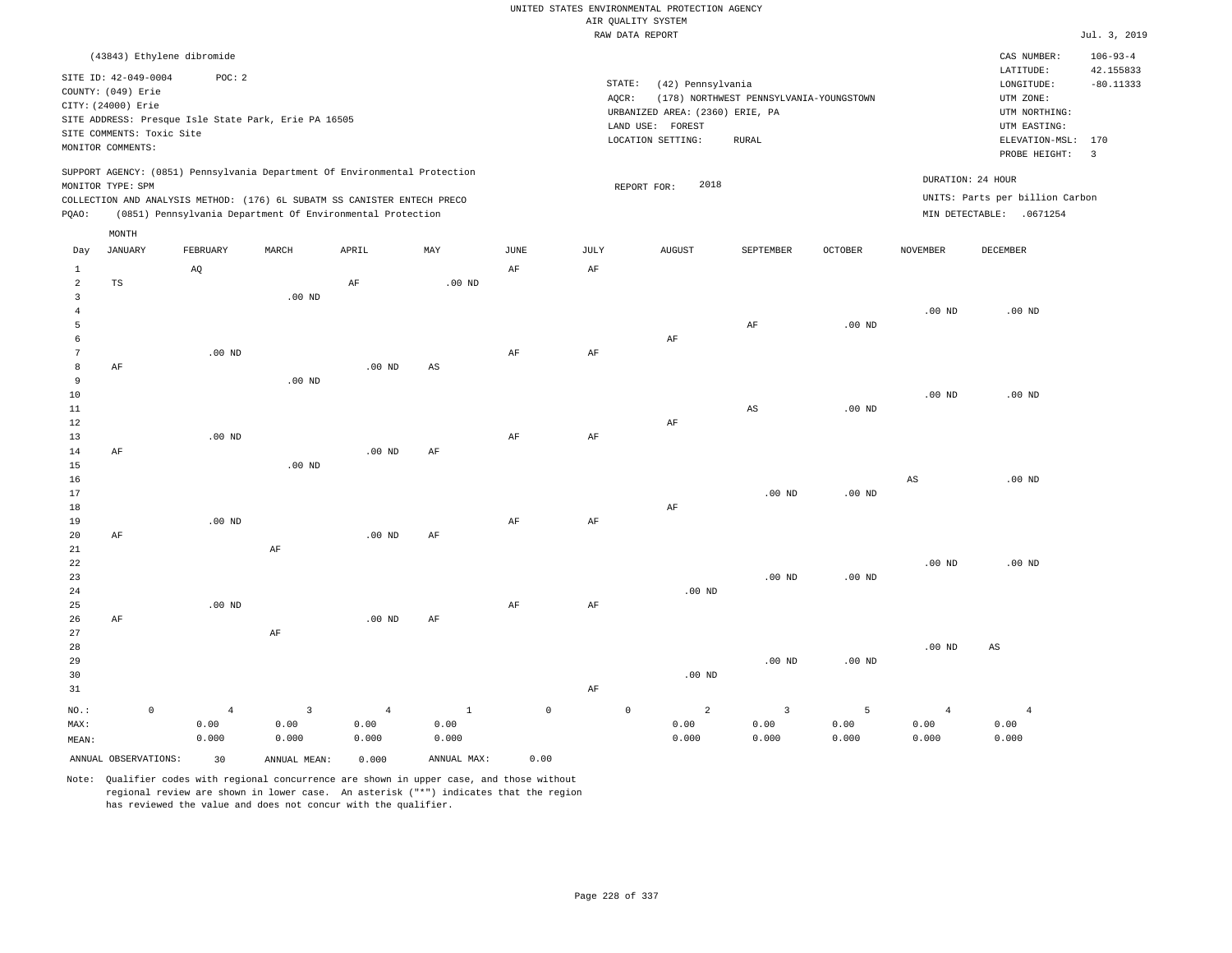|                | (43844) Hexachlorobutadiene                                      |          |                                                                            |                   |                |                       |                   |                                 |                                         |                   |                   | CAS NUMBER:                          | $87 - 68 - 3$            |
|----------------|------------------------------------------------------------------|----------|----------------------------------------------------------------------------|-------------------|----------------|-----------------------|-------------------|---------------------------------|-----------------------------------------|-------------------|-------------------|--------------------------------------|--------------------------|
|                | SITE ID: 42-049-0004<br>COUNTY: (049) Erie<br>CITY: (24000) Erie | POC: 2   |                                                                            |                   |                |                       | STATE:<br>AQCR:   | (42) Pennsylvania               | (178) NORTHWEST PENNSYLVANIA-YOUNGSTOWN |                   |                   | LATITUDE:<br>LONGITUDE:<br>UTM ZONE: | 42.155833<br>$-80.11333$ |
|                |                                                                  |          | SITE ADDRESS: Presque Isle State Park, Erie PA 16505                       |                   |                |                       |                   | URBANIZED AREA: (2360) ERIE, PA |                                         |                   |                   | UTM NORTHING:                        |                          |
|                | SITE COMMENTS: Toxic Site                                        |          |                                                                            |                   |                |                       | LAND USE:         | FOREST                          |                                         |                   |                   | UTM EASTING:                         |                          |
|                | MONITOR COMMENTS:                                                |          |                                                                            |                   |                |                       |                   | LOCATION SETTING:               | <b>RURAL</b>                            |                   |                   | ELEVATION-MSL: 170                   |                          |
|                | MONITOR TYPE: SPM                                                |          | SUPPORT AGENCY: (0851) Pennsylvania Department Of Environmental Protection |                   |                |                       |                   | 2013                            |                                         |                   |                   | PROBE HEIGHT:<br>DURATION: 24 HOUR   | $\overline{\mathbf{3}}$  |
|                |                                                                  |          | COLLECTION AND ANALYSIS METHOD: (176) 6L SUBATM SS CANISTER ENTECH PRECO   |                   |                |                       | REPORT FOR:       |                                 |                                         |                   |                   | UNITS: Parts per billion Carbon      |                          |
| PQAO:          |                                                                  |          | (0851) Pennsylvania Department Of Environmental Protection                 |                   |                |                       |                   |                                 |                                         |                   | MIN DETECTABLE:   |                                      |                          |
|                |                                                                  |          |                                                                            |                   |                |                       |                   |                                 |                                         |                   |                   |                                      |                          |
|                | MONTH                                                            |          |                                                                            |                   |                |                       |                   |                                 |                                         |                   |                   |                                      |                          |
| Day            | <b>JANUARY</b>                                                   | FEBRUARY | MARCH                                                                      | APRIL             | MAY            | $\operatorname{JUNE}$ | JULY              | <b>AUGUST</b>                   | SEPTEMBER                               | OCTOBER           | <b>NOVEMBER</b>   | DECEMBER                             |                          |
| $\mathbf{1}$   |                                                                  |          |                                                                            |                   |                |                       |                   |                                 | $.00$ ND                                | .00 <sub>ND</sub> |                   |                                      |                          |
| $\overline{a}$ |                                                                  |          |                                                                            |                   |                |                       |                   | $.00$ ND                        |                                         |                   |                   |                                      |                          |
| 3              |                                                                  | $.00$ ND |                                                                            |                   |                | AS                    | $.00$ ND          |                                 |                                         |                   |                   |                                      |                          |
| $\overline{4}$ | $.00$ ND                                                         |          |                                                                            | .00 <sub>ND</sub> | $.00$ ND       |                       |                   |                                 |                                         |                   |                   |                                      |                          |
| 5              |                                                                  |          | .00 <sub>ND</sub>                                                          |                   |                |                       |                   |                                 |                                         |                   |                   |                                      |                          |
| 6              |                                                                  |          |                                                                            |                   |                |                       |                   |                                 |                                         |                   | $.00$ ND          | $.00$ ND                             |                          |
| 7              |                                                                  |          |                                                                            |                   |                |                       |                   |                                 | $.00$ ND                                | .00 <sub>ND</sub> |                   |                                      |                          |
| 8              |                                                                  |          |                                                                            |                   |                |                       |                   | $.00$ ND                        |                                         |                   |                   |                                      |                          |
| $\overline{9}$ |                                                                  | $.00$ ND |                                                                            |                   |                | .00 <sub>ND</sub>     | .00 <sub>ND</sub> |                                 |                                         |                   |                   |                                      |                          |
| 10             | $.00$ ND                                                         |          |                                                                            | AS                | $.00$ ND       |                       |                   |                                 |                                         |                   |                   |                                      |                          |
| 11             |                                                                  |          | $.00$ ND                                                                   |                   |                |                       |                   |                                 |                                         |                   |                   |                                      |                          |
| $1\,2$         |                                                                  |          |                                                                            |                   |                |                       |                   |                                 |                                         |                   | AF                | $.00$ ND                             |                          |
| 13             |                                                                  |          |                                                                            |                   |                |                       |                   |                                 | $.00$ ND                                | .00 <sub>ND</sub> |                   |                                      |                          |
| 14             |                                                                  |          |                                                                            |                   |                |                       |                   | AF                              |                                         |                   |                   |                                      |                          |
| 15             |                                                                  | $.00$ ND |                                                                            |                   |                | .00 <sub>ND</sub>     | $.00$ ND          |                                 |                                         |                   |                   |                                      |                          |
| 16<br>17       | .00 <sub>ND</sub>                                                |          | $.00$ ND                                                                   | .00 <sub>ND</sub> | $.00$ ND       |                       |                   |                                 |                                         |                   |                   |                                      |                          |
| 18             |                                                                  |          |                                                                            |                   |                |                       |                   |                                 |                                         |                   | $.00$ ND          | $.00$ ND                             |                          |
| 19             |                                                                  |          |                                                                            |                   |                |                       |                   |                                 | $.00$ ND                                | $.00$ ND          |                   |                                      |                          |
| 20             |                                                                  |          |                                                                            |                   |                |                       |                   | $.00$ ND                        |                                         |                   |                   |                                      |                          |
| 21             |                                                                  | $.00$ ND |                                                                            |                   |                | .00 <sub>ND</sub>     | .00 <sub>ND</sub> |                                 |                                         |                   |                   |                                      |                          |
| 22             | $.00$ ND                                                         |          |                                                                            | $.00$ ND          | $.00$ ND       |                       |                   |                                 |                                         |                   |                   |                                      |                          |
| 23             |                                                                  |          | $.00$ ND                                                                   |                   |                |                       |                   |                                 |                                         |                   |                   |                                      |                          |
| 24             |                                                                  |          |                                                                            |                   |                |                       |                   |                                 |                                         |                   | .00 <sub>ND</sub> | $.00$ ND                             |                          |
| 25             |                                                                  |          |                                                                            |                   |                |                       |                   |                                 | $.00$ ND                                | .00 <sub>ND</sub> |                   |                                      |                          |
| 26             |                                                                  |          |                                                                            |                   |                |                       |                   | $.00$ ND                        |                                         |                   |                   |                                      |                          |
| 27             |                                                                  | $.00$ ND |                                                                            |                   |                | .00 <sub>ND</sub>     | .00 <sub>ND</sub> |                                 |                                         |                   |                   |                                      |                          |
| 28             | $.00$ ND                                                         |          |                                                                            | .00 <sub>ND</sub> | $.00$ ND       |                       |                   |                                 |                                         |                   |                   |                                      |                          |
| 29             |                                                                  |          | $.00$ ND                                                                   |                   |                |                       |                   |                                 |                                         |                   |                   |                                      |                          |
| 30             |                                                                  |          |                                                                            |                   |                |                       |                   |                                 |                                         |                   | $.00$ ND          | $.00$ ND                             |                          |
| 31             |                                                                  |          |                                                                            |                   |                |                       |                   |                                 |                                         | $.00$ ND          |                   |                                      |                          |
|                |                                                                  |          |                                                                            |                   |                |                       |                   |                                 |                                         |                   |                   |                                      |                          |
| NO.:           | 5                                                                | 5        | 5                                                                          | $\overline{4}$    | $\overline{5}$ | $\overline{4}$        | 5                 | $\bf{4}$                        | 5                                       | $\epsilon$        | $\overline{4}$    | $\overline{5}$                       |                          |
| MAX:           | 0.00                                                             | 0.00     | 0.00                                                                       | 0.00              | 0.00           | 0.00                  | 0.00              | 0.00                            | 0.00                                    | 0.00              | 0.00              | 0.00                                 |                          |
| MEAN:          | 0.000                                                            | 0.000    | 0.000                                                                      | 0.000             | 0.000          | 0.000                 | 0.000             | 0.000                           | 0.000                                   | 0.000             | 0.000             | 0.000                                |                          |
|                | ANNUAL OBSERVATIONS:                                             | 57       | ANNUAL MEAN:                                                               | 0.000             | ANNUAL MAX:    | 0.00                  |                   |                                 |                                         |                   |                   |                                      |                          |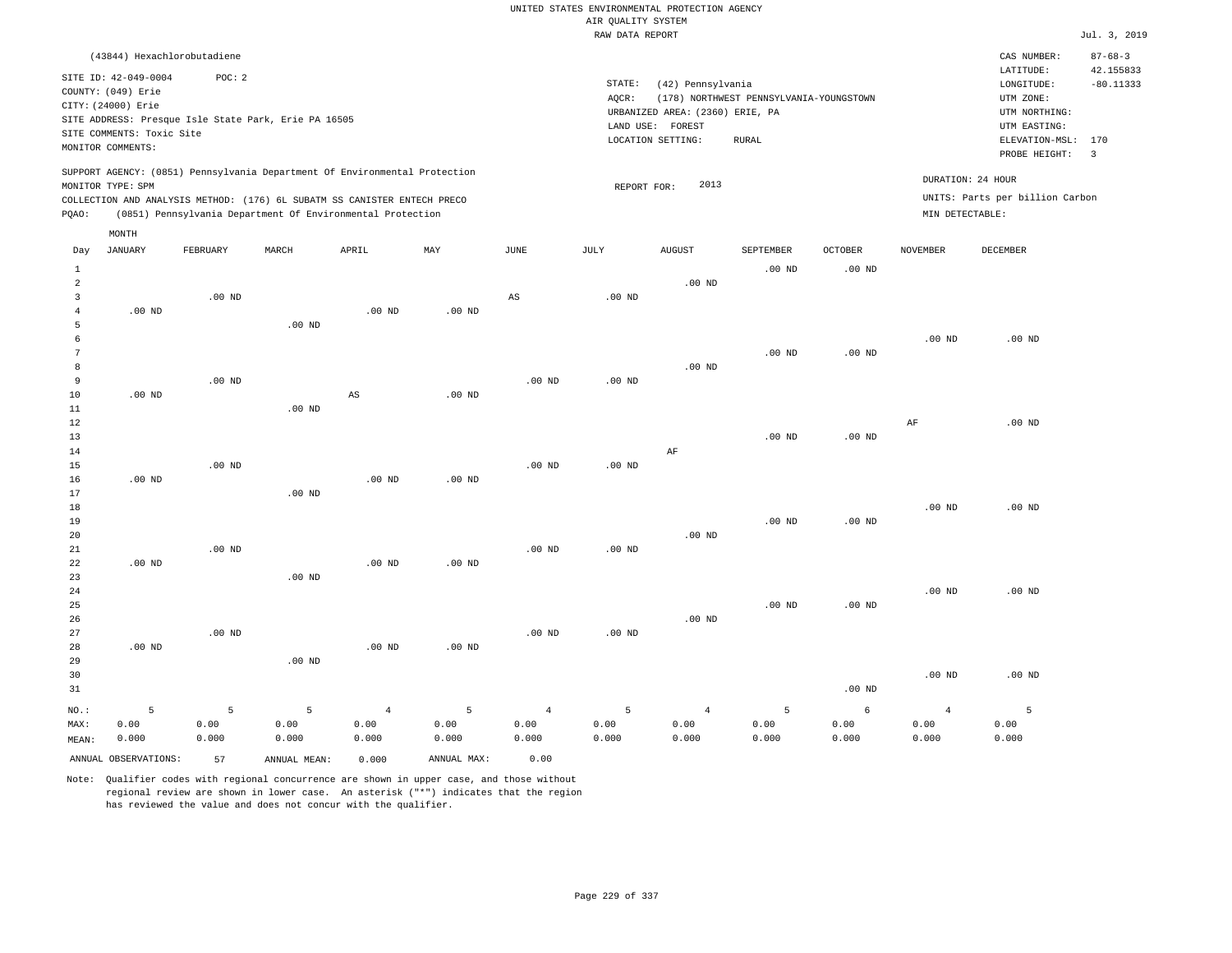|                                                  | (43844) Hexachlorobutadiene                                                                                        |                                 |                                                                                                                                                                                                                      |                                 |                                 |                    |                                 |                                                                                               |                                                         |                               |                    | CAS NUMBER:                                                                                                  | $87 - 68 - 3$                              |
|--------------------------------------------------|--------------------------------------------------------------------------------------------------------------------|---------------------------------|----------------------------------------------------------------------------------------------------------------------------------------------------------------------------------------------------------------------|---------------------------------|---------------------------------|--------------------|---------------------------------|-----------------------------------------------------------------------------------------------|---------------------------------------------------------|-------------------------------|--------------------|--------------------------------------------------------------------------------------------------------------|--------------------------------------------|
|                                                  | SITE ID: 42-049-0004<br>COUNTY: (049) Erie<br>CITY: (24000) Erie<br>SITE COMMENTS: Toxic Site<br>MONITOR COMMENTS: | POC: 2                          | SITE ADDRESS: Presque Isle State Park, Erie PA 16505                                                                                                                                                                 |                                 |                                 |                    | STATE:<br>AQCR:                 | (42) Pennsylvania<br>URBANIZED AREA: (2360) ERIE, PA<br>LAND USE: FOREST<br>LOCATION SETTING: | (178) NORTHWEST PENNSYLVANIA-YOUNGSTOWN<br><b>RURAL</b> |                               |                    | LATITUDE:<br>LONGITUDE:<br>UTM ZONE:<br>UTM NORTHING:<br>UTM EASTING:<br>ELEVATION-MSL: 170<br>PROBE HEIGHT: | 42.155833<br>$-80.11333$<br>$\overline{3}$ |
| PQAO:                                            | MONITOR TYPE: SPM                                                                                                  |                                 | SUPPORT AGENCY: (0851) Pennsylvania Department Of Environmental Protection<br>COLLECTION AND ANALYSIS METHOD: (176) 6L SUBATM SS CANISTER ENTECH PRECO<br>(0851) Pennsylvania Department Of Environmental Protection |                                 |                                 |                    | REPORT FOR:                     | 2014                                                                                          |                                                         |                               | MIN DETECTABLE:    | DURATION: 24 HOUR<br>UNITS: Parts per billion Carbon                                                         |                                            |
|                                                  | MONTH                                                                                                              |                                 |                                                                                                                                                                                                                      |                                 |                                 |                    |                                 |                                                                                               |                                                         |                               |                    |                                                                                                              |                                            |
| Day                                              | <b>JANUARY</b>                                                                                                     | FEBRUARY                        | MARCH                                                                                                                                                                                                                | APRIL                           | MAY                             | JUNE               | JULY                            | <b>AUGUST</b>                                                                                 | SEPTEMBER                                               | <b>OCTOBER</b>                | <b>NOVEMBER</b>    | <b>DECEMBER</b>                                                                                              |                                            |
| $\mathbf{1}$<br>$\overline{a}$<br>$\overline{3}$ |                                                                                                                    |                                 |                                                                                                                                                                                                                      |                                 |                                 |                    |                                 | $.00$ ND                                                                                      | $.00$ ND                                                | $_{\rm AS}$                   | $_{\rm AS}$        | $_{\rm AS}$                                                                                                  |                                            |
| $\overline{4}$<br>5<br>6                         | $.00$ ND                                                                                                           | $\rm AF$                        | $.00$ ND                                                                                                                                                                                                             | .00 <sub>ND</sub>               | $.00$ ND                        | $.00$ ND           | .00 <sub>ND</sub>               |                                                                                               |                                                         |                               |                    |                                                                                                              |                                            |
| $7\phantom{.0}$<br>$^{\rm 8}$<br>$\overline{9}$  |                                                                                                                    |                                 |                                                                                                                                                                                                                      |                                 |                                 |                    |                                 | $\rm AF$                                                                                      | $\rm{AF}$                                               | $_{\rm AS}$                   | .00 <sub>ND</sub>  | $.00$ ND                                                                                                     |                                            |
| 10<br>11<br>12                                   | $.00$ ND                                                                                                           | $.00$ ND                        | AM                                                                                                                                                                                                                   | AF                              | AS                              | $.00$ ND           | $.00$ ND                        |                                                                                               |                                                         |                               |                    |                                                                                                              |                                            |
| 13<br>14<br>15<br>16                             |                                                                                                                    | $.00$ ND                        |                                                                                                                                                                                                                      |                                 |                                 | $.00$ ND           | $.00$ ND                        | AF                                                                                            | AS                                                      | AM                            | $_{\rm AS}$        | $.00$ ND                                                                                                     |                                            |
| 17<br>18<br>19                                   | $.00$ ND                                                                                                           |                                 | $.00$ ND                                                                                                                                                                                                             | $.00$ ND                        | $.00$ ND                        |                    |                                 |                                                                                               |                                                         |                               | $.00$ ND           | $.00$ ND                                                                                                     |                                            |
| 20<br>21<br>22                                   |                                                                                                                    | $.00$ ND                        |                                                                                                                                                                                                                      |                                 |                                 | .00 <sub>ND</sub>  | $.00$ ND                        | AF                                                                                            | AS                                                      | $\rm{AF}$                     |                    |                                                                                                              |                                            |
| 23<br>24<br>25                                   | $.00$ ND                                                                                                           |                                 | $.00$ ND                                                                                                                                                                                                             | .00 <sub>ND</sub>               | $.00$ ND                        |                    |                                 |                                                                                               |                                                         |                               | AS                 | $.00$ ND                                                                                                     |                                            |
| 26<br>27<br>28<br>29                             | $.00$ ND                                                                                                           | $.00$ ND                        |                                                                                                                                                                                                                      | AS                              | $.00$ ND                        | .00 <sub>ND</sub>  | $\mathbb{A}\mathbb{S}$          | AF                                                                                            | AS                                                      | $.00$ ND                      |                    |                                                                                                              |                                            |
| 30                                               |                                                                                                                    |                                 | .00 <sub>ND</sub>                                                                                                                                                                                                    |                                 |                                 |                    |                                 |                                                                                               |                                                         |                               |                    |                                                                                                              |                                            |
| 31                                               |                                                                                                                    |                                 |                                                                                                                                                                                                                      |                                 |                                 |                    |                                 |                                                                                               |                                                         |                               |                    | $\mathbb{A}\mathbb{S}$                                                                                       |                                            |
| NO.:<br>MAX:<br>MEAN:                            | 5<br>0.00<br>0.000                                                                                                 | $\overline{4}$<br>0.00<br>0.000 | $\overline{4}$<br>0.00<br>0.000                                                                                                                                                                                      | $\overline{3}$<br>0.00<br>0.000 | $\overline{4}$<br>0.00<br>0.000 | 5<br>0.00<br>0.000 | $\overline{4}$<br>0.00<br>0.000 | $\mathbf{1}$<br>0.00<br>0.000                                                                 | $\mathbf{1}$<br>0.00<br>0.000                           | $\mathbf{1}$<br>0.00<br>0.000 | 2<br>0.00<br>0.000 | $\overline{4}$<br>0.00<br>0.000                                                                              |                                            |
|                                                  | ANNUAL OBSERVATIONS:                                                                                               | 38                              | ANNUAL MEAN:                                                                                                                                                                                                         | 0.000                           | ANNUAL MAX:                     | 0.00               |                                 |                                                                                               |                                                         |                               |                    |                                                                                                              |                                            |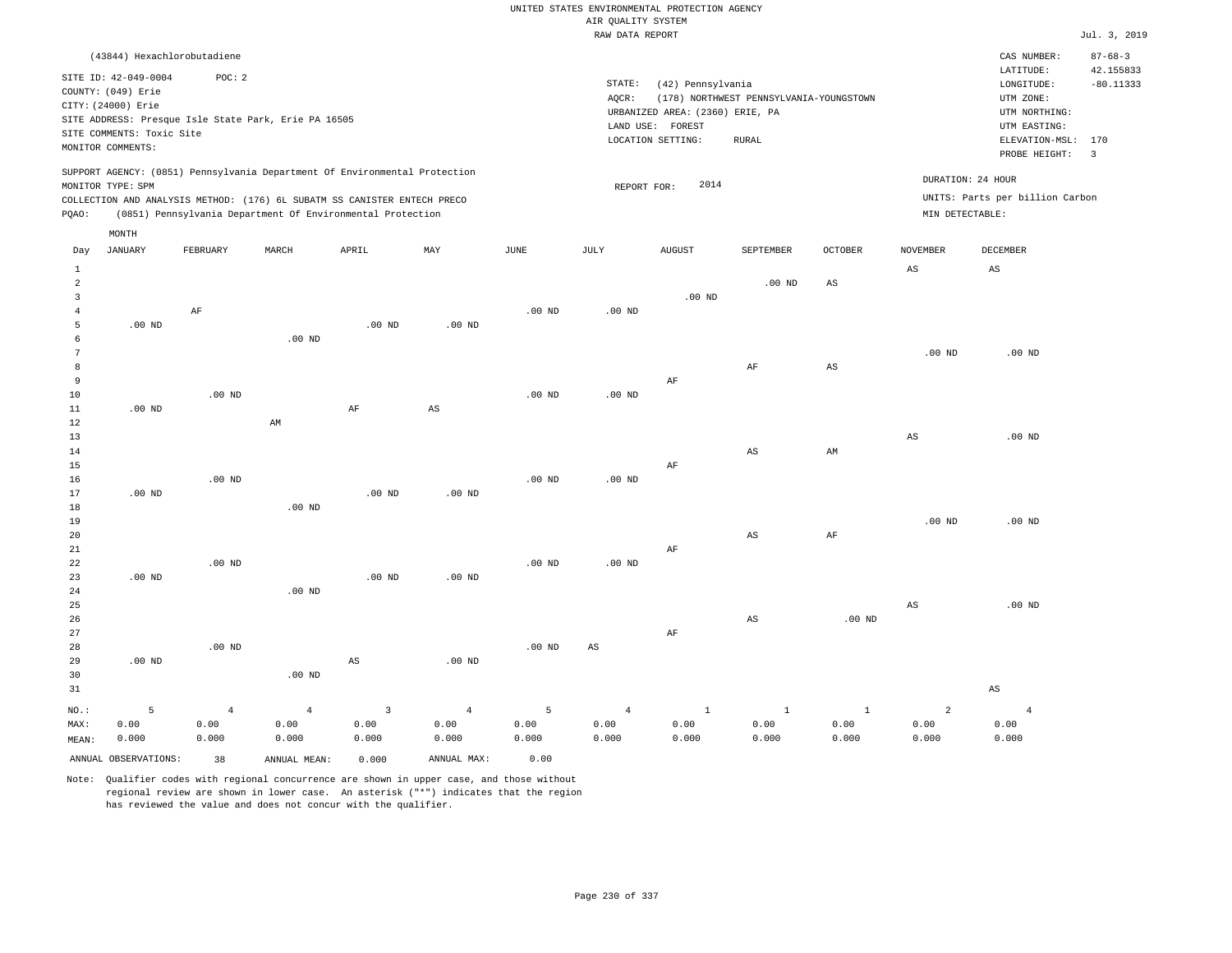|       |                           | (43844) Hexachlorobutadiene                                              |          |       |                                                                            |      |        |                                 |                                         |                |                 | CAS NUMBER:                     | $87 - 68 - 3$           |
|-------|---------------------------|--------------------------------------------------------------------------|----------|-------|----------------------------------------------------------------------------|------|--------|---------------------------------|-----------------------------------------|----------------|-----------------|---------------------------------|-------------------------|
|       | SITE ID: 42-049-0004      | POC: 2                                                                   |          |       |                                                                            |      |        |                                 |                                         |                |                 | LATITUDE:                       | 42.155833               |
|       | COUNTY: (049) Erie        |                                                                          |          |       |                                                                            |      | STATE: | (42) Pennsylvania               |                                         |                |                 | LONGITUDE:                      | $-80.11333$             |
|       | CITY: (24000) Erie        |                                                                          |          |       |                                                                            |      | AOCR:  |                                 | (178) NORTHWEST PENNSYLVANIA-YOUNGSTOWN |                |                 | UTM ZONE:                       |                         |
|       |                           | SITE ADDRESS: Presque Isle State Park, Erie PA 16505                     |          |       |                                                                            |      |        | URBANIZED AREA: (2360) ERIE, PA |                                         |                |                 | UTM NORTHING:                   |                         |
|       | SITE COMMENTS: Toxic Site |                                                                          |          |       |                                                                            |      |        | LAND USE: FOREST                |                                         |                |                 | UTM EASTING:                    |                         |
|       | MONITOR COMMENTS:         |                                                                          |          |       |                                                                            |      |        | LOCATION SETTING:               | RURAL                                   |                |                 | ELEVATION-MSL: 170              |                         |
|       |                           |                                                                          |          |       |                                                                            |      |        |                                 |                                         |                |                 | PROBE HEIGHT:                   | $\overline{\mathbf{3}}$ |
|       |                           |                                                                          |          |       | SUPPORT AGENCY: (0851) Pennsylvania Department Of Environmental Protection |      |        |                                 |                                         |                |                 |                                 |                         |
|       | MONITOR TYPE: SPM         |                                                                          |          |       |                                                                            |      |        | 2015<br>REPORT FOR:             |                                         |                |                 | DURATION: 24 HOUR               |                         |
|       |                           | COLLECTION AND ANALYSIS METHOD: (176) 6L SUBATM SS CANISTER ENTECH PRECO |          |       |                                                                            |      |        |                                 |                                         |                |                 | UNITS: Parts per billion Carbon |                         |
| POAO: |                           | (0851) Pennsylvania Department Of Environmental Protection               |          |       |                                                                            |      |        |                                 |                                         |                | MIN DETECTABLE: |                                 |                         |
|       | MONTH                     |                                                                          |          |       |                                                                            |      |        |                                 |                                         |                |                 |                                 |                         |
| Day   | JANUARY                   | FEBRUARY                                                                 | MARCH    | APRIL | MAY                                                                        | JUNE | JULY   | <b>AUGUST</b>                   | SEPTEMBER                               | <b>OCTOBER</b> | NOVEMBER        | DECEMBER                        |                         |
|       |                           |                                                                          | $.00$ ND |       |                                                                            |      |        |                                 |                                         |                |                 |                                 |                         |
|       |                           |                                                                          |          |       |                                                                            |      |        |                                 |                                         |                | $.00$ ND        | <b>TS</b>                       |                         |

|                |                |                        |                        |          |                   |                        |                        |                   |                |                         | $\cdots$               | $-$               |
|----------------|----------------|------------------------|------------------------|----------|-------------------|------------------------|------------------------|-------------------|----------------|-------------------------|------------------------|-------------------|
| 3              |                |                        |                        |          |                   |                        |                        |                   | .00 $ND$       | $.00{\rm ~ND}$          |                        |                   |
| $\overline{4}$ |                |                        |                        |          |                   |                        |                        | $.00$ ND          |                |                         |                        |                   |
| 5              |                | $\mathbb{A}\mathbb{S}$ |                        |          |                   | .00 $ND$               | $\mathbb{A}\mathbb{S}$ |                   |                |                         |                        |                   |
| 6              | $\rm AF$       |                        |                        | .00 $ND$ | $.00$ ND          |                        |                        |                   |                |                         |                        |                   |
| 7              |                |                        | $.00$ ND               |          |                   |                        |                        |                   |                |                         |                        |                   |
| 8              |                |                        |                        |          |                   |                        |                        |                   |                |                         | $\mathbb{A}\mathbb{S}$ | $.00$ ND          |
| 9              |                |                        |                        |          |                   |                        |                        |                   | $.00$ ND       | $\mathbb{A}\mathbb{S}$  |                        |                   |
| 10             |                |                        |                        |          |                   |                        |                        | $.00$ ND          |                |                         |                        |                   |
| 11             |                | $\mathbb{A}\mathbb{S}$ |                        |          |                   | $.00$ ND               | .00 $ND$               |                   |                |                         |                        |                   |
| 12             | $.00$ ND       |                        |                        | $.00$ ND | $.00$ ND          |                        |                        |                   |                |                         |                        |                   |
| 13             |                |                        | $.00$ ND               |          |                   |                        |                        |                   |                |                         |                        |                   |
| 14             |                |                        |                        |          |                   |                        |                        |                   |                |                         | $\rm{AF}$              | $.00~\mathrm{ND}$ |
| 15             |                |                        |                        |          |                   |                        |                        |                   | $.00$ ND       | $\mathbb{A}\mathbb{S}$  |                        |                   |
| 16             |                |                        |                        |          |                   |                        |                        | $.00~\mathrm{ND}$ |                |                         |                        |                   |
| 17             |                | $\rm AF$               |                        |          |                   | $.00$ ND               | .00 $ND$               |                   |                |                         |                        |                   |
| 18             | $\rm AF$       |                        |                        | .00 $ND$ | $.00$ ND          |                        |                        |                   |                |                         |                        |                   |
| 19             |                |                        | $\mathbb{A}\mathbb{S}$ |          |                   |                        |                        |                   |                |                         |                        |                   |
| 20             |                |                        |                        |          |                   |                        |                        |                   |                |                         | .00 <sub>ND</sub>      | $.00$ ND          |
| $_{\rm 21}$    |                |                        |                        |          |                   |                        |                        |                   | $.00$ ND       | .00 $ND$                |                        |                   |
| 22             |                |                        |                        |          |                   |                        |                        | $.00$ ND          |                |                         |                        |                   |
| 23             |                | .00 $ND$               |                        |          |                   | $\mathbb{A}\mathbb{S}$ | $\mathbb{A}\mathbb{S}$ |                   |                |                         |                        |                   |
| 24             | $.00$ ND       |                        |                        | $.00$ ND | $.00$ ND          |                        |                        |                   |                |                         |                        |                   |
| 25             |                |                        | $.00$ ND               |          |                   |                        |                        |                   |                |                         |                        |                   |
| 26             |                |                        |                        |          |                   |                        |                        |                   |                |                         | $_{\rm TS}$            | $.00$ ND          |
| 27             |                |                        |                        |          |                   |                        |                        |                   | AS             | .00 $ND$                |                        |                   |
| 28             |                |                        |                        |          |                   |                        |                        | .00 $ND$          |                |                         |                        |                   |
| 29             |                |                        |                        |          |                   | $.00$ ND               | $.00$ ND               |                   |                |                         |                        |                   |
| 30             | .00 $ND$       |                        |                        | .00 $ND$ | .00 <sub>ND</sub> |                        |                        |                   |                |                         |                        |                   |
| 31             |                |                        | $.00$ ND               |          |                   |                        |                        |                   |                |                         |                        |                   |
| $_{\rm NO.}$ : | $\overline{3}$ | $1\,$                  | 5                      | 5        | 5                 | $\overline{4}$         | $\overline{3}$         | 5                 | $\overline{4}$ | $\overline{\mathbf{3}}$ | $\overline{a}$         | $\overline{4}$    |
| MAX:           | 0.00           | 0.00                   | 0.00                   | 0.00     | 0.00              | 0.00                   | 0.00                   | 0.00              | 0.00           | 0.00                    | 0.00                   | 0.00              |
| MEAN:          | 0.000          | 0.000                  | 0.000                  | 0.000    | 0.000             | 0.000                  | 0.000                  | 0.000             | 0.000          | 0.000                   | 0.000                  | 0.000             |

Note: Qualifier codes with regional concurrence are shown in upper case, and those without regional review are shown in lower case. An asterisk ("\*") indicates that the region has reviewed the value and does not concur with the qualifier.

ANNUAL OBSERVATIONS: 44 ANNUAL MEAN: 0.000 ANNUAL MAX: 0.00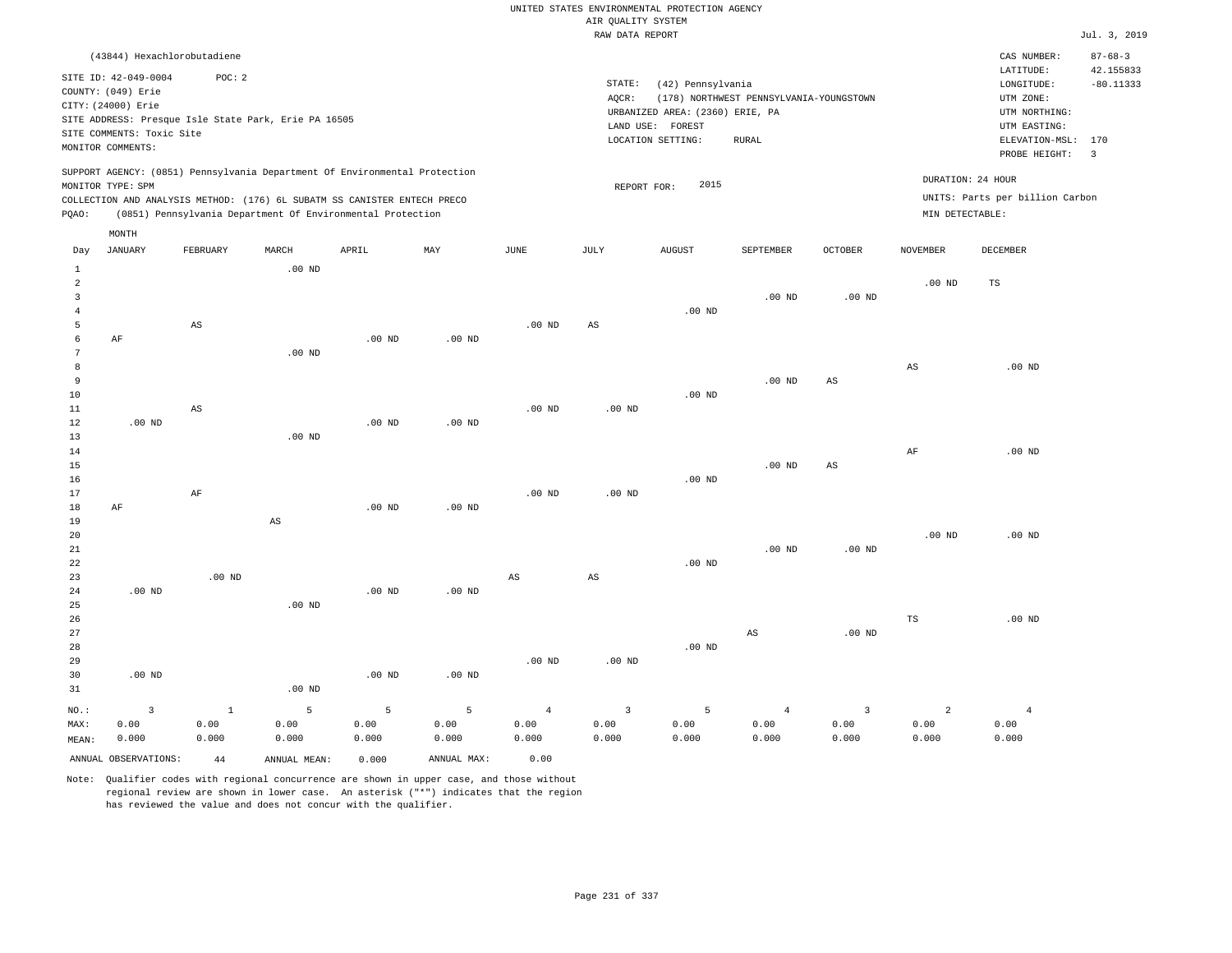|                 |                             |                |                                                                            |               |                        |                   |           | RAW DATA REPORT                       |                                         |               |                        |                                 | Jul. 3, 2019            |
|-----------------|-----------------------------|----------------|----------------------------------------------------------------------------|---------------|------------------------|-------------------|-----------|---------------------------------------|-----------------------------------------|---------------|------------------------|---------------------------------|-------------------------|
|                 | (43844) Hexachlorobutadiene |                |                                                                            |               |                        |                   |           |                                       |                                         |               |                        | CAS NUMBER:                     | $87 - 68 - 3$           |
|                 |                             |                |                                                                            |               |                        |                   |           |                                       |                                         |               |                        | LATITUDE:                       | 42.155833               |
|                 | SITE ID: 42-049-0004        | POC: 2         |                                                                            |               |                        |                   |           | STATE:<br>(42) Pennsylvania           |                                         |               |                        | LONGITUDE:                      | $-80.11333$             |
|                 | COUNTY: (049) Erie          |                |                                                                            |               |                        |                   |           | AQCR:                                 | (178) NORTHWEST PENNSYLVANIA-YOUNGSTOWN |               |                        | UTM ZONE:                       |                         |
|                 | CITY: (24000) Erie          |                | SITE ADDRESS: Presque Isle State Park, Erie PA 16505                       |               |                        |                   |           | URBANIZED AREA: (2360) ERIE, PA       |                                         |               |                        | UTM NORTHING:                   |                         |
|                 | SITE COMMENTS: Toxic Site   |                |                                                                            |               |                        |                   |           | LAND USE: FOREST                      |                                         |               |                        | UTM EASTING:                    |                         |
|                 | MONITOR COMMENTS:           |                |                                                                            |               |                        |                   |           | LOCATION SETTING:                     | RURAL                                   |               |                        | ELEVATION-MSL:                  | 170                     |
|                 |                             |                |                                                                            |               |                        |                   |           |                                       |                                         |               |                        | PROBE HEIGHT:                   | $\overline{\mathbf{3}}$ |
|                 |                             |                | SUPPORT AGENCY: (0851) Pennsylvania Department Of Environmental Protection |               |                        |                   |           |                                       |                                         |               |                        | DURATION: 24 HOUR               |                         |
|                 | MONITOR TYPE: SPM           |                |                                                                            |               |                        |                   |           | 2016<br>REPORT FOR:                   |                                         |               |                        |                                 |                         |
|                 |                             |                | COLLECTION AND ANALYSIS METHOD: (176) 6L SUBATM SS CANISTER ENTECH PRECO   |               |                        |                   |           |                                       |                                         |               |                        | UNITS: Parts per billion Carbon |                         |
| PQAO:           |                             |                | (0851) Pennsylvania Department Of Environmental Protection                 |               |                        |                   |           |                                       |                                         |               | MIN DETECTABLE:        |                                 |                         |
|                 | MONTH                       |                |                                                                            |               |                        |                   |           |                                       |                                         |               |                        |                                 |                         |
| Day             | <b>JANUARY</b>              | FEBRUARY       | MARCH                                                                      | APRIL         | MAY                    | $_{\rm JUNE}$     | JULY      | <b>AUGUST</b>                         | SEPTEMBER                               | OCTOBER       | <b>NOVEMBER</b>        | DECEMBER                        |                         |
| $\mathbf{1}$    | $.00$ ND                    |                | $.00$ ND                                                                   |               |                        |                   |           |                                       |                                         |               |                        |                                 |                         |
| $\overline{2}$  |                             |                |                                                                            |               |                        |                   |           |                                       |                                         |               | $_{\rm TS}$            | $\mathbb{TS}$                   |                         |
| $\overline{3}$  |                             |                |                                                                            |               |                        |                   |           |                                       | .00 <sub>ND</sub>                       | AF            |                        |                                 |                         |
| $\overline{4}$  |                             |                |                                                                            |               |                        |                   |           | AF                                    |                                         |               |                        |                                 |                         |
| -5              |                             |                |                                                                            |               |                        | .00 <sub>ND</sub> | $\rm{AF}$ |                                       |                                         |               |                        |                                 |                         |
| 6               |                             | $.00$ ND       |                                                                            | AF            | $\mathbb{A}\mathbb{S}$ |                   |           |                                       |                                         |               |                        |                                 |                         |
| $7\phantom{.0}$ | $.00$ ND                    |                | AF                                                                         |               |                        |                   |           |                                       |                                         |               |                        |                                 |                         |
| 8               |                             |                |                                                                            |               |                        |                   |           |                                       |                                         |               | $\rm{AF}$              | $\mathbb{TS}$                   |                         |
| 9               |                             |                |                                                                            |               |                        |                   |           |                                       | $\mathbb{TS}$                           | AF            |                        |                                 |                         |
| 10<br>11        |                             |                |                                                                            |               |                        | AS                | $\rm{AF}$ | AF                                    |                                         |               |                        |                                 |                         |
| $12$            |                             | $.00$ ND       |                                                                            | $_{\rm AS}$   | .00 <sub>ND</sub>      |                   |           |                                       |                                         |               |                        |                                 |                         |
| 13              | TS                          |                | $.00$ ND                                                                   |               |                        |                   |           |                                       |                                         |               |                        |                                 |                         |
| 14              |                             |                |                                                                            |               |                        |                   |           |                                       |                                         |               | $.00$ ND               | $.00$ ND                        |                         |
| 15              |                             |                |                                                                            |               |                        |                   |           |                                       | $\rm{AF}$                               | $.00$ ND      |                        |                                 |                         |
| 16              |                             |                |                                                                            |               |                        |                   |           | $.00$ ND                              |                                         |               |                        |                                 |                         |
| 17              |                             |                |                                                                            |               |                        | AF                | AF        |                                       |                                         |               |                        |                                 |                         |
| $18\,$          |                             | $.00$ ND       |                                                                            | $_{\rm AS}$   | .00 <sub>ND</sub>      |                   |           |                                       |                                         |               |                        |                                 |                         |
| 19              | $.00$ ND                    |                | $\mathbb{A}\mathbb{S}$                                                     |               |                        |                   |           |                                       |                                         |               |                        |                                 |                         |
| 20              |                             |                |                                                                            |               |                        |                   |           |                                       |                                         |               | $.00$ ND               | $.00$ ND                        |                         |
| 21              |                             |                |                                                                            |               |                        |                   |           |                                       | $.00$ ND                                | AF            |                        |                                 |                         |
| 22              |                             |                |                                                                            |               |                        |                   |           | $\rm AF$                              |                                         |               |                        |                                 |                         |
| 23              |                             |                |                                                                            |               |                        | AS                | AF        |                                       |                                         |               |                        |                                 |                         |
| 24<br>25        |                             | $.00$ ND       |                                                                            | $.00$ ND      | AF                     |                   |           |                                       |                                         |               |                        |                                 |                         |
| 26              | $.00$ ND                    |                | $.00$ ND                                                                   |               |                        |                   |           |                                       |                                         |               | $\rm{AF}$              | $.00$ ND                        |                         |
| 27              |                             |                |                                                                            |               |                        |                   |           |                                       | $.00$ ND                                | AF            |                        |                                 |                         |
| 28              |                             |                |                                                                            |               |                        |                   |           | $.00$ ND                              |                                         |               |                        |                                 |                         |
| 29              |                             |                |                                                                            |               |                        | $\rm AF$          | AF        |                                       |                                         |               |                        |                                 |                         |
| 30              |                             |                |                                                                            | AS            | AF                     |                   |           |                                       |                                         |               |                        |                                 |                         |
| 31              | $.00$ ND                    |                | .00 <sub>ND</sub>                                                          |               |                        |                   |           |                                       |                                         |               |                        |                                 |                         |
|                 |                             |                |                                                                            |               |                        |                   |           |                                       |                                         |               |                        |                                 |                         |
| NO.:            | 5<br>0.00                   | $\overline{4}$ | $\overline{4}$                                                             | $\,$ 1        | $\overline{a}$         | $\mathbf{1}$      |           | $\mathbb O$<br>$\overline{a}$<br>0.00 | $\overline{3}$<br>0.00                  | $\mathbf{1}$  | $\overline{a}$<br>0.00 | $\overline{3}$                  |                         |
| MAX:<br>MEAN:   | 0.000                       | 0.00<br>0.000  | 0.00<br>0.000                                                              | 0.00<br>0.000 | 0.00<br>0.000          | 0.00<br>0.000     |           | 0.000                                 | 0.000                                   | 0.00<br>0.000 | 0.000                  | 0.00<br>0.000                   |                         |
|                 |                             |                |                                                                            |               |                        |                   |           |                                       |                                         |               |                        |                                 |                         |
|                 | ANNUAL OBSERVATIONS:        | 28             | ANNUAL, MEAN:                                                              | 0.000         | ANNUAL MAX:            | 0.00              |           |                                       |                                         |               |                        |                                 |                         |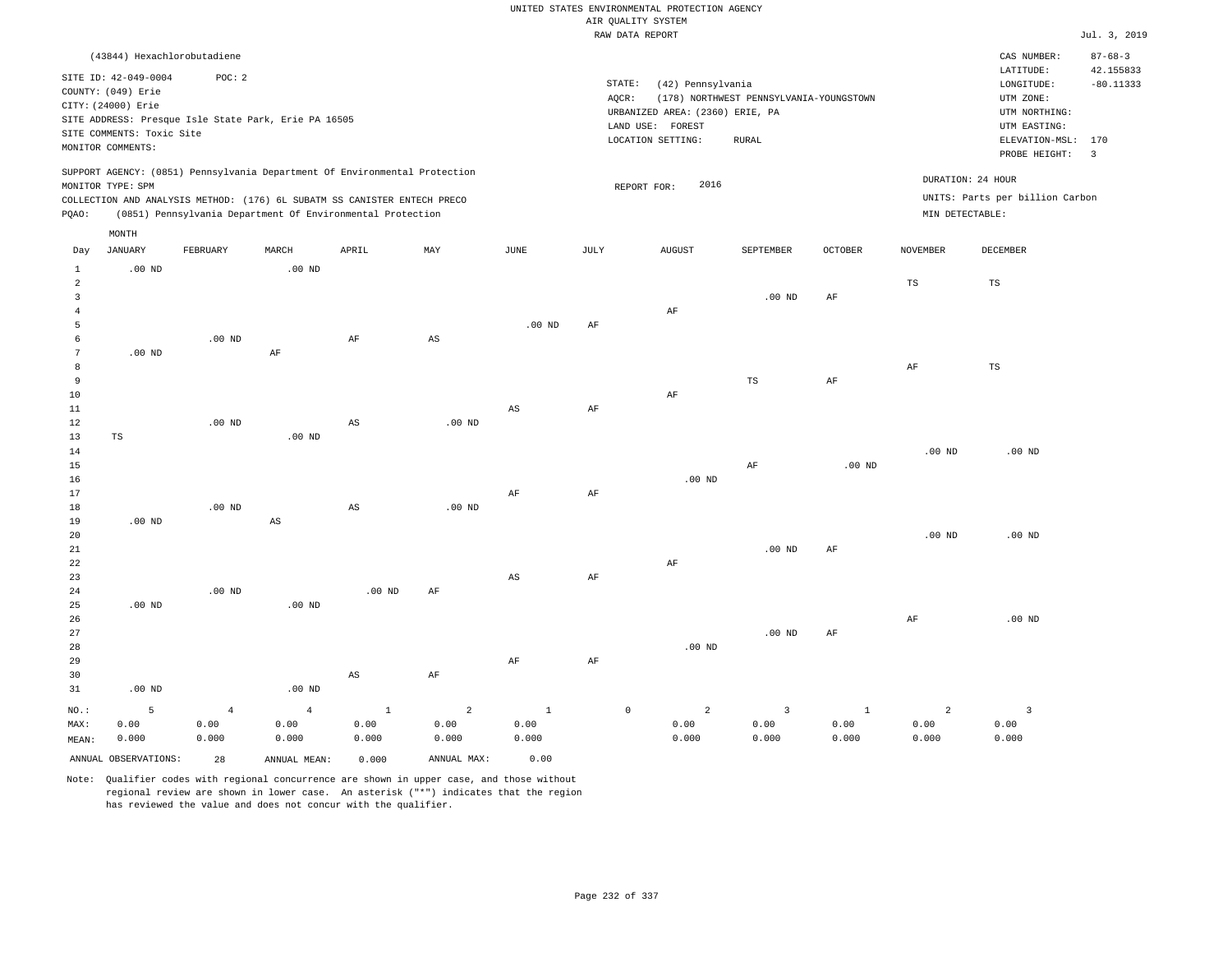|                 | (43844) Hexachlorobutadiene |              |                                                      |                                                                            |                   |                        |                        |                                 |                                         |                   |                   | CAS NUMBER:                     | $87 - 68 - 3$           |
|-----------------|-----------------------------|--------------|------------------------------------------------------|----------------------------------------------------------------------------|-------------------|------------------------|------------------------|---------------------------------|-----------------------------------------|-------------------|-------------------|---------------------------------|-------------------------|
|                 | SITE ID: 42-049-0004        | POC: 2       |                                                      |                                                                            |                   |                        |                        |                                 |                                         |                   |                   | LATITUDE:                       | 42.155833               |
|                 | COUNTY: (049) Erie          |              |                                                      |                                                                            |                   |                        | STATE:                 | (42) Pennsylvania               |                                         |                   |                   | LONGITUDE:                      | $-80.11333$             |
|                 | CITY: (24000) Erie          |              |                                                      |                                                                            |                   |                        | AQCR:                  |                                 | (178) NORTHWEST PENNSYLVANIA-YOUNGSTOWN |                   |                   | UTM ZONE:                       |                         |
|                 |                             |              | SITE ADDRESS: Presque Isle State Park, Erie PA 16505 |                                                                            |                   |                        |                        | URBANIZED AREA: (2360) ERIE, PA |                                         |                   |                   | UTM NORTHING:                   |                         |
|                 | SITE COMMENTS: Toxic Site   |              |                                                      |                                                                            |                   |                        |                        | LAND USE: FOREST                |                                         |                   |                   | UTM EASTING:                    |                         |
|                 | MONITOR COMMENTS:           |              |                                                      |                                                                            |                   |                        |                        | LOCATION SETTING:               | RURAL                                   |                   |                   | ELEVATION-MSL: 170              |                         |
|                 |                             |              |                                                      |                                                                            |                   |                        |                        |                                 |                                         |                   |                   | PROBE HEIGHT:                   | $\overline{\mathbf{3}}$ |
|                 |                             |              |                                                      | SUPPORT AGENCY: (0851) Pennsylvania Department Of Environmental Protection |                   |                        |                        |                                 |                                         |                   |                   | DURATION: 24 HOUR               |                         |
|                 | MONITOR TYPE: SPM           |              |                                                      |                                                                            |                   |                        | REPORT FOR:            | 2017                            |                                         |                   |                   | UNITS: Parts per billion Carbon |                         |
|                 |                             |              |                                                      | COLLECTION AND ANALYSIS METHOD: (176) 6L SUBATM SS CANISTER ENTECH PRECO   |                   |                        |                        |                                 |                                         |                   |                   |                                 |                         |
| PQAO:           |                             |              |                                                      | (0851) Pennsylvania Department Of Environmental Protection                 |                   |                        |                        |                                 |                                         |                   | MIN DETECTABLE:   |                                 |                         |
|                 | MONTH                       |              |                                                      |                                                                            |                   |                        |                        |                                 |                                         |                   |                   |                                 |                         |
| Day             | <b>JANUARY</b>              | FEBRUARY     | MARCH                                                | APRIL                                                                      | MAY               | JUNE                   | JULY                   | <b>AUGUST</b>                   | SEPTEMBER                               | <b>OCTOBER</b>    | <b>NOVEMBER</b>   | <b>DECEMBER</b>                 |                         |
| $1\,$           | AF                          |              |                                                      | $\rm AF$                                                                   | $\rm{AF}$         |                        |                        |                                 |                                         |                   |                   |                                 |                         |
| $\overline{a}$  |                             |              | $.00$ ND                                             |                                                                            |                   |                        |                        |                                 |                                         |                   |                   |                                 |                         |
| 3               |                             |              |                                                      |                                                                            |                   |                        |                        |                                 |                                         |                   | .00 <sub>ND</sub> | $.00$ ND                        |                         |
| $\overline{4}$  |                             |              |                                                      |                                                                            |                   |                        |                        |                                 | $.00$ ND                                | $.00$ ND          |                   |                                 |                         |
| 5               |                             |              |                                                      |                                                                            |                   |                        |                        | $.00~\mathrm{ND}$               |                                         |                   |                   |                                 |                         |
| 6               |                             | $.00$ ND     |                                                      |                                                                            |                   | .00 <sub>ND</sub>      | $\mathbb{A}\mathbb{S}$ |                                 |                                         |                   |                   |                                 |                         |
| $7\phantom{.0}$ | TS                          |              |                                                      | AF                                                                         | $.00$ ND          |                        |                        |                                 |                                         |                   |                   |                                 |                         |
| 8               |                             |              | $.00$ ND                                             |                                                                            |                   |                        |                        |                                 |                                         |                   |                   |                                 |                         |
| 9               |                             |              |                                                      |                                                                            |                   |                        |                        |                                 |                                         |                   | .00 <sub>ND</sub> | $.00$ ND                        |                         |
| 10              |                             |              |                                                      |                                                                            |                   |                        |                        |                                 | $.00$ ND                                | $.00$ ND          |                   |                                 |                         |
| 11              |                             |              |                                                      |                                                                            |                   |                        |                        | .00 <sub>ND</sub>               |                                         |                   |                   |                                 |                         |
| 12              |                             | TS           |                                                      |                                                                            |                   | .00 <sub>ND</sub>      | $\mathbb{A}\mathbb{S}$ |                                 |                                         |                   |                   |                                 |                         |
| 13              | $.00$ ND                    |              |                                                      | $.00$ ND                                                                   | $.00$ ND          |                        |                        |                                 |                                         |                   |                   |                                 |                         |
| 14              |                             |              | $.00$ ND                                             |                                                                            |                   |                        |                        |                                 |                                         |                   |                   |                                 |                         |
| 15              |                             |              |                                                      |                                                                            |                   |                        |                        |                                 |                                         |                   | $.00$ ND          | $.00$ ND                        |                         |
| 16              |                             |              |                                                      |                                                                            |                   |                        |                        |                                 | $.00$ ND                                | $.00$ ND          |                   |                                 |                         |
| 17              |                             |              |                                                      |                                                                            |                   |                        |                        | $.00$ ND                        |                                         |                   |                   |                                 |                         |
| 18              |                             | AF           |                                                      |                                                                            |                   | $.00$ ND               | $\mathbb{A}\mathbb{S}$ |                                 |                                         |                   |                   |                                 |                         |
| 19<br>20        | $.00$ ND                    |              | $.00$ ND                                             | $\rm AF$                                                                   | .00 <sub>ND</sub> |                        |                        |                                 |                                         |                   |                   |                                 |                         |
| 21              |                             |              |                                                      |                                                                            |                   |                        |                        |                                 |                                         |                   | .00 <sub>ND</sub> | TS                              |                         |
| 22              |                             |              |                                                      |                                                                            |                   |                        |                        |                                 | $.00$ ND                                | $.00$ ND          |                   |                                 |                         |
| 23              |                             |              |                                                      |                                                                            |                   |                        |                        | $.00$ ND                        |                                         |                   |                   |                                 |                         |
| 24              |                             | AF           |                                                      |                                                                            |                   | $.00$ ND               | $.00$ ND               |                                 |                                         |                   |                   |                                 |                         |
| 25              | AS                          |              |                                                      | AF                                                                         | .00 <sub>ND</sub> |                        |                        |                                 |                                         |                   |                   |                                 |                         |
| 26              |                             |              | $.00$ ND                                             |                                                                            |                   |                        |                        |                                 |                                         |                   |                   |                                 |                         |
| 27              |                             |              |                                                      |                                                                            |                   |                        |                        |                                 |                                         |                   | $.00$ ND          | AF                              |                         |
| 28              |                             |              |                                                      |                                                                            |                   |                        |                        |                                 | $.00$ ND                                | .00 <sub>ND</sub> |                   |                                 |                         |
| 29              |                             |              |                                                      |                                                                            |                   |                        |                        | .00 <sub>ND</sub>               |                                         |                   |                   |                                 |                         |
| 30              |                             |              |                                                      |                                                                            |                   | $\mathbb{A}\mathbb{S}$ | $.00$ ND               |                                 |                                         |                   |                   |                                 |                         |
| 31              | $.00$ ND                    |              |                                                      |                                                                            | .00 <sub>ND</sub> |                        |                        |                                 |                                         |                   |                   |                                 |                         |
| NO.:            | $\overline{3}$              | $\mathbf{1}$ | 5                                                    | $\mathbf{1}$                                                               | 5                 | $\overline{4}$         | $\overline{a}$         | 5                               | 5                                       | 5                 | 5                 | $\overline{\mathbf{3}}$         |                         |
| MAX:            | 0.00                        | 0.00         | 0.00                                                 | 0.00                                                                       | 0.00              | 0.00                   | 0.00                   | 0.00                            | 0.00                                    | 0.00              | 0.00              | 0.00                            |                         |
| MEAN:           | 0.000                       | 0.000        | 0.000                                                | 0.000                                                                      | 0.000             | 0.000                  | 0.000                  | 0.000                           | 0.000                                   | 0.000             | 0.000             | 0.000                           |                         |
|                 |                             |              |                                                      |                                                                            |                   |                        |                        |                                 |                                         |                   |                   |                                 |                         |
|                 | ANNUAL OBSERVATIONS:        | 44           | ANNUAL MEAN:                                         | 0.000                                                                      | ANNUAL MAX:       | 0.00                   |                        |                                 |                                         |                   |                   |                                 |                         |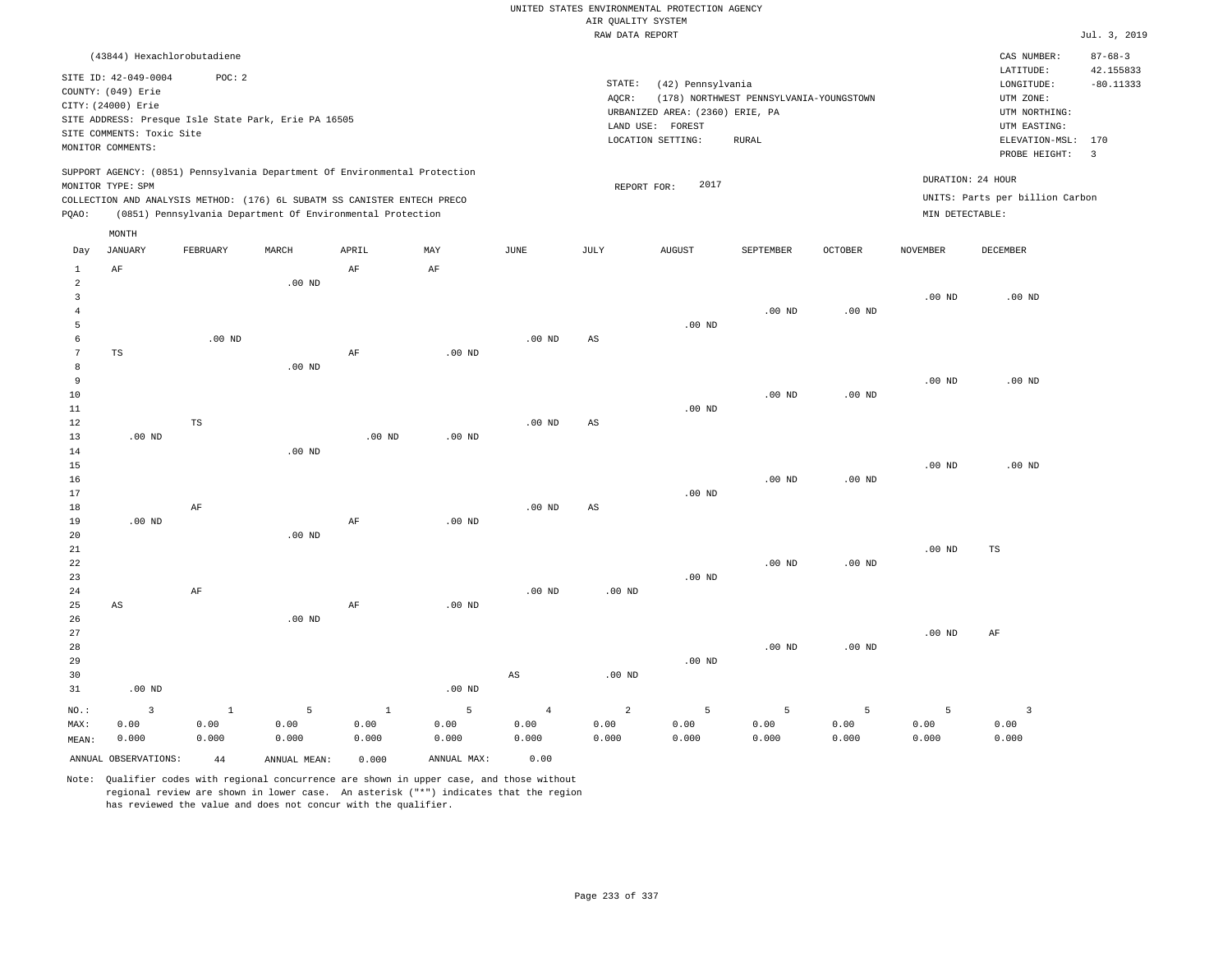|                                |                                            |             |                |                                                      |                                                                            |              |               |                     |                     | UNITED STATES ENVIRONMENTAL PROTECTION AGENCY<br>AIR QUALITY SYSTEM |                                         |                   |                 |                                 |                            |
|--------------------------------|--------------------------------------------|-------------|----------------|------------------------------------------------------|----------------------------------------------------------------------------|--------------|---------------|---------------------|---------------------|---------------------------------------------------------------------|-----------------------------------------|-------------------|-----------------|---------------------------------|----------------------------|
|                                |                                            |             |                |                                                      |                                                                            |              |               |                     | RAW DATA REPORT     |                                                                     |                                         |                   |                 |                                 | Jul. 3, 2019               |
|                                | (43844) Hexachlorobutadiene                |             |                |                                                      |                                                                            |              |               |                     |                     |                                                                     |                                         |                   |                 | CAS NUMBER:<br>LATITUDE:        | $87 - 68 - 3$<br>42.155833 |
|                                | SITE ID: 42-049-0004<br>COUNTY: (049) Erie |             | POC: 2         |                                                      |                                                                            |              |               |                     | STATE:<br>AQCR:     | (42) Pennsylvania                                                   | (178) NORTHWEST PENNSYLVANIA-YOUNGSTOWN |                   |                 | LONGITUDE:<br>UTM ZONE:         | $-80.11333$                |
|                                | CITY: (24000) Erie                         |             |                |                                                      |                                                                            |              |               |                     |                     | URBANIZED AREA: (2360) ERIE, PA                                     |                                         |                   |                 | UTM NORTHING:                   |                            |
|                                | SITE COMMENTS: Toxic Site                  |             |                | SITE ADDRESS: Presque Isle State Park, Erie PA 16505 |                                                                            |              |               |                     |                     | LAND USE: FOREST                                                    |                                         |                   |                 | UTM EASTING:                    |                            |
|                                | MONITOR COMMENTS:                          |             |                |                                                      |                                                                            |              |               |                     |                     | LOCATION SETTING:                                                   | <b>RURAL</b>                            |                   |                 | ELEVATION-MSL:<br>PROBE HEIGHT: | 170<br>$\overline{3}$      |
|                                | MONITOR TYPE: SPM                          |             |                |                                                      | SUPPORT AGENCY: (0851) Pennsylvania Department Of Environmental Protection |              |               |                     |                     | 2018<br>REPORT FOR:                                                 |                                         |                   |                 | DURATION: 24 HOUR               |                            |
|                                |                                            |             |                |                                                      | COLLECTION AND ANALYSIS METHOD: (176) 6L SUBATM SS CANISTER ENTECH PRECO   |              |               |                     |                     |                                                                     |                                         |                   |                 | UNITS: Parts per billion Carbon |                            |
| PQAO:                          |                                            |             |                |                                                      | (0851) Pennsylvania Department Of Environmental Protection                 |              |               |                     |                     |                                                                     |                                         |                   |                 | MIN DETECTABLE: .2069786        |                            |
|                                | MONTH                                      |             |                |                                                      |                                                                            |              |               |                     |                     |                                                                     |                                         |                   |                 |                                 |                            |
| Day                            | <b>JANUARY</b>                             |             | FEBRUARY       | MARCH                                                | APRIL                                                                      | $_{\rm MAY}$ | $_{\rm JUNE}$ |                     | JULY                | <b>AUGUST</b>                                                       | SEPTEMBER                               | OCTOBER           | <b>NOVEMBER</b> | DECEMBER                        |                            |
| $\mathbf{1}$<br>$\overline{a}$ | $_{\rm TS}$                                |             | AQ             |                                                      | AF                                                                         | $.00$ ND     | AF            |                     | AF                  |                                                                     |                                         |                   |                 |                                 |                            |
| $\mathbf{3}$                   |                                            |             |                | .00 <sub>ND</sub>                                    |                                                                            |              |               |                     |                     |                                                                     |                                         |                   |                 |                                 |                            |
| $\overline{4}$<br>5            |                                            |             |                |                                                      |                                                                            |              |               |                     |                     |                                                                     | $\rm AF$                                | $.00$ ND          | $.00$ ND        | $.00$ ND                        |                            |
| 6                              |                                            |             |                |                                                      |                                                                            |              |               |                     |                     | AF                                                                  |                                         |                   |                 |                                 |                            |
| 7                              |                                            |             | $.00$ ND       |                                                      |                                                                            |              | AF            |                     | AF                  |                                                                     |                                         |                   |                 |                                 |                            |
| 8                              | AF                                         |             |                |                                                      | $.00$ ND                                                                   | AS           |               |                     |                     |                                                                     |                                         |                   |                 |                                 |                            |
| $\overline{9}$                 |                                            |             |                | $.00$ ND                                             |                                                                            |              |               |                     |                     |                                                                     |                                         |                   |                 |                                 |                            |
| 10<br>11                       |                                            |             |                |                                                      |                                                                            |              |               |                     |                     |                                                                     | $\mathbb{A}\mathbb{S}$                  | $.00$ ND          | $.00$ ND        | $.00$ ND                        |                            |
| 12                             |                                            |             |                |                                                      |                                                                            |              |               |                     |                     | AF                                                                  |                                         |                   |                 |                                 |                            |
| 13                             |                                            |             | $.00$ ND       |                                                      |                                                                            |              | AF            |                     | $\rm{AF}$           |                                                                     |                                         |                   |                 |                                 |                            |
| 14                             | AF                                         |             |                |                                                      | $.00$ ND                                                                   | AF           |               |                     |                     |                                                                     |                                         |                   |                 |                                 |                            |
| 15                             |                                            |             |                | $.00$ ND                                             |                                                                            |              |               |                     |                     |                                                                     |                                         |                   |                 |                                 |                            |
| 16<br>17                       |                                            |             |                |                                                      |                                                                            |              |               |                     |                     |                                                                     | $.00$ ND                                | .25 LB            | AS              | $.00$ ND                        |                            |
| 18                             |                                            |             |                |                                                      |                                                                            |              |               |                     |                     | AF                                                                  |                                         |                   |                 |                                 |                            |
| 19                             |                                            |             | $.00$ ND       |                                                      |                                                                            |              | AF            |                     | AF                  |                                                                     |                                         |                   |                 |                                 |                            |
| 20                             | AF                                         |             |                |                                                      | $.00$ ND                                                                   | AF           |               |                     |                     |                                                                     |                                         |                   |                 |                                 |                            |
| $2\sqrt{1}$                    |                                            |             |                | AF                                                   |                                                                            |              |               |                     |                     |                                                                     |                                         |                   |                 |                                 |                            |
| 22<br>23                       |                                            |             |                |                                                      |                                                                            |              |               |                     |                     |                                                                     | $.00$ ND                                | .00 <sub>ND</sub> | $.00$ ND        | $.00$ ND                        |                            |
| 24                             |                                            |             |                |                                                      |                                                                            |              |               |                     |                     | $.00$ ND                                                            |                                         |                   |                 |                                 |                            |
| 25                             |                                            |             | $.00$ ND       |                                                      |                                                                            |              | $\rm{AF}$     |                     | $\rm{AF}$           |                                                                     |                                         |                   |                 |                                 |                            |
| 26                             | AF                                         |             |                |                                                      | $.00$ ND                                                                   | AF           |               |                     |                     |                                                                     |                                         |                   |                 |                                 |                            |
| 27                             |                                            |             |                | AF                                                   |                                                                            |              |               |                     |                     |                                                                     |                                         |                   |                 |                                 |                            |
| 28<br>29                       |                                            |             |                |                                                      |                                                                            |              |               |                     |                     |                                                                     | $.00$ ND                                | $.00$ ND          | $.00$ ND        | $\mathbb{A}\mathbb{S}$          |                            |
| 30                             |                                            |             |                |                                                      |                                                                            |              |               |                     |                     | $.00$ ND                                                            |                                         |                   |                 |                                 |                            |
| 31                             |                                            |             |                |                                                      |                                                                            |              |               |                     | AF                  |                                                                     |                                         |                   |                 |                                 |                            |
| $NO.$ :                        |                                            | $\mathbb O$ | $\overline{4}$ | 3                                                    | $\overline{4}$                                                             | $\mathbf{1}$ |               | $\mathsf{O}\xspace$ | $\mathsf{O}\xspace$ | $\overline{a}$                                                      | $\overline{3}$                          | 5                 | $\overline{4}$  | $\overline{4}$                  |                            |
| MAX:                           |                                            |             | 0.00           | 0.00                                                 | 0.00                                                                       | 0.00         |               |                     |                     | 0.00                                                                | 0.00                                    | .25               | 0.00            | 0.00                            |                            |
| MEAN:                          |                                            |             | 0.000          | 0.000                                                | 0.000                                                                      | 0.000        |               |                     |                     | 0.000                                                               | 0.000                                   | .050              | 0.000           | 0.000                           |                            |
|                                | ANNUAL OBSERVATIONS:                       |             | 30             | ANNUAL MEAN:                                         | .008                                                                       | ANNUAL MAX:  |               | .25                 |                     |                                                                     |                                         |                   |                 |                                 |                            |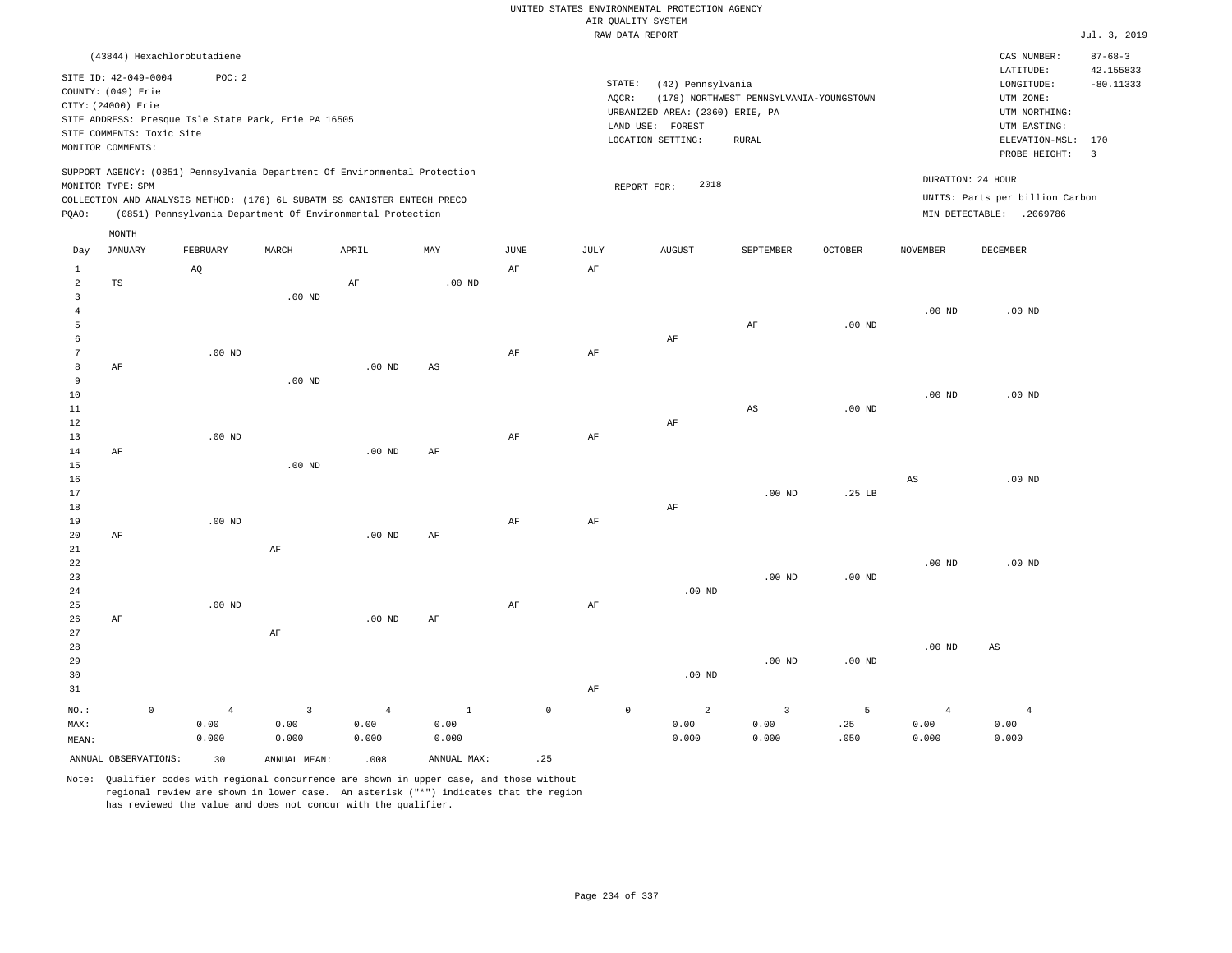|                     |                                   |           |                                                                            |                |                           |                       | RAW DATA REPORT |                                 |                                         |                |                 |                                 | Jul. 3, 2019    |
|---------------------|-----------------------------------|-----------|----------------------------------------------------------------------------|----------------|---------------------------|-----------------------|-----------------|---------------------------------|-----------------------------------------|----------------|-----------------|---------------------------------|-----------------|
|                     | (43852) Dichlorotetrafluoroethane |           |                                                                            |                |                           |                       |                 |                                 |                                         |                |                 | CAS NUMBER:                     | $1320 - 37 - 2$ |
|                     |                                   |           |                                                                            |                |                           |                       |                 |                                 |                                         |                |                 | LATITUDE:                       | 42.155833       |
|                     | SITE ID: 42-049-0004              | POC: 2    |                                                                            |                |                           |                       | STATE:          | (42) Pennsylvania               |                                         |                |                 | LONGITUDE:                      | $-80.11333$     |
|                     | COUNTY: (049) Erie                |           |                                                                            |                |                           |                       | AQCR:           |                                 | (178) NORTHWEST PENNSYLVANIA-YOUNGSTOWN |                |                 | UTM ZONE:                       |                 |
|                     | CITY: (24000) Erie                |           |                                                                            |                |                           |                       |                 | URBANIZED AREA: (2360) ERIE, PA |                                         |                |                 | UTM NORTHING:                   |                 |
|                     |                                   |           | SITE ADDRESS: Presque Isle State Park, Erie PA 16505                       |                |                           |                       |                 | LAND USE: FOREST                |                                         |                |                 | UTM EASTING:                    |                 |
|                     | SITE COMMENTS: Toxic Site         |           |                                                                            |                |                           |                       |                 | LOCATION SETTING:               | <b>RURAL</b>                            |                |                 | ELEVATION-MSL:                  | 170             |
|                     | MONITOR COMMENTS:                 |           |                                                                            |                |                           |                       |                 |                                 |                                         |                |                 | PROBE HEIGHT:                   | $\overline{3}$  |
|                     |                                   |           | SUPPORT AGENCY: (0851) Pennsylvania Department Of Environmental Protection |                |                           |                       |                 |                                 |                                         |                |                 | DURATION: 24 HOUR               |                 |
|                     | MONITOR TYPE: SPM                 |           |                                                                            |                |                           |                       | REPORT FOR:     | 2013                            |                                         |                |                 |                                 |                 |
|                     |                                   |           | COLLECTION AND ANALYSIS METHOD: (176) 6L SUBATM SS CANISTER ENTECH PRECO   |                |                           |                       |                 |                                 |                                         |                |                 | UNITS: Parts per billion Carbon |                 |
| POAO:               |                                   |           | (0851) Pennsylvania Department Of Environmental Protection                 |                |                           |                       |                 |                                 |                                         |                | MIN DETECTABLE: |                                 |                 |
|                     | MONTH<br><b>JANUARY</b>           | FEBRUARY  |                                                                            | APRIL          | $\ensuremath{\text{MAX}}$ | $\operatorname{JUNE}$ |                 | ${\tt AUGUST}$                  |                                         | <b>OCTOBER</b> | <b>NOVEMBER</b> | DECEMBER                        |                 |
| Day<br>$\mathbf{1}$ |                                   |           | MARCH                                                                      |                |                           |                       | JULY            |                                 | SEPTEMBER<br>$.000$ ND                  | $.000$ ND      |                 |                                 |                 |
| $\overline{a}$      |                                   |           |                                                                            |                |                           |                       |                 | $.000$ ND                       |                                         |                |                 |                                 |                 |
| $\overline{3}$      |                                   | $.000$ ND |                                                                            |                |                           | AS                    | $.000$ ND       |                                 |                                         |                |                 |                                 |                 |
| $\overline{4}$      | $.000$ ND                         |           |                                                                            | $.000$ ND      | $.000$ ND                 |                       |                 |                                 |                                         |                |                 |                                 |                 |
| 5                   |                                   |           | $.000$ ND                                                                  |                |                           |                       |                 |                                 |                                         |                |                 |                                 |                 |
| 6                   |                                   |           |                                                                            |                |                           |                       |                 |                                 |                                         |                | $.000$ ND       | $.000$ ND                       |                 |
| $7\phantom{.0}$     |                                   |           |                                                                            |                |                           |                       |                 |                                 | $.000$ ND                               | $.000$ ND      |                 |                                 |                 |
| 8                   |                                   |           |                                                                            |                |                           |                       |                 | $.000$ ND                       |                                         |                |                 |                                 |                 |
| $\overline{9}$      |                                   | $.000$ ND |                                                                            |                |                           | $.000$ ND             | $.000$ ND       |                                 |                                         |                |                 |                                 |                 |
| 10                  | .000 <sub>ND</sub>                |           |                                                                            | AS             | $.000$ ND                 |                       |                 |                                 |                                         |                |                 |                                 |                 |
| 11                  |                                   |           | $.000$ ND                                                                  |                |                           |                       |                 |                                 |                                         |                |                 |                                 |                 |
| 12                  |                                   |           |                                                                            |                |                           |                       |                 |                                 |                                         |                | AF              | $.000$ ND                       |                 |
| 13                  |                                   |           |                                                                            |                |                           |                       |                 |                                 | $.000$ ND                               | $.000$ ND      |                 |                                 |                 |
| 14                  |                                   |           |                                                                            |                |                           |                       |                 | AF                              |                                         |                |                 |                                 |                 |
| 15                  |                                   | $.000$ ND |                                                                            |                |                           | $.000$ ND             | $.000$ ND       |                                 |                                         |                |                 |                                 |                 |
| 16                  | $.000$ ND                         |           |                                                                            | $.000$ ND      | $.000$ ND                 |                       |                 |                                 |                                         |                |                 |                                 |                 |
| 17                  |                                   |           | $.000$ ND                                                                  |                |                           |                       |                 |                                 |                                         |                |                 |                                 |                 |
| 18                  |                                   |           |                                                                            |                |                           |                       |                 |                                 |                                         |                | $.000$ ND       | $.000$ ND                       |                 |
| 19                  |                                   |           |                                                                            |                |                           |                       |                 |                                 | $.000$ ND                               | $.000$ ND      |                 |                                 |                 |
| 20                  |                                   |           |                                                                            |                |                           |                       |                 | $.000$ ND                       |                                         |                |                 |                                 |                 |
| 21                  |                                   | $.000$ ND |                                                                            |                |                           | $.000$ ND             | $.000$ ND       |                                 |                                         |                |                 |                                 |                 |
| 22                  | $.000$ ND                         |           |                                                                            | $.000$ ND      | $.000$ ND                 |                       |                 |                                 |                                         |                |                 |                                 |                 |
| 23                  |                                   |           | $.000$ ND                                                                  |                |                           |                       |                 |                                 |                                         |                |                 |                                 |                 |
| 24                  |                                   |           |                                                                            |                |                           |                       |                 |                                 |                                         |                | $.000$ ND       | $.000$ ND                       |                 |
| 25                  |                                   |           |                                                                            |                |                           |                       |                 |                                 | $.000$ ND                               | $.000$ ND      |                 |                                 |                 |
| 26                  |                                   |           |                                                                            |                |                           |                       |                 | $.000$ ND                       |                                         |                |                 |                                 |                 |
| 27                  |                                   | $.000$ ND |                                                                            |                |                           | $.000$ ND             | $.000$ ND       |                                 |                                         |                |                 |                                 |                 |
| 28                  | $.000$ ND                         |           |                                                                            | $.000$ ND      | $.000$ ND                 |                       |                 |                                 |                                         |                |                 |                                 |                 |
| 29                  |                                   |           | $.000$ ND                                                                  |                |                           |                       |                 |                                 |                                         |                |                 |                                 |                 |
| 30                  |                                   |           |                                                                            |                |                           |                       |                 |                                 |                                         |                | $.000$ ND       | $.000$ ND                       |                 |
| 31                  |                                   |           |                                                                            |                |                           |                       |                 |                                 |                                         | $.000$ ND      |                 |                                 |                 |
| NO.:                | 5                                 | 5         | 5                                                                          | $\overline{4}$ | 5                         | $\overline{4}$        | 5               | $\overline{4}$                  | 5                                       | 6              | $\overline{4}$  | 5                               |                 |
| MAX:                | 0.000                             | 0.000     | 0.000                                                                      | 0.000          | 0.000                     | 0.000                 | 0.000           | 0.000                           | 0.000                                   | 0.000          | 0.000           | 0.000                           |                 |
| MEAN:               | 0.0000                            | 0.0000    | 0.0000                                                                     | 0.0000         | 0.0000                    | 0.0000                | 0.0000          | 0.0000                          | 0.0000                                  | 0.0000         | 0.0000          | 0.0000                          |                 |
|                     | ANNUAL OBSERVATIONS:              | 57        | ANNUAL MEAN:                                                               | 0.0000         | ANNUAL MAX:               | 0.000                 |                 |                                 |                                         |                |                 |                                 |                 |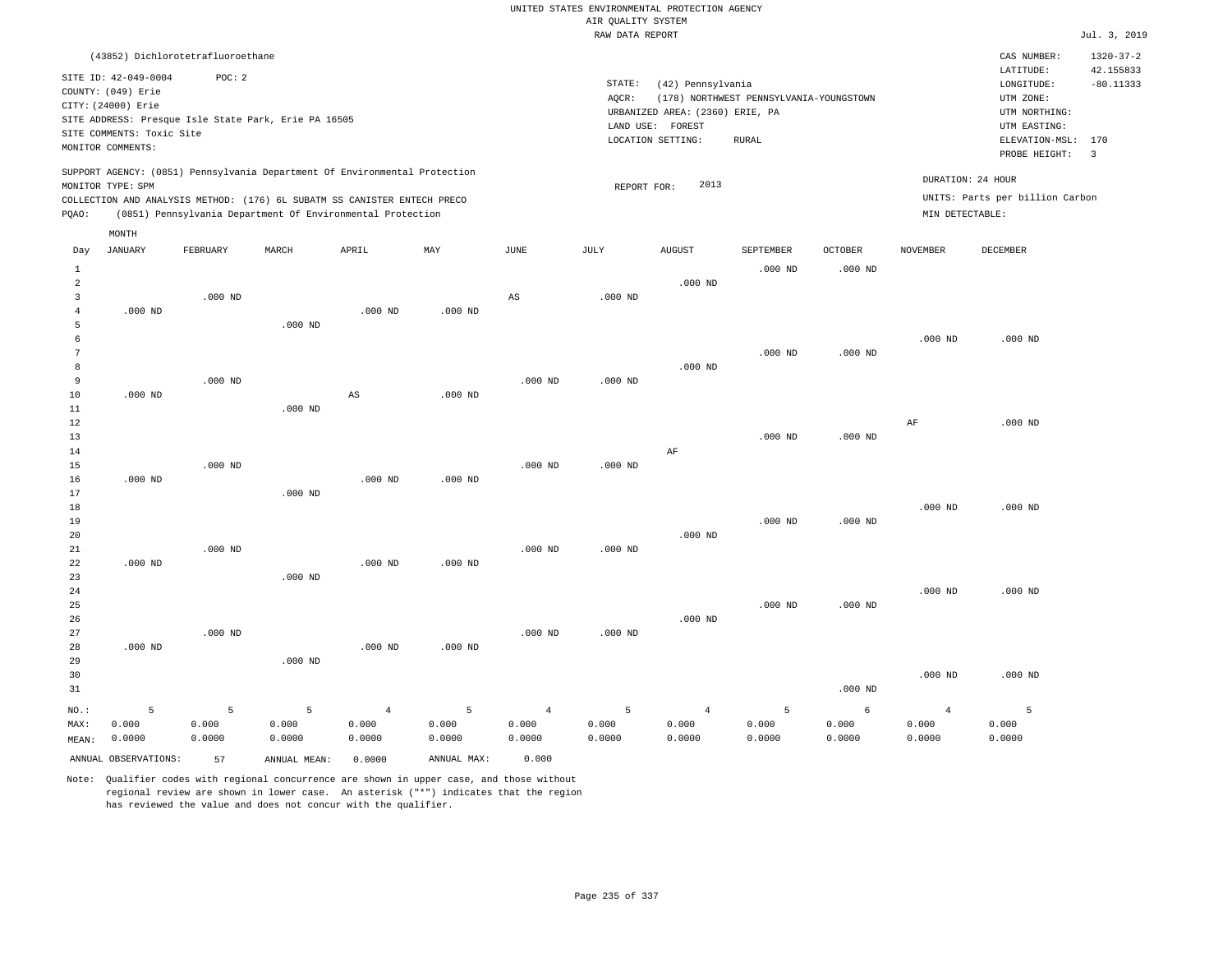|                 |                                                                  |                |                                                                            |                         |                        |                 | RAW DATA REPORT |                                                      |                                         |                        |                 |                                                       | Jul. 3, 2019             |
|-----------------|------------------------------------------------------------------|----------------|----------------------------------------------------------------------------|-------------------------|------------------------|-----------------|-----------------|------------------------------------------------------|-----------------------------------------|------------------------|-----------------|-------------------------------------------------------|--------------------------|
|                 | (43852) Dichlorotetrafluoroethane                                |                |                                                                            |                         |                        |                 |                 |                                                      |                                         |                        |                 | CAS NUMBER:                                           | $1320 - 37 - 2$          |
|                 | SITE ID: 42-049-0004<br>COUNTY: (049) Erie<br>CITY: (24000) Erie | POC: 2         | SITE ADDRESS: Presque Isle State Park, Erie PA 16505                       |                         |                        |                 | STATE:<br>AQCR: | (42) Pennsylvania<br>URBANIZED AREA: (2360) ERIE, PA | (178) NORTHWEST PENNSYLVANIA-YOUNGSTOWN |                        |                 | LATITUDE:<br>LONGITUDE:<br>UTM ZONE:<br>UTM NORTHING: | 42.155833<br>$-80.11333$ |
|                 | SITE COMMENTS: Toxic Site                                        |                |                                                                            |                         |                        |                 |                 | LAND USE: FOREST                                     |                                         |                        |                 | UTM EASTING:                                          |                          |
|                 | MONITOR COMMENTS:                                                |                |                                                                            |                         |                        |                 |                 | LOCATION SETTING:                                    | <b>RURAL</b>                            |                        |                 | ELEVATION-MSL:<br>PROBE HEIGHT:                       | 170<br>$\overline{3}$    |
|                 |                                                                  |                | SUPPORT AGENCY: (0851) Pennsylvania Department Of Environmental Protection |                         |                        |                 |                 |                                                      |                                         |                        |                 |                                                       |                          |
|                 | MONITOR TYPE: SPM                                                |                |                                                                            |                         |                        |                 | REPORT FOR:     | 2014                                                 |                                         |                        |                 | DURATION: 24 HOUR                                     |                          |
|                 |                                                                  |                | COLLECTION AND ANALYSIS METHOD: (176) 6L SUBATM SS CANISTER ENTECH PRECO   |                         |                        |                 |                 |                                                      |                                         |                        |                 | UNITS: Parts per billion Carbon                       |                          |
| PQAO:           |                                                                  |                | (0851) Pennsylvania Department Of Environmental Protection                 |                         |                        |                 |                 |                                                      |                                         |                        | MIN DETECTABLE: |                                                       |                          |
|                 | MONTH                                                            |                |                                                                            |                         |                        |                 |                 |                                                      |                                         |                        |                 |                                                       |                          |
| Day             | <b>JANUARY</b>                                                   | FEBRUARY       | MARCH                                                                      | APRIL                   | MAY                    | $\mathtt{JUNE}$ | JULY            | ${\tt AUGUST}$                                       | SEPTEMBER                               | <b>OCTOBER</b>         | <b>NOVEMBER</b> | DECEMBER                                              |                          |
| $\mathbf{1}$    |                                                                  |                |                                                                            |                         |                        |                 |                 |                                                      |                                         |                        | AS              | AS                                                    |                          |
| $\overline{2}$  |                                                                  |                |                                                                            |                         |                        |                 |                 |                                                      | $.000$ ND                               | $\mathbb{A}\mathbb{S}$ |                 |                                                       |                          |
| $\overline{3}$  |                                                                  |                |                                                                            |                         |                        |                 |                 | $.000$ ND                                            |                                         |                        |                 |                                                       |                          |
| $\overline{4}$  |                                                                  | AF             |                                                                            |                         |                        | $.000$ ND       | $.000$ ND       |                                                      |                                         |                        |                 |                                                       |                          |
| 5               | $.000$ ND                                                        |                |                                                                            | $.000$ ND               | $.000$ ND              |                 |                 |                                                      |                                         |                        |                 |                                                       |                          |
| 6               |                                                                  |                | $.000$ ND                                                                  |                         |                        |                 |                 |                                                      |                                         |                        |                 |                                                       |                          |
| $7\phantom{.0}$ |                                                                  |                |                                                                            |                         |                        |                 |                 |                                                      |                                         |                        | $.000$ ND       | $.000$ ND                                             |                          |
| 8<br>9          |                                                                  |                |                                                                            |                         |                        |                 |                 |                                                      | $\rm{AF}$                               | $\mathbb{A}\mathbb{S}$ |                 |                                                       |                          |
| 10              |                                                                  | $.000$ ND      |                                                                            |                         |                        | $.000$ ND       | $.000$ ND       | AF                                                   |                                         |                        |                 |                                                       |                          |
| $11\,$          | $.000$ ND                                                        |                |                                                                            | $\rm{AF}$               | $\mathbb{A}\mathbb{S}$ |                 |                 |                                                      |                                         |                        |                 |                                                       |                          |
| 12              |                                                                  |                | AM                                                                         |                         |                        |                 |                 |                                                      |                                         |                        |                 |                                                       |                          |
| 13              |                                                                  |                |                                                                            |                         |                        |                 |                 |                                                      |                                         |                        | AS              | $.000$ ND                                             |                          |
| 14              |                                                                  |                |                                                                            |                         |                        |                 |                 |                                                      | AS                                      | AM                     |                 |                                                       |                          |
| 15              |                                                                  |                |                                                                            |                         |                        |                 |                 | $\rm AF$                                             |                                         |                        |                 |                                                       |                          |
| 16              |                                                                  | $.000$ ND      |                                                                            |                         |                        | $.000$ ND       | $.000$ ND       |                                                      |                                         |                        |                 |                                                       |                          |
| 17              | $.000$ ND                                                        |                |                                                                            | $.000$ ND               | .038 SQ                |                 |                 |                                                      |                                         |                        |                 |                                                       |                          |
| 18              |                                                                  |                | $.000$ ND                                                                  |                         |                        |                 |                 |                                                      |                                         |                        |                 |                                                       |                          |
| 19              |                                                                  |                |                                                                            |                         |                        |                 |                 |                                                      |                                         |                        | $.000$ ND       | $.000$ ND                                             |                          |
| 20              |                                                                  |                |                                                                            |                         |                        |                 |                 |                                                      | $_{\rm AS}$                             | $\rm{AF}$              |                 |                                                       |                          |
| $2\sqrt{1}$     |                                                                  |                |                                                                            |                         |                        |                 |                 | $\rm AF$                                             |                                         |                        |                 |                                                       |                          |
| 22              |                                                                  | $.000$ ND      |                                                                            |                         |                        | $.000$ ND       | $.000$ ND       |                                                      |                                         |                        |                 |                                                       |                          |
| 23              | $.000$ ND                                                        |                |                                                                            | $.000$ ND               | $.000$ ND              |                 |                 |                                                      |                                         |                        |                 |                                                       |                          |
| 24              |                                                                  |                | $.000$ ND                                                                  |                         |                        |                 |                 |                                                      |                                         |                        |                 |                                                       |                          |
| 25              |                                                                  |                |                                                                            |                         |                        |                 |                 |                                                      |                                         |                        | $_{\rm AS}$     | $.000$ ND                                             |                          |
| 26<br>27        |                                                                  |                |                                                                            |                         |                        |                 |                 | AF                                                   | $\mathbb{A}\mathbb{S}$                  | $.000$ ND              |                 |                                                       |                          |
| 28              |                                                                  | .036S          |                                                                            |                         |                        | $.000$ ND       | AS              |                                                      |                                         |                        |                 |                                                       |                          |
| 29              | $.000$ ND                                                        |                |                                                                            | $_{\rm AS}$             | $.000$ ND              |                 |                 |                                                      |                                         |                        |                 |                                                       |                          |
| 30              |                                                                  |                | $.000$ ND                                                                  |                         |                        |                 |                 |                                                      |                                         |                        |                 |                                                       |                          |
| 31              |                                                                  |                |                                                                            |                         |                        |                 |                 |                                                      |                                         |                        |                 | $\mathbb{A}\mathbb{S}$                                |                          |
|                 |                                                                  |                |                                                                            |                         |                        |                 |                 |                                                      |                                         |                        |                 |                                                       |                          |
| NO.:            | 5                                                                | $\overline{4}$ | $\overline{4}$                                                             | $\overline{\mathbf{3}}$ | $\overline{4}$         | 5               | $\overline{4}$  | $\mathbf{1}$                                         | $\mathbf{1}$                            | $\mathbf{1}$           | $\overline{a}$  | $\overline{4}$                                        |                          |
| MAX:            | 0.000<br>0.0000                                                  | .036<br>.0090  | 0.000<br>0.0000                                                            | 0.000<br>0.0000         | .038<br>.0095          | 0.000<br>0.0000 | 0.000<br>0.0000 | 0.000<br>0.0000                                      | 0.000<br>0.0000                         | 0.000<br>0.0000        | 0.000<br>0.0000 | 0.000<br>0.0000                                       |                          |
| MEAN:           |                                                                  |                |                                                                            |                         |                        |                 |                 |                                                      |                                         |                        |                 |                                                       |                          |
|                 | ANNUAL OBSERVATIONS:                                             | 38             | ANNUAL MEAN:                                                               | .0019                   | ANNUAL MAX:            | .038            |                 |                                                      |                                         |                        |                 |                                                       |                          |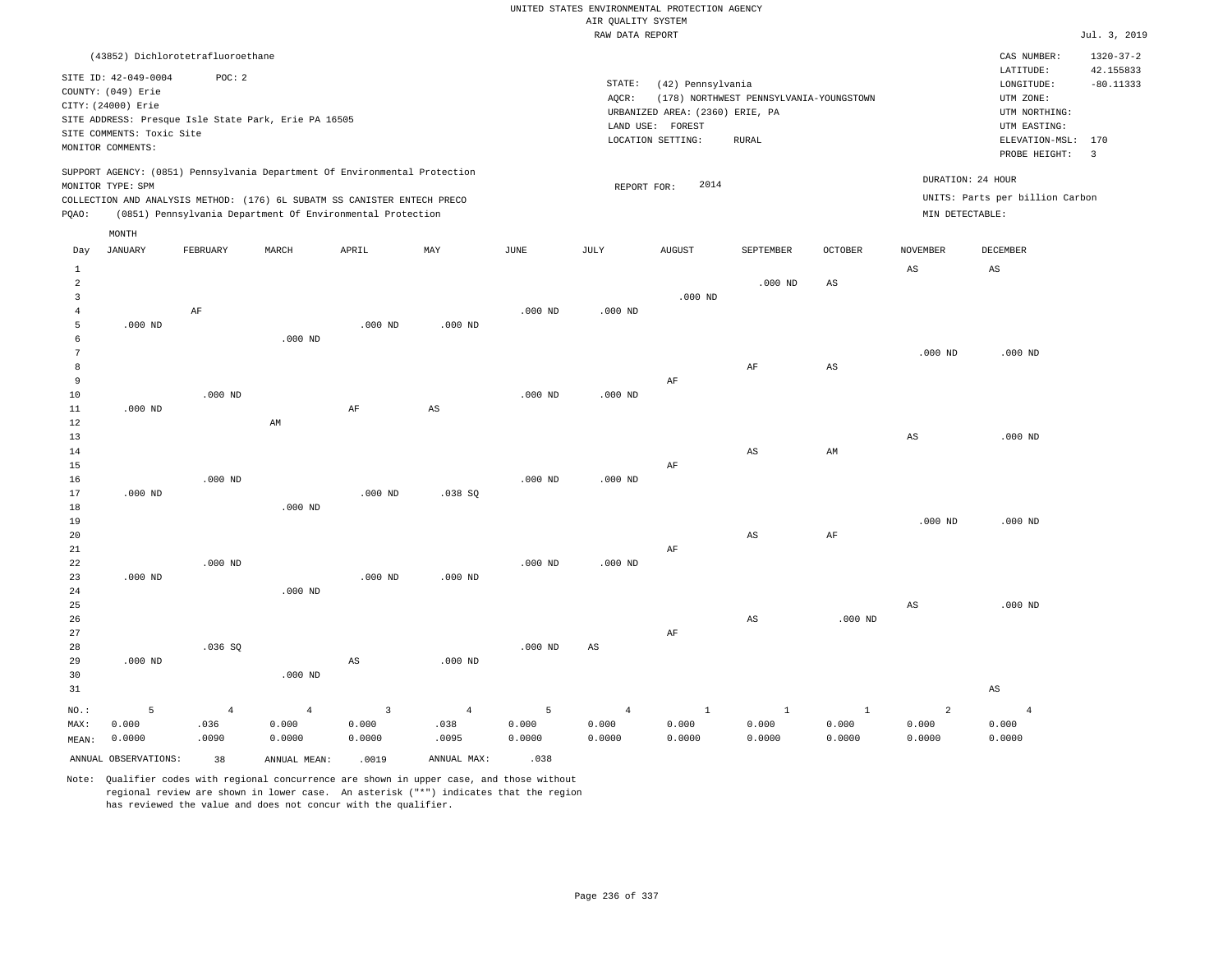|                |                                   |           |                                                                            |           |             |                    | RAW DATA REPORT         |                                 |                                         |                |                 |                                 | Jul. 3, 2019    |
|----------------|-----------------------------------|-----------|----------------------------------------------------------------------------|-----------|-------------|--------------------|-------------------------|---------------------------------|-----------------------------------------|----------------|-----------------|---------------------------------|-----------------|
|                | (43852) Dichlorotetrafluoroethane |           |                                                                            |           |             |                    |                         |                                 |                                         |                |                 | CAS NUMBER:                     | $1320 - 37 - 2$ |
|                |                                   |           |                                                                            |           |             |                    |                         |                                 |                                         |                |                 | LATITUDE:                       | 42.155833       |
|                | SITE ID: 42-049-0004              | POC: 2    |                                                                            |           |             |                    | STATE:                  | (42) Pennsylvania               |                                         |                |                 | LONGITUDE:                      | $-80.11333$     |
|                | COUNTY: (049) Erie                |           |                                                                            |           |             |                    | AQCR:                   |                                 | (178) NORTHWEST PENNSYLVANIA-YOUNGSTOWN |                |                 | UTM ZONE:                       |                 |
|                | CITY: (24000) Erie                |           |                                                                            |           |             |                    |                         | URBANIZED AREA: (2360) ERIE, PA |                                         |                |                 | UTM NORTHING:                   |                 |
|                |                                   |           | SITE ADDRESS: Presque Isle State Park, Erie PA 16505                       |           |             |                    |                         | LAND USE: FOREST                |                                         |                |                 | UTM EASTING:                    |                 |
|                | SITE COMMENTS: Toxic Site         |           |                                                                            |           |             |                    |                         | LOCATION SETTING:               | ${\tt RURAL}$                           |                |                 | ELEVATION-MSL:                  | 170             |
|                | MONITOR COMMENTS:                 |           |                                                                            |           |             |                    |                         |                                 |                                         |                |                 | PROBE HEIGHT:                   | $\overline{3}$  |
|                |                                   |           | SUPPORT AGENCY: (0851) Pennsylvania Department Of Environmental Protection |           |             |                    |                         |                                 |                                         |                |                 |                                 |                 |
|                | MONITOR TYPE: SPM                 |           |                                                                            |           |             |                    | REPORT FOR:             | 2015                            |                                         |                |                 | DURATION: 24 HOUR               |                 |
|                |                                   |           | COLLECTION AND ANALYSIS METHOD: (176) 6L SUBATM SS CANISTER ENTECH PRECO   |           |             |                    |                         |                                 |                                         |                |                 | UNITS: Parts per billion Carbon |                 |
| PQAO:          |                                   |           | (0851) Pennsylvania Department Of Environmental Protection                 |           |             |                    |                         |                                 |                                         |                | MIN DETECTABLE: |                                 |                 |
|                | MONTH                             |           |                                                                            |           |             |                    |                         |                                 |                                         |                |                 |                                 |                 |
| Day            | <b>JANUARY</b>                    | FEBRUARY  | MARCH                                                                      | APRIL     | MAY         | JUNE               | JULY                    | <b>AUGUST</b>                   | SEPTEMBER                               | OCTOBER        | <b>NOVEMBER</b> | DECEMBER                        |                 |
| $\,1\,$        |                                   |           | $.000$ ND                                                                  |           |             |                    |                         |                                 |                                         |                |                 |                                 |                 |
| 2              |                                   |           |                                                                            |           |             |                    |                         |                                 |                                         |                | $.000$ ND       | TS                              |                 |
| $\mathbf{3}$   |                                   |           |                                                                            |           |             |                    |                         |                                 | $.000$ ND                               | $.000$ ND      |                 |                                 |                 |
| $\overline{4}$ |                                   |           |                                                                            |           |             |                    |                         | $.000$ ND                       |                                         |                |                 |                                 |                 |
| 5              |                                   | AS        |                                                                            |           |             | $.000$ ND          | $_{\rm AS}$             |                                 |                                         |                |                 |                                 |                 |
| 6              | $\rm AF$                          |           |                                                                            | $.000$ ND | $.000$ ND   |                    |                         |                                 |                                         |                |                 |                                 |                 |
| $\overline{7}$ |                                   |           | $.000$ ND                                                                  |           |             |                    |                         |                                 |                                         |                |                 |                                 |                 |
| 8              |                                   |           |                                                                            |           |             |                    |                         |                                 |                                         |                | $_{\rm AS}$     | $.000$ ND                       |                 |
| 9              |                                   |           |                                                                            |           |             |                    |                         |                                 | $.000$ ND                               | $_{\rm AS}$    |                 |                                 |                 |
| 10             |                                   |           |                                                                            |           |             |                    |                         | $.000$ ND                       |                                         |                |                 |                                 |                 |
| 11             |                                   | AS        |                                                                            |           |             | $.000$ ND          | $.000$ ND               |                                 |                                         |                |                 |                                 |                 |
| 12             | $.000$ ND                         |           |                                                                            | $.000$ ND | $.000$ ND   |                    |                         |                                 |                                         |                |                 |                                 |                 |
| 13             |                                   |           | $.000$ ND                                                                  |           |             |                    |                         |                                 |                                         |                |                 |                                 |                 |
| 14             |                                   |           |                                                                            |           |             |                    |                         |                                 |                                         |                | AF              | $.000$ ND                       |                 |
| 15             |                                   |           |                                                                            |           |             |                    |                         |                                 | $.000$ ND                               | AS             |                 |                                 |                 |
| 16             |                                   |           |                                                                            |           |             |                    |                         | $.000$ ND                       |                                         |                |                 |                                 |                 |
| 17             |                                   | $\rm{AF}$ |                                                                            |           |             | .000 <sub>ND</sub> | $.000$ ND               |                                 |                                         |                |                 |                                 |                 |
| 18             | $\rm AF$                          |           |                                                                            | $.000$ ND | $.000$ ND   |                    |                         |                                 |                                         |                |                 |                                 |                 |
| 19             |                                   |           | $\mathbb{A}\mathbb{S}$                                                     |           |             |                    |                         |                                 |                                         |                |                 |                                 |                 |
| 20             |                                   |           |                                                                            |           |             |                    |                         |                                 |                                         |                | $.000$ ND       | $.000$ ND                       |                 |
| 21             |                                   |           |                                                                            |           |             |                    |                         |                                 | $.000$ ND                               | $.000$ ND      |                 |                                 |                 |
| 22             |                                   |           |                                                                            |           |             |                    |                         | $.000$ ND                       |                                         |                |                 |                                 |                 |
| 23             |                                   | $.000$ ND |                                                                            |           |             | $_{\rm AS}$        | $_{\rm AS}$             |                                 |                                         |                |                 |                                 |                 |
| 24             | $.000$ ND                         |           |                                                                            | $.000$ ND | $.000$ ND   |                    |                         |                                 |                                         |                |                 |                                 |                 |
| 25             |                                   |           | $.000$ ND                                                                  |           |             |                    |                         |                                 |                                         |                |                 |                                 |                 |
| 26<br>27       |                                   |           |                                                                            |           |             |                    |                         |                                 | $\mathbb{A}\mathbb{S}$                  | $.000$ ND      | $_{\rm TS}$     | $.000$ ND                       |                 |
| 28             |                                   |           |                                                                            |           |             |                    |                         | $.000$ ND                       |                                         |                |                 |                                 |                 |
| 29             |                                   |           |                                                                            |           |             | $.000$ ND          | $.000$ ND               |                                 |                                         |                |                 |                                 |                 |
| 30             | $.000$ ND                         |           |                                                                            | $.000$ ND | $.000$ ND   |                    |                         |                                 |                                         |                |                 |                                 |                 |
| 31             |                                   |           | $.000$ ND                                                                  |           |             |                    |                         |                                 |                                         |                |                 |                                 |                 |
|                |                                   |           |                                                                            |           |             |                    |                         |                                 |                                         |                |                 |                                 |                 |
| NO.:           | $\overline{3}$                    | $1\,$     | 5                                                                          | 5         | 5           | $\overline{4}$     | $\overline{\mathbf{3}}$ | 5                               | $\overline{4}$                          | $\overline{3}$ | $\overline{a}$  | $\,4\,$                         |                 |
| MAX:           | 0.000                             | 0.000     | 0.000                                                                      | 0.000     | 0.000       | 0.000              | 0.000                   | 0.000                           | 0.000                                   | 0.000          | 0.000           | 0.000                           |                 |
| MEAN:          | 0.0000                            | 0.0000    | 0.0000                                                                     | 0.0000    | 0.0000      | 0.0000             | 0.0000                  | 0.0000                          | 0.0000                                  | 0.0000         | 0.0000          | 0.0000                          |                 |
|                | ANNUAL OBSERVATIONS:              | 44        | ANNUAL MEAN:                                                               | 0.0000    | ANNUAL MAX: | 0.000              |                         |                                 |                                         |                |                 |                                 |                 |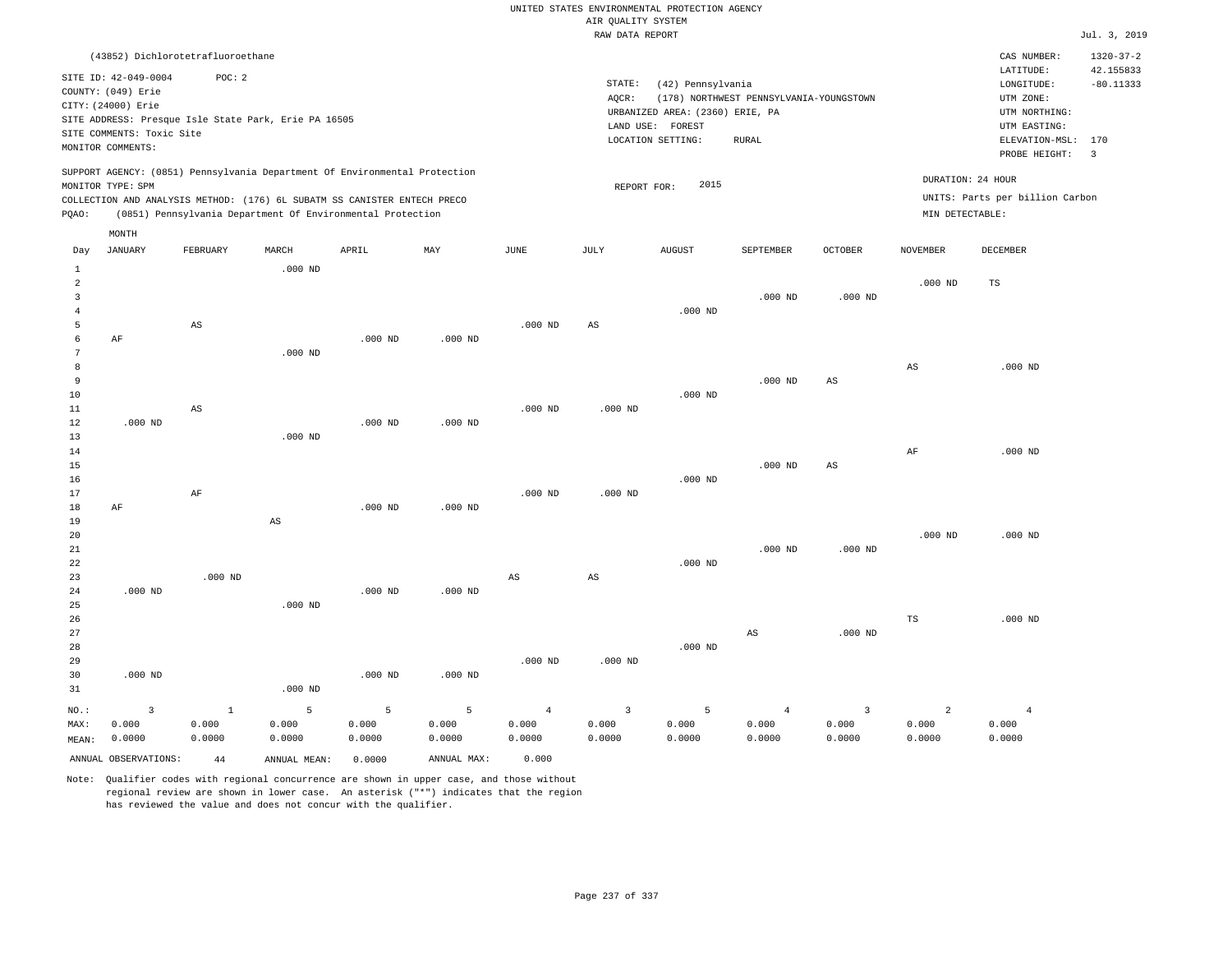|                      |                                            |                                   |                                                      |                                                                            |             |              |           | RAW DATA REPORT                 |                                         |                |                 |                                 | Jul. 3, 2019    |
|----------------------|--------------------------------------------|-----------------------------------|------------------------------------------------------|----------------------------------------------------------------------------|-------------|--------------|-----------|---------------------------------|-----------------------------------------|----------------|-----------------|---------------------------------|-----------------|
|                      |                                            | (43852) Dichlorotetrafluoroethane |                                                      |                                                                            |             |              |           |                                 |                                         |                |                 | CAS NUMBER:                     | $1320 - 37 - 2$ |
|                      |                                            |                                   |                                                      |                                                                            |             |              |           |                                 |                                         |                |                 | LATITUDE:                       | 42.155833       |
|                      | SITE ID: 42-049-0004<br>COUNTY: (049) Erie | POC: 2                            |                                                      |                                                                            |             |              |           | STATE:<br>(42) Pennsylvania     |                                         |                |                 | LONGITUDE:                      | $-80.11333$     |
|                      | CITY: (24000) Erie                         |                                   |                                                      |                                                                            |             |              |           | AOCR:                           | (178) NORTHWEST PENNSYLVANIA-YOUNGSTOWN |                |                 | UTM ZONE:                       |                 |
|                      |                                            |                                   | SITE ADDRESS: Presque Isle State Park, Erie PA 16505 |                                                                            |             |              |           | URBANIZED AREA: (2360) ERIE, PA |                                         |                |                 | UTM NORTHING:                   |                 |
|                      | SITE COMMENTS: Toxic Site                  |                                   |                                                      |                                                                            |             |              |           | LAND USE: FOREST                |                                         |                |                 | UTM EASTING:                    |                 |
|                      | MONITOR COMMENTS:                          |                                   |                                                      |                                                                            |             |              |           | LOCATION SETTING:               | RURAL                                   |                |                 | ELEVATION-MSL:                  | 170             |
|                      |                                            |                                   |                                                      |                                                                            |             |              |           |                                 |                                         |                |                 | PROBE HEIGHT:                   | $\overline{3}$  |
|                      |                                            |                                   |                                                      | SUPPORT AGENCY: (0851) Pennsylvania Department Of Environmental Protection |             |              |           |                                 |                                         |                |                 | DURATION: 24 HOUR               |                 |
|                      | MONITOR TYPE: SPM                          |                                   |                                                      |                                                                            |             |              |           | 2016<br>REPORT FOR:             |                                         |                |                 | UNITS: Parts per billion Carbon |                 |
|                      |                                            |                                   |                                                      | COLLECTION AND ANALYSIS METHOD: (176) 6L SUBATM SS CANISTER ENTECH PRECO   |             |              |           |                                 |                                         |                | MIN DETECTABLE: |                                 |                 |
| PQAO:                |                                            |                                   |                                                      | (0851) Pennsylvania Department Of Environmental Protection                 |             |              |           |                                 |                                         |                |                 |                                 |                 |
|                      | MONTH                                      |                                   |                                                      |                                                                            |             |              |           |                                 |                                         |                |                 |                                 |                 |
| Day                  | <b>JANUARY</b>                             | FEBRUARY                          | MARCH                                                | APRIL                                                                      | MAY         | JUNE         | JULY      | AUGUST                          | SEPTEMBER                               | <b>OCTOBER</b> | <b>NOVEMBER</b> | DECEMBER                        |                 |
| $\mathbf 1$          | $.000$ ND                                  |                                   | $.000$ ND                                            |                                                                            |             |              |           |                                 |                                         |                |                 |                                 |                 |
| $\overline{2}$       |                                            |                                   |                                                      |                                                                            |             |              |           |                                 |                                         |                | $_{\rm TS}$     | $\mathbb{TS}$                   |                 |
| $\overline{3}$       |                                            |                                   |                                                      |                                                                            |             |              |           |                                 | $.000$ ND                               | AF             |                 |                                 |                 |
| $\overline{4}$       |                                            |                                   |                                                      |                                                                            |             |              |           | AF                              |                                         |                |                 |                                 |                 |
| 5                    |                                            |                                   |                                                      |                                                                            |             | $.000$ ND    | AF        |                                 |                                         |                |                 |                                 |                 |
| 6<br>$7\phantom{.0}$ |                                            | $.000$ ND                         |                                                      | $\rm AF$                                                                   | AS          |              |           |                                 |                                         |                |                 |                                 |                 |
| 8                    | $.000$ ND                                  |                                   | $\rm AF$                                             |                                                                            |             |              |           |                                 |                                         |                | AF              | TS                              |                 |
| 9                    |                                            |                                   |                                                      |                                                                            |             |              |           |                                 | $\mathbb{TS}$                           | AF             |                 |                                 |                 |
| 10                   |                                            |                                   |                                                      |                                                                            |             |              |           | AF                              |                                         |                |                 |                                 |                 |
| $1\,1$               |                                            |                                   |                                                      |                                                                            |             | AS           | AF        |                                 |                                         |                |                 |                                 |                 |
| 12                   |                                            | $.000$ ND                         |                                                      | $\mathbb{A}\mathbb{S}$                                                     | $.000$ ND   |              |           |                                 |                                         |                |                 |                                 |                 |
| 13                   | TS                                         |                                   | $.000$ ND                                            |                                                                            |             |              |           |                                 |                                         |                |                 |                                 |                 |
| 14                   |                                            |                                   |                                                      |                                                                            |             |              |           |                                 |                                         |                | $.000$ ND       | $.000$ ND                       |                 |
| 15                   |                                            |                                   |                                                      |                                                                            |             |              |           |                                 | AF                                      | $.000$ ND      |                 |                                 |                 |
| 16                   |                                            |                                   |                                                      |                                                                            |             |              |           | $.000$ ND                       |                                         |                |                 |                                 |                 |
| $17$                 |                                            |                                   |                                                      |                                                                            |             | AF           | AF        |                                 |                                         |                |                 |                                 |                 |
| 18                   |                                            | $.000$ ND                         |                                                      | $\mathbb{A}\mathbb{S}$                                                     | $.000$ ND   |              |           |                                 |                                         |                |                 |                                 |                 |
| 19<br>20             | $.000$ ND                                  |                                   | $\mathbb{A}\mathbb{S}$                               |                                                                            |             |              |           |                                 |                                         |                | $.000$ ND       | $.000$ ND                       |                 |
| 21                   |                                            |                                   |                                                      |                                                                            |             |              |           |                                 | $.000$ ND                               | AF             |                 |                                 |                 |
| 22                   |                                            |                                   |                                                      |                                                                            |             |              |           | AF                              |                                         |                |                 |                                 |                 |
| 23                   |                                            |                                   |                                                      |                                                                            |             | AS           | $\rm{AF}$ |                                 |                                         |                |                 |                                 |                 |
| 24                   |                                            | $.000$ ND                         |                                                      | .068SQ                                                                     | AF          |              |           |                                 |                                         |                |                 |                                 |                 |
| 25                   | $.000$ ND                                  |                                   | $.000$ ND                                            |                                                                            |             |              |           |                                 |                                         |                |                 |                                 |                 |
| 26                   |                                            |                                   |                                                      |                                                                            |             |              |           |                                 |                                         |                | $\rm{AF}$       | $.000$ ND                       |                 |
| 27                   |                                            |                                   |                                                      |                                                                            |             |              |           |                                 | $.000$ ND                               | AF             |                 |                                 |                 |
| 28                   |                                            |                                   |                                                      |                                                                            |             |              |           | $.000$ ND                       |                                         |                |                 |                                 |                 |
| 29                   |                                            |                                   |                                                      |                                                                            |             | $\rm{AF}$    | $\rm{AF}$ |                                 |                                         |                |                 |                                 |                 |
| 30                   |                                            |                                   |                                                      | $_{\rm AS}$                                                                | AF          |              |           |                                 |                                         |                |                 |                                 |                 |
| 31                   | $.000$ ND                                  |                                   | $.000$ ND                                            |                                                                            |             |              |           |                                 |                                         |                |                 |                                 |                 |
| $NO.$ :              | 5                                          | $\overline{4}$                    | $\overline{4}$                                       | $\mathbf{1}$                                                               | 2           | <sup>1</sup> |           | $\mathbb O$<br>2                | $\overline{3}$                          | <sup>1</sup>   | $\overline{a}$  | 3                               |                 |
| MAX:                 | 0.000                                      | 0.000                             | 0.000                                                | .068                                                                       | 0.000       | 0.000        |           | 0.000                           | 0.000                                   | 0.000          | 0.000           | 0.000                           |                 |
| MEAN:                | 0.0000                                     | 0.0000                            | 0.0000                                               | .0680                                                                      | 0.0000      | 0.0000       |           | 0.0000                          | 0.0000                                  | 0.0000         | 0.0000          | 0.0000                          |                 |
|                      | ANNUAL OBSERVATIONS:                       | 28                                | ANNUAL MEAN:                                         | .0024                                                                      | ANNUAL MAX: | .068         |           |                                 |                                         |                |                 |                                 |                 |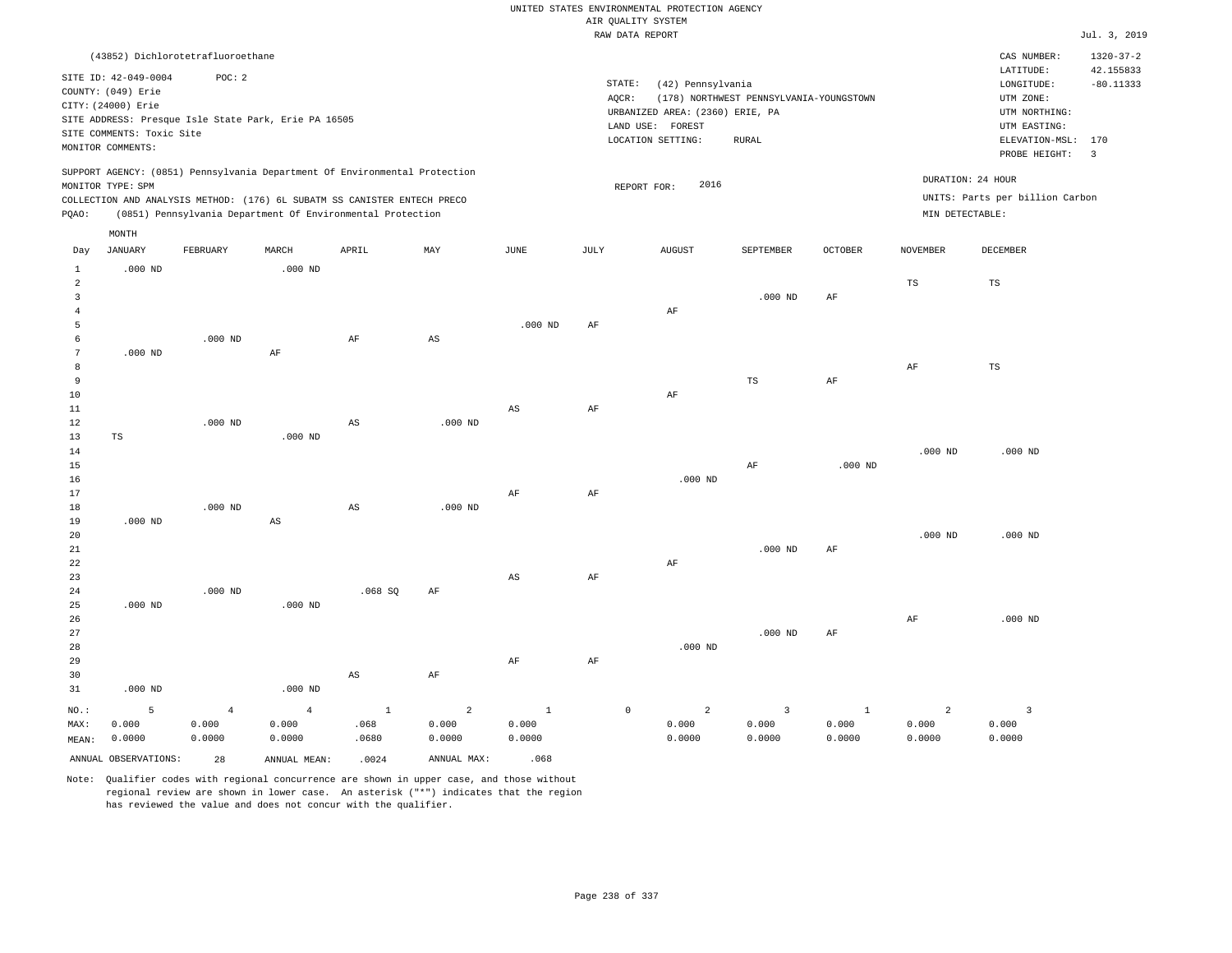|                 |                                            | (43852) Dichlorotetrafluoroethane                    |              |                                                                            |             |                 |                        |                                                     |                                         |                 |                 | CAS NUMBER:                     | $1320 - 37 - 2$          |
|-----------------|--------------------------------------------|------------------------------------------------------|--------------|----------------------------------------------------------------------------|-------------|-----------------|------------------------|-----------------------------------------------------|-----------------------------------------|-----------------|-----------------|---------------------------------|--------------------------|
|                 | SITE ID: 42-049-0004<br>COUNTY: (049) Erie | POC: 2                                               |              |                                                                            |             |                 | STATE:                 | (42) Pennsylvania                                   |                                         |                 |                 | LATITUDE:<br>LONGITUDE:         | 42.155833<br>$-80.11333$ |
|                 | CITY: (24000) Erie                         |                                                      |              |                                                                            |             |                 | AOCR:                  |                                                     | (178) NORTHWEST PENNSYLVANIA-YOUNGSTOWN |                 |                 | UTM ZONE:                       |                          |
|                 |                                            | SITE ADDRESS: Presque Isle State Park, Erie PA 16505 |              |                                                                            |             |                 |                        | URBANIZED AREA: (2360) ERIE, PA<br>LAND USE: FOREST |                                         |                 |                 | UTM NORTHING:<br>UTM EASTING:   |                          |
|                 | SITE COMMENTS: Toxic Site                  |                                                      |              |                                                                            |             |                 |                        | LOCATION SETTING:                                   | <b>RURAL</b>                            |                 |                 | ELEVATION-MSL:                  | 170                      |
|                 | MONITOR COMMENTS:                          |                                                      |              |                                                                            |             |                 |                        |                                                     |                                         |                 |                 | PROBE HEIGHT:                   | $\overline{3}$           |
|                 | MONITOR TYPE: SPM                          |                                                      |              | SUPPORT AGENCY: (0851) Pennsylvania Department Of Environmental Protection |             |                 | REPORT FOR:            | 2017                                                |                                         |                 |                 | DURATION: 24 HOUR               |                          |
|                 |                                            |                                                      |              | COLLECTION AND ANALYSIS METHOD: (176) 6L SUBATM SS CANISTER ENTECH PRECO   |             |                 |                        |                                                     |                                         |                 |                 | UNITS: Parts per billion Carbon |                          |
| PQAO:           |                                            |                                                      |              | (0851) Pennsylvania Department Of Environmental Protection                 |             |                 |                        |                                                     |                                         |                 | MIN DETECTABLE: |                                 |                          |
|                 | MONTH                                      |                                                      |              |                                                                            |             |                 |                        |                                                     |                                         |                 |                 |                                 |                          |
| Day             | <b>JANUARY</b>                             | FEBRUARY                                             | MARCH        | APRIL                                                                      | MAY         | JUNE            | JULY                   | <b>AUGUST</b>                                       | SEPTEMBER                               | <b>OCTOBER</b>  | <b>NOVEMBER</b> | DECEMBER                        |                          |
| 1               | AF                                         |                                                      |              | AF                                                                         | AF          |                 |                        |                                                     |                                         |                 |                 |                                 |                          |
| 2               |                                            |                                                      | $.000$ ND    |                                                                            |             |                 |                        |                                                     |                                         |                 |                 |                                 |                          |
| $\overline{3}$  |                                            |                                                      |              |                                                                            |             |                 |                        |                                                     |                                         |                 | $.000$ ND       | $.000$ ND                       |                          |
| 4<br>5          |                                            |                                                      |              |                                                                            |             |                 |                        |                                                     | $.000$ ND                               | $.000$ ND       |                 |                                 |                          |
| 6               |                                            | $.000$ ND                                            |              |                                                                            |             | $.000$ ND       | $_{\rm AS}$            | $.000$ ND                                           |                                         |                 |                 |                                 |                          |
| $7\phantom{.0}$ | TS                                         |                                                      |              | AF                                                                         | $.000$ ND   |                 |                        |                                                     |                                         |                 |                 |                                 |                          |
| 8               |                                            |                                                      | $.000$ ND    |                                                                            |             |                 |                        |                                                     |                                         |                 |                 |                                 |                          |
| 9               |                                            |                                                      |              |                                                                            |             |                 |                        |                                                     |                                         |                 | $.000$ ND       | $.000$ ND                       |                          |
| 10              |                                            |                                                      |              |                                                                            |             |                 |                        |                                                     | $.000$ ND                               | $.000$ ND       |                 |                                 |                          |
| 11              |                                            |                                                      |              |                                                                            |             |                 |                        | $.000$ ND                                           |                                         |                 |                 |                                 |                          |
| 12              |                                            | TS                                                   |              |                                                                            |             | $.000$ ND       | $\mathbb{A}\mathbb{S}$ |                                                     |                                         |                 |                 |                                 |                          |
| 13              | $.000$ ND                                  |                                                      |              | $.000$ ND                                                                  | $.000$ ND   |                 |                        |                                                     |                                         |                 |                 |                                 |                          |
| 14              |                                            |                                                      | $.000$ ND    |                                                                            |             |                 |                        |                                                     |                                         |                 |                 |                                 |                          |
| $15$            |                                            |                                                      |              |                                                                            |             |                 |                        |                                                     |                                         |                 | $.000$ ND       | $.000$ ND                       |                          |
| 16<br>17        |                                            |                                                      |              |                                                                            |             |                 |                        | $.000$ ND                                           | $.000$ ND                               | $.000$ ND       |                 |                                 |                          |
| 18              |                                            | AF                                                   |              |                                                                            |             | $.000$ ND       | AS                     |                                                     |                                         |                 |                 |                                 |                          |
| 19              | $.000$ ND                                  |                                                      |              | AF                                                                         | $.000$ ND   |                 |                        |                                                     |                                         |                 |                 |                                 |                          |
| 20              |                                            |                                                      | $.000$ ND    |                                                                            |             |                 |                        |                                                     |                                         |                 |                 |                                 |                          |
| 21              |                                            |                                                      |              |                                                                            |             |                 |                        |                                                     |                                         |                 | $.000$ ND       | TS                              |                          |
| 22              |                                            |                                                      |              |                                                                            |             |                 |                        |                                                     | .000 <sub>ND</sub>                      | $.000$ ND       |                 |                                 |                          |
| 23              |                                            |                                                      |              |                                                                            |             |                 |                        | $.000$ ND                                           |                                         |                 |                 |                                 |                          |
| 24              |                                            | AF                                                   |              |                                                                            |             | $.000$ ND       | $.000$ ND              |                                                     |                                         |                 |                 |                                 |                          |
| 25              | AS                                         |                                                      |              | $\rm AF$                                                                   | $.000$ ND   |                 |                        |                                                     |                                         |                 |                 |                                 |                          |
| 26              |                                            |                                                      | $.000$ ND    |                                                                            |             |                 |                        |                                                     |                                         |                 |                 |                                 |                          |
| 27              |                                            |                                                      |              |                                                                            |             |                 |                        |                                                     |                                         |                 | $.000$ ND       | AF                              |                          |
| 28<br>29        |                                            |                                                      |              |                                                                            |             |                 |                        | $.000$ ND                                           | $.000$ ND                               | $.000$ ND       |                 |                                 |                          |
| 30              |                                            |                                                      |              |                                                                            |             | AS              | $.000$ ND              |                                                     |                                         |                 |                 |                                 |                          |
| 31              | $.000$ ND                                  |                                                      |              |                                                                            | $.000$ ND   |                 |                        |                                                     |                                         |                 |                 |                                 |                          |
|                 |                                            |                                                      |              |                                                                            |             |                 |                        |                                                     |                                         |                 |                 |                                 |                          |
| NO.:            | $\overline{\mathbf{3}}$                    | <sup>1</sup>                                         | 5            | $\mathbf{1}$                                                               | 5           | $\overline{4}$  | $\overline{2}$         | 5                                                   | 5                                       | 5               | 5               | $\overline{3}$                  |                          |
| MAX:            | 0.000                                      | 0.000<br>0.0000                                      | 0.000        | 0.000<br>0.0000                                                            | 0.000       | 0.000<br>0.0000 | 0.000<br>0.0000        | 0.000<br>0.0000                                     | 0.000<br>0.0000                         | 0.000<br>0.0000 | 0.000<br>0.0000 | 0.000<br>0.0000                 |                          |
| MEAN:           | 0.0000                                     |                                                      | 0.0000       |                                                                            | 0.0000      |                 |                        |                                                     |                                         |                 |                 |                                 |                          |
|                 | ANNUAL OBSERVATIONS:                       | 44                                                   | ANNUAL MEAN: | 0.0000                                                                     | ANNUAL MAX: | 0.000           |                        |                                                     |                                         |                 |                 |                                 |                          |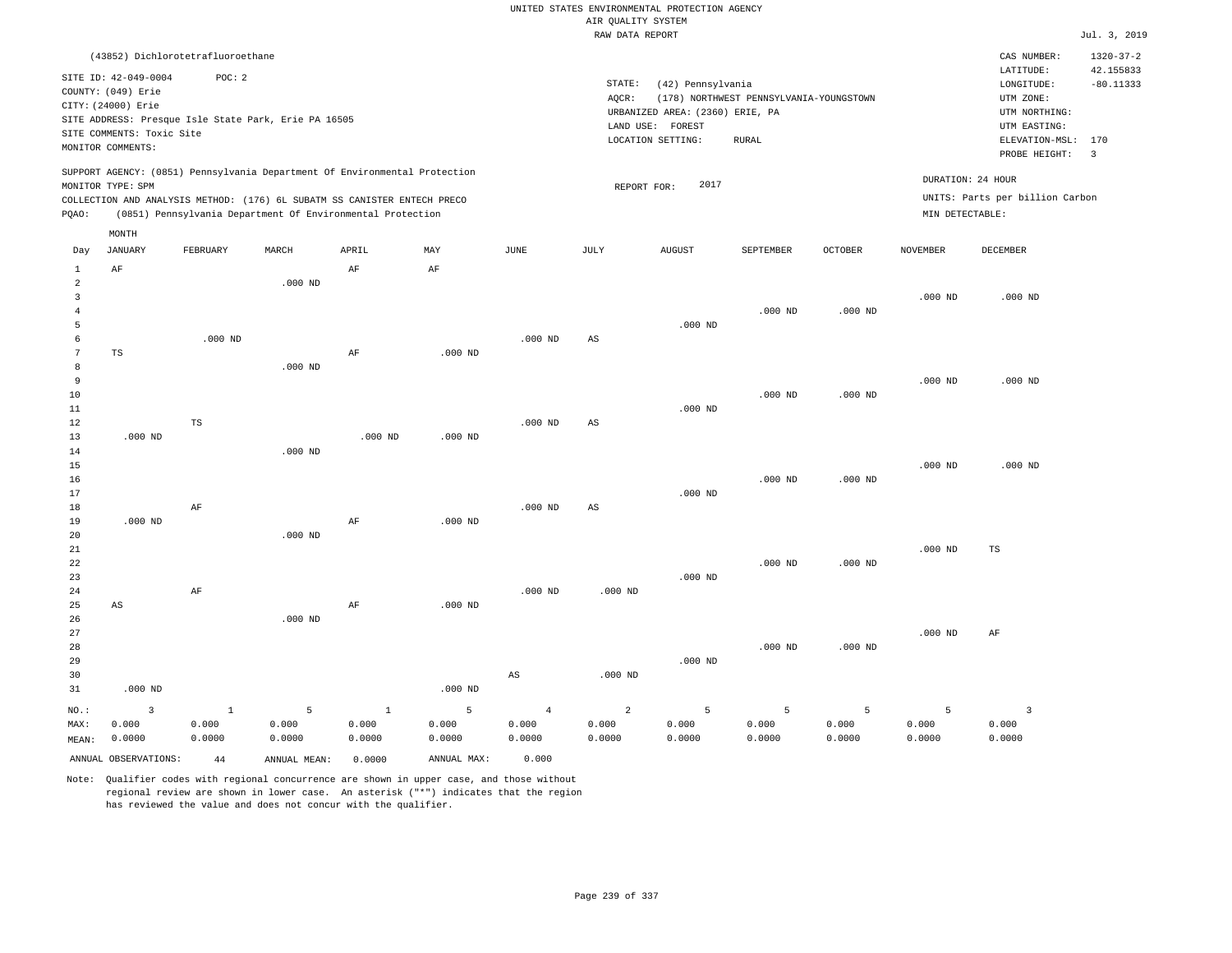|                     |                           |                                                                            |                         |                |                        |             |              | UNITED STATES ENVIRONMENTAL PROTECTION AGENCY |                                         |                |                 |                                 |                 |
|---------------------|---------------------------|----------------------------------------------------------------------------|-------------------------|----------------|------------------------|-------------|--------------|-----------------------------------------------|-----------------------------------------|----------------|-----------------|---------------------------------|-----------------|
|                     |                           |                                                                            |                         |                |                        |             |              | AIR QUALITY SYSTEM                            |                                         |                |                 |                                 |                 |
|                     |                           |                                                                            |                         |                |                        |             |              | RAW DATA REPORT                               |                                         |                |                 |                                 | Jul. 3, 2019    |
|                     |                           | (43852) Dichlorotetrafluoroethane                                          |                         |                |                        |             |              |                                               |                                         |                |                 | CAS NUMBER:                     | $1320 - 37 - 2$ |
|                     | SITE ID: 42-049-0004      | POC: 2                                                                     |                         |                |                        |             |              |                                               |                                         |                |                 | LATITUDE:                       | 42.155833       |
|                     | COUNTY: (049) Erie        |                                                                            |                         |                |                        |             | STATE:       | (42) Pennsylvania                             |                                         |                |                 | $\texttt{LONGITUDE}$ :          | $-80.11333$     |
|                     | CITY: (24000) Erie        |                                                                            |                         |                |                        |             | AQCR:        |                                               | (178) NORTHWEST PENNSYLVANIA-YOUNGSTOWN |                |                 | UTM ZONE:                       |                 |
|                     |                           | SITE ADDRESS: Presque Isle State Park, Erie PA 16505                       |                         |                |                        |             |              | URBANIZED AREA: (2360) ERIE, PA               |                                         |                |                 | UTM NORTHING:                   |                 |
|                     | SITE COMMENTS: Toxic Site |                                                                            |                         |                |                        |             |              | LAND USE: FOREST                              |                                         |                |                 | UTM EASTING:                    |                 |
|                     | MONITOR COMMENTS:         |                                                                            |                         |                |                        |             |              | LOCATION SETTING:                             | <b>RURAL</b>                            |                |                 | ELEVATION-MSL:<br>PROBE HEIGHT: | 170<br>3        |
|                     |                           | SUPPORT AGENCY: (0851) Pennsylvania Department Of Environmental Protection |                         |                |                        |             |              |                                               |                                         |                |                 |                                 |                 |
|                     | MONITOR TYPE: SPM         |                                                                            |                         |                |                        |             |              | 2018<br>REPORT FOR:                           |                                         |                |                 | DURATION: 24 HOUR               |                 |
|                     |                           | COLLECTION AND ANALYSIS METHOD: (176) 6L SUBATM SS CANISTER ENTECH PRECO   |                         |                |                        |             |              |                                               |                                         |                |                 | UNITS: Parts per billion Carbon |                 |
| PQAO:               |                           | (0851) Pennsylvania Department Of Environmental Protection                 |                         |                |                        |             |              |                                               |                                         |                |                 | MIN DETECTABLE: .07285          |                 |
| Day                 | MONTH<br><b>JANUARY</b>   | FEBRUARY                                                                   | MARCH                   | APRIL          | MAY                    | <b>JUNE</b> | JULY         | <b>AUGUST</b>                                 | SEPTEMBER                               | <b>OCTOBER</b> | <b>NOVEMBER</b> | DECEMBER                        |                 |
|                     |                           |                                                                            |                         |                |                        |             |              |                                               |                                         |                |                 |                                 |                 |
| $\mathbf{1}$        |                           | AQ                                                                         |                         |                |                        | AF          | AF           |                                               |                                         |                |                 |                                 |                 |
| $\overline{a}$<br>3 | TS                        |                                                                            | $.000$ ND               | AF             | $.000$ ND              |             |              |                                               |                                         |                |                 |                                 |                 |
| $\overline{4}$      |                           |                                                                            |                         |                |                        |             |              |                                               |                                         |                | $.000$ ND       | $.000$ ND                       |                 |
| 5                   |                           |                                                                            |                         |                |                        |             |              |                                               | AF                                      | $.000$ ND      |                 |                                 |                 |
| 6                   |                           |                                                                            |                         |                |                        |             |              | AF                                            |                                         |                |                 |                                 |                 |
| $\overline{7}$      |                           | $.000$ ND                                                                  |                         |                |                        | $\rm AF$    | AF           |                                               |                                         |                |                 |                                 |                 |
| 8                   | $\rm{AF}$                 |                                                                            |                         | $.000$ ND      | $\mathbb{A}\mathbb{S}$ |             |              |                                               |                                         |                |                 |                                 |                 |
| 9                   |                           |                                                                            | $.000$ ND               |                |                        |             |              |                                               |                                         |                |                 |                                 |                 |
| $10$                |                           |                                                                            |                         |                |                        |             |              |                                               |                                         |                | $.000$ ND       | $.000$ ND                       |                 |
| 11                  |                           |                                                                            |                         |                |                        |             |              |                                               | $\mathbb{A}\mathbb{S}$                  | $.000$ ND      |                 |                                 |                 |
| 12                  |                           |                                                                            |                         |                |                        |             |              | AF                                            |                                         |                |                 |                                 |                 |
| 13                  |                           | $.000$ ND                                                                  |                         |                |                        | AF          | AF           |                                               |                                         |                |                 |                                 |                 |
| 14                  | AF                        |                                                                            |                         | $.000$ ND      | AF                     |             |              |                                               |                                         |                |                 |                                 |                 |
| 15                  |                           |                                                                            | $.000$ ND               |                |                        |             |              |                                               |                                         |                |                 |                                 |                 |
| 16                  |                           |                                                                            |                         |                |                        |             |              |                                               |                                         |                | $_{\rm AS}$     | $.000$ ND                       |                 |
| 17                  |                           |                                                                            |                         |                |                        |             |              |                                               | $.000$ ND                               | $.000$ ND      |                 |                                 |                 |
| 18                  |                           |                                                                            |                         |                |                        |             |              | $\rm{AF}$                                     |                                         |                |                 |                                 |                 |
| 19                  |                           | $.000$ ND                                                                  |                         |                |                        | AF          | AF           |                                               |                                         |                |                 |                                 |                 |
| 20                  | AF                        |                                                                            |                         | $.000$ ND      | AF                     |             |              |                                               |                                         |                |                 |                                 |                 |
| 21                  |                           |                                                                            | $\rm AF$                |                |                        |             |              |                                               |                                         |                |                 |                                 |                 |
| 22                  |                           |                                                                            |                         |                |                        |             |              |                                               |                                         |                | $.000$ ND       | $.000$ ND                       |                 |
| 23                  |                           |                                                                            |                         |                |                        |             |              |                                               | $.000$ ND                               | $.000$ ND      |                 |                                 |                 |
| 24                  |                           |                                                                            |                         |                |                        |             |              | $.000$ ND                                     |                                         |                |                 |                                 |                 |
| 25                  |                           | $.000$ ND                                                                  |                         |                |                        | AF          | AF           |                                               |                                         |                |                 |                                 |                 |
| 26                  | AF                        |                                                                            |                         | $.000$ ND      | AF                     |             |              |                                               |                                         |                |                 |                                 |                 |
| 27                  |                           |                                                                            | AF                      |                |                        |             |              |                                               |                                         |                |                 |                                 |                 |
| 28                  |                           |                                                                            |                         |                |                        |             |              |                                               |                                         |                | $.000$ ND       | AS                              |                 |
| 29                  |                           |                                                                            |                         |                |                        |             |              |                                               | $.000$ ND                               | $.000$ ND      |                 |                                 |                 |
| 30<br>31            |                           |                                                                            |                         |                |                        |             | AF           | $.000$ ND                                     |                                         |                |                 |                                 |                 |
|                     |                           |                                                                            |                         |                |                        |             |              |                                               |                                         |                |                 |                                 |                 |
| NO.:                | $\mathbb O$               | $\overline{4}$                                                             | $\overline{\mathbf{3}}$ | $\overline{4}$ | $\mathbf{1}$           | $\mathbb O$ | $\mathbf{0}$ | 2                                             | $\overline{3}$                          | 5              | $\overline{4}$  | $\overline{4}$                  |                 |
| MAX:                |                           | 0.000                                                                      | 0.000                   | 0.000          | 0.000                  |             |              | 0.000                                         | 0.000                                   | 0.000          | 0.000           | 0.000                           |                 |

Note: Qualifier codes with regional concurrence are shown in upper case, and those without regional review are shown in lower case. An asterisk ("\*") indicates that the region has reviewed the value and does not concur with the qualifier.

ANNUAL OBSERVATIONS: 30 ANNUAL MEAN: 0.0000 ANNUAL MAX: 0.000

0.0000

0.0000

0.0000

0.0000

NO.: MAX: MEAN:

0.0000

0.0000

0.0000

0.0000

0.0000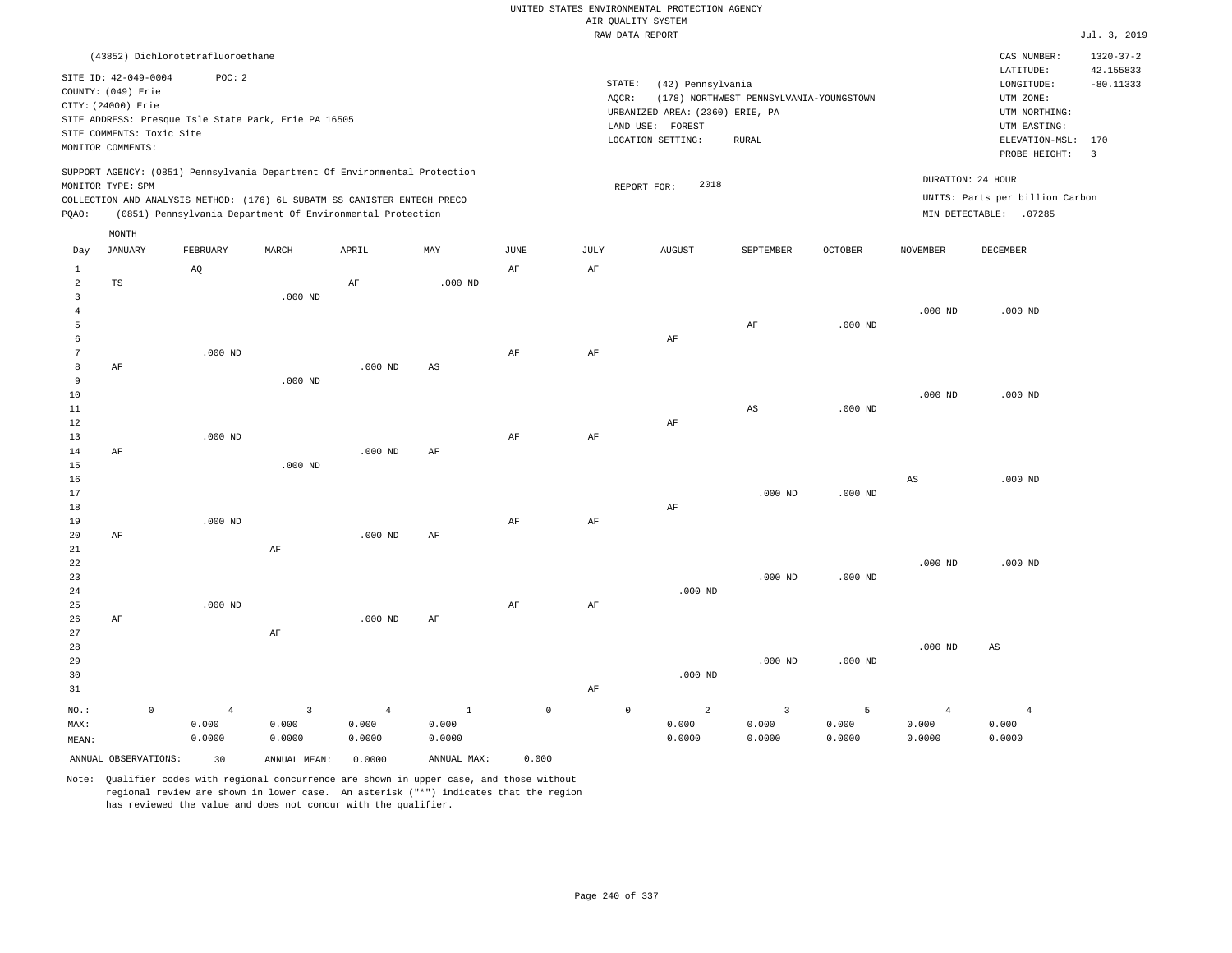|                     | (43860) Vinyl chloride                                                                                             |          |                                                                                                                                                        |                        |                   |                        |                              |                                                                                     |                                                         |                   |                   | CAS NUMBER:                                                                                                  | $75 - 01 - 4$                                       |
|---------------------|--------------------------------------------------------------------------------------------------------------------|----------|--------------------------------------------------------------------------------------------------------------------------------------------------------|------------------------|-------------------|------------------------|------------------------------|-------------------------------------------------------------------------------------|---------------------------------------------------------|-------------------|-------------------|--------------------------------------------------------------------------------------------------------------|-----------------------------------------------------|
|                     | SITE ID: 42-049-0004<br>COUNTY: (049) Erie<br>CITY: (24000) Erie<br>SITE COMMENTS: Toxic Site<br>MONITOR COMMENTS: | POC: 2   | SITE ADDRESS: Presque Isle State Park, Erie PA 16505                                                                                                   |                        |                   |                        | STATE:<br>AQCR:<br>LAND USE: | (42) Pennsylvania<br>URBANIZED AREA: (2360) ERIE, PA<br>FOREST<br>LOCATION SETTING: | (178) NORTHWEST PENNSYLVANIA-YOUNGSTOWN<br><b>RURAL</b> |                   |                   | LATITUDE:<br>LONGITUDE:<br>UTM ZONE:<br>UTM NORTHING:<br>UTM EASTING:<br>ELEVATION-MSL: 170<br>PROBE HEIGHT: | 42.155833<br>$-80.11333$<br>$\overline{\mathbf{3}}$ |
|                     | MONITOR TYPE: SPM                                                                                                  |          | SUPPORT AGENCY: (0851) Pennsylvania Department Of Environmental Protection<br>COLLECTION AND ANALYSIS METHOD: (176) 6L SUBATM SS CANISTER ENTECH PRECO |                        |                   |                        | REPORT FOR:                  | 2013                                                                                |                                                         |                   |                   | DURATION: 24 HOUR<br>UNITS: Parts per billion Carbon                                                         |                                                     |
| PQAO:               |                                                                                                                    |          | (0851) Pennsylvania Department Of Environmental Protection                                                                                             |                        |                   |                        |                              |                                                                                     |                                                         |                   | MIN DETECTABLE:   |                                                                                                              |                                                     |
|                     | MONTH                                                                                                              |          |                                                                                                                                                        |                        |                   |                        |                              |                                                                                     |                                                         |                   |                   |                                                                                                              |                                                     |
| Day                 | JANUARY                                                                                                            | FEBRUARY | MARCH                                                                                                                                                  | APRIL                  | MAY               | $\mathtt{JUNE}$        | JULY                         | <b>AUGUST</b>                                                                       | SEPTEMBER                                               | OCTOBER           | NOVEMBER          | DECEMBER                                                                                                     |                                                     |
| $\mathbf{1}$        |                                                                                                                    |          |                                                                                                                                                        |                        |                   |                        |                              |                                                                                     | $.00$ ND                                                | .00 <sub>ND</sub> |                   |                                                                                                              |                                                     |
| $\overline{a}$<br>3 |                                                                                                                    | $.00$ ND |                                                                                                                                                        |                        |                   | $\mathbb{A}\mathbb{S}$ | .00 <sub>ND</sub>            | $.00$ ND                                                                            |                                                         |                   |                   |                                                                                                              |                                                     |
| $\bf{4}$            | .00 <sub>ND</sub>                                                                                                  |          |                                                                                                                                                        | .00 <sub>ND</sub>      | $.00$ ND          |                        |                              |                                                                                     |                                                         |                   |                   |                                                                                                              |                                                     |
| 5                   |                                                                                                                    |          | $.00$ ND                                                                                                                                               |                        |                   |                        |                              |                                                                                     |                                                         |                   |                   |                                                                                                              |                                                     |
| 6                   |                                                                                                                    |          |                                                                                                                                                        |                        |                   |                        |                              |                                                                                     |                                                         |                   | $.00$ ND          | $.00$ ND                                                                                                     |                                                     |
| $\overline{7}$      |                                                                                                                    |          |                                                                                                                                                        |                        |                   |                        |                              |                                                                                     | $.00$ ND                                                | $.00$ ND          |                   |                                                                                                              |                                                     |
| 8<br>9              |                                                                                                                    | $.00$ ND |                                                                                                                                                        |                        |                   | $.00$ ND               | .00 <sub>ND</sub>            | $.00$ ND                                                                            |                                                         |                   |                   |                                                                                                              |                                                     |
| 10                  | $.00$ ND                                                                                                           |          |                                                                                                                                                        | $\mathbb{A}\mathbb{S}$ | $.00$ ND          |                        |                              |                                                                                     |                                                         |                   |                   |                                                                                                              |                                                     |
| 11                  |                                                                                                                    |          | $.00$ ND                                                                                                                                               |                        |                   |                        |                              |                                                                                     |                                                         |                   |                   |                                                                                                              |                                                     |
| $1\,2$              |                                                                                                                    |          |                                                                                                                                                        |                        |                   |                        |                              |                                                                                     |                                                         |                   | AF                | $.00$ ND                                                                                                     |                                                     |
| 13                  |                                                                                                                    |          |                                                                                                                                                        |                        |                   |                        |                              |                                                                                     | .00 <sub>ND</sub>                                       | .00 <sub>ND</sub> |                   |                                                                                                              |                                                     |
| $14\,$<br>15        |                                                                                                                    | $.00$ ND |                                                                                                                                                        |                        |                   | .00 <sub>ND</sub>      | .00 <sub>ND</sub>            | AF                                                                                  |                                                         |                   |                   |                                                                                                              |                                                     |
| 16                  | .00 <sub>ND</sub>                                                                                                  |          |                                                                                                                                                        | .00 <sub>ND</sub>      | $.00$ ND          |                        |                              |                                                                                     |                                                         |                   |                   |                                                                                                              |                                                     |
| 17                  |                                                                                                                    |          | $.00$ ND                                                                                                                                               |                        |                   |                        |                              |                                                                                     |                                                         |                   |                   |                                                                                                              |                                                     |
| 18                  |                                                                                                                    |          |                                                                                                                                                        |                        |                   |                        |                              |                                                                                     |                                                         |                   | $.00$ ND          | $.00$ ND                                                                                                     |                                                     |
| 19                  |                                                                                                                    |          |                                                                                                                                                        |                        |                   |                        |                              |                                                                                     | $.00$ ND                                                | $.00$ ND          |                   |                                                                                                              |                                                     |
| 20                  |                                                                                                                    |          |                                                                                                                                                        |                        |                   |                        |                              | .00 <sub>ND</sub>                                                                   |                                                         |                   |                   |                                                                                                              |                                                     |
| 21<br>22            | $.00$ ND                                                                                                           | $.00$ ND |                                                                                                                                                        | $.00$ ND               | .00 <sub>ND</sub> | .00 <sub>ND</sub>      | .00 <sub>ND</sub>            |                                                                                     |                                                         |                   |                   |                                                                                                              |                                                     |
| 23                  |                                                                                                                    |          | $.00$ ND                                                                                                                                               |                        |                   |                        |                              |                                                                                     |                                                         |                   |                   |                                                                                                              |                                                     |
| 24                  |                                                                                                                    |          |                                                                                                                                                        |                        |                   |                        |                              |                                                                                     |                                                         |                   | .00 <sub>ND</sub> | $.00$ ND                                                                                                     |                                                     |
| 25                  |                                                                                                                    |          |                                                                                                                                                        |                        |                   |                        |                              |                                                                                     | $.00$ ND                                                | $.00$ ND          |                   |                                                                                                              |                                                     |
| 26                  |                                                                                                                    |          |                                                                                                                                                        |                        |                   |                        |                              | $.00$ ND                                                                            |                                                         |                   |                   |                                                                                                              |                                                     |
| 27<br>28            | $.00$ ND                                                                                                           | $.00$ ND |                                                                                                                                                        | .00 <sub>ND</sub>      | .00 <sub>ND</sub> | .00 <sub>ND</sub>      | $.00$ ND                     |                                                                                     |                                                         |                   |                   |                                                                                                              |                                                     |
| 29                  |                                                                                                                    |          | $.00$ ND                                                                                                                                               |                        |                   |                        |                              |                                                                                     |                                                         |                   |                   |                                                                                                              |                                                     |
| 30                  |                                                                                                                    |          |                                                                                                                                                        |                        |                   |                        |                              |                                                                                     |                                                         |                   | $.00$ ND          | $.00$ ND                                                                                                     |                                                     |
| 31                  |                                                                                                                    |          |                                                                                                                                                        |                        |                   |                        |                              |                                                                                     |                                                         | $.00$ ND          |                   |                                                                                                              |                                                     |
| NO.:                | 5                                                                                                                  | 5        | 5                                                                                                                                                      | $\overline{4}$         | 5                 | $\overline{4}$         | 5                            | $\bf{4}$                                                                            | 5                                                       | $\epsilon$        | $\overline{4}$    | 5                                                                                                            |                                                     |
| MAX:                | 0.00                                                                                                               | 0.00     | 0.00                                                                                                                                                   | 0.00                   | 0.00              | 0.00                   | 0.00                         | 0.00                                                                                | 0.00                                                    | 0.00              | 0.00              | 0.00                                                                                                         |                                                     |
| MEAN:               | 0.000                                                                                                              | 0.000    | 0.000                                                                                                                                                  | 0.000                  | 0.000             | 0.000                  | 0.000                        | 0.000                                                                               | 0.000                                                   | 0.000             | 0.000             | 0.000                                                                                                        |                                                     |
|                     | ANNUAL OBSERVATIONS:                                                                                               | 57       | ANNUAL MEAN:                                                                                                                                           | 0.000                  | ANNUAL MAX:       | 0.00                   |                              |                                                                                     |                                                         |                   |                   |                                                                                                              |                                                     |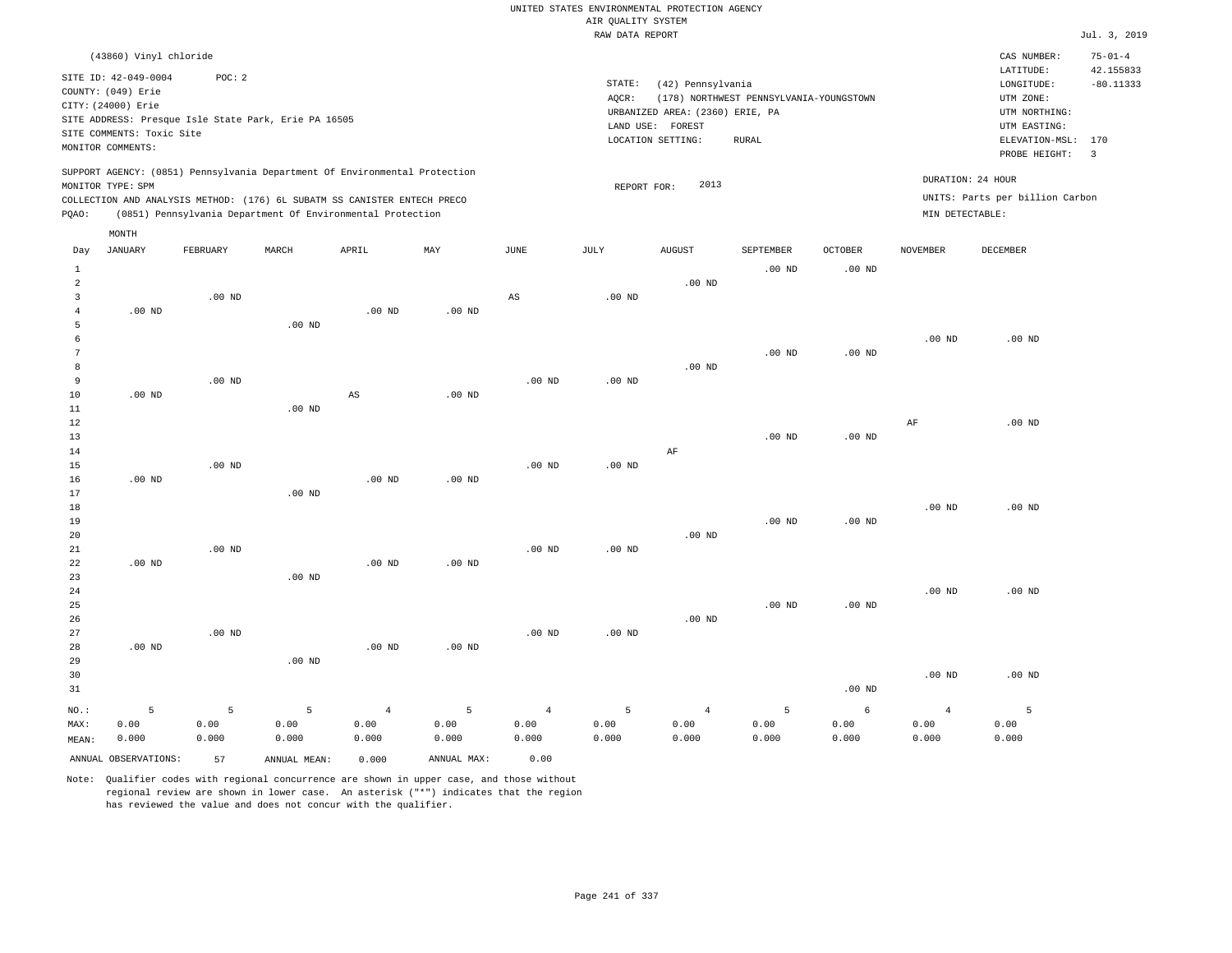|                     |                                                                                                                    |                                                                |                        |                                                                            |                        |                   | RAW DATA REPORT        |                                                                                               |                                                         |                            |                        |                                                                                             | Jul. 3, 2019                         |
|---------------------|--------------------------------------------------------------------------------------------------------------------|----------------------------------------------------------------|------------------------|----------------------------------------------------------------------------|------------------------|-------------------|------------------------|-----------------------------------------------------------------------------------------------|---------------------------------------------------------|----------------------------|------------------------|---------------------------------------------------------------------------------------------|--------------------------------------|
|                     | (43860) Vinyl chloride                                                                                             |                                                                |                        |                                                                            |                        |                   |                        |                                                                                               |                                                         |                            |                        | CAS NUMBER:<br>LATITUDE:                                                                    | $75 - 01 - 4$<br>42.155833           |
|                     | SITE ID: 42-049-0004<br>COUNTY: (049) Erie<br>CITY: (24000) Erie<br>SITE COMMENTS: Toxic Site<br>MONITOR COMMENTS: | POC: 2<br>SITE ADDRESS: Presque Isle State Park, Erie PA 16505 |                        |                                                                            |                        |                   | STATE:<br>AQCR:        | (42) Pennsylvania<br>URBANIZED AREA: (2360) ERIE, PA<br>LAND USE: FOREST<br>LOCATION SETTING: | (178) NORTHWEST PENNSYLVANIA-YOUNGSTOWN<br><b>RURAL</b> |                            |                        | LONGITUDE:<br>UTM ZONE:<br>UTM NORTHING:<br>UTM EASTING:<br>ELEVATION-MSL:<br>PROBE HEIGHT: | $-80.11333$<br>170<br>$\overline{3}$ |
|                     |                                                                                                                    |                                                                |                        | SUPPORT AGENCY: (0851) Pennsylvania Department Of Environmental Protection |                        |                   |                        |                                                                                               |                                                         |                            |                        | DURATION: 24 HOUR                                                                           |                                      |
|                     | MONITOR TYPE: SPM                                                                                                  |                                                                |                        | COLLECTION AND ANALYSIS METHOD: (176) 6L SUBATM SS CANISTER ENTECH PRECO   |                        |                   | REPORT FOR:            | 2014                                                                                          |                                                         |                            |                        | UNITS: Parts per billion Carbon                                                             |                                      |
| PQAO:               |                                                                                                                    |                                                                |                        | (0851) Pennsylvania Department Of Environmental Protection                 |                        |                   |                        |                                                                                               |                                                         |                            | MIN DETECTABLE:        |                                                                                             |                                      |
|                     | MONTH                                                                                                              |                                                                |                        |                                                                            |                        |                   |                        |                                                                                               |                                                         |                            |                        |                                                                                             |                                      |
| Day                 | JANUARY                                                                                                            | FEBRUARY                                                       | MARCH                  | APRIL                                                                      | MAY                    | $\mathtt{JUNE}$   | JULY                   | <b>AUGUST</b>                                                                                 | SEPTEMBER                                               | OCTOBER                    | <b>NOVEMBER</b>        | DECEMBER                                                                                    |                                      |
| 1                   |                                                                                                                    |                                                                |                        |                                                                            |                        |                   |                        |                                                                                               |                                                         |                            | $\mathbb{A}\mathbb{S}$ | $_{\rm AS}$                                                                                 |                                      |
| $\overline{a}$      |                                                                                                                    |                                                                |                        |                                                                            |                        |                   |                        |                                                                                               | $.00$ ND                                                | $_{\rm AS}$                |                        |                                                                                             |                                      |
| $\overline{3}$      |                                                                                                                    |                                                                |                        |                                                                            |                        |                   |                        | $.00$ ND                                                                                      |                                                         |                            |                        |                                                                                             |                                      |
| $\overline{4}$<br>5 | $.00$ ND                                                                                                           | $\rm{AF}$                                                      |                        | $.00$ ND                                                                   | $.00$ ND               | $.00$ ND          | .00 <sub>ND</sub>      |                                                                                               |                                                         |                            |                        |                                                                                             |                                      |
| 6                   |                                                                                                                    |                                                                | $.00$ ND               |                                                                            |                        |                   |                        |                                                                                               |                                                         |                            |                        |                                                                                             |                                      |
| $7\phantom{.0}$     |                                                                                                                    |                                                                |                        |                                                                            |                        |                   |                        |                                                                                               |                                                         |                            | $.00$ ND               | $.00$ ND                                                                                    |                                      |
| 8                   |                                                                                                                    |                                                                |                        |                                                                            |                        |                   |                        |                                                                                               | $\rm{AF}$                                               | $_{\rm AS}$                |                        |                                                                                             |                                      |
| 9                   |                                                                                                                    |                                                                |                        |                                                                            |                        |                   |                        | AF                                                                                            |                                                         |                            |                        |                                                                                             |                                      |
| $10$                |                                                                                                                    | $.00$ ND                                                       |                        |                                                                            |                        | $.00$ ND          | $.00$ ND               |                                                                                               |                                                         |                            |                        |                                                                                             |                                      |
| $11\,$              | $.00$ ND                                                                                                           |                                                                |                        | AF                                                                         | AS                     |                   |                        |                                                                                               |                                                         |                            |                        |                                                                                             |                                      |
| 12                  |                                                                                                                    |                                                                | AM                     |                                                                            |                        |                   |                        |                                                                                               |                                                         |                            |                        |                                                                                             |                                      |
| $13$<br>14          |                                                                                                                    |                                                                |                        |                                                                            |                        |                   |                        |                                                                                               | AS                                                      | $\mathop{\rm AM}\nolimits$ | $_{\rm AS}$            | $.00$ ND                                                                                    |                                      |
| 15                  |                                                                                                                    |                                                                |                        |                                                                            |                        |                   |                        | $\rm AF$                                                                                      |                                                         |                            |                        |                                                                                             |                                      |
| 16                  |                                                                                                                    | .00 <sub>ND</sub>                                              |                        |                                                                            |                        | .00 <sub>ND</sub> | .00 <sub>ND</sub>      |                                                                                               |                                                         |                            |                        |                                                                                             |                                      |
| 17                  | $.00$ ND                                                                                                           |                                                                |                        | $.00$ ND                                                                   | .00 <sub>ND</sub>      |                   |                        |                                                                                               |                                                         |                            |                        |                                                                                             |                                      |
| 18                  |                                                                                                                    |                                                                | $.00$ ND               |                                                                            |                        |                   |                        |                                                                                               |                                                         |                            |                        |                                                                                             |                                      |
| 19                  |                                                                                                                    |                                                                |                        |                                                                            |                        |                   |                        |                                                                                               |                                                         |                            | $.00$ ND               | $.00$ ND                                                                                    |                                      |
| 20                  |                                                                                                                    |                                                                |                        |                                                                            |                        |                   |                        |                                                                                               | $\mathbb{A}\mathbb{S}$                                  | AF                         |                        |                                                                                             |                                      |
| 21<br>22            |                                                                                                                    | .00 <sub>ND</sub>                                              |                        |                                                                            |                        | .00 <sub>ND</sub> | $.00$ ND               | $\rm{AF}$                                                                                     |                                                         |                            |                        |                                                                                             |                                      |
| 23                  | $.00$ ND                                                                                                           |                                                                |                        | $.00$ ND                                                                   | $.00$ ND               |                   |                        |                                                                                               |                                                         |                            |                        |                                                                                             |                                      |
| 24                  |                                                                                                                    |                                                                | $.00$ ND               |                                                                            |                        |                   |                        |                                                                                               |                                                         |                            |                        |                                                                                             |                                      |
| 25                  |                                                                                                                    |                                                                |                        |                                                                            |                        |                   |                        |                                                                                               |                                                         |                            | AS                     | $.00$ ND                                                                                    |                                      |
| 26                  |                                                                                                                    |                                                                |                        |                                                                            |                        |                   |                        |                                                                                               | $\mathbb{A}\mathbb{S}$                                  | $.00$ ND                   |                        |                                                                                             |                                      |
| 27                  |                                                                                                                    |                                                                |                        |                                                                            |                        |                   |                        | $\rm AF$                                                                                      |                                                         |                            |                        |                                                                                             |                                      |
| 28                  |                                                                                                                    | $.00$ ND                                                       |                        |                                                                            |                        | .00 <sub>ND</sub> | $\mathbb{A}\mathbb{S}$ |                                                                                               |                                                         |                            |                        |                                                                                             |                                      |
| 29                  | $.00$ ND                                                                                                           |                                                                |                        | $\mathbb{A}\mathbb{S}$                                                     | $.00$ ND               |                   |                        |                                                                                               |                                                         |                            |                        |                                                                                             |                                      |
| 30<br>31            |                                                                                                                    |                                                                | $.00$ ND               |                                                                            |                        |                   |                        |                                                                                               |                                                         |                            |                        | $\mathbb{A}\mathbb{S}$                                                                      |                                      |
|                     |                                                                                                                    |                                                                |                        |                                                                            |                        |                   |                        |                                                                                               |                                                         |                            |                        |                                                                                             |                                      |
| NO.:<br>MAX:        | 5<br>0.00                                                                                                          | $\overline{4}$<br>0.00                                         | $\overline{4}$<br>0.00 | $\overline{3}$<br>0.00                                                     | $\overline{4}$<br>0.00 | 5<br>0.00         | $\overline{4}$<br>0.00 | $1\,$<br>0.00                                                                                 | $\mathbf{1}$<br>0.00                                    | $\mathbf{1}$<br>0.00       | $\overline{a}$<br>0.00 | $\overline{4}$<br>0.00                                                                      |                                      |
| MEAN:               | 0.000                                                                                                              | 0.000                                                          | 0.000                  | 0.000                                                                      | 0.000                  | 0.000             | 0.000                  | 0.000                                                                                         | 0.000                                                   | 0.000                      | 0.000                  | 0.000                                                                                       |                                      |

Note: Qualifier codes with regional concurrence are shown in upper case, and those without regional review are shown in lower case. An asterisk ("\*") indicates that the region has reviewed the value and does not concur with the qualifier.

ANNUAL OBSERVATIONS: 38 ANNUAL MEAN: 0.000 ANNUAL MAX: 0.00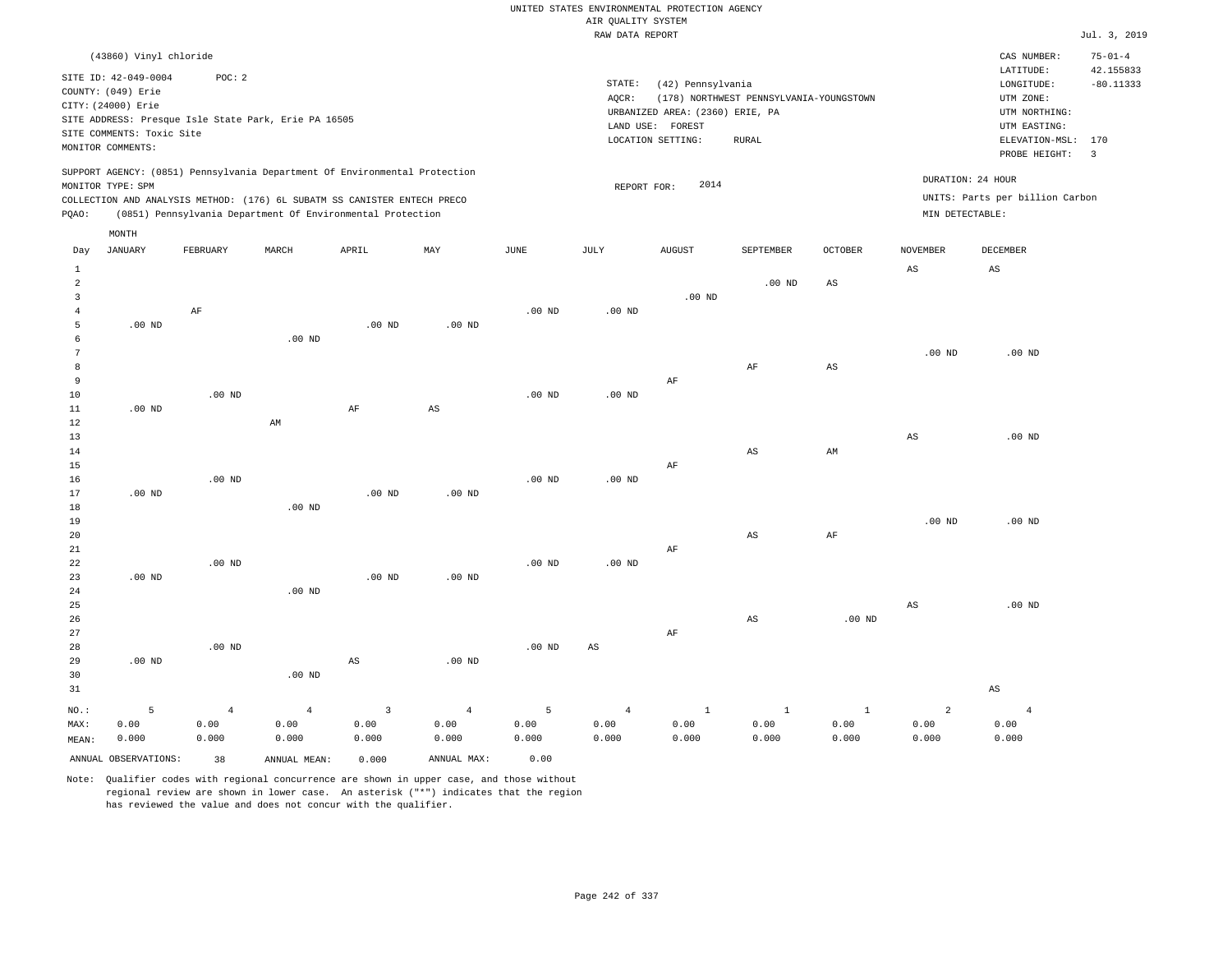|       | (43860) Vinyl chloride                                                     |          |          |                                                            |     |      |             |                                 |                                         |         |                   | CAS NUMBER:                     | $75 - 01 - 4$           |
|-------|----------------------------------------------------------------------------|----------|----------|------------------------------------------------------------|-----|------|-------------|---------------------------------|-----------------------------------------|---------|-------------------|---------------------------------|-------------------------|
|       | SITE ID: 42-049-0004                                                       | POC: 2   |          |                                                            |     |      |             |                                 |                                         |         |                   | LATITUDE:                       | 42.155833               |
|       | COUNTY: (049) Erie                                                         |          |          |                                                            |     |      | STATE:      | (42) Pennsylvania               |                                         |         |                   | LONGITUDE:                      | $-80.11333$             |
|       | CITY: (24000) Erie                                                         |          |          |                                                            |     |      | AOCR:       |                                 | (178) NORTHWEST PENNSYLVANIA-YOUNGSTOWN |         |                   | UTM ZONE:                       |                         |
|       | SITE ADDRESS: Presque Isle State Park, Erie PA 16505                       |          |          |                                                            |     |      |             | URBANIZED AREA: (2360) ERIE, PA |                                         |         |                   | UTM NORTHING:                   |                         |
|       | SITE COMMENTS: Toxic Site                                                  |          |          |                                                            |     |      | LAND USE:   | FOREST                          |                                         |         |                   | UTM EASTING:                    |                         |
|       | MONITOR COMMENTS:                                                          |          |          |                                                            |     |      |             | LOCATION SETTING:               | RURAL                                   |         |                   | ELEVATION-MSL: 170              |                         |
|       |                                                                            |          |          |                                                            |     |      |             |                                 |                                         |         |                   | PROBE HEIGHT:                   | $\overline{\mathbf{3}}$ |
|       | SUPPORT AGENCY: (0851) Pennsylvania Department Of Environmental Protection |          |          |                                                            |     |      |             |                                 |                                         |         | DURATION: 24 HOUR |                                 |                         |
|       | MONITOR TYPE: SPM                                                          |          |          |                                                            |     |      | REPORT FOR: | 2015                            |                                         |         |                   |                                 |                         |
|       | COLLECTION AND ANALYSIS METHOD: (176) 6L SUBATM SS CANISTER ENTECH PRECO   |          |          |                                                            |     |      |             |                                 |                                         |         |                   | UNITS: Parts per billion Carbon |                         |
| POAO: |                                                                            |          |          | (0851) Pennsylvania Department Of Environmental Protection |     |      |             |                                 |                                         |         | MIN DETECTABLE:   |                                 |                         |
|       | MONTH                                                                      |          |          |                                                            |     |      |             |                                 |                                         |         |                   |                                 |                         |
| Day   | JANUARY                                                                    | FEBRUARY | MARCH    | APRIL                                                      | MAY | JUNE | JULY        | <b>AUGUST</b>                   | SEPTEMBER                               | OCTOBER | <b>NOVEMBER</b>   | DECEMBER                        |                         |
|       |                                                                            |          |          |                                                            |     |      |             |                                 |                                         |         |                   |                                 |                         |
|       |                                                                            |          | $.00$ ND |                                                            |     |      |             |                                 |                                         |         |                   |                                 |                         |

| $\overline{c}$ |                |                        |                        |          |                |                        |                        |          |                |                        | .00 $ND$               | TS             |
|----------------|----------------|------------------------|------------------------|----------|----------------|------------------------|------------------------|----------|----------------|------------------------|------------------------|----------------|
| 3              |                |                        |                        |          |                |                        |                        |          | $.00$ ND       | .00 $ND$               |                        |                |
| $\overline{4}$ |                |                        |                        |          |                |                        |                        | $.00$ ND |                |                        |                        |                |
| 5              |                | $\mathbb{A}\mathbb{S}$ |                        |          |                | $.00$ ND               | $\mathbb{A}\mathbb{S}$ |          |                |                        |                        |                |
| 6              | $\rm AF$       |                        |                        | $.00$ ND | $.00$ ND       |                        |                        |          |                |                        |                        |                |
| 7              |                |                        | .00 $ND$               |          |                |                        |                        |          |                |                        |                        |                |
| 8              |                |                        |                        |          |                |                        |                        |          |                |                        | $\mathbb{A}\mathbb{S}$ | .00 $ND$       |
| 9              |                |                        |                        |          |                |                        |                        |          | $.00$ ND       | $\mathbb{A}\mathbb{S}$ |                        |                |
| 10             |                |                        |                        |          |                |                        |                        | $.00$ ND |                |                        |                        |                |
| 11             |                | AS                     |                        |          |                | $.00$ ND               | $.00$ ND               |          |                |                        |                        |                |
| 12             | .00 $ND$       |                        |                        | .00 $ND$ | $.00$ ND       |                        |                        |          |                |                        |                        |                |
| 13             |                |                        | $.00$ ND               |          |                |                        |                        |          |                |                        |                        |                |
| 14             |                |                        |                        |          |                |                        |                        |          |                |                        | $\rm{AF}$              | $.00$ ND       |
| 15             |                |                        |                        |          |                |                        |                        | $.00$ ND | $.00$ ND       | $\mathbb{A}\mathbb{S}$ |                        |                |
| 16<br>17       |                | $\rm AF$               |                        |          |                | $.00$ ND               | $.00$ ND               |          |                |                        |                        |                |
| 18             | $\rm AF$       |                        |                        | $.00$ ND | $.00$ ND       |                        |                        |          |                |                        |                        |                |
| 19             |                |                        | $\mathbb{A}\mathbb{S}$ |          |                |                        |                        |          |                |                        |                        |                |
| 20             |                |                        |                        |          |                |                        |                        |          |                |                        | .00 $ND$               | .00 $ND$       |
| $2\sqrt{1}$    |                |                        |                        |          |                |                        |                        |          | .00 $ND$       | .00 $ND$               |                        |                |
| 22             |                |                        |                        |          |                |                        |                        | $.00$ ND |                |                        |                        |                |
| 23             |                | $.00$ ND               |                        |          |                | $\mathbb{A}\mathbb{S}$ | $\mathbb{A}\mathbb{S}$ |          |                |                        |                        |                |
| 24             | $.00$ ND       |                        |                        | $.00$ ND | $.00$ ND       |                        |                        |          |                |                        |                        |                |
| 25             |                |                        | $.00$ ND               |          |                |                        |                        |          |                |                        |                        |                |
| 26             |                |                        |                        |          |                |                        |                        |          |                |                        | TS                     | .00 $ND$       |
| 27             |                |                        |                        |          |                |                        |                        |          | $_{\rm AS}$    | .00 $ND$               |                        |                |
| 28             |                |                        |                        |          |                |                        |                        | $.00$ ND |                |                        |                        |                |
| 29             |                |                        |                        |          |                | .00 $ND$               | .00 $ND$               |          |                |                        |                        |                |
| 30             | $.00$ ND       |                        |                        | $.00$ ND | $.00$ ND       |                        |                        |          |                |                        |                        |                |
| 31             |                |                        | $.00$ ND               |          |                |                        |                        |          |                |                        |                        |                |
| $NO.$ :        | $\overline{3}$ | $\mathbf{1}$           | 5                      | 5        | $\overline{5}$ | $\overline{4}$         | $\overline{3}$         | 5        | $\overline{4}$ | $\overline{3}$         | $\overline{a}$         | $\overline{4}$ |
| MAX:           | 0.00           | 0.00                   | 0.00                   | 0.00     | 0.00           | 0.00                   | 0.00                   | 0.00     | 0.00           | 0.00                   | 0.00                   | 0.00           |
| MEAN:          | 0.000          | 0.000                  | 0.000                  | 0.000    | 0.000          | 0.000                  | 0.000                  | 0.000    | 0.000          | 0.000                  | 0.000                  | 0.000          |

ANNUAL OBSERVATIONS: 44 ANNUAL MEAN: 0.000 ANNUAL MAX: 0.00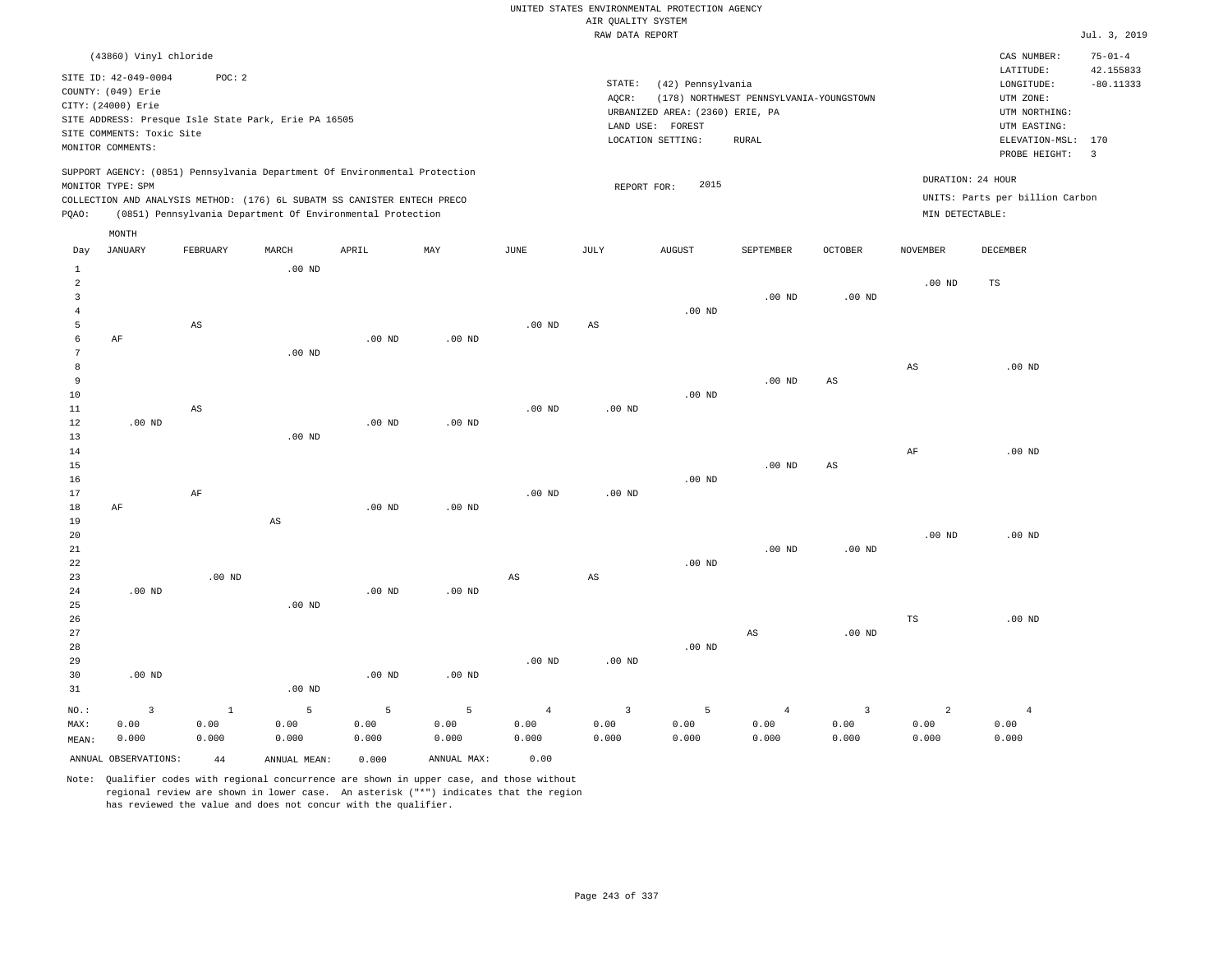|                |                           |                |                                                      |                                                                            |                |                        |           | RAW DATA REPORT                 |                                         |                |                 |                                 | Jul. 3, 2019   |
|----------------|---------------------------|----------------|------------------------------------------------------|----------------------------------------------------------------------------|----------------|------------------------|-----------|---------------------------------|-----------------------------------------|----------------|-----------------|---------------------------------|----------------|
|                | (43860) Vinyl chloride    |                |                                                      |                                                                            |                |                        |           |                                 |                                         |                |                 | CAS NUMBER:                     | $75 - 01 - 4$  |
|                |                           |                |                                                      |                                                                            |                |                        |           |                                 |                                         |                |                 | LATITUDE:                       | 42.155833      |
|                | SITE ID: 42-049-0004      | POC: 2         |                                                      |                                                                            |                |                        |           | STATE:<br>(42) Pennsylvania     |                                         |                |                 | LONGITUDE:                      | $-80.11333$    |
|                | COUNTY: (049) Erie        |                |                                                      |                                                                            |                |                        | AQCR:     |                                 | (178) NORTHWEST PENNSYLVANIA-YOUNGSTOWN |                |                 | UTM ZONE:                       |                |
|                | CITY: (24000) Erie        |                |                                                      |                                                                            |                |                        |           | URBANIZED AREA: (2360) ERIE, PA |                                         |                |                 | UTM NORTHING:                   |                |
|                |                           |                | SITE ADDRESS: Presque Isle State Park, Erie PA 16505 |                                                                            |                |                        |           | LAND USE: FOREST                |                                         |                |                 | UTM EASTING:                    |                |
|                | SITE COMMENTS: Toxic Site |                |                                                      |                                                                            |                |                        |           | LOCATION SETTING:               | <b>RURAL</b>                            |                |                 | ELEVATION-MSL: 170              |                |
|                | MONITOR COMMENTS:         |                |                                                      |                                                                            |                |                        |           |                                 |                                         |                |                 | PROBE HEIGHT:                   | $\overline{3}$ |
|                |                           |                |                                                      | SUPPORT AGENCY: (0851) Pennsylvania Department Of Environmental Protection |                |                        |           |                                 |                                         |                |                 |                                 |                |
|                | MONITOR TYPE: SPM         |                |                                                      |                                                                            |                |                        |           | 2016<br>REPORT FOR:             |                                         |                |                 | DURATION: 24 HOUR               |                |
|                |                           |                |                                                      | COLLECTION AND ANALYSIS METHOD: (176) 6L SUBATM SS CANISTER ENTECH PRECO   |                |                        |           |                                 |                                         |                |                 | UNITS: Parts per billion Carbon |                |
| PQAO:          |                           |                |                                                      | (0851) Pennsylvania Department Of Environmental Protection                 |                |                        |           |                                 |                                         |                | MIN DETECTABLE: |                                 |                |
|                | MONTH                     |                |                                                      |                                                                            |                |                        |           |                                 |                                         |                |                 |                                 |                |
| Day            | <b>JANUARY</b>            | FEBRUARY       | MARCH                                                | APRIL                                                                      | MAY            | JUNE                   | JULY      | <b>AUGUST</b>                   | SEPTEMBER                               | <b>OCTOBER</b> | <b>NOVEMBER</b> | <b>DECEMBER</b>                 |                |
| $\mathbf{1}$   | $.00$ ND                  |                | .00 <sub>ND</sub>                                    |                                                                            |                |                        |           |                                 |                                         |                |                 |                                 |                |
| $\overline{a}$ |                           |                |                                                      |                                                                            |                |                        |           |                                 |                                         |                | $_{\rm TS}$     | $_{\rm TS}$                     |                |
| $\overline{3}$ |                           |                |                                                      |                                                                            |                |                        |           |                                 | .00 <sub>ND</sub>                       | AF             |                 |                                 |                |
| $\overline{4}$ |                           |                |                                                      |                                                                            |                |                        |           | $\rm AF$                        |                                         |                |                 |                                 |                |
| 5              |                           |                |                                                      |                                                                            |                | $.00$ ND               | AF        |                                 |                                         |                |                 |                                 |                |
| 6              |                           | $.00$ ND       |                                                      | AF                                                                         | $_{\rm AS}$    |                        |           |                                 |                                         |                |                 |                                 |                |
| $\overline{7}$ | $.00$ ND                  |                | $\rm{AF}$                                            |                                                                            |                |                        |           |                                 |                                         |                |                 |                                 |                |
| 8              |                           |                |                                                      |                                                                            |                |                        |           |                                 |                                         |                | $\rm{AF}$       | TS                              |                |
| 9              |                           |                |                                                      |                                                                            |                |                        |           |                                 | $_{\rm TS}$                             | $\rm{AF}$      |                 |                                 |                |
| 10             |                           |                |                                                      |                                                                            |                |                        |           | $\rm{AF}$                       |                                         |                |                 |                                 |                |
| 11             |                           |                |                                                      |                                                                            |                | $\mathbb{A}\mathbb{S}$ | $\rm{AF}$ |                                 |                                         |                |                 |                                 |                |
| 12             |                           | $.00$ ND       |                                                      | AS                                                                         | $.00$ ND       |                        |           |                                 |                                         |                |                 |                                 |                |
| 13             | $_{\rm TS}$               |                | $.00$ ND                                             |                                                                            |                |                        |           |                                 |                                         |                |                 |                                 |                |
| 14             |                           |                |                                                      |                                                                            |                |                        |           |                                 |                                         |                | $.00$ ND        | $.00$ ND                        |                |
| 15             |                           |                |                                                      |                                                                            |                |                        |           |                                 | AF                                      | $.00$ ND       |                 |                                 |                |
| 16             |                           |                |                                                      |                                                                            |                |                        |           | $.00$ ND                        |                                         |                |                 |                                 |                |
| 17             |                           |                |                                                      |                                                                            |                | AF                     | AF        |                                 |                                         |                |                 |                                 |                |
| 18             |                           | $.00$ ND       |                                                      | AS                                                                         | $.00$ ND       |                        |           |                                 |                                         |                |                 |                                 |                |
| 19             | $.00$ ND                  |                | $\mathbb{A}\mathbb{S}$                               |                                                                            |                |                        |           |                                 |                                         |                |                 |                                 |                |
| 20             |                           |                |                                                      |                                                                            |                |                        |           |                                 |                                         |                | $.00$ ND        | $.00$ ND                        |                |
| 21             |                           |                |                                                      |                                                                            |                |                        |           |                                 | $.00$ ND                                | AF             |                 |                                 |                |
| 22             |                           |                |                                                      |                                                                            |                |                        |           | $\rm{AF}$                       |                                         |                |                 |                                 |                |
| 23             |                           |                |                                                      |                                                                            |                | $\mathbb{A}\mathbb{S}$ | $\rm{AF}$ |                                 |                                         |                |                 |                                 |                |
| 24             |                           | $.00$ ND       |                                                      | .00 <sub>ND</sub>                                                          | AF             |                        |           |                                 |                                         |                |                 |                                 |                |
| 25             | $.00$ ND                  |                | $.00$ ND                                             |                                                                            |                |                        |           |                                 |                                         |                |                 |                                 |                |
| 26             |                           |                |                                                      |                                                                            |                |                        |           |                                 |                                         |                | AF              | $.00$ ND                        |                |
| 27             |                           |                |                                                      |                                                                            |                |                        |           |                                 | $.00$ ND                                | AF             |                 |                                 |                |
| 28             |                           |                |                                                      |                                                                            |                |                        |           | $.00$ ND                        |                                         |                |                 |                                 |                |
| 29             |                           |                |                                                      |                                                                            |                | AF                     | AF        |                                 |                                         |                |                 |                                 |                |
| 30             |                           |                |                                                      | AS                                                                         | AF             |                        |           |                                 |                                         |                |                 |                                 |                |
| 31             | $.00$ ND                  |                | $.00$ ND                                             |                                                                            |                |                        |           |                                 |                                         |                |                 |                                 |                |
| NO.:           | 5                         | $\overline{4}$ | $\overline{4}$                                       | $\mathbf{1}$                                                               | $\overline{a}$ | $\mathbf{1}$           |           | $\mathbb O$<br>$\overline{2}$   | $\overline{3}$                          | $\mathbf{1}$   | $\overline{a}$  | $\overline{3}$                  |                |
| MAX:           | 0.00                      | 0.00           | 0.00                                                 | 0.00                                                                       | 0.00           | 0.00                   |           | 0.00                            | 0.00                                    | 0.00           | 0.00            | 0.00                            |                |
| MEAN:          | 0.000                     | 0.000          | 0.000                                                | 0.000                                                                      | 0.000          | 0.000                  |           | 0.000                           | 0.000                                   | 0.000          | 0.000           | 0.000                           |                |
|                | ANNUAL OBSERVATIONS:      | 28             | ANNUAL MEAN:                                         | 0.000                                                                      | ANNUAL MAX:    | 0.00                   |           |                                 |                                         |                |                 |                                 |                |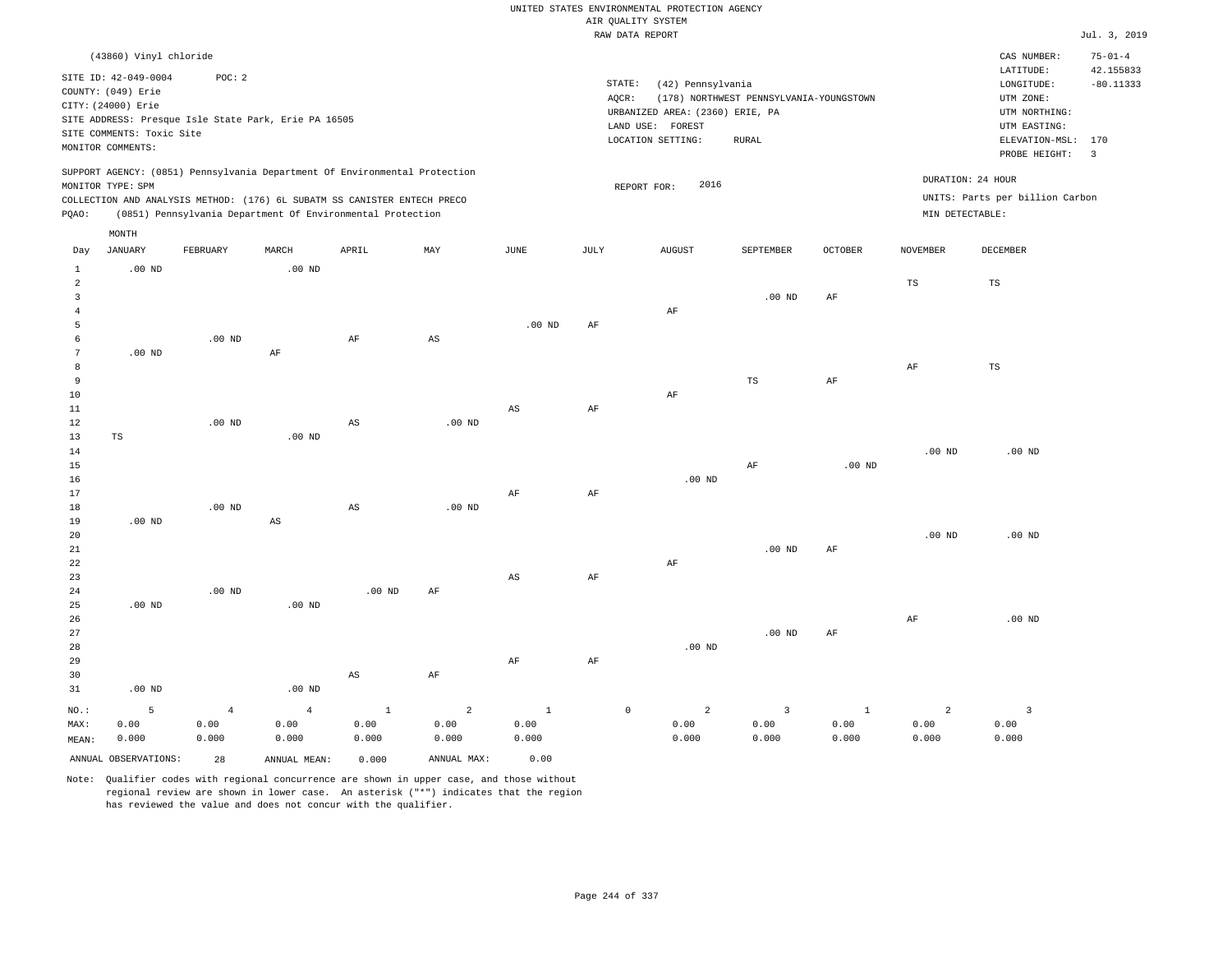|                |                           |               |                                                                            |              |             |                   | RAW DATA REPORT        |                                 |                                         |                   |                   |                                 | Jul. 3, 2019   |
|----------------|---------------------------|---------------|----------------------------------------------------------------------------|--------------|-------------|-------------------|------------------------|---------------------------------|-----------------------------------------|-------------------|-------------------|---------------------------------|----------------|
|                | (43860) Vinyl chloride    |               |                                                                            |              |             |                   |                        |                                 |                                         |                   |                   | CAS NUMBER:                     | $75 - 01 - 4$  |
|                | SITE ID: 42-049-0004      | POC: 2        |                                                                            |              |             |                   |                        |                                 |                                         |                   |                   | LATITUDE:                       | 42.155833      |
|                | COUNTY: (049) Erie        |               |                                                                            |              |             |                   | STATE:                 | (42) Pennsylvania               |                                         |                   |                   | LONGITUDE:                      | $-80.11333$    |
|                | CITY: (24000) Erie        |               |                                                                            |              |             |                   | AQCR:                  |                                 | (178) NORTHWEST PENNSYLVANIA-YOUNGSTOWN |                   |                   | UTM ZONE:                       |                |
|                |                           |               | SITE ADDRESS: Presque Isle State Park, Erie PA 16505                       |              |             |                   |                        | URBANIZED AREA: (2360) ERIE, PA |                                         |                   |                   | UTM NORTHING:                   |                |
|                | SITE COMMENTS: Toxic Site |               |                                                                            |              |             |                   |                        | LAND USE: FOREST                |                                         |                   |                   | UTM EASTING:                    |                |
|                | MONITOR COMMENTS:         |               |                                                                            |              |             |                   |                        | LOCATION SETTING:               | RURAL                                   |                   |                   | ELEVATION-MSL: 170              |                |
|                |                           |               |                                                                            |              |             |                   |                        |                                 |                                         |                   |                   | PROBE HEIGHT:                   | $\overline{3}$ |
|                |                           |               | SUPPORT AGENCY: (0851) Pennsylvania Department Of Environmental Protection |              |             |                   |                        |                                 |                                         |                   |                   | DURATION: 24 HOUR               |                |
|                | MONITOR TYPE: SPM         |               |                                                                            |              |             |                   | REPORT FOR:            | 2017                            |                                         |                   |                   |                                 |                |
|                |                           |               | COLLECTION AND ANALYSIS METHOD: (176) 6L SUBATM SS CANISTER ENTECH PRECO   |              |             |                   |                        |                                 |                                         |                   |                   | UNITS: Parts per billion Carbon |                |
| PQAO:          |                           |               | (0851) Pennsylvania Department Of Environmental Protection                 |              |             |                   |                        |                                 |                                         |                   | MIN DETECTABLE:   |                                 |                |
|                | MONTH                     |               |                                                                            |              |             |                   |                        |                                 |                                         |                   |                   |                                 |                |
| Day            | JANUARY                   | FEBRUARY      | MARCH                                                                      | APRIL        | MAY         | JUNE              | JULY                   | <b>AUGUST</b>                   | SEPTEMBER                               | OCTOBER           | <b>NOVEMBER</b>   | DECEMBER                        |                |
| $\mathbf{1}$   | $\rm AF$                  |               |                                                                            | AF           | AF          |                   |                        |                                 |                                         |                   |                   |                                 |                |
| $\overline{a}$ |                           |               | $.00$ ND                                                                   |              |             |                   |                        |                                 |                                         |                   |                   |                                 |                |
| 3              |                           |               |                                                                            |              |             |                   |                        |                                 |                                         |                   | .00 <sub>ND</sub> | $.00$ ND                        |                |
| $\bf 4$        |                           |               |                                                                            |              |             |                   |                        |                                 | $.00$ ND                                | .00 <sub>ND</sub> |                   |                                 |                |
| 5              |                           |               |                                                                            |              |             |                   |                        | $.00$ ND                        |                                         |                   |                   |                                 |                |
| 6<br>7         |                           | $.00$ ND      |                                                                            |              |             | .00 <sub>ND</sub> | $\mathbb{A}\mathbb{S}$ |                                 |                                         |                   |                   |                                 |                |
| 8              | $_{\rm TS}$               |               |                                                                            | $\rm{AF}$    | $.00$ ND    |                   |                        |                                 |                                         |                   |                   |                                 |                |
| 9              |                           |               | $.00$ ND                                                                   |              |             |                   |                        |                                 |                                         |                   | .00 <sub>ND</sub> | $.00$ ND                        |                |
| 10             |                           |               |                                                                            |              |             |                   |                        |                                 | $.00$ ND                                | $.00$ ND          |                   |                                 |                |
| 11             |                           |               |                                                                            |              |             |                   |                        | $.00$ ND                        |                                         |                   |                   |                                 |                |
| 12             |                           | $\mathbb{TS}$ |                                                                            |              |             | $.00$ ND          | $\mathbb{A}\mathbb{S}$ |                                 |                                         |                   |                   |                                 |                |
| 13             | $.00$ ND                  |               |                                                                            | $.00$ ND     | $.00$ ND    |                   |                        |                                 |                                         |                   |                   |                                 |                |
| 14             |                           |               | $.00$ ND                                                                   |              |             |                   |                        |                                 |                                         |                   |                   |                                 |                |
| 15             |                           |               |                                                                            |              |             |                   |                        |                                 |                                         |                   | .00 <sub>ND</sub> | $.00$ ND                        |                |
| 16             |                           |               |                                                                            |              |             |                   |                        |                                 | $.00$ ND                                | $.00$ ND          |                   |                                 |                |
| 17             |                           |               |                                                                            |              |             |                   |                        | $.00$ ND                        |                                         |                   |                   |                                 |                |
| 18             |                           | $\rm AF$      |                                                                            |              |             | $.00$ ND          | $\mathbb{A}\mathbb{S}$ |                                 |                                         |                   |                   |                                 |                |
| 19             | $.00$ ND                  |               |                                                                            | AF           | $.00$ ND    |                   |                        |                                 |                                         |                   |                   |                                 |                |
| 20             |                           |               | .00 <sub>ND</sub>                                                          |              |             |                   |                        |                                 |                                         |                   |                   |                                 |                |
| 21             |                           |               |                                                                            |              |             |                   |                        |                                 |                                         |                   | .00 <sub>ND</sub> | <b>TS</b>                       |                |
| 22             |                           |               |                                                                            |              |             |                   |                        |                                 | $.00$ ND                                | .00 <sub>ND</sub> |                   |                                 |                |
| 23             |                           |               |                                                                            |              |             |                   |                        | $.00$ ND                        |                                         |                   |                   |                                 |                |
| 24             |                           | AF            |                                                                            |              |             | $.00$ ND          | $.00$ ND               |                                 |                                         |                   |                   |                                 |                |
| 25             | $\mathbb{A}\mathbb{S}$    |               |                                                                            | $\rm{AF}$    | $.00$ ND    |                   |                        |                                 |                                         |                   |                   |                                 |                |
| 26             |                           |               | $.00$ ND                                                                   |              |             |                   |                        |                                 |                                         |                   |                   |                                 |                |
| 27             |                           |               |                                                                            |              |             |                   |                        |                                 |                                         |                   | .00 <sub>ND</sub> | AF                              |                |
| 28             |                           |               |                                                                            |              |             |                   |                        |                                 | $.00$ ND                                | .00 <sub>ND</sub> |                   |                                 |                |
| 29             |                           |               |                                                                            |              |             |                   |                        | $.00$ ND                        |                                         |                   |                   |                                 |                |
| 30             |                           |               |                                                                            |              |             | AS                | .00 <sub>ND</sub>      |                                 |                                         |                   |                   |                                 |                |
| 31             | $.00$ ND                  |               |                                                                            |              | $.00$ ND    |                   |                        |                                 |                                         |                   |                   |                                 |                |
| NO.:           | $\overline{3}$            | $\mathbf{1}$  | 5                                                                          | $\mathbf{1}$ | 5           | $\overline{4}$    | 2                      | 5                               | 5                                       | 5                 | 5                 | $\overline{3}$                  |                |
| MAX:           | 0.00                      | 0.00          | 0.00                                                                       | 0.00         | 0.00        | 0.00              | 0.00                   | 0.00                            | 0.00                                    | 0.00              | 0.00              | 0.00                            |                |
| MEAN:          | 0.000                     | 0.000         | 0.000                                                                      | 0.000        | 0.000       | 0.000             | 0.000                  | 0.000                           | 0.000                                   | 0.000             | 0.000             | 0.000                           |                |
|                | ANNUAL OBSERVATIONS:      | 44            | ANNUAL MEAN:                                                               | 0.000        | ANNUAL MAX: | 0.00              |                        |                                 |                                         |                   |                   |                                 |                |
|                |                           |               |                                                                            |              |             |                   |                        |                                 |                                         |                   |                   |                                 |                |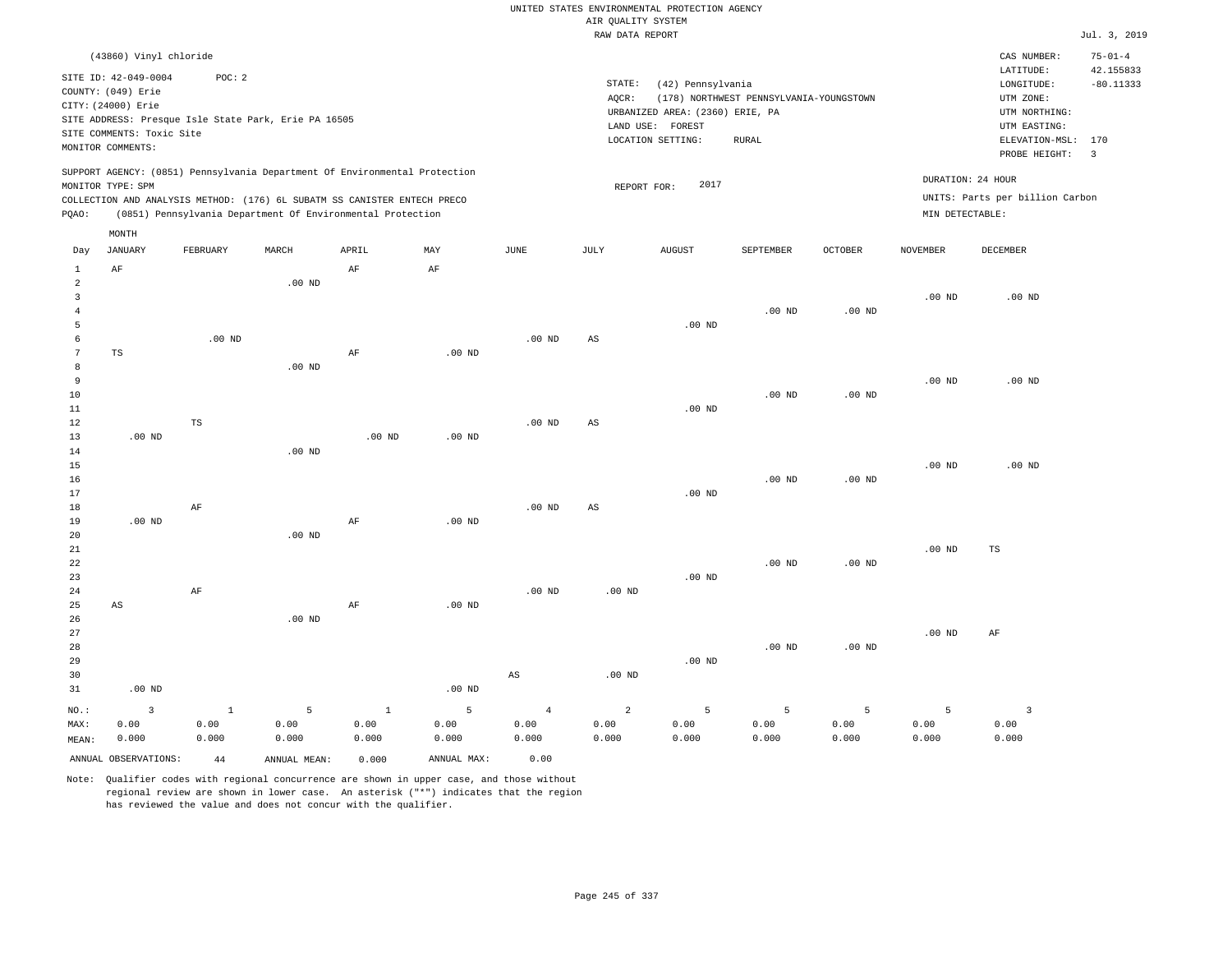|                      |                           |             |                   |                                                      |                                                                            |              |                       |           | UNITED STATES ENVIRONMENTAL PROTECTION AGENCY |                   |                                         |                   |                        |                                 |                            |
|----------------------|---------------------------|-------------|-------------------|------------------------------------------------------|----------------------------------------------------------------------------|--------------|-----------------------|-----------|-----------------------------------------------|-------------------|-----------------------------------------|-------------------|------------------------|---------------------------------|----------------------------|
|                      |                           |             |                   |                                                      |                                                                            |              |                       |           | AIR QUALITY SYSTEM                            |                   |                                         |                   |                        |                                 |                            |
|                      |                           |             |                   |                                                      |                                                                            |              |                       |           | RAW DATA REPORT                               |                   |                                         |                   |                        |                                 | Jul. 3, 2019               |
|                      | (43860) Vinyl chloride    |             |                   |                                                      |                                                                            |              |                       |           |                                               |                   |                                         |                   |                        | CAS NUMBER:<br>LATITUDE:        | $75 - 01 - 4$<br>42.155833 |
|                      | SITE ID: 42-049-0004      |             | POC: 2            |                                                      |                                                                            |              |                       |           | STATE:                                        | (42) Pennsylvania |                                         |                   |                        | LONGITUDE:                      | $-80.11333$                |
|                      | COUNTY: (049) Erie        |             |                   |                                                      |                                                                            |              |                       |           | AQCR:                                         |                   | (178) NORTHWEST PENNSYLVANIA-YOUNGSTOWN |                   |                        | UTM ZONE:                       |                            |
|                      | CITY: (24000) Erie        |             |                   |                                                      |                                                                            |              |                       |           | URBANIZED AREA: (2360) ERIE, PA               |                   |                                         |                   |                        | UTM NORTHING:                   |                            |
|                      | SITE COMMENTS: Toxic Site |             |                   | SITE ADDRESS: Presque Isle State Park, Erie PA 16505 |                                                                            |              |                       |           | LAND USE: FOREST                              |                   |                                         |                   |                        | UTM EASTING:                    |                            |
|                      | MONITOR COMMENTS:         |             |                   |                                                      |                                                                            |              |                       |           | LOCATION SETTING:                             |                   | <b>RURAL</b>                            |                   |                        | ELEVATION-MSL:<br>PROBE HEIGHT: | 170<br>$\overline{3}$      |
|                      | MONITOR TYPE: SPM         |             |                   |                                                      | SUPPORT AGENCY: (0851) Pennsylvania Department Of Environmental Protection |              |                       |           | REPORT FOR:                                   | 2018              |                                         |                   |                        | DURATION: 24 HOUR               |                            |
|                      |                           |             |                   |                                                      | COLLECTION AND ANALYSIS METHOD: (176) 6L SUBATM SS CANISTER ENTECH PRECO   |              |                       |           |                                               |                   |                                         |                   |                        | UNITS: Parts per billion Carbon |                            |
| PQAO:                |                           |             |                   |                                                      | (0851) Pennsylvania Department Of Environmental Protection                 |              |                       |           |                                               |                   |                                         |                   |                        | MIN DETECTABLE: .1013837        |                            |
|                      | MONTH                     |             |                   |                                                      |                                                                            |              |                       |           |                                               |                   |                                         |                   |                        |                                 |                            |
| Day                  | <b>JANUARY</b>            |             | FEBRUARY          | MARCH                                                | APRIL                                                                      | MAY          | $\operatorname{JUNE}$ | JULY      | <b>AUGUST</b>                                 |                   | SEPTEMBER                               | OCTOBER           | <b>NOVEMBER</b>        | DECEMBER                        |                            |
| $\mathbf{1}$         |                           |             | AQ                |                                                      |                                                                            |              | AF                    | AF        |                                               |                   |                                         |                   |                        |                                 |                            |
| 2                    | TS                        |             |                   |                                                      | AF                                                                         | $.00$ ND     |                       |           |                                               |                   |                                         |                   |                        |                                 |                            |
| $\overline{3}$       |                           |             |                   | $.00$ ND                                             |                                                                            |              |                       |           |                                               |                   |                                         |                   |                        |                                 |                            |
| $\overline{4}$       |                           |             |                   |                                                      |                                                                            |              |                       |           |                                               |                   |                                         |                   | $.00$ ND               | $.00$ ND                        |                            |
| 5                    |                           |             |                   |                                                      |                                                                            |              |                       |           |                                               |                   | $\rm{AF}$                               | $.00$ ND          |                        |                                 |                            |
| 6<br>$7\phantom{.0}$ |                           |             |                   |                                                      |                                                                            |              |                       |           | $\rm{AF}$                                     |                   |                                         |                   |                        |                                 |                            |
| 8                    | AF                        |             | .00 <sub>ND</sub> |                                                      | $.00$ ND                                                                   | AS           | AF                    | AF        |                                               |                   |                                         |                   |                        |                                 |                            |
| 9                    |                           |             |                   | $.00$ ND                                             |                                                                            |              |                       |           |                                               |                   |                                         |                   |                        |                                 |                            |
| 10                   |                           |             |                   |                                                      |                                                                            |              |                       |           |                                               |                   |                                         |                   | .00 <sub>ND</sub>      | $.00$ ND                        |                            |
| 11                   |                           |             |                   |                                                      |                                                                            |              |                       |           |                                               |                   | $\mathbb{A}\mathbb{S}$                  | $.00$ ND          |                        |                                 |                            |
| 12                   |                           |             |                   |                                                      |                                                                            |              |                       |           | AF                                            |                   |                                         |                   |                        |                                 |                            |
| 13                   |                           |             | $.00$ ND          |                                                      |                                                                            |              | AF                    | AF        |                                               |                   |                                         |                   |                        |                                 |                            |
| 14                   | AF                        |             |                   |                                                      | $.00$ ND                                                                   | AF           |                       |           |                                               |                   |                                         |                   |                        |                                 |                            |
| 15                   |                           |             |                   | .00 <sub>ND</sub>                                    |                                                                            |              |                       |           |                                               |                   |                                         |                   |                        |                                 |                            |
| 16                   |                           |             |                   |                                                      |                                                                            |              |                       |           |                                               |                   |                                         |                   | $\mathbb{A}\mathbb{S}$ | $.00$ ND                        |                            |
| 17                   |                           |             |                   |                                                      |                                                                            |              |                       |           |                                               |                   | $.00$ ND                                | $.00$ ND          |                        |                                 |                            |
| 18                   |                           |             |                   |                                                      |                                                                            |              |                       |           | AF                                            |                   |                                         |                   |                        |                                 |                            |
| 19                   |                           |             | $.00$ ND          |                                                      |                                                                            |              | AF                    | AF        |                                               |                   |                                         |                   |                        |                                 |                            |
| 20                   | $\rm AF$                  |             |                   |                                                      | $.00$ ND                                                                   | AF           |                       |           |                                               |                   |                                         |                   |                        |                                 |                            |
| 21<br>22             |                           |             |                   | AF                                                   |                                                                            |              |                       |           |                                               |                   |                                         |                   | .00 <sub>ND</sub>      | .00 <sub>ND</sub>               |                            |
| 23                   |                           |             |                   |                                                      |                                                                            |              |                       |           |                                               |                   | $.00$ ND                                | $.00$ ND          |                        |                                 |                            |
| 24                   |                           |             |                   |                                                      |                                                                            |              |                       |           |                                               | $.00$ ND          |                                         |                   |                        |                                 |                            |
| 25                   |                           |             | $.00$ ND          |                                                      |                                                                            |              | $\rm AF$              | $\rm AF$  |                                               |                   |                                         |                   |                        |                                 |                            |
| 26                   | AF                        |             |                   |                                                      | $.00$ ND                                                                   | AF           |                       |           |                                               |                   |                                         |                   |                        |                                 |                            |
| 27                   |                           |             |                   | $\rm AF$                                             |                                                                            |              |                       |           |                                               |                   |                                         |                   |                        |                                 |                            |
| 28                   |                           |             |                   |                                                      |                                                                            |              |                       |           |                                               |                   |                                         |                   | $.00$ ND               | AS                              |                            |
| 29                   |                           |             |                   |                                                      |                                                                            |              |                       |           |                                               |                   | $.00$ ND                                | $.00~\mathrm{ND}$ |                        |                                 |                            |
| 30                   |                           |             |                   |                                                      |                                                                            |              |                       |           |                                               | $.00$ ND          |                                         |                   |                        |                                 |                            |
| 31                   |                           |             |                   |                                                      |                                                                            |              |                       | $\rm{AF}$ |                                               |                   |                                         |                   |                        |                                 |                            |
| NO.:                 |                           | $\mathbb O$ | $\overline{4}$    | $\mathbf{3}$                                         | $\overline{4}$                                                             | $\mathbf{1}$ | $\mathsf 0$           |           | $\mathsf{O}\xspace$                           | $\overline{a}$    | $\overline{3}$                          | 5                 | $\overline{4}$         | $\overline{4}$                  |                            |
| MAX:                 |                           |             | 0.00              | 0.00                                                 | 0.00                                                                       | 0.00         |                       |           |                                               | 0.00              | 0.00                                    | 0.00              | 0.00                   | 0.00                            |                            |
| MEAN:                |                           |             | 0.000             | 0.000                                                | 0.000                                                                      | 0.000        |                       |           |                                               | 0.000             | 0.000                                   | 0.000             | 0.000                  | 0.000                           |                            |
|                      | ANNUAL OBSERVATIONS:      |             | 30                | ANNUAL MEAN:                                         | 0.000                                                                      | ANNUAL MAX:  | 0.00                  |           |                                               |                   |                                         |                   |                        |                                 |                            |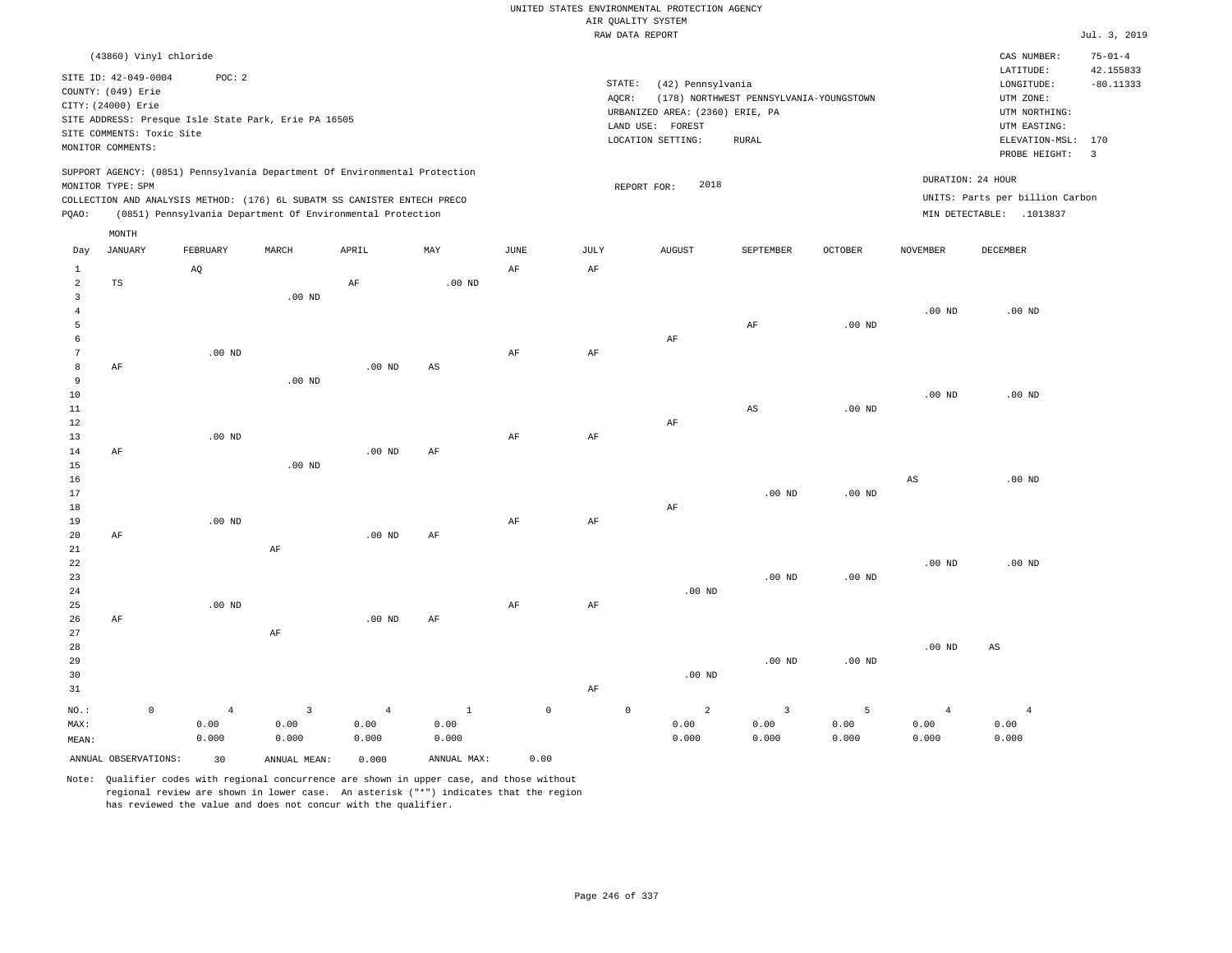| Jul. | 3, 2019 |
|------|---------|

| SITE COMMENTS: Toxic Site<br>LOCATION SETTING:<br><b>RURAL</b><br>ELEVATION-MSL: 170<br>MONITOR COMMENTS:<br>PROBE HEIGHT:<br>$\overline{3}$<br>SUPPORT AGENCY: (0851) Pennsylvania Department Of Environmental Protection<br>DURATION: 24 HOUR<br>2013<br>MONITOR TYPE: SPM<br>REPORT FOR:<br>UNITS: Parts per billion Carbon<br>COLLECTION AND ANALYSIS METHOD: (176) 6L SUBATM SS CANISTER ENTECH PRECO<br>(0851) Pennsylvania Department Of Environmental Protection<br>MIN DETECTABLE:<br>PQAO:<br>MONTH<br>APRIL<br><b>AUGUST</b><br>SEPTEMBER<br><b>OCTOBER</b><br><b>JANUARY</b><br>FEBRUARY<br>MARCH<br>MAY<br><b>JUNE</b><br>JULY<br><b>NOVEMBER</b><br><b>DECEMBER</b><br>Day<br>$\mathbf{1}$<br>$.00$ ND<br>.00 <sub>ND</sub><br>$\overline{a}$<br>$.00$ ND<br>$\overline{3}$<br>$.00$ ND<br>$.00$ ND<br>$_{\rm AS}$<br>$\overline{4}$<br>$.00$ ND<br>$.00$ ND<br>$.00$ ND<br>5<br>$.00$ ND<br>6<br>$.00$ ND<br>$.00$ ND<br>$7\phantom{.0}$<br>.70SQ<br>.00 <sub>ND</sub><br>8<br>$.00$ ND<br>9<br>$.00$ ND<br>.00 <sub>ND</sub><br>.00 <sub>ND</sub><br>$10$<br>$.00$ ND<br>$\mathbb{A}\mathbb{S}$<br>$.00$ ND<br>$11\,$<br>.00 <sub>ND</sub><br>12<br>$.00$ ND<br>$\rm AF$<br>13<br>$.00$ ND<br>.00 <sub>ND</sub><br>14<br>AF<br>15<br>$.00$ ND<br>.00 <sub>ND</sub><br>.00 <sub>ND</sub><br>.00 <sub>ND</sub><br>.00 <sub>ND</sub><br>16<br>.00 <sub>ND</sub><br>17<br>$.00$ ND<br>18<br>$.00$ ND<br>$.00$ ND<br>19<br>$.00$ ND<br>.00 <sub>ND</sub><br>20<br>.87S<br>$21\,$<br>$.00$ ND<br>$.00$ ND<br>$.00$ ND<br>22<br>$.00$ ND<br>$.00$ ND<br>$.00$ ND<br>23<br>.00 <sub>ND</sub><br>24<br>$.00$ ND<br>$.00$ ND<br>25<br>$.00$ ND<br>.00 <sub>ND</sub><br>26<br>$.00$ ND<br>27<br>.00 <sub>ND</sub><br>.00 <sub>ND</sub><br>$.00$ ND<br>28<br>$.00$ ND<br>.00 <sub>ND</sub><br>$.00$ ND<br>29<br>$.00$ ND<br>30<br>.00 <sub>ND</sub><br>$.00$ ND<br>31<br>.00 <sub>ND</sub><br>$\overline{5}$<br>5<br>$\overline{4}$<br>5<br>NO.:<br>5<br>5<br>5<br>$\overline{4}$<br>6<br>$\overline{4}$<br>5<br>$\overline{4}$<br>0.00<br>0.00<br>0.00<br>.87<br>.70<br>0.00<br>0.00<br>0.00<br>0.00<br>0.00<br>0.00<br>0.00<br>MAX:<br>0.000<br>0.000<br>0.000<br>0.000<br>0.000<br>0.000<br>0.000<br>0.000<br>0.000<br>.218<br>.140<br>0.000<br>MEAN:<br>ANNUAL OBSERVATIONS:<br>ANNUAL MAX:<br>.87<br>57<br>ANNUAL MEAN:<br>.028 | (45109) m/p Xylene<br>SITE ID: 42-049-0004<br>COUNTY: (049) Erie<br>CITY: (24000) Erie | POC: 2 | SITE ADDRESS: Presque Isle State Park, Erie PA 16505 |  | STATE:<br>AQCR: | (42) Pennsylvania<br>URBANIZED AREA: (2360) ERIE, PA<br>LAND USE: FOREST | (178) NORTHWEST PENNSYLVANIA-YOUNGSTOWN |  | CAS NUMBER:<br>LATITUDE:<br>$\texttt{LONGITUDE}$ :<br>UTM ZONE:<br>UTM NORTHING:<br>UTM EASTING: | 42.155833<br>$-80.11333$ |
|------------------------------------------------------------------------------------------------------------------------------------------------------------------------------------------------------------------------------------------------------------------------------------------------------------------------------------------------------------------------------------------------------------------------------------------------------------------------------------------------------------------------------------------------------------------------------------------------------------------------------------------------------------------------------------------------------------------------------------------------------------------------------------------------------------------------------------------------------------------------------------------------------------------------------------------------------------------------------------------------------------------------------------------------------------------------------------------------------------------------------------------------------------------------------------------------------------------------------------------------------------------------------------------------------------------------------------------------------------------------------------------------------------------------------------------------------------------------------------------------------------------------------------------------------------------------------------------------------------------------------------------------------------------------------------------------------------------------------------------------------------------------------------------------------------------------------------------------------------------------------------------------------------------------------------------------------------------------------------------------------------------------------------------------------------------------------------------------------------------------------------------------------------------------------------------------------------------------------------------------------------------------------------------------------------------------------------------|----------------------------------------------------------------------------------------|--------|------------------------------------------------------|--|-----------------|--------------------------------------------------------------------------|-----------------------------------------|--|--------------------------------------------------------------------------------------------------|--------------------------|
|                                                                                                                                                                                                                                                                                                                                                                                                                                                                                                                                                                                                                                                                                                                                                                                                                                                                                                                                                                                                                                                                                                                                                                                                                                                                                                                                                                                                                                                                                                                                                                                                                                                                                                                                                                                                                                                                                                                                                                                                                                                                                                                                                                                                                                                                                                                                          |                                                                                        |        |                                                      |  |                 |                                                                          |                                         |  |                                                                                                  |                          |
|                                                                                                                                                                                                                                                                                                                                                                                                                                                                                                                                                                                                                                                                                                                                                                                                                                                                                                                                                                                                                                                                                                                                                                                                                                                                                                                                                                                                                                                                                                                                                                                                                                                                                                                                                                                                                                                                                                                                                                                                                                                                                                                                                                                                                                                                                                                                          |                                                                                        |        |                                                      |  |                 |                                                                          |                                         |  |                                                                                                  |                          |
|                                                                                                                                                                                                                                                                                                                                                                                                                                                                                                                                                                                                                                                                                                                                                                                                                                                                                                                                                                                                                                                                                                                                                                                                                                                                                                                                                                                                                                                                                                                                                                                                                                                                                                                                                                                                                                                                                                                                                                                                                                                                                                                                                                                                                                                                                                                                          |                                                                                        |        |                                                      |  |                 |                                                                          |                                         |  |                                                                                                  |                          |
|                                                                                                                                                                                                                                                                                                                                                                                                                                                                                                                                                                                                                                                                                                                                                                                                                                                                                                                                                                                                                                                                                                                                                                                                                                                                                                                                                                                                                                                                                                                                                                                                                                                                                                                                                                                                                                                                                                                                                                                                                                                                                                                                                                                                                                                                                                                                          |                                                                                        |        |                                                      |  |                 |                                                                          |                                         |  |                                                                                                  |                          |
|                                                                                                                                                                                                                                                                                                                                                                                                                                                                                                                                                                                                                                                                                                                                                                                                                                                                                                                                                                                                                                                                                                                                                                                                                                                                                                                                                                                                                                                                                                                                                                                                                                                                                                                                                                                                                                                                                                                                                                                                                                                                                                                                                                                                                                                                                                                                          |                                                                                        |        |                                                      |  |                 |                                                                          |                                         |  |                                                                                                  |                          |
|                                                                                                                                                                                                                                                                                                                                                                                                                                                                                                                                                                                                                                                                                                                                                                                                                                                                                                                                                                                                                                                                                                                                                                                                                                                                                                                                                                                                                                                                                                                                                                                                                                                                                                                                                                                                                                                                                                                                                                                                                                                                                                                                                                                                                                                                                                                                          |                                                                                        |        |                                                      |  |                 |                                                                          |                                         |  |                                                                                                  |                          |
|                                                                                                                                                                                                                                                                                                                                                                                                                                                                                                                                                                                                                                                                                                                                                                                                                                                                                                                                                                                                                                                                                                                                                                                                                                                                                                                                                                                                                                                                                                                                                                                                                                                                                                                                                                                                                                                                                                                                                                                                                                                                                                                                                                                                                                                                                                                                          |                                                                                        |        |                                                      |  |                 |                                                                          |                                         |  |                                                                                                  |                          |
|                                                                                                                                                                                                                                                                                                                                                                                                                                                                                                                                                                                                                                                                                                                                                                                                                                                                                                                                                                                                                                                                                                                                                                                                                                                                                                                                                                                                                                                                                                                                                                                                                                                                                                                                                                                                                                                                                                                                                                                                                                                                                                                                                                                                                                                                                                                                          |                                                                                        |        |                                                      |  |                 |                                                                          |                                         |  |                                                                                                  |                          |
|                                                                                                                                                                                                                                                                                                                                                                                                                                                                                                                                                                                                                                                                                                                                                                                                                                                                                                                                                                                                                                                                                                                                                                                                                                                                                                                                                                                                                                                                                                                                                                                                                                                                                                                                                                                                                                                                                                                                                                                                                                                                                                                                                                                                                                                                                                                                          |                                                                                        |        |                                                      |  |                 |                                                                          |                                         |  |                                                                                                  |                          |
|                                                                                                                                                                                                                                                                                                                                                                                                                                                                                                                                                                                                                                                                                                                                                                                                                                                                                                                                                                                                                                                                                                                                                                                                                                                                                                                                                                                                                                                                                                                                                                                                                                                                                                                                                                                                                                                                                                                                                                                                                                                                                                                                                                                                                                                                                                                                          |                                                                                        |        |                                                      |  |                 |                                                                          |                                         |  |                                                                                                  |                          |
|                                                                                                                                                                                                                                                                                                                                                                                                                                                                                                                                                                                                                                                                                                                                                                                                                                                                                                                                                                                                                                                                                                                                                                                                                                                                                                                                                                                                                                                                                                                                                                                                                                                                                                                                                                                                                                                                                                                                                                                                                                                                                                                                                                                                                                                                                                                                          |                                                                                        |        |                                                      |  |                 |                                                                          |                                         |  |                                                                                                  |                          |
|                                                                                                                                                                                                                                                                                                                                                                                                                                                                                                                                                                                                                                                                                                                                                                                                                                                                                                                                                                                                                                                                                                                                                                                                                                                                                                                                                                                                                                                                                                                                                                                                                                                                                                                                                                                                                                                                                                                                                                                                                                                                                                                                                                                                                                                                                                                                          |                                                                                        |        |                                                      |  |                 |                                                                          |                                         |  |                                                                                                  |                          |
|                                                                                                                                                                                                                                                                                                                                                                                                                                                                                                                                                                                                                                                                                                                                                                                                                                                                                                                                                                                                                                                                                                                                                                                                                                                                                                                                                                                                                                                                                                                                                                                                                                                                                                                                                                                                                                                                                                                                                                                                                                                                                                                                                                                                                                                                                                                                          |                                                                                        |        |                                                      |  |                 |                                                                          |                                         |  |                                                                                                  |                          |
|                                                                                                                                                                                                                                                                                                                                                                                                                                                                                                                                                                                                                                                                                                                                                                                                                                                                                                                                                                                                                                                                                                                                                                                                                                                                                                                                                                                                                                                                                                                                                                                                                                                                                                                                                                                                                                                                                                                                                                                                                                                                                                                                                                                                                                                                                                                                          |                                                                                        |        |                                                      |  |                 |                                                                          |                                         |  |                                                                                                  |                          |
|                                                                                                                                                                                                                                                                                                                                                                                                                                                                                                                                                                                                                                                                                                                                                                                                                                                                                                                                                                                                                                                                                                                                                                                                                                                                                                                                                                                                                                                                                                                                                                                                                                                                                                                                                                                                                                                                                                                                                                                                                                                                                                                                                                                                                                                                                                                                          |                                                                                        |        |                                                      |  |                 |                                                                          |                                         |  |                                                                                                  |                          |
|                                                                                                                                                                                                                                                                                                                                                                                                                                                                                                                                                                                                                                                                                                                                                                                                                                                                                                                                                                                                                                                                                                                                                                                                                                                                                                                                                                                                                                                                                                                                                                                                                                                                                                                                                                                                                                                                                                                                                                                                                                                                                                                                                                                                                                                                                                                                          |                                                                                        |        |                                                      |  |                 |                                                                          |                                         |  |                                                                                                  |                          |
|                                                                                                                                                                                                                                                                                                                                                                                                                                                                                                                                                                                                                                                                                                                                                                                                                                                                                                                                                                                                                                                                                                                                                                                                                                                                                                                                                                                                                                                                                                                                                                                                                                                                                                                                                                                                                                                                                                                                                                                                                                                                                                                                                                                                                                                                                                                                          |                                                                                        |        |                                                      |  |                 |                                                                          |                                         |  |                                                                                                  |                          |
|                                                                                                                                                                                                                                                                                                                                                                                                                                                                                                                                                                                                                                                                                                                                                                                                                                                                                                                                                                                                                                                                                                                                                                                                                                                                                                                                                                                                                                                                                                                                                                                                                                                                                                                                                                                                                                                                                                                                                                                                                                                                                                                                                                                                                                                                                                                                          |                                                                                        |        |                                                      |  |                 |                                                                          |                                         |  |                                                                                                  |                          |
|                                                                                                                                                                                                                                                                                                                                                                                                                                                                                                                                                                                                                                                                                                                                                                                                                                                                                                                                                                                                                                                                                                                                                                                                                                                                                                                                                                                                                                                                                                                                                                                                                                                                                                                                                                                                                                                                                                                                                                                                                                                                                                                                                                                                                                                                                                                                          |                                                                                        |        |                                                      |  |                 |                                                                          |                                         |  |                                                                                                  |                          |
|                                                                                                                                                                                                                                                                                                                                                                                                                                                                                                                                                                                                                                                                                                                                                                                                                                                                                                                                                                                                                                                                                                                                                                                                                                                                                                                                                                                                                                                                                                                                                                                                                                                                                                                                                                                                                                                                                                                                                                                                                                                                                                                                                                                                                                                                                                                                          |                                                                                        |        |                                                      |  |                 |                                                                          |                                         |  |                                                                                                  |                          |
|                                                                                                                                                                                                                                                                                                                                                                                                                                                                                                                                                                                                                                                                                                                                                                                                                                                                                                                                                                                                                                                                                                                                                                                                                                                                                                                                                                                                                                                                                                                                                                                                                                                                                                                                                                                                                                                                                                                                                                                                                                                                                                                                                                                                                                                                                                                                          |                                                                                        |        |                                                      |  |                 |                                                                          |                                         |  |                                                                                                  |                          |
|                                                                                                                                                                                                                                                                                                                                                                                                                                                                                                                                                                                                                                                                                                                                                                                                                                                                                                                                                                                                                                                                                                                                                                                                                                                                                                                                                                                                                                                                                                                                                                                                                                                                                                                                                                                                                                                                                                                                                                                                                                                                                                                                                                                                                                                                                                                                          |                                                                                        |        |                                                      |  |                 |                                                                          |                                         |  |                                                                                                  |                          |
|                                                                                                                                                                                                                                                                                                                                                                                                                                                                                                                                                                                                                                                                                                                                                                                                                                                                                                                                                                                                                                                                                                                                                                                                                                                                                                                                                                                                                                                                                                                                                                                                                                                                                                                                                                                                                                                                                                                                                                                                                                                                                                                                                                                                                                                                                                                                          |                                                                                        |        |                                                      |  |                 |                                                                          |                                         |  |                                                                                                  |                          |
|                                                                                                                                                                                                                                                                                                                                                                                                                                                                                                                                                                                                                                                                                                                                                                                                                                                                                                                                                                                                                                                                                                                                                                                                                                                                                                                                                                                                                                                                                                                                                                                                                                                                                                                                                                                                                                                                                                                                                                                                                                                                                                                                                                                                                                                                                                                                          |                                                                                        |        |                                                      |  |                 |                                                                          |                                         |  |                                                                                                  |                          |
|                                                                                                                                                                                                                                                                                                                                                                                                                                                                                                                                                                                                                                                                                                                                                                                                                                                                                                                                                                                                                                                                                                                                                                                                                                                                                                                                                                                                                                                                                                                                                                                                                                                                                                                                                                                                                                                                                                                                                                                                                                                                                                                                                                                                                                                                                                                                          |                                                                                        |        |                                                      |  |                 |                                                                          |                                         |  |                                                                                                  |                          |
|                                                                                                                                                                                                                                                                                                                                                                                                                                                                                                                                                                                                                                                                                                                                                                                                                                                                                                                                                                                                                                                                                                                                                                                                                                                                                                                                                                                                                                                                                                                                                                                                                                                                                                                                                                                                                                                                                                                                                                                                                                                                                                                                                                                                                                                                                                                                          |                                                                                        |        |                                                      |  |                 |                                                                          |                                         |  |                                                                                                  |                          |
|                                                                                                                                                                                                                                                                                                                                                                                                                                                                                                                                                                                                                                                                                                                                                                                                                                                                                                                                                                                                                                                                                                                                                                                                                                                                                                                                                                                                                                                                                                                                                                                                                                                                                                                                                                                                                                                                                                                                                                                                                                                                                                                                                                                                                                                                                                                                          |                                                                                        |        |                                                      |  |                 |                                                                          |                                         |  |                                                                                                  |                          |
|                                                                                                                                                                                                                                                                                                                                                                                                                                                                                                                                                                                                                                                                                                                                                                                                                                                                                                                                                                                                                                                                                                                                                                                                                                                                                                                                                                                                                                                                                                                                                                                                                                                                                                                                                                                                                                                                                                                                                                                                                                                                                                                                                                                                                                                                                                                                          |                                                                                        |        |                                                      |  |                 |                                                                          |                                         |  |                                                                                                  |                          |
|                                                                                                                                                                                                                                                                                                                                                                                                                                                                                                                                                                                                                                                                                                                                                                                                                                                                                                                                                                                                                                                                                                                                                                                                                                                                                                                                                                                                                                                                                                                                                                                                                                                                                                                                                                                                                                                                                                                                                                                                                                                                                                                                                                                                                                                                                                                                          |                                                                                        |        |                                                      |  |                 |                                                                          |                                         |  |                                                                                                  |                          |
|                                                                                                                                                                                                                                                                                                                                                                                                                                                                                                                                                                                                                                                                                                                                                                                                                                                                                                                                                                                                                                                                                                                                                                                                                                                                                                                                                                                                                                                                                                                                                                                                                                                                                                                                                                                                                                                                                                                                                                                                                                                                                                                                                                                                                                                                                                                                          |                                                                                        |        |                                                      |  |                 |                                                                          |                                         |  |                                                                                                  |                          |
|                                                                                                                                                                                                                                                                                                                                                                                                                                                                                                                                                                                                                                                                                                                                                                                                                                                                                                                                                                                                                                                                                                                                                                                                                                                                                                                                                                                                                                                                                                                                                                                                                                                                                                                                                                                                                                                                                                                                                                                                                                                                                                                                                                                                                                                                                                                                          |                                                                                        |        |                                                      |  |                 |                                                                          |                                         |  |                                                                                                  |                          |
|                                                                                                                                                                                                                                                                                                                                                                                                                                                                                                                                                                                                                                                                                                                                                                                                                                                                                                                                                                                                                                                                                                                                                                                                                                                                                                                                                                                                                                                                                                                                                                                                                                                                                                                                                                                                                                                                                                                                                                                                                                                                                                                                                                                                                                                                                                                                          |                                                                                        |        |                                                      |  |                 |                                                                          |                                         |  |                                                                                                  |                          |
|                                                                                                                                                                                                                                                                                                                                                                                                                                                                                                                                                                                                                                                                                                                                                                                                                                                                                                                                                                                                                                                                                                                                                                                                                                                                                                                                                                                                                                                                                                                                                                                                                                                                                                                                                                                                                                                                                                                                                                                                                                                                                                                                                                                                                                                                                                                                          |                                                                                        |        |                                                      |  |                 |                                                                          |                                         |  |                                                                                                  |                          |
|                                                                                                                                                                                                                                                                                                                                                                                                                                                                                                                                                                                                                                                                                                                                                                                                                                                                                                                                                                                                                                                                                                                                                                                                                                                                                                                                                                                                                                                                                                                                                                                                                                                                                                                                                                                                                                                                                                                                                                                                                                                                                                                                                                                                                                                                                                                                          |                                                                                        |        |                                                      |  |                 |                                                                          |                                         |  |                                                                                                  |                          |
|                                                                                                                                                                                                                                                                                                                                                                                                                                                                                                                                                                                                                                                                                                                                                                                                                                                                                                                                                                                                                                                                                                                                                                                                                                                                                                                                                                                                                                                                                                                                                                                                                                                                                                                                                                                                                                                                                                                                                                                                                                                                                                                                                                                                                                                                                                                                          |                                                                                        |        |                                                      |  |                 |                                                                          |                                         |  |                                                                                                  |                          |
|                                                                                                                                                                                                                                                                                                                                                                                                                                                                                                                                                                                                                                                                                                                                                                                                                                                                                                                                                                                                                                                                                                                                                                                                                                                                                                                                                                                                                                                                                                                                                                                                                                                                                                                                                                                                                                                                                                                                                                                                                                                                                                                                                                                                                                                                                                                                          |                                                                                        |        |                                                      |  |                 |                                                                          |                                         |  |                                                                                                  |                          |
|                                                                                                                                                                                                                                                                                                                                                                                                                                                                                                                                                                                                                                                                                                                                                                                                                                                                                                                                                                                                                                                                                                                                                                                                                                                                                                                                                                                                                                                                                                                                                                                                                                                                                                                                                                                                                                                                                                                                                                                                                                                                                                                                                                                                                                                                                                                                          |                                                                                        |        |                                                      |  |                 |                                                                          |                                         |  |                                                                                                  |                          |
|                                                                                                                                                                                                                                                                                                                                                                                                                                                                                                                                                                                                                                                                                                                                                                                                                                                                                                                                                                                                                                                                                                                                                                                                                                                                                                                                                                                                                                                                                                                                                                                                                                                                                                                                                                                                                                                                                                                                                                                                                                                                                                                                                                                                                                                                                                                                          |                                                                                        |        |                                                      |  |                 |                                                                          |                                         |  |                                                                                                  |                          |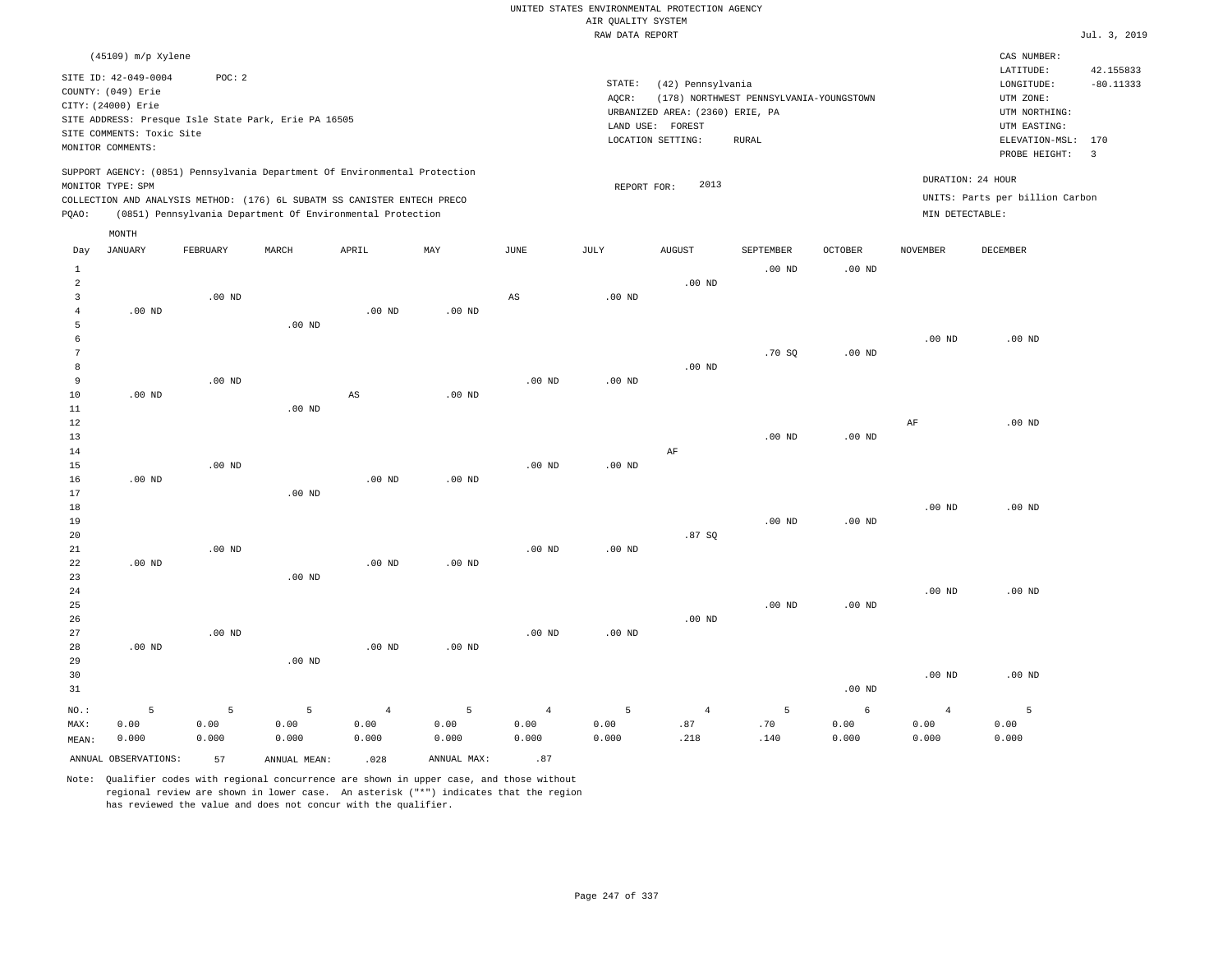| Jul. | 3, 2019 |
|------|---------|

|                                                  | (45109) m/p Xylene<br>SITE ID: 42-049-0004<br>COUNTY: (049) Erie<br>CITY: (24000) Erie<br>SITE COMMENTS: Toxic Site<br>MONITOR COMMENTS: | POC: 2         | SITE ADDRESS: Presque Isle State Park, Erie PA 16505<br>SUPPORT AGENCY: (0851) Pennsylvania Department Of Environmental Protection     |                        |                        |                   | STATE:<br>$AQCR$ :     | (42) Pennsylvania<br>URBANIZED AREA: (2360) ERIE, PA<br>LAND USE: FOREST<br>LOCATION SETTING: | (178) NORTHWEST PENNSYLVANIA-YOUNGSTOWN<br><b>RURAL</b> |                        |                                      | CAS NUMBER:<br>LATITUDE:<br>$\texttt{LONGITUDE}$ :<br>UTM ZONE:<br>UTM NORTHING:<br>UTM EASTING:<br>ELEVATION-MSL: 170<br>PROBE HEIGHT: | 42.155833<br>$-80.11333$<br>$\overline{3}$ |
|--------------------------------------------------|------------------------------------------------------------------------------------------------------------------------------------------|----------------|----------------------------------------------------------------------------------------------------------------------------------------|------------------------|------------------------|-------------------|------------------------|-----------------------------------------------------------------------------------------------|---------------------------------------------------------|------------------------|--------------------------------------|-----------------------------------------------------------------------------------------------------------------------------------------|--------------------------------------------|
| PQAO:                                            | MONITOR TYPE: SPM                                                                                                                        |                | COLLECTION AND ANALYSIS METHOD: (176) 6L SUBATM SS CANISTER ENTECH PRECO<br>(0851) Pennsylvania Department Of Environmental Protection |                        |                        |                   | REPORT FOR:            | 2014                                                                                          |                                                         |                        | DURATION: 24 HOUR<br>MIN DETECTABLE: | UNITS: Parts per billion Carbon                                                                                                         |                                            |
|                                                  | MONTH                                                                                                                                    |                |                                                                                                                                        |                        |                        |                   |                        |                                                                                               |                                                         |                        |                                      |                                                                                                                                         |                                            |
| Day                                              | <b>JANUARY</b>                                                                                                                           | FEBRUARY       | MARCH                                                                                                                                  | APRIL                  | MAY                    | <b>JUNE</b>       | JULY                   | <b>AUGUST</b>                                                                                 | SEPTEMBER                                               | <b>OCTOBER</b>         | <b>NOVEMBER</b>                      | <b>DECEMBER</b>                                                                                                                         |                                            |
| $\mathbf{1}$<br>$\overline{2}$<br>$\overline{3}$ |                                                                                                                                          |                |                                                                                                                                        |                        |                        |                   |                        | .92SQ                                                                                         | $.00$ ND                                                | $\mathbb{A}\mathbb{S}$ | $_{\rm AS}$                          | $\mathbb{A}\mathbb{S}$                                                                                                                  |                                            |
| $\overline{4}$<br>5                              | $.00$ ND                                                                                                                                 | AF             |                                                                                                                                        | $.00$ ND               | $.00$ ND               | .00 <sub>ND</sub> | .00 <sub>ND</sub>      |                                                                                               |                                                         |                        |                                      |                                                                                                                                         |                                            |
| 6<br>$7\phantom{.0}$<br>8<br>9                   |                                                                                                                                          |                | .77SQ                                                                                                                                  |                        |                        |                   |                        | AF                                                                                            | AF                                                      | AS                     | $.00$ ND                             | .57SQ                                                                                                                                   |                                            |
| $10$<br>$11\,$<br>12                             | $.00$ ND                                                                                                                                 | $.00$ ND       | AM                                                                                                                                     | $\rm{AF}$              | $\mathbb{A}\mathbb{S}$ | $.00$ ND          | .80 SQ                 |                                                                                               |                                                         |                        |                                      |                                                                                                                                         |                                            |
| 13<br>14<br>15                                   |                                                                                                                                          |                |                                                                                                                                        |                        |                        |                   |                        | AF                                                                                            | AS                                                      | AM                     | $\mathbb{A}\mathbb{S}$               | $.00$ ND                                                                                                                                |                                            |
| 16<br>17<br>18                                   | .00 <sub>ND</sub>                                                                                                                        | $.00$ ND       | $.00$ ND                                                                                                                               | .00 <sub>ND</sub>      | $.00$ ND               | .00 <sub>ND</sub> | $.00$ ND               |                                                                                               |                                                         |                        |                                      |                                                                                                                                         |                                            |
| 19<br>20<br>$21\,$                               |                                                                                                                                          |                |                                                                                                                                        |                        |                        |                   |                        | $\rm AF$                                                                                      | AS                                                      | AF                     | $.00$ ND                             | $.00$ ND                                                                                                                                |                                            |
| 22<br>23<br>24                                   | $.00$ ND                                                                                                                                 | $.00$ ND       | .00 <sub>ND</sub>                                                                                                                      | $.00$ ND               | $.00$ ND               | .00 <sub>ND</sub> | 1.17 SQ                |                                                                                               |                                                         |                        |                                      |                                                                                                                                         |                                            |
| 25<br>26<br>27<br>$2\,8$                         |                                                                                                                                          | $.00$ ND       |                                                                                                                                        |                        |                        | $.00$ ND          | $\mathbb{A}\mathbb{S}$ | AF                                                                                            | AS                                                      | .00 <sub>ND</sub>      | $\mathbb{A}\mathbb{S}$               | $.00$ ND                                                                                                                                |                                            |
| 29<br>30<br>31                                   | $.00$ ND                                                                                                                                 |                | $.00$ ND                                                                                                                               | $\mathbb{A}\mathbb{S}$ | $.00$ ND               |                   |                        |                                                                                               |                                                         |                        |                                      | $\mathbb{A}\mathbb{S}$                                                                                                                  |                                            |
| NO.:                                             | 5                                                                                                                                        | $\overline{4}$ | $\overline{4}$                                                                                                                         | $\overline{3}$         | $\overline{4}$         | 5                 | $\overline{4}$         | $\mathbf{1}$                                                                                  | $\mathbf{1}$                                            | <sup>1</sup>           | $\overline{a}$                       | $\overline{4}$                                                                                                                          |                                            |
| MAX:<br>MEAN:                                    | 0.00<br>0.000                                                                                                                            | 0.00<br>0.000  | .77<br>.193                                                                                                                            | 0.00<br>0.000          | 0.00<br>0.000          | 0.00<br>0.000     | 1.17<br>.493           | .92<br>.920                                                                                   | 0.00<br>0.000                                           | 0.00<br>0.000          | 0.00<br>0.000                        | .57<br>.143                                                                                                                             |                                            |
|                                                  | ANNUAL OBSERVATIONS:                                                                                                                     | 38             | ANNUAL MEAN:                                                                                                                           | .111                   | ANNUAL MAX:            | 1.17              |                        |                                                                                               |                                                         |                        |                                      |                                                                                                                                         |                                            |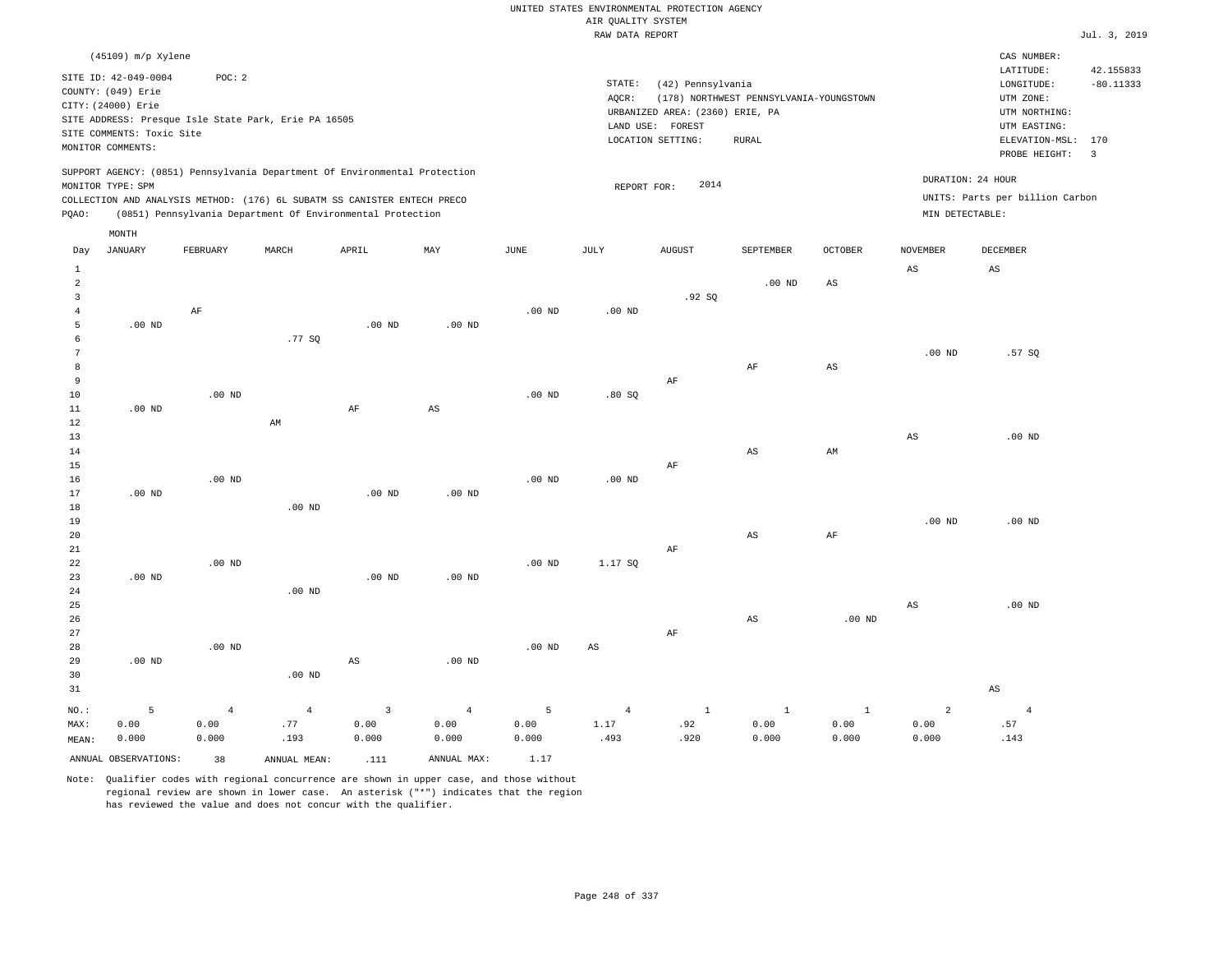|                | (45109) m/p Xylene        |          |                                                      |                                                                                                                                                        |         |        |          |                                 |                                         |                |                   | CAS NUMBER:                     |                         |
|----------------|---------------------------|----------|------------------------------------------------------|--------------------------------------------------------------------------------------------------------------------------------------------------------|---------|--------|----------|---------------------------------|-----------------------------------------|----------------|-------------------|---------------------------------|-------------------------|
|                | SITE ID: 42-049-0004      | POC: 2   |                                                      |                                                                                                                                                        |         |        |          |                                 |                                         |                |                   | LATITUDE:                       | 42.155833               |
|                | COUNTY: (049) Erie        |          |                                                      |                                                                                                                                                        |         |        | STATE:   | (42) Pennsylvania               |                                         |                |                   | LONGITUDE:                      | $-80.11333$             |
|                | CITY: (24000) Erie        |          |                                                      |                                                                                                                                                        |         |        | AOCR:    |                                 | (178) NORTHWEST PENNSYLVANIA-YOUNGSTOWN |                |                   | UTM ZONE:                       |                         |
|                |                           |          | SITE ADDRESS: Presque Isle State Park, Erie PA 16505 |                                                                                                                                                        |         |        |          | URBANIZED AREA: (2360) ERIE, PA |                                         |                |                   | UTM NORTHING:                   |                         |
|                | SITE COMMENTS: Toxic Site |          |                                                      |                                                                                                                                                        |         |        |          | LAND USE: FOREST                |                                         |                |                   | UTM EASTING:                    |                         |
|                | MONITOR COMMENTS:         |          |                                                      |                                                                                                                                                        |         |        |          | LOCATION SETTING:               | <b>RURAL</b>                            |                |                   | ELEVATION-MSL: 170              |                         |
|                |                           |          |                                                      |                                                                                                                                                        |         |        |          |                                 |                                         |                |                   | PROBE HEIGHT:                   | $\overline{\mathbf{3}}$ |
|                | MONITOR TYPE: SPM         |          |                                                      | SUPPORT AGENCY: (0851) Pennsylvania Department Of Environmental Protection<br>COLLECTION AND ANALYSIS METHOD: (176) 6L SUBATM SS CANISTER ENTECH PRECO |         |        |          | 2015<br>REPORT FOR:             |                                         |                | DURATION: 24 HOUR | UNITS: Parts per billion Carbon |                         |
| POAO:          |                           |          |                                                      | (0851) Pennsylvania Department Of Environmental Protection                                                                                             |         |        |          |                                 |                                         |                | MIN DETECTABLE:   |                                 |                         |
|                |                           |          |                                                      |                                                                                                                                                        |         |        |          |                                 |                                         |                |                   |                                 |                         |
|                | MONTH                     |          |                                                      |                                                                                                                                                        |         |        |          |                                 |                                         |                |                   |                                 |                         |
| Day            | JANUARY                   | FEBRUARY | MARCH                                                | APRIL                                                                                                                                                  | MAY     | JUNE   | JULY     | <b>AUGUST</b>                   | SEPTEMBER                               | <b>OCTOBER</b> | <b>NOVEMBER</b>   | <b>DECEMBER</b>                 |                         |
|                |                           |          | $.00$ ND                                             |                                                                                                                                                        |         |        |          |                                 |                                         |                |                   |                                 |                         |
| $\overline{2}$ |                           |          |                                                      |                                                                                                                                                        |         |        |          |                                 |                                         |                | $.00$ ND          | TS                              |                         |
| 3              |                           |          |                                                      |                                                                                                                                                        |         |        |          |                                 | .80S                                    | $.00$ ND       |                   |                                 |                         |
|                |                           |          |                                                      |                                                                                                                                                        |         |        |          | $.00$ ND                        |                                         |                |                   |                                 |                         |
|                |                           | AS       |                                                      |                                                                                                                                                        |         | .48 SQ | AS       |                                 |                                         |                |                   |                                 |                         |
| 6              | AF                        |          |                                                      | $.00$ ND                                                                                                                                               | 1.12 SO |        |          |                                 |                                         |                |                   |                                 |                         |
| 7              |                           |          | $.00$ ND                                             |                                                                                                                                                        |         |        |          |                                 |                                         |                |                   |                                 |                         |
|                |                           |          |                                                      |                                                                                                                                                        |         |        |          |                                 |                                         |                | AS                | $.00$ ND                        |                         |
| -9             |                           |          |                                                      |                                                                                                                                                        |         |        |          |                                 | .88SQ                                   | AS             |                   |                                 |                         |
| 10             |                           |          |                                                      |                                                                                                                                                        |         |        |          | $.00$ ND                        |                                         |                |                   |                                 |                         |
| 11             |                           | AS       |                                                      |                                                                                                                                                        |         | .44 S0 | $.00$ ND |                                 |                                         |                |                   |                                 |                         |
| 12             | $.00$ ND                  |          |                                                      | $.00$ ND                                                                                                                                               | .42 SO  |        |          |                                 |                                         |                |                   |                                 |                         |

13 14 15 16 17 AF .00 ND .00 ND .00 ND .43 SQ .00 ND AS AF .00 ND

| 18          | AF       |          | $.00$ ND | 2.08 5 |                        |      |          |          |          |          |          |
|-------------|----------|----------|----------|--------|------------------------|------|----------|----------|----------|----------|----------|
| 19          |          | AS       |          |        |                        |      |          |          |          |          |          |
| 20          |          |          |          |        |                        |      |          |          |          | $.00$ ND | $.00$ ND |
| $2\sqrt{1}$ |          |          |          |        |                        |      |          | $.00$ ND | $.00$ ND |          |          |
| 22          |          |          |          |        |                        |      | $.00$ ND |          |          |          |          |
| 23          |          | $.00$ ND |          |        | $\mathbb{A}\mathbb{S}$ | AS   |          |          |          |          |          |
| 24          | .42 SQ   |          | $.00$ ND | .74 SQ |                        |      |          |          |          |          |          |
| 25          |          | $.00$ ND |          |        |                        |      |          |          |          |          |          |
| 26          |          |          |          |        |                        |      |          |          |          | TS       | $.00$ ND |
| 27          |          |          |          |        |                        |      |          | AS       | $.00$ ND |          |          |
| 28          |          |          |          |        |                        |      | $.00$ ND |          |          |          |          |
| 29          |          |          |          |        | $.00$ ND               | .80S |          |          |          |          |          |
| 30          | $.00$ ND |          | $.00$ ND | .56SQ  |                        |      |          |          |          |          |          |
| 31          |          | $.00$ ND |          |        |                        |      |          |          |          |          |          |
|             |          |          |          |        |                        |      |          |          |          |          |          |

| MAX:  | .42                     | 0.00  | 0.00         | 0.00  | 2.08        | .48  | .80  | .43  | .88  | 0.00  | 0.00  | 0.00  |
|-------|-------------------------|-------|--------------|-------|-------------|------|------|------|------|-------|-------|-------|
| MEAN: | .140                    | 0.000 | 0.000        | 0.000 | .984        | .230 | .267 | .086 | .420 | 0.000 | 0.000 | 0.000 |
|       | ANNUAL OBSERVATIONS: 44 |       | ANNUAL MEAN: | .208  | ANNUAL MAX: | 2.08 |      |      |      |       |       |       |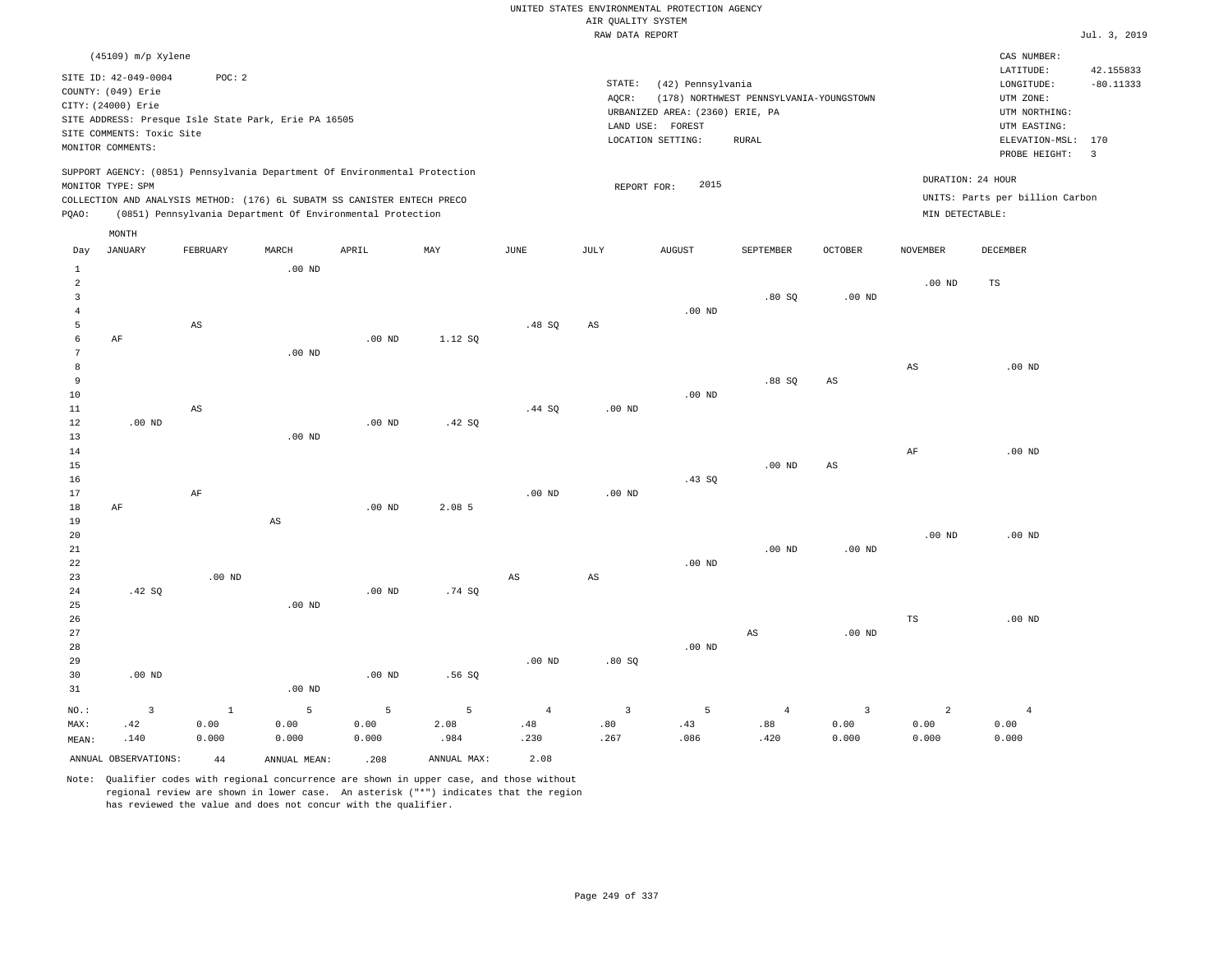| Jul. 3, 2019 |  |
|--------------|--|

|                                                                      |                                                                                                                    |                   |                                                                                                                                                                                                                      |                        |                |                        |           | ----- ------ ---- ----                                                                                           |                                                  |               |                                      |                                                                                                              |                                            |
|----------------------------------------------------------------------|--------------------------------------------------------------------------------------------------------------------|-------------------|----------------------------------------------------------------------------------------------------------------------------------------------------------------------------------------------------------------------|------------------------|----------------|------------------------|-----------|------------------------------------------------------------------------------------------------------------------|--------------------------------------------------|---------------|--------------------------------------|--------------------------------------------------------------------------------------------------------------|--------------------------------------------|
|                                                                      | (45109) m/p Xylene                                                                                                 |                   |                                                                                                                                                                                                                      |                        |                |                        |           |                                                                                                                  |                                                  |               |                                      | CAS NUMBER:                                                                                                  |                                            |
|                                                                      | SITE ID: 42-049-0004<br>COUNTY: (049) Erie<br>CITY: (24000) Erie<br>SITE COMMENTS: Toxic Site<br>MONITOR COMMENTS: | POC: 2            | SITE ADDRESS: Presque Isle State Park, Erie PA 16505                                                                                                                                                                 |                        |                |                        |           | STATE:<br>(42) Pennsylvania<br>AQCR:<br>URBANIZED AREA: (2360) ERIE, PA<br>LAND USE: FOREST<br>LOCATION SETTING: | (178) NORTHWEST PENNSYLVANIA-YOUNGSTOWN<br>RURAL |               |                                      | LATITUDE:<br>LONGITUDE:<br>UTM ZONE:<br>UTM NORTHING:<br>UTM EASTING:<br>ELEVATION-MSL: 170<br>PROBE HEIGHT: | 42.155833<br>$-80.11333$<br>$\overline{3}$ |
| PQAO:                                                                | MONITOR TYPE: SPM                                                                                                  |                   | SUPPORT AGENCY: (0851) Pennsylvania Department Of Environmental Protection<br>COLLECTION AND ANALYSIS METHOD: (176) 6L SUBATM SS CANISTER ENTECH PRECO<br>(0851) Pennsylvania Department Of Environmental Protection |                        |                |                        |           | 2016<br>REPORT FOR:                                                                                              |                                                  |               | DURATION: 24 HOUR<br>MIN DETECTABLE: | UNITS: Parts per billion Carbon                                                                              |                                            |
|                                                                      | MONTH                                                                                                              |                   |                                                                                                                                                                                                                      |                        |                |                        |           |                                                                                                                  |                                                  |               |                                      |                                                                                                              |                                            |
| Day                                                                  | <b>JANUARY</b>                                                                                                     | FEBRUARY          | MARCH                                                                                                                                                                                                                | APRIL                  | MAY            | JUNE                   | JULY      | <b>AUGUST</b>                                                                                                    | SEPTEMBER                                        | OCTOBER       | <b>NOVEMBER</b>                      | DECEMBER                                                                                                     |                                            |
| $1\,$<br>$\overline{a}$<br>$\overline{\mathbf{3}}$<br>$\overline{4}$ | $.00$ ND                                                                                                           |                   | .00 <sub>ND</sub>                                                                                                                                                                                                    |                        |                |                        |           | AF                                                                                                               | $.00$ ND                                         | $\rm{AF}$     | $\mathbb{TS}$                        | $_{\rm TS}$                                                                                                  |                                            |
| $\overline{5}$                                                       |                                                                                                                    |                   |                                                                                                                                                                                                                      |                        |                | .00 <sub>ND</sub>      | AF        |                                                                                                                  |                                                  |               |                                      |                                                                                                              |                                            |
| 6<br>$7\phantom{.0}$                                                 |                                                                                                                    | $.00$ ND          |                                                                                                                                                                                                                      | $\rm{AF}$              | $_{\rm AS}$    |                        |           |                                                                                                                  |                                                  |               |                                      |                                                                                                              |                                            |
| 8<br>$\overline{9}$                                                  | .78S                                                                                                               |                   | $\rm AF$                                                                                                                                                                                                             |                        |                |                        |           |                                                                                                                  | TS                                               | AF            | AF                                   | $_{\rm TS}$                                                                                                  |                                            |
| $10$                                                                 |                                                                                                                    |                   |                                                                                                                                                                                                                      |                        |                |                        |           | $\rm{AF}$                                                                                                        |                                                  |               |                                      |                                                                                                              |                                            |
| $11\,$                                                               |                                                                                                                    |                   |                                                                                                                                                                                                                      |                        |                | $\mathbb{A}\mathbb{S}$ | $\rm{AF}$ |                                                                                                                  |                                                  |               |                                      |                                                                                                              |                                            |
| 12<br>13                                                             | TS                                                                                                                 | .00 <sub>ND</sub> |                                                                                                                                                                                                                      | AS                     | .96SQ          |                        |           |                                                                                                                  |                                                  |               |                                      |                                                                                                              |                                            |
| 14<br>15<br>16                                                       |                                                                                                                    |                   | .46 SQ                                                                                                                                                                                                               |                        |                |                        |           | $.00$ ND                                                                                                         | $\rm{AF}$                                        | $.00$ ND      | $.00$ ND                             | $.00$ ND                                                                                                     |                                            |
| 17                                                                   |                                                                                                                    |                   |                                                                                                                                                                                                                      |                        |                | AF                     | AF        |                                                                                                                  |                                                  |               |                                      |                                                                                                              |                                            |
| 18                                                                   |                                                                                                                    | .00 <sub>ND</sub> |                                                                                                                                                                                                                      | $\mathbb{A}\mathbb{S}$ | $.00$ ND       |                        |           |                                                                                                                  |                                                  |               |                                      |                                                                                                              |                                            |
| 19<br>20<br>21                                                       | $.00$ ND                                                                                                           |                   | $\mathbb{A}\mathbb{S}$                                                                                                                                                                                               |                        |                |                        |           |                                                                                                                  |                                                  | AF            | .00 $ND$                             | .00 <sub>ND</sub>                                                                                            |                                            |
| 22                                                                   |                                                                                                                    |                   |                                                                                                                                                                                                                      |                        |                |                        |           | AF                                                                                                               | .61 SQ                                           |               |                                      |                                                                                                              |                                            |
| 23                                                                   |                                                                                                                    |                   |                                                                                                                                                                                                                      |                        |                | AS                     | AF        |                                                                                                                  |                                                  |               |                                      |                                                                                                              |                                            |
| 24                                                                   |                                                                                                                    | $.00$ ND          |                                                                                                                                                                                                                      | .62SQ                  | $\rm AF$       |                        |           |                                                                                                                  |                                                  |               |                                      |                                                                                                              |                                            |
| 25                                                                   | $.00$ ND                                                                                                           |                   | .00 <sub>ND</sub>                                                                                                                                                                                                    |                        |                |                        |           |                                                                                                                  |                                                  |               |                                      |                                                                                                              |                                            |
| 26<br>27                                                             |                                                                                                                    |                   |                                                                                                                                                                                                                      |                        |                |                        |           |                                                                                                                  | $.00$ ND                                         | AF            | $\rm{AF}$                            | $.00$ ND                                                                                                     |                                            |
| 28                                                                   |                                                                                                                    |                   |                                                                                                                                                                                                                      |                        |                |                        |           | $.00$ ND                                                                                                         |                                                  |               |                                      |                                                                                                              |                                            |
| 29                                                                   |                                                                                                                    |                   |                                                                                                                                                                                                                      |                        |                | AF                     | $\rm AF$  |                                                                                                                  |                                                  |               |                                      |                                                                                                              |                                            |
| 30                                                                   |                                                                                                                    |                   |                                                                                                                                                                                                                      | $_{\rm AS}$            | AF             |                        |           |                                                                                                                  |                                                  |               |                                      |                                                                                                              |                                            |
| 31                                                                   | $.00$ ND                                                                                                           |                   | .00 <sub>ND</sub>                                                                                                                                                                                                    |                        |                |                        |           |                                                                                                                  |                                                  |               |                                      |                                                                                                              |                                            |
| NO.:                                                                 | 5                                                                                                                  | $\overline{4}$    | $\overline{4}$                                                                                                                                                                                                       | $\mathbf{1}$           | $\overline{2}$ | $\mathbf{1}$           |           | $\mathsf{O}\xspace$<br>$\overline{a}$                                                                            | $\overline{3}$                                   | <sup>1</sup>  | $\overline{2}$                       | $\overline{3}$                                                                                               |                                            |
| MAX:<br>MEAN:                                                        | .78<br>.156                                                                                                        | 0.00<br>0.000     | .46<br>.115                                                                                                                                                                                                          | .62<br>.620            | .96<br>.480    | 0.00<br>0.000          |           | 0.00<br>0.000                                                                                                    | .61<br>.203                                      | 0.00<br>0.000 | 0.00<br>0.000                        | 0.00<br>0.000                                                                                                |                                            |
|                                                                      | ANNUAL OBSERVATIONS:                                                                                               |                   |                                                                                                                                                                                                                      |                        |                | .96                    |           |                                                                                                                  |                                                  |               |                                      |                                                                                                              |                                            |
|                                                                      |                                                                                                                    | 28                | ANNUAL MEAN:                                                                                                                                                                                                         | .123                   | ANNUAL MAX:    |                        |           |                                                                                                                  |                                                  |               |                                      |                                                                                                              |                                            |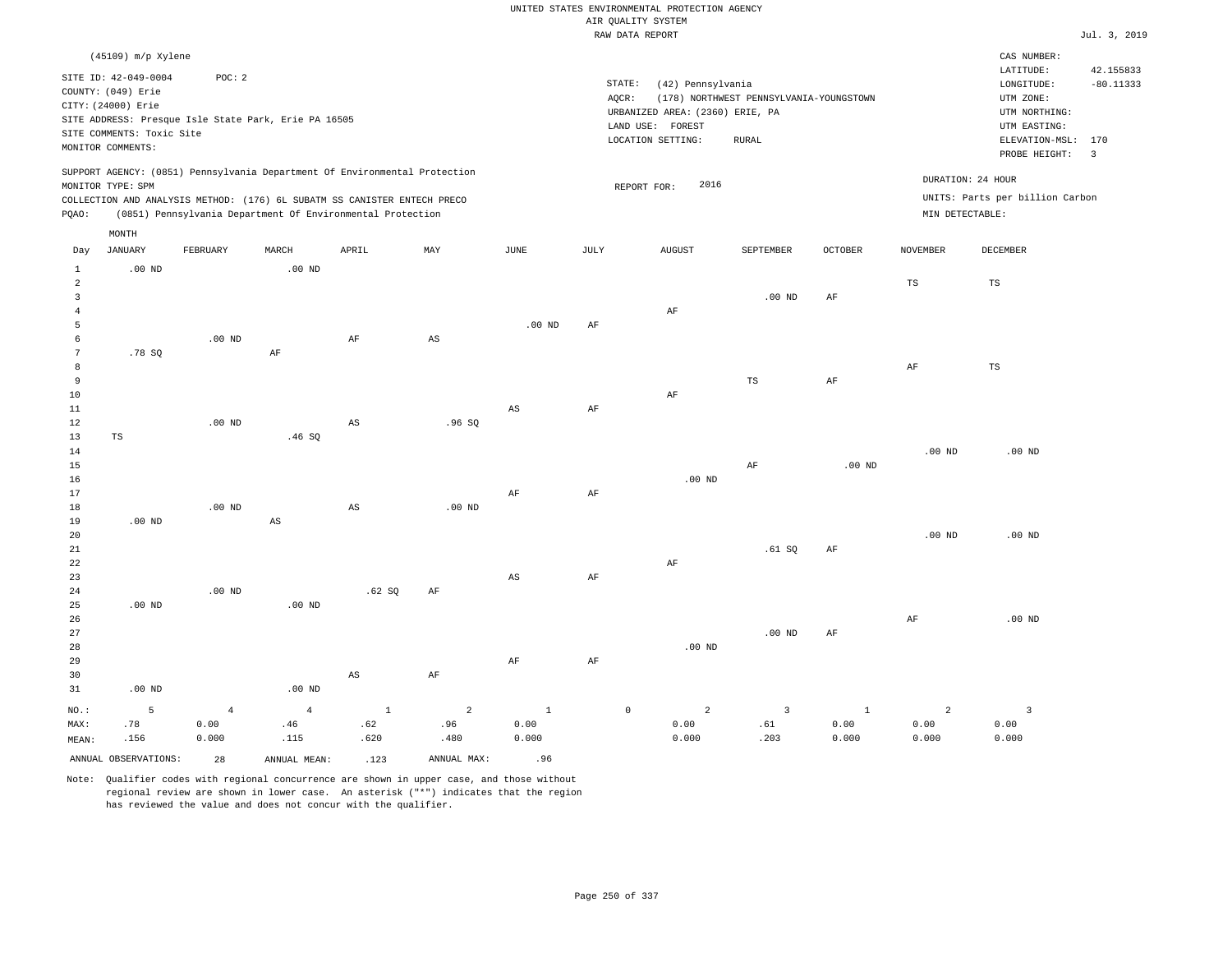| Jul. | 3. 2019 |
|------|---------|

|                                |                                                                                                                    |               |                                                                                                                                                                                                                      |               |                   |                   | TOTAL DITTLE TOPS OFFER |                                                                                               |                                                  |                   |                                      |                                                                                                              | $0.421$ , $0.721$                                   |
|--------------------------------|--------------------------------------------------------------------------------------------------------------------|---------------|----------------------------------------------------------------------------------------------------------------------------------------------------------------------------------------------------------------------|---------------|-------------------|-------------------|-------------------------|-----------------------------------------------------------------------------------------------|--------------------------------------------------|-------------------|--------------------------------------|--------------------------------------------------------------------------------------------------------------|-----------------------------------------------------|
|                                | (45109) m/p Xylene                                                                                                 |               |                                                                                                                                                                                                                      |               |                   |                   |                         |                                                                                               |                                                  |                   |                                      | CAS NUMBER:                                                                                                  |                                                     |
|                                | SITE ID: 42-049-0004<br>COUNTY: (049) Erie<br>CITY: (24000) Erie<br>SITE COMMENTS: Toxic Site<br>MONITOR COMMENTS: | POC: 2        | SITE ADDRESS: Presque Isle State Park, Erie PA 16505                                                                                                                                                                 |               |                   |                   | STATE:<br>AQCR:         | (42) Pennsylvania<br>URBANIZED AREA: (2360) ERIE, PA<br>LAND USE: FOREST<br>LOCATION SETTING: | (178) NORTHWEST PENNSYLVANIA-YOUNGSTOWN<br>RURAL |                   |                                      | LATITUDE:<br>LONGITUDE:<br>UTM ZONE:<br>UTM NORTHING:<br>UTM EASTING:<br>ELEVATION-MSL: 170<br>PROBE HEIGHT: | 42.155833<br>$-80.11333$<br>$\overline{\mathbf{3}}$ |
| PQAO:                          | MONITOR TYPE: SPM                                                                                                  |               | SUPPORT AGENCY: (0851) Pennsylvania Department Of Environmental Protection<br>COLLECTION AND ANALYSIS METHOD: (176) 6L SUBATM SS CANISTER ENTECH PRECO<br>(0851) Pennsylvania Department Of Environmental Protection |               |                   |                   | REPORT FOR:             | 2017                                                                                          |                                                  |                   | DURATION: 24 HOUR<br>MIN DETECTABLE: | UNITS: Parts per billion Carbon                                                                              |                                                     |
|                                | MONTH                                                                                                              |               |                                                                                                                                                                                                                      |               |                   |                   |                         |                                                                                               |                                                  |                   |                                      |                                                                                                              |                                                     |
| Day                            | <b>JANUARY</b>                                                                                                     | FEBRUARY      | MARCH                                                                                                                                                                                                                | APRIL         | MAY               | JUNE              | JULY                    | <b>AUGUST</b>                                                                                 | SEPTEMBER                                        | <b>OCTOBER</b>    | <b>NOVEMBER</b>                      | DECEMBER                                                                                                     |                                                     |
| $\mathbf{1}$<br>$\overline{a}$ | AF                                                                                                                 |               | $.00$ ND                                                                                                                                                                                                             | AF            | AF                |                   |                         |                                                                                               |                                                  |                   |                                      |                                                                                                              |                                                     |
| 3<br>$\overline{4}$<br>5       |                                                                                                                    |               |                                                                                                                                                                                                                      |               |                   |                   |                         | $.00$ ND                                                                                      | $.00$ ND                                         | $.78$ QX          | $.00$ ND                             | .80S                                                                                                         |                                                     |
| 6<br>7                         | $_{\rm TS}$                                                                                                        | $.00$ ND      |                                                                                                                                                                                                                      | $\rm AF$      | .74 SQ            | .00 <sub>ND</sub> | $_{\rm AS}$             |                                                                                               |                                                  |                   |                                      |                                                                                                              |                                                     |
| 8<br>9<br>10                   |                                                                                                                    |               | .00 <sub>ND</sub>                                                                                                                                                                                                    |               |                   |                   |                         |                                                                                               | $.00$ ND                                         | .66S              | $.00$ ND                             | $.00$ ND                                                                                                     |                                                     |
| 11<br>12<br>13                 | $.00$ ND                                                                                                           | $\mathbb{TS}$ |                                                                                                                                                                                                                      | $.00$ ND      | .00 <sub>ND</sub> | $1.04$ SQ         | $\mathbb{A}\mathbb{S}$  | .94SQ                                                                                         |                                                  |                   |                                      |                                                                                                              |                                                     |
| 14<br>15                       |                                                                                                                    |               | $.00$ ND                                                                                                                                                                                                             |               |                   |                   |                         |                                                                                               |                                                  |                   | .41 SQ                               | $.00$ ND                                                                                                     |                                                     |
| 16<br>17<br>18                 |                                                                                                                    | AF            |                                                                                                                                                                                                                      |               |                   | .52SQ             | $_{\rm AS}$             | .42 SQ                                                                                        | .61 SQ                                           | .00 <sub>ND</sub> |                                      |                                                                                                              |                                                     |
| 19<br>20<br>21                 | $.00$ ND                                                                                                           |               | $.00$ ND                                                                                                                                                                                                             | AF            | $.00$ ND          |                   |                         |                                                                                               |                                                  |                   | .00 <sub>ND</sub>                    | TS                                                                                                           |                                                     |
| 22<br>23                       |                                                                                                                    |               |                                                                                                                                                                                                                      |               |                   |                   |                         | $.00$ ND                                                                                      | .78S                                             | .48SQ             |                                      |                                                                                                              |                                                     |
| 24<br>25<br>26                 | $_{\rm AS}$                                                                                                        | $\rm AF$      | $.00$ ND                                                                                                                                                                                                             | $\rm AF$      | $.00$ ND          | .00 <sub>ND</sub> | .00 <sub>ND</sub>       |                                                                                               |                                                  |                   |                                      |                                                                                                              |                                                     |
| 27<br>28<br>29                 |                                                                                                                    |               |                                                                                                                                                                                                                      |               |                   |                   |                         | $.00$ ND                                                                                      | $.00$ ND                                         | .00 <sub>ND</sub> | $.00$ ND                             | AF                                                                                                           |                                                     |
| 30<br>31                       | $.00$ ND                                                                                                           |               |                                                                                                                                                                                                                      |               | $.00$ ND          | AS                | .78S                    |                                                                                               |                                                  |                   |                                      |                                                                                                              |                                                     |
| NO.:                           | $\overline{3}$                                                                                                     | $\mathbf{1}$  | 5                                                                                                                                                                                                                    | <sup>1</sup>  | 5                 | $\overline{4}$    | 2                       | 5                                                                                             | 5                                                | 5                 | 5                                    | $\overline{3}$                                                                                               |                                                     |
| MAX:<br>MEAN:                  | 0.00<br>0.000                                                                                                      | 0.00<br>0.000 | 0.00<br>0.000                                                                                                                                                                                                        | 0.00<br>0.000 | .74<br>.148       | 1.04<br>.390      | .78<br>.390             | .94<br>.272                                                                                   | .78<br>.278                                      | .78<br>.384       | .41<br>.082                          | .80<br>.267                                                                                                  |                                                     |
|                                | ANNUAL OBSERVATIONS:                                                                                               | 44            | ANNUAL MEAN:                                                                                                                                                                                                         | .204          | ANNUAL MAX:       | 1.04              |                         |                                                                                               |                                                  |                   |                                      |                                                                                                              |                                                     |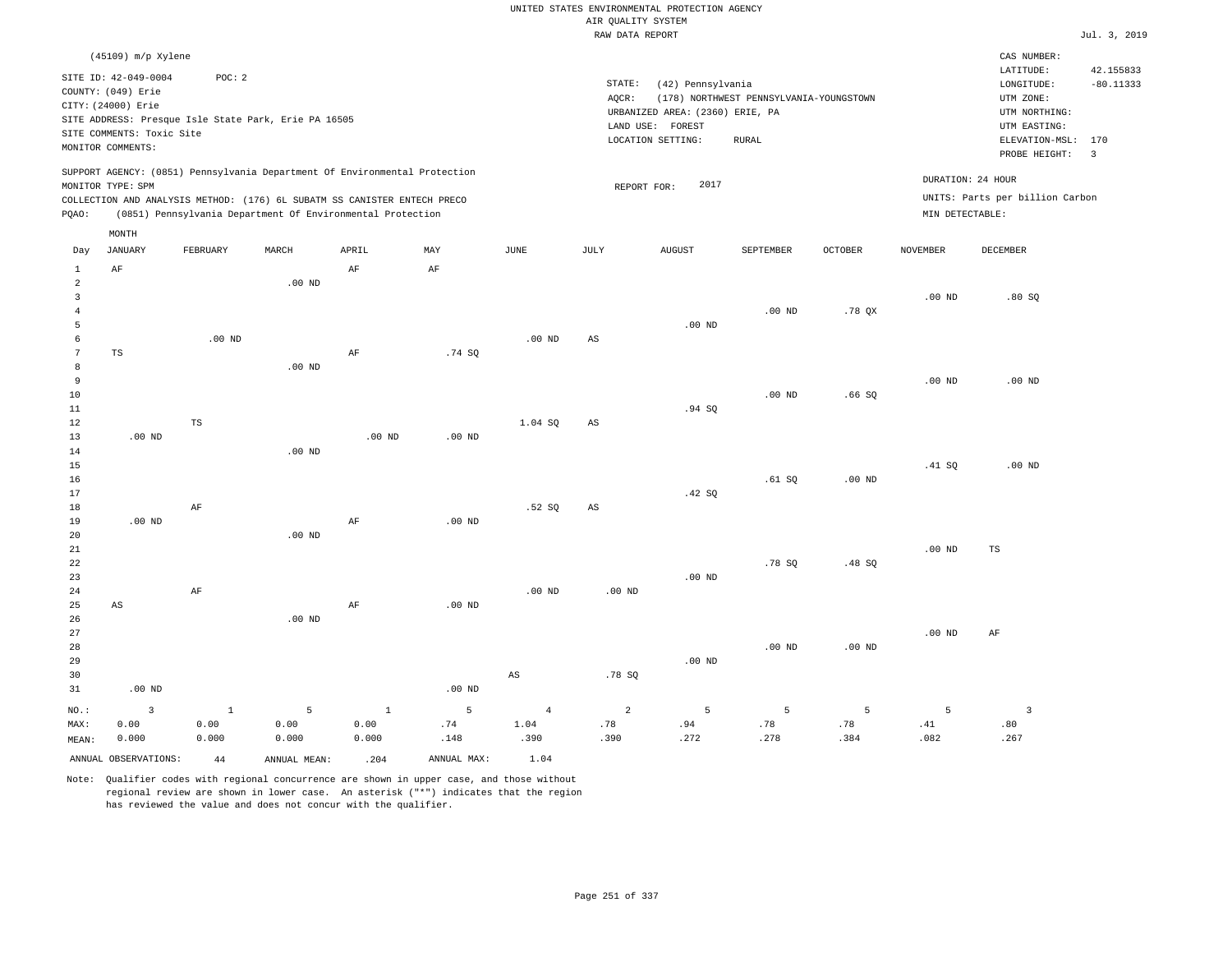|                                             |                                                                                                                    |                                                                |                    |                                                                                                                                                                                                                      |                               |                     |                 | UNITED STATES ENVIRONMENTAL PROTECTION AGENCY<br>AIR QUALITY SYSTEM<br>RAW DATA REPORT        |                                                         |                   |                                 |                                                                                                          | Jul. 3, 2019                                               |
|---------------------------------------------|--------------------------------------------------------------------------------------------------------------------|----------------------------------------------------------------|--------------------|----------------------------------------------------------------------------------------------------------------------------------------------------------------------------------------------------------------------|-------------------------------|---------------------|-----------------|-----------------------------------------------------------------------------------------------|---------------------------------------------------------|-------------------|---------------------------------|----------------------------------------------------------------------------------------------------------|------------------------------------------------------------|
|                                             | (45109) m/p Xylene                                                                                                 |                                                                |                    |                                                                                                                                                                                                                      |                               |                     |                 |                                                                                               |                                                         |                   |                                 | CAS NUMBER:                                                                                              |                                                            |
|                                             | SITE ID: 42-049-0004<br>COUNTY: (049) Erie<br>CITY: (24000) Erie<br>SITE COMMENTS: Toxic Site<br>MONITOR COMMENTS: | POC: 2<br>SITE ADDRESS: Presque Isle State Park, Erie PA 16505 |                    |                                                                                                                                                                                                                      |                               |                     | STATE:<br>AQCR: | (42) Pennsylvania<br>URBANIZED AREA: (2360) ERIE, PA<br>LAND USE: FOREST<br>LOCATION SETTING: | (178) NORTHWEST PENNSYLVANIA-YOUNGSTOWN<br><b>RURAL</b> |                   |                                 | LATITUDE:<br>LONGITUDE:<br>UTM ZONE:<br>UTM NORTHING:<br>UTM EASTING:<br>ELEVATION-MSL:<br>PROBE HEIGHT: | 42.155833<br>$-80.11333$<br>170<br>$\overline{\mathbf{3}}$ |
| PQAO:                                       | MONITOR TYPE: SPM                                                                                                  |                                                                |                    | SUPPORT AGENCY: (0851) Pennsylvania Department Of Environmental Protection<br>COLLECTION AND ANALYSIS METHOD: (176) 6L SUBATM SS CANISTER ENTECH PRECO<br>(0851) Pennsylvania Department Of Environmental Protection |                               |                     |                 | 2018<br>REPORT FOR:                                                                           |                                                         |                   | DURATION: 24 HOUR               | UNITS: Parts per billion Carbon<br>MIN DETECTABLE: .5852628                                              |                                                            |
| Day                                         | MONTH<br>JANUARY                                                                                                   | FEBRUARY                                                       | MARCH              | APRIL                                                                                                                                                                                                                | MAY                           | JUNE                | JULY            | <b>AUGUST</b>                                                                                 | SEPTEMBER                                               | <b>OCTOBER</b>    | <b>NOVEMBER</b>                 | DECEMBER                                                                                                 |                                                            |
| $\mathbf{1}$<br>$\overline{a}$              | $_{\rm TS}$                                                                                                        | AQ                                                             |                    | AF                                                                                                                                                                                                                   | $.00$ ND                      | AF                  | AF              |                                                                                               |                                                         |                   |                                 |                                                                                                          |                                                            |
| $\overline{3}$<br>$\,4$<br>5<br>6           |                                                                                                                    |                                                                | $.00$ ND           |                                                                                                                                                                                                                      |                               |                     |                 | AF                                                                                            | $\rm AF$                                                | $.00$ ND          | .00 <sub>ND</sub>               | $.00$ ND                                                                                                 |                                                            |
| $\overline{7}$<br>8<br>$\overline{9}$<br>10 | AF                                                                                                                 | $.00$ ND                                                       | .00 <sub>ND</sub>  | $.00$ ND                                                                                                                                                                                                             | $\mathbb{A}\mathbb{S}$        | AF                  | AF              |                                                                                               |                                                         |                   | .00 <sub>ND</sub>               | $.00$ ND                                                                                                 |                                                            |
| 11<br>12<br>13                              |                                                                                                                    | .68SQ                                                          |                    |                                                                                                                                                                                                                      |                               | AF                  | AF              | AF                                                                                            | $\mathbb{A}\mathbb{S}$                                  | .00 <sub>ND</sub> |                                 |                                                                                                          |                                                            |
| 14<br>15<br>16<br>17                        | AF                                                                                                                 |                                                                | .00 <sub>ND</sub>  | $.00$ ND                                                                                                                                                                                                             | AF                            |                     |                 |                                                                                               | $.00$ ND                                                | $.00$ ND          | AS                              | .00 <sub>ND</sub>                                                                                        |                                                            |
| 18<br>19<br>20<br>21                        | AF                                                                                                                 | .00 <sub>ND</sub>                                              | AF                 | $.00$ ND                                                                                                                                                                                                             | AF                            | $\rm{AF}$           | AF              | AF                                                                                            |                                                         |                   |                                 |                                                                                                          |                                                            |
| 22<br>23<br>24<br>25                        |                                                                                                                    | .00 <sub>ND</sub>                                              |                    |                                                                                                                                                                                                                      |                               | AF                  | AF              | 2.40 5                                                                                        | $.00$ ND                                                | 2.32 5            | $.00$ ND                        | .00 <sub>ND</sub>                                                                                        |                                                            |
| 26<br>27<br>28<br>29<br>30                  | AF                                                                                                                 |                                                                | AF                 | $.00$ ND                                                                                                                                                                                                             | AF                            |                     |                 | 3.12.5                                                                                        | .00 <sub>ND</sub>                                       | .00 <sub>ND</sub> | $.00$ ND                        | AS                                                                                                       |                                                            |
| 31<br>NO.:<br>MAX:<br>MEAN:                 | $\mathbb O$                                                                                                        | $\overline{4}$<br>.68<br>.170                                  | 3<br>0.00<br>0.000 | $\overline{4}$<br>0.00<br>0.000                                                                                                                                                                                      | $\mathbf{1}$<br>0.00<br>0.000 | $\mathsf{O}\xspace$ | AF              | $\mathbb O$<br>$\overline{a}$<br>3.12<br>2.760                                                | $\overline{3}$<br>0.00<br>0.000                         | 5<br>2.32<br>.464 | $\overline{4}$<br>0.00<br>0.000 | $\overline{4}$<br>0.00<br>0.000                                                                          |                                                            |
|                                             | ANNUAL OBSERVATIONS:                                                                                               | 30                                                             | ANNUAL MEAN:       | .284                                                                                                                                                                                                                 | ANNUAL MAX:                   | 3.12                |                 |                                                                                               |                                                         |                   |                                 |                                                                                                          |                                                            |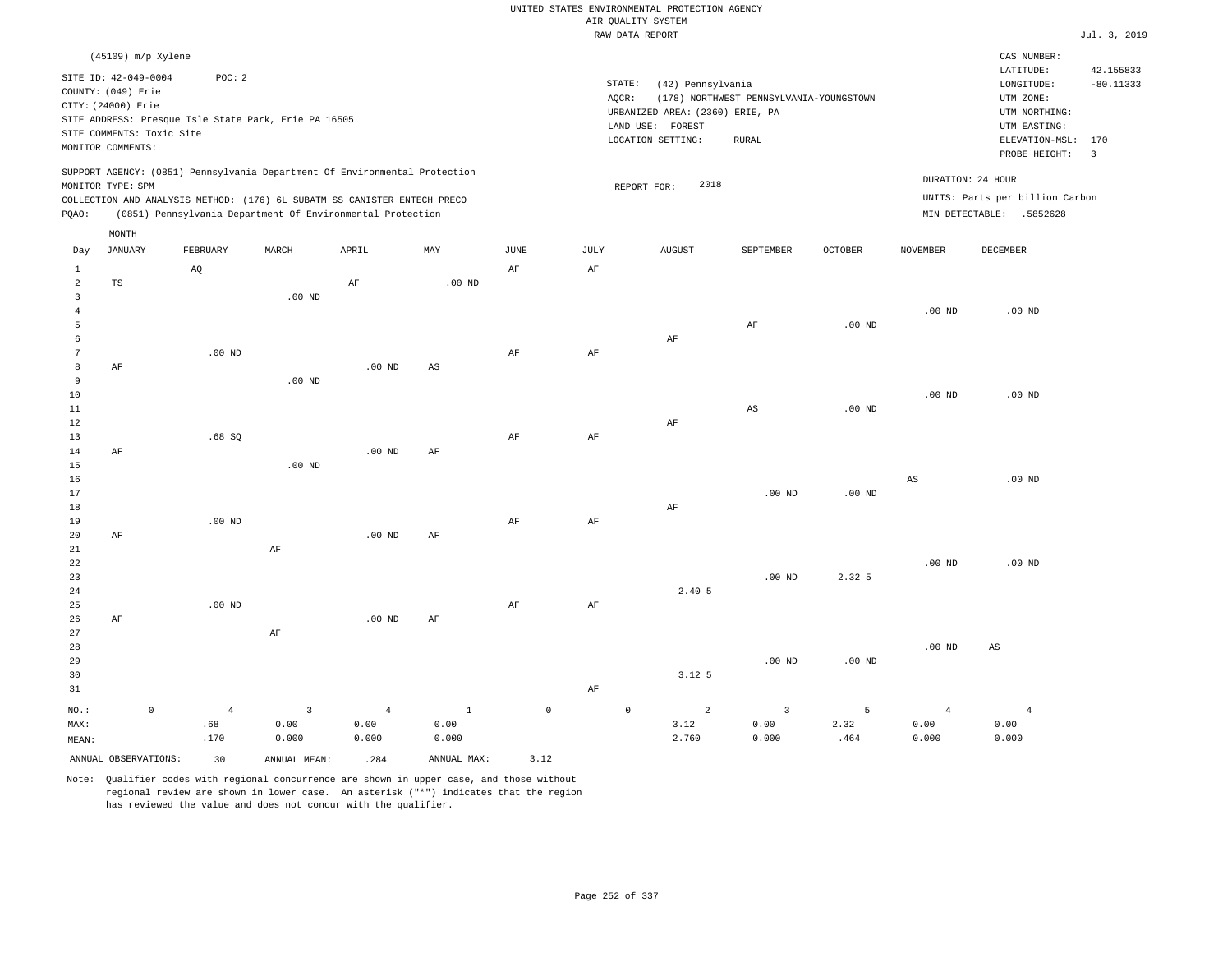|                |                           |          |                                                                            |                |             |                | RAW DATA REPORT |                                 |                                         |                |                 |                                 | Jul. 3, 2019   |
|----------------|---------------------------|----------|----------------------------------------------------------------------------|----------------|-------------|----------------|-----------------|---------------------------------|-----------------------------------------|----------------|-----------------|---------------------------------|----------------|
|                | (45201) Benzene           |          |                                                                            |                |             |                |                 |                                 |                                         |                |                 | CAS NUMBER:                     | $71 - 43 - 2$  |
|                |                           |          |                                                                            |                |             |                |                 |                                 |                                         |                |                 | LATITUDE:                       | 42.155833      |
|                | SITE ID: 42-049-0004      | POC: 2   |                                                                            |                |             |                | STATE:          | (42) Pennsylvania               |                                         |                |                 | LONGITUDE:                      | $-80.11333$    |
|                | COUNTY: (049) Erie        |          |                                                                            |                |             |                | AQCR:           |                                 | (178) NORTHWEST PENNSYLVANIA-YOUNGSTOWN |                |                 | UTM ZONE:                       |                |
|                | CITY: (24000) Erie        |          |                                                                            |                |             |                |                 | URBANIZED AREA: (2360) ERIE, PA |                                         |                |                 | UTM NORTHING:                   |                |
|                |                           |          | SITE ADDRESS: Presque Isle State Park, Erie PA 16505                       |                |             |                |                 | LAND USE: FOREST                |                                         |                |                 | UTM EASTING:                    |                |
|                | SITE COMMENTS: Toxic Site |          |                                                                            |                |             |                |                 | LOCATION SETTING:               | ${\tt RURAL}$                           |                |                 | ELEVATION-MSL: 170              |                |
|                | MONITOR COMMENTS:         |          |                                                                            |                |             |                |                 |                                 |                                         |                |                 | PROBE HEIGHT:                   | $\overline{3}$ |
|                |                           |          | SUPPORT AGENCY: (0851) Pennsylvania Department Of Environmental Protection |                |             |                |                 |                                 |                                         |                |                 |                                 |                |
|                | MONITOR TYPE: SPM         |          |                                                                            |                |             |                | REPORT FOR:     | 2013                            |                                         |                |                 | DURATION: 24 HOUR               |                |
|                |                           |          | COLLECTION AND ANALYSIS METHOD: (176) 6L SUBATM SS CANISTER ENTECH PRECO   |                |             |                |                 |                                 |                                         |                |                 | UNITS: Parts per billion Carbon |                |
| PQAO:          |                           |          | (0851) Pennsylvania Department Of Environmental Protection                 |                |             |                |                 |                                 |                                         |                | MIN DETECTABLE: |                                 |                |
|                | MONTH                     |          |                                                                            |                |             |                |                 |                                 |                                         |                |                 |                                 |                |
| Day            | <b>JANUARY</b>            | FEBRUARY | MARCH                                                                      | APRIL          | MAY         | <b>JUNE</b>    | JULY            | <b>AUGUST</b>                   | SEPTEMBER                               | <b>OCTOBER</b> | <b>NOVEMBER</b> | <b>DECEMBER</b>                 |                |
| $\mathbf{1}$   |                           |          |                                                                            |                |             |                |                 |                                 | .966                                    | .522S          |                 |                                 |                |
| $\overline{a}$ |                           |          |                                                                            |                |             |                |                 | .498 SQ                         |                                         |                |                 |                                 |                |
| 3              |                           | 1.302    |                                                                            |                |             | AS             | .702 SQ         |                                 |                                         |                |                 |                                 |                |
| $\bf 4$        | .786                      |          |                                                                            | .738           | .438 SQ     |                |                 |                                 |                                         |                |                 |                                 |                |
| 5              |                           |          | .978                                                                       |                |             |                |                 |                                 |                                         |                |                 |                                 |                |
| 6              |                           |          |                                                                            |                |             |                |                 |                                 |                                         |                | .600S           | .630S                           |                |
| $\overline{7}$ |                           |          |                                                                            |                |             |                |                 |                                 | .900                                    | $.000$ ND      |                 |                                 |                |
| 8              |                           |          |                                                                            |                |             |                |                 | .480 SQ                         |                                         |                |                 |                                 |                |
| 9              |                           | 1.188    |                                                                            |                |             | .714 SO        | .522S           |                                 |                                         |                |                 |                                 |                |
| 10             | 1.296                     |          |                                                                            | AS             | .660SQ      |                |                 |                                 |                                         |                |                 |                                 |                |
| $11\,$         |                           |          | .864                                                                       |                |             |                |                 |                                 |                                         |                |                 |                                 |                |
| 12             |                           |          |                                                                            |                |             |                |                 |                                 |                                         |                | AF              | .720                            |                |
| 13             |                           |          |                                                                            |                |             |                |                 |                                 | $.000$ ND                               | .480SQ         |                 |                                 |                |
| 14             |                           |          |                                                                            |                |             |                |                 | $\rm{AF}$                       |                                         |                |                 |                                 |                |
| 15             |                           | .870     |                                                                            |                |             | .498 SQ        | .786            |                                 |                                         |                |                 |                                 |                |
| 16             | 1.092                     |          |                                                                            | .522S          | .804        |                |                 |                                 |                                         |                |                 |                                 |                |
| 17             |                           |          | .750                                                                       |                |             |                |                 |                                 |                                         |                |                 |                                 |                |
| 18             |                           |          |                                                                            |                |             |                |                 |                                 |                                         |                | .462SQ          | .822                            |                |
| 19             |                           |          |                                                                            |                |             |                |                 |                                 | .768                                    | .594 CC        |                 |                                 |                |
| 20             |                           |          |                                                                            |                |             |                |                 | .636SQ                          |                                         |                |                 |                                 |                |
| 21             |                           | 1.266    |                                                                            |                |             | .900           | .564 SQ         |                                 |                                         |                |                 |                                 |                |
| 22             | .726                      |          |                                                                            | .630S          | .462S       |                |                 |                                 |                                         |                |                 |                                 |                |
| 23             |                           |          | .726                                                                       |                |             |                |                 |                                 |                                         |                |                 |                                 |                |
| 24             |                           |          |                                                                            |                |             |                |                 |                                 |                                         |                | .330 SQ         | .633S                           |                |
| 25             |                           |          |                                                                            |                |             |                |                 |                                 | .786                                    | .354 CC        |                 |                                 |                |
| 26             |                           |          |                                                                            |                |             |                |                 | .420SQ                          |                                         |                |                 |                                 |                |
| 27             |                           | 1.356    |                                                                            |                |             | .786           | .882            |                                 |                                         |                |                 |                                 |                |
| 28             | .984                      |          |                                                                            | .648 SO        | .708 SO     |                |                 |                                 |                                         |                |                 |                                 |                |
| 29             |                           |          | .996                                                                       |                |             |                |                 |                                 |                                         |                |                 |                                 |                |
| 30             |                           |          |                                                                            |                |             |                |                 |                                 |                                         |                | 1.086           | .560 SQ                         |                |
| 31             |                           |          |                                                                            |                |             |                |                 |                                 |                                         | .882           |                 |                                 |                |
| NO.:           | 5                         | 5        | 5                                                                          | $\overline{4}$ | 5           | $\overline{4}$ | 5               | $\overline{4}$                  | 5                                       | 6              | $\overline{4}$  | 5                               |                |
| MAX:           | 1.296                     | 1.356    | .996                                                                       | .738           | .804        | .900           | .882            | .636                            | .966                                    | .882           | 1.086           | .822                            |                |
| MEAN:          | .9768                     | 1.1964   | .8628                                                                      | .6345          | .6144       | .7245          | .6912           | .5085                           | .6840                                   | .4720          | .6195           | .6730                           |                |
|                | ANNUAL OBSERVATIONS:      | 57       | ANNUAL MEAN:                                                               | .7241          | ANNUAL MAX: | 1.356          |                 |                                 |                                         |                |                 |                                 |                |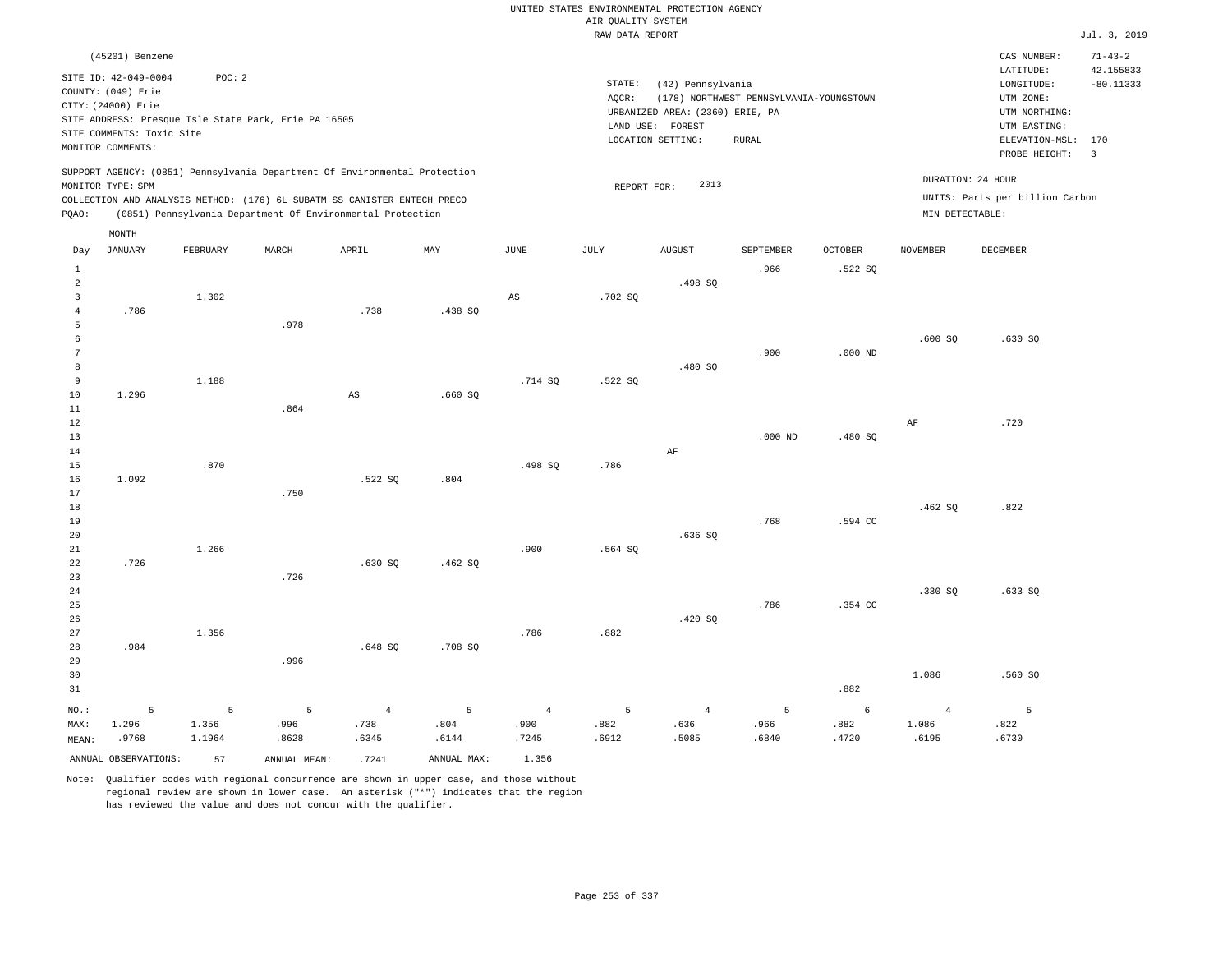|                 | (45201) Benzene           |                |                                                                            |                        |                        |         |                        |                                 |                                         |                |                        | CAS NUMBER:<br>LATITUDE:        | $71 - 43 - 2$<br>42.155833 |
|-----------------|---------------------------|----------------|----------------------------------------------------------------------------|------------------------|------------------------|---------|------------------------|---------------------------------|-----------------------------------------|----------------|------------------------|---------------------------------|----------------------------|
|                 | SITE ID: 42-049-0004      | POC: 2         |                                                                            |                        |                        |         | STATE:                 | (42) Pennsylvania               |                                         |                |                        | LONGITUDE:                      | $-80.11333$                |
|                 | COUNTY: (049) Erie        |                |                                                                            |                        |                        |         | AQCR:                  |                                 | (178) NORTHWEST PENNSYLVANIA-YOUNGSTOWN |                |                        | UTM ZONE:                       |                            |
|                 | CITY: (24000) Erie        |                |                                                                            |                        |                        |         |                        | URBANIZED AREA: (2360) ERIE, PA |                                         |                |                        | UTM NORTHING:                   |                            |
|                 |                           |                | SITE ADDRESS: Presque Isle State Park, Erie PA 16505                       |                        |                        |         |                        | LAND USE: FOREST                |                                         |                |                        | UTM EASTING:                    |                            |
|                 | SITE COMMENTS: Toxic Site |                |                                                                            |                        |                        |         |                        | LOCATION SETTING:               | <b>RURAL</b>                            |                |                        | ELEVATION-MSL: 170              |                            |
|                 | MONITOR COMMENTS:         |                |                                                                            |                        |                        |         |                        |                                 |                                         |                |                        | PROBE HEIGHT:                   | $\overline{3}$             |
|                 | MONITOR TYPE: SPM         |                | SUPPORT AGENCY: (0851) Pennsylvania Department Of Environmental Protection |                        |                        |         | REPORT FOR:            | 2014                            |                                         |                | DURATION: 24 HOUR      |                                 |                            |
|                 |                           |                | COLLECTION AND ANALYSIS METHOD: (176) 6L SUBATM SS CANISTER ENTECH PRECO   |                        |                        |         |                        |                                 |                                         |                |                        | UNITS: Parts per billion Carbon |                            |
| PQAO:           |                           |                | (0851) Pennsylvania Department Of Environmental Protection                 |                        |                        |         |                        |                                 |                                         |                | MIN DETECTABLE:        |                                 |                            |
|                 | MONTH                     |                |                                                                            |                        |                        |         |                        |                                 |                                         |                |                        |                                 |                            |
| Day             | JANUARY                   | FEBRUARY       | MARCH                                                                      | APRIL                  | MAY                    | JUNE    | JULY                   | <b>AUGUST</b>                   | SEPTEMBER                               | <b>OCTOBER</b> | <b>NOVEMBER</b>        | <b>DECEMBER</b>                 |                            |
| $\mathbf{1}$    |                           |                |                                                                            |                        |                        |         |                        |                                 |                                         |                | $_{\rm AS}$            | $\mathbb{A}\mathbb{S}$          |                            |
| $\overline{a}$  |                           |                |                                                                            |                        |                        |         |                        |                                 | .327S                                   | AS             |                        |                                 |                            |
| $\overline{3}$  |                           |                |                                                                            |                        |                        |         |                        | .737                            |                                         |                |                        |                                 |                            |
| $\overline{4}$  |                           | AF             |                                                                            |                        |                        | .330SQ  | $.000$ ND              |                                 |                                         |                |                        |                                 |                            |
| 5               | 1.220                     |                |                                                                            | .450SQ                 | .325 SQ                |         |                        |                                 |                                         |                |                        |                                 |                            |
| 6               |                           |                | 1.623                                                                      |                        |                        |         |                        |                                 |                                         |                |                        |                                 |                            |
| $7\phantom{.0}$ |                           |                |                                                                            |                        |                        |         |                        |                                 |                                         |                | .808                   | 1.256                           |                            |
| 8               |                           |                |                                                                            |                        |                        |         |                        |                                 | AF                                      | $_{\rm AS}$    |                        |                                 |                            |
| 9               |                           |                |                                                                            |                        |                        |         |                        | AF                              |                                         |                |                        |                                 |                            |
| $10$            |                           | 1.474          |                                                                            |                        |                        | .554 SQ | 1.321                  |                                 |                                         |                |                        |                                 |                            |
| $11\,$          | .811                      |                |                                                                            | $\rm AF$               | $\mathbb{A}\mathbb{S}$ |         |                        |                                 |                                         |                |                        |                                 |                            |
| 12              |                           |                | AM                                                                         |                        |                        |         |                        |                                 |                                         |                |                        |                                 |                            |
| 13              |                           |                |                                                                            |                        |                        |         |                        |                                 |                                         |                | $\mathbb{A}\mathbb{S}$ | .929                            |                            |
| 14              |                           |                |                                                                            |                        |                        |         |                        |                                 | $\mathbb{A}\mathbb{S}$                  | AM             |                        |                                 |                            |
| 15              |                           |                |                                                                            |                        |                        |         |                        | AF                              |                                         |                |                        |                                 |                            |
| 16              |                           | 1.954 5        |                                                                            |                        |                        | .303SQ  | $.000$ ND              |                                 |                                         |                |                        |                                 |                            |
| 17              | .752                      |                |                                                                            | .570 SQ                | $.000$ ND              |         |                        |                                 |                                         |                |                        |                                 |                            |
| 18              |                           |                | 1.158                                                                      |                        |                        |         |                        |                                 |                                         |                |                        |                                 |                            |
| 19              |                           |                |                                                                            |                        |                        |         |                        |                                 | $\mathbb{A}\mathbb{S}$                  |                | .665SQ                 | .778                            |                            |
| 20<br>21        |                           |                |                                                                            |                        |                        |         |                        | AF                              |                                         | $\rm{AF}$      |                        |                                 |                            |
| 22              |                           | .899           |                                                                            |                        |                        | .509 SO | .847                   |                                 |                                         |                |                        |                                 |                            |
| 23              | .998                      |                |                                                                            | .361SQ                 | $.000$ ND              |         |                        |                                 |                                         |                |                        |                                 |                            |
| 24              |                           |                | .828                                                                       |                        |                        |         |                        |                                 |                                         |                |                        |                                 |                            |
| 25              |                           |                |                                                                            |                        |                        |         |                        |                                 |                                         |                | $\mathbb{A}\mathbb{S}$ | .966                            |                            |
| 26              |                           |                |                                                                            |                        |                        |         |                        |                                 | AS                                      | .836           |                        |                                 |                            |
| 27              |                           |                |                                                                            |                        |                        |         |                        | AF                              |                                         |                |                        |                                 |                            |
| 28              |                           | 1.334          |                                                                            |                        |                        | .442 SQ | $\mathbb{A}\mathbb{S}$ |                                 |                                         |                |                        |                                 |                            |
| 29              | 1.526                     |                |                                                                            | $\mathbb{A}\mathbb{S}$ | $.000$ ND              |         |                        |                                 |                                         |                |                        |                                 |                            |
| 30              |                           |                | .762                                                                       |                        |                        |         |                        |                                 |                                         |                |                        |                                 |                            |
| 31              |                           |                |                                                                            |                        |                        |         |                        |                                 |                                         |                |                        | AS                              |                            |
| NO.:            | 5                         | $\overline{4}$ | $\overline{4}$                                                             | $\overline{3}$         | $\overline{4}$         | 5       | $\overline{4}$         | $\mathbf{1}$                    | $\mathbf{1}$                            | $\,$ 1         | $\overline{a}$         | $\overline{4}$                  |                            |
| MAX:            | 1.526                     | 1.954          | 1.623                                                                      | .570                   | .325                   | .554    | 1.321                  | .737                            | .327                                    | .836           | .808                   | 1.256                           |                            |
|                 |                           |                |                                                                            |                        |                        |         |                        |                                 |                                         |                |                        |                                 |                            |
| MEAN:           | 1.0614                    | 1.4153         | 1.0928                                                                     | .4603                  | .0813                  | .4276   | .5420                  | .7370                           | .3270                                   | .8360          | .7365                  | .9823                           |                            |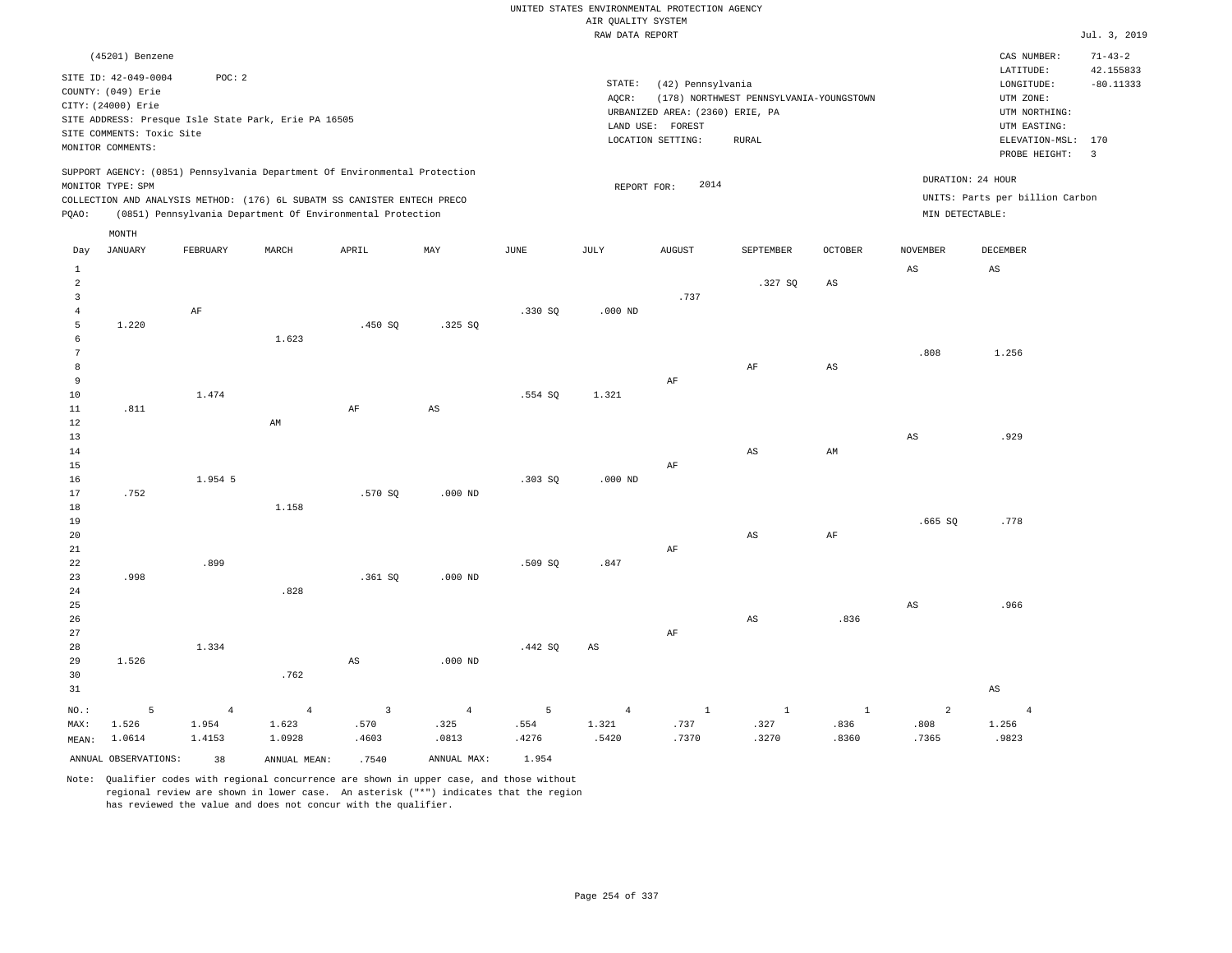|                | (45201) Benzene                                |              |                                                                            |         |             |                |                         |                                 |                                         |                |                   | CAS NUMBER:<br>LATITUDE:        | $71 - 43 - 2$<br>42.155833 |
|----------------|------------------------------------------------|--------------|----------------------------------------------------------------------------|---------|-------------|----------------|-------------------------|---------------------------------|-----------------------------------------|----------------|-------------------|---------------------------------|----------------------------|
|                | SITE ID: 42-049-0004<br>COUNTY: (049) Erie     | POC: 2       |                                                                            |         |             |                | STATE:<br>AQCR:         | (42) Pennsylvania               | (178) NORTHWEST PENNSYLVANIA-YOUNGSTOWN |                |                   | LONGITUDE:<br>UTM ZONE:         | $-80.11333$                |
|                | CITY: (24000) Erie                             |              |                                                                            |         |             |                |                         | URBANIZED AREA: (2360) ERIE, PA |                                         |                |                   | UTM NORTHING:                   |                            |
|                |                                                |              | SITE ADDRESS: Presque Isle State Park, Erie PA 16505                       |         |             |                |                         | LAND USE: FOREST                |                                         |                |                   | UTM EASTING:                    |                            |
|                | SITE COMMENTS: Toxic Site<br>MONITOR COMMENTS: |              |                                                                            |         |             |                |                         | LOCATION SETTING:               | <b>RURAL</b>                            |                |                   | ELEVATION-MSL:                  | 170                        |
|                |                                                |              |                                                                            |         |             |                |                         |                                 |                                         |                |                   | PROBE HEIGHT:                   | $\overline{\mathbf{3}}$    |
|                | MONITOR TYPE: SPM                              |              | SUPPORT AGENCY: (0851) Pennsylvania Department Of Environmental Protection |         |             |                | REPORT FOR:             | 2015                            |                                         |                | DURATION: 24 HOUR |                                 |                            |
|                |                                                |              | COLLECTION AND ANALYSIS METHOD: (176) 6L SUBATM SS CANISTER ENTECH PRECO   |         |             |                |                         |                                 |                                         |                |                   | UNITS: Parts per billion Carbon |                            |
| PQAO:          |                                                |              | (0851) Pennsylvania Department Of Environmental Protection                 |         |             |                |                         |                                 |                                         |                | MIN DETECTABLE:   |                                 |                            |
|                | MONTH                                          |              |                                                                            |         |             |                |                         |                                 |                                         |                |                   |                                 |                            |
| Day            | <b>JANUARY</b>                                 | FEBRUARY     | MARCH                                                                      | APRIL   | MAY         | JUNE           | JULY                    | <b>AUGUST</b>                   | <b>SEPTEMBER</b>                        | <b>OCTOBER</b> | <b>NOVEMBER</b>   | DECEMBER                        |                            |
| $\mathbf{1}$   |                                                |              | 1.568                                                                      |         |             |                |                         |                                 |                                         |                |                   |                                 |                            |
| $\overline{a}$ |                                                |              |                                                                            |         |             |                |                         |                                 |                                         |                | .528 CC           | <b>TS</b>                       |                            |
| 3              |                                                |              |                                                                            |         |             |                |                         |                                 | .780                                    | .234 SQ        |                   |                                 |                            |
| $\overline{4}$ |                                                |              |                                                                            |         |             |                |                         | .234 SO                         |                                         |                |                   |                                 |                            |
| 5              |                                                | $_{\rm AS}$  |                                                                            |         |             | .564 SO        | AS                      |                                 |                                         |                |                   |                                 |                            |
| 6              | AF                                             |              |                                                                            | .780    | 4.500 5     |                |                         |                                 |                                         |                |                   |                                 |                            |
| 7              |                                                |              | .749 QX                                                                    |         |             |                |                         |                                 |                                         |                |                   |                                 |                            |
| 8              |                                                |              |                                                                            |         |             |                |                         |                                 |                                         |                | $_{\rm AS}$       | 1,500                           |                            |
| 9              |                                                |              |                                                                            |         |             |                |                         |                                 | .720                                    | $_{\rm AS}$    |                   |                                 |                            |
| 10             |                                                |              |                                                                            |         |             |                |                         | .318 SQ                         |                                         |                |                   |                                 |                            |
| $11\,$         |                                                | AS           |                                                                            |         |             | 1.140          | .660SQ                  |                                 |                                         |                |                   |                                 |                            |
| 12             | 1.708 5                                        |              |                                                                            | .660SQ  | .534 SQ     |                |                         |                                 |                                         |                |                   |                                 |                            |
| 13             |                                                |              | $.516$ QX                                                                  |         |             |                |                         |                                 |                                         |                |                   |                                 |                            |
| 14             |                                                |              |                                                                            |         |             |                |                         |                                 |                                         |                | $\rm{AF}$         | .600SQ                          |                            |
| 15<br>16       |                                                |              |                                                                            |         |             |                |                         | .480 SQ                         | .348 SQ                                 | $_{\rm AS}$    |                   |                                 |                            |
| 17             |                                                | $\rm AF$     |                                                                            |         |             | .252SQ         | .600SQ                  |                                 |                                         |                |                   |                                 |                            |
| 18             | $\rm AF$                                       |              |                                                                            | .720    | 1.200       |                |                         |                                 |                                         |                |                   |                                 |                            |
| 19             |                                                |              | $\mathbb{A}\mathbb{S}$                                                     |         |             |                |                         |                                 |                                         |                |                   |                                 |                            |
| 20             |                                                |              |                                                                            |         |             |                |                         |                                 |                                         |                | .600SQ            | 1.140                           |                            |
| $2\sqrt{1}$    |                                                |              |                                                                            |         |             |                |                         |                                 | .516S                                   | .720           |                   |                                 |                            |
| 22             |                                                |              |                                                                            |         |             |                |                         | .432 SQ                         |                                         |                |                   |                                 |                            |
| 23             |                                                | 1.347        |                                                                            |         |             | $_{\rm AS}$    | $_{\rm AS}$             |                                 |                                         |                |                   |                                 |                            |
| 24             | 1.298                                          |              |                                                                            | .552 SQ | 1.020       |                |                         |                                 |                                         |                |                   |                                 |                            |
| 25             |                                                |              | .720                                                                       |         |             |                |                         |                                 |                                         |                |                   |                                 |                            |
| 26             |                                                |              |                                                                            |         |             |                |                         |                                 |                                         |                | $_{\rm TS}$       | .720                            |                            |
| 27             |                                                |              |                                                                            |         |             |                |                         |                                 | $_{\rm AS}$                             | $.600$ CC      |                   |                                 |                            |
| 28             |                                                |              |                                                                            |         |             |                |                         | .318 SQ                         |                                         |                |                   |                                 |                            |
| 29             |                                                |              |                                                                            |         |             | .228S          | 1.080                   |                                 |                                         |                |                   |                                 |                            |
| 30             | 1.364                                          |              |                                                                            | .480SQ  | .600 SQ     |                |                         |                                 |                                         |                |                   |                                 |                            |
| 31             |                                                |              | .438 SQ                                                                    |         |             |                |                         |                                 |                                         |                |                   |                                 |                            |
| NO.:           | 3                                              | $\mathbf{1}$ | 5                                                                          | 5       | 5           | $\overline{4}$ | $\overline{\mathbf{3}}$ | 5                               | $\overline{4}$                          | $\overline{3}$ | $\overline{a}$    | $\overline{4}$                  |                            |
| MAX:           | 1.708                                          | 1.347        | 1.568                                                                      | .780    | 4.500       | 1.140          | 1.080                   | .480                            | .780                                    | .720           | .600              | 1.500                           |                            |
| MEAN:          | 1.4567                                         | 1.3470       | .7982                                                                      | .6384   | 1.5708      | .5460          | .7800                   | .3564                           | .5910                                   | .5180          | .5640             | .9900                           |                            |
|                | ANNUAL OBSERVATIONS:                           | 44           | ANNUAL MEAN:                                                               | .8197   | ANNUAL MAX: | 4.500          |                         |                                 |                                         |                |                   |                                 |                            |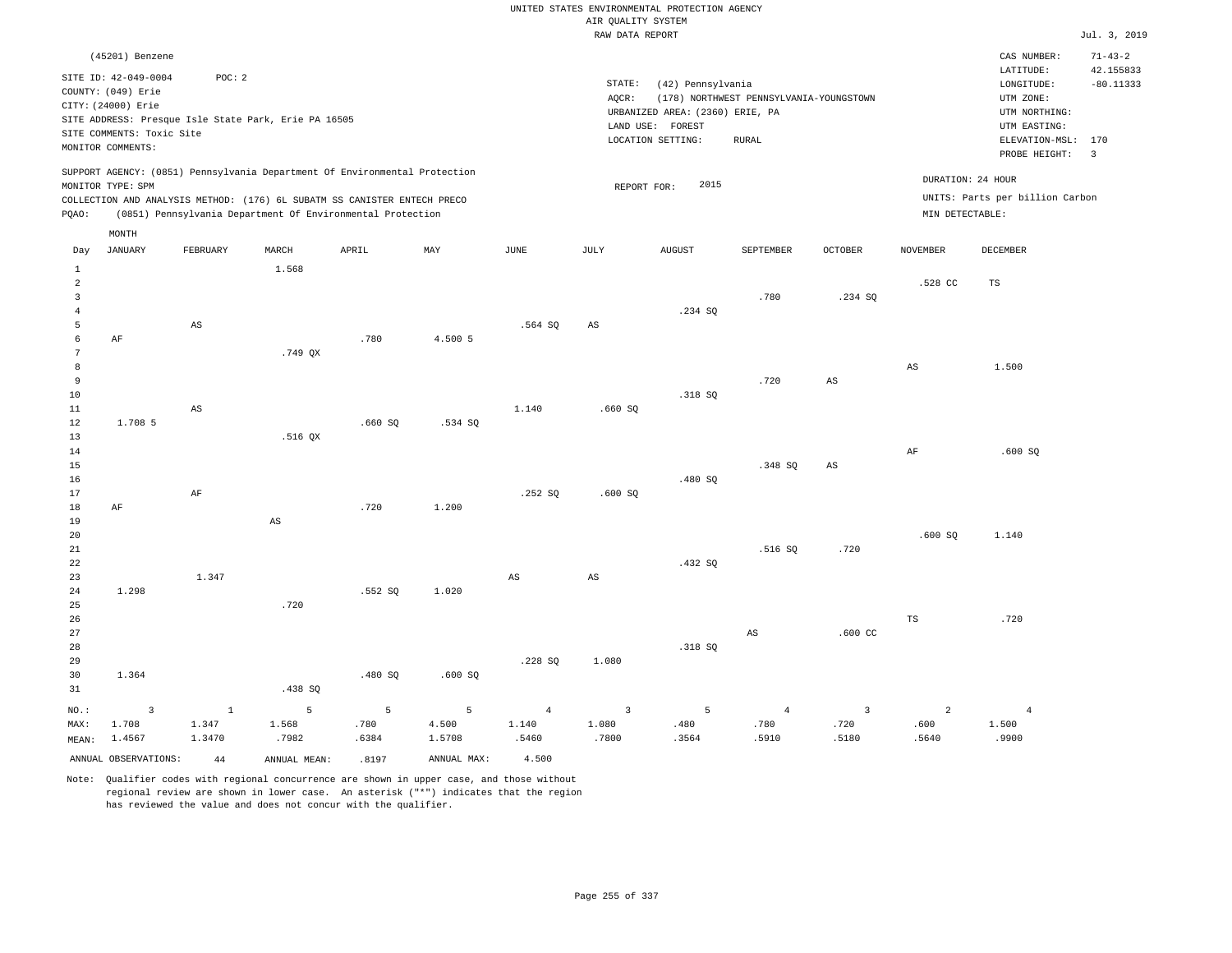|                         |                                          |                |                                                                            |                        |                |                        |             | RAW DATA REPORT                 |                                         |                |                 |                                 | Jul. 3, 2019   |
|-------------------------|------------------------------------------|----------------|----------------------------------------------------------------------------|------------------------|----------------|------------------------|-------------|---------------------------------|-----------------------------------------|----------------|-----------------|---------------------------------|----------------|
|                         | (45201) Benzene                          |                |                                                                            |                        |                |                        |             |                                 |                                         |                |                 | CAS NUMBER:                     | $71 - 43 - 2$  |
|                         |                                          |                |                                                                            |                        |                |                        |             |                                 |                                         |                |                 | LATITUDE:                       | 42.155833      |
|                         | SITE ID: 42-049-0004                     | POC: 2         |                                                                            |                        |                |                        | STATE:      | (42) Pennsylvania               |                                         |                |                 | LONGITUDE:                      | $-80.11333$    |
|                         | COUNTY: (049) Erie<br>CITY: (24000) Erie |                |                                                                            |                        |                |                        | AQCR:       |                                 | (178) NORTHWEST PENNSYLVANIA-YOUNGSTOWN |                |                 | UTM ZONE:                       |                |
|                         |                                          |                | SITE ADDRESS: Presque Isle State Park, Erie PA 16505                       |                        |                |                        |             | URBANIZED AREA: (2360) ERIE, PA |                                         |                |                 | UTM NORTHING:                   |                |
|                         | SITE COMMENTS: Toxic Site                |                |                                                                            |                        |                |                        |             | LAND USE: FOREST                |                                         |                |                 | UTM EASTING:                    |                |
|                         | MONITOR COMMENTS:                        |                |                                                                            |                        |                |                        |             | LOCATION SETTING:               | <b>RURAL</b>                            |                |                 | ELEVATION-MSL: 170              |                |
|                         |                                          |                |                                                                            |                        |                |                        |             |                                 |                                         |                |                 | PROBE HEIGHT:                   | $\overline{3}$ |
|                         |                                          |                | SUPPORT AGENCY: (0851) Pennsylvania Department Of Environmental Protection |                        |                |                        |             |                                 |                                         |                |                 | DURATION: 24 HOUR               |                |
|                         | MONITOR TYPE: SPM                        |                |                                                                            |                        |                |                        |             | 2016<br>REPORT FOR:             |                                         |                |                 |                                 |                |
|                         |                                          |                | COLLECTION AND ANALYSIS METHOD: (176) 6L SUBATM SS CANISTER ENTECH PRECO   |                        |                |                        |             |                                 |                                         |                |                 | UNITS: Parts per billion Carbon |                |
| PQAO:                   |                                          |                | (0851) Pennsylvania Department Of Environmental Protection                 |                        |                |                        |             |                                 |                                         |                | MIN DETECTABLE: |                                 |                |
|                         | MONTH                                    |                |                                                                            |                        |                |                        |             |                                 |                                         |                |                 |                                 |                |
| Day                     | <b>JANUARY</b>                           | FEBRUARY       | MARCH                                                                      | APRIL                  | MAY            | <b>JUNE</b>            | JULY        | <b>AUGUST</b>                   | SEPTEMBER                               | <b>OCTOBER</b> | <b>NOVEMBER</b> | <b>DECEMBER</b>                 |                |
| $\mathbf{1}$            | $.660$ QX                                |                | .600SQ                                                                     |                        |                |                        |             |                                 |                                         |                |                 |                                 |                |
| $\overline{a}$          |                                          |                |                                                                            |                        |                |                        |             |                                 |                                         |                | TS              | $_{\rm TS}$                     |                |
| $\overline{\mathbf{3}}$ |                                          |                |                                                                            |                        |                |                        |             |                                 | .408SQ                                  | AF             |                 |                                 |                |
| $\overline{4}$          |                                          |                |                                                                            |                        |                |                        |             | $\rm AF$                        |                                         |                |                 |                                 |                |
| $\overline{5}$          |                                          |                |                                                                            |                        |                | .306SQ                 | $\rm AF$    |                                 |                                         |                |                 |                                 |                |
| 6                       |                                          | .720           |                                                                            | AF                     | $_{\rm AS}$    |                        |             |                                 |                                         |                |                 |                                 |                |
| 7                       | 2.760 5                                  |                | $\rm{AF}$                                                                  |                        |                |                        |             |                                 |                                         |                |                 |                                 |                |
| 8                       |                                          |                |                                                                            |                        |                |                        |             |                                 |                                         |                | $\rm{AF}$       | TS                              |                |
| 9                       |                                          |                |                                                                            |                        |                |                        |             |                                 | TS                                      | AF             |                 |                                 |                |
| $10$                    |                                          |                |                                                                            |                        |                |                        |             | $\rm AF$                        |                                         |                |                 |                                 |                |
| $1\,1$                  |                                          |                |                                                                            |                        |                | $\mathbb{A}\mathbb{S}$ | $\rm{AF}$   |                                 |                                         |                |                 |                                 |                |
| 12                      |                                          | .840           |                                                                            | AS                     | .780           |                        |             |                                 |                                         |                |                 |                                 |                |
| 13<br>$14$              | TS                                       |                | 1.200                                                                      |                        |                |                        |             |                                 |                                         |                | .342 SQ         | .780                            |                |
| 15                      |                                          |                |                                                                            |                        |                |                        |             |                                 | AF                                      | .660 LB        |                 |                                 |                |
| 16                      |                                          |                |                                                                            |                        |                |                        |             | .204 SQ                         |                                         |                |                 |                                 |                |
| 17                      |                                          |                |                                                                            |                        |                | AF                     | AF          |                                 |                                         |                |                 |                                 |                |
| 18                      |                                          | .720           |                                                                            | AS                     | .288 SO        |                        |             |                                 |                                         |                |                 |                                 |                |
| 19                      | .720                                     |                | $\mathbb{A}\mathbb{S}$                                                     |                        |                |                        |             |                                 |                                         |                |                 |                                 |                |
| 20                      |                                          |                |                                                                            |                        |                |                        |             |                                 |                                         |                | .660            | 1.080                           |                |
| 21                      |                                          |                |                                                                            |                        |                |                        |             |                                 | .432SQ                                  | AF             |                 |                                 |                |
| 22                      |                                          |                |                                                                            |                        |                |                        |             | $\rm AF$                        |                                         |                |                 |                                 |                |
| 23                      |                                          |                |                                                                            |                        |                | $\mathbb{A}\mathbb{S}$ | $\rm{AF}$   |                                 |                                         |                |                 |                                 |                |
| 24                      |                                          | 1.020          |                                                                            | .882                   | AF             |                        |             |                                 |                                         |                |                 |                                 |                |
| 25                      | 1.284                                    |                | .540 SQ                                                                    |                        |                |                        |             |                                 |                                         |                |                 |                                 |                |
| 26                      |                                          |                |                                                                            |                        |                |                        |             |                                 |                                         |                | AF              | .780                            |                |
| 27                      |                                          |                |                                                                            |                        |                |                        |             |                                 | .264SQ                                  | AF             |                 |                                 |                |
| 28                      |                                          |                |                                                                            |                        |                |                        |             | .408SQ                          |                                         |                |                 |                                 |                |
| 29                      |                                          |                |                                                                            |                        |                | AF                     | AF          |                                 |                                         |                |                 |                                 |                |
| 30                      |                                          |                |                                                                            | $\mathbb{A}\mathbb{S}$ | AF             |                        |             |                                 |                                         |                |                 |                                 |                |
| 31                      | .840                                     |                | .474 SQ                                                                    |                        |                |                        |             |                                 |                                         |                |                 |                                 |                |
| NO.:                    | 5                                        | $\overline{4}$ | $\overline{4}$                                                             | $1\,$                  | $\overline{2}$ | $\mathbf{1}$           | $\mathbb O$ | $\overline{a}$                  | $\overline{3}$                          | $\mathbf{1}$   | $\overline{a}$  | $\overline{3}$                  |                |
| MAX:                    | 2.760                                    | 1.020          | 1.200                                                                      | .882                   | .780           | .306                   |             | .408                            | .432                                    | .660           | .660            | 1.080                           |                |
| MEAN:                   | 1.2528                                   | .8250          | .7035                                                                      | .8820                  | .5340          | .3060                  |             | .3060                           | .3680                                   | .6600          | .5010           | .8800                           |                |
|                         | ANNUAL OBSERVATIONS:                     | 28             | ANNUAL MEAN:                                                               | .7376                  | ANNUAL MAX:    | 2.760                  |             |                                 |                                         |                |                 |                                 |                |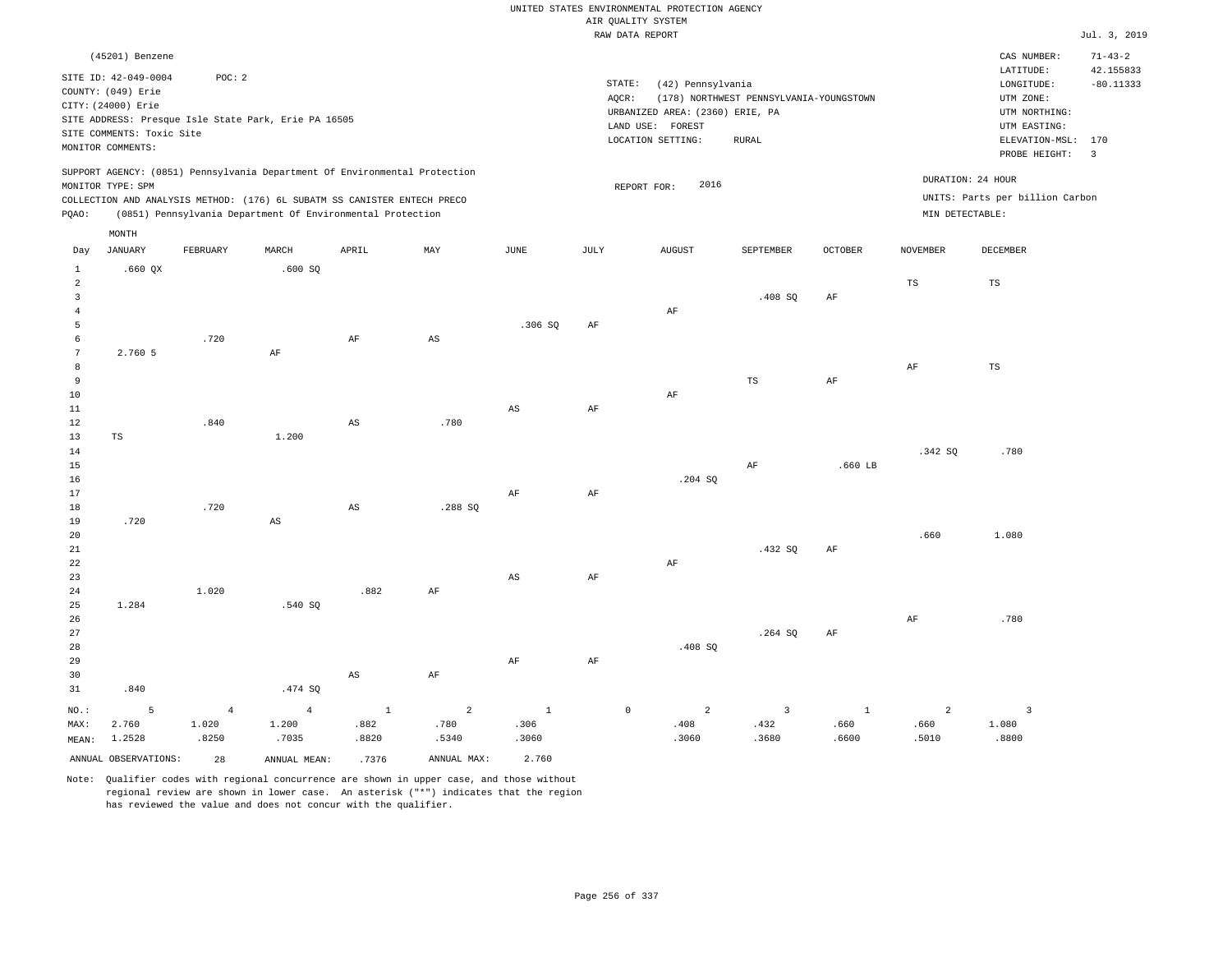| (45201) Benzene<br>$71 - 43 - 2$<br>CAS NUMBER:<br>42.155833<br>LATITUDE:<br>SITE ID: 42-049-0004<br>POC: 2<br>STATE:<br>$-80.11333$<br>(42) Pennsylvania<br>LONGITUDE:<br>COUNTY: (049) Erie<br>AQCR:<br>(178) NORTHWEST PENNSYLVANIA-YOUNGSTOWN<br>UTM ZONE:<br>CITY: (24000) Erie<br>URBANIZED AREA: (2360) ERIE, PA<br>UTM NORTHING:<br>SITE ADDRESS: Presque Isle State Park, Erie PA 16505<br>LAND USE: FOREST<br>UTM EASTING:<br>SITE COMMENTS: Toxic Site<br>LOCATION SETTING:<br>RURAL<br>ELEVATION-MSL: 170<br>MONITOR COMMENTS:<br>PROBE HEIGHT:<br>$\overline{3}$<br>SUPPORT AGENCY: (0851) Pennsylvania Department Of Environmental Protection |
|-------------------------------------------------------------------------------------------------------------------------------------------------------------------------------------------------------------------------------------------------------------------------------------------------------------------------------------------------------------------------------------------------------------------------------------------------------------------------------------------------------------------------------------------------------------------------------------------------------------------------------------------------------------|
|                                                                                                                                                                                                                                                                                                                                                                                                                                                                                                                                                                                                                                                             |
|                                                                                                                                                                                                                                                                                                                                                                                                                                                                                                                                                                                                                                                             |
|                                                                                                                                                                                                                                                                                                                                                                                                                                                                                                                                                                                                                                                             |
|                                                                                                                                                                                                                                                                                                                                                                                                                                                                                                                                                                                                                                                             |
|                                                                                                                                                                                                                                                                                                                                                                                                                                                                                                                                                                                                                                                             |
|                                                                                                                                                                                                                                                                                                                                                                                                                                                                                                                                                                                                                                                             |
|                                                                                                                                                                                                                                                                                                                                                                                                                                                                                                                                                                                                                                                             |
|                                                                                                                                                                                                                                                                                                                                                                                                                                                                                                                                                                                                                                                             |
| DURATION: 24 HOUR                                                                                                                                                                                                                                                                                                                                                                                                                                                                                                                                                                                                                                           |
| 2017<br>MONITOR TYPE: SPM<br>REPORT FOR:<br>UNITS: Parts per billion Carbon                                                                                                                                                                                                                                                                                                                                                                                                                                                                                                                                                                                 |
| COLLECTION AND ANALYSIS METHOD: (176) 6L SUBATM SS CANISTER ENTECH PRECO                                                                                                                                                                                                                                                                                                                                                                                                                                                                                                                                                                                    |
| (0851) Pennsylvania Department Of Environmental Protection<br>PQAO:<br>MIN DETECTABLE:                                                                                                                                                                                                                                                                                                                                                                                                                                                                                                                                                                      |
| MONTH                                                                                                                                                                                                                                                                                                                                                                                                                                                                                                                                                                                                                                                       |
| <b>JANUARY</b><br>MARCH<br>APRIL<br>MAX<br>$\operatorname{JUNE}$<br>JULY<br><b>AUGUST</b><br>SEPTEMBER<br>OCTOBER<br><b>NOVEMBER</b><br>DECEMBER<br>FEBRUARY<br>Day<br>$\rm{AF}$                                                                                                                                                                                                                                                                                                                                                                                                                                                                            |
| $\rm{AF}$<br>$\mathbf{1}$<br>$\rm AF$<br>$\overline{a}$<br>.660                                                                                                                                                                                                                                                                                                                                                                                                                                                                                                                                                                                             |
| $\overline{3}$<br>.546 SQ<br>1.800 5                                                                                                                                                                                                                                                                                                                                                                                                                                                                                                                                                                                                                        |
| .696<br>$\bf 4$<br>.492 QX                                                                                                                                                                                                                                                                                                                                                                                                                                                                                                                                                                                                                                  |
| 5<br>.203 SO                                                                                                                                                                                                                                                                                                                                                                                                                                                                                                                                                                                                                                                |
| 6<br>1.140<br>.186S<br>AS                                                                                                                                                                                                                                                                                                                                                                                                                                                                                                                                                                                                                                   |
| 7<br>$\rm{AF}$<br>.324 SQ<br>TS                                                                                                                                                                                                                                                                                                                                                                                                                                                                                                                                                                                                                             |
| 8<br>.600                                                                                                                                                                                                                                                                                                                                                                                                                                                                                                                                                                                                                                                   |
| 9<br>1.320<br>.840                                                                                                                                                                                                                                                                                                                                                                                                                                                                                                                                                                                                                                          |
| 10<br>.660<br>.600                                                                                                                                                                                                                                                                                                                                                                                                                                                                                                                                                                                                                                          |
| 11<br>.780                                                                                                                                                                                                                                                                                                                                                                                                                                                                                                                                                                                                                                                  |
| 12<br>.600<br>TS<br>AS                                                                                                                                                                                                                                                                                                                                                                                                                                                                                                                                                                                                                                      |
| 13<br>.600<br>.534 SQ<br>.402 SQ                                                                                                                                                                                                                                                                                                                                                                                                                                                                                                                                                                                                                            |
| .720<br>14                                                                                                                                                                                                                                                                                                                                                                                                                                                                                                                                                                                                                                                  |
| 15<br>1.140<br>.720                                                                                                                                                                                                                                                                                                                                                                                                                                                                                                                                                                                                                                         |
| 16<br>.900<br>.282 SQ                                                                                                                                                                                                                                                                                                                                                                                                                                                                                                                                                                                                                                       |
| 17<br>.522S                                                                                                                                                                                                                                                                                                                                                                                                                                                                                                                                                                                                                                                 |
| 18<br>AF<br>.480 SQ<br>AS                                                                                                                                                                                                                                                                                                                                                                                                                                                                                                                                                                                                                                   |
| 19<br>.840<br>$\rm AF$<br>.192SQ                                                                                                                                                                                                                                                                                                                                                                                                                                                                                                                                                                                                                            |
| 20<br>.960<br>21<br>.720<br>TS                                                                                                                                                                                                                                                                                                                                                                                                                                                                                                                                                                                                                              |
| 22<br>.840<br>.840                                                                                                                                                                                                                                                                                                                                                                                                                                                                                                                                                                                                                                          |
| 23<br>.462SQ                                                                                                                                                                                                                                                                                                                                                                                                                                                                                                                                                                                                                                                |
| 24<br>$\rm{AF}$<br>.372 SQ<br>.288 SQ                                                                                                                                                                                                                                                                                                                                                                                                                                                                                                                                                                                                                       |
| 25<br>$\rm{AF}$<br>.240 SQ<br>$_{\rm AS}$                                                                                                                                                                                                                                                                                                                                                                                                                                                                                                                                                                                                                   |
| 26<br>1.080                                                                                                                                                                                                                                                                                                                                                                                                                                                                                                                                                                                                                                                 |
| 27<br>.840<br>AF                                                                                                                                                                                                                                                                                                                                                                                                                                                                                                                                                                                                                                            |
| 28<br>.234 SQ<br>.600                                                                                                                                                                                                                                                                                                                                                                                                                                                                                                                                                                                                                                       |
| 29<br>.440SQ                                                                                                                                                                                                                                                                                                                                                                                                                                                                                                                                                                                                                                                |
| 30<br>AS<br>.564 SQ                                                                                                                                                                                                                                                                                                                                                                                                                                                                                                                                                                                                                                         |
| 31<br>1.020<br>.234 SQ                                                                                                                                                                                                                                                                                                                                                                                                                                                                                                                                                                                                                                      |
| $\mathbf{1}$<br>5<br>5<br>$\overline{\mathbf{3}}$<br><sup>1</sup><br>5<br>$\overline{4}$<br>2<br>5<br>5<br>5<br>$\overline{\mathbf{3}}$<br>NO.:                                                                                                                                                                                                                                                                                                                                                                                                                                                                                                             |
| .780<br>1.320<br>1.020<br>1.140<br>1.080<br>.534<br>.402<br>.600<br>.564<br>.900<br>.840<br>1.800<br>MAX:                                                                                                                                                                                                                                                                                                                                                                                                                                                                                                                                                   |
| .5340<br>.4814<br>.9132<br>1.1200<br>.8200<br>1.1400<br>.8040<br>.2784<br>.4095<br>.4260<br>.6660<br>.5628<br>MEAN:                                                                                                                                                                                                                                                                                                                                                                                                                                                                                                                                         |
| ANNUAL OBSERVATIONS:<br>ANNUAL MAX:<br>1.800<br>$4\,4$<br>ANNUAL MEAN:<br>.6480                                                                                                                                                                                                                                                                                                                                                                                                                                                                                                                                                                             |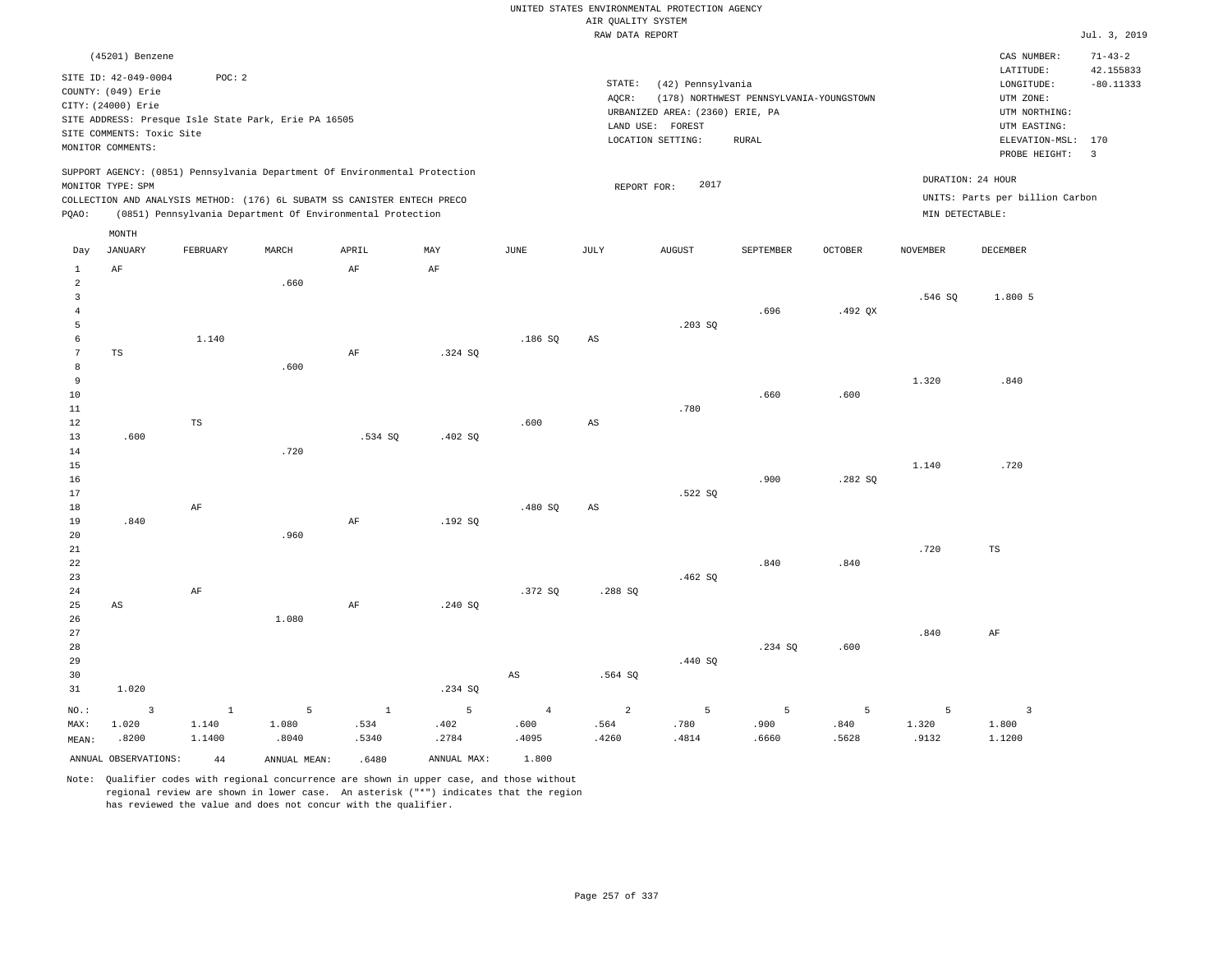|                      |                                            |                |                                                      |                                                                                                                                        |             |                     |               | UNITED STATES ENVIRONMENTAL PROTECTION AGENCY |                                         |                    |                   |                                 |                          |
|----------------------|--------------------------------------------|----------------|------------------------------------------------------|----------------------------------------------------------------------------------------------------------------------------------------|-------------|---------------------|---------------|-----------------------------------------------|-----------------------------------------|--------------------|-------------------|---------------------------------|--------------------------|
|                      |                                            |                |                                                      |                                                                                                                                        |             |                     |               | AIR QUALITY SYSTEM<br>RAW DATA REPORT         |                                         |                    |                   |                                 | Jul. 3, 2019             |
|                      | (45201) Benzene                            |                |                                                      |                                                                                                                                        |             |                     |               |                                               |                                         |                    |                   | CAS NUMBER:                     | $71 - 43 - 2$            |
|                      | SITE ID: 42-049-0004<br>COUNTY: (049) Erie | POC: 2         |                                                      |                                                                                                                                        |             |                     | STATE:        | (42) Pennsylvania                             |                                         |                    |                   | LATITUDE:<br>LONGITUDE:         | 42.155833<br>$-80.11333$ |
|                      | CITY: (24000) Erie                         |                |                                                      |                                                                                                                                        |             |                     | AQCR:         |                                               | (178) NORTHWEST PENNSYLVANIA-YOUNGSTOWN |                    |                   | UTM ZONE:                       |                          |
|                      |                                            |                | SITE ADDRESS: Presque Isle State Park, Erie PA 16505 |                                                                                                                                        |             |                     |               | URBANIZED AREA: (2360) ERIE, PA               |                                         |                    |                   | UTM NORTHING:                   |                          |
|                      | SITE COMMENTS: Toxic Site                  |                |                                                      |                                                                                                                                        |             |                     |               | LAND USE: FOREST                              |                                         |                    |                   | UTM EASTING:                    | 170                      |
|                      | MONITOR COMMENTS:                          |                |                                                      |                                                                                                                                        |             |                     |               | LOCATION SETTING:                             | RURAL                                   |                    |                   | ELEVATION-MSL:<br>PROBE HEIGHT: | $\overline{3}$           |
|                      |                                            |                |                                                      | SUPPORT AGENCY: (0851) Pennsylvania Department Of Environmental Protection                                                             |             |                     |               |                                               |                                         |                    | DURATION: 24 HOUR |                                 |                          |
|                      | MONITOR TYPE: SPM                          |                |                                                      |                                                                                                                                        |             |                     |               | 2018<br>REPORT FOR:                           |                                         |                    |                   | UNITS: Parts per billion Carbon |                          |
| PQAO:                |                                            |                |                                                      | COLLECTION AND ANALYSIS METHOD: (176) 6L SUBATM SS CANISTER ENTECH PRECO<br>(0851) Pennsylvania Department Of Environmental Protection |             |                     |               |                                               |                                         |                    |                   | MIN DETECTABLE: .258            |                          |
|                      |                                            |                |                                                      |                                                                                                                                        |             |                     |               |                                               |                                         |                    |                   |                                 |                          |
| Day                  | MONTH<br>JANUARY                           | FEBRUARY       | $\tt MARCH$                                          | APRIL                                                                                                                                  | MAY         | JUNE                | $_{\rm JULY}$ | AUGUST                                        | SEPTEMBER                               | $\mathtt{OCTOBER}$ | <b>NOVEMBER</b>   | <b>DECEMBER</b>                 |                          |
| <sup>1</sup>         |                                            | AQ             |                                                      |                                                                                                                                        |             | AF                  | AF            |                                               |                                         |                    |                   |                                 |                          |
| $\sqrt{2}$           | TS                                         |                |                                                      | AF                                                                                                                                     | .552 SQ     |                     |               |                                               |                                         |                    |                   |                                 |                          |
| $\overline{3}$       |                                            |                | .780                                                 |                                                                                                                                        |             |                     |               |                                               |                                         |                    |                   |                                 |                          |
| $\overline{4}$       |                                            |                |                                                      |                                                                                                                                        |             |                     |               |                                               |                                         |                    | .756              | .558 SQ                         |                          |
| 5                    |                                            |                |                                                      |                                                                                                                                        |             |                     |               |                                               | AF                                      | .552 SO            |                   |                                 |                          |
| 6                    |                                            |                |                                                      |                                                                                                                                        |             |                     |               | $\rm{AF}$                                     |                                         |                    |                   |                                 |                          |
| $7\phantom{.0}$<br>8 | AF                                         | 1.320          |                                                      | .660                                                                                                                                   | AS          | AF                  | AF            |                                               |                                         |                    |                   |                                 |                          |
| 9                    |                                            |                | .900                                                 |                                                                                                                                        |             |                     |               |                                               |                                         |                    |                   |                                 |                          |
| $10$                 |                                            |                |                                                      |                                                                                                                                        |             |                     |               |                                               |                                         |                    | .468 SQ           | .780                            |                          |
| $1\,1$               |                                            |                |                                                      |                                                                                                                                        |             |                     |               |                                               | $\mathbb{A}\mathbb{S}$                  | .366SQ             |                   |                                 |                          |
| 12                   |                                            |                |                                                      |                                                                                                                                        |             |                     |               | AF                                            |                                         |                    |                   |                                 |                          |
| 13                   |                                            | 1.740 5        |                                                      |                                                                                                                                        |             | $\rm{AF}$           | $\rm{AF}$     |                                               |                                         |                    |                   |                                 |                          |
| 14                   | AF                                         |                |                                                      | .660                                                                                                                                   | AF          |                     |               |                                               |                                         |                    |                   |                                 |                          |
| 15                   |                                            |                | .900                                                 |                                                                                                                                        |             |                     |               |                                               |                                         |                    |                   |                                 |                          |
| 16                   |                                            |                |                                                      |                                                                                                                                        |             |                     |               |                                               |                                         |                    | AS                | .960                            |                          |
| 17                   |                                            |                |                                                      |                                                                                                                                        |             |                     |               |                                               | .420 SQ                                 | .468SQ             |                   |                                 |                          |
| 18                   |                                            | .900           |                                                      |                                                                                                                                        |             |                     |               | AF                                            |                                         |                    |                   |                                 |                          |
| 19<br>20             | AF                                         |                |                                                      | .486 SQ                                                                                                                                | AF          | $\rm{AF}$           | $\rm{AF}$     |                                               |                                         |                    |                   |                                 |                          |
| 21                   |                                            |                | AF                                                   |                                                                                                                                        |             |                     |               |                                               |                                         |                    |                   |                                 |                          |
| 22                   |                                            |                |                                                      |                                                                                                                                        |             |                     |               |                                               |                                         |                    | .780              | 1.260                           |                          |
| 23                   |                                            |                |                                                      |                                                                                                                                        |             |                     |               |                                               | .840                                    | 1.200              |                   |                                 |                          |
| 24                   |                                            |                |                                                      |                                                                                                                                        |             |                     |               | 1.560 5                                       |                                         |                    |                   |                                 |                          |
| 25                   |                                            | .720           |                                                      |                                                                                                                                        |             | AF                  | AF            |                                               |                                         |                    |                   |                                 |                          |
| 26                   | AF                                         |                |                                                      | .576 SQ                                                                                                                                | AF          |                     |               |                                               |                                         |                    |                   |                                 |                          |
| 27                   |                                            |                | AF                                                   |                                                                                                                                        |             |                     |               |                                               |                                         |                    |                   |                                 |                          |
| 28                   |                                            |                |                                                      |                                                                                                                                        |             |                     |               |                                               |                                         |                    | .588 SQ           | $\mathbb{A}\mathbb{S}$          |                          |
| 29                   |                                            |                |                                                      |                                                                                                                                        |             |                     |               |                                               | $.000$ ND                               | .354 SQ            |                   |                                 |                          |
| 30                   |                                            |                |                                                      |                                                                                                                                        |             |                     |               | 1.200 QX                                      |                                         |                    |                   |                                 |                          |
| 31                   |                                            |                |                                                      |                                                                                                                                        |             |                     | $\rm{AF}$     |                                               |                                         |                    |                   |                                 |                          |
| NO.:                 | $\mathsf{O}\xspace$                        | $\overline{4}$ | $\overline{3}$                                       | $\overline{4}$                                                                                                                         | $\,1\,$     | $\mathsf{O}\xspace$ | $\mathbb O$   | $\overline{a}$                                | $\overline{3}$                          | 5                  | $\overline{4}$    | $\overline{4}$                  |                          |
| MAX:                 |                                            | 1.740          | .900                                                 | .660                                                                                                                                   | .552        |                     |               | 1.560                                         | .840                                    | 1.200              | .780              | 1.260                           |                          |
| MEAN:                |                                            | 1.1700         | .8600                                                | .5955                                                                                                                                  | .5520       |                     |               | 1.3800                                        | .4200                                   | .5880              | .6480             | .8895                           |                          |
|                      | ANNUAL OBSERVATIONS:                       | 30             | ANNUAL MEAN:                                         | .7768                                                                                                                                  | ANNUAL MAX: | 1.740               |               |                                               |                                         |                    |                   |                                 |                          |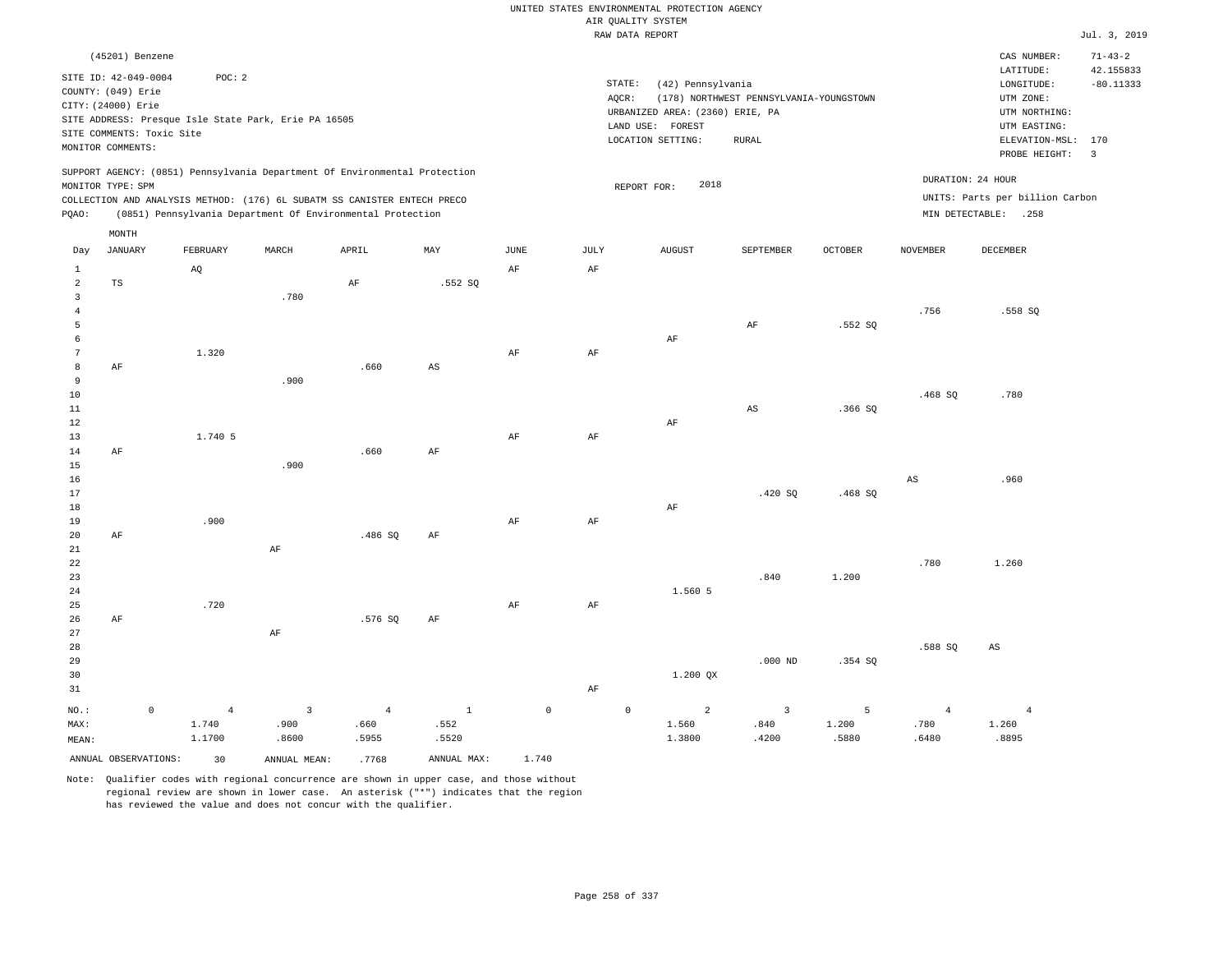|                                | (45202) Toluene<br>SITE ID: 42-049-0004<br>COUNTY: (049) Erie<br>CITY: (24000) Erie<br>SITE COMMENTS: Toxic Site<br>MONITOR COMMENTS: | POC: 2   | SITE ADDRESS: Presque Isle State Park, Erie PA 16505 |                                                                                                                                        |             |                        | STATE:<br>AQCR:<br>LAND USE: | (42) Pennsylvania<br>URBANIZED AREA: (2360) ERIE, PA<br>FOREST<br>LOCATION SETTING: | (178) NORTHWEST PENNSYLVANIA-YOUNGSTOWN<br><b>RURAL</b> |                   |                   | CAS NUMBER:<br>LATITUDE:<br>$\texttt{LONGITUDE}$ :<br>UTM ZONE:<br>UTM NORTHING:<br>UTM EASTING:<br>ELEVATION-MSL: 170<br>PROBE HEIGHT: | $108 - 88 - 3$<br>42.155833<br>$-80.11333$<br>$\overline{\mathbf{3}}$ |
|--------------------------------|---------------------------------------------------------------------------------------------------------------------------------------|----------|------------------------------------------------------|----------------------------------------------------------------------------------------------------------------------------------------|-------------|------------------------|------------------------------|-------------------------------------------------------------------------------------|---------------------------------------------------------|-------------------|-------------------|-----------------------------------------------------------------------------------------------------------------------------------------|-----------------------------------------------------------------------|
|                                | MONITOR TYPE: SPM                                                                                                                     |          |                                                      | SUPPORT AGENCY: (0851) Pennsylvania Department Of Environmental Protection                                                             |             |                        | REPORT FOR:                  | 2013                                                                                |                                                         |                   | DURATION: 24 HOUR |                                                                                                                                         |                                                                       |
| PQAO:                          |                                                                                                                                       |          |                                                      | COLLECTION AND ANALYSIS METHOD: (176) 6L SUBATM SS CANISTER ENTECH PRECO<br>(0851) Pennsylvania Department Of Environmental Protection |             |                        |                              |                                                                                     |                                                         |                   | MIN DETECTABLE:   | UNITS: Parts per billion Carbon                                                                                                         |                                                                       |
|                                |                                                                                                                                       |          |                                                      |                                                                                                                                        |             |                        |                              |                                                                                     |                                                         |                   |                   |                                                                                                                                         |                                                                       |
| Day                            | MONTH<br><b>JANUARY</b>                                                                                                               | FEBRUARY | MARCH                                                | APRIL                                                                                                                                  | MAY         | <b>JUNE</b>            | JULY                         | <b>AUGUST</b>                                                                       | SEPTEMBER                                               | <b>OCTOBER</b>    | <b>NOVEMBER</b>   | <b>DECEMBER</b>                                                                                                                         |                                                                       |
|                                |                                                                                                                                       |          |                                                      |                                                                                                                                        |             |                        |                              |                                                                                     |                                                         |                   |                   |                                                                                                                                         |                                                                       |
| $\mathbf{1}$<br>$\overline{a}$ |                                                                                                                                       |          |                                                      |                                                                                                                                        |             |                        |                              | .83 CC                                                                              | 1.41                                                    | 1.22              |                   |                                                                                                                                         |                                                                       |
| $\overline{3}$                 |                                                                                                                                       | .84      |                                                      |                                                                                                                                        |             | $\mathbb{A}\mathbb{S}$ | 1.17                         |                                                                                     |                                                         |                   |                   |                                                                                                                                         |                                                                       |
| $\overline{4}$                 | .60S                                                                                                                                  |          |                                                      | .55SQ                                                                                                                                  | .67S        |                        |                              |                                                                                     |                                                         |                   |                   |                                                                                                                                         |                                                                       |
| 5                              |                                                                                                                                       |          | 1.12                                                 |                                                                                                                                        |             |                        |                              |                                                                                     |                                                         |                   |                   |                                                                                                                                         |                                                                       |
| 6                              |                                                                                                                                       |          |                                                      |                                                                                                                                        |             |                        |                              |                                                                                     |                                                         |                   | .56SQ             | .53S                                                                                                                                    |                                                                       |
| 7                              |                                                                                                                                       |          |                                                      |                                                                                                                                        |             |                        |                              |                                                                                     | 1.48                                                    | .30S              |                   |                                                                                                                                         |                                                                       |
| 8                              |                                                                                                                                       |          |                                                      |                                                                                                                                        |             |                        |                              | $.64$ CC                                                                            |                                                         |                   |                   |                                                                                                                                         |                                                                       |
| 9<br>10                        | 1.43                                                                                                                                  | .80S     |                                                      | $_{\rm AS}$                                                                                                                            | 1.57        | 1.08                   | .95 <sub>c</sub>             |                                                                                     |                                                         |                   |                   |                                                                                                                                         |                                                                       |
| 11                             |                                                                                                                                       |          | .66SQ                                                |                                                                                                                                        |             |                        |                              |                                                                                     |                                                         |                   |                   |                                                                                                                                         |                                                                       |
| 12                             |                                                                                                                                       |          |                                                      |                                                                                                                                        |             |                        |                              |                                                                                     |                                                         |                   | AF                | .49 SO                                                                                                                                  |                                                                       |
| 13                             |                                                                                                                                       |          |                                                      |                                                                                                                                        |             |                        |                              |                                                                                     | $.00$ ND                                                | .77SQ             |                   |                                                                                                                                         |                                                                       |
| 14                             |                                                                                                                                       |          |                                                      |                                                                                                                                        |             |                        |                              | $\rm AF$                                                                            |                                                         |                   |                   |                                                                                                                                         |                                                                       |
| 15                             |                                                                                                                                       | $.00$ ND |                                                      |                                                                                                                                        |             | 1.38                   | 1.83                         |                                                                                     |                                                         |                   |                   |                                                                                                                                         |                                                                       |
| 16                             | .97                                                                                                                                   |          |                                                      | .60SQ                                                                                                                                  | 2.74 5      |                        |                              |                                                                                     |                                                         |                   |                   |                                                                                                                                         |                                                                       |
| 17                             |                                                                                                                                       |          | .73SQ                                                |                                                                                                                                        |             |                        |                              |                                                                                     |                                                         |                   |                   |                                                                                                                                         |                                                                       |
| $1\,8$                         |                                                                                                                                       |          |                                                      |                                                                                                                                        |             |                        |                              |                                                                                     |                                                         |                   | .00 <sub>ND</sub> | .69SQ                                                                                                                                   |                                                                       |
| 19                             |                                                                                                                                       |          |                                                      |                                                                                                                                        |             |                        |                              |                                                                                     | .97                                                     | .74 CC            |                   |                                                                                                                                         |                                                                       |
| 20                             |                                                                                                                                       |          |                                                      |                                                                                                                                        |             |                        |                              | 1.53                                                                                |                                                         |                   |                   |                                                                                                                                         |                                                                       |
| 21                             |                                                                                                                                       | 1.02     |                                                      |                                                                                                                                        |             | 1.73                   | .72S                         |                                                                                     |                                                         |                   |                   |                                                                                                                                         |                                                                       |
| 22                             | $.00$ ND                                                                                                                              |          |                                                      | $.00$ ND                                                                                                                               | 1.09 CC     |                        |                              |                                                                                     |                                                         |                   |                   |                                                                                                                                         |                                                                       |
| 23<br>24                       |                                                                                                                                       |          | .00 <sub>ND</sub>                                    |                                                                                                                                        |             |                        |                              |                                                                                     |                                                         |                   | .00 <sub>ND</sub> | .36S                                                                                                                                    |                                                                       |
| 25                             |                                                                                                                                       |          |                                                      |                                                                                                                                        |             |                        |                              |                                                                                     | 1.16                                                    | .00 <sub>ND</sub> |                   |                                                                                                                                         |                                                                       |
| 26                             |                                                                                                                                       |          |                                                      |                                                                                                                                        |             |                        |                              | .80SQ                                                                               |                                                         |                   |                   |                                                                                                                                         |                                                                       |
| 27                             |                                                                                                                                       | 1.06     |                                                      |                                                                                                                                        |             | 1.27                   | 1.35                         |                                                                                     |                                                         |                   |                   |                                                                                                                                         |                                                                       |
| 28                             | .71 S0                                                                                                                                |          |                                                      | .91                                                                                                                                    | 1.18        |                        |                              |                                                                                     |                                                         |                   |                   |                                                                                                                                         |                                                                       |
| 29                             |                                                                                                                                       |          | .83SQ                                                |                                                                                                                                        |             |                        |                              |                                                                                     |                                                         |                   |                   |                                                                                                                                         |                                                                       |
| 30                             |                                                                                                                                       |          |                                                      |                                                                                                                                        |             |                        |                              |                                                                                     |                                                         |                   | .78S              | .30 SQ                                                                                                                                  |                                                                       |
| 31                             |                                                                                                                                       |          |                                                      |                                                                                                                                        |             |                        |                              |                                                                                     |                                                         | .83SQ             |                   |                                                                                                                                         |                                                                       |
| NO.:                           | 5                                                                                                                                     | 5        | 5                                                    | $\overline{4}$                                                                                                                         | 5           | $\overline{4}$         | 5                            | $\overline{4}$                                                                      | 5                                                       | $\epsilon$        | $\overline{4}$    | 5                                                                                                                                       |                                                                       |
| MAX:                           | 1.43                                                                                                                                  | 1.06     | 1.12                                                 | .91                                                                                                                                    | 2.74        | 1.73                   | 1.83                         | 1.53                                                                                | 1.48                                                    | 1.22              | .78               | .69                                                                                                                                     |                                                                       |
| MEAN:                          | .742                                                                                                                                  | .744     | .668                                                 | .515                                                                                                                                   | 1.450       | 1.365                  | 1.204                        | .950                                                                                | 1.004                                                   | .643              | .335              | .474                                                                                                                                    |                                                                       |
|                                | ANNUAL OBSERVATIONS:                                                                                                                  | 57       | ANNUAL MEAN:                                         | .841                                                                                                                                   | ANNUAL MAX: | 2.74                   |                              |                                                                                     |                                                         |                   |                   |                                                                                                                                         |                                                                       |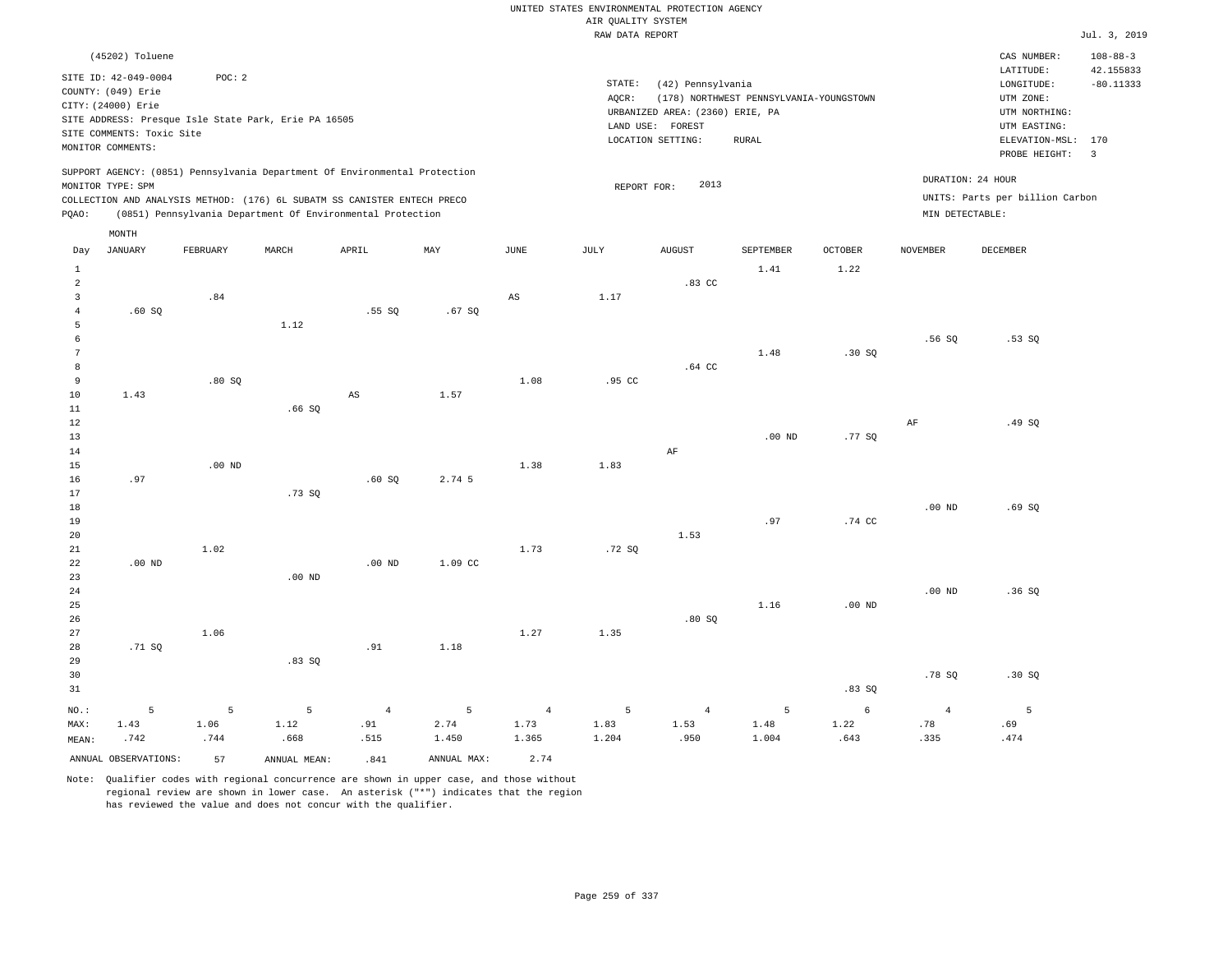|                                                  | (45202) Toluene                                                                                                                                                             |                        |                                                            |                        |                       |             |                        |                                                                                               |                                                         |                        |                                      | CAS NUMBER:                                                                                                  | $108 - 88 - 3$                                      |
|--------------------------------------------------|-----------------------------------------------------------------------------------------------------------------------------------------------------------------------------|------------------------|------------------------------------------------------------|------------------------|-----------------------|-------------|------------------------|-----------------------------------------------------------------------------------------------|---------------------------------------------------------|------------------------|--------------------------------------|--------------------------------------------------------------------------------------------------------------|-----------------------------------------------------|
|                                                  | SITE ID: 42-049-0004<br>COUNTY: (049) Erie<br>CITY: (24000) Erie<br>SITE ADDRESS: Presque Isle State Park, Erie PA 16505<br>SITE COMMENTS: Toxic Site<br>MONITOR COMMENTS:  | POC: 2                 |                                                            |                        |                       |             | STATE:<br>AQCR:        | (42) Pennsylvania<br>URBANIZED AREA: (2360) ERIE, PA<br>LAND USE: FOREST<br>LOCATION SETTING: | (178) NORTHWEST PENNSYLVANIA-YOUNGSTOWN<br><b>RURAL</b> |                        |                                      | LATITUDE:<br>LONGITUDE:<br>UTM ZONE:<br>UTM NORTHING:<br>UTM EASTING:<br>ELEVATION-MSL: 170<br>PROBE HEIGHT: | 42.155833<br>$-80.11333$<br>$\overline{\mathbf{3}}$ |
| PQAO:                                            | SUPPORT AGENCY: (0851) Pennsylvania Department Of Environmental Protection<br>MONITOR TYPE: SPM<br>COLLECTION AND ANALYSIS METHOD: (176) 6L SUBATM SS CANISTER ENTECH PRECO |                        | (0851) Pennsylvania Department Of Environmental Protection |                        |                       |             | REPORT FOR:            | 2014                                                                                          |                                                         |                        | DURATION: 24 HOUR<br>MIN DETECTABLE: | UNITS: Parts per billion Carbon                                                                              |                                                     |
|                                                  | MONTH                                                                                                                                                                       |                        |                                                            |                        |                       |             |                        |                                                                                               |                                                         |                        |                                      |                                                                                                              |                                                     |
| Day                                              | <b>JANUARY</b>                                                                                                                                                              | FEBRUARY               | MARCH                                                      | APRIL                  | MAY                   | <b>JUNE</b> | JULY                   | <b>AUGUST</b>                                                                                 | SEPTEMBER                                               | <b>OCTOBER</b>         | <b>NOVEMBER</b>                      | <b>DECEMBER</b>                                                                                              |                                                     |
| $\mathbf{1}$<br>$\overline{a}$<br>$\overline{3}$ |                                                                                                                                                                             |                        |                                                            |                        |                       |             |                        | 1.14                                                                                          | .60SQ                                                   | $\mathbb{A}\mathbb{S}$ | AS                                   | AS                                                                                                           |                                                     |
| $\overline{4}$<br>5<br>6<br>7                    | .87                                                                                                                                                                         | AF                     | 10.36 5                                                    | .22SQ                  | $.00$ ND              | .95         | .41 SQ                 |                                                                                               |                                                         |                        | .94                                  | 1.78                                                                                                         |                                                     |
| 8<br>9<br>10                                     |                                                                                                                                                                             | 1.30                   |                                                            |                        |                       | 1.10        | 1.34                   | AF                                                                                            | $\rm{AF}$                                               | $\mathbb{A}\mathbb{S}$ |                                      |                                                                                                              |                                                     |
| 11<br>12<br>13                                   | .70SQ                                                                                                                                                                       |                        | AM                                                         | AF                     | $_{\rm AS}$           |             |                        |                                                                                               |                                                         |                        | AS                                   | 1.00                                                                                                         |                                                     |
| 14<br>15<br>16<br>17                             | .60SQ                                                                                                                                                                       | 1.27                   |                                                            | .36SQ                  | .34 SQ                | .54S        | .00 <sub>ND</sub>      | $\rm AF$                                                                                      | $\mathbb{A}\mathbb{S}$                                  | $\mathsf{AM}$          |                                      |                                                                                                              |                                                     |
| 18<br>19<br>20                                   |                                                                                                                                                                             |                        | .77SQ                                                      |                        |                       |             |                        |                                                                                               | $\mathbb{A}\mathbb{S}$                                  | $\rm{AF}$              | .48SQ                                | .64SQ                                                                                                        |                                                     |
| 21<br>22<br>23<br>24                             | .83S                                                                                                                                                                        | .33 S0                 | .42 SQ                                                     | $.00$ ND               | $.00$ ND              | .98         | 1.86                   | AF                                                                                            |                                                         |                        |                                      |                                                                                                              |                                                     |
| 25<br>26<br>27                                   |                                                                                                                                                                             |                        |                                                            |                        |                       |             |                        | $\rm AF$                                                                                      | AS                                                      | 1.11                   | $\mathbb{A}\mathbb{S}$               | 1.34                                                                                                         |                                                     |
| 28<br>29<br>30                                   | 1.35                                                                                                                                                                        | 1.02                   | .47 SQ                                                     | $\mathbb{A}\mathbb{S}$ | .36SQ                 | .88         | $\mathbb{A}\mathbb{S}$ |                                                                                               |                                                         |                        |                                      |                                                                                                              |                                                     |
| 31                                               |                                                                                                                                                                             |                        |                                                            |                        |                       |             |                        |                                                                                               |                                                         |                        |                                      | $\mathbb{A}\mathbb{S}$                                                                                       |                                                     |
| NO.:<br>MAX:                                     | 5<br>1.35                                                                                                                                                                   | $\overline{4}$<br>1.30 | $\overline{4}$<br>10.36                                    | $\overline{3}$<br>.36  | $\overline{4}$<br>.36 | 5<br>1.10   | $\overline{4}$<br>1.86 | $\mathbf{1}$<br>1.14                                                                          | $\mathbf{1}$<br>.60                                     | $\mathbf{1}$<br>1.11   | $\overline{a}$<br>.94                | $\overline{4}$<br>1.78                                                                                       |                                                     |
| MEAN:                                            | .870                                                                                                                                                                        | .980                   | 3.005                                                      | .193                   | .175                  | .890        | .903                   | 1.140                                                                                         | .600                                                    | 1.110                  | .710                                 | 1.190                                                                                                        |                                                     |
|                                                  | ANNUAL OBSERVATIONS:                                                                                                                                                        | 38                     | ANNUAL MEAN:                                               | 1.017                  | ANNUAL MAX:           | 10.36       |                        |                                                                                               |                                                         |                        |                                      |                                                                                                              |                                                     |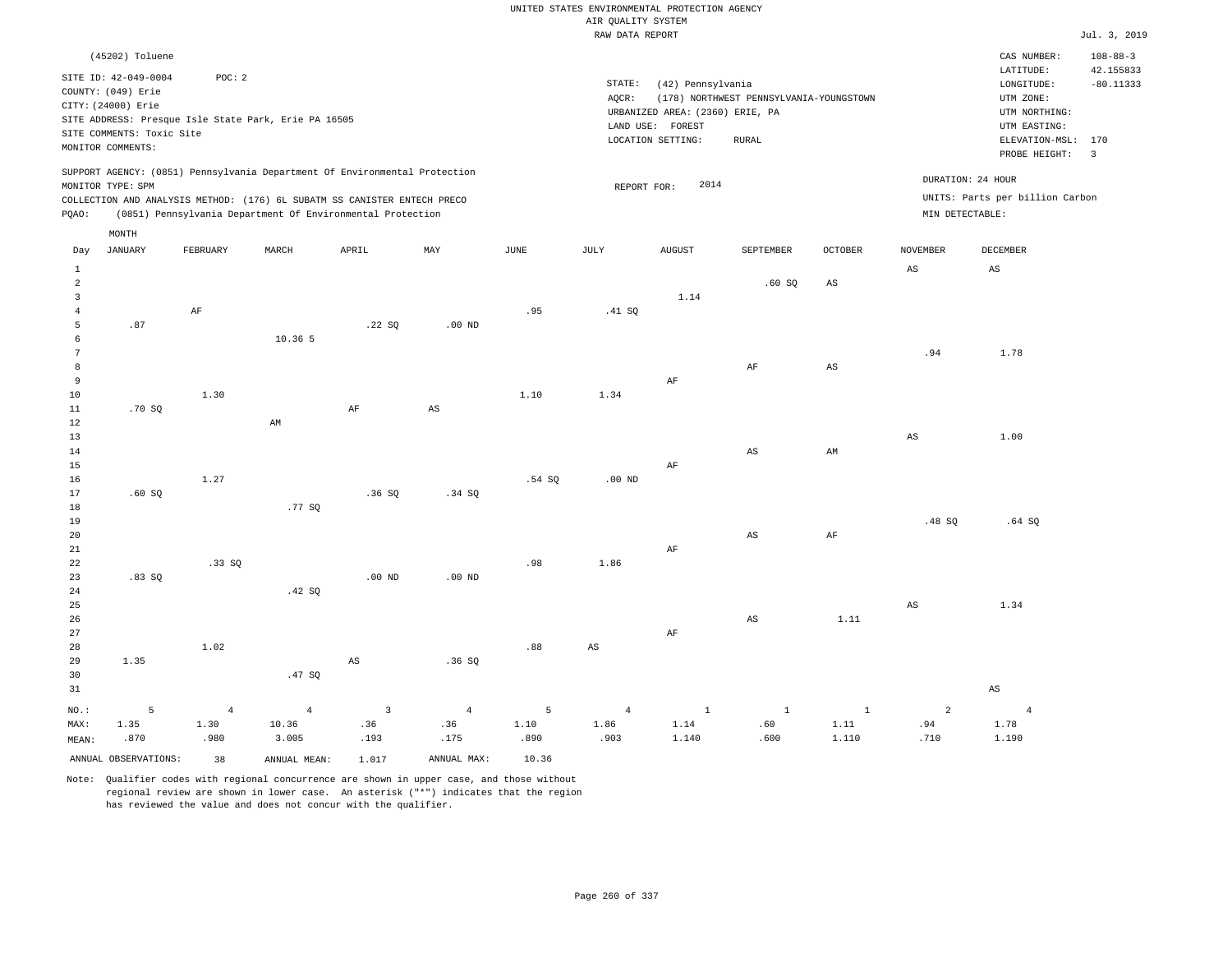|                                  | (45202) Toluene                                                                                                    |                        |                                                      |                                                                            |                   |                        |                         |                                                                                               |                                                         |                         |                   | CAS NUMBER:                                                                             | $108 - 88 - 3$                  |
|----------------------------------|--------------------------------------------------------------------------------------------------------------------|------------------------|------------------------------------------------------|----------------------------------------------------------------------------|-------------------|------------------------|-------------------------|-----------------------------------------------------------------------------------------------|---------------------------------------------------------|-------------------------|-------------------|-----------------------------------------------------------------------------------------|---------------------------------|
|                                  | SITE ID: 42-049-0004<br>COUNTY: (049) Erie<br>CITY: (24000) Erie<br>SITE COMMENTS: Toxic Site<br>MONITOR COMMENTS: | POC: 2                 | SITE ADDRESS: Presque Isle State Park, Erie PA 16505 |                                                                            |                   |                        | STATE:<br>AQCR:         | (42) Pennsylvania<br>URBANIZED AREA: (2360) ERIE, PA<br>LAND USE: FOREST<br>LOCATION SETTING: | (178) NORTHWEST PENNSYLVANIA-YOUNGSTOWN<br><b>RURAL</b> |                         |                   | LATITUDE:<br>LONGITUDE:<br>UTM ZONE:<br>UTM NORTHING:<br>UTM EASTING:<br>ELEVATION-MSL: | 42.155833<br>$-80.11333$<br>170 |
|                                  |                                                                                                                    |                        |                                                      | SUPPORT AGENCY: (0851) Pennsylvania Department Of Environmental Protection |                   |                        |                         |                                                                                               |                                                         |                         |                   | PROBE HEIGHT:                                                                           | $\overline{3}$                  |
|                                  | MONITOR TYPE: SPM                                                                                                  |                        |                                                      |                                                                            |                   |                        | REPORT FOR:             | 2015                                                                                          |                                                         |                         | DURATION: 24 HOUR |                                                                                         |                                 |
|                                  |                                                                                                                    |                        |                                                      | COLLECTION AND ANALYSIS METHOD: (176) 6L SUBATM SS CANISTER ENTECH PRECO   |                   |                        |                         |                                                                                               |                                                         |                         |                   | UNITS: Parts per billion Carbon                                                         |                                 |
| PQAO:                            |                                                                                                                    |                        |                                                      | (0851) Pennsylvania Department Of Environmental Protection                 |                   |                        |                         |                                                                                               |                                                         |                         | MIN DETECTABLE:   |                                                                                         |                                 |
|                                  | MONTH                                                                                                              |                        |                                                      |                                                                            |                   |                        |                         |                                                                                               |                                                         |                         |                   |                                                                                         |                                 |
| Day                              | <b>JANUARY</b>                                                                                                     | FEBRUARY               | MARCH                                                | APRIL                                                                      | MAY               | JUNE                   | JULY                    | <b>AUGUST</b>                                                                                 | SEPTEMBER                                               | OCTOBER                 | NOVEMBER          | DECEMBER                                                                                |                                 |
| $\mathbf{1}$                     |                                                                                                                    |                        | 1.20                                                 |                                                                            |                   |                        |                         |                                                                                               |                                                         |                         |                   |                                                                                         |                                 |
| $\overline{a}$                   |                                                                                                                    |                        |                                                      |                                                                            |                   |                        |                         |                                                                                               |                                                         |                         | .40SQ             | $_{\rm TS}$                                                                             |                                 |
| $\overline{3}$<br>$\overline{4}$ |                                                                                                                    |                        |                                                      |                                                                            |                   |                        |                         | .59SQ                                                                                         | 1.61                                                    | .00 <sub>ND</sub>       |                   |                                                                                         |                                 |
| 5                                |                                                                                                                    | $\mathbb{A}\mathbb{S}$ |                                                      |                                                                            |                   | 1.05                   | $\mathbb{A}\mathbb{S}$  |                                                                                               |                                                         |                         |                   |                                                                                         |                                 |
| 6                                | AF                                                                                                                 |                        |                                                      | .39SQ                                                                      | 3.15 <sub>5</sub> |                        |                         |                                                                                               |                                                         |                         |                   |                                                                                         |                                 |
| 7                                |                                                                                                                    |                        | .59 OX                                               |                                                                            |                   |                        |                         |                                                                                               |                                                         |                         |                   |                                                                                         |                                 |
| 8                                |                                                                                                                    |                        |                                                      |                                                                            |                   |                        |                         |                                                                                               |                                                         |                         | $_{\rm AS}$       | 1.61                                                                                    |                                 |
| 9                                |                                                                                                                    |                        |                                                      |                                                                            |                   |                        |                         |                                                                                               | 1.61                                                    | $_{\rm AS}$             |                   |                                                                                         |                                 |
| $10$<br>$1\,1$                   |                                                                                                                    | $\mathbb{A}\mathbb{S}$ |                                                      |                                                                            |                   | 1.40                   | .98                     | .98                                                                                           |                                                         |                         |                   |                                                                                         |                                 |
| 12                               | 1.01                                                                                                               |                        |                                                      | .40SQ                                                                      | .98               |                        |                         |                                                                                               |                                                         |                         |                   |                                                                                         |                                 |
| 13                               |                                                                                                                    |                        | $.35$ QX                                             |                                                                            |                   |                        |                         |                                                                                               |                                                         |                         |                   |                                                                                         |                                 |
| 14                               |                                                                                                                    |                        |                                                      |                                                                            |                   |                        |                         |                                                                                               |                                                         |                         | AF                | .66SQ                                                                                   |                                 |
| 15                               |                                                                                                                    |                        |                                                      |                                                                            |                   |                        |                         |                                                                                               | .53S                                                    | AS                      |                   |                                                                                         |                                 |
| 16<br>17                         |                                                                                                                    | $\rm{AF}$              |                                                      |                                                                            |                   | .53SQ                  | 1.19                    | 1.54                                                                                          |                                                         |                         |                   |                                                                                         |                                 |
| $1\,8$                           | AF                                                                                                                 |                        |                                                      | .77SQ                                                                      | 3.71.5            |                        |                         |                                                                                               |                                                         |                         |                   |                                                                                         |                                 |
| 19                               |                                                                                                                    |                        | $\mathbb{A}\mathbb{S}$                               |                                                                            |                   |                        |                         |                                                                                               |                                                         |                         |                   |                                                                                         |                                 |
| 20                               |                                                                                                                    |                        |                                                      |                                                                            |                   |                        |                         |                                                                                               |                                                         |                         | .41 SQ            | .98                                                                                     |                                 |
| 21                               |                                                                                                                    |                        |                                                      |                                                                            |                   |                        |                         |                                                                                               | 1.26                                                    | .84 <sub>C</sub>        |                   |                                                                                         |                                 |
| 22<br>23                         |                                                                                                                    | .76SQ                  |                                                      |                                                                            |                   | $\mathbb{A}\mathbb{S}$ | $\mathbb{A}\mathbb{S}$  | .84SQ                                                                                         |                                                         |                         |                   |                                                                                         |                                 |
| 24                               | 1.19                                                                                                               |                        |                                                      | .00 <sub>ND</sub>                                                          | 1.68              |                        |                         |                                                                                               |                                                         |                         |                   |                                                                                         |                                 |
| 25                               |                                                                                                                    |                        | .50S                                                 |                                                                            |                   |                        |                         |                                                                                               |                                                         |                         |                   |                                                                                         |                                 |
| 26                               |                                                                                                                    |                        |                                                      |                                                                            |                   |                        |                         |                                                                                               |                                                         |                         | $_{\rm TS}$       | .70SQ                                                                                   |                                 |
| 27                               |                                                                                                                    |                        |                                                      |                                                                            |                   |                        |                         |                                                                                               | AS                                                      | .70S                    |                   |                                                                                         |                                 |
| 28<br>29                         |                                                                                                                    |                        |                                                      |                                                                            |                   | .37SQ                  | 2.94 5                  | .49 SQ                                                                                        |                                                         |                         |                   |                                                                                         |                                 |
| 30                               | 1.10                                                                                                               |                        |                                                      | .52SQ                                                                      | 1.19              |                        |                         |                                                                                               |                                                         |                         |                   |                                                                                         |                                 |
| 31                               |                                                                                                                    |                        | .24 SQ                                               |                                                                            |                   |                        |                         |                                                                                               |                                                         |                         |                   |                                                                                         |                                 |
| NO.:                             | $\overline{3}$                                                                                                     | $\mathbf{1}$           | 5                                                    | 5                                                                          | $\overline{5}$    | $\overline{4}$         | $\overline{\mathbf{3}}$ | 5                                                                                             | $\overline{4}$                                          | $\overline{\mathbf{3}}$ | $\overline{a}$    | $\overline{4}$                                                                          |                                 |
| MAX:                             | 1.19                                                                                                               | .76                    | 1.20                                                 | .77                                                                        | 3.71              | 1.40                   | 2.94                    | 1.54                                                                                          | 1.61                                                    | .84                     | .41               | 1.61                                                                                    |                                 |
| MEAN:                            | 1.100                                                                                                              | .760                   | .576                                                 | .416                                                                       | 2.142             | .838                   | 1.703                   | .888                                                                                          | 1.253                                                   | .513                    | .405              | .988                                                                                    |                                 |
|                                  | ANNUAL OBSERVATIONS:                                                                                               | 44                     | ANNUAL MEAN:                                         | .999                                                                       | ANNUAL MAX:       | 3.71                   |                         |                                                                                               |                                                         |                         |                   |                                                                                         |                                 |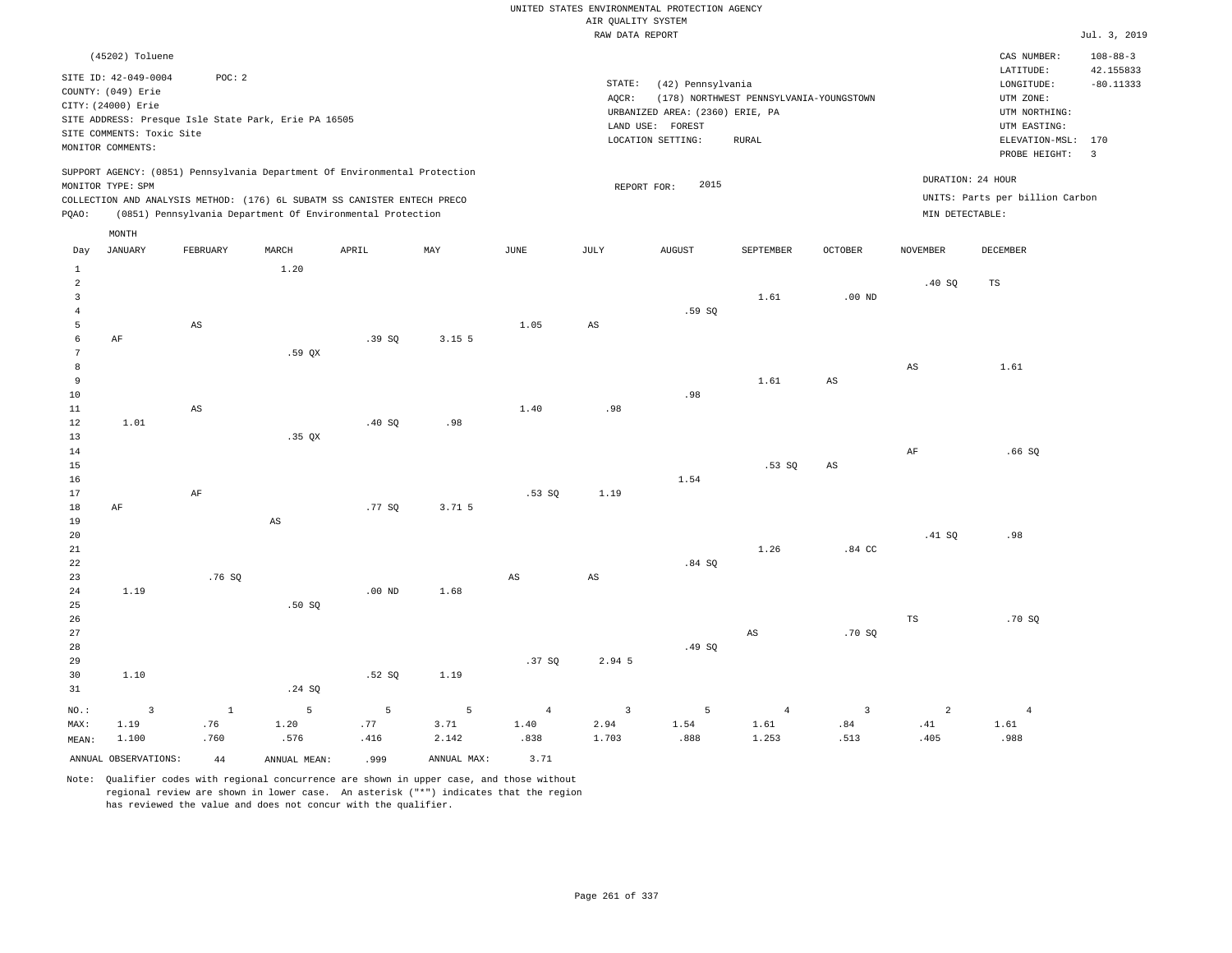|                                                           | (45202) Toluene<br>SITE ID: 42-049-0004<br>COUNTY: (049) Erie<br>CITY: (24000) Erie<br>SITE COMMENTS: Toxic Site<br>MONITOR COMMENTS: | POC: 2         | SITE ADDRESS: Presque Isle State Park, Erie PA 16505                                                                                                                                                                 |             |                |                        | STATE:<br>AQCR: | (42) Pennsylvania<br>URBANIZED AREA: (2360) ERIE, PA<br>LAND USE: FOREST<br>LOCATION SETTING: | (178) NORTHWEST PENNSYLVANIA-YOUNGSTOWN<br><b>RURAL</b> |                    |                                      | CAS NUMBER:<br>LATITUDE:<br>LONGITUDE:<br>UTM ZONE:<br>UTM NORTHING:<br>UTM EASTING:<br>ELEVATION-MSL: 170<br>PROBE HEIGHT: | $108 - 88 - 3$<br>42.155833<br>$-80.11333$<br>$\overline{3}$ |
|-----------------------------------------------------------|---------------------------------------------------------------------------------------------------------------------------------------|----------------|----------------------------------------------------------------------------------------------------------------------------------------------------------------------------------------------------------------------|-------------|----------------|------------------------|-----------------|-----------------------------------------------------------------------------------------------|---------------------------------------------------------|--------------------|--------------------------------------|-----------------------------------------------------------------------------------------------------------------------------|--------------------------------------------------------------|
| PQAO:                                                     | MONITOR TYPE: SPM                                                                                                                     |                | SUPPORT AGENCY: (0851) Pennsylvania Department Of Environmental Protection<br>COLLECTION AND ANALYSIS METHOD: (176) 6L SUBATM SS CANISTER ENTECH PRECO<br>(0851) Pennsylvania Department Of Environmental Protection |             |                |                        |                 | 2016<br>REPORT FOR:                                                                           |                                                         |                    | DURATION: 24 HOUR<br>MIN DETECTABLE: | UNITS: Parts per billion Carbon                                                                                             |                                                              |
|                                                           | MONTH                                                                                                                                 |                |                                                                                                                                                                                                                      |             |                |                        |                 |                                                                                               |                                                         |                    |                                      |                                                                                                                             |                                                              |
| Day                                                       | <b>JANUARY</b>                                                                                                                        | FEBRUARY       | MARCH                                                                                                                                                                                                                | APRIL       | MAY            | <b>JUNE</b>            | JULY            | AUGUST                                                                                        | SEPTEMBER                                               | $\mathtt{OCTOBER}$ | <b>NOVEMBER</b>                      | DECEMBER                                                                                                                    |                                                              |
| $\mathbf{1}$<br>$\overline{a}$<br>$\overline{\mathbf{3}}$ | $.43$ QX                                                                                                                              |                | .38SQ                                                                                                                                                                                                                |             |                |                        |                 |                                                                                               | .55SQ                                                   | AF                 | TS                                   | TS                                                                                                                          |                                                              |
| $\overline{4}$                                            |                                                                                                                                       |                |                                                                                                                                                                                                                      |             |                |                        |                 | $\rm AF$                                                                                      |                                                         |                    |                                      |                                                                                                                             |                                                              |
| 5                                                         |                                                                                                                                       |                |                                                                                                                                                                                                                      |             |                | .50SQ                  | $\rm{AF}$       |                                                                                               |                                                         |                    |                                      |                                                                                                                             |                                                              |
| $\epsilon$<br>$7\phantom{.0}$                             | 3.78 5                                                                                                                                | .41 SQ         | AF                                                                                                                                                                                                                   | AF          | $_{\rm AS}$    |                        |                 |                                                                                               |                                                         |                    |                                      |                                                                                                                             |                                                              |
| 8                                                         |                                                                                                                                       |                |                                                                                                                                                                                                                      |             |                |                        |                 |                                                                                               |                                                         |                    | $\rm{AF}$                            | $\mathbb{TS}$                                                                                                               |                                                              |
| 9                                                         |                                                                                                                                       |                |                                                                                                                                                                                                                      |             |                |                        |                 |                                                                                               | $_{\rm TS}$                                             | $\rm{AF}$          |                                      |                                                                                                                             |                                                              |
| 10                                                        |                                                                                                                                       |                |                                                                                                                                                                                                                      |             |                |                        |                 | $\rm AF$                                                                                      |                                                         |                    |                                      |                                                                                                                             |                                                              |
| $11\,$                                                    |                                                                                                                                       |                |                                                                                                                                                                                                                      |             |                | $\mathbb{A}\mathbb{S}$ | AF              |                                                                                               |                                                         |                    |                                      |                                                                                                                             |                                                              |
| $1\,2$<br>13                                              | $\mathbb{TS}$                                                                                                                         | .58 LB         | .77SQ                                                                                                                                                                                                                | AS          | 2.17 5         |                        |                 |                                                                                               |                                                         |                    |                                      |                                                                                                                             |                                                              |
| 14                                                        |                                                                                                                                       |                |                                                                                                                                                                                                                      |             |                |                        |                 |                                                                                               |                                                         |                    | .24SQ                                | .46SQ                                                                                                                       |                                                              |
| 15                                                        |                                                                                                                                       |                |                                                                                                                                                                                                                      |             |                |                        |                 |                                                                                               | AF                                                      | .91 LB             |                                      |                                                                                                                             |                                                              |
| 16                                                        |                                                                                                                                       |                |                                                                                                                                                                                                                      |             |                |                        |                 | .70 SO                                                                                        |                                                         |                    |                                      |                                                                                                                             |                                                              |
| 17                                                        |                                                                                                                                       |                |                                                                                                                                                                                                                      |             |                | AF                     | AF              |                                                                                               |                                                         |                    |                                      |                                                                                                                             |                                                              |
| $18$<br>19                                                | .45 SO                                                                                                                                | .39 LB         | AS                                                                                                                                                                                                                   | AS          | .48 SQ         |                        |                 |                                                                                               |                                                         |                    |                                      |                                                                                                                             |                                                              |
| 20                                                        |                                                                                                                                       |                |                                                                                                                                                                                                                      |             |                |                        |                 |                                                                                               |                                                         |                    | .63SQ                                | .98                                                                                                                         |                                                              |
| 21                                                        |                                                                                                                                       |                |                                                                                                                                                                                                                      |             |                |                        |                 |                                                                                               | 1.12                                                    | AF                 |                                      |                                                                                                                             |                                                              |
| 22                                                        |                                                                                                                                       |                |                                                                                                                                                                                                                      |             |                |                        |                 | AF                                                                                            |                                                         |                    |                                      |                                                                                                                             |                                                              |
| 23                                                        |                                                                                                                                       |                |                                                                                                                                                                                                                      |             |                | $_{\rm AS}$            | AF              |                                                                                               |                                                         |                    |                                      |                                                                                                                             |                                                              |
| 24                                                        |                                                                                                                                       | .98 LB         |                                                                                                                                                                                                                      | .99         | $\rm AF$       |                        |                 |                                                                                               |                                                         |                    |                                      |                                                                                                                             |                                                              |
| 25<br>26                                                  | 1.01                                                                                                                                  |                | .19SQ                                                                                                                                                                                                                |             |                |                        |                 |                                                                                               |                                                         |                    | AF                                   | .60S                                                                                                                        |                                                              |
| 27                                                        |                                                                                                                                       |                |                                                                                                                                                                                                                      |             |                |                        |                 |                                                                                               | .53SQ                                                   | AF                 |                                      |                                                                                                                             |                                                              |
| 28                                                        |                                                                                                                                       |                |                                                                                                                                                                                                                      |             |                |                        |                 | .91                                                                                           |                                                         |                    |                                      |                                                                                                                             |                                                              |
| 29                                                        |                                                                                                                                       |                |                                                                                                                                                                                                                      |             |                | AF                     | AF              |                                                                                               |                                                         |                    |                                      |                                                                                                                             |                                                              |
| 30                                                        |                                                                                                                                       |                |                                                                                                                                                                                                                      | $_{\rm AS}$ | AF             |                        |                 |                                                                                               |                                                         |                    |                                      |                                                                                                                             |                                                              |
| 31                                                        | .52S                                                                                                                                  |                | .39SQ                                                                                                                                                                                                                |             |                |                        |                 |                                                                                               |                                                         |                    |                                      |                                                                                                                             |                                                              |
| $NO.$ :                                                   | 5                                                                                                                                     | $\overline{4}$ | $\overline{4}$                                                                                                                                                                                                       | $1\,$       | $\overline{a}$ | $1\,$                  | $\mathbb O$     | $\overline{a}$                                                                                | $\overline{3}$                                          | $\mathbf{1}$       | $\overline{a}$                       | $\overline{\mathbf{3}}$                                                                                                     |                                                              |
| MAX:                                                      | 3.78                                                                                                                                  | .98            | .77                                                                                                                                                                                                                  | .99         | 2.17           | .50                    |                 | .91                                                                                           | 1.12                                                    | .91                | .63                                  | .98                                                                                                                         |                                                              |
| MEAN:                                                     | 1.238                                                                                                                                 | .590           | .433                                                                                                                                                                                                                 | .990        | 1.325          | .500                   |                 | .805                                                                                          | .733                                                    | .910               | .435                                 | .680                                                                                                                        |                                                              |
|                                                           | ANNUAL OBSERVATIONS:                                                                                                                  | 28             | ANNUAL MEAN:                                                                                                                                                                                                         | .788        | ANNUAL MAX:    | 3.78                   |                 |                                                                                               |                                                         |                    |                                      |                                                                                                                             |                                                              |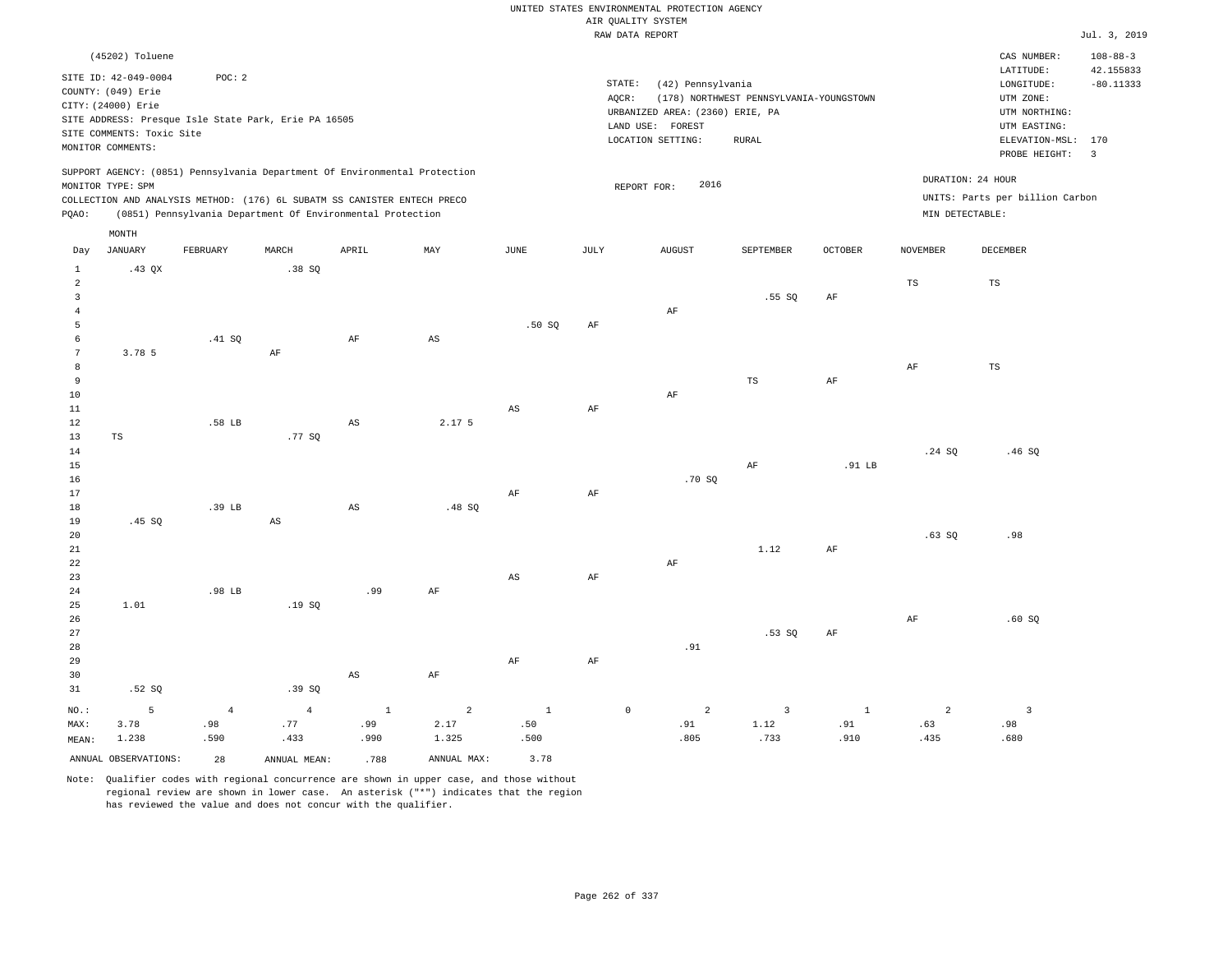|                         | (45202) Toluene<br>SITE ID: 42-049-0004<br>COUNTY: (049) Erie<br>CITY: (24000) Erie<br>SITE COMMENTS: Toxic Site<br>MONITOR COMMENTS: | POC: 2       | SITE ADDRESS: Presque Isle State Park, Erie PA 16505 | SUPPORT AGENCY: (0851) Pennsylvania Department Of Environmental Protection                                                             |             |                | STATE:<br>AQCR:        | (42) Pennsylvania<br>URBANIZED AREA: (2360) ERIE, PA<br>LAND USE: FOREST<br>LOCATION SETTING: | (178) NORTHWEST PENNSYLVANIA-YOUNGSTOWN<br>RURAL |                |                   | CAS NUMBER:<br>LATITUDE:<br>LONGITUDE:<br>UTM ZONE:<br>UTM NORTHING:<br>UTM EASTING:<br>ELEVATION-MSL: 170<br>PROBE HEIGHT: | $108 - 88 - 3$<br>42.155833<br>$-80.11333$<br>$\overline{3}$ |
|-------------------------|---------------------------------------------------------------------------------------------------------------------------------------|--------------|------------------------------------------------------|----------------------------------------------------------------------------------------------------------------------------------------|-------------|----------------|------------------------|-----------------------------------------------------------------------------------------------|--------------------------------------------------|----------------|-------------------|-----------------------------------------------------------------------------------------------------------------------------|--------------------------------------------------------------|
|                         | MONITOR TYPE: SPM                                                                                                                     |              |                                                      |                                                                                                                                        |             |                | REPORT FOR:            | 2017                                                                                          |                                                  |                | DURATION: 24 HOUR | UNITS: Parts per billion Carbon                                                                                             |                                                              |
| PQAO:                   |                                                                                                                                       |              |                                                      | COLLECTION AND ANALYSIS METHOD: (176) 6L SUBATM SS CANISTER ENTECH PRECO<br>(0851) Pennsylvania Department Of Environmental Protection |             |                |                        |                                                                                               |                                                  |                | MIN DETECTABLE:   |                                                                                                                             |                                                              |
|                         | MONTH                                                                                                                                 |              |                                                      |                                                                                                                                        |             |                |                        |                                                                                               |                                                  |                |                   |                                                                                                                             |                                                              |
| Day                     | <b>JANUARY</b>                                                                                                                        | FEBRUARY     | MARCH                                                | APRIL                                                                                                                                  | MAY         | JUNE           | JULY                   | <b>AUGUST</b>                                                                                 | SEPTEMBER                                        | <b>OCTOBER</b> | <b>NOVEMBER</b>   | <b>DECEMBER</b>                                                                                                             |                                                              |
| $\mathbf{1}$            | $\rm{AF}$                                                                                                                             |              |                                                      | $\rm AF$                                                                                                                               | AF          |                |                        |                                                                                               |                                                  |                |                   |                                                                                                                             |                                                              |
| $\overline{a}$          |                                                                                                                                       |              | .29SQ                                                |                                                                                                                                        |             |                |                        |                                                                                               |                                                  |                |                   |                                                                                                                             |                                                              |
| $\overline{\mathbf{3}}$ |                                                                                                                                       |              |                                                      |                                                                                                                                        |             |                |                        |                                                                                               |                                                  |                | .46SQ             | 1.96 5                                                                                                                      |                                                              |
| $\bf{4}$                |                                                                                                                                       |              |                                                      |                                                                                                                                        |             |                |                        |                                                                                               | 1.00                                             | .91 QX         |                   |                                                                                                                             |                                                              |
| 5                       |                                                                                                                                       |              |                                                      |                                                                                                                                        |             |                |                        | .32SQ                                                                                         |                                                  |                |                   |                                                                                                                             |                                                              |
| 6                       |                                                                                                                                       | .77          |                                                      |                                                                                                                                        |             | .29SQ          | $\mathbb{A}\mathbb{S}$ |                                                                                               |                                                  |                |                   |                                                                                                                             |                                                              |
| $\overline{7}$          | $_{\rm TS}$                                                                                                                           |              |                                                      | $\rm AF$                                                                                                                               | .22SQ       |                |                        |                                                                                               |                                                  |                |                   |                                                                                                                             |                                                              |
| 8                       |                                                                                                                                       |              | .22SQ                                                |                                                                                                                                        |             |                |                        |                                                                                               |                                                  |                |                   |                                                                                                                             |                                                              |
| 9<br>10                 |                                                                                                                                       |              |                                                      |                                                                                                                                        |             |                |                        |                                                                                               | .55S                                             | 1.33           | .67SQ             | .70                                                                                                                         |                                                              |
| 11                      |                                                                                                                                       |              |                                                      |                                                                                                                                        |             |                |                        | 3.28 5                                                                                        |                                                  |                |                   |                                                                                                                             |                                                              |
| 12                      |                                                                                                                                       | $_{\rm TS}$  |                                                      |                                                                                                                                        |             | 2.52 5         | $\mathbb{A}\mathbb{S}$ |                                                                                               |                                                  |                |                   |                                                                                                                             |                                                              |
| 13                      | .40 SQ                                                                                                                                |              |                                                      | .58SQ                                                                                                                                  | .49SQ       |                |                        |                                                                                               |                                                  |                |                   |                                                                                                                             |                                                              |
| 14                      |                                                                                                                                       |              | .33SQ                                                |                                                                                                                                        |             |                |                        |                                                                                               |                                                  |                |                   |                                                                                                                             |                                                              |
| 15                      |                                                                                                                                       |              |                                                      |                                                                                                                                        |             |                |                        |                                                                                               |                                                  |                | .77               | .64SQ                                                                                                                       |                                                              |
| 16                      |                                                                                                                                       |              |                                                      |                                                                                                                                        |             |                |                        |                                                                                               | 1.19                                             | .28SQ          |                   |                                                                                                                             |                                                              |
| 17                      |                                                                                                                                       |              |                                                      |                                                                                                                                        |             |                |                        | .98                                                                                           |                                                  |                |                   |                                                                                                                             |                                                              |
| 18                      |                                                                                                                                       | AF           |                                                      |                                                                                                                                        |             | .91            | $\mathbb{A}\mathbb{S}$ |                                                                                               |                                                  |                |                   |                                                                                                                             |                                                              |
| 19                      | .68SQ                                                                                                                                 |              |                                                      | $\rm AF$                                                                                                                               | .29SQ       |                |                        |                                                                                               |                                                  |                |                   |                                                                                                                             |                                                              |
| 20                      |                                                                                                                                       |              | .77                                                  |                                                                                                                                        |             |                |                        |                                                                                               |                                                  |                |                   |                                                                                                                             |                                                              |
| 21<br>22                |                                                                                                                                       |              |                                                      |                                                                                                                                        |             |                |                        |                                                                                               | 1.26                                             | 1.26           | .50S              | TS                                                                                                                          |                                                              |
| 23                      |                                                                                                                                       |              |                                                      |                                                                                                                                        |             |                |                        | .28SQ                                                                                         |                                                  |                |                   |                                                                                                                             |                                                              |
| 24                      |                                                                                                                                       | $\rm AF$     |                                                      |                                                                                                                                        |             | .77            | .41 SQ                 |                                                                                               |                                                  |                |                   |                                                                                                                             |                                                              |
| 25                      | $_{\rm AS}$                                                                                                                           |              |                                                      | AF                                                                                                                                     | .48 SQ      |                |                        |                                                                                               |                                                  |                |                   |                                                                                                                             |                                                              |
| 26                      |                                                                                                                                       |              | .84                                                  |                                                                                                                                        |             |                |                        |                                                                                               |                                                  |                |                   |                                                                                                                             |                                                              |
| 27                      |                                                                                                                                       |              |                                                      |                                                                                                                                        |             |                |                        |                                                                                               |                                                  |                | .61SQ             | AF                                                                                                                          |                                                              |
| 28                      |                                                                                                                                       |              |                                                      |                                                                                                                                        |             |                |                        |                                                                                               | $.00$ ND                                         | .57SQ          |                   |                                                                                                                             |                                                              |
| 29                      |                                                                                                                                       |              |                                                      |                                                                                                                                        |             |                |                        | .56SQ                                                                                         |                                                  |                |                   |                                                                                                                             |                                                              |
| 30                      |                                                                                                                                       |              |                                                      |                                                                                                                                        |             | AS             | 1.54                   |                                                                                               |                                                  |                |                   |                                                                                                                             |                                                              |
| 31                      | .57SQ                                                                                                                                 |              |                                                      |                                                                                                                                        | .48 SQ      |                |                        |                                                                                               |                                                  |                |                   |                                                                                                                             |                                                              |
| NO.:                    | $\overline{3}$                                                                                                                        | $\mathbf{1}$ | 5                                                    | $\mathbf{1}$                                                                                                                           | 5           | $\overline{4}$ | 2                      | 5                                                                                             | 5                                                | 5              | 5                 | $\overline{3}$                                                                                                              |                                                              |
| MAX:                    | .68                                                                                                                                   | .77          | .84                                                  | .58                                                                                                                                    | .49         | 2.52           | 1.54                   | 3.28                                                                                          | 1.26                                             | 1.33           | .77               | 1.96                                                                                                                        |                                                              |
| MEAN:                   | .550                                                                                                                                  | .770         | .490                                                 | .580                                                                                                                                   | .392        | 1.123          | .975                   | 1.084                                                                                         | .800                                             | .870           | .602              | 1.100                                                                                                                       |                                                              |
|                         | ANNUAL OBSERVATIONS:                                                                                                                  | $4\,4$       | ANNUAL MEAN:                                         | .771                                                                                                                                   | ANNUAL MAX: | 3.28           |                        |                                                                                               |                                                  |                |                   |                                                                                                                             |                                                              |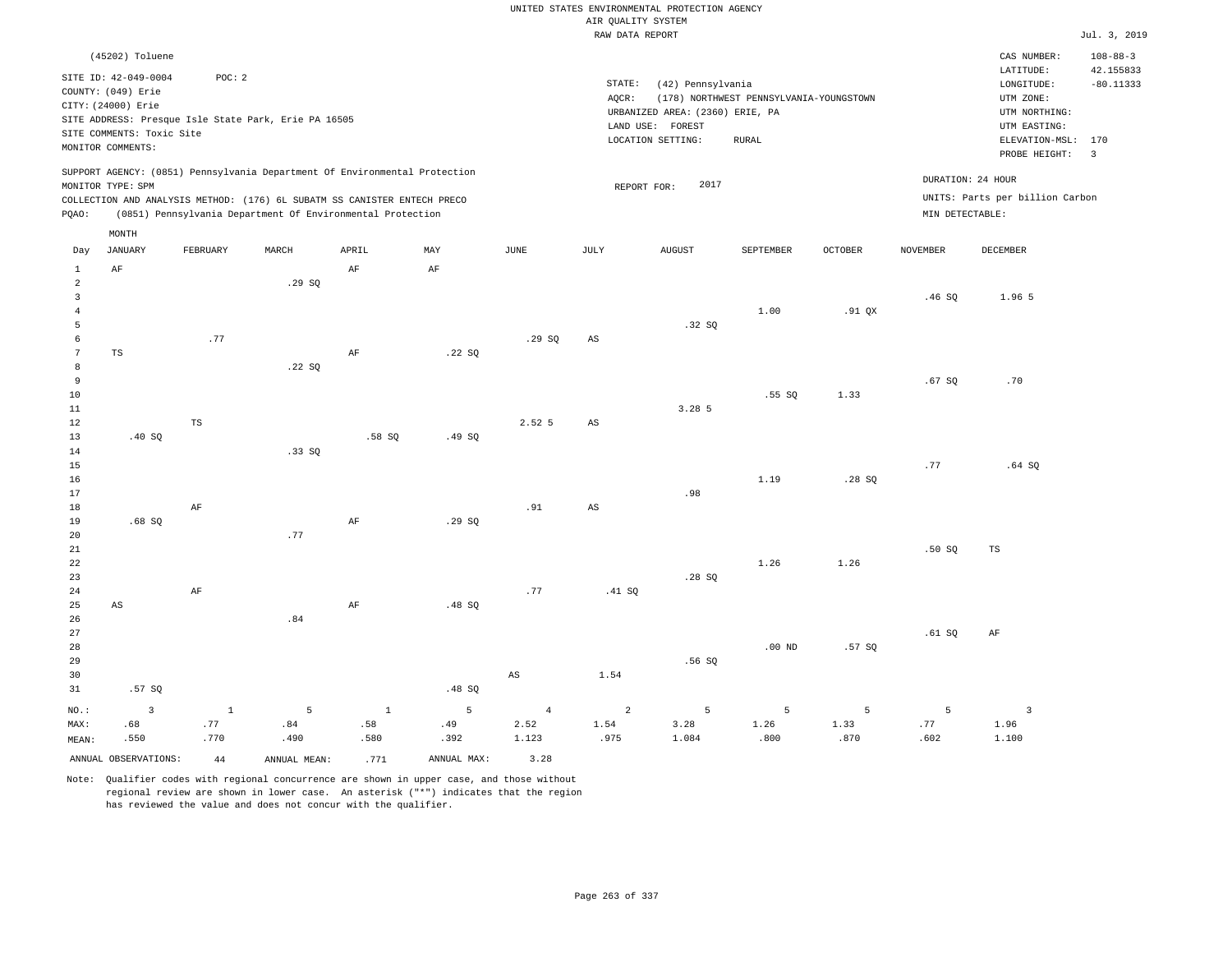|                 |                                            |                           |                |                                                      |                                                                            |              |                     |             | UNITED STATES ENVIRONMENTAL PROTECTION AGENCY<br>AIR QUALITY SYSTEM |                                         |                |                        |                                      |                          |
|-----------------|--------------------------------------------|---------------------------|----------------|------------------------------------------------------|----------------------------------------------------------------------------|--------------|---------------------|-------------|---------------------------------------------------------------------|-----------------------------------------|----------------|------------------------|--------------------------------------|--------------------------|
|                 |                                            |                           |                |                                                      |                                                                            |              |                     |             | RAW DATA REPORT                                                     |                                         |                |                        |                                      | Jul. 3, 2019             |
|                 | (45202) Toluene                            |                           |                |                                                      |                                                                            |              |                     |             |                                                                     |                                         |                |                        | CAS NUMBER:                          | $108 - 88 - 3$           |
|                 | SITE ID: 42-049-0004<br>COUNTY: (049) Erie |                           | POC: 2         |                                                      |                                                                            |              |                     |             | STATE:<br>(42) Pennsylvania                                         |                                         |                |                        | LATITUDE:<br>LONGITUDE:<br>UTM ZONE: | 42.155833<br>$-80.11333$ |
|                 | CITY: (24000) Erie                         |                           |                |                                                      |                                                                            |              |                     |             | $AQCR$ :<br>URBANIZED AREA: (2360) ERIE, PA                         | (178) NORTHWEST PENNSYLVANIA-YOUNGSTOWN |                |                        | UTM NORTHING:                        |                          |
|                 |                                            |                           |                | SITE ADDRESS: Presque Isle State Park, Erie PA 16505 |                                                                            |              |                     |             | LAND USE: FOREST                                                    |                                         |                |                        | UTM EASTING:                         |                          |
|                 |                                            | SITE COMMENTS: Toxic Site |                |                                                      |                                                                            |              |                     |             | LOCATION SETTING:                                                   | RURAL                                   |                |                        | ELEVATION-MSL:                       | 170                      |
|                 | MONITOR COMMENTS:                          |                           |                |                                                      |                                                                            |              |                     |             |                                                                     |                                         |                |                        | PROBE HEIGHT:                        | $\overline{3}$           |
|                 | MONITOR TYPE: SPM                          |                           |                |                                                      | SUPPORT AGENCY: (0851) Pennsylvania Department Of Environmental Protection |              |                     |             | 2018<br>REPORT FOR:                                                 |                                         |                |                        | DURATION: 24 HOUR                    |                          |
|                 |                                            |                           |                |                                                      | COLLECTION AND ANALYSIS METHOD: (176) 6L SUBATM SS CANISTER ENTECH PRECO   |              |                     |             |                                                                     |                                         |                |                        | UNITS: Parts per billion Carbon      |                          |
| PQAO:           |                                            |                           |                |                                                      | (0851) Pennsylvania Department Of Environmental Protection                 |              |                     |             |                                                                     |                                         |                |                        | MIN DETECTABLE: .215166              |                          |
|                 | MONTH                                      |                           |                |                                                      |                                                                            |              |                     |             |                                                                     |                                         |                |                        |                                      |                          |
| Day             | <b>JANUARY</b>                             |                           | FEBRUARY       | MARCH                                                | APRIL                                                                      | MAY          | <b>JUNE</b>         | <b>JULY</b> | <b>AUGUST</b>                                                       | <b>SEPTEMBER</b>                        | <b>OCTOBER</b> | <b>NOVEMBER</b>        | DECEMBER                             |                          |
| $1\,$           |                                            |                           | AQ             |                                                      |                                                                            |              | AF                  | AF          |                                                                     |                                         |                |                        |                                      |                          |
| $\overline{a}$  | $\mathbb{TS}$                              |                           |                |                                                      | AF                                                                         | .91          |                     |             |                                                                     |                                         |                |                        |                                      |                          |
| $\overline{3}$  |                                            |                           |                | .34 SQ                                               |                                                                            |              |                     |             |                                                                     |                                         |                |                        |                                      |                          |
| $\overline{4}$  |                                            |                           |                |                                                      |                                                                            |              |                     |             |                                                                     |                                         |                | .71                    | .56 SO                               |                          |
| $\overline{5}$  |                                            |                           |                |                                                      |                                                                            |              |                     |             |                                                                     | $\rm{AF}$                               | 1.26           |                        |                                      |                          |
| 6               |                                            |                           |                |                                                      |                                                                            |              |                     |             | AF                                                                  |                                         |                |                        |                                      |                          |
| $7\phantom{.0}$ |                                            |                           | .84            |                                                      |                                                                            |              | AF                  | AF          |                                                                     |                                         |                |                        |                                      |                          |
| 8               | $\rm AF$                                   |                           |                |                                                      | .00 <sub>ND</sub>                                                          | $_{\rm AS}$  |                     |             |                                                                     |                                         |                |                        |                                      |                          |
| 9<br>$10$       |                                            |                           |                | .47SQ                                                |                                                                            |              |                     |             |                                                                     |                                         |                | .53SQ                  | .77                                  |                          |
| $1\,1$          |                                            |                           |                |                                                      |                                                                            |              |                     |             |                                                                     | AS                                      | .55 SO         |                        |                                      |                          |
| $1\,2$          |                                            |                           |                |                                                      |                                                                            |              |                     |             | $\rm{AF}$                                                           |                                         |                |                        |                                      |                          |
| 13              |                                            |                           | 1.26           |                                                      |                                                                            |              | AF                  | AF          |                                                                     |                                         |                |                        |                                      |                          |
| 14              | $\rm AF$                                   |                           |                |                                                      | .62SQ                                                                      | AF           |                     |             |                                                                     |                                         |                |                        |                                      |                          |
| 15              |                                            |                           |                | .53SQ                                                |                                                                            |              |                     |             |                                                                     |                                         |                |                        |                                      |                          |
| 16              |                                            |                           |                |                                                      |                                                                            |              |                     |             |                                                                     |                                         |                | $\mathbb{A}\mathbb{S}$ | .91                                  |                          |
| 17              |                                            |                           |                |                                                      |                                                                            |              |                     |             |                                                                     | .98                                     | .53SQ          |                        |                                      |                          |
| 18              |                                            |                           |                |                                                      |                                                                            |              |                     |             | AF                                                                  |                                         |                |                        |                                      |                          |
| 19<br>20        |                                            |                           | .67SQ          |                                                      |                                                                            |              | $\rm{AF}$           | $\rm{AF}$   |                                                                     |                                         |                |                        |                                      |                          |
| 21              | AF                                         |                           |                | AF                                                   | .22SQ                                                                      | AF           |                     |             |                                                                     |                                         |                |                        |                                      |                          |
| 22              |                                            |                           |                |                                                      |                                                                            |              |                     |             |                                                                     |                                         |                | .45SQ                  | .84                                  |                          |
| 23              |                                            |                           |                |                                                      |                                                                            |              |                     |             |                                                                     | 1.26                                    | 4.69 5         |                        |                                      |                          |
| 24              |                                            |                           |                |                                                      |                                                                            |              |                     |             | 4.97 5                                                              |                                         |                |                        |                                      |                          |
| 25              |                                            |                           | .45 S          |                                                      |                                                                            |              | AF                  | AF          |                                                                     |                                         |                |                        |                                      |                          |
| 26              | AF                                         |                           |                |                                                      | .52SQ                                                                      | AF           |                     |             |                                                                     |                                         |                |                        |                                      |                          |
| 27              |                                            |                           |                | AF                                                   |                                                                            |              |                     |             |                                                                     |                                         |                |                        |                                      |                          |
| 28              |                                            |                           |                |                                                      |                                                                            |              |                     |             |                                                                     |                                         |                | .39SQ                  | $_{\rm AS}$                          |                          |
| 29              |                                            |                           |                |                                                      |                                                                            |              |                     |             |                                                                     | .67SQ                                   | .27SQ          |                        |                                      |                          |
| 30              |                                            |                           |                |                                                      |                                                                            |              |                     |             | 3.57 5                                                              |                                         |                |                        |                                      |                          |
| $3\,1$          |                                            |                           |                |                                                      |                                                                            |              |                     | $\rm{AF}$   |                                                                     |                                         |                |                        |                                      |                          |
| NO.:            |                                            | $\circ$                   | $\overline{4}$ | $\overline{3}$                                       | $\overline{4}$                                                             | $\mathbf{1}$ | $\mathsf{O}\xspace$ |             | 2<br>$\mathbb O$                                                    | $\overline{3}$                          | 5              | $\overline{4}$         | $\overline{4}$                       |                          |
| MAX:            |                                            |                           | 1.26           | .53                                                  | .62                                                                        | .91          |                     |             | 4.97                                                                | 1.26                                    | 4.69           | .71                    | .91                                  |                          |
| MEAN:           |                                            |                           | .805           | .447                                                 | .340                                                                       | .910         |                     |             | 4.270                                                               | .970                                    | 1.460          | .520                   | .770                                 |                          |
|                 | ANNUAL OBSERVATIONS:                       |                           | 30             | ANNUAL MEAN:                                         | 1.025                                                                      | ANNUAL MAX:  | 4.97                |             |                                                                     |                                         |                |                        |                                      |                          |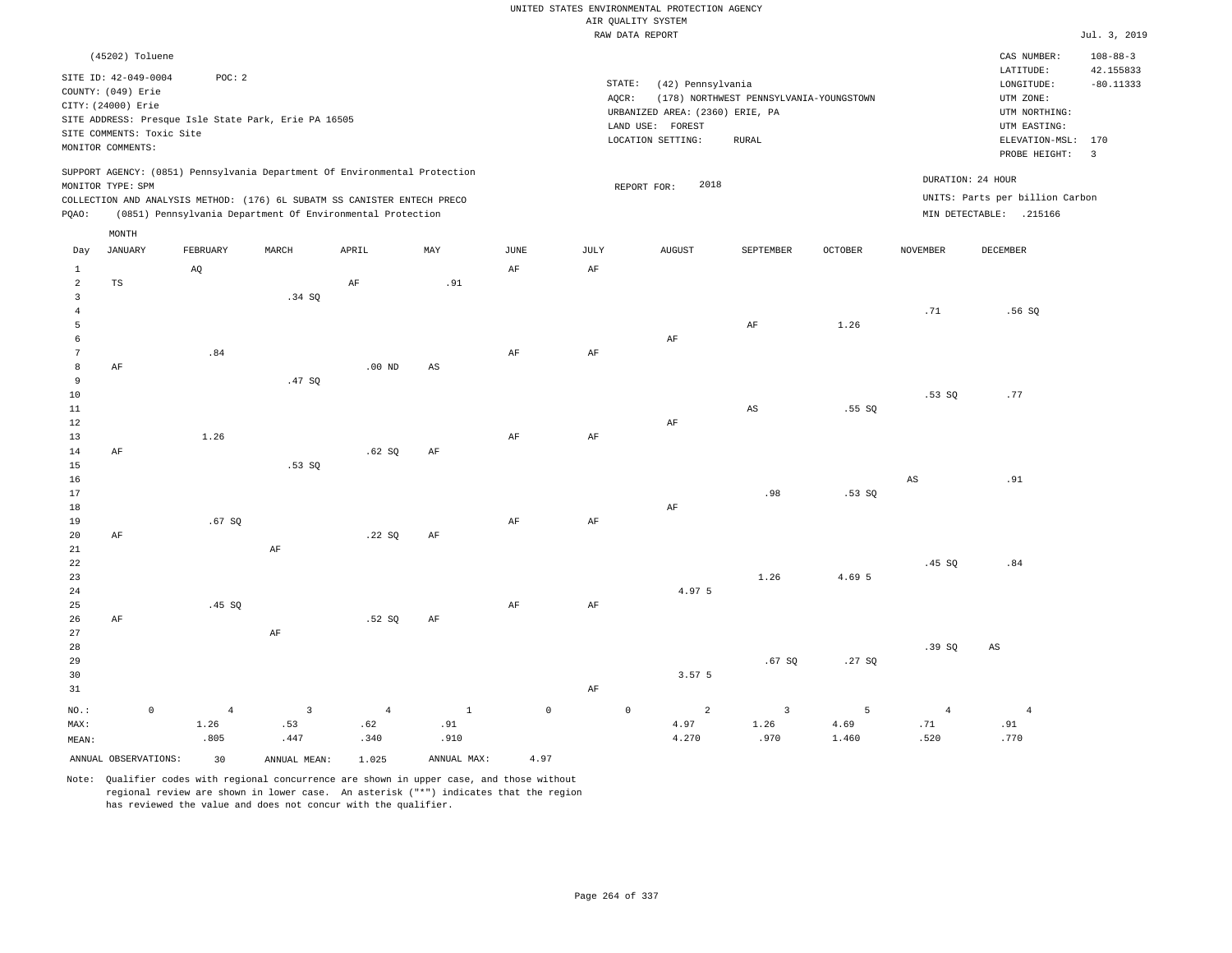|                |                           |          |                                                                            |                        |                   |                   | RAW DATA REPORT   |                                 |                                         |                   |                 |                                 | Jul. 3, 2019   |
|----------------|---------------------------|----------|----------------------------------------------------------------------------|------------------------|-------------------|-------------------|-------------------|---------------------------------|-----------------------------------------|-------------------|-----------------|---------------------------------|----------------|
|                | (45203) Ethylbenzene      |          |                                                                            |                        |                   |                   |                   |                                 |                                         |                   |                 | CAS NUMBER:                     | $100 - 41 - 4$ |
|                |                           |          |                                                                            |                        |                   |                   |                   |                                 |                                         |                   |                 | LATITUDE:                       | 42.155833      |
|                | SITE ID: 42-049-0004      | POC: 2   |                                                                            |                        |                   |                   | STATE:            | (42) Pennsylvania               |                                         |                   |                 | LONGITUDE:                      | $-80.11333$    |
|                | COUNTY: (049) Erie        |          |                                                                            |                        |                   |                   | AQCR:             |                                 | (178) NORTHWEST PENNSYLVANIA-YOUNGSTOWN |                   |                 | UTM ZONE:                       |                |
|                | CITY: (24000) Erie        |          |                                                                            |                        |                   |                   |                   | URBANIZED AREA: (2360) ERIE, PA |                                         |                   |                 | UTM NORTHING:                   |                |
|                |                           |          | SITE ADDRESS: Presque Isle State Park, Erie PA 16505                       |                        |                   |                   |                   | LAND USE: FOREST                |                                         |                   |                 | UTM EASTING:                    |                |
|                | SITE COMMENTS: Toxic Site |          |                                                                            |                        |                   |                   |                   | LOCATION SETTING:               | RURAL                                   |                   |                 | ELEVATION-MSL:                  | 170            |
|                | MONITOR COMMENTS:         |          |                                                                            |                        |                   |                   |                   |                                 |                                         |                   |                 | PROBE HEIGHT:                   | $\overline{3}$ |
|                |                           |          | SUPPORT AGENCY: (0851) Pennsylvania Department Of Environmental Protection |                        |                   |                   |                   |                                 |                                         |                   |                 |                                 |                |
|                | MONITOR TYPE: SPM         |          |                                                                            |                        |                   |                   | REPORT FOR:       | 2013                            |                                         |                   |                 | DURATION: 24 HOUR               |                |
|                |                           |          | COLLECTION AND ANALYSIS METHOD: (176) 6L SUBATM SS CANISTER ENTECH PRECO   |                        |                   |                   |                   |                                 |                                         |                   |                 | UNITS: Parts per billion Carbon |                |
| PQAO:          |                           |          | (0851) Pennsylvania Department Of Environmental Protection                 |                        |                   |                   |                   |                                 |                                         |                   | MIN DETECTABLE: |                                 |                |
|                | MONTH                     |          |                                                                            |                        |                   |                   |                   |                                 |                                         |                   |                 |                                 |                |
| Day            | <b>JANUARY</b>            | FEBRUARY | MARCH                                                                      | APRIL                  | MAY               | JUNE              | JULY              | <b>AUGUST</b>                   | SEPTEMBER                               | <b>OCTOBER</b>    | <b>NOVEMBER</b> | <b>DECEMBER</b>                 |                |
| $\mathbf{1}$   |                           |          |                                                                            |                        |                   |                   |                   |                                 | .00 <sub>ND</sub>                       | $.00$ ND          |                 |                                 |                |
| $\overline{a}$ |                           |          |                                                                            |                        |                   |                   |                   | $.00$ ND                        |                                         |                   |                 |                                 |                |
| $\overline{3}$ |                           | $.00$ ND |                                                                            |                        |                   | AS                | $.00$ ND          |                                 |                                         |                   |                 |                                 |                |
| $\overline{4}$ | $.00$ ND                  |          |                                                                            | .00 <sub>ND</sub>      | $.00$ ND          |                   |                   |                                 |                                         |                   |                 |                                 |                |
| 5              |                           |          | $.00$ ND                                                                   |                        |                   |                   |                   |                                 |                                         |                   |                 |                                 |                |
| 6              |                           |          |                                                                            |                        |                   |                   |                   |                                 |                                         |                   | $.00$ ND        | $.00$ ND                        |                |
| $\overline{7}$ |                           |          |                                                                            |                        |                   |                   |                   |                                 | $.00$ ND                                | .00 <sub>ND</sub> |                 |                                 |                |
| 8              |                           |          |                                                                            |                        |                   |                   |                   | $.00$ ND                        |                                         |                   |                 |                                 |                |
| $\overline{9}$ |                           | $.00$ ND |                                                                            |                        |                   | .00 <sub>ND</sub> | .00 <sub>ND</sub> |                                 |                                         |                   |                 |                                 |                |
| 10             | $.00$ ND                  |          |                                                                            | $\mathbb{A}\mathbb{S}$ | .00 <sub>ND</sub> |                   |                   |                                 |                                         |                   |                 |                                 |                |
| 11             |                           |          | $.00$ ND                                                                   |                        |                   |                   |                   |                                 |                                         |                   |                 |                                 |                |
| 12             |                           |          |                                                                            |                        |                   |                   |                   |                                 |                                         |                   | AF              | $.00$ ND                        |                |
| 13             |                           |          |                                                                            |                        |                   |                   |                   |                                 | .00 <sub>ND</sub>                       | .00 <sub>ND</sub> |                 |                                 |                |
| 14             |                           |          |                                                                            |                        |                   |                   |                   | AF                              |                                         |                   |                 |                                 |                |
| 15             |                           | $.00$ ND |                                                                            |                        |                   | $.00$ ND          | .00 <sub>ND</sub> |                                 |                                         |                   |                 |                                 |                |
| 16             | $.00$ ND                  |          |                                                                            | .00 <sub>ND</sub>      | .00 <sub>ND</sub> |                   |                   |                                 |                                         |                   |                 |                                 |                |
| 17             |                           |          | $.00$ ND                                                                   |                        |                   |                   |                   |                                 |                                         |                   |                 |                                 |                |
| 18             |                           |          |                                                                            |                        |                   |                   |                   |                                 |                                         |                   | $.00$ ND        | $.00$ ND                        |                |
| 19             |                           |          |                                                                            |                        |                   |                   |                   |                                 | $.00$ ND                                | $.00$ ND          |                 |                                 |                |
| 20             |                           |          |                                                                            |                        |                   |                   |                   | $.00$ ND                        |                                         |                   |                 |                                 |                |
| 21             |                           | $.00$ ND |                                                                            |                        |                   | .00 <sub>ND</sub> | .00 <sub>ND</sub> |                                 |                                         |                   |                 |                                 |                |
| 22             | $.00$ ND                  |          |                                                                            | .00 <sub>ND</sub>      | $.00$ ND          |                   |                   |                                 |                                         |                   |                 |                                 |                |
| 23             |                           |          | $.00$ ND                                                                   |                        |                   |                   |                   |                                 |                                         |                   |                 |                                 |                |
| 24             |                           |          |                                                                            |                        |                   |                   |                   |                                 |                                         |                   | $.00$ ND        | .00 <sub>ND</sub>               |                |
| 25             |                           |          |                                                                            |                        |                   |                   |                   |                                 | $.00$ ND                                | .00 <sub>ND</sub> |                 |                                 |                |
| 26             |                           |          |                                                                            |                        |                   |                   |                   | $.00$ ND                        |                                         |                   |                 |                                 |                |
| 27             |                           | $.00$ ND |                                                                            |                        |                   | .00 <sub>ND</sub> | .00 <sub>ND</sub> |                                 |                                         |                   |                 |                                 |                |
| 28             | $.00$ ND                  |          |                                                                            | .00 <sub>ND</sub>      | $.00$ ND          |                   |                   |                                 |                                         |                   |                 |                                 |                |
| 29             |                           |          | $.00$ ND                                                                   |                        |                   |                   |                   |                                 |                                         |                   |                 |                                 |                |
| 30             |                           |          |                                                                            |                        |                   |                   |                   |                                 |                                         |                   | $.00$ ND        | .00 <sub>ND</sub>               |                |
| 31             |                           |          |                                                                            |                        |                   |                   |                   |                                 |                                         | .00 <sub>ND</sub> |                 |                                 |                |
| NO.:           | 5                         | 5        | 5                                                                          | $\overline{4}$         | 5                 | $\overline{4}$    | 5                 | $\overline{4}$                  | 5                                       | $\epsilon$        | $\overline{4}$  | 5                               |                |
| MAX:           | 0.00                      | 0.00     | 0.00                                                                       | 0.00                   | 0.00              | 0.00              | 0.00              | 0.00                            | 0.00                                    | 0.00              | 0.00            | 0.00                            |                |
| MEAN:          | 0.000                     | 0.000    | 0.000                                                                      | 0.000                  | 0.000             | 0.000             | 0.000             | 0.000                           | 0.000                                   | 0.000             | 0.000           | 0.000                           |                |
|                | ANNUAL OBSERVATIONS:      | 57       | ANNUAL MEAN:                                                               | 0.000                  | ANNUAL MAX:       | 0.00              |                   |                                 |                                         |                   |                 |                                 |                |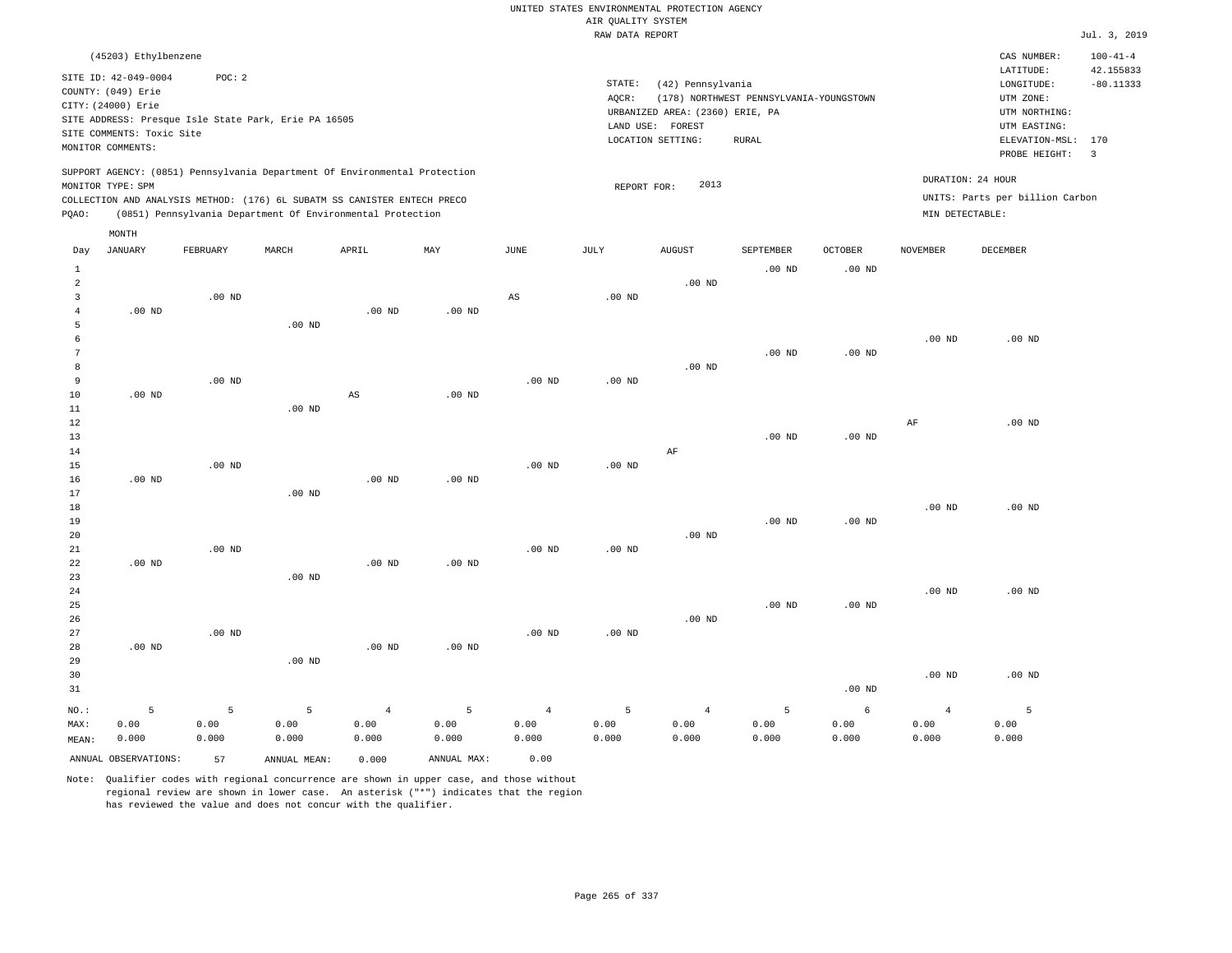|                | (45203) Ethylbenzene      |                |                                                                            |                        |                        |                   |                        |                                 |                                         |                   |                   | CAS NUMBER:                     | $100 - 41 - 4$ |
|----------------|---------------------------|----------------|----------------------------------------------------------------------------|------------------------|------------------------|-------------------|------------------------|---------------------------------|-----------------------------------------|-------------------|-------------------|---------------------------------|----------------|
|                | SITE ID: 42-049-0004      | POC: 2         |                                                                            |                        |                        |                   |                        |                                 |                                         |                   |                   | LATITUDE:                       | 42.155833      |
|                | COUNTY: (049) Erie        |                |                                                                            |                        |                        |                   | STATE:                 | (42) Pennsylvania               |                                         |                   |                   | LONGITUDE:                      | $-80.11333$    |
|                | CITY: (24000) Erie        |                |                                                                            |                        |                        |                   | AQCR:                  |                                 | (178) NORTHWEST PENNSYLVANIA-YOUNGSTOWN |                   |                   | UTM ZONE:                       |                |
|                |                           |                | SITE ADDRESS: Presque Isle State Park, Erie PA 16505                       |                        |                        |                   |                        | URBANIZED AREA: (2360) ERIE, PA |                                         |                   |                   | UTM NORTHING:                   |                |
|                | SITE COMMENTS: Toxic Site |                |                                                                            |                        |                        |                   |                        | LAND USE: FOREST                |                                         |                   |                   | UTM EASTING:                    |                |
|                | MONITOR COMMENTS:         |                |                                                                            |                        |                        |                   |                        | LOCATION SETTING:               | <b>RURAL</b>                            |                   |                   | ELEVATION-MSL: 170              |                |
|                |                           |                |                                                                            |                        |                        |                   |                        |                                 |                                         |                   |                   | PROBE HEIGHT:                   | $\overline{3}$ |
|                | MONITOR TYPE: SPM         |                | SUPPORT AGENCY: (0851) Pennsylvania Department Of Environmental Protection |                        |                        |                   | REPORT FOR:            | 2014                            |                                         |                   | DURATION: 24 HOUR |                                 |                |
|                |                           |                | COLLECTION AND ANALYSIS METHOD: (176) 6L SUBATM SS CANISTER ENTECH PRECO   |                        |                        |                   |                        |                                 |                                         |                   |                   | UNITS: Parts per billion Carbon |                |
| PQAO:          |                           |                | (0851) Pennsylvania Department Of Environmental Protection                 |                        |                        |                   |                        |                                 |                                         |                   | MIN DETECTABLE:   |                                 |                |
|                | MONTH                     |                |                                                                            |                        |                        |                   |                        |                                 |                                         |                   |                   |                                 |                |
|                |                           |                |                                                                            |                        |                        |                   |                        |                                 |                                         |                   |                   | <b>DECEMBER</b>                 |                |
| Day            | <b>JANUARY</b>            | FEBRUARY       | MARCH                                                                      | APRIL                  | MAY                    | JUNE              | JULY                   | <b>AUGUST</b>                   | SEPTEMBER                               | <b>OCTOBER</b>    | <b>NOVEMBER</b>   |                                 |                |
| $\mathbf{1}$   |                           |                |                                                                            |                        |                        |                   |                        |                                 |                                         |                   | $_{\rm AS}$       | $\mathbb{A}\mathbb{S}$          |                |
| $\overline{2}$ |                           |                |                                                                            |                        |                        |                   |                        |                                 | $.00$ ND                                | $_{\rm AS}$       |                   |                                 |                |
| 3              |                           |                |                                                                            |                        |                        |                   |                        | .28S                            |                                         |                   |                   |                                 |                |
| $\overline{4}$ |                           | $\rm{AF}$      |                                                                            |                        |                        | .00 <sub>ND</sub> | .00 <sub>ND</sub>      |                                 |                                         |                   |                   |                                 |                |
| $\overline{5}$ | $.00$ ND                  |                |                                                                            | .00 <sub>ND</sub>      | $.00$ ND               |                   |                        |                                 |                                         |                   |                   |                                 |                |
| 6              |                           |                | .34 SQ                                                                     |                        |                        |                   |                        |                                 |                                         |                   |                   |                                 |                |
| 7              |                           |                |                                                                            |                        |                        |                   |                        |                                 |                                         |                   | .00 <sub>ND</sub> | .26S                            |                |
| 8              |                           |                |                                                                            |                        |                        |                   |                        |                                 | AF                                      | AS                |                   |                                 |                |
| 9              |                           |                |                                                                            |                        |                        |                   |                        | AF                              |                                         |                   |                   |                                 |                |
| $10$           |                           | $.00$ ND       |                                                                            |                        |                        | .00 <sub>ND</sub> | $.00$ ND               |                                 |                                         |                   |                   |                                 |                |
| $11\,$         | $.00$ ND                  |                |                                                                            | $\rm AF$               | $\mathbb{A}\mathbb{S}$ |                   |                        |                                 |                                         |                   |                   |                                 |                |
| 12             |                           |                | AM                                                                         |                        |                        |                   |                        |                                 |                                         |                   |                   |                                 |                |
| 13<br>14       |                           |                |                                                                            |                        |                        |                   |                        |                                 |                                         |                   | $_{\rm AS}$       | $.00$ ND                        |                |
| 15             |                           |                |                                                                            |                        |                        |                   |                        | AF                              | AS                                      | AM                |                   |                                 |                |
| 16             |                           | $.00$ ND       |                                                                            |                        |                        | $.00$ ND          | .00 <sub>ND</sub>      |                                 |                                         |                   |                   |                                 |                |
| 17             | $.00$ ND                  |                |                                                                            | $.00$ ND               | $.00$ ND               |                   |                        |                                 |                                         |                   |                   |                                 |                |
| 18             |                           |                | .00 <sub>ND</sub>                                                          |                        |                        |                   |                        |                                 |                                         |                   |                   |                                 |                |
| 19             |                           |                |                                                                            |                        |                        |                   |                        |                                 |                                         |                   | .00 <sub>ND</sub> | $.00$ ND                        |                |
| 20             |                           |                |                                                                            |                        |                        |                   |                        |                                 | AS                                      | AF                |                   |                                 |                |
| 21             |                           |                |                                                                            |                        |                        |                   |                        | AF                              |                                         |                   |                   |                                 |                |
| 22             |                           | $.00$ ND       |                                                                            |                        |                        | $.00$ ND          | .39SQ                  |                                 |                                         |                   |                   |                                 |                |
| 23             | $.00$ ND                  |                |                                                                            | .00 <sub>ND</sub>      | .00 <sub>ND</sub>      |                   |                        |                                 |                                         |                   |                   |                                 |                |
| 24             |                           |                | $.00$ ND                                                                   |                        |                        |                   |                        |                                 |                                         |                   |                   |                                 |                |
| 25             |                           |                |                                                                            |                        |                        |                   |                        |                                 |                                         |                   | $_{\rm AS}$       | $.00$ ND                        |                |
| 26             |                           |                |                                                                            |                        |                        |                   |                        |                                 | AS                                      | .00 <sub>ND</sub> |                   |                                 |                |
| 27             |                           |                |                                                                            |                        |                        |                   |                        | AF                              |                                         |                   |                   |                                 |                |
| 28             |                           | $.00$ ND       |                                                                            |                        |                        | .00 <sub>ND</sub> | $\mathbb{A}\mathbb{S}$ |                                 |                                         |                   |                   |                                 |                |
| 29             | $.00$ ND                  |                |                                                                            | $\mathbb{A}\mathbb{S}$ | $.00$ ND               |                   |                        |                                 |                                         |                   |                   |                                 |                |
| 30             |                           |                | $.00$ ND                                                                   |                        |                        |                   |                        |                                 |                                         |                   |                   |                                 |                |
| 31             |                           |                |                                                                            |                        |                        |                   |                        |                                 |                                         |                   |                   | $\mathbb{A}\mathbb{S}$          |                |
| NO.:           | 5                         | $\overline{4}$ | $\overline{4}$                                                             | $\overline{3}$         | $\overline{4}$         | 5                 | $\overline{4}$         | $\mathbf{1}$                    | $\,1\,$                                 | $\mathbf{1}$      | $\overline{a}$    | $\overline{4}$                  |                |
| MAX:           | 0.00                      | 0.00           | .34                                                                        | 0.00                   | 0.00                   | 0.00              | .39                    | .28                             | 0.00                                    | 0.00              | 0.00              | .26                             |                |
| MEAN:          | 0.000                     | 0.000          | .085                                                                       | 0.000                  | 0.000                  | 0.000             | .098                   | .280                            | 0.000                                   | 0.000             | 0.000             | .065                            |                |
|                |                           |                |                                                                            |                        |                        |                   |                        |                                 |                                         |                   |                   |                                 |                |
|                | ANNUAL OBSERVATIONS:      | 38             | ANNUAL MEAN:                                                               | .033                   | ANNUAL MAX:            | .39               |                        |                                 |                                         |                   |                   |                                 |                |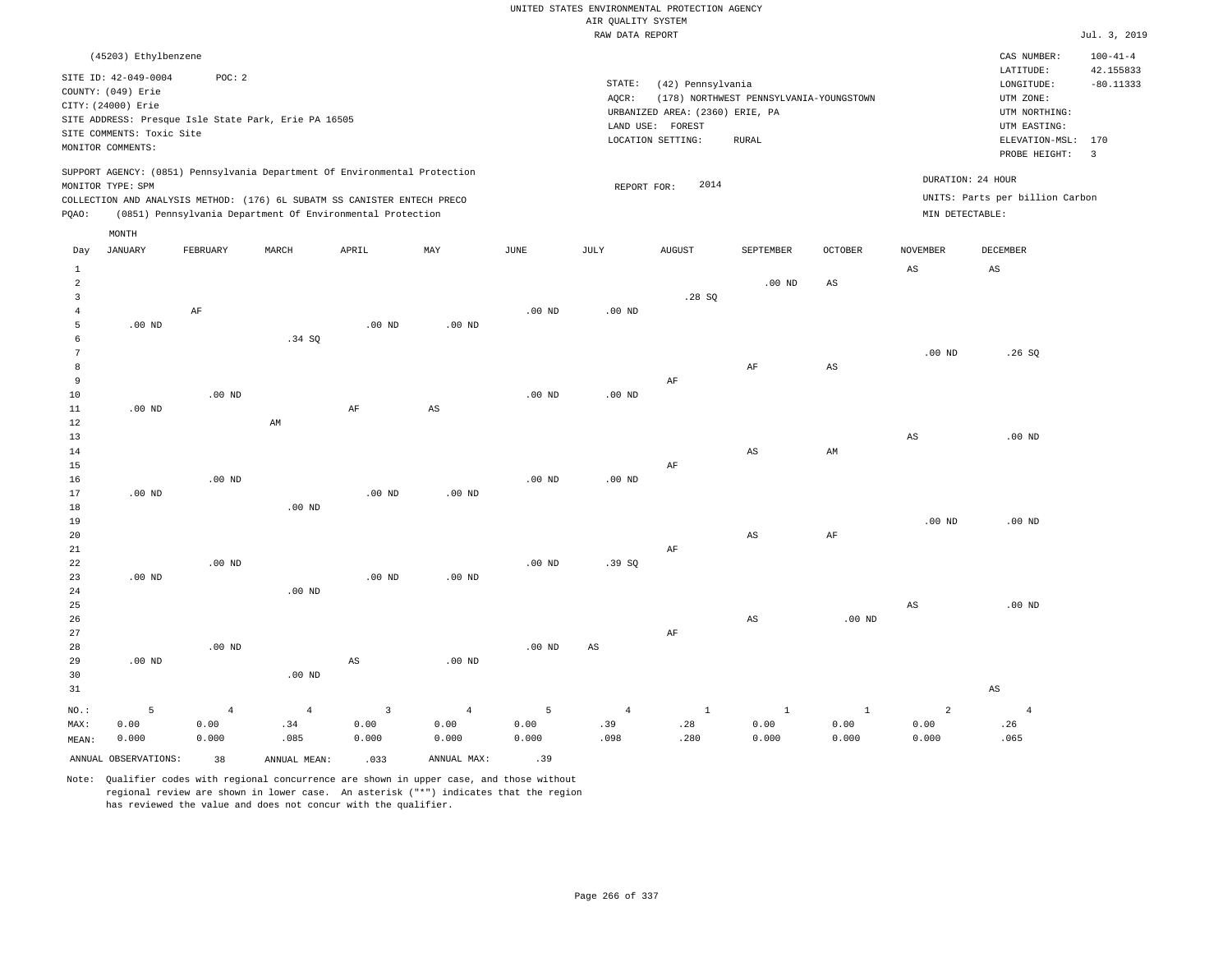|                 | (45203) Ethylbenzene      |                                                                            |                   |          |          |                   |        |                                 |                                         |                |                 | CAS NUMBER:                     | $100 - 41 - 4$ |
|-----------------|---------------------------|----------------------------------------------------------------------------|-------------------|----------|----------|-------------------|--------|---------------------------------|-----------------------------------------|----------------|-----------------|---------------------------------|----------------|
|                 | SITE ID: 42-049-0004      | POC:2                                                                      |                   |          |          |                   |        |                                 |                                         |                |                 | LATITUDE:                       | 42.155833      |
|                 | COUNTY: (049) Erie        |                                                                            |                   |          |          |                   | STATE: | (42) Pennsylvania               |                                         |                |                 | LONGITUDE:                      | $-80.11333$    |
|                 | CITY: (24000) Erie        |                                                                            |                   |          |          |                   | AOCR:  |                                 | (178) NORTHWEST PENNSYLVANIA-YOUNGSTOWN |                |                 | UTM ZONE:                       |                |
|                 |                           | SITE ADDRESS: Presque Isle State Park, Erie PA 16505                       |                   |          |          |                   |        | URBANIZED AREA: (2360) ERIE, PA |                                         |                |                 | UTM NORTHING:                   |                |
|                 | SITE COMMENTS: Toxic Site |                                                                            |                   |          |          |                   |        | LAND USE:<br>FOREST             |                                         |                |                 | UTM EASTING:                    |                |
|                 | MONITOR COMMENTS:         |                                                                            |                   |          |          |                   |        | LOCATION SETTING:               | RURAL                                   |                |                 | ELEVATION-MSL: 170              |                |
|                 |                           |                                                                            |                   |          |          |                   |        |                                 |                                         |                |                 | PROBE HEIGHT:                   | -3             |
|                 |                           | SUPPORT AGENCY: (0851) Pennsylvania Department Of Environmental Protection |                   |          |          |                   |        |                                 |                                         |                |                 | DURATION: 24 HOUR               |                |
|                 | MONITOR TYPE: SPM         |                                                                            |                   |          |          |                   |        | 2015<br>REPORT FOR:             |                                         |                |                 |                                 |                |
|                 |                           | COLLECTION AND ANALYSIS METHOD: (176) 6L SUBATM SS CANISTER ENTECH PRECO   |                   |          |          |                   |        |                                 |                                         |                |                 | UNITS: Parts per billion Carbon |                |
| PQAO:           |                           | (0851) Pennsylvania Department Of Environmental Protection                 |                   |          |          |                   |        |                                 |                                         |                | MIN DETECTABLE: |                                 |                |
|                 | MONTH                     |                                                                            |                   |          |          |                   |        |                                 |                                         |                |                 |                                 |                |
| Day             | JANUARY                   | FEBRUARY                                                                   | MARCH             | APRIL    | MAY      | JUNE              | JULY   | <b>AUGUST</b>                   | SEPTEMBER                               | <b>OCTOBER</b> | <b>NOVEMBER</b> | <b>DECEMBER</b>                 |                |
|                 |                           |                                                                            | $.00$ ND          |          |          |                   |        |                                 |                                         |                |                 |                                 |                |
| 2               |                           |                                                                            |                   |          |          |                   |        |                                 |                                         |                | $.00$ ND        | TS                              |                |
| 3               |                           |                                                                            |                   |          |          |                   |        |                                 | .26S                                    | $.00$ ND       |                 |                                 |                |
|                 |                           |                                                                            |                   |          |          |                   |        | .00 <sub>ND</sub>               |                                         |                |                 |                                 |                |
|                 |                           | AS                                                                         |                   |          |          | .00 <sub>ND</sub> | AS     |                                 |                                         |                |                 |                                 |                |
|                 | AF                        |                                                                            |                   | $.00$ ND | $.00$ ND |                   |        |                                 |                                         |                |                 |                                 |                |
|                 |                           |                                                                            | .00 <sub>ND</sub> |          |          |                   |        |                                 |                                         |                |                 |                                 |                |
| 8               |                           |                                                                            |                   |          |          |                   |        |                                 |                                         |                | AS              | $.00$ ND                        |                |
| 9               |                           |                                                                            |                   |          |          |                   |        |                                 | $.00$ ND                                | AS             |                 |                                 |                |
| 10 <sup>°</sup> |                           |                                                                            |                   |          |          |                   |        | .00 <sub>ND</sub>               |                                         |                |                 |                                 |                |

| 11 |           | AS       |          |          |          | $.00$ ND | $.00$ ND |          |          |          |          |          |
|----|-----------|----------|----------|----------|----------|----------|----------|----------|----------|----------|----------|----------|
| 12 | $.00$ ND  |          |          | $.00$ ND | $.00$ ND |          |          |          |          |          |          |          |
| 13 |           |          | $.00$ ND |          |          |          |          |          |          |          |          |          |
| 14 |           |          |          |          |          |          |          |          |          |          | AF       | $.00$ ND |
| 15 |           |          |          |          |          |          |          |          | $.00$ ND | AS       |          |          |
| 16 |           |          |          |          |          |          |          | $.00$ ND |          |          |          |          |
| 17 |           | AF       |          |          |          | $.00$ ND | $.00$ ND |          |          |          |          |          |
| 18 | $\rm{AF}$ |          |          | $.00$ ND | .59 5    |          |          |          |          |          |          |          |
| 19 |           |          | AS       |          |          |          |          |          |          |          |          |          |
| 20 |           |          |          |          |          |          |          |          |          |          | $.00$ ND | $.00$ ND |
| 21 |           |          |          |          |          |          |          |          | $.00$ ND | $.00$ ND |          |          |
| 22 |           |          |          |          |          |          |          | $.00$ ND |          |          |          |          |
| 23 |           | $.00$ ND |          |          |          | AS       | AS       |          |          |          |          |          |
| 24 | $.00$ ND  |          |          | $.00$ ND | $.00$ ND |          |          |          |          |          |          |          |

| $ -$    | .        |      |          | .        | .        |          |        |          |     |          |      |          |
|---------|----------|------|----------|----------|----------|----------|--------|----------|-----|----------|------|----------|
| 25      |          |      | $.00$ ND |          |          |          |        |          |     |          |      |          |
| 26      |          |      |          |          |          |          |        |          |     |          | TS   | $.00$ ND |
| 27      |          |      |          |          |          |          |        |          | AS  | $.00$ ND |      |          |
| 28      |          |      |          |          |          |          |        | $.00$ ND |     |          |      |          |
| 29      |          |      |          |          |          | $.00$ ND | .27 SQ |          |     |          |      |          |
| 30      | $.00$ ND |      |          | $.00$ ND | $.00$ ND |          |        |          |     |          |      |          |
| 31      |          |      | $.00$ ND |          |          |          |        |          |     |          |      |          |
| $NO.$ : |          |      | 5        | 5        | $5 -$    | 4        |        | 5        | 4   |          | 2    | 4        |
| MAX:    | 0.00     | 0.00 | 0.00     | 0.00     | .59      | 0.00     | .27    | 0.00     | .26 | 0.00     | 0.00 | 0.00     |

0.000

Note: Qualifier codes with regional concurrence are shown in upper case, and those without regional review are shown in lower case. An asterisk ("\*") indicates that the region has reviewed the value and does not concur with the qualifier.

ANNUAL OBSERVATIONS:  $44$  ANNUAL MEAN: .025 ANNUAL MAX: .59

0.000

.118

0.000

MEAN:

0.000

0.000

.090

0.000

.065

0.000

0.000

0.000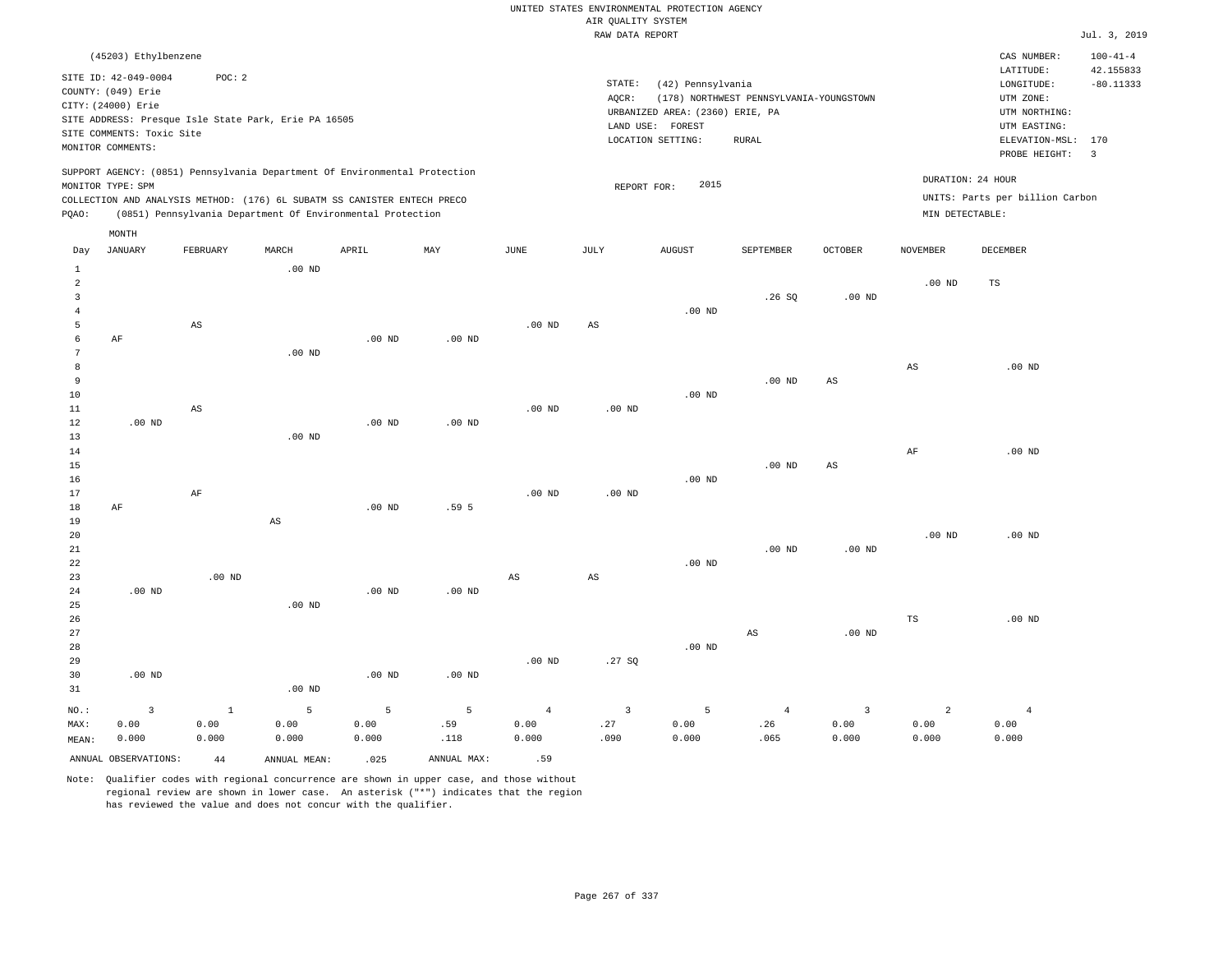|                 |                           |                   |                                                      |                                                                            |                        |                   |             | RAW DATA REPORT                 |                                         |              |                   |                                 | Jul. 3, 2019            |
|-----------------|---------------------------|-------------------|------------------------------------------------------|----------------------------------------------------------------------------|------------------------|-------------------|-------------|---------------------------------|-----------------------------------------|--------------|-------------------|---------------------------------|-------------------------|
|                 | (45203) Ethylbenzene      |                   |                                                      |                                                                            |                        |                   |             |                                 |                                         |              |                   | CAS NUMBER:                     | $100 - 41 - 4$          |
|                 |                           |                   |                                                      |                                                                            |                        |                   |             |                                 |                                         |              |                   | LATITUDE:                       | 42.155833               |
|                 | SITE ID: 42-049-0004      | POC: 2            |                                                      |                                                                            |                        |                   | STATE:      | (42) Pennsylvania               |                                         |              |                   | LONGITUDE:                      | $-80.11333$             |
|                 | COUNTY: (049) Erie        |                   |                                                      |                                                                            |                        |                   | AQCR:       |                                 | (178) NORTHWEST PENNSYLVANIA-YOUNGSTOWN |              |                   | UTM ZONE:                       |                         |
|                 | CITY: (24000) Erie        |                   |                                                      |                                                                            |                        |                   |             | URBANIZED AREA: (2360) ERIE, PA |                                         |              |                   | UTM NORTHING:                   |                         |
|                 |                           |                   | SITE ADDRESS: Presque Isle State Park, Erie PA 16505 |                                                                            |                        |                   |             | LAND USE: FOREST                |                                         |              |                   | UTM EASTING:                    |                         |
|                 | SITE COMMENTS: Toxic Site |                   |                                                      |                                                                            |                        |                   |             | LOCATION SETTING:               | RURAL                                   |              |                   | ELEVATION-MSL:                  | 170                     |
|                 | MONITOR COMMENTS:         |                   |                                                      |                                                                            |                        |                   |             |                                 |                                         |              |                   | PROBE HEIGHT:                   | $\overline{\mathbf{3}}$ |
|                 |                           |                   |                                                      | SUPPORT AGENCY: (0851) Pennsylvania Department Of Environmental Protection |                        |                   |             |                                 |                                         |              |                   |                                 |                         |
|                 | MONITOR TYPE: SPM         |                   |                                                      |                                                                            |                        |                   |             | 2016<br>REPORT FOR:             |                                         |              |                   | DURATION: 24 HOUR               |                         |
|                 |                           |                   |                                                      | COLLECTION AND ANALYSIS METHOD: (176) 6L SUBATM SS CANISTER ENTECH PRECO   |                        |                   |             |                                 |                                         |              |                   | UNITS: Parts per billion Carbon |                         |
| PQAO:           |                           |                   |                                                      | (0851) Pennsylvania Department Of Environmental Protection                 |                        |                   |             |                                 |                                         |              | MIN DETECTABLE:   |                                 |                         |
|                 |                           |                   |                                                      |                                                                            |                        |                   |             |                                 |                                         |              |                   |                                 |                         |
|                 | MONTH                     |                   |                                                      |                                                                            |                        |                   |             |                                 |                                         |              |                   |                                 |                         |
| Day             | JANUARY                   | FEBRUARY          | MARCH                                                | APRIL                                                                      | MAY                    | <b>JUNE</b>       | <b>JULY</b> | <b>AUGUST</b>                   | SEPTEMBER                               | OCTOBER      | <b>NOVEMBER</b>   | DECEMBER                        |                         |
| $\mathbf{1}$    | $.00$ ND                  |                   | $.00$ ND                                             |                                                                            |                        |                   |             |                                 |                                         |              |                   |                                 |                         |
| $\overline{2}$  |                           |                   |                                                      |                                                                            |                        |                   |             |                                 |                                         |              | $_{\rm TS}$       | $_{\rm TS}$                     |                         |
| 3               |                           |                   |                                                      |                                                                            |                        |                   |             |                                 | .00 <sub>ND</sub>                       | AF           |                   |                                 |                         |
| $\overline{4}$  |                           |                   |                                                      |                                                                            |                        |                   |             | $\rm AF$                        |                                         |              |                   |                                 |                         |
| 5               |                           |                   |                                                      |                                                                            |                        | .00 <sub>ND</sub> | AF          |                                 |                                         |              |                   |                                 |                         |
| 6               |                           | $.00$ ND          |                                                      | $\rm{AF}$                                                                  | $\mathbb{A}\mathbb{S}$ |                   |             |                                 |                                         |              |                   |                                 |                         |
| $7\phantom{.0}$ | $.00$ ND                  |                   | $\rm AF$                                             |                                                                            |                        |                   |             |                                 |                                         |              |                   |                                 |                         |
| 8               |                           |                   |                                                      |                                                                            |                        |                   |             |                                 |                                         |              | AF                | TS                              |                         |
| 9               |                           |                   |                                                      |                                                                            |                        |                   |             |                                 | $_{\rm TS}$                             | AF           |                   |                                 |                         |
| 10              |                           |                   |                                                      |                                                                            |                        |                   |             | $\rm AF$                        |                                         |              |                   |                                 |                         |
| 11<br>12        |                           |                   |                                                      |                                                                            |                        | AS                | $\rm{AF}$   |                                 |                                         |              |                   |                                 |                         |
| 13              |                           | $.00$ ND          | $.00$ ND                                             | $_{\rm AS}$                                                                | .31 SQ                 |                   |             |                                 |                                         |              |                   |                                 |                         |
| 14              | $_{\rm TS}$               |                   |                                                      |                                                                            |                        |                   |             |                                 |                                         |              | $.00$ ND          | $.00$ ND                        |                         |
| 15              |                           |                   |                                                      |                                                                            |                        |                   |             |                                 | AF                                      | $.00$ ND     |                   |                                 |                         |
| 16              |                           |                   |                                                      |                                                                            |                        |                   |             | $.00$ ND                        |                                         |              |                   |                                 |                         |
| 17              |                           |                   |                                                      |                                                                            |                        | AF                | AF          |                                 |                                         |              |                   |                                 |                         |
| 18              |                           | .00 <sub>ND</sub> |                                                      | AS                                                                         | $.00$ ND               |                   |             |                                 |                                         |              |                   |                                 |                         |
| 19              | $.00$ ND                  |                   | $\mathbb{A}\mathbb{S}$                               |                                                                            |                        |                   |             |                                 |                                         |              |                   |                                 |                         |
| 20              |                           |                   |                                                      |                                                                            |                        |                   |             |                                 |                                         |              | .00 <sub>ND</sub> | $.00$ ND                        |                         |
| 21              |                           |                   |                                                      |                                                                            |                        |                   |             |                                 | $.00$ ND                                | $\rm{AF}$    |                   |                                 |                         |
| 22              |                           |                   |                                                      |                                                                            |                        |                   |             | AF                              |                                         |              |                   |                                 |                         |
| 23              |                           |                   |                                                      |                                                                            |                        | $_{\rm AS}$       | AF          |                                 |                                         |              |                   |                                 |                         |
| 24              |                           | $.00$ ND          |                                                      | .27SQ                                                                      | $\rm AF$               |                   |             |                                 |                                         |              |                   |                                 |                         |
| 25              | $.00$ ND                  |                   | $.00$ ND                                             |                                                                            |                        |                   |             |                                 |                                         |              |                   |                                 |                         |
| 26              |                           |                   |                                                      |                                                                            |                        |                   |             |                                 |                                         |              | $\rm{AF}$         | $.00$ ND                        |                         |
| 27              |                           |                   |                                                      |                                                                            |                        |                   |             |                                 | $.00$ ND                                | AF           |                   |                                 |                         |
| 28              |                           |                   |                                                      |                                                                            |                        |                   |             | $.00$ ND                        |                                         |              |                   |                                 |                         |
| 29              |                           |                   |                                                      |                                                                            |                        | $\rm AF$          | AF          |                                 |                                         |              |                   |                                 |                         |
| 30              |                           |                   |                                                      | $\mathbb{A}\mathbb{S}$                                                     | $\rm AF$               |                   |             |                                 |                                         |              |                   |                                 |                         |
| 31              | $.00$ ND                  |                   | $.00$ ND                                             |                                                                            |                        |                   |             |                                 |                                         |              |                   |                                 |                         |
| $NO.$ :         | 5                         | $\overline{4}$    | $\overline{4}$                                       | $\,$ 1                                                                     | $\overline{a}$         | $1\,$             |             | $\mathbb O$<br>$\overline{a}$   | $\overline{3}$                          | $\mathbf{1}$ | $\overline{a}$    | $\overline{\mathbf{3}}$         |                         |
| MAX:            | 0.00                      | 0.00              | 0.00                                                 | .27                                                                        | .31                    | 0.00              |             | 0.00                            | 0.00                                    | 0.00         | 0.00              | 0.00                            |                         |
| MEAN:           | 0.000                     | 0.000             | 0.000                                                | .270                                                                       | .155                   | 0.000             |             | 0.000                           | 0.000                                   | 0.000        | 0.000             | 0.000                           |                         |
|                 |                           |                   |                                                      |                                                                            |                        |                   |             |                                 |                                         |              |                   |                                 |                         |
|                 | ANNUAL OBSERVATIONS:      | 28                | ANNUAL MEAN:                                         | .021                                                                       | ANNUAL MAX:            | .31               |             |                                 |                                         |              |                   |                                 |                         |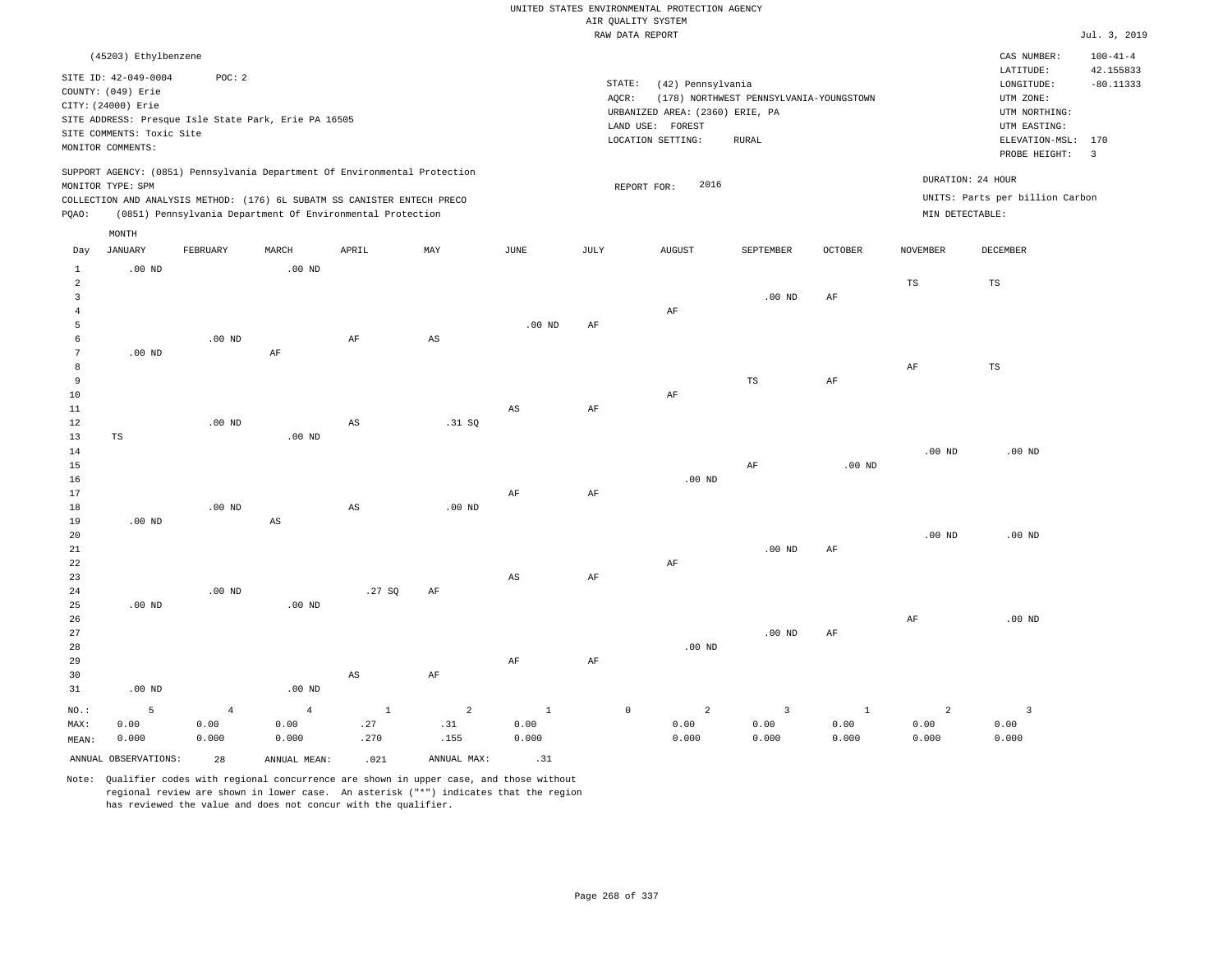|                |                                                                            |               |                                                            |              |                   |                        | RAW DATA REPORT |                                 |                                         |          |                   |                                 | Jul. 3, 2019            |
|----------------|----------------------------------------------------------------------------|---------------|------------------------------------------------------------|--------------|-------------------|------------------------|-----------------|---------------------------------|-----------------------------------------|----------|-------------------|---------------------------------|-------------------------|
|                | (45203) Ethylbenzene                                                       |               |                                                            |              |                   |                        |                 |                                 |                                         |          |                   | CAS NUMBER:                     | $100 - 41 - 4$          |
|                |                                                                            |               |                                                            |              |                   |                        |                 |                                 |                                         |          |                   | LATITUDE:                       | 42.155833               |
|                | SITE ID: 42-049-0004                                                       | POC: 2        |                                                            |              |                   |                        | STATE:          | (42) Pennsylvania               |                                         |          |                   | LONGITUDE:                      | $-80.11333$             |
|                | COUNTY: (049) Erie                                                         |               |                                                            |              |                   |                        | AQCR:           |                                 | (178) NORTHWEST PENNSYLVANIA-YOUNGSTOWN |          |                   | UTM ZONE:                       |                         |
|                | CITY: (24000) Erie                                                         |               |                                                            |              |                   |                        |                 | URBANIZED AREA: (2360) ERIE, PA |                                         |          |                   | UTM NORTHING:                   |                         |
|                | SITE ADDRESS: Presque Isle State Park, Erie PA 16505                       |               |                                                            |              |                   |                        |                 | LAND USE: FOREST                |                                         |          |                   | UTM EASTING:                    |                         |
|                | SITE COMMENTS: Toxic Site                                                  |               |                                                            |              |                   |                        |                 | LOCATION SETTING:               | ${\tt RURAL}$                           |          |                   | ELEVATION-MSL:                  | 170                     |
|                | MONITOR COMMENTS:                                                          |               |                                                            |              |                   |                        |                 |                                 |                                         |          |                   | PROBE HEIGHT:                   | $\overline{\mathbf{3}}$ |
|                | SUPPORT AGENCY: (0851) Pennsylvania Department Of Environmental Protection |               |                                                            |              |                   |                        |                 |                                 |                                         |          |                   |                                 |                         |
|                | MONITOR TYPE: SPM                                                          |               |                                                            |              |                   |                        | REPORT FOR:     | 2017                            |                                         |          |                   | DURATION: 24 HOUR               |                         |
|                | COLLECTION AND ANALYSIS METHOD: (176) 6L SUBATM SS CANISTER ENTECH PRECO   |               |                                                            |              |                   |                        |                 |                                 |                                         |          |                   | UNITS: Parts per billion Carbon |                         |
| PQAO:          |                                                                            |               | (0851) Pennsylvania Department Of Environmental Protection |              |                   |                        |                 |                                 |                                         |          | MIN DETECTABLE:   |                                 |                         |
|                | MONTH                                                                      |               |                                                            |              |                   |                        |                 |                                 |                                         |          |                   |                                 |                         |
| Day            | JANUARY                                                                    | FEBRUARY      | MARCH                                                      | APRIL        | MAY               | JUNE                   | JULY            | <b>AUGUST</b>                   | SEPTEMBER                               | OCTOBER  | <b>NOVEMBER</b>   | DECEMBER                        |                         |
| $\,1\,$        | $\rm AF$                                                                   |               |                                                            | $\rm AF$     | $\rm{AF}$         |                        |                 |                                 |                                         |          |                   |                                 |                         |
| $\overline{a}$ |                                                                            |               | $.00$ ND                                                   |              |                   |                        |                 |                                 |                                         |          |                   |                                 |                         |
| $\overline{3}$ |                                                                            |               |                                                            |              |                   |                        |                 |                                 |                                         |          | $.00$ ND          | .33SQ                           |                         |
| $\overline{4}$ |                                                                            |               |                                                            |              |                   |                        |                 |                                 | $.00$ ND                                | $.34$ QX |                   |                                 |                         |
| 5              |                                                                            |               |                                                            |              |                   |                        |                 | $.00$ ND                        |                                         |          |                   |                                 |                         |
| 6              |                                                                            | $.00$ ND      |                                                            |              |                   | .00 <sub>ND</sub>      | AS              |                                 |                                         |          |                   |                                 |                         |
| 7              | TS                                                                         |               |                                                            | $\rm AF$     | $.00$ ND          |                        |                 |                                 |                                         |          |                   |                                 |                         |
| 8              |                                                                            |               | $.00$ ND                                                   |              |                   |                        |                 |                                 |                                         |          |                   |                                 |                         |
| 9              |                                                                            |               |                                                            |              |                   |                        |                 |                                 |                                         |          | $.00$ ND          | $.00$ ND                        |                         |
| 10             |                                                                            |               |                                                            |              |                   |                        |                 |                                 | $.00$ ND                                | .27SQ    |                   |                                 |                         |
| 11             |                                                                            |               |                                                            |              |                   |                        |                 | .29S                            |                                         |          |                   |                                 |                         |
| 12             |                                                                            | $\mathbb{TS}$ |                                                            |              |                   | .41 SQ                 | $_{\rm AS}$     |                                 |                                         |          |                   |                                 |                         |
| 13             | $.00$ ND                                                                   |               |                                                            | $.00$ ND     | $.00$ ND          |                        |                 |                                 |                                         |          |                   |                                 |                         |
| 14             |                                                                            |               | .00 <sub>ND</sub>                                          |              |                   |                        |                 |                                 |                                         |          |                   |                                 |                         |
| 15             |                                                                            |               |                                                            |              |                   |                        |                 |                                 |                                         |          | .00 <sub>ND</sub> | $.00$ ND                        |                         |
| 16             |                                                                            |               |                                                            |              |                   |                        |                 |                                 | .19S                                    | $.00$ ND |                   |                                 |                         |
| 17             |                                                                            |               |                                                            |              |                   |                        |                 | .19SQ                           |                                         |          |                   |                                 |                         |
| 18             |                                                                            | $\rm AF$      |                                                            |              |                   | .18SQ                  | AS              |                                 |                                         |          |                   |                                 |                         |
| 19             | $.00$ ND                                                                   |               |                                                            | AF           | $.00$ ND          |                        |                 |                                 |                                         |          |                   |                                 |                         |
| 20             |                                                                            |               | .00 <sub>ND</sub>                                          |              |                   |                        |                 |                                 |                                         |          |                   |                                 |                         |
| 21             |                                                                            |               |                                                            |              |                   |                        |                 |                                 |                                         |          | .00 <sub>ND</sub> | <b>TS</b>                       |                         |
| 22             |                                                                            |               |                                                            |              |                   |                        |                 |                                 | .24 SQ                                  | .19SQ    |                   |                                 |                         |
| 23             |                                                                            |               |                                                            |              |                   |                        |                 | .00 <sub>ND</sub>               |                                         |          |                   |                                 |                         |
| 24             |                                                                            | $\rm{AF}$     |                                                            |              |                   | $.00$ ND               | $.00$ ND        |                                 |                                         |          |                   |                                 |                         |
| 25             | AS                                                                         |               |                                                            | AF           | .00 <sub>ND</sub> |                        |                 |                                 |                                         |          |                   |                                 |                         |
| 26             |                                                                            |               | $.00$ ND                                                   |              |                   |                        |                 |                                 |                                         |          |                   |                                 |                         |
| 27             |                                                                            |               |                                                            |              |                   |                        |                 |                                 |                                         |          | $.00$ ND          | AF                              |                         |
| 28             |                                                                            |               |                                                            |              |                   |                        |                 |                                 | $.00$ ND                                | $.00$ ND |                   |                                 |                         |
| 29             |                                                                            |               |                                                            |              |                   |                        |                 | $.00$ ND                        |                                         |          |                   |                                 |                         |
| 30             |                                                                            |               |                                                            |              |                   | $\mathbb{A}\mathbb{S}$ | .22SQ           |                                 |                                         |          |                   |                                 |                         |
| 31             | $.00$ ND                                                                   |               |                                                            |              | $.00$ ND          |                        |                 |                                 |                                         |          |                   |                                 |                         |
| $NO.$ :        | $\overline{3}$                                                             | $\mathbf{1}$  | 5                                                          | $\mathbf{1}$ | 5                 | $\overline{4}$         | $\overline{a}$  | 5                               | 5                                       | 5        | 5                 | $\mathbf{3}$                    |                         |
| MAX:           | 0.00                                                                       | 0.00          | 0.00                                                       | 0.00         | 0.00              | .41                    | .22             | .29                             | .24                                     | .34      | 0.00              | .33                             |                         |
| MEAN:          | 0.000                                                                      | 0.000         | 0.000                                                      | 0.000        | 0.000             | .148                   | .110            | .096                            | .086                                    | .160     | 0.000             | .110                            |                         |
|                | ANNUAL OBSERVATIONS:                                                       | 44            | ANNUAL MEAN:                                               | .065         | ANNUAL MAX:       | .41                    |                 |                                 |                                         |          |                   |                                 |                         |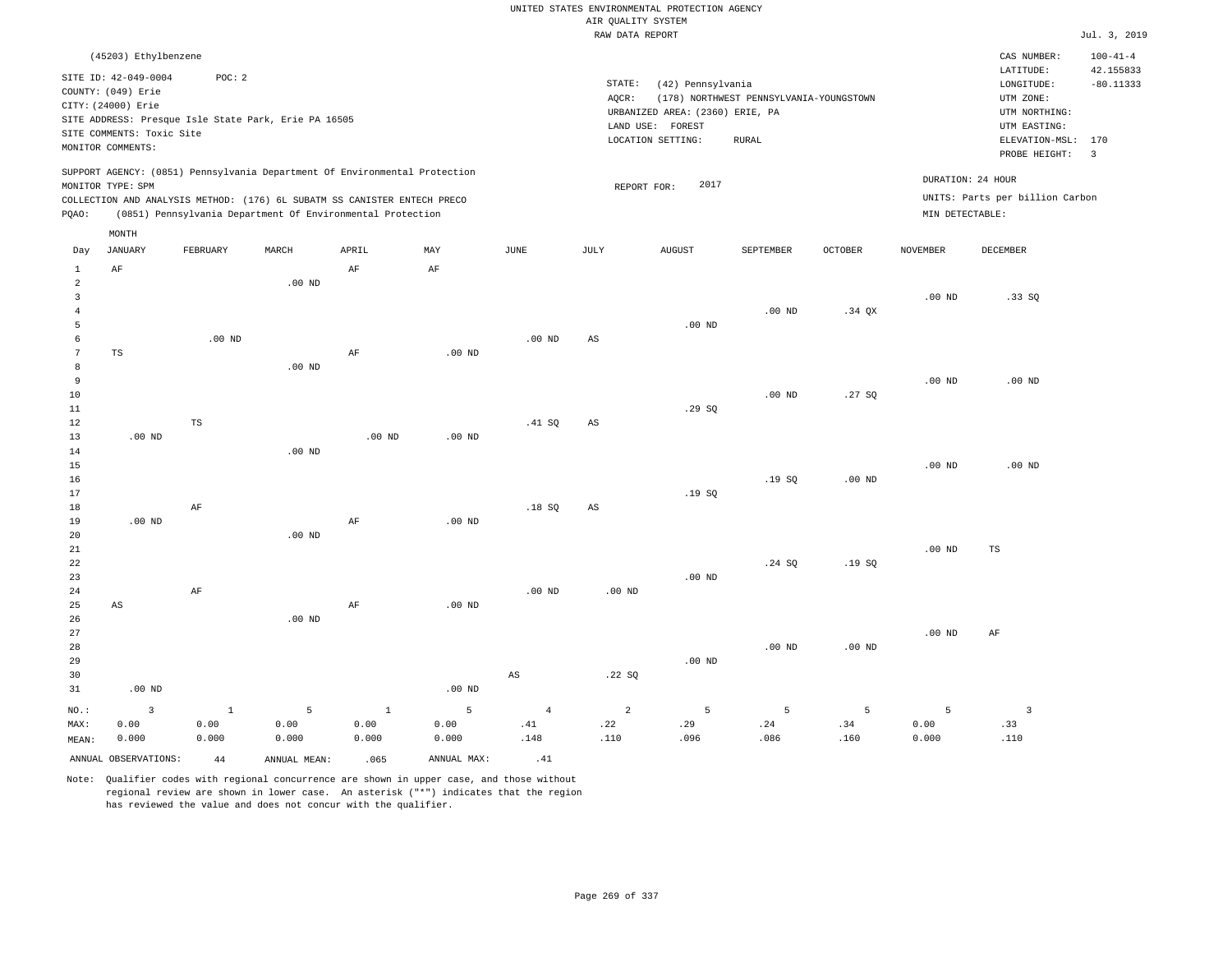|                                          |                                                                                                                                            |                                                                                                                                                                                                                      |                    |                                 |                        |                     |             | UNITED STATES ENVIRONMENTAL PROTECTION AGENCY                                                                    |                                                          |                  |                                 |                                                                                                                         |                                                                     |
|------------------------------------------|--------------------------------------------------------------------------------------------------------------------------------------------|----------------------------------------------------------------------------------------------------------------------------------------------------------------------------------------------------------------------|--------------------|---------------------------------|------------------------|---------------------|-------------|------------------------------------------------------------------------------------------------------------------|----------------------------------------------------------|------------------|---------------------------------|-------------------------------------------------------------------------------------------------------------------------|---------------------------------------------------------------------|
|                                          |                                                                                                                                            |                                                                                                                                                                                                                      |                    |                                 |                        |                     |             | AIR QUALITY SYSTEM                                                                                               |                                                          |                  |                                 |                                                                                                                         |                                                                     |
|                                          |                                                                                                                                            |                                                                                                                                                                                                                      |                    |                                 |                        |                     |             | RAW DATA REPORT                                                                                                  |                                                          |                  |                                 |                                                                                                                         | Jul. 3, 2019                                                        |
|                                          | (45203) Ethylbenzene<br>SITE ID: 42-049-0004<br>COUNTY: (049) Erie<br>CITY: (24000) Erie<br>SITE COMMENTS: Toxic Site<br>MONITOR COMMENTS: | POC: 2<br>SITE ADDRESS: Presque Isle State Park, Erie PA 16505                                                                                                                                                       |                    |                                 |                        |                     |             | STATE:<br>(42) Pennsylvania<br>AQCR:<br>URBANIZED AREA: (2360) ERIE, PA<br>LAND USE: FOREST<br>LOCATION SETTING: | (178) NORTHWEST PENNSYLVANIA-YOUNGSTOWN<br>${\tt RURAL}$ |                  |                                 | CAS NUMBER:<br>LATITUDE:<br>LONGITUDE:<br>UTM ZONE:<br>UTM NORTHING:<br>UTM EASTING:<br>ELEVATION-MSL:<br>PROBE HEIGHT: | $100 - 41 - 4$<br>42.155833<br>$-80.11333$<br>170<br>$\overline{3}$ |
| PQAO:                                    | MONITOR TYPE: SPM                                                                                                                          | SUPPORT AGENCY: (0851) Pennsylvania Department Of Environmental Protection<br>COLLECTION AND ANALYSIS METHOD: (176) 6L SUBATM SS CANISTER ENTECH PRECO<br>(0851) Pennsylvania Department Of Environmental Protection |                    |                                 |                        |                     |             | 2018<br>REPORT FOR:                                                                                              |                                                          |                  | DURATION: 24 HOUR               | UNITS: Parts per billion Carbon<br>MIN DETECTABLE: .266772                                                              |                                                                     |
|                                          | MONTH<br><b>JANUARY</b>                                                                                                                    | FEBRUARY                                                                                                                                                                                                             | MARCH              | APRIL                           | MAY                    | <b>JUNE</b>         | <b>JULY</b> | <b>AUGUST</b>                                                                                                    | SEPTEMBER                                                | <b>OCTOBER</b>   | <b>NOVEMBER</b>                 | <b>DECEMBER</b>                                                                                                         |                                                                     |
| Day<br>$\mathbf{1}$<br>$\overline{2}$    | <b>TS</b>                                                                                                                                  | AQ                                                                                                                                                                                                                   |                    | AF                              | $.00$ ND               | AF                  | AF          |                                                                                                                  |                                                          |                  |                                 |                                                                                                                         |                                                                     |
| $\mathbf{3}$<br>$\overline{4}$<br>5<br>6 |                                                                                                                                            |                                                                                                                                                                                                                      | $.00$ ND           |                                 |                        |                     |             | AF                                                                                                               | AF                                                       | $.00$ ND         | .00 <sub>ND</sub>               | $.00$ ND                                                                                                                |                                                                     |
| $\overline{7}$<br>8<br>9<br>10           | AF                                                                                                                                         | $.00$ ND                                                                                                                                                                                                             | $.00$ ND           | $.00$ ND                        | AS                     | AF                  | $\rm{AF}$   |                                                                                                                  |                                                          |                  | .00 <sub>ND</sub>               | $.00$ ND                                                                                                                |                                                                     |
| 11<br>12<br>13<br>14                     | AF                                                                                                                                         | .30S                                                                                                                                                                                                                 |                    | .00 <sub>ND</sub>               | $\rm{AF}$              | AF                  | AF          | AF                                                                                                               | $\mathbb{A}\mathbb{S}$                                   | $.00$ ND         |                                 |                                                                                                                         |                                                                     |
| 15<br>16<br>17<br>18                     |                                                                                                                                            |                                                                                                                                                                                                                      | .00 <sub>ND</sub>  |                                 |                        |                     |             | AF                                                                                                               | .00 <sub>ND</sub>                                        | $.00$ ND         | $\mathbb{A}\mathbb{S}$          | .00 <sub>ND</sub>                                                                                                       |                                                                     |
| 19<br>20<br>21                           | AF                                                                                                                                         | $.00$ ND                                                                                                                                                                                                             | AF                 | $.00$ ND                        | $\rm{AF}$              | $\rm{AF}$           | $\rm AF$    |                                                                                                                  |                                                          |                  |                                 |                                                                                                                         |                                                                     |
| 22<br>23<br>24<br>25                     |                                                                                                                                            | $.00$ ND                                                                                                                                                                                                             |                    |                                 |                        | AF                  | AF          | .70SQ                                                                                                            | $.00$ ND                                                 | .61SQ            | $.00$ ND                        | $.00$ ND                                                                                                                |                                                                     |
| 26<br>27<br>28<br>29<br>30<br>31         | AF                                                                                                                                         |                                                                                                                                                                                                                      | AF                 | $.00$ ND                        | AF                     |                     | AF          | .885                                                                                                             | $.00$ ND                                                 | $.00$ ND         | $.00$ ND                        | $\mathbb{A}\mathbb{S}$                                                                                                  |                                                                     |
| NO.:<br>MAX:<br>MEAN:                    | $\mathbb O$                                                                                                                                | $\overline{4}$<br>.30<br>.075                                                                                                                                                                                        | 3<br>0.00<br>0.000 | $\overline{4}$<br>0.00<br>0.000 | $1\,$<br>0.00<br>0.000 | $\mathsf{O}\xspace$ |             | $\mathbb O$<br>$\overline{a}$<br>.88<br>.790                                                                     | $\overline{3}$<br>0.00<br>0.000                          | 5<br>.61<br>.122 | $\overline{4}$<br>0.00<br>0.000 | $\overline{4}$<br>0.00<br>0.000                                                                                         |                                                                     |
|                                          | ANNUAL OBSERVATIONS:                                                                                                                       | 30                                                                                                                                                                                                                   | ANNUAL MEAN:       | .083                            | ANNUAL MAX:            | .88                 |             |                                                                                                                  |                                                          |                  |                                 |                                                                                                                         |                                                                     |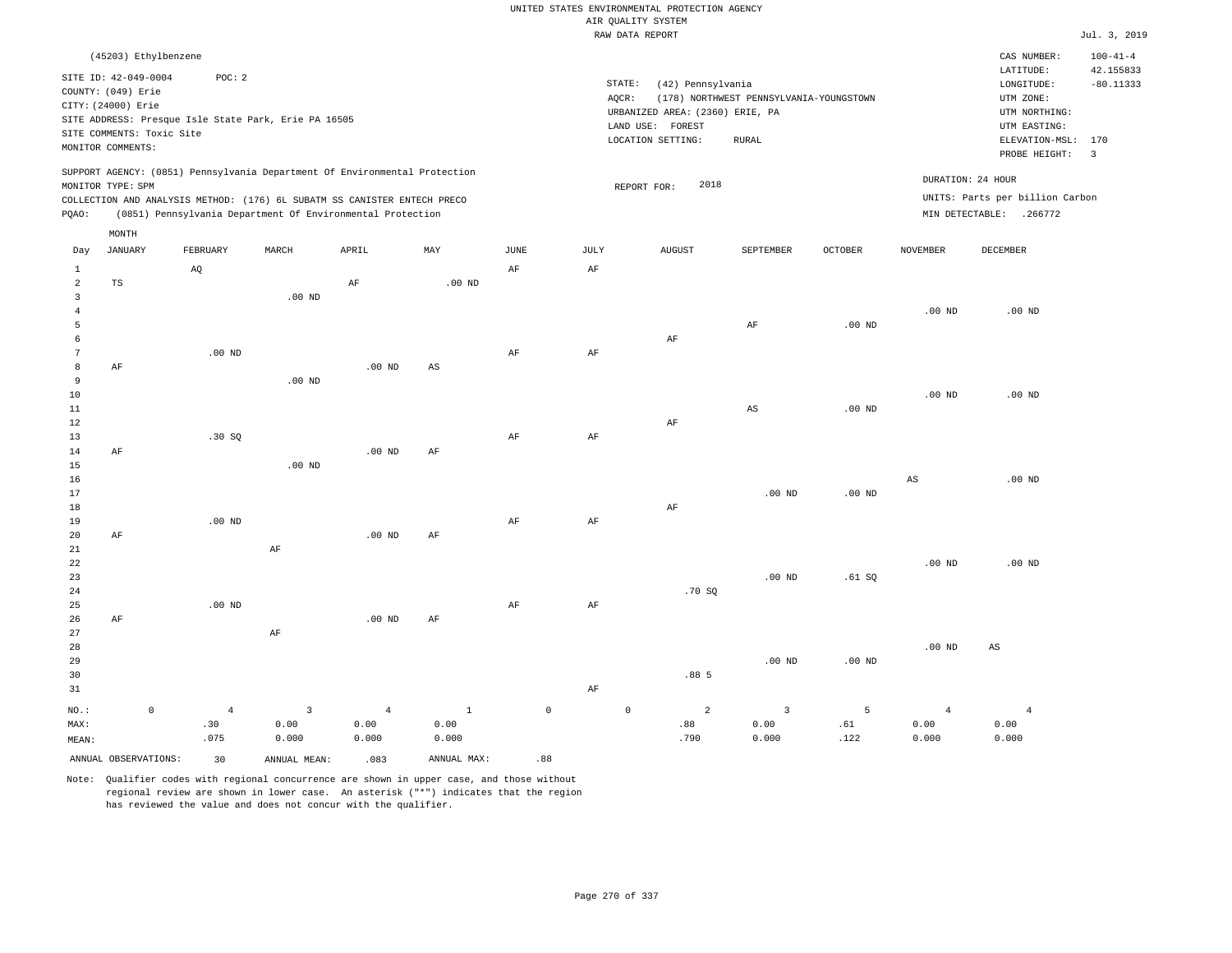|                                | (45204) o-Xylene<br>SITE ID: 42-049-0004<br>COUNTY: (049) Erie<br>CITY: (24000) Erie<br>SITE COMMENTS: Toxic Site<br>MONITOR COMMENTS: | POC: 2            | SITE ADDRESS: Presque Isle State Park, Erie PA 16505<br>SUPPORT AGENCY: (0851) Pennsylvania Department Of Environmental Protection     |                   |                   |                   | STATE:<br>AQCR:   | (42) Pennsylvania<br>URBANIZED AREA: (2360) ERIE, PA<br>LAND USE: FOREST<br>LOCATION SETTING: | (178) NORTHWEST PENNSYLVANIA-YOUNGSTOWN<br>RURAL |                   |                   | CAS NUMBER:<br>LATITUDE:<br>LONGITUDE:<br>UTM ZONE:<br>UTM NORTHING:<br>UTM EASTING:<br>ELEVATION-MSL:<br>PROBE HEIGHT: | $95 - 47 - 6$<br>42.155833<br>$-80.11333$<br>170<br>$\overline{3}$ |
|--------------------------------|----------------------------------------------------------------------------------------------------------------------------------------|-------------------|----------------------------------------------------------------------------------------------------------------------------------------|-------------------|-------------------|-------------------|-------------------|-----------------------------------------------------------------------------------------------|--------------------------------------------------|-------------------|-------------------|-------------------------------------------------------------------------------------------------------------------------|--------------------------------------------------------------------|
|                                | MONITOR TYPE: SPM                                                                                                                      |                   |                                                                                                                                        |                   |                   |                   | REPORT FOR:       | 2013                                                                                          |                                                  |                   |                   | DURATION: 24 HOUR                                                                                                       |                                                                    |
| PQAO:                          |                                                                                                                                        |                   | COLLECTION AND ANALYSIS METHOD: (176) 6L SUBATM SS CANISTER ENTECH PRECO<br>(0851) Pennsylvania Department Of Environmental Protection |                   |                   |                   |                   |                                                                                               |                                                  |                   | MIN DETECTABLE:   | UNITS: Parts per billion Carbon                                                                                         |                                                                    |
|                                | MONTH                                                                                                                                  |                   |                                                                                                                                        |                   |                   |                   |                   |                                                                                               |                                                  |                   |                   |                                                                                                                         |                                                                    |
| Day                            | JANUARY                                                                                                                                | FEBRUARY          | $\tt MARCH$                                                                                                                            | ${\tt APRIL}$     | MAY               | <b>JUNE</b>       | JULY              | AUGUST                                                                                        | SEPTEMBER                                        | <b>OCTOBER</b>    | <b>NOVEMBER</b>   | <b>DECEMBER</b>                                                                                                         |                                                                    |
|                                |                                                                                                                                        |                   |                                                                                                                                        |                   |                   |                   |                   |                                                                                               | $.00$ ND                                         | $.00$ ND          |                   |                                                                                                                         |                                                                    |
| $\mathbf{1}$<br>$\overline{a}$ |                                                                                                                                        |                   |                                                                                                                                        |                   |                   |                   |                   | $.00$ ND                                                                                      |                                                  |                   |                   |                                                                                                                         |                                                                    |
| 3                              |                                                                                                                                        | $.00$ ND          |                                                                                                                                        |                   |                   | AS                | .00 <sub>ND</sub> |                                                                                               |                                                  |                   |                   |                                                                                                                         |                                                                    |
| $\bf{4}$                       | $.00$ ND                                                                                                                               |                   |                                                                                                                                        | $.00$ ND          | $.00$ ND          |                   |                   |                                                                                               |                                                  |                   |                   |                                                                                                                         |                                                                    |
| 5                              |                                                                                                                                        |                   | .00 <sub>ND</sub>                                                                                                                      |                   |                   |                   |                   |                                                                                               |                                                  |                   |                   |                                                                                                                         |                                                                    |
| 6                              |                                                                                                                                        |                   |                                                                                                                                        |                   |                   |                   |                   |                                                                                               |                                                  |                   | $.00$ ND          | $.00$ ND                                                                                                                |                                                                    |
| $\overline{7}$                 |                                                                                                                                        |                   |                                                                                                                                        |                   |                   |                   |                   |                                                                                               | $.00$ ND                                         | .00 <sub>ND</sub> |                   |                                                                                                                         |                                                                    |
| 8<br>9                         |                                                                                                                                        | $.00$ ND          |                                                                                                                                        |                   |                   | $.00$ ND          | .00 <sub>ND</sub> | $.00$ ND                                                                                      |                                                  |                   |                   |                                                                                                                         |                                                                    |
| 10                             | $.00$ ND                                                                                                                               |                   |                                                                                                                                        | AS                | $.00$ ND          |                   |                   |                                                                                               |                                                  |                   |                   |                                                                                                                         |                                                                    |
| 11                             |                                                                                                                                        |                   | $.00$ ND                                                                                                                               |                   |                   |                   |                   |                                                                                               |                                                  |                   |                   |                                                                                                                         |                                                                    |
| 12                             |                                                                                                                                        |                   |                                                                                                                                        |                   |                   |                   |                   |                                                                                               |                                                  |                   | AF                | $.00$ ND                                                                                                                |                                                                    |
| 13                             |                                                                                                                                        |                   |                                                                                                                                        |                   |                   |                   |                   |                                                                                               | .00 <sub>ND</sub>                                | $.00$ ND          |                   |                                                                                                                         |                                                                    |
| 14                             |                                                                                                                                        |                   |                                                                                                                                        |                   |                   |                   |                   | AF                                                                                            |                                                  |                   |                   |                                                                                                                         |                                                                    |
| 15                             |                                                                                                                                        | .00 <sub>ND</sub> |                                                                                                                                        |                   |                   | .00 <sub>ND</sub> | .00 <sub>ND</sub> |                                                                                               |                                                  |                   |                   |                                                                                                                         |                                                                    |
| 16                             | $.00$ ND                                                                                                                               |                   |                                                                                                                                        | $.00$ ND          | $.00$ ND          |                   |                   |                                                                                               |                                                  |                   |                   |                                                                                                                         |                                                                    |
| 17                             |                                                                                                                                        |                   | $.00$ ND                                                                                                                               |                   |                   |                   |                   |                                                                                               |                                                  |                   |                   |                                                                                                                         |                                                                    |
| 18                             |                                                                                                                                        |                   |                                                                                                                                        |                   |                   |                   |                   |                                                                                               |                                                  |                   | $.00$ ND          | $.00$ ND                                                                                                                |                                                                    |
| 19                             |                                                                                                                                        |                   |                                                                                                                                        |                   |                   |                   |                   |                                                                                               | $.00$ ND                                         | $.00$ ND          |                   |                                                                                                                         |                                                                    |
| 20                             |                                                                                                                                        |                   |                                                                                                                                        |                   |                   |                   |                   | $.00$ ND                                                                                      |                                                  |                   |                   |                                                                                                                         |                                                                    |
| 21<br>22                       | $.00$ ND                                                                                                                               | $.00$ ND          |                                                                                                                                        | $.00$ ND          | $.00$ ND          | $.00$ ND          | .00 <sub>ND</sub> |                                                                                               |                                                  |                   |                   |                                                                                                                         |                                                                    |
| 23                             |                                                                                                                                        |                   | $.00$ ND                                                                                                                               |                   |                   |                   |                   |                                                                                               |                                                  |                   |                   |                                                                                                                         |                                                                    |
| 24                             |                                                                                                                                        |                   |                                                                                                                                        |                   |                   |                   |                   |                                                                                               |                                                  |                   | .00 <sub>ND</sub> | $.00$ ND                                                                                                                |                                                                    |
| 25                             |                                                                                                                                        |                   |                                                                                                                                        |                   |                   |                   |                   |                                                                                               | $.00$ ND                                         | $.00$ ND          |                   |                                                                                                                         |                                                                    |
| 26                             |                                                                                                                                        |                   |                                                                                                                                        |                   |                   |                   |                   | $.00$ ND                                                                                      |                                                  |                   |                   |                                                                                                                         |                                                                    |
| 27                             |                                                                                                                                        | $.00$ ND          |                                                                                                                                        |                   |                   | $.00$ ND          | $.00$ ND          |                                                                                               |                                                  |                   |                   |                                                                                                                         |                                                                    |
| 28                             | $.00$ ND                                                                                                                               |                   |                                                                                                                                        | .00 <sub>ND</sub> | .00 <sub>ND</sub> |                   |                   |                                                                                               |                                                  |                   |                   |                                                                                                                         |                                                                    |
| 29                             |                                                                                                                                        |                   | $.00$ ND                                                                                                                               |                   |                   |                   |                   |                                                                                               |                                                  |                   |                   |                                                                                                                         |                                                                    |
| 30                             |                                                                                                                                        |                   |                                                                                                                                        |                   |                   |                   |                   |                                                                                               |                                                  |                   | $.00$ ND          | $.00$ ND                                                                                                                |                                                                    |
| 31                             |                                                                                                                                        |                   |                                                                                                                                        |                   |                   |                   |                   |                                                                                               |                                                  | $.00$ ND          |                   |                                                                                                                         |                                                                    |
| NO.:                           | 5                                                                                                                                      | 5                 | 5                                                                                                                                      | $\overline{4}$    | $\overline{5}$    | $\overline{4}$    | 5                 | $\overline{4}$                                                                                | 5                                                | $\epsilon$        | $\overline{4}$    | $\overline{5}$                                                                                                          |                                                                    |
| MAX:                           | 0.00                                                                                                                                   | 0.00              | 0.00                                                                                                                                   | 0.00              | 0.00              | 0.00              | 0.00              | 0.00                                                                                          | 0.00                                             | 0.00              | 0.00              | 0.00                                                                                                                    |                                                                    |
| MEAN:                          | 0.000                                                                                                                                  | 0.000             | 0.000                                                                                                                                  | 0.000             | 0.000             | 0.000             | 0.000             | 0.000                                                                                         | 0.000                                            | 0.000             | 0.000             | 0.000                                                                                                                   |                                                                    |
|                                | ANNUAL OBSERVATIONS:                                                                                                                   | 57                | ANNUAL MEAN:                                                                                                                           | 0.000             | ANNUAL MAX:       | 0.00              |                   |                                                                                               |                                                  |                   |                   |                                                                                                                         |                                                                    |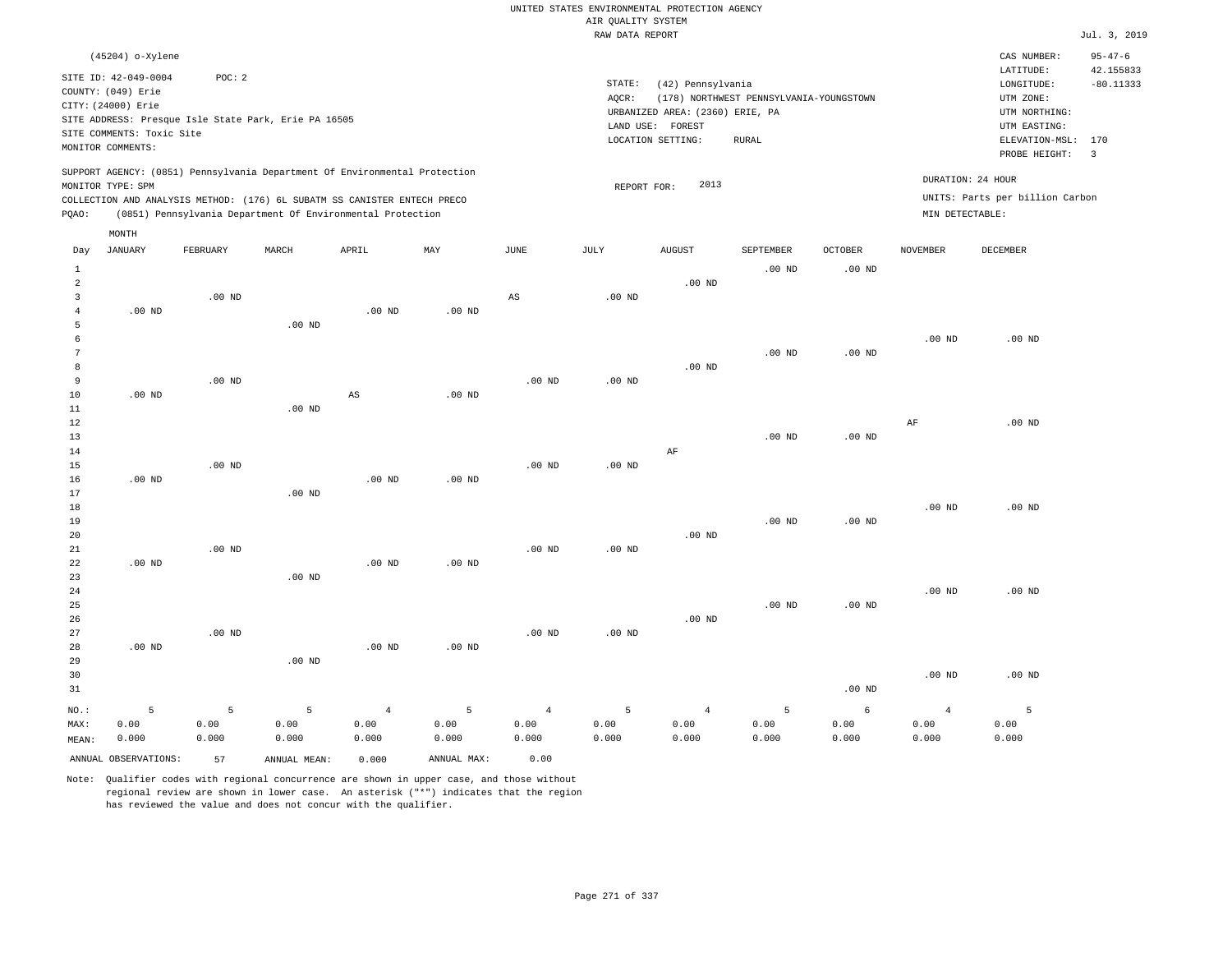|                   | (45204) o-Xylene                           |                |                                                                            |                        |                        |                   |                        |                                 |                                         |                   |                        | CAS NUMBER:<br>LATITUDE:        | $95 - 47 - 6$<br>42.155833 |
|-------------------|--------------------------------------------|----------------|----------------------------------------------------------------------------|------------------------|------------------------|-------------------|------------------------|---------------------------------|-----------------------------------------|-------------------|------------------------|---------------------------------|----------------------------|
|                   | SITE ID: 42-049-0004<br>COUNTY: (049) Erie | POC: 2         |                                                                            |                        |                        |                   | STATE:<br>AQCR:        | (42) Pennsylvania               | (178) NORTHWEST PENNSYLVANIA-YOUNGSTOWN |                   |                        | LONGITUDE:<br>UTM ZONE:         | $-80.11333$                |
|                   | CITY: (24000) Erie                         |                |                                                                            |                        |                        |                   |                        | URBANIZED AREA: (2360) ERIE, PA |                                         |                   |                        | UTM NORTHING:                   |                            |
|                   |                                            |                | SITE ADDRESS: Presque Isle State Park, Erie PA 16505                       |                        |                        |                   |                        | LAND USE: FOREST                |                                         |                   |                        | UTM EASTING:                    |                            |
|                   | SITE COMMENTS: Toxic Site                  |                |                                                                            |                        |                        |                   |                        | LOCATION SETTING:               | <b>RURAL</b>                            |                   |                        | ELEVATION-MSL: 170              |                            |
|                   | MONITOR COMMENTS:                          |                |                                                                            |                        |                        |                   |                        |                                 |                                         |                   |                        | PROBE HEIGHT:                   | $\overline{3}$             |
|                   | MONITOR TYPE: SPM                          |                | SUPPORT AGENCY: (0851) Pennsylvania Department Of Environmental Protection |                        |                        |                   | REPORT FOR:            | 2014                            |                                         |                   | DURATION: 24 HOUR      |                                 |                            |
|                   |                                            |                | COLLECTION AND ANALYSIS METHOD: (176) 6L SUBATM SS CANISTER ENTECH PRECO   |                        |                        |                   |                        |                                 |                                         |                   |                        | UNITS: Parts per billion Carbon |                            |
| PQAO:             |                                            |                | (0851) Pennsylvania Department Of Environmental Protection                 |                        |                        |                   |                        |                                 |                                         |                   | MIN DETECTABLE:        |                                 |                            |
|                   | MONTH                                      |                |                                                                            |                        |                        |                   |                        |                                 |                                         |                   |                        |                                 |                            |
| Day               | <b>JANUARY</b>                             | FEBRUARY       | MARCH                                                                      | APRIL                  | MAY                    | JUNE              | JULY                   | <b>AUGUST</b>                   | SEPTEMBER                               | <b>OCTOBER</b>    | <b>NOVEMBER</b>        | DECEMBER                        |                            |
| $\mathbf{1}$      |                                            |                |                                                                            |                        |                        |                   |                        |                                 |                                         |                   | AS                     | AS                              |                            |
| $\overline{a}$    |                                            |                |                                                                            |                        |                        |                   |                        |                                 | $.00$ ND                                | AS                |                        |                                 |                            |
| 3                 |                                            |                |                                                                            |                        |                        |                   |                        | .40SQ                           |                                         |                   |                        |                                 |                            |
| $\overline{4}$    |                                            | AF             |                                                                            |                        |                        | $.00$ ND          | $.00$ ND               |                                 |                                         |                   |                        |                                 |                            |
| 5                 | $.00$ ND                                   |                |                                                                            | $.00$ ND               | .00 <sub>ND</sub>      |                   |                        |                                 |                                         |                   |                        |                                 |                            |
| 6                 |                                            |                | .31 SQ                                                                     |                        |                        |                   |                        |                                 |                                         |                   |                        |                                 |                            |
| 7                 |                                            |                |                                                                            |                        |                        |                   |                        |                                 |                                         |                   | $.00$ ND               | .22SQ                           |                            |
| 8                 |                                            |                |                                                                            |                        |                        |                   |                        |                                 | AF                                      | $_{\rm AS}$       |                        |                                 |                            |
| $\overline{9}$    |                                            |                |                                                                            |                        |                        |                   |                        | AF                              |                                         |                   |                        |                                 |                            |
| 10                |                                            | $.00$ ND       |                                                                            |                        |                        | $.00$ ND          | .37S                   |                                 |                                         |                   |                        |                                 |                            |
| 11                | $.00$ ND                                   |                |                                                                            | $\rm AF$               | $\mathbb{A}\mathbb{S}$ |                   |                        |                                 |                                         |                   |                        |                                 |                            |
| 12                |                                            |                | AM                                                                         |                        |                        |                   |                        |                                 |                                         |                   |                        |                                 |                            |
| 13                |                                            |                |                                                                            |                        |                        |                   |                        |                                 |                                         |                   | $\mathbb{A}\mathbb{S}$ | $.00$ ND                        |                            |
| 14                |                                            |                |                                                                            |                        |                        |                   |                        |                                 | AS                                      | AM                |                        |                                 |                            |
| $15\,$            |                                            |                |                                                                            |                        |                        |                   |                        | AF                              |                                         |                   |                        |                                 |                            |
| 16                |                                            | $.00$ ND       |                                                                            |                        |                        | .00 <sub>ND</sub> | $.00$ ND               |                                 |                                         |                   |                        |                                 |                            |
| 17                | $.00$ ND                                   |                |                                                                            | $.00$ ND               | .00 <sub>ND</sub>      |                   |                        |                                 |                                         |                   |                        |                                 |                            |
| 18                |                                            |                | $.00$ ND                                                                   |                        |                        |                   |                        |                                 |                                         |                   |                        |                                 |                            |
| 19                |                                            |                |                                                                            |                        |                        |                   |                        |                                 |                                         |                   | .00 <sub>ND</sub>      | $.00$ ND                        |                            |
| 20                |                                            |                |                                                                            |                        |                        |                   |                        |                                 | AS                                      | $\rm{AF}$         |                        |                                 |                            |
| $2\sqrt{1}$<br>22 |                                            | $.00$ ND       |                                                                            |                        |                        | $.00$ ND          | .38 SQ                 | AF                              |                                         |                   |                        |                                 |                            |
| 23                | $.00$ ND                                   |                |                                                                            | $.00$ ND               | $.00$ ND               |                   |                        |                                 |                                         |                   |                        |                                 |                            |
| 24                |                                            |                | .00 <sub>ND</sub>                                                          |                        |                        |                   |                        |                                 |                                         |                   |                        |                                 |                            |
| 25                |                                            |                |                                                                            |                        |                        |                   |                        |                                 |                                         |                   | $_{\rm AS}$            | $.00$ ND                        |                            |
| 26                |                                            |                |                                                                            |                        |                        |                   |                        |                                 | AS                                      | .00 <sub>ND</sub> |                        |                                 |                            |
| 27                |                                            |                |                                                                            |                        |                        |                   |                        | AF                              |                                         |                   |                        |                                 |                            |
| 28                |                                            | $.00$ ND       |                                                                            |                        |                        | .27SQ             | $\mathbb{A}\mathbb{S}$ |                                 |                                         |                   |                        |                                 |                            |
| 29                | $.00$ ND                                   |                |                                                                            | $\mathbb{A}\mathbb{S}$ | .00 <sub>ND</sub>      |                   |                        |                                 |                                         |                   |                        |                                 |                            |
| 30                |                                            |                | $.00$ ND                                                                   |                        |                        |                   |                        |                                 |                                         |                   |                        |                                 |                            |
| 31                |                                            |                |                                                                            |                        |                        |                   |                        |                                 |                                         |                   |                        | $\mathbb{A}\mathbb{S}$          |                            |
| NO.:              | 5                                          | $\overline{4}$ | $\overline{4}$                                                             | $\overline{3}$         | $\overline{4}$         | 5                 | $\overline{4}$         | $\mathbf{1}$                    | $\mathbf{1}$                            | $\mathbf{1}$      | $\overline{2}$         | $\overline{4}$                  |                            |
| MAX:              | 0.00                                       | 0.00           | .31                                                                        | 0.00                   | 0.00                   | .27               | .38                    | .40                             | 0.00                                    | 0.00              | 0.00                   | .22                             |                            |
| MEAN:             | 0.000                                      | 0.000          | .078                                                                       | 0.000                  | 0.000                  | .054              | .188                   | .400                            | 0.000                                   | 0.000             | 0.000                  | .055                            |                            |
|                   |                                            |                |                                                                            |                        |                        |                   |                        |                                 |                                         |                   |                        |                                 |                            |
|                   | ANNUAL OBSERVATIONS:                       | 38             | ANNUAL MEAN:                                                               | .051                   | ANNUAL MAX:            | .40               |                        |                                 |                                         |                   |                        |                                 |                            |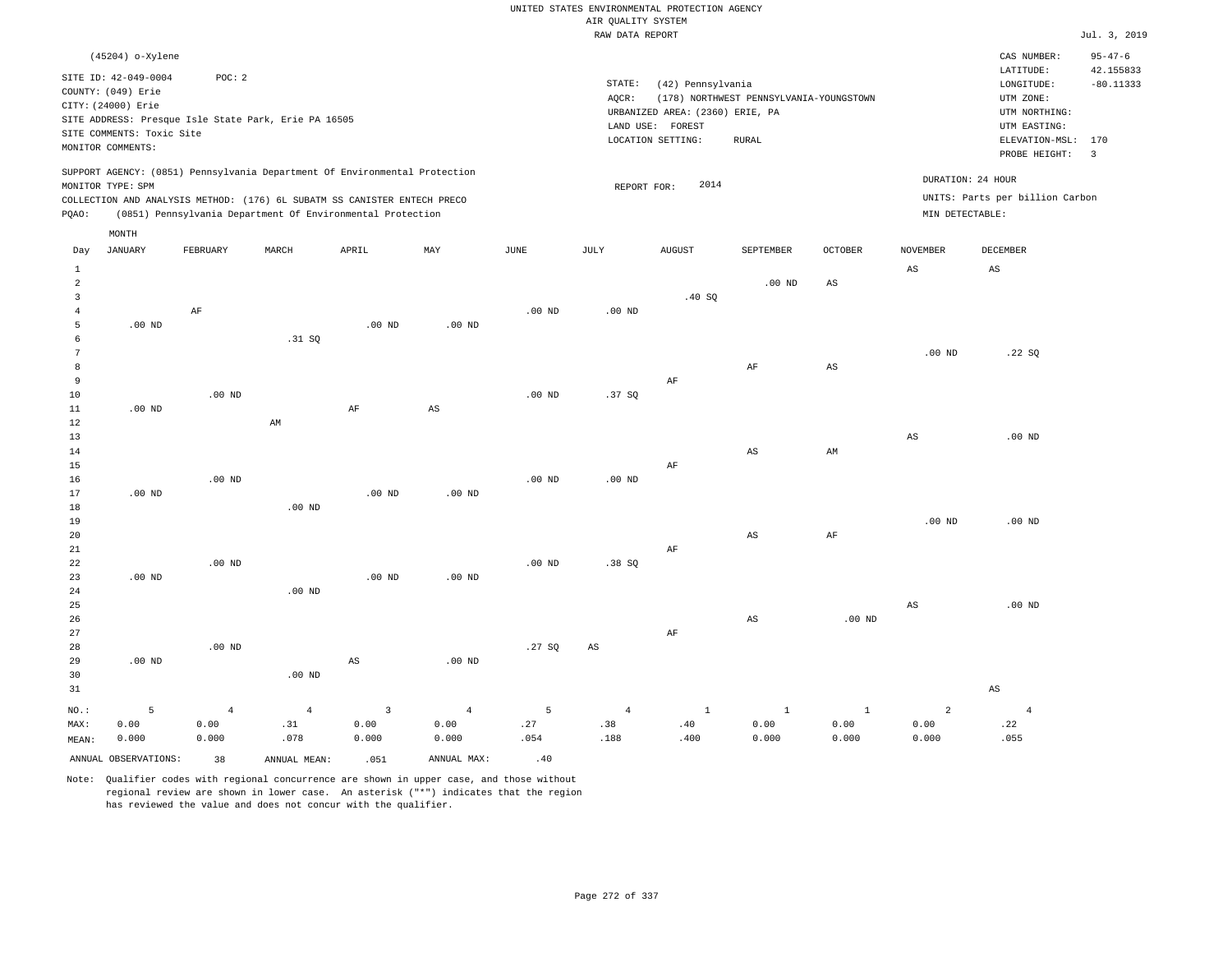|                |                           |          |                                                      |                                                                            |          |                   | RAW DATA REPORT        |                                 |                                         |                        |                        |                                 | Jul. 3, 2019            |
|----------------|---------------------------|----------|------------------------------------------------------|----------------------------------------------------------------------------|----------|-------------------|------------------------|---------------------------------|-----------------------------------------|------------------------|------------------------|---------------------------------|-------------------------|
|                | (45204) o-Xylene          |          |                                                      |                                                                            |          |                   |                        |                                 |                                         |                        |                        | CAS NUMBER:                     | $95 - 47 - 6$           |
|                | SITE ID: 42-049-0004      | POC: 2   |                                                      |                                                                            |          |                   |                        |                                 |                                         |                        |                        | LATITUDE:                       | 42.155833               |
|                | COUNTY: (049) Erie        |          |                                                      |                                                                            |          |                   | STATE:                 | (42) Pennsylvania               |                                         |                        |                        | LONGITUDE:                      | $-80.11333$             |
|                | CITY: (24000) Erie        |          |                                                      |                                                                            |          |                   | $AQCR$ :               |                                 | (178) NORTHWEST PENNSYLVANIA-YOUNGSTOWN |                        |                        | UTM ZONE:                       |                         |
|                |                           |          | SITE ADDRESS: Presque Isle State Park, Erie PA 16505 |                                                                            |          |                   |                        | URBANIZED AREA: (2360) ERIE, PA |                                         |                        |                        | UTM NORTHING:                   |                         |
|                | SITE COMMENTS: Toxic Site |          |                                                      |                                                                            |          |                   |                        | LAND USE: FOREST                |                                         |                        |                        | UTM EASTING:                    |                         |
|                | MONITOR COMMENTS:         |          |                                                      |                                                                            |          |                   |                        | LOCATION SETTING:               | RURAL                                   |                        |                        | ELEVATION-MSL:                  | 170                     |
|                |                           |          |                                                      | SUPPORT AGENCY: (0851) Pennsylvania Department Of Environmental Protection |          |                   |                        |                                 |                                         |                        |                        | PROBE HEIGHT:                   | $\overline{\mathbf{3}}$ |
|                | MONITOR TYPE: SPM         |          |                                                      |                                                                            |          |                   | REPORT FOR:            | 2015                            |                                         |                        |                        | DURATION: 24 HOUR               |                         |
|                |                           |          |                                                      | COLLECTION AND ANALYSIS METHOD: (176) 6L SUBATM SS CANISTER ENTECH PRECO   |          |                   |                        |                                 |                                         |                        |                        | UNITS: Parts per billion Carbon |                         |
| PQAO:          |                           |          |                                                      | (0851) Pennsylvania Department Of Environmental Protection                 |          |                   |                        |                                 |                                         |                        | MIN DETECTABLE:        |                                 |                         |
|                | MONTH                     |          |                                                      |                                                                            |          |                   |                        |                                 |                                         |                        |                        |                                 |                         |
| Day            | JANUARY                   | FEBRUARY | MARCH                                                | APRIL                                                                      | MAY      | JUNE              | JULY                   | AUGUST                          | SEPTEMBER                               | <b>OCTOBER</b>         | NOVEMBER               | DECEMBER                        |                         |
| $\mathbf{1}$   |                           |          | $.00$ ND                                             |                                                                            |          |                   |                        |                                 |                                         |                        |                        |                                 |                         |
| $\overline{a}$ |                           |          |                                                      |                                                                            |          |                   |                        |                                 |                                         |                        | .00 <sub>ND</sub>      | TS                              |                         |
| $\overline{3}$ |                           |          |                                                      |                                                                            |          |                   |                        |                                 | .26SQ                                   | .00 <sub>ND</sub>      |                        |                                 |                         |
| $\overline{4}$ |                           |          |                                                      |                                                                            |          |                   |                        | $.00$ ND                        |                                         |                        |                        |                                 |                         |
| 5              |                           | AS       |                                                      |                                                                            |          | .00 <sub>ND</sub> | AS                     |                                 |                                         |                        |                        |                                 |                         |
| 6<br>7         | $\rm AF$                  |          |                                                      | .00 <sub>ND</sub>                                                          | .41 SQ   |                   |                        |                                 |                                         |                        |                        |                                 |                         |
| 8              |                           |          | $.00$ ND                                             |                                                                            |          |                   |                        |                                 |                                         |                        | $\mathbb{A}\mathbb{S}$ | $.00$ ND                        |                         |
| 9              |                           |          |                                                      |                                                                            |          |                   |                        |                                 | .27SQ                                   | AS                     |                        |                                 |                         |
| 10             |                           |          |                                                      |                                                                            |          |                   |                        | $.00$ ND                        |                                         |                        |                        |                                 |                         |
| 11             |                           | AS       |                                                      |                                                                            |          | .00 <sub>ND</sub> | $.00$ ND               |                                 |                                         |                        |                        |                                 |                         |
| 12             | $.00$ ND                  |          |                                                      | $.00$ ND                                                                   | $.00$ ND |                   |                        |                                 |                                         |                        |                        |                                 |                         |
| 13             |                           |          | $.00$ ND                                             |                                                                            |          |                   |                        |                                 |                                         |                        |                        |                                 |                         |
| 14             |                           |          |                                                      |                                                                            |          |                   |                        |                                 |                                         |                        | AF                     | $.00$ ND                        |                         |
| 15             |                           |          |                                                      |                                                                            |          |                   |                        |                                 | .00 <sub>ND</sub>                       | $\mathbb{A}\mathbb{S}$ |                        |                                 |                         |
| 16             |                           |          |                                                      |                                                                            |          |                   |                        | $.00$ ND                        |                                         |                        |                        |                                 |                         |
| 17             |                           | AF       |                                                      |                                                                            |          | $.00$ ND          | $.00$ ND               |                                 |                                         |                        |                        |                                 |                         |
| 18             | AF                        |          |                                                      | $.00$ ND                                                                   | .705     |                   |                        |                                 |                                         |                        |                        |                                 |                         |
| 19             |                           |          | $_{\rm AS}$                                          |                                                                            |          |                   |                        |                                 |                                         |                        |                        |                                 |                         |
| 20             |                           |          |                                                      |                                                                            |          |                   |                        |                                 |                                         |                        | $.00$ ND               | $.00$ ND                        |                         |
| 21             |                           |          |                                                      |                                                                            |          |                   |                        |                                 | $.00$ ND                                | .00 <sub>ND</sub>      |                        |                                 |                         |
| 22             |                           |          |                                                      |                                                                            |          |                   |                        | $.00$ ND                        |                                         |                        |                        |                                 |                         |
| 23             |                           | $.00$ ND |                                                      |                                                                            |          | AS                | $\mathbb{A}\mathbb{S}$ |                                 |                                         |                        |                        |                                 |                         |
| 24             | .21 SQ                    |          |                                                      | .00 <sub>ND</sub>                                                          | .24 SQ   |                   |                        |                                 |                                         |                        |                        |                                 |                         |
| 25             |                           |          | $.00$ ND                                             |                                                                            |          |                   |                        |                                 |                                         |                        |                        |                                 |                         |
| 26             |                           |          |                                                      |                                                                            |          |                   |                        |                                 |                                         |                        | TS                     | $.00$ ND                        |                         |
| 27<br>28       |                           |          |                                                      |                                                                            |          |                   |                        | $.00$ ND                        | AS                                      | .00 <sub>ND</sub>      |                        |                                 |                         |
| 29             |                           |          |                                                      |                                                                            |          | $.00$ ND          | .28S                   |                                 |                                         |                        |                        |                                 |                         |
|                |                           |          |                                                      |                                                                            |          |                   |                        |                                 |                                         |                        |                        |                                 |                         |

31 NO.: MAX: MEAN: 3 .21 .070 .00 ND 1 0.00 0.000 5 0.00 0.000 5 0.00 0.000 5 .70 .314 4 0.00 0.000 3 .28 .093 5 0.00 0.000 4 .27 .133 3 0.00 0.000 2 0.00 0.000 4 0.00 0.000 ANNUAL OBSERVATIONS:  $44$  ANNUAL MEAN: .059 ANNUAL MAX: .050

Note: Qualifier codes with regional concurrence are shown in upper case, and those without regional review are shown in lower case. An asterisk ("\*") indicates that the region has reviewed the value and does not concur with the qualifier.

.00 ND

.22 SQ

30

.00 ND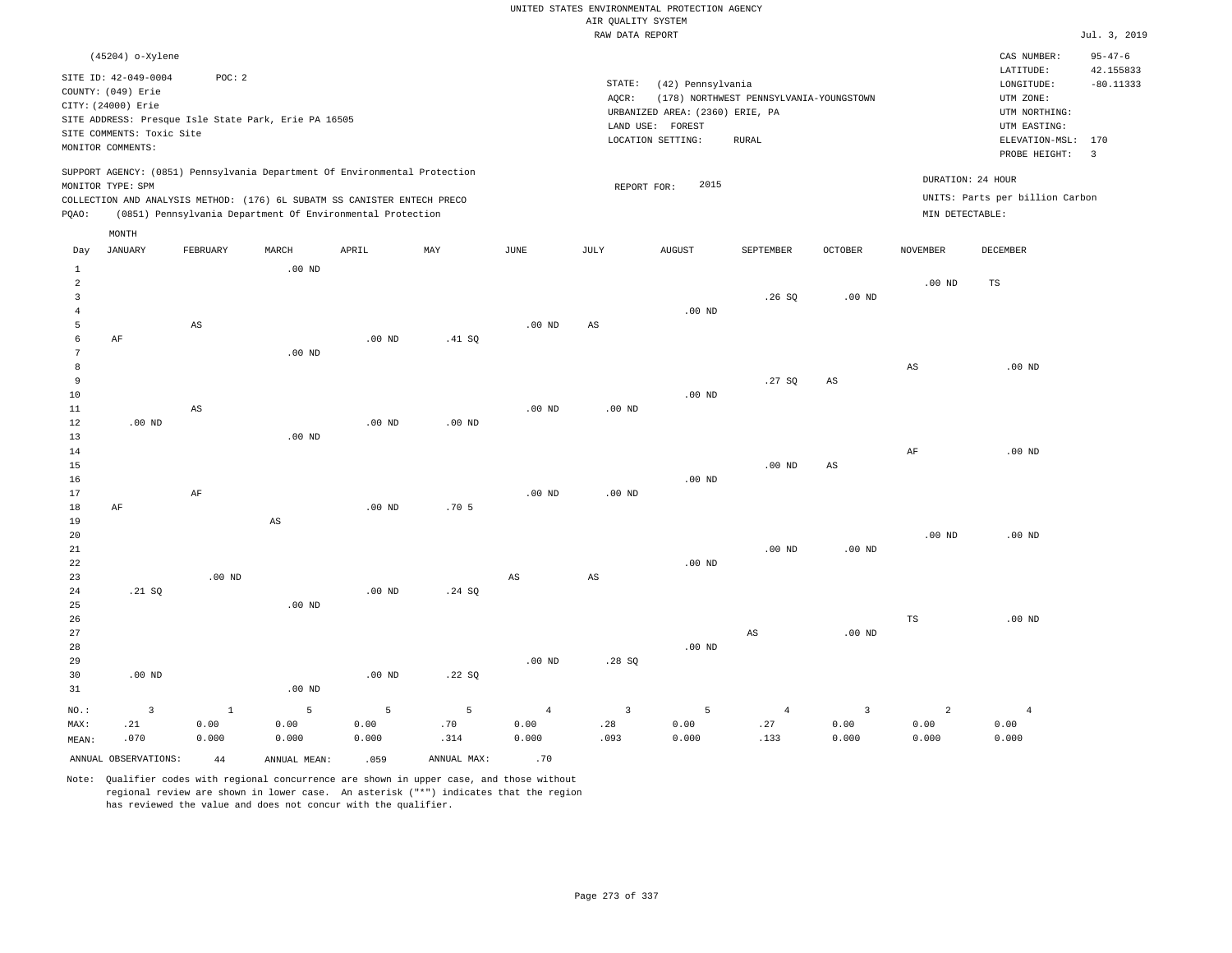|                 | (45204) o-Xylene                               |                   |                                                                            |                        |                |                        |                 |                                 |                                         |              |                    | CAS NUMBER:<br>LATITUDE:        | $95 - 47 - 6$<br>42.155833 |
|-----------------|------------------------------------------------|-------------------|----------------------------------------------------------------------------|------------------------|----------------|------------------------|-----------------|---------------------------------|-----------------------------------------|--------------|--------------------|---------------------------------|----------------------------|
|                 | SITE ID: 42-049-0004                           | POC: 2            |                                                                            |                        |                |                        | STATE:          | (42) Pennsylvania               |                                         |              |                    | LONGITUDE:                      | $-80.11333$                |
|                 | COUNTY: (049) Erie                             |                   |                                                                            |                        |                |                        | AQCR:           |                                 | (178) NORTHWEST PENNSYLVANIA-YOUNGSTOWN |              |                    | UTM ZONE:                       |                            |
|                 | CITY: (24000) Erie                             |                   |                                                                            |                        |                |                        |                 | URBANIZED AREA: (2360) ERIE, PA |                                         |              |                    | UTM NORTHING:                   |                            |
|                 |                                                |                   | SITE ADDRESS: Presque Isle State Park, Erie PA 16505                       |                        |                |                        |                 | LAND USE: FOREST                |                                         |              |                    | UTM EASTING:                    |                            |
|                 | SITE COMMENTS: Toxic Site<br>MONITOR COMMENTS: |                   |                                                                            |                        |                |                        |                 | LOCATION SETTING:               | <b>RURAL</b>                            |              |                    | ELEVATION-MSL: 170              |                            |
|                 |                                                |                   |                                                                            |                        |                |                        |                 |                                 |                                         |              |                    | PROBE HEIGHT:                   | $\overline{3}$             |
|                 | MONITOR TYPE: SPM                              |                   | SUPPORT AGENCY: (0851) Pennsylvania Department Of Environmental Protection |                        |                |                        |                 | 2016<br>REPORT FOR:             |                                         |              | DURATION: 24 HOUR  |                                 |                            |
|                 |                                                |                   | COLLECTION AND ANALYSIS METHOD: (176) 6L SUBATM SS CANISTER ENTECH PRECO   |                        |                |                        |                 |                                 |                                         |              |                    | UNITS: Parts per billion Carbon |                            |
| PQAO:           |                                                |                   | (0851) Pennsylvania Department Of Environmental Protection                 |                        |                |                        |                 |                                 |                                         |              | $MIN$ DETECTABLE : |                                 |                            |
|                 | MONTH                                          |                   |                                                                            |                        |                |                        |                 |                                 |                                         |              |                    |                                 |                            |
| Day             | <b>JANUARY</b>                                 | FEBRUARY          | MARCH                                                                      | APRIL                  | MAY            | JUNE                   | $\mathtt{JULY}$ | <b>AUGUST</b>                   | SEPTEMBER                               | OCTOBER      | <b>NOVEMBER</b>    | DECEMBER                        |                            |
| $\mathbf{1}$    | $.00$ ND                                       |                   | $.00$ ND                                                                   |                        |                |                        |                 |                                 |                                         |              |                    |                                 |                            |
| 2               |                                                |                   |                                                                            |                        |                |                        |                 |                                 |                                         |              | $_{\rm TS}$        | TS                              |                            |
| $\overline{3}$  |                                                |                   |                                                                            |                        |                |                        |                 |                                 | $.00$ ND                                | AF           |                    |                                 |                            |
| $\overline{4}$  |                                                |                   |                                                                            |                        |                |                        |                 | AF                              |                                         |              |                    |                                 |                            |
| 5               |                                                |                   |                                                                            |                        |                | $.00$ ND               | AF              |                                 |                                         |              |                    |                                 |                            |
| 6               |                                                | $.00$ ND          |                                                                            | AF                     | AS             |                        |                 |                                 |                                         |              |                    |                                 |                            |
| $7\phantom{.0}$ | $.00$ ND                                       |                   | $\rm{AF}$                                                                  |                        |                |                        |                 |                                 |                                         |              |                    |                                 |                            |
| 8               |                                                |                   |                                                                            |                        |                |                        |                 |                                 |                                         |              | AF                 | TS                              |                            |
| $\overline{9}$  |                                                |                   |                                                                            |                        |                |                        |                 |                                 | <b>TS</b>                               | AF           |                    |                                 |                            |
| 10              |                                                |                   |                                                                            |                        |                |                        |                 | AF                              |                                         |              |                    |                                 |                            |
| 11              |                                                |                   |                                                                            |                        |                | $_{\rm AS}$            | $\rm AF$        |                                 |                                         |              |                    |                                 |                            |
| 12              |                                                | $.00$ ND          |                                                                            | $\mathbb{A}\mathbb{S}$ | .48 SQ         |                        |                 |                                 |                                         |              |                    |                                 |                            |
| 13              | TS                                             |                   | $.00$ ND                                                                   |                        |                |                        |                 |                                 |                                         |              |                    |                                 |                            |
| $14\,$          |                                                |                   |                                                                            |                        |                |                        |                 |                                 |                                         |              | $.00$ ND           | .00 <sub>ND</sub>               |                            |
| 15              |                                                |                   |                                                                            |                        |                |                        |                 |                                 | $\rm AF$                                | $.00$ ND     |                    |                                 |                            |
| 16              |                                                |                   |                                                                            |                        |                |                        |                 | $.00$ ND                        |                                         |              |                    |                                 |                            |
| 17              |                                                |                   |                                                                            |                        |                | AF                     | AF              |                                 |                                         |              |                    |                                 |                            |
| $1\,8$          |                                                | $.00$ ND          |                                                                            | $\mathbb{A}\mathbb{S}$ | $.00$ ND       |                        |                 |                                 |                                         |              |                    |                                 |                            |
| 19<br>20        | $.00$ ND                                       |                   | $\mathbb{A}\mathbb{S}$                                                     |                        |                |                        |                 |                                 |                                         |              | $.00$ ND           | $.00$ ND                        |                            |
| 21              |                                                |                   |                                                                            |                        |                |                        |                 |                                 | $.00$ ND                                | AF           |                    |                                 |                            |
| 22              |                                                |                   |                                                                            |                        |                |                        |                 | AF                              |                                         |              |                    |                                 |                            |
| 23              |                                                |                   |                                                                            |                        |                | $\mathbb{A}\mathbb{S}$ | AF              |                                 |                                         |              |                    |                                 |                            |
| 24              |                                                | .00 <sub>ND</sub> |                                                                            | .24S                   | AF             |                        |                 |                                 |                                         |              |                    |                                 |                            |
| 25              | $.00$ ND                                       |                   | $.00$ ND                                                                   |                        |                |                        |                 |                                 |                                         |              |                    |                                 |                            |
| 26              |                                                |                   |                                                                            |                        |                |                        |                 |                                 |                                         |              | AF                 | $.00$ ND                        |                            |
| 27              |                                                |                   |                                                                            |                        |                |                        |                 |                                 | $.00$ ND                                | AF           |                    |                                 |                            |
| 28              |                                                |                   |                                                                            |                        |                |                        |                 | $.00$ ND                        |                                         |              |                    |                                 |                            |
| 29              |                                                |                   |                                                                            |                        |                | AF                     | AF              |                                 |                                         |              |                    |                                 |                            |
| 30              |                                                |                   |                                                                            | $\mathbb{A}\mathbb{S}$ | $\rm{AF}$      |                        |                 |                                 |                                         |              |                    |                                 |                            |
| 31              | $.00$ ND                                       |                   | $.00$ ND                                                                   |                        |                |                        |                 |                                 |                                         |              |                    |                                 |                            |
| NO.:            | 5                                              | $\overline{4}$    | $\overline{4}$                                                             | $\mathbf{1}$           | $\overline{2}$ | $\mathbf{1}$           |                 | $\mathbb O$<br>$\overline{a}$   | $\overline{3}$                          | $\mathbf{1}$ | $\overline{2}$     | $\overline{3}$                  |                            |
| MAX:            | 0.00                                           | 0.00              | 0.00                                                                       | .24                    | .48            | 0.00                   |                 | 0.00                            | 0.00                                    | 0.00         | 0.00               | 0.00                            |                            |
| MEAN:           | 0.000                                          | 0.000             | 0.000                                                                      | .240                   | .240           | 0.000                  |                 | 0.000                           | 0.000                                   | 0.000        | 0.000              | 0.000                           |                            |
|                 | ANNUAL OBSERVATIONS:                           | 28                | ANNUAL MEAN:                                                               | .026                   | ANNUAL MAX:    | .48                    |                 |                                 |                                         |              |                    |                                 |                            |
|                 |                                                |                   |                                                                            |                        |                |                        |                 |                                 |                                         |              |                    |                                 |                            |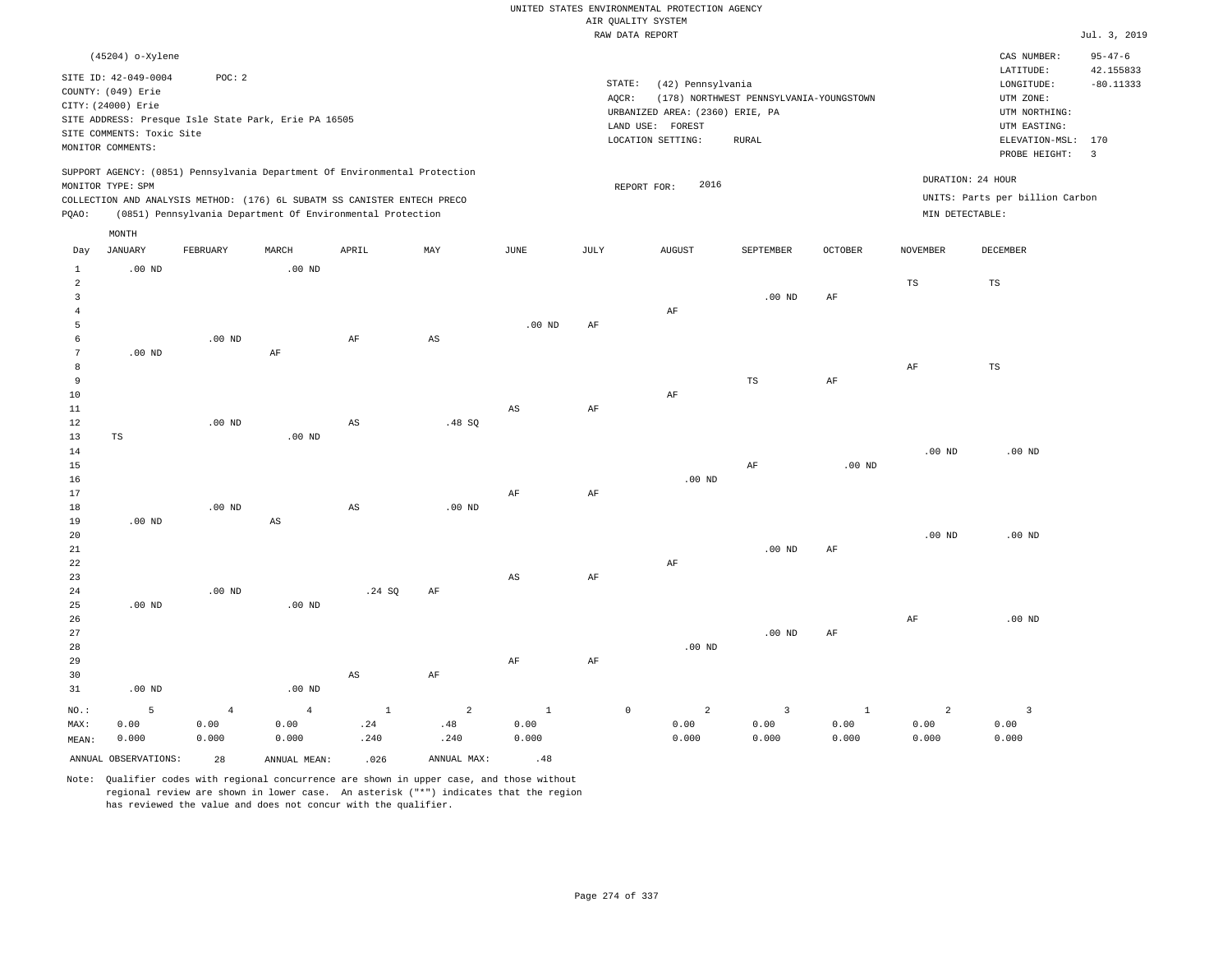|                |                           |             |                                                      |                                                                            |                   |            | RAW DATA REPORT        |                                 |                                         |                   |                   |                                 | Jul. 3, 2019   |
|----------------|---------------------------|-------------|------------------------------------------------------|----------------------------------------------------------------------------|-------------------|------------|------------------------|---------------------------------|-----------------------------------------|-------------------|-------------------|---------------------------------|----------------|
|                | (45204) o-Xylene          |             |                                                      |                                                                            |                   |            |                        |                                 |                                         |                   |                   | CAS NUMBER:                     | $95 - 47 - 6$  |
|                |                           |             |                                                      |                                                                            |                   |            |                        |                                 |                                         |                   |                   | LATITUDE:                       | 42.155833      |
|                | SITE ID: 42-049-0004      | POC: 2      |                                                      |                                                                            |                   |            | STATE:                 | (42) Pennsylvania               |                                         |                   |                   | LONGITUDE:                      | $-80.11333$    |
|                | COUNTY: (049) Erie        |             |                                                      |                                                                            |                   |            | AQCR:                  |                                 | (178) NORTHWEST PENNSYLVANIA-YOUNGSTOWN |                   |                   | UTM ZONE:                       |                |
|                | CITY: (24000) Erie        |             |                                                      |                                                                            |                   |            |                        | URBANIZED AREA: (2360) ERIE, PA |                                         |                   |                   | UTM NORTHING:                   |                |
|                |                           |             | SITE ADDRESS: Presque Isle State Park, Erie PA 16505 |                                                                            |                   |            |                        | LAND USE: FOREST                |                                         |                   |                   | UTM EASTING:                    |                |
|                | SITE COMMENTS: Toxic Site |             |                                                      |                                                                            |                   |            |                        | LOCATION SETTING:               | <b>RURAL</b>                            |                   |                   | ELEVATION-MSL: 170              |                |
|                | MONITOR COMMENTS:         |             |                                                      |                                                                            |                   |            |                        |                                 |                                         |                   |                   | PROBE HEIGHT:                   | $\overline{3}$ |
|                |                           |             |                                                      | SUPPORT AGENCY: (0851) Pennsylvania Department Of Environmental Protection |                   |            |                        |                                 |                                         |                   |                   |                                 |                |
|                | MONITOR TYPE: SPM         |             |                                                      |                                                                            |                   |            | REPORT FOR:            | 2017                            |                                         |                   |                   | DURATION: 24 HOUR               |                |
|                |                           |             |                                                      | COLLECTION AND ANALYSIS METHOD: (176) 6L SUBATM SS CANISTER ENTECH PRECO   |                   |            |                        |                                 |                                         |                   |                   | UNITS: Parts per billion Carbon |                |
| PQAO:          |                           |             |                                                      | (0851) Pennsylvania Department Of Environmental Protection                 |                   |            |                        |                                 |                                         |                   | MIN DETECTABLE:   |                                 |                |
|                | MONTH                     |             |                                                      |                                                                            |                   |            |                        |                                 |                                         |                   |                   |                                 |                |
| Day            | <b>JANUARY</b>            | FEBRUARY    | MARCH                                                | APRIL                                                                      | MAY               | JUNE       | JULY                   | <b>AUGUST</b>                   | SEPTEMBER                               | <b>OCTOBER</b>    | <b>NOVEMBER</b>   | DECEMBER                        |                |
| $\mathbf{1}$   | $\rm AF$                  |             |                                                      | $\rm{AF}$                                                                  | AF                |            |                        |                                 |                                         |                   |                   |                                 |                |
| $\overline{a}$ |                           |             | .00 <sub>ND</sub>                                    |                                                                            |                   |            |                        |                                 |                                         |                   |                   |                                 |                |
| $\overline{3}$ |                           |             |                                                      |                                                                            |                   |            |                        |                                 |                                         |                   | $.00$ ND          | .32S                            |                |
| $\bf 4$        |                           |             |                                                      |                                                                            |                   |            |                        |                                 | $.00$ ND                                | .34 QX            |                   |                                 |                |
| 5              |                           |             |                                                      |                                                                            |                   |            |                        | $.00$ ND                        |                                         |                   |                   |                                 |                |
| 6              |                           | $.00$ ND    |                                                      |                                                                            |                   | $.00$ ND   | AS                     |                                 |                                         |                   |                   |                                 |                |
| $\overline{7}$ | $\mathbb{TS}$             |             |                                                      | $\rm{AF}$                                                                  | .20SQ             |            |                        |                                 |                                         |                   |                   |                                 |                |
| 8              |                           |             | $.00$ ND                                             |                                                                            |                   |            |                        |                                 |                                         |                   |                   |                                 |                |
| 9              |                           |             |                                                      |                                                                            |                   |            |                        |                                 |                                         |                   | .00 <sub>ND</sub> | .00 <sub>ND</sub>               |                |
| 10             |                           |             |                                                      |                                                                            |                   |            |                        |                                 | $.00$ ND                                | .29SQ             |                   |                                 |                |
| 11             |                           |             |                                                      |                                                                            |                   |            |                        | .31 S0                          |                                         |                   |                   |                                 |                |
| $12\,$         |                           | $_{\rm TS}$ |                                                      |                                                                            |                   | .54 SQ     | AS                     |                                 |                                         |                   |                   |                                 |                |
| 13             | $.00$ ND                  |             |                                                      | .00 <sub>ND</sub>                                                          | $.00$ ND          |            |                        |                                 |                                         |                   |                   |                                 |                |
| 14             |                           |             | $.00$ ND                                             |                                                                            |                   |            |                        |                                 |                                         |                   |                   |                                 |                |
| 15             |                           |             |                                                      |                                                                            |                   |            |                        |                                 |                                         |                   | .00 <sub>ND</sub> | .00 <sub>ND</sub>               |                |
| 16             |                           |             |                                                      |                                                                            |                   |            |                        |                                 | $.00$ ND                                | .00 <sub>ND</sub> |                   |                                 |                |
| 17             |                           |             |                                                      |                                                                            |                   |            |                        | .22SQ                           |                                         |                   |                   |                                 |                |
| 18             |                           | AF          |                                                      |                                                                            |                   | .28SQ      | $\mathbb{A}\mathbb{S}$ |                                 |                                         |                   |                   |                                 |                |
| 19             | $.00$ ND                  |             |                                                      | AF                                                                         | $.00$ ND          |            |                        |                                 |                                         |                   |                   |                                 |                |
| 20             |                           |             | $.00$ ND                                             |                                                                            |                   |            |                        |                                 |                                         |                   |                   |                                 |                |
| 21             |                           |             |                                                      |                                                                            |                   |            |                        |                                 |                                         |                   | .00 <sub>ND</sub> | $\mathbb{TS}$                   |                |
| 22             |                           |             |                                                      |                                                                            |                   |            |                        |                                 | .30SQ                                   | .23SQ             |                   |                                 |                |
| 23<br>24       |                           | $\rm{AF}$   |                                                      |                                                                            |                   | $.00$ ND   | .00 <sub>ND</sub>      | $.00$ ND                        |                                         |                   |                   |                                 |                |
| 25             | $_{\rm AS}$               |             |                                                      | AF                                                                         | .00 <sub>ND</sub> |            |                        |                                 |                                         |                   |                   |                                 |                |
| 26             |                           |             | .00 <sub>ND</sub>                                    |                                                                            |                   |            |                        |                                 |                                         |                   |                   |                                 |                |
| 27             |                           |             |                                                      |                                                                            |                   |            |                        |                                 |                                         |                   | .00 <sub>ND</sub> | AF                              |                |
| 28             |                           |             |                                                      |                                                                            |                   |            |                        |                                 | $.00$ ND                                | $.00$ ND          |                   |                                 |                |
| 29             |                           |             |                                                      |                                                                            |                   |            |                        | $.00$ ND                        |                                         |                   |                   |                                 |                |
| 30             |                           |             |                                                      |                                                                            |                   | AS         | .31 SQ                 |                                 |                                         |                   |                   |                                 |                |
| 31             | $.00$ ND                  |             |                                                      |                                                                            | .00 <sub>ND</sub> |            |                        |                                 |                                         |                   |                   |                                 |                |
|                |                           |             |                                                      |                                                                            |                   |            |                        |                                 |                                         |                   |                   |                                 |                |
| NO.:           | $\overline{3}$            | $\,$ 1      | 5                                                    | $\,$ 1                                                                     | 5                 | $\sqrt{4}$ | $\overline{a}$         | 5                               | $\overline{5}$                          | 5                 | 5                 | $\overline{3}$                  |                |
| MAX:           | 0.00                      | 0.00        | 0.00                                                 | 0.00                                                                       | .20               | .54        | .31                    | .31                             | .30                                     | .34               | 0.00              | .32                             |                |
| MEAN:          | 0.000                     | 0.000       | 0.000                                                | 0.000                                                                      | .040              | .205       | .155                   | .106                            | .060                                    | .172              | 0.000             | .107                            |                |
|                | ANNUAL OBSERVATIONS:      | $4\,4$      | ANNUAL MEAN:                                         | .076                                                                       | ANNUAL MAX:       | .54        |                        |                                 |                                         |                   |                   |                                 |                |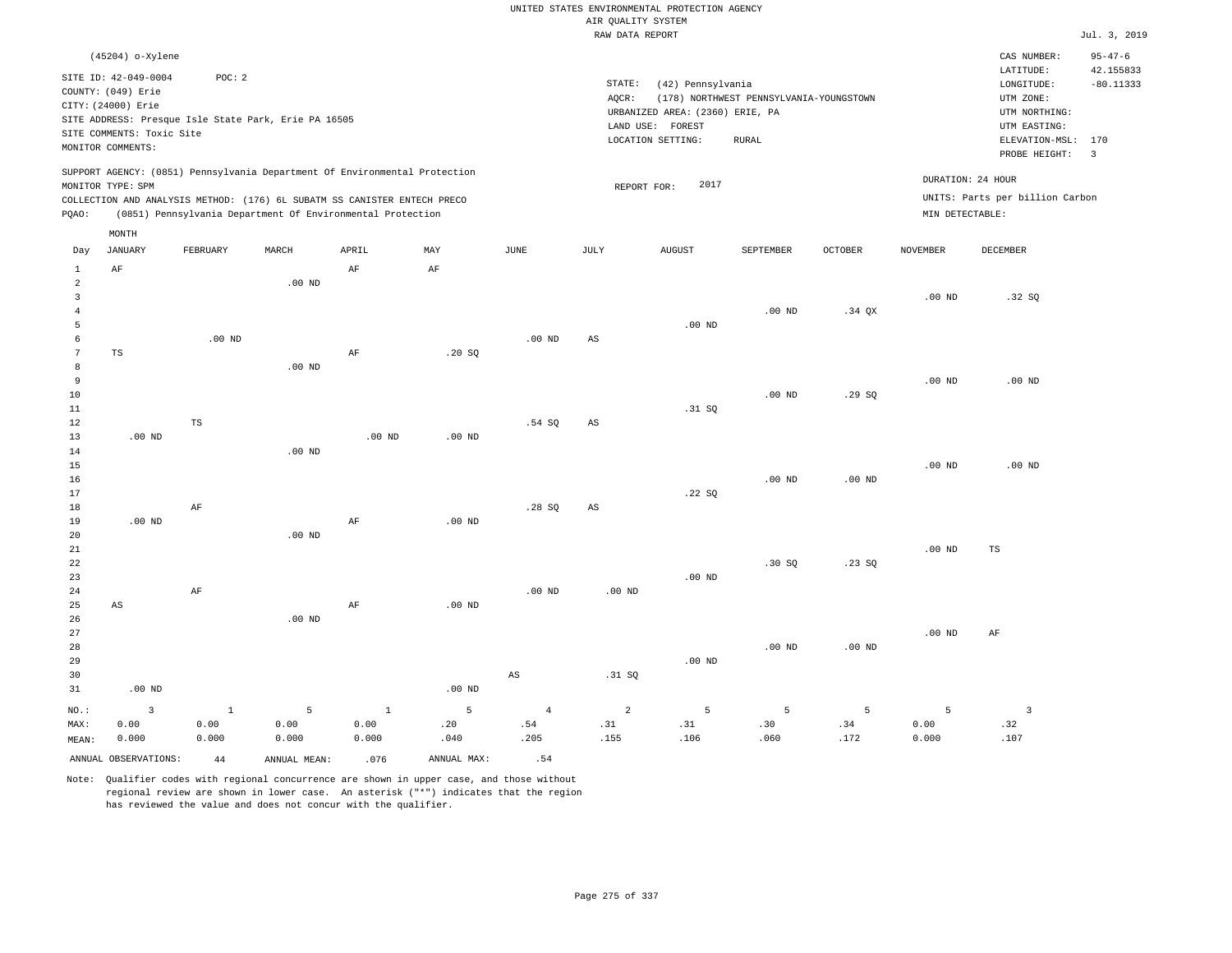|                                                                 |                                                                                                                                        |                                                                                                                                                        |                                 |                                 |                               |                     |                   | UNITED STATES ENVIRONMENTAL PROTECTION AGENCY                                                 |                                                          |                   |                                 |                                                                                                                         |                                                                    |
|-----------------------------------------------------------------|----------------------------------------------------------------------------------------------------------------------------------------|--------------------------------------------------------------------------------------------------------------------------------------------------------|---------------------------------|---------------------------------|-------------------------------|---------------------|-------------------|-----------------------------------------------------------------------------------------------|----------------------------------------------------------|-------------------|---------------------------------|-------------------------------------------------------------------------------------------------------------------------|--------------------------------------------------------------------|
|                                                                 |                                                                                                                                        |                                                                                                                                                        |                                 |                                 |                               |                     |                   | AIR QUALITY SYSTEM                                                                            |                                                          |                   |                                 |                                                                                                                         | Jul. 3, 2019                                                       |
|                                                                 |                                                                                                                                        |                                                                                                                                                        |                                 |                                 |                               |                     |                   | RAW DATA REPORT                                                                               |                                                          |                   |                                 |                                                                                                                         |                                                                    |
|                                                                 | (45204) o-Xylene<br>SITE ID: 42-049-0004<br>COUNTY: (049) Erie<br>CITY: (24000) Erie<br>SITE COMMENTS: Toxic Site<br>MONITOR COMMENTS: | POC: 2<br>SITE ADDRESS: Presque Isle State Park, Erie PA 16505                                                                                         |                                 |                                 |                               |                     | STATE:<br>AQCR:   | (42) Pennsylvania<br>URBANIZED AREA: (2360) ERIE, PA<br>LAND USE: FOREST<br>LOCATION SETTING: | (178) NORTHWEST PENNSYLVANIA-YOUNGSTOWN<br>${\tt RURAL}$ |                   |                                 | CAS NUMBER:<br>LATITUDE:<br>LONGITUDE:<br>UTM ZONE:<br>UTM NORTHING:<br>UTM EASTING:<br>ELEVATION-MSL:<br>PROBE HEIGHT: | $95 - 47 - 6$<br>42.155833<br>$-80.11333$<br>170<br>$\overline{3}$ |
|                                                                 | MONITOR TYPE: SPM                                                                                                                      | SUPPORT AGENCY: (0851) Pennsylvania Department Of Environmental Protection<br>COLLECTION AND ANALYSIS METHOD: (176) 6L SUBATM SS CANISTER ENTECH PRECO |                                 |                                 |                               |                     |                   | 2018<br>REPORT FOR:                                                                           |                                                          |                   | DURATION: 24 HOUR               | UNITS: Parts per billion Carbon                                                                                         |                                                                    |
| PQAO:                                                           |                                                                                                                                        | (0851) Pennsylvania Department Of Environmental Protection                                                                                             |                                 |                                 |                               |                     |                   |                                                                                               |                                                          |                   |                                 | MIN DETECTABLE: .2947088                                                                                                |                                                                    |
| Day<br>$1\,$                                                    | MONTH<br><b>JANUARY</b>                                                                                                                | FEBRUARY<br>AQ                                                                                                                                         | MARCH                           | APRIL                           | MAY                           | $_{\rm JUNE}$<br>AF | <b>JULY</b><br>AF | <b>AUGUST</b>                                                                                 | SEPTEMBER                                                | <b>OCTOBER</b>    | <b>NOVEMBER</b>                 | DECEMBER                                                                                                                |                                                                    |
| $\overline{2}$<br>$\mathbf{3}$<br>$\overline{4}$<br>5<br>6<br>7 | <b>TS</b>                                                                                                                              | $.00$ ND                                                                                                                                               | $.00$ ND                        | AF                              | $.00$ ND                      | $\rm{AF}$           | $\rm AF$          | AF                                                                                            | $\rm AF$                                                 | .00 <sub>ND</sub> | .00 <sub>ND</sub>               | $.00$ ND                                                                                                                |                                                                    |
| 8<br>$\overline{9}$<br>$10$<br>$11\,$<br>$12$<br>13             | AF                                                                                                                                     | .31 S0                                                                                                                                                 | $.00$ ND                        | $.00$ ND                        | AS                            | AF                  | AF                | AF                                                                                            | $\mathbb{A}\mathbb{S}$                                   | $.00$ ND          | .00 <sub>ND</sub>               | $.00$ ND                                                                                                                |                                                                    |
| 14<br>15<br>16<br>17<br>18<br>19                                | AF                                                                                                                                     | $.00$ ND                                                                                                                                               | $.00$ ND                        | $.00$ ND                        | AF                            | $\rm{AF}$           | AF                | AF                                                                                            | $.00$ ND                                                 | $.00$ ND          | $\mathbb{A}\mathbb{S}$          | $.00$ ND                                                                                                                |                                                                    |
| 20<br>21<br>22<br>23<br>24<br>25                                | AF                                                                                                                                     | .00 <sub>ND</sub>                                                                                                                                      | AF                              | $.00$ ND                        | AF                            | AF                  | AF                | .80                                                                                           | $.00$ ND                                                 | .76SQ             | $.00$ ND                        | $.00$ ND                                                                                                                |                                                                    |
| 26<br>27<br>28<br>29<br>30<br>31                                | AF                                                                                                                                     |                                                                                                                                                        | AF                              | $.00$ ND                        | AF                            |                     | AF                | 1.04 5                                                                                        | $.00$ ND                                                 | $.00$ ND          | .00 <sub>ND</sub>               | $\mathbb{A}\mathbb{S}$                                                                                                  |                                                                    |
| NO.:<br>MAX:<br>MEAN:                                           | $\mathsf{O}\xspace$                                                                                                                    | $\overline{4}$<br>.31<br>.078                                                                                                                          | $\overline{3}$<br>0.00<br>0.000 | $\overline{4}$<br>0.00<br>0.000 | $\mathbf{1}$<br>0.00<br>0.000 | $\mathsf{O}\xspace$ |                   | $\mathsf{O}$<br>$\overline{a}$<br>1.04<br>.920                                                | $\overline{3}$<br>0.00<br>0.000                          | 5<br>.76<br>.152  | $\overline{4}$<br>0.00<br>0.000 | $\overline{4}$<br>0.00<br>0.000                                                                                         |                                                                    |
|                                                                 | ANNUAL OBSERVATIONS:                                                                                                                   | 30                                                                                                                                                     | ANNUAL MEAN:                    | .097                            | ANNUAL MAX:                   | 1.04                |                   |                                                                                               |                                                          |                   |                                 |                                                                                                                         |                                                                    |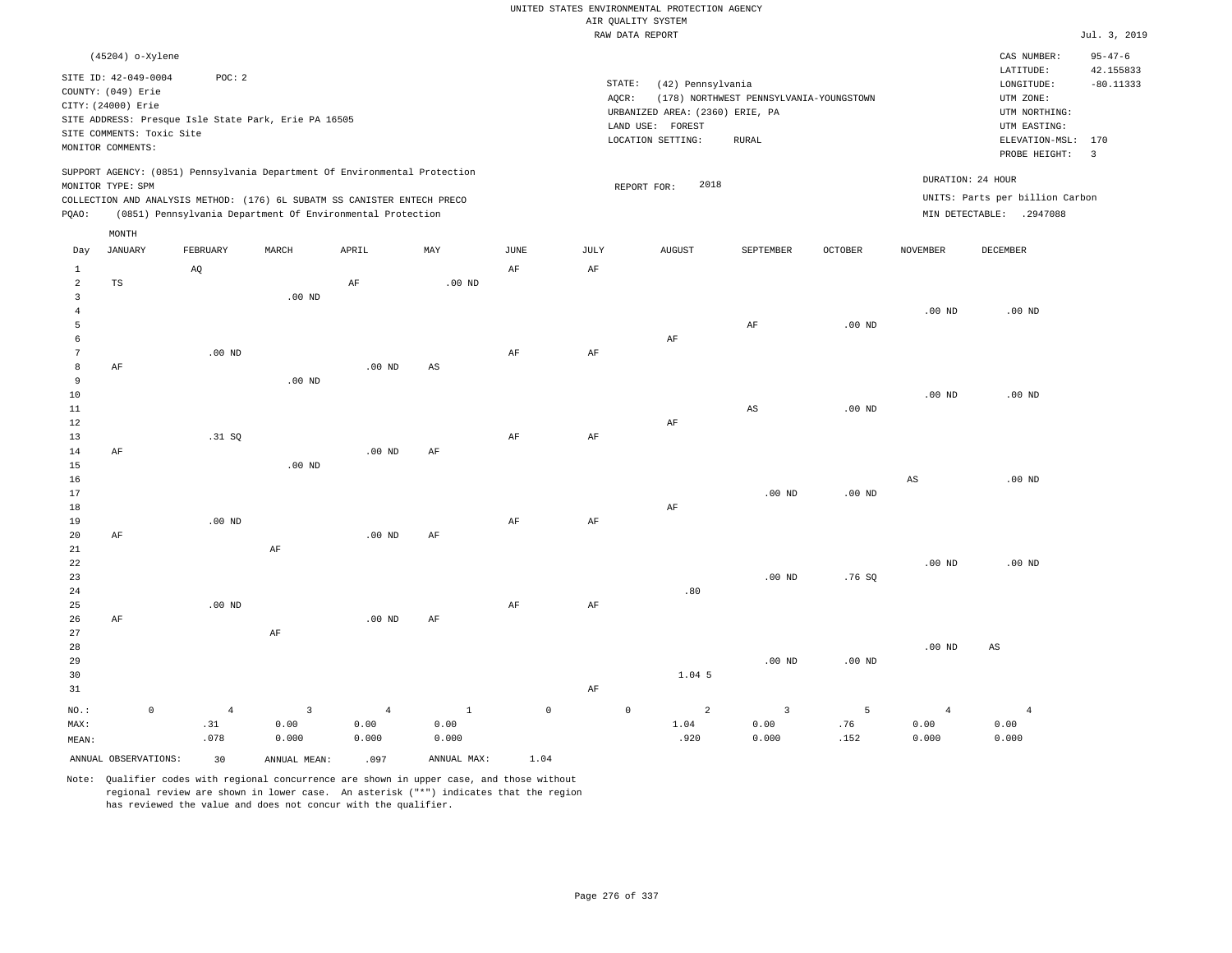|                         |                                  |          |                                                                            |                        |                   |                   | RAW DATA REPORT |                                 |                                         |                |                   |                                 | Jul. 3, 2019   |
|-------------------------|----------------------------------|----------|----------------------------------------------------------------------------|------------------------|-------------------|-------------------|-----------------|---------------------------------|-----------------------------------------|----------------|-------------------|---------------------------------|----------------|
|                         | (45207) 1, 3, 5-Trimethylbenzene |          |                                                                            |                        |                   |                   |                 |                                 |                                         |                |                   | CAS NUMBER:                     | $108 - 67 - 8$ |
|                         |                                  |          |                                                                            |                        |                   |                   |                 |                                 |                                         |                |                   | LATITUDE:                       | 42.155833      |
|                         | SITE ID: 42-049-0004             | POC: 2   |                                                                            |                        |                   |                   | STATE:          | (42) Pennsylvania               |                                         |                |                   | LONGITUDE:                      | $-80.11333$    |
|                         | COUNTY: (049) Erie               |          |                                                                            |                        |                   |                   | AQCR:           |                                 | (178) NORTHWEST PENNSYLVANIA-YOUNGSTOWN |                |                   | UTM ZONE:                       |                |
|                         | CITY: (24000) Erie               |          |                                                                            |                        |                   |                   |                 | URBANIZED AREA: (2360) ERIE, PA |                                         |                |                   | UTM NORTHING:                   |                |
|                         |                                  |          | SITE ADDRESS: Presque Isle State Park, Erie PA 16505                       |                        |                   |                   | LAND USE:       | FOREST                          |                                         |                |                   | UTM EASTING:                    |                |
|                         | SITE COMMENTS: Toxic Site        |          |                                                                            |                        |                   |                   |                 | LOCATION SETTING:               | <b>RURAL</b>                            |                |                   | ELEVATION-MSL:                  | 170            |
|                         | MONITOR COMMENTS:                |          |                                                                            |                        |                   |                   |                 |                                 |                                         |                |                   | PROBE HEIGHT:                   | $\overline{3}$ |
|                         |                                  |          | SUPPORT AGENCY: (0851) Pennsylvania Department Of Environmental Protection |                        |                   |                   |                 |                                 |                                         |                |                   |                                 |                |
|                         | MONITOR TYPE: SPM                |          |                                                                            |                        |                   |                   | REPORT FOR:     | 2013                            |                                         |                |                   | DURATION: 24 HOUR               |                |
|                         |                                  |          | COLLECTION AND ANALYSIS METHOD: (176) 6L SUBATM SS CANISTER ENTECH PRECO   |                        |                   |                   |                 |                                 |                                         |                |                   | UNITS: Parts per billion Carbon |                |
| PQAO:                   |                                  |          | (0851) Pennsylvania Department Of Environmental Protection                 |                        |                   |                   |                 |                                 |                                         |                | MIN DETECTABLE:   |                                 |                |
|                         | MONTH                            |          |                                                                            |                        |                   |                   |                 |                                 |                                         |                |                   |                                 |                |
| Day                     | <b>JANUARY</b>                   | FEBRUARY | MARCH                                                                      | APRIL                  | MAY               | JUNE              | JULY            | <b>AUGUST</b>                   | SEPTEMBER                               | <b>OCTOBER</b> | <b>NOVEMBER</b>   | <b>DECEMBER</b>                 |                |
| $\mathbf{1}$            |                                  |          |                                                                            |                        |                   |                   |                 |                                 | $.00$ ND                                | $.00$ ND       |                   |                                 |                |
| $\overline{a}$          |                                  |          |                                                                            |                        |                   |                   |                 | $.00$ ND                        |                                         |                |                   |                                 |                |
| $\overline{\mathbf{3}}$ |                                  | $.00$ ND |                                                                            |                        |                   | AS                | $.00$ ND        |                                 |                                         |                |                   |                                 |                |
| $\overline{4}$          | $.00$ ND                         |          |                                                                            | .00 <sub>ND</sub>      | .00 <sub>ND</sub> |                   |                 |                                 |                                         |                |                   |                                 |                |
| 5                       |                                  |          | $.00$ ND                                                                   |                        |                   |                   |                 |                                 |                                         |                |                   |                                 |                |
| 6                       |                                  |          |                                                                            |                        |                   |                   |                 |                                 |                                         |                | $.00$ ND          | $.00$ ND                        |                |
| $\overline{7}$          |                                  |          |                                                                            |                        |                   |                   |                 |                                 | .00 <sub>ND</sub>                       | $.00$ ND       |                   |                                 |                |
| 8                       |                                  |          |                                                                            |                        |                   |                   |                 | $.00$ ND                        |                                         |                |                   |                                 |                |
| 9                       |                                  | $.00$ ND |                                                                            |                        |                   | $.00$ ND          | $.00$ ND        |                                 |                                         |                |                   |                                 |                |
| 10                      | $.00$ ND                         |          |                                                                            | $\mathbb{A}\mathbb{S}$ | $.00$ ND          |                   |                 |                                 |                                         |                |                   |                                 |                |
| $11\,$                  |                                  |          | $.00$ ND                                                                   |                        |                   |                   |                 |                                 |                                         |                |                   |                                 |                |
| 12                      |                                  |          |                                                                            |                        |                   |                   |                 |                                 |                                         |                | AF                | .00 <sub>ND</sub>               |                |
| 13                      |                                  |          |                                                                            |                        |                   |                   |                 |                                 | $.00$ ND                                | $.00$ ND       |                   |                                 |                |
| 14                      |                                  |          |                                                                            |                        |                   |                   |                 | $\rm{AF}$                       |                                         |                |                   |                                 |                |
| 15                      |                                  | $.00$ ND |                                                                            |                        |                   | .00 <sub>ND</sub> | $.00$ ND        |                                 |                                         |                |                   |                                 |                |
| 16                      | $.00$ ND                         |          |                                                                            | .00 <sub>ND</sub>      | .00 <sub>ND</sub> |                   |                 |                                 |                                         |                |                   |                                 |                |
| $17$                    |                                  |          | $.00$ ND                                                                   |                        |                   |                   |                 |                                 |                                         |                |                   |                                 |                |
| $18\,$                  |                                  |          |                                                                            |                        |                   |                   |                 |                                 |                                         |                | $.00$ ND          | $.00$ ND                        |                |
| 19                      |                                  |          |                                                                            |                        |                   |                   |                 |                                 | .00 <sub>ND</sub>                       | $.00$ ND       |                   |                                 |                |
| 20                      |                                  |          |                                                                            |                        |                   |                   |                 | $.00$ ND                        |                                         |                |                   |                                 |                |
| 21                      |                                  | $.00$ ND |                                                                            |                        |                   | $.00$ ND          | $.00$ ND        |                                 |                                         |                |                   |                                 |                |
| 22                      | $.00$ ND                         |          |                                                                            | $.00$ ND               | $.00$ ND          |                   |                 |                                 |                                         |                |                   |                                 |                |
| 23                      |                                  |          | $.00$ ND                                                                   |                        |                   |                   |                 |                                 |                                         |                |                   |                                 |                |
| 24                      |                                  |          |                                                                            |                        |                   |                   |                 |                                 |                                         |                | .00 <sub>ND</sub> | .00 <sub>ND</sub>               |                |
| 25                      |                                  |          |                                                                            |                        |                   |                   |                 |                                 | $.00$ ND                                | $.00$ ND       |                   |                                 |                |
| 26                      |                                  |          |                                                                            |                        |                   |                   |                 | $.00$ ND                        |                                         |                |                   |                                 |                |
| 27                      |                                  | $.00$ ND |                                                                            |                        |                   | $.00$ ND          | $.00$ ND        |                                 |                                         |                |                   |                                 |                |
| 28                      | $.00$ ND                         |          |                                                                            | $.00$ ND               | $.00$ ND          |                   |                 |                                 |                                         |                |                   |                                 |                |
| 29                      |                                  |          | $.00$ ND                                                                   |                        |                   |                   |                 |                                 |                                         |                |                   |                                 |                |
| 30                      |                                  |          |                                                                            |                        |                   |                   |                 |                                 |                                         |                | $.00$ ND          | $.00$ ND                        |                |
| 31                      |                                  |          |                                                                            |                        |                   |                   |                 |                                 |                                         | $.00$ ND       |                   |                                 |                |
| NO.:                    | 5                                | 5        | 5                                                                          | $\overline{4}$         | 5                 | $\overline{4}$    | 5               | $\overline{4}$                  | 5                                       | 6              | $\overline{4}$    | 5                               |                |
| MAX:                    | 0.00                             | 0.00     | 0.00                                                                       | 0.00                   | 0.00              | 0.00              | 0.00            | 0.00                            | 0.00                                    | 0.00           | 0.00              | 0.00                            |                |
| MEAN:                   | 0.000                            | 0.000    | 0.000                                                                      | 0.000                  | 0.000             | 0.000             | 0.000           | 0.000                           | 0.000                                   | 0.000          | 0.000             | 0.000                           |                |
|                         | ANNUAL OBSERVATIONS:             | 57       | ANNUAL MEAN:                                                               | 0.000                  | ANNUAL MAX:       | 0.00              |                 |                                 |                                         |                |                   |                                 |                |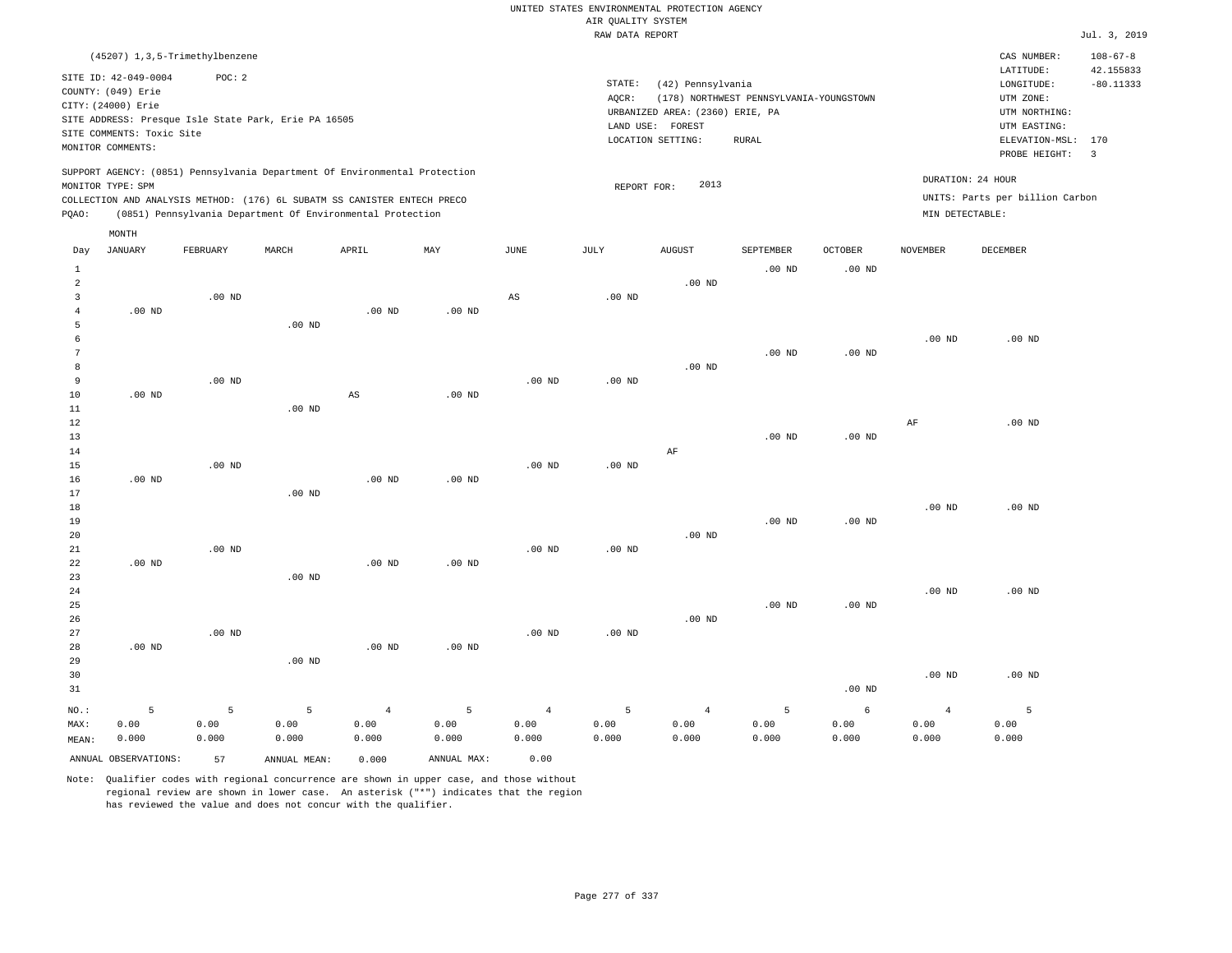|                 |                                  |                   |                                                                            |                        |                   |                   | RAW DATA REPORT |                                 |                                         |                |                        |                                 | Jul. 3, 2019   |
|-----------------|----------------------------------|-------------------|----------------------------------------------------------------------------|------------------------|-------------------|-------------------|-----------------|---------------------------------|-----------------------------------------|----------------|------------------------|---------------------------------|----------------|
|                 | (45207) 1, 3, 5-Trimethylbenzene |                   |                                                                            |                        |                   |                   |                 |                                 |                                         |                |                        | CAS NUMBER:                     | $108 - 67 - 8$ |
|                 | SITE ID: 42-049-0004             | POC: 2            |                                                                            |                        |                   |                   |                 |                                 |                                         |                |                        | LATITUDE:                       | 42.155833      |
|                 | COUNTY: (049) Erie               |                   |                                                                            |                        |                   |                   | STATE:          | (42) Pennsylvania               |                                         |                |                        | $\texttt{LONGITUDE}$ :          | $-80.11333$    |
|                 | CITY: (24000) Erie               |                   |                                                                            |                        |                   |                   | AOCR:           |                                 | (178) NORTHWEST PENNSYLVANIA-YOUNGSTOWN |                |                        | UTM ZONE:                       |                |
|                 |                                  |                   | SITE ADDRESS: Presque Isle State Park, Erie PA 16505                       |                        |                   |                   |                 | URBANIZED AREA: (2360) ERIE, PA |                                         |                |                        | UTM NORTHING:                   |                |
|                 | SITE COMMENTS: Toxic Site        |                   |                                                                            |                        |                   |                   |                 | LAND USE: FOREST                |                                         |                |                        | UTM EASTING:                    |                |
|                 | MONITOR COMMENTS:                |                   |                                                                            |                        |                   |                   |                 | LOCATION SETTING:               | <b>RURAL</b>                            |                |                        | ELEVATION-MSL: 170              |                |
|                 |                                  |                   |                                                                            |                        |                   |                   |                 |                                 |                                         |                |                        | PROBE HEIGHT:                   | $\overline{3}$ |
|                 |                                  |                   | SUPPORT AGENCY: (0851) Pennsylvania Department Of Environmental Protection |                        |                   |                   |                 |                                 |                                         |                |                        | DURATION: 24 HOUR               |                |
|                 | MONITOR TYPE: SPM                |                   |                                                                            |                        |                   |                   | REPORT FOR:     | 2014                            |                                         |                |                        | UNITS: Parts per billion Carbon |                |
|                 |                                  |                   | COLLECTION AND ANALYSIS METHOD: (176) 6L SUBATM SS CANISTER ENTECH PRECO   |                        |                   |                   |                 |                                 |                                         |                |                        |                                 |                |
| PQAO:           |                                  |                   | (0851) Pennsylvania Department Of Environmental Protection                 |                        |                   |                   |                 |                                 |                                         |                | MIN DETECTABLE:        |                                 |                |
| Day             | MONTH<br>JANUARY                 | FEBRUARY          | MARCH                                                                      | APRIL                  | MAY               | <b>JUNE</b>       | JULY            | AUGUST                          | <b>SEPTEMBER</b>                        | <b>OCTOBER</b> | <b>NOVEMBER</b>        | <b>DECEMBER</b>                 |                |
|                 |                                  |                   |                                                                            |                        |                   |                   |                 |                                 |                                         |                |                        |                                 |                |
| $\mathbf{1}$    |                                  |                   |                                                                            |                        |                   |                   |                 |                                 |                                         |                | $\mathbb{A}\mathbb{S}$ | $_{\rm AS}$                     |                |
| $\overline{a}$  |                                  |                   |                                                                            |                        |                   |                   |                 |                                 | $.00$ ND                                | AS             |                        |                                 |                |
| 3               |                                  |                   |                                                                            |                        |                   |                   |                 | $.00$ ND                        |                                         |                |                        |                                 |                |
| $\,4\,$         |                                  | $\rm AF$          |                                                                            |                        |                   | .00 <sub>ND</sub> | $.00$ ND        |                                 |                                         |                |                        |                                 |                |
| 5               | $.00$ ND                         |                   |                                                                            | $.00$ ND               | $.00$ ND          |                   |                 |                                 |                                         |                |                        |                                 |                |
| 6               |                                  |                   | $.00$ ND                                                                   |                        |                   |                   |                 |                                 |                                         |                |                        |                                 |                |
| $7\phantom{.0}$ |                                  |                   |                                                                            |                        |                   |                   |                 |                                 |                                         |                | .00 <sub>ND</sub>      | $.00$ ND                        |                |
| 8               |                                  |                   |                                                                            |                        |                   |                   |                 |                                 | $\rm{AF}$                               | AS             |                        |                                 |                |
| 9               |                                  |                   |                                                                            |                        |                   |                   |                 | AF                              |                                         |                |                        |                                 |                |
| $10$            |                                  | .00 <sub>ND</sub> |                                                                            |                        |                   | $.00$ ND          | $.00$ ND        |                                 |                                         |                |                        |                                 |                |
| 11              | $.00$ ND                         |                   |                                                                            | $\rm{AF}$              | AS                |                   |                 |                                 |                                         |                |                        |                                 |                |
| 12              |                                  |                   | AM                                                                         |                        |                   |                   |                 |                                 |                                         |                |                        |                                 |                |
| 13              |                                  |                   |                                                                            |                        |                   |                   |                 |                                 |                                         |                | $\mathbb{A}\mathbb{S}$ | .00 <sub>ND</sub>               |                |
| 14<br>15        |                                  |                   |                                                                            |                        |                   |                   |                 |                                 | $_{\rm AS}$                             | AM             |                        |                                 |                |
| 16              |                                  | $.00$ ND          |                                                                            |                        |                   | .00 <sub>ND</sub> | $.00$ ND        | AF                              |                                         |                |                        |                                 |                |
| 17              | $.00$ ND                         |                   |                                                                            | $.00$ ND               | $.00$ ND          |                   |                 |                                 |                                         |                |                        |                                 |                |
| $18\,$          |                                  |                   | $.00$ ND                                                                   |                        |                   |                   |                 |                                 |                                         |                |                        |                                 |                |
| 19              |                                  |                   |                                                                            |                        |                   |                   |                 |                                 |                                         |                | .00 <sub>ND</sub>      | $.00$ ND                        |                |
| 20              |                                  |                   |                                                                            |                        |                   |                   |                 |                                 | $\mathbb{A}\mathbb{S}$                  | $\rm{AF}$      |                        |                                 |                |
| $2\sqrt{1}$     |                                  |                   |                                                                            |                        |                   |                   |                 | AF                              |                                         |                |                        |                                 |                |
| 22              |                                  | $.00$ ND          |                                                                            |                        |                   | .00 <sub>ND</sub> | $.00$ ND        |                                 |                                         |                |                        |                                 |                |
| 23              | $.00$ ND                         |                   |                                                                            | .00 <sub>ND</sub>      | .00 <sub>ND</sub> |                   |                 |                                 |                                         |                |                        |                                 |                |
| 24              |                                  |                   | $.00$ ND                                                                   |                        |                   |                   |                 |                                 |                                         |                |                        |                                 |                |
| 25              |                                  |                   |                                                                            |                        |                   |                   |                 |                                 |                                         |                | $\mathbb{A}\mathbb{S}$ | $.00$ ND                        |                |
| 26              |                                  |                   |                                                                            |                        |                   |                   |                 |                                 | AS                                      | $.00$ ND       |                        |                                 |                |
| 27              |                                  |                   |                                                                            |                        |                   |                   |                 | AF                              |                                         |                |                        |                                 |                |
| 28              |                                  | $.00$ ND          |                                                                            |                        |                   | $.00$ ND          | $_{\rm AS}$     |                                 |                                         |                |                        |                                 |                |
| 29              | $.00$ ND                         |                   |                                                                            | $\mathbb{A}\mathbb{S}$ | $.00$ ND          |                   |                 |                                 |                                         |                |                        |                                 |                |
| 30              |                                  |                   | $.00$ ND                                                                   |                        |                   |                   |                 |                                 |                                         |                |                        |                                 |                |
| 31              |                                  |                   |                                                                            |                        |                   |                   |                 |                                 |                                         |                |                        | $\mathbb{A}\mathbb{S}$          |                |
|                 |                                  |                   |                                                                            |                        |                   |                   |                 |                                 |                                         |                |                        |                                 |                |
| $NO.$ :         | 5                                | $\overline{4}$    | $\overline{4}$                                                             | $\overline{3}$         | $\overline{4}$    | 5                 | $\overline{4}$  | $\mathbf{1}$                    | $\mathbf{1}$                            | $\mathbf{1}$   | $\overline{a}$         | $\overline{4}$                  |                |
| MAX:            | 0.00                             | 0.00              | 0.00                                                                       | 0.00                   | 0.00              | 0.00              | 0.00            | 0.00                            | 0.00                                    | 0.00           | 0.00                   | 0.00                            |                |
| MEAN:           | 0.000                            | 0.000             | 0.000                                                                      | 0.000                  | 0.000             | 0.000             | 0.000           | 0.000                           | 0.000                                   | 0.000          | 0.000                  | 0.000                           |                |
|                 | ANNUAL OBSERVATIONS:             | 38                | ANNUAL MEAN:                                                               | 0.000                  | ANNUAL MAX:       | 0.00              |                 |                                 |                                         |                |                        |                                 |                |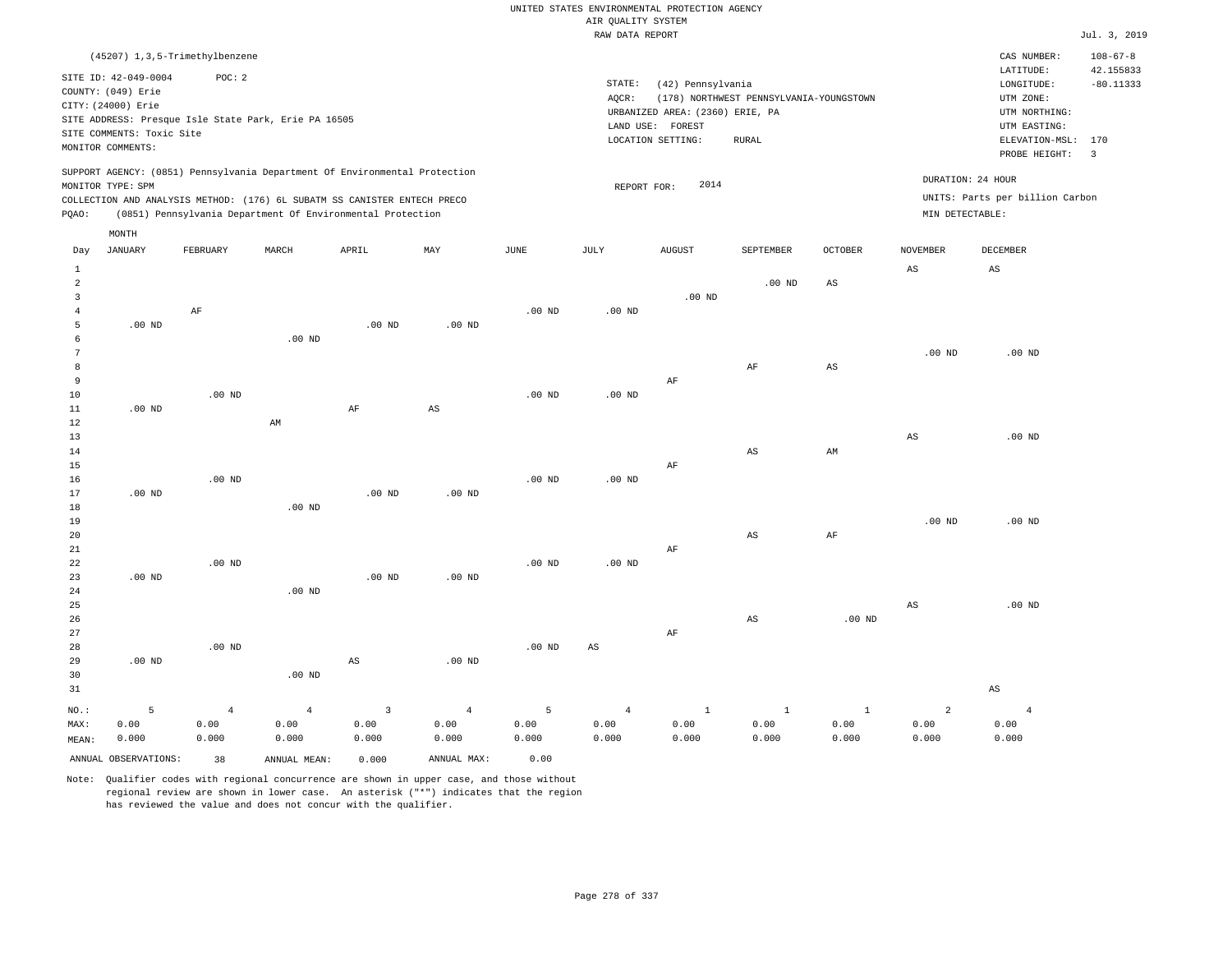|       | (45207) 1,3,5-Trimethylbenzene                                           |          |          |                                                            |                                                                            |      |        |                                 |                                         |          |                 | CAS NUMBER:                     | $108 - 67 - 8$          |
|-------|--------------------------------------------------------------------------|----------|----------|------------------------------------------------------------|----------------------------------------------------------------------------|------|--------|---------------------------------|-----------------------------------------|----------|-----------------|---------------------------------|-------------------------|
|       | SITE ID: 42-049-0004                                                     | POC: 2   |          |                                                            |                                                                            |      |        |                                 |                                         |          |                 | LATITUDE:                       | 42.155833               |
|       | COUNTY: (049) Erie                                                       |          |          |                                                            |                                                                            |      | STATE: | (42) Pennsylvania               |                                         |          |                 | LONGITUDE:                      | $-80.11333$             |
|       | CITY: (24000) Erie                                                       |          |          |                                                            |                                                                            |      | AOCR:  |                                 | (178) NORTHWEST PENNSYLVANIA-YOUNGSTOWN |          |                 | UTM ZONE:                       |                         |
|       | SITE ADDRESS: Presque Isle State Park, Erie PA 16505                     |          |          |                                                            |                                                                            |      |        | URBANIZED AREA: (2360) ERIE, PA |                                         |          |                 | UTM NORTHING:                   |                         |
|       | SITE COMMENTS: Toxic Site                                                |          |          |                                                            |                                                                            |      |        | LAND USE:<br>FOREST             |                                         |          |                 | UTM EASTING:                    |                         |
|       | MONITOR COMMENTS:                                                        |          |          |                                                            |                                                                            |      |        | LOCATION SETTING:               | RURAL                                   |          |                 | ELEVATION-MSL: 170              |                         |
|       |                                                                          |          |          |                                                            |                                                                            |      |        |                                 |                                         |          |                 | PROBE HEIGHT:                   | $\overline{\mathbf{3}}$ |
|       |                                                                          |          |          |                                                            | SUPPORT AGENCY: (0851) Pennsylvania Department Of Environmental Protection |      |        |                                 |                                         |          |                 | DURATION: 24 HOUR               |                         |
|       | MONITOR TYPE: SPM                                                        |          |          |                                                            |                                                                            |      |        | 2015<br>REPORT FOR:             |                                         |          |                 |                                 |                         |
|       | COLLECTION AND ANALYSIS METHOD: (176) 6L SUBATM SS CANISTER ENTECH PRECO |          |          |                                                            |                                                                            |      |        |                                 |                                         |          |                 | UNITS: Parts per billion Carbon |                         |
| POAO: |                                                                          |          |          | (0851) Pennsylvania Department Of Environmental Protection |                                                                            |      |        |                                 |                                         |          | MIN DETECTABLE: |                                 |                         |
|       | MONTH                                                                    |          |          |                                                            |                                                                            |      |        |                                 |                                         |          |                 |                                 |                         |
| Day   | JANUARY                                                                  | FEBRUARY | MARCH    | APRIL                                                      | MAY                                                                        | JUNE | JULY   | AUGUST                          | SEPTEMBER                               | OCTOBER  | <b>NOVEMBER</b> | DECEMBER                        |                         |
|       |                                                                          |          | $.00$ ND |                                                            |                                                                            |      |        |                                 |                                         |          |                 |                                 |                         |
|       |                                                                          |          |          |                                                            |                                                                            |      |        |                                 |                                         |          | $.00$ ND        | TS                              |                         |
|       |                                                                          |          |          |                                                            |                                                                            |      |        |                                 | $.00$ ND                                | $.00$ ND |                 |                                 |                         |

| 4        |          |                        |                        |          |          |                        |                        | .00 $ND$ |                        |          |             |          |
|----------|----------|------------------------|------------------------|----------|----------|------------------------|------------------------|----------|------------------------|----------|-------------|----------|
| 5        |          | $\mathbb{A}\mathbb{S}$ |                        |          |          | $.00$ ND               | $\mathbb{A}\mathbb{S}$ |          |                        |          |             |          |
| 6        | AF       |                        |                        | $.00$ ND | $.00$ ND |                        |                        |          |                        |          |             |          |
| 7        |          |                        | $.00$ ND               |          |          |                        |                        |          |                        |          |             |          |
| 8        |          |                        |                        |          |          |                        |                        |          |                        |          | AS          | $.00$ ND |
| 9        |          |                        |                        |          |          |                        |                        |          | $.00$ ND               | AS       |             |          |
| $10$     |          |                        |                        |          |          |                        |                        | .00 $ND$ |                        |          |             |          |
| $11\,$   |          | AS                     |                        |          |          | $.00$ ND               | .00 $ND$               |          |                        |          |             |          |
| 12       | $.00$ ND |                        |                        | $.00$ ND | .00 $ND$ |                        |                        |          |                        |          |             |          |
| 13       |          |                        | $.00$ ND               |          |          |                        |                        |          |                        |          |             |          |
| 14       |          |                        |                        |          |          |                        |                        |          |                        |          | AF          | $.00$ ND |
| 15       |          |                        |                        |          |          |                        |                        |          | $.00$ ND               | AS       |             |          |
| 16       |          |                        |                        |          |          |                        |                        | .00 $ND$ |                        |          |             |          |
| 17<br>18 |          | $\rm{AF}$              |                        |          | .00 $ND$ | .00 $ND$               | $.00$ ND               |          |                        |          |             |          |
| 19       | AF       |                        | $\mathbb{A}\mathbb{S}$ | .00 $ND$ |          |                        |                        |          |                        |          |             |          |
| 20       |          |                        |                        |          |          |                        |                        |          |                        |          | .00 $ND$    | $.00$ ND |
| 21       |          |                        |                        |          |          |                        |                        |          | $.00$ ND               | .00 $ND$ |             |          |
| 22       |          |                        |                        |          |          |                        |                        | .00 $ND$ |                        |          |             |          |
| 23       |          | .00 $ND$               |                        |          |          | $\mathbb{A}\mathbb{S}$ | $\mathbb{A}\mathbb{S}$ |          |                        |          |             |          |
| 24       | $.00$ ND |                        |                        | $.00$ ND | $.00$ ND |                        |                        |          |                        |          |             |          |
| 25       |          |                        | $.00$ ND               |          |          |                        |                        |          |                        |          |             |          |
| 26       |          |                        |                        |          |          |                        |                        |          |                        |          | $_{\rm TS}$ | $.00$ ND |
| 27       |          |                        |                        |          |          |                        |                        |          | $\mathbb{A}\mathbb{S}$ | .00 $ND$ |             |          |
| 28       |          |                        |                        |          |          |                        |                        | .00 $ND$ |                        |          |             |          |
| 29       |          |                        |                        |          |          | .00 $ND$               | .00 $ND$               |          |                        |          |             |          |
| 30       | $.00$ ND |                        |                        | $.00$ ND | .00 $ND$ |                        |                        |          |                        |          |             |          |
| 31       |          |                        | $.00$ ND               |          |          |                        |                        |          |                        |          |             |          |

| MAX:  | 0.00                    | 0.00  | 0.00         | 0.00  | 0.00        | 0.00  | 0.00  | 0.00  | 0.00  | 0.00  | 0.00  | 0.00  |
|-------|-------------------------|-------|--------------|-------|-------------|-------|-------|-------|-------|-------|-------|-------|
| MEAN: | 0.000                   | 0.000 | 0.000        | 0.000 | 0.000       | 0.000 | 0.000 | 0.000 | 0.000 | 0.000 | 0.000 | 0.000 |
|       | ANNUAL OBSERVATIONS: 44 |       | ANNUAL MEAN: | 0.000 | ANNUAL MAX: | 0.00  |       |       |       |       |       |       |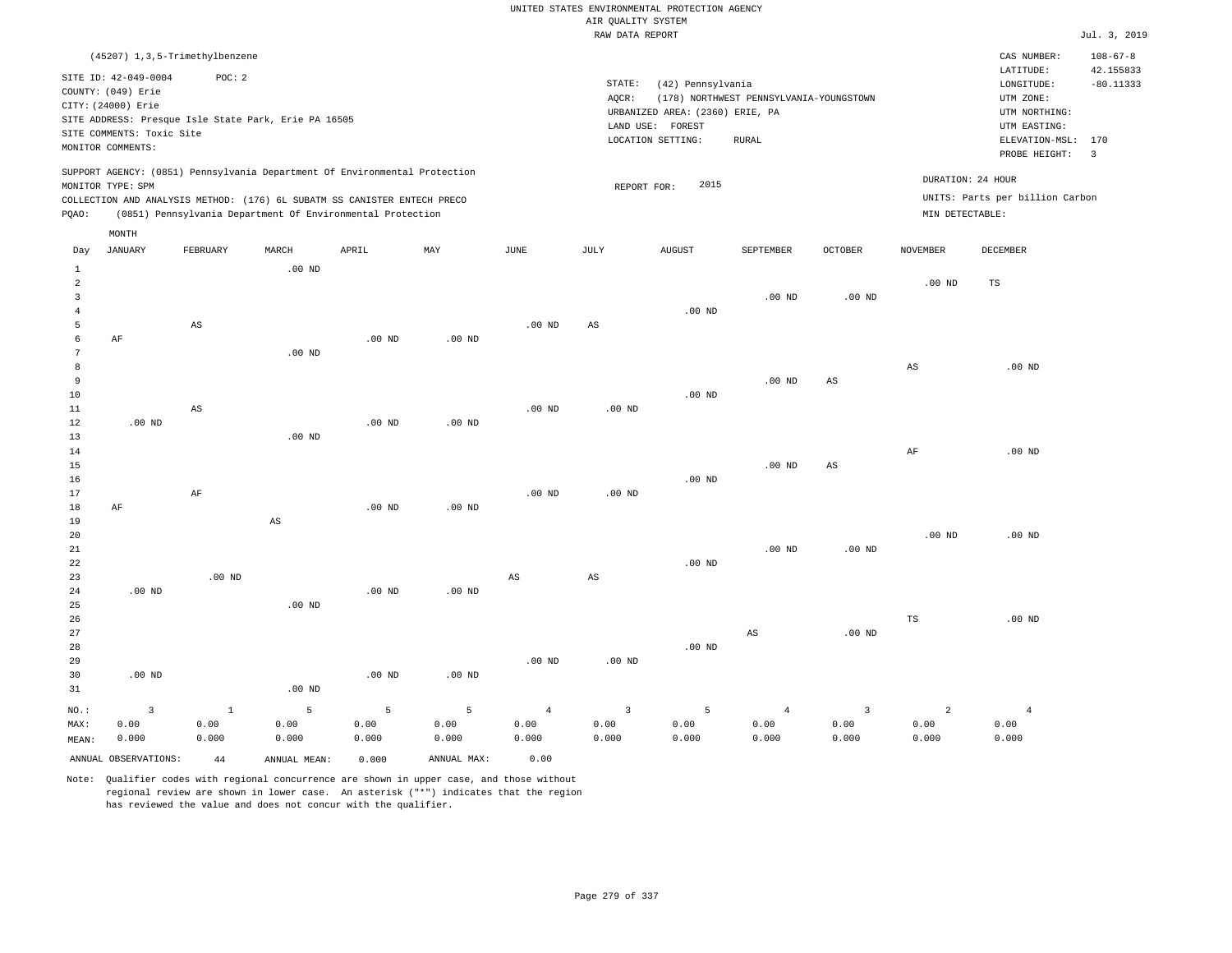|                 |                           |                                                                            |                        |                        |                        |             |                 | RAW DATA REPORT   |                                 |                                         |                |                   |                                 | Jul. 3, 2019   |
|-----------------|---------------------------|----------------------------------------------------------------------------|------------------------|------------------------|------------------------|-------------|-----------------|-------------------|---------------------------------|-----------------------------------------|----------------|-------------------|---------------------------------|----------------|
|                 |                           | (45207) 1, 3, 5-Trimethylbenzene                                           |                        |                        |                        |             |                 |                   |                                 |                                         |                |                   | CAS NUMBER:                     | $108 - 67 - 8$ |
|                 |                           |                                                                            |                        |                        |                        |             |                 |                   |                                 |                                         |                |                   | LATITUDE:                       | 42.155833      |
|                 | SITE ID: 42-049-0004      | POC: 2                                                                     |                        |                        |                        |             |                 | STATE:            | (42) Pennsylvania               |                                         |                |                   | LONGITUDE:                      | $-80.11333$    |
|                 | COUNTY: (049) Erie        |                                                                            |                        |                        |                        |             |                 | AQCR:             |                                 | (178) NORTHWEST PENNSYLVANIA-YOUNGSTOWN |                |                   | UTM ZONE:                       |                |
|                 | CITY: (24000) Erie        |                                                                            |                        |                        |                        |             |                 |                   | URBANIZED AREA: (2360) ERIE, PA |                                         |                |                   | UTM NORTHING:                   |                |
|                 |                           | SITE ADDRESS: Presque Isle State Park, Erie PA 16505                       |                        |                        |                        |             |                 | LAND USE: FOREST  |                                 |                                         |                |                   | UTM EASTING:                    |                |
|                 | SITE COMMENTS: Toxic Site |                                                                            |                        |                        |                        |             |                 | LOCATION SETTING: |                                 | <b>RURAL</b>                            |                |                   | ELEVATION-MSL:                  | 170            |
|                 | MONITOR COMMENTS:         |                                                                            |                        |                        |                        |             |                 |                   |                                 |                                         |                |                   | PROBE HEIGHT:                   | $\overline{3}$ |
|                 |                           | SUPPORT AGENCY: (0851) Pennsylvania Department Of Environmental Protection |                        |                        |                        |             |                 |                   |                                 |                                         |                |                   |                                 |                |
|                 | MONITOR TYPE: SPM         |                                                                            |                        |                        |                        |             |                 | REPORT FOR:       | 2016                            |                                         |                |                   | DURATION: 24 HOUR               |                |
|                 |                           | COLLECTION AND ANALYSIS METHOD: (176) 6L SUBATM SS CANISTER ENTECH PRECO   |                        |                        |                        |             |                 |                   |                                 |                                         |                |                   | UNITS: Parts per billion Carbon |                |
| POAO:           |                           | (0851) Pennsylvania Department Of Environmental Protection                 |                        |                        |                        |             |                 |                   |                                 |                                         |                | MIN DETECTABLE:   |                                 |                |
|                 | MONTH                     |                                                                            |                        |                        |                        |             |                 |                   |                                 |                                         |                |                   |                                 |                |
|                 |                           | FEBRUARY                                                                   | MARCH                  | APRIL                  | MAY                    | JUNE        |                 |                   |                                 |                                         |                | <b>NOVEMBER</b>   | <b>DECEMBER</b>                 |                |
| Day             | <b>JANUARY</b>            |                                                                            |                        |                        |                        |             | $\mathtt{JULY}$ |                   | <b>AUGUST</b>                   | SEPTEMBER                               | <b>OCTOBER</b> |                   |                                 |                |
| $\mathbf{1}$    | $.00$ ND                  |                                                                            | $.00$ ND               |                        |                        |             |                 |                   |                                 |                                         |                |                   |                                 |                |
| $\overline{a}$  |                           |                                                                            |                        |                        |                        |             |                 |                   |                                 |                                         |                | TS                | TS                              |                |
| $\overline{3}$  |                           |                                                                            |                        |                        |                        |             |                 |                   |                                 | .00 <sub>ND</sub>                       | AF             |                   |                                 |                |
| $\overline{4}$  |                           |                                                                            |                        |                        |                        |             |                 |                   | AF                              |                                         |                |                   |                                 |                |
| 5               |                           |                                                                            |                        |                        |                        | $.00$ ND    | AF              |                   |                                 |                                         |                |                   |                                 |                |
| 6               |                           | $.00$ ND                                                                   |                        | $\rm AF$               | $\mathbb{A}\mathbb{S}$ |             |                 |                   |                                 |                                         |                |                   |                                 |                |
| $7\phantom{.0}$ | $.00$ ND                  |                                                                            | $\rm{AF}$              |                        |                        |             |                 |                   |                                 |                                         |                |                   |                                 |                |
| 8               |                           |                                                                            |                        |                        |                        |             |                 |                   |                                 |                                         |                | AF                | TS                              |                |
| $\mathbf{q}$    |                           |                                                                            |                        |                        |                        |             |                 |                   |                                 | <b>TS</b>                               | $\rm{AF}$      |                   |                                 |                |
| 10<br>11        |                           |                                                                            |                        |                        |                        | AS          |                 |                   | AF                              |                                         |                |                   |                                 |                |
| 12              |                           | $.00$ ND                                                                   |                        |                        | $.00$ ND               |             | $\rm AF$        |                   |                                 |                                         |                |                   |                                 |                |
| 13              | $\mathbb{TS}$             |                                                                            | .00 <sub>ND</sub>      | $\mathbb{A}\mathbb{S}$ |                        |             |                 |                   |                                 |                                         |                |                   |                                 |                |
| 14              |                           |                                                                            |                        |                        |                        |             |                 |                   |                                 |                                         |                | $.00$ ND          | $.00$ ND                        |                |
| 15              |                           |                                                                            |                        |                        |                        |             |                 |                   |                                 | $\rm AF$                                | $.00$ ND       |                   |                                 |                |
| 16              |                           |                                                                            |                        |                        |                        |             |                 |                   | $.00$ ND                        |                                         |                |                   |                                 |                |
| 17              |                           |                                                                            |                        |                        |                        | $\rm{AF}$   | $\rm AF$        |                   |                                 |                                         |                |                   |                                 |                |
| 18              |                           | $.00$ ND                                                                   |                        | $\mathbb{A}\mathbb{S}$ | $.00$ ND               |             |                 |                   |                                 |                                         |                |                   |                                 |                |
| 19              | $.00$ ND                  |                                                                            | $\mathbb{A}\mathbb{S}$ |                        |                        |             |                 |                   |                                 |                                         |                |                   |                                 |                |
| 20              |                           |                                                                            |                        |                        |                        |             |                 |                   |                                 |                                         |                | .00 <sub>ND</sub> | $.00$ ND                        |                |
| 21              |                           |                                                                            |                        |                        |                        |             |                 |                   |                                 | $.00$ ND                                | $\rm{AF}$      |                   |                                 |                |
| 22              |                           |                                                                            |                        |                        |                        |             |                 |                   | $\rm AF$                        |                                         |                |                   |                                 |                |
| 23              |                           |                                                                            |                        |                        |                        | $_{\rm AS}$ | $\rm AF$        |                   |                                 |                                         |                |                   |                                 |                |
| 24              |                           | $.00$ ND                                                                   |                        | .00 <sub>ND</sub>      | AF                     |             |                 |                   |                                 |                                         |                |                   |                                 |                |
| 25              | $.00$ ND                  |                                                                            | .00 <sub>ND</sub>      |                        |                        |             |                 |                   |                                 |                                         |                |                   |                                 |                |
| 26              |                           |                                                                            |                        |                        |                        |             |                 |                   |                                 |                                         |                | AF                | .00 <sub>ND</sub>               |                |
| 27              |                           |                                                                            |                        |                        |                        |             |                 |                   |                                 | .00 <sub>ND</sub>                       | AF             |                   |                                 |                |
| 28              |                           |                                                                            |                        |                        |                        |             |                 |                   | $.00$ ND                        |                                         |                |                   |                                 |                |
| 29              |                           |                                                                            |                        |                        |                        | $\rm{AF}$   | AF              |                   |                                 |                                         |                |                   |                                 |                |
| 30              |                           |                                                                            |                        | $\mathbb{A}\mathbb{S}$ | AF                     |             |                 |                   |                                 |                                         |                |                   |                                 |                |
| 31              | $.00$ ND                  |                                                                            | $.00$ ND               |                        |                        |             |                 |                   |                                 |                                         |                |                   |                                 |                |
| $NO.$ :         | 5                         | $\overline{4}$                                                             | $\overline{4}$         | $\mathbf{1}$           | $\overline{a}$         | 1           |                 | $\mathbb O$       | 2                               | $\overline{3}$                          | <sup>1</sup>   | $\overline{a}$    | $\overline{3}$                  |                |
| MAX:            | 0.00                      | 0.00                                                                       | 0.00                   | 0.00                   | 0.00                   | 0.00        |                 |                   | 0.00                            | 0.00                                    | 0.00           | 0.00              | 0.00                            |                |
| MEAN:           | 0.000                     | 0.000                                                                      | 0.000                  | 0.000                  | 0.000                  | 0.000       |                 |                   | 0.000                           | 0.000                                   | 0.000          | 0.000             | 0.000                           |                |

ANNUAL OBSERVATIONS: 28 ANNUAL MEAN: 0.000 ANNUAL MAX: 0.00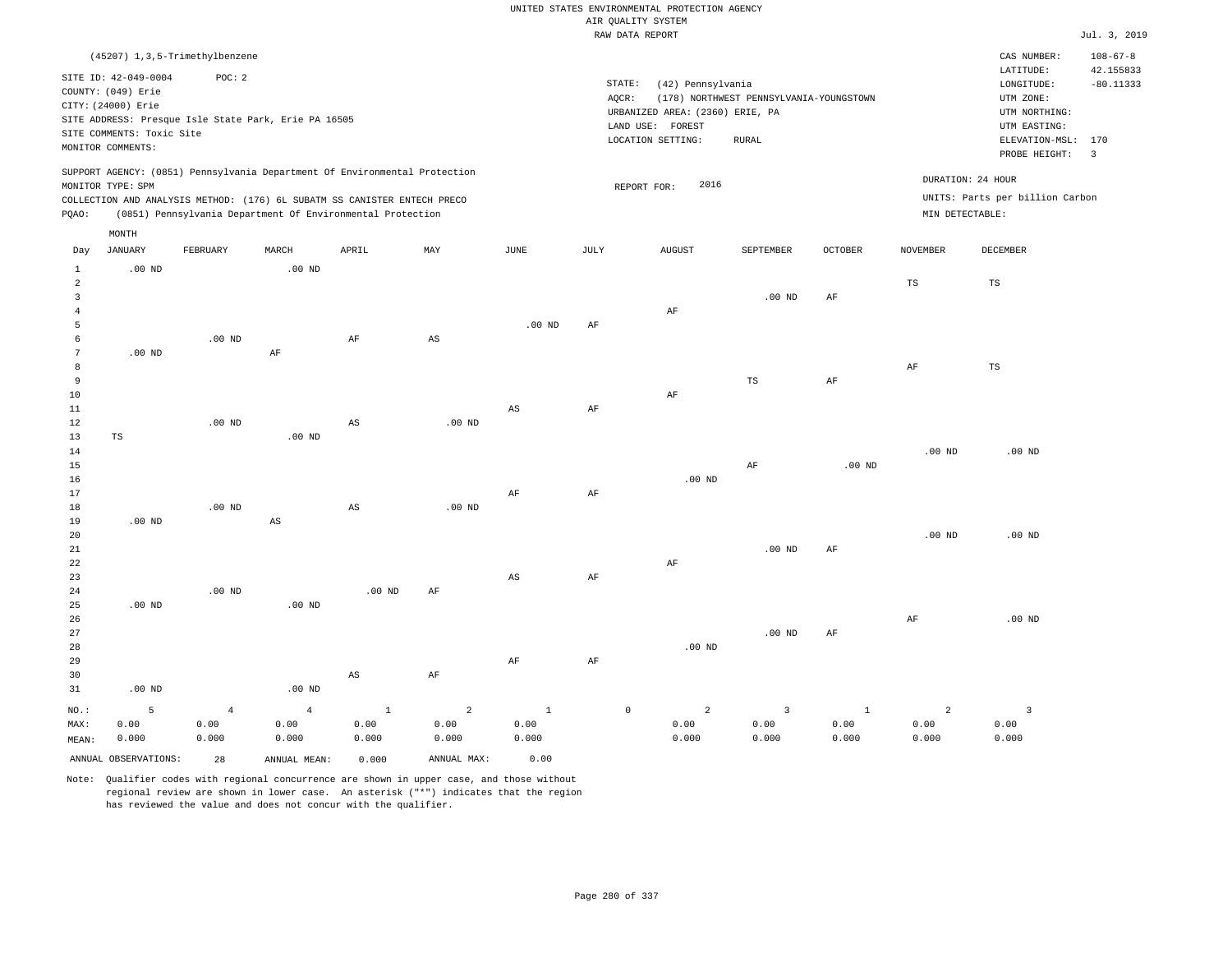|                      | (45207) 1, 3, 5-Trimethylbenzene                                                                |               |                                                            |              |                   |                   |                        |                                 |                                         |                   |                   | CAS NUMBER:                     | $108 - 67 - 8$          |
|----------------------|-------------------------------------------------------------------------------------------------|---------------|------------------------------------------------------------|--------------|-------------------|-------------------|------------------------|---------------------------------|-----------------------------------------|-------------------|-------------------|---------------------------------|-------------------------|
|                      | SITE ID: 42-049-0004                                                                            | POC: 2        |                                                            |              |                   |                   |                        |                                 |                                         |                   |                   | LATITUDE:                       | 42.155833               |
|                      | COUNTY: (049) Erie                                                                              |               |                                                            |              |                   |                   | STATE:                 | (42) Pennsylvania               |                                         |                   |                   | LONGITUDE:                      | $-80.11333$             |
|                      | CITY: (24000) Erie                                                                              |               |                                                            |              |                   |                   | AQCR:                  |                                 | (178) NORTHWEST PENNSYLVANIA-YOUNGSTOWN |                   |                   | UTM ZONE:                       |                         |
|                      | SITE ADDRESS: Presque Isle State Park, Erie PA 16505                                            |               |                                                            |              |                   |                   |                        | URBANIZED AREA: (2360) ERIE, PA |                                         |                   |                   | UTM NORTHING:                   |                         |
|                      | SITE COMMENTS: Toxic Site                                                                       |               |                                                            |              |                   |                   |                        | LAND USE: FOREST                |                                         |                   |                   | UTM EASTING:                    |                         |
|                      | MONITOR COMMENTS:                                                                               |               |                                                            |              |                   |                   |                        | LOCATION SETTING:               | <b>RURAL</b>                            |                   |                   | ELEVATION-MSL: 170              |                         |
|                      |                                                                                                 |               |                                                            |              |                   |                   |                        |                                 |                                         |                   |                   | PROBE HEIGHT:                   | $\overline{\mathbf{3}}$ |
|                      | SUPPORT AGENCY: (0851) Pennsylvania Department Of Environmental Protection<br>MONITOR TYPE: SPM |               |                                                            |              |                   |                   | REPORT FOR:            | 2017                            |                                         |                   |                   | DURATION: 24 HOUR               |                         |
|                      | COLLECTION AND ANALYSIS METHOD: (176) 6L SUBATM SS CANISTER ENTECH PRECO                        |               |                                                            |              |                   |                   |                        |                                 |                                         |                   |                   | UNITS: Parts per billion Carbon |                         |
| PQAO:                |                                                                                                 |               | (0851) Pennsylvania Department Of Environmental Protection |              |                   |                   |                        |                                 |                                         |                   | MIN DETECTABLE:   |                                 |                         |
|                      |                                                                                                 |               |                                                            |              |                   |                   |                        |                                 |                                         |                   |                   |                                 |                         |
| Day                  | MONTH<br><b>JANUARY</b>                                                                         | FEBRUARY      | MARCH                                                      | APRIL        | MAY               | JUNE              | JULY                   | <b>AUGUST</b>                   | SEPTEMBER                               | OCTOBER           | <b>NOVEMBER</b>   | DECEMBER                        |                         |
|                      |                                                                                                 |               |                                                            |              |                   |                   |                        |                                 |                                         |                   |                   |                                 |                         |
| $\mathbf{1}$         | AF                                                                                              |               |                                                            | AF           | AF                |                   |                        |                                 |                                         |                   |                   |                                 |                         |
| $\overline{a}$       |                                                                                                 |               | $.00$ ND                                                   |              |                   |                   |                        |                                 |                                         |                   |                   |                                 |                         |
| $\overline{3}$       |                                                                                                 |               |                                                            |              |                   |                   |                        |                                 |                                         |                   | $.00$ ND          | $.00$ ND                        |                         |
| $\overline{4}$       |                                                                                                 |               |                                                            |              |                   |                   |                        |                                 | .00 <sub>ND</sub>                       | .00 <sub>ND</sub> |                   |                                 |                         |
| 5                    |                                                                                                 |               |                                                            |              |                   |                   |                        | $.00~\mathrm{ND}$               |                                         |                   |                   |                                 |                         |
| 6<br>$7\phantom{.0}$ |                                                                                                 | $.00$ ND      |                                                            |              |                   | .00 <sub>ND</sub> | $\mathbb{A}\mathbb{S}$ |                                 |                                         |                   |                   |                                 |                         |
|                      | $\operatorname{TS}$                                                                             |               |                                                            | AF           | .00 <sub>ND</sub> |                   |                        |                                 |                                         |                   |                   |                                 |                         |
| 8                    |                                                                                                 |               | $.00$ ND                                                   |              |                   |                   |                        |                                 |                                         |                   |                   |                                 |                         |
| 9                    |                                                                                                 |               |                                                            |              |                   |                   |                        |                                 |                                         |                   | .00 <sub>ND</sub> | $.00$ ND                        |                         |
| 10                   |                                                                                                 |               |                                                            |              |                   |                   |                        |                                 | $.00$ ND                                | .00 <sub>ND</sub> |                   |                                 |                         |
| 11                   |                                                                                                 |               |                                                            |              |                   |                   |                        | $.00$ ND                        |                                         |                   |                   |                                 |                         |
| 12                   |                                                                                                 | $\mathbb{TS}$ |                                                            |              |                   | .00 <sub>ND</sub> | AS                     |                                 |                                         |                   |                   |                                 |                         |
| 13                   | $.00$ ND                                                                                        |               |                                                            | $.00$ ND     | $.00$ ND          |                   |                        |                                 |                                         |                   |                   |                                 |                         |
| 14                   |                                                                                                 |               | $.00$ ND                                                   |              |                   |                   |                        |                                 |                                         |                   |                   |                                 |                         |
| 15                   |                                                                                                 |               |                                                            |              |                   |                   |                        |                                 |                                         |                   | $.00$ ND          | $.00$ ND                        |                         |
| 16                   |                                                                                                 |               |                                                            |              |                   |                   |                        |                                 | .00 <sub>ND</sub>                       | .00 <sub>ND</sub> |                   |                                 |                         |
| 17                   |                                                                                                 |               |                                                            |              |                   |                   |                        | $.00$ ND                        |                                         |                   |                   |                                 |                         |
| 18                   |                                                                                                 | AF            |                                                            |              |                   | .00 <sub>ND</sub> | $\mathbb{A}\mathbb{S}$ |                                 |                                         |                   |                   |                                 |                         |
| 19                   | $.00$ ND                                                                                        |               |                                                            | AF           | $.00$ ND          |                   |                        |                                 |                                         |                   |                   |                                 |                         |
| 20                   |                                                                                                 |               | $.00$ ND                                                   |              |                   |                   |                        |                                 |                                         |                   |                   |                                 |                         |
| 21<br>22             |                                                                                                 |               |                                                            |              |                   |                   |                        |                                 | $.00$ ND                                | $.00$ ND          | $.00$ ND          | $\mathbb{TS}$                   |                         |
| 23                   |                                                                                                 |               |                                                            |              |                   |                   |                        | $.00$ ND                        |                                         |                   |                   |                                 |                         |
| 24                   |                                                                                                 | AF            |                                                            |              |                   | .00 <sub>ND</sub> | $.00$ ND               |                                 |                                         |                   |                   |                                 |                         |
| 25                   |                                                                                                 |               |                                                            | AF           | $.00$ ND          |                   |                        |                                 |                                         |                   |                   |                                 |                         |
| 26                   | AS                                                                                              |               | $.00$ ND                                                   |              |                   |                   |                        |                                 |                                         |                   |                   |                                 |                         |
| 27                   |                                                                                                 |               |                                                            |              |                   |                   |                        |                                 |                                         |                   | $.00$ ND          |                                 |                         |
|                      |                                                                                                 |               |                                                            |              |                   |                   |                        |                                 |                                         |                   |                   | AF                              |                         |
| 28<br>29             |                                                                                                 |               |                                                            |              |                   |                   |                        | $.00$ ND                        | .00 <sub>ND</sub>                       | $.00$ ND          |                   |                                 |                         |
|                      |                                                                                                 |               |                                                            |              |                   |                   |                        |                                 |                                         |                   |                   |                                 |                         |
| 30                   |                                                                                                 |               |                                                            |              |                   | AS                | $.00$ ND               |                                 |                                         |                   |                   |                                 |                         |
| 31                   | $.00$ ND                                                                                        |               |                                                            |              | $.00$ ND          |                   |                        |                                 |                                         |                   |                   |                                 |                         |
| NO.:                 | $\overline{3}$                                                                                  | $\mathbf{1}$  | 5                                                          | $\mathbf{1}$ | 5                 | $\overline{4}$    | $\overline{a}$         | 5                               | 5                                       | 5                 | 5                 | $\overline{3}$                  |                         |
| MAX:                 | 0.00                                                                                            | 0.00          | 0.00                                                       | 0.00         | 0.00              | 0.00              | 0.00                   | 0.00                            | 0.00                                    | 0.00              | 0.00              | 0.00                            |                         |
| MEAN:                | 0.000                                                                                           | 0.000         | 0.000                                                      | 0.000        | 0.000             | 0.000             | 0.000                  | 0.000                           | 0.000                                   | 0.000             | 0.000             | 0.000                           |                         |
|                      | ANNUAL OBSERVATIONS:                                                                            | 44            | ANNUAL MEAN:                                               | 0.000        | ANNUAL MAX:       | 0.00              |                        |                                 |                                         |                   |                   |                                 |                         |
|                      |                                                                                                 |               |                                                            |              |                   |                   |                        |                                 |                                         |                   |                   |                                 |                         |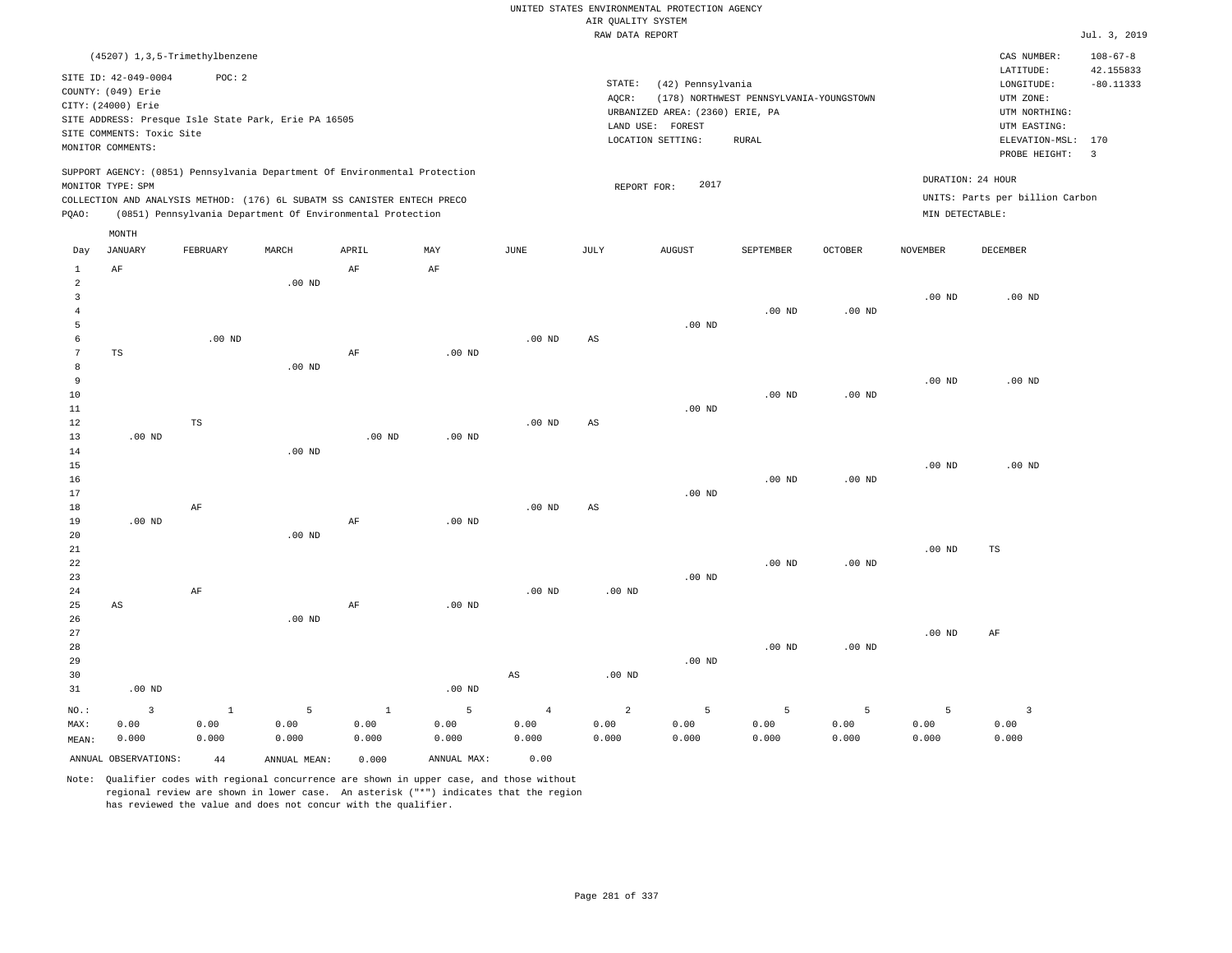|                                  |                                                                  |                                |                                                      |                                                                            |                        |             |                 | UNITED STATES ENVIRONMENTAL PROTECTION AGENCY<br>AIR QUALITY SYSTEM      |                                         |                   |                   |                                                                      |                             |
|----------------------------------|------------------------------------------------------------------|--------------------------------|------------------------------------------------------|----------------------------------------------------------------------------|------------------------|-------------|-----------------|--------------------------------------------------------------------------|-----------------------------------------|-------------------|-------------------|----------------------------------------------------------------------|-----------------------------|
|                                  |                                                                  |                                |                                                      |                                                                            |                        |             |                 | RAW DATA REPORT                                                          |                                         |                   |                   |                                                                      | Jul. 3, 2019                |
|                                  |                                                                  | (45207) 1,3,5-Trimethylbenzene |                                                      |                                                                            |                        |             |                 |                                                                          |                                         |                   |                   | CAS NUMBER:<br>LATITUDE:                                             | $108 - 67 - 8$<br>42.155833 |
|                                  | SITE ID: 42-049-0004<br>COUNTY: (049) Erie<br>CITY: (24000) Erie | POC: 2                         |                                                      |                                                                            |                        |             | STATE:<br>AQCR: | (42) Pennsylvania                                                        | (178) NORTHWEST PENNSYLVANIA-YOUNGSTOWN |                   |                   | LONGITUDE:<br>UTM ZONE:                                              | $-80.11333$                 |
|                                  | SITE COMMENTS: Toxic Site<br>MONITOR COMMENTS:                   |                                | SITE ADDRESS: Presque Isle State Park, Erie PA 16505 |                                                                            |                        |             |                 | URBANIZED AREA: (2360) ERIE, PA<br>LAND USE: FOREST<br>LOCATION SETTING: | <b>RURAL</b>                            |                   |                   | UTM NORTHING:<br>UTM EASTING:<br>ELEVATION-MSL: 170<br>PROBE HEIGHT: | $\overline{\mathbf{3}}$     |
|                                  | MONITOR TYPE: SPM                                                |                                |                                                      | SUPPORT AGENCY: (0851) Pennsylvania Department Of Environmental Protection |                        |             |                 | 2018<br>REPORT FOR:                                                      |                                         |                   |                   | DURATION: 24 HOUR                                                    |                             |
|                                  |                                                                  |                                |                                                      | COLLECTION AND ANALYSIS METHOD: (176) 6L SUBATM SS CANISTER ENTECH PRECO   |                        |             |                 |                                                                          |                                         |                   |                   | UNITS: Parts per billion Carbon                                      |                             |
| PQAO:                            |                                                                  |                                |                                                      | (0851) Pennsylvania Department Of Environmental Protection                 |                        |             |                 |                                                                          |                                         |                   |                   | MIN DETECTABLE: .324441                                              |                             |
|                                  | MONTH                                                            |                                |                                                      |                                                                            |                        |             |                 |                                                                          |                                         |                   |                   |                                                                      |                             |
| Day                              | <b>JANUARY</b>                                                   | FEBRUARY                       | MARCH                                                | APRIL                                                                      | MAY                    | <b>JUNE</b> | <b>JULY</b>     | <b>AUGUST</b>                                                            | SEPTEMBER                               | OCTOBER           | <b>NOVEMBER</b>   | <b>DECEMBER</b>                                                      |                             |
| $\mathbf{1}$                     |                                                                  | AQ                             |                                                      |                                                                            |                        | AF          | AF              |                                                                          |                                         |                   |                   |                                                                      |                             |
| $\overline{a}$<br>$\overline{3}$ | TS                                                               |                                | .00 <sub>ND</sub>                                    | $\rm{AF}$                                                                  | $.00$ ND               |             |                 |                                                                          |                                         |                   |                   |                                                                      |                             |
| $\overline{4}$                   |                                                                  |                                |                                                      |                                                                            |                        |             |                 |                                                                          |                                         |                   | $.00$ ND          | $.00$ ND                                                             |                             |
| $\overline{5}$                   |                                                                  |                                |                                                      |                                                                            |                        |             |                 |                                                                          | $\rm AF$                                | $.00$ ND          |                   |                                                                      |                             |
| 6                                |                                                                  |                                |                                                      |                                                                            |                        |             |                 | AF                                                                       |                                         |                   |                   |                                                                      |                             |
| 7                                |                                                                  | $.00$ ND                       |                                                      |                                                                            |                        | AF          | AF              |                                                                          |                                         |                   |                   |                                                                      |                             |
| $^{\rm 8}$                       | AF                                                               |                                |                                                      | .00 <sub>ND</sub>                                                          | $\mathbb{A}\mathbb{S}$ |             |                 |                                                                          |                                         |                   |                   |                                                                      |                             |
| 9                                |                                                                  |                                | $.00$ ND                                             |                                                                            |                        |             |                 |                                                                          |                                         |                   |                   |                                                                      |                             |
| $10$                             |                                                                  |                                |                                                      |                                                                            |                        |             |                 |                                                                          |                                         |                   | $.00$ ND          | $.00$ ND                                                             |                             |
| $1\,1$<br>$12\,$                 |                                                                  |                                |                                                      |                                                                            |                        |             |                 | AF                                                                       | $\mathbb{A}\mathbb{S}$                  | $.00$ ND          |                   |                                                                      |                             |
| 13                               |                                                                  | $.00$ ND                       |                                                      |                                                                            |                        | $\rm{AF}$   | $\rm{AF}$       |                                                                          |                                         |                   |                   |                                                                      |                             |
| $14$                             | AF                                                               |                                |                                                      | $.00$ ND                                                                   | $\rm{AF}$              |             |                 |                                                                          |                                         |                   |                   |                                                                      |                             |
| 15                               |                                                                  |                                | $.00$ ND                                             |                                                                            |                        |             |                 |                                                                          |                                         |                   |                   |                                                                      |                             |
| 16                               |                                                                  |                                |                                                      |                                                                            |                        |             |                 |                                                                          |                                         |                   | AS                | $.00$ ND                                                             |                             |
| 17                               |                                                                  |                                |                                                      |                                                                            |                        |             |                 |                                                                          | $.00$ ND                                | $.00$ ND          |                   |                                                                      |                             |
| 18                               |                                                                  |                                |                                                      |                                                                            |                        |             |                 | AF                                                                       |                                         |                   |                   |                                                                      |                             |
| 19                               |                                                                  | $.00$ ND                       |                                                      |                                                                            |                        | $\rm{AF}$   | AF              |                                                                          |                                         |                   |                   |                                                                      |                             |
| 20                               | AF                                                               |                                |                                                      | .00 <sub>ND</sub>                                                          | $\rm AF$               |             |                 |                                                                          |                                         |                   |                   |                                                                      |                             |
| 21<br>22                         |                                                                  |                                | AF                                                   |                                                                            |                        |             |                 |                                                                          |                                         |                   | .00 <sub>ND</sub> | .00 <sub>ND</sub>                                                    |                             |
| 23                               |                                                                  |                                |                                                      |                                                                            |                        |             |                 |                                                                          | $.00$ ND                                | .00 <sub>ND</sub> |                   |                                                                      |                             |
| 24                               |                                                                  |                                |                                                      |                                                                            |                        |             |                 | $.00$ ND                                                                 |                                         |                   |                   |                                                                      |                             |
| 25                               |                                                                  | .00 <sub>ND</sub>              |                                                      |                                                                            |                        | $\rm{AF}$   | $\rm{AF}$       |                                                                          |                                         |                   |                   |                                                                      |                             |
| 26                               | AF                                                               |                                |                                                      | $.00$ ND                                                                   | AF                     |             |                 |                                                                          |                                         |                   |                   |                                                                      |                             |
| 27                               |                                                                  |                                | AF                                                   |                                                                            |                        |             |                 |                                                                          |                                         |                   |                   |                                                                      |                             |
| 28                               |                                                                  |                                |                                                      |                                                                            |                        |             |                 |                                                                          |                                         |                   | $.00$ ND          | $\mathbb{A}\mathbb{S}$                                               |                             |
| 29                               |                                                                  |                                |                                                      |                                                                            |                        |             |                 |                                                                          | $.00$ ND                                | $.00$ ND          |                   |                                                                      |                             |
| 30                               |                                                                  |                                |                                                      |                                                                            |                        |             |                 | $.00$ ND                                                                 |                                         |                   |                   |                                                                      |                             |
| 31                               |                                                                  |                                |                                                      |                                                                            |                        |             | $\rm{AF}$       |                                                                          |                                         |                   |                   |                                                                      |                             |
| NO.:                             | $\mathsf{O}$                                                     | $\overline{4}$                 | $\overline{3}$                                       | $\overline{4}$                                                             | $\mathbf{1}$           | $\mathbb O$ | $\mathbb O$     | $\overline{a}$                                                           | $\overline{3}$                          | 5                 | $\overline{4}$    | $\overline{4}$                                                       |                             |
| MAX:                             |                                                                  | 0.00                           | 0.00                                                 | 0.00                                                                       | 0.00                   |             |                 | 0.00                                                                     | 0.00                                    | 0.00              | 0.00              | 0.00                                                                 |                             |
| MEAN:                            |                                                                  | 0.000                          | 0.000                                                | 0.000                                                                      | 0.000                  |             |                 | 0.000                                                                    | 0.000                                   | 0.000             | 0.000             | 0.000                                                                |                             |
|                                  | ANNUAL OBSERVATIONS:                                             | 30                             | ANNUAL MEAN:                                         | 0.000                                                                      | ANNUAL MAX:            | 0.00        |                 |                                                                          |                                         |                   |                   |                                                                      |                             |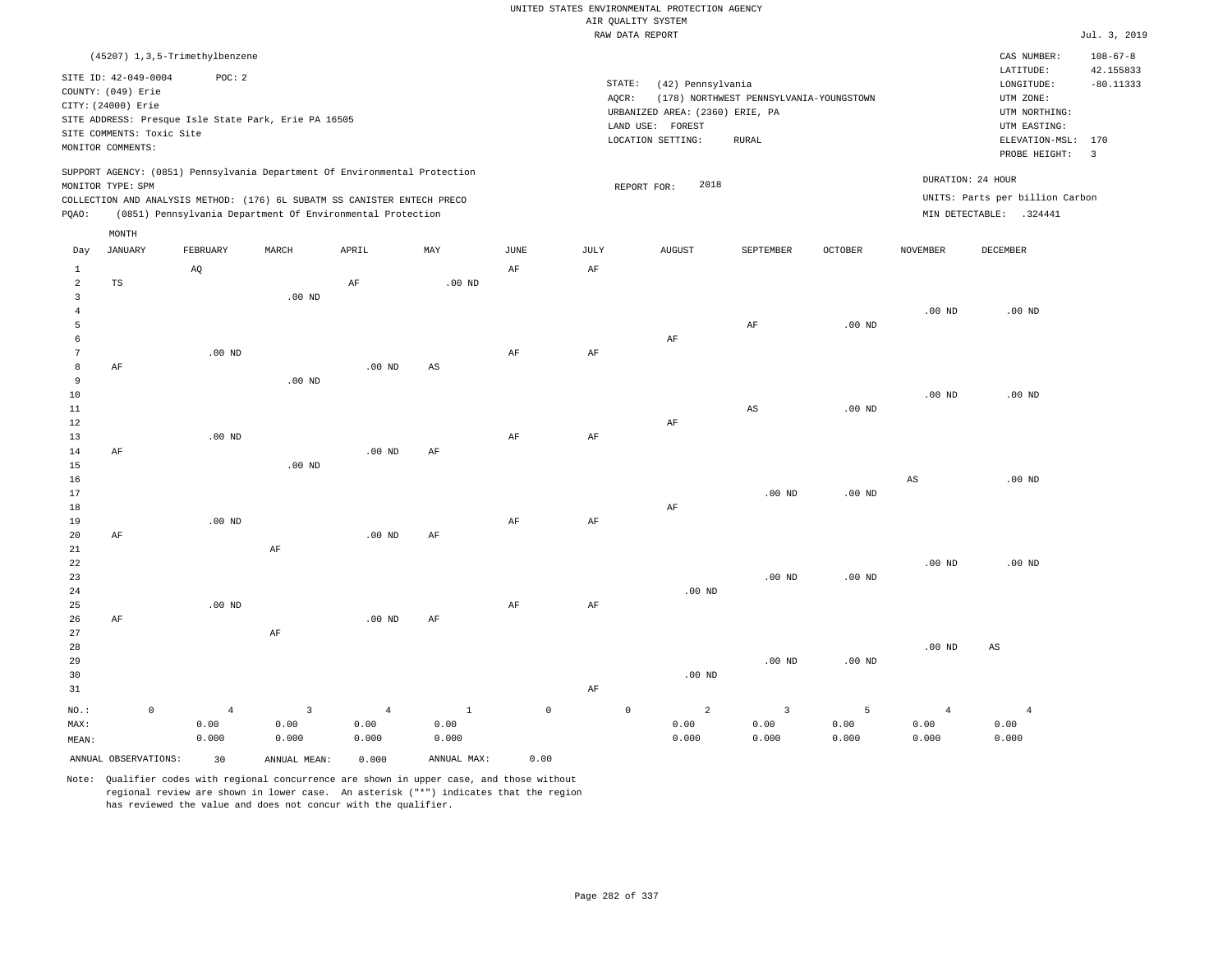|                     | (45208) 1, 2, 4-Trimethylbenzene                                 |          |                                                                            |                   |                   |                   |                              |                                                                |                                         |                   |                   | CAS NUMBER:                                                           | $95 - 63 - 6$            |
|---------------------|------------------------------------------------------------------|----------|----------------------------------------------------------------------------|-------------------|-------------------|-------------------|------------------------------|----------------------------------------------------------------|-----------------------------------------|-------------------|-------------------|-----------------------------------------------------------------------|--------------------------|
|                     | SITE ID: 42-049-0004<br>COUNTY: (049) Erie<br>CITY: (24000) Erie | POC: 2   | SITE ADDRESS: Presque Isle State Park, Erie PA 16505                       |                   |                   |                   | STATE:<br>AQCR:<br>LAND USE: | (42) Pennsylvania<br>URBANIZED AREA: (2360) ERIE, PA<br>FOREST | (178) NORTHWEST PENNSYLVANIA-YOUNGSTOWN |                   |                   | LATITUDE:<br>LONGITUDE:<br>UTM ZONE:<br>UTM NORTHING:<br>UTM EASTING: | 42.155833<br>$-80.11333$ |
|                     | SITE COMMENTS: Toxic Site<br>MONITOR COMMENTS:                   |          |                                                                            |                   |                   |                   |                              | LOCATION SETTING:                                              | <b>RURAL</b>                            |                   |                   | ELEVATION-MSL: 170<br>PROBE HEIGHT:                                   | $\overline{3}$           |
|                     | MONITOR TYPE: SPM                                                |          | SUPPORT AGENCY: (0851) Pennsylvania Department Of Environmental Protection |                   |                   |                   | REPORT FOR:                  | 2013                                                           |                                         |                   |                   | DURATION: 24 HOUR                                                     |                          |
|                     |                                                                  |          | COLLECTION AND ANALYSIS METHOD: (176) 6L SUBATM SS CANISTER ENTECH PRECO   |                   |                   |                   |                              |                                                                |                                         |                   |                   | UNITS: Parts per billion Carbon                                       |                          |
| PQAO:               |                                                                  |          | (0851) Pennsylvania Department Of Environmental Protection                 |                   |                   |                   |                              |                                                                |                                         |                   | MIN DETECTABLE:   |                                                                       |                          |
|                     | MONTH                                                            |          |                                                                            |                   |                   |                   |                              |                                                                |                                         |                   |                   |                                                                       |                          |
| Day                 | <b>JANUARY</b>                                                   | FEBRUARY | MARCH                                                                      | APRIL             | MAY               | $\mathtt{JUNE}$   | JULY                         | <b>AUGUST</b>                                                  | SEPTEMBER                               | <b>OCTOBER</b>    | NOVEMBER          | DECEMBER                                                              |                          |
| $\mathbf{1}$        |                                                                  |          |                                                                            |                   |                   |                   |                              |                                                                | $.00$ ND                                | .00 <sub>ND</sub> |                   |                                                                       |                          |
| $\sqrt{2}$          |                                                                  |          |                                                                            |                   |                   |                   |                              | $.00$ ND                                                       |                                         |                   |                   |                                                                       |                          |
| $\overline{3}$      |                                                                  | $.00$ ND |                                                                            |                   |                   | $_{\rm AS}$       | $.00$ ND                     |                                                                |                                         |                   |                   |                                                                       |                          |
| $\overline{4}$<br>5 | $.00$ ND                                                         |          | $.00$ ND                                                                   | .00 <sub>ND</sub> | $.00$ ND          |                   |                              |                                                                |                                         |                   |                   |                                                                       |                          |
| 6                   |                                                                  |          |                                                                            |                   |                   |                   |                              |                                                                |                                         |                   | $.00$ ND          | .00 <sub>ND</sub>                                                     |                          |
| 7                   |                                                                  |          |                                                                            |                   |                   |                   |                              |                                                                | $.00$ ND                                | $.00$ ND          |                   |                                                                       |                          |
| 8                   |                                                                  |          |                                                                            |                   |                   |                   |                              | .00 <sub>ND</sub>                                              |                                         |                   |                   |                                                                       |                          |
| $\overline{9}$      |                                                                  | $.00$ ND |                                                                            |                   |                   | .00 <sub>ND</sub> | $.00$ ND                     |                                                                |                                         |                   |                   |                                                                       |                          |
| 10                  | $.00$ ND                                                         |          |                                                                            | $_{\rm AS}$       | $.00$ ND          |                   |                              |                                                                |                                         |                   |                   |                                                                       |                          |
| 11                  |                                                                  |          | $.00$ ND                                                                   |                   |                   |                   |                              |                                                                |                                         |                   |                   |                                                                       |                          |
| 12                  |                                                                  |          |                                                                            |                   |                   |                   |                              |                                                                |                                         |                   | AF                | $.00$ ND                                                              |                          |
| 13                  |                                                                  |          |                                                                            |                   |                   |                   |                              | $\rm{AF}$                                                      | $.00$ ND                                | $.00$ ND          |                   |                                                                       |                          |
| 14<br>15            |                                                                  | $.00$ ND |                                                                            |                   |                   | $.00$ ND          | .00 <sub>ND</sub>            |                                                                |                                         |                   |                   |                                                                       |                          |
| 16                  | $.00$ ND                                                         |          |                                                                            | $.00$ ND          | $.00$ ND          |                   |                              |                                                                |                                         |                   |                   |                                                                       |                          |
| 17                  |                                                                  |          | $.00$ ND                                                                   |                   |                   |                   |                              |                                                                |                                         |                   |                   |                                                                       |                          |
| 18                  |                                                                  |          |                                                                            |                   |                   |                   |                              |                                                                |                                         |                   | .00 <sub>ND</sub> | .00 <sub>ND</sub>                                                     |                          |
| 19                  |                                                                  |          |                                                                            |                   |                   |                   |                              |                                                                | $.00$ ND                                | .00 <sub>ND</sub> |                   |                                                                       |                          |
| 20                  |                                                                  |          |                                                                            |                   |                   |                   |                              | $.00$ ND                                                       |                                         |                   |                   |                                                                       |                          |
| 21                  |                                                                  | $.00$ ND |                                                                            |                   |                   | .00 <sub>ND</sub> | $.00$ ND                     |                                                                |                                         |                   |                   |                                                                       |                          |
| 22<br>23            | $.00$ ND                                                         |          | $.00$ ND                                                                   | $.00$ ND          | $.00$ ND          |                   |                              |                                                                |                                         |                   |                   |                                                                       |                          |
| 24                  |                                                                  |          |                                                                            |                   |                   |                   |                              |                                                                |                                         |                   | $.00$ ND          | $.00$ ND                                                              |                          |
| 25                  |                                                                  |          |                                                                            |                   |                   |                   |                              |                                                                | $.00$ ND                                | $.00$ ND          |                   |                                                                       |                          |
| 26                  |                                                                  |          |                                                                            |                   |                   |                   |                              | $.00$ ND                                                       |                                         |                   |                   |                                                                       |                          |
| 27                  |                                                                  | $.00$ ND |                                                                            |                   |                   | $.00$ ND          | .00 <sub>ND</sub>            |                                                                |                                         |                   |                   |                                                                       |                          |
| 28                  | $.00$ ND                                                         |          |                                                                            | .00 <sub>ND</sub> | .00 <sub>ND</sub> |                   |                              |                                                                |                                         |                   |                   |                                                                       |                          |
| 29                  |                                                                  |          | $.00$ ND                                                                   |                   |                   |                   |                              |                                                                |                                         |                   |                   |                                                                       |                          |
| 30<br>31            |                                                                  |          |                                                                            |                   |                   |                   |                              |                                                                |                                         | $.00$ ND          | $.00$ ND          | $.00$ ND                                                              |                          |
|                     |                                                                  |          |                                                                            |                   |                   |                   |                              |                                                                |                                         |                   |                   |                                                                       |                          |
| NO.:                | 5                                                                | 5        | 5                                                                          | $\overline{4}$    | $\overline{5}$    | $\overline{4}$    | 5                            | $\overline{4}$                                                 | 5                                       | $\epsilon$        | $\overline{4}$    | $\overline{5}$                                                        |                          |
| MAX:                | 0.00                                                             | 0.00     | 0.00                                                                       | 0.00              | 0.00              | 0.00              | 0.00                         | 0.00                                                           | 0.00                                    | 0.00              | 0.00              | 0.00                                                                  |                          |
| MEAN:               | 0.000                                                            | 0.000    | 0.000                                                                      | 0.000             | 0.000             | 0.000             | 0.000                        | 0.000                                                          | 0.000                                   | 0.000             | 0.000             | 0.000                                                                 |                          |
|                     | ANNUAL OBSERVATIONS:                                             | 57       | ANNUAL MEAN:                                                               | 0.000             | ANNUAL MAX:       | 0.00              |                              |                                                                |                                         |                   |                   |                                                                       |                          |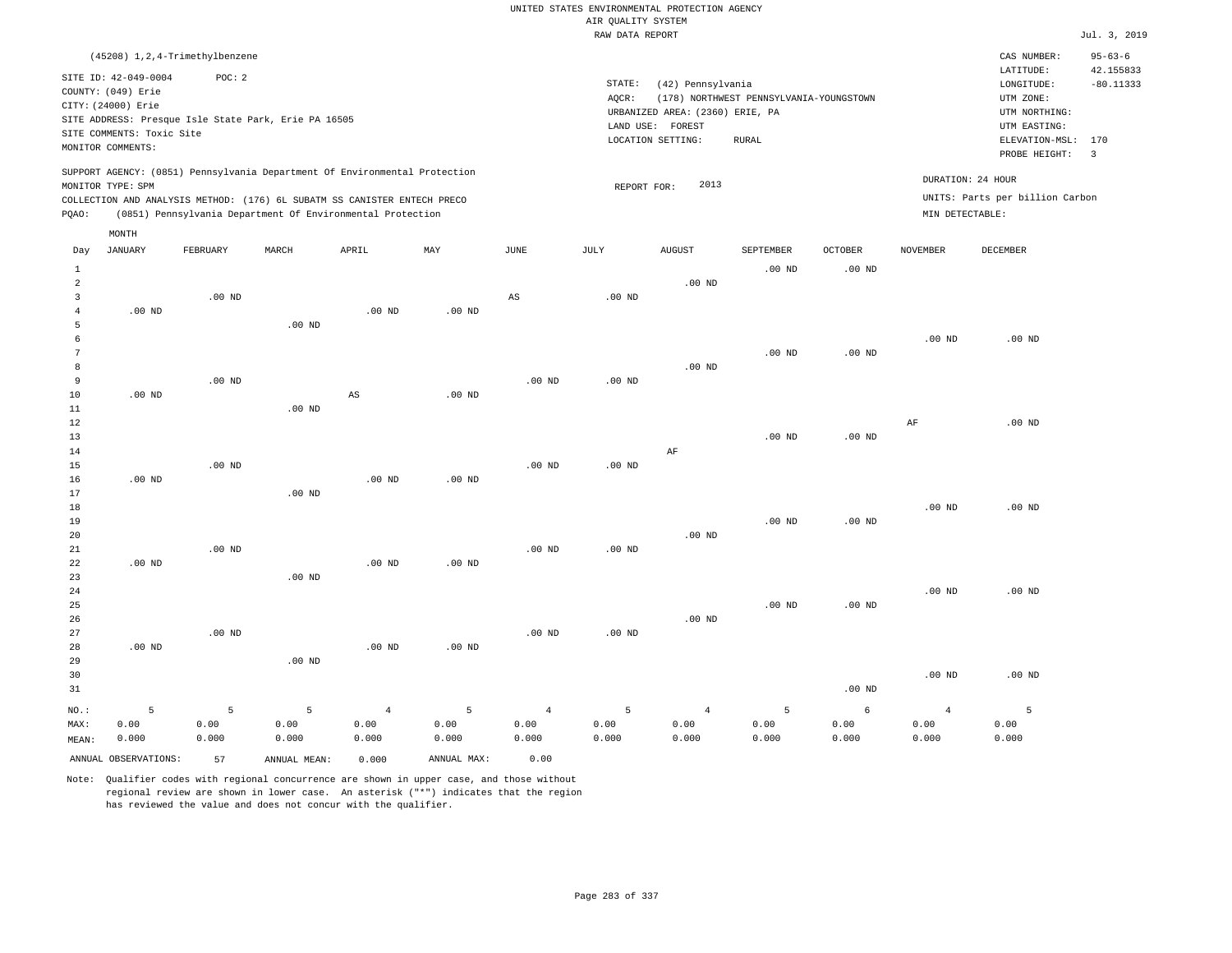|                     |                                                                                                                    |                                                                |                |                                                                            |                   |                   | RAW DATA REPORT                                                                                                                                                      |               |                        |                        |                        |                                 | Jul. 3, 2019                                      |
|---------------------|--------------------------------------------------------------------------------------------------------------------|----------------------------------------------------------------|----------------|----------------------------------------------------------------------------|-------------------|-------------------|----------------------------------------------------------------------------------------------------------------------------------------------------------------------|---------------|------------------------|------------------------|------------------------|---------------------------------|---------------------------------------------------|
|                     |                                                                                                                    | (45208) 1, 2, 4-Trimethylbenzene                               |                |                                                                            |                   |                   |                                                                                                                                                                      |               |                        |                        |                        | CAS NUMBER:                     | $95 - 63 - 6$                                     |
|                     | SITE ID: 42-049-0004<br>COUNTY: (049) Erie<br>CITY: (24000) Erie<br>SITE COMMENTS: Toxic Site<br>MONITOR COMMENTS: | POC: 2<br>SITE ADDRESS: Presque Isle State Park, Erie PA 16505 |                |                                                                            |                   |                   | STATE:<br>(42) Pennsylvania<br>(178) NORTHWEST PENNSYLVANIA-YOUNGSTOWN<br>AQCR:<br>URBANIZED AREA: (2360) ERIE, PA<br>LAND USE: FOREST<br>LOCATION SETTING:<br>RURAL |               |                        |                        |                        |                                 | 42.155833<br>$-80.11333$<br>ELEVATION-MSL:<br>170 |
|                     |                                                                                                                    |                                                                |                |                                                                            |                   |                   |                                                                                                                                                                      |               |                        |                        |                        | PROBE HEIGHT:                   | $\overline{\mathbf{3}}$                           |
|                     | MONITOR TYPE: SPM                                                                                                  |                                                                |                | SUPPORT AGENCY: (0851) Pennsylvania Department Of Environmental Protection |                   |                   |                                                                                                                                                                      | 2014          |                        |                        |                        | DURATION: 24 HOUR               |                                                   |
|                     |                                                                                                                    |                                                                |                | COLLECTION AND ANALYSIS METHOD: (176) 6L SUBATM SS CANISTER ENTECH PRECO   |                   |                   | REPORT FOR:                                                                                                                                                          |               |                        |                        |                        | UNITS: Parts per billion Carbon |                                                   |
| PQAO:               |                                                                                                                    |                                                                |                | (0851) Pennsylvania Department Of Environmental Protection                 |                   |                   |                                                                                                                                                                      |               |                        |                        | MIN DETECTABLE:        |                                 |                                                   |
|                     | MONTH                                                                                                              |                                                                |                |                                                                            |                   |                   |                                                                                                                                                                      |               |                        |                        |                        |                                 |                                                   |
| Day                 | <b>JANUARY</b>                                                                                                     | FEBRUARY                                                       | MARCH          | APRIL                                                                      | MAY               | JUNE              | JULY                                                                                                                                                                 | <b>AUGUST</b> | SEPTEMBER              | OCTOBER                | NOVEMBER               | <b>DECEMBER</b>                 |                                                   |
| $\,1\,$             |                                                                                                                    |                                                                |                |                                                                            |                   |                   |                                                                                                                                                                      |               |                        |                        | $\mathbb{A}\mathbb{S}$ | $\mathbb{A}\mathbb{S}$          |                                                   |
| $\overline{a}$      |                                                                                                                    |                                                                |                |                                                                            |                   |                   |                                                                                                                                                                      |               | $.00$ ND               | $_{\rm AS}$            |                        |                                 |                                                   |
| 3                   |                                                                                                                    |                                                                |                |                                                                            |                   |                   |                                                                                                                                                                      | $.00$ ND      |                        |                        |                        |                                 |                                                   |
| $\overline{4}$<br>5 |                                                                                                                    | $\rm AF$                                                       |                |                                                                            |                   | .32SQ             | .25 SQ                                                                                                                                                               |               |                        |                        |                        |                                 |                                                   |
| 6                   | $.00$ ND                                                                                                           |                                                                | .55SQ          | .00 <sub>ND</sub>                                                          | $.00$ ND          |                   |                                                                                                                                                                      |               |                        |                        |                        |                                 |                                                   |
| $\overline{7}$      |                                                                                                                    |                                                                |                |                                                                            |                   |                   |                                                                                                                                                                      |               |                        |                        | $.00$ ND               | .00 <sub>ND</sub>               |                                                   |
| 8                   |                                                                                                                    |                                                                |                |                                                                            |                   |                   |                                                                                                                                                                      |               | $\rm{AF}$              | $\mathbb{A}\mathbb{S}$ |                        |                                 |                                                   |
| 9                   |                                                                                                                    |                                                                |                |                                                                            |                   |                   |                                                                                                                                                                      | AF            |                        |                        |                        |                                 |                                                   |
| 10                  |                                                                                                                    | $.00$ ND                                                       |                |                                                                            |                   | .45SQ             | .71SQ                                                                                                                                                                |               |                        |                        |                        |                                 |                                                   |
| 11<br>12            | $.00$ ND                                                                                                           |                                                                |                | AF                                                                         | AS                |                   |                                                                                                                                                                      |               |                        |                        |                        |                                 |                                                   |
| 13                  |                                                                                                                    |                                                                | AM             |                                                                            |                   |                   |                                                                                                                                                                      |               |                        |                        | $\mathbb{A}\mathbb{S}$ | $.00$ ND                        |                                                   |
| 14                  |                                                                                                                    |                                                                |                |                                                                            |                   |                   |                                                                                                                                                                      |               | AS                     | AM                     |                        |                                 |                                                   |
| 15                  |                                                                                                                    |                                                                |                |                                                                            |                   |                   |                                                                                                                                                                      | $\rm{AF}$     |                        |                        |                        |                                 |                                                   |
| 16                  |                                                                                                                    | .00 <sub>ND</sub>                                              |                |                                                                            |                   | .00 <sub>ND</sub> | .00 <sub>ND</sub>                                                                                                                                                    |               |                        |                        |                        |                                 |                                                   |
| 17                  | $.00$ ND                                                                                                           |                                                                |                | .00 <sub>ND</sub>                                                          | $.00$ ND          |                   |                                                                                                                                                                      |               |                        |                        |                        |                                 |                                                   |
| 18<br>19            |                                                                                                                    |                                                                | $.00$ ND       |                                                                            |                   |                   |                                                                                                                                                                      |               |                        |                        | .00 <sub>ND</sub>      | $.00$ ND                        |                                                   |
| 20                  |                                                                                                                    |                                                                |                |                                                                            |                   |                   |                                                                                                                                                                      |               | AS                     | AF                     |                        |                                 |                                                   |
| 21                  |                                                                                                                    |                                                                |                |                                                                            |                   |                   |                                                                                                                                                                      | $\rm AF$      |                        |                        |                        |                                 |                                                   |
| 22                  |                                                                                                                    | $.00$ ND                                                       |                |                                                                            |                   | .37S              | 1.15                                                                                                                                                                 |               |                        |                        |                        |                                 |                                                   |
| 23                  | $.00$ ND                                                                                                           |                                                                |                | .00 <sub>ND</sub>                                                          | $.00$ ND          |                   |                                                                                                                                                                      |               |                        |                        |                        |                                 |                                                   |
| 24<br>25            |                                                                                                                    |                                                                | $.00$ ND       |                                                                            |                   |                   |                                                                                                                                                                      |               |                        |                        | $_{\rm AS}$            | $.00$ ND                        |                                                   |
| 26                  |                                                                                                                    |                                                                |                |                                                                            |                   |                   |                                                                                                                                                                      |               | $\mathbb{A}\mathbb{S}$ | $.00$ ND               |                        |                                 |                                                   |
| 27                  |                                                                                                                    |                                                                |                |                                                                            |                   |                   |                                                                                                                                                                      | $\rm AF$      |                        |                        |                        |                                 |                                                   |
| 28                  |                                                                                                                    | $.00$ ND                                                       |                |                                                                            |                   | .54S              | $\mathbb{A}\mathbb{S}$                                                                                                                                               |               |                        |                        |                        |                                 |                                                   |
| 29                  | $.00$ ND                                                                                                           |                                                                |                | $\mathbb{A}\mathbb{S}$                                                     | .00 <sub>ND</sub> |                   |                                                                                                                                                                      |               |                        |                        |                        |                                 |                                                   |
| 30<br>31            |                                                                                                                    |                                                                | $.00$ ND       |                                                                            |                   |                   |                                                                                                                                                                      |               |                        |                        |                        | $\mathbb{A}\mathbb{S}$          |                                                   |
| NO.:                | 5                                                                                                                  | $\overline{4}$                                                 | $\overline{4}$ | 3                                                                          | $\overline{4}$    | 5                 | $\overline{4}$                                                                                                                                                       | $\mathbf{1}$  |                        | $\mathbf{1}$           | $\overline{c}$         | $\overline{4}$                  |                                                   |
| MAX:                | 0.00                                                                                                               | 0.00                                                           | .55            | 0.00                                                                       | 0.00              | .54               | 1.15                                                                                                                                                                 | 0.00          | $\mathbf{1}$<br>0.00   | 0.00                   | 0.00                   | 0.00                            |                                                   |
| MEAN:               | 0.000                                                                                                              | 0.000                                                          | .138           | 0.000                                                                      | 0.000             | .336              | .528                                                                                                                                                                 | 0.000         | 0.000                  | 0.000                  | 0.000                  | 0.000                           |                                                   |

ANNUAL OBSERVATIONS: 38 ANNUAL MEAN: .114 ANNUAL MAX: 1.15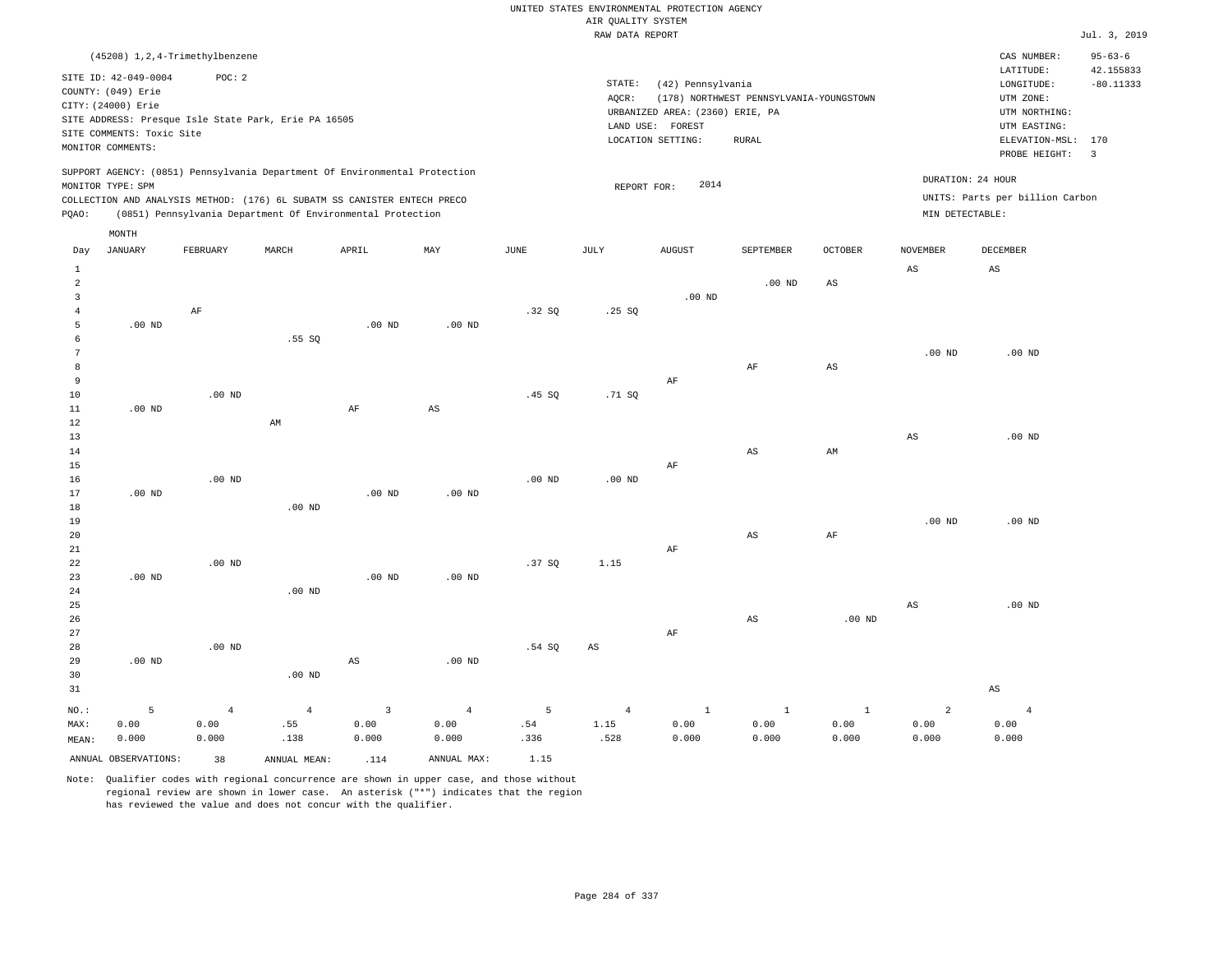|                                                                                                                                                                                                                                                    |     |                  | (45208) 1,2,4-Trimethylbenzene |                   |       |     |      |                 |                                                                                                  |                                                  |         |                                                                                                              | CAS NUMBER:                                          | $95 - 63 - 6$ |
|----------------------------------------------------------------------------------------------------------------------------------------------------------------------------------------------------------------------------------------------------|-----|------------------|--------------------------------|-------------------|-------|-----|------|-----------------|--------------------------------------------------------------------------------------------------|--------------------------------------------------|---------|--------------------------------------------------------------------------------------------------------------|------------------------------------------------------|---------------|
| SITE ID: 42-049-0004<br>POC: 2<br>COUNTY: (049) Erie<br>CITY: (24000) Erie<br>SITE ADDRESS: Presque Isle State Park, Erie PA 16505<br>SITE COMMENTS: Toxic Site<br>MONITOR COMMENTS:                                                               |     |                  |                                |                   |       |     |      | STATE:<br>AOCR: | (42) Pennsylvania<br>URBANIZED AREA: (2360) ERIE, PA<br>LAND USE:<br>FOREST<br>LOCATION SETTING: | (178) NORTHWEST PENNSYLVANIA-YOUNGSTOWN<br>RURAL |         | LATITUDE:<br>LONGITUDE:<br>UTM ZONE:<br>UTM NORTHING:<br>UTM EASTING:<br>ELEVATION-MSL: 170<br>PROBE HEIGHT: | 42.155833<br>$-80.11333$<br>$_{3}$                   |               |
| SUPPORT AGENCY: (0851) Pennsylvania Department Of Environmental Protection<br>MONITOR TYPE: SPM<br>COLLECTION AND ANALYSIS METHOD: (176) 6L SUBATM SS CANISTER ENTECH PRECO<br>(0851) Pennsylvania Department Of Environmental Protection<br>POAO: |     |                  |                                |                   |       |     |      |                 | 2015<br>REPORT FOR:                                                                              |                                                  |         | MIN DETECTABLE:                                                                                              | DURATION: 24 HOUR<br>UNITS: Parts per billion Carbon |               |
|                                                                                                                                                                                                                                                    | Day | MONTH<br>JANUARY | FEBRUARY                       | MARCH<br>$.00$ ND | APRIL | MAY | JUNE | JULY            | AUGUST                                                                                           | SEPTEMBER                                        | OCTOBER | <b>NOVEMBER</b>                                                                                              | DECEMBER                                             |               |

| NO.:           | $\overline{3}$ | <sup>1</sup> | 5                      | -5       | 5        | $\overline{4}$         | $\overline{3}$         | -5             | $\overline{4}$         | $\overline{3}$ | 2                      | $\overline{4}$ |
|----------------|----------------|--------------|------------------------|----------|----------|------------------------|------------------------|----------------|------------------------|----------------|------------------------|----------------|
| 31             |                |              | $.00$ ND               |          |          |                        |                        |                |                        |                |                        |                |
| 30             | $.00$ ND       |              |                        | $.00$ ND | $.00$ ND |                        |                        |                |                        |                |                        |                |
| 29             |                |              |                        |          |          | .00 $ND$               | $.00$ ND               |                |                        |                |                        |                |
| 28             |                |              |                        |          |          |                        |                        | $.00$ ND       |                        |                |                        |                |
| $2\,7$         |                |              |                        |          |          |                        |                        |                | $\mathbb{A}\mathbb{S}$ | .00 $ND$       |                        |                |
| 26             |                |              |                        |          |          |                        |                        |                |                        |                | $_{\rm TS}$            | $.00$ ND       |
| 25             |                |              | $.00$ ND               |          |          |                        |                        |                |                        |                |                        |                |
| 24             | $.00$ ND       |              |                        | $.00$ ND | $.00$ ND |                        |                        |                |                        |                |                        |                |
| 23             |                | $.00$ ND     |                        |          |          | $\mathbb{A}\mathbb{S}$ | $\mathbb{A}\mathbb{S}$ |                |                        |                |                        |                |
| 22             |                |              |                        |          |          |                        |                        | $.00{\rm ~ND}$ |                        |                |                        |                |
| 21             |                |              |                        |          |          |                        |                        |                | .00 $ND$               | .00 $ND$       |                        |                |
| 20             |                |              |                        |          |          |                        |                        |                |                        |                | .00 $ND$               | $.00$ ND       |
| 19             |                |              | $\mathbb{A}\mathbb{S}$ |          |          |                        |                        |                |                        |                |                        |                |
| 18             | $\rm AF$       |              |                        | $.00$ ND | .83SQ    |                        |                        |                |                        |                |                        |                |
| 17             |                | $\rm{AF}$    |                        |          |          | .00 $ND$               | $.00$ ND               |                |                        |                |                        |                |
| 16             |                |              |                        |          |          |                        |                        | $.00$ ND       |                        |                |                        |                |
| 15             |                |              |                        |          |          |                        |                        |                | .00 $ND$               | AS             |                        |                |
| 14             |                |              |                        |          |          |                        |                        |                |                        |                | AF                     | $.00$ ND       |
| 13             |                |              | $.00$ ND               |          |          |                        |                        |                |                        |                |                        |                |
| 12             | .00 $ND$       |              |                        | .00 $ND$ | .00 $ND$ |                        |                        |                |                        |                |                        |                |
| 11             |                | AS           |                        |          |          | $.00$ ND               | $.00$ ND               |                |                        |                |                        |                |
| 9<br>10        |                |              |                        |          |          |                        |                        | $.00$ ND       | $.00$ ND               | AS             |                        |                |
| 8              |                |              |                        |          |          |                        |                        |                |                        |                | $\mathbb{A}\mathbb{S}$ | $.00$ ND       |
| 7              |                |              | .00 $ND$               |          |          |                        |                        |                |                        |                |                        |                |
| 6              | $\rm AF$       |              |                        | $.00$ ND | $.00$ ND |                        |                        |                |                        |                |                        |                |
| 5              |                | AS           |                        |          |          | $.00$ ND               | $\mathbb{A}\mathbb{S}$ |                |                        |                |                        |                |
| 4              |                |              |                        |          |          |                        |                        | .00 $ND$       |                        |                |                        |                |
| 3              |                |              |                        |          |          |                        |                        |                | $.00$ ND               | $.00$ ND       |                        |                |
| $\overline{a}$ |                |              |                        |          |          |                        |                        |                |                        |                | $.00$ ND               | TS             |

| NO.:  |                      |       | $\mathcal{D}$ |       | $-5$ $-5$   | $\sim$ 4 $\sim$ |       |       | 4     |       |       |
|-------|----------------------|-------|---------------|-------|-------------|-----------------|-------|-------|-------|-------|-------|
| MAX:  | 0.00                 | 0.00  | 0.00          | 0.00  | .83         | 0.00            | 0.00  | 0.00  | 0.00  | 0.00  | 0.00  |
| MEAN: | 0.000                | 0.000 | 0.000         | 0.000 | .166        | 0.000           | 0.000 | 0.000 | 0.000 | 0.000 | 0.000 |
|       | ANNUAL OBSERVATIONS: | 44    | ANNUAL MEAN:  | .019  | ANNUAL MAX: | .83             |       |       |       |       |       |

Note: Qualifier codes with regional concurrence are shown in upper case, and those without regional review are shown in lower case. An asterisk ("\*") indicates that the region has reviewed the value and does not concur with the qualifier.

 $\sim$ 

 0.00 0.000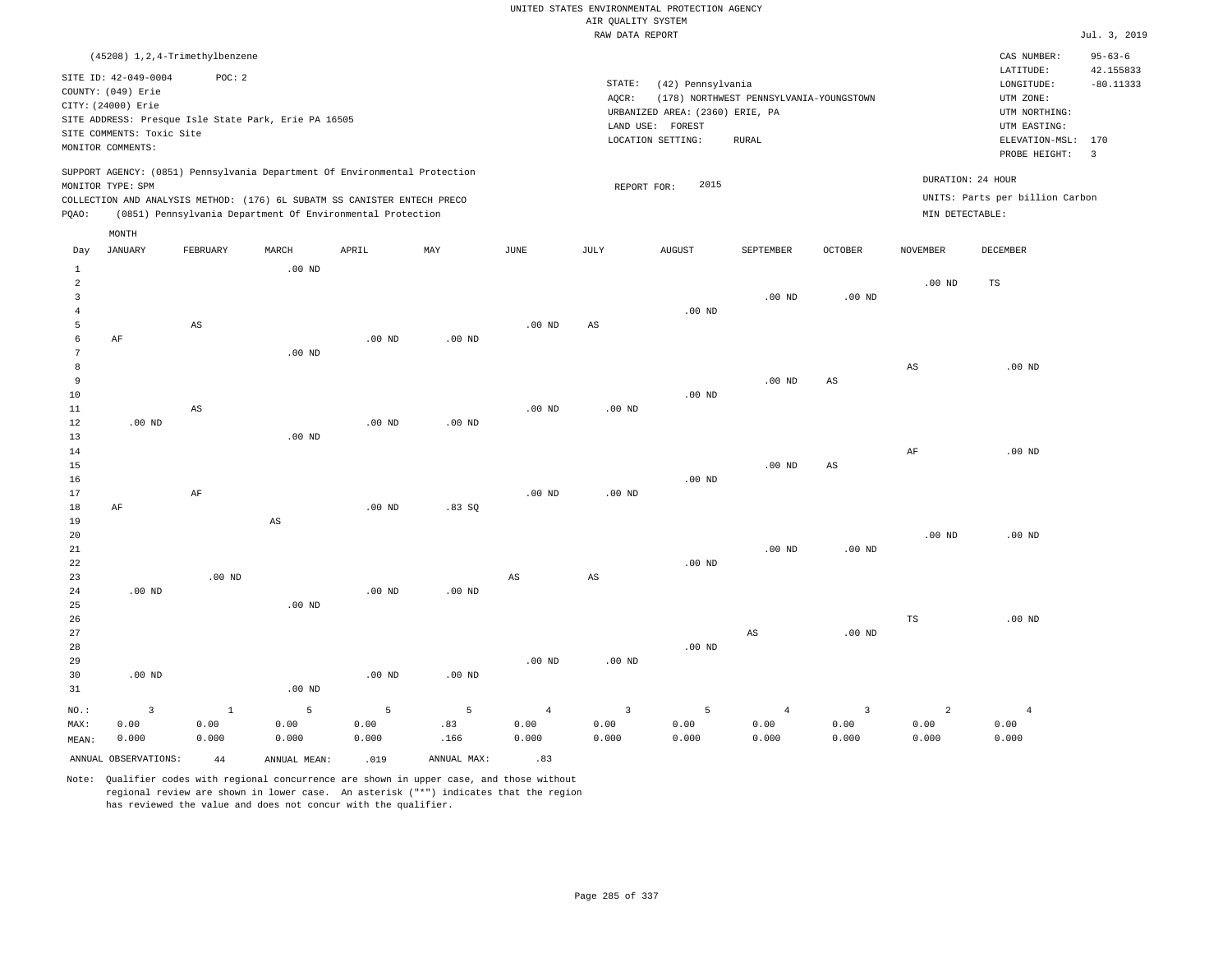|                                                                                                                                                                                      |                   |                                                                                                                                        |                        |                        |                        |             |                 | RAW DATA REPORT                                                                                                                          |                                                                                             |                                               |                   |                                 | Jul. 3, 2019               |
|--------------------------------------------------------------------------------------------------------------------------------------------------------------------------------------|-------------------|----------------------------------------------------------------------------------------------------------------------------------------|------------------------|------------------------|------------------------|-------------|-----------------|------------------------------------------------------------------------------------------------------------------------------------------|---------------------------------------------------------------------------------------------|-----------------------------------------------|-------------------|---------------------------------|----------------------------|
|                                                                                                                                                                                      |                   | (45208) 1, 2, 4-Trimethylbenzene                                                                                                       |                        |                        |                        |             |                 |                                                                                                                                          |                                                                                             |                                               |                   | CAS NUMBER:<br>LATITUDE:        | $95 - 63 - 6$<br>42.155833 |
| SITE ID: 42-049-0004<br>POC: 2<br>COUNTY: (049) Erie<br>CITY: (24000) Erie<br>SITE ADDRESS: Presque Isle State Park, Erie PA 16505<br>SITE COMMENTS: Toxic Site<br>MONITOR COMMENTS: |                   |                                                                                                                                        |                        |                        |                        |             | STATE:<br>AQCR: | (42) Pennsylvania<br>(178) NORTHWEST PENNSYLVANIA-YOUNGSTOWN<br>URBANIZED AREA: (2360) ERIE, PA<br>LAND USE: FOREST<br>LOCATION SETTING: | LONGITUDE:<br>UTM ZONE:<br>UTM NORTHING:<br>UTM EASTING:<br>ELEVATION-MSL:<br>PROBE HEIGHT: | $-80.11333$<br>170<br>$\overline{\mathbf{3}}$ |                   |                                 |                            |
|                                                                                                                                                                                      |                   | SUPPORT AGENCY: (0851) Pennsylvania Department Of Environmental Protection                                                             |                        |                        |                        |             |                 |                                                                                                                                          |                                                                                             |                                               |                   | DURATION: 24 HOUR               |                            |
|                                                                                                                                                                                      | MONITOR TYPE: SPM |                                                                                                                                        |                        |                        |                        |             |                 | 2016<br>REPORT FOR:                                                                                                                      |                                                                                             |                                               |                   | UNITS: Parts per billion Carbon |                            |
| PQAO:                                                                                                                                                                                |                   | COLLECTION AND ANALYSIS METHOD: (176) 6L SUBATM SS CANISTER ENTECH PRECO<br>(0851) Pennsylvania Department Of Environmental Protection |                        |                        |                        |             |                 |                                                                                                                                          |                                                                                             |                                               | MIN DETECTABLE:   |                                 |                            |
|                                                                                                                                                                                      | MONTH             |                                                                                                                                        |                        |                        |                        |             |                 |                                                                                                                                          |                                                                                             |                                               |                   |                                 |                            |
| Day                                                                                                                                                                                  | <b>JANUARY</b>    | FEBRUARY                                                                                                                               | MARCH                  | APRIL                  | MAY                    | <b>JUNE</b> | <b>JULY</b>     | ${\tt AUGUST}$                                                                                                                           | SEPTEMBER                                                                                   | <b>OCTOBER</b>                                | <b>NOVEMBER</b>   | DECEMBER                        |                            |
| $\mathbf{1}$                                                                                                                                                                         | $.00$ ND          |                                                                                                                                        | $.00$ ND               |                        |                        |             |                 |                                                                                                                                          |                                                                                             |                                               |                   |                                 |                            |
| $\overline{2}$<br>$\overline{\mathbf{3}}$<br>$\overline{4}$                                                                                                                          |                   |                                                                                                                                        |                        |                        |                        |             |                 | AF                                                                                                                                       | $.00$ ND                                                                                    | AF                                            | $_{\rm TS}$       | $_{\rm TS}$                     |                            |
| 5                                                                                                                                                                                    |                   |                                                                                                                                        |                        |                        |                        | $.00$ ND    | AF              |                                                                                                                                          |                                                                                             |                                               |                   |                                 |                            |
| 6<br>$7\phantom{.0}$                                                                                                                                                                 | $.00$ ND          | $.00$ ND                                                                                                                               | $\rm AF$               | AF                     | $\mathbb{A}\mathbb{S}$ |             |                 |                                                                                                                                          |                                                                                             |                                               |                   |                                 |                            |
| 8                                                                                                                                                                                    |                   |                                                                                                                                        |                        |                        |                        |             |                 |                                                                                                                                          |                                                                                             |                                               | $\rm{AF}$         | $_{\rm TS}$                     |                            |
| 9                                                                                                                                                                                    |                   |                                                                                                                                        |                        |                        |                        |             |                 |                                                                                                                                          | <b>TS</b>                                                                                   | AF                                            |                   |                                 |                            |
| 10                                                                                                                                                                                   |                   |                                                                                                                                        |                        |                        |                        |             |                 | $\rm{AF}$                                                                                                                                |                                                                                             |                                               |                   |                                 |                            |
| 11<br>12                                                                                                                                                                             |                   | $.00$ ND                                                                                                                               |                        | $\mathbb{A}\mathbb{S}$ | .36SQ                  | AS          | AF              |                                                                                                                                          |                                                                                             |                                               |                   |                                 |                            |
| 13                                                                                                                                                                                   | $\mathbb{TS}$     |                                                                                                                                        | $.00$ ND               |                        |                        |             |                 |                                                                                                                                          |                                                                                             |                                               |                   |                                 |                            |
| 14                                                                                                                                                                                   |                   |                                                                                                                                        |                        |                        |                        |             |                 |                                                                                                                                          |                                                                                             |                                               | .00 <sub>ND</sub> | $.00$ ND                        |                            |
| 15                                                                                                                                                                                   |                   |                                                                                                                                        |                        |                        |                        |             |                 |                                                                                                                                          | $\rm AF$                                                                                    | $.00$ ND                                      |                   |                                 |                            |
| 16                                                                                                                                                                                   |                   |                                                                                                                                        |                        |                        |                        |             |                 | $.00$ ND                                                                                                                                 |                                                                                             |                                               |                   |                                 |                            |
| 17<br>18                                                                                                                                                                             |                   | $.00$ ND                                                                                                                               |                        | AS                     | $.00$ ND               | AF          | AF              |                                                                                                                                          |                                                                                             |                                               |                   |                                 |                            |
| 19                                                                                                                                                                                   | $.00$ ND          |                                                                                                                                        | $\mathbb{A}\mathbb{S}$ |                        |                        |             |                 |                                                                                                                                          |                                                                                             |                                               |                   |                                 |                            |
| 20                                                                                                                                                                                   |                   |                                                                                                                                        |                        |                        |                        |             |                 |                                                                                                                                          |                                                                                             |                                               | .00 <sub>ND</sub> | $.00$ ND                        |                            |
| 21                                                                                                                                                                                   |                   |                                                                                                                                        |                        |                        |                        |             |                 |                                                                                                                                          | $.00$ ND                                                                                    | AF                                            |                   |                                 |                            |
| 22                                                                                                                                                                                   |                   |                                                                                                                                        |                        |                        |                        |             |                 | $\rm{AF}$                                                                                                                                |                                                                                             |                                               |                   |                                 |                            |
| 23                                                                                                                                                                                   |                   |                                                                                                                                        |                        |                        |                        | AS          | AF              |                                                                                                                                          |                                                                                             |                                               |                   |                                 |                            |
| 24<br>25                                                                                                                                                                             | $.00$ ND          | $.00$ ND                                                                                                                               | $.00$ ND               | $.00$ ND               | AF                     |             |                 |                                                                                                                                          |                                                                                             |                                               |                   |                                 |                            |
| 26                                                                                                                                                                                   |                   |                                                                                                                                        |                        |                        |                        |             |                 |                                                                                                                                          |                                                                                             |                                               | $\rm{AF}$         | $.00$ ND                        |                            |
| 27                                                                                                                                                                                   |                   |                                                                                                                                        |                        |                        |                        |             |                 |                                                                                                                                          | $.00$ ND                                                                                    | AF                                            |                   |                                 |                            |
| 28                                                                                                                                                                                   |                   |                                                                                                                                        |                        |                        |                        |             |                 | $.00$ ND                                                                                                                                 |                                                                                             |                                               |                   |                                 |                            |
| 29                                                                                                                                                                                   |                   |                                                                                                                                        |                        |                        |                        | AF          | AF              |                                                                                                                                          |                                                                                             |                                               |                   |                                 |                            |
| 30                                                                                                                                                                                   |                   |                                                                                                                                        |                        | AS                     | AF                     |             |                 |                                                                                                                                          |                                                                                             |                                               |                   |                                 |                            |
| 31                                                                                                                                                                                   | $.00$ ND          |                                                                                                                                        | $.00$ ND               |                        |                        |             |                 |                                                                                                                                          |                                                                                             |                                               |                   |                                 |                            |
| NO.:                                                                                                                                                                                 | 5                 | $\overline{4}$                                                                                                                         | $\overline{4}$         | $\mathbf{1}$           | 2                      | $1\,$       |                 | $\mathbb O$<br>2                                                                                                                         | $\overline{3}$                                                                              | $\mathbf{1}$                                  | $\overline{a}$    | $\overline{3}$                  |                            |
| MAX:                                                                                                                                                                                 | 0.00              | 0.00                                                                                                                                   | 0.00                   | 0.00                   | .36                    | 0.00        |                 | 0.00                                                                                                                                     | 0.00                                                                                        | 0.00                                          | 0.00              | 0.00                            |                            |
| MEAN:                                                                                                                                                                                | 0.000             | 0.000                                                                                                                                  | 0.000                  | 0.000                  | .180                   | 0.000       |                 | 0.000                                                                                                                                    | 0.000                                                                                       | 0.000                                         | 0.000             | 0.000                           |                            |

ANNUAL OBSERVATIONS: 28 ANNUAL MEAN: .013 ANNUAL MAX: .36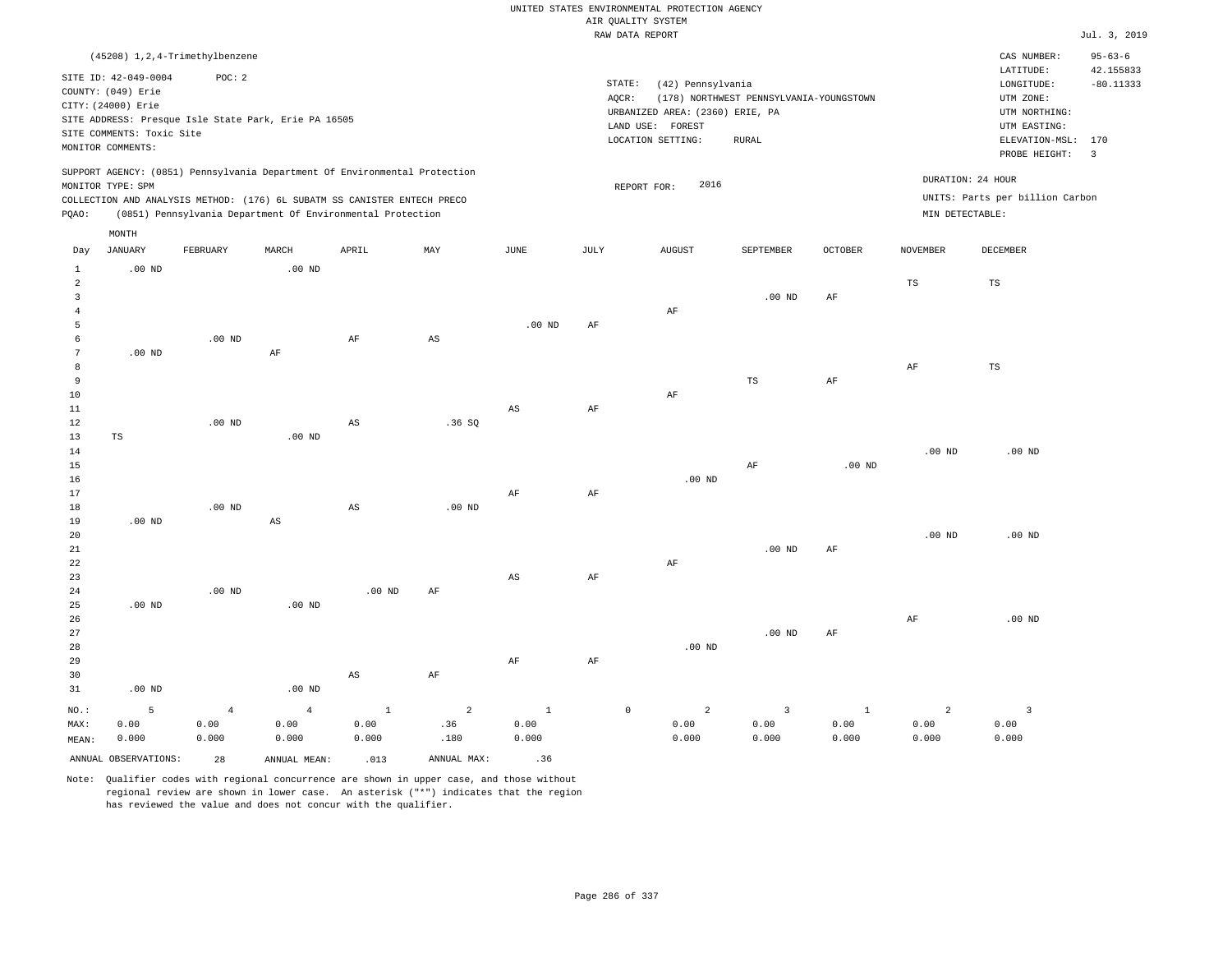|                                | (45208) 1, 2, 4-Trimethylbenzene                                                                                         |             |                   |                                                                            |                   |                        |                        |                                                                                                 |                                                       |                          |                   | CAS NUMBER:                        | $95 - 63 - 6$  |
|--------------------------------|--------------------------------------------------------------------------------------------------------------------------|-------------|-------------------|----------------------------------------------------------------------------|-------------------|------------------------|------------------------|-------------------------------------------------------------------------------------------------|-------------------------------------------------------|--------------------------|-------------------|------------------------------------|----------------|
|                                | SITE ID: 42-049-0004<br>COUNTY: (049) Erie<br>CITY: (24000) Erie<br>SITE ADDRESS: Presque Isle State Park, Erie PA 16505 | POC: 2      |                   |                                                                            |                   |                        | STATE:<br>AQCR:        | (42) Pennsylvania<br>(178) NORTHWEST PENNSYLVANIA-YOUNGSTOWN<br>URBANIZED AREA: (2360) ERIE, PA | LATITUDE:<br>LONGITUDE:<br>UTM ZONE:<br>UTM NORTHING: | 42.155833<br>$-80.11333$ |                   |                                    |                |
|                                | SITE COMMENTS: Toxic Site                                                                                                |             |                   |                                                                            |                   |                        | LAND USE:              | FOREST<br>LOCATION SETTING:                                                                     | <b>RURAL</b>                                          |                          |                   | UTM EASTING:<br>ELEVATION-MSL: 170 |                |
|                                | MONITOR COMMENTS:                                                                                                        |             |                   |                                                                            |                   |                        |                        |                                                                                                 |                                                       |                          |                   | PROBE HEIGHT:                      | $\overline{3}$ |
|                                | MONITOR TYPE: SPM                                                                                                        |             |                   | SUPPORT AGENCY: (0851) Pennsylvania Department Of Environmental Protection |                   |                        |                        | DURATION: 24 HOUR<br>2017<br>REPORT FOR:                                                        |                                                       |                          |                   |                                    |                |
|                                |                                                                                                                          |             |                   | COLLECTION AND ANALYSIS METHOD: (176) 6L SUBATM SS CANISTER ENTECH PRECO   |                   |                        |                        |                                                                                                 |                                                       |                          |                   | UNITS: Parts per billion Carbon    |                |
| PQAO:                          |                                                                                                                          |             |                   | (0851) Pennsylvania Department Of Environmental Protection                 |                   |                        |                        | MIN DETECTABLE:                                                                                 |                                                       |                          |                   |                                    |                |
|                                | MONTH                                                                                                                    |             |                   |                                                                            |                   |                        |                        |                                                                                                 |                                                       |                          |                   |                                    |                |
| Day                            | <b>JANUARY</b>                                                                                                           | FEBRUARY    | MARCH             | APRIL                                                                      | MAY               | JUNE                   | JULY                   | <b>AUGUST</b>                                                                                   | SEPTEMBER                                             | OCTOBER                  | <b>NOVEMBER</b>   | <b>DECEMBER</b>                    |                |
| $\mathbf{1}$<br>$\overline{a}$ | AF                                                                                                                       |             | $.00$ ND          | AF                                                                         | AF                |                        |                        |                                                                                                 |                                                       |                          |                   |                                    |                |
| $\mathbf{3}$                   |                                                                                                                          |             |                   |                                                                            |                   |                        |                        |                                                                                                 |                                                       |                          | .00 <sub>ND</sub> | .25S                               |                |
| $\overline{4}$                 |                                                                                                                          |             |                   |                                                                            |                   |                        |                        |                                                                                                 | $.00$ ND                                              | .00 <sub>ND</sub>        |                   |                                    |                |
| 5                              |                                                                                                                          |             |                   |                                                                            |                   |                        |                        | $.00$ ND                                                                                        |                                                       |                          |                   |                                    |                |
| 6                              |                                                                                                                          | $.00$ ND    |                   |                                                                            |                   | .00 <sub>ND</sub>      | AS                     |                                                                                                 |                                                       |                          |                   |                                    |                |
| $\overline{7}$                 | TS                                                                                                                       |             | $.00$ ND          | AF                                                                         | $.00$ ND          |                        |                        |                                                                                                 |                                                       |                          |                   |                                    |                |
| 8<br>9                         |                                                                                                                          |             |                   |                                                                            |                   |                        |                        |                                                                                                 |                                                       |                          | $.00$ ND          | $.00$ ND                           |                |
| 10                             |                                                                                                                          |             |                   |                                                                            |                   |                        |                        |                                                                                                 | .00 <sub>ND</sub>                                     | .25SQ                    |                   |                                    |                |
| 11                             |                                                                                                                          |             |                   |                                                                            |                   |                        |                        | .23SQ                                                                                           |                                                       |                          |                   |                                    |                |
| 12                             |                                                                                                                          | $_{\rm TS}$ |                   |                                                                            |                   | .83SQ                  | $\mathbb{A}\mathbb{S}$ |                                                                                                 |                                                       |                          |                   |                                    |                |
| 13                             | $.00$ ND                                                                                                                 |             |                   | $.00$ ND                                                                   | $.00$ ND          |                        |                        |                                                                                                 |                                                       |                          |                   |                                    |                |
| 14                             |                                                                                                                          |             | $.00$ ND          |                                                                            |                   |                        |                        |                                                                                                 |                                                       |                          |                   |                                    |                |
| 15<br>16                       |                                                                                                                          |             |                   |                                                                            |                   |                        |                        |                                                                                                 | .00 <sub>ND</sub>                                     | $.00$ ND                 | .00 <sub>ND</sub> | $.00$ ND                           |                |
| 17                             |                                                                                                                          |             |                   |                                                                            |                   |                        |                        | .23 S0                                                                                          |                                                       |                          |                   |                                    |                |
| 18                             |                                                                                                                          | AF          |                   |                                                                            |                   | .00 <sub>ND</sub>      | AS                     |                                                                                                 |                                                       |                          |                   |                                    |                |
| 19                             | $.00$ ND                                                                                                                 |             |                   | AF                                                                         | $.00$ ND          |                        |                        |                                                                                                 |                                                       |                          |                   |                                    |                |
| 20                             |                                                                                                                          |             | .00 <sub>ND</sub> |                                                                            |                   |                        |                        |                                                                                                 |                                                       |                          |                   |                                    |                |
| 21                             |                                                                                                                          |             |                   |                                                                            |                   |                        |                        |                                                                                                 |                                                       |                          | .00 <sub>ND</sub> | TS                                 |                |
| 22                             |                                                                                                                          |             |                   |                                                                            |                   |                        |                        |                                                                                                 | $.00$ ND                                              | .00 <sub>ND</sub>        |                   |                                    |                |
| 23<br>24                       |                                                                                                                          | AF          |                   |                                                                            |                   | $.00$ ND               | $.00$ ND               | $.00$ ND                                                                                        |                                                       |                          |                   |                                    |                |
| 25                             | AS                                                                                                                       |             |                   | $\rm AF$                                                                   | .00 <sub>ND</sub> |                        |                        |                                                                                                 |                                                       |                          |                   |                                    |                |
| 26                             |                                                                                                                          |             | $.00$ ND          |                                                                            |                   |                        |                        |                                                                                                 |                                                       |                          |                   |                                    |                |
| 27                             |                                                                                                                          |             |                   |                                                                            |                   |                        |                        |                                                                                                 |                                                       |                          | $.00$ ND          | AF                                 |                |
| 28                             |                                                                                                                          |             |                   |                                                                            |                   |                        |                        |                                                                                                 | .00 <sub>ND</sub>                                     | $.00$ ND                 |                   |                                    |                |
| 29                             |                                                                                                                          |             |                   |                                                                            |                   |                        |                        | $.00$ ND                                                                                        |                                                       |                          |                   |                                    |                |
| 30                             |                                                                                                                          |             |                   |                                                                            |                   | $\mathbb{A}\mathbb{S}$ | .29SQ                  |                                                                                                 |                                                       |                          |                   |                                    |                |
| 31                             | $.00$ ND                                                                                                                 |             |                   |                                                                            | $.00$ ND          |                        |                        |                                                                                                 |                                                       |                          |                   |                                    |                |
| NO.:                           | $\overline{3}$                                                                                                           | $1\,$       | 5                 | $\mathbf{1}$                                                               | 5                 | $\overline{4}$         | $\overline{2}$         | 5                                                                                               | 5                                                     | 5                        | 5                 | $\overline{3}$                     |                |
| MAX:                           | 0.00                                                                                                                     | 0.00        | 0.00              | 0.00                                                                       | 0.00              | .83<br>.208            | .29                    | .23                                                                                             | 0.00                                                  | .25                      | 0.00              | .25<br>.083                        |                |
| MEAN:                          | 0.000                                                                                                                    | 0.000       | 0.000             | 0.000                                                                      | 0.000             |                        | .145                   | .092                                                                                            | 0.000                                                 | .050                     | 0.000             |                                    |                |
|                                | ANNUAL OBSERVATIONS:                                                                                                     | 44          | ANNUAL MEAN:      | .047                                                                       | ANNUAL MAX:       | .83                    |                        |                                                                                                 |                                                       |                          |                   |                                    |                |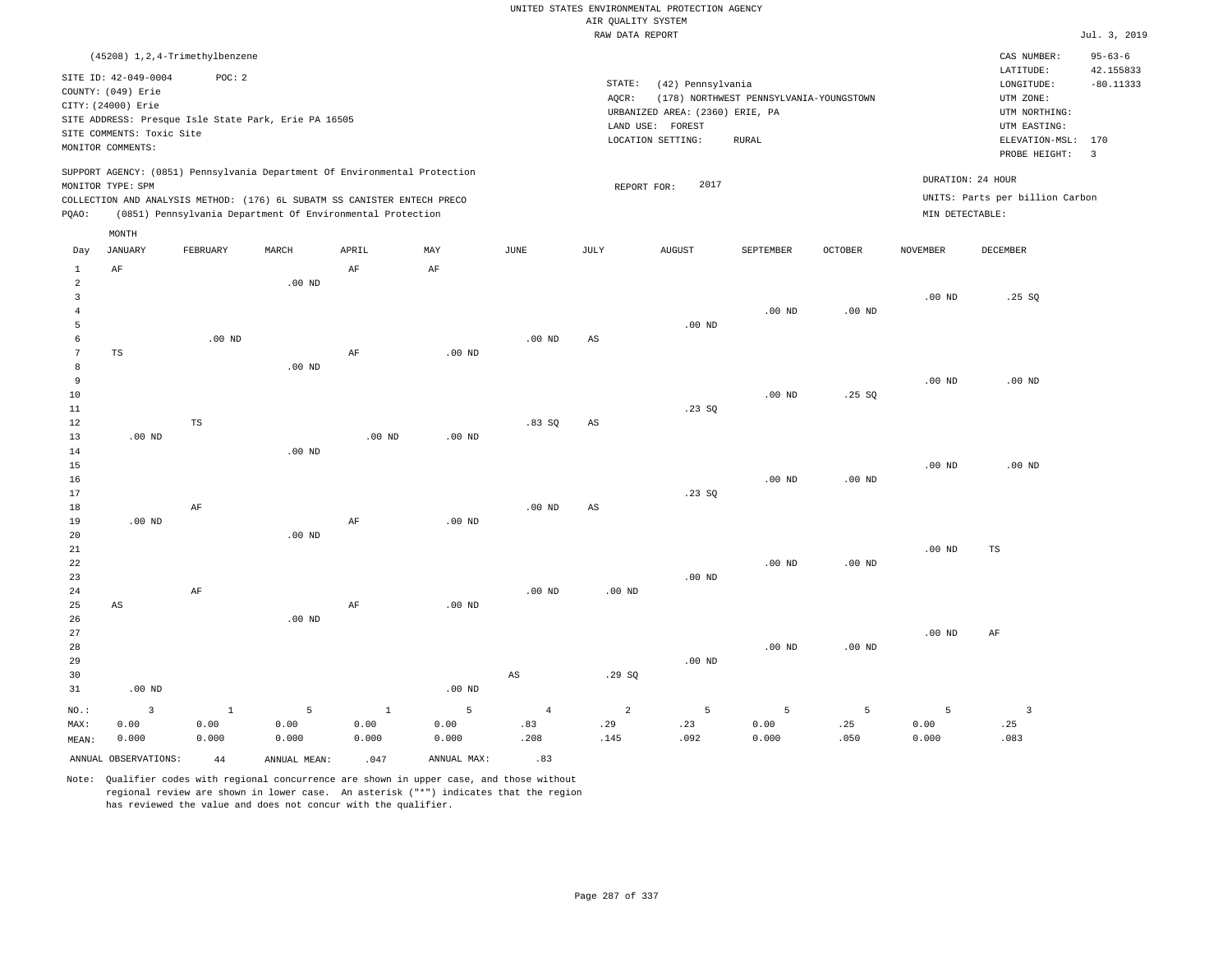|                                                         |                                                                                                                    |                                                                                                                                                                                                                      |                                 |                                 |                               |                     |               | UNITED STATES ENVIRONMENTAL PROTECTION AGENCY<br>AIR OUALITY SYSTEM<br>RAW DATA REPORT                              |                                                         |                   |                                 |                                                                                                          | Jul. 3, 2019                                      |
|---------------------------------------------------------|--------------------------------------------------------------------------------------------------------------------|----------------------------------------------------------------------------------------------------------------------------------------------------------------------------------------------------------------------|---------------------------------|---------------------------------|-------------------------------|---------------------|---------------|---------------------------------------------------------------------------------------------------------------------|---------------------------------------------------------|-------------------|---------------------------------|----------------------------------------------------------------------------------------------------------|---------------------------------------------------|
|                                                         |                                                                                                                    | (45208) 1, 2, 4-Trimethylbenzene                                                                                                                                                                                     |                                 |                                 |                               |                     |               |                                                                                                                     |                                                         |                   |                                 | CAS NUMBER:                                                                                              | $95 - 63 - 6$                                     |
|                                                         | SITE ID: 42-049-0004<br>COUNTY: (049) Erie<br>CITY: (24000) Erie<br>SITE COMMENTS: Toxic Site<br>MONITOR COMMENTS: | POC: 2<br>SITE ADDRESS: Presque Isle State Park, Erie PA 16505                                                                                                                                                       |                                 |                                 |                               |                     |               | STATE:<br>(42) Pennsylvania<br>$AQCR$ :<br>URBANIZED AREA: (2360) ERIE, PA<br>LAND USE: FOREST<br>LOCATION SETTING: | (178) NORTHWEST PENNSYLVANIA-YOUNGSTOWN<br><b>RURAL</b> |                   |                                 | LATITUDE:<br>LONGITUDE:<br>UTM ZONE:<br>UTM NORTHING:<br>UTM EASTING:<br>ELEVATION-MSL:<br>PROBE HEIGHT: | 42.155833<br>$-80.11333$<br>170<br>$\overline{3}$ |
| PQAO:                                                   | MONITOR TYPE: SPM                                                                                                  | SUPPORT AGENCY: (0851) Pennsylvania Department Of Environmental Protection<br>COLLECTION AND ANALYSIS METHOD: (176) 6L SUBATM SS CANISTER ENTECH PRECO<br>(0851) Pennsylvania Department Of Environmental Protection |                                 |                                 |                               |                     |               | 2018<br>REPORT FOR:                                                                                                 |                                                         |                   | DURATION: 24 HOUR               | UNITS: Parts per billion Carbon<br>MIN DETECTABLE: .28609605                                             |                                                   |
| Day                                                     | MONTH<br>JANUARY                                                                                                   | FEBRUARY                                                                                                                                                                                                             | MARCH                           | APRIL                           | MAY                           | JUNE                | $_{\rm JULY}$ | AUGUST                                                                                                              | SEPTEMBER                                               | <b>OCTOBER</b>    | <b>NOVEMBER</b>                 | DECEMBER                                                                                                 |                                                   |
| $\mathbf{1}$<br>$\sqrt{2}$<br>$\overline{3}$            | $\operatorname{TS}$                                                                                                | AQ                                                                                                                                                                                                                   | $.00$ ND                        | AF                              | $.00$ ND                      | AF                  | AF            |                                                                                                                     |                                                         |                   |                                 |                                                                                                          |                                                   |
| $\sqrt{4}$<br>5<br>6                                    |                                                                                                                    |                                                                                                                                                                                                                      |                                 |                                 |                               |                     |               | AF                                                                                                                  | $\rm{AF}$                                               | .00 <sub>ND</sub> | .00 <sub>ND</sub>               | $.00$ ND                                                                                                 |                                                   |
| $7\phantom{.0}$<br>$\mathbf{a}$<br>$\overline{9}$<br>10 | AF                                                                                                                 | $.00$ ND                                                                                                                                                                                                             | $.00$ ND                        | $.00$ ND                        | AS                            | AF                  | AF            |                                                                                                                     |                                                         |                   | $.00$ ND                        | $.00$ ND                                                                                                 |                                                   |
| $1\,1$<br>$1\,2$<br>13<br>14                            | AF                                                                                                                 | .40SQ                                                                                                                                                                                                                |                                 | .00 <sub>ND</sub>               | AF                            | AF                  | AF            | AF                                                                                                                  | $_{\rm AS}$                                             | $.00$ ND          |                                 |                                                                                                          |                                                   |
| 15<br>16<br>17<br>18                                    |                                                                                                                    |                                                                                                                                                                                                                      | .00 <sub>ND</sub>               |                                 |                               |                     |               | AF                                                                                                                  | $.00$ ND                                                | $.00$ ND          | AS                              | $.00$ ND                                                                                                 |                                                   |
| 19<br>20<br>$2\sqrt{1}$                                 | AF                                                                                                                 | $.00$ ND                                                                                                                                                                                                             | AF                              | .00 <sub>ND</sub>               | AF                            | AF                  | AF            |                                                                                                                     |                                                         |                   |                                 |                                                                                                          |                                                   |
| 22<br>23<br>24<br>25                                    |                                                                                                                    | $.00$ ND                                                                                                                                                                                                             |                                 |                                 |                               | AF                  | AF            | .72S                                                                                                                | $.00$ ND                                                | .66SQ             | .00 <sub>ND</sub>               | $.00$ ND                                                                                                 |                                                   |
| 26<br>27<br>28<br>29<br>30<br>31                        | AF                                                                                                                 |                                                                                                                                                                                                                      | AF                              | .00 <sub>ND</sub>               | AF                            |                     | AF            | .86QX                                                                                                               | $.00$ ND                                                | .00 <sub>ND</sub> | .00 <sub>ND</sub>               | AS                                                                                                       |                                                   |
| NO.:<br>MAX:<br>MEAN:                                   | $\mathsf 0$                                                                                                        | $\overline{4}$<br>.40<br>.100                                                                                                                                                                                        | $\overline{3}$<br>0.00<br>0.000 | $\overline{4}$<br>0.00<br>0.000 | $\mathbf{1}$<br>0.00<br>0.000 | $\mathsf{O}\xspace$ |               | $\mathbb O$<br>2<br>.86<br>.790                                                                                     | $\overline{3}$<br>0.00<br>0.000                         | 5<br>.66<br>.132  | $\overline{4}$<br>0.00<br>0.000 | $\overline{4}$<br>0.00<br>0.000                                                                          |                                                   |
|                                                         | ANNUAL OBSERVATIONS:                                                                                               | 30                                                                                                                                                                                                                   | ANNUAL MEAN:                    | .088                            | ANNUAL MAX:                   | .86                 |               |                                                                                                                     |                                                         |                   |                                 |                                                                                                          |                                                   |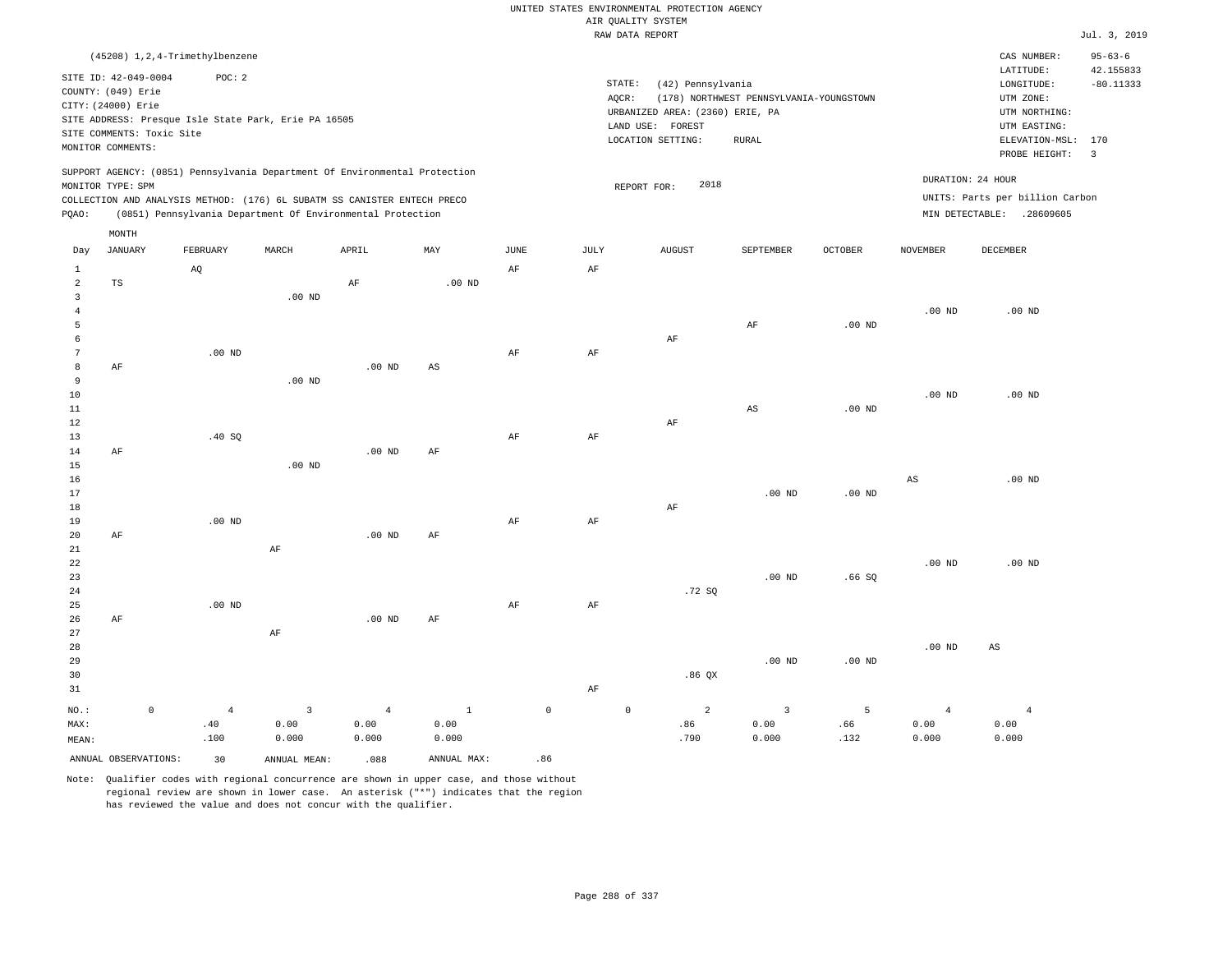|                                | (45213) p-Ethyltoluene                                                                                             |               |                                                                                                                                        |                   |                   |                   |                              |                                                                                     |                                                         |                   |                   | CAS NUMBER:                                                                                                  | $622 - 96 - 8$                                      |
|--------------------------------|--------------------------------------------------------------------------------------------------------------------|---------------|----------------------------------------------------------------------------------------------------------------------------------------|-------------------|-------------------|-------------------|------------------------------|-------------------------------------------------------------------------------------|---------------------------------------------------------|-------------------|-------------------|--------------------------------------------------------------------------------------------------------------|-----------------------------------------------------|
|                                | SITE ID: 42-049-0004<br>COUNTY: (049) Erie<br>CITY: (24000) Erie<br>SITE COMMENTS: Toxic Site<br>MONITOR COMMENTS: | POC: 2        | SITE ADDRESS: Presque Isle State Park, Erie PA 16505                                                                                   |                   |                   |                   | STATE:<br>AQCR:<br>LAND USE: | (42) Pennsylvania<br>URBANIZED AREA: (2360) ERIE, PA<br>FOREST<br>LOCATION SETTING: | (178) NORTHWEST PENNSYLVANIA-YOUNGSTOWN<br><b>RURAL</b> |                   |                   | LATITUDE:<br>LONGITUDE:<br>UTM ZONE:<br>UTM NORTHING:<br>UTM EASTING:<br>ELEVATION-MSL: 170<br>PROBE HEIGHT: | 42.155833<br>$-80.11333$<br>$\overline{\mathbf{3}}$ |
|                                | MONITOR TYPE: SPM                                                                                                  |               | SUPPORT AGENCY: (0851) Pennsylvania Department Of Environmental Protection                                                             |                   |                   |                   | REPORT FOR:                  | 2013                                                                                |                                                         |                   |                   | DURATION: 24 HOUR                                                                                            |                                                     |
| PQAO:                          |                                                                                                                    |               | COLLECTION AND ANALYSIS METHOD: (176) 6L SUBATM SS CANISTER ENTECH PRECO<br>(0851) Pennsylvania Department Of Environmental Protection |                   |                   |                   |                              |                                                                                     |                                                         |                   | MIN DETECTABLE:   | UNITS: Parts per billion Carbon                                                                              |                                                     |
|                                | MONTH                                                                                                              |               |                                                                                                                                        |                   |                   |                   |                              |                                                                                     |                                                         |                   |                   |                                                                                                              |                                                     |
| Day                            | <b>JANUARY</b>                                                                                                     | FEBRUARY      | MARCH                                                                                                                                  | APRIL             | MAY               | $\mathtt{JUNE}$   | JULY                         | <b>AUGUST</b>                                                                       | SEPTEMBER                                               | <b>OCTOBER</b>    | NOVEMBER          | DECEMBER                                                                                                     |                                                     |
| $\mathbf{1}$<br>$\overline{a}$ |                                                                                                                    |               |                                                                                                                                        |                   |                   |                   |                              | $.00$ ND                                                                            | $.00$ ND                                                | $.00$ ND          |                   |                                                                                                              |                                                     |
| 3                              |                                                                                                                    | $.00$ ND      |                                                                                                                                        |                   |                   | $_{\rm AS}$       | $.00$ ND                     |                                                                                     |                                                         |                   |                   |                                                                                                              |                                                     |
| $\overline{4}$                 | $.00$ ND                                                                                                           |               |                                                                                                                                        | .00 <sub>ND</sub> | $.00$ ND          |                   |                              |                                                                                     |                                                         |                   |                   |                                                                                                              |                                                     |
| 5<br>6                         |                                                                                                                    |               | .00 <sub>ND</sub>                                                                                                                      |                   |                   |                   |                              |                                                                                     |                                                         |                   | $.00$ ND          | $.00$ ND                                                                                                     |                                                     |
| 7                              |                                                                                                                    |               |                                                                                                                                        |                   |                   |                   |                              |                                                                                     | $.00$ ND                                                | $.00$ ND          |                   |                                                                                                              |                                                     |
| 8                              |                                                                                                                    |               |                                                                                                                                        |                   |                   |                   |                              | $.00$ ND                                                                            |                                                         |                   |                   |                                                                                                              |                                                     |
| $\overline{9}$                 |                                                                                                                    | $.00$ ND      |                                                                                                                                        |                   |                   | .00 <sub>ND</sub> | $.00$ ND                     |                                                                                     |                                                         |                   |                   |                                                                                                              |                                                     |
| 10<br>11                       | $.00$ ND                                                                                                           |               | .00 <sub>ND</sub>                                                                                                                      | $_{\rm AS}$       | $.00$ ND          |                   |                              |                                                                                     |                                                         |                   |                   |                                                                                                              |                                                     |
| 12                             |                                                                                                                    |               |                                                                                                                                        |                   |                   |                   |                              |                                                                                     |                                                         |                   | AF                | $.00$ ND                                                                                                     |                                                     |
| 13                             |                                                                                                                    |               |                                                                                                                                        |                   |                   |                   |                              |                                                                                     | $.00$ ND                                                | .00 <sub>ND</sub> |                   |                                                                                                              |                                                     |
| 14                             |                                                                                                                    |               |                                                                                                                                        |                   |                   |                   |                              | AF                                                                                  |                                                         |                   |                   |                                                                                                              |                                                     |
| 15<br>16                       | $.00$ ND                                                                                                           | $.00$ ND      |                                                                                                                                        | $.00$ ND          | $.00$ ND          | .00 <sub>ND</sub> | $.00$ ND                     |                                                                                     |                                                         |                   |                   |                                                                                                              |                                                     |
| 17                             |                                                                                                                    |               | $.00$ ND                                                                                                                               |                   |                   |                   |                              |                                                                                     |                                                         |                   |                   |                                                                                                              |                                                     |
| 18                             |                                                                                                                    |               |                                                                                                                                        |                   |                   |                   |                              |                                                                                     |                                                         |                   | $.00$ ND          | $.00$ ND                                                                                                     |                                                     |
| 19                             |                                                                                                                    |               |                                                                                                                                        |                   |                   |                   |                              |                                                                                     | $.00$ ND                                                | .00 <sub>ND</sub> |                   |                                                                                                              |                                                     |
| 20<br>21                       |                                                                                                                    | $.00$ ND      |                                                                                                                                        |                   |                   | .00 <sub>ND</sub> | .00 <sub>ND</sub>            | $.00$ ND                                                                            |                                                         |                   |                   |                                                                                                              |                                                     |
| 22                             | $.00$ ND                                                                                                           |               |                                                                                                                                        | .00 <sub>ND</sub> | .00 <sub>ND</sub> |                   |                              |                                                                                     |                                                         |                   |                   |                                                                                                              |                                                     |
| 23                             |                                                                                                                    |               | $.00$ ND                                                                                                                               |                   |                   |                   |                              |                                                                                     |                                                         |                   |                   |                                                                                                              |                                                     |
| 24                             |                                                                                                                    |               |                                                                                                                                        |                   |                   |                   |                              |                                                                                     |                                                         |                   | .00 <sub>ND</sub> | $.00$ ND                                                                                                     |                                                     |
| 25<br>26                       |                                                                                                                    |               |                                                                                                                                        |                   |                   |                   |                              | $.00$ ND                                                                            | $.00$ ND                                                | .00 <sub>ND</sub> |                   |                                                                                                              |                                                     |
| 27                             |                                                                                                                    | $.00$ ND      |                                                                                                                                        |                   |                   | .00 <sub>ND</sub> | $.00$ ND                     |                                                                                     |                                                         |                   |                   |                                                                                                              |                                                     |
| 28                             | $.00$ ND                                                                                                           |               |                                                                                                                                        | $.00$ ND          | $.00$ ND          |                   |                              |                                                                                     |                                                         |                   |                   |                                                                                                              |                                                     |
| 29                             |                                                                                                                    |               | .00 <sub>ND</sub>                                                                                                                      |                   |                   |                   |                              |                                                                                     |                                                         |                   |                   |                                                                                                              |                                                     |
| 30                             |                                                                                                                    |               |                                                                                                                                        |                   |                   |                   |                              |                                                                                     |                                                         |                   | $.00$ ND          | $.00$ ND                                                                                                     |                                                     |
| 31                             |                                                                                                                    |               |                                                                                                                                        |                   |                   |                   |                              |                                                                                     |                                                         | $.00$ ND          |                   |                                                                                                              |                                                     |
| NO.:                           | 5                                                                                                                  | 5             | 5                                                                                                                                      | $\overline{4}$    | 5                 | $\overline{4}$    | 5                            | $\overline{4}$                                                                      | 5                                                       | 6                 | $\overline{4}$    | 5                                                                                                            |                                                     |
| MAX:<br>MEAN:                  | 0.00<br>0.000                                                                                                      | 0.00<br>0.000 | 0.00<br>0.000                                                                                                                          | 0.00<br>0.000     | 0.00<br>0.000     | 0.00<br>0.000     | 0.00<br>0.000                | 0.00<br>0.000                                                                       | 0.00<br>0.000                                           | 0.00<br>0.000     | 0.00<br>0.000     | 0.00<br>0.000                                                                                                |                                                     |
|                                | ANNUAL OBSERVATIONS:                                                                                               |               |                                                                                                                                        |                   | ANNUAL MAX:       | 0.00              |                              |                                                                                     |                                                         |                   |                   |                                                                                                              |                                                     |
|                                |                                                                                                                    | 57            | ANNUAL MEAN:                                                                                                                           | 0.000             |                   |                   |                              |                                                                                     |                                                         |                   |                   |                                                                                                              |                                                     |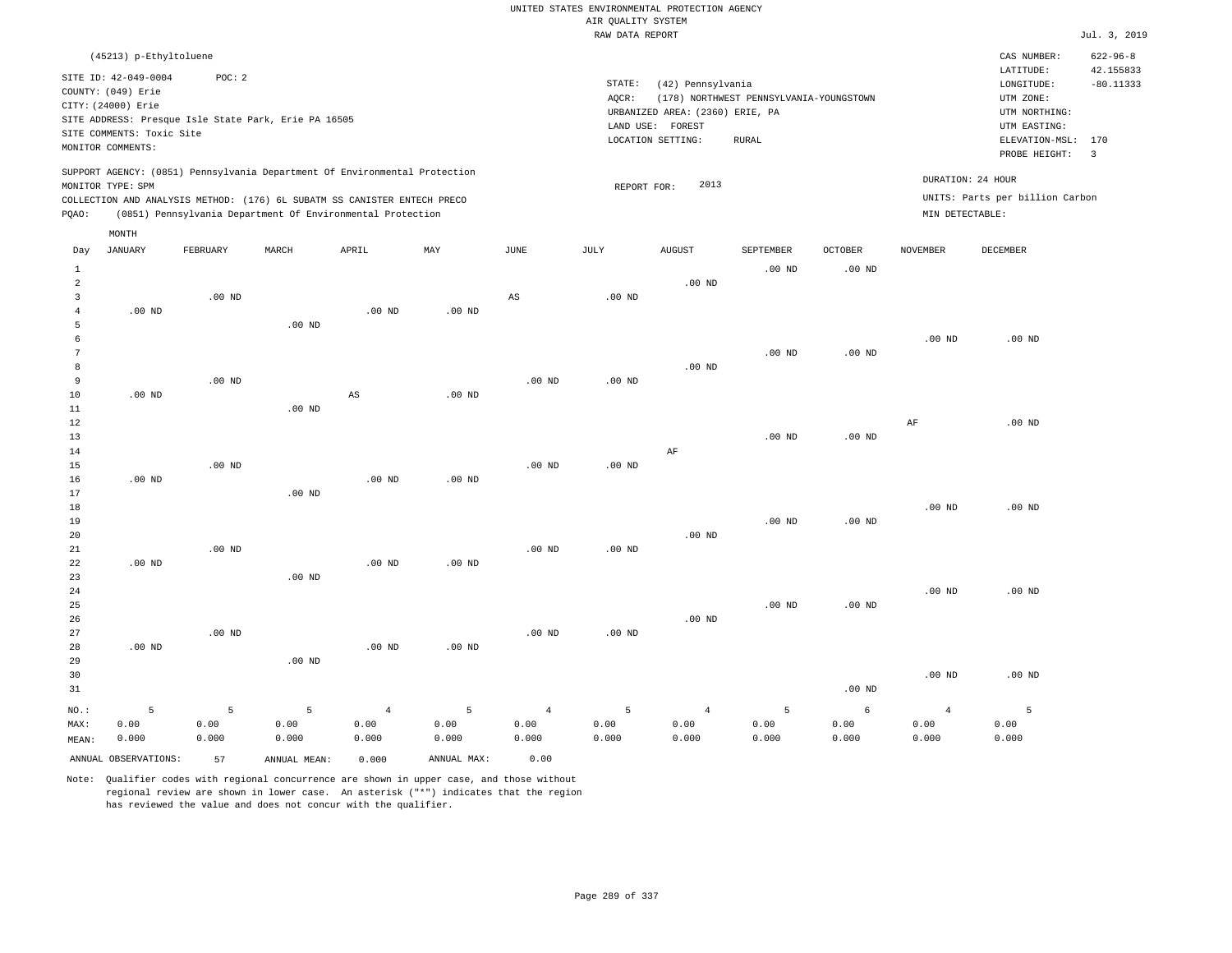|                 | (45213) p-Ethyltoluene    |                   |                                                                            |                         |                        |                   |                        |                                 |                                         |                        |                        | CAS NUMBER:<br>LATITUDE:        | $622 - 96 - 8$<br>42.155833 |
|-----------------|---------------------------|-------------------|----------------------------------------------------------------------------|-------------------------|------------------------|-------------------|------------------------|---------------------------------|-----------------------------------------|------------------------|------------------------|---------------------------------|-----------------------------|
|                 | SITE ID: 42-049-0004      | POC: 2            |                                                                            |                         |                        |                   | STATE:                 | (42) Pennsylvania               |                                         |                        |                        | LONGITUDE:                      | $-80.11333$                 |
|                 | COUNTY: (049) Erie        |                   |                                                                            |                         |                        |                   | AQCR:                  |                                 | (178) NORTHWEST PENNSYLVANIA-YOUNGSTOWN |                        |                        | UTM ZONE:                       |                             |
|                 | CITY: (24000) Erie        |                   |                                                                            |                         |                        |                   |                        | URBANIZED AREA: (2360) ERIE, PA |                                         |                        |                        | UTM NORTHING:                   |                             |
|                 |                           |                   | SITE ADDRESS: Presque Isle State Park, Erie PA 16505                       |                         |                        |                   |                        | LAND USE: FOREST                |                                         |                        |                        | UTM EASTING:                    |                             |
|                 | SITE COMMENTS: Toxic Site |                   |                                                                            |                         |                        |                   |                        | LOCATION SETTING:               | <b>RURAL</b>                            |                        |                        | ELEVATION-MSL: 170              |                             |
|                 | MONITOR COMMENTS:         |                   |                                                                            |                         |                        |                   |                        |                                 |                                         |                        |                        | PROBE HEIGHT:                   | $\overline{3}$              |
|                 |                           |                   | SUPPORT AGENCY: (0851) Pennsylvania Department Of Environmental Protection |                         |                        |                   |                        |                                 |                                         |                        |                        | DURATION: 24 HOUR               |                             |
|                 | MONITOR TYPE: SPM         |                   |                                                                            |                         |                        |                   | REPORT FOR:            | 2014                            |                                         |                        |                        |                                 |                             |
|                 |                           |                   | COLLECTION AND ANALYSIS METHOD: (176) 6L SUBATM SS CANISTER ENTECH PRECO   |                         |                        |                   |                        |                                 |                                         |                        |                        | UNITS: Parts per billion Carbon |                             |
| PQAO:           |                           |                   | (0851) Pennsylvania Department Of Environmental Protection                 |                         |                        |                   |                        |                                 |                                         |                        | MIN DETECTABLE:        |                                 |                             |
|                 | MONTH                     |                   |                                                                            |                         |                        |                   |                        |                                 |                                         |                        |                        |                                 |                             |
| Day             | <b>JANUARY</b>            | FEBRUARY          | MARCH                                                                      | APRIL                   | MAY                    | JUNE              | <b>JULY</b>            | <b>AUGUST</b>                   | SEPTEMBER                               | <b>OCTOBER</b>         | <b>NOVEMBER</b>        | <b>DECEMBER</b>                 |                             |
|                 |                           |                   |                                                                            |                         |                        |                   |                        |                                 |                                         |                        |                        |                                 |                             |
| $\mathbf{1}$    |                           |                   |                                                                            |                         |                        |                   |                        |                                 |                                         |                        | AS                     | AS                              |                             |
| $\overline{a}$  |                           |                   |                                                                            |                         |                        |                   |                        |                                 | $.00$ ND                                | AS                     |                        |                                 |                             |
| $\overline{3}$  |                           |                   |                                                                            |                         |                        |                   |                        | .16S                            |                                         |                        |                        |                                 |                             |
| $\sqrt{4}$      |                           | AF                |                                                                            |                         |                        | $.00$ ND          | $.00$ ND               |                                 |                                         |                        |                        |                                 |                             |
| 5               | $.00$ ND                  |                   |                                                                            | $.00$ ND                | $.00$ ND               |                   |                        |                                 |                                         |                        |                        |                                 |                             |
| $\epsilon$      |                           |                   | .19S                                                                       |                         |                        |                   |                        |                                 |                                         |                        |                        |                                 |                             |
| $7\phantom{.0}$ |                           |                   |                                                                            |                         |                        |                   |                        |                                 |                                         |                        | .00 <sub>ND</sub>      | $.00$ ND                        |                             |
| 8               |                           |                   |                                                                            |                         |                        |                   |                        |                                 | AF                                      | $\mathbb{A}\mathbb{S}$ |                        |                                 |                             |
| 9               |                           |                   |                                                                            |                         |                        |                   |                        | AF                              |                                         |                        |                        |                                 |                             |
| 10              |                           | $.00$ ND          |                                                                            |                         |                        | $.00$ ND          | $.00$ ND               |                                 |                                         |                        |                        |                                 |                             |
| 11              | $.00$ ND                  |                   |                                                                            | $\rm AF$                | $\mathbb{A}\mathbb{S}$ |                   |                        |                                 |                                         |                        |                        |                                 |                             |
| 12              |                           |                   | AM                                                                         |                         |                        |                   |                        |                                 |                                         |                        |                        |                                 |                             |
| 13              |                           |                   |                                                                            |                         |                        |                   |                        |                                 |                                         |                        | $\mathbb{A}\mathbb{S}$ | $.00$ ND                        |                             |
| 14              |                           |                   |                                                                            |                         |                        |                   |                        |                                 | $_{\rm AS}$                             | AM                     |                        |                                 |                             |
| 15              |                           |                   |                                                                            |                         |                        |                   |                        | $\rm AF$                        |                                         |                        |                        |                                 |                             |
| 16<br>17        |                           | $.00$ ND          |                                                                            |                         | $.00$ ND               | $.00$ ND          | .00 <sub>ND</sub>      |                                 |                                         |                        |                        |                                 |                             |
| 18              | $.00$ ND                  |                   | $.00$ ND                                                                   | $.00$ ND                |                        |                   |                        |                                 |                                         |                        |                        |                                 |                             |
| 19              |                           |                   |                                                                            |                         |                        |                   |                        |                                 |                                         |                        | $.00$ ND               | $.00$ ND                        |                             |
| 20              |                           |                   |                                                                            |                         |                        |                   |                        |                                 | $\mathbb{A}\mathbb{S}$                  | $\rm{AF}$              |                        |                                 |                             |
| 21              |                           |                   |                                                                            |                         |                        |                   |                        | $\rm AF$                        |                                         |                        |                        |                                 |                             |
| 22              |                           | $.00$ ND          |                                                                            |                         |                        | $.00$ ND          | .19SQ                  |                                 |                                         |                        |                        |                                 |                             |
| 23              | .00 <sub>ND</sub>         |                   |                                                                            | $.00$ ND                | $.00$ ND               |                   |                        |                                 |                                         |                        |                        |                                 |                             |
| 24              |                           |                   | $.00$ ND                                                                   |                         |                        |                   |                        |                                 |                                         |                        |                        |                                 |                             |
| 25              |                           |                   |                                                                            |                         |                        |                   |                        |                                 |                                         |                        | $_{\rm AS}$            | $.00$ ND                        |                             |
| 26              |                           |                   |                                                                            |                         |                        |                   |                        |                                 | $_{\rm AS}$                             | $.00$ ND               |                        |                                 |                             |
| 27              |                           |                   |                                                                            |                         |                        |                   |                        | $\rm AF$                        |                                         |                        |                        |                                 |                             |
| 28              |                           | .00 <sub>ND</sub> |                                                                            |                         |                        | .00 <sub>ND</sub> | $\mathbb{A}\mathbb{S}$ |                                 |                                         |                        |                        |                                 |                             |
| 29              | $.00$ ND                  |                   |                                                                            | $\mathbb{A}\mathbb{S}$  | $.00$ ND               |                   |                        |                                 |                                         |                        |                        |                                 |                             |
| 30              |                           |                   | $.00$ ND                                                                   |                         |                        |                   |                        |                                 |                                         |                        |                        |                                 |                             |
| 31              |                           |                   |                                                                            |                         |                        |                   |                        |                                 |                                         |                        |                        | $\mathbb{A}\mathbb{S}$          |                             |
|                 |                           |                   |                                                                            |                         |                        |                   |                        |                                 |                                         |                        |                        |                                 |                             |
| $NO.$ :         | 5                         | $\overline{4}$    | $\overline{4}$                                                             | $\overline{\mathbf{3}}$ | $\overline{4}$         | 5                 | $\overline{4}$         | $\mathbf{1}$                    | $\mathbf{1}$                            | $\mathbf{1}$           | $\overline{a}$         | $\overline{4}$                  |                             |
| MAX:            | 0.00                      | 0.00              | .19                                                                        | 0.00                    | 0.00                   | 0.00              | .19                    | .16                             | 0.00                                    | 0.00                   | 0.00                   | 0.00                            |                             |
| MEAN:           | 0.000                     | 0.000             | .048                                                                       | 0.000                   | 0.000                  | 0.000             | .048                   | .160                            | 0.000                                   | 0.000                  | 0.000                  | 0.000                           |                             |
|                 | ANNUAL OBSERVATIONS:      | 38                | ANNUAL MEAN:                                                               | .014                    | ANNUAL MAX:            | .19               |                        |                                 |                                         |                        |                        |                                 |                             |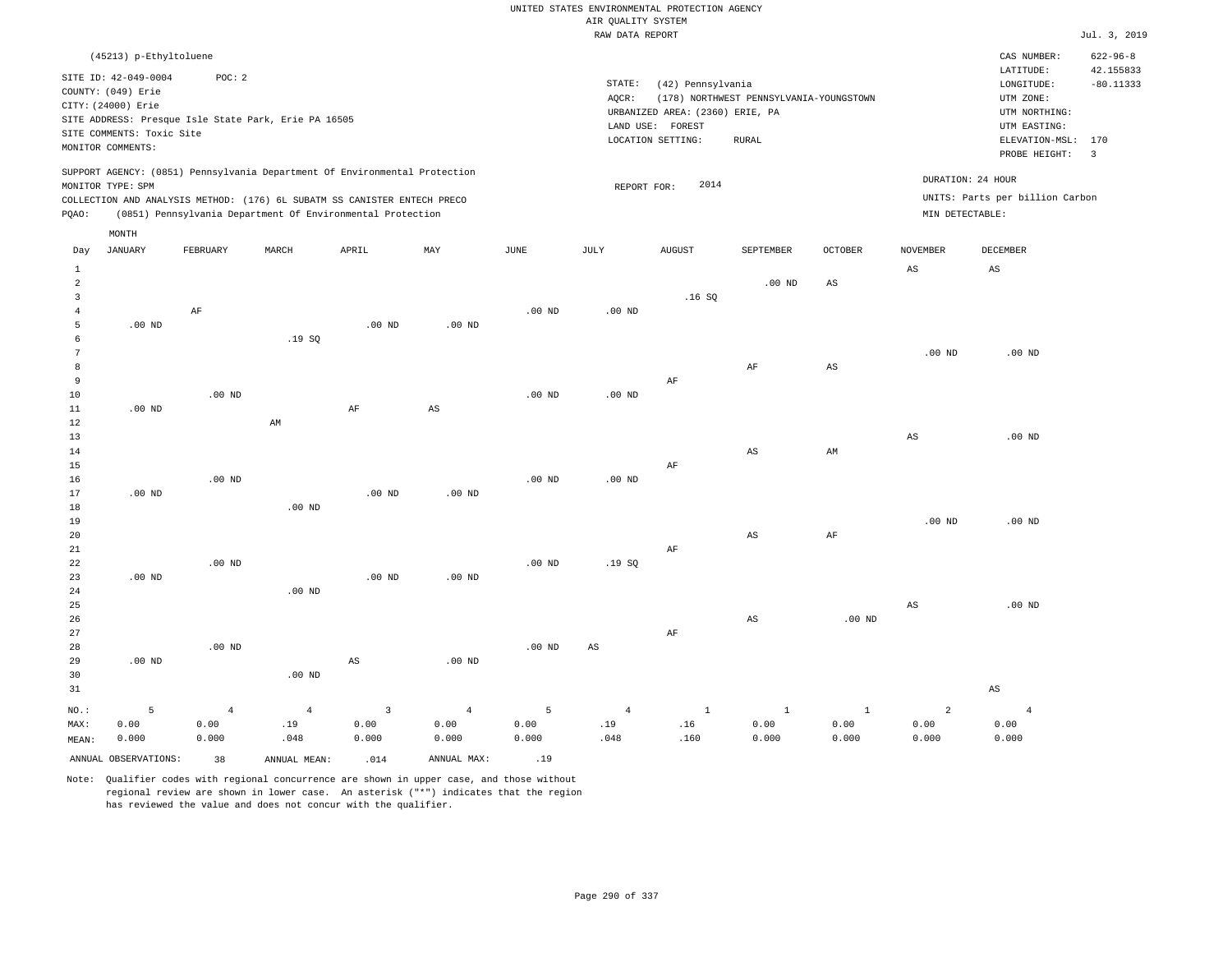|       | (45213) p-Ethyltoluene                                                                        |          |          |                                                            |                                                                            |      |        |                                 |                                         |          |                 | CAS NUMBER:                                          | $622 - 96 - 8$ |
|-------|-----------------------------------------------------------------------------------------------|----------|----------|------------------------------------------------------------|----------------------------------------------------------------------------|------|--------|---------------------------------|-----------------------------------------|----------|-----------------|------------------------------------------------------|----------------|
|       | SITE ID: 42-049-0004                                                                          | POC:2    |          |                                                            |                                                                            |      |        |                                 |                                         |          |                 | LATITUDE:                                            | 42.155833      |
|       | COUNTY: (049) Erie                                                                            |          |          |                                                            |                                                                            |      | STATE: | (42) Pennsylvania               |                                         |          |                 | LONGITUDE:                                           | $-80.11333$    |
|       | CITY: (24000) Erie                                                                            |          |          |                                                            |                                                                            |      | AOCR:  |                                 | (178) NORTHWEST PENNSYLVANIA-YOUNGSTOWN |          |                 | UTM ZONE:                                            |                |
|       | SITE ADDRESS: Presque Isle State Park, Erie PA 16505                                          |          |          |                                                            |                                                                            |      |        | URBANIZED AREA: (2360) ERIE, PA |                                         |          |                 | UTM NORTHING:                                        |                |
|       | SITE COMMENTS: Toxic Site                                                                     |          |          |                                                            |                                                                            |      |        | LAND USE:<br>FOREST             |                                         |          |                 | UTM EASTING:                                         |                |
|       | MONITOR COMMENTS:                                                                             |          |          |                                                            |                                                                            |      |        | LOCATION SETTING:               | RURAL                                   |          |                 | ELEVATION-MSL: 170                                   |                |
|       |                                                                                               |          |          |                                                            |                                                                            |      |        |                                 |                                         |          |                 | PROBE HEIGHT:                                        | $_{3}$         |
| POAO: | MONITOR TYPE: SPM<br>COLLECTION AND ANALYSIS METHOD: (176) 6L SUBATM SS CANISTER ENTECH PRECO |          |          | (0851) Pennsylvania Department Of Environmental Protection | SUPPORT AGENCY: (0851) Pennsylvania Department Of Environmental Protection |      |        | 2015<br>REPORT FOR:             |                                         |          | MIN DETECTABLE: | DURATION: 24 HOUR<br>UNITS: Parts per billion Carbon |                |
|       | MONTH                                                                                         |          |          |                                                            |                                                                            |      |        |                                 |                                         |          |                 |                                                      |                |
| Day   | JANUARY                                                                                       | FEBRUARY | MARCH    | APRIL                                                      | MAY                                                                        | JUNE | JULY   | AUGUST                          | SEPTEMBER                               | OCTOBER  | <b>NOVEMBER</b> | DECEMBER                                             |                |
|       |                                                                                               |          | $.00$ ND |                                                            |                                                                            |      |        |                                 |                                         |          |                 |                                                      |                |
|       |                                                                                               |          |          |                                                            |                                                                            |      |        |                                 |                                         |          | $.00$ ND        | <b>TS</b>                                            |                |
|       |                                                                                               |          |          |                                                            |                                                                            |      |        |                                 | $.00$ ND                                | $.00$ ND |                 |                                                      |                |

| 4  |          |                        |                        |          |                   |          |             | .00 $ND$ |                        |                        |                        |          |
|----|----------|------------------------|------------------------|----------|-------------------|----------|-------------|----------|------------------------|------------------------|------------------------|----------|
| 5  |          |                        |                        |          |                   | .00 $ND$ |             |          |                        |                        |                        |          |
|    |          | AS                     |                        |          |                   |          | AS          |          |                        |                        |                        |          |
| 6  | AF       |                        |                        | .00 $ND$ | .00 <sub>ND</sub> |          |             |          |                        |                        |                        |          |
| 7  |          |                        | $.00$ ND               |          |                   |          |             |          |                        |                        |                        |          |
| 8  |          |                        |                        |          |                   |          |             |          |                        |                        | $\mathbb{A}\mathbb{S}$ | $.00$ ND |
| 9  |          |                        |                        |          |                   |          |             |          | $.00$ ND               | $\mathbb{A}\mathbb{S}$ |                        |          |
| 10 |          |                        |                        |          |                   |          |             | $.00$ ND |                        |                        |                        |          |
| 11 |          | $\mathbb{A}\mathbb{S}$ |                        |          |                   | $.00$ ND | $.00$ ND    |          |                        |                        |                        |          |
| 12 | .00 $ND$ |                        |                        | $.00$ ND | $.00$ ND          |          |             |          |                        |                        |                        |          |
| 13 |          |                        | $.00$ ND               |          |                   |          |             |          |                        |                        |                        |          |
| 14 |          |                        |                        |          |                   |          |             |          |                        |                        | $\rm{AF}$              | .00 $ND$ |
| 15 |          |                        |                        |          |                   |          |             |          | $.00$ ND               | $\mathbb{A}\mathbb{S}$ |                        |          |
| 16 |          |                        |                        |          |                   |          |             | .00 $ND$ |                        |                        |                        |          |
| 17 |          | $\rm AF$               |                        |          |                   | .00 $ND$ | .00 $ND$    |          |                        |                        |                        |          |
| 18 | AF       |                        |                        | .00 $ND$ | .00 $ND$          |          |             |          |                        |                        |                        |          |
| 19 |          |                        | $\mathbb{A}\mathbb{S}$ |          |                   |          |             |          |                        |                        |                        |          |
| 20 |          |                        |                        |          |                   |          |             |          |                        |                        | $.00$ ND               | $.00$ ND |
| 21 |          |                        |                        |          |                   |          |             |          | $.00$ ND               | .00 $ND$               |                        |          |
| 22 |          |                        |                        |          |                   |          |             | $.00$ ND |                        |                        |                        |          |
| 23 |          | $.00$ ND               |                        |          |                   | AS       | $_{\rm AS}$ |          |                        |                        |                        |          |
| 24 | $.00$ ND |                        |                        | $.00$ ND | $.00$ ND          |          |             |          |                        |                        |                        |          |
| 25 |          |                        | $.00$ ND               |          |                   |          |             |          |                        |                        |                        |          |
| 26 |          |                        |                        |          |                   |          |             |          |                        |                        | $_{\rm TS}$            | $.00$ ND |
| 27 |          |                        |                        |          |                   |          |             |          | $\mathbb{A}\mathbb{S}$ | $.00$ ND               |                        |          |
| 28 |          |                        |                        |          |                   |          |             | .00 $ND$ |                        |                        |                        |          |
| 29 |          |                        |                        |          |                   | .00 $ND$ | $.00$ ND    |          |                        |                        |                        |          |
| 30 | $.00$ ND |                        |                        | $.00$ ND | $.00$ ND          |          |             |          |                        |                        |                        |          |

| 31      |                          |       | .00 <sub>ND</sub> |       |                                |       |                       |         |          |       |       |       |
|---------|--------------------------|-------|-------------------|-------|--------------------------------|-------|-----------------------|---------|----------|-------|-------|-------|
| $NO.$ : | $\overline{\phantom{a}}$ |       |                   |       | $5 \qquad 5 \qquad 5 \qquad 4$ |       | $\sim$ 3 and $\sim$ 3 | $5 - 5$ | $\sim$ 4 |       |       |       |
| MAX:    | 0.00                     | 0.00  | 0.00              | 0.00  | 0.00                           | 0.00  | 0.00                  | 0.00    | 0.00     | 0.00  | 0.00  | 0.00  |
| MEAN:   | 0.000                    | 0.000 | 0.000             | 0.000 | 0.000                          | 0.000 | 0.000                 | 0.000   | 0.000    | 0.000 | 0.000 | 0.000 |
|         | ANNUAL OBSERVATIONS:     | 44    | ANNUAL MEAN:      | 0.000 | ANNUAL MAX:                    | 0.00  |                       |         |          |       |       |       |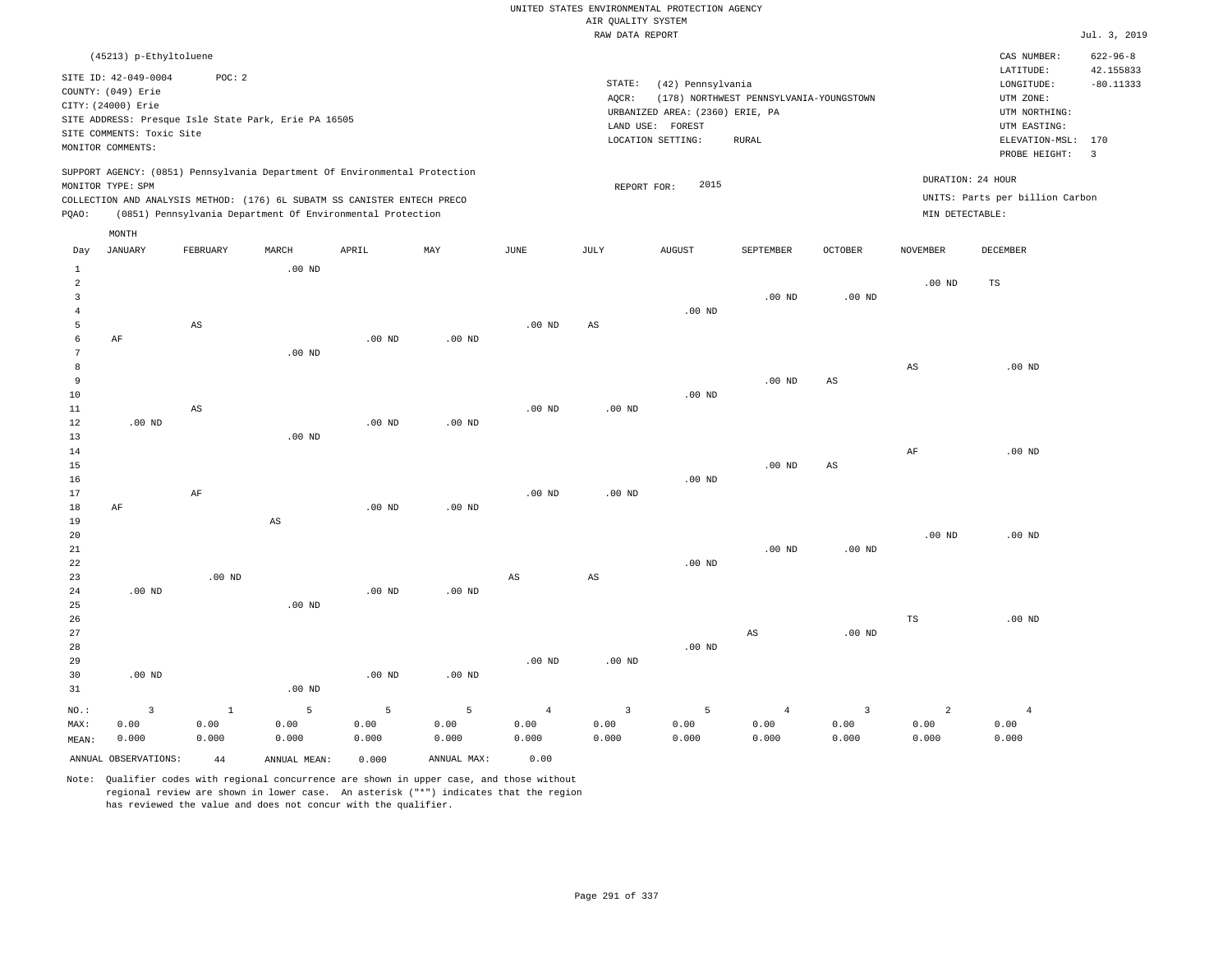|                 |                                            |                |                                                                            |                        |                |                        |           | RAW DATA REPORT                 |                                         |                |                 |                                 | Jul. 3, 2019            |
|-----------------|--------------------------------------------|----------------|----------------------------------------------------------------------------|------------------------|----------------|------------------------|-----------|---------------------------------|-----------------------------------------|----------------|-----------------|---------------------------------|-------------------------|
|                 | (45213) p-Ethyltoluene                     |                |                                                                            |                        |                |                        |           |                                 |                                         |                |                 | CAS NUMBER:                     | $622 - 96 - 8$          |
|                 |                                            |                |                                                                            |                        |                |                        |           |                                 |                                         |                |                 | LATITUDE:                       | 42.155833               |
|                 | SITE ID: 42-049-0004<br>COUNTY: (049) Erie | POC: 2         |                                                                            |                        |                |                        |           | STATE:<br>(42) Pennsylvania     |                                         |                |                 | LONGITUDE:                      | $-80.11333$             |
|                 | CITY: (24000) Erie                         |                |                                                                            |                        |                |                        |           | AQCR:                           | (178) NORTHWEST PENNSYLVANIA-YOUNGSTOWN |                |                 | UTM ZONE:                       |                         |
|                 |                                            |                | SITE ADDRESS: Presque Isle State Park, Erie PA 16505                       |                        |                |                        |           | URBANIZED AREA: (2360) ERIE, PA |                                         |                |                 | UTM NORTHING:                   |                         |
|                 | SITE COMMENTS: Toxic Site                  |                |                                                                            |                        |                |                        |           | LAND USE: FOREST                |                                         |                |                 | UTM EASTING:                    |                         |
|                 | MONITOR COMMENTS:                          |                |                                                                            |                        |                |                        |           | LOCATION SETTING:               | <b>RURAL</b>                            |                |                 | ELEVATION-MSL:                  | 170                     |
|                 |                                            |                |                                                                            |                        |                |                        |           |                                 |                                         |                |                 | PROBE HEIGHT:                   | $\overline{\mathbf{3}}$ |
|                 |                                            |                | SUPPORT AGENCY: (0851) Pennsylvania Department Of Environmental Protection |                        |                |                        |           |                                 |                                         |                |                 | DURATION: 24 HOUR               |                         |
|                 | MONITOR TYPE: SPM                          |                |                                                                            |                        |                |                        |           | 2016<br>REPORT FOR:             |                                         |                |                 | UNITS: Parts per billion Carbon |                         |
|                 |                                            |                | COLLECTION AND ANALYSIS METHOD: (176) 6L SUBATM SS CANISTER ENTECH PRECO   |                        |                |                        |           |                                 |                                         |                | MIN DETECTABLE: |                                 |                         |
| PQAO:           |                                            |                | (0851) Pennsylvania Department Of Environmental Protection                 |                        |                |                        |           |                                 |                                         |                |                 |                                 |                         |
|                 | MONTH                                      |                |                                                                            |                        |                |                        |           |                                 |                                         |                |                 |                                 |                         |
| Day             | <b>JANUARY</b>                             | FEBRUARY       | MARCH                                                                      | APRIL                  | MAY            | JUNE                   | JULY      | <b>AUGUST</b>                   | SEPTEMBER                               | <b>OCTOBER</b> | <b>NOVEMBER</b> | DECEMBER                        |                         |
| $\mathbf{1}$    | $.00$ ND                                   |                | $.00$ ND                                                                   |                        |                |                        |           |                                 |                                         |                |                 |                                 |                         |
| $\overline{a}$  |                                            |                |                                                                            |                        |                |                        |           |                                 |                                         |                | $_{\rm TS}$     | TS                              |                         |
| 3               |                                            |                |                                                                            |                        |                |                        |           |                                 | .00 <sub>ND</sub>                       | AF             |                 |                                 |                         |
| $\overline{4}$  |                                            |                |                                                                            |                        |                |                        |           | AF                              |                                         |                |                 |                                 |                         |
| 5<br>6          |                                            | $.00$ ND       |                                                                            | AF                     |                | $.00$ ND               | $\rm{AF}$ |                                 |                                         |                |                 |                                 |                         |
| $7\phantom{.0}$ | $.00$ ND                                   |                | AF                                                                         |                        | $_{\rm AS}$    |                        |           |                                 |                                         |                |                 |                                 |                         |
| 8               |                                            |                |                                                                            |                        |                |                        |           |                                 |                                         |                | $\rm AF$        | TS                              |                         |
| 9               |                                            |                |                                                                            |                        |                |                        |           |                                 | TS                                      | $\rm{AF}$      |                 |                                 |                         |
| 10              |                                            |                |                                                                            |                        |                |                        |           | $\rm{AF}$                       |                                         |                |                 |                                 |                         |
| $1\,1$          |                                            |                |                                                                            |                        |                | $\mathbb{A}\mathbb{S}$ | $\rm{AF}$ |                                 |                                         |                |                 |                                 |                         |
| 12              |                                            | $.00$ ND       |                                                                            | $\mathbb{A}\mathbb{S}$ | .22SQ          |                        |           |                                 |                                         |                |                 |                                 |                         |
| 13              | TS                                         |                | $.00$ ND                                                                   |                        |                |                        |           |                                 |                                         |                |                 |                                 |                         |
| 14              |                                            |                |                                                                            |                        |                |                        |           |                                 |                                         |                | $.00$ ND        | $.00$ ND                        |                         |
| 15              |                                            |                |                                                                            |                        |                |                        |           |                                 | $\rm AF$                                | $.00$ ND       |                 |                                 |                         |
| 16              |                                            |                |                                                                            |                        |                |                        |           | $.00$ ND                        |                                         |                |                 |                                 |                         |
| 17              |                                            |                |                                                                            |                        |                | AF                     | AF        |                                 |                                         |                |                 |                                 |                         |
| $18\,$          |                                            | $.00$ ND       |                                                                            | $\mathbb{A}\mathbb{S}$ | $.00$ ND       |                        |           |                                 |                                         |                |                 |                                 |                         |
| 19<br>20        | $.00$ ND                                   |                | $_{\rm AS}$                                                                |                        |                |                        |           |                                 |                                         |                | $.00$ ND        | $.00$ ND                        |                         |
| 21              |                                            |                |                                                                            |                        |                |                        |           |                                 | $.00$ ND                                | AF             |                 |                                 |                         |
| 22              |                                            |                |                                                                            |                        |                |                        |           | $\rm AF$                        |                                         |                |                 |                                 |                         |
| 23              |                                            |                |                                                                            |                        |                | $\mathbb{A}\mathbb{S}$ | $\rm{AF}$ |                                 |                                         |                |                 |                                 |                         |
| 24              |                                            | $.00$ ND       |                                                                            | .20S                   | AF             |                        |           |                                 |                                         |                |                 |                                 |                         |
| 25              | $.00$ ND                                   |                | $.00$ ND                                                                   |                        |                |                        |           |                                 |                                         |                |                 |                                 |                         |
| 26              |                                            |                |                                                                            |                        |                |                        |           |                                 |                                         |                | $\rm AF$        | $.00$ ND                        |                         |
| 27              |                                            |                |                                                                            |                        |                |                        |           |                                 | $.00$ ND                                | AF             |                 |                                 |                         |
| 28              |                                            |                |                                                                            |                        |                |                        |           | $.00$ ND                        |                                         |                |                 |                                 |                         |
| 29              |                                            |                |                                                                            |                        |                | $\rm{AF}$              | AF        |                                 |                                         |                |                 |                                 |                         |
| 30              |                                            |                |                                                                            | $\mathbb{A}\mathbb{S}$ | AF             |                        |           |                                 |                                         |                |                 |                                 |                         |
| 31              | $.00$ ND                                   |                | $.00$ ND                                                                   |                        |                |                        |           |                                 |                                         |                |                 |                                 |                         |
| $NO.$ :         | 5                                          | $\overline{4}$ | $\overline{4}$                                                             | $\mathbf{1}$           | $\overline{a}$ | $\mathbf{1}$           |           | $\mathbb O$<br>$\overline{a}$   | $\overline{\mathbf{3}}$                 | $1\,$          | $\overline{a}$  | $\overline{3}$                  |                         |
| MAX:            | 0.00                                       | 0.00           | 0.00                                                                       | .20                    | .22            | 0.00                   |           | 0.00                            | 0.00                                    | 0.00           | 0.00            | 0.00                            |                         |
| MEAN:           | 0.000                                      | 0.000          | 0.000                                                                      | .200                   | .110           | 0.000                  |           | 0.000                           | 0.000                                   | 0.000          | 0.000           | 0.000                           |                         |
|                 | ANNUAL OBSERVATIONS:                       | 2.8            | ANNUAL, MEAN:                                                              | .015                   | ANNUAL MAX:    | .22                    |           |                                 |                                         |                |                 |                                 |                         |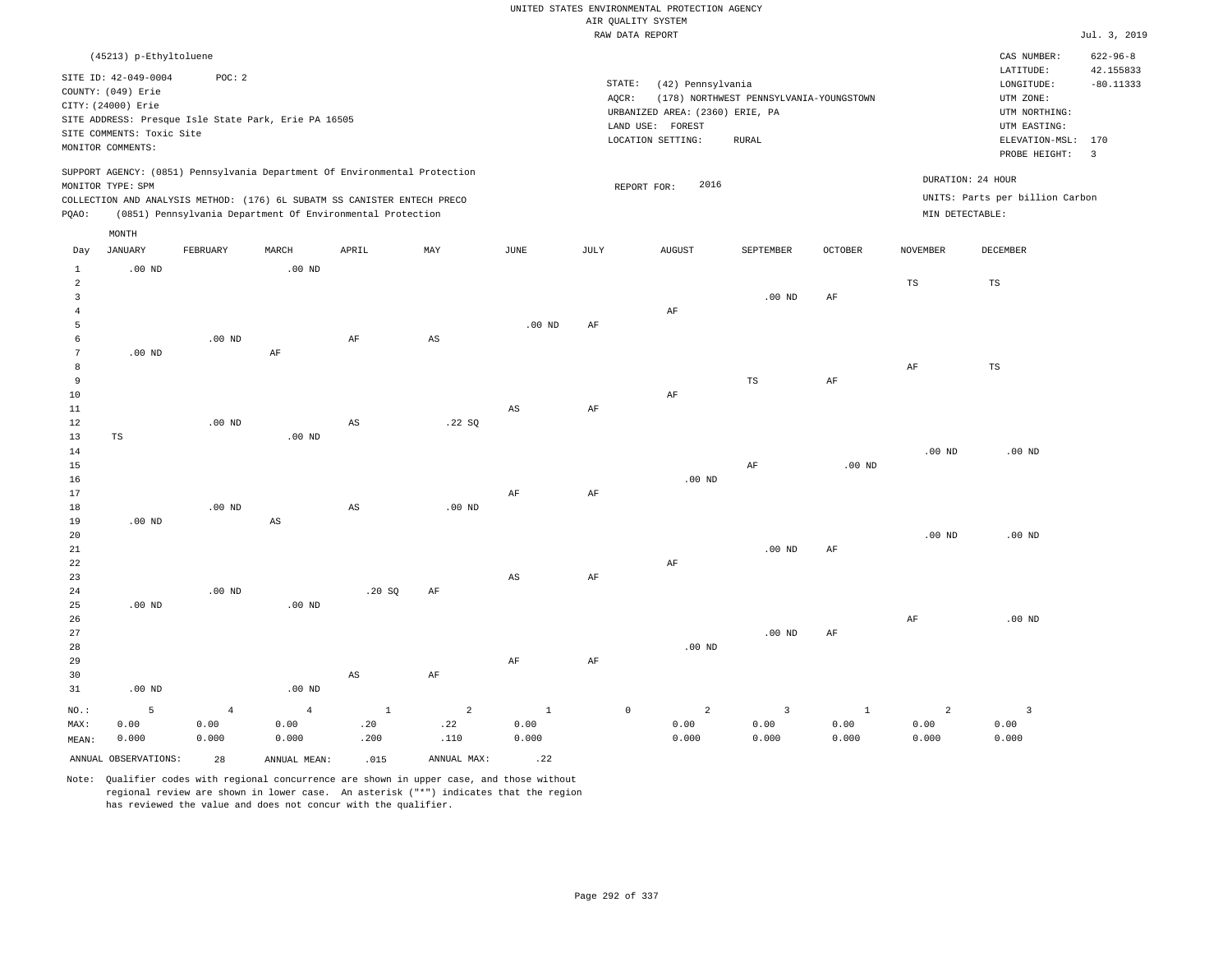|                 | (45213) p-Ethyltoluene    |              |                                                      |                                                                            |                   |                   |                        |                                 |                                         |                   |                   | CAS NUMBER:                     | $622 - 96 - 8$          |
|-----------------|---------------------------|--------------|------------------------------------------------------|----------------------------------------------------------------------------|-------------------|-------------------|------------------------|---------------------------------|-----------------------------------------|-------------------|-------------------|---------------------------------|-------------------------|
|                 | SITE ID: 42-049-0004      | POC: 2       |                                                      |                                                                            |                   |                   |                        |                                 |                                         |                   |                   | LATITUDE:                       | 42.155833               |
|                 | COUNTY: (049) Erie        |              |                                                      |                                                                            |                   |                   | STATE:                 | (42) Pennsylvania               |                                         |                   |                   | LONGITUDE:                      | $-80.11333$             |
|                 | CITY: (24000) Erie        |              |                                                      |                                                                            |                   |                   | AQCR:                  |                                 | (178) NORTHWEST PENNSYLVANIA-YOUNGSTOWN |                   |                   | UTM ZONE:                       |                         |
|                 |                           |              | SITE ADDRESS: Presque Isle State Park, Erie PA 16505 |                                                                            |                   |                   |                        | URBANIZED AREA: (2360) ERIE, PA |                                         |                   |                   | UTM NORTHING:                   |                         |
|                 | SITE COMMENTS: Toxic Site |              |                                                      |                                                                            |                   |                   |                        | LAND USE: FOREST                |                                         |                   |                   | UTM EASTING:                    |                         |
|                 | MONITOR COMMENTS:         |              |                                                      |                                                                            |                   |                   |                        | LOCATION SETTING:               | RURAL                                   |                   |                   | ELEVATION-MSL: 170              |                         |
|                 |                           |              |                                                      |                                                                            |                   |                   |                        |                                 |                                         |                   |                   | PROBE HEIGHT:                   | $\overline{\mathbf{3}}$ |
|                 |                           |              |                                                      | SUPPORT AGENCY: (0851) Pennsylvania Department Of Environmental Protection |                   |                   |                        | 2017                            |                                         |                   |                   | DURATION: 24 HOUR               |                         |
|                 | MONITOR TYPE: SPM         |              |                                                      |                                                                            |                   |                   | REPORT FOR:            |                                 |                                         |                   |                   | UNITS: Parts per billion Carbon |                         |
|                 |                           |              |                                                      | COLLECTION AND ANALYSIS METHOD: (176) 6L SUBATM SS CANISTER ENTECH PRECO   |                   |                   |                        |                                 |                                         |                   | MIN DETECTABLE:   |                                 |                         |
| PQAO:           |                           |              |                                                      | (0851) Pennsylvania Department Of Environmental Protection                 |                   |                   |                        |                                 |                                         |                   |                   |                                 |                         |
|                 | MONTH                     |              |                                                      |                                                                            |                   |                   |                        |                                 |                                         |                   |                   |                                 |                         |
| Day             | <b>JANUARY</b>            | FEBRUARY     | MARCH                                                | APRIL                                                                      | MAY               | JUNE              | JULY                   | <b>AUGUST</b>                   | SEPTEMBER                               | OCTOBER           | <b>NOVEMBER</b>   | <b>DECEMBER</b>                 |                         |
| $1\,$           | $\rm{AF}$                 |              |                                                      | $\rm AF$                                                                   | $\rm{AF}$         |                   |                        |                                 |                                         |                   |                   |                                 |                         |
| $\overline{a}$  |                           |              | $.00$ ND                                             |                                                                            |                   |                   |                        |                                 |                                         |                   |                   |                                 |                         |
| 3               |                           |              |                                                      |                                                                            |                   |                   |                        |                                 |                                         |                   | .00 <sub>ND</sub> | $.00$ ND                        |                         |
| $\overline{4}$  |                           |              |                                                      |                                                                            |                   |                   |                        |                                 | $.00$ ND                                | $.00$ ND          |                   |                                 |                         |
| 5               |                           |              |                                                      |                                                                            |                   |                   |                        | $.00~\mathrm{ND}$               |                                         |                   |                   |                                 |                         |
| 6               |                           | $.00$ ND     |                                                      |                                                                            |                   | .00 <sub>ND</sub> | $\mathbb{A}\mathbb{S}$ |                                 |                                         |                   |                   |                                 |                         |
| $7\phantom{.0}$ | $_{\rm TS}$               |              |                                                      | AF                                                                         | $.00$ ND          |                   |                        |                                 |                                         |                   |                   |                                 |                         |
| 8               |                           |              | $.00$ ND                                             |                                                                            |                   |                   |                        |                                 |                                         |                   |                   |                                 |                         |
| 9               |                           |              |                                                      |                                                                            |                   |                   |                        |                                 |                                         |                   | .00 <sub>ND</sub> | $.00$ ND                        |                         |
| 10              |                           |              |                                                      |                                                                            |                   |                   |                        |                                 | $.00$ ND                                | $.00$ ND          |                   |                                 |                         |
| 11              |                           |              |                                                      |                                                                            |                   |                   |                        | .00 <sub>ND</sub>               |                                         |                   |                   |                                 |                         |
| 12              |                           | TS           |                                                      |                                                                            |                   | .00 <sub>ND</sub> | $\mathbb{A}\mathbb{S}$ |                                 |                                         |                   |                   |                                 |                         |
| 13              | $.00$ ND                  |              |                                                      | $.00$ ND                                                                   | $.00$ ND          |                   |                        |                                 |                                         |                   |                   |                                 |                         |
| 14              |                           |              | $.00$ ND                                             |                                                                            |                   |                   |                        |                                 |                                         |                   |                   |                                 |                         |
| 15              |                           |              |                                                      |                                                                            |                   |                   |                        |                                 |                                         |                   | $.00$ ND          | $.00$ ND                        |                         |
| 16              |                           |              |                                                      |                                                                            |                   |                   |                        |                                 | $.00$ ND                                | $.00$ ND          |                   |                                 |                         |
| 17              |                           |              |                                                      |                                                                            |                   |                   |                        | $.00$ ND                        |                                         |                   |                   |                                 |                         |
| 18              |                           | AF           |                                                      |                                                                            |                   | $.00$ ND          | $\mathbb{A}\mathbb{S}$ |                                 |                                         |                   |                   |                                 |                         |
| 19              | $.00$ ND                  |              |                                                      | $\rm AF$                                                                   | .00 <sub>ND</sub> |                   |                        |                                 |                                         |                   |                   |                                 |                         |
| 20              |                           |              | $.00$ ND                                             |                                                                            |                   |                   |                        |                                 |                                         |                   |                   |                                 |                         |
| 21              |                           |              |                                                      |                                                                            |                   |                   |                        |                                 |                                         |                   | .00 <sub>ND</sub> | TS                              |                         |
| 22              |                           |              |                                                      |                                                                            |                   |                   |                        |                                 | $.00$ ND                                | $.00$ ND          |                   |                                 |                         |
| 23              |                           |              |                                                      |                                                                            |                   |                   |                        | $.00$ ND                        |                                         |                   |                   |                                 |                         |
| 24              |                           | AF           |                                                      |                                                                            |                   | $.00$ ND          | $.00$ ND               |                                 |                                         |                   |                   |                                 |                         |
| 25              | AS                        |              |                                                      | AF                                                                         | .00 <sub>ND</sub> |                   |                        |                                 |                                         |                   |                   |                                 |                         |
| 26              |                           |              | $.00$ ND                                             |                                                                            |                   |                   |                        |                                 |                                         |                   |                   |                                 |                         |
| 27              |                           |              |                                                      |                                                                            |                   |                   |                        |                                 |                                         |                   | $.00$ ND          | AF                              |                         |
| 28              |                           |              |                                                      |                                                                            |                   |                   |                        |                                 | $.00$ ND                                | .00 <sub>ND</sub> |                   |                                 |                         |
| 29              |                           |              |                                                      |                                                                            |                   |                   |                        | $.00$ ND                        |                                         |                   |                   |                                 |                         |
| 30              |                           |              |                                                      |                                                                            |                   | $_{\rm AS}$       | $.00$ ND               |                                 |                                         |                   |                   |                                 |                         |
| 31              | $.00$ ND                  |              |                                                      |                                                                            | .00 <sub>ND</sub> |                   |                        |                                 |                                         |                   |                   |                                 |                         |
| NO.:            | $\overline{3}$            | $\mathbf{1}$ | 5                                                    | $\mathbf{1}$                                                               | 5                 | $\overline{4}$    | $\overline{a}$         | 5                               | 5                                       | 5                 | 5                 | $\overline{\mathbf{3}}$         |                         |
| MAX:            | 0.00                      | 0.00         | 0.00                                                 | 0.00                                                                       | 0.00              | 0.00              | 0.00                   | 0.00                            | 0.00                                    | 0.00              | 0.00              | 0.00                            |                         |
| MEAN:           | 0.000                     | 0.000        | 0.000                                                | 0.000                                                                      | 0.000             | 0.000             | 0.000                  | 0.000                           | 0.000                                   | 0.000             | 0.000             | 0.000                           |                         |
|                 | ANNUAL OBSERVATIONS:      | 44           | ANNUAL MEAN:                                         | 0.000                                                                      | ANNUAL MAX:       | 0.00              |                        |                                 |                                         |                   |                   |                                 |                         |
|                 |                           |              |                                                      |                                                                            |                   |                   |                        |                                 |                                         |                   |                   |                                 |                         |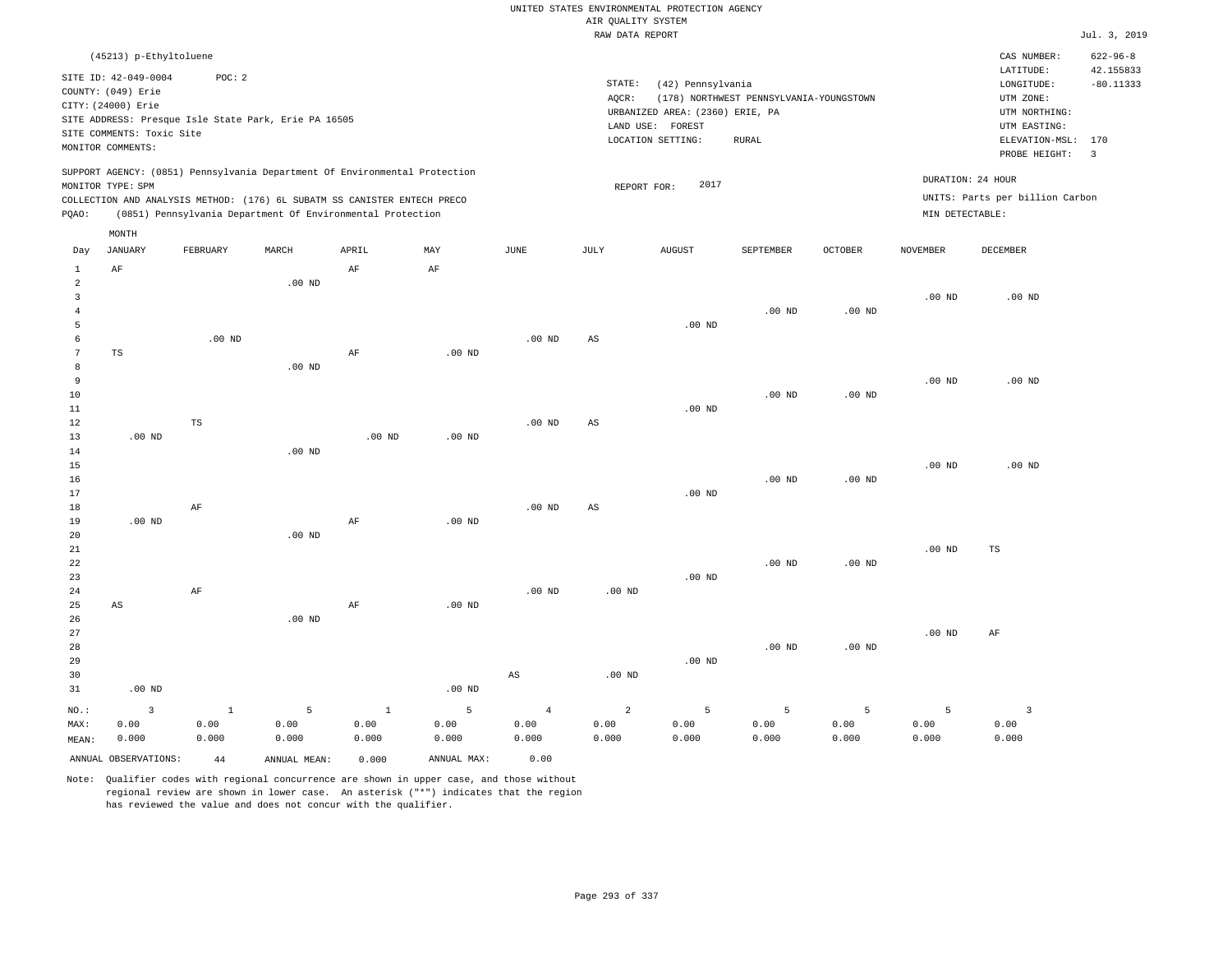|                                                    |                                                                                                                                              |             |                                 |                                                      |                                                                                                                                                                                                                      |                               |                     |                     |                     | UNITED STATES ENVIRONMENTAL PROTECTION AGENCY                                                 |                                                          |                    |                                 |                                                                                                                         |                                                                     |
|----------------------------------------------------|----------------------------------------------------------------------------------------------------------------------------------------------|-------------|---------------------------------|------------------------------------------------------|----------------------------------------------------------------------------------------------------------------------------------------------------------------------------------------------------------------------|-------------------------------|---------------------|---------------------|---------------------|-----------------------------------------------------------------------------------------------|----------------------------------------------------------|--------------------|---------------------------------|-------------------------------------------------------------------------------------------------------------------------|---------------------------------------------------------------------|
|                                                    |                                                                                                                                              |             |                                 |                                                      |                                                                                                                                                                                                                      |                               |                     |                     | AIR QUALITY SYSTEM  |                                                                                               |                                                          |                    |                                 |                                                                                                                         |                                                                     |
|                                                    |                                                                                                                                              |             |                                 |                                                      |                                                                                                                                                                                                                      |                               |                     |                     | RAW DATA REPORT     |                                                                                               |                                                          |                    |                                 |                                                                                                                         | Jul. 3, 2019                                                        |
|                                                    | (45213) p-Ethyltoluene<br>SITE ID: 42-049-0004<br>COUNTY: (049) Erie<br>CITY: (24000) Erie<br>SITE COMMENTS: Toxic Site<br>MONITOR COMMENTS: |             | POC: 2                          | SITE ADDRESS: Presque Isle State Park, Erie PA 16505 |                                                                                                                                                                                                                      |                               |                     |                     | STATE:<br>AQCR:     | (42) Pennsylvania<br>URBANIZED AREA: (2360) ERIE, PA<br>LAND USE: FOREST<br>LOCATION SETTING: | (178) NORTHWEST PENNSYLVANIA-YOUNGSTOWN<br>${\tt RURAL}$ |                    |                                 | CAS NUMBER:<br>LATITUDE:<br>LONGITUDE:<br>UTM ZONE:<br>UTM NORTHING:<br>UTM EASTING:<br>ELEVATION-MSL:<br>PROBE HEIGHT: | $622 - 96 - 8$<br>42.155833<br>$-80.11333$<br>170<br>$\overline{3}$ |
| PQAO:                                              | MONITOR TYPE: SPM                                                                                                                            |             |                                 |                                                      | SUPPORT AGENCY: (0851) Pennsylvania Department Of Environmental Protection<br>COLLECTION AND ANALYSIS METHOD: (176) 6L SUBATM SS CANISTER ENTECH PRECO<br>(0851) Pennsylvania Department Of Environmental Protection |                               |                     |                     |                     | 2018<br>REPORT FOR:                                                                           |                                                          |                    |                                 | DURATION: 24 HOUR<br>UNITS: Parts per billion Carbon<br>MIN DETECTABLE: .33178005                                       |                                                                     |
|                                                    | MONTH                                                                                                                                        |             |                                 |                                                      |                                                                                                                                                                                                                      |                               |                     |                     |                     |                                                                                               |                                                          |                    |                                 |                                                                                                                         |                                                                     |
| Day<br>$1\,$<br>$\overline{2}$                     | <b>JANUARY</b><br><b>TS</b>                                                                                                                  |             | FEBRUARY<br>AQ                  | MARCH                                                | APRIL<br>AF                                                                                                                                                                                                          | MAY<br>$.00$ ND               | $_{\rm JUNE}$<br>AF |                     | <b>JULY</b><br>AF   | <b>AUGUST</b>                                                                                 | SEPTEMBER                                                | <b>OCTOBER</b>     | <b>NOVEMBER</b>                 | DECEMBER                                                                                                                |                                                                     |
| $\mathbf{3}$<br>$\overline{4}$<br>5<br>6           |                                                                                                                                              |             |                                 | $.00$ ND                                             |                                                                                                                                                                                                                      |                               |                     |                     |                     | AF                                                                                            | $\rm AF$                                                 | .00 <sub>ND</sub>  | .00 <sub>ND</sub>               | $.00$ ND                                                                                                                |                                                                     |
| 7<br>8<br>$\overline{9}$<br>$10$<br>$11\,$<br>$12$ | AF                                                                                                                                           |             | $.00$ ND                        | $.00$ ND                                             | $.00$ ND                                                                                                                                                                                                             | AS                            | $\rm{AF}$           |                     | $\rm AF$            | AF                                                                                            | $\mathbb{A}\mathbb{S}$                                   | $.00$ ND           | .00 <sub>ND</sub>               | $.00$ ND                                                                                                                |                                                                     |
| 13<br>14<br>15<br>16<br>17<br>18                   | AF                                                                                                                                           |             | $.00$ ND                        | $.00$ ND                                             | $.00$ ND                                                                                                                                                                                                             | AF                            | AF                  |                     | AF                  | AF                                                                                            | $.00$ ND                                                 | $.00$ ND           | $\mathbb{A}\mathbb{S}$          | $.00$ ND                                                                                                                |                                                                     |
| 19<br>20<br>21<br>22<br>23<br>24<br>25             | AF                                                                                                                                           |             | $.00$ ND<br>.00 <sub>ND</sub>   | AF                                                   | $.00$ ND                                                                                                                                                                                                             | AF                            | $\rm{AF}$<br>AF     |                     | AF<br>AF            | $.00$ ND                                                                                      | $.00$ ND                                                 | $.00$ ND           | $.00$ ND                        | $.00$ ND                                                                                                                |                                                                     |
| 26<br>27<br>28<br>29<br>30<br>31                   | AF                                                                                                                                           |             |                                 | AF                                                   | $.00$ ND                                                                                                                                                                                                             | AF                            |                     |                     | AF                  | .34 QX                                                                                        | $.00$ ND                                                 | $.00$ ND           | .00 <sub>ND</sub>               | $\mathbb{A}\mathbb{S}$                                                                                                  |                                                                     |
| NO.:<br>MAX:<br>MEAN:                              |                                                                                                                                              | $\mathbb O$ | $\overline{4}$<br>0.00<br>0.000 | 3<br>0.00<br>0.000                                   | $\overline{4}$<br>0.00<br>0.000                                                                                                                                                                                      | $\mathbf{1}$<br>0.00<br>0.000 |                     | $\mathsf{O}\xspace$ | $\mathsf{O}\xspace$ | $\overline{a}$<br>.34<br>.170                                                                 | $\overline{3}$<br>0.00<br>0.000                          | 5<br>0.00<br>0.000 | $\overline{4}$<br>0.00<br>0.000 | $\overline{4}$<br>0.00<br>0.000                                                                                         |                                                                     |
|                                                    | ANNUAL OBSERVATIONS:                                                                                                                         |             | 30                              | ANNUAL MEAN:                                         | .011                                                                                                                                                                                                                 | ANNUAL MAX:                   |                     | .34                 |                     |                                                                                               |                                                          |                    |                                 |                                                                                                                         |                                                                     |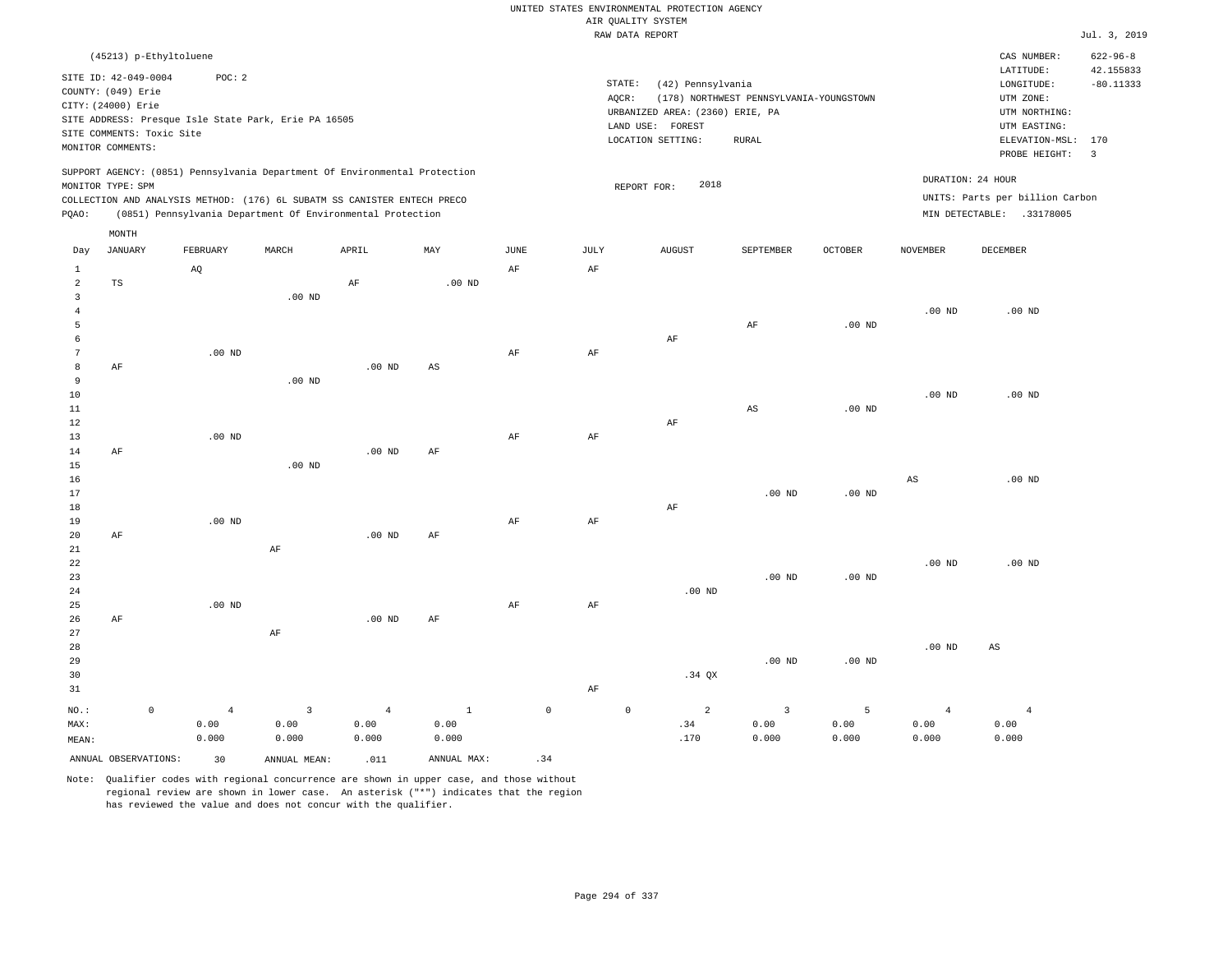|                | (45220) Styrene<br>SITE ID: 42-049-0004<br>COUNTY: (049) Erie<br>CITY: (24000) Erie<br>SITE COMMENTS: Toxic Site<br>MONITOR COMMENTS: | POC: 2    | SITE ADDRESS: Presque Isle State Park, Erie PA 16505<br>SUPPORT AGENCY: (0851) Pennsylvania Department Of Environmental Protection |                    |                       |                        | STATE:<br>AQCR:   | (42) Pennsylvania<br>URBANIZED AREA: (2360) ERIE, PA<br>LAND USE: FOREST<br>LOCATION SETTING: | (178) NORTHWEST PENNSYLVANIA-YOUNGSTOWN<br><b>RURAL</b> |                    |                        | CAS NUMBER:<br>LATITUDE:<br>LONGITUDE:<br>UTM ZONE:<br>UTM NORTHING:<br>UTM EASTING:<br>ELEVATION-MSL:<br>PROBE HEIGHT: | $100 - 42 - 5$<br>42.155833<br>$-80.11333$<br>170<br>$\overline{3}$ |
|----------------|---------------------------------------------------------------------------------------------------------------------------------------|-----------|------------------------------------------------------------------------------------------------------------------------------------|--------------------|-----------------------|------------------------|-------------------|-----------------------------------------------------------------------------------------------|---------------------------------------------------------|--------------------|------------------------|-------------------------------------------------------------------------------------------------------------------------|---------------------------------------------------------------------|
|                | MONITOR TYPE: SPM                                                                                                                     |           |                                                                                                                                    |                    |                       |                        | REPORT FOR:       | 2013                                                                                          |                                                         |                    |                        | DURATION: 24 HOUR                                                                                                       |                                                                     |
|                |                                                                                                                                       |           | COLLECTION AND ANALYSIS METHOD: (176) 6L SUBATM SS CANISTER ENTECH PRECO                                                           |                    |                       |                        |                   |                                                                                               |                                                         |                    |                        | UNITS: Parts per billion Carbon                                                                                         |                                                                     |
| PQAO:          |                                                                                                                                       |           | (0851) Pennsylvania Department Of Environmental Protection                                                                         |                    |                       |                        |                   |                                                                                               |                                                         |                    | MIN DETECTABLE:        |                                                                                                                         |                                                                     |
|                | MONTH                                                                                                                                 |           |                                                                                                                                    |                    |                       |                        |                   |                                                                                               |                                                         |                    |                        |                                                                                                                         |                                                                     |
| Day            | JANUARY                                                                                                                               | FEBRUARY  | MARCH                                                                                                                              | APRIL              | MAY                   | <b>JUNE</b>            | $_{\rm JULY}$     | AUGUST                                                                                        | SEPTEMBER                                               | OCTOBER            | <b>NOVEMBER</b>        | DECEMBER                                                                                                                |                                                                     |
| $\mathbf{1}$   |                                                                                                                                       |           |                                                                                                                                    |                    |                       |                        |                   |                                                                                               | $.00$ ND                                                | $.00$ ND           |                        |                                                                                                                         |                                                                     |
| $\overline{a}$ |                                                                                                                                       |           |                                                                                                                                    |                    |                       |                        |                   | $.00$ ND                                                                                      |                                                         |                    |                        |                                                                                                                         |                                                                     |
| 3<br>$\bf{4}$  | $.00$ ND                                                                                                                              | $.00$ ND  |                                                                                                                                    | .00 <sub>ND</sub>  | .00 <sub>ND</sub>     | $\mathbb{A}\mathbb{S}$ | .00 <sub>ND</sub> |                                                                                               |                                                         |                    |                        |                                                                                                                         |                                                                     |
| 5              |                                                                                                                                       |           | $.00$ ND                                                                                                                           |                    |                       |                        |                   |                                                                                               |                                                         |                    |                        |                                                                                                                         |                                                                     |
| 6              |                                                                                                                                       |           |                                                                                                                                    |                    |                       |                        |                   |                                                                                               |                                                         |                    | $.00$ ND               | $.00$ ND                                                                                                                |                                                                     |
| $\overline{7}$ |                                                                                                                                       |           |                                                                                                                                    |                    |                       |                        |                   |                                                                                               | $.00$ ND                                                | .00 <sub>ND</sub>  |                        |                                                                                                                         |                                                                     |
| 8              |                                                                                                                                       |           |                                                                                                                                    |                    |                       |                        |                   | $.00$ ND                                                                                      |                                                         |                    |                        |                                                                                                                         |                                                                     |
| $\overline{9}$ |                                                                                                                                       | $.00$ ND  |                                                                                                                                    |                    |                       | .00 <sub>ND</sub>      | $.00$ ND          |                                                                                               |                                                         |                    |                        |                                                                                                                         |                                                                     |
| 10             | $.00$ ND                                                                                                                              |           |                                                                                                                                    | $_{\rm AS}$        | .32S                  |                        |                   |                                                                                               |                                                         |                    |                        |                                                                                                                         |                                                                     |
| 11             |                                                                                                                                       |           | .00 <sub>ND</sub>                                                                                                                  |                    |                       |                        |                   |                                                                                               |                                                         |                    |                        |                                                                                                                         |                                                                     |
| $1\,2$         |                                                                                                                                       |           |                                                                                                                                    |                    |                       |                        |                   |                                                                                               |                                                         |                    | AF                     | .00 <sub>ND</sub>                                                                                                       |                                                                     |
| 13             |                                                                                                                                       |           |                                                                                                                                    |                    |                       |                        |                   |                                                                                               | $.00$ ND                                                | $.00$ ND           |                        |                                                                                                                         |                                                                     |
| 14<br>15       |                                                                                                                                       | $.00$ ND  |                                                                                                                                    |                    |                       | .00 <sub>ND</sub>      | .00 <sub>ND</sub> | AF                                                                                            |                                                         |                    |                        |                                                                                                                         |                                                                     |
| 16             | $.00$ ND                                                                                                                              |           |                                                                                                                                    | $.00$ ND           | $.00$ ND              |                        |                   |                                                                                               |                                                         |                    |                        |                                                                                                                         |                                                                     |
| 17             |                                                                                                                                       |           | $.00$ ND                                                                                                                           |                    |                       |                        |                   |                                                                                               |                                                         |                    |                        |                                                                                                                         |                                                                     |
| 18             |                                                                                                                                       |           |                                                                                                                                    |                    |                       |                        |                   |                                                                                               |                                                         |                    | $.00$ ND               | $.00$ ND                                                                                                                |                                                                     |
| 19             |                                                                                                                                       |           |                                                                                                                                    |                    |                       |                        |                   |                                                                                               | $.00$ ND                                                | .00 <sub>ND</sub>  |                        |                                                                                                                         |                                                                     |
| 20             |                                                                                                                                       |           |                                                                                                                                    |                    |                       |                        |                   | $.00$ ND                                                                                      |                                                         |                    |                        |                                                                                                                         |                                                                     |
| 21             |                                                                                                                                       | $.00$ ND  |                                                                                                                                    |                    |                       | .42 SQ                 | .00 <sub>ND</sub> |                                                                                               |                                                         |                    |                        |                                                                                                                         |                                                                     |
| 22             | $.00$ ND                                                                                                                              |           |                                                                                                                                    | $.00$ ND           | $.00$ ND              |                        |                   |                                                                                               |                                                         |                    |                        |                                                                                                                         |                                                                     |
| 23             |                                                                                                                                       |           | $.00$ ND                                                                                                                           |                    |                       |                        |                   |                                                                                               |                                                         |                    |                        |                                                                                                                         |                                                                     |
| 24             |                                                                                                                                       |           |                                                                                                                                    |                    |                       |                        |                   |                                                                                               |                                                         |                    | $.00$ ND               | $.00$ ND                                                                                                                |                                                                     |
| 25             |                                                                                                                                       |           |                                                                                                                                    |                    |                       |                        |                   |                                                                                               | $.00$ ND                                                | .00 <sub>ND</sub>  |                        |                                                                                                                         |                                                                     |
| 26<br>27       |                                                                                                                                       | $.00$ ND  |                                                                                                                                    |                    |                       | .44 S0                 | $.00$ ND          | $.00$ ND                                                                                      |                                                         |                    |                        |                                                                                                                         |                                                                     |
| 28             | .00 <sub>ND</sub>                                                                                                                     |           |                                                                                                                                    | .00 <sub>ND</sub>  | .00 <sub>ND</sub>     |                        |                   |                                                                                               |                                                         |                    |                        |                                                                                                                         |                                                                     |
| 29             |                                                                                                                                       |           | .00 <sub>ND</sub>                                                                                                                  |                    |                       |                        |                   |                                                                                               |                                                         |                    |                        |                                                                                                                         |                                                                     |
| 30             |                                                                                                                                       |           |                                                                                                                                    |                    |                       |                        |                   |                                                                                               |                                                         |                    | $.00$ ND               | $.00$ ND                                                                                                                |                                                                     |
| 31             |                                                                                                                                       |           |                                                                                                                                    |                    |                       |                        |                   |                                                                                               |                                                         | $.00$ ND           |                        |                                                                                                                         |                                                                     |
|                |                                                                                                                                       |           |                                                                                                                                    |                    |                       |                        |                   |                                                                                               |                                                         |                    |                        |                                                                                                                         |                                                                     |
| NO.:<br>MAX:   | 5<br>0.00                                                                                                                             | 5<br>0.00 | 5<br>0.00                                                                                                                          | $\sqrt{4}$<br>0.00 | $\overline{5}$<br>.32 | $\overline{4}$<br>.44  | 5<br>0.00         | $\bf{4}$<br>0.00                                                                              | 5<br>0.00                                               | $\epsilon$<br>0.00 | $\overline{4}$<br>0.00 | $\overline{5}$<br>0.00                                                                                                  |                                                                     |
| MEAN:          | 0.000                                                                                                                                 | 0.000     | 0.000                                                                                                                              | 0.000              | .064                  | .215                   | 0.000             | 0.000                                                                                         | 0.000                                                   | 0.000              | 0.000                  | 0.000                                                                                                                   |                                                                     |
|                |                                                                                                                                       |           |                                                                                                                                    |                    |                       |                        |                   |                                                                                               |                                                         |                    |                        |                                                                                                                         |                                                                     |
|                | ANNUAL OBSERVATIONS:                                                                                                                  | 57        | ANNUAL MEAN:                                                                                                                       | .021               | ANNUAL MAX:           | .44                    |                   |                                                                                               |                                                         |                    |                        |                                                                                                                         |                                                                     |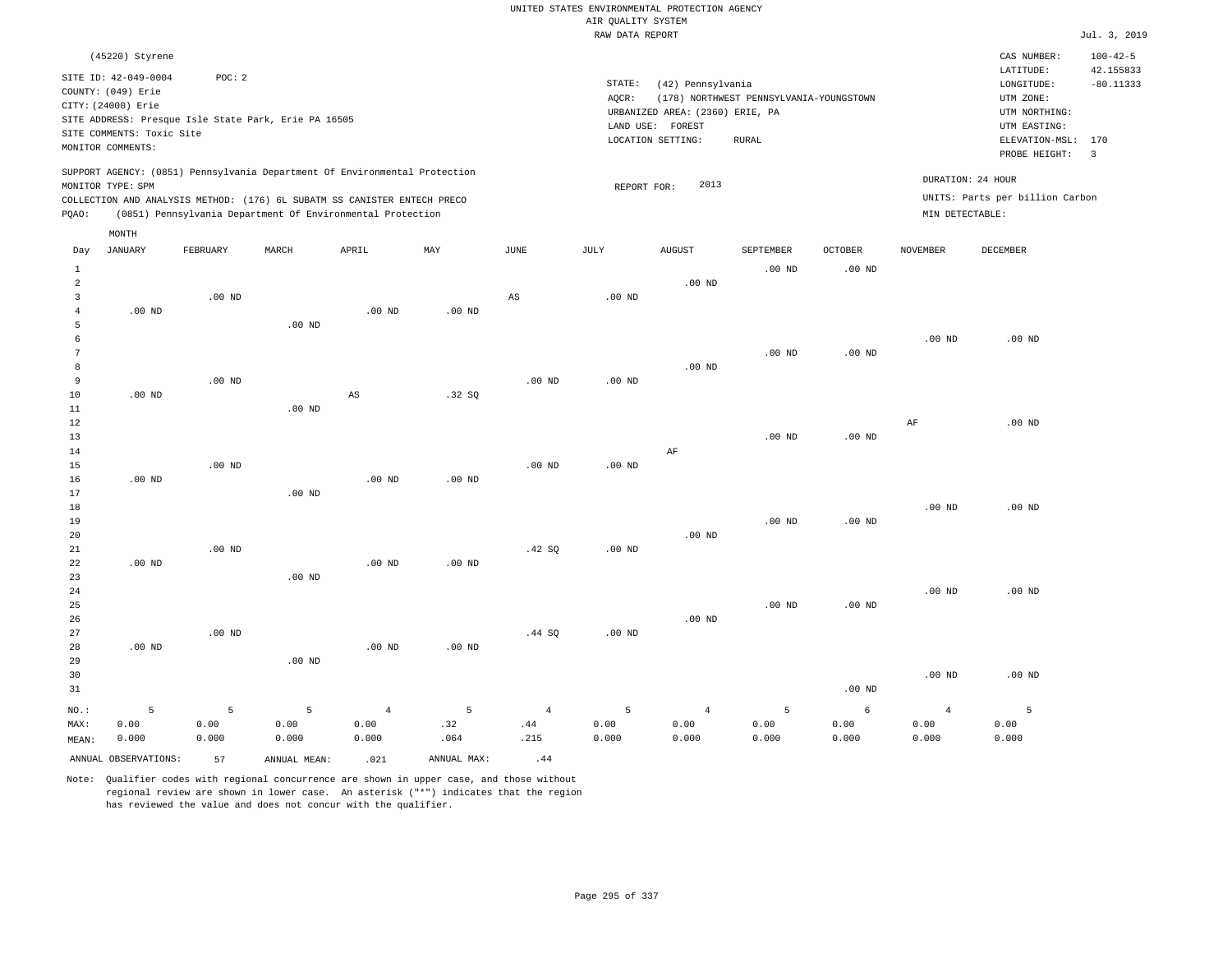|                                                  | (45220) Styrene<br>SITE ID: 42-049-0004<br>COUNTY: (049) Erie<br>CITY: (24000) Erie<br>SITE COMMENTS: Toxic Site<br>MONITOR COMMENTS: | POC: 2            | SITE ADDRESS: Presque Isle State Park, Erie PA 16505                                                                                                                                                                 |                        |                   |                   | STATE:<br>AQCR:        | (42) Pennsylvania<br>URBANIZED AREA: (2360) ERIE, PA<br>LAND USE: FOREST<br>LOCATION SETTING: | (178) NORTHWEST PENNSYLVANIA-YOUNGSTOWN<br><b>RURAL</b> |              |                                      | CAS NUMBER:<br>LATITUDE:<br>LONGITUDE:<br>UTM ZONE:<br>UTM NORTHING:<br>UTM EASTING:<br>ELEVATION-MSL: 170 | $100 - 42 - 5$<br>42.155833<br>$-80.11333$ |
|--------------------------------------------------|---------------------------------------------------------------------------------------------------------------------------------------|-------------------|----------------------------------------------------------------------------------------------------------------------------------------------------------------------------------------------------------------------|------------------------|-------------------|-------------------|------------------------|-----------------------------------------------------------------------------------------------|---------------------------------------------------------|--------------|--------------------------------------|------------------------------------------------------------------------------------------------------------|--------------------------------------------|
| PQAO:                                            | MONITOR TYPE: SPM                                                                                                                     |                   | SUPPORT AGENCY: (0851) Pennsylvania Department Of Environmental Protection<br>COLLECTION AND ANALYSIS METHOD: (176) 6L SUBATM SS CANISTER ENTECH PRECO<br>(0851) Pennsylvania Department Of Environmental Protection |                        |                   |                   | REPORT FOR:            | 2014                                                                                          |                                                         |              | DURATION: 24 HOUR<br>MIN DETECTABLE: | PROBE HEIGHT:<br>UNITS: Parts per billion Carbon                                                           | $\overline{\mathbf{3}}$                    |
|                                                  | MONTH                                                                                                                                 |                   |                                                                                                                                                                                                                      |                        |                   |                   |                        |                                                                                               |                                                         |              |                                      |                                                                                                            |                                            |
| Day                                              | <b>JANUARY</b>                                                                                                                        | FEBRUARY          | MARCH                                                                                                                                                                                                                | APRIL                  | MAY               | JUNE              | JULY                   | <b>AUGUST</b>                                                                                 | SEPTEMBER                                               | OCTOBER      | <b>NOVEMBER</b>                      | <b>DECEMBER</b>                                                                                            |                                            |
| $\mathbf{1}$<br>$\overline{a}$<br>$\overline{3}$ |                                                                                                                                       |                   |                                                                                                                                                                                                                      |                        |                   |                   |                        | $.00$ ND                                                                                      | $.00$ ND                                                | $_{\rm AS}$  | $_{\rm AS}$                          | $\mathbb{A}\mathbb{S}$                                                                                     |                                            |
| $\overline{4}$                                   |                                                                                                                                       | $\rm{AF}$         |                                                                                                                                                                                                                      |                        |                   | 1.58              | .00 <sub>ND</sub>      |                                                                                               |                                                         |              |                                      |                                                                                                            |                                            |
| 5<br>6<br>$\overline{7}$                         | $.00$ ND                                                                                                                              |                   | $.00$ ND                                                                                                                                                                                                             | $.00$ ND               | $.00$ ND          |                   |                        |                                                                                               |                                                         |              | .00 <sub>ND</sub>                    | $.00$ ND                                                                                                   |                                            |
| 8                                                |                                                                                                                                       |                   |                                                                                                                                                                                                                      |                        |                   |                   |                        |                                                                                               | $\rm AF$                                                | $_{\rm AS}$  |                                      |                                                                                                            |                                            |
| $\overline{9}$                                   |                                                                                                                                       |                   |                                                                                                                                                                                                                      |                        |                   |                   |                        | $\rm AF$                                                                                      |                                                         |              |                                      |                                                                                                            |                                            |
| 10<br>11                                         | $.00$ ND                                                                                                                              | $.00$ ND          |                                                                                                                                                                                                                      | AF                     |                   | $.00$ ND          | .00 <sub>ND</sub>      |                                                                                               |                                                         |              |                                      |                                                                                                            |                                            |
| 12                                               |                                                                                                                                       |                   | AM                                                                                                                                                                                                                   |                        | AS                |                   |                        |                                                                                               |                                                         |              |                                      |                                                                                                            |                                            |
| 13                                               |                                                                                                                                       |                   |                                                                                                                                                                                                                      |                        |                   |                   |                        |                                                                                               |                                                         |              | $_{\rm AS}$                          | $.00$ ND                                                                                                   |                                            |
| 14                                               |                                                                                                                                       |                   |                                                                                                                                                                                                                      |                        |                   |                   |                        |                                                                                               | AS                                                      | AM           |                                      |                                                                                                            |                                            |
| 15                                               |                                                                                                                                       |                   |                                                                                                                                                                                                                      |                        |                   |                   |                        | AF                                                                                            |                                                         |              |                                      |                                                                                                            |                                            |
| 16                                               |                                                                                                                                       | $.00$ ND          |                                                                                                                                                                                                                      |                        |                   | $.00$ ND          | $.00$ ND               |                                                                                               |                                                         |              |                                      |                                                                                                            |                                            |
| 17<br>18                                         | $.00$ ND                                                                                                                              |                   | .00 <sub>ND</sub>                                                                                                                                                                                                    | $.00$ ND               | $.00$ ND          |                   |                        |                                                                                               |                                                         |              |                                      |                                                                                                            |                                            |
| 19                                               |                                                                                                                                       |                   |                                                                                                                                                                                                                      |                        |                   |                   |                        |                                                                                               |                                                         |              | .00 <sub>ND</sub>                    | $.00$ ND                                                                                                   |                                            |
| 20                                               |                                                                                                                                       |                   |                                                                                                                                                                                                                      |                        |                   |                   |                        |                                                                                               | AS                                                      | $\rm{AF}$    |                                      |                                                                                                            |                                            |
| 21                                               |                                                                                                                                       |                   |                                                                                                                                                                                                                      |                        |                   |                   |                        | AF                                                                                            |                                                         |              |                                      |                                                                                                            |                                            |
| 22                                               |                                                                                                                                       | .00 <sub>ND</sub> |                                                                                                                                                                                                                      |                        |                   | .00 <sub>ND</sub> | 2.15                   |                                                                                               |                                                         |              |                                      |                                                                                                            |                                            |
| 23<br>24                                         | .00 <sub>ND</sub>                                                                                                                     |                   | .65 SQ                                                                                                                                                                                                               | $.00$ ND               | .00 <sub>ND</sub> |                   |                        |                                                                                               |                                                         |              |                                      |                                                                                                            |                                            |
| 25                                               |                                                                                                                                       |                   |                                                                                                                                                                                                                      |                        |                   |                   |                        |                                                                                               |                                                         |              | $_{\rm AS}$                          | $.00$ ND                                                                                                   |                                            |
| 26                                               |                                                                                                                                       |                   |                                                                                                                                                                                                                      |                        |                   |                   |                        |                                                                                               | AS                                                      | $.00$ ND     |                                      |                                                                                                            |                                            |
| 27                                               |                                                                                                                                       |                   |                                                                                                                                                                                                                      |                        |                   |                   |                        | AF                                                                                            |                                                         |              |                                      |                                                                                                            |                                            |
| 28                                               |                                                                                                                                       | $.00$ ND          |                                                                                                                                                                                                                      |                        |                   | .30 SQ            | $\mathbb{A}\mathbb{S}$ |                                                                                               |                                                         |              |                                      |                                                                                                            |                                            |
| 29                                               | $.00$ ND                                                                                                                              |                   |                                                                                                                                                                                                                      | $\mathbb{A}\mathbb{S}$ | $.00$ ND          |                   |                        |                                                                                               |                                                         |              |                                      |                                                                                                            |                                            |
| 30<br>31                                         |                                                                                                                                       |                   | $.00$ ND                                                                                                                                                                                                             |                        |                   |                   |                        |                                                                                               |                                                         |              |                                      | $\mathbb{A}\mathbb{S}$                                                                                     |                                            |
| $NO.$ :                                          | 5                                                                                                                                     | $\overline{4}$    | $\overline{4}$                                                                                                                                                                                                       | $\overline{3}$         | $\overline{4}$    | 5                 | $\overline{4}$         | $\mathbf{1}$                                                                                  | $\mathbf{1}$                                            | $\mathbf{1}$ | $\overline{2}$                       | $\overline{4}$                                                                                             |                                            |
| MAX:                                             | 0.00                                                                                                                                  | 0.00              | .65                                                                                                                                                                                                                  | 0.00                   | 0.00              | 1.58              | 2.15                   | 0.00                                                                                          | 0.00                                                    | 0.00         | 0.00                                 | 0.00                                                                                                       |                                            |
| MEAN:                                            | 0.000                                                                                                                                 | 0.000             | .163                                                                                                                                                                                                                 | 0.000                  | 0.000             | .376              | .538                   | 0.000                                                                                         | 0.000                                                   | 0.000        | 0.000                                | 0.000                                                                                                      |                                            |
|                                                  | ANNUAL OBSERVATIONS:                                                                                                                  | 38                | ANNUAL MEAN:                                                                                                                                                                                                         | .123                   | ANNUAL MAX:       | 2.15              |                        |                                                                                               |                                                         |              |                                      |                                                                                                            |                                            |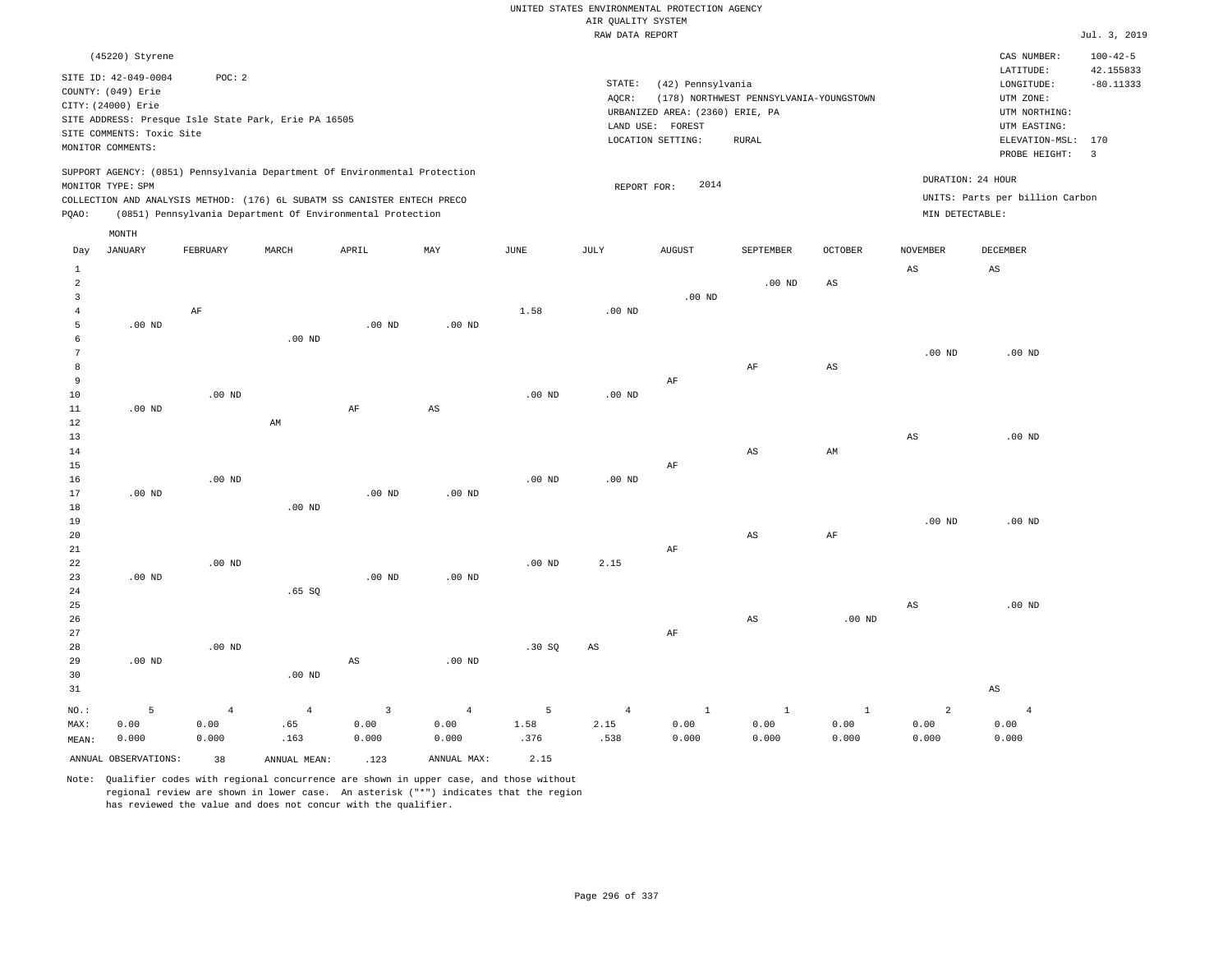|                | (45220) Styrene           |                                                      |          |                                                                            |                   |          |      |                                 |                                         |          |                   | CAS NUMBER:                     | $100 - 42 - 5$          |
|----------------|---------------------------|------------------------------------------------------|----------|----------------------------------------------------------------------------|-------------------|----------|------|---------------------------------|-----------------------------------------|----------|-------------------|---------------------------------|-------------------------|
|                | SITE ID: 42-049-0004      | POC:2                                                |          |                                                                            |                   |          |      |                                 |                                         |          |                   | LATITUDE:                       | 42.155833               |
|                | COUNTY: (049) Erie        |                                                      |          |                                                                            |                   |          |      | STATE:<br>(42) Pennsylvania     |                                         |          |                   | LONGITUDE:                      | $-80.11333$             |
|                | CITY: (24000) Erie        |                                                      |          |                                                                            |                   |          |      | AQCR:                           | (178) NORTHWEST PENNSYLVANIA-YOUNGSTOWN |          |                   | UTM ZONE:                       |                         |
|                |                           | SITE ADDRESS: Presque Isle State Park, Erie PA 16505 |          |                                                                            |                   |          |      | URBANIZED AREA: (2360) ERIE, PA |                                         |          |                   | UTM NORTHING:                   |                         |
|                | SITE COMMENTS: Toxic Site |                                                      |          |                                                                            |                   |          |      | LAND USE:<br>FOREST             |                                         |          |                   | UTM EASTING:                    |                         |
|                | MONITOR COMMENTS:         |                                                      |          |                                                                            |                   |          |      | LOCATION SETTING:               | <b>RURAL</b>                            |          |                   | ELEVATION-MSL: 170              |                         |
|                |                           |                                                      |          |                                                                            |                   |          |      |                                 |                                         |          |                   | PROBE HEIGHT:                   | $\overline{\mathbf{3}}$ |
|                | MONITOR TYPE: SPM         |                                                      |          | SUPPORT AGENCY: (0851) Pennsylvania Department Of Environmental Protection |                   |          |      | 2015<br>REPORT FOR:             |                                         |          | DURATION: 24 HOUR |                                 |                         |
|                |                           |                                                      |          | COLLECTION AND ANALYSIS METHOD: (176) 6L SUBATM SS CANISTER ENTECH PRECO   |                   |          |      |                                 |                                         |          |                   | UNITS: Parts per billion Carbon |                         |
| POAO:          |                           |                                                      |          | (0851) Pennsylvania Department Of Environmental Protection                 |                   |          |      |                                 |                                         |          | MIN DETECTABLE:   |                                 |                         |
|                | MONTH                     |                                                      |          |                                                                            |                   |          |      |                                 |                                         |          |                   |                                 |                         |
| Day            | JANUARY                   | FEBRUARY                                             | MARCH    | APRIL                                                                      | MAY               | JUNE     | JULY | <b>AUGUST</b>                   | SEPTEMBER                               | OCTOBER  | <b>NOVEMBER</b>   | DECEMBER                        |                         |
|                |                           |                                                      | $.00$ ND |                                                                            |                   |          |      |                                 |                                         |          |                   |                                 |                         |
| $\overline{2}$ |                           |                                                      |          |                                                                            |                   |          |      |                                 |                                         |          | $.00$ ND          | TS                              |                         |
|                |                           |                                                      |          |                                                                            |                   |          |      |                                 | $.00$ ND                                | $.00$ ND |                   |                                 |                         |
|                |                           |                                                      |          |                                                                            |                   |          |      | $.00$ ND                        |                                         |          |                   |                                 |                         |
|                |                           | AS                                                   |          |                                                                            |                   | $.00$ ND | AS   |                                 |                                         |          |                   |                                 |                         |
| -6             | AF                        |                                                      |          | .00 <sub>ND</sub>                                                          | .00 <sub>ND</sub> |          |      |                                 |                                         |          |                   |                                 |                         |

| $\mathcal{L}$ |          | $.00$ ND |          |          |          |          |          |                   |    |    |                   |
|---------------|----------|----------|----------|----------|----------|----------|----------|-------------------|----|----|-------------------|
| 8             |          |          |          |          |          |          |          |                   |    | AS | .00 <sub>ND</sub> |
| 9             |          |          |          |          |          |          |          | .00 <sub>ND</sub> | AS |    |                   |
| 10            |          |          |          |          |          |          | $.00$ ND |                   |    |    |                   |
| 11            | AS       |          |          |          | $.00$ ND | $.00$ ND |          |                   |    |    |                   |
| 12            | $.00$ ND |          | $.00$ ND | $.00$ ND |          |          |          |                   |    |    |                   |

| 13     | $.00$ ND |                             |                                   |          |          |    |    |          |
|--------|----------|-----------------------------|-----------------------------------|----------|----------|----|----|----------|
| 14     |          |                             |                                   |          |          |    | AF | $.00$ ND |
| 15     |          |                             |                                   |          | $.00$ ND | AS |    |          |
| 16     |          |                             |                                   | $.00$ ND |          |    |    |          |
| $\sim$ |          | $\sim$ $\sim$ $\sim$ $\sim$ | <b>Contract Contract Contract</b> |          |          |    |    |          |

| 17 |          | AF       |          |          |          | .00 ND | .00 ND |          |          |          |          |          |
|----|----------|----------|----------|----------|----------|--------|--------|----------|----------|----------|----------|----------|
| 18 | AF       |          |          | $.00$ ND | $.00$ ND |        |        |          |          |          |          |          |
| 19 |          |          | AS       |          |          |        |        |          |          |          |          |          |
| 20 |          |          |          |          |          |        |        |          |          |          | $.00$ ND | $.00$ ND |
| 21 |          |          |          |          |          |        |        |          | $.00$ ND | $.00$ ND |          |          |
| 22 |          |          |          |          |          |        |        | $.00$ ND |          |          |          |          |
| 23 |          | $.00$ ND |          |          |          | AS     | AS     |          |          |          |          |          |
| 24 | $.00$ ND |          |          | $.00$ ND | $.00$ ND |        |        |          |          |          |          |          |
| 25 |          |          | $.00$ ND |          |          |        |        |          |          |          |          |          |
| 26 |          |          |          |          |          |        |        |          |          |          | TS       | $.00$ ND |

| 27    |          |       |          |          |          |          |      |          | AS    | $.00$ ND |       |       |
|-------|----------|-------|----------|----------|----------|----------|------|----------|-------|----------|-------|-------|
| 28    |          |       |          |          |          |          |      | $.00$ ND |       |          |       |       |
| 29    |          |       |          |          |          | $.00$ ND | .96  |          |       |          |       |       |
| 30    | $.00$ ND |       |          | $.00$ ND | $.00$ ND |          |      |          |       |          |       |       |
| 31    |          |       | $.00$ ND |          |          |          |      |          |       |          |       |       |
| NO.:  |          |       | 5        | 5        |          | -4       |      | Б.       |       |          |       |       |
| : MAX | 0.00     | 0.00  | 0.00     | 0.00     | 0.00     | 0.00     | .96  | 0.00     | 0.00  | 0.00     | 0.00  | 0.00  |
| MEAN: | 0.000    | 0.000 | 0.000    | 0.000    | 0.000    | 0.000    | .320 | 0.000    | 0.000 | 0.000    | 0.000 | 0.000 |

ANNUAL OBSERVATIONS:  $44$  ANNUAL MEAN: .022 ANNUAL MAX: .96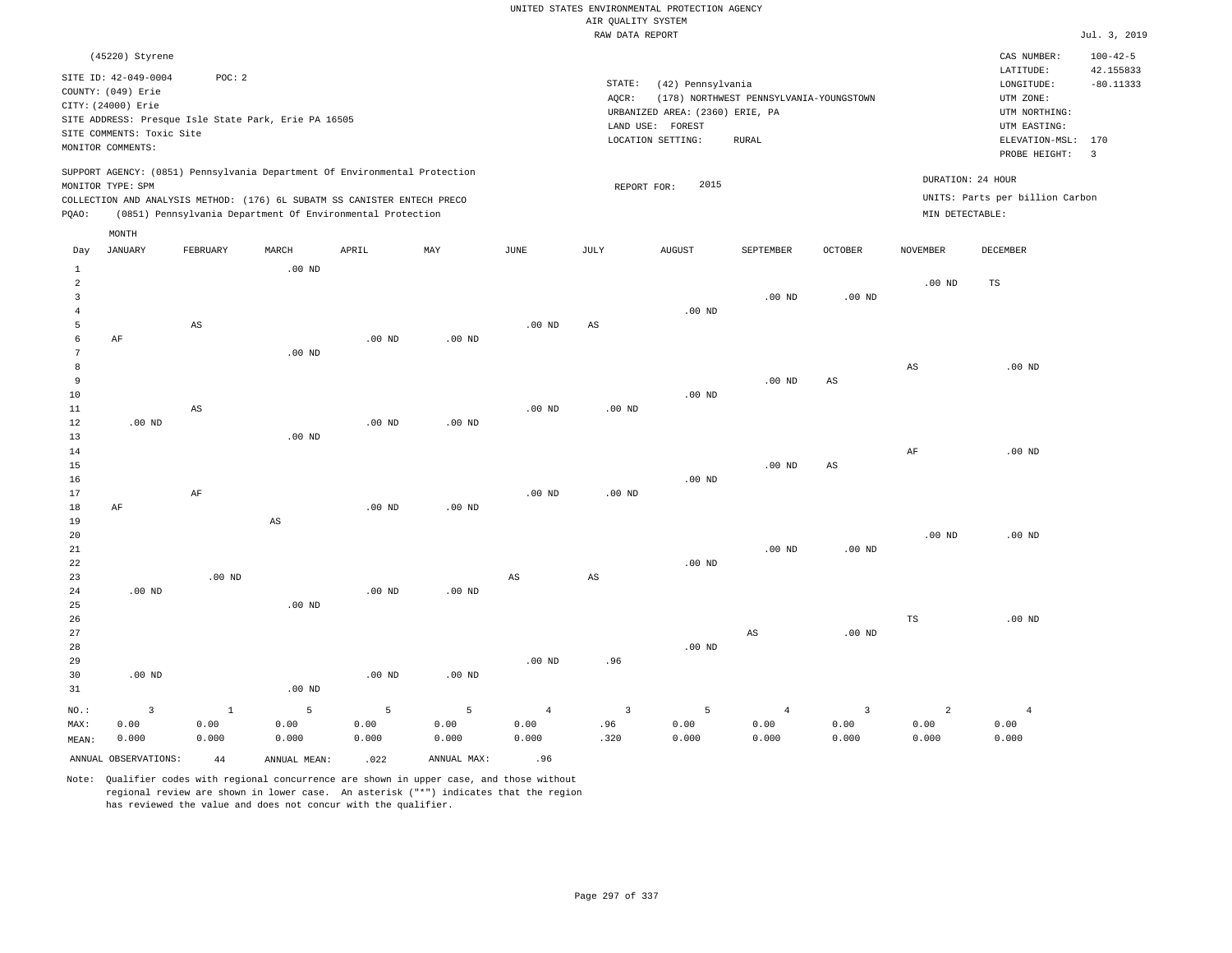|                                                           | (45220) Styrene<br>SITE ID: 42-049-0004<br>COUNTY: (049) Erie<br>CITY: (24000) Erie<br>SITE COMMENTS: Toxic Site<br>MONITOR COMMENTS: | POC: 2         | SITE ADDRESS: Presque Isle State Park, Erie PA 16505                                                                                                                                                                 |                        |                        |                        | STATE:<br>AQCR: | (42) Pennsylvania<br>URBANIZED AREA: (2360) ERIE, PA<br>LAND USE: FOREST<br>LOCATION SETTING: | (178) NORTHWEST PENNSYLVANIA-YOUNGSTOWN<br><b>RURAL</b> |              |                                      | CAS NUMBER:<br>LATITUDE:<br>LONGITUDE:<br>UTM ZONE:<br>UTM NORTHING:<br>UTM EASTING:<br>ELEVATION-MSL: 170<br>PROBE HEIGHT: | $100 - 42 - 5$<br>42.155833<br>$-80.11333$<br>$\overline{3}$ |
|-----------------------------------------------------------|---------------------------------------------------------------------------------------------------------------------------------------|----------------|----------------------------------------------------------------------------------------------------------------------------------------------------------------------------------------------------------------------|------------------------|------------------------|------------------------|-----------------|-----------------------------------------------------------------------------------------------|---------------------------------------------------------|--------------|--------------------------------------|-----------------------------------------------------------------------------------------------------------------------------|--------------------------------------------------------------|
| PQAO:                                                     | MONITOR TYPE: SPM                                                                                                                     |                | SUPPORT AGENCY: (0851) Pennsylvania Department Of Environmental Protection<br>COLLECTION AND ANALYSIS METHOD: (176) 6L SUBATM SS CANISTER ENTECH PRECO<br>(0851) Pennsylvania Department Of Environmental Protection |                        |                        |                        |                 | 2016<br>REPORT FOR:                                                                           |                                                         |              | DURATION: 24 HOUR<br>MIN DETECTABLE: | UNITS: Parts per billion Carbon                                                                                             |                                                              |
|                                                           | MONTH                                                                                                                                 |                |                                                                                                                                                                                                                      |                        |                        |                        |                 |                                                                                               |                                                         |              |                                      |                                                                                                                             |                                                              |
| Day                                                       | <b>JANUARY</b>                                                                                                                        | FEBRUARY       | MARCH                                                                                                                                                                                                                | APRIL                  | MAY                    | <b>JUNE</b>            | JULY            | <b>AUGUST</b>                                                                                 | SEPTEMBER                                               | OCTOBER      | <b>NOVEMBER</b>                      | DECEMBER                                                                                                                    |                                                              |
| $\mathbf{1}$<br>$\overline{a}$<br>$\overline{\mathbf{3}}$ | $.00$ ND                                                                                                                              |                | $.00$ ND                                                                                                                                                                                                             |                        |                        |                        |                 |                                                                                               | $.00$ ND                                                | AF           | $_{\rm TS}$                          | $\mathbb{TS}$                                                                                                               |                                                              |
| $\overline{4}$                                            |                                                                                                                                       |                |                                                                                                                                                                                                                      |                        |                        |                        |                 | AF                                                                                            |                                                         |              |                                      |                                                                                                                             |                                                              |
| 5                                                         |                                                                                                                                       |                |                                                                                                                                                                                                                      |                        |                        | $.00$ ND               | AF              |                                                                                               |                                                         |              |                                      |                                                                                                                             |                                                              |
| 6                                                         |                                                                                                                                       | $.00$ ND       |                                                                                                                                                                                                                      | $\rm{AF}$              | $\mathbb{A}\mathbb{S}$ |                        |                 |                                                                                               |                                                         |              |                                      |                                                                                                                             |                                                              |
| $7\phantom{.0}$<br>8                                      | $1.04$ 5                                                                                                                              |                | $\rm AF$                                                                                                                                                                                                             |                        |                        |                        |                 |                                                                                               |                                                         |              | $\rm{AF}$                            | $\mathbb{TS}$                                                                                                               |                                                              |
| 9                                                         |                                                                                                                                       |                |                                                                                                                                                                                                                      |                        |                        |                        |                 |                                                                                               | $_{\rm TS}$                                             | AF           |                                      |                                                                                                                             |                                                              |
| $10$                                                      |                                                                                                                                       |                |                                                                                                                                                                                                                      |                        |                        |                        |                 | $\rm AF$                                                                                      |                                                         |              |                                      |                                                                                                                             |                                                              |
| 11                                                        |                                                                                                                                       |                |                                                                                                                                                                                                                      |                        |                        | $\mathbb{A}\mathbb{S}$ | $\rm{AF}$       |                                                                                               |                                                         |              |                                      |                                                                                                                             |                                                              |
| 12                                                        |                                                                                                                                       | $.00$ ND       |                                                                                                                                                                                                                      | AS                     | $.00$ ND               |                        |                 |                                                                                               |                                                         |              |                                      |                                                                                                                             |                                                              |
| 13<br>14                                                  | TS                                                                                                                                    |                | .00 <sub>ND</sub>                                                                                                                                                                                                    |                        |                        |                        |                 |                                                                                               |                                                         |              | .00 <sub>ND</sub>                    | $.00$ ND                                                                                                                    |                                                              |
| 15                                                        |                                                                                                                                       |                |                                                                                                                                                                                                                      |                        |                        |                        |                 |                                                                                               | AF                                                      | $.00$ ND     |                                      |                                                                                                                             |                                                              |
| 16                                                        |                                                                                                                                       |                |                                                                                                                                                                                                                      |                        |                        |                        |                 | $.00$ ND                                                                                      |                                                         |              |                                      |                                                                                                                             |                                                              |
| 17                                                        |                                                                                                                                       |                |                                                                                                                                                                                                                      |                        |                        | AF                     | AF              |                                                                                               |                                                         |              |                                      |                                                                                                                             |                                                              |
| 18                                                        |                                                                                                                                       | $.00$ ND       |                                                                                                                                                                                                                      | $\mathbb{A}\mathbb{S}$ | .00 <sub>ND</sub>      |                        |                 |                                                                                               |                                                         |              |                                      |                                                                                                                             |                                                              |
| 19                                                        | $.00$ ND                                                                                                                              |                | $\mathbb{A}\mathbb{S}$                                                                                                                                                                                               |                        |                        |                        |                 |                                                                                               |                                                         |              |                                      |                                                                                                                             |                                                              |
| 20<br>21                                                  |                                                                                                                                       |                |                                                                                                                                                                                                                      |                        |                        |                        |                 |                                                                                               | $.00$ ND                                                | AF           | .00 <sub>ND</sub>                    | $.00$ ND                                                                                                                    |                                                              |
| 22                                                        |                                                                                                                                       |                |                                                                                                                                                                                                                      |                        |                        |                        |                 | AF                                                                                            |                                                         |              |                                      |                                                                                                                             |                                                              |
| 23                                                        |                                                                                                                                       |                |                                                                                                                                                                                                                      |                        |                        | $_{\rm AS}$            | AF              |                                                                                               |                                                         |              |                                      |                                                                                                                             |                                                              |
| 24                                                        |                                                                                                                                       | $.00$ ND       |                                                                                                                                                                                                                      | .00 <sub>ND</sub>      | AF                     |                        |                 |                                                                                               |                                                         |              |                                      |                                                                                                                             |                                                              |
| 25                                                        | $.00$ ND                                                                                                                              |                | $.00$ ND                                                                                                                                                                                                             |                        |                        |                        |                 |                                                                                               |                                                         |              |                                      |                                                                                                                             |                                                              |
| 26<br>27                                                  |                                                                                                                                       |                |                                                                                                                                                                                                                      |                        |                        |                        |                 |                                                                                               | $.00$ ND                                                | $\rm AF$     | $\rm AF$                             | $.00$ ND                                                                                                                    |                                                              |
| 28                                                        |                                                                                                                                       |                |                                                                                                                                                                                                                      |                        |                        |                        |                 | $.00$ ND                                                                                      |                                                         |              |                                      |                                                                                                                             |                                                              |
| 29                                                        |                                                                                                                                       |                |                                                                                                                                                                                                                      |                        |                        | AF                     | AF              |                                                                                               |                                                         |              |                                      |                                                                                                                             |                                                              |
| 30                                                        |                                                                                                                                       |                |                                                                                                                                                                                                                      | $_{\rm AS}$            | $\rm{AF}$              |                        |                 |                                                                                               |                                                         |              |                                      |                                                                                                                             |                                                              |
| 31                                                        | $.00$ ND                                                                                                                              |                | $.00$ ND                                                                                                                                                                                                             |                        |                        |                        |                 |                                                                                               |                                                         |              |                                      |                                                                                                                             |                                                              |
| NO.:                                                      | 5                                                                                                                                     | $\overline{4}$ | $\overline{4}$                                                                                                                                                                                                       | $\mathbf{1}$           | 2                      | $\mathbf{1}$           | $\mathbb O$     | $\overline{a}$                                                                                | $\overline{3}$                                          | $\mathbf{1}$ | 2                                    | $\overline{3}$                                                                                                              |                                                              |
| MAX:                                                      | 1.04                                                                                                                                  | 0.00           | 0.00                                                                                                                                                                                                                 | 0.00                   | 0.00                   | 0.00                   |                 | 0.00                                                                                          | 0.00                                                    | 0.00         | 0.00                                 | 0.00                                                                                                                        |                                                              |
| MEAN:                                                     | .208                                                                                                                                  | 0.000          | 0.000                                                                                                                                                                                                                | 0.000                  | 0.000                  | 0.000                  |                 | 0.000                                                                                         | 0.000                                                   | 0.000        | 0.000                                | 0.000                                                                                                                       |                                                              |
|                                                           | ANNUAL OBSERVATIONS:                                                                                                                  | 28             | ANNUAL MEAN:                                                                                                                                                                                                         | .037                   | ANNUAL MAX:            | 1.04                   |                 |                                                                                               |                                                         |              |                                      |                                                                                                                             |                                                              |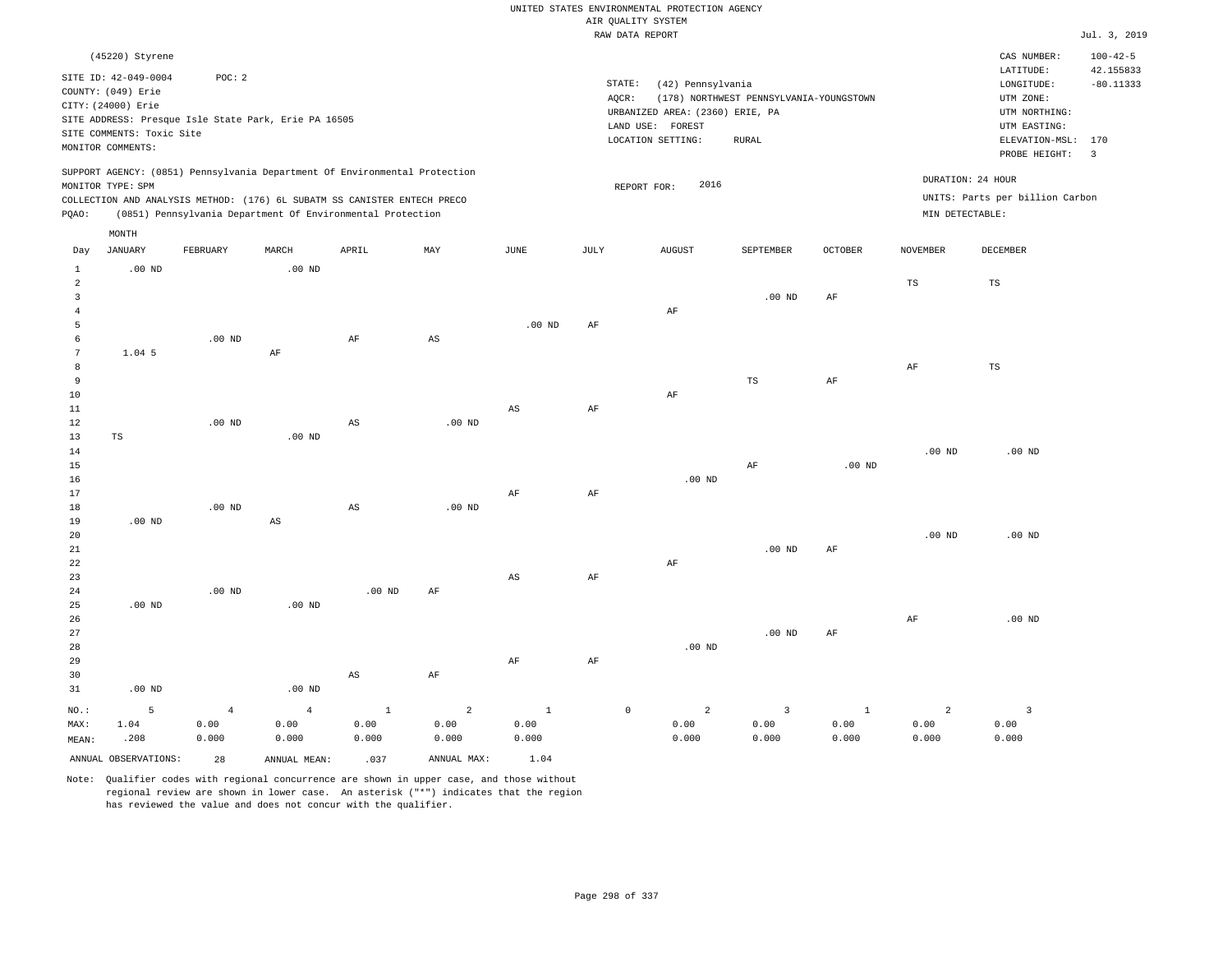|                                  | (45220) Styrene<br>SITE ID: 42-049-0004<br>COUNTY: (049) Erie<br>CITY: (24000) Erie | POC: 2       |                                                                            |              |                   |                        | STATE:<br>AQCR:        | (42) Pennsylvania<br>URBANIZED AREA: (2360) ERIE, PA | (178) NORTHWEST PENNSYLVANIA-YOUNGSTOWN |                   |                   | CAS NUMBER:<br>LATITUDE:<br>LONGITUDE:<br>UTM ZONE:<br>UTM NORTHING: | $100 - 42 - 5$<br>42.155833<br>$-80.11333$ |
|----------------------------------|-------------------------------------------------------------------------------------|--------------|----------------------------------------------------------------------------|--------------|-------------------|------------------------|------------------------|------------------------------------------------------|-----------------------------------------|-------------------|-------------------|----------------------------------------------------------------------|--------------------------------------------|
|                                  | SITE COMMENTS: Toxic Site<br>MONITOR COMMENTS:                                      |              | SITE ADDRESS: Presque Isle State Park, Erie PA 16505                       |              |                   |                        | LAND USE:              | FOREST<br>LOCATION SETTING:                          | <b>RURAL</b>                            |                   |                   | UTM EASTING:<br>ELEVATION-MSL: 170<br>PROBE HEIGHT:                  | $\overline{3}$                             |
|                                  | MONITOR TYPE: SPM                                                                   |              | SUPPORT AGENCY: (0851) Pennsylvania Department Of Environmental Protection |              |                   |                        | REPORT FOR:            | 2017                                                 |                                         |                   |                   | DURATION: 24 HOUR                                                    |                                            |
|                                  |                                                                                     |              | COLLECTION AND ANALYSIS METHOD: (176) 6L SUBATM SS CANISTER ENTECH PRECO   |              |                   |                        |                        |                                                      |                                         |                   |                   | UNITS: Parts per billion Carbon                                      |                                            |
| PQAO:                            |                                                                                     |              | (0851) Pennsylvania Department Of Environmental Protection                 |              |                   |                        |                        |                                                      |                                         |                   | MIN DETECTABLE:   |                                                                      |                                            |
|                                  | MONTH                                                                               |              |                                                                            |              |                   |                        |                        |                                                      |                                         |                   |                   |                                                                      |                                            |
| Day                              | <b>JANUARY</b>                                                                      | FEBRUARY     | MARCH                                                                      | APRIL        | MAY               | JUNE                   | JULY                   | <b>AUGUST</b>                                        | SEPTEMBER                               | <b>OCTOBER</b>    | <b>NOVEMBER</b>   | <b>DECEMBER</b>                                                      |                                            |
| $\mathbf{1}$                     | $\rm AF$                                                                            |              |                                                                            | AF           | $\rm AF$          |                        |                        |                                                      |                                         |                   |                   |                                                                      |                                            |
| $\overline{a}$                   |                                                                                     |              | $.00$ ND                                                                   |              |                   |                        |                        |                                                      |                                         |                   |                   |                                                                      |                                            |
| $\overline{3}$<br>$\overline{4}$ |                                                                                     |              |                                                                            |              |                   |                        |                        |                                                      | .00 <sub>ND</sub>                       | .00 <sub>ND</sub> | .00 <sub>ND</sub> | .36S                                                                 |                                            |
| 5                                |                                                                                     |              |                                                                            |              |                   |                        |                        | $.00$ ND                                             |                                         |                   |                   |                                                                      |                                            |
| 6                                |                                                                                     | $.00$ ND     |                                                                            |              |                   | .00 <sub>ND</sub>      | $\mathbb{A}\mathbb{S}$ |                                                      |                                         |                   |                   |                                                                      |                                            |
| $\overline{7}$                   | TS                                                                                  |              |                                                                            | AF           | $.00$ ND          |                        |                        |                                                      |                                         |                   |                   |                                                                      |                                            |
| $\,8\,$                          |                                                                                     |              | $.00$ ND                                                                   |              |                   |                        |                        |                                                      |                                         |                   |                   |                                                                      |                                            |
| 9                                |                                                                                     |              |                                                                            |              |                   |                        |                        |                                                      |                                         |                   | .46SQ             | $.00$ ND                                                             |                                            |
| 10                               |                                                                                     |              |                                                                            |              |                   |                        |                        |                                                      | $.00$ ND                                | .28S              |                   |                                                                      |                                            |
| 11                               |                                                                                     |              |                                                                            |              |                   |                        |                        | .28SQ                                                |                                         |                   |                   |                                                                      |                                            |
| 12                               |                                                                                     | $_{\rm TS}$  |                                                                            |              |                   | .00 <sub>ND</sub>      | AS                     |                                                      |                                         |                   |                   |                                                                      |                                            |
| 13<br>14                         | $.00$ ND                                                                            |              | $.00$ ND                                                                   | $.00$ ND     | $.00$ ND          |                        |                        |                                                      |                                         |                   |                   |                                                                      |                                            |
| 15                               |                                                                                     |              |                                                                            |              |                   |                        |                        |                                                      |                                         |                   | .30S              | $.00$ ND                                                             |                                            |
| 16                               |                                                                                     |              |                                                                            |              |                   |                        |                        |                                                      | $.00$ ND                                | $.00$ ND          |                   |                                                                      |                                            |
| 17                               |                                                                                     |              |                                                                            |              |                   |                        |                        | .28SQ                                                |                                         |                   |                   |                                                                      |                                            |
| 18                               |                                                                                     | AF           |                                                                            |              |                   | $.00$ ND               | AS                     |                                                      |                                         |                   |                   |                                                                      |                                            |
| 19                               | $.00$ ND                                                                            |              |                                                                            | AF           | $.00$ ND          |                        |                        |                                                      |                                         |                   |                   |                                                                      |                                            |
| 20                               |                                                                                     |              | $.00$ ND                                                                   |              |                   |                        |                        |                                                      |                                         |                   |                   |                                                                      |                                            |
| 21                               |                                                                                     |              |                                                                            |              |                   |                        |                        |                                                      |                                         |                   | $.00$ ND          | TS                                                                   |                                            |
| 22                               |                                                                                     |              |                                                                            |              |                   |                        |                        |                                                      | $.00$ ND                                | $.00$ ND          |                   |                                                                      |                                            |
| 23                               |                                                                                     |              |                                                                            |              |                   |                        |                        | $.00$ ND                                             |                                         |                   |                   |                                                                      |                                            |
| 24                               |                                                                                     | $\rm AF$     |                                                                            |              |                   | .00 <sub>ND</sub>      | $.00$ ND               |                                                      |                                         |                   |                   |                                                                      |                                            |
| 25<br>26                         | $\mathbb{A}\mathbb{S}$                                                              |              | $.00$ ND                                                                   | AF           | $.00$ ND          |                        |                        |                                                      |                                         |                   |                   |                                                                      |                                            |
| 27                               |                                                                                     |              |                                                                            |              |                   |                        |                        |                                                      |                                         |                   | .00 <sub>ND</sub> | AF                                                                   |                                            |
| 28                               |                                                                                     |              |                                                                            |              |                   |                        |                        |                                                      | .00 <sub>ND</sub>                       | .00 <sub>ND</sub> |                   |                                                                      |                                            |
| 29                               |                                                                                     |              |                                                                            |              |                   |                        |                        | .44 SQ                                               |                                         |                   |                   |                                                                      |                                            |
| 30                               |                                                                                     |              |                                                                            |              |                   | $\mathbb{A}\mathbb{S}$ | .24 SQ                 |                                                      |                                         |                   |                   |                                                                      |                                            |
| 31                               | $.00$ ND                                                                            |              |                                                                            |              | .00 <sub>ND</sub> |                        |                        |                                                      |                                         |                   |                   |                                                                      |                                            |
| NO.:                             | $\overline{3}$                                                                      | $\mathbf{1}$ | 5                                                                          | $\mathbf{1}$ | 5                 | $\overline{4}$         | 2                      | 5                                                    | 5                                       | 5                 | 5                 | $\overline{\mathbf{3}}$                                              |                                            |
| MAX:                             | 0.00                                                                                | 0.00         | 0.00                                                                       | 0.00         | 0.00              | 0.00                   | .24                    | .44                                                  | 0.00                                    | .28               | .46               | .36                                                                  |                                            |
| MEAN:                            | 0.000                                                                               | 0.000        | 0.000                                                                      | 0.000        | 0.000             | 0.000                  | .120                   | .200                                                 | 0.000                                   | .056              | .152              | .120                                                                 |                                            |
|                                  | ANNUAL OBSERVATIONS:                                                                | 44           | ANNUAL MEAN:                                                               | .060         | ANNUAL MAX:       | .46                    |                        |                                                      |                                         |                   |                   |                                                                      |                                            |
|                                  |                                                                                     |              |                                                                            |              |                   |                        |                        |                                                      |                                         |                   |                   |                                                                      |                                            |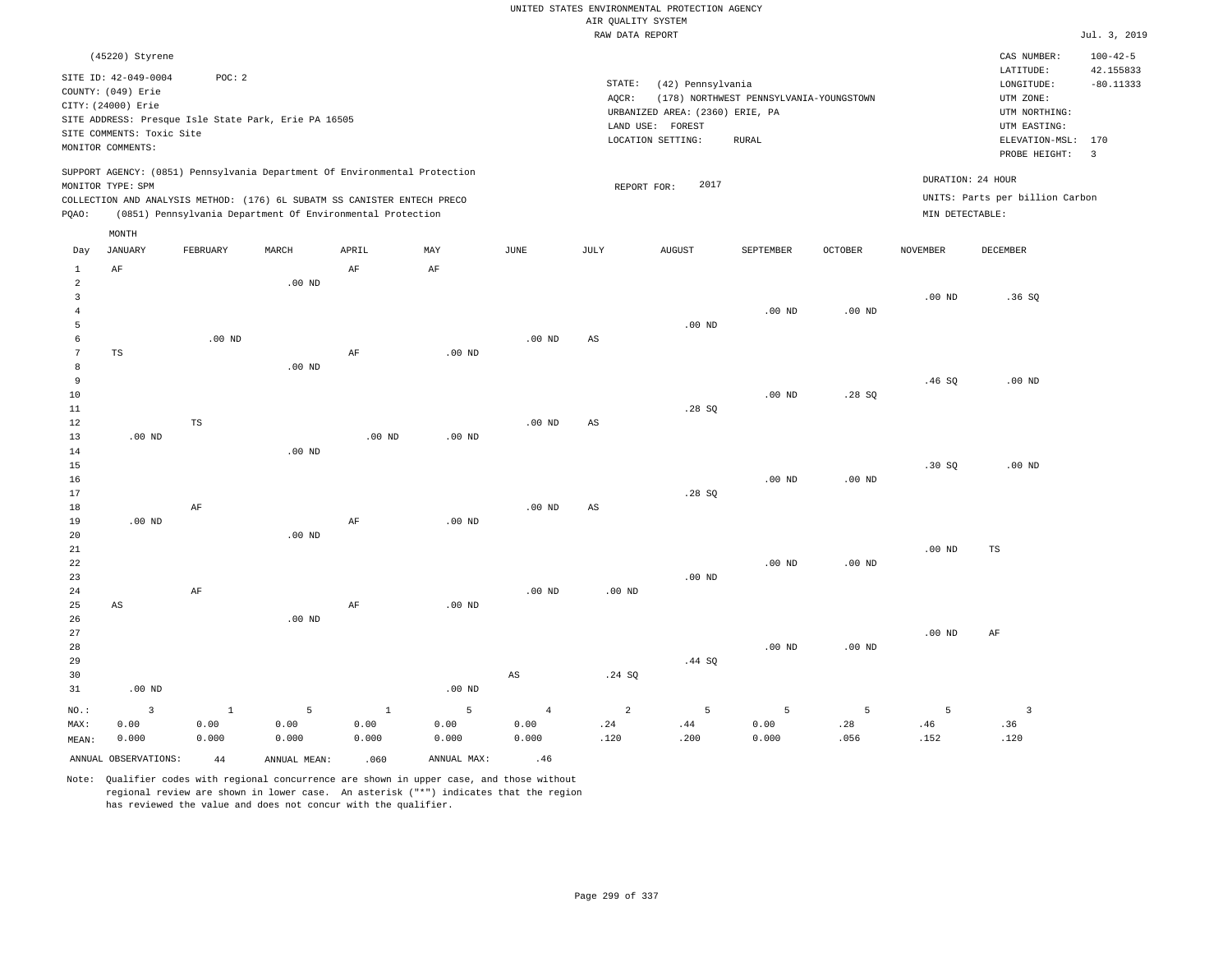|                                  |                                            |                           |                |                                                      |                                                                            |              |               |                     |                                       | UNITED STATES ENVIRONMENTAL PROTECTION AGENCY       |                                         |                   |                   |                                 |                          |
|----------------------------------|--------------------------------------------|---------------------------|----------------|------------------------------------------------------|----------------------------------------------------------------------------|--------------|---------------|---------------------|---------------------------------------|-----------------------------------------------------|-----------------------------------------|-------------------|-------------------|---------------------------------|--------------------------|
|                                  |                                            |                           |                |                                                      |                                                                            |              |               |                     | AIR QUALITY SYSTEM<br>RAW DATA REPORT |                                                     |                                         |                   |                   |                                 | Jul. 3, 2019             |
|                                  | (45220) Styrene                            |                           |                |                                                      |                                                                            |              |               |                     |                                       |                                                     |                                         |                   |                   | CAS NUMBER:                     | $100 - 42 - 5$           |
|                                  | SITE ID: 42-049-0004<br>COUNTY: (049) Erie |                           | POC: 2         |                                                      |                                                                            |              |               |                     | STATE:                                | (42) Pennsylvania                                   |                                         |                   |                   | LATITUDE:<br>LONGITUDE:         | 42.155833<br>$-80.11333$ |
|                                  | CITY: (24000) Erie                         |                           |                |                                                      |                                                                            |              |               |                     | AQCR:                                 |                                                     | (178) NORTHWEST PENNSYLVANIA-YOUNGSTOWN |                   |                   | UTM ZONE:                       |                          |
|                                  |                                            |                           |                | SITE ADDRESS: Presque Isle State Park, Erie PA 16505 |                                                                            |              |               |                     |                                       | URBANIZED AREA: (2360) ERIE, PA<br>LAND USE: FOREST |                                         |                   |                   | UTM NORTHING:<br>UTM EASTING:   |                          |
|                                  |                                            | SITE COMMENTS: Toxic Site |                |                                                      |                                                                            |              |               |                     |                                       | LOCATION SETTING:                                   | RURAL                                   |                   |                   | ELEVATION-MSL:                  | 170                      |
|                                  | MONITOR COMMENTS:                          |                           |                |                                                      |                                                                            |              |               |                     |                                       |                                                     |                                         |                   |                   | PROBE HEIGHT:                   | $\overline{3}$           |
|                                  | MONITOR TYPE: SPM                          |                           |                |                                                      | SUPPORT AGENCY: (0851) Pennsylvania Department Of Environmental Protection |              |               |                     |                                       | 2018<br>REPORT FOR:                                 |                                         |                   |                   | DURATION: 24 HOUR               |                          |
|                                  |                                            |                           |                |                                                      | COLLECTION AND ANALYSIS METHOD: (176) 6L SUBATM SS CANISTER ENTECH PRECO   |              |               |                     |                                       |                                                     |                                         |                   |                   | UNITS: Parts per billion Carbon |                          |
| PQAO:                            |                                            |                           |                |                                                      | (0851) Pennsylvania Department Of Environmental Protection                 |              |               |                     |                                       |                                                     |                                         |                   |                   | MIN DETECTABLE: .339434         |                          |
|                                  | MONTH                                      |                           |                |                                                      |                                                                            |              |               |                     |                                       |                                                     |                                         |                   |                   |                                 |                          |
| Day                              | <b>JANUARY</b>                             |                           | FEBRUARY       | MARCH                                                | APRIL                                                                      | MAY          | $_{\rm JUNE}$ |                     | $\mathtt{JULY}$                       | ${\tt AUGUST}$                                      | SEPTEMBER                               | <b>OCTOBER</b>    | <b>NOVEMBER</b>   | DECEMBER                        |                          |
| 1                                |                                            |                           | AQ             |                                                      |                                                                            |              | AF            |                     | AF                                    |                                                     |                                         |                   |                   |                                 |                          |
| $\overline{a}$                   | TS                                         |                           |                |                                                      | AF                                                                         | $.00$ ND     |               |                     |                                       |                                                     |                                         |                   |                   |                                 |                          |
| $\overline{3}$<br>$\overline{4}$ |                                            |                           |                | $.00$ ND                                             |                                                                            |              |               |                     |                                       |                                                     |                                         |                   | .00 <sub>ND</sub> | .00 <sub>ND</sub>               |                          |
| 5                                |                                            |                           |                |                                                      |                                                                            |              |               |                     |                                       |                                                     | $\rm{AF}$                               | .00 <sub>ND</sub> |                   |                                 |                          |
| 6                                |                                            |                           |                |                                                      |                                                                            |              |               |                     |                                       | AF                                                  |                                         |                   |                   |                                 |                          |
| $7\phantom{.0}$                  |                                            |                           | $.00$ ND       |                                                      |                                                                            |              | AF            |                     | $\rm{AF}$                             |                                                     |                                         |                   |                   |                                 |                          |
| 8                                | AF                                         |                           |                |                                                      | $.00$ ND                                                                   | AS           |               |                     |                                       |                                                     |                                         |                   |                   |                                 |                          |
| 9                                |                                            |                           |                | $.00$ ND                                             |                                                                            |              |               |                     |                                       |                                                     |                                         |                   |                   |                                 |                          |
| 10<br>$1\,1$                     |                                            |                           |                |                                                      |                                                                            |              |               |                     |                                       |                                                     | $_{\rm AS}$                             | .00 <sub>ND</sub> | .00 <sub>ND</sub> | $.00$ ND                        |                          |
| $1\,2$                           |                                            |                           |                |                                                      |                                                                            |              |               |                     |                                       | AF                                                  |                                         |                   |                   |                                 |                          |
| 13                               |                                            |                           | .62SQ          |                                                      |                                                                            |              | AF            |                     | AF                                    |                                                     |                                         |                   |                   |                                 |                          |
| 14                               | AF                                         |                           |                |                                                      | .00 <sub>ND</sub>                                                          | AF           |               |                     |                                       |                                                     |                                         |                   |                   |                                 |                          |
| 15                               |                                            |                           |                | $.00$ ND                                             |                                                                            |              |               |                     |                                       |                                                     |                                         |                   |                   |                                 |                          |
| 16                               |                                            |                           |                |                                                      |                                                                            |              |               |                     |                                       |                                                     |                                         |                   | AS                | $.00$ ND                        |                          |
| $17$                             |                                            |                           |                |                                                      |                                                                            |              |               |                     |                                       | AF                                                  | $.00$ ND                                | $.00$ ND          |                   |                                 |                          |
| 18<br>19                         |                                            |                           | $.00$ ND       |                                                      |                                                                            |              | AF            |                     | AF                                    |                                                     |                                         |                   |                   |                                 |                          |
| $20$                             | AF                                         |                           |                |                                                      | $.00$ ND                                                                   | AF           |               |                     |                                       |                                                     |                                         |                   |                   |                                 |                          |
| $2\sqrt{1}$                      |                                            |                           |                | $\rm{AF}$                                            |                                                                            |              |               |                     |                                       |                                                     |                                         |                   |                   |                                 |                          |
| 22                               |                                            |                           |                |                                                      |                                                                            |              |               |                     |                                       |                                                     |                                         |                   | $.00$ ND          | $.00$ ND                        |                          |
| 23                               |                                            |                           |                |                                                      |                                                                            |              |               |                     |                                       |                                                     | $.00$ ND                                | .54S              |                   |                                 |                          |
| 24                               |                                            |                           |                |                                                      |                                                                            |              |               |                     |                                       | .53S                                                |                                         |                   |                   |                                 |                          |
| 25<br>26                         | AF                                         |                           | $.00$ ND       |                                                      | .00 <sub>ND</sub>                                                          | AF           | $\rm{AF}$     |                     | $\rm{AF}$                             |                                                     |                                         |                   |                   |                                 |                          |
| 27                               |                                            |                           |                | AF                                                   |                                                                            |              |               |                     |                                       |                                                     |                                         |                   |                   |                                 |                          |
| 28                               |                                            |                           |                |                                                      |                                                                            |              |               |                     |                                       |                                                     |                                         |                   | .00 <sub>ND</sub> | $\mathbb{A}\mathbb{S}$          |                          |
| 29                               |                                            |                           |                |                                                      |                                                                            |              |               |                     |                                       |                                                     | $.00$ ND                                | $.00$ ND          |                   |                                 |                          |
| 30                               |                                            |                           |                |                                                      |                                                                            |              |               |                     |                                       | $.00$ ND                                            |                                         |                   |                   |                                 |                          |
| 31                               |                                            |                           |                |                                                      |                                                                            |              |               |                     | AF                                    |                                                     |                                         |                   |                   |                                 |                          |
| NO.:                             |                                            | $\mathbb O$               | $\overline{4}$ | $\overline{3}$                                       | $\overline{4}$                                                             | $\mathbf{1}$ |               | $\mathsf{O}\xspace$ | $\mathbb O$                           | 2                                                   | $\overline{\mathbf{3}}$                 | 5                 | $\overline{4}$    | $\overline{4}$                  |                          |
| MAX:                             |                                            |                           | .62            | 0.00                                                 | 0.00                                                                       | 0.00         |               |                     |                                       | .53                                                 | 0.00                                    | .54               | 0.00              | 0.00                            |                          |
| MEAN:                            |                                            |                           | .155           | 0.000                                                | 0.000                                                                      | 0.000        |               |                     |                                       | .265                                                | 0.000                                   | .108              | 0.000             | 0.000                           |                          |
|                                  | ANNUAL OBSERVATIONS:                       |                           | 30             | ANNUAL MEAN:                                         | .056                                                                       | ANNUAL MAX:  |               | .62                 |                                       |                                                     |                                         |                   |                   |                                 |                          |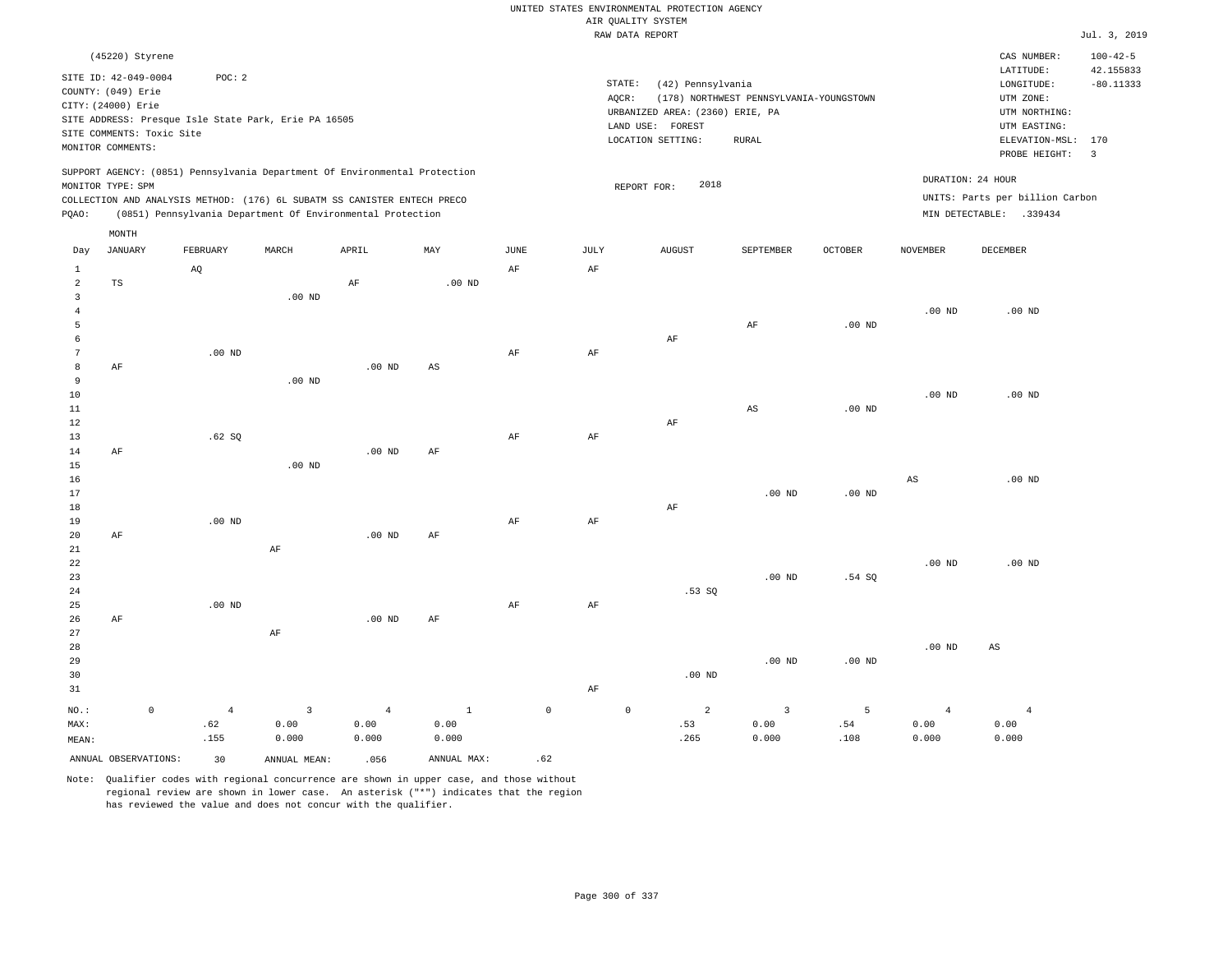|                |                           |          |                                                                            |                   |                   |                   | RAW DATA REPORT   |                                 |                                         |                |                   |                                 | Jul. 3, 2019            |
|----------------|---------------------------|----------|----------------------------------------------------------------------------|-------------------|-------------------|-------------------|-------------------|---------------------------------|-----------------------------------------|----------------|-------------------|---------------------------------|-------------------------|
|                | (45801) Chlorobenzene     |          |                                                                            |                   |                   |                   |                   |                                 |                                         |                |                   | CAS NUMBER:                     | $108 - 90 - 7$          |
|                |                           |          |                                                                            |                   |                   |                   |                   |                                 |                                         |                |                   | LATITUDE:                       | 42.155833               |
|                | SITE ID: 42-049-0004      | POC: 2   |                                                                            |                   |                   |                   | STATE:            | (42) Pennsylvania               |                                         |                |                   | LONGITUDE:                      | $-80.11333$             |
|                | COUNTY: (049) Erie        |          |                                                                            |                   |                   |                   | AQCR:             |                                 | (178) NORTHWEST PENNSYLVANIA-YOUNGSTOWN |                |                   | UTM ZONE:                       |                         |
|                | CITY: (24000) Erie        |          |                                                                            |                   |                   |                   |                   | URBANIZED AREA: (2360) ERIE, PA |                                         |                |                   | UTM NORTHING:                   |                         |
|                |                           |          | SITE ADDRESS: Presque Isle State Park, Erie PA 16505                       |                   |                   |                   |                   | LAND USE: FOREST                |                                         |                |                   | UTM EASTING:                    |                         |
|                | SITE COMMENTS: Toxic Site |          |                                                                            |                   |                   |                   |                   | LOCATION SETTING:               | RURAL                                   |                |                   | ELEVATION-MSL:                  | 170                     |
|                | MONITOR COMMENTS:         |          |                                                                            |                   |                   |                   |                   |                                 |                                         |                |                   | PROBE HEIGHT:                   | $\overline{\mathbf{3}}$ |
|                |                           |          | SUPPORT AGENCY: (0851) Pennsylvania Department Of Environmental Protection |                   |                   |                   |                   |                                 |                                         |                |                   |                                 |                         |
|                | MONITOR TYPE: SPM         |          |                                                                            |                   |                   |                   | REPORT FOR:       | 2013                            |                                         |                |                   | DURATION: 24 HOUR               |                         |
|                |                           |          | COLLECTION AND ANALYSIS METHOD: (176) 6L SUBATM SS CANISTER ENTECH PRECO   |                   |                   |                   |                   |                                 |                                         |                |                   | UNITS: Parts per billion Carbon |                         |
| PQAO:          |                           |          | (0851) Pennsylvania Department Of Environmental Protection                 |                   |                   |                   |                   |                                 |                                         |                | MIN DETECTABLE:   |                                 |                         |
|                | MONTH                     |          |                                                                            |                   |                   |                   |                   |                                 |                                         |                |                   |                                 |                         |
| Day            | <b>JANUARY</b>            | FEBRUARY | MARCH                                                                      | APRIL             | MAY               | JUNE              | JULY              | <b>AUGUST</b>                   | SEPTEMBER                               | <b>OCTOBER</b> | <b>NOVEMBER</b>   | <b>DECEMBER</b>                 |                         |
| $\mathbf{1}$   |                           |          |                                                                            |                   |                   |                   |                   |                                 | $.00$ ND                                | $.00$ ND       |                   |                                 |                         |
| $\overline{a}$ |                           |          |                                                                            |                   |                   |                   |                   | $.00$ ND                        |                                         |                |                   |                                 |                         |
| 3              |                           | $.00$ ND |                                                                            |                   |                   | AS                | $.00$ ND          |                                 |                                         |                |                   |                                 |                         |
| $\overline{4}$ | $.00$ ND                  |          |                                                                            | $.00$ ND          | .00 <sub>ND</sub> |                   |                   |                                 |                                         |                |                   |                                 |                         |
| 5              |                           |          | .00 <sub>ND</sub>                                                          |                   |                   |                   |                   |                                 |                                         |                |                   |                                 |                         |
| 6              |                           |          |                                                                            |                   |                   |                   |                   |                                 |                                         |                | $.00$ ND          | .00 <sub>ND</sub>               |                         |
| 7              |                           |          |                                                                            |                   |                   |                   |                   |                                 | $.00$ ND                                | $.00$ ND       |                   |                                 |                         |
| 8              |                           |          |                                                                            |                   |                   |                   |                   | $.00$ ND                        |                                         |                |                   |                                 |                         |
| $\overline{9}$ |                           | $.00$ ND |                                                                            |                   |                   | .00 <sub>ND</sub> | .00 <sub>ND</sub> |                                 |                                         |                |                   |                                 |                         |
| 10             | $.00$ ND                  |          |                                                                            | $_{\rm AS}$       | $.00$ ND          |                   |                   |                                 |                                         |                |                   |                                 |                         |
| 11             |                           |          | .00 <sub>ND</sub>                                                          |                   |                   |                   |                   |                                 |                                         |                |                   |                                 |                         |
| 12             |                           |          |                                                                            |                   |                   |                   |                   |                                 |                                         |                | $\rm{AF}$         | $.00$ ND                        |                         |
| 13             |                           |          |                                                                            |                   |                   |                   |                   |                                 | .00 <sub>ND</sub>                       | $.00$ ND       |                   |                                 |                         |
| 14             |                           |          |                                                                            |                   |                   |                   |                   | AF                              |                                         |                |                   |                                 |                         |
| 15             |                           | $.00$ ND |                                                                            |                   |                   | .00 <sub>ND</sub> | $.00$ ND          |                                 |                                         |                |                   |                                 |                         |
| 16             | $.00$ ND                  |          |                                                                            | $.00$ ND          | .00 <sub>ND</sub> |                   |                   |                                 |                                         |                |                   |                                 |                         |
| 17             |                           |          | $.00$ ND                                                                   |                   |                   |                   |                   |                                 |                                         |                |                   |                                 |                         |
| 18             |                           |          |                                                                            |                   |                   |                   |                   |                                 |                                         |                | $.00$ ND          | $.00$ ND                        |                         |
| 19             |                           |          |                                                                            |                   |                   |                   |                   |                                 | $.00$ ND                                | $.00$ ND       |                   |                                 |                         |
| 20             |                           |          |                                                                            |                   |                   |                   |                   | $.00$ ND                        |                                         |                |                   |                                 |                         |
| 21             |                           | $.00$ ND |                                                                            |                   |                   | $.00$ ND          | $.00$ ND          |                                 |                                         |                |                   |                                 |                         |
| 22             | $.00$ ND                  |          |                                                                            | $.00$ ND          | $.00$ ND          |                   |                   |                                 |                                         |                |                   |                                 |                         |
| 23             |                           |          | $.00$ ND                                                                   |                   |                   |                   |                   |                                 |                                         |                |                   |                                 |                         |
| 24             |                           |          |                                                                            |                   |                   |                   |                   |                                 |                                         |                | .00 <sub>ND</sub> | .00 <sub>ND</sub>               |                         |
| 25             |                           |          |                                                                            |                   |                   |                   |                   |                                 | $.00$ ND                                | $.00$ ND       |                   |                                 |                         |
| 26             |                           |          |                                                                            |                   |                   |                   |                   | $.00$ ND                        |                                         |                |                   |                                 |                         |
| 27<br>28       | .00 $ND$                  | $.00$ ND |                                                                            | .00 <sub>ND</sub> | $.00$ ND          | $.00$ ND          | .00 <sub>ND</sub> |                                 |                                         |                |                   |                                 |                         |
| 29             |                           |          | $.00$ ND                                                                   |                   |                   |                   |                   |                                 |                                         |                |                   |                                 |                         |
| 30             |                           |          |                                                                            |                   |                   |                   |                   |                                 |                                         |                | $.00$ ND          | $.00$ ND                        |                         |
| 31             |                           |          |                                                                            |                   |                   |                   |                   |                                 |                                         | $.00$ ND       |                   |                                 |                         |
|                |                           |          |                                                                            |                   |                   |                   |                   |                                 |                                         |                |                   |                                 |                         |
| NO.:           | 5                         | 5        | 5                                                                          | $\overline{4}$    | 5                 | $\overline{4}$    | 5                 | $\overline{4}$                  | 5                                       | 6              | $\overline{4}$    | 5                               |                         |
| MAX:           | 0.00                      | 0.00     | 0.00                                                                       | 0.00              | 0.00              | 0.00              | 0.00              | 0.00                            | 0.00                                    | 0.00           | 0.00              | 0.00                            |                         |
| MEAN:          | 0.000                     | 0.000    | 0.000                                                                      | 0.000             | 0.000             | 0.000             | 0.000             | 0.000                           | 0.000                                   | 0.000          | 0.000             | 0.000                           |                         |
|                | ANNUAL OBSERVATIONS:      | 57       | ANNUAL MEAN:                                                               | 0.000             | ANNUAL MAX:       | 0.00              |                   |                                 |                                         |                |                   |                                 |                         |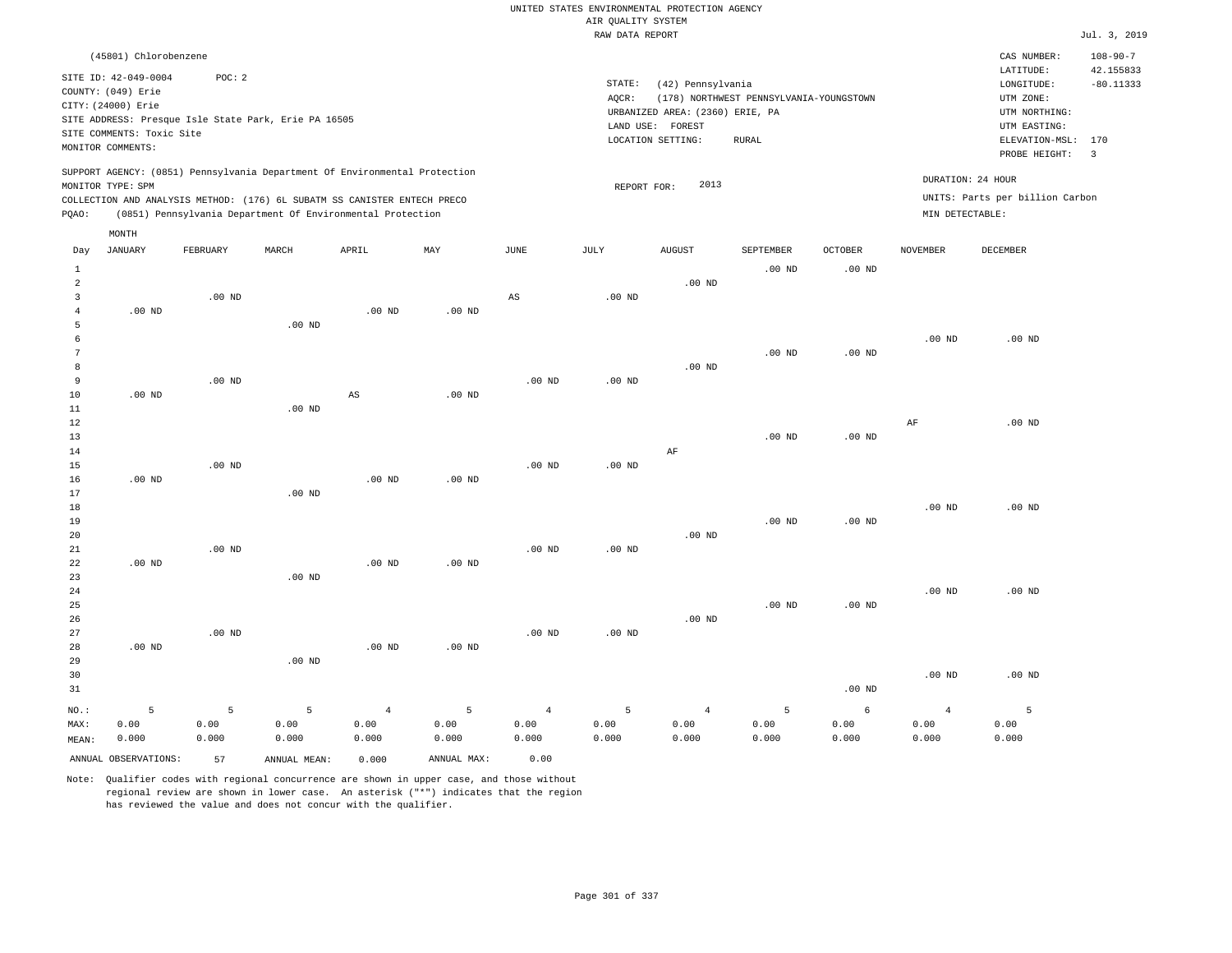|                   | (45801) Chlorobenzene                      | POC: 2             |                                                                            |                   |                        |                   |                       |                                       |                                         |                            |                        | CAS NUMBER:<br>LATITUDE:           | $108 - 90 - 7$<br>42.155833 |
|-------------------|--------------------------------------------|--------------------|----------------------------------------------------------------------------|-------------------|------------------------|-------------------|-----------------------|---------------------------------------|-----------------------------------------|----------------------------|------------------------|------------------------------------|-----------------------------|
|                   | SITE ID: 42-049-0004<br>COUNTY: (049) Erie |                    |                                                                            |                   |                        |                   | STATE:                | (42) Pennsylvania                     |                                         |                            |                        | LONGITUDE:                         | $-80.11333$                 |
|                   | CITY: (24000) Erie                         |                    |                                                                            |                   |                        |                   | AQCR:                 |                                       | (178) NORTHWEST PENNSYLVANIA-YOUNGSTOWN |                            |                        | UTM ZONE:                          |                             |
|                   |                                            |                    | SITE ADDRESS: Presque Isle State Park, Erie PA 16505                       |                   |                        |                   |                       | URBANIZED AREA: (2360) ERIE, PA       |                                         |                            |                        | UTM NORTHING:                      |                             |
|                   | SITE COMMENTS: Toxic Site                  |                    |                                                                            |                   |                        |                   |                       | LAND USE: FOREST<br>LOCATION SETTING: | RURAL                                   |                            |                        | UTM EASTING:<br>ELEVATION-MSL: 170 |                             |
|                   | MONITOR COMMENTS:                          |                    |                                                                            |                   |                        |                   |                       |                                       |                                         |                            |                        | PROBE HEIGHT:                      | $\overline{\mathbf{3}}$     |
|                   | MONITOR TYPE: SPM                          |                    | SUPPORT AGENCY: (0851) Pennsylvania Department Of Environmental Protection |                   |                        |                   |                       | 2014                                  |                                         |                            | DURATION: 24 HOUR      |                                    |                             |
|                   |                                            |                    | COLLECTION AND ANALYSIS METHOD: (176) 6L SUBATM SS CANISTER ENTECH PRECO   |                   |                        |                   | REPORT FOR:           |                                       |                                         |                            |                        | UNITS: Parts per billion Carbon    |                             |
| PQAO:             |                                            |                    | (0851) Pennsylvania Department Of Environmental Protection                 |                   |                        |                   |                       |                                       |                                         |                            | MIN DETECTABLE:        |                                    |                             |
|                   | MONTH                                      |                    |                                                                            |                   |                        |                   |                       |                                       |                                         |                            |                        |                                    |                             |
| Day               | JANUARY                                    | FEBRUARY           | MARCH                                                                      | APRIL             | MAY                    | JUNE              | JULY                  | <b>AUGUST</b>                         | SEPTEMBER                               | <b>OCTOBER</b>             | <b>NOVEMBER</b>        | <b>DECEMBER</b>                    |                             |
|                   |                                            |                    |                                                                            |                   |                        |                   |                       |                                       |                                         |                            |                        |                                    |                             |
| $\mathbf{1}$<br>2 |                                            |                    |                                                                            |                   |                        |                   |                       |                                       |                                         |                            | $\mathbb{A}\mathbb{S}$ | AS                                 |                             |
| $\overline{3}$    |                                            |                    |                                                                            |                   |                        |                   |                       | $.00$ ND                              | .24 SQ                                  | AS                         |                        |                                    |                             |
| $\overline{4}$    |                                            | AF                 |                                                                            |                   |                        | $.00$ ND          | $.00$ ND              |                                       |                                         |                            |                        |                                    |                             |
| 5                 | $.00$ ND                                   |                    |                                                                            | .00 <sub>ND</sub> | .00 <sub>ND</sub>      |                   |                       |                                       |                                         |                            |                        |                                    |                             |
| 6                 |                                            |                    | .00 <sub>ND</sub>                                                          |                   |                        |                   |                       |                                       |                                         |                            |                        |                                    |                             |
| $7\phantom{.0}$   |                                            |                    |                                                                            |                   |                        |                   |                       |                                       |                                         |                            | .00 <sub>ND</sub>      | $.00$ ND                           |                             |
| 8                 |                                            |                    |                                                                            |                   |                        |                   |                       |                                       | AF                                      | AS                         |                        |                                    |                             |
| 9                 |                                            |                    |                                                                            |                   |                        |                   |                       | AF                                    |                                         |                            |                        |                                    |                             |
| 10                |                                            | .00 <sub>ND</sub>  |                                                                            |                   |                        | $.00$ ND          | $.00$ ND              |                                       |                                         |                            |                        |                                    |                             |
| 11                | $.00$ ND                                   |                    |                                                                            | $\rm{AF}$         | $\mathbb{A}\mathbb{S}$ |                   |                       |                                       |                                         |                            |                        |                                    |                             |
| 12                |                                            |                    | AM                                                                         |                   |                        |                   |                       |                                       |                                         |                            |                        |                                    |                             |
| 13                |                                            |                    |                                                                            |                   |                        |                   |                       |                                       |                                         |                            | $\mathbb{A}\mathbb{S}$ | $.00$ ND                           |                             |
| 14<br>$15$        |                                            |                    |                                                                            |                   |                        |                   |                       |                                       | $\mathbb{A}\mathbb{S}$                  | $\mathop{\rm AM}\nolimits$ |                        |                                    |                             |
| 16                |                                            | $.00$ ND           |                                                                            |                   |                        | $.00$ ND          | $.00$ ND              | $\rm AF$                              |                                         |                            |                        |                                    |                             |
| 17                | $.00$ ND                                   |                    |                                                                            | $.00$ ND          | $.00$ ND               |                   |                       |                                       |                                         |                            |                        |                                    |                             |
| $1\,8$            |                                            |                    | $.00$ ND                                                                   |                   |                        |                   |                       |                                       |                                         |                            |                        |                                    |                             |
| 19                |                                            |                    |                                                                            |                   |                        |                   |                       |                                       |                                         |                            | .00 <sub>ND</sub>      | $.00$ ND                           |                             |
| 20                |                                            |                    |                                                                            |                   |                        |                   |                       |                                       | AS                                      | $\rm{AF}$                  |                        |                                    |                             |
| 21                |                                            |                    |                                                                            |                   |                        |                   |                       | $\rm AF$                              |                                         |                            |                        |                                    |                             |
| 22                |                                            | $.00$ ND           |                                                                            |                   |                        | .00 <sub>ND</sub> | .48SQ                 |                                       |                                         |                            |                        |                                    |                             |
| 23                | $.00$ ND                                   |                    |                                                                            | $.00$ ND          | .00 <sub>ND</sub>      |                   |                       |                                       |                                         |                            |                        |                                    |                             |
| 24                |                                            |                    | .00 <sub>ND</sub>                                                          |                   |                        |                   |                       |                                       |                                         |                            |                        |                                    |                             |
| 25                |                                            |                    |                                                                            |                   |                        |                   |                       |                                       |                                         |                            | $\mathbb{A}\mathbb{S}$ | .00 <sub>ND</sub>                  |                             |
| 26                |                                            |                    |                                                                            |                   |                        |                   |                       |                                       | AS                                      | .00 <sub>ND</sub>          |                        |                                    |                             |
| 27<br>28          |                                            | $.00$ ND           |                                                                            |                   |                        | .29SQ             | $_{\rm AS}$           | $\rm AF$                              |                                         |                            |                        |                                    |                             |
| 29                | $.00$ ND                                   |                    |                                                                            | $_{\rm AS}$       | $.00$ ND               |                   |                       |                                       |                                         |                            |                        |                                    |                             |
| 30                |                                            |                    | .00 <sub>ND</sub>                                                          |                   |                        |                   |                       |                                       |                                         |                            |                        |                                    |                             |
| 31                |                                            |                    |                                                                            |                   |                        |                   |                       |                                       |                                         |                            |                        | $\mathbb{A}\mathbb{S}$             |                             |
|                   |                                            |                    |                                                                            | $\overline{3}$    |                        | 5                 |                       | $\mathbf{1}$                          |                                         |                            | $\overline{a}$         |                                    |                             |
| NO.:<br>MAX:      | 5<br>0.00                                  | $\sqrt{4}$<br>0.00 | $\overline{4}$<br>0.00                                                     | 0.00              | $\overline{4}$<br>0.00 | .29               | $\overline{4}$<br>.48 | 0.00                                  | $\mathbf{1}$<br>.24                     | $\mathbf{1}$<br>0.00       | 0.00                   | $\overline{4}$<br>0.00             |                             |
| MEAN:             | 0.000                                      | 0.000              | 0.000                                                                      | 0.000             | 0.000                  | .058              | .120                  | 0.000                                 | .240                                    | 0.000                      | 0.000                  | 0.000                              |                             |
|                   |                                            |                    |                                                                            |                   |                        |                   |                       |                                       |                                         |                            |                        |                                    |                             |
|                   | ANNUAL OBSERVATIONS:                       | 38                 | ANNUAL MEAN:                                                               | .027              | ANNUAL MAX:            | .48               |                       |                                       |                                         |                            |                        |                                    |                             |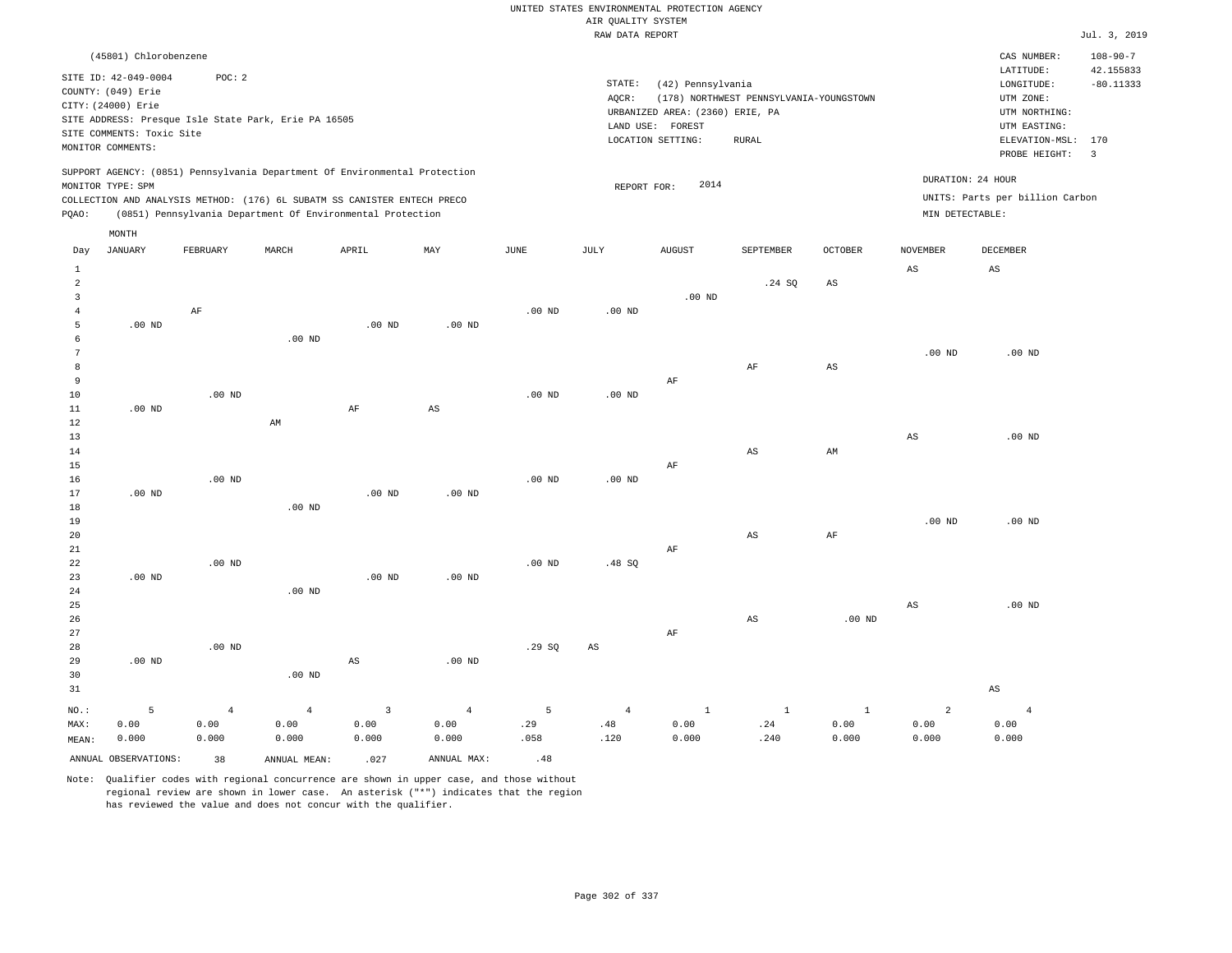|       | (45801) Chlorobenzene                                                                                              |                                                                                                                                                                                                                      |          |          |          |          |                 |                                                                                                  |                                                  |          |                                      | CAS NUMBER:                                                                                                  | $108 - 90 - 7$                     |
|-------|--------------------------------------------------------------------------------------------------------------------|----------------------------------------------------------------------------------------------------------------------------------------------------------------------------------------------------------------------|----------|----------|----------|----------|-----------------|--------------------------------------------------------------------------------------------------|--------------------------------------------------|----------|--------------------------------------|--------------------------------------------------------------------------------------------------------------|------------------------------------|
|       | SITE ID: 42-049-0004<br>COUNTY: (049) Erie<br>CITY: (24000) Erie<br>SITE COMMENTS: Toxic Site<br>MONITOR COMMENTS: | POC: 2<br>SITE ADDRESS: Presque Isle State Park, Erie PA 16505                                                                                                                                                       |          |          |          |          | STATE:<br>AOCR: | (42) Pennsylvania<br>URBANIZED AREA: (2360) ERIE, PA<br>LAND USE:<br>FOREST<br>LOCATION SETTING: | (178) NORTHWEST PENNSYLVANIA-YOUNGSTOWN<br>RURAL |          |                                      | LATITUDE:<br>LONGITUDE:<br>UTM ZONE:<br>UTM NORTHING:<br>UTM EASTING:<br>ELEVATION-MSL: 170<br>PROBE HEIGHT: | 42.155833<br>$-80.11333$<br>$_{3}$ |
| PQAO: | MONITOR TYPE: SPM                                                                                                  | SUPPORT AGENCY: (0851) Pennsylvania Department Of Environmental Protection<br>COLLECTION AND ANALYSIS METHOD: (176) 6L SUBATM SS CANISTER ENTECH PRECO<br>(0851) Pennsylvania Department Of Environmental Protection |          |          |          |          |                 | 2015<br>REPORT FOR:                                                                              |                                                  |          | DURATION: 24 HOUR<br>MIN DETECTABLE: | UNITS: Parts per billion Carbon                                                                              |                                    |
| Day   | MONTH<br>JANUARY                                                                                                   | FEBRUARY                                                                                                                                                                                                             | MARCH    | APRIL    | MAY      | JUNE     | JULY            | AUGUST                                                                                           | SEPTEMBER                                        | OCTOBER  | NOVEMBER                             | DECEMBER                                                                                                     |                                    |
|       |                                                                                                                    |                                                                                                                                                                                                                      | $.00$ ND |          |          |          |                 | $.00$ ND                                                                                         | .00 <sub>ND</sub>                                | $.00$ ND | $.00$ ND                             | TS                                                                                                           |                                    |
|       |                                                                                                                    | AS                                                                                                                                                                                                                   |          |          |          | $.00$ ND | AS              |                                                                                                  |                                                  |          |                                      |                                                                                                              |                                    |
|       | AF                                                                                                                 |                                                                                                                                                                                                                      |          | $.00$ ND | $.00$ ND |          |                 |                                                                                                  |                                                  |          |                                      |                                                                                                              |                                    |

|    |          |    | .00 <sub>ND</sub> |          |                   |          |          |          |          |    |    |          |
|----|----------|----|-------------------|----------|-------------------|----------|----------|----------|----------|----|----|----------|
| 8  |          |    |                   |          |                   |          |          |          |          |    | AS | $.00$ ND |
| 9  |          |    |                   |          |                   |          |          |          | $.00$ ND | AS |    |          |
| 10 |          |    |                   |          |                   |          |          | $.00$ ND |          |    |    |          |
| 11 |          | AS |                   |          |                   | $.00$ ND | $.00$ ND |          |          |    |    |          |
| 12 | $.00$ ND |    |                   | $.00$ ND | .00 <sub>ND</sub> |          |          |          |          |    |    |          |
| 13 |          |    | $.00$ ND          |          |                   |          |          |          |          |    |    |          |
| 14 |          |    |                   |          |                   |          |          |          |          |    | AF | $.00$ ND |

| - -     |    |          |          |          |                   |              | $\sim$ $\sim$ $\sim$ | . |
|---------|----|----------|----------|----------|-------------------|--------------|----------------------|---|
| 15      |    |          |          |          | .00 <sub>ND</sub> | AS<br>$\sim$ |                      |   |
| 16      |    |          |          | $.00$ ND |                   |              |                      |   |
| 17<br>∸ | ΔF | $.00$ ND | $.00$ ND |          |                   |              |                      |   |

| 18 | AF       |          |          | $.00$ ND | $.00$ ND |          |                   |          |          |          |          |          |
|----|----------|----------|----------|----------|----------|----------|-------------------|----------|----------|----------|----------|----------|
| 19 |          |          | AS       |          |          |          |                   |          |          |          |          |          |
| 20 |          |          |          |          |          |          |                   |          |          |          | $.00$ ND | $.00$ ND |
| 21 |          |          |          |          |          |          |                   |          | $.00$ ND | $.00$ ND |          |          |
| 22 |          |          |          |          |          |          |                   | $.00$ ND |          |          |          |          |
| 23 |          | $.00$ ND |          |          |          | AS       | AS                |          |          |          |          |          |
| 24 | $.00$ ND |          |          | $.00$ ND | $.00$ ND |          |                   |          |          |          |          |          |
| 25 |          |          | $.00$ ND |          |          |          |                   |          |          |          |          |          |
| 26 |          |          |          |          |          |          |                   |          |          |          | TS       | $.00$ ND |
| 27 |          |          |          |          |          |          |                   |          | AS       | $.00$ ND |          |          |
| 28 |          |          |          |          |          |          |                   | $.00$ ND |          |          |          |          |
| 29 |          |          |          |          |          | $.00$ ND | .00 <sub>ND</sub> |          |          |          |          |          |

| 30    | $.00$ ND             |       |              | .00 <sub>ND</sub> | $.00$ ND    |       |       |       |       |       |       |       |
|-------|----------------------|-------|--------------|-------------------|-------------|-------|-------|-------|-------|-------|-------|-------|
| 31    |                      |       | $.00$ ND     |                   |             |       |       |       |       |       |       |       |
| NO.:  |                      |       |              |                   |             |       |       |       |       |       |       |       |
| MAX:  | 0.00                 | 0.00  | 0.00         | 0.00              | 0.00        | 0.00  | 0.00  | 0.00  | 0.00  | 0.00  | 0.00  | 0.00  |
| MEAN: | 0.000                | 0.000 | 0.000        | 0.000             | 0.000       | 0.000 | 0.000 | 0.000 | 0.000 | 0.000 | 0.000 | 0.000 |
|       | ANNUAL OBSERVATIONS: | 44    | ANNUAL MEAN: | 0.000             | ANNUAL MAX: | 0.00  |       |       |       |       |       |       |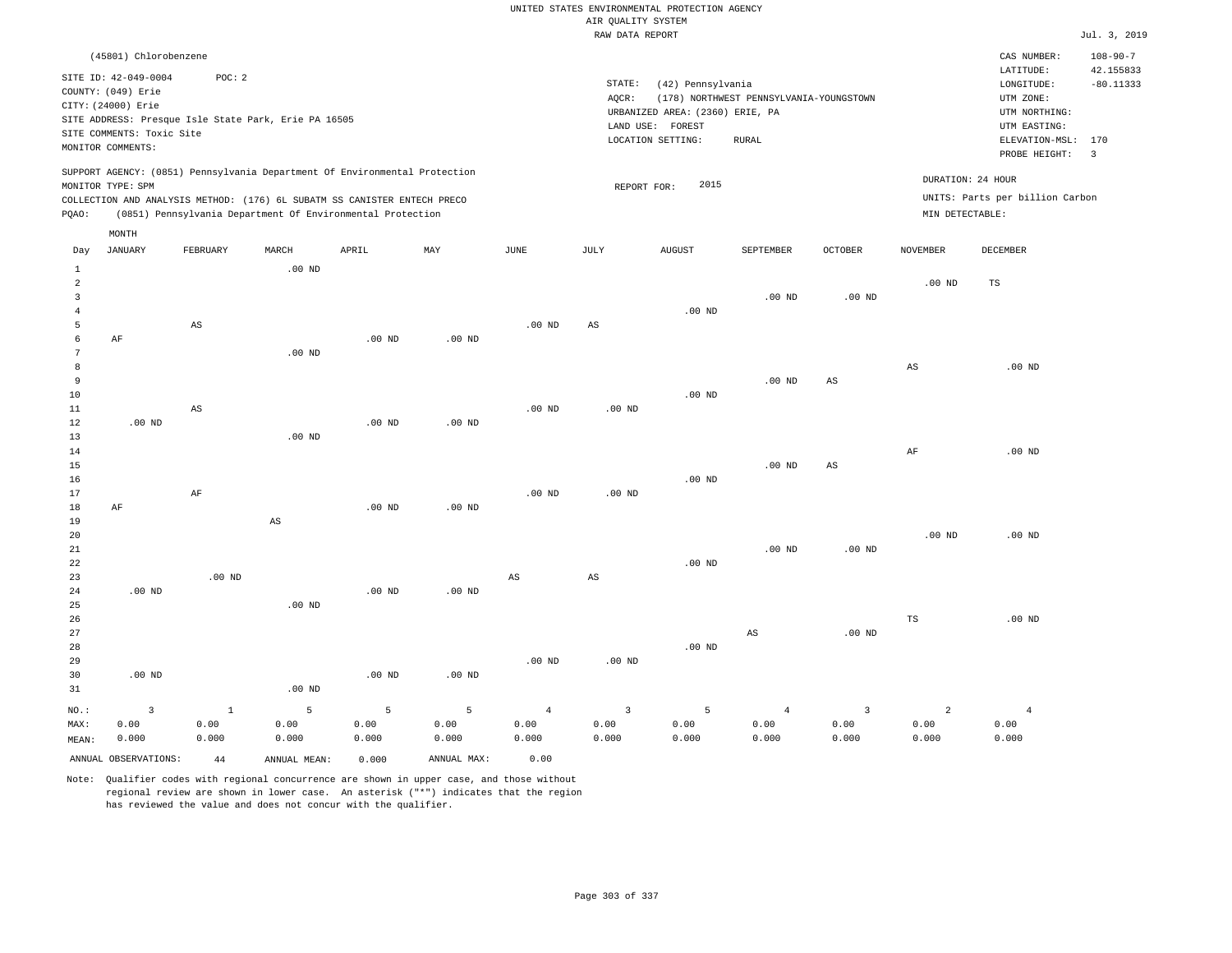| $108 - 90 - 7$<br>(45801) Chlorobenzene<br>CAS NUMBER:<br>42.155833<br>LATITUDE:<br>SITE ID: 42-049-0004<br>POC: 2<br>STATE:<br>$-80.11333$<br>(42) Pennsylvania<br>LONGITUDE:<br>COUNTY: (049) Erie<br>(178) NORTHWEST PENNSYLVANIA-YOUNGSTOWN<br>UTM ZONE:<br>AQCR:<br>CITY: (24000) Erie<br>URBANIZED AREA: (2360) ERIE, PA<br>UTM NORTHING:<br>SITE ADDRESS: Presque Isle State Park, Erie PA 16505<br>LAND USE: FOREST<br>UTM EASTING:<br>SITE COMMENTS: Toxic Site<br>LOCATION SETTING:<br>ELEVATION-MSL:<br>170<br>RURAL<br>MONITOR COMMENTS:<br>PROBE HEIGHT:<br>$\overline{\mathbf{3}}$<br>SUPPORT AGENCY: (0851) Pennsylvania Department Of Environmental Protection<br>DURATION: 24 HOUR<br>2016<br>MONITOR TYPE: SPM<br>REPORT FOR:<br>UNITS: Parts per billion Carbon<br>COLLECTION AND ANALYSIS METHOD: (176) 6L SUBATM SS CANISTER ENTECH PRECO<br>(0851) Pennsylvania Department Of Environmental Protection<br>MIN DETECTABLE:<br>PQAO:<br>MONTH<br><b>JANUARY</b><br>FEBRUARY<br>APRIL<br>JUNE<br><b>JULY</b><br><b>AUGUST</b><br>SEPTEMBER<br><b>OCTOBER</b><br><b>NOVEMBER</b><br><b>DECEMBER</b><br>Day<br>MARCH<br>MAY<br>$.00$ ND<br>$.00$ ND<br>$\mathbf{1}$<br>$\overline{a}$<br>$_{\rm TS}$<br>$_{\rm TS}$<br>$\overline{3}$<br>$.00$ ND<br>AF<br>AF<br>4<br>5<br>$.00$ ND<br>AF<br>6<br>$.00$ ND<br>$\rm{AF}$<br>AS<br>$\overline{7}$<br>$.00$ ND<br>$\rm AF$<br>8<br>$\rm{AF}$<br>$_{\rm TS}$<br>9<br>TS<br>AF<br>10<br>$\rm AF$<br>11<br>$\mathbb{A}\mathbb{S}$<br>AF<br>$.00$ ND<br>12<br>.00 <sub>ND</sub><br>$\mathbb{A}\mathbb{S}$<br>13<br>$_{\rm TS}$<br>$.00$ ND<br>14<br>$.00$ ND<br>$.00$ ND<br>15<br>.00 <sub>ND</sub><br>AF<br>16<br>$.00$ ND<br>17<br>AF<br>AF<br>18<br>$.00$ ND<br>$.00$ ND<br>$_{\rm AS}$<br>19<br>$.00$ ND<br>$_{\rm AS}$<br>20<br>$.00$ ND<br>$.00$ ND<br>21<br>$.00$ ND<br>AF<br>22<br>$\rm{AF}$<br>23<br>$_{\rm AS}$<br>AF<br>24<br>$.00$ ND<br>$.00$ ND<br>AF<br>25<br>$.00$ ND<br>.00 <sub>ND</sub><br>26<br>$.00$ ND<br>AF<br>27<br>.00 <sub>ND</sub><br>$\rm{AF}$<br>28<br>$.00$ ND<br>29<br>AF<br>AF<br>30<br>$_{\rm AS}$<br>AF<br>31<br>$.00$ ND<br>$.00$ ND<br>NO.:<br>5<br>$\overline{4}$<br>$\overline{4}$<br>$\mathbf{1}$<br>$\overline{a}$<br>$\mathbb O$<br>2<br>$\overline{3}$<br>$\mathbf{1}$<br>$\overline{a}$<br>$\overline{3}$<br>$\mathbf{1}$<br>0.00<br>0.00<br>0.00<br>0.00<br>0.00<br>0.00<br>0.00<br>0.00<br>MAX:<br>0.00<br>0.00<br>0.00<br>0.000<br>0.000<br>0.000<br>0.000<br>0.000<br>0.000<br>0.000<br>0.000<br>0.000<br>0.000<br>0.000<br>MEAN: |  |  |  |  | RAW DATA REPORT |  |  | Jul. 3, 2019 |
|--------------------------------------------------------------------------------------------------------------------------------------------------------------------------------------------------------------------------------------------------------------------------------------------------------------------------------------------------------------------------------------------------------------------------------------------------------------------------------------------------------------------------------------------------------------------------------------------------------------------------------------------------------------------------------------------------------------------------------------------------------------------------------------------------------------------------------------------------------------------------------------------------------------------------------------------------------------------------------------------------------------------------------------------------------------------------------------------------------------------------------------------------------------------------------------------------------------------------------------------------------------------------------------------------------------------------------------------------------------------------------------------------------------------------------------------------------------------------------------------------------------------------------------------------------------------------------------------------------------------------------------------------------------------------------------------------------------------------------------------------------------------------------------------------------------------------------------------------------------------------------------------------------------------------------------------------------------------------------------------------------------------------------------------------------------------------------------------------------------------------------------------------------------------------------------------------------------------------------------------------------------------------------------------------------------------------------------------------------------------------------------------------------------------------------------------------------------------------------------------------------------------------------------------|--|--|--|--|-----------------|--|--|--------------|
|                                                                                                                                                                                                                                                                                                                                                                                                                                                                                                                                                                                                                                                                                                                                                                                                                                                                                                                                                                                                                                                                                                                                                                                                                                                                                                                                                                                                                                                                                                                                                                                                                                                                                                                                                                                                                                                                                                                                                                                                                                                                                                                                                                                                                                                                                                                                                                                                                                                                                                                                            |  |  |  |  |                 |  |  |              |
|                                                                                                                                                                                                                                                                                                                                                                                                                                                                                                                                                                                                                                                                                                                                                                                                                                                                                                                                                                                                                                                                                                                                                                                                                                                                                                                                                                                                                                                                                                                                                                                                                                                                                                                                                                                                                                                                                                                                                                                                                                                                                                                                                                                                                                                                                                                                                                                                                                                                                                                                            |  |  |  |  |                 |  |  |              |
|                                                                                                                                                                                                                                                                                                                                                                                                                                                                                                                                                                                                                                                                                                                                                                                                                                                                                                                                                                                                                                                                                                                                                                                                                                                                                                                                                                                                                                                                                                                                                                                                                                                                                                                                                                                                                                                                                                                                                                                                                                                                                                                                                                                                                                                                                                                                                                                                                                                                                                                                            |  |  |  |  |                 |  |  |              |
|                                                                                                                                                                                                                                                                                                                                                                                                                                                                                                                                                                                                                                                                                                                                                                                                                                                                                                                                                                                                                                                                                                                                                                                                                                                                                                                                                                                                                                                                                                                                                                                                                                                                                                                                                                                                                                                                                                                                                                                                                                                                                                                                                                                                                                                                                                                                                                                                                                                                                                                                            |  |  |  |  |                 |  |  |              |
|                                                                                                                                                                                                                                                                                                                                                                                                                                                                                                                                                                                                                                                                                                                                                                                                                                                                                                                                                                                                                                                                                                                                                                                                                                                                                                                                                                                                                                                                                                                                                                                                                                                                                                                                                                                                                                                                                                                                                                                                                                                                                                                                                                                                                                                                                                                                                                                                                                                                                                                                            |  |  |  |  |                 |  |  |              |
|                                                                                                                                                                                                                                                                                                                                                                                                                                                                                                                                                                                                                                                                                                                                                                                                                                                                                                                                                                                                                                                                                                                                                                                                                                                                                                                                                                                                                                                                                                                                                                                                                                                                                                                                                                                                                                                                                                                                                                                                                                                                                                                                                                                                                                                                                                                                                                                                                                                                                                                                            |  |  |  |  |                 |  |  |              |
|                                                                                                                                                                                                                                                                                                                                                                                                                                                                                                                                                                                                                                                                                                                                                                                                                                                                                                                                                                                                                                                                                                                                                                                                                                                                                                                                                                                                                                                                                                                                                                                                                                                                                                                                                                                                                                                                                                                                                                                                                                                                                                                                                                                                                                                                                                                                                                                                                                                                                                                                            |  |  |  |  |                 |  |  |              |
|                                                                                                                                                                                                                                                                                                                                                                                                                                                                                                                                                                                                                                                                                                                                                                                                                                                                                                                                                                                                                                                                                                                                                                                                                                                                                                                                                                                                                                                                                                                                                                                                                                                                                                                                                                                                                                                                                                                                                                                                                                                                                                                                                                                                                                                                                                                                                                                                                                                                                                                                            |  |  |  |  |                 |  |  |              |
|                                                                                                                                                                                                                                                                                                                                                                                                                                                                                                                                                                                                                                                                                                                                                                                                                                                                                                                                                                                                                                                                                                                                                                                                                                                                                                                                                                                                                                                                                                                                                                                                                                                                                                                                                                                                                                                                                                                                                                                                                                                                                                                                                                                                                                                                                                                                                                                                                                                                                                                                            |  |  |  |  |                 |  |  |              |
|                                                                                                                                                                                                                                                                                                                                                                                                                                                                                                                                                                                                                                                                                                                                                                                                                                                                                                                                                                                                                                                                                                                                                                                                                                                                                                                                                                                                                                                                                                                                                                                                                                                                                                                                                                                                                                                                                                                                                                                                                                                                                                                                                                                                                                                                                                                                                                                                                                                                                                                                            |  |  |  |  |                 |  |  |              |
|                                                                                                                                                                                                                                                                                                                                                                                                                                                                                                                                                                                                                                                                                                                                                                                                                                                                                                                                                                                                                                                                                                                                                                                                                                                                                                                                                                                                                                                                                                                                                                                                                                                                                                                                                                                                                                                                                                                                                                                                                                                                                                                                                                                                                                                                                                                                                                                                                                                                                                                                            |  |  |  |  |                 |  |  |              |
|                                                                                                                                                                                                                                                                                                                                                                                                                                                                                                                                                                                                                                                                                                                                                                                                                                                                                                                                                                                                                                                                                                                                                                                                                                                                                                                                                                                                                                                                                                                                                                                                                                                                                                                                                                                                                                                                                                                                                                                                                                                                                                                                                                                                                                                                                                                                                                                                                                                                                                                                            |  |  |  |  |                 |  |  |              |
|                                                                                                                                                                                                                                                                                                                                                                                                                                                                                                                                                                                                                                                                                                                                                                                                                                                                                                                                                                                                                                                                                                                                                                                                                                                                                                                                                                                                                                                                                                                                                                                                                                                                                                                                                                                                                                                                                                                                                                                                                                                                                                                                                                                                                                                                                                                                                                                                                                                                                                                                            |  |  |  |  |                 |  |  |              |
|                                                                                                                                                                                                                                                                                                                                                                                                                                                                                                                                                                                                                                                                                                                                                                                                                                                                                                                                                                                                                                                                                                                                                                                                                                                                                                                                                                                                                                                                                                                                                                                                                                                                                                                                                                                                                                                                                                                                                                                                                                                                                                                                                                                                                                                                                                                                                                                                                                                                                                                                            |  |  |  |  |                 |  |  |              |
|                                                                                                                                                                                                                                                                                                                                                                                                                                                                                                                                                                                                                                                                                                                                                                                                                                                                                                                                                                                                                                                                                                                                                                                                                                                                                                                                                                                                                                                                                                                                                                                                                                                                                                                                                                                                                                                                                                                                                                                                                                                                                                                                                                                                                                                                                                                                                                                                                                                                                                                                            |  |  |  |  |                 |  |  |              |
|                                                                                                                                                                                                                                                                                                                                                                                                                                                                                                                                                                                                                                                                                                                                                                                                                                                                                                                                                                                                                                                                                                                                                                                                                                                                                                                                                                                                                                                                                                                                                                                                                                                                                                                                                                                                                                                                                                                                                                                                                                                                                                                                                                                                                                                                                                                                                                                                                                                                                                                                            |  |  |  |  |                 |  |  |              |
|                                                                                                                                                                                                                                                                                                                                                                                                                                                                                                                                                                                                                                                                                                                                                                                                                                                                                                                                                                                                                                                                                                                                                                                                                                                                                                                                                                                                                                                                                                                                                                                                                                                                                                                                                                                                                                                                                                                                                                                                                                                                                                                                                                                                                                                                                                                                                                                                                                                                                                                                            |  |  |  |  |                 |  |  |              |
|                                                                                                                                                                                                                                                                                                                                                                                                                                                                                                                                                                                                                                                                                                                                                                                                                                                                                                                                                                                                                                                                                                                                                                                                                                                                                                                                                                                                                                                                                                                                                                                                                                                                                                                                                                                                                                                                                                                                                                                                                                                                                                                                                                                                                                                                                                                                                                                                                                                                                                                                            |  |  |  |  |                 |  |  |              |
|                                                                                                                                                                                                                                                                                                                                                                                                                                                                                                                                                                                                                                                                                                                                                                                                                                                                                                                                                                                                                                                                                                                                                                                                                                                                                                                                                                                                                                                                                                                                                                                                                                                                                                                                                                                                                                                                                                                                                                                                                                                                                                                                                                                                                                                                                                                                                                                                                                                                                                                                            |  |  |  |  |                 |  |  |              |
|                                                                                                                                                                                                                                                                                                                                                                                                                                                                                                                                                                                                                                                                                                                                                                                                                                                                                                                                                                                                                                                                                                                                                                                                                                                                                                                                                                                                                                                                                                                                                                                                                                                                                                                                                                                                                                                                                                                                                                                                                                                                                                                                                                                                                                                                                                                                                                                                                                                                                                                                            |  |  |  |  |                 |  |  |              |
|                                                                                                                                                                                                                                                                                                                                                                                                                                                                                                                                                                                                                                                                                                                                                                                                                                                                                                                                                                                                                                                                                                                                                                                                                                                                                                                                                                                                                                                                                                                                                                                                                                                                                                                                                                                                                                                                                                                                                                                                                                                                                                                                                                                                                                                                                                                                                                                                                                                                                                                                            |  |  |  |  |                 |  |  |              |
|                                                                                                                                                                                                                                                                                                                                                                                                                                                                                                                                                                                                                                                                                                                                                                                                                                                                                                                                                                                                                                                                                                                                                                                                                                                                                                                                                                                                                                                                                                                                                                                                                                                                                                                                                                                                                                                                                                                                                                                                                                                                                                                                                                                                                                                                                                                                                                                                                                                                                                                                            |  |  |  |  |                 |  |  |              |
|                                                                                                                                                                                                                                                                                                                                                                                                                                                                                                                                                                                                                                                                                                                                                                                                                                                                                                                                                                                                                                                                                                                                                                                                                                                                                                                                                                                                                                                                                                                                                                                                                                                                                                                                                                                                                                                                                                                                                                                                                                                                                                                                                                                                                                                                                                                                                                                                                                                                                                                                            |  |  |  |  |                 |  |  |              |
|                                                                                                                                                                                                                                                                                                                                                                                                                                                                                                                                                                                                                                                                                                                                                                                                                                                                                                                                                                                                                                                                                                                                                                                                                                                                                                                                                                                                                                                                                                                                                                                                                                                                                                                                                                                                                                                                                                                                                                                                                                                                                                                                                                                                                                                                                                                                                                                                                                                                                                                                            |  |  |  |  |                 |  |  |              |
|                                                                                                                                                                                                                                                                                                                                                                                                                                                                                                                                                                                                                                                                                                                                                                                                                                                                                                                                                                                                                                                                                                                                                                                                                                                                                                                                                                                                                                                                                                                                                                                                                                                                                                                                                                                                                                                                                                                                                                                                                                                                                                                                                                                                                                                                                                                                                                                                                                                                                                                                            |  |  |  |  |                 |  |  |              |
|                                                                                                                                                                                                                                                                                                                                                                                                                                                                                                                                                                                                                                                                                                                                                                                                                                                                                                                                                                                                                                                                                                                                                                                                                                                                                                                                                                                                                                                                                                                                                                                                                                                                                                                                                                                                                                                                                                                                                                                                                                                                                                                                                                                                                                                                                                                                                                                                                                                                                                                                            |  |  |  |  |                 |  |  |              |
|                                                                                                                                                                                                                                                                                                                                                                                                                                                                                                                                                                                                                                                                                                                                                                                                                                                                                                                                                                                                                                                                                                                                                                                                                                                                                                                                                                                                                                                                                                                                                                                                                                                                                                                                                                                                                                                                                                                                                                                                                                                                                                                                                                                                                                                                                                                                                                                                                                                                                                                                            |  |  |  |  |                 |  |  |              |
|                                                                                                                                                                                                                                                                                                                                                                                                                                                                                                                                                                                                                                                                                                                                                                                                                                                                                                                                                                                                                                                                                                                                                                                                                                                                                                                                                                                                                                                                                                                                                                                                                                                                                                                                                                                                                                                                                                                                                                                                                                                                                                                                                                                                                                                                                                                                                                                                                                                                                                                                            |  |  |  |  |                 |  |  |              |
|                                                                                                                                                                                                                                                                                                                                                                                                                                                                                                                                                                                                                                                                                                                                                                                                                                                                                                                                                                                                                                                                                                                                                                                                                                                                                                                                                                                                                                                                                                                                                                                                                                                                                                                                                                                                                                                                                                                                                                                                                                                                                                                                                                                                                                                                                                                                                                                                                                                                                                                                            |  |  |  |  |                 |  |  |              |
|                                                                                                                                                                                                                                                                                                                                                                                                                                                                                                                                                                                                                                                                                                                                                                                                                                                                                                                                                                                                                                                                                                                                                                                                                                                                                                                                                                                                                                                                                                                                                                                                                                                                                                                                                                                                                                                                                                                                                                                                                                                                                                                                                                                                                                                                                                                                                                                                                                                                                                                                            |  |  |  |  |                 |  |  |              |
|                                                                                                                                                                                                                                                                                                                                                                                                                                                                                                                                                                                                                                                                                                                                                                                                                                                                                                                                                                                                                                                                                                                                                                                                                                                                                                                                                                                                                                                                                                                                                                                                                                                                                                                                                                                                                                                                                                                                                                                                                                                                                                                                                                                                                                                                                                                                                                                                                                                                                                                                            |  |  |  |  |                 |  |  |              |
|                                                                                                                                                                                                                                                                                                                                                                                                                                                                                                                                                                                                                                                                                                                                                                                                                                                                                                                                                                                                                                                                                                                                                                                                                                                                                                                                                                                                                                                                                                                                                                                                                                                                                                                                                                                                                                                                                                                                                                                                                                                                                                                                                                                                                                                                                                                                                                                                                                                                                                                                            |  |  |  |  |                 |  |  |              |
|                                                                                                                                                                                                                                                                                                                                                                                                                                                                                                                                                                                                                                                                                                                                                                                                                                                                                                                                                                                                                                                                                                                                                                                                                                                                                                                                                                                                                                                                                                                                                                                                                                                                                                                                                                                                                                                                                                                                                                                                                                                                                                                                                                                                                                                                                                                                                                                                                                                                                                                                            |  |  |  |  |                 |  |  |              |
|                                                                                                                                                                                                                                                                                                                                                                                                                                                                                                                                                                                                                                                                                                                                                                                                                                                                                                                                                                                                                                                                                                                                                                                                                                                                                                                                                                                                                                                                                                                                                                                                                                                                                                                                                                                                                                                                                                                                                                                                                                                                                                                                                                                                                                                                                                                                                                                                                                                                                                                                            |  |  |  |  |                 |  |  |              |
|                                                                                                                                                                                                                                                                                                                                                                                                                                                                                                                                                                                                                                                                                                                                                                                                                                                                                                                                                                                                                                                                                                                                                                                                                                                                                                                                                                                                                                                                                                                                                                                                                                                                                                                                                                                                                                                                                                                                                                                                                                                                                                                                                                                                                                                                                                                                                                                                                                                                                                                                            |  |  |  |  |                 |  |  |              |
|                                                                                                                                                                                                                                                                                                                                                                                                                                                                                                                                                                                                                                                                                                                                                                                                                                                                                                                                                                                                                                                                                                                                                                                                                                                                                                                                                                                                                                                                                                                                                                                                                                                                                                                                                                                                                                                                                                                                                                                                                                                                                                                                                                                                                                                                                                                                                                                                                                                                                                                                            |  |  |  |  |                 |  |  |              |
|                                                                                                                                                                                                                                                                                                                                                                                                                                                                                                                                                                                                                                                                                                                                                                                                                                                                                                                                                                                                                                                                                                                                                                                                                                                                                                                                                                                                                                                                                                                                                                                                                                                                                                                                                                                                                                                                                                                                                                                                                                                                                                                                                                                                                                                                                                                                                                                                                                                                                                                                            |  |  |  |  |                 |  |  |              |
|                                                                                                                                                                                                                                                                                                                                                                                                                                                                                                                                                                                                                                                                                                                                                                                                                                                                                                                                                                                                                                                                                                                                                                                                                                                                                                                                                                                                                                                                                                                                                                                                                                                                                                                                                                                                                                                                                                                                                                                                                                                                                                                                                                                                                                                                                                                                                                                                                                                                                                                                            |  |  |  |  |                 |  |  |              |
|                                                                                                                                                                                                                                                                                                                                                                                                                                                                                                                                                                                                                                                                                                                                                                                                                                                                                                                                                                                                                                                                                                                                                                                                                                                                                                                                                                                                                                                                                                                                                                                                                                                                                                                                                                                                                                                                                                                                                                                                                                                                                                                                                                                                                                                                                                                                                                                                                                                                                                                                            |  |  |  |  |                 |  |  |              |
|                                                                                                                                                                                                                                                                                                                                                                                                                                                                                                                                                                                                                                                                                                                                                                                                                                                                                                                                                                                                                                                                                                                                                                                                                                                                                                                                                                                                                                                                                                                                                                                                                                                                                                                                                                                                                                                                                                                                                                                                                                                                                                                                                                                                                                                                                                                                                                                                                                                                                                                                            |  |  |  |  |                 |  |  |              |
|                                                                                                                                                                                                                                                                                                                                                                                                                                                                                                                                                                                                                                                                                                                                                                                                                                                                                                                                                                                                                                                                                                                                                                                                                                                                                                                                                                                                                                                                                                                                                                                                                                                                                                                                                                                                                                                                                                                                                                                                                                                                                                                                                                                                                                                                                                                                                                                                                                                                                                                                            |  |  |  |  |                 |  |  |              |
|                                                                                                                                                                                                                                                                                                                                                                                                                                                                                                                                                                                                                                                                                                                                                                                                                                                                                                                                                                                                                                                                                                                                                                                                                                                                                                                                                                                                                                                                                                                                                                                                                                                                                                                                                                                                                                                                                                                                                                                                                                                                                                                                                                                                                                                                                                                                                                                                                                                                                                                                            |  |  |  |  |                 |  |  |              |

Note: Qualifier codes with regional concurrence are shown in upper case, and those without regional review are shown in lower case. An asterisk ("\*") indicates that the region

ANNUAL OBSERVATIONS: 28 ANNUAL MEAN: 0.000 ANNUAL MAX: 0.00

has reviewed the value and does not concur with the qualifier.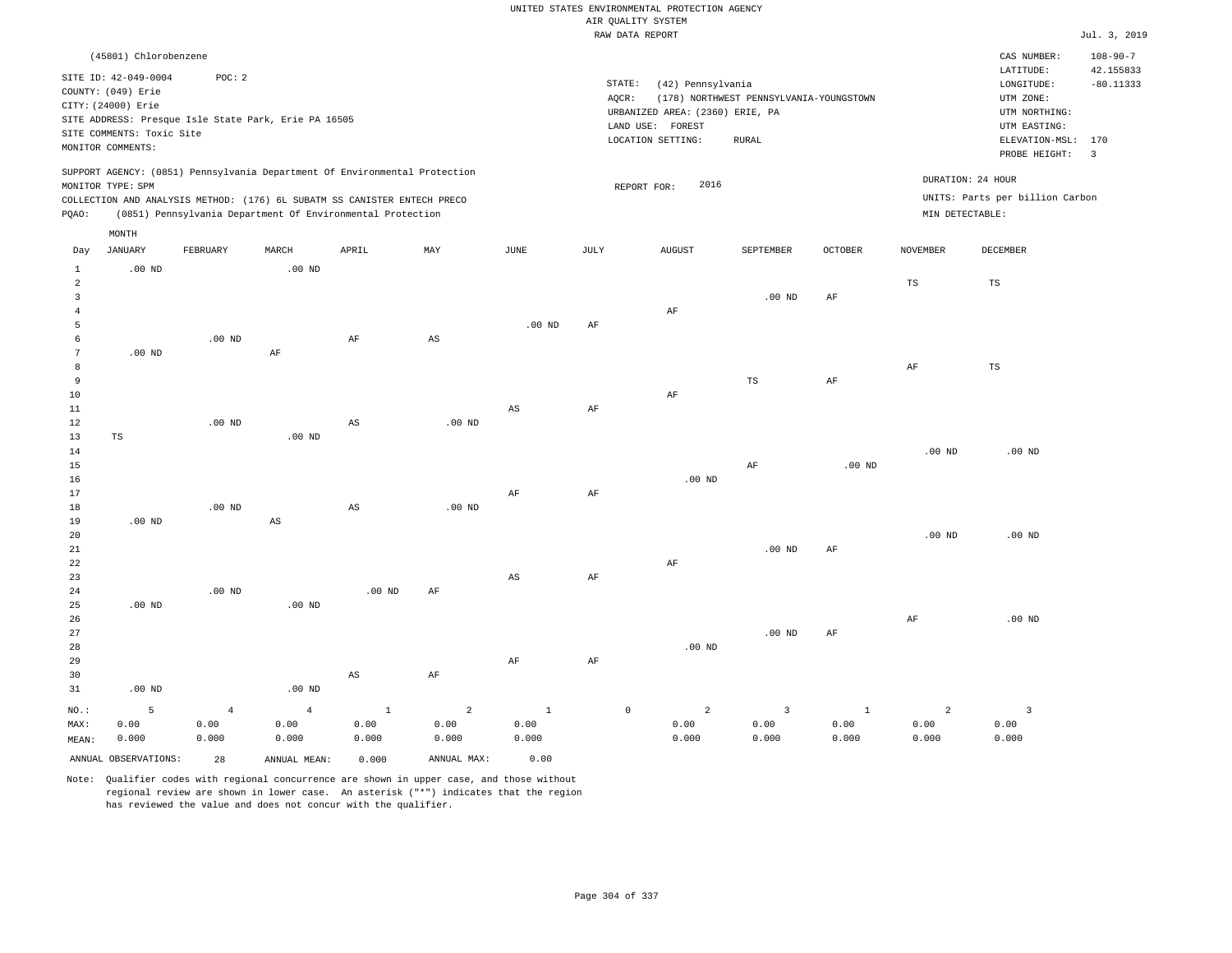|                      | (45801) Chlorobenzene     |              |                                                                            |              |                   |                        |                        |                                 |                                         |                   |                   | CAS NUMBER:                     | $108 - 90 - 7$          |
|----------------------|---------------------------|--------------|----------------------------------------------------------------------------|--------------|-------------------|------------------------|------------------------|---------------------------------|-----------------------------------------|-------------------|-------------------|---------------------------------|-------------------------|
|                      | SITE ID: 42-049-0004      | POC: 2       |                                                                            |              |                   |                        |                        |                                 |                                         |                   |                   | LATITUDE:                       | 42.155833               |
|                      | COUNTY: (049) Erie        |              |                                                                            |              |                   |                        | STATE:                 | (42) Pennsylvania               |                                         |                   |                   | LONGITUDE:                      | $-80.11333$             |
|                      | CITY: (24000) Erie        |              |                                                                            |              |                   |                        | AQCR:                  |                                 | (178) NORTHWEST PENNSYLVANIA-YOUNGSTOWN |                   |                   | UTM ZONE:                       |                         |
|                      |                           |              | SITE ADDRESS: Presque Isle State Park, Erie PA 16505                       |              |                   |                        |                        | URBANIZED AREA: (2360) ERIE, PA |                                         |                   |                   | UTM NORTHING:                   |                         |
|                      | SITE COMMENTS: Toxic Site |              |                                                                            |              |                   |                        |                        | LAND USE: FOREST                |                                         |                   |                   | UTM EASTING:                    |                         |
|                      | MONITOR COMMENTS:         |              |                                                                            |              |                   |                        |                        | LOCATION SETTING:               | <b>RURAL</b>                            |                   |                   | ELEVATION-MSL: 170              |                         |
|                      |                           |              |                                                                            |              |                   |                        |                        |                                 |                                         |                   |                   | PROBE HEIGHT:                   | $\overline{\mathbf{3}}$ |
|                      |                           |              | SUPPORT AGENCY: (0851) Pennsylvania Department Of Environmental Protection |              |                   |                        |                        | 2017                            |                                         |                   |                   | DURATION: 24 HOUR               |                         |
|                      | MONITOR TYPE: SPM         |              | COLLECTION AND ANALYSIS METHOD: (176) 6L SUBATM SS CANISTER ENTECH PRECO   |              |                   |                        | REPORT FOR:            |                                 |                                         |                   |                   | UNITS: Parts per billion Carbon |                         |
| PQAO:                |                           |              | (0851) Pennsylvania Department Of Environmental Protection                 |              |                   |                        |                        |                                 |                                         |                   | MIN DETECTABLE:   |                                 |                         |
|                      |                           |              |                                                                            |              |                   |                        |                        |                                 |                                         |                   |                   |                                 |                         |
|                      | MONTH                     |              |                                                                            |              |                   |                        |                        |                                 |                                         |                   |                   |                                 |                         |
| Day                  | <b>JANUARY</b>            | FEBRUARY     | MARCH                                                                      | APRIL        | MAY               | JUNE                   | JULY                   | <b>AUGUST</b>                   | SEPTEMBER                               | OCTOBER           | <b>NOVEMBER</b>   | <b>DECEMBER</b>                 |                         |
| $\mathbf{1}$         | $\rm AF$                  |              |                                                                            | AF           | $\rm AF$          |                        |                        |                                 |                                         |                   |                   |                                 |                         |
| $\overline{a}$       |                           |              | $.00$ ND                                                                   |              |                   |                        |                        |                                 |                                         |                   |                   |                                 |                         |
| $\overline{3}$       |                           |              |                                                                            |              |                   |                        |                        |                                 |                                         |                   | $.00$ ND          | $.00$ ND                        |                         |
| $\overline{4}$       |                           |              |                                                                            |              |                   |                        |                        |                                 | .00 <sub>ND</sub>                       | .00 <sub>ND</sub> |                   |                                 |                         |
| 5                    |                           |              |                                                                            |              |                   |                        |                        | .00 <sub>ND</sub>               |                                         |                   |                   |                                 |                         |
| 6                    |                           | $.00$ ND     |                                                                            |              |                   | $.00$ ND               | $_{\rm AS}$            |                                 |                                         |                   |                   |                                 |                         |
| $7\phantom{.0}$<br>8 | TS                        |              | $.00$ ND                                                                   | AF           | $.00$ ND          |                        |                        |                                 |                                         |                   |                   |                                 |                         |
| 9                    |                           |              |                                                                            |              |                   |                        |                        |                                 |                                         |                   | .00 <sub>ND</sub> | $.00$ ND                        |                         |
| 10                   |                           |              |                                                                            |              |                   |                        |                        |                                 | $.00$ ND                                | .00 <sub>ND</sub> |                   |                                 |                         |
| 11                   |                           |              |                                                                            |              |                   |                        |                        | $.00$ ND                        |                                         |                   |                   |                                 |                         |
| $1\,2$               |                           | $_{\rm TS}$  |                                                                            |              |                   | .00 <sub>ND</sub>      | $\mathbb{A}\mathbb{S}$ |                                 |                                         |                   |                   |                                 |                         |
| 13                   | $.00$ ND                  |              |                                                                            | $.00$ ND     | $.00$ ND          |                        |                        |                                 |                                         |                   |                   |                                 |                         |
| 14                   |                           |              | $.00$ ND                                                                   |              |                   |                        |                        |                                 |                                         |                   |                   |                                 |                         |
| 15                   |                           |              |                                                                            |              |                   |                        |                        |                                 |                                         |                   | $.00$ ND          | .00 <sub>ND</sub>               |                         |
| 16                   |                           |              |                                                                            |              |                   |                        |                        |                                 | $.00$ ND                                | .00 <sub>ND</sub> |                   |                                 |                         |
| 17                   |                           |              |                                                                            |              |                   |                        |                        | $.00$ ND                        |                                         |                   |                   |                                 |                         |
| 18                   |                           | AF           |                                                                            |              |                   | .00 <sub>ND</sub>      | AS                     |                                 |                                         |                   |                   |                                 |                         |
| 19                   | $.00$ ND                  |              |                                                                            | AF           | $.00$ ND          |                        |                        |                                 |                                         |                   |                   |                                 |                         |
| 20                   |                           |              | $.00$ ND                                                                   |              |                   |                        |                        |                                 |                                         |                   |                   |                                 |                         |
| 21                   |                           |              |                                                                            |              |                   |                        |                        |                                 |                                         |                   | $.00$ ND          | $_{\rm TS}$                     |                         |
| 22                   |                           |              |                                                                            |              |                   |                        |                        |                                 | .00 <sub>ND</sub>                       | .00 <sub>ND</sub> |                   |                                 |                         |
| 23                   |                           |              |                                                                            |              |                   |                        |                        | $.00$ ND                        |                                         |                   |                   |                                 |                         |
| 24                   |                           | AF           |                                                                            |              |                   | $.00$ ND               | .00 <sub>ND</sub>      |                                 |                                         |                   |                   |                                 |                         |
| 25                   | AS                        |              |                                                                            | $\rm AF$     | $.00$ ND          |                        |                        |                                 |                                         |                   |                   |                                 |                         |
| 26                   |                           |              | $.00$ ND                                                                   |              |                   |                        |                        |                                 |                                         |                   |                   |                                 |                         |
| 27                   |                           |              |                                                                            |              |                   |                        |                        |                                 |                                         |                   | $.00$ ND          | $\rm AF$                        |                         |
| 28<br>29             |                           |              |                                                                            |              |                   |                        |                        | $.00$ ND                        | $.00$ ND                                | $.00$ ND          |                   |                                 |                         |
| 30                   |                           |              |                                                                            |              |                   | $\mathbb{A}\mathbb{S}$ | .00 <sub>ND</sub>      |                                 |                                         |                   |                   |                                 |                         |
| 31                   | $.00$ ND                  |              |                                                                            |              | .00 <sub>ND</sub> |                        |                        |                                 |                                         |                   |                   |                                 |                         |
|                      |                           |              |                                                                            |              |                   |                        |                        |                                 |                                         |                   |                   |                                 |                         |
| NO.:                 | $\overline{3}$            | $\mathbf{1}$ | 5                                                                          | $\mathbf{1}$ | 5                 | $\overline{4}$         | $\overline{a}$         | 5                               | 5                                       | 5                 | 5                 | $\overline{3}$                  |                         |
| MAX:                 | 0.00                      | 0.00         | 0.00                                                                       | 0.00         | 0.00              | 0.00                   | 0.00                   | 0.00                            | 0.00                                    | 0.00              | 0.00              | 0.00                            |                         |
| MEAN:                | 0.000                     | 0.000        | 0.000                                                                      | 0.000        | 0.000             | 0.000                  | 0.000                  | 0.000                           | 0.000                                   | 0.000             | 0.000             | 0.000                           |                         |
|                      | ANNUAL OBSERVATIONS:      | 44           | ANNUAL MEAN:                                                               | 0.000        | ANNUAL MAX:       | 0.00                   |                        |                                 |                                         |                   |                   |                                 |                         |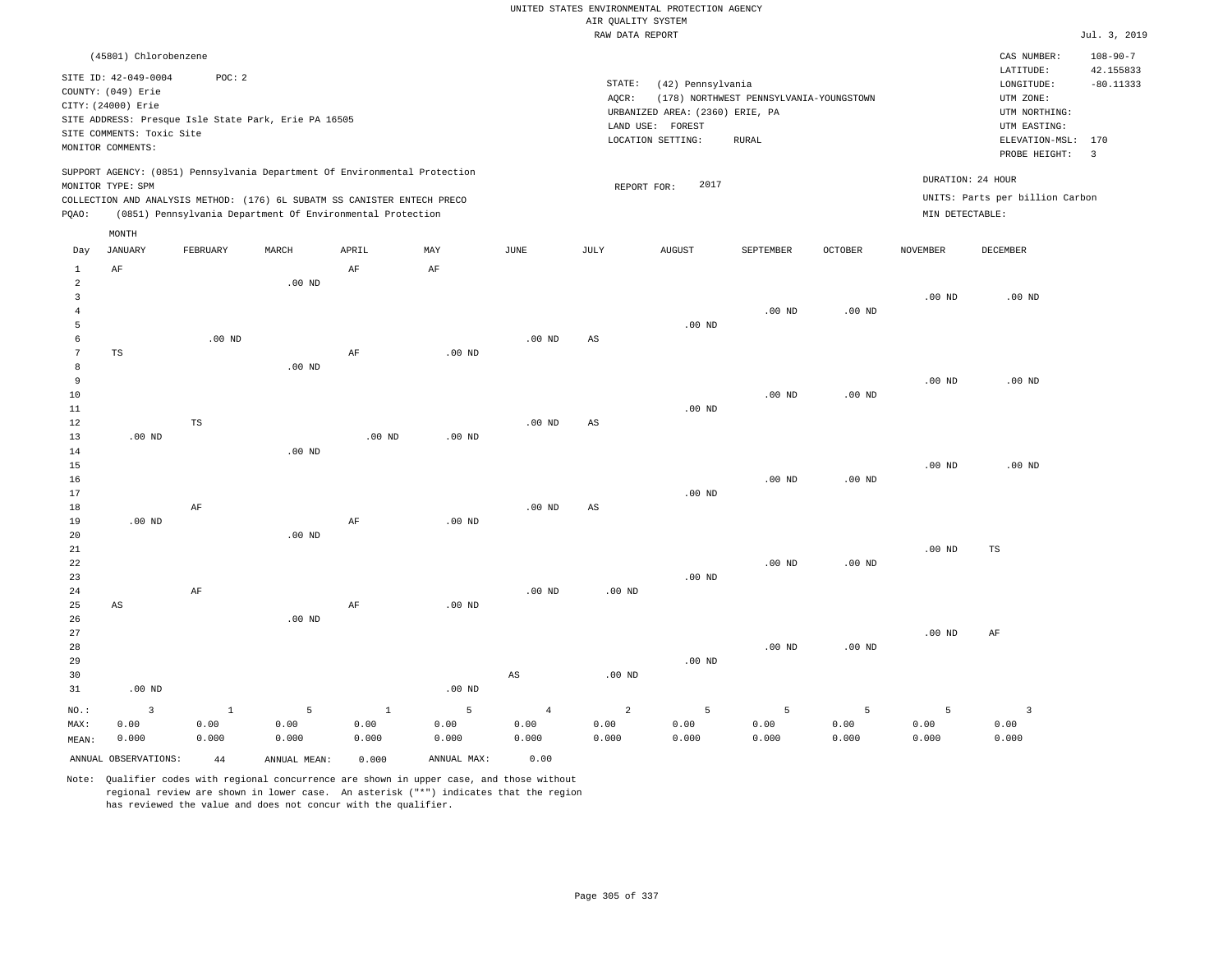|                |                                               |          |                   |                                                      |                                                                            |              |                     |           | UNITED STATES ENVIRONMENTAL PROTECTION AGENCY |                                         |                   |                   |                                        |                                            |
|----------------|-----------------------------------------------|----------|-------------------|------------------------------------------------------|----------------------------------------------------------------------------|--------------|---------------------|-----------|-----------------------------------------------|-----------------------------------------|-------------------|-------------------|----------------------------------------|--------------------------------------------|
|                |                                               |          |                   |                                                      |                                                                            |              |                     |           | AIR QUALITY SYSTEM<br>RAW DATA REPORT         |                                         |                   |                   |                                        | Jul. 3, 2019                               |
|                |                                               |          |                   |                                                      |                                                                            |              |                     |           |                                               |                                         |                   |                   |                                        |                                            |
|                | (45801) Chlorobenzene<br>SITE ID: 42-049-0004 |          | POC: 2            |                                                      |                                                                            |              |                     |           | STATE:<br>(42) Pennsylvania                   |                                         |                   |                   | CAS NUMBER:<br>LATITUDE:<br>LONGITUDE: | $108 - 90 - 7$<br>42.155833<br>$-80.11333$ |
|                | COUNTY: (049) Erie                            |          |                   |                                                      |                                                                            |              |                     |           | AQCR:                                         | (178) NORTHWEST PENNSYLVANIA-YOUNGSTOWN |                   |                   | UTM ZONE:                              |                                            |
|                | CITY: (24000) Erie                            |          |                   |                                                      |                                                                            |              |                     |           | URBANIZED AREA: (2360) ERIE, PA               |                                         |                   |                   | UTM NORTHING:                          |                                            |
|                | SITE COMMENTS: Toxic Site                     |          |                   | SITE ADDRESS: Presque Isle State Park, Erie PA 16505 |                                                                            |              |                     |           | LAND USE: FOREST                              |                                         |                   |                   | UTM EASTING:                           |                                            |
|                | MONITOR COMMENTS:                             |          |                   |                                                      |                                                                            |              |                     |           | LOCATION SETTING:                             | <b>RURAL</b>                            |                   |                   | ELEVATION-MSL:                         | 170                                        |
|                |                                               |          |                   |                                                      |                                                                            |              |                     |           |                                               |                                         |                   |                   | PROBE HEIGHT:                          | $\overline{3}$                             |
|                | MONITOR TYPE: SPM                             |          |                   |                                                      | SUPPORT AGENCY: (0851) Pennsylvania Department Of Environmental Protection |              |                     |           | 2018<br>REPORT FOR:                           |                                         |                   | DURATION: 24 HOUR |                                        |                                            |
|                |                                               |          |                   |                                                      | COLLECTION AND ANALYSIS METHOD: (176) 6L SUBATM SS CANISTER ENTECH PRECO   |              |                     |           |                                               |                                         |                   |                   | UNITS: Parts per billion Carbon        |                                            |
| PQAO:          |                                               |          |                   |                                                      | (0851) Pennsylvania Department Of Environmental Protection                 |              |                     |           |                                               |                                         |                   |                   | MIN DETECTABLE: .2091735               |                                            |
|                | MONTH                                         |          |                   |                                                      |                                                                            |              |                     |           |                                               |                                         |                   |                   |                                        |                                            |
| Day            | <b>JANUARY</b>                                | FEBRUARY |                   | MARCH                                                | APRIL                                                                      | MAY          | JUNE                | JULY      | <b>AUGUST</b>                                 | SEPTEMBER                               | OCTOBER           | <b>NOVEMBER</b>   | DECEMBER                               |                                            |
| $\mathbf{1}$   |                                               | AQ       |                   |                                                      |                                                                            |              | AF                  | AF        |                                               |                                         |                   |                   |                                        |                                            |
| $\overline{a}$ | $_{\rm TS}$                                   |          |                   |                                                      | AF                                                                         | $.00$ ND     |                     |           |                                               |                                         |                   |                   |                                        |                                            |
| $\mathbf{3}$   |                                               |          |                   | $.00$ ND                                             |                                                                            |              |                     |           |                                               |                                         |                   |                   |                                        |                                            |
| $\overline{4}$ |                                               |          |                   |                                                      |                                                                            |              |                     |           |                                               |                                         |                   | .00 <sub>ND</sub> | $.00$ ND                               |                                            |
| 5<br>6         |                                               |          |                   |                                                      |                                                                            |              |                     |           | AF                                            | AF                                      | $.00$ ND          |                   |                                        |                                            |
| $\overline{7}$ |                                               |          | .00 <sub>ND</sub> |                                                      |                                                                            |              | $\rm{AF}$           | $\rm{AF}$ |                                               |                                         |                   |                   |                                        |                                            |
| 8              | AF                                            |          |                   |                                                      | $.00$ ND                                                                   | AS           |                     |           |                                               |                                         |                   |                   |                                        |                                            |
| 9              |                                               |          |                   | $.00$ ND                                             |                                                                            |              |                     |           |                                               |                                         |                   |                   |                                        |                                            |
| $10$           |                                               |          |                   |                                                      |                                                                            |              |                     |           |                                               |                                         |                   | .00 <sub>ND</sub> | $.00$ ND                               |                                            |
| $11\,$         |                                               |          |                   |                                                      |                                                                            |              |                     |           |                                               | $_{\rm AS}$                             | $.00$ ND          |                   |                                        |                                            |
| 12             |                                               |          |                   |                                                      |                                                                            |              |                     |           | AF                                            |                                         |                   |                   |                                        |                                            |
| 13             |                                               |          | $.00$ ND          |                                                      |                                                                            |              | AF                  | AF        |                                               |                                         |                   |                   |                                        |                                            |
| 14             | $\rm AF$                                      |          |                   |                                                      | $.00$ ND                                                                   | AF           |                     |           |                                               |                                         |                   |                   |                                        |                                            |
| 15<br>16       |                                               |          |                   | $.00$ ND                                             |                                                                            |              |                     |           |                                               |                                         |                   | AS                | $.00$ ND                               |                                            |
| 17             |                                               |          |                   |                                                      |                                                                            |              |                     |           |                                               | $.00$ ND                                | $.00$ ND          |                   |                                        |                                            |
| 18             |                                               |          |                   |                                                      |                                                                            |              |                     |           | AF                                            |                                         |                   |                   |                                        |                                            |
| 19             |                                               |          | $.00$ ND          |                                                      |                                                                            |              | AF                  | AF        |                                               |                                         |                   |                   |                                        |                                            |
| 20             | $\rm AF$                                      |          |                   |                                                      | $.00$ ND                                                                   | AF           |                     |           |                                               |                                         |                   |                   |                                        |                                            |
| 21             |                                               |          |                   | $\rm AF$                                             |                                                                            |              |                     |           |                                               |                                         |                   |                   |                                        |                                            |
| 22             |                                               |          |                   |                                                      |                                                                            |              |                     |           |                                               |                                         |                   | $.00$ ND          | $.00$ ND                               |                                            |
| 23<br>24       |                                               |          |                   |                                                      |                                                                            |              |                     |           | $.00$ ND                                      | $.00$ ND                                | $.00$ ND          |                   |                                        |                                            |
| 25             |                                               |          | $.00$ ND          |                                                      |                                                                            |              | $\rm{AF}$           | $\rm{AF}$ |                                               |                                         |                   |                   |                                        |                                            |
| 26             | AF                                            |          |                   |                                                      | $.00$ ND                                                                   | AF           |                     |           |                                               |                                         |                   |                   |                                        |                                            |
| 27             |                                               |          |                   | AF                                                   |                                                                            |              |                     |           |                                               |                                         |                   |                   |                                        |                                            |
| 28             |                                               |          |                   |                                                      |                                                                            |              |                     |           |                                               |                                         |                   | .00 <sub>ND</sub> | AS                                     |                                            |
| 29             |                                               |          |                   |                                                      |                                                                            |              |                     |           |                                               | $.00$ ND                                | .00 <sub>ND</sub> |                   |                                        |                                            |
| 30             |                                               |          |                   |                                                      |                                                                            |              |                     |           | $.00$ ND                                      |                                         |                   |                   |                                        |                                            |
| 31             |                                               |          |                   |                                                      |                                                                            |              |                     | AF        |                                               |                                         |                   |                   |                                        |                                            |
| $NO.$ :        | $\mathbb O$                                   |          | $\overline{4}$    | 3                                                    | $\overline{4}$                                                             | $\mathbf{1}$ | $\mathsf{O}\xspace$ |           | $\mathsf{O}\xspace$<br>2                      | $\overline{\mathbf{3}}$                 | 5                 | $\overline{4}$    | $\overline{4}$                         |                                            |
| MAX:           |                                               |          | 0.00              | 0.00                                                 | 0.00                                                                       | 0.00         |                     |           | 0.00                                          | 0.00                                    | 0.00              | 0.00              | 0.00                                   |                                            |
| MEAN:          |                                               |          | 0.000             | 0.000                                                | 0.000                                                                      | 0.000        |                     |           | 0.000                                         | 0.000                                   | 0.000             | 0.000             | 0.000                                  |                                            |
|                | ANNUAL OBSERVATIONS:                          |          | 30                | ANNUAL MEAN:                                         | 0.000                                                                      | ANNUAL MAX:  | 0.00                |           |                                               |                                         |                   |                   |                                        |                                            |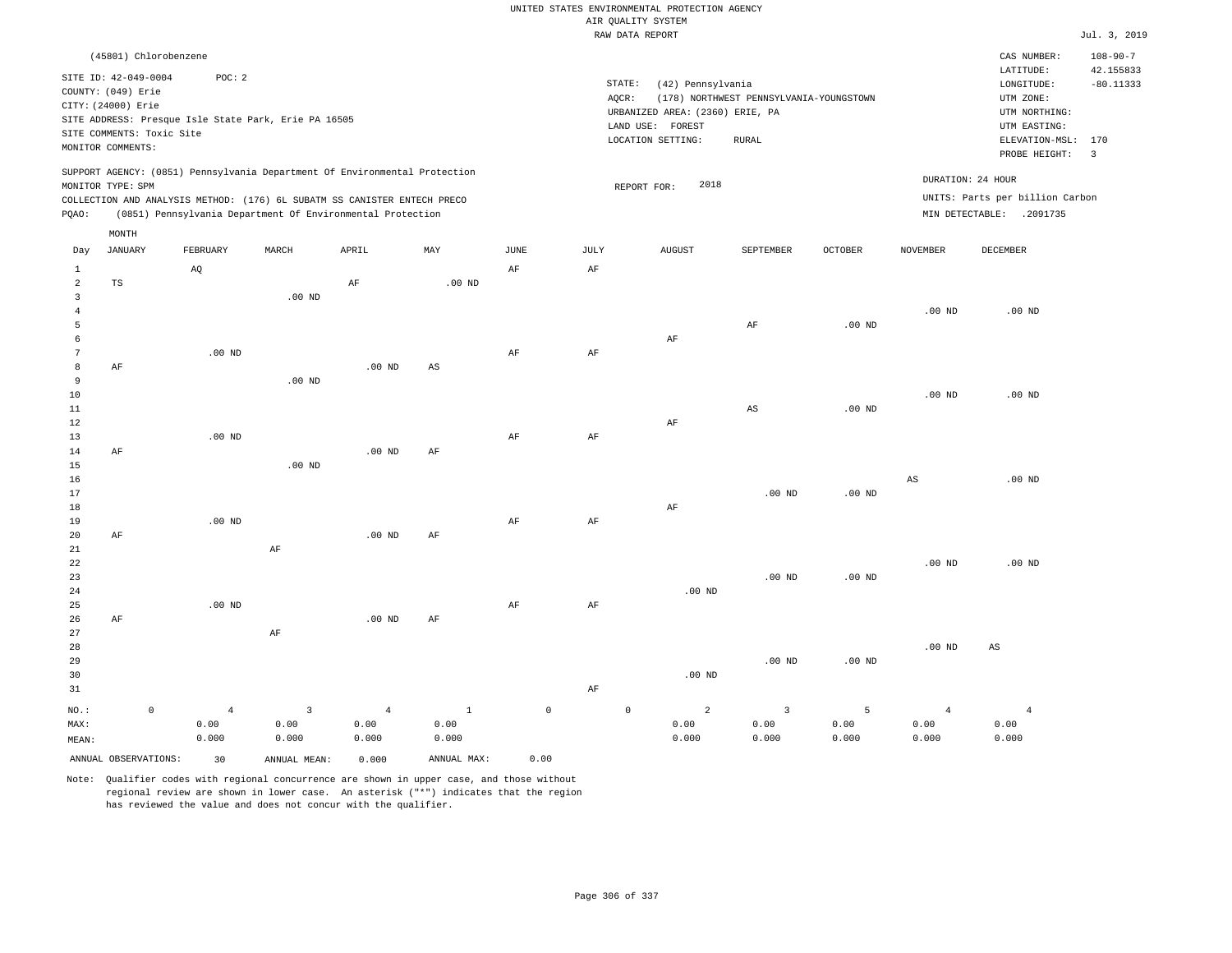|                | (45805) 1,2-Dichlorobenzene |                   |                                                                            |                   |                   |                   |                   |                                 |                                         |          |                   | CAS NUMBER:                     | $95 - 50 - 1$            |
|----------------|-----------------------------|-------------------|----------------------------------------------------------------------------|-------------------|-------------------|-------------------|-------------------|---------------------------------|-----------------------------------------|----------|-------------------|---------------------------------|--------------------------|
|                | SITE ID: 42-049-0004        | POC: 2            |                                                                            |                   |                   |                   | STATE:            | (42) Pennsylvania               |                                         |          |                   | LATITUDE:<br>LONGITUDE:         | 42.155833<br>$-80.11333$ |
|                | COUNTY: (049) Erie          |                   |                                                                            |                   |                   |                   | AQCR:             |                                 | (178) NORTHWEST PENNSYLVANIA-YOUNGSTOWN |          |                   | UTM ZONE:                       |                          |
|                | CITY: (24000) Erie          |                   |                                                                            |                   |                   |                   |                   | URBANIZED AREA: (2360) ERIE, PA |                                         |          |                   | UTM NORTHING:                   |                          |
|                |                             |                   | SITE ADDRESS: Presque Isle State Park, Erie PA 16505                       |                   |                   |                   |                   | LAND USE: FOREST                |                                         |          |                   | UTM EASTING:                    |                          |
|                | SITE COMMENTS: Toxic Site   |                   |                                                                            |                   |                   |                   |                   | LOCATION SETTING:               | RURAL                                   |          |                   | ELEVATION-MSL: 170              |                          |
|                | MONITOR COMMENTS:           |                   |                                                                            |                   |                   |                   |                   |                                 |                                         |          |                   | PROBE HEIGHT:                   | $\overline{3}$           |
|                | MONITOR TYPE: SPM           |                   | SUPPORT AGENCY: (0851) Pennsylvania Department Of Environmental Protection |                   |                   |                   | REPORT FOR:       | 2013                            |                                         |          |                   | DURATION: 24 HOUR               |                          |
|                |                             |                   | COLLECTION AND ANALYSIS METHOD: (176) 6L SUBATM SS CANISTER ENTECH PRECO   |                   |                   |                   |                   |                                 |                                         |          |                   | UNITS: Parts per billion Carbon |                          |
| PQAO:          |                             |                   | (0851) Pennsylvania Department Of Environmental Protection                 |                   |                   |                   |                   |                                 |                                         |          | MIN DETECTABLE:   |                                 |                          |
|                | MONTH                       |                   |                                                                            |                   |                   |                   |                   |                                 |                                         |          |                   |                                 |                          |
| Day            | <b>JANUARY</b>              | FEBRUARY          | MARCH                                                                      | APRIL             | MAY               | $_{\rm JUNE}$     | JULY              | <b>AUGUST</b>                   | SEPTEMBER                               | OCTOBER  | <b>NOVEMBER</b>   | <b>DECEMBER</b>                 |                          |
| $\mathbf{1}$   |                             |                   |                                                                            |                   |                   |                   |                   |                                 | $.00$ ND                                | $.00$ ND |                   |                                 |                          |
| $\overline{a}$ |                             |                   |                                                                            |                   |                   |                   |                   | $.00$ ND                        |                                         |          |                   |                                 |                          |
| $\overline{3}$ |                             | $.00$ ND          |                                                                            |                   |                   | AS                | $.00$ ND          |                                 |                                         |          |                   |                                 |                          |
| $\bf{4}$       | $.00$ ND                    |                   |                                                                            | .00 <sub>ND</sub> | .00 <sub>ND</sub> |                   |                   |                                 |                                         |          |                   |                                 |                          |
| 5              |                             |                   | .00 <sub>ND</sub>                                                          |                   |                   |                   |                   |                                 |                                         |          |                   |                                 |                          |
| 6              |                             |                   |                                                                            |                   |                   |                   |                   |                                 |                                         |          | $.00$ ND          | $.00$ ND                        |                          |
| $\overline{7}$ |                             |                   |                                                                            |                   |                   |                   |                   |                                 | $.00$ ND                                | $.00$ ND |                   |                                 |                          |
| 8              |                             |                   |                                                                            |                   |                   |                   |                   | $.00$ ND                        |                                         |          |                   |                                 |                          |
| 9              |                             | $.00$ ND          |                                                                            |                   |                   | .00 <sub>ND</sub> | .00 <sub>ND</sub> |                                 |                                         |          |                   |                                 |                          |
| 10<br>11       | $.00$ ND                    |                   | $.00$ ND                                                                   | AS                | $.00$ ND          |                   |                   |                                 |                                         |          |                   |                                 |                          |
| 12             |                             |                   |                                                                            |                   |                   |                   |                   |                                 |                                         |          | AF                | $.00$ ND                        |                          |
| 13             |                             |                   |                                                                            |                   |                   |                   |                   |                                 | $.00$ ND                                | $.00$ ND |                   |                                 |                          |
| 14             |                             |                   |                                                                            |                   |                   |                   |                   | AF                              |                                         |          |                   |                                 |                          |
| 15             |                             | .00 <sub>ND</sub> |                                                                            |                   |                   | $.00$ ND          | $.00$ ND          |                                 |                                         |          |                   |                                 |                          |
| 16             | $.00$ ND                    |                   |                                                                            | $.00$ ND          | $.00$ ND          |                   |                   |                                 |                                         |          |                   |                                 |                          |
| 17             |                             |                   | .00 <sub>ND</sub>                                                          |                   |                   |                   |                   |                                 |                                         |          |                   |                                 |                          |
| 18             |                             |                   |                                                                            |                   |                   |                   |                   |                                 |                                         |          | .00 <sub>ND</sub> | $.00$ ND                        |                          |
| 19             |                             |                   |                                                                            |                   |                   |                   |                   |                                 | $.00$ ND                                | $.00$ ND |                   |                                 |                          |
| 20             |                             |                   |                                                                            |                   |                   |                   |                   | $.00$ ND                        |                                         |          |                   |                                 |                          |
| $21\,$         |                             | $.00$ ND          |                                                                            |                   |                   | .00 <sub>ND</sub> | .00 <sub>ND</sub> |                                 |                                         |          |                   |                                 |                          |
| 22             | $.00$ ND                    |                   |                                                                            | $.00$ ND          | $.00$ ND          |                   |                   |                                 |                                         |          |                   |                                 |                          |
| 23<br>24       |                             |                   | $.00$ ND                                                                   |                   |                   |                   |                   |                                 |                                         |          | $.00$ ND          | $.00$ ND                        |                          |
| 25             |                             |                   |                                                                            |                   |                   |                   |                   |                                 | $.00$ ND                                | $.00$ ND |                   |                                 |                          |
| 26             |                             |                   |                                                                            |                   |                   |                   |                   | $.00$ ND                        |                                         |          |                   |                                 |                          |
| 27             |                             | $.00$ ND          |                                                                            |                   |                   | .00 <sub>ND</sub> | .00 <sub>ND</sub> |                                 |                                         |          |                   |                                 |                          |
| 28             | $.00$ ND                    |                   |                                                                            | .00 <sub>ND</sub> | $.00$ ND          |                   |                   |                                 |                                         |          |                   |                                 |                          |
| 29             |                             |                   | $.00$ ND                                                                   |                   |                   |                   |                   |                                 |                                         |          |                   |                                 |                          |
| 30             |                             |                   |                                                                            |                   |                   |                   |                   |                                 |                                         |          | .00 <sub>ND</sub> | $.00$ ND                        |                          |
| 31             |                             |                   |                                                                            |                   |                   |                   |                   |                                 |                                         | $.00$ ND |                   |                                 |                          |
| NO.:           | 5                           | 5                 | 5                                                                          | $\overline{4}$    | 5                 | $\overline{4}$    | 5                 | $\overline{4}$                  | 5                                       | 6        | $\overline{4}$    | 5                               |                          |
| MAX:           | 0.00                        | 0.00              | 0.00                                                                       | 0.00              | 0.00              | 0.00              | 0.00              | 0.00                            | 0.00                                    | 0.00     | 0.00              | 0.00                            |                          |
| MEAN:          | 0.000                       | 0.000             | 0.000                                                                      | 0.000             | 0.000             | 0.000             | 0.000             | 0.000                           | 0.000                                   | 0.000    | 0.000             | 0.000                           |                          |
|                | ANNUAL OBSERVATIONS:        | 57                | ANNUAL MEAN:                                                               | 0.000             | ANNUAL MAX:       | 0.00              |                   |                                 |                                         |          |                   |                                 |                          |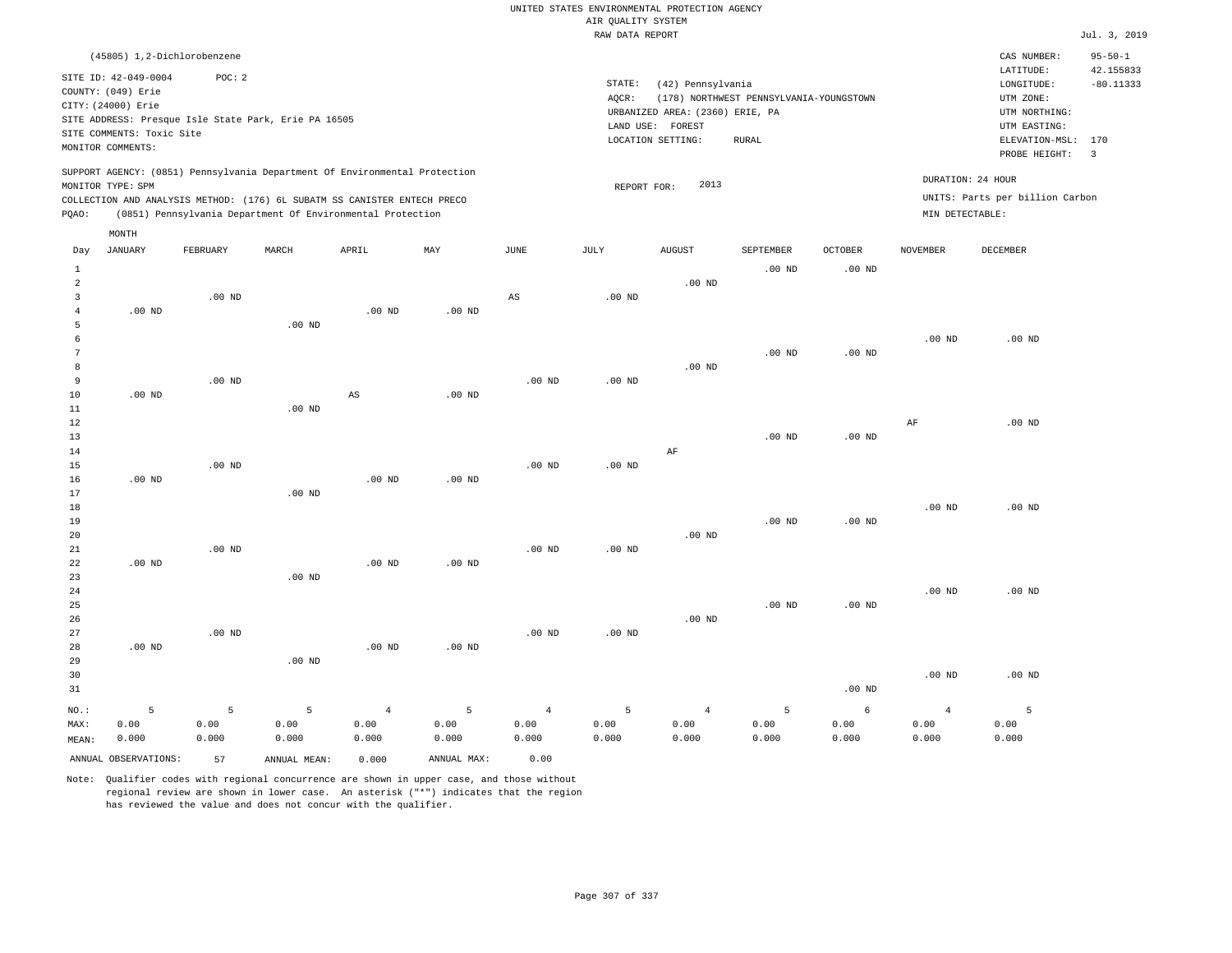|                |                           |                                                                            |                   |                        |                        |                   | RAW DATA REPORT        |                                 |                                         |                |                        |                                 | Jul. 3, 2019            |
|----------------|---------------------------|----------------------------------------------------------------------------|-------------------|------------------------|------------------------|-------------------|------------------------|---------------------------------|-----------------------------------------|----------------|------------------------|---------------------------------|-------------------------|
|                |                           | (45805) 1,2-Dichlorobenzene                                                |                   |                        |                        |                   |                        |                                 |                                         |                |                        | CAS NUMBER:                     | $95 - 50 - 1$           |
|                |                           |                                                                            |                   |                        |                        |                   |                        |                                 |                                         |                |                        | LATITUDE:                       | 42.155833               |
|                | SITE ID: 42-049-0004      | POC: 2                                                                     |                   |                        |                        |                   | STATE:                 | (42) Pennsylvania               |                                         |                |                        | LONGITUDE:                      | $-80.11333$             |
|                | COUNTY: (049) Erie        |                                                                            |                   |                        |                        |                   | AQCR:                  |                                 | (178) NORTHWEST PENNSYLVANIA-YOUNGSTOWN |                |                        | UTM ZONE:                       |                         |
|                | CITY: (24000) Erie        | SITE ADDRESS: Presque Isle State Park, Erie PA 16505                       |                   |                        |                        |                   |                        | URBANIZED AREA: (2360) ERIE, PA |                                         |                |                        | UTM NORTHING:                   |                         |
|                | SITE COMMENTS: Toxic Site |                                                                            |                   |                        |                        |                   |                        | LAND USE: FOREST                |                                         |                |                        | UTM EASTING:                    |                         |
|                | MONITOR COMMENTS:         |                                                                            |                   |                        |                        |                   |                        | LOCATION SETTING:               | <b>RURAL</b>                            |                |                        | ELEVATION-MSL:                  | 170                     |
|                |                           |                                                                            |                   |                        |                        |                   |                        |                                 |                                         |                |                        | PROBE HEIGHT:                   | $\overline{\mathbf{3}}$ |
|                |                           | SUPPORT AGENCY: (0851) Pennsylvania Department Of Environmental Protection |                   |                        |                        |                   |                        |                                 |                                         |                |                        |                                 |                         |
|                | MONITOR TYPE: SPM         |                                                                            |                   |                        |                        |                   | REPORT FOR:            | 2014                            |                                         |                |                        | DURATION: 24 HOUR               |                         |
|                |                           | COLLECTION AND ANALYSIS METHOD: (176) 6L SUBATM SS CANISTER ENTECH PRECO   |                   |                        |                        |                   |                        |                                 |                                         |                |                        | UNITS: Parts per billion Carbon |                         |
| PQAO:          |                           | (0851) Pennsylvania Department Of Environmental Protection                 |                   |                        |                        |                   |                        |                                 |                                         |                | MIN DETECTABLE:        |                                 |                         |
|                | MONTH                     |                                                                            |                   |                        |                        |                   |                        |                                 |                                         |                |                        |                                 |                         |
| Day            | <b>JANUARY</b>            | FEBRUARY                                                                   | MARCH             | APRIL                  | MAY                    | JUNE              | JULY                   | <b>AUGUST</b>                   | SEPTEMBER                               | <b>OCTOBER</b> | <b>NOVEMBER</b>        | <b>DECEMBER</b>                 |                         |
| $\mathbf{1}$   |                           |                                                                            |                   |                        |                        |                   |                        |                                 |                                         |                | $_{\rm AS}$            | AS                              |                         |
| $\overline{2}$ |                           |                                                                            |                   |                        |                        |                   |                        |                                 | $.00$ ND                                | $_{\rm AS}$    |                        |                                 |                         |
| 3              |                           |                                                                            |                   |                        |                        |                   |                        | .00 <sub>ND</sub>               |                                         |                |                        |                                 |                         |
| $\overline{4}$ |                           | AF                                                                         |                   |                        |                        | .00 <sub>ND</sub> | $.00$ ND               |                                 |                                         |                |                        |                                 |                         |
| 5              | $.00$ ND                  |                                                                            |                   | .00 <sub>ND</sub>      | $.00$ ND               |                   |                        |                                 |                                         |                |                        |                                 |                         |
| 6              |                           |                                                                            | .00 <sub>ND</sub> |                        |                        |                   |                        |                                 |                                         |                |                        |                                 |                         |
| 7              |                           |                                                                            |                   |                        |                        |                   |                        |                                 |                                         |                | .00 <sub>ND</sub>      | $.00$ ND                        |                         |
| 8              |                           |                                                                            |                   |                        |                        |                   |                        |                                 | AF                                      | $_{\rm AS}$    |                        |                                 |                         |
| 9              |                           |                                                                            |                   |                        |                        |                   |                        | $\rm AF$                        |                                         |                |                        |                                 |                         |
| 10             |                           | .00 <sub>ND</sub>                                                          |                   |                        |                        | .00 <sub>ND</sub> | .00 <sub>ND</sub>      |                                 |                                         |                |                        |                                 |                         |
| 11             | $.00$ ND                  |                                                                            |                   | $\rm AF$               | $\mathbb{A}\mathbb{S}$ |                   |                        |                                 |                                         |                |                        |                                 |                         |
| 12<br>13       |                           |                                                                            | AM                |                        |                        |                   |                        |                                 |                                         |                | $\mathbb{A}\mathbb{S}$ | $.00$ ND                        |                         |
| 14             |                           |                                                                            |                   |                        |                        |                   |                        |                                 | AS                                      | AM             |                        |                                 |                         |
| 15             |                           |                                                                            |                   |                        |                        |                   |                        | AF                              |                                         |                |                        |                                 |                         |
| $16$           |                           | .00 <sub>ND</sub>                                                          |                   |                        |                        | $.00$ ND          | $.00$ ND               |                                 |                                         |                |                        |                                 |                         |
| 17             | $.00$ ND                  |                                                                            |                   | $.00$ ND               | $.00$ ND               |                   |                        |                                 |                                         |                |                        |                                 |                         |
| 18             |                           |                                                                            | .00 <sub>ND</sub> |                        |                        |                   |                        |                                 |                                         |                |                        |                                 |                         |
| 19             |                           |                                                                            |                   |                        |                        |                   |                        |                                 |                                         |                | $.00$ ND               | $.00$ ND                        |                         |
| 20             |                           |                                                                            |                   |                        |                        |                   |                        |                                 | AS                                      | AF             |                        |                                 |                         |
| 21             |                           |                                                                            |                   |                        |                        |                   |                        | AF                              |                                         |                |                        |                                 |                         |
| 22             |                           | $.00$ ND                                                                   |                   |                        |                        | .00 <sub>ND</sub> | $.00$ ND               |                                 |                                         |                |                        |                                 |                         |
| 23             | $.00$ ND                  |                                                                            |                   | $.00$ ND               | $.00$ ND               |                   |                        |                                 |                                         |                |                        |                                 |                         |
| 24             |                           |                                                                            | $.00$ ND          |                        |                        |                   |                        |                                 |                                         |                |                        |                                 |                         |
| 25             |                           |                                                                            |                   |                        |                        |                   |                        |                                 |                                         |                | $\mathbb{A}\mathbb{S}$ | .00 <sub>ND</sub>               |                         |
| 26<br>27       |                           |                                                                            |                   |                        |                        |                   |                        | $\rm AF$                        | AS                                      | $.00$ ND       |                        |                                 |                         |
| 28             |                           | $.00$ ND                                                                   |                   |                        |                        | .00 <sub>ND</sub> | $\mathbb{A}\mathbb{S}$ |                                 |                                         |                |                        |                                 |                         |
| 29             | $.00$ ND                  |                                                                            |                   | $\mathbb{A}\mathbb{S}$ | $.00$ ND               |                   |                        |                                 |                                         |                |                        |                                 |                         |
| 30             |                           |                                                                            | .00 <sub>ND</sub> |                        |                        |                   |                        |                                 |                                         |                |                        |                                 |                         |
| 31             |                           |                                                                            |                   |                        |                        |                   |                        |                                 |                                         |                |                        | AS                              |                         |
| NO.:           | 5                         | $\overline{4}$                                                             | $\overline{4}$    | $\mathbf{3}$           | $\overline{4}$         | 5                 | $\overline{4}$         | $\mathbf{1}$                    | $\,1\,$                                 | $1\,$          | $\overline{a}$         | $\overline{4}$                  |                         |
| MAX:           | 0.00                      | 0.00                                                                       | 0.00              | 0.00                   | 0.00                   | 0.00              | 0.00                   | 0.00                            | 0.00                                    | 0.00           | 0.00                   | 0.00                            |                         |
| MEAN:          | 0.000                     | 0.000                                                                      | 0.000             | 0.000                  | 0.000                  | 0.000             | 0.000                  | 0.000                           | 0.000                                   | 0.000          | 0.000                  | 0.000                           |                         |
|                |                           |                                                                            |                   |                        |                        |                   |                        |                                 |                                         |                |                        |                                 |                         |

ANNUAL OBSERVATIONS: 38 ANNUAL MEAN: 0.000 ANNUAL MAX: 0.00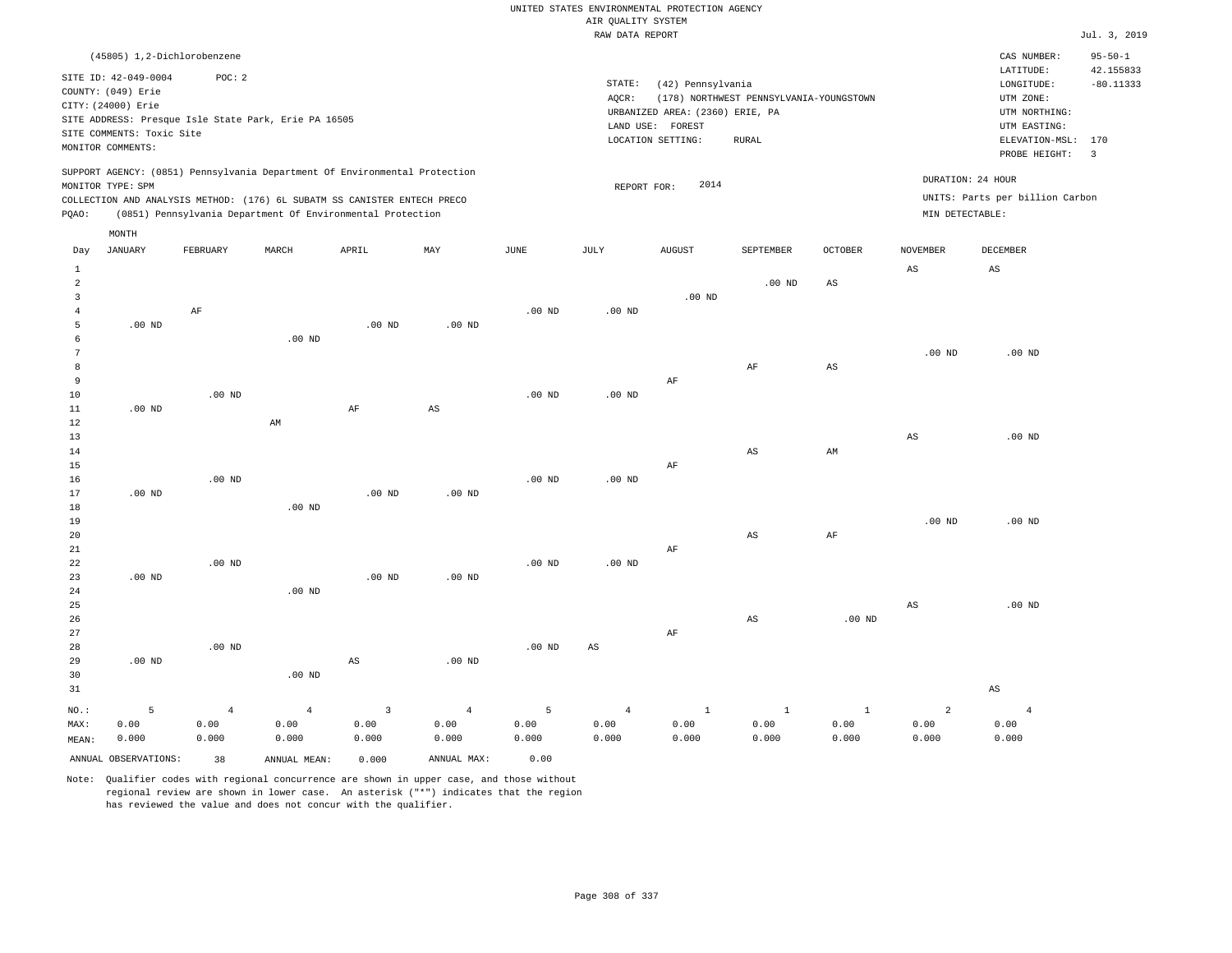|       |                           | (45805) 1,2-Dichlorobenzene                                                |          |       |     |      |        |                                 |                                         |                |                 | CAS NUMBER:                     | $95 - 50 - 1$           |
|-------|---------------------------|----------------------------------------------------------------------------|----------|-------|-----|------|--------|---------------------------------|-----------------------------------------|----------------|-----------------|---------------------------------|-------------------------|
|       | SITE ID: 42-049-0004      | POC: 2                                                                     |          |       |     |      |        |                                 |                                         |                |                 | LATITUDE:                       | 42.155833               |
|       | COUNTY: (049) Erie        |                                                                            |          |       |     |      | STATE: | (42) Pennsylvania               |                                         |                |                 | LONGITUDE:                      | $-80.11333$             |
|       | CITY: (24000) Erie        |                                                                            |          |       |     |      | AOCR:  |                                 | (178) NORTHWEST PENNSYLVANIA-YOUNGSTOWN |                |                 | UTM ZONE:                       |                         |
|       |                           | SITE ADDRESS: Presque Isle State Park, Erie PA 16505                       |          |       |     |      |        | URBANIZED AREA: (2360) ERIE, PA |                                         |                |                 | UTM NORTHING:                   |                         |
|       | SITE COMMENTS: Toxic Site |                                                                            |          |       |     |      |        | LAND USE: FOREST                |                                         |                |                 | UTM EASTING:                    |                         |
|       | MONITOR COMMENTS:         |                                                                            |          |       |     |      |        | LOCATION SETTING:               | RURAL                                   |                |                 | ELEVATION-MSL: 170              |                         |
|       |                           |                                                                            |          |       |     |      |        |                                 |                                         |                |                 | PROBE HEIGHT:                   | $\overline{\mathbf{3}}$ |
|       |                           | SUPPORT AGENCY: (0851) Pennsylvania Department Of Environmental Protection |          |       |     |      |        |                                 |                                         |                |                 |                                 |                         |
|       | MONITOR TYPE: SPM         |                                                                            |          |       |     |      |        | 2015<br>REPORT FOR:             |                                         |                |                 | DURATION: 24 HOUR               |                         |
|       |                           | COLLECTION AND ANALYSIS METHOD: (176) 6L SUBATM SS CANISTER ENTECH PRECO   |          |       |     |      |        |                                 |                                         |                |                 | UNITS: Parts per billion Carbon |                         |
| POAO: |                           | (0851) Pennsylvania Department Of Environmental Protection                 |          |       |     |      |        |                                 |                                         |                | MIN DETECTABLE: |                                 |                         |
|       | MONTH                     |                                                                            |          |       |     |      |        |                                 |                                         |                |                 |                                 |                         |
| Day   | JANUARY                   | FEBRUARY                                                                   | MARCH    | APRIL | MAY | JUNE | JULY   | <b>AUGUST</b>                   | SEPTEMBER                               | <b>OCTOBER</b> | NOVEMBER        | DECEMBER                        |                         |
|       |                           |                                                                            | $.00$ ND |       |     |      |        |                                 |                                         |                |                 |                                 |                         |
|       |                           |                                                                            |          |       |     |      |        |                                 |                                         |                | $.00$ ND        | <b>TS</b>                       |                         |

| NO.:     | 3        | $\mathbf{1}$           | 5                      | 5        | 5        | $\overline{4}$         | 3                      | 5        | $\overline{4}$         | 3                      | 2         | $\overline{4}$ |
|----------|----------|------------------------|------------------------|----------|----------|------------------------|------------------------|----------|------------------------|------------------------|-----------|----------------|
| 31       |          |                        | .00 $ND$               |          |          |                        |                        |          |                        |                        |           |                |
| 30       | $.00$ ND |                        |                        | $.00$ ND | .00 $ND$ |                        |                        |          |                        |                        |           |                |
| 29       |          |                        |                        |          |          | $.00$ ND               | $.00$ ND               |          |                        |                        |           |                |
| 28       |          |                        |                        |          |          |                        |                        | $.00$ ND |                        |                        |           |                |
| 27       |          |                        |                        |          |          |                        |                        |          | $\mathbb{A}\mathbb{S}$ | .00 $ND$               |           |                |
| 26       |          |                        |                        |          |          |                        |                        |          |                        |                        | TS        | .00 $ND$       |
| 25       |          |                        | $.00$ ND               |          |          |                        |                        |          |                        |                        |           |                |
| 24       | $.00$ ND |                        |                        | $.00$ ND | $.00$ ND |                        |                        |          |                        |                        |           |                |
| 23       |          | $.00$ ND               |                        |          |          | $\mathbb{A}\mathbb{S}$ | $\mathbb{A}\mathbb{S}$ |          |                        |                        |           |                |
| 22       |          |                        |                        |          |          |                        |                        | .00 $ND$ |                        |                        |           |                |
| 21       |          |                        |                        |          |          |                        |                        |          | $.00$ ND               | $.00~\mathrm{ND}$      |           |                |
| 20       |          |                        |                        |          |          |                        |                        |          |                        |                        | $.00$ ND  | .00 $ND$       |
| 19       |          |                        | $\mathbb{A}\mathbb{S}$ |          |          |                        |                        |          |                        |                        |           |                |
| 18       | $\rm AF$ |                        |                        | $.00$ ND | $.00$ ND |                        |                        |          |                        |                        |           |                |
| 17       |          | $\rm AF$               |                        |          |          | $.00$ ND               | .00 $ND$               |          |                        |                        |           |                |
| 16       |          |                        |                        |          |          |                        |                        | $.00$ ND |                        |                        |           |                |
| 15       |          |                        |                        |          |          |                        |                        |          | $.00$ ND               | AS                     |           |                |
| 14       |          |                        |                        |          |          |                        |                        |          |                        |                        | $\rm{AF}$ | .00 $ND$       |
| 12<br>13 | $.00$ ND |                        | $.00$ ND               | $.00$ ND | $.00$ ND |                        |                        |          |                        |                        |           |                |
| 11       |          | AS                     |                        |          |          | .00 $ND$               | .00 $ND$               |          |                        |                        |           |                |
| 10       |          |                        |                        |          |          |                        |                        | .00 $ND$ |                        |                        |           |                |
| 9        |          |                        |                        |          |          |                        |                        |          | $.00$ ND               | $\mathbb{A}\mathbb{S}$ |           |                |
| 8        |          |                        |                        |          |          |                        |                        |          |                        |                        | AS        | $.00$ ND       |
| 7        |          |                        | $.00$ ND               |          |          |                        |                        |          |                        |                        |           |                |
| 6        | AF       |                        |                        | $.00$ ND | $.00$ ND |                        |                        |          |                        |                        |           |                |
| 5        |          | $\mathbb{A}\mathbb{S}$ |                        |          |          | .00 $ND$               | $\mathbb{A}\mathbb{S}$ |          |                        |                        |           |                |
| 4        |          |                        |                        |          |          |                        |                        | $.00$ ND |                        |                        |           |                |
| 3        |          |                        |                        |          |          |                        |                        |          | .00 $ND$               | $.00~\mathrm{ND}$      |           |                |
|          |          |                        |                        |          |          |                        |                        |          |                        |                        | $\cdots$  | $-$            |

MEAN: 0.000 0.000 0.000 ANNUAL OBSERVATIONS: 44 ANNUAL MEAN: 0.000 ANNUAL MAX: 0.00

0.00

 0.00 0.000  0.00 0.000

Note: Qualifier codes with regional concurrence are shown in upper case, and those without regional review are shown in lower case. An asterisk ("\*") indicates that the region has reviewed the value and does not concur with the qualifier.

0.00

MAX:

0.00

 0.00 0.000  0.00 0.000  0.00 0.000  0.00 0.000

 0.00 0.000

 0.00 0.000

 0.00 0.000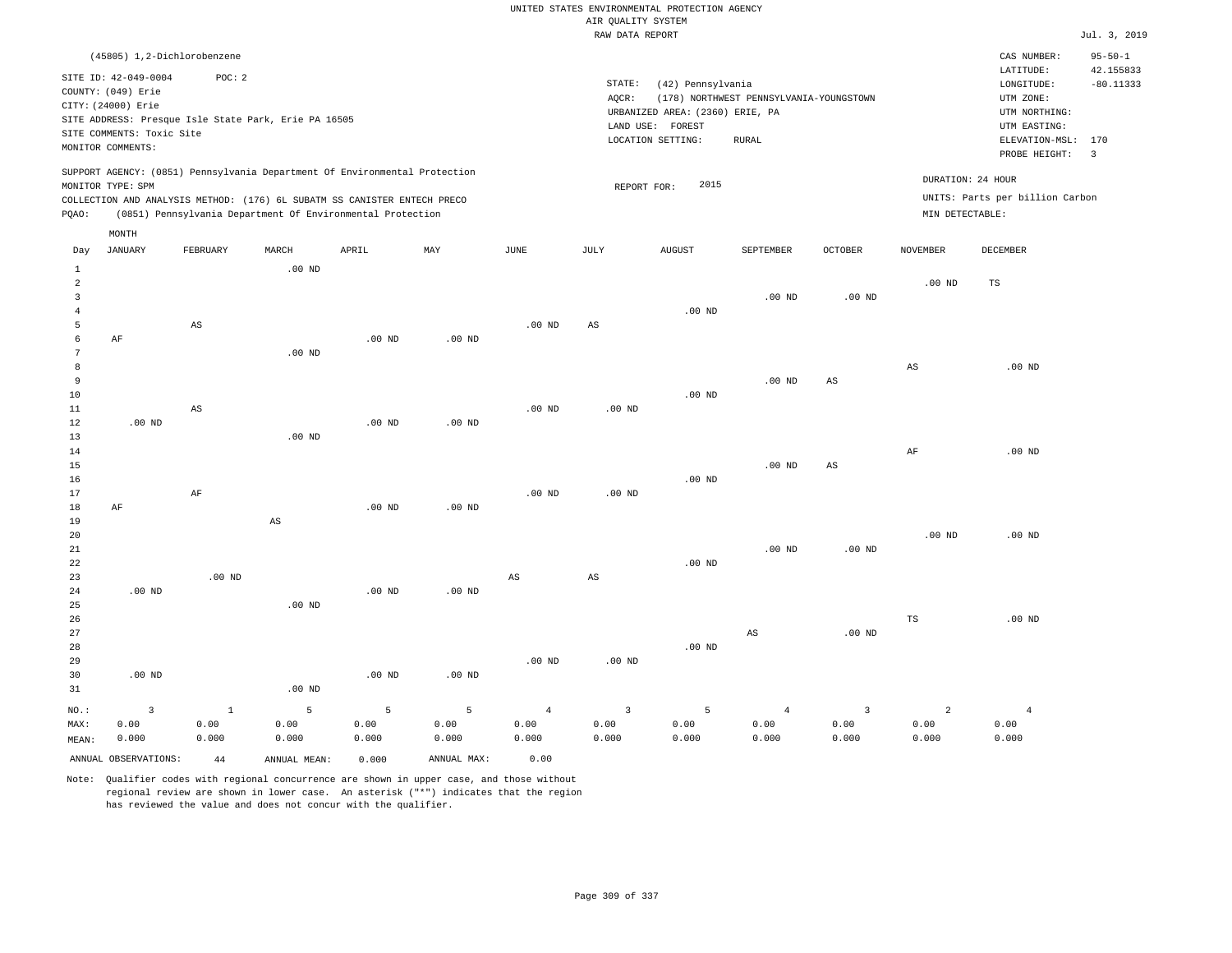|                |                             |                |                                                      |                                                                            |             |                        |           | RAW DATA REPORT                 |                   |                                         |              |                   |                                 | Jul. 3, 2019            |
|----------------|-----------------------------|----------------|------------------------------------------------------|----------------------------------------------------------------------------|-------------|------------------------|-----------|---------------------------------|-------------------|-----------------------------------------|--------------|-------------------|---------------------------------|-------------------------|
|                | (45805) 1,2-Dichlorobenzene |                |                                                      |                                                                            |             |                        |           |                                 |                   |                                         |              |                   | CAS NUMBER:                     | $95 - 50 - 1$           |
|                |                             |                |                                                      |                                                                            |             |                        |           |                                 |                   |                                         |              |                   | LATITUDE:                       | 42.155833               |
|                | SITE ID: 42-049-0004        | POC: 2         |                                                      |                                                                            |             |                        |           | STATE:                          | (42) Pennsylvania |                                         |              |                   | LONGITUDE:                      | $-80.11333$             |
|                | COUNTY: (049) Erie          |                |                                                      |                                                                            |             |                        |           | AQCR:                           |                   | (178) NORTHWEST PENNSYLVANIA-YOUNGSTOWN |              |                   | UTM ZONE:                       |                         |
|                | CITY: (24000) Erie          |                |                                                      |                                                                            |             |                        |           | URBANIZED AREA: (2360) ERIE, PA |                   |                                         |              |                   | UTM NORTHING:                   |                         |
|                |                             |                | SITE ADDRESS: Presque Isle State Park, Erie PA 16505 |                                                                            |             |                        |           | LAND USE: FOREST                |                   |                                         |              |                   | UTM EASTING:                    |                         |
|                | SITE COMMENTS: Toxic Site   |                |                                                      |                                                                            |             |                        |           | LOCATION SETTING:               |                   | RURAL                                   |              |                   | ELEVATION-MSL:                  | 170                     |
|                | MONITOR COMMENTS:           |                |                                                      |                                                                            |             |                        |           |                                 |                   |                                         |              |                   | PROBE HEIGHT:                   | $\overline{\mathbf{3}}$ |
|                |                             |                |                                                      | SUPPORT AGENCY: (0851) Pennsylvania Department Of Environmental Protection |             |                        |           |                                 |                   |                                         |              |                   |                                 |                         |
|                | MONITOR TYPE: SPM           |                |                                                      |                                                                            |             |                        |           | REPORT FOR:                     | 2016              |                                         |              | DURATION: 24 HOUR |                                 |                         |
|                |                             |                |                                                      | COLLECTION AND ANALYSIS METHOD: (176) 6L SUBATM SS CANISTER ENTECH PRECO   |             |                        |           |                                 |                   |                                         |              |                   | UNITS: Parts per billion Carbon |                         |
| PQAO:          |                             |                |                                                      | (0851) Pennsylvania Department Of Environmental Protection                 |             |                        |           |                                 |                   |                                         |              | MIN DETECTABLE:   |                                 |                         |
|                | MONTH                       |                |                                                      |                                                                            |             |                        |           |                                 |                   |                                         |              |                   |                                 |                         |
| Day            | <b>JANUARY</b>              | FEBRUARY       | MARCH                                                | APRIL                                                                      | MAY         | $\operatorname{JUNE}$  | JULY      |                                 | AUGUST            | SEPTEMBER                               | OCTOBER      | <b>NOVEMBER</b>   | DECEMBER                        |                         |
| $1\,$          | $.00$ ND                    |                | $.00$ ND                                             |                                                                            |             |                        |           |                                 |                   |                                         |              |                   |                                 |                         |
| 2              |                             |                |                                                      |                                                                            |             |                        |           |                                 |                   |                                         |              | TS                | TS                              |                         |
| $\overline{3}$ |                             |                |                                                      |                                                                            |             |                        |           |                                 |                   | .00 <sub>ND</sub>                       |              |                   |                                 |                         |
| $\overline{4}$ |                             |                |                                                      |                                                                            |             |                        |           |                                 | $\rm AF$          |                                         | AF           |                   |                                 |                         |
| 5              |                             |                |                                                      |                                                                            |             | $.00$ ND               | AF        |                                 |                   |                                         |              |                   |                                 |                         |
| 6              |                             | $.00$ ND       |                                                      | $\rm{AF}$                                                                  | AS          |                        |           |                                 |                   |                                         |              |                   |                                 |                         |
| 7              | $.00$ ND                    |                | $\rm AF$                                             |                                                                            |             |                        |           |                                 |                   |                                         |              |                   |                                 |                         |
| 8              |                             |                |                                                      |                                                                            |             |                        |           |                                 |                   |                                         |              | AF                | TS                              |                         |
| 9              |                             |                |                                                      |                                                                            |             |                        |           |                                 |                   | TS                                      | AF           |                   |                                 |                         |
| 10             |                             |                |                                                      |                                                                            |             |                        |           |                                 | $\rm AF$          |                                         |              |                   |                                 |                         |
| $11\,$         |                             |                |                                                      |                                                                            |             | $\mathbb{A}\mathbb{S}$ | $\rm{AF}$ |                                 |                   |                                         |              |                   |                                 |                         |
| 12             |                             | $.00$ ND       |                                                      | $\mathbb{A}\mathbb{S}$                                                     | $.00$ ND    |                        |           |                                 |                   |                                         |              |                   |                                 |                         |
| 13             | TS                          |                | $.00$ ND                                             |                                                                            |             |                        |           |                                 |                   |                                         |              |                   |                                 |                         |
| 14             |                             |                |                                                      |                                                                            |             |                        |           |                                 |                   |                                         |              | .00 <sub>ND</sub> | .00 <sub>ND</sub>               |                         |
| 15             |                             |                |                                                      |                                                                            |             |                        |           |                                 |                   | $\rm{AF}$                               | $.00$ ND     |                   |                                 |                         |
| 16             |                             |                |                                                      |                                                                            |             |                        |           |                                 | $.00$ ND          |                                         |              |                   |                                 |                         |
| $17$           |                             |                |                                                      |                                                                            |             | AF                     | AF        |                                 |                   |                                         |              |                   |                                 |                         |
| 18             |                             | $.00$ ND       |                                                      | $\mathbb{A}\mathbb{S}$                                                     | $.00$ ND    |                        |           |                                 |                   |                                         |              |                   |                                 |                         |
| 19             | $.00$ ND                    |                | $\mathbb{A}\mathbb{S}$                               |                                                                            |             |                        |           |                                 |                   |                                         |              |                   |                                 |                         |
| 20             |                             |                |                                                      |                                                                            |             |                        |           |                                 |                   |                                         |              | $.00$ ND          | .00 <sub>ND</sub>               |                         |
| 21             |                             |                |                                                      |                                                                            |             |                        |           |                                 |                   | .00 <sub>ND</sub>                       | AF           |                   |                                 |                         |
| 22             |                             |                |                                                      |                                                                            |             |                        |           |                                 | AF                |                                         |              |                   |                                 |                         |
| 23             |                             |                |                                                      |                                                                            |             | AS                     | AF        |                                 |                   |                                         |              |                   |                                 |                         |
| 24             |                             | $.00$ ND       |                                                      | .00 <sub>ND</sub>                                                          | AF          |                        |           |                                 |                   |                                         |              |                   |                                 |                         |
| 25             | $.00$ ND                    |                | .00 $ND$                                             |                                                                            |             |                        |           |                                 |                   |                                         |              |                   |                                 |                         |
| 26<br>27       |                             |                |                                                      |                                                                            |             |                        |           |                                 |                   |                                         |              | AF                | $.00$ ND                        |                         |
| 28             |                             |                |                                                      |                                                                            |             |                        |           |                                 | $.00$ ND          | .00 <sub>ND</sub>                       | AF           |                   |                                 |                         |
| 29             |                             |                |                                                      |                                                                            |             | AF                     | AF        |                                 |                   |                                         |              |                   |                                 |                         |
| 30             |                             |                |                                                      | AS                                                                         | AF          |                        |           |                                 |                   |                                         |              |                   |                                 |                         |
| 31             | $.00$ ND                    |                | .00 $ND$                                             |                                                                            |             |                        |           |                                 |                   |                                         |              |                   |                                 |                         |
|                |                             |                |                                                      |                                                                            |             |                        |           |                                 |                   |                                         |              |                   |                                 |                         |
| NO.:           | - 5                         | $\overline{4}$ | $\overline{4}$                                       | $\mathbf{1}$                                                               | 2           | <sup>1</sup>           |           | $\circ$                         | 2                 | $\overline{\mathbf{3}}$                 | $\mathbf{1}$ | 2                 | $\overline{3}$                  |                         |
| MAX:           | 0.00                        | 0.00           | 0.00                                                 | 0.00                                                                       | 0.00        | 0.00                   |           |                                 | 0.00              | 0.00                                    | 0.00         | 0.00              | 0.00                            |                         |
| MEAN:          | 0.000                       | 0.000          | 0.000                                                | 0.000                                                                      | 0.000       | 0.000                  |           |                                 | 0.000             | 0.000                                   | 0.000        | 0.000             | 0.000                           |                         |
|                | ANNUAL OBSERVATIONS:        | 28             | ANNUAL MEAN:                                         | 0.000                                                                      | ANNUAL MAX: | 0.00                   |           |                                 |                   |                                         |              |                   |                                 |                         |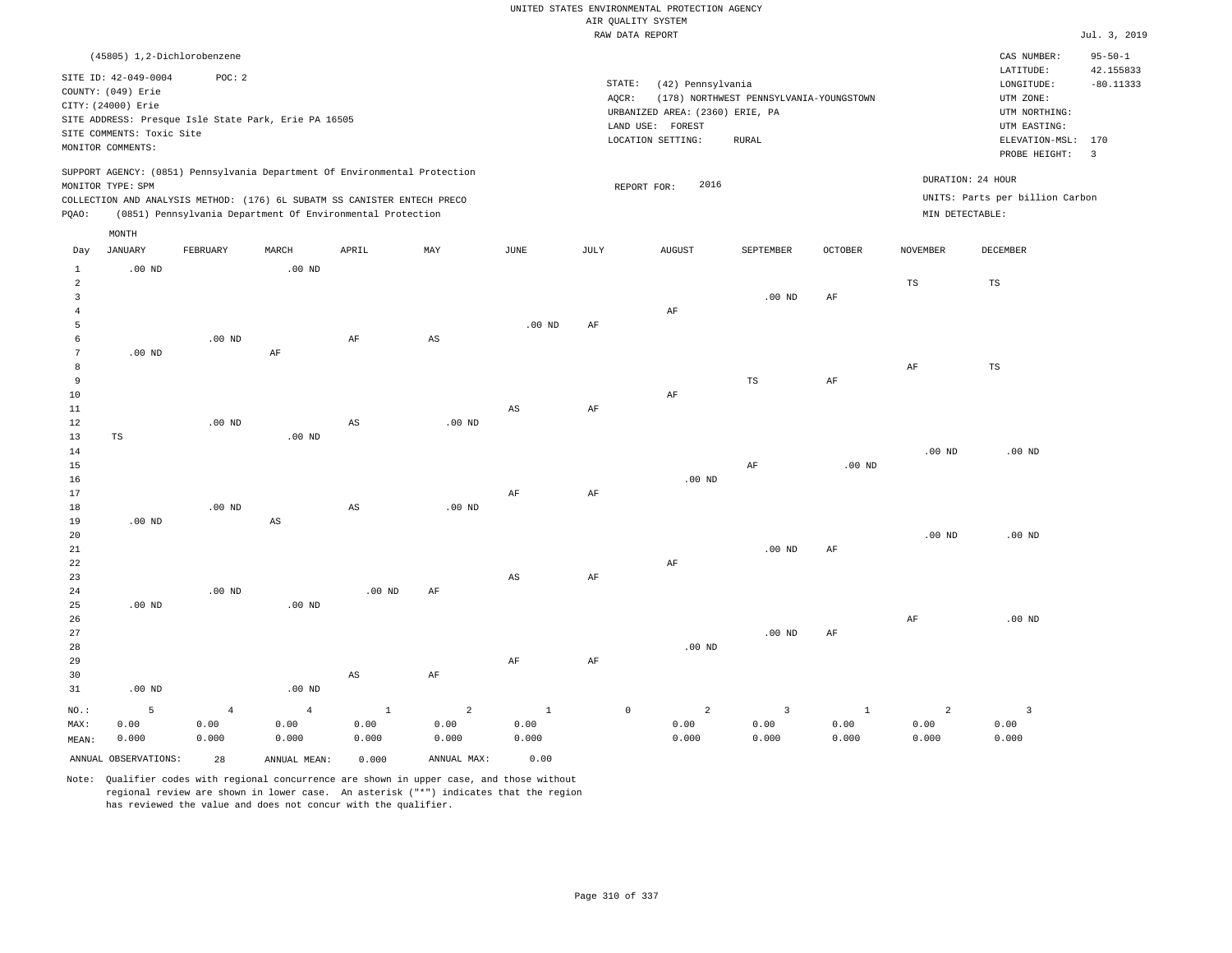|                      | (45805) 1,2-Dichlorobenzene                                      |               |                                                      |                                                                            |                   |                       |                        |                                                      |                                         |                   |                   | CAS NUMBER:<br>LATITUDE:                         | $95 - 50 - 1$<br>42.155833 |
|----------------------|------------------------------------------------------------------|---------------|------------------------------------------------------|----------------------------------------------------------------------------|-------------------|-----------------------|------------------------|------------------------------------------------------|-----------------------------------------|-------------------|-------------------|--------------------------------------------------|----------------------------|
|                      | SITE ID: 42-049-0004<br>COUNTY: (049) Erie<br>CITY: (24000) Erie | POC: 2        |                                                      |                                                                            |                   |                       | STATE:<br>AQCR:        | (42) Pennsylvania<br>URBANIZED AREA: (2360) ERIE, PA | (178) NORTHWEST PENNSYLVANIA-YOUNGSTOWN |                   |                   | ${\tt LONGITUDE:}$<br>UTM ZONE:<br>UTM NORTHING: | $-80.11333$                |
|                      | SITE COMMENTS: Toxic Site                                        |               | SITE ADDRESS: Presque Isle State Park, Erie PA 16505 |                                                                            |                   |                       |                        | LAND USE: FOREST                                     |                                         |                   |                   | UTM EASTING:                                     |                            |
|                      | MONITOR COMMENTS:                                                |               |                                                      |                                                                            |                   |                       |                        | LOCATION SETTING:                                    | <b>RURAL</b>                            |                   |                   | ELEVATION-MSL: 170                               |                            |
|                      |                                                                  |               |                                                      |                                                                            |                   |                       |                        |                                                      |                                         |                   |                   | PROBE HEIGHT:                                    | $\overline{3}$             |
|                      | MONITOR TYPE: SPM                                                |               |                                                      | SUPPORT AGENCY: (0851) Pennsylvania Department Of Environmental Protection |                   |                       | REPORT FOR:            | 2017                                                 |                                         |                   | DURATION: 24 HOUR |                                                  |                            |
|                      |                                                                  |               |                                                      | COLLECTION AND ANALYSIS METHOD: (176) 6L SUBATM SS CANISTER ENTECH PRECO   |                   |                       |                        |                                                      |                                         |                   |                   | UNITS: Parts per billion Carbon                  |                            |
| PQAO:                |                                                                  |               |                                                      | (0851) Pennsylvania Department Of Environmental Protection                 |                   |                       |                        |                                                      |                                         |                   | MIN DETECTABLE:   |                                                  |                            |
|                      | MONTH                                                            |               |                                                      |                                                                            |                   |                       |                        |                                                      |                                         |                   |                   |                                                  |                            |
| Day                  | <b>JANUARY</b>                                                   | FEBRUARY      | MARCH                                                | APRIL                                                                      | MAX               | $\operatorname{JUNE}$ | JULY                   | <b>AUGUST</b>                                        | SEPTEMBER                               | <b>OCTOBER</b>    | <b>NOVEMBER</b>   | DECEMBER                                         |                            |
| $\mathbf{1}$         | AF                                                               |               |                                                      | AF                                                                         | AF                |                       |                        |                                                      |                                         |                   |                   |                                                  |                            |
| $\overline{2}$       |                                                                  |               | $.00$ ND                                             |                                                                            |                   |                       |                        |                                                      |                                         |                   |                   |                                                  |                            |
| $\overline{3}$       |                                                                  |               |                                                      |                                                                            |                   |                       |                        |                                                      |                                         |                   | $.00$ ND          | $.00$ ND                                         |                            |
| $\overline{4}$       |                                                                  |               |                                                      |                                                                            |                   |                       |                        |                                                      | .00 <sub>ND</sub>                       | .00 <sub>ND</sub> |                   |                                                  |                            |
| 5                    |                                                                  |               |                                                      |                                                                            |                   |                       |                        | $.00$ ND                                             |                                         |                   |                   |                                                  |                            |
| 6                    |                                                                  | $.00$ ND      |                                                      |                                                                            |                   | $.00$ ND              | $\mathbb{A}\mathbb{S}$ |                                                      |                                         |                   |                   |                                                  |                            |
| $7\phantom{.0}$<br>8 | $_{\rm TS}$                                                      |               |                                                      | AF                                                                         | $.00$ ND          |                       |                        |                                                      |                                         |                   |                   |                                                  |                            |
| $\overline{9}$       |                                                                  |               | .00 <sub>ND</sub>                                    |                                                                            |                   |                       |                        |                                                      |                                         |                   | $.00$ ND          | $.00$ ND                                         |                            |
| 10                   |                                                                  |               |                                                      |                                                                            |                   |                       |                        |                                                      | $.00$ ND                                | .00 <sub>ND</sub> |                   |                                                  |                            |
| 11                   |                                                                  |               |                                                      |                                                                            |                   |                       |                        | $.00$ ND                                             |                                         |                   |                   |                                                  |                            |
| 12                   |                                                                  | $\mathbb{TS}$ |                                                      |                                                                            |                   | $.00$ ND              | $_{\rm AS}$            |                                                      |                                         |                   |                   |                                                  |                            |
| 13                   | $.00$ ND                                                         |               |                                                      | .00 <sub>ND</sub>                                                          | .00 <sub>ND</sub> |                       |                        |                                                      |                                         |                   |                   |                                                  |                            |
| 14                   |                                                                  |               | $.00$ ND                                             |                                                                            |                   |                       |                        |                                                      |                                         |                   |                   |                                                  |                            |
| 15                   |                                                                  |               |                                                      |                                                                            |                   |                       |                        |                                                      |                                         |                   | .00 <sub>ND</sub> | $.00$ ND                                         |                            |
| 16                   |                                                                  |               |                                                      |                                                                            |                   |                       |                        |                                                      | .00 <sub>ND</sub>                       | .00 <sub>ND</sub> |                   |                                                  |                            |
| 17                   |                                                                  |               |                                                      |                                                                            |                   |                       |                        | .00 <sub>ND</sub>                                    |                                         |                   |                   |                                                  |                            |
| $18\,$               |                                                                  | AF            |                                                      |                                                                            |                   | $.00$ ND              | AS                     |                                                      |                                         |                   |                   |                                                  |                            |
| 19                   | $.00$ ND                                                         |               |                                                      | $\rm{AF}$                                                                  | $.00$ ND          |                       |                        |                                                      |                                         |                   |                   |                                                  |                            |
| 20<br>21             |                                                                  |               | $.00$ ND                                             |                                                                            |                   |                       |                        |                                                      |                                         |                   |                   |                                                  |                            |
| 22                   |                                                                  |               |                                                      |                                                                            |                   |                       |                        |                                                      | .00 <sub>ND</sub>                       | .00 <sub>ND</sub> | $.00$ ND          | TS                                               |                            |
| 23                   |                                                                  |               |                                                      |                                                                            |                   |                       |                        | $.00$ ND                                             |                                         |                   |                   |                                                  |                            |
| 24                   |                                                                  | $\rm{AF}$     |                                                      |                                                                            |                   | $.00$ ND              | $.00$ ND               |                                                      |                                         |                   |                   |                                                  |                            |
| 25                   | AS                                                               |               |                                                      | AF                                                                         | $.00$ ND          |                       |                        |                                                      |                                         |                   |                   |                                                  |                            |
| 26                   |                                                                  |               | $.00$ ND                                             |                                                                            |                   |                       |                        |                                                      |                                         |                   |                   |                                                  |                            |
| 27                   |                                                                  |               |                                                      |                                                                            |                   |                       |                        |                                                      |                                         |                   | $.00$ ND          | AF                                               |                            |
| 28                   |                                                                  |               |                                                      |                                                                            |                   |                       |                        |                                                      | $.00$ ND                                | $.00$ ND          |                   |                                                  |                            |
| 29                   |                                                                  |               |                                                      |                                                                            |                   |                       |                        | $.00$ ND                                             |                                         |                   |                   |                                                  |                            |
| 30                   |                                                                  |               |                                                      |                                                                            |                   | AS                    | $.00$ ND               |                                                      |                                         |                   |                   |                                                  |                            |
| 31                   | $.00$ ND                                                         |               |                                                      |                                                                            | $.00$ ND          |                       |                        |                                                      |                                         |                   |                   |                                                  |                            |
| NO.:                 | $\overline{3}$                                                   | $\mathbf{1}$  | 5                                                    | <sup>1</sup>                                                               | 5                 | $\overline{4}$        | 2                      | 5                                                    | 5                                       | 5                 | 5                 | $\overline{3}$                                   |                            |
| MAX:                 | 0.00                                                             | 0.00          | 0.00                                                 | 0.00                                                                       | 0.00              | 0.00                  | 0.00                   | 0.00                                                 | 0.00                                    | 0.00              | 0.00              | 0.00                                             |                            |
| MEAN:                | 0.000                                                            | 0.000         | 0.000                                                | 0.000                                                                      | 0.000             | 0.000                 | 0.000                  | 0.000                                                | 0.000                                   | 0.000             | 0.000             | 0.000                                            |                            |
|                      | ANNUAL OBSERVATIONS:                                             | 44            | ANNUAL MEAN:                                         | 0.000                                                                      | ANNUAL MAX:       | 0.00                  |                        |                                                      |                                         |                   |                   |                                                  |                            |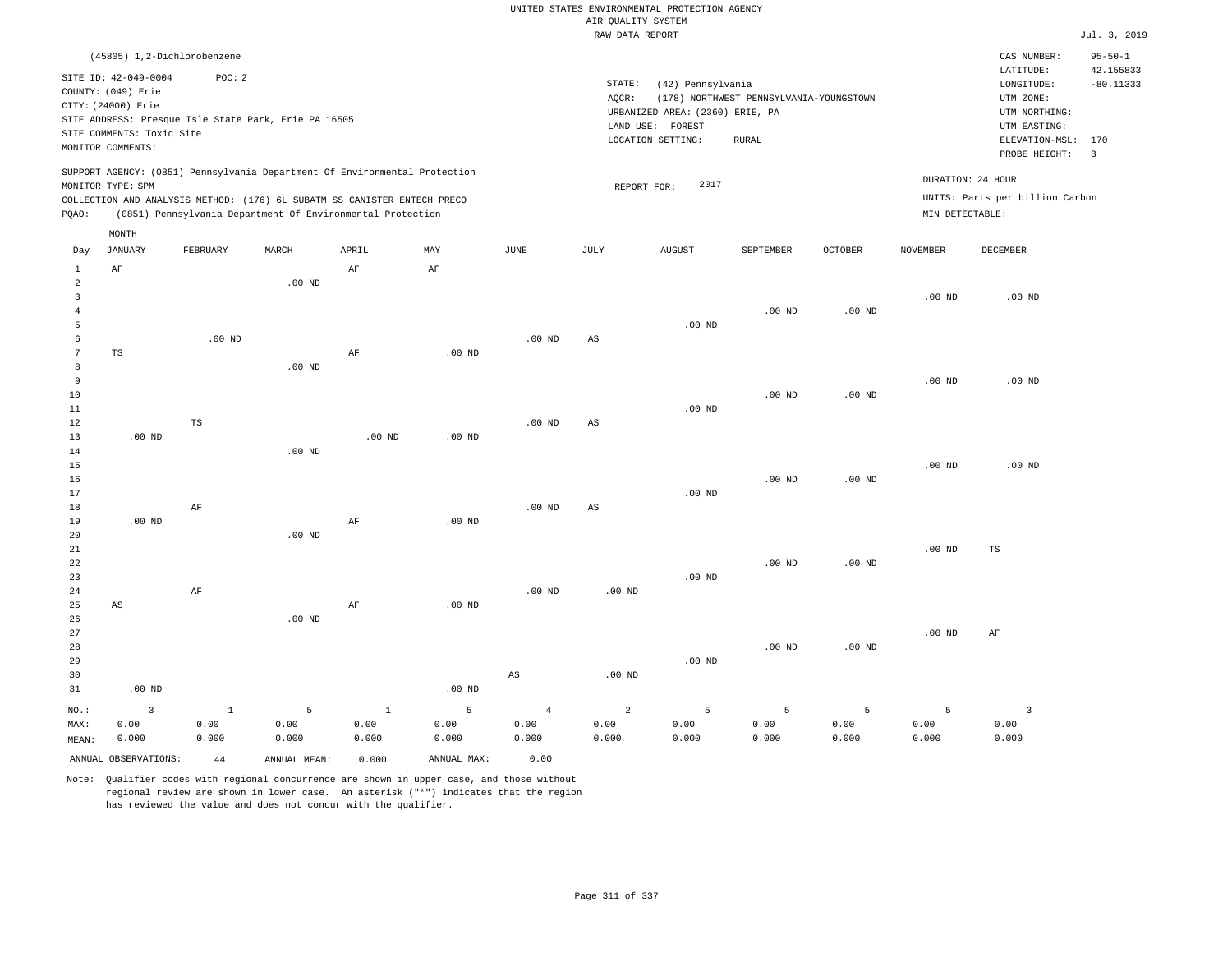|                     |                           |                                                                            |              |                |              |                     |           | UNITED STATES ENVIRONMENTAL PROTECTION AGENCY |                                         |                   |                   |                                 |                            |
|---------------------|---------------------------|----------------------------------------------------------------------------|--------------|----------------|--------------|---------------------|-----------|-----------------------------------------------|-----------------------------------------|-------------------|-------------------|---------------------------------|----------------------------|
|                     |                           |                                                                            |              |                |              |                     |           | AIR QUALITY SYSTEM<br>RAW DATA REPORT         |                                         |                   |                   |                                 | Jul. 3, 2019               |
|                     |                           |                                                                            |              |                |              |                     |           |                                               |                                         |                   |                   |                                 |                            |
|                     | SITE ID: 42-049-0004      | (45805) 1,2-Dichlorobenzene<br>POC: 2                                      |              |                |              |                     |           |                                               |                                         |                   |                   | CAS NUMBER:<br>LATITUDE:        | $95 - 50 - 1$<br>42.155833 |
|                     | COUNTY: (049) Erie        |                                                                            |              |                |              |                     | STATE:    | (42) Pennsylvania                             |                                         |                   |                   | LONGITUDE:                      | $-80.11333$                |
|                     | CITY: (24000) Erie        |                                                                            |              |                |              |                     | AQCR:     | URBANIZED AREA: (2360) ERIE, PA               | (178) NORTHWEST PENNSYLVANIA-YOUNGSTOWN |                   |                   | UTM ZONE:<br>UTM NORTHING:      |                            |
|                     |                           | SITE ADDRESS: Presque Isle State Park, Erie PA 16505                       |              |                |              |                     |           | LAND USE: FOREST                              |                                         |                   |                   | UTM EASTING:                    |                            |
|                     | SITE COMMENTS: Toxic Site |                                                                            |              |                |              |                     |           | LOCATION SETTING:                             | <b>RURAL</b>                            |                   |                   | ELEVATION-MSL:                  | 170                        |
|                     | MONITOR COMMENTS:         |                                                                            |              |                |              |                     |           |                                               |                                         |                   |                   | PROBE HEIGHT:                   | $\overline{3}$             |
|                     | MONITOR TYPE: SPM         | SUPPORT AGENCY: (0851) Pennsylvania Department Of Environmental Protection |              |                |              |                     |           | 2018<br>REPORT FOR:                           |                                         |                   | DURATION: 24 HOUR |                                 |                            |
|                     |                           | COLLECTION AND ANALYSIS METHOD: (176) 6L SUBATM SS CANISTER ENTECH PRECO   |              |                |              |                     |           |                                               |                                         |                   |                   | UNITS: Parts per billion Carbon |                            |
| PQAO:               |                           | (0851) Pennsylvania Department Of Environmental Protection                 |              |                |              |                     |           |                                               |                                         |                   |                   | MIN DETECTABLE: .2710443        |                            |
|                     | MONTH                     |                                                                            |              |                |              |                     |           |                                               |                                         |                   |                   |                                 |                            |
| Day                 | <b>JANUARY</b>            | FEBRUARY                                                                   | MARCH        | APRIL          | MAY          | JUNE                | JULY      | <b>AUGUST</b>                                 | SEPTEMBER                               | OCTOBER           | <b>NOVEMBER</b>   | DECEMBER                        |                            |
| $\mathbf{1}$        |                           | AQ                                                                         |              |                |              | AF                  | AF        |                                               |                                         |                   |                   |                                 |                            |
| $\overline{a}$      | $_{\rm TS}$               |                                                                            |              | AF             | $.00$ ND     |                     |           |                                               |                                         |                   |                   |                                 |                            |
| $\mathbf{3}$        |                           |                                                                            | $.00$ ND     |                |              |                     |           |                                               |                                         |                   |                   |                                 |                            |
| $\overline{4}$      |                           |                                                                            |              |                |              |                     |           |                                               |                                         |                   | .00 <sub>ND</sub> | $.00$ ND                        |                            |
| 5                   |                           |                                                                            |              |                |              |                     |           |                                               | AF                                      | $.00$ ND          |                   |                                 |                            |
| 6<br>$\overline{7}$ |                           |                                                                            |              |                |              |                     |           | AF                                            |                                         |                   |                   |                                 |                            |
| 8                   | AF                        | .00 <sub>ND</sub>                                                          |              | $.00$ ND       | AS           | $\rm{AF}$           | $\rm{AF}$ |                                               |                                         |                   |                   |                                 |                            |
| 9                   |                           |                                                                            | $.00$ ND     |                |              |                     |           |                                               |                                         |                   |                   |                                 |                            |
| $10$                |                           |                                                                            |              |                |              |                     |           |                                               |                                         |                   | .00 <sub>ND</sub> | $.00$ ND                        |                            |
| $11\,$              |                           |                                                                            |              |                |              |                     |           |                                               | $_{\rm AS}$                             | $.00$ ND          |                   |                                 |                            |
| 12                  |                           |                                                                            |              |                |              |                     |           | AF                                            |                                         |                   |                   |                                 |                            |
| 13                  |                           | $.00$ ND                                                                   |              |                |              | AF                  | AF        |                                               |                                         |                   |                   |                                 |                            |
| 14                  | $\rm AF$                  |                                                                            |              | $.00$ ND       | AF           |                     |           |                                               |                                         |                   |                   |                                 |                            |
| 15                  |                           |                                                                            | $.00$ ND     |                |              |                     |           |                                               |                                         |                   |                   |                                 |                            |
| 16                  |                           |                                                                            |              |                |              |                     |           |                                               |                                         |                   | AS                | $.00$ ND                        |                            |
| 17<br>18            |                           |                                                                            |              |                |              |                     |           | AF                                            | $.00$ ND                                | $.00$ ND          |                   |                                 |                            |
| 19                  |                           | $.00$ ND                                                                   |              |                |              | AF                  | AF        |                                               |                                         |                   |                   |                                 |                            |
| 20                  | $\rm AF$                  |                                                                            |              | $.00$ ND       | AF           |                     |           |                                               |                                         |                   |                   |                                 |                            |
| 21                  |                           |                                                                            | $\rm AF$     |                |              |                     |           |                                               |                                         |                   |                   |                                 |                            |
| 22                  |                           |                                                                            |              |                |              |                     |           |                                               |                                         |                   | $.00$ ND          | $.00$ ND                        |                            |
| 23                  |                           |                                                                            |              |                |              |                     |           |                                               | $.00$ ND                                | $.00$ ND          |                   |                                 |                            |
| 24                  |                           |                                                                            |              |                |              |                     |           | $.00$ ND                                      |                                         |                   |                   |                                 |                            |
| 25                  |                           | $.00$ ND                                                                   |              |                |              | $\rm{AF}$           | $\rm{AF}$ |                                               |                                         |                   |                   |                                 |                            |
| 26<br>27            | AF                        |                                                                            |              | $.00$ ND       | AF           |                     |           |                                               |                                         |                   |                   |                                 |                            |
| 28                  |                           |                                                                            | AF           |                |              |                     |           |                                               |                                         |                   | .00 <sub>ND</sub> | AS                              |                            |
| 29                  |                           |                                                                            |              |                |              |                     |           |                                               | $.00$ ND                                | .00 <sub>ND</sub> |                   |                                 |                            |
| 30                  |                           |                                                                            |              |                |              |                     |           | $.00$ ND                                      |                                         |                   |                   |                                 |                            |
| 31                  |                           |                                                                            |              |                |              |                     | AF        |                                               |                                         |                   |                   |                                 |                            |
| $NO.$ :             | $\mathbb O$               | $\overline{4}$                                                             | 3            | $\overline{4}$ | $\mathbf{1}$ | $\mathsf{O}\xspace$ |           | $\mathsf{O}\xspace$<br>2                      | $\overline{3}$                          | 5                 | $\overline{4}$    | $\overline{4}$                  |                            |
| MAX:                |                           | 0.00                                                                       | 0.00         | 0.00           | 0.00         |                     |           | 0.00                                          | 0.00                                    | 0.00              | 0.00              | 0.00                            |                            |
| MEAN:               |                           | 0.000                                                                      | 0.000        | 0.000          | 0.000        |                     |           | 0.000                                         | 0.000                                   | 0.000             | 0.000             | 0.000                           |                            |
|                     | ANNUAL OBSERVATIONS:      | 30                                                                         | ANNUAL MEAN: | 0.000          | ANNUAL MAX:  | 0.00                |           |                                               |                                         |                   |                   |                                 |                            |
|                     |                           |                                                                            |              |                |              |                     |           |                                               |                                         |                   |                   |                                 |                            |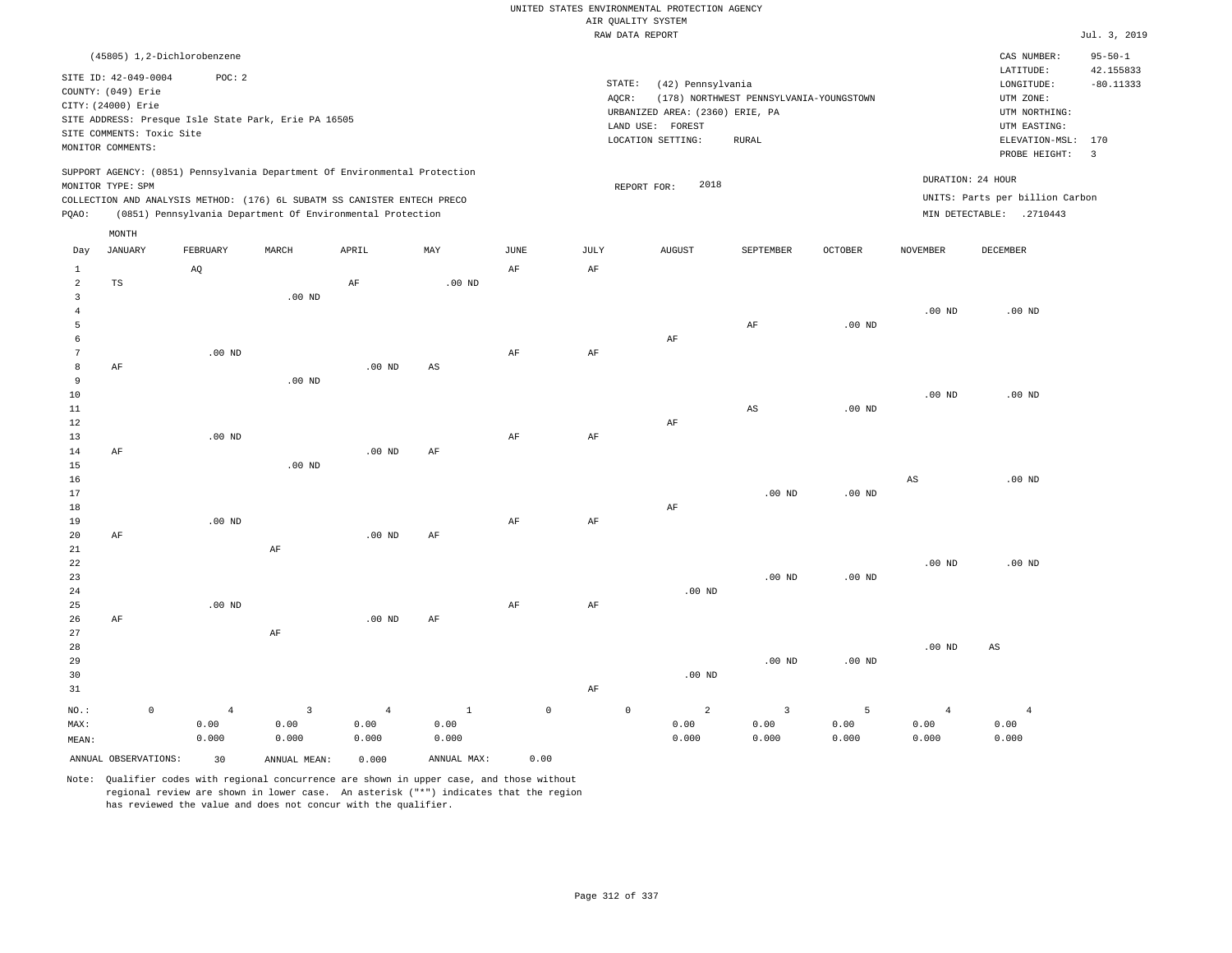|                |                             |          |                                                                            |                   |             |                        | RAW DATA REPORT |                                 |                                         |                   |                   |                                 | Jul. 3, 2019   |
|----------------|-----------------------------|----------|----------------------------------------------------------------------------|-------------------|-------------|------------------------|-----------------|---------------------------------|-----------------------------------------|-------------------|-------------------|---------------------------------|----------------|
|                | (45806) 1,3-Dichlorobenzene |          |                                                                            |                   |             |                        |                 |                                 |                                         |                   |                   | CAS NUMBER:                     | $541 - 73 - 1$ |
|                | SITE ID: 42-049-0004        | POC: 2   |                                                                            |                   |             |                        |                 |                                 |                                         |                   |                   | LATITUDE:                       | 42.155833      |
|                |                             |          |                                                                            |                   |             |                        | STATE:          | (42) Pennsylvania               |                                         |                   |                   | LONGITUDE:                      | $-80.11333$    |
|                | COUNTY: (049) Erie          |          |                                                                            |                   |             |                        | AOCR:           |                                 | (178) NORTHWEST PENNSYLVANIA-YOUNGSTOWN |                   |                   | UTM ZONE:                       |                |
|                | CITY: (24000) Erie          |          |                                                                            |                   |             |                        |                 | URBANIZED AREA: (2360) ERIE, PA |                                         |                   |                   | UTM NORTHING:                   |                |
|                |                             |          | SITE ADDRESS: Presque Isle State Park, Erie PA 16505                       |                   |             |                        |                 | LAND USE: FOREST                |                                         |                   |                   | UTM EASTING:                    |                |
|                | SITE COMMENTS: Toxic Site   |          |                                                                            |                   |             |                        |                 | LOCATION SETTING:               | RURAL                                   |                   |                   | ELEVATION-MSL: 170              |                |
|                | MONITOR COMMENTS:           |          |                                                                            |                   |             |                        |                 |                                 |                                         |                   |                   | PROBE HEIGHT:                   | $\overline{3}$ |
|                |                             |          | SUPPORT AGENCY: (0851) Pennsylvania Department Of Environmental Protection |                   |             |                        |                 |                                 |                                         |                   |                   |                                 |                |
|                | MONITOR TYPE: SPM           |          |                                                                            |                   |             |                        | REPORT FOR:     | 2013                            |                                         |                   |                   | DURATION: 24 HOUR               |                |
|                |                             |          | COLLECTION AND ANALYSIS METHOD: (176) 6L SUBATM SS CANISTER ENTECH PRECO   |                   |             |                        |                 |                                 |                                         |                   |                   | UNITS: Parts per billion Carbon |                |
| PQAO:          |                             |          | (0851) Pennsylvania Department Of Environmental Protection                 |                   |             |                        |                 |                                 |                                         |                   | MIN DETECTABLE:   |                                 |                |
|                | MONTH                       |          |                                                                            |                   |             |                        |                 |                                 |                                         |                   |                   |                                 |                |
| Day            | <b>JANUARY</b>              | FEBRUARY | MARCH                                                                      | APRIL             | MAY         | $\mathtt{JUNE}$        | JULY            | <b>AUGUST</b>                   | SEPTEMBER                               | <b>OCTOBER</b>    | <b>NOVEMBER</b>   | DECEMBER                        |                |
| 1              |                             |          |                                                                            |                   |             |                        |                 |                                 | $.00$ ND                                | $.00$ ND          |                   |                                 |                |
| $\overline{a}$ |                             |          |                                                                            |                   |             |                        |                 | $.00$ ND                        |                                         |                   |                   |                                 |                |
| $\overline{3}$ |                             | $.00$ ND |                                                                            |                   |             | $\mathbb{A}\mathbb{S}$ | $.00$ ND        |                                 |                                         |                   |                   |                                 |                |
| $\overline{4}$ | $.00$ ND                    |          |                                                                            | .00 <sub>ND</sub> | $.00$ ND    |                        |                 |                                 |                                         |                   |                   |                                 |                |
| 5              |                             |          | $.00$ ND                                                                   |                   |             |                        |                 |                                 |                                         |                   |                   |                                 |                |
| 6              |                             |          |                                                                            |                   |             |                        |                 |                                 |                                         |                   | .00 <sub>ND</sub> | $.00$ ND                        |                |
| $\overline{7}$ |                             |          |                                                                            |                   |             |                        |                 |                                 | $.00$ ND                                | $.00$ ND          |                   |                                 |                |
| 8              |                             |          |                                                                            |                   |             |                        |                 | $.00$ ND                        |                                         |                   |                   |                                 |                |
| 9              |                             | $.00$ ND |                                                                            |                   |             | .00 <sub>ND</sub>      | $.00$ ND        |                                 |                                         |                   |                   |                                 |                |
| 10             | $.00$ ND                    |          |                                                                            | AS                | $.00$ ND    |                        |                 |                                 |                                         |                   |                   |                                 |                |
| $1\,1$         |                             |          | $.00$ ND                                                                   |                   |             |                        |                 |                                 |                                         |                   |                   |                                 |                |
| 12             |                             |          |                                                                            |                   |             |                        |                 |                                 |                                         |                   | $\rm AF$          | $.00$ ND                        |                |
| 13             |                             |          |                                                                            |                   |             |                        |                 |                                 | $.00$ ND                                | $.00$ ND          |                   |                                 |                |
|                |                             |          |                                                                            |                   |             |                        |                 |                                 |                                         |                   |                   |                                 |                |
| 14             |                             |          |                                                                            |                   |             |                        |                 | AF                              |                                         |                   |                   |                                 |                |
| 15             |                             | $.00$ ND |                                                                            |                   |             | .00 <sub>ND</sub>      | $.00$ ND        |                                 |                                         |                   |                   |                                 |                |
| 16             | $.00$ ND                    |          |                                                                            | $.00$ ND          | $.00$ ND    |                        |                 |                                 |                                         |                   |                   |                                 |                |
| 17             |                             |          | $.00$ ND                                                                   |                   |             |                        |                 |                                 |                                         |                   |                   |                                 |                |
| 18             |                             |          |                                                                            |                   |             |                        |                 |                                 |                                         |                   | .00 <sub>ND</sub> | $.00$ ND                        |                |
| 19             |                             |          |                                                                            |                   |             |                        |                 |                                 | $.00$ ND                                | .00 <sub>ND</sub> |                   |                                 |                |
| 20             |                             |          |                                                                            |                   |             |                        |                 | $.00$ ND                        |                                         |                   |                   |                                 |                |
| 21             |                             | $.00$ ND |                                                                            |                   |             | .00 <sub>ND</sub>      | $.00$ ND        |                                 |                                         |                   |                   |                                 |                |
| 22             | $.00$ ND                    |          |                                                                            | $.00$ ND          | $.00$ ND    |                        |                 |                                 |                                         |                   |                   |                                 |                |
| 23             |                             |          | $.00$ ND                                                                   |                   |             |                        |                 |                                 |                                         |                   |                   |                                 |                |
| 24             |                             |          |                                                                            |                   |             |                        |                 |                                 |                                         |                   | .00 <sub>ND</sub> | $.00$ ND                        |                |
| 25             |                             |          |                                                                            |                   |             |                        |                 |                                 | $.00$ ND                                | $.00$ ND          |                   |                                 |                |
| 26             |                             |          |                                                                            |                   |             |                        |                 | $.00$ ND                        |                                         |                   |                   |                                 |                |
| 27             |                             | $.00$ ND |                                                                            |                   |             | $.00$ ND               | $.00$ ND        |                                 |                                         |                   |                   |                                 |                |
| 28             | $.00$ ND                    |          |                                                                            | $.00$ ND          | $.00$ ND    |                        |                 |                                 |                                         |                   |                   |                                 |                |
| 29             |                             |          | $.00$ ND                                                                   |                   |             |                        |                 |                                 |                                         |                   |                   |                                 |                |
| 30             |                             |          |                                                                            |                   |             |                        |                 |                                 |                                         |                   | $.00$ ND          | $.00$ ND                        |                |
| 31             |                             |          |                                                                            |                   |             |                        |                 |                                 |                                         | $.00$ ND          |                   |                                 |                |
| NO.:           | 5                           | 5        | 5                                                                          | $\overline{4}$    | 5           | $\overline{4}$         | 5               | $\overline{4}$                  | 5                                       | 6                 | $\overline{4}$    | 5                               |                |
|                | 0.00                        | 0.00     | 0.00                                                                       | 0.00              | 0.00        | 0.00                   | 0.00            | 0.00                            | 0.00                                    | 0.00              | 0.00              | 0.00                            |                |
| MAX:           |                             |          |                                                                            |                   |             | 0.000                  |                 |                                 | 0.000                                   |                   | 0.000             | 0.000                           |                |
| MEAN:          | 0.000                       | 0.000    | 0.000                                                                      | 0.000             | 0.000       |                        | 0.000           | 0.000                           |                                         | 0.000             |                   |                                 |                |
|                | ANNUAL OBSERVATIONS:        | 57       | ANNUAL MEAN:                                                               | 0.000             | ANNUAL MAX: | 0.00                   |                 |                                 |                                         |                   |                   |                                 |                |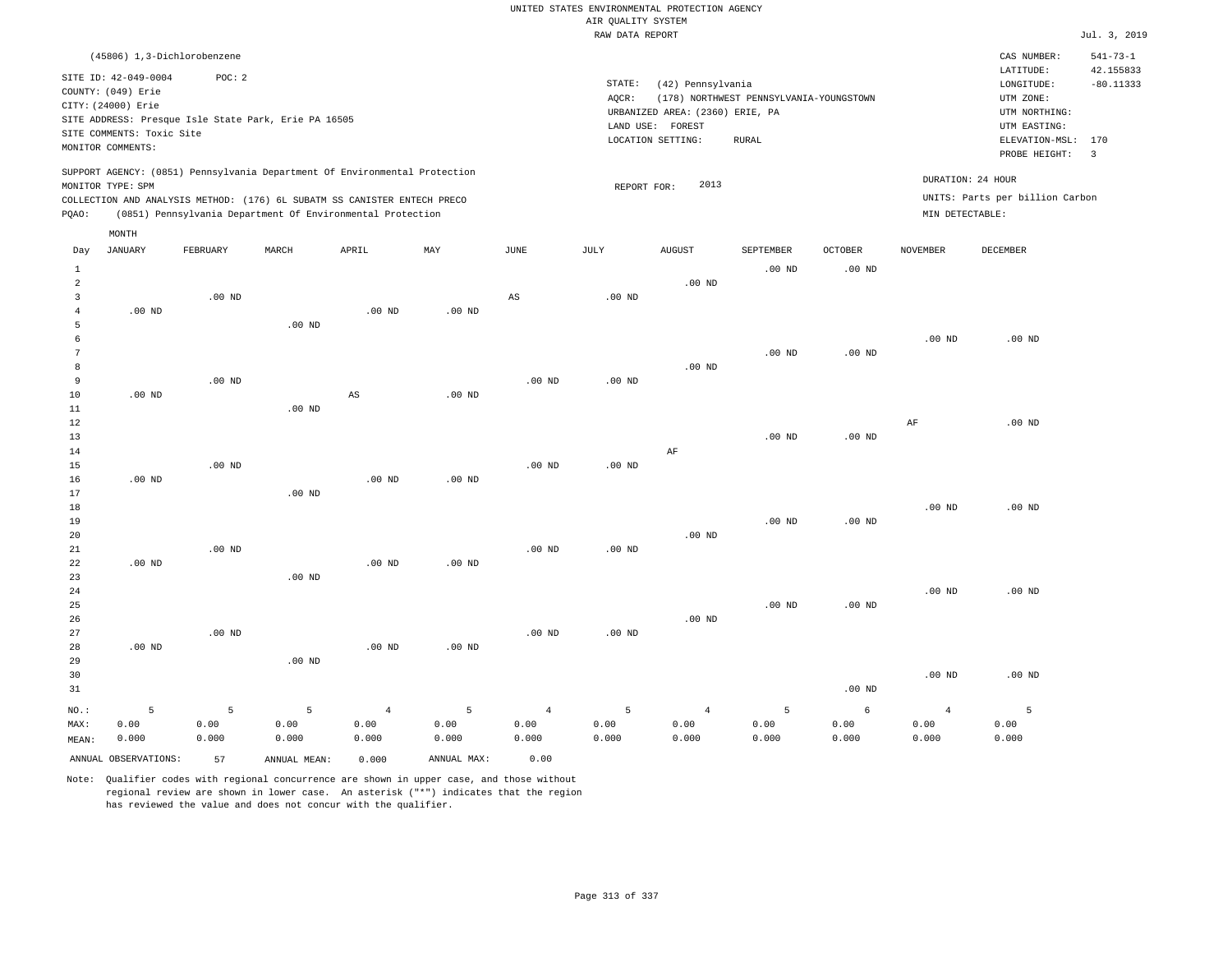|                                |                                                                                                                    |                   |                                                                                                                                        |                        |                        |                   | RAW DATA REPORT   |                                                                                               |                                                         |                        |                        |                                                                                                              | Jul. 3, 2019                               |
|--------------------------------|--------------------------------------------------------------------------------------------------------------------|-------------------|----------------------------------------------------------------------------------------------------------------------------------------|------------------------|------------------------|-------------------|-------------------|-----------------------------------------------------------------------------------------------|---------------------------------------------------------|------------------------|------------------------|--------------------------------------------------------------------------------------------------------------|--------------------------------------------|
|                                | (45806) 1,3-Dichlorobenzene                                                                                        |                   |                                                                                                                                        |                        |                        |                   |                   |                                                                                               |                                                         |                        |                        | CAS NUMBER:                                                                                                  | $541 - 73 - 1$                             |
|                                | SITE ID: 42-049-0004<br>COUNTY: (049) Erie<br>CITY: (24000) Erie<br>SITE COMMENTS: Toxic Site<br>MONITOR COMMENTS: | POC: 2            | SITE ADDRESS: Presque Isle State Park, Erie PA 16505                                                                                   |                        |                        |                   | STATE:<br>AOCR:   | (42) Pennsylvania<br>URBANIZED AREA: (2360) ERIE, PA<br>LAND USE: FOREST<br>LOCATION SETTING: | (178) NORTHWEST PENNSYLVANIA-YOUNGSTOWN<br><b>RURAL</b> |                        |                        | LATITUDE:<br>LONGITUDE:<br>UTM ZONE:<br>UTM NORTHING:<br>UTM EASTING:<br>ELEVATION-MSL: 170<br>PROBE HEIGHT: | 42.155833<br>$-80.11333$<br>$\overline{3}$ |
|                                |                                                                                                                    |                   | SUPPORT AGENCY: (0851) Pennsylvania Department Of Environmental Protection                                                             |                        |                        |                   |                   |                                                                                               |                                                         |                        |                        | DURATION: 24 HOUR                                                                                            |                                            |
|                                | MONITOR TYPE: SPM                                                                                                  |                   |                                                                                                                                        |                        |                        |                   | REPORT FOR:       | 2014                                                                                          |                                                         |                        |                        | UNITS: Parts per billion Carbon                                                                              |                                            |
| PQAO:                          |                                                                                                                    |                   | COLLECTION AND ANALYSIS METHOD: (176) 6L SUBATM SS CANISTER ENTECH PRECO<br>(0851) Pennsylvania Department Of Environmental Protection |                        |                        |                   |                   |                                                                                               |                                                         |                        | MIN DETECTABLE:        |                                                                                                              |                                            |
|                                | MONTH                                                                                                              |                   |                                                                                                                                        |                        |                        |                   |                   |                                                                                               |                                                         |                        |                        |                                                                                                              |                                            |
| Day                            | <b>JANUARY</b>                                                                                                     | FEBRUARY          | MARCH                                                                                                                                  | APRIL                  | MAY                    | <b>JUNE</b>       | <b>JULY</b>       | <b>AUGUST</b>                                                                                 | SEPTEMBER                                               | <b>OCTOBER</b>         | <b>NOVEMBER</b>        | <b>DECEMBER</b>                                                                                              |                                            |
| $\mathbf{1}$<br>$\overline{a}$ |                                                                                                                    |                   |                                                                                                                                        |                        |                        |                   |                   |                                                                                               | $.00$ ND                                                | AS                     | $\mathbb{A}\mathbb{S}$ | AS                                                                                                           |                                            |
| 3                              |                                                                                                                    |                   |                                                                                                                                        |                        |                        |                   |                   | $.00$ ND                                                                                      |                                                         |                        |                        |                                                                                                              |                                            |
| $\overline{4}$                 |                                                                                                                    | AF                |                                                                                                                                        |                        |                        | .00 <sub>ND</sub> | $.00$ ND          |                                                                                               |                                                         |                        |                        |                                                                                                              |                                            |
| 5<br>6                         | $.00$ ND                                                                                                           |                   | $.00$ ND                                                                                                                               | $.00$ ND               | $.00$ ND               |                   |                   |                                                                                               |                                                         |                        |                        |                                                                                                              |                                            |
| $7\phantom{.0}$                |                                                                                                                    |                   |                                                                                                                                        |                        |                        |                   |                   |                                                                                               |                                                         |                        | .00 <sub>ND</sub>      | $.00$ ND                                                                                                     |                                            |
| 8                              |                                                                                                                    |                   |                                                                                                                                        |                        |                        |                   |                   |                                                                                               | AF                                                      | $\mathbb{A}\mathbb{S}$ |                        |                                                                                                              |                                            |
| 9                              |                                                                                                                    |                   |                                                                                                                                        |                        |                        |                   |                   | AF                                                                                            |                                                         |                        |                        |                                                                                                              |                                            |
| 10                             |                                                                                                                    | $.00$ ND          |                                                                                                                                        |                        |                        | $.00$ ND          | .00 <sub>ND</sub> |                                                                                               |                                                         |                        |                        |                                                                                                              |                                            |
| $11\,$                         | $.00$ ND                                                                                                           |                   |                                                                                                                                        | $\rm AF$               | $\mathbb{A}\mathbb{S}$ |                   |                   |                                                                                               |                                                         |                        |                        |                                                                                                              |                                            |
| 12                             |                                                                                                                    |                   | AM                                                                                                                                     |                        |                        |                   |                   |                                                                                               |                                                         |                        |                        |                                                                                                              |                                            |
| 13<br>$14\,$                   |                                                                                                                    |                   |                                                                                                                                        |                        |                        |                   |                   |                                                                                               | $\mathbb{A}\mathbb{S}$                                  | $\mathbb{A}\mathbb{M}$ | $\mathbb{A}\mathbb{S}$ | $.00$ ND                                                                                                     |                                            |
| 15                             |                                                                                                                    |                   |                                                                                                                                        |                        |                        |                   |                   | AF                                                                                            |                                                         |                        |                        |                                                                                                              |                                            |
| 16                             |                                                                                                                    | .00 <sub>ND</sub> |                                                                                                                                        |                        |                        | .00 <sub>ND</sub> | .00 <sub>ND</sub> |                                                                                               |                                                         |                        |                        |                                                                                                              |                                            |
| 17                             | $.00$ ND                                                                                                           |                   |                                                                                                                                        | .00 <sub>ND</sub>      | $.00$ ND               |                   |                   |                                                                                               |                                                         |                        |                        |                                                                                                              |                                            |
| 18                             |                                                                                                                    |                   | .00 <sub>ND</sub>                                                                                                                      |                        |                        |                   |                   |                                                                                               |                                                         |                        |                        |                                                                                                              |                                            |
| 19                             |                                                                                                                    |                   |                                                                                                                                        |                        |                        |                   |                   |                                                                                               |                                                         |                        | .00 <sub>ND</sub>      | $.00$ ND                                                                                                     |                                            |
| 20<br>21                       |                                                                                                                    |                   |                                                                                                                                        |                        |                        |                   |                   | AF                                                                                            | $_{\rm AS}$                                             | $\rm{AF}$              |                        |                                                                                                              |                                            |
| 22                             |                                                                                                                    | $.00$ ND          |                                                                                                                                        |                        |                        | .00 <sub>ND</sub> | $.00$ ND          |                                                                                               |                                                         |                        |                        |                                                                                                              |                                            |
| 23                             | $.00$ ND                                                                                                           |                   |                                                                                                                                        | $.00$ ND               | $.00$ ND               |                   |                   |                                                                                               |                                                         |                        |                        |                                                                                                              |                                            |
| 24                             |                                                                                                                    |                   | $.00$ ND                                                                                                                               |                        |                        |                   |                   |                                                                                               |                                                         |                        |                        |                                                                                                              |                                            |
| 25                             |                                                                                                                    |                   |                                                                                                                                        |                        |                        |                   |                   |                                                                                               |                                                         |                        | $\mathbb{A}\mathbb{S}$ | $.00$ ND                                                                                                     |                                            |
| 26                             |                                                                                                                    |                   |                                                                                                                                        |                        |                        |                   |                   |                                                                                               | AS                                                      | $.00$ ND               |                        |                                                                                                              |                                            |
| 27                             |                                                                                                                    |                   |                                                                                                                                        |                        |                        |                   |                   | AF                                                                                            |                                                         |                        |                        |                                                                                                              |                                            |
| 28<br>29                       | $.00$ ND                                                                                                           | $.00$ ND          |                                                                                                                                        | $\mathbb{A}\mathbb{S}$ | $.00$ ND               | $.00$ ND          | $_{\rm AS}$       |                                                                                               |                                                         |                        |                        |                                                                                                              |                                            |
| 30                             |                                                                                                                    |                   | $.00$ ND                                                                                                                               |                        |                        |                   |                   |                                                                                               |                                                         |                        |                        |                                                                                                              |                                            |
| 31                             |                                                                                                                    |                   |                                                                                                                                        |                        |                        |                   |                   |                                                                                               |                                                         |                        |                        | $\mathbb{A}\mathbb{S}$                                                                                       |                                            |
| $NO.$ :                        | 5                                                                                                                  | $\overline{4}$    | $\overline{4}$                                                                                                                         | $\overline{3}$         | $\overline{4}$         | 5                 | $\overline{4}$    | $\mathbf{1}$                                                                                  | <sup>1</sup>                                            | $\mathbf{1}$           | 2                      | $\overline{4}$                                                                                               |                                            |
| MAX:                           | 0.00                                                                                                               | 0.00              | 0.00                                                                                                                                   | 0.00                   | 0.00                   | 0.00              | 0.00              | 0.00                                                                                          | 0.00                                                    | 0.00                   | 0.00                   | 0.00                                                                                                         |                                            |
| MEAN:                          | 0.000                                                                                                              | 0.000             | 0.000                                                                                                                                  | 0.000                  | 0.000                  | 0.000             | 0.000             | 0.000                                                                                         | 0.000                                                   | 0.000                  | 0.000                  | 0.000                                                                                                        |                                            |
|                                | ANNUAL OBSERVATIONS:                                                                                               | 38                | ANNUAL MEAN:                                                                                                                           | 0.000                  | ANNUAL MAX:            | 0.00              |                   |                                                                                               |                                                         |                        |                        |                                                                                                              |                                            |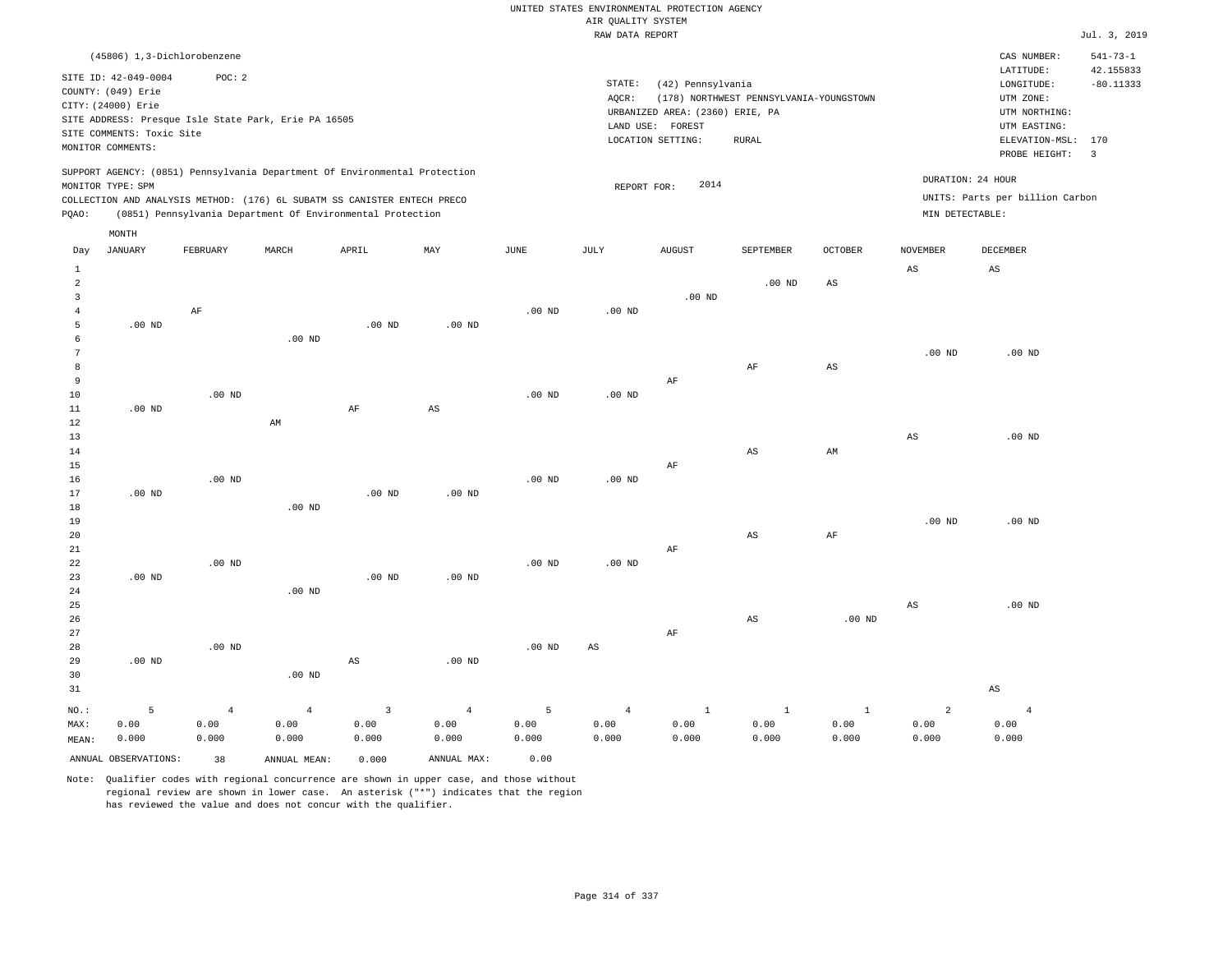|       |                                                                                            | (45806) 1,3-Dichlorobenzene                                                                                                            |          |       |                                                                            |      |        |                                                                                                           |                                                  |                |                                      | CAS NUMBER:                                                                    | $541 - 73 - 1$          |
|-------|--------------------------------------------------------------------------------------------|----------------------------------------------------------------------------------------------------------------------------------------|----------|-------|----------------------------------------------------------------------------|------|--------|-----------------------------------------------------------------------------------------------------------|--------------------------------------------------|----------------|--------------------------------------|--------------------------------------------------------------------------------|-------------------------|
|       | SITE ID: 42-049-0004                                                                       | POC: 2                                                                                                                                 |          |       |                                                                            |      |        |                                                                                                           |                                                  |                |                                      | LATITUDE:                                                                      | 42.155833               |
|       | COUNTY: (049) Erie<br>CITY: (24000) Erie<br>SITE COMMENTS: Toxic Site<br>MONITOR COMMENTS: | SITE ADDRESS: Presque Isle State Park, Erie PA 16505                                                                                   |          |       |                                                                            |      | STATE: | (42) Pennsylvania<br>AQCR:<br>URBANIZED AREA: (2360) ERIE, PA<br>LAND USE:<br>FOREST<br>LOCATION SETTING: | (178) NORTHWEST PENNSYLVANIA-YOUNGSTOWN<br>RURAL |                |                                      | LONGITUDE:<br>UTM ZONE:<br>UTM NORTHING:<br>UTM EASTING:<br>ELEVATION-MSL: 170 | $-80.11333$             |
| PQAO: | MONITOR TYPE: SPM                                                                          | COLLECTION AND ANALYSIS METHOD: (176) 6L SUBATM SS CANISTER ENTECH PRECO<br>(0851) Pennsylvania Department Of Environmental Protection |          |       | SUPPORT AGENCY: (0851) Pennsylvania Department Of Environmental Protection |      |        | 2015<br>REPORT FOR:                                                                                       |                                                  |                | DURATION: 24 HOUR<br>MIN DETECTABLE: | PROBE HEIGHT:<br>UNITS: Parts per billion Carbon                               | $\overline{\mathbf{3}}$ |
| Day   | MONTH<br>JANUARY                                                                           | FEBRUARY                                                                                                                               | MARCH    | APRIL | MAY                                                                        | JUNE | JULY   | <b>AUGUST</b>                                                                                             | SEPTEMBER                                        | <b>OCTOBER</b> | NOVEMBER                             | DECEMBER                                                                       |                         |
|       |                                                                                            |                                                                                                                                        | $.00$ ND |       |                                                                            |      |        |                                                                                                           | $.00$ ND                                         | $.00$ ND       | $.00$ ND                             | TS                                                                             |                         |

| $NO.$ :        | 3              | $\mathbf{1}$           | 5                      | 5        | 5        | $\overline{4}$ | $\overline{3}$         | 5              | $\overline{4}$    | 3                      | 2                      | $\overline{4}$ |
|----------------|----------------|------------------------|------------------------|----------|----------|----------------|------------------------|----------------|-------------------|------------------------|------------------------|----------------|
| 31             |                |                        | $.00$ ND               |          |          |                |                        |                |                   |                        |                        |                |
| 30             | $.00{\rm ~ND}$ |                        |                        | $.00$ ND | $.00$ ND |                |                        |                |                   |                        |                        |                |
| 29             |                |                        |                        |          |          | $.00$ ND       | $.00$ ND               |                |                   |                        |                        |                |
| 28             |                |                        |                        |          |          |                |                        | .00 $ND$       |                   |                        |                        |                |
| 27             |                |                        |                        |          |          |                |                        |                | AS                | .00 $ND$               |                        |                |
| 26             |                |                        |                        |          |          |                |                        |                |                   |                        | $_{\rm TS}$            | $.00$ ND       |
| 25             |                |                        | $.00$ ND               |          |          |                |                        |                |                   |                        |                        |                |
| 24             | $.00{\rm ~ND}$ |                        |                        | .00 $ND$ | $.00$ ND |                |                        |                |                   |                        |                        |                |
| 23             |                | $.00{\rm ~ND}$         |                        |          |          | $_{\rm AS}$    | $\mathbb{A}\mathbb{S}$ |                |                   |                        |                        |                |
| 22             |                |                        |                        |          |          |                |                        | $.00{\rm ~ND}$ |                   |                        |                        |                |
| 21             |                |                        |                        |          |          |                |                        |                | .00 $ND$          | .00 $ND$               |                        |                |
| 20             |                |                        |                        |          |          |                |                        |                |                   |                        | $.00$ ND               | .00 $ND$       |
| 19             |                |                        | $\mathbb{A}\mathbb{S}$ |          |          |                |                        |                |                   |                        |                        |                |
| 18             | AF             |                        |                        | $.00$ ND | $.00$ ND |                |                        |                |                   |                        |                        |                |
| 17             |                | $\rm AF$               |                        |          |          | .00 $ND$       | $.00$ ND               |                |                   |                        |                        |                |
| 16             |                |                        |                        |          |          |                |                        | .00 $ND$       |                   |                        |                        |                |
| 15             |                |                        |                        |          |          |                |                        |                | .00 <sub>ND</sub> | $\mathbb{A}\mathbb{S}$ |                        |                |
| 14             |                |                        |                        |          |          |                |                        |                |                   |                        | $\rm{AF}$              | $.00$ ND       |
| 13             |                |                        | $.00$ ND               |          |          |                |                        |                |                   |                        |                        |                |
| 12             | $.00$ ND       |                        |                        | .00 $ND$ | $.00$ ND |                |                        |                |                   |                        |                        |                |
| 11             |                | $\mathbb{A}\mathbb{S}$ |                        |          |          | $.00$ ND       | $.00$ ND               |                |                   |                        |                        |                |
| 10             |                |                        |                        |          |          |                |                        | $.00$ ND       |                   |                        |                        |                |
| 9              |                |                        |                        |          |          |                |                        |                | .00 <sub>ND</sub> | AS                     |                        |                |
| 8              |                |                        |                        |          |          |                |                        |                |                   |                        | $\mathbb{A}\mathbb{S}$ | $.00$ ND       |
| 7              |                |                        | $.00$ ND               |          |          |                |                        |                |                   |                        |                        |                |
| 6              | AF             |                        |                        | .00 $ND$ | $.00$ ND |                |                        |                |                   |                        |                        |                |
| 5              |                | $\mathbb{A}\mathbb{S}$ |                        |          |          | $.00$ ND       | $\mathbb{A}\mathbb{S}$ |                |                   |                        |                        |                |
| $\overline{4}$ |                |                        |                        |          |          |                |                        | $.00$ ND       |                   |                        |                        |                |

ANNUAL OBSERVATIONS: 44 ANNUAL MEAN: 0.000 ANNUAL MAX: 0.00

 0.00 0.000

MAX: MEAN:

 0.00 0.000  0.00 0.000

Note: Qualifier codes with regional concurrence are shown in upper case, and those without regional review are shown in lower case. An asterisk ("\*") indicates that the region has reviewed the value and does not concur with the qualifier.

 0.00 0.000  0.00 0.000  0.00 0.000  0.00 0.000  0.00 0.000  0.00 0.000  0.00 0.000  0.00 0.000

 0.00 0.000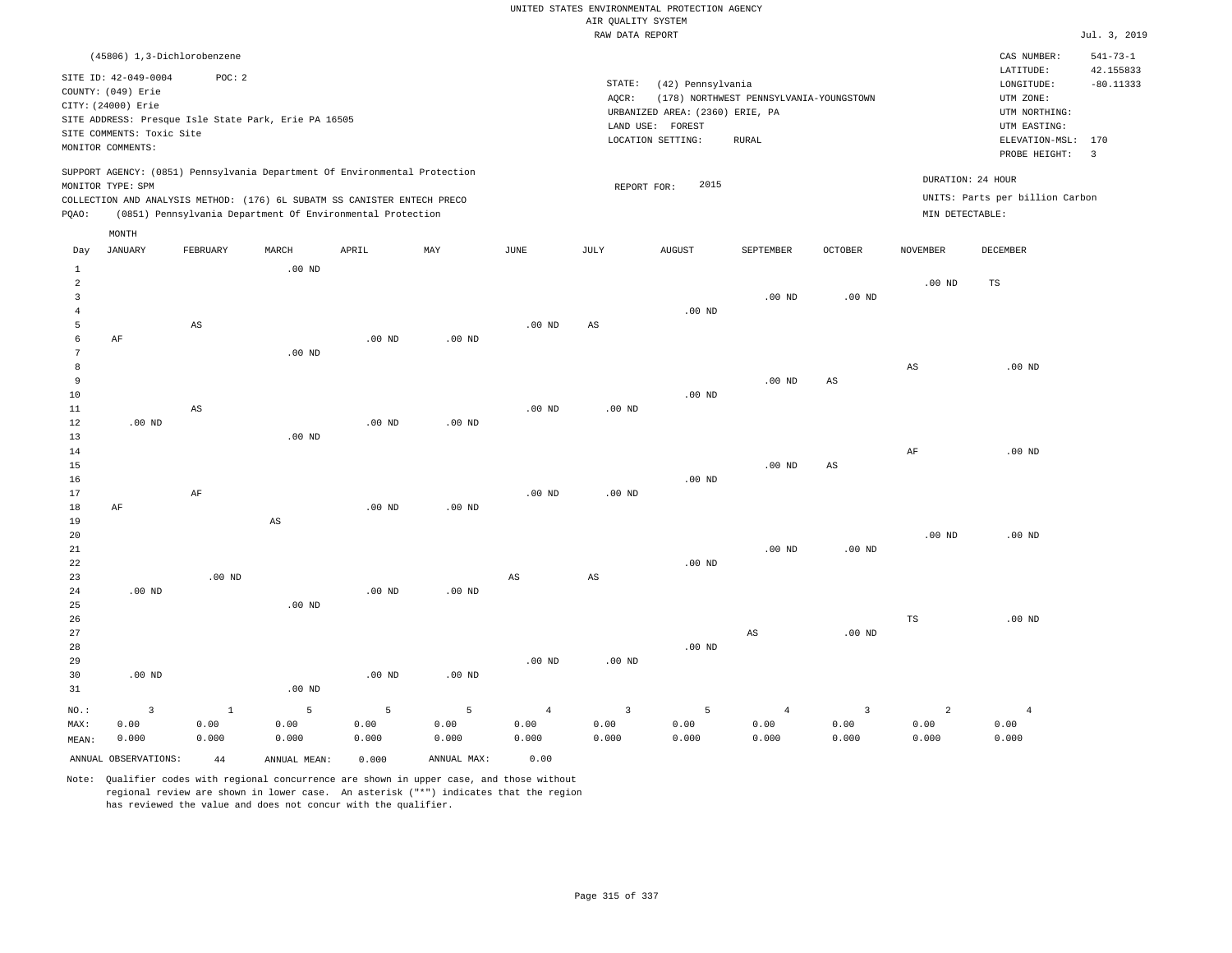|                         |                             |                   |                                                                            |                        |                        |                        |           | RAW DATA REPORT                 |                                         |                |                 |                                 | Jul. 3, 2019            |
|-------------------------|-----------------------------|-------------------|----------------------------------------------------------------------------|------------------------|------------------------|------------------------|-----------|---------------------------------|-----------------------------------------|----------------|-----------------|---------------------------------|-------------------------|
|                         | (45806) 1,3-Dichlorobenzene |                   |                                                                            |                        |                        |                        |           |                                 |                                         |                |                 | CAS NUMBER:                     | $541 - 73 - 1$          |
|                         |                             |                   |                                                                            |                        |                        |                        |           |                                 |                                         |                |                 | LATITUDE:                       | 42.155833               |
|                         | SITE ID: 42-049-0004        | POC: 2            |                                                                            |                        |                        |                        |           | STATE:<br>(42) Pennsylvania     |                                         |                |                 | LONGITUDE:                      | $-80.11333$             |
|                         | COUNTY: (049) Erie          |                   |                                                                            |                        |                        |                        | AQCR:     |                                 | (178) NORTHWEST PENNSYLVANIA-YOUNGSTOWN |                |                 | UTM ZONE:                       |                         |
|                         | CITY: (24000) Erie          |                   |                                                                            |                        |                        |                        |           | URBANIZED AREA: (2360) ERIE, PA |                                         |                |                 | UTM NORTHING:                   |                         |
|                         | SITE COMMENTS: Toxic Site   |                   | SITE ADDRESS: Presque Isle State Park, Erie PA 16505                       |                        |                        |                        |           | LAND USE: FOREST                |                                         |                |                 | UTM EASTING:                    |                         |
|                         | MONITOR COMMENTS:           |                   |                                                                            |                        |                        |                        |           | LOCATION SETTING:               | <b>RURAL</b>                            |                |                 | ELEVATION-MSL: 170              |                         |
|                         |                             |                   |                                                                            |                        |                        |                        |           |                                 |                                         |                |                 | PROBE HEIGHT:                   | $\overline{\mathbf{3}}$ |
|                         |                             |                   | SUPPORT AGENCY: (0851) Pennsylvania Department Of Environmental Protection |                        |                        |                        |           |                                 |                                         |                |                 | DURATION: 24 HOUR               |                         |
|                         | MONITOR TYPE: SPM           |                   |                                                                            |                        |                        |                        |           | 2016<br>REPORT FOR:             |                                         |                |                 |                                 |                         |
|                         |                             |                   | COLLECTION AND ANALYSIS METHOD: (176) 6L SUBATM SS CANISTER ENTECH PRECO   |                        |                        |                        |           |                                 |                                         |                |                 | UNITS: Parts per billion Carbon |                         |
| PQAO:                   |                             |                   | (0851) Pennsylvania Department Of Environmental Protection                 |                        |                        |                        |           |                                 |                                         |                | MIN DETECTABLE: |                                 |                         |
|                         | MONTH                       |                   |                                                                            |                        |                        |                        |           |                                 |                                         |                |                 |                                 |                         |
| Day                     | <b>JANUARY</b>              | FEBRUARY          | MARCH                                                                      | APRIL                  | MAY                    | JUNE                   | JULY      | <b>AUGUST</b>                   | SEPTEMBER                               | <b>OCTOBER</b> | <b>NOVEMBER</b> | <b>DECEMBER</b>                 |                         |
| $\mathbf{1}$            | $.00$ ND                    |                   | $.00$ ND                                                                   |                        |                        |                        |           |                                 |                                         |                |                 |                                 |                         |
| $\overline{2}$          |                             |                   |                                                                            |                        |                        |                        |           |                                 |                                         |                | $_{\rm TS}$     | TS                              |                         |
| $\overline{\mathbf{3}}$ |                             |                   |                                                                            |                        |                        |                        |           |                                 | .00 <sub>ND</sub>                       | AF             |                 |                                 |                         |
| $\overline{4}$          |                             |                   |                                                                            |                        |                        |                        |           | AF                              |                                         |                |                 |                                 |                         |
| 5                       |                             |                   |                                                                            |                        |                        | .00 <sub>ND</sub>      | $\rm{AF}$ |                                 |                                         |                |                 |                                 |                         |
| $\epsilon$              |                             | $.00$ ND          |                                                                            | $\rm{AF}$              | $\mathbb{A}\mathbb{S}$ |                        |           |                                 |                                         |                |                 |                                 |                         |
| 7                       | $.00$ ND                    |                   | AF                                                                         |                        |                        |                        |           |                                 |                                         |                |                 |                                 |                         |
| 8                       |                             |                   |                                                                            |                        |                        |                        |           |                                 |                                         |                | $\rm{AF}$       | $\mathbb{TS}$                   |                         |
| 9                       |                             |                   |                                                                            |                        |                        |                        |           |                                 | $\mathbb{TS}$                           | $\rm{AF}$      |                 |                                 |                         |
| 10<br>$1\,1$            |                             |                   |                                                                            |                        |                        | $_{\rm AS}$            | AF        | $\rm{AF}$                       |                                         |                |                 |                                 |                         |
| 12                      |                             | .00 <sub>ND</sub> |                                                                            | $\mathbb{A}\mathbb{S}$ | $.00$ ND               |                        |           |                                 |                                         |                |                 |                                 |                         |
| 13                      | TS                          |                   | $.00$ ND                                                                   |                        |                        |                        |           |                                 |                                         |                |                 |                                 |                         |
| 14                      |                             |                   |                                                                            |                        |                        |                        |           |                                 |                                         |                | $.00$ ND        | $.00$ ND                        |                         |
| 15                      |                             |                   |                                                                            |                        |                        |                        |           |                                 | AF                                      | $.00$ ND       |                 |                                 |                         |
| 16                      |                             |                   |                                                                            |                        |                        |                        |           | $.00$ ND                        |                                         |                |                 |                                 |                         |
| 17                      |                             |                   |                                                                            |                        |                        | AF                     | AF        |                                 |                                         |                |                 |                                 |                         |
| 18                      |                             | $.00$ ND          |                                                                            | AS                     | $.00$ ND               |                        |           |                                 |                                         |                |                 |                                 |                         |
| 19                      | $.00$ ND                    |                   | AS                                                                         |                        |                        |                        |           |                                 |                                         |                |                 |                                 |                         |
| 20                      |                             |                   |                                                                            |                        |                        |                        |           |                                 |                                         |                | $.00$ ND        | $.00$ ND                        |                         |
| 21                      |                             |                   |                                                                            |                        |                        |                        |           |                                 | $.00$ ND                                | AF             |                 |                                 |                         |
| 22                      |                             |                   |                                                                            |                        |                        |                        |           | $\rm AF$                        |                                         |                |                 |                                 |                         |
| 23<br>24                |                             | .00 <sub>ND</sub> |                                                                            | $.00$ ND               |                        | $\mathbb{A}\mathbb{S}$ | AF        |                                 |                                         |                |                 |                                 |                         |
| 25                      | $.00$ ND                    |                   | .00 <sub>ND</sub>                                                          |                        | AF                     |                        |           |                                 |                                         |                |                 |                                 |                         |
| 26                      |                             |                   |                                                                            |                        |                        |                        |           |                                 |                                         |                | $\rm{AF}$       | $.00$ ND                        |                         |
| 27                      |                             |                   |                                                                            |                        |                        |                        |           |                                 | $.00$ ND                                | $\rm{AF}$      |                 |                                 |                         |
| 28                      |                             |                   |                                                                            |                        |                        |                        |           | $.00$ ND                        |                                         |                |                 |                                 |                         |
| 29                      |                             |                   |                                                                            |                        |                        | AF                     | AF        |                                 |                                         |                |                 |                                 |                         |
| 30                      |                             |                   |                                                                            | $\mathbb{A}\mathbb{S}$ | AF                     |                        |           |                                 |                                         |                |                 |                                 |                         |
| 31                      | $.00$ ND                    |                   | $.00$ ND                                                                   |                        |                        |                        |           |                                 |                                         |                |                 |                                 |                         |
| NO.:                    | 5                           | $\overline{4}$    | $\overline{4}$                                                             | $\mathbf{1}$           | $\overline{a}$         | $\mathbf{1}$           |           | $\mathsf{O}\xspace$<br>2        | $\overline{3}$                          | $\mathbf{1}$   | $\overline{a}$  | $\overline{3}$                  |                         |
| MAX:                    | 0.00                        | 0.00              | 0.00                                                                       | 0.00                   | 0.00                   | 0.00                   |           | 0.00                            | 0.00                                    | 0.00           | 0.00            | 0.00                            |                         |
| MEAN:                   | 0.000                       | 0.000             | 0.000                                                                      | 0.000                  | 0.000                  | 0.000                  |           | 0.000                           | 0.000                                   | 0.000          | 0.000           | 0.000                           |                         |
|                         | ANNUAL OBSERVATIONS:        | 2.8               | ANNUAL, MEAN:                                                              | 0.000                  | ANNUAL MAX:            | 0.00                   |           |                                 |                                         |                |                 |                                 |                         |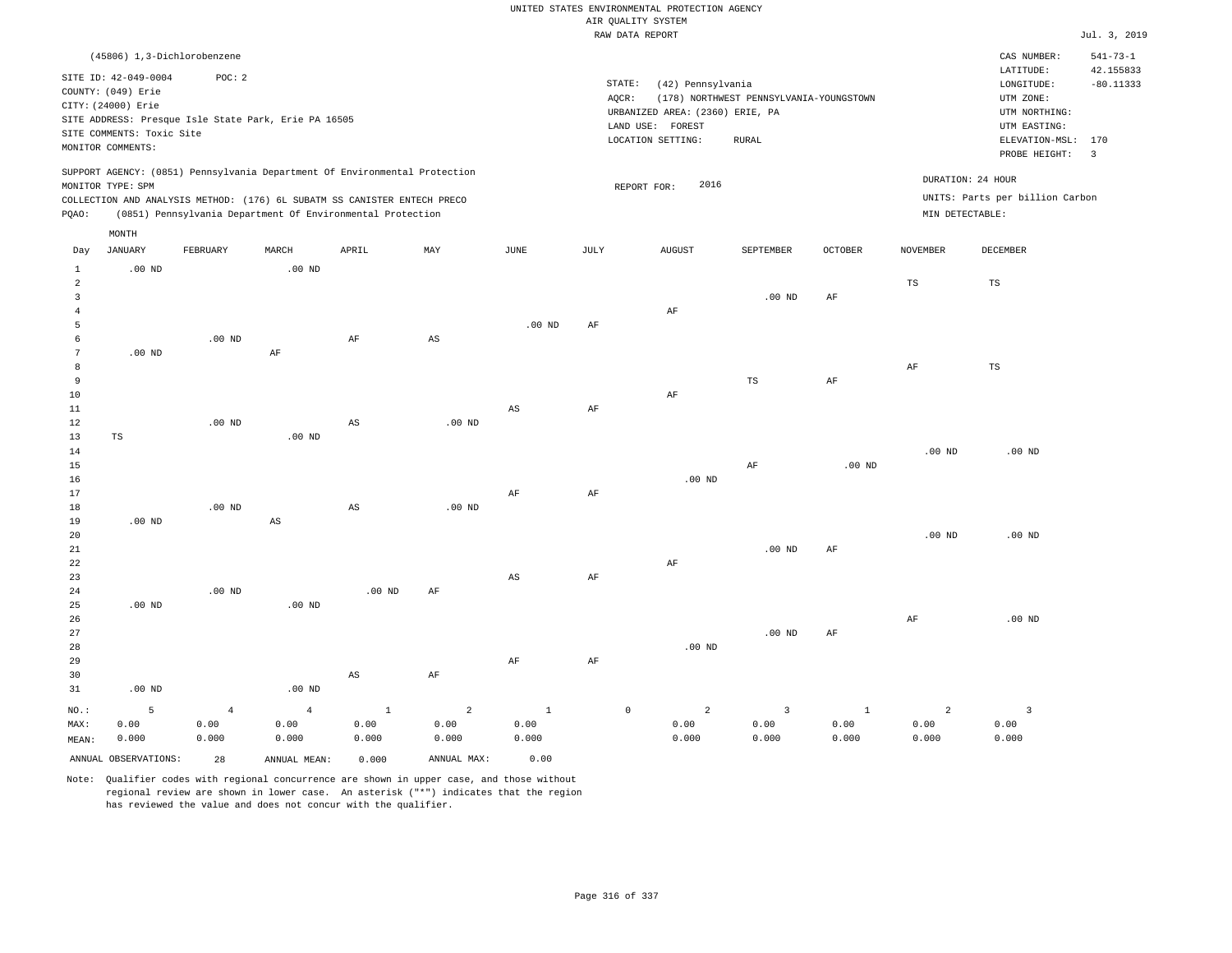|                 | (45806) 1,3-Dichlorobenzene |               |                                                      |                                                                            |             |                |                        |                                 |                                         |                   |                   | CAS NUMBER:                     | $541 - 73 - 1$ |
|-----------------|-----------------------------|---------------|------------------------------------------------------|----------------------------------------------------------------------------|-------------|----------------|------------------------|---------------------------------|-----------------------------------------|-------------------|-------------------|---------------------------------|----------------|
|                 | SITE ID: 42-049-0004        | POC: 2        |                                                      |                                                                            |             |                |                        |                                 |                                         |                   |                   | LATITUDE:                       | 42.155833      |
|                 | COUNTY: (049) Erie          |               |                                                      |                                                                            |             |                | STATE:                 | (42) Pennsylvania               |                                         |                   |                   | LONGITUDE:                      | $-80.11333$    |
|                 | CITY: (24000) Erie          |               |                                                      |                                                                            |             |                | AQCR:                  |                                 | (178) NORTHWEST PENNSYLVANIA-YOUNGSTOWN |                   |                   | UTM ZONE:                       |                |
|                 |                             |               | SITE ADDRESS: Presque Isle State Park, Erie PA 16505 |                                                                            |             |                |                        | URBANIZED AREA: (2360) ERIE, PA |                                         |                   |                   | UTM NORTHING:                   |                |
|                 | SITE COMMENTS: Toxic Site   |               |                                                      |                                                                            |             |                |                        | LAND USE: FOREST                |                                         |                   |                   | UTM EASTING:                    |                |
|                 | MONITOR COMMENTS:           |               |                                                      |                                                                            |             |                |                        | LOCATION SETTING:               | <b>RURAL</b>                            |                   |                   | ELEVATION-MSL: 170              |                |
|                 |                             |               |                                                      |                                                                            |             |                |                        |                                 |                                         |                   |                   | PROBE HEIGHT:                   | $\overline{3}$ |
|                 |                             |               |                                                      | SUPPORT AGENCY: (0851) Pennsylvania Department Of Environmental Protection |             |                |                        | 2017                            |                                         |                   |                   | DURATION: 24 HOUR               |                |
|                 | MONITOR TYPE: SPM           |               |                                                      |                                                                            |             |                | REPORT FOR:            |                                 |                                         |                   |                   | UNITS: Parts per billion Carbon |                |
|                 |                             |               |                                                      | COLLECTION AND ANALYSIS METHOD: (176) 6L SUBATM SS CANISTER ENTECH PRECO   |             |                |                        |                                 |                                         |                   | MIN DETECTABLE:   |                                 |                |
| PQAO:           |                             |               |                                                      | (0851) Pennsylvania Department Of Environmental Protection                 |             |                |                        |                                 |                                         |                   |                   |                                 |                |
|                 | MONTH                       |               |                                                      |                                                                            |             |                |                        |                                 |                                         |                   |                   |                                 |                |
| Day             | <b>JANUARY</b>              | FEBRUARY      | MARCH                                                | APRIL                                                                      | MAY         | JUNE           | JULY                   | <b>AUGUST</b>                   | SEPTEMBER                               | <b>OCTOBER</b>    | <b>NOVEMBER</b>   | <b>DECEMBER</b>                 |                |
| 1               | AF                          |               |                                                      | AF                                                                         | AF          |                |                        |                                 |                                         |                   |                   |                                 |                |
| $\overline{a}$  |                             |               | $.00$ ND                                             |                                                                            |             |                |                        |                                 |                                         |                   |                   |                                 |                |
| $\overline{3}$  |                             |               |                                                      |                                                                            |             |                |                        |                                 |                                         |                   | .00 <sub>ND</sub> | $.00$ ND                        |                |
| $\overline{4}$  |                             |               |                                                      |                                                                            |             |                |                        |                                 | .00 <sub>ND</sub>                       | .00 <sub>ND</sub> |                   |                                 |                |
| 5               |                             |               |                                                      |                                                                            |             |                |                        | $.00~$ ND                       |                                         |                   |                   |                                 |                |
| $\epsilon$      |                             | $.00$ ND      |                                                      |                                                                            |             | $.00$ ND       | $\mathbb{A}\mathbb{S}$ |                                 |                                         |                   |                   |                                 |                |
| $7\phantom{.0}$ | $_{\rm TS}$                 |               |                                                      | AF                                                                         | $.00$ ND    |                |                        |                                 |                                         |                   |                   |                                 |                |
| $^{\rm 8}$      |                             |               | $.00$ ND                                             |                                                                            |             |                |                        |                                 |                                         |                   |                   |                                 |                |
| $\overline{9}$  |                             |               |                                                      |                                                                            |             |                |                        |                                 |                                         |                   | .00 <sub>ND</sub> | $.00$ ND                        |                |
| 10              |                             |               |                                                      |                                                                            |             |                |                        |                                 | $.00$ ND                                | $.00$ ND          |                   |                                 |                |
| 11              |                             |               |                                                      |                                                                            |             |                |                        | $.00$ ND                        |                                         |                   |                   |                                 |                |
| 12              |                             | $\mathbb{TS}$ |                                                      |                                                                            |             | $.00$ ND       | AS                     |                                 |                                         |                   |                   |                                 |                |
| 13              | $.00$ ND                    |               |                                                      | $.00$ ND                                                                   | $.00$ ND    |                |                        |                                 |                                         |                   |                   |                                 |                |
| 14              |                             |               | $.00$ ND                                             |                                                                            |             |                |                        |                                 |                                         |                   |                   |                                 |                |
| 15              |                             |               |                                                      |                                                                            |             |                |                        |                                 |                                         |                   | .00 <sub>ND</sub> | $.00$ ND                        |                |
| 16              |                             |               |                                                      |                                                                            |             |                |                        |                                 | .00 <sub>ND</sub>                       | .00 <sub>ND</sub> |                   |                                 |                |
| 17              |                             |               |                                                      |                                                                            |             |                |                        | $.00$ ND                        |                                         |                   |                   |                                 |                |
| 18              |                             | AF            |                                                      |                                                                            |             | $.00$ ND       | AS                     |                                 |                                         |                   |                   |                                 |                |
| 19              | $.00$ ND                    |               |                                                      | AF                                                                         | $.00$ ND    |                |                        |                                 |                                         |                   |                   |                                 |                |
| 20              |                             |               | $.00$ ND                                             |                                                                            |             |                |                        |                                 |                                         |                   |                   |                                 |                |
| 21              |                             |               |                                                      |                                                                            |             |                |                        |                                 |                                         |                   | $.00$ ND          | $\mathbb{TS}$                   |                |
| 22              |                             |               |                                                      |                                                                            |             |                |                        |                                 | $.00$ ND                                | $.00$ ND          |                   |                                 |                |
| 23              |                             | $\rm{AF}$     |                                                      |                                                                            |             | $.00$ ND       | $.00$ ND               | $.00$ ND                        |                                         |                   |                   |                                 |                |
| 24<br>25        | AS                          |               |                                                      | AF                                                                         | $.00$ ND    |                |                        |                                 |                                         |                   |                   |                                 |                |
| 26              |                             |               | $.00$ ND                                             |                                                                            |             |                |                        |                                 |                                         |                   |                   |                                 |                |
| 27              |                             |               |                                                      |                                                                            |             |                |                        |                                 |                                         |                   |                   |                                 |                |
| 28              |                             |               |                                                      |                                                                            |             |                |                        |                                 |                                         |                   | $.00$ ND          | AF                              |                |
| 29              |                             |               |                                                      |                                                                            |             |                |                        |                                 | .00 <sub>ND</sub>                       | $.00$ ND          |                   |                                 |                |
|                 |                             |               |                                                      |                                                                            |             |                |                        | $.00$ ND                        |                                         |                   |                   |                                 |                |
| 30              |                             |               |                                                      |                                                                            |             | $_{\rm AS}$    | .00 <sub>ND</sub>      |                                 |                                         |                   |                   |                                 |                |
| 31              | $.00$ ND                    |               |                                                      |                                                                            | $.00$ ND    |                |                        |                                 |                                         |                   |                   |                                 |                |
| NO.:            | $\overline{3}$              | $\mathbf{1}$  | 5                                                    | $\mathbf{1}$                                                               | 5           | $\overline{4}$ | $\overline{c}$         | 5                               | 5                                       | 5                 | 5                 | $\overline{3}$                  |                |
| MAX:            | 0.00                        | 0.00          | 0.00                                                 | 0.00                                                                       | 0.00        | 0.00           | 0.00                   | 0.00                            | 0.00                                    | 0.00              | 0.00              | 0.00                            |                |
| MEAN:           | 0.000                       | 0.000         | 0.000                                                | 0.000                                                                      | 0.000       | 0.000          | 0.000                  | 0.000                           | 0.000                                   | 0.000             | 0.000             | 0.000                           |                |
|                 | ANNUAL OBSERVATIONS:        | 44            | ANNUAL MEAN:                                         | 0.000                                                                      | ANNUAL MAX: | 0.00           |                        |                                 |                                         |                   |                   |                                 |                |
|                 |                             |               |                                                      |                                                                            |             |                |                        |                                 |                                         |                   |                   |                                 |                |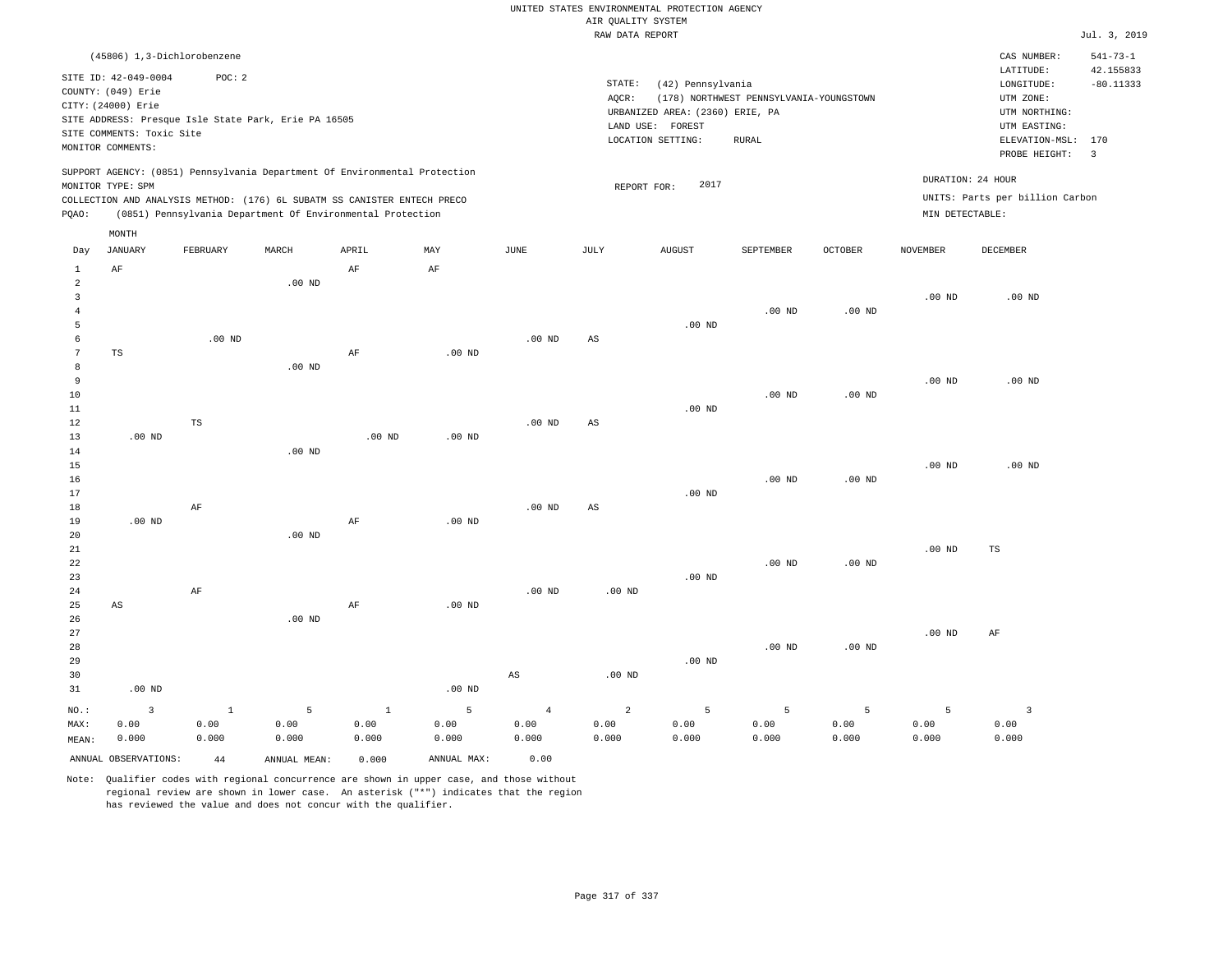|                                              |                                                                                       |                           |                                       |                                                      |                                                                                                                                                                                                                      |                               |                     |                    | UNITED STATES ENVIRONMENTAL PROTECTION AGENCY<br>AIR OUALITY SYSTEM<br>RAW DATA REPORT        |                                                         |                    |                                 |                                                                                                                         | Jul. 3, 2019                                                        |
|----------------------------------------------|---------------------------------------------------------------------------------------|---------------------------|---------------------------------------|------------------------------------------------------|----------------------------------------------------------------------------------------------------------------------------------------------------------------------------------------------------------------------|-------------------------------|---------------------|--------------------|-----------------------------------------------------------------------------------------------|---------------------------------------------------------|--------------------|---------------------------------|-------------------------------------------------------------------------------------------------------------------------|---------------------------------------------------------------------|
|                                              |                                                                                       |                           |                                       |                                                      |                                                                                                                                                                                                                      |                               |                     |                    |                                                                                               |                                                         |                    |                                 |                                                                                                                         |                                                                     |
|                                              | SITE ID: 42-049-0004<br>COUNTY: (049) Erie<br>CITY: (24000) Erie<br>MONITOR COMMENTS: | SITE COMMENTS: Toxic Site | (45806) 1,3-Dichlorobenzene<br>POC: 2 | SITE ADDRESS: Presque Isle State Park, Erie PA 16505 |                                                                                                                                                                                                                      |                               |                     | STATE:<br>$AQCR$ : | (42) Pennsylvania<br>URBANIZED AREA: (2360) ERIE, PA<br>LAND USE: FOREST<br>LOCATION SETTING: | (178) NORTHWEST PENNSYLVANIA-YOUNGSTOWN<br><b>RURAL</b> |                    |                                 | CAS NUMBER:<br>LATITUDE:<br>LONGITUDE:<br>UTM ZONE:<br>UTM NORTHING:<br>UTM EASTING:<br>ELEVATION-MSL:<br>PROBE HEIGHT: | $541 - 73 - 1$<br>42.155833<br>$-80.11333$<br>170<br>$\overline{3}$ |
| PQAO:                                        | MONITOR TYPE: SPM                                                                     |                           |                                       |                                                      | SUPPORT AGENCY: (0851) Pennsylvania Department Of Environmental Protection<br>COLLECTION AND ANALYSIS METHOD: (176) 6L SUBATM SS CANISTER ENTECH PRECO<br>(0851) Pennsylvania Department Of Environmental Protection |                               |                     |                    | 2018<br>REPORT FOR:                                                                           |                                                         |                    | DURATION: 24 HOUR               | UNITS: Parts per billion Carbon<br>MIN DETECTABLE: .275796                                                              |                                                                     |
| Day                                          | MONTH<br>JANUARY                                                                      |                           | FEBRUARY                              | MARCH                                                | APRIL                                                                                                                                                                                                                | MAY                           | JUNE                | $_{\rm JULY}$      | AUGUST                                                                                        | SEPTEMBER                                               | <b>OCTOBER</b>     | <b>NOVEMBER</b>                 | DECEMBER                                                                                                                |                                                                     |
| $\mathbf{1}$<br>$\sqrt{2}$<br>$\overline{3}$ | $\operatorname{TS}$                                                                   |                           | AQ                                    | $.00$ ND                                             | AF                                                                                                                                                                                                                   | $.00$ ND                      | AF                  | AF                 |                                                                                               |                                                         |                    |                                 |                                                                                                                         |                                                                     |
| $\sqrt{4}$<br>5<br>6                         |                                                                                       |                           |                                       |                                                      |                                                                                                                                                                                                                      |                               |                     |                    | AF                                                                                            | $\rm{AF}$                                               | $.00$ ND           | .00 <sub>ND</sub>               | $.00$ ND                                                                                                                |                                                                     |
| $7\phantom{.0}$<br>8<br>$\overline{9}$<br>10 | AF                                                                                    |                           | $.00$ ND                              | $.00$ ND                                             | .00 <sub>ND</sub>                                                                                                                                                                                                    | AS                            | AF                  | AF                 |                                                                                               |                                                         |                    | $.00$ ND                        | $.00$ ND                                                                                                                |                                                                     |
| $1\,1$<br>$1\,2$<br>13<br>14                 | AF                                                                                    |                           | $.00$ ND                              |                                                      | .00 <sub>ND</sub>                                                                                                                                                                                                    | AF                            | AF                  | AF                 | AF                                                                                            | $_{\rm AS}$                                             | $.00$ ND           |                                 |                                                                                                                         |                                                                     |
| 15<br>16<br>17<br>18                         |                                                                                       |                           |                                       | .00 <sub>ND</sub>                                    |                                                                                                                                                                                                                      |                               |                     |                    | AF                                                                                            | $.00$ ND                                                | $.00$ ND           | AS                              | .00 <sub>ND</sub>                                                                                                       |                                                                     |
| 19<br>20<br>$2\sqrt{1}$                      | AF                                                                                    |                           | $.00$ ND                              | AF                                                   | .00 <sub>ND</sub>                                                                                                                                                                                                    | AF                            | AF                  | AF                 |                                                                                               |                                                         |                    |                                 |                                                                                                                         |                                                                     |
| 22<br>23<br>24<br>25<br>26                   | AF                                                                                    |                           | $.00$ ND                              |                                                      | .00 <sub>ND</sub>                                                                                                                                                                                                    | AF                            | AF                  | AF                 | $.00$ ND                                                                                      | $.00$ ND                                                | .00 <sub>ND</sub>  | $.00$ ND                        | $.00$ ND                                                                                                                |                                                                     |
| 27<br>28<br>29<br>30<br>31                   |                                                                                       |                           |                                       | AF                                                   |                                                                                                                                                                                                                      |                               |                     | AF                 | $.00$ ND                                                                                      | $.00$ ND                                                | $.00$ ND           | .00 <sub>ND</sub>               | AS                                                                                                                      |                                                                     |
| NO.:<br>MAX:<br>MEAN:                        |                                                                                       | $\mathbb O$               | $\overline{4}$<br>0.00<br>0.000       | $\overline{3}$<br>0.00<br>0.000                      | $\overline{4}$<br>0.00<br>0.000                                                                                                                                                                                      | $\mathbf{1}$<br>0.00<br>0.000 | $\mathsf{O}\xspace$ |                    | $\mathbb O$<br>2<br>0.00<br>0.000                                                             | $\overline{3}$<br>0.00<br>0.000                         | 5<br>0.00<br>0.000 | $\overline{4}$<br>0.00<br>0.000 | $\overline{4}$<br>0.00<br>0.000                                                                                         |                                                                     |
|                                              |                                                                                       | ANNUAL OBSERVATIONS:      | 30                                    | ANNUAL MEAN:                                         | 0.000                                                                                                                                                                                                                | ANNUAL MAX:                   | 0.00                |                    |                                                                                               |                                                         |                    |                                 |                                                                                                                         |                                                                     |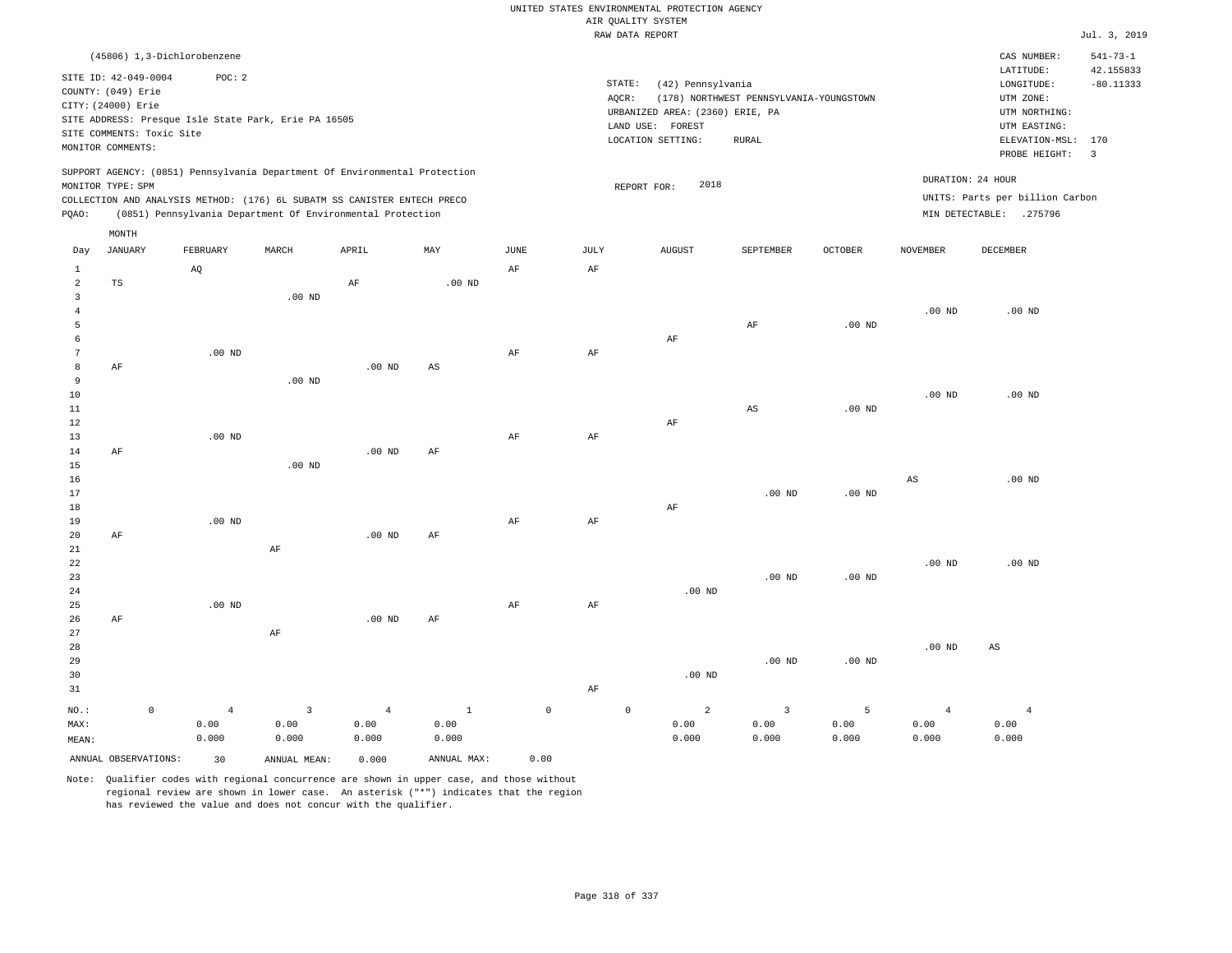|                | (45807) 1,4-Dichlorobenzene |          |                                                                            |                   |             |                        |                   |                                 |                                         |                   |                   | CAS NUMBER:                     | $106 - 46 - 7$          |
|----------------|-----------------------------|----------|----------------------------------------------------------------------------|-------------------|-------------|------------------------|-------------------|---------------------------------|-----------------------------------------|-------------------|-------------------|---------------------------------|-------------------------|
|                | SITE ID: 42-049-0004        | POC: 2   |                                                                            |                   |             |                        |                   |                                 |                                         |                   |                   | LATITUDE:                       | 42.155833               |
|                | COUNTY: (049) Erie          |          |                                                                            |                   |             |                        | STATE:            | (42) Pennsylvania               |                                         |                   |                   | LONGITUDE:                      | $-80.11333$             |
|                | CITY: (24000) Erie          |          |                                                                            |                   |             |                        | AQCR:             |                                 | (178) NORTHWEST PENNSYLVANIA-YOUNGSTOWN |                   |                   | UTM ZONE:                       |                         |
|                |                             |          | SITE ADDRESS: Presque Isle State Park, Erie PA 16505                       |                   |             |                        |                   | URBANIZED AREA: (2360) ERIE, PA |                                         |                   |                   | UTM NORTHING:                   |                         |
|                | SITE COMMENTS: Toxic Site   |          |                                                                            |                   |             |                        |                   | LAND USE: FOREST                |                                         |                   |                   | UTM EASTING:                    |                         |
|                | MONITOR COMMENTS:           |          |                                                                            |                   |             |                        |                   | LOCATION SETTING:               | RURAL                                   |                   |                   | ELEVATION-MSL: 170              |                         |
|                |                             |          |                                                                            |                   |             |                        |                   |                                 |                                         |                   |                   | PROBE HEIGHT:                   | $\overline{\mathbf{3}}$ |
|                |                             |          | SUPPORT AGENCY: (0851) Pennsylvania Department Of Environmental Protection |                   |             |                        |                   |                                 |                                         |                   |                   | DURATION: 24 HOUR               |                         |
|                | MONITOR TYPE: SPM           |          |                                                                            |                   |             |                        | REPORT FOR:       | 2013                            |                                         |                   |                   |                                 |                         |
|                |                             |          | COLLECTION AND ANALYSIS METHOD: (176) 6L SUBATM SS CANISTER ENTECH PRECO   |                   |             |                        |                   |                                 |                                         |                   |                   | UNITS: Parts per billion Carbon |                         |
| PQAO:          |                             |          | (0851) Pennsylvania Department Of Environmental Protection                 |                   |             |                        |                   |                                 |                                         |                   | MIN DETECTABLE:   |                                 |                         |
|                | MONTH                       |          |                                                                            |                   |             |                        |                   |                                 |                                         |                   |                   |                                 |                         |
| Day            | <b>JANUARY</b>              | FEBRUARY | MARCH                                                                      | APRIL             | MAY         | <b>JUNE</b>            | JULY              | <b>AUGUST</b>                   | SEPTEMBER                               | <b>OCTOBER</b>    | <b>NOVEMBER</b>   | <b>DECEMBER</b>                 |                         |
| $\mathbf{1}$   |                             |          |                                                                            |                   |             |                        |                   |                                 | $.00$ ND                                | $.00$ ND          |                   |                                 |                         |
| $\overline{a}$ |                             |          |                                                                            |                   |             |                        |                   | $.00$ ND                        |                                         |                   |                   |                                 |                         |
| 3              |                             | $.00$ ND |                                                                            |                   |             | $\mathbb{A}\mathbb{S}$ | .00 <sub>ND</sub> |                                 |                                         |                   |                   |                                 |                         |
| $\overline{4}$ | $.00$ ND                    |          |                                                                            | $.00$ ND          | $.00$ ND    |                        |                   |                                 |                                         |                   |                   |                                 |                         |
| 5              |                             |          | $.00$ ND                                                                   |                   |             |                        |                   |                                 |                                         |                   |                   |                                 |                         |
| 6              |                             |          |                                                                            |                   |             |                        |                   |                                 |                                         |                   | .00 <sub>ND</sub> | $.00$ ND                        |                         |
| 7              |                             |          |                                                                            |                   |             |                        |                   |                                 | $.00$ ND                                | .00 <sub>ND</sub> |                   |                                 |                         |
| 8              |                             |          |                                                                            |                   |             |                        |                   | $.00$ ND                        |                                         |                   |                   |                                 |                         |
| $\overline{9}$ |                             | $.00$ ND |                                                                            |                   |             | .00 <sub>ND</sub>      | $.00$ ND          |                                 |                                         |                   |                   |                                 |                         |
| 10             | .00 <sub>ND</sub>           |          |                                                                            | $_{\rm AS}$       | $.00$ ND    |                        |                   |                                 |                                         |                   |                   |                                 |                         |
| 11             |                             |          | .00 <sub>ND</sub>                                                          |                   |             |                        |                   |                                 |                                         |                   |                   |                                 |                         |
| 12             |                             |          |                                                                            |                   |             |                        |                   |                                 |                                         |                   | AF                | $.00$ ND                        |                         |
| 13             |                             |          |                                                                            |                   |             |                        |                   |                                 | .00 <sub>ND</sub>                       | $.00$ ND          |                   |                                 |                         |
| 14             |                             |          |                                                                            |                   |             |                        |                   | AF                              |                                         |                   |                   |                                 |                         |
| 15             |                             | $.00$ ND |                                                                            |                   |             | .00 <sub>ND</sub>      | .00 <sub>ND</sub> |                                 |                                         |                   |                   |                                 |                         |
| 16             | $.00$ ND                    |          |                                                                            | $.00$ ND          | $.00$ ND    |                        |                   |                                 |                                         |                   |                   |                                 |                         |
| 17             |                             |          | $.00$ ND                                                                   |                   |             |                        |                   |                                 |                                         |                   |                   |                                 |                         |
| 18             |                             |          |                                                                            |                   |             |                        |                   |                                 |                                         |                   | .00 <sub>ND</sub> | .00 <sub>ND</sub>               |                         |
| 19             |                             |          |                                                                            |                   |             |                        |                   |                                 | $.00$ ND                                | .00 <sub>ND</sub> |                   |                                 |                         |
| 20             |                             |          |                                                                            |                   |             |                        |                   | $.00$ ND                        |                                         |                   |                   |                                 |                         |
| 21             |                             | $.00$ ND |                                                                            |                   |             | $.00$ ND               | .00 <sub>ND</sub> |                                 |                                         |                   |                   |                                 |                         |
| 22             | .00 <sub>ND</sub>           |          |                                                                            | .00 <sub>ND</sub> | $.00$ ND    |                        |                   |                                 |                                         |                   |                   |                                 |                         |
| 23             |                             |          | .00 <sub>ND</sub>                                                          |                   |             |                        |                   |                                 |                                         |                   |                   |                                 |                         |
| 24             |                             |          |                                                                            |                   |             |                        |                   |                                 |                                         |                   | $.00$ ND          | $.00$ ND                        |                         |
| 25             |                             |          |                                                                            |                   |             |                        |                   |                                 | $.00$ ND                                | .00 <sub>ND</sub> |                   |                                 |                         |
| 26             |                             |          |                                                                            |                   |             |                        |                   | $.00$ ND                        |                                         |                   |                   |                                 |                         |
| 27             |                             | $.00$ ND |                                                                            |                   |             | .00 <sub>ND</sub>      | .00 <sub>ND</sub> |                                 |                                         |                   |                   |                                 |                         |
| 28             | $.00$ ND                    |          |                                                                            | $.00$ ND          | $.00$ ND    |                        |                   |                                 |                                         |                   |                   |                                 |                         |
| 29             |                             |          | $.00$ ND                                                                   |                   |             |                        |                   |                                 |                                         |                   |                   |                                 |                         |
| 30             |                             |          |                                                                            |                   |             |                        |                   |                                 |                                         |                   | $.00$ ND          | $.00$ ND                        |                         |
| 31             |                             |          |                                                                            |                   |             |                        |                   |                                 |                                         | $.00$ ND          |                   |                                 |                         |
| NO.:           | 5                           | 5        | 5                                                                          | $\overline{4}$    | 5           | $\overline{4}$         | 5                 | $\overline{4}$                  | 5                                       | $\epsilon$        | $\overline{4}$    | 5                               |                         |
| MAX:           | 0.00                        | 0.00     | 0.00                                                                       | 0.00              | 0.00        | 0.00                   | 0.00              | 0.00                            | 0.00                                    | 0.00              | 0.00              | 0.00                            |                         |
| MEAN:          | 0.000                       | 0.000    | 0.000                                                                      | 0.000             | 0.000       | 0.000                  | 0.000             | 0.000                           | 0.000                                   | 0.000             | 0.000             | 0.000                           |                         |
|                | ANNUAL OBSERVATIONS:        | 57       | ANNUAL MEAN:                                                               | 0.000             | ANNUAL MAX: | 0.00                   |                   |                                 |                                         |                   |                   |                                 |                         |
|                |                             |          |                                                                            |                   |             |                        |                   |                                 |                                         |                   |                   |                                 |                         |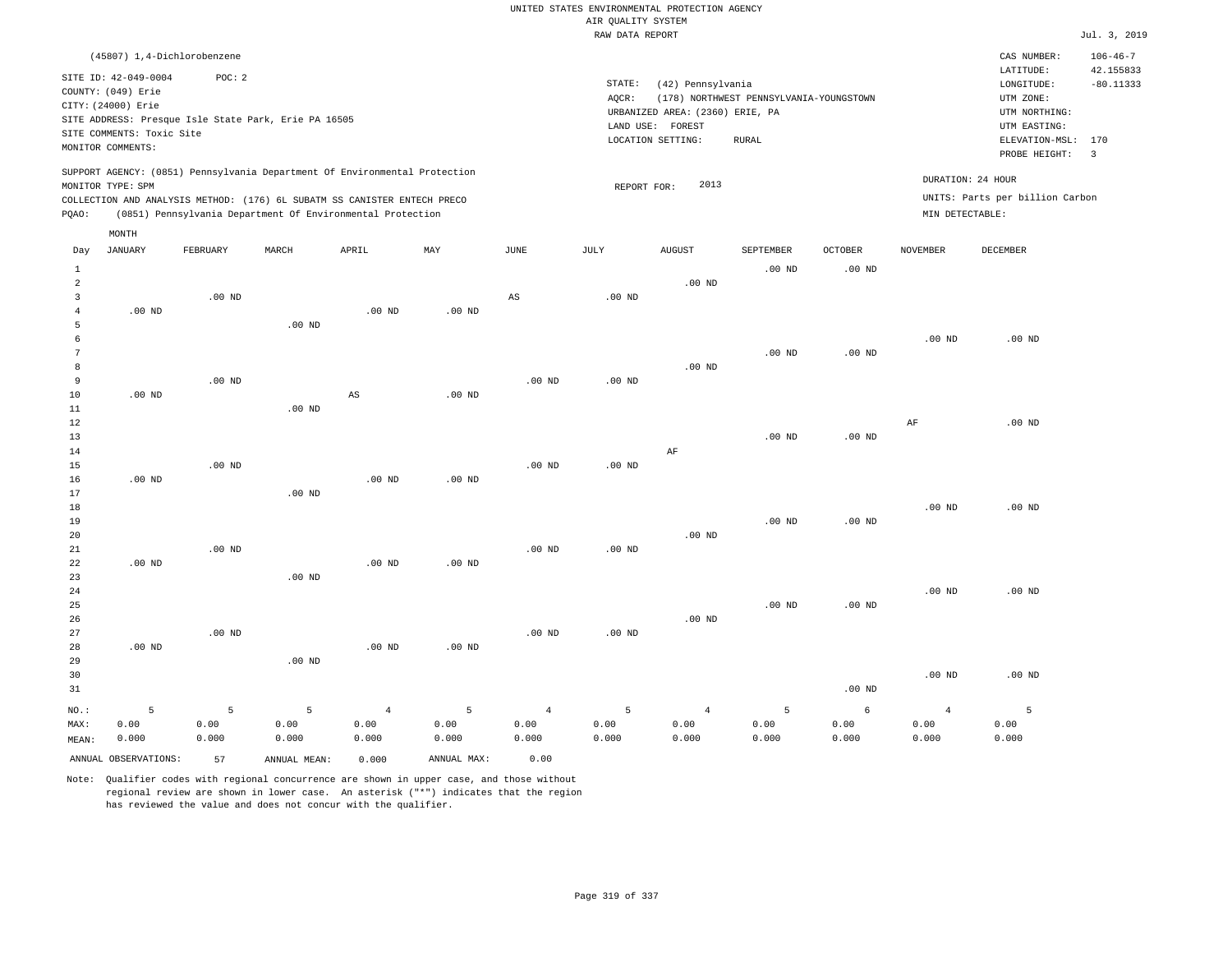|                                  |                             |                |                                                                            |                         |                |                       | RAW DATA REPORT        |                                 |                                         |              |                   |                                 | Jul. 3, 2019   |
|----------------------------------|-----------------------------|----------------|----------------------------------------------------------------------------|-------------------------|----------------|-----------------------|------------------------|---------------------------------|-----------------------------------------|--------------|-------------------|---------------------------------|----------------|
|                                  | (45807) 1,4-Dichlorobenzene |                |                                                                            |                         |                |                       |                        |                                 |                                         |              |                   | CAS NUMBER:                     | $106 - 46 - 7$ |
|                                  | SITE ID: 42-049-0004        | POC: 2         |                                                                            |                         |                |                       |                        |                                 |                                         |              |                   | LATITUDE:                       | 42.155833      |
|                                  | COUNTY: (049) Erie          |                |                                                                            |                         |                |                       | STATE:                 | (42) Pennsylvania               |                                         |              |                   | LONGITUDE:                      | $-80.11333$    |
|                                  | CITY: (24000) Erie          |                |                                                                            |                         |                |                       | AQCR:                  |                                 | (178) NORTHWEST PENNSYLVANIA-YOUNGSTOWN |              |                   | UTM ZONE:                       |                |
|                                  |                             |                | SITE ADDRESS: Presque Isle State Park, Erie PA 16505                       |                         |                |                       |                        | URBANIZED AREA: (2360) ERIE, PA |                                         |              |                   | UTM NORTHING:                   |                |
|                                  | SITE COMMENTS: Toxic Site   |                |                                                                            |                         |                |                       |                        | LAND USE: FOREST                |                                         |              |                   | UTM EASTING:                    |                |
|                                  | MONITOR COMMENTS:           |                |                                                                            |                         |                |                       |                        | LOCATION SETTING:               | RURAL                                   |              |                   | ELEVATION-MSL: 170              |                |
|                                  |                             |                |                                                                            |                         |                |                       |                        |                                 |                                         |              |                   | PROBE HEIGHT:                   | $\overline{3}$ |
|                                  |                             |                | SUPPORT AGENCY: (0851) Pennsylvania Department Of Environmental Protection |                         |                |                       |                        |                                 |                                         |              |                   | DURATION: 24 HOUR               |                |
|                                  | MONITOR TYPE: SPM           |                |                                                                            |                         |                |                       | REPORT FOR:            | 2014                            |                                         |              |                   | UNITS: Parts per billion Carbon |                |
|                                  |                             |                | COLLECTION AND ANALYSIS METHOD: (176) 6L SUBATM SS CANISTER ENTECH PRECO   |                         |                |                       |                        |                                 |                                         |              |                   |                                 |                |
| PQAO:                            |                             |                | (0851) Pennsylvania Department Of Environmental Protection                 |                         |                |                       |                        |                                 |                                         |              | MIN DETECTABLE:   |                                 |                |
| Day                              | MONTH<br><b>JANUARY</b>     | FEBRUARY       | MARCH                                                                      | APRIL                   | $\texttt{MAY}$ | $\operatorname{JUNE}$ | JULY                   | <b>AUGUST</b>                   | SEPTEMBER                               | OCTOBER      | <b>NOVEMBER</b>   | DECEMBER                        |                |
|                                  |                             |                |                                                                            |                         |                |                       |                        |                                 |                                         |              |                   |                                 |                |
| $\mathbf{1}$                     |                             |                |                                                                            |                         |                |                       |                        |                                 |                                         |              | $_{\rm AS}$       | $_{\rm AS}$                     |                |
| $\overline{a}$                   |                             |                |                                                                            |                         |                |                       |                        |                                 | $.00$ ND                                | $_{\rm AS}$  |                   |                                 |                |
| $\overline{3}$<br>$\overline{4}$ |                             |                |                                                                            |                         |                | .00 <sub>ND</sub>     | .00 <sub>ND</sub>      | $.00$ ND                        |                                         |              |                   |                                 |                |
| 5                                | $.00$ ND                    | $\rm AF$       |                                                                            | $.00$ ND                | $.00$ ND       |                       |                        |                                 |                                         |              |                   |                                 |                |
| 6                                |                             |                | $.00$ ND                                                                   |                         |                |                       |                        |                                 |                                         |              |                   |                                 |                |
| $7\phantom{.0}$                  |                             |                |                                                                            |                         |                |                       |                        |                                 |                                         |              | .00 <sub>ND</sub> | $.00$ ND                        |                |
| 8                                |                             |                |                                                                            |                         |                |                       |                        |                                 | AF                                      | $_{\rm AS}$  |                   |                                 |                |
| $\overline{9}$                   |                             |                |                                                                            |                         |                |                       |                        | AF                              |                                         |              |                   |                                 |                |
| 10                               |                             | $.00$ ND       |                                                                            |                         |                | .00 <sub>ND</sub>     | .00 <sub>ND</sub>      |                                 |                                         |              |                   |                                 |                |
| $11\,$                           | $.00$ ND                    |                |                                                                            | AF                      | AS             |                       |                        |                                 |                                         |              |                   |                                 |                |
| 12                               |                             |                | AM                                                                         |                         |                |                       |                        |                                 |                                         |              |                   |                                 |                |
| 13                               |                             |                |                                                                            |                         |                |                       |                        |                                 |                                         |              | AS                | $.00$ ND                        |                |
| 14                               |                             |                |                                                                            |                         |                |                       |                        |                                 | $\mathbb{A}\mathbb{S}$                  | AM           |                   |                                 |                |
| 15                               |                             |                |                                                                            |                         |                |                       |                        | AF                              |                                         |              |                   |                                 |                |
| 16                               |                             | $.00$ ND       |                                                                            |                         |                | $.00$ ND              | .00 <sub>ND</sub>      |                                 |                                         |              |                   |                                 |                |
| 17                               | $.00$ ND                    |                |                                                                            | $.00$ ND                | $.00$ ND       |                       |                        |                                 |                                         |              |                   |                                 |                |
| 18                               |                             |                | $.00$ ND                                                                   |                         |                |                       |                        |                                 |                                         |              |                   |                                 |                |
| 19                               |                             |                |                                                                            |                         |                |                       |                        |                                 |                                         |              | .00 <sub>ND</sub> | $.00$ ND                        |                |
| 20                               |                             |                |                                                                            |                         |                |                       |                        |                                 | $_{\rm AS}$                             | AF           |                   |                                 |                |
| 21                               |                             |                |                                                                            |                         |                |                       |                        | AF                              |                                         |              |                   |                                 |                |
| 22                               |                             | $.00$ ND       |                                                                            |                         |                | $.00$ ND              | .00 <sub>ND</sub>      |                                 |                                         |              |                   |                                 |                |
| 23                               | $.00$ ND                    |                |                                                                            | $.00$ ND                | $.00$ ND       |                       |                        |                                 |                                         |              |                   |                                 |                |
| 24                               |                             |                | $.00$ ND                                                                   |                         |                |                       |                        |                                 |                                         |              |                   |                                 |                |
| 25                               |                             |                |                                                                            |                         |                |                       |                        |                                 |                                         |              | AS                | $.00$ ND                        |                |
| 26                               |                             |                |                                                                            |                         |                |                       |                        |                                 | AS                                      | $.00$ ND     |                   |                                 |                |
| 27<br>28                         |                             | $.00$ ND       |                                                                            |                         |                | .00 <sub>ND</sub>     |                        | $\rm{AF}$                       |                                         |              |                   |                                 |                |
| 29                               | $.00$ ND                    |                |                                                                            | $\mathbb{A}\mathbb{S}$  | $.00$ ND       |                       | $\mathbb{A}\mathbb{S}$ |                                 |                                         |              |                   |                                 |                |
| 30                               |                             |                | $.00$ ND                                                                   |                         |                |                       |                        |                                 |                                         |              |                   |                                 |                |
| 31                               |                             |                |                                                                            |                         |                |                       |                        |                                 |                                         |              |                   | $_{\rm AS}$                     |                |
|                                  |                             |                |                                                                            |                         |                |                       |                        |                                 |                                         |              |                   |                                 |                |
| NO.:                             | 5                           | $\overline{4}$ | $\overline{4}$                                                             | $\overline{\mathbf{3}}$ | $\overline{4}$ | 5                     | $\overline{4}$         | $\mathbf{1}$                    | <sup>1</sup>                            | <sup>1</sup> | 2                 | $\overline{4}$                  |                |
| MAX:                             | 0.00                        | 0.00           | 0.00                                                                       | 0.00                    | 0.00           | 0.00                  | 0.00                   | 0.00                            | 0.00                                    | 0.00         | 0.00              | 0.00                            |                |
| MEAN:                            | 0.000                       | 0.000          | 0.000                                                                      | 0.000                   | 0.000          | 0.000                 | 0.000                  | 0.000                           | 0.000                                   | 0.000        | 0.000             | 0.000                           |                |
|                                  | ANNUAL OBSERVATIONS:        | 38             | ANNUAL MEAN:                                                               | 0.000                   | ANNUAL MAX:    | 0.00                  |                        |                                 |                                         |              |                   |                                 |                |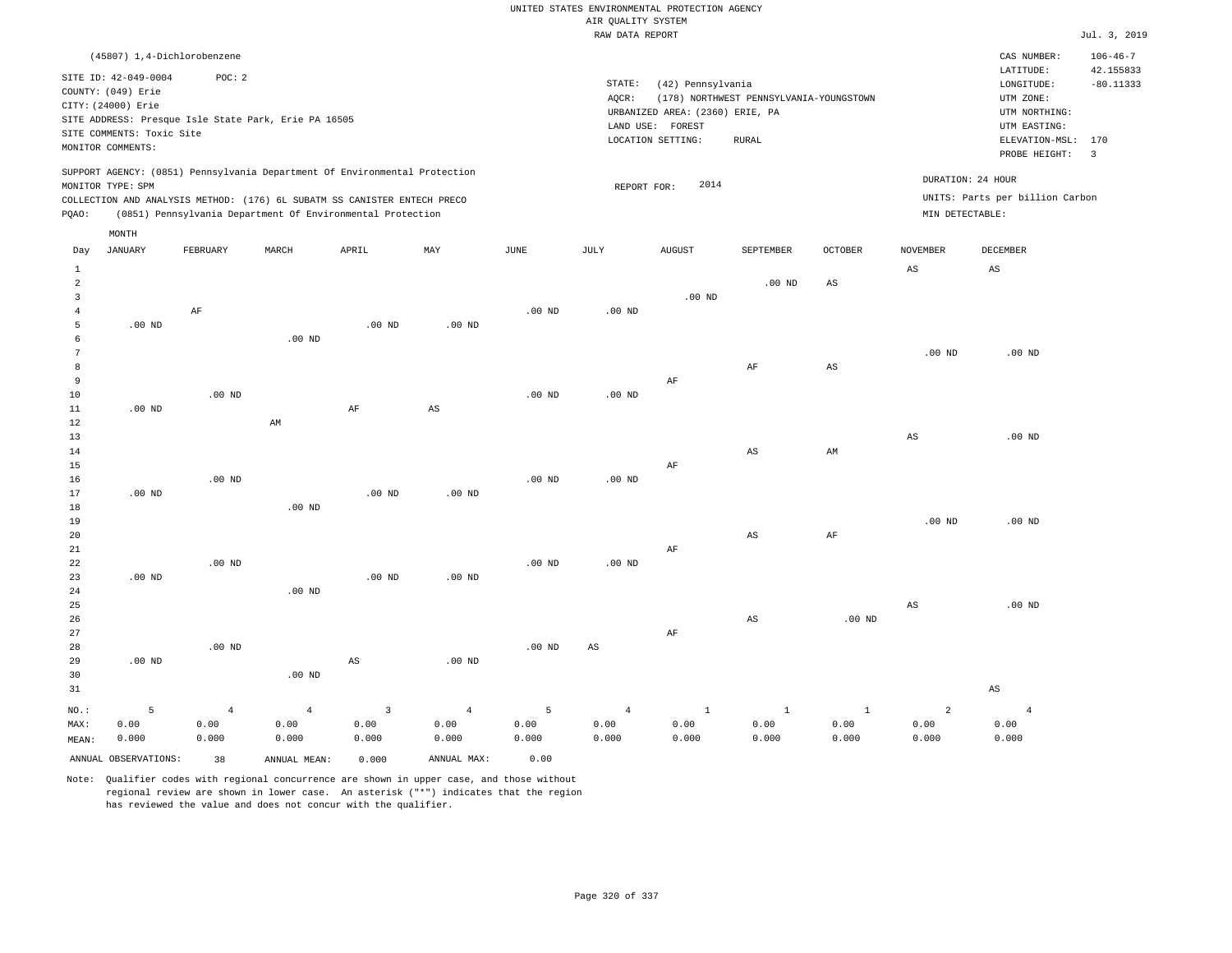|       |                                                     |          |                                                                            |                   |                   |          |           | RAW DATA REPORT                 |                                         |                |                 |                                 | Jul. 3, 2019                |
|-------|-----------------------------------------------------|----------|----------------------------------------------------------------------------|-------------------|-------------------|----------|-----------|---------------------------------|-----------------------------------------|----------------|-----------------|---------------------------------|-----------------------------|
|       | (45807) 1,4-Dichlorobenzene<br>SITE ID: 42-049-0004 | POC: 2   |                                                                            |                   |                   |          |           |                                 |                                         |                |                 | CAS NUMBER:<br>LATITUDE:        | $106 - 46 - 7$<br>42.155833 |
|       | COUNTY: (049) Erie                                  |          |                                                                            |                   |                   |          | STATE:    | (42) Pennsylvania               |                                         |                |                 | LONGITUDE:                      | $-80.11333$                 |
|       | CITY: (24000) Erie                                  |          |                                                                            |                   |                   |          | AQCR:     |                                 | (178) NORTHWEST PENNSYLVANIA-YOUNGSTOWN |                |                 | UTM ZONE:                       |                             |
|       |                                                     |          | SITE ADDRESS: Presque Isle State Park, Erie PA 16505                       |                   |                   |          |           | URBANIZED AREA: (2360) ERIE, PA |                                         |                |                 | UTM NORTHING:                   |                             |
|       | SITE COMMENTS: Toxic Site                           |          |                                                                            |                   |                   |          | LAND USE: | FOREST                          |                                         |                |                 | UTM EASTING:                    |                             |
|       | MONITOR COMMENTS:                                   |          |                                                                            |                   |                   |          |           | LOCATION SETTING:               | RURAL                                   |                |                 | ELEVATION-MSL:                  | 170                         |
|       |                                                     |          |                                                                            |                   |                   |          |           |                                 |                                         |                |                 | PROBE HEIGHT:                   | $\overline{\mathbf{3}}$     |
|       |                                                     |          | SUPPORT AGENCY: (0851) Pennsylvania Department Of Environmental Protection |                   |                   |          |           |                                 |                                         |                |                 | DURATION: 24 HOUR               |                             |
|       | MONITOR TYPE: SPM                                   |          |                                                                            |                   |                   |          |           | 2015<br>REPORT FOR:             |                                         |                |                 | UNITS: Parts per billion Carbon |                             |
|       |                                                     |          | COLLECTION AND ANALYSIS METHOD: (176) 6L SUBATM SS CANISTER ENTECH PRECO   |                   |                   |          |           |                                 |                                         |                |                 |                                 |                             |
| POAO: |                                                     |          | (0851) Pennsylvania Department Of Environmental Protection                 |                   |                   |          |           |                                 |                                         |                | MIN DETECTABLE: |                                 |                             |
|       | MONTH                                               |          |                                                                            |                   |                   |          |           |                                 |                                         |                |                 |                                 |                             |
| Day   | <b>JANUARY</b>                                      | FEBRUARY | MARCH                                                                      | APRIL             | MAY               | JUNE     | JULY      | <b>AUGUST</b>                   | SEPTEMBER                               | <b>OCTOBER</b> | <b>NOVEMBER</b> | DECEMBER                        |                             |
| 1     |                                                     |          | $.00$ ND                                                                   |                   |                   |          |           |                                 |                                         |                |                 |                                 |                             |
| 2     |                                                     |          |                                                                            |                   |                   |          |           |                                 |                                         |                | $.00$ ND        | TS                              |                             |
|       |                                                     |          |                                                                            |                   |                   |          |           |                                 | $.00$ ND                                | $.00$ ND       |                 |                                 |                             |
|       |                                                     |          |                                                                            |                   |                   |          |           | $.00$ ND                        |                                         |                |                 |                                 |                             |
| 5     |                                                     | AS       |                                                                            |                   |                   | $.00$ ND | AS        |                                 |                                         |                |                 |                                 |                             |
|       | AF                                                  |          |                                                                            | .00 <sub>ND</sub> | $.00$ ND          |          |           |                                 |                                         |                |                 |                                 |                             |
| 7     |                                                     |          | $.00$ ND                                                                   |                   |                   |          |           |                                 |                                         |                |                 |                                 |                             |
| 8     |                                                     |          |                                                                            |                   |                   |          |           |                                 |                                         |                | AS              | $.00$ ND                        |                             |
| 9     |                                                     |          |                                                                            |                   |                   |          |           |                                 | $.00$ ND                                | $_{\rm AS}$    |                 |                                 |                             |
| 10    |                                                     |          |                                                                            |                   |                   |          |           | $.00$ ND                        |                                         |                |                 |                                 |                             |
| 11    |                                                     | AS       |                                                                            |                   |                   | $.00$ ND | $.00$ ND  |                                 |                                         |                |                 |                                 |                             |
| 12    | $.00$ ND                                            |          |                                                                            | $.00$ ND          | $.00$ ND          |          |           |                                 |                                         |                |                 |                                 |                             |
| 13    |                                                     |          | $.00$ ND                                                                   |                   |                   |          |           |                                 |                                         |                |                 |                                 |                             |
| 14    |                                                     |          |                                                                            |                   |                   |          |           |                                 |                                         |                | AF              | $.00$ ND                        |                             |
| 15    |                                                     |          |                                                                            |                   |                   |          |           |                                 | $.00$ ND                                | AS             |                 |                                 |                             |
| 16    |                                                     |          |                                                                            |                   |                   |          |           | $.00$ ND                        |                                         |                |                 |                                 |                             |
| 17    |                                                     | AF       |                                                                            |                   |                   | $.00$ ND | $.00$ ND  |                                 |                                         |                |                 |                                 |                             |
| 18    | AF                                                  |          |                                                                            | .00 <sub>ND</sub> | .00 <sub>ND</sub> |          |           |                                 |                                         |                |                 |                                 |                             |

| 19          |          |          | AS       |          |          |          |          |          |          |          |          |          |
|-------------|----------|----------|----------|----------|----------|----------|----------|----------|----------|----------|----------|----------|
| 20          |          |          |          |          |          |          |          |          |          |          | $.00$ ND | $.00$ ND |
| $21\,$      |          |          |          |          |          |          |          |          | $.00$ ND | $.00$ ND |          |          |
| $2\sqrt{2}$ |          |          |          |          |          |          |          | $.00$ ND |          |          |          |          |
| 23          |          | $.00$ ND |          |          |          | AS       | AS       |          |          |          |          |          |
| 24          | $.00$ ND |          |          | $.00$ ND | $.00$ ND |          |          |          |          |          |          |          |
| 25          |          |          | $.00$ ND |          |          |          |          |          |          |          |          |          |
| 26          |          |          |          |          |          |          |          |          |          |          | TS       | $.00$ ND |
| 27          |          |          |          |          |          |          |          |          | AS       | $.00$ ND |          |          |
| 28          |          |          |          |          |          |          |          | $.00$ ND |          |          |          |          |
| 29          |          |          |          |          |          | $.00$ ND | $.00$ ND |          |          |          |          |          |
| 30          | $.00$ ND |          |          | $.00$ ND | $.00$ ND |          |          |          |          |          |          |          |

| 31    |                      |       | $.00$ ND     |           |             |           |                       |         |       |       |       |       |
|-------|----------------------|-------|--------------|-----------|-------------|-----------|-----------------------|---------|-------|-------|-------|-------|
| NO.:  |                      |       |              | $-5$ $-5$ | $5 - 5$     | $4\sigma$ | $\sim$ 3 and $\sim$ 3 | $5 - 5$ |       |       |       |       |
| MAX:  | 0.00                 | 0.00  | 0.00         | 0.00      | 0.00        | 0.00      | 0.00                  | 0.00    | 0.00  | 0.00  | 0.00  | 0.00  |
| MEAN: | 0.000                | 0.000 | 0.000        | 0.000     | 0.000       | 0.000     | 0.000                 | 0.000   | 0.000 | 0.000 | 0.000 | 0.000 |
|       | ANNUAL OBSERVATIONS: | 44    | ANNUAL MEAN: | 0.000     | ANNUAL MAX: | 0.00      |                       |         |       |       |       |       |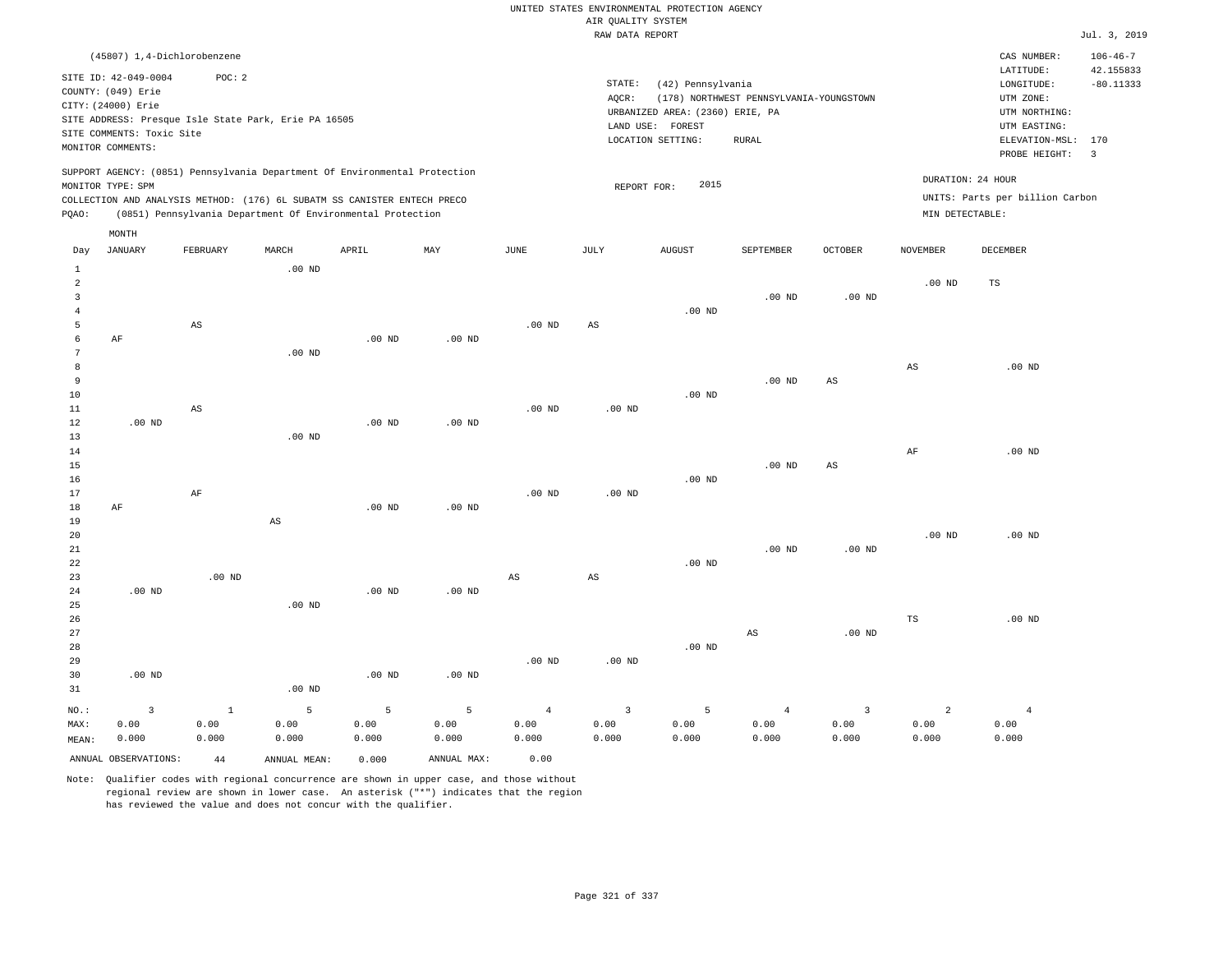|                                                                                                                                                 |                             |                                                                            |                |                        |                        |              |                                                  | RAW DATA REPORT               |                         |                                 |                   |                    | Jul. 3, 2019            |
|-------------------------------------------------------------------------------------------------------------------------------------------------|-----------------------------|----------------------------------------------------------------------------|----------------|------------------------|------------------------|--------------|--------------------------------------------------|-------------------------------|-------------------------|---------------------------------|-------------------|--------------------|-------------------------|
|                                                                                                                                                 | (45807) 1,4-Dichlorobenzene |                                                                            |                |                        |                        |              |                                                  |                               |                         |                                 |                   | CAS NUMBER:        | $106 - 46 - 7$          |
|                                                                                                                                                 |                             |                                                                            |                |                        |                        |              |                                                  |                               |                         |                                 |                   | LATITUDE:          | 42.155833               |
|                                                                                                                                                 | SITE ID: 42-049-0004        | POC: 2                                                                     |                |                        |                        |              | STATE:                                           | (42) Pennsylvania             |                         |                                 |                   | LONGITUDE:         | $-80.11333$             |
| COUNTY: (049) Erie<br>CITY: (24000) Erie                                                                                                        |                             |                                                                            |                |                        |                        |              | (178) NORTHWEST PENNSYLVANIA-YOUNGSTOWN<br>AQCR: |                               |                         |                                 |                   |                    |                         |
| SITE ADDRESS: Presque Isle State Park, Erie PA 16505                                                                                            |                             |                                                                            |                |                        |                        |              | URBANIZED AREA: (2360) ERIE, PA                  |                               |                         |                                 |                   |                    |                         |
| SITE COMMENTS: Toxic Site                                                                                                                       |                             |                                                                            |                |                        |                        |              | LAND USE: FOREST                                 |                               |                         |                                 |                   |                    |                         |
|                                                                                                                                                 | MONITOR COMMENTS:           |                                                                            |                |                        |                        |              |                                                  | LOCATION SETTING:             | <b>RURAL</b>            |                                 |                   | ELEVATION-MSL: 170 |                         |
|                                                                                                                                                 |                             |                                                                            |                |                        |                        |              |                                                  |                               |                         |                                 |                   | PROBE HEIGHT:      | $\overline{\mathbf{3}}$ |
|                                                                                                                                                 |                             | SUPPORT AGENCY: (0851) Pennsylvania Department Of Environmental Protection |                |                        |                        |              |                                                  |                               |                         |                                 |                   | DURATION: 24 HOUR  |                         |
| MONITOR TYPE: SPM                                                                                                                               |                             |                                                                            |                |                        |                        |              |                                                  | 2016<br>REPORT FOR:           |                         | UNITS: Parts per billion Carbon |                   |                    |                         |
| COLLECTION AND ANALYSIS METHOD: (176) 6L SUBATM SS CANISTER ENTECH PRECO<br>(0851) Pennsylvania Department Of Environmental Protection<br>PQAO: |                             |                                                                            |                |                        |                        |              |                                                  | MIN DETECTABLE:               |                         |                                 |                   |                    |                         |
|                                                                                                                                                 |                             |                                                                            |                |                        |                        |              |                                                  |                               |                         |                                 |                   |                    |                         |
|                                                                                                                                                 | MONTH                       |                                                                            |                |                        |                        |              |                                                  |                               |                         |                                 |                   |                    |                         |
| Day                                                                                                                                             | JANUARY                     | FEBRUARY                                                                   | MARCH          | APRIL                  | MAY                    | JUNE         | JULY                                             | <b>AUGUST</b>                 | SEPTEMBER               | OCTOBER                         | <b>NOVEMBER</b>   | DECEMBER           |                         |
| $\mathbf{1}$                                                                                                                                    | $.00$ ND                    |                                                                            | $.00$ ND       |                        |                        |              |                                                  |                               |                         |                                 |                   |                    |                         |
| $\overline{a}$<br>$\overline{3}$                                                                                                                |                             |                                                                            |                |                        |                        |              |                                                  |                               | $.00$ ND                | AF                              | $\mathbb{TS}$     | TS                 |                         |
| $\overline{4}$                                                                                                                                  |                             |                                                                            |                |                        |                        |              |                                                  | AF                            |                         |                                 |                   |                    |                         |
| 5                                                                                                                                               |                             |                                                                            |                |                        |                        | $.00$ ND     | AF                                               |                               |                         |                                 |                   |                    |                         |
| 6                                                                                                                                               |                             | $.00$ ND                                                                   |                | $\rm{AF}$              | $\mathbb{A}\mathbb{S}$ |              |                                                  |                               |                         |                                 |                   |                    |                         |
| $7\phantom{.0}$                                                                                                                                 | $.00$ ND                    |                                                                            | $\rm{AF}$      |                        |                        |              |                                                  |                               |                         |                                 |                   |                    |                         |
| 8                                                                                                                                               |                             |                                                                            |                |                        |                        |              |                                                  |                               |                         |                                 | AF                | $_{\rm TS}$        |                         |
| 9                                                                                                                                               |                             |                                                                            |                |                        |                        |              |                                                  |                               | $\mathbb{TS}$           | $\rm{AF}$                       |                   |                    |                         |
| 10                                                                                                                                              |                             |                                                                            |                |                        |                        |              |                                                  | $\rm AF$                      |                         |                                 |                   |                    |                         |
| 11                                                                                                                                              |                             |                                                                            |                |                        |                        | AS           | AF                                               |                               |                         |                                 |                   |                    |                         |
| 12                                                                                                                                              |                             | $.00$ ND                                                                   |                | $\mathbb{A}\mathbb{S}$ | $.00$ ND               |              |                                                  |                               |                         |                                 |                   |                    |                         |
| 13                                                                                                                                              | $_{\rm TS}$                 |                                                                            | $.00$ ND       |                        |                        |              |                                                  |                               |                         |                                 |                   |                    |                         |
| 14                                                                                                                                              |                             |                                                                            |                |                        |                        |              |                                                  |                               |                         |                                 | $.00$ ND          | $.00$ ND           |                         |
| 15                                                                                                                                              |                             |                                                                            |                |                        |                        |              |                                                  |                               | AF                      | $.00$ ND                        |                   |                    |                         |
| 16                                                                                                                                              |                             |                                                                            |                |                        |                        |              |                                                  | $.00$ ND                      |                         |                                 |                   |                    |                         |
| 17                                                                                                                                              |                             |                                                                            |                |                        |                        | $\rm AF$     | $\rm AF$                                         |                               |                         |                                 |                   |                    |                         |
| 18<br>19                                                                                                                                        | $.00$ ND                    | $.00$ ND                                                                   | AS             | $\mathbb{A}\mathbb{S}$ | $.00$ ND               |              |                                                  |                               |                         |                                 |                   |                    |                         |
| 20                                                                                                                                              |                             |                                                                            |                |                        |                        |              |                                                  |                               |                         |                                 | .00 <sub>ND</sub> | $.00$ ND           |                         |
| 21                                                                                                                                              |                             |                                                                            |                |                        |                        |              |                                                  |                               | $.00$ ND                | AF                              |                   |                    |                         |
| 22                                                                                                                                              |                             |                                                                            |                |                        |                        |              |                                                  | $\rm{AF}$                     |                         |                                 |                   |                    |                         |
| 23                                                                                                                                              |                             |                                                                            |                |                        |                        | $_{\rm AS}$  | AF                                               |                               |                         |                                 |                   |                    |                         |
| 24                                                                                                                                              |                             | $.00$ ND                                                                   |                | .22 <sub>LB</sub>      | $\rm AF$               |              |                                                  |                               |                         |                                 |                   |                    |                         |
| 25                                                                                                                                              | .00 <sub>ND</sub>           |                                                                            | $.00$ ND       |                        |                        |              |                                                  |                               |                         |                                 |                   |                    |                         |
| 26                                                                                                                                              |                             |                                                                            |                |                        |                        |              |                                                  |                               |                         |                                 | AF                | $.00$ ND           |                         |
| 27                                                                                                                                              |                             |                                                                            |                |                        |                        |              |                                                  |                               | $.00$ ND                | $\rm{AF}$                       |                   |                    |                         |
| 28                                                                                                                                              |                             |                                                                            |                |                        |                        |              |                                                  | $.00$ ND                      |                         |                                 |                   |                    |                         |
| 29                                                                                                                                              |                             |                                                                            |                |                        |                        | AF           | $\rm AF$                                         |                               |                         |                                 |                   |                    |                         |
| 30                                                                                                                                              |                             |                                                                            |                | $\mathbb{A}\mathbb{S}$ | $\rm AF$               |              |                                                  |                               |                         |                                 |                   |                    |                         |
| 31                                                                                                                                              | $.00$ ND                    |                                                                            | $.00$ ND       |                        |                        |              |                                                  |                               |                         |                                 |                   |                    |                         |
| NO.:                                                                                                                                            | 5                           | $\sqrt{4}$                                                                 | $\overline{4}$ | $\,1\,$                | $\sqrt{2}$             | $\mathbf{1}$ |                                                  | $\mathbb O$<br>$\overline{a}$ | $\overline{\mathbf{3}}$ | $1\,$                           | $\overline{a}$    | $\overline{3}$     |                         |
| MAX:                                                                                                                                            | 0.00                        | 0.00                                                                       | 0.00           | .22                    | 0.00                   | 0.00         |                                                  | 0.00                          | 0.00                    | 0.00                            | 0.00              | 0.00               |                         |
| MEAN:                                                                                                                                           | 0.000                       | 0.000                                                                      | 0.000          | .220                   | 0.000                  | 0.000        |                                                  | 0.000                         | 0.000                   | 0.000                           | 0.000             | 0.000              |                         |

ANNUAL OBSERVATIONS: 28 ANNUAL MEAN: .008 ANNUAL MAX: .22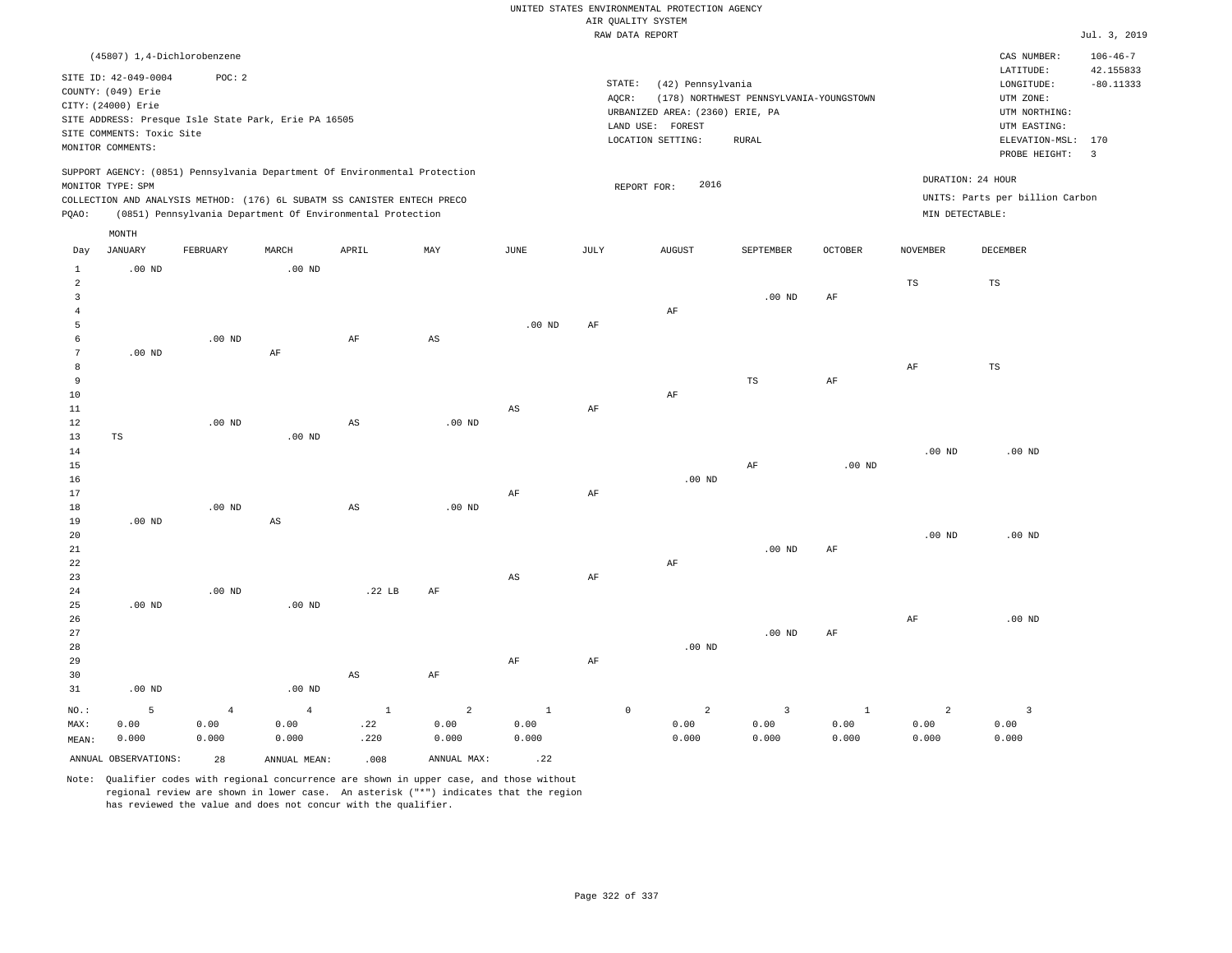|                                                                          |                             |             |                   |                                                                            |             |                                                  | RAW DATA REPORT                 |                   |              |                                 |                   |                                | Jul. 3, 2019            |  |
|--------------------------------------------------------------------------|-----------------------------|-------------|-------------------|----------------------------------------------------------------------------|-------------|--------------------------------------------------|---------------------------------|-------------------|--------------|---------------------------------|-------------------|--------------------------------|-------------------------|--|
|                                                                          | (45807) 1,4-Dichlorobenzene |             |                   |                                                                            |             |                                                  |                                 |                   |              |                                 |                   | CAS NUMBER:                    | $106 - 46 - 7$          |  |
|                                                                          |                             |             |                   |                                                                            |             |                                                  |                                 |                   |              |                                 |                   | LATITUDE:                      | 42.155833               |  |
|                                                                          | SITE ID: 42-049-0004        | POC: 2      |                   |                                                                            |             |                                                  | STATE:                          | (42) Pennsylvania |              |                                 |                   | LONGITUDE:                     | $-80.11333$             |  |
| COUNTY: (049) Erie                                                       |                             |             |                   |                                                                            |             | (178) NORTHWEST PENNSYLVANIA-YOUNGSTOWN<br>AQCR: |                                 |                   |              |                                 |                   | UTM ZONE:                      |                         |  |
| CITY: (24000) Erie                                                       |                             |             |                   |                                                                            |             |                                                  | URBANIZED AREA: (2360) ERIE, PA |                   |              |                                 |                   |                                | UTM NORTHING:           |  |
| SITE ADDRESS: Presque Isle State Park, Erie PA 16505                     |                             |             |                   |                                                                            |             |                                                  | LAND USE: FOREST                |                   |              |                                 |                   |                                |                         |  |
|                                                                          | SITE COMMENTS: Toxic Site   |             |                   |                                                                            |             |                                                  |                                 | LOCATION SETTING: | <b>RURAL</b> |                                 |                   | UTM EASTING:<br>ELEVATION-MSL: | 170                     |  |
|                                                                          | MONITOR COMMENTS:           |             |                   |                                                                            |             |                                                  |                                 |                   |              |                                 |                   | PROBE HEIGHT:                  | $\overline{\mathbf{3}}$ |  |
|                                                                          |                             |             |                   | SUPPORT AGENCY: (0851) Pennsylvania Department Of Environmental Protection |             |                                                  |                                 |                   |              |                                 |                   |                                |                         |  |
|                                                                          | MONITOR TYPE: SPM           |             |                   |                                                                            |             | 2017<br>REPORT FOR:                              |                                 |                   |              |                                 | DURATION: 24 HOUR |                                |                         |  |
| COLLECTION AND ANALYSIS METHOD: (176) 6L SUBATM SS CANISTER ENTECH PRECO |                             |             |                   |                                                                            |             |                                                  |                                 |                   |              | UNITS: Parts per billion Carbon |                   |                                |                         |  |
| (0851) Pennsylvania Department Of Environmental Protection<br>PQAO:      |                             |             |                   |                                                                            |             |                                                  |                                 |                   |              |                                 |                   | MIN DETECTABLE:                |                         |  |
|                                                                          | MONTH                       |             |                   |                                                                            |             |                                                  |                                 |                   |              |                                 |                   |                                |                         |  |
| Day                                                                      | JANUARY                     | FEBRUARY    | MARCH             | APRIL                                                                      | MAY         | JUNE                                             | JULY                            | <b>AUGUST</b>     | SEPTEMBER    | <b>OCTOBER</b>                  | <b>NOVEMBER</b>   | DECEMBER                       |                         |  |
| $\mathbf{1}$                                                             | AF                          |             |                   | AF                                                                         | AF          |                                                  |                                 |                   |              |                                 |                   |                                |                         |  |
| $\overline{2}$                                                           |                             |             | .00 <sub>ND</sub> |                                                                            |             |                                                  |                                 |                   |              |                                 |                   |                                |                         |  |
| $\overline{3}$                                                           |                             |             |                   |                                                                            |             |                                                  |                                 |                   |              |                                 | .00 <sub>ND</sub> | $.00$ ND                       |                         |  |
| $\overline{4}$                                                           |                             |             |                   |                                                                            |             |                                                  |                                 |                   | $.00$ ND     | .00 <sub>ND</sub>               |                   |                                |                         |  |
| 5                                                                        |                             |             |                   |                                                                            |             |                                                  |                                 | $.00$ ND          |              |                                 |                   |                                |                         |  |
| 6                                                                        |                             | $.00$ ND    |                   |                                                                            |             | $.00$ ND                                         | AS                              |                   |              |                                 |                   |                                |                         |  |
| $7\phantom{.0}$                                                          | TS                          |             |                   | $\rm AF$                                                                   | $.00$ ND    |                                                  |                                 |                   |              |                                 |                   |                                |                         |  |
| 8                                                                        |                             |             | $.00$ ND          |                                                                            |             |                                                  |                                 |                   |              |                                 |                   |                                |                         |  |
| 9                                                                        |                             |             |                   |                                                                            |             |                                                  |                                 |                   |              |                                 | $.00$ ND          | $.00$ ND                       |                         |  |
| 10                                                                       |                             |             |                   |                                                                            |             |                                                  |                                 |                   | $.00$ ND     | $.00$ ND                        |                   |                                |                         |  |
| 11                                                                       |                             |             |                   |                                                                            |             |                                                  |                                 | $.00$ ND          |              |                                 |                   |                                |                         |  |
| $12\,$                                                                   |                             | $_{\rm TS}$ |                   |                                                                            |             | $.00$ ND                                         | AS                              |                   |              |                                 |                   |                                |                         |  |
| 13                                                                       | $.00$ ND                    |             |                   | .00 <sub>ND</sub>                                                          | $.00$ ND    |                                                  |                                 |                   |              |                                 |                   |                                |                         |  |
| 14<br>15                                                                 |                             |             | .00 <sub>ND</sub> |                                                                            |             |                                                  |                                 |                   |              |                                 | .00 <sub>ND</sub> | .00 <sub>ND</sub>              |                         |  |
| 16                                                                       |                             |             |                   |                                                                            |             |                                                  |                                 |                   | $.00$ ND     | $.00$ ND                        |                   |                                |                         |  |
| 17                                                                       |                             |             |                   |                                                                            |             |                                                  |                                 | $.00$ ND          |              |                                 |                   |                                |                         |  |
| 18                                                                       |                             | $\rm AF$    |                   |                                                                            |             | $.00$ ND                                         | $\mathbb{A}\mathbb{S}$          |                   |              |                                 |                   |                                |                         |  |
| 19                                                                       | $.00$ ND                    |             |                   | AF                                                                         | $.00$ ND    |                                                  |                                 |                   |              |                                 |                   |                                |                         |  |
| 20                                                                       |                             |             | $.00$ ND          |                                                                            |             |                                                  |                                 |                   |              |                                 |                   |                                |                         |  |
| 21                                                                       |                             |             |                   |                                                                            |             |                                                  |                                 |                   |              |                                 | .00 <sub>ND</sub> | $_{\rm TS}$                    |                         |  |
| 22                                                                       |                             |             |                   |                                                                            |             |                                                  |                                 |                   | $.00$ ND     | .00 <sub>ND</sub>               |                   |                                |                         |  |
| 23                                                                       |                             |             |                   |                                                                            |             |                                                  |                                 | $.00$ ND          |              |                                 |                   |                                |                         |  |
| 24                                                                       |                             | $\rm{AF}$   |                   |                                                                            |             | $.00$ ND                                         | $.00$ ND                        |                   |              |                                 |                   |                                |                         |  |
| 25                                                                       | $\mathbb{A}\mathbb{S}$      |             |                   | $\rm AF$                                                                   | $.00$ ND    |                                                  |                                 |                   |              |                                 |                   |                                |                         |  |
| 26                                                                       |                             |             | $.00$ ND          |                                                                            |             |                                                  |                                 |                   |              |                                 |                   |                                |                         |  |
| 27                                                                       |                             |             |                   |                                                                            |             |                                                  |                                 |                   |              |                                 | .00 <sub>ND</sub> | AF                             |                         |  |
| 28                                                                       |                             |             |                   |                                                                            |             |                                                  |                                 |                   | $.00$ ND     | $.00$ ND                        |                   |                                |                         |  |
| 29                                                                       |                             |             |                   |                                                                            |             |                                                  |                                 | $.00$ ND          |              |                                 |                   |                                |                         |  |
| 30                                                                       |                             |             |                   |                                                                            |             | AS                                               | $.00$ ND                        |                   |              |                                 |                   |                                |                         |  |
| 31                                                                       | $.00$ ND                    |             |                   |                                                                            | $.00$ ND    |                                                  |                                 |                   |              |                                 |                   |                                |                         |  |
| NO.:                                                                     | $\overline{\mathbf{3}}$     | $1\,$       | 5                 | $\mathbf{1}$                                                               | 5           | $\overline{4}$                                   | $\overline{a}$                  | 5                 | 5            | 5                               | 5                 | $\overline{3}$                 |                         |  |
| MAX:                                                                     | 0.00                        | 0.00        | 0.00              | 0.00                                                                       | 0.00        | 0.00                                             | 0.00                            | 0.00              | 0.00         | 0.00                            | 0.00              | 0.00                           |                         |  |
| MEAN:                                                                    | 0.000                       | 0.000       | 0.000             | 0.000                                                                      | 0.000       | 0.000                                            | 0.000                           | 0.000             | 0.000        | 0.000                           | 0.000             | 0.000                          |                         |  |
|                                                                          | ANNUAL OBSERVATIONS:        | $4\,4$      | ANNUAL MEAN:      | 0.000                                                                      | ANNUAL MAX: | 0.00                                             |                                 |                   |              |                                 |                   |                                |                         |  |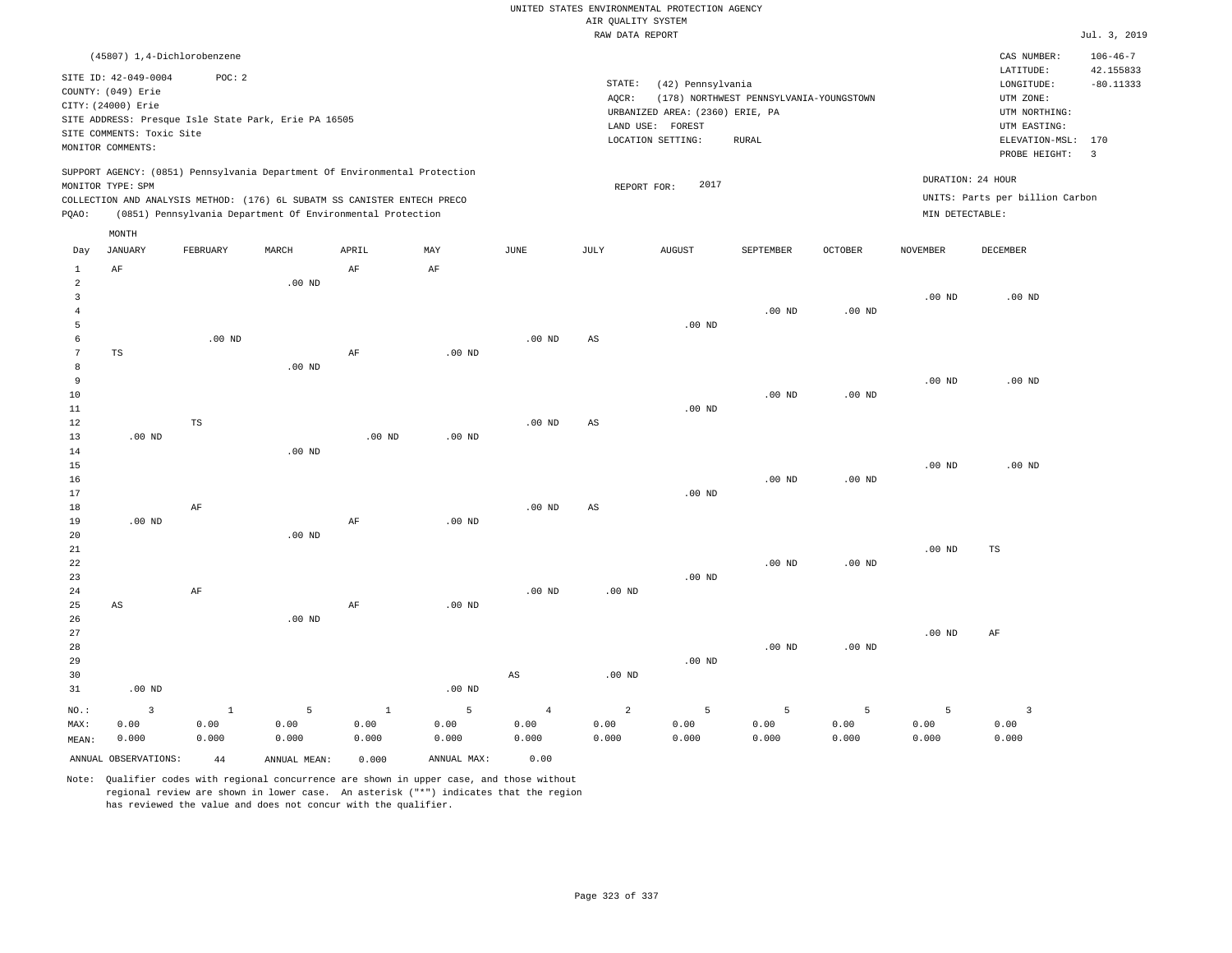|                |                           |                             |                                                                            |                |              |             |             | UNITED STATES ENVIRONMENTAL PROTECTION AGENCY |                                         |                   |                        |                                 |                             |
|----------------|---------------------------|-----------------------------|----------------------------------------------------------------------------|----------------|--------------|-------------|-------------|-----------------------------------------------|-----------------------------------------|-------------------|------------------------|---------------------------------|-----------------------------|
|                |                           |                             |                                                                            |                |              |             |             | AIR QUALITY SYSTEM                            |                                         |                   |                        |                                 |                             |
|                |                           |                             |                                                                            |                |              |             |             | RAW DATA REPORT                               |                                         |                   |                        |                                 | Jul. 3, 2019                |
|                |                           | (45807) 1,4-Dichlorobenzene |                                                                            |                |              |             |             |                                               |                                         |                   |                        | CAS NUMBER:<br>LATITUDE:        | $106 - 46 - 7$<br>42.155833 |
|                | SITE ID: 42-049-0004      | POC: 2                      |                                                                            |                |              |             | STATE:      | (42) Pennsylvania                             |                                         |                   |                        | LONGITUDE:                      | $-80.11333$                 |
|                | COUNTY: (049) Erie        |                             |                                                                            |                |              |             | AOCR:       |                                               | (178) NORTHWEST PENNSYLVANIA-YOUNGSTOWN |                   |                        | UTM ZONE:                       |                             |
|                | CITY: (24000) Erie        |                             |                                                                            |                |              |             |             | URBANIZED AREA: (2360) ERIE, PA               |                                         |                   |                        | UTM NORTHING:                   |                             |
|                |                           |                             | SITE ADDRESS: Presque Isle State Park, Erie PA 16505                       |                |              |             |             | LAND USE: FOREST                              |                                         |                   |                        | UTM EASTING:                    |                             |
|                | SITE COMMENTS: Toxic Site |                             |                                                                            |                |              |             |             | LOCATION SETTING:                             | <b>RURAL</b>                            |                   |                        | ELEVATION-MSL:                  | 170                         |
|                | MONITOR COMMENTS:         |                             |                                                                            |                |              |             |             |                                               |                                         |                   |                        | PROBE HEIGHT:                   | $\overline{\mathbf{3}}$     |
|                |                           |                             | SUPPORT AGENCY: (0851) Pennsylvania Department Of Environmental Protection |                |              |             |             |                                               |                                         |                   |                        | DURATION: 24 HOUR               |                             |
|                | MONITOR TYPE: SPM         |                             |                                                                            |                |              |             |             | 2018<br>REPORT FOR:                           |                                         |                   |                        |                                 |                             |
|                |                           |                             | COLLECTION AND ANALYSIS METHOD: (176) 6L SUBATM SS CANISTER ENTECH PRECO   |                |              |             |             |                                               |                                         |                   |                        | UNITS: Parts per billion Carbon |                             |
| PQAO:          |                           |                             | (0851) Pennsylvania Department Of Environmental Protection                 |                |              |             |             |                                               |                                         |                   |                        | MIN DETECTABLE: .31302          |                             |
|                | MONTH                     |                             |                                                                            |                |              |             |             |                                               |                                         |                   |                        |                                 |                             |
| Day            | <b>JANUARY</b>            | ${\tt FEBRUARY}$            | MARCH                                                                      | APRIL          | MAY          | JUNE        | JULY        | <b>AUGUST</b>                                 | SEPTEMBER                               | <b>OCTOBER</b>    | <b>NOVEMBER</b>        | DECEMBER                        |                             |
| $\mathbf{1}$   |                           | AQ                          |                                                                            |                |              | AF          | AF          |                                               |                                         |                   |                        |                                 |                             |
| $\overline{a}$ | TS                        |                             |                                                                            | $\rm AF$       | $.00$ ND     |             |             |                                               |                                         |                   |                        |                                 |                             |
| 3              |                           |                             | $.00$ ND                                                                   |                |              |             |             |                                               |                                         |                   |                        |                                 |                             |
| $\overline{4}$ |                           |                             |                                                                            |                |              |             |             |                                               |                                         |                   | .00 <sub>ND</sub>      | $.00$ ND                        |                             |
| 5<br>6         |                           |                             |                                                                            |                |              |             |             | AF                                            | $\rm AF$                                | $.00$ ND          |                        |                                 |                             |
| $\overline{7}$ |                           | $.00$ ND                    |                                                                            |                |              | $\rm{AF}$   | $\rm AF$    |                                               |                                         |                   |                        |                                 |                             |
| 8              | AF                        |                             |                                                                            | $.00$ ND       | AS           |             |             |                                               |                                         |                   |                        |                                 |                             |
| 9              |                           |                             | $.00$ ND                                                                   |                |              |             |             |                                               |                                         |                   |                        |                                 |                             |
| $10$           |                           |                             |                                                                            |                |              |             |             |                                               |                                         |                   | .00 <sub>ND</sub>      | $.00$ ND                        |                             |
| $11\,$         |                           |                             |                                                                            |                |              |             |             |                                               | AS                                      | $.00$ ND          |                        |                                 |                             |
| 12             |                           |                             |                                                                            |                |              |             |             | AF                                            |                                         |                   |                        |                                 |                             |
| 13             |                           | .32S                        |                                                                            |                |              | $\rm{AF}$   | $\rm AF$    |                                               |                                         |                   |                        |                                 |                             |
| 14             | AF                        |                             |                                                                            | $.00$ ND       | AF           |             |             |                                               |                                         |                   |                        |                                 |                             |
| 15             |                           |                             | $.00$ ND                                                                   |                |              |             |             |                                               |                                         |                   |                        | .00 <sub>ND</sub>               |                             |
| 16<br>17       |                           |                             |                                                                            |                |              |             |             |                                               | $.00$ ND                                | $.00$ ND          | $\mathbb{A}\mathbb{S}$ |                                 |                             |
| 18             |                           |                             |                                                                            |                |              |             |             | $\rm{AF}$                                     |                                         |                   |                        |                                 |                             |
| 19             |                           | $.00$ ND                    |                                                                            |                |              | $\rm{AF}$   | $\rm AF$    |                                               |                                         |                   |                        |                                 |                             |
| 20             | AF                        |                             |                                                                            | $.00$ ND       | AF           |             |             |                                               |                                         |                   |                        |                                 |                             |
| $2\sqrt{1}$    |                           |                             | $\rm{AF}$                                                                  |                |              |             |             |                                               |                                         |                   |                        |                                 |                             |
| ${\bf 22}$     |                           |                             |                                                                            |                |              |             |             |                                               |                                         |                   | .00 <sub>ND</sub>      | .00 <sub>ND</sub>               |                             |
| 23             |                           |                             |                                                                            |                |              |             |             |                                               | $.00$ ND                                | .00 <sub>ND</sub> |                        |                                 |                             |
| 24             |                           |                             |                                                                            |                |              |             |             | $.00$ ND                                      |                                         |                   |                        |                                 |                             |
| 25             |                           | $.00$ ND                    |                                                                            |                |              | AF          | AF          |                                               |                                         |                   |                        |                                 |                             |
| 26             | AF                        |                             |                                                                            | $.00$ ND       | AF           |             |             |                                               |                                         |                   |                        |                                 |                             |
| 27<br>$2\,8$   |                           |                             | AF                                                                         |                |              |             |             |                                               |                                         |                   | $.00$ ND               | $\mathbb{A}\mathbb{S}$          |                             |
| 29             |                           |                             |                                                                            |                |              |             |             |                                               | $.00$ ND                                | $.00$ ND          |                        |                                 |                             |
| 30             |                           |                             |                                                                            |                |              |             |             | $.00$ ND                                      |                                         |                   |                        |                                 |                             |
| 31             |                           |                             |                                                                            |                |              |             | AF          |                                               |                                         |                   |                        |                                 |                             |
| NO.:           | $\mathbb O$               | $\overline{4}$              | $\overline{3}$                                                             | $\overline{4}$ | $\mathbf{1}$ | $\mathbb O$ | $\mathbb O$ | $\overline{a}$                                | $\overline{3}$                          | 5                 | $\overline{4}$         | $\overline{4}$                  |                             |
| MAX:           |                           | .32                         | 0.00                                                                       | 0.00           | 0.00         |             |             | 0.00                                          | 0.00                                    | 0.00              | 0.00                   | 0.00                            |                             |
| MEAN:          |                           | .080                        | 0.000                                                                      | 0.000          | 0.000        |             |             | 0.000                                         | 0.000                                   | 0.000             | 0.000                  | 0.000                           |                             |
|                | ANNUAL OBSERVATIONS:      | 30                          | ANNUAL, MEAN:                                                              | .011           | ANNUAL MAX:  | .32         |             |                                               |                                         |                   |                        |                                 |                             |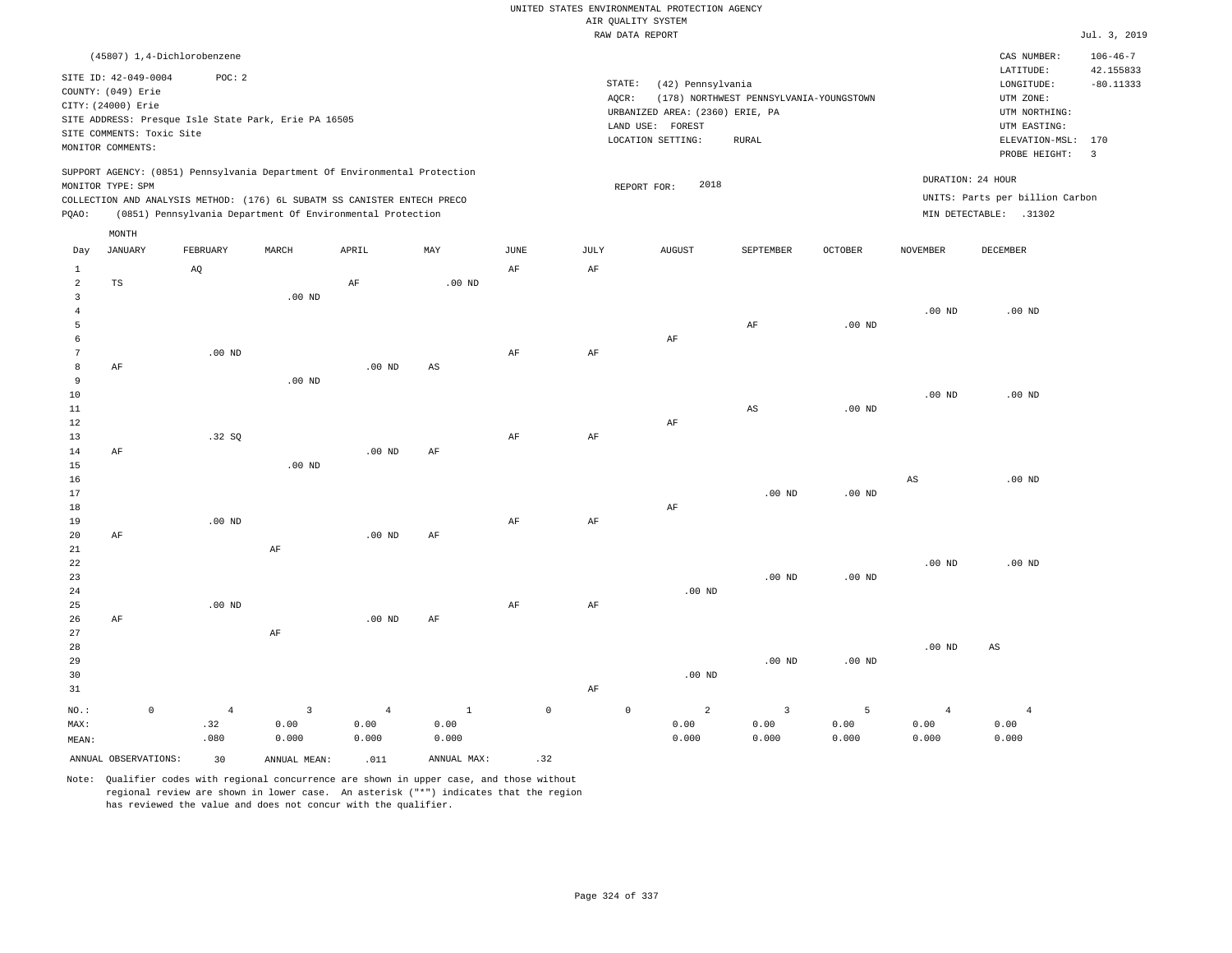|                |                                                                            |                   |                                                            |                        |                   |                       | RAW DATA REPORT   |                                 |                                         |                   |                   |                                 | Jul. 3, 2019   |
|----------------|----------------------------------------------------------------------------|-------------------|------------------------------------------------------------|------------------------|-------------------|-----------------------|-------------------|---------------------------------|-----------------------------------------|-------------------|-------------------|---------------------------------|----------------|
|                | (45810) 1,2,4-Trichlorobenzene                                             |                   |                                                            |                        |                   |                       |                   |                                 |                                         |                   |                   | CAS NUMBER:                     | $120 - 82 - 1$ |
|                |                                                                            |                   |                                                            |                        |                   |                       |                   |                                 |                                         |                   |                   | LATITUDE:                       | 42.155833      |
|                | SITE ID: 42-049-0004                                                       | POC: 2            |                                                            |                        |                   |                       | STATE:            | (42) Pennsylvania               |                                         |                   |                   | LONGITUDE:                      | $-80.11333$    |
|                | COUNTY: (049) Erie                                                         |                   |                                                            |                        |                   |                       | AQCR:             |                                 | (178) NORTHWEST PENNSYLVANIA-YOUNGSTOWN |                   |                   | UTM ZONE:                       |                |
|                | CITY: (24000) Erie                                                         |                   |                                                            |                        |                   |                       |                   | URBANIZED AREA: (2360) ERIE, PA |                                         |                   |                   | UTM NORTHING:                   |                |
|                | SITE ADDRESS: Presque Isle State Park, Erie PA 16505                       |                   |                                                            |                        |                   |                       |                   | LAND USE: FOREST                |                                         |                   |                   | UTM EASTING:                    |                |
|                | SITE COMMENTS: Toxic Site                                                  |                   |                                                            |                        |                   |                       |                   | LOCATION SETTING:               | <b>RURAL</b>                            |                   |                   | ELEVATION-MSL: 170              |                |
|                | MONITOR COMMENTS:                                                          |                   |                                                            |                        |                   |                       |                   |                                 |                                         |                   |                   | PROBE HEIGHT:                   | $\overline{3}$ |
|                | SUPPORT AGENCY: (0851) Pennsylvania Department Of Environmental Protection |                   |                                                            |                        |                   |                       |                   |                                 |                                         |                   |                   | DURATION: 24 HOUR               |                |
|                | MONITOR TYPE: SPM                                                          |                   |                                                            |                        |                   |                       | REPORT FOR:       | 2013                            |                                         |                   |                   |                                 |                |
|                | COLLECTION AND ANALYSIS METHOD: (176) 6L SUBATM SS CANISTER ENTECH PRECO   |                   |                                                            |                        |                   |                       |                   |                                 |                                         |                   |                   | UNITS: Parts per billion Carbon |                |
| PQAO:          |                                                                            |                   | (0851) Pennsylvania Department Of Environmental Protection |                        |                   |                       |                   |                                 |                                         |                   | MIN DETECTABLE:   |                                 |                |
|                | MONTH                                                                      |                   |                                                            |                        |                   |                       |                   |                                 |                                         |                   |                   |                                 |                |
| Day            | <b>JANUARY</b>                                                             | FEBRUARY          | MARCH                                                      | APRIL                  | MAY               | $\operatorname{JUNE}$ | JULY              | ${\tt AUGUST}$                  | SEPTEMBER                               | <b>OCTOBER</b>    | <b>NOVEMBER</b>   | <b>DECEMBER</b>                 |                |
| $\mathbf{1}$   |                                                                            |                   |                                                            |                        |                   |                       |                   |                                 | $.00$ ND                                | .00 <sub>ND</sub> |                   |                                 |                |
| $\overline{2}$ |                                                                            |                   |                                                            |                        |                   |                       |                   | $.00$ ND                        |                                         |                   |                   |                                 |                |
| $\overline{3}$ |                                                                            | $.00$ ND          |                                                            |                        |                   | AS                    | $.00$ ND          |                                 |                                         |                   |                   |                                 |                |
| $\overline{4}$ | $.00$ ND                                                                   |                   |                                                            | $.00$ ND               | .00 <sub>ND</sub> |                       |                   |                                 |                                         |                   |                   |                                 |                |
| 5              |                                                                            |                   | $.00$ ND                                                   |                        |                   |                       |                   |                                 |                                         |                   |                   |                                 |                |
| 6              |                                                                            |                   |                                                            |                        |                   |                       |                   |                                 |                                         |                   | .00 <sub>ND</sub> | $.00$ ND                        |                |
| 7              |                                                                            |                   |                                                            |                        |                   |                       |                   |                                 | $.00$ ND                                | .00 <sub>ND</sub> |                   |                                 |                |
| 8              |                                                                            |                   |                                                            |                        |                   |                       |                   | $.00$ ND                        |                                         |                   |                   |                                 |                |
| 9              |                                                                            | $.00$ ND          |                                                            |                        |                   | $.00$ ND              | $.00$ ND          |                                 |                                         |                   |                   |                                 |                |
| $10$           | $.00$ ND                                                                   |                   |                                                            | $\mathbb{A}\mathbb{S}$ | $.00$ ND          |                       |                   |                                 |                                         |                   |                   |                                 |                |
| 11             |                                                                            |                   | $.00$ ND                                                   |                        |                   |                       |                   |                                 |                                         |                   |                   |                                 |                |
| 12             |                                                                            |                   |                                                            |                        |                   |                       |                   |                                 |                                         |                   | AF                | $.00$ ND                        |                |
| 13             |                                                                            |                   |                                                            |                        |                   |                       |                   |                                 | $.00$ ND                                | .00 <sub>ND</sub> |                   |                                 |                |
| 14             |                                                                            |                   |                                                            |                        |                   |                       |                   | AF                              |                                         |                   |                   |                                 |                |
| 15             |                                                                            | $.00$ ND          |                                                            | $.00$ ND               |                   | $.00$ ND              | $.00$ ND          |                                 |                                         |                   |                   |                                 |                |
| 16<br>17       | $.00$ ND                                                                   |                   | $.00$ ND                                                   |                        | .00 <sub>ND</sub> |                       |                   |                                 |                                         |                   |                   |                                 |                |
| 18             |                                                                            |                   |                                                            |                        |                   |                       |                   |                                 |                                         |                   | $.00$ ND          | $.00$ ND                        |                |
| 19             |                                                                            |                   |                                                            |                        |                   |                       |                   |                                 | $.00$ ND                                | .00 <sub>ND</sub> |                   |                                 |                |
| 20             |                                                                            |                   |                                                            |                        |                   |                       |                   | $.00$ ND                        |                                         |                   |                   |                                 |                |
| 21             |                                                                            | $.00$ ND          |                                                            |                        |                   | $.00$ ND              | $.00$ ND          |                                 |                                         |                   |                   |                                 |                |
| $2\sqrt{2}$    | $.00$ ND                                                                   |                   |                                                            | .00 <sub>ND</sub>      | .00 <sub>ND</sub> |                       |                   |                                 |                                         |                   |                   |                                 |                |
| 23             |                                                                            |                   | $.00$ ND                                                   |                        |                   |                       |                   |                                 |                                         |                   |                   |                                 |                |
| 24             |                                                                            |                   |                                                            |                        |                   |                       |                   |                                 |                                         |                   | .00 <sub>ND</sub> | $.00$ ND                        |                |
| 25             |                                                                            |                   |                                                            |                        |                   |                       |                   |                                 | .00 <sub>ND</sub>                       | .00 <sub>ND</sub> |                   |                                 |                |
| 26             |                                                                            |                   |                                                            |                        |                   |                       |                   | $.00$ ND                        |                                         |                   |                   |                                 |                |
| 27             |                                                                            | .00 <sub>ND</sub> |                                                            |                        |                   | .00 <sub>ND</sub>     | .00 <sub>ND</sub> |                                 |                                         |                   |                   |                                 |                |
| 28             | $.00$ ND                                                                   |                   |                                                            | .00 <sub>ND</sub>      | .00 <sub>ND</sub> |                       |                   |                                 |                                         |                   |                   |                                 |                |
| 29             |                                                                            |                   | $.00$ ND                                                   |                        |                   |                       |                   |                                 |                                         |                   |                   |                                 |                |
| 30             |                                                                            |                   |                                                            |                        |                   |                       |                   |                                 |                                         |                   | $.00$ ND          | $.00$ ND                        |                |
| 31             |                                                                            |                   |                                                            |                        |                   |                       |                   |                                 |                                         | .00 <sub>ND</sub> |                   |                                 |                |
| NO.:           | 5                                                                          | 5                 | 5                                                          | $\overline{4}$         | 5                 | $\overline{4}$        | 5                 | $\overline{4}$                  | 5                                       | 6                 | $\overline{4}$    | 5                               |                |
| MAX:           | 0.00                                                                       | 0.00              | 0.00                                                       | 0.00                   | 0.00              | 0.00                  | 0.00              | 0.00                            | 0.00                                    | 0.00              | 0.00              | 0.00                            |                |
| MEAN:          | 0.000                                                                      | 0.000             | 0.000                                                      | 0.000                  | 0.000             | 0.000                 | 0.000             | 0.000                           | 0.000                                   | 0.000             | 0.000             | 0.000                           |                |
|                | ANNUAL OBSERVATIONS:                                                       | 57                | ANNUAL MEAN:                                               | 0.000                  | ANNUAL MAX:       | 0.00                  |                   |                                 |                                         |                   |                   |                                 |                |
|                |                                                                            |                   |                                                            |                        |                   |                       |                   |                                 |                                         |                   |                   |                                 |                |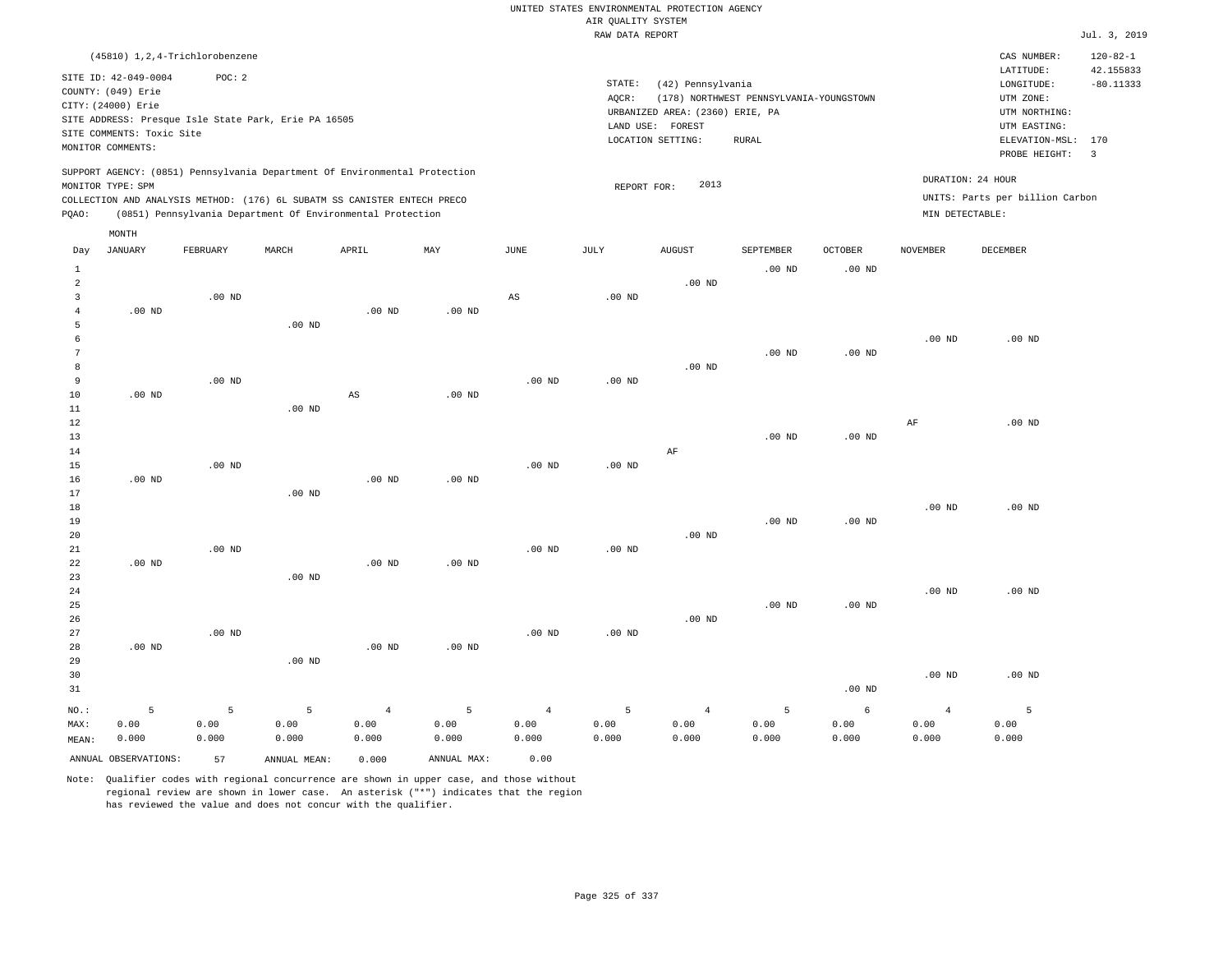|                                     | (45810) 1, 2, 4-Trichlorobenzene                                                                                   |                |                                                                                                                                                        |                   |                   |                   |                   |                                                                                               |                                                         |                        |                   | CAS NUMBER:                                                                             | $120 - 82 - 1$                  |
|-------------------------------------|--------------------------------------------------------------------------------------------------------------------|----------------|--------------------------------------------------------------------------------------------------------------------------------------------------------|-------------------|-------------------|-------------------|-------------------|-----------------------------------------------------------------------------------------------|---------------------------------------------------------|------------------------|-------------------|-----------------------------------------------------------------------------------------|---------------------------------|
|                                     | SITE ID: 42-049-0004<br>COUNTY: (049) Erie<br>CITY: (24000) Erie<br>SITE COMMENTS: Toxic Site<br>MONITOR COMMENTS: | POC: 2         | SITE ADDRESS: Presque Isle State Park, Erie PA 16505                                                                                                   |                   |                   |                   | STATE:<br>AOCR:   | (42) Pennsylvania<br>URBANIZED AREA: (2360) ERIE, PA<br>LAND USE: FOREST<br>LOCATION SETTING: | (178) NORTHWEST PENNSYLVANIA-YOUNGSTOWN<br><b>RURAL</b> |                        |                   | LATITUDE:<br>LONGITUDE:<br>UTM ZONE:<br>UTM NORTHING:<br>UTM EASTING:<br>ELEVATION-MSL: | 42.155833<br>$-80.11333$<br>170 |
|                                     | MONITOR TYPE: SPM                                                                                                  |                | SUPPORT AGENCY: (0851) Pennsylvania Department Of Environmental Protection<br>COLLECTION AND ANALYSIS METHOD: (176) 6L SUBATM SS CANISTER ENTECH PRECO |                   |                   |                   | REPORT FOR:       | 2014                                                                                          |                                                         |                        | DURATION: 24 HOUR | PROBE HEIGHT:<br>UNITS: Parts per billion Carbon                                        | $\overline{3}$                  |
| PQAO:                               |                                                                                                                    |                | (0851) Pennsylvania Department Of Environmental Protection                                                                                             |                   |                   |                   |                   |                                                                                               |                                                         |                        | MIN DETECTABLE:   |                                                                                         |                                 |
|                                     | MONTH                                                                                                              |                |                                                                                                                                                        |                   |                   |                   |                   |                                                                                               |                                                         |                        |                   |                                                                                         |                                 |
| Day                                 | <b>JANUARY</b>                                                                                                     | FEBRUARY       | MARCH                                                                                                                                                  | APRIL             | MAY               | <b>JUNE</b>       | $\mathtt{JULY}$   | <b>AUGUST</b>                                                                                 | SEPTEMBER                                               | OCTOBER                | <b>NOVEMBER</b>   | DECEMBER                                                                                |                                 |
| $\mathbf{1}$<br>$\overline{2}$<br>3 |                                                                                                                    |                |                                                                                                                                                        |                   |                   |                   |                   | $.00$ ND                                                                                      | $.00$ ND                                                | $_{\rm AS}$            | AS                | AS                                                                                      |                                 |
| $\overline{4}$<br>5                 | $.00$ ND                                                                                                           | $\rm AF$       |                                                                                                                                                        | .00 <sub>ND</sub> | .00 <sub>ND</sub> | $.00$ ND          | .00 <sub>ND</sub> |                                                                                               |                                                         |                        |                   |                                                                                         |                                 |
| 6<br>$\overline{7}$<br>8            |                                                                                                                    |                | $.00$ ND                                                                                                                                               |                   |                   |                   |                   |                                                                                               | AF                                                      | $\mathbb{A}\mathbb{S}$ | $.00$ ND          | $.00$ ND                                                                                |                                 |
| $\overline{9}$<br>10<br>11          | .00 <sub>ND</sub>                                                                                                  | $.00$ ND       |                                                                                                                                                        | AF                | $_{\rm AS}$       | .00 <sub>ND</sub> | .00 <sub>ND</sub> | $\rm{AF}$                                                                                     |                                                         |                        |                   |                                                                                         |                                 |
| 12<br>13<br>$14\,$                  |                                                                                                                    |                | AM                                                                                                                                                     |                   |                   |                   |                   |                                                                                               | $\mathbb{A}\mathbb{S}$                                  | $\mathbb{A}\mathbb{M}$ | $_{\rm AS}$       | $.00$ ND                                                                                |                                 |
| 15<br>16                            |                                                                                                                    | $.00$ ND       |                                                                                                                                                        |                   |                   | .00 <sub>ND</sub> | .00 <sub>ND</sub> | $\rm AF$                                                                                      |                                                         |                        |                   |                                                                                         |                                 |
| 17<br>18<br>19                      | $.00$ ND                                                                                                           |                | $.00$ ND                                                                                                                                               | $.00$ ND          | $.00$ ND          |                   |                   |                                                                                               |                                                         |                        | $.00$ ND          | $.00$ ND                                                                                |                                 |
| 20<br>21<br>22                      |                                                                                                                    | $.00$ ND       |                                                                                                                                                        |                   |                   | .00 <sub>ND</sub> | .00 <sub>ND</sub> | $\rm{AF}$                                                                                     | AS                                                      | AF                     |                   |                                                                                         |                                 |
| 23<br>24<br>25                      | $.00$ ND                                                                                                           |                | $.00$ ND                                                                                                                                               | .00 <sub>ND</sub> | .00 <sub>ND</sub> |                   |                   |                                                                                               |                                                         |                        | AS                | .00 <sub>ND</sub>                                                                       |                                 |
| 26<br>27<br>28                      |                                                                                                                    | $.00$ ND       |                                                                                                                                                        |                   |                   | .00 <sub>ND</sub> | AS                | $\rm{AF}$                                                                                     | AS                                                      | $.00$ ND               |                   |                                                                                         |                                 |
| 29<br>30<br>31                      | $.00$ ND                                                                                                           |                | $.00$ ND                                                                                                                                               | $_{\rm AS}$       | $.00$ ND          |                   |                   |                                                                                               |                                                         |                        |                   | $\mathbb{A}\mathbb{S}$                                                                  |                                 |
| NO.:                                | 5                                                                                                                  | $\overline{4}$ | $\overline{4}$                                                                                                                                         | $\overline{3}$    | $\overline{4}$    | 5                 | $\overline{4}$    | $\mathbf{1}$                                                                                  | $\mathbf{1}$                                            | $\mathbf{1}$           | $\overline{a}$    | $\overline{4}$                                                                          |                                 |
| MAX:<br>MEAN:                       | 0.00<br>0.000                                                                                                      | 0.00<br>0.000  | 0.00<br>0.000                                                                                                                                          | 0.00<br>0.000     | 0.00<br>0.000     | 0.00<br>0.000     | 0.00<br>0.000     | 0.00<br>0.000                                                                                 | 0.00<br>0.000                                           | 0.00<br>0.000          | 0.00<br>0.000     | 0.00<br>0.000                                                                           |                                 |
|                                     | ANNUAL OBSERVATIONS:                                                                                               | 38             | ANNUAL MEAN:                                                                                                                                           | 0.000             | ANNUAL MAX:       | 0.00              |                   |                                                                                               |                                                         |                        |                   |                                                                                         |                                 |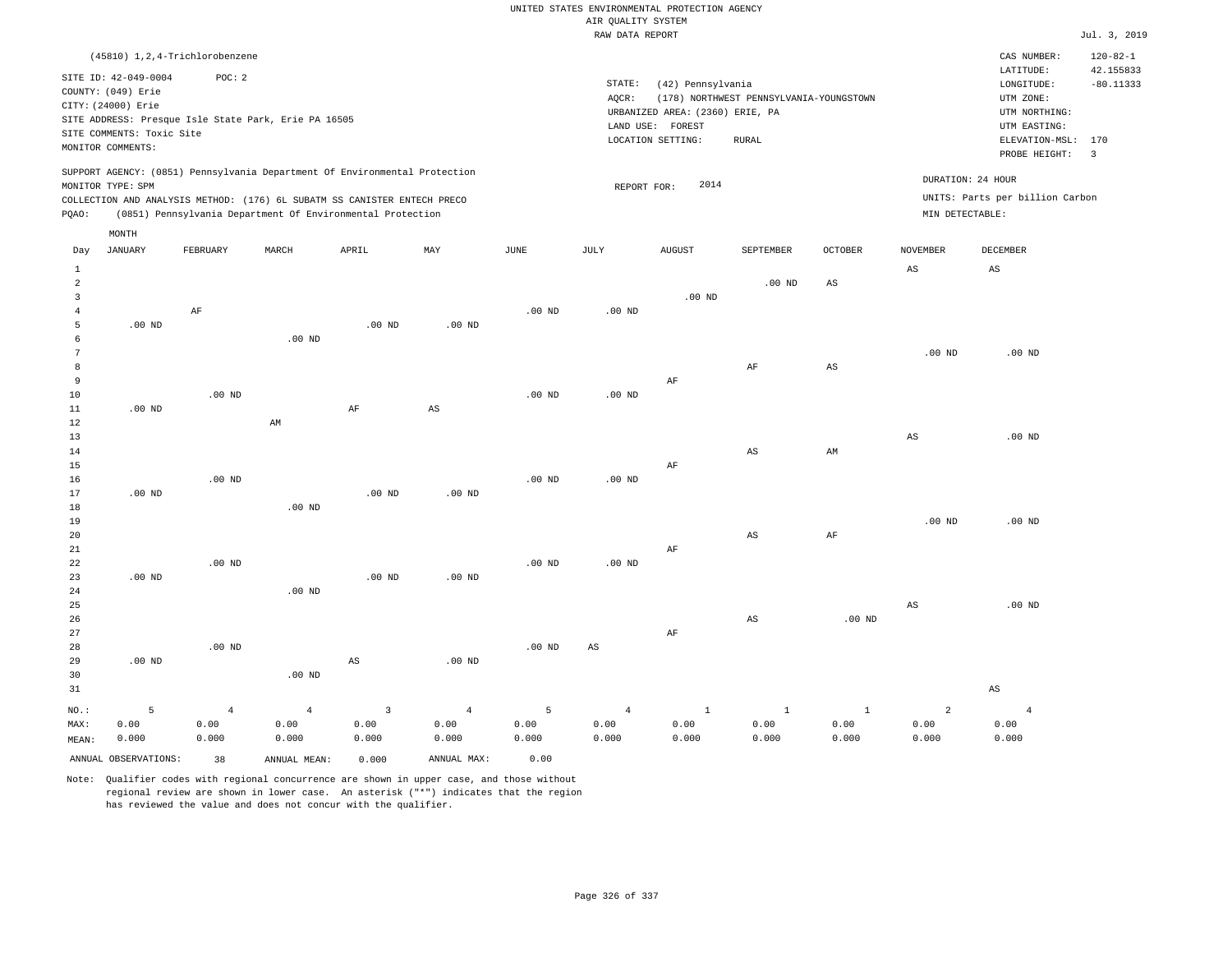|                |                                                                                                                    | (45810) 1,2,4-Trichlorobenzene                                |          |                                                                                                                                                                                                                      |     |      |                 |                                                                                                  |                                                  |                |                 | CAS NUMBER:                                                                                              | $120 - 82 - 1$                                             |
|----------------|--------------------------------------------------------------------------------------------------------------------|---------------------------------------------------------------|----------|----------------------------------------------------------------------------------------------------------------------------------------------------------------------------------------------------------------------|-----|------|-----------------|--------------------------------------------------------------------------------------------------|--------------------------------------------------|----------------|-----------------|----------------------------------------------------------------------------------------------------------|------------------------------------------------------------|
|                | SITE ID: 42-049-0004<br>COUNTY: (049) Erie<br>CITY: (24000) Erie<br>SITE COMMENTS: Toxic Site<br>MONITOR COMMENTS: | POC:2<br>SITE ADDRESS: Presque Isle State Park, Erie PA 16505 |          |                                                                                                                                                                                                                      |     |      | STATE:<br>AQCR: | (42) Pennsylvania<br>URBANIZED AREA: (2360) ERIE, PA<br>LAND USE:<br>FOREST<br>LOCATION SETTING: | (178) NORTHWEST PENNSYLVANIA-YOUNGSTOWN<br>RURAL |                |                 | LATITUDE:<br>LONGITUDE:<br>UTM ZONE:<br>UTM NORTHING:<br>UTM EASTING:<br>ELEVATION-MSL:<br>PROBE HEIGHT: | 42.155833<br>$-80.11333$<br>170<br>$\overline{\mathbf{3}}$ |
| POAO:          | MONITOR TYPE: SPM                                                                                                  |                                                               |          | SUPPORT AGENCY: (0851) Pennsylvania Department Of Environmental Protection<br>COLLECTION AND ANALYSIS METHOD: (176) 6L SUBATM SS CANISTER ENTECH PRECO<br>(0851) Pennsylvania Department Of Environmental Protection |     |      |                 | 2015<br>REPORT FOR:                                                                              |                                                  |                | MIN DETECTABLE: | DURATION: 24 HOUR<br>UNITS: Parts per billion Carbon                                                     |                                                            |
|                | MONTH                                                                                                              |                                                               |          |                                                                                                                                                                                                                      |     |      |                 |                                                                                                  |                                                  |                |                 |                                                                                                          |                                                            |
| Day            | JANUARY                                                                                                            | FEBRUARY                                                      | MARCH    | APRIL                                                                                                                                                                                                                | MAY | JUNE | JULY            | AUGUST                                                                                           | SEPTEMBER                                        | <b>OCTOBER</b> | NOVEMBER        | <b>DECEMBER</b>                                                                                          |                                                            |
| $\overline{2}$ |                                                                                                                    |                                                               | $.00$ ND |                                                                                                                                                                                                                      |     |      |                 |                                                                                                  |                                                  |                | $.00$ ND        | TS                                                                                                       |                                                            |
|                |                                                                                                                    |                                                               |          |                                                                                                                                                                                                                      |     |      |                 |                                                                                                  | $.00$ ND                                         | $.00$ ND       |                 |                                                                                                          |                                                            |

| $\overline{4}$  |                |                        |                        |          |          |                        |                        | $.00$ ND |                        |                        |                        |    |             |
|-----------------|----------------|------------------------|------------------------|----------|----------|------------------------|------------------------|----------|------------------------|------------------------|------------------------|----|-------------|
| 5               |                | AS                     |                        |          |          | $.00$ ND               | AS                     |          |                        |                        |                        |    |             |
| 6               | AF             |                        |                        | $.00$ ND | $.00$ ND |                        |                        |          |                        |                        |                        |    |             |
| $7\phantom{.0}$ |                |                        | $.00$ ND               |          |          |                        |                        |          |                        |                        |                        |    |             |
| 8               |                |                        |                        |          |          |                        |                        |          |                        |                        | $\mathbb{A}\mathbb{S}$ | AM |             |
| 9               |                |                        |                        |          |          |                        |                        |          | $.00$ ND               | $\mathbb{A}\mathbb{S}$ |                        |    |             |
| $1\,0$          |                |                        |                        |          |          |                        |                        | $.00$ ND |                        |                        |                        |    |             |
| $11\,$          |                | $\mathbb{A}\mathbb{S}$ |                        |          |          | $.00$ ND               | .00 $ND$               |          |                        |                        |                        |    |             |
| $1\,2$          | $.00$ ND       |                        |                        | $.00$ ND | $.00$ ND |                        |                        |          |                        |                        |                        |    |             |
| $1\sqrt{3}$     |                |                        | $.00$ ND               |          |          |                        |                        |          |                        |                        |                        |    |             |
| $1\,4$          |                |                        |                        |          |          |                        |                        |          |                        |                        | $\rm{AF}$              | AM |             |
| $1\,5$          |                |                        |                        |          |          |                        |                        |          | $.00$ ND               | $\mathbb{A}\mathbb{S}$ |                        |    |             |
| $16\,$          |                |                        |                        |          |          |                        |                        | $.00$ ND |                        |                        |                        |    |             |
| 17              |                | $\rm{AF}$              |                        |          |          | $.00$ ND               | .00 <sub>ND</sub>      |          |                        |                        |                        |    |             |
| $1\,8$          | AF             |                        |                        | $.00$ ND | $.00$ ND |                        |                        |          |                        |                        |                        |    |             |
| 19<br>$20\,$    |                |                        | $\mathbb{A}\mathbb{S}$ |          |          |                        |                        |          |                        |                        | .00 $ND$               |    |             |
| $2\sqrt{1}$     |                |                        |                        |          |          |                        |                        |          | $.00$ ND               | .00 $ND$               |                        | AM |             |
| $^{\rm 22}$     |                |                        |                        |          |          |                        |                        | $.00$ ND |                        |                        |                        |    |             |
| 23              |                | $.00$ ND               |                        |          |          | $\mathbb{A}\mathbb{S}$ | $\mathbb{A}\mathbb{S}$ |          |                        |                        |                        |    |             |
| 24              | .00 $ND$       |                        |                        | $.00$ ND | $.00$ ND |                        |                        |          |                        |                        |                        |    |             |
| $25\,$          |                |                        | $.00$ ND               |          |          |                        |                        |          |                        |                        |                        |    |             |
| 26              |                |                        |                        |          |          |                        |                        |          |                        |                        | $_{\rm TS}$            | AM |             |
| $2\,7$          |                |                        |                        |          |          |                        |                        |          | $\mathbb{A}\mathbb{S}$ | $.00$ ND               |                        |    |             |
| $2\,8$          |                |                        |                        |          |          |                        |                        | $.00$ ND |                        |                        |                        |    |             |
| 29              |                |                        |                        |          |          | $.00$ ND               | .00 <sub>ND</sub>      |          |                        |                        |                        |    |             |
| 30              | .00 $ND$       |                        |                        | $.00$ ND | $.00$ ND |                        |                        |          |                        |                        |                        |    |             |
| 31              |                |                        | $.00$ ND               |          |          |                        |                        |          |                        |                        |                        |    |             |
| NO.:            | $\overline{3}$ | $\mathbf{1}$           | 5                      | 5        | 5        | $\overline{4}$         | $\overline{3}$         | 5        | $\overline{4}$         | $\overline{3}$         | $\overline{a}$         |    | $\mathbb O$ |
| : MAX           | 0.00           | 0.00                   | 0.00                   | 0.00     | 0.00     | 0.00                   | 0.00                   | 0.00     | 0.00                   | 0.00                   | 0.00                   |    |             |
| MEAN:           | 0.000          | 0.000                  | 0.000                  | 0.000    | 0.000    | 0.000                  | 0.000                  | 0.000    | 0.000                  | 0.000                  | 0.000                  |    |             |

ANNUAL OBSERVATIONS: 40 ANNUAL MEAN: 0.000 ANNUAL MAX: 0.00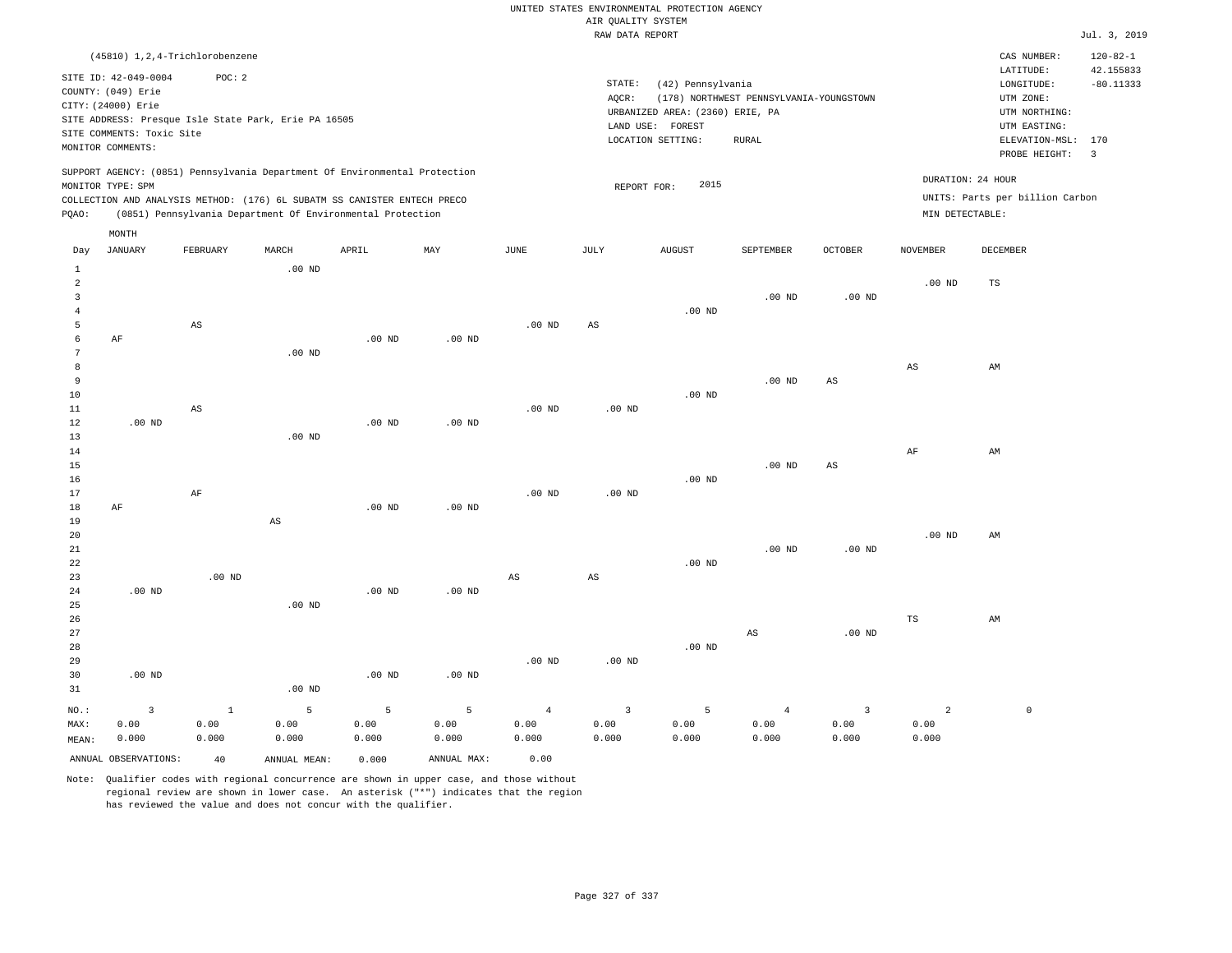|                                |                                                                                                                    |                                                                                                                                        |                        |                        |                |              |                 | RAW DATA REPORT                                                                               |                                                         |                   |                   |                                                                                                          | Jul. 3, 2019                                               |
|--------------------------------|--------------------------------------------------------------------------------------------------------------------|----------------------------------------------------------------------------------------------------------------------------------------|------------------------|------------------------|----------------|--------------|-----------------|-----------------------------------------------------------------------------------------------|---------------------------------------------------------|-------------------|-------------------|----------------------------------------------------------------------------------------------------------|------------------------------------------------------------|
|                                |                                                                                                                    | (45810) 1, 2, 4-Trichlorobenzene                                                                                                       |                        |                        |                |              |                 |                                                                                               |                                                         |                   |                   | CAS NUMBER:                                                                                              | $120 - 82 - 1$                                             |
|                                | SITE ID: 42-049-0004<br>COUNTY: (049) Erie<br>CITY: (24000) Erie<br>SITE COMMENTS: Toxic Site<br>MONITOR COMMENTS: | POC: 2<br>SITE ADDRESS: Presque Isle State Park, Erie PA 16505                                                                         |                        |                        |                |              | STATE:<br>AQCR: | (42) Pennsylvania<br>URBANIZED AREA: (2360) ERIE, PA<br>LAND USE: FOREST<br>LOCATION SETTING: | (178) NORTHWEST PENNSYLVANIA-YOUNGSTOWN<br><b>RURAL</b> |                   |                   | LATITUDE:<br>LONGITUDE:<br>UTM ZONE:<br>UTM NORTHING:<br>UTM EASTING:<br>ELEVATION-MSL:<br>PROBE HEIGHT: | 42.155833<br>$-80.11333$<br>170<br>$\overline{\mathbf{3}}$ |
|                                |                                                                                                                    | SUPPORT AGENCY: (0851) Pennsylvania Department Of Environmental Protection                                                             |                        |                        |                |              |                 |                                                                                               |                                                         |                   |                   | DURATION: 24 HOUR                                                                                        |                                                            |
| PQAO:                          | MONITOR TYPE: SPM                                                                                                  | COLLECTION AND ANALYSIS METHOD: (176) 6L SUBATM SS CANISTER ENTECH PRECO<br>(0851) Pennsylvania Department Of Environmental Protection |                        |                        |                |              |                 | 2016<br>REPORT FOR:                                                                           |                                                         |                   | MIN DETECTABLE:   | UNITS: Parts per billion Carbon                                                                          |                                                            |
|                                | MONTH                                                                                                              |                                                                                                                                        |                        |                        |                |              |                 |                                                                                               |                                                         |                   |                   |                                                                                                          |                                                            |
| Day                            | <b>JANUARY</b>                                                                                                     | FEBRUARY                                                                                                                               | MARCH                  | APRIL                  | MAY            | JUNE         | JULY            | <b>AUGUST</b>                                                                                 | SEPTEMBER                                               | OCTOBER           | <b>NOVEMBER</b>   | DECEMBER                                                                                                 |                                                            |
| $\mathbf{1}$<br>$\overline{a}$ | AM                                                                                                                 |                                                                                                                                        | .00 <sub>ND</sub>      |                        |                |              |                 |                                                                                               |                                                         |                   | TS                | $_{\rm TS}$                                                                                              |                                                            |
| $\overline{3}$                 |                                                                                                                    |                                                                                                                                        |                        |                        |                |              |                 |                                                                                               | $.00$ ND                                                | $\rm{AF}$         |                   |                                                                                                          |                                                            |
| $\overline{4}$<br>5            |                                                                                                                    |                                                                                                                                        |                        |                        |                | $.00$ ND     | AF              | $\rm AF$                                                                                      |                                                         |                   |                   |                                                                                                          |                                                            |
| 6                              |                                                                                                                    | $.00$ ND                                                                                                                               |                        | AF                     | AS             |              |                 |                                                                                               |                                                         |                   |                   |                                                                                                          |                                                            |
| $\overline{7}$                 | AM                                                                                                                 |                                                                                                                                        | $\rm{AF}$              |                        |                |              |                 |                                                                                               |                                                         |                   |                   |                                                                                                          |                                                            |
| 8                              |                                                                                                                    |                                                                                                                                        |                        |                        |                |              |                 |                                                                                               |                                                         |                   | $\rm{AF}$         | $_{\rm TS}$                                                                                              |                                                            |
| $\overline{9}$<br>10           |                                                                                                                    |                                                                                                                                        |                        |                        |                |              |                 |                                                                                               | $\mathbb{TS}$                                           | $\rm AF$          |                   |                                                                                                          |                                                            |
| $11\,$                         |                                                                                                                    |                                                                                                                                        |                        |                        |                | $_{\rm AS}$  | AF              | AF                                                                                            |                                                         |                   |                   |                                                                                                          |                                                            |
| 12                             |                                                                                                                    | $.00$ ND                                                                                                                               |                        | $\mathbb{A}\mathbb{S}$ | $.00$ ND       |              |                 |                                                                                               |                                                         |                   |                   |                                                                                                          |                                                            |
| 13                             | TS                                                                                                                 |                                                                                                                                        | .47 LB                 |                        |                |              |                 |                                                                                               |                                                         |                   |                   |                                                                                                          |                                                            |
| 14                             |                                                                                                                    |                                                                                                                                        |                        |                        |                |              |                 |                                                                                               |                                                         |                   | .00 <sub>ND</sub> | $.00$ ND                                                                                                 |                                                            |
| 15<br>16                       |                                                                                                                    |                                                                                                                                        |                        |                        |                |              |                 | $.00$ ND                                                                                      | AF                                                      | .00 <sub>ND</sub> |                   |                                                                                                          |                                                            |
| 17                             |                                                                                                                    |                                                                                                                                        |                        |                        |                | $\rm{AF}$    | $\rm{AF}$       |                                                                                               |                                                         |                   |                   |                                                                                                          |                                                            |
| 18                             |                                                                                                                    | $.00$ ND                                                                                                                               |                        | $\mathbb{A}\mathbb{S}$ | $.00$ ND       |              |                 |                                                                                               |                                                         |                   |                   |                                                                                                          |                                                            |
| 19                             | $.00$ ND                                                                                                           |                                                                                                                                        | $\mathbb{A}\mathbb{S}$ |                        |                |              |                 |                                                                                               |                                                         |                   |                   |                                                                                                          |                                                            |
| 20                             |                                                                                                                    |                                                                                                                                        |                        |                        |                |              |                 |                                                                                               |                                                         |                   | $.00$ ND          | $.00$ ND                                                                                                 |                                                            |
| 21<br>22                       |                                                                                                                    |                                                                                                                                        |                        |                        |                |              |                 | AF                                                                                            | $.00$ ND                                                | $\rm AF$          |                   |                                                                                                          |                                                            |
| 23                             |                                                                                                                    |                                                                                                                                        |                        |                        |                | $_{\rm AS}$  | AF              |                                                                                               |                                                         |                   |                   |                                                                                                          |                                                            |
| 24                             |                                                                                                                    | $.00$ ND                                                                                                                               |                        | .00 <sub>ND</sub>      | AF             |              |                 |                                                                                               |                                                         |                   |                   |                                                                                                          |                                                            |
| 25                             | $.00$ ND                                                                                                           |                                                                                                                                        | $.00$ ND               |                        |                |              |                 |                                                                                               |                                                         |                   |                   |                                                                                                          |                                                            |
| 26                             |                                                                                                                    |                                                                                                                                        |                        |                        |                |              |                 |                                                                                               |                                                         |                   | AF                | $.00$ ND                                                                                                 |                                                            |
| 27                             |                                                                                                                    |                                                                                                                                        |                        |                        |                |              |                 |                                                                                               | $.00$ ND                                                | AF                |                   |                                                                                                          |                                                            |
| 28<br>29                       |                                                                                                                    |                                                                                                                                        |                        |                        |                | AF           | AF              | $.00$ ND                                                                                      |                                                         |                   |                   |                                                                                                          |                                                            |
| 30                             |                                                                                                                    |                                                                                                                                        |                        | AS                     | AF             |              |                 |                                                                                               |                                                         |                   |                   |                                                                                                          |                                                            |
| 31                             | $.00$ ND                                                                                                           |                                                                                                                                        | $.00$ ND               |                        |                |              |                 |                                                                                               |                                                         |                   |                   |                                                                                                          |                                                            |
| NO.:                           | $\overline{3}$                                                                                                     | $\overline{4}$                                                                                                                         | $\overline{4}$         | $1\,$                  | $\overline{a}$ | $\mathbf{1}$ |                 | $\circ$<br>2                                                                                  | $\overline{3}$                                          | $\mathbf{1}$      | $\overline{a}$    | $\overline{3}$                                                                                           |                                                            |
| MAX:                           | 0.00                                                                                                               | 0.00                                                                                                                                   | .47                    | 0.00                   | 0.00           | 0.00         |                 | 0.00                                                                                          | 0.00                                                    | 0.00              | 0.00              | 0.00                                                                                                     |                                                            |

Note: Qualifier codes with regional concurrence are shown in upper case, and those without regional review are shown in lower case. An asterisk ("\*") indicates that the region has reviewed the value and does not concur with the qualifier.

ANNUAL OBSERVATIONS:  $26$  ANNUAL MEAN: .018 ANNUAL MAX: .47

0.000

0.000

0.000

.118

MEAN: 0.000

0.000

0.000

0.000

0.000

0.000

0.000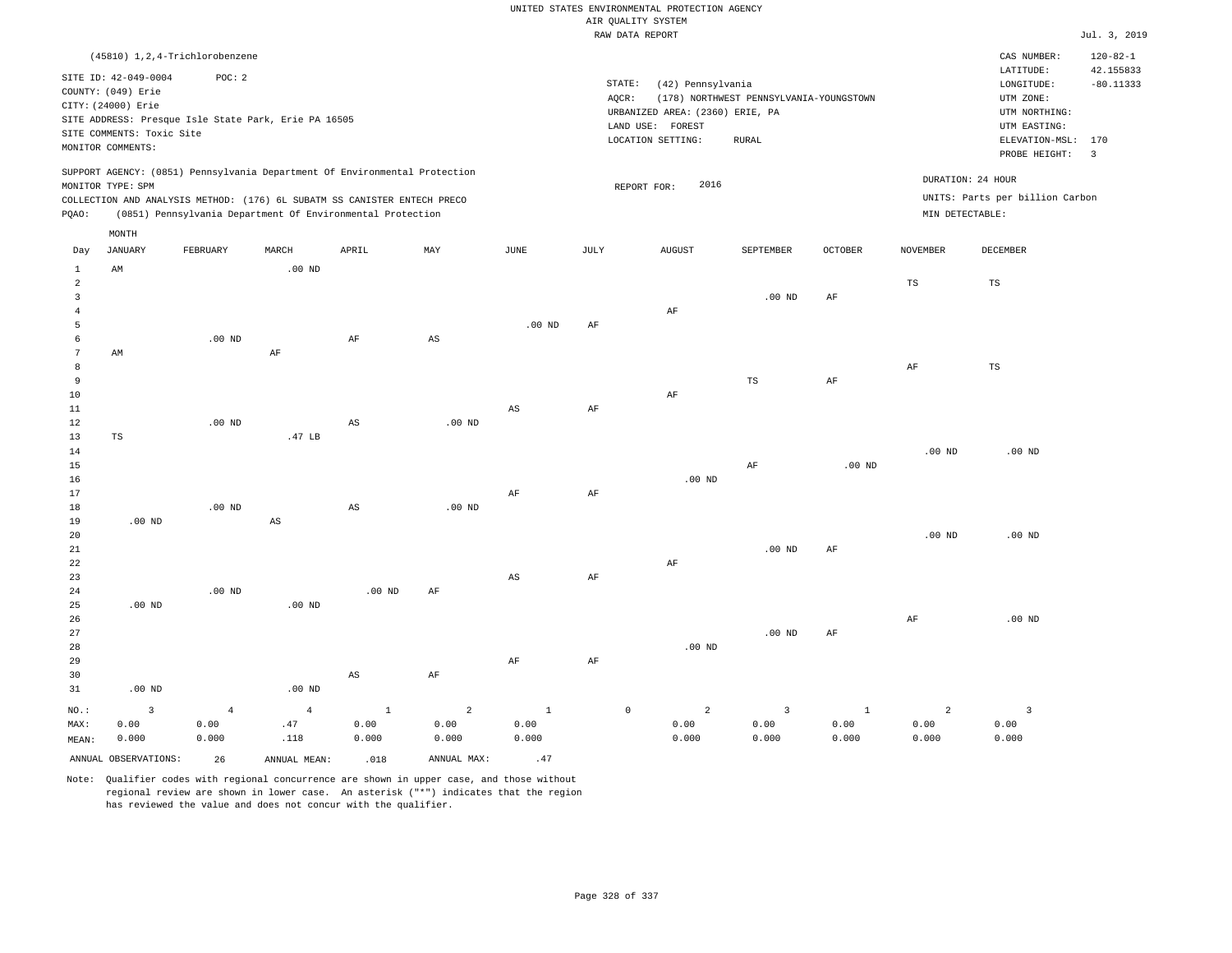|                 |                                  |                   |                                                                            |           |                           |                   | RAW DATA REPORT |                                 |                                         |                   |                   |                                 | Jul. 3, 2019            |
|-----------------|----------------------------------|-------------------|----------------------------------------------------------------------------|-----------|---------------------------|-------------------|-----------------|---------------------------------|-----------------------------------------|-------------------|-------------------|---------------------------------|-------------------------|
|                 | (45810) 1, 2, 4-Trichlorobenzene |                   |                                                                            |           |                           |                   |                 |                                 |                                         |                   |                   | CAS NUMBER:                     | $120 - 82 - 1$          |
|                 |                                  |                   |                                                                            |           |                           |                   |                 |                                 |                                         |                   |                   | LATITUDE:                       | 42.155833               |
|                 | SITE ID: 42-049-0004             | POC: 2            |                                                                            |           |                           |                   | STATE:          | (42) Pennsylvania               |                                         |                   |                   | LONGITUDE:                      | $-80.11333$             |
|                 | COUNTY: (049) Erie               |                   |                                                                            |           |                           |                   | AQCR:           |                                 | (178) NORTHWEST PENNSYLVANIA-YOUNGSTOWN |                   |                   | UTM ZONE:                       |                         |
|                 | CITY: (24000) Erie               |                   |                                                                            |           |                           |                   |                 | URBANIZED AREA: (2360) ERIE, PA |                                         |                   |                   | UTM NORTHING:                   |                         |
|                 |                                  |                   | SITE ADDRESS: Presque Isle State Park, Erie PA 16505                       |           |                           |                   |                 | LAND USE: FOREST                |                                         |                   |                   | UTM EASTING:                    |                         |
|                 | SITE COMMENTS: Toxic Site        |                   |                                                                            |           |                           |                   |                 | LOCATION SETTING:               | <b>RURAL</b>                            |                   |                   | ELEVATION-MSL:                  | 170                     |
|                 | MONITOR COMMENTS:                |                   |                                                                            |           |                           |                   |                 |                                 |                                         |                   |                   | PROBE HEIGHT:                   | $\overline{\mathbf{3}}$ |
|                 |                                  |                   | SUPPORT AGENCY: (0851) Pennsylvania Department Of Environmental Protection |           |                           |                   |                 |                                 |                                         |                   |                   |                                 |                         |
|                 | MONITOR TYPE: SPM                |                   |                                                                            |           |                           |                   | REPORT FOR:     | 2017                            |                                         |                   |                   | DURATION: 24 HOUR               |                         |
|                 |                                  |                   | COLLECTION AND ANALYSIS METHOD: (176) 6L SUBATM SS CANISTER ENTECH PRECO   |           |                           |                   |                 |                                 |                                         |                   |                   | UNITS: Parts per billion Carbon |                         |
| PQAO:           |                                  |                   | (0851) Pennsylvania Department Of Environmental Protection                 |           |                           |                   |                 |                                 |                                         |                   | MIN DETECTABLE:   |                                 |                         |
|                 | MONTH                            |                   |                                                                            |           |                           |                   |                 |                                 |                                         |                   |                   |                                 |                         |
| Day             | <b>JANUARY</b>                   | FEBRUARY          | MARCH                                                                      | APRIL     | $\ensuremath{\text{MAX}}$ | JUNE              | JULY            | <b>AUGUST</b>                   | SEPTEMBER                               | OCTOBER           | <b>NOVEMBER</b>   | DECEMBER                        |                         |
| $\mathbf{1}$    | $\rm AF$                         |                   |                                                                            | $\rm{AF}$ | AF                        |                   |                 |                                 |                                         |                   |                   |                                 |                         |
| $\overline{a}$  |                                  |                   | .00 <sub>ND</sub>                                                          |           |                           |                   |                 |                                 |                                         |                   |                   |                                 |                         |
| 3               |                                  |                   |                                                                            |           |                           |                   |                 |                                 |                                         |                   | $.00$ ND          | $.00$ ND                        |                         |
| $\overline{4}$  |                                  |                   |                                                                            |           |                           |                   |                 |                                 | $.00$ ND                                | .00 <sub>ND</sub> |                   |                                 |                         |
| 5               |                                  |                   |                                                                            |           |                           |                   |                 | $.00$ ND                        |                                         |                   |                   |                                 |                         |
| 6               |                                  | .00 <sub>ND</sub> |                                                                            |           |                           | .00 <sub>ND</sub> | AS              |                                 |                                         |                   |                   |                                 |                         |
| $7\phantom{.0}$ | $_{\rm TS}$                      |                   |                                                                            | $\rm{AF}$ | $.00$ ND                  |                   |                 |                                 |                                         |                   |                   |                                 |                         |
| 8               |                                  |                   | $.00$ ND                                                                   |           |                           |                   |                 |                                 |                                         |                   |                   |                                 |                         |
| 9               |                                  |                   |                                                                            |           |                           |                   |                 |                                 |                                         |                   | $.00$ ND          | .00 <sub>ND</sub>               |                         |
| 10              |                                  |                   |                                                                            |           |                           |                   |                 |                                 | $.00$ ND                                | .00 <sub>ND</sub> |                   |                                 |                         |
| 11              |                                  |                   |                                                                            |           |                           |                   |                 | $.00$ ND                        |                                         |                   |                   |                                 |                         |
| 12              |                                  | $\mathbb{TS}$     |                                                                            |           |                           | $.00$ ND          | AS              |                                 |                                         |                   |                   |                                 |                         |
| 13              | $.00$ ND                         |                   |                                                                            | $.00$ ND  | $.00$ ND                  |                   |                 |                                 |                                         |                   |                   |                                 |                         |
| 14              |                                  |                   | .00 <sub>ND</sub>                                                          |           |                           |                   |                 |                                 |                                         |                   |                   |                                 |                         |
| 15              |                                  |                   |                                                                            |           |                           |                   |                 |                                 |                                         |                   | .00 <sub>ND</sub> | .00 <sub>ND</sub>               |                         |
| 16              |                                  |                   |                                                                            |           |                           |                   |                 |                                 | .00 <sub>ND</sub>                       | $.00$ ND          |                   |                                 |                         |
| 17              |                                  |                   |                                                                            |           |                           |                   |                 | $.00$ ND                        |                                         |                   |                   |                                 |                         |
| 18              |                                  | AF                |                                                                            |           |                           | .00 <sub>ND</sub> | AS              |                                 |                                         |                   |                   |                                 |                         |
| 19              | $.00$ ND                         |                   |                                                                            | AF        | $.00$ ND                  |                   |                 |                                 |                                         |                   |                   |                                 |                         |
| 20<br>21        |                                  |                   | $.00$ ND                                                                   |           |                           |                   |                 |                                 |                                         |                   | $.00$ ND          | $_{\rm TS}$                     |                         |
| 22              |                                  |                   |                                                                            |           |                           |                   |                 |                                 | $.00$ ND                                | .00 <sub>ND</sub> |                   |                                 |                         |
| 23              |                                  |                   |                                                                            |           |                           |                   |                 | $.00$ ND                        |                                         |                   |                   |                                 |                         |
| 24              |                                  | $\rm AF$          |                                                                            |           |                           | $.00$ ND          | $.00$ ND        |                                 |                                         |                   |                   |                                 |                         |
| 25              | $\mathbb{A}\mathbb{S}$           |                   |                                                                            | AF        | .00 <sub>ND</sub>         |                   |                 |                                 |                                         |                   |                   |                                 |                         |
| 26              |                                  |                   | $.00$ ND                                                                   |           |                           |                   |                 |                                 |                                         |                   |                   |                                 |                         |
| 27              |                                  |                   |                                                                            |           |                           |                   |                 |                                 |                                         |                   | .00 <sub>ND</sub> | AF                              |                         |
| 28              |                                  |                   |                                                                            |           |                           |                   |                 |                                 | $.00$ ND                                | $.00$ ND          |                   |                                 |                         |
| 29              |                                  |                   |                                                                            |           |                           |                   |                 | $.00$ ND                        |                                         |                   |                   |                                 |                         |
| 30              |                                  |                   |                                                                            |           |                           | AS                | $.00$ ND        |                                 |                                         |                   |                   |                                 |                         |
| 31              | $.00$ ND                         |                   |                                                                            |           | $.00$ ND                  |                   |                 |                                 |                                         |                   |                   |                                 |                         |
| $NO.$ :         | $\overline{3}$                   | $1\,$             | 5                                                                          | $\,$ 1    | 5                         | $\overline{4}$    | $\overline{a}$  | 5                               | 5                                       | 5                 | 5                 | $\overline{3}$                  |                         |
| MAX:            | 0.00                             | 0.00              | 0.00                                                                       | 0.00      | 0.00                      | 0.00              | 0.00            | 0.00                            | 0.00                                    | 0.00              | 0.00              | 0.00                            |                         |
| MEAN:           | 0.000                            | 0.000             | 0.000                                                                      | 0.000     | 0.000                     | 0.000             | 0.000           | 0.000                           | 0.000                                   | 0.000             | 0.000             | 0.000                           |                         |
|                 |                                  |                   |                                                                            |           | ANNUAL MAX:               | 0.00              |                 |                                 |                                         |                   |                   |                                 |                         |
|                 | ANNUAL OBSERVATIONS:             | $4\,4$            | ANNUAL MEAN:                                                               | 0.000     |                           |                   |                 |                                 |                                         |                   |                   |                                 |                         |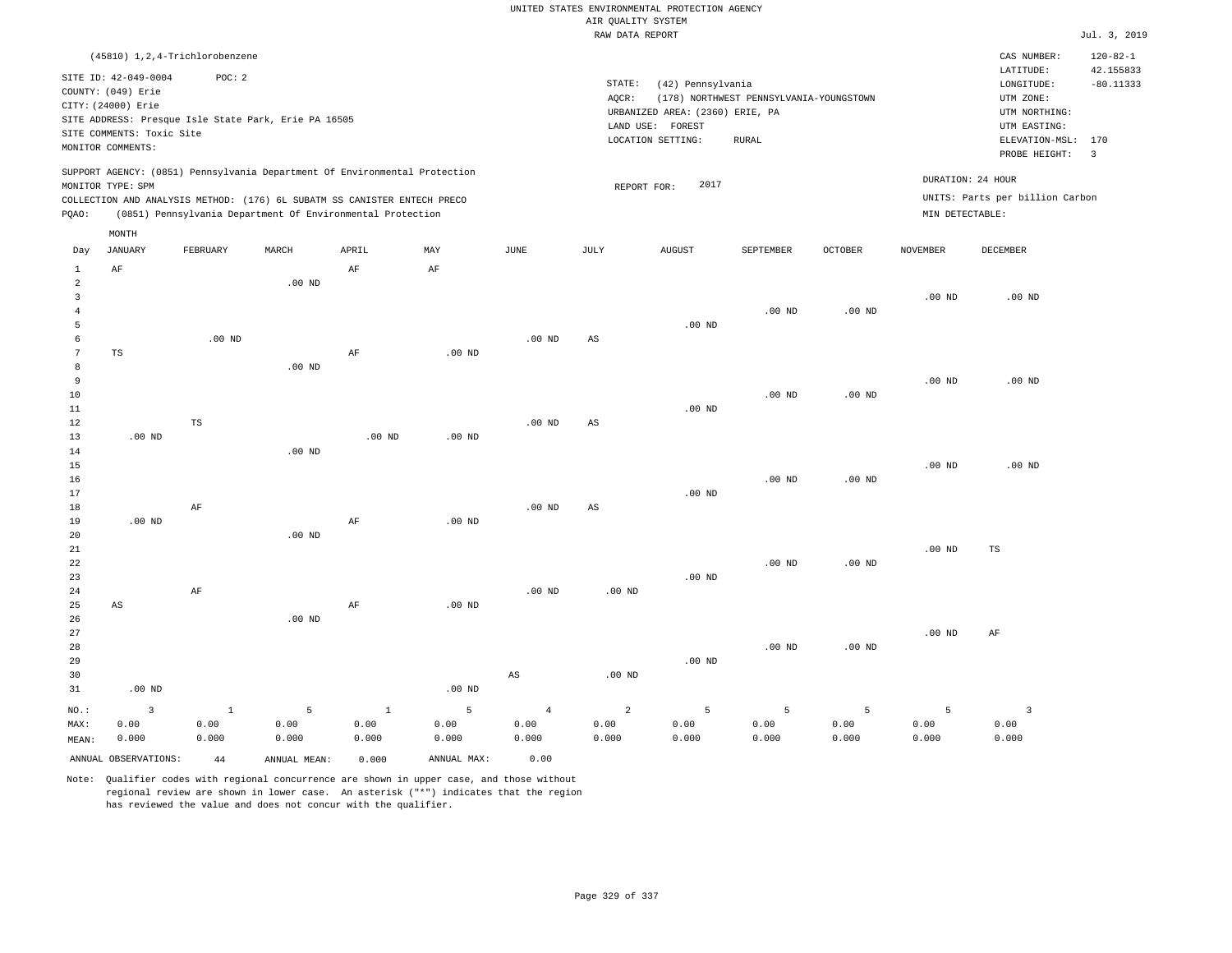|                |                           |                                                                            |                   |          |          |      | UNITED STATES ENVIRONMENTAL PROTECTION AGENCY |                                 |                                         |                   |                 |                                 |                |
|----------------|---------------------------|----------------------------------------------------------------------------|-------------------|----------|----------|------|-----------------------------------------------|---------------------------------|-----------------------------------------|-------------------|-----------------|---------------------------------|----------------|
|                |                           |                                                                            |                   |          |          |      |                                               | AIR OUALITY SYSTEM              |                                         |                   |                 |                                 |                |
|                |                           |                                                                            |                   |          |          |      |                                               | RAW DATA REPORT                 |                                         |                   |                 |                                 | Jul. 3, 201    |
|                |                           | (45810) 1,2,4-Trichlorobenzene                                             |                   |          |          |      |                                               |                                 |                                         |                   |                 | CAS NUMBER:                     | $120 - 82 - 1$ |
|                | SITE ID: 42-049-0004      | POC: 2                                                                     |                   |          |          |      |                                               |                                 |                                         |                   |                 | LATITUDE:                       | 42.155833      |
|                | COUNTY: (049) Erie        |                                                                            |                   |          |          |      | STATE:                                        | (42) Pennsylvania               |                                         |                   |                 | LONGITUDE:                      | $-80.11333$    |
|                | CITY: (24000) Erie        |                                                                            |                   |          |          |      | AQCR:                                         |                                 | (178) NORTHWEST PENNSYLVANIA-YOUNGSTOWN |                   |                 | UTM ZONE:                       |                |
|                |                           | SITE ADDRESS: Presque Isle State Park, Erie PA 16505                       |                   |          |          |      |                                               | URBANIZED AREA: (2360) ERIE, PA |                                         |                   |                 | UTM NORTHING:                   |                |
|                | SITE COMMENTS: Toxic Site |                                                                            |                   |          |          |      |                                               | LAND USE: FOREST                |                                         |                   |                 | UTM EASTING:                    |                |
|                | MONITOR COMMENTS:         |                                                                            |                   |          |          |      |                                               | LOCATION SETTING:               | <b>RURAL</b>                            |                   |                 | ELEVATION-MSL: 170              |                |
|                |                           |                                                                            |                   |          |          |      |                                               |                                 |                                         |                   |                 | PROBE HEIGHT:                   | -3             |
|                |                           | SUPPORT AGENCY: (0851) Pennsylvania Department Of Environmental Protection |                   |          |          |      |                                               | 2018                            |                                         |                   |                 | DURATION: 24 HOUR               |                |
|                | MONITOR TYPE: SPM         | COLLECTION AND ANALYSIS METHOD: (176) 6L SUBATM SS CANISTER ENTECH PRECO   |                   |          |          |      |                                               | REPORT FOR:                     |                                         |                   |                 | UNITS: Parts per billion Carbon |                |
| POAO:          |                           | (0851) Pennsylvania Department Of Environmental Protection                 |                   |          |          |      |                                               |                                 |                                         |                   |                 | MIN DETECTABLE: .538479         |                |
|                |                           |                                                                            |                   |          |          |      |                                               |                                 |                                         |                   |                 |                                 |                |
|                | MONTH                     |                                                                            |                   |          |          |      |                                               |                                 |                                         |                   |                 |                                 |                |
| Day            | JANUARY                   | FEBRUARY                                                                   | MARCH             | APRIL    | MAY      | JUNE | JULY                                          | <b>AUGUST</b>                   | SEPTEMBER                               | <b>OCTOBER</b>    | <b>NOVEMBER</b> | DECEMBER                        |                |
| 1              |                           | AQ                                                                         |                   |          |          | AF   | AF                                            |                                 |                                         |                   |                 |                                 |                |
| $\overline{2}$ | TS                        |                                                                            |                   | AF       | $.00$ ND |      |                                               |                                 |                                         |                   |                 |                                 |                |
| 3              |                           |                                                                            | $.00$ ND          |          |          |      |                                               |                                 |                                         |                   |                 |                                 |                |
|                |                           |                                                                            |                   |          |          |      |                                               |                                 |                                         |                   | $.00$ ND        | $.00$ LL                        |                |
| 5              |                           |                                                                            |                   |          |          |      |                                               |                                 | AF                                      | .00 <sub>ND</sub> |                 |                                 |                |
| 6              |                           |                                                                            |                   |          |          |      |                                               | AF                              |                                         |                   |                 |                                 |                |
|                |                           | $.00$ ND                                                                   |                   |          |          | AF   | AF                                            |                                 |                                         |                   |                 |                                 |                |
| 8              | AF                        |                                                                            |                   | $.00$ ND | AS       |      |                                               |                                 |                                         |                   |                 |                                 |                |
| -9             |                           |                                                                            | .00 <sub>ND</sub> |          |          |      |                                               |                                 |                                         |                   |                 |                                 |                |
| 10             |                           |                                                                            |                   |          |          |      |                                               |                                 |                                         |                   | $.00$ ND        | $.00$ LL                        |                |
| 11             |                           |                                                                            |                   |          |          |      |                                               |                                 | AS                                      | .00 <sub>ND</sub> |                 |                                 |                |
| 12             |                           |                                                                            |                   |          |          |      |                                               | AF                              |                                         |                   |                 |                                 |                |
| 13             |                           | .78                                                                        |                   |          |          | AF   | AF                                            |                                 |                                         |                   |                 |                                 |                |

Jul. 3, 2019

|           |          |          |    |    |    |          |          |          | AS       | $.00$ LL |
|-----------|----------|----------|----|----|----|----------|----------|----------|----------|----------|
|           |          |          |    |    |    |          | $.00$ ND | $.00$ ND |          |          |
|           |          |          |    |    |    | AF       |          |          |          |          |
|           | $.00$ ND |          |    | AF | AF |          |          |          |          |          |
| AF        |          | $.00$ ND | AF |    |    |          |          |          |          |          |
|           | AF       |          |    |    |    |          |          |          |          |          |
|           |          |          |    |    |    |          |          |          | $.00$ ND | $.00$ LL |
|           |          |          |    |    |    |          | $.00$ ND | $.00$ ND |          |          |
|           |          |          |    |    |    | $.00$ ND |          |          |          |          |
|           | $.00$ ND |          |    | AF | AF |          |          |          |          |          |
| $\rm{AF}$ |          | $.00$ ND | AF |    |    |          |          |          |          |          |
|           | AF       |          |    |    |    |          |          |          |          |          |
|           |          |          |    |    |    |          |          |          |          |          |

| ANNUAL OBSERVATIONS: |   | 30   | ANNUAL MEAN: | .026  | ANNUAL MAX: | .78        |          |          |                   |          |                   |       |
|----------------------|---|------|--------------|-------|-------------|------------|----------|----------|-------------------|----------|-------------------|-------|
| MEAN:                |   | .195 | 0.000        | 0.000 | 0.000       |            |          | 0.000    | 0.000             | 0.000    | 0.000             | 0.000 |
| MAX:                 |   | .78  | 0.00         | 0.00  | 0.00        |            |          | 0.00     | 0.00              | 0.00     | 0.00              | 0.00  |
| NO.:                 | 0 |      |              | 4     |             | $^{\circ}$ | $\Omega$ | 2        |                   |          | $\mathbf{a}$      |       |
| 31                   |   |      |              |       |             |            | AF       |          |                   |          |                   |       |
| 30                   |   |      |              |       |             |            |          | $.00$ ND |                   |          |                   |       |
| 29                   |   |      |              |       |             |            |          |          | .00 <sub>ND</sub> | $.00$ ND |                   |       |
| 28                   |   |      |              |       |             |            |          |          |                   |          | .00 <sub>ND</sub> | AS    |

Note: Qualifier codes with regional concurrence are shown in upper case, and those without regional review are shown in lower case. An asterisk ("\*") indicates that the region has reviewed the value and does not concur with the qualifier.

.00 ND

.00 ND

AF

AF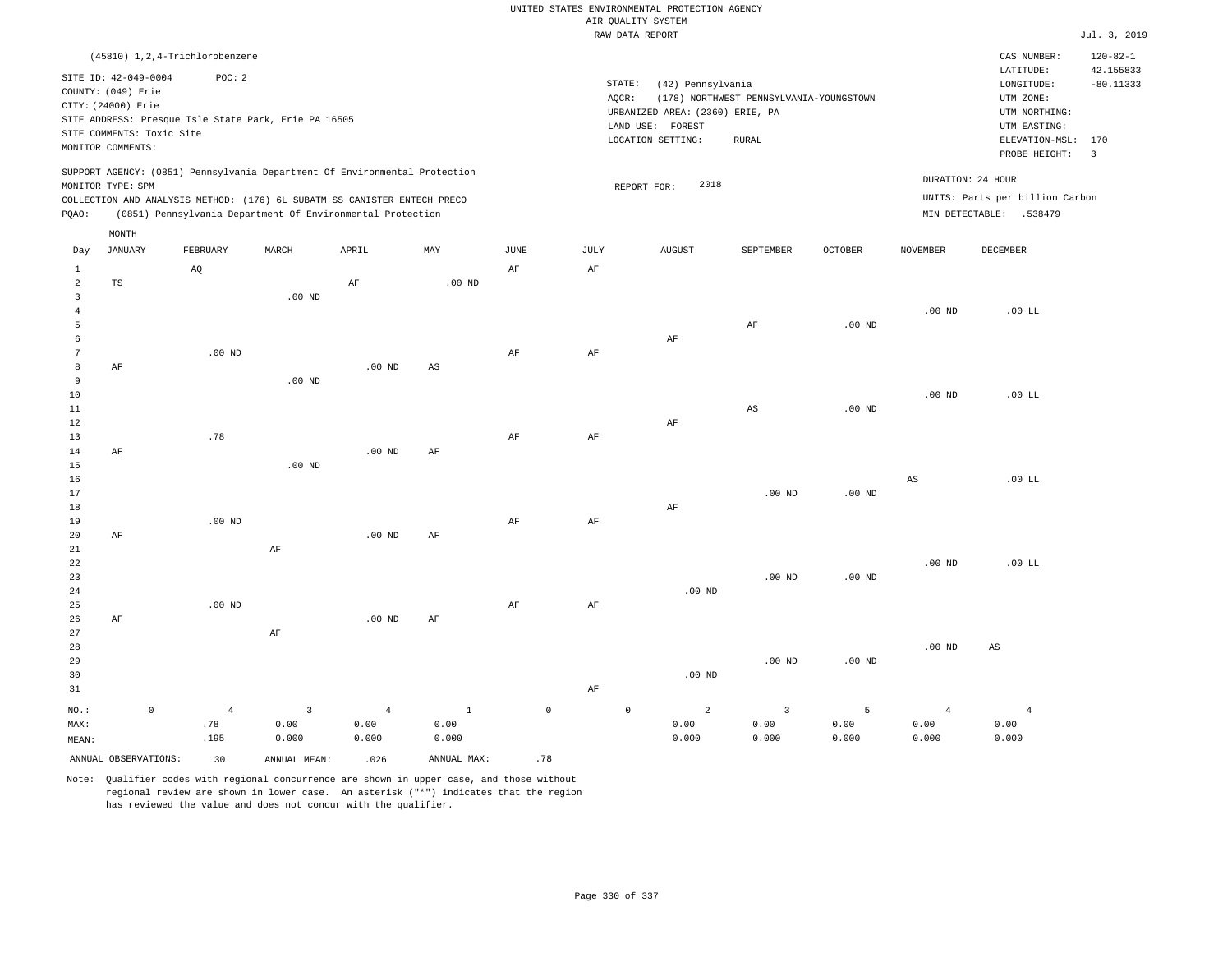|                     | (46401) Furan, tetrahydro-<br>SITE ID: 42-049-0004<br>COUNTY: (049) Erie<br>CITY: (24000) Erie<br>SITE ADDRESS: Presque Isle State Park, Erie PA 16505<br>SITE COMMENTS: Toxic Site<br>MONITOR COMMENTS:<br>SUPPORT AGENCY: (0851) Pennsylvania Department Of Environmental Protection | POC: 2   |                                                            |                   |                   |                   | STATE:<br>AQCR:   | (42) Pennsylvania<br>URBANIZED AREA: (2360) ERIE, PA<br>LAND USE: FOREST<br>LOCATION SETTING: | (178) NORTHWEST PENNSYLVANIA-YOUNGSTOWN<br><b>RURAL</b> |                   |                   | CAS NUMBER:<br>LATITUDE:<br>LONGITUDE:<br>UTM ZONE:<br>UTM NORTHING:<br>UTM EASTING:<br>ELEVATION-MSL:<br>PROBE HEIGHT: | $109 - 99 - 9$<br>42.155833<br>$-80.11333$<br>170<br>$\overline{3}$ |
|---------------------|----------------------------------------------------------------------------------------------------------------------------------------------------------------------------------------------------------------------------------------------------------------------------------------|----------|------------------------------------------------------------|-------------------|-------------------|-------------------|-------------------|-----------------------------------------------------------------------------------------------|---------------------------------------------------------|-------------------|-------------------|-------------------------------------------------------------------------------------------------------------------------|---------------------------------------------------------------------|
|                     | MONITOR TYPE: SPM                                                                                                                                                                                                                                                                      |          |                                                            |                   |                   |                   | REPORT FOR:       | 2013                                                                                          |                                                         |                   |                   | DURATION: 24 HOUR                                                                                                       |                                                                     |
|                     | COLLECTION AND ANALYSIS METHOD: (176) 6L Subatm SS Canister Entech Preco                                                                                                                                                                                                               |          |                                                            |                   |                   |                   |                   |                                                                                               |                                                         |                   |                   | UNITS: Parts per billion Carbon                                                                                         |                                                                     |
| PQAO:               |                                                                                                                                                                                                                                                                                        |          | (0851) Pennsylvania Department Of Environmental Protection |                   |                   |                   |                   |                                                                                               |                                                         |                   | MIN DETECTABLE:   |                                                                                                                         |                                                                     |
|                     | MONTH                                                                                                                                                                                                                                                                                  |          |                                                            |                   |                   |                   |                   |                                                                                               |                                                         |                   |                   |                                                                                                                         |                                                                     |
| Day                 | JANUARY                                                                                                                                                                                                                                                                                | FEBRUARY | MARCH                                                      | APRIL             | MAY               | $_{\rm JUNE}$     | JULY              | <b>AUGUST</b>                                                                                 | SEPTEMBER                                               | <b>OCTOBER</b>    | <b>NOVEMBER</b>   | <b>DECEMBER</b>                                                                                                         |                                                                     |
| $1\,$               |                                                                                                                                                                                                                                                                                        |          |                                                            |                   |                   |                   |                   |                                                                                               | $.00$ ND                                                | $.00$ ND          |                   |                                                                                                                         |                                                                     |
| $\overline{a}$      |                                                                                                                                                                                                                                                                                        |          |                                                            |                   |                   |                   |                   | $.00$ ND                                                                                      |                                                         |                   |                   |                                                                                                                         |                                                                     |
| $\overline{3}$      |                                                                                                                                                                                                                                                                                        | $.00$ ND |                                                            |                   |                   | $_{\rm AS}$       | .00 <sub>ND</sub> |                                                                                               |                                                         |                   |                   |                                                                                                                         |                                                                     |
| $\overline{4}$<br>5 | $.00$ ND                                                                                                                                                                                                                                                                               |          |                                                            | $.00$ ND          | $.00$ ND          |                   |                   |                                                                                               |                                                         |                   |                   |                                                                                                                         |                                                                     |
| 6                   |                                                                                                                                                                                                                                                                                        |          | .00 <sub>ND</sub>                                          |                   |                   |                   |                   |                                                                                               |                                                         |                   | $.00$ ND          | $.00$ ND                                                                                                                |                                                                     |
| $7\phantom{.0}$     |                                                                                                                                                                                                                                                                                        |          |                                                            |                   |                   |                   |                   |                                                                                               | .00 <sub>ND</sub>                                       | .00 <sub>ND</sub> |                   |                                                                                                                         |                                                                     |
| 8                   |                                                                                                                                                                                                                                                                                        |          |                                                            |                   |                   |                   |                   | $.00$ ND                                                                                      |                                                         |                   |                   |                                                                                                                         |                                                                     |
| 9                   |                                                                                                                                                                                                                                                                                        | $.00$ ND |                                                            |                   |                   | $.00$ ND          | .00 <sub>ND</sub> |                                                                                               |                                                         |                   |                   |                                                                                                                         |                                                                     |
| 10                  | $.00$ ND                                                                                                                                                                                                                                                                               |          |                                                            | $_{\rm AS}$       | $.00$ ND          |                   |                   |                                                                                               |                                                         |                   |                   |                                                                                                                         |                                                                     |
| $1\,1$              |                                                                                                                                                                                                                                                                                        |          | $.00$ ND                                                   |                   |                   |                   |                   |                                                                                               |                                                         |                   |                   |                                                                                                                         |                                                                     |
| $1\,2$              |                                                                                                                                                                                                                                                                                        |          |                                                            |                   |                   |                   |                   |                                                                                               |                                                         |                   | $\rm AF$          | $.00$ ND                                                                                                                |                                                                     |
| 13                  |                                                                                                                                                                                                                                                                                        |          |                                                            |                   |                   |                   |                   |                                                                                               | $.00$ ND                                                | $.00$ ND          |                   |                                                                                                                         |                                                                     |
| 14                  |                                                                                                                                                                                                                                                                                        |          |                                                            |                   |                   |                   |                   | AF                                                                                            |                                                         |                   |                   |                                                                                                                         |                                                                     |
| 15                  |                                                                                                                                                                                                                                                                                        | $.00$ ND |                                                            |                   |                   | .00 <sub>ND</sub> | .00 <sub>ND</sub> |                                                                                               |                                                         |                   |                   |                                                                                                                         |                                                                     |
| 16                  | $.00$ ND                                                                                                                                                                                                                                                                               |          |                                                            | $.00$ ND          | $.00$ ND          |                   |                   |                                                                                               |                                                         |                   |                   |                                                                                                                         |                                                                     |
| 17                  |                                                                                                                                                                                                                                                                                        |          | $.00$ ND                                                   |                   |                   |                   |                   |                                                                                               |                                                         |                   |                   |                                                                                                                         |                                                                     |
| 18                  |                                                                                                                                                                                                                                                                                        |          |                                                            |                   |                   |                   |                   |                                                                                               |                                                         |                   | .00 <sub>ND</sub> | $.00$ ND                                                                                                                |                                                                     |
| 19                  |                                                                                                                                                                                                                                                                                        |          |                                                            |                   |                   |                   |                   |                                                                                               | $.00$ ND                                                | $.00$ ND          |                   |                                                                                                                         |                                                                     |
| 20<br>21            |                                                                                                                                                                                                                                                                                        | $.00$ ND |                                                            |                   |                   |                   |                   | $.00$ ND                                                                                      |                                                         |                   |                   |                                                                                                                         |                                                                     |
| 22                  | $.00$ ND                                                                                                                                                                                                                                                                               |          |                                                            | $.00$ ND          | .30 S             | .00 <sub>ND</sub> | .00 <sub>ND</sub> |                                                                                               |                                                         |                   |                   |                                                                                                                         |                                                                     |
| 23                  |                                                                                                                                                                                                                                                                                        |          | $.00$ ND                                                   |                   |                   |                   |                   |                                                                                               |                                                         |                   |                   |                                                                                                                         |                                                                     |
| 24                  |                                                                                                                                                                                                                                                                                        |          |                                                            |                   |                   |                   |                   |                                                                                               |                                                         |                   | .00 <sub>ND</sub> | $.00$ ND                                                                                                                |                                                                     |
| 25                  |                                                                                                                                                                                                                                                                                        |          |                                                            |                   |                   |                   |                   |                                                                                               | $.00$ ND                                                | $.00$ ND          |                   |                                                                                                                         |                                                                     |
| 26                  |                                                                                                                                                                                                                                                                                        |          |                                                            |                   |                   |                   |                   | $.00$ ND                                                                                      |                                                         |                   |                   |                                                                                                                         |                                                                     |
| 27                  |                                                                                                                                                                                                                                                                                        | $.00$ ND |                                                            |                   |                   | $.00$ ND          | .00 <sub>ND</sub> |                                                                                               |                                                         |                   |                   |                                                                                                                         |                                                                     |
| 28                  | $.00$ ND                                                                                                                                                                                                                                                                               |          |                                                            | .00 <sub>ND</sub> | .00 <sub>ND</sub> |                   |                   |                                                                                               |                                                         |                   |                   |                                                                                                                         |                                                                     |
| 29                  |                                                                                                                                                                                                                                                                                        |          | $.00$ ND                                                   |                   |                   |                   |                   |                                                                                               |                                                         |                   |                   |                                                                                                                         |                                                                     |
| 30                  |                                                                                                                                                                                                                                                                                        |          |                                                            |                   |                   |                   |                   |                                                                                               |                                                         |                   | $.00$ ND          | $.00$ ND                                                                                                                |                                                                     |
| 31                  |                                                                                                                                                                                                                                                                                        |          |                                                            |                   |                   |                   |                   |                                                                                               |                                                         | $.00$ ND          |                   |                                                                                                                         |                                                                     |
| NO.:                | 5                                                                                                                                                                                                                                                                                      | 5        | 5                                                          | $\overline{4}$    | 5                 | $\overline{4}$    | 5                 | $\overline{4}$                                                                                | 5                                                       | $6\phantom{.}6$   | $\overline{4}$    | 5                                                                                                                       |                                                                     |
| MAX:                | 0.00                                                                                                                                                                                                                                                                                   | 0.00     | 0.00                                                       | 0.00              | .30               | 0.00              | 0.00              | 0.00                                                                                          | 0.00                                                    | 0.00              | 0.00              | 0.00                                                                                                                    |                                                                     |
| MEAN:               | 0.000                                                                                                                                                                                                                                                                                  | 0.000    | 0.000                                                      | 0.000             | .060              | 0.000             | 0.000             | 0.000                                                                                         | 0.000                                                   | 0.000             | 0.000             | 0.000                                                                                                                   |                                                                     |
|                     | ANNUAL OBSERVATIONS:                                                                                                                                                                                                                                                                   | 57       | ANNUAL MEAN:                                               | .005              | ANNUAL MAX:       | .30               |                   |                                                                                               |                                                         |                   |                   |                                                                                                                         |                                                                     |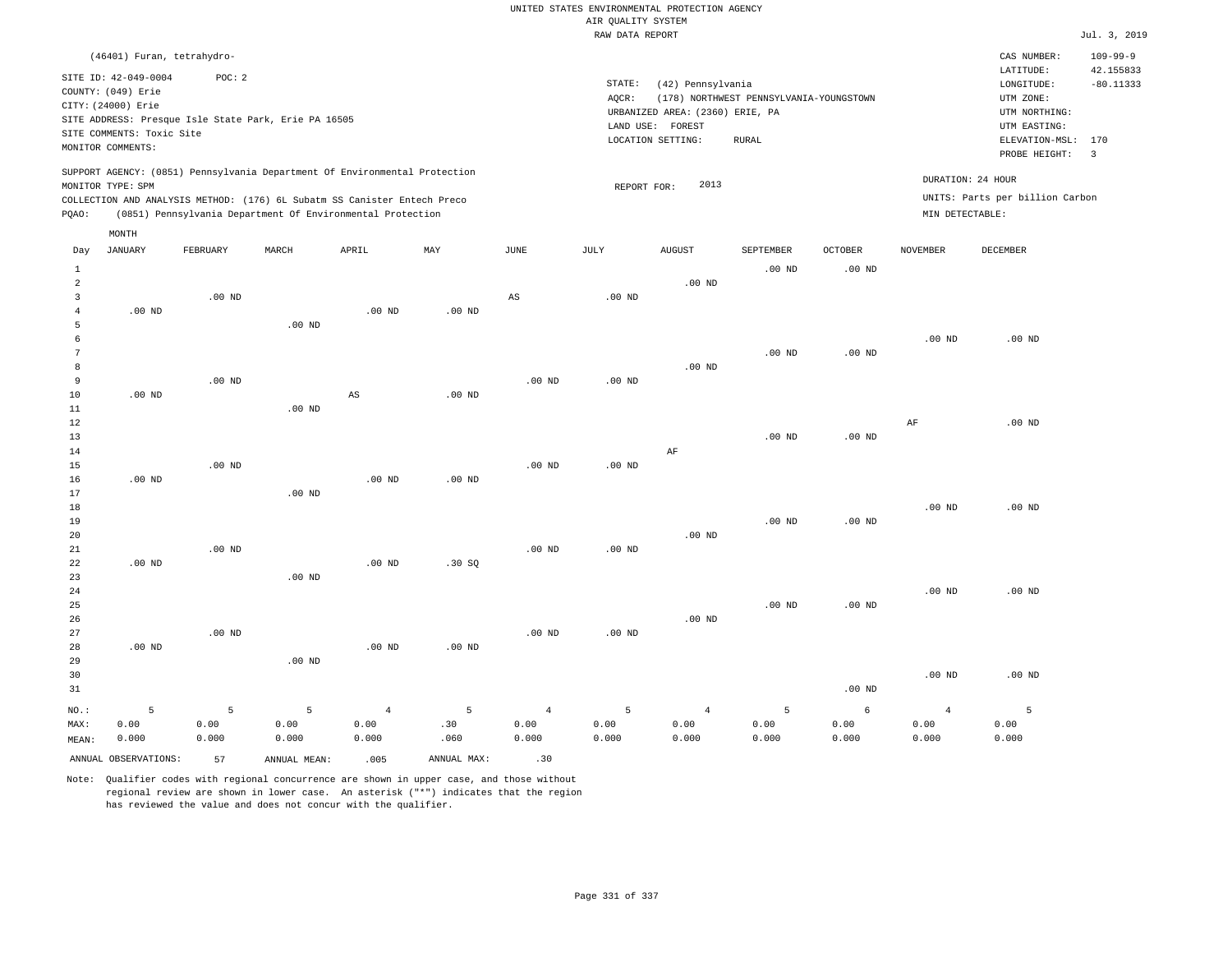|                 |                            |                |                                                                            |                |                |             | RAW DATA REPORT |                                 |                                         |                        |                        |                                 | Jul. 3, 2019   |
|-----------------|----------------------------|----------------|----------------------------------------------------------------------------|----------------|----------------|-------------|-----------------|---------------------------------|-----------------------------------------|------------------------|------------------------|---------------------------------|----------------|
|                 | (46401) Furan, tetrahydro- |                |                                                                            |                |                |             |                 |                                 |                                         |                        |                        | CAS NUMBER:                     | $109 - 99 - 9$ |
|                 | SITE ID: 42-049-0004       | POC: 2         |                                                                            |                |                |             |                 |                                 |                                         |                        |                        | LATITUDE:                       | 42.155833      |
|                 | COUNTY: (049) Erie         |                |                                                                            |                |                |             | STATE:          | (42) Pennsylvania               |                                         |                        |                        | LONGITUDE:                      | $-80.11333$    |
|                 | CITY: (24000) Erie         |                |                                                                            |                |                |             | AQCR:           |                                 | (178) NORTHWEST PENNSYLVANIA-YOUNGSTOWN |                        |                        | UTM ZONE:                       |                |
|                 |                            |                | SITE ADDRESS: Presque Isle State Park, Erie PA 16505                       |                |                |             |                 | URBANIZED AREA: (2360) ERIE, PA |                                         |                        |                        | UTM NORTHING:                   |                |
|                 | SITE COMMENTS: Toxic Site  |                |                                                                            |                |                |             |                 | LAND USE: FOREST                |                                         |                        |                        | UTM EASTING:                    |                |
|                 | MONITOR COMMENTS:          |                |                                                                            |                |                |             |                 | LOCATION SETTING:               | RURAL                                   |                        |                        | ELEVATION-MSL: 170              | $\overline{3}$ |
|                 |                            |                | SUPPORT AGENCY: (0851) Pennsylvania Department Of Environmental Protection |                |                |             |                 |                                 |                                         |                        |                        | PROBE HEIGHT:                   |                |
|                 | MONITOR TYPE: SPM          |                |                                                                            |                |                |             | REPORT FOR:     | 2014                            |                                         |                        |                        | DURATION: 24 HOUR               |                |
|                 |                            |                | COLLECTION AND ANALYSIS METHOD: (176) 6L Subatm SS Canister Entech Preco   |                |                |             |                 |                                 |                                         |                        |                        | UNITS: Parts per billion Carbon |                |
| PQAO:           |                            |                | (0851) Pennsylvania Department Of Environmental Protection                 |                |                |             |                 |                                 |                                         |                        | MIN DETECTABLE:        |                                 |                |
|                 | MONTH                      |                |                                                                            |                |                |             |                 |                                 |                                         |                        |                        |                                 |                |
| Day             | <b>JANUARY</b>             | FEBRUARY       | MARCH                                                                      | APRIL          | MAY            | <b>JUNE</b> | JULY            | <b>AUGUST</b>                   | SEPTEMBER                               | OCTOBER                | <b>NOVEMBER</b>        | DECEMBER                        |                |
| $\mathbf{1}$    |                            |                |                                                                            |                |                |             |                 |                                 |                                         |                        | $\mathbb{A}\mathbb{S}$ | AS                              |                |
| $\overline{a}$  |                            |                |                                                                            |                |                |             |                 |                                 | $.00$ ND                                | $_{\rm AS}$            |                        |                                 |                |
| 3               |                            |                |                                                                            |                |                |             |                 | $.00$ ND                        |                                         |                        |                        |                                 |                |
| $\overline{4}$  |                            | AF             |                                                                            |                |                | $.00$ ND    | $.00$ ND        |                                 |                                         |                        |                        |                                 |                |
| 5               | $.00$ ND                   |                |                                                                            | $.00$ ND       | $.00$ ND       |             |                 |                                 |                                         |                        |                        |                                 |                |
| 6               |                            |                | .34 SQ                                                                     |                |                |             |                 |                                 |                                         |                        |                        |                                 |                |
| $7\phantom{.0}$ |                            |                |                                                                            |                |                |             |                 |                                 |                                         |                        | .00 <sub>ND</sub>      | $.00$ ND                        |                |
| 8               |                            |                |                                                                            |                |                |             |                 |                                 | $\rm{AF}$                               | $\mathbb{A}\mathbb{S}$ |                        |                                 |                |
| 9               |                            |                |                                                                            |                |                |             |                 | AF                              |                                         |                        |                        |                                 |                |
| 10              |                            | $.00$ ND       |                                                                            |                |                | $.00$ ND    | $.00$ ND        |                                 |                                         |                        |                        |                                 |                |
| $1\,1$          | $.00$ ND                   |                |                                                                            | AF             | AS             |             |                 |                                 |                                         |                        |                        |                                 |                |
| 12              |                            |                | AM                                                                         |                |                |             |                 |                                 |                                         |                        |                        |                                 |                |
| 13              |                            |                |                                                                            |                |                |             |                 |                                 |                                         |                        | $\mathbb{A}\mathbb{S}$ | $.00$ ND                        |                |
| 14              |                            |                |                                                                            |                |                |             |                 |                                 | AS                                      | AM                     |                        |                                 |                |
| 15              |                            | $.00$ ND       |                                                                            |                |                | $.00$ ND    | $.00$ ND        | AF                              |                                         |                        |                        |                                 |                |
| 16<br>17        | $.00$ ND                   |                |                                                                            | $.00$ ND       | $.00$ ND       |             |                 |                                 |                                         |                        |                        |                                 |                |
| 18              |                            |                | $.00$ ND                                                                   |                |                |             |                 |                                 |                                         |                        |                        |                                 |                |
| 19              |                            |                |                                                                            |                |                |             |                 |                                 |                                         |                        | .00 <sub>ND</sub>      | $.00$ ND                        |                |
| 20              |                            |                |                                                                            |                |                |             |                 |                                 | AS                                      | AF                     |                        |                                 |                |
| 21              |                            |                |                                                                            |                |                |             |                 | AF                              |                                         |                        |                        |                                 |                |
| 22              |                            | $.00$ ND       |                                                                            |                |                | $.00$ ND    | $.00$ ND        |                                 |                                         |                        |                        |                                 |                |
| 23              | $.00$ ND                   |                |                                                                            | $.00$ ND       | $.00$ ND       |             |                 |                                 |                                         |                        |                        |                                 |                |
| 24              |                            |                | $.00$ ND                                                                   |                |                |             |                 |                                 |                                         |                        |                        |                                 |                |
| 25              |                            |                |                                                                            |                |                |             |                 |                                 |                                         |                        | $\mathbb{A}\mathbb{S}$ | $.00$ ND                        |                |
| 26              |                            |                |                                                                            |                |                |             |                 |                                 | AS                                      | $.00$ ND               |                        |                                 |                |
| 27              |                            |                |                                                                            |                |                |             |                 | $\rm AF$                        |                                         |                        |                        |                                 |                |
| 28              |                            | $.00$ ND       |                                                                            |                |                | $.00$ ND    | AS              |                                 |                                         |                        |                        |                                 |                |
| 29              | $.00$ ND                   |                |                                                                            | $_{\rm AS}$    | $.00$ ND       |             |                 |                                 |                                         |                        |                        |                                 |                |
| 30              |                            |                | $.00$ ND                                                                   |                |                |             |                 |                                 |                                         |                        |                        |                                 |                |
| 31              |                            |                |                                                                            |                |                |             |                 |                                 |                                         |                        |                        | $\mathbb{A}\mathbb{S}$          |                |
| NO.:            | 5                          | $\overline{4}$ | $\overline{4}$                                                             | $\overline{3}$ | $\overline{4}$ | 5           | $\overline{4}$  | $\mathbf{1}$                    | $\mathbf{1}$                            | $\mathbf{1}$           | 2                      | $\overline{4}$                  |                |
| MAX:            | 0.00                       | 0.00           | .34                                                                        | 0.00           | 0.00           | 0.00        | 0.00            | 0.00                            | 0.00                                    | 0.00                   | 0.00                   | 0.00                            |                |
| MEAN:           | 0.000                      | 0.000          | .085                                                                       | 0.000          | 0.000          | 0.000       | 0.000           | 0.000                           | 0.000                                   | 0.000                  | 0.000                  | 0.000                           |                |
|                 | ANNUAL OBSERVATIONS:       |                |                                                                            |                | ANNUAL MAX:    | .34         |                 |                                 |                                         |                        |                        |                                 |                |
|                 |                            | 38             | ANNUAL MEAN:                                                               | .009           |                |             |                 |                                 |                                         |                        |                        |                                 |                |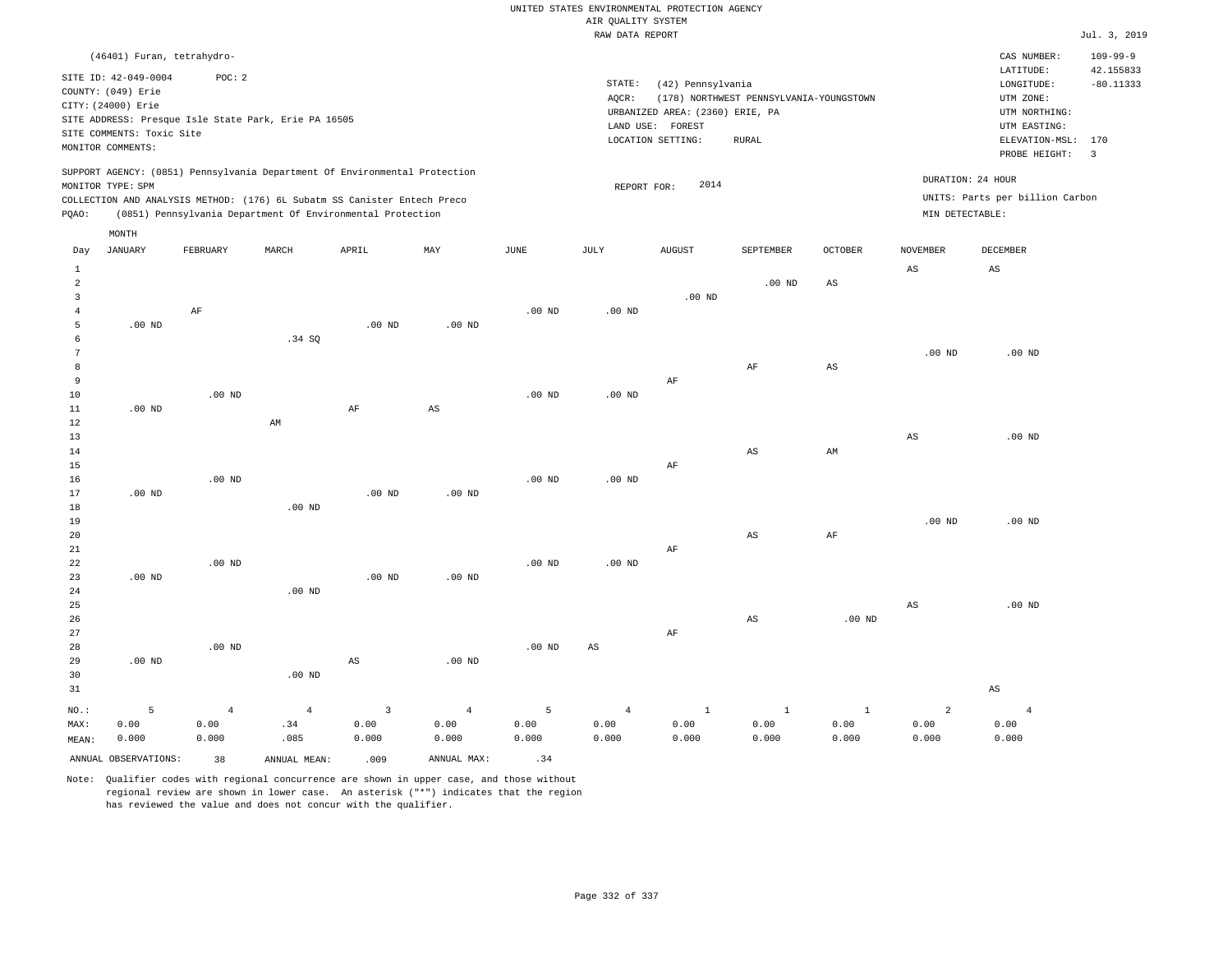| (46401) Furan, tetrahydro-                                                                                                                                                                                                                         |      | CAS NUMBER:                                                                                                                                                                                                                                   | $109 - 99 - 9$                                                                             |
|----------------------------------------------------------------------------------------------------------------------------------------------------------------------------------------------------------------------------------------------------|------|-----------------------------------------------------------------------------------------------------------------------------------------------------------------------------------------------------------------------------------------------|--------------------------------------------------------------------------------------------|
| SITE ID: 42-049-0004<br>POC: 2<br>COUNTY: (049) Erie<br>CITY: (24000) Erie<br>SITE ADDRESS: Presque Isle State Park, Erie PA 16505<br>SITE COMMENTS: Toxic Site<br>MONITOR COMMENTS:                                                               |      | LATITUDE:<br>STATE:<br>(42) Pennsylvania<br>LONGITUDE:<br>AOCR:<br>(178) NORTHWEST PENNSYLVANIA-YOUNGSTOWN<br>UTM ZONE:<br>URBANIZED AREA: (2360) ERIE, PA<br>UTM NORTHING:<br>UTM EASTING:<br>LAND USE: FOREST<br>LOCATION SETTING:<br>RURAL | 42.155833<br>$-80.11333$<br>ELEVATION-MSL: 170<br>PROBE HEIGHT:<br>$\overline{\mathbf{3}}$ |
| SUPPORT AGENCY: (0851) Pennsylvania Department Of Environmental Protection<br>MONITOR TYPE: SPM<br>COLLECTION AND ANALYSIS METHOD: (176) 6L Subatm SS Canister Entech Preco<br>(0851) Pennsylvania Department Of Environmental Protection<br>POAO: |      | DURATION: 24 HOUR<br>2015<br>REPORT FOR:<br>UNITS: Parts per billion Carbon<br>MIN DETECTABLE:                                                                                                                                                |                                                                                            |
| MONTH<br>MARCH<br>APRIL<br>MAY<br>JANUARY<br>FEBRUARY<br>Day                                                                                                                                                                                       | JUNE | JULY<br>AUGUST<br>SEPTEMBER<br>OCTOBER<br>NOVEMBER<br>DECEMBER                                                                                                                                                                                |                                                                                            |

| $\mathbf{1}$        |                         |                        | $.00$ ND               |          |                   |                        |                         |                   |                        |                        |                        |                |
|---------------------|-------------------------|------------------------|------------------------|----------|-------------------|------------------------|-------------------------|-------------------|------------------------|------------------------|------------------------|----------------|
| $\overline{a}$<br>3 |                         |                        |                        |          |                   |                        |                         |                   | $.00$ ND               | .00 $ND$               | $.00$ ND               | $_{\rm TS}$    |
| $\overline{4}$      |                         |                        |                        |          |                   |                        |                         | $.00$ ND          |                        |                        |                        |                |
| 5                   |                         | $\mathbb{A}\mathbb{S}$ |                        |          |                   | $.00$ ND               | $\mathbb{A}\mathbb{S}$  |                   |                        |                        |                        |                |
| 6                   | $\rm AF$                |                        |                        | .00 $ND$ | $.00$ ND          |                        |                         |                   |                        |                        |                        |                |
| 7                   |                         |                        | $.00$ ND               |          |                   |                        |                         |                   |                        |                        |                        |                |
| 8                   |                         |                        |                        |          |                   |                        |                         |                   |                        |                        | $\mathbb{A}\mathbb{S}$ | $.00$ ND       |
| 9                   |                         |                        |                        |          |                   |                        |                         |                   | $.00$ ND               | $_{\rm AS}$            |                        |                |
| 10                  |                         |                        |                        |          |                   |                        |                         | $.00$ ND          |                        |                        |                        |                |
| $11\,$              |                         | AS                     |                        |          |                   | $.00$ ND               | $.00$ ND                |                   |                        |                        |                        |                |
| 12                  | $.00$ ND                |                        |                        | $.00$ ND | $.00$ ND          |                        |                         |                   |                        |                        |                        |                |
| 13                  |                         |                        | .00 $ND$               |          |                   |                        |                         |                   |                        |                        |                        |                |
| 14                  |                         |                        |                        |          |                   |                        |                         |                   |                        |                        | $\rm{AF}$              | $.00$ ND       |
| 15                  |                         |                        |                        |          |                   |                        |                         |                   | $.00$ ND               | $\mathbb{A}\mathbb{S}$ |                        |                |
| 16                  |                         |                        |                        |          |                   |                        |                         | $.00$ ND          |                        |                        |                        |                |
| 17<br>18            | $\rm AF$                | $\rm AF$               |                        | $.00$ ND | $.00$ ND          | $.00$ ND               | $.00$ ND                |                   |                        |                        |                        |                |
| 19                  |                         |                        | $\mathbb{A}\mathbb{S}$ |          |                   |                        |                         |                   |                        |                        |                        |                |
| 20                  |                         |                        |                        |          |                   |                        |                         |                   |                        |                        | $.00$ ND               | $.00$ ND       |
| $21\,$              |                         |                        |                        |          |                   |                        |                         |                   | $.00$ ND               | $.00$ ND               |                        |                |
| $2\sqrt{2}$         |                         |                        |                        |          |                   |                        |                         | $.00~\mathrm{ND}$ |                        |                        |                        |                |
| 23                  |                         | .00 $ND$               |                        |          |                   | $\mathbb{A}\mathbb{S}$ | $\mathbb{A}\mathbb{S}$  |                   |                        |                        |                        |                |
| $2\,4$              | $.00$ ND                |                        |                        | .00 $ND$ | .00 <sub>ND</sub> |                        |                         |                   |                        |                        |                        |                |
| 25                  |                         |                        | $.00$ ND               |          |                   |                        |                         |                   |                        |                        |                        |                |
| 26                  |                         |                        |                        |          |                   |                        |                         |                   |                        |                        | TS                     | $.00$ ND       |
| 27                  |                         |                        |                        |          |                   |                        |                         |                   | $\mathbb{A}\mathbb{S}$ | .00 $ND$               |                        |                |
| 28                  |                         |                        |                        |          |                   |                        |                         | .00 $ND$          |                        |                        |                        |                |
| 29                  |                         |                        |                        |          |                   | $.00$ ND               | $.00$ ND                |                   |                        |                        |                        |                |
| 30                  | $.00$ ND                |                        |                        | $.00$ ND | .00 $ND$          |                        |                         |                   |                        |                        |                        |                |
| 31                  |                         |                        | $.00$ ND               |          |                   |                        |                         |                   |                        |                        |                        |                |
| $NO.$ :             | $\overline{\mathbf{3}}$ | $\,$ 1 $\,$            | $\overline{5}$         | 5        | $5\phantom{.0}$   | $\overline{4}$         | $\overline{\mathbf{3}}$ | $5\phantom{.0}$   | $\overline{4}$         | $\mathbf{3}$           | $\overline{a}$         | $\overline{4}$ |
| MAX:                | 0.00                    | 0.00                   | 0.00                   | 0.00     | 0.00              | 0.00                   | 0.00                    | 0.00              | 0.00                   | 0.00                   | 0.00                   | 0.00           |
| MEAN:               | 0.000                   | 0.000                  | 0.000                  | 0.000    | 0.000             | 0.000                  | 0.000                   | 0.000             | 0.000                  | 0.000                  | 0.000                  | 0.000          |
|                     | ANNUAL OBSERVATIONS:    | 44                     | ANNUAL MEAN:           | 0.000    | ANNUAL MAX:       | 0.00                   |                         |                   |                        |                        |                        |                |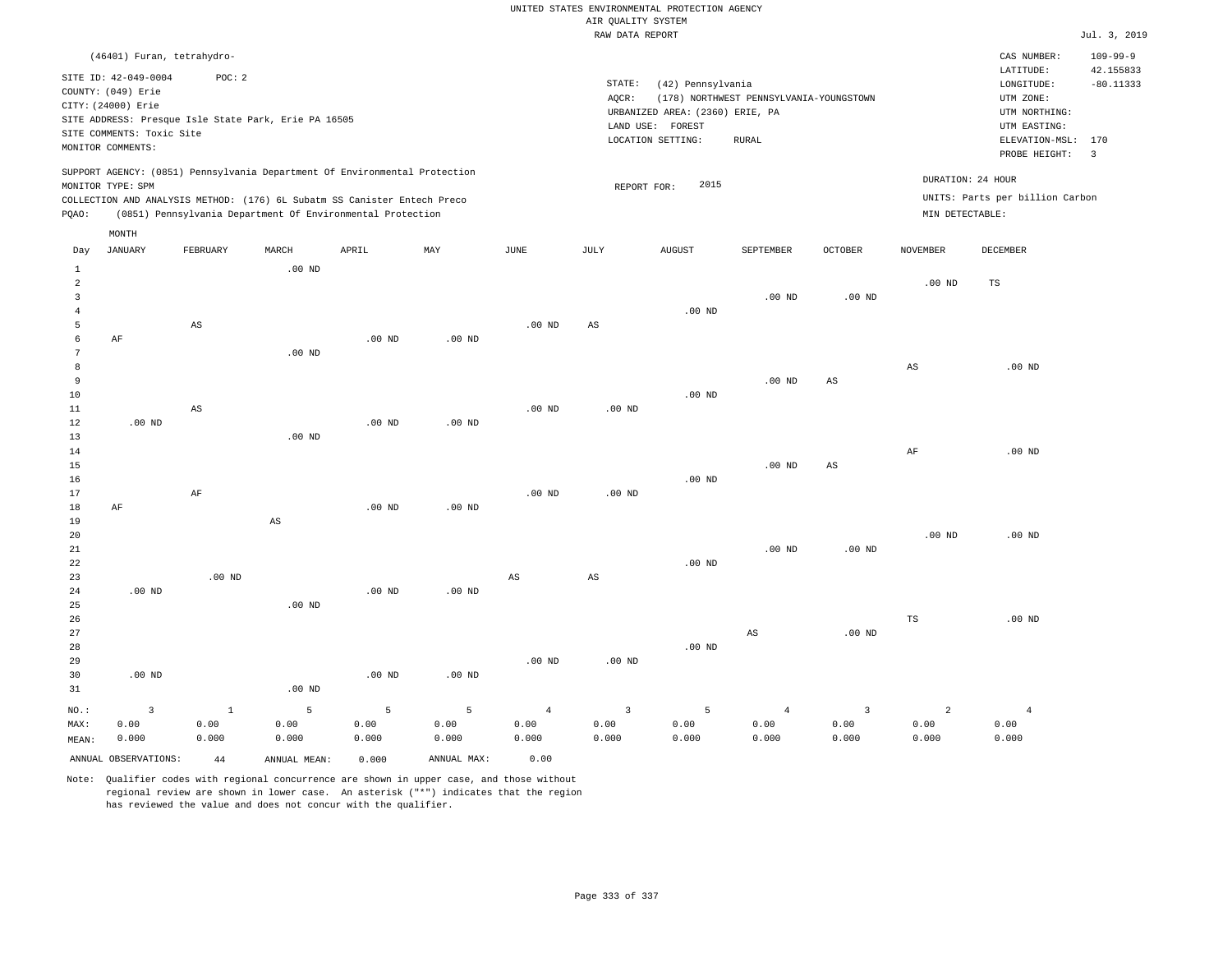|                     |                                            |                   |                                                                                                                                        |                        |                |              |           | RAW DATA REPORT                 |                                         |                |                   |                                 | Jul. 3, 2019            |
|---------------------|--------------------------------------------|-------------------|----------------------------------------------------------------------------------------------------------------------------------------|------------------------|----------------|--------------|-----------|---------------------------------|-----------------------------------------|----------------|-------------------|---------------------------------|-------------------------|
|                     | (46401) Furan, tetrahydro-                 |                   |                                                                                                                                        |                        |                |              |           |                                 |                                         |                |                   | CAS NUMBER:                     | $109 - 99 - 9$          |
|                     |                                            |                   |                                                                                                                                        |                        |                |              |           |                                 |                                         |                |                   | LATITUDE:                       | 42.155833               |
|                     | SITE ID: 42-049-0004<br>COUNTY: (049) Erie | POC: 2            |                                                                                                                                        |                        |                |              |           | STATE:<br>(42) Pennsylvania     |                                         |                |                   | LONGITUDE:                      | $-80.11333$             |
|                     | CITY: (24000) Erie                         |                   |                                                                                                                                        |                        |                |              |           | AQCR:                           | (178) NORTHWEST PENNSYLVANIA-YOUNGSTOWN |                |                   | UTM ZONE:                       |                         |
|                     |                                            |                   | SITE ADDRESS: Presque Isle State Park, Erie PA 16505                                                                                   |                        |                |              |           | URBANIZED AREA: (2360) ERIE, PA |                                         |                |                   | UTM NORTHING:                   |                         |
|                     | SITE COMMENTS: Toxic Site                  |                   |                                                                                                                                        |                        |                |              |           | LAND USE: FOREST                |                                         |                |                   | UTM EASTING:                    |                         |
|                     | MONITOR COMMENTS:                          |                   |                                                                                                                                        |                        |                |              |           | LOCATION SETTING:               | <b>RURAL</b>                            |                |                   | ELEVATION-MSL:                  | 170                     |
|                     |                                            |                   |                                                                                                                                        |                        |                |              |           |                                 |                                         |                |                   | PROBE HEIGHT:                   | $\overline{\mathbf{3}}$ |
|                     |                                            |                   | SUPPORT AGENCY: (0851) Pennsylvania Department Of Environmental Protection                                                             |                        |                |              |           |                                 |                                         |                |                   | DURATION: 24 HOUR               |                         |
|                     | MONITOR TYPE: SPM                          |                   |                                                                                                                                        |                        |                |              |           | 2016<br>REPORT FOR:             |                                         |                |                   | UNITS: Parts per billion Carbon |                         |
| PQAO:               |                                            |                   | COLLECTION AND ANALYSIS METHOD: (176) 6L Subatm SS Canister Entech Preco<br>(0851) Pennsylvania Department Of Environmental Protection |                        |                |              |           |                                 |                                         |                | MIN DETECTABLE:   |                                 |                         |
|                     |                                            |                   |                                                                                                                                        |                        |                |              |           |                                 |                                         |                |                   |                                 |                         |
|                     | MONTH                                      |                   |                                                                                                                                        |                        |                |              |           |                                 |                                         |                |                   |                                 |                         |
| Day                 | <b>JANUARY</b>                             | FEBRUARY          | MARCH                                                                                                                                  | APRIL                  | MAY            | JUNE         | JULY      | <b>AUGUST</b>                   | SEPTEMBER                               | <b>OCTOBER</b> | <b>NOVEMBER</b>   | DECEMBER                        |                         |
| $\mathbf{1}$        | $.00$ ND                                   |                   | $.00$ ND                                                                                                                               |                        |                |              |           |                                 |                                         |                |                   |                                 |                         |
| $\overline{2}$      |                                            |                   |                                                                                                                                        |                        |                |              |           |                                 |                                         |                | $_{\rm TS}$       | TS                              |                         |
| 3                   |                                            |                   |                                                                                                                                        |                        |                |              |           |                                 | .00 <sub>ND</sub>                       | AF             |                   |                                 |                         |
| $\overline{4}$<br>5 |                                            |                   |                                                                                                                                        |                        |                |              |           | AF                              |                                         |                |                   |                                 |                         |
| 6                   |                                            | $.00$ ND          |                                                                                                                                        | AF                     | AS             | $.00$ ND     | $\rm AF$  |                                 |                                         |                |                   |                                 |                         |
| 7                   | $.00$ ND                                   |                   | AF                                                                                                                                     |                        |                |              |           |                                 |                                         |                |                   |                                 |                         |
| 8                   |                                            |                   |                                                                                                                                        |                        |                |              |           |                                 |                                         |                | $\rm{AF}$         | $_{\rm TS}$                     |                         |
| 9                   |                                            |                   |                                                                                                                                        |                        |                |              |           |                                 | TS                                      | $\rm{AF}$      |                   |                                 |                         |
| 10                  |                                            |                   |                                                                                                                                        |                        |                |              |           | $\rm{AF}$                       |                                         |                |                   |                                 |                         |
| $1\,1$              |                                            |                   |                                                                                                                                        |                        |                | $_{\rm AS}$  | $\rm AF$  |                                 |                                         |                |                   |                                 |                         |
| 12                  |                                            | .00 <sub>ND</sub> |                                                                                                                                        | $\mathbb{A}\mathbb{S}$ | $.00$ ND       |              |           |                                 |                                         |                |                   |                                 |                         |
| 13                  | TS                                         |                   | $.00$ ND                                                                                                                               |                        |                |              |           |                                 |                                         |                |                   |                                 |                         |
| 14                  |                                            |                   |                                                                                                                                        |                        |                |              |           |                                 |                                         |                | $.00$ ND          | $.00$ ND                        |                         |
| 15                  |                                            |                   |                                                                                                                                        |                        |                |              |           |                                 | $\rm AF$                                | $.00$ ND       |                   |                                 |                         |
| 16<br>17            |                                            |                   |                                                                                                                                        |                        |                |              |           | $.00$ ND                        |                                         |                |                   |                                 |                         |
| $1\,8$              |                                            | .00 <sub>ND</sub> |                                                                                                                                        | $\mathbb{A}\mathbb{S}$ | $.00$ ND       | AF           | AF        |                                 |                                         |                |                   |                                 |                         |
| 19                  | $.00$ ND                                   |                   | $\mathbb{A}\mathbb{S}$                                                                                                                 |                        |                |              |           |                                 |                                         |                |                   |                                 |                         |
| 20                  |                                            |                   |                                                                                                                                        |                        |                |              |           |                                 |                                         |                | .00 <sub>ND</sub> | $.00$ ND                        |                         |
| 21                  |                                            |                   |                                                                                                                                        |                        |                |              |           |                                 | $.00$ ND                                | AF             |                   |                                 |                         |
| 22                  |                                            |                   |                                                                                                                                        |                        |                |              |           | $\rm AF$                        |                                         |                |                   |                                 |                         |
| 23                  |                                            |                   |                                                                                                                                        |                        |                | $_{\rm AS}$  | $\rm{AF}$ |                                 |                                         |                |                   |                                 |                         |
| 24                  |                                            | $.00$ ND          |                                                                                                                                        | $.00$ ND               | AF             |              |           |                                 |                                         |                |                   |                                 |                         |
| 25                  | $.00$ ND                                   |                   | $.00$ ND                                                                                                                               |                        |                |              |           |                                 |                                         |                |                   |                                 |                         |
| 26                  |                                            |                   |                                                                                                                                        |                        |                |              |           |                                 |                                         |                | $\rm{AF}$         | $.00$ ND                        |                         |
| 27                  |                                            |                   |                                                                                                                                        |                        |                |              |           |                                 | $.00$ ND                                | AF             |                   |                                 |                         |
| 28                  |                                            |                   |                                                                                                                                        |                        |                |              |           | $.00$ ND                        |                                         |                |                   |                                 |                         |
| 29<br>30            |                                            |                   |                                                                                                                                        |                        | AF             | $\rm{AF}$    | AF        |                                 |                                         |                |                   |                                 |                         |
| 31                  | $.00$ ND                                   |                   | $.00$ ND                                                                                                                               | $_{\rm AS}$            |                |              |           |                                 |                                         |                |                   |                                 |                         |
|                     |                                            |                   |                                                                                                                                        |                        |                |              |           |                                 |                                         |                |                   |                                 |                         |
| NO.:                | 5                                          | $\overline{4}$    | $\overline{4}$                                                                                                                         | $\mathbf{1}$           | $\overline{a}$ | $\mathbf{1}$ |           | $\mathbb O$<br>$\overline{a}$   | $\overline{\mathbf{3}}$                 | $1\,$          | $\overline{a}$    | $\overline{3}$                  |                         |
| MAX:                | 0.00                                       | 0.00              | 0.00                                                                                                                                   | 0.00                   | 0.00           | 0.00         |           | 0.00                            | 0.00                                    | 0.00           | 0.00              | 0.00                            |                         |
| MEAN:               | 0.000                                      | 0.000             | 0.000                                                                                                                                  | 0.000                  | 0.000          | 0.000        |           | 0.000                           | 0.000                                   | 0.000          | 0.000             | 0.000                           |                         |
|                     | ANNUAL OBSERVATIONS:                       | 2.8               | ANNUAL, MEAN:                                                                                                                          | 0.000                  | ANNUAL MAX:    | 0.00         |           |                                 |                                         |                |                   |                                 |                         |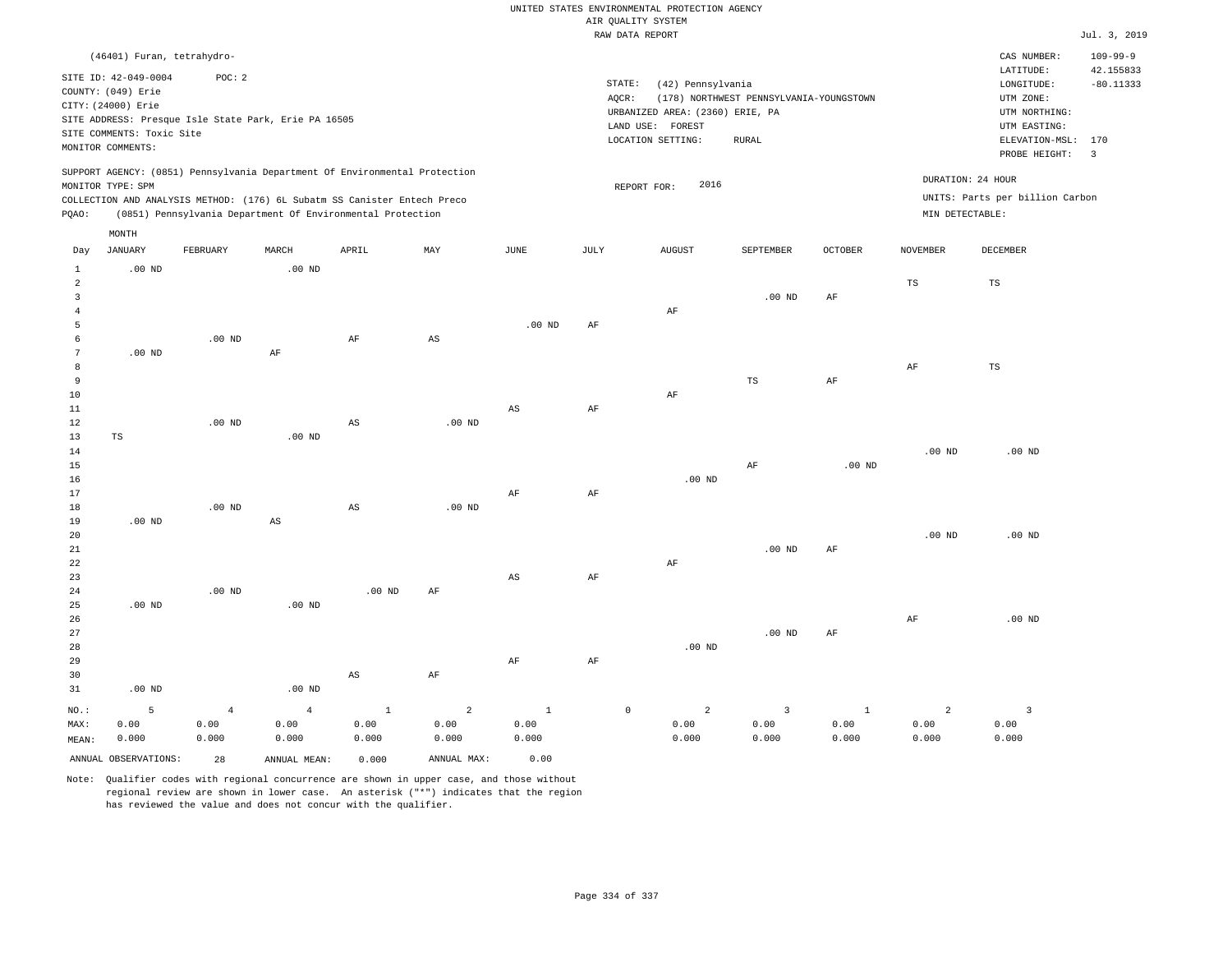|                     | (46401) Furan, tetrahydro-<br>SITE ID: 42-049-0004<br>COUNTY: (049) Erie<br>CITY: (24000) Erie<br>SITE COMMENTS: Toxic Site<br>MONITOR COMMENTS: | POC: 2               | SITE ADDRESS: Presque Isle State Park, Erie PA 16505 |                                                                                                                                                        |                   |                        | STATE:<br>AQCR:        | (42) Pennsylvania<br>URBANIZED AREA: (2360) ERIE, PA<br>LAND USE: FOREST<br>LOCATION SETTING: | (178) NORTHWEST PENNSYLVANIA-YOUNGSTOWN<br><b>RURAL</b> |                   |                   | CAS NUMBER:<br>LATITUDE:<br>LONGITUDE:<br>UTM ZONE:<br>UTM NORTHING:<br>UTM EASTING:<br>ELEVATION-MSL: 170<br>PROBE HEIGHT: | $109 - 99 - 9$<br>42.155833<br>$-80.11333$<br>$\overline{3}$ |
|---------------------|--------------------------------------------------------------------------------------------------------------------------------------------------|----------------------|------------------------------------------------------|--------------------------------------------------------------------------------------------------------------------------------------------------------|-------------------|------------------------|------------------------|-----------------------------------------------------------------------------------------------|---------------------------------------------------------|-------------------|-------------------|-----------------------------------------------------------------------------------------------------------------------------|--------------------------------------------------------------|
|                     | MONITOR TYPE: SPM                                                                                                                                |                      |                                                      | SUPPORT AGENCY: (0851) Pennsylvania Department Of Environmental Protection<br>COLLECTION AND ANALYSIS METHOD: (176) 6L Subatm SS Canister Entech Preco |                   |                        | REPORT FOR:            | 2017                                                                                          |                                                         |                   |                   | DURATION: 24 HOUR<br>UNITS: Parts per billion Carbon                                                                        |                                                              |
| PQAO:               |                                                                                                                                                  |                      |                                                      | (0851) Pennsylvania Department Of Environmental Protection                                                                                             |                   |                        |                        |                                                                                               |                                                         |                   | MIN DETECTABLE:   |                                                                                                                             |                                                              |
|                     | MONTH                                                                                                                                            |                      |                                                      |                                                                                                                                                        |                   |                        |                        |                                                                                               |                                                         |                   |                   |                                                                                                                             |                                                              |
| Day                 | <b>JANUARY</b>                                                                                                                                   | FEBRUARY             | MARCH                                                | APRIL                                                                                                                                                  | MAY               | JUNE                   | JULY                   | <b>AUGUST</b>                                                                                 | SEPTEMBER                                               | <b>OCTOBER</b>    | <b>NOVEMBER</b>   | DECEMBER                                                                                                                    |                                                              |
| $\mathbf{1}$        | AF                                                                                                                                               |                      |                                                      | AF                                                                                                                                                     | AF                |                        |                        |                                                                                               |                                                         |                   |                   |                                                                                                                             |                                                              |
| $\overline{a}$<br>3 |                                                                                                                                                  |                      | $.00$ ND                                             |                                                                                                                                                        |                   |                        |                        |                                                                                               |                                                         |                   | .00 <sub>ND</sub> | $.00$ ND                                                                                                                    |                                                              |
| $\overline{4}$      |                                                                                                                                                  |                      |                                                      |                                                                                                                                                        |                   |                        |                        |                                                                                               | .00 <sub>ND</sub>                                       | .00 <sub>ND</sub> |                   |                                                                                                                             |                                                              |
| 5                   |                                                                                                                                                  |                      |                                                      |                                                                                                                                                        |                   |                        |                        | $.00$ ND                                                                                      |                                                         |                   |                   |                                                                                                                             |                                                              |
| 6                   |                                                                                                                                                  | $.00$ ND             |                                                      |                                                                                                                                                        |                   | .00 <sub>ND</sub>      | $_{\rm AS}$            |                                                                                               |                                                         |                   |                   |                                                                                                                             |                                                              |
| $7\phantom{.0}$     | TS                                                                                                                                               |                      |                                                      | AF                                                                                                                                                     | $.00$ ND          |                        |                        |                                                                                               |                                                         |                   |                   |                                                                                                                             |                                                              |
| 8                   |                                                                                                                                                  |                      | $.00$ ND                                             |                                                                                                                                                        |                   |                        |                        |                                                                                               |                                                         |                   |                   |                                                                                                                             |                                                              |
| 9                   |                                                                                                                                                  |                      |                                                      |                                                                                                                                                        |                   |                        |                        |                                                                                               |                                                         |                   | $.00$ ND          | .00 <sub>ND</sub>                                                                                                           |                                                              |
| 10                  |                                                                                                                                                  |                      |                                                      |                                                                                                                                                        |                   |                        |                        |                                                                                               | $.00$ ND                                                | $.00$ ND          |                   |                                                                                                                             |                                                              |
| $11\,$              |                                                                                                                                                  |                      |                                                      |                                                                                                                                                        |                   |                        |                        | .00 <sub>ND</sub>                                                                             |                                                         |                   |                   |                                                                                                                             |                                                              |
| 12                  |                                                                                                                                                  | TS                   |                                                      |                                                                                                                                                        |                   | $.00$ ND               | $\mathbb{A}\mathbb{S}$ |                                                                                               |                                                         |                   |                   |                                                                                                                             |                                                              |
| 13                  | .00 <sub>ND</sub>                                                                                                                                |                      |                                                      | $.00$ ND                                                                                                                                               | .00 <sub>ND</sub> |                        |                        |                                                                                               |                                                         |                   |                   |                                                                                                                             |                                                              |
| 14<br>15            |                                                                                                                                                  |                      | .00 <sub>ND</sub>                                    |                                                                                                                                                        |                   |                        |                        |                                                                                               |                                                         |                   | .00 <sub>ND</sub> | $.00$ ND                                                                                                                    |                                                              |
| 16                  |                                                                                                                                                  |                      |                                                      |                                                                                                                                                        |                   |                        |                        |                                                                                               | $.00$ ND                                                | $.00$ ND          |                   |                                                                                                                             |                                                              |
| 17                  |                                                                                                                                                  |                      |                                                      |                                                                                                                                                        |                   |                        |                        | $.00$ ND                                                                                      |                                                         |                   |                   |                                                                                                                             |                                                              |
| 18                  |                                                                                                                                                  | AF                   |                                                      |                                                                                                                                                        |                   | .00 <sub>ND</sub>      | $_{\rm AS}$            |                                                                                               |                                                         |                   |                   |                                                                                                                             |                                                              |
| 19                  | .00 <sub>ND</sub>                                                                                                                                |                      |                                                      | $\rm{AF}$                                                                                                                                              | $.00$ ND          |                        |                        |                                                                                               |                                                         |                   |                   |                                                                                                                             |                                                              |
| 20                  |                                                                                                                                                  |                      | $.00$ ND                                             |                                                                                                                                                        |                   |                        |                        |                                                                                               |                                                         |                   |                   |                                                                                                                             |                                                              |
| 21                  |                                                                                                                                                  |                      |                                                      |                                                                                                                                                        |                   |                        |                        |                                                                                               |                                                         |                   | $.00$ ND          | TS                                                                                                                          |                                                              |
| 22                  |                                                                                                                                                  |                      |                                                      |                                                                                                                                                        |                   |                        |                        |                                                                                               | $.00$ ND                                                | $.00$ ND          |                   |                                                                                                                             |                                                              |
| 23                  |                                                                                                                                                  |                      |                                                      |                                                                                                                                                        |                   |                        |                        | .00 <sub>ND</sub>                                                                             |                                                         |                   |                   |                                                                                                                             |                                                              |
| 24                  |                                                                                                                                                  | AF                   |                                                      |                                                                                                                                                        |                   | .00 <sub>ND</sub>      | $.00$ ND               |                                                                                               |                                                         |                   |                   |                                                                                                                             |                                                              |
| 25                  | AS                                                                                                                                               |                      |                                                      | AF                                                                                                                                                     | $.00$ ND          |                        |                        |                                                                                               |                                                         |                   |                   |                                                                                                                             |                                                              |
| 26<br>27            |                                                                                                                                                  |                      | $.00$ ND                                             |                                                                                                                                                        |                   |                        |                        |                                                                                               |                                                         |                   | $.00$ ND          | AF                                                                                                                          |                                                              |
| 28                  |                                                                                                                                                  |                      |                                                      |                                                                                                                                                        |                   |                        |                        |                                                                                               | .00 $ND$                                                | .00 <sub>ND</sub> |                   |                                                                                                                             |                                                              |
| 29                  |                                                                                                                                                  |                      |                                                      |                                                                                                                                                        |                   |                        |                        | .00 <sub>ND</sub>                                                                             |                                                         |                   |                   |                                                                                                                             |                                                              |
| 30                  |                                                                                                                                                  |                      |                                                      |                                                                                                                                                        |                   | $\mathbb{A}\mathbb{S}$ | $.00$ ND               |                                                                                               |                                                         |                   |                   |                                                                                                                             |                                                              |
| 31                  | .00 <sub>ND</sub>                                                                                                                                |                      |                                                      |                                                                                                                                                        | $.00$ ND          |                        |                        |                                                                                               |                                                         |                   |                   |                                                                                                                             |                                                              |
| NO.:                | $\overline{3}$                                                                                                                                   |                      |                                                      | $\mathbf{1}$                                                                                                                                           | 5                 |                        | 2                      | 5                                                                                             |                                                         | 5                 | 5                 | $\overline{3}$                                                                                                              |                                                              |
| MAX:                | 0.00                                                                                                                                             | $\mathbf{1}$<br>0.00 | 5<br>0.00                                            | 0.00                                                                                                                                                   | 0.00              | $\overline{4}$<br>0.00 | 0.00                   | 0.00                                                                                          | 5<br>0.00                                               | 0.00              | 0.00              | 0.00                                                                                                                        |                                                              |
| MEAN:               | 0.000                                                                                                                                            | 0.000                | 0.000                                                | 0.000                                                                                                                                                  | 0.000             | 0.000                  | 0.000                  | 0.000                                                                                         | 0.000                                                   | 0.000             | 0.000             | 0.000                                                                                                                       |                                                              |
|                     |                                                                                                                                                  |                      |                                                      |                                                                                                                                                        |                   |                        |                        |                                                                                               |                                                         |                   |                   |                                                                                                                             |                                                              |
|                     | ANNUAL OBSERVATIONS:                                                                                                                             | 44                   | ANNUAL MEAN:                                         | 0.000                                                                                                                                                  | ANNUAL MAX:       | 0.00                   |                        |                                                                                               |                                                         |                   |                   |                                                                                                                             |                                                              |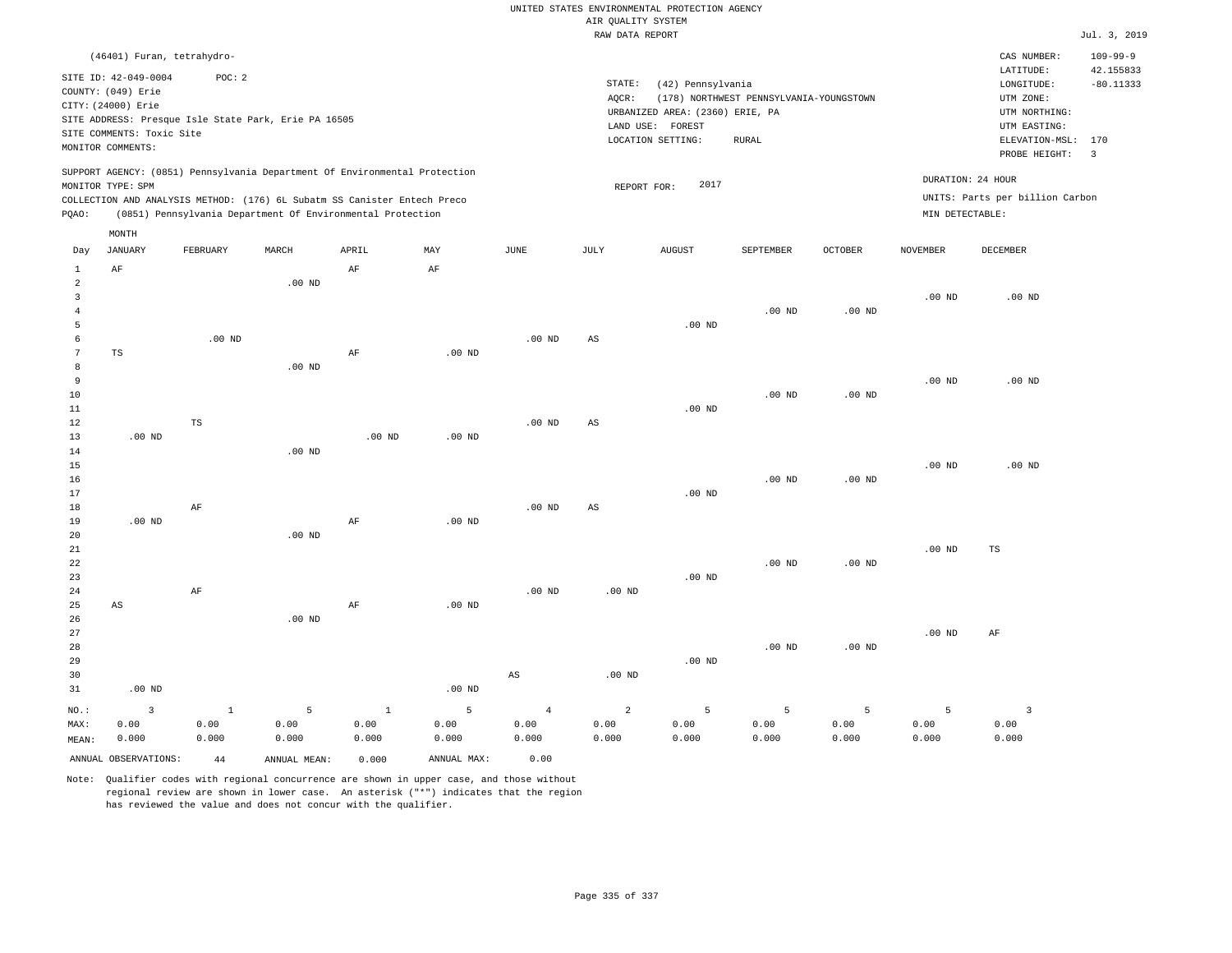|                                                     |                                                               |                                                   |                                 |                                                                                                                                                                                                                      |                                 |                              |                     |             | UNITED STATES ENVIRONMENTAL PROTECTION AGENCY                                                                    |                                                  |                    |                                 |                                                                                                          |                                                   |
|-----------------------------------------------------|---------------------------------------------------------------|---------------------------------------------------|---------------------------------|----------------------------------------------------------------------------------------------------------------------------------------------------------------------------------------------------------------------|---------------------------------|------------------------------|---------------------|-------------|------------------------------------------------------------------------------------------------------------------|--------------------------------------------------|--------------------|---------------------------------|----------------------------------------------------------------------------------------------------------|---------------------------------------------------|
|                                                     |                                                               |                                                   |                                 |                                                                                                                                                                                                                      |                                 |                              |                     |             | AIR QUALITY SYSTEM<br>RAW DATA REPORT                                                                            |                                                  |                    |                                 |                                                                                                          | Jul. 3, 2019                                      |
|                                                     |                                                               |                                                   | (46401) Furan, tetrahydro-      |                                                                                                                                                                                                                      |                                 |                              |                     |             |                                                                                                                  |                                                  |                    |                                 | CAS NUMBER:                                                                                              | $109 - 99 - 9$                                    |
|                                                     | COUNTY: (049) Erie<br>CITY: (24000) Erie<br>MONITOR COMMENTS: | SITE ID: 42-049-0004<br>SITE COMMENTS: Toxic Site | POC: 2                          | SITE ADDRESS: Presque Isle State Park, Erie PA 16505                                                                                                                                                                 |                                 |                              |                     |             | STATE:<br>(42) Pennsylvania<br>AQCR:<br>URBANIZED AREA: (2360) ERIE, PA<br>LAND USE: FOREST<br>LOCATION SETTING: | (178) NORTHWEST PENNSYLVANIA-YOUNGSTOWN<br>RURAL |                    |                                 | LATITUDE:<br>LONGITUDE:<br>UTM ZONE:<br>UTM NORTHING:<br>UTM EASTING:<br>ELEVATION-MSL:<br>PROBE HEIGHT: | 42.155833<br>$-80.11333$<br>170<br>$\overline{3}$ |
| PQAO:                                               | MONITOR TYPE: SPM                                             |                                                   |                                 | SUPPORT AGENCY: (0851) Pennsylvania Department Of Environmental Protection<br>COLLECTION AND ANALYSIS METHOD: (176) 6L Subatm SS Canister Entech Preco<br>(0851) Pennsylvania Department Of Environmental Protection |                                 |                              |                     |             | 2018<br>REPORT FOR:                                                                                              |                                                  |                    | DURATION: 24 HOUR               | UNITS: Parts per billion Carbon<br>MIN DETECTABLE: .313913                                               |                                                   |
| Day                                                 | MONTH<br><b>JANUARY</b>                                       |                                                   | FEBRUARY                        | MARCH                                                                                                                                                                                                                | APRIL                           | MAY                          | $_{\rm JUNE}$       | <b>JULY</b> | <b>AUGUST</b>                                                                                                    | SEPTEMBER                                        | <b>OCTOBER</b>     | <b>NOVEMBER</b>                 | DECEMBER                                                                                                 |                                                   |
| 1<br>$\overline{2}$                                 | <b>TS</b>                                                     |                                                   | AQ                              |                                                                                                                                                                                                                      | AF                              | .00 <sub>ND</sub>            | AF                  | AF          |                                                                                                                  |                                                  |                    |                                 |                                                                                                          |                                                   |
| $\overline{\mathbf{3}}$<br>$\overline{4}$<br>5<br>6 |                                                               |                                                   |                                 | $.00$ ND                                                                                                                                                                                                             |                                 |                              |                     |             | AF                                                                                                               | $\rm{AF}$                                        | .00 <sub>ND</sub>  | .00 <sub>ND</sub>               | $.00$ ND                                                                                                 |                                                   |
| $\overline{7}$<br>8<br>9<br>$10$                    | AF                                                            |                                                   | .00 <sub>ND</sub>               | $.00$ ND                                                                                                                                                                                                             | .00 <sub>ND</sub>               | AS                           | $\rm AF$            | $\rm{AF}$   |                                                                                                                  |                                                  |                    | .00 <sub>ND</sub>               | $.00$ ND                                                                                                 |                                                   |
| $1\,1$<br>$1\,2$<br>13<br>14                        | AF                                                            |                                                   | $.00$ ND                        |                                                                                                                                                                                                                      | $.00$ ND                        | AF                           | AF                  | AF          | AF                                                                                                               | $_{\rm AS}$                                      | $.00$ ND           |                                 |                                                                                                          |                                                   |
| 15<br>16<br>17<br>$1\,8$                            |                                                               |                                                   |                                 | $.00$ ND                                                                                                                                                                                                             |                                 |                              |                     |             | AF                                                                                                               | $.00$ ND                                         | $.00$ ND           | $\mathbb{A}\mathbb{S}$          | .00 <sub>ND</sub>                                                                                        |                                                   |
| 19<br>20<br>21<br>22                                | AF                                                            |                                                   | $.00$ ND                        | AF                                                                                                                                                                                                                   | .00 <sub>ND</sub>               | AF                           | AF                  | AF          |                                                                                                                  |                                                  |                    | $.00$ ND                        | $.00$ ND                                                                                                 |                                                   |
| 23<br>24<br>25<br>26                                | AF                                                            |                                                   | $.00$ ND                        |                                                                                                                                                                                                                      | .00 <sub>ND</sub>               | AF                           | AF                  | AF          | $.00$ ND                                                                                                         | $.00$ ND                                         | $.00$ ND           |                                 |                                                                                                          |                                                   |
| 27<br>28<br>29<br>30<br>31                          |                                                               |                                                   |                                 | AF                                                                                                                                                                                                                   |                                 |                              |                     | AF          | $.00$ ND                                                                                                         | $.00$ ND                                         | $.00$ ND           | $.00$ ND                        | $\mathbb{A}\mathbb{S}$                                                                                   |                                                   |
| NO.:<br>MAX:<br>MEAN:                               |                                                               | $\mathsf{O}\xspace$                               | $\overline{4}$<br>0.00<br>0.000 | $\overline{3}$<br>0.00<br>0.000                                                                                                                                                                                      | $\overline{4}$<br>0.00<br>0.000 | $\mathbf 1$<br>0.00<br>0.000 | $\mathsf{O}\xspace$ |             | $\mathbb O$<br>2<br>0.00<br>0.000                                                                                | $\overline{3}$<br>0.00<br>0.000                  | 5<br>0.00<br>0.000 | $\overline{4}$<br>0.00<br>0.000 | $\overline{4}$<br>0.00<br>0.000                                                                          |                                                   |
|                                                     |                                                               | ANNUAL OBSERVATIONS:                              | 30                              | ANNUAL MEAN:                                                                                                                                                                                                         | 0.000                           | ANNUAL MAX:                  | 0.00                |             |                                                                                                                  |                                                  |                    |                                 |                                                                                                          |                                                   |